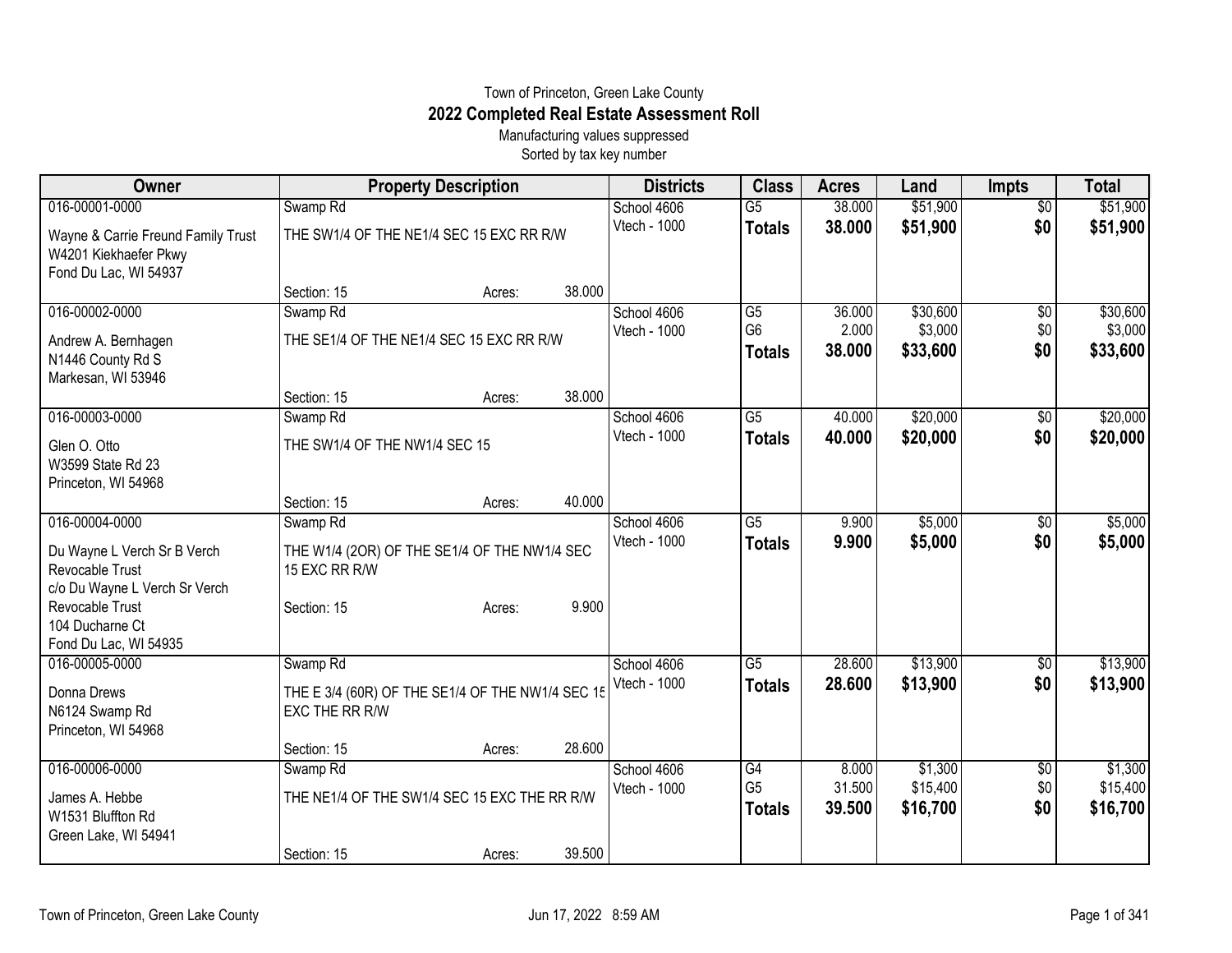| <b>Owner</b>         |                                      | <b>Property Description</b> |        | <b>Districts</b>            | <b>Class</b>                       | <b>Acres</b>     | Land                 | <b>Impts</b>           | <b>Total</b>         |
|----------------------|--------------------------------------|-----------------------------|--------|-----------------------------|------------------------------------|------------------|----------------------|------------------------|----------------------|
| 016-00007-0000       | Swamp <sub>Rd</sub>                  |                             |        | School 4606                 | $\overline{G5}$                    | 41.900           | \$21,000             | $\overline{50}$        | \$21,000             |
| Virginia A. Verch    | NW1/4 OF THE SW1/4 SEC 15 INCL RR/RW |                             |        | Vtech - 1000                | <b>Totals</b>                      | 41.900           | \$21,000             | \$0                    | \$21,000             |
| N6068 Swamp Rd       |                                      |                             |        |                             |                                    |                  |                      |                        |                      |
| Princeton, WI 54968  |                                      |                             |        |                             |                                    |                  |                      |                        |                      |
|                      | Section: 15                          | Acres:                      | 41.900 |                             |                                    |                  |                      |                        |                      |
| 016-00008-0000       | Swamp <sub>Rd</sub>                  |                             |        | School 4606                 | G4                                 | 22.000           | \$3,700              | $\overline{50}$        | \$3,700              |
| James A. Hebbe       | THE SW1/4 OF THE SW1/4 SEC 15        |                             |        | Vtech - 1000                | G <sub>5</sub>                     | 18.000           | \$9,000              | \$0                    | \$9,000              |
| W1531 Bluffton Rd    |                                      |                             |        |                             | <b>Totals</b>                      | 40.000           | \$12,700             | \$0                    | \$12,700             |
| Green Lake, WI 54941 |                                      |                             |        |                             |                                    |                  |                      |                        |                      |
|                      | Section: 15                          | Acres:                      | 40.000 |                             |                                    |                  |                      |                        |                      |
| 016-00009-0000       | N6123 Swamp Rd                       |                             |        | School 4606                 | G4                                 | 16.000           | \$2,000              | \$0                    | \$2,000              |
| James A. Hebbe       | THE SE1/4 OF THE SW1/4 SEC 15        |                             |        | Vtech - 1000                | G <sub>5</sub><br>G <sub>5</sub> M | 14.000<br>8.000  | \$7,000<br>\$12,000  | \$0<br>\$0             | \$7,000<br>\$12,000  |
| W1531 Bluffton Rd    |                                      |                             |        |                             | G7                                 | 2.000            | \$11,400             | \$173,000              | \$184,400            |
| Green Lake, WI 54941 |                                      |                             |        |                             | <b>Totals</b>                      | 40.000           | \$32,400             | \$173,000              | \$205,400            |
|                      | Section: 15                          | Acres:                      | 40.000 |                             |                                    |                  |                      |                        |                      |
| 016-00010-0000       | Swamp <sub>Rd</sub>                  |                             |        | School 4606                 | G4<br>G5M                          | 15.000<br>25.000 | \$1,900              | $\sqrt[6]{3}$          | \$1,900              |
| Donna Drews          | THE NE1/4 OF THE SE1/4 SEC 15        |                             |        | Vtech - 1000                |                                    | 40.000           | \$37,500<br>\$39,400 | \$0<br>\$0             | \$37,500<br>\$39,400 |
| N6124 Swamp Rd       |                                      |                             |        |                             | <b>Totals</b>                      |                  |                      |                        |                      |
| Princeton, WI 54968  |                                      |                             |        |                             |                                    |                  |                      |                        |                      |
|                      | Section: 15                          | Acres:                      | 40.000 |                             |                                    |                  |                      |                        |                      |
| 016-00011-0000       | Swamp <sub>Rd</sub>                  |                             |        | School 4606                 | $\overline{G4}$<br>G <sub>5</sub>  | 25.000<br>7.000  | \$2,500<br>\$8,500   | $\overline{50}$        | \$2,500<br>\$8,500   |
| Donna Drews          | THE NW1/4 OF THE SE1/4 SEC 15        |                             |        | Vtech - 1000                | G5M                                | 8.000            | \$12,000             | \$0<br>\$0             | \$12,000             |
| N6124 Swamp Rd       |                                      |                             |        |                             | <b>Totals</b>                      | 40.000           | \$23,000             | \$0                    | \$23,000             |
| Princeton, WI 54968  |                                      |                             |        |                             |                                    |                  |                      |                        |                      |
|                      | Section: 15                          | Acres:                      | 40.000 |                             |                                    |                  |                      |                        |                      |
| 016-00012-0000       | N6124 Swamp Rd                       |                             |        | School 4606<br>Vtech - 1000 | G4<br>G <sub>5</sub>               | 12.000<br>5.000  | \$1,800<br>\$2,100   | $\overline{50}$<br>\$0 | \$1,800<br>\$2,100   |
| Donna Drews          | THE SW1/4 OF THE SE1/4 SEC 15        |                             |        |                             | G <sub>5</sub> M                   | 21.000           | \$31,500             | \$0                    | \$31,500             |
| N6124 Swamp Rd       |                                      |                             |        |                             | G7                                 | 2.000            | \$11,400             | \$56,100               | \$67,500             |
| Princeton, WI 54968  |                                      |                             |        |                             | <b>Totals</b>                      | 40.000           | \$46,800             | \$56,100               | \$102,900            |
|                      | Section: 15                          | Acres:                      | 40.000 |                             |                                    |                  |                      |                        |                      |
| 016-00013-0000       | Swamp <sub>Rd</sub>                  |                             |        | School 4606<br>Vtech - 1000 | $\overline{G4}$<br>G5M             | 30.000<br>10.000 | \$4,200<br>\$15,000  | $\overline{50}$<br>\$0 | \$4,200<br>\$15,000  |
| Donna Drews          | THE SE1/4 OF THE SE1/4 SEC 15        |                             |        |                             | <b>Totals</b>                      | 40.000           | \$19,200             | \$0                    | \$19,200             |
| N6124 Swamp Rd       |                                      |                             |        |                             |                                    |                  |                      |                        |                      |
| Princeton, WI 54968  |                                      |                             |        |                             |                                    |                  |                      |                        |                      |
|                      | Section: 15                          | Acres:                      | 40.000 |                             |                                    |                  |                      |                        |                      |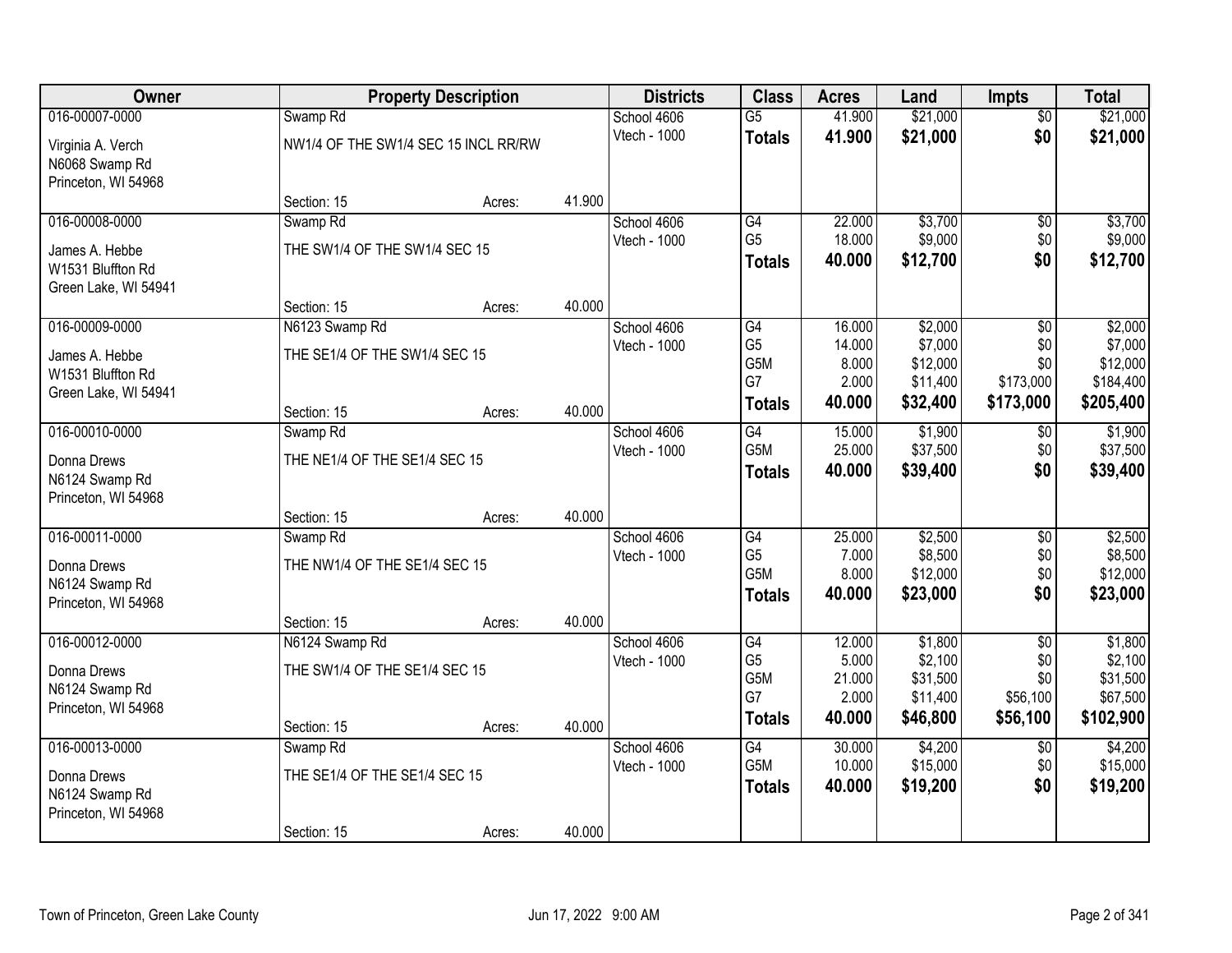| Owner                                  |                                                            | <b>Property Description</b> |        | <b>Districts</b> | <b>Class</b>     | <b>Acres</b>     | Land                | <b>Impts</b>    | <b>Total</b>        |
|----------------------------------------|------------------------------------------------------------|-----------------------------|--------|------------------|------------------|------------------|---------------------|-----------------|---------------------|
| 016-00014-0000                         | Swamp Rd                                                   |                             |        | School 4606      | $\overline{G5}$  | 4.100            | \$5,800             | $\overline{50}$ | \$5,800             |
| <b>Badger Mining Corporation</b>       | 66' STRIP OF LAND EXT OVER & ACROSS THE S1/2               |                             |        | Vtech - 1000     | <b>Totals</b>    | 4.100            | \$5,800             | \$0             | \$5,800             |
| c/o Badger Mining Corp                 | OF THE NE1/4 SEC 15 (FORMER R/R ROW)                       |                             |        |                  |                  |                  |                     |                 |                     |
| 409 S Church St                        |                                                            |                             |        |                  |                  |                  |                     |                 |                     |
| Berlin, WI 54923                       | Section: 15                                                | Acres:                      | 4.100  |                  |                  |                  |                     |                 |                     |
| 016-00015-0200                         | Sina Rd                                                    |                             |        | School 4606      | G4               | 14.100           | \$1,800             | $\overline{50}$ | \$1,800             |
|                                        |                                                            |                             |        | Vtech - 1000     | G <sub>5</sub>   | 53.920           | \$75,500            | \$0             | \$75,500            |
| Stevenson Revocable Living Trust et al | THAT PART OF LOT 2 CERTIFIED SURVEY MAP 3600               |                             |        |                  | G <sub>5</sub> M | 9.870            | \$14,800            | \$0             | \$14,800            |
| N1756 County Rd T                      | V20 LYING IN THE TOWN OF PRINCETON; SUBJ TO &              |                             |        |                  | <b>Totals</b>    | 77.890           | \$92,100            | \$0             | \$92,100            |
| Endeavor, WI 53930                     | TOGETHER WITH 40' DRIVEWAY & UTIL ESMT AGMT<br>Section: 16 |                             | 77.890 |                  |                  |                  |                     |                 |                     |
| 016-00015-0300                         | N6302 Sina Rd                                              | Acres:                      |        | School 4606      | G1               | 1.750            | \$37,800            | \$294,700       | \$332,500           |
|                                        |                                                            |                             |        | Vtech - 1000     | G4               | 2.670            | \$500               | \$0             | \$500               |
| Robert E. Wedde                        | LOT 1 CERTIFIED SURVEY MAP 3625 VOL 21                     |                             |        |                  |                  | 4.420            | \$38,300            | \$294,700       | \$333,000           |
| Patti S. Wedde                         |                                                            |                             |        |                  | <b>Totals</b>    |                  |                     |                 |                     |
| N6450 River Rd                         |                                                            |                             |        |                  |                  |                  |                     |                 |                     |
| Princeton, WI 54968                    | Section: 16                                                | Acres:                      | 4.420  |                  |                  |                  |                     |                 |                     |
| 016-00016-0000                         |                                                            |                             |        | School 4606      | $\overline{G5}$  | 40.000           | \$56,000            | $\sqrt[6]{3}$   | \$56,000            |
| Green Buck Club                        | THE SE1/4 OF THE NE1/4 SEC 16                              |                             |        | Vtech - 1000     | <b>Totals</b>    | 40.000           | \$56,000            | \$0             | \$56,000            |
| %Dan Chier                             |                                                            |                             |        |                  |                  |                  |                     |                 |                     |
| 491 Rural St                           |                                                            |                             |        |                  |                  |                  |                     |                 |                     |
| Berlin, WI 54923                       | Section: 16                                                | Acres:                      | 40.000 |                  |                  |                  |                     |                 |                     |
| 016-00017-0000                         | N6332 County Rd P                                          |                             |        | School 4606      | G4               | 23.000           | \$4,600             | \$0             | \$4,600             |
|                                        |                                                            |                             |        | Vtech - 1000     | G <sub>5</sub>   | 15.000           | \$19,700            | \$0             | \$19,700            |
| Anthony A. Doro                        | THE SW1/4 OF THE NW1/4 SEC 16                              |                             |        |                  | G7               | 2.000            | \$11,400            | \$102,100       | \$113,500           |
| Christine A. Doro                      |                                                            |                             |        |                  | <b>Totals</b>    | 40.000           | \$35,700            | \$102,100       | \$137,800           |
| N6332 County Rd P                      |                                                            |                             |        |                  |                  |                  |                     |                 |                     |
| Princeton, WI 54968-9784               | Section: 16                                                | Acres:                      | 40.000 |                  |                  |                  |                     |                 |                     |
| 016-00018-0100                         | N6306 Sina Rd                                              |                             |        | School 4606      | G1<br>G4         | 3.200            | \$49,600<br>\$4,100 | \$158,500       | \$208,100           |
| Robert E. Wedde                        | THAT PART OF LOT 1 CERTIFIED SURVEY MAP 3600               |                             |        | Vtech - 1000     | G <sub>5</sub>   | 24.500<br>17.230 | \$24,100            | \$0<br>\$0      | \$4,100<br>\$24,100 |
| N6450 River Rd                         | V20 LYING IN THE TOWN OF PRINCETON:                        |                             |        |                  |                  | 44.930           |                     |                 |                     |
| Princeton, WI 54968                    | TOGETHER WITH A 40' DRIVEWAY & UTIL ESMT                   |                             |        |                  | <b>Totals</b>    |                  | \$77,800            | \$158,500       | \$236,300           |
|                                        | Section: 16                                                | Acres:                      | 44.930 |                  |                  |                  |                     |                 |                     |
| 016-00019-0100                         |                                                            |                             |        | School 4606      | $\overline{G5}$  | 13.330           | \$6,700             | $\overline{50}$ | \$6,700             |
| Sina Family Farm Trust                 | THAT PART OF THE NE1/4 OF THE SW1/4 SEC 16                 |                             |        | Vtech - 1000     | <b>Totals</b>    | 13.330           | \$6,700             | \$0             | \$6,700             |
| N5911 Sina Rd                          | LYING S OF RR R/W                                          |                             |        |                  |                  |                  |                     |                 |                     |
| Princeton, WI 54968                    |                                                            |                             |        |                  |                  |                  |                     |                 |                     |
|                                        | Section: 16                                                | Acres:                      | 13.330 |                  |                  |                  |                     |                 |                     |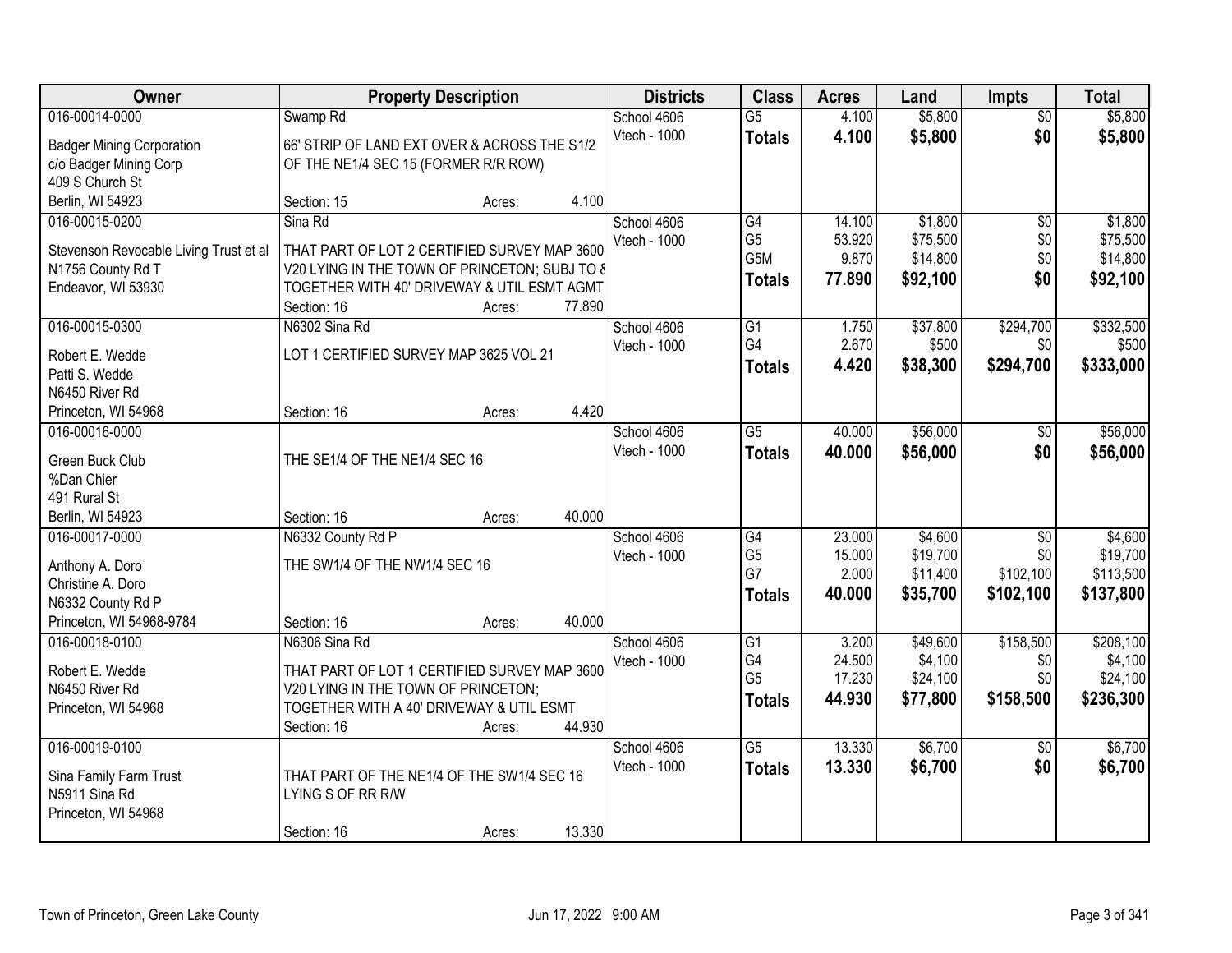| Owner                                     | <b>Property Description</b>                             | <b>Districts</b>    | <b>Class</b>    | <b>Acres</b> | Land     | <b>Impts</b>    | <b>Total</b> |
|-------------------------------------------|---------------------------------------------------------|---------------------|-----------------|--------------|----------|-----------------|--------------|
| 016-00020-0100                            | N6302 Sina Rd                                           | School 4606         | $\overline{G1}$ | 0.250        | \$9,600  | \$49,900        | \$59,500     |
| Stevenson Revocable Living Trust et al    | LOT 3 CERTIFIED SURVEY MAP 3600 V20; SUBJ TO            | Vtech - 1000        | G4              | 8.500        | \$1,100  | \$0             | \$1,100      |
| N1756 County Rd T                         | 40' DRIVEWAY & UTIL ESMT AGMT DESC IN                   |                     | G <sub>5</sub>  | 7.000        | \$9,800  | \$0             | \$9,800      |
| Endeavor, WI 53930                        | DOC#394744                                              |                     | G5M             | 9.700        | \$14,600 | \$0             | \$14,600     |
|                                           | 25.450<br>Section: 16<br>Acres:                         |                     | <b>Totals</b>   | 25.450       | \$35,100 | \$49,900        | \$85,000     |
| 016-00021-0000                            |                                                         | School 4606         | $\overline{G5}$ | 5.000        | \$7,000  | \$0             | \$7,000      |
|                                           | COM 29R 23L N OF THE SE COR OF THE NW1/4 OF             | Vtech - 1000        | <b>Totals</b>   | 5.000        | \$7,000  | \$0             | \$7,000      |
| Anthony Doro et al<br>c/o Anthony A. Doro | THE SW1/4 SEC 16; RUN W 80R TO W LN OF SEC 16;          |                     |                 |              |          |                 |              |
| N6332 County Rd P                         | S TO RR R/W; NE'LY ALG R/W TO A PT DUE S OF             |                     |                 |              |          |                 |              |
| Princeton, WI 54968-9784                  | 5.000<br>Section: 16<br>Acres:                          |                     |                 |              |          |                 |              |
| 016-00022-0000                            | N6140 Sina Rd                                           | School 4606         | $\overline{G4}$ | 20.000       | \$3,000  | $\overline{50}$ | \$3,000      |
|                                           |                                                         | Vtech - 1000        | G <sub>5</sub>  | 25.600       | \$12,800 | \$0             | \$12,800     |
| Sina Family Farm Trust                    | COM AT SW COR OF SEC 16 RUN N TO RR R/W;                |                     | G7              | 2.000        | \$11,400 | \$88,000        | \$99,400     |
| N5911 Sina Rd                             | NE'LY ALG R/W TO E LN OF NW1/4 OF SW1/4; S TO S         |                     | <b>Totals</b>   | 47.600       | \$27,200 | \$88,000        | \$115,200    |
| Princeton, WI 54968                       | LN OF SEC 16; W 80R TO BEG                              |                     |                 |              |          |                 |              |
|                                           | 47.600<br>Section: 16<br>Acres:                         |                     |                 |              |          |                 |              |
| 016-00023-0000                            |                                                         | School 4606         | G4              | 2.000        | \$300    | \$0             | \$300        |
| Darin P. Marschall et al                  | THE SE1/4 OF THE SW1/4 SEC 16 EXC A R/W TO D            | Vtech - 1000        | G <sub>5</sub>  | 38.000       | \$53,200 | \$0             | \$53,200     |
| c/o Crystal M. Marschall                  | <b>TASSLER</b>                                          |                     | <b>Totals</b>   | 40.000       | \$53,500 | \$0             | \$53,500     |
| W4022 Old Green Lake Rd                   |                                                         |                     |                 |              |          |                 |              |
| Princeton, WI 54968                       | 40.000<br>Section: 16<br>Acres:                         |                     |                 |              |          |                 |              |
| 016-00024-0000                            |                                                         | School 4606         | $\overline{G5}$ | 19,000       | \$9,500  | $\overline{50}$ | \$9,500      |
| Virginia A. Verch                         | THE E1/2 OF THE NE1/4 OF THE SE1/4 SEC 16 EXC           | <b>Vtech - 1000</b> | <b>Totals</b>   | 19.000       | \$9,500  | \$0             | \$9,500      |
| N6068 Swamp Rd                            | <b>RR ROW</b>                                           |                     |                 |              |          |                 |              |
| Princeton, WI 54968                       |                                                         |                     |                 |              |          |                 |              |
|                                           | 19.000<br>Section: 16<br>Acres:                         |                     |                 |              |          |                 |              |
| 016-00024-0101                            |                                                         | School 4606         | $\overline{G5}$ | 13.154       | \$11,200 | $\overline{60}$ | \$11,200     |
|                                           |                                                         | Vtech - 1000        | <b>Totals</b>   | 13.154       | \$11,200 | \$0             | \$11,200     |
| Thomas G. Gregor Jr<br>Kirstin R. Gregor  | THE W1/2 OF THE NE1/4 OF THE SE1/4 SEC 16 EXC           |                     |                 |              |          |                 |              |
| 533 N Wisconsin St                        | FORMER R/R ROW TOGETHER WITH ESMT EXC LOT<br>2 CSM 3600 |                     |                 |              |          |                 |              |
| Berlin, WI 54923                          | 13.154<br>Section: 16<br>Acres:                         |                     |                 |              |          |                 |              |
| 016-00025-0101                            |                                                         | School 4606         | $\overline{G5}$ | 18.227       | \$15,500 | $\overline{50}$ | \$15,500     |
|                                           |                                                         | Vtech - 1000        |                 | 18.227       | \$15,500 | \$0             | \$15,500     |
| Thomas G. Gregor Jr                       | THE NW1/4 OF THE SE1/4 SEC 16 EXC RR R/W & EXC          |                     | <b>Totals</b>   |              |          |                 |              |
| Kirstin R. Gregor                         | CSM 1379 EXC LOT 2 CSM 3600                             |                     |                 |              |          |                 |              |
| 533 N Wisconsin St                        |                                                         |                     |                 |              |          |                 |              |
| Berlin, WI 54923                          | 18.227<br>Section: 16<br>Acres:                         |                     |                 |              |          |                 |              |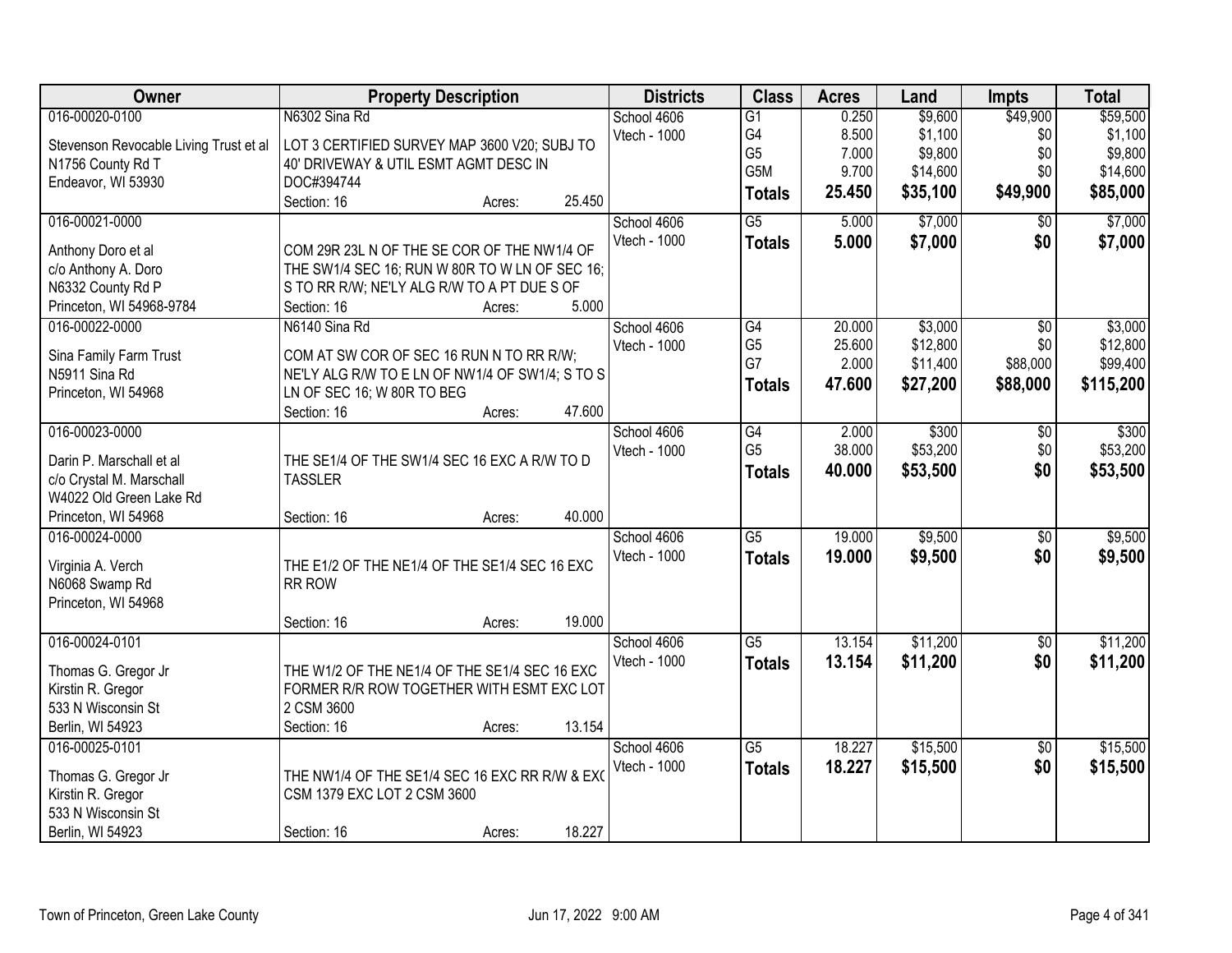| Owner                                                                                                                                                       | <b>Property Description</b>                                                                                 |                  |                 | <b>Districts</b>            | <b>Class</b>                          | <b>Acres</b>              | Land                        | <b>Impts</b>           | <b>Total</b>                |
|-------------------------------------------------------------------------------------------------------------------------------------------------------------|-------------------------------------------------------------------------------------------------------------|------------------|-----------------|-----------------------------|---------------------------------------|---------------------------|-----------------------------|------------------------|-----------------------------|
| 016-00025-0200<br>Sina Family Farm Trust<br>N5911 Sina Rd                                                                                                   | LOT 1 CERTIFIED SURVEY MAP 1379 V5 SEC 16                                                                   |                  |                 | School 4606<br>Vtech - 1000 | $\overline{G5}$<br><b>Totals</b>      | 3.000<br>3.000            | \$1,500<br>\$1,500          | $\overline{50}$<br>\$0 | \$1,500<br>\$1,500          |
| Princeton, WI 54968                                                                                                                                         | Section: 16                                                                                                 | Acres:           | 3.000           |                             |                                       |                           |                             |                        |                             |
| 016-00026-0000<br>Gary A & Sharon R Lichtenberg<br>Revocable Trust<br>12 Olde Paltzer Ln                                                                    | THE W1/2 (40R) OF THE SW1/4 OF THE SE1/4 SEC 16<br>(SUBJ TO ESMT)                                           |                  |                 | School 4606<br>Vtech - 1000 | $\overline{G5}$<br><b>Totals</b>      | 20.000<br>20.000          | \$28,000<br>\$28,000        | \$0<br>\$0             | \$28,000<br>\$28,000        |
| Appleton, WI 54913                                                                                                                                          | Section: 16                                                                                                 | Acres:           | 20.000          |                             |                                       |                           |                             |                        |                             |
| 016-00027-0000<br>Timothy B. Strandell<br>Patricia A. Strandell<br>W3802 Old Green Lake Rd                                                                  | THE E1/2 (40R) OF THE SW1/4 OF THE SE1/4 SEC 16                                                             |                  |                 | School 4606<br>Vtech - 1000 | $\overline{G5}$<br><b>Totals</b>      | 20.000<br>20.000          | \$28,000<br>\$28,000        | \$0<br>\$0             | \$28,000<br>\$28,000        |
| Princeton, WI 54968                                                                                                                                         | Section: 16                                                                                                 | Acres:           | 20.000          |                             |                                       |                           |                             |                        |                             |
| 016-00028-0000<br>Timothy B. Strandell<br>Patricia A. Strandell<br>W3802 Old Green Lake Rd                                                                  | THE W1/3 OF THE SE1/4 OF THE SE1/4 SEC 16                                                                   |                  |                 | School 4606<br>Vtech - 1000 | G5<br><b>Totals</b>                   | 13.330<br>13.330          | \$18,700<br>\$18,700        | \$0<br>\$0             | \$18,700<br>\$18,700        |
| Princeton, WI 54968                                                                                                                                         | Section: 16                                                                                                 | Acres:           | 13.330          |                             |                                       |                           |                             |                        |                             |
| 016-00029-0000<br>James G I & Kathleen Wesner Revocabl   THE CENTRAL 1/3 OF THE SE1/4 OF THE SE1/4 SEC<br>Trust<br>W3823 State Rd 23<br>Princeton, WI 54968 | 16 EXC THE S 1R OF THE W 9R THEREOF<br>Section: 16                                                          | Acres:           | 13.330          | School 4606<br>Vtech - 1000 | $\overline{G5}$<br><b>Totals</b>      | 13.330<br>13.330          | \$18,700<br>\$18,700        | $\overline{50}$<br>\$0 | \$18,700<br>\$18,700        |
| 016-00030-0000<br>James A. Hebbe<br>W1531 Bluffton Rd<br>Green Lake, WI 54941                                                                               | THE E1/3 OF THE SE1/4 OF THE SE1/4 SEC 16                                                                   |                  |                 | School 4606<br>Vtech - 1000 | G4<br>G <sub>5</sub><br><b>Totals</b> | 3.000<br>10.330<br>13.330 | \$400<br>\$5,200<br>\$5,600 | \$0<br>\$0<br>\$0      | \$400<br>\$5,200<br>\$5,600 |
| 016-00031-0000<br>Michael J & Cheryl A Sina Joint<br>Revocable Trust<br>N5911 Sina Rd<br>Princeton, WI 54968                                                | Section: 16<br>FORMER RR R/W LYING IN THE S1/2 OF SEC 16 EXC<br>THAT PART IN THE NE1/4 SE1/4<br>Section: 16 | Acres:<br>Acres: | 13.330<br>6.000 | School 4606<br>Vtech - 1000 | $\overline{G5}$<br><b>Totals</b>      | 6.000<br>6.000            | \$3,000<br>\$3,000          | $\overline{30}$<br>\$0 | \$3,000<br>\$3,000          |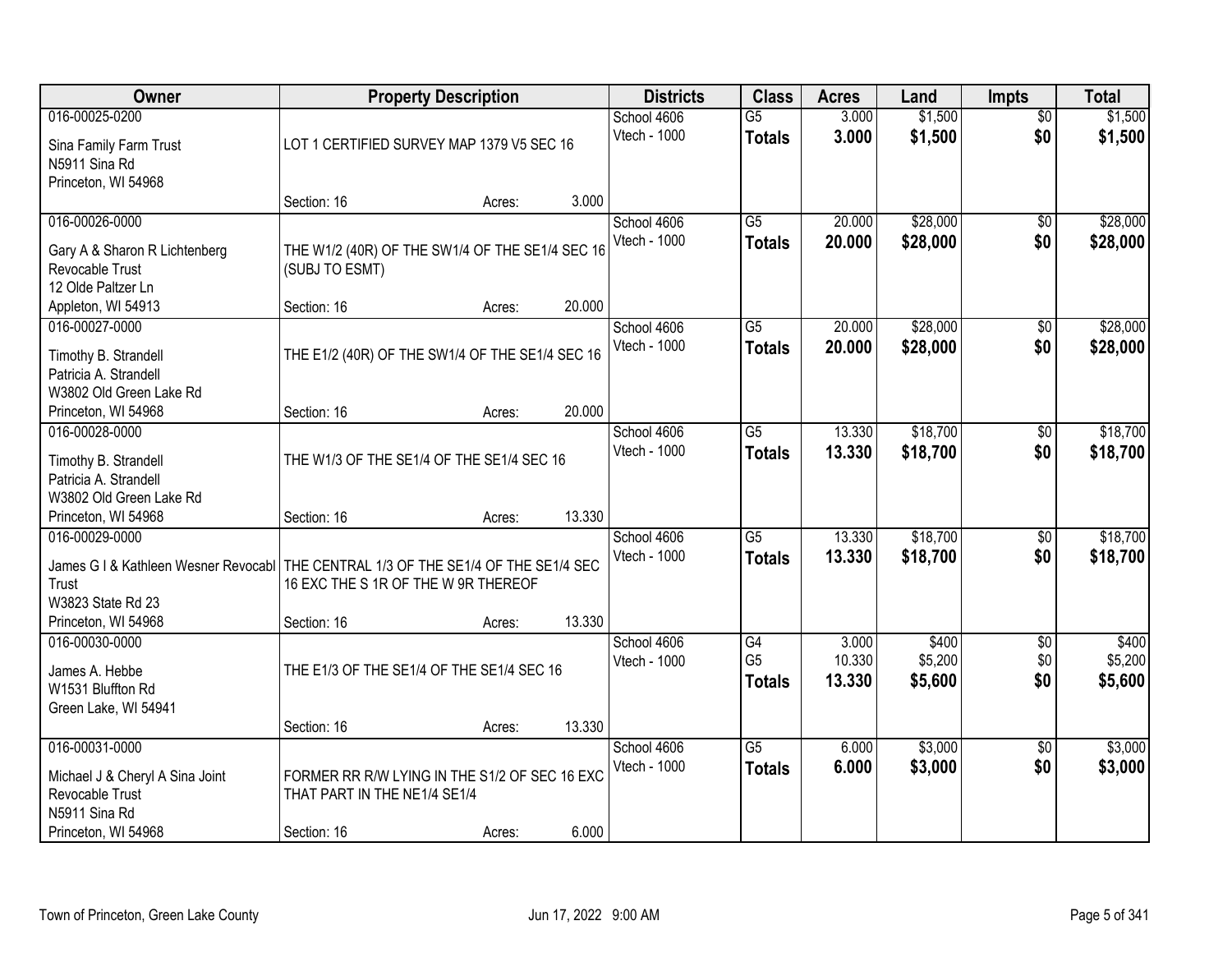| Owner                                       | <b>Property Description</b>                                                    |        | <b>Districts</b>            | <b>Class</b>                     | <b>Acres</b>   | Land               | <b>Impts</b>           | <b>Total</b>       |
|---------------------------------------------|--------------------------------------------------------------------------------|--------|-----------------------------|----------------------------------|----------------|--------------------|------------------------|--------------------|
| 016-00031-0100<br>Virginia A. Verch         | FORMER RR R/W LYING IN THE NE1/4 OF THE SE1/4                                  |        | School 4606<br>Vtech - 1000 | $\overline{G5}$<br><b>Totals</b> | 2.000<br>2.000 | \$1,000<br>\$1,000 | $\overline{50}$<br>\$0 | \$1,000<br>\$1,000 |
| N6068 Swamp Rd                              | <b>SEC 16</b>                                                                  |        |                             |                                  |                |                    |                        |                    |
| Princeton, WI 54968                         |                                                                                |        |                             |                                  |                |                    |                        |                    |
|                                             | Section: 16<br>Acres:                                                          | 2.000  |                             |                                  |                |                    |                        |                    |
| 016-00032-0000                              | County Rd P                                                                    |        | School 4606                 | $\overline{G4}$                  | 38.000         | \$4,800            | \$0                    | \$4,800            |
| Ronald E. Goeden et al                      | THE SW1/4 OF THE NE1/4 SEC 17                                                  |        | Vtech - 1000                | G <sub>5</sub>                   | 2.000          | \$1,500            | \$0                    | \$1,500            |
| c/o Ronald E. Goeden                        |                                                                                |        |                             | <b>Totals</b>                    | 40.000         | \$6,300            | \$0                    | \$6,300            |
| W11672 Olden Rd                             |                                                                                |        |                             |                                  |                |                    |                        |                    |
| Ripon, WI 54971                             | Section: 17<br>Acres:                                                          | 40.000 |                             |                                  |                |                    |                        |                    |
| 016-00033-0000                              | County Rd P                                                                    |        | School 4606                 | G4                               | 30.940         | \$3,900            | \$0                    | \$3,900            |
| Ronald E. Goeden et al                      | THE SE1/4 OF THE NE1/4 SEC 17 EXC COM 12.5R E                                  |        | Vtech - 1000                | G <sub>5</sub>                   | 4.000          | \$1,100            | \$0                    | \$1,100            |
| c/o Ronald E. Goeden                        | OF THE SW COR THEREOF RUN E 27R N 30R (AT                                      |        |                             | <b>Totals</b>                    | 34.940         | \$5,000            | \$0                    | \$5,000            |
| W11672 Olden Rd                             | R/A) W 27R (AT R/A) S 30R TO BEG                                               |        |                             |                                  |                |                    |                        |                    |
| Ripon, WI 54971                             | Section: 17<br>Acres:                                                          | 34.940 |                             |                                  |                |                    |                        |                    |
| 016-00034-0000                              | W4174 County Rd P                                                              |        | School 4606                 | $\overline{G1}$                  | 5.060          | \$46,100           | \$13,900               | \$60,000           |
|                                             |                                                                                |        | Vtech - 1000                | <b>Totals</b>                    | 5.060          | \$46,100           | \$13,900               | \$60,000           |
| Colette A. Hlystek                          | COM 12.5R E OF THE SW COR OF THE SE1/4 OF THE                                  |        |                             |                                  |                |                    |                        |                    |
| c/o Colette A. Hlystek<br>W4174 County Rd P | NE1/4 SEC 17 RUN E 27R; N 30R (AT R/A) W 27R (AT<br>R/A) S 30R (AT R/A) TO BEG |        |                             |                                  |                |                    |                        |                    |
| Princeton, WI 54968                         | Section: 17<br>Acres:                                                          | 5.060  |                             |                                  |                |                    |                        |                    |
| 016-00035-0000                              | County Rd P                                                                    |        | School 4606                 | $\overline{G4}$                  | 37.500         | \$4,700            | \$0                    | \$4,700            |
|                                             |                                                                                |        | Vtech - 1000                | G <sub>5</sub>                   | 1.016          | \$100              | \$0                    | \$100              |
| Ronald E. Goeden et al                      | THE SW1/4 OF THE NW1/4 SEC 17 EXC THAT PART                                    |        |                             | G <sub>5</sub> M                 | 0.500          | \$800              | \$0                    | \$800              |
| c/o Ronald E. Goeden                        | LOT 1 CSM 2078 LYING THEREIN                                                   |        |                             | <b>Totals</b>                    | 39.016         | \$5,600            | \$0                    | \$5,600            |
| W11672 Olden Rd                             |                                                                                |        |                             |                                  |                |                    |                        |                    |
| Ripon, WI 54971                             | Section: 17<br>Acres:                                                          | 39.016 |                             | $\overline{G1}$                  |                |                    |                        | \$104,500          |
| 016-00035-0100                              | W4483 County Rd P                                                              |        | School 4606<br>Vtech - 1000 |                                  | 2.029          | \$20,100           | \$84,400               |                    |
| Robert Parafiniuk et al                     | LOT 1 CERTIFIED SURVEY MAP 2078 V9 SEC 17                                      |        |                             | <b>Totals</b>                    | 2.029          | \$20,100           | \$84,400               | \$104,500          |
| c/o Robert & Robin D Parafiniuk             |                                                                                |        |                             |                                  |                |                    |                        |                    |
| W4483 County Rd P                           |                                                                                |        |                             |                                  |                |                    |                        |                    |
| Princeton, WI 54968                         | Section: 18<br>Acres:                                                          | 2.029  |                             |                                  |                |                    |                        |                    |
| 016-00036-0000                              | County Rd P                                                                    |        | School 4606                 | G4                               | 37.000         | \$4,400            | $\overline{60}$        | \$4,400            |
| Kristine M. Sebert                          | THE SE1/4 OF THE NW1/4 SEC 17                                                  |        | Vtech - 1000                | G <sub>5</sub>                   | 1.000          | \$100              | \$0                    | \$100              |
| N6402 County Rd J                           |                                                                                |        |                             | G <sub>5</sub> M                 | 2.000          | \$3,000            | \$0                    | \$3,000            |
| Princeton, WI 54968                         |                                                                                |        |                             | <b>Totals</b>                    | 40.000         | \$7,500            | \$0                    | \$7,500            |
|                                             | Section: 17<br>Acres:                                                          | 40.000 |                             |                                  |                |                    |                        |                    |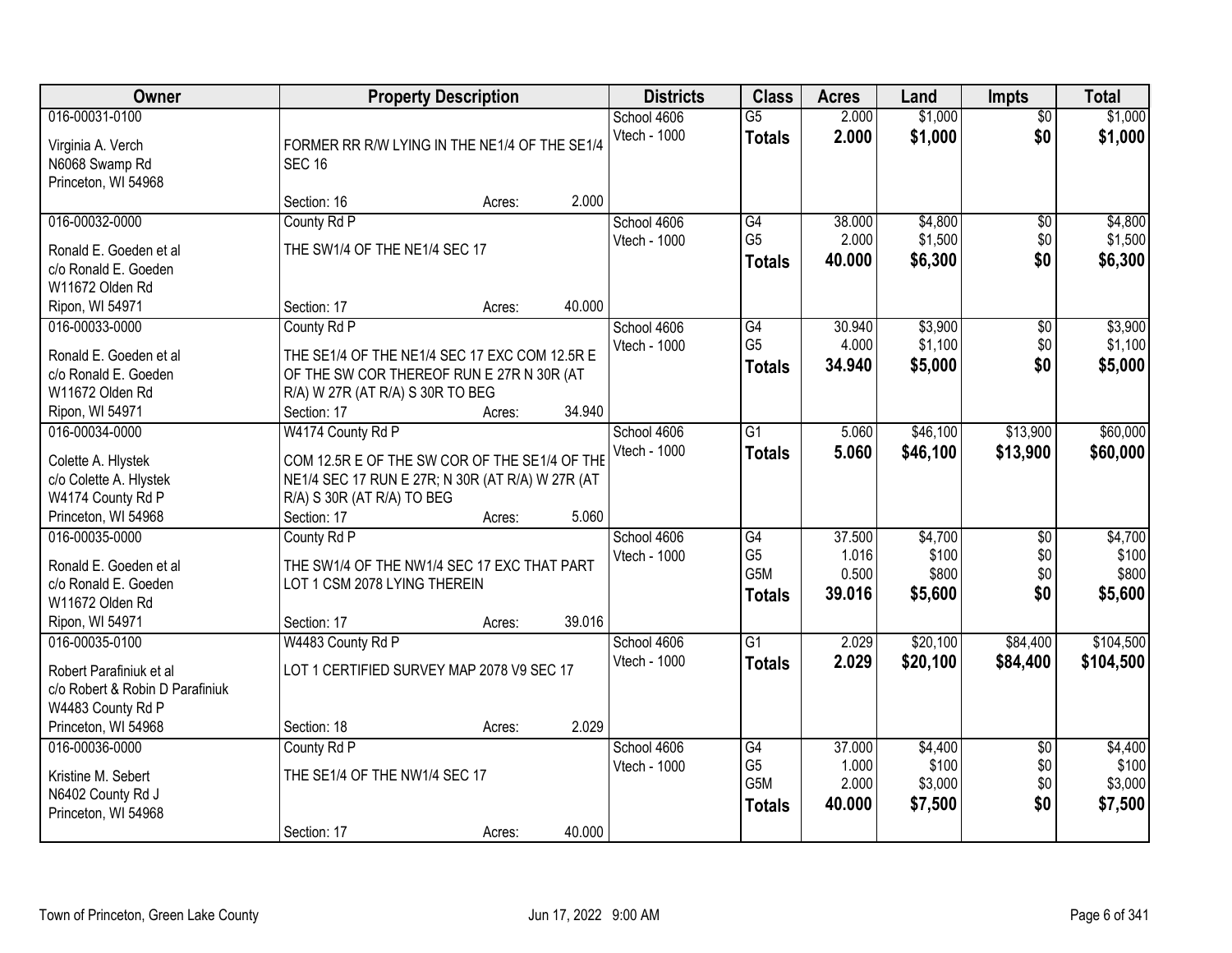| Owner                 | <b>Property Description</b>                        | <b>Districts</b> | <b>Class</b>     | <b>Acres</b> | Land     | <b>Impts</b>    | <b>Total</b> |
|-----------------------|----------------------------------------------------|------------------|------------------|--------------|----------|-----------------|--------------|
| 016-00037-0000        | County Rd P                                        | School 4606      | G4               | 27.550       | \$3,500  | $\overline{50}$ | \$3,500      |
| Kenneth D. Krentz     | THE NE1/4 OF THE SW1/4 SEC 17 EXC PARCEL 37.1      | Vtech - 1000     | G <sub>5</sub>   | 0.500        | \$100    | \$0             | \$100        |
| W4395 County Rd P     | & EXC CSM 2141 V9                                  |                  | G5M              | 7.305        | \$11,000 | \$0             | \$11,000     |
| Princeton, WI 54968   |                                                    |                  | <b>Totals</b>    | 35.355       | \$14,600 | \$0             | \$14,600     |
|                       | 35.355<br>Section: 17<br>Acres:                    |                  |                  |              |          |                 |              |
| 016-00037-0100        | W4395 County Rd P                                  | School 4606      | $\overline{G1}$  | 1.950        | \$19,400 | \$108,200       | \$127,600    |
| Kenneth D. Krentz     | COM 993' W OF THE INTER OF THE N & S SEC LN &      | Vtech - 1000     | <b>Totals</b>    | 1.950        | \$19,400 | \$108,200       | \$127,600    |
| W4395 County Rd P     | THE CEN OF CTH P: THENCE S 250'; W 340'; N 250'; E |                  |                  |              |          |                 |              |
| Princeton, WI 54968   | 340' TO BEG SEC 17                                 |                  |                  |              |          |                 |              |
|                       | 1.950<br>Section: 17<br>Acres:                     |                  |                  |              |          |                 |              |
| 016-00037-0200        | County Rd P                                        | School 4606      | G1               | 1.020        | \$12,600 | \$0             | \$12,600     |
| Kenneth D. Krentz     | LOT 1 CERTIFIED SURVEY MAP 2141 V9 SEC 17          | Vtech - 1000     | <b>Totals</b>    | 1.020        | \$12,600 | \$0             | \$12,600     |
| W4395 County Rd P     |                                                    |                  |                  |              |          |                 |              |
| Princeton, WI 54968   |                                                    |                  |                  |              |          |                 |              |
|                       | 1.020<br>Section: 17<br>Acres:                     |                  |                  |              |          |                 |              |
| 016-00037-0300        | W4357 County Rd P                                  | School 4606      | $\overline{G1}$  | 1.750        | \$37,800 | \$147,200       | \$185,000    |
| Michael Rohde         | LOT 2 CERTIFIED SURVEY MAP 2141 V9 SEC 17 INC      | Vtech - 1000     | <b>Totals</b>    | 1.750        | \$37,800 | \$147,200       | \$185,000    |
| <b>Brittany Rohde</b> | <b>ESMT</b>                                        |                  |                  |              |          |                 |              |
| W4357 County Rd P     |                                                    |                  |                  |              |          |                 |              |
| Princeton, WI 54968   | 1.750<br>Section: 17<br>Acres:                     |                  |                  |              |          |                 |              |
| 016-00038-0000        | County Rd P                                        | School 4606      | G4               | 28.000       | \$3,500  | $\overline{50}$ | \$3,500      |
| Kenneth D. Krentz     | THE NW1/4 OF THE SW1/4 SEC 17 EXC THAT PART        | Vtech - 1000     | G <sub>5</sub>   | 1.000        | \$100    | \$0             | \$100        |
| W4395 County Rd P     | LOT 1 CSM 2078 V9 LYING THEREIN                    |                  | G5M              | 8.961        | \$13,500 | \$0             | \$13,500     |
| Princeton, WI 54968   |                                                    |                  | G7               | 1.000        | \$5,700  | \$23,400        | \$29,100     |
|                       | 38.961<br>Section: 17<br>Acres:                    |                  | <b>Totals</b>    | 38.961       | \$22,800 | \$23,400        | \$46,200     |
| 016-00039-0000        | County Rd P                                        | School 4606      | $\overline{G4}$  | 9.000        | \$1,100  | $\overline{50}$ | \$1,100      |
| Kenneth D. Krentz     | THE SW1/4 OF THE SW1/4 SEC 17 EXC RR R/W           | Vtech - 1000     | G <sub>5</sub>   | 11.000       | \$7,300  | \$0             | \$7,300      |
| W4395 County Rd P     |                                                    |                  | G5M              | 18.000       | \$27,000 | \$0             | \$27,000     |
| Princeton, WI 54968   |                                                    |                  | <b>Totals</b>    | 38.000       | \$35,400 | \$0             | \$35,400     |
|                       | 38.000<br>Section: 17<br>Acres:                    |                  |                  |              |          |                 |              |
| 016-00040-0000        | County Rd P                                        | School 4606      | G4               | 15.000       | \$1,900  | $\overline{30}$ | \$1,900      |
| Kenneth D. Krentz     | THE SE1/4 OF THE SW1/4 SEC 17 EXC A RR R/W         | Vtech - 1000     | G <sub>5</sub>   | 10.000       | \$6,800  | \$0             | \$6,800      |
| W4395 County Rd P     |                                                    |                  | G <sub>5</sub> M | 13.000       | \$19,500 | \$0             | \$19,500     |
| Princeton, WI 54968   |                                                    |                  | <b>Totals</b>    | 38.000       | \$28,200 | \$0             | \$28,200     |
|                       | 38.000<br>Section: 17<br>Acres:                    |                  |                  |              |          |                 |              |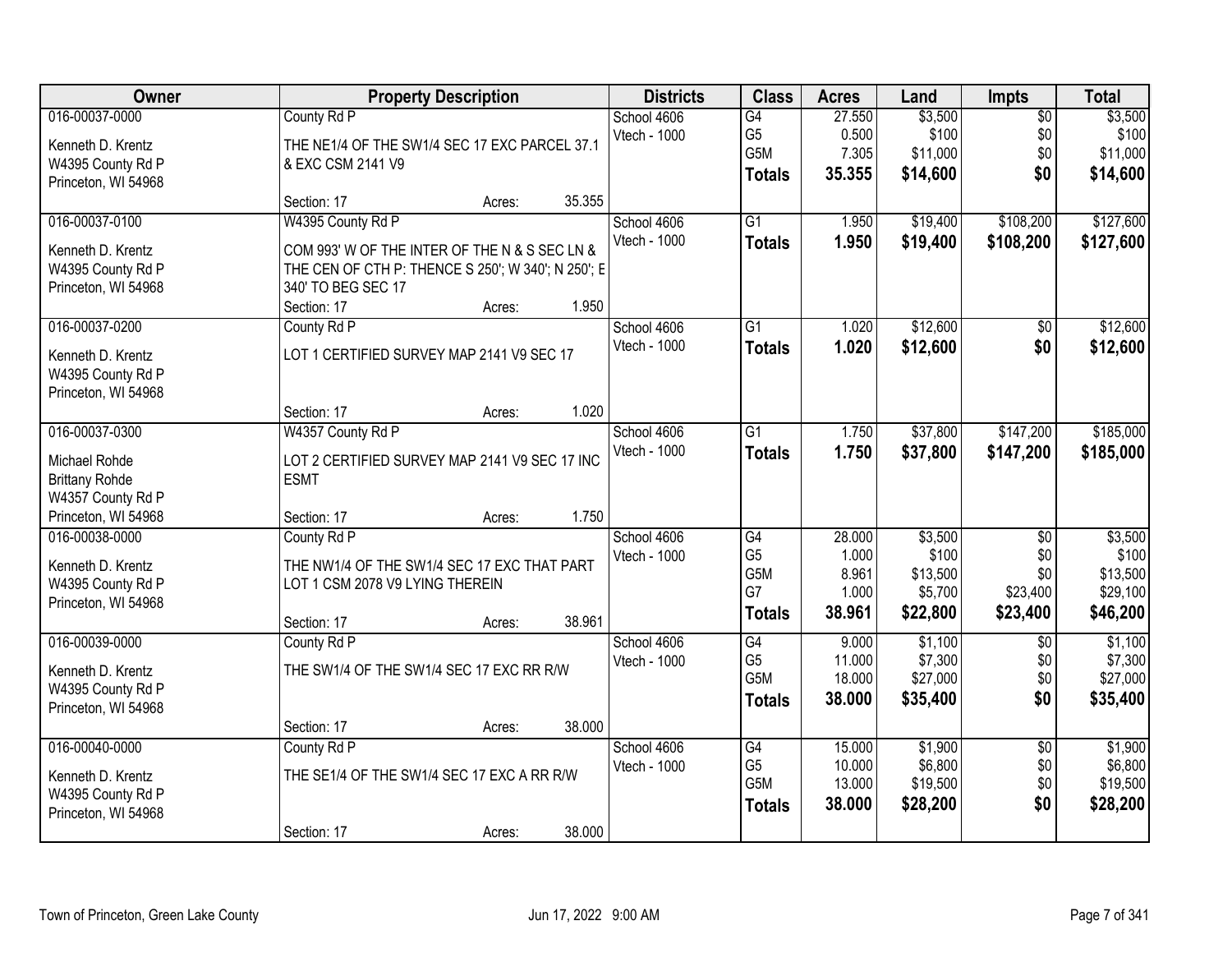| Owner                                 | <b>Property Description</b>                                | <b>Districts</b> | <b>Class</b>    | <b>Acres</b> | Land     | <b>Impts</b>    | <b>Total</b> |
|---------------------------------------|------------------------------------------------------------|------------------|-----------------|--------------|----------|-----------------|--------------|
| 016-00041-0000                        | County Rd P                                                | School 4606      | $\overline{G4}$ | 34.900       | \$4,800  | $\overline{$0}$ | \$4,800      |
| Anthony Doro et al                    | COM AT THE NE COR OF THE SE1/4 SEC 17 RUN W                | Vtech - 1000     | G <sub>5</sub>  | 3.500        | \$4,900  | \$0             | \$4,900      |
| c/o Anthony A. Doro                   | 19.75CH; S 23CH TO RR R/W; E'LY ALG N LN OF R/W            |                  | G5M             | 1.500        | \$2,300  | \$0             | \$2,300      |
| N6332 County Rd P                     | 20.55CH TO THE E LN OF SE1/4; N 17.50CH TO BEG             |                  | <b>Totals</b>   | 39.900       | \$12,000 | \$0             | \$12,000     |
| Princeton, WI 54968-9784              | 39.900<br>Section: 17<br>Acres:                            |                  |                 |              |          |                 |              |
| 016-00042-0000                        | County Rd P                                                | School 4606      | G4              | 45.000       | \$5,700  | \$0             | \$5,700      |
|                                       |                                                            | Vtech - 1000     | G <sub>5</sub>  | 7.460        | \$10,500 | \$0             | \$10,500     |
| Kenneth D. Krentz                     | COM AT A PT 19.75CH W OF THE NE COR OF SE1/4               |                  | <b>Totals</b>   | 52.460       | \$16,200 | \$0             | \$16,200     |
| Marjorie A. Brooks                    | SEC 17 RUN S 23CH TO RR R/W W'LY ALG N LN OF               |                  |                 |              |          |                 |              |
| W4395 County Rd P                     | R/W TO W LN OF SE1/4; N TO NW COR OF SE 1/4 E<br>52.460    |                  |                 |              |          |                 |              |
| Princeton, WI 54968<br>016-00043-0000 | Section: 17<br>Acres:<br>Sina Rd                           | School 4606      | G4              | 25.180       | \$2,000  |                 | \$2,000      |
|                                       |                                                            | Vtech - 1000     |                 |              |          | \$0             |              |
| Sina Family Farm Trust                | THAT PART OF THE SW1/4 OF THE SE1/4 SEC 17                 |                  | <b>Totals</b>   | 25.180       | \$2,000  | \$0             | \$2,000      |
| N5911 Sina Rd                         | LYING S'LY OF RR R/W                                       |                  |                 |              |          |                 |              |
| Princeton, WI 54968                   |                                                            |                  |                 |              |          |                 |              |
|                                       | 25.180<br>Section: 17<br>Acres:                            |                  |                 |              |          |                 |              |
| 016-00044-0000                        | Sina Rd                                                    | School 4606      | G4              | 33.300       | \$4,200  | $\sqrt[6]{3}$   | \$4,200      |
| Sina Family Farm Trust                | THAT PART OF THE E1/2 OF SEC 17 LYING S OF RR              | Vtech - 1000     | G <sub>5</sub>  | 1.000        | \$500    | \$0             | \$500        |
| N5911 Sina Rd                         | R/W                                                        |                  | G7              | 2.000        | \$11,400 | \$15,500        | \$26,900     |
| Princeton, WI 54968                   |                                                            |                  | <b>Totals</b>   | 36.300       | \$16,100 | \$15,500        | \$31,600     |
|                                       | 36.300<br>Section: 17<br>Acres:                            |                  |                 |              |          |                 |              |
| 016-00045-0000                        | County Rd P                                                | School 4606      | $\overline{G5}$ | 8.000        | \$4,000  | \$0             | \$4,000      |
|                                       |                                                            | Vtech - 1000     | <b>Totals</b>   | 8.000        | \$4,000  | \$0             | \$4,000      |
| Kenneth D. Krentz                     | A STRIP OF LAND FOR RR R/W RUNNING ACROSS                  |                  |                 |              |          |                 |              |
| W4395 County Rd P                     | S1/2 SEC 17 EXC PART IN SW1/4                              |                  |                 |              |          |                 |              |
| Princeton, WI 54968                   |                                                            |                  |                 |              |          |                 |              |
|                                       | 8.000<br>Section: 17<br>Acres:                             |                  |                 |              |          |                 |              |
| 016-00045-0100                        | County Rd P                                                | School 4606      | $\overline{G5}$ | 4.000        | \$3,400  | \$0             | \$3,400      |
| Kenneth D. Krentz                     | THAT PART FORMER RR R/W LYING IN THE SW1/4                 | Vtech - 1000     | <b>Totals</b>   | 4.000        | \$3,400  | \$0             | \$3,400      |
| W4395 County Rd P                     | <b>SEC 17</b>                                              |                  |                 |              |          |                 |              |
| Princeton, WI 54968                   |                                                            |                  |                 |              |          |                 |              |
|                                       | 4.000<br>Section: 17<br>Acres:                             |                  |                 |              |          |                 |              |
| 016-00046-0000                        | N6369 County Rd J                                          | School 4606      | $\overline{G1}$ | 14.700       | \$71,300 | \$52,300        | \$123,600    |
|                                       |                                                            | Vtech - 1000     | <b>Totals</b>   | 14.700       | \$71,300 | \$52,300        | \$123,600    |
| Suzanne M Knoll Revocable Trust       | THAT PART OF THE N1/2 OF THE SW1/4 OF THE                  |                  |                 |              |          |                 |              |
| 1907 W Melrose St Ist Floor           | NE1/4 LYING W'LY OF THE PRINCETON- ST MARIE<br>ROAD SEC 18 |                  |                 |              |          |                 |              |
| Chicago, IL 60657                     |                                                            |                  |                 |              |          |                 |              |
|                                       | 14.700<br>Section: 18<br>Acres:                            |                  |                 |              |          |                 |              |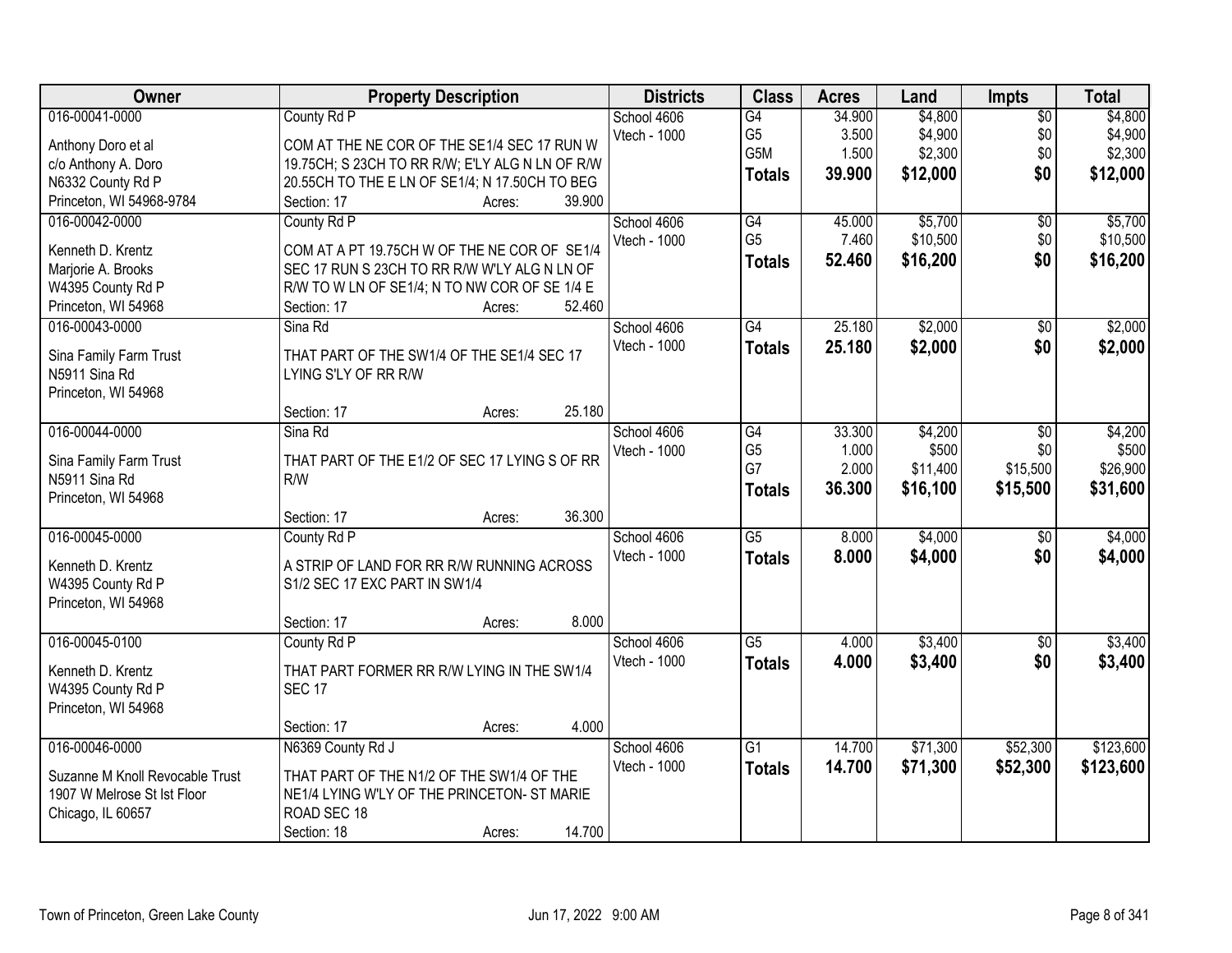| Owner                          |                                                 | <b>Property Description</b> |        | <b>Districts</b> | <b>Class</b>    | <b>Acres</b> | Land     | <b>Impts</b>    | <b>Total</b> |
|--------------------------------|-------------------------------------------------|-----------------------------|--------|------------------|-----------------|--------------|----------|-----------------|--------------|
| 016-00047-0000                 | County Rd P                                     |                             |        | School 4606      | $\overline{G4}$ | 4.000        | \$500    | $\overline{50}$ | \$500        |
| Michael J & Barbara Mashack    | COM AT THE NW COR OF THE S1/2 OF THE SW1/4      |                             |        | Vtech - 1000     | G <sub>5</sub>  | 3.800        | \$5,300  | \$0             | \$5,300      |
| Revocable Trust                | OF THE NE1/4: E TO CEN OF RD; SW'LY ALG RD TO   |                             |        |                  | <b>Totals</b>   | 7.800        | \$5,800  | \$0             | \$5,800      |
| Patricia A. Mashack            | E & W1/4 LN SEC 18; W & SW ALG RD TO W LN OF    |                             |        |                  |                 |              |          |                 |              |
| 595 N Clinton St               | Section: 18                                     | Acres:                      | 7.800  |                  |                 |              |          |                 |              |
| Princeton, WI 54968            |                                                 |                             |        |                  |                 |              |          |                 |              |
| 016-00048-0000                 |                                                 |                             |        | School 4606      | G4              | 5.000        | \$600    | $\overline{60}$ | \$600        |
| Kristine M. Sebert             | THAT PARCEL DESC V786 PG619                     |                             |        | Vtech - 1000     | G <sub>5</sub>  | 17.010       | \$8,100  | \$0             | \$8,100      |
| N6402 County Rd J              |                                                 |                             |        |                  | Totals          | 22.010       | \$8,700  | \$0             | \$8,700      |
| Princeton, WI 54968            |                                                 |                             |        |                  |                 |              |          |                 |              |
|                                | Section: 18                                     | Acres:                      | 22.010 |                  |                 |              |          |                 |              |
| 016-00049-0000                 |                                                 |                             |        | School 4606      | G4              | 3.500        | \$400    | \$0             | \$400        |
| Thomas A. Eilbes               | THAT PARCEL DESC V786 PG620                     |                             |        | Vtech - 1000     | G <sub>5</sub>  | 12.000       | \$6,000  | \$0             | \$6,000      |
| Phyllis L. Eilbes              |                                                 |                             |        |                  | <b>Totals</b>   | 15,500       | \$6,400  | \$0             | \$6,400      |
| N10074 Mill Creek Dr           |                                                 |                             |        |                  |                 |              |          |                 |              |
| Beaver Dam, WI 53916           | Section: 18                                     | Acres:                      | 15.500 |                  |                 |              |          |                 |              |
| 016-00050-0000                 | County Rd P                                     |                             |        | School 4606      | G4              | 19.419       | \$2,500  | $\sqrt{6}$      | \$2,500      |
| Ronald E. Goeden et al         | THE E1/2 (40R) OF THE SE1/4 OF THE NE1/4 SEC 18 |                             |        | Vtech - 1000     | G <sub>5</sub>  | 0.500        | \$100    | \$0             | \$100        |
| c/o Ronald E. Goeden           | EXC THAT PART LOT 1 CSM 2078 LYING THEREIN      |                             |        |                  | <b>Totals</b>   | 19.919       | \$2,600  | \$0             | \$2,600      |
| W11672 Olden Rd                |                                                 |                             |        |                  |                 |              |          |                 |              |
| Ripon, WI 54971                | Section: 18                                     | Acres:                      | 19.919 |                  |                 |              |          |                 |              |
| 016-00051-0000                 | W4517 County Rd P                               |                             |        | School 4606      | G4              | 32.000       | \$4,000  | \$0             | \$4,000      |
| Gary G Gneiser Revocable Trust | THE NE1/4 OF THE SE1/4 SEC 18                   |                             |        | Vtech - 1000     | G <sub>5</sub>  | 4.000        | \$5,600  | \$0             | \$5,600      |
| W4517 County Rd P              |                                                 |                             |        |                  | G5M             | 4.000        | \$6,000  | \$0             | \$6,000      |
| Princeton, WI 54968            |                                                 |                             |        |                  | <b>Totals</b>   | 40,000       | \$15,600 | \$0             | \$15,600     |
|                                | Section: 18                                     | Acres:                      | 40.000 |                  |                 |              |          |                 |              |
| 016-00052-0000                 | County Rd P                                     |                             |        | School 4606      | $\overline{G4}$ | 37.000       | \$4,700  | \$0             | \$4,700      |
| Kenneth D. Krentz              | THE NW1/4 OF THE SE1/4 SEC 18 (NO RECORD OF     |                             |        | Vtech - 1000     | G <sub>5</sub>  | 3.000        | \$1,100  | \$0             | \$1,100      |
| Marjorie A. Brooks             | THE 3/4 ACRE STRIP ON N END THEREOF)            |                             |        |                  | <b>Totals</b>   | 40.000       | \$5,800  | \$0             | \$5,800      |
| W4395 County Rd P              |                                                 |                             |        |                  |                 |              |          |                 |              |
| Princeton, WI 54968            | Section: 18                                     | Acres:                      | 40.000 |                  |                 |              |          |                 |              |
| 016-00054-0000                 | County Rd P                                     |                             |        | School 4606      | G4              | 25.000       | \$3,600  | $\overline{50}$ | \$3,600      |
| Kenneth D. Krentz              | THAT PART OF THE SW1/4 OF THE SE1/4 LYING N     |                             |        | Vtech - 1000     | G <sub>5</sub>  | 6.000        | \$3,000  | \$0             | \$3,000      |
| Marjorie A. Brooks             | OF R/R ROW SEC 18                               |                             |        |                  | G5M             | 3.000        | \$4,500  | \$0             | \$4,500      |
| W4395 County Rd P              |                                                 |                             |        |                  | <b>Totals</b>   | 34.000       | \$11,100 | \$0             | \$11,100     |
| Princeton, WI 54968            | Section: 18                                     | Acres:                      | 34.000 |                  |                 |              |          |                 |              |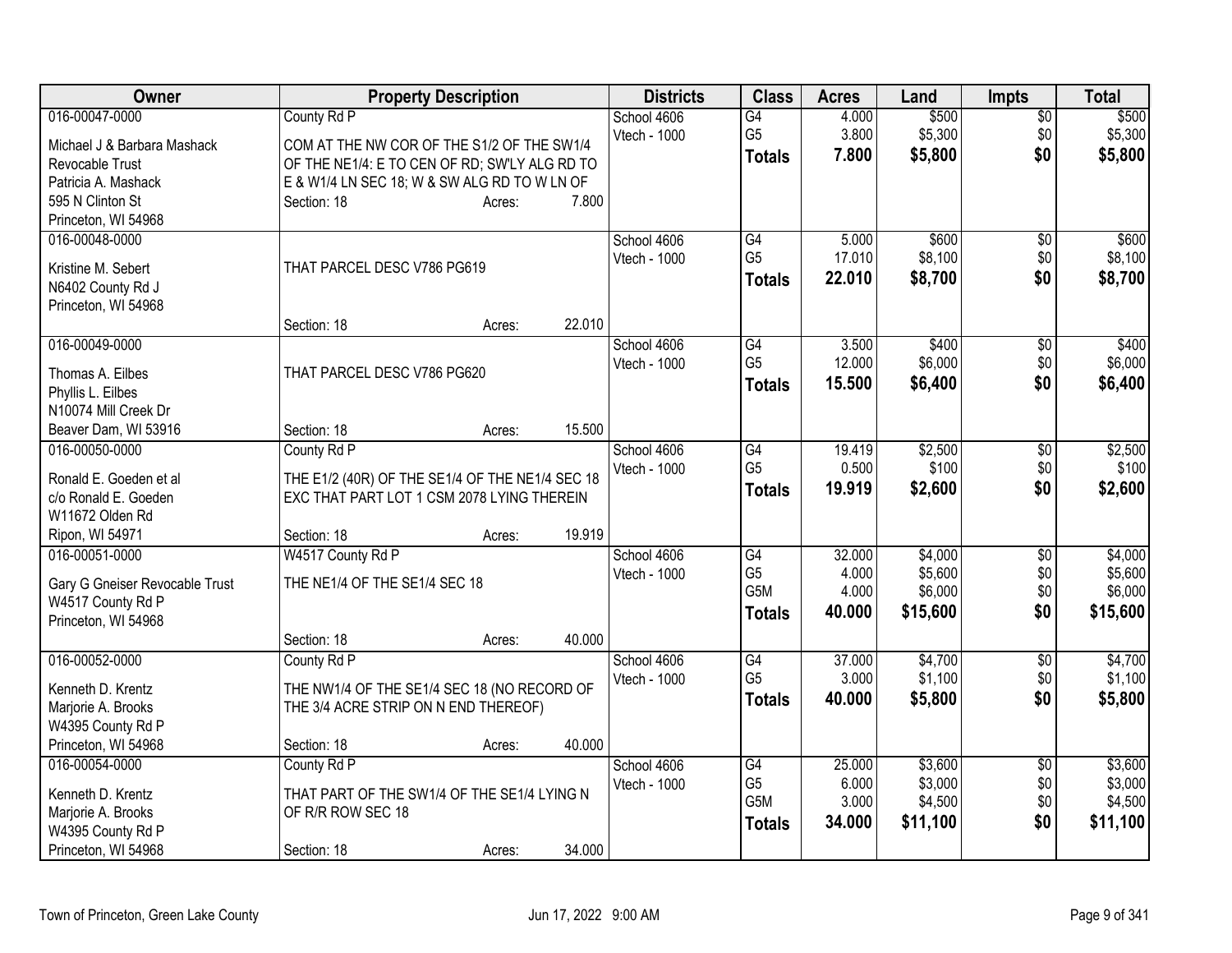| Owner                                                      | <b>Property Description</b>                    |                  | <b>Districts</b> | <b>Class</b>    | <b>Acres</b> | Land     | <b>Impts</b>    | <b>Total</b> |
|------------------------------------------------------------|------------------------------------------------|------------------|------------------|-----------------|--------------|----------|-----------------|--------------|
| 016-00055-0000                                             | County Rd P                                    |                  | School 4606      | $\overline{G5}$ | 3.980        | \$2,000  | $\overline{50}$ | \$2,000      |
| Wayne E. Otto                                              | THAT PART OF THE SW1/4 OF THE SE1/4 SEC 18     |                  | Vtech - 1000     | <b>Totals</b>   | 3.980        | \$2,000  | \$0             | \$2,000      |
| c/o Wayne E. Otto                                          | LYING S OF R/R ROW (ALSO A R/W)                |                  |                  |                 |              |          |                 |              |
| 628 S Clinton St                                           |                                                |                  |                  |                 |              |          |                 |              |
| Princeton, WI 54968                                        | Section: 18                                    | Acres:           | 3.980            |                 |              |          |                 |              |
| 016-00056-0000                                             | W4517 County Rd P                              |                  | School 4606      | G4              | 25.500       | \$3,200  | $\overline{50}$ | \$3,200      |
| Gary G Gneiser Revocable Trust                             | THAT PART OF THE SE1/4 OF THE SE1/4 LYING N'LY |                  | Vtech - 1000     | G5M             | 3.000        | \$4,500  | \$0             | \$4,500      |
| W4517 County Rd P                                          | OF R/R ROW SEC 18                              |                  |                  | G7              | 0.500        | \$2,900  | \$2,400         | \$5,300      |
| Princeton, WI 54968                                        |                                                |                  |                  | <b>Totals</b>   | 29.000       | \$10,600 | \$2,400         | \$13,000     |
|                                                            | Section: 18                                    | 29.000<br>Acres: |                  |                 |              |          |                 |              |
| 016-00057-0000                                             | County Rd P                                    |                  | School 4606      | $\overline{G5}$ | 8.000        | \$11,200 | \$0             | \$11,200     |
| Wayne E. Otto                                              | THAT PART OF THE SE1/4 OF THE SE1/4 LYING S'LY |                  | Vtech - 1000     | <b>Totals</b>   | 8.000        | \$11,200 | \$0             | \$11,200     |
| 628 S Clinton St                                           | OF R/R ROW SEC 18                              |                  |                  |                 |              |          |                 |              |
| Princeton, WI 54968                                        |                                                |                  |                  |                 |              |          |                 |              |
|                                                            | Section: 18                                    | Acres:           | 8.000            |                 |              |          |                 |              |
| 016-00058-0000                                             | County Rd P                                    |                  | School 4606      | $\overline{G5}$ | 6.000        | \$5,100  | $\sqrt[6]{3}$   | \$5,100      |
| Kenneth D. Krentz                                          | A STRIP OF LAND FOR RR R/W RUNNING ACROSS      |                  | Vtech - 1000     | <b>Totals</b>   | 6.000        | \$5,100  | \$0             | \$5,100      |
| W4395 County Rd P                                          | THE S1/2 OF SE1/4 SEC 18                       |                  |                  |                 |              |          |                 |              |
| Princeton, WI 54968                                        |                                                |                  |                  |                 |              |          |                 |              |
|                                                            | Section: 18                                    | Acres:           | 6.000            |                 |              |          |                 |              |
| 016-00059-0000                                             | Old Green Lake Rd                              |                  | School 4606      | $\overline{G5}$ | 13.617       | \$19,100 | $\overline{50}$ | \$19,100     |
|                                                            | THE E 3/8 OF THE NE1/4 SEC 19 EXC THE N 61R OF |                  | Vtech - 1000     | Totals          | 13.617       | \$19,100 | \$0             | \$19,100     |
| Adam A. Roehl et al<br>c/o Arden G. Roehl                  | THE S 86R THEREOF ALSO EXC PARCELS 67, 67.1 &  |                  |                  |                 |              |          |                 |              |
| W4484 Old Green Lake Rd                                    | <b>CSM 934</b>                                 |                  |                  |                 |              |          |                 |              |
| Princeton, WI 54968                                        | Section: 19                                    | 13.617<br>Acres: |                  |                 |              |          |                 |              |
| 016-00059-0100                                             | W4506 Old Green Lake Rd                        |                  | School 4606      | $\overline{G1}$ | 0.947        | \$27,900 | \$212,900       | \$240,800    |
|                                                            |                                                |                  | Vtech - 1000     | <b>Totals</b>   | 0.947        | \$27,900 | \$212,900       | \$240,800    |
| Michael A. St Cyr et al                                    | LOT 1 CERTIFIED SURVEY MAP 934 V4 SEC 19       |                  |                  |                 |              |          |                 |              |
| c/o Michael A & Gloria J St Cyr<br>W4506 Old Green Lake Rd |                                                |                  |                  |                 |              |          |                 |              |
| Princeton, WI 54968                                        | Section: 20                                    | Acres:           | 0.947            |                 |              |          |                 |              |
| 016-00060-0000                                             | Old Green Lake Rd                              |                  | School 4606      | G4              | 7.000        | \$900    | $\overline{50}$ | \$900        |
|                                                            |                                                |                  | Vtech - 1000     | G <sub>5</sub>  | 15.000       | \$21,000 | \$0             | \$21,000     |
| Brian G. Stibb                                             | THE W 50R OF THE NE1/4 OF THE NE1/4 SEC 19     |                  |                  | G5M             | 3.000        | \$4,500  | \$0             | \$4,500      |
| W4582 Old Green Lake Rd                                    | LIFE ESTATE: MARLENE STIBB                     |                  |                  | <b>Totals</b>   | 25.000       | \$26,400 | \$0             | \$26,400     |
| Princeton, WI 54968                                        |                                                | 25.000           |                  |                 |              |          |                 |              |
|                                                            | Section: 19                                    | Acres:           |                  |                 |              |          |                 |              |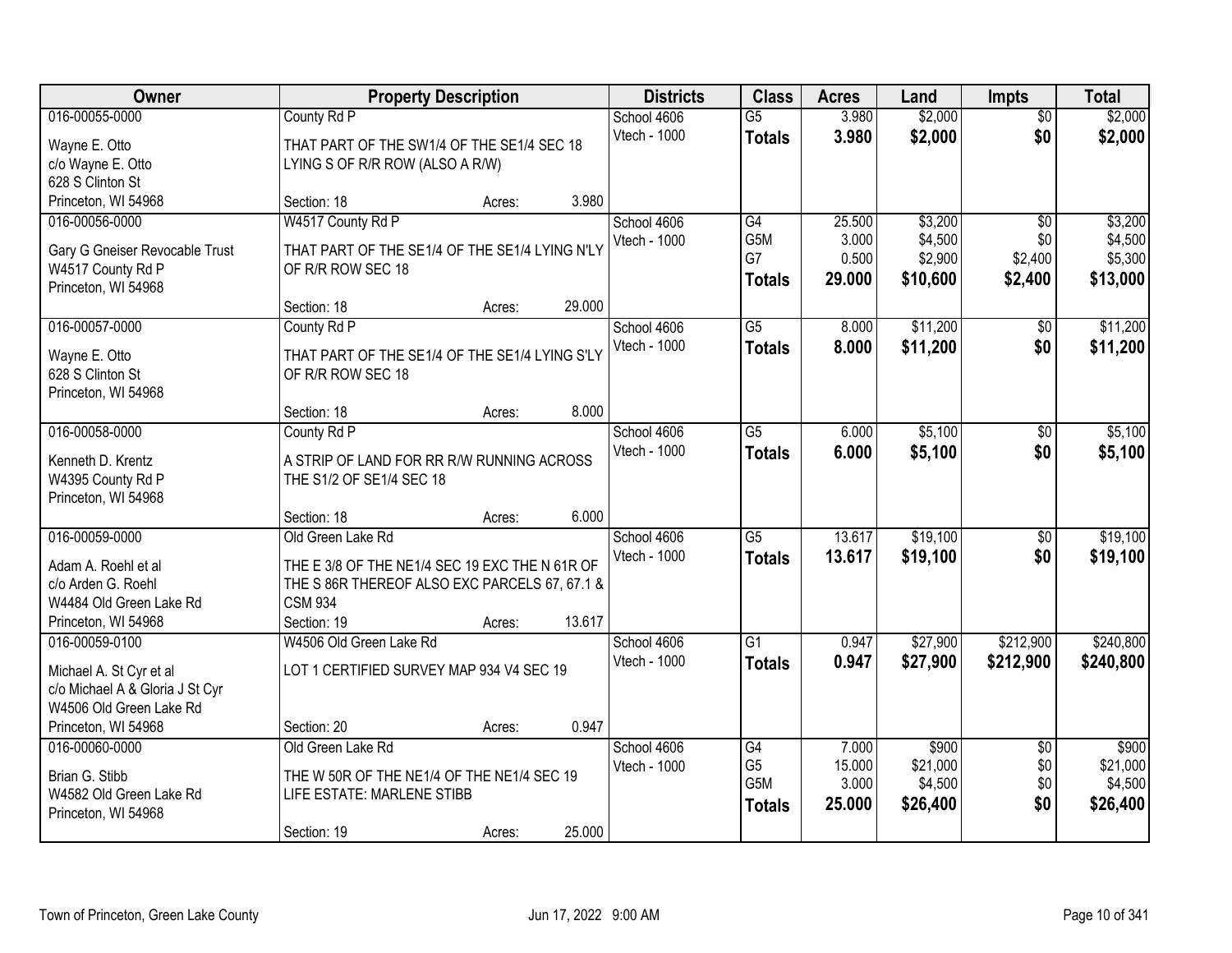| Owner                            | <b>Property Description</b>                                               | <b>Districts</b> | <b>Class</b>    | <b>Acres</b> | Land     | <b>Impts</b>    | <b>Total</b> |
|----------------------------------|---------------------------------------------------------------------------|------------------|-----------------|--------------|----------|-----------------|--------------|
| 016-00061-0000                   | W4618 Old Green Lake Rd                                                   | School 4606      | $\overline{G1}$ | 0.500        | \$8,500  | \$97,300        | \$105,800    |
| Joyce Prachel Living Trust       | SW1/4 OF THE NE1/4 SEC 19 EXC COM AT THE SW                               | Vtech - 1000     | G <sub>2</sub>  | 1.000        | \$7,600  | \$55,900        | \$63,500     |
| W4697 Old Green Lake Rd          | COR THEREOF: THENCE N 250'; E 298.24; S 250'; W                           |                  | G4              | 19.000       | \$2,400  | \$0             | \$2,400      |
| Princeton, WI 54968              | 298.24' TO POB & EXC COM 714.45' E OF THE SW                              |                  | G <sub>5</sub>  | 9.000        | \$12,600 | \$0             | \$12,600     |
|                                  | 38.000<br>Section: 19<br>Acres:                                           |                  | G <sub>6</sub>  | 8.500        | \$25,500 | \$0             | \$25,500     |
|                                  |                                                                           |                  | <b>Totals</b>   | 38.000       | \$56,600 | \$153,200       | \$209,800    |
| 016-00062-0000                   | W4694 Old Green Lake Rd                                                   | School 4606      | $\overline{G1}$ | 1.711        | \$17,700 | \$111,800       | \$129,500    |
| Michael A. Prachel et al         | COM AT THE SW COR OF THE NE1/4 SEC 19                                     | Vtech - 1000     | <b>Totals</b>   | 1.711        | \$17,700 | \$111,800       | \$129,500    |
| W4237 County Rd T                | THENCE N 250'; E 298.24'; S 250'; W 298.24' TO BEG                        |                  |                 |              |          |                 |              |
| Princeton, WI 54968              |                                                                           |                  |                 |              |          |                 |              |
|                                  | 1.711<br>Section: 19<br>Acres:                                            |                  |                 |              |          |                 |              |
| 016-00063-0000                   | W4640 Old Green Lake Rd                                                   | School 4606      | $\overline{G2}$ | 0.180        | \$8,500  | \$10,500        | \$19,000     |
| James B. Clark                   | COM IN THE CEN OF HWY 714.45' E OF SW COR OF                              | Vtech - 1000     | <b>Totals</b>   | 0.180        | \$8,500  | \$10,500        | \$19,000     |
|                                  |                                                                           |                  |                 |              |          |                 |              |
| Mary J. Clark<br>W2042 Melmar Dr | THE NE1/4 SEC 19 RUN N 123'; E 66'; S 123' TO CEN<br>OF HWY; W 66' TO BEG |                  |                 |              |          |                 |              |
| Markesan, WI 53946               | 0.180<br>Section: 19<br>Acres:                                            |                  |                 |              |          |                 |              |
| 016-00064-0000                   | W4558 Old Green Lake Rd                                                   | School 4606      | G4              | 16.476       | \$2,100  | $\overline{50}$ | \$2,100      |
|                                  |                                                                           | Vtech - 1000     | G <sub>5</sub>  | 2.000        | \$2,200  | \$0             | \$2,200      |
| Brian G. Stibb                   | THE W 50R OF THE SE1/4 OF THE NE1/4 SEC 19 EXC                            |                  | G5M             | 3.000        | \$4,500  | \$0             | \$4,500      |
| W4582 Old Green Lake Rd          | PARCELS 64.1 & 65 LIFE ESTATE: MARLENE STIBB                              |                  | G7              | 2.000        | \$11,400 | \$113,800       | \$125,200    |
| Princeton, WI 54968              |                                                                           |                  | <b>Totals</b>   | 23.476       | \$20,200 | \$113,800       | \$134,000    |
|                                  | 23.476<br>Section: 19<br>Acres:                                           |                  |                 |              |          |                 |              |
| 016-00064-0100                   | W4582 Old Green Lake Rd                                                   | School 4606      | $\overline{G1}$ | 0.974        | \$12,200 | \$75,600        | \$87,800     |
| Brian G. Stibb                   | COM 110' E OF THE SW COR OF THE SE1/4 OF THE                              | Vtech - 1000     | <b>Totals</b>   | 0.974        | \$12,200 | \$75,600        | \$87,800     |
| Teri L. Stibb                    | NE1/4 SEC 19 RUN N 200'; E 212'; S 200'; W 212' TO                        |                  |                 |              |          |                 |              |
| W4582 Old Green Lake Rd          | <b>BEG</b>                                                                |                  |                 |              |          |                 |              |
| Princeton, WI 54968              | 0.974<br>Section: 19<br>Acres:                                            |                  |                 |              |          |                 |              |
| 016-00065-0000                   | W4594 Old Green Lake Rd                                                   | School 4606      | G1              | 0.550        | \$8,900  | \$93,000        | \$101,900    |
|                                  |                                                                           | Vtech - 1000     | <b>Totals</b>   | 0.550        | \$8,900  | \$93,000        | \$101,900    |
| Maureen A. Resheske              | COM IN CEN OF HWY AT SW COR OF THE SE1/4 OF                               |                  |                 |              |          |                 |              |
| 229 Kendrick Ct                  | THE NE1/4 SEC 19 RUN N 200'; E 110'; S 200'; W 110'                       |                  |                 |              |          |                 |              |
| Schaumberg, IL 60194             | TO BEG<br>Section: 19<br>0.550                                            |                  |                 |              |          |                 |              |
| 016-00066-0000                   | Acres:<br>Old Green Lake Rd                                               | School 4606      | $\overline{G4}$ | 11.440       | \$1,500  | \$0             | \$1,500      |
|                                  |                                                                           | Vtech - 1000     |                 |              |          |                 |              |
| Brian G. Stibb                   | THE N 61R OF THE S 86R OF THE E3/8 OF THE E1/2                            |                  | <b>Totals</b>   | 11.440       | \$1,500  | \$0             | \$1,500      |
| W4582 Old Green Lake Rd          | OF THE NE1/4 SEC 19 LIFE ESTATE: MARLENE J                                |                  |                 |              |          |                 |              |
| Princeton, WI 54968              | <b>STIBB</b>                                                              |                  |                 |              |          |                 |              |
|                                  | 11.440<br>Section: 19<br>Acres:                                           |                  |                 |              |          |                 |              |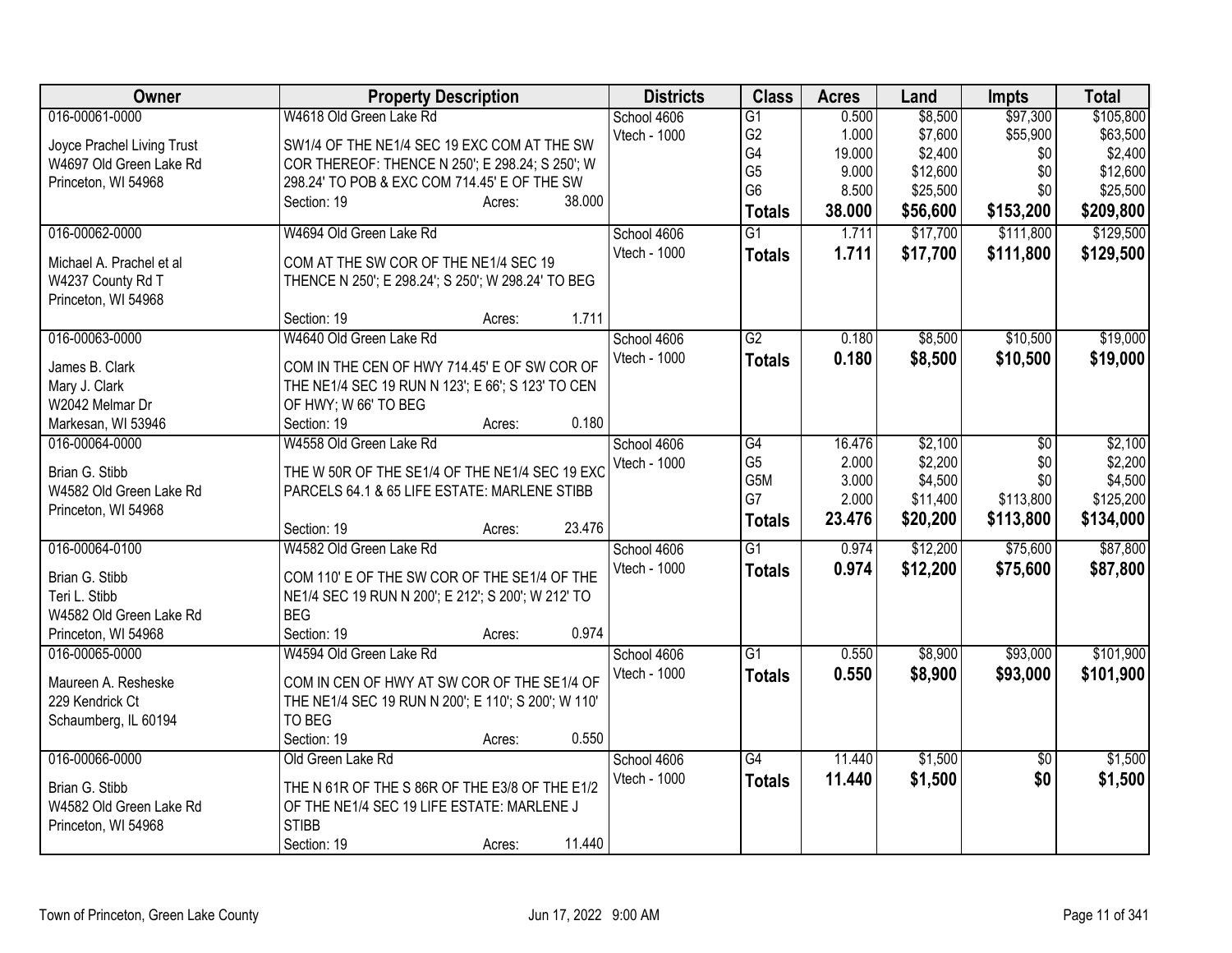| Owner                                                  | <b>Property Description</b>                                                                       |       | <b>Districts</b>            | <b>Class</b>    | <b>Acres</b> | Land     | <b>Impts</b> | <b>Total</b> |
|--------------------------------------------------------|---------------------------------------------------------------------------------------------------|-------|-----------------------------|-----------------|--------------|----------|--------------|--------------|
| 016-00067-0000                                         | W4526 Old Green Lake Rd                                                                           |       | School 4606                 | $\overline{G1}$ | 4.000        | \$55,500 | \$160,100    | \$215,600    |
| Douglas A. Doughty et al                               | COM AT THE SW COR OF THE INTER OF THE                                                             |       | Vtech - 1000                | <b>Totals</b>   | 4.000        | \$55,500 | \$160,100    | \$215,600    |
| c/o Douglas A & Susan A Doughty                        | E3/8THS OF THE E1/2 OF THE NE1/4 SEC 19 & THE                                                     |       |                             |                 |              |          |              |              |
| W4526 Old Green Lake Rd                                | CEN OF PUB HWY BEING THE POB; THENCE E400';                                                       |       |                             |                 |              |          |              |              |
| Princeton, WI 54968                                    | Section: 19<br>Acres:                                                                             | 4.000 |                             |                 |              |          |              |              |
| 016-00069-0100                                         | W4706 State Road 23 and 73                                                                        |       | School 4606                 | G2              | 1.800        | \$26,500 | \$137,600    | \$164,100    |
|                                                        | LOT 1 CERTIFIED SURVEY MAP 3351 V18                                                               |       | Vtech - 1000                | <b>Totals</b>   | 1.800        | \$26,500 | \$137,600    | \$164,100    |
| Gagne Ford Mercury, Inc<br>c/o Gagne Ford Mercury, Inc |                                                                                                   |       |                             |                 |              |          |              |              |
| PO Box 205                                             |                                                                                                   |       |                             |                 |              |          |              |              |
| Princeton, WI 54968                                    | Section: 19<br>Acres:                                                                             | 1.800 |                             |                 |              |          |              |              |
| 016-00070-0200                                         | W4765 State Road 23 and 73                                                                        |       | School 4606                 | $\overline{G1}$ | 7.431        | \$52,300 | \$69,500     | \$121,800    |
|                                                        |                                                                                                   |       | Vtech - 1000                | <b>Totals</b>   | 7.431        | \$52,300 | \$69,500     | \$121,800    |
| Curt E. Fehrer                                         | COM AT W1/4 COR SEC 19; E 1868.24'; S 211.06' TO                                                  |       |                             |                 |              |          |              |              |
| PO Box 509                                             | POB; S01?W ALG W LN OF CSM 3352 774.52'; W                                                        |       |                             |                 |              |          |              |              |
| Princeton, WI 54968                                    | 251.82'; N 147.01'; W 231.04'; N02?W ALG E R/W LN OI                                              |       |                             |                 |              |          |              |              |
| 016-00073-0000                                         | Section: 19<br>Acres:                                                                             | 7.431 |                             | $\overline{G1}$ |              |          | \$62,300     | \$71,900     |
|                                                        | N5890 County Rd D                                                                                 |       | School 4606<br>Vtech - 1000 |                 | 0.640        | \$9,600  |              |              |
| Norman W. Liebe et al                                  | COM AT NW COR OF THE NE1/4 OF THE SW1/4 SEC                                                       |       |                             | <b>Totals</b>   | 0.640        | \$9,600  | \$62,300     | \$71,900     |
| c/o Norman W & Lorraine Liebe                          | 19: S IN CEN OF CTH D TO A PT ON S SIDE OF                                                        |       |                             |                 |              |          |              |              |
| 1610 Linden Ave                                        | BRIDGE; E 1.93CH; N TO N LN SD 1/4 SW1/4; WTO                                                     |       |                             |                 |              |          |              |              |
| Racine, WI 53403                                       | Section: 19<br>Acres:                                                                             | 0.640 |                             |                 |              |          |              |              |
| 016-00074-0000                                         | N5858 County Rd D                                                                                 |       | School 4606                 | $\overline{G1}$ | 0.927        | \$14,000 | \$130,100    | \$144,100    |
| Robert R. Scholl Jr                                    | LOT 1 & OUTLOTS 1 & 2 CERTIFIED SURVEY MAP                                                        |       | <b>Vtech - 1000</b>         | <b>Totals</b>   | 0.927        | \$14,000 | \$130,100    | \$144,100    |
| Heather M. Scholl                                      | 2780 V14                                                                                          |       |                             |                 |              |          |              |              |
| N5858 County Rd D                                      |                                                                                                   |       |                             |                 |              |          |              |              |
| Princeton, WI 54968                                    | Section: 19<br>Acres:                                                                             | 0.927 |                             |                 |              |          |              |              |
| 016-00075-0000                                         | W4749 State Road 23 and 73                                                                        |       | School 4606                 | $\overline{G1}$ | 1.964        | \$19,600 | \$111,800    | \$131,400    |
| Marcie J. Culver                                       | LOT 1 CERTIFIED SURVEY MAP 3352 V18                                                               |       | Vtech - 1000                | <b>Totals</b>   | 1.964        | \$19,600 | \$111,800    | \$131,400    |
| W4749 State Road 23 73                                 |                                                                                                   |       |                             |                 |              |          |              |              |
| Princeton, WI 54968                                    |                                                                                                   |       |                             |                 |              |          |              |              |
|                                                        | Section: 19<br>Acres:                                                                             | 1.964 |                             |                 |              |          |              |              |
| 016-00077-0000                                         | W4713 State Road 23 and 73                                                                        |       | School 4606                 | $\overline{G1}$ | 2.981        | \$28,400 | \$79,600     | \$108,000    |
|                                                        |                                                                                                   |       | Vtech - 1000                | <b>Totals</b>   | 2.981        | \$28,400 | \$79,600     | \$108,000    |
| Idni, LLC                                              | COM 20R N & 220' W OF THE SE COR OF THE NE1/4                                                     |       |                             |                 |              |          |              |              |
| c/o Idni, LLC<br>PO Box 393                            | OF THE SW1/4 SEC 19; THENCE W 364'; N 24R (M/L);<br>N33*E 175' TO CEN STH 73; SE'LY 34R (M/L) ALG |       |                             |                 |              |          |              |              |
| Princeton, WI 54968                                    | Section: 19<br>Acres:                                                                             | 2.981 |                             |                 |              |          |              |              |
|                                                        |                                                                                                   |       |                             |                 |              |          |              |              |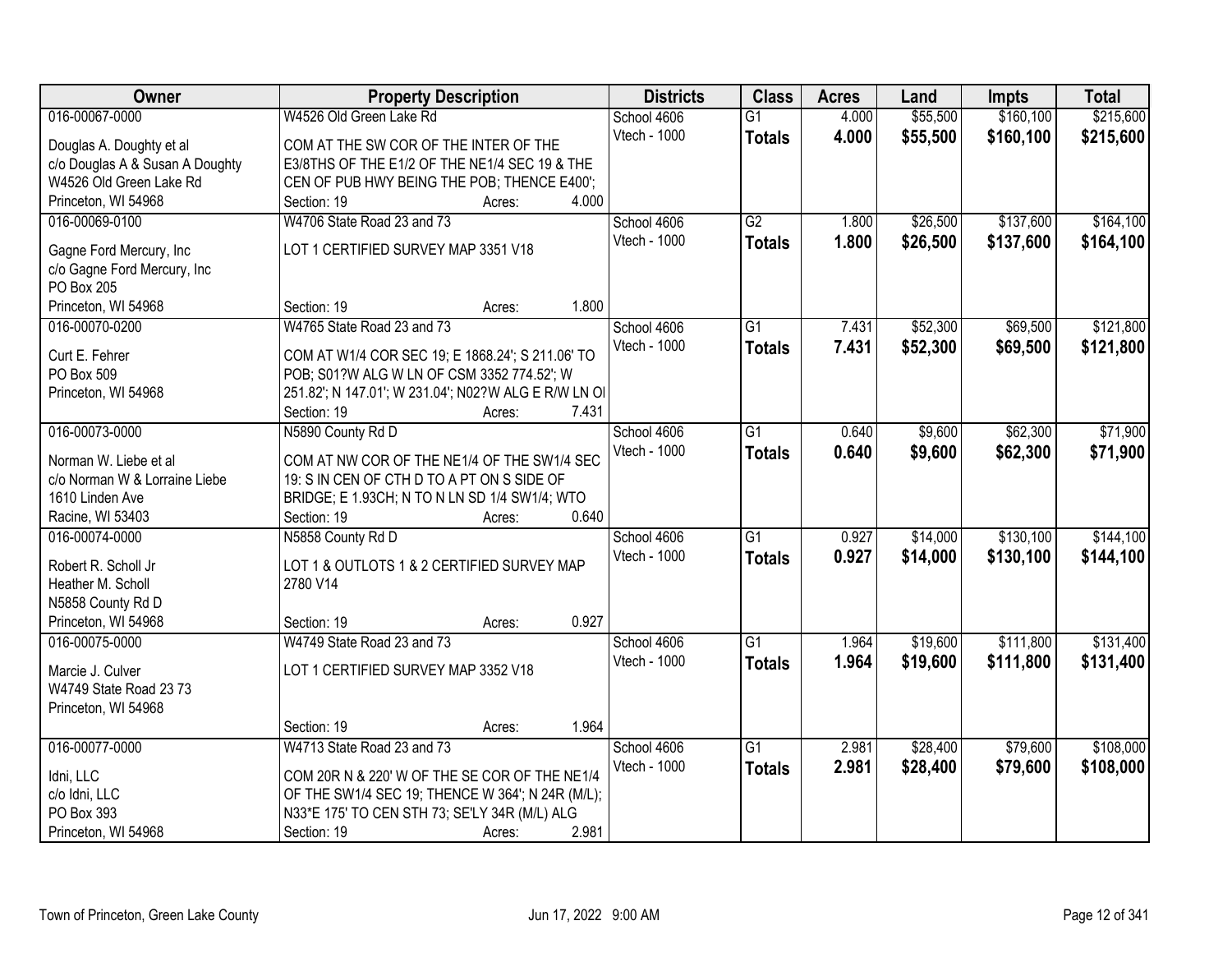| Owner                                   | <b>Property Description</b>                                    |        |              | <b>Districts</b> | <b>Class</b>    | <b>Acres</b> | Land     | <b>Impts</b>    | <b>Total</b> |
|-----------------------------------------|----------------------------------------------------------------|--------|--------------|------------------|-----------------|--------------|----------|-----------------|--------------|
| 016-00077-0100                          | N4729 State Highway 73                                         |        | School 4606  |                  | $\overline{G1}$ | 0.619        | \$9,400  | $\overline{50}$ | \$9,400      |
| Charles V. Grotzke                      | LOT 1 CERTIFIED SURVEY MAP 2259 V10 SEC 19                     |        | Vtech - 1000 |                  | <b>Totals</b>   | 0.619        | \$9,400  | \$0             | \$9,400      |
| Judy A. Grotzke                         |                                                                |        |              |                  |                 |              |          |                 |              |
| N5302 County Rd D                       |                                                                |        |              |                  |                 |              |          |                 |              |
| Princeton, WI 54968                     | Section: 19                                                    | Acres: | 0.619        |                  |                 |              |          |                 |              |
| 016-00078-0000                          | W4695 State Road 23 and 73                                     |        | School 4606  |                  | $\overline{G1}$ | 0.300        | \$5,100  | \$93,600        | \$98,700     |
| Matthew L. Smith                        | COM 20R N OF SE COR OF THE NE1/4 OF THE SW1/4                  |        | Vtech - 1000 |                  | <b>Totals</b>   | 0.300        | \$5,100  | \$93,600        | \$98,700     |
| W4695 State Rd 23/73                    | SEC 19: W 220'; NE'LY 191.5' TO S EDGE OF HWY;                 |        |              |                  |                 |              |          |                 |              |
| Princeton, WI 54968                     | SE'LY ALG HWY 120'; S61' (M/L) TO BEG                          |        |              |                  |                 |              |          |                 |              |
|                                         | Section: 19                                                    | Acres: | 0.300        |                  |                 |              |          |                 |              |
| 016-00079-0000                          | County Rd D                                                    |        | School 4606  |                  | $\overline{G1}$ | 3.090        | \$29,300 | $\overline{50}$ | \$29,300     |
| Richard A. Domiter                      | COM AT NW COR OF CERTIFIED SURVEY MAP 264:                     |        | Vtech - 1000 |                  | <b>Totals</b>   | 3.090        | \$29,300 | \$0             | \$29,300     |
| 1804 Fairview St                        | THENCE N 740'; E 231'; S 740'; W 231' TO BEG, INC              |        |              |                  |                 |              |          |                 |              |
| Oshkosh, WI 54901                       | LOT 1 CSM 741 (ALSO LAND BETWEEN E R/W OF                      |        |              |                  |                 |              |          |                 |              |
|                                         | Section: 19                                                    | Acres: | 3.090        |                  |                 |              |          |                 |              |
| 016-00079-0200                          | N5792 County Rd D                                              |        | School 4606  |                  | $\overline{G1}$ | 0.593        | \$21,000 | \$95,500        | \$116,500    |
| Daniel F. Graetz et al                  | LOT 2 CERTIFIED SURVEY MAP 741 V3 SEC 19                       |        | Vtech - 1000 |                  | <b>Totals</b>   | 0.593        | \$21,000 | \$95,500        | \$116,500    |
| c/o Daniel F & Denise C Graetz          |                                                                |        |              |                  |                 |              |          |                 |              |
| N5792 County Rd D                       |                                                                |        |              |                  |                 |              |          |                 |              |
| Princeton, WI 54968                     | Section: 19                                                    | Acres: | 0.593        |                  |                 |              |          |                 |              |
| 016-00079-0300                          | N5778 County Rd D                                              |        | School 4606  |                  | $\overline{G1}$ | 0.590        | \$20,900 | \$13,000        | \$33,900     |
|                                         |                                                                |        | Vtech - 1000 |                  | <b>Totals</b>   | 0.590        | \$20,900 | \$13,000        | \$33,900     |
| Dean A. Hallman<br>N5778 County Rd D    | LOT 1 CERTIFIED SURVEY MAP 741 V3 SEC 19                       |        |              |                  |                 |              |          |                 |              |
| Princeton, WI 54968                     |                                                                |        |              |                  |                 |              |          |                 |              |
|                                         | Section: 19                                                    | Acres: | 0.590        |                  |                 |              |          |                 |              |
| 016-00080-0000                          | County Rd D                                                    |        | School 4606  |                  | G4              | 4.000        | \$500    | $\overline{60}$ | \$500        |
|                                         |                                                                |        | Vtech - 1000 |                  | G <sub>5</sub>  | 4.000        | \$5,600  | \$0             | \$5,600      |
| Paradise in Princeton, LLC              | THE E 64R OF THE S 20R OF THE NE1/4 OF THE                     |        |              |                  | <b>Totals</b>   | 8.000        | \$6,100  | \$0             | \$6,100      |
| W1809 Lakeview Rd<br>Markesan, WI 53946 | SW1/4 SEC 19                                                   |        |              |                  |                 |              |          |                 |              |
|                                         | Section: 19                                                    | Acres: | 8.000        |                  |                 |              |          |                 |              |
| 016-00081-0000                          | N5893 County Rd D                                              |        | School 4606  |                  | $\overline{G1}$ | 3.110        | \$29,500 | \$89,800        | \$119,300    |
|                                         |                                                                |        | Vtech - 1000 |                  | <b>Totals</b>   | 3.110        | \$29,500 | \$89,800        | \$119,300    |
| Leland C & Verona I Schueler Trust      | COM AT THE NW COR OF THE NE1/4 OF THE SW1/4                    |        |              |                  |                 |              |          |                 |              |
| N5893 County Rd D                       | SEC 19 THENCE W 10.80CH; S53*E 2.45CH; S60.5*E                 |        |              |                  |                 |              |          |                 |              |
| Princeton, WI 54968                     | 6.34CH; N10*E 1.60CH TO A DITCH;; S 73*E 3/79CH<br>Section: 19 | Acres: | 3.110        |                  |                 |              |          |                 |              |
|                                         |                                                                |        |              |                  |                 |              |          |                 |              |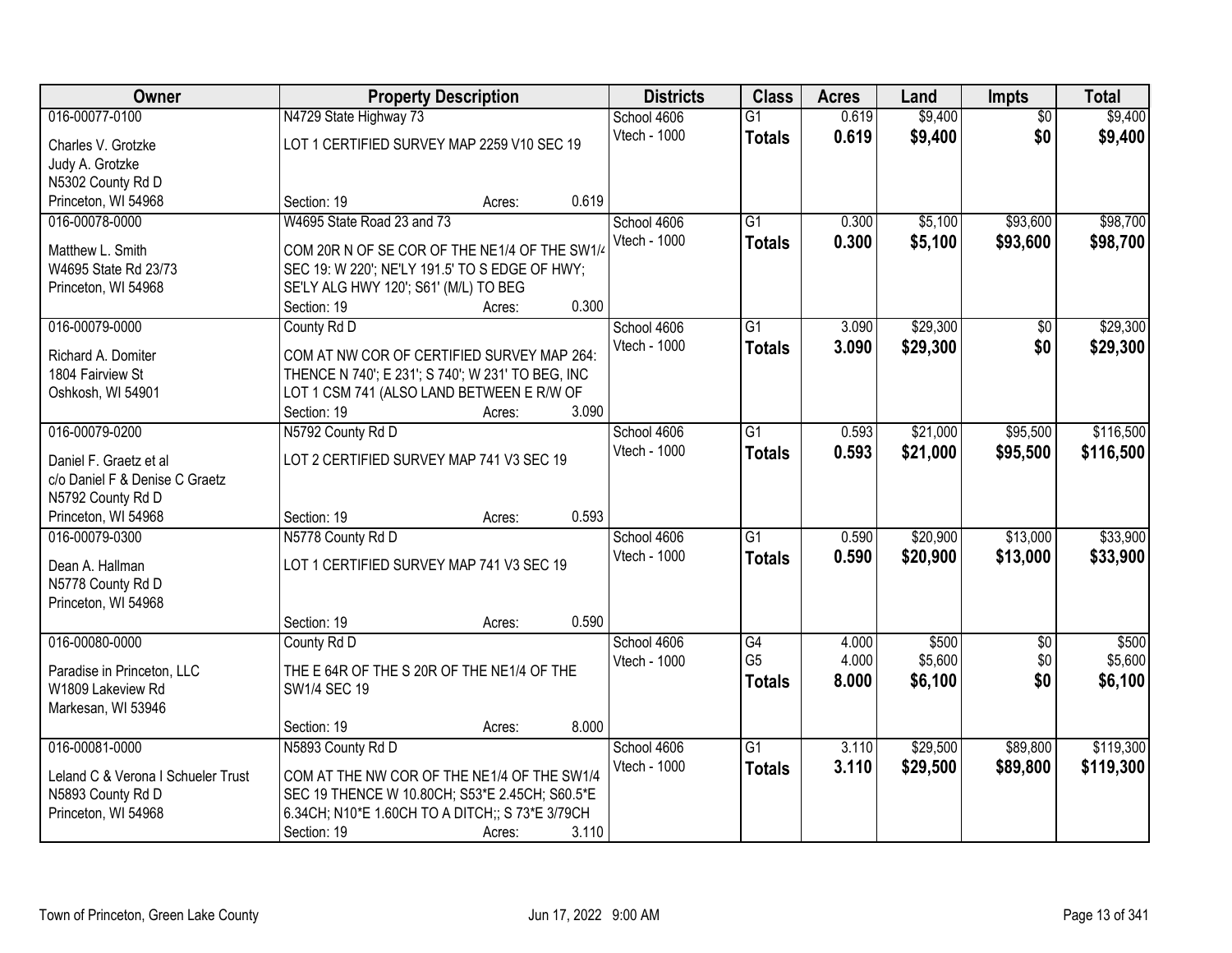| Owner                              | <b>Property Description</b>                                              | <b>Districts</b>            | <b>Class</b>    | <b>Acres</b> | Land            | <b>Impts</b>    | <b>Total</b>    |
|------------------------------------|--------------------------------------------------------------------------|-----------------------------|-----------------|--------------|-----------------|-----------------|-----------------|
| 016-00082-0000                     | N5871 County Rd D                                                        | School 4606                 | X4              | 0.780        | $\overline{60}$ | $\overline{50}$ | $\sqrt{30}$     |
| Town of Princeton                  | COM 6.54CH S OFTHE NW COR OF THE NE1/4 OF                                | Vtech - 1000                | <b>Totals</b>   | 0.780        | \$0             | \$0             | \$0             |
| W5201 Oxbow Trl                    | THE SW1/4 SEC 19: N 60 1/2*W 4.54CH; N10*E 1.60CH                        |                             |                 |              |                 |                 |                 |
| Princeton, WI 54968                | S73*E 3.79CH; S 2.57CH TO BEG EXC PARCEL 82.1                            |                             |                 |              |                 |                 |                 |
|                                    | 0.780<br>Section: 19<br>Acres:                                           |                             |                 |              |                 |                 |                 |
| 016-00083-0000                     | N5865 County Rd D                                                        | School 4606                 | X4              | 0.500        | \$0             | \$0             | \$0             |
|                                    |                                                                          | Vtech - 1000                | <b>Totals</b>   | 0.500        | \$0             | \$0             | \$0             |
| Town of Princeton                  | COM ON W LINE OF CTH "D" 241/2 R S OF N LN OF                            |                             |                 |              |                 |                 |                 |
| W5201 Oxbow Trl                    | THE SW1/4 SEC 19; THENCE S 4R; N60 1/2*W 20R; N                          |                             |                 |              |                 |                 |                 |
| Princeton, WI 54968                | 4R (M/L); S60 1/2*E 20R TO BEG ALSO A 1'X70' PAR<br>0.500<br>Section: 19 |                             |                 |              |                 |                 |                 |
| 016-00084-0000                     | Acres:<br>W4819 Kristine Ct                                              |                             | $\overline{G1}$ | 1.202        |                 | \$35,600        |                 |
|                                    |                                                                          | School 4606<br>Vtech - 1000 |                 |              | \$29,200        |                 | \$64,800        |
| Darrell L. Schueler                | LOT 1 CERTIFIED SURVEY MAP 871 V3 & OUTLOT 1                             |                             | <b>Totals</b>   | 1.202        | \$29,200        | \$35,600        | \$64,800        |
| N5893 County Rd D                  | CERTIFIED SURVEY MAP 1795 V7 SEC 19                                      |                             |                 |              |                 |                 |                 |
| Princeton, WI 54968                |                                                                          |                             |                 |              |                 |                 |                 |
|                                    | 1.202<br>Section: 19<br>Acres:                                           |                             |                 |              |                 |                 |                 |
| 016-00084-0200                     | W4811 Kristine Ct                                                        | School 4606                 | G1              | 2.116        | \$45,300        | \$324,700       | \$370,000       |
|                                    |                                                                          | Vtech - 1000                | <b>Totals</b>   | 2.116        | \$45,300        | \$324,700       | \$370,000       |
| Ronald L. Calbaum et al            | LOT 1 CERTIFIED SURVEY MAP 1795 V7 (RES CSM                              |                             |                 |              |                 |                 |                 |
| c/o Ronald L & Sherry M Calbaum    | 1595) & OUTLOT 1 CERTIFIED SURVEY MAP 2538                               |                             |                 |              |                 |                 |                 |
| W4811 Kristine Ct                  | V12 SEC 19                                                               |                             |                 |              |                 |                 |                 |
| Princeton, WI 54968                | 2.116<br>Section: 19<br>Acres:                                           |                             |                 |              |                 |                 |                 |
| 016-00084-0300                     | W4815 Kristine Ct                                                        | School 4606                 | $\overline{G1}$ | 2.143        | \$45,700        | \$35,200        | \$80,900        |
| Calbaum Properties Management, LLC | LOT 2 CERTIFIED SURVEY MAP 1595 V6 & OUTLOT 2                            | Vtech - 1000                | <b>Totals</b>   | 2.143        | \$45,700        | \$35,200        | \$80,900        |
| c/o Calbaum Properties Management, | CERTIFIED SURVEY MAP 2538 V12 SEC 19                                     |                             |                 |              |                 |                 |                 |
| <b>LLC</b>                         |                                                                          |                             |                 |              |                 |                 |                 |
| PO Box 6                           | 2.143<br>Section: 19<br>Acres:                                           |                             |                 |              |                 |                 |                 |
| Princeton, WI 54968                |                                                                          |                             |                 |              |                 |                 |                 |
| 016-00085-0000                     | N5884 County Rd T                                                        | School 4606                 | $\overline{G1}$ | 1.550        | \$14,300        | \$80,000        | \$94,300        |
| Richard A. Broske et al            | COM AT PT C/L RD & N LN CEM (EXT) ENT SEC 19: E                          | Vtech - 1000                | <b>Totals</b>   | 1.550        | \$14,300        | \$80,000        | \$94,300        |
| c/o Richard A & Debra M Broske     | TO NE COR CEM; N TO LANE; W'LY TO C/L RD; S'LY                           |                             |                 |              |                 |                 |                 |
| N5884 County Rd T                  | TO BEG SUBJ TO UTILITY ESMT                                              |                             |                 |              |                 |                 |                 |
| Princeton, WI 54968                | 1.550<br>Section: 19<br>Acres:                                           |                             |                 |              |                 |                 |                 |
| 016-00086-0000                     |                                                                          | School 4606                 | X4              | 2.600        | $\sqrt{$0}$     | $\overline{30}$ | $\overline{50}$ |
|                                    |                                                                          | Vtech - 1000                |                 | 2.600        | \$0             | \$0             | \$0             |
| St Johns Lutheran Church           | COM 12R S OF THE W1/4 SEC 19: E 8 1/4R; E 226.29';                       |                             | <b>Totals</b>   |              |                 |                 |                 |
| PO Box 65                          | S 385'; W 226.29'; S 308' (M/L); W 11/2R; N TO BEG                       |                             |                 |              |                 |                 |                 |
| Princeton, WI 54968                |                                                                          |                             |                 |              |                 |                 |                 |
|                                    | 2.600<br>Section: 19<br>Acres:                                           |                             |                 |              |                 |                 |                 |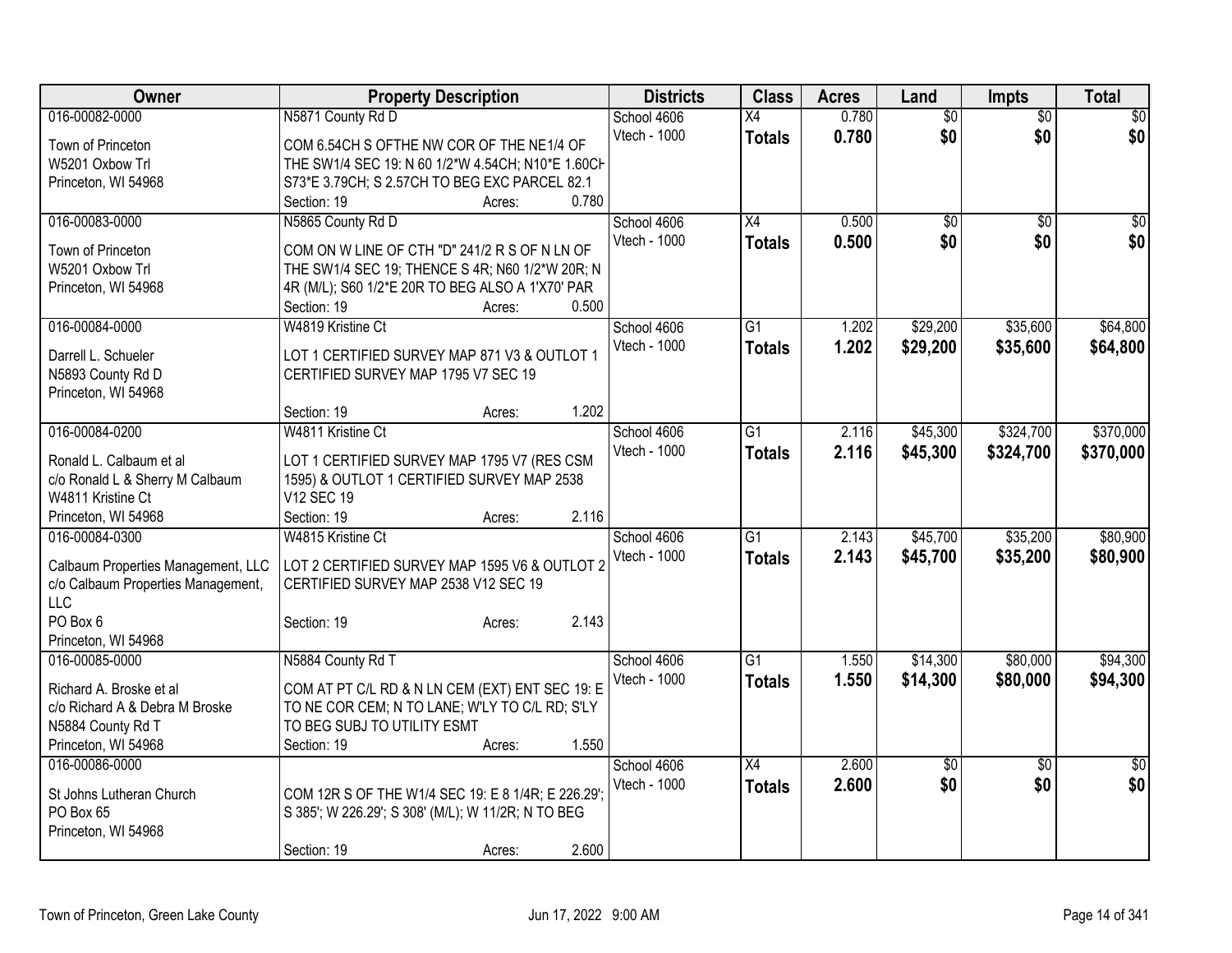| <b>Owner</b>                                                                | <b>Property Description</b>                                                   |        |              | <b>Class</b><br><b>Districts</b> | <b>Acres</b> | Land     | <b>Impts</b>    | <b>Total</b> |
|-----------------------------------------------------------------------------|-------------------------------------------------------------------------------|--------|--------------|----------------------------------|--------------|----------|-----------------|--------------|
| 016-00087-0000                                                              | County Rd D                                                                   |        | School 4606  | $\overline{G1}$                  | 0.660        | \$9,700  | $\overline{50}$ | \$9,700      |
| Kurt J. Christian                                                           | LOTS 1 & 2 CERTIFIED SURVEY MAP 195 SEC 19                                    |        | Vtech - 1000 | <b>Totals</b>                    | 0.660        | \$9,700  | \$0             | \$9,700      |
| N5847 County Rd D                                                           | SUBJ TO UTILITY ESMT                                                          |        |              |                                  |              |          |                 |              |
| Princeton, WI 54968                                                         |                                                                               |        |              |                                  |              |          |                 |              |
|                                                                             | Section: 19                                                                   | Acres: | 0.660        |                                  |              |          |                 |              |
| 016-00088-0000                                                              | N5847 County Rd D                                                             |        | School 4606  | $\overline{G1}$                  | 0.660        | \$9,700  | \$174,100       | \$183,800    |
| Kurt J. Christian                                                           | LOTS 3 & 4 CERTIFIED SURVEY MAP 195 SEC 19                                    |        | Vtech - 1000 | <b>Totals</b>                    | 0.660        | \$9,700  | \$174,100       | \$183,800    |
| N5847 County Rd D                                                           |                                                                               |        |              |                                  |              |          |                 |              |
| Princeton, WI 54968                                                         |                                                                               |        |              |                                  |              |          |                 |              |
|                                                                             | Section: 19                                                                   | Acres: | 0.660        |                                  |              |          |                 |              |
| 016-00089-0000                                                              | W4830 Village Acres Ln                                                        |        | School 4606  | G1                               | 6.031        | \$70,600 | \$216,800       | \$287,400    |
| C S Smestad DDS Living Trust                                                | COM 50R S OF THE W1/4 SEC 19: E 2.061/4CH; N                                  |        | Vtech - 1000 | <b>Totals</b>                    | 6.031        | \$70,600 | \$216,800       | \$287,400    |
| Margaret Lehnert DDS Living Trust                                           | 1.32CH; E TO W LN OF THE E1/4 OF THE SW1/4: S                                 |        |              |                                  |              |          |                 |              |
| W4830 Village Acres Ln                                                      | 40R (M/L); W 908.90'; S 161'; S86*W 391.30'; N TO BEC                         |        |              |                                  |              |          |                 |              |
| Princeton, WI 54968                                                         | Section: 19                                                                   | Acres: | 6.031        |                                  |              |          |                 |              |
| 016-00089-0100                                                              | Village Acres Ln                                                              |        | School 4606  | $\overline{G1}$                  | 1.030        | \$12,600 | \$0             | \$12,600     |
|                                                                             |                                                                               |        | Vtech - 1000 | <b>Totals</b>                    | 1.030        | \$12,600 | \$0             | \$12,600     |
| Margaret Lehnert DDS Living Trust et al<br>c/o C S Smestad DDS Living Trust | LOT 1 CERTIFIED SURVEY MAP 1527 V6 SEC 19 (A<br>RES OF PART OF LOT 1 CSM 914) |        |              |                                  |              |          |                 |              |
| W4830 Village Acres Ln                                                      |                                                                               |        |              |                                  |              |          |                 |              |
| Princeton, WI 54968                                                         | Section: 19                                                                   | Acres: | 1.030        |                                  |              |          |                 |              |
| 016-00089-0101                                                              | Village Acres Ln                                                              |        | School 4606  | $\overline{G1}$                  | 1.030        | \$12,600 | \$0             | \$12,600     |
|                                                                             |                                                                               |        | Vtech - 1000 | <b>Totals</b>                    | 1.030        | \$12,600 | \$0             | \$12,600     |
| C S Smestad DDS Living Trust                                                | LOT 2 CERTIFIED SURVEY MAP 1527 V6 SEC 19 (A                                  |        |              |                                  |              |          |                 |              |
| Margaret Lehnert DDS Living Trust<br>W4830 Village Acres Ln                 | RES OF PART LOT 1 CSM 914)                                                    |        |              |                                  |              |          |                 |              |
| Princeton, WI 54968                                                         | Section: 19                                                                   | Acres: | 1.030        |                                  |              |          |                 |              |
| 016-00089-0200                                                              | W4886 Village Acres Ln                                                        |        | School 4606  | $\overline{G1}$                  | 1.510        | \$35,000 | \$227,400       | \$262,400    |
|                                                                             |                                                                               |        | Vtech - 1000 | <b>Totals</b>                    | 1.510        | \$35,000 | \$227,400       | \$262,400    |
| Adam J. Berndt                                                              | LOT 2 CERTIFIED SURVEY MAP 914 V4 SEC 19                                      |        |              |                                  |              |          |                 |              |
| Kelci R. Berndt                                                             | W/ESMT                                                                        |        |              |                                  |              |          |                 |              |
| W4886 Village Acres Ln<br>Princeton, WI 54968                               | Section: 19                                                                   |        | 1.510        |                                  |              |          |                 |              |
| 016-00089-0300                                                              | Village Acres Ln                                                              | Acres: | School 4606  | $\overline{G1}$                  | 1.199        | \$13,900 | $\overline{30}$ | \$13,900     |
|                                                                             |                                                                               |        | Vtech - 1000 | <b>Totals</b>                    | 1.199        | \$13,900 | \$0             | \$13,900     |
| Margaret Lehnert DDS Living Trust et al                                     | LOT 1 CERTIFIED SURVEY MAP 1649 V7 SEC 19                                     |        |              |                                  |              |          |                 |              |
| c/o C S Smestad DDS Living Trust                                            |                                                                               |        |              |                                  |              |          |                 |              |
| W4830 Village Acres Ln                                                      |                                                                               |        |              |                                  |              |          |                 |              |
| Princeton, WI 54968                                                         | Section: 19                                                                   | Acres: | 1.199        |                                  |              |          |                 |              |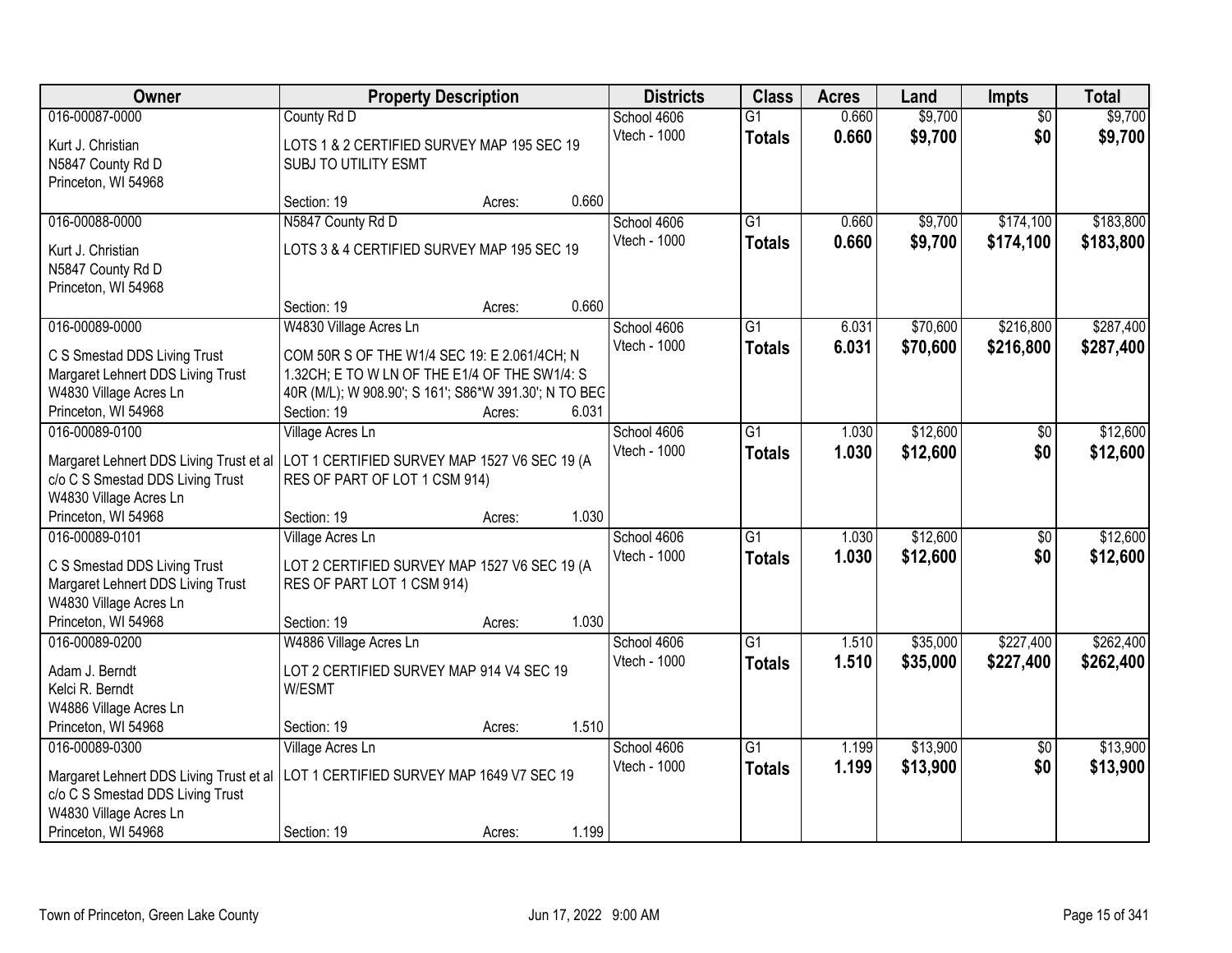| Owner                       |                                                | <b>Property Description</b> |       |              | <b>Class</b>    | <b>Acres</b> | Land     | <b>Impts</b>    | <b>Total</b> |
|-----------------------------|------------------------------------------------|-----------------------------|-------|--------------|-----------------|--------------|----------|-----------------|--------------|
| 016-00090-0000              | N5782 County Rd T                              |                             |       | School 4606  | $\overline{G1}$ | 2.140        | \$21,000 | \$174,200       | \$195,200    |
| Keith W. Crawford           | LOT 1 CERTIFIED SURVEY MAP 859 V3 (A RES OF    |                             |       | Vtech - 1000 | <b>Totals</b>   | 2.140        | \$21,000 | \$174,200       | \$195,200    |
| Samantha L. Dooley          | LOT 2 CSM 6) INCL 30' ESMT AS RECD V433 PG356  |                             |       |              |                 |              |          |                 |              |
| N5782 County Rd T           |                                                |                             |       |              |                 |              |          |                 |              |
| Princeton, WI 54968         | Section: 19                                    | Acres:                      | 2.140 |              |                 |              |          |                 |              |
| 016-00090-0100              | N5771 County Rd D                              |                             |       | School 4606  | $\overline{G1}$ | 4.453        | \$41,200 | \$147,200       | \$188,400    |
|                             |                                                |                             |       | Vtech - 1000 | <b>Totals</b>   | 4.453        | \$41,200 | \$147,200       | \$188,400    |
| Courtney L. Arneson         | LOT 1 CERTIFIED SURVEY MAP 2719 V13            |                             |       |              |                 |              |          |                 |              |
| N5771 County Rd D           |                                                |                             |       |              |                 |              |          |                 |              |
| Princeton, WI 54968         | Section: 19                                    |                             | 4.453 |              |                 |              |          |                 |              |
| 016-00090-0300              | Village Acres Ln                               | Acres:                      |       | School 4606  | $\overline{G1}$ | 0.277        | \$4,700  | $\overline{50}$ | \$4,700      |
|                             |                                                |                             |       | Vtech - 1000 |                 |              |          |                 |              |
| Francis Garro et al         | LOT 1 CERTIFIED SURVEY MAP 639 V3: EXC THAT    |                             |       |              | <b>Totals</b>   | 0.277        | \$4,700  | \$0             | \$4,700      |
| c/o Francis & Beverly Garro | PT CERTIFIED SURVEY MAP 860 LYING THEREIN      |                             |       |              |                 |              |          |                 |              |
| PO Box 204                  | SEC 19 INCL THAT PARCEL DESC V564 P712         |                             |       |              |                 |              |          |                 |              |
| Princeton, WI 54968         | Section: 19                                    | Acres:                      | 0.277 |              |                 |              |          |                 |              |
| 016-00090-0400              | W4862 Village Acres Ln                         |                             |       | School 4606  | $\overline{G1}$ | 0.861        | \$26,200 | \$115,000       | \$141,200    |
| Francis Garro et al         | LOT 2 CERTIFIED SURVEY MAP 639 V3 SEC 19; SUB  |                             |       | Vtech - 1000 | <b>Totals</b>   | 0.861        | \$26,200 | \$115,000       | \$141,200    |
| c/o Francis & Beverly Garro | TO & TOGETHER WITH WELL AGMT DESC IN           |                             |       |              |                 |              |          |                 |              |
| <b>PO Box 204</b>           | DOC#391874                                     |                             |       |              |                 |              |          |                 |              |
| Princeton, WI 54968         | Section: 19                                    | Acres:                      | 0.861 |              |                 |              |          |                 |              |
| 016-00090-0500              | W4861 Village Acres Ln                         |                             |       | School 4606  | $\overline{G1}$ | 1.290        | \$21,700 | \$207,000       | \$228,700    |
|                             |                                                |                             |       | Vtech - 1000 | <b>Totals</b>   | 1.290        | \$21,700 | \$207,000       | \$228,700    |
| Nova M. Schultz             | LOT 1 CERTIFIED SURVEY MAP 860 (PART OF LOT 3  |                             |       |              |                 |              |          |                 |              |
| Braddock R. Schultz         | CSM 639) SEC 19 W/ESMT & R/W EXC THAT PARCEL   |                             |       |              |                 |              |          |                 |              |
| W4861 Village Acres Ln      | <b>DESC V564 P712</b>                          |                             |       |              |                 |              |          |                 |              |
| Princeton, WI 54968         | Section: 19                                    | Acres:                      | 1.290 |              |                 |              |          |                 |              |
| 016-00090-0600              | W4885 Village Acres Ln                         |                             |       | School 4606  | G1              | 1.485        | \$34,700 | \$99,100        | \$133,800    |
| Dreu M. Lulow               | LOT 3 CERTIFIED SURVEY MAP 639 V3 EXC CSM      |                             |       | Vtech - 1000 | <b>Totals</b>   | 1.485        | \$34,700 | \$99,100        | \$133,800    |
| W4885 Village Acres Ln      | 860; BUT INCL LANDS TO WEST & ADJ RECD V296    |                             |       |              |                 |              |          |                 |              |
| Princeton, WI 54968         | P490 & V328 P492 SEC 19 SUBJ TO ESMT RECD V43: |                             |       |              |                 |              |          |                 |              |
|                             | Section: 19                                    | Acres:                      | 1.485 |              |                 |              |          |                 |              |
| 016-00090-0700              | Village Acres Ln                               |                             |       | School 4606  | $\overline{G1}$ | 0.970        | \$12,200 | $\overline{50}$ | \$12,200     |
|                             |                                                |                             |       | Vtech - 1000 | <b>Totals</b>   | 0.970        | \$12,200 | \$0             | \$12,200     |
| Braddock R. Schultz         | LOT 1 CERTIFIED SURVEY MAP 1239 V5 SEC 19 (A   |                             |       |              |                 |              |          |                 |              |
| Nova M. Schultz             | RES OF PART LOT 3 CSM 639) W/ESMT              |                             |       |              |                 |              |          |                 |              |
| W4861 Village Acres Ln      |                                                |                             |       |              |                 |              |          |                 |              |
| Princeton, WI 54968         | Section: 19                                    | Acres:                      | 0.970 |              |                 |              |          |                 |              |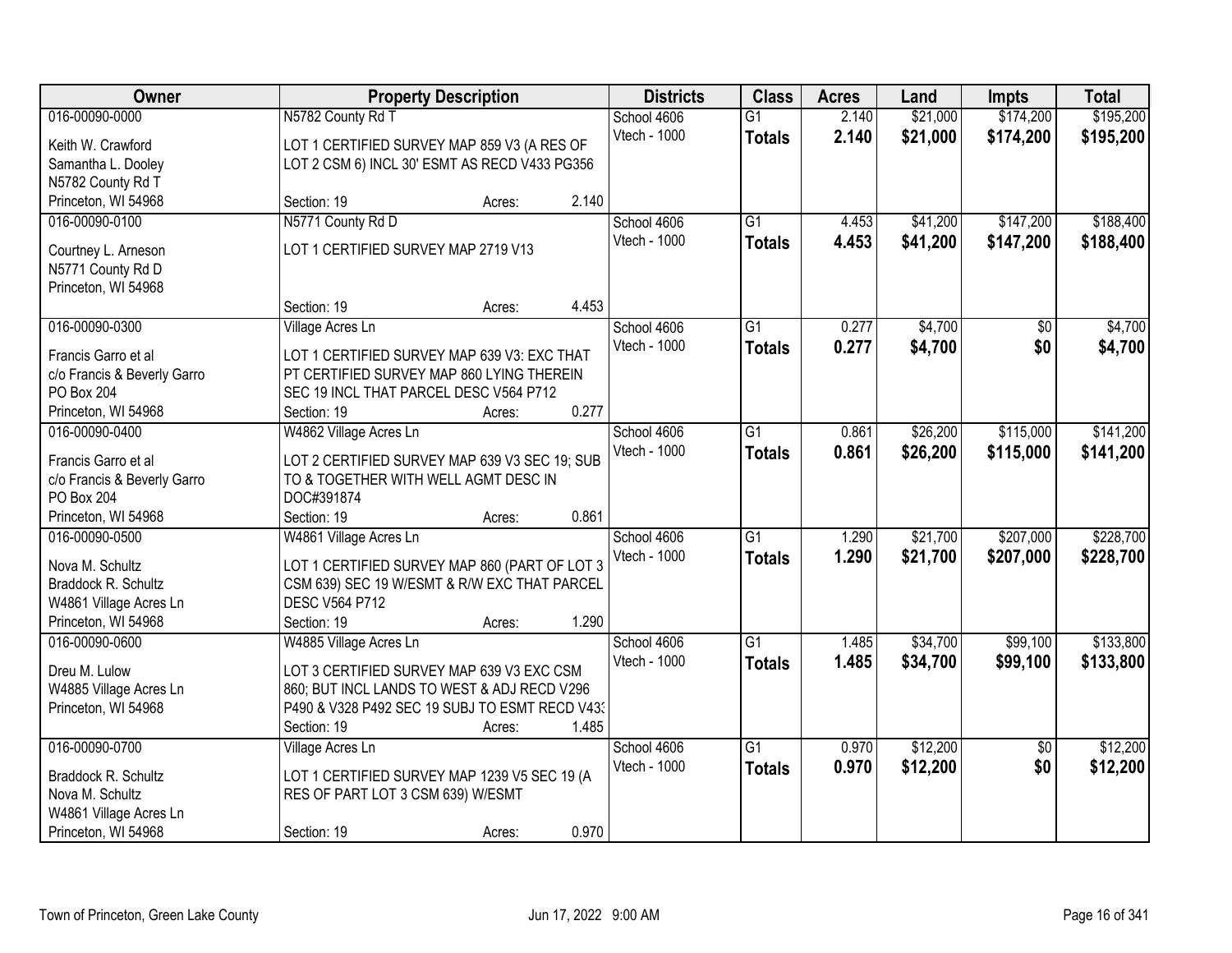| Owner                                                                                   |                                                                                                                                    | <b>Property Description</b> |                             |                                  | <b>Acres</b>   | Land                 | <b>Impts</b>           | <b>Total</b>         |
|-----------------------------------------------------------------------------------------|------------------------------------------------------------------------------------------------------------------------------------|-----------------------------|-----------------------------|----------------------------------|----------------|----------------------|------------------------|----------------------|
| 016-00091-0000                                                                          | N5759 County Rd D                                                                                                                  |                             | School 4606                 | $\overline{G1}$                  | 7.928          | \$53,600             | \$37,200               | \$90,800             |
| Raymond C. Strassburg<br>N5759 County Rd D<br>Princeton, WI 54968                       | LOT 4 CERTIFIED SURVEY MAP 2393 V11 SEC 19                                                                                         |                             | Vtech - 1000                | <b>Totals</b>                    | 7.928          | \$53,600             | \$37,200               | \$90,800             |
|                                                                                         | Section: 19                                                                                                                        | Acres:                      | 7.928                       |                                  |                |                      |                        |                      |
| 016-00092-0000                                                                          | N5725 County Rd D                                                                                                                  |                             | School 4606                 | G1                               | 1.000          | \$12,400             | \$182,000              | \$194,400            |
| David Osheim et al<br>c/o David & Stephanie Osheim<br>N5725 County Rd D                 | LOT 1 CERTIFIED SURVEY MAP 2763 V13                                                                                                |                             | Vtech - 1000                | G <sub>5</sub><br><b>Totals</b>  | 6.337<br>7.337 | \$8,900<br>\$21,300  | \$0<br>\$182,000       | \$8,900<br>\$203,300 |
| Princeton, WI 54968                                                                     | Section: 19                                                                                                                        | Acres:                      | 7.337                       |                                  |                |                      |                        |                      |
| 016-00092-0200                                                                          | N5719 County Rd D                                                                                                                  |                             | School 4606                 | G1                               | 1.000          | \$12,400             | \$18,600               | \$31,000             |
| Bruce E. Dreger<br>213 Short St Po Box 103<br>Princeton, WI 54968                       | LOT 2 CERTIFIED SURVEY MAP 2763 V13                                                                                                |                             | Vtech - 1000                | G <sub>5</sub><br><b>Totals</b>  | 8.177<br>9.177 | \$11,500<br>\$23,900 | \$0<br>\$18,600        | \$11,500<br>\$42,500 |
|                                                                                         | Section: 19                                                                                                                        | Acres:                      | 9.177                       |                                  |                |                      |                        |                      |
| 016-00093-0000                                                                          | County Rd D                                                                                                                        |                             | School 4606                 | $\overline{G5}$                  | 32.000         | \$44,800             | \$0                    | \$44,800             |
| Paradise in Princeton, LLC<br>W1809 Lakeview Rd<br>Markesan, WI 53946                   | COM AT THE NE COR OF THE SE1/4 OF THE SW1/4<br>SEC 19 RUN S 80R; W 64R; N 80R; E 64R TO BEG;<br>EXC PAR TO T-PRINCETON IN V70 P339 |                             | Vtech - 1000                | <b>Totals</b>                    | 32.000         | \$44,800             | \$0                    | \$44,800             |
|                                                                                         | Section: 19                                                                                                                        | Acres:                      | 32.000                      |                                  |                |                      |                        |                      |
| 016-00095-0000<br>William J. Epley<br>N5770 County Rd D<br>Princeton, WI 54968          | N5770 County Rd D<br>LOTS 2 & 3 CERTIFIED SURVEY MAP 264 V1 EXC<br>THAT PART PARCEL 95.1 LYING THEREIN SEC 19                      |                             | School 4606<br>Vtech - 1000 | $\overline{G1}$<br><b>Totals</b> | 0.900<br>0.900 | \$11,600<br>\$11,600 | \$63,700<br>\$63,700   | \$75,300<br>\$75,300 |
|                                                                                         | Section: 19                                                                                                                        | Acres:                      | 0.900                       |                                  |                |                      |                        |                      |
| 016-00095-0200<br>Dean A. Hallman<br>N5778 County Rd D<br>Princeton, WI 54968           | N5778 County Rd D<br>LOT 1 CERTIFIED SURVEY MAP 264 V1 SEC 19 EXC<br>THAT PART PARCEL 95.1 LYING THEREIN                           |                             | School 4606<br>Vtech - 1000 | G1<br><b>Totals</b>              | 0.470<br>0.470 | \$8,000<br>\$8,000   | \$17,500<br>\$17,500   | \$25,500<br>\$25,500 |
|                                                                                         | Section: 19                                                                                                                        | Acres:                      | 0.470                       |                                  |                |                      |                        |                      |
| 016-00095-0400<br>Paradise in Princeton, LLC<br>W1809 Lakeview Rd<br>Markesan, WI 53946 | County Rd D<br>LOT 4 CERTIFIED SURVEY MAP 264 V1 EXC THAT<br>PART PARCEL 95.1 LYING THEREIN SEC 19                                 |                             | School 4606<br>Vtech - 1000 | $\overline{G1}$<br><b>Totals</b> | 0.530<br>0.530 | \$8,700<br>\$8,700   | $\overline{30}$<br>\$0 | \$8,700<br>\$8,700   |
|                                                                                         | Section: 19                                                                                                                        | Acres:                      | 0.530                       |                                  |                |                      |                        |                      |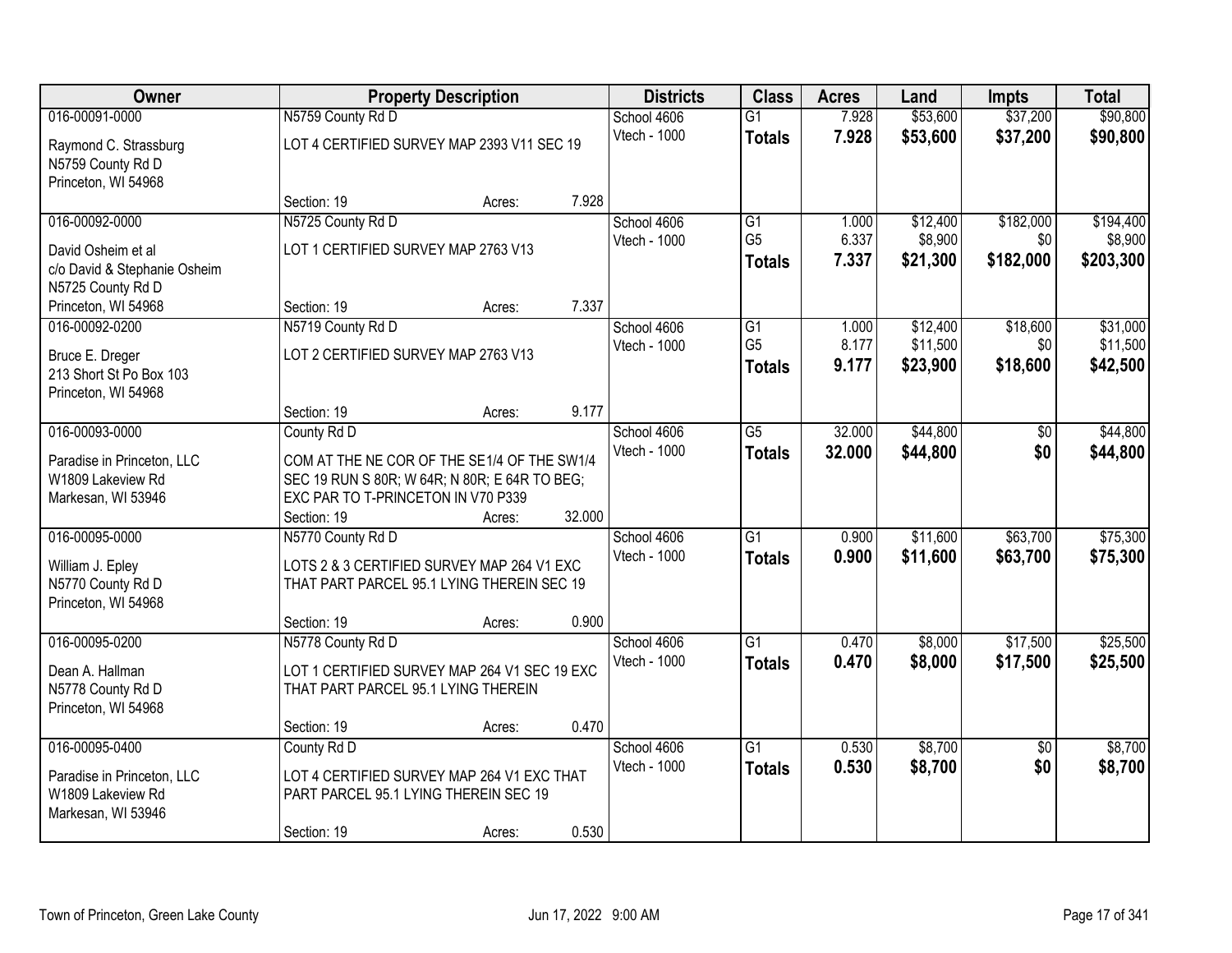| Owner                          |                                                  | <b>Property Description</b> |        |              | <b>Class</b>     | <b>Acres</b> | Land            | <b>Impts</b>    | <b>Total</b> |
|--------------------------------|--------------------------------------------------|-----------------------------|--------|--------------|------------------|--------------|-----------------|-----------------|--------------|
| 016-00096-0000                 | N5734 County Rd D                                |                             |        | School 4606  | $\overline{G1}$  | 0.450        | \$7,600         | $\overline{50}$ | \$7,600      |
| Jacob R. Heller                | THE N 30R OF THE W 16R OF THE SW1/4 OF THE       |                             |        | Vtech - 1000 | <b>Totals</b>    | 0.450        | \$7,600         | \$0             | \$7,600      |
| N5734 County Rd D              | SE1/4 OF THE SW1/4 SEC 19 EXC N 200' ALSO EXC    |                             |        |              |                  |              |                 |                 |              |
| Princeton, WI 54968            | <b>CSM 920</b>                                   |                             |        |              |                  |              |                 |                 |              |
|                                | Section: 19                                      | Acres:                      | 0.450  |              |                  |              |                 |                 |              |
| 016-00096-0200                 | N5724 County Rd D                                |                             |        | School 4606  | $\overline{G2}$  | 0.949        | \$17,900        | \$65,600        | \$83,500     |
| Stading Properties, LLC        | LOT 1 CERTIFIED SURVEY MAP 920 V4 SEC 19         |                             |        | Vtech - 1000 | <b>Totals</b>    | 0.949        | \$17,900        | \$65,600        | \$83,500     |
| c/o Stading Properties, LLC    |                                                  |                             |        |              |                  |              |                 |                 |              |
| 209 Curlew St                  |                                                  |                             |        |              |                  |              |                 |                 |              |
| Fort Meyers Beach, FL 33931    | Section: 19                                      | Acres:                      | 0.949  |              |                  |              |                 |                 |              |
| 016-00096-0300                 | N5734 County Rd D                                |                             |        | School 4606  | $\overline{G1}$  | 0.000        | $\overline{50}$ | \$123,000       | \$123,000    |
| Jacob R. Heller                | THE N 200' OF THE N 30R OF THE W 16R OF THE      |                             |        | Vtech - 1000 | G <sub>2</sub>   | 0.940        | \$17,900        | \$15,500        | \$33,400     |
| N5734 County Rd D              | SW1/4 OF THE SE1/4 OF THE SW1/4 SEC 19 EXC RD    |                             |        |              | <b>Totals</b>    | 0.940        | \$17,900        | \$138,500       | \$156,400    |
| Princeton, WI 54968            |                                                  |                             |        |              |                  |              |                 |                 |              |
|                                | Section: 19                                      | Acres:                      | 0.940  |              |                  |              |                 |                 |              |
| 016-00097-0000                 | N5710 County Rd D                                |                             |        | School 4606  | $\overline{G1}$  | 0.460        | \$7,800         | \$126,700       | \$134,500    |
| Amber R. Phillips              | THE N 5R OF THE S 10R OF THE W 16R OF THE        |                             |        | Vtech - 1000 | <b>Totals</b>    | 0.460        | \$7,800         | \$126,700       | \$134,500    |
| Eric L. Streich                | SE1/4 OF THE SW1/4 SEC 19 EXC PARCEL 97.1        |                             |        |              |                  |              |                 |                 |              |
| N5710 County Rd D              |                                                  |                             |        |              |                  |              |                 |                 |              |
| Princeton, WI 54968            | Section: 19                                      | Acres:                      | 0.460  |              |                  |              |                 |                 |              |
| 016-00098-0000                 | N5704 County Rd D                                |                             |        | School 4606  | $\overline{G1}$  | 0.460        | \$7,800         | \$83,700        | \$91,500     |
| Judy M. Hix                    | THE S 5R OF THE W 16R OF THE SE1/4 OF THE        |                             |        | Vtech - 1000 | <b>Totals</b>    | 0.460        | \$7,800         | \$83,700        | \$91,500     |
| N5704 County Rd D              | SW1/4 SEC 19 EXC PARCEL 98.1                     |                             |        |              |                  |              |                 |                 |              |
| Princeton, WI 54968            |                                                  |                             |        |              |                  |              |                 |                 |              |
|                                | Section: 19                                      | Acres:                      | 0.460  |              |                  |              |                 |                 |              |
| 016-00099-0000                 | W4531 Old Green Lake Rd                          |                             |        | School 4606  | $\overline{G1}$  | 2.000        | \$19,800        | \$157,500       | \$177,300    |
| Bret F. Sandleback et al       | COM 15.29CH N OF THE SE COR SEC 19 RUN W         |                             |        | Vtech - 1000 | G4               | 19.000       | \$2,400         | \$0             | \$2,400      |
| c/o Bret F & Kimi J Sandleback | 15.53CH; N TO E & W1/4 LN; E TO NE COR OF SE1/4; |                             |        |              | G <sub>5</sub>   | 12.000       | \$16,000        | \$0             | \$16,000     |
| W4531 Old Green Lake Rd        | S 97R (M/L) TO BEG                               |                             |        |              | G <sub>5</sub> M | 5.000        | \$7,500         | \$0             | \$7,500      |
| Princeton, WI 54968            | Section: 19                                      | Acres:                      | 38.000 |              | <b>Totals</b>    | 38.000       | \$45,700        | \$157,500       | \$203,200    |
| 016-00100-0000                 | Old Green Lake Rd                                |                             |        | School 4606  | G4               | 18.730       | \$2,400         | $\overline{30}$ | \$2,400      |
| Brian G. Stibb                 | COM 36R E OF THE NW COR OF THE SE1/4 SEC 19      |                             |        | Vtech - 1000 | G <sub>5</sub>   | 0.720        | \$100           | \$0             | \$100        |
| W4582 Old Green Lake Rd        | RUN S 50R; E 64R; N 50R; W 64R TO BEG EXC V197   |                             |        |              | <b>Totals</b>    | 19.450       | \$2,500         | \$0             | \$2,500      |
| Princeton, WI 54968            | P237 LIFE ESTATE: MARLENE STIBB                  |                             |        |              |                  |              |                 |                 |              |
|                                | Section: 19                                      | Acres:                      | 19.450 |              |                  |              |                 |                 |              |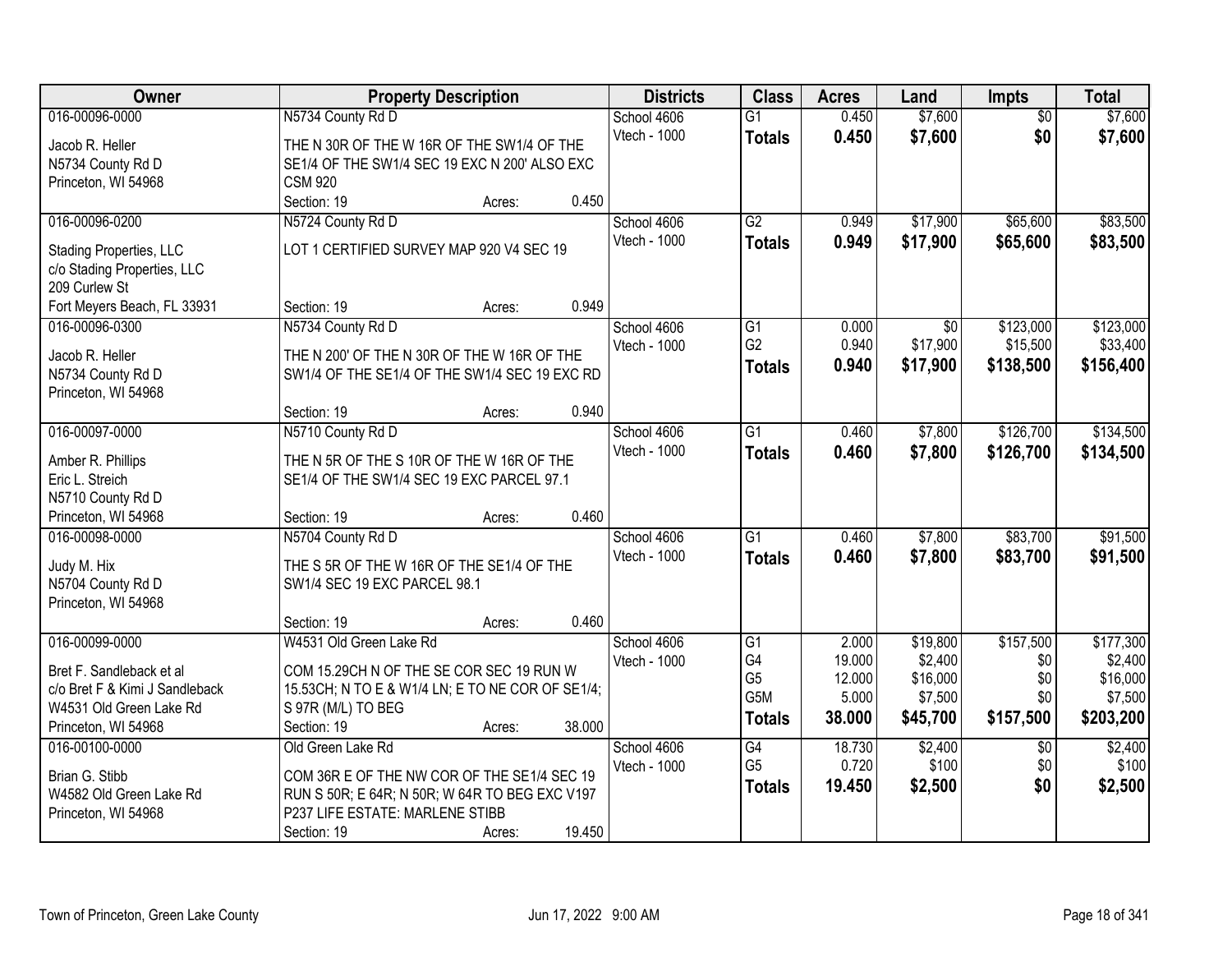| Owner                                | <b>Property Description</b>                                                             |                  | <b>Districts</b> | <b>Class</b>    | <b>Acres</b> | Land     | <b>Impts</b>    | <b>Total</b> |
|--------------------------------------|-----------------------------------------------------------------------------------------|------------------|------------------|-----------------|--------------|----------|-----------------|--------------|
| 016-00100-0100                       | W4617 Old Green Lake Rd                                                                 |                  | School 4606      | $\overline{G1}$ | 0.550        | \$8,900  | \$71,100        | \$80,000     |
| Marjorie A. Mlodzik                  | COM 36R E OF THE NW COR OF THE SE1/4 OF SEC                                             |                  | Vtech - 1000     | <b>Totals</b>   | 0.550        | \$8,900  | \$71,100        | \$80,000     |
| W4617 Old Green Lake Rd              | 19 RUN E 456' TO POB: RUN S 200'; E 110'; N 200'; W                                     |                  |                  |                 |              |          |                 |              |
| Princeton, WI 54968                  | 110' TO BEG                                                                             |                  |                  |                 |              |          |                 |              |
|                                      | Section: 19                                                                             | 0.550<br>Acres:  |                  |                 |              |          |                 |              |
| 016-00101-0000                       | W4677 Old Green Lake Rd                                                                 |                  | School 4606      | G4              | 5.000        | \$1,000  | $\overline{50}$ | \$1,000      |
|                                      |                                                                                         |                  | Vtech - 1000     | G <sub>5</sub>  | 3.590        | \$4,000  | \$0             | \$4,000      |
| Michael P. Swanke<br>Sarah A. Swanke | COM ON W LN OF THE SE1/4 SEC 19 270.30' N OF N                                          |                  |                  | <b>Totals</b>   | 8.590        | \$5,000  | \$0             | \$5,000      |
| N5413 18th Ln                        | LN OF STH 73: RUN S61*49'E 585.20'; ETC AS RECD<br>IN V148 P117 EXC V149 P189 V154 P405 |                  |                  |                 |              |          |                 |              |
| Princeton, WI 54968                  | Section: 19                                                                             | 8.590<br>Acres:  |                  |                 |              |          |                 |              |
| 016-00102-0000                       | W4697 Old Green Lake Rd                                                                 |                  | School 4606      | $\overline{G1}$ | 0.724        | \$10,300 | \$119,500       | \$129,800    |
|                                      |                                                                                         |                  | Vtech - 1000     |                 |              | \$10,300 | \$119,500       |              |
| Ronda D. Louden et al                | COM AT THE NW COR OF THE NW1/4 OF SE1/4 SEC                                             |                  |                  | <b>Totals</b>   | 0.724        |          |                 | \$129,800    |
| W4697 Old Green Lake Rd              | 19 RUN S 250'; E 130'; N 250'; W 130' TO BEG                                            |                  |                  |                 |              |          |                 |              |
| Princeton, WI 54968                  |                                                                                         |                  |                  |                 |              |          |                 |              |
|                                      | Section: 19                                                                             | 0.724<br>Acres:  |                  |                 |              |          |                 |              |
| 016-00103-0000                       | W4694 State Road 23 and 73                                                              |                  | School 4606      | $\overline{G1}$ | 3.470        | \$32,600 | \$153,900       | \$186,500    |
| Joshua N. Yasick                     | COM WHERE CEN OF STH 73 & W LN ON SE1/4                                                 |                  | Vtech - 1000     | <b>Totals</b>   | 3.470        | \$32,600 | \$153,900       | \$186,500    |
| W4694 State Road 23 73               | INTER: N 300'; E'LY 578' TO PT 360' N OF CEN OF                                         |                  |                  |                 |              |          |                 |              |
| Princeton, WI 54968                  | HWY & 400' SE OF BEG; S'LY TO CEN OF HWY; NW'L'                                         |                  |                  |                 |              |          |                 |              |
|                                      | Section: 19                                                                             | 3.470<br>Acres:  |                  |                 |              |          |                 |              |
| 016-00104-0000                       | State Highway 23/73                                                                     |                  | School 4606      | $\overline{G5}$ | 2.000        | \$2,800  | $\overline{50}$ | \$2,800      |
|                                      |                                                                                         |                  | Vtech - 1000     | <b>Totals</b>   | 2.000        | \$2,800  | \$0             | \$2,800      |
| Paradise in Princeton, LLC           | COM WHERE N & S1/4 LN SEC 19 INTER CEN OF                                               |                  |                  |                 |              |          |                 |              |
| W1809 Lakeview Rd                    | STH 73 S (VAR 2*03'E) ON 1/4 LN 493.5'; S88*52'E                                        |                  |                  |                 |              |          |                 |              |
| Markesan, WI 53946                   | 165.5'; N35*24E 259' TO CEN OF HWY; NW'LY TO BEC                                        |                  |                  |                 |              |          |                 |              |
|                                      | Section: 19                                                                             | 2.000<br>Acres:  |                  |                 |              |          |                 |              |
| 016-00105-0100                       |                                                                                         |                  | School 4606      | $\overline{G1}$ | 2.390        | \$23,200 | $\overline{60}$ | \$23,200     |
| Jolene M Rozek Declaration of Trust  | LOT 1 CERTIFIED SURVEY MAP 3350 V18                                                     |                  | Vtech - 1000     | <b>Totals</b>   | 2.390        | \$23,200 | \$0             | \$23,200     |
| W4640 State Rd 23/73                 |                                                                                         |                  |                  |                 |              |          |                 |              |
| Princeton, WI 54968                  |                                                                                         |                  |                  |                 |              |          |                 |              |
|                                      | Section: 19                                                                             | 2.390<br>Acres:  |                  |                 |              |          |                 |              |
| 016-00106-0000                       | State Highway 23/73                                                                     |                  | School 4606      | G4              | 4.000        | \$500    | $\overline{50}$ | \$500        |
|                                      |                                                                                         |                  | Vtech - 1000     | G <sub>5</sub>  | 6.500        | \$9,100  | \$0             | \$9,100      |
| Jolene M Rozek Trust                 | COM ON N LN OF STH 73 410.15' SE OF W LN OF                                             |                  |                  | <b>Totals</b>   | 10.500       | \$9,600  | \$0             | \$9,600      |
| W4640 State Rd 23/73                 | THE SE1/4 SEC 19: N38*8E 153'; S73*32'E 1227.1'; E                                      |                  |                  |                 |              |          |                 |              |
| Princeton, WI 54968                  | 67.30'; N 7.8CH; W 64R; S48*26'W 73.7', ETC V132                                        |                  |                  |                 |              |          |                 |              |
|                                      | Section: 19                                                                             | 10.500<br>Acres: |                  |                 |              |          |                 |              |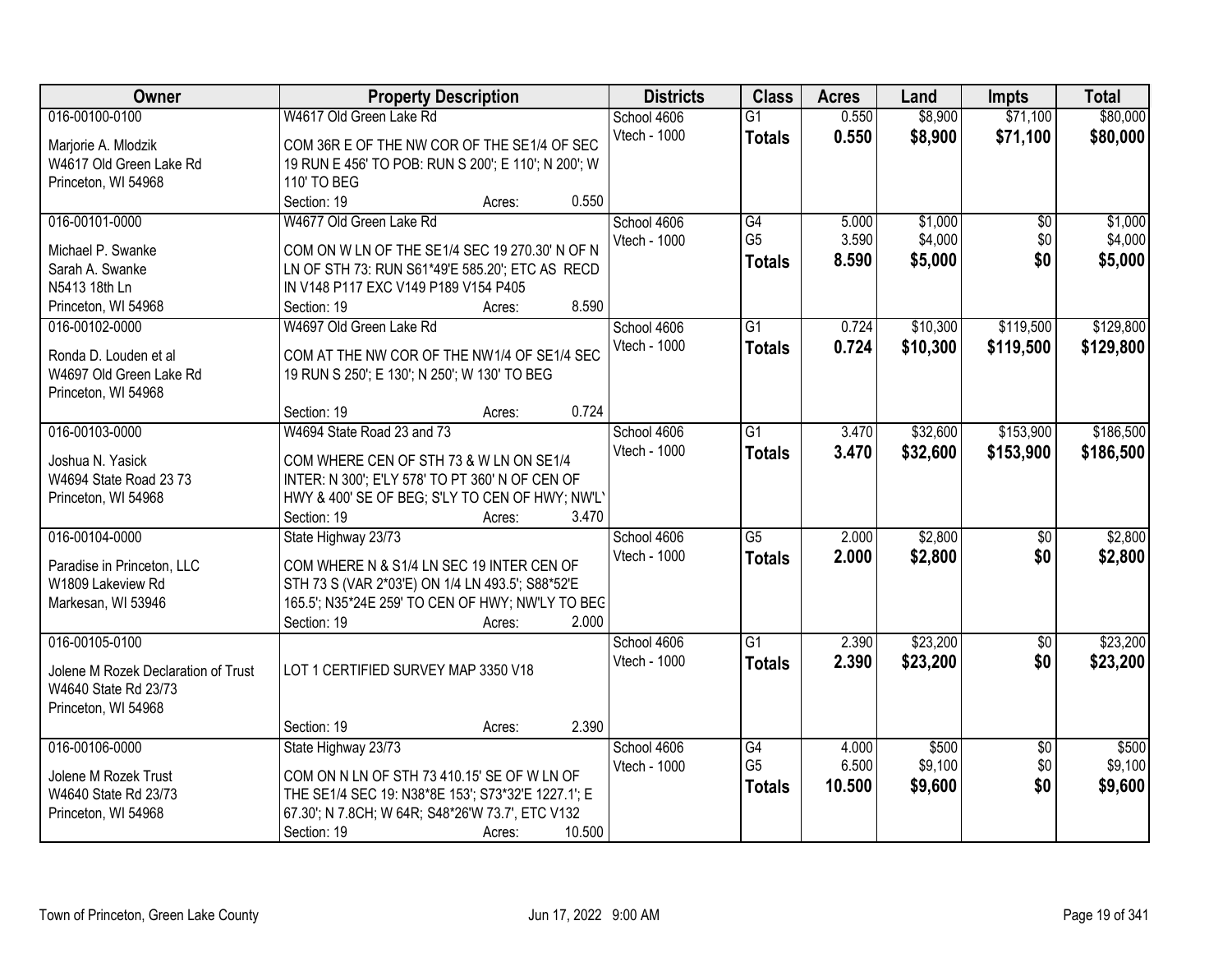| Owner                                                     | <b>Property Description</b>                                                                            | <b>Districts</b> | <b>Class</b> | <b>Acres</b>    | Land   | <b>Impts</b> | <b>Total</b> |           |
|-----------------------------------------------------------|--------------------------------------------------------------------------------------------------------|------------------|--------------|-----------------|--------|--------------|--------------|-----------|
| 016-00107-0100                                            | W4640 State Road 23 and 73                                                                             |                  | School 4606  | $\overline{G1}$ | 5.100  | \$63,700     | \$161,000    | \$224,700 |
| Jolene M Rozek Declaration of Trust                       | LOT 2 CERTIFIED SURVEY MAP 3350 V18                                                                    |                  | Vtech - 1000 | <b>Totals</b>   | 5.100  | \$63,700     | \$161,000    | \$224,700 |
| W4640 State Rd 23/73                                      |                                                                                                        |                  |              |                 |        |              |              |           |
| Princeton, WI 54968                                       |                                                                                                        |                  |              |                 |        |              |              |           |
|                                                           | Section: 19                                                                                            | 5.100<br>Acres:  |              |                 |        |              |              |           |
| 016-00108-0000                                            | W4614 State Road 23 and 73                                                                             |                  | School 4606  | $\overline{G1}$ | 2.880  | \$41,000     | \$105,200    | \$146,200 |
| Dick L. Koller et al                                      | LOT 1 CERTIFIED SURVEY MAP 3357 V18                                                                    |                  | Vtech - 1000 | G <sub>5</sub>  | 2.000  | \$1,700      | \$0          | \$1,700   |
| c/o Patricia A. Koller                                    |                                                                                                        |                  |              | <b>Totals</b>   | 4.880  | \$42,700     | \$105,200    | \$147,900 |
| W4614 State Rd 23/73                                      |                                                                                                        |                  |              |                 |        |              |              |           |
| Princeton, WI 54968                                       | Section: 19                                                                                            | 4.880<br>Acres:  |              |                 |        |              |              |           |
| 016-00109-0000                                            | W4663 State Road 23 and 73                                                                             |                  | School 4606  | G1              | 2.000  | \$29,600     | \$53,000     | \$82,600  |
| Paradise in Princeton, LLC                                | THE W 50R OF THE SE1/4 SEC 19 LYING S'LY OF                                                            |                  | Vtech - 1000 | G <sub>5</sub>  | 18.950 | \$21,800     | \$0          | \$21,800  |
| W1809 Lakeview Rd                                         | STH 73 EXC PARCELS TO J GILES (V184 P189); N                                                           |                  |              | G <sub>6</sub>  | 3.000  | \$12,300     | \$0          | \$12,300  |
| Markesan, WI 53946                                        | MEGOW (V153 P345) & J SOBRALSKE (V132                                                                  |                  |              | <b>Totals</b>   | 23.950 | \$63,700     | \$53,000     | \$116,700 |
|                                                           | Section: 19                                                                                            | 23.950<br>Acres: |              |                 |        |              |              |           |
| 016-00110-0000                                            | W4629 State Road 23 and 73                                                                             |                  | School 4606  | $\overline{G1}$ | 0.600  | \$9,300      | \$104,200    | \$113,500 |
|                                                           |                                                                                                        |                  | Vtech - 1000 | <b>Totals</b>   | 0.600  | \$9,300      | \$104,200    | \$113,500 |
| Michael R. Yasick et al<br>c/o Michael R & Debra A Yasick | COM ON S LINE STH 73, 66R (M/L) SE OF THE W LN<br>OF THE SE1/4 SEC 19: S 240'; NW'LY 190' (M/L); NE'LY |                  |              |                 |        |              |              |           |
| W4629 State Rd 23/73                                      | TO PT ON HWY 150' NW'LY OF BEG; SE'LY TO BEG                                                           |                  |              |                 |        |              |              |           |
| Princeton, WI 54968                                       | Section: 19                                                                                            | 0.600<br>Acres:  |              |                 |        |              |              |           |
| 016-00111-0000                                            | W4641 State Road 23 and 73                                                                             |                  | School 4606  | $\overline{G2}$ | 0.829  | \$13,200     | \$37,400     | \$50,600  |
|                                                           |                                                                                                        |                  | Vtech - 1000 | Totals          | 0.829  | \$13,200     | \$37,400     | \$50,600  |
| Davey E. Henschel et al                                   | LOT 1 CERTIFIED SURVEY MAP 743 & A 33' STRIP                                                           |                  |              |                 |        |              |              |           |
| c/o Davey E & Kayla J Henschel<br>919 W Main St           | OF LAND LYING W & ADJ THERETO EXC LANDS FOR<br>HWY RECD V369 P251 SEC 19                               |                  |              |                 |        |              |              |           |
| Princeton, WI 54968                                       | Section: 19                                                                                            | 0.829<br>Acres:  |              |                 |        |              |              |           |
| 016-00111-0100                                            | State Highway 23/73                                                                                    |                  | School 4606  | $\overline{G5}$ | 0.800  | \$1,100      | \$0          | \$1,100   |
|                                                           |                                                                                                        |                  | Vtech - 1000 | <b>Totals</b>   | 0.800  | \$1,100      | \$0          | \$1,100   |
| Paradise in Princeton, LLC                                | COM 240' S OF NW COR CERTIFIED SURVEY MAP                                                              |                  |              |                 |        |              |              |           |
| W1809 Lakeview Rd                                         | 75: S46*E 150'; S 160'; N46*W 300.67'; N 160'; S46*E<br>150.67' TO BEG                                 |                  |              |                 |        |              |              |           |
| Markesan, WI 53946                                        | Section: 19                                                                                            | 0.800<br>Acres:  |              |                 |        |              |              |           |
| 016-00112-0000                                            | W4611 State Road 23 and 73                                                                             |                  | School 4606  | G2              | 3.000  | \$41,200     | \$128,700    | \$169,900 |
|                                                           |                                                                                                        |                  | Vtech - 1000 | G4              | 6.400  | \$1,300      | \$0          | \$1,300   |
| Michael R. Yasick et al                                   | LOT 1 CERTIFIED SURVEY MAP 2262 V10 (RES PT                                                            |                  |              | <b>Totals</b>   | 9.400  | \$42,500     | \$128,700    | \$171,200 |
| c/o Michael R & Debra A Yasick                            | CSM 2217 V10) SEC 19                                                                                   |                  |              |                 |        |              |              |           |
| W4629 State Rd 23/73                                      |                                                                                                        |                  |              |                 |        |              |              |           |
| Princeton, WI 54968                                       | Section: 19                                                                                            | 9.400<br>Acres:  |              |                 |        |              |              |           |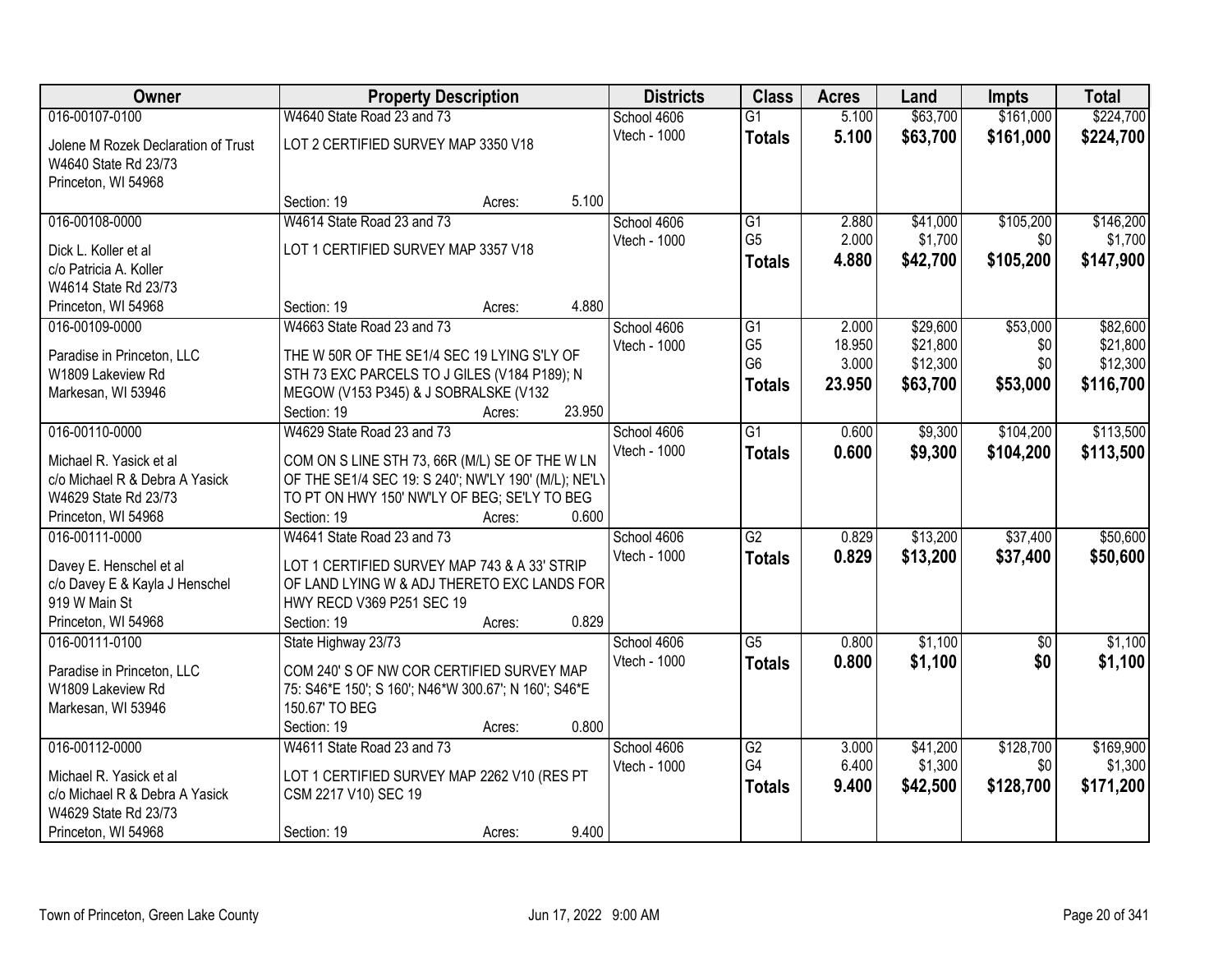| Owner                                |                                               | <b>Property Description</b> |        | <b>Districts</b> | <b>Class</b>    | <b>Acres</b> | Land       | <b>Impts</b>    | <b>Total</b> |
|--------------------------------------|-----------------------------------------------|-----------------------------|--------|------------------|-----------------|--------------|------------|-----------------|--------------|
| 016-00112-0100                       | W4537 State Road 23 and 73                    |                             |        | School 4606      | $\overline{G1}$ | 1.940        | \$40,000   | \$133,000       | \$173,000    |
| Patrick L. Sorensen et al            | LOT 3 CERTIFIED SURVEY MAP 3364 V18           |                             |        | Vtech - 1000     | <b>Totals</b>   | 1.940        | \$40,000   | \$133,000       | \$173,000    |
| c/o Patrick L & Lisa M Sorensen      |                                               |                             |        |                  |                 |              |            |                 |              |
| W4537 State Rd 23/73                 |                                               |                             |        |                  |                 |              |            |                 |              |
| Princeton, WI 54968                  | Section: 19                                   | Acres:                      | 1.940  |                  |                 |              |            |                 |              |
| 016-00112-0200                       | W4557 State Road 23 and 73                    |                             |        | School 4606      | G2              | 2.010        | \$72,400   | \$0             | \$72,400     |
| Lamplighter Sales Corp               | LOT 2 CERTIFIED SURVEY MAP 3364 V18           |                             |        | Vtech - 1000     | G4              | 1.920        | \$400      | \$0             | \$400        |
| N4995 Judy Ln                        |                                               |                             |        |                  | <b>Totals</b>   | 3.930        | \$72,800   | \$0             | \$72,800     |
| Green Lake, WI 54941                 |                                               |                             |        |                  |                 |              |            |                 |              |
|                                      | Section: 19                                   | Acres:                      | 3.930  |                  |                 |              |            |                 |              |
| 016-00113-0000                       | W4586 State Road 23 and 73                    |                             |        | School 4606      | G1              | 1.750        | \$18,000   | \$128,800       | \$146,800    |
| Todd M. Sondalle et al               | LOT 2 CERTIFIED SURVEY MAP 3358 V18           |                             |        | Vtech - 1000     | <b>Totals</b>   | 1.750        | \$18,000   | \$128,800       | \$146,800    |
| c/o Todd M & Brenda Sondalle         |                                               |                             |        |                  |                 |              |            |                 |              |
| W4586 State Rd 23/73                 |                                               |                             |        |                  |                 |              |            |                 |              |
| Princeton, WI 54968                  | Section: 19                                   | Acres:                      | 1.750  |                  |                 |              |            |                 |              |
| 016-00114-0100                       | W4574 State Road 23 and 73                    |                             |        | School 4606      | G1              | 0.670        | \$12,700   | \$135,800       | \$148,500    |
| Brenda Sondalle et al                | LOT 1 CERTIFIED SURVEY MAP 3358 V18           |                             |        | Vtech - 1000     | G <sub>5</sub>  | 1.000        | \$500      | \$0             | \$500        |
| c/o Todd M & Brenda Sondalle         |                                               |                             |        |                  | <b>Totals</b>   | 1.670        | \$13,200   | \$135,800       | \$149,000    |
| W4586 State Rd 23/73                 |                                               |                             |        |                  |                 |              |            |                 |              |
| Princeton, WI 54968                  | Section: 19                                   | Acres:                      | 1.670  |                  |                 |              |            |                 |              |
| 016-00115-0000                       | State Highway 23/73                           |                             |        | School 4606      | $\overline{G5}$ | 2.090        | \$3,000    | $\overline{50}$ | \$3,000      |
| Golz Family Trust Dated February 15, | COM AT THE SE COR SEC 19; N 15.29CH (M/1); W  |                             |        | Vtech - 1000     | W <sub>8</sub>  | 11.000       | (\$45,100) | \$0             | \$0          |
| 2021                                 | 15.53CH; S 3.42CH TO CEN HWY 73; S66*31'E     |                             |        |                  | <b>Totals</b>   | 13.090       | \$3,000    | \$0             | \$3,000      |
| W5627 County Rd W                    | 16.36CH ALSO E 290' OF THE SE1/4 S OF HWY EXC |                             |        |                  |                 |              |            |                 |              |
| Princeton, WI 54968                  | Section: 19                                   | Acres:                      | 13.090 |                  |                 |              |            |                 |              |
| 016-00115-0100                       | W4564 State Road 23 and 73                    |                             |        | School 4606      | $\overline{G1}$ | 1.340        | \$33,000   | \$124,100       | \$157,100    |
| Richard W. Weber                     | LOT 1 CERTIFIED SURVEY MAP 3359 V18           |                             |        | Vtech - 1000     | <b>Totals</b>   | 1.340        | \$33,000   | \$124,100       | \$157,100    |
| W4564 State Road 23 73               |                                               |                             |        |                  |                 |              |            |                 |              |
| Princeton, WI 54968                  |                                               |                             |        |                  |                 |              |            |                 |              |
|                                      | Section: 19                                   | Acres:                      | 1.340  |                  |                 |              |            |                 |              |
| 016-00116-0000                       |                                               |                             |        | School 4606      | G4              | 36.500       | \$3,300    | $\overline{50}$ | \$3,300      |
| Sina Family Farm Trust               | THE NE1/4 OF THE NE1/4 SEC 20                 |                             |        | Vtech - 1000     | G <sub>5</sub>  | 3.500        | \$1,400    | \$0             | \$1,400      |
| N5911 Sina Rd                        |                                               |                             |        |                  | <b>Totals</b>   | 40.000       | \$4,700    | \$0             | \$4,700      |
| Princeton, WI 54968                  |                                               |                             |        |                  |                 |              |            |                 |              |
|                                      | Section: 20                                   | Acres:                      | 40.000 |                  |                 |              |            |                 |              |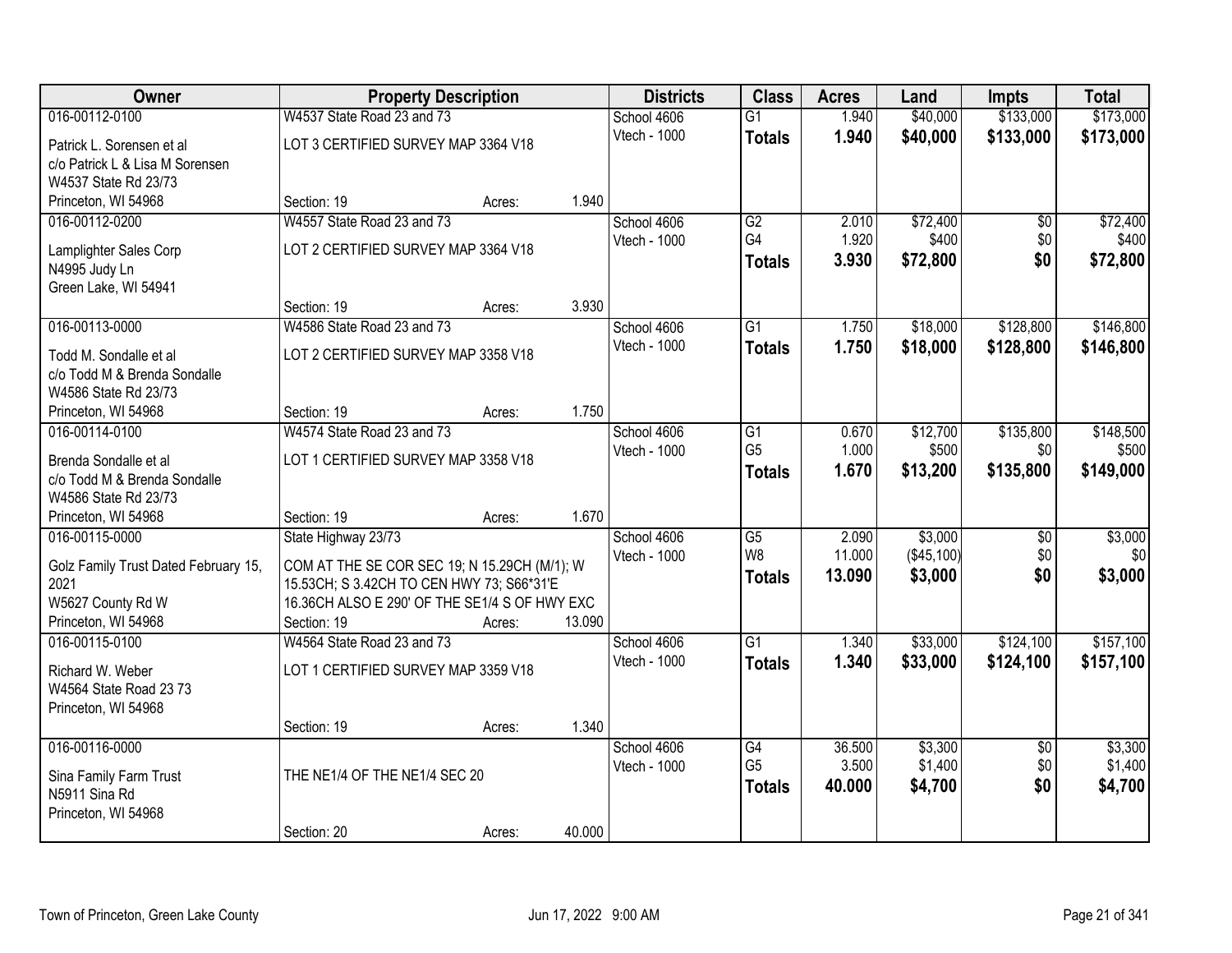| <b>Owner</b>                                          | <b>Property Description</b>                                                                       | <b>Districts</b> | <b>Class</b>    | <b>Acres</b> | Land     | <b>Impts</b> | <b>Total</b> |
|-------------------------------------------------------|---------------------------------------------------------------------------------------------------|------------------|-----------------|--------------|----------|--------------|--------------|
| 016-00117-0000                                        |                                                                                                   | School 4606      | $\overline{G4}$ | 9.000        | \$1,100  | \$0          | \$1,100      |
| Sina Family Farm Trust                                | THE NW1/4 OF THE NE1/4 SEC 20                                                                     | Vtech - 1000     | G <sub>5</sub>  | 2.000        | \$1,700  | \$0          | \$1,700      |
| N5911 Sina Rd                                         |                                                                                                   |                  | G5M             | 29.000       | \$43,500 | \$0          | \$43,500     |
| Princeton, WI 54968                                   |                                                                                                   |                  | <b>Totals</b>   | 40,000       | \$46,300 | \$0          | \$46,300     |
|                                                       | 40.000<br>Section: 20<br>Acres:                                                                   |                  |                 |              |          |              |              |
| 016-00118-0101                                        | W4270 Old Green Lake Rd                                                                           | School 4606      | G1              | 4.450        | \$52,900 | \$160,800    | \$213,700    |
| Jerome J & Janet C Zodrow Revocable                   | COM 412.86' N OF CEN OF SEC 20: THENCE                                                            | Vtech - 1000     | G <sub>5</sub>  | 11.020       | \$9,400  | \$0          | \$9,400      |
| <b>Living Trust</b>                                   | N87*10'E 601.66'; N TO N LN OF SW1/4 NE1/4; W 422'                                                |                  | G <sub>6</sub>  | 1.500        | \$2,300  | \$0          | \$2,300      |
| W4270 Old Green Lake Rd Po Box                        | (M/L) S 313' (M/L) W 410 (M/L) S 620' (M/L) E TO BEG                                              |                  | <b>Totals</b>   | 16.970       | \$64,600 | \$160,800    | \$225,400    |
| Princeton, WI 54968                                   | Section: 20<br>16.970<br>Acres:                                                                   |                  |                 |              |          |              |              |
| 016-00118-0200                                        | W4246 Old Green Lake Rd                                                                           | School 4606      | $\overline{G1}$ | 0.470        | \$8,000  | \$0          | \$8,000      |
|                                                       |                                                                                                   | Vtech - 1000     | <b>Totals</b>   | 0.470        | \$8,000  | \$0          | \$8,000      |
| Mike Sina Construction & Rental, LLC<br>N5911 Sina Rd | COM 457' E OF CEN OF SEC 20 RUN N 435.47';<br>N87*10'E 144'; S03*24'W 284.60'; S85*24'E 140.70':S |                  |                 |              |          |              |              |
| Princeton, WI 54968                                   | 146.82'; W 267' TO BEG EXC PARCEL 118.2.01                                                        |                  |                 |              |          |              |              |
|                                                       | 0.470<br>Section: 20<br>Acres:                                                                    |                  |                 |              |          |              |              |
| 016-00118-0301                                        | W4242 Old Green Lake Rd                                                                           | School 4606      | G4              | 0.500        | \$100    | \$0          | \$100        |
|                                                       |                                                                                                   | Vtech - 1000     | G7              | 1.000        | \$5,700  | \$62,600     | \$68,300     |
| Mike Sina Construction & Rental, LLC                  | LOT 1 CERTIFIED SURVEY MAP 3720 VOL 22                                                            |                  | <b>Totals</b>   | 1.500        | \$5,800  | \$62,600     | \$68,400     |
| N5911 Sina Rd                                         |                                                                                                   |                  |                 |              |          |              |              |
| Princeton, WI 54968                                   | 1.500<br>Section: 20                                                                              |                  |                 |              |          |              |              |
| 016-00118-0302                                        | Acres:                                                                                            | School 4606      | $\overline{G4}$ | 14.000       | \$1,800  | \$0          | \$1,800      |
|                                                       |                                                                                                   | Vtech - 1000     | G <sub>5</sub>  | 6.400        | \$3,200  | \$0          | \$3,200      |
| Sina Family Farm Trust                                | COM 724' E OF CEN OF SEC 2: N 146.82'; N85*24W                                                    |                  | <b>Totals</b>   | 20,400       | \$5,000  | \$0          | \$5,000      |
| N5911 Sina Rd                                         | 140.70'; N03*24'E 284.60'; N TO THEN N LN OF THE                                                  |                  |                 |              |          |              |              |
| Princeton, WI 54968                                   | SW1/4 OF THE NE1/4; E TO NE COR SD 1/4-1/4; S TO                                                  |                  |                 |              |          |              |              |
|                                                       | Section: 20<br>20.400<br>Acres:                                                                   |                  |                 |              |          |              |              |
| 016-00119-0000                                        |                                                                                                   | School 4606      | G4              | 31.498       | \$5,300  | $\sqrt{6}$   | \$5,300      |
| Sina Family Farm Trust                                | THE SE1/4 OF THE NE1/4 SEC 20 EXC CSM 2364                                                        | Vtech - 1000     | G <sub>5</sub>  | 5.000        | \$2,200  | \$0          | \$2,200      |
| N5911 Sina Rd                                         | (RES CSM 1811)                                                                                    |                  | <b>Totals</b>   | 36.498       | \$7,500  | \$0          | \$7,500      |
| Princeton, WI 54968                                   |                                                                                                   |                  |                 |              |          |              |              |
|                                                       | 36.498<br>Section: 20<br>Acres:                                                                   |                  |                 |              |          |              |              |
| 016-00119-0100                                        | W4118 Old Green Lake Rd                                                                           | School 4606      | $\overline{G1}$ | 1.004        | \$12,400 | \$35,100     | \$47,500     |
| Mike Sina Construction & Rental, LLC                  | LOT 1 CERTIFIED SURVEY MAP 2364 V11 (RES PT                                                       | Vtech - 1000     | <b>Totals</b>   | 1.004        | \$12,400 | \$35,100     | \$47,500     |
| N5911 Sina Rd                                         | LOT 1 CSM 1811 V8) SEC 20                                                                         |                  |                 |              |          |              |              |
| Princeton, WI 54968                                   |                                                                                                   |                  |                 |              |          |              |              |
|                                                       | 1.004<br>Section: 20<br>Acres:                                                                    |                  |                 |              |          |              |              |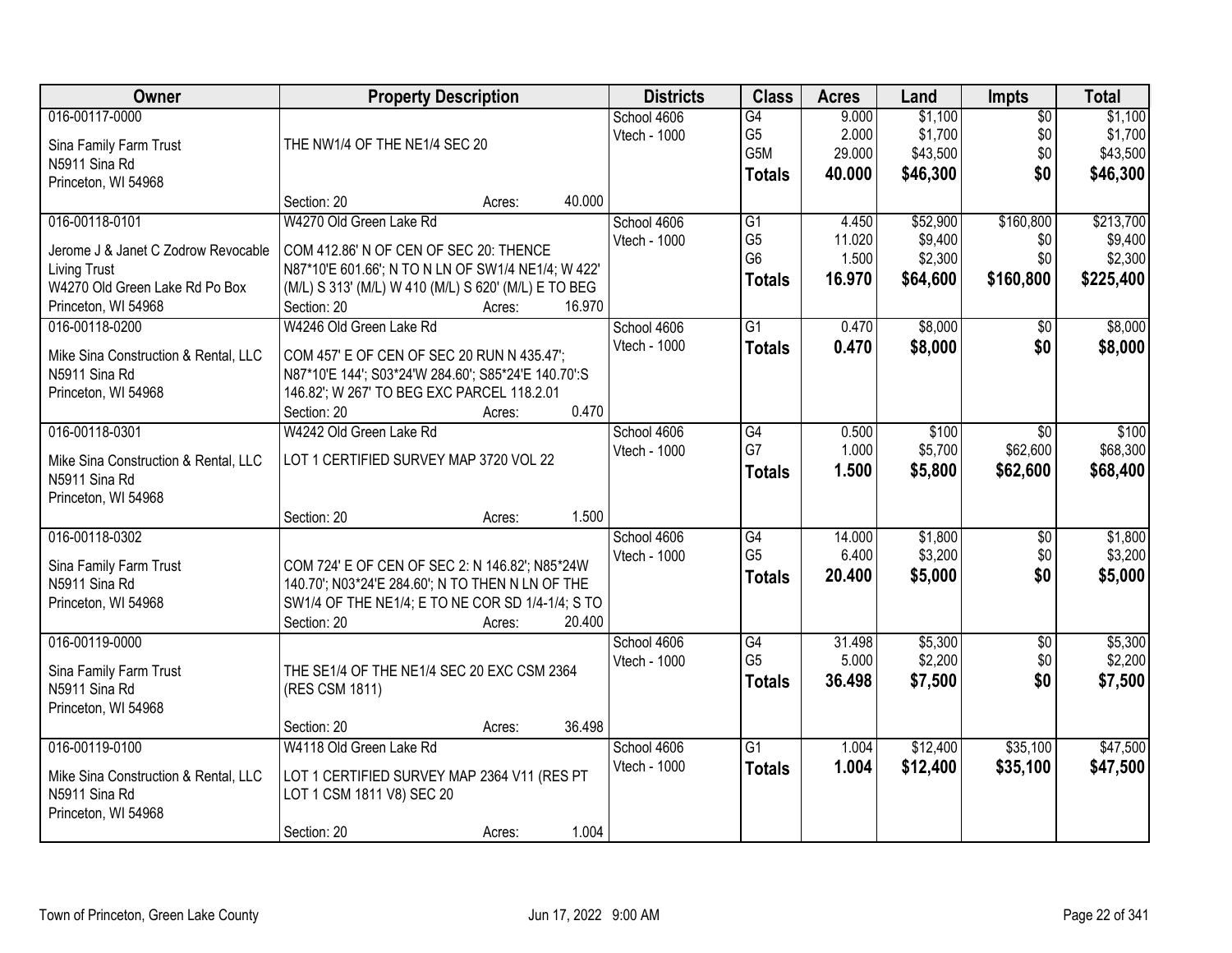| Owner                                                     | <b>Property Description</b>                                                                |                  | <b>Districts</b> | <b>Class</b>    | <b>Acres</b> | Land      | <b>Impts</b>    | <b>Total</b> |
|-----------------------------------------------------------|--------------------------------------------------------------------------------------------|------------------|------------------|-----------------|--------------|-----------|-----------------|--------------|
| 016-00119-0101                                            | N5911 Sina Rd                                                                              |                  | School 4606      | $\overline{G1}$ | 3.115        | \$29,500  | \$264,500       | \$294,000    |
| Michael J & Cheryl A Sina Joint                           | LOT 2 CERTIFIED SURVEY MAP 2364 V11 (RES PT                                                |                  | Vtech - 1000     | <b>Totals</b>   | 3.115        | \$29,500  | \$264,500       | \$294,000    |
| Revocable Trust                                           | LOT 1 CSM 1811 V8) SEC 20                                                                  |                  |                  |                 |              |           |                 |              |
| N5911 Sina Rd                                             |                                                                                            |                  |                  |                 |              |           |                 |              |
| Princeton, WI 54968                                       | Section: 20                                                                                | 3.115<br>Acres:  |                  |                 |              |           |                 |              |
| 016-00120-0000                                            | Sina Rd                                                                                    |                  | School 4606      | G4              | 1.000        | \$200     | $\overline{50}$ | \$200        |
| Sina Family Farm Trust                                    | THE E 12R OF THE NE1/4 OF THE NW1/4 SEC 20                                                 |                  | Vtech - 1000     | G <sub>5</sub>  | 5.000        | \$2,500   | \$0             | \$2,500      |
| N5911 Sina Rd                                             |                                                                                            |                  |                  | <b>Totals</b>   | 6.000        | \$2,700   | \$0             | \$2,700      |
| Princeton, WI 54968                                       |                                                                                            |                  |                  |                 |              |           |                 |              |
|                                                           | Section: 20                                                                                | 6.000<br>Acres:  |                  |                 |              |           |                 |              |
| 016-00121-0000                                            | W4350 Old Green Lake Rd                                                                    |                  | School 4606      | G4              | 65.500       | \$6,200   | \$0             | \$6,200      |
| Allan R. Weckwerth                                        | THE E1/2 OF THE NW 1/4 SEC 20 EXC CSM 2204 &                                               |                  | Vtech - 1000     | G <sub>5</sub>  | 0.706        | \$100     | \$0             | \$100        |
| W4350 Old Green Lake Rd                                   | EXC PARCELS 120 & 125 EXC THAT PART OF                                                     |                  |                  | G7              | 1.000        | \$5,700   | \$106,400       | \$112,100    |
| Princeton, WI 54968                                       | PARCEL 118 LYING THEREIN                                                                   |                  |                  | <b>Totals</b>   | 67.206       | \$12,000  | \$106,400       | \$118,400    |
|                                                           | Section: 20                                                                                | 67.206<br>Acres: |                  |                 |              |           |                 |              |
| 016-00122-0000                                            | W4484 Old Green Lake Rd                                                                    |                  | School 4606      | G1              | 5.192        | \$46,500  | \$108,000       | \$154,500    |
|                                                           |                                                                                            |                  | Vtech - 1000     | G4              | 10.000       | \$1,300   | \$0             | \$1,300      |
| Arden G. Roehl<br>Adam A. Roehl                           | LOT 2 & OUTLOT 1 CERTIFIED SURVEY MAP 2138<br>V8; LOTS 1 & 4 CERTIFIED SURVEY MAP 1174 V4, |                  |                  | G <sub>5</sub>  | 21.339       | \$29,900  | \$0             | \$29,900     |
| W4484 Old Green Lake Rd                                   | LOTS 1 & 2 CERTIFIED SURVEY MAP 1209 V5 & LOT                                              |                  |                  | G5M             | 18.000       | \$27,000  | \$0             | \$27,000     |
| Princeton, WI 54968                                       | Section: 20                                                                                | 54.531<br>Acres: |                  | <b>Totals</b>   | 54.531       | \$104,700 | \$108,000       | \$212,700    |
| 016-00122-0100                                            | W4482 Old Green Lake Rd                                                                    |                  | School 4606      | $\overline{G1}$ | 3.351        | \$31,600  | \$132,000       | \$163,600    |
|                                                           |                                                                                            |                  | Vtech - 1000     | <b>Totals</b>   | 3.351        | \$31,600  | \$132,000       | \$163,600    |
| Adam A. Roehl et al                                       | LOT 2 CERTIFIED SURVEY MAP 2743 V13                                                        |                  |                  |                 |              |           |                 |              |
| c/o Adam A & Christine S Roehl<br>W4482 Old Green Lake Rd |                                                                                            |                  |                  |                 |              |           |                 |              |
| Princeton, WI 54968                                       | Section: 20                                                                                | 3.351<br>Acres:  |                  |                 |              |           |                 |              |
| 016-00123-0000                                            | W4490 Old Green Lake Rd                                                                    |                  | School 4606      | $\overline{G1}$ | 1.714        | \$17,700  | \$41,500        | \$59,200     |
|                                                           |                                                                                            |                  | Vtech - 1000     | <b>Totals</b>   | 1.714        | \$17,700  | \$41,500        | \$59,200     |
| Harold W. Abitz                                           | LOT 1 CERTIFIED SURVEY MAP 2743 13 SEC 20 (A                                               |                  |                  |                 |              |           |                 |              |
| Patricia A. Abitz                                         | RESURVEY OF LOT 1 CSM 2138 V9)                                                             |                  |                  |                 |              |           |                 |              |
| N6411 18th Ave<br>Neshkoro, WI 54960                      | Section: 20                                                                                | 1.714            |                  |                 |              |           |                 |              |
| 016-00123-0100                                            | W4406 Old Green Lake Rd                                                                    | Acres:           | School 4606      | $\overline{G1}$ | 0.993        | \$12,400  | \$124,800       | \$137,200    |
|                                                           |                                                                                            |                  | Vtech - 1000     | <b>Totals</b>   | 0.993        | \$12,400  | \$124,800       | \$137,200    |
| Sharon K. Hennessee                                       | COM AT THE SE COR OF THE SW1/4 OF THE NW1/4                                                |                  |                  |                 |              |           |                 |              |
| W4406 Old Green Lake Rd                                   | SEC 20 RUN W 104'; N 416'; E 104'; S 416' TO BEG                                           |                  |                  |                 |              |           |                 |              |
| Princeton, WI 54968                                       |                                                                                            |                  |                  |                 |              |           |                 |              |
|                                                           | Section: 20                                                                                | 0.993<br>Acres:  |                  |                 |              |           |                 |              |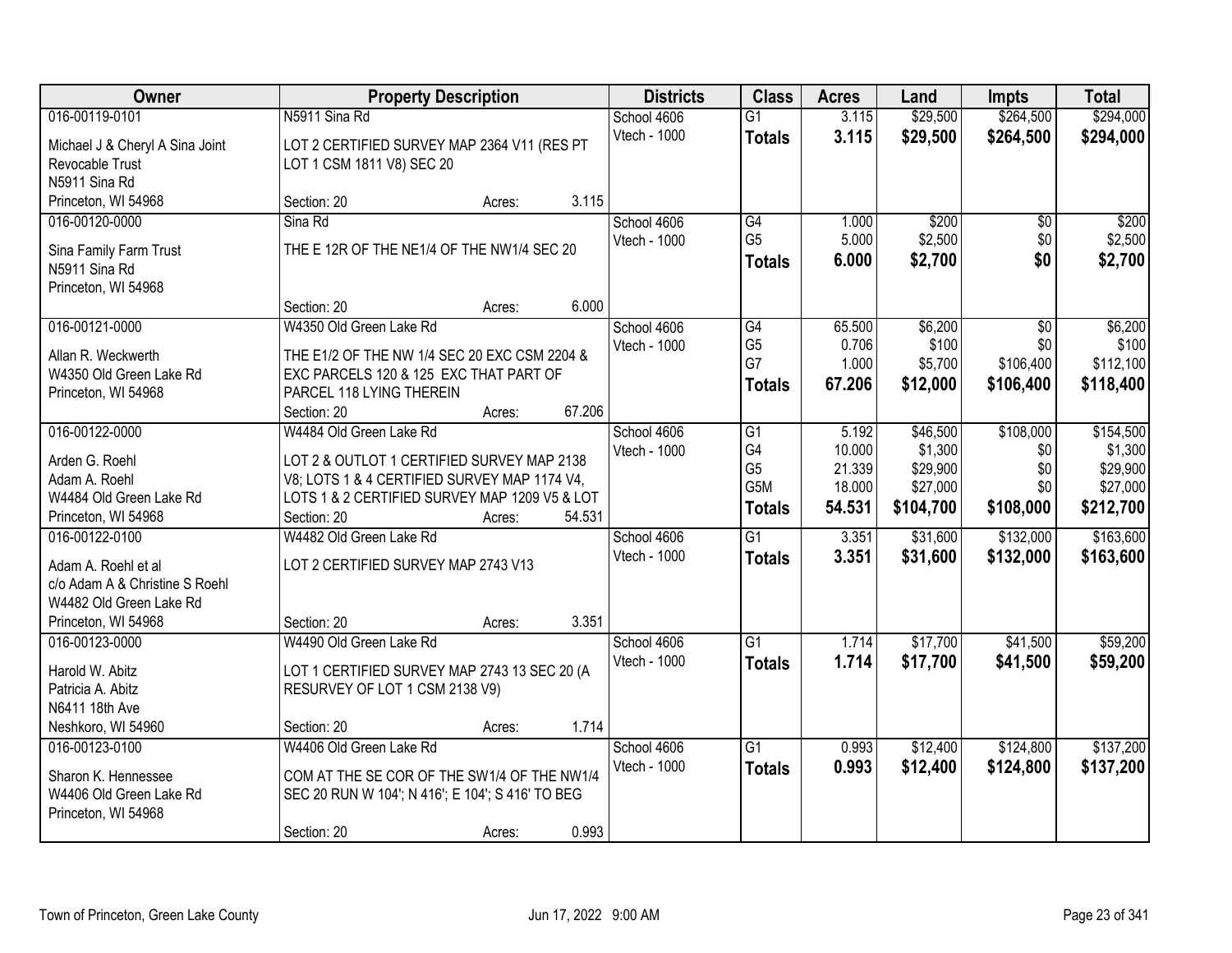| Owner                           | <b>Property Description</b>                         |        |       | <b>Districts</b>    | <b>Class</b>    | <b>Acres</b> | Land     | <b>Impts</b>    | <b>Total</b> |
|---------------------------------|-----------------------------------------------------|--------|-------|---------------------|-----------------|--------------|----------|-----------------|--------------|
| 016-00123-0200                  | W4410 Old Green Lake Rd                             |        |       | School 4606         | $\overline{G1}$ | 2.000        | \$19,800 | \$134,200       | \$154,000    |
| Paul D. Wagner et al            | COM AT THE SE COR OF THE SW1/4 OF THE NW1/4         |        |       | Vtech - 1000        | <b>Totals</b>   | 2.000        | \$19,800 | \$134,200       | \$154,000    |
| c/o Paul D & Rebecca A Wagner   | SEC 20; W IN CEN OF HWY 104' TO POB: RUN W 200'     |        |       |                     |                 |              |          |                 |              |
| W4410 Old Green Lake Rd         | N 436'; E 200'; S 436' TO BEG                       |        |       |                     |                 |              |          |                 |              |
| Princeton, WI 54968             | Section: 20                                         | Acres: | 2.000 |                     |                 |              |          |                 |              |
| 016-00123-0300                  | W4428 Old Green Lake Rd                             |        |       | School 4606         | $\overline{G1}$ | 2.000        | \$19,800 | \$40,700        | \$60,500     |
|                                 |                                                     |        |       | Vtech - 1000        | <b>Totals</b>   | 2.000        | \$19,800 | \$40,700        | \$60,500     |
| Chester T. Hakala               | COM AT THE SE COR OF THE SW1/4 OF THE NW1/4         |        |       |                     |                 |              |          |                 |              |
| W4428 Old Green Lake Rd         | SEC 20; W IN CEN OF HWY 304' TO POB: RUN W 200'     |        |       |                     |                 |              |          |                 |              |
| Princeton, WI 54968             | N 436'; E 200; S 436'                               |        | 2.000 |                     |                 |              |          |                 |              |
|                                 | Section: 20                                         | Acres: |       |                     |                 |              |          |                 |              |
| 016-00123-0400                  | W4478 Old Green Lake Rd                             |        |       | School 4606         | $\overline{G1}$ | 1.000        | \$12,400 | \$31,800        | \$44,200     |
| <b>Harold Roehl</b>             | COM 904' W OF THE SE COR OF THE SW1/4 OF THE        |        |       | Vtech - 1000        | <b>Totals</b>   | 1.000        | \$12,400 | \$31,800        | \$44,200     |
| W4478 Old Green Lake Rd         | NW1/4 SEC 20: RUN W 100'; N 436'; E 100'; S 436' TO |        |       |                     |                 |              |          |                 |              |
| Princeton, WI 54968             | <b>BEG</b>                                          |        |       |                     |                 |              |          |                 |              |
|                                 | Section: 20                                         | Acres: | 1.000 |                     |                 |              |          |                 |              |
| 016-00123-0600                  | W4462 Old Green Lake Rd                             |        |       | School 4606         | $\overline{G1}$ | 1.000        | \$12,400 | \$33,100        | \$45,500     |
| Alice J. Handrich et al         | LOT 1 CERTIFIED SURVEY MAP 897 V3 SEC 20            |        |       | Vtech - 1000        | <b>Totals</b>   | 1.000        | \$12,400 | \$33,100        | \$45,500     |
| c/o Alice J & Robert E Handrich |                                                     |        |       |                     |                 |              |          |                 |              |
| W4462 Old Green Lake Rd         |                                                     |        |       |                     |                 |              |          |                 |              |
| Princeton, WI 54968             | Section: 20                                         | Acres: | 1.000 |                     |                 |              |          |                 |              |
| 016-00123-0700                  | W4452 Old Green Lake Rd                             |        |       | School 4606         | $\overline{G1}$ | 1.000        | \$12,400 | \$7,700         | \$20,100     |
|                                 |                                                     |        |       | <b>Vtech - 1000</b> | <b>Totals</b>   | 1.000        | \$12,400 | \$7,700         | \$20,100     |
| David Kuglin                    | LOT 2 CERTIFIED SURVEY MAP 897 V3 SEC 20 LIFE       |        |       |                     |                 |              |          |                 |              |
| %Duane & Lowita Kuglin          | ESATE: DUANE & LOWITA KUGLIN                        |        |       |                     |                 |              |          |                 |              |
| N4189 Oak Ct                    |                                                     |        |       |                     |                 |              |          |                 |              |
| Markesan, WI 53946-7650         | Section: 20                                         | Acres: | 1.000 |                     |                 |              |          |                 |              |
| 016-00123-0800                  | W4450 Old Green Lake Rd                             |        |       | School 4606         | $\overline{G1}$ | 0.925        | \$11,800 | \$29,000        | \$40,800     |
| Big Power Sports, Inc           | LOT 3 CERTIFIED SURVEY MAP 897 V3 SEC 20            |        |       | Vtech - 1000        | <b>Totals</b>   | 0.925        | \$11,800 | \$29,000        | \$40,800     |
| c/o Big Power Sports, Inc       |                                                     |        |       |                     |                 |              |          |                 |              |
| PO Box 436                      |                                                     |        |       |                     |                 |              |          |                 |              |
| Green Lake, WI 54941            | Section: 20                                         | Acres: | 0.925 |                     |                 |              |          |                 |              |
| 016-00123-1000                  |                                                     |        |       | School 4606         | $\overline{G1}$ | 0.968        | \$12,200 | $\overline{50}$ | \$12,200     |
|                                 |                                                     |        |       | Vtech - 1000        | <b>Totals</b>   | 0.968        | \$12,200 | \$0             | \$12,200     |
| Donald R. Roehl                 | LOT 2 CERTIFIED SURVEY MAP 1174 V4 SEC 20           |        |       |                     |                 |              |          |                 |              |
| 718 Park St                     | W/ROW                                               |        |       |                     |                 |              |          |                 |              |
| Ripon, WI 54971                 |                                                     |        | 0.968 |                     |                 |              |          |                 |              |
|                                 | Section: 20                                         | Acres: |       |                     |                 |              |          |                 |              |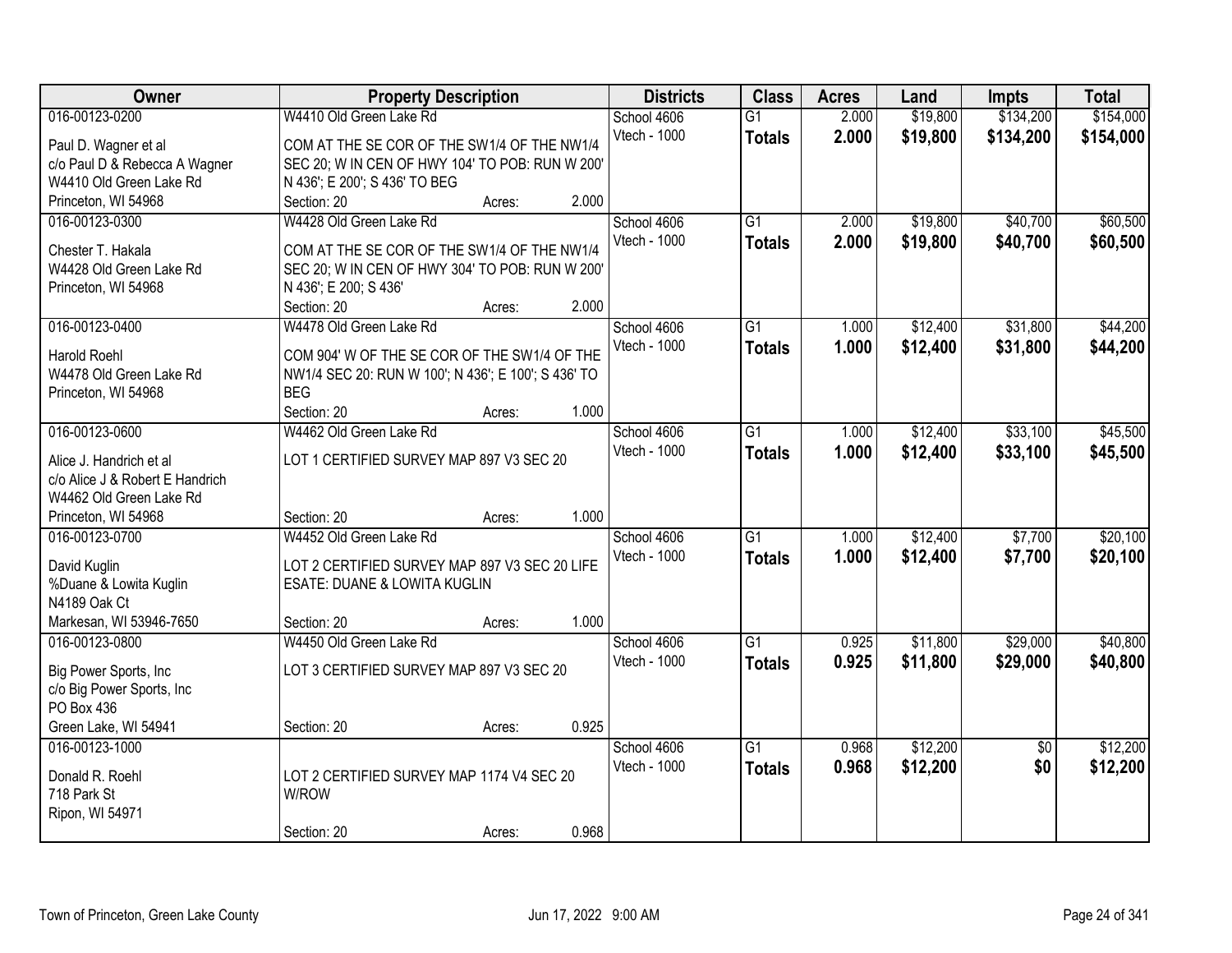| Owner                                           |                                                                                                 | <b>Property Description</b> |        | <b>Districts</b> | <b>Class</b>    | <b>Acres</b> | Land     | <b>Impts</b>    | <b>Total</b> |
|-------------------------------------------------|-------------------------------------------------------------------------------------------------|-----------------------------|--------|------------------|-----------------|--------------|----------|-----------------|--------------|
| 016-00123-1400                                  | W4438 Old Green Lake Rd                                                                         |                             |        | School 4606      | $\overline{G1}$ | 1.001        | \$12,400 | $\overline{50}$ | \$12,400     |
| Edith E. Garro                                  | LOT 1 CERTIFIED SURVEY MAP 1509 V6 SEC 20                                                       |                             |        | Vtech - 1000     | <b>Totals</b>   | 1.001        | \$12,400 | \$0             | \$12,400     |
| C/O Lee Garro                                   |                                                                                                 |                             |        |                  |                 |              |          |                 |              |
| PO Box 436                                      |                                                                                                 |                             |        |                  |                 |              |          |                 |              |
| Green Lake, WI 54941                            | Section: 20                                                                                     | Acres:                      | 1.001  |                  |                 |              |          |                 |              |
| 016-00123-1500                                  | W4438 Old Green Lake Rd                                                                         |                             |        | School 4606      | $\overline{G1}$ | 9.000        | \$56,400 | \$42,200        | \$98,600     |
| Edith E. Garro                                  | COM 436' N OF THE SE COR OF THE SW1/4 OF THE                                                    |                             |        | Vtech - 1000     | <b>Totals</b>   | 9.000        | \$56,400 | \$42,200        | \$98,600     |
| C/O Lee Garro                                   | NW1/4 SEC 20: N 437'; W 910'; S 433'; E 910' TO BEG                                             |                             |        |                  |                 |              |          |                 |              |
| PO Box 436                                      |                                                                                                 |                             |        |                  |                 |              |          |                 |              |
| Green Lake, WI 54941                            | Section: 20                                                                                     | Acres:                      | 9.000  |                  |                 |              |          |                 |              |
| 016-00124-0100                                  | W4354 Old Green Lake Rd                                                                         |                             |        | School 4606      | $\overline{G1}$ | 0.620        | \$9,400  | \$136,900       | \$146,300    |
| Floyd W. Stibb et al                            | LOT 2 CERTIFIED SURVEY MAP 2204 V10 (RES CSM                                                    |                             |        | Vtech - 1000     | <b>Totals</b>   | 0.620        | \$9,400  | \$136,900       | \$146,300    |
| c/o Floyd W & Carolyn M Stibb                   | 303 & PT LOT 1 CSM 2158 V9) SEC 20                                                              |                             |        |                  |                 |              |          |                 |              |
| W4354 Old Green Lake Rd                         |                                                                                                 |                             |        |                  |                 |              |          |                 |              |
| Princeton, WI 54968                             | Section: 20                                                                                     | Acres:                      | 0.620  |                  |                 |              |          |                 |              |
| 016-00124-0200                                  | W4386 Old Green Lake Rd                                                                         |                             |        | School 4606      | $\overline{G1}$ | 2.120        | \$20,900 | \$99,200        | \$120,100    |
|                                                 |                                                                                                 |                             |        | Vtech - 1000     | <b>Totals</b>   | 2.120        | \$20,900 | \$99,200        | \$120,100    |
| Leroy Stibb et al<br>c/o Leroy & Margaret Stibb | LOT 1 CERTIFIED SURVEY MAP 2204 V10 (RES PT<br>LOT 1 CSM 2158 V9 & LOT 1 CSM 484 V2) SEC 20     |                             |        |                  |                 |              |          |                 |              |
| W4386 Old Green Lake Rd                         |                                                                                                 |                             |        |                  |                 |              |          |                 |              |
| Princeton, WI 54968                             | Section: 20                                                                                     | Acres:                      | 2.120  |                  |                 |              |          |                 |              |
| 016-00125-0200                                  | W4312 Old Green Lake Rd                                                                         |                             |        | School 4606      | $\overline{G1}$ | 2.060        | \$33,100 | \$254,400       | \$287,500    |
|                                                 |                                                                                                 |                             |        | Vtech - 1000     | G <sub>5</sub>  | 2.630        | \$2,300  | \$0             | \$2,300      |
| Bradley J. Soda<br>Kim A. Soda                  | COMM AT W ? COR OF NW ?; E 2654.27? TO CNTR<br>OF SEC 20 BEING POB; N 1007.13?; W 231.28?; S TO |                             |        |                  | G <sub>6</sub>  | 0.500        | \$800    | \$0             | \$800        |
| W4312 Old Green Lake Rd                         | S LN OF NW ? SEC 20; E TO POB. INC ESMT AS                                                      |                             |        |                  | <b>Totals</b>   | 5.190        | \$36,200 | \$254,400       | \$290,600    |
| Princeton, WI 54968                             | Section: 20                                                                                     | Acres:                      | 5.190  |                  |                 |              |          |                 |              |
| 016-00126-0100                                  | Old Green Lake Rd                                                                               |                             |        | School 4606      | $\overline{G4}$ | 2.000        | \$300    | $\overline{50}$ | \$300        |
|                                                 |                                                                                                 |                             |        | Vtech - 1000     | <b>Totals</b>   | 2.000        | \$300    | \$0             | \$300        |
| Kim A. Soda et al                               | LOT 1 CERTIFIED SURVEY MAP 3326 V18                                                             |                             |        |                  |                 |              |          |                 |              |
| c/o Bradley J. Soda                             |                                                                                                 |                             |        |                  |                 |              |          |                 |              |
| W4312 Old Green Lake Rd<br>Princeton, WI 54968  | Section: 20                                                                                     | Acres:                      | 2.000  |                  |                 |              |          |                 |              |
| 016-00126-0200                                  | Old Green Lake Rd                                                                               |                             |        | School 4606      | G4              | 29.000       | \$4,100  | $\overline{30}$ | \$4,100      |
|                                                 |                                                                                                 |                             |        | Vtech - 1000     | G <sub>5</sub>  | 1.000        | \$100    | \$0             | \$100        |
| Leroy Stibb et al                               | THE NE1/4 OF THE SW1/4 SEC 20 EXC LOT 1 CSM                                                     |                             |        |                  | G5M             | 8.000        | \$12,000 | \$0             | \$12,000     |
| c/o Leroy & Margaret Stibb                      | 3326                                                                                            |                             |        |                  | <b>Totals</b>   | 38.000       | \$16,200 | \$0             | \$16,200     |
| W4386 Old Green Lake Rd                         |                                                                                                 |                             |        |                  |                 |              |          |                 |              |
| Princeton, WI 54968                             | Section: 20                                                                                     | Acres:                      | 38.000 |                  |                 |              |          |                 |              |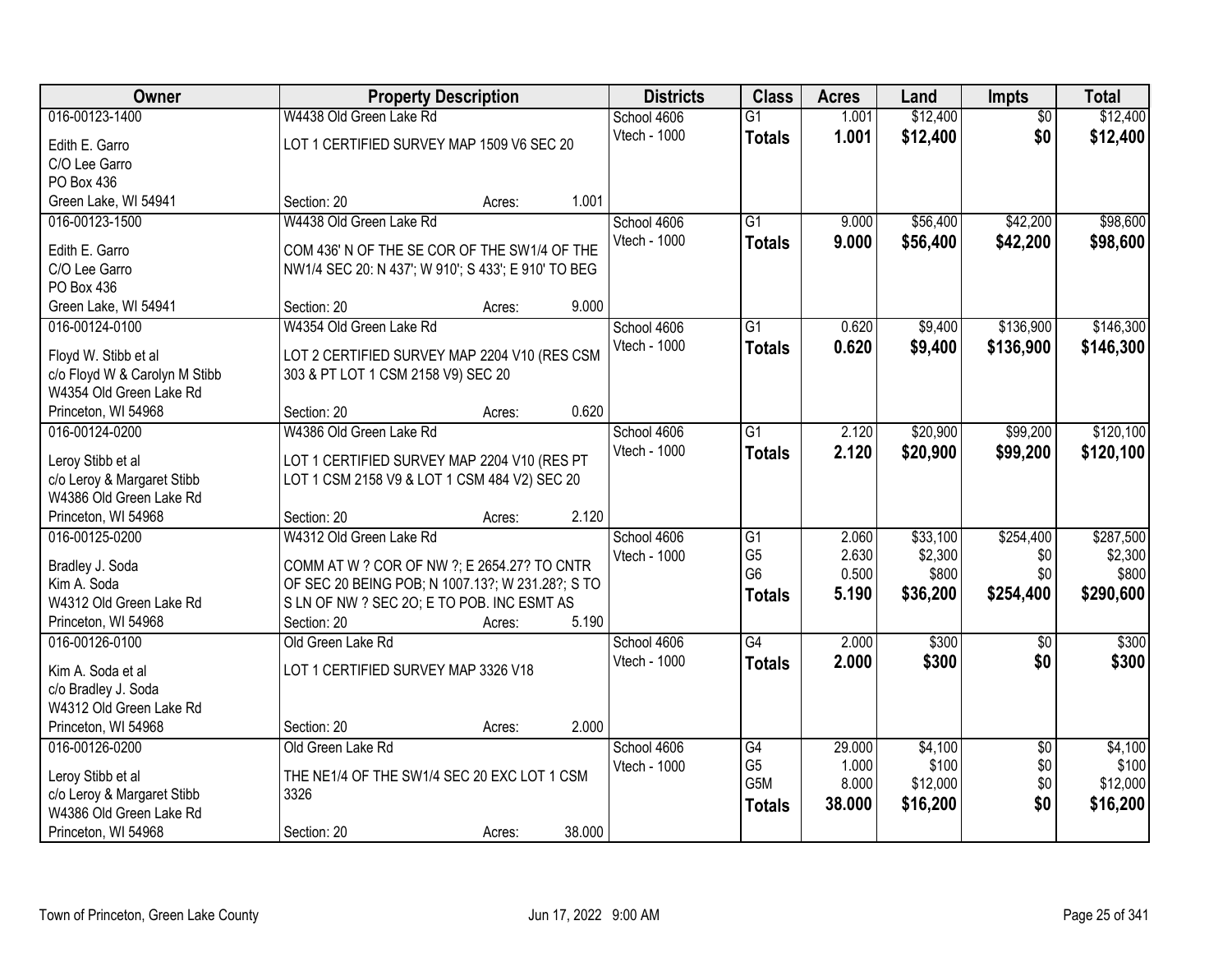| Owner                                        | <b>Property Description</b>                                                                |                  | <b>Districts</b> | <b>Class</b>     | <b>Acres</b> | Land       | <b>Impts</b>    | <b>Total</b> |
|----------------------------------------------|--------------------------------------------------------------------------------------------|------------------|------------------|------------------|--------------|------------|-----------------|--------------|
| 016-00127-0000                               |                                                                                            |                  | School 4606      | G4               | 17.000       | \$2,700    | $\overline{50}$ | \$2,700      |
| Golz Family Trust Dated February 15,         | THE NW1/4 OF THE SW1/4 SEC 20                                                              |                  | Vtech - 1000     | G <sub>5</sub>   | 9.000        | \$11,300   | \$0             | \$11,300     |
| 2021                                         |                                                                                            |                  |                  | W8               | 14.000       | (\$57,400) | \$0             | \$0          |
| W5627 County Rd W                            |                                                                                            |                  |                  | <b>Totals</b>    | 40.000       | \$14,000   | \$0             | \$14,000     |
| Princeton, WI 54968                          | Section: 20                                                                                | 40.000<br>Acres: |                  |                  |              |            |                 |              |
| 016-00128-0000                               | W4458 State Road 23 and 73                                                                 |                  | School 4606      | $\overline{G4}$  | 24.590       | \$3,100    | $\overline{50}$ | \$3,100      |
|                                              |                                                                                            |                  | Vtech - 1000     | G <sub>5</sub>   | 3.000        | \$1,100    | \$0             | \$1,100      |
| Golz Family Trust Dated February 15,<br>2021 | THE SW1/4 OF THE SW1/4 SEC 20 EXC LANDS FOR<br>HWY RECD V367 P667 DESC IN PARCEL 128.1 EXC |                  |                  | G <sub>5</sub> M | 2.000        | \$3,000    | \$0             | \$3,000      |
| W5627 County Rd W                            | PARCEL 28 OF TRANS PROJ PLAT 1430-08-25-4.04                                               |                  |                  | G7               | 2.000        | \$11,400   | \$97,800        | \$109,200    |
| Princeton, WI 54968                          | Section: 20                                                                                | 39.590<br>Acres: |                  | W <sub>8</sub>   | 8.000        | (\$32,800) | \$0             | \$0          |
|                                              |                                                                                            |                  |                  | <b>Totals</b>    | 39.590       | \$18,600   | \$97,800        | \$116,400    |
| 016-00129-0000                               | State Highway 23/73                                                                        |                  | School 4606      | $\overline{G4}$  | 25.100       | \$3,300    | $\overline{60}$ | \$3,300      |
| Daniel W. Hebbe                              | THE SE1/4 OF THE SW1/4 SEC 20 EXC PARCEL 31                                                |                  | Vtech - 1000     | G <sub>5</sub>   | 4.000        | \$4,300    | \$0             | \$4,300      |
| W4001 State Rd 23/73                         | OF TRANS PROJ PLAT 1430-08-25-4.04                                                         |                  |                  | G <sub>5</sub> M | 10.000       | \$15,000   | \$0             | \$15,000     |
| Princeton, WI 54968                          |                                                                                            |                  |                  | <b>Totals</b>    | 39.100       | \$22,600   | \$0             | \$22,600     |
|                                              | Section: 20                                                                                | 39.100<br>Acres: |                  |                  |              |            |                 |              |
| 016-00130-0000                               |                                                                                            |                  | School 4606      | G4               | 39.000       | \$4,900    | $\overline{50}$ | \$4,900      |
|                                              |                                                                                            |                  | Vtech - 1000     | G <sub>5</sub>   | 1.000        | \$100      | \$0             | \$100        |
| Glen O. Otto et al                           | THE NE1/4 OF THE SE1/4 SEC 20                                                              |                  |                  | <b>Totals</b>    | 40.000       | \$5,000    | \$0             | \$5,000      |
| c/o Glen O & Mary L Otto                     |                                                                                            |                  |                  |                  |              |            |                 |              |
| W3599 State Rd 23                            |                                                                                            |                  |                  |                  |              |            |                 |              |
| Princeton, WI 54968                          | Section: 20                                                                                | 40.000<br>Acres: |                  |                  |              |            |                 |              |
| 016-00131-0000                               | N5856 Elysium Ct                                                                           |                  | School 4606      | G1               | 5.010        | \$46,000   | \$187,400       | \$233,400    |
| Lawrence L. Holl et al                       | LOT 8 CERTIFIED SURVEY MAP 2825 V14                                                        |                  | Vtech - 1000     | <b>Totals</b>    | 5.010        | \$46,000   | \$187,400       | \$233,400    |
| c/o Lawrence L & Katheri Holl                |                                                                                            |                  |                  |                  |              |            |                 |              |
| N5856 Elysium Ct                             |                                                                                            |                  |                  |                  |              |            |                 |              |
| Princeton, WI 54968                          | Section: 20                                                                                | 5.010<br>Acres:  |                  |                  |              |            |                 |              |
| 016-00131-0100                               | W4293 Old Green Lake Rd                                                                    |                  | School 4606      | $\overline{G1}$  | 5.240        | \$46,600   | \$224,000       | \$270,600    |
| Gordon D. Worchel et al                      | LOT 1 CERTIFIED SURVEY MAP 2758 V13                                                        |                  | Vtech - 1000     | <b>Totals</b>    | 5.240        | \$46,600   | \$224,000       | \$270,600    |
| c/o Gordon D & Donna M Worchel               |                                                                                            |                  |                  |                  |              |            |                 |              |
| W4293 Old Green Lake Rd                      |                                                                                            |                  |                  |                  |              |            |                 |              |
| Princeton, WI 54968                          | Section: 20                                                                                | 5.240<br>Acres:  |                  |                  |              |            |                 |              |
| 016-00131-0200                               | N5861 Elysium Ct                                                                           |                  | School 4606      | $\overline{G1}$  | 5.010        | \$46,000   | \$132,600       | \$178,600    |
| Jeffrey J. Sanders                           | LOT 2 CERTIFIED SURVEY MAP 2758 V13                                                        |                  | Vtech - 1000     | <b>Totals</b>    | 5.010        | \$46,000   | \$132,600       | \$178,600    |
| N5861 Elysium Ct                             |                                                                                            |                  |                  |                  |              |            |                 |              |
| Princeton, WI 54968                          |                                                                                            |                  |                  |                  |              |            |                 |              |
|                                              | Section: 20                                                                                | 5.010            |                  |                  |              |            |                 |              |
|                                              |                                                                                            | Acres:           |                  |                  |              |            |                 |              |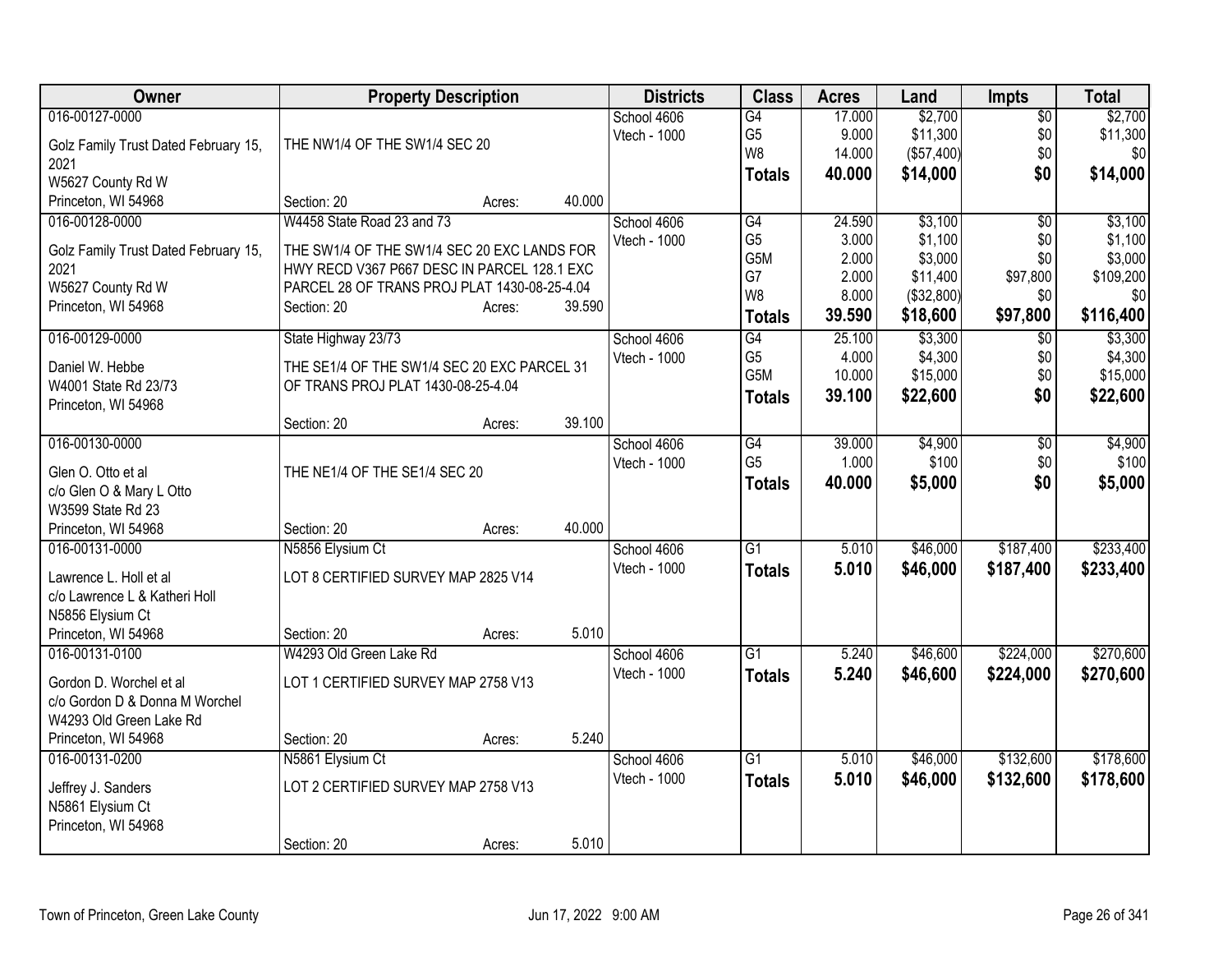| Owner                                  |                                     | <b>Property Description</b> |       | <b>Districts</b>    | <b>Class</b>     | <b>Acres</b> | Land     | <b>Impts</b>    | <b>Total</b> |
|----------------------------------------|-------------------------------------|-----------------------------|-------|---------------------|------------------|--------------|----------|-----------------|--------------|
| 016-00131-0300                         | N5890 Elysium Ct                    |                             |       | School 4606         | $\overline{G1}$  | 3.960        | \$36,900 | \$162,700       | \$199,600    |
| Daniel C. Cram et al                   | LOT 3 CERTIFIED SURVEY MAP 2758 V13 |                             |       | Vtech - 1000        | <b>Totals</b>    | 3.960        | \$36,900 | \$162,700       | \$199,600    |
| c/o Daniel C & Mary C Cram             |                                     |                             |       |                     |                  |              |          |                 |              |
| N5890 Elysium Ct                       |                                     |                             |       |                     |                  |              |          |                 |              |
| Princeton, WI 54968                    | Section: 20                         | Acres:                      | 3.960 |                     |                  |              |          |                 |              |
| 016-00131-0400                         | W4215 Old Green Lake Rd             |                             |       | School 4606         | $\overline{G1}$  | 5.010        | \$46,000 | \$144,400       | \$190,400    |
| Joel M. Dugenske et al                 | LOT 4 CERTIFIED SURVEY MAP 2758 V13 |                             |       | <b>Vtech - 1000</b> | <b>Totals</b>    | 5.010        | \$46,000 | \$144,400       | \$190,400    |
| c/o Joel M & Christin C Dugenske       |                                     |                             |       |                     |                  |              |          |                 |              |
| W4215 Old Green Lake Rd                |                                     |                             |       |                     |                  |              |          |                 |              |
| Princeton, WI 54968                    | Section: 20                         | Acres:                      | 5.010 |                     |                  |              |          |                 |              |
| 016-00131-0500                         | N5849 Elysium Ct                    |                             |       | School 4606         | $\overline{G1}$  | 5.010        | \$42,300 | \$203,200       | \$245,500    |
| Ryan J. Glassmaker et al               | LOT 5 CERTIFIED SURVEY MAP 2825 V14 |                             |       | Vtech - 1000        | <b>Totals</b>    | 5.010        | \$42,300 | \$203,200       | \$245,500    |
| c/o Ryan J & Daydre L Glassmaker       |                                     |                             |       |                     |                  |              |          |                 |              |
| N5849 Elysium Ct                       |                                     |                             |       |                     |                  |              |          |                 |              |
| Princeton, WI 54968-8664               | Section: 20                         | Acres:                      | 5.010 |                     |                  |              |          |                 |              |
| 016-00131-0600                         | N5846 Elysium Ct                    |                             |       | School 4606         | G1               | 5.010        | \$57,100 | \$185,000       | \$242,100    |
| Aaron G. Wegner et al                  | LOT 6 CERTIFIED SURVEY MAP 2825 V14 |                             |       | Vtech - 1000        | <b>Totals</b>    | 5.010        | \$57,100 | \$185,000       | \$242,100    |
| c/o Aaron G & Alicia Wegner            |                                     |                             |       |                     |                  |              |          |                 |              |
| N5846 Elysium Ct                       |                                     |                             |       |                     |                  |              |          |                 |              |
| Princeton, WI 54968                    | Section: 20                         | Acres:                      | 5.010 |                     |                  |              |          |                 |              |
| 016-00131-0700                         | N5852 Elysium Ct                    |                             |       | School 4606         | $\overline{G1}$  | 5.420        | \$37,600 | \$254,700       | \$292,300    |
| Greg A. Kelma                          | LOT 7 CERTIFIED SURVEY MAP 2825 V14 |                             |       | Vtech - 1000        | <b>Totals</b>    | 5.420        | \$37,600 | \$254,700       | \$292,300    |
| Alicia A. Kelma                        |                                     |                             |       |                     |                  |              |          |                 |              |
| N6219 Sunnyside Rd                     |                                     |                             |       |                     |                  |              |          |                 |              |
| Ripon, WI 54971                        | Section: 20                         | Acres:                      | 5.420 |                     |                  |              |          |                 |              |
| 016-00132-0000                         | State Highway 23/73                 |                             |       | School 4606         | G4               | 2.650        | \$300    | $\overline{60}$ | \$300        |
| Christopher M. Daye                    | LOT 1 CERTIFIED SURVEY MAP 3383 V19 |                             |       | Vtech - 1000        | G <sub>5</sub>   | 1.250        | \$1,500  | \$0             | \$1,500      |
| c/o Christopher M. Daye                |                                     |                             |       |                     | G <sub>5</sub> M | 1.000        | \$1,500  | \$0             | \$1,500      |
| 12318 Olive Jones Rd                   |                                     |                             |       |                     | <b>Totals</b>    | 4.900        | \$3,300  | \$0             | \$3,300      |
| Tampa, FL 33625                        | Section: 20                         | Acres:                      | 4.900 |                     |                  |              |          |                 |              |
| 016-00132-0100                         | State Highway 23/73                 |                             |       | School 4606         | $\overline{G4}$  | 2.680        | \$300    | $\overline{50}$ | \$300        |
|                                        |                                     |                             |       | Vtech - 1000        | G <sub>5</sub>   | 1.250        | \$1,500  | \$0             | \$1,500      |
| <b>Billy Daye</b><br>N7404 State Rd 73 | LOT 2 CERTIFIED SURVEY MAP3383 V19  |                             |       |                     | G <sub>5</sub> M | 1.000        | \$1,500  | \$0             | \$1,500      |
| Neshkoro, WI 54960                     |                                     |                             |       |                     | <b>Totals</b>    | 4.930        | \$3,300  | \$0             | \$3,300      |
|                                        | Section: 20                         | Acres:                      | 4.930 |                     |                  |              |          |                 |              |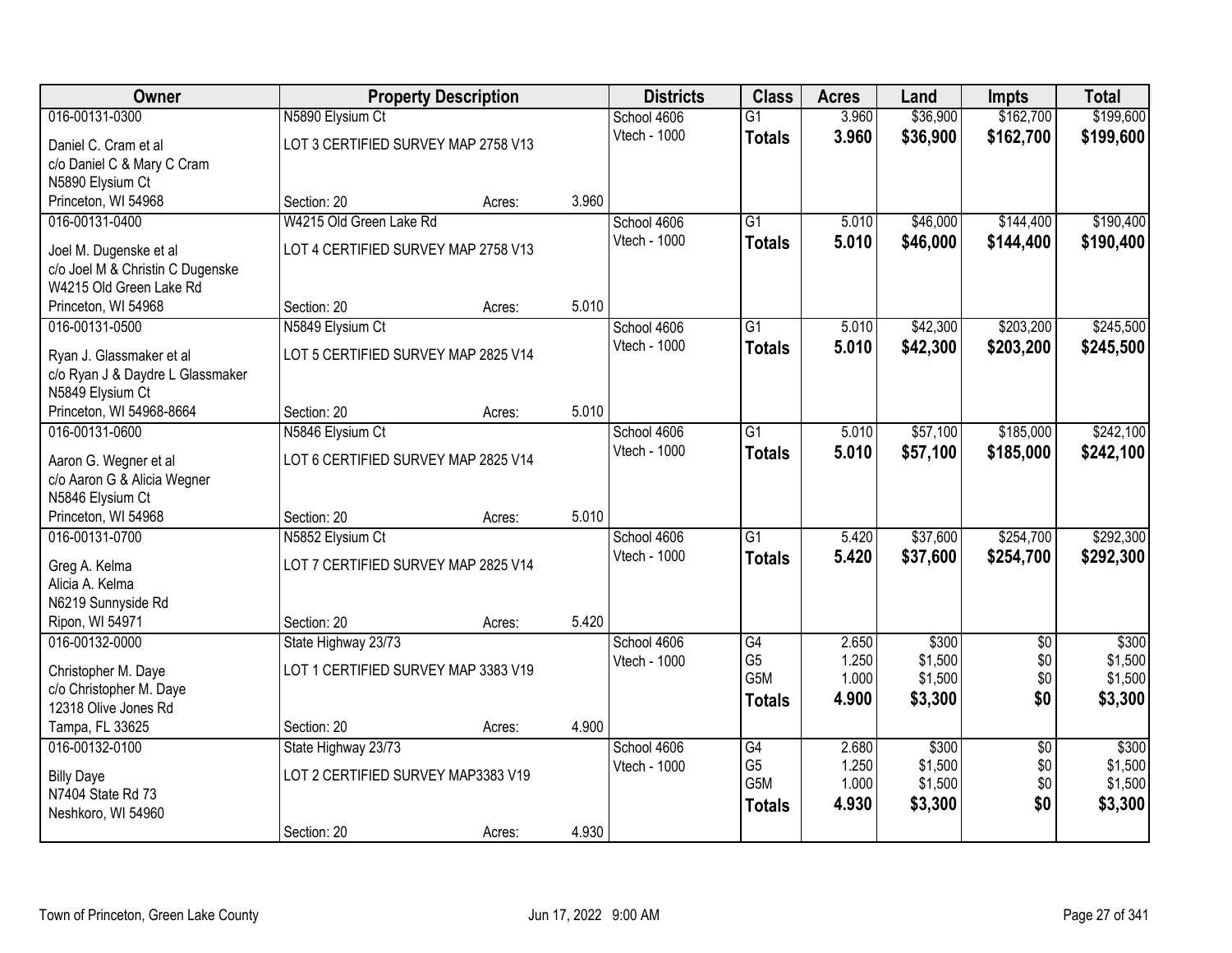| Owner                    |                                                                                        | <b>Property Description</b> |        | <b>Districts</b> | <b>Class</b>    | <b>Acres</b> | Land     | <b>Impts</b>    | <b>Total</b> |
|--------------------------|----------------------------------------------------------------------------------------|-----------------------------|--------|------------------|-----------------|--------------|----------|-----------------|--------------|
| 016-00132-0200           | State Highway 23/73                                                                    |                             |        | School 4606      | G4              | 2.690        | \$400    | $\overline{$0}$ | \$400        |
| <b>Billy Daye</b>        | LOT 3 CERTIFIED SURVEY MAP 3383 V19                                                    |                             |        | Vtech - 1000     | G <sub>5</sub>  | 1.250        | \$1,500  | \$0             | \$1,500      |
| N7404 State Rd 73        |                                                                                        |                             |        |                  | G5M             | 1.000        | \$1,500  | \$0             | \$1,500      |
| Neshkoro, WI 54960       |                                                                                        |                             |        |                  | <b>Totals</b>   | 4.940        | \$3,400  | \$0             | \$3,400      |
|                          | Section: 20                                                                            | Acres:                      | 4.940  |                  |                 |              |          |                 |              |
| 016-00132-0300           | State Highway 23/73                                                                    |                             |        | School 4606      | G4              | 2.720        | \$400    | $\overline{50}$ | \$400        |
| <b>Billy Daye</b>        | LOT 4 CERTIFIED SURVEY MAP 3383 V19                                                    |                             |        | Vtech - 1000     | G <sub>5</sub>  | 1.250        | \$1,500  | \$0             | \$1,500      |
| N7404 State Rd 73        |                                                                                        |                             |        |                  | G5M             | 1.000        | \$1,500  | \$0             | \$1,500      |
| Neshkoro, WI 54960       |                                                                                        |                             |        |                  | <b>Totals</b>   | 4.970        | \$3,400  | \$0             | \$3,400      |
|                          | Section: 20                                                                            | Acres:                      | 4.970  |                  |                 |              |          |                 |              |
| 016-00132-0400           | State Highway 23/73                                                                    |                             |        | School 4606      | G4              | 1.400        | \$200    | \$0             | \$200        |
| <b>Billy Daye</b>        | LOT 5 CERTIFIED SURVEY MAP 3378 V18                                                    |                             |        | Vtech - 1000     | G <sub>5</sub>  | 6.500        | \$8,500  | \$0             | \$8,500      |
| N7404 State Rd 73        |                                                                                        |                             |        |                  | G5M             | 1.860        | \$2,800  | \$0             | \$2,800      |
| Neshkoro, WI 54960       |                                                                                        |                             |        |                  | <b>Totals</b>   | 9.760        | \$11,500 | \$0             | \$11,500     |
|                          | Section: 20                                                                            | Acres:                      | 9.750  |                  |                 |              |          |                 |              |
| 016-00132-0500           | State Highway 23/73                                                                    |                             |        | School 4606      | $\overline{G4}$ | 1.370        | \$200    | \$0             | \$200        |
| <b>Billy Daye</b>        | LOT 6 CERTIFIED SURVEY MAP 3378 V18                                                    |                             |        | Vtech - 1000     | G <sub>5</sub>  | 6.500        | \$8,500  | \$0             | \$8,500      |
| N7404 State Rd 73        |                                                                                        |                             |        |                  | G5M             | 1.860        | \$2,800  | \$0             | \$2,800      |
| Neshkoro, WI 54960       |                                                                                        |                             |        |                  | <b>Totals</b>   | 9.730        | \$11,500 | \$0             | \$11,500     |
|                          | Section: 20                                                                            | Acres:                      | 9.730  |                  |                 |              |          |                 |              |
| 016-00133-0000           | State Highway 23/73                                                                    |                             |        | School 4606      | $\overline{G4}$ | 30.670       | \$3,900  | \$0             | \$3,900      |
| Glen O. Otto et al       |                                                                                        |                             |        | Vtech - 1000     | G <sub>5</sub>  | 3.000        | \$2,600  | \$0             | \$2,600      |
| c/o Glen O & Mary L Otto | THE SE1/4 OF THE SE1/4 SEC 20 EXC LOT 1 CSM<br>2759 V13 LYING THEREIN EXC PARCEL 48 OF |                             |        |                  | <b>Totals</b>   | 33.670       | \$6,500  | \$0             | \$6,500      |
| W3599 State Rd 23        | TRANS PROJ PLAT 1430-08-25-4.05                                                        |                             |        |                  |                 |              |          |                 |              |
| Princeton, WI 54968      | Section: 20                                                                            | Acres:                      | 33.670 |                  |                 |              |          |                 |              |
| 016-00133-0100           | W4124 State Road 23 and 73                                                             |                             |        | School 4606      | $\overline{G1}$ | 5.240        | \$46,600 | \$81,300        | \$127,900    |
|                          |                                                                                        |                             |        | Vtech - 1000     | <b>Totals</b>   | 5.240        | \$46,600 | \$81,300        | \$127,900    |
| Dan D. Kuglin et al      | LOT 1 CERTIFIED SURVEY MAP3382 V19                                                     |                             |        |                  |                 |              |          |                 |              |
| c/o Dan D & Becky Kuglin |                                                                                        |                             |        |                  |                 |              |          |                 |              |
| W4124 State Rd 23/73     |                                                                                        |                             |        |                  |                 |              |          |                 |              |
| Princeton, WI 54968      | Section: 20                                                                            | Acres:                      | 5.240  |                  |                 |              |          |                 |              |
| 016-00134-0000           |                                                                                        |                             |        | School 4606      | G4              | 40.000       | \$2,500  | $\overline{30}$ | \$2,500      |
| James A. Hebbe           | THE NE1/4 OF THE NE1/4 SEC 21                                                          |                             |        | Vtech - 1000     | <b>Totals</b>   | 40.000       | \$2,500  | \$0             | \$2,500      |
| Valerie J. Hebbe         |                                                                                        |                             |        |                  |                 |              |          |                 |              |
| W1531 Bluffton Rd        |                                                                                        |                             |        |                  |                 |              |          |                 |              |
| Green Lake, WI 54941     | Section: 21                                                                            | Acres:                      | 40.000 |                  |                 |              |          |                 |              |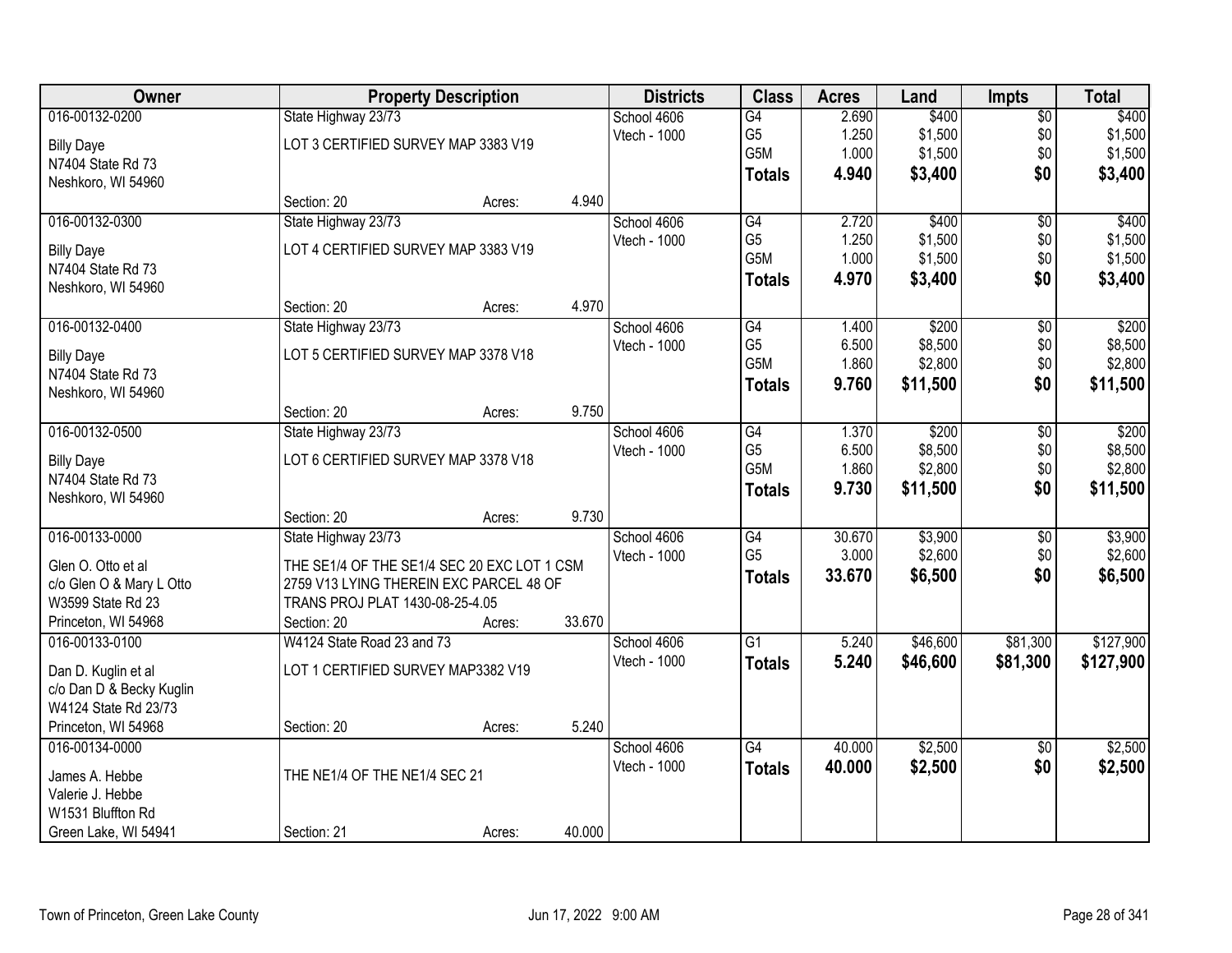| <b>Owner</b>                                     |                                              | <b>Property Description</b> |        | <b>Districts</b> | <b>Class</b>     | <b>Acres</b> | Land     | <b>Impts</b>    | <b>Total</b> |
|--------------------------------------------------|----------------------------------------------|-----------------------------|--------|------------------|------------------|--------------|----------|-----------------|--------------|
| 016-00135-0000                                   |                                              |                             |        | School 4606      | G4               | 6.000        | \$800    | $\overline{60}$ | \$800        |
| Timothy B. Strandell                             | THE NW1/4 OF THE NE1/4 SEC 21                |                             |        | Vtech - 1000     | G <sub>5</sub>   | 24.000       | \$33,600 | \$0             | \$33,600     |
| Patricia A. Strandell                            |                                              |                             |        |                  | G <sub>5</sub> M | 10.000       | \$15,000 | \$0             | \$15,000     |
| W3802 Old Green Lake Rd                          |                                              |                             |        |                  | <b>Totals</b>    | 40.000       | \$49,400 | \$0             | \$49,400     |
| Princeton, WI 54968                              | Section: 21                                  | Acres:                      | 40.000 |                  |                  |              |          |                 |              |
| 016-00136-0000                                   | Old Green Lake Rd                            |                             |        | School 4606      | G4               | 21.965       | \$3,200  | $\overline{50}$ | \$3,200      |
|                                                  | THE SW1/4 OF THE NE1/4 SEC 21 EXC LOT 1 CSM  |                             |        | Vtech - 1000     | G <sub>5</sub>   | 1.790        | \$1,500  | \$0             | \$1,500      |
| Timothy B. Strandell<br>Patricia A. Strandell    | 2634 V13 & EXC LOT 1 CSM 2661 V13            |                             |        |                  | G <sub>5</sub> M | 8.000        | \$12,000 | \$0             | \$12,000     |
| W3802 Old Green Lake Rd                          |                                              |                             |        |                  | <b>Totals</b>    | 31.755       | \$16,700 | \$0             | \$16,700     |
| Princeton, WI 54968                              | Section: 21                                  | Acres:                      | 31.755 |                  |                  |              |          |                 |              |
| 016-00136-0100                                   | W3898 Old Green Lake Rd                      |                             |        | School 4606      | G1               | 1.106        | \$13,200 | \$8,700         | \$21,900     |
|                                                  |                                              |                             |        | Vtech - 1000     | <b>Totals</b>    | 1.106        | \$13,200 | \$8,700         | \$21,900     |
| Donald Keating                                   | LOT 1 CERTIFIED SURVEY MAP 1862 V8 SEC 21    |                             |        |                  |                  |              |          |                 |              |
| 225 E Park Ave                                   |                                              |                             |        |                  |                  |              |          |                 |              |
| Berlin, WI 54923                                 |                                              |                             |        |                  |                  |              |          |                 |              |
|                                                  | Section: 21                                  | Acres:                      | 1.106  |                  |                  |              |          |                 |              |
| 016-00136-0200                                   | W3884 Old Green Lake Rd                      |                             |        | School 4606      | $\overline{G1}$  | 5.000        | \$46,000 | \$285,400       | \$331,400    |
| Todd F. Morgan et al                             | LOT 1 CERTIFIED SURVEY MAP 2634 V13 SEC 21   |                             |        | Vtech - 1000     | <b>Totals</b>    | 5.000        | \$46,000 | \$285,400       | \$331,400    |
| c/o Todd F & Dawn B Morgan                       |                                              |                             |        |                  |                  |              |          |                 |              |
| W3884 Old Green Lake Rd                          |                                              |                             |        |                  |                  |              |          |                 |              |
| Princeton, WI 54968                              | Section: 21                                  | Acres:                      | 5.000  |                  |                  |              |          |                 |              |
| 016-00136-0300                                   | W3802 Old Green Lake Rd                      |                             |        | School 4606      | $\overline{G1}$  | 2.139        | \$21,000 | \$269,100       | \$290,100    |
|                                                  |                                              |                             |        | Vtech - 1000     | <b>Totals</b>    | 2.139        | \$21,000 | \$269,100       | \$290,100    |
| Timothy B. Strandell                             | LOT 1 CERTIFIED SURVEY MAP 2661 V13 SEC 21   |                             |        |                  |                  |              |          |                 |              |
| Patricia S. Strandell<br>W3802 Old Green Lake Rd |                                              |                             |        |                  |                  |              |          |                 |              |
| Princeton, WI 54968                              | Section: 21                                  |                             | 2.139  |                  |                  |              |          |                 |              |
| 016-00137-0000                                   | Old Green Lake Rd                            | Acres:                      |        | School 4606      | G4               | 37.500       | \$4,500  | $\overline{60}$ | \$4,500      |
|                                                  |                                              |                             |        | Vtech - 1000     | G <sub>5</sub>   | 1.000        | \$100    | \$0             | \$100        |
| James A. Hebbe                                   | SE1/4 OF THE NE1/4 SEC 21 EXC LOT 1 CSM 2344 |                             |        |                  |                  | 38.500       | \$4,600  | \$0             | \$4,600      |
| Valerie J. Hebbe                                 | V11 SUBJ TO ROW                              |                             |        |                  | <b>Totals</b>    |              |          |                 |              |
| W1531 Bluffton Rd                                |                                              |                             |        |                  |                  |              |          |                 |              |
| Green Lake, WI 54941                             | Section: 21                                  | Acres:                      | 38.500 |                  |                  |              |          |                 |              |
| 016-00137-0100                                   | W3798 Old Green Lake Rd                      |                             |        | School 4606      | $\overline{G1}$  | 1.500        | \$16,100 | \$253,800       | \$269,900    |
| Richard & Vivian Hebbe Living Trust              | LOT 1 CERTIFIED SURVEY MAP 2344 V11 SEC 21   |                             |        | Vtech - 1000     | <b>Totals</b>    | 1.500        | \$16,100 | \$253,800       | \$269,900    |
| W3798 Old Green Lake Rd                          | <b>INCL ROW</b>                              |                             |        |                  |                  |              |          |                 |              |
| Princeton, WI 54968                              |                                              |                             |        |                  |                  |              |          |                 |              |
|                                                  | Section: 21                                  | Acres:                      | 1.500  |                  |                  |              |          |                 |              |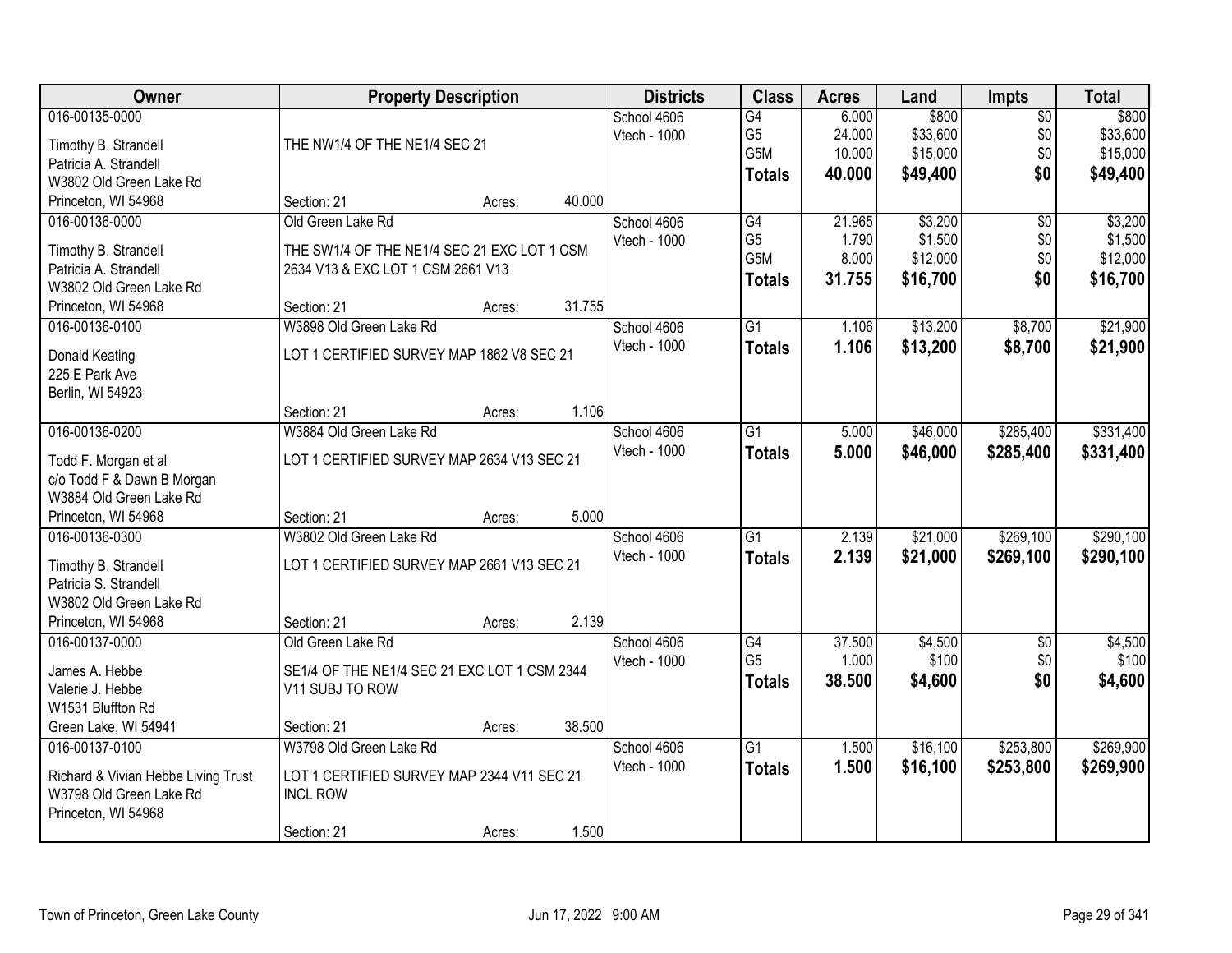| Owner                                 | <b>Property Description</b>                      |        |        | <b>Districts</b> | <b>Class</b>          | <b>Acres</b>    | Land     | <b>Impts</b> | <b>Total</b>         |
|---------------------------------------|--------------------------------------------------|--------|--------|------------------|-----------------------|-----------------|----------|--------------|----------------------|
| 016-00138-0000                        |                                                  |        |        | School 4606      | G4                    | 22.000          | \$2,800  | $\sqrt{$0}$  | \$2,800              |
| Gary A & Sharon R Lichtenberg         | THE NE1/4 OF THE NW1/4 SEC 21                    |        |        | Vtech - 1000     | G <sub>5</sub>        | 3.000           | \$1,500  | \$0          | \$1,500              |
| <b>Revocable Trust</b>                |                                                  |        |        |                  | G5M                   | 15.000          | \$22,500 | \$0          | \$22,500             |
| 12 Olde Paltzer Ln                    |                                                  |        |        |                  | Totals                | 40.000          | \$26,800 | \$0          | \$26,800             |
| Appleton, WI 54913                    | Section: 21                                      | Acres: | 40.000 |                  |                       |                 |          |              |                      |
| 016-00139-0000                        | W4016 Old Green Lake Rd                          |        |        | School 4606      | G1                    | 1.000           | \$12,400 | \$5,000      | \$17,400             |
|                                       |                                                  |        |        | Vtech - 1000     | G4                    | 28.000          | \$3,600  | \$0          | \$3,600              |
| Darin P. Marschall et al.             | THE NW1/4 OF THE NW1/4 SEC 21                    |        |        |                  | G <sub>5</sub>        | 7.000           | \$7,200  | \$0          | \$7,200              |
| c/o Crystal M. Marschall              |                                                  |        |        |                  | G5M                   | 4.000           | \$6,000  | \$0          | \$6,000              |
| W4022 Old Green Lake Rd               |                                                  |        |        |                  | <b>Totals</b>         | 40.000          | \$29,200 | \$5,000      | \$34,200             |
| Princeton, WI 54968                   | Section: 21                                      | Acres: | 40.000 |                  |                       |                 |          |              |                      |
| 016-00140-0000                        | W4022 Old Green Lake Rd                          |        |        | School 4606      | $\overline{G1}$       | 2.000           | \$29,600 | \$157,300    | \$186,900            |
| Darin P. Marschall et al              | THE SW1/4 OF THE NW1/4 SEC 21 EXC COM AT THE     |        |        | Vtech - 1000     | G4                    | 25.014          | \$3,400  | \$0          | \$3,400              |
| c/o Crystal M. Marschall              | SW COR OF NW1/4 SEC 21 RUN E 312'; N 417'; W 312 |        |        |                  | G <sub>5</sub>        | 5.000           | \$4,300  | \$0          | \$4,300              |
| W4022 Old Green Lake Rd               | S TO SEC LN & BEG                                |        |        |                  | G5M                   | 5.000           | \$7,500  | \$0          | \$7,500              |
| Princeton, WI 54968                   | Section: 21                                      | Acres: | 37.014 |                  | <b>Totals</b>         | 37.014          | \$44,800 | \$157,300    | \$202,100            |
| 016-00141-0000                        | W4086 Old Green Lake Rd                          |        |        | School 4606      | $\overline{G1}$       | 2.486           | \$36,200 | \$172,900    | \$209,100            |
|                                       |                                                  |        |        | Vtech - 1000     | G <sub>2</sub>        | 0.500           | \$5,200  | \$0          | \$5,200              |
| Rick A. Clewien et al                 | LOT 1 CERTIFIED SURVEY MAP 829 SEC 21            |        |        |                  | <b>Totals</b>         | 2.986           | \$41,400 | \$172,900    | \$214,300            |
| c/o Rick A & Karen A Clewien          |                                                  |        |        |                  |                       |                 |          |              |                      |
| W4086 Old Green Lake Rd               | Section: 21                                      |        | 2.986  |                  |                       |                 |          |              |                      |
| Princeton, WI 54968<br>016-00142-0000 | W3924 Old Green Lake Rd                          | Acres: |        |                  |                       |                 | \$29,600 | \$107,600    |                      |
|                                       |                                                  |        |        | School 4606      | $\overline{G1}$<br>G4 | 2.000<br>34.000 | \$4,400  |              | \$137,200<br>\$4,400 |
| Gary A & Sharon R Lichtenberg         | SE1/4 OF THE NW1/4 SEC 21                        |        |        | Vtech - 1000     | G <sub>5</sub>        | 1.000           | \$100    | \$0<br>\$0   | \$100                |
| <b>Revocable Trust</b>                |                                                  |        |        |                  | G5M                   | 3.000           | \$4,500  | \$0          | \$4,500              |
| 12 Olde Paltzer Ln                    |                                                  |        |        |                  |                       | 40.000          | \$38,600 | \$107,600    |                      |
| Appleton, WI 54913                    | Section: 21                                      | Acres: | 40.000 |                  | <b>Totals</b>         |                 |          |              | \$146,200            |
| 016-00143-0000                        | Old Green Lake Rd                                |        |        | School 4606      | G4                    | 34.750          | \$4,400  | \$0          | \$4,400              |
| Glen O. Otto et al                    | NE1/4 OF THE SW1/4 SEC 21 EXC PARCEL 143.1       |        |        | Vtech - 1000     | G <sub>5</sub>        | 4.000           | \$2,900  | \$0          | \$2,900              |
| c/o Glen O & Mary L Otto              |                                                  |        |        |                  | <b>Totals</b>         | 38.750          | \$7,300  | \$0          | \$7,300              |
| W3599 State Rd 23                     |                                                  |        |        |                  |                       |                 |          |              |                      |
| Princeton, WI 54968                   | Section: 21                                      | Acres: | 38.750 |                  |                       |                 |          |              |                      |
| 016-00143-0100                        | W3925 Old Green Lake Rd                          |        |        | School 4606      | $\overline{G1}$       | 1.250           | \$31,900 | \$133,100    | \$165,000            |
|                                       |                                                  |        |        | Vtech - 1000     | <b>Totals</b>         | 1.250           | \$31,900 | \$133,100    | \$165,000            |
| Richard L. Sedarski                   | COM AT A PT 280' W OF NE COR OF SW1/4 SEC 21     |        |        |                  |                       |                 |          |              |                      |
| W3925 Old Green Lake Rd               | RUN S'LY 265'; W'LY 205'; N'LY 265' TO N LN OF   |        |        |                  |                       |                 |          |              |                      |
| Princeton, WI 54968                   | SW1/4; E'LY 205' TO BEG                          |        |        |                  |                       |                 |          |              |                      |
|                                       | Section: 21                                      | Acres: | 1.250  |                  |                       |                 |          |              |                      |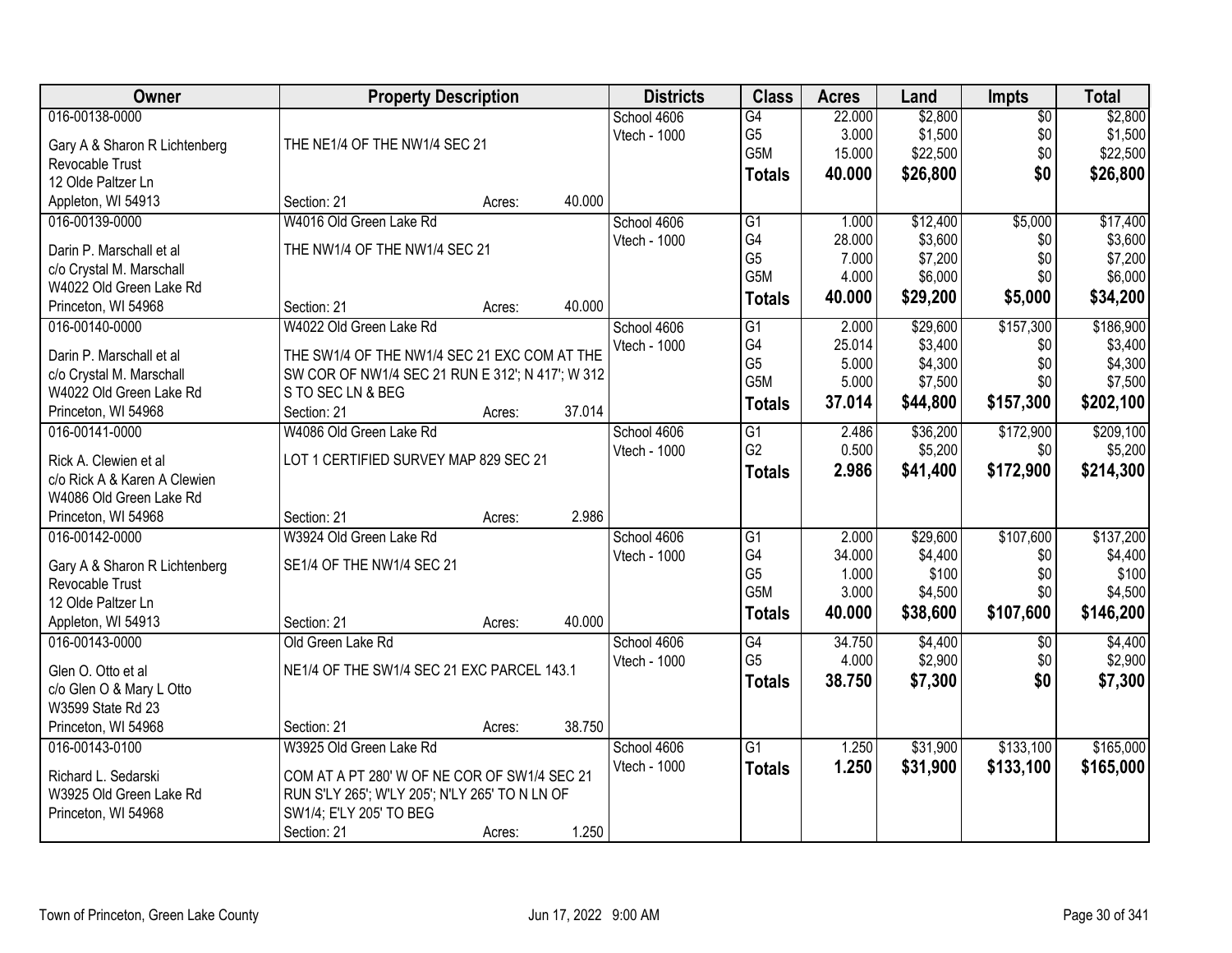| Owner                                       | <b>Property Description</b>                             |        |        | <b>Districts</b> | <b>Class</b>           | <b>Acres</b> | Land     | <b>Impts</b>    | <b>Total</b> |
|---------------------------------------------|---------------------------------------------------------|--------|--------|------------------|------------------------|--------------|----------|-----------------|--------------|
| 016-00144-0000                              | State Highway 23/73                                     |        |        | School 4606      | G4                     | 39.000       | \$4,900  | $\overline{50}$ | \$4,900      |
| Glen O. Otto et al                          | NW1/4 OF THE SW1/4 SEC 21                               |        |        | Vtech - 1000     | G <sub>5</sub>         | 1.000        | \$100    | \$0             | \$100        |
| c/o Glen O & Mary L Otto                    |                                                         |        |        |                  | <b>Totals</b>          | 40.000       | \$5,000  | \$0             | \$5,000      |
| W3599 State Rd 23                           |                                                         |        |        |                  |                        |              |          |                 |              |
| Princeton, WI 54968                         | Section: 21                                             | Acres: | 40.000 |                  |                        |              |          |                 |              |
| 016-00145-0000                              | W4044 State Road 23 and 73                              |        |        | School 4606      | G4                     | 30.810       | \$3,900  | $\overline{50}$ | \$3,900      |
|                                             |                                                         |        |        | Vtech - 1000     | G <sub>5</sub>         | 3.000        | \$2,900  | \$0             | \$2,900      |
| Glen O. Otto et al                          | THE SW1/4 OF THE SW1/4 SEC 21 EXC THAT PART             |        |        |                  | G7                     | 2.000        | \$11,400 | \$122,100       | \$133,500    |
| c/o Glen O & Mary L Otto                    | OF PARCEL 145.1 LYING THEREIN EXC PARCEL 51             |        |        |                  | <b>Totals</b>          | 35.810       | \$18,200 | \$122,100       | \$140,300    |
| W3599 State Rd 23<br>Princeton, WI 54968    | OF TRANS PROJ PLAT 1430-08-25-4.06<br>Section: 21       |        | 35.810 |                  |                        |              |          |                 |              |
| 016-00145-0100                              |                                                         | Acres: |        | School 4606      | $\overline{\text{X2}}$ | 5.170        | \$0      | \$0             | $\sqrt{50}$  |
|                                             |                                                         |        |        | Vtech - 1000     |                        |              | \$0      | \$0             | \$0          |
| State of Wisconsin Dot                      | COM 373.6' S88*W OF THE S1/4 COR SEC 21: S88*W          |        |        |                  | <b>Totals</b>          | 5.170        |          |                 |              |
| PO Box 8021 dist4                           | 1491'; N 300'; N88*E 685'; S 215'; N88*E 806'; S 85' TO |        |        |                  |                        |              |          |                 |              |
| Wisconsin Rapids, WI 54495                  | <b>BEG</b>                                              |        |        |                  |                        |              |          |                 |              |
|                                             | Section: 21                                             | Acres: | 5.170  |                  |                        |              |          |                 |              |
| 016-00146-0100                              | State Highway 23/73                                     |        |        | School 4606      | G4                     | 33.500       | \$4,500  | \$0             | \$4,500      |
| Glen O. Otto et al                          | SE1/4 OF THE SW1/4 SEC 21 EXC CSM 3325; ALSO            |        |        | Vtech - 1000     | G <sub>5</sub>         | 2.000        | \$100    | \$0             | \$100        |
| c/o Glen O & Mary L Otto                    | EXC THAT PT OF PCL 145.1 LYING THEREIN EXC              |        |        |                  | <b>Totals</b>          | 35.500       | \$4,600  | \$0             | \$4,600      |
| W3599 State Rd 23                           | PARCEL 51 OF TRANS PROJ PLAT 1430-08-25-4.06            |        |        |                  |                        |              |          |                 |              |
| Princeton, WI 54968                         | Section: 21                                             | Acres: | 35.500 |                  |                        |              |          |                 |              |
| 016-00147-0100                              | W3910 State Road 23 and 73                              |        |        | School 4606      | $\overline{G2}$        | 2.183        | \$29,300 | \$255,900       | \$285,200    |
|                                             |                                                         |        |        | Vtech - 1000     | <b>Totals</b>          | 2.183        | \$29,300 | \$255,900       | \$285,200    |
| Eric M. Johnson et al                       | LOT 1 CERTIFIED SURVEY MAP 3325 V18                     |        |        |                  |                        |              |          |                 |              |
| c/o Eric M & Linda M Johnson                |                                                         |        |        |                  |                        |              |          |                 |              |
| W3910 State Rd 23/73                        |                                                         |        |        |                  |                        |              |          |                 |              |
| Princeton, WI 54968                         | Section: 21                                             | Acres: | 2.183  |                  |                        |              |          |                 |              |
| 016-00148-0000                              | Old Green Lake Rd                                       |        |        | School 4606      | G4                     | 24.000       | \$3,300  | $\sqrt{$0}$     | \$3,300      |
| James G & Kathleen D Wesner I               | NE1/4 OF THE SE1/4 (SUBJ TO TEL R/W) SEC 21             |        |        | Vtech - 1000     | G <sub>5</sub>         | 1.000        | \$100    | \$0             | \$100        |
| Revocable Trust                             |                                                         |        |        |                  | G5M                    | 15.000       | \$22,500 | \$0             | \$22,500     |
| W3823 State Rd 23                           |                                                         |        |        |                  | <b>Totals</b>          | 40.000       | \$25,900 | \$0             | \$25,900     |
| Princeton, WI 54968                         | Section: 21                                             | Acres: | 40.000 |                  |                        |              |          |                 |              |
| 016-00149-0000                              | Old Green Lake Rd                                       |        |        | School 4606      | G4                     | 38.000       | \$5,600  | $\overline{50}$ | \$5,600      |
|                                             |                                                         |        |        | Vtech - 1000     | G <sub>5</sub>         | 2.000        | \$1,500  | \$0             | \$1,500      |
| My Farm Land, LLC                           | NW1/4 OF THE SE1/4 (SUBJ TO TEL R/W) SEC 21             |        |        |                  | <b>Totals</b>          | 40.000       | \$7,100  | \$0             | \$7,100      |
| c/o My Farm Land, LLC<br>N5475 County Rd Tt |                                                         |        |        |                  |                        |              |          |                 |              |
| Princeton, WI 54968                         | Section: 21                                             |        | 40.000 |                  |                        |              |          |                 |              |
|                                             |                                                         | Acres: |        |                  |                        |              |          |                 |              |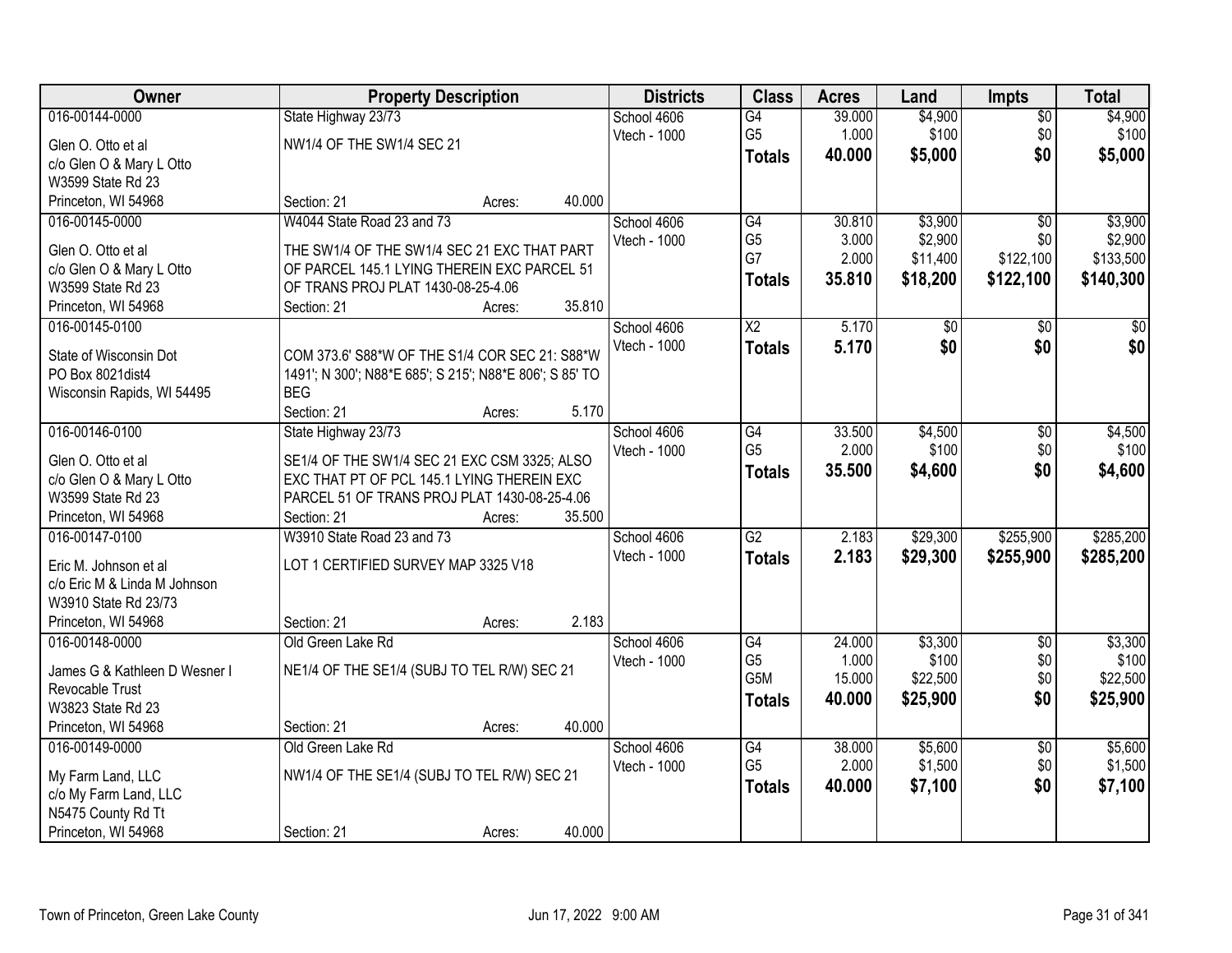| Owner                          | <b>Property Description</b>                                  |        |        | <b>Districts</b> | <b>Class</b>    | <b>Acres</b> | Land    | Impts           | <b>Total</b> |
|--------------------------------|--------------------------------------------------------------|--------|--------|------------------|-----------------|--------------|---------|-----------------|--------------|
| 016-00150-0000                 | State Highway 23                                             |        |        | School 4606      | G4              | 24.000       | \$3,000 | $\overline{50}$ | \$3,000      |
| My Farm Land, LLC              | SW1/4 OF THE SE1/4 (SUBJ TO TEL R/W) SEC 21 EXO              |        |        | Vtech - 1000     | G <sub>5</sub>  | 0.870        | \$100   | \$0             | \$100        |
| c/o My Farm Land, LLC          | LAND VFOR HWY RECD V365 P57 EXC THAT PT OF                   |        |        |                  | <b>Totals</b>   | 24.870       | \$3,100 | \$0             | \$3,100      |
| N5475 County Rd Tt             | CSM 3057 LYING THEREIN                                       |        |        |                  |                 |              |         |                 |              |
| Princeton, WI 54968            | Section: 21                                                  | Acres: | 24.870 |                  |                 |              |         |                 |              |
| 016-00150-0101                 | N5722 Pye Aly Rd Unit 1                                      |        |        | School 4606      | $\overline{G1}$ | 0.000        | \$5,000 | \$35,700        | \$40,700     |
|                                |                                                              |        |        | Vtech - 1000     | <b>Totals</b>   | 0.000        | \$5,000 | \$35,700        | \$40,700     |
| Shirley A. Roy                 | BUILDING A UNIT 1, PYE ALLEY STORAGE                         |        |        |                  |                 |              |         |                 |              |
| c/o Shirley A. Roy             | CONDOMINIUM AND A 1/10 INTEREST IN COMMON                    |        |        |                  |                 |              |         |                 |              |
| 2064 W Pratt Blvd              | <b>ELEMENTS</b>                                              |        |        |                  |                 |              |         |                 |              |
| Chicago, IL 06645              | Section: 21                                                  | Acres: | 0.000  |                  |                 |              |         |                 |              |
| 016-00150-0102                 | N5722 Pye Aly Rd Unit 2                                      |        |        | School 4606      | $\overline{G1}$ | 0.000        | \$5,000 | \$35,700        | \$40,700     |
| Robert C. Johnson              | BUILDING A UNIT 2, PYE ALLEY STORAGE                         |        |        | Vtech - 1000     | <b>Totals</b>   | 0.000        | \$5,000 | \$35,700        | \$40,700     |
| Margaret L. Johnson            | CONDOMINIUM AND A 1/10 INTEREST IN COMMON                    |        |        |                  |                 |              |         |                 |              |
| 7434 W Dakota St               | <b>ELEMENTS</b>                                              |        |        |                  |                 |              |         |                 |              |
| West Allis, WI 53219           | Section: 21                                                  | Acres: | 0.000  |                  |                 |              |         |                 |              |
| 016-00150-0103                 | N5722 Pye Aly Rd Unit 3                                      |        |        | School 4606      | G1              | 0.000        | \$5,000 | \$35,700        | \$40,700     |
|                                |                                                              |        |        | Vtech - 1000     | <b>Totals</b>   | 0.000        | \$5,000 | \$35,700        | \$40,700     |
| Gary D. Durkee                 | BUILDING A UNIT 3, PYE ALLEY STORAGE                         |        |        |                  |                 |              |         |                 |              |
| Sherri L. Durkee               | CONDOMINIUM AND A 1/10 INTEREST IN COMMON                    |        |        |                  |                 |              |         |                 |              |
| 620 Sunrise Dr                 | <b>ELEMENTS</b>                                              |        |        |                  |                 |              |         |                 |              |
| Ripon, WI 54971                | Section: 21                                                  | Acres: | 0.000  |                  |                 |              |         |                 |              |
| 016-00150-0104                 | N5722 Pye Aly Rd Unit 4                                      |        |        | School 4606      | $\overline{G1}$ | 0.000        | \$5,000 | \$35,700        | \$40,700     |
| Eugene J. Gallenberg           | BUILDING A UNIT 4, PYE ALLEY STORAGE                         |        |        | Vtech - 1000     | <b>Totals</b>   | 0.000        | \$5,000 | \$35,700        | \$40,700     |
| Lucille A. Gallenberg          | CONDOMINIUM AND A 1/10 INTEREST IN COMMON                    |        |        |                  |                 |              |         |                 |              |
| N4321 S Lakeshore Dr           | <b>ELEMENTS</b>                                              |        |        |                  |                 |              |         |                 |              |
| Markesan, WI 53946             | Section: 21                                                  | Acres: | 0.000  |                  |                 |              |         |                 |              |
| 016-00150-0105                 | N5722 Pye Aly Rd Unit 5                                      |        |        | School 4606      | $\overline{G1}$ | 0.000        | \$5,000 | \$35,700        | \$40,700     |
|                                |                                                              |        |        | Vtech - 1000     | <b>Totals</b>   | 0.000        | \$5,000 | \$35,700        | \$40,700     |
| Paul K Trust Schoeneck         | BUILDING A UNIT 5, PYE ALLEY STORAGE                         |        |        |                  |                 |              |         |                 |              |
| 970 Cape Marco Drive - Unit 23 | CONDOMINIUM AND A 1/10 INTEREST IN COMMON<br><b>ELEMENTS</b> |        |        |                  |                 |              |         |                 |              |
| Marco Island, FL 34145         |                                                              |        | 0.000  |                  |                 |              |         |                 |              |
|                                | Section: 21                                                  | Acres: |        |                  |                 |              |         | \$35,700        | \$40,700     |
| 016-00150-0106                 | N5722 Pye Aly Rd Unit 6                                      |        |        | School 4606      | $\overline{G1}$ | 0.000        | \$5,000 |                 |              |
| Jeffrey T. Ramlow              | BUILDING B UNIT 6, PYE ALLEY STORAGE                         |        |        | Vtech - 1000     | <b>Totals</b>   | 0.000        | \$5,000 | \$35,700        | \$40,700     |
| Deborah A. Ramlow              | CONDOMINIUM AND A 1/10 INTEREST IN COMMON                    |        |        |                  |                 |              |         |                 |              |
| 5403 Duncan Dr                 | <b>ELEMENTS</b>                                              |        |        |                  |                 |              |         |                 |              |
| Stevens Point, WI 54482        | Section: 21                                                  | Acres: | 0.000  |                  |                 |              |         |                 |              |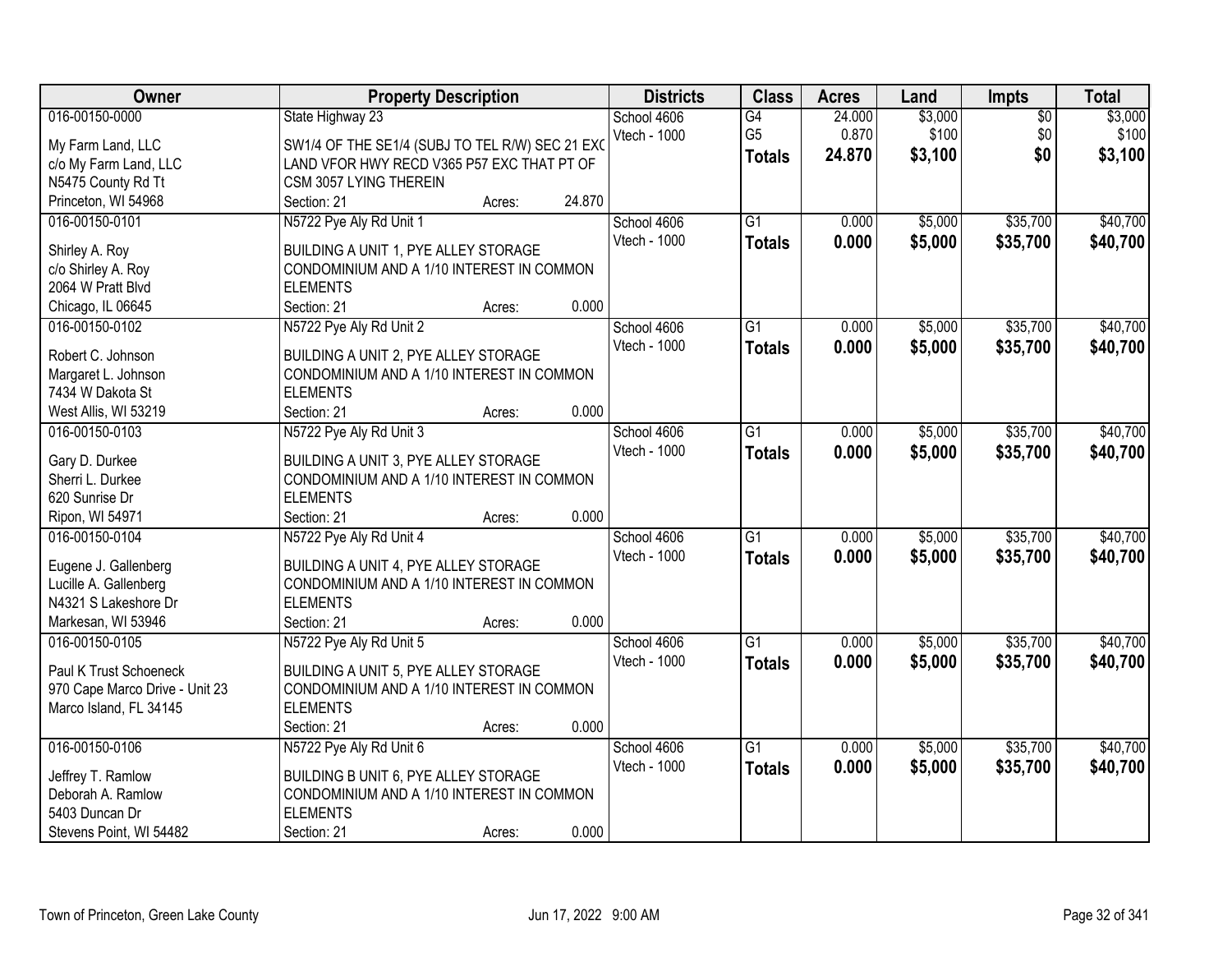| Owner                  | <b>Property Description</b>               |        |        | <b>Districts</b> | <b>Class</b>    | <b>Acres</b> | Land     | <b>Impts</b>    | <b>Total</b>    |
|------------------------|-------------------------------------------|--------|--------|------------------|-----------------|--------------|----------|-----------------|-----------------|
| 016-00150-0107         | N5722 Pye Aly Rd Unit 7                   |        |        | School 4606      | $\overline{G1}$ | 0.000        | \$5,000  | \$35,700        | \$40,700        |
| Jack A. Laszewski      | BUILDING B UNIT 7, PYE ALLEY STORAGE      |        |        | Vtech - 1000     | <b>Totals</b>   | 0.000        | \$5,000  | \$35,700        | \$40,700        |
| Mary W. Laszewski      | CONDOMINIUM AND A 1/10 INTEREST IN COMMON |        |        |                  |                 |              |          |                 |                 |
| N4910 Del Ln           | <b>ELEMENTS</b>                           |        |        |                  |                 |              |          |                 |                 |
| Green Lake, WI 54941   | Section: 21                               | Acres: | 0.000  |                  |                 |              |          |                 |                 |
| 016-00150-0108         | N5722 Pye Aly Rd Unit 8                   |        |        | School 4606      | $\overline{G1}$ | 0.000        | \$5,000  | \$35,700        | \$40,700        |
|                        |                                           |        |        | Vtech - 1000     | <b>Totals</b>   | 0.000        | \$5,000  | \$35,700        | \$40,700        |
| Michele S. Haas        | BUILDING B UNIT 8, PYE ALLEY STORAGE      |        |        |                  |                 |              |          |                 |                 |
| Todd D. Haas           | CONDOMINIUM AND A 1/10 INTEREST IN COMMON |        |        |                  |                 |              |          |                 |                 |
| N6068 Southview Ct     | <b>ELEMENTS</b>                           |        |        |                  |                 |              |          |                 |                 |
| Green Lake, WI 54941   | Section: 21                               | Acres: | 0.000  |                  |                 |              |          |                 |                 |
| 016-00150-0109         | N5722 Pye Aly Rd Unit 9                   |        |        | School 4606      | G1              | 0.000        | \$5,000  | \$35,700        | \$40,700        |
| John M. Strangberg     | BUILDING B UNIT 9, PYE ALLEY STORAGE      |        |        | Vtech - 1000     | <b>Totals</b>   | 0.000        | \$5,000  | \$35,700        | \$40,700        |
| Heidi E. Strangberg    | CONDOMINIUM AND A 1/10 INTEREST IN COMMON |        |        |                  |                 |              |          |                 |                 |
| 1145 22nd Ave          | <b>ELEMENTS</b>                           |        |        |                  |                 |              |          |                 |                 |
| Kenosha, WI 53140      | Section: 21                               | Acres: | 0.000  |                  |                 |              |          |                 |                 |
| 016-00150-0110         | N5722 Pye Aly Rd Unit 10                  |        |        | School 4606      | G1              | 0.000        | \$5,000  | \$35,700        | \$40,700        |
|                        |                                           |        |        | Vtech - 1000     | <b>Totals</b>   | 0.000        | \$5,000  | \$35,700        | \$40,700        |
| John M. Strangberg     | BUILDING B UNIT 10, PYE ALLEY STORAGE     |        |        |                  |                 |              |          |                 |                 |
| Heidi E. Strangberg    | CONDOMINIUM AND A 1/10 INTEREST IN COMMON |        |        |                  |                 |              |          |                 |                 |
| 1145 22nd Ave          | <b>ELEMENTS</b>                           |        |        |                  |                 |              |          |                 |                 |
| Kenosha, WI 53140      | Section: 21                               | Acres: | 0.000  |                  |                 |              |          |                 |                 |
| 016-00150-0302         | Pye Alley Rd                              |        |        | School 4606      | $\overline{G2}$ | 1.010        | \$19,100 | \$22,300        | \$41,400        |
| Gregor Properties, LLC | LOT 2 CERTIFIED SURVEY MAP 3781 VOL 22    |        |        | Vtech - 1000     | <b>Totals</b>   | 1.010        | \$19,100 | \$22,300        | \$41,400        |
| 533 N Wisconsin St     |                                           |        |        |                  |                 |              |          |                 |                 |
| Berlin, WI 54923       |                                           |        |        |                  |                 |              |          |                 |                 |
|                        | Section: 21                               | Acres: | 1.010  |                  |                 |              |          |                 |                 |
| 016-00150-0303         | State Highway 23                          |        |        | School 4606      | $\overline{G4}$ | 11.043       | \$1,800  | $\overline{50}$ | \$1,800         |
| Gregor Properties, LLC | LOT 3 CERTIFIED SURVEY MAP 3781 VOL 22    |        |        | Vtech - 1000     | <b>Totals</b>   | 11.043       | \$1,800  | \$0             | \$1,800         |
| 533 N Wisconsin St     |                                           |        |        |                  |                 |              |          |                 |                 |
| Berlin, WI 54923       |                                           |        |        |                  |                 |              |          |                 |                 |
|                        | Section: 21                               | Acres: | 11.043 |                  |                 |              |          |                 |                 |
| 016-00150-0400         | State Highway 23                          |        |        | School 4606      | $\overline{X4}$ | 0.892        | \$0      | $\overline{30}$ | $\overline{50}$ |
|                        |                                           |        |        | Vtech - 1000     |                 | 0.892        | \$0      | \$0             | \$0             |
| Town of Princeton      | OUTLOT 1 CERTIFIED SURVEY MAP 3635        |        |        |                  | <b>Totals</b>   |              |          |                 |                 |
| W5201 Oxbow Trl        |                                           |        |        |                  |                 |              |          |                 |                 |
| Princeton, WI 54968    |                                           |        |        |                  |                 |              |          |                 |                 |
|                        | Section: 21                               | Acres: | 0.892  |                  |                 |              |          |                 |                 |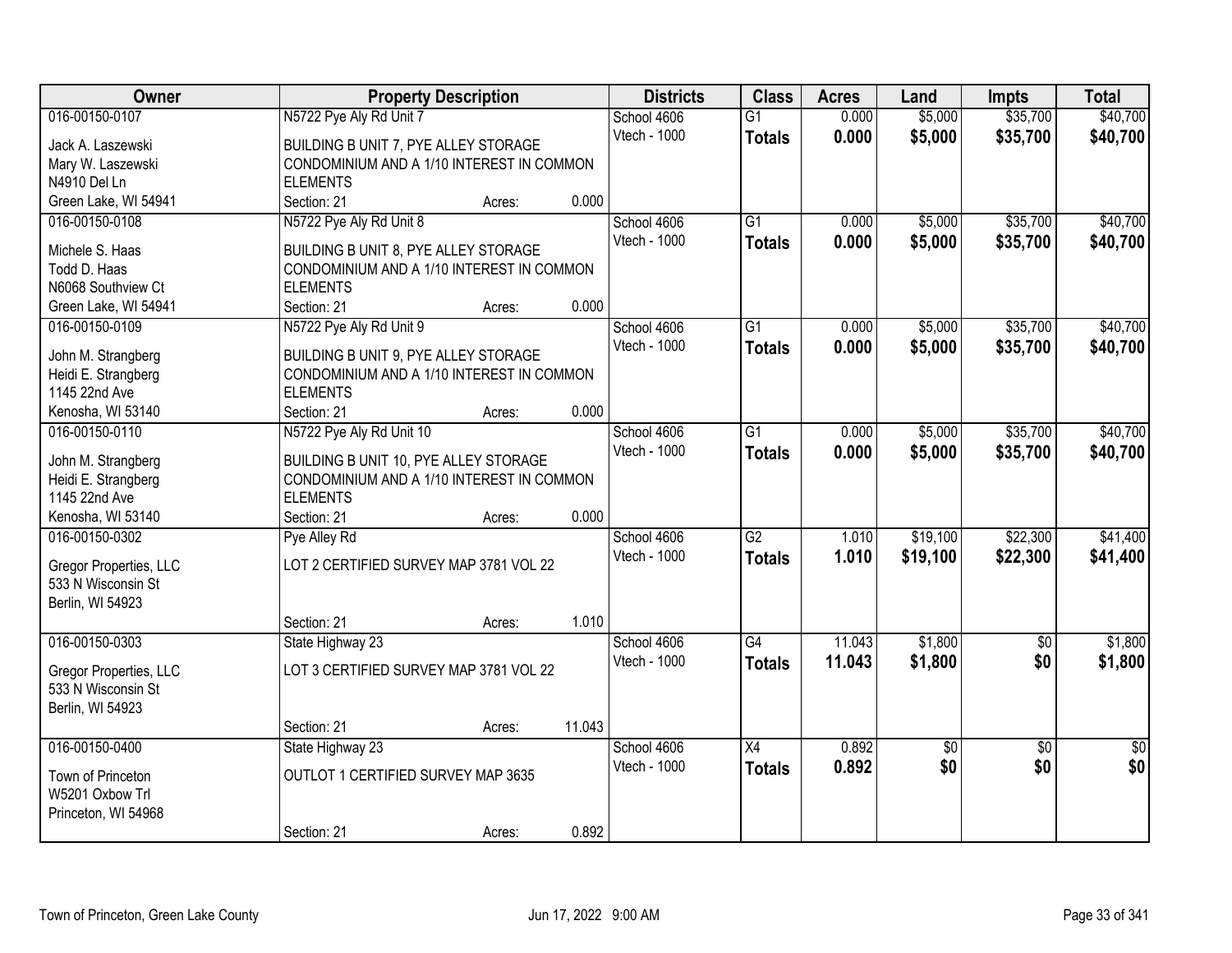| \$4,600<br>School 4606<br>$\overline{G4}$<br>$\overline{50}$<br>G <sub>5</sub><br>3.715<br>\$3,900<br>\$3,900<br>Vtech - 1000<br>\$0<br>SE1/4 OF THE SE1/4 SEC 21 (SUBJ TO TEL R/W) EXC<br>James G & Kathleen D Wesner I<br>G7<br>0.500<br>\$2,900<br>\$3,500<br>\$6,400<br>PAR 151.1 & EXC LOT 1 CSM 2381 V11 EXC CSM<br>Revocable Trust<br>37.137<br>\$11,400<br>\$3,500<br>\$14,900<br><b>Totals</b><br>3193 LYING THEREIN, EXC CSM 3362 LYING<br>W3823 State Rd 23<br>37.137<br>Princeton, WI 54968<br>Section: 21<br>Acres:<br>\$128,400<br>\$139,200<br>016-00151-0100<br><b>W3704 State Rd 23</b><br>$\overline{G1}$<br>0.800<br>\$10,800<br>School 4606<br>Vtech - 1000<br>0.800<br>\$10,800<br>\$128,400<br>\$139,200<br><b>Totals</b><br>COM AT THE SE COR OF THE SE1/4 SEC 21; W 140';<br>Sarah A. Searles<br>N 262'; E 140'; S 262' TO BEG EXC PARCEL 66 OF<br>William B. Searles<br>PO Box 25<br>TRANS PROJ PLAT 1430-08-25-4.07<br>0.800<br>Princeton, WI 54968<br>Section: 21<br>Acres:<br>\$119,800<br>016-00151-0200<br><b>W3726 State Rd 23</b><br>$\overline{G1}$<br>0.950<br>\$12,000<br>School 4606<br>Vtech - 1000<br>0.950<br>\$12,000<br>\$119,800<br><b>Totals</b><br>LOT 1 CERTIFIED SURVEY MAP 3362 V18<br>Johnathon R. Wesner et al<br>c/o Johnathon R & Tonya Wesner<br>W3726 State Rd 23<br>0.950<br>Princeton, WI 54968<br>Section: 21<br>Acres:<br>016-00152-0000<br>School 4606<br>G4<br>30.000<br>\$4,200<br>\$0<br>G <sub>5</sub><br>5.000<br>\$7,000<br>\$0<br>Vtech - 1000<br>Carlin A. Richter<br>NE1/4 OF THE NE1/4 SEC 22<br>G5M<br>5.000<br>\$7,500<br>\$0<br>Barbara A. Richter<br>\$0<br>40.000<br>\$18,700<br>\$18,700<br><b>Totals</b><br>N7303 County Rd D<br>40.000<br>Neshkoro, WI 54960<br>Section: 22<br>Acres:<br>G4<br>\$900<br>016-00153-0000<br>7.000<br>$\overline{30}$<br>\$900<br>School 4606<br>G <sub>5</sub> M<br>3.000<br>\$4,500<br>\$0<br>Vtech - 1000<br>Carlin A. Richter<br>THE E 20R OF THE NW1/4 OF THE NE1/4 SEC 22<br>10.000<br>\$5,400<br>\$0<br>\$5,400<br><b>Totals</b><br>Barbara A. Richter<br>N7303 County Rd D<br>10.000<br>Neshkoro, WI 54960<br>Section: 22<br>Acres:<br>G4<br>016-00154-0000<br>N6068 Swamp Rd<br>School 4606<br>25.000<br>\$4,200<br>$\sqrt{6}$<br>G <sub>5</sub><br>1.000<br>\$100<br>\$0<br>Vtech - 1000<br>THE W 60R OF THE NW1/4 OF THE NE1/4 SEC 22<br>Virginia A. Verch<br>G5M<br>2.000<br>\$3,000<br>\$0<br>N6068 Swamp Rd<br>G7<br>2.000<br>\$93,600<br>\$11,400<br>Princeton, WI 54968<br>\$112,300<br>30.000<br>\$18,700<br>\$93,600<br><b>Totals</b><br>30.000<br>Section: 22<br>Acres:<br>016-00155-0000<br>G4<br>\$2,200<br>\$2,200<br>School 4606<br>17.500<br>$\overline{30}$<br>\$1,200<br>G <sub>5</sub><br>1.500<br>\$0<br>Vtech - 1000<br>Virginia A. Verch<br>THE W 60R OF THE SW1/4 OF THE NE1/4 SEC 22<br>\$0<br>19.000<br>\$3,400<br>\$3,400<br><b>Totals</b><br>N6068 Swamp Rd<br>EXC THE S 440' OT THE W 60R OF THE SW1/4 OF<br>Princeton, WI 54968<br>THE NE 1/4 LYING N OF OLD GREEN LAKE RD R/W | Owner          | <b>Property Description</b>     | <b>Districts</b> | <b>Class</b> | <b>Acres</b> | Land    | <b>Impts</b> | <b>Total</b> |
|------------------------------------------------------------------------------------------------------------------------------------------------------------------------------------------------------------------------------------------------------------------------------------------------------------------------------------------------------------------------------------------------------------------------------------------------------------------------------------------------------------------------------------------------------------------------------------------------------------------------------------------------------------------------------------------------------------------------------------------------------------------------------------------------------------------------------------------------------------------------------------------------------------------------------------------------------------------------------------------------------------------------------------------------------------------------------------------------------------------------------------------------------------------------------------------------------------------------------------------------------------------------------------------------------------------------------------------------------------------------------------------------------------------------------------------------------------------------------------------------------------------------------------------------------------------------------------------------------------------------------------------------------------------------------------------------------------------------------------------------------------------------------------------------------------------------------------------------------------------------------------------------------------------------------------------------------------------------------------------------------------------------------------------------------------------------------------------------------------------------------------------------------------------------------------------------------------------------------------------------------------------------------------------------------------------------------------------------------------------------------------------------------------------------------------------------------------------------------------------------------------------------------------------------------------------------------------------------------------------------------------------------------------------------------------------------------------------------------------------------------------------------------------------------------------------------------------------------------------------------------------------------------------------------------------------------------------------------------------------------------------------------------|----------------|---------------------------------|------------------|--------------|--------------|---------|--------------|--------------|
|                                                                                                                                                                                                                                                                                                                                                                                                                                                                                                                                                                                                                                                                                                                                                                                                                                                                                                                                                                                                                                                                                                                                                                                                                                                                                                                                                                                                                                                                                                                                                                                                                                                                                                                                                                                                                                                                                                                                                                                                                                                                                                                                                                                                                                                                                                                                                                                                                                                                                                                                                                                                                                                                                                                                                                                                                                                                                                                                                                                                                              | 016-00151-0000 | State Highway 23                |                  |              | 32.922       | \$4,600 |              |              |
|                                                                                                                                                                                                                                                                                                                                                                                                                                                                                                                                                                                                                                                                                                                                                                                                                                                                                                                                                                                                                                                                                                                                                                                                                                                                                                                                                                                                                                                                                                                                                                                                                                                                                                                                                                                                                                                                                                                                                                                                                                                                                                                                                                                                                                                                                                                                                                                                                                                                                                                                                                                                                                                                                                                                                                                                                                                                                                                                                                                                                              |                |                                 |                  |              |              |         |              |              |
|                                                                                                                                                                                                                                                                                                                                                                                                                                                                                                                                                                                                                                                                                                                                                                                                                                                                                                                                                                                                                                                                                                                                                                                                                                                                                                                                                                                                                                                                                                                                                                                                                                                                                                                                                                                                                                                                                                                                                                                                                                                                                                                                                                                                                                                                                                                                                                                                                                                                                                                                                                                                                                                                                                                                                                                                                                                                                                                                                                                                                              |                |                                 |                  |              |              |         |              |              |
|                                                                                                                                                                                                                                                                                                                                                                                                                                                                                                                                                                                                                                                                                                                                                                                                                                                                                                                                                                                                                                                                                                                                                                                                                                                                                                                                                                                                                                                                                                                                                                                                                                                                                                                                                                                                                                                                                                                                                                                                                                                                                                                                                                                                                                                                                                                                                                                                                                                                                                                                                                                                                                                                                                                                                                                                                                                                                                                                                                                                                              |                |                                 |                  |              |              |         |              |              |
|                                                                                                                                                                                                                                                                                                                                                                                                                                                                                                                                                                                                                                                                                                                                                                                                                                                                                                                                                                                                                                                                                                                                                                                                                                                                                                                                                                                                                                                                                                                                                                                                                                                                                                                                                                                                                                                                                                                                                                                                                                                                                                                                                                                                                                                                                                                                                                                                                                                                                                                                                                                                                                                                                                                                                                                                                                                                                                                                                                                                                              |                |                                 |                  |              |              |         |              |              |
| \$131,800<br>\$131,800<br>\$4,200<br>\$7,000<br>\$7,500<br>\$4,500<br>\$4,200<br>\$100<br>\$3,000<br>\$105,000<br>\$1,200                                                                                                                                                                                                                                                                                                                                                                                                                                                                                                                                                                                                                                                                                                                                                                                                                                                                                                                                                                                                                                                                                                                                                                                                                                                                                                                                                                                                                                                                                                                                                                                                                                                                                                                                                                                                                                                                                                                                                                                                                                                                                                                                                                                                                                                                                                                                                                                                                                                                                                                                                                                                                                                                                                                                                                                                                                                                                                    |                |                                 |                  |              |              |         |              |              |
|                                                                                                                                                                                                                                                                                                                                                                                                                                                                                                                                                                                                                                                                                                                                                                                                                                                                                                                                                                                                                                                                                                                                                                                                                                                                                                                                                                                                                                                                                                                                                                                                                                                                                                                                                                                                                                                                                                                                                                                                                                                                                                                                                                                                                                                                                                                                                                                                                                                                                                                                                                                                                                                                                                                                                                                                                                                                                                                                                                                                                              |                |                                 |                  |              |              |         |              |              |
|                                                                                                                                                                                                                                                                                                                                                                                                                                                                                                                                                                                                                                                                                                                                                                                                                                                                                                                                                                                                                                                                                                                                                                                                                                                                                                                                                                                                                                                                                                                                                                                                                                                                                                                                                                                                                                                                                                                                                                                                                                                                                                                                                                                                                                                                                                                                                                                                                                                                                                                                                                                                                                                                                                                                                                                                                                                                                                                                                                                                                              |                |                                 |                  |              |              |         |              |              |
|                                                                                                                                                                                                                                                                                                                                                                                                                                                                                                                                                                                                                                                                                                                                                                                                                                                                                                                                                                                                                                                                                                                                                                                                                                                                                                                                                                                                                                                                                                                                                                                                                                                                                                                                                                                                                                                                                                                                                                                                                                                                                                                                                                                                                                                                                                                                                                                                                                                                                                                                                                                                                                                                                                                                                                                                                                                                                                                                                                                                                              |                |                                 |                  |              |              |         |              |              |
|                                                                                                                                                                                                                                                                                                                                                                                                                                                                                                                                                                                                                                                                                                                                                                                                                                                                                                                                                                                                                                                                                                                                                                                                                                                                                                                                                                                                                                                                                                                                                                                                                                                                                                                                                                                                                                                                                                                                                                                                                                                                                                                                                                                                                                                                                                                                                                                                                                                                                                                                                                                                                                                                                                                                                                                                                                                                                                                                                                                                                              |                |                                 |                  |              |              |         |              |              |
|                                                                                                                                                                                                                                                                                                                                                                                                                                                                                                                                                                                                                                                                                                                                                                                                                                                                                                                                                                                                                                                                                                                                                                                                                                                                                                                                                                                                                                                                                                                                                                                                                                                                                                                                                                                                                                                                                                                                                                                                                                                                                                                                                                                                                                                                                                                                                                                                                                                                                                                                                                                                                                                                                                                                                                                                                                                                                                                                                                                                                              |                |                                 |                  |              |              |         |              |              |
|                                                                                                                                                                                                                                                                                                                                                                                                                                                                                                                                                                                                                                                                                                                                                                                                                                                                                                                                                                                                                                                                                                                                                                                                                                                                                                                                                                                                                                                                                                                                                                                                                                                                                                                                                                                                                                                                                                                                                                                                                                                                                                                                                                                                                                                                                                                                                                                                                                                                                                                                                                                                                                                                                                                                                                                                                                                                                                                                                                                                                              |                |                                 |                  |              |              |         |              |              |
|                                                                                                                                                                                                                                                                                                                                                                                                                                                                                                                                                                                                                                                                                                                                                                                                                                                                                                                                                                                                                                                                                                                                                                                                                                                                                                                                                                                                                                                                                                                                                                                                                                                                                                                                                                                                                                                                                                                                                                                                                                                                                                                                                                                                                                                                                                                                                                                                                                                                                                                                                                                                                                                                                                                                                                                                                                                                                                                                                                                                                              |                |                                 |                  |              |              |         |              |              |
|                                                                                                                                                                                                                                                                                                                                                                                                                                                                                                                                                                                                                                                                                                                                                                                                                                                                                                                                                                                                                                                                                                                                                                                                                                                                                                                                                                                                                                                                                                                                                                                                                                                                                                                                                                                                                                                                                                                                                                                                                                                                                                                                                                                                                                                                                                                                                                                                                                                                                                                                                                                                                                                                                                                                                                                                                                                                                                                                                                                                                              |                |                                 |                  |              |              |         |              |              |
|                                                                                                                                                                                                                                                                                                                                                                                                                                                                                                                                                                                                                                                                                                                                                                                                                                                                                                                                                                                                                                                                                                                                                                                                                                                                                                                                                                                                                                                                                                                                                                                                                                                                                                                                                                                                                                                                                                                                                                                                                                                                                                                                                                                                                                                                                                                                                                                                                                                                                                                                                                                                                                                                                                                                                                                                                                                                                                                                                                                                                              |                |                                 |                  |              |              |         |              |              |
|                                                                                                                                                                                                                                                                                                                                                                                                                                                                                                                                                                                                                                                                                                                                                                                                                                                                                                                                                                                                                                                                                                                                                                                                                                                                                                                                                                                                                                                                                                                                                                                                                                                                                                                                                                                                                                                                                                                                                                                                                                                                                                                                                                                                                                                                                                                                                                                                                                                                                                                                                                                                                                                                                                                                                                                                                                                                                                                                                                                                                              |                |                                 |                  |              |              |         |              |              |
|                                                                                                                                                                                                                                                                                                                                                                                                                                                                                                                                                                                                                                                                                                                                                                                                                                                                                                                                                                                                                                                                                                                                                                                                                                                                                                                                                                                                                                                                                                                                                                                                                                                                                                                                                                                                                                                                                                                                                                                                                                                                                                                                                                                                                                                                                                                                                                                                                                                                                                                                                                                                                                                                                                                                                                                                                                                                                                                                                                                                                              |                |                                 |                  |              |              |         |              |              |
|                                                                                                                                                                                                                                                                                                                                                                                                                                                                                                                                                                                                                                                                                                                                                                                                                                                                                                                                                                                                                                                                                                                                                                                                                                                                                                                                                                                                                                                                                                                                                                                                                                                                                                                                                                                                                                                                                                                                                                                                                                                                                                                                                                                                                                                                                                                                                                                                                                                                                                                                                                                                                                                                                                                                                                                                                                                                                                                                                                                                                              |                |                                 |                  |              |              |         |              |              |
|                                                                                                                                                                                                                                                                                                                                                                                                                                                                                                                                                                                                                                                                                                                                                                                                                                                                                                                                                                                                                                                                                                                                                                                                                                                                                                                                                                                                                                                                                                                                                                                                                                                                                                                                                                                                                                                                                                                                                                                                                                                                                                                                                                                                                                                                                                                                                                                                                                                                                                                                                                                                                                                                                                                                                                                                                                                                                                                                                                                                                              |                |                                 |                  |              |              |         |              |              |
|                                                                                                                                                                                                                                                                                                                                                                                                                                                                                                                                                                                                                                                                                                                                                                                                                                                                                                                                                                                                                                                                                                                                                                                                                                                                                                                                                                                                                                                                                                                                                                                                                                                                                                                                                                                                                                                                                                                                                                                                                                                                                                                                                                                                                                                                                                                                                                                                                                                                                                                                                                                                                                                                                                                                                                                                                                                                                                                                                                                                                              |                |                                 |                  |              |              |         |              |              |
|                                                                                                                                                                                                                                                                                                                                                                                                                                                                                                                                                                                                                                                                                                                                                                                                                                                                                                                                                                                                                                                                                                                                                                                                                                                                                                                                                                                                                                                                                                                                                                                                                                                                                                                                                                                                                                                                                                                                                                                                                                                                                                                                                                                                                                                                                                                                                                                                                                                                                                                                                                                                                                                                                                                                                                                                                                                                                                                                                                                                                              |                |                                 |                  |              |              |         |              |              |
|                                                                                                                                                                                                                                                                                                                                                                                                                                                                                                                                                                                                                                                                                                                                                                                                                                                                                                                                                                                                                                                                                                                                                                                                                                                                                                                                                                                                                                                                                                                                                                                                                                                                                                                                                                                                                                                                                                                                                                                                                                                                                                                                                                                                                                                                                                                                                                                                                                                                                                                                                                                                                                                                                                                                                                                                                                                                                                                                                                                                                              |                |                                 |                  |              |              |         |              |              |
|                                                                                                                                                                                                                                                                                                                                                                                                                                                                                                                                                                                                                                                                                                                                                                                                                                                                                                                                                                                                                                                                                                                                                                                                                                                                                                                                                                                                                                                                                                                                                                                                                                                                                                                                                                                                                                                                                                                                                                                                                                                                                                                                                                                                                                                                                                                                                                                                                                                                                                                                                                                                                                                                                                                                                                                                                                                                                                                                                                                                                              |                |                                 |                  |              |              |         |              |              |
|                                                                                                                                                                                                                                                                                                                                                                                                                                                                                                                                                                                                                                                                                                                                                                                                                                                                                                                                                                                                                                                                                                                                                                                                                                                                                                                                                                                                                                                                                                                                                                                                                                                                                                                                                                                                                                                                                                                                                                                                                                                                                                                                                                                                                                                                                                                                                                                                                                                                                                                                                                                                                                                                                                                                                                                                                                                                                                                                                                                                                              |                |                                 |                  |              |              |         |              |              |
|                                                                                                                                                                                                                                                                                                                                                                                                                                                                                                                                                                                                                                                                                                                                                                                                                                                                                                                                                                                                                                                                                                                                                                                                                                                                                                                                                                                                                                                                                                                                                                                                                                                                                                                                                                                                                                                                                                                                                                                                                                                                                                                                                                                                                                                                                                                                                                                                                                                                                                                                                                                                                                                                                                                                                                                                                                                                                                                                                                                                                              |                |                                 |                  |              |              |         |              |              |
|                                                                                                                                                                                                                                                                                                                                                                                                                                                                                                                                                                                                                                                                                                                                                                                                                                                                                                                                                                                                                                                                                                                                                                                                                                                                                                                                                                                                                                                                                                                                                                                                                                                                                                                                                                                                                                                                                                                                                                                                                                                                                                                                                                                                                                                                                                                                                                                                                                                                                                                                                                                                                                                                                                                                                                                                                                                                                                                                                                                                                              |                |                                 |                  |              |              |         |              |              |
|                                                                                                                                                                                                                                                                                                                                                                                                                                                                                                                                                                                                                                                                                                                                                                                                                                                                                                                                                                                                                                                                                                                                                                                                                                                                                                                                                                                                                                                                                                                                                                                                                                                                                                                                                                                                                                                                                                                                                                                                                                                                                                                                                                                                                                                                                                                                                                                                                                                                                                                                                                                                                                                                                                                                                                                                                                                                                                                                                                                                                              |                |                                 |                  |              |              |         |              |              |
|                                                                                                                                                                                                                                                                                                                                                                                                                                                                                                                                                                                                                                                                                                                                                                                                                                                                                                                                                                                                                                                                                                                                                                                                                                                                                                                                                                                                                                                                                                                                                                                                                                                                                                                                                                                                                                                                                                                                                                                                                                                                                                                                                                                                                                                                                                                                                                                                                                                                                                                                                                                                                                                                                                                                                                                                                                                                                                                                                                                                                              |                |                                 |                  |              |              |         |              |              |
|                                                                                                                                                                                                                                                                                                                                                                                                                                                                                                                                                                                                                                                                                                                                                                                                                                                                                                                                                                                                                                                                                                                                                                                                                                                                                                                                                                                                                                                                                                                                                                                                                                                                                                                                                                                                                                                                                                                                                                                                                                                                                                                                                                                                                                                                                                                                                                                                                                                                                                                                                                                                                                                                                                                                                                                                                                                                                                                                                                                                                              |                |                                 |                  |              |              |         |              |              |
|                                                                                                                                                                                                                                                                                                                                                                                                                                                                                                                                                                                                                                                                                                                                                                                                                                                                                                                                                                                                                                                                                                                                                                                                                                                                                                                                                                                                                                                                                                                                                                                                                                                                                                                                                                                                                                                                                                                                                                                                                                                                                                                                                                                                                                                                                                                                                                                                                                                                                                                                                                                                                                                                                                                                                                                                                                                                                                                                                                                                                              |                |                                 |                  |              |              |         |              |              |
|                                                                                                                                                                                                                                                                                                                                                                                                                                                                                                                                                                                                                                                                                                                                                                                                                                                                                                                                                                                                                                                                                                                                                                                                                                                                                                                                                                                                                                                                                                                                                                                                                                                                                                                                                                                                                                                                                                                                                                                                                                                                                                                                                                                                                                                                                                                                                                                                                                                                                                                                                                                                                                                                                                                                                                                                                                                                                                                                                                                                                              |                |                                 |                  |              |              |         |              |              |
|                                                                                                                                                                                                                                                                                                                                                                                                                                                                                                                                                                                                                                                                                                                                                                                                                                                                                                                                                                                                                                                                                                                                                                                                                                                                                                                                                                                                                                                                                                                                                                                                                                                                                                                                                                                                                                                                                                                                                                                                                                                                                                                                                                                                                                                                                                                                                                                                                                                                                                                                                                                                                                                                                                                                                                                                                                                                                                                                                                                                                              |                |                                 |                  |              |              |         |              |              |
|                                                                                                                                                                                                                                                                                                                                                                                                                                                                                                                                                                                                                                                                                                                                                                                                                                                                                                                                                                                                                                                                                                                                                                                                                                                                                                                                                                                                                                                                                                                                                                                                                                                                                                                                                                                                                                                                                                                                                                                                                                                                                                                                                                                                                                                                                                                                                                                                                                                                                                                                                                                                                                                                                                                                                                                                                                                                                                                                                                                                                              |                |                                 |                  |              |              |         |              |              |
|                                                                                                                                                                                                                                                                                                                                                                                                                                                                                                                                                                                                                                                                                                                                                                                                                                                                                                                                                                                                                                                                                                                                                                                                                                                                                                                                                                                                                                                                                                                                                                                                                                                                                                                                                                                                                                                                                                                                                                                                                                                                                                                                                                                                                                                                                                                                                                                                                                                                                                                                                                                                                                                                                                                                                                                                                                                                                                                                                                                                                              |                |                                 |                  |              |              |         |              |              |
|                                                                                                                                                                                                                                                                                                                                                                                                                                                                                                                                                                                                                                                                                                                                                                                                                                                                                                                                                                                                                                                                                                                                                                                                                                                                                                                                                                                                                                                                                                                                                                                                                                                                                                                                                                                                                                                                                                                                                                                                                                                                                                                                                                                                                                                                                                                                                                                                                                                                                                                                                                                                                                                                                                                                                                                                                                                                                                                                                                                                                              |                |                                 |                  |              |              |         |              |              |
|                                                                                                                                                                                                                                                                                                                                                                                                                                                                                                                                                                                                                                                                                                                                                                                                                                                                                                                                                                                                                                                                                                                                                                                                                                                                                                                                                                                                                                                                                                                                                                                                                                                                                                                                                                                                                                                                                                                                                                                                                                                                                                                                                                                                                                                                                                                                                                                                                                                                                                                                                                                                                                                                                                                                                                                                                                                                                                                                                                                                                              |                |                                 |                  |              |              |         |              |              |
|                                                                                                                                                                                                                                                                                                                                                                                                                                                                                                                                                                                                                                                                                                                                                                                                                                                                                                                                                                                                                                                                                                                                                                                                                                                                                                                                                                                                                                                                                                                                                                                                                                                                                                                                                                                                                                                                                                                                                                                                                                                                                                                                                                                                                                                                                                                                                                                                                                                                                                                                                                                                                                                                                                                                                                                                                                                                                                                                                                                                                              |                |                                 |                  |              |              |         |              |              |
|                                                                                                                                                                                                                                                                                                                                                                                                                                                                                                                                                                                                                                                                                                                                                                                                                                                                                                                                                                                                                                                                                                                                                                                                                                                                                                                                                                                                                                                                                                                                                                                                                                                                                                                                                                                                                                                                                                                                                                                                                                                                                                                                                                                                                                                                                                                                                                                                                                                                                                                                                                                                                                                                                                                                                                                                                                                                                                                                                                                                                              |                | 19.000<br>Section: 22<br>Acres: |                  |              |              |         |              |              |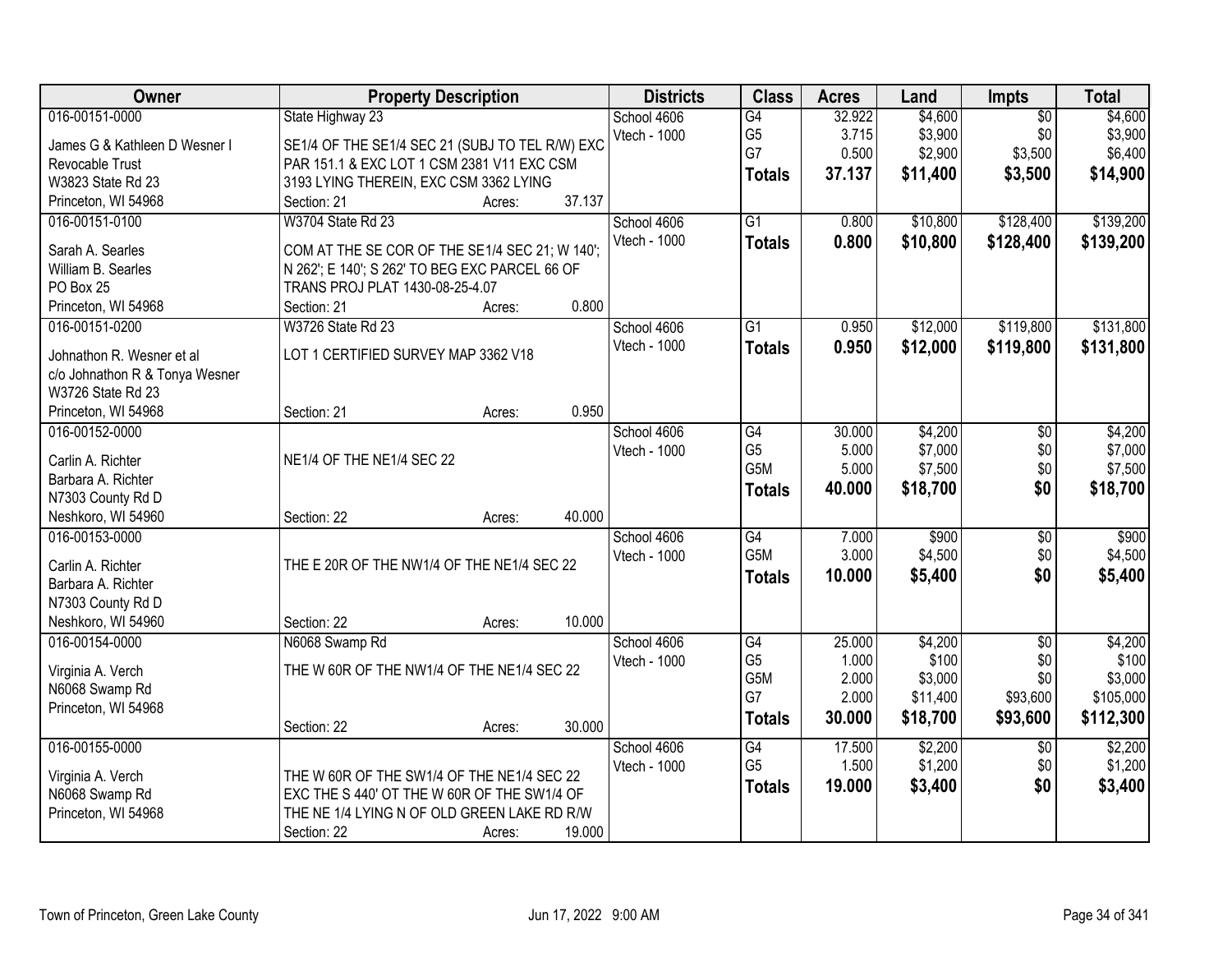| Owner                                   | <b>Property Description</b>                                         | <b>Districts</b>    | <b>Class</b>    | <b>Acres</b> | Land     | <b>Impts</b>    | <b>Total</b> |
|-----------------------------------------|---------------------------------------------------------------------|---------------------|-----------------|--------------|----------|-----------------|--------------|
| 016-00155-0100                          | W3464 Old Green Lake Rd                                             | School 4606         | $\overline{G1}$ | 5.051        | \$57,300 | \$162,700       | \$220,000    |
| Joseph L. Bednarek                      | LOT 1 CERTIFIED SURVEY MAP 2463 V11 (RES PT                         | Vtech - 1000        | <b>Totals</b>   | 5.051        | \$57,300 | \$162,700       | \$220,000    |
| Christi Bednarek                        | CSM 2225 V10) SEC 22. SUBJ TO ESMT AS DESC IN                       |                     |                 |              |          |                 |              |
| W3464 Old Green Lake Rd                 | DOC 411978                                                          |                     |                 |              |          |                 |              |
| Princeton, WI 54968                     | 5.051<br>Section: 22<br>Acres:                                      |                     |                 |              |          |                 |              |
| 016-00155-0101                          | W3464 Old Green Lake Rd                                             | School 4606         | $\overline{G1}$ | 1.138        | \$13,400 | \$105,000       | \$118,400    |
|                                         |                                                                     | Vtech - 1000        | <b>Totals</b>   | 1.138        | \$13,400 | \$105,000       | \$118,400    |
| Joseph A. Dobs                          | LOT 2 CERTIFIED SURVEY MAP 2464 V11 (RES PT                         |                     |                 |              |          |                 |              |
| Jennifer M. Dobs                        | CSM 2225 V10) SEC 22. INC ESMT AS DESC IN DOC                       |                     |                 |              |          |                 |              |
| W3464 Old Green Lake Rd                 | 411978                                                              |                     |                 |              |          |                 |              |
| Princeton, WI 54968                     | Section: 22<br>1.138<br>Acres:                                      |                     |                 |              |          |                 |              |
| 016-00155-0102                          | W3468 Old Green Lake Rd                                             | School 4606         | $\overline{G1}$ | 1.382        | \$33,500 | \$55,600        | \$89,100     |
| Douglas J. Curtis                       | LOT 3 CERTIFIED SURVEY MAP 2464 V11 (RES PT                         | Vtech - 1000        | <b>Totals</b>   | 1.382        | \$33,500 | \$55,600        | \$89,100     |
| c/o Douglas Curtis                      | CSM 2225 V10) SEC 22                                                |                     |                 |              |          |                 |              |
| <b>PO Box 194</b>                       |                                                                     |                     |                 |              |          |                 |              |
| Green Lake, WI 54941                    | 1.382<br>Section: 22<br>Acres:                                      |                     |                 |              |          |                 |              |
| 016-00155-0103                          | N5928 Swamp Rd                                                      | School 4606         | $\overline{G1}$ | 1.291        | \$14,600 | \$0             | \$14,600     |
|                                         |                                                                     | <b>Vtech - 1000</b> | <b>Totals</b>   | 1.291        | \$14,600 | \$0             | \$14,600     |
| Douglas J. Curtis<br>c/o Douglas Curtis | LOT 4 CERTIFIED SURVEY MAP 2464 V11 (RES PT<br>CSM 2225 V10) SEC 22 |                     |                 |              |          |                 |              |
| W3468 Old Green Lake Rd                 |                                                                     |                     |                 |              |          |                 |              |
| Princeton, WI 54968                     | 1.291<br>Section: 22<br>Acres:                                      |                     |                 |              |          |                 |              |
| 016-00155-0104                          | W3464 Old Green Lake Rd                                             | School 4606         | $\overline{G1}$ | 1.148        | \$13,500 | $\overline{50}$ | \$13,500     |
|                                         |                                                                     | Vtech - 1000        | Totals          | 1.148        | \$13,500 | \$0             | \$13,500     |
| Joseph A. Dobs                          | LOT 5 CERTIFIED SURVEY MAP 2464 V11 (RES PT                         |                     |                 |              |          |                 |              |
| Jennifer M. Dobs                        | CSM 2225 V10) SEC 22. INC ESMT AS DESC IN DOC                       |                     |                 |              |          |                 |              |
| W3464 Old Green Lake Rd                 | 411978.                                                             |                     |                 |              |          |                 |              |
| Princeton, WI 54968                     | 1.148<br>Section: 22<br>Acres:                                      |                     |                 |              |          |                 |              |
| 016-00156-0000                          | Old Green Lake Rd                                                   | School 4606         | G4              | 3.750        | \$500    | $\sqrt{6}$      | \$500        |
| Carlin A. Richter                       | THE E 20R OF THE SW1/4 OF THE NE1/4 SEC 22                          | Vtech - 1000        | G <sub>5</sub>  | 3.250        | \$4,300  | \$0             | \$4,300      |
| Barbara A. Richter                      |                                                                     |                     | G5M             | 3.000        | \$4,500  | \$0             | \$4,500      |
| N7303 County Rd D                       |                                                                     |                     | <b>Totals</b>   | 10.000       | \$9,300  | \$0             | \$9,300      |
| Neshkoro, WI 54960                      | 10.000<br>Section: 22<br>Acres:                                     |                     |                 |              |          |                 |              |
| 016-00157-0000                          | W3382 Old Green Lake Rd                                             | School 4606         | G1              | 2.000        | \$29,600 | \$96,900        | \$126,500    |
|                                         |                                                                     | Vtech - 1000        | G4              | 24.500       | \$3,300  | \$0             | \$3,300      |
| Carlin A. Richter                       | SE1/4 OF THE NE1/4 SEC 22                                           |                     | G <sub>5</sub>  | 6.500        | \$7,800  | \$0             | \$7,800      |
| Barbara A. Richter                      |                                                                     |                     | G5M             | 7.000        | \$10,500 | \$0             | \$10,500     |
| N7303 County Rd D                       |                                                                     |                     | <b>Totals</b>   | 40.000       | \$51,200 | \$96,900        | \$148,100    |
| Neshkoro, WI 54960                      | 40.000<br>Section: 22<br>Acres:                                     |                     |                 |              |          |                 |              |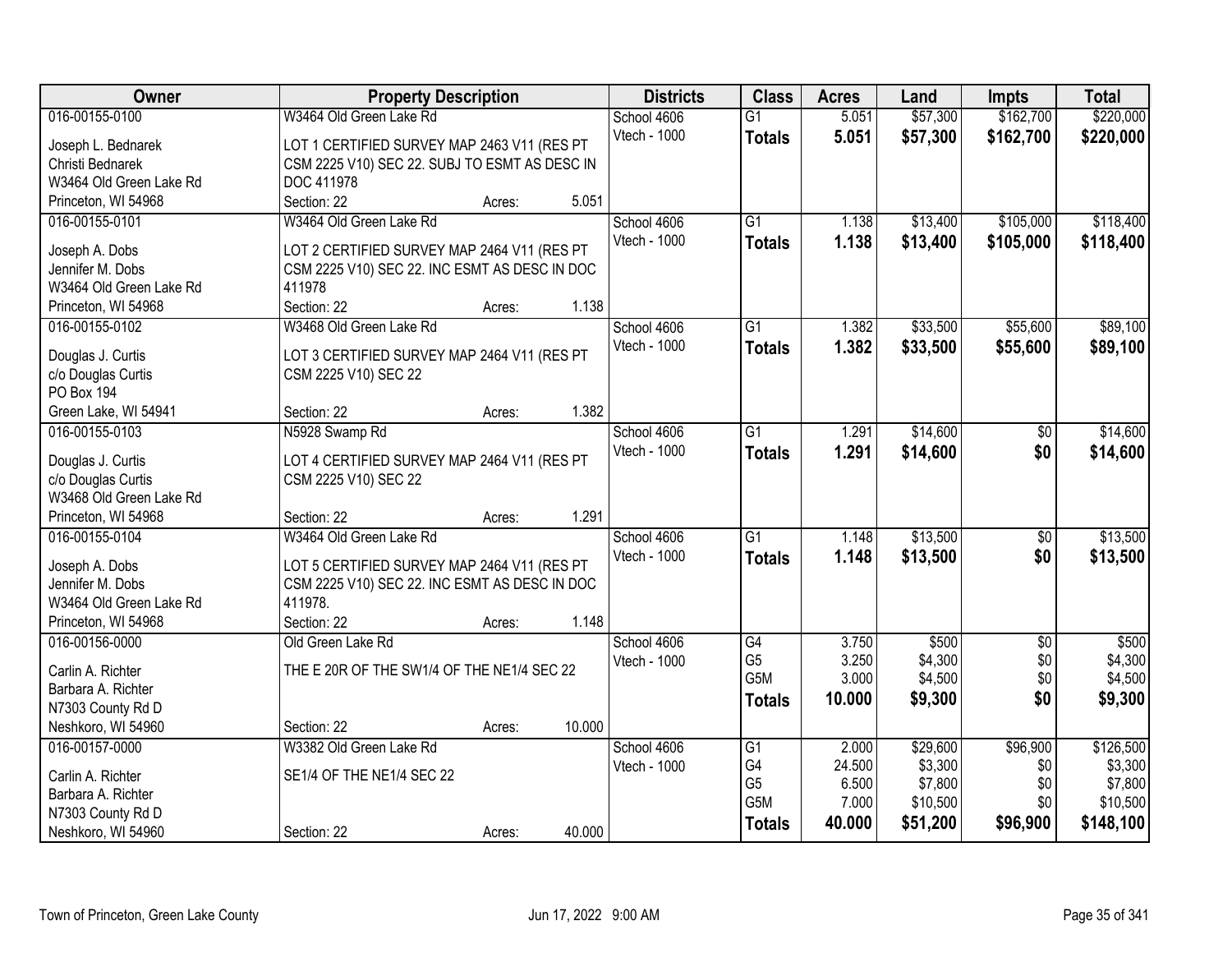| Owner                                     | <b>Property Description</b>                                |        |        | <b>Districts</b>            | <b>Class</b>                          | <b>Acres</b>              | Land                           | <b>Impts</b>                  | <b>Total</b>                   |
|-------------------------------------------|------------------------------------------------------------|--------|--------|-----------------------------|---------------------------------------|---------------------------|--------------------------------|-------------------------------|--------------------------------|
| 016-00158-0000<br>James A. Hebbe          | NE1/4 OF THE NW1/4 SEC 22                                  |        |        | School 4606<br>Vtech - 1000 | G4<br>G <sub>5</sub><br><b>Totals</b> | 35.000<br>5.000<br>40.000 | \$5,100<br>\$5,700<br>\$10,800 | $\overline{50}$<br>\$0<br>\$0 | \$5,100<br>\$5,700<br>\$10,800 |
| W1531 Bluffton Rd<br>Green Lake, WI 54941 |                                                            |        |        |                             |                                       |                           |                                |                               |                                |
|                                           | Section: 22                                                | Acres: | 40.000 |                             |                                       |                           |                                |                               |                                |
| 016-00159-0000                            |                                                            |        |        | School 4606                 | G4                                    | 38.000                    | \$6,400                        | \$0                           | \$6,400                        |
| James A. Hebbe                            | NW1/4 OF THE NW1/4 SEC 22                                  |        |        | Vtech - 1000                | G <sub>5</sub><br>G5M                 | 1.000<br>1.000            | \$100<br>\$1,500               | \$0<br>\$0                    | \$100<br>\$1,500               |
| W1531 Bluffton Rd                         |                                                            |        |        |                             | <b>Totals</b>                         | 40.000                    | \$8,000                        | \$0                           | \$8,000                        |
| Green Lake, WI 54941                      | Section: 22                                                | Acres: | 40.000 |                             |                                       |                           |                                |                               |                                |
| 016-00160-0000                            | Old Green Lake Rd                                          |        |        | School 4606                 | $\overline{G4}$                       | 37.280                    | \$4,400                        | $\overline{60}$               | \$4,400                        |
|                                           |                                                            |        |        | Vtech - 1000                | G <sub>5</sub>                        | 1.000                     | \$100                          | \$0                           | \$100                          |
| James A. Hebbe<br>Valerie J. Hebbe        | SW1/4 OF THE NW1/4 SEC 22 EXC 3223 LYING<br><b>THEREIN</b> |        |        |                             | <b>Totals</b>                         | 38.280                    | \$4,500                        | \$0                           | \$4,500                        |
| W1531 Bluffton Rd                         |                                                            |        |        |                             |                                       |                           |                                |                               |                                |
| Green Lake, WI 54941                      | Section: 22                                                | Acres: | 38.280 |                             |                                       |                           |                                |                               |                                |
| 016-00161-0000                            | W3602 Old Green Lake Rd                                    |        |        | School 4606                 | $\overline{G7}$                       | 1.098                     | \$13,400                       | \$124,600                     | \$138,000                      |
| James L. Hebbe et al                      | LOT 1 CERTIFIED SURVEY MAP 3223 V17                        |        |        | Vtech - 1000                | <b>Totals</b>                         | 1.098                     | \$13,400                       | \$124,600                     | \$138,000                      |
| c/o James A. Hebbe                        |                                                            |        |        |                             |                                       |                           |                                |                               |                                |
| W1531 Bluffton Rd                         |                                                            |        |        |                             |                                       |                           |                                |                               |                                |
| Green Lake, WI 54941                      | Section: 22                                                | Acres: | 1.098  |                             |                                       |                           |                                |                               |                                |
| 016-00162-0000                            | W3584 Old Green Lake Rd                                    |        |        | School 4606                 | $\overline{G4}$<br>G <sub>5</sub>     | 30.010<br>4.000           | \$3,200<br>\$2,900             | \$0<br>\$0                    | \$3,200<br>\$2,900             |
| James A. Hebbe                            | SE1/4 OF THE NW1/4 SEC 22 EXC CSM 3223 LYING               |        |        | Vtech - 1000                | <b>Totals</b>                         | 34.010                    | \$6,100                        | \$0                           | \$6,100                        |
| Valerie J. Hebbe                          | <b>THEREIN</b>                                             |        |        |                             |                                       |                           |                                |                               |                                |
| W1531 Bluffton Rd                         |                                                            |        |        |                             |                                       |                           |                                |                               |                                |
| Green Lake, WI 54941                      | Section: 22                                                | Acres: | 34.010 |                             |                                       |                           |                                |                               |                                |
| 016-00162-0100                            | W3584 Old Green Lake Rd                                    |        |        | School 4606<br>Vtech - 1000 | $\overline{G7}$                       | 5.899                     | \$33,600                       | \$96,000                      | \$129,600                      |
| James A. Hebbe                            | LOT 2 CERTIFIED SURVEY MAP 3223 V17                        |        |        |                             | <b>Totals</b>                         | 5.899                     | \$33,600                       | \$96,000                      | \$129,600                      |
| Valerie J. Hebbe                          |                                                            |        |        |                             |                                       |                           |                                |                               |                                |
| W1531 Bluffton Rd                         |                                                            |        |        |                             |                                       |                           |                                |                               |                                |
| Green Lake, WI 54941                      | Section: 22                                                | Acres: | 5.899  |                             |                                       |                           |                                |                               |                                |
| 016-00163-0000                            | W3561 Old Green Lake Rd                                    |        |        | School 4606                 | G1                                    | 2.000                     | \$29,600                       | \$112,500                     | \$142,100                      |
| Lawrence E. Gruber et al                  | NE1/4 OF THE SW1/4 SEC 22                                  |        |        | Vtech - 1000                | G4<br>G <sub>5</sub>                  | 16.000<br>12.000          | \$2,500<br>\$15,500            | \$0<br>\$0                    | \$2,500<br>\$15,500            |
| c/o Lawrence E & Sandra Gruber            |                                                            |        |        |                             | G5M                                   | 10.000                    | \$15,000                       | \$0                           | \$15,000                       |
| W3561 Old Green Lake Rd                   |                                                            |        |        |                             | <b>Totals</b>                         | 40.000                    | \$62,600                       | \$112,500                     | \$175,100                      |
| Princeton, WI 54968                       | Section: 22                                                | Acres: | 40.000 |                             |                                       |                           |                                |                               |                                |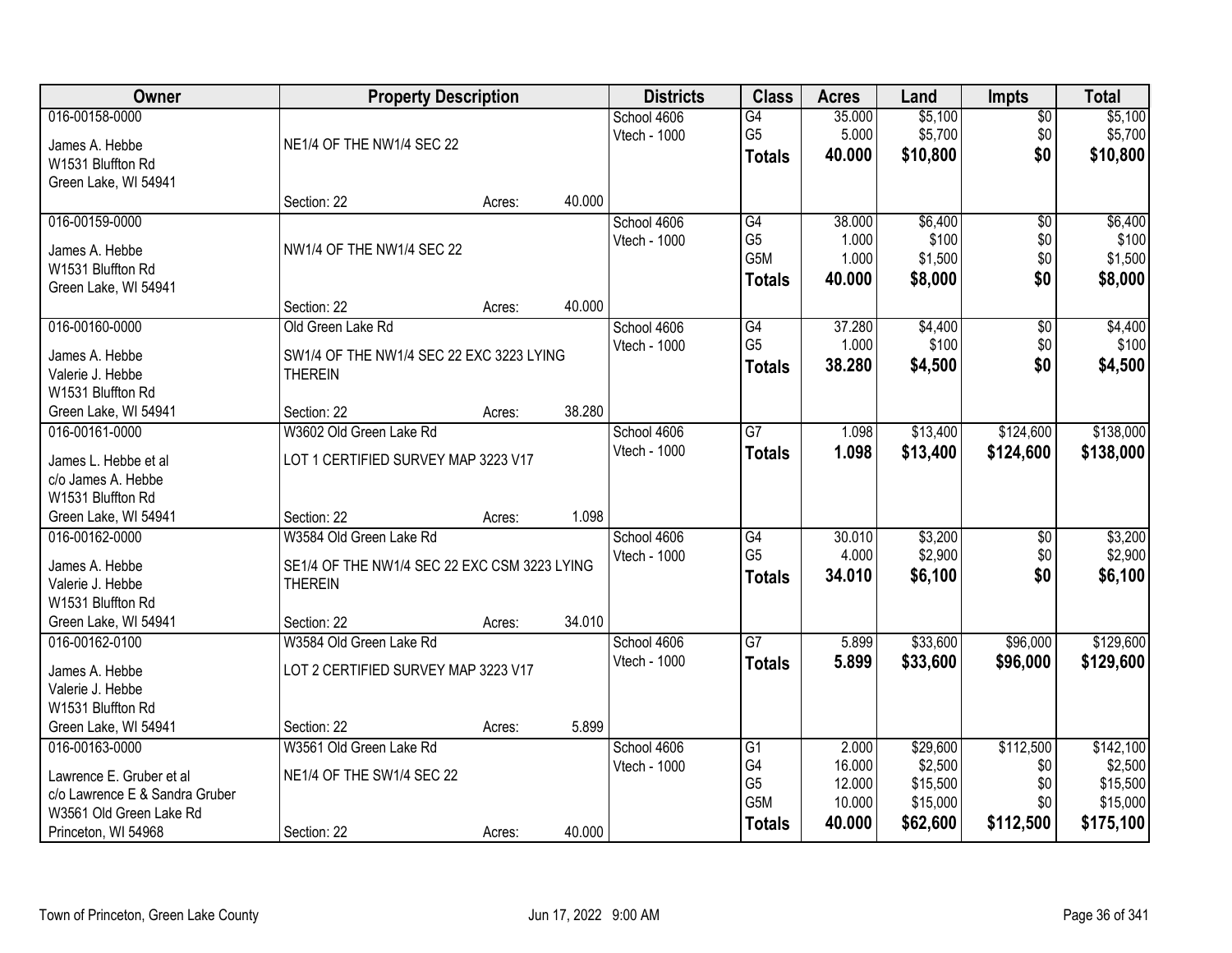| Owner                                 |                                                                | <b>Property Description</b> |        | <b>Districts</b> | <b>Class</b>     | <b>Acres</b> | Land     | <b>Impts</b>    | <b>Total</b> |
|---------------------------------------|----------------------------------------------------------------|-----------------------------|--------|------------------|------------------|--------------|----------|-----------------|--------------|
| 016-00164-0000                        | W3659 Old Green Lake Rd                                        |                             |        | School 4606      | G4               | 37.000       | \$4,800  | $\overline{50}$ | \$4,800      |
| Glen O. Otto                          | NW1/4 OF THE SW1/4 SEC 22                                      |                             |        | Vtech - 1000     | G <sub>5</sub>   | 1.000        | \$100    | \$0             | \$100        |
| W3599 State Rd 23                     |                                                                |                             |        |                  | G7               | 2.000        | \$29,600 | \$77,400        | \$107,000    |
| Princeton, WI 54968                   |                                                                |                             |        |                  | <b>Totals</b>    | 40.000       | \$34,500 | \$77,400        | \$111,900    |
|                                       | Section: 22                                                    | Acres:                      | 40.000 |                  |                  |              |          |                 |              |
| 016-00165-0000                        |                                                                |                             |        | School 4606      | G4               | 23.741       | \$3,000  | $\overline{50}$ | \$3,000      |
| Glen O. Otto                          | SW1/4 OF THE SW1/4 SEC 22 INCL LOT 1 CSM 1162-                 |                             |        | Vtech - 1000     | G <sub>5</sub>   | 0.750        | \$100    | \$0             | \$100        |
| W3599 State Rd 23                     | NKA CSM 3360 V18 EXC CSM 599 EXC PARCEL 63                     |                             |        |                  | G <sub>5</sub> M | 13.999       | \$21,000 | \$0             | \$21,000     |
| Princeton, WI 54968                   | OF TRANS PROJ PLAT 1430-08-25-4.08                             |                             |        |                  | <b>Totals</b>    | 38.490       | \$24,100 | \$0             | \$24,100     |
|                                       | Section: 22                                                    | Acres:                      | 38.490 |                  |                  |              |          |                 |              |
| 016-00165-0100                        | W3656 State Rd 23                                              |                             |        | School 4606      | G1               | 0.940        | \$27,800 | \$121,900       | \$149,700    |
| Janet R. Bogucke                      | LOT 1 CERTIFIED SURVEY MAP 3347 V18                            |                             |        | Vtech - 1000     | <b>Totals</b>    | 0.940        | \$27,800 | \$121,900       | \$149,700    |
| W3656 State Rd 23                     |                                                                |                             |        |                  |                  |              |          |                 |              |
| Princeton, WI 54968                   |                                                                |                             |        |                  |                  |              |          |                 |              |
|                                       | Section: 22                                                    | Acres:                      | 0.940  |                  |                  |              |          |                 |              |
| 016-00166-0000                        |                                                                |                             |        | School 4606      | G4               | 33.150       | \$4,800  | \$0             | \$4,800      |
| Lawrence E. Gruber et al              | SE1/4 OF THE SW1/4 SEC 22 EXC PARCEL 67 OF                     |                             |        | Vtech - 1000     | G <sub>5</sub>   | 1.000        | \$100    | \$0             | \$100        |
| c/o Lawrence E & Sandra Gruber        | TRANS PROJ PLAT 1430-08-25-4.08                                |                             |        |                  | G5M              | 5.000        | \$7,500  | \$0             | \$7,500      |
| W3561 Old Green Lake Rd               |                                                                |                             |        |                  | <b>Totals</b>    | 39.150       | \$12,400 | \$0             | \$12,400     |
| Princeton, WI 54968                   | Section: 22                                                    | Acres:                      | 40.000 |                  |                  |              |          |                 |              |
| 016-00167-0000                        |                                                                |                             |        | School 4606      | $\overline{G4}$  | 24.886       | \$3,800  | $\overline{30}$ | \$3,800      |
|                                       |                                                                |                             |        | Vtech - 1000     | G <sub>5</sub>   | 2.000        | \$1,500  | \$0             | \$1,500      |
| David J. Bogucke<br>W3452 State Rd 23 | NE1/4 OF THE SE1/4 SEC 22 EXC CSM 2978 LYING<br><b>THEREIN</b> |                             |        |                  | G <sub>5</sub> M | 5.000        | \$7,500  | \$0             | \$7,500      |
| Princeton, WI 54968                   |                                                                |                             |        |                  | <b>Totals</b>    | 31.886       | \$12,800 | \$0             | \$12,800     |
|                                       | Section: 22                                                    | Acres:                      | 31.886 |                  |                  |              |          |                 |              |
| 016-00167-0100                        |                                                                |                             |        | School 4606      | G4               | 2.061        | \$400    | $\overline{50}$ | \$400        |
|                                       |                                                                |                             |        | Vtech - 1000     | G <sub>5</sub>   | 0.160        | \$100    | \$0             | \$100        |
| David J. Bogucke                      | LOT 1 CERTIFIED SURVEY MAP 2978 V15                            |                             |        |                  | <b>Totals</b>    | 2.221        | \$500    | \$0             | \$500        |
| W3452 State Rd 23                     |                                                                |                             |        |                  |                  |              |          |                 |              |
| Princeton, WI 54968                   | Section: 22                                                    | Acres:                      | 2.221  |                  |                  |              |          |                 |              |
| 016-00167-0200                        |                                                                |                             |        | School 4606      | G4               | 1.751        | \$400    | $\overline{50}$ | \$400        |
|                                       |                                                                |                             |        | Vtech - 1000     | G <sub>5</sub>   | 0.470        | \$100    | \$0             | \$100        |
| David J. Bogucke                      | LOT 2 CERTIFIED SURVEY MAP 2978 V15                            |                             |        |                  | <b>Totals</b>    | 2.221        | \$500    | \$0             | \$500        |
| W3452 State Rd 23                     |                                                                |                             |        |                  |                  |              |          |                 |              |
| Princeton, WI 54968                   |                                                                |                             |        |                  |                  |              |          |                 |              |
|                                       | Section: 22                                                    | Acres:                      | 2.221  |                  |                  |              |          |                 |              |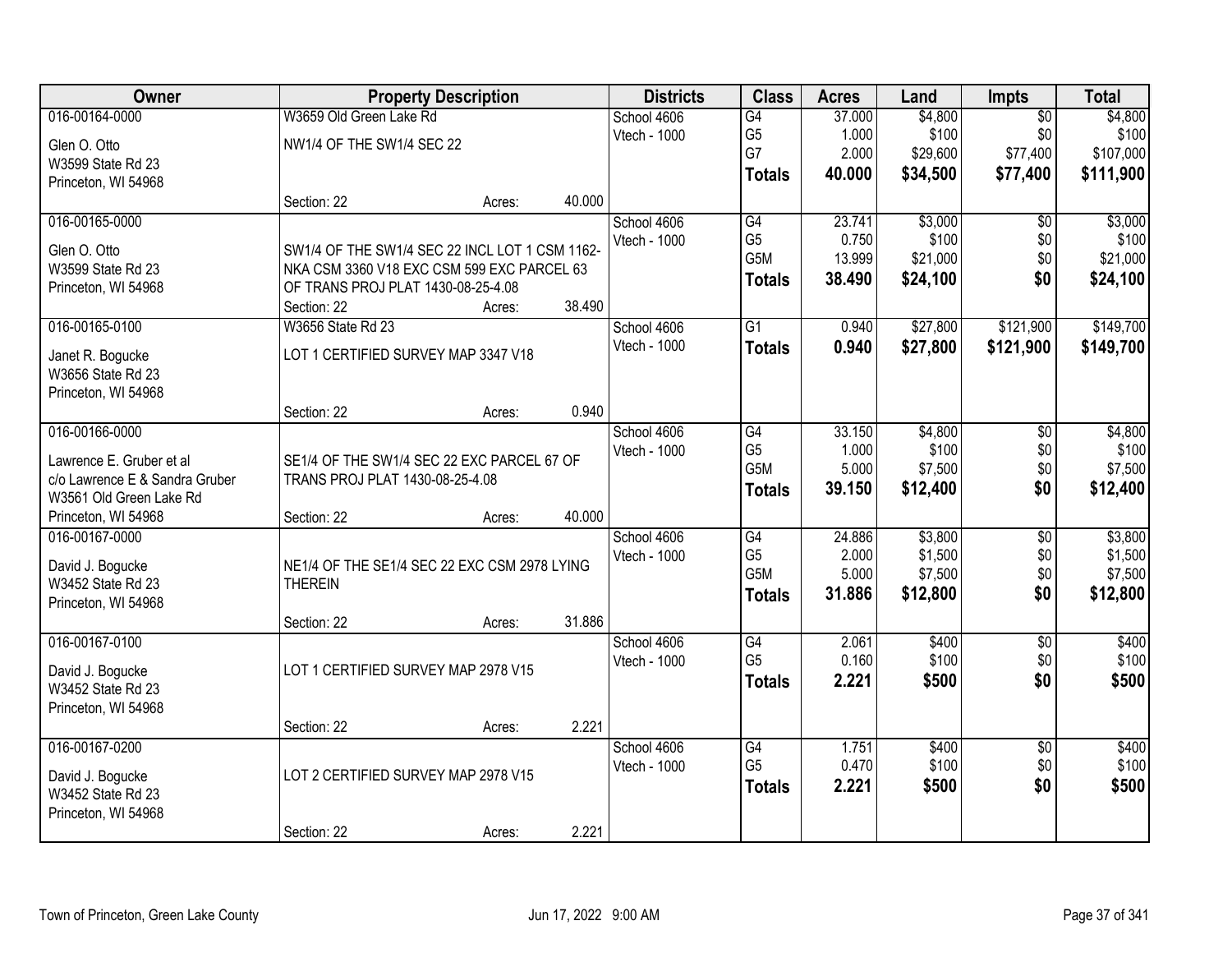| Owner                                                                                                                          | <b>Property Description</b>                                                                                                                                                            | <b>Districts</b>            | <b>Class</b>                                       | <b>Acres</b>                                | Land                                                 | <b>Impts</b>                                       | <b>Total</b>                                           |
|--------------------------------------------------------------------------------------------------------------------------------|----------------------------------------------------------------------------------------------------------------------------------------------------------------------------------------|-----------------------------|----------------------------------------------------|---------------------------------------------|------------------------------------------------------|----------------------------------------------------|--------------------------------------------------------|
| 016-00167-0300<br>Dustin J. Mccarroll<br>Julia R. Mccarroll<br>W3306 Princeton Rd                                              | LOT 3 CERTIFIED SURVEY MAP 2978 V15                                                                                                                                                    | School 4606<br>Vtech - 1000 | $\overline{G4}$<br>G <sub>5</sub><br><b>Totals</b> | 1.686<br>0.150<br>1.836                     | \$300<br>\$100<br>\$400                              | $\overline{$0}$<br>\$0<br>\$0                      | \$300<br>\$100<br>\$400                                |
| Green Lake, WI 54941                                                                                                           | 1.836<br>Section: 22<br>Acres:                                                                                                                                                         |                             |                                                    |                                             |                                                      |                                                    |                                                        |
| 016-00167-0400<br>Dustin J. Mccarroll<br>Julia R. Mccarroll<br>W3306 Princeton Rd                                              | W3306 Princeton Rd<br>LOT 4 CERTIFIED SURVEY MAP 2978 V15                                                                                                                              | School 4606<br>Vtech - 1000 | $\overline{G1}$<br><b>Totals</b>                   | 1.686<br>1.686                              | \$28,300<br>\$28,300                                 | \$230,400<br>\$230,400                             | \$258,700<br>\$258,700                                 |
| Green Lake, WI 54941                                                                                                           | 1.836<br>Section: 22<br>Acres:                                                                                                                                                         |                             |                                                    |                                             |                                                      |                                                    |                                                        |
| 016-00168-0000<br>David J. Bogucke<br>W3452 State Rd 23<br>Princeton, WI 54968                                                 | NW1/4 OF THE SE1/4 SEC 22                                                                                                                                                              | School 4606<br>Vtech - 1000 | G4<br>G5<br>G5M<br><b>Totals</b>                   | 29.000<br>1.000<br>10.000<br>40.000         | \$4,500<br>\$100<br>\$15,000<br>\$19,600             | \$0<br>\$0<br>\$0<br>\$0                           | \$4,500<br>\$100<br>\$15,000<br>\$19,600               |
|                                                                                                                                | 40.000<br>Section: 22<br>Acres:                                                                                                                                                        |                             |                                                    |                                             |                                                      |                                                    |                                                        |
| 016-00169-0000<br>David J. Bogucke<br>W3452 State Rd 23<br>Princeton, WI 54968                                                 | W3452 State Rd 23<br>SW1/4 OF THE SE1/4 SEC 22 EXC PARCEL 73 OF<br>TRANS PROJ PLAT 1430-08-25-4.09                                                                                     | School 4606<br>Vtech - 1000 | G4<br>G <sub>5</sub><br>G5M<br>G7<br><b>Totals</b> | 32.210<br>1.000<br>4.000<br>2.000<br>39.210 | \$4,200<br>\$100<br>\$6,000<br>\$11,400<br>\$21,700  | \$0<br>\$0<br>\$0<br>\$157,900<br>\$157,900        | \$4,200<br>\$100<br>\$6,000<br>\$169,300<br>\$179,600  |
|                                                                                                                                | 39.210<br>Section: 22<br>Acres:                                                                                                                                                        |                             |                                                    |                                             |                                                      |                                                    |                                                        |
| 016-00170-0101<br>David J. Bogucke<br>W3452 State Rd 23<br>Princeton, WI 54968                                                 | LOT 1 CERTIFIED SURVEY MAP 3787 VOL 22                                                                                                                                                 | School 4606<br>Vtech - 1000 | $\overline{G4}$<br><b>Totals</b>                   | 18.000<br>18.000                            | \$2,600<br>\$2,600                                   | $\overline{60}$<br>\$0                             | \$2,600<br>\$2,600                                     |
|                                                                                                                                | 18.000<br>Section: 22<br>Acres:                                                                                                                                                        |                             |                                                    |                                             |                                                      |                                                    |                                                        |
| 016-00170-0102<br>Jeannette Boston<br>PO Box 538<br>Green Lake, WI 54941-1265                                                  | W3320 State Rd 23<br>SE1/4 OF THE SE1/4 SEC 22 EXC LAND FOR HWY<br>RECD V367 P671 EXC PARCEL 76 OF TRANS PROJ<br>PLAT 1430-08-25-4.09. EXC CSM 3787<br>21.120<br>Section: 22<br>Acres: | School 4606<br>Vtech - 1000 | G4<br>G <sub>5</sub><br>G5M<br>G7<br><b>Totals</b> | 3.120<br>6.000<br>10.000<br>2.000<br>21.120 | \$600<br>\$4,400<br>\$15,000<br>\$11,400<br>\$31,400 | $\sqrt{6}$<br>\$0<br>\$0<br>\$116,200<br>\$116,200 | \$600<br>\$4,400<br>\$15,000<br>\$127,600<br>\$147,600 |
| 016-00171-0000<br>Raymond F. Hudzinski et al<br>c/o Raymond F & Nell A T Hudzinski<br>W3351 State Rd 23<br>Princeton, WI 54968 | W3351 State Rd 23<br>THE N 18R OF THE NE1/4 OF THE NE1/4 SEC 27 EXC<br>PARCEL 74 OF TRANS PROJ PLAT 1430-08-25-4.09<br>8.490<br>Section: 27<br>Acres:                                  | School 4606<br>Vtech - 1000 | G1<br>G4<br>G <sub>5</sub><br><b>Totals</b>        | 2.000<br>5.490<br>1.000<br>8.490            | \$29,600<br>\$1,100<br>\$1,400<br>\$32,100           | \$129,800<br>\$0<br>\$0<br>\$129,800               | \$159,400<br>\$1,100<br>\$1,400<br>\$161,900           |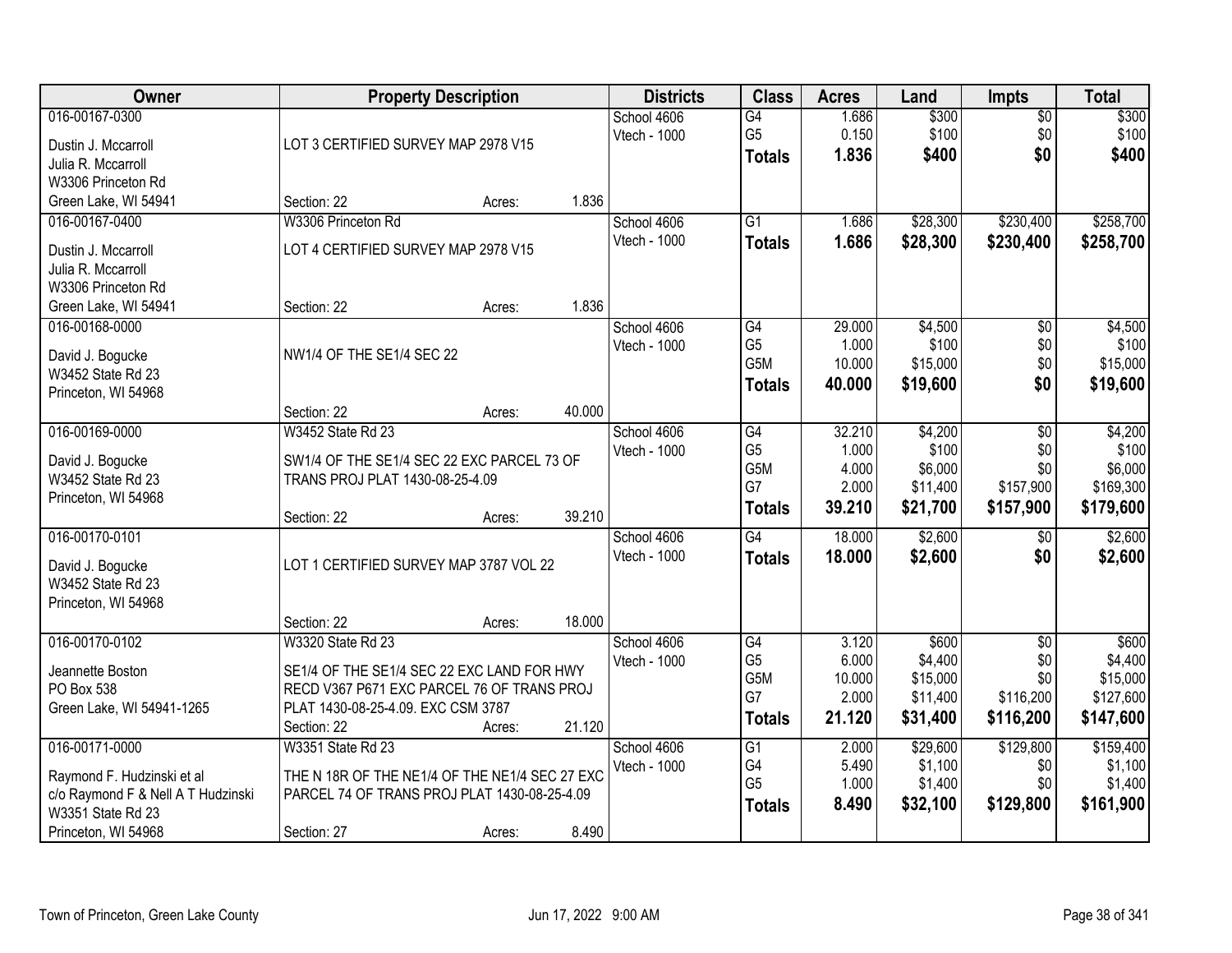| Owner                                 | <b>Property Description</b>                  |        |        | <b>Districts</b> | <b>Class</b>                      | <b>Acres</b>    | Land             | <b>Impts</b>    | <b>Total</b>     |
|---------------------------------------|----------------------------------------------|--------|--------|------------------|-----------------------------------|-----------------|------------------|-----------------|------------------|
| 016-00171-0100                        | State Highway 23                             |        |        | School 4606      | $\overline{G4}$                   | 20.000          | \$3,000          | $\overline{50}$ | \$3,000          |
| David J. Bogucke                      | THE S 62R OF THE NE1/4 OF THE NE1/4 SEC 27   |        |        | Vtech - 1000     | G5M                               | 10.000          | \$15,000         | \$0             | \$15,000         |
| W3452 State Rd 23                     |                                              |        |        |                  | G7                                | 1.000           | \$5,700          | \$400           | \$6,100          |
| Princeton, WI 54968                   |                                              |        |        |                  | <b>Totals</b>                     | 31.000          | \$23,700         | \$400           | \$24,100         |
|                                       | Section: 27                                  | Acres: | 31.000 |                  |                                   |                 |                  |                 |                  |
| 016-00172-0000                        | W3457 State Rd 23                            |        |        | School 4606      | G4                                | 32.140          | \$3,700          | $\overline{50}$ | \$3,700          |
| David J. Bogucke                      | NW1/4 OF THE NE1/4 SEC 27 EXC LAND FOR HWY   |        |        | Vtech - 1000     | G <sub>5</sub>                    | 5.000           | \$3,000          | \$0             | \$3,000          |
| W3452 State Rd 23                     | RECD V 365 P55 EXC PARCEL 71 OF TRANS PROJ   |        |        |                  | G7                                | 2.000           | \$11,400         | \$60,600        | \$72,000         |
| Princeton, WI 54968                   | PLAT 1430-08-25-4.09                         |        |        |                  | <b>Totals</b>                     | 39.140          | \$18,100         | \$60,600        | \$78,700         |
|                                       | Section: 27                                  | Acres: | 39.140 |                  |                                   |                 |                  |                 |                  |
| 016-00173-0000                        |                                              |        |        | School 4606      | G4                                | 30.000          | \$5,000          | $\overline{50}$ | \$5,000          |
|                                       | SW1/4 OF THE NE1/4 SEC 27                    |        |        | Vtech - 1000     | G <sub>5</sub>                    | 2.000           | \$1,500          | \$0             | \$1,500          |
| David J. Bogucke<br>W3452 State Rd 23 |                                              |        |        |                  | G <sub>5</sub> M                  | 8.000           | \$12,000         | \$0             | \$12,000         |
| Princeton, WI 54968                   |                                              |        |        |                  | <b>Totals</b>                     | 40.000          | \$18,500         | \$0             | \$18,500         |
|                                       | Section: 27                                  | Acres: | 40.000 |                  |                                   |                 |                  |                 |                  |
| 016-00174-0000                        |                                              |        |        | School 4606      | G4                                | 36.000          | \$6,000          | \$0             | \$6,000          |
|                                       | SE1/4 OF THE NE1/4 SEC 27                    |        |        | Vtech - 1000     | G5M                               | 4.000           | \$6,000          | \$0             | \$6,000          |
| David J. Bogucke<br>W3452 State Rd 23 |                                              |        |        |                  | <b>Totals</b>                     | 40.000          | \$12,000         | \$0             | \$12,000         |
| Princeton, WI 54968                   |                                              |        |        |                  |                                   |                 |                  |                 |                  |
|                                       | Section: 27                                  | Acres: | 40.000 |                  |                                   |                 |                  |                 |                  |
| 016-00175-0000                        | W3599 State Rd 23                            |        |        | School 4606      | $\overline{G4}$                   | 30.270          | \$4,600          | $\overline{50}$ | \$4,600          |
|                                       |                                              |        |        | Vtech - 1000     | G <sub>5</sub>                    | 2.000           | \$100            | \$0             | \$100            |
| Mary L. Otto et al                    | NE1/4 OF THE NW1/4 SEC 27 EXC LANDS FOR HWY  |        |        |                  | G5M                               | 4.000           | \$6,000          | \$0             | \$6,000          |
| c/o Glen & Mary L Otto                | RECD V368 PG 127 EXC PARCEL 63 OF TRANS PROJ |        |        |                  | G7                                | 2.000           | \$11,400         | \$105,300       | \$116,700        |
| W3599 State Rd 23                     | PLAT 1430-08-25-4.08                         |        |        |                  | <b>Totals</b>                     | 38.270          | \$22,100         | \$105,300       | \$127,400        |
| Princeton, WI 54968                   | Section: 27                                  | Acres: | 38.270 |                  |                                   |                 |                  |                 |                  |
| 016-00176-0000                        |                                              |        |        | School 4606      | $\overline{G4}$<br>G <sub>5</sub> | 36.130<br>2.000 | \$5,000<br>\$100 | $\sqrt{$0}$     | \$5,000<br>\$100 |
| Mary L. Otto et al                    | THE NW1/4 OF THE NW1/4 SEC 27 EXC LANDS FOR  |        |        | Vtech - 1000     |                                   |                 |                  | \$0             |                  |
| c/o Glen & Mary L Otto                | HWY RECD V368 P127 EXC PARCEL 63 OF TRANS    |        |        |                  | <b>Totals</b>                     | 38.130          | \$5,100          | \$0             | \$5,100          |
| W3599 State Rd 23                     | PROJ PLAT 1430-08-25-4.08                    |        |        |                  |                                   |                 |                  |                 |                  |
| Princeton, WI 54968                   | Section: 27                                  | Acres: | 38.130 |                  |                                   |                 |                  |                 |                  |
| 016-00177-0000                        |                                              |        |        | School 4606      | G4                                | 17.000          | \$2,600          | $\overline{60}$ | \$2,600          |
| Mary L. Otto et al                    | THE SW1/4 OF THE NW1/4 SEC 27 EXC PARCEL     |        |        | Vtech - 1000     | G <sub>5</sub>                    | 1.000           | \$100            | \$0             | \$100            |
| c/o Glen & Mary L Otto                | 177.1                                        |        |        |                  | G5M                               | 20.008          | \$30,000         | \$0             | \$30,000         |
| W3599 State Rd 23                     |                                              |        |        |                  | <b>Totals</b>                     | 38.008          | \$32,700         | \$0             | \$32,700         |
| Princeton, WI 54968                   | Section: 27                                  | Acres: | 38.008 |                  |                                   |                 |                  |                 |                  |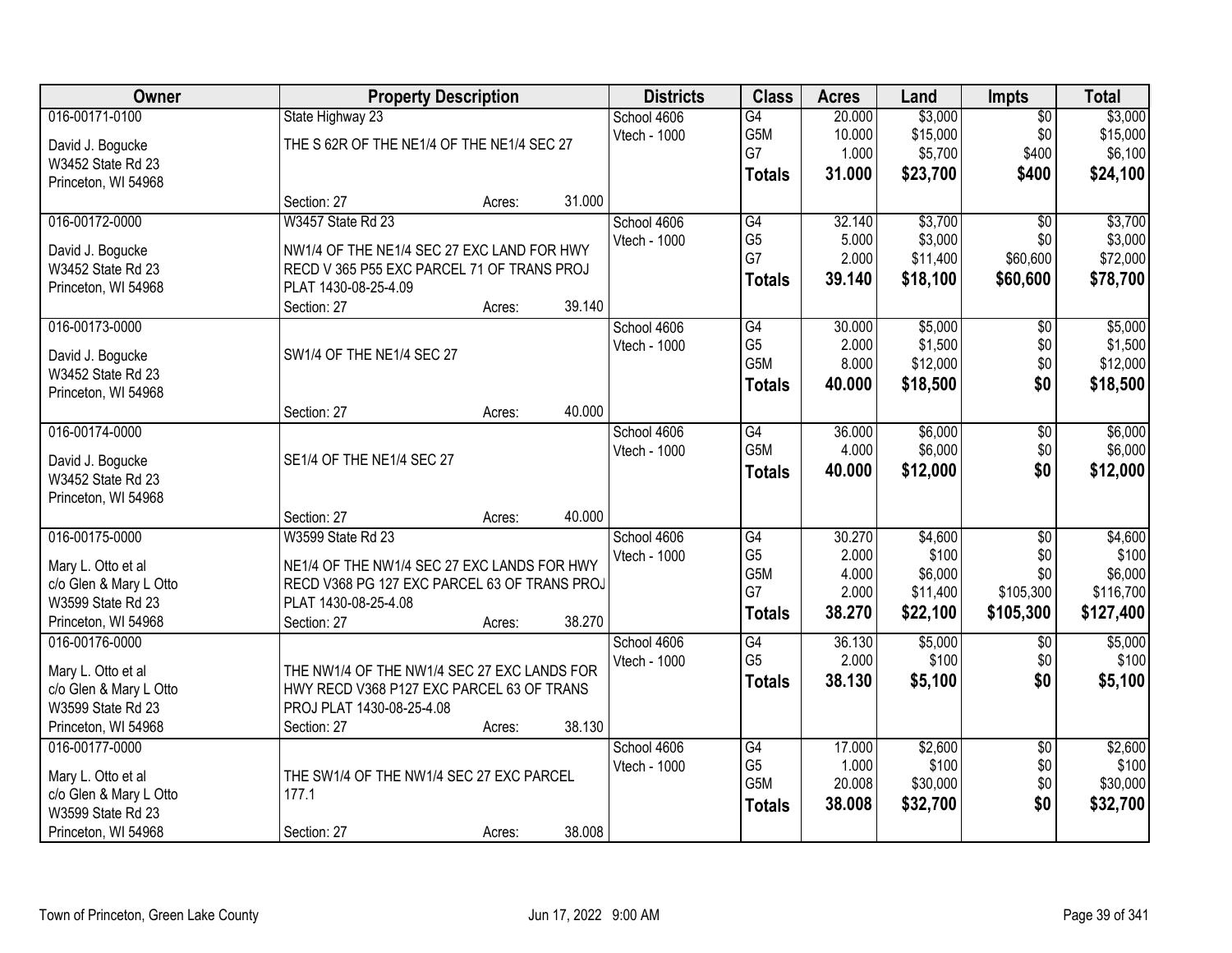| Owner                                       |                                                                | <b>Property Description</b> |        | <b>Districts</b> | <b>Class</b>    | <b>Acres</b> | Land     | <b>Impts</b>    | <b>Total</b> |
|---------------------------------------------|----------------------------------------------------------------|-----------------------------|--------|------------------|-----------------|--------------|----------|-----------------|--------------|
| 016-00177-0100                              | N5532 County Rd T1                                             |                             |        | School 4606      | $\overline{G1}$ | 1.992        | \$19,800 | \$147,900       | \$167,700    |
| lan W. Wainio                               | COM 350' N OF THE SW COR OF THE NW1/4 SEC 27                   |                             |        | Vtech - 1000     | <b>Totals</b>   | 1.992        | \$19,800 | \$147,900       | \$167,700    |
| Shannon M. Wainio                           | THENCE N 400'; E 217'; S 400'; W 217' TO BEG                   |                             |        |                  |                 |              |          |                 |              |
| N5532 County Rd Tt                          |                                                                |                             |        |                  |                 |              |          |                 |              |
| Princeton, WI 54968                         | Section: 27                                                    | Acres:                      | 1.992  |                  |                 |              |          |                 |              |
| 016-00178-0000                              |                                                                |                             |        | School 4606      | G4              | 17.720       | \$3,600  | $\overline{50}$ | \$3,600      |
|                                             |                                                                |                             |        | Vtech - 1000     | G <sub>5</sub>  | 1.000        | \$100    | \$0             | \$100        |
| Mary L. Otto et al                          | SE1/4 OF THE NW1/4 SEC 27 EXC COM 795' N OF SE                 |                             |        |                  | G5M             | 20.280       | \$30,400 | \$0             | \$30,400     |
| c/o Glen & Mary L Otto<br>W3599 State Rd 23 | COR NW1/4: RUN W 208', N 210'; E 208'; S 210' TO<br><b>BEG</b> |                             |        |                  | <b>Totals</b>   | 39.000       | \$34,100 | \$0             | \$34,100     |
| Princeton, WI 54968                         | Section: 27                                                    | Acres:                      | 39.000 |                  |                 |              |          |                 |              |
| 016-00179-0000                              | N5565 Lazy L Rd                                                |                             |        | School 4606      | $\overline{G1}$ | 1.000        | \$29,000 | \$90,100        | \$119,100    |
|                                             |                                                                |                             |        | Vtech - 1000     |                 |              |          |                 |              |
| Lynne E. Wells Jr                           | COM 795' N OF SE COR OF NW1/4 SEC 27: RUN W                    |                             |        |                  | <b>Totals</b>   | 1.000        | \$29,000 | \$90,100        | \$119,100    |
| N5565 Lazy L Rd                             | 208'; N 210'; E 208'; S 210' TO BEG                            |                             |        |                  |                 |              |          |                 |              |
| Green Lake, WI 54941                        |                                                                |                             |        |                  |                 |              |          |                 |              |
|                                             | Section: 27                                                    | Acres:                      | 1.000  |                  |                 |              |          |                 |              |
| 016-00180-0000                              | Lazy L Rd                                                      |                             |        | School 2310      | G4              | 38.580       | \$6,700  | \$0             | \$6,700      |
| Glen O. Otto                                | NE1/4 OF THE SW1/4, SEC 27 EXC THAT PART CSM                   |                             |        | Vtech - 1000     | G <sub>5</sub>  | 1.000        | \$100    | \$0             | \$100        |
| W3599 State Rd 23                           | 1556 LYING THEREIN                                             |                             |        |                  | <b>Totals</b>   | 39.580       | \$6,800  | \$0             | \$6,800      |
| Princeton, WI 54968                         |                                                                |                             |        |                  |                 |              |          |                 |              |
|                                             | Section: 27                                                    | Acres:                      | 39.580 |                  |                 |              |          |                 |              |
| 016-00181-0000                              | N5454 County Rd TT                                             |                             |        | School 4606      | $\overline{G4}$ | 27.950       | \$4,700  | $\overline{30}$ | \$4,700      |
|                                             |                                                                |                             |        | Vtech - 1000     | G <sub>5</sub>  | 2.050        | \$1,500  | \$0             | \$1,500      |
| Steven K. Kutz et al                        | THE N 44 ACRES OF THE W1/2 OF THE SW1/4 SEC                    |                             |        |                  | G5M             | 8.000        | \$12,000 | \$0             | \$12,000     |
| c/o Steven K & Irene B Kutz                 | 27                                                             |                             |        |                  | G7              | 2.000        | \$11,400 | \$114,900       | \$126,300    |
| N5454 County Rd Tt                          |                                                                |                             |        |                  | <b>Totals</b>   | 40.000       | \$29,600 | \$114,900       | \$144,500    |
| Princeton, WI 54968                         | Section: 27                                                    | Acres:                      | 40.000 |                  |                 |              |          |                 |              |
| 016-00182-0000                              |                                                                |                             |        | School 4606      | G4              | 30.050       | \$5,200  | \$0             | \$5,200      |
| Steven K. Kutz et al                        | SW1/4 OF THE SW1/4 SEC 27 EXC THE N 4 ACRES                    |                             |        | Vtech - 1000     | G <sub>5</sub>  | 1.950        | \$1,500  | \$0             | \$1,500      |
| c/o Steven K & Irene B Kutz                 |                                                                |                             |        |                  | G5M             | 4.000        | \$6,000  | \$0             | \$6,000      |
| N5454 County Rd Tt                          |                                                                |                             |        |                  | <b>Totals</b>   | 36,000       | \$12,700 | \$0             | \$12,700     |
| Princeton, WI 54968                         | Section: 27                                                    | Acres:                      | 36.000 |                  |                 |              |          |                 |              |
| 016-00183-0000                              |                                                                |                             |        | School 2310      | G4              | 36.750       | \$5,800  | $\overline{30}$ | \$5,800      |
|                                             |                                                                |                             |        | Vtech - 1000     | G <sub>5</sub>  | 1.730        | \$1,500  | \$0             | \$1,500      |
| Glen O. Otto                                | SE1/4 OF THE SW1/4 SEC 27 EXC THAT PART CSM                    |                             |        |                  | <b>Totals</b>   | 38.480       | \$7,300  | \$0             | \$7,300      |
| W3599 State Rd 23                           | 1556 LYING THEREIN                                             |                             |        |                  |                 |              |          |                 |              |
| Princeton, WI 54968                         |                                                                |                             |        |                  |                 |              |          |                 |              |
|                                             | Section: 27                                                    | Acres:                      | 38.480 |                  |                 |              |          |                 |              |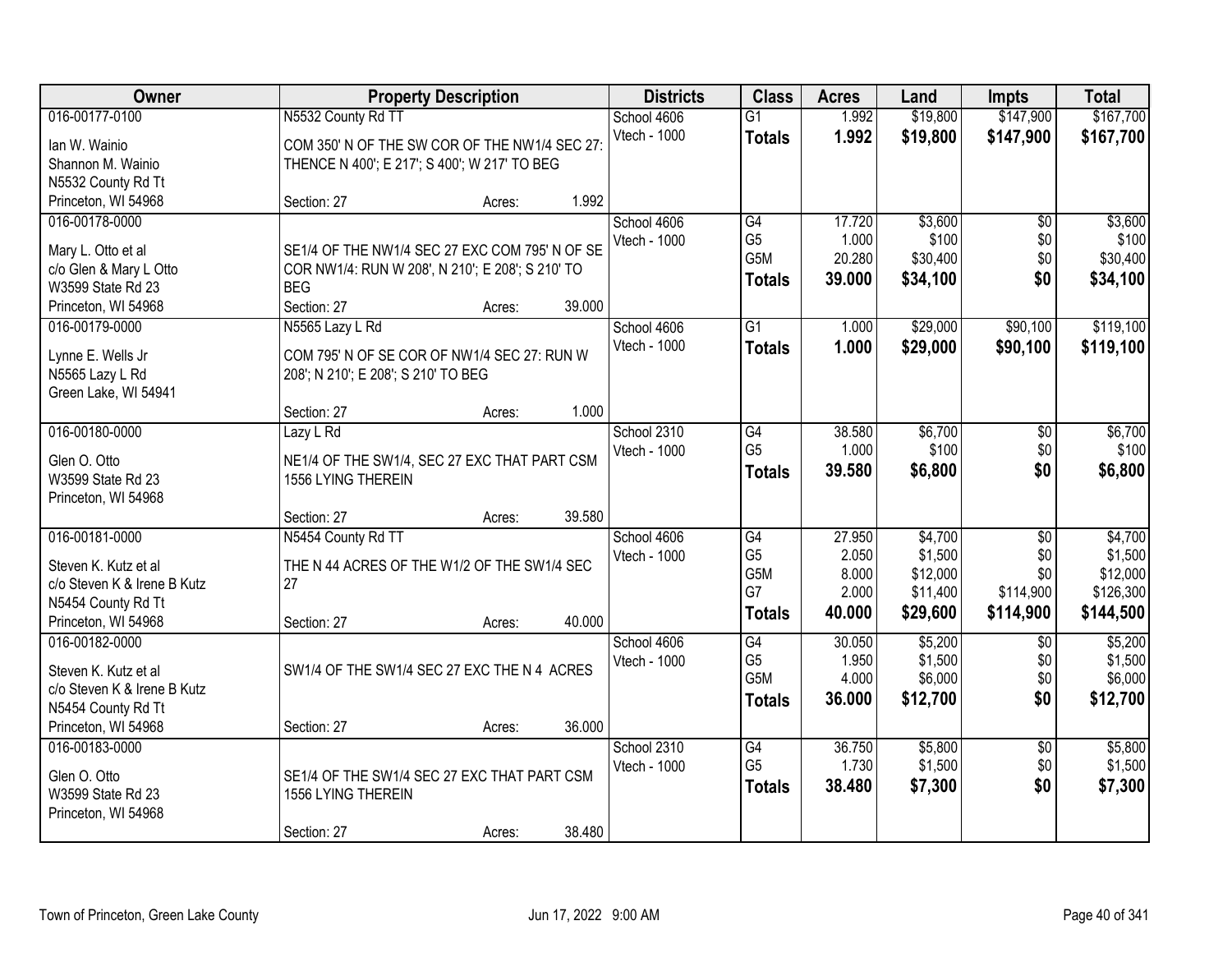| Owner                           |                                                  | <b>Property Description</b> |        | <b>Districts</b> | <b>Class</b>     | <b>Acres</b> | Land     | Impts           | <b>Total</b> |
|---------------------------------|--------------------------------------------------|-----------------------------|--------|------------------|------------------|--------------|----------|-----------------|--------------|
| 016-00183-0100                  | N5393 Lazy L Rd                                  |                             |        | School 2310      | G1               | 1.910        | \$28,900 | \$159,200       | \$188,100    |
| Michael J. Pozzi                | LOT 1 CERTIFIED SURVEY MAP 1556 V6 SEC 27        |                             |        | Vtech - 1000     | <b>Totals</b>    | 1.910        | \$28,900 | \$159,200       | \$188,100    |
| Jaime A. Pozzi                  |                                                  |                             |        |                  |                  |              |          |                 |              |
| 55475 Beau Bien Blvd            |                                                  |                             |        |                  |                  |              |          |                 |              |
| Naperville, IL 60540            | Section: 27                                      | Acres:                      | 1.910  |                  |                  |              |          |                 |              |
| 016-00184-0000                  |                                                  |                             |        | School 2310      | G4               | 37.000       | \$5,600  | $\overline{50}$ | \$5,600      |
| Mary L. Otto                    | NE1/4 OF THE SE1/4 SEC 27                        |                             |        | Vtech - 1000     | G <sub>5</sub> M | 3.000        | \$4,500  | \$0             | \$4,500      |
| W3599 State Rd 23               |                                                  |                             |        |                  | <b>Totals</b>    | 40.000       | \$10,100 | \$0             | \$10,100     |
| Princeton, WI 54968             |                                                  |                             |        |                  |                  |              |          |                 |              |
|                                 | Section: 27                                      | Acres:                      | 40.000 |                  |                  |              |          |                 |              |
| 016-00185-0000                  |                                                  |                             |        | School 2310      | $\overline{G4}$  | 36.000       | \$5,500  | \$0             | \$5,500      |
| Mary L. Otto                    | NW1/4 OF THE SE1/4 SEC 27 EXC CSM'S 796, 1257, 8 |                             |        | Vtech - 1000     | G <sub>5</sub>   | 2.840        | \$2,900  | \$0             | \$2,900      |
| W3599 State Rd 23               | 1682                                             |                             |        |                  | <b>Totals</b>    | 38.840       | \$8,400  | \$0             | \$8,400      |
| Princeton, WI 54968             |                                                  |                             |        |                  |                  |              |          |                 |              |
|                                 | Section: 27                                      | Acres:                      | 38.840 |                  |                  |              |          |                 |              |
| 016-00185-0100                  | N5450 Lazy L Rd                                  |                             |        | School 2310      | G1               | 1.420        | \$24,700 | \$122,600       | \$147,300    |
| Nelson D and Maria Waters       | LOT 1 CERTIFIED SURVEY MAP 796 V3 & OUTLOT 1     |                             |        | Vtech - 1000     | <b>Totals</b>    | 1.420        | \$24,700 | \$122,600       | \$147,300    |
| c/o Nelson D. Waters            | <b>CSM 1682 V7</b>                               |                             |        |                  |                  |              |          |                 |              |
| N5450 Lazy L Rd                 |                                                  |                             |        |                  |                  |              |          |                 |              |
| Green Lake, WI 54941            | Section: 27                                      | Acres:                      | 1.420  |                  |                  |              |          |                 |              |
| 016-00185-0200                  |                                                  |                             |        | School 2310      | $\overline{G1}$  | 0.140        | \$2,400  | $\overline{30}$ | \$2,400      |
| Nelson D and Maria Waters       | LOT 1 CERTIFIED SURVEY MAP 1257 V5 SEC 27        |                             |        | Vtech - 1000     | <b>Totals</b>    | 0.140        | \$2,400  | \$0             | \$2,400      |
| c/o Nelson D. Waters            |                                                  |                             |        |                  |                  |              |          |                 |              |
| N5450 Lazy L Rd                 |                                                  |                             |        |                  |                  |              |          |                 |              |
| Green Lake, WI 54941            | Section: 27                                      | Acres:                      | 0.140  |                  |                  |              |          |                 |              |
| 016-00186-0000                  |                                                  |                             |        | School 2310      | $\overline{G4}$  | 30.000       | \$3,800  | $\overline{60}$ | \$3,800      |
| Lkv Income Trust                | SW1/4 OF THE SE1/4 SEC 27 EXC CSM 1166           |                             |        | Vtech - 1000     | G5M              | 2.940        | \$4,400  | \$0             | \$4,400      |
| W3392 County Rd T               |                                                  |                             |        |                  | <b>Totals</b>    | 32.940       | \$8,200  | \$0             | \$8,200      |
| Green Lake, WI 54941            |                                                  |                             |        |                  |                  |              |          |                 |              |
|                                 | Section: 27                                      | Acres:                      | 32.940 |                  |                  |              |          |                 |              |
| 016-00186-0100                  | N5346 Lazy L Rd                                  |                             |        | School 2310      | G1               | 2.000        | \$29,600 | \$134,900       | \$164,500    |
| Robert E. Foelske et al         | LOT 1 CERTIFIED SURVEY MAP 1166 V4 SEC 27        |                             |        | Vtech - 1000     | G4               | 4.500        | \$600    | \$0             | \$600        |
| c/o Robert E & Victoria Foelske |                                                  |                             |        |                  | G <sub>5</sub>   | 0.560        | \$800    | \$0             | \$800        |
| N5346 Lazy L Rd                 |                                                  |                             |        |                  | <b>Totals</b>    | 7.060        | \$31,000 | \$134,900       | \$165,900    |
| Green Lake, WI 54941            | Section: 27                                      | Acres:                      | 7.060  |                  |                  |              |          |                 |              |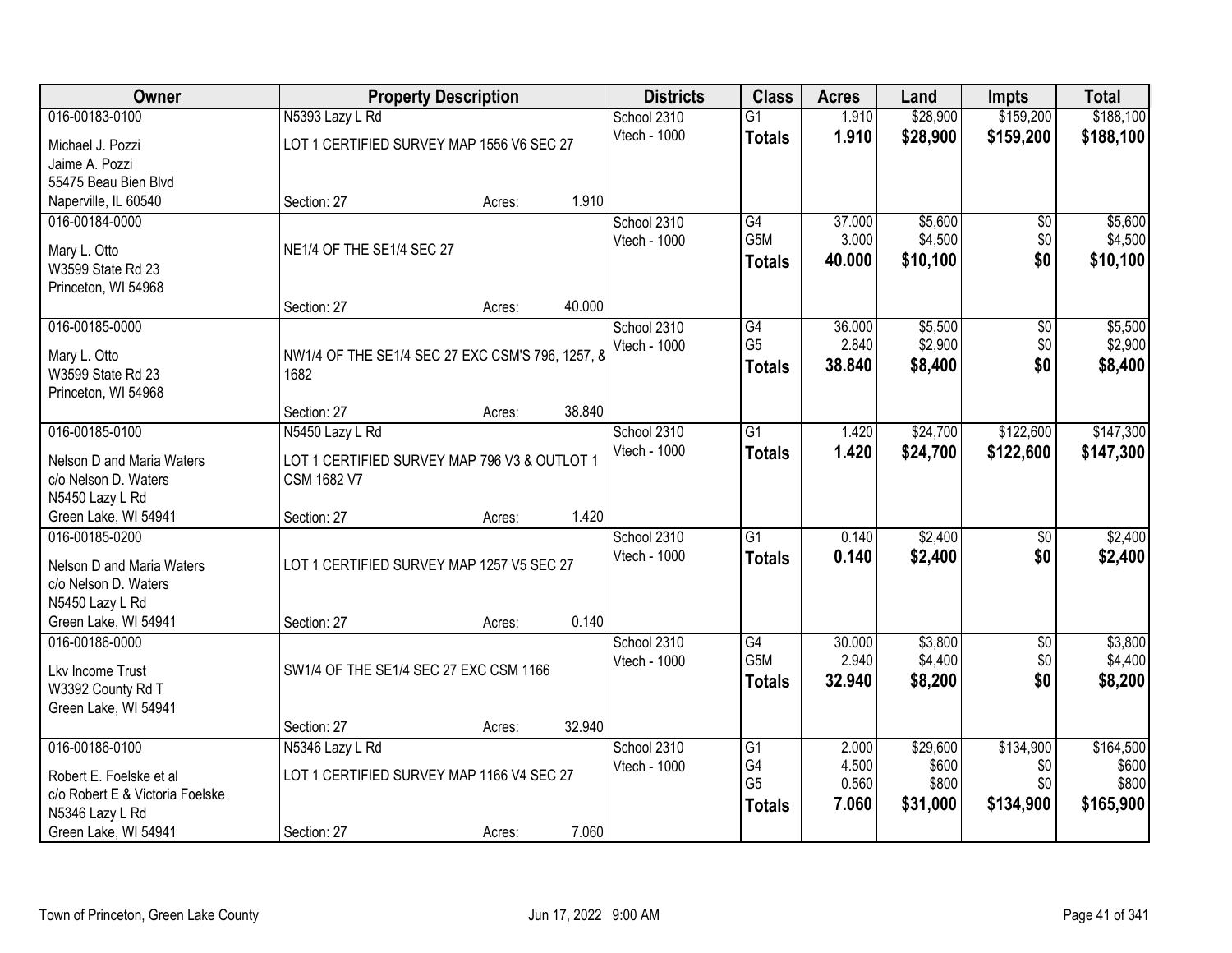| Owner                                     |                                                 | <b>Property Description</b> |        | <b>Districts</b> | <b>Class</b>    | <b>Acres</b> | Land            | <b>Impts</b>    | <b>Total</b>    |
|-------------------------------------------|-------------------------------------------------|-----------------------------|--------|------------------|-----------------|--------------|-----------------|-----------------|-----------------|
| 016-00187-0000                            |                                                 |                             |        | School 2310      | $\overline{G4}$ | 20.000       | \$2,500         | $\overline{50}$ | \$2,500         |
| Lkv Income Trust                          | SE1/4 OF THE SE1/4 SEC 27 EXC THE S1/2 THEREOF  |                             |        | Vtech - 1000     | <b>Totals</b>   | 20.000       | \$2,500         | \$0             | \$2,500         |
| W3392 County Rd T                         |                                                 |                             |        |                  |                 |              |                 |                 |                 |
| Green Lake, WI 54941                      |                                                 |                             |        |                  |                 |              |                 |                 |                 |
|                                           | Section: 27                                     | Acres:                      | 20.000 |                  |                 |              |                 |                 |                 |
| 016-00187-0100                            |                                                 |                             |        | School 2310      | G4              | 5.000        | \$600           | \$0             | \$600           |
|                                           | S1/2 OF THE SE1/4 SEC 27                        |                             |        | Vtech - 1000     | G <sub>5</sub>  | 5.000        | \$7,000         | \$0             | \$7,000         |
| Lkv Income Trust                          |                                                 |                             |        |                  | G5M             | 10.000       | \$15,000        | \$0             | \$15,000        |
| W3392 County Rd T<br>Green Lake, WI 54941 |                                                 |                             |        |                  | <b>Totals</b>   | 20,000       | \$22,600        | \$0             | \$22,600        |
|                                           | Section: 27                                     | Acres:                      | 20.000 |                  |                 |              |                 |                 |                 |
| 016-00188-0000                            |                                                 |                             |        | School 4606      | $\overline{G4}$ | 36.770       | \$5,300         | $\overline{50}$ | \$5,300         |
|                                           |                                                 |                             |        | Vtech - 1000     | G <sub>5</sub>  | 3.000        | \$200           | \$0             | \$200           |
| James G & Kathleen D Wesner I             | NE1/4 OF THE NE1/4 SEC 28 EXC LAND FOR HWY      |                             |        |                  | <b>Totals</b>   | 39.770       | \$5,500         | \$0             | \$5,500         |
| Revocable Trust                           | RECD V 366 P482. EXC PARCEL 59 OF TRANS PROJ    |                             |        |                  |                 |              |                 |                 |                 |
| W3823 State Rd 23                         | PLAT 1430-08-25-4.07                            |                             |        |                  |                 |              |                 |                 |                 |
| Princeton, WI 54968                       | Section: 28                                     | Acres:                      | 39.770 |                  |                 |              |                 |                 |                 |
| 016-00189-0000                            | W3823 State Rd 23                               |                             |        | School 4606      | $\overline{G2}$ | 1.000        | \$20,000        | \$95,300        | \$115,300       |
| James G & Kathleen D Wesner I             | NW1/4 OF NE1/4 SEC 28 EXC THE W 6R OF THE N 7F  |                             |        | Vtech - 1000     | G4              | 23.000       | \$4,700         | \$0             | \$4,700         |
| Revocable Trust                           | THEREOF, SEC 28 ALSO INCL LANDS DESC IN V 372   |                             |        |                  | G <sub>5</sub>  | 5.710        | \$5,300         | \$0             | \$5,300         |
| W3823 State Rd 23                         | P 482 EXC LAND FOR HWY (.20 AC RETURNED TO      |                             |        |                  | G5M             | 8.000        | \$12,000        | \$0             | \$12,000        |
| Princeton, WI 54968                       | Section: 28                                     | Acres:                      | 39.710 |                  | G7              | 2.000        | \$11,400        | \$219,500       | \$230,900       |
|                                           |                                                 |                             |        |                  | <b>Totals</b>   | 39.710       | \$53,400        | \$314,800       | \$368,200       |
| 016-00190-0101                            | <b>W3895 State Rd 23</b>                        |                             |        | School 4606      | $\overline{X2}$ | 0.100        | $\overline{50}$ | $\overline{50}$ | $\overline{50}$ |
| State of Wisconsin Dot                    | <b>WEATHER STATION</b>                          |                             |        | Vtech - 1000     | <b>Totals</b>   | 0.100        | \$0             | \$0             | \$0             |
| PO Box 8021 dist4                         |                                                 |                             |        |                  |                 |              |                 |                 |                 |
| Wisconsin Rapids, WI 54495                |                                                 |                             |        |                  |                 |              |                 |                 |                 |
|                                           | Section: 28                                     | Acres:                      | 0.100  |                  |                 |              |                 |                 |                 |
| 016-00191-0000                            |                                                 |                             |        | School 4606      | G4              | 34.000       | \$5,300         | $\overline{50}$ | \$5,300         |
|                                           |                                                 |                             |        | Vtech - 1000     | G <sub>5</sub>  | 1.000        | \$100           | \$0             | \$100           |
| James G & Kathleen D Wesner I             | SW1/4 OF THE NE1/4 SEC 28                       |                             |        |                  | G5M             | 5.000        | \$7,500         | \$0             | \$7,500         |
| Revocable Trust<br>W3823 State Rd 23      |                                                 |                             |        |                  | Totals          | 40.000       | \$12,900        | \$0             | \$12,900        |
| Princeton, WI 54968                       | Section: 28                                     | Acres:                      | 40.000 |                  |                 |              |                 |                 |                 |
| 016-00192-0000                            |                                                 |                             |        | School 4606      | G4              | 19.500       | \$3,000         | \$0             | \$3,000         |
|                                           |                                                 |                             |        | Vtech - 1000     | G <sub>5</sub>  | 1.000        | \$100           | \$0             | \$100           |
| James G & Kathleen D Wesner I             | SE1/4 OF THE NE1/4 SEC 28 EXC LOT 1 CSM 2171 V9 |                             |        |                  | G5M             | 18.000       | \$27,000        | \$0             | \$27,000        |
| Revocable Trust                           |                                                 |                             |        |                  | <b>Totals</b>   | 38.500       | \$30,100        | \$0             | \$30,100        |
| W3823 State Rd 23                         |                                                 |                             |        |                  |                 |              |                 |                 |                 |
| Princeton, WI 54968                       | Section: 28                                     | Acres:                      | 38.500 |                  |                 |              |                 |                 |                 |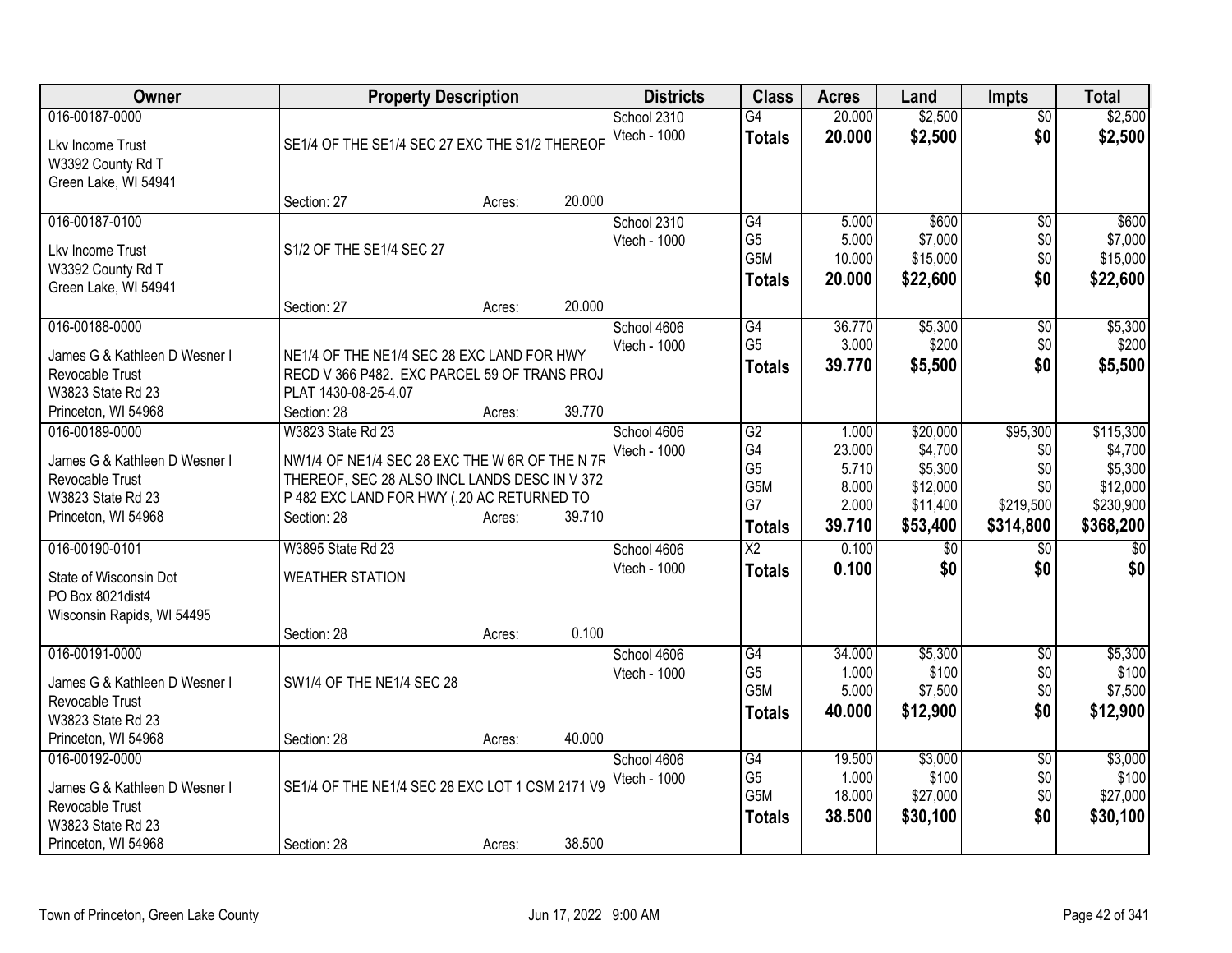| Owner                                  | <b>Property Description</b>                                                     |        |        | <b>Districts</b> | <b>Class</b>    | <b>Acres</b> | Land     | <b>Impts</b>    | <b>Total</b> |
|----------------------------------------|---------------------------------------------------------------------------------|--------|--------|------------------|-----------------|--------------|----------|-----------------|--------------|
| 016-00192-0100                         | N5533 County Rd TT                                                              |        |        | School 4606      | $\overline{G1}$ | 1.500        | \$35,000 | \$145,600       | \$180,600    |
| Mark R. Wesner et al                   | LOT 1 CERTIFIED SURVEY MAP 2171 V9 SEC 28                                       |        |        | Vtech - 1000     | <b>Totals</b>   | 1.500        | \$35,000 | \$145,600       | \$180,600    |
| c/o Mark R & Jacqueline Wesner         |                                                                                 |        |        |                  |                 |              |          |                 |              |
| N5533 County Rd Tt                     |                                                                                 |        |        |                  |                 |              |          |                 |              |
| Princeton, WI 54968                    | Section: 28                                                                     | Acres: | 1.500  |                  |                 |              |          |                 |              |
| 016-00193-0000                         | W3919 State Road 23 and 73                                                      |        |        | School 4606      | $\overline{G2}$ | 0.859        | \$16,200 | \$2,500         | \$18,700     |
| Green Lake Lodging and Sports, LLC     | LOT 1 CERTIFIED SURVEY MAP 3348 V18                                             |        |        | Vtech - 1000     | <b>Totals</b>   | 0.859        | \$16,200 | \$2,500         | \$18,700     |
| c/o Green Lake Lodging and Sports, LL( |                                                                                 |        |        |                  |                 |              |          |                 |              |
| W3654 Orchard Ave                      |                                                                                 |        |        |                  |                 |              |          |                 |              |
| Green Lake, WI 54941                   | Section: 28                                                                     | Acres: | 0.859  |                  |                 |              |          |                 |              |
| 016-00193-0100                         |                                                                                 |        |        | School 4606      | $\overline{G2}$ | 0.583        | \$5,500  | \$0             | \$5,500      |
| Green Lake Lodging and Sports, LLC     | LOT 2 CERTIFIED SURVEY MAP 3348 V18                                             |        |        | Vtech - 1000     | <b>Totals</b>   | 0.583        | \$5,500  | \$0             | \$5,500      |
| c/o Green Lake Lodging and Sports, LL( |                                                                                 |        |        |                  |                 |              |          |                 |              |
| W3654 Orchard Ave                      |                                                                                 |        |        |                  |                 |              |          |                 |              |
| Green Lake, WI 54941                   | Section: 28                                                                     | Acres: | 0.583  |                  |                 |              |          |                 |              |
| 016-00193-0200                         |                                                                                 |        |        | School 4606      | G2              | 0.267        | \$3,900  | \$0             | \$3,900      |
| Green Lake Lodging and Sports, LLC     | LOT 3 CERTIFIED SURVEY MAP 1031 V4 SEC 28                                       |        |        | Vtech - 1000     | <b>Totals</b>   | 0.267        | \$3,900  | \$0             | \$3,900      |
| c/o Green Lake Lodging and Sports, LL( |                                                                                 |        |        |                  |                 |              |          |                 |              |
| W3654 Orchard Ave                      |                                                                                 |        |        |                  |                 |              |          |                 |              |
| Green Lake, WI 54941                   | Section: 28                                                                     | Acres: | 0.267  |                  |                 |              |          |                 |              |
| 016-00194-0000                         | N5681 State Rd 73                                                               |        |        | School 4606      | $\overline{G2}$ | 2.000        | \$31,600 | \$79,400        | \$111,000    |
| Mci Real Estate Holdings, LLC          | NE1/4 OF THE NW1/4 SEC 28 EXC CSM 1031 V4 SUB                                   |        |        | Vtech - 1000     | G <sub>5</sub>  | 35.890       | \$50,300 | \$0             | \$50,300     |
| PO Box 16                              | TO HWY ALSO SUB TEL ESMT EXC PARCEL 53 OF                                       |        |        |                  | <b>Totals</b>   | 37.890       | \$81,900 | \$79,400        | \$161,300    |
| Princeton, WI 54968                    | TRANS PROJ PLAT 1430-08-25-4.06                                                 |        |        |                  |                 |              |          |                 |              |
|                                        | Section: 28                                                                     | Acres: | 37.890 |                  |                 |              |          |                 |              |
| 016-00195-0000                         | W4001 State Road 23 and 73                                                      |        |        | School 4606      | G4              | 17.180       | \$2,900  | $\overline{50}$ | \$2,900      |
| Florence Irrey Tru E. Hebbe            | E1/2 (40R) OF THE NW1/4 OF THE NW1/4 SEC 28 EXC                                 |        |        | Vtech - 1000     | G <sub>5</sub>  | 0.500        | \$100    | \$0             | \$100        |
| W4086 Old Green Lake Rd                | PARCEL 47 OF TRANS PROJ PLAT 1430-08-25-4.06                                    |        |        |                  | G7              | 2.000        | \$11,400 | \$78,400        | \$89,800     |
| Princeton, WI 54968                    |                                                                                 |        |        |                  | <b>Totals</b>   | 19.680       | \$14,400 | \$78,400        | \$92,800     |
|                                        | Section: 28                                                                     | Acres: | 19.680 |                  |                 |              |          |                 |              |
| 016-00196-0000                         | W4061 State Road 23 and 73                                                      |        |        | School 4606      | G1              | 2.000        | \$29,600 | \$11,800        | \$41,400     |
| Daniel W. Hebbe                        |                                                                                 |        |        | Vtech - 1000     | G4              | 17.260       | \$2,600  | \$0             | \$2,600      |
| W4001 State Rd 23/73                   | W1/2 (40R) OF THE NW1/4 OF THE NW1/4 SEC 28<br>EXC PARCEL 46 OF TRANS PROJ PLAT |        |        |                  | G <sub>5</sub>  | 0.500        | \$100    | \$0             | \$100        |
| Princeton, WI 54968                    | 1430-08-25-4.06                                                                 |        |        |                  | <b>Totals</b>   | 19.760       | \$32,300 | \$11,800        | \$44,100     |
|                                        | Section: 28                                                                     | Acres: | 19.760 |                  |                 |              |          |                 |              |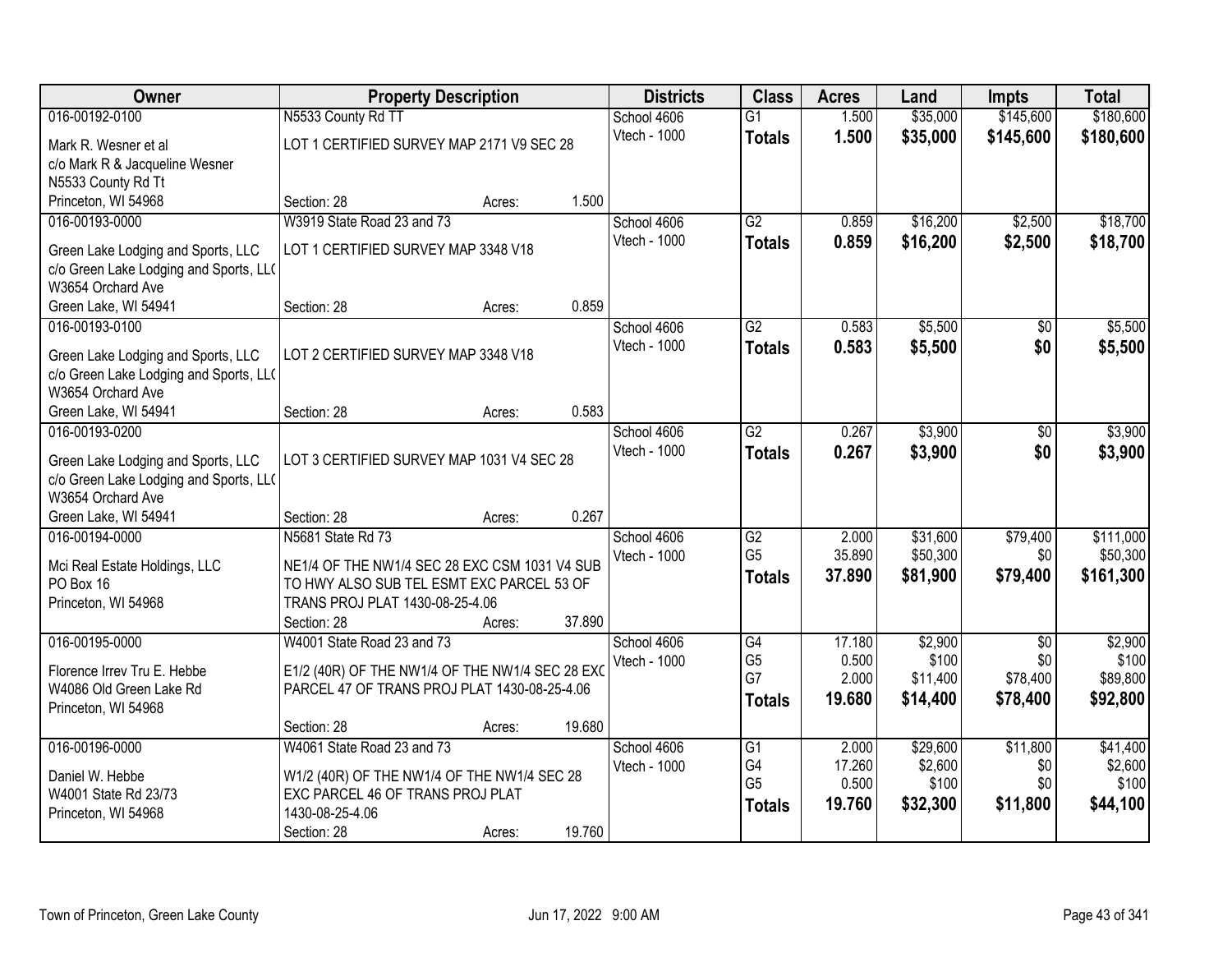| Owner                                                                                           |                                                                                           | <b>Property Description</b> |        | <b>Districts</b>            | <b>Class</b>                                       | <b>Acres</b>                       | Land                                      | <b>Impts</b>                         | <b>Total</b>                               |
|-------------------------------------------------------------------------------------------------|-------------------------------------------------------------------------------------------|-----------------------------|--------|-----------------------------|----------------------------------------------------|------------------------------------|-------------------------------------------|--------------------------------------|--------------------------------------------|
| 016-00197-0000<br>Daniel W. Hebbe<br>W4001 State Rd 23/73<br>Princeton, WI 54968                | W1/2 (40R) OF THE SW1/4 OF THE NW1/4 SEC 28                                               |                             |        | School 4606<br>Vtech - 1000 | $\overline{G4}$<br>G5M<br><b>Totals</b>            | 16.000<br>4.000<br>20.000          | \$3,000<br>\$6,000<br>\$9,000             | $\sqrt{$0}$<br>\$0<br>\$0            | \$3,000<br>\$6,000<br>\$9,000              |
|                                                                                                 | Section: 28                                                                               | Acres:                      | 20.000 |                             |                                                    |                                    |                                           |                                      |                                            |
| 016-00198-0000<br>Florence Irrev Tru E. Hebbe<br>W4086 Old Green Lake Rd<br>Princeton, WI 54968 | E1/2 (40R) OF THE SW1/4 OF THE NW1/4 SEC 28                                               |                             |        | School 4606<br>Vtech - 1000 | G4<br>G5M<br><b>Totals</b>                         | 17.000<br>3.000<br>20.000          | \$3,100<br>\$4,500<br>\$7,600             | \$0<br>\$0<br>\$0                    | \$3,100<br>\$4,500<br>\$7,600              |
| 016-00199-0000                                                                                  | Section: 28<br>N5503 State Rd 73                                                          | Acres:                      | 20.000 |                             | $\overline{G1}$                                    | 2.000                              | \$29,600                                  | \$73,500                             | \$103,100                                  |
| Daniel W. Hebbe<br>W4001 State Rd 23/73<br>Princeton, WI 54968                                  | SE1/4 OF THE NW1/4 SEC 28                                                                 |                             |        | School 4606<br>Vtech - 1000 | G4<br>G <sub>5</sub><br>G5M                        | 29.000<br>1.000<br>8.000           | \$4,400<br>\$100<br>\$12,000              | \$0<br>\$0<br>\$0                    | \$4,400<br>\$100<br>\$12,000               |
|                                                                                                 | Section: 28                                                                               | Acres:                      | 40.000 |                             | <b>Totals</b>                                      | 40.000                             | \$46,100                                  | \$73,500                             | \$119,600                                  |
| 016-00200-0000<br>Daniel W. Hebbe<br>W4001 State Rd 23/73<br>Princeton, WI 54968                | THE N 38R OF THE NE1/4 OF THE SW1/4 SEC 28                                                |                             |        | School 4606<br>Vtech - 1000 | G4<br>G <sub>5</sub><br>G5M<br><b>Totals</b>       | 11.000<br>4.000<br>4.000<br>19.000 | \$1,700<br>\$5,000<br>\$6,000<br>\$12,700 | $\sqrt[6]{3}$<br>\$0<br>\$0<br>\$0   | \$1,700<br>\$5,000<br>\$6,000<br>\$12,700  |
|                                                                                                 | Section: 28                                                                               | Acres:                      | 19.000 |                             |                                                    |                                    |                                           |                                      |                                            |
| 016-00201-0000<br>Mci Real Estate Holdings, LLC<br>PO Box 16<br>Princeton, WI 54968             | N5449 State Rd 73<br>THE S 42R OF THE NE1/4 OF THE SW1/4 SEC 28 EXC<br>LOT 1 CSM 2310 V10 |                             |        | School 4606<br>Vtech - 1000 | $\overline{G4}$<br>G <sub>5</sub><br><b>Totals</b> | 12.846<br>1.000<br>13.846          | \$1,900<br>\$1,400<br>\$3,300             | \$0<br>\$0<br>\$0                    | \$1,900<br>\$1,400<br>\$3,300              |
|                                                                                                 | Section: 28                                                                               | Acres:                      | 13.846 |                             |                                                    |                                    |                                           |                                      |                                            |
| 016-00201-0100<br>Richard S. Swanke<br>c/o Richard S. Swanke<br>N6675 State Rd 73               | N5431 State Rd 73<br>LOT 1 CERTIFIED SURVEY MAP 2310 V10 SEC 28                           |                             |        | School 4606<br>Vtech - 1000 | G1<br>G4<br>G <sub>5</sub><br><b>Totals</b>        | 2.000<br>3.154<br>2.000<br>7.154   | \$29,600<br>\$500<br>\$2,800<br>\$32,900  | \$140,300<br>\$0<br>\$0<br>\$140,300 | \$169,900<br>\$500<br>\$2,800<br>\$173,200 |
| Princeton, WI 54968                                                                             | Section: 28                                                                               | Acres:                      | 7.154  |                             |                                                    |                                    |                                           |                                      |                                            |
| 016-00202-0000<br>Mci Real Estate Holdings, LLC<br>PO Box 16<br>Princeton, WI 54968             | NW1/4 OF THE SW1/4 SEC 28                                                                 |                             |        | School 4606<br>Vtech - 1000 | G4<br>G5M<br><b>Totals</b>                         | 30.000<br>10.000<br>40.000         | \$4,600<br>\$15,000<br>\$19,600           | $\overline{60}$<br>\$0<br>\$0        | \$4,600<br>\$15,000<br>\$19,600            |
|                                                                                                 | Section: 28                                                                               | Acres:                      | 40.000 |                             |                                                    |                                    |                                           |                                      |                                            |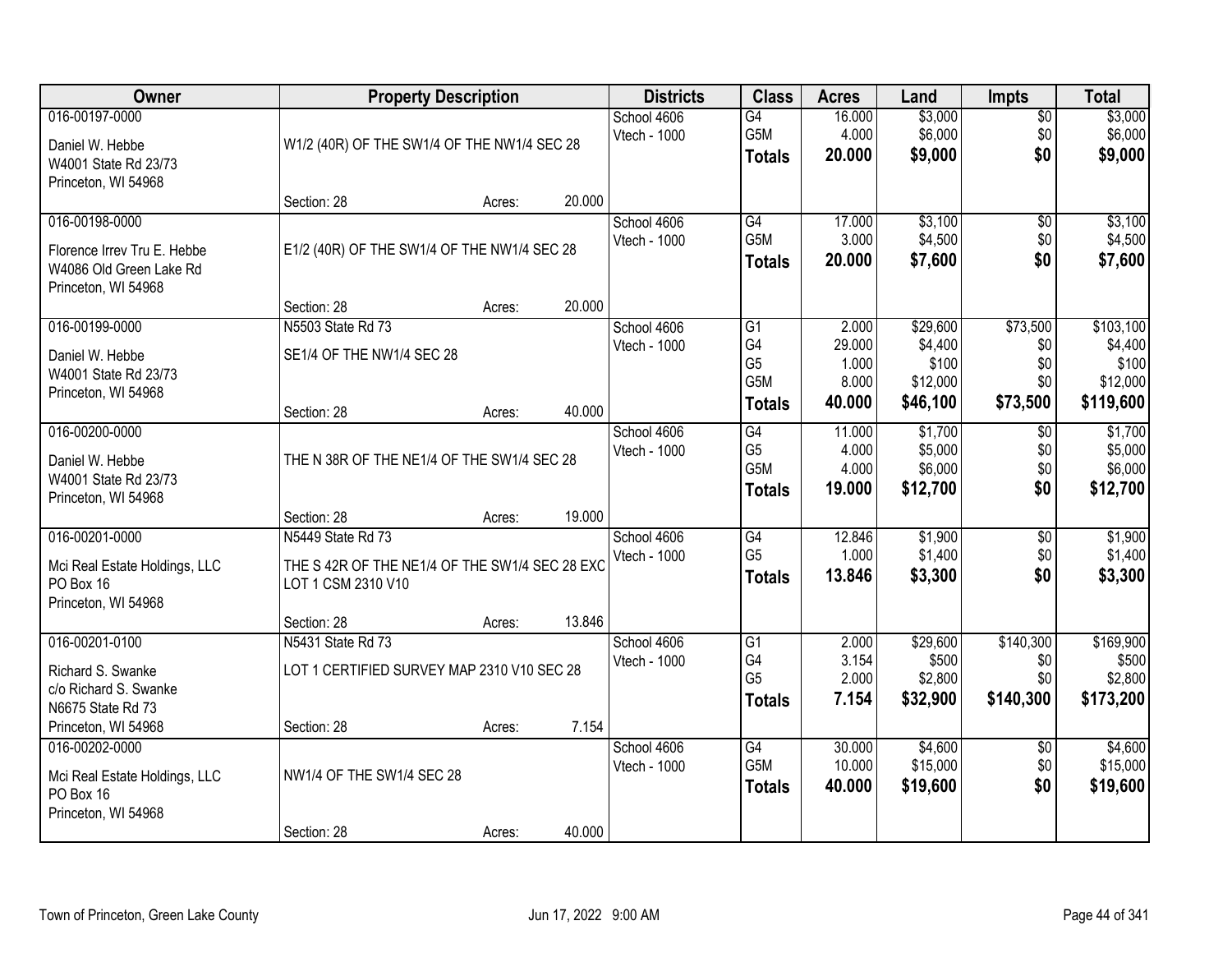| Owner                         | <b>Property Description</b>                   | <b>Districts</b>            | <b>Class</b>         | <b>Acres</b>     | Land                 | <b>Impts</b>    | <b>Total</b>         |
|-------------------------------|-----------------------------------------------|-----------------------------|----------------------|------------------|----------------------|-----------------|----------------------|
| 016-00203-0000                |                                               | School 4606                 | $\overline{G4}$      | 19.000           | \$3,100              | $\sqrt{$0}$     | \$3,100              |
| Mci Real Estate Holdings, LLC | THE N 29.5 ACRES OF THE SW1/4 OF THE SW1/4    | Vtech - 1000                | G5M<br><b>Totals</b> | 10.500<br>29.500 | \$15,800<br>\$18,900 | \$0<br>\$0      | \$15,800<br>\$18,900 |
| PO Box 16                     | <b>SEC 28</b>                                 |                             |                      |                  |                      |                 |                      |
| Princeton, WI 54968           |                                               |                             |                      |                  |                      |                 |                      |
| 016-00203-0100                | 29.500<br>Section: 28<br>Acres:               |                             | G4                   | 6.000            |                      |                 | \$1,000              |
|                               | State Highway 73                              | School 4606<br>Vtech - 1000 | G5M                  | 4.500            | \$1,000<br>\$6,800   | \$0<br>\$0      | \$6,800              |
| Daniel J. Jezeski et al       | THE S 10.5 ACRES OF THE SW1/4 OF THE SW1/4    |                             | <b>Totals</b>        | 10.500           | \$7,800              | \$0             | \$7,800              |
| c/o Thomas P. Jezeski         | <b>SEC 28</b>                                 |                             |                      |                  |                      |                 |                      |
| 1231 W 9th Ave                |                                               |                             |                      |                  |                      |                 |                      |
| Oshkosh, WI 54902-6205        | 10.500<br>Section: 28<br>Acres:               |                             | $\overline{G4}$      |                  | \$2,300              |                 |                      |
| 016-00204-0000                | State Highway 73                              | School 4606<br>Vtech - 1000 | G <sub>5</sub>       | 14.580<br>0.600  | \$100                | \$0<br>\$0      | \$2,300<br>\$100     |
| Mci Real Estate Holdings, LLC | THE N 29.18 ACRES OF THE SE1/4 OF THE SW1/4   |                             | G5M                  | 7.500            | \$11,300             | \$0             | \$11,300             |
| PO Box 16                     | SEC 28 EXC THAT PART OF CSM 555 LYING         |                             | <b>Totals</b>        | 22.680           | \$13,700             | \$0             | \$13,700             |
| Princeton, WI 54968           | THEREIN ALSO EXC 1R ESMT N & W OF CSM 555 &   |                             |                      |                  |                      |                 |                      |
|                               | 22.680<br>Section: 28<br>Acres:               |                             |                      |                  |                      |                 |                      |
| 016-00204-0100                | N5349 State Rd 73                             | School 4606<br>Vtech - 1000 | $\overline{G1}$      | 0.640            | \$21,900             | \$82,400        | \$104,300            |
| Stanley Mania et al           | LOT 1 CERTIFIED SURVEY MAP 555 V2 SEC 28      |                             | <b>Totals</b>        | 0.640            | \$21,900             | \$82,400        | \$104,300            |
| c/o Stanley & Barbara Mania   |                                               |                             |                      |                  |                      |                 |                      |
| 2836 N Aux Plaines            |                                               |                             |                      |                  |                      |                 |                      |
| River Grove, IL 60171         | 0.640<br>Section: 28<br>Acres:                |                             |                      |                  |                      |                 |                      |
| 016-00204-0200                | State Highway 73                              | School 4606                 | $\overline{G4}$      | 7.180            | \$1,200              | \$0             | \$1,200              |
| Thomas P. Jezeski             | THE S 10.18 ACRES OF THE SE1/4 OF THE SW1/4   | Vtech - 1000                | G <sub>5</sub>       | 3.000            | \$4,200              | \$0<br>\$0      | \$4,200              |
| Daniel J. Jezeski             | SEC 28 INCL 1R ESMT N & W OF CSM 555 EXC THAT |                             | <b>Totals</b>        | 10.180           | \$5,400              |                 | \$5,400              |
| 1231 W 9th Ave                | PART OF CSM 555 LYING THEREIN                 |                             |                      |                  |                      |                 |                      |
| Oshkosh, WI 54902-6205        | 10.180<br>Section: 28<br>Acres:               |                             |                      |                  |                      |                 |                      |
| 016-00204-0300                | State Highway 73                              | School 4606                 | G4                   | 3.820            | \$600                | $\sqrt{6}$      | \$600                |
| Luke J. Haas                  | LOT 1 CERTIFIED SURVEY MAP 2311 V10 SEC 28    | Vtech - 1000                | G5M<br>G7            | 1.680<br>1.000   | \$2,500<br>\$5,700   | \$0             | \$2,500              |
| c/o Luke J. Haas              |                                               |                             |                      | 6.500            |                      | \$3,600         | \$9,300              |
| W3691 Orchard Ave             |                                               |                             | <b>Totals</b>        |                  | \$8,800              | \$3,600         | \$12,400             |
| Green Lake, WI 54941          | 6.500<br>Section: 28<br>Acres:                |                             |                      |                  |                      |                 |                      |
| 016-00205-0000                | N5475 County Rd TT                            | School 4606                 | G4                   | 31.000           | \$4,700              | $\overline{30}$ | \$4,700              |
| My Farm Land, LLC             | NE1/4 OF THE SE1/4 SEC 28                     | Vtech - 1000                | G <sub>5</sub>       | 1.000            | \$100                | \$0             | \$100                |
| c/o My Farm Land, LLC         |                                               |                             | G5M                  | 6.000            | \$9,000              | \$0             | \$9,000              |
| N5475 County Rd Tt            |                                               |                             | G7                   | 2.000            | \$11,400             | \$114,900       | \$126,300            |
| Princeton, WI 54968           | 40.000<br>Section: 28<br>Acres:               |                             | <b>Totals</b>        | 40.000           | \$25,200             | \$114,900       | \$140,100            |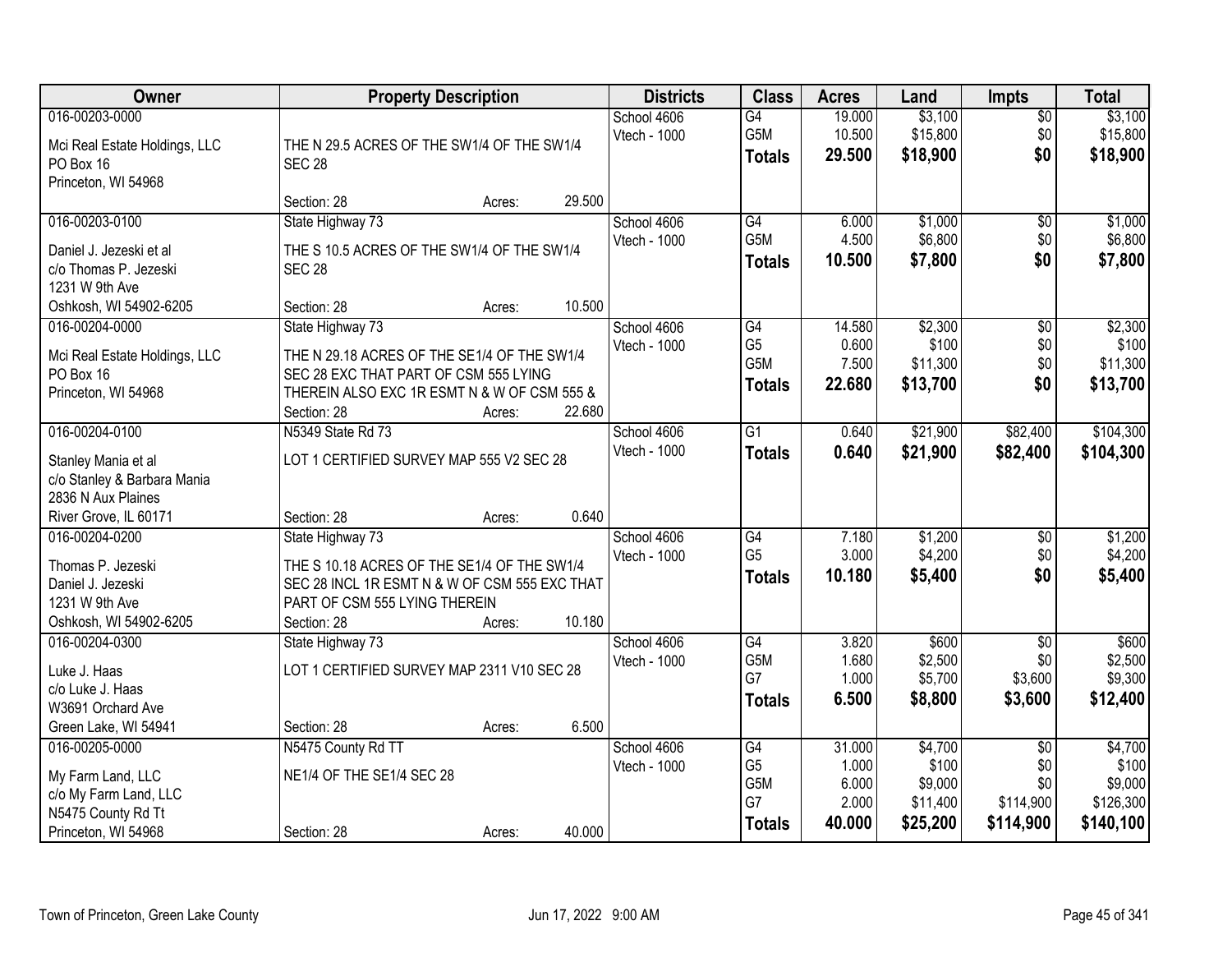| Owner                 | <b>Property Description</b>                       | <b>Districts</b> | <b>Class</b>    | <b>Acres</b> | Land     | Impts           | <b>Total</b> |
|-----------------------|---------------------------------------------------|------------------|-----------------|--------------|----------|-----------------|--------------|
| 016-00206-0000        | N5414 State Rd 73                                 | School 4606      | G4              | 32.060       | \$5,300  | $\overline{50}$ | \$5,300      |
| Peter Bogucke         | NW1/4 OF THE SE1/4 SEC 28 EXC PARCELS 206.1,      | Vtech - 1000     | G <sub>5</sub>  | 3.000        | \$3,300  | \$0             | \$3,300      |
| W3452 State Rd 23     | 206.2, 206.3 & 206.4 EXC PARCEL DESC V699 P748    |                  | G7              | 2.000        | \$11,400 | \$155,300       | \$166,700    |
| Princeton, WI 54968   |                                                   |                  | <b>Totals</b>   | 37.060       | \$20,000 | \$155,300       | \$175,300    |
|                       | 37.060<br>Section: 28<br>Acres:                   |                  |                 |              |          |                 |              |
| 016-00206-0100        | N5478 State Rd 73                                 | School 4606      | $\overline{G1}$ | 0.595        | \$9,200  | \$140,500       | \$149,700    |
| Robert W. Curley      | LOT 1 CERTIFIED SURVEY MAP 522 V2 SEC 28 ALSO     | Vtech - 1000     | <b>Totals</b>   | 0.595        | \$9,200  | \$140,500       | \$149,700    |
| Celine C. Curley      | INCL PARCEL DESC AS COM NE COR LOT 2 CSM          |                  |                 |              |          |                 |              |
| N5478 State Rd 73     | 590; THENCE E 50'; S 100'; W 50'; N 100' TO POB   |                  |                 |              |          |                 |              |
| Princeton, WI 54968   | 0.595<br>Section: 28<br>Acres:                    |                  |                 |              |          |                 |              |
| 016-00206-0200        | N5450 State Rd 73                                 | School 4606      | $\overline{G1}$ | 1.080        | \$13,000 | \$16,200        | \$29,200     |
|                       |                                                   | Vtech - 1000     | <b>Totals</b>   | 1.080        | \$13,000 | \$16,200        | \$29,200     |
| Ralph E. Pierotti     | LOT 3 CERTIFIED SURVEY MAP 590 V2 ALSO INCL       |                  |                 |              |          |                 |              |
| 1906 Marlberry Ln     | PARCEL DESC AS: COM NE COR LOT 3 CSM 590;         |                  |                 |              |          |                 |              |
| Houston, TX 77084     | THENCE E 50'; S 100'; W 50', N 100' TO POB SEC 28 |                  |                 |              |          |                 |              |
|                       | 1.080<br>Section: 28<br>Acres:                    |                  |                 |              |          |                 |              |
| 016-00206-0300        | N5482 State Rd 73                                 | School 4606      | $\overline{G1}$ | 0.600        | \$9,300  | \$180,600       | \$189,900    |
| Calvin Morgan         | LOT 1 CERTIFIED SURVEY MAP 590 V2 ALSO INCL       | Vtech - 1000     | <b>Totals</b>   | 0.600        | \$9,300  | \$180,600       | \$189,900    |
| Dianne Morgan         | PARCEL DESC AS: COM NE COR LOT 1 CSM 590;         |                  |                 |              |          |                 |              |
| N5482 State Rd 73     | THENCE E 50; S 100'; W 50'; N 100' TO POB SEC 28  |                  |                 |              |          |                 |              |
| Princeton, WI 54968   | 0.600<br>Section: 28<br>Acres:                    |                  |                 |              |          |                 |              |
| 016-00206-0400        | N5468 State Rd 73                                 | School 4606      | $\overline{G1}$ | 0.595        | \$9,200  | \$245,400       | \$254,600    |
| Richard A. Roberts    | LOT 2 CERTIFIED SURVEY MAP 590 V2 ALSO INCL       | Vtech - 1000     | <b>Totals</b>   | 0.595        | \$9,200  | \$245,400       | \$254,600    |
| Kristine A. Roberts   | PARCEL DESC AS COM NE COR THEREOF THENCE          |                  |                 |              |          |                 |              |
| N5468 State Rd 73     | E 50'; S 100'; W 50', N 100' TO POB               |                  |                 |              |          |                 |              |
| Princeton, WI 54968   | 0.595<br>Section: 28<br>Acres:                    |                  |                 |              |          |                 |              |
| 016-00207-0000        | State Highway 73                                  | School 4606      | G4              | 29.000       | \$4,800  | $\overline{50}$ | \$4,800      |
|                       |                                                   | Vtech - 1000     | G <sub>5</sub>  | 1.000        | \$100    | \$0             | \$100        |
| Peter Bogucke         | SW1/4 OF THE SE1/4 SEC 28                         |                  | G5M             | 10.000       | \$15,000 | \$0             | \$15,000     |
| W3452 State Rd 23     |                                                   |                  | <b>Totals</b>   | 40.000       | \$19,900 | \$0             | \$19,900     |
| Princeton, WI 54968   |                                                   |                  |                 |              |          |                 |              |
|                       | 40.000<br>Section: 28<br>Acres:                   |                  |                 |              |          |                 |              |
| 016-00208-0000        |                                                   | School 4606      | G4              | 39.000       | \$6,600  | $\overline{50}$ | \$6,600      |
| My Farm Land, LLC     | SE1/4 OF THE SE1/4 SEC 28                         | Vtech - 1000     | G <sub>5</sub>  | 1.000        | \$100    | \$0             | \$100        |
| c/o My Farm Land, LLC |                                                   |                  | <b>Totals</b>   | 40.000       | \$6,700  | \$0             | \$6,700      |
| N5475 County Rd Tt    |                                                   |                  |                 |              |          |                 |              |
| Princeton, WI 54968   | 40.000<br>Section: 28<br>Acres:                   |                  |                 |              |          |                 |              |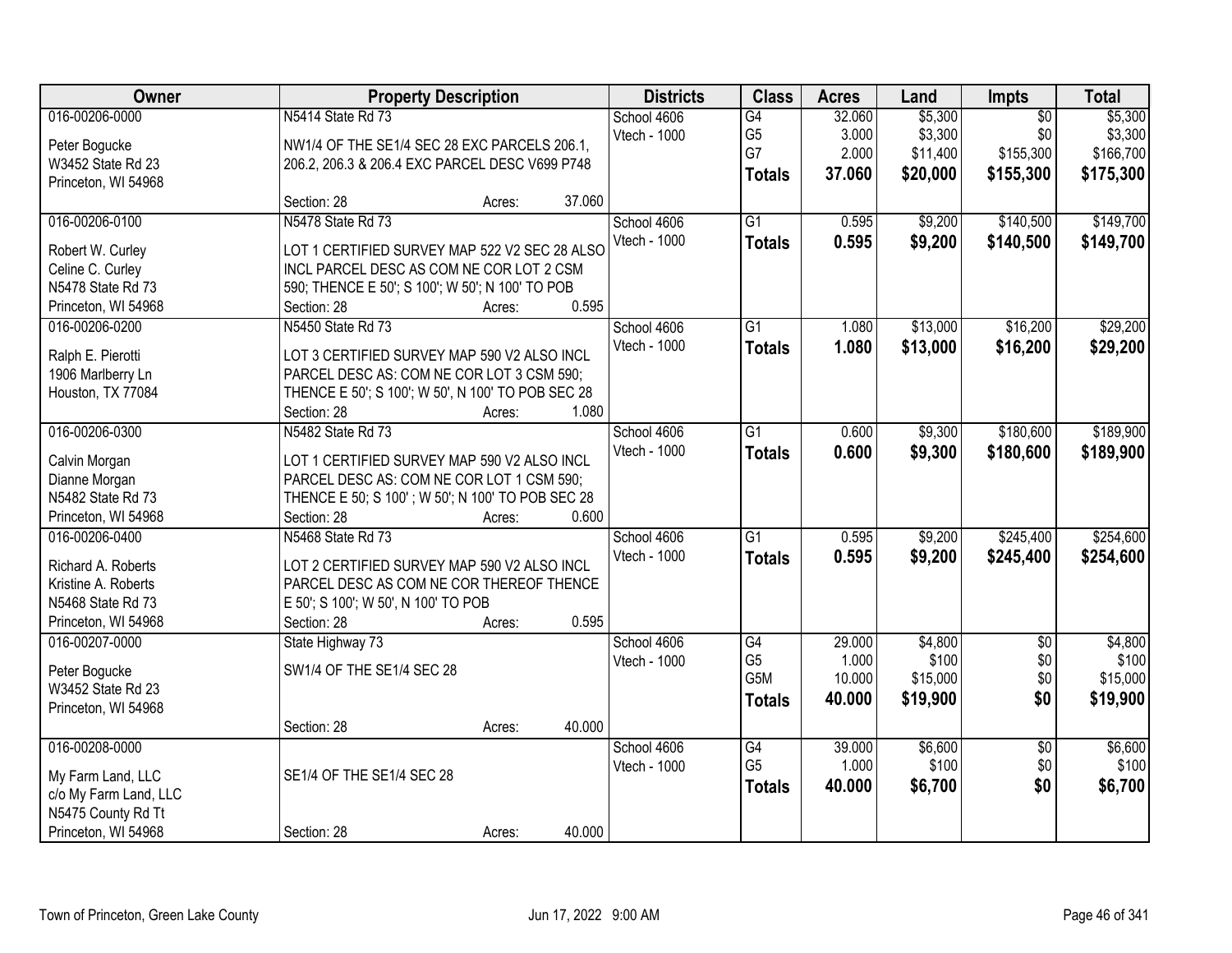| <b>Owner</b>                        | <b>Property Description</b>                         | <b>Districts</b> | <b>Class</b>    | <b>Acres</b> | Land     | <b>Impts</b>    | <b>Total</b> |
|-------------------------------------|-----------------------------------------------------|------------------|-----------------|--------------|----------|-----------------|--------------|
| 016-00209-0000                      | W4101 State Highway 23/73                           | School 4606      | $\overline{G2}$ | 0.790        | \$14,900 | $\overline{50}$ | \$14,900     |
| Tipsy Turtle Acres, LLC             | COM IN CEN OF STH 73 AT THE NE COR OF THE           | Vtech - 1000     | <b>Totals</b>   | 0.790        | \$14,900 | \$0             | \$14,900     |
| W240 N2385 Pewaukee Rd              | NE1/4 SEC 29: RUN S ON SEC LN 165'; W 250'; N 165'  |                  |                 |              |          |                 |              |
| Waukesha, WI 53188                  | TO CEN OF HWY; E'LY ALG HWY 250' TO BEG EXC         |                  |                 |              |          |                 |              |
|                                     | 0.790<br>Section: 29<br>Acres:                      |                  |                 |              |          |                 |              |
| 016-00210-0100                      | W4193 State Road 23 and 73                          | School 4606      | $\overline{G4}$ | 23.780       | \$3,100  | $\overline{50}$ | \$3,100      |
|                                     |                                                     | Vtech - 1000     | G <sub>5</sub>  | 13.000       | \$17,600 | \$0             | \$17,600     |
| Mark A. Zabrowski                   | THE W 39.05 ACRES OF THE E1/2 OF THE NE1/4 SEC      |                  | G7              | 2.000        | \$11,400 | \$56,000        | \$67,400     |
| W4193 State Rd 23/73                | 29 EXC PARCEL 41 OF TRANS PROJ PLAT                 |                  | <b>Totals</b>   | 38.780       | \$32,100 | \$56,000        | \$88,100     |
| Princeton, WI 54968                 | 1430-08-25-04.05                                    |                  |                 |              |          |                 |              |
|                                     | 38.780<br>Section: 29<br>Acres:                     |                  |                 |              |          |                 |              |
| 016-00210-0200                      | W4139 State Road 23 and 73                          | School 4606      | $\overline{G1}$ | 1.733        | \$17,800 | \$176,600       | \$194,400    |
| Brian C. Korth                      | LOT 1 CERTIFIED SURVEY MAP 3349 V18 SEC 29          | Vtech - 1000     | <b>Totals</b>   | 1.733        | \$17,800 | \$176,600       | \$194,400    |
| Renee A. Thiem Korth                | INC PARCEL DESC V716 P601 EXC PARCEL 42 OF          |                  |                 |              |          |                 |              |
| W4139 State Road 23 and 73          | TRANS PROJ PLAT 1430-08-25-4.05                     |                  |                 |              |          |                 |              |
| Princeton, WI 54968                 | 1.733<br>Section: 29<br>Acres:                      |                  |                 |              |          |                 |              |
| 016-00210-0300                      | State Highway 23/73                                 | School 4606      | $\overline{G1}$ | 1.000        | \$12,400 | \$0             | \$12,400     |
|                                     |                                                     | Vtech - 1000     | <b>Totals</b>   | 1.000        | \$12,400 | \$0             | \$12,400     |
| Tipsy Turtle Acres, LLC             | COM AT THE NE COR SEC 29 THENCE S ALG E LN          |                  |                 |              |          |                 |              |
| W240 N2385 Pewaukee Rd              | OF THE NE1/4 165' TO POB; THENCE CONT 174.27';      |                  |                 |              |          |                 |              |
| Waukesha, WI 53188                  | THENCE W 250'; THENCE N 174.27'; THENCE E 250'      |                  |                 |              |          |                 |              |
|                                     | Section: 29<br>1.000<br>Acres:                      |                  |                 |              |          |                 |              |
| 016-00210-0400                      | W4121 State Road 23 and 73                          | School 4606      | $\overline{G2}$ | 0.960        | \$18,300 | \$1,600         | \$19,900     |
| L&L Enterprises of Waupaca, Inc     | LOT 1 CERTIFIED SURVEY MAP 3415 V19                 | Vtech - 1000     | <b>Totals</b>   | 0.960        | \$18,300 | \$1,600         | \$19,900     |
| c/o L&L Enterprises of Waupaca, Inc |                                                     |                  |                 |              |          |                 |              |
| N903 Highway 22                     |                                                     |                  |                 |              |          |                 |              |
| Waupaca, WI 54981                   | 0.960<br>Section: 29<br>Acres:                      |                  |                 |              |          |                 |              |
| 016-00210-0500                      | W4119 State Road 23 and 73                          | School 4606      | G4              | 12.760       | \$1,800  | $\overline{60}$ | \$1,800      |
| Ezekiel Zabrowski                   | NE1/4 OF THE NE1/4 SEC 29 EXC PARCELS 209 &         | Vtech - 1000     | G <sub>5</sub>  | 2.040        | \$2,900  | \$0             | \$2,900      |
| Sophia Goss                         | 210.1 & CSM 3349, EXC CSM 3415, EXC THAT            |                  | <b>Totals</b>   | 14.800       | \$4,700  | \$0             | \$4,700      |
| 10162 Jeffcott St                   | PARCEL DESC V716 P 601 & EXC PARCEL DESC            |                  |                 |              |          |                 |              |
| Las Vegas, NV 89178                 | Section: 29<br>14.800<br>Acres:                     |                  |                 |              |          |                 |              |
| 016-00211-0000                      | W4263 State Road 23 and 73                          | School 4606      | $\overline{G1}$ | 1.000        | \$8,100  | \$113,300       | \$121,400    |
|                                     |                                                     | Vtech - 1000     | G4              | 4.510        | \$600    | \$0             | \$600        |
| Daniel M. Chionchio                 | COM NE COR CSM 42; THENCE E 324'; S 231'; E 198';   |                  | <b>Totals</b>   | 5.510        | \$8,700  | \$113,300       | \$122,000    |
| W4263 State Rd 23/73                | N 231' TO N LN NE1/4; E 42'; S 480.26'; W 771.5' TO |                  |                 |              |          |                 |              |
| Princeton, WI 54968                 | N/S 1/4 LN; N 205.42' TO SW COR CSM 42; E 175'; N   |                  |                 |              |          |                 |              |
|                                     | Section: 29<br>5.510<br>Acres:                      |                  |                 |              |          |                 |              |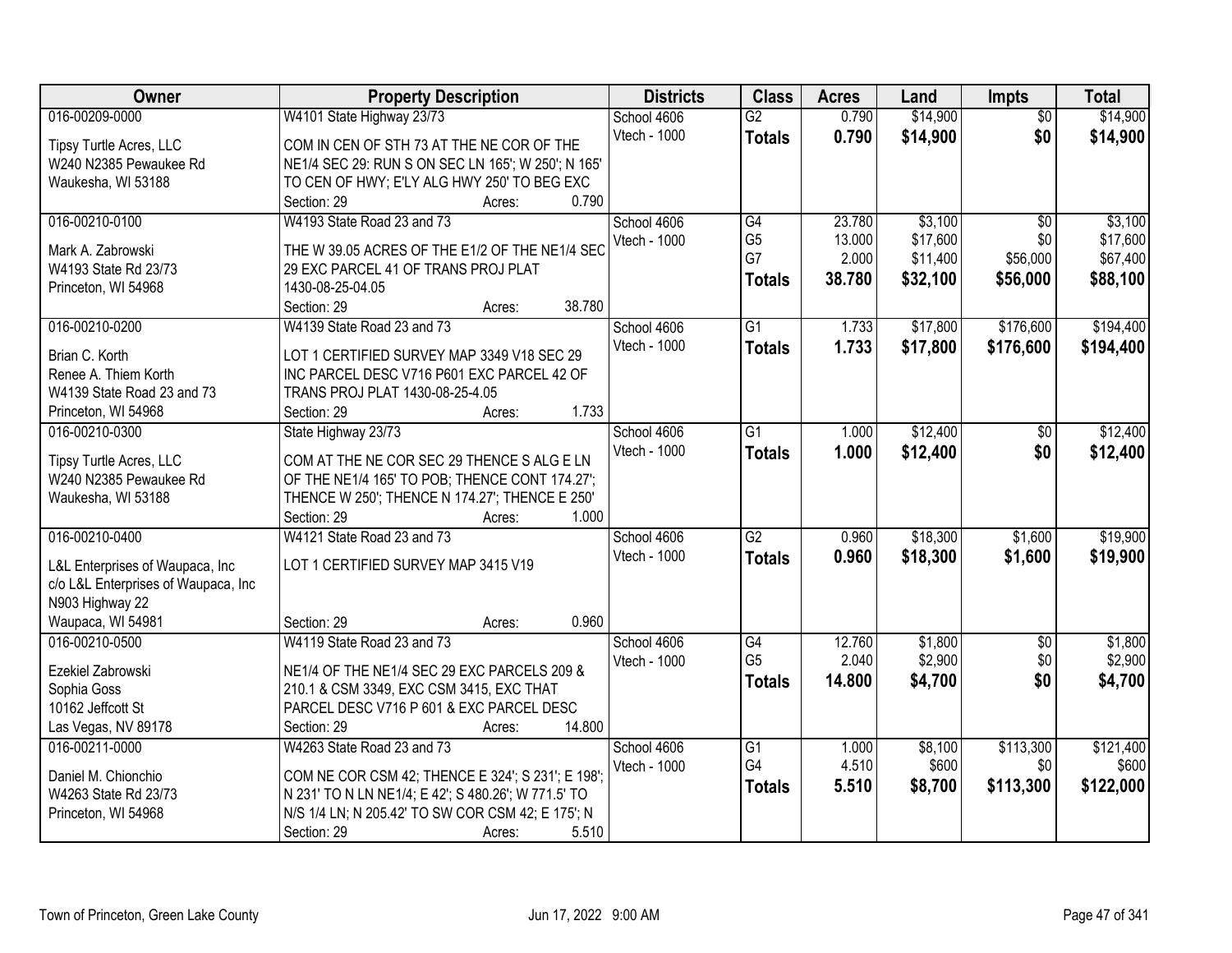| Owner                           | <b>Property Description</b>                       | <b>Districts</b> | <b>Class</b>     | <b>Acres</b> | Land     | Impts           | <b>Total</b> |
|---------------------------------|---------------------------------------------------|------------------|------------------|--------------|----------|-----------------|--------------|
| 016-00211-0100                  | W4249 State Road 23 and 73                        | School 4606      | $\overline{G1}$  | 0.990        | \$12,300 | \$91,200        | \$103,500    |
| Terry R. Hand et al             | COM N1/4 COR OF SEC 29; E ALG N LN OF NE1/4499'   | Vtech - 1000     | <b>Totals</b>    | 0.990        | \$12,300 | \$91,200        | \$103,500    |
| c/o Terry R & Judith L Hand     | TO POB; THENCE E 198'; S03*E 231'; W 198'; N03*W  |                  |                  |              |          |                 |              |
| W4249 State Rd 23/73            | 231' TO POB SUBJ TO R/W ESM'T FOR STH "23" &      |                  |                  |              |          |                 |              |
| Princeton, WI 54968             | 0.990<br>Section: 29<br>Acres:                    |                  |                  |              |          |                 |              |
| 016-00211-0200                  | W4209 State Highway 23/73                         | School 4606      | $\overline{G1}$  | 1.990        | \$19,700 | \$80,300        | \$100,000    |
|                                 |                                                   | Vtech - 1000     | <b>Totals</b>    | 1.990        | \$19,700 | \$80,300        | \$100,000    |
| <b>Anthony Burns</b>            | COM IN THE NE COR OF THE NW1/4 OF THE NE1/4       |                  |                  |              |          |                 |              |
| Judith Burns                    | SEC 29 RUNNING W 24R; S 14R; E 24R; N 14R TO      |                  |                  |              |          |                 |              |
| W4209 State Rd 23/73            | BEG EXC PARCEL 45 OF TRANS PROJ PLAT              |                  |                  |              |          |                 |              |
| Princeton, WI 54968             | 1.990<br>Section: 29<br>Acres:                    |                  |                  |              |          |                 |              |
| 016-00211-0300                  |                                                   | School 4606      | G4               | 26.930       | \$4,500  | \$0             | \$4,500      |
| Albert R. Taylor                | PART NW1/4 NE1/4 SEC 29: COM N1/4 COR SEC 29; I   | Vtech - 1000     | G <sub>5</sub>   | 3.000        | \$4,200  | \$0             | \$4,200      |
| Mary J. Taylor                  | ALG N LN OF NE1/4 SEC 29, 739' TO POB E 196.39';S |                  | <b>Totals</b>    | 29.930       | \$8,700  | \$0             | \$8,700      |
| 375 Nebraska A Ct               | 231'; E 396' TO E LN OF NW1/4 NE1/4; S1096.47' TO |                  |                  |              |          |                 |              |
| Frankfort, IL 60423             | 29.930<br>Section: 29<br>Acres:                   |                  |                  |              |          |                 |              |
| 016-00212-0000                  | W4289 State Road 23 and 73                        | School 4606      | $\overline{G1}$  | 0.930        | \$11,900 | \$95,000        | \$106,900    |
|                                 |                                                   | Vtech - 1000     | <b>Totals</b>    | 0.930        | \$11,900 | \$95,000        | \$106,900    |
| Russell G. Wanasek et al        | LOT 1 CERTIFIED SURVEY MAP 3363 V18               |                  |                  |              |          |                 |              |
| c/o Russell G & Wendy R Wanasek |                                                   |                  |                  |              |          |                 |              |
| W4289 State Rd 23/73            |                                                   |                  |                  |              |          |                 |              |
| Princeton, WI 54968             | 0.930<br>Section: 29<br>Acres:                    |                  |                  |              |          |                 |              |
| 016-00213-0000                  |                                                   | School 4606      | G4               | 25.000       | \$3,500  | $\overline{50}$ | \$3,500      |
| Raymond A. Salbego              | SW1/4 OF THE NE1/4 SEC 29                         | Vtech - 1000     | G <sub>5</sub>   | 10.000       | \$14,000 | \$0             | \$14,000     |
| W4196 Salbego Ln                |                                                   |                  | G <sub>5</sub> M | 5.000        | \$7,500  | \$0             | \$7,500      |
| Princeton, WI 54968             |                                                   |                  | <b>Totals</b>    | 40.000       | \$25,000 | \$0             | \$25,000     |
|                                 | 40.000<br>Section: 29<br>Acres:                   |                  |                  |              |          |                 |              |
| 016-00214-0000                  |                                                   | School 4606      | G4               | 12.480       | \$2,200  | $\sqrt{6}$      | \$2,200      |
| Mark A. Zabrowski               | SE1/4 OF THE NE1/4 SEC 29 EXC PARCEL 210.1        | Vtech - 1000     | G <sub>5</sub>   | 3.000        | \$4,200  | \$0             | \$4,200      |
| W4193 State Rd 23/73            |                                                   |                  | G <sub>5</sub> M | 5.000        | \$7,500  | \$0             | \$7,500      |
| Princeton, WI 54968             |                                                   |                  | <b>Totals</b>    | 20.480       | \$13,900 | \$0             | \$13,900     |
|                                 | 20.480<br>Section: 29<br>Acres:                   |                  |                  |              |          |                 |              |
| 016-00215-0000                  | W4387 State Road 23 and 73                        | School 4606      | $\overline{G1}$  | 2.000        | \$50,000 | \$63,500        | \$113,500    |
|                                 |                                                   | Vtech - 1000     | G4               | 24.250       | \$3,400  | \$0             | \$3,400      |
| Daniel W. Hebbe                 | NE1/4 OF THE NW1/4 SEC 29 EXC PARCEL 31 OF        |                  | G <sub>5</sub>   | 1.000        | \$100    | \$0             | \$100        |
| W4001 State Rd 23/73            | TRANS PROJ PLAT 1430-08-25-4.04                   |                  | G5M              | 12.000       | \$18,000 | \$0             | \$18,000     |
| Princeton, WI 54968             |                                                   |                  | <b>Totals</b>    | 39.250       | \$71,500 | \$63,500        | \$135,000    |
|                                 | 39.250<br>Section: 29<br>Acres:                   |                  |                  |              |          |                 |              |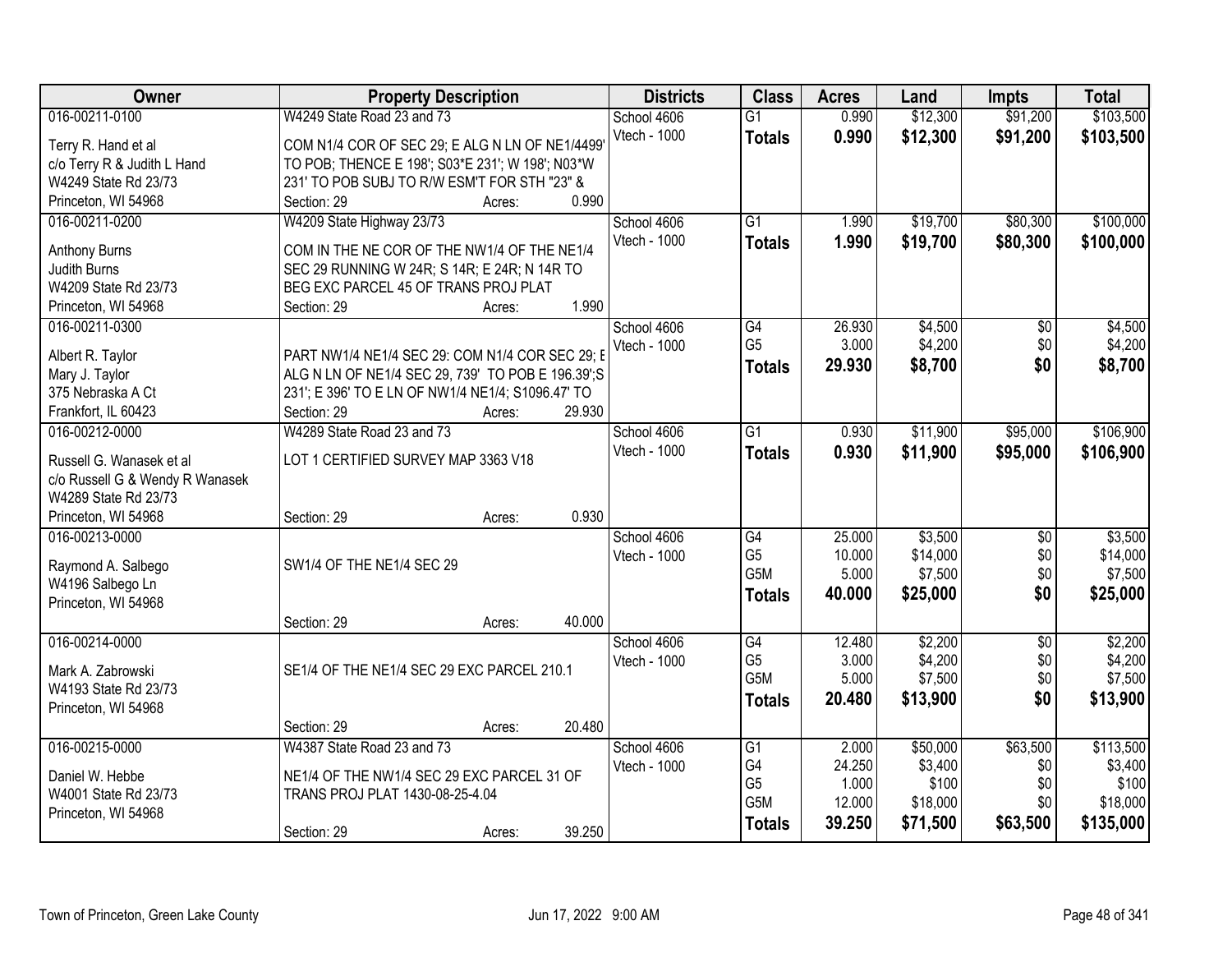| Owner                                  | <b>Property Description</b>                                           |        |        | <b>Districts</b> | <b>Class</b>     | <b>Acres</b> | Land       | <b>Impts</b>    | <b>Total</b> |
|----------------------------------------|-----------------------------------------------------------------------|--------|--------|------------------|------------------|--------------|------------|-----------------|--------------|
| 016-00216-0000                         |                                                                       |        |        | School 4606      | $\overline{G5}$  | 2.690        | \$3,800    | $\sqrt{$0}$     | \$3,800      |
| Daniel W. Hebbe                        | THE E 16R OF THE NW1/4 OF THE NW1/4 SEC 29                            |        |        | Vtech - 1000     | G <sub>6</sub>   | 5.000        | \$20,500   | \$0             | \$20,500     |
| W4001 State Rd 23/73                   | EXC PARCEL 31 OF TRANS PROJ PLAT                                      |        |        |                  | <b>Totals</b>    | 7.690        | \$24,300   | \$0             | \$24,300     |
| Princeton, WI 54968                    | 1430-08-25-4.04                                                       |        |        |                  |                  |              |            |                 |              |
|                                        | Section: 29                                                           | Acres: | 7.690  |                  |                  |              |            |                 |              |
| 016-00217-0000                         |                                                                       |        |        | School 4606      | G4               | 4.100        | \$500      | \$0             | \$500        |
| Golz Family Trust Dated February 15,   | THE W 4/5 (64R) OF THE NW1/4 OF THE NW1/4 SEC                         |        |        | Vtech - 1000     | G <sub>5</sub>   | 21.000       | \$27,400   | \$0             | \$27,400     |
| 2021                                   | 29 EXC LANDS FOR HWY RECD V367 P667 & DESC                            |        |        |                  | G5M              | 5.000        | \$7,500    | \$0             | \$7,500      |
| W5627 County Rd W                      | IN PARCEL 128.1 EXC PARCEL 28 OF TRANS PROJ                           |        |        |                  | <b>Totals</b>    | 30.100       | \$35,400   | \$0             | \$35,400     |
| Princeton, WI 54968                    | Section: 29                                                           | Acres: | 30.100 |                  |                  |              |            |                 |              |
| 016-00218-0000                         | N5430 County Rd W                                                     |        |        | School 4606      | $\overline{G5}$  | 16.000       | \$13,600   | $\overline{50}$ | \$13,600     |
|                                        |                                                                       |        |        | Vtech - 1000     | G7               | 1.000        | \$5,700    | \$900           | \$6,600      |
| Frederick D. Ransome                   | SW1/4 OF THE NW1/4 SEC 29 EXC THE N 20R OF                            |        |        |                  | W <sub>6</sub>   | 21.000       | (\$31,500) | \$0             | \$0          |
| N5430 County Rd W                      | THE W 16R THEREOF                                                     |        |        |                  | <b>Totals</b>    | 38.000       | \$19,300   | \$900           | \$20,200     |
| Princeton, WI 54968                    |                                                                       |        | 38.000 |                  |                  |              |            |                 |              |
| 016-00218-0100                         | Section: 29                                                           | Acres: |        | School 4606      | $\overline{G1}$  | 1.000        | \$12,400   | \$0             | \$12,400     |
|                                        |                                                                       |        |        | Vtech - 1000     |                  | 1.000        |            | \$0             |              |
| Kevin Dibelius et al                   | COM ON THE E LN OF CTH W 10R S OF THE N LN OF                         |        |        |                  | <b>Totals</b>    |              | \$12,400   |                 | \$12,400     |
| c/o Jenelle Giffey                     | THE S1/2 OF THE NW1/4 SEC 29 RUN S 10R; E 16R;                        |        |        |                  |                  |              |            |                 |              |
| N7437 County Rd C                      | N 10R; W 16R TO BEG                                                   |        |        |                  |                  |              |            |                 |              |
| Eldorado, WI 54932                     | Section: 29                                                           | Acres: | 1.000  |                  |                  |              |            |                 |              |
| 016-00219-0000                         | N5590 County Rd W                                                     |        |        | School 4606      | $\overline{G1}$  | 1.000        | \$19,000   | \$91,700        | \$110,700    |
| Robert J. Irwin                        | COM ON E EDGE OF CTH W WHERE SAID PT INTER                            |        |        | Vtech - 1000     | <b>Totals</b>    | 1.000        | \$19,000   | \$91,700        | \$110,700    |
| Dana L. Irwin                          | THE N LN OF SW1/4 OF NW1/4 SEC 29 S ALG HWY                           |        |        |                  |                  |              |            |                 |              |
| N5590 County Rd W                      | 10R; E 16R; N 10R TO N LN SW1/4 OF NW1/4; W 16R                       |        |        |                  |                  |              |            |                 |              |
| Princeton, WI 54968                    | Section: 29                                                           | Acres: | 1.000  |                  |                  |              |            |                 |              |
| 016-00220-0000                         | Salbego Ln                                                            |        |        | School 4606      | G5               | 14.000       | \$11,900   | $\sqrt{6}$      | \$11,900     |
| Frederick D. Ransome                   | SE1/4 OF THE NW1/4 SEC 29                                             |        |        | Vtech - 1000     | W <sub>6</sub>   | 26.000       | (\$39,000) | \$0             | \$0          |
| N5430 County Rd W                      |                                                                       |        |        |                  | <b>Totals</b>    | 40.000       | \$11,900   | \$0             | \$11,900     |
| Princeton, WI 54968                    |                                                                       |        |        |                  |                  |              |            |                 |              |
|                                        | Section: 29                                                           | Acres: | 40.000 |                  |                  |              |            |                 |              |
| 016-00221-0000                         |                                                                       |        |        | School 4606      | G4               | 4.000        | \$500      | $\overline{50}$ | \$500        |
|                                        |                                                                       |        |        | Vtech - 1000     | G <sub>5</sub>   | 1.000        | \$100      | \$0             | \$100        |
| Raymond A. Salbego<br>W4196 Salbego Ln | NE1/4 OF THE SW1/4 SEC 29 EXC CSM 1164 SUBJ TO<br>ESMT RECD V340 P600 |        |        |                  | G <sub>5</sub> M | 31.000       | \$46,500   | \$0             | \$46,500     |
| Princeton, WI 54968                    |                                                                       |        |        |                  | <b>Totals</b>    | 36.000       | \$47,100   | \$0             | \$47,100     |
|                                        |                                                                       |        |        |                  |                  |              |            |                 |              |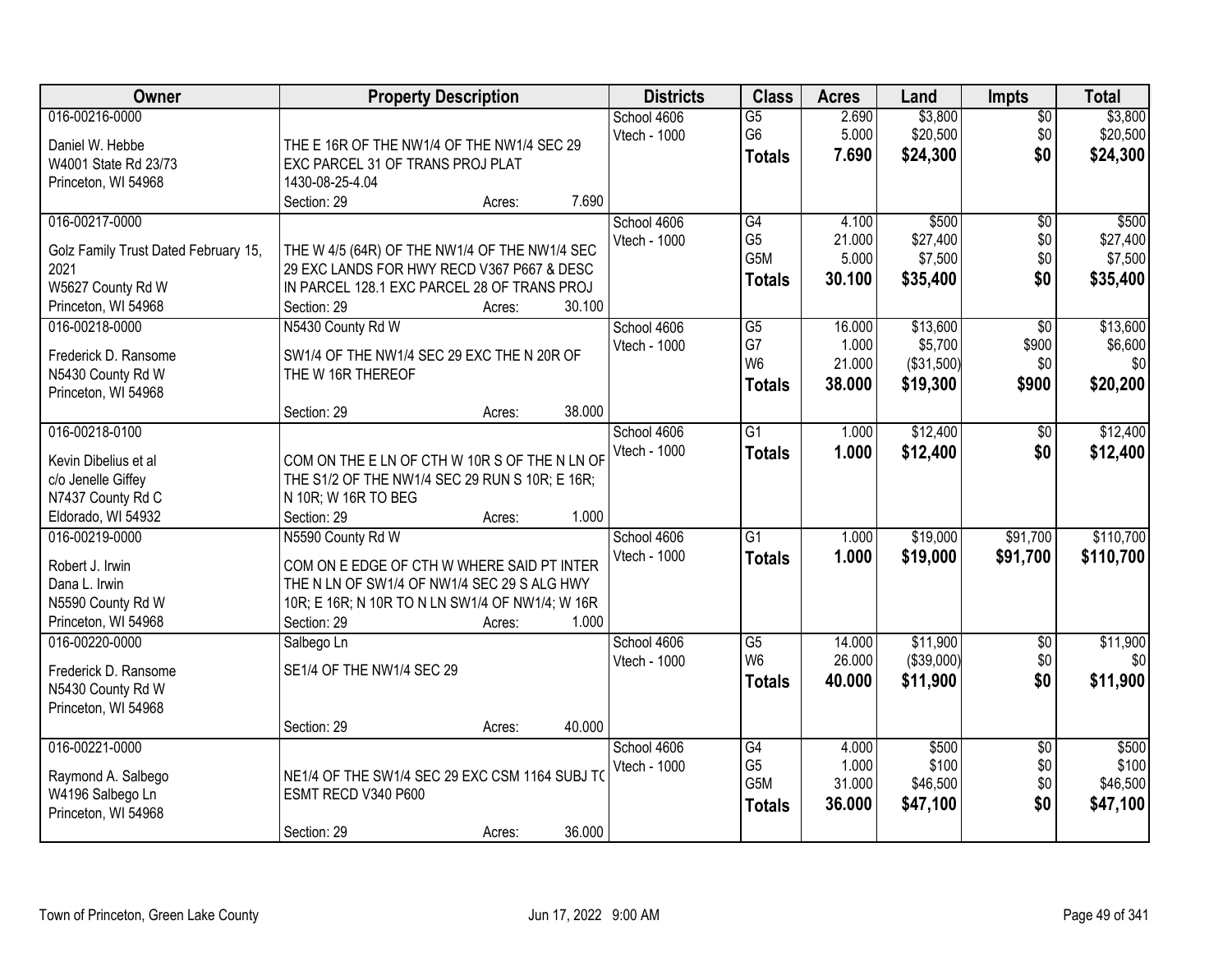| Owner                                    |                                                                     | <b>Property Description</b> |        |                             | <b>Class</b>    | <b>Acres</b> | Land     | <b>Impts</b>    | <b>Total</b> |
|------------------------------------------|---------------------------------------------------------------------|-----------------------------|--------|-----------------------------|-----------------|--------------|----------|-----------------|--------------|
| 016-00221-0100                           | W4301 Salbego Ln                                                    |                             |        | School 4606                 | $\overline{G1}$ | 1.000        | \$19,000 | \$132,400       | \$151,400    |
| Christopher A. Salbego et al             | LOT 1 CERTIFIED SURVEY MAP 1164 V4 W/ ESMT AS                       |                             |        | Vtech - 1000                | <b>Totals</b>   | 1.000        | \$19,000 | \$132,400       | \$151,400    |
| c/o Christopher A & Kim Salbego          | RECD V340 P600 SEC 29                                               |                             |        |                             |                 |              |          |                 |              |
| W4301 Salbego Ln                         |                                                                     |                             |        |                             |                 |              |          |                 |              |
| Princeton, WI 54968                      | Section: 29                                                         | Acres:                      | 1.000  |                             |                 |              |          |                 |              |
| 016-00221-0200                           |                                                                     |                             |        | School 4606                 | $\overline{G1}$ | 1.000        | \$12,400 | $\overline{50}$ | \$12,400     |
| Nicholas Salbego                         | LOT 2 CERTIFIED SURVEY MAP 1164 V4 SEC 29                           |                             |        | Vtech - 1000                | <b>Totals</b>   | 1.000        | \$12,400 | \$0             | \$12,400     |
| 1335 Winnebago Ave                       |                                                                     |                             |        |                             |                 |              |          |                 |              |
| Oshkosh, WI 54901                        |                                                                     |                             |        |                             |                 |              |          |                 |              |
|                                          | Section: 29                                                         | Acres:                      | 1.000  |                             |                 |              |          |                 |              |
| 016-00221-0300                           |                                                                     |                             |        | School 4606<br>Vtech - 1000 | $\overline{G1}$ | 1.000        | \$12,400 | \$0             | \$12,400     |
| Jeffrey Salbego                          | LOT 3 CERTIFIED SURVEY MAP 1164 V4 SEC 29                           |                             |        |                             | <b>Totals</b>   | 1.000        | \$12,400 | \$0             | \$12,400     |
| W4312 King Rd                            |                                                                     |                             |        |                             |                 |              |          |                 |              |
| Rio, WI 53960                            |                                                                     |                             |        |                             |                 |              |          |                 |              |
| 016-00221-0400                           | Section: 29                                                         | Acres:                      | 1.000  | School 4606                 | $\overline{G1}$ | 1.000        | \$12,400 | \$153,800       | \$166,200    |
|                                          | W4255 Salbego Ln                                                    |                             |        | Vtech - 1000                | <b>Totals</b>   | 1.000        | \$12,400 | \$153,800       | \$166,200    |
| Antoinette Zimmerman                     | LOT 4 CERTIFIED SURVEY MAP 1164 V4 SEC 29                           |                             |        |                             |                 |              |          |                 |              |
| W4255 Salbego Ln                         |                                                                     |                             |        |                             |                 |              |          |                 |              |
| Princeton, WI 54968                      |                                                                     |                             | 1.000  |                             |                 |              |          |                 |              |
| 016-00222-0000                           | Section: 29<br>N5494 County Rd W                                    | Acres:                      |        | School 4606                 | $\overline{G1}$ | 10.000       | \$61,000 | \$117,100       | \$178,100    |
|                                          |                                                                     |                             |        | <b>Vtech - 1000</b>         | <b>Totals</b>   | 10.000       | \$61,000 | \$117,100       | \$178,100    |
| Dwayne R. Irvin                          | LOT 1 CERTIFIED SURVEY MAP 417 V2 SEC 29                            |                             |        |                             |                 |              |          |                 |              |
| Starita B. Griffin                       |                                                                     |                             |        |                             |                 |              |          |                 |              |
| N5494 County Rd W<br>Princeton, WI 54968 | Section: 29                                                         | Acres:                      | 10.000 |                             |                 |              |          |                 |              |
| 016-00222-0100                           | N5430 County Rd W                                                   |                             |        | School 4606                 | $\overline{G1}$ | 2.000        | \$19,800 | \$144,800       | \$164,600    |
|                                          |                                                                     |                             |        | Vtech - 1000                | G <sub>5</sub>  | 12.000       | \$6,000  | \$0             | \$6,000      |
| Frederick D. Ransome                     | NW1/4 OF THE SW1/4 SEC 29 EXC THE N 552' OF<br>THE W 789.1' THEREOF |                             |        |                             | G <sub>6</sub>  | 16.000       | \$48,000 | \$0             | \$48,000     |
| N5430 County Rd W<br>Princeton, WI 54968 |                                                                     |                             |        |                             | <b>Totals</b>   | 30.000       | \$73,800 | \$144,800       | \$218,600    |
|                                          | Section: 29                                                         | Acres:                      | 30.000 |                             |                 |              |          |                 |              |
| 016-00223-0000                           | County Rd D                                                         |                             |        | School 4606                 | $\overline{G1}$ | 15.550       | \$73,500 | \$900           | \$74,400     |
|                                          | LOT 5 CERTIFIED SURVEY MAP 3222 V17                                 |                             |        | Vtech - 1000                | <b>Totals</b>   | 15.550       | \$73,500 | \$900           | \$74,400     |
| Thomas E. Lemmenes<br>Gennie M. Lemmenes |                                                                     |                             |        |                             |                 |              |          |                 |              |
| N5375 County Rd W                        |                                                                     |                             |        |                             |                 |              |          |                 |              |
| Princeton, WI 54968                      | Section: 29                                                         | Acres:                      | 15.550 |                             |                 |              |          |                 |              |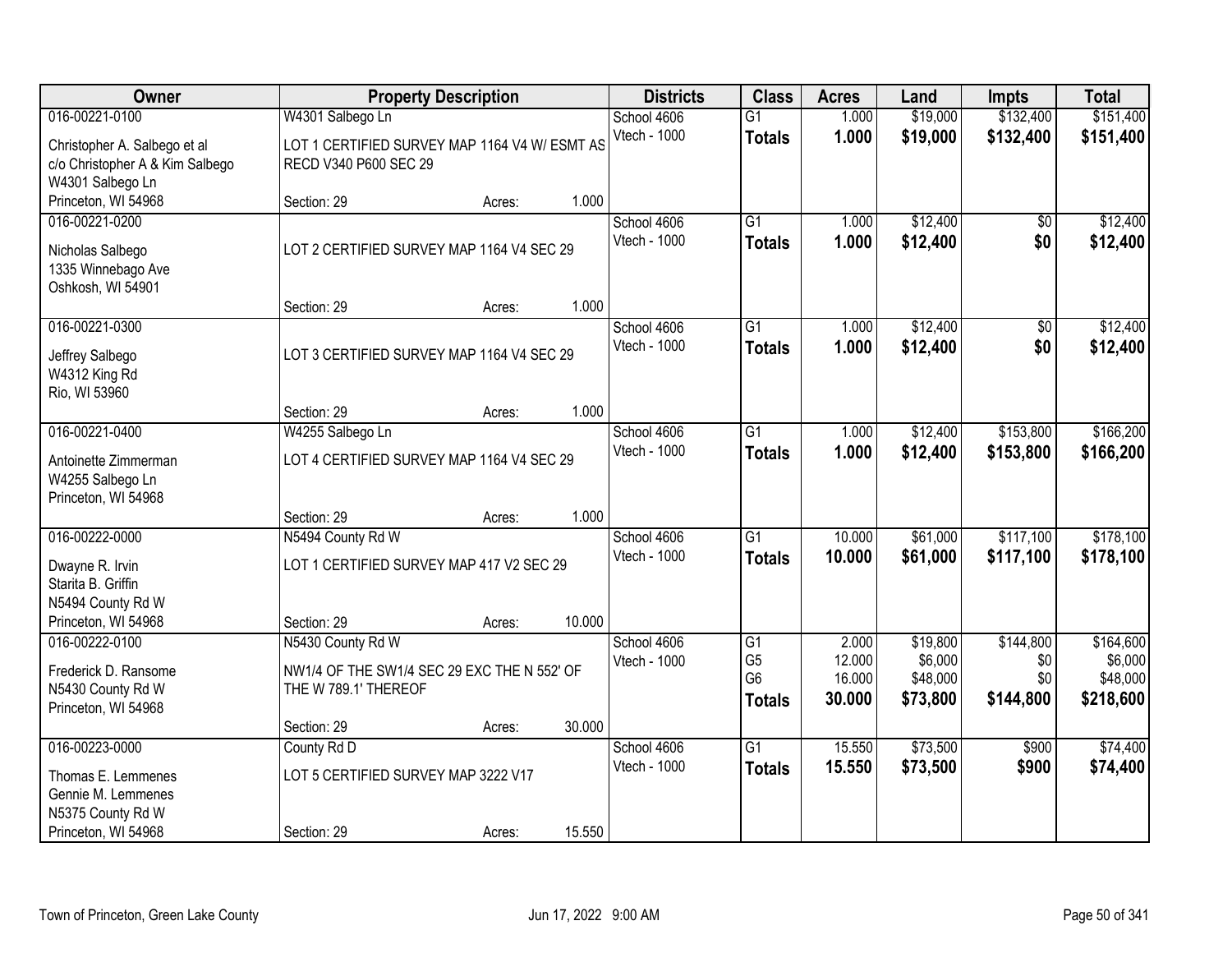| Owner                                                                                |                                                                                    | <b>Property Description</b> |                             |                                    | <b>Class</b>                     | <b>Acres</b>         | Land                   | <b>Impts</b>           | <b>Total</b>           |
|--------------------------------------------------------------------------------------|------------------------------------------------------------------------------------|-----------------------------|-----------------------------|------------------------------------|----------------------------------|----------------------|------------------------|------------------------|------------------------|
| 016-00223-0100<br>Michael Meyer<br>N5313 County Rd W                                 | N5313 County Rd W<br>LOT 1 CERTIFIED SURVEY MAP 1241 V5 SEC 29                     |                             | School 4606<br>Vtech - 1000 | $\overline{G1}$<br><b>Totals</b>   | 8.151<br>8.151                   | \$54,200<br>\$54,200 | \$156,000<br>\$156,000 | \$210,200<br>\$210,200 |                        |
| Princeton, WI 54968                                                                  | Section: 32                                                                        | Acres:                      | 8.151                       |                                    |                                  |                      |                        |                        |                        |
| 016-00223-0200<br>Pierless Marine, LLC<br>N5375 County Rd W<br>Princeton, WI 54968   | N5375 County Rd W<br>LOT 2 CERTIFIED SURVEY MAP 3221 V17                           |                             |                             | School 4606<br>Vtech - 1000        | $\overline{G1}$<br><b>Totals</b> | 1.760<br>1.760       | \$29,300<br>\$29,300   | \$135,200<br>\$135,200 | \$164,500<br>\$164,500 |
|                                                                                      | Section: 29                                                                        | Acres:                      | 1.760                       |                                    |                                  |                      |                        |                        |                        |
| 016-00223-0300<br>Michael C. Mc Connell<br>N5373 County Rd W<br>Princeton, WI 54968  | N5373 County Rd W<br>LOT 3 CERTIFIED SURVEY MAP 3221 V17                           |                             |                             | School 4606<br>Vtech - 1000        | G1<br><b>Totals</b>              | 2.180<br>2.180       | \$34,200<br>\$34,200   | \$82,500<br>\$82,500   | \$116,700<br>\$116,700 |
|                                                                                      | Section: 29                                                                        | Acres:                      | 2.180                       |                                    |                                  |                      |                        |                        |                        |
| 016-00223-0400<br>Pierless Marine, LLC<br>N5375 County Rd W<br>Princeton, WI 54968   | County Rd W<br>LOT 1 CERTIFIED SURVEY MAP 3221 V17                                 |                             |                             | School 4606<br><b>Vtech - 1000</b> | G1<br><b>Totals</b>              | 2.620<br>2.620       | \$22,000<br>\$22,000   | \$0<br>\$0             | \$22,000<br>\$22,000   |
|                                                                                      | Section: 29                                                                        | Acres:                      | 2.620                       |                                    |                                  |                      |                        |                        |                        |
| 016-00224-0000<br>Michael C. Mc Connell<br>N5373 County Rd W<br>Princeton, WI 54968  | County Rd W<br>LOT 4 CERTIFIED SURVEY MAP 3221 V17                                 |                             |                             | School 4606<br>Vtech - 1000        | $\overline{G1}$<br><b>Totals</b> | 1.800<br>1.800       | \$29,800<br>\$29,800   | $\overline{50}$<br>\$0 | \$29,800<br>\$29,800   |
| 016-00224-0100                                                                       | Section: 29<br>N5336 County Rd W                                                   | Acres:                      | 1.800                       | School 4606                        | $\overline{G6}$                  | 10.000               | \$30,000               | $\overline{60}$        | \$30,000               |
| Richard A. Krizan<br>6640 S 121st St<br>Franklin, WI 53132                           | THAT PART OF THE SW1/4 OF THE SW1/4 SEC 29<br>LYING N'LY & E'LY OF CTH "W"         |                             |                             | Vtech - 1000                       | <b>Totals</b>                    | 10.000               | \$30,000               | \$0                    | \$30,000               |
|                                                                                      | Section: 29                                                                        | Acres:                      | 10.000                      |                                    |                                  |                      |                        |                        |                        |
| 016-00225-0000<br><b>Reetz Living Trust</b><br>W4446 Reetz Rd<br>Princeton, WI 54968 | THE W1/2 (40R) OF THE SE1/4 OF THE SW1/4 SEC 29<br>EXC PARCEL 225.1<br>Section: 29 |                             | 5.000                       | School 4606<br>Vtech - 1000        | $\overline{G4}$<br><b>Totals</b> | 5.000<br>5.000       | \$1,000<br>\$1,000     | $\overline{50}$<br>\$0 | \$1,000<br>\$1,000     |
|                                                                                      |                                                                                    | Acres:                      |                             |                                    |                                  |                      |                        |                        |                        |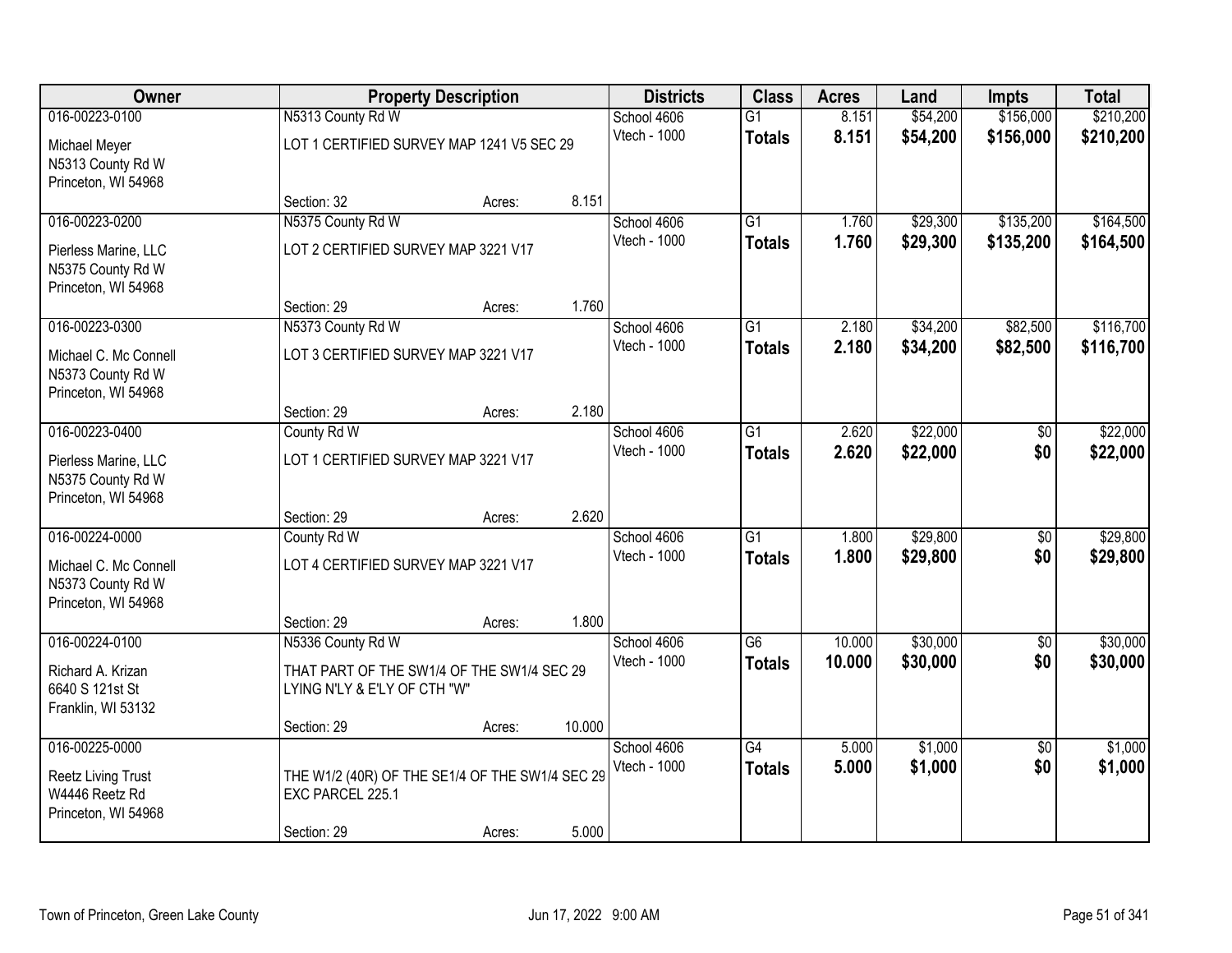| <b>Owner</b>                            | <b>Property Description</b>                                                                |        |        | <b>Districts</b> | <b>Class</b>                       | <b>Acres</b>   | Land                | <b>Impts</b>     | <b>Total</b>         |
|-----------------------------------------|--------------------------------------------------------------------------------------------|--------|--------|------------------|------------------------------------|----------------|---------------------|------------------|----------------------|
| 016-00225-0100                          |                                                                                            |        |        | School 4606      | $\overline{G6}$                    | 15.000         | \$45,000            | $\overline{50}$  | \$45,000             |
| Richard A. Krizan                       | COM 329.30' N OF THE SW COR OF THE SE1/4 OF                                                |        |        | Vtech - 1000     | <b>Totals</b>                      | 15.000         | \$45,000            | \$0              | \$45,000             |
| 6640 S 121st St                         | THE SW1/4 SEC 29 RUN N 988.30'; E 688.50' S 993.30'                                        |        |        |                  |                                    |                |                     |                  |                      |
| Franklin, WI 53132                      | W TO BEG                                                                                   |        |        |                  |                                    |                |                     |                  |                      |
|                                         | Section: 29                                                                                | Acres: | 15.000 |                  |                                    |                |                     |                  |                      |
| 016-00226-0000                          |                                                                                            |        |        | School 4606      | G4                                 | 10.000         | \$1,800             | $\overline{50}$  | \$1,800              |
|                                         |                                                                                            |        |        | Vtech - 1000     | G <sub>5</sub>                     | 5.000          | \$7,000             | \$0              | \$7,000              |
| Fred Ransome                            | THE E1/2 (40R) OF THE SE1/4 OF THE SW1/4 SEC 29                                            |        |        |                  | G5M                                | 5.000          | \$7,500             | \$0              | \$7,500              |
| N5430 County Rd W                       |                                                                                            |        |        |                  | <b>Totals</b>                      | 20.000         | \$16,300            | \$0              | \$16,300             |
| Princeton, WI 54968                     |                                                                                            |        |        |                  |                                    |                |                     |                  |                      |
|                                         | Section: 29                                                                                | Acres: | 20.000 |                  |                                    |                |                     |                  |                      |
| 016-00227-0000                          | W4196 Salbego Ln                                                                           |        |        | School 4606      | $\overline{G4}$                    | 26.000         | \$3,700             | $\overline{50}$  | \$3,700              |
| Raymond A. Salbego                      | NE1/4 OF THE SE1/4 SEC 29                                                                  |        |        | Vtech - 1000     | G <sub>5</sub><br>G <sub>5</sub> M | 7.000          | \$9,800             | \$0              | \$9,800              |
| W4196 Salbego Ln                        |                                                                                            |        |        |                  | G7                                 | 5.000<br>2.000 | \$7,500<br>\$11,400 | \$0<br>\$134,100 | \$7,500<br>\$145,500 |
| Princeton, WI 54968                     |                                                                                            |        |        |                  |                                    |                |                     |                  |                      |
|                                         | Section: 29                                                                                | Acres: | 40.000 |                  | <b>Totals</b>                      | 40.000         | \$32,400            | \$134,100        | \$166,500            |
| 016-00228-0000                          |                                                                                            |        |        | School 4606      | G4                                 | 30.000         | \$4,400             | \$0              | \$4,400              |
|                                         |                                                                                            |        |        | Vtech - 1000     | G <sub>5</sub>                     | 6.000          | \$8,400             | \$0              | \$8,400              |
| Raymond A. Salbego                      | NW1/4 OF THE SE1/4 SEC 29                                                                  |        |        |                  | G5M                                | 4.000          | \$6,000             | \$0              | \$6,000              |
| W4196 Salbego Ln<br>Princeton, WI 54968 |                                                                                            |        |        |                  | <b>Totals</b>                      | 40.000         | \$18,800            | \$0              | \$18,800             |
|                                         | Section: 29                                                                                | Acres: | 40.000 |                  |                                    |                |                     |                  |                      |
| 016-00229-0000                          | W4297 Salbego Ln                                                                           |        |        | School 4606      | $\overline{G1}$                    | 2.000          | \$29,600            | \$9,000          | \$38,600             |
|                                         |                                                                                            |        |        | Vtech - 1000     | G4                                 | 28.000         | \$4,600             | \$0              | \$4,600              |
| Fred Ransome                            | SW1/4 OF THE SE1/4 SEC 29                                                                  |        |        |                  | G5M                                | 10.000         | \$15,000            | \$0              | \$15,000             |
| N5430 County Rd W                       |                                                                                            |        |        |                  |                                    | 40.000         | \$49,200            | \$9,000          | \$58,200             |
| Princeton, WI 54968                     |                                                                                            |        |        |                  | <b>Totals</b>                      |                |                     |                  |                      |
|                                         | Section: 29                                                                                | Acres: | 40.000 |                  |                                    |                |                     |                  |                      |
| 016-00230-0000                          |                                                                                            |        |        | School 4606      | $\overline{G4}$                    | 15.000         | \$1,900             | $\overline{50}$  | \$1,900              |
| Violet A. Kersting                      | SE1/4 OF THE SE1/4 SEC 29                                                                  |        |        | Vtech - 1000     | G <sub>5</sub>                     | 10.000         | \$14,000            | \$0              | \$14,000             |
| 1159 SW 57th St                         |                                                                                            |        |        |                  | G <sub>5</sub> M                   | 15.000         | \$22,500            | \$0              | \$22,500             |
| Cape Coral, FL 33914                    |                                                                                            |        |        |                  | <b>Totals</b>                      | 40.000         | \$38,400            | \$0              | \$38,400             |
|                                         | Section: 29                                                                                | Acres: | 40.000 |                  |                                    |                |                     |                  |                      |
| 016-00231-0101                          | N5627 County Rd W                                                                          |        |        | School 4606      | G1                                 | 11.830         | $\overline{50}$     | \$134,900        | \$134,900            |
|                                         |                                                                                            |        |        | Vtech - 1000     | G <sub>5</sub>                     | 5.820          | \$7,300             | \$0              | \$7,300              |
| <b>Golz Family Trust</b>                | NE1/4 OF THE NE1/4 SEC 30 EXC LANDS FOR HWY                                                |        |        |                  | W <sub>8</sub>                     | 22.000         | (\$90,200)          | \$0              | \$0                  |
| N5627 County Rd W                       | RECD V367 P 667 & DESC IN PARCEL 128.1 EXC<br>PARCEL 28 OF TRANS PROJ PLAT 1430-08-25-4.03 |        |        |                  | <b>Totals</b>                      | 39.650         | \$7,300             | \$134,900        | \$142,200            |
| Princeton, WI 54968                     |                                                                                            |        |        |                  |                                    |                |                     |                  |                      |
|                                         | Section: 30                                                                                | Acres: | 39.650 |                  |                                    |                |                     |                  |                      |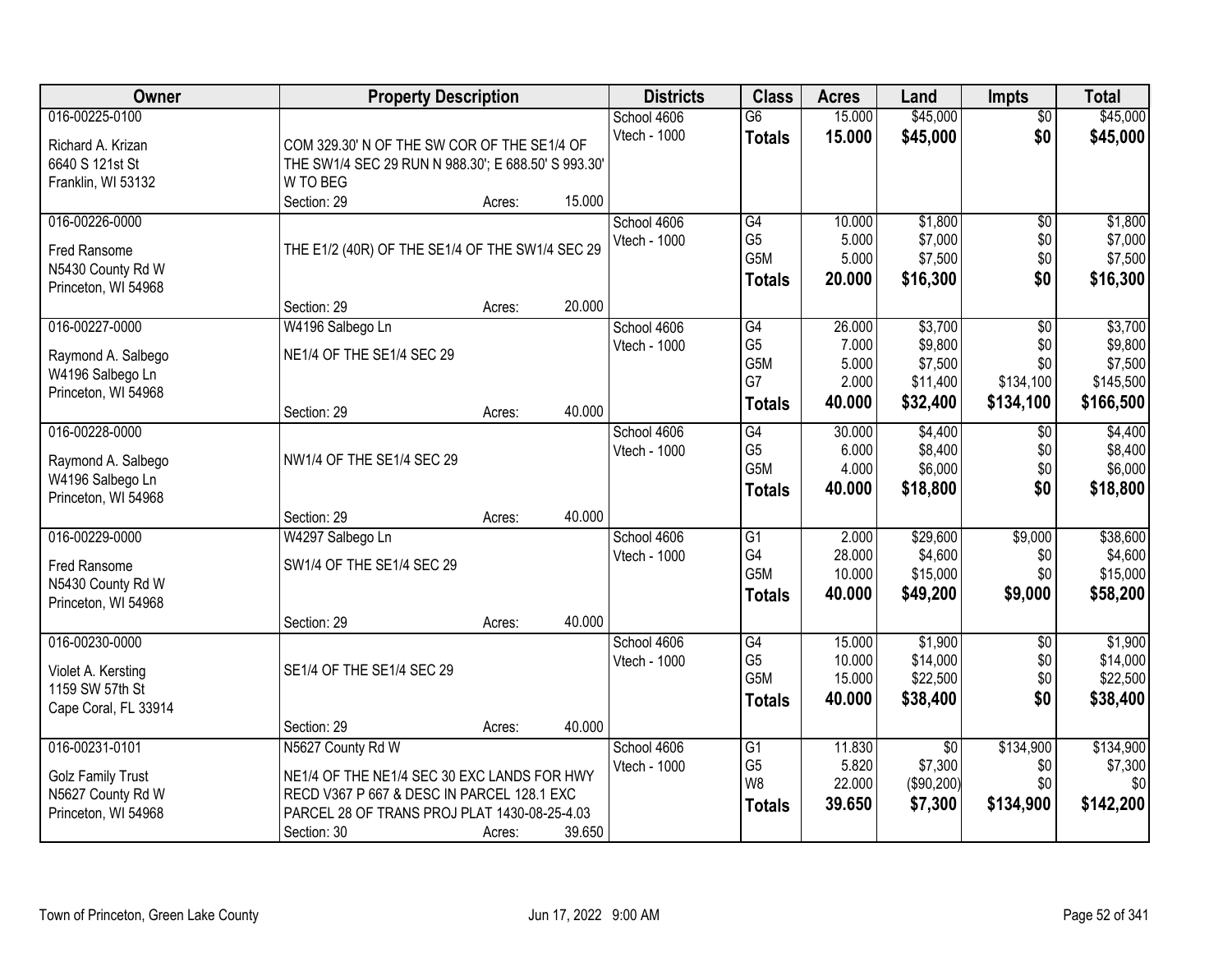| Owner                                  | <b>Property Description</b>                                                                |        | <b>Districts</b> | <b>Class</b> | <b>Acres</b>    | Land   | <b>Impts</b> | <b>Total</b>    |           |
|----------------------------------------|--------------------------------------------------------------------------------------------|--------|------------------|--------------|-----------------|--------|--------------|-----------------|-----------|
| 016-00232-0000                         |                                                                                            |        |                  | School 4606  | $\overline{G5}$ | 14.000 | \$19,600     | $\overline{50}$ | \$19,600  |
| Golz Family Trust Dated February 15,   | THE E1/2 (40R) OF THE NW1/4 OF THE NE1/4 SEC 30                                            |        |                  | Vtech - 1000 | G <sub>6</sub>  | 5.000  | \$20,500     | \$0             | \$20,500  |
| 2021                                   |                                                                                            |        |                  |              | W8              | 1.000  | (\$4,100)    | \$0             | \$0       |
| W5627 County Rd W                      |                                                                                            |        |                  |              | <b>Totals</b>   | 20.000 | \$40,100     | \$0             | \$40,100  |
| Princeton, WI 54968                    | Section: 30                                                                                | Acres: | 20.000           |              |                 |        |              |                 |           |
| 016-00233-0000                         |                                                                                            |        |                  | School 4606  | $\overline{G5}$ | 1.000  | \$1,400      | $\overline{50}$ | \$1,400   |
|                                        | THE W1/2 (40R) OF THE NW1/4 OF THE NE1/4 SEC 30                                            |        |                  | Vtech - 1000 | G <sub>6</sub>  | 19.000 | \$77,900     | \$0             | \$77,900  |
| Mark L. Kallas<br>C/O Elaine Kallas    |                                                                                            |        |                  |              | <b>Totals</b>   | 20.000 | \$79,300     | \$0             | \$79,300  |
| N5692 County Rd D                      |                                                                                            |        |                  |              |                 |        |              |                 |           |
| Princeton, WI 54968                    | Section: 30                                                                                | Acres: | 20.000           |              |                 |        |              |                 |           |
| 016-00234-0000                         | N5628 County Rd D                                                                          |        |                  | School 4606  | $\overline{G1}$ | 1.000  | \$12,400     | \$270,000       | \$282,400 |
|                                        |                                                                                            |        |                  | Vtech - 1000 | G4              | 38.000 | \$4,800      | \$0             | \$4,800   |
| James A Schnidt Declaration of Trust   | SW1/4 OF THE NE1/4 SEC 30                                                                  |        |                  |              | G <sub>5</sub>  | 1.000  | \$1,400      | \$0             | \$1,400   |
| 25780 Creekbend Dr                     |                                                                                            |        |                  |              | <b>Totals</b>   | 40.000 | \$18,600     | \$270,000       | \$288,600 |
| Bonita Springs, FL 34135               |                                                                                            |        |                  |              |                 |        |              |                 |           |
|                                        | Section: 30                                                                                | Acres: | 40.000           |              |                 |        |              |                 |           |
| 016-00235-0000                         | County Rd W                                                                                |        |                  | School 4606  | $\overline{G4}$ | 36.000 | \$4,500      | \$0             | \$4,500   |
| <b>Reetz Living Trust</b>              | SE1/4 OF THE NE1/4 EXC THE E 10R OF THE N 48R                                              |        |                  | Vtech - 1000 | G <sub>5</sub>  | 1.000  | \$800        | \$0             | \$800     |
| W4446 Reetz Rd                         | THEREOF SEC 30                                                                             |        |                  |              | <b>Totals</b>   | 37.000 | \$5,300      | \$0             | \$5,300   |
| Princeton, WI 54968                    |                                                                                            |        |                  |              |                 |        |              |                 |           |
|                                        | Section: 30                                                                                | Acres: | 37.000           |              |                 |        |              |                 |           |
| 016-00236-0000                         | N5583 County Rd W                                                                          |        |                  | School 4606  | $\overline{G1}$ | 2.000  | \$19,800     | \$146,900       | \$166,700 |
| Jenelle Giffey et al                   | COM AT INTER OF THE W LN OF CTH "W" & N LN OF                                              |        |                  | Vtech - 1000 | <b>Totals</b>   | 2.000  | \$19,800     | \$146,900       | \$166,700 |
| N7437 County Rd C                      | THE SE1/4 OF THE NE1/4 SEC 30 RUN W 10R; S 32R                                             |        |                  |              |                 |        |              |                 |           |
| Eldorado, WI 54932                     | E 10R; N 32R TO BEG                                                                        |        |                  |              |                 |        |              |                 |           |
|                                        | Section: 30                                                                                | Acres: | 2.000            |              |                 |        |              |                 |           |
| 016-00237-0000                         | N5549 County Rd W                                                                          |        |                  | School 4606  | $\overline{G1}$ | 1.000  | \$12,400     | \$103,800       | \$116,200 |
|                                        |                                                                                            |        |                  | Vtech - 1000 | <b>Totals</b>   | 1.000  | \$12,400     | \$103,800       | \$116,200 |
| Nichole M. Millis<br>N5549 County Rd W | COM ON W LN OF CTH W 32R S OF N LN OF THE<br>SE1/4 OF THE NE1/4 SEC 30 RUN W 10R; S 16R; E |        |                  |              |                 |        |              |                 |           |
| Princeton, WI 54968                    | PAR N LN OF NE1/4 10R TO W LN OF HWY; N 16R                                                |        |                  |              |                 |        |              |                 |           |
|                                        | Section: 30                                                                                | Acres: | 1.000            |              |                 |        |              |                 |           |
| 016-00238-0000                         | County Rd D                                                                                |        |                  | School 4606  | G4              | 26.210 | \$3,400      | $\overline{50}$ | \$3,400   |
|                                        |                                                                                            |        |                  | Vtech - 1000 | G <sub>5</sub>  | 2.000  | \$2,800      | \$0             | \$2,800   |
| Mark L. Kallas                         | NE1/4 OF THE NW1/4 SEC 30 EXC THE N 183' OF                                                |        |                  |              | G5M             | 2.000  | \$3,000      | \$0             | \$3,000   |
| C/O Elaine Kallas                      | THE W 250' THEREOF & EXC PARCEL 238.1                                                      |        |                  |              | G <sub>6</sub>  | 7.000  | \$28,700     | \$0             | \$28,700  |
| N5692 County Rd D                      |                                                                                            |        | 38.210           |              | G7              | 1.000  | \$5,700      | \$5,900         | \$11,600  |
| Princeton, WI 54968                    | Section: 30                                                                                | Acres: |                  |              | <b>Totals</b>   | 38.210 | \$43,600     | \$5,900         | \$49,500  |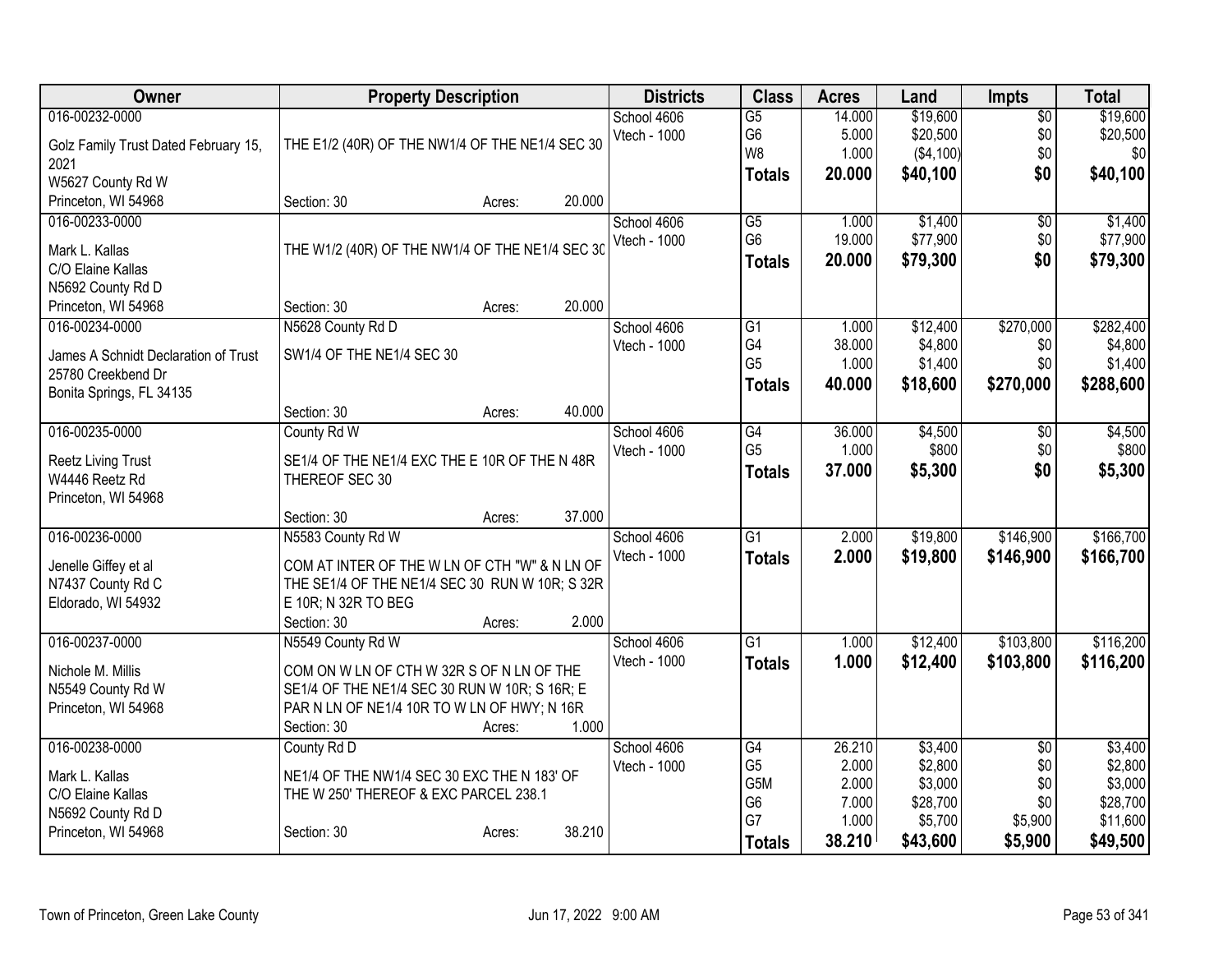| Owner                              |                                                   | <b>Property Description</b> |       | <b>Districts</b>    | <b>Class</b>    | <b>Acres</b> | Land     | <b>Impts</b> | <b>Total</b> |
|------------------------------------|---------------------------------------------------|-----------------------------|-------|---------------------|-----------------|--------------|----------|--------------|--------------|
| 016-00239-0000                     | N5692 County Rd D                                 |                             |       | School 4606         | $\overline{G1}$ | 1.050        | \$12,800 | \$77,600     | \$90,400     |
| Mark L. Kallas                     | COM AT INTER OF E EDGE OF CTH D & N LN OF         |                             |       | Vtech - 1000        | <b>Totals</b>   | 1.050        | \$12,800 | \$77,600     | \$90,400     |
| C/O Elaine Kallas                  | SEC 30 RUN E 250'; S 183'; W 250'; N'LY ON E EDGE |                             |       |                     |                 |              |          |              |              |
| N5692 County Rd D                  | OF CTH D183' TO BEG SEC 30                        |                             |       |                     |                 |              |          |              |              |
| Princeton, WI 54968                | Section: 30                                       | Acres:                      | 1.050 |                     |                 |              |          |              |              |
| 016-00240-0000                     | N5675 County Rd D                                 |                             |       | School 4606         | $\overline{G1}$ | 3.595        | \$33,700 | \$137,000    | \$170,700    |
|                                    |                                                   |                             |       | Vtech - 1000        | <b>Totals</b>   | 3.595        | \$33,700 | \$137,000    | \$170,700    |
| Corey J. Van Oss                   | LOT 3 CERTIFIED SURVEY MAP 2270 V10 SEC 30        |                             |       |                     |                 |              |          |              |              |
| N5675 County Rd D                  |                                                   |                             |       |                     |                 |              |          |              |              |
| Princeton, WI 54968                |                                                   |                             |       |                     |                 |              |          |              |              |
|                                    | Section: 30                                       | Acres:                      | 3.595 |                     |                 |              |          |              |              |
| 016-00240-0300                     | W4854 Cradle Rd                                   |                             |       | School 4606         | G1              | 1.183        | \$13,800 | \$85,000     | \$98,800     |
| Calvin J. Kapp                     | LOT 1 CERTIFIED SURVEY MAP 2142 V9 SEC 30         |                             |       | Vtech - 1000        | <b>Totals</b>   | 1.183        | \$13,800 | \$85,000     | \$98,800     |
| W4854 Cradle Rd                    |                                                   |                             |       |                     |                 |              |          |              |              |
| Princeton, WI 54968                |                                                   |                             |       |                     |                 |              |          |              |              |
|                                    | Section: 30                                       | Acres:                      | 1.183 |                     |                 |              |          |              |              |
| 016-00240-0400                     | Cradle Rd                                         |                             |       | School 4606         | G1              | 1.180        | \$13,700 | \$0          | \$13,700     |
|                                    |                                                   |                             |       | <b>Vtech - 1000</b> | <b>Totals</b>   | 1.180        | \$13,700 | \$0          | \$13,700     |
| Calvin J. Kapp                     | LOT 2 CERTIFIED SURVEY MAP 2142 V9 SEC 30         |                             |       |                     |                 |              |          |              |              |
| W4854 Cradle Rd                    |                                                   |                             |       |                     |                 |              |          |              |              |
| Princeton, WI 54968                |                                                   |                             |       |                     |                 |              |          |              |              |
|                                    | Section: 30                                       | Acres:                      | 1.180 |                     |                 |              |          |              |              |
| 016-00240-0500                     | W4838 Cradle Rd                                   |                             |       | School 4606         | $\overline{G1}$ | 1.020        | \$12,600 | \$110,200    | \$122,800    |
| Nolan C. Sommerfeldt et al         | LOT 1 CERTIFIED SURVEY MAP 2699 V13 SEC           |                             |       | Vtech - 1000        | <b>Totals</b>   | 1.020        | \$12,600 | \$110,200    | \$122,800    |
| c/o Nolan C & Connie M Sommerfeldt | 30(RESURVEY OF LOT 4 CSM 2270)                    |                             |       |                     |                 |              |          |              |              |
| W4838 Cradle Rd                    |                                                   |                             |       |                     |                 |              |          |              |              |
| Princeton, WI 54968                | Section: 30                                       | Acres:                      | 1.020 |                     |                 |              |          |              |              |
| 016-00240-0501                     | W4834 Cradle Rd                                   |                             |       | School 4606         | $\overline{G1}$ | 4.000        | \$55,500 | \$63,600     | \$119,100    |
|                                    |                                                   |                             |       | Vtech - 1000        | <b>Totals</b>   | 4.000        | \$55,500 | \$63,600     | \$119,100    |
| Chips & Chunks, LLC                | LOT 1 CERTIFIED SURVEY MAP 3252 V17               |                             |       |                     |                 |              |          |              |              |
| N3633 Roy Creek Rd                 |                                                   |                             |       |                     |                 |              |          |              |              |
| Markesan, WI 53946                 |                                                   |                             | 4.000 |                     |                 |              |          |              |              |
| 016-00240-0502                     | Section: 30<br>W4836 Cradle Rd                    | Acres:                      |       |                     | $\overline{G2}$ |              |          |              |              |
|                                    |                                                   |                             |       | School 4606         |                 | 8.461        | \$55,000 | \$64,300     | \$119,300    |
| Chips & Chunks, LLC                | LOT 2 CERTIFIED SURVEY MAP 3252 V17               |                             |       | Vtech - 1000        | <b>Totals</b>   | 8.461        | \$55,000 | \$64,300     | \$119,300    |
| c/o Chips & Chunks, LLC            |                                                   |                             |       |                     |                 |              |          |              |              |
| N3633 Roy Creek Rd                 |                                                   |                             |       |                     |                 |              |          |              |              |
| Markesan, WI 53946                 | Section: 30                                       | Acres:                      | 8.461 |                     |                 |              |          |              |              |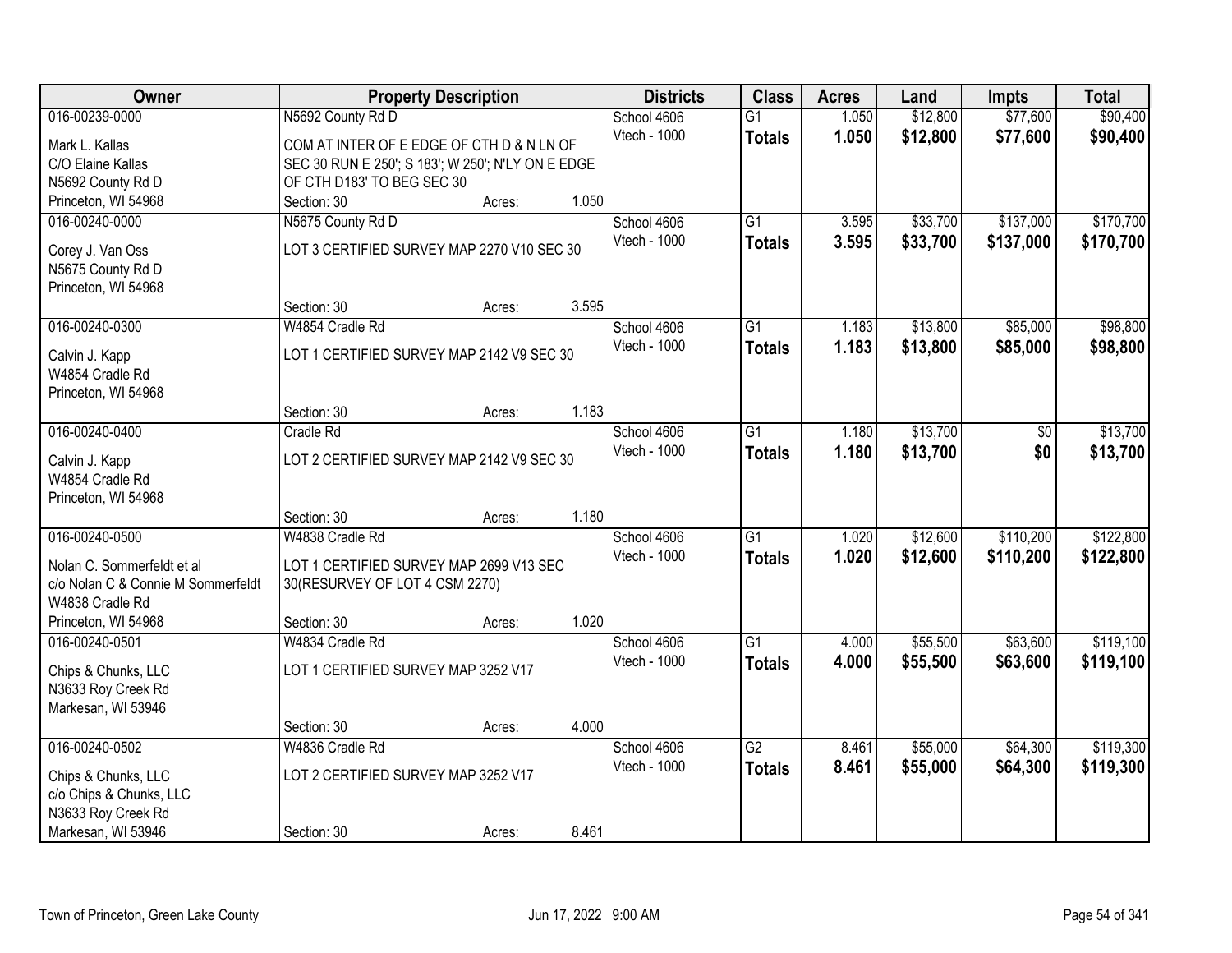| <b>Class</b><br><b>Owner</b><br><b>Property Description</b><br><b>Districts</b><br>Impts<br><b>Acres</b><br>Land                      | <b>Total</b> |
|---------------------------------------------------------------------------------------------------------------------------------------|--------------|
| 016-00241-0000<br>\$2,600<br>School 4606<br>20.000<br>$\overline{50}$<br>G4                                                           | \$2,600      |
| 8.010<br>\$10,600<br>\$0<br>Vtech - 1000<br>G <sub>5</sub><br><b>Reetz Living Trust</b><br>THE S 60R OF THE SW1/4 OF THE NW1/4 SEC 30 | \$10,600     |
| \$0<br>28.010<br>\$13,200<br><b>Totals</b><br>W4446 Reetz Rd<br>EXC LOT 1 CSM 261 V1 EXC LOT 1 CSM 432 & EXC                          | \$13,200     |
| Princeton, WI 54968<br><b>PARCEL 241.2</b>                                                                                            |              |
| 28.010<br>Section: 30<br>Acres:                                                                                                       |              |
| N5535 County Rd D<br>$\overline{G1}$<br>\$9,500<br>\$162,800<br>016-00241-0100<br>School 4606<br>0.630                                | \$172,300    |
| 0.630<br>Vtech - 1000<br>\$9,500<br>\$162,800<br><b>Totals</b><br>LOT 1 CERTIFIED SURVEY MAP 2673<br>Lois E. Zuehls                   | \$172,300    |
| c/o Lois Zuehls                                                                                                                       |              |
| N5511 County Rd D                                                                                                                     |              |
| 0.630<br>Princeton, WI 54968<br>Section: 30<br>Acres:                                                                                 |              |
| \$119,000<br>016-00242-0100<br>N5521 County Rd D<br>$\overline{G1}$<br>0.925<br>\$11,800<br>School 4606                               | \$130,800    |
| Vtech - 1000<br>\$11,800<br>0.925<br>\$119,000<br><b>Totals</b>                                                                       | \$130,800    |
| LOT 1 CERTIFIED SURVEY MAP 3673<br>Lois Zuehls                                                                                        |              |
| N5511 County Rd D                                                                                                                     |              |
| Princeton, WI 54968                                                                                                                   |              |
| 0.925<br>Section: 30<br>Acres:                                                                                                        |              |
| 016-00242-0200<br>N5511 County Rd D<br>$\overline{G1}$<br>\$10,200<br>\$120,700<br>School 4606<br>0.719                               | \$130,900    |
| Vtech - 1000<br>0.719<br>\$10,200<br>\$120,700<br><b>Totals</b><br>LOT 2 CERTIFIED SURVEY MAP 3673<br>Lois Zuehls                     | \$130,900    |
| N5511 County Rd D                                                                                                                     |              |
| Princeton, WI 54968                                                                                                                   |              |
| 0.719<br>Section: 30<br>Acres:                                                                                                        |              |
| 016-00243-0000<br>N5578 County Rd D<br>$\overline{G1}$<br>2.000<br>\$29,600<br>\$134,600<br>School 4606                               | \$164,200    |
| G4<br>30.000<br>\$3,800<br>\$0<br>Vtech - 1000                                                                                        | \$3,800      |
| SE1/4 OF THE NW1/4 SEC 30 LYING E'LY OF CTH D<br>James A Schnidt Declaration of Trust<br>G <sub>5</sub><br>6.570<br>\$9,200<br>\$0    | \$9,200      |
| 25780 Creekbend Dr<br>EXC PARCEL 243.1<br>38.570<br>\$134,600<br>\$42,600<br><b>Totals</b>                                            | \$177,200    |
| Bonita Springs, FL 34135                                                                                                              |              |
| 38.570<br>Section: 30<br>Acres:                                                                                                       |              |
| $\overline{G1}$<br>\$71,900<br>016-00244-0000<br>N5494 County Rd D<br>School 4606<br>4.700<br>\$43,300                                | \$115,200    |
| Vtech - 1000<br>4.700<br>\$43,300<br>\$71,900<br><b>Totals</b><br>COM AT A PT 50R E OF THE NW COR OF THE NE1/4<br>Joseph J. Naparala  | \$115,200    |
| N5494 County Rd D<br>OF SW1/4 SEC 30 RUN S 20R; W'LY TO CEN CTH D;                                                                    |              |
| Princeton, WI 54968<br>NW'LY ALG HWY TO BEG                                                                                           |              |
| 4.700<br>Section: 30<br>Acres:                                                                                                        |              |
| 016-00245-0000<br>County Rd D<br>School 4606<br>G4<br>3.350<br>\$400<br>$\overline{50}$                                               | \$400        |
| Vtech - 1000<br>3.350<br>\$400<br>\$0<br><b>Totals</b><br>Randal G. Reetz et al<br>NE1/4 OF THE SW1/4 SEC 30: EXC N 20R; EXC 245.1    | \$400        |
| V252 P160 HWY & EXC THAT PART CSM 971 LYING<br>c/o Randal G & Nancy J Reetz                                                           |              |
| THEREIN EXC THAT PARCEL DESC V770 P655 EXC<br>W4586 Reetz Rd                                                                          |              |
| Princeton, WI 54968<br>3.350<br>Section: 30<br>Acres:                                                                                 |              |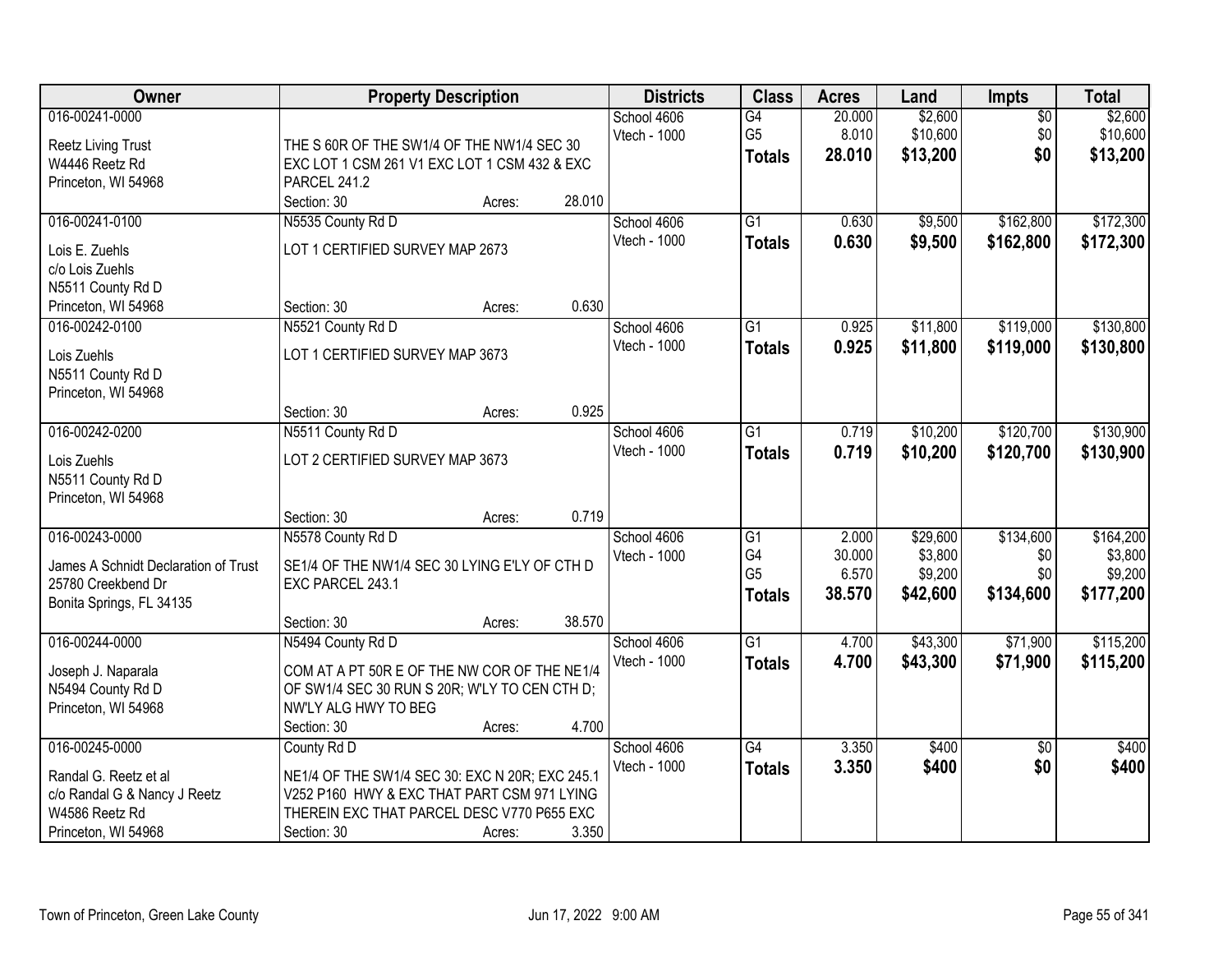| Owner                                          | <b>Property Description</b>                                                                | <b>Districts</b> | <b>Class</b> | <b>Acres</b>     | Land   | <b>Impts</b> | <b>Total</b>    |           |
|------------------------------------------------|--------------------------------------------------------------------------------------------|------------------|--------------|------------------|--------|--------------|-----------------|-----------|
| 016-00245-0200                                 | N5399 County Rd D                                                                          |                  | School 4606  | $\overline{G1}$  | 4.602  | \$42,500     | \$110,900       | \$153,400 |
| John G. Voigt                                  | LOT 1 CERTIFIED SURVEY MAP 971 V4 SEC 30                                                   |                  | Vtech - 1000 | <b>Totals</b>    | 4.602  | \$42,500     | \$110,900       | \$153,400 |
| Karmen M. Voigt                                |                                                                                            |                  |              |                  |        |              |                 |           |
| N5399 County Rd D                              |                                                                                            |                  |              |                  |        |              |                 |           |
| Princeton, WI 54968                            | Section: 30                                                                                | Acres:           | 4.602        |                  |        |              |                 |           |
| 016-00245-0300                                 | N5428 County Rd D                                                                          |                  | School 4606  | $\overline{G1}$  | 2.000  | \$29,600     | \$121,500       | \$151,100 |
| Kit Cooney et al                               | LOT 1 CERTIFIED SURVEY MAP 3204 V17                                                        |                  | Vtech - 1000 | G4               | 9.235  | \$1,200      | \$0             | \$1,200   |
| c/o Kit & Angelique Cooney                     |                                                                                            |                  |              | <b>Totals</b>    | 11.235 | \$30,800     | \$121,500       | \$152,300 |
| N5428 County Rd D                              |                                                                                            |                  |              |                  |        |              |                 |           |
| Princeton, WI 54968                            | Section: 30                                                                                | Acres:           | 11.235       |                  |        |              |                 |           |
| 016-00246-0000                                 | N5503 County Rd D                                                                          |                  | School 4606  | $\overline{G4}$  | 30.000 | \$4,300      | $\overline{50}$ | \$4,300   |
|                                                | NW1/4 OF THE SW1/4 SEC 30 ALSO COM 20R S OF                                                |                  | Vtech - 1000 | G <sub>5</sub>   | 2.120  | \$3,000      | \$0             | \$3,000   |
| <b>Reetz Living Trust</b><br>W4446 Reetz Rd    | NW COR OF NE1/4 SW1/4: N TO CEN OF HWY; SE'LY                                              |                  |              | G <sub>5</sub> M | 8.000  | \$12,000     | \$0             | \$12,000  |
| Princeton, WI 54968                            | ALG HWY TO PT DUE E OF BEG; W TO BEG EXC CSN                                               |                  |              | G7               | 1.000  | \$5,700      | \$500           | \$6,200   |
|                                                | Section: 30                                                                                | Acres:           | 41.120       | <b>Totals</b>    | 41.120 | \$25,000     | \$500           | \$25,500  |
| 016-00247-0000                                 |                                                                                            |                  | School 4606  | G4               | 32.030 | \$4,000      | \$0             | \$4,000   |
|                                                |                                                                                            |                  | Vtech - 1000 | G5M              | 8.000  | \$12,000     | \$0             | \$12,000  |
| <b>Reetz Living Trust</b><br>W4446 Reetz Rd    | SW1/4 OF THE SW1/4 SEC 30                                                                  |                  |              | <b>Totals</b>    | 40.030 | \$16,000     | \$0             | \$16,000  |
| Princeton, WI 54968                            |                                                                                            |                  |              |                  |        |              |                 |           |
|                                                | Section: 30                                                                                | Acres:           | 40.030       |                  |        |              |                 |           |
| 016-00248-0000                                 |                                                                                            |                  | School 4606  | $\overline{G4}$  | 18.300 | \$3,100      | $\overline{30}$ | \$3,100   |
|                                                |                                                                                            |                  | Vtech - 1000 | G <sub>5</sub>   | 0.500  | \$100        | \$0             | \$100     |
| Randal G. Reetz et al                          | SE1/4 OF THE SW1/4 SEC 30 EXC PCL 248.1 V252<br>P106 & THAT PART CSM 971 LYING THEREIN EXC |                  |              | <b>Totals</b>    | 18,800 | \$3,200      | \$0             | \$3,200   |
| c/o Randal G & Nancy J Reetz<br>W4586 Reetz Rd | THAT PARCEL DESC V770 P653 EXC CSM 3204                                                    |                  |              |                  |        |              |                 |           |
| Princeton, WI 54968                            | Section: 30                                                                                | Acres:           | 18.800       |                  |        |              |                 |           |
| 016-00248-0200                                 |                                                                                            |                  | School 4606  | G4               | 15.070 | \$2,500      | $\sqrt{$0}$     | \$2,500   |
|                                                |                                                                                            |                  | Vtech - 1000 | <b>Totals</b>    | 15.070 | \$2,500      | \$0             | \$2,500   |
| Randal G. Reetz et al                          | THAT PARCEL DESC V770 P653                                                                 |                  |              |                  |        |              |                 |           |
| c/o Randal G & Nancy J Reetz                   |                                                                                            |                  |              |                  |        |              |                 |           |
| W4586 Reetz Rd<br>Princeton, WI 54968          | Section: 30                                                                                | Acres:           | 15.070       |                  |        |              |                 |           |
| 016-00249-0000                                 |                                                                                            |                  | School 4606  | G4               | 31.000 | \$3,900      | $\overline{50}$ | \$3,900   |
|                                                |                                                                                            |                  | Vtech - 1000 | G <sub>5</sub>   | 4.000  | \$4,300      | \$0             | \$4,300   |
| <b>Reetz Living Trust</b>                      | NE1/4 OF THE SE1/4 SEC 30                                                                  |                  |              | G <sub>5</sub> M | 5.000  | \$7,500      | \$0             | \$7,500   |
| W4446 Reetz Rd                                 |                                                                                            |                  |              | <b>Totals</b>    | 40.000 | \$15,700     | \$0             | \$15,700  |
| Princeton, WI 54968                            |                                                                                            |                  |              |                  |        |              |                 |           |
|                                                | Section: 30                                                                                | Acres:           | 40.000       |                  |        |              |                 |           |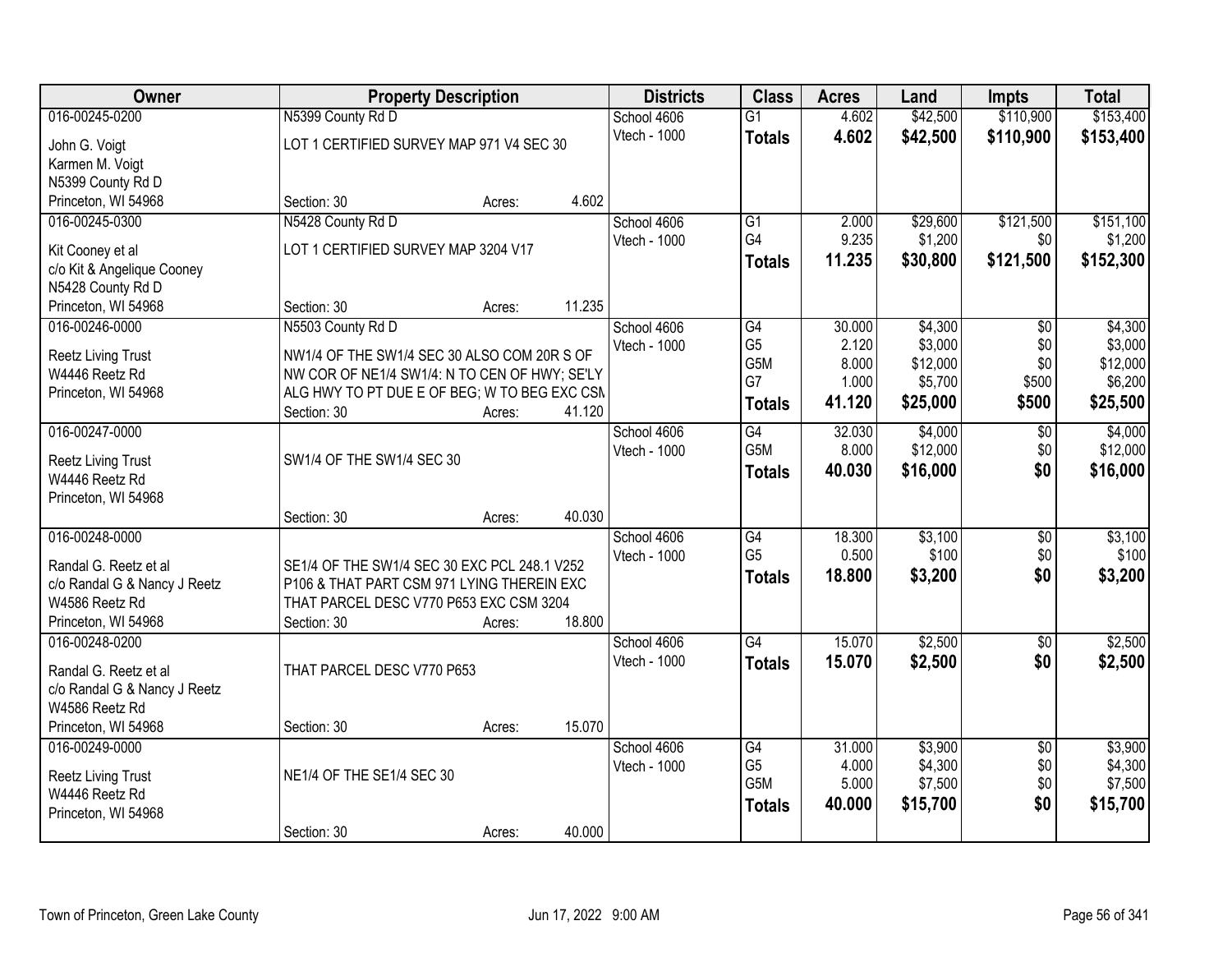| Owner                                | <b>Property Description</b>                     |        |        | <b>Districts</b> | <b>Class</b>     | <b>Acres</b> | Land     | <b>Impts</b>    | <b>Total</b> |
|--------------------------------------|-------------------------------------------------|--------|--------|------------------|------------------|--------------|----------|-----------------|--------------|
| 016-00250-0000                       | N5628 County Rd D                               |        |        | School 4606      | G4               | 5.000        | \$600    | $\overline{50}$ | \$600        |
| James A Schnidt Declaration of Trust | COM 30R W OF CEN OF SEC 30 RUN S 20R TO         |        |        | Vtech - 1000     | G <sub>5</sub>   | 9.300        | \$13,000 | \$0             | \$13,000     |
| 25780 Creekbend Dr                   | DITCH; E'LY ALG DITCH TO PT ON E LN OF W1/2 OF  |        |        |                  | G5M              | 3.000        | \$4,500  | \$0             | \$4,500      |
| Bonita Springs, FL 34135             | SE1/4,28R S OF NE COR THEREOF; N 28R; W TO      |        |        |                  | <b>Totals</b>    | 17.300       | \$18,100 | \$0             | \$18,100     |
|                                      | Section: 30                                     | Acres: | 17.300 |                  |                  |              |          |                 |              |
| 016-00251-0000                       |                                                 |        |        | School 4606      | G4               | 10.800       | \$1,800  | $\overline{50}$ | \$1,800      |
| Randal G. Reetz et al                | THAT PART OF THE NW1/4 OF THE SE1/4 SEC 30      |        |        | Vtech - 1000     | <b>Totals</b>    | 10.800       | \$1,800  | \$0             | \$1,800      |
| c/o Randal G & Nancy J Reetz         | LYING S'LY OF DITCH EXC THAT PARCEL DESC        |        |        |                  |                  |              |          |                 |              |
| W4586 Reetz Rd                       | V770 PG655 EXC CSM 3204 LYING THEREIN           |        |        |                  |                  |              |          |                 |              |
| Princeton, WI 54968                  | Section: 30                                     | Acres: | 10.800 |                  |                  |              |          |                 |              |
| 016-00251-0100                       | N5450 County Rd D                               |        |        | School 4606      | G1               | 1.000        | \$19,000 | \$21,300        | \$40,300     |
| Craig A. Fryda                       | THAT PARCEL DESC V770 PG655                     |        |        | Vtech - 1000     | G4               | 16.000       | \$2,300  | \$0             | \$2,300      |
| 243 E First St                       |                                                 |        |        |                  | G <sub>5</sub>   | 6.410        | \$1,000  | \$0             | \$1,000      |
| Fond Du Lac, WI 54935                |                                                 |        |        |                  | G <sub>5</sub> M | 3.000        | \$4,500  | \$0             | \$4,500      |
|                                      | Section: 30                                     | Acres: | 26.410 |                  | <b>Totals</b>    | 26.410       | \$26,800 | \$21,300        | \$48,100     |
| 016-00252-0000                       |                                                 |        |        | School 4606      | $\overline{G4}$  | 30.000       | \$4,000  | $\sqrt{6}$      | \$4,000      |
| Randal G. Reetz et al                | SW1/4 OF THE SE1/4 SEC 30                       |        |        | Vtech - 1000     | G5M              | 10.000       | \$15,000 | \$0             | \$15,000     |
| c/o Randal G & Nancy J Reetz         |                                                 |        |        |                  | <b>Totals</b>    | 40.000       | \$19,000 | \$0             | \$19,000     |
| W4586 Reetz Rd                       |                                                 |        |        |                  |                  |              |          |                 |              |
| Princeton, WI 54968                  | Section: 30                                     | Acres: | 40.000 |                  |                  |              |          |                 |              |
| 016-00253-0000                       |                                                 |        |        | School 4606      | $\overline{G4}$  | 27.000       | \$3,400  | \$0             | \$3,400      |
| <b>Reetz Living Trust</b>            | SE1/4 OF THE SE1/4 SEC 30                       |        |        | Vtech - 1000     | G <sub>5</sub>   | 3.000        | \$4,200  | \$0             | \$4,200      |
| W4446 Reetz Rd                       |                                                 |        |        |                  | G5M              | 10.000       | \$15,000 | \$0             | \$15,000     |
| Princeton, WI 54968                  |                                                 |        |        |                  | <b>Totals</b>    | 40.000       | \$22,600 | \$0             | \$22,600     |
|                                      | Section: 30                                     | Acres: | 40.000 |                  |                  |              |          |                 |              |
| 016-00254-0000                       |                                                 |        |        | School 4606      | G4               | 25.000       | \$3,200  | $\overline{50}$ | \$3,200      |
| Frederick P. Battaglia               | NE1/4 OF THE NE1/4 SEC 31                       |        |        | Vtech - 1000     | G <sub>5</sub>   | 5.000        | \$7,000  | \$0             | \$7,000      |
| 4839 S Crested Saguaro Ln            |                                                 |        |        |                  | G <sub>5</sub> M | 10.000       | \$15,000 | \$0             | \$15,000     |
| Gold Canyon, AZ 85118                |                                                 |        |        |                  | <b>Totals</b>    | 40.000       | \$25,200 | \$0             | \$25,200     |
|                                      | Section: 31                                     | Acres: | 40.000 |                  |                  |              |          |                 |              |
| 016-00255-0000                       |                                                 |        |        | School 4606      | $\overline{G4}$  | 18.000       | \$2,300  | $\overline{50}$ | \$2,300      |
| Frederick P. Battaglia               | THE E1/2 (40R) OF THE NW1/4 OF THE NE1/4 SEC 31 |        |        | Vtech - 1000     | G <sub>5</sub>   | 2.000        | \$2,800  | \$0             | \$2,800      |
| 4839 S Crested Saguaro Ln            |                                                 |        |        |                  | <b>Totals</b>    | 20.000       | \$5,100  | \$0             | \$5,100      |
| Gold Canyon, AZ 85118                |                                                 |        |        |                  |                  |              |          |                 |              |
|                                      | Section: 31                                     | Acres: | 20.000 |                  |                  |              |          |                 |              |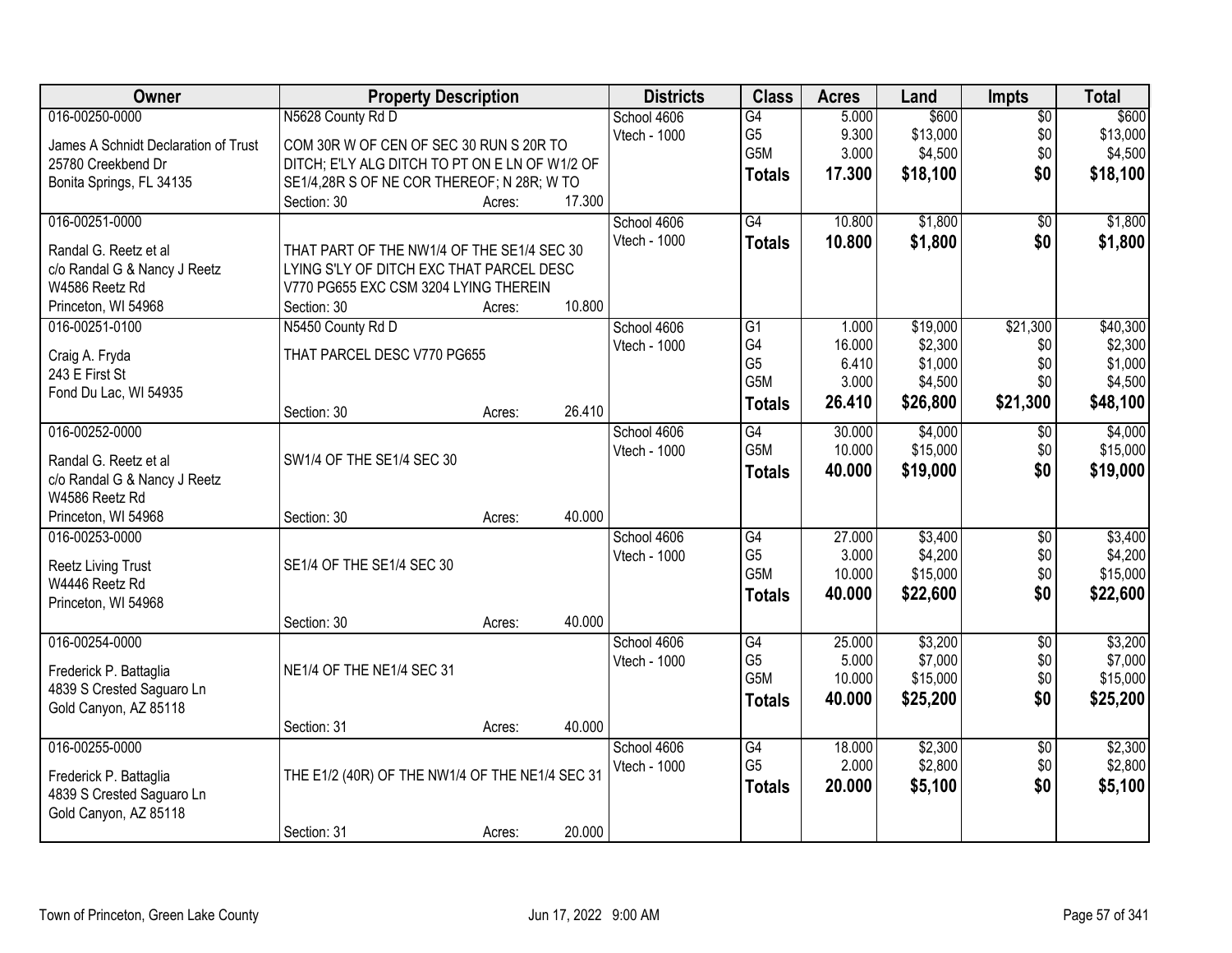| Owner                                                                                                                    | <b>Property Description</b>                                                                                                                                     | <b>Districts</b> | <b>Class</b> | <b>Acres</b>                       | Land                                                                         | <b>Impts</b>                                | <b>Total</b>                                         |                                           |                                                        |
|--------------------------------------------------------------------------------------------------------------------------|-----------------------------------------------------------------------------------------------------------------------------------------------------------------|------------------|--------------|------------------------------------|------------------------------------------------------------------------------|---------------------------------------------|------------------------------------------------------|-------------------------------------------|--------------------------------------------------------|
| 016-00256-0000<br>Charles V. Grotzke et al<br>c/o Charles V & Judy A Grotzke<br>N5302 County Rd D                        | N5302 County Rd D<br>THE W1/2 (40R) OF THE NW1/4 OF THE NE1/4 SEC 31                                                                                            |                  |              | School 4606<br>Vtech - 1000        | $\overline{G1}$<br>G4<br>G <sub>5</sub><br><b>Totals</b>                     | 2.000<br>17.000<br>1.000<br>20.000          | \$19,800<br>\$2,100<br>\$1,400<br>\$23,300           | \$182,400<br>\$0<br>\$0<br>\$182,400      | \$202,200<br>\$2,100<br>\$1,400<br>\$205,700           |
| Princeton, WI 54968                                                                                                      | Section: 31                                                                                                                                                     | Acres:           | 20.000       |                                    |                                                                              |                                             |                                                      |                                           |                                                        |
| 016-00257-0000<br>Virginia A. Verch<br>N6068 Swamp Rd<br>Princeton, WI 54968                                             | THE W1/2 (40R) OF THE SW1/4 OF THE NE1/4 & THE<br>SE1/4 OF THE NW1/4 SEC 31 LYING E OF CTH "D"<br>EXC LOTS 1 & 2 CSM 2412 V11 EXC LOT 1 CSM 2439<br>Section: 31 | Acres:           | 20.950       | School 4606<br>Vtech - 1000        | G4<br>G <sub>5</sub><br><b>Totals</b>                                        | 18.950<br>2.000<br>20.950                   | \$2,400<br>\$2,200<br>\$4,600                        | $\overline{50}$<br>\$0<br>\$0             | \$2,400<br>\$2,200<br>\$4,600                          |
| 016-00257-0100<br>David M. Martin Sr<br>Holly A. Martin<br>W4690 County Rd T<br>Princeton, WI 54968                      | W4690 County Rd T<br>LOT 2 CERTIFIED SURVEY MAP 2412 V11 SEC 31<br>Section: 31                                                                                  | Acres:           | 5.050        | School 4606<br>Vtech - 1000        | $\overline{G1}$<br><b>Totals</b>                                             | 5.050<br>5.050                              | \$57,300<br>\$57,300                                 | \$184,600<br>\$184,600                    | \$241,900<br>\$241,900                                 |
| 016-00257-0200<br>Thomas J. Rahmer<br>Sheri L. Rahmer<br>W4658 County Rd T<br>Princeton, WI 54968                        | W4658 County Rd T<br>LOT 1 CERTIFIED SURVEY MAP 2439 V11 SEC 31<br>Section: 31                                                                                  | Acres:           | 5.050        | School 4606<br>Vtech - 1000        | $\overline{G1}$<br><b>Totals</b>                                             | 5.050<br>5.050                              | \$46,100<br>\$46,100                                 | \$300,800<br>\$300,800                    | \$346,900<br>\$346,900                                 |
| 016-00258-0000<br>Frederick P. Battaglia<br>4839 S Crested Saguaro Ln<br>Gold Canyon, AZ 85118                           | W4638 County Rd T<br>THE E1/2 OF THE SW1/4 OF THE NE1/4 SEC 31<br>Section: 31                                                                                   | Acres:           | 20.000       | School 4606<br><b>Vtech - 1000</b> | $\overline{G1}$<br>G4<br>G <sub>5</sub><br>G <sub>5</sub> M<br><b>Totals</b> | 1.000<br>2.000<br>15.000<br>2.000<br>20.000 | \$19,200<br>\$300<br>\$20,400<br>\$3,000<br>\$42,900 | \$93,400<br>\$0<br>\$0<br>\$0<br>\$93,400 | \$112,600<br>\$300<br>\$20,400<br>\$3,000<br>\$136,300 |
| 016-00259-0000<br>Frederick P. Battaglia<br>4839 S Crested Saguaro Ln<br>Gold Canyon, AZ 85118                           | SE1/4 OF THE NE1/4 SEC 31<br>Section: 31                                                                                                                        | Acres:           | 40.000       | School 4606<br>Vtech - 1000        | G4<br>G <sub>5</sub><br>G5M<br><b>Totals</b>                                 | 12.000<br>25.000<br>3.000<br>40.000         | \$1,500<br>\$33,700<br>\$4,500<br>\$39,700           | $\overline{50}$<br>\$0<br>\$0<br>\$0      | \$1,500<br>\$33,700<br>\$4,500<br>\$39,700             |
| 016-00260-0000<br>Charles V. Grotzke et al<br>c/o Charles V & Judy A Grotzke<br>N5302 County Rd D<br>Princeton, WI 54968 | County Rd D<br>NE1/4 OF THE NW1/4 SEC 31 EXC PARCEL 260.1 EXC<br>CSM 3160 LYING THEREIN<br>Section: 31                                                          | Acres:           | 32.700       | School 4606<br>Vtech - 1000        | $\overline{G4}$<br>G <sub>5</sub><br><b>Totals</b>                           | 30.700<br>2.000<br>32.700                   | \$3,900<br>\$100<br>\$4,000                          | $\overline{50}$<br>\$0<br>\$0             | \$3,900<br>\$100<br>\$4,000                            |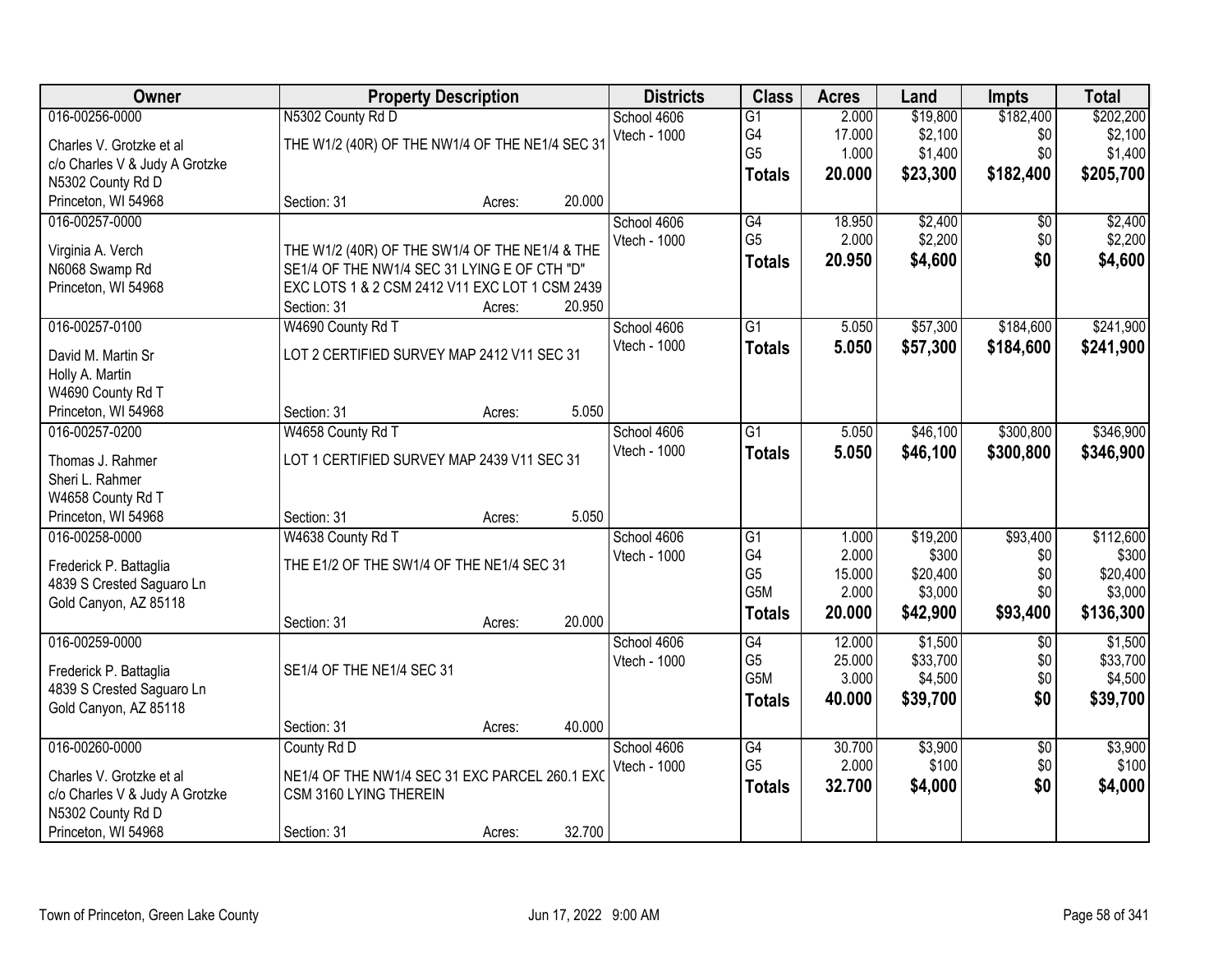| Owner                              | <b>Property Description</b>                  |        |        | <b>Districts</b> | <b>Class</b>    | <b>Acres</b> | Land     | <b>Impts</b>    | <b>Total</b> |
|------------------------------------|----------------------------------------------|--------|--------|------------------|-----------------|--------------|----------|-----------------|--------------|
| 016-00260-0200                     | N5289 County Rd D                            |        |        | School 4606      | $\overline{G1}$ | 7.000        | \$11,400 | \$81,900        | \$93,300     |
| Jacob A. Ladwig                    | LOT 1 CERTIFIED SURVEY MAP 3160 V16          |        |        | Vtech - 1000     | <b>Totals</b>   | 7.000        | \$11,400 | \$81,900        | \$93,300     |
| Emily J. Baumhardt                 |                                              |        |        |                  |                 |              |          |                 |              |
| N5289 County Rd D                  |                                              |        |        |                  |                 |              |          |                 |              |
| Princeton, WI 54968                | Section: 31                                  | Acres: | 7.000  |                  |                 |              |          |                 |              |
| 016-00261-0000                     |                                              |        |        | School 4606      | G4              | 27.980       | \$3,500  | $\overline{50}$ | \$3,500      |
|                                    |                                              |        |        | Vtech - 1000     | G <sub>5</sub>  | 3.030        | \$4,300  | \$0             | \$4,300      |
| Charles V. Grotzke et al           | NW1/4 OF THE NW1/4 SEC 31 EXC CSM 3160 LYING |        |        |                  | G5M             | 8.000        | \$12,000 | \$0             | \$12,000     |
| c/o Charles V & Judy A Grotzke     | <b>THEREIN</b>                               |        |        |                  | <b>Totals</b>   | 39.010       | \$19,800 | \$0             | \$19,800     |
| N5302 County Rd D                  |                                              |        | 39.010 |                  |                 |              |          |                 |              |
| Princeton, WI 54968                | Section: 31                                  | Acres: |        |                  |                 |              |          |                 |              |
| 016-00262-0000                     | W4860 County Rd T                            |        |        | School 4606      | G1<br>G4        | 3.500        | \$32,900 | \$199,900       | \$232,800    |
| Jeffrey A. Bornick et al           | LOT 1 CERTIFIED SURVEY MAP 2695              |        |        | Vtech - 1000     |                 | 1.500        | \$300    | \$0             | \$300        |
| c/o Jeffrey A & Vicki L Bornick    |                                              |        |        |                  | <b>Totals</b>   | 5.000        | \$33,200 | \$199,900       | \$233,100    |
| W4860 County Rd T                  |                                              |        |        |                  |                 |              |          |                 |              |
| Princeton, WI 54968                | Section: 31                                  | Acres: | 5.000  |                  |                 |              |          |                 |              |
| 016-00262-0100                     | W4846 County Rd T                            |        |        | School 4606      | $\overline{G1}$ | 3.558        | \$28,000 | \$24,400        | \$52,400     |
| Dennis B. Quernemoen               | LOT 2 CERTIFIED SURVEY MAP 2695              |        |        | Vtech - 1000     | <b>Totals</b>   | 3.558        | \$28,000 | \$24,400        | \$52,400     |
| Janis M Quernemoen Family Trust    |                                              |        |        |                  |                 |              |          |                 |              |
| 28605 Martha Ct                    |                                              |        |        |                  |                 |              |          |                 |              |
| Waterford, WI 53185                | Section: 31                                  | Acres: | 3.558  |                  |                 |              |          |                 |              |
| 016-00262-0200                     | W4816 County Rd T                            |        |        | School 4606      | $\overline{G1}$ | 8.664        | \$55,500 | \$333,400       | \$388,900    |
|                                    |                                              |        |        | Vtech - 1000     | <b>Totals</b>   | 8.664        | \$55,500 | \$333,400       | \$388,900    |
| Wayne H & Janice B Belke Rev Trust | LOT 3 CERTIFIED SURVEY MAP 2695              |        |        |                  |                 |              |          |                 |              |
| %Janice B Belke & James Sutric     |                                              |        |        |                  |                 |              |          |                 |              |
| W4816 County Rd T                  |                                              |        |        |                  |                 |              |          |                 |              |
| Princeton, WI 54968-8500           | Section: 31                                  | Acres: | 8.664  |                  |                 |              |          |                 |              |
| 016-00262-0300                     | W4886 County Rd T                            |        |        | School 4606      | $\overline{G1}$ | 4.890        | \$45,000 | \$100,500       | \$145,500    |
| Ronald F. Kuncl et al              | LOT 1 CERTIFIED SURVEY MAP 738 SEC 31        |        |        | Vtech - 1000     | <b>Totals</b>   | 4.890        | \$45,000 | \$100,500       | \$145,500    |
| c/o Ronald F & Cynthia K Kuncl     |                                              |        |        |                  |                 |              |          |                 |              |
| W4886 County Rd T                  |                                              |        |        |                  |                 |              |          |                 |              |
| Princeton, WI 54968                | Section: 31                                  | Acres: | 4.890  |                  |                 |              |          |                 |              |
| 016-00262-0400                     | County Rd D                                  |        |        | School 4606      | $\overline{G1}$ | 1.077        | \$13,000 | $\overline{30}$ | \$13,000     |
| Tyler A. Hudzinski                 | LOT 3 CERTIFIED SURVEY MAP 2641 V13 (RES PT  |        |        | Vtech - 1000     | <b>Totals</b>   | 1.077        | \$13,000 | \$0             | \$13,000     |
| N5041 Fox River Ln                 | LOT 1 CSM 2581 V12) SEC 31                   |        |        |                  |                 |              |          |                 |              |
| Princeton, WI 54968                |                                              |        |        |                  |                 |              |          |                 |              |
|                                    | Section: 31                                  | Acres: | 1.077  |                  |                 |              |          |                 |              |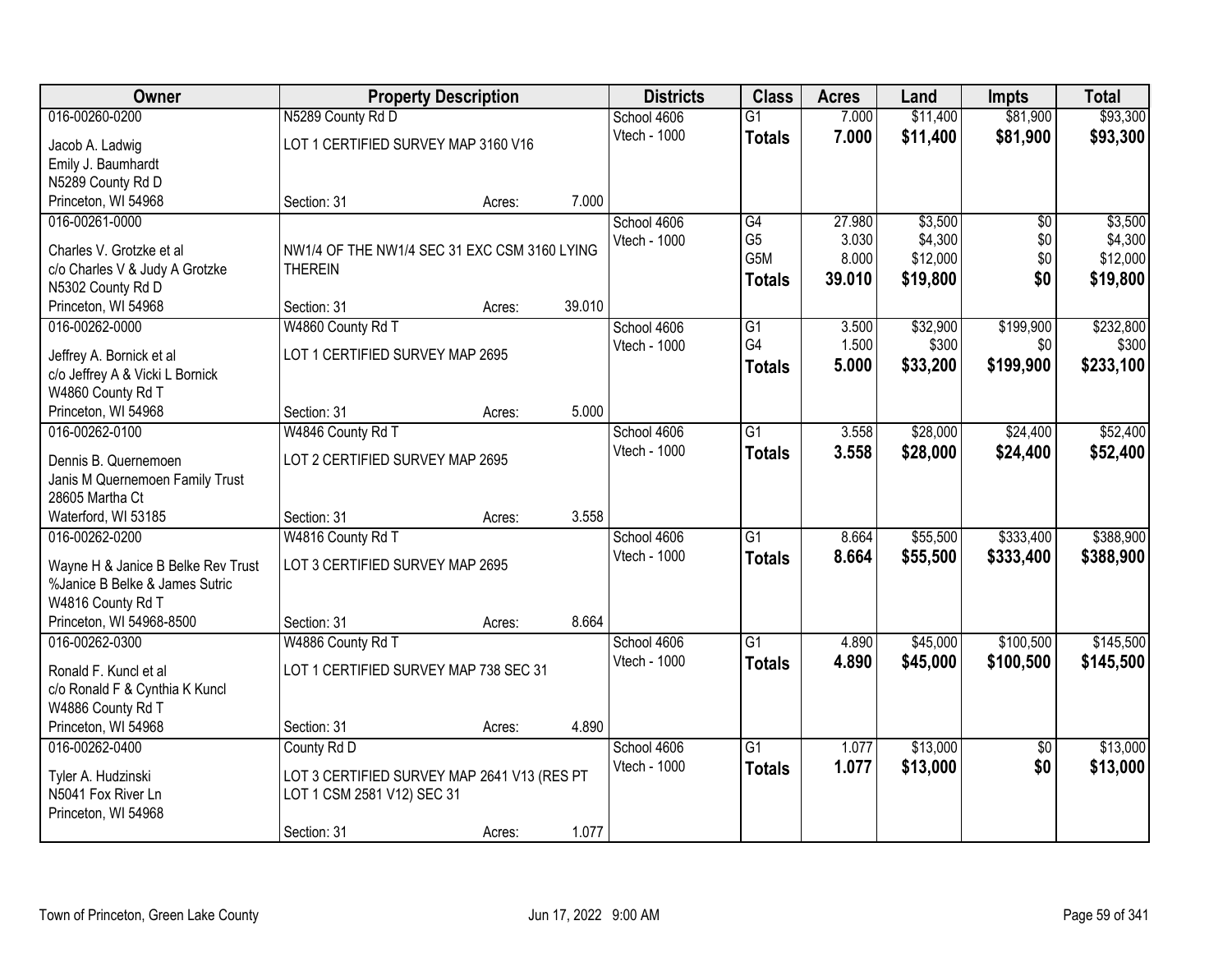| Owner                                                                             | <b>Property Description</b>                 |        |        | <b>Districts</b> | <b>Class</b>         | <b>Acres</b>    | Land              | <b>Impts</b>     | <b>Total</b>       |
|-----------------------------------------------------------------------------------|---------------------------------------------|--------|--------|------------------|----------------------|-----------------|-------------------|------------------|--------------------|
| 016-00262-0500                                                                    | N5149 County Rd D                           |        |        | School 4606      | $\overline{G1}$      | 1.062           | \$12,900          | \$77,300         | \$90,200           |
| William C. Bartaszewicz                                                           | LOT 2 CERTIFIED SURVEY MAP 2581 V12 SEC 31  |        |        | Vtech - 1000     | <b>Totals</b>        | 1.062           | \$12,900          | \$77,300         | \$90,200           |
| Sandra J. Bartaszewicz                                                            |                                             |        |        |                  |                      |                 |                   |                  |                    |
| 265 N Wisconsin St                                                                |                                             |        |        |                  |                      |                 |                   |                  |                    |
| Berlin, WI 54923                                                                  | Section: 31                                 | Acres: | 1.062  |                  |                      |                 |                   |                  |                    |
| 016-00262-0600                                                                    | N5193 County Rd D                           |        |        | School 4606      | $\overline{G1}$      | 5.740           | \$47,900          | \$117,400        | \$165,300          |
| Elyse A. Marcoe                                                                   | LOT 1 CERTIFIED SURVEY MAP 3079 V16         |        |        | Vtech - 1000     | <b>Totals</b>        | 5.740           | \$47,900          | \$117,400        | \$165,300          |
| N5193 County Rd D                                                                 |                                             |        |        |                  |                      |                 |                   |                  |                    |
| Princeton, WI 54968                                                               |                                             |        |        |                  |                      |                 |                   |                  |                    |
|                                                                                   | Section: 31                                 | Acres: | 5.740  |                  |                      |                 |                   |                  |                    |
| 016-00262-0601                                                                    | W4784 County Rd T                           |        |        | School 4606      | G1                   | 1.602           | \$16,900          | \$9,300          | \$26,200           |
| Todd M. Hudzinski                                                                 | LOT 2 CERTIFIED SURVEY MAP 3079 V16         |        |        | Vtech - 1000     | <b>Totals</b>        | 1.602           | \$16,900          | \$9,300          | \$26,200           |
| W4717 Wicks Landing Rd                                                            |                                             |        |        |                  |                      |                 |                   |                  |                    |
| Princeton, WI 54968                                                               |                                             |        |        |                  |                      |                 |                   |                  |                    |
|                                                                                   | Section: 31                                 | Acres: | 1.602  |                  |                      |                 |                   |                  |                    |
| 016-00262-0700                                                                    | County Rd T                                 |        |        | School 4606      | G4                   | 2.439           | \$300             | \$0              | \$300              |
| Casey M. Wegner                                                                   | LOT 4 CERTIFIED SURVEY MAP 2695             |        |        | Vtech - 1000     | G <sub>5</sub>       | 2.300           | \$2,900           | \$0              | \$2,900            |
| W5576 Oxbow Trl                                                                   |                                             |        |        |                  | <b>Totals</b>        | 4.739           | \$3,200           | \$0              | \$3,200            |
| Princeton, WI 54968                                                               |                                             |        |        |                  |                      |                 |                   |                  |                    |
|                                                                                   | Section: 31                                 | Acres: | 4.739  |                  |                      |                 |                   |                  |                    |
| 016-00263-0100                                                                    | N5071 County Rd D                           |        |        | School 4606      | $\overline{G1}$      | 2.000           | \$29,600          | \$125,600        | \$155,200          |
| James R. Goham et al                                                              | PART OF THE S1/2 OF THE NW1/4 & N1/2 OF THE |        |        | Vtech - 1000     | G4<br>G <sub>5</sub> | 8.640           | \$1,100           | \$0              | \$1,100            |
| c/o James R & Nancy J Goham                                                       | SW1/4 SEC 31 DESC AS: COM W1/4 COR; THENCE  |        |        |                  |                      | 0.500<br>11.140 | \$700<br>\$31,400 | \$0<br>\$125,600 | \$700<br>\$157,000 |
| N5071 County Rd D                                                                 | N71*E 1351.06' TO PT ON C/L CTH "T" & POB;  |        |        |                  | <b>Totals</b>        |                 |                   |                  |                    |
| Princeton, WI 54968                                                               | Section: 31                                 | Acres: | 11.140 |                  |                      |                 |                   |                  |                    |
| 016-00263-0200                                                                    | W4714 County Rd T                           |        |        | School 4606      | $\overline{G1}$      | 5.050           | \$46,100          | \$289,300        | \$335,400          |
| Todd S & Jessica S Wachholz Revocabl   LOT 1 CERTIFIED SURVEY MAP 2412 V11 SEC 31 |                                             |        |        | Vtech - 1000     | <b>Totals</b>        | 5.050           | \$46,100          | \$289,300        | \$335,400          |
| Trust                                                                             |                                             |        |        |                  |                      |                 |                   |                  |                    |
| W4714 County Rd T                                                                 |                                             |        |        |                  |                      |                 |                   |                  |                    |
| Princeton, WI 54968                                                               | Section: 31                                 | Acres: | 5.050  |                  |                      |                 |                   |                  |                    |
| 016-00263-0300                                                                    |                                             |        |        | School 4606      | $\overline{G4}$      | 4.530           | \$600             | $\overline{50}$  | \$600              |
| Todd S & Jessica S Wachholz Revocabl LOT 1 CERTIFIED SURVEY MAP 2587 V12 SEC 31   |                                             |        |        | Vtech - 1000     | <b>Totals</b>        | 4.530           | \$600             | \$0              | \$600              |
| Trust                                                                             |                                             |        |        |                  |                      |                 |                   |                  |                    |
| W4714 County Rd T                                                                 |                                             |        |        |                  |                      |                 |                   |                  |                    |
| Princeton, WI 54968                                                               | Section: 31                                 | Acres: | 4.530  |                  |                      |                 |                   |                  |                    |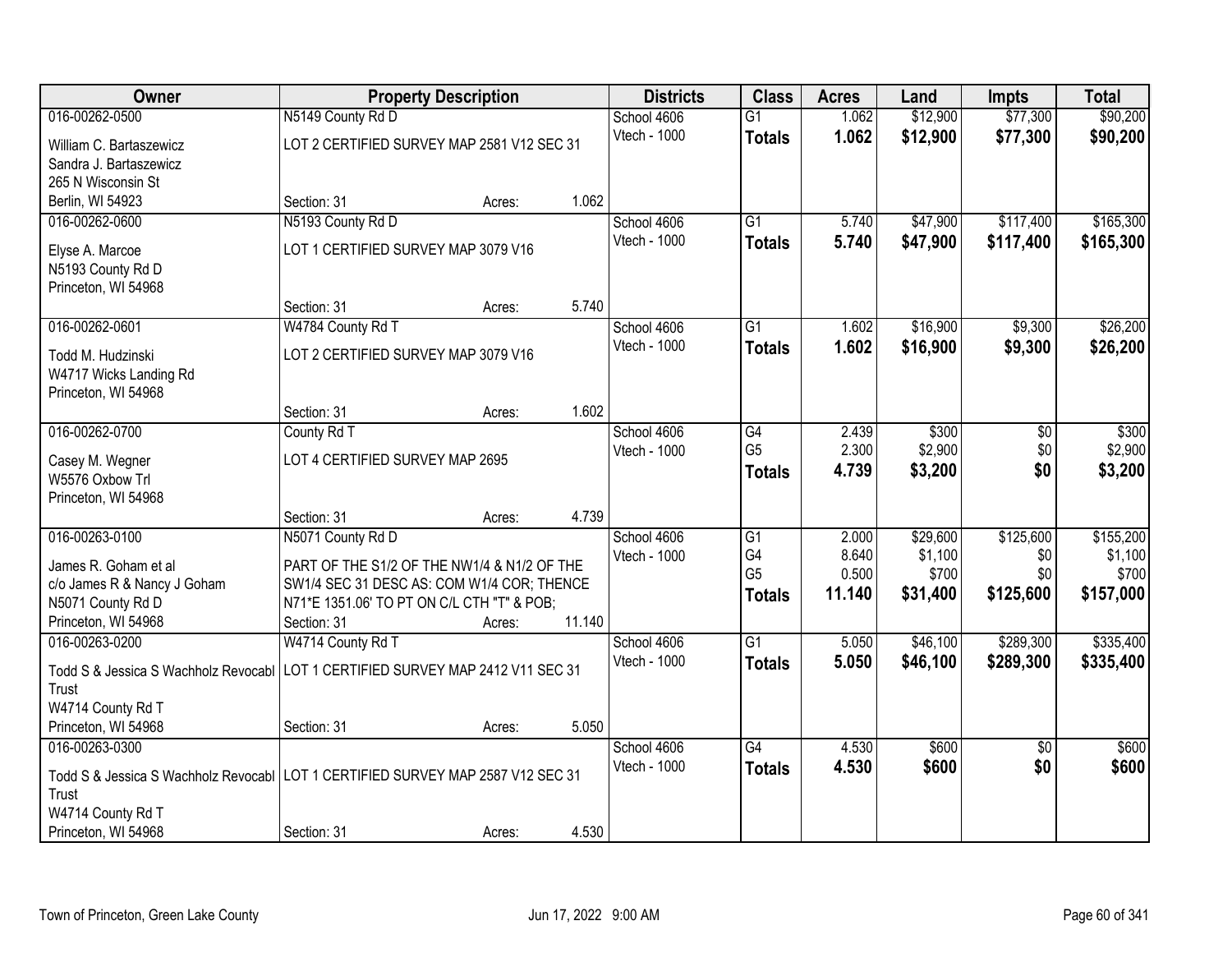| Owner                                                                                                                         | <b>Property Description</b>                                                                                                                                             |        |        | <b>Districts</b>            | <b>Class</b>                                       | <b>Acres</b>                        | Land                                       | <b>Impts</b>                         | <b>Total</b>                                 |
|-------------------------------------------------------------------------------------------------------------------------------|-------------------------------------------------------------------------------------------------------------------------------------------------------------------------|--------|--------|-----------------------------|----------------------------------------------------|-------------------------------------|--------------------------------------------|--------------------------------------|----------------------------------------------|
| 016-00264-0000<br>Randal G. Reetz et al<br>c/o Randal G & Nancy J Reetz<br>W4586 Reetz Rd                                     | NE1/4 OF THE SW1/4 SEC 31 LYING S OF C/L CTH "T<br>AND E OF C/L CTH "D"                                                                                                 |        |        | School 4606<br>Vtech - 1000 | G4<br>G <sub>5</sub><br><b>Totals</b>              | 28.370<br>1.500<br>29.870           | \$4,700<br>\$800<br>\$5,500                | $\overline{$0}$<br>\$0<br>\$0        | \$4,700<br>\$800<br>\$5,500                  |
| Princeton, WI 54968                                                                                                           | Section: 31                                                                                                                                                             | Acres: | 29.870 |                             |                                                    |                                     |                                            |                                      |                                              |
| 016-00265-0000<br>Charles V. Grotzke et al<br>c/o Charles V & Judy A Grotzke<br>N5302 County Rd D                             | PART OF THE SW1/4 & PART OF THE S1/2 OF THE<br>NW1/4 SEC 31 AS DESC V388 P85                                                                                            |        |        | School 4606<br>Vtech - 1000 | G4<br>G <sub>5</sub><br><b>Totals</b>              | 79.560<br>2.000<br>81.560           | \$10,000<br>\$100<br>\$10,100              | $\overline{50}$<br>\$0<br>\$0        | \$10,000<br>\$100<br>\$10,100                |
| Princeton, WI 54968                                                                                                           | Section: 31                                                                                                                                                             | Acres: | 81.560 |                             |                                                    |                                     |                                            |                                      |                                              |
| 016-00266-0000<br>Reetz Living Trust<br>W4446 Reetz Rd<br>Princeton, WI 54968                                                 | SW1/4 OF THE SW1/4 SEC 31 EXC THAT PART<br>PARCEL 265 LYING THEREIN                                                                                                     |        |        | School 4606<br>Vtech - 1000 | G4<br>G <sub>5</sub><br><b>Totals</b>              | 20.000<br>3.200<br>23.200           | \$2,500<br>\$2,500<br>\$5,000              | \$0<br>\$0<br>\$0                    | \$2,500<br>\$2,500<br>\$5,000                |
|                                                                                                                               | Section: 31                                                                                                                                                             | Acres: | 23.200 |                             |                                                    |                                     |                                            |                                      |                                              |
| 016-00267-0000<br>Randal G. Reetz et al<br>c/o Randal G & Nancy J Reetz<br>W4586 Reetz Rd                                     | County Rd D<br>SE1/4 OF THE SW1/4 SEC 31 LYING E OF C/L CTH "D'                                                                                                         |        |        | School 4606<br>Vtech - 1000 | G4<br>G <sub>5</sub><br>G5M<br><b>Totals</b>       | 12.000<br>1.000<br>10.050<br>23.050 | \$1,500<br>\$100<br>\$15,100<br>\$16,700   | \$0<br>\$0<br>\$0<br>\$0             | \$1,500<br>\$100<br>\$15,100<br>\$16,700     |
| Princeton, WI 54968                                                                                                           | Section: 31                                                                                                                                                             | Acres: | 23.050 |                             |                                                    |                                     |                                            |                                      |                                              |
| 016-00267-0100<br><b>Reetz Living Trust</b><br>W4446 Reetz Rd<br>Princeton, WI 54968                                          | SE1/4 OF THE SW1/4 SEC 31 LYING W OF C/L CTH<br>"D" EXC THAT PART PARCEL 265 LYING THEREIN                                                                              |        | 11.500 | School 4606<br>Vtech - 1000 | $\overline{G4}$<br>G <sub>5</sub><br><b>Totals</b> | 10.500<br>1.000<br>11.500           | \$1,300<br>\$100<br>\$1,400                | \$0<br>\$0<br>\$0                    | \$1,300<br>\$100<br>\$1,400                  |
| 016-00268-0000                                                                                                                | Section: 31                                                                                                                                                             | Acres: |        | School 4606                 | G4                                                 | 37.000                              | \$5,100                                    | $\sqrt{6}$                           | \$5,100                                      |
| Randal G. Reetz et al<br>c/o Randal G & Nancy J Reetz<br>W4586 Reetz Rd                                                       | NE1/4 OF THE SE1/4 SEC 31                                                                                                                                               |        |        | Vtech - 1000                | G <sub>5</sub><br><b>Totals</b>                    | 3.000<br>40.000                     | \$2,900<br>\$8,000                         | \$0<br>\$0                           | \$2,900<br>\$8,000                           |
| Princeton, WI 54968                                                                                                           | Section: 31                                                                                                                                                             | Acres: | 40.000 |                             |                                                    |                                     |                                            |                                      |                                              |
| 016-00269-0000<br>Raymond L. Stampnick et al<br>c/o Raymond L & Barbara Stampnick<br>W4613 County Rd T<br>Princeton, WI 54968 | W4613 County Rd T<br>LOT 1 CERTIFIED SURVEY MAP 2376 V11 SEC 31<br>EXC THAT PARC DESC V638 P535 & COM AT NW<br>COR LOT 1 CSM 2281; THENCE E 390' TO POB;<br>Section: 31 | Acres: | 36.910 | School 4606<br>Vtech - 1000 | G1<br>G4<br>G <sub>5</sub><br><b>Totals</b>        | 1.000<br>30.410<br>5.500<br>36.910  | \$12,400<br>\$4,500<br>\$7,400<br>\$24,300 | \$281,000<br>\$0<br>\$0<br>\$281,000 | \$293,400<br>\$4,500<br>\$7,400<br>\$305,300 |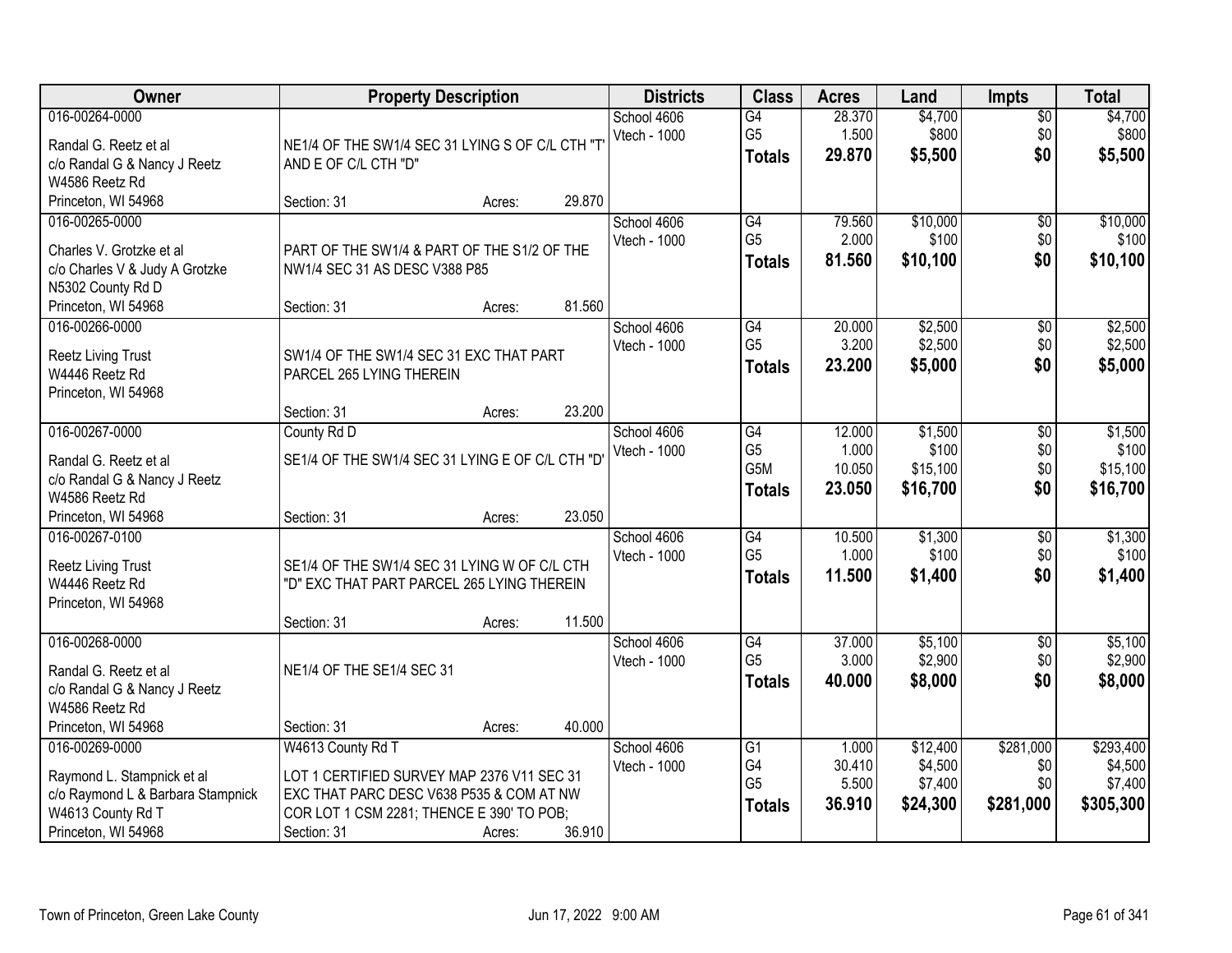| Owner                             |                                               | <b>Property Description</b> |        | <b>Districts</b> | <b>Class</b>         | <b>Acres</b>    | Land             | <b>Impts</b>    | <b>Total</b>     |
|-----------------------------------|-----------------------------------------------|-----------------------------|--------|------------------|----------------------|-----------------|------------------|-----------------|------------------|
| 016-00269-0100                    | W4689 County Rd T                             |                             |        | School 4606      | $\overline{G4}$      | 2.710           | \$300            | $\overline{50}$ | \$300            |
| Arland W. Kirst                   | LOT 1 CERTIFIED SURVEY MAP 2228 V10 SEC 31    |                             |        | Vtech - 1000     | G <sub>5</sub>       | 0.290           | \$100            | \$0             | \$100            |
| W599 State Rd 23                  |                                               |                             |        |                  | G7                   | 2.000           | \$11,400         | \$67,500        | \$78,900         |
| Ripon, WI 54971                   |                                               |                             |        |                  | <b>Totals</b>        | 5.000           | \$11,800         | \$67,500        | \$79,300         |
|                                   | Section: 31                                   | Acres:                      | 5.000  |                  |                      |                 |                  |                 |                  |
| 016-00270-0100                    | W4638 Reetz Rd                                |                             |        | School 4606      | $\overline{G1}$      | 1.000           | \$29,000         | \$131,100       | \$160, 100       |
| Lorraine T. Kronawitter           | LOT 1 CERTIFIED SURVEY MAP 2247 V10 SEC 31    |                             |        | Vtech - 1000     | G4                   | 11.000          | \$1,900          | \$0             | \$1,900          |
| c/o Lorraine N. Kronawitter       | EXC LOT 1 CSM 2254 V10                        |                             |        |                  | G <sub>5</sub>       | 0.260           | \$400            | \$0             | \$400            |
| W4638 Reetz Rd                    |                                               |                             |        |                  | G <sub>5</sub> M     | 4.500           | \$6,800          | \$0             | \$6,800          |
| Princeton, WI 54968               | Section: 31                                   | Acres:                      | 16.760 |                  | <b>Totals</b>        | 16.760          | \$38,100         | \$131,100       | \$169,200        |
| 016-00270-0101                    | W4616 Reetz Rd                                |                             |        | School 4606      | $\overline{G1}$      | 1.240           | \$14,200         | \$129,300       | \$143,500        |
| David A. Raasch Sr et al          | LOT 1 CERTIFIED SURVEY MAP 2254 V10 (PART LOT |                             |        | Vtech - 1000     | <b>Totals</b>        | 1.240           | \$14,200         | \$129,300       | \$143,500        |
| c/o David A Sr & Wanda J Raasch   | 1 CSM 2247 V10)                               |                             |        |                  |                      |                 |                  |                 |                  |
| W4616 Reetz Rd                    |                                               |                             |        |                  |                      |                 |                  |                 |                  |
| Princeton, WI 54968               | Section: 31                                   | Acres:                      | 1.240  |                  |                      |                 |                  |                 |                  |
| 016-00270-0201                    | W4671 County Rd T                             |                             |        | School 4606      | $\overline{G1}$      | 2.000           | \$32,500         | \$258,800       | \$291,300        |
| Michael P. Bresnen et al          | LOT 1 CERTIFIED SURVEY MAP 3659               |                             |        | Vtech - 1000     | G4                   | 11.860          | \$1,500          | \$0             | \$1,500          |
| c/o Michael P & Cordelia Bresnen  |                                               |                             |        |                  | G <sub>5</sub> M     | 2.100           | \$3,200          | \$0             | \$3,200          |
| W4671 County Rd T                 |                                               |                             |        |                  | <b>Totals</b>        | 15.960          | \$37,200         | \$258,800       | \$296,000        |
| Princeton, WI 54968               | Section: 31                                   | Acres:                      | 15.960 |                  |                      |                 |                  |                 |                  |
| 016-00270-0300                    | W4698 Reetz Rd                                |                             |        | School 4606      | $\overline{G1}$      | 3.270           | \$30,900         | \$31,300        | \$62,200         |
|                                   |                                               |                             |        | Vtech - 1000     | <b>Totals</b>        | 3.270           | \$30,900         | \$31,300        | \$62,200         |
| Steven N. Witt                    | LOT 1 CERTIFIED SURVEY MAP 3776 VOL 22        |                             |        |                  |                      |                 |                  |                 |                  |
| Caryl A. Witt<br>341 Highview Ave |                                               |                             |        |                  |                      |                 |                  |                 |                  |
| Elmhurst, IL 60126                | Section: 31                                   | Acres:                      | 3.270  |                  |                      |                 |                  |                 |                  |
| 016-00270-0400                    | W4668 Reetz Rd                                |                             |        | School 4606      | $\overline{G1}$      | 3.270           | \$44,000         | \$173,900       | \$217,900        |
|                                   |                                               |                             |        | Vtech - 1000     | <b>Totals</b>        | 3.270           | \$44,000         | \$173,900       | \$217,900        |
| Frank Quade                       | LOT 2 CERTIFIED SURVEY MAP 3776 VOL 22        |                             |        |                  |                      |                 |                  |                 |                  |
| Mary Quade                        |                                               |                             |        |                  |                      |                 |                  |                 |                  |
| 466 Hill St                       |                                               |                             |        |                  |                      |                 |                  |                 |                  |
| Green Lake, WI 54941              | Section: 31                                   | Acres:                      | 3.270  |                  |                      |                 |                  |                 |                  |
| 016-00271-0000                    | W4586 Reetz Rd                                |                             |        | School 4606      | G4<br>G <sub>5</sub> | 37.000<br>0.500 | \$4,900<br>\$700 | $\overline{50}$ | \$4,900<br>\$700 |
| Randal G. Reetz et al             | SE1/4 OF THE SE1/4 SEC 31                     |                             |        | Vtech - 1000     | G5M                  | 0.500           | \$800            | \$0<br>\$0      | \$800            |
| c/o Randal G & Nancy J Reetz      |                                               |                             |        |                  | G7                   | 2.000           | \$11,400         | \$123,000       | \$134,400        |
| W4586 Reetz Rd                    |                                               |                             |        |                  | <b>Totals</b>        | 40.000          | \$17,800         | \$123,000       | \$140,800        |
| Princeton, WI 54968               | Section: 31                                   | Acres:                      | 40.000 |                  |                      |                 |                  |                 |                  |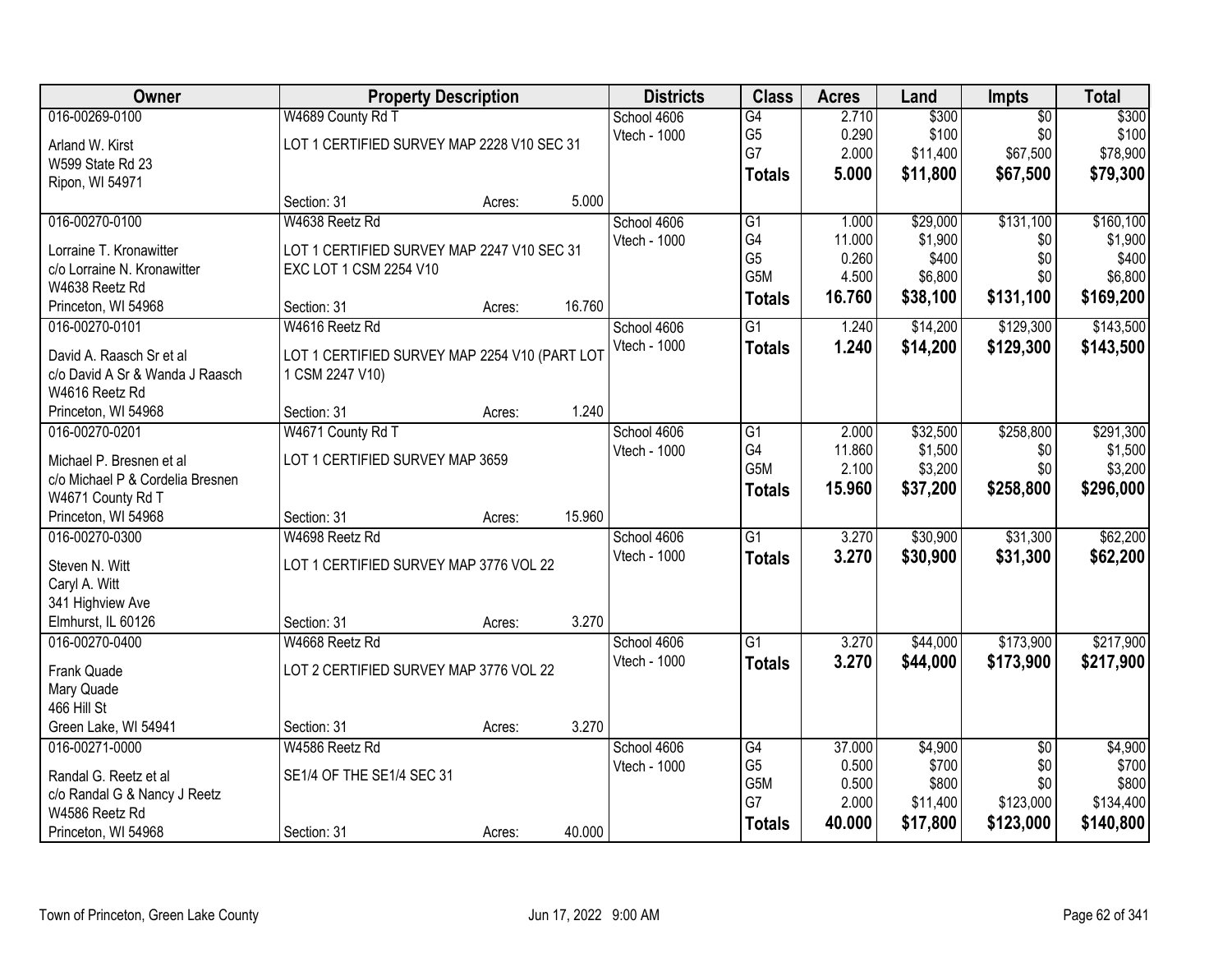| <b>Owner</b>                              | <b>Property Description</b>                         |        |        | <b>Districts</b> | <b>Class</b>    | <b>Acres</b> | Land     | <b>Impts</b>    | <b>Total</b> |
|-------------------------------------------|-----------------------------------------------------|--------|--------|------------------|-----------------|--------------|----------|-----------------|--------------|
| 016-00272-0000                            |                                                     |        |        | School 4606      | $\overline{G4}$ | 29.000       | \$4,300  | $\overline{60}$ | \$4,300      |
| Violet A. Kersting                        | NE1/4 OF THE NE1/4 SEC 32                           |        |        | Vtech - 1000     | G <sub>5</sub>  | 3.000        | \$4,200  | \$0             | \$4,200      |
| 1159 SW 57th St                           |                                                     |        |        |                  | G5M             | 8.000        | \$12,000 | \$0             | \$12,000     |
| Cape Coral, FL 33914                      |                                                     |        |        |                  | <b>Totals</b>   | 40.000       | \$20,500 | \$0             | \$20,500     |
|                                           | Section: 32                                         | Acres: | 40.000 |                  |                 |              |          |                 |              |
| 016-00273-0000                            |                                                     |        |        | School 4606      | G4              | 33.000       | \$5,500  | \$0             | \$5,500      |
| Reetz Living Trust                        | NW1/4 OF THE NE1/4 SEC 32 EXC PARCEL TO PAUL        |        |        | Vtech - 1000     | G5M             | 3.000        | \$4,500  | \$0             | \$4,500      |
| W4446 Reetz Rd                            | M COIL AS RECD IN V213 P544                         |        |        |                  | <b>Totals</b>   | 36.000       | \$10,000 | \$0             | \$10,000     |
| Princeton, WI 54968                       |                                                     |        |        |                  |                 |              |          |                 |              |
|                                           | Section: 32                                         | Acres: | 36.000 |                  |                 |              |          |                 |              |
| 016-00274-0000                            |                                                     |        |        | School 4606      | G4              | 18.000       | \$2,300  | $\sqrt[6]{3}$   | \$2,300      |
|                                           | SW1/4 OF THE NE1/4 SEC 32 EXC PARCEL TO PAUL        |        |        | Vtech - 1000     | G <sub>5</sub>  | 0.500        | \$100    | \$0             | \$100        |
| Reetz Living Trust<br>W4446 Reetz Rd      | M COIL AS RECD IN V213 P544                         |        |        |                  | G5M             | 8.000        | \$12,000 | \$0             | \$12,000     |
| Princeton, WI 54968                       |                                                     |        |        |                  | <b>Totals</b>   | 26.500       | \$14,400 | \$0             | \$14,400     |
|                                           | Section: 32                                         | Acres: | 26.500 |                  |                 |              |          |                 |              |
| 016-00274-0100                            | W4236 County Rd T                                   |        |        | School 4606      | G1              | 7.000        | \$51,200 | \$14,700        | \$65,900     |
|                                           |                                                     |        |        | Vtech - 1000     | G <sub>6</sub>  | 10.500       | \$43,100 | \$0             | \$43,100     |
| W4236, LLC                                | COM AT THE SE COR OF SW1/4 OF THE NE1/4 SEC         |        |        |                  | <b>Totals</b>   | 17.500       | \$94,300 | \$14,700        | \$109,000    |
| c/o W4236, LLC<br>W4312 Old Green Lake Rd | 32 RUN N 1690'; W 450'; S 1690'; E 450' TO BEG      |        |        |                  |                 |              |          |                 |              |
| Princeton, WI 54968                       | Section: 32                                         | Acres: | 17.500 |                  |                 |              |          |                 |              |
| 016-00275-0000                            | W4164 County Rd T                                   |        |        | School 4606      | $\overline{G1}$ | 2.000        | \$29,600 | \$58,200        | \$87,800     |
|                                           |                                                     |        |        | Vtech - 1000     | G <sub>5</sub>  | 33.000       | \$37,200 | \$0             | \$37,200     |
| Violet A. Kersting                        | SE1/4 OF THE NE1/4 SEC 32                           |        |        |                  | G <sub>6</sub>  | 5.000        | \$20,500 | \$0             | \$20,500     |
| 1159 SW 57th St                           |                                                     |        |        |                  | <b>Totals</b>   | 40.000       | \$87,300 | \$58,200        | \$145,500    |
| Cape Coral, FL 33914                      |                                                     |        |        |                  |                 |              |          |                 |              |
|                                           | Section: 32                                         | Acres: | 40.000 |                  |                 |              |          |                 |              |
| 016-00276-0000                            |                                                     |        |        | School 4606      | $\overline{G4}$ | 30.000       | \$4,600  | \$0             | \$4,600      |
| Reetz Living Trust                        | NE1/4 OF THE NW1/4 SEC 32 EXC PCL AS RECD IN        |        |        | Vtech - 1000     | G <sub>5</sub>  | 5.000        | \$6,100  | \$0             | \$6,100      |
| W4446 Reetz Rd                            | V213 P634 SEC 32                                    |        |        |                  | <b>Totals</b>   | 35.000       | \$10,700 | \$0             | \$10,700     |
| Princeton, WI 54968                       |                                                     |        |        |                  |                 |              |          |                 |              |
|                                           | Section: 32                                         | Acres: | 35.000 |                  |                 |              |          |                 |              |
| 016-00276-0100                            | N5234 County Rd W                                   |        |        | School 4606      | $\overline{G1}$ | 5.000        | \$62,900 | \$172,100       | \$235,000    |
| David Compton Wolff                       | COM 747.40' S OF THE NW COR OF THE NE1/4 OF         |        |        | Vtech - 1000     | <b>Totals</b>   | 5.000        | \$62,900 | \$172,100       | \$235,000    |
| Amelia Compton Wolff                      | THE NW1/4 SEC 32 RUN E 623'; S 350'; W 623'; N 350' |        |        |                  |                 |              |          |                 |              |
| N5234 County Rd W                         | TO BEG                                              |        |        |                  |                 |              |          |                 |              |
| Princeton, WI 54968                       | Section: 32                                         | Acres: | 5.000  |                  |                 |              |          |                 |              |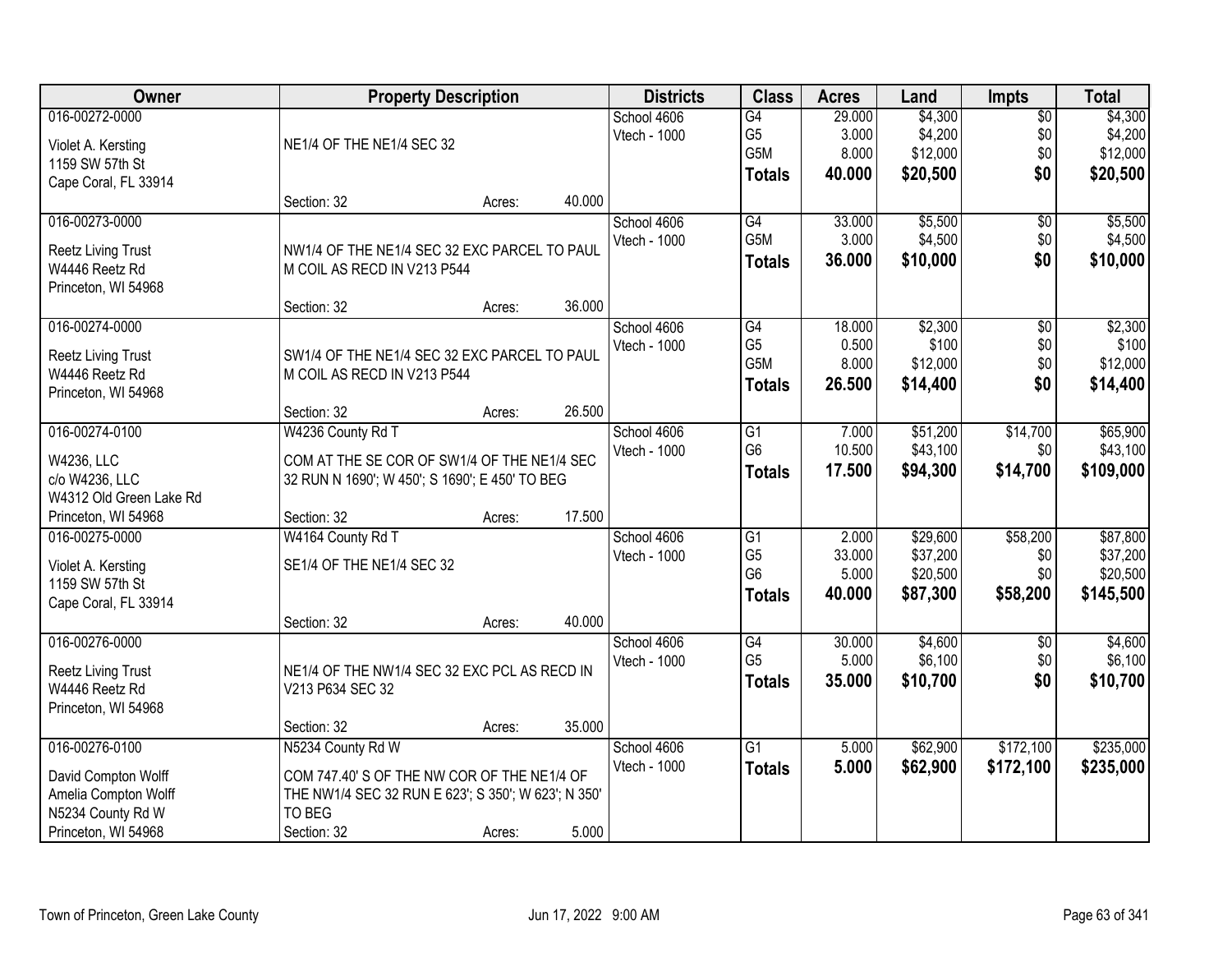| Owner                         | <b>Property Description</b>                              | <b>Districts</b> | <b>Class</b>    | <b>Acres</b> | Land     | Impts           | <b>Total</b> |
|-------------------------------|----------------------------------------------------------|------------------|-----------------|--------------|----------|-----------------|--------------|
| 016-00277-0000                |                                                          | School 4606      | G4              | 28.390       | \$4,300  | $\overline{50}$ | \$4,300      |
| <b>Reetz Living Trust</b>     | NW1/4 OF THE NW1/4 SEC 32 EXC LOTS 1 & 2 OF              | Vtech - 1000     | G <sub>5</sub>  | 1.000        | \$100    | \$0             | \$100        |
| W4446 Reetz Rd                | <b>CSM 349 V2</b>                                        |                  | G5M             | 10.000       | \$15,000 | \$0             | \$15,000     |
| Princeton, WI 54968           |                                                          |                  | <b>Totals</b>   | 39.390       | \$19,400 | \$0             | \$19,400     |
|                               | 39.390<br>Section: 32<br>Acres:                          |                  |                 |              |          |                 |              |
| 016-00277-0100                | N5299 County Rd W                                        | School 4606      | G1              | 0.620        | \$21,500 | \$101,200       | \$122,700    |
| Richard D. Thiel et al        | LOTS 1 & 2 OF CERTIFIED SURVEY MAP 349 V; ALSC           | Vtech - 1000     | <b>Totals</b>   | 0.620        | \$21,500 | \$101,200       | \$122,700    |
| c/o Richard D & Barbara Thiel | COM NW COR SD LOT 1 N TO S LN CERTIFIED                  |                  |                 |              |          |                 |              |
| N5299 County Rd W             | SURVEY MAP 1241 EXTND; E'LY TOINTER N LN CSM             |                  |                 |              |          |                 |              |
| Princeton, WI 54968           | 0.620<br>Section: 32<br>Acres:                           |                  |                 |              |          |                 |              |
| 016-00278-0000                |                                                          | School 4606      | G4              | 19.500       | \$2,500  | $\overline{50}$ | \$2,500      |
|                               |                                                          | Vtech - 1000     | G <sub>5</sub>  | 0.500        | \$100    | \$0             | \$100        |
| <b>Reetz Living Trust</b>     | SW1/4 OF THE NW1/4 SEC 32 EXC LOT 1 CSM 344 V1           |                  | <b>Totals</b>   | 20.000       | \$2,600  | \$0             | \$2,600      |
| W4446 Reetz Rd                |                                                          |                  |                 |              |          |                 |              |
| Princeton, WI 54968           |                                                          |                  |                 |              |          |                 |              |
|                               | 20.000<br>Section: 32<br>Acres:                          |                  |                 |              |          |                 |              |
| 016-00278-0100                | N5135 County Rd W                                        | School 4606      | $\overline{G1}$ | 20.000       | \$85,200 | \$159,600       | \$244,800    |
| Julie C. Vrechek              | LOT 1 CERTIFIED SURVEY MAP 344 V1 SEC 32                 | Vtech - 1000     | <b>Totals</b>   | 20.000       | \$85,200 | \$159,600       | \$244,800    |
| W4590 Huckleberry Rd          |                                                          |                  |                 |              |          |                 |              |
| Princeton, WI 54968           |                                                          |                  |                 |              |          |                 |              |
|                               | 20.000<br>Section: 32<br>Acres:                          |                  |                 |              |          |                 |              |
| 016-00279-0000                |                                                          | School 4606      | G4              | 24.000       | \$3,100  | $\overline{50}$ | \$3,100      |
|                               |                                                          | Vtech - 1000     | G <sub>5</sub>  | 2.000        | \$100    | \$0             | \$100        |
| <b>Reetz Living Trust</b>     | SE1/4 OF THE NW1/4 SEC 32                                |                  | G5M             | 14.000       | \$21,000 | \$0             | \$21,000     |
| W4446 Reetz Rd                |                                                          |                  | <b>Totals</b>   | 40.000       | \$24,200 | \$0             | \$24,200     |
| Princeton, WI 54968           |                                                          |                  |                 |              |          |                 |              |
|                               | 40.000<br>Section: 32<br>Acres:                          |                  |                 |              |          |                 |              |
| 016-00280-0101                | N5020 County Rd W                                        | School 4606      | $\overline{G1}$ | 2.196        | \$21,500 | \$53,000        | \$74,500     |
| Randy D. Polfuss              | LOT 1 CERTIFIED SURVEY MAP 1272 V5; INC BEG AT           | Vtech - 1000     | <b>Totals</b>   | 2.196        | \$21,500 | \$53,000        | \$74,500     |
| c/o Randy Polfuss             | SW COR LOT 1; E 233'; S 12.17'; W ALONG FENCE            |                  |                 |              |          |                 |              |
| %Grace Polfuss                | 233'; N 11.22' TO POB LE GRACE POLFUSS                   |                  |                 |              |          |                 |              |
| N5020 County Rd W             | 2.196<br>Section: 32<br>Acres:                           |                  |                 |              |          |                 |              |
| Princeton, WI 54968           |                                                          |                  |                 |              |          |                 |              |
| 016-00280-0201                |                                                          | School 4606      | G4              | 23.220       | \$3,400  | $\overline{30}$ | \$3,400      |
| Randy D. Polfuss              | COM AT W 1/4 COR SEC 31; E 1328.01'; TO POB; E           | Vtech - 1000     | G <sub>5</sub>  | 2.000        | \$100    | \$0             | \$100        |
| c/o Randy D. Polfuss          | 1280.95'; S 1339.62'; W 705.44'; W 341.12'; N 410.77'; W |                  | G5M             | 11.940       | \$17,900 | \$0             | \$17,900     |
| 5999 Banville Rd              | 233'; N 928.12' TO POB                                   |                  | <b>Totals</b>   | 37.160       | \$21,400 | \$0             | \$21,400     |
| Oshkosh, WI 54904             | 37.160<br>Section: 32<br>Acres:                          |                  |                 |              |          |                 |              |
|                               |                                                          |                  |                 |              |          |                 |              |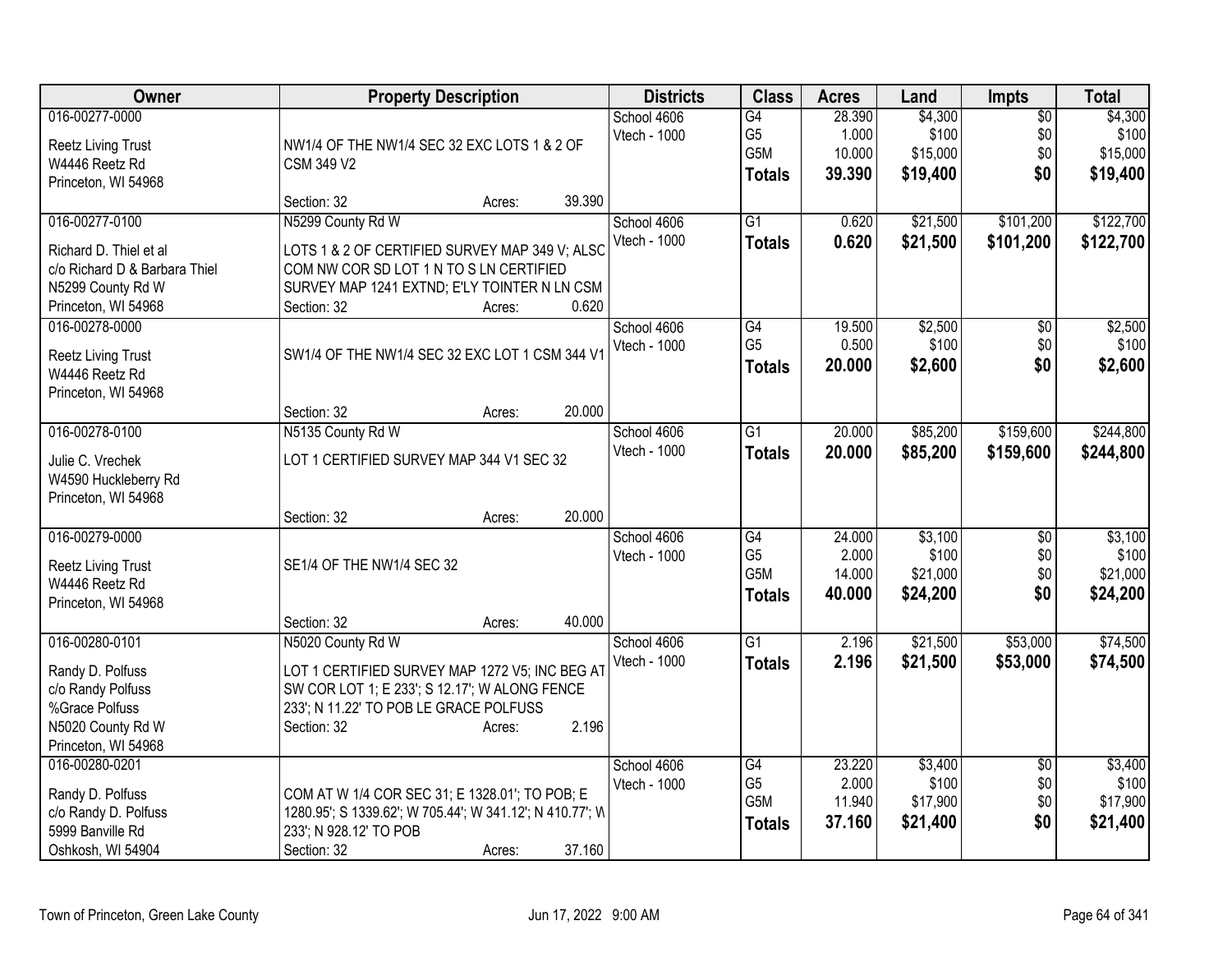| Owner                              | <b>Property Description</b>             |        |        | <b>Districts</b> | <b>Class</b>    | <b>Acres</b> | Land     | <b>Impts</b>    | <b>Total</b> |
|------------------------------------|-----------------------------------------|--------|--------|------------------|-----------------|--------------|----------|-----------------|--------------|
| 016-00281-0000                     |                                         |        |        | School 4606      | $\overline{G4}$ | 32.750       | \$4,300  | \$0             | \$4,300      |
| Randal G. Reetz et al              | NW1/4 OF THE SW1/4 SEC 32               |        |        | Vtech - 1000     | G <sub>5</sub>  | 2.000        | \$100    | \$0             | \$100        |
| c/o Randal G & Nancy J Reetz       |                                         |        |        |                  | G5M             | 5.000        | \$7,500  | \$0             | \$7,500      |
| W4586 Reetz Rd                     |                                         |        |        |                  | G7              | 0.250        | \$1,400  | \$0             | \$1,400      |
| Princeton, WI 54968                | Section: 32                             | Acres: | 40.000 |                  | <b>Totals</b>   | 40.000       | \$13,300 | \$0             | \$13,300     |
| 016-00282-0000                     | W4446 Reetz Rd                          |        |        | School 4606      | G4              | 29.500       | \$3,300  | $\overline{50}$ | \$3,300      |
| Randal G. Reetz et al              | SW1/4 OF THE SW1/4 SEC 32 LE ELMER JR & |        |        | Vtech - 1000     | G <sub>5</sub>  | 2.000        | \$100    | \$0             | \$100        |
| c/o Randal G & Nancy J Reetz       | ARLENE REETZ                            |        |        |                  | G5M             | 6.500        | \$9,800  | \$0             | \$9,800      |
| W4586 Reetz Rd                     |                                         |        |        |                  | G7              | 2.000        | \$11,400 | \$101,800       | \$113,200    |
| Princeton, WI 54968                | Section: 32                             | Acres: | 40.000 |                  | <b>Totals</b>   | 40.000       | \$24,600 | \$101,800       | \$126,400    |
| 016-00283-0300                     | Reetz Rd                                |        |        | School 4606      | G4              | 7.540        | \$1,000  | $\sqrt[6]{3}$   | \$1,000      |
|                                    |                                         |        |        | Vtech - 1000     | G <sub>5</sub>  | 0.500        | \$100    | \$0             | \$100        |
| 329, LLC                           | LOT 9 CERTIFIED SURVEY MAP 3386 V19     |        |        |                  | G5M             | 2.000        | \$3,000  | \$0             | \$3,000      |
| c/o 329, LLC                       |                                         |        |        |                  | <b>Totals</b>   | 10.040       | \$4,100  | \$0             | \$4,100      |
| 111 S Pearl St<br>Berlin, WI 54923 | Section: 32                             | Acres: | 10.040 |                  |                 |              |          |                 |              |
| 016-00283-0400                     | Reetz Rd                                |        |        | School 4606      | G4              | 7.520        | \$1,200  | \$0             | \$1,200      |
|                                    |                                         |        |        | Vtech - 1000     | G <sub>5</sub>  | 0.500        | \$100    | \$0             | \$100        |
| 329, LLC                           | LOT 10 CERTIFIED SURVEY MAP 3386 V19    |        |        |                  | G5M             | 2.000        | \$3,000  | \$0             | \$3,000      |
| c/o 329, LLC                       |                                         |        |        |                  | <b>Totals</b>   | 10.020       | \$4,300  | \$0             | \$4,300      |
| 111 S Pearl St                     |                                         |        |        |                  |                 |              |          |                 |              |
| Berlin, WI 54923                   | Section: 32                             | Acres: | 10.020 |                  |                 |              |          |                 |              |
| 016-00283-0500                     | Reetz Rd                                |        |        | School 4606      | $\overline{G4}$ | 7.420        | \$1,000  | $\overline{50}$ | \$1,000      |
| 329, LLC                           | LOT 11 CERTIFIED SURVEY MAP 3386 V19    |        |        | Vtech - 1000     | G <sub>5</sub>  | 0.500        | \$100    | \$0             | \$100        |
| c/o 329, LLC                       |                                         |        |        |                  | G5M             | 2.000        | \$3,000  | \$0             | \$3,000      |
| 111 S Pearl St                     |                                         |        |        |                  | <b>Totals</b>   | 9.920        | \$4,100  | \$0             | \$4,100      |
| Berlin, WI 54923                   | Section: 32                             | Acres: | 9.920  |                  |                 |              |          |                 |              |
| 016-00283-0600                     | County Rd W                             |        |        | School 4606      | $\overline{G4}$ | 9.610        | \$1,600  | $\overline{50}$ | \$1,600      |
| 329, LLC                           | LOT 12 CERTIFIED SURVEY MAP 3386 V19    |        |        | Vtech - 1000     | G <sub>5</sub>  | 0.500        | \$100    | \$0             | \$100        |
| c/o 329, LLC                       |                                         |        |        |                  | <b>Totals</b>   | 10.110       | \$1,700  | \$0             | \$1,700      |
| 111 S Pearl St                     |                                         |        |        |                  |                 |              |          |                 |              |
| Berlin, WI 54923                   | Section: 32                             | Acres: | 10.110 |                  |                 |              |          |                 |              |
| 016-00284-0100                     | W4129 County Rd T                       |        |        | School 4606      | $\overline{G1}$ | 1.000        | \$12,400 | \$269,500       | \$281,900    |
|                                    |                                         |        |        | Vtech - 1000     | G <sub>5</sub>  | 8.000        | \$8,800  | \$0             | \$8,800      |
| John Theel                         | LOT 1 CERTIFIED SURVEY MAP 3744 VOL 22  |        |        |                  | G <sub>6</sub>  | 1.000        | \$4,100  | \$0             | \$4,100      |
| Lisa Theel                         |                                         |        |        |                  | <b>Totals</b>   | 10.000       | \$25,300 | \$269,500       | \$294,800    |
| W4129 County Rd T                  |                                         |        |        |                  |                 |              |          |                 |              |
| Princeton, WI 54968                | Section: 32                             | Acres: | 10.000 |                  |                 |              |          |                 |              |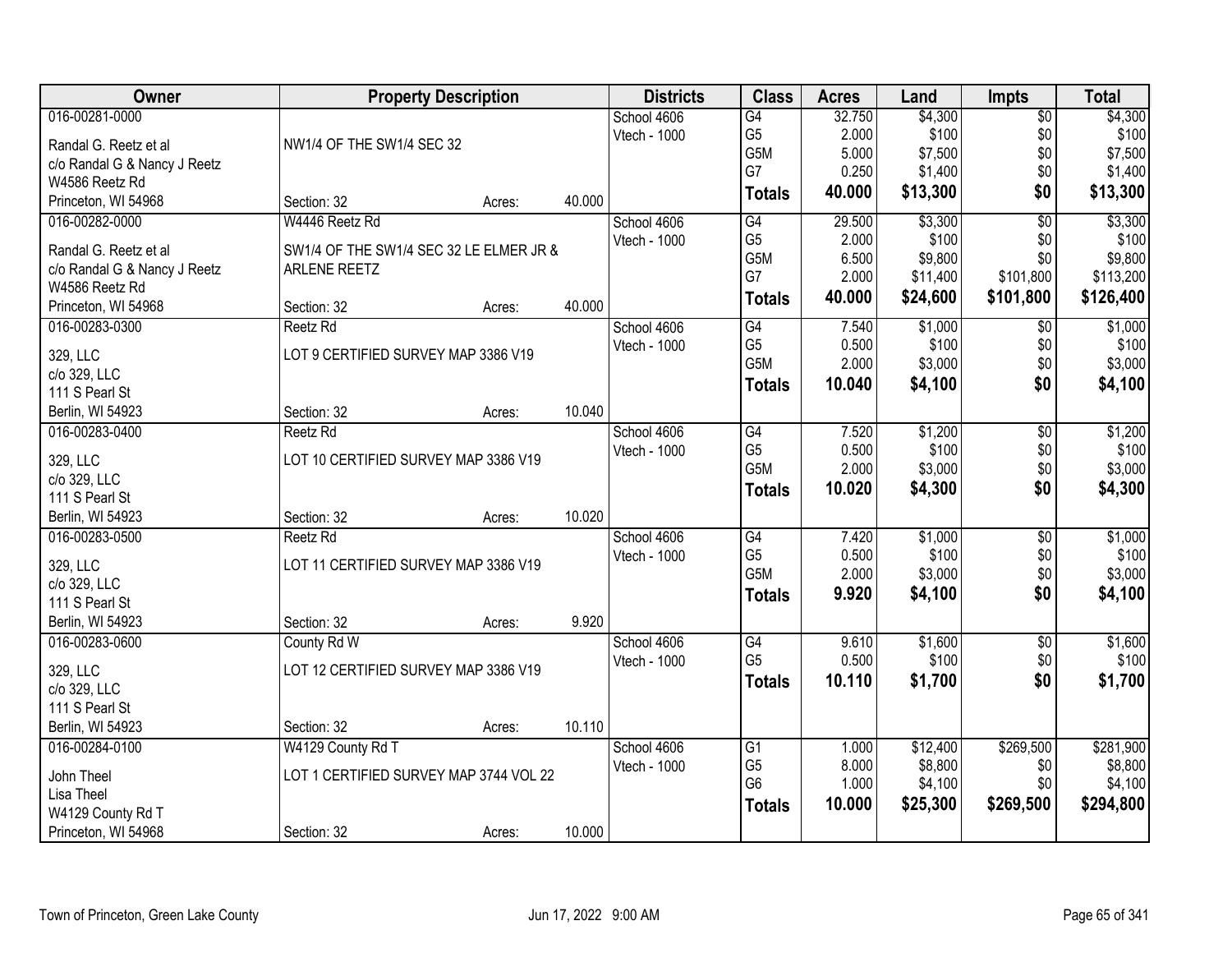| Owner                                 | <b>Property Description</b>                             |                  | <b>Districts</b> | <b>Class</b>    | <b>Acres</b> | Land     | <b>Impts</b>    | <b>Total</b> |
|---------------------------------------|---------------------------------------------------------|------------------|------------------|-----------------|--------------|----------|-----------------|--------------|
| 016-00284-0201                        | County Rd T                                             |                  | School 4606      | $\overline{G5}$ | 10.009       | \$11,000 | $\overline{50}$ | \$11,000     |
| John Theel                            | LOT 1 CERTIFIED SURVEY MAP 3793 VOL 22                  |                  | Vtech - 1000     | <b>Totals</b>   | 10.009       | \$11,000 | \$0             | \$11,000     |
| Lisa Theel                            |                                                         |                  |                  |                 |              |          |                 |              |
| W4129 County Rd T                     |                                                         |                  |                  |                 |              |          |                 |              |
| Princeton, WI 54968                   | Section: 32                                             | 10.009<br>Acres: |                  |                 |              |          |                 |              |
| 016-00284-0202                        | W4117 County Rd T                                       |                  | School 4606      | G1              | 1.000        | \$12,400 | \$125,900       | \$138,300    |
| <b>Bruce Kersting</b>                 | NE1/4 OF THE SE1/4 SEC 32 INCL COM AT SE COR            |                  | Vtech - 1000     | G <sub>5</sub>  | 14.111       | \$15,600 | \$0             | \$15,600     |
| 1159 SW 57th St                       | SEC 32; N ALONG E LINE OF SE 1/4 1320.56' TO POB;       |                  |                  | G <sub>6</sub>  | 5.000        | \$20,500 | \$0             | \$20,500     |
| Cape Coral, FL 33914                  | N89?-05'W ALONG FENCE LINE 334.93'; N89?-21'W           |                  |                  | <b>Totals</b>   | 20.111       | \$48,500 | \$125,900       | \$174,400    |
|                                       | Section: 32                                             | 20.111<br>Acres: |                  |                 |              |          |                 |              |
| 016-00285-0100                        | W4237 County Rd T                                       |                  | School 4606      | G1              | 2.010        | \$19,900 | \$139,000       | \$158,900    |
|                                       |                                                         |                  | Vtech - 1000     | <b>Totals</b>   | 2.010        | \$19,900 | \$139,000       | \$158,900    |
| Michael A. Prachel                    | LOT 1 CERTIFIED SURVEY MAP 942 V4 SEC 32                |                  |                  |                 |              |          |                 |              |
| Amanda M. Prachel                     |                                                         |                  |                  |                 |              |          |                 |              |
| W4237 County Rd T                     | Section: 32                                             | 2.010<br>Acres:  |                  |                 |              |          |                 |              |
| Princeton, WI 54968<br>016-00285-0200 | W4207 County Rd T                                       |                  | School 4606      | $\overline{G1}$ | 2.972        | \$28,300 | \$70,000        | \$98,300     |
|                                       |                                                         |                  | Vtech - 1000     |                 | 2.972        |          |                 |              |
| Mark A. Dobrinsky                     | LOT 1 CERTIFIED SURVEY MAP 1915 V8 SEC 32               |                  |                  | <b>Totals</b>   |              | \$28,300 | \$70,000        | \$98,300     |
| W4207 County Rd T                     |                                                         |                  |                  |                 |              |          |                 |              |
| Princeton, WI 54968                   |                                                         |                  |                  |                 |              |          |                 |              |
|                                       | Section: 32                                             | 2.972<br>Acres:  |                  |                 |              |          |                 |              |
| 016-00285-0302                        | W4255 County Rd T                                       |                  | School 4606      | $\overline{G4}$ | 9.480        | \$1,600  | \$0             | \$1,600      |
| Terry L. Otto                         | LOT 1 CERTIFIED SURVEY MAP 3532 V20                     |                  | Vtech - 1000     | G5M             | 1.520        | \$2,300  | \$0             | \$2,300      |
| Catherine R. Otto                     |                                                         |                  |                  | <b>Totals</b>   | 11.000       | \$3,900  | \$0             | \$3,900      |
| 799 Reed St                           |                                                         |                  |                  |                 |              |          |                 |              |
| Ripon, WI 54971                       | Section: 32                                             | 11.000<br>Acres: |                  |                 |              |          |                 |              |
| 016-00285-0400                        |                                                         |                  | School 4606      | $\overline{G4}$ | 24.030       | \$4,000  | $\overline{$0}$ | \$4,000      |
| Lkv Income Trust                      | COM AT E1/4 COR SEC 32; W 2031.66' TO POB; S            |                  | Vtech - 1000     | G <sub>5</sub>  | 0.500        | \$100    | \$0             | \$100        |
| W3392 County Rd T                     | 582'; E 320.66'; S 753.75'; W'LY 943.72'; N 1340.16'; E |                  |                  | <b>Totals</b>   | 24.530       | \$4,100  | \$0             | \$4,100      |
| Green Lake, WI 54941                  | 620.45' TO POB                                          |                  |                  |                 |              |          |                 |              |
|                                       | Section: 32                                             | 24.530<br>Acres: |                  |                 |              |          |                 |              |
| 016-00285-0500                        |                                                         |                  | School 4606      | G4              | 1.400        | \$200    | $\overline{30}$ | \$200        |
|                                       |                                                         |                  | Vtech - 1000     | <b>Totals</b>   | 1.400        | \$200    | \$0             | \$200        |
| Randy D. Polfuss                      | COM AT S1/4 COR OF SEC 32; N 1321.34' TO POB; W         |                  |                  |                 |              |          |                 |              |
| c/o Randy D. Polfuss                  | 47.16'; N 1340.47'; E 44.93'; S 1340.16' TO POB         |                  |                  |                 |              |          |                 |              |
| 5999 Banville Rd                      |                                                         | 1.400            |                  |                 |              |          |                 |              |
| Oshkosh, WI 54904                     | Section: 32                                             | Acres:           |                  |                 |              |          |                 |              |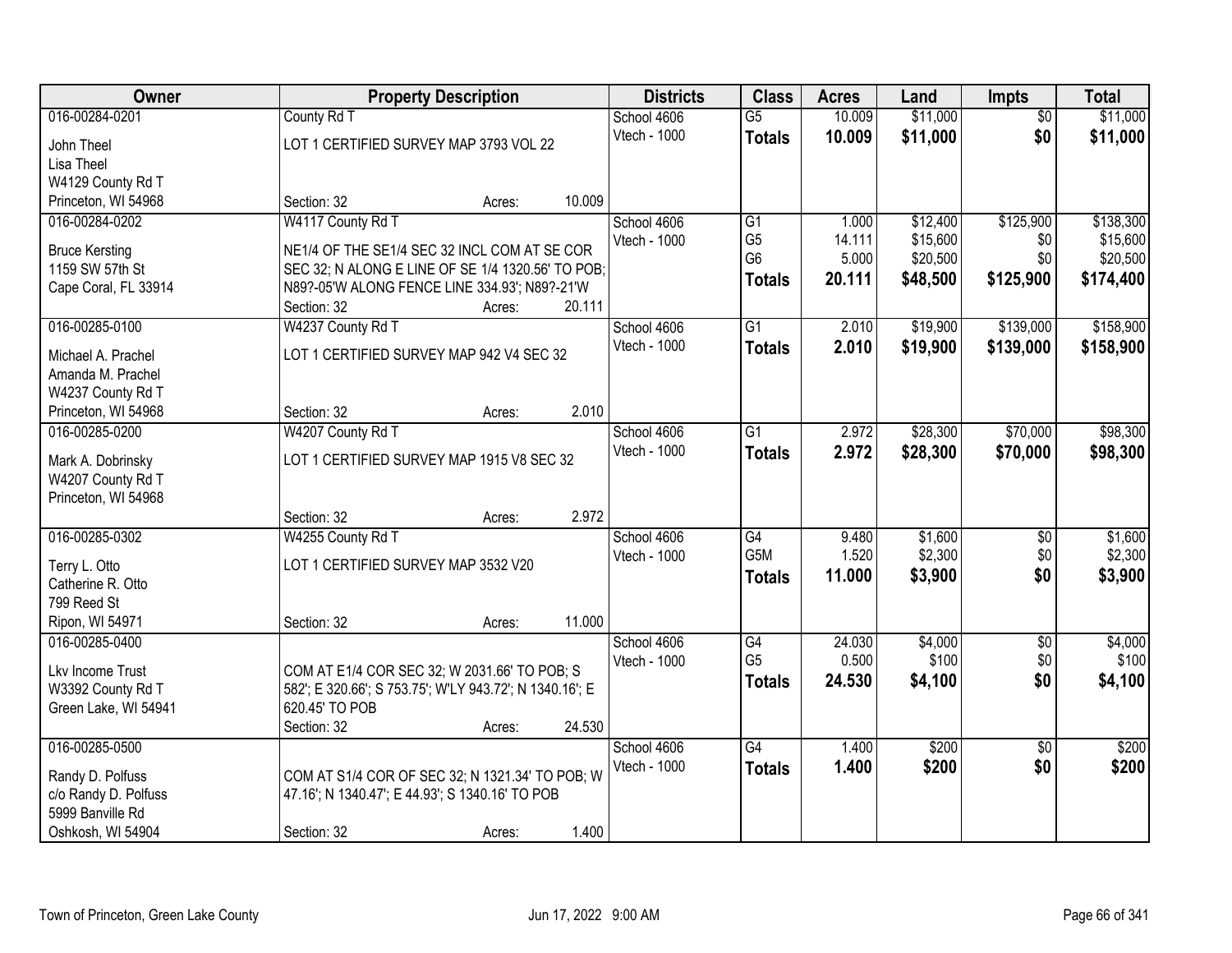| Owner                                     |                                     | <b>Property Description</b> |        | <b>Districts</b> | <b>Class</b>          | <b>Acres</b>   | Land               | <b>Impts</b>    | <b>Total</b>       |
|-------------------------------------------|-------------------------------------|-----------------------------|--------|------------------|-----------------------|----------------|--------------------|-----------------|--------------------|
| 016-00286-0100                            | W4280 Reetz Rd                      |                             |        | School 4606      | $\overline{G1}$       | 4.000          | \$36,800           | \$90,500        | \$127,300          |
| Jason R. Menting et al                    | LOT 1 CERTIFIED SURVEY MAP 3132 V16 |                             |        | Vtech - 1000     | <b>Totals</b>         | 4.000          | \$36,800           | \$90,500        | \$127,300          |
| c/o Jason R & Kathryn Menting             |                                     |                             |        |                  |                       |                |                    |                 |                    |
| W4280 Reetz Rd                            |                                     |                             |        |                  |                       |                |                    |                 |                    |
| Princeton, WI 54968                       | Section: 32                         | Acres:                      | 4.000  |                  |                       |                |                    |                 |                    |
| 016-00286-0500                            | Reetz Rd                            |                             |        | School 4606      | G4                    | 6.790          | \$1,100            | $\overline{50}$ | \$1,100            |
| Lakeview Ridge, LLC                       | LOT 5 CERTIFIED SURVEY MAP 3369 V18 |                             |        | Vtech - 1000     | G <sub>5</sub>        | 0.250          | \$100              | \$0             | \$100              |
| c/o Lakeview Ridge, LLC                   |                                     |                             |        |                  | G5M                   | 3.000          | \$4,500            | \$0             | \$4,500            |
| 118 N Pearl St                            |                                     |                             |        |                  | <b>Totals</b>         | 10.040         | \$5,700            | \$0             | \$5,700            |
| Berlin, WI 54923                          | Section: 32                         | Acres:                      | 10.040 |                  |                       |                |                    |                 |                    |
| 016-00286-0600                            | Reetz Rd                            |                             |        | School 4606      | G4                    | 6.810          | \$1,100            | \$0             | \$1,100            |
|                                           |                                     |                             |        | Vtech - 1000     | G <sub>5</sub>        | 0.250          | \$100              | \$0             | \$100              |
| Lakeview Ridge, LLC                       | LOT 6 CERTIFIED SURVEY MAP 3369 V18 |                             |        |                  | G5M                   | 3.000          | \$4,500            | \$0             | \$4,500            |
| c/o Lakeview Ridge, LLC<br>118 N Pearl St |                                     |                             |        |                  | <b>Totals</b>         | 10.060         | \$5,700            | \$0             | \$5,700            |
| Berlin, WI 54923                          | Section: 32                         | Acres:                      | 10.060 |                  |                       |                |                    |                 |                    |
| 016-00286-0700                            | Reetz Rd                            |                             |        | School 4606      | G4                    | 4.230          | \$800              | \$0             | \$800              |
|                                           |                                     |                             |        | Vtech - 1000     | G <sub>5</sub>        | 3.500          | \$4,900            | \$0             | \$4,900            |
| Lakeview Ridge, LLC                       | LOT 7 CERTIFIED SURVEY MAP 3369 V18 |                             |        |                  | <b>Totals</b>         | 7.730          | \$5,700            | \$0             | \$5,700            |
| c/o Lakeview Ridge, LLC                   |                                     |                             |        |                  |                       |                |                    |                 |                    |
| 118 N Pearl St                            |                                     |                             |        |                  |                       |                |                    |                 |                    |
| Berlin, WI 54923                          | Section: 32                         | Acres:                      | 7.730  |                  |                       |                |                    |                 |                    |
| 016-00286-0800                            | <b>Reetz Rd</b>                     |                             |        | School 4606      | $\overline{G1}$<br>G4 | 1.000<br>7.370 | \$9,100<br>\$1,100 | \$0             | \$9,100<br>\$1,100 |
| Lakeview Ridge, LLC                       | LOT 8 CERTIFIED SURVEY MAP 3369 V18 |                             |        | Vtech - 1000     |                       |                |                    | \$0<br>\$0      |                    |
| c/o Lakeview Ridge, LLC                   |                                     |                             |        |                  | <b>Totals</b>         | 8.370          | \$10,200           |                 | \$10,200           |
| 118 N Pearl St                            |                                     |                             |        |                  |                       |                |                    |                 |                    |
| Berlin, WI 54923                          | Section: 32                         | Acres:                      | 8.370  |                  |                       |                |                    |                 |                    |
| 016-00287-0100                            | Reetz Rd                            |                             |        | School 4606      | $\overline{G4}$       | 1.240          | \$200              | $\overline{50}$ | \$200              |
| Lakeview Ridge, LLC                       | LOT 1 CERTIFIED SURVEY MAP 3368 V18 |                             |        | Vtech - 1000     | G <sub>5</sub>        | 8.500          | \$11,600           | \$0             | \$11,600           |
| c/o Lakeview Ridge, LLC                   |                                     |                             |        |                  | <b>Totals</b>         | 9.740          | \$11,800           | \$0             | \$11,800           |
| 118 N Pearl St                            |                                     |                             |        |                  |                       |                |                    |                 |                    |
| Berlin, WI 54923                          | Section: 32                         | Acres:                      | 9.740  |                  |                       |                |                    |                 |                    |
| 016-00287-0200                            | Reetz Rd                            |                             |        | School 4606      | G4                    | 1.240          | \$200              | $\overline{60}$ | \$200              |
| Lakeview Ridge, LLC                       | LOT 2 CERTIFIED SURVEY MAP 3368 V18 |                             |        | Vtech - 1000     | G <sub>5</sub>        | 8.500          | \$11,600           | \$0             | \$11,600           |
| c/o Lakeview Ridge, LLC                   |                                     |                             |        |                  | <b>Totals</b>         | 9.740          | \$11,800           | \$0             | \$11,800           |
| 118 N Pearl St                            |                                     |                             |        |                  |                       |                |                    |                 |                    |
| Berlin, WI 54923                          | Section: 32                         | Acres:                      | 9.740  |                  |                       |                |                    |                 |                    |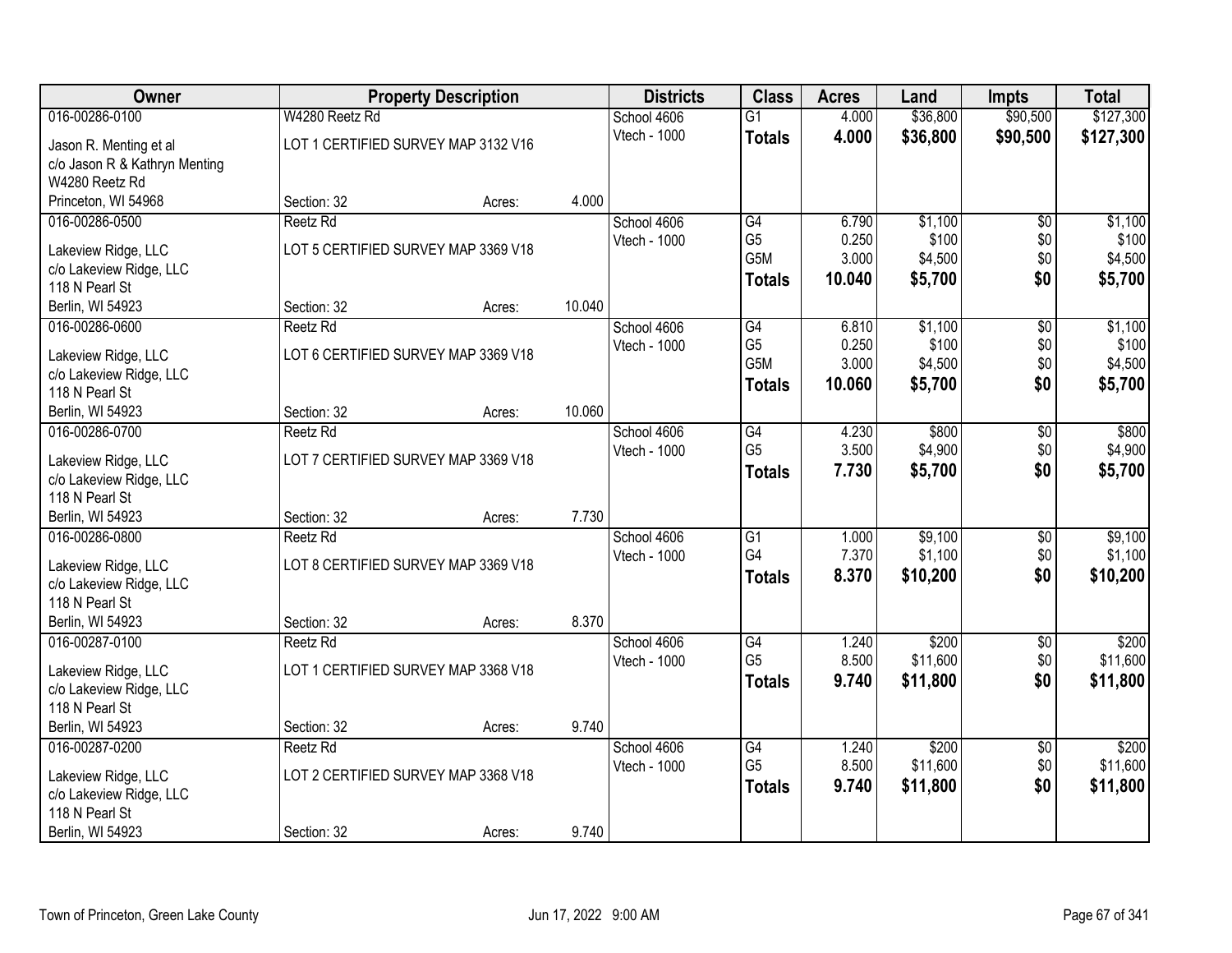| Owner                                | <b>Property Description</b>                   |        |        | <b>Districts</b> | <b>Class</b>    | <b>Acres</b> | Land            | <b>Impts</b>    | <b>Total</b>    |
|--------------------------------------|-----------------------------------------------|--------|--------|------------------|-----------------|--------------|-----------------|-----------------|-----------------|
| 016-00287-0300                       | Reetz Rd                                      |        |        | School 4606      | G4              | 8.580        | \$1,100         | $\overline{$0}$ | \$1,100         |
| Lakeview Ridge, LLC                  | LOT 3 CERTIFIED SURVEY MAP 3368 V18           |        |        | Vtech - 1000     | G <sub>5</sub>  | 0.250        | \$100           | \$0             | \$100           |
| c/o Lakeview Ridge, LLC              |                                               |        |        |                  | G5M             | 1.250        | \$1,900         | \$0             | \$1,900         |
| 118 N Pearl St                       |                                               |        |        |                  | <b>Totals</b>   | 10.080       | \$3,100         | \$0             | \$3,100         |
| Berlin, WI 54923                     | Section: 32                                   | Acres: | 10.080 |                  |                 |              |                 |                 |                 |
| 016-00287-0400                       | Reetz Rd                                      |        |        | School 4606      | G4              | 8.550        | \$1,100         | $\overline{50}$ | \$1,100         |
|                                      |                                               |        |        | Vtech - 1000     | G <sub>5</sub>  | 0.250        | \$100           | \$0             | \$100           |
| Lakeview Ridge, LLC                  | LOT 4 CERTIFIED SURVEY MAP 3368 V18           |        |        |                  | G5M             | 1.250        | \$1,900         | \$0             | \$1,900         |
| c/o Lakeview Ridge, LLC              |                                               |        |        |                  | <b>Totals</b>   | 10.050       | \$3,100         | \$0             | \$3,100         |
| 118 N Pearl St                       |                                               |        |        |                  |                 |              |                 |                 |                 |
| Berlin, WI 54923                     | Section: 32                                   | Acres: | 10.050 |                  |                 |              |                 |                 |                 |
| 016-00288-0000                       | N5295 County Rd TT                            |        |        | School 4606      | X4              | 40.000       | $\overline{60}$ | \$0             | $\overline{50}$ |
| <b>Green Lake Sanitary District</b>  | NE1/4 OF THE NE1/4 SEC 33                     |        |        | Vtech - 1000     | <b>Totals</b>   | 40.000       | \$0             | \$0             | \$0             |
| N5295 County Rd Tt                   |                                               |        |        |                  |                 |              |                 |                 |                 |
| Princeton, WI 54968                  |                                               |        |        |                  |                 |              |                 |                 |                 |
|                                      | Section: 33                                   | Acres: | 40.000 |                  |                 |              |                 |                 |                 |
| 016-00289-0000                       |                                               |        |        | School 4606      | G4              | 16.100       | \$2,600         | \$0             | \$2,600         |
|                                      |                                               |        |        | Vtech - 1000     | G <sub>5</sub>  | 0.500        | \$100           | \$0             | \$100           |
| Jay Breitenfeldt et al               | NW1/4 OF THE NE1/4 SEC 33 EXC PCL 1 CSM 2274  |        |        |                  | G5M             | 2.500        | \$3,800         | \$0             | \$3,800         |
| 5023 County Rd F<br>Omro, WI 54963   | V10 LE MAUREEN E BREITENFELDT                 |        |        |                  | <b>Totals</b>   | 19.100       | \$6,500         | \$0             | \$6,500         |
|                                      | Section: 33                                   | Acres: | 19.100 |                  |                 |              |                 |                 |                 |
| 016-00289-0100                       | N5264 State Rd 73                             |        |        | School 4606      | $\overline{G1}$ | 2.000        | \$19,800        | \$168,000       | \$187,800       |
|                                      |                                               |        |        | Vtech - 1000     | G4              | 12.000       | \$2,000         | \$0             | \$2,000         |
| Denis F. Pulvermacher et al          | CERTIFIED SURVEY MAP 2274 V10 SEC 33          |        |        |                  | G <sub>5</sub>  | 6.561        | \$7,600         | \$0             | \$7,600         |
| c/o Denis F & Melodie R Pulvermacher |                                               |        |        |                  |                 | 20.561       | \$29,400        | \$168,000       | \$197,400       |
| N5264 State Rd 73                    |                                               |        |        |                  | <b>Totals</b>   |              |                 |                 |                 |
| Princeton, WI 54968                  | Section: 33                                   | Acres: | 20.561 |                  |                 |              |                 |                 |                 |
| 016-00290-0000                       |                                               |        |        | School 4606      | G4              | 20.850       | \$3,300         | $\overline{50}$ | \$3,300         |
| Jay Breitenfeldt et al               | SW1/4 OF THE NE1/4 SEC 33; EXC CSM 1300; ALSO |        |        | Vtech - 1000     | G <sub>5</sub>  | 7.000        | \$8,500         | \$0             | \$8,500         |
| 5023 County Rd F                     | <b>EXC CSM 2287</b>                           |        |        |                  | G5M             | 3.000        | \$4,500         | \$0             | \$4,500         |
| Omro, WI 54963                       |                                               |        |        |                  | <b>Totals</b>   | 30.850       | \$16,300        | \$0             | \$16,300        |
|                                      | Section: 33                                   | Acres: | 30.850 |                  |                 |              |                 |                 |                 |
| 016-00290-0100                       | W3886 County Rd T                             |        |        | School 4606      | $\overline{G2}$ | 5.000        | \$89,300        | \$172,200       | \$261,500       |
|                                      |                                               |        |        | Vtech - 1000     | <b>Totals</b>   | 5.000        | \$89,300        | \$172,200       | \$261,500       |
| Hurley Holdings, LLC                 | LOT 1 CERTIFIED SURVEY MAP 2287 V10 SEC 33    |        |        |                  |                 |              |                 |                 |                 |
| c/o Hurley Holdings, LLC             |                                               |        |        |                  |                 |              |                 |                 |                 |
| W3886 County Rd T                    |                                               |        |        |                  |                 |              |                 |                 |                 |
| Princeton, WI 54968                  | Section: 33                                   | Acres: | 5.000  |                  |                 |              |                 |                 |                 |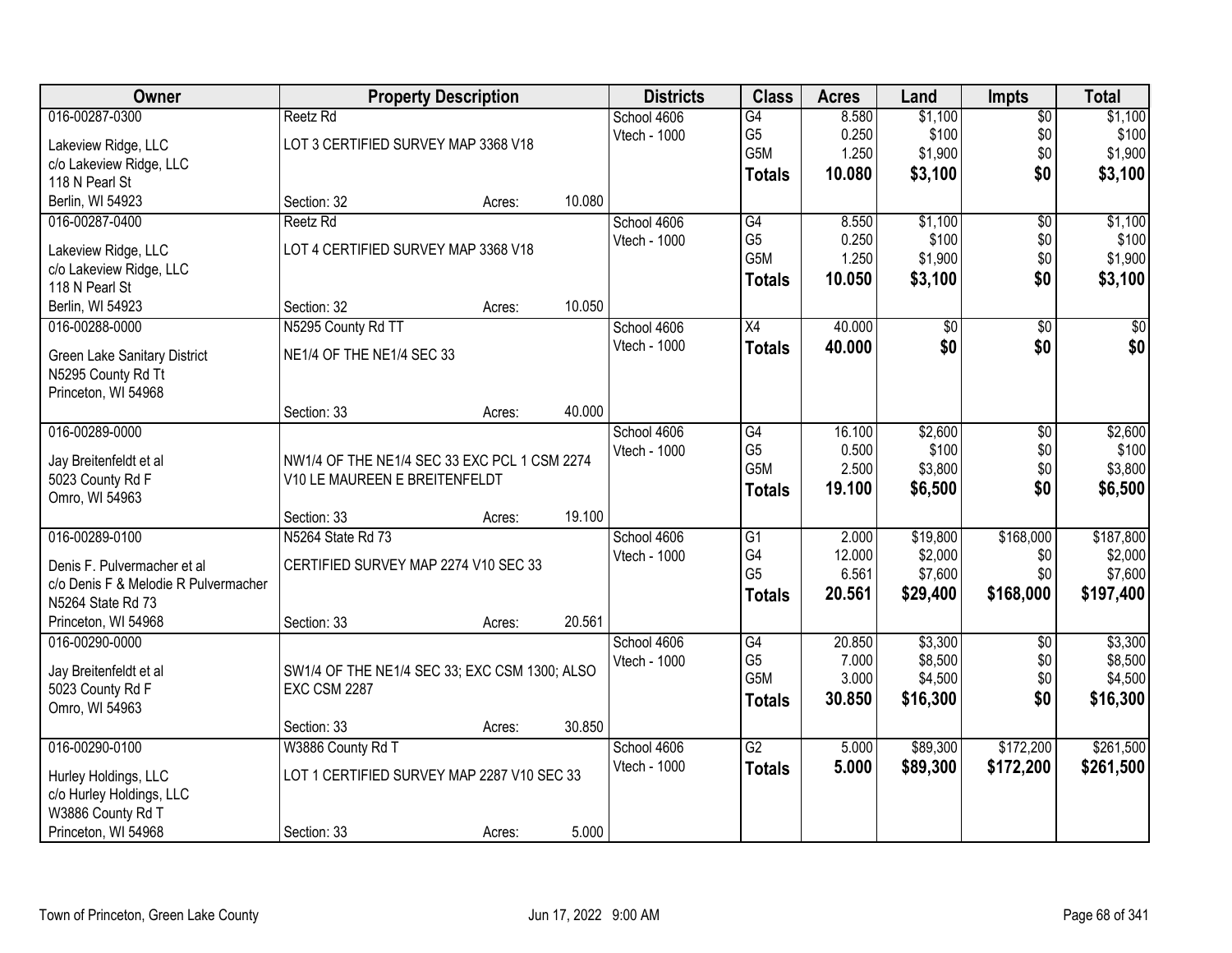| Owner                                            | <b>Property Description</b>                               |        | <b>Districts</b>            | <b>Class</b>     | <b>Acres</b>   | Land                   | <b>Impts</b>    | <b>Total</b>    |
|--------------------------------------------------|-----------------------------------------------------------|--------|-----------------------------|------------------|----------------|------------------------|-----------------|-----------------|
| 016-00291-0000                                   | W3886 County Rd T                                         |        | School 4606                 | $\overline{G2}$  | 1.709          | \$68,900               | \$204,600       | \$273,500       |
| Hurley Holdings, LLC                             | LOT 1 CERTIFIED SURVEY MAP 1300 V5 SEC 33                 |        | Vtech - 1000                | <b>Totals</b>    | 1.709          | \$68,900               | \$204,600       | \$273,500       |
| c/o Hurley Holdings, LLC                         |                                                           |        |                             |                  |                |                        |                 |                 |
| W3886 County Rd T                                |                                                           |        |                             |                  |                |                        |                 |                 |
| Princeton, WI 54968                              | Section: 33                                               | Acres: | 1.709                       |                  |                |                        |                 |                 |
| 016-00291-0100                                   | W3886 County Rd T                                         |        | School 4606                 | $\overline{G2}$  | 1.220          | \$60,900               | \$80,700        | \$141,600       |
| Hurley Holdings, LLC                             | LOT 2 CERTIFIED SURVEY MAP 1300 V5 SEC 33                 |        | Vtech - 1000                | <b>Totals</b>    | 1.220          | \$60,900               | \$80,700        | \$141,600       |
| c/o Hurley Holdings, LLC                         |                                                           |        |                             |                  |                |                        |                 |                 |
| W3886 County Rd T                                |                                                           |        |                             |                  |                |                        |                 |                 |
| Princeton, WI 54968                              | Section: 33                                               | Acres: | 1.220                       |                  |                |                        |                 |                 |
| 016-00293-0000                                   | W3762 County Rd T                                         |        | School 4606                 | G1               | 4.379          | \$36,500               | \$87,100        | \$123,600       |
|                                                  |                                                           |        | Vtech - 1000                | <b>Totals</b>    | 4.379          | \$36,500               | \$87,100        | \$123,600       |
| Westfield Lawrence Street, LLC                   | LOT 1 CERTIFIED SURVEY MAP 3164 V17 SUB TO<br><b>ESMT</b> |        |                             |                  |                |                        |                 |                 |
| c/o Westfield Lawrence Street, LLC<br>PO Box 177 |                                                           |        |                             |                  |                |                        |                 |                 |
| Montello, WI 53949                               | Section: 33                                               | Acres: | 4.379                       |                  |                |                        |                 |                 |
| 016-00293-0100                                   |                                                           |        | School 4606                 | $\overline{X4}$  | 20.000         | $\overline{30}$        | $\sqrt{6}$      | $\overline{50}$ |
|                                                  |                                                           |        | Vtech - 1000                | <b>Totals</b>    | 20.000         | \$0                    | \$0             | \$0             |
| <b>Green Lake Sanitary District</b>              | N 20 ACRES OF THE SE1/4 OF THE NE1/4 SEC 33               |        |                             |                  |                |                        |                 |                 |
| N5295 County Rd Tt                               | <b>INC ESMT</b>                                           |        |                             |                  |                |                        |                 |                 |
| Princeton, WI 54968                              | Section: 33                                               | Acres: | 20.000                      |                  |                |                        |                 |                 |
| 016-00293-0200                                   | County Rd T                                               |        | School 4606                 | $\overline{G4}$  | 13.073         | \$2,200                | $\overline{30}$ | \$2,200         |
|                                                  |                                                           |        | Vtech - 1000                | <b>Totals</b>    | 13.073         | \$2,200                | \$0             | \$2,200         |
| Princeton Farmer, LLC                            | LOT 2 CERTIFIED SURVEY MAP 3164 V17 SUB TO                |        |                             |                  |                |                        |                 |                 |
| c/o Princeton Farmer, LLC                        | <b>ESMT</b>                                               |        |                             |                  |                |                        |                 |                 |
| PO Box 177                                       |                                                           |        |                             |                  |                |                        |                 |                 |
| Montello, WI 53949                               | Section: 33                                               | Acres: | 13.073                      |                  |                |                        |                 |                 |
| 016-00294-0000                                   | W3708 County Rd T                                         |        | School 4606<br>Vtech - 1000 | $\overline{X4}$  | 2.797<br>2.797 | $\overline{30}$<br>\$0 | $\overline{30}$ | $\overline{50}$ |
| Weiser Cemetery Association                      | COM AT THE SE COR OF NE1/4 SEC 33 RUN W 2CH               |        |                             | <b>Totals</b>    |                |                        | \$0             | \$0             |
| C/O Dick Severson                                | 35L; N 5CH 44L; E 2CH 35L; S 5CH 44L TO BEG INC           |        |                             |                  |                |                        |                 |                 |
| N3496 State Rd 73                                | PARCEL DESC V691 P556                                     |        |                             |                  |                |                        |                 |                 |
| Markesan, WI 53946                               | Section: 33                                               | Acres: | 2.797                       |                  |                |                        |                 |                 |
| 016-00295-0000                                   | State Highway 73                                          |        | School 4606                 | $\overline{G4}$  | 32.000         | \$5,300                | $\overline{50}$ | \$5,300         |
| John D. Mcafee et al                             | NE1/4 OF THE NW1/4 SEC 33 LE MAUREEN E                    |        | Vtech - 1000                | G <sub>5</sub>   | 1.500          | \$800                  | \$0             | \$800           |
| c/o John D & Shawn L Mcafee                      | <b>BREITENFELDT</b>                                       |        |                             | G <sub>5</sub> M | 6.500          | \$9,800                | \$0             | \$9,800         |
| %Maureen E Breitenfeldt                          |                                                           |        |                             | <b>Totals</b>    | 40.000         | \$15,900               | \$0             | \$15,900        |
| N5179 State Rd 73                                | Section: 33                                               | Acres: | 40.000                      |                  |                |                        |                 |                 |
| Princeton, WI 54968                              |                                                           |        |                             |                  |                |                        |                 |                 |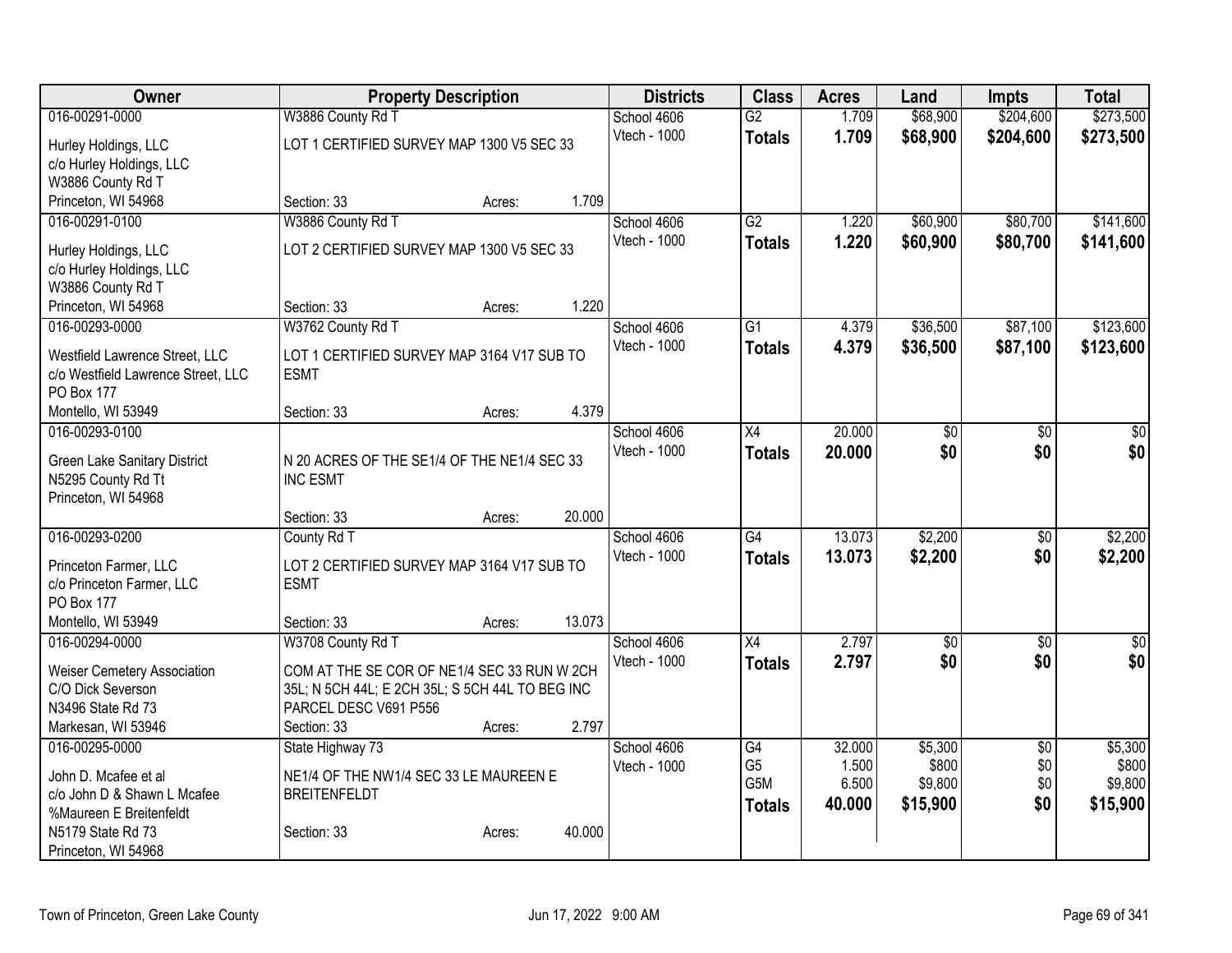| <b>Owner</b>                                        |                                               | <b>Property Description</b> |        | <b>Districts</b> | <b>Class</b>    | <b>Acres</b> | Land     | Impts           | <b>Total</b> |
|-----------------------------------------------------|-----------------------------------------------|-----------------------------|--------|------------------|-----------------|--------------|----------|-----------------|--------------|
| 016-00296-0000                                      |                                               |                             |        | School 4606      | G4              | 30.000       | \$4,800  | $\overline{50}$ | \$4,800      |
| Violet A. Kersting                                  | NW1/4 OF THE NW1/4 SEC 33                     |                             |        | Vtech - 1000     | G <sub>5</sub>  | 4.000        | \$5,600  | \$0             | \$5,600      |
| 1159 SW 57th St                                     |                                               |                             |        |                  | G5M             | 6.000        | \$9,000  | \$0             | \$9,000      |
| Cape Coral, FL 33914                                |                                               |                             |        |                  | <b>Totals</b>   | 40.000       | \$19,400 | \$0             | \$19,400     |
|                                                     | Section: 33                                   | Acres:                      | 40.000 |                  |                 |              |          |                 |              |
| 016-00297-0000                                      | W4092 County Rd T                             |                             |        | School 4606      | G1              | 2.000        | \$29,600 | \$8,000         | \$37,600     |
| Violet A. Kersting                                  | SW1/4 OF THE NW1/4 SEC 33                     |                             |        | Vtech - 1000     | G <sub>5</sub>  | 34.000       | \$41,000 | \$0             | \$41,000     |
| 1159 SW 57th St                                     |                                               |                             |        |                  | G5M             | 4.000        | \$6,000  | \$0             | \$6,000      |
| Cape Coral, FL 33914                                |                                               |                             |        |                  | <b>Totals</b>   | 40.000       | \$76,600 | \$8,000         | \$84,600     |
|                                                     | Section: 33                                   | Acres:                      | 40.000 |                  |                 |              |          |                 |              |
| 016-00298-0000                                      | N5179 State Rd 73                             |                             |        | School 4606      | G4              | 12.955       | \$2,200  | $\overline{50}$ | \$2,200      |
|                                                     |                                               |                             |        | Vtech - 1000     | G <sub>5</sub>  | 4.000        | \$5,000  | \$0             | \$5,000      |
| John D. Mcafee et al<br>c/o John D & Shawn L Mcafee | SE1/4 OF THE NW1/4 SEC 33 EXC CSM 818 & EXC   |                             |        |                  | G5M             | 2.000        | \$3,000  | \$0             | \$3,000      |
| %Maureen E Breitenfeldt                             | PCL 298.1 LE MAUREEN E BREITENFELDT           |                             |        |                  | G7              | 2.000        | \$11,400 | \$66,800        | \$78,200     |
| N5179 State Rd 73                                   | Section: 33                                   | Acres:                      | 20.955 |                  | <b>Totals</b>   | 20.955       | \$21,600 | \$66,800        | \$88,400     |
| Princeton, WI 54968                                 |                                               |                             |        |                  |                 |              |          |                 |              |
| 016-00298-0100                                      | W3904 County Rd T                             |                             |        | School 4606      | $\overline{G1}$ | 5.000        | \$36,800 | \$64,700        | \$101,500    |
|                                                     |                                               |                             |        | Vtech - 1000     | <b>Totals</b>   | 5.000        | \$36,800 | \$64,700        | \$101,500    |
| Jay Breitenfeldt                                    | A PARCEL OF LAND 5 ACRES IN SIZE LYING IN THE |                             |        |                  |                 |              |          |                 |              |
| W3904 County Rd T                                   | SE COR OF THE SE1/4 OF THE NW1/4 SEC 33 DESC  |                             |        |                  |                 |              |          |                 |              |
| Princeton, WI 54968                                 | V547 P644 LIFE USE I BRIETENFELDT             |                             |        |                  |                 |              |          |                 |              |
|                                                     | Section: 33                                   | Acres:                      | 5.000  |                  |                 |              |          |                 |              |
| 016-00298-0300                                      | W3930 County Rd T                             |                             |        | School 4606      | $\overline{G1}$ | 4.170        | \$38,700 | \$133,100       | \$171,800    |
| Aaron Buslaff et al                                 | LOT 2 CERTIFIED SURVEY MAP 2765 V13           |                             |        | Vtech - 1000     | <b>Totals</b>   | 4.170        | \$38,700 | \$133,100       | \$171,800    |
| c/o Aaron & Keri Buslaff                            |                                               |                             |        |                  |                 |              |          |                 |              |
| W3930 County Rd T                                   |                                               |                             |        |                  |                 |              |          |                 |              |
| Princeton, WI 54968                                 | Section: 33                                   | Acres:                      | 4.170  |                  |                 |              |          |                 |              |
| 016-00298-0400                                      | W3966 County Rd T                             |                             |        | School 4606      | $\overline{G1}$ | 5.876        | \$48,200 | \$206,300       | \$254,500    |
| Jay R. Kramer                                       | LOT 1 CERTIFIED SURVEY MAP 3599 V20           |                             |        | Vtech - 1000     | <b>Totals</b>   | 5.876        | \$48,200 | \$206,300       | \$254,500    |
| W3966 County Rd T                                   |                                               |                             |        |                  |                 |              |          |                 |              |
| Princeton, WI 54968                                 |                                               |                             |        |                  |                 |              |          |                 |              |
|                                                     | Section: 33                                   | Acres:                      | 5.876  |                  |                 |              |          |                 |              |
| 016-00298-0500                                      | W3996 County Rd T                             |                             |        | School 4606      | G2              | 4.000        | \$50,700 | \$125,000       | \$175,700    |
| Campo Del Rio, LLC                                  | LOT 2 CERTIFIED SURVEY MAP 3599 V20           |                             |        | Vtech - 1000     | <b>Totals</b>   | 4.000        | \$50,700 | \$125,000       | \$175,700    |
| c/o Campo Del Rio, LLC                              |                                               |                             |        |                  |                 |              |          |                 |              |
| 2225 Kennedy Dr                                     |                                               |                             |        |                  |                 |              |          |                 |              |
| Janesville, WI 53545                                | Section: 33                                   | Acres:                      | 4.000  |                  |                 |              |          |                 |              |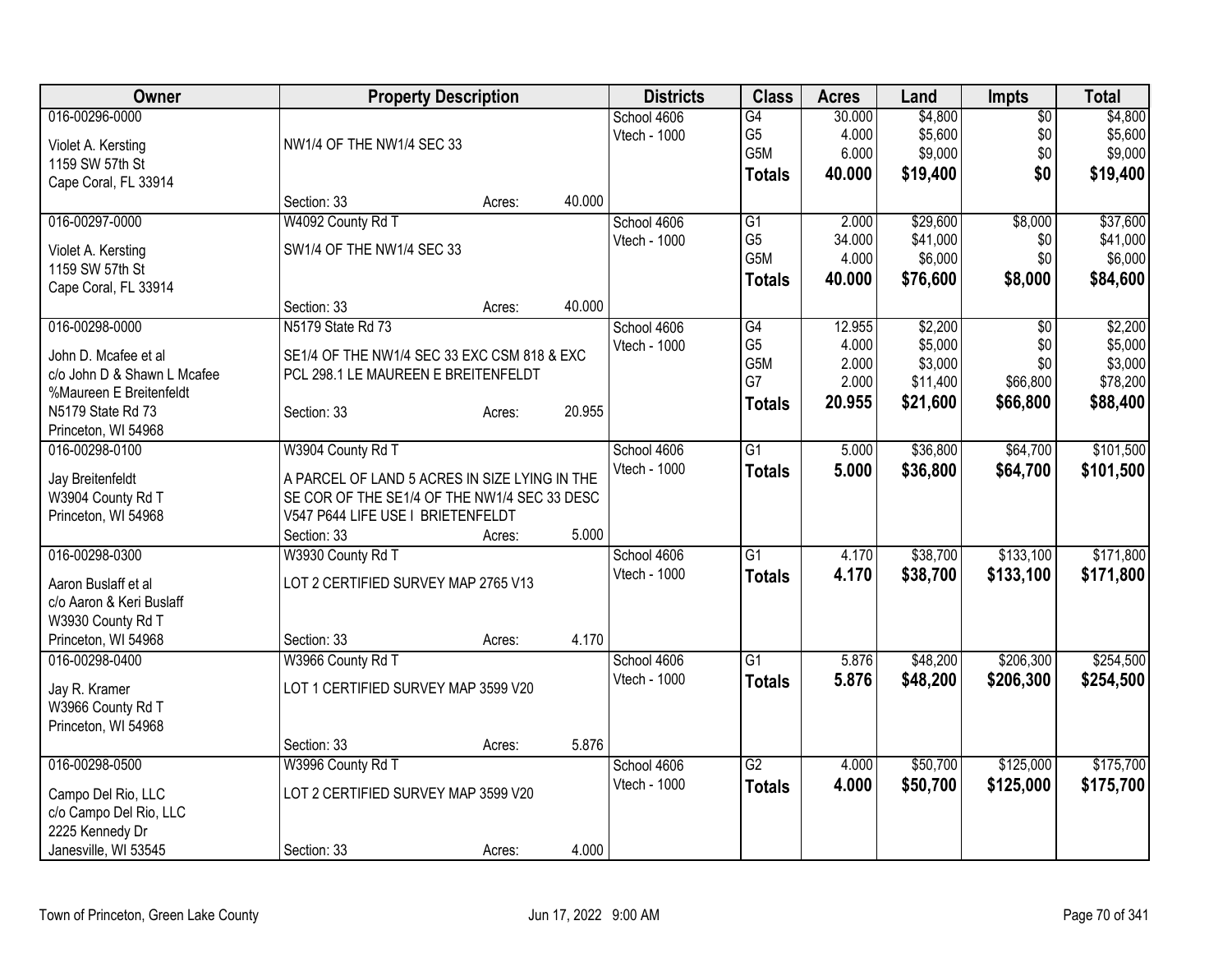| 016-00299-0000<br>2.250<br>\$22,000<br>School 4606<br>$\overline{G1}$<br>$\overline{50}$<br>2.250<br>\$22,000<br>\$0<br>Vtech - 1000<br><b>Totals</b><br>Luke Ladwig Plumbing LLC<br>COM AT THE NE COR OF SW1/4 SEC 33 RUN S IN<br>CEN OF STH 73, 700'; W 90'; NW'LY ALG WATER<br>c/o Luke A. Ladwig<br>W3981 County Rd T<br>DITCH TO A PT IN CEN CTH T 285' W OF BEG; E<br>Princeton, WI 54968<br>2.250<br>Section: 33<br>Acres:<br>016-00300-0000<br>W4117 County Rd T<br>$\overline{G4}$<br>5.000<br>\$600<br>\$600<br>School 4606<br>\$0<br>G <sub>5</sub> M<br>12.170<br>\$18,300<br>\$0<br>Vtech - 1000<br>Bruce Kersting et al<br>NE1/4 OF THE SW1/4 SEC 33: EXC PARCELS 299,<br>\$0<br>17.170<br>\$18,900<br><b>Totals</b><br>c/o Bruce & Ann Kersting<br>300.2, 300.3 & 300.7 ALSO EXC CSM'S 527, 754, 940 &<br>1159 SW 57th St<br>946 EXC CSM 3103<br>17.170<br>Cape Coral, FL 33914<br>Section: 33<br>Acres:<br>016-00300-0100<br>$\overline{G2}$<br>\$189,000<br>N5007 State Rd 73<br>2.997<br>\$37,400<br>School 4606<br>Vtech - 1000<br>2.997<br>\$37,400<br>\$189,000<br><b>Totals</b><br>LOT 2 CERTIFIED SURVEY MAP 3077 V16<br><b>B &amp; B Property Partnership LLP</b><br>c/o B & B Property Partnership, LLP<br>N5007 State Rd 73<br>2.997<br>Princeton, WI 54968<br>Section: 33<br>Acres:<br>\$16,600<br>\$151,500<br>016-00300-0200<br>N5073 Westchester Ln<br>School 4606<br>G1<br>1.560<br>Vtech - 1000<br>1.560<br>\$16,600<br>\$151,500<br><b>Totals</b><br>COM IN CEN SEC 33: S87*W 384'; S02*E 33'; S8 7*W<br>Cory D. Prachel<br>66" S02*E 220' TO POB THENCE S02*E 232' TO<br>N5073 Westchester Ln<br>Princeton, WI 54968<br>CURVE; ALONG CURVE 150' ETC (V256 P263)<br>1.560<br>Section: 33<br>Acres:<br>\$164,100<br>016-00300-0300<br>$\overline{G1}$<br>1.543<br>\$16,400<br>N5046 Westchester Ln<br>School 4606<br>1.543<br>Vtech - 1000<br>\$16,400<br>\$164,100<br><b>Totals</b><br>COM 384' W & 485' S OF THE NE COR SW1/4 SEC 33<br>Colin A. Buschke<br>N1759 Jannette Cir<br>RUN S19*E 188.28'; S 220'; S72*W 199.36'; N20*E 250':<br>Wautoma, WI 54982<br>NE'LY TO BEG<br>1.543<br>Section: 33<br>Acres:<br>016-00300-0400<br>$\overline{G1}$<br>\$118,800<br>School 4606<br>1.620<br>\$17,000<br>W3949 County Rd T<br>\$17,000<br>Vtech - 1000<br>1.620<br>\$118,800<br><b>Totals</b><br>LOT 1 CERTIFIED SURVEY MAP 754 V3 SEC 33<br>Colin A. Buschke | Owner              | <b>Property Description</b> | <b>Districts</b> | <b>Class</b> | <b>Acres</b> | Land     | <b>Impts</b> | <b>Total</b> |
|------------------------------------------------------------------------------------------------------------------------------------------------------------------------------------------------------------------------------------------------------------------------------------------------------------------------------------------------------------------------------------------------------------------------------------------------------------------------------------------------------------------------------------------------------------------------------------------------------------------------------------------------------------------------------------------------------------------------------------------------------------------------------------------------------------------------------------------------------------------------------------------------------------------------------------------------------------------------------------------------------------------------------------------------------------------------------------------------------------------------------------------------------------------------------------------------------------------------------------------------------------------------------------------------------------------------------------------------------------------------------------------------------------------------------------------------------------------------------------------------------------------------------------------------------------------------------------------------------------------------------------------------------------------------------------------------------------------------------------------------------------------------------------------------------------------------------------------------------------------------------------------------------------------------------------------------------------------------------------------------------------------------------------------------------------------------------------------------------------------------------------------------------------------------------------------------------------------------------------------------------------------------------------------------------------------------------------------------------------------------------------------------|--------------------|-----------------------------|------------------|--------------|--------------|----------|--------------|--------------|
|                                                                                                                                                                                                                                                                                                                                                                                                                                                                                                                                                                                                                                                                                                                                                                                                                                                                                                                                                                                                                                                                                                                                                                                                                                                                                                                                                                                                                                                                                                                                                                                                                                                                                                                                                                                                                                                                                                                                                                                                                                                                                                                                                                                                                                                                                                                                                                                                |                    |                             |                  |              |              | \$22,000 |              |              |
|                                                                                                                                                                                                                                                                                                                                                                                                                                                                                                                                                                                                                                                                                                                                                                                                                                                                                                                                                                                                                                                                                                                                                                                                                                                                                                                                                                                                                                                                                                                                                                                                                                                                                                                                                                                                                                                                                                                                                                                                                                                                                                                                                                                                                                                                                                                                                                                                |                    |                             |                  |              |              |          |              | \$22,000     |
| \$18,300<br>\$18,900<br>\$168,100<br>\$180,500                                                                                                                                                                                                                                                                                                                                                                                                                                                                                                                                                                                                                                                                                                                                                                                                                                                                                                                                                                                                                                                                                                                                                                                                                                                                                                                                                                                                                                                                                                                                                                                                                                                                                                                                                                                                                                                                                                                                                                                                                                                                                                                                                                                                                                                                                                                                                 |                    |                             |                  |              |              |          |              |              |
|                                                                                                                                                                                                                                                                                                                                                                                                                                                                                                                                                                                                                                                                                                                                                                                                                                                                                                                                                                                                                                                                                                                                                                                                                                                                                                                                                                                                                                                                                                                                                                                                                                                                                                                                                                                                                                                                                                                                                                                                                                                                                                                                                                                                                                                                                                                                                                                                |                    |                             |                  |              |              |          |              |              |
|                                                                                                                                                                                                                                                                                                                                                                                                                                                                                                                                                                                                                                                                                                                                                                                                                                                                                                                                                                                                                                                                                                                                                                                                                                                                                                                                                                                                                                                                                                                                                                                                                                                                                                                                                                                                                                                                                                                                                                                                                                                                                                                                                                                                                                                                                                                                                                                                |                    |                             |                  |              |              |          |              |              |
|                                                                                                                                                                                                                                                                                                                                                                                                                                                                                                                                                                                                                                                                                                                                                                                                                                                                                                                                                                                                                                                                                                                                                                                                                                                                                                                                                                                                                                                                                                                                                                                                                                                                                                                                                                                                                                                                                                                                                                                                                                                                                                                                                                                                                                                                                                                                                                                                |                    |                             |                  |              |              |          |              |              |
|                                                                                                                                                                                                                                                                                                                                                                                                                                                                                                                                                                                                                                                                                                                                                                                                                                                                                                                                                                                                                                                                                                                                                                                                                                                                                                                                                                                                                                                                                                                                                                                                                                                                                                                                                                                                                                                                                                                                                                                                                                                                                                                                                                                                                                                                                                                                                                                                |                    |                             |                  |              |              |          |              |              |
| \$226,400<br>\$226,400<br>\$168,100<br>\$180,500<br>\$135,800<br>\$135,800                                                                                                                                                                                                                                                                                                                                                                                                                                                                                                                                                                                                                                                                                                                                                                                                                                                                                                                                                                                                                                                                                                                                                                                                                                                                                                                                                                                                                                                                                                                                                                                                                                                                                                                                                                                                                                                                                                                                                                                                                                                                                                                                                                                                                                                                                                                     |                    |                             |                  |              |              |          |              |              |
|                                                                                                                                                                                                                                                                                                                                                                                                                                                                                                                                                                                                                                                                                                                                                                                                                                                                                                                                                                                                                                                                                                                                                                                                                                                                                                                                                                                                                                                                                                                                                                                                                                                                                                                                                                                                                                                                                                                                                                                                                                                                                                                                                                                                                                                                                                                                                                                                |                    |                             |                  |              |              |          |              |              |
|                                                                                                                                                                                                                                                                                                                                                                                                                                                                                                                                                                                                                                                                                                                                                                                                                                                                                                                                                                                                                                                                                                                                                                                                                                                                                                                                                                                                                                                                                                                                                                                                                                                                                                                                                                                                                                                                                                                                                                                                                                                                                                                                                                                                                                                                                                                                                                                                |                    |                             |                  |              |              |          |              |              |
|                                                                                                                                                                                                                                                                                                                                                                                                                                                                                                                                                                                                                                                                                                                                                                                                                                                                                                                                                                                                                                                                                                                                                                                                                                                                                                                                                                                                                                                                                                                                                                                                                                                                                                                                                                                                                                                                                                                                                                                                                                                                                                                                                                                                                                                                                                                                                                                                |                    |                             |                  |              |              |          |              |              |
|                                                                                                                                                                                                                                                                                                                                                                                                                                                                                                                                                                                                                                                                                                                                                                                                                                                                                                                                                                                                                                                                                                                                                                                                                                                                                                                                                                                                                                                                                                                                                                                                                                                                                                                                                                                                                                                                                                                                                                                                                                                                                                                                                                                                                                                                                                                                                                                                |                    |                             |                  |              |              |          |              |              |
|                                                                                                                                                                                                                                                                                                                                                                                                                                                                                                                                                                                                                                                                                                                                                                                                                                                                                                                                                                                                                                                                                                                                                                                                                                                                                                                                                                                                                                                                                                                                                                                                                                                                                                                                                                                                                                                                                                                                                                                                                                                                                                                                                                                                                                                                                                                                                                                                |                    |                             |                  |              |              |          |              |              |
|                                                                                                                                                                                                                                                                                                                                                                                                                                                                                                                                                                                                                                                                                                                                                                                                                                                                                                                                                                                                                                                                                                                                                                                                                                                                                                                                                                                                                                                                                                                                                                                                                                                                                                                                                                                                                                                                                                                                                                                                                                                                                                                                                                                                                                                                                                                                                                                                |                    |                             |                  |              |              |          |              |              |
|                                                                                                                                                                                                                                                                                                                                                                                                                                                                                                                                                                                                                                                                                                                                                                                                                                                                                                                                                                                                                                                                                                                                                                                                                                                                                                                                                                                                                                                                                                                                                                                                                                                                                                                                                                                                                                                                                                                                                                                                                                                                                                                                                                                                                                                                                                                                                                                                |                    |                             |                  |              |              |          |              |              |
|                                                                                                                                                                                                                                                                                                                                                                                                                                                                                                                                                                                                                                                                                                                                                                                                                                                                                                                                                                                                                                                                                                                                                                                                                                                                                                                                                                                                                                                                                                                                                                                                                                                                                                                                                                                                                                                                                                                                                                                                                                                                                                                                                                                                                                                                                                                                                                                                |                    |                             |                  |              |              |          |              |              |
|                                                                                                                                                                                                                                                                                                                                                                                                                                                                                                                                                                                                                                                                                                                                                                                                                                                                                                                                                                                                                                                                                                                                                                                                                                                                                                                                                                                                                                                                                                                                                                                                                                                                                                                                                                                                                                                                                                                                                                                                                                                                                                                                                                                                                                                                                                                                                                                                |                    |                             |                  |              |              |          |              |              |
|                                                                                                                                                                                                                                                                                                                                                                                                                                                                                                                                                                                                                                                                                                                                                                                                                                                                                                                                                                                                                                                                                                                                                                                                                                                                                                                                                                                                                                                                                                                                                                                                                                                                                                                                                                                                                                                                                                                                                                                                                                                                                                                                                                                                                                                                                                                                                                                                |                    |                             |                  |              |              |          |              |              |
|                                                                                                                                                                                                                                                                                                                                                                                                                                                                                                                                                                                                                                                                                                                                                                                                                                                                                                                                                                                                                                                                                                                                                                                                                                                                                                                                                                                                                                                                                                                                                                                                                                                                                                                                                                                                                                                                                                                                                                                                                                                                                                                                                                                                                                                                                                                                                                                                |                    |                             |                  |              |              |          |              |              |
|                                                                                                                                                                                                                                                                                                                                                                                                                                                                                                                                                                                                                                                                                                                                                                                                                                                                                                                                                                                                                                                                                                                                                                                                                                                                                                                                                                                                                                                                                                                                                                                                                                                                                                                                                                                                                                                                                                                                                                                                                                                                                                                                                                                                                                                                                                                                                                                                |                    |                             |                  |              |              |          |              |              |
|                                                                                                                                                                                                                                                                                                                                                                                                                                                                                                                                                                                                                                                                                                                                                                                                                                                                                                                                                                                                                                                                                                                                                                                                                                                                                                                                                                                                                                                                                                                                                                                                                                                                                                                                                                                                                                                                                                                                                                                                                                                                                                                                                                                                                                                                                                                                                                                                |                    |                             |                  |              |              |          |              |              |
|                                                                                                                                                                                                                                                                                                                                                                                                                                                                                                                                                                                                                                                                                                                                                                                                                                                                                                                                                                                                                                                                                                                                                                                                                                                                                                                                                                                                                                                                                                                                                                                                                                                                                                                                                                                                                                                                                                                                                                                                                                                                                                                                                                                                                                                                                                                                                                                                |                    |                             |                  |              |              |          |              |              |
|                                                                                                                                                                                                                                                                                                                                                                                                                                                                                                                                                                                                                                                                                                                                                                                                                                                                                                                                                                                                                                                                                                                                                                                                                                                                                                                                                                                                                                                                                                                                                                                                                                                                                                                                                                                                                                                                                                                                                                                                                                                                                                                                                                                                                                                                                                                                                                                                |                    |                             |                  |              |              |          |              |              |
|                                                                                                                                                                                                                                                                                                                                                                                                                                                                                                                                                                                                                                                                                                                                                                                                                                                                                                                                                                                                                                                                                                                                                                                                                                                                                                                                                                                                                                                                                                                                                                                                                                                                                                                                                                                                                                                                                                                                                                                                                                                                                                                                                                                                                                                                                                                                                                                                |                    |                             |                  |              |              |          |              |              |
|                                                                                                                                                                                                                                                                                                                                                                                                                                                                                                                                                                                                                                                                                                                                                                                                                                                                                                                                                                                                                                                                                                                                                                                                                                                                                                                                                                                                                                                                                                                                                                                                                                                                                                                                                                                                                                                                                                                                                                                                                                                                                                                                                                                                                                                                                                                                                                                                |                    |                             |                  |              |              |          |              |              |
|                                                                                                                                                                                                                                                                                                                                                                                                                                                                                                                                                                                                                                                                                                                                                                                                                                                                                                                                                                                                                                                                                                                                                                                                                                                                                                                                                                                                                                                                                                                                                                                                                                                                                                                                                                                                                                                                                                                                                                                                                                                                                                                                                                                                                                                                                                                                                                                                |                    |                             |                  |              |              |          |              |              |
|                                                                                                                                                                                                                                                                                                                                                                                                                                                                                                                                                                                                                                                                                                                                                                                                                                                                                                                                                                                                                                                                                                                                                                                                                                                                                                                                                                                                                                                                                                                                                                                                                                                                                                                                                                                                                                                                                                                                                                                                                                                                                                                                                                                                                                                                                                                                                                                                |                    |                             |                  |              |              |          |              |              |
|                                                                                                                                                                                                                                                                                                                                                                                                                                                                                                                                                                                                                                                                                                                                                                                                                                                                                                                                                                                                                                                                                                                                                                                                                                                                                                                                                                                                                                                                                                                                                                                                                                                                                                                                                                                                                                                                                                                                                                                                                                                                                                                                                                                                                                                                                                                                                                                                |                    |                             |                  |              |              |          |              |              |
|                                                                                                                                                                                                                                                                                                                                                                                                                                                                                                                                                                                                                                                                                                                                                                                                                                                                                                                                                                                                                                                                                                                                                                                                                                                                                                                                                                                                                                                                                                                                                                                                                                                                                                                                                                                                                                                                                                                                                                                                                                                                                                                                                                                                                                                                                                                                                                                                |                    |                             |                  |              |              |          |              |              |
|                                                                                                                                                                                                                                                                                                                                                                                                                                                                                                                                                                                                                                                                                                                                                                                                                                                                                                                                                                                                                                                                                                                                                                                                                                                                                                                                                                                                                                                                                                                                                                                                                                                                                                                                                                                                                                                                                                                                                                                                                                                                                                                                                                                                                                                                                                                                                                                                |                    |                             |                  |              |              |          |              |              |
|                                                                                                                                                                                                                                                                                                                                                                                                                                                                                                                                                                                                                                                                                                                                                                                                                                                                                                                                                                                                                                                                                                                                                                                                                                                                                                                                                                                                                                                                                                                                                                                                                                                                                                                                                                                                                                                                                                                                                                                                                                                                                                                                                                                                                                                                                                                                                                                                | N1759 Jannette Cir |                             |                  |              |              |          |              |              |
| Wautoma, WI 54982                                                                                                                                                                                                                                                                                                                                                                                                                                                                                                                                                                                                                                                                                                                                                                                                                                                                                                                                                                                                                                                                                                                                                                                                                                                                                                                                                                                                                                                                                                                                                                                                                                                                                                                                                                                                                                                                                                                                                                                                                                                                                                                                                                                                                                                                                                                                                                              |                    |                             |                  |              |              |          |              |              |
| 1.620<br>Section: 33<br>Acres:                                                                                                                                                                                                                                                                                                                                                                                                                                                                                                                                                                                                                                                                                                                                                                                                                                                                                                                                                                                                                                                                                                                                                                                                                                                                                                                                                                                                                                                                                                                                                                                                                                                                                                                                                                                                                                                                                                                                                                                                                                                                                                                                                                                                                                                                                                                                                                 |                    |                             |                  |              |              |          |              |              |
| \$17,100<br>\$17,100<br>016-00300-0500<br>School 4606<br>$\overline{G1}$<br>1.888<br>$\overline{50}$                                                                                                                                                                                                                                                                                                                                                                                                                                                                                                                                                                                                                                                                                                                                                                                                                                                                                                                                                                                                                                                                                                                                                                                                                                                                                                                                                                                                                                                                                                                                                                                                                                                                                                                                                                                                                                                                                                                                                                                                                                                                                                                                                                                                                                                                                           |                    |                             |                  |              |              |          |              |              |
| 1.888<br>\$0<br>\$17,100<br>\$17,100<br>Vtech - 1000<br><b>Totals</b><br>LOT 1 CERTIFIED SURVEY MAP 940 V4 SEC 33<br>Jennifer Kersting                                                                                                                                                                                                                                                                                                                                                                                                                                                                                                                                                                                                                                                                                                                                                                                                                                                                                                                                                                                                                                                                                                                                                                                                                                                                                                                                                                                                                                                                                                                                                                                                                                                                                                                                                                                                                                                                                                                                                                                                                                                                                                                                                                                                                                                         |                    |                             |                  |              |              |          |              |              |
| W3981 County Rd T                                                                                                                                                                                                                                                                                                                                                                                                                                                                                                                                                                                                                                                                                                                                                                                                                                                                                                                                                                                                                                                                                                                                                                                                                                                                                                                                                                                                                                                                                                                                                                                                                                                                                                                                                                                                                                                                                                                                                                                                                                                                                                                                                                                                                                                                                                                                                                              |                    |                             |                  |              |              |          |              |              |
| Princeton, WI 54968                                                                                                                                                                                                                                                                                                                                                                                                                                                                                                                                                                                                                                                                                                                                                                                                                                                                                                                                                                                                                                                                                                                                                                                                                                                                                                                                                                                                                                                                                                                                                                                                                                                                                                                                                                                                                                                                                                                                                                                                                                                                                                                                                                                                                                                                                                                                                                            |                    |                             |                  |              |              |          |              |              |
| 1.888<br>Section: 33<br>Acres:                                                                                                                                                                                                                                                                                                                                                                                                                                                                                                                                                                                                                                                                                                                                                                                                                                                                                                                                                                                                                                                                                                                                                                                                                                                                                                                                                                                                                                                                                                                                                                                                                                                                                                                                                                                                                                                                                                                                                                                                                                                                                                                                                                                                                                                                                                                                                                 |                    |                             |                  |              |              |          |              |              |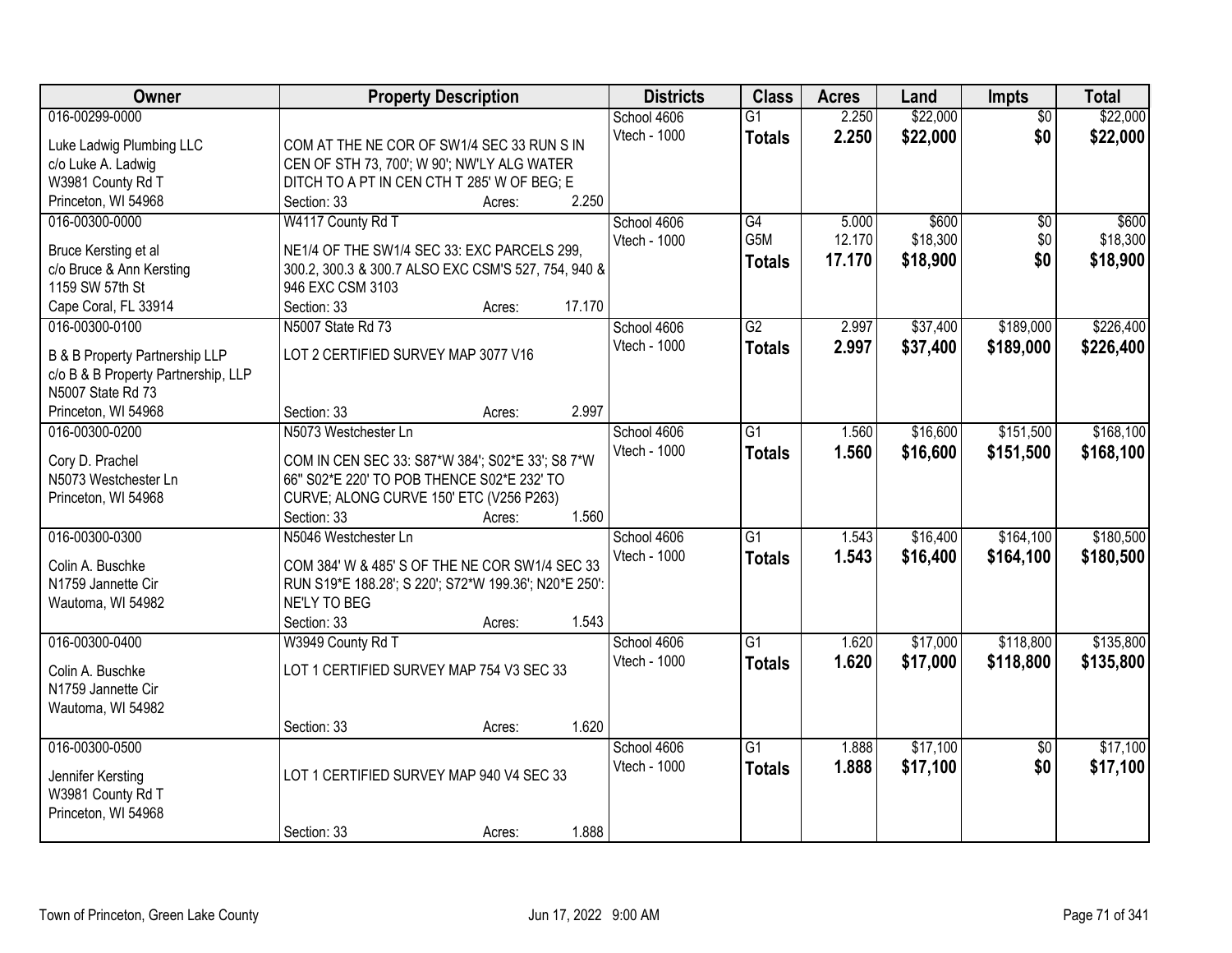| Owner                                                                                       | <b>Property Description</b>                                             |        |        | <b>Districts</b>                   | <b>Class</b>                                              | <b>Acres</b>                       | Land                                     | <b>Impts</b>                         | <b>Total</b>                             |
|---------------------------------------------------------------------------------------------|-------------------------------------------------------------------------|--------|--------|------------------------------------|-----------------------------------------------------------|------------------------------------|------------------------------------------|--------------------------------------|------------------------------------------|
| 016-00300-0600<br>Bruce Kersting et al                                                      | LOT 1 CERTIFIED SURVEY MAP 946 V4 SEC 33                                |        |        | School 4606<br>Vtech - 1000        | $\overline{G1}$<br><b>Totals</b>                          | 2.261<br>2.261                     | \$22,100<br>\$22,100                     | $\overline{50}$<br>\$0               | \$22,100<br>\$22,100                     |
| c/o Bruce & Ann Kersting<br>1159 SW 57th St<br>Cape Coral, FL 33914                         | Section: 33                                                             | Acres: | 2.261  |                                    |                                                           |                                    |                                          |                                      |                                          |
| 016-00300-0700<br>Tammy L. Johnson<br>N5092 Westchester Ln                                  | N5092 Westchester Ln<br>LOT 1 CERTIFIED SURVEY MAP 3077 V16             |        |        | School 4606<br><b>Vtech - 1000</b> | $\overline{G1}$<br><b>Totals</b>                          | 4.266<br>4.266                     | \$39,600<br>\$39,600                     | \$131,000<br>\$131,000               | \$170,600<br>\$170,600                   |
| Princeton, WI 54968                                                                         | Section: 33                                                             | Acres: | 4.266  |                                    |                                                           |                                    |                                          |                                      |                                          |
| 016-00300-0800<br>Jennifer Kersting<br>Luke A. Ladwig<br>W3981 County Rd T                  | W3981 County Rd T<br>LOT 1 CERTIFIED SURVEY MAP 3103 V16                |        |        | School 4606<br>Vtech - 1000        | $\overline{G1}$<br><b>Totals</b>                          | 5.201<br>5.201                     | \$46,500<br>\$46,500                     | \$296,600<br>\$296,600               | \$343,100<br>\$343,100                   |
| Princeton, WI 54968                                                                         | Section: 33                                                             | Acres: | 5.201  |                                    |                                                           |                                    |                                          |                                      |                                          |
| 016-00301-0000<br><b>Bruce Kersting</b><br>1159 SW 57th St<br>Cape Coral, FL 33914          | E1/2 OF THE NW1/4 OF THE SW1/4 SEC 33                                   |        |        | School 4606<br>Vtech - 1000        | G4<br>G <sub>5</sub><br>G5M<br><b>Totals</b>              | 9.500<br>0.500<br>10.000<br>20.000 | \$1,900<br>\$100<br>\$15,000<br>\$17,000 | \$0<br>\$0<br>\$0<br>\$0             | \$1,900<br>\$100<br>\$15,000<br>\$17,000 |
|                                                                                             | Section: 33                                                             | Acres: | 20.000 |                                    |                                                           |                                    |                                          |                                      |                                          |
| 016-00301-0100<br><b>Bruce Kersting</b><br>1159 SW 57th St<br>Cape Coral, FL 33914          | W1/2 OF THE NW1/4 OF THE SW1/4 SEC 33                                   |        |        | School 4606<br>Vtech - 1000        | $\overline{G4}$<br>G <sub>5</sub><br>G5M<br><b>Totals</b> | 12.500<br>0.500<br>7.000<br>20.000 | \$2,000<br>\$100<br>\$10,500<br>\$12,600 | $\overline{50}$<br>\$0<br>\$0<br>\$0 | \$2,000<br>\$100<br>\$10,500<br>\$12,600 |
|                                                                                             | Section: 33                                                             | Acres: | 20.000 |                                    |                                                           |                                    |                                          |                                      | \$244,100                                |
| 016-00302-0100<br>Joanna Lisa Mills Leahy Trust<br>767 N Forest Ave<br>Glen Ellyn, IL 60137 | W4084 Reetz Rd<br>LOT 1 CERTIFIED SURVEY MAP 3758 VOL 22                |        |        | School 4606<br>Vtech - 1000        | G1<br>G <sub>6</sub><br><b>Totals</b>                     | 4.634<br>4.000<br>8.634            | \$54,300<br>\$22,500<br>\$76,800         | \$189,800<br>\$0<br>\$189,800        | \$22,500<br>\$266,600                    |
|                                                                                             | Section: 33                                                             | Acres: | 8.634  |                                    |                                                           |                                    |                                          |                                      |                                          |
| 016-00302-0200<br>Michael A. Prachel<br>Amanda M. Prachel<br>W4237 County Rd T              | W4056 Reetz Rd<br>LOT 2 CERTIFIED SURVEY MAP 3758 VOL 22<br>Section: 33 |        | 8.641  | School 4606<br>Vtech - 1000        | $\overline{G4}$<br>G5M<br><b>Totals</b>                   | 1.000<br>7.641<br>8.641            | \$100<br>\$14,000<br>\$14,100            | $\overline{30}$<br>\$0<br>\$0        | \$100<br>\$14,000<br>\$14,100            |
| Princeton, WI 54968                                                                         |                                                                         | Acres: |        |                                    |                                                           |                                    |                                          |                                      |                                          |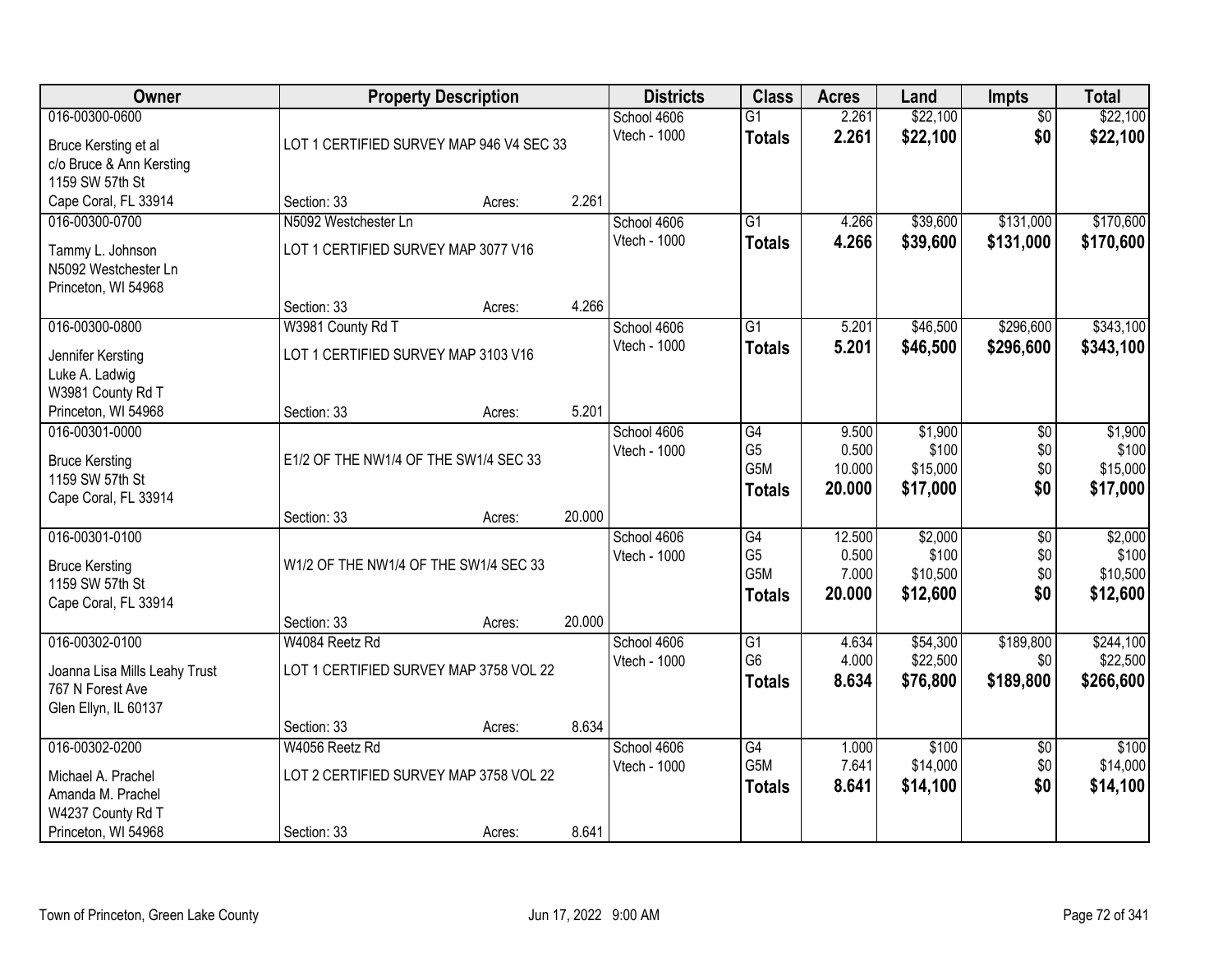| Owner                      |                                               | <b>Property Description</b>                |        | <b>Districts</b> | <b>Class</b>     | <b>Acres</b> | Land     | <b>Impts</b>    | <b>Total</b> |
|----------------------------|-----------------------------------------------|--------------------------------------------|--------|------------------|------------------|--------------|----------|-----------------|--------------|
| 016-00302-0300             | W4038 Reetz Rd                                |                                            |        | School 4606      | $\overline{G4}$  | 8.141        | \$1,100  | $\overline{$0}$ | \$1,100      |
| Cove Marine Services, LLC  | LOT 3 CERTIFIED SURVEY MAP 3758 VOL 22        |                                            |        | Vtech - 1000     | G <sub>5</sub>   | 0.500        | \$100    | \$0             | \$100        |
| N4925 State Rd 73          |                                               |                                            |        |                  | <b>Totals</b>    | 8.641        | \$1,200  | \$0             | \$1,200      |
| Princeton, WI 54968        |                                               |                                            |        |                  |                  |              |          |                 |              |
|                            | Section: 33                                   | Acres:                                     | 8.641  |                  |                  |              |          |                 |              |
| 016-00302-0400             | W4012 Reetz Rd                                |                                            |        | School 4606      | G4               | 5.776        | \$700    | \$0             | \$700        |
| Jonathan K. Olson          | LOT 4 CERTIFIED SURVEY MAP 3758 VOL 22        |                                            |        | Vtech - 1000     | G <sub>5</sub> M | 2.866        | \$2,200  | \$0             | \$2,200      |
| Jennifer S. Olson          |                                               |                                            |        |                  | <b>Totals</b>    | 8.642        | \$2,900  | \$0             | \$2,900      |
| W4012 Reetz Rd             |                                               |                                            |        |                  |                  |              |          |                 |              |
| Princeton, WI 54968        | Section: 33                                   | Acres:                                     | 8.642  |                  |                  |              |          |                 |              |
| 016-00302-0500             | Reetz <sub>Rd</sub>                           |                                            |        | School 4606      | G4               | 1.359        | \$200    | \$0             | \$200        |
| Bruce Kersting et al       | SW1/4 OF THE SW1/4 SEC 22 INCL BEG AT SE COR  |                                            |        | Vtech - 1000     | G <sub>6</sub>   | 4.403        | \$13,200 | \$0             | \$13,200     |
| c/o Bruce & Ann Kersting   | SEC 32; N00?-29'W ALONG FENCE LINE 338.42';   |                                            |        |                  | <b>Totals</b>    | 5.762        | \$13,400 | \$0             | \$13,400     |
| 1159 SW 57th St            | N00?-22'E 134.23'; N00?-37'W 216.86; N00?-55W |                                            |        |                  |                  |              |          |                 |              |
| Cape Coral, FL 33914       | Section: 33                                   | Acres:                                     | 6.170  |                  |                  |              |          |                 |              |
| 016-00303-0100             |                                               |                                            |        | School 4606      | G4               | 21.000       | \$2,900  | $\sqrt[6]{3}$   | \$2,900      |
| Bruce Kersting et al       |                                               | THE W 60R OF THE SE1/4 OF THE SW1/4 SEC 33 |        | Vtech - 1000     | G <sub>5</sub>   | 1.000        | \$100    | \$0             | \$100        |
| c/o Bruce & Ann Kersting   |                                               |                                            |        |                  | G5M              | 8.000        | \$12,000 | \$0             | \$12,000     |
| 1159 SW 57th St            |                                               |                                            |        |                  | <b>Totals</b>    | 30.000       | \$15,000 | \$0             | \$15,000     |
| Cape Coral, FL 33914       | Section: 33                                   | Acres:                                     | 30.000 |                  |                  |              |          |                 |              |
| 016-00303-0200             | N4953 State Rd 73                             |                                            |        | School 4606      | $\overline{G1}$  | 4.367        | \$40,400 | $\overline{50}$ | \$40,400     |
| James A. Harder et al      | LOT 1 CERTIFIED SURVEY MAP 3397 V19           |                                            |        | Vtech - 1000     | <b>Totals</b>    | 4.367        | \$40,400 | \$0             | \$40,400     |
| c/o James A & Janet Harder |                                               |                                            |        |                  |                  |              |          |                 |              |
| W2220 Spring Lake Rd       |                                               |                                            |        |                  |                  |              |          |                 |              |
| Markesan, WI 53946         | Section: 33                                   | Acres:                                     | 4.367  |                  |                  |              |          |                 |              |
| 016-00303-0300             | N4925 State Rd 73                             |                                            |        | School 4606      | $\overline{G2}$  | 3.157        | \$53,600 | \$733,400       | \$787,000    |
| Cove Marine Services, LLC  | LOT 2 CERTIFIED SURVEY MAP 3397 V19           |                                            |        | Vtech - 1000     | <b>Totals</b>    | 3.157        | \$53,600 | \$733,400       | \$787,000    |
| N4925 State Rd 73          |                                               |                                            |        |                  |                  |              |          |                 |              |
| Princeton, WI 54968        |                                               |                                            |        |                  |                  |              |          |                 |              |
|                            | Section: 33                                   | Acres:                                     | 3.157  |                  |                  |              |          |                 |              |
| 016-00304-0000             | County Rd T                                   |                                            |        | School 4606      | G4               | 45.570       | \$8,600  | $\overline{50}$ | \$8,600      |
| Lkv Income Trust           |                                               | LOT 3 CERTIFIED SURVEY MAP 3207 V17 SEC 33 |        | Vtech - 1000     | G5M              | 3.000        | \$4,500  | \$0             | \$4,500      |
| W3392 County Rd T          |                                               |                                            |        |                  | <b>Totals</b>    | 48.570       | \$13,100 | \$0             | \$13,100     |
| Green Lake, WI 54941       |                                               |                                            |        |                  |                  |              |          |                 |              |
|                            | Section: 34                                   | Acres:                                     | 48.570 |                  |                  |              |          |                 |              |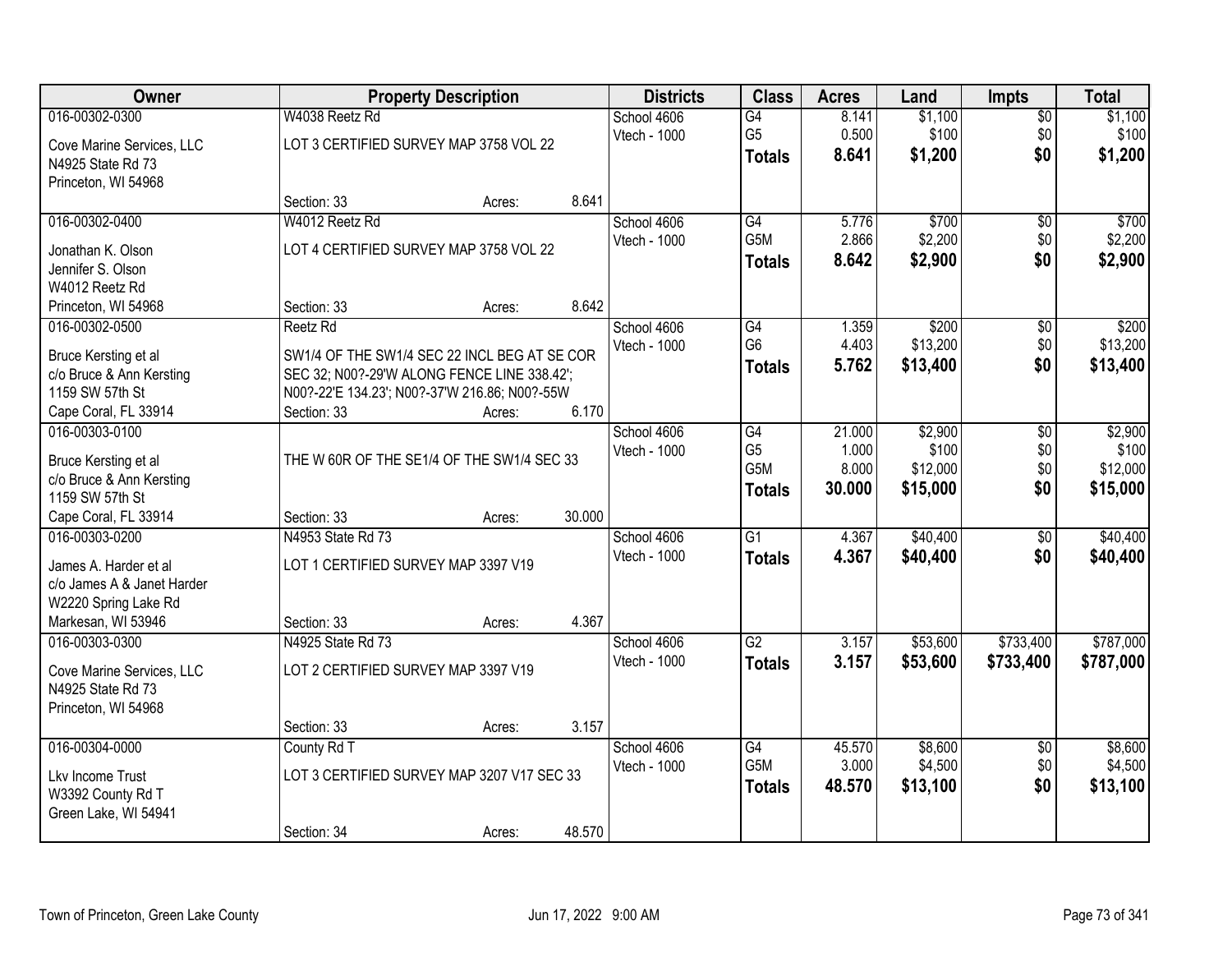| <b>Owner</b>                                                                                      |                                                                                                                                                                    | <b>Property Description</b> |        | <b>Districts</b>                             | <b>Class</b>                                              | <b>Acres</b>                                | Land                                                  | <b>Impts</b>                              | <b>Total</b>                                          |
|---------------------------------------------------------------------------------------------------|--------------------------------------------------------------------------------------------------------------------------------------------------------------------|-----------------------------|--------|----------------------------------------------|-----------------------------------------------------------|---------------------------------------------|-------------------------------------------------------|-------------------------------------------|-------------------------------------------------------|
| 016-00304-0100<br>Kody K. Keipe<br>W3671 County Rd T<br>Princeton, WI 54968                       | LOT 2 CERTIFIED SURVEY MAP 3279 V18 SEC 33                                                                                                                         |                             |        | School 4606<br>Vtech - 1000                  | $\overline{G1}$<br><b>Totals</b>                          | 3.679<br>3.679                              | \$34,400<br>\$34,400                                  | $\overline{50}$<br>\$0                    | \$34,400<br>\$34,400                                  |
|                                                                                                   | Section: 33                                                                                                                                                        | Acres:                      | 3.679  |                                              |                                                           |                                             |                                                       |                                           |                                                       |
| 016-00304-0200<br>Longer Enterprises, LLC<br>c/o Longer Enterprises, LLC<br>W11542 Island View Ct | W3627 County Rd T<br>LOT 1 CERTIFIED SURVEY MAP 3207 V17 SEC 33                                                                                                    |                             |        | School 4606<br>Vtech - 1000                  | $\overline{G2}$<br><b>Totals</b>                          | 2.959<br>2.959                              | \$33,000<br>\$33,000                                  | \$119,300<br>\$119,300                    | \$152,300<br>\$152,300                                |
| Lodi, WI 53555                                                                                    | Section: 34                                                                                                                                                        | Acres:                      | 2.959  |                                              |                                                           |                                             |                                                       |                                           |                                                       |
| 016-00305-0000<br>Nancy T. Soda<br>c/o Nancy Soda<br>W3873 County Rd T                            | THE W1/2 (40R) OF THE NE1/4 OF THE SE1/4 SEC 33                                                                                                                    |                             |        | School 4606<br>Vtech - 1000                  | $\overline{G4}$<br>G <sub>5</sub><br>G5M<br><b>Totals</b> | 18.500<br>0.500<br>1.000<br>20.000          | \$3,800<br>\$100<br>\$1,500<br>\$5,400                | \$0<br>\$0<br>\$0<br>\$0                  | \$3,800<br>\$100<br>\$1,500<br>\$5,400                |
| Princeton, WI 54968                                                                               | Section: 33                                                                                                                                                        | Acres:                      | 20.000 |                                              |                                                           |                                             |                                                       |                                           |                                                       |
| 016-00306-0000<br>Nancy T. Soda<br>c/o Nancy Soda<br>W3873 County Rd T                            | County Rd T<br>NW1/4 OF THE SE1/4 SEC 33 EXC PARCELS 307 AND<br>307.1                                                                                              |                             |        | School 4606<br>Vtech - 1000                  | G4<br>G <sub>5</sub><br>G5M<br>G7<br><b>Totals</b>        | 27.600<br>3.000<br>5.000<br>2.000<br>37.600 | \$5,100<br>\$1,500<br>\$7,500<br>\$11,400<br>\$25,500 | \$0<br>\$0<br>\$0<br>\$17,400<br>\$17,400 | \$5,100<br>\$1,500<br>\$7,500<br>\$28,800<br>\$42,900 |
| Princeton, WI 54968<br>016-00307-0000                                                             | Section: 33                                                                                                                                                        | Acres:                      | 37.600 |                                              | $\overline{G1}$                                           |                                             |                                                       | \$159,600                                 | \$172,800                                             |
| Nancy T. Soda<br>c/o Nancy Soda<br>W3873 County Rd T<br>Princeton, WI 54968                       | W3873 County Rd T<br>COM AT A PT ON CTH T 246' E OF CEN OF STH 73;<br>RUN S 256'; E 150'; N 256' TO CEN OF CTH T; W ALG<br>CEN OF HWY TO BEG SEC 33<br>Section: 33 | Acres:                      | 1.100  | School 4606<br>Vtech - 1000                  | <b>Totals</b>                                             | 1.100<br>1.100                              | \$13,200<br>\$13,200                                  | \$159,600                                 | \$172,800                                             |
| 016-00307-0100                                                                                    | W3873 County Rd T                                                                                                                                                  |                             |        | School 4606                                  | $\overline{G1}$                                           | 1.300                                       | \$14,600                                              | \$9,800                                   | \$24,400                                              |
| Nancy T. Soda<br>c/o Nancy Soda<br>W3873 County Rd T<br>Princeton, WI 54968                       | COM AT A PT ON CTH T 246' E OF CEN OF STH 73: S<br>366'; W 160' TO E LN HWY; N 268'; NE'LY 82' (M/L) TO<br>PT 120' W OF BEG; E TO BEG SEC 33<br>Section: 33        | Acres:                      | 1.300  | Vtech - 1000                                 | <b>Totals</b>                                             | 1.300                                       | \$14,600                                              | \$9,800                                   | \$24,400                                              |
| 016-00308-0000<br>Nancy T. Soda<br>c/o Nancy Soda<br>W3873 County Rd T<br>Princeton, WI 54968     | County Rd T<br>SW1/4 OF THE SE1/4 SEC 33<br>Section: 33                                                                                                            | Acres:                      | 40.000 | Sanitary 7020<br>School 4606<br>Vtech - 1000 | G4<br>G <sub>5</sub><br>G <sub>5</sub> M<br><b>Totals</b> | 12.000<br>3.000<br>25.000<br>40.000         | \$1,900<br>\$2,900<br>\$37,500<br>\$42,300            | $\overline{50}$<br>\$0<br>\$0<br>\$0      | \$1,900<br>\$2,900<br>\$37,500<br>\$42,300            |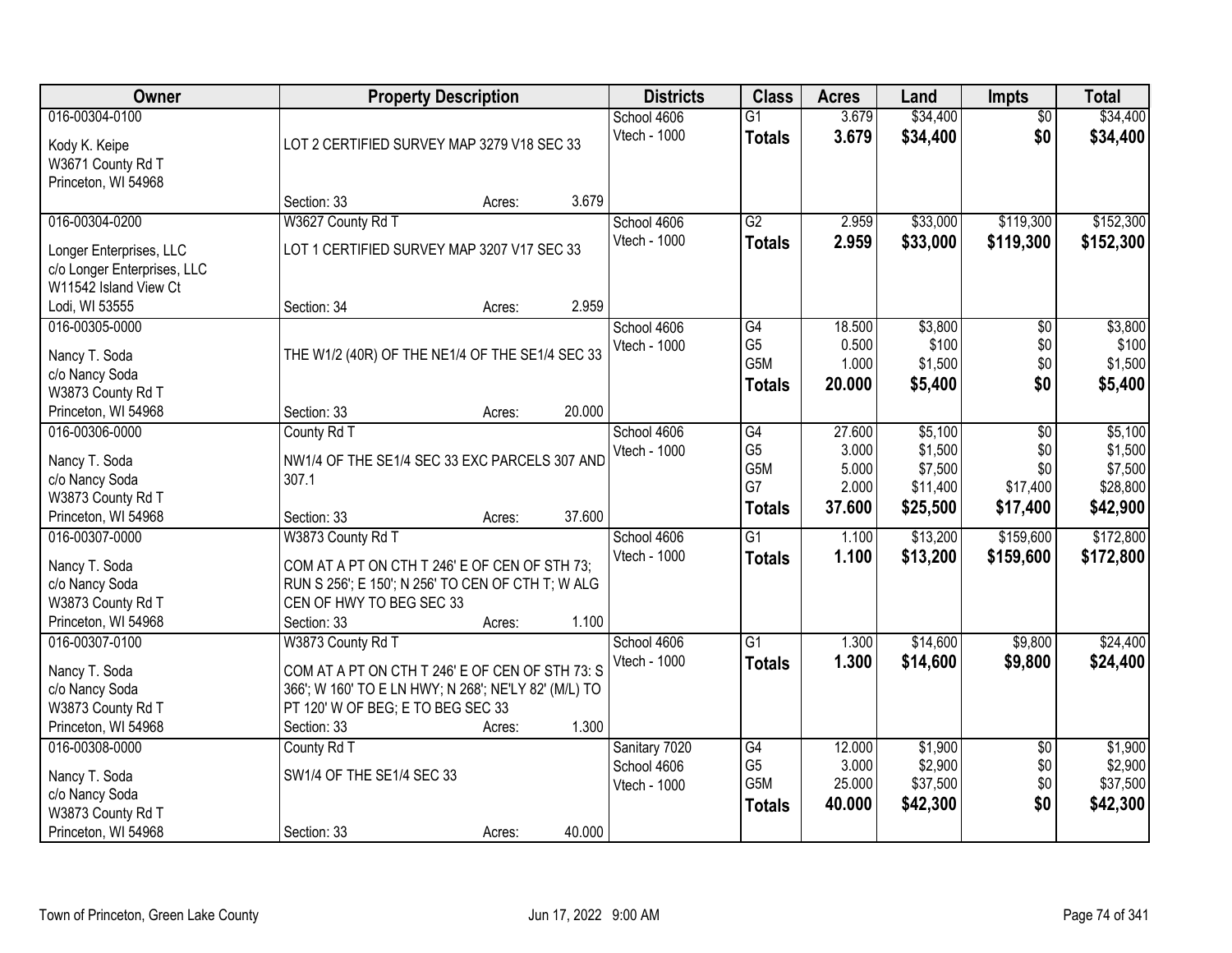| Owner                          | <b>Property Description</b>                                |        |        | <b>Districts</b>             | <b>Class</b>     | <b>Acres</b> | Land     | <b>Impts</b>    | <b>Total</b> |
|--------------------------------|------------------------------------------------------------|--------|--------|------------------------------|------------------|--------------|----------|-----------------|--------------|
| 016-00309-0000                 | County Rd T                                                |        |        | Sanitary 7020                | G4               | 12.000       | \$2,100  | $\overline{50}$ | \$2,100      |
| Nancy T. Soda                  | THE W 40R OF THE SE1/4 OF THE SE1/4 SEC 33                 |        |        | School 4606                  | G5M              | 8.000        | \$12,000 | \$0             | \$12,000     |
| c/o Nancy Soda                 |                                                            |        |        | Vtech - 1000                 | <b>Totals</b>    | 20.000       | \$14,100 | \$0             | \$14,100     |
| W3873 County Rd T              |                                                            |        |        |                              |                  |              |          |                 |              |
| Princeton, WI 54968            | Section: 33                                                | Acres: | 20.000 |                              |                  |              |          |                 |              |
| 016-00310-0000                 |                                                            |        |        | Sanitary 7020                | $\overline{G1}$  | 2.680        | \$45,800 | \$0             | \$45,800     |
| Ronald P. Sorce                | LOT 1 CERTIFIED SURVEY MAP 1610 V7 SEC 33                  |        |        | School 4606                  | <b>Totals</b>    | 2.680        | \$45,800 | \$0             | \$45,800     |
| 5571 Amanda Ct                 | <b>INCL ROW</b>                                            |        |        | Vtech - 1000                 |                  |              |          |                 |              |
| Rolling Meadow, IL 60008       |                                                            |        |        |                              |                  |              |          |                 |              |
|                                | Section: 33                                                | Acres: | 2.680  |                              |                  |              |          |                 |              |
| 016-00310-0100                 | W3723 Judy Ln                                              |        |        | Sanitary 7020                | $\overline{G1}$  | 2.560        | \$44,900 | \$177,200       | \$222,100    |
| Bill Zavacos et al             | A 200'X558.89' PARC IN THE SE1/4 SEC 33 RECD               |        |        | School 4606                  | <b>Totals</b>    | 2.560        | \$44,900 | \$177,200       | \$222,100    |
| c/o Bill & Judith A Zavacos    | V310 P57 ALSO A 1/16 INT ACCESS LOT BEING E                |        |        | Vtech - 1000                 |                  |              |          |                 |              |
| 104 Jonquil Ct                 | 100' LOT 2 CERTIFIED SURVEY MAP 288; ALSO 1/16             |        |        |                              |                  |              |          |                 |              |
| Rolling Meadow, IL 60008       | Section: 33                                                | Acres: | 2.560  |                              |                  |              |          |                 |              |
| 016-00310-0200                 |                                                            |        |        | Sanitary 7020                | Assessed with    |              |          |                 |              |
|                                |                                                            |        |        | Water Frontage-              |                  |              |          |                 |              |
| Beyers Cove Lake Acc Owners of | LAKE ACCESS LOT - W OF OL 1 SHOREWOOD                      |        |        | 00180                        |                  |              |          |                 |              |
| Common Area                    | ACRES 1ST ADDITION & SE'LY OF ORCHARD AVE -                |        |        | School 4606                  |                  |              |          |                 |              |
| Unknown<br>Princeton, WI 54968 | OWNERS IN COMMON PARCELS 310.1, 323, 323.4,<br>Section: 33 |        | 0.460  | Vtech - 1000                 |                  |              |          |                 |              |
| 016-00310-0400                 | W3705 Judy Ln                                              | Acres: |        |                              | $\overline{G1}$  | 2.796        | \$46,600 | \$177,600       | \$224,200    |
|                                |                                                            |        |        | Sanitary 7020<br>School 4606 |                  | 2.796        | \$46,600 | \$177,600       | \$224,200    |
| Ronald P. Sorce                | LOT 1 CERTIFIED SURVEY MAP 1143 V4 SEC 33                  |        |        | Vtech - 1000                 | <b>Totals</b>    |              |          |                 |              |
| 5571 Amanda Ct                 | <b>INCL ROW</b>                                            |        |        |                              |                  |              |          |                 |              |
| Rolling Meadow, IL 60008       |                                                            |        |        |                              |                  |              |          |                 |              |
|                                | Section: 33                                                | Acres: | 2.796  |                              |                  |              |          |                 |              |
| 016-00311-0000                 | County Rd T                                                |        |        | School 2310                  | G4               | 20.000       | \$2,000  | $\overline{50}$ | \$2,000      |
| Lkv Income Trust               | NE1/4 OF THE NE1/4 SEC 34                                  |        |        | Vtech - 1000                 | G5M              | 20.000       | \$30,000 | \$0             | \$30,000     |
| W3392 County Rd T              |                                                            |        |        |                              | <b>Totals</b>    | 40.000       | \$32,000 | \$0             | \$32,000     |
| Green Lake, WI 54941           |                                                            |        |        |                              |                  |              |          |                 |              |
|                                | Section: 34                                                | Acres: | 40.000 |                              |                  |              |          |                 |              |
| 016-00312-0000                 | Williams Rd                                                |        |        | School 2310                  | $\overline{G4}$  | 14.000       | \$2,400  | $\overline{50}$ | \$2,400      |
| Lkv Income Trust               | NW1/4 OF THE NE1/4 SEC 34                                  |        |        | Vtech - 1000                 | G <sub>5</sub>   | 1.000        | \$100    | \$0             | \$100        |
| W3392 County Rd T              |                                                            |        |        |                              | G <sub>5</sub> M | 25.000       | \$37,500 | \$0             | \$37,500     |
| Green Lake, WI 54941           |                                                            |        |        |                              | <b>Totals</b>    | 40.000       | \$40,000 | \$0             | \$40,000     |
|                                | Section: 34                                                | Acres: | 40.000 |                              |                  |              |          |                 |              |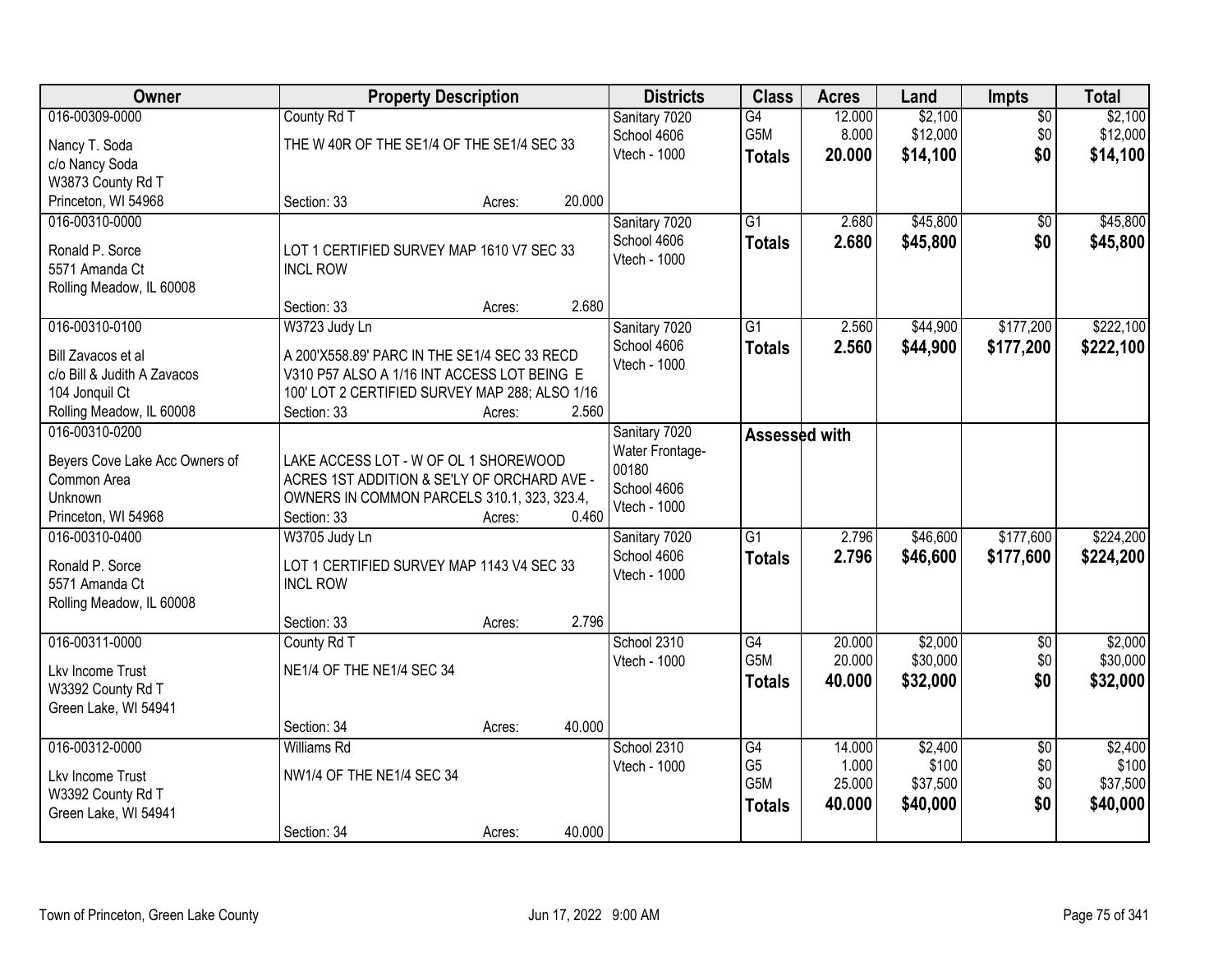| Owner                           |                                              | <b>Property Description</b> |        | <b>Districts</b> | <b>Class</b>     | <b>Acres</b> | Land     | <b>Impts</b>    | <b>Total</b> |
|---------------------------------|----------------------------------------------|-----------------------------|--------|------------------|------------------|--------------|----------|-----------------|--------------|
| 016-00313-0000                  | W3470 County Rd T                            |                             |        | School 2310      | $\overline{G4}$  | 35.000       | \$6,100  | $\overline{50}$ | \$6,100      |
| Charles L. Bern et al           | SW1/4 OF THE NE1/4 SEC 34                    |                             |        | Vtech - 1000     | G <sub>5</sub>   | 3.000        | \$200    | \$0             | \$200        |
| 12340 S Natchez St              |                                              |                             |        |                  | G7               | 2.000        | \$11,400 | \$70,200        | \$81,600     |
| Palos Heights, IL 60643         |                                              |                             |        |                  | <b>Totals</b>    | 40,000       | \$17,700 | \$70,200        | \$87,900     |
|                                 | Section: 34                                  | Acres:                      | 40.000 |                  |                  |              |          |                 |              |
| 016-00314-0000                  | W3392 County Rd T                            |                             |        | School 2310      | G4               | 31.000       | \$5,200  | \$0             | \$5,200      |
| Lkv Income Trust                | SE1/4 OF THE NE1/4 SEC 34                    |                             |        | Vtech - 1000     | G <sub>5</sub>   | 6.000        | \$4,400  | \$0             | \$4,400      |
| W3392 County Rd T               |                                              |                             |        |                  | G7               | 3.000        | \$17,100 | \$196,900       | \$214,000    |
| Green Lake, WI 54941            |                                              |                             |        |                  | <b>Totals</b>    | 40.000       | \$26,700 | \$196,900       | \$223,600    |
|                                 | Section: 34                                  | Acres:                      | 40.000 |                  |                  |              |          |                 |              |
| 016-00315-0000                  | <b>Williams Rd</b>                           |                             |        | School 2310      | $\overline{G4}$  | 21.000       | \$3,400  | \$0             | \$3,400      |
| Lkv Income Trust                | NE1/4 OF THE NW1/4 SEC 34                    |                             |        | Vtech - 1000     | G <sub>5</sub>   | 1.000        | \$100    | \$0             | \$100        |
| W3392 County Rd T               |                                              |                             |        |                  | G <sub>5</sub> M | 18.000       | \$27,000 | \$0             | \$27,000     |
| Green Lake, WI 54941            |                                              |                             |        |                  | <b>Totals</b>    | 40.000       | \$30,500 | \$0             | \$30,500     |
|                                 | Section: 34                                  | Acres:                      | 40.000 |                  |                  |              |          |                 |              |
| 016-00316-0000                  | N5264 County Rd TT                           |                             |        | School 2310      | G4               | 20.046       | \$2,500  | \$0             | \$2,500      |
| Steven K. Kutz et al            | THE N1/2 (40R) OF THE NW1/4 OF THE NW1/4 SEC |                             |        | Vtech - 1000     | G <sub>5</sub>   | 0.500        | \$100    | \$0             | \$100        |
| c/o Steven K & Irene B Kutz     | 34 & PARCEL DESC V704 P725                   |                             |        |                  | <b>Totals</b>    | 20.546       | \$2,600  | \$0             | \$2,600      |
| N5454 County Rd Tt              |                                              |                             |        |                  |                  |              |          |                 |              |
| Princeton, WI 54968             | Section: 34                                  | Acres:                      | 20.546 |                  |                  |              |          |                 |              |
| 016-00317-0000                  | County Rd TT                                 |                             |        | School 2310      | $\overline{G4}$  | 37.228       | \$5,100  | $\overline{30}$ | \$5,100      |
| Fortnum Joint Revocable Trust   | LOT 2 CERTIFIED SURVEY MAP 2982 V15          |                             |        | Vtech - 1000     | G <sub>5</sub>   | 0.500        | \$100    | \$0             | \$100        |
| 224 E Liberty St                |                                              |                             |        |                  | <b>Totals</b>    | 37.728       | \$5,200  | \$0             | \$5,200      |
| Berlin, WI 54923                |                                              |                             |        |                  |                  |              |          |                 |              |
|                                 | Section: 34                                  | Acres:                      | 37.728 |                  |                  |              |          |                 |              |
| 016-00317-0100                  | County Rd TT                                 |                             |        | School 2310      | G4               | 1.500        | \$300    | $\overline{60}$ | \$300        |
| Ruben Faigenblat et al          | LOT 1 CERTIFIED SURVEY MAP 1529 V6 SEC 34    |                             |        | Vtech - 1000     | <b>Totals</b>    | 1.500        | \$300    | \$0             | \$300        |
| c/o Ruben & Tracie E Faigenblat |                                              |                             |        |                  |                  |              |          |                 |              |
| 22792 Sunflower Dr              |                                              |                             |        |                  |                  |              |          |                 |              |
| Wheatland, MO 65779-9808        | Section: 34                                  | Acres:                      | 1.500  |                  |                  |              |          |                 |              |
| 016-00318-0000                  | W3610 County Rd T                            |                             |        | School 2310      | $\overline{G1}$  | 1.008        | \$12,500 | \$105,700       | \$118,200    |
| <b>Timothy Gomoll</b>           | LOT 1 CERTIFIED SURVEY MAP 2982 V15          |                             |        | Vtech - 1000     | G4               | 1.000        | \$200    | \$0             | \$200        |
| Kimberly Totsch Gomoll          |                                              |                             |        |                  | <b>Totals</b>    | 2.008        | \$12,700 | \$105,700       | \$118,400    |
| W3610 County Rd T               |                                              |                             |        |                  |                  |              |          |                 |              |
| Green Lake, WI 54941            | Section: 34                                  | Acres:                      | 2.008  |                  |                  |              |          |                 |              |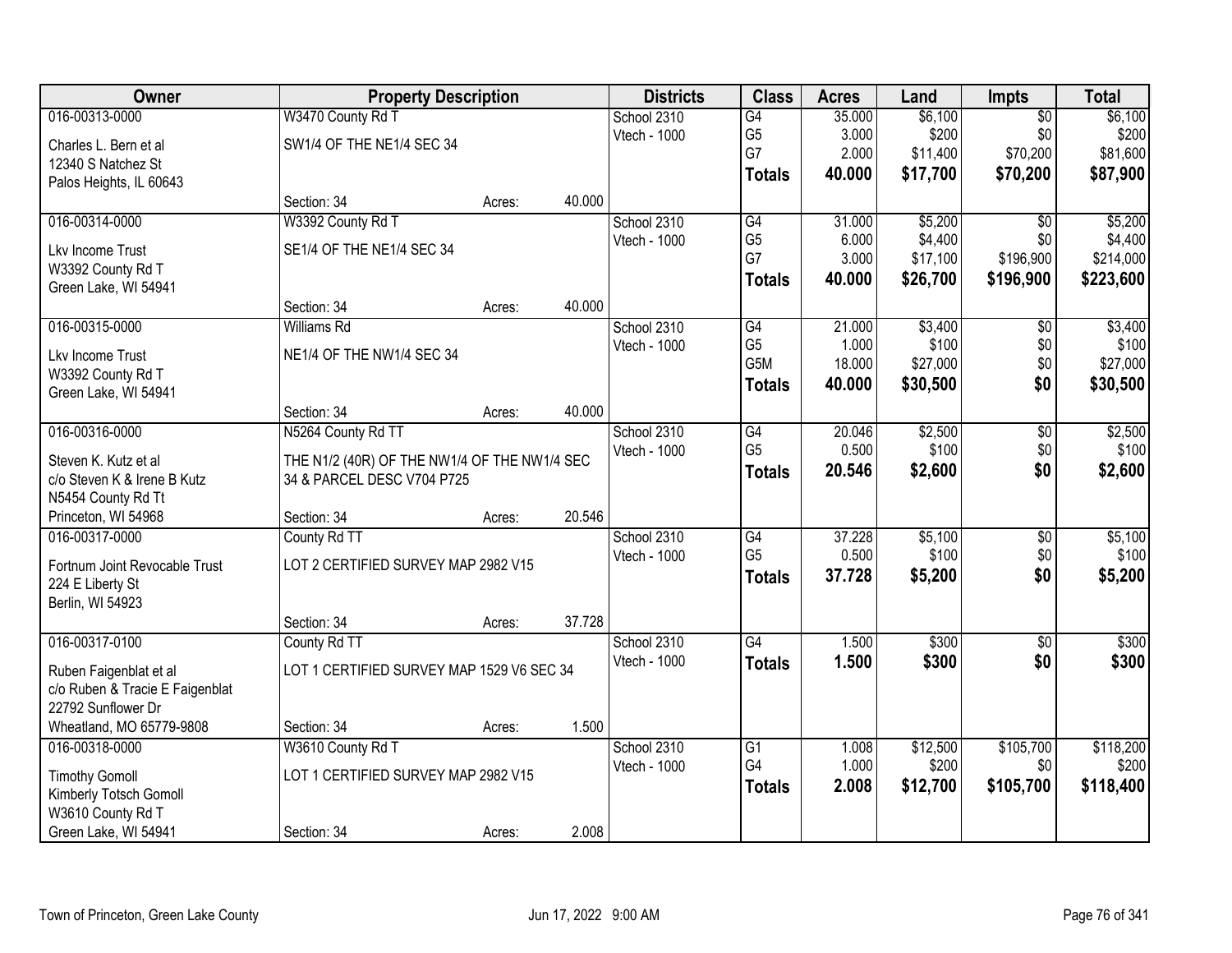| Owner                                                                                 |                                                                                                              | <b>Property Description</b>                |        | <b>Districts</b>            | <b>Class</b>                                              | <b>Acres</b>                       | Land                                     | <b>Impts</b>                         | <b>Total</b>                             |
|---------------------------------------------------------------------------------------|--------------------------------------------------------------------------------------------------------------|--------------------------------------------|--------|-----------------------------|-----------------------------------------------------------|------------------------------------|------------------------------------------|--------------------------------------|------------------------------------------|
| 016-00318-0100                                                                        | N5202 County Rd TT                                                                                           |                                            |        | School 2310                 | $\overline{G1}$                                           | 2.000                              | \$17,800                                 | \$107,900                            | \$125,700                                |
| Kenneth J. Wokurka Sr et al<br>c/o Kenneth J Sr & Sophi Wokurka<br>N5202 County Rd Tt |                                                                                                              | LOT 1 CERTIFIED SURVEY MAP 1503 V6 SEC 34  |        | Vtech - 1000                | <b>Totals</b>                                             | 2.000                              | \$17,800                                 | \$107,900                            | \$125,700                                |
| Princeton, WI 54968                                                                   | Section: 34                                                                                                  | Acres:                                     | 2.000  |                             |                                                           |                                    |                                          |                                      |                                          |
| 016-00318-0200                                                                        | W3624 County Rd T                                                                                            |                                            |        | School 2310                 | G4                                                        | 10.000                             | \$1,900                                  | $\overline{50}$                      | \$1,900                                  |
| Dennis R. Kutz<br>W3624 County Rd T<br>Green Lake, WI 54941                           |                                                                                                              | LOT 1 CERTIFIED SURVEY MAP 2422 V11 SEC 34 |        | Vtech - 1000                | G <sub>5</sub><br>G7<br><b>Totals</b>                     | 1.232<br>2.000<br>13.232           | \$600<br>\$29,600<br>\$32,100            | \$0<br>\$97,600<br>\$97,600          | \$600<br>\$127,200<br>\$129,700          |
|                                                                                       | Section: 34                                                                                                  | Acres:                                     | 13.232 |                             |                                                           |                                    |                                          |                                      |                                          |
| 016-00319-0000<br>Lkv Income Trust<br>W3392 County Rd T<br>Green Lake, WI 54941       | County Rd T<br>SE1/4 OF THE NW1/4 SEC 34 EXC THAT PART LYING<br>S OF CTH "T" ALSO EXC CSM 1303 LYING THEREIN |                                            |        | School 2310<br>Vtech - 1000 | $\overline{G4}$<br>G <sub>5</sub><br><b>Totals</b>        | 30.000<br>2.000<br>32.000          | \$5,200<br>\$100<br>\$5,300              | \$0<br>\$0<br>\$0                    | \$5,200<br>\$100<br>\$5,300              |
|                                                                                       | Section: 34                                                                                                  | Acres:                                     | 32.000 |                             |                                                           |                                    |                                          |                                      |                                          |
| 016-00319-0100                                                                        | County Rd T                                                                                                  |                                            |        | School 2310                 | $\overline{G1}$                                           | 7.000                              | \$51,200                                 | \$0                                  | \$51,200                                 |
| Clifford M. Mashuda<br>PO Box 16<br>Princeton, WI 54968                               | LYING S OF CTH T                                                                                             | THE PART OF THE SE1/4 OF THE NW1/4 SEC 34  |        | Vtech - 1000                | <b>Totals</b>                                             | 7.000                              | \$51,200                                 | \$0                                  | \$51,200                                 |
|                                                                                       | Section: 34                                                                                                  | Acres:                                     | 7.000  |                             |                                                           |                                    |                                          |                                      |                                          |
| 016-00319-0200<br>William J. Raab<br>W3510 County Rd T<br>Green Lake, WI 54941        | W3510 County Rd T<br>LOT 1 CERTIFIED SURVEY MAP 1303 SEC 34                                                  |                                            |        | School 2310<br>Vtech - 1000 | $\overline{G1}$<br><b>Totals</b>                          | 1.373<br>1.373                     | \$23,900<br>\$23,900                     | \$29,200<br>\$29,200                 | \$53,100<br>\$53,100                     |
|                                                                                       | Section: 34                                                                                                  | Acres:                                     | 1.373  |                             |                                                           |                                    |                                          |                                      |                                          |
| 016-00320-0000<br>Clifford M. Mashuda<br>PO Box 16<br>Princeton, WI 54968             | County Rd T<br>NE1/4 OF THE SW1/4 SEC 34 EXC AS RECD V323 P47                                                |                                            | 38.000 | School 2310<br>Vtech - 1000 | G4<br>G <sub>5</sub><br>G <sub>5</sub> M<br><b>Totals</b> | 29.000<br>2.000<br>7.000<br>38.000 | \$5,100<br>\$100<br>\$10,500<br>\$15,700 | $\overline{50}$<br>\$0<br>\$0<br>\$0 | \$5,100<br>\$100<br>\$10,500<br>\$15,700 |
| 016-00321-0000                                                                        | Section: 34<br>W3663 County Rd T                                                                             | Acres:                                     |        | School 2310                 | $\overline{G1}$                                           | 3.000                              | \$33,500                                 | \$110,200                            | \$143,700                                |
| David L. Eveland et al<br>c/o David L & Eveline S Eveland<br>W3663 County Rd T        |                                                                                                              | LOT 2 CERTIFIED SURVEY MAP 3207 V17 SEC 34 |        | Vtech - 1000                | <b>Totals</b>                                             | 3.000                              | \$33,500                                 | \$110,200                            | \$143,700                                |
| Princeton, WI 54968                                                                   | Section: 34                                                                                                  | Acres:                                     | 3.000  |                             |                                                           |                                    |                                          |                                      |                                          |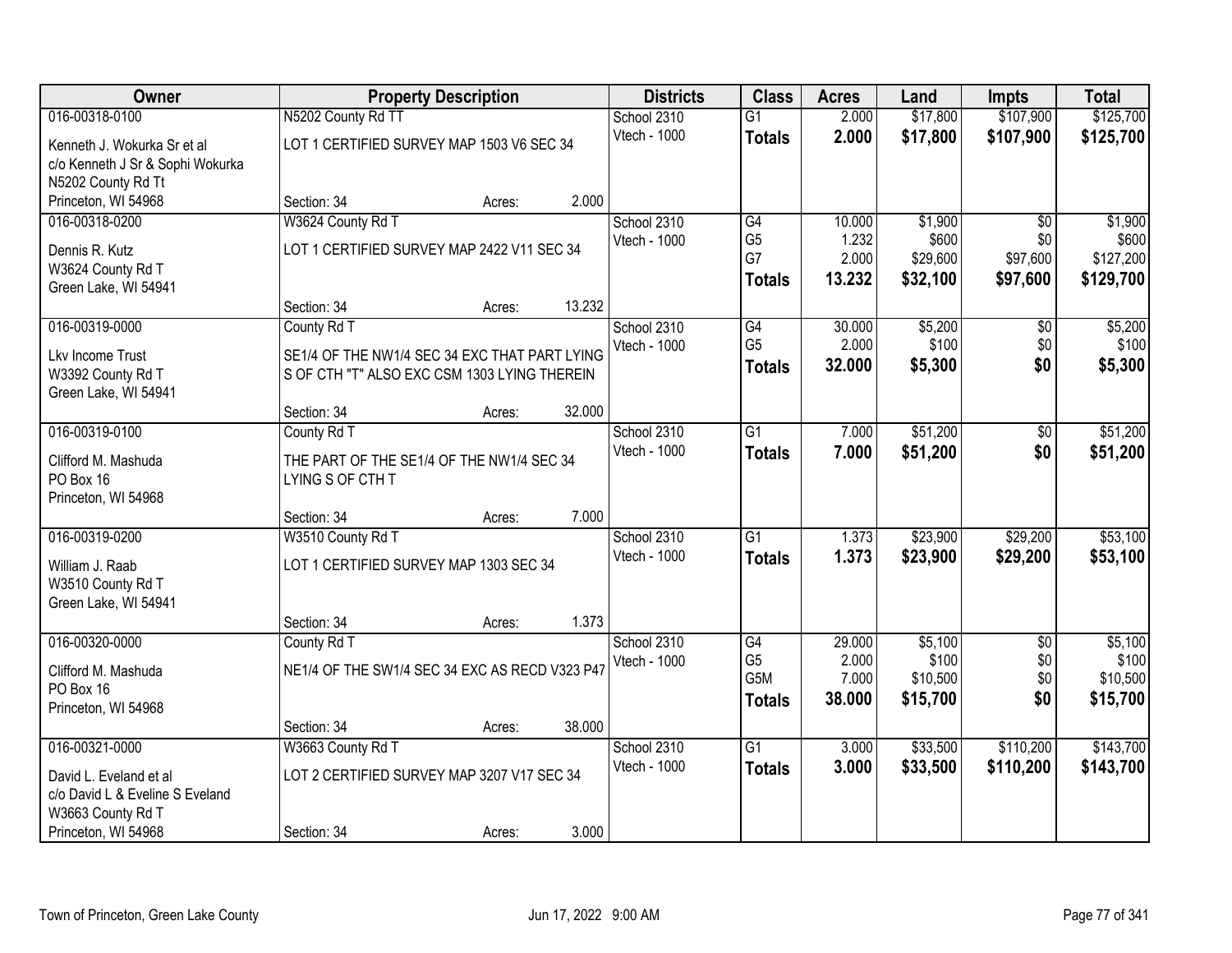| Owner                                                     |                                                                | <b>Property Description</b> |       | <b>Districts</b> | <b>Class</b>    | <b>Acres</b> | Land     | <b>Impts</b> | <b>Total</b> |
|-----------------------------------------------------------|----------------------------------------------------------------|-----------------------------|-------|------------------|-----------------|--------------|----------|--------------|--------------|
| 016-00321-0100                                            | W3671 County Rd T                                              |                             |       | School 2310      | $\overline{G1}$ | 1.778        | \$23,600 | \$45,100     | \$68,700     |
| Kody K. Keipe<br>W3671 County Rd T<br>Princeton, WI 54968 | LOT 1 CERTIFIED SURVEY MAP 3279 V18 SEC 34                     |                             |       | Vtech - 1000     | <b>Totals</b>   | 1.778        | \$23,600 | \$45,100     | \$68,700     |
|                                                           | Section: 34                                                    | Acres:                      | 1.778 |                  |                 |              |          |              |              |
| 016-00321-0200                                            | N5005 Judy Ln                                                  |                             |       | School 2310      | $\overline{G4}$ | 1.796        | \$300    | \$0          | \$300        |
| John R. Witte et al<br>c/o John R. Witte<br>N4995 Judy Ln | LOT 1 CERTIFIED SURVEY MAP 2824 V14 & OUTLOT<br>1 CSM 2823 V14 |                             |       | Vtech - 1000     | <b>Totals</b>   | 1.796        | \$300    | \$0          | \$300        |
| Green Lake, WI 54941                                      | Section: 34                                                    | Acres:                      | 1.796 |                  |                 |              |          |              |              |
| 016-00321-0201                                            | County Rd T                                                    |                             |       | School 2310      | G4              | 1.577        | \$300    | \$0          | \$300        |
| John R. Witte et al<br>c/o John R. Witte<br>N4995 Judy Ln | LOT 2 CERTIFIED SURVEY MAP 2824 V14                            |                             |       | Vtech - 1000     | <b>Totals</b>   | 1.577        | \$300    | \$0          | \$300        |
| Green Lake, WI 54941                                      | Section: 34                                                    | Acres:                      | 1.577 |                  |                 |              |          |              |              |
| 016-00321-0202                                            | County Rd T                                                    |                             |       | School 2310      | $\overline{G4}$ | 2.933        | \$500    | $\sqrt[6]{}$ | \$500        |
| John R. Witte et al<br>c/o John R. Witte                  | LOT 3 CERTIFIED SURVEY MAP 2824 V14                            |                             |       | Vtech - 1000     | <b>Totals</b>   | 2.933        | \$500    | \$0          | \$500        |
| N4995 Judy Ln                                             |                                                                |                             |       |                  |                 |              |          |              |              |
| Green Lake, WI 54941                                      | Section: 34                                                    | Acres:                      | 2.933 |                  |                 |              |          |              |              |
| 016-00321-0203                                            | Judy Ln                                                        |                             |       | School 2310      | $\overline{G1}$ | 1.655        | \$17,300 | \$13,400     | \$30,700     |
| John R. Witte et al                                       | LOT 4 CERTIFIED SURVEY MAP 2824 V14                            |                             |       | Vtech - 1000     | <b>Totals</b>   | 1.655        | \$17,300 | \$13,400     | \$30,700     |
| c/o John R. Witte                                         |                                                                |                             |       |                  |                 |              |          |              |              |
| N4995 Judy Ln                                             |                                                                |                             |       |                  |                 |              |          |              |              |
| Green Lake, WI 54941                                      | Section: 34                                                    | Acres:                      | 1.655 |                  |                 |              |          |              |              |
| 016-00321-0300                                            | N4995 Judy Ln                                                  |                             |       | School 2310      | $\overline{G1}$ | 0.992        | \$28,800 | \$141,300    | \$170,100    |
| John R. Witte et al                                       | LOT 1 CERTIFIED SURVEY MAP 1169 V4 SEC 34                      |                             |       | Vtech - 1000     | <b>Totals</b>   | 0.992        | \$28,800 | \$141,300    | \$170,100    |
| c/o John R. Witte                                         | (RES OF PT LOT 1 CSM 803) W/R0W EXC AS RECD                    |                             |       |                  |                 |              |          |              |              |
| N4995 Judy Ln                                             | V323 P47                                                       |                             |       |                  |                 |              |          |              |              |
| Green Lake, WI 54941                                      | Section: 34                                                    | Acres:                      | 0.992 |                  |                 |              |          |              |              |
| 016-00321-0400                                            | N4999 Judy Ln                                                  |                             |       | School 2310      | $\overline{G1}$ | 0.676        | \$9,900  | \$22,300     | \$32,200     |
| Pamela A Lutsch Declaration of Trust                      | LOT 2 CERTIFIED SURVEY MAP 1169 V4 SEC 34                      |                             |       | Vtech - 1000     | <b>Totals</b>   | 0.676        | \$9,900  | \$22,300     | \$32,200     |
| 1570 Brittany Ln                                          | (RES OF PART OF LOT 1 CSM 803) W/ROW EXC AS                    |                             |       |                  |                 |              |          |              |              |
| Hoffman Estates, IL 60195                                 | <b>RECD V323 P47</b>                                           |                             |       |                  |                 |              |          |              |              |
|                                                           | Section: 34                                                    | Acres:                      | 0.676 |                  |                 |              |          |              |              |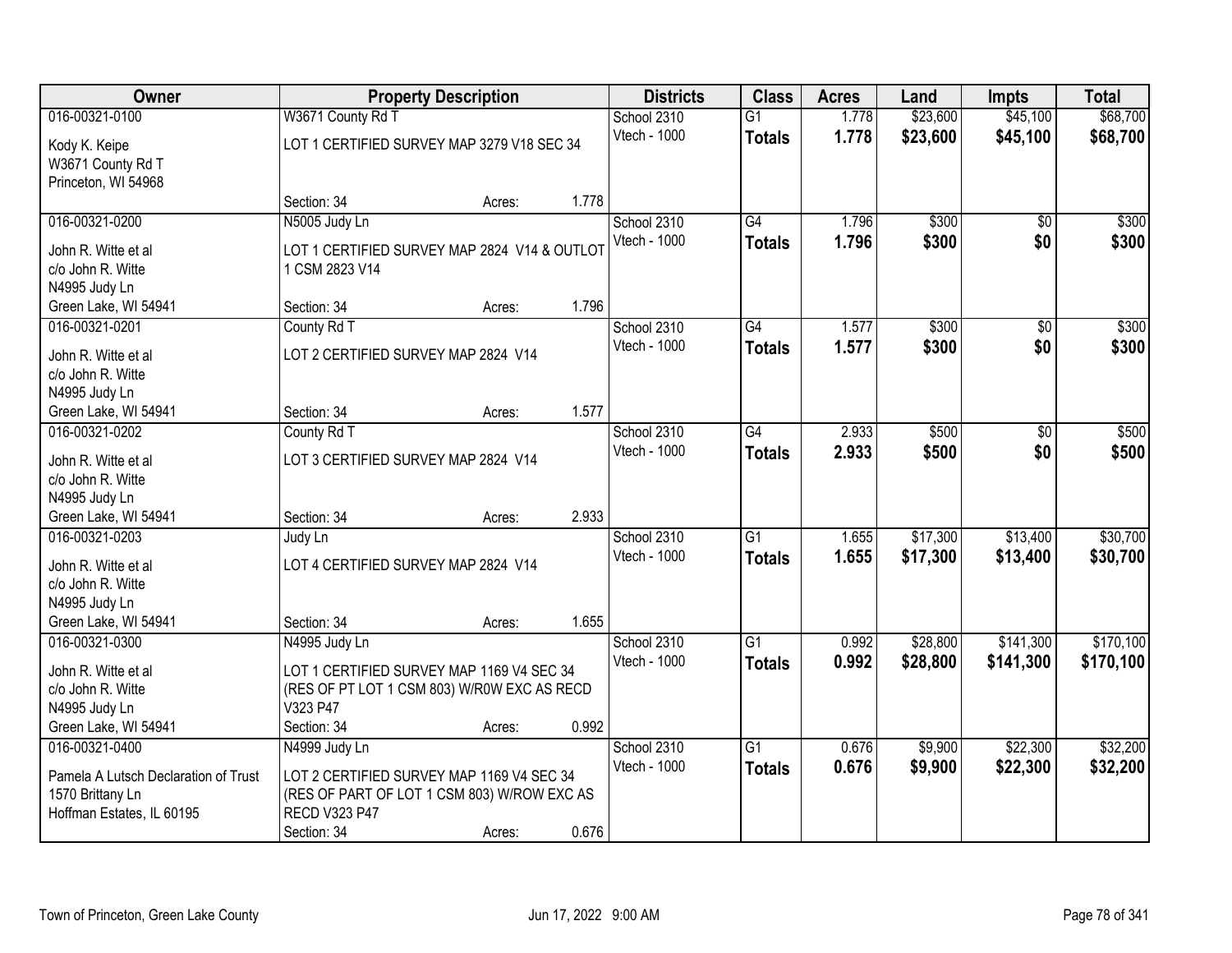| Owner                                  | <b>Property Description</b>                                      |        | <b>Districts</b> | <b>Class</b>    | <b>Acres</b> | Land      | <b>Impts</b>    | <b>Total</b> |
|----------------------------------------|------------------------------------------------------------------|--------|------------------|-----------------|--------------|-----------|-----------------|--------------|
| 016-00321-0500                         |                                                                  |        | School 2310      | $\overline{G1}$ | 0.669        | \$9,800   | $\overline{50}$ | \$9,800      |
| Pamela A Lutsch Declaration of Trust   | LOT 3 CERTIFIED SURVEY MAP 1169 V4 SEC 34                        |        | Vtech - 1000     | <b>Totals</b>   | 0.669        | \$9,800   | \$0             | \$9,800      |
| 1570 Brittany Ln                       | (RES OF PT OF LOT 1 CSM 803) W/ROW EXC AS                        |        |                  |                 |              |           |                 |              |
| Hoffman Estates, IL 60195              | <b>RECD V323 P47</b>                                             |        |                  |                 |              |           |                 |              |
|                                        | Section: 34<br>Acres:                                            | 0.669  |                  |                 |              |           |                 |              |
| 016-00323-0000                         | W3643 Judy Ln                                                    |        | Sanitary 7020    | $\overline{G1}$ | 10.614       | \$81,700  | \$152,900       | \$234,600    |
| Green Lake Lodging and Sports, LLC     | LOT 1 CERTIFIED SURVEY MAP 1727 V7 SEC 34                        |        | School 2310      | <b>Totals</b>   | 10.614       | \$81,700  | \$152,900       | \$234,600    |
| c/o Green Lake Lodging and Sports, LL( | ALSO A 5/16 INT IN PT LOT 2 CSM 288                              |        | Vtech - 1000     |                 |              |           |                 |              |
| W3654 Orchard Ave                      |                                                                  |        |                  |                 |              |           |                 |              |
| Green Lake, WI 54941                   | Section: 34<br>Acres:                                            | 10.614 |                  |                 |              |           |                 |              |
| 016-00323-0100                         |                                                                  |        | Sanitary 7020    | $\overline{G1}$ | 1.680        | \$164,200 | \$0             | \$164,200    |
|                                        |                                                                  |        | School 2310      | <b>Totals</b>   | 1.680        | \$164,200 | \$0             | \$164,200    |
| William C & Kristina Greenwald Family  | LOT 3 CERTIFIED SURVEY MAP 470 V2 & A 1/16 INT                   |        | Vtech - 1000     |                 |              |           |                 |              |
| Rev Liv Trust                          | IN ACC LOT DESC AS E100' LOT 2 CERTIFIED                         |        |                  |                 |              |           |                 |              |
| 725 Goodwin                            | SURVEY MAP 288 SEC 34                                            |        |                  |                 |              |           |                 |              |
| Park Ridge, IL 60068                   | Section: 34<br>Acres:                                            | 1.680  |                  |                 |              |           |                 |              |
| 016-00323-0400                         | W3612 Orchard Ave                                                |        | Sanitary 7020    | $\overline{G1}$ | 1.603        | \$161,900 | \$167,700       | \$329,600    |
| John J Loos 2011 Trust                 | LOT 2 CERTIFIED SURVEY MAP 470 V2; A 1/16 INT IN                 |        | School 2310      | <b>Totals</b>   | 1.603        | \$161,900 | \$167,700       | \$329,600    |
| c/o John Joseph Loos 2011 Trust        | ACC LOT DESC AS E100' LOT 2 CSM 288; A 1/16 INT                  |        | Vtech - 1000     |                 |              |           |                 |              |
| 301 Hillwick Ln                        | IN ACC LOT 100' W & ADJ SHRWD AC PL; INCL THAT                   |        |                  |                 |              |           |                 |              |
| Schaumburg, IL 60193                   | Section: 34<br>Acres:                                            | 1.603  |                  |                 |              |           |                 |              |
| 016-00323-0500                         |                                                                  |        | Sanitary 7020    | $\overline{G1}$ | 0.465        | \$272,800 | \$100           | \$272,900    |
| Maureen A. Resheske                    | LOT 1 CERTIFIED SURVEY MAP 635 V3 SEC 34                         |        | Water Frontage-  | <b>Totals</b>   | 0.465        | \$272,800 | \$100           | \$272,900    |
| 229 Kendrick Ct                        |                                                                  |        | 00180            |                 |              |           |                 |              |
| Schaumberg, IL 60194                   |                                                                  |        | School 2310      |                 |              |           |                 |              |
|                                        | Section: 34<br>Acres:                                            | 0.465  | Vtech - 1000     |                 |              |           |                 |              |
| 016-00323-0600                         | Orchard Ave                                                      |        | Sanitary 7020    | $\overline{G1}$ | 1.400        | \$74,100  | \$0             | \$74,100     |
|                                        |                                                                  |        | School 2310      | <b>Totals</b>   | 1.400        | \$74,100  | \$0             | \$74,100     |
| Matthew P. Willmus                     | COM SE COR LOT 6 SHOREWOOD AC; THENCE                            |        | Vtech - 1000     |                 |              |           |                 |              |
| Leah M. Brackensick<br>7250 Ravinia Dr | N1*W 202.67'; N78*E 258.97'; S1*E 180'; S73*W TO                 |        |                  |                 |              |           |                 |              |
| St. Louis, MT 63121                    | BEG; ALSO 1/16 INT E100' LOT 2 CSM 288 & 1/16 INT<br>Section: 34 | 1.400  |                  |                 |              |           |                 |              |
| 016-00323-0700                         | Acres:                                                           |        | Sanitary 7020    | $\overline{G1}$ | 0.700        | \$342,600 | $\overline{50}$ | \$342,600    |
|                                        |                                                                  |        | Water Frontage-  |                 | 0.700        | \$342,600 | \$0             | \$342,600    |
| Clifford M. Mashuda                    | LOT 1 CERTIFIED SURVEY MAP 746 V3 SEC 34                         |        | 00180            | <b>Totals</b>   |              |           |                 |              |
| PO Box 16                              |                                                                  |        | School 2310      |                 |              |           |                 |              |
| Princeton, WI 54968                    |                                                                  |        | Vtech - 1000     |                 |              |           |                 |              |
|                                        | Section: 34<br>Acres:                                            | 0.700  |                  |                 |              |           |                 |              |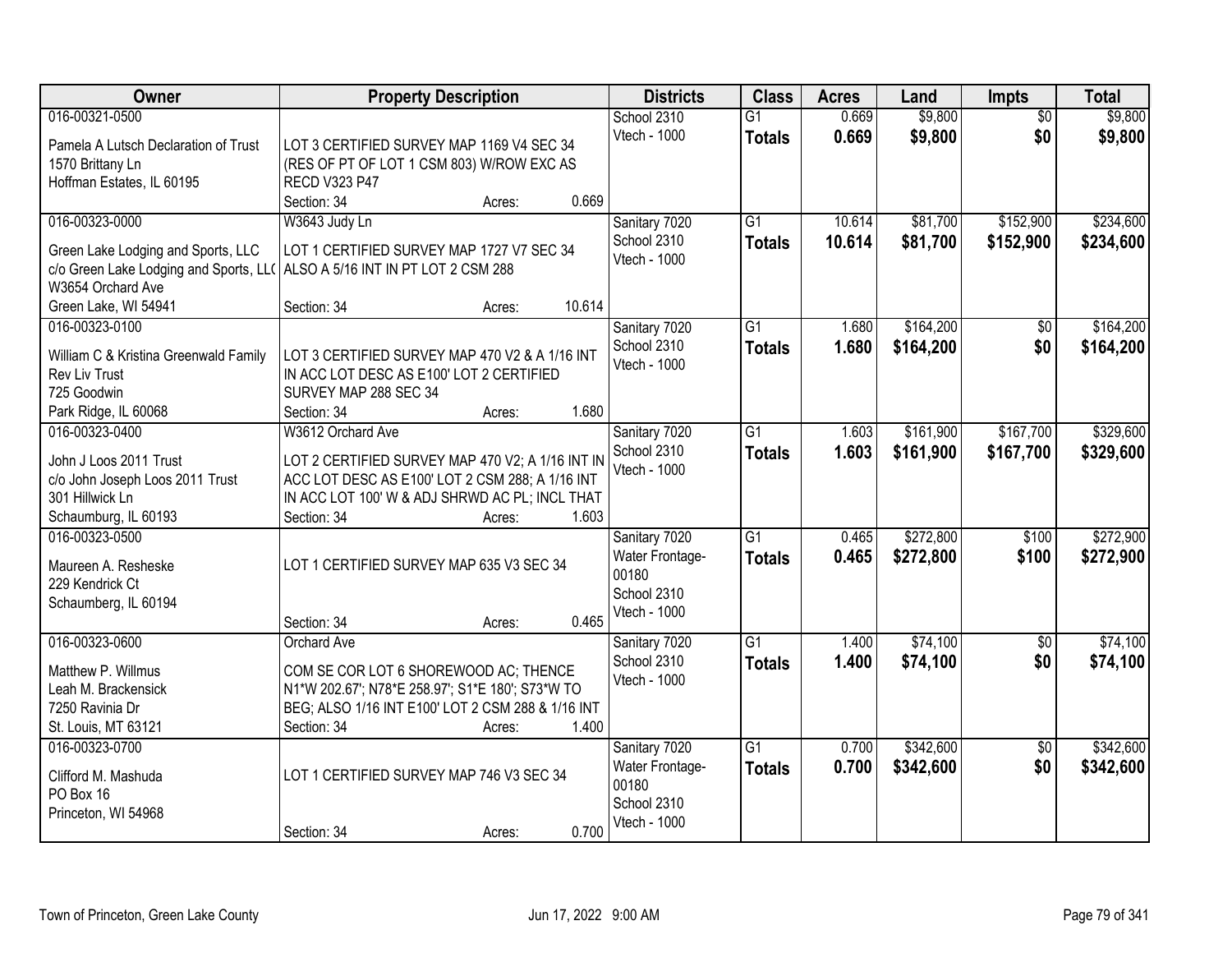| Owner                                                         | <b>Property Description</b>                     | <b>Districts</b>       | <b>Class</b>    | <b>Acres</b> | Land      | <b>Impts</b>    | <b>Total</b> |
|---------------------------------------------------------------|-------------------------------------------------|------------------------|-----------------|--------------|-----------|-----------------|--------------|
| 016-00323-0800                                                | W3683 Orchard Ave                               | Sanitary 7020          | $\overline{G1}$ | 0.516        | \$314,800 | \$114,600       | \$429,400    |
| Michael G. Lutsch                                             | LOT 1 CERTIFIED SURVEY MAP 1541 V 6 SEC 34      | Water Frontage-        | <b>Totals</b>   | 0.516        | \$314,800 | \$114,600       | \$429,400    |
| Sandra A. Lutsch                                              | (BEING PART OF LOT 12 1ST ADD SHOREWOOD         | 00180<br>School 2310   |                 |              |           |                 |              |
| 3800 Garrott St                                               | ACRES & A RESURVEY OF CSM 755)                  |                        |                 |              |           |                 |              |
| Houston, TX 77006                                             | 0.516<br>Section: 34<br>Acres:                  | Vtech - 1000           |                 |              |           |                 |              |
| 016-00323-0900                                                | W3691 Orchard Ave                               | Sanitary 7020          | $\overline{G1}$ | 0.550        | \$312,300 | \$164,500       | \$476,800    |
| Luke J. Haas                                                  | LOT 1 CERTIFIED SURVEY MAP 1280 V5 (A RES OF    | Water Frontage-        | <b>Totals</b>   | 0.550        | \$312,300 | \$164,500       | \$476,800    |
| Kari A. Haas                                                  | CSM 827) SEC 34                                 | 00180                  |                 |              |           |                 |              |
| W3691 Orchard Ave                                             |                                                 | School 2310            |                 |              |           |                 |              |
| Green Lake, WI 54941                                          | 0.550<br>Section: 34<br>Acres:                  | Vtech - 1000           |                 |              |           |                 |              |
| 016-00323-1100                                                | N4986 Judy Ln                                   | Sanitary 7020          | $\overline{G1}$ | 1.812        | \$44,300  | \$120,500       | \$164,800    |
|                                                               |                                                 | School 2310            | <b>Totals</b>   | 1.812        | \$44,300  | \$120,500       | \$164,800    |
| Steffen L. Maute et al                                        | LOT 1 CERTIFIED SURVEY MAP 1023 V4 ALSO AN      | Vtech - 1000           |                 |              |           |                 |              |
| c/o Steffen & Nancy L Maute                                   | UNDIV INT IN THAT PT LOT 2 CSM 288 LYING E OF E |                        |                 |              |           |                 |              |
| 1535 Spruce Canyon Dr                                         | LN CSM 838 ALSO INCL OUTLOT 1 OF CERTIFIED      |                        |                 |              |           |                 |              |
| Prescott, AZ 86303-7258                                       | 1.812<br>Section: 34<br>Acres:                  |                        |                 |              |           |                 |              |
| 016-00323-1300                                                | W3611 Orchard Ave                               | Sanitary 7020          | $\overline{G1}$ | 0.495        | \$282,300 | \$364,300       | \$646,600    |
| David W. Anderson                                             | LOT 1 CERTIFIED SURVEY MAP 1381 V5 SEC 34       | <b>Water Frontage-</b> | <b>Totals</b>   | 0.495        | \$282,300 | \$364,300       | \$646,600    |
| Tami J. Anderson                                              |                                                 | 00180                  |                 |              |           |                 |              |
| 115 3rd St                                                    |                                                 | School 2310            |                 |              |           |                 |              |
| Libertyville, IL 60048                                        | 0.495<br>Section: 34<br>Acres:                  | Vtech - 1000           |                 |              |           |                 |              |
| 016-00323-1400                                                |                                                 | Sanitary 7020          | $\overline{G1}$ | 0.491        | \$80,200  | $\overline{50}$ | \$80,200     |
|                                                               | OUTLOT "A" OF CERTIFIED SURVEY MAP 1435 V6      | School 2310            | <b>Totals</b>   | 0.491        | \$80,200  | \$0             | \$80,200     |
| William C & Kristina Greenwald Family<br><b>Rev Liv Trust</b> | <b>SEC 34</b>                                   | Vtech - 1000           |                 |              |           |                 |              |
| 725 Goodwin                                                   |                                                 |                        |                 |              |           |                 |              |
| Park Ridge, IL 60068                                          | 0.491<br>Section: 34<br>Acres:                  |                        |                 |              |           |                 |              |
| 016-00323-1500                                                | W3654 Orchard Ave                               | Sanitary 7020          | $\overline{G1}$ | 2.044        | \$148,900 | \$101,100       | \$250,000    |
|                                                               |                                                 | School 2310            | <b>Totals</b>   | 2.044        | \$148,900 | \$101,100       | \$250,000    |
| John M. Selzer Jr                                             | LOT 1 CERTIFIED SURVEY MAP 1441-A V6 (INCL      | Vtech - 1000           |                 |              |           |                 |              |
| Virginia U. Selzer                                            | OUTLOT B OF CSM 1435) & 1/16 INT IN E 100 FT OF |                        |                 |              |           |                 |              |
| 4350 Dipalol Ctr Ste b                                        | LOT 2 CSM 288 TO BE USED AS ACCESS TO QUIMBY    |                        |                 |              |           |                 |              |
| Glenview, IL 60025                                            | 2.044<br>Section: 34<br>Acres:                  |                        |                 |              |           |                 |              |
| 016-00323-1600                                                | W3695 Judy Ln                                   | Sanitary 7020          | $\overline{G1}$ | 2.755        | \$53,300  | \$179,400       | \$232,700    |
| Glenn E. Melgaard et al                                       | LOT 1 CERTIFIED SURVEY MAP 1492 V6 SEC 34       | School 2310            | <b>Totals</b>   | 2.755        | \$53,300  | \$179,400       | \$232,700    |
| c/o Glenn E & Susan C Melgaard                                | INCL ESMT & 1/16 INT IN 2 ACCESS LOTS AS DESC   | Vtech - 1000           |                 |              |           |                 |              |
| 12318 Cranston Way                                            | V349 P606                                       |                        |                 |              |           |                 |              |
| Lakewood Ranch, FL 34211                                      | 2.755<br>Section: 34<br>Acres:                  |                        |                 |              |           |                 |              |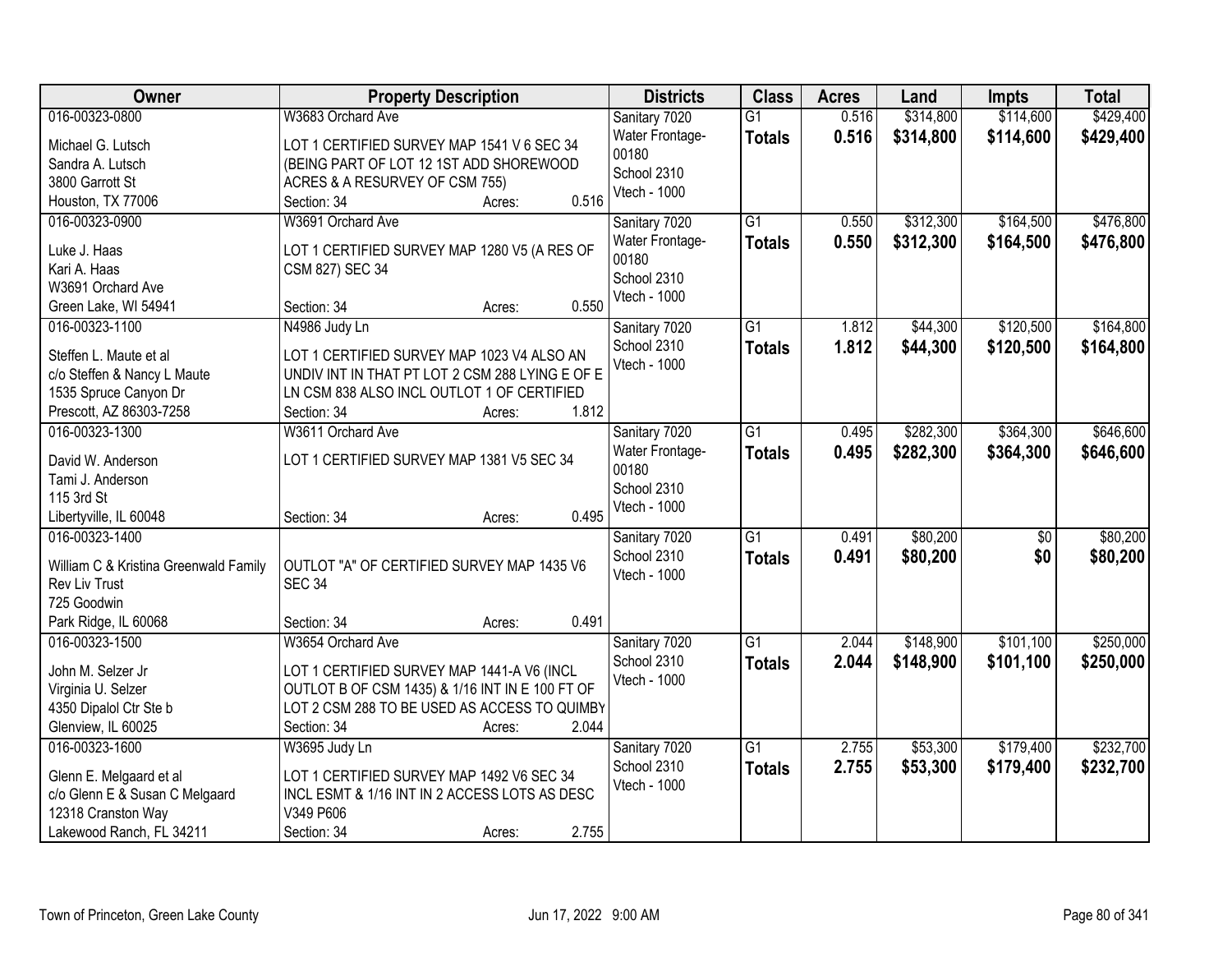| Owner                             | <b>Property Description</b>                     |                  | <b>Districts</b> | <b>Class</b>    | <b>Acres</b> | Land      | <b>Impts</b>    | <b>Total</b> |
|-----------------------------------|-------------------------------------------------|------------------|------------------|-----------------|--------------|-----------|-----------------|--------------|
| 016-00323-1700                    | W3606 Orchard Ave                               |                  | Sanitary 7020    | $\overline{G1}$ | 1.030        | \$134,400 | \$253,200       | \$387,600    |
| Jay A. Brizzolara                 | LOT 1 CERTIFIED SURVEY MAP 3606 V21 SEC 34      |                  | School 2310      | <b>Totals</b>   | 1.030        | \$134,400 | \$253,200       | \$387,600    |
| Courtney R. Brizzolara            | (PART BEING A RES OF LOT 4 CSM 470) ALSO A 1/16 |                  | Vtech - 1000     |                 |              |           |                 |              |
| 207 E Marion Ave                  | INT(?) IN 2 ACCESS LOTS RECD V372 P219          |                  |                  |                 |              |           |                 |              |
| Prospect Heights, IL 60070        | Section: 34                                     | 1.022<br>Acres:  |                  |                 |              |           |                 |              |
| 016-00323-1800                    | Judy Ln                                         |                  | Sanitary 7020    | $\overline{G1}$ | 1.020        | \$36,500  | \$14,000        | \$50,500     |
|                                   |                                                 |                  | School 2310      | <b>Totals</b>   | 1.020        | \$36,500  | \$14,000        | \$50,500     |
| Jay A. Brizzolara                 | LOT 2 CERTIFIED SURVEY MAP 3606 V21 SEC 34      |                  | Vtech - 1000     |                 |              |           |                 |              |
| Courtney R. Brizzolara            | (PART BEING A RES OF LOT 4 CSM 470) ALSO A 1/16 |                  |                  |                 |              |           |                 |              |
| 207 E Marion Ave                  | INT(?) IN 2 ACCESS LOTS RECD V372 P219          | 1.022            |                  |                 |              |           |                 |              |
| Prospect Heights, IL 60070        | Section: 34                                     | Acres:           |                  |                 |              |           |                 |              |
| 016-00324-0000                    | Orchard Ave                                     |                  | Sanitary 7020    | G4              | 6.000        | \$1,100   | $\overline{50}$ | \$1,100      |
| Clifford M. Mashuda               | SE1/4 OF THE SW1/4 SEC 34 EXC CSM'S 289, 288,   |                  | School 2310      | G5M             | 20.000       | \$30,000  | \$0             | \$30,000     |
| PO Box 16                         | 229, 770, 714, 838 & 1223; ALSO EXC V323 P47    |                  | Vtech - 1000     | <b>Totals</b>   | 26.000       | \$31,100  | \$0             | \$31,100     |
| Princeton, WI 54968               |                                                 |                  |                  |                 |              |           |                 |              |
|                                   | Section: 34                                     | 26.000<br>Acres: |                  |                 |              |           |                 |              |
| 016-00324-0100                    | W3572 Orchard Ave                               |                  | Sanitary 7020    | $\overline{G1}$ | 2.011        | \$174,100 | \$194,400       | \$368,500    |
| George M. Amari                   | LOT 1 CERTIFIED SURVEY MAP 1438 V6 (A RES OF    |                  | School 2310      | <b>Totals</b>   | 2.011        | \$174,100 | \$194,400       | \$368,500    |
| Sandra Amari                      | LOT 1 CSM 714) W/ESMT SEC 34                    |                  | Vtech - 1000     |                 |              |           |                 |              |
| 2706 Newport Dr                   |                                                 |                  |                  |                 |              |           |                 |              |
| Naperville, IL 60565              | Section: 34                                     | 2.011<br>Acres:  |                  |                 |              |           |                 |              |
| 016-00324-0200                    | N4990 Judy Ln                                   |                  | Sanitary 7020    | $\overline{G1}$ | 1.688        | \$42,600  | \$123,200       | \$165,800    |
|                                   |                                                 |                  | School 2310      | G <sub>5</sub>  | 1.500        | \$2,100   | \$0             | \$2,100      |
| Norman E Nelson Living Trust      | LOT 1 CERTIFIED SURVEY MAP 1232 V5 SEC 34       |                  | Vtech - 1000     | <b>Totals</b>   | 3.188        | \$44,700  | \$123,200       | \$167,900    |
| 2706 Newport Dr                   | ALSO R/W OVER LOT 3 OF CSM 289                  |                  |                  |                 |              |           |                 |              |
| Naperville, IL 60565              |                                                 |                  |                  |                 |              |           |                 |              |
|                                   | Section: 34                                     | 3.188<br>Acres:  |                  |                 |              |           |                 |              |
| 016-00324-0300                    |                                                 |                  | Sanitary 7020    | G1              | 0.506        | \$82,300  | $\overline{50}$ | \$82,300     |
| Mark E. O'Mahoney et al           | LOT 1 CERTIFIED SURVEY MAP 893 V3 (A RES OF     |                  | School 2310      | <b>Totals</b>   | 0.506        | \$82,300  | \$0             | \$82,300     |
| c/o Mark E & Michelle R O'Mahoney | PART OF LOT 1 CSM 770) SEC 34                   |                  | Vtech - 1000     |                 |              |           |                 |              |
| W3578 Orchard Ave                 |                                                 |                  |                  |                 |              |           |                 |              |
| Green Lake, WI 54941              | Section: 34                                     | 0.506<br>Acres:  |                  |                 |              |           |                 |              |
| 016-00324-0400                    | W3586 Orchard Ave                               |                  | Sanitary 7020    | G1              | 0.558        | \$87,600  | \$235,500       | \$323,100    |
|                                   |                                                 |                  | School 2310      | <b>Totals</b>   | 0.558        | \$87,600  | \$235,500       | \$323,100    |
| David C. Domke                    | LOT 1 CERTIFIED SURVEY MAP 2643 V13 (RES PT     |                  | Vtech - 1000     |                 |              |           |                 |              |
| 502 David Dr                      | LOT 2 CSM 770 V3) SEC 34                        |                  |                  |                 |              |           |                 |              |
| Shorewood, IL 60404               |                                                 | 0.558            |                  |                 |              |           |                 |              |
|                                   | Section: 34                                     | Acres:           |                  |                 |              |           |                 |              |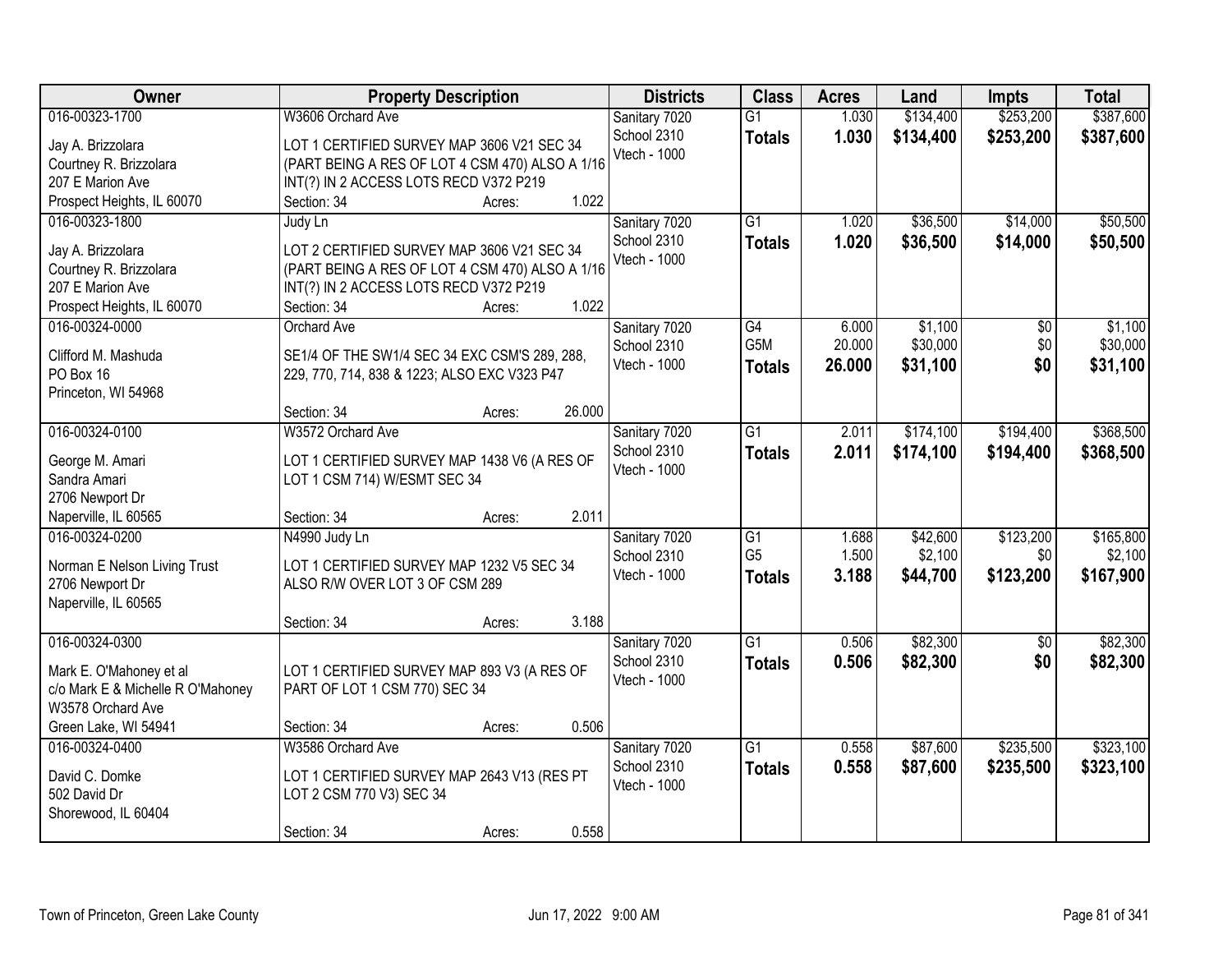| Owner                                                                                                                                           | <b>Property Description</b>                                                                                             |        |       | <b>Districts</b>                                                         | <b>Class</b>                     | <b>Acres</b>   | Land                   | <b>Impts</b>           | <b>Total</b>           |
|-------------------------------------------------------------------------------------------------------------------------------------------------|-------------------------------------------------------------------------------------------------------------------------|--------|-------|--------------------------------------------------------------------------|----------------------------------|----------------|------------------------|------------------------|------------------------|
| 016-00324-0401<br>Mark Schiesel<br>Rebecca Schiesel                                                                                             | W3574 Orchard Ave<br>LOT 2 CERTIFIED SURVEY MAP 2643 V13 (RES PT<br>LOT 2 CSM 770 V3) SEC 34                            |        |       | Sanitary 7020<br>School 2310<br>Vtech - 1000                             | $\overline{G1}$<br><b>Totals</b> | 0.481<br>0.481 | \$78,600<br>\$78,600   | \$213,200<br>\$213,200 | \$291,800<br>\$291,800 |
| 6151 N Park Rd<br>Glendale, WI 53217                                                                                                            | Section: 34                                                                                                             | Acres: | 0.481 |                                                                          |                                  |                |                        |                        |                        |
| 016-00324-0500<br>Matthew Burkart et al<br>c/o Matthew & Lisa Burkart<br>W3598 Orchard Ave                                                      | W3598 Orchard Ave<br>LOT 2 CERTIFIED SURVEY MAP 893 V3 (A RES OF<br>PART OF LOT 1 CSM 770) SEC 34                       |        |       | Sanitary 7020<br>School 2310<br>Vtech - 1000                             | $\overline{G1}$<br><b>Totals</b> | 0.506<br>0.506 | \$161,900<br>\$161,900 | \$227,500<br>\$227,500 | \$389,400<br>\$389,400 |
| Green Lake, WI 54941-9678                                                                                                                       | Section: 34                                                                                                             | Acres: | 0.506 |                                                                          |                                  |                |                        |                        |                        |
| 016-00324-0600<br>George M. Amari<br>Sandra Amari<br>2706 Newport Dr                                                                            | <b>Orchard Ave</b><br>LOT 2 CERTIFIED SURVEY MAP 1438 V6 SEC 34                                                         |        |       | Sanitary 7020<br>School 2310<br>Vtech - 1000                             | $\overline{G1}$<br><b>Totals</b> | 0.015<br>0.015 | \$2,400<br>\$2,400     | $\overline{50}$<br>\$0 | \$2,400<br>\$2,400     |
| Naperville, IL 60565                                                                                                                            | Section: 34                                                                                                             | Acres: | 0.015 |                                                                          |                                  |                |                        |                        |                        |
| 016-00324-0700<br>George M. Amari<br>Sandra Amari<br>2706 Newport Dr                                                                            | <b>Orchard Ave</b><br>LOT 3 CERTIFIED SURVEY MAP 1438 V6 SEC 34                                                         |        |       | Sanitary 7020<br>School 2310<br>Vtech - 1000                             | $\overline{G1}$<br><b>Totals</b> | 0.182<br>0.182 | \$900<br>\$900         | \$0<br>\$0             | \$900<br>\$900         |
| Naperville, IL 60565                                                                                                                            | Section: 34                                                                                                             | Acres: | 0.182 |                                                                          |                                  |                |                        |                        |                        |
| 016-00324-0800<br>George M. Amari et al<br>2706 Newport Dr<br>Naperville, IL 60565                                                              | W3585 Orchard Ave<br>LOT 3 CERTIFIED SURVEY MAP 289 V1 SEC 34<br>Section: 34                                            | Acres: | 0.840 | Sanitary 7020<br>Water Frontage-<br>00180<br>School 2310<br>Vtech - 1000 | $\overline{G1}$<br><b>Totals</b> | 0.840<br>0.840 | \$220,500<br>\$220,500 | $\overline{50}$<br>\$0 | \$220,500<br>\$220,500 |
| 016-00325-0000<br>Mark E. O'Mahoney et al<br>c/o Mark E & Michelle R O'Mahoney<br>W3578 Orchard Ave<br>Green Lake, WI 54941                     | W3578 Orchard Ave<br>LOT 1 CERTIFIED SURVEY MAP 229 V 1 SEC 34<br>ALSO A 1/16 INT IN SHOREWOOD PLAT PARK<br>Section: 34 | Acres: | 0.850 | Sanitary 7020<br>School 2310<br>Vtech - 1000                             | G1<br><b>Totals</b>              | 0.850<br>0.850 | \$152,800<br>\$152,800 | \$189,700<br>\$189,700 | \$342,500<br>\$342,500 |
| 016-00326-0000<br>Owners of Common Area, on the Beyers LOT 2 CERTIFIED SURVEY MAP 288 V1; EXC CSM<br>Cove Area<br>Unknown<br>Markesan, WI 53946 | W3605 Orchard Ave<br>838. AWO<br>Section: 34                                                                            | Acres: | 0.500 | Sanitary 7020<br>Water Frontage-<br>00180<br>School 2310<br>Vtech - 1000 | Assessed with                    |                |                        |                        |                        |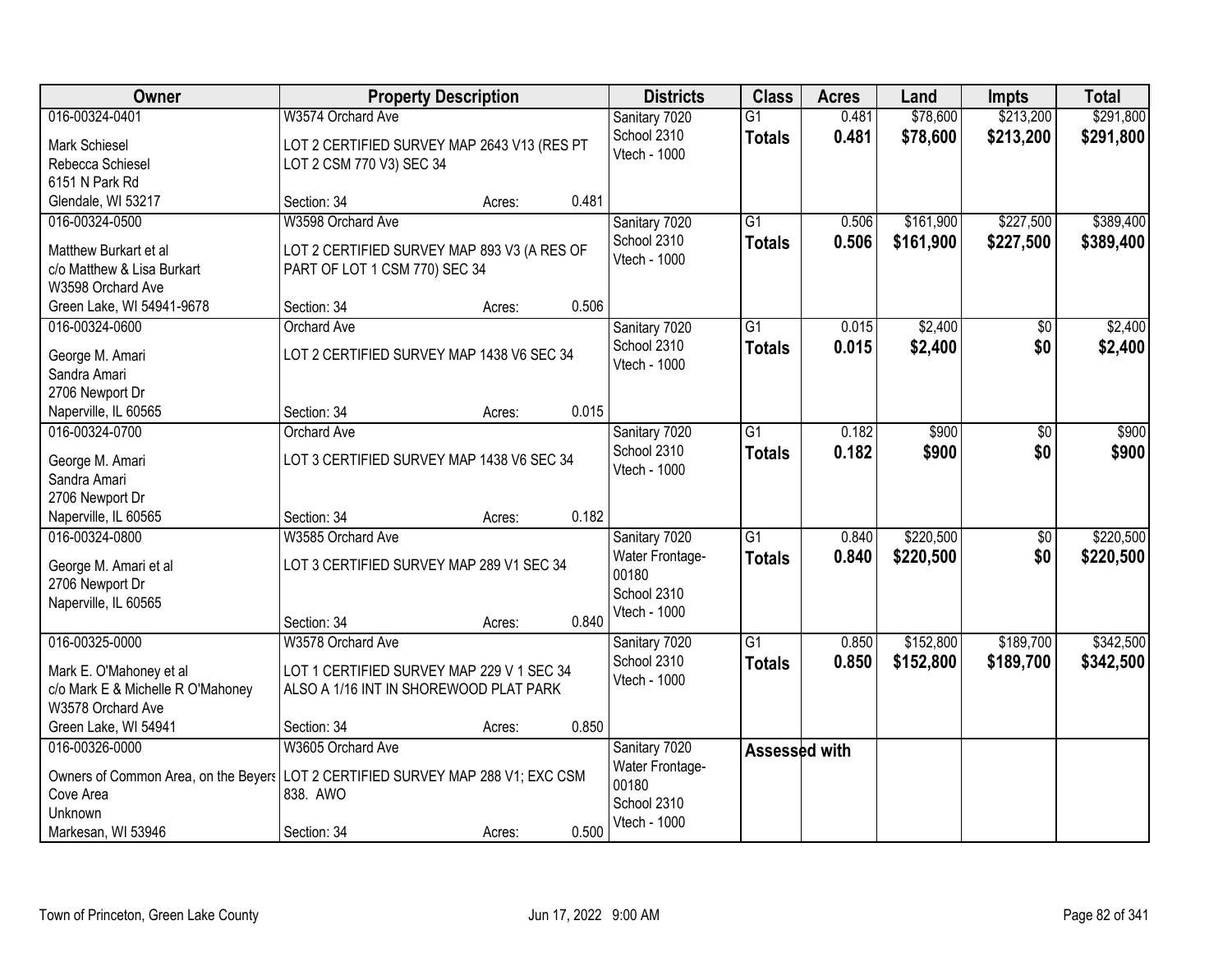| Owner                                                                     |                                                                                     | <b>Property Description</b> |        | <b>Districts</b>                                        | <b>Class</b>                           | <b>Acres</b>             | Land                           | <b>Impts</b>      | <b>Total</b>                   |
|---------------------------------------------------------------------------|-------------------------------------------------------------------------------------|-----------------------------|--------|---------------------------------------------------------|----------------------------------------|--------------------------|--------------------------------|-------------------|--------------------------------|
| 016-00326-0100                                                            | W3573 Orchard Ave                                                                   |                             |        | Sanitary 7020                                           | $\overline{G1}$                        | 0.467                    | \$76,300                       | \$326,700         | \$403,000                      |
| Amy L Romano Revocable Trust<br>691 Castlerea Ln<br>Des Plaines, IL 60016 | LOTS 1 & 2 CERTIFIED SURVEY MAP 289 V1 SEC 34<br>ALSO A R/W                         |                             |        | School 2310<br>Vtech - 1000                             | <b>Totals</b>                          | 0.467                    | \$76,300                       | \$326,700         | \$403,000                      |
|                                                                           | Section: 34                                                                         | Acres:                      | 0.467  |                                                         |                                        |                          |                                |                   |                                |
| 016-00326-0400                                                            | W3605 Orchard Ave                                                                   |                             |        | Sanitary 7020                                           | $\overline{G1}$                        | 0.358                    | \$195,000                      | \$318,200         | \$513,200                      |
| David Hancock<br>1223 Plum Tree Ct Unit d1<br>Schaumburg, IL 60193        | LOT 1 CERTIFIED SURVEY MAP 838 V3 (FORMERLY<br>LOT 1 CSM 288) SEC 34<br>Section: 34 | Acres:                      | 0.358  | Water Frontage-<br>00180<br>School 2310<br>Vtech - 1000 | <b>Totals</b>                          | 0.358                    | \$195,000                      | \$318,200         | \$513,200                      |
| 016-00327-0000                                                            | Cottage Rd                                                                          |                             |        | School 2310                                             | G4                                     | 21.000                   | \$3,200                        | $\overline{50}$   | \$3,200                        |
| Lkv Income Trust<br>W3392 County Rd T<br>Green Lake, WI 54941             | NE1/4 OF THE SE1/4 SEC 34 EXC LOT 2 CSM 1812 V8                                     |                             |        | Vtech - 1000                                            | G <sub>5</sub><br>G5M<br><b>Totals</b> | 6.500<br>5.000<br>32.500 | \$6,400<br>\$7,500<br>\$17,100 | \$0<br>\$0<br>\$0 | \$6,400<br>\$7,500<br>\$17,100 |
|                                                                           | Section: 34                                                                         | Acres:                      | 32.500 |                                                         |                                        |                          |                                |                   |                                |
| 016-00328-0000                                                            | Cottage Rd                                                                          |                             |        | School 2310                                             | G4                                     | 31.000                   | \$4,900                        | $\overline{50}$   | \$4,900                        |
| Charles L. Bern et al                                                     | NW1/4 OF THE SE1/4 SEC 34                                                           |                             |        | Vtech - 1000                                            | G <sub>5</sub>                         | 1.000                    | \$100                          | \$0               | \$100                          |
| 12340 S Natchez St                                                        |                                                                                     |                             |        |                                                         | G5M                                    | 8.000                    | \$12,000                       | \$0               | \$12,000                       |
| Palos Heights, IL 60643                                                   |                                                                                     |                             |        |                                                         | <b>Totals</b>                          | 40.000                   | \$17,000                       | \$0               | \$17,000                       |
|                                                                           | Section: 34                                                                         | Acres:                      | 40.000 |                                                         |                                        |                          |                                |                   |                                |
| 016-00329-0000                                                            | Cottage Rd                                                                          |                             |        | Sanitary 7020                                           | G4                                     | 33.000                   | \$5,600                        | \$0               | \$5,600                        |
| Charles L. Bern et al                                                     | SW1/4 OF THE SE1/4 SEC 34                                                           |                             |        | School 2310<br>Vtech - 1000                             | G <sub>5</sub><br>G5M                  | 5.500<br>1.500           | \$1,900<br>\$2,300             | \$0<br>\$0        | \$1,900<br>\$2,300             |
| 12340 S Natchez St                                                        |                                                                                     |                             |        |                                                         | <b>Totals</b>                          | 40.000                   | \$9,800                        | \$0               | \$9,800                        |
| Palos Heights, IL 60643                                                   |                                                                                     |                             |        |                                                         |                                        |                          |                                |                   |                                |
|                                                                           | Section: 34                                                                         | Acres:                      | 40.000 |                                                         |                                        |                          |                                |                   |                                |
| 016-00330-0000                                                            | N4980 Cottage Rd                                                                    |                             |        | Sanitary 7020<br>School 2310                            | G1<br>G4                               | 2.000<br>4.000           | \$19,800<br>\$500              | \$133,700<br>\$0  | \$153,500<br>\$500             |
| Keith Thrasher et al                                                      | LOT 1 CERTIFIED SURVEY MAP 1812 V8 SEC 34                                           |                             |        | Vtech - 1000                                            | G <sub>5</sub>                         | 19.600                   | \$20,600                       | \$0               | \$20,600                       |
| c/o Keith & Rita Thrasher                                                 |                                                                                     |                             |        |                                                         | G5M                                    | 6.731                    | \$10,100                       | \$0               | \$10,100                       |
| N4980 Cottage Rd                                                          | Section: 34                                                                         |                             | 32.331 |                                                         | <b>Totals</b>                          | 32.331                   | \$51,000                       | \$133,700         | \$184,700                      |
| Green Lake, WI 54941<br>016-00330-0100                                    | Cottage Rd                                                                          | Acres:                      |        | School 2310                                             | $\overline{G4}$                        | 7.252                    | \$900                          | $\overline{50}$   | \$900                          |
|                                                                           |                                                                                     |                             |        | Vtech - 1000                                            | <b>Totals</b>                          | 7.252                    | \$900                          | \$0               | \$900                          |
| Keith Thrasher et al                                                      | LOT 2 CERTIFIED SURVEY MAP 1812 V8 SEC 34                                           |                             |        |                                                         |                                        |                          |                                |                   |                                |
| c/o Keith & Rita Thrasher<br>N4980 Cottage Rd                             |                                                                                     |                             |        |                                                         |                                        |                          |                                |                   |                                |
| Green Lake, WI 54941                                                      | Section: 34                                                                         | Acres:                      | 7.252  |                                                         |                                        |                          |                                |                   |                                |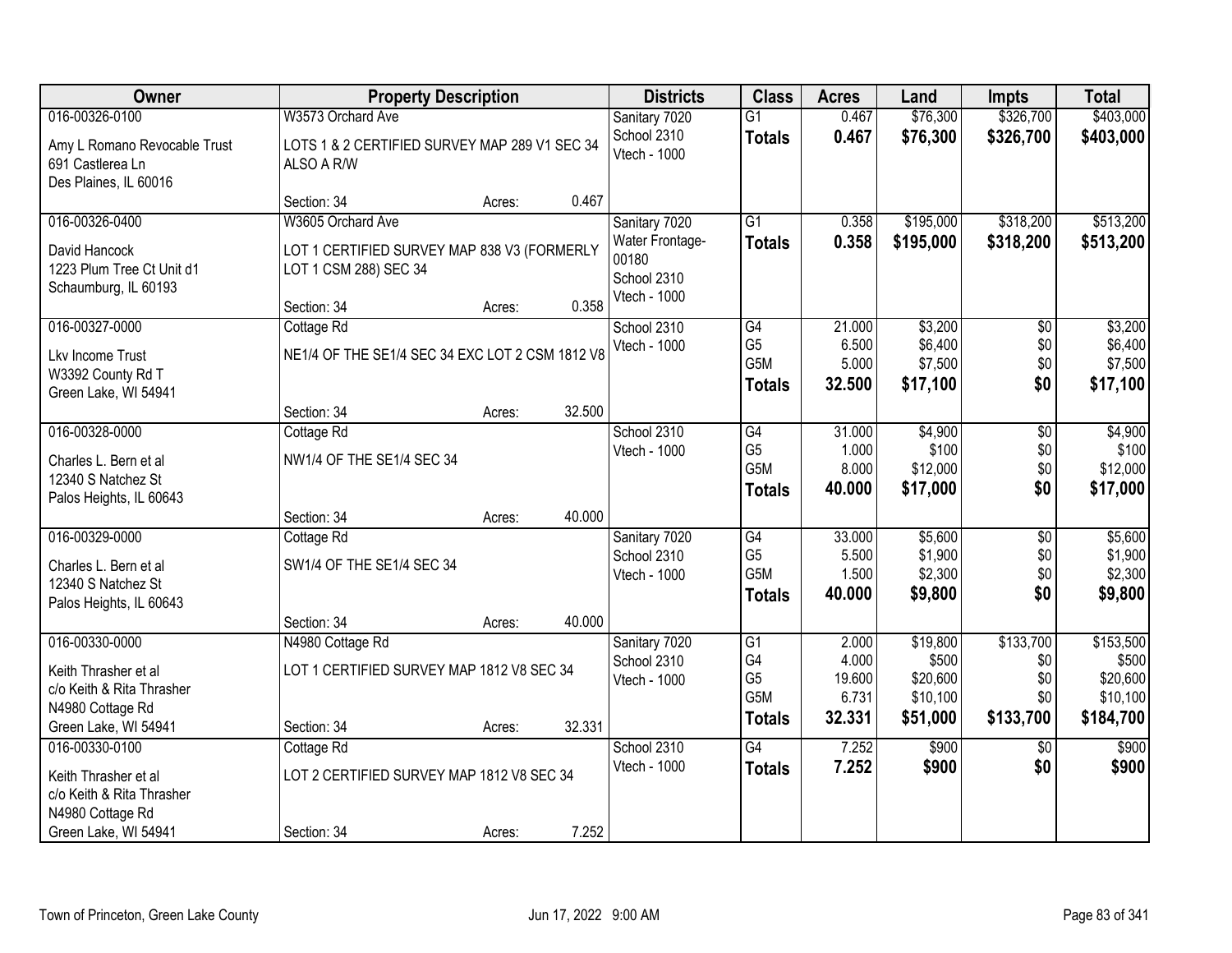| Owner                     | <b>Property Description</b>                           | <b>Districts</b>         | <b>Class</b>    | <b>Acres</b> | Land      | <b>Impts</b> | <b>Total</b> |
|---------------------------|-------------------------------------------------------|--------------------------|-----------------|--------------|-----------|--------------|--------------|
| 016-00331-0000            | W3441 Orchard Ave                                     | Sanitary 7020            | $\overline{G1}$ | 0.127        | \$180,700 | \$68,000     | \$248,700    |
| Robert C. Johnson         | COM 11.68CH E OF S1/4 COR SEC 34; S TO                | Water Frontage-          | <b>Totals</b>   | 0.127        | \$180,700 | \$68,000     | \$248,700    |
| Margaret L. Johnson       | LAKESHORE; W'LY ALG SHORE TO PT DUE S OF APT          | 00180                    |                 |              |           |              |              |
| 7434 W Dakota St          | 2R W OF BEG; N TO PT 2R W OF BEG; E TO BEG            | School 2310              |                 |              |           |              |              |
| West Allis, WI 53219      | 0.127<br>Section: 3<br>Acres:                         | Vtech - 1000             |                 |              |           |              |              |
| 016-00332-0000            | W3443 Orchard Ave                                     | Sanitary 7020            | $\overline{G1}$ | 0.127        | \$177,200 | \$221,800    | \$399,000    |
|                           |                                                       |                          |                 | 0.127        |           |              |              |
| Lensing Living Trust      | COM 11.68CH E OF S1/4 COR SEC 34; S TO                | Water Frontage-<br>00180 | <b>Totals</b>   |              | \$177,200 | \$221,800    | \$399,000    |
| 8905 Clifford Ave         | LAKESHORE; W'LY ALG SHORE TO PT DUE SOF A PT          | School 2310              |                 |              |           |              |              |
| Chevy Chase, MD 20815     | 4R W OF BEG; N TO PT 4R W OF BEG; E TO BEG EXO        | Vtech - 1000             |                 |              |           |              |              |
|                           | Section: 3<br>0.127<br>Acres:                         |                          |                 |              |           |              |              |
| 016-00333-0000            | W3447 Orchard Ave                                     | Sanitary 7020            | G1              | 0.400        | \$350,800 | \$235,600    | \$586,400    |
|                           |                                                       | Water Frontage-          | <b>Totals</b>   | 0.400        | \$350,800 | \$235,600    | \$586,400    |
| Scott J. Lapcewich        | LOT 1 CERTIFIED SURVEY MAP 1343 V5 SEC 3              | 00180                    |                 |              |           |              |              |
| Kimberly A. Lapcewich     |                                                       | School 2310              |                 |              |           |              |              |
| 114 E Burkwood Ct         |                                                       | Vtech - 1000             |                 |              |           |              |              |
| Mequon, WI 53092          | 0.400<br>Section: 3<br>Acres:                         |                          |                 |              |           |              |              |
| 016-00334-0000            | W3451 Orchard Ave                                     | Sanitary 7020            | G1              | 0.375        | \$350,800 | \$149,700    | \$500,500    |
| Michael P. Lehner et al   | COM 9.68CH E OF S1/4 COR SEC 34; S TO                 | Water Frontage-          | <b>Totals</b>   | 0.375        | \$350,800 | \$149,700    | \$500,500    |
| W5370 Cty Rd Y            | LAKESHORE; W'LY ALG SHORE TO A PT DUE S OF            | 00180                    |                 |              |           |              |              |
| Princeton, WI 54968       | PT 1CH W OF BEG; E TO BEG SEC 3                       | School 2310              |                 |              |           |              |              |
|                           | 0.375<br>Section: 3<br>Acres:                         | Vtech - 1000             |                 |              |           |              |              |
| 016-00335-0000            | W3459 Orchard Ave                                     | Sanitary 7020            | $\overline{G1}$ | 0.375        | \$354,300 | \$71,400     | \$425,700    |
|                           |                                                       | Water Frontage-          | <b>Totals</b>   | 0.375        | \$354,300 | \$71,400     | \$425,700    |
| Mueller Family, LLC et al | COM 7.68CH E OF THE N1/4 COR SEC 3: RUN E 1CH;        | 00180                    |                 |              |           |              |              |
| c/o Mueller Family, LLC   | S TO LAKESHORE; W'LY ALG SHORE 1CH; N TO BEG          | School 2310              |                 |              |           |              |              |
| 7705 Kelmscot Way         | SEC <sub>3</sub>                                      | Vtech - 1000             |                 |              |           |              |              |
| Raleigh, NC 27615         | 0.375<br>Section: 3<br>Acres:                         |                          |                 |              |           |              |              |
| 016-00336-0000            | W3461 Orchard Ave                                     | Sanitary 7020            | G1              | 0.375        | \$357,900 | \$56,200     | \$414,100    |
| L & L Lodge, LLC          | COM 7.68CH E OF S1/4 COR SEC 34: S TO                 | Water Frontage-          | <b>Totals</b>   | 0.375        | \$357,900 | \$56,200     | \$414,100    |
| c/o L & L Lodge, LLC      | LAKESHORE; W'LY ALG SHORE TO PT DUE SOF A PT          | 00180                    |                 |              |           |              |              |
| 863 Nordane Ave           |                                                       | School 2310              |                 |              |           |              |              |
|                           | 1CH W OF BEG; N TO PT 1CH W OF BEG; E TO BEG<br>0.375 | Vtech - 1000             |                 |              |           |              |              |
| Ripon, WI 54971           | Section: 3<br>Acres:                                  |                          |                 |              |           |              |              |
| 016-00337-0000            | W3465 Orchard Ave                                     | Sanitary 7020            | $\overline{G1}$ | 0.375        | \$364,800 | \$60,300     | \$425,100    |
| Mmn Limited, LLC          | LOT 1 CERTIFIED SURVEY MAP 380 V2 SEC 3               | Water Frontage-          | <b>Totals</b>   | 0.375        | \$364,800 | \$60,300     | \$425,100    |
| c/o Mmn, LLC              |                                                       | 00180                    |                 |              |           |              |              |
| 123 Loquat Ln             |                                                       | School 2310              |                 |              |           |              |              |
| Sarasota, FL 34232-1725   | 0.375<br>Section: 3<br>Acres:                         | Vtech - 1000             |                 |              |           |              |              |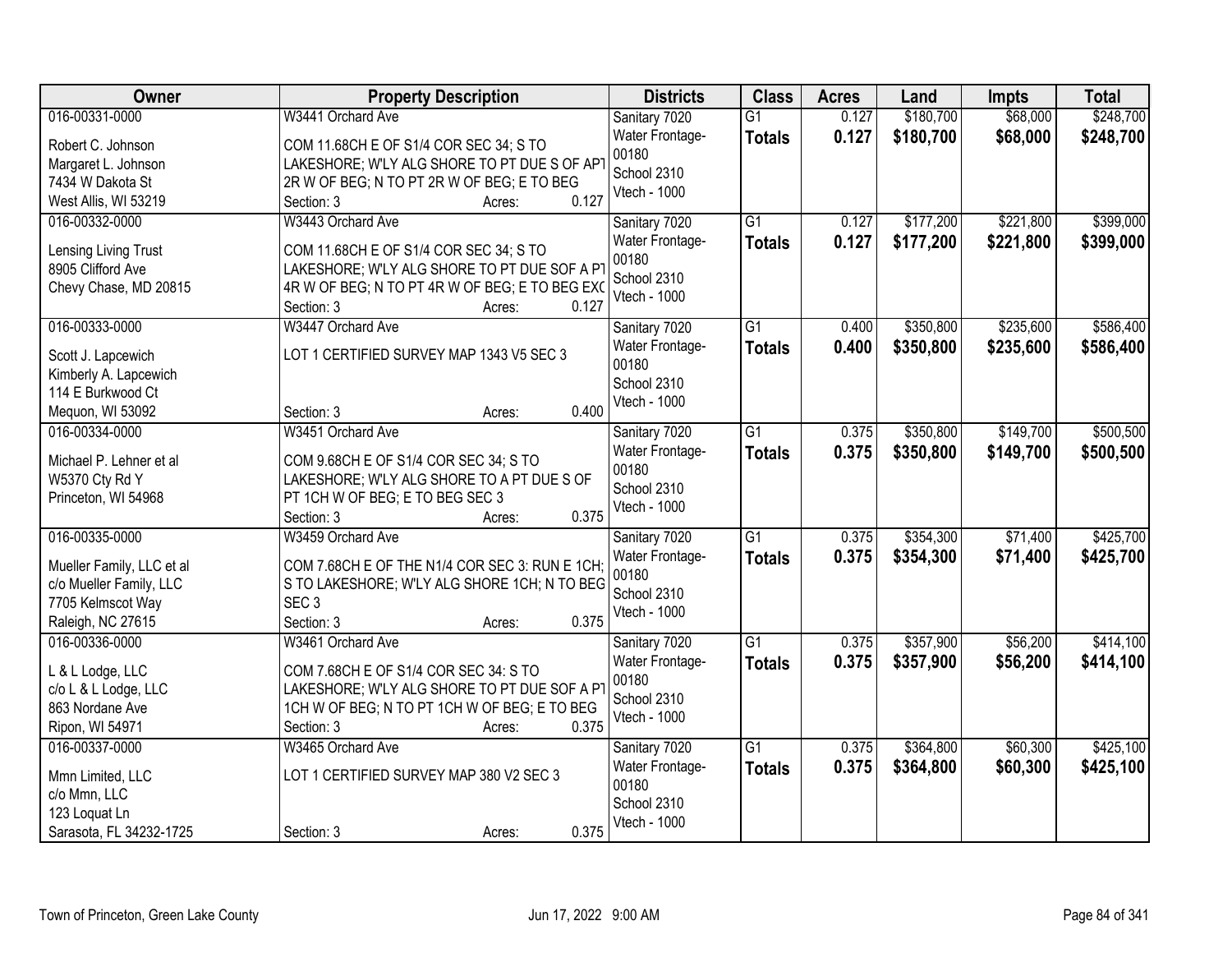| Owner                                 | <b>Property Description</b>                                                                                   | <b>Districts</b>         | <b>Class</b>    | <b>Acres</b> | Land      | <b>Impts</b> | <b>Total</b> |
|---------------------------------------|---------------------------------------------------------------------------------------------------------------|--------------------------|-----------------|--------------|-----------|--------------|--------------|
| 016-00338-0000                        | W3469 Orchard Ave                                                                                             | Sanitary 7020            | G <sub>1</sub>  | 0.375        | \$350,800 | \$88,100     | \$438,900    |
|                                       | Chemical Personel Search Dba Cps, Inc   LOT 2 CERTIFIED SURVEY MAP 380 V2 SEC 3                               | Water Frontage-          | <b>Totals</b>   | 0.375        | \$350,800 | \$88,100     | \$438,900    |
| c/o Chemical Personel Search Dba Cps, |                                                                                                               | 00180                    |                 |              |           |              |              |
| <b>Inc</b>                            |                                                                                                               | School 2310              |                 |              |           |              |              |
| 1 Westbrook Ct                        | 0.375<br>Section: 3<br>Acres:                                                                                 | Vtech - 1000             |                 |              |           |              |              |
| Westchester, IL 60154                 |                                                                                                               |                          |                 |              |           |              |              |
| 016-00339-0000                        | W3475 Orchard Ave                                                                                             | Sanitary 7020            | $\overline{G1}$ | 0.520        | \$515,000 | \$101,800    | \$616,800    |
|                                       |                                                                                                               | Water Frontage-          | <b>Totals</b>   | 0.520        | \$515,000 | \$101,800    | \$616,800    |
|                                       | John Christiansen Descendants Trust et   THE E 100' OF LOT 2 CERTIFIED SURVEY MAP 7 V1<br>SEC 3 (SUBJ TO R/W) | 00180                    |                 |              |           |              |              |
| al<br>c/o Amy Christiansen Si-Ahmed   |                                                                                                               | School 2310              |                 |              |           |              |              |
| <b>Descendants Trust</b>              | 0.520<br>Section: 3<br>Acres:                                                                                 | Vtech - 1000             |                 |              |           |              |              |
| %H Douglas Christiansen               |                                                                                                               |                          |                 |              |           |              |              |
| 1 Westbrook Corp Center Ste 60        |                                                                                                               |                          |                 |              |           |              |              |
| Westchester, IL 60154                 |                                                                                                               |                          |                 |              |           |              |              |
| 016-00340-0000                        | W3483 Orchard Ave                                                                                             | Sanitary 7020            | $\overline{G1}$ | 0.520        | \$536,900 | \$214,200    | \$751,100    |
|                                       |                                                                                                               | Water Frontage-          | <b>Totals</b>   | 0.520        | \$536,900 | \$214,200    | \$751,100    |
| Robert H Lehner II Revocable Trust    | THE W 100' OF THE E 200' OF LOT 2 CERTIFIED                                                                   | 00180                    |                 |              |           |              |              |
| 1997 W Hidden Reserve Cir             | SURVEY MAP 7 V1 (SUBJ TO ALSO A R/W) SEC 3                                                                    | School 2310              |                 |              |           |              |              |
| Mequon, WI 53092                      | 0.520<br>Section: 3<br>Acres:                                                                                 | Vtech - 1000             |                 |              |           |              |              |
| 016-00341-0000                        | W3495 Orchard Ave                                                                                             | Sanitary 7020            | $\overline{G1}$ | 0.720        | \$624,500 | \$204,300    | \$828,800    |
|                                       |                                                                                                               | Water Frontage-          | <b>Totals</b>   | 0.720        | \$624,500 | \$204,300    | \$828,800    |
| Amy Christiansen Si-Ahmed             | THE E 2.5' OF LOT 1 & THE W 108.88' OF LOT                                                                    | 00180                    |                 |              |           |              |              |
| <b>Descendants Trust</b>              | 2CERTIFIED SURVEY MAP 7 V1 (ALSO A R/W) SEC 3                                                                 | School 2310              |                 |              |           |              |              |
| John Christiansen Descendants Trust   |                                                                                                               | Vtech - 1000             |                 |              |           |              |              |
| %H Douglas Christiansen               | 0.720<br>Section: 3<br>Acres:                                                                                 |                          |                 |              |           |              |              |
| 1 Westbrook Corp Center Ste 60        |                                                                                                               |                          |                 |              |           |              |              |
| Westchester, IL 60154                 |                                                                                                               |                          |                 |              |           |              |              |
| 016-00342-0000                        | W3503 Orchard Ave                                                                                             | Sanitary 7020            | G1              | 0.770        | \$674,700 | \$96,700     | \$771,400    |
| Roy E Johnson Revocable Trust         | THE W 110' OF LOT 1 CERTIFIED SURVEY MAP 7 V1                                                                 | Water Frontage-<br>00180 | <b>Totals</b>   | 0.770        | \$674,700 | \$96,700     | \$771,400    |
| 9115 N Meade Ave                      | (ALSO A R/W) SEC 3                                                                                            | School 2310              |                 |              |           |              |              |
| Morton Grove, IL 60053                |                                                                                                               | Vtech - 1000             |                 |              |           |              |              |
|                                       | 0.770<br>Section: 3<br>Acres:                                                                                 |                          |                 |              |           |              |              |
| 016-00343-0101                        | W3515 Meredith Ln                                                                                             | Sanitary 7020            | G1              | 0.832        | \$666,500 | \$46,300     | \$712,800    |
| House of Three Bears, LLC             | LOT 1 CERTIFIED SURVEY MAP 3668                                                                               | Water Frontage-          | X4              | 0.058        | \$0       | \$0          | \$0          |
| c/o House of Three Bears, LLC         |                                                                                                               | 00180                    | <b>Totals</b>   | 0.890        | \$666,500 | \$46,300     | \$712,800    |
| W3521 Meredith Ln                     |                                                                                                               | School 2310              |                 |              |           |              |              |
| Green Lake, WI 54941                  | 0.890<br>Section: 3<br>Acres:                                                                                 | Vtech - 1000             |                 |              |           |              |              |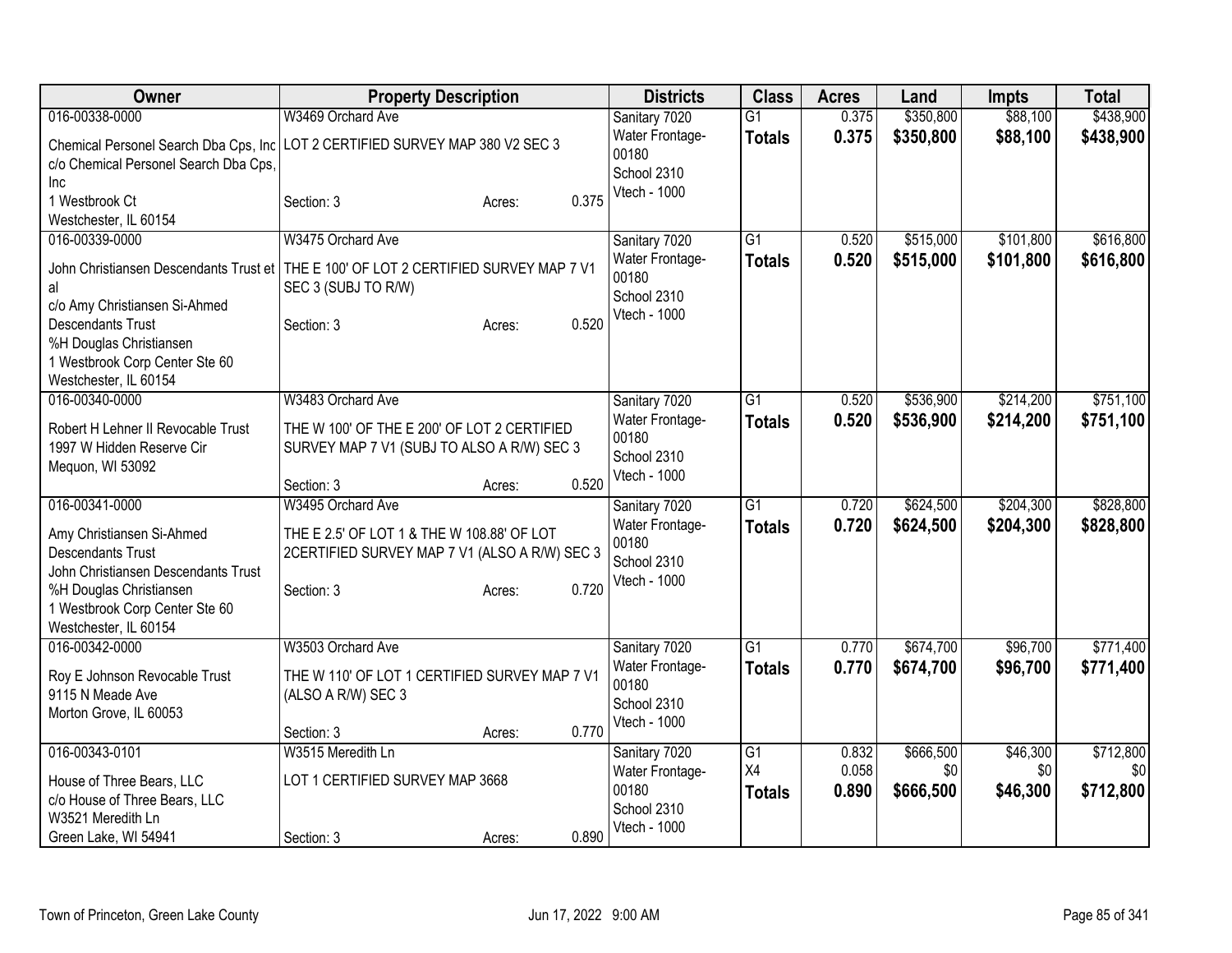| \$353,300<br>\$1,146,000<br>016-00343-0102<br>W3521 Meredith Ln<br>\$792,700<br>Sanitary 7020<br>$\overline{G1}$<br>1.412<br>X4<br>0.058<br>\$0<br>\$0<br>\$0<br>Water Frontage-<br>LOT 2 CERTIFIED SURVEY MAP 3668<br>Roberta Legacy Properties, LLC<br>00180<br>1.470<br>\$792,700<br>\$353,300<br>\$1,146,000<br><b>Totals</b><br>c/o Roberta Legacy Properties, LLC<br>School 2310<br>W3521 Meredith Ln<br>Vtech - 1000<br>1.470<br>Green Lake, WI 54941<br>Section: 3<br>Acres:<br>W3527 Meredith Ln<br>$\overline{G1}$<br>\$1,101,700<br>016-00343-0103<br>\$945,200<br>\$156,500<br>Sanitary 7020<br>1.630<br>1.630<br>\$945,200<br>\$156,500<br>\$1,101,700<br>Water Frontage-<br><b>Totals</b><br>LOT 3 CERTIFIED SURVEY MAP 3668<br>William H Cournoyer Trust<br>00180<br>20590 Exeter Rd<br>School 2310<br>Kildeer, IL 60047<br>Vtech - 1000<br>1.630<br>Section: 3<br>Acres:<br>\$80,200<br>\$81,800<br>\$162,000<br>016-00344-0000<br>W3539 Meredith Ln<br>$\overline{G1}$<br>Sanitary 7020<br>0.491<br>School 2310<br>0.491<br>\$80,200<br>\$81,800<br>\$162,000<br><b>Totals</b><br>Harold R. Erickson et al<br>LOT 1 CERTIFIED SURVEY MAP 2418 V11 (RES PT<br>Vtech - 1000<br>c/o Harold R Erickson<br>LOT 1 CSM 286 V1) SEC 3<br>280 N Elm Ave<br>0.491<br>Elmhurst, IL 60126-2328<br>Section: 3<br>Acres:<br>$\overline{G1}$<br>\$80,200<br>\$80,200<br>016-00344-0100<br>Meredith Ln<br>Sanitary 7020<br>0.491<br>\$0<br>School 2310<br>0.491<br>\$80,200<br>\$0<br>\$80,200<br><b>Totals</b><br>LOT 2 CERTIFIED SURVEY MAP 2418 V11 (RES PT<br>Harold R. Erickson et al<br>Vtech - 1000<br>c/o Harold R Erickson<br>LOT 1 CSM 286 V1) SEC 3<br>280 N Elm Ave<br>0.491<br>Elmhurst, IL 60126-2328<br>Section: 3<br>Acres:<br>$\overline{G1}$<br>\$407,500<br>\$283,800<br>\$691,300<br>016-00345-0000<br>W3533 Meredith Ln<br>0.000<br>Sanitary 7020<br><b>Totals</b><br>0.000<br>\$407,500<br>\$283,800<br>\$691,300<br>Water Frontage-<br>Justin H. Allen<br>LOT 3A CERTIFIED SURVEY MAP 286A V1 SEC 3 INC<br>00180<br>ESMT OVER LOT 2 CERTIFIED SURVEY MAP 286 V1<br>Mia M. Allen<br>School 2310<br>460 S Fairview Ave<br>Vtech - 1000<br>0.000<br>Elmhurst, IL 60126<br>Section: 3<br>Acres:<br>$\overline{G1}$<br>\$584,800<br>\$289,100<br>\$873,900<br>016-00345-0100<br>W3543 Meredith Ln<br>0.000<br>Sanitary 7020<br>0.000<br>\$584,800<br>\$289,100<br>\$873,900<br>Water Frontage-<br><b>Totals</b><br>Harold R. Erickson et al<br>LOT 4 CERTIFIED SURVEY MAP 286 V1 & LOT 3B<br>00180<br>CERTIFIED SURVEY MAP 286A V1<br>c/o Harold R Erickson<br>School 2310 | Owner         | <b>Property Description</b> | <b>Districts</b> | <b>Class</b> | <b>Acres</b> | Land | <b>Impts</b> | <b>Total</b> |
|-----------------------------------------------------------------------------------------------------------------------------------------------------------------------------------------------------------------------------------------------------------------------------------------------------------------------------------------------------------------------------------------------------------------------------------------------------------------------------------------------------------------------------------------------------------------------------------------------------------------------------------------------------------------------------------------------------------------------------------------------------------------------------------------------------------------------------------------------------------------------------------------------------------------------------------------------------------------------------------------------------------------------------------------------------------------------------------------------------------------------------------------------------------------------------------------------------------------------------------------------------------------------------------------------------------------------------------------------------------------------------------------------------------------------------------------------------------------------------------------------------------------------------------------------------------------------------------------------------------------------------------------------------------------------------------------------------------------------------------------------------------------------------------------------------------------------------------------------------------------------------------------------------------------------------------------------------------------------------------------------------------------------------------------------------------------------------------------------------------------------------------------------------------------------------------------------------------------------------------------------------------------------------------------------------------------------------------------------------------------------------------------------------------------------------------------------------------------------------------------------------------------------------------------------------------------------------------------------|---------------|-----------------------------|------------------|--------------|--------------|------|--------------|--------------|
|                                                                                                                                                                                                                                                                                                                                                                                                                                                                                                                                                                                                                                                                                                                                                                                                                                                                                                                                                                                                                                                                                                                                                                                                                                                                                                                                                                                                                                                                                                                                                                                                                                                                                                                                                                                                                                                                                                                                                                                                                                                                                                                                                                                                                                                                                                                                                                                                                                                                                                                                                                                               |               |                             |                  |              |              |      |              |              |
|                                                                                                                                                                                                                                                                                                                                                                                                                                                                                                                                                                                                                                                                                                                                                                                                                                                                                                                                                                                                                                                                                                                                                                                                                                                                                                                                                                                                                                                                                                                                                                                                                                                                                                                                                                                                                                                                                                                                                                                                                                                                                                                                                                                                                                                                                                                                                                                                                                                                                                                                                                                               |               |                             |                  |              |              |      |              |              |
|                                                                                                                                                                                                                                                                                                                                                                                                                                                                                                                                                                                                                                                                                                                                                                                                                                                                                                                                                                                                                                                                                                                                                                                                                                                                                                                                                                                                                                                                                                                                                                                                                                                                                                                                                                                                                                                                                                                                                                                                                                                                                                                                                                                                                                                                                                                                                                                                                                                                                                                                                                                               |               |                             |                  |              |              |      |              |              |
|                                                                                                                                                                                                                                                                                                                                                                                                                                                                                                                                                                                                                                                                                                                                                                                                                                                                                                                                                                                                                                                                                                                                                                                                                                                                                                                                                                                                                                                                                                                                                                                                                                                                                                                                                                                                                                                                                                                                                                                                                                                                                                                                                                                                                                                                                                                                                                                                                                                                                                                                                                                               |               |                             |                  |              |              |      |              |              |
|                                                                                                                                                                                                                                                                                                                                                                                                                                                                                                                                                                                                                                                                                                                                                                                                                                                                                                                                                                                                                                                                                                                                                                                                                                                                                                                                                                                                                                                                                                                                                                                                                                                                                                                                                                                                                                                                                                                                                                                                                                                                                                                                                                                                                                                                                                                                                                                                                                                                                                                                                                                               |               |                             |                  |              |              |      |              |              |
|                                                                                                                                                                                                                                                                                                                                                                                                                                                                                                                                                                                                                                                                                                                                                                                                                                                                                                                                                                                                                                                                                                                                                                                                                                                                                                                                                                                                                                                                                                                                                                                                                                                                                                                                                                                                                                                                                                                                                                                                                                                                                                                                                                                                                                                                                                                                                                                                                                                                                                                                                                                               |               |                             |                  |              |              |      |              |              |
|                                                                                                                                                                                                                                                                                                                                                                                                                                                                                                                                                                                                                                                                                                                                                                                                                                                                                                                                                                                                                                                                                                                                                                                                                                                                                                                                                                                                                                                                                                                                                                                                                                                                                                                                                                                                                                                                                                                                                                                                                                                                                                                                                                                                                                                                                                                                                                                                                                                                                                                                                                                               |               |                             |                  |              |              |      |              |              |
|                                                                                                                                                                                                                                                                                                                                                                                                                                                                                                                                                                                                                                                                                                                                                                                                                                                                                                                                                                                                                                                                                                                                                                                                                                                                                                                                                                                                                                                                                                                                                                                                                                                                                                                                                                                                                                                                                                                                                                                                                                                                                                                                                                                                                                                                                                                                                                                                                                                                                                                                                                                               |               |                             |                  |              |              |      |              |              |
|                                                                                                                                                                                                                                                                                                                                                                                                                                                                                                                                                                                                                                                                                                                                                                                                                                                                                                                                                                                                                                                                                                                                                                                                                                                                                                                                                                                                                                                                                                                                                                                                                                                                                                                                                                                                                                                                                                                                                                                                                                                                                                                                                                                                                                                                                                                                                                                                                                                                                                                                                                                               |               |                             |                  |              |              |      |              |              |
|                                                                                                                                                                                                                                                                                                                                                                                                                                                                                                                                                                                                                                                                                                                                                                                                                                                                                                                                                                                                                                                                                                                                                                                                                                                                                                                                                                                                                                                                                                                                                                                                                                                                                                                                                                                                                                                                                                                                                                                                                                                                                                                                                                                                                                                                                                                                                                                                                                                                                                                                                                                               |               |                             |                  |              |              |      |              |              |
|                                                                                                                                                                                                                                                                                                                                                                                                                                                                                                                                                                                                                                                                                                                                                                                                                                                                                                                                                                                                                                                                                                                                                                                                                                                                                                                                                                                                                                                                                                                                                                                                                                                                                                                                                                                                                                                                                                                                                                                                                                                                                                                                                                                                                                                                                                                                                                                                                                                                                                                                                                                               |               |                             |                  |              |              |      |              |              |
|                                                                                                                                                                                                                                                                                                                                                                                                                                                                                                                                                                                                                                                                                                                                                                                                                                                                                                                                                                                                                                                                                                                                                                                                                                                                                                                                                                                                                                                                                                                                                                                                                                                                                                                                                                                                                                                                                                                                                                                                                                                                                                                                                                                                                                                                                                                                                                                                                                                                                                                                                                                               |               |                             |                  |              |              |      |              |              |
|                                                                                                                                                                                                                                                                                                                                                                                                                                                                                                                                                                                                                                                                                                                                                                                                                                                                                                                                                                                                                                                                                                                                                                                                                                                                                                                                                                                                                                                                                                                                                                                                                                                                                                                                                                                                                                                                                                                                                                                                                                                                                                                                                                                                                                                                                                                                                                                                                                                                                                                                                                                               |               |                             |                  |              |              |      |              |              |
|                                                                                                                                                                                                                                                                                                                                                                                                                                                                                                                                                                                                                                                                                                                                                                                                                                                                                                                                                                                                                                                                                                                                                                                                                                                                                                                                                                                                                                                                                                                                                                                                                                                                                                                                                                                                                                                                                                                                                                                                                                                                                                                                                                                                                                                                                                                                                                                                                                                                                                                                                                                               |               |                             |                  |              |              |      |              |              |
|                                                                                                                                                                                                                                                                                                                                                                                                                                                                                                                                                                                                                                                                                                                                                                                                                                                                                                                                                                                                                                                                                                                                                                                                                                                                                                                                                                                                                                                                                                                                                                                                                                                                                                                                                                                                                                                                                                                                                                                                                                                                                                                                                                                                                                                                                                                                                                                                                                                                                                                                                                                               |               |                             |                  |              |              |      |              |              |
|                                                                                                                                                                                                                                                                                                                                                                                                                                                                                                                                                                                                                                                                                                                                                                                                                                                                                                                                                                                                                                                                                                                                                                                                                                                                                                                                                                                                                                                                                                                                                                                                                                                                                                                                                                                                                                                                                                                                                                                                                                                                                                                                                                                                                                                                                                                                                                                                                                                                                                                                                                                               |               |                             |                  |              |              |      |              |              |
|                                                                                                                                                                                                                                                                                                                                                                                                                                                                                                                                                                                                                                                                                                                                                                                                                                                                                                                                                                                                                                                                                                                                                                                                                                                                                                                                                                                                                                                                                                                                                                                                                                                                                                                                                                                                                                                                                                                                                                                                                                                                                                                                                                                                                                                                                                                                                                                                                                                                                                                                                                                               |               |                             |                  |              |              |      |              |              |
|                                                                                                                                                                                                                                                                                                                                                                                                                                                                                                                                                                                                                                                                                                                                                                                                                                                                                                                                                                                                                                                                                                                                                                                                                                                                                                                                                                                                                                                                                                                                                                                                                                                                                                                                                                                                                                                                                                                                                                                                                                                                                                                                                                                                                                                                                                                                                                                                                                                                                                                                                                                               |               |                             |                  |              |              |      |              |              |
|                                                                                                                                                                                                                                                                                                                                                                                                                                                                                                                                                                                                                                                                                                                                                                                                                                                                                                                                                                                                                                                                                                                                                                                                                                                                                                                                                                                                                                                                                                                                                                                                                                                                                                                                                                                                                                                                                                                                                                                                                                                                                                                                                                                                                                                                                                                                                                                                                                                                                                                                                                                               |               |                             |                  |              |              |      |              |              |
|                                                                                                                                                                                                                                                                                                                                                                                                                                                                                                                                                                                                                                                                                                                                                                                                                                                                                                                                                                                                                                                                                                                                                                                                                                                                                                                                                                                                                                                                                                                                                                                                                                                                                                                                                                                                                                                                                                                                                                                                                                                                                                                                                                                                                                                                                                                                                                                                                                                                                                                                                                                               |               |                             |                  |              |              |      |              |              |
|                                                                                                                                                                                                                                                                                                                                                                                                                                                                                                                                                                                                                                                                                                                                                                                                                                                                                                                                                                                                                                                                                                                                                                                                                                                                                                                                                                                                                                                                                                                                                                                                                                                                                                                                                                                                                                                                                                                                                                                                                                                                                                                                                                                                                                                                                                                                                                                                                                                                                                                                                                                               |               |                             |                  |              |              |      |              |              |
|                                                                                                                                                                                                                                                                                                                                                                                                                                                                                                                                                                                                                                                                                                                                                                                                                                                                                                                                                                                                                                                                                                                                                                                                                                                                                                                                                                                                                                                                                                                                                                                                                                                                                                                                                                                                                                                                                                                                                                                                                                                                                                                                                                                                                                                                                                                                                                                                                                                                                                                                                                                               |               |                             |                  |              |              |      |              |              |
|                                                                                                                                                                                                                                                                                                                                                                                                                                                                                                                                                                                                                                                                                                                                                                                                                                                                                                                                                                                                                                                                                                                                                                                                                                                                                                                                                                                                                                                                                                                                                                                                                                                                                                                                                                                                                                                                                                                                                                                                                                                                                                                                                                                                                                                                                                                                                                                                                                                                                                                                                                                               |               |                             |                  |              |              |      |              |              |
|                                                                                                                                                                                                                                                                                                                                                                                                                                                                                                                                                                                                                                                                                                                                                                                                                                                                                                                                                                                                                                                                                                                                                                                                                                                                                                                                                                                                                                                                                                                                                                                                                                                                                                                                                                                                                                                                                                                                                                                                                                                                                                                                                                                                                                                                                                                                                                                                                                                                                                                                                                                               |               |                             |                  |              |              |      |              |              |
|                                                                                                                                                                                                                                                                                                                                                                                                                                                                                                                                                                                                                                                                                                                                                                                                                                                                                                                                                                                                                                                                                                                                                                                                                                                                                                                                                                                                                                                                                                                                                                                                                                                                                                                                                                                                                                                                                                                                                                                                                                                                                                                                                                                                                                                                                                                                                                                                                                                                                                                                                                                               |               |                             |                  |              |              |      |              |              |
|                                                                                                                                                                                                                                                                                                                                                                                                                                                                                                                                                                                                                                                                                                                                                                                                                                                                                                                                                                                                                                                                                                                                                                                                                                                                                                                                                                                                                                                                                                                                                                                                                                                                                                                                                                                                                                                                                                                                                                                                                                                                                                                                                                                                                                                                                                                                                                                                                                                                                                                                                                                               |               |                             |                  |              |              |      |              |              |
|                                                                                                                                                                                                                                                                                                                                                                                                                                                                                                                                                                                                                                                                                                                                                                                                                                                                                                                                                                                                                                                                                                                                                                                                                                                                                                                                                                                                                                                                                                                                                                                                                                                                                                                                                                                                                                                                                                                                                                                                                                                                                                                                                                                                                                                                                                                                                                                                                                                                                                                                                                                               |               |                             |                  |              |              |      |              |              |
|                                                                                                                                                                                                                                                                                                                                                                                                                                                                                                                                                                                                                                                                                                                                                                                                                                                                                                                                                                                                                                                                                                                                                                                                                                                                                                                                                                                                                                                                                                                                                                                                                                                                                                                                                                                                                                                                                                                                                                                                                                                                                                                                                                                                                                                                                                                                                                                                                                                                                                                                                                                               |               |                             |                  |              |              |      |              |              |
|                                                                                                                                                                                                                                                                                                                                                                                                                                                                                                                                                                                                                                                                                                                                                                                                                                                                                                                                                                                                                                                                                                                                                                                                                                                                                                                                                                                                                                                                                                                                                                                                                                                                                                                                                                                                                                                                                                                                                                                                                                                                                                                                                                                                                                                                                                                                                                                                                                                                                                                                                                                               |               |                             |                  |              |              |      |              |              |
|                                                                                                                                                                                                                                                                                                                                                                                                                                                                                                                                                                                                                                                                                                                                                                                                                                                                                                                                                                                                                                                                                                                                                                                                                                                                                                                                                                                                                                                                                                                                                                                                                                                                                                                                                                                                                                                                                                                                                                                                                                                                                                                                                                                                                                                                                                                                                                                                                                                                                                                                                                                               | 280 N Elm Ave |                             |                  |              |              |      |              |              |
| Vtech - 1000<br>0.000<br>Elmhurst, IL 60126-2328<br>Section: 3<br>Acres:                                                                                                                                                                                                                                                                                                                                                                                                                                                                                                                                                                                                                                                                                                                                                                                                                                                                                                                                                                                                                                                                                                                                                                                                                                                                                                                                                                                                                                                                                                                                                                                                                                                                                                                                                                                                                                                                                                                                                                                                                                                                                                                                                                                                                                                                                                                                                                                                                                                                                                                      |               |                             |                  |              |              |      |              |              |
| $\overline{G5}$<br>0.230<br>016-00345-0102<br>Sanitary 7020<br>\$0<br>$\overline{50}$<br>$\overline{50}$                                                                                                                                                                                                                                                                                                                                                                                                                                                                                                                                                                                                                                                                                                                                                                                                                                                                                                                                                                                                                                                                                                                                                                                                                                                                                                                                                                                                                                                                                                                                                                                                                                                                                                                                                                                                                                                                                                                                                                                                                                                                                                                                                                                                                                                                                                                                                                                                                                                                                      |               |                             |                  |              |              |      |              |              |
| \$0<br>0.230<br>\$0<br>\$0<br>Water Frontage-<br><b>Totals</b>                                                                                                                                                                                                                                                                                                                                                                                                                                                                                                                                                                                                                                                                                                                                                                                                                                                                                                                                                                                                                                                                                                                                                                                                                                                                                                                                                                                                                                                                                                                                                                                                                                                                                                                                                                                                                                                                                                                                                                                                                                                                                                                                                                                                                                                                                                                                                                                                                                                                                                                                |               |                             |                  |              |              |      |              |              |
| LOT 2 CSM 286 VOL 1, SUBJ TO ESMTS<br>Harold R. Erickson et al<br>00180<br>c/o Harold R Erickson                                                                                                                                                                                                                                                                                                                                                                                                                                                                                                                                                                                                                                                                                                                                                                                                                                                                                                                                                                                                                                                                                                                                                                                                                                                                                                                                                                                                                                                                                                                                                                                                                                                                                                                                                                                                                                                                                                                                                                                                                                                                                                                                                                                                                                                                                                                                                                                                                                                                                              |               |                             |                  |              |              |      |              |              |
| School 2310<br>280 N Elm Ave                                                                                                                                                                                                                                                                                                                                                                                                                                                                                                                                                                                                                                                                                                                                                                                                                                                                                                                                                                                                                                                                                                                                                                                                                                                                                                                                                                                                                                                                                                                                                                                                                                                                                                                                                                                                                                                                                                                                                                                                                                                                                                                                                                                                                                                                                                                                                                                                                                                                                                                                                                  |               |                             |                  |              |              |      |              |              |
| 0.230<br>Elmhurst, IL 60126-2328<br>Section: 3<br>Acres:                                                                                                                                                                                                                                                                                                                                                                                                                                                                                                                                                                                                                                                                                                                                                                                                                                                                                                                                                                                                                                                                                                                                                                                                                                                                                                                                                                                                                                                                                                                                                                                                                                                                                                                                                                                                                                                                                                                                                                                                                                                                                                                                                                                                                                                                                                                                                                                                                                                                                                                                      |               |                             |                  |              |              |      |              |              |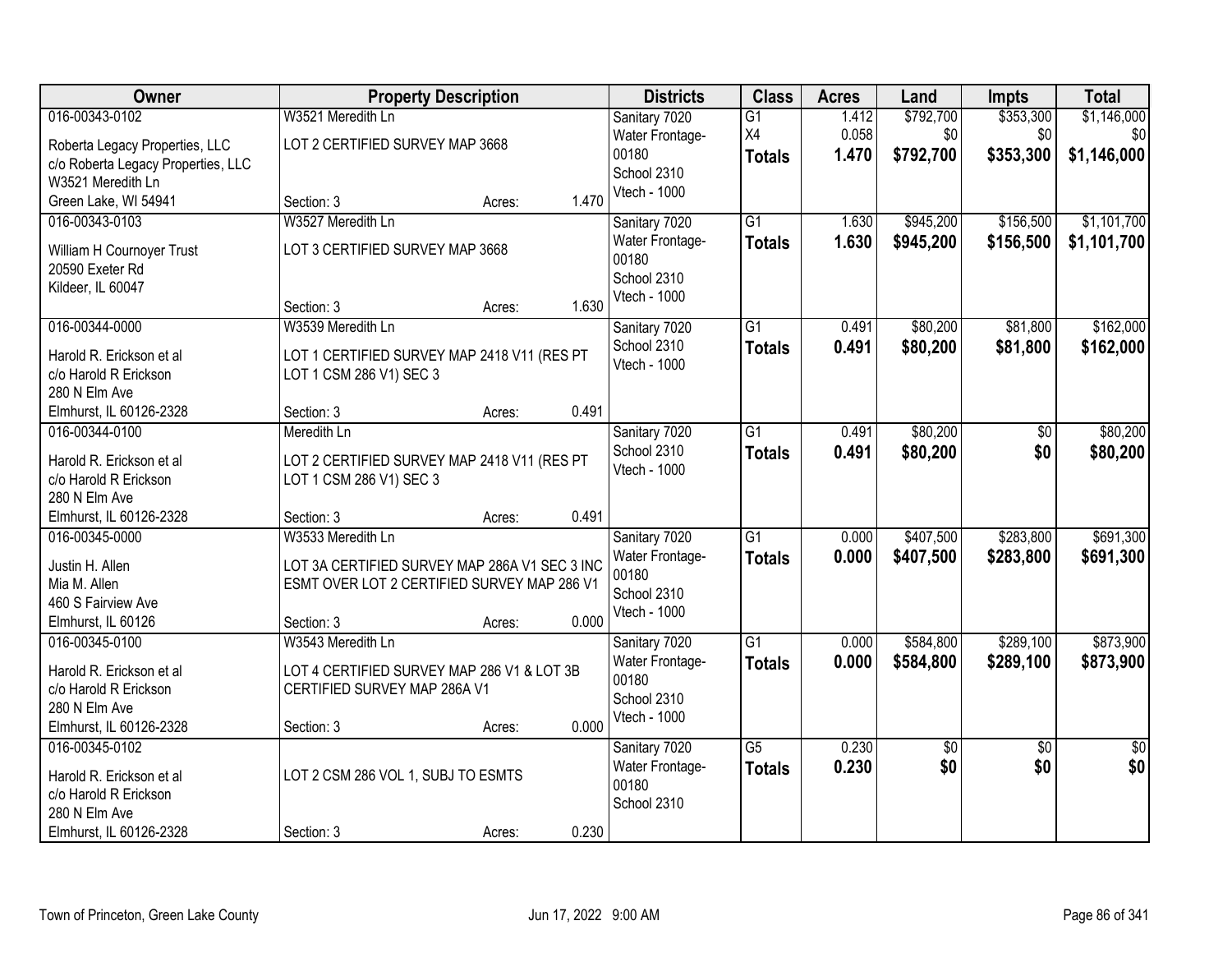| Owner                                  | <b>Property Description</b>                          | <b>Districts</b>            | <b>Class</b>    | <b>Acres</b> | Land              | <b>Impts</b>    | <b>Total</b> |
|----------------------------------------|------------------------------------------------------|-----------------------------|-----------------|--------------|-------------------|-----------------|--------------|
| 016-00346-0000                         | Meredith Ln                                          | Sanitary 7020               | $\overline{G1}$ | 1.120        | \$70,000          | $\overline{50}$ | \$70,000     |
| Cheryn L Fishelson Survivors Trust     | LOT 1, 1A & 2 CERTIFIED SURVEY MAP 363 V2 EXC        | Water Frontage-             | <b>Totals</b>   | 1.120        | \$70,000          | \$0             | \$70,000     |
| W4541 Golf Course Dr                   | PARCELS 346.3 & 346.4                                | 00180                       |                 |              |                   |                 |              |
| Fond Du Lac, WI 54937                  |                                                      | School 2310<br>Vtech - 1000 |                 |              |                   |                 |              |
|                                        | 1.120<br>Section: 3<br>Acres:                        |                             |                 |              |                   |                 |              |
| 016-00346-0100                         | W3551 Meredith Ln                                    | Sanitary 7020               | $\overline{G1}$ | 0.574        | \$613,700         | \$208,300       | \$822,000    |
| Cheryn L Fishelson Survivors Trust     | LOT 3 CERTIFIED SURVEY MAP 363 V2 SEC 3              | Water Frontage-             | Totals          | 0.574        | \$613,700         | \$208,300       | \$822,000    |
| W4541 Golf Course Dr                   |                                                      | 00180                       |                 |              |                   |                 |              |
| Fond Du Lac, WI 54937                  |                                                      | School 2310<br>Vtech - 1000 |                 |              |                   |                 |              |
|                                        | 0.574<br>Section: 3<br>Acres:                        |                             |                 |              |                   |                 |              |
| 016-00346-0200                         | W3555 Meredith Ln                                    | Sanitary 7020               | G1              | 0.624        | \$513,400         | \$211,300       | \$724,700    |
| Arline C Blachman Declaration of Trust | LOT 4 CERTIFIED SURVEY MAP 363 V2 SEC 3              | Water Frontage-             | <b>Totals</b>   | 0.624        | \$513,400         | \$211,300       | \$724,700    |
| 1540 Primrose Ln                       | W/ESMT V352 P681                                     | 00180                       |                 |              |                   |                 |              |
| Glenview, IL 60026                     |                                                      | School 2310                 |                 |              |                   |                 |              |
|                                        | 0.624<br>Section: 3<br>Acres:                        | Vtech - 1000                |                 |              |                   |                 |              |
| 016-00346-0300                         | W3575 Meredith Ln                                    | Sanitary 7020               | $\overline{G1}$ | 0.600        | \$312,800         | \$173,600       | \$486,400    |
| Geralyn M Charapata Marsh Revocable    | COM NW COR LOT 1 CERTIFIED SURVEY MAP 363            | <b>Water Frontage-</b>      | <b>Totals</b>   | 0.600        | \$312,800         | \$173,600       | \$486,400    |
| Trust                                  | THENCE E 99.54'; S 50.59'; S12*W 50.60'; W 86.60'; N | 00180                       |                 |              |                   |                 |              |
| 2863 S Superior St                     | 100' TO BEG & COM 905' W OF N1/4 COR SEC 3: S        | School 2310                 |                 |              |                   |                 |              |
| Milwaukee, WI 53207                    | 0.600<br>Section: 3<br>Acres:                        | Vtech - 1000                |                 |              |                   |                 |              |
| 016-00347-0000                         | Meredith Ln                                          | Sanitary 7020               | $\overline{G1}$ | 0.596        | \$310,000         | $\overline{50}$ | \$310,000    |
| Smiths Lago Verde, LLC                 | LOT 2 CERTIFIED SURVEY MAP 2665 V13 SEC 3            | Water Frontage-             | <b>Totals</b>   | 0.596        | \$310,000         | \$0             | \$310,000    |
| c/o Smiths Lago Verde, LLC             | W/ESMTS                                              | 00180                       |                 |              |                   |                 |              |
| 2715 Merrimont Dr                      |                                                      | School 2310                 |                 |              |                   |                 |              |
| Troy, OH 45373                         | 0.596<br>Section: 3<br>Acres:                        | Vtech - 1000                |                 |              |                   |                 |              |
| 016-00347-0100                         | W3563 Meredith Ln                                    | Sanitary 7020               | $\overline{G1}$ | 1.400        | \$1,094,000       | \$907,200       | \$2,001,200  |
| Michael T. Riordan et al               | LOT 1 CERTIFIED SURVEY MAP 2665 V13 (RES PT          | Water Frontage-             | <b>Totals</b>   |              | 1.400 \$1,094,000 | \$907,200       | \$2,001,200  |
| c/o Michael T & Elizabet Riordan       | CSM 396 V2) SEC 3                                    | 00180                       |                 |              |                   |                 |              |
| W3563 Meredith Ln                      |                                                      | School 2310                 |                 |              |                   |                 |              |
| Green Lake, WI 54941                   | 1.400<br>Section: 3<br>Acres:                        | Vtech - 1000                |                 |              |                   |                 |              |
| 016-00347-0200                         | W3559 Meredith Ln                                    | Sanitary 7020               | $\overline{G1}$ | 0.000        | \$506,200         | \$478,500       | \$984,700    |
| David M Giordano Living Trust          | LOT 1 CERTIFIED SURVEY MAP 396 V2 & THAT PCL         | Water Frontage-             | <b>Totals</b>   | 0.000        | \$506,200         | \$478,500       | \$984,700    |
| 613 Rockland Ave                       | AS DESC V515 P654 EXC THAT PCL AS DESC V513          | 00180                       |                 |              |                   |                 |              |
| Lake Bluff, IL 60044                   | P660 SEC 3                                           | School 2310                 |                 |              |                   |                 |              |
|                                        | 0.000<br>Section: 3<br>Acres:                        | Vtech - 1000                |                 |              |                   |                 |              |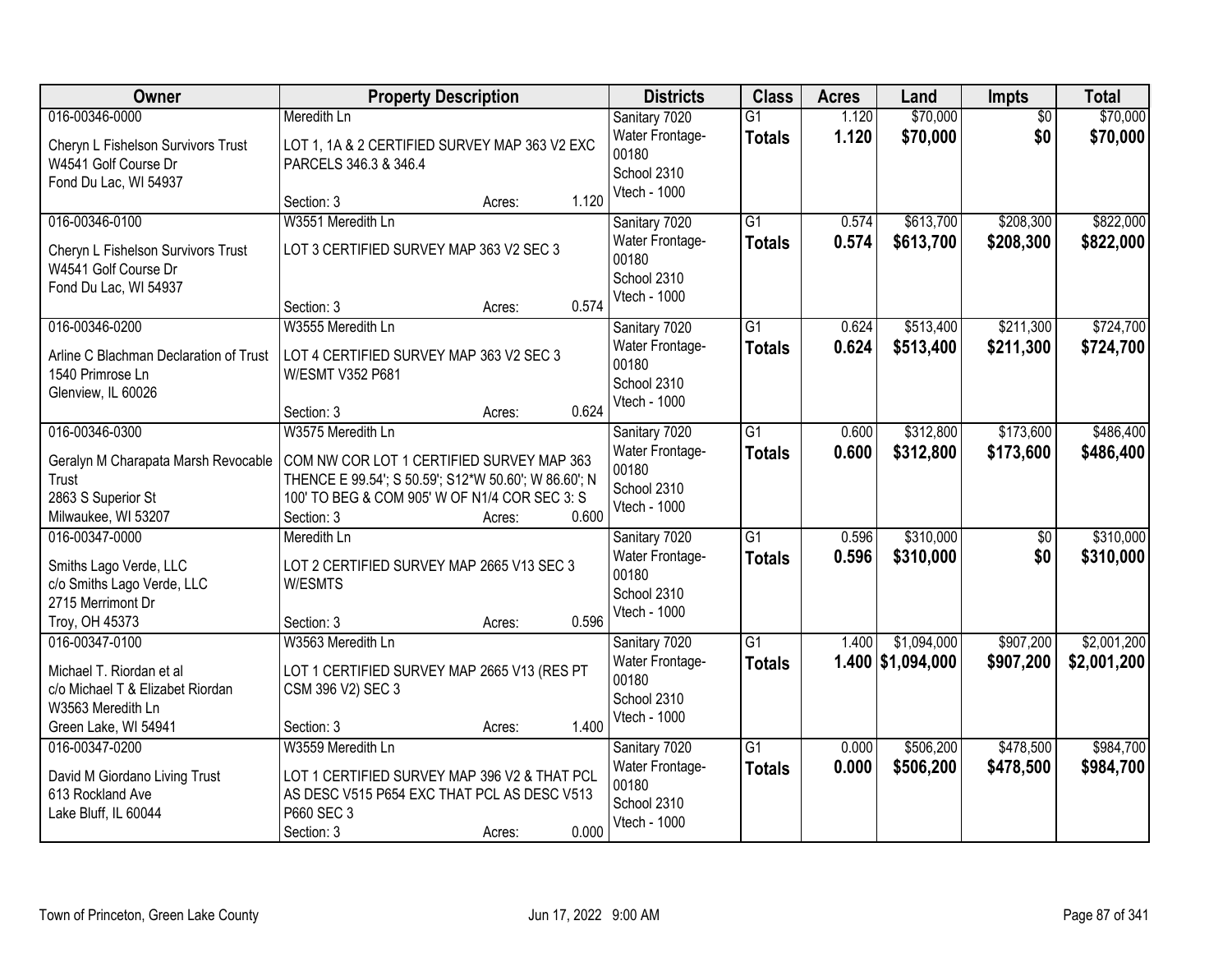| Owner                                        | <b>Property Description</b>                                                                 | <b>Districts</b>         | <b>Class</b>    | <b>Acres</b> | Land      | <b>Impts</b> | <b>Total</b> |
|----------------------------------------------|---------------------------------------------------------------------------------------------|--------------------------|-----------------|--------------|-----------|--------------|--------------|
| 016-00347-0300                               | W3571 Meredith Ln                                                                           | Sanitary 7020            | $\overline{G1}$ | 0.592        | \$301,800 | \$346,400    | \$648,200    |
| Chris W. Nielsen et al                       | COM 905' W & 100'S OF THE N1/4 COR SEC 3: RUN S                                             | Water Frontage-          | <b>Totals</b>   | 0.592        | \$301,800 | \$346,400    | \$648,200    |
| c/o Carp Diem, LLC                           | 100'; W 216'; N09*E 101.27'; E 200' TO BEG; ALSO                                            | 00180                    |                 |              |           |              |              |
| W3571 Meredith Ln                            | LANDS LYING BETWEEN ABOVE DESC & COVE COM                                                   | School 2310              |                 |              |           |              |              |
| Green Lake, WI 54941                         | 0.592<br>Section: 3<br>Acres:                                                               | Vtech - 1000             |                 |              |           |              |              |
| 016-00347-0400                               | W3567 Meredith Ln                                                                           | Sanitary 7020            | $\overline{G1}$ | 0.589        | \$305,000 | \$129,200    | \$434,200    |
|                                              |                                                                                             | Water Frontage-          | <b>Totals</b>   | 0.589        | \$305,000 | \$129,200    | \$434,200    |
| Smiths Lago Verde, LLC                       | LOT 1 CERTIFIED SURVEY MAP 849 V3 W/ESMT V352                                               | 00180                    |                 |              |           |              |              |
| c/o Smiths Lago Verde, LLC                   | P681                                                                                        | School 2310              |                 |              |           |              |              |
| 2715 Merrimont Dr                            | 0.589                                                                                       | Vtech - 1000             |                 |              |           |              |              |
| Troy, OH 45373                               | Section: 3<br>Acres:                                                                        |                          |                 |              |           |              |              |
| 016-00349-0000                               | N4863 N Lakeshore Dr                                                                        | Sanitary 7020            | G1              | 0.000        | \$286,900 | \$146,500    | \$433,400    |
| Myron Lyskanycz et al                        | COM 256.64' N70*E OF THE SE COR CERTIFIED                                                   | Water Frontage-<br>00180 | <b>Totals</b>   | 0.000        | \$286,900 | \$146,500    | \$433,400    |
| c/o Myron & Oksana Lyskanycz                 | SURVEY MAP 45: THENCE N6*08'W 249.91'; SE 124'                                              | School 4606              |                 |              |           |              |              |
| 6535 N Waukesha Ave                          | (M/L); S15*39'E 90.40'; SE TO LAKESHORE DR; SW                                              | Vtech - 1000             |                 |              |           |              |              |
| Chicago, IL 60646                            | 0.000<br>Section: 3<br>Acres:                                                               |                          |                 |              |           |              |              |
| 016-00349-0100                               | W3644 Beyers Cove Rd                                                                        | Sanitary 7020            | $\overline{G1}$ | 0.468        | \$76,500  | \$118,600    | \$195,100    |
|                                              |                                                                                             | Water Frontage-          | <b>Totals</b>   | 0.468        | \$76,500  | \$118,600    | \$195,100    |
| Glenn A Rynes Qualified Personal             | COM 28.36' S61*E OF SE COR CSM 45; THENCE N                                                 | 00180                    |                 |              |           |              |              |
| Residence Trust et al                        | 196.19'; S80*E 79.47'; N 185'; S80*E 20'; S 416.83';<br>N61*W 111.20' TO POB INCL ROW SEC 3 | School 4606              |                 |              |           |              |              |
| c/o Rozlyn Rynes                             | 0.468<br>Section: 3<br>Acres:                                                               | Vtech - 1000             |                 |              |           |              |              |
| 1490 Abington Cambs<br>Lake Forest, IL 60045 |                                                                                             |                          |                 |              |           |              |              |
| 016-00349-0300                               | N4851 N Lakeshore Dr                                                                        | Sanitary 7020            | G1              | 0.600        | \$301,600 | \$312,800    | \$614,400    |
|                                              |                                                                                             | Water Frontage-          |                 | 0.600        |           |              |              |
| Martha A Zimmerman Trust et al               | COM 160.36' N70*E OF THE SE COR LOT 1                                                       | 00180                    | <b>Totals</b>   |              | \$301,600 | \$312,800    | \$614,400    |
| 2401 Oxford St                               | CERTIFIED SURVEY MAP 45; THENCE N 291.79' TO                                                | School 4606              |                 |              |           |              |              |
| Rockford, IL 61103                           | M/L; S80*15'E 63.92'; S6*E 249.91'; S70* ETC RECD IN                                        | Vtech - 1000             |                 |              |           |              |              |
|                                              | 0.600<br>Section: 3<br>Acres:                                                               |                          |                 |              |           |              |              |
| 016-00349-0400                               | N4867 N Lakeshore Dr                                                                        | Sanitary 7020            | $\overline{G1}$ | 0.000        | \$182,500 | \$104,000    | \$286,500    |
| Elizabeth M. Kneesel                         | COM 7.85' N OF MC ON E LN OF NW1/4 OF THE                                                   | Water Frontage-          | <b>Totals</b>   | 0.000        | \$182,500 | \$104,000    | \$286,500    |
| Thomas J. Kneesel                            | NW1/4 SEC 3 RUN S71*W 19.97'; S67*W 19.97' ETC AS                                           | 00180                    |                 |              |           |              |              |
| 8033 E Ridge Dr                              | RECD IN V209 P619; INC LOT I CERTIFIED SURVEY                                               | School 4606              |                 |              |           |              |              |
| Pleasant Prairie, WI 53158                   | 0.000<br>Section: 3<br>Acres:                                                               | Vtech - 1000             |                 |              |           |              |              |
| 016-00349-0500                               | W3658 Beyers Cove Rd                                                                        | Sanitary 7020            | $\overline{G1}$ | 0.360        | \$203,900 | \$136,100    | \$340,000    |
|                                              |                                                                                             | Water Frontage-          | <b>Totals</b>   | 0.360        | \$203,900 | \$136,100    | \$340,000    |
| Michael R. Resheske Jr et al                 | LOT 1 CERTIFIED SURVEY MAP 1403 V5 SEC 3                                                    | 00180                    |                 |              |           |              |              |
| c/o Michael R Jr & Margi Resheske            |                                                                                             | School 4606              |                 |              |           |              |              |
| W3658 Beyers Cove Rd                         |                                                                                             | Vtech - 1000             |                 |              |           |              |              |
| Princeton, WI 54968                          | 0.360<br>Section: 3<br>Acres:                                                               |                          |                 |              |           |              |              |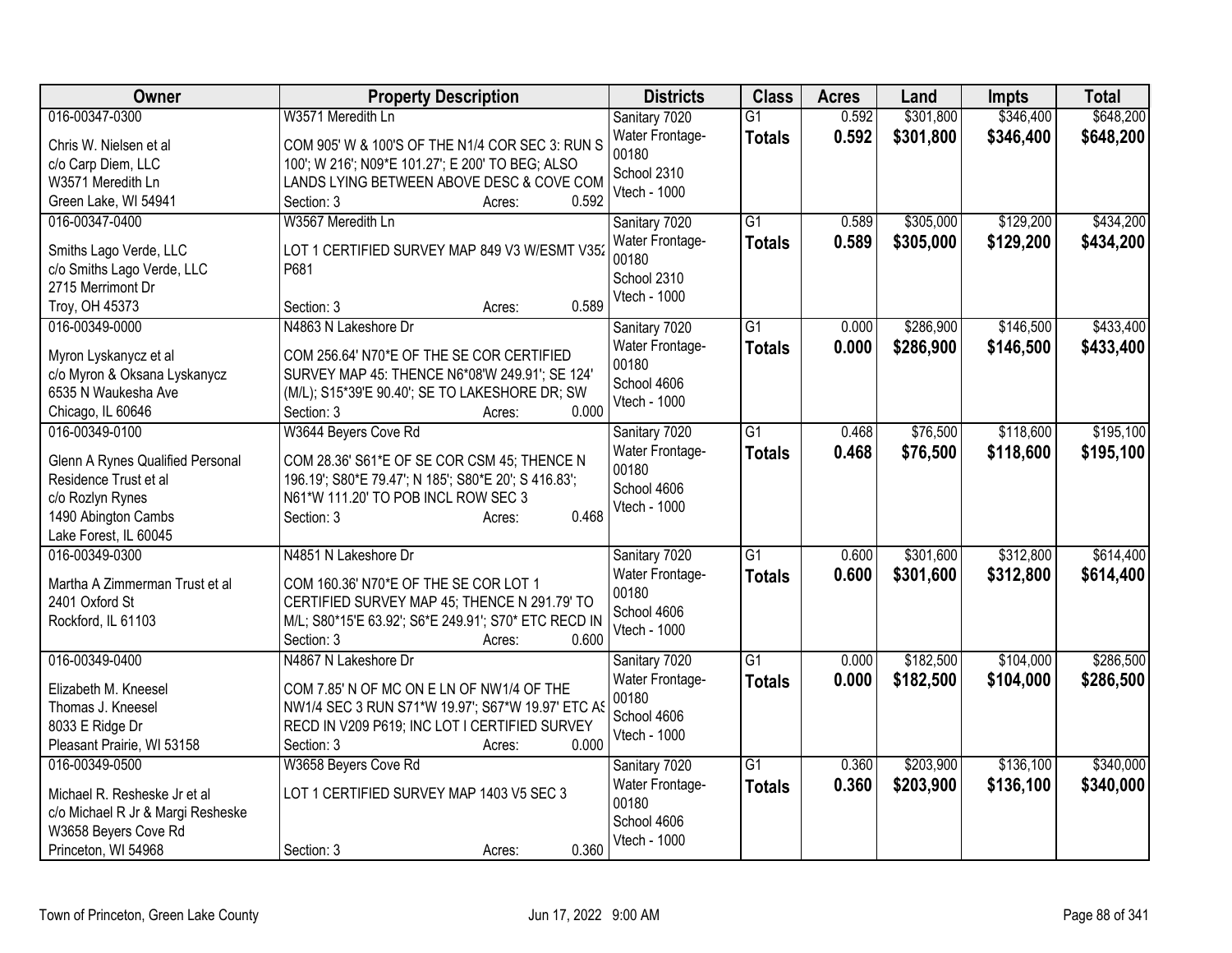| \$109,000<br>\$177,500<br>016-00349-0700<br>W3655 Beyers Cove Rd<br>Sanitary 7020<br>\$68,500<br>$\overline{G1}$<br>2.217<br>2.217<br>School 4606<br>\$68,500<br>\$109,000<br>\$177,500<br><b>Totals</b><br>LOT 4 CERTIFIED SURVEY MAP 533 V 2 ALSO A 1/15<br>Ervin H. Voss Jr<br>Vtech - 1000<br>INT IN LOT 12 OF BEYER COVE ASSR'S PLAT ALSO A<br>W3655 Beyers Cove Rd<br>Princeton, WI 54968<br>16.5' R/W<br>2.217<br>Section: 3<br>Acres:<br>$\overline{G1}$<br>\$17,200<br>\$18,200<br>016-00349-0800<br><b>Beyers Cove Rd</b><br>Sanitary 7020<br>1.391<br>\$1,000<br>\$17,200<br>1.391<br>\$1,000<br>\$18,200<br>School 4606<br><b>Totals</b><br>LOT 1 CERTIFIED SURVEY MAP 1498 V6 SEC 3 (A<br>John D. Tolbert<br>Vtech - 1000<br>John C. Tolbert<br>RES OF LOT 1; PART OF LOT 2 CSM 533 & A RES OF<br>168 S Old Creek Rd<br>LOT 1 CSM 1076)<br>1.391<br>Vernon Hills, IL 60061<br>Section: 3<br>Acres:<br>W3651 Beyers Cove Rd<br>\$207,400<br>\$238,800<br>016-00349-0900<br>Sanitary 7020<br>G <sub>1</sub><br>1.210<br>\$31,400<br>School 4606<br>1.210<br>\$31,400<br>\$207,400<br>\$238,800<br><b>Totals</b><br><b>Richard Ruhl</b><br>LOT 2 CERTIFIED SURVEY MAP 1498 V6 SEC 3 (A<br>Vtech - 1000<br>Sara Ruhl<br>RES OF PART OF LOT 2 CSM 533 & LOT 2 CSM 1076) |
|---------------------------------------------------------------------------------------------------------------------------------------------------------------------------------------------------------------------------------------------------------------------------------------------------------------------------------------------------------------------------------------------------------------------------------------------------------------------------------------------------------------------------------------------------------------------------------------------------------------------------------------------------------------------------------------------------------------------------------------------------------------------------------------------------------------------------------------------------------------------------------------------------------------------------------------------------------------------------------------------------------------------------------------------------------------------------------------------------------------------------------------------------------------------------------------------------------------------------------------------------------------------------------|
|                                                                                                                                                                                                                                                                                                                                                                                                                                                                                                                                                                                                                                                                                                                                                                                                                                                                                                                                                                                                                                                                                                                                                                                                                                                                                 |
|                                                                                                                                                                                                                                                                                                                                                                                                                                                                                                                                                                                                                                                                                                                                                                                                                                                                                                                                                                                                                                                                                                                                                                                                                                                                                 |
|                                                                                                                                                                                                                                                                                                                                                                                                                                                                                                                                                                                                                                                                                                                                                                                                                                                                                                                                                                                                                                                                                                                                                                                                                                                                                 |
|                                                                                                                                                                                                                                                                                                                                                                                                                                                                                                                                                                                                                                                                                                                                                                                                                                                                                                                                                                                                                                                                                                                                                                                                                                                                                 |
|                                                                                                                                                                                                                                                                                                                                                                                                                                                                                                                                                                                                                                                                                                                                                                                                                                                                                                                                                                                                                                                                                                                                                                                                                                                                                 |
|                                                                                                                                                                                                                                                                                                                                                                                                                                                                                                                                                                                                                                                                                                                                                                                                                                                                                                                                                                                                                                                                                                                                                                                                                                                                                 |
|                                                                                                                                                                                                                                                                                                                                                                                                                                                                                                                                                                                                                                                                                                                                                                                                                                                                                                                                                                                                                                                                                                                                                                                                                                                                                 |
|                                                                                                                                                                                                                                                                                                                                                                                                                                                                                                                                                                                                                                                                                                                                                                                                                                                                                                                                                                                                                                                                                                                                                                                                                                                                                 |
|                                                                                                                                                                                                                                                                                                                                                                                                                                                                                                                                                                                                                                                                                                                                                                                                                                                                                                                                                                                                                                                                                                                                                                                                                                                                                 |
|                                                                                                                                                                                                                                                                                                                                                                                                                                                                                                                                                                                                                                                                                                                                                                                                                                                                                                                                                                                                                                                                                                                                                                                                                                                                                 |
|                                                                                                                                                                                                                                                                                                                                                                                                                                                                                                                                                                                                                                                                                                                                                                                                                                                                                                                                                                                                                                                                                                                                                                                                                                                                                 |
|                                                                                                                                                                                                                                                                                                                                                                                                                                                                                                                                                                                                                                                                                                                                                                                                                                                                                                                                                                                                                                                                                                                                                                                                                                                                                 |
|                                                                                                                                                                                                                                                                                                                                                                                                                                                                                                                                                                                                                                                                                                                                                                                                                                                                                                                                                                                                                                                                                                                                                                                                                                                                                 |
|                                                                                                                                                                                                                                                                                                                                                                                                                                                                                                                                                                                                                                                                                                                                                                                                                                                                                                                                                                                                                                                                                                                                                                                                                                                                                 |
| W3651 Beyers Cove Rd<br>INCL ESMT ALSO 1/15 INT IN LOT 12 BEYERS COVE                                                                                                                                                                                                                                                                                                                                                                                                                                                                                                                                                                                                                                                                                                                                                                                                                                                                                                                                                                                                                                                                                                                                                                                                           |
| Princeton, WI 54968<br>Section: 3<br>1.210<br>Acres:                                                                                                                                                                                                                                                                                                                                                                                                                                                                                                                                                                                                                                                                                                                                                                                                                                                                                                                                                                                                                                                                                                                                                                                                                            |
| W3690 Beyers Cove Rd<br>$\overline{G1}$<br>\$315,400<br>\$326,200<br>\$641,600<br>016-00350-0300<br>Sanitary 7020<br>1.145                                                                                                                                                                                                                                                                                                                                                                                                                                                                                                                                                                                                                                                                                                                                                                                                                                                                                                                                                                                                                                                                                                                                                      |
| Water Frontage-<br>1.145<br>\$315,400<br>\$326,200<br>\$641,600<br><b>Totals</b><br>LOT 1 CERTIFIED SURVEY MAP 3685 VOL 21<br><b>Brad Herbolsheimer</b>                                                                                                                                                                                                                                                                                                                                                                                                                                                                                                                                                                                                                                                                                                                                                                                                                                                                                                                                                                                                                                                                                                                         |
| 00180<br>Lara Herbolsheimer                                                                                                                                                                                                                                                                                                                                                                                                                                                                                                                                                                                                                                                                                                                                                                                                                                                                                                                                                                                                                                                                                                                                                                                                                                                     |
| School 4606<br>430 Washington St                                                                                                                                                                                                                                                                                                                                                                                                                                                                                                                                                                                                                                                                                                                                                                                                                                                                                                                                                                                                                                                                                                                                                                                                                                                |
| Vtech - 1000<br>1.150<br>Glenview, IL 60025<br>Section: 3<br>Acres:                                                                                                                                                                                                                                                                                                                                                                                                                                                                                                                                                                                                                                                                                                                                                                                                                                                                                                                                                                                                                                                                                                                                                                                                             |
| $\overline{G1}$<br>\$220,300<br>\$317,200<br>016-00351-0000<br>W3674 Beyers Cove Rd<br>0.380<br>\$96,900<br>Sanitary 7020                                                                                                                                                                                                                                                                                                                                                                                                                                                                                                                                                                                                                                                                                                                                                                                                                                                                                                                                                                                                                                                                                                                                                       |
| 0.380<br>\$220,300<br>\$96,900<br>\$317,200<br>Water Frontage-<br><b>Totals</b>                                                                                                                                                                                                                                                                                                                                                                                                                                                                                                                                                                                                                                                                                                                                                                                                                                                                                                                                                                                                                                                                                                                                                                                                 |
| John D. Tolbert et al<br>LOT 4 CERTIFIED SURVEY MAP 45 V1 SEC 3 ALSO<br>00180                                                                                                                                                                                                                                                                                                                                                                                                                                                                                                                                                                                                                                                                                                                                                                                                                                                                                                                                                                                                                                                                                                                                                                                                   |
| INCL THE E'LY 20' OF LOT 2 CSM 1077 AS DESC IN<br>c/o John D & Barbara M Tolbert<br>School 4606<br>V365 P321                                                                                                                                                                                                                                                                                                                                                                                                                                                                                                                                                                                                                                                                                                                                                                                                                                                                                                                                                                                                                                                                                                                                                                    |
| 168 Old Creek Rd<br>Vtech - 1000<br>0.380<br>Vernon Hills, IL 60061<br>Section: 3                                                                                                                                                                                                                                                                                                                                                                                                                                                                                                                                                                                                                                                                                                                                                                                                                                                                                                                                                                                                                                                                                                                                                                                               |
| Acres:<br>$\overline{G1}$<br>\$229,200<br>\$154,100<br>\$383,300<br>016-00352-0000<br>0.000                                                                                                                                                                                                                                                                                                                                                                                                                                                                                                                                                                                                                                                                                                                                                                                                                                                                                                                                                                                                                                                                                                                                                                                     |
| W3670 Beyers Cove Rd<br>Sanitary 7020                                                                                                                                                                                                                                                                                                                                                                                                                                                                                                                                                                                                                                                                                                                                                                                                                                                                                                                                                                                                                                                                                                                                                                                                                                           |
| 0.000<br>\$229,200<br>\$154,100<br>\$383,300<br>Water Frontage-<br><b>Totals</b><br>Lyn M. Herriot<br>LOT 3 CERTIFIED SURVEY MAP 45 V1 SEC 3 INCL<br>00180                                                                                                                                                                                                                                                                                                                                                                                                                                                                                                                                                                                                                                                                                                                                                                                                                                                                                                                                                                                                                                                                                                                      |
| PO Box 123<br><b>ROW</b><br>School 4606                                                                                                                                                                                                                                                                                                                                                                                                                                                                                                                                                                                                                                                                                                                                                                                                                                                                                                                                                                                                                                                                                                                                                                                                                                         |
| Ripon, WI 54971<br>Vtech - 1000                                                                                                                                                                                                                                                                                                                                                                                                                                                                                                                                                                                                                                                                                                                                                                                                                                                                                                                                                                                                                                                                                                                                                                                                                                                 |
| 0.000<br>Section: 3<br>Acres:                                                                                                                                                                                                                                                                                                                                                                                                                                                                                                                                                                                                                                                                                                                                                                                                                                                                                                                                                                                                                                                                                                                                                                                                                                                   |
| 016-00353-0000<br>W3666 Beyers Cove Rd<br>$\overline{G1}$<br>\$233,800<br>\$184,400<br>\$418,200<br>0.500<br>Sanitary 7020                                                                                                                                                                                                                                                                                                                                                                                                                                                                                                                                                                                                                                                                                                                                                                                                                                                                                                                                                                                                                                                                                                                                                      |
| 0.500<br>\$233,800<br>\$418,200<br>Water Frontage-<br>\$184,400<br><b>Totals</b><br>LOT 2 CERTIFIED SURVEY MAP 45 V1 SEC 3<br>Candice D Kuna Trust                                                                                                                                                                                                                                                                                                                                                                                                                                                                                                                                                                                                                                                                                                                                                                                                                                                                                                                                                                                                                                                                                                                              |
| 00180<br>246 Oneida                                                                                                                                                                                                                                                                                                                                                                                                                                                                                                                                                                                                                                                                                                                                                                                                                                                                                                                                                                                                                                                                                                                                                                                                                                                             |
| School 4606<br>Elmhurst, IL 60126                                                                                                                                                                                                                                                                                                                                                                                                                                                                                                                                                                                                                                                                                                                                                                                                                                                                                                                                                                                                                                                                                                                                                                                                                                               |
| Vtech - 1000<br>0.500<br>Section: 3<br>Acres:                                                                                                                                                                                                                                                                                                                                                                                                                                                                                                                                                                                                                                                                                                                                                                                                                                                                                                                                                                                                                                                                                                                                                                                                                                   |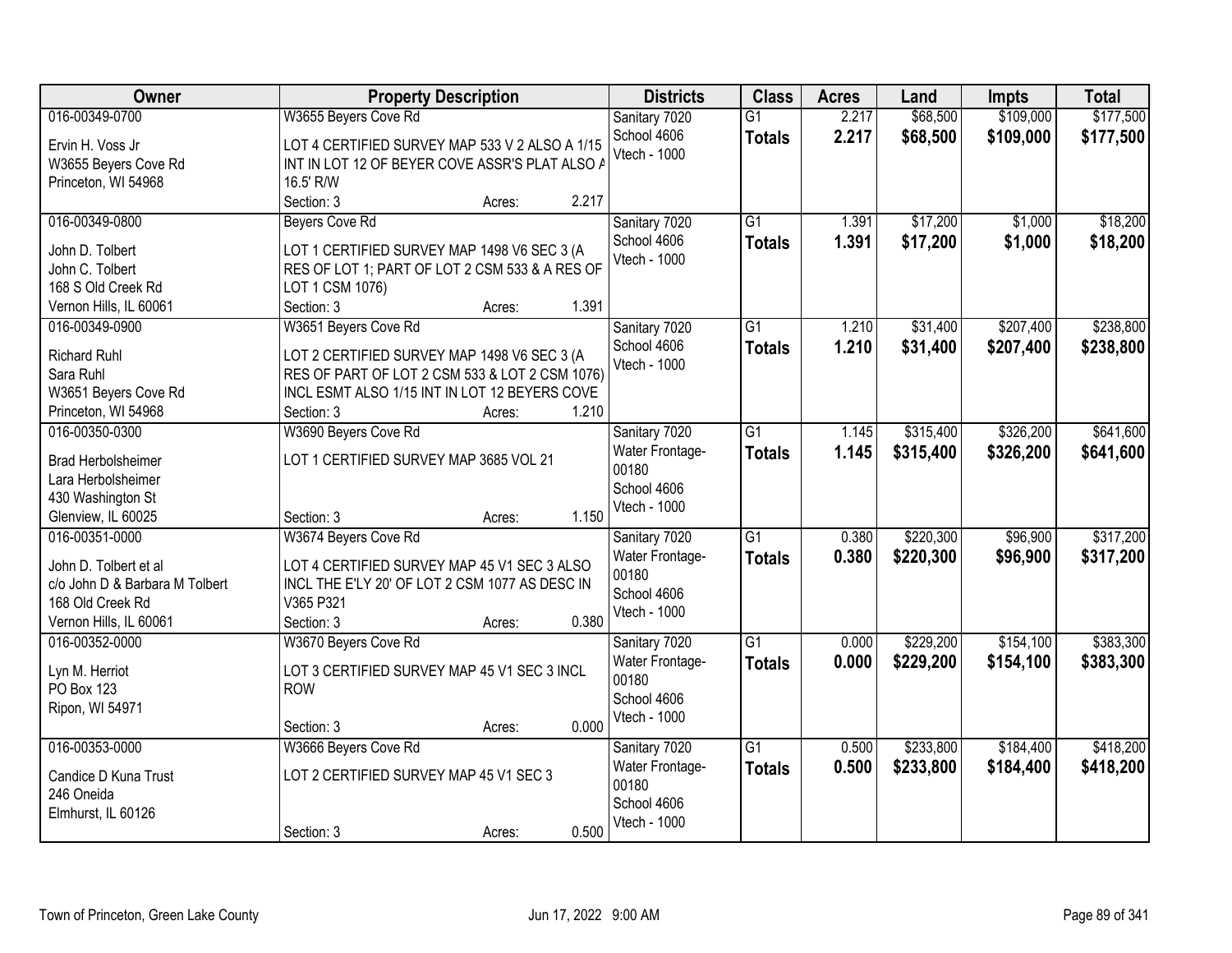| Owner                                                     | <b>Property Description</b>                                                    | <b>Districts</b> | <b>Class</b>    | <b>Acres</b> | Land      | <b>Impts</b>    | <b>Total</b> |
|-----------------------------------------------------------|--------------------------------------------------------------------------------|------------------|-----------------|--------------|-----------|-----------------|--------------|
| 016-00354-0000                                            | W3662 Beyers Cove Rd                                                           | Sanitary 7020    | $\overline{G1}$ | 0.821        | \$239,000 | \$137,900       | \$376,900    |
| Daniel Milovanovic                                        | LOT 1 CERTIFIED SURVEY MAP 45 V1 ALSO A 25'                                    | Water Frontage-  | <b>Totals</b>   | 0.821        | \$239,000 | \$137,900       | \$376,900    |
| W3662 Beyers Cove Rd                                      | STRIP ADJOINING THE SAME ON THE E SIDE SEC 3                                   | 00180            |                 |              |           |                 |              |
| Princeton, WI 54968                                       |                                                                                | School 4606      |                 |              |           |                 |              |
|                                                           | 0.821<br>Section: 3<br>Acres:                                                  | Vtech - 1000     |                 |              |           |                 |              |
| 016-00356-0000                                            | N4871 N Lakeshore Dr                                                           | Sanitary 7020    | G1              | 0.000        | \$426,200 | \$182,500       | \$608,700    |
| Anderson Trust No 2012                                    | COM 7.895' N OF MC ON E LN OF THE NW1/4 OF THE                                 | Water Frontage-  | <b>Totals</b>   | 0.000        | \$426,200 | \$182,500       | \$608,700    |
| Walter P & Rose Mary Howald Family                        | NW1/4 SEC 3: S71*W 19.97'; S67*W 19.97' ETC AS                                 | 00180            |                 |              |           |                 |              |
| Trust                                                     | RECD IN V192 P631 & V241 P219; EXC PAR 349.4                                   | School 4606      |                 |              |           |                 |              |
| 1510 Motel Rd                                             | 0.000<br>Section: 3<br>Acres:                                                  | Vtech - 1000     |                 |              |           |                 |              |
| Sycamore, IL 60178                                        |                                                                                |                  |                 |              |           |                 |              |
| 016-00356-0200                                            | Lakeshore Dr                                                                   | Sanitary 7020    | $\overline{G1}$ | 0.000        | \$42,700  | $\overline{50}$ | \$42,700     |
|                                                           | THAT PART OF THE NW1/4 OF THE NW1/4 SEC 3                                      | Water Frontage-  | <b>Totals</b>   | 0.000        | \$42,700  | \$0             | \$42,700     |
| Michael S. Crosby et al<br>c/o Michael S & Susan E Crosby | RECD IN V267 P523 & 524 EXC THAT PART FOR                                      | 00180            |                 |              |           |                 |              |
| 475 Executive Pkwy                                        | PUBLIC HWY (INCL LOT 2 OF CSM 636 V3)                                          | School 4606      |                 |              |           |                 |              |
| Rockford, IL 61107                                        | 0.000<br>Section: 3<br>Acres:                                                  | Vtech - 1000     |                 |              |           |                 |              |
| 016-00356-0300                                            |                                                                                | Sanitary 7020    | $\overline{G1}$ | 0.119        | \$3,900   | $\overline{50}$ | \$3,900      |
|                                                           |                                                                                | School 4606      | <b>Totals</b>   | 0.119        | \$3,900   | \$0             | \$3,900      |
| Jeffrey S. Luedke et al                                   | THAT PART OF THE NW1/4 OF THE NW1/4 SEC 3                                      | Vtech - 1000     |                 |              |           |                 |              |
| c/o Michael S. Crosby                                     | (BEING 30' IN WIDTH & USED AS A R/W AS RECD                                    |                  |                 |              |           |                 |              |
| 475 Executive Pkwy                                        | V267 P239; EXC PART FOR PUB HWY                                                |                  |                 |              |           |                 |              |
| Rockford, IL 61107                                        | 0.119<br>Section: 3<br>Acres:                                                  |                  |                 |              |           |                 |              |
| 016-00377-0000                                            | W3647 Beyers Cove Rd                                                           | Sanitary 7020    | $\overline{G1}$ | 0.906        | \$123,300 | \$106,400       | \$229,700    |
| Martin F. Greif et al                                     | LOTS 1, 2 & 3 CERTIFIED SURVEY MAP 66 V1 ALSO /                                | School 4606      | <b>Totals</b>   | 0.906        | \$123,300 | \$106,400       | \$229,700    |
| 6800 N Osceola                                            | 2/15TH INT IN LOT 12 BEYERS COVE ASSR'S PLAT                                   | Vtech - 1000     |                 |              |           |                 |              |
| Chicago, IL 60631                                         | ALSO A 1R ROW SEC 3                                                            |                  |                 |              |           |                 |              |
|                                                           | Section: 3<br>0.906<br>Acres:                                                  |                  |                 |              |           |                 |              |
| 016-00378-0000                                            | W3653 Beyers Cove Rd                                                           | Sanitary 7020    | $\overline{G1}$ | 0.303        | \$49,500  | \$97,300        | \$146,800    |
| Robert William Geisthardt et al                           | LOT 4 CERTIFIED SURVEY MAP 66 V1, SEC 3 ALSO A                                 | School 4606      | <b>Totals</b>   | 0.303        | \$49,500  | \$97,300        | \$146,800    |
| c/o Robert William & Sar Geisthardt                       | 1/15 INT IN LOT 12, BEYERS COVE ASSR'S PLAT                                    | Vtech - 1000     |                 |              |           |                 |              |
| W3653 Beyers Cove Rd                                      | ALSO A 1R ROW                                                                  |                  |                 |              |           |                 |              |
| Princeton, WI 54968                                       | 0.303<br>Section: 3<br>Acres:                                                  |                  |                 |              |           |                 |              |
| 016-00379-0000                                            |                                                                                | Sanitary 7020    | G5              | 6.000        | \$5,100   | $\overline{50}$ | \$5,100      |
|                                                           |                                                                                | School 4606      | <b>Totals</b>   | 6.000        | \$5,100   | \$0             | \$5,100      |
| Tami Horzewski et al                                      | NE1/4 OF THE NE1/4 SEC 4 EXC LYNN-LEE SHORES;                                  | Vtech - 1000     |                 |              |           |                 |              |
| c/o Tami Hackbarth<br>C/O Carol Siddall                   | EXC LYNN-LEE SHORES 1ST ADD & 2ND ADD & EXC                                    |                  |                 |              |           |                 |              |
| N3925 Reetz Rd                                            | LOTS 1, 2, 3 & 4 CSM 760 LE FOR CAROL SIDDALL<br>6.000<br>Section: 4<br>Acres: |                  |                 |              |           |                 |              |
|                                                           |                                                                                |                  |                 |              |           |                 |              |
| Princeton, WI 54968                                       |                                                                                |                  |                 |              |           |                 |              |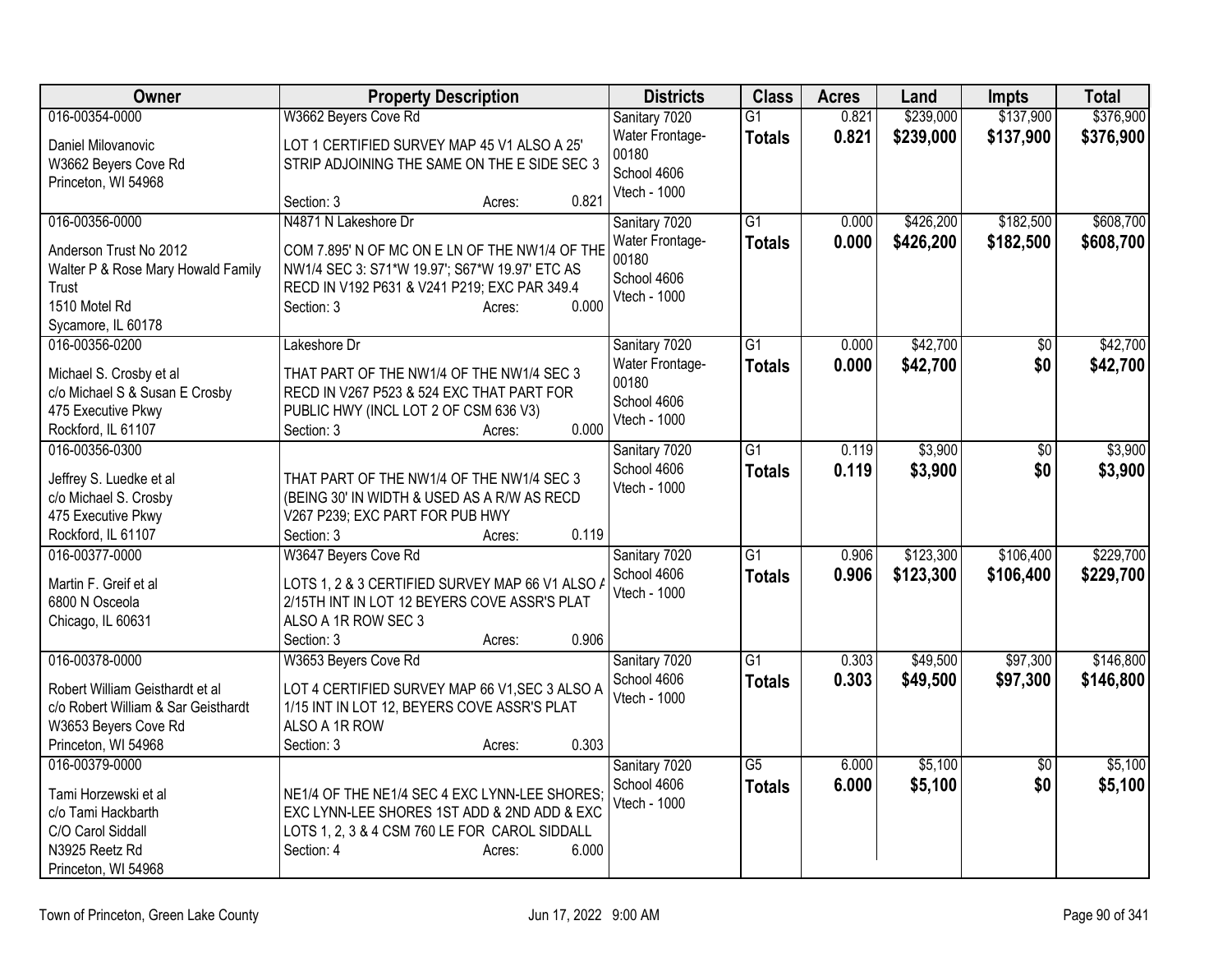| <b>Owner</b>                                                                                                                 | <b>Property Description</b>                                                                                                                                                                         | <b>Districts</b>                             | <b>Class</b>                                       | <b>Acres</b>              | Land                          | <b>Impts</b>                  | <b>Total</b>                  |
|------------------------------------------------------------------------------------------------------------------------------|-----------------------------------------------------------------------------------------------------------------------------------------------------------------------------------------------------|----------------------------------------------|----------------------------------------------------|---------------------------|-------------------------------|-------------------------------|-------------------------------|
| 016-00379-0100<br>Darrin S. Kuehn<br>3011 Rose Moon Way<br>Neenah, WI 54956                                                  | LOT 4 CERTIFIED SURVEY MAP 760 V3 SEC 4                                                                                                                                                             | Sanitary 7020<br>School 4606<br>Vtech - 1000 | $\overline{G1}$<br><b>Totals</b>                   | 4.330<br>4.330            | \$40,100<br>\$40,100          | $\overline{50}$<br>\$0        | \$40,100<br>\$40,100          |
|                                                                                                                              | 4.330<br>Section: 4<br>Acres:                                                                                                                                                                       |                                              |                                                    |                           |                               |                               |                               |
| 016-00379-0200<br>Michael F. Starshak<br>W3755 Beyers Cove Rd<br>Princeton, WI 54923                                         | LOT 1 CERTIFIED SURVEY MAP 2168 V9 (RES PT<br>LOT 1 CSM 760) SEC 4                                                                                                                                  | Sanitary 7020<br>School 4606<br>Vtech - 1000 | $\overline{G5}$<br>G <sub>6</sub><br><b>Totals</b> | 1.235<br>2.000<br>3.235   | \$1,100<br>\$8,200<br>\$9,300 | $\overline{50}$<br>\$0<br>\$0 | \$1,100<br>\$8,200<br>\$9,300 |
|                                                                                                                              | 3.235<br>Section: 4<br>Acres:                                                                                                                                                                       |                                              |                                                    |                           |                               |                               |                               |
| 016-00379-0201<br>Michael F. Starshak<br>W3755 Beyers Cove Rd<br>Princeton, WI 54923                                         | LOT 2 CERTIFIED SURVEY MAP 2168 V9 SEC 4                                                                                                                                                            | Sanitary 7020<br>School 4606<br>Vtech - 1000 | $\overline{G5}$<br>G <sub>6</sub><br><b>Totals</b> | 3.000<br>0.436<br>3.436   | \$2,600<br>\$1,800<br>\$4,400 | $\overline{50}$<br>\$0<br>\$0 | \$2,600<br>\$1,800<br>\$4,400 |
|                                                                                                                              | 3.436<br>Section: 4<br>Acres:                                                                                                                                                                       |                                              |                                                    |                           |                               |                               |                               |
| 016-00379-0300<br>Michael F. Starshak<br>W3755 Beyers Cove Rd<br>Princeton, WI 54923                                         | W3755 Beyers Cove Rd<br>LOT 2 CERTIFIED SURVEY MAP 760 V3 SEC 4                                                                                                                                     | Sanitary 7020<br>School 4606<br>Vtech - 1000 | $\overline{G1}$<br><b>Totals</b>                   | 1.420<br>1.420            | \$33,900<br>\$33,900          | \$230,000<br>\$230,000        | \$263,900<br>\$263,900        |
|                                                                                                                              | 1.420<br>Section: 4<br>Acres:                                                                                                                                                                       |                                              |                                                    |                           |                               |                               |                               |
| 016-00379-0400<br>Elvira D Starshak Declaration of Trust<br>W3755 Beyers Cove Rd<br>Princeton, WI 54968                      | LOT 3 CERTIFIED SURVEY MAP 760 V3 SEC 4                                                                                                                                                             | Sanitary 7020<br>School 4606<br>Vtech - 1000 | $\overline{G1}$<br><b>Totals</b>                   | 1.250<br>1.250            | \$14,300<br>\$14,300          | \$0<br>\$0                    | \$14,300<br>\$14,300          |
|                                                                                                                              | 1.250<br>Section: 4<br>Acres:                                                                                                                                                                       |                                              |                                                    |                           |                               |                               |                               |
| 016-00380-0000<br>Jamie Haas et al<br>c/o Tami Hackbarth<br>C/O Carol Siddall<br>N3925 Reetz Rd<br>Princeton, WI 54968       | NW1/4 OF THE NE1/4 SEC 4 EXC PCL 380.1 EXC<br>THAT PART OF LYNN-LEE ACRES PLAT LYING<br>THEREIN EXC LOTS 1 & 2 CSM 1794 V7 EXC LOT 1<br>19.602<br>Section: 4<br>Acres:                              | Sanitary 7020<br>School 4606<br>Vtech - 1000 | G4<br>G <sub>5</sub><br><b>Totals</b>              | 14.000<br>5.602<br>19.602 | \$1,800<br>\$7,900<br>\$9,700 | $\sqrt{6}$<br>\$0<br>\$0      | \$1,800<br>\$7,900<br>\$9,700 |
| 016-00380-0100<br>Bernard R. Bornick et al<br>c/o Bernard R & Cynthia Bornick<br>W3842 Beyers Cove Rd<br>Princeton, WI 54968 | W3842 Beyers Cove Rd<br>COM AT SE COR LOT 1 CSM 45; N69?W 243.92'<br>TRAVERSING ALG C/L TOWN RD; N 82?W 270.53';<br>N84?W 1163.28'; N 81?W 297.44'; N89?W 166.05';<br>0.530<br>Section: 4<br>Acres: | Sanitary 7020<br>School 4606<br>Vtech - 1000 | $\overline{G1}$<br><b>Totals</b>                   | 0.530<br>0.530            | \$44,900<br>\$44,900          | \$93,900<br>\$93,900          | \$138,800<br>\$138,800        |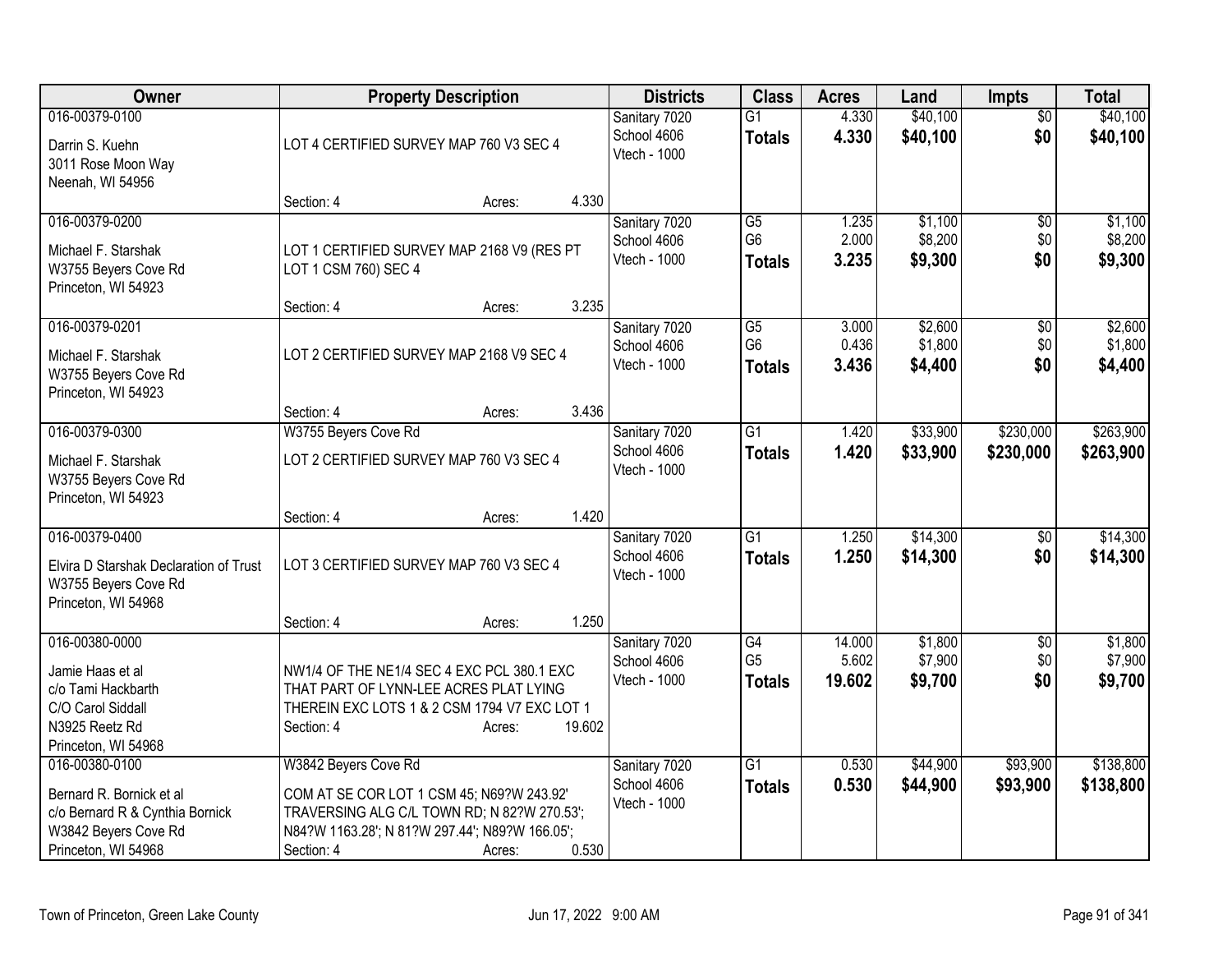| Owner                              | <b>Property Description</b>                   |        |       | <b>Districts</b>             | <b>Class</b>    | <b>Acres</b> | Land     | <b>Impts</b> | <b>Total</b> |
|------------------------------------|-----------------------------------------------|--------|-------|------------------------------|-----------------|--------------|----------|--------------|--------------|
| 016-00380-0200                     | W3832 Orchard Ave                             |        |       | Sanitary 7020<br>School 4606 | $\overline{G1}$ | 0.788        | \$20,000 | \$185,500    | \$205,500    |
| Michael G. Doomis                  | LOT 1 CERTIFIED SURVEY MAP 1794 V7 SEC 4 (RES |        |       | Vtech - 1000                 | <b>Totals</b>   | 0.788        | \$20,000 | \$185,500    | \$205,500    |
| Rita Doomis<br>2646 Cobblestone Dr | LOT 1 CSM 1790)                               |        |       |                              |                 |              |          |              |              |
| Crystal Lake, IL 60012             | Section: 4                                    | Acres: | 0.788 |                              |                 |              |          |              |              |
| 016-00380-0201                     | W3834 Orchard Ave                             |        |       | Sanitary 7020                | $\overline{G1}$ | 0.601        | \$48,000 | \$93,900     | \$141,900    |
|                                    |                                               |        |       | School 4606                  | <b>Totals</b>   | 0.601        | \$48,000 | \$93,900     | \$141,900    |
| Chris Julson                       | LOT 2 CERTIFIED SURVEY MAP 1794 V7 SEC 4 (RES |        |       | Vtech - 1000                 |                 |              |          |              |              |
| W3834 Orchard Ave                  | LOT 1 CSM 1790)                               |        |       |                              |                 |              |          |              |              |
| Green Lake, WI 54941               | Section: 4                                    |        | 0.601 |                              |                 |              |          |              |              |
| 016-00380-0300                     | W3846 Orchard Ave                             | Acres: |       | Sanitary 7020                | G1              | 0.586        | \$27,500 | \$36,600     | \$64,100     |
|                                    |                                               |        |       | School 4606                  |                 | 0.586        |          |              |              |
| Avery W. Cook                      | LOT 1 CERTIFIED SURVEY MAP 1804 V8 SEC 4      |        |       | Vtech - 1000                 | <b>Totals</b>   |              | \$27,500 | \$36,600     | \$64,100     |
| Ellen M. Cook                      |                                               |        |       |                              |                 |              |          |              |              |
| 610 Center St                      |                                               |        |       |                              |                 |              |          |              |              |
| Rockton, IL 61072                  | Section: 4                                    | Acres: | 0.586 |                              |                 |              |          |              |              |
| 016-00380-0400                     | W3838 Orchard Ave                             |        |       | Sanitary 7020                | $\overline{G1}$ | 0.586        | \$47,300 | \$181,300    | \$228,600    |
| Roger W. Handeland                 | LOT 1 CERTIFIED SURVEY MAP 2186 V10 SEC 4     |        |       | School 4606<br>Vtech - 1000  | <b>Totals</b>   | 0.586        | \$47,300 | \$181,300    | \$228,600    |
| W3838 Orchard Ave                  | <b>INCL ESMT</b>                              |        |       |                              |                 |              |          |              |              |
| Green Lake, WI 54941               |                                               |        |       |                              |                 |              |          |              |              |
|                                    | Section: 4                                    | Acres: | 0.586 |                              |                 |              |          |              |              |
| 016-00380-0500                     | W3852 Beyers Cove Rd                          |        |       | Sanitary 7020                | $\overline{G1}$ | 0.460        | \$18,000 | \$40,400     | \$58,400     |
| Gene A. Smedema                    | LOT 1 CERTIFIED SURVEY MAP 2242 V10 SEC 4     |        |       | School 4606                  | <b>Totals</b>   | 0.460        | \$18,000 | \$40,400     | \$58,400     |
| Gloria A. Smedema                  |                                               |        |       | Vtech - 1000                 |                 |              |          |              |              |
| N4784 N Lakeshore Dr               |                                               |        |       |                              |                 |              |          |              |              |
| Princeton, WI 54968                | Section: 4                                    | Acres: | 0.460 |                              |                 |              |          |              |              |
| 016-00380-0600                     |                                               |        |       | Sanitary 7020                | G4              | 7.377        | \$1,500  | $\sqrt{6}$   | \$1,500      |
| Thaddeus A. Jablonski et al        | LOT 1 CERTIFIED SURVEY MAP 2632 V13 SEC 4     |        |       | School 4606                  | <b>Totals</b>   | 7.377        | \$1,500  | \$0          | \$1,500      |
| c/o Thaddeus A & Louise Jablonski  |                                               |        |       | Vtech - 1000                 |                 |              |          |              |              |
| 5910 N Newburg                     |                                               |        |       |                              |                 |              |          |              |              |
| Chicago, IL 60631                  | Section: 4                                    | Acres: | 7.377 |                              |                 |              |          |              |              |
| 016-00381-0100                     | N4726 State Rd 73                             |        |       | Sanitary 7020                | $\overline{G1}$ | 1.000        | \$12,400 | \$94,800     | \$107,200    |
| Jay F. Hardt                       | LOT 1 CERTIFIED SURVEY MAP 784 V3 SEC 4       |        |       | School 4606                  | <b>Totals</b>   | 1.000        | \$12,400 | \$94,800     | \$107,200    |
| N4726 State Rd 73                  |                                               |        |       | Vtech - 1000                 |                 |              |          |              |              |
| Princeton, WI 54968-8629           |                                               |        |       |                              |                 |              |          |              |              |
|                                    | Section: 4                                    | Acres: | 1.000 |                              |                 |              |          |              |              |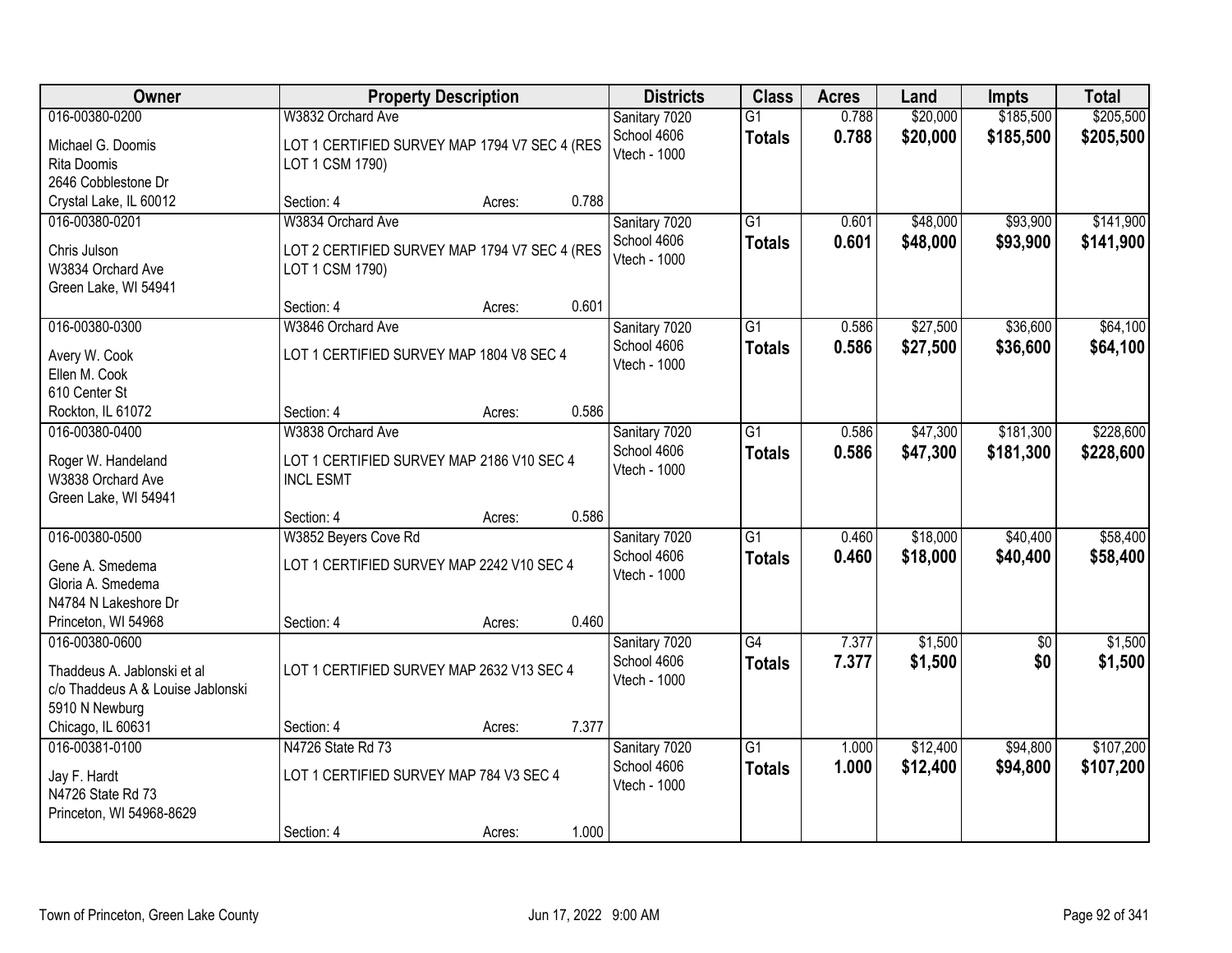| Owner                                      | <b>Property Description</b>                                                             | <b>Districts</b> | <b>Class</b>    | <b>Acres</b>    | Land               | Impts                  | <b>Total</b>       |
|--------------------------------------------|-----------------------------------------------------------------------------------------|------------------|-----------------|-----------------|--------------------|------------------------|--------------------|
| 016-00381-0201                             | Radtke Rd                                                                               | Sanitary 7020    | $\overline{G4}$ | 5.760           | \$700              | $\overline{50}$        | \$700              |
| Jacob Lofgren et al                        | LOT 1 CERTIFIED SURVEY MAP 3780 VOL 22. SUBJ                                            | School 4606      | G <sub>5</sub>  | 4.000           | \$5,600            | \$0                    | \$5,600            |
| 715 Columbian Ave                          | <b>TO ESMT</b>                                                                          | Vtech - 1000     | G5M             | 15.000          | \$22,500           | \$0                    | \$22,500           |
| Oak Park, IL 60302                         |                                                                                         |                  | <b>Totals</b>   | 24.760          | \$28,800           | \$0                    | \$28,800           |
|                                            | 24.760<br>Section: 4<br>Acres:                                                          |                  |                 |                 |                    |                        |                    |
| 016-00381-0202                             | N4740 Radtke Rd                                                                         | Sanitary 7020    | G1              | 3.540           | \$971,000          | \$213,500              | \$1,184,500        |
| Ann Barrett 2020 Living Trust              | LOT 2 CERTIFIED SURVEY MAP 3780 VOL 22. INC                                             | Water Frontage-  | G4              | 7.940           | \$1,000            | \$0                    | \$1,000            |
| 1211 Chestnut Ave                          | ESMT.                                                                                   | 00180            | <b>Totals</b>   | 11.480          | \$972,000          | \$213,500              | \$1,185,500        |
| Wilmette, IL 60091                         |                                                                                         | School 4606      |                 |                 |                    |                        |                    |
|                                            | 11.480<br>Section: 4<br>Acres:                                                          | Vtech - 1000     |                 |                 |                    |                        |                    |
| 016-00381-0203                             | State Highway 73                                                                        | Sanitary 7020    | $\overline{G1}$ | 0.550           | \$8,900            | \$0                    | \$8,900            |
| Sally M Kolian Revocable Trust of 2015     | LOT 3 CERTIFIED SURVEY MAP 3780 VOL 22. INC                                             | School 4606      | <b>Totals</b>   | 0.550           | \$8,900            | \$0                    | \$8,900            |
| C/O Steve Kolian                           | <b>ESMT</b>                                                                             | Vtech - 1000     |                 |                 |                    |                        |                    |
| 18 N 13th St Apt a 308                     |                                                                                         |                  |                 |                 |                    |                        |                    |
| Minneapolis, MN 55403                      | 0.550<br>Section: 4<br>Acres:                                                           |                  |                 |                 |                    |                        |                    |
| 016-00382-0100                             | N4740 Radtke Rd                                                                         | Sanitary 7020    | G1              | 34.500          | \$75,900           | \$0                    | \$75,900           |
|                                            |                                                                                         | School 4606      | <b>Totals</b>   | 34.500          | \$75,900           | \$0                    | \$75,900           |
| William A. Yentz<br>N4725 N Lakeshore Dr   | THAT PARCEL DESC V701 P423 AS "PARCEL B" ON<br>SURVEY MAP FLT0206; EXC THAT PART OF THE | Vtech - 1000     |                 |                 |                    |                        |                    |
| Princeton, WI 54968                        | NANCY R YENTZ PLAT LYING THEREIN; ALSO EXC                                              |                  |                 |                 |                    |                        |                    |
|                                            | 34.500<br>Section: 4<br>Acres:                                                          |                  |                 |                 |                    |                        |                    |
| 016-00382-0300                             | N4744 Radtke Rd                                                                         | Sanitary 7020    | G1              | 1.583           | \$16,700           | \$21,900               | \$38,600           |
|                                            |                                                                                         | School 4606      | <b>Totals</b>   | 1.583           | \$16,700           | \$21,900               | \$38,600           |
| John P. Yentz                              | LOT 1 CERTIFIED SURVEY MAP 3597 V20                                                     | Vtech - 1000     |                 |                 |                    |                        |                    |
| Mary E. Yentz                              |                                                                                         |                  |                 |                 |                    |                        |                    |
| 6585 Washington Cir<br>Wauwatosa, WI 53213 | 1.583<br>Section: 4<br>Acres:                                                           |                  |                 |                 |                    |                        |                    |
| 016-00383-0100                             | W3925 Reetz Rd                                                                          | School 4606      | $\overline{G1}$ | 1.298           | \$23,000           | \$200,700              | \$223,700          |
|                                            |                                                                                         | Vtech - 1000     | <b>Totals</b>   | 1.298           | \$23,000           | \$200,700              | \$223,700          |
| Carol A. Siddall                           | LOT 1 CERTIFIED SURVEY MAP 3770 VOL 22. LE                                              |                  |                 |                 |                    |                        |                    |
| Richard D. Hebbe                           | <b>CAROL SIDDALL</b>                                                                    |                  |                 |                 |                    |                        |                    |
| W3925 Reetz Rd                             |                                                                                         |                  |                 |                 |                    |                        |                    |
| Princeton, WI 54968                        | 1.298<br>Section: 4<br>Acres:                                                           |                  |                 |                 |                    |                        |                    |
| 016-00383-0200                             | N4843 State Rd 73                                                                       | School 4606      | G4<br>G5M       | 28.202<br>8.500 | \$5,800<br>\$9,400 | $\overline{50}$<br>\$0 | \$5,800<br>\$9,400 |
| Tami Horzewski et al                       | NE1/4 OF THE NW1/4 SEC 4; EXC CSM 3770. LE FOR                                          | Vtech - 1000     | G7              | 2.000           | \$11,400           | \$90,700               | \$102,100          |
| c/o Tami Hackbarth                         | <b>CAROL SIDDALL</b>                                                                    |                  |                 | 38.702          | \$26,600           | \$90,700               | \$117,300          |
| C/O Carol Siddall                          |                                                                                         |                  | <b>Totals</b>   |                 |                    |                        |                    |
| N3925 Reetz Rd                             | 38.702<br>Section: 4<br>Acres:                                                          |                  |                 |                 |                    |                        |                    |
| Princeton, WI 54968                        |                                                                                         |                  |                 |                 |                    |                        |                    |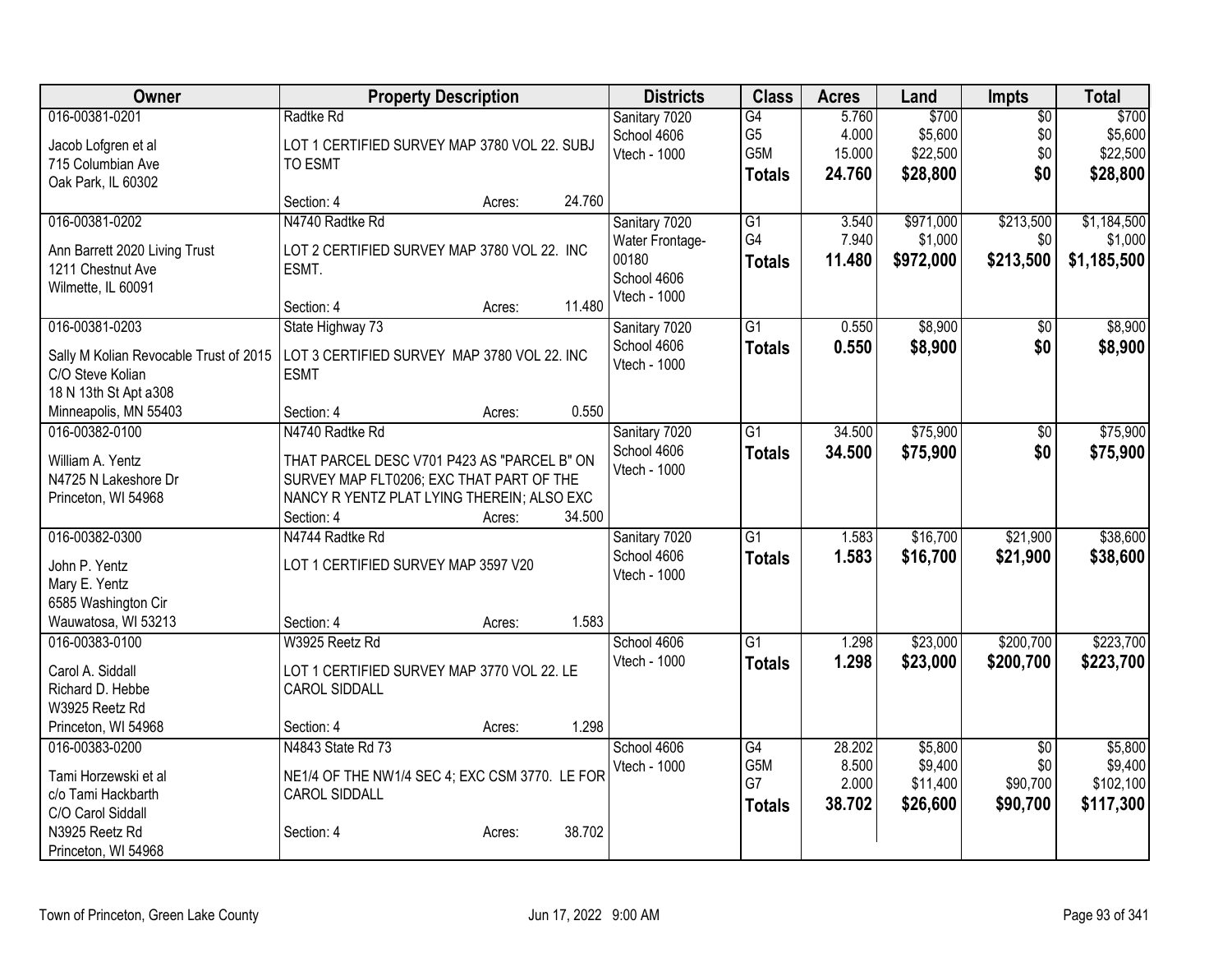| Owner                     |                                                   | <b>Property Description</b> |        | <b>Districts</b> | <b>Class</b>          | <b>Acres</b>    | Land              | <b>Impts</b>    | <b>Total</b>      |
|---------------------------|---------------------------------------------------|-----------------------------|--------|------------------|-----------------------|-----------------|-------------------|-----------------|-------------------|
| 016-00384-0000            | Reetz Rd                                          |                             |        | School 4606      | $\overline{G6}$       | 40.700          | \$61,100          | $\overline{50}$ | \$61,100          |
| St John's Lutheran Church | NW1/4 OF THE NW1/4 SEC 4                          |                             |        | Vtech - 1000     | <b>Totals</b>         | 40.700          | \$61,100          | \$0             | \$61,100          |
| 226 S Clinton St          |                                                   |                             |        |                  |                       |                 |                   |                 |                   |
| Princeton, WI 54968       |                                                   |                             |        |                  |                       |                 |                   |                 |                   |
|                           | Section: 4                                        | Acres:                      | 40.700 |                  |                       |                 |                   |                 |                   |
| 016-00385-0000            |                                                   |                             |        | School 4606      | $\overline{G6}$       | 40.000          | \$60,000          | $\overline{50}$ | \$60,000          |
| St John's Lutheran Church | SW1/4 OF THE NW1/4 SEC 4                          |                             |        | Vtech - 1000     | <b>Totals</b>         | 40.000          | \$60,000          | \$0             | \$60,000          |
| 226 S Clinton St          |                                                   |                             |        |                  |                       |                 |                   |                 |                   |
| Princeton, WI 54968       |                                                   |                             |        |                  |                       |                 |                   |                 |                   |
|                           | Section: 4                                        | Acres:                      | 40.000 |                  |                       |                 |                   |                 |                   |
| 016-00386-0000            | N4745 State Rd 73                                 |                             |        | School 4606      | G1                    | 2.000           | \$19,800          | \$48,800        | \$68,600          |
| Virginia T. Huba          | SE1/4 OF THE NW1/4 EXC HWY R/W SEC 4              |                             |        | Vtech - 1000     | G4                    | 22.546          | \$2,800           | \$0             | \$2,800           |
| W3088 Blackbird Point Dr  |                                                   |                             |        |                  | G <sub>5</sub><br>G5M | 1.000<br>13.000 | \$100<br>\$19,500 | \$0<br>\$0      | \$100<br>\$19,500 |
| Markesan, WI 53946        |                                                   |                             |        |                  |                       | 38.546          | \$42,200          | \$48,800        | \$91,000          |
|                           | Section: 4                                        | Acres:                      | 38.546 |                  | <b>Totals</b>         |                 |                   |                 |                   |
| 016-00388-0000            | N4665 State Rd 73                                 |                             |        | School 4606      | X4                    | 40.000          | $\sqrt[6]{3}$     | $\sqrt[6]{}$    | \$0               |
| St John's Lutheran Church | NE1/4 OF THE SW1/4 SEC 4                          |                             |        | Vtech - 1000     | <b>Totals</b>         | 40.000          | \$0               | \$0             | \$0               |
| 226 S Clinton St          |                                                   |                             |        |                  |                       |                 |                   |                 |                   |
| Princeton, WI 54968       |                                                   |                             |        |                  |                       |                 |                   |                 |                   |
|                           | Section: 4                                        | Acres:                      | 40.000 |                  |                       |                 |                   |                 |                   |
| 016-00389-0000            |                                                   |                             |        | School 4606      | $\overline{G6}$       | 40.000          | \$60,000          | $\overline{50}$ | \$60,000          |
| St John's Lutheran Church | NW1/4 OF THE SW1/4 SEC 4                          |                             |        | Vtech - 1000     | <b>Totals</b>         | 40.000          | \$60,000          | \$0             | \$60,000          |
| 226 S Clinton St          |                                                   |                             |        |                  |                       |                 |                   |                 |                   |
| Princeton, WI 54968       |                                                   |                             |        |                  |                       |                 |                   |                 |                   |
|                           | Section: 4                                        | Acres:                      | 40.000 |                  |                       |                 |                   |                 |                   |
| 016-00390-0000            |                                                   |                             |        | School 4606      | G4                    | 24.850          | \$3,100           | $\sqrt{6}$      | \$3,100           |
| Smits Bros, LLC           | COM IN THE SW COR OF THE SW1/4 SEC 4 RUN N        |                             |        | Vtech - 1000     | <b>Totals</b>         | 24.850          | \$3,100           | \$0             | \$3,100           |
| c/o Smits Bros, LLC       | 13.8CH; E 72R; S 13.8CH; W 72R TO BEG             |                             |        |                  |                       |                 |                   |                 |                   |
| N3447 Marshview Rd        |                                                   |                             |        |                  |                       |                 |                   |                 |                   |
| Markesan, WI 53946        | Section: 4                                        | Acres:                      | 24.850 |                  |                       |                 |                   |                 |                   |
| 016-00390-0100            |                                                   |                             |        | School 4606      | X4                    | 13.600          | $\overline{50}$   | $\overline{30}$ | $\overline{50}$   |
| Town of Princeton         | COM IN THE NE COR OF THE SE1/4 OF THE SW1/4       |                             |        | Vtech - 1000     | <b>Totals</b>         | 13.600          | \$0               | \$0             | \$0               |
| W5201 Oxbow Trl           | SEC 4 RUN W 160R; S 6.2CH; E 72R; N 5.2CH; E 88R; |                             |        |                  |                       |                 |                   |                 |                   |
| Princeton, WI 54968       | N 4R TO BEG                                       |                             |        |                  |                       |                 |                   |                 |                   |
|                           | Section: 4                                        | Acres:                      | 13.600 |                  |                       |                 |                   |                 |                   |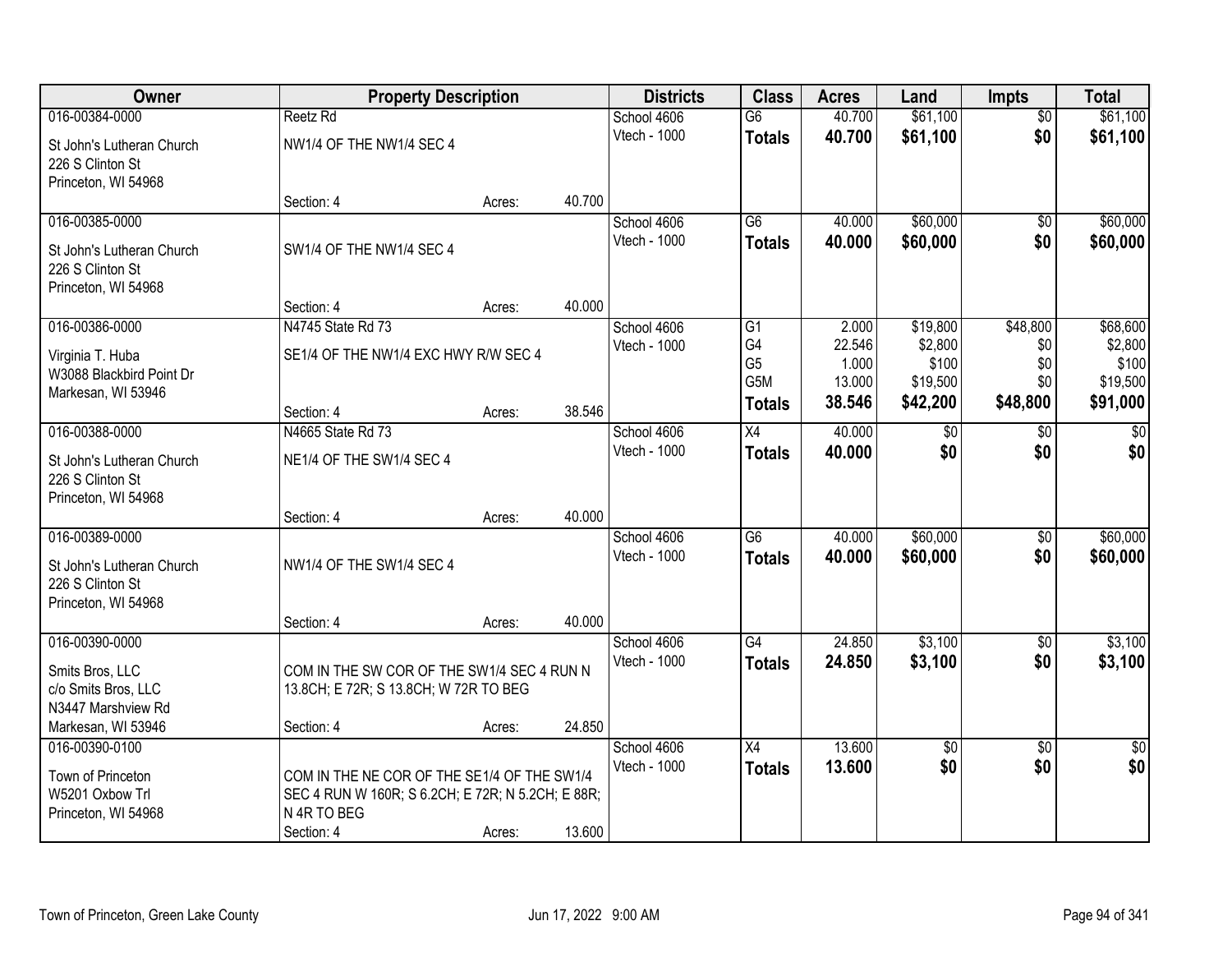| Owner                                                     |                                               | <b>Property Description</b> |        | <b>Districts</b>            | <b>Class</b>    | <b>Acres</b> | Land     | <b>Impts</b>    | <b>Total</b> |
|-----------------------------------------------------------|-----------------------------------------------|-----------------------------|--------|-----------------------------|-----------------|--------------|----------|-----------------|--------------|
| 016-00391-0100                                            | State Highway 73                              |                             |        | School 4606                 | $\overline{G4}$ | 11.790       | \$1,500  | $\overline{50}$ | \$1,500      |
| Smits Bros, LLC                                           | LOT 2 CERTIFIED SURVEY MAP 3231 V17           |                             |        | Vtech - 1000                | G <sub>5</sub>  | 2.260        | \$1,800  | \$0             | \$1,800      |
| c/o Smits Bros, LLC                                       |                                               |                             |        |                             | G5M             | 4.000        | \$6,000  | \$0             | \$6,000      |
| N3447 Marshview Rd                                        |                                               |                             |        |                             | G7              | 0.000        | \$0      | \$1,700         | \$1,700      |
| Markesan, WI 53946                                        | Section: 4                                    | Acres:                      | 18.050 |                             | <b>Totals</b>   | 18.050       | \$9,300  | \$1,700         | \$11,000     |
| 016-00391-0101                                            | N4543 State Rd 73                             |                             |        | School 4606                 | $\overline{G1}$ | 5.001        | \$39,300 | \$104,400       | \$143,700    |
| Anthony F. Barzano Jr et al                               | LOT 1 CERTIFIED SURVEY MAP 3231 V17           |                             |        | Vtech - 1000                | <b>Totals</b>   | 5.001        | \$39,300 | \$104,400       | \$143,700    |
| c/o Anthony F Jr & Arlen Barzano                          |                                               |                             |        |                             |                 |              |          |                 |              |
| N4543 State Rd 73                                         |                                               |                             |        |                             |                 |              |          |                 |              |
| Princeton, WI 54968                                       | Section: 4                                    | Acres:                      | 5.001  |                             |                 |              |          |                 |              |
| 016-00391-0200                                            | N4535 State Rd 73                             |                             |        | School 4606                 | $\overline{G1}$ | 0.627        | \$9,500  | \$94,800        | \$104,300    |
|                                                           | LOT 1 CERTIFIED SURVEY MAP 666 V3 SEC 4       |                             |        | Vtech - 1000                | <b>Totals</b>   | 0.627        | \$9,500  | \$94,800        | \$104,300    |
| Donald L. Barzano et al<br>c/o Donald L & Linda E Barzano |                                               |                             |        |                             |                 |              |          |                 |              |
| N4535 State Rd 73                                         |                                               |                             |        |                             |                 |              |          |                 |              |
| Princeton, WI 54968                                       | Section: 4                                    | Acres:                      | 0.627  |                             |                 |              |          |                 |              |
| 016-00391-0300                                            | N4525 State Rd 73                             |                             |        | School 4606                 | G1              | 0.460        | \$7,800  | \$123,700       | \$131,500    |
|                                                           |                                               |                             |        | Vtech - 1000                | <b>Totals</b>   | 0.460        | \$7,800  | \$123,700       | \$131,500    |
| Scott W. Bricco                                           | LOT 2 CERTIFIED SURVEY MAP 666 V3 SEC 4       |                             |        |                             |                 |              |          |                 |              |
| Dawn M. Bricco                                            |                                               |                             |        |                             |                 |              |          |                 |              |
| N4525 State Rd 73                                         |                                               |                             | 0.460  |                             |                 |              |          |                 |              |
| Princeton, WI 54968<br>016-00391-0400                     | Section: 4<br>N4501 State Rd 73               | Acres:                      |        |                             | $\overline{G1}$ | 0.566        | \$9,000  | \$115,800       | \$124,800    |
|                                                           |                                               |                             |        | School 4606<br>Vtech - 1000 |                 |              |          |                 |              |
| James Ottesen                                             | LOT 1 CERTIFIED SURVEY MAP 1633 V7 SEC 4 (A   |                             |        |                             | <b>Totals</b>   | 0.566        | \$9,000  | \$115,800       | \$124,800    |
| N4501 State Rd 73                                         | RES OF LOT 3 CSM 666 & PART OF LOT 1 CSM 686) |                             |        |                             |                 |              |          |                 |              |
| Princeton, WI 54968                                       |                                               |                             |        |                             |                 |              |          |                 |              |
|                                                           | Section: 4                                    | Acres:                      | 0.566  |                             |                 |              |          |                 |              |
| 016-00392-0100                                            | W4694 Radtke Rd                               |                             |        | Sanitary 7020               | $\overline{G1}$ | 2.530        | \$24,400 | \$7,400         | \$31,800     |
| Gail K. Anderson                                          | LOT 1 CERTIFIED SURVEY MAP 715 V3 SEC 4       |                             |        | School 4606                 | <b>Totals</b>   | 2.530        | \$24,400 | \$7,400         | \$31,800     |
| 40 Arboredge Way                                          |                                               |                             |        | Vtech - 1000                |                 |              |          |                 |              |
| Fitchburg, WI 53711                                       |                                               |                             |        |                             |                 |              |          |                 |              |
|                                                           | Section: 4                                    | Acres:                      | 2.530  |                             |                 |              |          |                 |              |
| 016-00392-0200                                            | Radtke Rd                                     |                             |        | Sanitary 7020               | $\overline{G1}$ | 2.560        | \$44,900 | \$28,200        | \$73,100     |
| Leo J. Wehner                                             | LOT 2 CERTIFIED SURVEY MAP 715 V3 SEC 4       |                             |        | School 4606                 | <b>Totals</b>   | 2.560        | \$44,900 | \$28,200        | \$73,100     |
| Judith L. Wehner                                          |                                               |                             |        | Vtech - 1000                |                 |              |          |                 |              |
| N4684 Radtke Rd                                           |                                               |                             |        |                             |                 |              |          |                 |              |
| Princeton, WI 54968                                       | Section: 4                                    | Acres:                      | 2.560  |                             |                 |              |          |                 |              |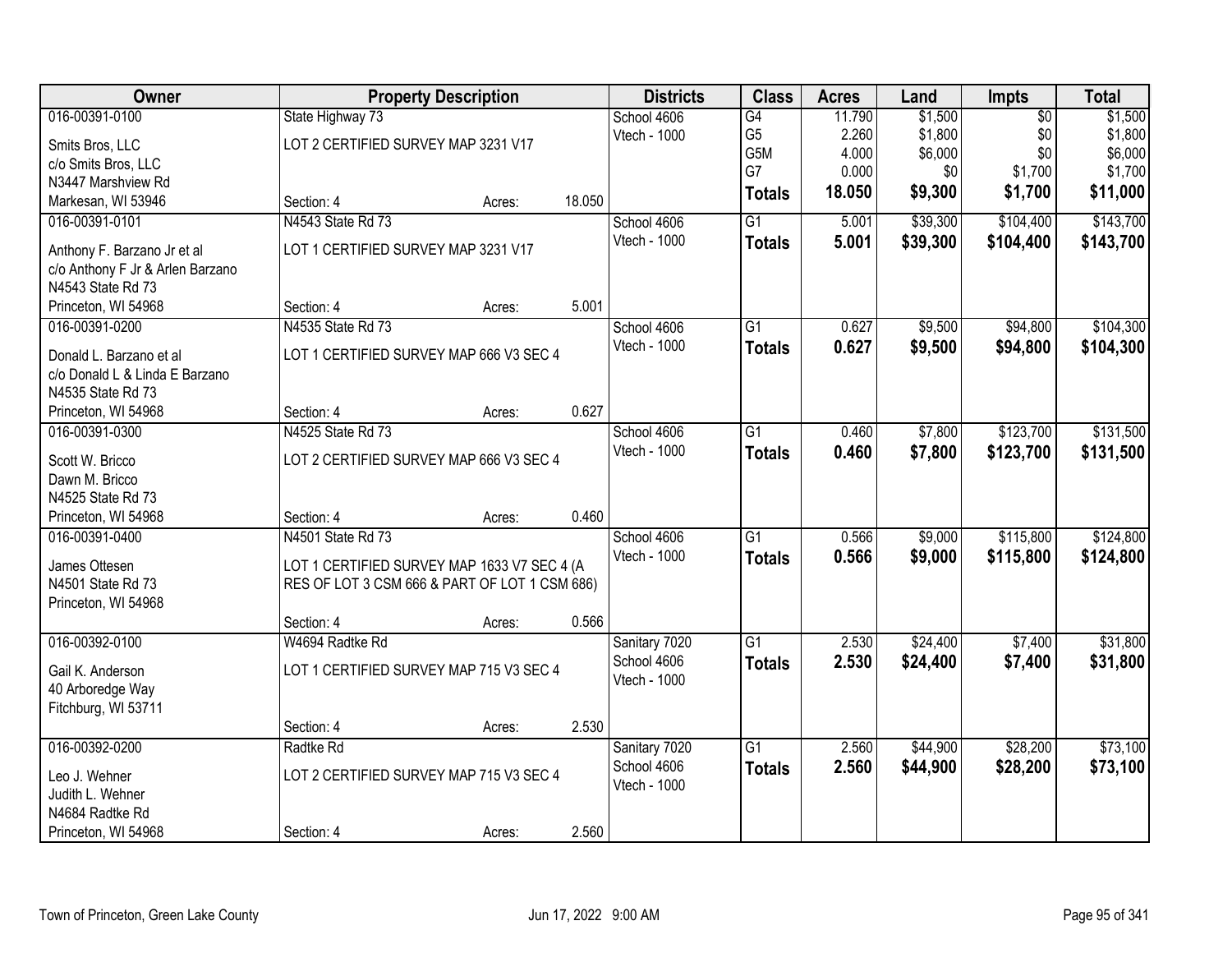| Owner                    |                                               | <b>Property Description</b> | <b>Districts</b>            | <b>Class</b>    | <b>Acres</b> | Land      | <b>Impts</b> | <b>Total</b> |
|--------------------------|-----------------------------------------------|-----------------------------|-----------------------------|-----------------|--------------|-----------|--------------|--------------|
| 016-00392-0400           | W4680 Radtke Rd                               |                             | Sanitary 7020               | $\overline{G1}$ | 0.480        | \$8,200   | \$7,100      | \$15,300     |
| William A. Wengeler      | LOT 1 CERTIFIED SURVEY MAP 739 V3 SEC 4       |                             | School 4606                 | <b>Totals</b>   | 0.480        | \$8,200   | \$7,100      | \$15,300     |
| Kirsten A. Wengeler      |                                               |                             | <b>Vtech - 1000</b>         |                 |              |           |              |              |
| 1348 Whispering Pines Ln |                                               |                             |                             |                 |              |           |              |              |
| Neenah, WI 54956         | Section: 4                                    | Acres:                      | 0.480                       |                 |              |           |              |              |
| 016-00392-0500           | N4708 Radtke Rd                               |                             | Sanitary 7020               | $\overline{G1}$ | 0.000        | \$473,800 | \$142,200    | \$616,000    |
| Lfmz W101, LLC           | LOT 3 CERTIFIED SURVEY MAP 854 SEC 4 W/ESMT   |                             | Water Frontage-             | <b>Totals</b>   | 0.000        | \$473,800 | \$142,200    | \$616,000    |
| 2436 N Whipple St        |                                               |                             | 00180                       |                 |              |           |              |              |
| Chicago, IL 60647        |                                               |                             | School 4606<br>Vtech - 1000 |                 |              |           |              |              |
|                          | Section: 4                                    | Acres:                      | 0.000                       |                 |              |           |              |              |
| 016-00392-0700           | Radtke Rd                                     |                             | Sanitary 7020               | $\overline{G1}$ | 0.660        | \$535,600 | \$0          | \$535,600    |
| Matthew A. Yentz et al   | LOT 1 CERTIFIED SURVEY MAP 854 V3 SEC 4       |                             | Water Frontage-             | <b>Totals</b>   | 0.660        | \$535,600 | \$0          | \$535,600    |
| c/o Matthew A. Yentz     |                                               |                             | 00180                       |                 |              |           |              |              |
| 6618 Parkway Dr          |                                               |                             | School 4606                 |                 |              |           |              |              |
| Sun Prairie, WI 53590    | Section: 4                                    | Acres:                      | Vtech - 1000<br>0.660       |                 |              |           |              |              |
| 016-00392-0800           | N4712 Radtke Rd                               |                             | Sanitary 7020               | $\overline{G1}$ | 0.620        | \$557,900 | \$240,200    | \$798,100    |
| Christopher D. Retzlaff  | LOT 2 CERTIFIED SURVEY MAP 854 V3 SEC 4 ALSO  |                             | Water Frontage-             | <b>Totals</b>   | 0.620        | \$557,900 | \$240,200    | \$798,100    |
| Ruth M. Retzlaff         | INC ESMT AS RECD V382 P202                    |                             | 00180                       |                 |              |           |              |              |
| W14445 Retzlaff Dr       |                                               |                             | School 4606                 |                 |              |           |              |              |
| Ripon, WI 54971          | Section: 4                                    | Acres:                      | Vtech - 1000<br>0.620       |                 |              |           |              |              |
| 016-00392-0900           | N4648 Wildwood Ln                             |                             | Sanitary 7020               | $\overline{G1}$ | 1.470        | \$580,800 | \$337,500    | \$918,300    |
| Matthew J. Steinbach     | LOT 1 CERTIFIED SURVEY MAP 1667 V7 SEC 4 (A   |                             | Water Frontage-             | <b>Totals</b>   | 1.470        | \$580,800 | \$337,500    | \$918,300    |
| Stephanie M. Stewart     | RES OF PART LOT 1 CSM 1478) SUB TO & INCL R/W |                             | 00180                       |                 |              |           |              |              |
| W4445 Ebenezer Dr        |                                               |                             | School 4606                 |                 |              |           |              |              |
| Watertown, WI 53094      | Section: 4                                    | Acres:                      | Vtech - 1000<br>1.470       |                 |              |           |              |              |
| 016-00392-0901           | Wildwood Ln                                   |                             | Sanitary 7020               | $\overline{G1}$ | 1.460        | \$575,000 | \$20,000     | \$595,000    |
| James J. Cornelius       | LOT 2 CERTIFIED SURVEY MAP 1667 V7 SEC 4 (A   |                             | Water Frontage-             | <b>Totals</b>   | 1.460        | \$575,000 | \$20,000     | \$595,000    |
| 11809 Hidden Valley Dr   | RES OF PART OF LOT 1 CSM 1478) SUB TO & INCL  |                             | 00180                       |                 |              |           |              |              |
| Cedarburg, WI 53012      | R/W                                           |                             | School 4606                 |                 |              |           |              |              |
|                          | Section: 4                                    | Acres:                      | Vtech - 1000<br>1.460       |                 |              |           |              |              |
| 016-00392-1000           | N4622 Wildwood Ln                             |                             | Sanitary 7020               | $\overline{G1}$ | 1.410        | \$742,000 | \$417,400    | \$1,159,400  |
| Jill M. Jackson Schwanke | LOT 2 CERTIFIED SURVEY MAP 2335 V11 SEC 4     |                             | Water Frontage-             | <b>Totals</b>   | 1.410        | \$742,000 | \$417,400    | \$1,159,400  |
| N4622 Wildwood Ln        |                                               |                             | 00180                       |                 |              |           |              |              |
| Princeton, WI 54968      |                                               |                             | School 4606                 |                 |              |           |              |              |
|                          | Section: 4                                    | Acres:                      | Vtech - 1000<br>1.410       |                 |              |           |              |              |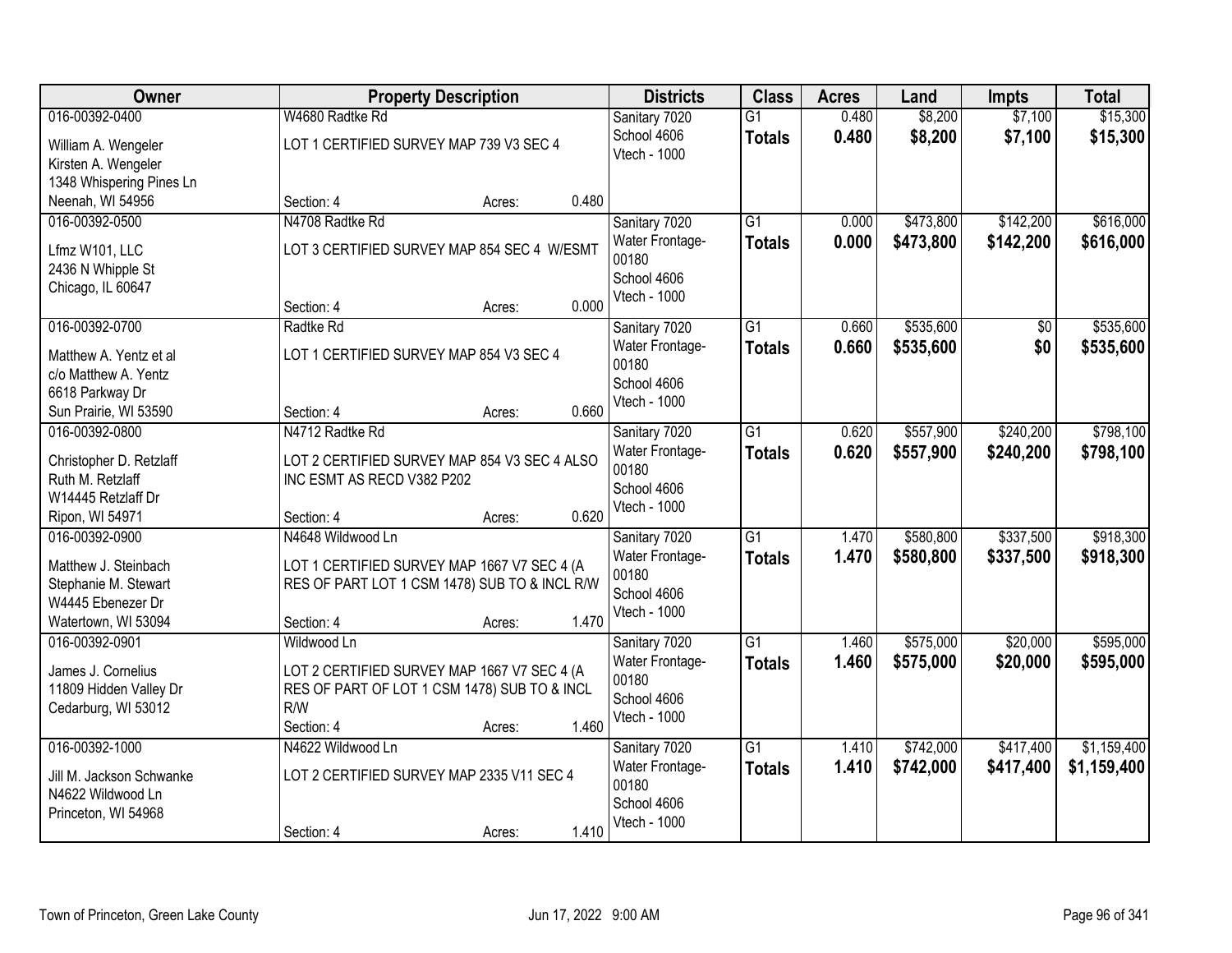| Owner                                                 | <b>Property Description</b>                     | <b>Districts</b>                | <b>Class</b>    | <b>Acres</b> | Land      | <b>Impts</b> | <b>Total</b> |
|-------------------------------------------------------|-------------------------------------------------|---------------------------------|-----------------|--------------|-----------|--------------|--------------|
| 016-00392-1001                                        | N4626 Wildwood Ln                               | Sanitary 7020                   | $\overline{G1}$ | 1.340        | \$742,000 | \$387,000    | \$1,129,000  |
| Michael J. Pelland<br>N4626 Wildwood Ln               | LOT 1 CERTIFIED SURVEY MAP 2335 V11 SEC 4       | Water Frontage-<br>00180        | <b>Totals</b>   | 1.340        | \$742,000 | \$387,000    | \$1,129,000  |
| Princeton, WI 54968                                   |                                                 | School 4606                     |                 |              |           |              |              |
|                                                       | 1.430<br>Section: 4<br>Acres:                   | Vtech - 1000                    |                 |              |           |              |              |
| 016-00392-1102                                        | N4608 Wildwood Ln                               | Sanitary 7020                   | $\overline{G1}$ | 2.110        | \$921,000 | \$492,500    | \$1,413,500  |
| Matthew J Ryan Investment Trust<br>2171 Miramonte Way | LOT 2 CERTIFIED SURVEY MAP 3533 V20             | Water Frontage-<br>00180        | <b>Totals</b>   | 2.110        | \$921,000 | \$492,500    | \$1,413,500  |
| Naples, FL 34105                                      |                                                 | School 4606<br>Vtech - 1000     |                 |              |           |              |              |
|                                                       | 2.110<br>Section: 4<br>Acres:                   |                                 |                 |              |           |              |              |
| 016-00392-1103                                        | N4602 Wildwood Ln                               | Sanitary 7020                   | G1              | 2.370        | \$969,000 | \$340,700    | \$1,309,700  |
| Allyson D Cayce 2012 Revocable Trust                  | LOT 1 CERTIFIED SURVEY MAP 3533 V20 W/R/W       | Water Frontage-                 | <b>Totals</b>   | 2.370        | \$969,000 | \$340,700    | \$1,309,700  |
| 131 Homewood Ave                                      |                                                 | 00180<br>School 4606            |                 |              |           |              |              |
| Libertyville, IL 60048                                |                                                 | Vtech - 1000                    |                 |              |           |              |              |
|                                                       | 2.370<br>Section: 4<br>Acres:                   |                                 |                 |              |           |              |              |
| 016-00393-0000                                        | N4694 Radtke Rd                                 | Sanitary 7020                   | $\overline{G1}$ | 0.440        | \$660,400 | \$168,200    | \$828,600    |
| Gail K. Anderson                                      | COM ON LAKESHORE 16R W & 11R S OF THE NE        | Water Frontage-                 | <b>Totals</b>   | 0.440        | \$660,400 | \$168,200    | \$828,600    |
| 40 Arboredge Way                                      | COR OF THE SE1/4 SEC 4 THENCE N75*18'W 201';    | 00180<br>School 4606            |                 |              |           |              |              |
| Fitchburg, WI 53711                                   | S14*42'W150'; S75*18'E 193' TO LAKESHORE;       | Vtech - 1000                    |                 |              |           |              |              |
|                                                       | 0.440<br>Section: 4<br>Acres:                   |                                 |                 |              |           |              |              |
| 016-00393-0100                                        | N4698 Radtke Rd                                 | Sanitary 7020                   | $\overline{G1}$ | 0.220        | \$481,400 | \$145,200    | \$626,600    |
| Eugene E. Anderson                                    | COM ON LAKESHORE 16R W & 11R S OF NE COR OF     | Water Frontage-<br>00180        | <b>Totals</b>   | 0.220        | \$481,400 | \$145,200    | \$626,600    |
| N4698 Radtke Rd                                       | THE SE1/4 SEC 4 THENCE N75*W 201'; S14*W 50';   | School 4606                     |                 |              |           |              |              |
| Princeton, WI 54968                                   | S75*E 193 TO SHORE, N14*E 50' TO BEG; INC LOT 3 | Vtech - 1000                    |                 |              |           |              |              |
|                                                       | 0.220<br>Section: 4<br>Acres:                   |                                 |                 |              |           |              |              |
| 016-00394-0000                                        | N4684 Radtke Rd                                 | Sanitary 7020                   | $\overline{G1}$ | 0.500        | \$501,100 | \$191,500    | \$692,600    |
| Leo J. Wehner                                         | LOT 1 CERTIFIED SURVEY MAP 1733 V7 SEC 4        | Water Frontage-<br>00180        | <b>Totals</b>   | 0.500        | \$501,100 | \$191,500    | \$692,600    |
| Judith L. Wehner                                      |                                                 | School 4606                     |                 |              |           |              |              |
| N4684 Radtke Rd                                       |                                                 | Vtech - 1000                    |                 |              |           |              |              |
| Princeton, WI 54968                                   | 0.500<br>Section: 4<br>Acres:                   |                                 |                 |              |           |              |              |
| 016-00395-0000                                        | N4680 Radtke Rd                                 | Sanitary 7020                   | $\overline{G1}$ | 0.000        | \$431,100 | \$55,300     | \$486,400    |
| William A. Wengeler                                   | LOT 2 CERTIFIED SURVEY MAP 739 V3 SEC 4         | <b>Water Frontage-</b><br>00180 | <b>Totals</b>   | 0.000        | \$431,100 | \$55,300     | \$486,400    |
| Kirsten A. Wengeler                                   |                                                 | School 4606                     |                 |              |           |              |              |
| 1348 Whispering Pines Ln                              |                                                 | Vtech - 1000                    |                 |              |           |              |              |
| Neenah, WI 54956                                      | 0.000<br>Section: 4<br>Acres:                   |                                 |                 |              |           |              |              |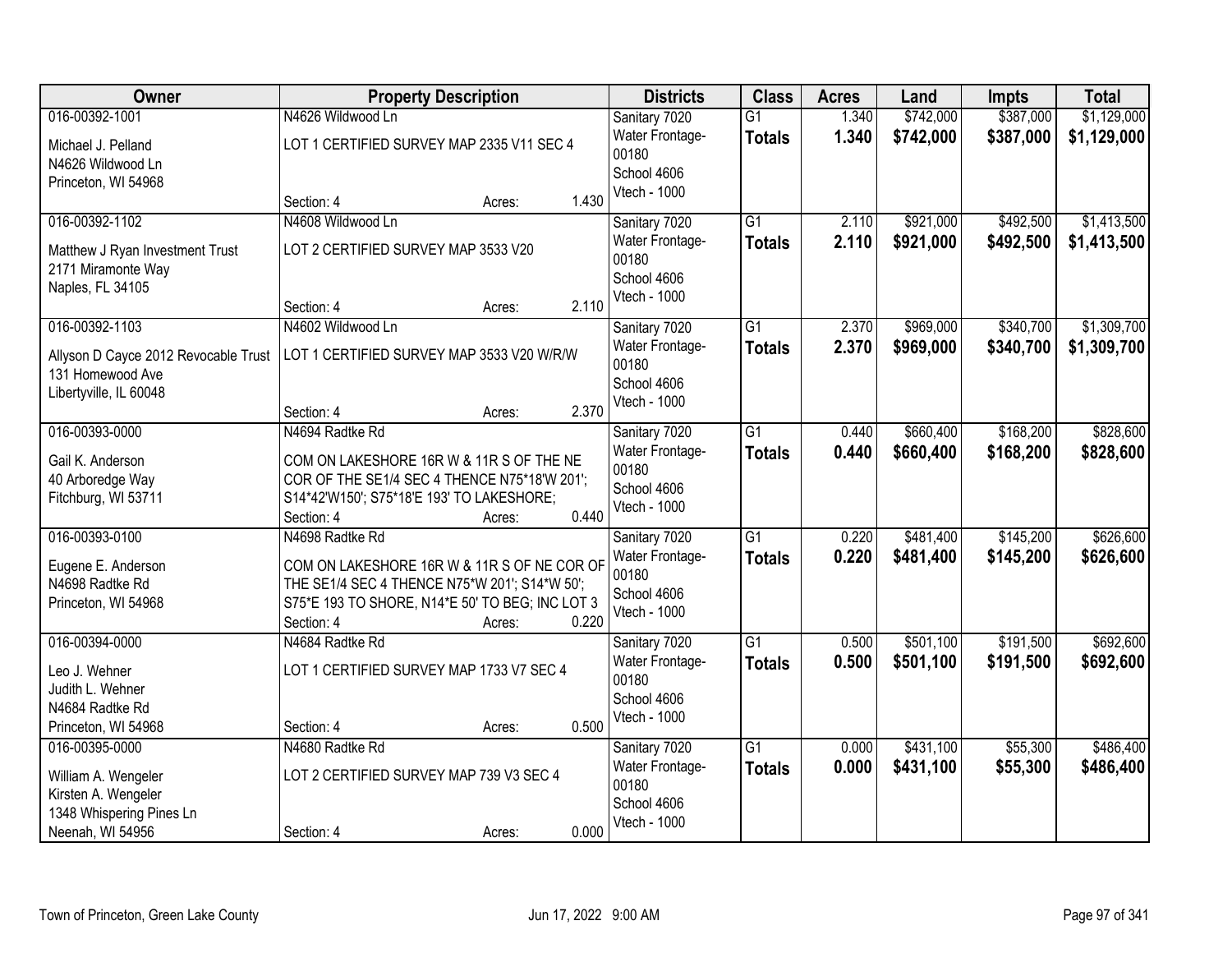| Owner                                      | <b>Property Description</b>                                   | <b>Districts</b>         | <b>Class</b>    | <b>Acres</b> | Land      | Impts      | <b>Total</b> |
|--------------------------------------------|---------------------------------------------------------------|--------------------------|-----------------|--------------|-----------|------------|--------------|
| 016-00396-0000                             | N4628 State Rd 73                                             | Sanitary 7020            | $\overline{G1}$ | 1.200        | \$26,000  | \$27,100   | \$53,100     |
| Allyson D Cayce 2012 Revocable Trust       | THE W 45 ACRES OF GOVT LOT 2 SEC 4; EXC LANDS                 | School 4606              | G <sub>5</sub>  | 22.704       | \$25,100  | \$0        | \$25,100     |
| 131 Homewood Ave                           | FOR STATE ROAD 73 DESC IN V129 P585; SUBJ TO                  | Vtech - 1000             | G <sub>6</sub>  | 21.050       | \$56,800  | \$0        | \$56,800     |
| Libertyville, IL 60048                     | ROW 1R IN WIDTH ACROSS N SIDE THEREOF; EXC                    |                          | <b>Totals</b>   | 44.954       | \$107,900 | \$27,100   | \$135,000    |
|                                            | 44.954<br>Section: 4<br>Acres:                                |                          |                 |              |           |            |              |
| 016-00396-0100                             | N4618 State Rd 73                                             | Sanitary 7020            | $\overline{X4}$ | 0.500        | \$0       | \$0        | \$0          |
| St Stevens Cemetery et al                  | LANDS FOR CEMETERY DESC IN V28 P213                           | School 4606              | <b>Totals</b>   | 0.500        | \$0       | \$0        | \$0          |
| c/o Town of Princeton                      |                                                               | Vtech - 1000             |                 |              |           |            |              |
| W5201 Oxbow Trl                            |                                                               |                          |                 |              |           |            |              |
| Princeton, WI 54968                        | 0.500<br>Section: 4<br>Acres:                                 |                          |                 |              |           |            |              |
| 016-00397-0100                             | N4566 N Lill Ave                                              | Sanitary 7020            | $\overline{G1}$ | 1.720        | \$775,500 | \$305,000  | \$1,080,500  |
|                                            |                                                               | Water Frontage-          | <b>Totals</b>   | 1.720        | \$775,500 | \$305,000  | \$1,080,500  |
| Robert Larson Trust<br>Gail R Larson Trust | LOT 1 CERTIFIED SURVEY MAP 2360 V11 SEC 4<br><b>INCL ESMT</b> | 00180                    |                 |              |           |            |              |
| 815 N Western Ave                          |                                                               | School 4606              |                 |              |           |            |              |
| Park Ridge, IL 60068                       | 1.720<br>Section: 4<br>Acres:                                 | Vtech - 1000             |                 |              |           |            |              |
| 016-00397-0200                             | N4558 N Lill Ave                                              | Sanitary 7020            | G1              | 1.710        | \$835,900 | \$214,100  | \$1,050,000  |
|                                            |                                                               | Water Frontage-          | <b>Totals</b>   | 1.710        | \$835,900 | \$214,100  | \$1,050,000  |
| Patrick J. Rusk                            | LOT 1 CERTIFIED SURVEY MAP 2383 V11 SEC 4                     | 00180                    |                 |              |           |            |              |
| Lucia Zdrazilova                           | <b>INCL ROW</b>                                               | School 4606              |                 |              |           |            |              |
| 1629 Prairie Ave 1506                      |                                                               | Vtech - 1000             |                 |              |           |            |              |
| Chicago, IL 60616                          | 1.710<br>Section: 4<br>Acres:                                 |                          |                 |              |           |            |              |
| 016-00397-0300                             | N4570 N Lill Ave                                              | Sanitary 7020            | $\overline{G1}$ | 1.720        | \$856,500 | \$280,900  | \$1,137,400  |
| John A Kefer Declaration of Trust          | LOT 2 CERTIFIED SURVEY MAP 2383 V11 SEC 4                     | Water Frontage-<br>00180 | <b>Totals</b>   | 1.720        | \$856,500 | \$280,900  | \$1,137,400  |
| 210 S Bennett St                           |                                                               | School 4606              |                 |              |           |            |              |
| Geneva, IL 60134                           |                                                               | Vtech - 1000             |                 |              |           |            |              |
|                                            | 1.720<br>Section: 4<br>Acres:                                 |                          |                 |              |           |            |              |
| 016-00397-0400                             | N Lill Ave                                                    | Sanitary 7020            | G4              | 3.500        | \$400     | $\sqrt{6}$ | \$400        |
| John A Kefer Declaration of Trust          | LOT 1 CERTIFIED SURVEY MAP 2384 V11 SEC 4                     | School 4606              | G5M             | 15.140       | \$19,700  | \$0        | \$19,700     |
| 210 S Bennett St                           |                                                               | Vtech - 1000             | <b>Totals</b>   | 18.640       | \$20,100  | \$0        | \$20,100     |
| Geneva, IL 60134                           |                                                               |                          |                 |              |           |            |              |
|                                            | 18.640<br>Section: 4<br>Acres:                                |                          |                 |              |           |            |              |
| 016-00397-0500                             | N4546 N Lill Ave                                              | Sanitary 7020            | $\overline{G1}$ | 1.500        | \$691,600 | \$331,200  | \$1,022,800  |
| Damon M. Lyon                              | LOT 3 CERTIFIED SURVEY MAP 2489 V12 SEC 4                     | Water Frontage-          | <b>Totals</b>   | 1.500        | \$691,600 | \$331,200  | \$1,022,800  |
| Melody D. Lyon                             |                                                               | 00180                    |                 |              |           |            |              |
| 745 Benson Ln                              |                                                               | School 4606              |                 |              |           |            |              |
| Libertyville, IL 60048                     | 1.500<br>Section: 4<br>Acres:                                 | Vtech - 1000             |                 |              |           |            |              |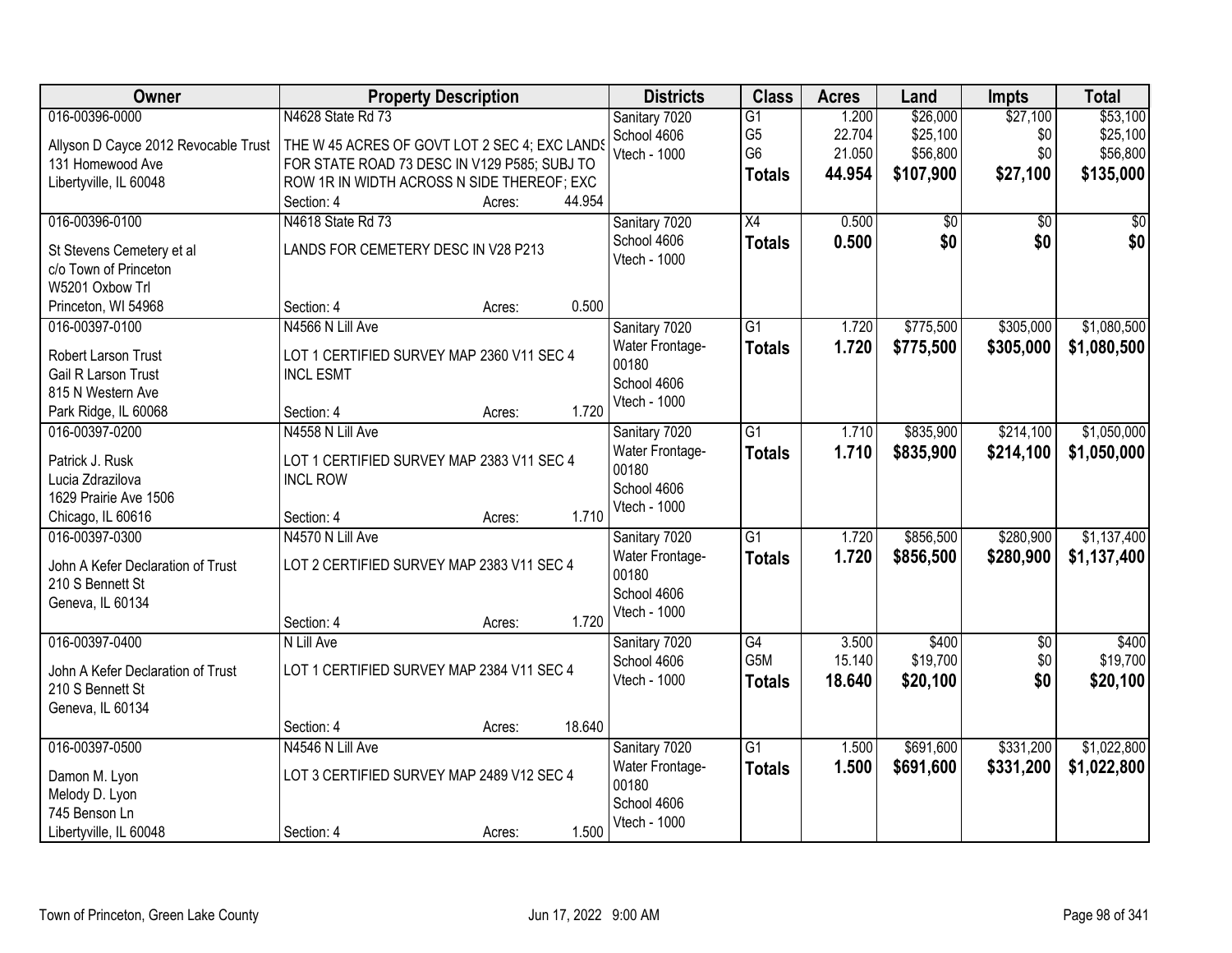| Owner                            | <b>Property Description</b>                   | <b>Districts</b>            | <b>Class</b>    | <b>Acres</b> | Land      | <b>Impts</b> | <b>Total</b> |
|----------------------------------|-----------------------------------------------|-----------------------------|-----------------|--------------|-----------|--------------|--------------|
| 016-00397-0600                   | N4554 Lill Ave                                | Sanitary 7020               | $\overline{G1}$ | 1.510        | \$759,400 | \$4,900      | \$764,300    |
| Keith Harrington et al           | LOT 1 CERTIFIED SURVEY MAP 2490 V12 SEC 4     | Water Frontage-             | <b>Totals</b>   | 1.510        | \$759,400 | \$4,900      | \$764,300    |
| c/o Keith & Catherine Harrington |                                               | 00180                       |                 |              |           |              |              |
| 1209 N Astor St                  |                                               | School 4606<br>Vtech - 1000 |                 |              |           |              |              |
| Unit 15s                         | 1.510<br>Section: 4<br>Acres:                 |                             |                 |              |           |              |              |
| Chicago, IL 60610                |                                               |                             |                 |              |           |              |              |
| 016-00397-0601                   | N4578 N Lill Ave                              | Sanitary 7020               | $\overline{G1}$ | 1.900        | \$564,800 | \$301,200    | \$866,000    |
| Joyce H Hoffman Survivors Trust  | LOT 2 CERTIFIED SURVEY MAP 2490 V12 SEC 4 INC | Water Frontage-             | <b>Totals</b>   | 1.900        | \$564,800 | \$301,200    | \$866,000    |
| 3202 Sandwood Way                | 66' R/W                                       | 00180                       |                 |              |           |              |              |
| Madison, WI 53713                |                                               | School 4606<br>Vtech - 1000 |                 |              |           |              |              |
|                                  | 1.900<br>Section: 4<br>Acres:                 |                             |                 |              |           |              |              |
| 016-00397-0701                   | N4530 N Lill Ave                              | Sanitary 7020               | $\overline{G1}$ | 3.300        | \$683,400 | \$969,600    | \$1,653,000  |
| Nigella Ryan Revocable Trust     | LOT 1 CERTIFIED SURVEY MAP 3730 VOL 22        | Water Frontage-             | <b>Totals</b>   | 3.300        | \$683,400 | \$969,600    | \$1,653,000  |
| 117 S Division St                |                                               | 00180                       |                 |              |           |              |              |
| Janesville, WI 53545             |                                               | School 4606                 |                 |              |           |              |              |
|                                  | 3.300<br>Section: 4<br>Acres:                 | Vtech - 1000                |                 |              |           |              |              |
| 016-00397-0901                   | N4541 N Lill Ave                              | Sanitary 7020               | G <sub>1</sub>  | 0.940        | \$4,200   | \$400        | \$4,600      |
| Lill Avenue Associates, LLC      | LOT 1 CERTIFIED SURVEY MAP 3430 EXC LANDS ON  | School 4606                 | G4              | 9.000        | \$1,100   | \$0          | \$1,100      |
| c/o Lill Avenue Associates, LLC  | THE N & E LINES DESC IN DOC#388302; TOGETHER  | Vtech - 1000                | G <sub>5</sub>  | 3.100        | \$3,100   | \$0          | \$3,100      |
| PO Box 6155                      | WITH A 66' ESMT DESC IN DOC#388302            |                             | G5M             | 9.820        | \$14,800  | \$0          | \$14,800     |
| Scottsdale, AZ 85261-6155        | 22.860<br>Section: 4<br>Acres:                |                             | <b>Totals</b>   | 22.860       | \$23,200  | \$400        | \$23,600     |
| 016-00397-0902                   |                                               | Sanitary 7020               | $\overline{G1}$ | 3.870        | \$3,900   | $\sqrt[6]{}$ | \$3,900      |
| Quimby Bay Property Owners       | 66' WIDE AREA FOR INGRESS/EGRESS LOCATED IN   | School 4606                 | <b>Totals</b>   | 3.870        | \$3,900   | \$0          | \$3,900      |
| Association, Inc                 | THE S1/2 OF THE SE1/4 SEC 4-15-12 AS DESC IN  | Vtech - 1000                |                 |              |           |              |              |
| c/o Quimby Bay Property Owners   | DOC#388300 AND DOC#388302; SUBJ TO 66' ESMT   |                             |                 |              |           |              |              |
| Association, Inc                 | 3.870<br>Section: 4<br>Acres:                 |                             |                 |              |           |              |              |
| N4566 Lill Ave                   |                                               |                             |                 |              |           |              |              |
| Princeton, WI 54968              |                                               |                             |                 |              |           |              |              |
| 016-00398-0000                   | N4548 N Lill Ave                              | Sanitary 7020               | $\overline{G1}$ | 1.670        | \$753,700 | \$379,900    | \$1,133,600  |
| Martin A. Urban                  | LOT 1 CERTIFIED SURVEY MAP 2488 V12 SEC 4     | Water Frontage-             | <b>Totals</b>   | 1.670        | \$753,700 | \$379,900    | \$1,133,600  |
| 9027 High Gate Way               | <b>INCL ESMT</b>                              | 00180                       |                 |              |           |              |              |
| Belvidere, IL 61008              |                                               | School 4606                 |                 |              |           |              |              |
|                                  | 1.670<br>Section: 4<br>Acres:                 | Vtech - 1000                |                 |              |           |              |              |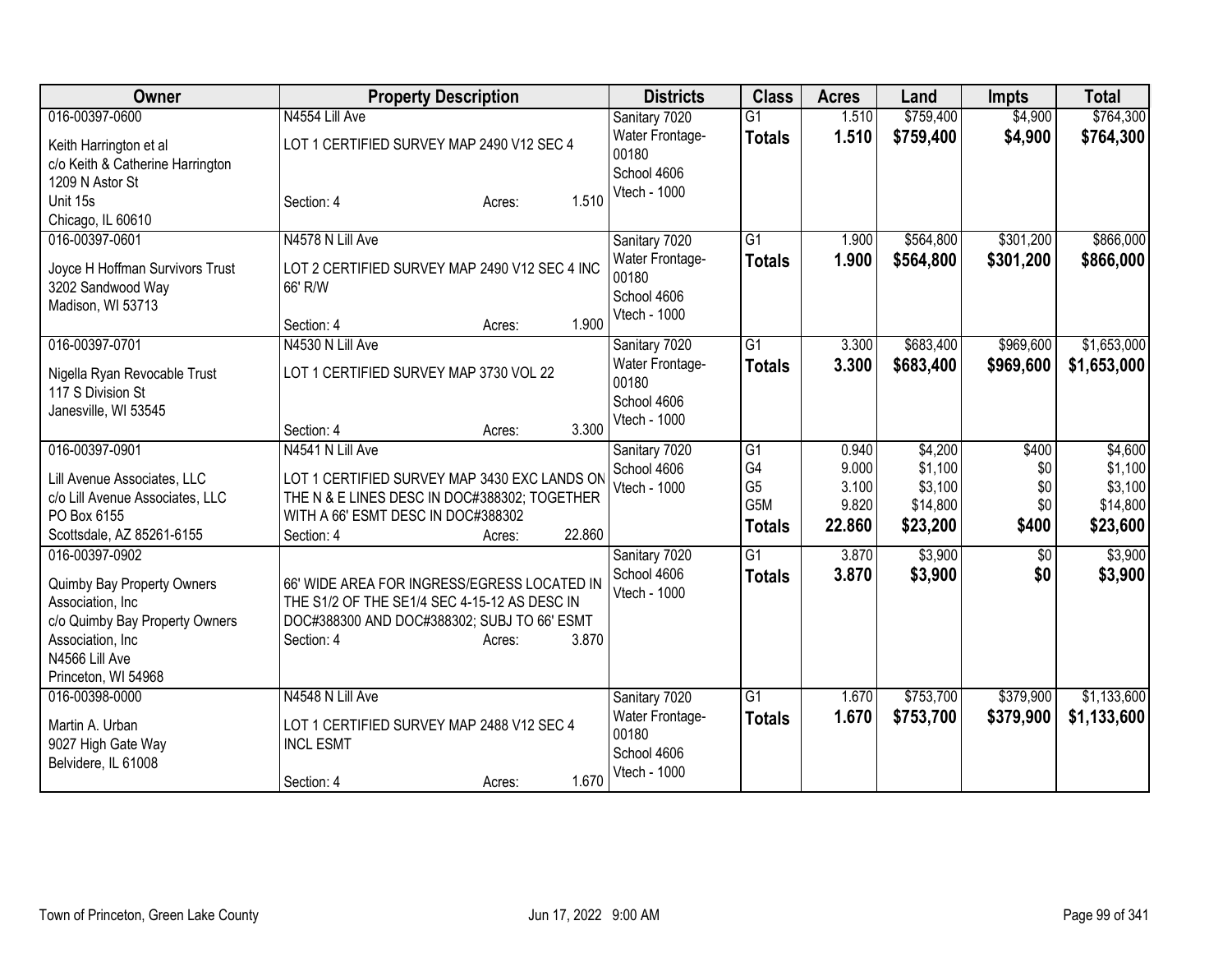| Owner                                             | <b>Property Description</b>                      |        |        | <b>Districts</b> | <b>Class</b>     | <b>Acres</b> | Land      | <b>Impts</b>    | <b>Total</b> |
|---------------------------------------------------|--------------------------------------------------|--------|--------|------------------|------------------|--------------|-----------|-----------------|--------------|
| 016-00398-0100                                    | Reetz Rd                                         |        |        | School 4606      | $\overline{G4}$  | 31.680       | \$4,000   | $\overline{50}$ | \$4,000      |
| <b>Reetz Living Trust</b>                         | NE1/4 OF THE NE1/4 SEC 5                         |        |        | Vtech - 1000     | G <sub>5</sub>   | 1.000        | \$100     | \$0             | \$100        |
| W4446 Reetz Rd                                    |                                                  |        |        |                  | G <sub>5</sub> M | 8.000        | \$12,000  | \$0             | \$12,000     |
| Princeton, WI 54968                               |                                                  |        |        |                  | <b>Totals</b>    | 40.680       | \$16,100  | \$0             | \$16,100     |
|                                                   | Section: 5                                       | Acres: | 40.680 |                  |                  |              |           |                 |              |
| 016-00398-0200                                    | N4550 N Lill Ave                                 |        |        | Sanitary 7020    | $\overline{G1}$  | 1.500        | \$733,800 | \$1,612,200     | \$2,346,000  |
| Lill Avenue Associates, LLC                       | LOT 2 CERTIFIED SURVEY MAP 2488 V12 SEC 4        |        |        | Water Frontage-  | <b>Totals</b>    | 1.500        | \$733,800 | \$1,612,200     | \$2,346,000  |
| c/o Lill Avenue Associates, LLC                   |                                                  |        |        | 00180            |                  |              |           |                 |              |
| PO Box 6155                                       |                                                  |        |        | School 4606      |                  |              |           |                 |              |
| Scottsdale, AZ 85261-6155                         | Section: 4                                       | Acres: | 1.500  | Vtech - 1000     |                  |              |           |                 |              |
| 016-00398-0300                                    | N4552 N Lill Ave                                 |        |        | Sanitary 7020    | $\overline{G1}$  | 1.500        | \$708,400 | \$265,000       | \$973,400    |
|                                                   | LOT 3 CERTIFIED SURVEY MAP 2488 V12 SEC 4        |        |        | Water Frontage-  | <b>Totals</b>    | 1.500        | \$708,400 | \$265,000       | \$973,400    |
| Patrick Allen Kuiper Trust<br>491 S Washington St |                                                  |        |        | 00180            |                  |              |           |                 |              |
| Elmhurst, IL 60126                                |                                                  |        |        | School 4606      |                  |              |           |                 |              |
|                                                   | Section: 4                                       | Acres: | 1.500  | Vtech - 1000     |                  |              |           |                 |              |
| 016-00398-0400                                    | N4554 N Lill Ave                                 |        |        | Sanitary 7020    | $\overline{G1}$  | 1.830        | \$833,800 | \$312,700       | \$1,146,500  |
|                                                   |                                                  |        |        | Water Frontage-  | <b>Totals</b>    | 1.830        | \$833,800 | \$312,700       | \$1,146,500  |
| Keith Harrington et al                            | LOT 4 CERTIFIED SURVEY MAP 2488 V12 SEC 4        |        |        | 00180            |                  |              |           |                 |              |
| c/o Keith & Catherine Harrington                  |                                                  |        |        | School 4606      |                  |              |           |                 |              |
| 1209 N Astor St<br>Unit 15s                       | Section: 4                                       |        | 1.830  | Vtech - 1000     |                  |              |           |                 |              |
| Chicago, IL 60610                                 |                                                  | Acres: |        |                  |                  |              |           |                 |              |
| 016-00399-0000                                    | Reetz Rd                                         |        |        | School 4606      | G4               | 39.520       | \$6,500   | \$0             | \$6,500      |
|                                                   |                                                  |        |        | Vtech - 1000     | G <sub>5</sub>   | 1.000        | \$100     | \$0             | \$100        |
| <b>Reetz Living Trust</b>                         | NW1/4 OF THE NE1/4 SEC 5                         |        |        |                  | <b>Totals</b>    | 40.520       | \$6,600   | \$0             | \$6,600      |
| W4446 Reetz Rd                                    |                                                  |        |        |                  |                  |              |           |                 |              |
| Princeton, WI 54968                               |                                                  |        |        |                  |                  |              |           |                 |              |
|                                                   | Section: 5                                       | Acres: | 40.520 |                  |                  |              |           |                 |              |
| 016-00400-0000                                    |                                                  |        |        | School 4606      | G4<br>G5M        | 15.500       | \$2,000   | \$0             | \$2,000      |
| Wayne A. Kaufman et al                            | SW1/4 OF THE NE1/4 & THE S 33' OF THE SE1/4 OF   |        |        | Vtech - 1000     |                  | 25.000       | \$37,500  | \$0             | \$37,500     |
| c/o Wayne A & Karen A Kaufman                     | THE NW1/4 SEC 5                                  |        |        |                  | <b>Totals</b>    | 40.500       | \$39,500  | \$0             | \$39,500     |
| W6727 Brown Rd                                    |                                                  |        |        |                  |                  |              |           |                 |              |
| Fond Du Lac, WI 54935                             | Section: 5                                       | Acres: | 40.500 |                  |                  |              |           |                 |              |
| 016-00401-0000                                    | County Rd W                                      |        |        | School 4606      | $\overline{G6}$  | 6.700        | \$27,500  | $\overline{30}$ | \$27,500     |
| Joseph F. Wildenberg                              | COM AT THE NW COR OF THE SE1/4 OF THE NE1/4      |        |        | Vtech - 1000     | <b>Totals</b>    | 6.700        | \$27,500  | \$0             | \$27,500     |
| Mary K. Wildenberg                                | SEC 5 RUN E 26 2/3R; S 40R; W 26 2/3R; N 40 R TO |        |        |                  |                  |              |           |                 |              |
| 291 Vincent St                                    | BEG (SUBJ TO & ALSO A R/W)                       |        |        |                  |                  |              |           |                 |              |
| Fond Du Lac, WI 54935                             | Section: 5                                       | Acres: | 6.700  |                  |                  |              |           |                 |              |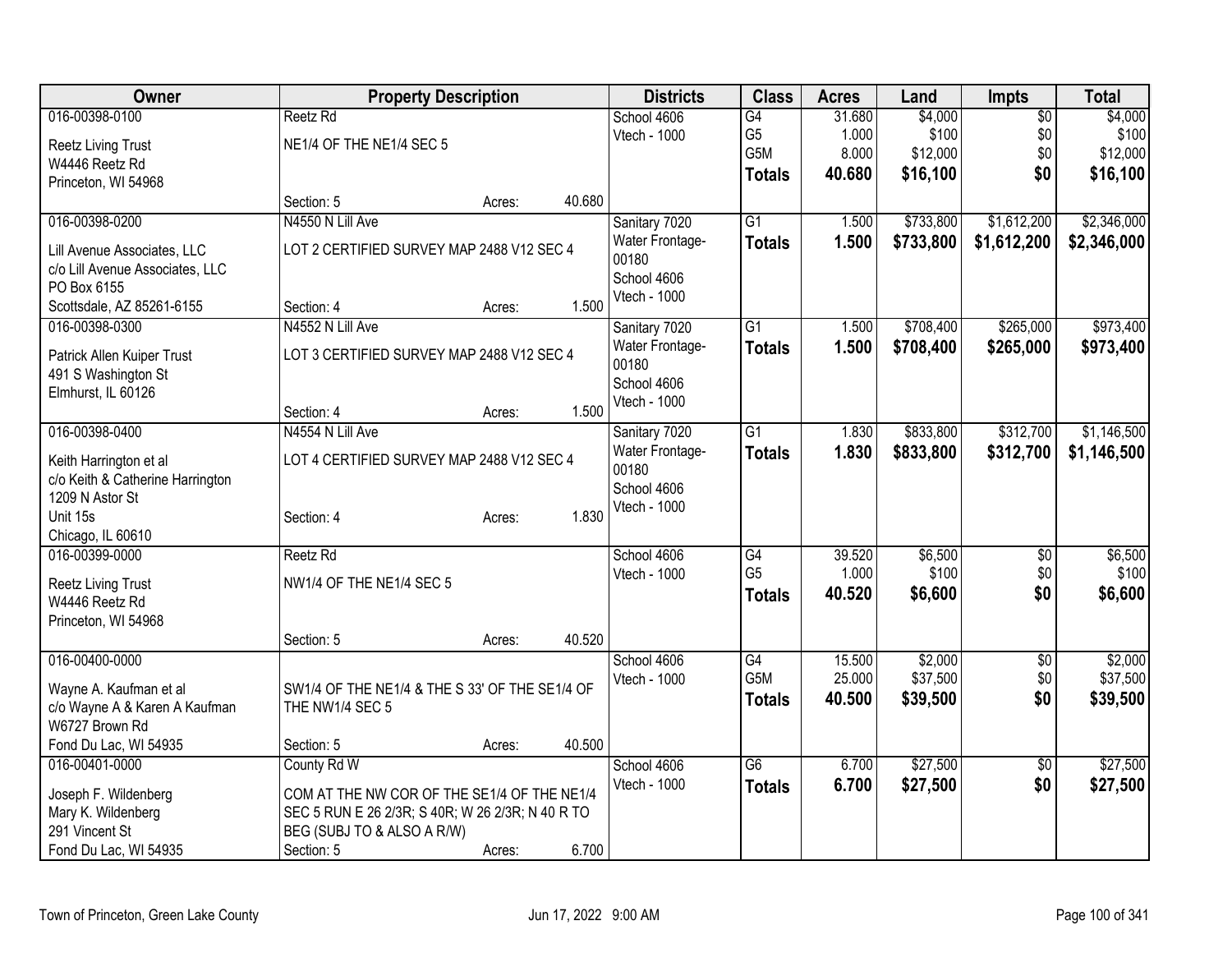| Owner                         |                                                    | <b>Property Description</b> |        | <b>Districts</b> | <b>Class</b>    | <b>Acres</b> | Land     | <b>Impts</b>    | <b>Total</b> |
|-------------------------------|----------------------------------------------------|-----------------------------|--------|------------------|-----------------|--------------|----------|-----------------|--------------|
| 016-00402-0000                | N4798 County Rd W                                  |                             |        | School 4606      | $\overline{G1}$ | 1.000        | \$12,400 | \$12,300        | \$24,700     |
| Arthur J. Rowley et al        | COM 26 2/3R E OF THE NW COR OF THE SE1/4 OF        |                             |        | Vtech - 1000     | G <sub>6</sub>  | 5.700        | \$23,400 | \$0             | \$23,400     |
| c/o Arthur J. Rowley          | THE NE1/4 SEC 5 RUN E 26 2/3R; S 40R; W 26 2/3R; N |                             |        |                  | <b>Totals</b>   | 6.700        | \$35,800 | \$12,300        | \$48,100     |
| 432 Scott St                  | 40R TO BEG; EXC N 1R ALSO R/W AS RECD V389         |                             |        |                  |                 |              |          |                 |              |
| Green Lake, WI 54941          | Section: 5                                         | Acres:                      | 6.700  |                  |                 |              |          |                 |              |
| 016-00403-0000                | County Rd W                                        |                             |        | School 4606      | $\overline{G6}$ | 6.700        | \$20,100 | $\overline{50}$ | \$20,100     |
|                               |                                                    |                             |        | Vtech - 1000     | <b>Totals</b>   | 6.700        | \$20,100 | \$0             | \$20,100     |
| Bruce B. Zuehlke et al        | COM AT THE NE COR OF THE SE1/4 OF THE NE1/4        |                             |        |                  |                 |              |          |                 |              |
| c/o Bruce B & Karen A Zuehlke | SEC 5 RUN W 26 2/3R; S 40R; E 26 2/3R; N 40R TO    |                             |        |                  |                 |              |          |                 |              |
| N8254 Edgewood Ln             | <b>BEG INC ROW'S</b>                               |                             |        |                  |                 |              |          |                 |              |
| Fond Du Lac, WI 54937         | Section: 5                                         | Acres:                      | 6.700  |                  |                 |              |          |                 |              |
| 016-00404-0000                |                                                    |                             |        | School 4606      | G <sub>6</sub>  | 20.000       | \$60,000 | \$0             | \$60,000     |
| Bruce B. Zuehlke et al        | THE S1/2 (40R) OF THE SE1/4 OF THE NE1/4 SEC 5     |                             |        | Vtech - 1000     | <b>Totals</b>   | 20.000       | \$60,000 | \$0             | \$60,000     |
| c/o Bruce B & Karen A Zuehlke |                                                    |                             |        |                  |                 |              |          |                 |              |
| N8254 Edgewood Ln             |                                                    |                             |        |                  |                 |              |          |                 |              |
| Fond Du Lac, WI 54937         | Section: 5                                         | Acres:                      | 20.000 |                  |                 |              |          |                 |              |
| 016-00405-0100                | W4381 Reetz Rd                                     |                             |        | School 4606      | G1              | 3.500        | \$32,900 | \$129,400       | \$162,300    |
|                               |                                                    |                             |        | Vtech - 1000     | G4              | 3.390        | \$400    | \$0             | \$400        |
| Sheila R. Dornfeld            | LOT 1 CERTIFIED SURVEY MAP 3572 V20                |                             |        |                  | <b>Totals</b>   | 6.890        | \$33,300 | \$129,400       | \$162,700    |
| W4381 Reetz Rd                |                                                    |                             |        |                  |                 |              |          |                 |              |
| Princeton, WI 54968           |                                                    |                             |        |                  |                 |              |          |                 |              |
|                               | Section: 5                                         | Acres:                      | 6.890  |                  |                 |              |          |                 |              |
| 016-00405-0200                | Reetz Rd                                           |                             |        | School 4606      | G4              | 32.440       | \$6,000  | \$0             | \$6,000      |
| Tiffany Broder et al          | LOT 2 CERTIFIED SURVEY MAP 3572 V20; LE FOR        |                             |        | Vtech - 1000     | G <sub>5</sub>  | 1.000        | \$100    | \$0             | \$100        |
| C/O Sheila Koca Dornfeld      | SHEILA KOCA DORNFELD                               |                             |        |                  | <b>Totals</b>   | 33.440       | \$6,100  | \$0             | \$6,100      |
| W4381 Reetz Rd                |                                                    |                             |        |                  |                 |              |          |                 |              |
| Princeton, WI 54968           | Section: 5                                         | Acres:                      | 33.440 |                  |                 |              |          |                 |              |
| 016-00406-0000                | W4586 Reetz Rd                                     |                             |        | School 4606      | G4              | 25.000       | \$3,200  | $\sqrt{6}$      | \$3,200      |
|                               |                                                    |                             |        | Vtech - 1000     | G <sub>5</sub>  | 2.000        | \$100    | \$0             | \$100        |
| Randal G. Reetz et al         | NW1/4 OF THE NW1/4 SEC 5 EXC A PARCEL 2 ACRES      |                             |        |                  | G5M             | 10.000       | \$15,000 | \$0             | \$15,000     |
| c/o Randal G & Nancy J Reetz  | IN SIZE (M/L) LYING THEREIN                        |                             |        |                  | G7              | 1.000        | \$5,700  | \$45,000        | \$50,700     |
| W4586 Reetz Rd                |                                                    |                             |        |                  | <b>Totals</b>   | 38.000       | \$24,000 | \$45,000        | \$69,000     |
| Princeton, WI 54968           | Section: 5                                         | Acres:                      | 38.000 |                  |                 |              |          |                 |              |
| 016-00406-0100                | W4455 Reetz Rd                                     |                             |        | School 4606      | $\overline{G1}$ | 2.000        | \$19,800 | \$92,900        | \$112,700    |
| <b>Reetz Living Trust</b>     | A PARCEL OF LAND 2 ACRES IN SIZE LYING IN THE      |                             |        | Vtech - 1000     | <b>Totals</b>   | 2.000        | \$19,800 | \$92,900        | \$112,700    |
| W4446 Reetz Rd                | NW1/4 OF THE NW1/4 SEC 5                           |                             |        |                  |                 |              |          |                 |              |
| Princeton, WI 54968           |                                                    |                             |        |                  |                 |              |          |                 |              |
|                               | Section: 5                                         |                             | 2.000  |                  |                 |              |          |                 |              |
|                               |                                                    | Acres:                      |        |                  |                 |              |          |                 |              |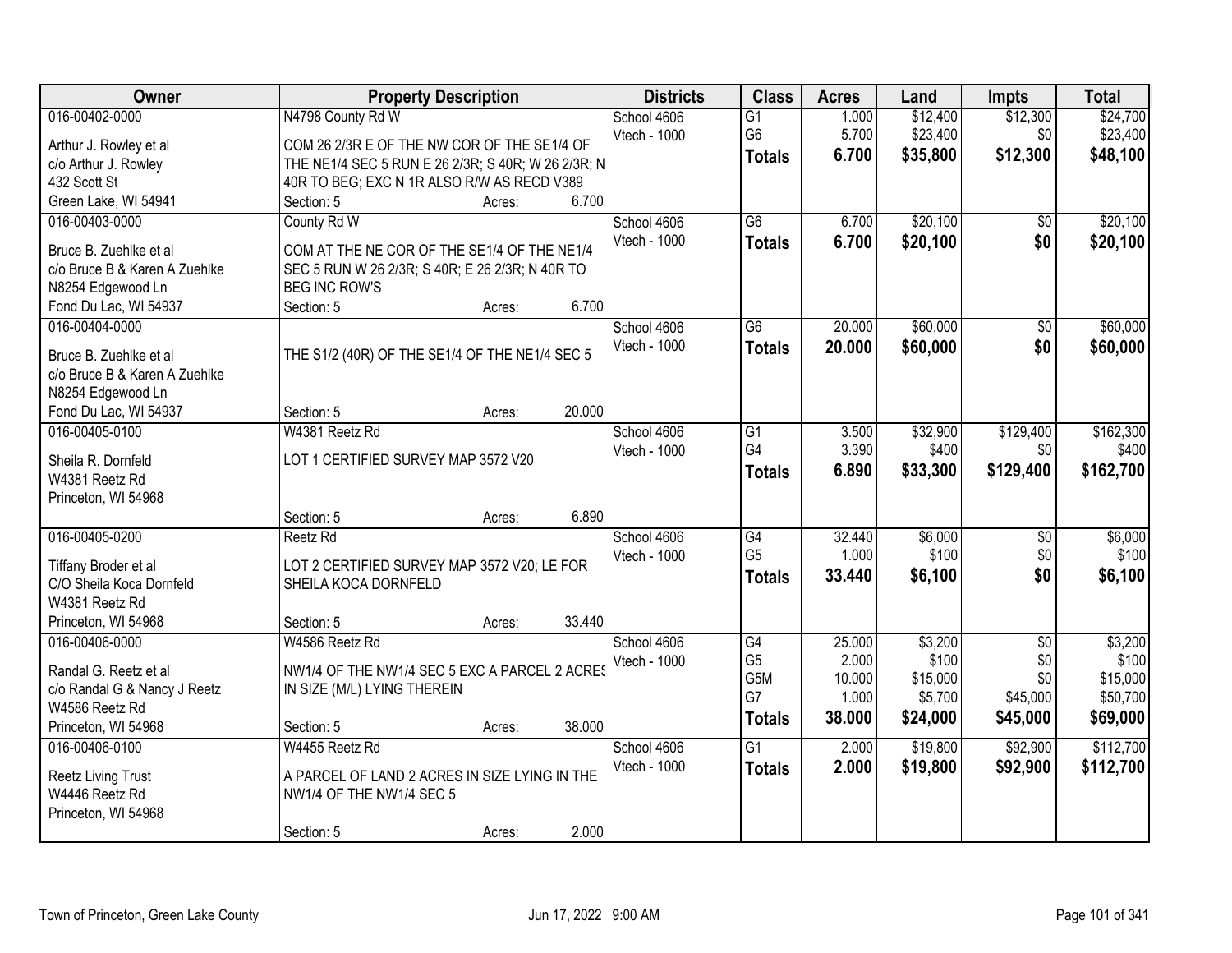| <b>Owner</b>                |                                        | <b>Property Description</b>                      |        |              |                 | <b>Acres</b> | Land     | <b>Impts</b>    | <b>Total</b> |
|-----------------------------|----------------------------------------|--------------------------------------------------|--------|--------------|-----------------|--------------|----------|-----------------|--------------|
| 016-00407-0000              | County Rd W                            |                                                  |        | School 4606  | $\overline{G4}$ | 27.000       | \$3,400  | $\overline{$0}$ | \$3,400      |
| Joseph Kallas               |                                        | SW1/4 OF THE NW1/4 SEC 5 EXC PARCEL 407.1        |        | Vtech - 1000 | G <sub>5</sub>  | 1.000        | \$100    | \$0             | \$100        |
| 1217 Douglas Ave            |                                        |                                                  |        |              | G5M             | 12.000       | \$18,000 | \$0             | \$18,000     |
| Watertown, WI 53098         |                                        |                                                  |        |              | <b>Totals</b>   | 40.000       | \$21,500 | \$0             | \$21,500     |
|                             | Section: 5                             | Acres:                                           | 40.000 |              |                 |              |          |                 |              |
| 016-00408-0000              | County Rd W                            |                                                  |        | School 4606  | G4              | 35.500       | \$4,500  | \$0             | \$4,500      |
| Dowe E. Dornfeld et al      |                                        | THE SE1/4 OF THE NW1/4 SEC 5 EXC 1 AC OFF        |        | Vtech - 1000 | G <sub>5</sub>  | 1.000        | \$100    | \$0             | \$100        |
| c/o Tiffany Broder          |                                        | WEST SIDE THEREOF & A 33' ROW ON SOUTH SIDE      |        |              | G5M             | 2.000        | \$3,000  | \$0             | \$3,000      |
| C/O Sheila Koca Dornfeld    | THEREOF; LE FOR SHEILA KOCA DORNFELD   |                                                  |        |              | <b>Totals</b>   | 38.500       | \$7,600  | \$0             | \$7,600      |
| W4381 Reetz Rd              | Section: 5                             | Acres:                                           | 38.500 |              |                 |              |          |                 |              |
| Princeton, WI 54968         |                                        |                                                  |        |              |                 |              |          |                 |              |
| 016-00409-0000              | County Rd W                            |                                                  |        | School 4606  | G4              | 32.419       | \$4,100  | \$0             | \$4,100      |
|                             |                                        |                                                  |        | Vtech - 1000 | G <sub>5</sub>  | 1.000        | \$100    | \$0             | \$100        |
| Smits Bros, LLC             |                                        | NE1/4 OF THE SW1/4 SEC 5 LYING NORTH OF CTH      |        |              | G5M             | 4.000        | \$6,000  | \$0             | \$6,000      |
| c/o Smits Bros, LLC         | "ח                                     |                                                  |        |              | Totals          | 37.419       | \$10,200 | \$0             | \$10,200     |
| 35 Birdie Blvd              |                                        |                                                  |        |              |                 |              |          |                 |              |
| Waupun, WI 53963            | Section: 5                             | Acres:                                           | 37.419 |              |                 |              |          |                 |              |
| 016-00410-0101              | N4682 County Rd D                      |                                                  |        | School 4606  | G4              | 9.770        | \$1,200  | \$0             | \$1,200      |
| Joseph Kallas               | LOT 1 CERTIFIED SURVEY MAP 3726 VOL 22 |                                                  |        | Vtech - 1000 | G7              | 2.000        | \$11,400 | \$112,300       | \$123,700    |
| 1217 Douglas Ave            |                                        |                                                  |        |              | <b>Totals</b>   | 11.770       | \$12,600 | \$112,300       | \$124,900    |
| Watertown, WI 53098         |                                        |                                                  |        |              |                 |              |          |                 |              |
|                             | Section: 5                             | Acres:                                           | 11.770 |              |                 |              |          |                 |              |
| 016-00410-0102              | County Rd D                            |                                                  |        | School 4606  | G4              | 7.500        | \$900    | $\sqrt[6]{3}$   | \$900        |
|                             |                                        |                                                  |        | Vtech - 1000 | G <sub>5</sub>  | 0.500        | \$100    | \$0             | \$100        |
| Joseph Kallas               | LOT 2 CERTIFIED SURVEY MAP 3726 VOL 22 |                                                  |        |              | <b>Totals</b>   | 8.000        | \$1,000  | \$0             | \$1,000      |
| 1217 Douglas Ave            |                                        |                                                  |        |              |                 |              |          |                 |              |
| Watertown, WI 53098         |                                        |                                                  |        |              |                 |              |          |                 |              |
|                             | Section: 5                             | Acres:                                           | 8.000  |              |                 |              |          |                 |              |
| 016-00410-0103              |                                        |                                                  |        | School 4606  | $\overline{G4}$ | 2.000        | \$300    | $\overline{50}$ | \$300        |
| Anthony R. Mikulski         | LOT 3 CERTIFIED SURVEY MAP 3726 VOL 22 |                                                  |        | Vtech - 1000 | G <sub>5</sub>  | 15.770       | \$7,900  | \$0             | \$7,900      |
| Renee M. Mikulski           |                                        |                                                  |        |              | <b>Totals</b>   | 17.770       | \$8,200  | \$0             | \$8,200      |
| N4717 County Rd D           |                                        |                                                  |        |              |                 |              |          |                 |              |
| Princeton, WI 54968         | Section: 5                             | Acres:                                           | 17.770 |              |                 |              |          |                 |              |
| 016-00412-0000              | County Rd W                            |                                                  |        | School 4606  | $\overline{G5}$ | 17,900       | \$9,000  | $\sqrt{6}$      | \$9,000      |
| Florence Irrey Tru E. Hebbe |                                        | THE N 33R OF THE S 66R OF THE SW1/4 OF THE       |        | Vtech - 1000 | <b>Totals</b>   | 17.900       | \$9,000  | \$0             | \$9,000      |
| W4086 Old Green Lake Rd     |                                        | SW1/4 SEC 5 ALSO 1/2 INT IN W 3 ACRES OF E1/2 OF |        |              |                 |              |          |                 |              |
| Princeton, WI 54968         | SW1/4 SEC 5 EXC PARCEL 413.1           |                                                  |        |              |                 |              |          |                 |              |
|                             | Section: 5                             | Acres:                                           | 17.900 |              |                 |              |          |                 |              |
|                             |                                        |                                                  |        |              |                 |              |          |                 |              |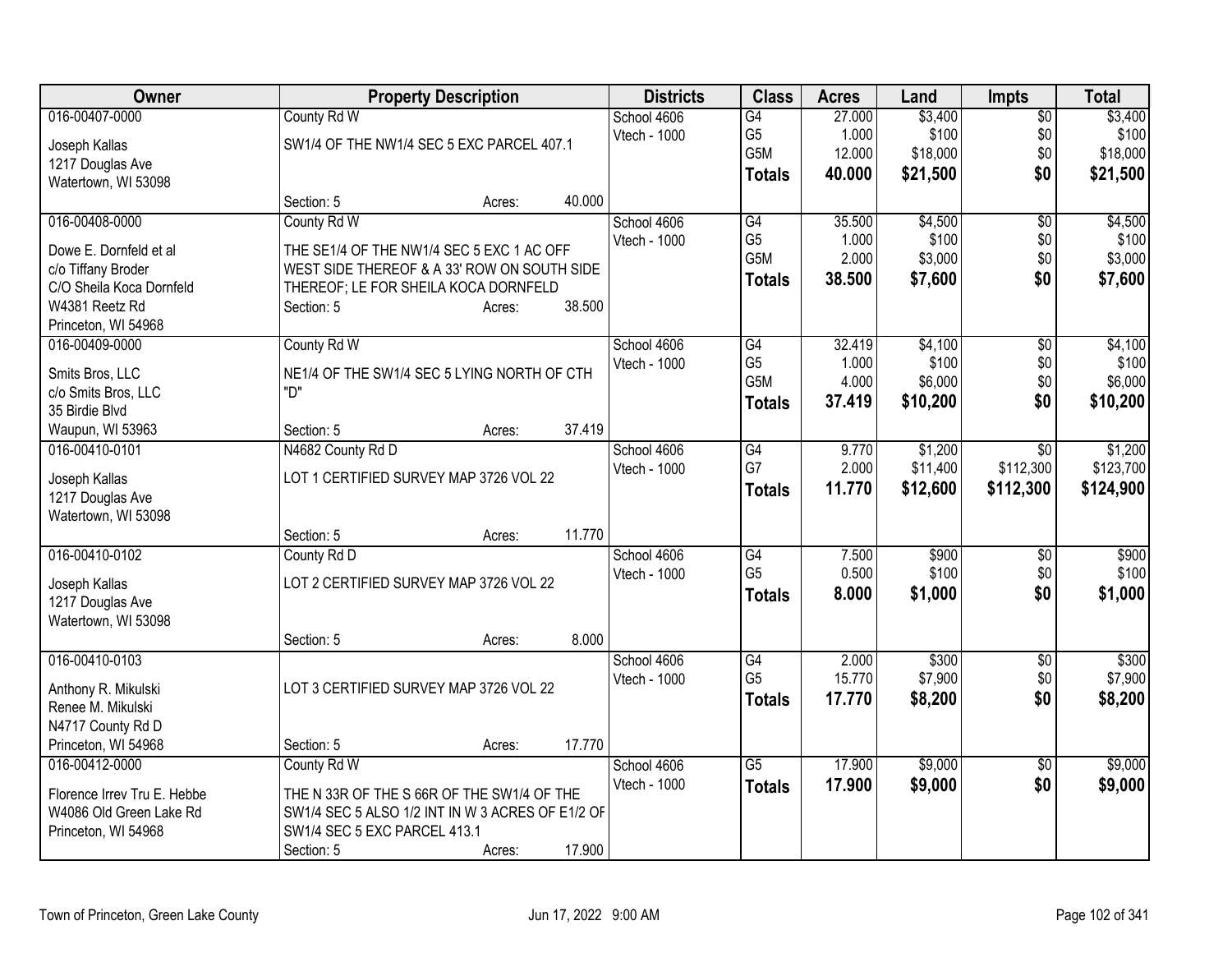| <b>Owner</b>               | <b>Property Description</b>                    | <b>Districts</b> | <b>Class</b>     | <b>Acres</b> | Land       | <b>Impts</b>    | <b>Total</b> |
|----------------------------|------------------------------------------------|------------------|------------------|--------------|------------|-----------------|--------------|
| 016-00413-0000             | County Rd W                                    | School 4606      | $\overline{G5}$  | 17.900       | \$9,000    | $\overline{50}$ | \$9,000      |
| Daniel W. Hebbe            | THE S 33R OF THE SW1/4 OF THE SW1/4 ALSO 1/2   | Vtech - 1000     | <b>Totals</b>    | 17.900       | \$9,000    | \$0             | \$9,000      |
| W4001 State Rd 23/73       | INT IN THE W 3 ACRES OF THE E1/2 OF THE SW1/4  |                  |                  |              |            |                 |              |
| Princeton, WI 54968        | <b>SEC 5 EXC PAR 413.1</b>                     |                  |                  |              |            |                 |              |
|                            | 17.900<br>Section: 5<br>Acres:                 |                  |                  |              |            |                 |              |
| 016-00414-0000             | County Rd D                                    | School 4606      | $\overline{G5}$  | 31.790       | \$15,900   | $\overline{50}$ | \$15,900     |
|                            |                                                | Vtech - 1000     | <b>Totals</b>    | 31.790       | \$15,900   | \$0             | \$15,900     |
| <b>Bruce Grampo</b>        | SE1/4 OF THE SW1/4 SEC 5 EXC THE W 4R (M/L) &  |                  |                  |              |            |                 |              |
| Howard A. Parks            | EXC PARCEL AS DESC V252 P146 & 147             |                  |                  |              |            |                 |              |
| N5149 Forest Glen Beach Rd |                                                |                  |                  |              |            |                 |              |
| Ripon, WI 54971            | 31.790<br>Section: 5<br>Acres:                 |                  |                  |              |            |                 |              |
| 016-00414-0200             | N4596 County Rd D                              | School 4606      | $\overline{G1}$  | 5.400        | \$47,000   | \$48,300        | \$95,300     |
| Smits Bros, LLC            | SE1/4 OF THE SW1/4 SEC 5 LYING NORTH OF CTH    | Vtech - 1000     | <b>Totals</b>    | 5.400        | \$47,000   | \$48,300        | \$95,300     |
| c/o Smits Bros, LLC        | "D"                                            |                  |                  |              |            |                 |              |
| 35 Birdie Blvd             |                                                |                  |                  |              |            |                 |              |
| Waupun, WI 53963           | 5.400<br>Section: 5<br>Acres:                  |                  |                  |              |            |                 |              |
| 016-00415-0000             | County Rd D                                    | School 4606      | $\overline{G4}$  | 30.000       | \$5,000    | \$0             | \$5,000      |
|                            |                                                | Vtech - 1000     | G5M              | 10.000       | \$15,000   | \$0             | \$15,000     |
| Barzano Living Trust       | NE1/4 OF THE SE1/4 SEC 5                       |                  | <b>Totals</b>    | 40.000       | \$20,000   | \$0             | \$20,000     |
| N4343 State Rd 73          |                                                |                  |                  |              |            |                 |              |
| Princeton, WI 54968        |                                                |                  |                  |              |            |                 |              |
|                            | 40.000<br>Section: 5<br>Acres:                 |                  |                  |              |            |                 |              |
| 016-00416-0000             | County Rd D                                    | School 4606      | G4               | 23.000       | \$2,900    | $\overline{50}$ | \$2,900      |
| Smits Bros, LLC            | NW1/4 OF THE SE1/4 SEC 5                       | Vtech - 1000     | G <sub>5</sub>   | 1.000        | \$1,400    | \$0             | \$1,400      |
| c/o Smits Bros, LLC        |                                                |                  | W8               | 16.000       | (\$65,600) | \$0             | \$0          |
| 35 Birdie Blvd             |                                                |                  | <b>Totals</b>    | 40.000       | \$4,300    | \$0             | \$4,300      |
| Waupun, WI 53963           | 40.000<br>Section: 5<br>Acres:                 |                  |                  |              |            |                 |              |
| 016-00417-0000             | N4530 County Rd D                              | School 4606      | $\overline{G1}$  | 2.000        | \$19,800   | \$144,900       | \$164,700    |
| Joan D. Kush               | SW1/4 OF THE SE1/4 SEC 5 EXC PAR AS FOLLOWS:   | Vtech - 1000     | G4               | 3.000        | \$400      | \$0             | \$400        |
| Lawrence S. Kush           | COM AT SW COR OF SD 1/4-1/4; THENCE N 40R;     |                  | G <sub>5</sub>   | 23.000       | \$18,800   | \$0             | \$18,800     |
| N4530 County Rd D          | SE'LY TO PT 40R E OF BEG; W TO POB & EXC PAR   |                  | G <sub>5</sub> M | 6.570        | \$9,900    | \$0             | \$9,900      |
| Princeton, WI 54968        | 34.570<br>Section: 5<br>Acres:                 |                  | <b>Totals</b>    | 34.570       | \$48,900   | \$144,900       | \$193,800    |
| 016-00418-0000             | County Rd D                                    | School 4606      | $\overline{G5}$  | 4.840        | \$5,700    | $\overline{30}$ | \$5,700      |
|                            |                                                | Vtech - 1000     | <b>Totals</b>    | 4.840        | \$5,700    | \$0             | \$5,700      |
| Milton Otto et al          | COM AT THE SW COR OF THE SE1/4 SEC 5 RUN N     |                  |                  |              |            |                 |              |
| %Polfuss Grace             | 40R; SE'LY TO A PT THAT IS 40R E OF BEG; W 40R |                  |                  |              |            |                 |              |
| N5020 County Rd W          | TO BEG; EXC PAR 418.1 SUB TO ESMT AS RECD      |                  |                  |              |            |                 |              |
| Princeton, WI 54968        | 4.840<br>Section: 5<br>Acres:                  |                  |                  |              |            |                 |              |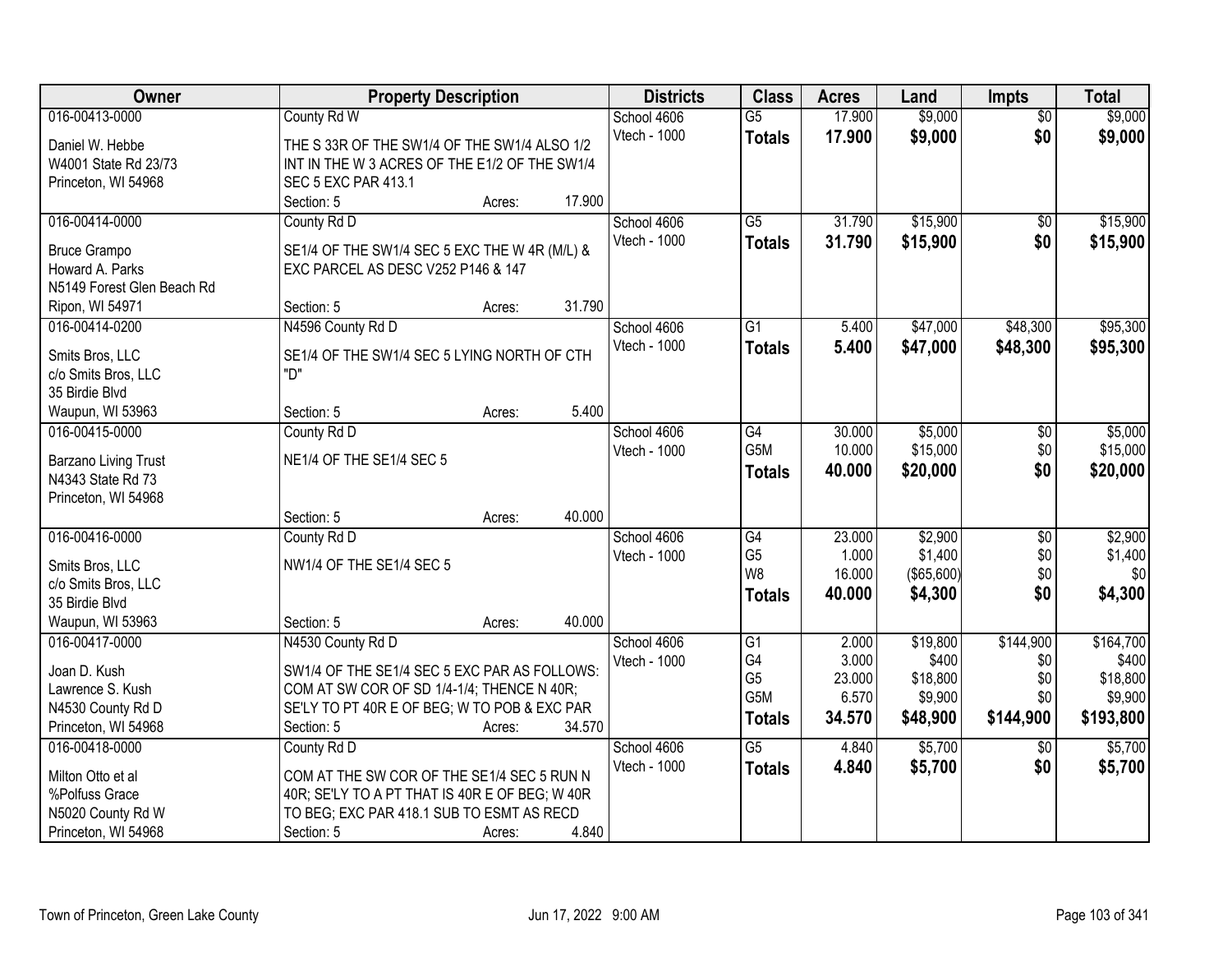| 016-00419-0000<br>County Rd D<br>$\overline{G4}$<br>\$3,500<br>School 4606<br>28.000<br>$\sqrt{$0}$<br>G <sub>5</sub><br>\$5,600<br>4.000<br>\$0<br>Vtech - 1000<br>SE1/4 OF THE SE1/4 SEC 5<br>Barzano Living Trust<br>G5M<br>8.000<br>\$12,000<br>\$0<br>N4343 State Rd 73<br>\$0<br>40.000 | \$3,500<br>\$5,600<br>\$12,000<br>\$21,100 |
|-----------------------------------------------------------------------------------------------------------------------------------------------------------------------------------------------------------------------------------------------------------------------------------------------|--------------------------------------------|
|                                                                                                                                                                                                                                                                                               |                                            |
|                                                                                                                                                                                                                                                                                               |                                            |
|                                                                                                                                                                                                                                                                                               |                                            |
| \$21,100<br><b>Totals</b><br>Princeton, WI 54968                                                                                                                                                                                                                                              |                                            |
| 40.000<br>Section: 5<br>Acres:                                                                                                                                                                                                                                                                |                                            |
| \$3,300<br>016-00420-0000<br>G4<br>24.100<br>$\overline{50}$<br>Reetz Rd<br>School 4606                                                                                                                                                                                                       | \$3,300                                    |
| G <sub>5</sub><br>\$100<br>\$0<br>Vtech - 1000<br>1.000                                                                                                                                                                                                                                       | \$100                                      |
| NE1/4 OF THE NE1/4 SEC 6<br>Randal G. Reetz et al<br>G5M<br>\$0<br>15.000<br>\$22,500                                                                                                                                                                                                         | \$22,500                                   |
| c/o Randal G & Nancy J Reetz<br>\$0<br>\$25,900<br>40.100<br><b>Totals</b>                                                                                                                                                                                                                    | \$25,900                                   |
| W4586 Reetz Rd<br>40.100<br>Section: 6                                                                                                                                                                                                                                                        |                                            |
| Princeton, WI 54968<br>Acres:                                                                                                                                                                                                                                                                 |                                            |
| \$3,100<br>016-00421-0000<br>N4833 County Rd D<br>G4<br>24.000<br>$\overline{60}$<br>School 4606<br>G <sub>5</sub>                                                                                                                                                                            | \$3,100                                    |
| \$100<br>2.000<br>\$0<br>Vtech - 1000<br>NW1/4 OF THE NE1/4 SEC 6 EXC PARCEL 421.1<br>Robert J. Doro et al<br>G5M<br>10.000<br>\$15,000<br>\$0                                                                                                                                                | \$100<br>\$15,000                          |
| c/o Robert J & Karan K Doro                                                                                                                                                                                                                                                                   |                                            |
| 36.000<br>\$18,200<br>\$0<br><b>Totals</b><br>N4833 County Rd D                                                                                                                                                                                                                               | \$18,200                                   |
| 36.000<br>Section: 6<br>Princeton, WI 54968<br>Acres:                                                                                                                                                                                                                                         |                                            |
| N4833 County Rd D<br>$\overline{G4}$<br>37.025<br>\$4,700<br>016-00422-0000<br>School 4606<br>$\sqrt[6]{}$                                                                                                                                                                                    | \$4,700                                    |
| G7<br>2.000<br>\$11,400<br>\$114,700<br>Vtech - 1000<br>Robert J. Doro et al<br>SW1/4 OF THE NE1/4 SEC 6 EXC PARCEL 421.1 ALSC                                                                                                                                                                | \$126,100                                  |
| 39.025<br>\$16,100<br>\$114,700<br><b>Totals</b><br>c/o Robert J & Karan K Doro<br><b>EXC CSM 1298</b>                                                                                                                                                                                        | \$130,800                                  |
| N4833 County Rd D                                                                                                                                                                                                                                                                             |                                            |
| 39.025<br>Princeton, WI 54968<br>Section: 6<br>Acres:                                                                                                                                                                                                                                         |                                            |
| $\overline{G1}$<br>\$12,200<br>\$114,400<br>016-00422-0100<br>N4815 County Rd D<br>0.974<br>School 4606                                                                                                                                                                                       | \$126,600                                  |
| Vtech - 1000<br>0.974<br>\$12,200<br>\$114,400<br><b>Totals</b>                                                                                                                                                                                                                               | \$126,600                                  |
| LOT 1 CERTIFIED SURVEY MAP 1298 V5 SEC 6 INCL<br>Edward B. Alexander                                                                                                                                                                                                                          |                                            |
| R/W<br>Cynthia A. Alexander                                                                                                                                                                                                                                                                   |                                            |
| N4815 County Rd D                                                                                                                                                                                                                                                                             |                                            |
| 0.974<br>Princeton, WI 54968<br>Section: 6<br>Acres:                                                                                                                                                                                                                                          |                                            |
| G6<br>\$21,000<br>016-00423-0000<br>N4760 County Rd D<br>School 4606<br>7.000<br>\$0                                                                                                                                                                                                          | \$21,000                                   |
| Vtech - 1000<br>\$0<br>7.000<br>\$21,000<br><b>Totals</b><br>Randal G. Reetz<br>THAT PART OF THE W1/2 OF THE SE1/4 OF THE                                                                                                                                                                     | \$21,000                                   |
| c/o Randal G. Reetz<br>NE1/4 SEC 6 LYING N OF CTH "D"                                                                                                                                                                                                                                         |                                            |
| W4586 Reetz Rd                                                                                                                                                                                                                                                                                |                                            |
| 7.000<br>Princeton, WI 54968<br>Section: 6<br>Acres:                                                                                                                                                                                                                                          |                                            |
| School 4606<br>12.500<br>\$1,600<br>016-00423-0100<br>County Rd D<br>G4<br>$\overline{50}$                                                                                                                                                                                                    | \$1,600                                    |
| G <sub>5</sub><br>0.500<br>\$100<br>\$0<br>Vtech - 1000<br>THAT PART OF THE W1/2 OF THE SE1/4 OF THE<br>Eric H. Stelter                                                                                                                                                                       | \$100                                      |
| \$0<br>\$1,700<br>13.000<br><b>Totals</b><br>PO Box 212<br>NE1/4 SEC 6 LYING S OF CTH "D"                                                                                                                                                                                                     | \$1,700                                    |
| Princeton, WI 54968                                                                                                                                                                                                                                                                           |                                            |
| 13.000<br>Section: 6<br>Acres:                                                                                                                                                                                                                                                                |                                            |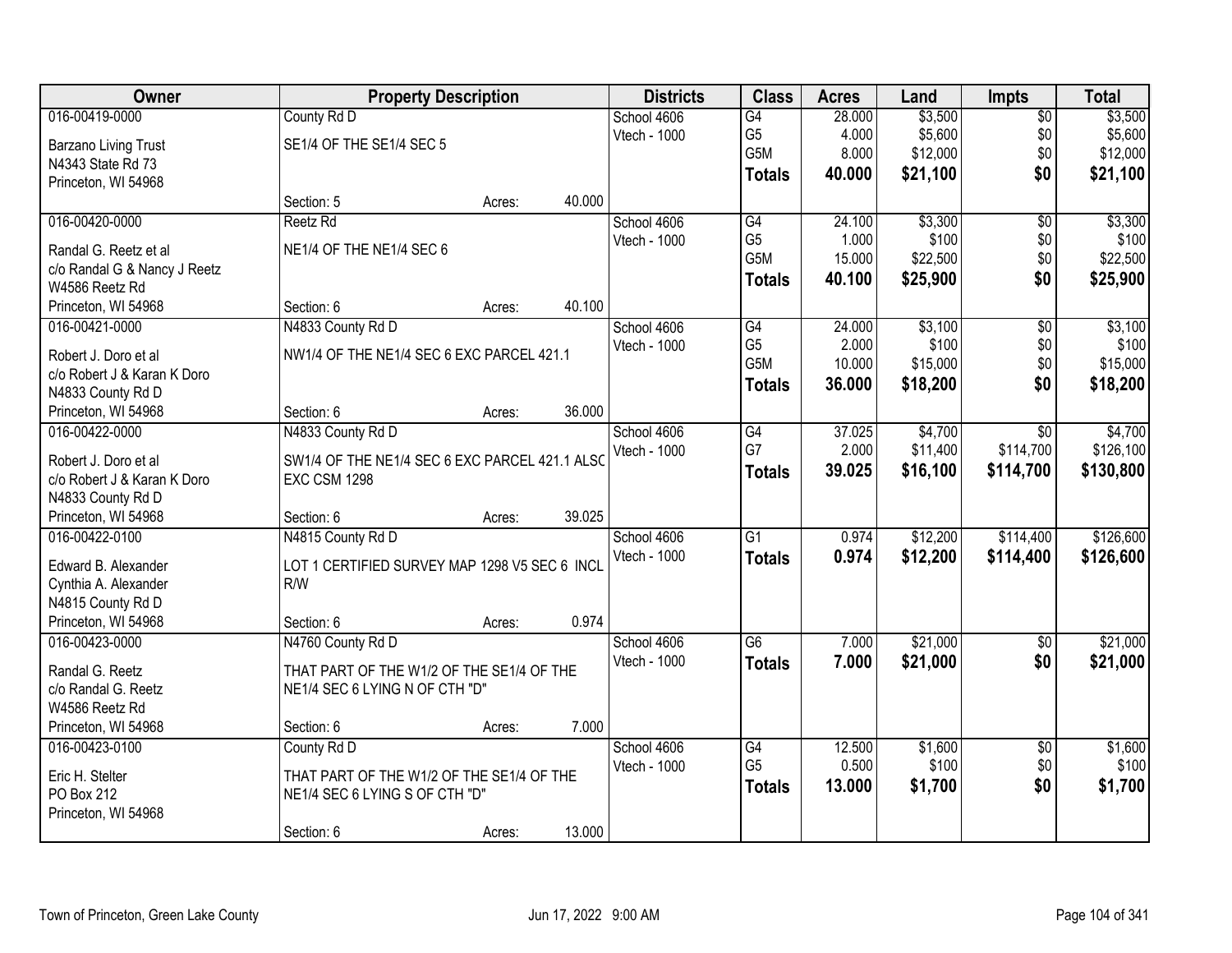| <b>Owner</b>                 | <b>Property Description</b>                    |        |        | <b>Districts</b> | <b>Class</b>    | <b>Acres</b> | Land            | <b>Impts</b>    | <b>Total</b>     |
|------------------------------|------------------------------------------------|--------|--------|------------------|-----------------|--------------|-----------------|-----------------|------------------|
| 016-00424-0000               | County Rd D                                    |        |        | School 4606      | G4              | 11.000       | \$1,400         | $\overline{50}$ | \$1,400          |
| Randal G. Reetz et al        | THE E1/2 (40R) OF THE SE1/4 OF THE NE1/4 SEC 6 |        |        | Vtech - 1000     | G <sub>5</sub>  | 4.000        | \$5,000         | \$0             | \$5,000          |
| c/o Randal G & Nancy J Reetz | EXC PARCEL 424.1                               |        |        |                  | G5M             | 4.400        | \$6,600         | \$0             | \$6,600          |
| W4586 Reetz Rd               |                                                |        |        |                  | <b>Totals</b>   | 19.400       | \$13,000        | \$0             | \$13,000         |
| Princeton, WI 54968          | Section: 6                                     | Acres: | 19.400 |                  |                 |              |                 |                 |                  |
| 016-00425-0000               | County Rd D                                    |        |        | School 4606      | G4              | 6.290        | \$800           | $\overline{50}$ | \$800            |
| Robert J. Doro et al         | THE E 14R OF THE NE1/4 OF THE NW1/4 SEC 6 EXC  |        |        | Vtech - 1000     | G <sub>5</sub>  | 0.500        | \$100           | \$0             | \$100            |
| c/o Robert J & Karan K Doro  | <b>PARCEL 421.1</b>                            |        |        |                  | <b>Totals</b>   | 6.790        | \$900           | \$0             | \$900            |
| N4833 County Rd D            |                                                |        |        |                  |                 |              |                 |                 |                  |
| Princeton, WI 54968          | Section: 6                                     | Acres: | 6.790  |                  |                 |              |                 |                 |                  |
| 016-00426-0000               | W4757 Roeder Rd                                |        |        | School 4606      | $\overline{G4}$ | 28.970       | \$3,700         | $\overline{50}$ | \$3,700          |
|                              |                                                |        |        | Vtech - 1000     | G <sub>5</sub>  | 2.000        | \$100           | \$0             | \$100            |
| Narcis Dugenske              | NE1/4 OF THE NW1/4 EXC THE E 14R THEREOF SEC   |        |        |                  | G7              | 2.000        | \$11,400        | \$153,600       | \$165,000        |
| Priscilla Dugenske           | 6 EXC PARCEL 426.1                             |        |        |                  | <b>Totals</b>   | 32.970       | \$15,200        | \$153,600       | \$168,800        |
| W4757 Roeder Rd              |                                                |        |        |                  |                 |              |                 |                 |                  |
| Princeton, WI 54968          | Section: 6                                     | Acres: | 32.970 |                  |                 |              |                 |                 |                  |
| 016-00427-0100               | W4825 Roeder Rd                                |        |        | School 4606      | $\overline{G1}$ | 3.000        | \$42,000        | \$186,400       | \$228,400        |
| Todd A. Kuklis               | LOT 1 CERTIFIED SURVEY MAP 3712 VOL 22         |        |        | Vtech - 1000     | <b>Totals</b>   | 3.000        | \$42,000        | \$186,400       | \$228,400        |
| Wendy L. Kuklis              |                                                |        |        |                  |                 |              |                 |                 |                  |
| W5893 Oxbow Trl              |                                                |        |        |                  |                 |              |                 |                 |                  |
| Princeton, WI 54968          | Section: 6                                     | Acres: | 3.000  |                  |                 |              |                 |                 |                  |
| 016-00427-0201               | N4875 Wicks Lndg                               |        |        | School 4606      | $\overline{G1}$ | 0.000        | $\overline{50}$ | \$0             | $\overline{\$0}$ |
| Matthew L. Smith             | LOT 1 CERTIFIED SURVEY MAP 3715 VOL 22         |        |        | Vtech - 1000     | G4              | 3.000        | \$400           | \$0             | \$400            |
| W4695 St Rd 23 73            |                                                |        |        |                  | <b>Totals</b>   | 3.000        | \$400           | \$0             | \$400            |
| Princeton, WI 54968          |                                                |        |        |                  |                 |              |                 |                 |                  |
|                              | Section: 6                                     | Acres: | 3.000  |                  |                 |              |                 |                 |                  |
| 016-00427-0202               | N4851 Wicks Lndg                               |        |        | School 4606      | $\overline{G4}$ | 2.000        | \$300           | $\overline{60}$ | \$300            |
|                              |                                                |        |        | Vtech - 1000     | <b>Totals</b>   | 2.000        | \$300           | \$0             | \$300            |
| Theodore Naparala Jr         | LOT 2 CERTIFIED SURVEY MAP 3715 VOL 22         |        |        |                  |                 |              |                 |                 |                  |
| Sherry Naparala              |                                                |        |        |                  |                 |              |                 |                 |                  |
| 1252 W Main St               |                                                |        |        |                  |                 |              |                 |                 |                  |
| Princeton, WI 54968          | Section: 6                                     | Acres: | 2.000  |                  |                 |              |                 |                 |                  |
| 016-00427-0203               |                                                |        |        | School 4606      | $\overline{G4}$ | 2.000        | \$300           | $\overline{30}$ | \$300            |
| Seven Door, LLC              | LOT 3 CERTIFIED SURVEY MAP 3715 VOL 22         |        |        | Vtech - 1000     | <b>Totals</b>   | 2.000        | \$300           | \$0             | \$300            |
| c/o Seven Door, LLC          |                                                |        |        |                  |                 |              |                 |                 |                  |
| W6268 Lakeview Dr N          |                                                |        |        |                  |                 |              |                 |                 |                  |
| Markesan, WI 53946           | Section: 6                                     | Acres: | 2.000  |                  |                 |              |                 |                 |                  |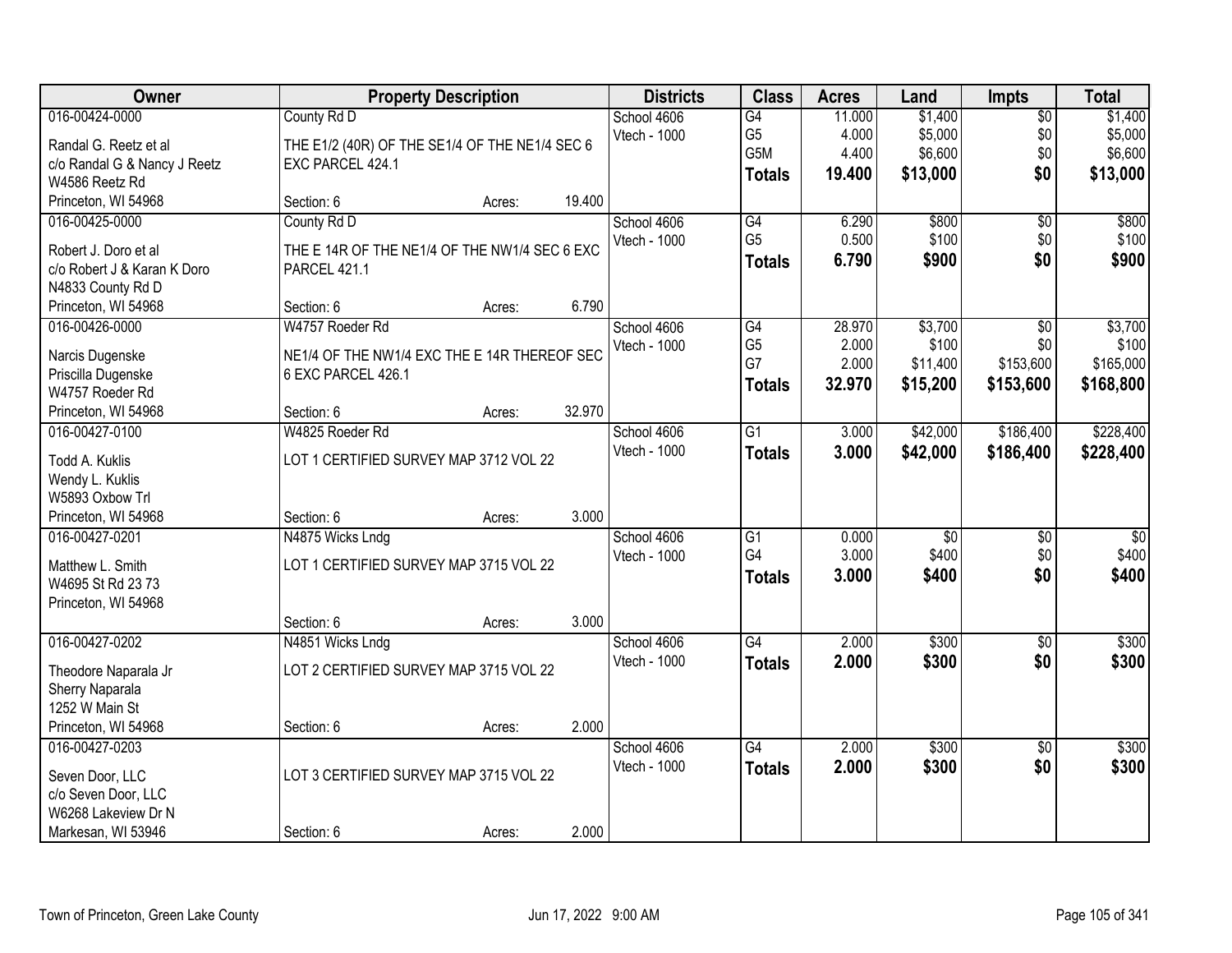| Owner                           |                             | <b>Property Description</b>                  |        | <b>Districts</b> | <b>Class</b>    | <b>Acres</b> | Land     | <b>Impts</b>    | <b>Total</b> |
|---------------------------------|-----------------------------|----------------------------------------------|--------|------------------|-----------------|--------------|----------|-----------------|--------------|
| 016-00428-0000                  | Roeder Rd                   |                                              |        | School 4606      | G4              | 11.400       | \$1,400  | $\overline{50}$ | \$1,400      |
| Sunset Daydream Trust           |                             | THAT PARCEL DESC V792 PG342 AS PARCEL 'B'    |        | Vtech - 1000     | G <sub>5</sub>  | 0.500        | \$100    | \$0             | \$100        |
| 2520 Coach and Surry Ln         |                             |                                              |        |                  | <b>Totals</b>   | 11.900       | \$1,500  | \$0             | \$1,500      |
| Aurora, IL 60506                |                             |                                              |        |                  |                 |              |          |                 |              |
|                                 | Section: 6                  | Acres:                                       | 11.900 |                  |                 |              |          |                 |              |
| 016-00428-0100                  | W4861 Roeder Rd             |                                              |        | School 4606      | $\overline{G1}$ | 2.700        | \$25,900 | \$33,200        | \$59,100     |
| Edward J. Rosebrook             |                             | LOT 1 CERTIFIED SURVEY MAP 2046 V9 & ESMT    |        | Vtech - 1000     | <b>Totals</b>   | 2.700        | \$25,900 | \$33,200        | \$59,100     |
| W4861 Roeder Rd                 | OVER OUTLOT 1               |                                              |        |                  |                 |              |          |                 |              |
| Princeton, WI 54968             |                             |                                              |        |                  |                 |              |          |                 |              |
|                                 | Section: 6                  | Acres:                                       | 2.700  |                  |                 |              |          |                 |              |
| 016-00428-0200                  | W4835 Roeder Rd             |                                              |        | School 4606      | $\overline{G1}$ | 1.000        | \$12,400 | \$165,200       | \$177,600    |
| Elliot A. Pulvermacher          | THAT PARCEL DESC V761 PG763 |                                              |        | Vtech - 1000     | G4              | 6.760        | \$1,300  | \$0             | \$1,300      |
| W4835 Roeder Rd                 |                             |                                              |        |                  | <b>Totals</b>   | 7.760        | \$13,700 | \$165,200       | \$178,900    |
| Princeton, WI 54968             |                             |                                              |        |                  |                 |              |          |                 |              |
|                                 | Section: 6                  | Acres:                                       | 7.760  |                  |                 |              |          |                 |              |
| 016-00428-0300                  |                             |                                              |        | School 4606      | $\overline{G4}$ | 3.004        | \$400    | \$0             | \$400        |
| Narcis Dugenske                 |                             | THAT W 2/3 OF THE NW1/4 OF THE NW1/4 EXC ALL |        | Vtech - 1000     | <b>Totals</b>   | 3.004        | \$400    | \$0             | \$400        |
| Priscilla Dugenske              |                             | OF CSM 2046 & EXC THAT PARCEL DESC V761      |        |                  |                 |              |          |                 |              |
| W4757 Roeder Rd                 |                             | PG763 & EXC THAT PARCEL DESC V792 PG 342 AS  |        |                  |                 |              |          |                 |              |
| Princeton, WI 54968             | Section: 6                  | Acres:                                       | 3.004  |                  |                 |              |          |                 |              |
| 016-00428-0400                  | Roeder Rd                   |                                              |        | School 4606      | $\overline{G4}$ | 1.420        | \$200    | $\overline{30}$ | \$200        |
| Elliot A. Pulvermacher          |                             | OUTLOT 1 CERTIFIED SURVEY MAP 2046 V9        |        | Vtech - 1000     | <b>Totals</b>   | 1.420        | \$200    | \$0             | \$200        |
| W4835 Roeder Rd                 |                             |                                              |        |                  |                 |              |          |                 |              |
| Princeton, WI 54968             |                             |                                              |        |                  |                 |              |          |                 |              |
|                                 | Section: 6                  | Acres:                                       | 1.420  |                  |                 |              |          |                 |              |
| 016-00429-0000                  |                             |                                              |        | School 4606      | G4              | 12.180       | \$1,500  | $\sqrt{$0}$     | \$1,500      |
| Narcis Dugenske                 |                             | THE W2/3 OF THE SW1/4 OF THE NW1/4 SEC 6 EXC |        | Vtech - 1000     | <b>Totals</b>   | 12.180       | \$1,500  | \$0             | \$1,500      |
| Priscilla Dugenske              |                             | THAT PART LOT 1 CSM 1983 LYING THEREIN       |        |                  |                 |              |          |                 |              |
| W4757 Roeder Rd                 |                             |                                              |        |                  |                 |              |          |                 |              |
| Princeton, WI 54968             | Section: 6                  | Acres:                                       | 12.180 |                  |                 |              |          |                 |              |
| 016-00429-0100                  |                             |                                              |        | School 4606      | G4              | 7.000        | \$900    | $\overline{30}$ | \$900        |
| Dale M. Dugenske et al          |                             | THAT PART LOT 1 CERTIFIED SURVEY MAP 1983 V8 |        | Vtech - 1000     | G <sub>5</sub>  | 7.820        | \$11,000 | \$0             | \$11,000     |
| c/o Dale M & Christine Dugenske |                             | LYING IN THE SW1/4 OF THE NW1/4 SEC 6        |        |                  | <b>Totals</b>   | 14.820       | \$11,900 | \$0             | \$11,900     |
| W14474 Watson Rd                |                             |                                              |        |                  |                 |              |          |                 |              |
| Ripon, WI 54971                 | Section: 6                  | Acres:                                       | 14.820 |                  |                 |              |          |                 |              |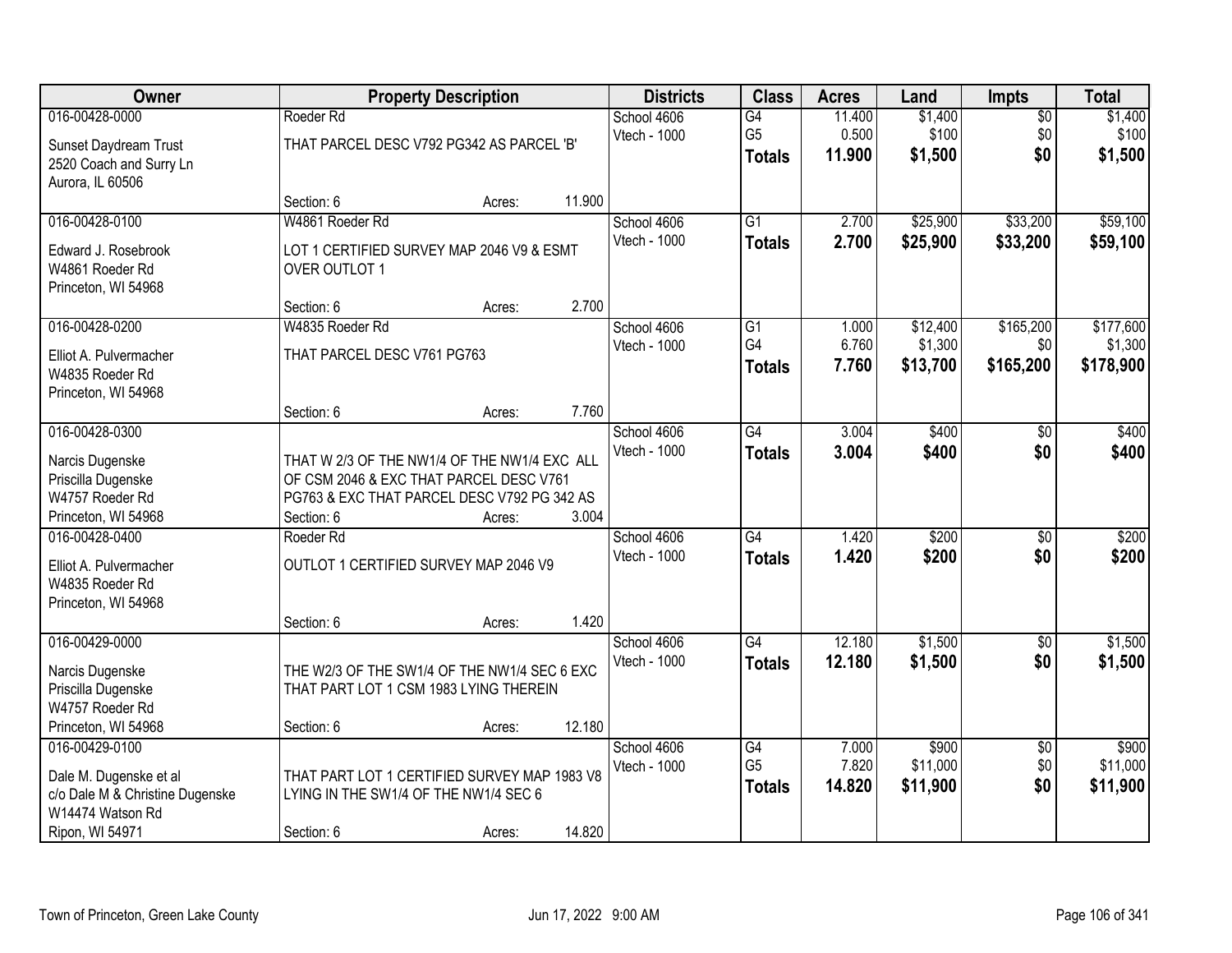| Owner                                                     |                                                | <b>Property Description</b> |        | <b>Districts</b> | <b>Class</b>    | <b>Acres</b> | Land     | <b>Impts</b>    | <b>Total</b> |
|-----------------------------------------------------------|------------------------------------------------|-----------------------------|--------|------------------|-----------------|--------------|----------|-----------------|--------------|
| 016-00430-0100                                            | N4717 Wicks Lndg                               |                             |        | School 4606      | $\overline{G1}$ | 3.000        | \$42,000 | \$113,900       | \$155,900    |
| Shaaron M. Ladwig                                         | LOT 1 CERTIFIED SURVEY MAP 1642 V7 SEC 6       |                             |        | Vtech - 1000     | G <sub>5</sub>  | 4.558        | \$3,900  | \$0             | \$3,900      |
| N4717 Wicks Landing Rd                                    |                                                |                             |        |                  | <b>Totals</b>   | 7.558        | \$45,900 | \$113,900       | \$159,800    |
| Princeton, WI 54968                                       |                                                |                             |        |                  |                 |              |          |                 |              |
|                                                           | Section: 6                                     | Acres:                      | 7.558  |                  |                 |              |          |                 |              |
| 016-00430-0200                                            |                                                |                             |        | School 4606      | G4              | 10.480       | \$1,300  | \$0             | \$1,300      |
| Narcis Dugenske                                           | THE E1/3 OF THE NW1/4 & SW 1/4 OF THE NW1/4    |                             |        | Vtech - 1000     | G <sub>5</sub>  | 0.500        | \$100    | \$0             | \$100        |
| Priscilla Dugenske                                        | SEC 6; EXC CSM 3712 V22, ALSO EXC CSM 3715 VOL |                             |        |                  | <b>Totals</b>   | 10.980       | \$1,400  | \$0             | \$1,400      |
| W4757 Roeder Rd                                           | 22. ALSO EXC THAT PART OF CSM 1642 LYING       |                             |        |                  |                 |              |          |                 |              |
| Princeton, WI 54968                                       | Section: 6                                     | Acres:                      | 10.980 |                  |                 |              |          |                 |              |
| 016-00431-0000                                            | <b>Wicks Landing Rd</b>                        |                             |        | School 4606      | G4              | 33.000       | \$4,200  | \$0             | \$4,200      |
| Narcis Dugenske                                           | SE1/4 OF THE NW1/4 SEC 6                       |                             |        | Vtech - 1000     | G <sub>5</sub>  | 4.000        | \$4,300  | \$0             | \$4,300      |
| Priscilla Dugenske                                        |                                                |                             |        |                  | G5M             | 3.000        | \$4,500  | \$0             | \$4,500      |
| W4757 Roeder Rd                                           |                                                |                             |        |                  | <b>Totals</b>   | 40.000       | \$13,000 | \$0             | \$13,000     |
| Princeton, WI 54968                                       | Section: 6                                     | Acres:                      | 40.000 |                  |                 |              |          |                 |              |
| 016-00432-0000                                            | <b>Wicks Landing Rd</b>                        |                             |        | School 4606      | G4              | 3.000        | \$400    | \$0             | \$400        |
| Narcis Dugenske                                           | NE1/4 OF THE SW1/4 SEC 6                       |                             |        | Vtech - 1000     | G <sub>5</sub>  | 22.000       | \$10,600 | \$0             | \$10,600     |
| Priscilla Dugenske                                        |                                                |                             |        |                  | G5M             | 15.000       | \$22,500 | \$0             | \$22,500     |
| W4757 Roeder Rd                                           |                                                |                             |        |                  | <b>Totals</b>   | 40.000       | \$33,500 | \$0             | \$33,500     |
| Princeton, WI 54968                                       | Section: 6                                     | Acres:                      | 40.000 |                  |                 |              |          |                 |              |
| 016-00433-0000                                            | N4667 Wicks Lndg                               |                             |        | School 4606      | $\overline{G1}$ | 0.500        | \$9,500  | \$23,100        | \$32,600     |
| Dale M. Dugenske et al                                    | THE E1/3 OF THE NW1/4 OF THE SW1/4 SEC 6 EXC   |                             |        | Vtech - 1000     | G4              | 8.000        | \$1,000  | \$0             | \$1,000      |
| c/o Dale M & Christine L Dugenske                         | THE S 60' THEREOF (BEING A PART OF COILS PLAT) |                             |        |                  | G <sub>5</sub>  | 2.220        | \$1,100  | \$0             | \$1,100      |
| W14474 Watson Rd                                          | EXC THAT PART OF CSM 1642 LYINGTHEREIN         |                             |        |                  | <b>Totals</b>   | 10.720       | \$11,600 | \$23,100        | \$34,700     |
| Ripon, WI 54971                                           | Section: 6                                     | Acres:                      | 10.720 |                  |                 |              |          |                 |              |
| 016-00434-0000                                            | Fox River Dr                                   |                             |        | School 4606      | G4              | 5.000        | \$600    | $\overline{50}$ | \$600        |
|                                                           | THAT PART LOT 1 CERTIFIED SURVEY MAP 1983 V8   |                             |        | Vtech - 1000     | G <sub>5</sub>  | 16.820       | \$13,900 | \$0             | \$13,900     |
| Dale M. Dugenske et al<br>c/o Dale M & Christine Dugenske | LYING IN THE NW1/4 OF THE SW1/4 SEC 6          |                             |        |                  | <b>Totals</b>   | 21.820       | \$14,500 | \$0             | \$14,500     |
| W14474 Watson Rd                                          |                                                |                             |        |                  |                 |              |          |                 |              |
| Ripon, WI 54971                                           | Section: 6                                     | Acres:                      | 21.820 |                  |                 |              |          |                 |              |
| 016-00435-0000                                            | N4597 Fox River Dr                             |                             |        | School 4606      | $\overline{G1}$ | 0.625        | \$9,500  | \$102,100       | \$111,600    |
|                                                           |                                                |                             |        | Vtech - 1000     | <b>Totals</b>   | 0.625        | \$9,500  | \$102,100       | \$111,600    |
| Linda A. Ostrowski<br>210 W Oak Leaf Dr Unit 3            | LOT 1 CERTIFIED SURVEY MAP 108 V1 SEC 6        |                             |        |                  |                 |              |          |                 |              |
| Oak Creek, WI 53154                                       |                                                |                             |        |                  |                 |              |          |                 |              |
|                                                           | Section: 6                                     | Acres:                      | 0.625  |                  |                 |              |          |                 |              |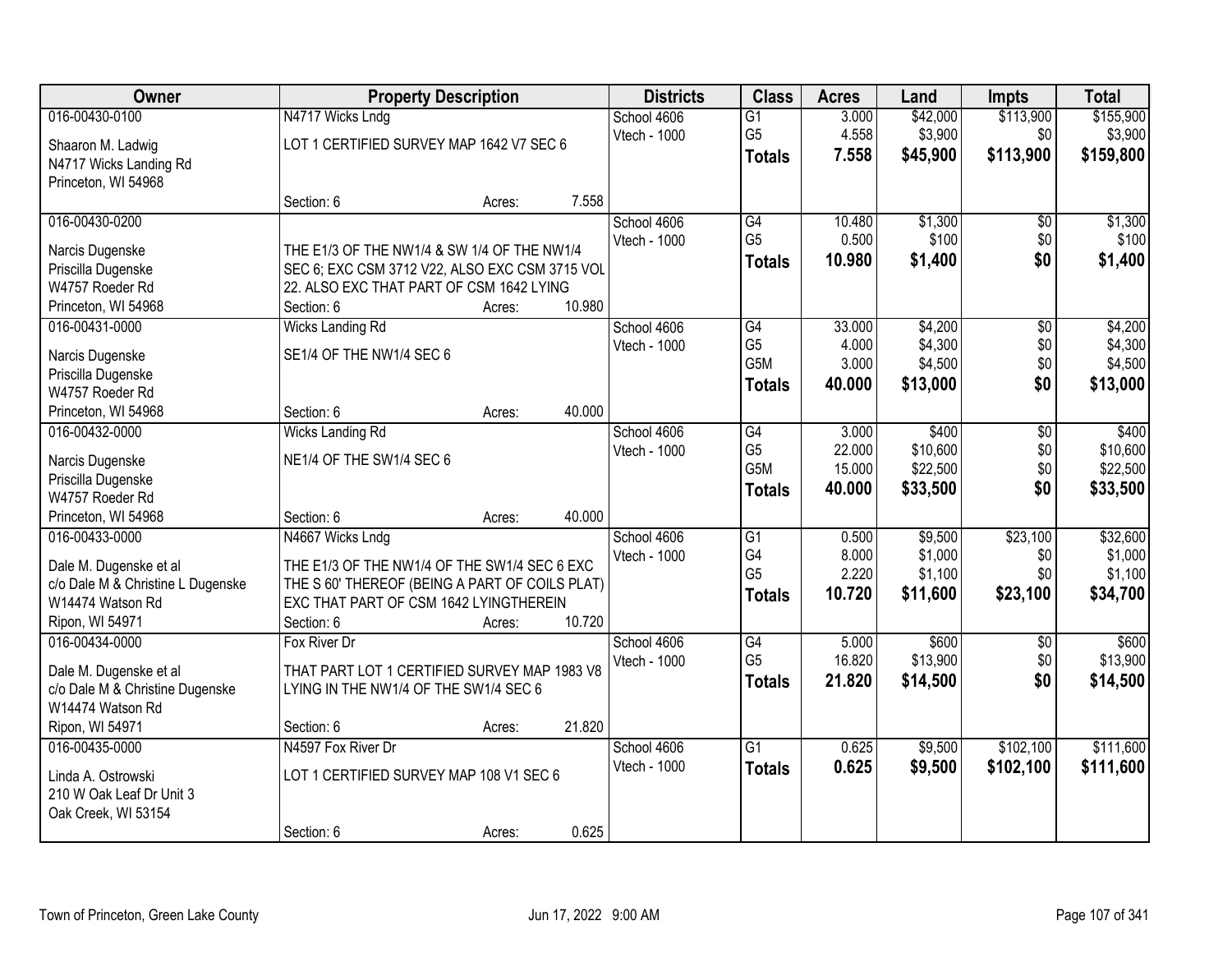| Owner                                                | <b>Property Description</b>                                       |        |       | <b>Districts</b>            | <b>Class</b>    | <b>Acres</b> | Land     | <b>Impts</b> | <b>Total</b> |
|------------------------------------------------------|-------------------------------------------------------------------|--------|-------|-----------------------------|-----------------|--------------|----------|--------------|--------------|
| 016-00436-0000                                       | N4585 Fox River Dr                                                |        |       | School 4606                 | $\overline{G1}$ | 1.050        | \$45,400 | \$94,100     | \$139,500    |
| Robert D. Ganassin                                   | LOT 1 CERTIFIED SURVEY MAP 69 V1 (ALSO AN                         |        |       | Vtech - 1000                | <b>Totals</b>   | 1.050        | \$45,400 | \$94,100     | \$139,500    |
| 931 N Fernandez Ave                                  | ESMT) SEC 6 EXC THE S 100' & THE N 90' THEREOF                    |        |       |                             |                 |              |          |              |              |
| Arlington Heights, IL 60004                          |                                                                   |        |       |                             |                 |              |          |              |              |
|                                                      | Section: 6                                                        | Acres: | 1.050 |                             |                 |              |          |              |              |
| 016-00436-0100                                       | N4579 Fox River Dr                                                |        |       | School 4606                 | $\overline{G1}$ | 0.800        | \$44,100 | \$131,100    | \$175,200    |
| Richard J. Decker                                    | THE S 100' OF LOT 1 CERTIFIED SURVEY MAP 69 V1                    |        |       | Vtech - 1000                | <b>Totals</b>   | 0.800        | \$44,100 | \$131,100    | \$175,200    |
| Janice B. Decker                                     | SEC <sub>6</sub>                                                  |        |       |                             |                 |              |          |              |              |
| N4579 Fox River Dr                                   |                                                                   |        |       |                             |                 |              |          |              |              |
| Princeton, WI 54968                                  | Section: 6                                                        | Acres: | 0.800 |                             |                 |              |          |              |              |
| 016-00436-0200                                       | N4593 Fox River Dr                                                |        |       | School 4606                 | $\overline{G1}$ | 0.000        | \$37,900 | \$138,600    | \$176,500    |
| Rodney C & Lisa M Gross Joint                        | THE N 90' OF LOT 1 CERTIFIED SURVEY MAP 69 V1                     |        |       | Vtech - 1000                | <b>Totals</b>   | 0.000        | \$37,900 | \$138,600    | \$176,500    |
| Revocable Trust                                      | SEC <sub>6</sub>                                                  |        |       |                             |                 |              |          |              |              |
| 7543 County Rd Vv                                    |                                                                   |        |       |                             |                 |              |          |              |              |
| Sun Prairie, WI 53590                                | Section: 6                                                        | Acres: | 0.000 |                             |                 |              |          |              |              |
| 016-00437-0000                                       | N4567 Fox River Dr                                                |        |       | School 4606                 | $\overline{G1}$ | 1.340        | \$57,200 | \$34,500     | \$91,700     |
|                                                      |                                                                   |        |       | Vtech - 1000                | <b>Totals</b>   | 1.340        | \$57,200 | \$34,500     | \$91,700     |
| Mark A. Barber et al<br>c/o Mark A & Sandra L Barber | LOT 2 CERTIFIED SURVEY MAP 30 V1 (ALSO A R/W)<br>SEC <sub>6</sub> |        |       |                             |                 |              |          |              |              |
| N6908 Tower Rd                                       |                                                                   |        |       |                             |                 |              |          |              |              |
| Fond Du Lac, WI 54937                                | Section: 6                                                        | Acres: | 1.340 |                             |                 |              |          |              |              |
| 016-00438-0000                                       | N4561 Fox River Dr                                                |        |       | School 4606                 | $\overline{G1}$ | 0.900        | \$33,500 | \$213,600    | \$247,100    |
|                                                      |                                                                   |        |       | Vtech - 1000                | <b>Totals</b>   | 0.900        | \$33,500 | \$213,600    | \$247,100    |
| Millie J. Griggs et al                               | LOT 1 CERTIFIED SURVEY MAP 1753 V7 SEC 6 (A                       |        |       |                             |                 |              |          |              |              |
| c/o Marc K. Griggs<br>N4561 Fox River Dr             | RES OF PART LOT 2 CSM 69)                                         |        |       |                             |                 |              |          |              |              |
| Princeton, WI 54968                                  | Section: 6                                                        | Acres: | 0.900 |                             |                 |              |          |              |              |
| 016-00439-0000                                       | N4551 Fox River Dr                                                |        |       | School 4606                 | $\overline{G1}$ | 0.890        | \$34,200 | \$168,900    | \$203,100    |
|                                                      |                                                                   |        |       | Vtech - 1000                | <b>Totals</b>   | 0.890        | \$34,200 | \$168,900    | \$203,100    |
| Joyce Prachel Living Trust                           | LOT 2 CERTIFIED SURVEY MAP 1753 V7 SEC 6 (A                       |        |       |                             |                 |              |          |              |              |
| W4697 Old Green Lake Rd                              | RES OF PART LOT 2 CSM 69)                                         |        |       |                             |                 |              |          |              |              |
| Princeton, WI 54968                                  |                                                                   |        | 0.890 |                             |                 |              |          |              |              |
| 016-00440-0000                                       | Section: 6<br>N4543 Fox River Dr                                  | Acres: |       |                             | $\overline{G1}$ | 1.330        | \$55,600 | \$111,200    | \$166,800    |
|                                                      |                                                                   |        |       | School 4606<br>Vtech - 1000 |                 | 1.330        |          |              |              |
| David C. Lazewski et al                              | LOT 1 CERTIFIED SURVEY MAP 30 V1 (ALSO A R/W)                     |        |       |                             | <b>Totals</b>   |              | \$55,600 | \$111,200    | \$166,800    |
| c/o David C & Karen E Lazewski                       | SEC <sub>6</sub>                                                  |        |       |                             |                 |              |          |              |              |
| S76 W17050 Deer Creek Ct                             |                                                                   |        |       |                             |                 |              |          |              |              |
| Muskego, WI 53150                                    | Section: 6                                                        | Acres: | 1.330 |                             |                 |              |          |              |              |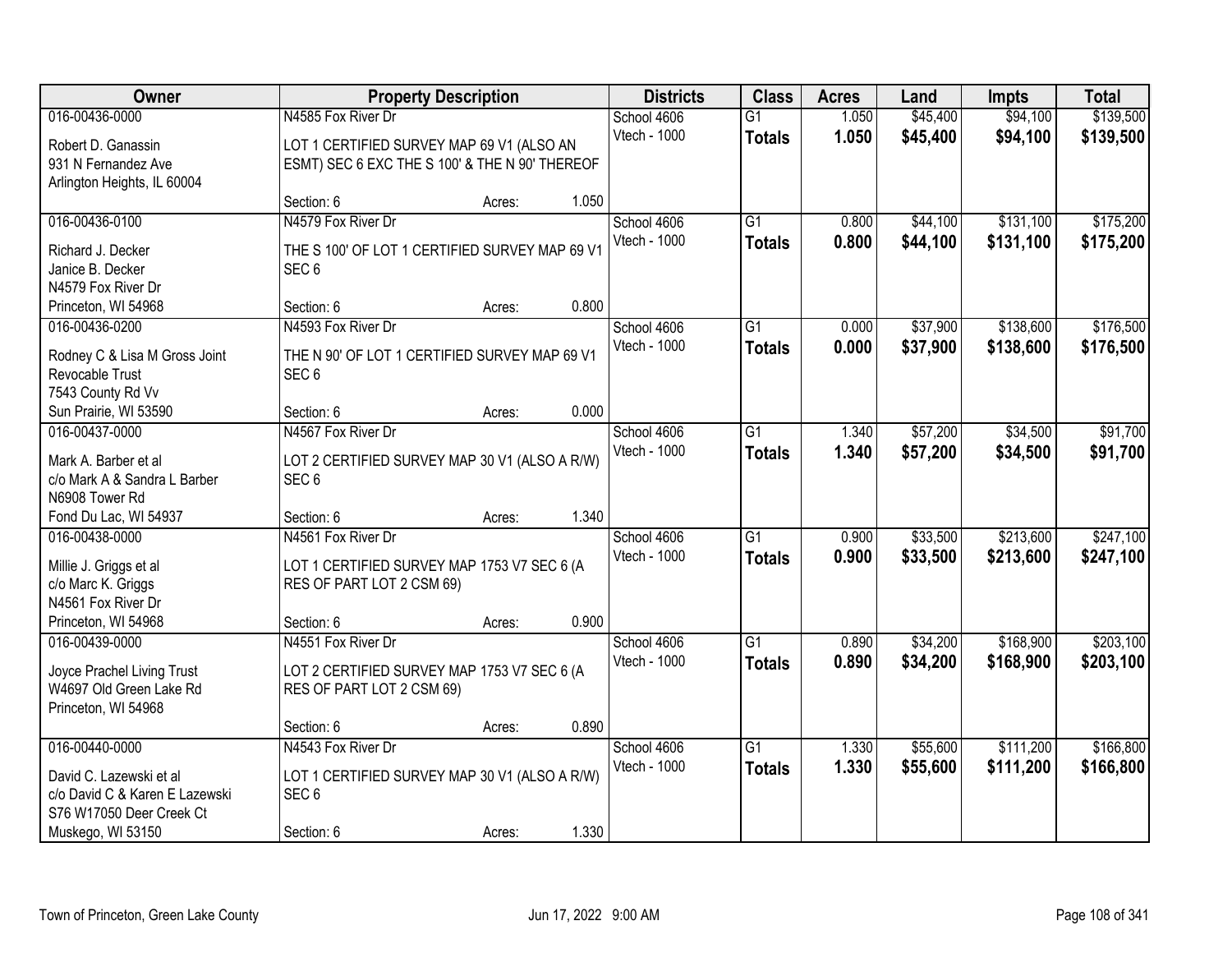| Owner                                                 |                                                 | <b>Property Description</b> |        | <b>Districts</b> | <b>Class</b>     | <b>Acres</b> | Land     | <b>Impts</b>    | <b>Total</b> |
|-------------------------------------------------------|-------------------------------------------------|-----------------------------|--------|------------------|------------------|--------------|----------|-----------------|--------------|
| 016-00441-0000                                        | N4505 Fox River Dr                              |                             |        | School 4606      | $\overline{G1}$  | 1.266        | \$55,200 | \$100,300       | \$155,500    |
| James C. Mudgett                                      | LOT 1 CERTIFIED SURVEY MAP 2801 V14             |                             |        | Vtech - 1000     | <b>Totals</b>    | 1.266        | \$55,200 | \$100,300       | \$155,500    |
| Kelley A. Mudgett                                     |                                                 |                             |        |                  |                  |              |          |                 |              |
| 581 Wexford Dr                                        |                                                 |                             |        |                  |                  |              |          |                 |              |
| Elgin, IL 60124                                       | Section: 6                                      | Acres:                      | 1.266  |                  |                  |              |          |                 |              |
| 016-00441-0100                                        | N4529 Fox River Dr                              |                             |        | School 4606      | $\overline{G1}$  | 1.204        | \$55,200 | \$76,800        | \$132,000    |
| Barbara L. Krueger                                    | THE N'LY 150' OF LOT 2 CERTIFIED SURVEY MAP     |                             |        | Vtech - 1000     | <b>Totals</b>    | 1.204        | \$55,200 | \$76,800        | \$132,000    |
| N4529 Fox River Dr                                    | 107 V1 SEC 6                                    |                             |        |                  |                  |              |          |                 |              |
| Princeton, WI 54968                                   |                                                 |                             |        |                  |                  |              |          |                 |              |
|                                                       | Section: 6                                      | Acres:                      | 1.204  |                  |                  |              |          |                 |              |
| 016-00442-0000                                        | <b>Wicks Landing Rd</b>                         |                             |        | School 4606      | G4               | 7.000        | \$900    | $\overline{50}$ | \$900        |
| Narcis Dugenske                                       | SE1/4 OF THE SW1/4 SEC 6 EXC THAT PART CSM      |                             |        | Vtech - 1000     | G <sub>5</sub>   | 0.500        | \$100    | \$0             | \$100        |
| Priscilla Dugenske                                    | 1571 & CSM 1488 LYING THEREIN ALSO EXC CSM      |                             |        |                  | G <sub>5</sub> M | 2.840        | \$4,300  | \$0             | \$4,300      |
| W4757 Roeder Rd                                       | 1489 & EXC CSM 3186                             |                             |        |                  | <b>Totals</b>    | 10.340       | \$5,300  | \$0             | \$5,300      |
| Princeton, WI 54968                                   | Section: 7                                      | Acres:                      | 10.340 |                  |                  |              |          |                 |              |
| 016-00442-0100                                        | N4520 Wicks Lndg                                |                             |        | School 4606      | G1               | 1.000        | \$19,000 | \$82,600        | \$101,600    |
|                                                       |                                                 |                             |        | Vtech - 1000     | G4               | 8.900        | \$1,100  | \$0             | \$1,100      |
| Timothy W. O'Kon<br>N4520 Wicks Landing Rd            | LOT 1 CERTIFIED SURVEY MAP 3186 V17             |                             |        |                  | G <sub>5</sub>   | 5.530        | \$6,900  | \$0             | \$6,900      |
| Princeton, WI 54968                                   |                                                 |                             |        |                  | G5M              | 9.000        | \$6,800  | \$0             | \$6,800      |
|                                                       | Section: 6                                      | Acres:                      | 24.430 |                  | <b>Totals</b>    | 24.430       | \$33,800 | \$82,600        | \$116,400    |
| 016-00443-0000                                        |                                                 |                             |        | School 4606      | $\overline{G4}$  | 12.000       | \$1,500  | \$0             | \$1,500      |
|                                                       |                                                 |                             |        | Vtech - 1000     | G <sub>5</sub>   | 8.000        | \$11,200 | \$0             | \$11,200     |
| Randal G. Reetz et al<br>c/o Randal G & Nancy J Reetz | THE E1/2 OF THE NE1/4 OF THE SE1/4 SEC 6        |                             |        |                  | <b>Totals</b>    | 20.000       | \$12,700 | \$0             | \$12,700     |
| W4586 Reetz Rd                                        |                                                 |                             |        |                  |                  |              |          |                 |              |
| Princeton, WI 54968                                   | Section: 6                                      | Acres:                      | 20.000 |                  |                  |              |          |                 |              |
| 016-00444-0000                                        |                                                 |                             |        | School 4606      | $\overline{G5}$  | 6.875        | \$3,500  | $\overline{50}$ | \$3,500      |
|                                                       |                                                 |                             |        | Vtech - 1000     | <b>Totals</b>    | 6.875        | \$3,500  | \$0             | \$3,500      |
| Robert J. Doro et al                                  | W1/2 OF THE NE1/4 OF THE SE1/4 SEC 6 EXC        |                             |        |                  |                  |              |          |                 |              |
| c/o Robert J & Karan K Doro                           | PARCEL 444.1 AS DESC V424 PG 586                |                             |        |                  |                  |              |          |                 |              |
| N4833 County Rd D<br>Princeton, WI 54968              | Section: 6                                      | Acres:                      | 6.875  |                  |                  |              |          |                 |              |
| 016-00444-0100                                        |                                                 |                             |        | School 4606      | G4               | 13.125       | \$1,700  | $\overline{30}$ | \$1,700      |
|                                                       |                                                 |                             |        | Vtech - 1000     | <b>Totals</b>    | 13.125       | \$1,700  | \$0             | \$1,700      |
| Eric H. Stelter                                       | COM NE COR OF THE W1/2 OF THE NE1/4 OF THE      |                             |        |                  |                  |              |          |                 |              |
| PO Box 212                                            | SE1/4 SEC 6 THENCE W 660' (M/L) TO W LN SD W1/2 |                             |        |                  |                  |              |          |                 |              |
| Princeton, WI 54968                                   | THENCE SE'LY TO A PT ON E LN SD W1/2 THENCE N   |                             |        |                  |                  |              |          |                 |              |
|                                                       | Section: 6                                      | Acres:                      | 13.125 |                  |                  |              |          |                 |              |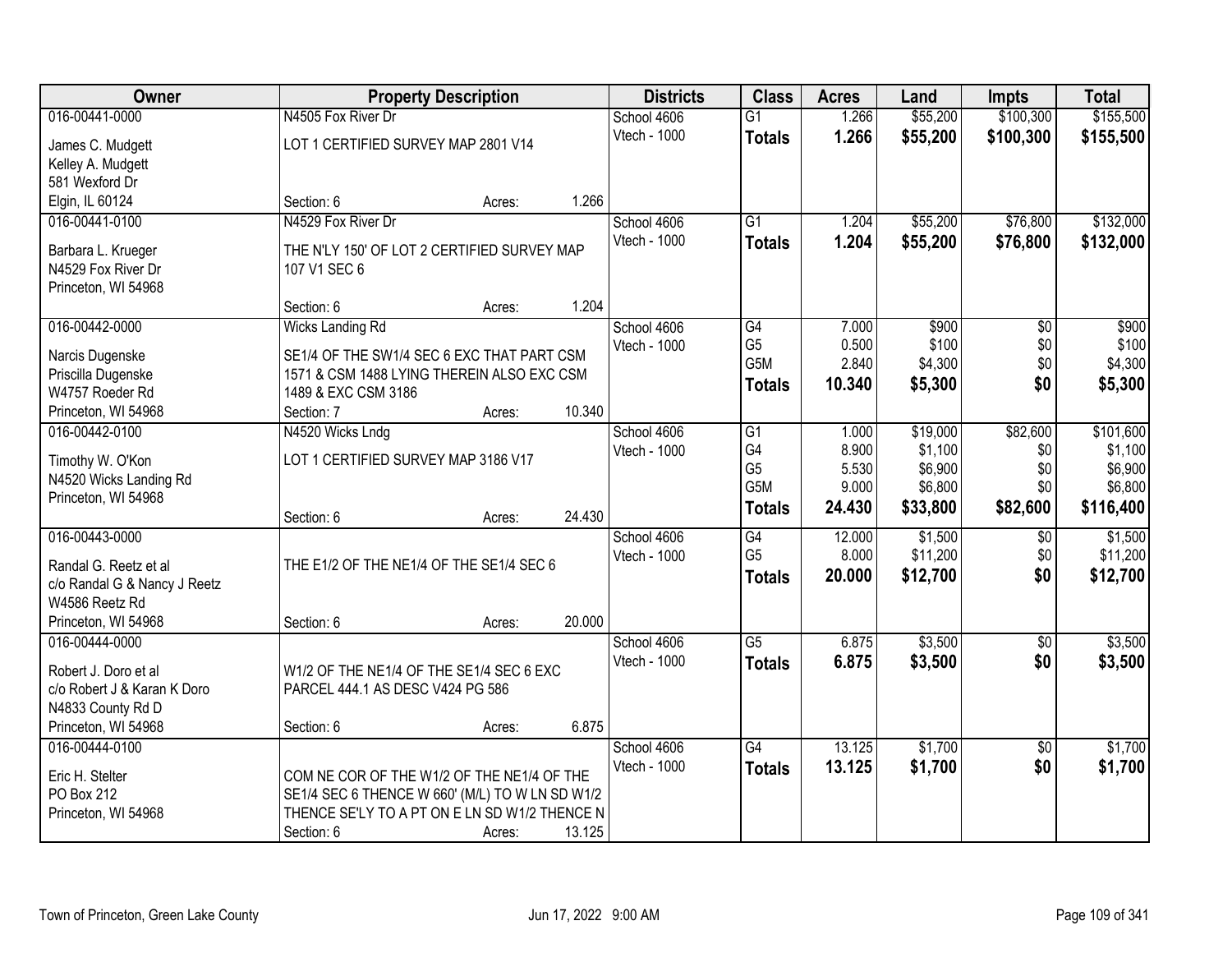| Owner                                     | <b>Property Description</b>                                                     |        |        | <b>Districts</b> | <b>Class</b>    | <b>Acres</b> | Land     | <b>Impts</b>           | <b>Total</b> |
|-------------------------------------------|---------------------------------------------------------------------------------|--------|--------|------------------|-----------------|--------------|----------|------------------------|--------------|
| 016-00445-0000                            |                                                                                 |        |        | School 4606      | G4              | 17.000       | \$2,100  | $\overline{50}$        | \$2,100      |
| Robert J. Doro et al                      | NW1/4 OF THE SE1/4 SEC 6                                                        |        |        | Vtech - 1000     | G <sub>5</sub>  | 23.000       | \$11,500 | \$0                    | \$11,500     |
| c/o Robert J & Karan K Doro               |                                                                                 |        |        |                  | <b>Totals</b>   | 40.000       | \$13,600 | \$0                    | \$13,600     |
| N4833 County Rd D                         |                                                                                 |        |        |                  |                 |              |          |                        |              |
| Princeton, WI 54968                       | Section: 6                                                                      | Acres: | 40.000 |                  |                 |              |          |                        |              |
| 016-00446-0000                            |                                                                                 |        |        | School 4606      | $\overline{G5}$ | 40.000       | \$20,000 | $\overline{50}$        | \$20,000     |
| Robert J. Doro et al                      | SW1/4 OF THE SE1/4 SEC 6                                                        |        |        | Vtech - 1000     | <b>Totals</b>   | 40.000       | \$20,000 | \$0                    | \$20,000     |
| c/o Robert J & Karan K Doro               |                                                                                 |        |        |                  |                 |              |          |                        |              |
| N4833 County Rd D                         |                                                                                 |        |        |                  |                 |              |          |                        |              |
| Princeton, WI 54968                       | Section: 6                                                                      | Acres: | 40.000 |                  |                 |              |          |                        |              |
| 016-00447-0000                            | N4717 County Rd D                                                               |        |        | School 4606      | $\overline{G1}$ | 1.000        | \$12,400 | \$185,100              | \$197,500    |
| Anthony R. Mikulski et al                 | SE1/4 OF THE SE1/4 SEC 6 & THAT PART OF THE                                     |        |        | Vtech - 1000     | G <sub>5</sub>  | 42.950       | \$60,200 | \$0                    | \$60,200     |
| c/o Anthony R & Renee M Mikulski          | W1/2 OF THE SW1/4 SEC 5 AS DESC V694 P21                                        |        |        |                  | <b>Totals</b>   | 43.950       | \$72,600 | \$185,100              | \$257,700    |
| N4717 County Rd D                         |                                                                                 |        |        |                  |                 |              |          |                        |              |
| Princeton, WI 54968                       | Section: 6                                                                      | Acres: | 43.950 |                  |                 |              |          |                        |              |
| 016-00448-0000                            |                                                                                 |        |        | School 4606      | $\overline{G5}$ | 10.000       | \$5,000  | $\sqrt{6}$             | \$5,000      |
|                                           |                                                                                 |        |        | Vtech - 1000     | <b>Totals</b>   | 10.000       | \$5,000  | \$0                    | \$5,000      |
| Daniel J. Turk<br>%Joseph & Dorothy Turk  | THE N 40R OF THE E 40R OF THE NE1/4 SEC 7 LIFE<br>ESTATE: JOSEPH & DOROTHY TURK |        |        |                  |                 |              |          |                        |              |
| 3145 S 107th St                           |                                                                                 |        |        |                  |                 |              |          |                        |              |
| West Allis, WI 53227                      | Section: 7                                                                      | Acres: | 10.000 |                  |                 |              |          |                        |              |
| 016-00449-0000                            |                                                                                 |        |        | School 4606      | $\overline{G5}$ | 10.000       | \$5,000  | \$0                    | \$5,000      |
|                                           |                                                                                 |        |        | Vtech - 1000     | <b>Totals</b>   | 10.000       | \$5,000  | \$0                    | \$5,000      |
| Daniel J. Turk                            | THE E 20R OF THE W 40R OF THE NE1/4 OF THE                                      |        |        |                  |                 |              |          |                        |              |
| %Joseph & Dorothy Turk<br>3145 S 107th St | NE1/4 SEC 7 ALSO A R/W BUT SUBJ TO A R/W LIFE<br>ESTATE: JOSEPH & DOROTHY TURK  |        |        |                  |                 |              |          |                        |              |
| West Allis, WI 53227                      | Section: 7                                                                      | Acres: | 10.000 |                  |                 |              |          |                        |              |
| 016-00450-0000                            | <b>Wicks Rd</b>                                                                 |        |        | School 4606      | $\overline{G5}$ | 10.000       | \$14,000 | $\overline{60}$        | \$14,000     |
|                                           |                                                                                 |        |        | Vtech - 1000     | <b>Totals</b>   | 10.000       | \$14,000 | \$0                    | \$14,000     |
| Daniel J. Turk                            | THE W 20R OF THE NE1/4 OF THE NE1/4 SEC 7 LIFE                                  |        |        |                  |                 |              |          |                        |              |
| %Joseph & Dorothy Turk                    | ESTATE: JOSEPH & DOROTHY TURK                                                   |        |        |                  |                 |              |          |                        |              |
| 3145 S 107th St                           |                                                                                 |        | 10.000 |                  |                 |              |          |                        |              |
| West Allis, WI 53227<br>016-00451-0000    | Section: 7                                                                      | Acres: |        | School 4606      | $\overline{G5}$ | 10.000       | \$5,000  |                        | \$5,000      |
|                                           |                                                                                 |        |        | Vtech - 1000     |                 | 10.000       | \$5,000  | $\overline{30}$<br>\$0 |              |
| Daniel J. Turk                            | THE S 40R OF THE E 40R OF THE NE1/4 OF THE                                      |        |        |                  | <b>Totals</b>   |              |          |                        | \$5,000      |
| %Joseph & Dorothy Turk                    | NE1/4 SEC 7 (ALSO A R/W) LIFE ESTATE: JOSEPH &                                  |        |        |                  |                 |              |          |                        |              |
| 3145 S 107th St                           | <b>DOROTHY TURK</b>                                                             |        |        |                  |                 |              |          |                        |              |
| West Allis, WI 53227                      | Section: 7                                                                      | Acres: | 10.000 |                  |                 |              |          |                        |              |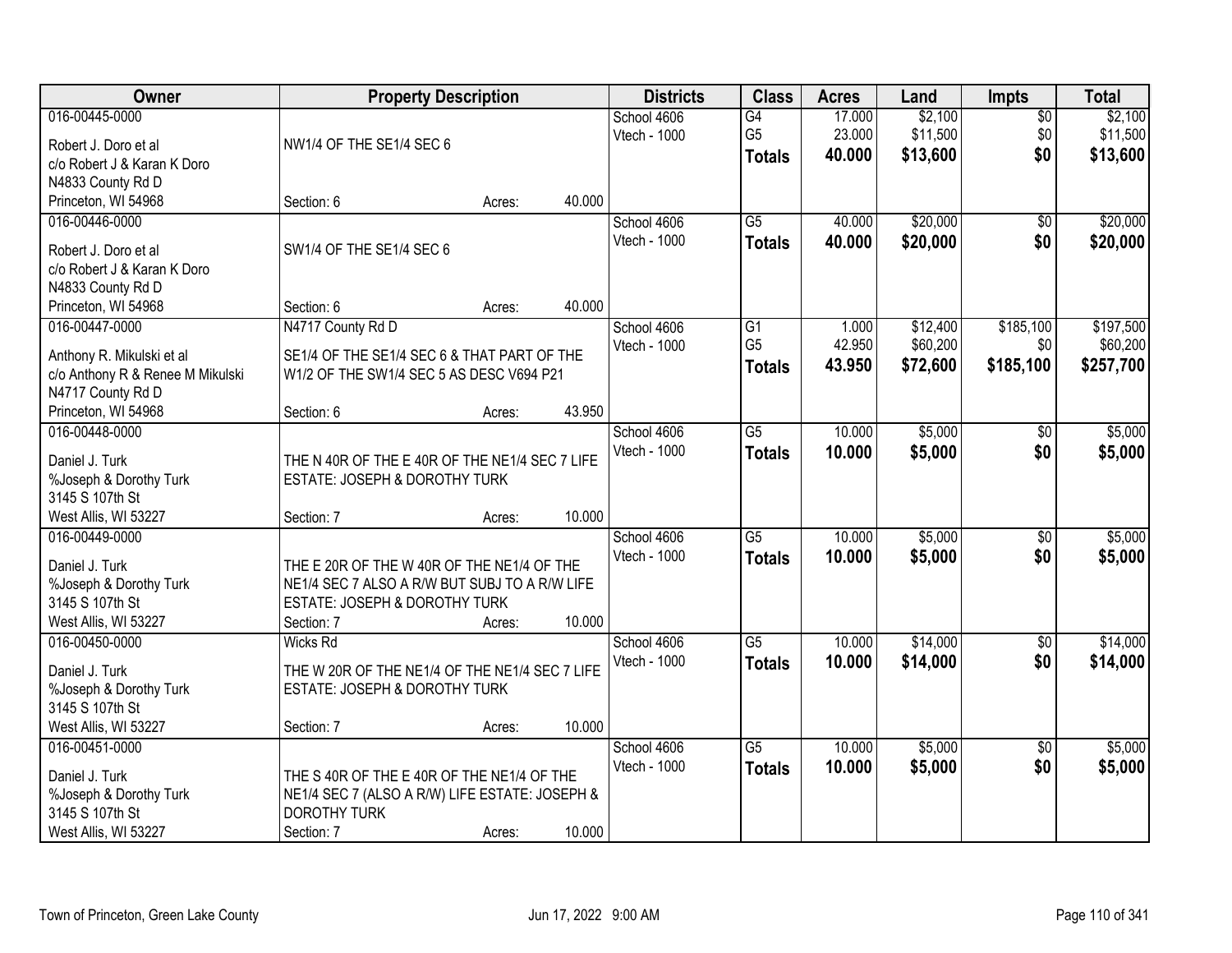| 016-00452-0000<br>$\overline{G5}$<br>3.160<br>\$4,100<br>\$4,100<br><b>Wicks Landing Rd</b><br>School 4606<br>$\overline{50}$<br>3.160<br>\$0<br>Vtech - 1000<br>\$4,100<br>\$4,100<br><b>Totals</b><br>LOT 1 CERTIFIED SURVEY MAP 2068 V9 EXC THE S<br>Sharon L. Greenberg et al<br>c/o Patricia J. Campbell<br>60' THEREOF SEC 7<br>111 S Cambridge St<br>Wautoma, WI 54982<br>3.160<br>Section: 7<br>Acres:<br>\$92,900<br>016-00452-0100<br>N4470 Wicks Lndg<br>$\overline{G1}$<br>\$60,500<br>School 4606<br>8.120<br>G <sub>5</sub><br>4.000<br>\$5,600<br>Vtech - 1000<br>\$0<br>Leon A. Salm et al<br>THE N 400' OF THE NW1/4 OF THE NE1/4 SEC 7<br>12.120<br>\$66,100<br>\$92,900<br><b>Totals</b><br>c/o Leon A & Susan J Salm<br>(SUBJ TO ESMT)<br>N4470 Wicks Landing Rd<br>12.120<br>Princeton, WI 54968<br>Section: 7<br>Acres:<br>\$19,800<br>\$82,600<br>016-00452-0200<br>N4448 Wicks Lndg<br>$\overline{G1}$<br>2.000<br>School 4606<br>G <sub>5</sub><br>10.590<br>\$14,300<br>\$0<br>Vtech - 1000<br>LOT 1 CERTIFIED SURVEY MAP 2065 V9 SEC 7<br>Robert A & Barbara Benkoski Living<br>12.590<br>\$82,600<br>\$34,100<br><b>Totals</b><br>Trust<br>9404 Cougar Dr<br>12.590<br>Weeki Wachee, FL 34606<br>Section: 7<br>Acres:<br>\$12,400<br>\$16,400<br>\$28,800<br>016-00452-0300<br><b>Wicks Landing Rd</b><br>School 4606<br>G1<br>1.000<br>G <sub>5</sub><br>6.920<br>\$5,900<br>\$0<br>Vtech - 1000<br>LOT 2 CERTIFIED SURVEY MAP 2065 V9 SEC 7<br>Robert A & Barbara Benkoski Living<br>G <sub>6</sub><br>2.000<br>\$0<br>\$3,000<br>Trust<br>\$16,400<br>9.920<br>\$21,300<br><b>Totals</b><br>9404 Cougar Dr<br>9.920<br>Weeki Wachee, FL 34606<br>Section: 7<br>Acres:<br>$\overline{G1}$<br>\$45,600<br>\$77,200<br>016-00453-0000<br>4.960<br>N4392 Wicks Lndg<br>School 4606<br>Vtech - 1000<br>4.960<br>\$45,600<br>\$77,200<br><b>Totals</b><br>COM AT THE SE COR OF THE NW1/4 OF THE NE1/4<br>Mark Mc Carter et al<br>c/o Mark & Mary Mc Carter<br>SEC 7: N 145'; W'LY AT R/A TO PUB HWY; SE'LY ALG<br>N4392 Wicks Landing<br>HWY TO S LN OF SD 1/4-1/4; E'LY ALG SD S LN TO<br>Princeton, WI 54968<br>4.960<br>Section: 7<br>Acres:<br>\$19,800<br>\$1,300<br>016-00454-0000<br>N4379 Zimmerman<br>School 4606<br>$\overline{G1}$<br>2.000<br>\$27,400<br>G <sub>5</sub><br>20.500<br>\$0<br>Vtech - 1000<br>SW1/4 OF THE NE1/4 SEC 7 (BEING PART OF GOVT<br>John E. Keipe<br>G <sub>6</sub><br>13.000<br>\$53,300<br>\$0<br>10634 Blue Lake Rd<br>LOT 2) EXC PARCELS 455 & 455.1 & EXC THAT PART<br>35.500<br>\$100,500<br>\$1,300<br><b>Totals</b><br>LYING E'LY OF WICKS LANDING RD<br>Minocqua, WI 54548<br>35.500<br>Section: 7<br>Acres:<br>\$19,000<br>\$51,300<br>016-00455-0000<br>$\overline{G1}$<br>N4305 Wicks Lndg<br>School 4606<br>1.000<br>1.000<br>\$19,000<br>\$51,300<br>Vtech - 1000<br><b>Totals</b><br>COM ON S LN OF GOVT LOT 2 WHERE SAME INTER<br>Jodi L. Pilgrim<br>615 Spring St<br>WEDGE OF PUB HWY: N 10R; W & PARS LINE OF<br>Sun Prairie, WI 53590<br>LOT 2 16R; S PAR HWY 10R E ALG S LINE GOVT LOT | Owner | <b>Property Description</b> |       | <b>Districts</b> | <b>Class</b> | <b>Acres</b> | Land | Impts | <b>Total</b> |
|--------------------------------------------------------------------------------------------------------------------------------------------------------------------------------------------------------------------------------------------------------------------------------------------------------------------------------------------------------------------------------------------------------------------------------------------------------------------------------------------------------------------------------------------------------------------------------------------------------------------------------------------------------------------------------------------------------------------------------------------------------------------------------------------------------------------------------------------------------------------------------------------------------------------------------------------------------------------------------------------------------------------------------------------------------------------------------------------------------------------------------------------------------------------------------------------------------------------------------------------------------------------------------------------------------------------------------------------------------------------------------------------------------------------------------------------------------------------------------------------------------------------------------------------------------------------------------------------------------------------------------------------------------------------------------------------------------------------------------------------------------------------------------------------------------------------------------------------------------------------------------------------------------------------------------------------------------------------------------------------------------------------------------------------------------------------------------------------------------------------------------------------------------------------------------------------------------------------------------------------------------------------------------------------------------------------------------------------------------------------------------------------------------------------------------------------------------------------------------------------------------------------------------------------------------------------------------------------------------------------------------------------------------------------------------------------------------------------------------------------------------------------------------------------------------------------------------------------------------------------------------------------------------------------------------------------------------------------------------------------------------------------------------------------------------------------------|-------|-----------------------------|-------|------------------|--------------|--------------|------|-------|--------------|
|                                                                                                                                                                                                                                                                                                                                                                                                                                                                                                                                                                                                                                                                                                                                                                                                                                                                                                                                                                                                                                                                                                                                                                                                                                                                                                                                                                                                                                                                                                                                                                                                                                                                                                                                                                                                                                                                                                                                                                                                                                                                                                                                                                                                                                                                                                                                                                                                                                                                                                                                                                                                                                                                                                                                                                                                                                                                                                                                                                                                                                                                          |       |                             |       |                  |              |              |      |       |              |
|                                                                                                                                                                                                                                                                                                                                                                                                                                                                                                                                                                                                                                                                                                                                                                                                                                                                                                                                                                                                                                                                                                                                                                                                                                                                                                                                                                                                                                                                                                                                                                                                                                                                                                                                                                                                                                                                                                                                                                                                                                                                                                                                                                                                                                                                                                                                                                                                                                                                                                                                                                                                                                                                                                                                                                                                                                                                                                                                                                                                                                                                          |       |                             |       |                  |              |              |      |       |              |
| \$5,600<br>\$159,000<br>\$116,700<br>\$37,700<br>\$122,800<br>\$101,800<br>\$70,300<br>\$70,300                                                                                                                                                                                                                                                                                                                                                                                                                                                                                                                                                                                                                                                                                                                                                                                                                                                                                                                                                                                                                                                                                                                                                                                                                                                                                                                                                                                                                                                                                                                                                                                                                                                                                                                                                                                                                                                                                                                                                                                                                                                                                                                                                                                                                                                                                                                                                                                                                                                                                                                                                                                                                                                                                                                                                                                                                                                                                                                                                                          |       |                             |       |                  |              |              |      |       |              |
|                                                                                                                                                                                                                                                                                                                                                                                                                                                                                                                                                                                                                                                                                                                                                                                                                                                                                                                                                                                                                                                                                                                                                                                                                                                                                                                                                                                                                                                                                                                                                                                                                                                                                                                                                                                                                                                                                                                                                                                                                                                                                                                                                                                                                                                                                                                                                                                                                                                                                                                                                                                                                                                                                                                                                                                                                                                                                                                                                                                                                                                                          |       |                             |       |                  |              |              |      |       |              |
|                                                                                                                                                                                                                                                                                                                                                                                                                                                                                                                                                                                                                                                                                                                                                                                                                                                                                                                                                                                                                                                                                                                                                                                                                                                                                                                                                                                                                                                                                                                                                                                                                                                                                                                                                                                                                                                                                                                                                                                                                                                                                                                                                                                                                                                                                                                                                                                                                                                                                                                                                                                                                                                                                                                                                                                                                                                                                                                                                                                                                                                                          |       |                             |       |                  |              |              |      |       |              |
| \$102,400<br>\$14,300<br>\$5,900<br>\$3,000<br>\$122,800<br>\$21,100<br>\$27,400<br>\$53,300                                                                                                                                                                                                                                                                                                                                                                                                                                                                                                                                                                                                                                                                                                                                                                                                                                                                                                                                                                                                                                                                                                                                                                                                                                                                                                                                                                                                                                                                                                                                                                                                                                                                                                                                                                                                                                                                                                                                                                                                                                                                                                                                                                                                                                                                                                                                                                                                                                                                                                                                                                                                                                                                                                                                                                                                                                                                                                                                                                             |       |                             |       |                  |              |              |      |       | \$153,400    |
|                                                                                                                                                                                                                                                                                                                                                                                                                                                                                                                                                                                                                                                                                                                                                                                                                                                                                                                                                                                                                                                                                                                                                                                                                                                                                                                                                                                                                                                                                                                                                                                                                                                                                                                                                                                                                                                                                                                                                                                                                                                                                                                                                                                                                                                                                                                                                                                                                                                                                                                                                                                                                                                                                                                                                                                                                                                                                                                                                                                                                                                                          |       |                             |       |                  |              |              |      |       |              |
|                                                                                                                                                                                                                                                                                                                                                                                                                                                                                                                                                                                                                                                                                                                                                                                                                                                                                                                                                                                                                                                                                                                                                                                                                                                                                                                                                                                                                                                                                                                                                                                                                                                                                                                                                                                                                                                                                                                                                                                                                                                                                                                                                                                                                                                                                                                                                                                                                                                                                                                                                                                                                                                                                                                                                                                                                                                                                                                                                                                                                                                                          |       |                             |       |                  |              |              |      |       |              |
|                                                                                                                                                                                                                                                                                                                                                                                                                                                                                                                                                                                                                                                                                                                                                                                                                                                                                                                                                                                                                                                                                                                                                                                                                                                                                                                                                                                                                                                                                                                                                                                                                                                                                                                                                                                                                                                                                                                                                                                                                                                                                                                                                                                                                                                                                                                                                                                                                                                                                                                                                                                                                                                                                                                                                                                                                                                                                                                                                                                                                                                                          |       |                             |       |                  |              |              |      |       |              |
|                                                                                                                                                                                                                                                                                                                                                                                                                                                                                                                                                                                                                                                                                                                                                                                                                                                                                                                                                                                                                                                                                                                                                                                                                                                                                                                                                                                                                                                                                                                                                                                                                                                                                                                                                                                                                                                                                                                                                                                                                                                                                                                                                                                                                                                                                                                                                                                                                                                                                                                                                                                                                                                                                                                                                                                                                                                                                                                                                                                                                                                                          |       |                             |       |                  |              |              |      |       |              |
|                                                                                                                                                                                                                                                                                                                                                                                                                                                                                                                                                                                                                                                                                                                                                                                                                                                                                                                                                                                                                                                                                                                                                                                                                                                                                                                                                                                                                                                                                                                                                                                                                                                                                                                                                                                                                                                                                                                                                                                                                                                                                                                                                                                                                                                                                                                                                                                                                                                                                                                                                                                                                                                                                                                                                                                                                                                                                                                                                                                                                                                                          |       |                             |       |                  |              |              |      |       |              |
|                                                                                                                                                                                                                                                                                                                                                                                                                                                                                                                                                                                                                                                                                                                                                                                                                                                                                                                                                                                                                                                                                                                                                                                                                                                                                                                                                                                                                                                                                                                                                                                                                                                                                                                                                                                                                                                                                                                                                                                                                                                                                                                                                                                                                                                                                                                                                                                                                                                                                                                                                                                                                                                                                                                                                                                                                                                                                                                                                                                                                                                                          |       |                             |       |                  |              |              |      |       |              |
|                                                                                                                                                                                                                                                                                                                                                                                                                                                                                                                                                                                                                                                                                                                                                                                                                                                                                                                                                                                                                                                                                                                                                                                                                                                                                                                                                                                                                                                                                                                                                                                                                                                                                                                                                                                                                                                                                                                                                                                                                                                                                                                                                                                                                                                                                                                                                                                                                                                                                                                                                                                                                                                                                                                                                                                                                                                                                                                                                                                                                                                                          |       |                             |       |                  |              |              |      |       |              |
|                                                                                                                                                                                                                                                                                                                                                                                                                                                                                                                                                                                                                                                                                                                                                                                                                                                                                                                                                                                                                                                                                                                                                                                                                                                                                                                                                                                                                                                                                                                                                                                                                                                                                                                                                                                                                                                                                                                                                                                                                                                                                                                                                                                                                                                                                                                                                                                                                                                                                                                                                                                                                                                                                                                                                                                                                                                                                                                                                                                                                                                                          |       |                             |       |                  |              |              |      |       |              |
|                                                                                                                                                                                                                                                                                                                                                                                                                                                                                                                                                                                                                                                                                                                                                                                                                                                                                                                                                                                                                                                                                                                                                                                                                                                                                                                                                                                                                                                                                                                                                                                                                                                                                                                                                                                                                                                                                                                                                                                                                                                                                                                                                                                                                                                                                                                                                                                                                                                                                                                                                                                                                                                                                                                                                                                                                                                                                                                                                                                                                                                                          |       |                             |       |                  |              |              |      |       |              |
|                                                                                                                                                                                                                                                                                                                                                                                                                                                                                                                                                                                                                                                                                                                                                                                                                                                                                                                                                                                                                                                                                                                                                                                                                                                                                                                                                                                                                                                                                                                                                                                                                                                                                                                                                                                                                                                                                                                                                                                                                                                                                                                                                                                                                                                                                                                                                                                                                                                                                                                                                                                                                                                                                                                                                                                                                                                                                                                                                                                                                                                                          |       |                             |       |                  |              |              |      |       |              |
|                                                                                                                                                                                                                                                                                                                                                                                                                                                                                                                                                                                                                                                                                                                                                                                                                                                                                                                                                                                                                                                                                                                                                                                                                                                                                                                                                                                                                                                                                                                                                                                                                                                                                                                                                                                                                                                                                                                                                                                                                                                                                                                                                                                                                                                                                                                                                                                                                                                                                                                                                                                                                                                                                                                                                                                                                                                                                                                                                                                                                                                                          |       |                             |       |                  |              |              |      |       |              |
|                                                                                                                                                                                                                                                                                                                                                                                                                                                                                                                                                                                                                                                                                                                                                                                                                                                                                                                                                                                                                                                                                                                                                                                                                                                                                                                                                                                                                                                                                                                                                                                                                                                                                                                                                                                                                                                                                                                                                                                                                                                                                                                                                                                                                                                                                                                                                                                                                                                                                                                                                                                                                                                                                                                                                                                                                                                                                                                                                                                                                                                                          |       |                             |       |                  |              |              |      |       |              |
|                                                                                                                                                                                                                                                                                                                                                                                                                                                                                                                                                                                                                                                                                                                                                                                                                                                                                                                                                                                                                                                                                                                                                                                                                                                                                                                                                                                                                                                                                                                                                                                                                                                                                                                                                                                                                                                                                                                                                                                                                                                                                                                                                                                                                                                                                                                                                                                                                                                                                                                                                                                                                                                                                                                                                                                                                                                                                                                                                                                                                                                                          |       |                             |       |                  |              |              |      |       |              |
|                                                                                                                                                                                                                                                                                                                                                                                                                                                                                                                                                                                                                                                                                                                                                                                                                                                                                                                                                                                                                                                                                                                                                                                                                                                                                                                                                                                                                                                                                                                                                                                                                                                                                                                                                                                                                                                                                                                                                                                                                                                                                                                                                                                                                                                                                                                                                                                                                                                                                                                                                                                                                                                                                                                                                                                                                                                                                                                                                                                                                                                                          |       |                             |       |                  |              |              |      |       |              |
|                                                                                                                                                                                                                                                                                                                                                                                                                                                                                                                                                                                                                                                                                                                                                                                                                                                                                                                                                                                                                                                                                                                                                                                                                                                                                                                                                                                                                                                                                                                                                                                                                                                                                                                                                                                                                                                                                                                                                                                                                                                                                                                                                                                                                                                                                                                                                                                                                                                                                                                                                                                                                                                                                                                                                                                                                                                                                                                                                                                                                                                                          |       |                             |       |                  |              |              |      |       |              |
|                                                                                                                                                                                                                                                                                                                                                                                                                                                                                                                                                                                                                                                                                                                                                                                                                                                                                                                                                                                                                                                                                                                                                                                                                                                                                                                                                                                                                                                                                                                                                                                                                                                                                                                                                                                                                                                                                                                                                                                                                                                                                                                                                                                                                                                                                                                                                                                                                                                                                                                                                                                                                                                                                                                                                                                                                                                                                                                                                                                                                                                                          |       |                             |       |                  |              |              |      |       |              |
|                                                                                                                                                                                                                                                                                                                                                                                                                                                                                                                                                                                                                                                                                                                                                                                                                                                                                                                                                                                                                                                                                                                                                                                                                                                                                                                                                                                                                                                                                                                                                                                                                                                                                                                                                                                                                                                                                                                                                                                                                                                                                                                                                                                                                                                                                                                                                                                                                                                                                                                                                                                                                                                                                                                                                                                                                                                                                                                                                                                                                                                                          |       |                             |       |                  |              |              |      |       |              |
|                                                                                                                                                                                                                                                                                                                                                                                                                                                                                                                                                                                                                                                                                                                                                                                                                                                                                                                                                                                                                                                                                                                                                                                                                                                                                                                                                                                                                                                                                                                                                                                                                                                                                                                                                                                                                                                                                                                                                                                                                                                                                                                                                                                                                                                                                                                                                                                                                                                                                                                                                                                                                                                                                                                                                                                                                                                                                                                                                                                                                                                                          |       |                             |       |                  |              |              |      |       |              |
|                                                                                                                                                                                                                                                                                                                                                                                                                                                                                                                                                                                                                                                                                                                                                                                                                                                                                                                                                                                                                                                                                                                                                                                                                                                                                                                                                                                                                                                                                                                                                                                                                                                                                                                                                                                                                                                                                                                                                                                                                                                                                                                                                                                                                                                                                                                                                                                                                                                                                                                                                                                                                                                                                                                                                                                                                                                                                                                                                                                                                                                                          |       |                             |       |                  |              |              |      |       |              |
|                                                                                                                                                                                                                                                                                                                                                                                                                                                                                                                                                                                                                                                                                                                                                                                                                                                                                                                                                                                                                                                                                                                                                                                                                                                                                                                                                                                                                                                                                                                                                                                                                                                                                                                                                                                                                                                                                                                                                                                                                                                                                                                                                                                                                                                                                                                                                                                                                                                                                                                                                                                                                                                                                                                                                                                                                                                                                                                                                                                                                                                                          |       |                             |       |                  |              |              |      |       |              |
|                                                                                                                                                                                                                                                                                                                                                                                                                                                                                                                                                                                                                                                                                                                                                                                                                                                                                                                                                                                                                                                                                                                                                                                                                                                                                                                                                                                                                                                                                                                                                                                                                                                                                                                                                                                                                                                                                                                                                                                                                                                                                                                                                                                                                                                                                                                                                                                                                                                                                                                                                                                                                                                                                                                                                                                                                                                                                                                                                                                                                                                                          |       |                             |       |                  |              |              |      |       |              |
|                                                                                                                                                                                                                                                                                                                                                                                                                                                                                                                                                                                                                                                                                                                                                                                                                                                                                                                                                                                                                                                                                                                                                                                                                                                                                                                                                                                                                                                                                                                                                                                                                                                                                                                                                                                                                                                                                                                                                                                                                                                                                                                                                                                                                                                                                                                                                                                                                                                                                                                                                                                                                                                                                                                                                                                                                                                                                                                                                                                                                                                                          |       |                             |       |                  |              |              |      |       |              |
|                                                                                                                                                                                                                                                                                                                                                                                                                                                                                                                                                                                                                                                                                                                                                                                                                                                                                                                                                                                                                                                                                                                                                                                                                                                                                                                                                                                                                                                                                                                                                                                                                                                                                                                                                                                                                                                                                                                                                                                                                                                                                                                                                                                                                                                                                                                                                                                                                                                                                                                                                                                                                                                                                                                                                                                                                                                                                                                                                                                                                                                                          |       |                             |       |                  |              |              |      |       |              |
|                                                                                                                                                                                                                                                                                                                                                                                                                                                                                                                                                                                                                                                                                                                                                                                                                                                                                                                                                                                                                                                                                                                                                                                                                                                                                                                                                                                                                                                                                                                                                                                                                                                                                                                                                                                                                                                                                                                                                                                                                                                                                                                                                                                                                                                                                                                                                                                                                                                                                                                                                                                                                                                                                                                                                                                                                                                                                                                                                                                                                                                                          |       |                             |       |                  |              |              |      |       |              |
|                                                                                                                                                                                                                                                                                                                                                                                                                                                                                                                                                                                                                                                                                                                                                                                                                                                                                                                                                                                                                                                                                                                                                                                                                                                                                                                                                                                                                                                                                                                                                                                                                                                                                                                                                                                                                                                                                                                                                                                                                                                                                                                                                                                                                                                                                                                                                                                                                                                                                                                                                                                                                                                                                                                                                                                                                                                                                                                                                                                                                                                                          |       |                             |       |                  |              |              |      |       |              |
|                                                                                                                                                                                                                                                                                                                                                                                                                                                                                                                                                                                                                                                                                                                                                                                                                                                                                                                                                                                                                                                                                                                                                                                                                                                                                                                                                                                                                                                                                                                                                                                                                                                                                                                                                                                                                                                                                                                                                                                                                                                                                                                                                                                                                                                                                                                                                                                                                                                                                                                                                                                                                                                                                                                                                                                                                                                                                                                                                                                                                                                                          |       |                             |       |                  |              |              |      |       |              |
|                                                                                                                                                                                                                                                                                                                                                                                                                                                                                                                                                                                                                                                                                                                                                                                                                                                                                                                                                                                                                                                                                                                                                                                                                                                                                                                                                                                                                                                                                                                                                                                                                                                                                                                                                                                                                                                                                                                                                                                                                                                                                                                                                                                                                                                                                                                                                                                                                                                                                                                                                                                                                                                                                                                                                                                                                                                                                                                                                                                                                                                                          |       |                             |       |                  |              |              |      |       |              |
|                                                                                                                                                                                                                                                                                                                                                                                                                                                                                                                                                                                                                                                                                                                                                                                                                                                                                                                                                                                                                                                                                                                                                                                                                                                                                                                                                                                                                                                                                                                                                                                                                                                                                                                                                                                                                                                                                                                                                                                                                                                                                                                                                                                                                                                                                                                                                                                                                                                                                                                                                                                                                                                                                                                                                                                                                                                                                                                                                                                                                                                                          |       |                             |       |                  |              |              |      |       |              |
|                                                                                                                                                                                                                                                                                                                                                                                                                                                                                                                                                                                                                                                                                                                                                                                                                                                                                                                                                                                                                                                                                                                                                                                                                                                                                                                                                                                                                                                                                                                                                                                                                                                                                                                                                                                                                                                                                                                                                                                                                                                                                                                                                                                                                                                                                                                                                                                                                                                                                                                                                                                                                                                                                                                                                                                                                                                                                                                                                                                                                                                                          |       |                             |       |                  |              |              |      |       |              |
|                                                                                                                                                                                                                                                                                                                                                                                                                                                                                                                                                                                                                                                                                                                                                                                                                                                                                                                                                                                                                                                                                                                                                                                                                                                                                                                                                                                                                                                                                                                                                                                                                                                                                                                                                                                                                                                                                                                                                                                                                                                                                                                                                                                                                                                                                                                                                                                                                                                                                                                                                                                                                                                                                                                                                                                                                                                                                                                                                                                                                                                                          |       | Section: 7<br>Acres:        | 1.000 |                  |              |              |      |       |              |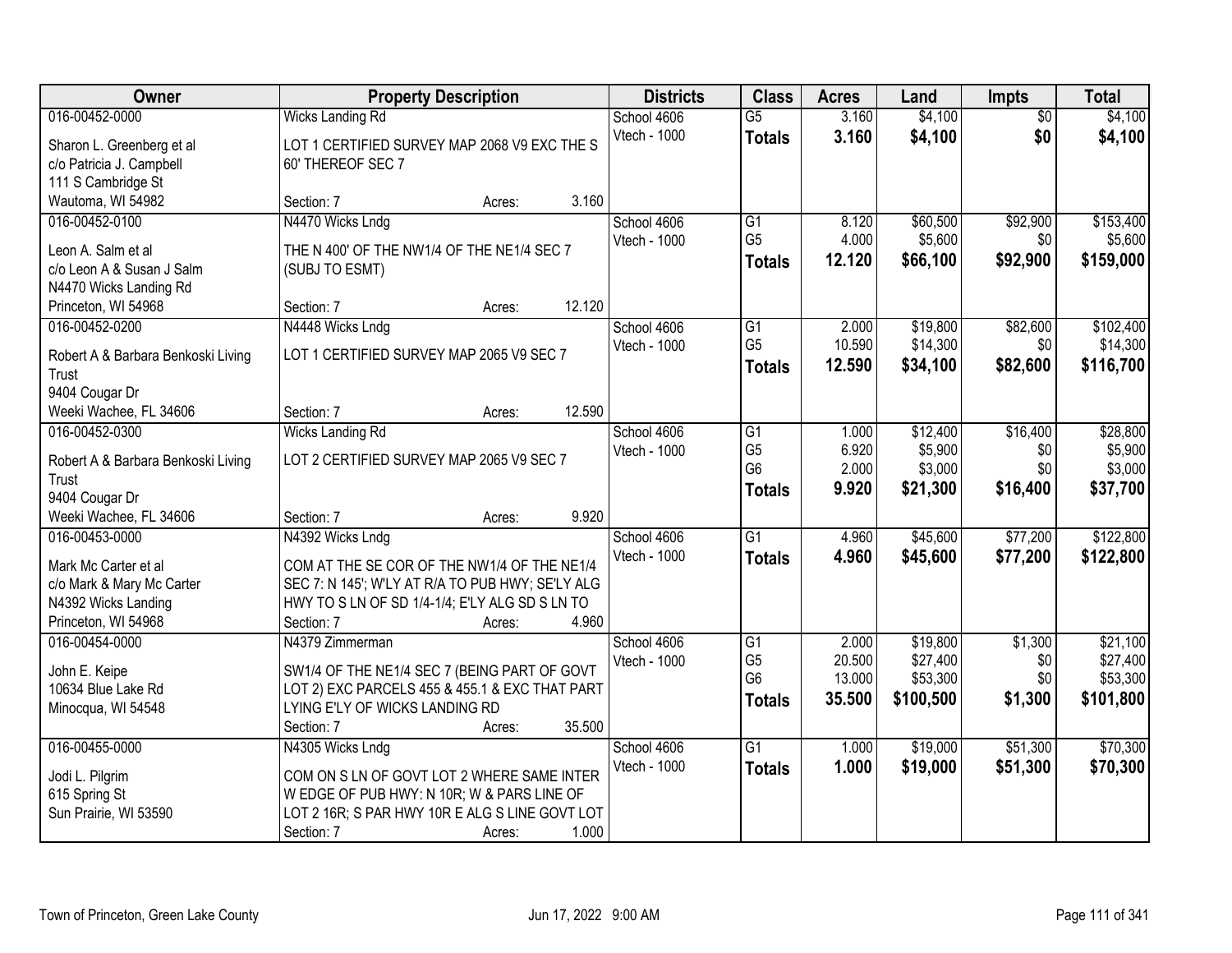| Owner                                   |                                               | <b>Property Description</b> |        | <b>Districts</b> | <b>Class</b>    | <b>Acres</b> | Land     | <b>Impts</b>    | <b>Total</b> |
|-----------------------------------------|-----------------------------------------------|-----------------------------|--------|------------------|-----------------|--------------|----------|-----------------|--------------|
| 016-00455-0100                          | <b>Wicks Landing Rd</b>                       |                             |        | School 4606      | $\overline{G1}$ | 1.000        | \$19,000 | $\overline{50}$ | \$19,000     |
| James H. Klein et al                    | COM 10R N OF S LN OF GOVT LOT 2 SEC 7 WHERE   |                             |        | Vtech - 1000     | <b>Totals</b>   | 1.000        | \$19,000 | \$0             | \$19,000     |
| c/o James H. Klein                      | SAME INTER W LN OF HWY: RUN N 10R; W 16R; S   |                             |        |                  |                 |              |          |                 |              |
| 924 S 124th St                          | 10R; E 16R TO BEG                             |                             |        |                  |                 |              |          |                 |              |
| West Allis, WI 53214                    | Section: 7                                    | Acres:                      | 1.000  |                  |                 |              |          |                 |              |
| 016-00456-0000                          | N4330 Wicks Lndg                              |                             |        | School 4606      | G1              | 1.000        | \$12,400 | \$40,500        | \$52,900     |
| Grady Irrevocable Trust                 | THE N 40R OF THE SE1/4 OF THE NE1/4 SEC 7     |                             |        | Vtech - 1000     | G <sub>5</sub>  | 19.000       | \$16,200 | \$0             | \$16,200     |
| N4330 Wicks Landing Rd                  |                                               |                             |        |                  | <b>Totals</b>   | 20.000       | \$28,600 | \$40,500        | \$69,100     |
| Princeton, WI 54968                     |                                               |                             |        |                  |                 |              |          |                 |              |
|                                         | Section: 7                                    | Acres:                      | 20.000 |                  |                 |              |          |                 |              |
| 016-00457-0000                          | N4312 Wicks Lndg                              |                             |        | School 4606      | $\overline{G1}$ | 1.500        | \$25,800 | \$21,200        | \$47,000     |
|                                         |                                               |                             |        | Vtech - 1000     | G <sub>5</sub>  | 15.000       | \$21,000 | \$0             | \$21,000     |
| Jeffrey R. Thelen                       | THE S 40R OF THE SE1/4 OF THE NE1/4 SEC 7 EXC |                             |        |                  | <b>Totals</b>   | 16.500       | \$46,800 | \$21,200        | \$68,000     |
| c/o Jeffrey R. Thelen<br>148 W 19th Ave | CSM 101 V1 & EXC THE W 32R OF THE S10R        |                             |        |                  |                 |              |          |                 |              |
| Oshkosh, WI 54902                       | <b>THEREOF</b><br>Section: 7                  | Acres:                      | 16.500 |                  |                 |              |          |                 |              |
| 016-00458-0000                          | N4326 Wicks Lndg                              |                             |        | School 4606      | $\overline{G1}$ | 2.000        | \$5,200  | \$47,500        | \$52,700     |
|                                         |                                               |                             |        | Vtech - 1000     |                 | 2.000        | \$5,200  | \$47,500        | \$52,700     |
| Daniel D. Stoneberg                     | LOT 1 CERTIFIED SURVEY MAP 101 V1 SEC 7       |                             |        |                  | <b>Totals</b>   |              |          |                 |              |
| N4326 Wicks Landing Rd                  |                                               |                             |        |                  |                 |              |          |                 |              |
| Princeton, WI 54968                     |                                               |                             |        |                  |                 |              |          |                 |              |
|                                         | Section: 7                                    | Acres:                      | 2.000  |                  |                 |              |          |                 |              |
| 016-00459-0000                          | N4304 Wicks Lndg                              |                             |        | School 4606      | $\overline{G1}$ | 2.000        | \$32,500 | \$7,700         | \$40,200     |
| Sandra Wilk et al                       | THE W 32R OF THE S 10R OF THE SE1/4 OF THE    |                             |        | Vtech - 1000     | <b>Totals</b>   | 2.000        | \$32,500 | \$7,700         | \$40,200     |
| c/o Robert Jeffries                     | <b>NE1/4 SEC 7</b>                            |                             |        |                  |                 |              |          |                 |              |
| C/O Diane Gonzales                      |                                               |                             |        |                  |                 |              |          |                 |              |
| 64 Portwine Rd                          | Section: 7                                    | Acres:                      | 2.000  |                  |                 |              |          |                 |              |
| Willowbrook, IL 60527                   |                                               |                             |        |                  |                 |              |          |                 |              |
| 016-00460-0100                          | N4475 Hickory Ln                              |                             |        | School 4606      | $\overline{G1}$ | 0.460        | \$7,800  | \$25,900        | \$33,700     |
| Hills Irrevocable Trust                 | LOT 1 CERTIFIED SURVEY MAP 777 V3 SEC 7       |                             |        | Vtech - 1000     | <b>Totals</b>   | 0.460        | \$7,800  | \$25,900        | \$33,700     |
| N4647 Oak Rd                            |                                               |                             |        |                  |                 |              |          |                 |              |
| Princeton, WI 54968                     |                                               |                             |        |                  |                 |              |          |                 |              |
|                                         | Section: 7                                    | Acres:                      | 0.460  |                  |                 |              |          |                 |              |
| 016-00460-0200                          | <b>Wicks Landing Rd</b>                       |                             |        | School 4606      | $\overline{G4}$ | 2.398        | \$300    | $\overline{50}$ | \$300        |
| Michael D. Cook et al                   | LOT 1 CERTIFIED SURVEY MAP 1488 V7 SEC 7      |                             |        | Vtech - 1000     | <b>Totals</b>   | 2.398        | \$300    | \$0             | \$300        |
| c/o Michael D & Laurie B Cook           |                                               |                             |        |                  |                 |              |          |                 |              |
| W4663 Hwy O                             |                                               |                             |        |                  |                 |              |          |                 |              |
| Watertown, WI 53098                     | Section: 7                                    | Acres:                      | 2.398  |                  |                 |              |          |                 |              |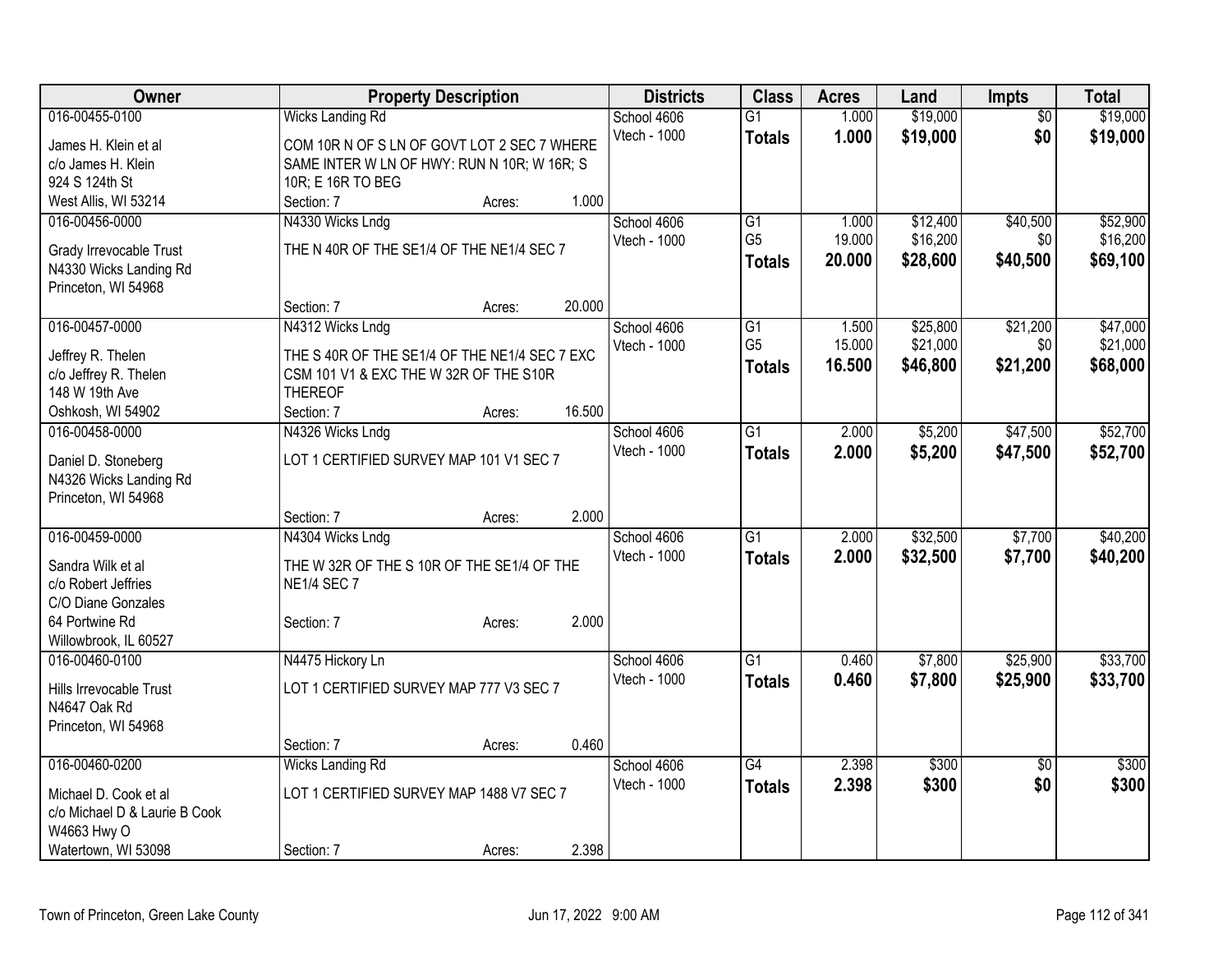| Owner                             |                                              | <b>Property Description</b> |        | <b>Districts</b>    | <b>Class</b>    | <b>Acres</b> | Land     | <b>Impts</b>    | <b>Total</b> |
|-----------------------------------|----------------------------------------------|-----------------------------|--------|---------------------|-----------------|--------------|----------|-----------------|--------------|
| 016-00460-0300                    | N4518 Hickory Ln                             |                             |        | School 4606         | $\overline{G1}$ | 4.255        | \$28,300 | \$80,700        | \$109,000    |
| Curtis Hager et al                | LOT 2 CERTIFIED SURVEY MAP 1488 V6 SEC 7     |                             |        | Vtech - 1000        | <b>Totals</b>   | 4.255        | \$28,300 | \$80,700        | \$109,000    |
| c/o Curtis & Jacqueline Hager     |                                              |                             |        |                     |                 |              |          |                 |              |
| N4518 Hickory Ln                  |                                              |                             |        |                     |                 |              |          |                 |              |
| Princeton, WI 54968               | Section: 7                                   | Acres:                      | 4.255  |                     |                 |              |          |                 |              |
| 016-00460-0400                    | <b>Wicks Landing Rd</b>                      |                             |        | School 4606         | $\overline{G1}$ | 14.305       | \$58,700 | $\overline{50}$ | \$58,700     |
| James D. Balkowski et al          | LOT 1 CERTIFIED SURVEY MAP 1489 V6 SEC 7     |                             |        | Vtech - 1000        | <b>Totals</b>   | 14.305       | \$58,700 | \$0             | \$58,700     |
| c/o Dale R. Balkowski             |                                              |                             |        |                     |                 |              |          |                 |              |
| %David & Carol Balkowski          |                                              |                             |        |                     |                 |              |          |                 |              |
| 646 Gary St                       | Section: 7                                   | Acres:                      | 14.305 |                     |                 |              |          |                 |              |
| Ripon, WI 54971                   |                                              |                             |        |                     |                 |              |          |                 |              |
| 016-00461-0000                    | N4494 Birch Ln                               |                             |        | School 4606         | G1              | 0.910        | \$11,700 | \$65,300        | \$77,000     |
| Robert Zuberbier et al            | LOT 1 CERTIFIED SURVEY MAP 1742 V1 SEC 7     |                             |        | <b>Vtech - 1000</b> | <b>Totals</b>   | 0.910        | \$11,700 | \$65,300        | \$77,000     |
| c/o Robert & Anita L Zuberbier    | W/R/W INCL & SUB TO ESMT RECD V380 P441      |                             |        |                     |                 |              |          |                 |              |
| N4494 Birch Ln                    |                                              |                             |        |                     |                 |              |          |                 |              |
| Princeton, WI 54968               | Section: 7                                   | Acres:                      | 0.910  |                     |                 |              |          |                 |              |
| 016-00463-0000                    | N4487 Maple Ln                               |                             |        | School 4606         | $\overline{G1}$ | 0.087        | \$1,500  | \$6,200         | \$7,700      |
| Justin T. Klein                   | LOT 2 CERTIFIED SURVEY MAP 178 V1 SEC 7      |                             |        | Vtech - 1000        | <b>Totals</b>   | 0.087        | \$1,500  | \$6,200         | \$7,700      |
| 924 S 124th St                    |                                              |                             |        |                     |                 |              |          |                 |              |
| West Allis, WI 53214              |                                              |                             |        |                     |                 |              |          |                 |              |
|                                   | Section: 7                                   | Acres:                      | 0.087  |                     |                 |              |          |                 |              |
| 016-00464-0000                    | N4471 Hickory Ln                             |                             |        | School 4606         | $\overline{G1}$ | 2.650        | \$45,000 | \$75,900        | \$120,900    |
| Leonard A. Ostrowski et al        | LOT 1 CERTIFIED SURVEY MAP 132 V1 SEC 7      |                             |        | Vtech - 1000        | <b>Totals</b>   | 2.650        | \$45,000 | \$75,900        | \$120,900    |
| c/o Leonard A & Carol A Ostrowski |                                              |                             |        |                     |                 |              |          |                 |              |
| 2133 W Bridge St                  |                                              |                             |        |                     |                 |              |          |                 |              |
| Milwaukee, WI 53221               | Section: 7                                   | Acres:                      | 2.650  |                     |                 |              |          |                 |              |
| 016-00465-0000                    | N4467 Hickory Ln                             |                             |        | School 4606         | $\overline{G1}$ | 1.500        | \$43,400 | \$23,700        | \$67,100     |
| Hills Irrevocable Trust           | LOT 1 CERTIFIED SURVEY MAP 128 V1 SEC 7 WITH |                             |        | Vtech - 1000        | <b>Totals</b>   | 1.500        | \$43,400 | \$23,700        | \$67,100     |
| N4647 Oak Rd                      | <b>ESMT</b>                                  |                             |        |                     |                 |              |          |                 |              |
| Princeton, WI 54968               |                                              |                             |        |                     |                 |              |          |                 |              |
|                                   | Section: 7                                   | Acres:                      | 1.500  |                     |                 |              |          |                 |              |
| 016-00466-0000                    | N4463 Hickory Ln                             |                             |        | School 4606         | $\overline{G1}$ | 1.500        | \$43,800 | \$10,200        | \$54,000     |
| Hills Irrevocable Trust           | LOT 2 CERTIFIED SURVEY MAP 128 V1 SEC 7      |                             |        | Vtech - 1000        | <b>Totals</b>   | 1.500        | \$43,800 | \$10,200        | \$54,000     |
| N4647 Oak Rd                      |                                              |                             |        |                     |                 |              |          |                 |              |
| Princeton, WI 54968               |                                              |                             |        |                     |                 |              |          |                 |              |
|                                   | Section: 7                                   | Acres:                      | 1.500  |                     |                 |              |          |                 |              |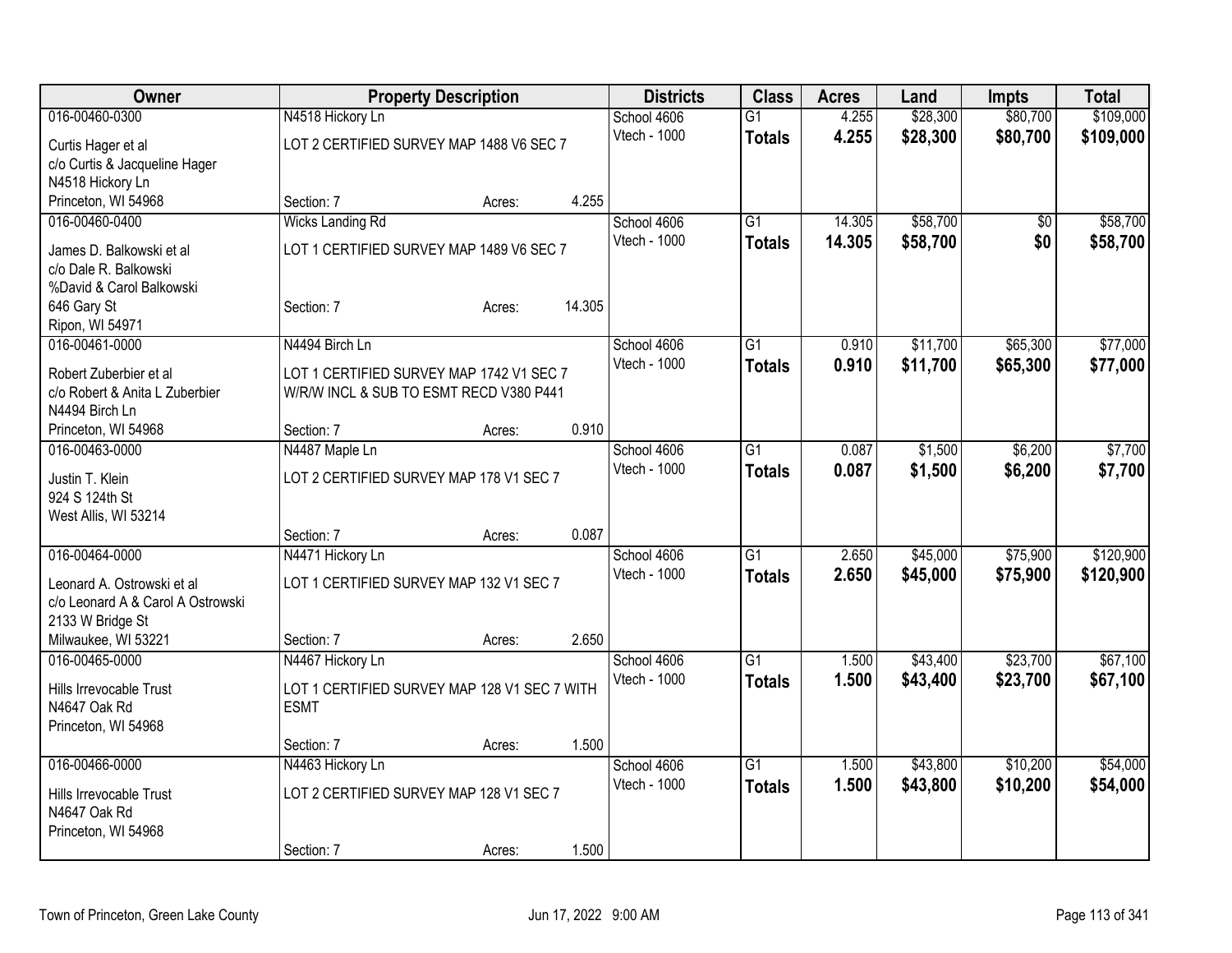| Owner                                           |                                                                   | <b>Property Description</b> |       | <b>Districts</b> | <b>Class</b>    | <b>Acres</b> | Land     | <b>Impts</b> | <b>Total</b> |
|-------------------------------------------------|-------------------------------------------------------------------|-----------------------------|-------|------------------|-----------------|--------------|----------|--------------|--------------|
| 016-00467-0000                                  | N4455 Hickory Ln                                                  |                             |       | School 4606      | $\overline{G1}$ | 2.400        | \$65,800 | \$66,900     | \$132,700    |
| Hills Irrevocable Trust                         | LOT 2 CERTIFIED SURVEY MAP 126 V1 SEC 7                           |                             |       | Vtech - 1000     | <b>Totals</b>   | 2.400        | \$65,800 | \$66,900     | \$132,700    |
| N4647 Oak Rd                                    |                                                                   |                             |       |                  |                 |              |          |              |              |
| Princeton, WI 54968                             |                                                                   |                             |       |                  |                 |              |          |              |              |
|                                                 | Section: 7                                                        | Acres:                      | 2.400 |                  |                 |              |          |              |              |
| 016-00468-0000                                  | N4429 Hickory Ln                                                  |                             |       | School 4606      | $\overline{G1}$ | 3.400        | \$58,700 | \$22,100     | \$80,800     |
| Dale R. Balkowski et al                         | LOT 3 CERTIFIED SURVEY MAP 126 V1 SEC 7                           |                             |       | Vtech - 1000     | <b>Totals</b>   | 3.400        | \$58,700 | \$22,100     | \$80,800     |
| %David & Carol Balkowski                        |                                                                   |                             |       |                  |                 |              |          |              |              |
| 646 Gary St                                     |                                                                   |                             |       |                  |                 |              |          |              |              |
| Ripon, WI 54971                                 | Section: 7                                                        | Acres:                      | 3.400 |                  |                 |              |          |              |              |
| 016-00469-0000                                  | N4451 Hickory Ln                                                  |                             |       | School 4606      | G1              | 2.400        | \$80,200 | \$20,600     | \$100,800    |
| Steven C. Rades et al                           | LOT 4 CERTIFIED SURVEY MAP 126 V1 SEC 7                           |                             |       | Vtech - 1000     | <b>Totals</b>   | 2.400        | \$80,200 | \$20,600     | \$100,800    |
| c/o Steven C & Maureen J Rades                  |                                                                   |                             |       |                  |                 |              |          |              |              |
| 2929 S Lenox St                                 |                                                                   |                             |       |                  |                 |              |          |              |              |
| Milwaukee, WI 53207-2415                        | Section: 7                                                        | Acres:                      | 2.400 |                  |                 |              |          |              |              |
| 016-00470-0000                                  | N4497 Birch Ln                                                    |                             |       | School 4606      | $\overline{G1}$ | 0.000        | \$46,700 | \$17,100     | \$63,800     |
| <b>Greisch Revocable Trust</b>                  | COM AT THE NW COR LOT 1 CERTIFIED SURVEY                          |                             |       | Vtech - 1000     | <b>Totals</b>   | 0.000        | \$46,700 | \$17,100     | \$63,800     |
| 12314 W Tomahawk Trl                            | MAP 179 V1 RUN S30*E 100'; E 355.57'; N17*E 90'; W                |                             |       |                  |                 |              |          |              |              |
| Mequon, WI 53097                                | TO BEG SEC 7 (BEING PART OF LOT 1 CSM 179)                        |                             |       |                  |                 |              |          |              |              |
|                                                 | Section: 7                                                        | Acres:                      | 0.000 |                  |                 |              |          |              |              |
| 016-00470-0100                                  | N4493 Birch Ln                                                    |                             |       | School 4606      | $\overline{G1}$ | 0.000        | \$65,100 | \$57,600     | \$122,700    |
|                                                 | COM 100' S30*E OF THE NW COR LOT 1 CERTIFIED                      |                             |       | Vtech - 1000     | <b>Totals</b>   | 0.000        | \$65,100 | \$57,600     | \$122,700    |
| WI Waterfront Properties, LLC<br>N4493 Birch Ln | SURVEY MAP 179 THENCE S30*E 180.45'; N61*E                        |                             |       |                  |                 |              |          |              |              |
| Princeton, WI 54968                             | 295.86'; N17*E 15.76'; W TO BEG SEC 7 (PT OF LOT 1                |                             |       |                  |                 |              |          |              |              |
|                                                 | Section: 7                                                        | Acres:                      | 0.000 |                  |                 |              |          |              |              |
| 016-00471-0000                                  | N4498 Birch Ln                                                    |                             |       | School 4606      | $\overline{G1}$ | 0.750        | \$22,000 | \$59,000     | \$81,000     |
|                                                 |                                                                   |                             |       | Vtech - 1000     | <b>Totals</b>   | 0.750        | \$22,000 | \$59,000     | \$81,000     |
| Cheryl Robl et al<br>c/o Cheryl & Michael Robl  | LOT 2 CERTIFIED SURVEY MAP 19 V1 (ALSO A R/W)<br>SEC <sub>7</sub> |                             |       |                  |                 |              |          |              |              |
| 826 Messmer                                     |                                                                   |                             |       |                  |                 |              |          |              |              |
| Fort Atkinson, WI 53538                         | Section: 7                                                        | Acres:                      | 0.750 |                  |                 |              |          |              |              |
| 016-00472-0000                                  | N4486 Birch Ln                                                    |                             |       | School 4606      | G1              | 1.200        | \$44,100 | \$60,100     | \$104,200    |
| James H. Klein et al                            | LOT 1 CERTIFIED SURVEY MAP 100 V1 (ALSO A R/W)                    |                             |       | Vtech - 1000     | <b>Totals</b>   | 1.200        | \$44,100 | \$60,100     | \$104,200    |
| c/o James H & Cynthia L Klein                   | SEC <sub>7</sub>                                                  |                             |       |                  |                 |              |          |              |              |
| 924 S 124th St                                  |                                                                   |                             |       |                  |                 |              |          |              |              |
| West Allis, WI 53214                            | Section: 7                                                        | Acres:                      | 1.200 |                  |                 |              |          |              |              |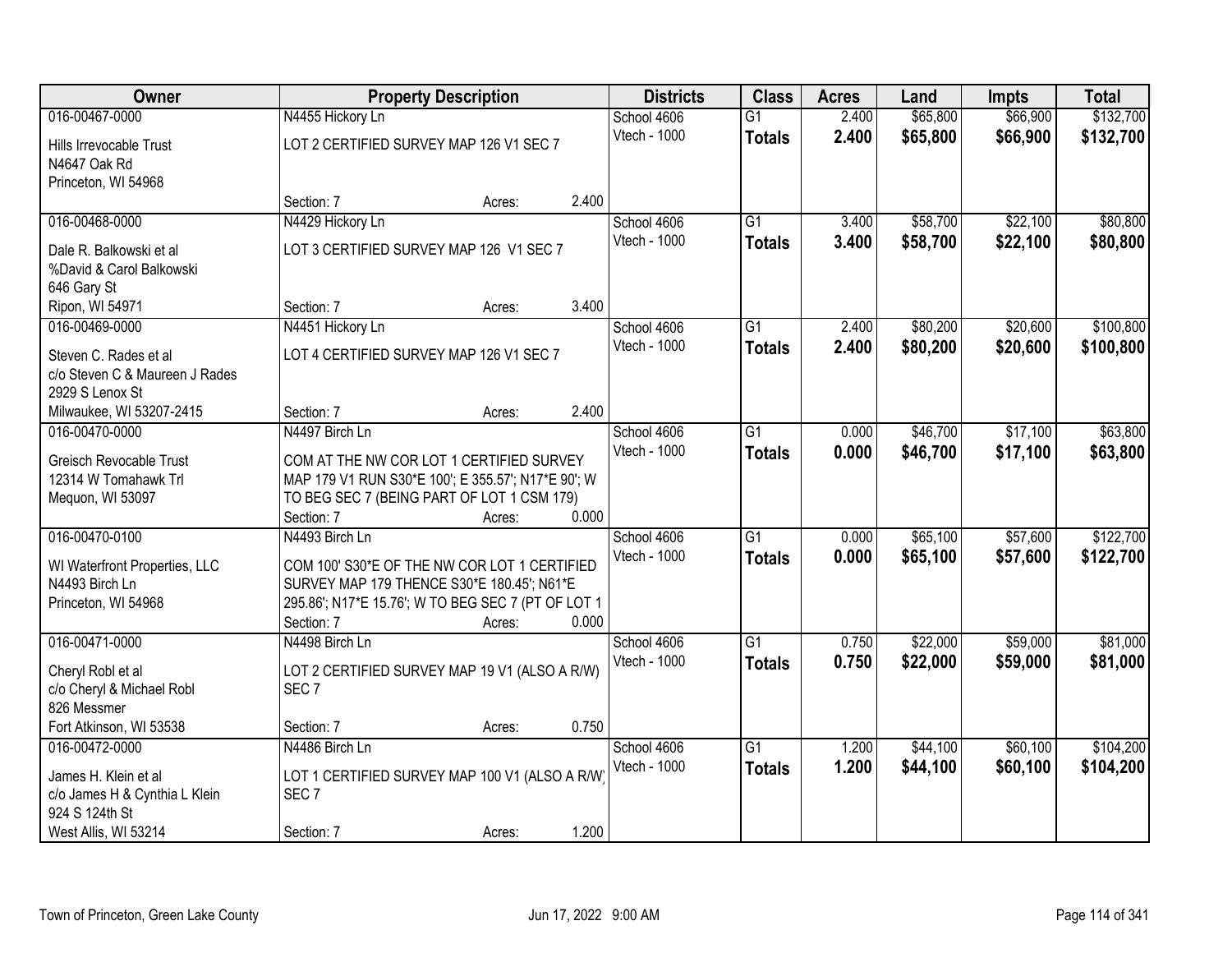| Owner                  | <b>Property Description</b>                      | <b>Districts</b> | <b>Class</b>    | <b>Acres</b> | Land        | <b>Impts</b> | <b>Total</b>  |
|------------------------|--------------------------------------------------|------------------|-----------------|--------------|-------------|--------------|---------------|
| 016-00473-0000         | N4473 Birch Ln                                   | School 4606      | $\overline{G1}$ | 0.400        | \$20,100    | \$55,400     | \$75,500      |
| Erin A. Vande Hey      | COM AT MC ON E BANK OF FOX RIVER ON THE LINE     | Vtech - 1000     | <b>Totals</b>   | 0.400        | \$20,100    | \$55,400     | \$75,500      |
| Daniel G. Vande Hey    | BETWEEN SECS 6 & 7 THENCE: S 30*E 565' TO POB    |                  |                 |              |             |              |               |
| 3923 E Glory Ln        | ETC RECD V188 P157 ALSO R/W SEC 7                |                  |                 |              |             |              |               |
| Appleton, WI 54913     | 0.400<br>Section: 7<br>Acres:                    |                  |                 |              |             |              |               |
| 016-00474-0000         | N4502 Maple Ln                                   | School 4606      | $\overline{G1}$ | 1.816        | \$18,500    | \$51,900     | \$70,400      |
|                        |                                                  | Vtech - 1000     | <b>Totals</b>   | 1.816        | \$18,500    | \$51,900     | \$70,400      |
| David William Janke    | LOT 1 CERTIFIED SURVEY MAP 1571 V6 SEC 6 & 7 W   |                  |                 |              |             |              |               |
| N3816 County Rd Ee     | & SUB ROW                                        |                  |                 |              |             |              |               |
| Redgranite, WI 54970   |                                                  |                  |                 |              |             |              |               |
|                        | 1.816<br>Section: 7<br>Acres:                    |                  |                 |              |             |              |               |
| 016-00474-0100         | N4496 Maple Ln                                   | School 4606      | $\overline{G1}$ | 2.100        | \$42,600    | \$59,500     | \$102,100     |
| Kincaid Family Trust   | LOT 2 CERTIFIED SURVEY MAP 1571 V6 SEC 7 W &     | Vtech - 1000     | <b>Totals</b>   | 2.100        | \$42,600    | \$59,500     | \$102,100     |
| 17998 Kappa Rd         | <b>SUB ROW</b>                                   |                  |                 |              |             |              |               |
| Lexington, IL 61753    |                                                  |                  |                 |              |             |              |               |
|                        | 2.100<br>Section: 7<br>Acres:                    |                  |                 |              |             |              |               |
| 016-00475-0000         | N4379 Zimmerman Ln                               | School 4606      | G1              | 13.500       | \$99,500    | \$28,800     | \$128,300     |
| John E. Keipe          | THE FRACT SE1/4 OF THE NW1/4 (BEING A PART OF    | Vtech - 1000     | <b>Totals</b>   | 13.500       | \$99,500    | \$28,800     | \$128,300     |
| 10634 Blue Lake Rd     | GOVT LOT 2) SEC 7                                |                  |                 |              |             |              |               |
| Minocqua, WI 54548     |                                                  |                  |                 |              |             |              |               |
|                        | 13.500<br>Section: 7<br>Acres:                   |                  |                 |              |             |              |               |
| 016-00476-0000         | N4216 Wicks Lndg                                 | School 4606      | $\overline{G1}$ | 2.000        | \$19,800    | \$64,800     | \$84,600      |
|                        |                                                  | Vtech - 1000     | G <sub>5</sub>  | 17.449       | \$14,900    | \$0          | \$14,900      |
| Peter D. Stoneberg     | NE1/4 OF THE SE1/4 SEC 7 EXC PARCEL 477 & CSM    |                  | G <sub>6</sub>  | 17.000       | \$33,000    | \$0          | \$33,000      |
| N4216 Wicks Landing Rd | 1068                                             |                  | <b>Totals</b>   | 36.449       | \$67,700    | \$64,800     | \$132,500     |
| Princeton, WI 54968    |                                                  |                  |                 |              |             |              |               |
|                        | 36.449<br>Section: 7<br>Acres:                   |                  |                 |              |             |              |               |
| 016-00476-0100         | Wicks Landing Rd                                 | School 4606      | X4              | 0.551        | $\sqrt{50}$ | $\sqrt{6}$   | $\frac{1}{6}$ |
| Town of Princeton      | OUTLOT 1 CERTIFIED SURVEY MAP 1068 V4 SEC 7      | Vtech - 1000     | <b>Totals</b>   | 0.551        | \$0         | \$0          | \$0           |
| W5201 Oxbow Trl        |                                                  |                  |                 |              |             |              |               |
| Princeton, WI 54968    |                                                  |                  |                 |              |             |              |               |
|                        | 0.551<br>Section: 7<br>Acres:                    |                  |                 |              |             |              |               |
| 016-00477-0000         | N4257 Wicks Lndg                                 | School 4606      | $\overline{G1}$ | 3.000        | \$28,500    | \$37,200     | \$65,700      |
|                        |                                                  | Vtech - 1000     | <b>Totals</b>   | 3.000        | \$28,500    | \$37,200     | \$65,700      |
| Janet S. Cox           | COM AT INTER OF W LN OF TWP RD & N LN SE1/4,     |                  |                 |              |             |              |               |
| 5280 Somerset Ln S     | SEC 7 SE'LY 435' TO POB: SW'LY 207'; SE'LY 633'; |                  |                 |              |             |              |               |
| Greenfield, WI 53221   | NE'LY 207' TO W LN OF RD; NW'LY TO BEG LE FOR    |                  |                 |              |             |              |               |
|                        | 3.000<br>Section: 7<br>Acres:                    |                  |                 |              |             |              |               |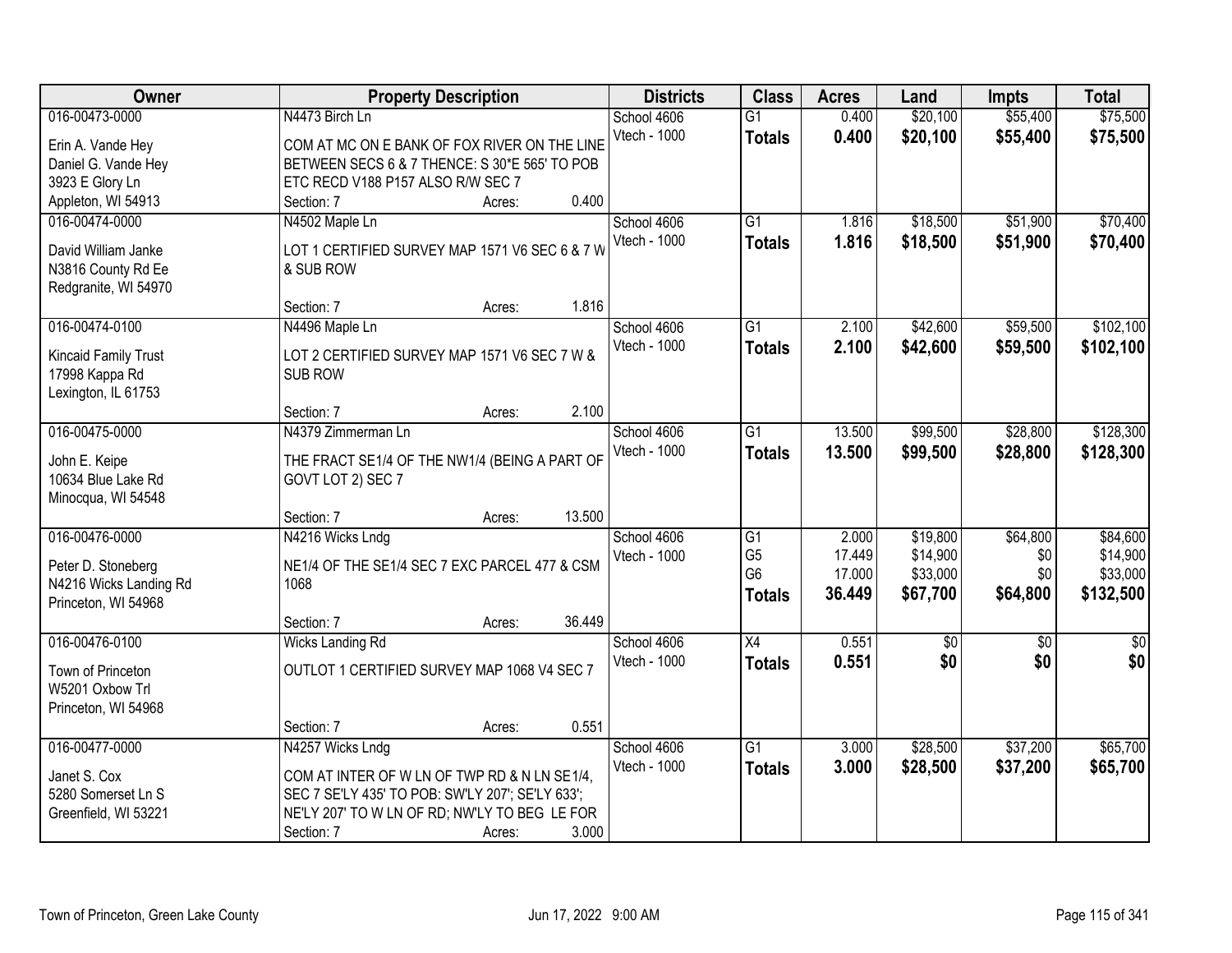| Owner                                     | <b>Property Description</b>                                                                     | <b>Districts</b> | <b>Class</b>    | <b>Acres</b> | Land     | Impts           | <b>Total</b> |
|-------------------------------------------|-------------------------------------------------------------------------------------------------|------------------|-----------------|--------------|----------|-----------------|--------------|
| 016-00478-0000                            | <b>Wicks Landing Rd</b>                                                                         | School 4606      | $\overline{G5}$ | 28.000       | \$39,200 | $\overline{50}$ | \$39,200     |
| Chris Baginski                            | NW1/4 OF THE SE1/4 SEC 7; EXC THE S 1.95CH                                                      | Vtech - 1000     | G6              | 10.000       | \$41,000 | \$0             | \$41,000     |
| 812 Marshall Ave                          | THEREOF ALSO THAT PART OF THE NE1/4 OF THE                                                      |                  | <b>Totals</b>   | 38.000       | \$80,200 | \$0             | \$80,200     |
| South Milwaukee, WI 53172                 | SW1/4 LYING E OF RIVER (BEING PART OF GOVT                                                      |                  |                 |              |          |                 |              |
|                                           | 38.000<br>Section: 7<br>Acres:                                                                  |                  |                 |              |          |                 |              |
| 016-00479-0000                            | N4185 Wicks Lndg                                                                                | School 4606      | $\overline{G1}$ | 29.830       | \$77,900 | \$59,800        | \$137,700    |
|                                           |                                                                                                 | Vtech - 1000     | <b>Totals</b>   | 29.830       | \$77,900 | \$59,800        | \$137,700    |
| Colleen Clancy Sowle et al                | COM ON W LN OF TWP RD 11.35CH N OF S LN, SEC                                                    |                  |                 |              |          |                 |              |
| 5140 N 67th St                            | 7: NW'LY TO S LN OF NE1/4 OF SE1/4; W 49R; N                                                    |                  |                 |              |          |                 |              |
| Milwaukee, WI 53218                       | 1.95CH; W18.84C TO RIVER ETC RECD IN V191 P625<br>29.830<br>Section: 7                          |                  |                 |              |          |                 |              |
| 016-00480-0000                            | Acres:                                                                                          | School 4606      | G1              | 4.000        | \$37,200 | \$79,000        | \$116,200    |
|                                           | N4176 Wicks Lndg                                                                                |                  |                 |              |          |                 |              |
| Ronald J. Bauer                           | COM 11.35CH N OF SE COR OF SEC 7: RUN N                                                         | Vtech - 1000     | <b>Totals</b>   | 4.000        | \$37,200 | \$79,000        | \$116,200    |
| 3360 N 129th St                           | 8.76CH; W26R TO TWP RD; SE'LY ALG RD TOA PT                                                     |                  |                 |              |          |                 |              |
| Brookfield, WI 53005                      | DUE W OF BEG; E 9R TO BEG, SEC 7                                                                |                  |                 |              |          |                 |              |
|                                           | 4.000<br>Section: 7<br>Acres:                                                                   |                  |                 |              |          |                 |              |
| 016-00481-0000                            |                                                                                                 | School 4606      | $\overline{G5}$ | 7.220        | \$3,600  | \$0             | \$3,600      |
| Daniel J. Turk                            |                                                                                                 | Vtech - 1000     | <b>Totals</b>   | 7.220        | \$3,600  | \$0             | \$3,600      |
|                                           | COM 386' N OF SE COR OF SEC 7: RUN N 143' (M/L);<br>W 32.87CH TO RIVER; UP RIVER TO PT DUE W OF |                  |                 |              |          |                 |              |
| %Joseph & Dorothy Turk<br>3145 S 107th St | BEG; E 1810' TO BEG (R/W) & COM 529' N OF THE SE                                                |                  |                 |              |          |                 |              |
| West Allis, WI 53227                      | 7.220<br>Section: 7<br>Acres:                                                                   |                  |                 |              |          |                 |              |
| 016-00481-0100                            | N4111 Wicks Lndg                                                                                | School 4606      | $\overline{G1}$ | 10.300       | \$40,000 | \$72,200        | \$112,200    |
|                                           |                                                                                                 | Vtech - 1000     |                 | 10.300       |          |                 |              |
| Darryl Rosmait                            | COM 8R 6' N OF SE COR, SEC 7; N 248'; W 1810' (M/L)                                             |                  | <b>Totals</b>   |              | \$40,000 | \$72,200        | \$112,200    |
| 5025 Woodlilly Ln                         | TO E BANK OF RIVER; S UP RIVER TO A PT 8R6' N                                                   |                  |                 |              |          |                 |              |
| Waterford, WI 53185                       | OF S LN OF SEC 7; E'LY TO BEG ALSO R/W                                                          |                  |                 |              |          |                 |              |
|                                           | 0.000<br>Section: 7<br>Acres:                                                                   |                  |                 |              |          |                 |              |
| 016-00481-0200                            | N4161 Wicks Lndg                                                                                | School 4606      | G1              | 9.995        | \$40,000 | \$68,000        | \$108,000    |
| Daniel J. Turk                            | COM 11.35CH N OF SE COR OF SEC 7: W TO W LN                                                     | Vtech - 1000     | <b>Totals</b>   | 9.995        | \$40,000 | \$68,000        | \$108,000    |
| %Joseph & Dorothy Turk                    | OF TOWN RD & POB: W 1970' TO RIVER; S'LY UP                                                     |                  |                 |              |          |                 |              |
| 3145 S 107th St                           | RIVER TO PT 220' FROM N LN OF SD PAR; E TO RD;                                                  |                  |                 |              |          |                 |              |
| West Allis, WI 53227                      | 9.995<br>Section: 7<br>Acres:                                                                   |                  |                 |              |          |                 |              |
| 016-00482-0000                            | N4103 Wicks Lndg                                                                                | School 4606      | $\overline{G1}$ | 5.000        | \$88,400 | \$47,400        | \$135,800    |
|                                           |                                                                                                 | Vtech - 1000     |                 | 5.000        |          |                 |              |
| Larry D. Luckason                         | COM AT SE COR OF SEC 7; RUN N 8R 6'; W 100R                                                     |                  | <b>Totals</b>   |              | \$88,400 | \$47,400        | \$135,800    |
| PO Box 483                                | (M/L) TO E BANK OF RIVER; S'LY UP RIVER TO S LN                                                 |                  |                 |              |          |                 |              |
| Lannon, WI 53046                          | OF SEC 7; E TO BEG (SUBJ TO & ALSO A R/W)                                                       |                  |                 |              |          |                 |              |
|                                           | 5.000<br>Section: 7<br>Acres:                                                                   |                  |                 |              |          |                 |              |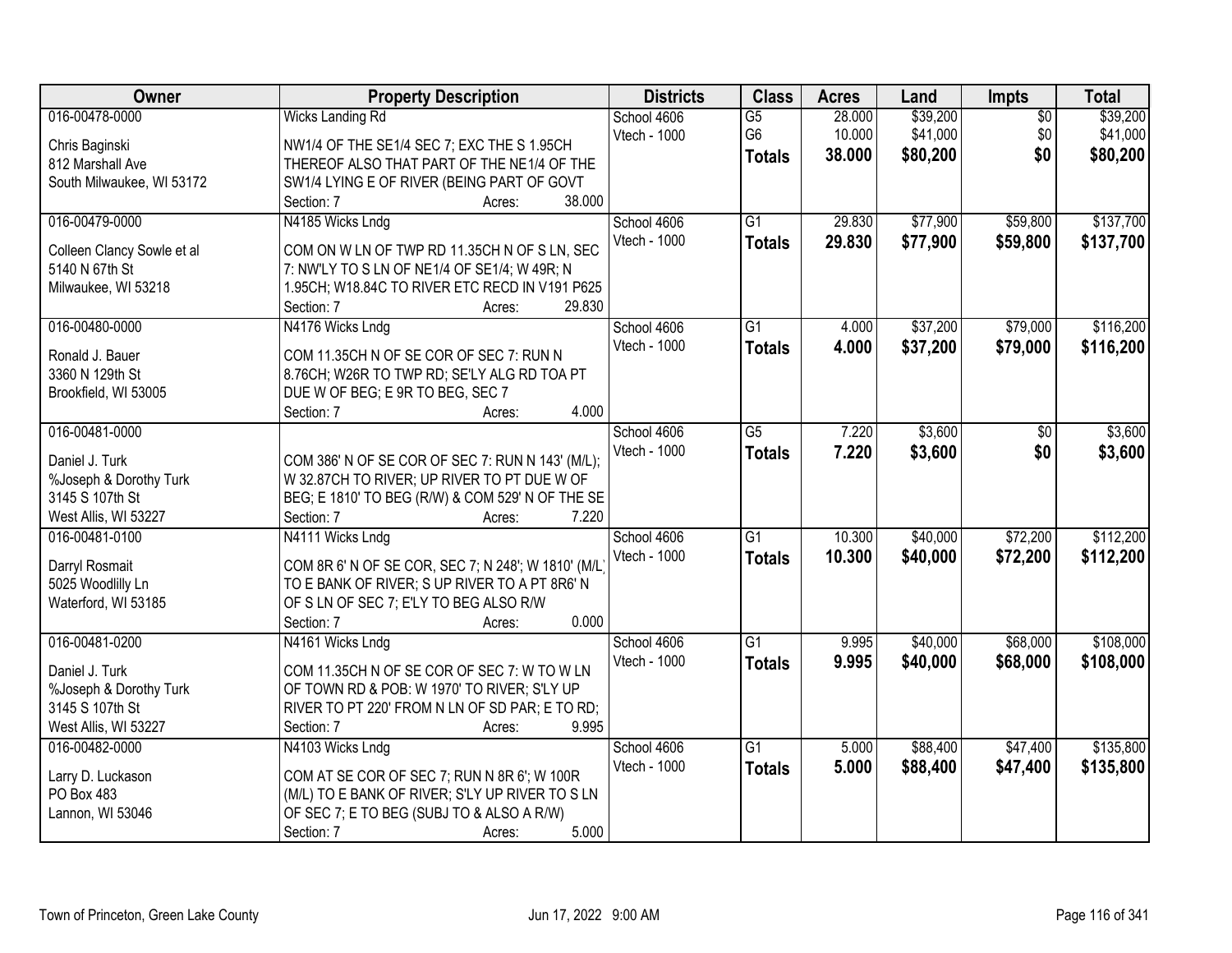| <b>Owner</b>               |                                                | <b>Property Description</b> |        | <b>Districts</b> | <b>Class</b>                      | <b>Acres</b>    | Land               | <b>Impts</b>    | <b>Total</b>       |
|----------------------------|------------------------------------------------|-----------------------------|--------|------------------|-----------------------------------|-----------------|--------------------|-----------------|--------------------|
| 016-00483-0000             |                                                |                             |        | School 4606      | $\overline{G4}$                   | 18.000          | \$2,300            | $\overline{$0}$ | \$2,300            |
| Barzano Living Trust       | THAT PART OF THE E 120R OF THE NE1/4 SEC 8     |                             |        | Vtech - 1000     | G <sub>5</sub>                    | 4.000           | \$5,600            | \$0             | \$5,600            |
| N4343 State Rd 73          | LYING N'LY OF CTH "D"; EXC PARCEL 483.1        |                             |        |                  | G5M                               | 5.130           | \$7,700            | \$0             | \$7,700            |
| Princeton, WI 54968        |                                                |                             |        |                  | <b>Totals</b>                     | 27.130          | \$15,600           | \$0             | \$15,600           |
|                            | Section: 8                                     | Acres:                      | 27.130 |                  |                                   |                 |                    |                 |                    |
| 016-00484-0000             | N4471 County Rd D                              |                             |        | School 4606      | G4                                | 9.500           | \$1,400            | $\overline{50}$ | \$1,400            |
| Kenneth W. Schneider       | THAT PART OF THE E 120R OF THE NE1/4 SEC 6     |                             |        | Vtech - 1000     | G <sub>5</sub>                    | 7.500           | \$10,500           | \$0             | \$10,500           |
| N4435 State Rd 73          | LYING S'LY OF CTH "D" EXC THAT PT OF PCL 487   |                             |        |                  | G5M                               | 6.825           | \$10,300           | \$0             | \$10,300           |
| Princeton, WI 54968        | LYING THEREIN & EXC CSM 1590 V6                |                             |        |                  | G7                                | 2.000           | \$11,400           | \$20,700        | \$32,100           |
|                            | Section: 8                                     | Acres:                      | 25.825 |                  | <b>Totals</b>                     | 25.825          | \$33,600           | \$20,700        | \$54,300           |
| 016-00484-0100             |                                                |                             |        | School 4606      | $\overline{G5}$                   | 20.000          | \$10,000           | $\sqrt[6]{}$    | \$10,000           |
| <b>Bruce Grampo</b>        | THE W1/2 (40R) OF THE NW1/4 OF THE NE1/4 SEC 8 |                             |        | Vtech - 1000     | <b>Totals</b>                     | 20.000          | \$10,000           | \$0             | \$10,000           |
| <b>Howard Park</b>         | SUBJ TO ESMT AS RECD V397 P265 INC 11/2R ESMT  |                             |        |                  |                                   |                 |                    |                 |                    |
| N5149 Forest Glen Beach Rd |                                                |                             |        |                  |                                   |                 |                    |                 |                    |
| Ripon, WI 54971            | Section: 8                                     | Acres:                      | 20.000 |                  |                                   |                 |                    |                 |                    |
| 016-00484-0200             | N4453 County Rd D                              |                             |        | School 4606      | $\overline{G1}$                   | 1.675           | \$17,400           | \$140,700       | \$158,100          |
| Marie E. Yohann            | LOT 1 CERTIFIED SURVEY MAP 1590 V6 SEC 8       |                             |        | Vtech - 1000     | <b>Totals</b>                     | 1.675           | \$17,400           | \$140,700       | \$158,100          |
| N4453 County Rd D          |                                                |                             |        |                  |                                   |                 |                    |                 |                    |
| Princeton, WI 54968        |                                                |                             |        |                  |                                   |                 |                    |                 |                    |
|                            | Section: 8                                     | Acres:                      | 1.675  |                  |                                   |                 |                    |                 |                    |
| 016-00485-0000             | County Rd D                                    |                             |        | School 4606      | $\overline{G4}$                   | 15.000          | \$2,500            | \$0             | \$2,500            |
|                            |                                                |                             |        | Vtech - 1000     | G <sub>5</sub>                    | 5.000           | \$7,000            | \$0             | \$7,000            |
| Eric A. Muller             | N1/2 OF THE SW1/4 OF THE NE1/4 SEC 8 INCL ESMT |                             |        |                  | <b>Totals</b>                     | 20.000          | \$9,500            | \$0             | \$9,500            |
| Moira K. Muller            | AS RECD V 397 PG 264 & 265 & V309 P420 & V540  |                             |        |                  |                                   |                 |                    |                 |                    |
| 5431 Fairmont Rd           | P269                                           |                             |        |                  |                                   |                 |                    |                 |                    |
| Libertyville, IL 60048     | Section: 8                                     | Acres:                      | 20.000 |                  |                                   |                 |                    |                 |                    |
| 016-00485-0100             | County Rd D                                    |                             |        | School 4606      | $\overline{G4}$<br>G <sub>5</sub> | 15.000<br>5.000 | \$2,500<br>\$7,000 | $\overline{$0}$ | \$2,500<br>\$7,000 |
| Eric A. Muller             | S1/2 OF THE SW1/4 OF THE NE1/4 SEC 8 INC ESMT  |                             |        | Vtech - 1000     |                                   |                 |                    | \$0             |                    |
| Moira K. Muller            | AS RECD V397 PG 264 & 265 & V309 P420 & V540   |                             |        |                  | <b>Totals</b>                     | 20.000          | \$9,500            | \$0             | \$9,500            |
| 5431 Fairmont Rd           | P269                                           |                             |        |                  |                                   |                 |                    |                 |                    |
| Libertyville, IL 60048     | Section: 8                                     | Acres:                      | 20.000 |                  |                                   |                 |                    |                 |                    |
| 016-00486-0000             | County Rd D                                    |                             |        | School 4606      | G4                                | 31.600          | \$6,500            | $\overline{60}$ | \$6,500            |
| Jay Breitenfeldt           | SE1/4 OF THE NE1/4 SEC 8; EXC THE E2.70CH      |                             |        | Vtech - 1000     | G <sub>5</sub>                    | 3.000           | \$1,000            | \$0             | \$1,000            |
| W3904 County Rd T          | THEREOF & EXC THAT PARCEL .6 OF AN ACRE IN     |                             |        |                  | <b>Totals</b>                     | 34.600          | \$7,500            | \$0             | \$7,500            |
| Princeton, WI 54968        | SIZE RECD IN V127 P135                         |                             |        |                  |                                   |                 |                    |                 |                    |
|                            | Section: 8                                     | Acres:                      | 34.600 |                  |                                   |                 |                    |                 |                    |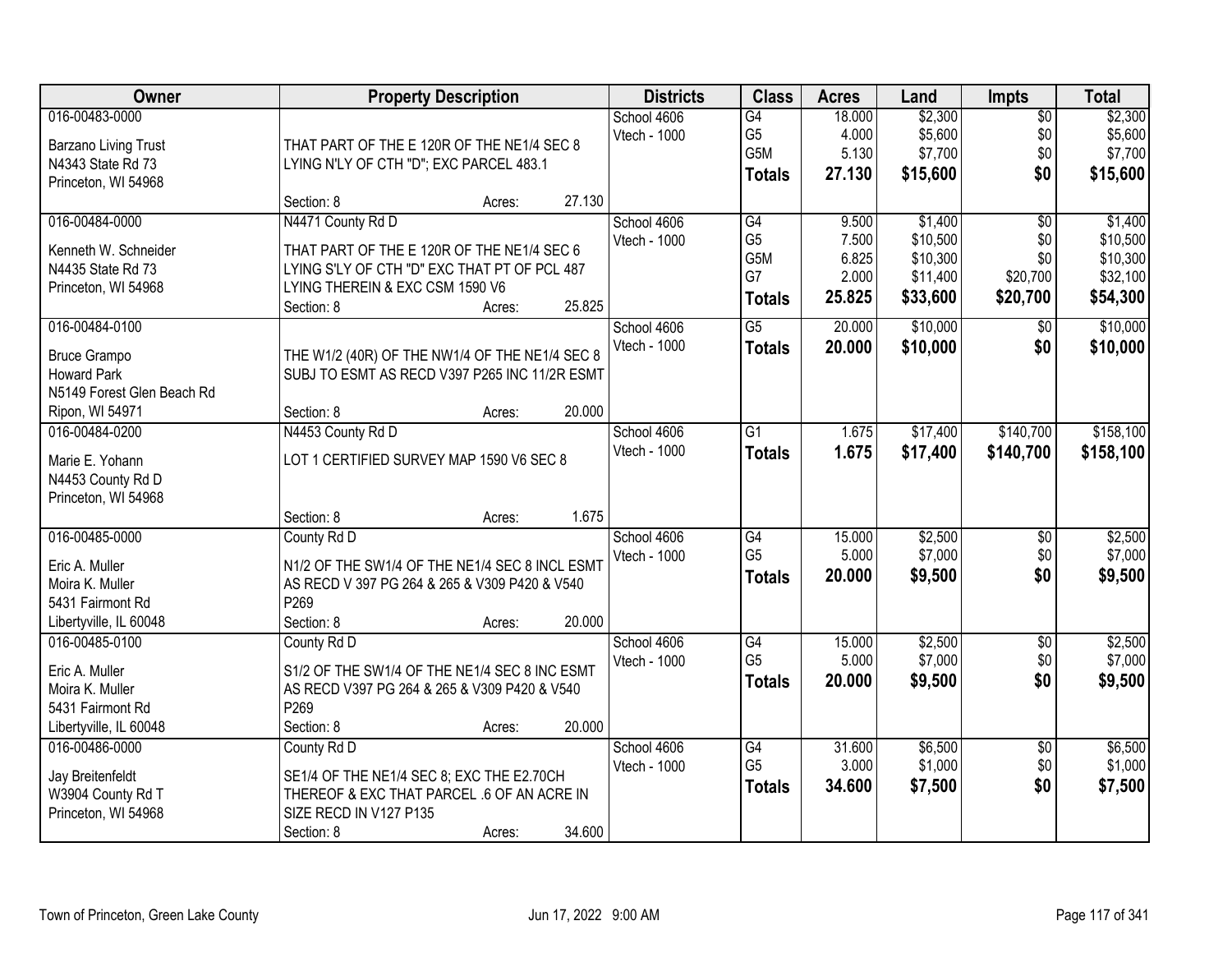| Owner                                                            |                                                | <b>Property Description</b> |        | <b>Districts</b> | <b>Class</b>    | <b>Acres</b> | Land     | <b>Impts</b>    | <b>Total</b> |
|------------------------------------------------------------------|------------------------------------------------|-----------------------------|--------|------------------|-----------------|--------------|----------|-----------------|--------------|
| 016-00487-0000                                                   | County Rd D                                    |                             |        | School 4606      | $\overline{G5}$ | 0.720        | \$1,000  | $\overline{50}$ | \$1,000      |
| Kenneth W. Schneider<br>N4435 State Rd 73<br>Princeton, WI 54968 | LOT 1 CERTIFIED SURVEY MAP 725 V3 SEC 8        |                             |        | Vtech - 1000     | <b>Totals</b>   | 0.720        | \$1,000  | \$0             | \$1,000      |
|                                                                  | Section: 8                                     | Acres:                      | 0.720  |                  |                 |              |          |                 |              |
| 016-00488-0000                                                   | County Rd D                                    |                             |        | School 4606      | $\overline{G4}$ | 3.000        | \$500    | \$0             | \$500        |
| Jay Breitenfeldt                                                 | COM AT E1/4 COR OF SEC 8: W 2/70CH; N 20.25CH  |                             |        | Vtech - 1000     | G5M             | 1.870        | \$2,800  | \$0             | \$2,800      |
| W3904 County Rd T                                                | TO CEN OF HWY; SE ALG HWY TO THE E LN SEC 8; \ |                             |        |                  | <b>Totals</b>   | 4.870        | \$3,300  | \$0             | \$3,300      |
| Princeton, WI 54968                                              | 17.75CH ON E LN TO BEG; EXC PARC 488.1         |                             |        |                  |                 |              |          |                 |              |
|                                                                  | Section: 8                                     | Acres:                      | 4.870  |                  |                 |              |          |                 |              |
| 016-00489-0000                                                   |                                                |                             |        | School 4606      | G5              | 40.000       | \$20,000 | \$0             | \$20,000     |
| <b>Bruce Grampo</b>                                              | NE1/4 OF THE NW1/4 SEC 8                       |                             |        | Vtech - 1000     | <b>Totals</b>   | 40.000       | \$20,000 | \$0             | \$20,000     |
| Howard A. Parks                                                  |                                                |                             |        |                  |                 |              |          |                 |              |
| N5149 Forest Glen Beach Rd                                       |                                                |                             |        |                  |                 |              |          |                 |              |
| Ripon, WI 54971                                                  | Section: 8                                     | Acres:                      | 40.000 |                  |                 |              |          |                 |              |
| 016-00490-0000                                                   |                                                |                             |        | School 4606      | $\overline{G5}$ | 40.000       | \$56,000 | $\sqrt[6]{}$    | \$56,000     |
| Violet A. Kersting                                               | NW1/4 OF THE NW1/4 SEC 8                       |                             |        | Vtech - 1000     | <b>Totals</b>   | 40.000       | \$56,000 | \$0             | \$56,000     |
| 1159 SW 57th St                                                  |                                                |                             |        |                  |                 |              |          |                 |              |
| Cape Coral, FL 33914                                             |                                                |                             |        |                  |                 |              |          |                 |              |
|                                                                  | Section: 8                                     | Acres:                      | 40.000 |                  |                 |              |          |                 |              |
| 016-00491-0000                                                   |                                                |                             |        | School 4606      | $\overline{G5}$ | 30.000       | \$25,500 | $\overline{50}$ | \$25,500     |
| John H. Krahling                                                 | SW1/4 OF THE NW1/4 SEC 8 EXC THE E 10 ACRES    |                             |        | Vtech - 1000     | <b>Totals</b>   | 30.000       | \$25,500 | \$0             | \$25,500     |
| S63 W 18747 College Ave                                          | <b>THEREOF</b>                                 |                             |        |                  |                 |              |          |                 |              |
| Muskego, WI 53150                                                |                                                |                             |        |                  |                 |              |          |                 |              |
|                                                                  | Section: 8                                     | Acres:                      | 30.000 |                  |                 |              |          |                 |              |
| 016-00492-0000                                                   | N4561 County Rd D                              |                             |        | School 4606      | $\overline{G5}$ | 50.000       | \$33,800 | $\sqrt{6}$      | \$33,800     |
| Moira K. Muller et al                                            | THE SE1/4 OF THE NW1/4 & THE E 20R OF THE      |                             |        | Vtech - 1000     | <b>Totals</b>   | 50.000       | \$33,800 | \$0             | \$33,800     |
| c/o Eric A. Muller                                               | SW1/4 OF THE NW1/4 SEC 8 INC ROW               |                             |        |                  |                 |              |          |                 |              |
| 5431 Fairmont Rd                                                 |                                                |                             |        |                  |                 |              |          |                 |              |
| Libertyville, IL 60048                                           | Section: 8                                     | Acres:                      | 50.000 |                  |                 |              |          |                 |              |
| 016-00496-0000                                                   | County Rd D                                    |                             |        | School 4606      | $\overline{G5}$ | 20.000       | \$13,500 | $\overline{60}$ | \$13,500     |
| Eric A. Muller                                                   | THE N1/2 (40R) OF THE NE1/4 OF THE SW1/4 SEC 8 |                             |        | Vtech - 1000     | <b>Totals</b>   | 20.000       | \$13,500 | \$0             | \$13,500     |
| Moira K. Muller                                                  |                                                |                             |        |                  |                 |              |          |                 |              |
| 5431 Fairmont Rd                                                 |                                                |                             |        |                  |                 |              |          |                 |              |
| Libertyville, IL 60048                                           | Section: 8                                     | Acres:                      | 20.000 |                  |                 |              |          |                 |              |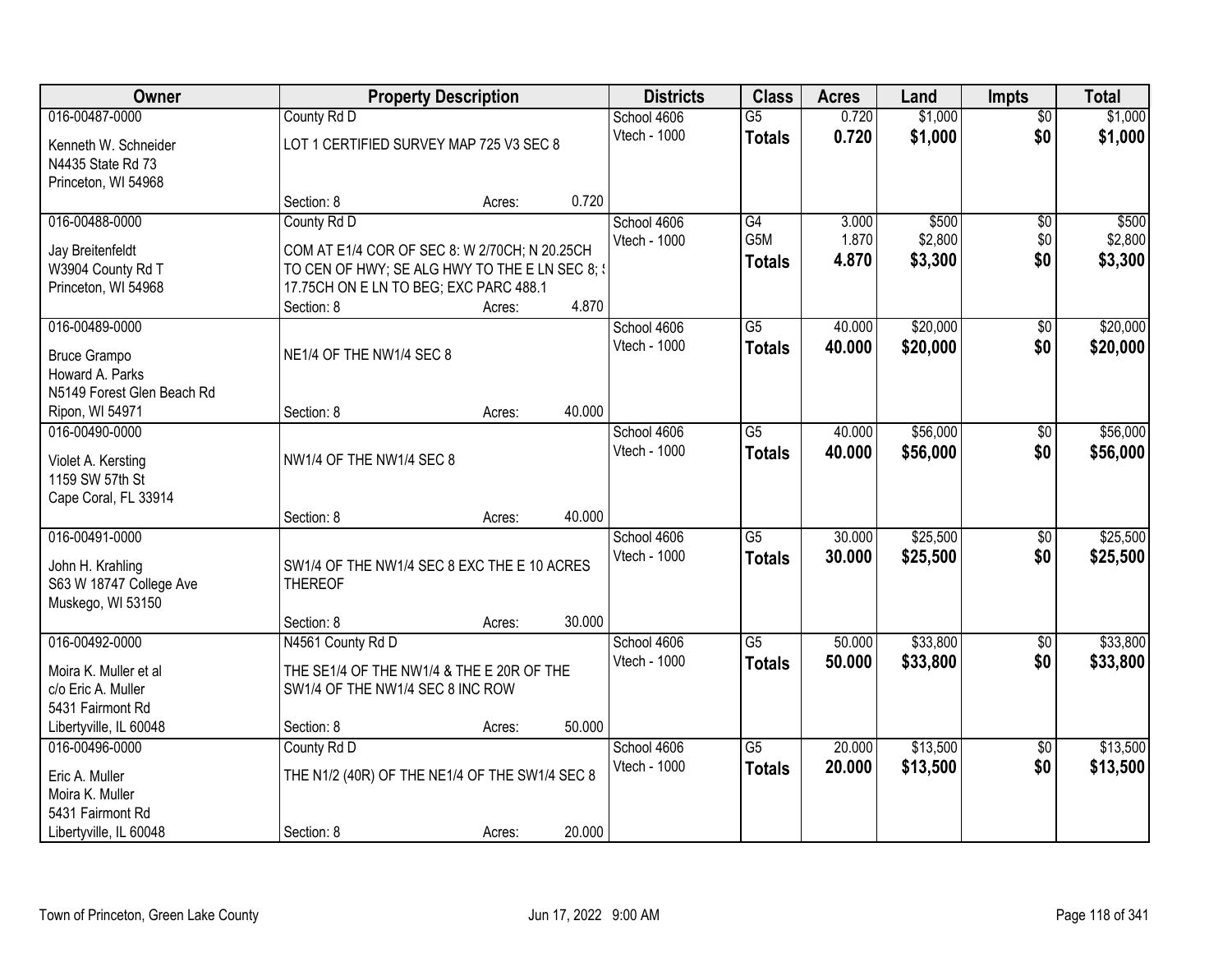| Owner                                 | <b>Property Description</b>                    |        |        | <b>Districts</b> | <b>Class</b>    | <b>Acres</b> | Land     | <b>Impts</b>    | <b>Total</b> |
|---------------------------------------|------------------------------------------------|--------|--------|------------------|-----------------|--------------|----------|-----------------|--------------|
| 016-00497-0000                        |                                                |        |        | School 4606      | $\overline{G5}$ | 20.000       | \$17,000 | $\overline{50}$ | \$17,000     |
| John H Sr & Gladys A Krahling         | THE S1/2 (40R) OF THE NE1/4 OF THE SW1/4 SEC 8 |        |        | Vtech - 1000     | <b>Totals</b>   | 20.000       | \$17,000 | \$0             | \$17,000     |
| <b>Irrevocable Trust</b>              |                                                |        |        |                  |                 |              |          |                 |              |
| S69 W17985 Muskego Dr                 |                                                |        |        |                  |                 |              |          |                 |              |
| Muskego, WI 53150                     | Section: 8                                     | Acres: | 20.000 |                  |                 |              |          |                 |              |
| 016-00498-0000                        | W4486 Wicks Ct                                 |        |        | School 4606      | G1              | 1.000        | \$12,400 | \$8,800         | \$21,200     |
| John H Sr & Gladys A Krahling         | NW1/4 OF THE SW1/4 SEC 8                       |        |        | Vtech - 1000     | G <sub>5</sub>  | 32.000       | \$27,200 | \$0             | \$27,200     |
| Irrevocable Trust                     |                                                |        |        |                  | G <sub>6</sub>  | 7.000        | \$21,000 | \$0             | \$21,000     |
| S69 W17985 Muskego Dr                 |                                                |        |        |                  | <b>Totals</b>   | 40.000       | \$60,600 | \$8,800         | \$69,400     |
| Muskego, WI 53150                     | Section: 8                                     | Acres: | 40.000 |                  |                 |              |          |                 |              |
| 016-00499-0000                        |                                                |        |        | School 4606      | G5              | 35.000       | \$29,800 | \$0             | \$29,800     |
| Ronald J. Bauer                       | SW1/4 OF THE SW1/4 SEC 8                       |        |        | Vtech - 1000     | G <sub>6</sub>  | 5.000        | \$15,000 | \$0             | \$15,000     |
| Brian R. Bauer                        |                                                |        |        |                  | <b>Totals</b>   | 40.000       | \$44,800 | \$0             | \$44,800     |
| 3360 N 129th St                       |                                                |        |        |                  |                 |              |          |                 |              |
| Brookfield, WI 53005                  | Section: 8                                     | Acres: | 40.000 |                  |                 |              |          |                 |              |
| 016-00500-0000                        |                                                |        |        | School 4606      | $\overline{G5}$ | 20.000       | \$10,000 | \$0             | \$10,000     |
| Ronald J. Bauer                       | THE W1/2 (40R) OF THE SE1/4 OF THE SW1/4 SEC 8 |        |        | Vtech - 1000     | <b>Totals</b>   | 20.000       | \$10,000 | \$0             | \$10,000     |
| 3360 N 129th St                       |                                                |        |        |                  |                 |              |          |                 |              |
| Brookfield, WI 53005                  |                                                |        |        |                  |                 |              |          |                 |              |
|                                       | Section: 8                                     | Acres: | 20.000 |                  |                 |              |          |                 |              |
| 016-00501-0000                        |                                                |        |        | School 4606      | $\overline{G5}$ | 20.000       | \$28,000 | \$0             | \$28,000     |
| Daniel J. Zodrow et al                | THE E1/2 (40R) OF THE SE1/4 OF THE SW1/4 SEC 8 |        |        | Vtech - 1000     | <b>Totals</b>   | 20,000       | \$28,000 | \$0             | \$28,000     |
| c/o Daniel J & Sandra R Zodrow        |                                                |        |        |                  |                 |              |          |                 |              |
| PO Box 402                            |                                                |        |        |                  |                 |              |          |                 |              |
| Princeton, WI 54968-0402              | Section: 8                                     | Acres: | 20.000 |                  |                 |              |          |                 |              |
| 016-00502-0000                        |                                                |        |        | School 4606      | G4              | 25.000       | \$4,200  | $\sqrt{$0}$     | \$4,200      |
|                                       | NE1/4 OF THE SE1/4 SEC 8                       |        |        | Vtech - 1000     | G <sub>5</sub>  | 15.000       | \$7,500  | \$0             | \$7,500      |
| Jay Breitenfeldt<br>W3904 County Rd T |                                                |        |        |                  | Totals          | 40.000       | \$11,700 | \$0             | \$11,700     |
| Princeton, WI 54968                   |                                                |        |        |                  |                 |              |          |                 |              |
|                                       | Section: 8                                     | Acres: | 40.000 |                  |                 |              |          |                 |              |
| 016-00503-0000                        |                                                |        |        | School 4606      | $\overline{G5}$ | 20.000       | \$28,000 | $\overline{50}$ | \$28,000     |
| Anthony Barzano Jr et al              | THE E1/2 (40R) OF THE NW1/4 OF THE SE1/4 SEC 8 |        |        | Vtech - 1000     | <b>Totals</b>   | 20.000       | \$28,000 | \$0             | \$28,000     |
| N4435 State Rd 73                     |                                                |        |        |                  |                 |              |          |                 |              |
| Princeton, WI 54968                   |                                                |        |        |                  |                 |              |          |                 |              |
|                                       | Section: 8                                     | Acres: | 20.000 |                  |                 |              |          |                 |              |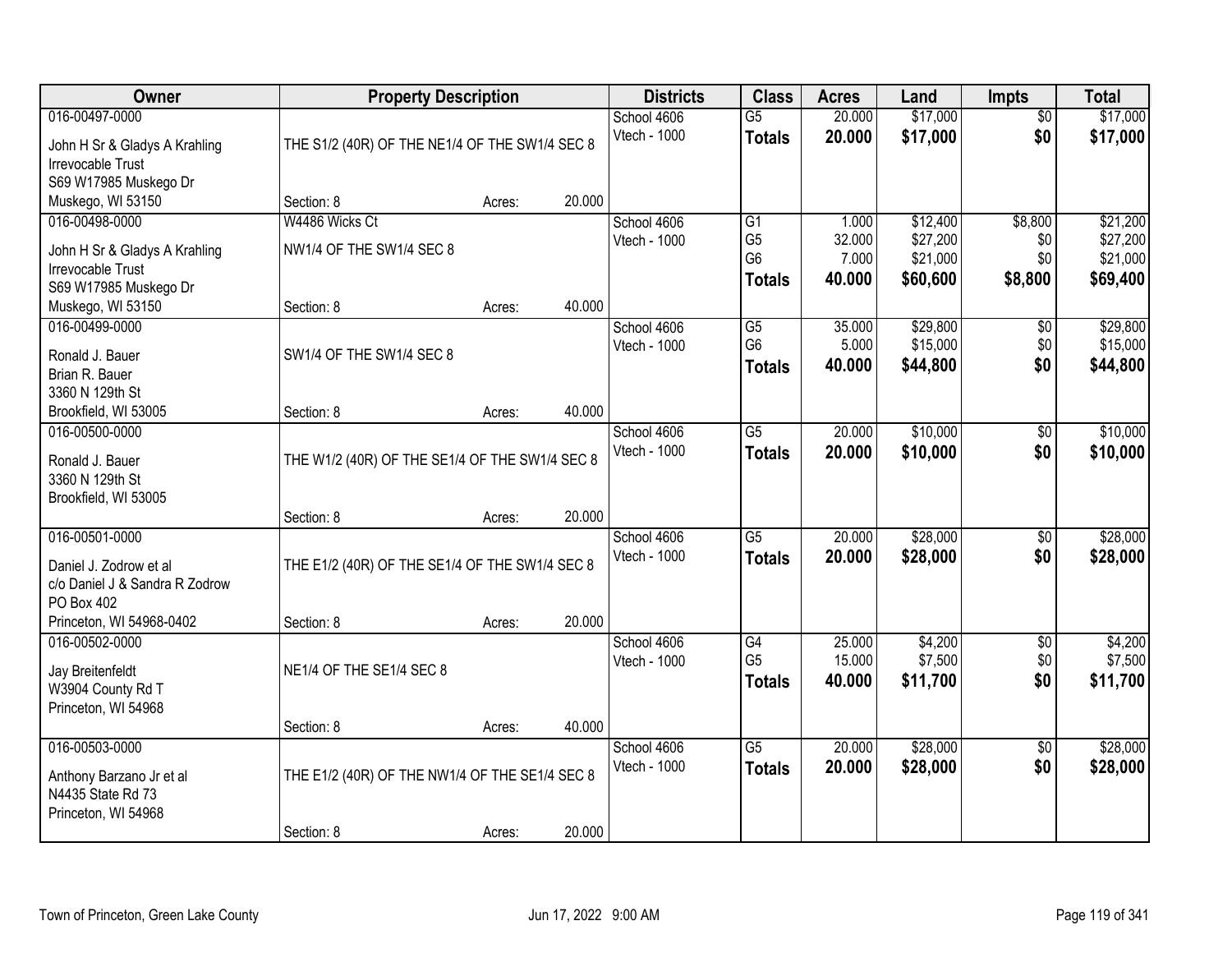| Owner                                                                                                                     | <b>Property Description</b>                                                                                                                                                                                                              | <b>Districts</b>                             | <b>Class</b>                                       | <b>Acres</b>            | Land                            | <b>Impts</b>                | <b>Total</b>                    |
|---------------------------------------------------------------------------------------------------------------------------|------------------------------------------------------------------------------------------------------------------------------------------------------------------------------------------------------------------------------------------|----------------------------------------------|----------------------------------------------------|-------------------------|---------------------------------|-----------------------------|---------------------------------|
| 016-00504-0000<br>Benjamin T. Chappa et al<br>W2578 State Rd 21<br>Berlin, WI 54923                                       | THE W1/2 (40R) OF THE NW1/4 OF THE SE1/4 SEC 8<br>W/ROW                                                                                                                                                                                  | School 4606<br>Vtech - 1000                  | $\overline{G5}$<br><b>Totals</b>                   | 20.000<br>20.000        | \$17,000<br>\$17,000            | $\overline{50}$<br>\$0      | \$17,000<br>\$17,000            |
|                                                                                                                           | 20.000<br>Section: 8<br>Acres:                                                                                                                                                                                                           |                                              |                                                    |                         |                                 |                             |                                 |
| 016-00505-0000<br>Daniel M. Barzano<br>c/o Daniel Barzano                                                                 | <b>Wicks Landing Rd</b><br>SW1/4 OF THE SE1/4 SEC 8                                                                                                                                                                                      | School 4606<br>Vtech - 1000                  | $\overline{G5}$<br><b>Totals</b>                   | 40.000<br>40.000        | \$20,000<br>\$20,000            | $\overline{50}$<br>\$0      | \$20,000<br>\$20,000            |
| 347 N Westhaven Dr Apt n205<br>Oshkosh, WI 54904                                                                          | 40.000<br>Section: 8<br>Acres:                                                                                                                                                                                                           |                                              |                                                    |                         |                                 |                             |                                 |
| 016-00506-0000<br>Bradley J. Soda et al<br>c/o Bradley J. Soda<br>W4312 Old Green Lake Rd                                 | SE1/4 OF THE SE1/4 SEC 8 INCL ROW AS RECD V113<br>P203                                                                                                                                                                                   | School 4606<br>Vtech - 1000                  | $\overline{G5}$<br><b>Totals</b>                   | 40.000<br>40.000        | \$56,000<br>\$56,000            | \$0<br>\$0                  | \$56,000<br>\$56,000            |
| Princeton, WI 54968<br>016-00507-0000<br>Cabin at Nelson Road, LLC<br>N5375 County Rd W<br>Princeton, WI 54968            | 40.000<br>Section: 8<br>Acres:<br>N4489 Nelson Rd<br>LOT 1 CERTIFIED SURVEY MAP 141 V1 SEC 9 (ALSO<br>A R/W                                                                                                                              | Sanitary 7020<br>School 4606<br>Vtech - 1000 | G1<br><b>Totals</b>                                | 1.840<br>1.840          | \$18,600<br>\$18,600            | \$98,000<br>\$98,000        | \$116,600<br>\$116,600          |
| 016-00508-0200<br>John R Meinke Irrevocable Trust<br>C/O Caleb Meinke<br>1134 E Johnson St<br>Madison, WI 53703           | 1.840<br>Section: 9<br>Acres:<br>W3782 Swansons Rd<br>LOT 1 CERTIFIED SURVEY MAP 518; W/ACCESS TO<br>LAKE EXC: COM NW COR LOT 1 CSM 518;N81*09'E<br>195.79'; S08*51'E 40.84'; N87*04'W 200' TOBEG SEC 9<br>0.900<br>Section: 9<br>Acres: | Sanitary 7020<br>School 4606<br>Vtech - 1000 | $\overline{G1}$<br><b>Totals</b>                   | 0.900<br>0.900          | \$27,000<br>\$27,000            | \$112,300<br>\$112,300      | \$139,300<br>\$139,300          |
| 016-00508-0300<br>Joseph W. Smith et al<br>c/o Joseph W & James P Smith<br>859 E Oakton St<br>Elk Grove Village, IL 60007 | NE1/4 OF THE NE1/4 SEC 9; EXC CSM'S 141 & 518;<br>ALSO EXC SWANSONS PLAT, SWANSONS 1ST ADD<br>KELM OELKE PLAT; BUT INC TRIANGULAR PIECE<br>Section: 9<br>7.867<br>Acres:                                                                 | Sanitary 7020<br>School 4606<br>Vtech - 1000 | $\overline{G5}$<br>G <sub>6</sub><br><b>Totals</b> | 2.967<br>4.900<br>7.867 | \$4,200<br>\$20,100<br>\$24,300 | $\sqrt{6}$<br>\$0<br>\$0    | \$4,200<br>\$20,100<br>\$24,300 |
| 016-00508-0400<br>Jay T. Villani et al<br>c/o Jay T & Carla A Villani<br>3104 Wallin Ave<br>Rockford, IL 61101-3450       | N4403 Nelson Rd<br>LOT 2 CERTIFED SURVEY MAP 518 V2 SEC 9 INC<br>BEG AT NW COR LOT 1 CSM 518; THENCE N 25'; E<br>136.64'; S 25'; W 136.83' TO POB. LE LEE J & NORMA I<br>0.450<br>Section: 9<br>Acres:                                   | Sanitary 7020<br>School 4606<br>Vtech - 1000 | G1<br>G <sub>6</sub><br><b>Totals</b>              | 0.450<br>0.100<br>0.550 | \$7,600<br>\$400<br>\$8,000     | \$88,300<br>\$0<br>\$88,300 | \$95,900<br>\$400<br>\$96,300   |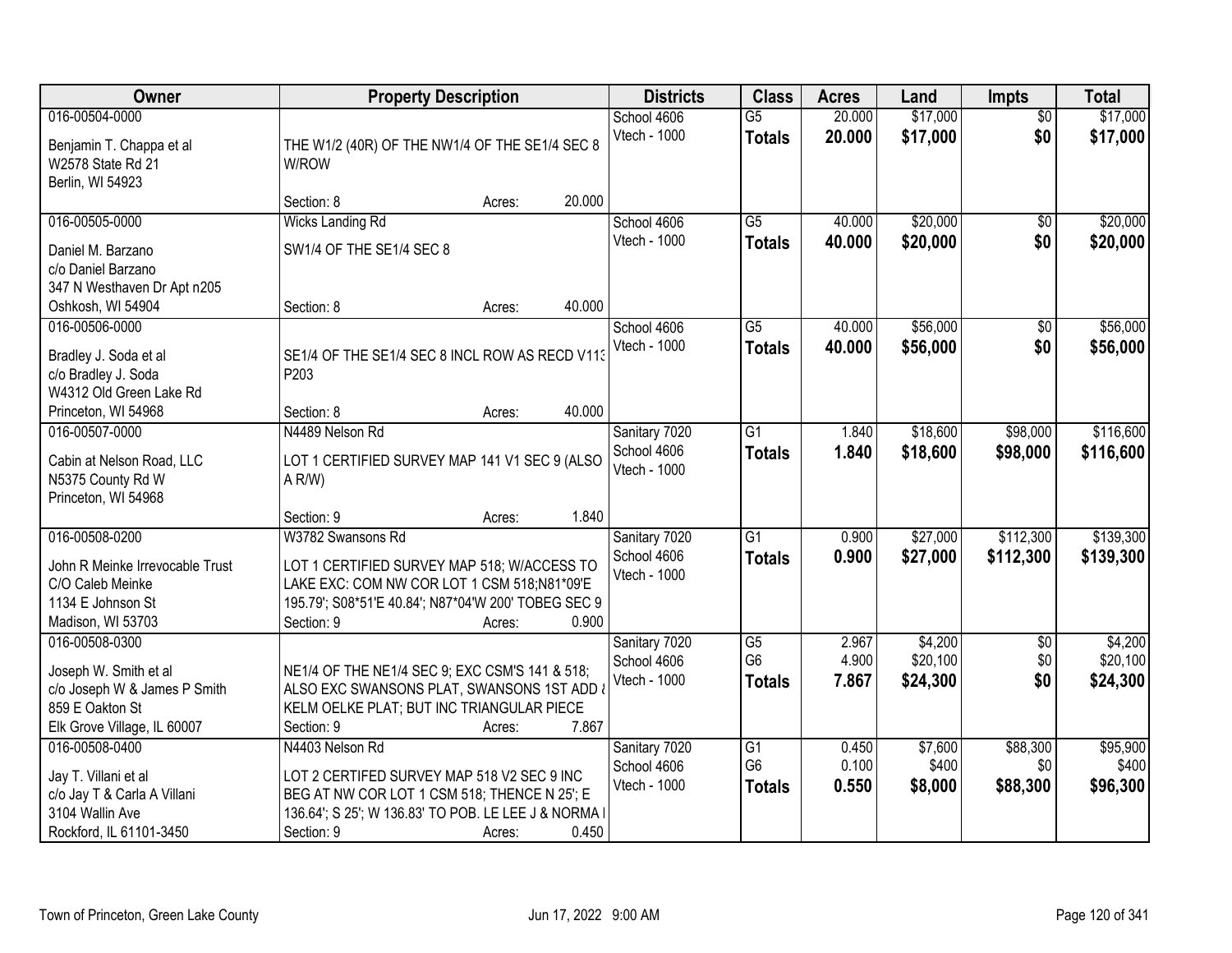| Owner                                     | <b>Property Description</b>                     | <b>Districts</b> | <b>Class</b>         | <b>Acres</b> | Land      | <b>Impts</b>    | <b>Total</b> |
|-------------------------------------------|-------------------------------------------------|------------------|----------------------|--------------|-----------|-----------------|--------------|
| 016-00509-0000                            | N4460 State Rd 73                               | Sanitary 7020    | $\overline{G1}$      | 2.000        | \$29,600  | \$99,800        | \$129,400    |
| Joseph W. Smith et al                     | NW1/4 OF THE NE1/4 SEC 9 EXC THAT PART LOT 1    | School 4606      | G <sub>5</sub>       | 21.192       | \$29,700  | \$0             | \$29,700     |
| c/o Joseph W & James P Smith              | CSM 2249 V10 LYING THEREIN                      | Vtech - 1000     | G <sub>6</sub>       | 13.000       | \$53,300  | \$0             | \$53,300     |
| 859 E Oakton St                           |                                                 |                  | <b>Totals</b>        | 36.192       | \$112,600 | \$99,800        | \$212,400    |
| Elk Grove Village, IL 60007               | 36.192<br>Section: 9<br>Acres:                  |                  |                      |              |           |                 |              |
| 016-00509-0100                            | N4459 Nelson Rd                                 | Sanitary 7020    | G1                   | 2.000        | \$19,800  | \$114,200       | \$134,000    |
|                                           |                                                 | School 4606      | G4                   | 1.841        | \$200     | \$0             | \$200        |
| Smith Recreational Trust the              | LOT 1 CERTIFIED SURVEY MAP 2249 V10 SEC 9       | Vtech - 1000     | G <sub>5</sub>       | 1.000        | \$1,400   | \$0             | \$1,400      |
| N4459 Nelson Rd                           | TOGETHER WITH ACCESS ESMT TOG WITH ESMT         |                  | <b>Totals</b>        | 4.841        | \$21,400  | \$114,200       | \$135,600    |
| Princeton, WI 54968                       | <b>DESC V870 P804</b><br>4.841                  |                  |                      |              |           |                 |              |
| 016-00510-0000                            | Section: 9<br>Acres:<br>N4344 State Rd 73       |                  |                      | 35.000       | \$4,400   | $\overline{50}$ | \$4,400      |
|                                           |                                                 | Sanitary 7020    | G4<br>G <sub>5</sub> | 2.000        | \$1,000   | \$0             | \$1,000      |
| Joseph Z. Krol                            | SW1/4 OF THE NE1/4 SEC 9 ALSO A 1/38 INT IN LOT | School 4606      | G7                   | 3.000        | \$25,500  | \$122,600       | \$148,100    |
| 195 Cascade Dr                            | 31 KELM-OELKE'S ASSR'S PLAT (SHARED W/PARCEL    | Vtech - 1000     |                      |              |           |                 |              |
| La Grange, IL 60525                       | #513)                                           |                  | <b>Totals</b>        | 40.000       | \$30,900  | \$122,600       | \$153,500    |
|                                           | 40.000<br>Section: 9<br>Acres:                  |                  |                      |              |           |                 |              |
| 016-00511-0000                            | N4397 Nelson Rd                                 | Sanitary 7020    | $\overline{G1}$      | 0.516        | \$58,400  | \$194,900       | \$253,300    |
|                                           | LOT 1 CERTIFIED SURVEY MAP 251 V1 SEC 9 ALSO    | School 4606      | <b>Totals</b>        | 0.516        | \$58,400  | \$194,900       | \$253,300    |
| Keeping It Real Estate, LLC<br>215 9th St | A 1/38TH INT IN LOT 31 KELM-OELKE'S ASSR'S PLAT | Vtech - 1000     |                      |              |           |                 |              |
| Wilmette, IL 60091                        | INC ESMT AS DESC IN DOC 409259.                 |                  |                      |              |           |                 |              |
|                                           | 0.516<br>Section: 9<br>Acres:                   |                  |                      |              |           |                 |              |
| 016-00512-0100                            |                                                 | Sanitary 7020    | $\overline{G1}$      | 0.458        | \$58,400  | $\overline{50}$ | \$58,400     |
|                                           |                                                 | School 4606      |                      | 0.458        |           | \$0             |              |
| Erich Muller et al                        | LOT 3 CERTIFIED SURVEY MAP 547 V2 SEC 9 ALSO    | Vtech - 1000     | <b>Totals</b>        |              | \$58,400  |                 | \$58,400     |
| c/o Erich & Waltraud Muller               | A 1/38 INT IN LOT 31 OF KELM-OELKEASSR'S PLAT   |                  |                      |              |           |                 |              |
| 1279 Deer Ln                              |                                                 |                  |                      |              |           |                 |              |
| Libertyville, IL 60048                    | 0.458<br>Section: 9<br>Acres:                   |                  |                      |              |           |                 |              |
| 016-00512-0200                            | N4371 Nelson Rd                                 | Sanitary 7020    | G1                   | 0.458        | \$58,400  | \$94,700        | \$153,100    |
| Larry L. Schultz                          | LOT 4 CERTIFIED SURVEY MAP 547 V2 SEC 9 (A RES  | School 4606      | <b>Totals</b>        | 0.458        | \$58,400  | \$94,700        | \$153,100    |
| Leanne K. Schultz                         | OF LOT 2 CSM 251) ALSO A 1/38TH INT IN LOT 31   | Vtech - 1000     |                      |              |           |                 |              |
| N4371 Nelson Rd                           | KELM-OEKLE ASSR'S PLAT                          |                  |                      |              |           |                 |              |
| Markesan, WI 53946                        | 0.458<br>Section: 9<br>Acres:                   |                  |                      |              |           |                 |              |
| 016-00512-0300                            |                                                 | Sanitary 7020    | $\overline{G1}$      | 0.458        | \$58,400  | $\overline{50}$ | \$58,400     |
|                                           |                                                 | School 4606      | <b>Totals</b>        | 0.458        | \$58,400  | \$0             | \$58,400     |
| Arthur J. Davis Jr et al                  | LOT 1 CERTIFIED SURVEY MAP 547 V2 SEC 9 ALSO    | Vtech - 1000     |                      |              |           |                 |              |
| c/o Arthur J Jr & Laura Davis             | A 1/38 INT IN LOT 31 OF KELM-OELKE ASSR'S PLAT. |                  |                      |              |           |                 |              |
| 5711 Thurlow                              | SUBJ TO ESMT AS DESC IN DOC 409259              |                  |                      |              |           |                 |              |
| Hinsdale, IL 60521                        | 0.458<br>Section: 9<br>Acres:                   |                  |                      |              |           |                 |              |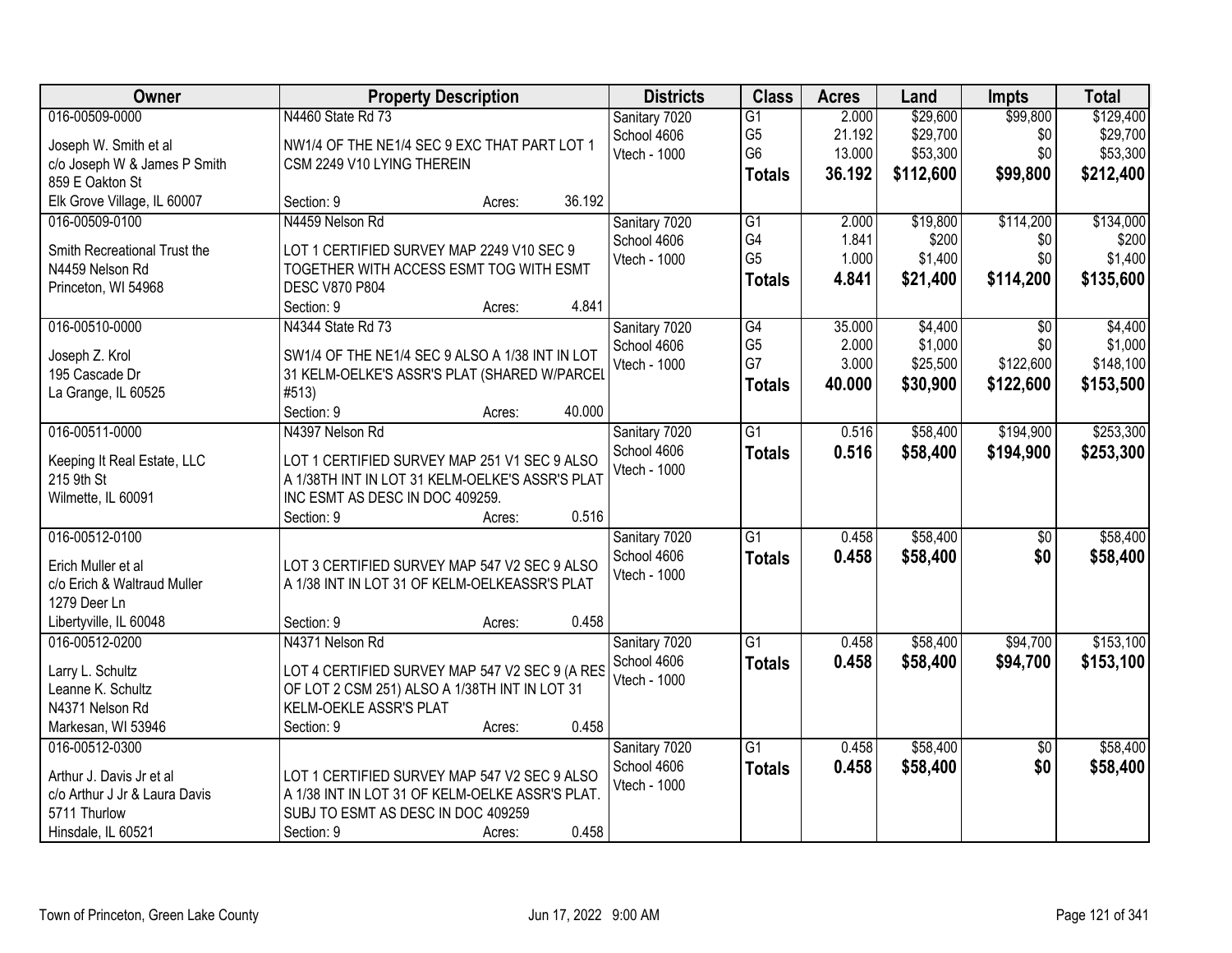| Owner                                                                                                     | <b>Property Description</b>                                                                                                                                         |                  |        | <b>Districts</b>                             | <b>Class</b>                          | <b>Acres</b>             | Land                         | Impts                         | <b>Total</b>                 |
|-----------------------------------------------------------------------------------------------------------|---------------------------------------------------------------------------------------------------------------------------------------------------------------------|------------------|--------|----------------------------------------------|---------------------------------------|--------------------------|------------------------------|-------------------------------|------------------------------|
| 016-00512-0400<br>Gerald J. Krol<br>Patricia M. Krol<br>2655 W 98th PI                                    | LOT 2 CERTIFIED SURVEY MAP 547 V2 SEC 9 ALSO<br>A 1/38 INT IN LOT 31 OF KELM-OELKEASSR'S PLAT                                                                       |                  |        | Sanitary 7020<br>School 4606<br>Vtech - 1000 | $\overline{G1}$<br><b>Totals</b>      | 0.458<br>0.458           | \$58,400<br>\$58,400         | $\overline{30}$<br>\$0        | \$58,400<br>\$58,400         |
| Evergreen Park, IL 60805                                                                                  | Section: 9                                                                                                                                                          | Acres:           | 0.458  |                                              |                                       |                          |                              |                               |                              |
| 016-00512-0500<br>Ronnie W. Shinall<br>Susan Geerts-Shinall<br>N4355 Nelson Rd<br>Markesan, WI 53946      | N4355 Nelson Rd<br>LOT 2 CERTIFIED SURVEY MAP 879 V3 SEC 9 (A RES<br>OF PART OF LOT 2 CSM 251) & 1/38 INT IN ACCESS<br>LOT 31 KELM-OELKE ASSR'S PLAT<br>Section: 9  | Acres:           | 0.460  | Sanitary 7020<br>School 4606<br>Vtech - 1000 | G1<br><b>Totals</b>                   | 0.460<br>0.460           | \$58,400<br>\$58,400         | \$189,700<br>\$189,700        | \$248,100<br>\$248,100       |
| 016-00512-0600<br>Jean C. Kessler<br>N4365 Nelson Rd<br>Markesan, WI 53946                                | N4365 Nelson Rd<br>LOT 1 CERTIFIED SURVEY MAP 879 V3 SEC 9 (A RES<br>OF PART OF LOT 2 CSM 251) ALSO 1/38TH INT IN<br>KELM-OALKE ASSESSOR'S PLAT<br>Section: 9       | Acres:           | 0.460  | Sanitary 7020<br>School 4606<br>Vtech - 1000 | G1<br><b>Totals</b>                   | 0.460<br>0.460           | \$58,400<br>\$58,400         | \$103,000<br>\$103,000        | \$161,400<br>\$161,400       |
| 016-00512-0900<br>Joseph Z. Krol<br>1416 Sandy pass<br>Lake Zurich, IL 60047                              | Nelson Rd<br>LOT 1 CERTIFIED SURVEY MAP 3457 V19<br>Section: 9                                                                                                      |                  | 2.720  | Sanitary 7020<br>School 4606<br>Vtech - 1000 | G1<br><b>Totals</b>                   | 2.720<br>2.720           | \$82,100<br>\$82,100         | \$0<br>\$0                    | \$82,100<br>\$82,100         |
| 016-00513-0000<br>Joseph Z. Krol<br>195 Cascade Dr<br>La Grange, IL 60525                                 | Center St<br>THAT PART OF THE SE1/4 OF THE NE1/4 SEC 9<br>LYING W'LY OF CERTIFIED SURVEY MAP 251 V1;<br>ALSO A 1/38 INT IN LOT 31 KELM-OELKE'S ASSR'S<br>Section: 9 | Acres:<br>Acres: | 13.900 | Sanitary 7020<br>School 4606<br>Vtech - 1000 | G4<br>G <sub>5</sub><br><b>Totals</b> | 7.000<br>6.900<br>13.900 | \$900<br>\$9,700<br>\$10,600 | $\overline{50}$<br>\$0<br>\$0 | \$900<br>\$9,700<br>\$10,600 |
| 016-00514-0100<br>Robert J. Picha et al<br>c/o Robert J & Ruth Picha<br>117 N Maple<br>Elmhurst, IL 60126 | N4353 S Lakeshore Dr<br>LOT 2 CERTIFIED SURVEY MAP 1320 V5 SEC 9 (A<br>RES OF PART LOT 1 CSM 140) SUBJ TO ESMT AS<br>RECD V394 PG96<br>Section: 9                   | Acres:           | 0.461  | Sanitary 7020<br>School 4606<br>Vtech - 1000 | $\overline{G1}$<br><b>Totals</b>      | 0.461<br>0.461           | \$74,900<br>\$74,900         | \$104,600<br>\$104,600        | \$179,500<br>\$179,500       |
| 016-00515-0000<br>Iris F. Hart<br>1928 W Belle Plaine Ave<br>Chicago, IL 60613-1829                       | Lakeshore Dr<br>LOT 1 CERTIFIED SURVEY MAP 35 V1 SEC 9<br>Section: 9                                                                                                | Acres:           | 0.150  | Sanitary 7020<br>School 4606<br>Vtech - 1000 | $\overline{G1}$<br><b>Totals</b>      | 0.150<br>0.150           | \$5,800<br>\$5,800           | $\overline{50}$<br>\$0        | \$5,800<br>\$5,800           |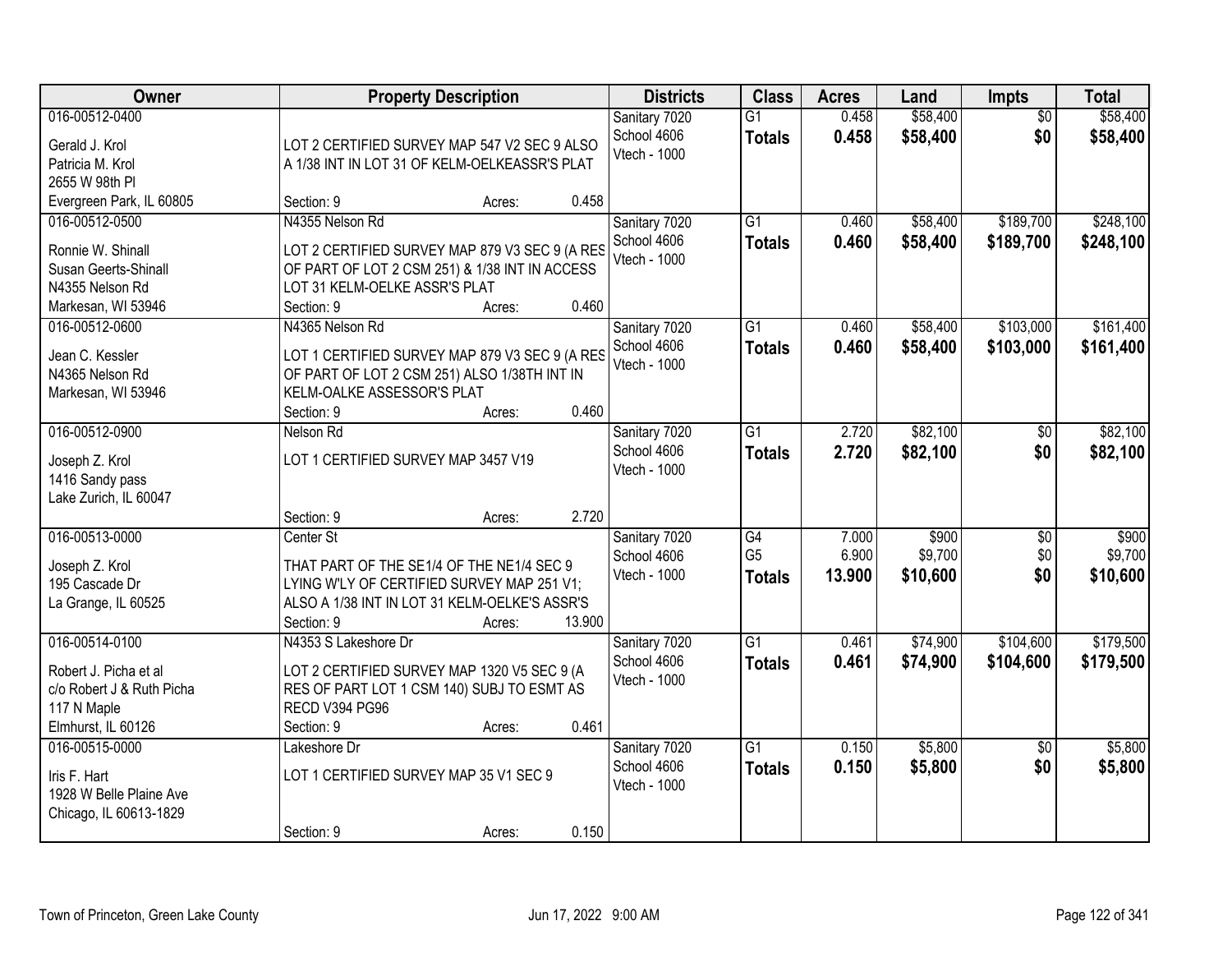| 016-00517-0000<br>\$15,400<br>\$14,600<br>\$30,000<br>N4354 Lakeshore Dr<br>Sanitary 7020<br>$\overline{G1}$<br>0.402<br>School 4606<br>0.402<br>\$15,400<br>\$14,600<br>\$30,000<br><b>Totals</b><br>LOTS 1 & 2 CERTIFIED SURVEY MAP 11 SEC 9<br>Jason D. Devries<br>Vtech - 1000<br>Tiffany L. Devries<br>411 Wild Oak Dr<br>0.402<br>Manitowoc, WI 54220<br>Section: 9<br>Acres:<br>\$2,200<br>N4469 State Rd 73<br>17.739<br>016-00518-0000<br>School 4606<br>G4<br>$\overline{50}$<br>G <sub>5</sub><br>0.500<br>\$700<br>\$0<br>Vtech - 1000<br>Kimball B. Soda et al<br>LOT 1 CERTIFIED SURVEY MAP 1619 V7 SEC 9 EXC<br>G5M<br>3.000<br>\$4,500<br>\$0<br>c/o Kimball B & Tracy L Soda<br>CSM 1621 LYING THEREIN<br>G7<br>2.000<br>\$11,400<br>\$26,800<br>N4459 State Rd 73<br>23.239<br>\$18,800<br>\$26,800<br>\$45,600<br><b>Totals</b><br>23.239<br>Princeton, WI 54968<br>Section: 9<br>Acres:<br>$\overline{G1}$<br>0.321<br>\$5,500<br>\$106,000<br>016-00518-0200<br>N4495 State Rd 73<br>School 4606<br>Vtech - 1000<br>0.321<br>\$106,000<br>\$5,500<br><b>Totals</b><br>Kenneth Barzano<br>LOT 1 CERTIFIED SURVEY MAP 852 V3 SEC 9 EXC<br>THAT PART OF CSM 1009 LYING THEREIN<br>Katie Barzano<br>N4495 State Rd 73<br>0.321<br>Princeton, WI 54968<br>Section: 9<br>Acres:<br>N4485 State Rd 73<br>$\overline{G2}$<br>\$9,600<br>\$78,600<br>016-00518-0300<br>School 4606<br>0.459<br>Vtech - 1000<br>0.459<br>\$9,600<br>\$78,600<br>\$88,200<br><b>Totals</b><br>Kenneth C. Krasin et al<br>LOT 1 CERTIFIED SURVEY MAP 1009 V4 (A RES<br>c/o Kenneth C & Carol F Krasin<br>PART OF LOT 1 CSM 852) SEC 9<br>8743 Kentwood Ct<br>0.459<br>Darien, IL 60561<br>Section: 9<br>Acres:<br>N4471 State Rd 73<br>$\overline{G2}$<br>\$14,400<br>\$12,900<br>016-00518-0400<br>0.459<br>School 4606<br>Vtech - 1000<br>0.459<br>\$14,400<br>\$12,900<br><b>Totals</b><br>Kimball B. Soda<br>LOT 2 CERTIFIED SURVEY MAP 1009 V4 (A RES<br>Tracy L. Soda<br>PART OF LOT 1 CSM 852) SEC 9<br>N4559 State Rd 73<br>Princeton, WI 54968<br>0.459<br>Section: 9<br>Acres:<br>$\overline{G7}$<br>\$123,900<br>016-00518-0500<br>N4459 State Rd 73<br>School 4606<br>1.570<br>\$8,900<br>Vtech - 1000<br>1.570<br>\$8,900<br>\$123,900<br>\$132,800<br><b>Totals</b><br>LOT 1 CERTIFIED SURVEY MAP 1621 V7 SEC 9<br>Kimball B. Soda et al<br>c/o Kimball B & Tracy L Soda<br>N4459 State Rd 73<br>1.570<br>Princeton, WI 54968<br>Section: 9<br>Acres:<br>$\overline{G4}$<br>\$1,600<br>016-00519-0000<br>State Highway 73<br>13.000<br>$\overline{30}$<br>School 4606<br>G <sub>5</sub> M<br>1.000<br>\$1,500<br>\$0<br>Vtech - 1000<br>THE S 28R OF THE NE1/4 OF THE NW1/4 SEC 9<br><b>Barzano Living Trust</b><br>\$0<br>\$3,100<br>14.000<br>\$3,100<br><b>Totals</b><br>N4343 State Rd 73<br>Princeton, WI 54968 | Owner |            | <b>Property Description</b> |        | <b>Districts</b> | <b>Class</b> | <b>Acres</b> | Land | <b>Impts</b> | <b>Total</b> |
|-----------------------------------------------------------------------------------------------------------------------------------------------------------------------------------------------------------------------------------------------------------------------------------------------------------------------------------------------------------------------------------------------------------------------------------------------------------------------------------------------------------------------------------------------------------------------------------------------------------------------------------------------------------------------------------------------------------------------------------------------------------------------------------------------------------------------------------------------------------------------------------------------------------------------------------------------------------------------------------------------------------------------------------------------------------------------------------------------------------------------------------------------------------------------------------------------------------------------------------------------------------------------------------------------------------------------------------------------------------------------------------------------------------------------------------------------------------------------------------------------------------------------------------------------------------------------------------------------------------------------------------------------------------------------------------------------------------------------------------------------------------------------------------------------------------------------------------------------------------------------------------------------------------------------------------------------------------------------------------------------------------------------------------------------------------------------------------------------------------------------------------------------------------------------------------------------------------------------------------------------------------------------------------------------------------------------------------------------------------------------------------------------------------------------------------------------------------------------------------------------------------------------------------------------------------------------------------------------------------------------------------------------------------------------------------------------------------------------------------------------------------------------------------------------------------------------------|-------|------------|-----------------------------|--------|------------------|--------------|--------------|------|--------------|--------------|
|                                                                                                                                                                                                                                                                                                                                                                                                                                                                                                                                                                                                                                                                                                                                                                                                                                                                                                                                                                                                                                                                                                                                                                                                                                                                                                                                                                                                                                                                                                                                                                                                                                                                                                                                                                                                                                                                                                                                                                                                                                                                                                                                                                                                                                                                                                                                                                                                                                                                                                                                                                                                                                                                                                                                                                                                                             |       |            |                             |        |                  |              |              |      |              |              |
|                                                                                                                                                                                                                                                                                                                                                                                                                                                                                                                                                                                                                                                                                                                                                                                                                                                                                                                                                                                                                                                                                                                                                                                                                                                                                                                                                                                                                                                                                                                                                                                                                                                                                                                                                                                                                                                                                                                                                                                                                                                                                                                                                                                                                                                                                                                                                                                                                                                                                                                                                                                                                                                                                                                                                                                                                             |       |            |                             |        |                  |              |              |      |              |              |
|                                                                                                                                                                                                                                                                                                                                                                                                                                                                                                                                                                                                                                                                                                                                                                                                                                                                                                                                                                                                                                                                                                                                                                                                                                                                                                                                                                                                                                                                                                                                                                                                                                                                                                                                                                                                                                                                                                                                                                                                                                                                                                                                                                                                                                                                                                                                                                                                                                                                                                                                                                                                                                                                                                                                                                                                                             |       |            |                             |        |                  |              |              |      |              |              |
|                                                                                                                                                                                                                                                                                                                                                                                                                                                                                                                                                                                                                                                                                                                                                                                                                                                                                                                                                                                                                                                                                                                                                                                                                                                                                                                                                                                                                                                                                                                                                                                                                                                                                                                                                                                                                                                                                                                                                                                                                                                                                                                                                                                                                                                                                                                                                                                                                                                                                                                                                                                                                                                                                                                                                                                                                             |       |            |                             |        |                  |              |              |      |              |              |
|                                                                                                                                                                                                                                                                                                                                                                                                                                                                                                                                                                                                                                                                                                                                                                                                                                                                                                                                                                                                                                                                                                                                                                                                                                                                                                                                                                                                                                                                                                                                                                                                                                                                                                                                                                                                                                                                                                                                                                                                                                                                                                                                                                                                                                                                                                                                                                                                                                                                                                                                                                                                                                                                                                                                                                                                                             |       |            |                             |        |                  |              |              |      |              |              |
| \$700<br>\$4,500<br>\$38,200<br>\$111,500<br>\$111,500                                                                                                                                                                                                                                                                                                                                                                                                                                                                                                                                                                                                                                                                                                                                                                                                                                                                                                                                                                                                                                                                                                                                                                                                                                                                                                                                                                                                                                                                                                                                                                                                                                                                                                                                                                                                                                                                                                                                                                                                                                                                                                                                                                                                                                                                                                                                                                                                                                                                                                                                                                                                                                                                                                                                                                      |       |            |                             |        |                  |              |              |      |              | \$2,200      |
|                                                                                                                                                                                                                                                                                                                                                                                                                                                                                                                                                                                                                                                                                                                                                                                                                                                                                                                                                                                                                                                                                                                                                                                                                                                                                                                                                                                                                                                                                                                                                                                                                                                                                                                                                                                                                                                                                                                                                                                                                                                                                                                                                                                                                                                                                                                                                                                                                                                                                                                                                                                                                                                                                                                                                                                                                             |       |            |                             |        |                  |              |              |      |              |              |
|                                                                                                                                                                                                                                                                                                                                                                                                                                                                                                                                                                                                                                                                                                                                                                                                                                                                                                                                                                                                                                                                                                                                                                                                                                                                                                                                                                                                                                                                                                                                                                                                                                                                                                                                                                                                                                                                                                                                                                                                                                                                                                                                                                                                                                                                                                                                                                                                                                                                                                                                                                                                                                                                                                                                                                                                                             |       |            |                             |        |                  |              |              |      |              |              |
|                                                                                                                                                                                                                                                                                                                                                                                                                                                                                                                                                                                                                                                                                                                                                                                                                                                                                                                                                                                                                                                                                                                                                                                                                                                                                                                                                                                                                                                                                                                                                                                                                                                                                                                                                                                                                                                                                                                                                                                                                                                                                                                                                                                                                                                                                                                                                                                                                                                                                                                                                                                                                                                                                                                                                                                                                             |       |            |                             |        |                  |              |              |      |              |              |
|                                                                                                                                                                                                                                                                                                                                                                                                                                                                                                                                                                                                                                                                                                                                                                                                                                                                                                                                                                                                                                                                                                                                                                                                                                                                                                                                                                                                                                                                                                                                                                                                                                                                                                                                                                                                                                                                                                                                                                                                                                                                                                                                                                                                                                                                                                                                                                                                                                                                                                                                                                                                                                                                                                                                                                                                                             |       |            |                             |        |                  |              |              |      |              |              |
|                                                                                                                                                                                                                                                                                                                                                                                                                                                                                                                                                                                                                                                                                                                                                                                                                                                                                                                                                                                                                                                                                                                                                                                                                                                                                                                                                                                                                                                                                                                                                                                                                                                                                                                                                                                                                                                                                                                                                                                                                                                                                                                                                                                                                                                                                                                                                                                                                                                                                                                                                                                                                                                                                                                                                                                                                             |       |            |                             |        |                  |              |              |      |              |              |
|                                                                                                                                                                                                                                                                                                                                                                                                                                                                                                                                                                                                                                                                                                                                                                                                                                                                                                                                                                                                                                                                                                                                                                                                                                                                                                                                                                                                                                                                                                                                                                                                                                                                                                                                                                                                                                                                                                                                                                                                                                                                                                                                                                                                                                                                                                                                                                                                                                                                                                                                                                                                                                                                                                                                                                                                                             |       |            |                             |        |                  |              |              |      |              |              |
|                                                                                                                                                                                                                                                                                                                                                                                                                                                                                                                                                                                                                                                                                                                                                                                                                                                                                                                                                                                                                                                                                                                                                                                                                                                                                                                                                                                                                                                                                                                                                                                                                                                                                                                                                                                                                                                                                                                                                                                                                                                                                                                                                                                                                                                                                                                                                                                                                                                                                                                                                                                                                                                                                                                                                                                                                             |       |            |                             |        |                  |              |              |      |              |              |
|                                                                                                                                                                                                                                                                                                                                                                                                                                                                                                                                                                                                                                                                                                                                                                                                                                                                                                                                                                                                                                                                                                                                                                                                                                                                                                                                                                                                                                                                                                                                                                                                                                                                                                                                                                                                                                                                                                                                                                                                                                                                                                                                                                                                                                                                                                                                                                                                                                                                                                                                                                                                                                                                                                                                                                                                                             |       |            |                             |        |                  |              |              |      |              |              |
| \$88,200<br>\$27,300<br>\$27,300<br>\$132,800<br>\$1,600<br>\$1,500                                                                                                                                                                                                                                                                                                                                                                                                                                                                                                                                                                                                                                                                                                                                                                                                                                                                                                                                                                                                                                                                                                                                                                                                                                                                                                                                                                                                                                                                                                                                                                                                                                                                                                                                                                                                                                                                                                                                                                                                                                                                                                                                                                                                                                                                                                                                                                                                                                                                                                                                                                                                                                                                                                                                                         |       |            |                             |        |                  |              |              |      |              |              |
|                                                                                                                                                                                                                                                                                                                                                                                                                                                                                                                                                                                                                                                                                                                                                                                                                                                                                                                                                                                                                                                                                                                                                                                                                                                                                                                                                                                                                                                                                                                                                                                                                                                                                                                                                                                                                                                                                                                                                                                                                                                                                                                                                                                                                                                                                                                                                                                                                                                                                                                                                                                                                                                                                                                                                                                                                             |       |            |                             |        |                  |              |              |      |              |              |
|                                                                                                                                                                                                                                                                                                                                                                                                                                                                                                                                                                                                                                                                                                                                                                                                                                                                                                                                                                                                                                                                                                                                                                                                                                                                                                                                                                                                                                                                                                                                                                                                                                                                                                                                                                                                                                                                                                                                                                                                                                                                                                                                                                                                                                                                                                                                                                                                                                                                                                                                                                                                                                                                                                                                                                                                                             |       |            |                             |        |                  |              |              |      |              |              |
|                                                                                                                                                                                                                                                                                                                                                                                                                                                                                                                                                                                                                                                                                                                                                                                                                                                                                                                                                                                                                                                                                                                                                                                                                                                                                                                                                                                                                                                                                                                                                                                                                                                                                                                                                                                                                                                                                                                                                                                                                                                                                                                                                                                                                                                                                                                                                                                                                                                                                                                                                                                                                                                                                                                                                                                                                             |       |            |                             |        |                  |              |              |      |              |              |
|                                                                                                                                                                                                                                                                                                                                                                                                                                                                                                                                                                                                                                                                                                                                                                                                                                                                                                                                                                                                                                                                                                                                                                                                                                                                                                                                                                                                                                                                                                                                                                                                                                                                                                                                                                                                                                                                                                                                                                                                                                                                                                                                                                                                                                                                                                                                                                                                                                                                                                                                                                                                                                                                                                                                                                                                                             |       |            |                             |        |                  |              |              |      |              |              |
|                                                                                                                                                                                                                                                                                                                                                                                                                                                                                                                                                                                                                                                                                                                                                                                                                                                                                                                                                                                                                                                                                                                                                                                                                                                                                                                                                                                                                                                                                                                                                                                                                                                                                                                                                                                                                                                                                                                                                                                                                                                                                                                                                                                                                                                                                                                                                                                                                                                                                                                                                                                                                                                                                                                                                                                                                             |       |            |                             |        |                  |              |              |      |              |              |
|                                                                                                                                                                                                                                                                                                                                                                                                                                                                                                                                                                                                                                                                                                                                                                                                                                                                                                                                                                                                                                                                                                                                                                                                                                                                                                                                                                                                                                                                                                                                                                                                                                                                                                                                                                                                                                                                                                                                                                                                                                                                                                                                                                                                                                                                                                                                                                                                                                                                                                                                                                                                                                                                                                                                                                                                                             |       |            |                             |        |                  |              |              |      |              |              |
|                                                                                                                                                                                                                                                                                                                                                                                                                                                                                                                                                                                                                                                                                                                                                                                                                                                                                                                                                                                                                                                                                                                                                                                                                                                                                                                                                                                                                                                                                                                                                                                                                                                                                                                                                                                                                                                                                                                                                                                                                                                                                                                                                                                                                                                                                                                                                                                                                                                                                                                                                                                                                                                                                                                                                                                                                             |       |            |                             |        |                  |              |              |      |              |              |
|                                                                                                                                                                                                                                                                                                                                                                                                                                                                                                                                                                                                                                                                                                                                                                                                                                                                                                                                                                                                                                                                                                                                                                                                                                                                                                                                                                                                                                                                                                                                                                                                                                                                                                                                                                                                                                                                                                                                                                                                                                                                                                                                                                                                                                                                                                                                                                                                                                                                                                                                                                                                                                                                                                                                                                                                                             |       |            |                             |        |                  |              |              |      |              |              |
|                                                                                                                                                                                                                                                                                                                                                                                                                                                                                                                                                                                                                                                                                                                                                                                                                                                                                                                                                                                                                                                                                                                                                                                                                                                                                                                                                                                                                                                                                                                                                                                                                                                                                                                                                                                                                                                                                                                                                                                                                                                                                                                                                                                                                                                                                                                                                                                                                                                                                                                                                                                                                                                                                                                                                                                                                             |       |            |                             |        |                  |              |              |      |              |              |
|                                                                                                                                                                                                                                                                                                                                                                                                                                                                                                                                                                                                                                                                                                                                                                                                                                                                                                                                                                                                                                                                                                                                                                                                                                                                                                                                                                                                                                                                                                                                                                                                                                                                                                                                                                                                                                                                                                                                                                                                                                                                                                                                                                                                                                                                                                                                                                                                                                                                                                                                                                                                                                                                                                                                                                                                                             |       |            |                             |        |                  |              |              |      |              |              |
|                                                                                                                                                                                                                                                                                                                                                                                                                                                                                                                                                                                                                                                                                                                                                                                                                                                                                                                                                                                                                                                                                                                                                                                                                                                                                                                                                                                                                                                                                                                                                                                                                                                                                                                                                                                                                                                                                                                                                                                                                                                                                                                                                                                                                                                                                                                                                                                                                                                                                                                                                                                                                                                                                                                                                                                                                             |       |            |                             |        |                  |              |              |      |              |              |
|                                                                                                                                                                                                                                                                                                                                                                                                                                                                                                                                                                                                                                                                                                                                                                                                                                                                                                                                                                                                                                                                                                                                                                                                                                                                                                                                                                                                                                                                                                                                                                                                                                                                                                                                                                                                                                                                                                                                                                                                                                                                                                                                                                                                                                                                                                                                                                                                                                                                                                                                                                                                                                                                                                                                                                                                                             |       |            |                             |        |                  |              |              |      |              |              |
|                                                                                                                                                                                                                                                                                                                                                                                                                                                                                                                                                                                                                                                                                                                                                                                                                                                                                                                                                                                                                                                                                                                                                                                                                                                                                                                                                                                                                                                                                                                                                                                                                                                                                                                                                                                                                                                                                                                                                                                                                                                                                                                                                                                                                                                                                                                                                                                                                                                                                                                                                                                                                                                                                                                                                                                                                             |       |            |                             |        |                  |              |              |      |              |              |
|                                                                                                                                                                                                                                                                                                                                                                                                                                                                                                                                                                                                                                                                                                                                                                                                                                                                                                                                                                                                                                                                                                                                                                                                                                                                                                                                                                                                                                                                                                                                                                                                                                                                                                                                                                                                                                                                                                                                                                                                                                                                                                                                                                                                                                                                                                                                                                                                                                                                                                                                                                                                                                                                                                                                                                                                                             |       |            |                             |        |                  |              |              |      |              |              |
|                                                                                                                                                                                                                                                                                                                                                                                                                                                                                                                                                                                                                                                                                                                                                                                                                                                                                                                                                                                                                                                                                                                                                                                                                                                                                                                                                                                                                                                                                                                                                                                                                                                                                                                                                                                                                                                                                                                                                                                                                                                                                                                                                                                                                                                                                                                                                                                                                                                                                                                                                                                                                                                                                                                                                                                                                             |       |            |                             |        |                  |              |              |      |              |              |
|                                                                                                                                                                                                                                                                                                                                                                                                                                                                                                                                                                                                                                                                                                                                                                                                                                                                                                                                                                                                                                                                                                                                                                                                                                                                                                                                                                                                                                                                                                                                                                                                                                                                                                                                                                                                                                                                                                                                                                                                                                                                                                                                                                                                                                                                                                                                                                                                                                                                                                                                                                                                                                                                                                                                                                                                                             |       |            |                             |        |                  |              |              |      |              |              |
|                                                                                                                                                                                                                                                                                                                                                                                                                                                                                                                                                                                                                                                                                                                                                                                                                                                                                                                                                                                                                                                                                                                                                                                                                                                                                                                                                                                                                                                                                                                                                                                                                                                                                                                                                                                                                                                                                                                                                                                                                                                                                                                                                                                                                                                                                                                                                                                                                                                                                                                                                                                                                                                                                                                                                                                                                             |       |            |                             |        |                  |              |              |      |              |              |
|                                                                                                                                                                                                                                                                                                                                                                                                                                                                                                                                                                                                                                                                                                                                                                                                                                                                                                                                                                                                                                                                                                                                                                                                                                                                                                                                                                                                                                                                                                                                                                                                                                                                                                                                                                                                                                                                                                                                                                                                                                                                                                                                                                                                                                                                                                                                                                                                                                                                                                                                                                                                                                                                                                                                                                                                                             |       |            |                             |        |                  |              |              |      |              |              |
|                                                                                                                                                                                                                                                                                                                                                                                                                                                                                                                                                                                                                                                                                                                                                                                                                                                                                                                                                                                                                                                                                                                                                                                                                                                                                                                                                                                                                                                                                                                                                                                                                                                                                                                                                                                                                                                                                                                                                                                                                                                                                                                                                                                                                                                                                                                                                                                                                                                                                                                                                                                                                                                                                                                                                                                                                             |       |            |                             |        |                  |              |              |      |              |              |
|                                                                                                                                                                                                                                                                                                                                                                                                                                                                                                                                                                                                                                                                                                                                                                                                                                                                                                                                                                                                                                                                                                                                                                                                                                                                                                                                                                                                                                                                                                                                                                                                                                                                                                                                                                                                                                                                                                                                                                                                                                                                                                                                                                                                                                                                                                                                                                                                                                                                                                                                                                                                                                                                                                                                                                                                                             |       |            |                             |        |                  |              |              |      |              |              |
|                                                                                                                                                                                                                                                                                                                                                                                                                                                                                                                                                                                                                                                                                                                                                                                                                                                                                                                                                                                                                                                                                                                                                                                                                                                                                                                                                                                                                                                                                                                                                                                                                                                                                                                                                                                                                                                                                                                                                                                                                                                                                                                                                                                                                                                                                                                                                                                                                                                                                                                                                                                                                                                                                                                                                                                                                             |       | Section: 9 | Acres:                      | 14.000 |                  |              |              |      |              |              |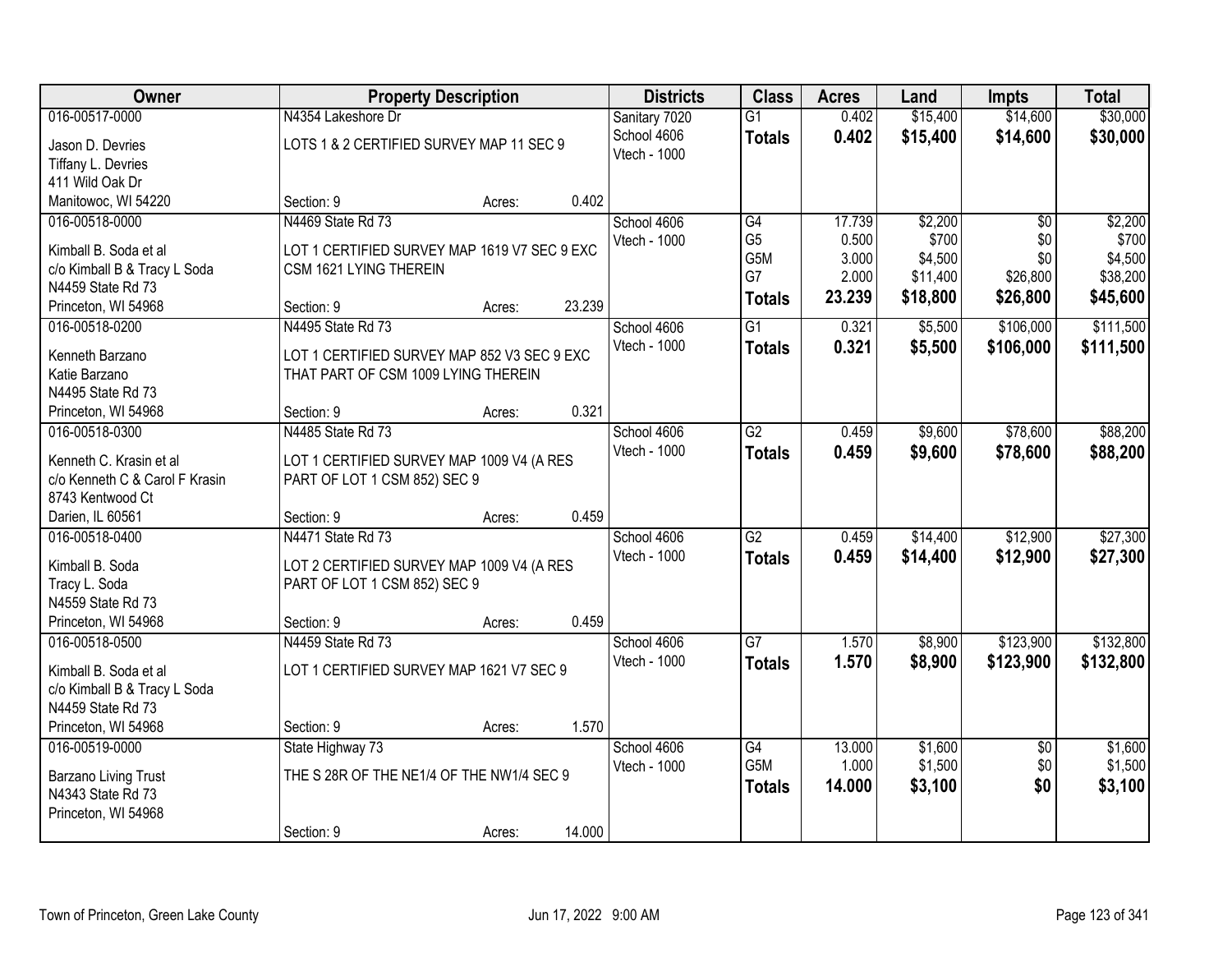| School 4606<br>G4<br>17.000<br>4.000<br>\$5,600<br>\$5,600<br>G <sub>5</sub><br>\$0<br>Vtech - 1000<br>William W. Barzano Jr<br>NW1/4 OF THE NW1/4 SEC 9 & THE S 2R OF THE N<br>G5M<br>\$17,600<br>\$0<br>\$17,600<br>11.730<br>52R OF THE NE1/4 OF THE NW1/4 EXC THE S 11R<br>N4435 State Rd 73<br>G7<br>\$32,500<br>2.000<br>\$11,400<br>\$43,900<br>OF W 44R THEREOF ALSO EXC THE E 200' OF THE N<br>Princeton, WI 54968<br>\$36,700<br>\$32,500<br>34.730<br>\$69,200<br><b>Totals</b><br>34.730<br>Section: 9<br>Acres:<br>\$28,700<br>016-00520-0100<br>N4430 County Rd D<br>$\overline{G1}$<br>3.020<br>\$2,000<br>School 4606<br>Vtech - 1000<br>3.020<br>\$28,700<br>\$2,000<br><b>Totals</b><br>Dan Salzwedel et al<br>THE S 11R OF THE W 44R OF THE NW1/4 OF THE<br>c/o Faye G. Huber Jr<br>NW1/4 SEC 9 W/R/W<br>374 Webster St<br>3.020<br>Section: 9<br>Berlin, WI 54923<br>Acres:<br>\$20,500<br>016-00521-0000<br>County Rd D<br>School 4606<br>$\overline{G5}$<br>14.646<br>$\overline{50}$<br>G <sub>6</sub><br>\$12,300<br>\$0<br>3.000<br>Vtech - 1000<br>THAT PART OF THE SW1/4 NW1/4 OF SEC 9 LYING N<br>Barzano Living Trust<br>17.646<br>\$32,800<br>\$0<br><b>Totals</b><br>OF CTH "D" AND THE W 3.602 ACRES OF THE SE1/4<br>N4343 State Rd 73<br>NW1/4 LYING N OF COUNTY RD D EXC PCL 521.1<br>Princeton, WI 54968<br>17.646<br>Section: 9<br>Acres:<br>016-00521-0200<br>N4343 State Rd 73<br>$\overline{G1}$<br>\$45,700<br>\$119,800<br>School 4606<br>4.965<br>Vtech - 1000<br>4.965<br>\$45,700<br>\$119,800<br><b>Totals</b><br>LOT 1 CERTIFIED SURVEY MAP 2748 V13<br>Barzano Living Trust<br>N4343 State Rd 73<br>Princeton, WI 54968<br>4.965<br>Section: 9<br>Acres:<br>016-00521-0300<br>\$300<br>$\overline{G4}$<br>2.000<br>$\overline{50}$<br>\$300<br>State Highway 73<br>School 4606<br>G <sub>5</sub><br>\$10,700<br>7.645<br>\$0<br>Vtech - 1000<br><b>Barzano Living Trust</b><br>THAT PART OF SE1/4 OF THE NW1/4 LYING N OF<br>\$0<br>G5M<br>8.000<br>\$12,000<br>COUNTY RD D EXC PARCEL 521.1; EXC THE W3.602<br>N4343 State Rd 73<br>\$0<br>17.645<br>\$23,000<br>\$23,000<br><b>Totals</b><br>Princeton, WI 54968<br>ACRES LYING N OF COUNTY RD D AND EXC LOT 1<br>17.645<br>Section: 9<br>Acres:<br>\$1,100<br>$\overline{50}$<br>016-00522-0000<br>School 4606<br>G4<br>9.000<br>County Rd D<br>\$2,100<br>\$0<br>G <sub>5</sub><br>5.000<br>Vtech - 1000<br>Jay Breitenfeldt<br>THAT PART OF THE S1/2 OF THE NW1/4 SEC 9<br>G5M<br>\$29,300<br>\$0<br>19.490<br>LYING S'LY OF CTH "D" SEC 9 EXC PCL 522.1 V155<br>W3904 County Rd T<br>33.490<br>\$32,500<br>\$0<br>\$32,500<br><b>Totals</b><br>P <sub>57</sub><br>Princeton, WI 54968<br>Section: 9<br>33.490<br>Acres: | Owner          | <b>Property Description</b> | <b>Districts</b> | <b>Class</b> | <b>Acres</b> | Land    | Impts           | <b>Total</b> |
|------------------------------------------------------------------------------------------------------------------------------------------------------------------------------------------------------------------------------------------------------------------------------------------------------------------------------------------------------------------------------------------------------------------------------------------------------------------------------------------------------------------------------------------------------------------------------------------------------------------------------------------------------------------------------------------------------------------------------------------------------------------------------------------------------------------------------------------------------------------------------------------------------------------------------------------------------------------------------------------------------------------------------------------------------------------------------------------------------------------------------------------------------------------------------------------------------------------------------------------------------------------------------------------------------------------------------------------------------------------------------------------------------------------------------------------------------------------------------------------------------------------------------------------------------------------------------------------------------------------------------------------------------------------------------------------------------------------------------------------------------------------------------------------------------------------------------------------------------------------------------------------------------------------------------------------------------------------------------------------------------------------------------------------------------------------------------------------------------------------------------------------------------------------------------------------------------------------------------------------------------------------------------------------------------------------------------------------------------------------------------------------------------------------------------------------------------------------------------------------------------------------------------------------------------------------------------------------------------------------------------------------------------------------------------------------------------------------------------|----------------|-----------------------------|------------------|--------------|--------------|---------|-----------------|--------------|
|                                                                                                                                                                                                                                                                                                                                                                                                                                                                                                                                                                                                                                                                                                                                                                                                                                                                                                                                                                                                                                                                                                                                                                                                                                                                                                                                                                                                                                                                                                                                                                                                                                                                                                                                                                                                                                                                                                                                                                                                                                                                                                                                                                                                                                                                                                                                                                                                                                                                                                                                                                                                                                                                                                                              | 016-00520-0000 | N4435 State Rd 73           |                  |              |              | \$2,100 | $\overline{50}$ | \$2,100      |
|                                                                                                                                                                                                                                                                                                                                                                                                                                                                                                                                                                                                                                                                                                                                                                                                                                                                                                                                                                                                                                                                                                                                                                                                                                                                                                                                                                                                                                                                                                                                                                                                                                                                                                                                                                                                                                                                                                                                                                                                                                                                                                                                                                                                                                                                                                                                                                                                                                                                                                                                                                                                                                                                                                                              |                |                             |                  |              |              |         |                 |              |
|                                                                                                                                                                                                                                                                                                                                                                                                                                                                                                                                                                                                                                                                                                                                                                                                                                                                                                                                                                                                                                                                                                                                                                                                                                                                                                                                                                                                                                                                                                                                                                                                                                                                                                                                                                                                                                                                                                                                                                                                                                                                                                                                                                                                                                                                                                                                                                                                                                                                                                                                                                                                                                                                                                                              |                |                             |                  |              |              |         |                 |              |
|                                                                                                                                                                                                                                                                                                                                                                                                                                                                                                                                                                                                                                                                                                                                                                                                                                                                                                                                                                                                                                                                                                                                                                                                                                                                                                                                                                                                                                                                                                                                                                                                                                                                                                                                                                                                                                                                                                                                                                                                                                                                                                                                                                                                                                                                                                                                                                                                                                                                                                                                                                                                                                                                                                                              |                |                             |                  |              |              |         |                 |              |
| \$30,700<br>\$30,700<br>\$20,500<br>\$12,300<br>\$32,800<br>\$165,500<br>\$12,000                                                                                                                                                                                                                                                                                                                                                                                                                                                                                                                                                                                                                                                                                                                                                                                                                                                                                                                                                                                                                                                                                                                                                                                                                                                                                                                                                                                                                                                                                                                                                                                                                                                                                                                                                                                                                                                                                                                                                                                                                                                                                                                                                                                                                                                                                                                                                                                                                                                                                                                                                                                                                                            |                |                             |                  |              |              |         |                 |              |
|                                                                                                                                                                                                                                                                                                                                                                                                                                                                                                                                                                                                                                                                                                                                                                                                                                                                                                                                                                                                                                                                                                                                                                                                                                                                                                                                                                                                                                                                                                                                                                                                                                                                                                                                                                                                                                                                                                                                                                                                                                                                                                                                                                                                                                                                                                                                                                                                                                                                                                                                                                                                                                                                                                                              |                |                             |                  |              |              |         |                 |              |
|                                                                                                                                                                                                                                                                                                                                                                                                                                                                                                                                                                                                                                                                                                                                                                                                                                                                                                                                                                                                                                                                                                                                                                                                                                                                                                                                                                                                                                                                                                                                                                                                                                                                                                                                                                                                                                                                                                                                                                                                                                                                                                                                                                                                                                                                                                                                                                                                                                                                                                                                                                                                                                                                                                                              |                |                             |                  |              |              |         |                 |              |
|                                                                                                                                                                                                                                                                                                                                                                                                                                                                                                                                                                                                                                                                                                                                                                                                                                                                                                                                                                                                                                                                                                                                                                                                                                                                                                                                                                                                                                                                                                                                                                                                                                                                                                                                                                                                                                                                                                                                                                                                                                                                                                                                                                                                                                                                                                                                                                                                                                                                                                                                                                                                                                                                                                                              |                |                             |                  |              |              |         |                 |              |
|                                                                                                                                                                                                                                                                                                                                                                                                                                                                                                                                                                                                                                                                                                                                                                                                                                                                                                                                                                                                                                                                                                                                                                                                                                                                                                                                                                                                                                                                                                                                                                                                                                                                                                                                                                                                                                                                                                                                                                                                                                                                                                                                                                                                                                                                                                                                                                                                                                                                                                                                                                                                                                                                                                                              |                |                             |                  |              |              |         |                 |              |
|                                                                                                                                                                                                                                                                                                                                                                                                                                                                                                                                                                                                                                                                                                                                                                                                                                                                                                                                                                                                                                                                                                                                                                                                                                                                                                                                                                                                                                                                                                                                                                                                                                                                                                                                                                                                                                                                                                                                                                                                                                                                                                                                                                                                                                                                                                                                                                                                                                                                                                                                                                                                                                                                                                                              |                |                             |                  |              |              |         |                 |              |
|                                                                                                                                                                                                                                                                                                                                                                                                                                                                                                                                                                                                                                                                                                                                                                                                                                                                                                                                                                                                                                                                                                                                                                                                                                                                                                                                                                                                                                                                                                                                                                                                                                                                                                                                                                                                                                                                                                                                                                                                                                                                                                                                                                                                                                                                                                                                                                                                                                                                                                                                                                                                                                                                                                                              |                |                             |                  |              |              |         |                 |              |
|                                                                                                                                                                                                                                                                                                                                                                                                                                                                                                                                                                                                                                                                                                                                                                                                                                                                                                                                                                                                                                                                                                                                                                                                                                                                                                                                                                                                                                                                                                                                                                                                                                                                                                                                                                                                                                                                                                                                                                                                                                                                                                                                                                                                                                                                                                                                                                                                                                                                                                                                                                                                                                                                                                                              |                |                             |                  |              |              |         |                 |              |
|                                                                                                                                                                                                                                                                                                                                                                                                                                                                                                                                                                                                                                                                                                                                                                                                                                                                                                                                                                                                                                                                                                                                                                                                                                                                                                                                                                                                                                                                                                                                                                                                                                                                                                                                                                                                                                                                                                                                                                                                                                                                                                                                                                                                                                                                                                                                                                                                                                                                                                                                                                                                                                                                                                                              |                |                             |                  |              |              |         |                 |              |
| \$165,500<br>\$10,700<br>\$1,100<br>\$2,100<br>\$29,300                                                                                                                                                                                                                                                                                                                                                                                                                                                                                                                                                                                                                                                                                                                                                                                                                                                                                                                                                                                                                                                                                                                                                                                                                                                                                                                                                                                                                                                                                                                                                                                                                                                                                                                                                                                                                                                                                                                                                                                                                                                                                                                                                                                                                                                                                                                                                                                                                                                                                                                                                                                                                                                                      |                |                             |                  |              |              |         |                 |              |
|                                                                                                                                                                                                                                                                                                                                                                                                                                                                                                                                                                                                                                                                                                                                                                                                                                                                                                                                                                                                                                                                                                                                                                                                                                                                                                                                                                                                                                                                                                                                                                                                                                                                                                                                                                                                                                                                                                                                                                                                                                                                                                                                                                                                                                                                                                                                                                                                                                                                                                                                                                                                                                                                                                                              |                |                             |                  |              |              |         |                 |              |
|                                                                                                                                                                                                                                                                                                                                                                                                                                                                                                                                                                                                                                                                                                                                                                                                                                                                                                                                                                                                                                                                                                                                                                                                                                                                                                                                                                                                                                                                                                                                                                                                                                                                                                                                                                                                                                                                                                                                                                                                                                                                                                                                                                                                                                                                                                                                                                                                                                                                                                                                                                                                                                                                                                                              |                |                             |                  |              |              |         |                 |              |
|                                                                                                                                                                                                                                                                                                                                                                                                                                                                                                                                                                                                                                                                                                                                                                                                                                                                                                                                                                                                                                                                                                                                                                                                                                                                                                                                                                                                                                                                                                                                                                                                                                                                                                                                                                                                                                                                                                                                                                                                                                                                                                                                                                                                                                                                                                                                                                                                                                                                                                                                                                                                                                                                                                                              |                |                             |                  |              |              |         |                 |              |
|                                                                                                                                                                                                                                                                                                                                                                                                                                                                                                                                                                                                                                                                                                                                                                                                                                                                                                                                                                                                                                                                                                                                                                                                                                                                                                                                                                                                                                                                                                                                                                                                                                                                                                                                                                                                                                                                                                                                                                                                                                                                                                                                                                                                                                                                                                                                                                                                                                                                                                                                                                                                                                                                                                                              |                |                             |                  |              |              |         |                 |              |
|                                                                                                                                                                                                                                                                                                                                                                                                                                                                                                                                                                                                                                                                                                                                                                                                                                                                                                                                                                                                                                                                                                                                                                                                                                                                                                                                                                                                                                                                                                                                                                                                                                                                                                                                                                                                                                                                                                                                                                                                                                                                                                                                                                                                                                                                                                                                                                                                                                                                                                                                                                                                                                                                                                                              |                |                             |                  |              |              |         |                 |              |
|                                                                                                                                                                                                                                                                                                                                                                                                                                                                                                                                                                                                                                                                                                                                                                                                                                                                                                                                                                                                                                                                                                                                                                                                                                                                                                                                                                                                                                                                                                                                                                                                                                                                                                                                                                                                                                                                                                                                                                                                                                                                                                                                                                                                                                                                                                                                                                                                                                                                                                                                                                                                                                                                                                                              |                |                             |                  |              |              |         |                 |              |
|                                                                                                                                                                                                                                                                                                                                                                                                                                                                                                                                                                                                                                                                                                                                                                                                                                                                                                                                                                                                                                                                                                                                                                                                                                                                                                                                                                                                                                                                                                                                                                                                                                                                                                                                                                                                                                                                                                                                                                                                                                                                                                                                                                                                                                                                                                                                                                                                                                                                                                                                                                                                                                                                                                                              |                |                             |                  |              |              |         |                 |              |
|                                                                                                                                                                                                                                                                                                                                                                                                                                                                                                                                                                                                                                                                                                                                                                                                                                                                                                                                                                                                                                                                                                                                                                                                                                                                                                                                                                                                                                                                                                                                                                                                                                                                                                                                                                                                                                                                                                                                                                                                                                                                                                                                                                                                                                                                                                                                                                                                                                                                                                                                                                                                                                                                                                                              |                |                             |                  |              |              |         |                 |              |
|                                                                                                                                                                                                                                                                                                                                                                                                                                                                                                                                                                                                                                                                                                                                                                                                                                                                                                                                                                                                                                                                                                                                                                                                                                                                                                                                                                                                                                                                                                                                                                                                                                                                                                                                                                                                                                                                                                                                                                                                                                                                                                                                                                                                                                                                                                                                                                                                                                                                                                                                                                                                                                                                                                                              |                |                             |                  |              |              |         |                 |              |
|                                                                                                                                                                                                                                                                                                                                                                                                                                                                                                                                                                                                                                                                                                                                                                                                                                                                                                                                                                                                                                                                                                                                                                                                                                                                                                                                                                                                                                                                                                                                                                                                                                                                                                                                                                                                                                                                                                                                                                                                                                                                                                                                                                                                                                                                                                                                                                                                                                                                                                                                                                                                                                                                                                                              |                |                             |                  |              |              |         |                 |              |
|                                                                                                                                                                                                                                                                                                                                                                                                                                                                                                                                                                                                                                                                                                                                                                                                                                                                                                                                                                                                                                                                                                                                                                                                                                                                                                                                                                                                                                                                                                                                                                                                                                                                                                                                                                                                                                                                                                                                                                                                                                                                                                                                                                                                                                                                                                                                                                                                                                                                                                                                                                                                                                                                                                                              |                |                             |                  |              |              |         |                 |              |
|                                                                                                                                                                                                                                                                                                                                                                                                                                                                                                                                                                                                                                                                                                                                                                                                                                                                                                                                                                                                                                                                                                                                                                                                                                                                                                                                                                                                                                                                                                                                                                                                                                                                                                                                                                                                                                                                                                                                                                                                                                                                                                                                                                                                                                                                                                                                                                                                                                                                                                                                                                                                                                                                                                                              |                |                             |                  |              |              |         |                 |              |
|                                                                                                                                                                                                                                                                                                                                                                                                                                                                                                                                                                                                                                                                                                                                                                                                                                                                                                                                                                                                                                                                                                                                                                                                                                                                                                                                                                                                                                                                                                                                                                                                                                                                                                                                                                                                                                                                                                                                                                                                                                                                                                                                                                                                                                                                                                                                                                                                                                                                                                                                                                                                                                                                                                                              |                |                             |                  |              |              |         |                 |              |
|                                                                                                                                                                                                                                                                                                                                                                                                                                                                                                                                                                                                                                                                                                                                                                                                                                                                                                                                                                                                                                                                                                                                                                                                                                                                                                                                                                                                                                                                                                                                                                                                                                                                                                                                                                                                                                                                                                                                                                                                                                                                                                                                                                                                                                                                                                                                                                                                                                                                                                                                                                                                                                                                                                                              |                |                             |                  |              |              |         |                 |              |
|                                                                                                                                                                                                                                                                                                                                                                                                                                                                                                                                                                                                                                                                                                                                                                                                                                                                                                                                                                                                                                                                                                                                                                                                                                                                                                                                                                                                                                                                                                                                                                                                                                                                                                                                                                                                                                                                                                                                                                                                                                                                                                                                                                                                                                                                                                                                                                                                                                                                                                                                                                                                                                                                                                                              |                |                             |                  |              |              |         |                 |              |
|                                                                                                                                                                                                                                                                                                                                                                                                                                                                                                                                                                                                                                                                                                                                                                                                                                                                                                                                                                                                                                                                                                                                                                                                                                                                                                                                                                                                                                                                                                                                                                                                                                                                                                                                                                                                                                                                                                                                                                                                                                                                                                                                                                                                                                                                                                                                                                                                                                                                                                                                                                                                                                                                                                                              |                |                             |                  |              |              |         |                 |              |
|                                                                                                                                                                                                                                                                                                                                                                                                                                                                                                                                                                                                                                                                                                                                                                                                                                                                                                                                                                                                                                                                                                                                                                                                                                                                                                                                                                                                                                                                                                                                                                                                                                                                                                                                                                                                                                                                                                                                                                                                                                                                                                                                                                                                                                                                                                                                                                                                                                                                                                                                                                                                                                                                                                                              |                |                             |                  |              |              |         |                 |              |
| \$3,600<br>\$3,600<br>016-00523-0000<br>State Highway 73<br>21.285<br>School 4606<br>G4<br>$\overline{30}$                                                                                                                                                                                                                                                                                                                                                                                                                                                                                                                                                                                                                                                                                                                                                                                                                                                                                                                                                                                                                                                                                                                                                                                                                                                                                                                                                                                                                                                                                                                                                                                                                                                                                                                                                                                                                                                                                                                                                                                                                                                                                                                                                                                                                                                                                                                                                                                                                                                                                                                                                                                                                   |                |                             |                  |              |              |         |                 |              |
| G5M<br>5.000<br>\$7,500<br>\$0<br>\$7,500<br>Vtech - 1000<br>NE1/4 OF THE SW1/4 SEC 9 EXC LOT 1 CSM 493 V2                                                                                                                                                                                                                                                                                                                                                                                                                                                                                                                                                                                                                                                                                                                                                                                                                                                                                                                                                                                                                                                                                                                                                                                                                                                                                                                                                                                                                                                                                                                                                                                                                                                                                                                                                                                                                                                                                                                                                                                                                                                                                                                                                                                                                                                                                                                                                                                                                                                                                                                                                                                                                   |                |                             |                  |              |              |         |                 |              |
| Smits Bros, LLC<br>\$11,100<br>\$0<br>\$11,100<br>26.285<br><b>Totals</b><br>c/o Smits Bros, LLC                                                                                                                                                                                                                                                                                                                                                                                                                                                                                                                                                                                                                                                                                                                                                                                                                                                                                                                                                                                                                                                                                                                                                                                                                                                                                                                                                                                                                                                                                                                                                                                                                                                                                                                                                                                                                                                                                                                                                                                                                                                                                                                                                                                                                                                                                                                                                                                                                                                                                                                                                                                                                             |                |                             |                  |              |              |         |                 |              |
| 35 Birdie Blvd                                                                                                                                                                                                                                                                                                                                                                                                                                                                                                                                                                                                                                                                                                                                                                                                                                                                                                                                                                                                                                                                                                                                                                                                                                                                                                                                                                                                                                                                                                                                                                                                                                                                                                                                                                                                                                                                                                                                                                                                                                                                                                                                                                                                                                                                                                                                                                                                                                                                                                                                                                                                                                                                                                               |                |                             |                  |              |              |         |                 |              |
| 26.285<br>Waupun, WI 53963<br>Section: 9<br>Acres:                                                                                                                                                                                                                                                                                                                                                                                                                                                                                                                                                                                                                                                                                                                                                                                                                                                                                                                                                                                                                                                                                                                                                                                                                                                                                                                                                                                                                                                                                                                                                                                                                                                                                                                                                                                                                                                                                                                                                                                                                                                                                                                                                                                                                                                                                                                                                                                                                                                                                                                                                                                                                                                                           |                |                             |                  |              |              |         |                 |              |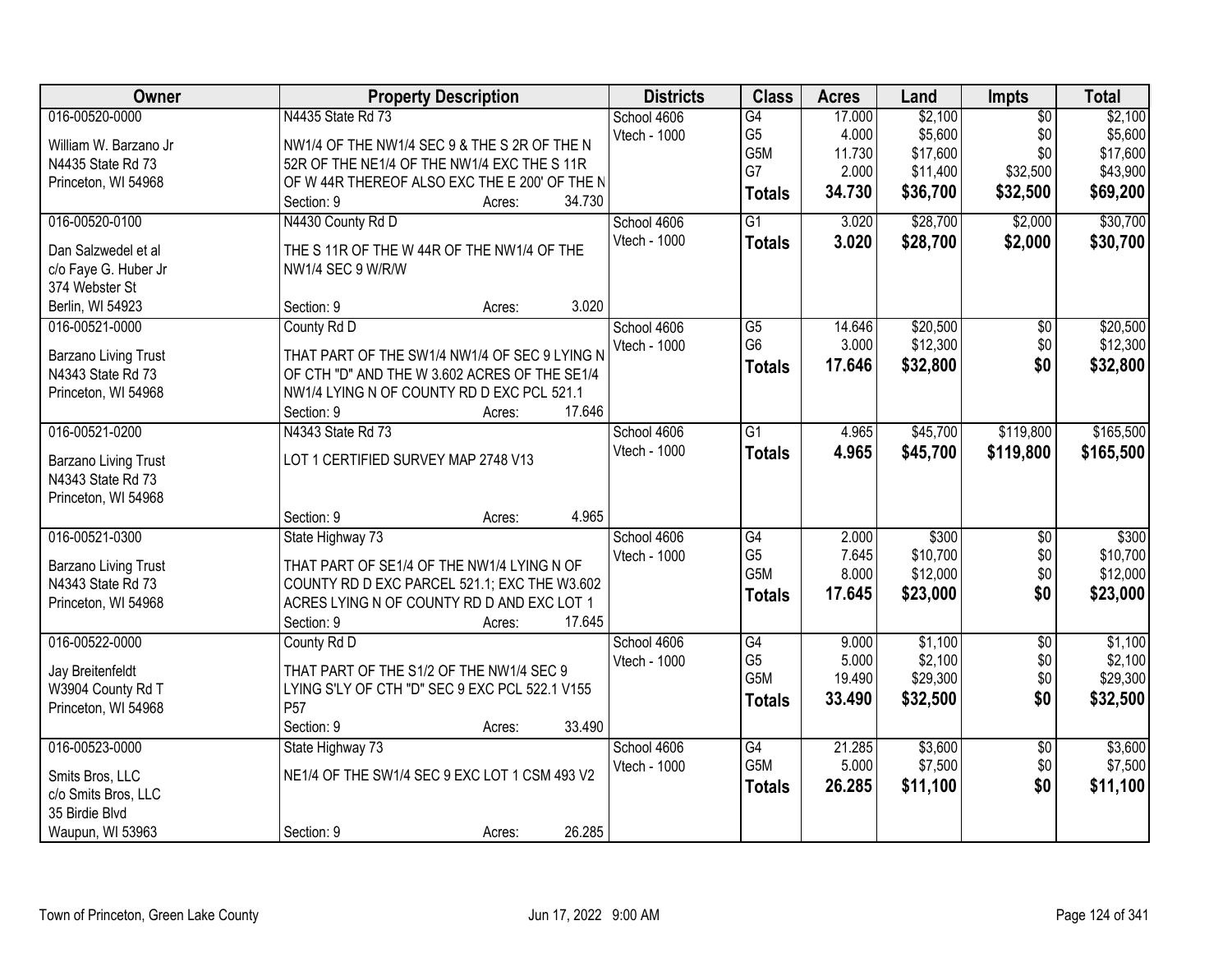| Owner                               |                                                          | <b>Property Description</b> |        | <b>Districts</b>             | <b>Class</b>    | <b>Acres</b> | Land     | <b>Impts</b>    | <b>Total</b> |
|-------------------------------------|----------------------------------------------------------|-----------------------------|--------|------------------------------|-----------------|--------------|----------|-----------------|--------------|
| 016-00524-0000                      | State Highway 73                                         |                             |        | School 4606                  | $\overline{G4}$ | 10.000       | \$1,300  | $\overline{50}$ | \$1,300      |
| Smits Bros, LLC                     | THE E 20R OF THE NW1/4 OF THE SW1/4 SEC 9                |                             |        | Vtech - 1000                 | <b>Totals</b>   | 10.000       | \$1,300  | \$0             | \$1,300      |
| c/o Smits Bros, LLC                 |                                                          |                             |        |                              |                 |              |          |                 |              |
| 35 Birdie Blvd                      |                                                          |                             |        |                              |                 |              |          |                 |              |
| Waupun, WI 53963                    | Section: 9                                               | Acres:                      | 10.000 |                              |                 |              |          |                 |              |
| 016-00525-0000                      | State Highway 73                                         |                             |        | School 4606                  | G4              | 30.000       | \$3,800  | $\overline{50}$ | \$3,800      |
| Smits Bros, LLC                     | THE W 60R OF THE NW1/4 OF THE SW1/4 SEC 9                |                             |        | Vtech - 1000                 | <b>Totals</b>   | 30.000       | \$3,800  | \$0             | \$3,800      |
| c/o Smits Bros, LLC                 |                                                          |                             |        |                              |                 |              |          |                 |              |
| 35 Birdie Blvd                      |                                                          |                             |        |                              |                 |              |          |                 |              |
| Waupun, WI 53963                    | Section: 9                                               | Acres:                      | 30.000 |                              |                 |              |          |                 |              |
| 016-00526-0000                      | State Highway 73                                         |                             |        | School 4606                  | G4              | 15.000       | \$1,900  | \$0             | \$1,900      |
| Smits Bros, LLC                     | THE N 20R OF THE S1/2 OF THE SW1/4 SEC 9 SUBJ            |                             |        | Vtech - 1000                 | G <sub>5</sub>  | 5.000        | \$7,000  | \$0             | \$7,000      |
| c/o Smits Bros, LLC                 | TO ROW AS RECD V 113 P 203                               |                             |        |                              | <b>Totals</b>   | 20.000       | \$8,900  | \$0             | \$8,900      |
| 35 Birdie Blvd                      |                                                          |                             |        |                              |                 |              |          |                 |              |
| Waupun, WI 53963                    | Section: 9                                               | Acres:                      | 20.000 |                              |                 |              |          |                 |              |
| 016-00527-0000                      |                                                          |                             |        | School 4606                  | $\overline{G4}$ | 10.000       | \$1,700  | \$0             | \$1,700      |
|                                     |                                                          |                             |        | Vtech - 1000                 | G <sub>5</sub>  | 10.000       | \$14,000 | \$0             | \$14,000     |
| Nancy T. Soda                       | THE S 20R OF THE N 40R OF THE S1/2 OF THE<br>SW1/4 SEC 9 |                             |        |                              | <b>Totals</b>   | 20.000       | \$15,700 | \$0             | \$15,700     |
| c/o Nancy Soda<br>W3873 County Rd T |                                                          |                             |        |                              |                 |              |          |                 |              |
| Princeton, WI 54968                 | Section: 9                                               | Acres:                      | 20.000 |                              |                 |              |          |                 |              |
| 016-00528-0000                      | State Highway 73                                         |                             |        | School 4606                  | $\overline{G1}$ | 0.300        | \$5,700  | \$20,800        | \$26,500     |
|                                     |                                                          |                             |        | Vtech - 1000                 | G <sub>5</sub>  | 9.700        | \$13,600 | \$0             | \$13,600     |
| Jeffrey L. Steinke et al            | THE S 40R OF THE W 40R OF THE SW1/4 SEC 9 & A            |                             |        |                              | <b>Totals</b>   | 10.000       | \$19,300 | \$20,800        | \$40,100     |
| c/o Jeffrey L & Gina M Steinke      | ROW DESC V582 PG675                                      |                             |        |                              |                 |              |          |                 |              |
| 537 South St<br>Watertown, WI 53094 | Section: 9                                               | Acres:                      | 10.000 |                              |                 |              |          |                 |              |
| 016-00529-0000                      | State Highway 73                                         |                             |        | School 4606                  | G4              | 20.000       | \$3,200  | $\sqrt{6}$      | \$3,200      |
|                                     |                                                          |                             |        | Vtech - 1000                 | G <sub>5</sub>  | 10.000       | \$14,000 | \$0             | \$14,000     |
| Smits Bros, LLC                     | THE E 120R OF THE S 40R OF THE SW1/4 SEC 9               |                             |        |                              | <b>Totals</b>   | 30.000       | \$17,200 | \$0             | \$17,200     |
| c/o Smits Bros, LLC                 |                                                          |                             |        |                              |                 |              |          |                 |              |
| 35 Birdie Blvd                      |                                                          |                             |        |                              |                 |              |          |                 |              |
| Waupun, WI 53963                    | Section: 9                                               | Acres:                      | 30.000 |                              |                 |              |          |                 |              |
| 016-00530-0100                      | W3729 Center St                                          |                             |        | Sanitary 7020<br>School 4606 | $\overline{G1}$ | 0.450        | \$7,600  | \$16,000        | \$23,600     |
| Gregory Swanson et al               | LOT 3 CERTIFIED SURVEY MAP 878 V3 SEC 9                  |                             |        | Vtech - 1000                 | <b>Totals</b>   | 0.450        | \$7,600  | \$16,000        | \$23,600     |
| c/o Gregory & Margaret Swanson      |                                                          |                             |        |                              |                 |              |          |                 |              |
| 553 Grace St                        |                                                          |                             |        |                              |                 |              |          |                 |              |
| Marengo, IL 60152                   | Section: 9                                               | Acres:                      | 0.450  |                              |                 |              |          |                 |              |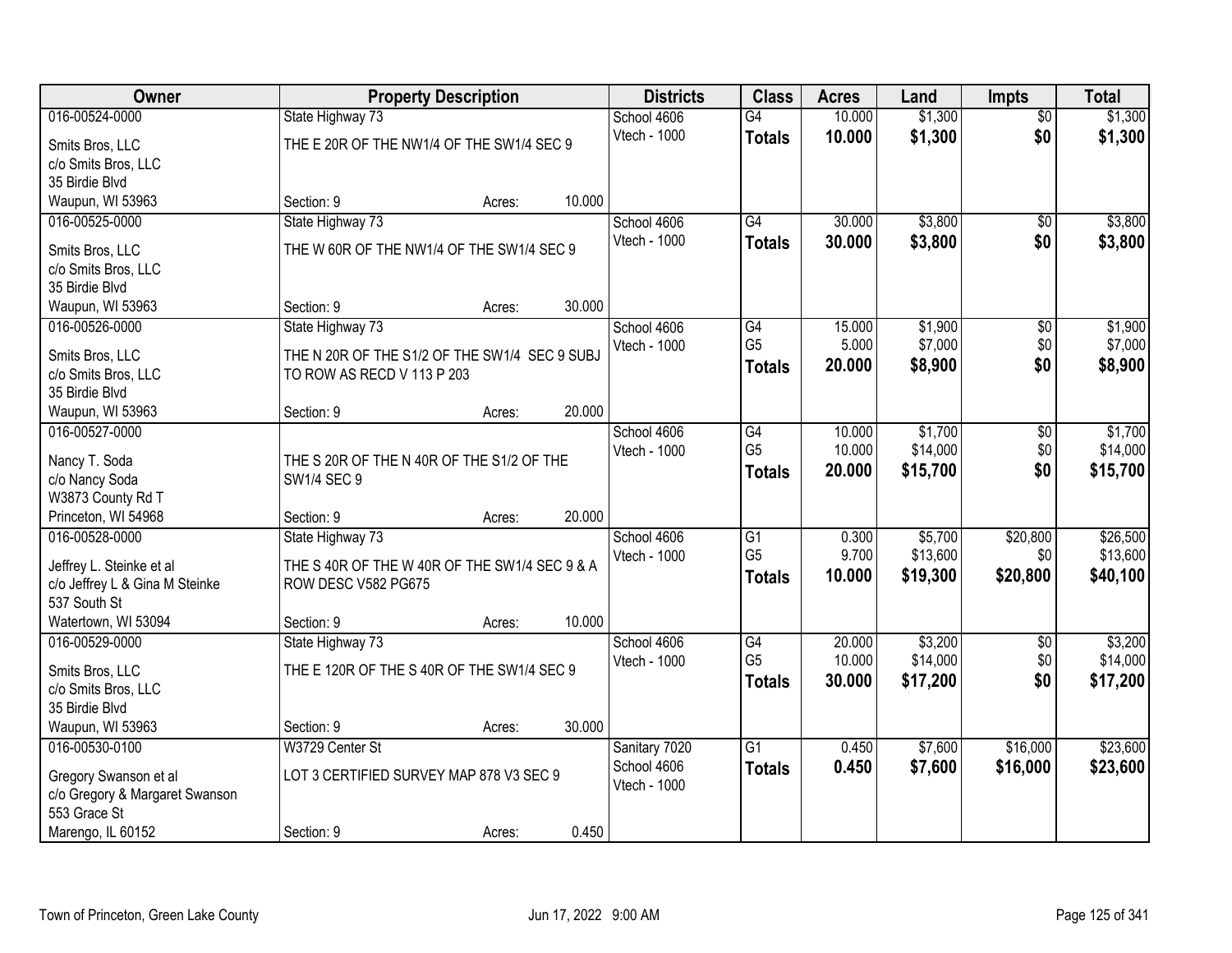| Owner                                                                        |                                                         | <b>Property Description</b> |        | <b>Districts</b>            | <b>Class</b>          | <b>Acres</b>   | Land                | <b>Impts</b>    | <b>Total</b>        |
|------------------------------------------------------------------------------|---------------------------------------------------------|-----------------------------|--------|-----------------------------|-----------------------|----------------|---------------------|-----------------|---------------------|
| 016-00530-0200                                                               | N4212 State Rd 73                                       |                             |        | Sanitary 7020               | $\overline{G1}$       | 0.920          | \$11,800            | \$92,900        | \$104,700           |
| Edith J. Mcdonald<br>240 Coleman<br>Chippewa Falls, WI 54729                 | LOT 1 CERTIFIED SURVEY MAP 493 V2 SEC 9 ALSO<br>AN ESMT |                             |        | School 4606<br>Vtech - 1000 | <b>Totals</b>         | 0.920          | \$11,800            | \$92,900        | \$104,700           |
|                                                                              | Section: 9                                              | Acres:                      | 0.920  |                             |                       |                |                     |                 |                     |
| 016-00530-0400                                                               | Center St                                               |                             |        | Sanitary 7020               | $\overline{G1}$       | 0.520          | \$8,700             | $\overline{50}$ | \$8,700             |
| Carl L. Piekarski et al<br>c/o Carl L & Mary S Piekarski<br>3411 Landsend Ct | LOT 1 CERTIFIED SURVEY MAP 878 V3 SEC 9                 |                             |        | School 4606<br>Vtech - 1000 | <b>Totals</b>         | 0.520          | \$8,700             | \$0             | \$8,700             |
| Island Lake, IL 60042                                                        | Section: 9                                              | Acres:                      | 0.520  |                             |                       |                |                     |                 |                     |
| 016-00530-0500                                                               | N4208 State Rd 73                                       |                             |        | Sanitary 7020               | $\overline{G1}$       | 3.000          | \$28,500            | \$185,200       | \$213,700           |
| Matthew J. Burk<br>Rowan J. Burk<br>N4208 State Rd 73                        | LOT 1 CERTIFIED SURVEY MAP 2768 V13                     |                             |        | School 3325<br>Vtech - 1000 | <b>Totals</b>         | 3.000          | \$28,500            | \$185,200       | \$213,700           |
| Princeton, WI 54968                                                          | Section: 9                                              | Acres:                      | 3.000  |                             |                       |                |                     |                 |                     |
| 016-00530-0600                                                               |                                                         |                             |        | Sanitary 7020               | G4                    | 28.000         | \$3,500             | \$0             | \$3,500             |
| Gustave E C. Mueller et al                                                   | NE1/4 OF THE SE1/4 SEC 9 EXC CSM'S 493 & 878 &          |                             |        | School 4606<br>Vtech - 1000 | G <sub>5</sub><br>G5M | 2.660<br>3.940 | \$3,700<br>\$5,900  | \$0<br>\$0      | \$3,700<br>\$5,900  |
| c/o Gustave C E & Sara T Mueller                                             | 2768; ALSO EXC CSM 3577                                 |                             |        |                             | <b>Totals</b>         | 34.600         | \$13,100            | \$0             | \$13,100            |
| W3311 Orchard Ave                                                            |                                                         |                             |        |                             |                       |                |                     |                 |                     |
| Green Lake, WI 54941                                                         | Section: 9                                              | Acres:                      | 34.600 |                             |                       |                |                     |                 |                     |
| 016-00530-0700                                                               | W3725 Center St                                         |                             |        | Sanitary 7020               | $\overline{G1}$       | 0.640          | \$56,900            | \$228,300       | \$285,200           |
| Donald F. Laska et al                                                        | LOT 1 CERTIFIED SURVEY MAP 3577 V20                     |                             |        | School 4606<br>Vtech - 1000 | <b>Totals</b>         | 0.640          | \$56,900            | \$228,300       | \$285,200           |
| c/o Donald F & Kathleen Laska                                                |                                                         |                             |        |                             |                       |                |                     |                 |                     |
| W3725 Center St                                                              |                                                         |                             |        |                             |                       |                |                     |                 |                     |
| Markesan, WI 53946                                                           | Section: 9                                              | Acres:                      | 0.640  |                             |                       |                |                     |                 |                     |
| 016-00531-0000                                                               | State Highway 73                                        |                             |        | Sanitary 7020               | G4                    | 7.000          | \$900               | $\sqrt{6}$      | \$900               |
| Gustave E C. Mueller et al                                                   | NW1/4 OF THE SE1/4 SEC 9 EXC LOT 1 CSM 492 V2           |                             |        | School 4606                 | G <sub>5</sub><br>G5M | 5.000<br>8.000 | \$7,000<br>\$12,000 | \$0<br>\$0      | \$7,000<br>\$12,000 |
| c/o Gustave C E & Sara T Mueller                                             | ALSO EXC LAND FOR HWY AS DESC V124 P53; ALSO            |                             |        | Vtech - 1000                |                       | 20,000         |                     | \$0             |                     |
| W3311 Orchard Ave                                                            | EXC CSM 2768 V13                                        |                             |        |                             | <b>Totals</b>         |                | \$19,900            |                 | \$19,900            |
| Green Lake, WI 54941                                                         | Section: 9                                              | Acres:                      | 20.000 |                             |                       |                |                     |                 |                     |
| 016-00531-0100                                                               | N4247 State Rd 73                                       |                             |        | School 4606                 | G4                    | 8.715          | \$1,400             | $\overline{50}$ | \$1,400             |
| Smits Bros, LLC                                                              | LOT 1 CERTIFIED SURVEY MAP 492 V2 SEC 9                 |                             |        | Vtech - 1000                | G5M                   | 15.000         | \$22,500            | \$0             | \$22,500            |
| c/o Smits Bros, LLC                                                          |                                                         |                             |        |                             | G7                    | 10.000         | \$57,000            | \$331,400       | \$388,400           |
| 35 Birdie Blvd                                                               |                                                         |                             |        |                             | <b>Totals</b>         | 33.715         | \$80,900            | \$331,400       | \$412,300           |
| Waupun, WI 53963                                                             | Section: 9                                              | Acres:                      | 33.715 |                             |                       |                |                     |                 |                     |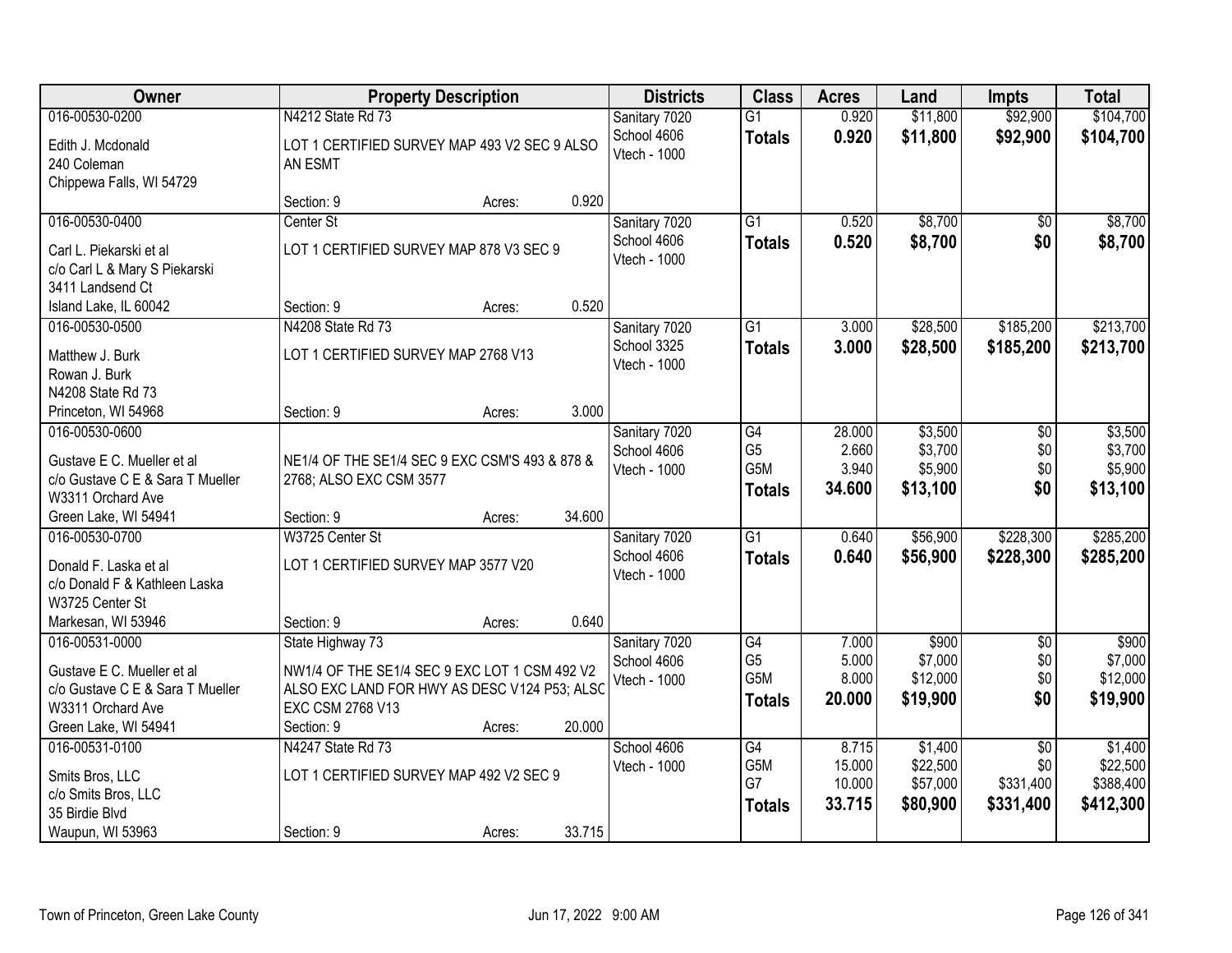| Owner                                  | <b>Property Description</b>                      |        |        | <b>Districts</b> | <b>Class</b>    | <b>Acres</b> | Land       | <b>Impts</b>    | <b>Total</b>    |
|----------------------------------------|--------------------------------------------------|--------|--------|------------------|-----------------|--------------|------------|-----------------|-----------------|
| 016-00532-0000                         | State Highway 73                                 |        |        | School 4606      | G4              | 30.000       | \$4,400    | $\overline{50}$ | \$4,400         |
| Smits Bros, LLC                        | SW1/4 OF THE SE1/4 SEC 9 ALSO EXC LAND FOR       |        |        | Vtech - 1000     | G <sub>5</sub>  | 7.000        | \$9,800    | \$0             | \$9,800         |
| c/o Smits Bros, LLC                    | HWY AS DESC V124 P53                             |        |        |                  | G5M             | 3.000        | \$4,500    | \$0             | \$4,500         |
| 35 Birdie Blvd                         |                                                  |        |        |                  | <b>Totals</b>   | 40.000       | \$18,700   | \$0             | \$18,700        |
| Waupun, WI 53963                       | Section: 9                                       | Acres: | 40.000 |                  |                 |              |            |                 |                 |
| 016-00533-0000                         | N4120 State Rd 73                                |        |        | Sanitary 7020    | G1              | 1.000        | \$19,000   | \$25,900        | \$44,900        |
|                                        |                                                  |        |        | School 4606      | G4              | 14.570       | \$1,800    | \$0             | \$1,800         |
| Gretchen C. Mueller                    | SE1/4 OF THE SE1/4 SEC 9 LYING EAST OF HWY EXO   |        |        | Vtech - 1000     | G <sub>5</sub>  | 3.000        | \$1,100    | \$0             | \$1,100         |
| James G. Mueller                       | CSM'S 2586 & 2789 & EXC PARCEL 534               |        |        |                  | <b>Totals</b>   | 18.570       | \$21,900   | \$25,900        | \$47,800        |
| 263 Canal St                           |                                                  |        |        |                  |                 |              |            |                 |                 |
| Berlin, WI 54923                       | Section: 9                                       | Acres: | 18.570 |                  |                 |              |            |                 |                 |
| 016-00533-0100                         | N4109 State Rd 73                                |        |        | School 4606      | $\overline{G1}$ | 0.970        | \$12,200   | \$140,900       | \$153,100       |
| Duane & Lowita Kuglin Living Trust     | COM AT INTER OF S LN SEC 9 & W LN OF HWY 73:     |        |        | Vtech - 1000     | <b>Totals</b>   | 0.970        | \$12,200   | \$140,900       | \$153,100       |
| N4109 State Rd 73                      | RUN N ALG HWY TO A PT 10R N OF S LN OF SEC 9;    |        |        |                  |                 |              |            |                 |                 |
| Markesan, WI 53946                     | W 203'; S 10R; E 307' TO BEG SEC 9 INC PCL DESC  |        |        |                  |                 |              |            |                 |                 |
|                                        | Section: 9                                       | Acres: | 0.970  |                  |                 |              |            |                 |                 |
| 016-00533-0300                         | N4120 State Rd 73                                |        |        | Sanitary 7020    | X4              | 12.000       | \$0        | \$0             | \$0             |
|                                        |                                                  |        |        | School 4606      | <b>Totals</b>   | 12.000       | \$0        | \$0             | \$0             |
| Terrace Shores Evalgelical Free Church | LOT 1 CERTIFIED SURVEY MAP 2789 V14              |        |        | Vtech - 1000     |                 |              |            |                 |                 |
| W3278 County Rd K                      |                                                  |        |        |                  |                 |              |            |                 |                 |
| Markesan, WI 53946                     |                                                  |        |        |                  |                 |              |            |                 |                 |
|                                        | Section: 9                                       | Acres: | 12.000 |                  |                 |              |            |                 |                 |
| 016-00533-0400                         | State Highway 73                                 |        |        | School 4606      | G4              | 6.350        | \$800      | $\overline{50}$ | \$800           |
| Smits Bros, LLC                        | THAT PART OF THE SE1/4 OF THE SE1/4 LYING W      |        |        | Vtech - 1000     | <b>Totals</b>   | 6.350        | \$800      | \$0             | \$800           |
| c/o Smits Bros, LLC                    | OF THE HWY EXC PARCEL 533.1                      |        |        |                  |                 |              |            |                 |                 |
| 35 Birdie Blvd                         |                                                  |        |        |                  |                 |              |            |                 |                 |
| Waupun, WI 53963                       | Section: 9                                       | Acres: | 6.350  |                  |                 |              |            |                 |                 |
| 016-00534-0000                         | W3710 County Rd K                                |        |        | Sanitary 7020    | G1              | 1.346        | \$15,000   | \$122,700       | \$137,700       |
| Thomas A. Nikolai et al                | COM IN THE SE COR OF SEC 9 RUN N 199'; W 302'; S |        |        | School 4606      | <b>Totals</b>   | 1.346        | \$15,000   | \$122,700       | \$137,700       |
| c/o Thomas A & Judy Nikolai            | 199'; E TO BEG EXC PCL TO GL CO AS RECD V259     |        |        | Vtech - 1000     |                 |              |            |                 |                 |
| W3710 County Rd K                      | P265                                             |        |        |                  |                 |              |            |                 |                 |
| Markesan, WI 53946                     | Section: 9                                       | Acres: | 1.346  |                  |                 |              |            |                 |                 |
| 016-00535-0000                         | N4106 State Rd 73                                |        |        | Sanitary 7020    | $\overline{X4}$ | 1.336        | $\sqrt{6}$ | $\overline{30}$ | $\overline{50}$ |
|                                        |                                                  |        |        | School 4606      |                 | 1.336        | \$0        | \$0             | \$0             |
| Terrace Shores Evangelical Free        | LOT 1 CERTIFIED SURVEY MAP 2586                  |        |        | Vtech - 1000     | <b>Totals</b>   |              |            |                 |                 |
| Church                                 |                                                  |        |        |                  |                 |              |            |                 |                 |
| W3278 County Rd K                      |                                                  |        |        |                  |                 |              |            |                 |                 |
| Markesan, WI 53946                     | Section: 9                                       | Acres: | 1.336  |                  |                 |              |            |                 |                 |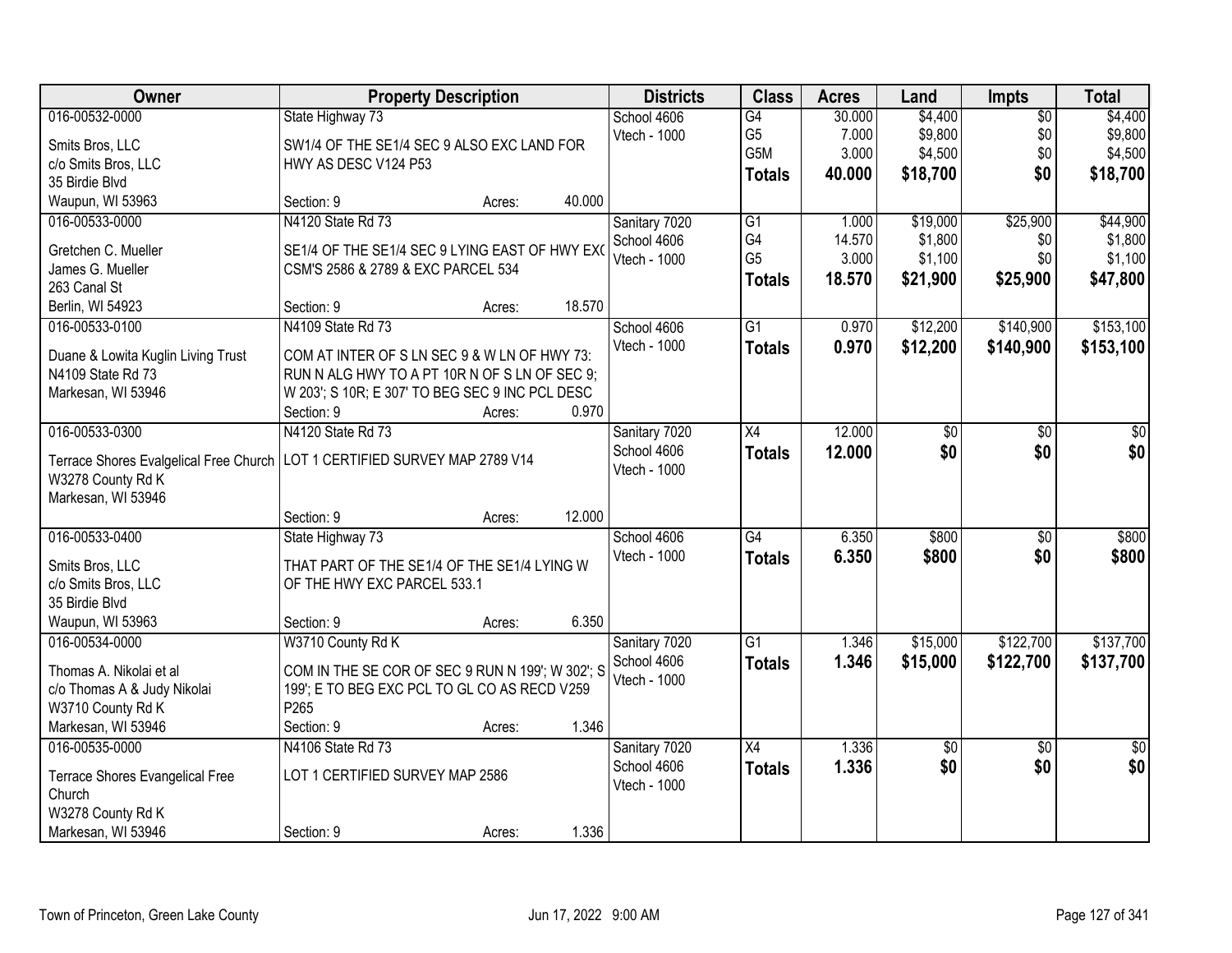| Owner                        | <b>Property Description</b>                                                           | <b>Districts</b>         | <b>Class</b>    | <b>Acres</b> | Land      | <b>Impts</b> | <b>Total</b> |
|------------------------------|---------------------------------------------------------------------------------------|--------------------------|-----------------|--------------|-----------|--------------|--------------|
| 016-00536-0000               | N4354 S Lakeshore Dr                                                                  | Sanitary 7020            | G1              | 0.000        | \$462,500 | \$131,300    | \$593,800    |
| Jason D. Devries             | COM AT W1/4 COR SEC 10: E'LY 447.89' TO                                               | Water Frontage-<br>00180 | <b>Totals</b>   | 0.000        | \$462,500 | \$131,300    | \$593,800    |
| Tiffany L. Devries           | LAKESHORE; N26*46'W 500'; N25*10'W 200.10' TO                                         | School 4606              |                 |              |           |              |              |
| 411 Wild Oak Dr              | BEG ETC RECD IN V183P71 AKA (LOT 8 KUTCHINS                                           | Vtech - 1000             |                 |              |           |              |              |
| Manitowoc, WI 54220          | 0.300<br>Section: 10<br>Acres:                                                        |                          |                 |              |           |              |              |
| 016-00537-0000               | N4344 S Lakeshore Dr                                                                  | Sanitary 7020            | $\overline{G1}$ | 0.000        | \$667,900 | \$183,600    | \$851,500    |
| Iris F. Hart                 | COM AT W1/4 COR SEC 10: E'LY 447.89' TO                                               | Water Frontage-          | <b>Totals</b>   | 0.000        | \$667,900 | \$183,600    | \$851,500    |
| 1928 W Belle Plaine Ave      | LAKESHORE; N26*46'W 500'; N25*01'W 100.05' TO                                         | 00180                    |                 |              |           |              |              |
| Chicago, IL 60613-1829       | POB, ETC RECD V148 P447 AKA (LOT 7KUTCHINS L                                          | School 4606              |                 |              |           |              |              |
|                              | 0.000<br>Section: 10<br>Acres:                                                        | Vtech - 1000             |                 |              |           |              |              |
| 016-00538-0000               | N4338 S Lakeshore Dr                                                                  | Sanitary 7020            | G1              | 0.537        | \$612,800 | \$677,200    | \$1,290,000  |
|                              |                                                                                       | <b>Water Frontage-</b>   | <b>Totals</b>   | 0.537        | \$612,800 | \$677,200    | \$1,290,000  |
| White 2012 Irrev             | Maggey S Oplinger Trust U/A Michael H   LOT 6 CERTIFIED SURVEY MAP 2385 V11 (INCL LOT | 00180                    |                 |              |           |              |              |
| 8900 N Arbon Dr              | 2 CSM 35) SEC 10                                                                      | School 4606              |                 |              |           |              |              |
| Milwaukee, WI 53223          | 0.537<br>Section: 10<br>Acres:                                                        | Vtech - 1000             |                 |              |           |              |              |
| 016-00539-0000               | N4332 S Lakeshore Dr                                                                  | Sanitary 7020            | $\overline{G1}$ | 0.000        | \$624,300 | \$95,000     | \$719,300    |
|                              |                                                                                       | Water Frontage-          |                 | 0.000        |           |              |              |
| Titan Iron Works, LLC        | COM AT W1/4 COR SEC 10: E'LY TO LAKESHORE;                                            | 00180                    | <b>Totals</b>   |              | \$624,300 | \$95,000     | \$719,300    |
| 3144 Parkside Ln             | N26*46'W 400' TO POB ETC AS RECD IN V165 P327                                         | School 4606              |                 |              |           |              |              |
| Williamsburg, VA 23185       | AKA (LOT 5 KUTCHINS L S UNREC'D)                                                      | Vtech - 1000             |                 |              |           |              |              |
|                              | 0.000<br>Section: 10<br>Acres:                                                        |                          |                 |              |           |              |              |
| 016-00540-0000               | N4326 S Lakeshore Dr                                                                  | Sanitary 7020            | $\overline{G1}$ | 0.000        | \$605,700 | \$174,300    | \$780,000    |
| Christopher Elko             | COM AT W1/4 COR SEC 10: E'LY 448.07' TO                                               | Water Frontage-          | <b>Totals</b>   | 0.000        | \$605,700 | \$174,300    | \$780,000    |
| Mariclare Elko               | LAKESHORE; N26*46'W 300' TO POB ETC AS RECD IN                                        | 00180                    |                 |              |           |              |              |
| 815 Huber Ln                 | V186 P75 AKA (LOT 4 KUTCHINS L S, UNRECD)                                             | School 4606              |                 |              |           |              |              |
| Glenview, IL 60025           | 0.000<br>Section: 10<br>Acres:                                                        | Vtech - 1000             |                 |              |           |              |              |
| 016-00542-0000               | N4328 Willow Rd                                                                       | Sanitary 7020            | $\overline{G1}$ | 0.131        | \$34,300  | \$57,100     | \$91,400     |
|                              |                                                                                       | School 4606              | <b>Totals</b>   | 0.131        | \$34,300  | \$57,100     | \$91,400     |
| James L. Wolf et al          | LOT 1 CERTIFIED SURVEY MAP 309 V2 SEC 10                                              | Vtech - 1000             |                 |              |           |              |              |
| c/o James L & Cynthia L Wolf |                                                                                       |                          |                 |              |           |              |              |
| N4328 Willow Rd              |                                                                                       |                          |                 |              |           |              |              |
| Markesan, WI 53946           | 0.131<br>Section: 10<br>Acres:                                                        |                          |                 |              |           |              |              |
| 016-00542-0100               | N4321 S Lakeshore Dr                                                                  | Sanitary 7020            | $\overline{G1}$ | 0.109        | \$28,400  | \$96,400     | \$124,800    |
| Lucille A. Gallenberg et al  | LOTS 2 & 3 CERTIFIED SURVEY MAP 309 V2 SEC 10                                         | School 4606              | <b>Totals</b>   | 0.109        | \$28,400  | \$96,400     | \$124,800    |
| 2750 N Carlton Pl            |                                                                                       | Vtech - 1000             |                 |              |           |              |              |
| Milwaukee, WI 53210          |                                                                                       |                          |                 |              |           |              |              |
|                              | 0.109<br>Section: 10<br>Acres:                                                        |                          |                 |              |           |              |              |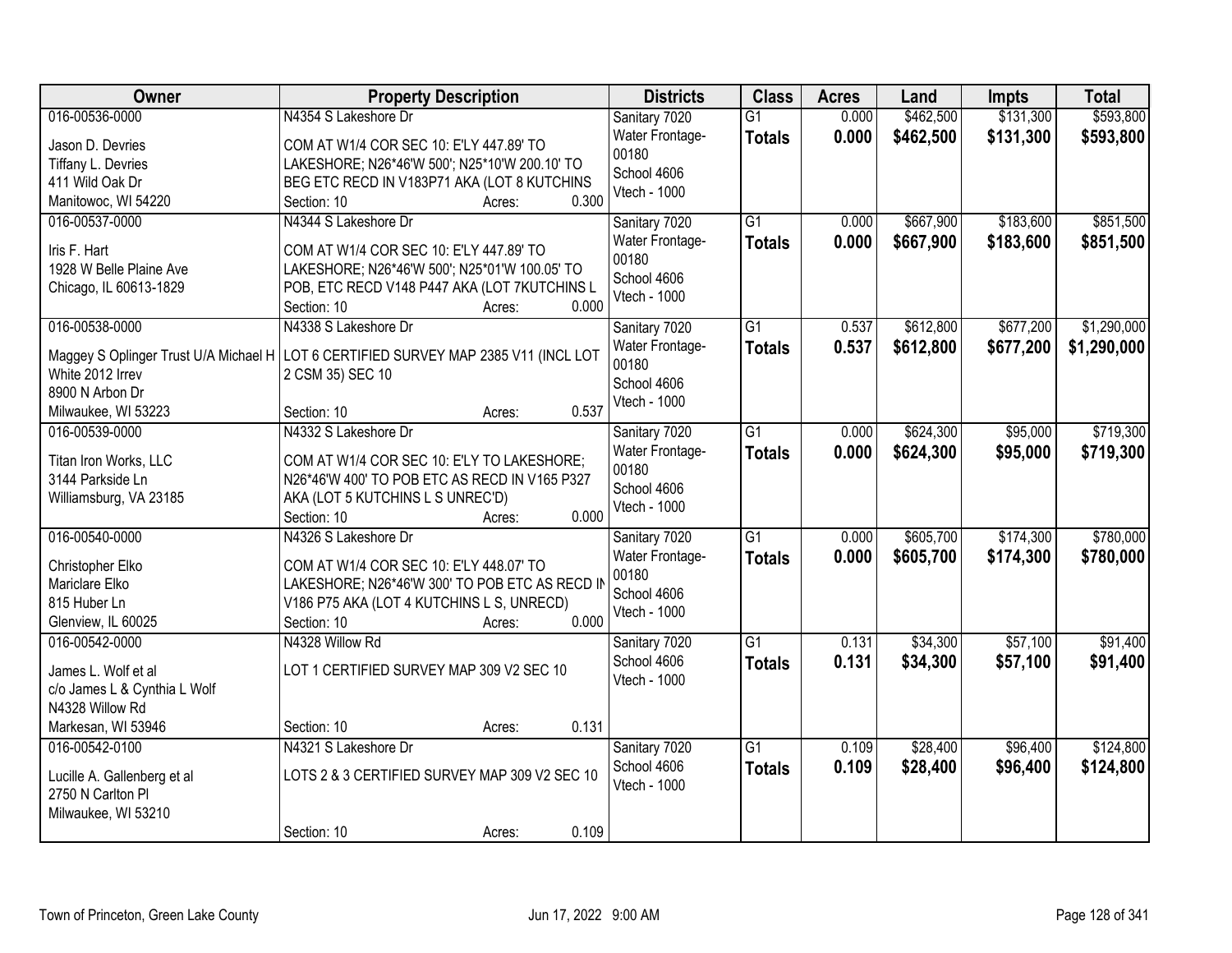| 016-00543-0000<br>$\overline{G1}$<br>0.187<br>Sanitary 7020<br>0.187<br>\$222,900<br>\$281,000<br>\$503,900<br>Water Frontage-<br><b>Totals</b><br>COM AT W1/4 COR SEC 10: E'LY 447.89' TO<br>Rebecca Van Scyoc et al<br>00180<br>c/o Rebecca & Charles Van Scyoc<br>LAKESHORE; N26*46'W 200' TO POB ETC AS RECD II<br>School 4606<br>N4322 S Lakeshore Dr<br>V134 P117 AKA LOT 3 KUTCHINS L S UNRECD<br>Vtech - 1000<br>0.187<br>Markesan, WI 53946<br>Section: 10<br>Acres:<br>\$400,300<br>016-00544-0000<br>N4316 S Lakeshore Dr<br>$\overline{G1}$<br>\$400,300<br>0.000<br>Sanitary 7020<br>$\overline{50}$<br>\$0<br>0.000<br>\$400,300<br>Water Frontage-<br>\$400,300<br><b>Totals</b><br><b>Birchwood Beach LLC</b><br>COM AT W1/4 COR SEC 10: E'LY 447.89' TO<br>00180<br>c/o Birchwood Beach, LLC<br>LAKESHORE; N26*46W 100' S75*01'W 171.7' ETC AS<br>School 4606<br>C/O Susan Clark<br>RECD IN (V133 P541) AKA (LOT 2 KUTCHINS L S<br>Vtech - 1000<br>0.000<br>2511 N Kimball<br>Section: 10<br>Acres:<br>Chicago, IL 60647<br>$\overline{G1}$<br>\$313,100<br>\$92,900<br>016-00545-0000<br>N4310 S Lakeshore Dr<br>Sanitary 7020<br>0.000<br>0.000<br>\$313,100<br>Water Frontage-<br>\$92,900<br><b>Totals</b><br>Mary Et Al Jakocko<br>COM AT W1/4 COR, SEC 10: E 292.09' TO POB: E<br>00180<br>1960 N Lincoln Park W Unit 190<br>155.8' TO LAKESHORE; N26*46'W 100' S75*01'W<br>School 4606<br>171.7'; S50*42'E 71.15' TO BEG AKA (LOT 1KUTCHINS<br>Chicago, IL 60614<br>Vtech - 1000<br>Section: 10<br>0.000<br>Acres:<br>N4251 Park Dr<br>\$103,500<br>016-00546-0000<br>G1<br>0.636<br>\$44,000<br>Sanitary 7020<br>School 4606<br>\$103,500<br>0.636<br>\$44,000<br>\$147,500<br><b>Totals</b><br>LOT 3 CERTIFIED SURVEY MAPS 398 V2 SEC 10<br>Cheryl L. Stachowski et al<br>Vtech - 1000<br>N4251 Park Dr<br>Markesan, WI 53946<br>0.636<br>Section: 10<br>Acres:<br>N4257 Park Dr<br>\$29,400<br>016-00546-0100<br>Sanitary 7020<br>$\overline{G1}$<br>\$28,100<br>0.224<br>School 4606<br>0.224<br>\$28,100<br>\$29,400<br>\$57,500<br><b>Totals</b><br>LOT 2 CERTIFIED SURVEY MAP 398 V2 SEC 10<br>Suzanne Emmrich et al<br>Vtech - 1000<br>c/o Todd & Cheryl Stachowski<br>N4251 Park Dr<br>0.224<br>Markesan, WI 53946<br>Section: 10<br>Acres:<br>\$28,200<br>\$34,200<br>N4261 Park Dr<br>Sanitary 7020<br>$\overline{G1}$<br>016-00546-0200<br>0.225<br>0.225<br>\$28,200<br>\$34,200<br>School 4606<br>\$62,400<br><b>Totals</b><br>LOT 1 CERTIFIED SURVEY MAP 398 V2 SEC 10<br>Allen Prochnow<br>Vtech - 1000<br>Joal Prochnow<br>1414 W De La Warr Cir<br>0.225<br>Mequon, WI 53092<br>Section: 10<br>Acres:<br>\$31,200<br>016-00547-0000<br>$\overline{G1}$<br>0.267<br>Sanitary 7020<br>$\overline{50}$ | Owner | <b>Property Description</b> | <b>Districts</b> | <b>Class</b>  | <b>Acres</b> | Land      | <b>Impts</b> | <b>Total</b> |
|-----------------------------------------------------------------------------------------------------------------------------------------------------------------------------------------------------------------------------------------------------------------------------------------------------------------------------------------------------------------------------------------------------------------------------------------------------------------------------------------------------------------------------------------------------------------------------------------------------------------------------------------------------------------------------------------------------------------------------------------------------------------------------------------------------------------------------------------------------------------------------------------------------------------------------------------------------------------------------------------------------------------------------------------------------------------------------------------------------------------------------------------------------------------------------------------------------------------------------------------------------------------------------------------------------------------------------------------------------------------------------------------------------------------------------------------------------------------------------------------------------------------------------------------------------------------------------------------------------------------------------------------------------------------------------------------------------------------------------------------------------------------------------------------------------------------------------------------------------------------------------------------------------------------------------------------------------------------------------------------------------------------------------------------------------------------------------------------------------------------------------------------------------------------------------------------------------------------------------------------------------------------------------------------------------------------------------------------------------------------------------------------------------------------------------------------------------------------------------------------------------------------------------------------------------------------------------------------------------------------------------------------------------------------------------------------------------------------------------------------------|-------|-----------------------------|------------------|---------------|--------------|-----------|--------------|--------------|
|                                                                                                                                                                                                                                                                                                                                                                                                                                                                                                                                                                                                                                                                                                                                                                                                                                                                                                                                                                                                                                                                                                                                                                                                                                                                                                                                                                                                                                                                                                                                                                                                                                                                                                                                                                                                                                                                                                                                                                                                                                                                                                                                                                                                                                                                                                                                                                                                                                                                                                                                                                                                                                                                                                                                               |       | N4322 S Lakeshore Dr        |                  |               |              | \$222,900 | \$281,000    | \$503,900    |
|                                                                                                                                                                                                                                                                                                                                                                                                                                                                                                                                                                                                                                                                                                                                                                                                                                                                                                                                                                                                                                                                                                                                                                                                                                                                                                                                                                                                                                                                                                                                                                                                                                                                                                                                                                                                                                                                                                                                                                                                                                                                                                                                                                                                                                                                                                                                                                                                                                                                                                                                                                                                                                                                                                                                               |       |                             |                  |               |              |           |              |              |
|                                                                                                                                                                                                                                                                                                                                                                                                                                                                                                                                                                                                                                                                                                                                                                                                                                                                                                                                                                                                                                                                                                                                                                                                                                                                                                                                                                                                                                                                                                                                                                                                                                                                                                                                                                                                                                                                                                                                                                                                                                                                                                                                                                                                                                                                                                                                                                                                                                                                                                                                                                                                                                                                                                                                               |       |                             |                  |               |              |           |              |              |
|                                                                                                                                                                                                                                                                                                                                                                                                                                                                                                                                                                                                                                                                                                                                                                                                                                                                                                                                                                                                                                                                                                                                                                                                                                                                                                                                                                                                                                                                                                                                                                                                                                                                                                                                                                                                                                                                                                                                                                                                                                                                                                                                                                                                                                                                                                                                                                                                                                                                                                                                                                                                                                                                                                                                               |       |                             |                  |               |              |           |              |              |
|                                                                                                                                                                                                                                                                                                                                                                                                                                                                                                                                                                                                                                                                                                                                                                                                                                                                                                                                                                                                                                                                                                                                                                                                                                                                                                                                                                                                                                                                                                                                                                                                                                                                                                                                                                                                                                                                                                                                                                                                                                                                                                                                                                                                                                                                                                                                                                                                                                                                                                                                                                                                                                                                                                                                               |       |                             |                  |               |              |           |              |              |
|                                                                                                                                                                                                                                                                                                                                                                                                                                                                                                                                                                                                                                                                                                                                                                                                                                                                                                                                                                                                                                                                                                                                                                                                                                                                                                                                                                                                                                                                                                                                                                                                                                                                                                                                                                                                                                                                                                                                                                                                                                                                                                                                                                                                                                                                                                                                                                                                                                                                                                                                                                                                                                                                                                                                               |       |                             |                  |               |              |           |              |              |
|                                                                                                                                                                                                                                                                                                                                                                                                                                                                                                                                                                                                                                                                                                                                                                                                                                                                                                                                                                                                                                                                                                                                                                                                                                                                                                                                                                                                                                                                                                                                                                                                                                                                                                                                                                                                                                                                                                                                                                                                                                                                                                                                                                                                                                                                                                                                                                                                                                                                                                                                                                                                                                                                                                                                               |       |                             |                  |               |              |           |              |              |
| \$406,000<br>\$406,000<br>\$147,500                                                                                                                                                                                                                                                                                                                                                                                                                                                                                                                                                                                                                                                                                                                                                                                                                                                                                                                                                                                                                                                                                                                                                                                                                                                                                                                                                                                                                                                                                                                                                                                                                                                                                                                                                                                                                                                                                                                                                                                                                                                                                                                                                                                                                                                                                                                                                                                                                                                                                                                                                                                                                                                                                                           |       |                             |                  |               |              |           |              |              |
|                                                                                                                                                                                                                                                                                                                                                                                                                                                                                                                                                                                                                                                                                                                                                                                                                                                                                                                                                                                                                                                                                                                                                                                                                                                                                                                                                                                                                                                                                                                                                                                                                                                                                                                                                                                                                                                                                                                                                                                                                                                                                                                                                                                                                                                                                                                                                                                                                                                                                                                                                                                                                                                                                                                                               |       |                             |                  |               |              |           |              |              |
|                                                                                                                                                                                                                                                                                                                                                                                                                                                                                                                                                                                                                                                                                                                                                                                                                                                                                                                                                                                                                                                                                                                                                                                                                                                                                                                                                                                                                                                                                                                                                                                                                                                                                                                                                                                                                                                                                                                                                                                                                                                                                                                                                                                                                                                                                                                                                                                                                                                                                                                                                                                                                                                                                                                                               |       |                             |                  |               |              |           |              |              |
|                                                                                                                                                                                                                                                                                                                                                                                                                                                                                                                                                                                                                                                                                                                                                                                                                                                                                                                                                                                                                                                                                                                                                                                                                                                                                                                                                                                                                                                                                                                                                                                                                                                                                                                                                                                                                                                                                                                                                                                                                                                                                                                                                                                                                                                                                                                                                                                                                                                                                                                                                                                                                                                                                                                                               |       |                             |                  |               |              |           |              |              |
|                                                                                                                                                                                                                                                                                                                                                                                                                                                                                                                                                                                                                                                                                                                                                                                                                                                                                                                                                                                                                                                                                                                                                                                                                                                                                                                                                                                                                                                                                                                                                                                                                                                                                                                                                                                                                                                                                                                                                                                                                                                                                                                                                                                                                                                                                                                                                                                                                                                                                                                                                                                                                                                                                                                                               |       |                             |                  |               |              |           |              |              |
|                                                                                                                                                                                                                                                                                                                                                                                                                                                                                                                                                                                                                                                                                                                                                                                                                                                                                                                                                                                                                                                                                                                                                                                                                                                                                                                                                                                                                                                                                                                                                                                                                                                                                                                                                                                                                                                                                                                                                                                                                                                                                                                                                                                                                                                                                                                                                                                                                                                                                                                                                                                                                                                                                                                                               |       |                             |                  |               |              |           |              |              |
|                                                                                                                                                                                                                                                                                                                                                                                                                                                                                                                                                                                                                                                                                                                                                                                                                                                                                                                                                                                                                                                                                                                                                                                                                                                                                                                                                                                                                                                                                                                                                                                                                                                                                                                                                                                                                                                                                                                                                                                                                                                                                                                                                                                                                                                                                                                                                                                                                                                                                                                                                                                                                                                                                                                                               |       |                             |                  |               |              |           |              |              |
|                                                                                                                                                                                                                                                                                                                                                                                                                                                                                                                                                                                                                                                                                                                                                                                                                                                                                                                                                                                                                                                                                                                                                                                                                                                                                                                                                                                                                                                                                                                                                                                                                                                                                                                                                                                                                                                                                                                                                                                                                                                                                                                                                                                                                                                                                                                                                                                                                                                                                                                                                                                                                                                                                                                                               |       |                             |                  |               |              |           |              |              |
|                                                                                                                                                                                                                                                                                                                                                                                                                                                                                                                                                                                                                                                                                                                                                                                                                                                                                                                                                                                                                                                                                                                                                                                                                                                                                                                                                                                                                                                                                                                                                                                                                                                                                                                                                                                                                                                                                                                                                                                                                                                                                                                                                                                                                                                                                                                                                                                                                                                                                                                                                                                                                                                                                                                                               |       |                             |                  |               |              |           |              |              |
| \$57,500<br>\$62,400<br>\$31,200                                                                                                                                                                                                                                                                                                                                                                                                                                                                                                                                                                                                                                                                                                                                                                                                                                                                                                                                                                                                                                                                                                                                                                                                                                                                                                                                                                                                                                                                                                                                                                                                                                                                                                                                                                                                                                                                                                                                                                                                                                                                                                                                                                                                                                                                                                                                                                                                                                                                                                                                                                                                                                                                                                              |       |                             |                  |               |              |           |              |              |
|                                                                                                                                                                                                                                                                                                                                                                                                                                                                                                                                                                                                                                                                                                                                                                                                                                                                                                                                                                                                                                                                                                                                                                                                                                                                                                                                                                                                                                                                                                                                                                                                                                                                                                                                                                                                                                                                                                                                                                                                                                                                                                                                                                                                                                                                                                                                                                                                                                                                                                                                                                                                                                                                                                                                               |       |                             |                  |               |              |           |              |              |
|                                                                                                                                                                                                                                                                                                                                                                                                                                                                                                                                                                                                                                                                                                                                                                                                                                                                                                                                                                                                                                                                                                                                                                                                                                                                                                                                                                                                                                                                                                                                                                                                                                                                                                                                                                                                                                                                                                                                                                                                                                                                                                                                                                                                                                                                                                                                                                                                                                                                                                                                                                                                                                                                                                                                               |       |                             |                  |               |              |           |              |              |
|                                                                                                                                                                                                                                                                                                                                                                                                                                                                                                                                                                                                                                                                                                                                                                                                                                                                                                                                                                                                                                                                                                                                                                                                                                                                                                                                                                                                                                                                                                                                                                                                                                                                                                                                                                                                                                                                                                                                                                                                                                                                                                                                                                                                                                                                                                                                                                                                                                                                                                                                                                                                                                                                                                                                               |       |                             |                  |               |              |           |              |              |
|                                                                                                                                                                                                                                                                                                                                                                                                                                                                                                                                                                                                                                                                                                                                                                                                                                                                                                                                                                                                                                                                                                                                                                                                                                                                                                                                                                                                                                                                                                                                                                                                                                                                                                                                                                                                                                                                                                                                                                                                                                                                                                                                                                                                                                                                                                                                                                                                                                                                                                                                                                                                                                                                                                                                               |       |                             |                  |               |              |           |              |              |
|                                                                                                                                                                                                                                                                                                                                                                                                                                                                                                                                                                                                                                                                                                                                                                                                                                                                                                                                                                                                                                                                                                                                                                                                                                                                                                                                                                                                                                                                                                                                                                                                                                                                                                                                                                                                                                                                                                                                                                                                                                                                                                                                                                                                                                                                                                                                                                                                                                                                                                                                                                                                                                                                                                                                               |       |                             |                  |               |              |           |              |              |
|                                                                                                                                                                                                                                                                                                                                                                                                                                                                                                                                                                                                                                                                                                                                                                                                                                                                                                                                                                                                                                                                                                                                                                                                                                                                                                                                                                                                                                                                                                                                                                                                                                                                                                                                                                                                                                                                                                                                                                                                                                                                                                                                                                                                                                                                                                                                                                                                                                                                                                                                                                                                                                                                                                                                               |       |                             |                  |               |              |           |              |              |
|                                                                                                                                                                                                                                                                                                                                                                                                                                                                                                                                                                                                                                                                                                                                                                                                                                                                                                                                                                                                                                                                                                                                                                                                                                                                                                                                                                                                                                                                                                                                                                                                                                                                                                                                                                                                                                                                                                                                                                                                                                                                                                                                                                                                                                                                                                                                                                                                                                                                                                                                                                                                                                                                                                                                               |       |                             |                  |               |              |           |              |              |
|                                                                                                                                                                                                                                                                                                                                                                                                                                                                                                                                                                                                                                                                                                                                                                                                                                                                                                                                                                                                                                                                                                                                                                                                                                                                                                                                                                                                                                                                                                                                                                                                                                                                                                                                                                                                                                                                                                                                                                                                                                                                                                                                                                                                                                                                                                                                                                                                                                                                                                                                                                                                                                                                                                                                               |       |                             |                  |               |              |           |              |              |
|                                                                                                                                                                                                                                                                                                                                                                                                                                                                                                                                                                                                                                                                                                                                                                                                                                                                                                                                                                                                                                                                                                                                                                                                                                                                                                                                                                                                                                                                                                                                                                                                                                                                                                                                                                                                                                                                                                                                                                                                                                                                                                                                                                                                                                                                                                                                                                                                                                                                                                                                                                                                                                                                                                                                               |       |                             |                  |               |              |           |              |              |
|                                                                                                                                                                                                                                                                                                                                                                                                                                                                                                                                                                                                                                                                                                                                                                                                                                                                                                                                                                                                                                                                                                                                                                                                                                                                                                                                                                                                                                                                                                                                                                                                                                                                                                                                                                                                                                                                                                                                                                                                                                                                                                                                                                                                                                                                                                                                                                                                                                                                                                                                                                                                                                                                                                                                               |       |                             |                  |               |              |           |              |              |
|                                                                                                                                                                                                                                                                                                                                                                                                                                                                                                                                                                                                                                                                                                                                                                                                                                                                                                                                                                                                                                                                                                                                                                                                                                                                                                                                                                                                                                                                                                                                                                                                                                                                                                                                                                                                                                                                                                                                                                                                                                                                                                                                                                                                                                                                                                                                                                                                                                                                                                                                                                                                                                                                                                                                               |       |                             |                  |               |              |           |              |              |
|                                                                                                                                                                                                                                                                                                                                                                                                                                                                                                                                                                                                                                                                                                                                                                                                                                                                                                                                                                                                                                                                                                                                                                                                                                                                                                                                                                                                                                                                                                                                                                                                                                                                                                                                                                                                                                                                                                                                                                                                                                                                                                                                                                                                                                                                                                                                                                                                                                                                                                                                                                                                                                                                                                                                               |       |                             |                  |               |              |           |              |              |
|                                                                                                                                                                                                                                                                                                                                                                                                                                                                                                                                                                                                                                                                                                                                                                                                                                                                                                                                                                                                                                                                                                                                                                                                                                                                                                                                                                                                                                                                                                                                                                                                                                                                                                                                                                                                                                                                                                                                                                                                                                                                                                                                                                                                                                                                                                                                                                                                                                                                                                                                                                                                                                                                                                                                               |       |                             |                  |               |              |           |              |              |
|                                                                                                                                                                                                                                                                                                                                                                                                                                                                                                                                                                                                                                                                                                                                                                                                                                                                                                                                                                                                                                                                                                                                                                                                                                                                                                                                                                                                                                                                                                                                                                                                                                                                                                                                                                                                                                                                                                                                                                                                                                                                                                                                                                                                                                                                                                                                                                                                                                                                                                                                                                                                                                                                                                                                               |       |                             |                  |               |              |           |              |              |
|                                                                                                                                                                                                                                                                                                                                                                                                                                                                                                                                                                                                                                                                                                                                                                                                                                                                                                                                                                                                                                                                                                                                                                                                                                                                                                                                                                                                                                                                                                                                                                                                                                                                                                                                                                                                                                                                                                                                                                                                                                                                                                                                                                                                                                                                                                                                                                                                                                                                                                                                                                                                                                                                                                                                               |       |                             |                  |               |              |           |              |              |
|                                                                                                                                                                                                                                                                                                                                                                                                                                                                                                                                                                                                                                                                                                                                                                                                                                                                                                                                                                                                                                                                                                                                                                                                                                                                                                                                                                                                                                                                                                                                                                                                                                                                                                                                                                                                                                                                                                                                                                                                                                                                                                                                                                                                                                                                                                                                                                                                                                                                                                                                                                                                                                                                                                                                               |       |                             |                  |               |              |           |              |              |
|                                                                                                                                                                                                                                                                                                                                                                                                                                                                                                                                                                                                                                                                                                                                                                                                                                                                                                                                                                                                                                                                                                                                                                                                                                                                                                                                                                                                                                                                                                                                                                                                                                                                                                                                                                                                                                                                                                                                                                                                                                                                                                                                                                                                                                                                                                                                                                                                                                                                                                                                                                                                                                                                                                                                               |       |                             |                  |               |              |           |              |              |
| Cheryl Lanne Stachowski et al<br>LOT 1 CERTIFIED SURVEY MAP 321 V 1 & LOT 1                                                                                                                                                                                                                                                                                                                                                                                                                                                                                                                                                                                                                                                                                                                                                                                                                                                                                                                                                                                                                                                                                                                                                                                                                                                                                                                                                                                                                                                                                                                                                                                                                                                                                                                                                                                                                                                                                                                                                                                                                                                                                                                                                                                                                                                                                                                                                                                                                                                                                                                                                                                                                                                                   |       |                             | School 4606      | <b>Totals</b> | 0.267        | \$31,200  | \$0          | \$31,200     |
| Vtech - 1000<br>c/o Todd & Cheryl Lanne Stachowski<br>CERTIFIED SURVEY MAP 324 V1 SEC 10                                                                                                                                                                                                                                                                                                                                                                                                                                                                                                                                                                                                                                                                                                                                                                                                                                                                                                                                                                                                                                                                                                                                                                                                                                                                                                                                                                                                                                                                                                                                                                                                                                                                                                                                                                                                                                                                                                                                                                                                                                                                                                                                                                                                                                                                                                                                                                                                                                                                                                                                                                                                                                                      |       |                             |                  |               |              |           |              |              |
| N4251 Park Dr                                                                                                                                                                                                                                                                                                                                                                                                                                                                                                                                                                                                                                                                                                                                                                                                                                                                                                                                                                                                                                                                                                                                                                                                                                                                                                                                                                                                                                                                                                                                                                                                                                                                                                                                                                                                                                                                                                                                                                                                                                                                                                                                                                                                                                                                                                                                                                                                                                                                                                                                                                                                                                                                                                                                 |       |                             |                  |               |              |           |              |              |
| 0.267<br>Markesan, WI 53946<br>Section: 10<br>Acres:                                                                                                                                                                                                                                                                                                                                                                                                                                                                                                                                                                                                                                                                                                                                                                                                                                                                                                                                                                                                                                                                                                                                                                                                                                                                                                                                                                                                                                                                                                                                                                                                                                                                                                                                                                                                                                                                                                                                                                                                                                                                                                                                                                                                                                                                                                                                                                                                                                                                                                                                                                                                                                                                                          |       |                             |                  |               |              |           |              |              |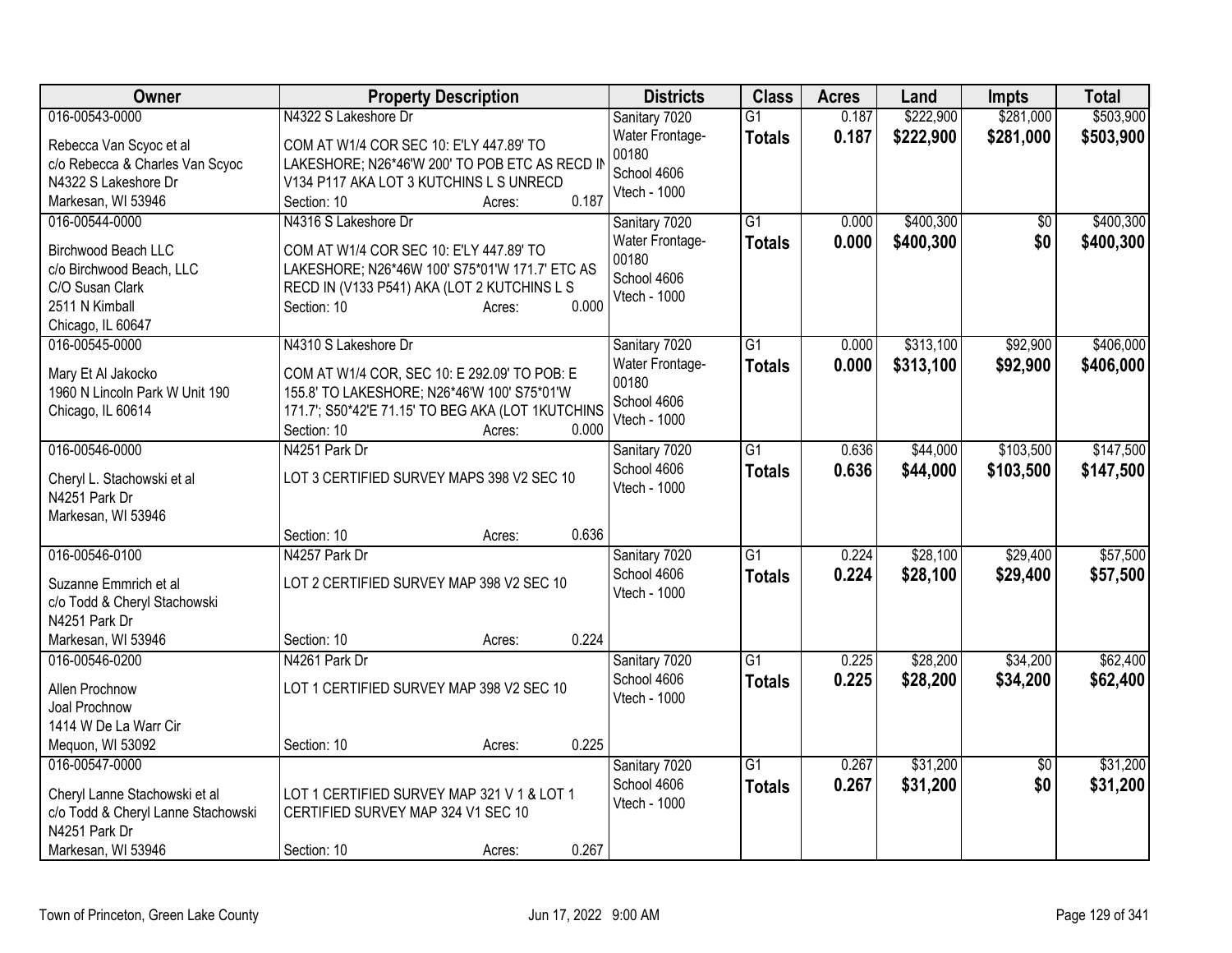| Owner                                | <b>Property Description</b>                             | <b>Districts</b> | <b>Class</b>                      | <b>Acres</b>   | Land                | <b>Impts</b>    | <b>Total</b>        |
|--------------------------------------|---------------------------------------------------------|------------------|-----------------------------------|----------------|---------------------|-----------------|---------------------|
| 016-00548-0000                       | N4237 Park Dr                                           | Sanitary 7020    | $\overline{G1}$                   | 0.373          | \$35,400            | \$41,100        | \$76,500            |
| Donald E. Vanderleest et al          | BEG SW COR GOVT LOT 3 SEC 10; THENCE N ALG V            | School 4606      | <b>Totals</b>                     | 0.373          | \$35,400            | \$41,100        | \$76,500            |
| c/o Donald E & Inge G Vanderleest    | LN GOVT LOT 383' TO SW COR CSM 321; E 193.8' TO         | Vtech - 1000     |                                   |                |                     |                 |                     |
| 7029 Old Spring St                   | SE COR CSM 321; S 7.96'; E 20' TO NW COR CSM 76;        |                  |                                   |                |                     |                 |                     |
| Mt Pleasant, WI 53406                | 0.373<br>Section: 10<br>Acres:                          |                  |                                   |                |                     |                 |                     |
| 016-00549-0000                       | N4238 Park Dr                                           | Sanitary 7020    | $\overline{G1}$                   | 0.364          | \$35,100            | \$88,400        | \$123,500           |
|                                      |                                                         | School 4606      | <b>Totals</b>                     | 0.364          | \$35,100            | \$88,400        | \$123,500           |
| Ronald L. Dutcher                    | COM 33' E OF NW COR OF CERTIFIED SURVEY MAP             | Vtech - 1000     |                                   |                |                     |                 |                     |
| Laurie B. Dutcher                    | 76, V1, N 5R TO NW'LY LN BLK 16 GL TERRACE;             |                  |                                   |                |                     |                 |                     |
| N4238 Park Dr                        | NE'LY & SE'LY ALG SD PLAT TO PT DUEE OF BEG; W<br>0.364 |                  |                                   |                |                     |                 |                     |
| Markesan, WI 53946<br>016-00553-0000 | Section: 10<br>Acres:                                   | School 4606      | $\overline{G5}$                   | 40.000         | \$56,000            |                 | \$56,000            |
|                                      |                                                         | Vtech - 1000     |                                   |                |                     | $\overline{50}$ |                     |
| Mashuda Family Farms, LLC            | NE1/4 OF THE NW1/4 SEC 13                               |                  | <b>Totals</b>                     | 40.000         | \$56,000            | \$0             | \$56,000            |
| PO Box 16                            |                                                         |                  |                                   |                |                     |                 |                     |
| Princeton, WI 54968                  |                                                         |                  |                                   |                |                     |                 |                     |
|                                      | 40.000<br>Section: 13<br>Acres:                         |                  |                                   |                |                     |                 |                     |
| 016-00554-0000                       | County Rd Y                                             | School 4606      | G4                                | 5.000          | \$700               | \$0             | \$700               |
| Mashuda Family Farms, LLC            | NW1/4 OF THE NW1/4 SEC 13                               | Vtech - 1000     | G <sub>5</sub>                    | 35.000         | \$49,000            | \$0             | \$49,000            |
| PO Box 16                            |                                                         |                  | <b>Totals</b>                     | 40.000         | \$49,700            | \$0             | \$49,700            |
| Princeton, WI 54968                  |                                                         |                  |                                   |                |                     |                 |                     |
|                                      | Section: 13<br>40.000<br>Acres:                         |                  |                                   |                |                     |                 |                     |
| 016-00555-0000                       | N6682 County Rd Y                                       | School 4606      | $\overline{G1}$                   | 1.000          | \$12,400            | \$137,800       | \$150,200           |
|                                      |                                                         | Vtech - 1000     | G4                                | 7.000          | \$900               | \$0             | \$900               |
| Richard S. Swanke                    | THE N 37 ACRES OF THE S1/2 OF THE NW1/4 SEC 13          |                  | G <sub>5</sub>                    | 6.000          | \$8,400             | \$0             | \$8,400             |
| N6551 County Rd Y                    | EXC THE RR R/W, EXC THE E 18.5 ACRES EXC THAT           |                  | G <sub>5</sub> M                  | 3.000          | \$4,500             | \$0             | \$4,500             |
| Princeton, WI 54968                  | PART FOR HWY PURPOSES DESC V639 69<br>17.000            |                  | <b>Totals</b>                     | 17.000         | \$26,200            | \$137,800       | \$164,000           |
|                                      | Section: 13<br>Acres:                                   |                  |                                   |                |                     |                 |                     |
| 016-00555-0100                       |                                                         | School 4606      | $\overline{G4}$<br>G <sub>5</sub> | 5.000<br>6.500 | \$600               | $\overline{50}$ | \$600               |
| Mashuda Family Farms, LLC            | THE N18 1/2 ACRES (M/L) OF THE SE1/4 OF THE             | Vtech - 1000     | G <sub>5</sub> M                  | 7.000          | \$9,100<br>\$10,500 | \$0<br>\$0      | \$9,100<br>\$10,500 |
| PO Box 16                            | <b>NW1/4 SEC 13</b>                                     |                  |                                   | 18.500         | \$20,200            | \$0             | \$20,200            |
| Princeton, WI 54968                  |                                                         |                  | <b>Totals</b>                     |                |                     |                 |                     |
|                                      | 18.500<br>Section: 13<br>Acres:                         |                  |                                   |                |                     |                 |                     |
| 016-00556-0000                       | State Highway 73                                        | School 4606      | $\overline{G5}$                   | 12.000         | \$16,800            | $\overline{50}$ | \$16,800            |
| Richard S. Swanke                    | THE S 43R OF THE SW1/4 OF THE NW1/4 SEC 13              | Vtech - 1000     | <b>Totals</b>                     | 12.000         | \$16,800            | \$0             | \$16,800            |
| N6551 County Rd Y                    | EXC RR R/W ALSO EXC PARCELS 556.1 & 556.2 EXC           |                  |                                   |                |                     |                 |                     |
| Princeton, WI 54968                  | THAT PART FOR HWY PURPOSES DESC V639 P69                |                  |                                   |                |                     |                 |                     |
|                                      | 12.000<br>Section: 13<br>Acres:                         |                  |                                   |                |                     |                 |                     |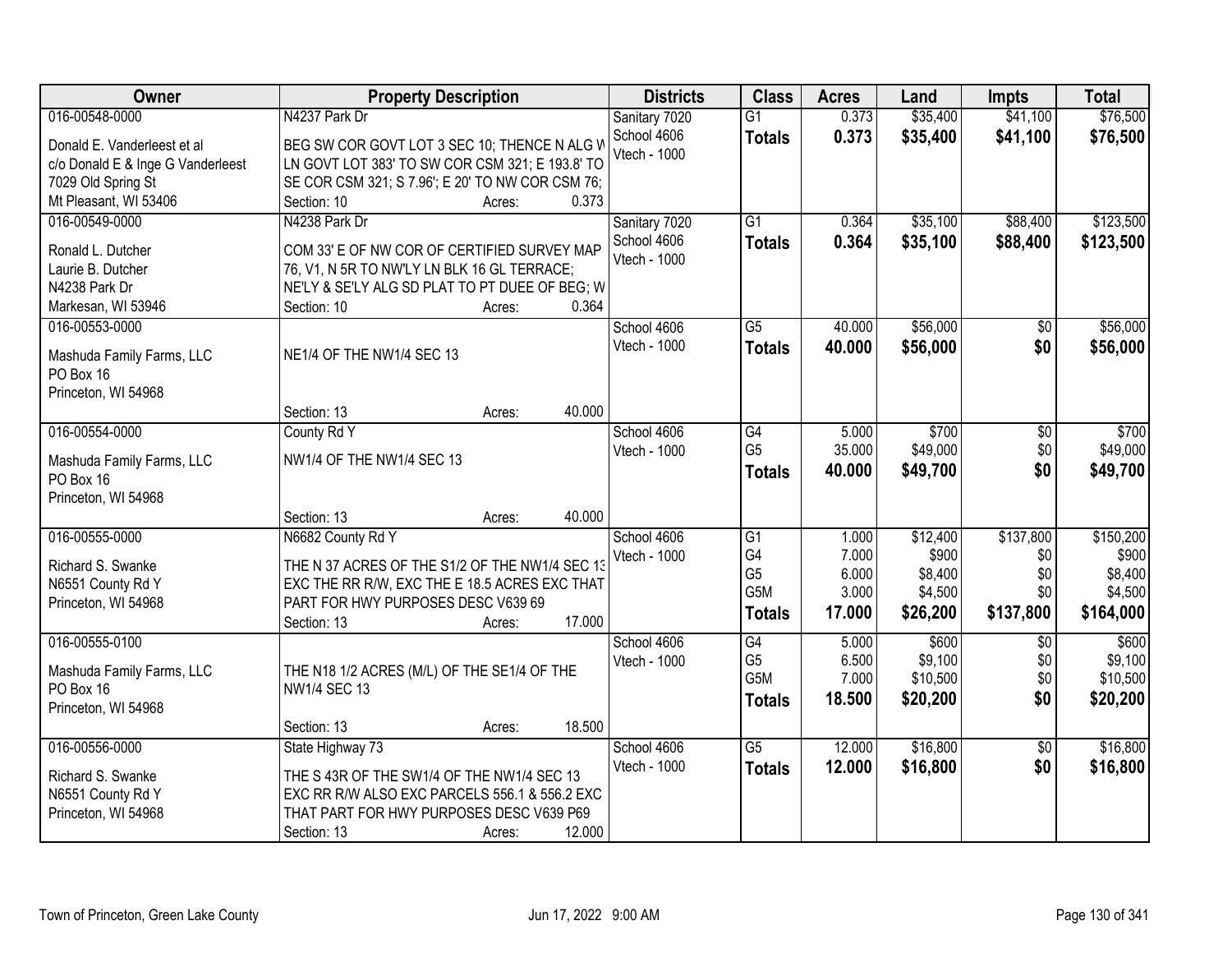| Owner                                      | <b>Property Description</b>                                                | <b>Districts</b> | <b>Class</b>    | <b>Acres</b> | Land     | <b>Impts</b>    | <b>Total</b> |
|--------------------------------------------|----------------------------------------------------------------------------|------------------|-----------------|--------------|----------|-----------------|--------------|
| 016-00556-0100                             | State Highway 73                                                           | School 4606      | $\overline{G1}$ | 3.500        | \$22,900 | $\overline{50}$ | \$22,900     |
| Jake Mueller                               | THAT TRIANGULAR PARCEL OF LAND CONTAINING                                  | Vtech - 1000     | <b>Totals</b>   | 3.500        | \$22,900 | \$0             | \$22,900     |
| 14001 W Dakota St                          | 31/2 ACRES (M/L) & LYING IN THENE COR OF THAT                              |                  |                 |              |          |                 |              |
| New Berlin, WI 53151                       | PART OF THE S1/2 OF THE SW1/4 OF THE NW1/4                                 |                  |                 |              |          |                 |              |
|                                            | 3.500<br>Section: 13<br>Acres:                                             |                  |                 |              |          |                 |              |
| 016-00557-0000                             |                                                                            | School 4606      | $\overline{G5}$ | 13.500       | \$18,900 | $\overline{50}$ | \$18,900     |
| Clifford M. Mashuda                        | THE S 43R OF THE SE1/4 OF THE NW1/4 SEC 13                                 | Vtech - 1000     | G6              | 8.000        | \$32,800 | \$0             | \$32,800     |
| PO Box 16                                  |                                                                            |                  | <b>Totals</b>   | 21.500       | \$51,700 | \$0             | \$51,700     |
| Princeton, WI 54968                        |                                                                            |                  |                 |              |          |                 |              |
|                                            | 21.500<br>Section: 13<br>Acres:                                            |                  |                 |              |          |                 |              |
| 016-00558-0000                             | State Highway 73                                                           | School 4606      | G5              | 17.270       | \$24,200 | \$0             | \$24,200     |
| Clifford M. Mashuda                        | NE1/4 OF THE SW1/4 EXC THE RR R/W SEC 13 EXC                               | Vtech - 1000     | G <sub>6</sub>  | 17.000       | \$69,700 | \$0             | \$69,700     |
| PO Box 16                                  | LOT 4 CSM 1864                                                             |                  | <b>Totals</b>   | 34.270       | \$93,900 | \$0             | \$93,900     |
| Princeton, WI 54968                        |                                                                            |                  |                 |              |          |                 |              |
|                                            | 34.270<br>Section: 13<br>Acres:                                            |                  |                 |              |          |                 |              |
| 016-00558-0100                             | State Highway 73                                                           | School 4606      | $\overline{G1}$ | 2.730        | \$26,200 | $\frac{1}{20}$  | \$26,200     |
|                                            |                                                                            | Vtech - 1000     | <b>Totals</b>   | 2.730        | \$26,200 | \$0             | \$26,200     |
| Mci Real Estate Holdings, LLC<br>PO Box 16 | LOT 4 CERTIFIED SURVEY MAP 1864 V8 SEC 13                                  |                  |                 |              |          |                 |              |
| Princeton, WI 54968                        |                                                                            |                  |                 |              |          |                 |              |
|                                            | 2.730<br>Section: 13<br>Acres:                                             |                  |                 |              |          |                 |              |
| 016-00559-0000                             | State Highway 73                                                           | School 4606      | $\overline{G4}$ | 32.740       | \$4,500  | \$0             | \$4,500      |
|                                            |                                                                            | Vtech - 1000     | G <sub>5</sub>  | 5.000        | \$7,000  | \$0             | \$7,000      |
| Richard S. Swanke                          | NW1/4 OF THE SW1/4 SEC 13 EXC THAT PART OF                                 |                  | <b>Totals</b>   | 37.740       | \$11,500 | \$0             | \$11,500     |
| N6551 County Rd Y                          | PARCEL 556.2 LYING THEREIN EXC THAT PART FOR<br>HWY PURPOSES DESC V639 P67 |                  |                 |              |          |                 |              |
| Princeton, WI 54968                        | 37.740<br>Section: 13<br>Acres:                                            |                  |                 |              |          |                 |              |
| 016-00560-0000                             | W5235 Losinski Rd                                                          | School 4606      | $\overline{G4}$ | 18.000       | \$2,300  | $\overline{50}$ | \$2,300      |
|                                            |                                                                            | Vtech - 1000     | G <sub>5</sub>  | 8.000        | \$6,800  | \$0             | \$6,800      |
| Michael S. Foreman                         | SW1/4 OF THE SW1/4 SEC 13 EXC THAT PART FOR                                |                  | G5M             | 12.000       | \$18,000 | \$0             | \$18,000     |
| Michaela L. Foreman                        | HIGHWAY PURPOSES DESC V637 P499 SUBJ TO                                    |                  | G7              | 2.000        | \$9,700  | \$115,600       | \$125,300    |
| W5235 Losinski Rd                          | ESMT AS DESC IN DOC 398097                                                 |                  | <b>Totals</b>   | 40.000       | \$36,800 | \$115,600       | \$152,400    |
| Princeton, WI 54968                        | 40.000<br>Section: 13<br>Acres:                                            |                  |                 |              |          |                 |              |
| 016-00561-0000                             | N6504 State Rd 73                                                          | School 4606      | $\overline{G2}$ | 17.840       | \$62,900 | \$1,164,800     | \$1,227,700  |
| Mci Real Estate Holdings, LLC              | LOT 1 CERTIFIED SURVEY MAP 1864 V8 SEC 13 INC                              | Vtech - 1000     | <b>Totals</b>   | 17.840       | \$62,900 | \$1,164,800     | \$1,227,700  |
| PO Box 16                                  | ROW AS RECD V390 P392                                                      |                  |                 |              |          |                 |              |
| Princeton, WI 54968                        |                                                                            |                  |                 |              |          |                 |              |
|                                            | 17.840<br>Section: 13<br>Acres:                                            |                  |                 |              |          |                 |              |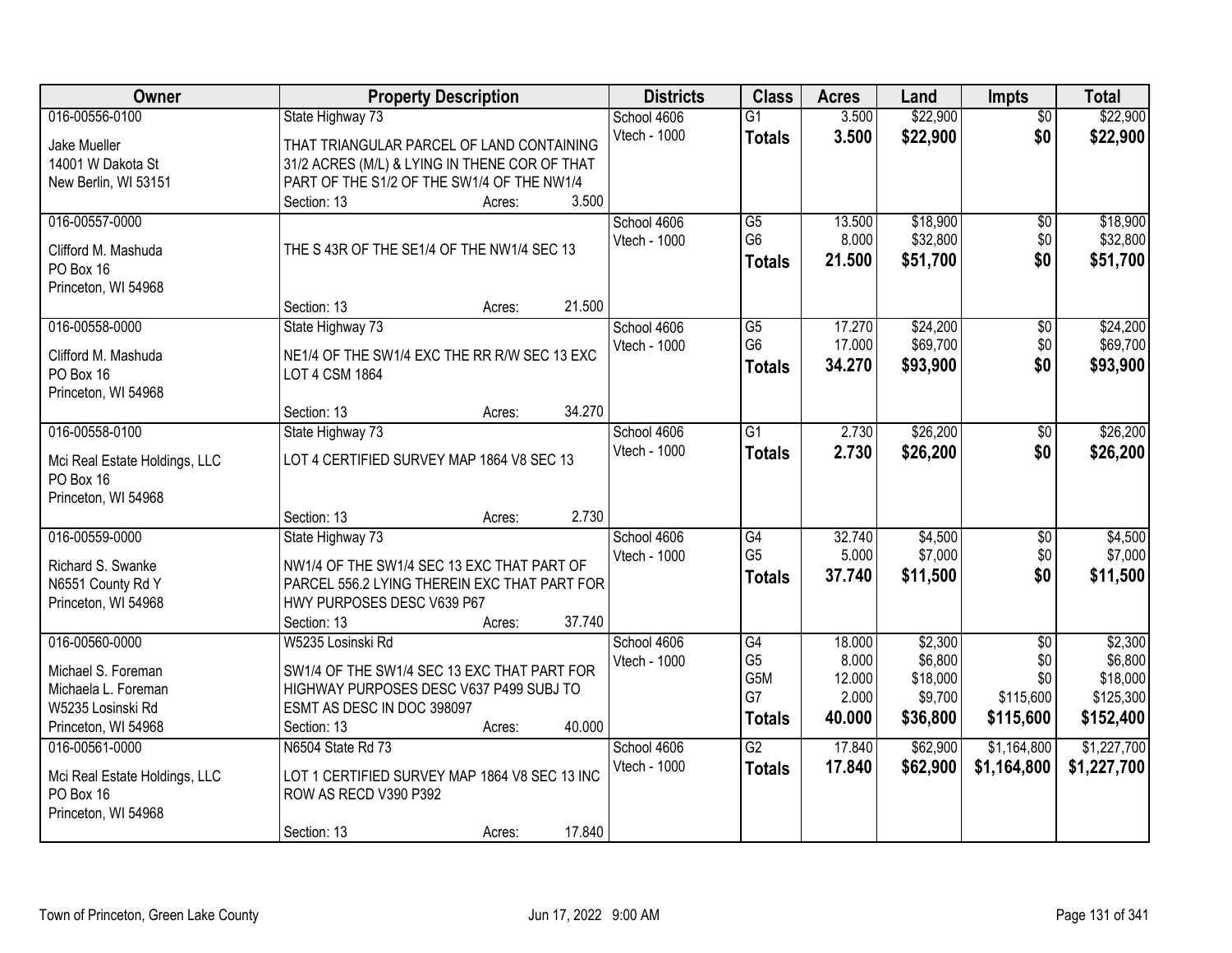| Owner                                                                                      |                                                                                                                                                                               | <b>Property Description</b> |        |                                    | <b>Class</b>                                       | <b>Acres</b>              | Land                             | <b>Impts</b>                  | <b>Total</b>                       |
|--------------------------------------------------------------------------------------------|-------------------------------------------------------------------------------------------------------------------------------------------------------------------------------|-----------------------------|--------|------------------------------------|----------------------------------------------------|---------------------------|----------------------------------|-------------------------------|------------------------------------|
| 016-00561-0100<br>Mci Real Estate Holdings, LLC<br>PO Box 16<br>Princeton, WI 54968        | LOT 3 CERTIFIED SURVEY MAP 1864 V8 SEC 13<br>(PORTION OF LOT 3 LIES IN T/ST MARIE)                                                                                            |                             |        | School 4606<br>Vtech - 1000        | $\overline{G2}$<br><b>Totals</b>                   | 2.030<br>2.030            | \$2,300<br>\$2,300               | $\overline{50}$<br>\$0        | \$2,300<br>\$2,300                 |
|                                                                                            | Section: 13                                                                                                                                                                   | Acres:                      | 2.030  |                                    |                                                    |                           |                                  |                               |                                    |
| 016-00563-0000<br>Clifford M. Mashuda<br>PO Box 16<br>Princeton, WI 54968                  | State Highway 73<br>A STRIP OF LAND FOR A RR R/W THRU W1/2 OF SEC<br>13 EXC THAT PARCEL FOR HWY PURPOSES DESC<br>V642 P472<br>Section: 13                                     | Acres:                      | 3.000  | School 4606<br>Vtech - 1000        | $\overline{G5}$<br><b>Totals</b>                   | 3.000<br>3.000            | \$4,200<br>\$4,200               | $\overline{50}$<br>\$0        | \$4,200<br>\$4,200                 |
| 016-00564-0000                                                                             | N6759 County Rd Y                                                                                                                                                             |                             |        | School 4606                        | $\overline{G1}$                                    | 5.000                     | \$46,000                         | \$92,100                      | \$138,100                          |
| Karen K Soda Survivors Trust<br>N6759 County Rd Y<br>Princeton, WI 54968                   | LOT 1 CERTIFIED SURVEY MAP 68 V1 SEC 14                                                                                                                                       |                             |        | Vtech - 1000                       | <b>Totals</b>                                      | 5.000                     | \$46,000                         | \$92,100                      | \$138,100                          |
|                                                                                            | Section: 14                                                                                                                                                                   | Acres:                      | 5.000  |                                    |                                                    |                           |                                  |                               |                                    |
| 016-00565-0100                                                                             | County Rd Y                                                                                                                                                                   |                             |        | School 4606                        | $\overline{G1}$                                    | 1.000                     | \$12,400                         | \$0                           | \$12,400                           |
| Karen K Soda Survivors Trust<br>N6759 County Rd Y<br>Princeton, WI 54968                   | LOT 1 CERTIFIED SURVEY MAP 565 V2 SEC 14                                                                                                                                      |                             |        | Vtech - 1000                       | <b>Totals</b>                                      | 1.000                     | \$12,400                         | \$0                           | \$12,400                           |
|                                                                                            | Section: 14                                                                                                                                                                   | Acres:                      | 1.000  |                                    |                                                    |                           |                                  |                               |                                    |
| 016-00565-0200<br>Susan L. Dockus<br>N6727 County Rd Y<br>Princeton, WI 54968              | N6727 County Rd Y<br>THAT PART OF THE N1/2 OF THE NE1/4 SEC 14<br>LYING N OF STH 73 EXC RR ROW LOT 1 CSM 3045 &<br>CSM 68 & CSM 565; EXC CSM 3618 V21; SUBJ TO<br>Section: 14 | Acres:                      | 29,000 | School 4606<br><b>Vtech - 1000</b> | $\overline{G1}$<br>G <sub>5</sub><br><b>Totals</b> | 3.000<br>26.000<br>29.000 | \$28,500<br>\$36,400<br>\$64,900 | \$313,600<br>\$0<br>\$313,600 | \$342,100<br>\$36,400<br>\$378,500 |
| 016-00565-0300                                                                             | N6729 County Rd Y                                                                                                                                                             |                             |        | School 4606                        | $\overline{G1}$                                    | 1.000                     | \$12,400                         | \$91,200                      | \$103,600                          |
| Katy R. Crane<br>N6733 County Rd Y<br>Princeton, WI 54968                                  | LOT 1 CERTIFIED SURVEY MAP 3618 V21; SUBJ TO 8<br>TOGETHER WITH SHARED WELL AGMT DESC IN<br>DOC#396464<br>Section: 14                                                         | Acres:                      | 1.000  | Vtech - 1000                       | <b>Totals</b>                                      | 1.000                     | \$12,400                         | \$91,200                      | \$103,600                          |
| 016-00566-0000                                                                             | N6725 State Rd 73                                                                                                                                                             |                             |        | School 4606                        | $\overline{G1}$                                    | 1.000                     | \$19,000                         | \$179,900                     | \$198,900                          |
| Linda E. Swanke et al<br>c/o Richard S. Swanke<br>N6551 County Rd Y<br>Princeton, WI 54968 | THAT PART OF THE N1/2 OF THE NE1/4 SEC 14<br>LYING S OF STH 73<br>Section: 14                                                                                                 | Acres:                      | 40.300 | Vtech - 1000                       | G4<br>G <sub>5</sub><br><b>Totals</b>              | 5.000<br>34.300<br>40.300 | \$600<br>\$29,200<br>\$48,800    | \$0<br>\$0<br>\$179,900       | \$600<br>\$29,200<br>\$228,700     |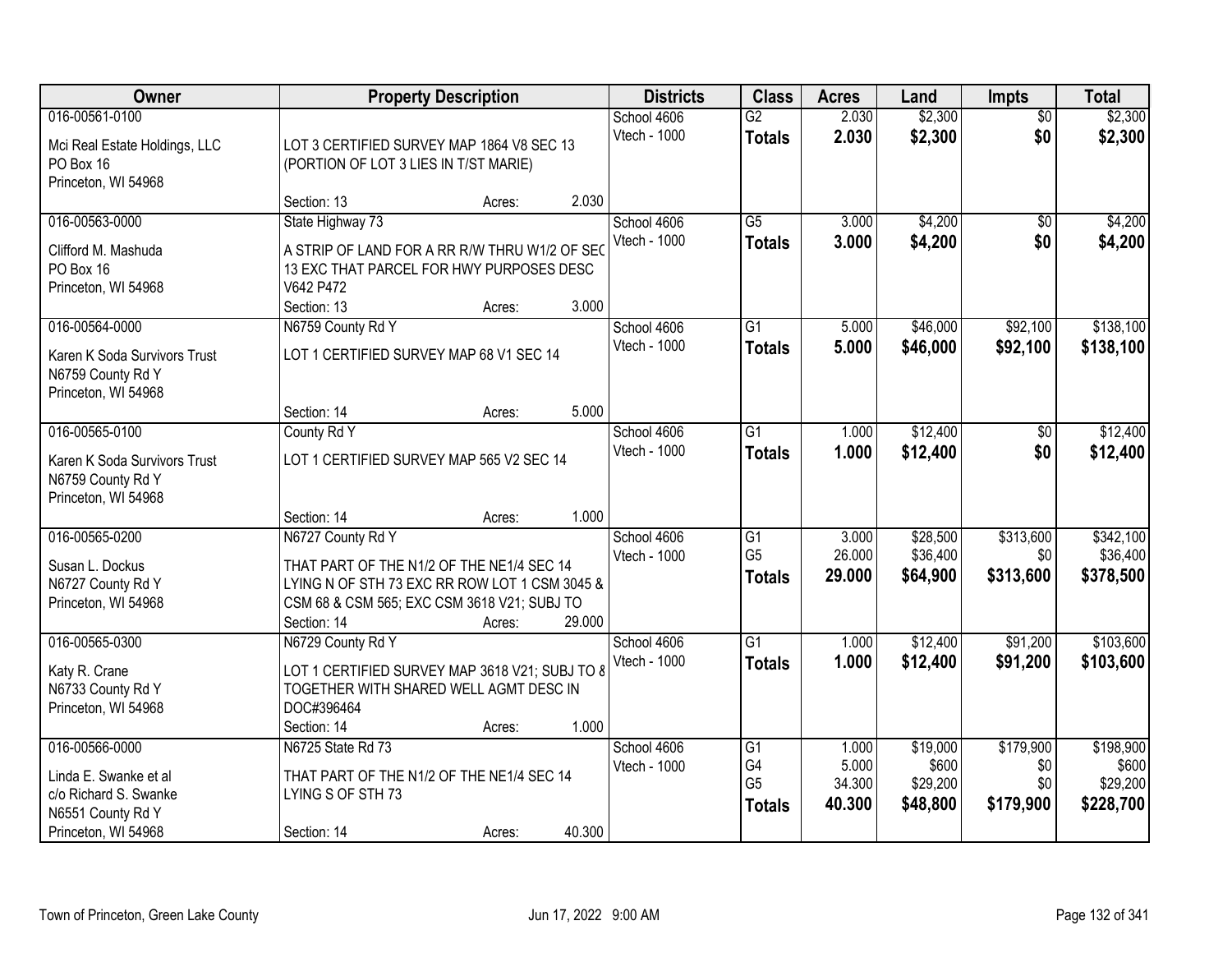| Owner                                    | <b>Property Description</b>                         | <b>Districts</b> | <b>Class</b>     | <b>Acres</b> | Land        | <b>Impts</b>    | <b>Total</b> |
|------------------------------------------|-----------------------------------------------------|------------------|------------------|--------------|-------------|-----------------|--------------|
| 016-00567-0000                           | Kraho Rd                                            | School 4606      | $\overline{G4}$  | 28.097       | \$3,500     | $\overline{50}$ | \$3,500      |
| Richard Swanke et al                     | THE W 60R OF THE SW1/4 OF THE NE1/4 SEC 14          | Vtech - 1000     | <b>Totals</b>    | 28.097       | \$3,500     | \$0             | \$3,500      |
| c/o Richard S. Swanke                    | EXC THAT PT OF PARCEL 572.1 LYING THEREIN           |                  |                  |              |             |                 |              |
| N6551 County Rd Y                        | EXC THAT PART LYING SOUTH OF KRAHN RD               |                  |                  |              |             |                 |              |
| Princeton, WI 54968                      | 28.097<br>Section: 14<br>Acres:                     |                  |                  |              |             |                 |              |
| 016-00567-0100                           | Kraho Rd                                            | School 4606      | $\overline{G5}$  | 0.870        | \$1,200     | \$0             | \$1,200      |
| Stanley J. Naparala                      | THAT PART OF THE SW1/4 NE1/4 LYING S OF             | Vtech - 1000     | <b>Totals</b>    | 0.870        | \$1,200     | \$0             | \$1,200      |
| 1109 Otto Rd                             | <b>KRAHN RD</b>                                     |                  |                  |              |             |                 |              |
| Princeton, WI 54968                      |                                                     |                  |                  |              |             |                 |              |
|                                          | 0.870<br>Section: 14<br>Acres:                      |                  |                  |              |             |                 |              |
| 016-00568-0000                           | State Highway 73                                    | School 4606      | G4               | 41.600       | \$4,100     | $\overline{50}$ | \$4,100      |
|                                          | THE E 100R OF THE S1/2 OF THE NE1/4 SEC 14 EXC      | Vtech - 1000     | G <sub>5</sub>   | 1.500        | \$2,100     | \$0             | \$2,100      |
| Richard S. Swanke<br>N6551 County Rd Y   | A RR R/W                                            |                  | G <sub>5</sub> M | 4.000        | \$6,000     | \$0             | \$6,000      |
| Princeton, WI 54968                      |                                                     |                  | <b>Totals</b>    | 47.100       | \$12,200    | \$0             | \$12,200     |
|                                          | 47.100<br>Section: 14<br>Acres:                     |                  |                  |              |             |                 |              |
| 016-00569-0000                           |                                                     | School 4606      | $\overline{G5}$  | 21.000       | \$18,400    | \$0             | \$18,400     |
|                                          |                                                     | Vtech - 1000     | G <sub>6</sub>   | 19.000       | \$47,500    | \$0             | \$47,500     |
| Richard Swanke et al                     | NE1/4 OF THE NW1/4 SEC 14                           |                  | <b>Totals</b>    | 40.000       | \$65,900    | \$0             | \$65,900     |
| c/o Richard S. Swanke                    |                                                     |                  |                  |              |             |                 |              |
| N6551 County Rd Y<br>Princeton, WI 54968 | 40.000<br>Section: 14<br>Acres:                     |                  |                  |              |             |                 |              |
| 016-00570-0000                           | N6740 Krahn Rd                                      | School 4606      | $\overline{G1}$  | 1.850        | \$7,600     | \$500           | \$8,100      |
|                                          |                                                     | Vtech - 1000     | W <sub>6</sub>   | 33.000       | (\$135,300) | \$0             | \$0          |
| Michael J. Loughrin                      | NW1/4 OF THE NW1/4 SEC 14 EXC PARCEL 570.1          |                  | <b>Totals</b>    | 34.850       | \$7,600     | \$500           | \$8,100      |
| 5247 S Guerin pass                       | EXC PARCEL DESC V723 P30                            |                  |                  |              |             |                 |              |
| New Berlin, WI 53151                     |                                                     |                  |                  |              |             |                 |              |
|                                          | 34.850<br>Section: 14<br>Acres:                     |                  |                  |              |             |                 |              |
| 016-00570-0100                           | N6718 Krahn Rd                                      | School 4606      | $\overline{G1}$  | 5.300        | \$46,700    | \$112,500       | \$159,200    |
| Jeanine S. Bosak                         | COM 1197.22' S & 173' S68*W OF THE NW COR SEC       | Vtech - 1000     | <b>Totals</b>    | 5.300        | \$46,700    | \$112,500       | \$159,200    |
| Jeanine Brown                            | 14; THENCE N17*E 468.60'; S72*E 500'; S17*W 376.79; |                  |                  |              |             |                 |              |
| N6718 Krahn Rd                           | W 365.88'; N63*W 154.87' TO BEG INCL PARCEL DES(    |                  |                  |              |             |                 |              |
| Princeton, WI 54968                      | 5.300<br>Section: 14<br>Acres:                      |                  |                  |              |             |                 |              |
| 016-00571-0000                           | N6680 Krahn Rd                                      | School 4606      | G4               | 5.900        | \$700       | $\overline{50}$ | \$700        |
| Jeanine Brown                            | SW1/4 OF THE NW1/4 SEC 14 EXC THAT PARCEL           | Vtech - 1000     | G <sub>5</sub>   | 1.000        | \$1,400     | \$0             | \$1,400      |
| N6718 Krahn Rd                           | LYING S OF KRAHN RD                                 |                  | G5M              | 2.000        | \$3,000     | \$0             | \$3,000      |
| Princeton, WI 54968                      |                                                     |                  | G7               | 1.000        | \$5,700     | \$34,900        | \$40,600     |
|                                          | 9.900<br>Section: 14<br>Acres:                      |                  | <b>Totals</b>    | 9.900        | \$10,800    | \$34,900        | \$45,700     |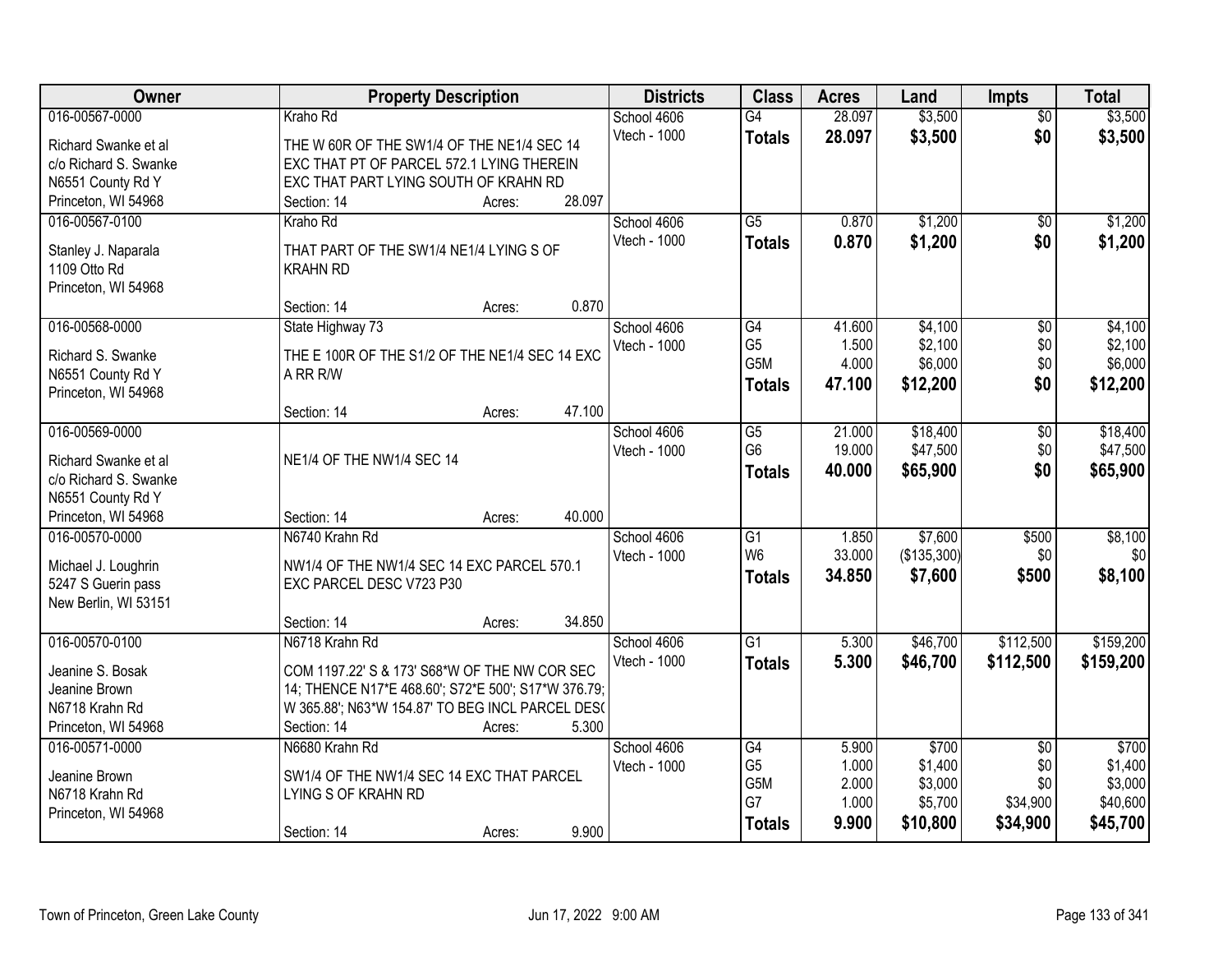| Owner                               | <b>Property Description</b>                                                | <b>Districts</b> | <b>Class</b>         | <b>Acres</b> | Land                | <b>Impts</b>    | <b>Total</b> |
|-------------------------------------|----------------------------------------------------------------------------|------------------|----------------------|--------------|---------------------|-----------------|--------------|
| 016-00571-0100                      | Kraho Rd                                                                   | School 4606      | $\overline{G5}$      | 13.220       | \$18,500            | $\overline{50}$ | \$18,500     |
| Stanley J. Naparala                 | THAT PART OF THE SW1/4 OF THE NW1/4 LYING S                                | Vtech - 1000     | <b>Totals</b>        | 13.220       | \$18,500            | \$0             | \$18,500     |
| 1109 Otto Rd                        | OF KRAHN RD EXC PARCEL 571.1.01                                            |                  |                      |              |                     |                 |              |
| Princeton, WI 54968                 |                                                                            |                  |                      |              |                     |                 |              |
|                                     | Section: 14<br>Acres:                                                      | 13.220           |                      |              |                     |                 |              |
| 016-00571-0101                      | Kraho Rd                                                                   | School 4606      | G4                   | 6.000        | \$800               | $\overline{50}$ | \$800        |
| Lee E Moss Revocable Trust et al    | COM SW COR OF SW1/4 OF THE NW1/4 SEC 16                                    | Vtech - 1000     | G <sub>5</sub>       | 3.288        | \$1,700             | \$0             | \$1,700      |
| c/o Lee Edward Moss Revocable Trust | THENCE E 560 THENCE N 1046.72' TO C/L KRAHN                                |                  | W <sub>6</sub>       | 7.000        | $($ \$6,100) $ $    | \$0             | \$0          |
| W5698 Losinski Rd                   | RD; THENCE NW'LY ALG C/L KRAHN RD TO W LN OF                               |                  | <b>Totals</b>        | 16.288       | \$2,500             | \$0             | \$2,500      |
| Princeton, WI 54968                 | Section: 14<br>Acres:                                                      | 16.288           |                      |              |                     |                 |              |
| 016-00572-0000                      | Kraho Rd                                                                   | School 4606      | G4                   | 18.796       | \$2,400             | \$0             | \$2,400      |
| Richard Swanke et al                | SE1/4 OF THE NW1/4 SEC 14M EXC THAT PART OF                                | Vtech - 1000     | G <sub>5</sub>       | 1.500        | \$1,300             | \$0             | \$1,300      |
| c/o Richard S. Swanke               | PARCEL 572.1 LYING THEREIN & EXC THAT PART                                 |                  | G5M                  | 3.000        | \$3,800             | \$0             | \$3,800      |
| N6551 County Rd Y                   | LYING S OF KRAHN RD                                                        |                  | <b>Totals</b>        | 23.296       | \$7,500             | \$0             | \$7,500      |
| Princeton, WI 54968                 | Section: 14<br>Acres:                                                      | 23.296           |                      |              |                     |                 |              |
| 016-00572-0100                      | N6622 Krahn Rd                                                             | School 4606      | G1                   | 5.040        | \$46,100            | \$125,600       | \$171,700    |
|                                     |                                                                            | Vtech - 1000     | <b>Totals</b>        | 5.040        | \$46,100            | \$125,600       | \$171,700    |
| Ryan D. Westfield                   | COM 2532.93' N87*04'W OF SE COR OF THE NE1/4                               |                  |                      |              |                     |                 |              |
| Tina J. Westfield<br>N6622 Krahn Rd | SEC 14 THENCE N71*25'W 425.34' & N68*50'W 118.78'                          |                  |                      |              |                     |                 |              |
| Princeton, WI 54968                 | ALG CEN LN KRAHN RD; N 405.48'; S76*42'E 487.77';<br>Section: 14<br>Acres: | 5.040            |                      |              |                     |                 |              |
| 016-00572-0200                      | Kraho Rd                                                                   | School 4606      | $\overline{G5}$      | 10.664       | \$15,000            | $\overline{50}$ | \$15,000     |
|                                     |                                                                            | Vtech - 1000     | G <sub>6</sub>       | 1.000        | \$4,100             | \$0             | \$4,100      |
| Stanley J. Naparala                 | THAT PART SW1/4 OF THE NW1/4 LYING S OF                                    |                  | <b>Totals</b>        | 11.664       | \$19,100            | \$0             | \$19,100     |
| 1109 Otto Rd                        | <b>KRAHN RD</b>                                                            |                  |                      |              |                     |                 |              |
| Princeton, WI 54968                 |                                                                            |                  |                      |              |                     |                 |              |
|                                     | Section: 14<br>Acres:                                                      | 11.664           |                      |              |                     |                 |              |
| 016-00573-0000                      | Losinski Rd                                                                | School 4606      | G4<br>G <sub>5</sub> | 17.000       | \$1,100<br>\$11,000 | $\overline{50}$ | \$1,100      |
| Richard S. Swanke                   | LOT 1 CERTIFIED SURVEY MAP 2865 V14                                        | Vtech - 1000     |                      | 8.120        |                     | \$0<br>\$0      | \$11,000     |
| N6551 County Rd Y                   |                                                                            |                  | <b>Totals</b>        | 25.120       | \$12,100            |                 | \$12,100     |
| Princeton, WI 54968                 |                                                                            |                  |                      |              |                     |                 |              |
|                                     | Section: 14<br>Acres:                                                      | 25.120           |                      |              |                     |                 |              |
| 016-00573-0100                      | W5510 Losinski Rd                                                          | School 4606      | G1                   | 1.303        | \$23,100            | \$86,000        | \$109,100    |
| Richard S. Swanke                   | THE S 660' OF THE E 350' OF THE NE1/4 OF THE                               | Vtech - 1000     | G4                   | 4.000        | \$500               | \$0             | \$500        |
| N6551 County Rd Y                   | SW1/4 SEC 14 LIFE USE MERNA SWANKE                                         |                  | <b>Totals</b>        | 5.303        | \$23,600            | \$86,000        | \$109,600    |
| Princeton, WI 54968                 |                                                                            |                  |                      |              |                     |                 |              |
|                                     | Section: 14<br>Acres:                                                      | 5.303            |                      |              |                     |                 |              |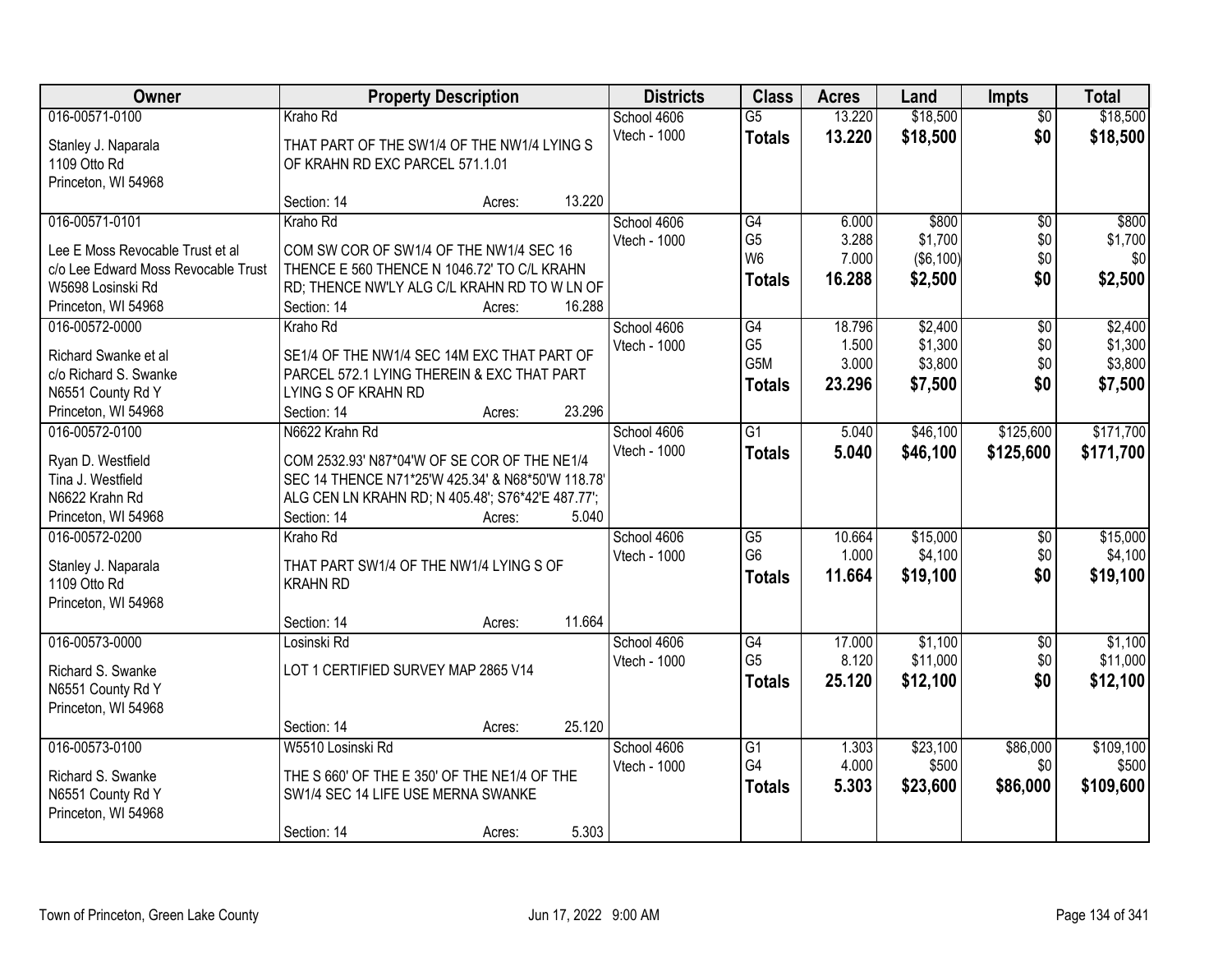| Owner                          |                                                                                              | <b>Property Description</b> |        |              | <b>Class</b>         | <b>Acres</b> | Land     | <b>Impts</b>    | <b>Total</b> |
|--------------------------------|----------------------------------------------------------------------------------------------|-----------------------------|--------|--------------|----------------------|--------------|----------|-----------------|--------------|
| 016-00573-0200                 | W5540 Losinski Rd                                                                            |                             |        | School 4606  | $\overline{G5}$      | 8.716        | \$11,600 | $\overline{50}$ | \$11,600     |
| Richard S. Swanke              | LOT 2 CERTIFIED SURVEY MAP 2865 V14                                                          |                             |        | Vtech - 1000 | G7                   | 1.000        | \$5,700  | \$16,300        | \$22,000     |
| N6551 County Rd Y              |                                                                                              |                             |        |              | <b>Totals</b>        | 9.716        | \$17,300 | \$16,300        | \$33,600     |
| Princeton, WI 54968            |                                                                                              |                             |        |              |                      |              |          |                 |              |
|                                | Section: 14                                                                                  | Acres:                      | 9.716  |              |                      |              |          |                 |              |
| 016-00574-0000                 | W5602 Losinski Rd                                                                            |                             |        | School 4606  | G4                   | 23.000       | \$2,900  | $\overline{30}$ | \$2,900      |
| Darwin E. Bornick et al        | NW1/4 OF THE SW1/4 SEC 14                                                                    |                             |        | Vtech - 1000 | G <sub>5</sub>       | 15.000       | \$10,200 | \$0             | \$10,200     |
| c/o Darwin E & Jean A Bornick  |                                                                                              |                             |        |              | G7                   | 2.000        | \$11,400 | \$149,200       | \$160,600    |
| W5602 Losinski Rd              |                                                                                              |                             |        |              | <b>Totals</b>        | 40.000       | \$24,500 | \$149,200       | \$173,700    |
| Princeton, WI 54968            | Section: 14                                                                                  | Acres:                      | 40.000 |              |                      |              |          |                 |              |
| 016-00575-0000                 | Losinski Rd                                                                                  |                             |        | School 4606  | G4                   | 19.460       | \$2,200  | \$0             | \$2,200      |
| Paul Doro                      | SW1/4 OF THE SW1/4 SEC 14 EXC PARCEL 575.1                                                   |                             |        | Vtech - 1000 | G <sub>5</sub>       | 11.000       | \$14,800 | \$0             | \$14,800     |
| W5631 Losinski Rd              |                                                                                              |                             |        |              | G <sub>5</sub> M     | 3.000        | \$4,500  | \$0             | \$4,500      |
| Princeton, WI 54968            |                                                                                              |                             |        |              | <b>Totals</b>        | 33.460       | \$21,500 | \$0             | \$21,500     |
|                                | Section: 14                                                                                  | Acres:                      | 33.460 |              |                      |              |          |                 |              |
| 016-00575-0100                 | W5631 Losinski Rd                                                                            |                             |        | School 4606  | $\overline{G4}$      | 3.000        | \$200    | \$0             | \$200        |
|                                |                                                                                              |                             |        | Vtech - 1000 | G <sub>5</sub>       | 0.540        | \$100    | \$0             | \$100        |
| Paul Doro<br>W5631 Losinski Rd | COM 354' W'LY OF INTER CEN LN LOSINSKI RD &<br>EAST LN SW1/4 OF THE SW1/4 SEC 14 THENCE W'LY |                             |        |              | G <sub>5</sub> M     | 1.000        | \$1,500  | \$0             | \$1,500      |
| Princeton, WI 54968            | 633'; S 400'; E'LY 641' (M/L) N 500' TO BEG                                                  |                             |        |              | G7                   | 2.000        | \$11,400 | \$132,400       | \$143,800    |
|                                | Section: 14                                                                                  | Acres:                      | 6.540  |              | <b>Totals</b>        | 6.540        | \$13,200 | \$132,400       | \$145,600    |
| 016-00576-0000                 | Losinski Rd                                                                                  |                             |        | School 4606  | $\overline{G4}$      | 30.000       | \$5,200  | $\overline{50}$ | \$5,200      |
|                                |                                                                                              |                             |        | Vtech - 1000 | G <sub>5</sub>       | 5.000        | \$5,700  | \$0             | \$5,700      |
| Paul Doro                      | SE1/4 OF THE SW1/4 SEC 14                                                                    |                             |        |              | G <sub>5</sub> M     | 5.000        | \$7,500  | \$0             | \$7,500      |
| W5631 Losinski Rd              |                                                                                              |                             |        |              | <b>Totals</b>        | 40.000       | \$18,400 | \$0             | \$18,400     |
| Princeton, WI 54968            |                                                                                              |                             | 40.000 |              |                      |              |          |                 |              |
| 016-00577-0000                 | Section: 14<br>N6675 State Rd 73                                                             | Acres:                      |        | School 4606  | G4                   | 26.000       | \$3,100  | $\overline{50}$ | \$3,100      |
|                                |                                                                                              |                             |        | Vtech - 1000 | G <sub>5</sub>       | 6.500        | \$6,400  | \$0             | \$6,400      |
| Richard S. Swanke              | NE1/4 OF THE SE1/4 SEC 14                                                                    |                             |        |              | G7                   | 7.500        | \$42,800 | \$200,900       | \$243,700    |
| N6551 County Rd Y              |                                                                                              |                             |        |              | <b>Totals</b>        | 40.000       | \$52,300 | \$200,900       | \$253,200    |
| Princeton, WI 54968            |                                                                                              |                             |        |              |                      |              |          |                 |              |
|                                | Section: 14                                                                                  | Acres:                      | 40.000 |              |                      |              |          |                 |              |
| 016-00578-0000                 | Losinski Rd                                                                                  |                             |        | School 4606  | G4<br>G <sub>5</sub> | 23.500       | \$3,000  | $\overline{50}$ | \$3,000      |
| Richard S. Swanke              | THE E 50R OF THE NW1/4 OF THE SE1/4 SEC 14                                                   |                             |        | Vtech - 1000 |                      | 1.500        | \$100    | \$0             | \$100        |
| N6551 County Rd Y              |                                                                                              |                             |        |              | <b>Totals</b>        | 25.000       | \$3,100  | \$0             | \$3,100      |
| Princeton, WI 54968            |                                                                                              |                             |        |              |                      |              |          |                 |              |
|                                | Section: 14                                                                                  | Acres:                      | 25.000 |              |                      |              |          |                 |              |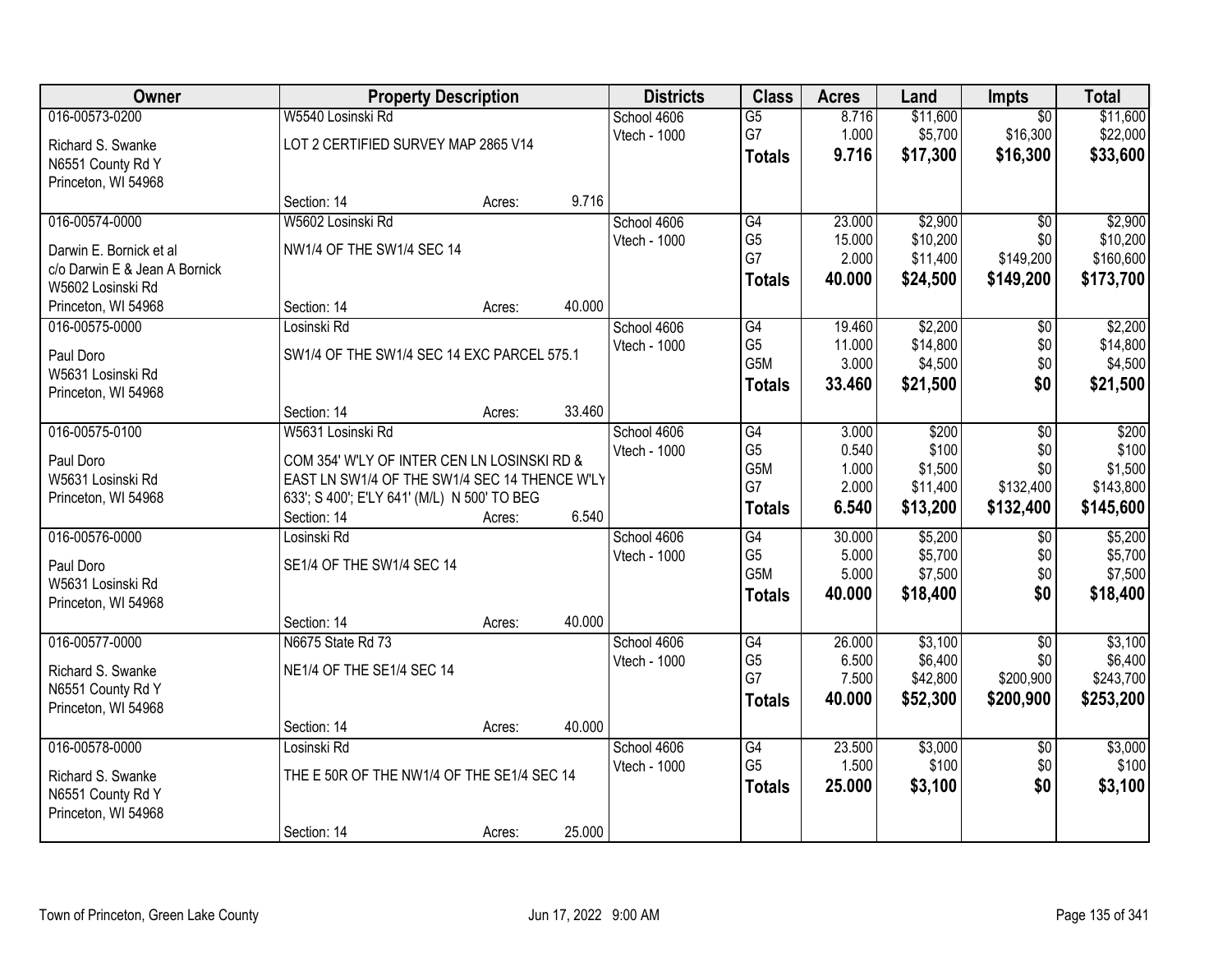| Owner                              | <b>Property Description</b>                 |        |        | <b>Districts</b> | <b>Class</b>     | <b>Acres</b> | Land       | <b>Impts</b>    | <b>Total</b> |
|------------------------------------|---------------------------------------------|--------|--------|------------------|------------------|--------------|------------|-----------------|--------------|
| 016-00579-0000                     | W5482 Losinski Rd                           |        |        | School 4606      | G4               | 9.500        | \$900      | $\overline{50}$ | \$900        |
| James M. Wegner                    | THE W 30R OF THE NW1/4 OF THE SE1/4 SEC 14  |        |        | Vtech - 1000     | G <sub>5</sub>   | 2.000        | \$1,700    | \$0             | \$1,700      |
| W5482 Losinski Rd                  |                                             |        |        |                  | G7               | 3.500        | \$20,000   | \$234,700       | \$254,700    |
| Princeton, WI 54968                |                                             |        |        |                  | <b>Totals</b>    | 15.000       | \$22,600   | \$234,700       | \$257,300    |
|                                    | Section: 14                                 | Acres: | 15.000 |                  |                  |              |            |                 |              |
| 016-00580-0000                     | W5465 Losinski Rd                           |        |        | School 4606      | G4               | 37.000       | \$4,200    | $\overline{50}$ | \$4,200      |
| John P. Bednarek                   | SW1/4 OF THE SE1/4 SEC 14                   |        |        | Vtech - 1000     | G <sub>5</sub>   | 1.000        | \$100      | \$0             | \$100        |
| W5465 Losinski Rd                  |                                             |        |        |                  | G7               | 2.000        | \$11,400   | \$70,100        | \$81,500     |
| Princeton, WI 54968                |                                             |        |        |                  | <b>Totals</b>    | 40.000       | \$15,700   | \$70,100        | \$85,800     |
|                                    | Section: 14                                 | Acres: | 40.000 |                  |                  |              |            |                 |              |
| 016-00581-0000                     | Losinski Rd                                 |        |        | School 4606      | G4               | 8.000        | \$1,000    | $\overline{50}$ | \$1,000      |
| Richard S. Swanke                  | SE1/4 OF THE SE1/4 SEC 14                   |        |        | Vtech - 1000     | G <sub>5</sub>   | 4.000        | \$4,300    | \$0             | \$4,300      |
| N6551 County Rd Y                  |                                             |        |        |                  | G <sub>5</sub> M | 28.000       | \$42,000   | \$0             | \$42,000     |
| Princeton, WI 54968                |                                             |        |        |                  | <b>Totals</b>    | 40.000       | \$47,300   | \$0             | \$47,300     |
|                                    | Section: 14                                 | Acres: | 40.000 |                  |                  |              |            |                 |              |
| 016-00582-0000                     | Losinski Rd                                 |        |        | School 4606      | $\overline{G5}$  | 1.200        | \$1,700    | \$0             | \$1,700      |
| Fbo Jason Barry Chappa Irrevocable | A STRIP OF LAND FOR RR R/W ACROSS THE NE1/4 |        |        | Vtech - 1000     | <b>Totals</b>    | 1.200        | \$1,700    | \$0             | \$1,700      |
| Trust                              | <b>SEC 14 EXC CSM 3045</b>                  |        |        |                  |                  |              |            |                 |              |
| N6835 County Rd Y                  |                                             |        |        |                  |                  |              |            |                 |              |
| Princeton, WI 54968                | Section: 14                                 | Acres: | 1.200  |                  |                  |              |            |                 |              |
| 016-00582-0100                     | State Highway 73                            |        |        | School 4606      | $\overline{G5}$  | 3.960        | \$5,600    | $\overline{30}$ | \$5,600      |
| Susan L. Dockus                    | LOT 1 CERTIFIED SURVEY MAP 3045 V16         |        |        | Vtech - 1000     | <b>Totals</b>    | 3.960        | \$5,600    | \$0             | \$5,600      |
| N6727 County Rd Y                  |                                             |        |        |                  |                  |              |            |                 |              |
| Princeton, WI 54968                |                                             |        |        |                  |                  |              |            |                 |              |
|                                    | Section: 14                                 | Acres: | 3.960  |                  |                  |              |            |                 |              |
| 016-00583-0000                     | Krahn Rd                                    |        |        | School 4606      | G6               | 6.150        | \$25,200   | $\sqrt{$0}$     | \$25,200     |
| Michael J. Loughrin                | THAT PART OF THE NE1/4 OF THE NE1/4 SEC 15  |        |        | Vtech - 1000     | W <sub>6</sub>   | 19.000       | (\$77,900) | \$0             | \$0          |
| 5247 S Guerin pass                 | LYING NE'LY OF KRAHN RD                     |        |        |                  | <b>Totals</b>    | 25.150       | \$25,200   | \$0             | \$25,200     |
| New Berlin, WI 53151               |                                             |        |        |                  |                  |              |            |                 |              |
|                                    | Section: 15                                 | Acres: | 25.150 |                  |                  |              |            |                 |              |
| 016-00583-0100                     | N6747 Krahn Rd                              |        |        | School 4606      | $\overline{G1}$  | 14.850       | \$71,700   | \$115,000       | \$186,700    |
| Paul Rajnicek                      | THAT PART OF THE NE1/4 OF THE NE1/4 SEC 15  |        |        | Vtech - 1000     | <b>Totals</b>    | 14.850       | \$71,700   | \$115,000       | \$186,700    |
| Lorie Rajnicek                     | LYING SW'LY OF KRAHN RD                     |        |        |                  |                  |              |            |                 |              |
| N6747 Krahn Rd                     |                                             |        |        |                  |                  |              |            |                 |              |
| Princeton, WI 54968                | Section: 15                                 | Acres: | 14.850 |                  |                  |              |            |                 |              |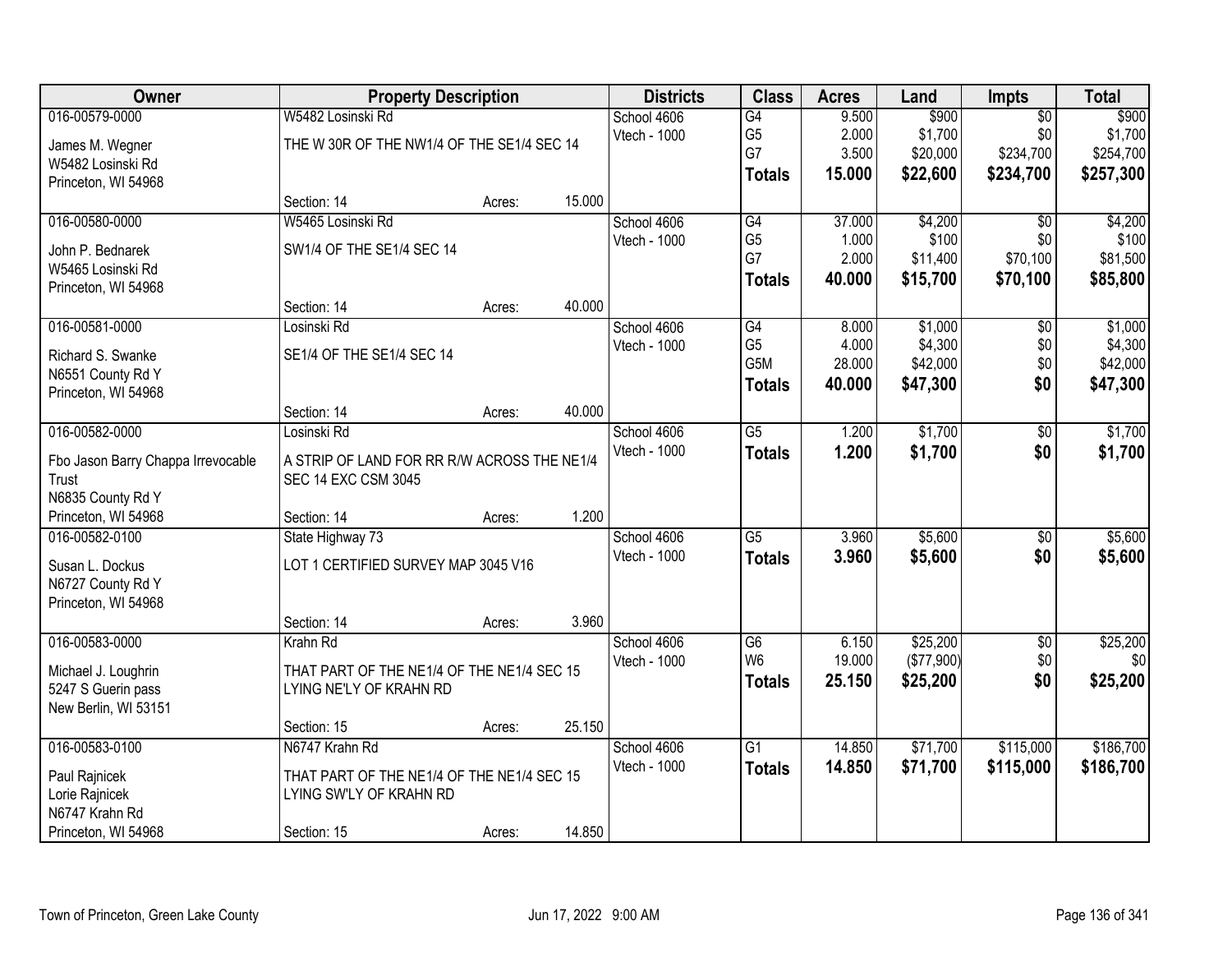| Owner                                                                                                    | <b>Property Description</b> |        |        | <b>Districts</b> | <b>Class</b>    | <b>Acres</b> | Land        | <b>Impts</b>    | <b>Total</b> |
|----------------------------------------------------------------------------------------------------------|-----------------------------|--------|--------|------------------|-----------------|--------------|-------------|-----------------|--------------|
| 016-00584-0000                                                                                           | Krahn Rd                    |        |        | School 4606      | $\overline{G4}$ | 10.000       | \$1,300     | $\overline{50}$ | \$1,300      |
| Mary P. Deering                                                                                          | NW1/4 OF THE NE1/4 SEC 15   |        |        | Vtech - 1000     | G <sub>5</sub>  | 20.000       | \$28,000    | \$0             | \$28,000     |
| c/o Mary P. Deering                                                                                      |                             |        |        |                  | G5M             | 10.000       | \$15,000    | \$0             | \$15,000     |
| 1009 S Main St                                                                                           |                             |        |        |                  | <b>Totals</b>   | 40,000       | \$44,300    | \$0             | \$44,300     |
| Saukville, WI 53080                                                                                      | Section: 15                 | Acres: | 40.000 |                  |                 |              |             |                 |              |
| 016-00585-0000                                                                                           | W5698 Losinski Rd           |        |        | School 4606      | $\overline{G4}$ | 3.000        | \$500       | $\overline{50}$ | \$500        |
|                                                                                                          |                             |        |        | Vtech - 1000     | G <sub>5</sub>  | 7.750        | \$3,900     | \$0             | \$3,900      |
| Beverly A Swinford Revocable Trust et a SW1/4 OF THE NE1/4 SEC 15<br>c/o Lee Edward Moss Revocable Trust |                             |        |        |                  | G <sub>6</sub>  | 2.250        | \$9,200     | \$0             | \$9,200      |
| W5698 Losinski Rd                                                                                        |                             |        |        |                  | G7              | 2.000        | \$11,400    | \$140,200       | \$151,600    |
| Princeton, WI 54968                                                                                      | Section: 15                 | Acres: | 40.000 |                  | W <sub>6</sub>  | 25.000       | (\$102,500) | \$0             | \$0          |
|                                                                                                          |                             |        |        |                  | <b>Totals</b>   | 40.000       | \$25,000    | \$140,200       | \$165,200    |
| 016-00586-0000                                                                                           | Krahn Rd                    |        |        | School 4606      | G4              | 3.000        | \$400       | $\overline{60}$ | \$400        |
| Lee E Moss Revocable Trust et al                                                                         | SE1/4 OF THE NE1/4 SEC 15   |        |        | Vtech - 1000     | W <sub>6</sub>  | 37.000       | (\$78,500)  | \$0             | \$0          |
| c/o Lee Edward Moss Revocable Trust                                                                      |                             |        |        |                  | <b>Totals</b>   | 40.000       | \$400       | \$0             | \$400        |
| W5698 Losinski Rd                                                                                        |                             |        |        |                  |                 |              |             |                 |              |
| Princeton, WI 54968                                                                                      | Section: 15                 | Acres: | 40.000 |                  |                 |              |             |                 |              |
| 016-00587-0000                                                                                           | Krahn Rd                    |        |        | School 4606      | G4              | 15.000       | \$1,900     | $\overline{60}$ | \$1,900      |
|                                                                                                          |                             |        |        | Vtech - 1000     | G <sub>5</sub>  | 15.000       | \$21,000    | \$0             | \$21,000     |
| Princeton Gun & Arrow Company, LLC                                                                       | NE1/4 OF THE NW1/4 SEC 15   |        |        |                  | G5M             | 10.000       | \$15,000    | \$0             | \$15,000     |
| c/o Princeton Gun & Arrow Company,<br><b>LLC</b>                                                         |                             |        |        |                  | <b>Totals</b>   | 40.000       | \$37,900    | \$0             | \$37,900     |
| PO Box 1658                                                                                              | Section: 15                 | Acres: | 40.000 |                  |                 |              |             |                 |              |
| Fond Du Lac, WI 54936                                                                                    |                             |        |        |                  |                 |              |             |                 |              |
| 016-00588-0000                                                                                           | Krahn Rd                    |        |        | School 4606      | G4              | 10.000       | \$1,300     | $\overline{50}$ | \$1,300      |
|                                                                                                          |                             |        |        | Vtech - 1000     | G <sub>5</sub>  | 20.000       | \$28,000    | \$0             | \$28,000     |
| Richard W. Jacobson                                                                                      | NW1/4 OF THE NW1/4 SEC 15   |        |        |                  | G5M             | 10.000       | \$15,000    | \$0             | \$15,000     |
| 3841 Purple Crest Dr                                                                                     |                             |        |        |                  | <b>Totals</b>   | 40.000       | \$44,300    | \$0             | \$44,300     |
| Oshkosh, WI 54901                                                                                        | Section: 15                 | Acres: | 40.000 |                  |                 |              |             |                 |              |
| 016-00589-0000                                                                                           | Krahn Rd                    |        |        | School 4606      | $\overline{G4}$ | 12.000       | \$2,000     | \$0             | \$2,000      |
|                                                                                                          |                             |        |        | Vtech - 1000     | G <sub>5</sub>  | 20.000       | \$28,000    | \$0             | \$28,000     |
| Princeton Gun & Arrow Company, LLC                                                                       | SW1/4 OF THE NW1/4 SEC 15   |        |        |                  | G5M             | 8.000        | \$12,000    | \$0             | \$12,000     |
| c/o Princeton Gun & Arrow Company,                                                                       |                             |        |        |                  | <b>Totals</b>   | 40.000       | \$42,000    | \$0             | \$42,000     |
| <b>LLC</b>                                                                                               |                             |        |        |                  |                 |              |             |                 |              |
| PO Box 1658                                                                                              | Section: 15                 | Acres: | 40.000 |                  |                 |              |             |                 |              |
| Fond Du Lac, WI 54936                                                                                    |                             |        |        |                  |                 |              |             |                 |              |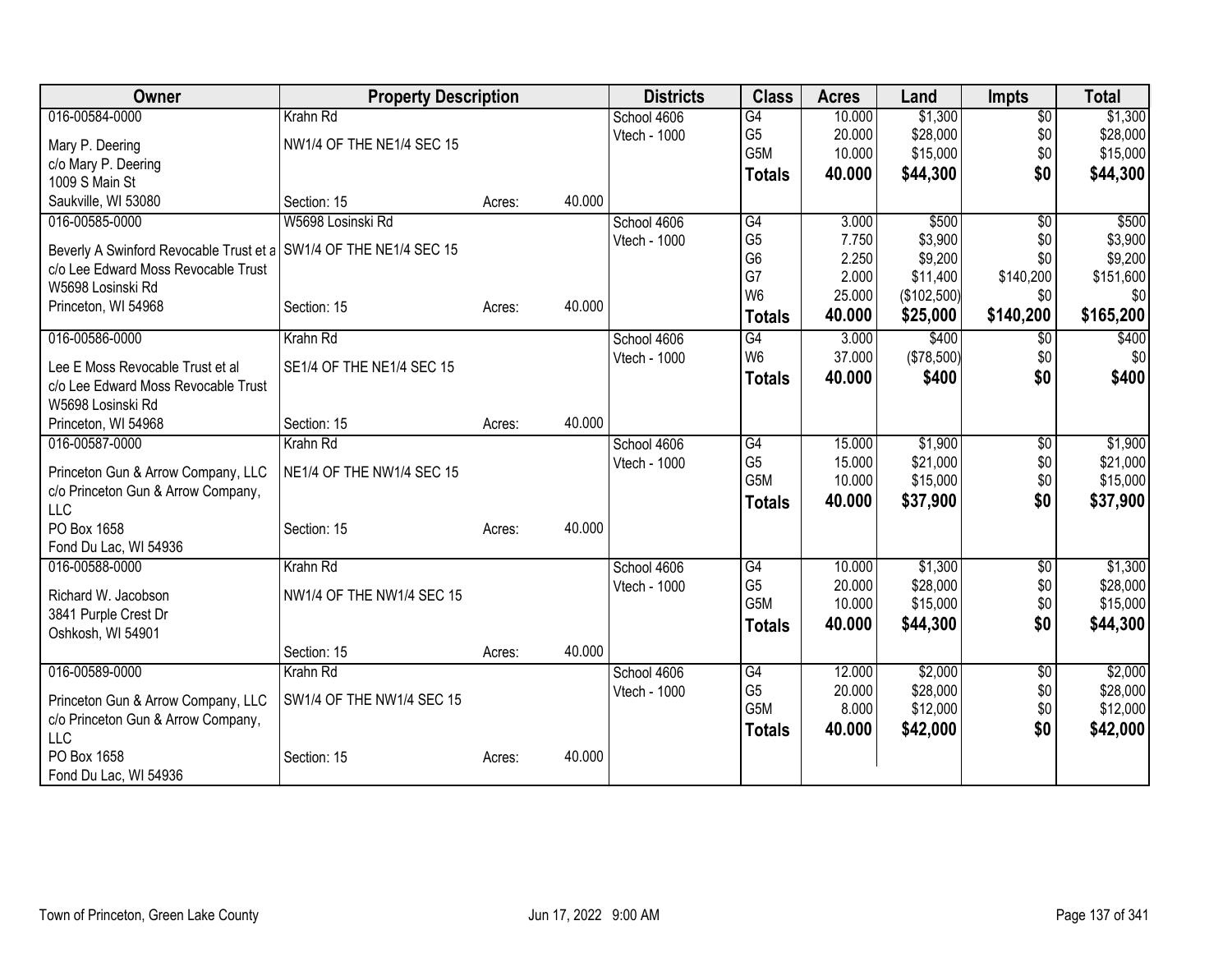| Owner                                      | <b>Property Description</b>                                                                      |                  | <b>Districts</b> | <b>Class</b>    | <b>Acres</b> | Land       | <b>Impts</b>    | <b>Total</b> |
|--------------------------------------------|--------------------------------------------------------------------------------------------------|------------------|------------------|-----------------|--------------|------------|-----------------|--------------|
| 016-00590-0000                             | Krahn Rd                                                                                         |                  | School 4606      | G4              | 5.000        | \$600      | $\overline{50}$ | \$600        |
| Princeton Gun & Arrow Company, LLC         | SE1/4 OF THE NW1/4 SEC 15                                                                        |                  | Vtech - 1000     | G <sub>5</sub>  | 15.000       | \$21,000   | \$0             | \$21,000     |
| c/o Princeton Gun & Arrow Company,         |                                                                                                  |                  |                  | G5M             | 20.000       | \$30,000   | \$0             | \$30,000     |
| <b>LLC</b>                                 |                                                                                                  |                  |                  | Totals          | 40.000       | \$51,600   | \$0             | \$51,600     |
| PO Box 1658                                | Section: 15                                                                                      | 40.000<br>Acres: |                  |                 |              |            |                 |              |
| Fond Du Lac, WI 54936                      |                                                                                                  |                  |                  |                 |              |            |                 |              |
| 016-00591-0000                             | W5850 Losinski Rd                                                                                |                  | School 4606      | $\overline{G1}$ | 1.000        | \$19,000   | \$33,900        | \$52,900     |
| Potrykus Living Trust                      | NE1/4 OF THE SW1/4 SEC 15 SUBJ TO ROW                                                            |                  | Vtech - 1000     | G <sub>5</sub>  | 21.000       | \$10,500   | \$0             | \$10,500     |
| 3860 W Mangold Ave                         |                                                                                                  |                  |                  | W <sub>6</sub>  | 18.000       | (\$73,800) | \$0             | \$0          |
| Greenfield, WI 53221                       |                                                                                                  |                  |                  | Totals          | 40.000       | \$29,500   | \$33,900        | \$63,400     |
|                                            | Section: 15                                                                                      | 40.000<br>Acres: |                  |                 |              |            |                 |              |
| 016-00592-0000                             | Losinski Rd                                                                                      |                  | School 4606      | G5              | 35.000       | \$49,000   | \$0             | \$49,000     |
| Potrykus Living Trust                      | NW1/4 OF THE SW1/4 SEC 15                                                                        |                  | Vtech - 1000     | W <sub>6</sub>  | 5.000        | (\$20,500) | \$0             | \$0          |
| 3860 W Mangold Ave                         |                                                                                                  |                  |                  | <b>Totals</b>   | 40.000       | \$49,000   | \$0             | \$49,000     |
| Greenfield, WI 53221                       |                                                                                                  |                  |                  |                 |              |            |                 |              |
|                                            | Section: 15                                                                                      | 40.000<br>Acres: |                  |                 |              |            |                 |              |
| 016-00594-0000                             | Losinski Rd                                                                                      |                  | School 4606      | $\overline{G5}$ | 25.000       | \$35,000   | \$0             | \$35,000     |
|                                            |                                                                                                  |                  | Vtech - 1000     | <b>Totals</b>   | 25.000       | \$35,000   | \$0             | \$35,000     |
| Potrykus Living Trust                      | COM 25R E OF THE NW COR OF THE SW1/4 OF THE<br>SW1/4 SEC 15: SE'LY TO A PT ON S LN SEC 15, 35R E |                  |                  |                 |              |            |                 |              |
| 3860 W Mangold Ave<br>Greenfield, WI 53221 | OF THE SW COR; E 45R; N 80R; W 55R TO BEG                                                        |                  |                  |                 |              |            |                 |              |
|                                            | Section: 15                                                                                      | 25.000<br>Acres: |                  |                 |              |            |                 |              |
| 016-00595-0000                             | Losinski Rd                                                                                      |                  | School 4606      | G5              | 9.300        | \$13,000   | $\sqrt[6]{3}$   | \$13,000     |
|                                            |                                                                                                  |                  | Vtech - 1000     | G <sub>6</sub>  | 20.000       | \$63,800   | \$0             | \$63,800     |
| Randy C. Douglas                           | SE1/4 OF THE SW1/4 SEC 15 EXC 10.8 ACRES IN THE                                                  |                  |                  | <b>Totals</b>   | 29.300       | \$76,800   | \$0             | \$76,800     |
| W5998 County Rd J                          | S1/2 BEING PARCEL 595.1 INC ESMT V401 P91                                                        |                  |                  |                 |              |            |                 |              |
| Princeton, WI 54968                        | Section: 15                                                                                      | 29.300<br>Acres: |                  |                 |              |            |                 |              |
| 016-00595-0100                             | Losinski Rd                                                                                      |                  | School 4606      | G4              | 8.000        | \$1,100    | $\sqrt{6}$      | \$1,100      |
|                                            |                                                                                                  |                  | Vtech - 1000     | G5M             | 2.800        | \$4,200    | \$0             | \$4,200      |
| Randy C. Douglas                           | COM SE COR OF THE SW1/4 SEC 15 THENCE W                                                          |                  |                  | <b>Totals</b>   | 10.800       | \$5,300    | \$0             | \$5,300      |
| W5998 County Rd J                          | 1281'(M/L) TO PT 45' E OF THE 1/8 LN; N'LY 395' TO A                                             |                  |                  |                 |              |            |                 |              |
| Princeton, WI 54968                        | PT 61' E OF W LN OF THE SE1/4 OF THE SW1/4;                                                      |                  |                  |                 |              |            |                 |              |
|                                            | Section: 15                                                                                      | 10.800<br>Acres: |                  |                 |              |            |                 |              |
| 016-00596-0000                             | W5716 Losinski Rd                                                                                |                  | School 4606      | $\overline{G1}$ | 1.000        | \$19,000   | \$69,300        | \$88,300     |
| Barbara J. Hoddinott                       | LOT 2 CERTIFIED SURVEY MAP 2319 V10 SEC 15                                                       |                  | Vtech - 1000     | G <sub>5</sub>  | 4.433        | \$6,000    | \$0             | \$6,000      |
| W5716 Losinski Rd                          |                                                                                                  |                  |                  | <b>Totals</b>   | 5.433        | \$25,000   | \$69,300        | \$94,300     |
| Princeton, WI 54968                        |                                                                                                  |                  |                  |                 |              |            |                 |              |
|                                            | Section: 15                                                                                      | 5.433<br>Acres:  |                  |                 |              |            |                 |              |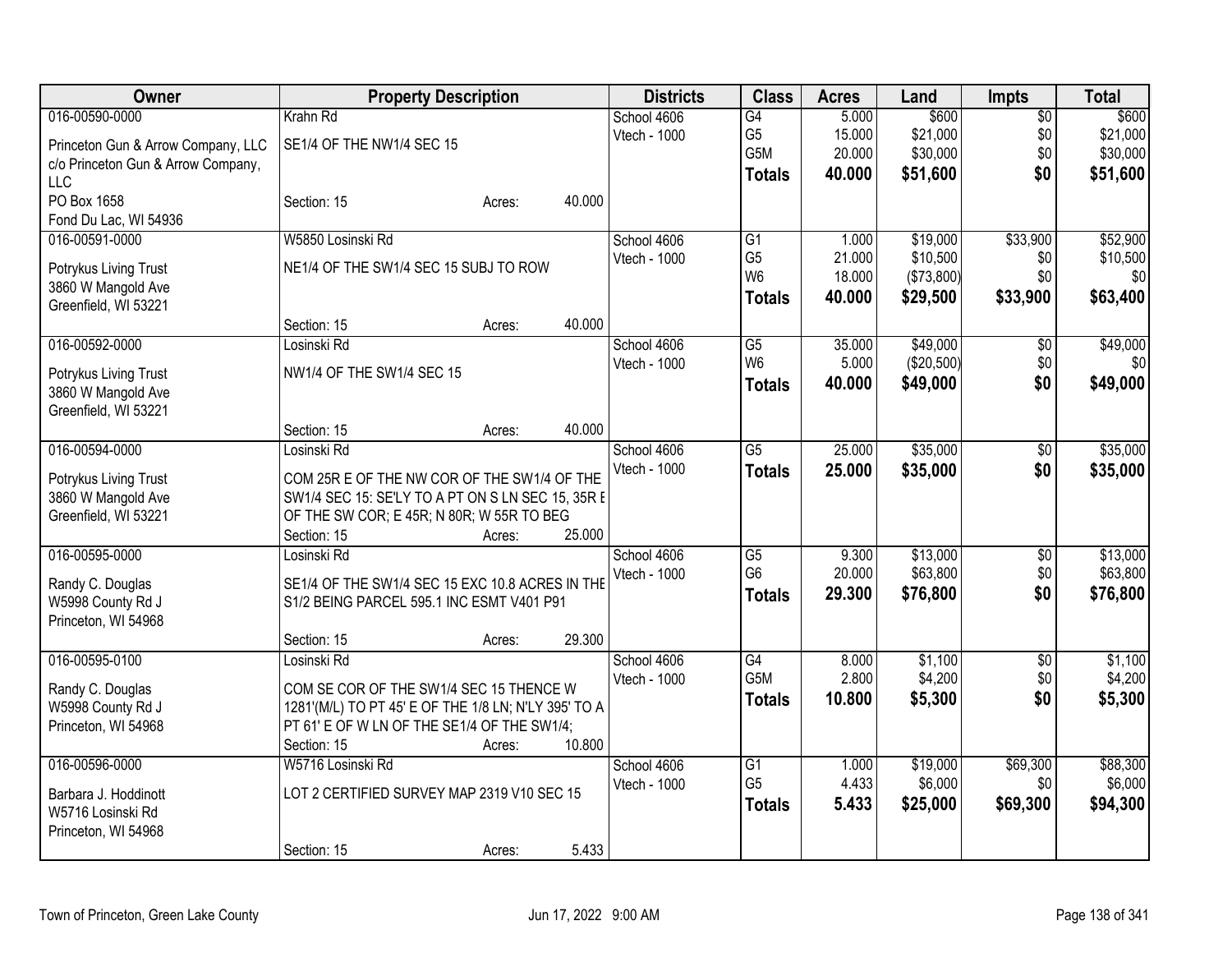| Owner                                    | <b>Property Description</b>                     | <b>Districts</b> | <b>Class</b>    | <b>Acres</b> | Land        | <b>Impts</b>    | <b>Total</b>    |
|------------------------------------------|-------------------------------------------------|------------------|-----------------|--------------|-------------|-----------------|-----------------|
| 016-00596-0100                           | Losinski Rd                                     | School 4606      | G4              | 3.000        | \$400       | $\overline{50}$ | \$400           |
| Lee E Moss Revocable Trust et al         | COM AT THE SE COR OF THE NE1/4 OF THE SE1/4     | Vtech - 1000     | G <sub>5</sub>  | 15.000       | \$7,500     | \$0             | \$7,500         |
| c/o Lee Edward Moss Revocable Trust      | SEC 15 THENCE W 66'; N TO PT 660' S OF THE N LN |                  | W <sub>6</sub>  | 13.000       | (\$39,000)  | \$0             | \$0             |
| W5698 Losinski Rd                        | OF THE NE1/4 OF THE SW1/4; W TO W LN E1/2 OF    |                  | <b>Totals</b>   | 31.000       | \$7,900     | \$0             | \$7,900         |
| Princeton, WI 54968                      | Section: 15<br>31.000<br>Acres:                 |                  |                 |              |             |                 |                 |
| 016-00596-0200                           | W5710 Losinski Rd                               | School 4606      | $\overline{G1}$ | 1.000        | \$12,400    | \$6,400         | \$18,800        |
|                                          | LOT 1 CERTIFIED SURVEY MAP 1705 V7 SEC 15       | Vtech - 1000     | <b>Totals</b>   | 1.000        | \$12,400    | \$6,400         | \$18,800        |
| Dragisa Ristic                           |                                                 |                  |                 |              |             |                 |                 |
| Djurdja Ristic<br>19775 Tyrone Ct        |                                                 |                  |                 |              |             |                 |                 |
| Brookfeild, WI 53045                     | 1.000<br>Section: 15<br>Acres:                  |                  |                 |              |             |                 |                 |
| 016-00597-0000                           | W5826 Losinski Rd                               | School 4606      | G1              | 1.000        | \$19,000    | \$4,400         | \$23,400        |
|                                          |                                                 | Vtech - 1000     | G <sub>5</sub>  | 1.448        | \$2,100     | \$0             | \$2,100         |
| Leo Schoebel                             | LOT 1 CERTIFIED SURVEY MAP 2654 V13 (RES PT     |                  | <b>Totals</b>   | 2.448        | \$21,100    | \$4,400         | \$25,500        |
| PO Box 77                                | LOT 1 CSM 2319 V10) SEC 15                      |                  |                 |              |             |                 |                 |
| Neshkoro, WI 54960                       |                                                 |                  |                 |              |             |                 |                 |
|                                          | 2.448<br>Section: 15<br>Acres:                  |                  |                 |              |             |                 |                 |
| 016-00597-0100                           | W5810 Losinski Rd                               | School 4606      | G1              | 1.374        | \$15,200    | \$120,700       | \$135,900       |
| Dennis L. Hensler Sr                     | LOT 2 CERTIFIED SURVEY MAP 2654 V13 (RES PT     | Vtech - 1000     | G <sub>5</sub>  | 5.472        | \$7,700     | \$0             | \$7,700         |
| 2003 Ventura Dr                          | LOT 1 CSM 2319 V10 & LOT 1 CSM 2173 V9) SEC 15  |                  | <b>Totals</b>   | 6.846        | \$22,900    | \$120,700       | \$143,600       |
| Colorado Springs, CO 80910               |                                                 |                  |                 |              |             |                 |                 |
|                                          | 6.846<br>Section: 15<br>Acres:                  |                  |                 |              |             |                 |                 |
| 016-00597-0200                           | W5840 Losinski Rd                               | School 4606      | $\overline{G1}$ | 3.880        | \$41,300    | \$151,700       | \$193,000       |
|                                          |                                                 | Vtech - 1000     | <b>Totals</b>   | 3.880        | \$41,300    | \$151,700       | \$193,000       |
| <b>Timothy Baker</b>                     | LOT 1 CERTIFIED SURVEY MAP 2264 V10 SEC 15      |                  |                 |              |             |                 |                 |
| Amy Baker                                |                                                 |                  |                 |              |             |                 |                 |
| W5840 Losinski Rd<br>Princeton, WI 54968 | 3.880<br>Section: 15                            |                  |                 |              |             |                 |                 |
| 016-00597-0300                           | Acres:<br>W5754 Losinski Rd                     | School 4606      | $\overline{G1}$ | 1.000        | \$19,000    | \$70,800        | \$89,800        |
|                                          |                                                 | Vtech - 1000     | G <sub>5</sub>  | 8.650        | \$12,100    | \$0             | \$12,100        |
| Matthew S. Schoebel et al                | LOT 3 CERTIFIED SURVEY MAP 2654 V13 (RES PT     |                  |                 | 9.650        | \$31,100    | \$70,800        | \$101,900       |
| W5754 Losinski Rd                        | LOT 1 CSM 2319 V10) SEC 15                      |                  | <b>Totals</b>   |              |             |                 |                 |
| Princeton, WI 54968                      |                                                 |                  |                 |              |             |                 |                 |
|                                          | 9.650<br>Section: 15<br>Acres:                  |                  |                 |              |             |                 |                 |
| 016-00598-0000                           | Losinski Rd                                     | School 4606      | W6              | 20,000       | ( \$82,000) | $\overline{50}$ | $\overline{50}$ |
| Potrykus Living Trust                    | THE W 40R OF THE NW1/4 OF THE SE1/4 SEC 15      | Vtech - 1000     | <b>Totals</b>   | 20.000       | \$0         | \$0             | \$0             |
| 3860 W Mangold Ave                       |                                                 |                  |                 |              |             |                 |                 |
| Greenfield, WI 53221                     |                                                 |                  |                 |              |             |                 |                 |
|                                          | 20.000<br>Section: 15<br>Acres:                 |                  |                 |              |             |                 |                 |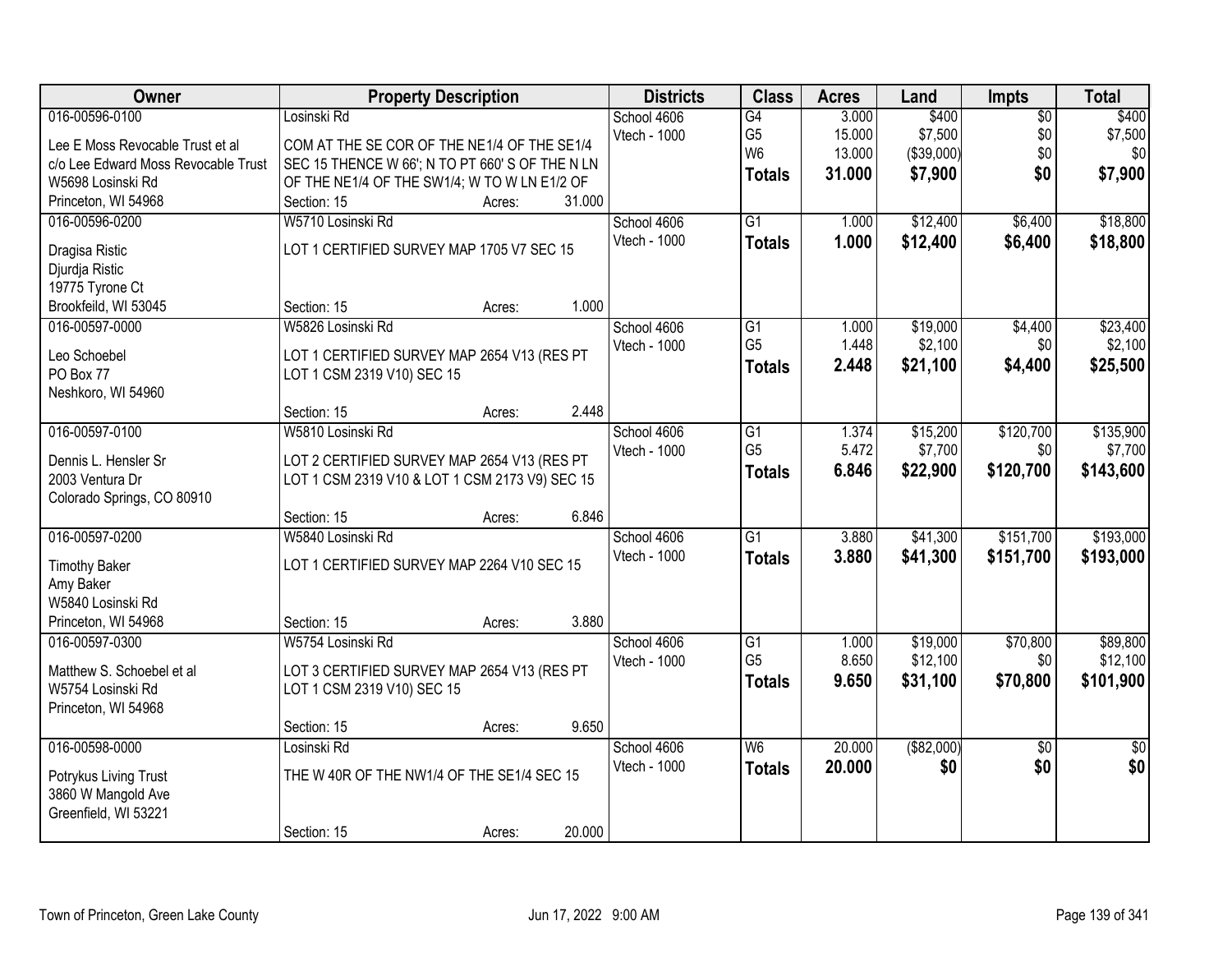| Owner                                            | <b>Property Description</b>              |        |        | <b>Districts</b>            | <b>Class</b>                      | <b>Acres</b>     | Land                   | <b>Impts</b>           | <b>Total</b>         |
|--------------------------------------------------|------------------------------------------|--------|--------|-----------------------------|-----------------------------------|------------------|------------------------|------------------------|----------------------|
| 016-00599-0000                                   | W5847 Losinski Rd                        |        |        | School 4606                 | $\overline{G1}$                   | 1.000            | \$19,000               | \$6,400                | \$25,400             |
| Marina Schmidt et al                             | LOT 1 CERTIFIED SURVEY MAP 137 V1 SEC 15 |        |        | Vtech - 1000                | <b>Totals</b>                     | 1.000            | \$19,000               | \$6,400                | \$25,400             |
| c/o Robert C. Schmidt Jr                         |                                          |        |        |                             |                                   |                  |                        |                        |                      |
| 4075 S Wilshire Dr                               |                                          |        |        |                             |                                   |                  |                        |                        |                      |
| New Berlin, WI 53151                             | Section: 15                              | Acres: | 1.000  |                             |                                   |                  |                        |                        |                      |
| 016-00600-0000                                   | N6415 Otto Rd                            |        |        | School 4606                 | G4                                | 14.000           | \$1,800                | \$0                    | \$1,800              |
| Lucille M. Manthey                               | SW1/4 OF THE SE1/4 SEC 15 EXC CSM 137 V1 |        |        | Vtech - 1000                | G <sub>5</sub><br>G5M             | 10.000<br>13.000 | \$12,000<br>\$19,500   | \$0<br>\$0             | \$12,000<br>\$19,500 |
| c/o Lucille M. Manthey                           |                                          |        |        |                             | G7                                | 2.000            | \$11,400               | \$86,400               | \$97,800             |
| PO Box 516                                       |                                          |        |        |                             | <b>Totals</b>                     | 39.000           | \$44,700               | \$86,400               | \$131,100            |
| Montello, WI 53949                               | Section: 15                              | Acres: | 39.000 |                             |                                   |                  |                        |                        |                      |
| 016-00601-0000                                   | Otto Rd                                  |        |        | School 4606                 | G4                                | 26.500           | \$3,500                | $\sqrt[6]{}$           | \$3,500              |
| Soda Investments, LLC                            | SE1/4 OF THE SE1/4 SEC 15                |        |        | Vtech - 1000                | G <sub>5</sub>                    | 13.500<br>40.000 | \$18,900               | \$0<br>\$0             | \$18,900             |
| 519 Grove St                                     |                                          |        |        |                             | <b>Totals</b>                     |                  | \$22,400               |                        | \$22,400             |
| Oshkosh, WI 54901                                |                                          |        |        |                             |                                   |                  |                        |                        |                      |
|                                                  | Section: 15                              | Acres: | 40.000 |                             |                                   |                  |                        |                        |                      |
| 016-00602-0000                                   | Soda Rd                                  |        |        | School 4606                 | $\overline{G5}$                   | 29.000           | \$24,700               | $\overline{50}$        | \$24,700             |
| Washkovick Farms, Inc                            | NE1/4 OF THE NE1/4 SEC 16                |        |        | Vtech - 1000                | W <sub>6</sub>                    | 11.000<br>40.000 | (\$45,100)<br>\$24,700 | \$0<br>\$0             | \$0<br>\$24,700      |
| c/o Washkovick Farms, Inc                        |                                          |        |        |                             | <b>Totals</b>                     |                  |                        |                        |                      |
| 1343 W Seneca Dr                                 |                                          |        |        |                             |                                   |                  |                        |                        |                      |
| Appleton, WI 54914                               | Section: 16                              | Acres: | 40.000 |                             |                                   |                  |                        |                        |                      |
| 016-00603-0000                                   | Soda Rd                                  |        |        | School 4606                 | $\overline{G4}$<br>G <sub>5</sub> | 17.000<br>9.000  | \$2,100<br>\$12,600    | $\overline{50}$<br>\$0 | \$2,100              |
| Washkovick Farms, Inc                            | NW1/4 OF THE NE1/4 SEC 16                |        |        | Vtech - 1000                | W <sub>6</sub>                    | 14.000           | (\$57,400)             | \$0                    | \$12,600<br>\$0      |
| c/o Washkovick Farms, Inc                        |                                          |        |        |                             | <b>Totals</b>                     | 40.000           | \$14,700               | \$0                    | \$14,700             |
| 1343 W Seneca Dr                                 |                                          |        |        |                             |                                   |                  |                        |                        |                      |
| Appleton, WI 54914                               | Section: 16                              | Acres: | 40.000 |                             |                                   |                  |                        |                        |                      |
| 016-00604-0000                                   | Soda Rd                                  |        |        | School 4606<br>Vtech - 1000 | $\overline{G4}$<br>G <sub>5</sub> | 15.000<br>15.000 | \$2,500<br>\$21,000    | $\overline{50}$<br>\$0 | \$2,500<br>\$21,000  |
| Princeton Gun & Arrow Company, LLC               | SW1/4 OF THE NE1/4 SEC 16                |        |        |                             | G5M                               | 10.000           | \$15,000               | \$0                    | \$15,000             |
| c/o Princeton Gun & Arrow Company,               |                                          |        |        |                             | <b>Totals</b>                     | 40.000           | \$38,500               | \$0                    | \$38,500             |
| <b>LLC</b><br>PO Box 1658                        |                                          |        |        |                             |                                   |                  |                        |                        |                      |
| Fond Du Lac, WI 54936                            | Section: 16                              | Acres: | 40.000 |                             |                                   |                  |                        |                        |                      |
| 016-00605-0000                                   | Soda Rd                                  |        |        | School 4606                 | G4                                | 25.000           | \$3,300                | $\sqrt{6}$             | \$3,300              |
|                                                  |                                          |        |        | Vtech - 1000                | G <sub>5</sub>                    | 15.000           | \$21,000               | \$0                    | \$21,000             |
| Princeton Gun & Arrow Company, LLC               | SE1/4 OF THE NE1/4 SEC 16                |        |        |                             | <b>Totals</b>                     | 40.000           | \$24,300               | \$0                    | \$24,300             |
| c/o Princeton Gun & Arrow Company,<br><b>LLC</b> |                                          |        |        |                             |                                   |                  |                        |                        |                      |
| PO Box 1658                                      | Section: 16                              | Acres: | 40.000 |                             |                                   |                  |                        |                        |                      |
| Fond Du Lac, WI 54936                            |                                          |        |        |                             |                                   |                  |                        |                        |                      |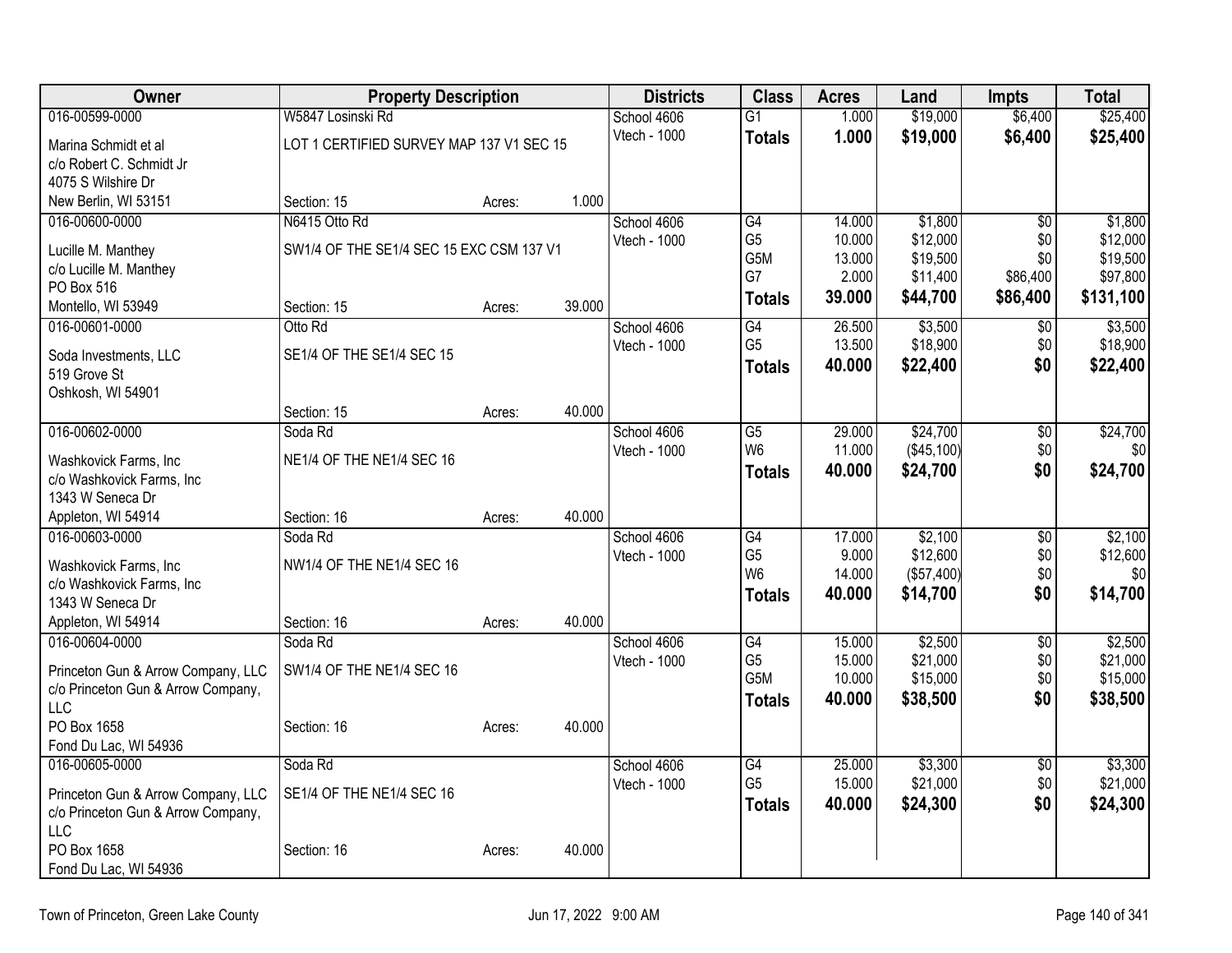| <b>Owner</b>                                                                                           | <b>Property Description</b>                                                                                                                                                                                              | <b>Districts</b>            | <b>Class</b>                                              | <b>Acres</b>                        | Land                                     | Impts                                | <b>Total</b>                             |
|--------------------------------------------------------------------------------------------------------|--------------------------------------------------------------------------------------------------------------------------------------------------------------------------------------------------------------------------|-----------------------------|-----------------------------------------------------------|-------------------------------------|------------------------------------------|--------------------------------------|------------------------------------------|
| 016-00606-0000<br>Princeton Gun & Arrow Company, LLC<br>c/o Princeton Gun & Arrow Company,             | W6234 County Rd J<br>NE1/4 OF THE SE1/4 SEC 16 INC 1R ACCESS STRIP<br><b>DESC IN DOC#392689</b>                                                                                                                          | School 4606<br>Vtech - 1000 | $\overline{G5}$<br>G <sub>6</sub><br>G7                   | 28.000<br>10.000<br>2.000<br>40.000 | \$23,800<br>\$30,000<br>\$29,600         | $\overline{50}$<br>\$0<br>\$34,100   | \$23,800<br>\$30,000<br>\$63,700         |
| LLC<br>PO Box 1658<br>Fond Du Lac, WI 54936                                                            | 40.000<br>Section: 16<br>Acres:                                                                                                                                                                                          |                             | <b>Totals</b>                                             |                                     | \$83,400                                 | \$34,100                             | \$117,500                                |
| 016-00607-0000<br>Joseph Glen Smith<br>N6911 County Rd N<br>Neshkoro, WI 54960                         | County Rd J<br>NW1/4 OF THE SE1/4 SEC 16 EXC LAND FOR HWY<br>PURPOSES ALSO EXC PARCEL 607.1                                                                                                                              | School 4606<br>Vtech - 1000 | $\overline{G5}$<br><b>Totals</b>                          | 1.840<br>1.840                      | \$2,600<br>\$2,600                       | \$0<br>\$0                           | \$2,600<br>\$2,600                       |
| 016-00607-0101<br>Thomas E Schneider Trust<br>795 Western Ave<br>Fond Du Lac, WI 54935                 | 1.840<br>Section: 16<br>Acres:<br>County Rd J<br>LOT 2 CERTIFIED SURVEY MAP 2999 V15                                                                                                                                     | School 4606<br>Vtech - 1000 | G4<br>G5M<br><b>Totals</b>                                | 24.780<br>4.000<br>28.780           | \$3,100<br>\$6,000<br>\$9,100            | \$0<br>\$0<br>\$0                    | \$3,100<br>\$6,000<br>\$9,100            |
| 016-00607-0200<br>Steven J. Abitz<br>N6306 Soda Rd<br>Princeton, WI 54968                              | 28.780<br>Section: 16<br>Acres:<br>W6286 County Rd J<br>LOT 1 CERTIFIED SURVEY MAP 3747 VOL 22                                                                                                                           | School 4606<br>Vtech - 1000 | $\overline{G1}$<br><b>Totals</b>                          | 3.000<br>3.000                      | \$42,000<br>\$42,000                     | \$165,600<br>\$165,600               | \$207,600<br>\$207,600                   |
| 016-00607-0201<br>James H. Abitz et al<br>c/o James H & Cheryl A Abitz<br>N6306 Soda Rd                | 3.000<br>Section: 16<br>Acres:<br>6286 County Rd J<br>LOT 1 CERTIFIED SURVEY MAP 2999 V15. EXC CSM<br>3747                                                                                                               | School 4606<br>Vtech - 1000 | $\overline{G4}$<br><b>Totals</b>                          | 7.000<br>7.000                      | \$1,200<br>\$1,200                       | $\sqrt[6]{}$<br>\$0                  | \$1,200<br>\$1,200                       |
| Princeton, WI 54968<br>016-00608-0100<br>Richard J. Treder<br>W6146 County Rd J<br>Princeton, WI 54968 | 7.000<br>Section: 16<br>Acres:<br>LOT 1 CERTIFIED SURVEY MAP 3576 V20                                                                                                                                                    | School 4606<br>Vtech - 1000 | $\overline{G4}$<br><b>Totals</b>                          | 3.270<br>3.270                      | \$400<br>\$400                           | $\overline{50}$<br>\$0               | \$400<br>\$400                           |
| 016-00608-0300<br>Joseph G. Smith<br>N6911 County Rd N<br>Neshkoro, WI 54960                           | 3.270<br>Section: 16<br>Acres:<br>BEG AT S1/4 COR SEC 16; N 1328.02'; E 464.97' TO<br>C/L OF CTH J; S60?E ALG C/L 394.53'; ALG CURVE<br>S48?E 377.14'; S35?E 558.78'; ALG CURVE S43?E<br>Section: 16<br>37.390<br>Acres: | School 4606<br>Vtech - 1000 | $\overline{G4}$<br>G <sub>5</sub><br>G5M<br><b>Totals</b> | 5.000<br>28.560<br>3.830<br>37.390  | \$600<br>\$24,300<br>\$5,800<br>\$30,700 | $\overline{30}$<br>\$0<br>\$0<br>\$0 | \$600<br>\$24,300<br>\$5,800<br>\$30,700 |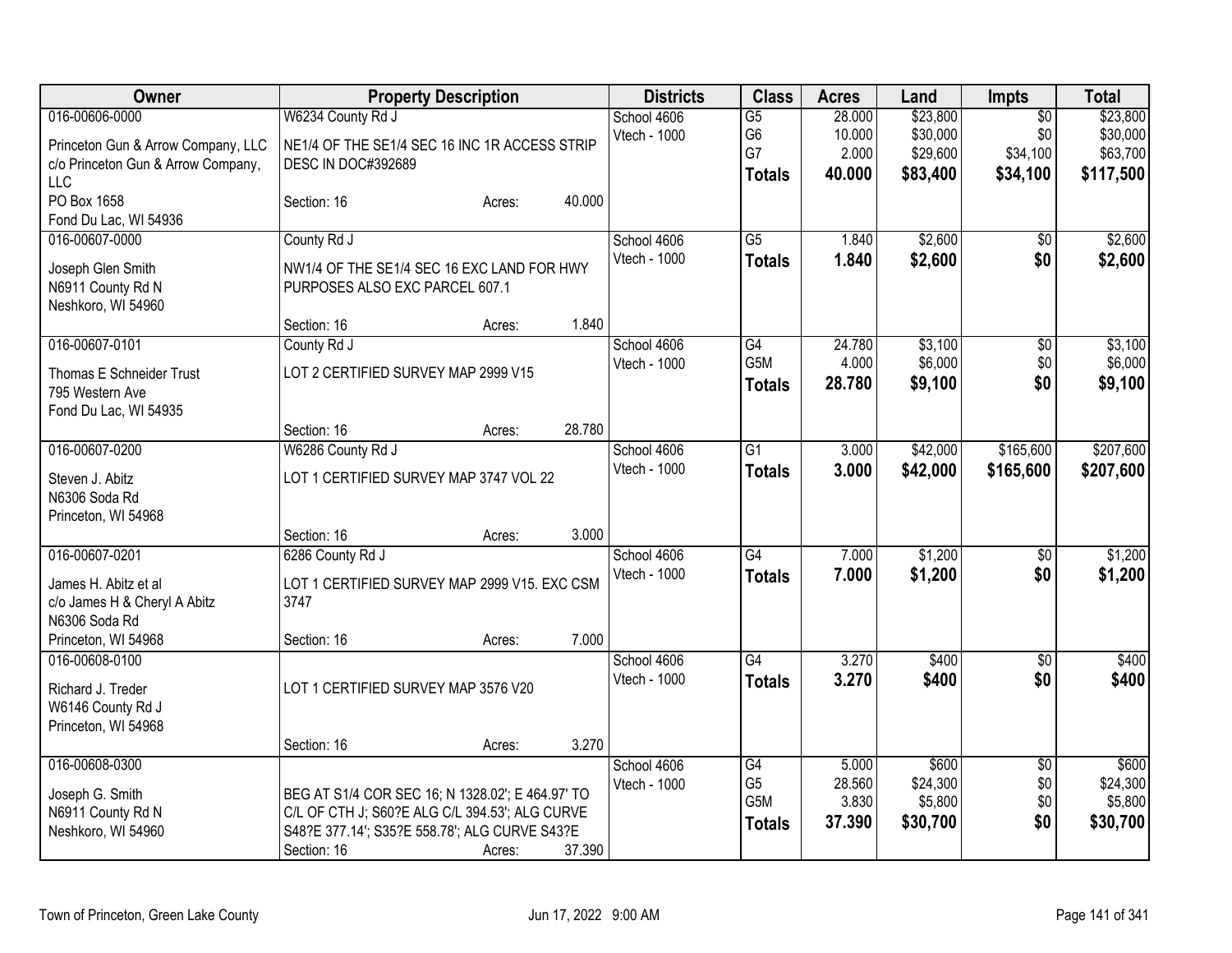| Owner                                | <b>Property Description</b>                   |        | <b>Districts</b> | <b>Class</b>   | <b>Acres</b> | Land       | <b>Impts</b>    | <b>Total</b> |
|--------------------------------------|-----------------------------------------------|--------|------------------|----------------|--------------|------------|-----------------|--------------|
| 016-00609-0100                       | W6166 County Rd J                             |        | School 4606      | G1             | 2.000        | \$19,800   | \$1,500         | \$21,300     |
| Richard J. Treder                    | BEG AT SE COR SEC 16; W 772.61' TO C/L CTH J; |        | Vtech - 1000     | G <sub>4</sub> | 31.550       | \$6,500    | \$0             | \$6,500      |
| W6146 County Rd J                    | N52?W ALG C/L 229.20'; N43?W ALG C/L 392.04'; |        |                  | G <sub>5</sub> | 7.500        | \$6,400    | \$0             | \$6,400      |
| Princeton, WI 54968                  | N35?W 558.78'; N39?W ALG C/L 126.55'; N56?E   |        |                  | G5M            | 14.000       | \$21,000   | \$0             | \$21,000     |
|                                      | Section: 16<br>Acres:                         | 55.050 |                  | <b>Totals</b>  | 55.050       | \$53,700   | \$1,500         | \$55,200     |
| 016-00610-0000                       | W6146 County Rd J                             |        | School 4606      | G1             | 1.000        | \$19,000   | \$189,300       | \$208,300    |
|                                      |                                               |        | Vtech - 1000     | G4             | 5.000        | \$600      | \$0             | \$600        |
| Richard J. Treder                    | THAT PORTION OF THE E1/2 OF THE NE1/4 OF THE  |        |                  | G <sub>5</sub> | 0.500        | \$100      | \$0             | \$100        |
| W6146 County Rd J                    | NE1/4 SEC 21 LYING N'LY & E'LY OF RD          |        |                  | G5M            | 0.500        | \$800      | \$0             | \$800        |
| Princeton, WI 54968                  | Section: 21<br>Acres:                         | 7.000  |                  | <b>Totals</b>  | 7.000        | \$20,500   | \$189,300       | \$209,800    |
| 016-00611-0000                       | W6137 County Rd J                             |        | School 4606      | G4             | 23.000       | \$2,900    | $\sqrt{6}$      | \$2,900      |
|                                      |                                               |        | Vtech - 1000     | G <sub>5</sub> | 5.000        | \$5,700    | \$0             | \$5,700      |
| Nathaniel J. Bednarek et al          | THAT PART OF THE E 40R OF THE E1/2 OF THE     |        |                  | G5M            | 5.000        | \$7,500    | \$0             | \$7,500      |
| c/o Bednarek Family Revocable Living | NE1/4 SEC 21 LYING S'LY & W'LY OF RD          |        |                  | <b>Totals</b>  | 33.000       | \$16,100   | \$0             | \$16,100     |
| Trust<br>W6136 Holmes Rd             | Section: 21<br>Acres:                         | 33.000 |                  |                |              |            |                 |              |
| Princeton, WI 54968                  |                                               |        |                  |                |              |            |                 |              |
| 016-00612-0000                       |                                               |        | School 4606      | G4             | 8.000        | \$1,000    | \$0             | \$1,000      |
|                                      |                                               |        | Vtech - 1000     | G <sub>5</sub> | 9.000        | \$7,400    | \$0             | \$7,400      |
| Jeffrey Schuknecht et al             | THE W 40R OF THE NE1/4 OF THE NE1/4 SEC 21    |        |                  | G5M            | 3.000        | \$4,500    | \$0             | \$4,500      |
| c/o Jeffrey & Bobbie Pun Schuknecht  |                                               |        |                  | <b>Totals</b>  | 20.000       | \$12,900   | \$0             | \$12,900     |
| W6157 County Road J Po Box 31        |                                               |        |                  |                |              |            |                 |              |
| Princeton, WI 54968                  | Section: 21<br>Acres:                         | 20.000 |                  |                |              |            |                 |              |
| 016-00613-0000                       | W6157 County Rd J                             |        | School 4606      | G4             | 23.000       | \$2,900    | $\overline{50}$ | \$2,900      |
| Jeffrey Schuknecht et al             | NW1/4 OF THE NE1/4 SEC 21                     |        | Vtech - 1000     | G <sub>5</sub> | 8.000        | \$6,800    | \$0             | \$6,800      |
| c/o Jeffrey & Bobbie Pun Schuknecht  |                                               |        |                  | G5M            | 7.000        | \$10,500   | \$0             | \$10,500     |
| W6157 County Road J Po Box 31        |                                               |        |                  | G7             | 2.000        | \$11,400   | \$318,200       | \$329,600    |
| Princeton, WI 54968                  | Section: 21<br>Acres:                         | 40.000 |                  | <b>Totals</b>  | 40.000       | \$31,600   | \$318,200       | \$349,800    |
| 016-00614-0000                       | W6296 Holmes Rd                               |        | School 4606      | G1             | 10.000       | \$47,200   | \$94,600        | \$141,800    |
|                                      |                                               |        | Vtech - 1000     | G4             | 6.000        | \$1,200    | \$0             | \$1,200      |
| Born Properties, LLC                 | THAT PART OF THE SW1/4 NE1/4 AND NW1/4 SE1/4  |        |                  | W <sub>6</sub> | 20.000       | (\$30,000) | \$0             | \$0          |
| c/o Born Properties, LLC             | LYING NORTH AND EAST OF HOLMES RD             |        |                  | <b>Totals</b>  | 36.000       | \$48,400   | \$94,600        | \$143,000    |
| W13217 Reeds Corners Rd              |                                               |        |                  |                |              |            |                 |              |
| Ripon, WI 54971                      | Section: 21<br>Acres:                         | 36.000 |                  |                |              |            |                 |              |
| 016-00615-0000                       | Holmes Rd                                     |        | School 4606      | G4             | 5.000        | \$600      | \$0             | \$600        |
| Born Properties, LLC                 | THE W 40R OF THE SE1/4 OF THE NE1/4 SEC 21    |        | Vtech - 1000     | W <sub>6</sub> | 15.000       | (\$22,500) | \$0             | \$0          |
| c/o Born Properties, LLC             |                                               |        |                  | <b>Totals</b>  | 20.000       | \$600      | \$0             | \$600        |
| W13217 Reeds Corners Rd              |                                               |        |                  |                |              |            |                 |              |
| Ripon, WI 54971                      | Section: 21<br>Acres:                         | 20.000 |                  |                |              |            |                 |              |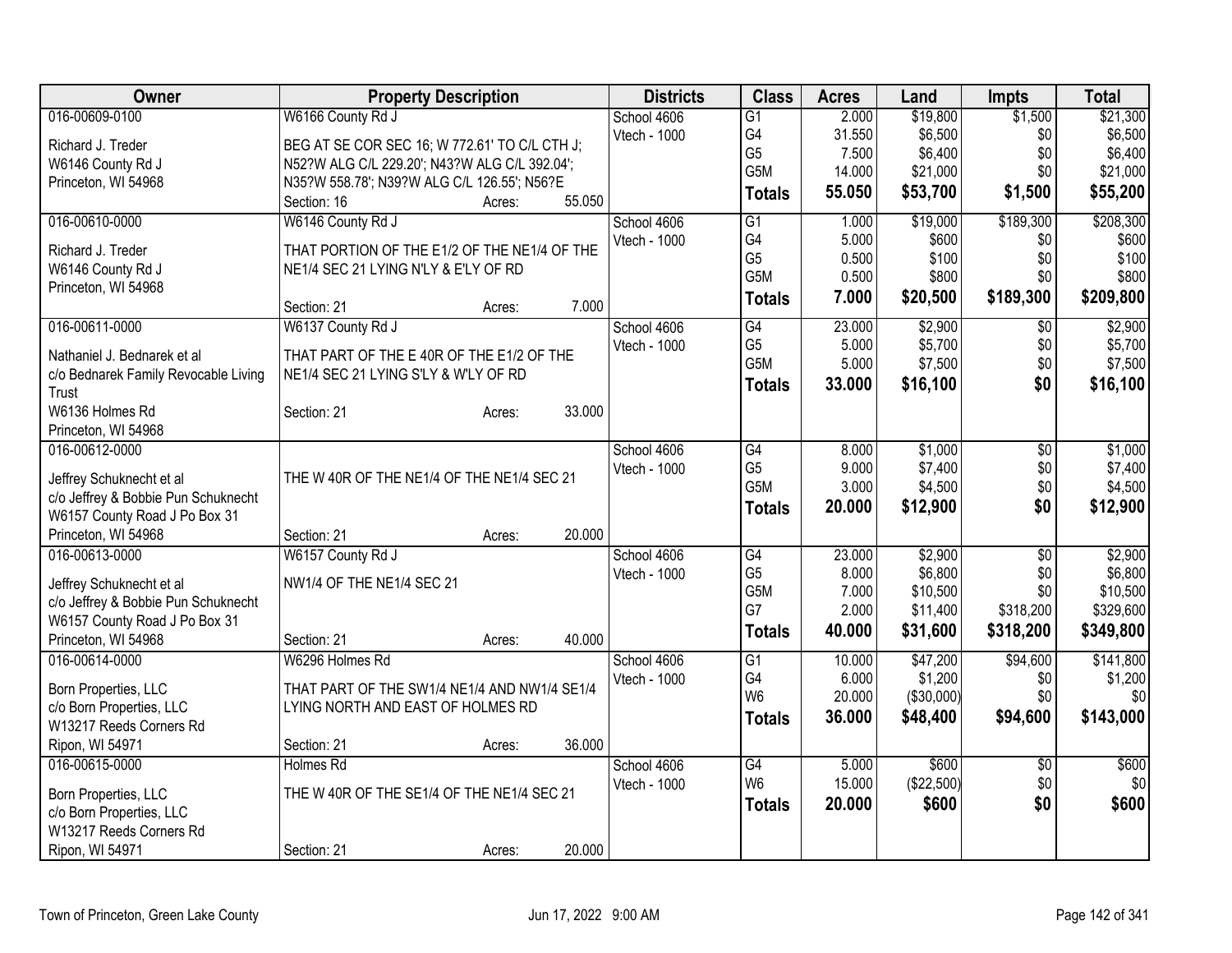| Owner                                | <b>Property Description</b>                  |        |        | <b>Districts</b> | <b>Class</b>     | <b>Acres</b> | Land     | <b>Impts</b>    | <b>Total</b> |
|--------------------------------------|----------------------------------------------|--------|--------|------------------|------------------|--------------|----------|-----------------|--------------|
| 016-00616-0000                       | W6136 Holmes Rd                              |        |        | School 4606      | G4               | 22.000       | \$3,200  | $\overline{50}$ | \$3,200      |
| Nathaniel J. Bednarek et al          | NE1/4 OF THE SE1/4 SEC 21                    |        |        | Vtech - 1000     | G <sub>5</sub>   | 16.000       | \$21,100 | \$0             | \$21,100     |
| c/o Bednarek Family Revocable Living |                                              |        |        |                  | G7               | 2.000        | \$11,400 | \$73,600        | \$85,000     |
| Trust                                |                                              |        |        |                  | <b>Totals</b>    | 40.000       | \$35,700 | \$73,600        | \$109,300    |
| W6136 Holmes Rd                      | Section: 21                                  | Acres: | 40.000 |                  |                  |              |          |                 |              |
| Princeton, WI 54968                  |                                              |        |        |                  |                  |              |          |                 |              |
| 016-00617-0000                       | <b>Holmes Rd</b>                             |        |        | School 4606      | G4               | 38.500       | \$6,300  | \$0             | \$6,300      |
| Paul S. Harvey et al                 | THAT PART OF THE NW1/4 SE1/4 AND THE SW1/4   |        |        | Vtech - 1000     | G <sub>5</sub>   | 0.500        | \$100    | \$0             | \$100        |
| c/o Paul S & Leanne Harvey           | NE1/4 LYING S AND WEST OF HOLMES RD          |        |        |                  | G5M              | 5.000        | \$7,500  | \$0             | \$7,500      |
| W720 State Rd 23                     |                                              |        |        |                  | <b>Totals</b>    | 44.000       | \$13,900 | \$0             | \$13,900     |
| Princeton, WI 54968                  | Section: 21                                  | Acres: | 44.000 |                  |                  |              |          |                 |              |
| 016-00618-0000                       | <b>Holmes Rd</b>                             |        |        | School 4606      | $\overline{G4}$  | 8.000        | \$1,300  | $\overline{50}$ | \$1,300      |
| Paul S. Harvey et al                 | SW1/4 OF THE SE1/4 SEC 21                    |        |        | Vtech - 1000     | G <sub>5</sub>   | 32.000       | \$44,800 | \$0             | \$44,800     |
| c/o Paul S & Leanne Harvey           |                                              |        |        |                  | <b>Totals</b>    | 40.000       | \$46,100 | \$0             | \$46,100     |
| W720 State Rd 23                     |                                              |        |        |                  |                  |              |          |                 |              |
| Princeton, WI 54968                  | Section: 21                                  | Acres: | 40.000 |                  |                  |              |          |                 |              |
| 016-00619-0000                       | <b>Holmes Rd</b>                             |        |        | School 4606      | $\overline{G4}$  | 15.000       | \$2,500  | \$0             | \$2,500      |
| Nathaniel J. Bednarek et al          | SE1/4 OF THE SE1/4 SEC 21                    |        |        | Vtech - 1000     | G <sub>5</sub>   | 5.000        | \$7,000  | \$0             | \$7,000      |
| c/o Bednarek Family Revocable Living |                                              |        |        |                  | G5M              | 20.000       | \$30,000 | \$0             | \$30,000     |
| Trust                                |                                              |        |        |                  | <b>Totals</b>    | 40.000       | \$39,500 | \$0             | \$39,500     |
| W6136 Holmes Rd                      | Section: 21                                  | Acres: | 40.000 |                  |                  |              |          |                 |              |
| Princeton, WI 54968                  |                                              |        |        |                  |                  |              |          |                 |              |
| 016-00620-0000                       | N6396 Otto Rd                                |        |        | School 4606      | G4               | 34.000       | \$4,300  | \$0             | \$4,300      |
| Soda Investments, LLC                | NE1/4 OF THE NE1/4 SEC 22 LE PATRICIA C SODA |        |        | Vtech - 1000     | G <sub>5</sub>   | 4.000        | \$4,300  | \$0             | \$4,300      |
| 519 Grove St                         |                                              |        |        |                  | G7               | 2.000        | \$11,400 | \$100,100       | \$111,500    |
| Oshkosh, WI 54901                    |                                              |        |        |                  | <b>Totals</b>    | 40.000       | \$20,000 | \$100,100       | \$120,100    |
|                                      | Section: 22                                  | Acres: | 40.000 |                  |                  |              |          |                 |              |
| 016-00621-0000                       | Otto Rd                                      |        |        | School 4606      | G4               | 34.000       | \$4,300  | $\overline{50}$ | \$4,300      |
| Lucille M. Manthey                   | NW1/4 OF THE NE1/4 SEC 22                    |        |        | Vtech - 1000     | G <sub>5</sub>   | 4.000        | \$4,300  | \$0             | \$4,300      |
| c/o Lucille M. Manthey               |                                              |        |        |                  | G <sub>5</sub> M | 2.000        | \$3,000  | \$0             | \$3,000      |
| PO Box 516                           |                                              |        |        |                  | <b>Totals</b>    | 40.000       | \$11,600 | \$0             | \$11,600     |
| Montello, WI 53949                   | Section: 22                                  | Acres: | 40.000 |                  |                  |              |          |                 |              |
| 016-00622-0000                       | W5888 County Rd J                            |        |        | School 4606      | G4               | 27.000       | \$3,400  | $\overline{50}$ | \$3,400      |
| Bryan J. Kautzer                     | THAT PART OF THE SW1/4 OF THE NE1/4 SEC 22   |        |        | Vtech - 1000     | G <sub>5</sub>   | 2.000        | \$100    | \$0             | \$100        |
| c/o Bryan J. Kautzer                 | EXC A 11/2R STRIP ON E SIDE THEREOF          |        |        |                  | G5M              | 3.000        | \$4,500  | \$0             | \$4,500      |
| W5888 County Rd J                    |                                              |        |        |                  | G7               | 2.000        | \$11,400 | \$39,300        | \$50,700     |
| Princeton, WI 54968                  | Section: 22                                  | Acres: | 34.000 |                  | <b>Totals</b>    | 34.000       | \$19,400 | \$39,300        | \$58,700     |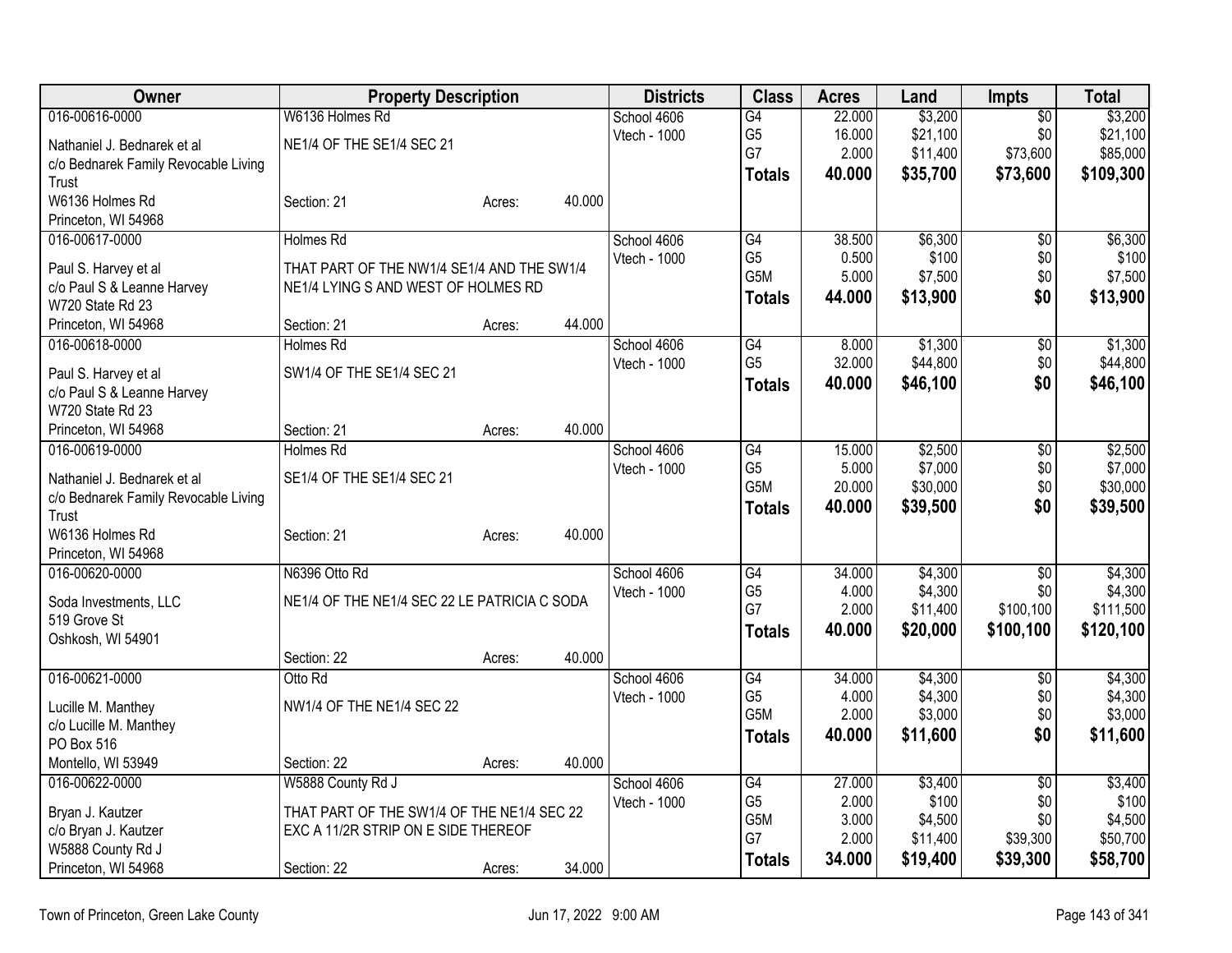| Owner                                 | <b>Property Description</b>                   | <b>Districts</b> | <b>Class</b>                      | <b>Acres</b>    | Land               | <b>Impts</b>           | <b>Total</b>       |
|---------------------------------------|-----------------------------------------------|------------------|-----------------------------------|-----------------|--------------------|------------------------|--------------------|
| 016-00623-0000                        | Otto Rd                                       | School 4606      | $\overline{G4}$                   | 11.500          | \$1,500            | $\overline{50}$        | \$1,500            |
| Bryan J. Kautzer                      | THE W 29R OF THE SE1/4 OF THE NE1/4 SEC 22    | Vtech - 1000     | G <sub>5</sub>                    | 1.500           | \$100              | \$0                    | \$100              |
| c/o Bryan J. Kautzer                  | LYING N OF CTH J EXC A STRIP 11/2R OFF OF THE |                  | <b>Totals</b>                     | 13.000          | \$1,600            | \$0                    | \$1,600            |
| W5888 County Rd J                     | W SIDE THEREOF                                |                  |                                   |                 |                    |                        |                    |
| Princeton, WI 54968                   | Section: 22<br>13.000<br>Acres:               |                  |                                   |                 |                    |                        |                    |
| 016-00624-0000                        | W5738 County Rd J                             | School 4606      | $\overline{G1}$                   | 1.000           | \$19,000           | \$387,400              | \$406,400          |
|                                       |                                               | Vtech - 1000     | G4                                | 21.000          | \$2,700            | \$0                    | \$2,700            |
| R Dennis Whitemarsh                   | THE E 51R OF THE SE1/4 OF THE NE1/4 SEC 22    |                  | G <sub>5</sub>                    | 2.000           | \$800              | \$0                    | \$800              |
| PO Box 177                            | LYING N OF CTH J                              |                  | <b>Totals</b>                     | 24.000          | \$22,500           | \$387,400              | \$409,900          |
| Montello, WI 53949                    | 24.000                                        |                  |                                   |                 |                    |                        |                    |
|                                       | Section: 22<br>Acres:                         |                  |                                   |                 |                    |                        |                    |
| 016-00625-0100                        | County Rd J                                   | School 4606      | G4<br>G <sub>5</sub>              | 14.000          | \$1,800            | \$0                    | \$1,800            |
| Randy C. Douglas                      | NE1/4 OF THE NW1/4 SEC 22 W R/W EXCEPT LOT 1  |                  | G5M                               | 10.000<br>6.000 | \$8,500<br>\$9,000 | \$0<br>\$0             | \$8,500<br>\$9,000 |
| c/o Randy C. Douglas                  | <b>OF CSM 3808</b>                            |                  |                                   |                 |                    |                        |                    |
| 1432 Country Club Ln                  |                                               |                  | <b>Totals</b>                     | 30.000          | \$19,300           | \$0                    | \$19,300           |
| Watertown, WI 53098                   | 30.000<br>Section: 22<br>Acres:               |                  |                                   |                 |                    |                        |                    |
| 016-00625-0200                        | W5998 County Rd J                             | School 4606      | G5                                | 8.000           | \$6,800            | \$0                    | \$6,800            |
|                                       |                                               |                  | G7                                | 2.000           | \$11,400           | \$145,800              | \$157,200          |
| Anthony M. Freismuth                  | LOT 1 OF CSM 3808                             |                  | <b>Totals</b>                     | 10.000          | \$18,200           | \$145,800              | \$164,000          |
| Melissa L. Freimuth                   |                                               |                  |                                   |                 |                    |                        |                    |
| W5998 County Rd J                     | 10.000<br>Section: 22                         |                  |                                   |                 |                    |                        |                    |
| Princeton, WI 54968<br>016-00626-0000 | Acres:                                        |                  |                                   |                 | \$2,600            |                        | \$2,600            |
|                                       | County Rd J                                   | School 4606      | $\overline{G4}$<br>G <sub>5</sub> | 20.278<br>8.000 | \$11,200           | $\overline{30}$<br>\$0 | \$11,200           |
| Richard J. Treder                     | NW1/4 OF THE NW1/4 SEC 22 EXC CSM'S 1186 &    | Vtech - 1000     | G5M                               | 2.000           |                    |                        | \$3,000            |
| W6146 County Rd J                     | 1442                                          |                  |                                   |                 | \$3,000            | \$0                    |                    |
| Princeton, WI 54968                   |                                               |                  | <b>Totals</b>                     | 30.278          | \$16,800           | \$0                    | \$16,800           |
|                                       | 30.278<br>Section: 22<br>Acres:               |                  |                                   |                 |                    |                        |                    |
| 016-00626-0100                        | W6091 County Rd J                             | School 4606      | $\overline{G1}$                   | 1.352           | \$23,800           | \$24,100               | \$47,900           |
| Robert Pillath                        | LOT 1 CERTIFIED SURVEY MAP 1186 V4 SEC 22     | Vtech - 1000     | <b>Totals</b>                     | 1.352           | \$23,800           | \$24,100               | \$47,900           |
| 2605 Williams Dr                      |                                               |                  |                                   |                 |                    |                        |                    |
| Stoughton, WI 53589                   |                                               |                  |                                   |                 |                    |                        |                    |
|                                       | 1.352<br>Section: 22<br>Acres:                |                  |                                   |                 |                    |                        |                    |
| 016-00626-0200                        | W6078 County Rd J                             | School 4606      | $\overline{G1}$                   | 4.882           | \$40,900           | \$101,500              | \$142,400          |
|                                       |                                               | Vtech - 1000     |                                   | 4.882           | \$40,900           | \$101,500              | \$142,400          |
| Brittany M. Hughes                    | LOT 2 CERTIFIED SURVEY MAP 3014 V15           |                  | <b>Totals</b>                     |                 |                    |                        |                    |
| Rhonda M. Hughes                      |                                               |                  |                                   |                 |                    |                        |                    |
| W6078 County Rd J                     |                                               |                  |                                   |                 |                    |                        |                    |
| Princeton, WI 54968                   | 4.882<br>Section: 22<br>Acres:                |                  |                                   |                 |                    |                        |                    |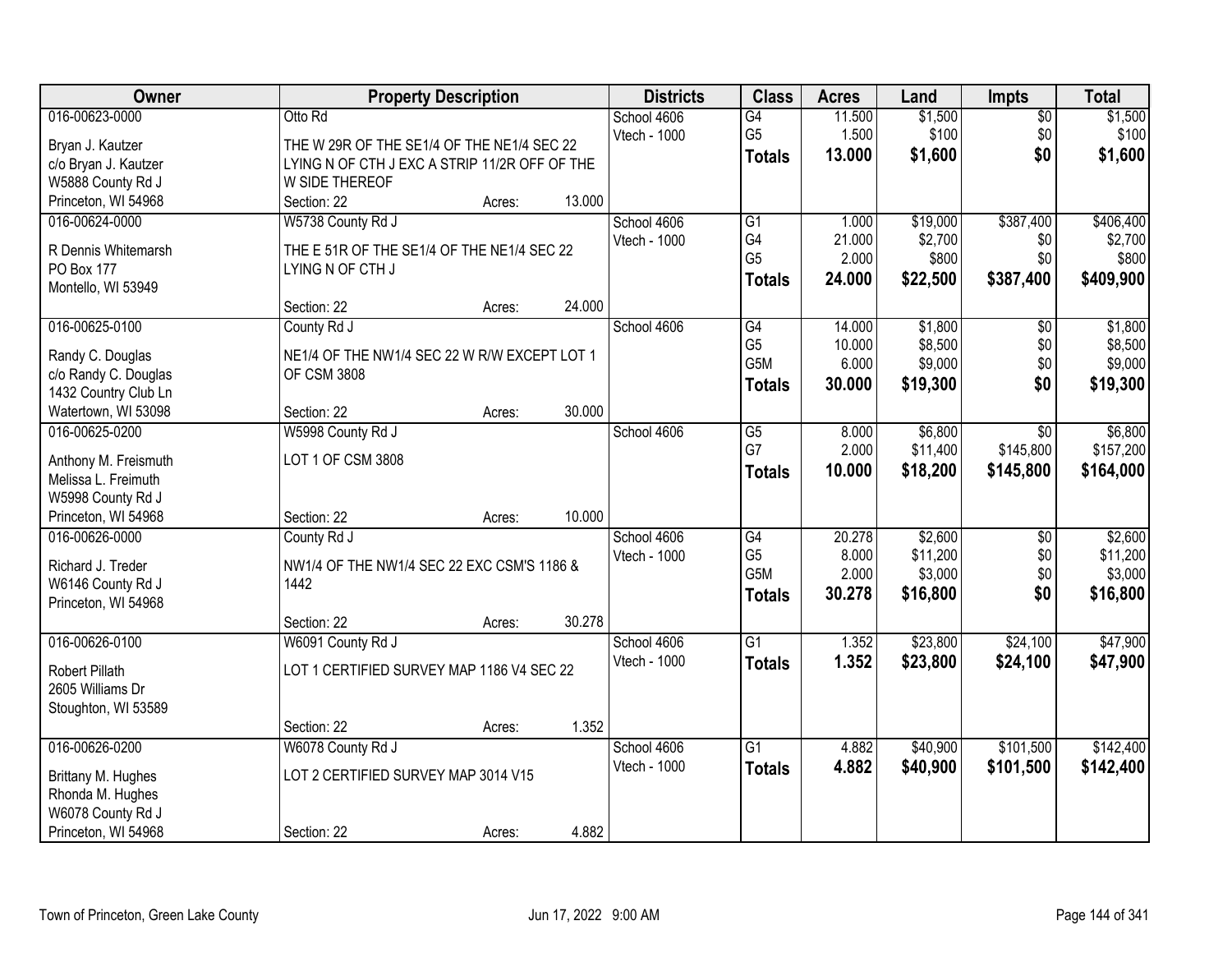| Owner                                     | <b>Property Description</b>                       |                  | <b>Districts</b>            | <b>Class</b>    | <b>Acres</b>    | Land                 | <b>Impts</b>    | <b>Total</b>         |
|-------------------------------------------|---------------------------------------------------|------------------|-----------------------------|-----------------|-----------------|----------------------|-----------------|----------------------|
| 016-00626-0201                            | County Rd J                                       |                  | School 4606                 | $\overline{G}$  | 1.148           | \$5,700              | \$2,200         | \$7,900              |
| Randy C. Douglas et al                    | LOT 1 CERTIFIED SURVEY MAP 3014 V15               |                  | Vtech - 1000                | <b>Totals</b>   | 1.148           | \$5,700              | \$2,200         | \$7,900              |
| c/o Randy C & Mary Ann Douglas            |                                                   |                  |                             |                 |                 |                      |                 |                      |
| W5998 County Rd J                         |                                                   |                  |                             |                 |                 |                      |                 |                      |
| Princeton, WI 54968                       | Section: 22                                       | 1.148<br>Acres:  |                             |                 |                 |                      |                 |                      |
| 016-00626-0300                            | W6081 County Rd J                                 |                  | School 4606                 | $\overline{G1}$ | 1.970           | \$32,100             | \$24,200        | \$56,300             |
| John Szweda                               | LOT 2 CERTIFIED SURVEY MAP 1442 V6 SEC 22         |                  | Vtech - 1000                | <b>Totals</b>   | 1.970           | \$32,100             | \$24,200        | \$56,300             |
| Edward J. Kroll Jr                        | SUBJ TO ESMT                                      |                  |                             |                 |                 |                      |                 |                      |
| W6081 County Rd J                         |                                                   |                  |                             |                 |                 |                      |                 |                      |
| Princeton, WI 54968                       | Section: 22                                       | 1.970<br>Acres:  |                             |                 |                 |                      |                 |                      |
| 016-00626-0400                            | County Rd J                                       |                  | School 4606                 | $\overline{G5}$ | 0.370           | \$500                | $\sqrt[6]{}$    | \$500                |
|                                           | LOT 3 CERTIFIED SURVEY MAP 1442 V6 SEC 22         |                  | Vtech - 1000                | <b>Totals</b>   | 0.370           | \$500                | \$0             | \$500                |
| <b>Robert Pillath</b><br>2605 Williams Dr |                                                   |                  |                             |                 |                 |                      |                 |                      |
| Stoughton, WI 53589                       |                                                   |                  |                             |                 |                 |                      |                 |                      |
|                                           | Section: 22                                       | 0.370<br>Acres:  |                             |                 |                 |                      |                 |                      |
| 016-00627-0000                            | W6010 County Rd J                                 |                  | School 4606                 | $\overline{G1}$ | 3.800           | \$48,000             | \$81,400        | \$129,400            |
|                                           |                                                   |                  | Vtech - 1000                | <b>Totals</b>   | 3.800           | \$48,000             | \$81,400        | \$129,400            |
| Bryan Kautzer et al                       | THAT PART OF THE SW1/4 OF THE NW1/4 SEC 22        |                  |                             |                 |                 |                      |                 |                      |
| %Joan Kautzer                             | LYING NE'LY OF CTH J                              |                  |                             |                 |                 |                      |                 |                      |
| W6010 County Rd J                         |                                                   | 3.800            |                             |                 |                 |                      |                 |                      |
| Princeton, WI 54968<br>016-00628-0100     | Section: 22                                       | Acres:           |                             | $\overline{G4}$ | 27.275          |                      |                 |                      |
|                                           | County Rd J                                       |                  | School 4606<br>Vtech - 1000 | G <sub>5</sub>  | 0.500           | \$4,000<br>\$100     | \$0<br>\$0      | \$4,000<br>\$100     |
| Bryan J. Kautzer                          | COM AT W1/4 COR SEC 22; N 257.91' TO POB; N       |                  |                             | G5M             | 2.000           | \$3,000              | \$0             | \$3,000              |
| c/o Bryan J. Kautzer                      | 1046.50'; E 705.08'; SE'LY ALONG CTH J 715.41'; S |                  |                             | <b>Totals</b>   | 29.775          | \$7,100              | \$0             | \$7,100              |
| W5888 County Rd J                         | 709.84'; W 1327.07' TO POB                        |                  |                             |                 |                 |                      |                 |                      |
| Princeton, WI 54968                       | Section: 22                                       | 29.775<br>Acres: |                             |                 |                 |                      |                 |                      |
| 016-00629-0000                            | W5922 County Rd J                                 |                  | School 4606                 | $\overline{G4}$ | 12.000          | \$1,500              | $\overline{50}$ | \$1,500              |
| Bryan J. Kautzer                          | SE1/4 OF THE NW1/4 SEC 22 LYING N'LY & E'LY OF    |                  | Vtech - 1000                | G <sub>5</sub>  | 1.000           | \$100                | \$0             | \$100                |
| c/o Bryan J. Kautzer                      | CTH J EXC A PARCEL ON THE W END TO J SZWEDA       |                  |                             | G5M<br>G7       | 14.600<br>2.000 | \$21,900<br>\$11,400 | \$0<br>\$27,700 | \$21,900<br>\$39,100 |
| W5888 County Rd J                         | (V148 P563)                                       |                  |                             |                 | 29.600          | \$34,900             | \$27,700        | \$62,600             |
| Princeton, WI 54968                       | Section: 22                                       | 29.600<br>Acres: |                             | <b>Totals</b>   |                 |                      |                 |                      |
| 016-00630-0000                            | W5994 County Rd J                                 |                  | School 4606                 | G1              | 1.490           | \$25,600             | \$100,500       | \$126,100            |
| Michael A. Kallas et al                   | COM AT THE NW COR OF THE SE1/4 OF THE NW1/4       |                  | Vtech - 1000                | <b>Totals</b>   | 1.490           | \$25,600             | \$100,500       | \$126,100            |
| c/o Michael A & Virginia Kallas           | SEC 22 RUN E'LY 186'; S'LY 435' TO CTH "J"; NW'LY |                  |                             |                 |                 |                      |                 |                      |
| W5994 County Rd J                         | ALG N LN OF HWY 165' TO W LN OF SE1/4 OF THE      |                  |                             |                 |                 |                      |                 |                      |
| Princeton, WI 54968                       | Section: 22                                       | 1.490<br>Acres:  |                             |                 |                 |                      |                 |                      |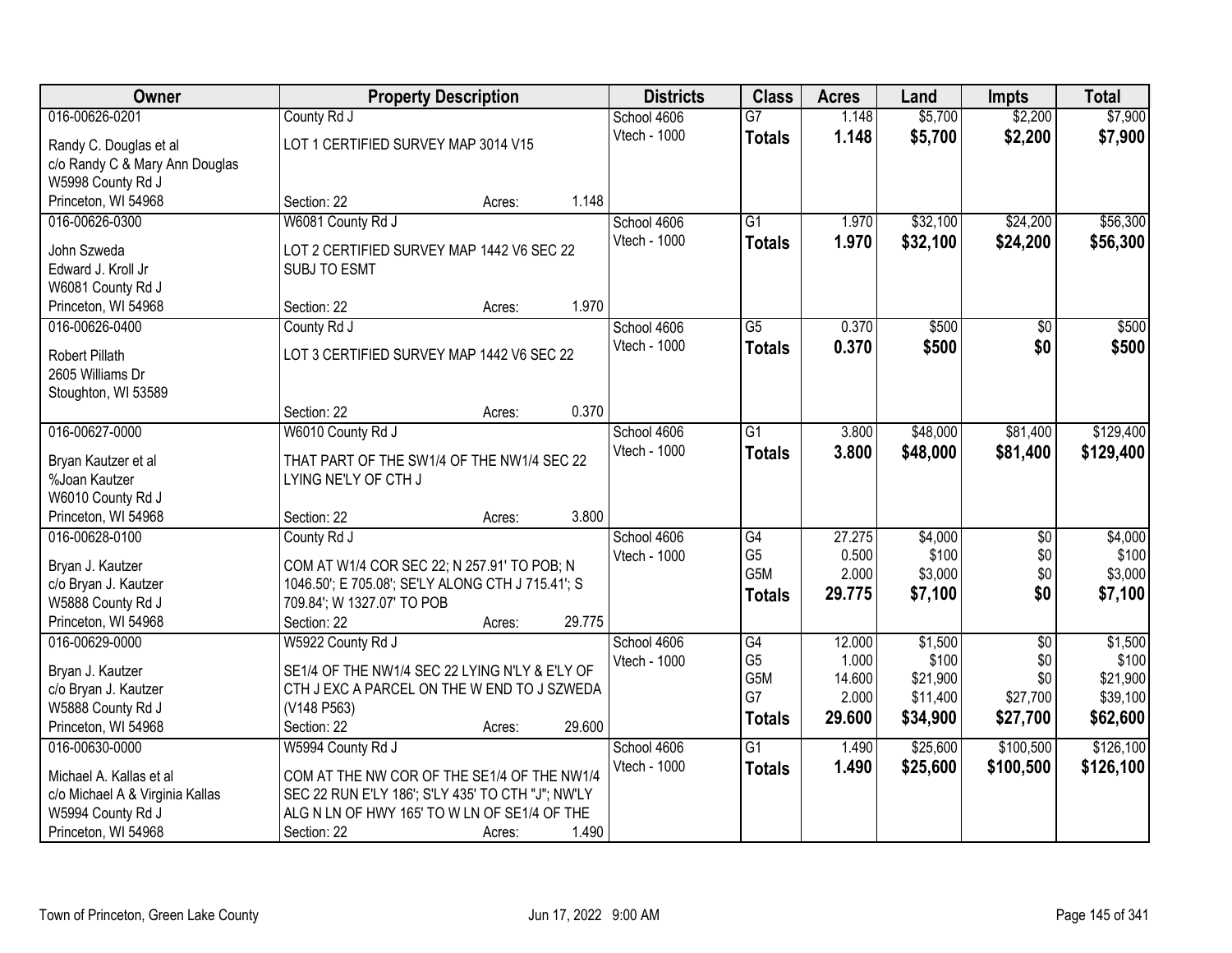| Owner                           | <b>Property Description</b>                        | <b>Districts</b> | <b>Class</b>    | <b>Acres</b> | Land     | <b>Impts</b>    | <b>Total</b> |
|---------------------------------|----------------------------------------------------|------------------|-----------------|--------------|----------|-----------------|--------------|
| 016-00631-0000                  | W5970 Holmes Rd                                    | School 4606      | $\overline{G1}$ | 4.500        | \$53,300 | \$199,600       | \$252,900    |
| Brady A. Konkel et al           | THAT PART OF THE SE1/4 OF THE NW1/4 SEC 22         | Vtech - 1000     | <b>Totals</b>   | 4.500        | \$53,300 | \$199,600       | \$252,900    |
| c/o Brady A & Heather Wa Konkel | LYING SW'LY OF CTH J, NW'LY OF HARRISVILLE RD,     |                  |                 |              |          |                 |              |
| W5970 Holmes Rd                 | E OF W LN THEREOF                                  |                  |                 |              |          |                 |              |
| Princeton, WI 54968             | Section: 22<br>4.500<br>Acres:                     |                  |                 |              |          |                 |              |
| 016-00633-0200                  | W5981 Holmes Rd                                    | School 4606      | $\overline{G1}$ | 1.000        | \$19,000 | \$101,600       | \$120,600    |
|                                 |                                                    | Vtech - 1000     | G <sub>5</sub>  | 1.400        | \$1,200  | \$0             | \$1,200      |
| Roseanne Mertens                | LOT 1 CERTIFIED SURVEY MAP 2792 V14                |                  | Totals          | 2.400        | \$20,200 | \$101,600       | \$121,800    |
| Johhny Jones                    |                                                    |                  |                 |              |          |                 |              |
| W5981 Holmes Rd                 |                                                    |                  |                 |              |          |                 |              |
| Princeton, WI 54968             | 2.400<br>Section: 22<br>Acres:                     |                  |                 |              |          |                 |              |
| 016-00633-0300                  | W5919 County Rd J                                  | School 4606      | $\overline{G1}$ | 3.500        | \$32,900 | \$102,000       | \$134,900    |
| Andrew J. Little                | LOT 1 CERTIFIED SURVEY MAP 3446 V19; EXC BEG       | Vtech - 1000     | G <sub>5</sub>  | 1.620        | \$2,300  | \$0             | \$2,300      |
| W5919 County Rd J               | AT NW COR LOT 1; SE'LY 103.24'; S84?E 0.90'; S09?W |                  | Totals          | 5.120        | \$35,200 | \$102,000       | \$137,200    |
| Princeton, WI 54968             | 694.48' TO SW COR LOT 1; N 714.82' TO POB          |                  |                 |              |          |                 |              |
|                                 | 5.120<br>Section: 22<br>Acres:                     |                  |                 |              |          |                 |              |
| 016-00633-0400                  | <b>Holmes Rd</b>                                   | School 4606      | $\overline{G4}$ | 2.000        | \$300    | \$0             | \$300        |
|                                 |                                                    | Vtech - 1000     | G <sub>5</sub>  | 15.700       | \$13,400 | \$0             | \$13,400     |
| Bryan J. Kautzer                | COM IN CEN OF CTH J 25R (M/L) W OF E LN OF         |                  | G <sub>6</sub>  | 3.500        | \$10,500 | \$0             | \$10,500     |
| c/o Bryan J. Kautzer            | NW1/4 SEC 22: RUN DUE S TO A PT 80R N OF S LN      |                  | <b>Totals</b>   | 21.200       | \$24,200 | \$0             | \$24,200     |
| W5888 County Rd J               | OF SEC 22; W 55R; N TO CEN OF CTH J; NE'LY ALG     |                  |                 |              |          |                 |              |
| Princeton, WI 54968             | Section: 22<br>21.200<br>Acres:                    |                  |                 |              |          |                 |              |
| 016-00634-0100                  | W6020 Holmes Rd                                    | School 4606      | $\overline{G4}$ | 17.776       | \$2,200  | $\overline{30}$ | \$2,200      |
| Lori M. Frye et al              | BEG AT W1/4 COR SEC 22; N 257.91'; E 1327.07'; S   | Vtech - 1000     | G <sub>5</sub>  | 4.000        | \$2,700  | \$0             | \$2,700      |
| c/o Lori M. Frye                | 238.42'; S 727.04'; W 1326.59'; N 731.88' TO POB   |                  | G5M             | 4.500        | \$6,800  | \$0             | \$6,800      |
| W6020 Holmes Rd                 |                                                    |                  | G7              | 3.500        | \$20,000 | \$50,700        | \$70,700     |
| Princeton, WI 54968             | 29.776<br>Section: 22<br>Acres:                    |                  | <b>Totals</b>   | 29.776       | \$31,700 | \$50,700        | \$82,400     |
| 016-00635-0100                  | <b>Holmes Rd</b>                                   | School 4606      | G4              | 12.546       | \$1,600  | $\overline{50}$ | \$1,600      |
|                                 |                                                    | Vtech - 1000     | G <sub>5</sub>  | 45.000       | \$35,500 | \$0             | \$35,500     |
| Lori M. Frye et al              | BEG AT SW COR SEC 22; N 1958.47'; E 1326.59'; S    |                  | G5M             | 2.000        | \$3,000  | \$0             | \$3,000      |
| c/o Lori M. Frye                | 1953.62'; W 1325.75' TO POB                        |                  | <b>Totals</b>   | 59.546       | \$40,100 | \$0             | \$40,100     |
| W6020 Holmes Rd                 |                                                    |                  |                 |              |          |                 |              |
| Princeton, WI 54968             | 59.546<br>Section: 22<br>Acres:                    |                  |                 |              |          |                 |              |
| 016-00636-0000                  |                                                    | School 4606      | $\overline{G5}$ | 20.000       | \$17,000 | $\overline{50}$ | \$17,000     |
| Bryan J. Kautzer                | COM AT THE SW COR OF THE SE1/4 OF SW1/4 SEC        | Vtech - 1000     | <b>Totals</b>   | 20.000       | \$17,000 | \$0             | \$17,000     |
| c/o Bryan J. Kautzer            | 22: RUN N 80R; E 55R; S 40R; W 30R; S 40R; W 25R   |                  |                 |              |          |                 |              |
| W5888 County Rd J               | TO BEG                                             |                  |                 |              |          |                 |              |
| Princeton, WI 54968             | 20.000<br>Section: 22<br>Acres:                    |                  |                 |              |          |                 |              |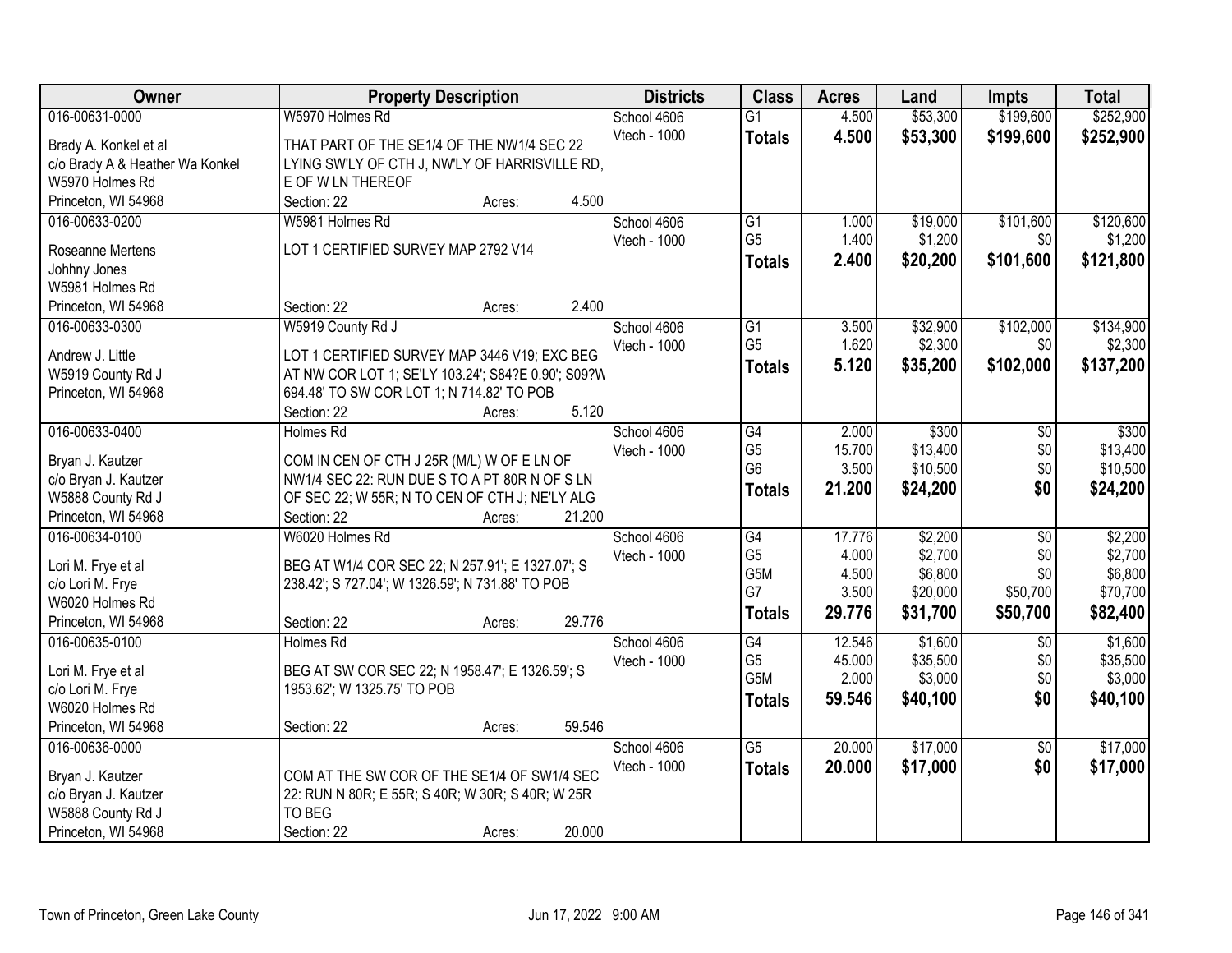| Owner                                 | <b>Property Description</b>                        | <b>Districts</b> | <b>Class</b>    | <b>Acres</b> | Land      | <b>Impts</b>    | <b>Total</b> |
|---------------------------------------|----------------------------------------------------|------------------|-----------------|--------------|-----------|-----------------|--------------|
| 016-00637-0000                        | County Rd J                                        | School 4606      | $\overline{G1}$ | 0.750        | \$7,000   | $\overline{50}$ | \$7,000      |
| Nicholas Stibb                        | COM AT SE COR SEC 22: W 10.5R NE'LY TO A PT        | Vtech - 1000     | G4              | 5.000        | \$1,000   | \$0             | \$1,000      |
| Jessica Stibb                         | 7.5R W OF E LN OF SEC; W 14.5R; N TO CEN OF        |                  | <b>Totals</b>   | 5.750        | \$8,000   | \$0             | \$8,000      |
| W5609 County Rd J                     | HWY; E'LY ALG HWY TO E LN OF SEC; S TO BEG EX(     |                  |                 |              |           |                 |              |
| Princeton, WI 54968                   | 5.750<br>Section: 22<br>Acres:                     |                  |                 |              |           |                 |              |
| 016-00637-0100                        | W5707 County Rd J                                  | School 4606      | G4              | 10.260       | \$1,300   | $\overline{50}$ | \$1,300      |
|                                       |                                                    | Vtech - 1000     | G7              | 2.000        | \$11,400  | \$121,700       | \$133,100    |
| Margaret M. Sadlon                    | COM 10.5R W OF THE SE COR SEC 22; THENCE N'LY      |                  | <b>Totals</b>   | 12.260       | \$12,700  | \$121,700       | \$134,400    |
| W5707 County Rd J                     | 137R TO PT 3R E OF PT DUE N OF POB; W 14.5R; N     |                  |                 |              |           |                 |              |
| Princeton, WI 54968                   | TO C/L RD; E'LY 710'; S 811'; W 467'; N369' TO BEG |                  |                 |              |           |                 |              |
|                                       | 12.260<br>Section: 23<br>Acres:                    |                  |                 |              |           |                 |              |
| 016-00638-0000                        | County Rd J                                        | School 4606      | G4<br>G7        | 19.000       | \$2,400   | $\overline{50}$ | \$2,400      |
| William F. Gorr et al                 | COM 8.5R W OF SE COR OF NE1/4 SE1/4 SEC 22 N'L'    | Vtech - 1000     |                 | 0.242        | \$1,400   | \$400           | \$1,800      |
| c/o Benjamin Richard Gorr Irrevocable | 57R TO A PT 7.5R W OF E LN SEC 22; W 14.5 R; N TO  |                  | <b>Totals</b>   | 19.242       | \$3,800   | \$400           | \$4,200      |
| Trust                                 | CEN OF HWY; W'LY ALG HWY ETC RECD (V114 P119)      |                  |                 |              |           |                 |              |
| W5865 County Rd J                     | Section: 22<br>19.242<br>Acres:                    |                  |                 |              |           |                 |              |
| Princeton, WI 54968                   |                                                    |                  |                 |              |           |                 |              |
| 016-00638-0100                        | W5761 County Rd J                                  | School 4606      | $\overline{G1}$ | 1.688        | \$28,300  | \$98,700        | \$127,000    |
|                                       | LOT 1 CERTIFIED SURVEY MAP 2055 V9 SEC 22          | Vtech - 1000     | <b>Totals</b>   | 1.688        | \$28,300  | \$98,700        | \$127,000    |
| Anthony Fatigato<br>1108 Lincoln Ave  |                                                    |                  |                 |              |           |                 |              |
| Fox River Grove, IL 60021             |                                                    |                  |                 |              |           |                 |              |
|                                       | 1.688<br>Section: 22<br>Acres:                     |                  |                 |              |           |                 |              |
| 016-00640-0100                        | W5865 County Rd J                                  | School 4606      | G4              | 54.170       | \$7,000   | \$0             | \$7,000      |
|                                       |                                                    | Vtech - 1000     | G <sub>5</sub>  | 69.830       | \$55,000  | \$0             | \$55,000     |
| William F. Gorr et al                 | LANDS DESC IN DOC#383830 - APPROX 144 AC IN        |                  | G5M             | 18.000       | \$27,000  | \$0             | \$27,000     |
| c/o Benjamin Richard Gorr Irrevocable | SEC 22-16-11, INC LOT 2 CSM 3446 V19               |                  | G7              | 2.000        | \$11,400  | \$94,300        | \$105,700    |
| Trust                                 |                                                    |                  | <b>Totals</b>   | 144.000      | \$100,400 | \$94,300        | \$194,700    |
| W5865 County Rd J                     | 144.000<br>Section: 22<br>Acres:                   |                  |                 |              |           |                 |              |
| Princeton, WI 54968                   |                                                    |                  |                 |              |           |                 |              |
| 016-00642-0000                        |                                                    | School 4606      | $\overline{G4}$ | 7.000        | \$900     | \$0             | \$900        |
| William F. Gorr et al                 | SE1/4 OF THE SE1/4 SEC 22 EXC THE E 4.75 ACRES     | Vtech - 1000     | G <sub>5</sub>  | 23.250       | \$11,700  | \$0             | \$11,700     |
| c/o Benjamin Richard Gorr Irrevocable | <b>THEREOF</b>                                     |                  | G5M             | 5.000        | \$7,500   | \$0             | \$7,500      |
| Trust                                 |                                                    |                  | <b>Totals</b>   | 35.250       | \$20,100  | \$0             | \$20,100     |
| W5865 County Rd J                     | 35.250<br>Section: 22<br>Acres:                    |                  |                 |              |           |                 |              |
| Princeton, WI 54968                   |                                                    |                  |                 |              |           |                 |              |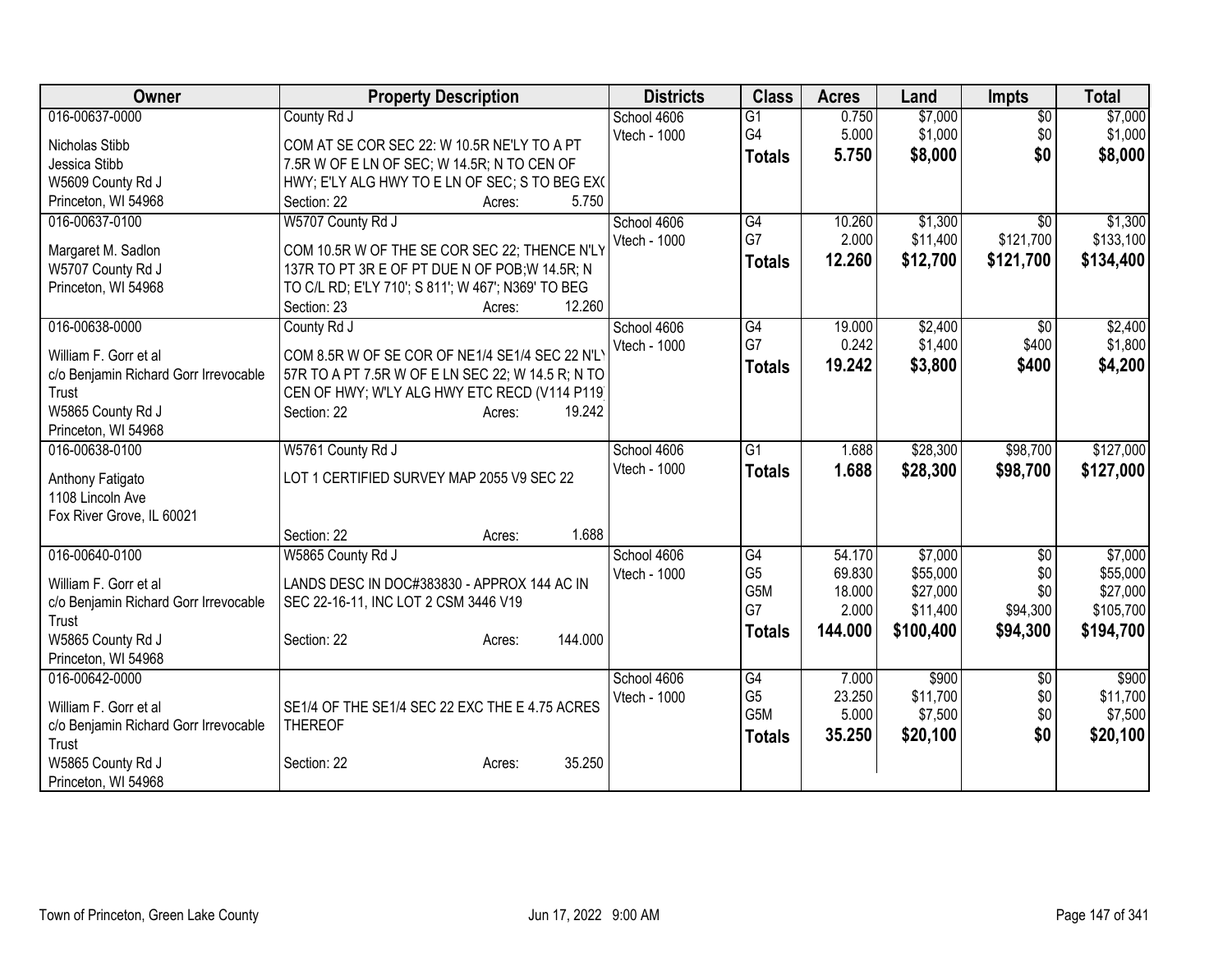| <b>Owner</b>                         |                                                | <b>Property Description</b> |        | <b>Districts</b>            | <b>Class</b>         | <b>Acres</b>     | Land                | <b>Impts</b>           | <b>Total</b>        |
|--------------------------------------|------------------------------------------------|-----------------------------|--------|-----------------------------|----------------------|------------------|---------------------|------------------------|---------------------|
| 016-00643-0000                       |                                                |                             |        | School 4606                 | $\overline{G4}$      | 40.000           | \$5,100             | $\overline{50}$        | \$5,100             |
| Richard S. Swanke                    | NE1/4 OF THE NE1/4 SEC 23                      |                             |        | Vtech - 1000                | <b>Totals</b>        | 40.000           | \$5,100             | \$0                    | \$5,100             |
| N6551 County Rd Y                    |                                                |                             |        |                             |                      |                  |                     |                        |                     |
| Princeton, WI 54968                  |                                                |                             |        |                             |                      |                  |                     |                        |                     |
|                                      | Section: 23                                    | Acres:                      | 40.000 |                             |                      |                  |                     |                        |                     |
| 016-00644-0000                       |                                                |                             |        | School 4606                 | $\overline{G4}$      | 40.000           | \$5,100             | $\overline{50}$        | \$5,100             |
| Richard S. Swanke                    | NW1/4 OF THE NE1/4 SEC 23                      |                             |        | Vtech - 1000                | <b>Totals</b>        | 40.000           | \$5,100             | \$0                    | \$5,100             |
| N6551 County Rd Y                    |                                                |                             |        |                             |                      |                  |                     |                        |                     |
| Princeton, WI 54968                  |                                                |                             |        |                             |                      |                  |                     |                        |                     |
|                                      | Section: 23                                    | Acres:                      | 40.000 |                             |                      |                  |                     |                        |                     |
| 016-00645-0000                       | County Rd J                                    |                             |        | School 4606<br>Vtech - 1000 | G4<br>G <sub>5</sub> | 39.000<br>1.000  | \$4,900<br>\$100    | \$0<br>\$0             | \$4,900<br>\$100    |
| Richard S. Swanke                    | SW1/4 OF THE NE1/4 SEC 23                      |                             |        |                             | <b>Totals</b>        | 40.000           | \$5,000             | \$0                    | \$5,000             |
| N6551 County Rd Y                    |                                                |                             |        |                             |                      |                  |                     |                        |                     |
| Princeton, WI 54968                  | Section: 23                                    | Acres:                      | 40.000 |                             |                      |                  |                     |                        |                     |
| 016-00646-0000                       | W5386 County Rd J                              |                             |        | School 4606                 | G4                   | 14.700           | \$1,900             | $\sqrt[6]{}$           | \$1,900             |
|                                      |                                                |                             |        | Vtech - 1000                | G <sub>5</sub>       | 3.000            | \$3,300             | \$0                    | \$3,300             |
| Richard S. Swanke<br>Linda Eb Swanke | SE1/4 OF THE NE1/4 SEC 23 EXC CSM 391 V2 (SUBJ |                             |        |                             | G7                   | 2.000            | \$11,400            | \$106,100              | \$117,500           |
| N6551 County Rd Y                    | TO HWY) EXC THE N1/2 THEREOF                   |                             |        |                             | <b>Totals</b>        | 19.700           | \$16,600            | \$106,100              | \$122,700           |
| Princeton, WI 54968                  | Section: 23                                    | Acres:                      | 19.700 |                             |                      |                  |                     |                        |                     |
| 016-00646-0100                       | W5302 County Rd J                              |                             |        | School 4606                 | $\overline{X4}$      | 0.300            | $\overline{50}$     | $\overline{50}$        | $\overline{50}$     |
| Wisconsin Gas LLC                    | LOT 1 CERTIFIED SURVEY MAP 391 V2 SEC 23       |                             |        | Vtech - 1000                | <b>Totals</b>        | 0.300            | \$0                 | \$0                    | \$0                 |
| c/o Wisconsin Gas, LLC               |                                                |                             |        |                             |                      |                  |                     |                        |                     |
| 231 W Michigan St                    |                                                |                             |        |                             |                      |                  |                     |                        |                     |
| Milwaukee, WI 53203                  | Section: 23                                    | Acres:                      | 0.300  |                             |                      |                  |                     |                        |                     |
| 016-00646-0200                       |                                                |                             |        | School 4606                 | $\overline{G4}$      | 20.000           | \$2,500             | $\sqrt{6}$             | \$2,500             |
| Richard S. Swanke                    | N1/2 OF THE SE1/4 OF THE NE1/4 SEC 23          |                             |        | Vtech - 1000                | <b>Totals</b>        | 20.000           | \$2,500             | \$0                    | \$2,500             |
| N6551 County Rd Y                    |                                                |                             |        |                             |                      |                  |                     |                        |                     |
| Princeton, WI 54968                  |                                                |                             |        |                             |                      |                  |                     |                        |                     |
|                                      | Section: 23                                    | Acres:                      | 20.000 |                             |                      |                  |                     |                        |                     |
| 016-00647-0000                       |                                                |                             |        | School 4606<br>Vtech - 1000 | G4<br>G <sub>5</sub> | 25,000<br>15.000 | \$3,200<br>\$21,000 | $\overline{60}$<br>\$0 | \$3,200<br>\$21,000 |
| Francis E. Messa                     | NE1/4 OF THE NW1/4 SEC 23                      |                             |        |                             | <b>Totals</b>        | 40.000           | \$24,200            | \$0                    | \$24,200            |
| W5544 County Rd J                    |                                                |                             |        |                             |                      |                  |                     |                        |                     |
| Princeton, WI 54968                  | Section: 23                                    |                             | 40.000 |                             |                      |                  |                     |                        |                     |
|                                      |                                                | Acres:                      |        |                             |                      |                  |                     |                        |                     |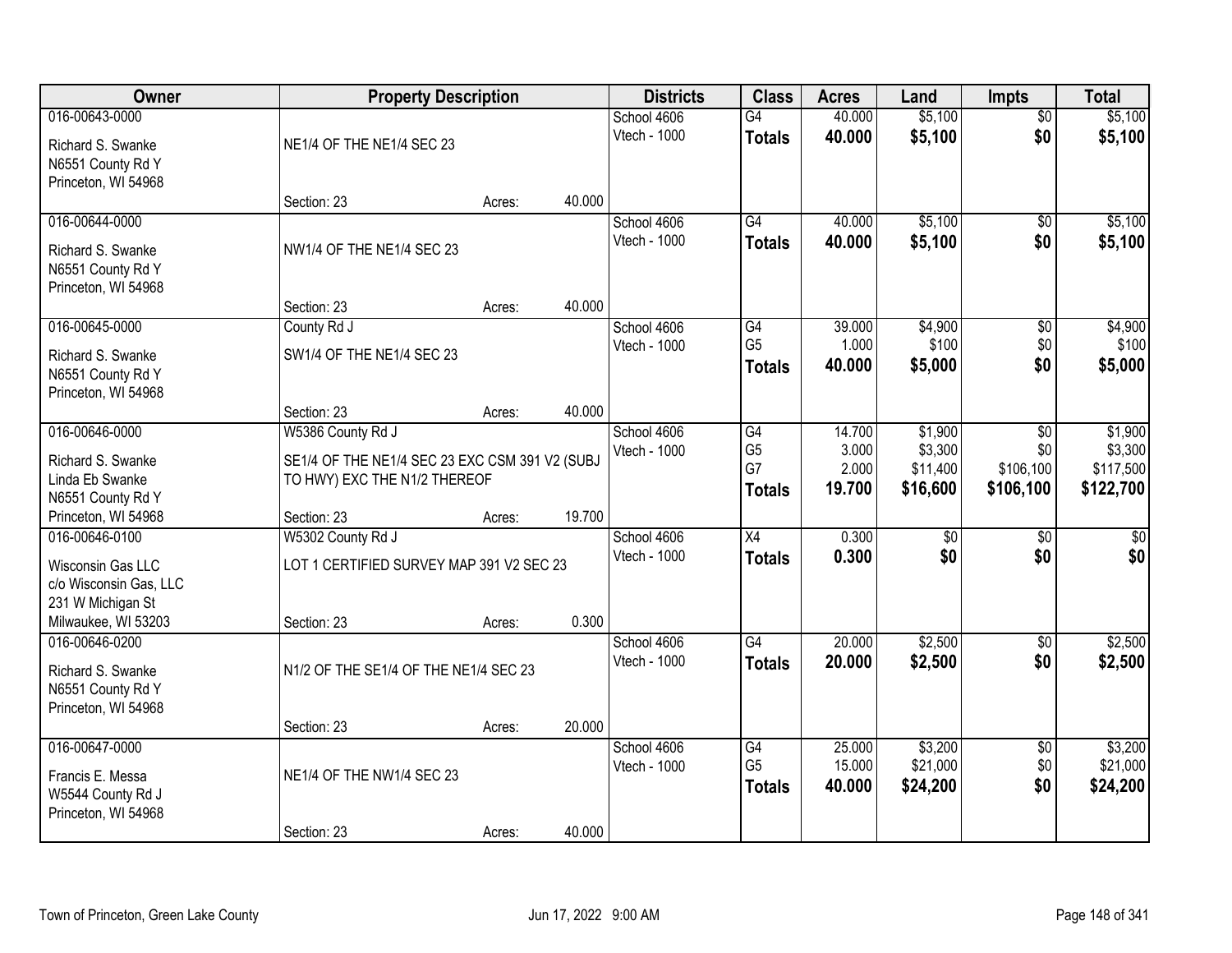| Owner                                                                                         |                                                                                                                                                                                    | <b>Property Description</b> |        | <b>Districts</b>            | <b>Class</b>                                              | <b>Acres</b>                       | Land                                       | <b>Impts</b>                              | <b>Total</b>                                 |
|-----------------------------------------------------------------------------------------------|------------------------------------------------------------------------------------------------------------------------------------------------------------------------------------|-----------------------------|--------|-----------------------------|-----------------------------------------------------------|------------------------------------|--------------------------------------------|-------------------------------------------|----------------------------------------------|
| 016-00648-0000<br>Francis E. Messa<br>W5544 County Rd J<br>Princeton, WI 54968                | NW1/4 OF THE NW1/4 SEC 23                                                                                                                                                          |                             |        | School 4606<br>Vtech - 1000 | G4<br>G <sub>5</sub><br><b>Totals</b>                     | 20.000<br>20.000<br>40.000         | \$2,500<br>\$28,000<br>\$30,500            | \$0<br>\$0<br>\$0                         | \$2,500<br>\$28,000<br>\$30,500              |
|                                                                                               | Section: 23                                                                                                                                                                        | Acres:                      | 40.000 |                             |                                                           |                                    |                                            |                                           |                                              |
| 016-00649-0000<br>Francis E. Messa<br>W5544 County Rd J<br>Princeton, WI 54968                | W5544 County Rd J<br>SW1/4 OF THE NW1/4 SEC 23                                                                                                                                     |                             |        | School 4606<br>Vtech - 1000 | G4<br>G <sub>5</sub><br>G <sub>5</sub> M<br><b>Totals</b> | 25.000<br>8.000<br>7.000<br>40.000 | \$3,200<br>\$9,900<br>\$10,500<br>\$23,600 | $\overline{50}$<br>\$0<br>\$0<br>\$0      | \$3,200<br>\$9,900<br>\$10,500<br>\$23,600   |
|                                                                                               | Section: 23                                                                                                                                                                        | Acres:                      | 40.000 |                             |                                                           |                                    |                                            |                                           |                                              |
| 016-00650-0000<br>Francis E. Messa<br>W5544 County Rd J<br>Princeton, WI 54968                | W5544 County Rd J<br>SE1/4 OF THE NW1/4 SEC 23                                                                                                                                     |                             |        | School 4606<br>Vtech - 1000 | G4<br>G <sub>5</sub><br>G7<br><b>Totals</b>               | 35.000<br>3.000<br>2.000<br>40.000 | \$4,400<br>\$2,900<br>\$11,400<br>\$18,700 | \$0<br>\$0<br>\$89,900<br>\$89,900        | \$4,400<br>\$2,900<br>\$101,300<br>\$108,600 |
|                                                                                               | Section: 23                                                                                                                                                                        | Acres:                      | 40.000 |                             |                                                           |                                    |                                            |                                           |                                              |
| 016-00651-0000<br>Richard W. Wielgosh et al<br>W5551 County Rd J<br>Princeton, WI 54968       | W5551 County Rd J<br>NE1/4 OF THE SW1/4 SEC 23                                                                                                                                     |                             |        | School 4606<br>Vtech - 1000 | G4<br>G <sub>5</sub><br>G7<br><b>Totals</b>               | 37.000<br>1.000<br>2.000<br>40.000 | \$4,700<br>\$100<br>\$11,400<br>\$16,200   | $\sqrt{6}$<br>\$0<br>\$50,400<br>\$50,400 | \$4,700<br>\$100<br>\$61,800<br>\$66,600     |
|                                                                                               | Section: 23                                                                                                                                                                        | Acres:                      | 40.000 |                             |                                                           |                                    |                                            |                                           |                                              |
| 016-00652-0000<br>Nicholas Stibb<br>Jessica Stibb<br>W5609 County Rd J<br>Princeton, WI 54968 | W5609 County Rd J<br>NW1/4 OF THE SW1/4 SEC 23 EXC THAT PART E OF<br>A LN: COM 5.47CH W OF SE COR OF NE1/4 SW1/4:<br>RUN N 20R; E 5.22CH; N TO CEN OF CTH J, SEC 23<br>Section: 23 | Acres:                      | 27.614 | School 4606<br>Vtech - 1000 | $\overline{G4}$<br>G7<br><b>Totals</b>                    | 27.364<br>0.250<br>27.614          | \$3,500<br>\$1,400<br>\$4,900              | $\overline{30}$<br>\$82,600<br>\$82,600   | \$3,500<br>\$84,000<br>\$87,500              |
| 016-00652-0100<br>Nicholas Stibb<br>Jessica Stibb<br>W5609 County Rd J<br>Princeton, WI 54968 | County Rd J<br>LOT 1 CERTIFIED SURVEY MAP 2200 V10 SEC 23<br>Section: 23                                                                                                           | Acres:                      | 5.126  | School 4606<br>Vtech - 1000 | $\overline{G4}$<br><b>Totals</b>                          | 5.126<br>5.126                     | \$400<br>\$400                             | $\overline{30}$<br>\$0                    | \$400<br>\$400                               |
| 016-00653-0000<br>Nicholas Stibb<br>Jessica Stibb<br>W5609 County Rd J<br>Princeton, WI 54968 | County Rd J<br>THE W 14.53CH OF THE SW1/4 OF THE SW1/4 SEC 2<br>Section: 23                                                                                                        | Acres:                      | 29.000 | School 4606<br>Vtech - 1000 | $\overline{G4}$<br>G <sub>5</sub><br><b>Totals</b>        | 19.500<br>9.500<br>29.000          | \$2,600<br>\$13,300<br>\$15,900            | $\overline{60}$<br>\$0<br>\$0             | \$2,600<br>\$13,300<br>\$15,900              |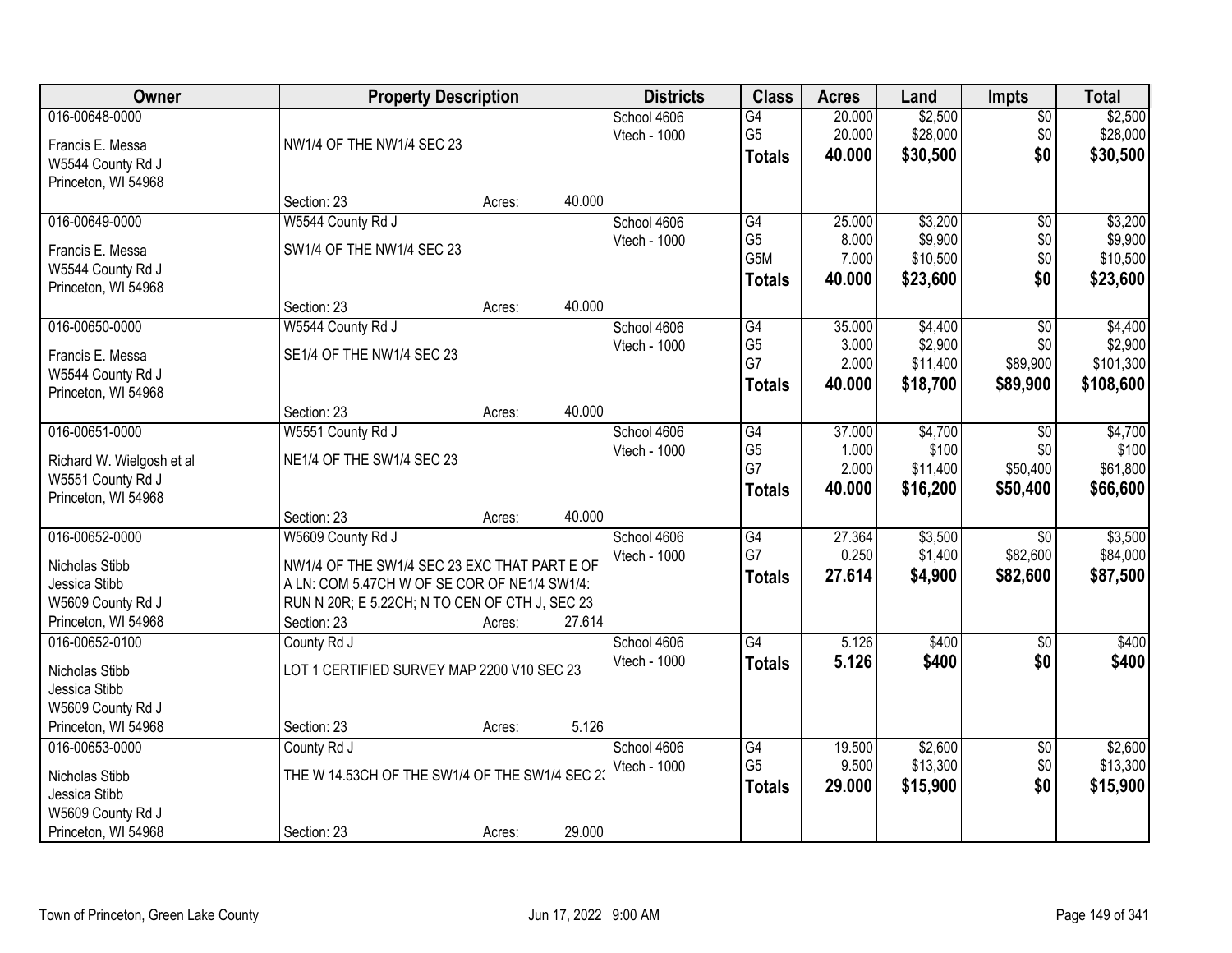| Owner                                         | <b>Property Description</b>                                                                       |        |        | <b>Districts</b> | <b>Class</b>    | <b>Acres</b> | Land     | <b>Impts</b>    | <b>Total</b> |
|-----------------------------------------------|---------------------------------------------------------------------------------------------------|--------|--------|------------------|-----------------|--------------|----------|-----------------|--------------|
| 016-00654-0000                                | County Rd J                                                                                       |        |        | School 4606      | G4              | 14.000       | \$1,800  | $\overline{50}$ | \$1,800      |
| Richard Et Al W. Wielgosh                     | COM AT INTER OF CEN OF CTH J & A PT 25L W OF                                                      |        |        | Vtech - 1000     | <b>Totals</b>   | 14.000       | \$1,800  | \$0             | \$1,800      |
| W5551 County Rd J                             | THE E LN OF NW1/4 SW1/4 RUN S 60R; W 5.22CH; S                                                    |        |        |                  |                 |              |          |                 |              |
| Princeton, WI 54968                           | 100R; E 5.47CH; N 160R TO BEG SEC 23                                                              |        |        |                  |                 |              |          |                 |              |
|                                               | Section: 23                                                                                       | Acres: | 14.000 |                  |                 |              |          |                 |              |
| 016-00655-0000                                | County Rd J                                                                                       |        |        | School 4606      | $\overline{G4}$ | 40.000       | \$4,100  | $\overline{50}$ | \$4,100      |
| Richard Et Al W. Wielgosh                     | SE1/4 OF THE SW1/4 SEC 23                                                                         |        |        | Vtech - 1000     | <b>Totals</b>   | 40.000       | \$4,100  | \$0             | \$4,100      |
| W5551 County Rd J                             |                                                                                                   |        |        |                  |                 |              |          |                 |              |
| Princeton, WI 54968                           |                                                                                                   |        |        |                  |                 |              |          |                 |              |
|                                               | Section: 23                                                                                       | Acres: | 40.000 |                  |                 |              |          |                 |              |
| 016-00656-0000                                | W5397 County Rd J                                                                                 |        |        | School 4606      | $\overline{G1}$ | 1.000        | \$19,000 | \$119,800       | \$138,800    |
| John E. Szweda                                | NE1/4 OF THE SE1/4 SEC 23 EXC PARCEL 656.1 INCL                                                   |        |        | Vtech - 1000     | G4              | 17.000       | \$2,300  | \$0             | \$2,300      |
| W5397 County Rd J                             | ESMT AS RECD V521 P206                                                                            |        |        |                  | G <sub>5</sub>  | 16.200       | \$7,900  | \$0             | \$7,900      |
| Princeton, WI 54968                           |                                                                                                   |        |        |                  | <b>Totals</b>   | 34.200       | \$29,200 | \$119,800       | \$149,000    |
|                                               | Section: 23                                                                                       | Acres: | 34.200 |                  |                 |              |          |                 |              |
| 016-00656-0100                                | W5303 County Rd J                                                                                 |        |        | School 4606      | G1              | 3.800        | \$35,500 | \$246,100       | \$281,600    |
|                                               |                                                                                                   |        |        | Vtech - 1000     | G <sub>5</sub>  | 2.000        | \$2,800  | \$0             | \$2,800      |
| Dale H. Pulvermacher<br>Carla J. Pulvermacher | COM E1/4 COR SEC 23 (NE COR CSM 1198) THENCE<br>S'LY TO SE COR CSM 1198; W 335'; N TO C/L CTH "J" |        |        |                  | <b>Totals</b>   | 5.800        | \$38,300 | \$246,100       | \$284,400    |
|                                               | E ALG C/L TO POB (INCL CSM 1198)                                                                  |        |        |                  |                 |              |          |                 |              |
| W5303 County Rd J<br>Princeton, WI 54968      | Section: 23                                                                                       |        | 5.800  |                  |                 |              |          |                 |              |
| 016-00657-0000                                | W5401 County Rd J                                                                                 | Acres: |        | School 4606      | $\overline{G4}$ | 17.500       | \$2,200  | $\overline{50}$ | \$2,200      |
|                                               |                                                                                                   |        |        | Vtech - 1000     | G <sub>5</sub>  | 0.500        | \$100    | \$0             | \$100        |
| Dennis & Connie Seeliger Revocable            | THE E1/2 OF THE NW1/4 OF THE SE1/4 SEC 23 SUBJ                                                    |        |        |                  | G7              | 2.000        | \$11,400 | \$12,600        | \$24,000     |
| <b>Living Trust</b>                           | TO ESMT                                                                                           |        |        |                  | <b>Totals</b>   | 20.000       | \$13,700 | \$12,600        | \$26,300     |
| N5698 Lock Rd                                 |                                                                                                   |        |        |                  |                 |              |          |                 |              |
| Princeton, WI 54968                           | Section: 23                                                                                       | Acres: | 20.000 |                  |                 |              |          |                 |              |
| 016-00657-0100                                | W5453 County Rd J                                                                                 |        |        | School 4606      | $\overline{G2}$ | 1.150        | \$20,800 | \$74,900        | \$95,700     |
| Repco Rentals, LLC                            | LOT 1 CERTIFIED SURVEY MAP 2647 V13 (RES PT                                                       |        |        | Vtech - 1000     | <b>Totals</b>   | 1.150        | \$20,800 | \$74,900        | \$95,700     |
| c/o Repco Rentals, LLC                        | LOT 1 CSM 2583 V12) SEC 23                                                                        |        |        |                  |                 |              |          |                 |              |
| PO Box 89                                     |                                                                                                   |        |        |                  |                 |              |          |                 |              |
| Jefferson, WI 53549                           | Section: 23                                                                                       | Acres: | 1.150  |                  |                 |              |          |                 |              |
| 016-00657-0200                                | W5483 County Rd J                                                                                 |        |        | School 4606      | $\overline{G1}$ | 3.880        | \$36,200 | \$32,200        | \$68,400     |
| Peter Heiling et al                           | LOT 1 CERTIFIED SURVEY MAP 3286 V18                                                               |        |        | Vtech - 1000     | <b>Totals</b>   | 3.880        | \$36,200 | \$32,200        | \$68,400     |
| c/o Peter & Sheryl A Heiling                  |                                                                                                   |        |        |                  |                 |              |          |                 |              |
| W4869 Kristine Ct                             |                                                                                                   |        |        |                  |                 |              |          |                 |              |
| Princeton, WI 54968                           | Section: 23                                                                                       | Acres: | 3.880  |                  |                 |              |          |                 |              |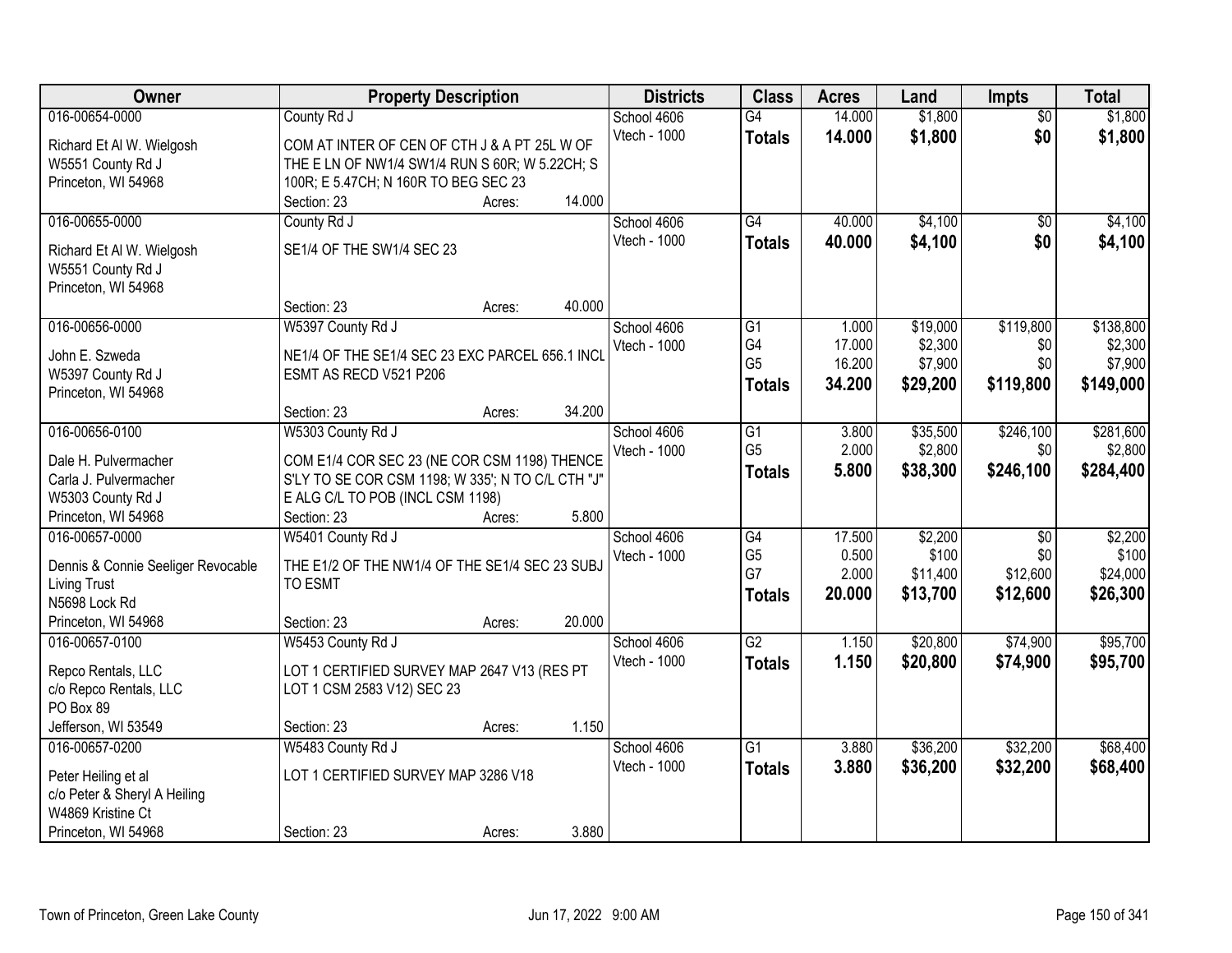| Owner                                |                                                   | <b>Property Description</b> |        | <b>Districts</b> | <b>Class</b>     | <b>Acres</b> | Land     | <b>Impts</b>    | <b>Total</b> |
|--------------------------------------|---------------------------------------------------|-----------------------------|--------|------------------|------------------|--------------|----------|-----------------|--------------|
| 016-00657-0300                       | W5485 County Rd J                                 |                             |        | School 4606      | G4               | 16.498       | \$2,100  | $\overline{50}$ | \$2,100      |
| Glen Bornick                         | LOT 2 CERTIFIED SURVEY MAP 3286 V18               |                             |        | Vtech - 1000     | G <sub>5</sub>   | 4.120        | \$5,200  | \$0             | \$5,200      |
| Cassie Bornick                       |                                                   |                             |        |                  | <b>Totals</b>    | 20.618       | \$7,300  | \$0             | \$7,300      |
| W4857 Evergreen Dr                   |                                                   |                             |        |                  |                  |              |          |                 |              |
| Princeton, WI 54968                  | Section: 23                                       | Acres:                      | 20.618 |                  |                  |              |          |                 |              |
| 016-00658-0000                       | W5501 County Rd J                                 |                             |        | School 4606      | $\overline{G1}$  | 1.000        | \$12,400 | \$147,800       | \$160,200    |
|                                      |                                                   |                             |        | Vtech - 1000     | G4               | 3.500        | \$400    | \$0             | \$400        |
| Patrick H. Mcgwin                    | LOT 2 CERTIFIED SURVEY MAP 2583 V12 SEC 23        |                             |        |                  | G <sub>5</sub>   | 10.280       | \$8,800  | \$0             | \$8,800      |
| Dalice R. Mcgwin                     | <b>SUBJ TO ESMT</b>                               |                             |        |                  | <b>Totals</b>    | 14.780       | \$21,600 | \$147,800       | \$169,400    |
| W5501 County Rd J                    |                                                   |                             | 14.780 |                  |                  |              |          |                 |              |
| Princeton, WI 54968                  | Section: 23                                       | Acres:                      |        |                  |                  |              |          |                 |              |
| 016-00658-0100                       | County Rd J                                       |                             |        | School 4606      | $\overline{G4}$  | 5.000        | \$600    | $\overline{50}$ | \$600        |
| Dennis & Connie Seeliger Revocable   | COM 1322.2' W, 33' S & 1289.20' S OF THE E1/4 COR |                             |        | Vtech - 1000     | <b>Totals</b>    | 5.000        | \$600    | \$0             | \$600        |
| <b>Living Trust</b>                  | SEC 23; THENCE S 330'; W 660'; N 330'; N TO BEG   |                             |        |                  |                  |              |          |                 |              |
| N5698 Lock Rd                        |                                                   |                             |        |                  |                  |              |          |                 |              |
| Princeton, WI 54968                  | Section: 23                                       | Acres:                      | 5.000  |                  |                  |              |          |                 |              |
| 016-00658-0200                       | County Rd J                                       |                             |        | School 4606      | $\overline{G4}$  | 5.000        | \$600    | \$0             | \$600        |
|                                      |                                                   |                             |        | Vtech - 1000     | G <sub>5</sub>   | 10.000       | \$5,000  | \$0             | \$5,000      |
| Dennis & Connie Seeliger Revocable   | THE S 15 ACRES OF THE E1/2 OF THE SW1/4 OF        |                             |        |                  | <b>Totals</b>    | 15.000       | \$5,600  | \$0             | \$5,600      |
| <b>Living Trust</b><br>N5698 Lock Rd | THE SE1/4 SEC 23                                  |                             |        |                  |                  |              |          |                 |              |
| Princeton, WI 54968                  | Section: 23                                       | Acres:                      | 15.000 |                  |                  |              |          |                 |              |
| 016-00659-0000                       | County Rd J                                       |                             |        | School 4606      | $\overline{G1}$  | 1.000        | \$19,000 | \$100           | \$19,100     |
|                                      |                                                   |                             |        | Vtech - 1000     | G4               | 10.330       | \$2,100  | \$0             | \$2,100      |
| John E. Szweda                       | THAT PART OF THE SE1/4 OF THE SE1/4 SEC 23        |                             |        |                  | G <sub>5</sub> M | 19.000       | \$28,500 | \$0             | \$28,500     |
| W5397 County Rd J                    | LYING NW'LY OF MILL DITCH                         |                             |        |                  |                  | 30.330       | \$49,600 | \$100           | \$49,700     |
| Princeton, WI 54968                  |                                                   |                             |        |                  | <b>Totals</b>    |              |          |                 |              |
|                                      | Section: 23                                       | Acres:                      | 30.330 |                  |                  |              |          |                 |              |
| 016-00660-0000                       | County Rd J                                       |                             |        | School 4606      | $\overline{G5}$  | 9.670        | \$13,600 | $\overline{50}$ | \$13,600     |
| Diane E. Buchholz                    | THAT PART OF THE SE1/4 OF THE SE1/4 SEC 23        |                             |        | Vtech - 1000     | <b>Totals</b>    | 9.670        | \$13,600 | \$0             | \$13,600     |
| N5947 Canal St                       | LYING SE'LY OF MILL DITCH                         |                             |        |                  |                  |              |          |                 |              |
| Princeton, WI 54968                  |                                                   |                             |        |                  |                  |              |          |                 |              |
|                                      | Section: 23                                       | Acres:                      | 9.670  |                  |                  |              |          |                 |              |
| 016-00661-0000                       | N6357 State Rd 73                                 |                             |        | School 4606      | G4               | 37,000       | \$5,300  | $\overline{30}$ | \$5,300      |
|                                      |                                                   |                             |        | Vtech - 1000     | G <sub>5</sub>   | 1.000        | \$100    | \$0             | \$100        |
| Jeffrey G. Klingbeil                 | NW1/4 OF THE NW1/4 SEC 24                         |                             |        |                  | G7               | 2.000        | \$11,400 | \$101,700       | \$113,100    |
| N6357 State Rd 73                    |                                                   |                             |        |                  | <b>Totals</b>    | 40.000       | \$16,800 | \$101,700       | \$118,500    |
| Princeton, WI 54968                  |                                                   |                             |        |                  |                  |              |          |                 |              |
|                                      | Section: 24                                       | Acres:                      | 40.000 |                  |                  |              |          |                 |              |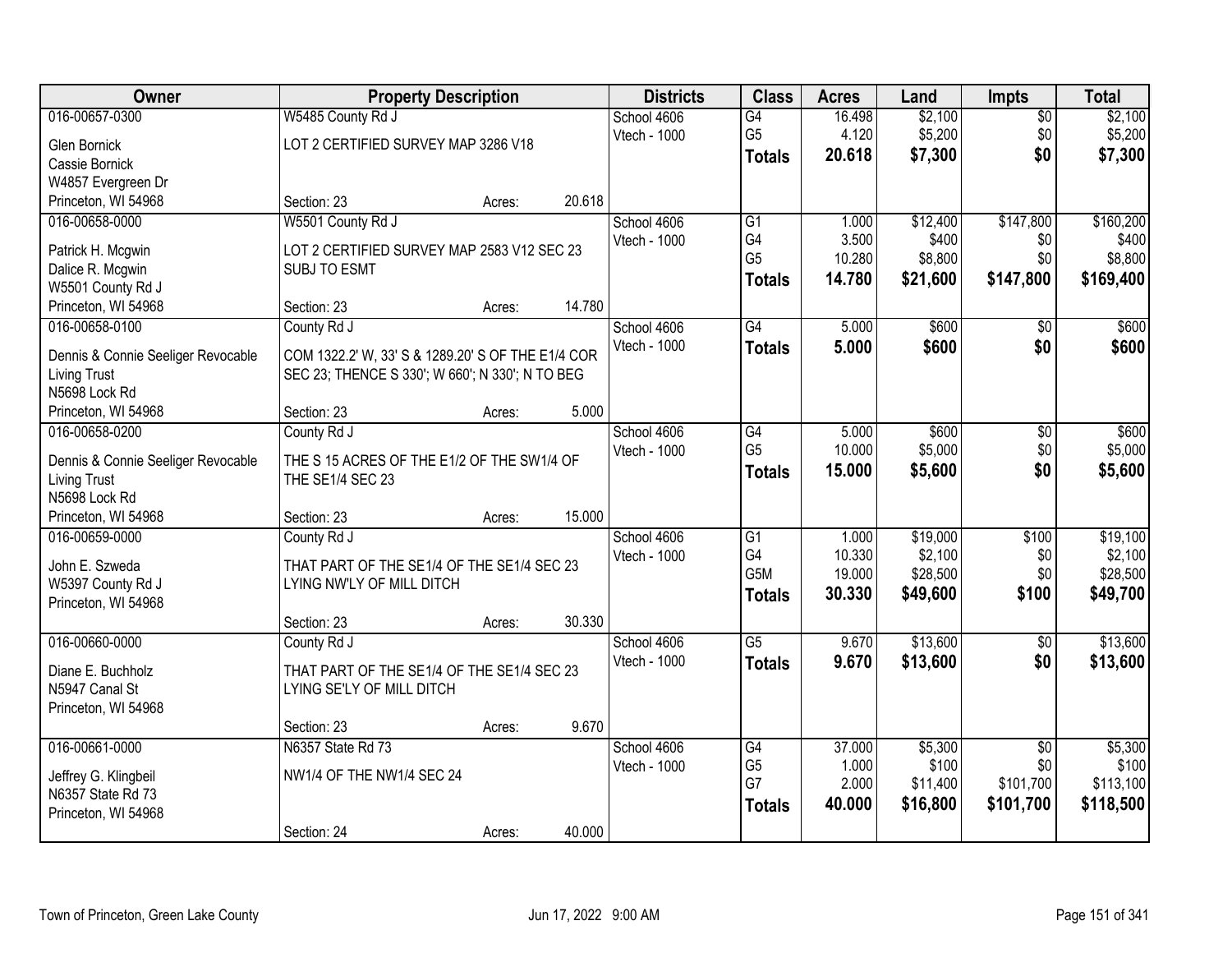| Owner                                                                                                      |                                                                                                                           | <b>Property Description</b> |        | <b>Districts</b>            | <b>Class</b>                          | <b>Acres</b>            | Land                        | <b>Impts</b>                              | <b>Total</b>                    |
|------------------------------------------------------------------------------------------------------------|---------------------------------------------------------------------------------------------------------------------------|-----------------------------|--------|-----------------------------|---------------------------------------|-------------------------|-----------------------------|-------------------------------------------|---------------------------------|
| 016-00663-0000                                                                                             | State Highway 73                                                                                                          |                             |        | School 4606                 | G4                                    | 10.000                  | \$1,300                     | $\overline{50}$                           | \$1,300                         |
| Richard S. Swanke<br>N6551 County Rd Y<br>Princeton, WI 54968                                              | THE N 40R OF THE W40R OF THE SW1/4 OF THE<br><b>NW1/4 SEC 24</b>                                                          |                             |        | Vtech - 1000                | <b>Totals</b>                         | 10.000                  | \$1,300                     | \$0                                       | \$1,300                         |
|                                                                                                            | Section: 24                                                                                                               | Acres:                      | 10.000 |                             |                                       |                         |                             |                                           |                                 |
| 016-00664-0201                                                                                             | W5232 County Rd J                                                                                                         |                             |        | School 4606                 | $\overline{G4}$                       | 9.300                   | \$1,200                     | $\overline{50}$                           | \$1,200                         |
| Jeremy Pulvermacher<br>W5303 County Rd J<br>Princeton, WI 54968                                            | LOT 1 CERTIFIED SURVEY MAP 3654                                                                                           |                             |        | Vtech - 1000                | G7<br><b>Totals</b>                   | 1.000<br>10.300         | \$5,700<br>\$6,900          | \$80,400<br>\$80,400                      | \$86,100<br>\$87,300            |
|                                                                                                            | Section: 24                                                                                                               | Acres:                      | 10.300 |                             |                                       |                         |                             |                                           |                                 |
| 016-00664-0205                                                                                             | W5280 County Rd J                                                                                                         |                             |        | School 4606                 | G1                                    | 0.850                   | \$11,200                    | \$223,000                                 | \$234,200                       |
| Amber Bornick<br>Joshua D. Madison<br>W5280 County Rd J                                                    | LOT 1 CERTIFIED SURVEY MAP 3771 VOL 22                                                                                    |                             |        | Vtech - 1000                | G4<br>G <sub>5</sub><br><b>Totals</b> | 3.500<br>0.650<br>5.000 | \$400<br>\$100<br>\$11,700  | \$0<br>\$0<br>\$223,000                   | \$400<br>\$100<br>\$234,700     |
| Princeton, WI 54968                                                                                        | Section: 24                                                                                                               | Acres:                      | 5.000  |                             |                                       |                         |                             |                                           |                                 |
| 016-00664-0300                                                                                             | N6219 State Rd 73                                                                                                         |                             |        | School 4606                 | $\overline{G7}$                       | 5.030                   | \$28,700                    | \$155,500                                 | \$184,200                       |
| Christopher J. George<br>Bobbi J. Richter<br>N6219 State Rd 73                                             | LOT 2 CERTIFIED SURVEY MAP 3337 V18                                                                                       |                             |        | Vtech - 1000                | <b>Totals</b>                         | 5.030                   | \$28,700                    | \$155,500                                 | \$184,200                       |
| Princeton, WI 54968                                                                                        | Section: 24                                                                                                               | Acres:                      | 5.030  |                             |                                       |                         |                             |                                           |                                 |
| 016-00664-0700<br>Jeffrey A. Bornick<br>c/o Jeffrey A. Bornick<br>W4860 County Rd T<br>Princeton, WI 54968 | W5256 County Rd J<br>LOT 1 CSM 3842 VOL 23<br>Section: 24                                                                 | Acres:                      | 5.484  | School 4606<br>Vtech - 1000 | G4<br>G7<br><b>Totals</b>             | 4.484<br>1.000<br>5.484 | \$600<br>\$5,700<br>\$6,300 | $\overline{50}$<br>\$143,900<br>\$143,900 | \$600<br>\$149,600<br>\$150,200 |
| 016-00664-0800                                                                                             | W5238 County Rd J                                                                                                         |                             |        | School 4606                 | $\overline{G4}$                       | 2.682                   | \$300                       | $\sqrt{6}$                                | \$300                           |
| Jeffrey A. Bornick<br>c/o Jeffrey A. Bornick<br>W4860 County Rd T                                          | LOT 2 CSM 3842 VOL 23                                                                                                     |                             |        | Vtech - 1000                | <b>Totals</b>                         | 2.682                   | \$300                       | \$0                                       | \$300                           |
| Princeton, WI 54968                                                                                        | Section: 24                                                                                                               | Acres:                      | 2.682  |                             |                                       |                         |                             |                                           |                                 |
| 016-00665-0000<br>Princeton City of Cemetery<br>PO Box 53<br>Princeton, WI 54968                           | County Rd J<br>COM 30R E & 2R S OF W1/4 COR OF SEC 24 RUN S<br>25R; E TO E LN OF W1/2 OF SW1/4 SEC 24; N 25R; W<br>TO BEG |                             | 8.400  | School 4606<br>Vtech - 1000 | X4<br><b>Totals</b>                   | 8.400<br>8.400          | $\overline{50}$<br>\$0      | $\overline{30}$<br>\$0                    | $\overline{50}$<br>\$0          |
|                                                                                                            | Section: 24                                                                                                               | Acres:                      |        |                             |                                       |                         |                             |                                           |                                 |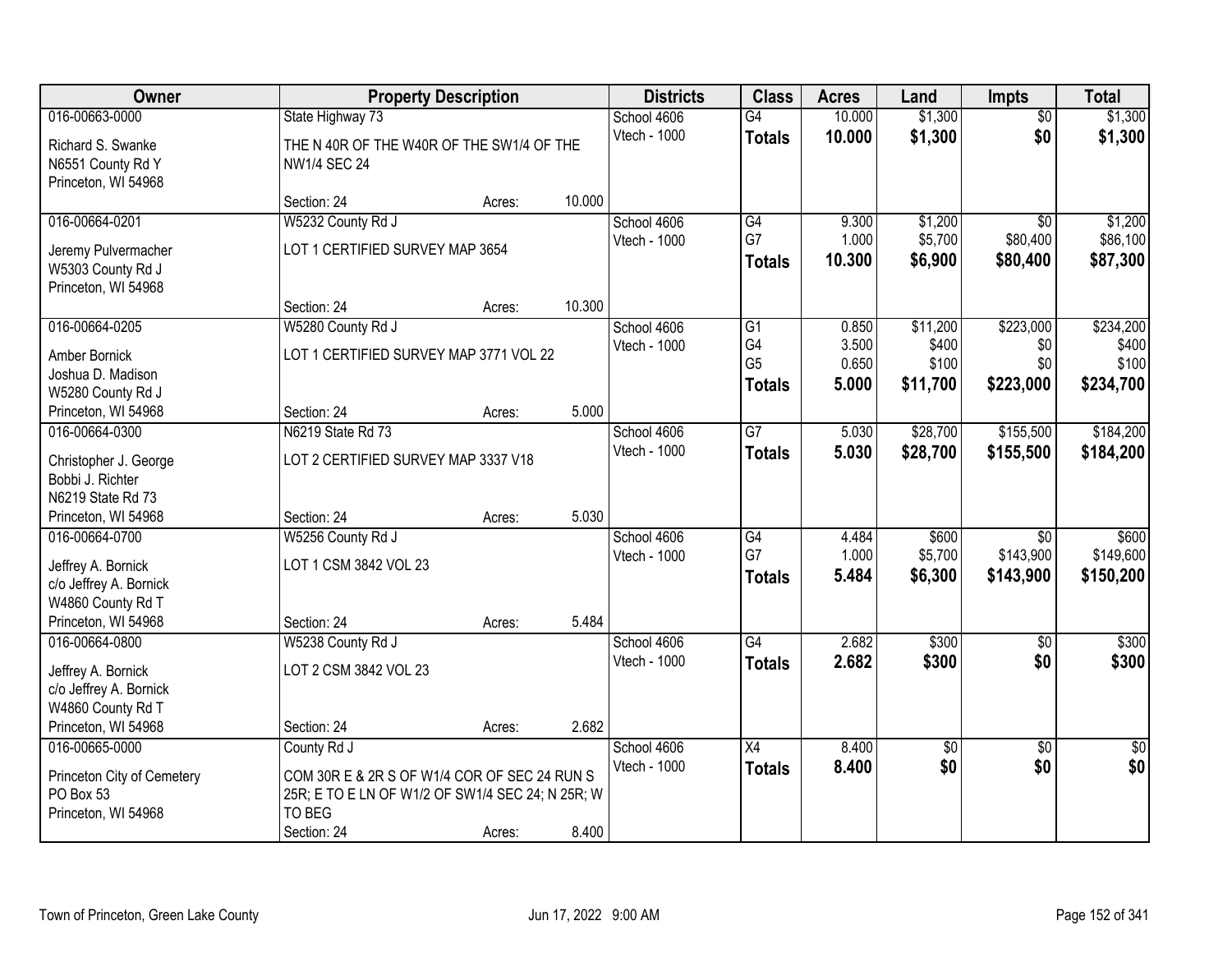| \$1,900<br>016-00666-0000<br>1.360<br>$\overline{50}$<br>\$1,900<br>Sunset Cir<br>School 4606<br>$\overline{G5}$<br>1.360<br>\$1,900<br>\$0<br>Vtech - 1000<br>\$1,900<br><b>Totals</b><br>COM IN SW COR OF COIL'S WESTSIDE PLAT RUN E<br>Arlene Morgan<br>N6153 Pleasant Dr<br>195.82'; S 320'(M/L); W 190.27'; N TO BEG; SEC 24<br>ALSO SUNSET CIRCLE & PLEASANT DR<br>Princeton, WI 54968<br>1.360<br>Section: 24<br>Acres:<br>\$18,800<br>\$34,200<br>016-00666-0100<br>N6152 Pleasant Dr<br>$\overline{G1}$<br>\$15,400<br>School 4606<br>0.448<br>Vtech - 1000<br>0.448<br>\$18,800<br>\$15,400<br>\$34,200<br><b>Totals</b><br>Dennis H. Schwab<br>COM AT W1/4 COR OF SEC 24: S 33'; E 464.52';<br>N6152 Pleasant Dr<br>S418.57'; S 181.43' TO POB: S 100'; W 195.15'; N 100'; E<br>Princeton, WI 54968<br>195.15' TO BEG<br>0.448<br>Section: 24<br>Acres:<br>016-00666-0200<br>\$7,600<br>\$121,300<br>\$128,900<br>N6140 Pleasant Dr<br>School 4606<br>$\overline{G1}$<br>0.448<br>Vtech - 1000<br>0.448<br>\$7,600<br>\$121,300<br>\$128,900<br><b>Totals</b><br>COM 33' S OF W1/4 COR SEC 24; E 464.52'; S 418.57';<br>Karla Uerling<br>N6140 Pleasant Dr<br>S 281.43' TO POB: S 100'; W 195.15'; N 100'; E 195.15'<br>TO BEG<br>Princeton, WI 54968<br>0.448<br>Section: 24<br>Acres:<br>\$112,100<br>016-00666-0300<br>N6045 Pleasant Dr<br>$\overline{G1}$<br>\$26,800<br>School 4606<br>1.580<br>Vtech - 1000<br>1.580<br>\$26,800<br>\$112,100<br><b>Totals</b><br>LOT 1 CERTIFIED SURVEY MAP 545 V2 SEC 24<br>Daniel R. Lameer<br>PO Box 485<br>Princeton, WI 54968<br>1.580<br>Section: 24<br>Acres:<br>016-00666-0400<br>$\overline{G1}$<br>1.700<br>\$28,500<br>\$105,700<br>N6065 Pleasant Dr<br>School 4606<br><b>Vtech - 1000</b><br>1.700<br>\$105,700<br>\$28,500<br><b>Totals</b><br>LOT 2 CERTIFIED SURVEY MAP 545 V2 SEC 24<br>Mckenzie C. Biro<br>N6065 Pleasant Dr<br>Princeton, WI 54968<br>1.700<br>Section: 24<br>Acres:<br>016-00666-0500<br>\$25,900<br>\$29,300<br>N6136 Pleasant Dr<br>School 4606<br>$\overline{G1}$<br>1.510<br>Vtech - 1000<br>1.510<br>\$25,900<br>\$29,300<br><b>Totals</b><br>LOT 1 CERTIFIED SURVEY MAP 617 V3 SEC 24<br>Harry M. Christensen et al<br>c/o Harry M & Lori A Christensen<br>N6136 Pleasant Dr<br>1.510<br>Princeton, WI 54968<br>Section: 24<br>Acres:<br>\$6,100<br>016-00666-0600<br>$\overline{G5}$<br>Sunset Cir<br>School 4606<br>4.320<br>$\overline{50}$<br>\$0<br>Vtech - 1000<br>4.320<br>\$6,100<br><b>Totals</b><br>COM 1075' S02*E OF THE W1/4 COR SEC 24:<br>Arlene Morgan<br>N6153 Pleasant Dr<br>THENCE N88*E 190.27'; S 279.67' TO CURVE; S ALG | Owner               | <b>Property Description</b>              |  | <b>Districts</b> | <b>Class</b> | <b>Acres</b> | Land | Impts | <b>Total</b> |
|---------------------------------------------------------------------------------------------------------------------------------------------------------------------------------------------------------------------------------------------------------------------------------------------------------------------------------------------------------------------------------------------------------------------------------------------------------------------------------------------------------------------------------------------------------------------------------------------------------------------------------------------------------------------------------------------------------------------------------------------------------------------------------------------------------------------------------------------------------------------------------------------------------------------------------------------------------------------------------------------------------------------------------------------------------------------------------------------------------------------------------------------------------------------------------------------------------------------------------------------------------------------------------------------------------------------------------------------------------------------------------------------------------------------------------------------------------------------------------------------------------------------------------------------------------------------------------------------------------------------------------------------------------------------------------------------------------------------------------------------------------------------------------------------------------------------------------------------------------------------------------------------------------------------------------------------------------------------------------------------------------------------------------------------------------------------------------------------------------------------------------------------------------------------------------------------------------------------------------------------------------------------------------------------------------------------------------------------------------------------------------------------------------------------------------------------------------------------------------------------------------------------------------------------------------------------------------------------------------------------------------------------|---------------------|------------------------------------------|--|------------------|--------------|--------------|------|-------|--------------|
|                                                                                                                                                                                                                                                                                                                                                                                                                                                                                                                                                                                                                                                                                                                                                                                                                                                                                                                                                                                                                                                                                                                                                                                                                                                                                                                                                                                                                                                                                                                                                                                                                                                                                                                                                                                                                                                                                                                                                                                                                                                                                                                                                                                                                                                                                                                                                                                                                                                                                                                                                                                                                                             |                     |                                          |  |                  |              |              |      |       |              |
|                                                                                                                                                                                                                                                                                                                                                                                                                                                                                                                                                                                                                                                                                                                                                                                                                                                                                                                                                                                                                                                                                                                                                                                                                                                                                                                                                                                                                                                                                                                                                                                                                                                                                                                                                                                                                                                                                                                                                                                                                                                                                                                                                                                                                                                                                                                                                                                                                                                                                                                                                                                                                                             |                     |                                          |  |                  |              |              |      |       |              |
|                                                                                                                                                                                                                                                                                                                                                                                                                                                                                                                                                                                                                                                                                                                                                                                                                                                                                                                                                                                                                                                                                                                                                                                                                                                                                                                                                                                                                                                                                                                                                                                                                                                                                                                                                                                                                                                                                                                                                                                                                                                                                                                                                                                                                                                                                                                                                                                                                                                                                                                                                                                                                                             |                     |                                          |  |                  |              |              |      |       |              |
|                                                                                                                                                                                                                                                                                                                                                                                                                                                                                                                                                                                                                                                                                                                                                                                                                                                                                                                                                                                                                                                                                                                                                                                                                                                                                                                                                                                                                                                                                                                                                                                                                                                                                                                                                                                                                                                                                                                                                                                                                                                                                                                                                                                                                                                                                                                                                                                                                                                                                                                                                                                                                                             |                     |                                          |  |                  |              |              |      |       |              |
|                                                                                                                                                                                                                                                                                                                                                                                                                                                                                                                                                                                                                                                                                                                                                                                                                                                                                                                                                                                                                                                                                                                                                                                                                                                                                                                                                                                                                                                                                                                                                                                                                                                                                                                                                                                                                                                                                                                                                                                                                                                                                                                                                                                                                                                                                                                                                                                                                                                                                                                                                                                                                                             |                     |                                          |  |                  |              |              |      |       |              |
|                                                                                                                                                                                                                                                                                                                                                                                                                                                                                                                                                                                                                                                                                                                                                                                                                                                                                                                                                                                                                                                                                                                                                                                                                                                                                                                                                                                                                                                                                                                                                                                                                                                                                                                                                                                                                                                                                                                                                                                                                                                                                                                                                                                                                                                                                                                                                                                                                                                                                                                                                                                                                                             |                     |                                          |  |                  |              |              |      |       |              |
|                                                                                                                                                                                                                                                                                                                                                                                                                                                                                                                                                                                                                                                                                                                                                                                                                                                                                                                                                                                                                                                                                                                                                                                                                                                                                                                                                                                                                                                                                                                                                                                                                                                                                                                                                                                                                                                                                                                                                                                                                                                                                                                                                                                                                                                                                                                                                                                                                                                                                                                                                                                                                                             |                     |                                          |  |                  |              |              |      |       |              |
|                                                                                                                                                                                                                                                                                                                                                                                                                                                                                                                                                                                                                                                                                                                                                                                                                                                                                                                                                                                                                                                                                                                                                                                                                                                                                                                                                                                                                                                                                                                                                                                                                                                                                                                                                                                                                                                                                                                                                                                                                                                                                                                                                                                                                                                                                                                                                                                                                                                                                                                                                                                                                                             |                     |                                          |  |                  |              |              |      |       |              |
|                                                                                                                                                                                                                                                                                                                                                                                                                                                                                                                                                                                                                                                                                                                                                                                                                                                                                                                                                                                                                                                                                                                                                                                                                                                                                                                                                                                                                                                                                                                                                                                                                                                                                                                                                                                                                                                                                                                                                                                                                                                                                                                                                                                                                                                                                                                                                                                                                                                                                                                                                                                                                                             |                     |                                          |  |                  |              |              |      |       |              |
|                                                                                                                                                                                                                                                                                                                                                                                                                                                                                                                                                                                                                                                                                                                                                                                                                                                                                                                                                                                                                                                                                                                                                                                                                                                                                                                                                                                                                                                                                                                                                                                                                                                                                                                                                                                                                                                                                                                                                                                                                                                                                                                                                                                                                                                                                                                                                                                                                                                                                                                                                                                                                                             |                     |                                          |  |                  |              |              |      |       |              |
|                                                                                                                                                                                                                                                                                                                                                                                                                                                                                                                                                                                                                                                                                                                                                                                                                                                                                                                                                                                                                                                                                                                                                                                                                                                                                                                                                                                                                                                                                                                                                                                                                                                                                                                                                                                                                                                                                                                                                                                                                                                                                                                                                                                                                                                                                                                                                                                                                                                                                                                                                                                                                                             |                     |                                          |  |                  |              |              |      |       |              |
|                                                                                                                                                                                                                                                                                                                                                                                                                                                                                                                                                                                                                                                                                                                                                                                                                                                                                                                                                                                                                                                                                                                                                                                                                                                                                                                                                                                                                                                                                                                                                                                                                                                                                                                                                                                                                                                                                                                                                                                                                                                                                                                                                                                                                                                                                                                                                                                                                                                                                                                                                                                                                                             |                     |                                          |  |                  |              |              |      |       |              |
|                                                                                                                                                                                                                                                                                                                                                                                                                                                                                                                                                                                                                                                                                                                                                                                                                                                                                                                                                                                                                                                                                                                                                                                                                                                                                                                                                                                                                                                                                                                                                                                                                                                                                                                                                                                                                                                                                                                                                                                                                                                                                                                                                                                                                                                                                                                                                                                                                                                                                                                                                                                                                                             |                     |                                          |  |                  |              |              |      |       |              |
| \$138,900<br>\$138,900<br>\$134,200<br>\$134,200<br>\$55,200<br>\$55,200<br>\$6,100<br>\$6,100                                                                                                                                                                                                                                                                                                                                                                                                                                                                                                                                                                                                                                                                                                                                                                                                                                                                                                                                                                                                                                                                                                                                                                                                                                                                                                                                                                                                                                                                                                                                                                                                                                                                                                                                                                                                                                                                                                                                                                                                                                                                                                                                                                                                                                                                                                                                                                                                                                                                                                                                              |                     |                                          |  |                  |              |              |      |       |              |
|                                                                                                                                                                                                                                                                                                                                                                                                                                                                                                                                                                                                                                                                                                                                                                                                                                                                                                                                                                                                                                                                                                                                                                                                                                                                                                                                                                                                                                                                                                                                                                                                                                                                                                                                                                                                                                                                                                                                                                                                                                                                                                                                                                                                                                                                                                                                                                                                                                                                                                                                                                                                                                             |                     |                                          |  |                  |              |              |      |       |              |
|                                                                                                                                                                                                                                                                                                                                                                                                                                                                                                                                                                                                                                                                                                                                                                                                                                                                                                                                                                                                                                                                                                                                                                                                                                                                                                                                                                                                                                                                                                                                                                                                                                                                                                                                                                                                                                                                                                                                                                                                                                                                                                                                                                                                                                                                                                                                                                                                                                                                                                                                                                                                                                             |                     |                                          |  |                  |              |              |      |       |              |
|                                                                                                                                                                                                                                                                                                                                                                                                                                                                                                                                                                                                                                                                                                                                                                                                                                                                                                                                                                                                                                                                                                                                                                                                                                                                                                                                                                                                                                                                                                                                                                                                                                                                                                                                                                                                                                                                                                                                                                                                                                                                                                                                                                                                                                                                                                                                                                                                                                                                                                                                                                                                                                             |                     |                                          |  |                  |              |              |      |       |              |
|                                                                                                                                                                                                                                                                                                                                                                                                                                                                                                                                                                                                                                                                                                                                                                                                                                                                                                                                                                                                                                                                                                                                                                                                                                                                                                                                                                                                                                                                                                                                                                                                                                                                                                                                                                                                                                                                                                                                                                                                                                                                                                                                                                                                                                                                                                                                                                                                                                                                                                                                                                                                                                             |                     |                                          |  |                  |              |              |      |       |              |
|                                                                                                                                                                                                                                                                                                                                                                                                                                                                                                                                                                                                                                                                                                                                                                                                                                                                                                                                                                                                                                                                                                                                                                                                                                                                                                                                                                                                                                                                                                                                                                                                                                                                                                                                                                                                                                                                                                                                                                                                                                                                                                                                                                                                                                                                                                                                                                                                                                                                                                                                                                                                                                             |                     |                                          |  |                  |              |              |      |       |              |
|                                                                                                                                                                                                                                                                                                                                                                                                                                                                                                                                                                                                                                                                                                                                                                                                                                                                                                                                                                                                                                                                                                                                                                                                                                                                                                                                                                                                                                                                                                                                                                                                                                                                                                                                                                                                                                                                                                                                                                                                                                                                                                                                                                                                                                                                                                                                                                                                                                                                                                                                                                                                                                             |                     |                                          |  |                  |              |              |      |       |              |
|                                                                                                                                                                                                                                                                                                                                                                                                                                                                                                                                                                                                                                                                                                                                                                                                                                                                                                                                                                                                                                                                                                                                                                                                                                                                                                                                                                                                                                                                                                                                                                                                                                                                                                                                                                                                                                                                                                                                                                                                                                                                                                                                                                                                                                                                                                                                                                                                                                                                                                                                                                                                                                             |                     |                                          |  |                  |              |              |      |       |              |
|                                                                                                                                                                                                                                                                                                                                                                                                                                                                                                                                                                                                                                                                                                                                                                                                                                                                                                                                                                                                                                                                                                                                                                                                                                                                                                                                                                                                                                                                                                                                                                                                                                                                                                                                                                                                                                                                                                                                                                                                                                                                                                                                                                                                                                                                                                                                                                                                                                                                                                                                                                                                                                             |                     |                                          |  |                  |              |              |      |       |              |
|                                                                                                                                                                                                                                                                                                                                                                                                                                                                                                                                                                                                                                                                                                                                                                                                                                                                                                                                                                                                                                                                                                                                                                                                                                                                                                                                                                                                                                                                                                                                                                                                                                                                                                                                                                                                                                                                                                                                                                                                                                                                                                                                                                                                                                                                                                                                                                                                                                                                                                                                                                                                                                             |                     |                                          |  |                  |              |              |      |       |              |
|                                                                                                                                                                                                                                                                                                                                                                                                                                                                                                                                                                                                                                                                                                                                                                                                                                                                                                                                                                                                                                                                                                                                                                                                                                                                                                                                                                                                                                                                                                                                                                                                                                                                                                                                                                                                                                                                                                                                                                                                                                                                                                                                                                                                                                                                                                                                                                                                                                                                                                                                                                                                                                             |                     |                                          |  |                  |              |              |      |       |              |
|                                                                                                                                                                                                                                                                                                                                                                                                                                                                                                                                                                                                                                                                                                                                                                                                                                                                                                                                                                                                                                                                                                                                                                                                                                                                                                                                                                                                                                                                                                                                                                                                                                                                                                                                                                                                                                                                                                                                                                                                                                                                                                                                                                                                                                                                                                                                                                                                                                                                                                                                                                                                                                             |                     |                                          |  |                  |              |              |      |       |              |
|                                                                                                                                                                                                                                                                                                                                                                                                                                                                                                                                                                                                                                                                                                                                                                                                                                                                                                                                                                                                                                                                                                                                                                                                                                                                                                                                                                                                                                                                                                                                                                                                                                                                                                                                                                                                                                                                                                                                                                                                                                                                                                                                                                                                                                                                                                                                                                                                                                                                                                                                                                                                                                             |                     |                                          |  |                  |              |              |      |       |              |
|                                                                                                                                                                                                                                                                                                                                                                                                                                                                                                                                                                                                                                                                                                                                                                                                                                                                                                                                                                                                                                                                                                                                                                                                                                                                                                                                                                                                                                                                                                                                                                                                                                                                                                                                                                                                                                                                                                                                                                                                                                                                                                                                                                                                                                                                                                                                                                                                                                                                                                                                                                                                                                             |                     |                                          |  |                  |              |              |      |       |              |
|                                                                                                                                                                                                                                                                                                                                                                                                                                                                                                                                                                                                                                                                                                                                                                                                                                                                                                                                                                                                                                                                                                                                                                                                                                                                                                                                                                                                                                                                                                                                                                                                                                                                                                                                                                                                                                                                                                                                                                                                                                                                                                                                                                                                                                                                                                                                                                                                                                                                                                                                                                                                                                             |                     |                                          |  |                  |              |              |      |       |              |
|                                                                                                                                                                                                                                                                                                                                                                                                                                                                                                                                                                                                                                                                                                                                                                                                                                                                                                                                                                                                                                                                                                                                                                                                                                                                                                                                                                                                                                                                                                                                                                                                                                                                                                                                                                                                                                                                                                                                                                                                                                                                                                                                                                                                                                                                                                                                                                                                                                                                                                                                                                                                                                             |                     |                                          |  |                  |              |              |      |       |              |
|                                                                                                                                                                                                                                                                                                                                                                                                                                                                                                                                                                                                                                                                                                                                                                                                                                                                                                                                                                                                                                                                                                                                                                                                                                                                                                                                                                                                                                                                                                                                                                                                                                                                                                                                                                                                                                                                                                                                                                                                                                                                                                                                                                                                                                                                                                                                                                                                                                                                                                                                                                                                                                             |                     |                                          |  |                  |              |              |      |       |              |
|                                                                                                                                                                                                                                                                                                                                                                                                                                                                                                                                                                                                                                                                                                                                                                                                                                                                                                                                                                                                                                                                                                                                                                                                                                                                                                                                                                                                                                                                                                                                                                                                                                                                                                                                                                                                                                                                                                                                                                                                                                                                                                                                                                                                                                                                                                                                                                                                                                                                                                                                                                                                                                             |                     |                                          |  |                  |              |              |      |       |              |
|                                                                                                                                                                                                                                                                                                                                                                                                                                                                                                                                                                                                                                                                                                                                                                                                                                                                                                                                                                                                                                                                                                                                                                                                                                                                                                                                                                                                                                                                                                                                                                                                                                                                                                                                                                                                                                                                                                                                                                                                                                                                                                                                                                                                                                                                                                                                                                                                                                                                                                                                                                                                                                             |                     |                                          |  |                  |              |              |      |       |              |
|                                                                                                                                                                                                                                                                                                                                                                                                                                                                                                                                                                                                                                                                                                                                                                                                                                                                                                                                                                                                                                                                                                                                                                                                                                                                                                                                                                                                                                                                                                                                                                                                                                                                                                                                                                                                                                                                                                                                                                                                                                                                                                                                                                                                                                                                                                                                                                                                                                                                                                                                                                                                                                             | Princeton, WI 54968 | CURVE TO LEFT 480.06' ETC RECD V247 P475 |  |                  |              |              |      |       |              |
| 4.320<br>Section: 24<br>Acres:                                                                                                                                                                                                                                                                                                                                                                                                                                                                                                                                                                                                                                                                                                                                                                                                                                                                                                                                                                                                                                                                                                                                                                                                                                                                                                                                                                                                                                                                                                                                                                                                                                                                                                                                                                                                                                                                                                                                                                                                                                                                                                                                                                                                                                                                                                                                                                                                                                                                                                                                                                                                              |                     |                                          |  |                  |              |              |      |       |              |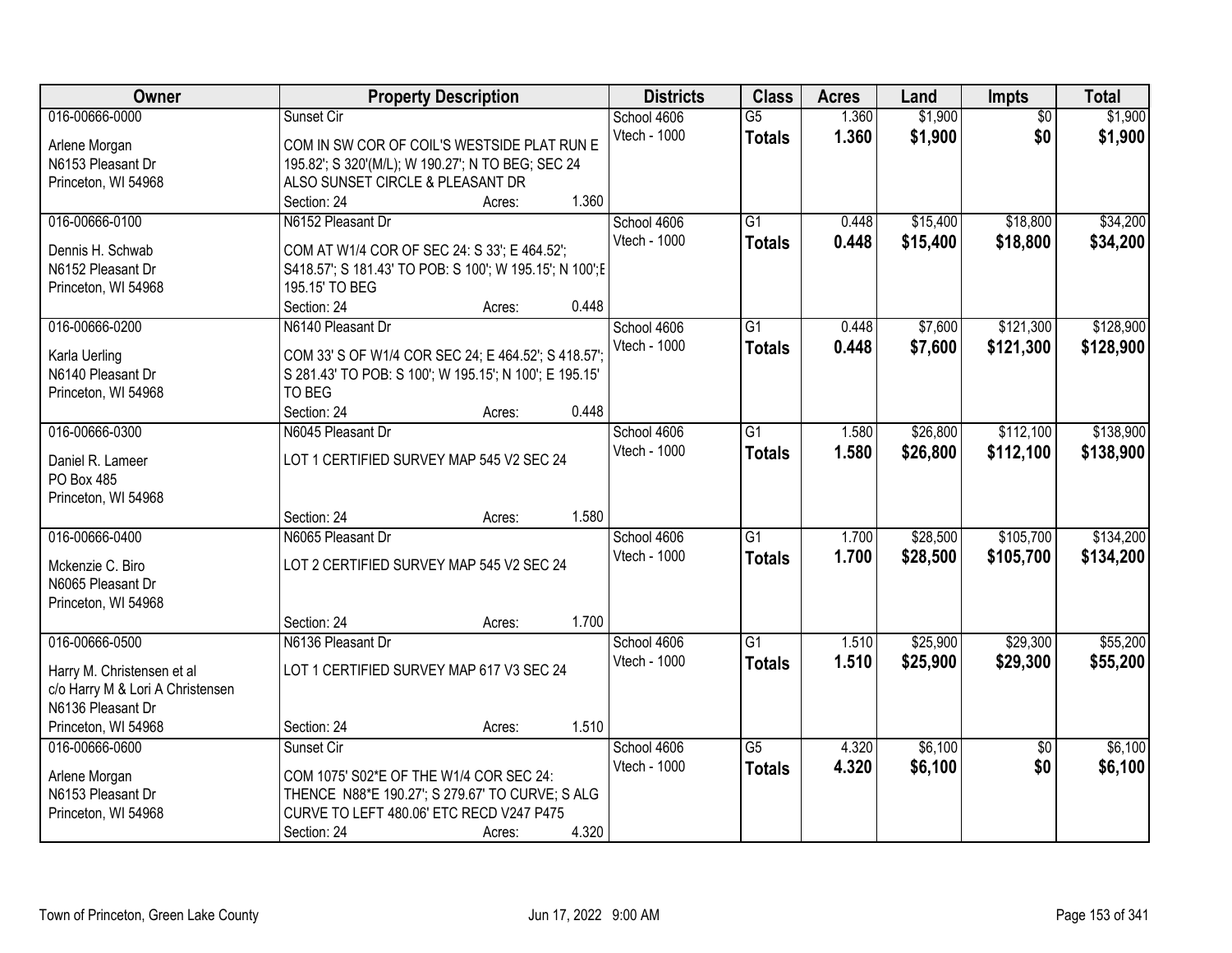| <b>Owner</b>                                    |                                                                                                     | <b>Property Description</b> |        | <b>Districts</b> | <b>Class</b>    | <b>Acres</b> | Land            | <b>Impts</b>    | <b>Total</b> |
|-------------------------------------------------|-----------------------------------------------------------------------------------------------------|-----------------------------|--------|------------------|-----------------|--------------|-----------------|-----------------|--------------|
| 016-00666-0700                                  | N6046 Pleasant Dr                                                                                   |                             |        | School 4606      | $\overline{G1}$ | 2.400        | \$36,300        | \$26,800        | \$63,100     |
| Scott B. Forsberg                               | LOT 3 CERTIFIED SURVEY MAP 617 V3 SEC 24                                                            |                             |        | Vtech - 1000     | <b>Totals</b>   | 2.400        | \$36,300        | \$26,800        | \$63,100     |
| N6046 Pleasant Dr                               |                                                                                                     |                             |        |                  |                 |              |                 |                 |              |
| Princeton, WI 54968                             |                                                                                                     |                             |        |                  |                 |              |                 |                 |              |
|                                                 | Section: 24                                                                                         | Acres:                      | 2.400  |                  |                 |              |                 |                 |              |
| 016-00666-0800                                  | N6039 Pleasant Dr                                                                                   |                             |        | School 4606      | $\overline{G1}$ | 1.560        | \$26,600        | \$80,300        | \$106,900    |
| Jamie M. Gresk                                  | LOT 2 CERTIFIED SURVEY MAP 617 V3 SEC 24 LE                                                         |                             |        | Vtech - 1000     | <b>Totals</b>   | 1.560        | \$26,600        | \$80,300        | \$106,900    |
| %Robert & Marilyn Babel                         | ROBERT & MARILYN J BABEL                                                                            |                             |        |                  |                 |              |                 |                 |              |
| 21714 Olson Rd                                  |                                                                                                     |                             |        |                  |                 |              |                 |                 |              |
| Franksville, WI 53126                           | Section: 24                                                                                         | Acres:                      | 1.560  |                  |                 |              |                 |                 |              |
| 016-00666-0900                                  | N6087 Pleasant Dr                                                                                   |                             |        | School 4606      | $\overline{G1}$ | 1.560        | \$35,600        | \$26,400        | \$62,000     |
| Jerry L. Kidd et al                             | LOT 4 CERTIFIED SURVEY MAP 617 V3 SEC 24                                                            |                             |        | Vtech - 1000     | <b>Totals</b>   | 1.560        | \$35,600        | \$26,400        | \$62,000     |
| c/o Jerry L & Maxine L Kidd                     |                                                                                                     |                             |        |                  |                 |              |                 |                 |              |
| N6087 Pleasant Dr                               |                                                                                                     |                             |        |                  |                 |              |                 |                 |              |
| Princeton, WI 54968                             | Section: 24                                                                                         | Acres:                      | 1.560  |                  |                 |              |                 |                 |              |
| 016-00667-0000                                  | N6168 State Rd 73                                                                                   |                             |        | School 4606      | X4              | 16.770       | $\overline{50}$ | \$0             | \$0          |
|                                                 |                                                                                                     |                             |        | Vtech - 1000     | <b>Totals</b>   | 16.770       | \$0             | \$0             | \$0          |
| St Johns Catholic Ch Cemetery<br>1211 W Main St | COM 30R E & 25R S OF W1/4 COR SEC 24: S 499.29';                                                    |                             |        |                  |                 |              |                 |                 |              |
| Princeton, WI 54968                             | E 416.46'; S TO MILL DITCH; NE'LY ALG DITCH TO E<br>LN OF W1/2 OF SW1/4; N TO PT E OF BEG; W TO BEC |                             |        |                  |                 |              |                 |                 |              |
|                                                 | Section: 24                                                                                         | Acres:                      | 16.770 |                  |                 |              |                 |                 |              |
| 016-00668-0100                                  | Canal                                                                                               |                             |        | School 4606      | $\overline{G1}$ | 0.200        | \$3,800         | $\overline{50}$ | \$3,800      |
|                                                 |                                                                                                     |                             |        | Vtech - 1000     | <b>Totals</b>   | 0.200        | \$3,800         | \$0             | \$3,800      |
| Michael J. Janssen et al                        | THAT PART OF LOT 2 CERTIFIED SURVEY MAP 2316                                                        |                             |        |                  |                 |              |                 |                 |              |
| c/o Michael J & Paulette Janssen                | V10 SEC 24 LYING IN THE TOWN OF PRINCETON                                                           |                             |        |                  |                 |              |                 |                 |              |
| 335 Canal St                                    | Section: 24                                                                                         |                             | 0.200  |                  |                 |              |                 |                 |              |
| Princeton, WI 54968<br>016-00668-0200           | Canal                                                                                               | Acres:                      |        | School 4606      | $\overline{G1}$ | 0.040        | \$800           | $\sqrt{6}$      | \$800        |
|                                                 |                                                                                                     |                             |        | Vtech - 1000     |                 | 0.040        | \$800           | \$0             | \$800        |
| Joseph S. Harris et al                          | THAT PART OF LOT 1 CERTIFIED SURVEY MAP 1664                                                        |                             |        |                  | <b>Totals</b>   |              |                 |                 |              |
| 413 Canal St                                    | V7 SEC 24 LYING IN THE TOWN OF PRINCETON                                                            |                             |        |                  |                 |              |                 |                 |              |
| Princeton, WI 54968                             |                                                                                                     |                             |        |                  |                 |              |                 |                 |              |
|                                                 | Section: 24                                                                                         | Acres:                      | 0.040  |                  |                 |              |                 |                 |              |
| 016-00668-0300                                  | N5999 Canal St                                                                                      |                             |        | School 4606      | $\overline{G5}$ | 0.234        | \$100           | $\overline{50}$ | \$100        |
| Sidney J. Stamper                               | LOT 2 CERTIFIED SURVEY MAP 3543 V20                                                                 |                             |        | Vtech - 1000     | G7              | 2.000        | \$11,400        | \$98,100        | \$109,500    |
| Loretta M. Stamper                              |                                                                                                     |                             |        |                  | <b>Totals</b>   | 2.234        | \$11,500        | \$98,100        | \$109,600    |
| N5999 Canal St                                  |                                                                                                     |                             |        |                  |                 |              |                 |                 |              |
| Princeton, WI 54968                             | Section: 24                                                                                         | Acres:                      | 2.234  |                  |                 |              |                 |                 |              |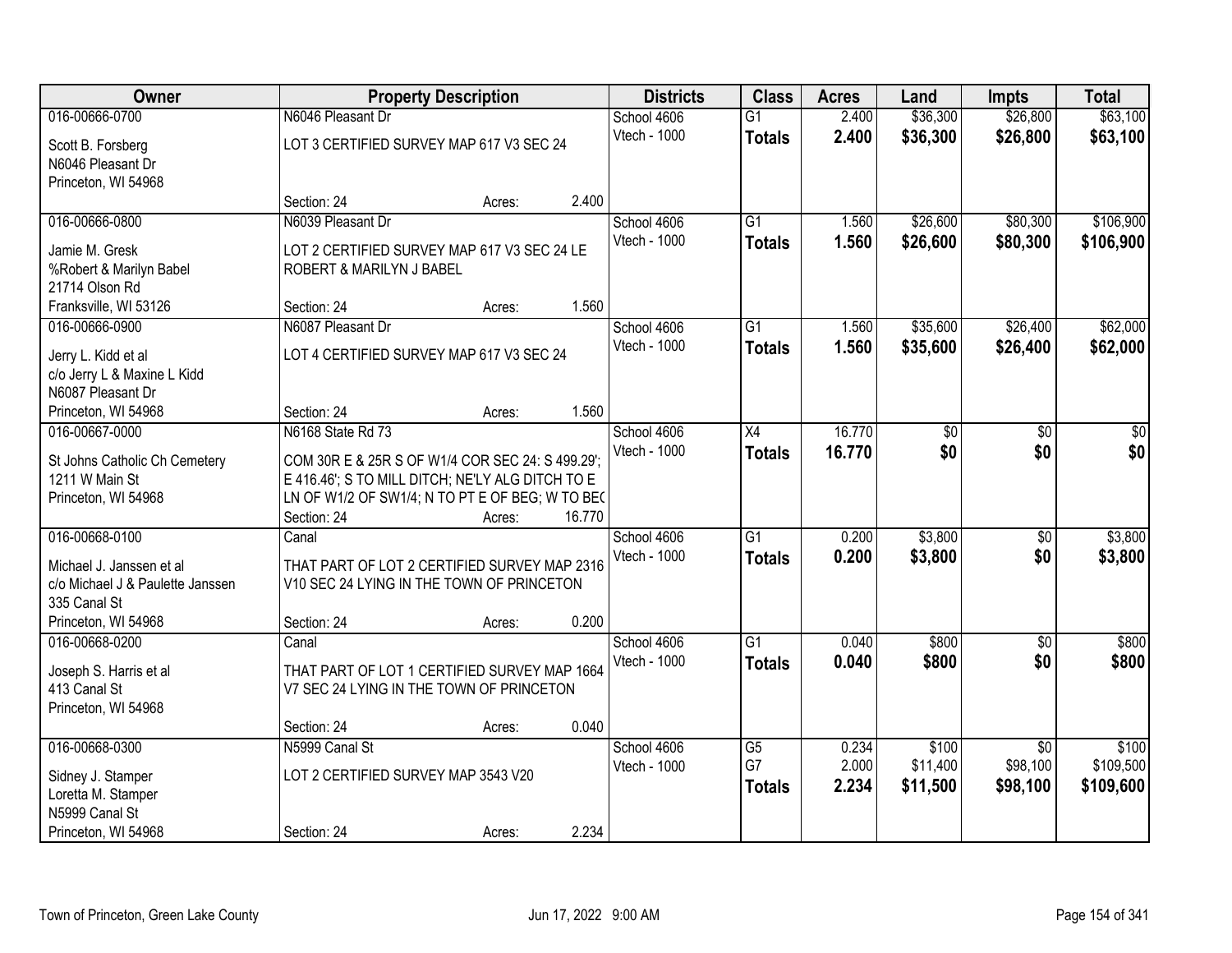| Owner                                                                               | <b>Property Description</b>                       |        |        | <b>Districts</b>            | <b>Class</b>                          | <b>Acres</b>              | Land                          | <b>Impts</b>                  | <b>Total</b>                  |
|-------------------------------------------------------------------------------------|---------------------------------------------------|--------|--------|-----------------------------|---------------------------------------|---------------------------|-------------------------------|-------------------------------|-------------------------------|
| 016-00668-0400<br>Diane E. Buchholz                                                 | THAT PART OF THE SW1/4 OF THE SW1/4 SEC 24        |        |        | School 4606<br>Vtech - 1000 | G4<br>G <sub>5</sub><br><b>Totals</b> | 9.500<br>12.000<br>21.500 | \$1,200<br>\$5,600<br>\$6,800 | $\overline{50}$<br>\$0<br>\$0 | \$1,200<br>\$5,600<br>\$6,800 |
| N5947 Canal St                                                                      | LYING S'LY OF MILL DITCH; EXC THE E 25R           |        |        |                             |                                       |                           |                               |                               |                               |
| Princeton, WI 54968                                                                 | THEREOF LYING BETW THE MILL DITCH & CREEK         |        | 21.500 |                             |                                       |                           |                               |                               |                               |
| 016-00669-0000                                                                      | Section: 24<br>Canal St                           | Acres: |        | School 4606                 | $\overline{G1}$                       | 3.200                     | \$4,800                       | \$0                           | \$4,800                       |
|                                                                                     |                                                   |        |        | Vtech - 1000                | <b>Totals</b>                         | 3.200                     | \$4,800                       | \$0                           | \$4,800                       |
| Michael J. Janssen et al.                                                           | OUTLOT 1 CERTIFIED SURVEY MAP 2162 V9 SEC 24      |        |        |                             |                                       |                           |                               |                               |                               |
| c/o Michael J & Paulette Janssen                                                    |                                                   |        |        |                             |                                       |                           |                               |                               |                               |
| 335 Canal St                                                                        |                                                   |        |        |                             |                                       |                           |                               |                               |                               |
| Princeton, WI 54968                                                                 | Section: 24                                       | Acres: | 3.200  |                             |                                       |                           |                               |                               |                               |
| 016-00670-0000                                                                      | County Rd T                                       |        |        | School 4606<br>Vtech - 1000 | $\overline{G1}$<br>G <sub>5</sub>     | 15.000<br>20.840          | \$72,100<br>\$29,200          | $\overline{50}$<br>\$0        | \$72,100<br>\$29,200          |
| Brian & Tammy Charles Revocable Trus COM W LN RD 32R (M/L) S OF N LN GL 2: S'LY ALG |                                                   |        |        |                             |                                       | 35.840                    | \$101,300                     | \$0                           | \$101,300                     |
| W198 S6798 Adrian Dr                                                                | RD TO S LN GL 2; W TO RIVER; DOWN RIVER TO PT     |        |        |                             | <b>Totals</b>                         |                           |                               |                               |                               |
| Muskego, WI 53150                                                                   | DUE W OF BEG; E TO BEG EXC PARC 674 &             |        |        |                             |                                       |                           |                               |                               |                               |
|                                                                                     | Section: 25                                       | Acres: | 35.840 |                             |                                       |                           |                               |                               |                               |
| 016-00670-0100                                                                      | N5859 County Rd T                                 |        |        | School 4606                 | $\overline{G1}$                       | 1.535                     | \$26,200                      | \$135,300                     | \$161,500                     |
| Steven R. Plout                                                                     | LOT 1 CERTIFIED SURVEY MAP 936 V4 SEC 25; SUB.    |        |        | Vtech - 1000                | <b>Totals</b>                         | 1.535                     | \$26,200                      | \$135,300                     | \$161,500                     |
| Jean A. Plout                                                                       | TO ESMT DESC IN DOC#394842                        |        |        |                             |                                       |                           |                               |                               |                               |
| N5859 County Rd T                                                                   |                                                   |        |        |                             |                                       |                           |                               |                               |                               |
| Princeton, WI 54968                                                                 | Section: 25                                       | Acres: | 1.535  |                             |                                       |                           |                               |                               |                               |
| 016-00671-0000                                                                      | N5883 County Rd T                                 |        |        | School 4606                 | $\overline{G1}$                       | 4.000                     | \$49,500                      | \$94,400                      | \$143,900                     |
| Diane K. Biesenthal                                                                 | COM WHERE W LN OF BIG BEND RD INTER N LN GL       |        |        | Vtech - 1000                | <b>Totals</b>                         | 4.000                     | \$49,500                      | \$94,400                      | \$143,900                     |
| N5883 County Rd T                                                                   | 2 SEC 25: W 43R (M/L); S 32R; E TO SW COR CSM 82; |        |        |                             |                                       |                           |                               |                               |                               |
| Princeton, WI 54968                                                                 | N TO NW COR CSM 82; E TO RD; N TO BEG             |        |        |                             |                                       |                           |                               |                               |                               |
|                                                                                     | Section: 25                                       | Acres: | 4.000  |                             |                                       |                           |                               |                               |                               |
| 016-00672-0000                                                                      | N5875 County Rd T                                 |        |        | School 4606                 | G1                                    | 1.015                     | \$19,200                      | \$82,800                      | \$102,000                     |
| Ronald R. Wolter et al                                                              | LOT 1 CERTIFIED SURVEY MAP 82 V1 SEC 25           |        |        | Vtech - 1000                | <b>Totals</b>                         | 1.015                     | \$19,200                      | \$82,800                      | \$102,000                     |
| c/o Ronald R & Denise J Wolter                                                      |                                                   |        |        |                             |                                       |                           |                               |                               |                               |
| N5875 County Rd T                                                                   |                                                   |        |        |                             |                                       |                           |                               |                               |                               |
| Princeton, WI 54968                                                                 | Section: 25                                       | Acres: | 1.015  |                             |                                       |                           |                               |                               |                               |
| 016-00673-0000                                                                      | N5867 County Rd T                                 |        |        | School 4606                 | G1                                    | 1.015                     | \$19,200                      | \$109,700                     | \$128,900                     |
| Quentin X. Slabosheski                                                              | LOT 2 CERTIFIED SURVEY MAP 82 V1 SEC 25           |        |        | Vtech - 1000                | <b>Totals</b>                         | 1.015                     | \$19,200                      | \$109,700                     | \$128,900                     |
| Julia A. Hall                                                                       |                                                   |        |        |                             |                                       |                           |                               |                               |                               |
| N5867 County Rd T                                                                   |                                                   |        |        |                             |                                       |                           |                               |                               |                               |
| Princeton, WI 54968                                                                 | Section: 25                                       | Acres: | 1.015  |                             |                                       |                           |                               |                               |                               |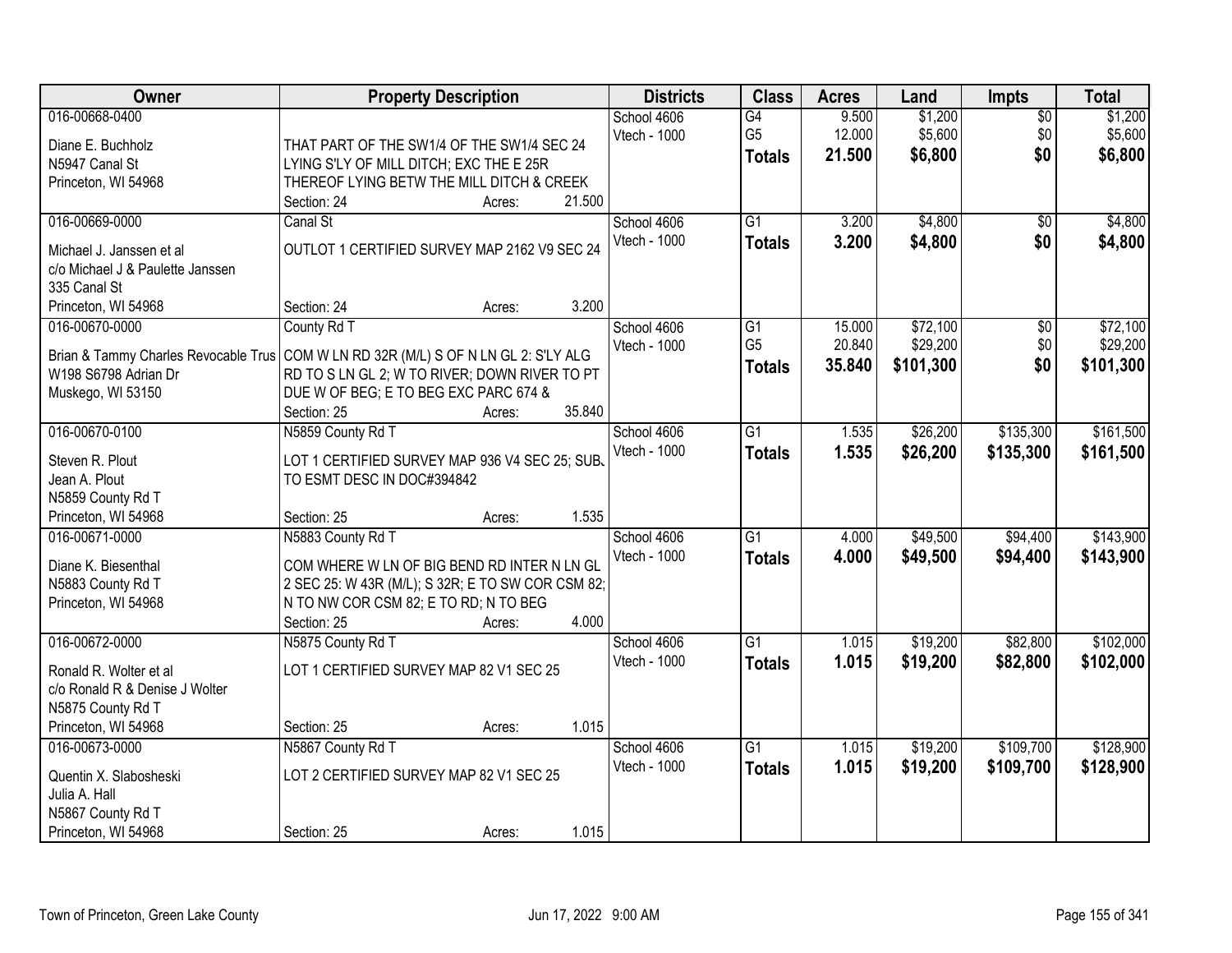| Owner                                           | <b>Property Description</b>                                                                 |        | <b>Districts</b> | <b>Class</b>    | <b>Acres</b> | Land            | <b>Impts</b>    | <b>Total</b>    |
|-------------------------------------------------|---------------------------------------------------------------------------------------------|--------|------------------|-----------------|--------------|-----------------|-----------------|-----------------|
| 016-00674-0000                                  | N5845 County Rd T                                                                           |        | School 4606      | $\overline{G1}$ | 1.299        | \$23,000        | \$86,500        | \$109,500       |
| James W. Schroeder                              | COM WHERE CEN LN OF BEND RD CROSSES S LINE                                                  |        | Vtech - 1000     | <b>Totals</b>   | 1.299        | \$23,000        | \$86,500        | \$109,500       |
| N5845 County Rd T                               | OF GL 2 SEC 25: N11*03'E 420.8' TO POB: RUN                                                 |        |                  |                 |              |                 |                 |                 |
| Princeton, WI 54968                             | N11*03'E 200'; ETC V169 P321                                                                |        |                  |                 |              |                 |                 |                 |
|                                                 | Section: 25<br>Acres:                                                                       | 1.299  |                  |                 |              |                 |                 |                 |
| 016-00675-0000                                  |                                                                                             |        | School 4606      | $\overline{G5}$ | 13.000       | \$18,200        | $\overline{50}$ | \$18,200        |
|                                                 |                                                                                             |        | Vtech - 1000     | <b>Totals</b>   | 13.000       | \$18,200        | \$0             | \$18,200        |
| Margaret B Ter Horst Marital Trust<br>PO Box 37 | COM ON N LN OF GOVT LOT 2 SEC 25 42R (M/L) W<br>OF NE COR THEREOF: THENCE S 32R; W TO RIVER |        |                  |                 |              |                 |                 |                 |
| Ellison Bay, WI 54210                           | DOWN RIVER TO THE N LN; E TO BEG                                                            |        |                  |                 |              |                 |                 |                 |
|                                                 | Section: 25<br>Acres:                                                                       | 13.000 |                  |                 |              |                 |                 |                 |
| 016-00676-0000                                  | County Rd T                                                                                 |        | School 4606      | $\overline{X4}$ | 6.100        | $\overline{50}$ | $\overline{50}$ | $\overline{30}$ |
|                                                 |                                                                                             |        | Vtech - 1000     | <b>Totals</b>   | 6.100        | \$0             | \$0             | \$0             |
| St Johns Lutheran Cemetery Assoc                | THAT PART OF GL 2 SEC 25 LYING E'LY OF CTH "T":                                             |        |                  |                 |              |                 |                 |                 |
| PO Box 65                                       | EXC PARCEL TO VERNA SCHWONEK; EXC THAT                                                      |        |                  |                 |              |                 |                 |                 |
| Princeton, WI 54968                             | PART OL 2 LANCE ACRES LYING THEREIN; & EXC                                                  |        |                  |                 |              |                 |                 |                 |
|                                                 | Section: 25<br>Acres:                                                                       | 6.100  |                  |                 |              |                 |                 |                 |
| 016-00676-0100                                  | County Rd T                                                                                 |        | School 4606      | $\overline{G1}$ | 0.170        | \$2,900         | \$0             | \$2,900         |
| Patricia M. O'Hara                              | THAT PART LOT 1 OF CERTIFIED SURVEY MAP 1475                                                |        | Vtech - 1000     | <b>Totals</b>   | 0.170        | \$2,900         | \$0             | \$2,900         |
| 704 S Farmer St                                 | V6 LYING IN THE TOWN SE1/4 OF THE NE1/4 SEC 25                                              |        |                  |                 |              |                 |                 |                 |
| Princeton, WI 54968                             |                                                                                             |        |                  |                 |              |                 |                 |                 |
|                                                 | Section: 25<br>Acres:                                                                       | 0.170  |                  |                 |              |                 |                 |                 |
| 016-00677-0000                                  | N5981 Canal St                                                                              |        | School 4606      | $\overline{G1}$ | 1.400        | \$24,400        | \$82,900        | \$107,300       |
| John G. Lewis et al                             | COM AT THE NE COR OF THE NW1/4 OF THE NW1/4                                                 |        | Vtech - 1000     | <b>Totals</b>   | 1.400        | \$24,400        | \$82,900        | \$107,300       |
| W4697 Old Green Lake Rd                         | SEC 25: RUN S42*W 4CH; N64*W 7.40CH TO SEC                                                  |        |                  |                 |              |                 |                 |                 |
| Princeton, WI 54968                             | LINE; E ON SEC LN 9.31 CH TO BEG                                                            |        |                  |                 |              |                 |                 |                 |
|                                                 | Section: 25<br>Acres:                                                                       | 1.400  |                  |                 |              |                 |                 |                 |
| 016-00678-0000                                  | N5947 Canal St                                                                              |        | School 4606      | $\overline{G1}$ | 1.653        | \$27,800        | \$174,900       | \$202,700       |
|                                                 |                                                                                             |        | Vtech - 1000     | <b>Totals</b>   | 1.653        | \$27,800        | \$174,900       | \$202,700       |
| Ralph K. Buchholz et al                         | COM 20.75'E & 560' S39*W OF THE NE COR OF THE                                               |        |                  |                 |              |                 |                 |                 |
| c/o Ralph K & Diane E Buchholz                  | NW1/4 OF THE NW1/4 SEC 25: S39*36'W 200';                                                   |        |                  |                 |              |                 |                 |                 |
| N5947 Canal St                                  | N58*38'W 360'; N23*01'E 200'; S66*23'E TO BEG                                               |        |                  |                 |              |                 |                 |                 |
| Princeton, WI 54968                             | Section: 25<br>Acres:                                                                       | 1.653  |                  |                 |              |                 |                 |                 |
| 016-00678-0100                                  | N5973 Canal St                                                                              |        | School 4606      | $\overline{G1}$ | 2.000        | \$32,500        | \$110,200       | \$142,700       |
| Matthew Henning                                 | LOT 1 CERTIFIED SURVEY MAP 247 V1 SEC 25 EXC                                                |        | Vtech - 1000     | <b>Totals</b>   | 2.000        | \$32,500        | \$110,200       | \$142,700       |
| Savannah Wilson                                 | PARCELS 678.2 & 678                                                                         |        |                  |                 |              |                 |                 |                 |
| N5973 Canal St                                  |                                                                                             |        |                  |                 |              |                 |                 |                 |
| Princeton, WI 54968                             | Section: 25<br>Acres:                                                                       | 2.000  |                  |                 |              |                 |                 |                 |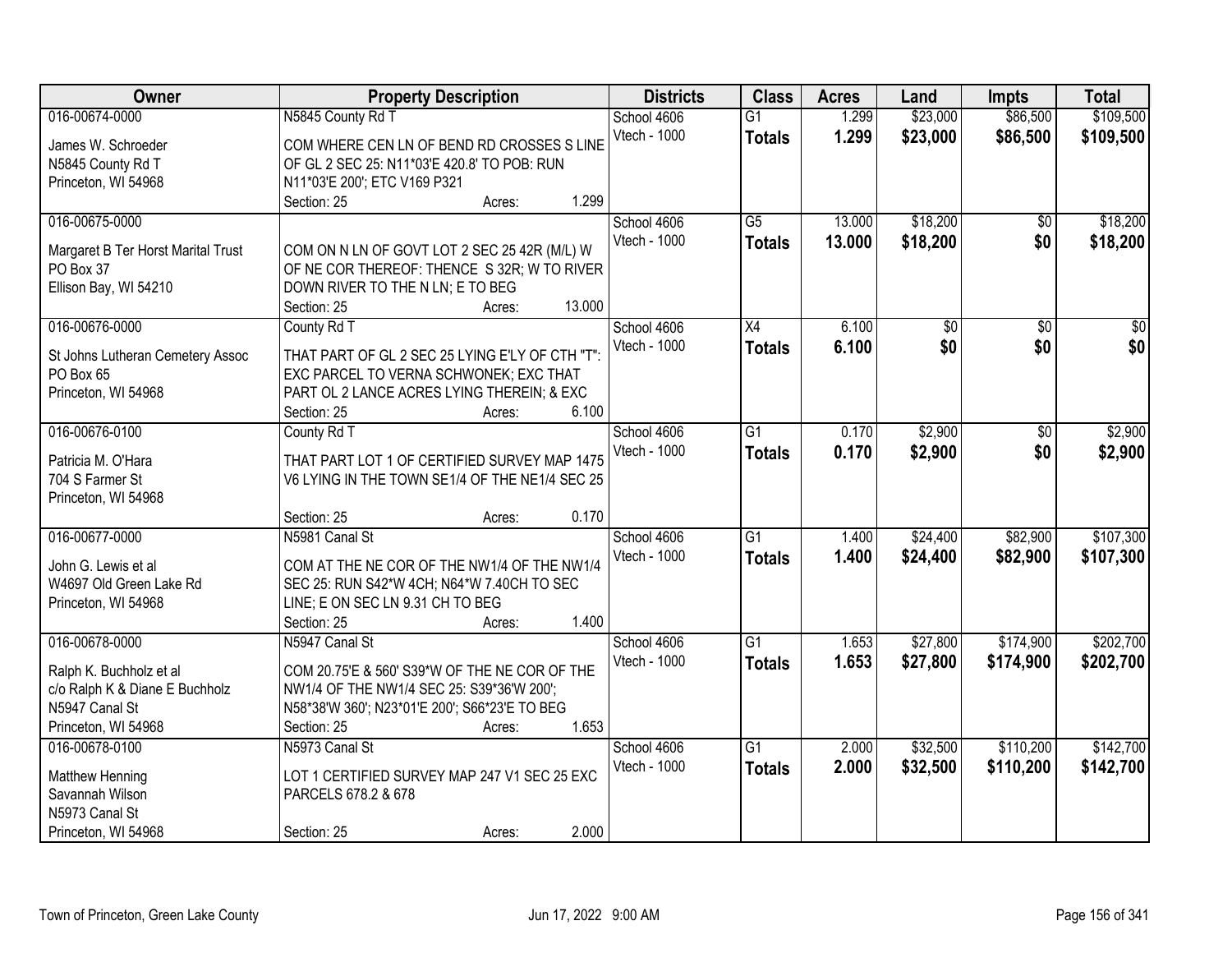| <b>Owner</b>                           | <b>Property Description</b>                                                            | <b>Districts</b> | <b>Class</b>    | <b>Acres</b> | Land     | Impts           | <b>Total</b> |
|----------------------------------------|----------------------------------------------------------------------------------------|------------------|-----------------|--------------|----------|-----------------|--------------|
| 016-00678-0200                         | N5959 Canal St                                                                         | School 4606      | $\overline{G1}$ | 1.000        | \$19,000 | \$96,200        | \$115,200    |
| Randy L. Greer                         | COM 185.34' SW'LY OF NE COR OF LOT 1 CERTIFIED                                         | Vtech - 1000     | <b>Totals</b>   | 1.000        | \$19,000 | \$96,200        | \$115,200    |
| Roger J. Greer                         | SURVEY MAP 247: RUN SW'LY 110'; NW'LY 418';                                            |                  |                 |              |          |                 |              |
| C/O James & Peggy Greer                | NE'LY 110'; SE'LY 447' (M/L) TO BEG SEC 25                                             |                  |                 |              |          |                 |              |
| N5959 Canal St                         | 1.000<br>Section: 25<br>Acres:                                                         |                  |                 |              |          |                 |              |
| Princeton, WI 54968                    |                                                                                        |                  |                 |              |          |                 |              |
| 016-00679-0000                         | Canal St                                                                               | School 4606      | G1              | 11.650       | \$45,100 | \$1,200         | \$46,300     |
| Ralph K. Buchholz et al                | LOT 1 CERTIFIED SURVEY MAP 2230 V10 SEC 25                                             | Vtech - 1000     | <b>Totals</b>   | 11.650       | \$45,100 | \$1,200         | \$46,300     |
| c/o Ralph K & Diane E Buchholz         | EXC THAT PARCEL AS DESC V443 P616                                                      |                  |                 |              |          |                 |              |
| N5947 Canal St                         |                                                                                        |                  |                 |              |          |                 |              |
| Princeton, WI 54968                    | 11.650<br>Section: 25<br>Acres:                                                        |                  |                 |              |          |                 |              |
| 016-00679-0100                         | N5917 Canal St                                                                         | School 4606      | $\overline{G1}$ | 10.000       | \$82,000 | \$80,400        | \$162,400    |
|                                        |                                                                                        | Vtech - 1000     | <b>Totals</b>   | 10.000       | \$82,000 | \$80,400        | \$162,400    |
|                                        | Bednarek Family Revocable Living Trusi   LOT 1 CERTIFIED SURVEY MAP 453 V2 SEC 25      |                  |                 |              |          |                 |              |
| N5917 Canal St                         |                                                                                        |                  |                 |              |          |                 |              |
| Princeton, WI 54968                    |                                                                                        |                  |                 |              |          |                 |              |
|                                        | 10.000<br>Section: 26<br>Acres:                                                        |                  |                 |              |          |                 |              |
| 016-00679-0200                         | <b>W5270 State Rd 23</b>                                                               | School 4606      | $\overline{G1}$ | 4.545        | \$42,000 | \$3,600         | \$45,600     |
| Thomas E. Ruhl et al                   | LOT 2 CERTIFIED SURVEY MAP 453 V2 SEC 25                                               | Vtech - 1000     | <b>Totals</b>   | 4.545        | \$42,000 | \$3,600         | \$45,600     |
| c/o Thomas E & Linda L Ruhl            |                                                                                        |                  |                 |              |          |                 |              |
| N6425 County Rd P                      |                                                                                        |                  |                 |              |          |                 |              |
| Princeton, WI 54968                    | 4.545<br>Section: 26<br>Acres:                                                         |                  |                 |              |          |                 |              |
| 016-00680-0000                         | <b>W5208 State Rd 23</b>                                                               | School 4606      | G1              | 0.900        | \$11,600 | \$62,100        | \$73,700     |
|                                        |                                                                                        | Vtech - 1000     | <b>Totals</b>   | 0.900        | \$11,600 | \$62,100        | \$73,700     |
| Eugene M. Schmidt                      | COM AT THE NE COR OF THE NW1/4 OF THE NW1/4                                            |                  |                 |              |          |                 |              |
| W5208 State Rd 23                      | SEC 25: RUN E'LY TO A PT IN CEN OF OLD HWY 23:                                         |                  |                 |              |          |                 |              |
| Princeton, WI 54968                    | S39*36'W 431.7' TO POB ETC & RECD IN V143 P621                                         |                  |                 |              |          |                 |              |
|                                        | 0.900<br>Section: 25<br>Acres:                                                         |                  |                 |              |          |                 |              |
| 016-00680-0100                         | State Highway 23                                                                       | School 4606      | $\overline{G1}$ | 0.916        | \$11,800 | $\overline{50}$ | \$11,800     |
| Eugene M. Schmidt                      | COM AT NE COR OF THE NW1/4 OF THE NW1/4 SEC                                            | Vtech - 1000     | <b>Totals</b>   | 0.916        | \$11,800 | \$0             | \$11,800     |
| W5208 State Rd 23                      | 25, E 20.75 TO CEN LN OLD HWY 23: S39*36'W 431.7'                                      |                  |                 |              |          |                 |              |
| Princeton, WI 54968                    | & POB; S50*24'E 234.8'; N50*32'E 170'; N50*24'W                                        |                  |                 |              |          |                 |              |
|                                        | 0.916<br>Section: 25<br>Acres:                                                         |                  |                 |              |          |                 |              |
| 016-00680-0200                         | State Highway 23                                                                       | School 4606      | $\overline{G1}$ | 0.342        | \$5,800  | \$300           | \$6,100      |
|                                        |                                                                                        | Vtech - 1000     | <b>Totals</b>   | 0.342        | \$5,800  | \$300           | \$6,100      |
| Eugene M. Schmidt<br>W5208 State Rd 23 | THAT PART OF LOT 1 CERTIFIED SURVEY MAP 779<br>LYING W OF MUNICIPAL CORP LN OF CITY OF |                  |                 |              |          |                 |              |
| Princeton, WI 54968                    | PRINCETON SEC 25                                                                       |                  |                 |              |          |                 |              |
|                                        | 0.342                                                                                  |                  |                 |              |          |                 |              |
|                                        | Section: 25<br>Acres:                                                                  |                  |                 |              |          |                 |              |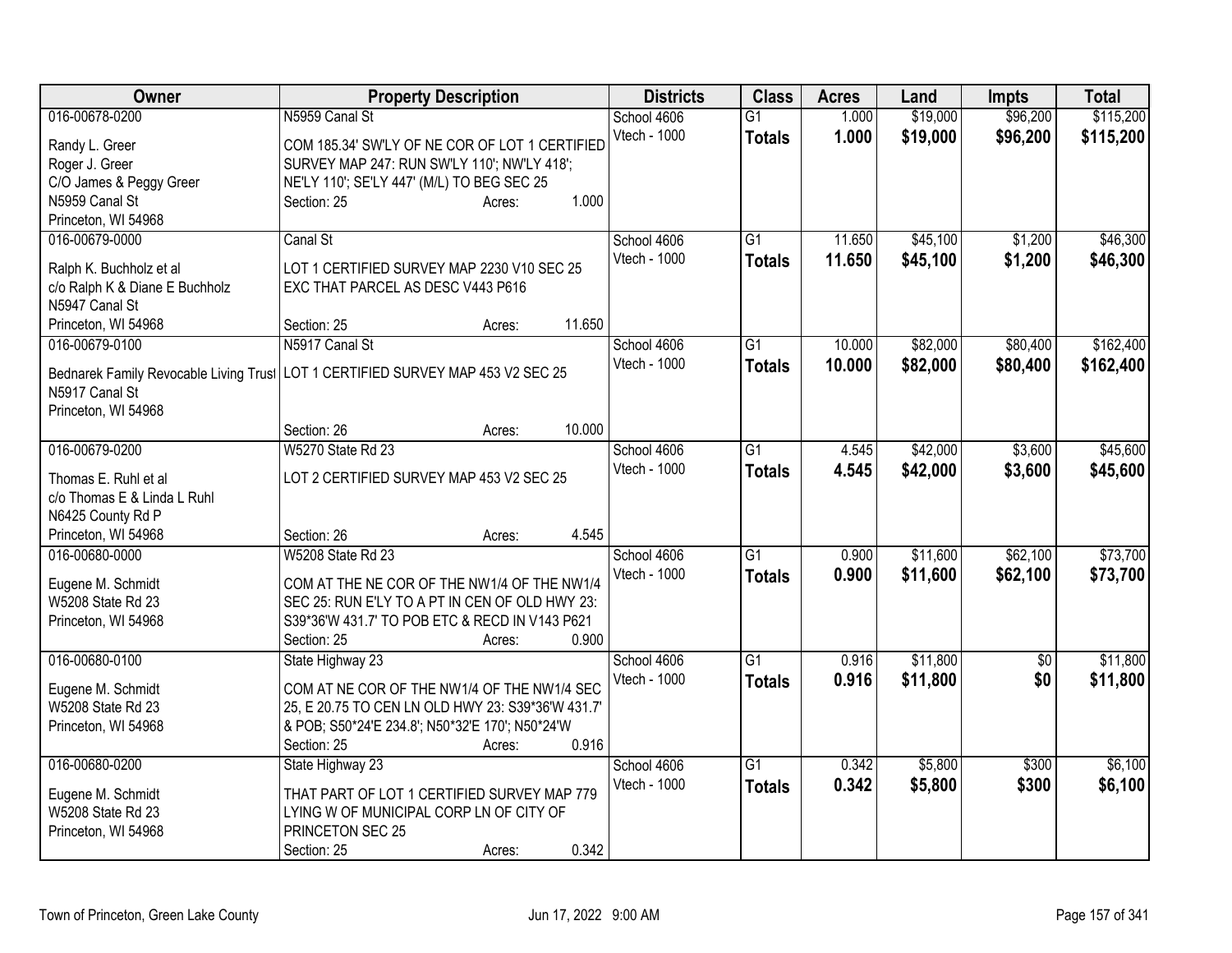| Owner                              |                                                       | <b>Property Description</b> |       | <b>Districts</b> | <b>Class</b>    | <b>Acres</b> | Land     | <b>Impts</b> | <b>Total</b> |
|------------------------------------|-------------------------------------------------------|-----------------------------|-------|------------------|-----------------|--------------|----------|--------------|--------------|
| 016-00681-0000                     | <b>W5222 State Rd 23</b>                              |                             |       | School 4606      | $\overline{G1}$ | 0.980        | \$12,300 | \$122,600    | \$134,900    |
| Gordon B. Lichtenberg et al        | LOT 1 CERTIFIED SURVEY MAP 1479 V6 SEC 25             |                             |       | Vtech - 1000     | <b>Totals</b>   | 0.980        | \$12,300 | \$122,600    | \$134,900    |
| c/o Gordon B & Linda S Lichtenberg |                                                       |                             |       |                  |                 |              |          |              |              |
| N4016 19th Ct                      |                                                       |                             |       |                  |                 |              |          |              |              |
| Montello, WI 53949                 | Section: 25                                           | Acres:                      | 0.980 |                  |                 |              |          |              |              |
| 016-00681-0100                     | N5930 Canal St                                        |                             |       | School 4606      | G2              | 0.620        | \$11,700 | \$44,500     | \$56,200     |
| James G. Grohall Sr                | LOT 2 CERTIFIED SURVEY MAP 1479 V6 SEC 25             |                             |       | Vtech - 1000     | <b>Totals</b>   | 0.620        | \$11,700 | \$44,500     | \$56,200     |
| W5244 Oak Tree Ln                  |                                                       |                             |       |                  |                 |              |          |              |              |
| PO Box 84                          |                                                       |                             |       |                  |                 |              |          |              |              |
| Princeton, WI 54968                | Section: 25                                           | Acres:                      | 0.620 |                  |                 |              |          |              |              |
| 016-00682-0000                     | W5209 State Rd 23                                     |                             |       | School 4606      | $\overline{G2}$ | 2.084        | \$18,500 | \$353,000    | \$371,500    |
|                                    |                                                       |                             |       | Vtech - 1000     | <b>Totals</b>   | 2.084        | \$18,500 | \$353,000    | \$371,500    |
| Gene D. Swanke et al               | COM 330' N OF SE COR OF THE NW1/4 OF THE              |                             |       |                  |                 |              |          |              |              |
| c/o Gene D & Tina L Swanke         | NW1/4 SEC 25 RUN W 576.70'; NE'LY ALG STH 23 TO       |                             |       |                  |                 |              |          |              |              |
| N6681 County Rd N                  | E LN OF NW1/4 OF NW1/4 SEC 25; S TO BEG EXC           |                             |       |                  |                 |              |          |              |              |
| Princeton, WI 54968                | Section: 25                                           | Acres:                      | 2.084 |                  |                 |              |          |              |              |
| 016-00682-0100                     | State Highway 23                                      |                             |       | School 4606      | $\overline{G1}$ | 0.920        | \$7,000  | \$0          | \$7,000      |
| Gene D. Swanke et al               | COM AT NW COR SEC 25; E 1667.64'; S 271.80';          |                             |       | Vtech - 1000     | <b>Totals</b>   | 0.920        | \$7,000  | \$0          | \$7,000      |
| c/o Gene D & Tina L Swanke         | S50?W 438.01' TO POB; S 457.57'; W 95.59'; N 381.11'; |                             |       |                  |                 |              |          |              |              |
| N6681 County Rd N                  | N50?E 122' TO POB                                     |                             |       |                  |                 |              |          |              |              |
| Princeton, WI 54968                | Section: 25                                           | Acres:                      | 0.920 |                  |                 |              |          |              |              |
| 016-00684-0200                     | N5830 Oak Tree Acres                                  |                             |       | School 4606      | $\overline{G1}$ | 5.010        | \$65,800 | \$10,800     | \$76,600     |
| John D. Kause                      | LOT 1 CERTIFIED SURVEY MAP 882 V3 SEC 25 INCL         |                             |       | Vtech - 1000     | <b>Totals</b>   | 5.010        | \$65,800 | \$10,800     | \$76,600     |
| 465 Emroy                          | <b>ROW</b>                                            |                             |       |                  |                 |              |          |              |              |
| Elmhurst, IL 60126                 |                                                       |                             |       |                  |                 |              |          |              |              |
|                                    | Section: 25                                           | Acres:                      | 5.010 |                  |                 |              |          |              |              |
| 016-00684-0300                     | N5818 Oak Tree Acres                                  |                             |       | School 4606      | $\overline{G1}$ | 5.010        | \$65,800 | \$88,600     | \$154,400    |
|                                    |                                                       |                             |       | Vtech - 1000     | <b>Totals</b>   | 5.010        | \$65,800 | \$88,600     | \$154,400    |
| Zachary Reyes                      | LOT 2 CERTIFIED SURVEY MAP 882 V3 SEC 25              |                             |       |                  |                 |              |          |              |              |
| N5818 Oak Tree Acres               |                                                       |                             |       |                  |                 |              |          |              |              |
| Princeton, WI 54968                | Section: 25                                           |                             | 5.010 |                  |                 |              |          |              |              |
| 016-00684-0400                     | N5802 Oak Tree Acres                                  | Acres:                      |       | School 4606      | $\overline{G1}$ | 5.010        | \$65,800 | \$111,300    | \$177,100    |
|                                    |                                                       |                             |       | Vtech - 1000     |                 |              |          |              |              |
| Ginger Hurto                       | LOT 3 CERTIFIED SURVEY MAP 882 V3 SEC 25              |                             |       |                  | <b>Totals</b>   | 5.010        | \$65,800 | \$111,300    | \$177,100    |
| <b>Walter Antczak</b>              |                                                       |                             |       |                  |                 |              |          |              |              |
| N5802 Oak Tree Acres               |                                                       |                             |       |                  |                 |              |          |              |              |
| Princeton, WI 54968                | Section: 25                                           | Acres:                      | 5.010 |                  |                 |              |          |              |              |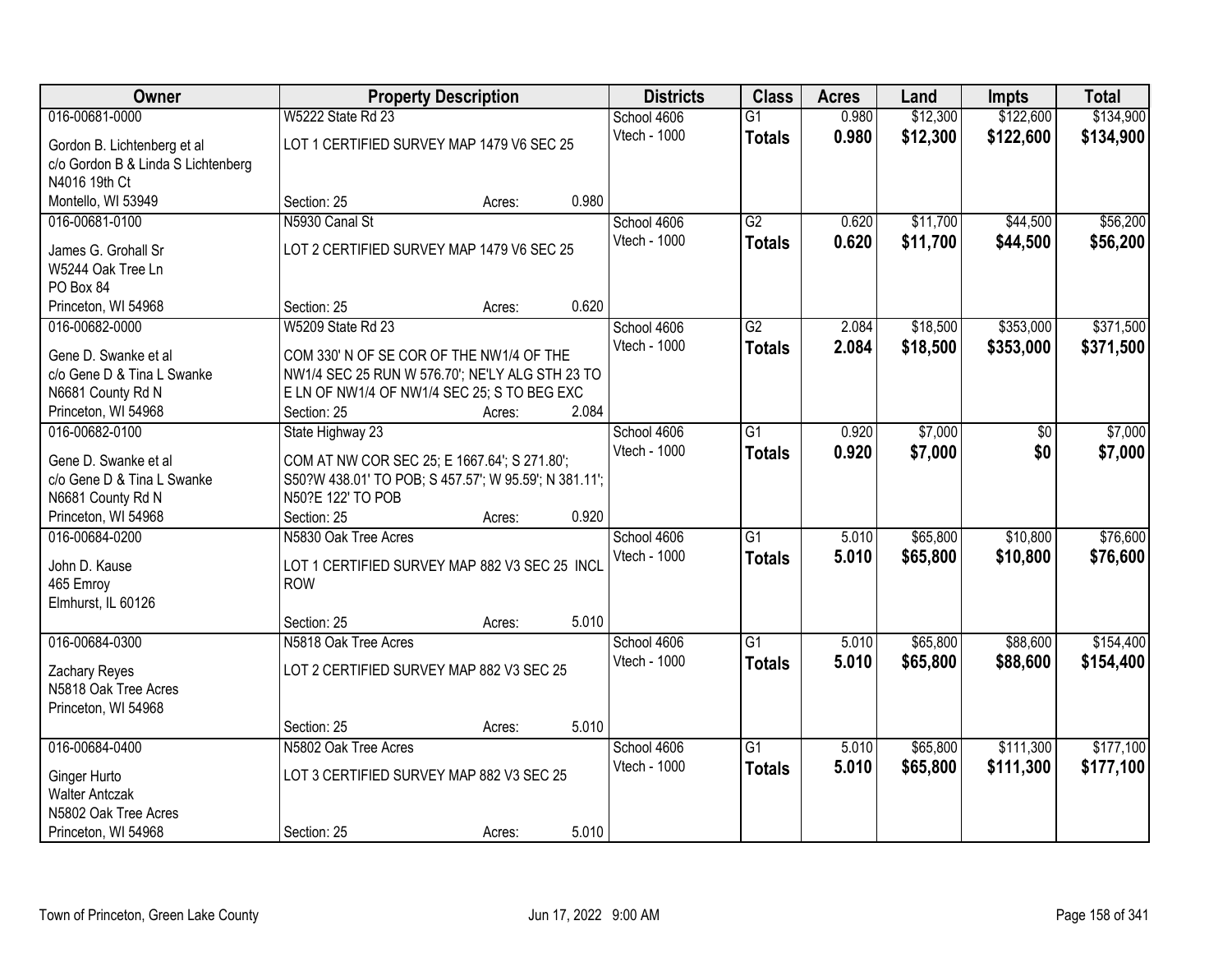| Owner                             | <b>Property Description</b>                  |        | <b>Districts</b> | <b>Class</b> | <b>Acres</b>    | Land  | <b>Impts</b> | <b>Total</b> |           |
|-----------------------------------|----------------------------------------------|--------|------------------|--------------|-----------------|-------|--------------|--------------|-----------|
| 016-00684-0500                    | N5780 Oak Tree Acres                         |        |                  | School 4606  | $\overline{G1}$ | 5.010 | \$52,700     | \$25,200     | \$77,900  |
| Gary A. Tashek                    | LOT 4 CERTIFIED SURVEY MAP 882 V3 W R/W SEC  |        |                  | Vtech - 1000 | <b>Totals</b>   | 5.010 | \$52,700     | \$25,200     | \$77,900  |
| Candice L. Tashek                 | 25                                           |        |                  |              |                 |       |              |              |           |
| N5475 County Rd T                 |                                              |        |                  |              |                 |       |              |              |           |
| Princeton, WI 54968               | Section: 25                                  | Acres: | 5.010            |              |                 |       |              |              |           |
| 016-00684-0600                    | Oak Tree Acres Rd                            |        |                  | School 4606  | $\overline{G1}$ | 6.590 | \$25,200     | \$0          | \$25,200  |
|                                   |                                              |        |                  | Vtech - 1000 | <b>Totals</b>   | 6.590 | \$25,200     | \$0          | \$25,200  |
| Michael J. Mullally               | LOT 1 CERTIFIED SURVEY MAP 883 V3 W R/W SEC  |        |                  |              |                 |       |              |              |           |
| Barbara R. Mullally               | 25                                           |        |                  |              |                 |       |              |              |           |
| 732 Twin Oaks Ct                  |                                              |        |                  |              |                 |       |              |              |           |
| Princeton, WI 54968               | Section: 25                                  | Acres: | 6.590            |              |                 |       |              |              |           |
| 016-00684-0700                    | N5852 Oak Tree Acres                         |        |                  | School 4606  | $\overline{G1}$ | 5.610 | \$68,200     | \$183,900    | \$252,100 |
| Susan M Jones Revocable Trust     | LOT 2 CERTIFIED SURVEY MAP 883 V3 W R/W SEC  |        |                  | Vtech - 1000 | <b>Totals</b>   | 5.610 | \$68,200     | \$183,900    | \$252,100 |
| c/o Susan M Jones Revocable Trust | 25                                           |        |                  |              |                 |       |              |              |           |
| N5852 Oak Tree Acres              |                                              |        |                  |              |                 |       |              |              |           |
| Princeton, WI 54968               | Section: 25                                  | Acres: | 5.610            |              |                 |       |              |              |           |
| 016-00684-0800                    | N5840 Oak Tree Acres                         |        |                  | School 4606  | G1              | 5.010 | \$65,800     | \$143,800    | \$209,600 |
|                                   |                                              |        |                  | Vtech - 1000 | <b>Totals</b>   | 5.010 | \$65,800     | \$143,800    | \$209,600 |
| Cydney M. Sobczak                 | LOT 3 CERTIFIED SURVEY MAP 883 V3 SEC 25     |        |                  |              |                 |       |              |              |           |
| Sarah K. Sobczak                  |                                              |        |                  |              |                 |       |              |              |           |
| N5840 Oak Tree Acres              |                                              |        |                  |              |                 |       |              |              |           |
| Princeton, WI 54968               | Section: 25                                  | Acres: | 5.010            |              |                 |       |              |              |           |
| 016-00684-1000                    | W5244 Oak Tree Ln                            |        |                  | School 4606  | $\overline{G1}$ | 5.010 | \$32,000     | \$96,500     | \$128,500 |
| James G. Grohall Sr               | LOT 2 CERTIFIED SURVEY MAP 930 V4 SEC 25     |        |                  | Vtech - 1000 | <b>Totals</b>   | 5.010 | \$32,000     | \$96,500     | \$128,500 |
| <b>Christine Sessions</b>         |                                              |        |                  |              |                 |       |              |              |           |
| PO Box 84                         |                                              |        |                  |              |                 |       |              |              |           |
| Princeton, WI 54968               | Section: 25                                  | Acres: | 5.010            |              |                 |       |              |              |           |
| 016-00684-1100                    | Oak Tree Acres Rd                            |        |                  | School 4606  | G1              | 1.130 | \$18,200     | $\sqrt{6}$   | \$18,200  |
|                                   |                                              |        |                  | Vtech - 1000 | <b>Totals</b>   | 1.130 | \$18,200     | \$0          | \$18,200  |
| Pamela S. Schmidt et al           | LOT 1 CERTIFIED SURVEY MAP 1090 V4 (A RES OF |        |                  |              |                 |       |              |              |           |
| c/o William P & Pamela S Schmidt  | LOT 1 OF CSM 959 BEING A RES OF LOT 3 OF CSM |        |                  |              |                 |       |              |              |           |
| W5222 Oak Tree Ln                 | 930) SEC 25                                  |        |                  |              |                 |       |              |              |           |
| Princeton, WI 54968               | Section: 25                                  | Acres: | 1.130            |              |                 |       |              |              |           |
| 016-00684-1200                    | W5222 Oak Tree Ln                            |        |                  | School 4606  | $\overline{G1}$ | 1.190 | \$18,700     | \$228,900    | \$247,600 |
| Pamela S. Schmidt et al           | LOT 2 CERTIFIED SURVEY MAP 1090 V4 (A RES OF |        |                  | Vtech - 1000 | <b>Totals</b>   | 1.190 | \$18,700     | \$228,900    | \$247,600 |
| c/o William P & Pamela S Schmidt  | LOT 1 CSM 959 BEING A RES OF LOT 3 CSM 930)  |        |                  |              |                 |       |              |              |           |
| W5222 Oak Tree Ln                 | <b>SEC 25</b>                                |        |                  |              |                 |       |              |              |           |
| Princeton, WI 54968               | Section: 25                                  | Acres: | 1.190            |              |                 |       |              |              |           |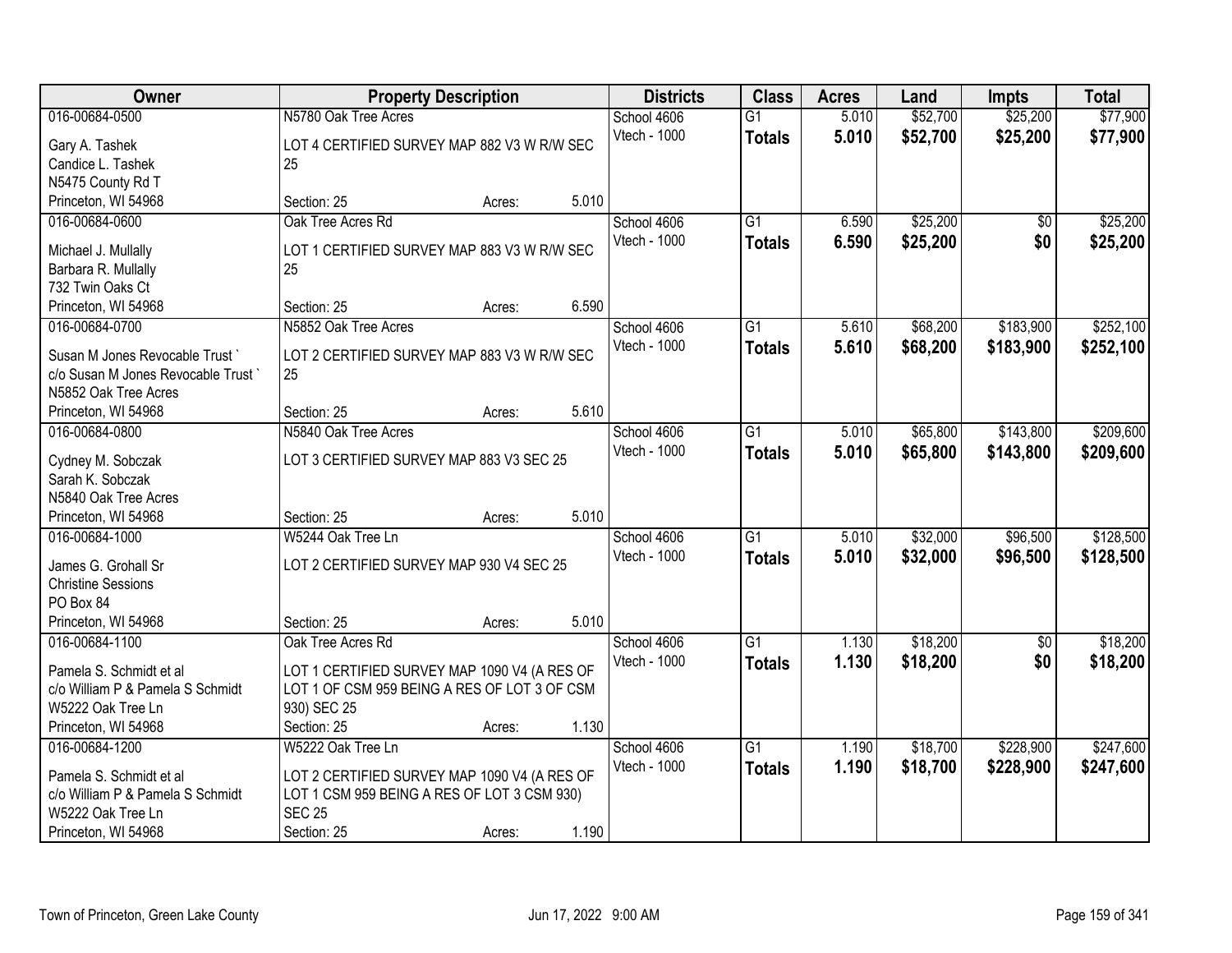| Owner                          | <b>Property Description</b>                     |        | <b>Districts</b> | <b>Class</b>    | <b>Acres</b> | Land     | <b>Impts</b>    | <b>Total</b> |
|--------------------------------|-------------------------------------------------|--------|------------------|-----------------|--------------|----------|-----------------|--------------|
| 016-00684-1300                 | W5206 Oak Tree Ln                               |        | School 4606      | $\overline{G1}$ | 1.349        | \$20,200 | \$143,800       | \$164,000    |
| Steven Gedzyk                  | LOT 1 CERTIFIED SURVEY MAP 1823 V8 (RES LOTS    |        | Vtech - 1000     | <b>Totals</b>   | 1.349        | \$20,200 | \$143,800       | \$164,000    |
| W5206 Oak Tree Ln              | 1 & 2 CSM 1405 & LOT 2 CSM 1218 & LOT 3CSM 1090 |        |                  |                 |              |          |                 |              |
| Princeton, WI 54968            | & LOT 3 CSM 959 & LOT 3 CSM 930) INC PARCEL     |        |                  |                 |              |          |                 |              |
|                                | Section: 25                                     | Acres: | 1.349            |                 |              |          |                 |              |
| 016-00684-1400                 | Oak Tree Acres Rd                               |        | School 4606      | $\overline{G1}$ | 1.345        | \$20,100 | $\overline{50}$ | \$20,100     |
|                                |                                                 |        | Vtech - 1000     | <b>Totals</b>   | 1.345        | \$20,100 | \$0             | \$20,100     |
| Pamela S. Schmidt et al        | LOT 1 CERTIFIED SURVEY MAP 1218 V5 (A RES OF    |        |                  |                 |              |          |                 |              |
| c/o William & Pamela S Schmidt | LOT 4 CSM 1090 & LOT 4 CSM 959 & LOT 4 CSM 930) |        |                  |                 |              |          |                 |              |
| W5222 Oak Tree Ln              | <b>SEC 25</b>                                   |        |                  |                 |              |          |                 |              |
| Princeton, WI 54968            | Section: 25                                     | Acres: | 1.345            |                 |              |          |                 |              |
| 016-00684-1500                 | N5877 Oak Tree Acres                            |        | School 4606      | $\overline{G1}$ | 1.550        | \$21,800 | \$117,500       | \$139,300    |
| Charles A. Hartwig et al       | LOT 1 CERTIFIED SURVEY MAP 1088 V4 (RES OF      |        | Vtech - 1000     | <b>Totals</b>   | 1.550        | \$21,800 | \$117,500       | \$139,300    |
| c/o Charles A & Myra A Hartwig | PART LOT 1 CSM 930) SEC 25                      |        |                  |                 |              |          |                 |              |
| N5877 Oak Tree Acres           |                                                 |        |                  |                 |              |          |                 |              |
| Princeton, WI 54968            | Section: 25                                     | Acres: | 1.550            |                 |              |          |                 |              |
| 016-00684-1600                 | Oak Tree Acres Rd                               |        | School 4606      | $\overline{G1}$ | 1.550        | \$21,800 | \$0             | \$21,800     |
|                                |                                                 |        | Vtech - 1000     | <b>Totals</b>   | 1.550        | \$21,800 | \$0             | \$21,800     |
| Ashley A. Cords                | LOT 2 CERTIFIED SURVEY MAP 1088 V4 (RES OF      |        |                  |                 |              |          |                 |              |
| N5877 Oak Tree Acres           | PART OF LOT 1 CSM 930) SEC 25                   |        |                  |                 |              |          |                 |              |
| Princeton, WI 54968            |                                                 |        |                  |                 |              |          |                 |              |
|                                | Section: 25                                     | Acres: | 1.550            |                 |              |          |                 |              |
| 016-00684-1700                 | N5853 Oak Tree Acres                            |        | School 4606      | $\overline{G1}$ | 1.550        | \$21,800 | \$78,700        | \$100,500    |
| Jeffrey A. Steckbauer          | LOT 3 CERTIFIED SURVEY MAP 1088 V4 (RES OF PT   |        | Vtech - 1000     | <b>Totals</b>   | 1.550        | \$21,800 | \$78,700        | \$100,500    |
| N5853 Oak Tree Acres           | LOT 1 CSM 930) SEC 25                           |        |                  |                 |              |          |                 |              |
| Princeton, WI 54968            |                                                 |        |                  |                 |              |          |                 |              |
|                                | Section: 25                                     | Acres: | 1.550            |                 |              |          |                 |              |
| 016-00685-0100                 | N5760 Oak Tree Acres                            |        | School 4606      | $\overline{G1}$ | 5.200        | \$63,200 | \$38,600        | \$101,800    |
| Karen M. Feucht                |                                                 |        | Vtech - 1000     | <b>Totals</b>   | 5.200        | \$63,200 | \$38,600        | \$101,800    |
| N5760 Oak Tree Acres           | LOT 1 CERTIFIED SURVEY MAP 1816 (RES LOT 2      |        |                  |                 |              |          |                 |              |
|                                | CSM 875) SEC 25                                 |        |                  |                 |              |          |                 |              |
| Princeton, WI 54968            | Section: 25                                     | Acres: | 5.200            |                 |              |          |                 |              |
| 016-00685-0101                 | N5736 Oak Tree Acres                            |        | School 4606      | $\overline{G1}$ | 9.300        | \$82,600 | \$133,600       | \$216,200    |
|                                |                                                 |        | Vtech - 1000     |                 |              |          |                 |              |
| Maren J. Diamon                | LOT 2 CERTIFIED SURVEY MAP 1816 (RES LOT 2      |        |                  | <b>Totals</b>   | 9.300        | \$82,600 | \$133,600       | \$216,200    |
| N2386 Jade Rd                  | CSM 875) SEC 25                                 |        |                  |                 |              |          |                 |              |
| Berlin, WI 54923               |                                                 |        |                  |                 |              |          |                 |              |
|                                | Section: 25                                     | Acres: | 9.300            |                 |              |          |                 |              |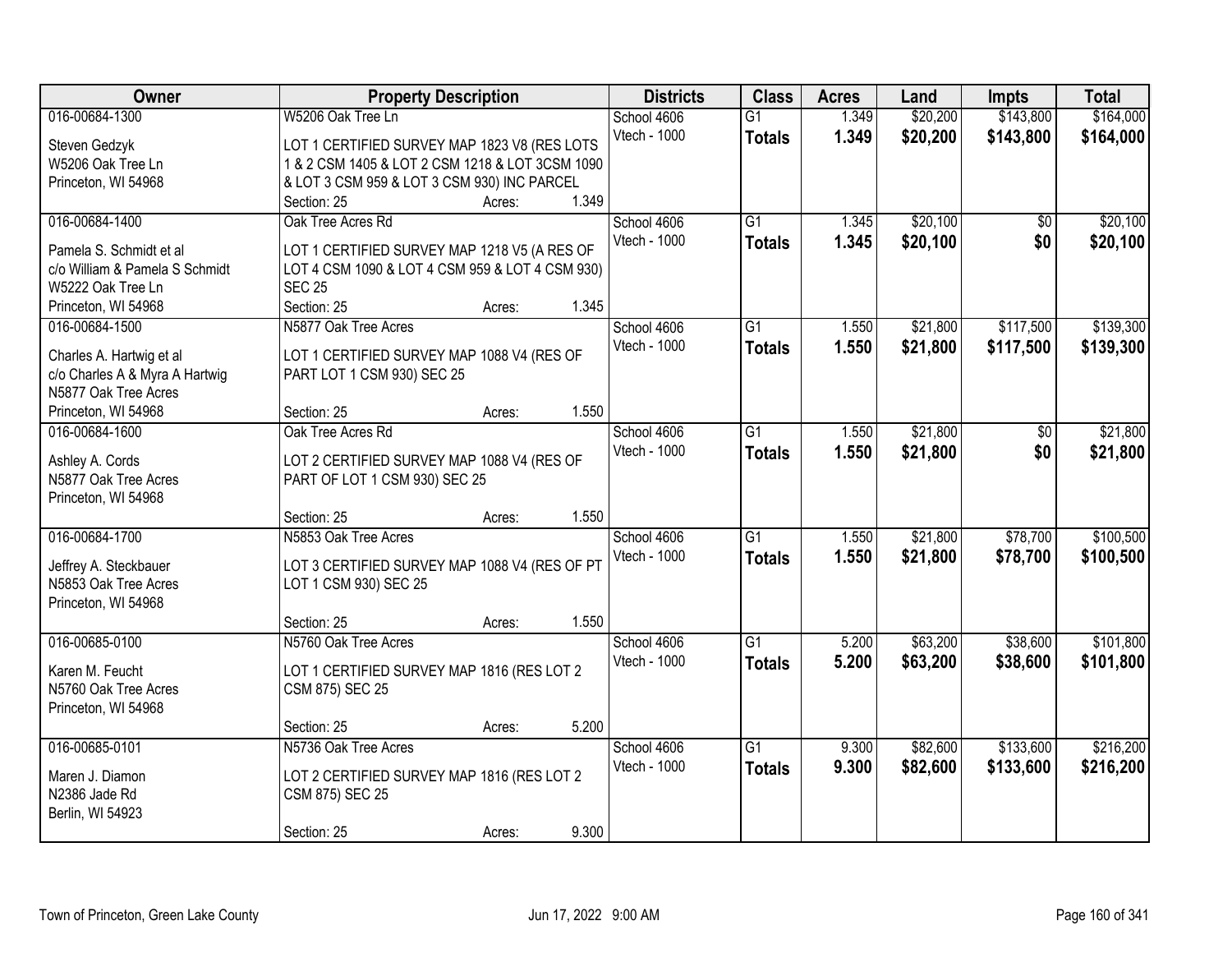| 016-00685-0104<br>Karen M. Feucht<br>LOT 4 CERTIFIED SURVEY MAP 875 VOL 3. SUBJ TO<br>N5760 Oak Tree Acres<br>ESMT.<br>Princeton, WI 54968<br>1.500<br>Section: 36<br>Acres:                                   | School 4606<br>Vtech - 1000<br>School 4606<br>Vtech - 1000 | $\overline{G1}$<br><b>Totals</b><br>$\overline{G1}$ | 1.500<br>1.500 | \$8,600<br>\$8,600   | $\overline{50}$<br>\$0 | \$8,600<br>\$8,600     |
|----------------------------------------------------------------------------------------------------------------------------------------------------------------------------------------------------------------|------------------------------------------------------------|-----------------------------------------------------|----------------|----------------------|------------------------|------------------------|
|                                                                                                                                                                                                                |                                                            |                                                     |                |                      |                        |                        |
|                                                                                                                                                                                                                |                                                            |                                                     |                |                      |                        |                        |
| 016-00685-0200<br>N5714 Oak Tree Acres<br>LOT 3 CERTIFIED SURVEY MAP 875 V3 SEC 25<br>Gary L. Goetz<br>N5714 Oak Tree Acres<br>W/ESMT<br>Princeton, WI 54968                                                   |                                                            | <b>Totals</b>                                       | 5.010<br>5.010 | \$59,900<br>\$59,900 | \$132,200<br>\$132,200 | \$192,100<br>\$192,100 |
| 5.010<br>Section: 25<br>Acres:                                                                                                                                                                                 |                                                            |                                                     |                |                      |                        |                        |
| 016-00685-0300<br>N5694 Oak Tree Acres<br>LOT 1 CERTIFIED SURVEY MAP 888 V3 R/W SEC 25<br>Mark R. Hlystek<br>N5694 Oak Tree Acres<br>Princeton, WI 54968                                                       | School 4606<br>Vtech - 1000                                | G1<br><b>Totals</b>                                 | 5.010<br>5.010 | \$59,900<br>\$59,900 | \$72,700<br>\$72,700   | \$132,600<br>\$132,600 |
| 5.010<br>Section: 25<br>Acres:                                                                                                                                                                                 |                                                            |                                                     |                |                      |                        |                        |
| 016-00685-0400<br>N5676 Oak Tree Acres<br>LOT 2 CERTIFIED SURVEY MAP 888 V3 R/W SEC 25<br>Sheree Zimmerman<br>N5676 Oak Tree Acres                                                                             | School 4606<br>Vtech - 1000                                | $\overline{G1}$<br><b>Totals</b>                    | 5.100<br>5.100 | \$54,900<br>\$54,900 | \$112,600<br>\$112,600 | \$167,500<br>\$167,500 |
| Princeton, WI 54968<br>5.100<br>Section: 25<br>Acres:                                                                                                                                                          |                                                            |                                                     |                |                      |                        |                        |
| 016-00685-0500<br>N5660 Oak Tree Acres<br>LOT 3 CERTIFIED SURVEY MAP 888 V3 R/W SEC 25<br>Marcus E. Barry<br>Elizabeth W. Barry<br>49 Russell Ave S<br>5.010<br>Minneapolis, MN 55405<br>Section: 25<br>Acres: | School 4606<br>Vtech - 1000                                | $\overline{G1}$<br><b>Totals</b>                    | 5.010<br>5.010 | \$54,000<br>\$54,000 | \$33,600<br>\$33,600   | \$87,600<br>\$87,600   |
| 016-00685-0600<br>N5687 Oak Tree Acres                                                                                                                                                                         | School 4606                                                | G1                                                  | 5.010          | \$32,000             | \$18,200               | \$50,200               |
| LOT 1 CERTIFIED SURVEY MAP 933 V4 SEC 25<br>Troy W. Kanneman<br>Heather R. Kanneman<br>N5687 Oak Tree Acres                                                                                                    | Vtech - 1000                                               | <b>Totals</b>                                       | 5.010          | \$32,000             | \$18,200               | \$50,200               |
| 5.010<br>Green Lake, WI 54968<br>Section: 25<br>Acres:                                                                                                                                                         |                                                            |                                                     |                |                      |                        |                        |
| 016-00685-0700<br>N5665 Oak Tree Acres<br>LOT 2 CERTIFIED SURVEY MAP 933 V4 SEC 25<br>Derek Crivello<br>c/o Derek A. Crivello<br>N5655 Oak Tree Acres<br>5.010<br>Princeton, WI 54968<br>Section: 25<br>Acres: | School 4606<br>Vtech - 1000                                | $\overline{G1}$<br><b>Totals</b>                    | 5.010<br>5.010 | \$32,000<br>\$32,000 | \$57,300<br>\$57,300   | \$89,300<br>\$89,300   |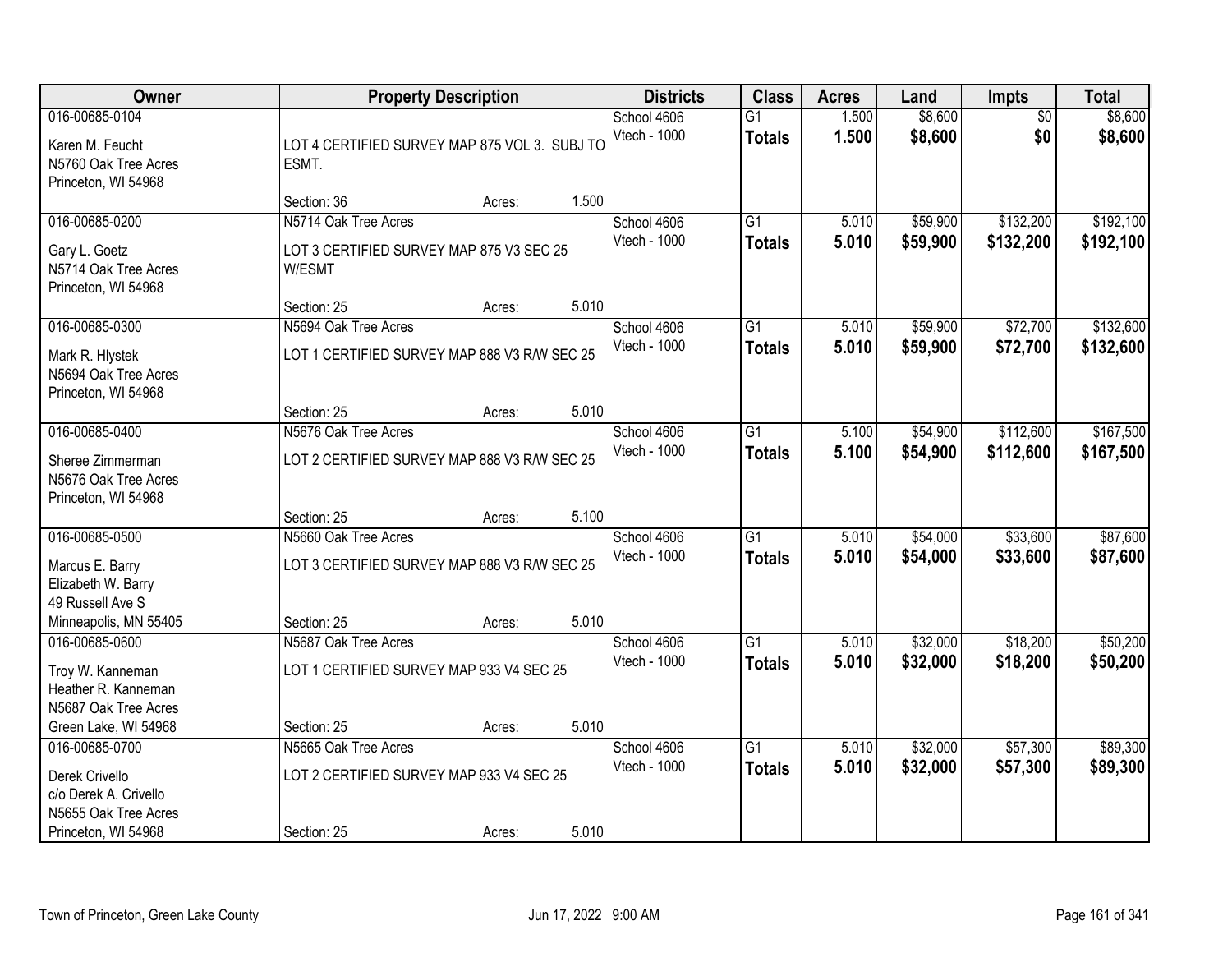| <b>Owner</b>                           | <b>Property Description</b>                   |        | <b>Districts</b> | <b>Class</b> | <b>Acres</b>    | Land  | Impts    | <b>Total</b>    |           |
|----------------------------------------|-----------------------------------------------|--------|------------------|--------------|-----------------|-------|----------|-----------------|-----------|
| 016-00685-0800                         | Oak Tree Acres Rd                             |        |                  | School 4606  | $\overline{G1}$ | 5.010 | \$32,000 | $\overline{50}$ | \$32,000  |
| Derek Crivello                         | LOT 3 CERTIFIED SURVEY MAP 933 V4 SEC 25      |        |                  | Vtech - 1000 | <b>Totals</b>   | 5.010 | \$32,000 | \$0             | \$32,000  |
| c/o Derek A. Crivello                  |                                               |        |                  |              |                 |       |          |                 |           |
| N5655 Oak Tree Acres                   |                                               |        |                  |              |                 |       |          |                 |           |
| Princeton, WI 54968                    | Section: 25                                   | Acres: | 5.010            |              |                 |       |          |                 |           |
| 016-00685-0900                         | Oak Tree Acres Rd                             |        |                  | School 4606  | $\overline{G1}$ | 5.010 | \$32,000 | $\overline{50}$ | \$32,000  |
| Derek Crivello                         | LOT 4 CERTIFIED SURVEY MAP 933 V4 SEC 25      |        |                  | Vtech - 1000 | <b>Totals</b>   | 5.010 | \$32,000 | \$0             | \$32,000  |
| c/o Derek A. Crivello                  |                                               |        |                  |              |                 |       |          |                 |           |
| N5655 Oak Tree Acres                   |                                               |        |                  |              |                 |       |          |                 |           |
| Princeton, WI 54968                    | Section: 25                                   | Acres: | 5.010            |              |                 |       |          |                 |           |
| 016-00685-1000                         | W5223 Oak Tree Ln                             |        |                  | School 4606  | G1              | 5.020 | \$32,100 | \$197,700       | \$229,800 |
|                                        |                                               |        |                  | Vtech - 1000 |                 | 5.020 | \$32,100 | \$197,700       |           |
| Dennis J & Cindy L Mlodzik Revocable   | LOT 1 CERTIFIED SURVEY MAP 931 V4 SEC 25      |        |                  |              | <b>Totals</b>   |       |          |                 | \$229,800 |
| Trust                                  |                                               |        |                  |              |                 |       |          |                 |           |
| W5223 Oak Tree Ln                      |                                               |        |                  |              |                 |       |          |                 |           |
| Princeton, WI 54968                    | Section: 25                                   | Acres: | 5.020            |              |                 |       |          |                 |           |
| 016-00685-1100                         | N5773 Oak Tree Acres                          |        |                  | School 4606  | G1              | 5.050 | \$32,100 | \$1,500         | \$33,600  |
| Jenny Holzbauer                        | LOT 2 CERTIFIED SURVEY MAP 931 V4 SEC 25      |        |                  | Vtech - 1000 | <b>Totals</b>   | 5.050 | \$32,100 | \$1,500         | \$33,600  |
| Meg Houser                             |                                               |        |                  |              |                 |       |          |                 |           |
| N5737 Oak Tree Acres                   |                                               |        |                  |              |                 |       |          |                 |           |
| Princeton, WI 54968                    | Section: 25                                   | Acres: | 5.050            |              |                 |       |          |                 |           |
| 016-00685-1200                         | N5737 Oak Tree Acres                          |        |                  | School 4606  | $\overline{G1}$ | 5.020 | \$32,100 | \$123,600       | \$155,700 |
|                                        |                                               |        |                  | Vtech - 1000 | <b>Totals</b>   | 5.020 | \$32,100 | \$123,600       | \$155,700 |
| Jenny Holzbauer                        | LOT 3 CERTIFIED SURVEY MAP 931 V4 SEC 25 INCL |        |                  |              |                 |       |          |                 |           |
| Meg Houser                             | <b>ESMT</b>                                   |        |                  |              |                 |       |          |                 |           |
| N5737 Oak Tree Acres                   |                                               |        |                  |              |                 |       |          |                 |           |
| Princeton, WI 54968                    | Section: 25                                   | Acres: | 5.020            |              |                 |       |          |                 |           |
| 016-00685-1300                         | W5257 Oak Tree Ln                             |        |                  | School 4606  | $\overline{G1}$ | 5.010 | \$32,000 | \$184,800       | \$216,800 |
| Wesley S. Hunting                      | LOT 1 CERTIFIED SURVEY MAP 932 V4 SEC 25      |        |                  | Vtech - 1000 | <b>Totals</b>   | 5.010 | \$32,000 | \$184,800       | \$216,800 |
| W5257 Oak Tree Ln                      |                                               |        |                  |              |                 |       |          |                 |           |
| Princeton, WI 54968                    |                                               |        |                  |              |                 |       |          |                 |           |
|                                        | Section: 25                                   | Acres: | 5.010            |              |                 |       |          |                 |           |
| 016-00685-1400                         | W5245 Oak Tree Ln                             |        |                  | School 4606  | $\overline{G1}$ | 5.010 | \$32,000 | \$262,000       | \$294,000 |
|                                        | LOT 2 CERTIFIED SURVEY MAP 932 V4 SEC 25      |        |                  | Vtech - 1000 | <b>Totals</b>   | 5.010 | \$32,000 | \$262,000       | \$294,000 |
| Jonathan L. Calbaum                    |                                               |        |                  |              |                 |       |          |                 |           |
| Carrie A. Calbaum<br>W5245 Oak Tree Ln |                                               |        |                  |              |                 |       |          |                 |           |
|                                        |                                               |        | 5.010            |              |                 |       |          |                 |           |
| Princeton, WI 54968                    | Section: 25                                   | Acres: |                  |              |                 |       |          |                 |           |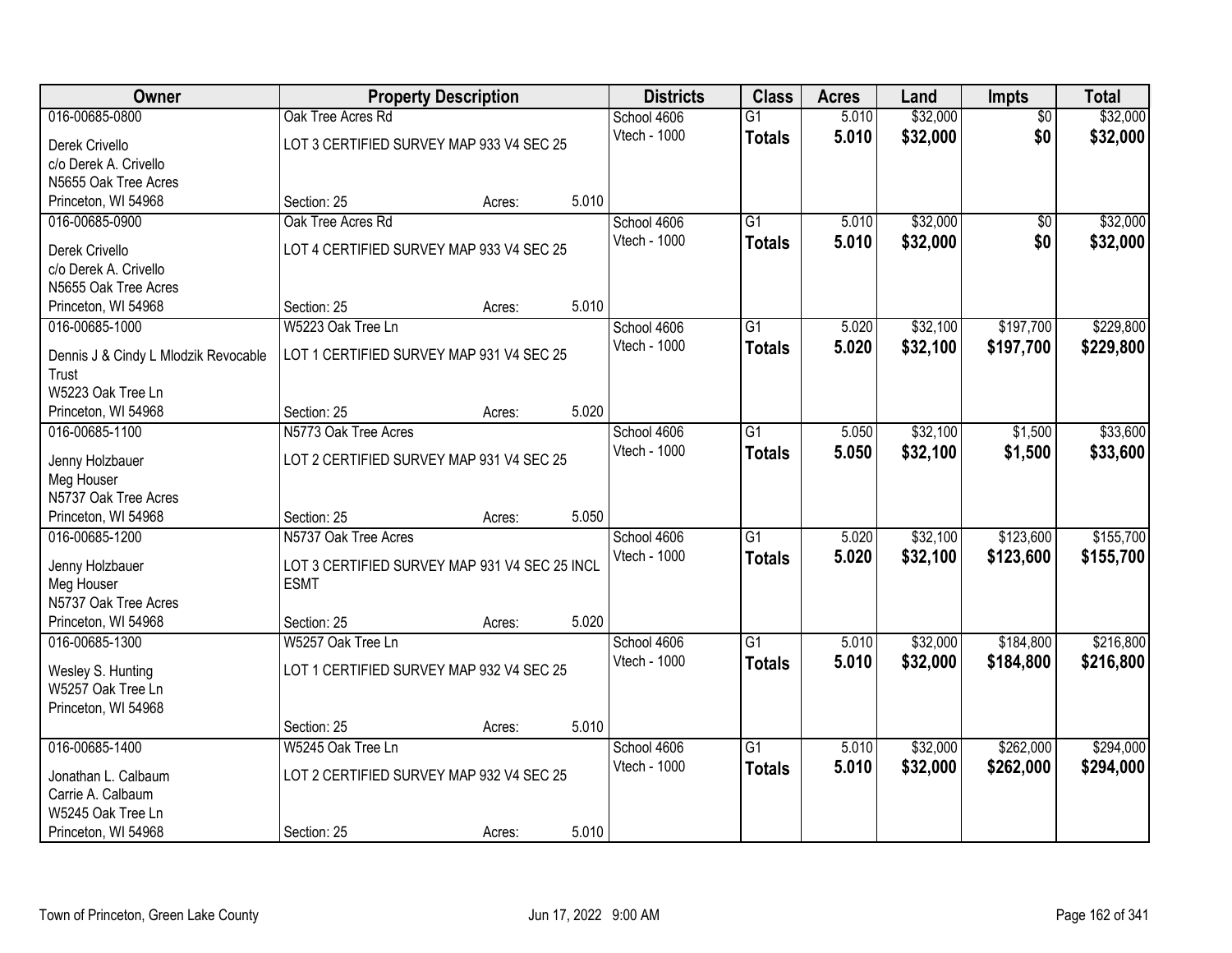| Owner                             |                                              | <b>Property Description</b> |       | <b>Districts</b> | <b>Class</b>         | <b>Acres</b> | Land     | <b>Impts</b>    | <b>Total</b> |
|-----------------------------------|----------------------------------------------|-----------------------------|-------|------------------|----------------------|--------------|----------|-----------------|--------------|
| 016-00685-1500                    | Oak Tree Acres Rd                            |                             |       | School 4606      | $\overline{G1}$      | 5.010        | \$32,000 | $\overline{50}$ | \$32,000     |
| Jonathan L. Calbaum               | LOT 3 CERTIFIED SURVEY MAP 932 V4 SEC 25     |                             |       | Vtech - 1000     | <b>Totals</b>        | 5.010        | \$32,000 | \$0             | \$32,000     |
| W5245 Oak Tree Acres              |                                              |                             |       |                  |                      |              |          |                 |              |
| Princeton, WI 54968               |                                              |                             |       |                  |                      |              |          |                 |              |
|                                   | Section: 25                                  | Acres:                      | 5.010 |                  |                      |              |          |                 |              |
| 016-00685-1600                    |                                              |                             |       | School 4606      | <b>Assessed with</b> |              |          |                 |              |
| Private Road Csm 875 Owners of    | PRIVATE ROAD BETWEEN OAK TREE ACRES RD &     |                             |       | Vtech - 1000     |                      |              |          |                 |              |
| Common Area                       | THE FOX RIVER, AS SHOWN ON CSM 875. AWO      |                             |       |                  |                      |              |          |                 |              |
| Unknown                           |                                              |                             |       |                  |                      |              |          |                 |              |
| Princeton, WI 54968               | Section: 25                                  | Acres:                      | 1.400 |                  |                      |              |          |                 |              |
| 016-00686-0100                    | N5599 Oak Tree Acres                         |                             |       | School 4606      | G1                   | 1.574        | \$22,000 | \$130,300       | \$152,300    |
| Darrel C. Seehaver et al          | LOT 1 CERTIFIED SURVEY MAP 881 V3 SEC 25 R/W |                             |       | Vtech - 1000     | <b>Totals</b>        | 1.574        | \$22,000 | \$130,300       | \$152,300    |
| c/o Darrel C & Carolyn I Seehaver |                                              |                             |       |                  |                      |              |          |                 |              |
| N5599 Oak Tree Acres              |                                              |                             |       |                  |                      |              |          |                 |              |
| Princeton, WI 54968               | Section: 36                                  | Acres:                      | 1.574 |                  |                      |              |          |                 |              |
| 016-00686-0200                    | N5597 Oak Tree Acres                         |                             |       | School 4606      | $\overline{G1}$      | 2.440        | \$25,300 | \$9,400         | \$34,700     |
| Carolyn I. Seehaver               | LOT 2 CERTIFIED SURVEY MAP 881 V3 SEC 25 R/W |                             |       | Vtech - 1000     | <b>Totals</b>        | 2.440        | \$25,300 | \$9,400         | \$34,700     |
| Darrel C. Seehaver                |                                              |                             |       |                  |                      |              |          |                 |              |
| N5599 Oak Tree Acres              |                                              |                             |       |                  |                      |              |          |                 |              |
| Princeton, WI 54968               | Section: 36                                  | Acres:                      | 2.440 |                  |                      |              |          |                 |              |
| 016-00686-0300                    | N5607 Oak Tree Acres                         |                             |       | School 4606      | $\overline{G1}$      | 1.760        | \$22,900 | \$143,600       | \$166,500    |
| Roman L. Zwolski III              | LOT 3 CERTIFIED SURVEY MAP 881 V3 SEC 25     |                             |       | Vtech - 1000     | <b>Totals</b>        | 1.760        | \$22,900 | \$143,600       | \$166,500    |
| N5607 Oak Tree Acres              |                                              |                             |       |                  |                      |              |          |                 |              |
| Princeton, WI 54968               |                                              |                             |       |                  |                      |              |          |                 |              |
|                                   | Section: 36                                  | Acres:                      | 1.760 |                  |                      |              |          |                 |              |
| 016-00686-0400                    | N5586 Oak Tree Acres                         |                             |       | School 4606      | G1                   | 1.810        | \$23,200 | \$20,700        | \$43,900     |
| Jay A. Feucht                     | LOT 4 CERTIFIED SURVEY MAP 881 V3 SEC 25     |                             |       | Vtech - 1000     | <b>Totals</b>        | 1.810        | \$23,200 | \$20,700        | \$43,900     |
| N983 Bartelt Dr                   |                                              |                             |       |                  |                      |              |          |                 |              |
| Campbellsport, WI 53010           |                                              |                             |       |                  |                      |              |          |                 |              |
|                                   | Section: 36                                  | Acres:                      | 1.810 |                  |                      |              |          |                 |              |
| 016-00686-0500                    | N5657 Oak Tree Acres                         |                             |       | School 4606      | $\overline{G1}$      | 3.870        | \$29,100 | \$41,600        | \$70,700     |
| Thomas R. Roberts Sr et al        | LOT 1 CERTIFIED SURVEY MAP 887 V3 SEC 25 R/W |                             |       | Vtech - 1000     | <b>Totals</b>        | 3.870        | \$29,100 | \$41,600        | \$70,700     |
| c/o Thomas R Sr & Mary J Roberts  |                                              |                             |       |                  |                      |              |          |                 |              |
| N5657 Oak Tree Acres              |                                              |                             |       |                  |                      |              |          |                 |              |
| Princeton, WI 54968               | Section: 25                                  | Acres:                      | 3.870 |                  |                      |              |          |                 |              |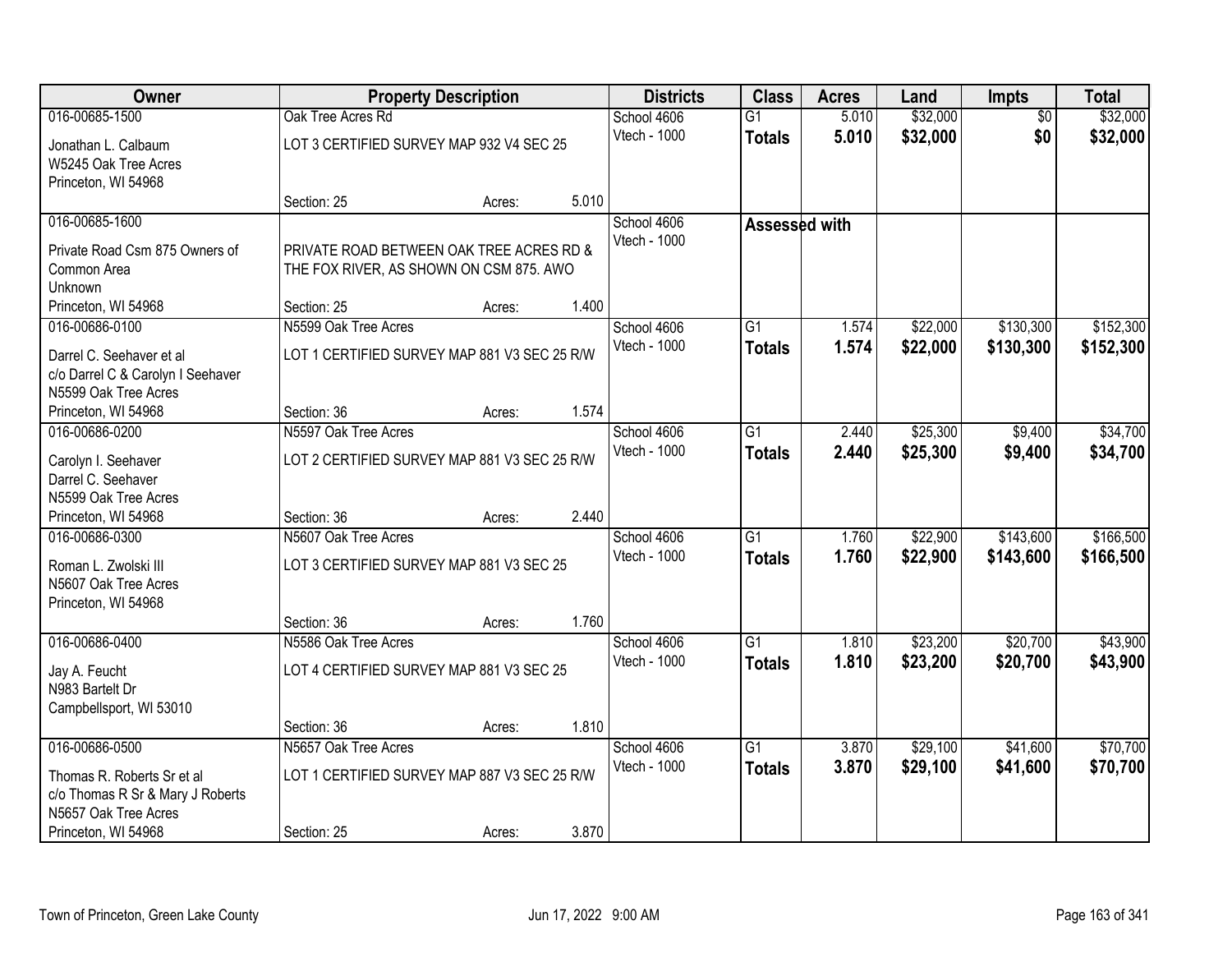| Owner                                          |                                              | <b>Property Description</b> |       | <b>Districts</b> | <b>Class</b>    | <b>Acres</b> | Land     | <b>Impts</b> | <b>Total</b> |
|------------------------------------------------|----------------------------------------------|-----------------------------|-------|------------------|-----------------|--------------|----------|--------------|--------------|
| 016-00686-0600                                 | N5649 Oak Tree Acres                         |                             |       | School 4606      | $\overline{G1}$ | 3.520        | \$28,200 | \$110,300    | \$138,500    |
| Stacie J. Robinson                             | LOT 2 CERTIFIED SURVEY MAP 887 V3 SEC 25 R/W |                             |       | Vtech - 1000     | <b>Totals</b>   | 3.520        | \$28,200 | \$110,300    | \$138,500    |
| N5649 Oak Tree Acres                           |                                              |                             |       |                  |                 |              |          |              |              |
| Princeton, WI 54968                            |                                              |                             |       |                  |                 |              |          |              |              |
|                                                | Section: 25                                  | Acres:                      | 3.520 |                  |                 |              |          |              |              |
| 016-00686-0700                                 | N5641 Oak Tree Acres                         |                             |       | School 4606      | G1              | 3.180        | \$27,300 | \$48,700     | \$76,000     |
| Ronald E. Goben                                | LOT 3 CERTIFIED SURVEY MAP 887 V3 SEC 25 R/W |                             |       | Vtech - 1000     | <b>Totals</b>   | 3.180        | \$27,300 | \$48,700     | \$76,000     |
| Marjorie J. Goben                              |                                              |                             |       |                  |                 |              |          |              |              |
| N5641 Oak Tree Acres                           |                                              |                             |       |                  |                 |              |          |              |              |
| Princeton, WI 54968                            | Section: 25                                  | Acres:                      | 3.180 |                  |                 |              |          |              |              |
| 016-00686-0800                                 | N5603 Oak Tree Acres                         |                             |       | School 4606      | $\overline{G1}$ | 2.770        | \$26,200 | \$191,400    | \$217,600    |
| Robert Michael & K Navigato Trust              | LOT 4 CERTIFIED SURVEY MAP 887 V3 SEC 25 R/W |                             |       | Vtech - 1000     | <b>Totals</b>   | 2.770        | \$26,200 | \$191,400    | \$217,600    |
| c/o Robert Michael & Kat Navigato Trust        |                                              |                             |       |                  |                 |              |          |              |              |
| N5603 Oak Tree Acres                           |                                              |                             |       |                  |                 |              |          |              |              |
| Princeton, WI 54968                            | Section: 25                                  | Acres:                      | 2.770 |                  |                 |              |          |              |              |
| 016-00686-0900                                 | Oak Tree Acres Rd                            |                             |       | School 4606      | $\overline{G1}$ | 5.010        | \$52,700 | \$0          | \$52,700     |
| Marcus E. Barry                                | LOT 1 CERTIFIED SURVEY MAP 889 V3 SEC 25 R/W |                             |       | Vtech - 1000     | <b>Totals</b>   | 5.010        | \$52,700 | \$0          | \$52,700     |
| Elizabeth W. Barry                             |                                              |                             |       |                  |                 |              |          |              |              |
| 49 Russell Ave S                               |                                              |                             |       |                  |                 |              |          |              |              |
| Minneapolis, MN 55405                          | Section: 25                                  | Acres:                      | 5.010 |                  |                 |              |          |              |              |
| 016-00686-1000                                 | Oak Tree Acres Rd                            |                             |       | School 4606      | $\overline{G1}$ | 5.010        | \$51,300 | \$0          | \$51,300     |
| Rose Luster                                    | LOT 2 CERTIFIED SURVEY MAP 889 V3 SEC 25 R/W |                             |       | Vtech - 1000     | <b>Totals</b>   | 5.010        | \$51,300 | \$0          | \$51,300     |
| N69 W15889 Eileen Ave                          |                                              |                             |       |                  |                 |              |          |              |              |
| Menomonee Falls, WI 53051                      |                                              |                             |       |                  |                 |              |          |              |              |
|                                                | Section: 25                                  | Acres:                      | 5.010 |                  |                 |              |          |              |              |
| 016-00686-1100                                 | N5616 Oak Tree Acres                         |                             |       | School 4606      | G1              | 5.010        | \$50,000 | \$2,600      | \$52,600     |
|                                                |                                              |                             |       | Vtech - 1000     | <b>Totals</b>   | 5.010        | \$50,000 | \$2,600      | \$52,600     |
| Jon N. Jonsson et al                           | LOT 3 CERTIFIED SURVEY MAP 889 V3 SEC 25 R/W |                             |       |                  |                 |              |          |              |              |
| c/o Jon N & Joanne E Jonsson<br>3225 92nd St   |                                              |                             |       |                  |                 |              |          |              |              |
| Sturtevant, WI 53177                           | Section: 25                                  | Acres:                      | 5.010 |                  |                 |              |          |              |              |
| 016-00686-1200                                 | N5612 Oak Tree Acres                         |                             |       | School 4606      | $\overline{G1}$ | 5.010        | \$49,400 | \$26,100     | \$75,500     |
|                                                |                                              |                             |       | Vtech - 1000     | <b>Totals</b>   | 5.010        | \$49,400 | \$26,100     | \$75,500     |
| Susan Mohrbacker                               | LOT 1 CERTIFIED SURVEY MAP 890 V3 SEC 25 R/W |                             |       |                  |                 |              |          |              |              |
| <b>Daniel Wittlieff</b><br>6407 W Allerton Ave |                                              |                             |       |                  |                 |              |          |              |              |
| Greenfield, WI 53220                           | Section: 25                                  | Acres:                      | 5.010 |                  |                 |              |          |              |              |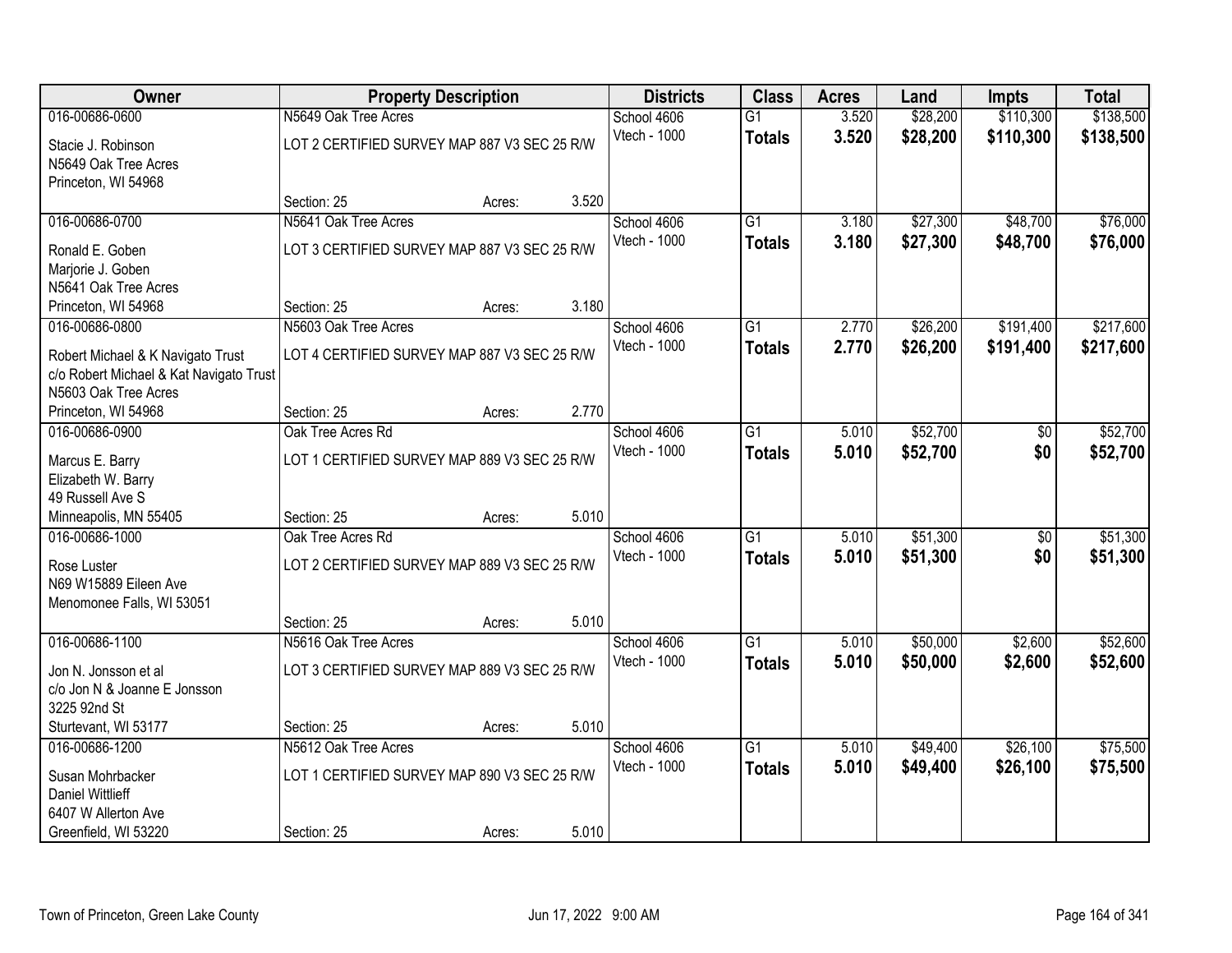| <b>Owner</b>                     | <b>Property Description</b>                          | <b>Districts</b> | <b>Class</b>    | <b>Acres</b> | Land            | <b>Impts</b>    | <b>Total</b>    |
|----------------------------------|------------------------------------------------------|------------------|-----------------|--------------|-----------------|-----------------|-----------------|
| 016-00686-1300                   | N5602 Oak Tree Acres                                 | School 4606      | $\overline{G1}$ | 5.010        | \$29,600        | \$42,200        | \$71,800        |
| Bryon K. Nelson Sr               | LOT 2 CERTIFIED SURVEY MAP 890 V3 SEC 25 R/W         | Vtech - 1000     | <b>Totals</b>   | 5.010        | \$29,600        | \$42,200        | \$71,800        |
| Melissa D. Nelson                |                                                      |                  |                 |              |                 |                 |                 |
| N5602 Oak Tree Acres             |                                                      |                  |                 |              |                 |                 |                 |
| Princeton, WI 54968              | 5.010<br>Section: 25<br>Acres:                       |                  |                 |              |                 |                 |                 |
| 016-00686-1400                   | N5596 Oak Tree Acres                                 | School 4606      | $\overline{G1}$ | 5.440        | \$30,400        | $\overline{50}$ | \$30,400        |
|                                  |                                                      | Vtech - 1000     | <b>Totals</b>   | 5.440        | \$30,400        | \$0             | \$30,400        |
| Bryon K. Nelson Sr               | LOT 3 CERTIFIED SURVEY MAP 890 V3 SEC 25 & AN        |                  |                 |              |                 |                 |                 |
| Melissa D. Nelson                | UNDIVIDED INTEREST IN PRIVATE ROS AS LISTED          |                  |                 |              |                 |                 |                 |
| N5602 Oak Tree Acres             | ON CSM 875; ALSO ESMT ACROSS LOT 4 CSM 875           |                  |                 |              |                 |                 |                 |
| Princeton, WI 54968              | 5.440<br>Section: 25<br>Acres:                       |                  |                 |              |                 |                 |                 |
| 016-00687-0000                   | County Rd T                                          | School 4606      | X4              | 3.000        | $\overline{50}$ | $\overline{50}$ | $\overline{30}$ |
| St Johns Lutheran Cemetery Assoc | COM AT NE COR SEC 25 THENCE S 27R (M/L); W           | Vtech - 1000     | <b>Totals</b>   | 3.000        | \$0             | \$0             | \$0             |
| PO Box 65                        | 11R; S 4R; W 13R TO C/L BEND RD; NE'LY ALG RD        |                  |                 |              |                 |                 |                 |
| Princeton, WI 54968              | TO N LN OF SE1/4; E TO BEG; SEC 25 EXC CSM 6         |                  |                 |              |                 |                 |                 |
|                                  | 3.000<br>Section: 25<br>Acres:                       |                  |                 |              |                 |                 |                 |
| 016-00687-0100                   | County Rd T                                          | School 4606      | G1              | 0.278        | \$700           | \$0             | \$700           |
|                                  |                                                      | Vtech - 1000     | <b>Totals</b>   | 0.278        | \$700           | \$0             | \$700           |
| Keith W. Crawford                | THE N 33' OF CERTIFIED SURVEY MAP 6 ALSO COM         |                  |                 |              |                 |                 |                 |
| Samantha L. Dooley               | AT THE NE COR THEREOF THENCE E 181.5'; S 33'; W      |                  |                 |              |                 |                 |                 |
| N5782 County Rd T                | 181.5'; N 33' TO BEG SEC 25                          |                  |                 |              |                 |                 |                 |
| Princeton, WI 54968              | 0.278<br>Section: 25<br>Acres:                       |                  |                 |              |                 |                 |                 |
| 016-00688-0000                   | N5803 County Rd T                                    | School 4606      | $\overline{G1}$ | 1.000        | \$12,400        | \$125,600       | \$138,000       |
| Rosanne Wick                     | COM IN CEN BEND RD AT ITS INTER WITH E & W 1/4       | Vtech - 1000     | <b>Totals</b>   | 1.000        | \$12,400        | \$125,600       | \$138,000       |
| <b>William Wick</b>              | LN SEC 25: W 34.6'; W 145.5'; S11*W 300' E 145.5'; E |                  |                 |              |                 |                 |                 |
| 87 P O Box                       | 34.6' TO CEN OF RD; N11*E TO BEG                     |                  |                 |              |                 |                 |                 |
| Princeton, WI 54968              | 1.000<br>Section: 25<br>Acres:                       |                  |                 |              |                 |                 |                 |
| 016-00689-0000                   | N5776 County Rd T                                    | School 4606      | X4              | 1.930        | $\sqrt{6}$      | $\sqrt{6}$      | $\frac{1}{6}$   |
|                                  |                                                      | Vtech - 1000     | <b>Totals</b>   | 1.930        | \$0             | \$0             | \$0             |
| City Of Princeton                | COM INTER BEND & MARKESAN RD SE TO E LN SEC          |                  |                 |              |                 |                 |                 |
| PO Box 53                        | 25 THENCE N 27R; W 11R; S 4R; W 13R; SW TO BEG       |                  |                 |              |                 |                 |                 |
| Princeton, WI 54968              | EXC N 33' BUT INCL S 33' OF CERTIFIEDSURVEY          |                  |                 |              |                 |                 |                 |
|                                  | 1.930<br>Section: 25<br>Acres:                       |                  |                 |              |                 |                 |                 |
| 016-00690-0000                   | N5746 County Rd T                                    | School 4606      | $\overline{G3}$ | 21.497       | $\overline{50}$ | $\overline{50}$ | $\frac{1}{2}$   |
| Egbert Materials, Inc.           | LOT 1 CERTIFIED SURVEY MAP 2308 V10 SEC 25           | Vtech - 1000     | <b>Totals</b>   | 21.497       | \$0             | \$0             | \$0             |
| c/o Egbert Materials, Inc        | EXC COM NE COR LOT 1 CSM 709; THENCES49*E            |                  |                 |              |                 |                 |                 |
| PO Box 462                       | 25'; S25*W 150'; N49*W 25'; N 25*E 150' TOPOB        |                  |                 |              |                 |                 |                 |
| Green Lake, WI 54941             | 21.497<br>Section: 25<br>Acres:                      |                  |                 |              |                 |                 |                 |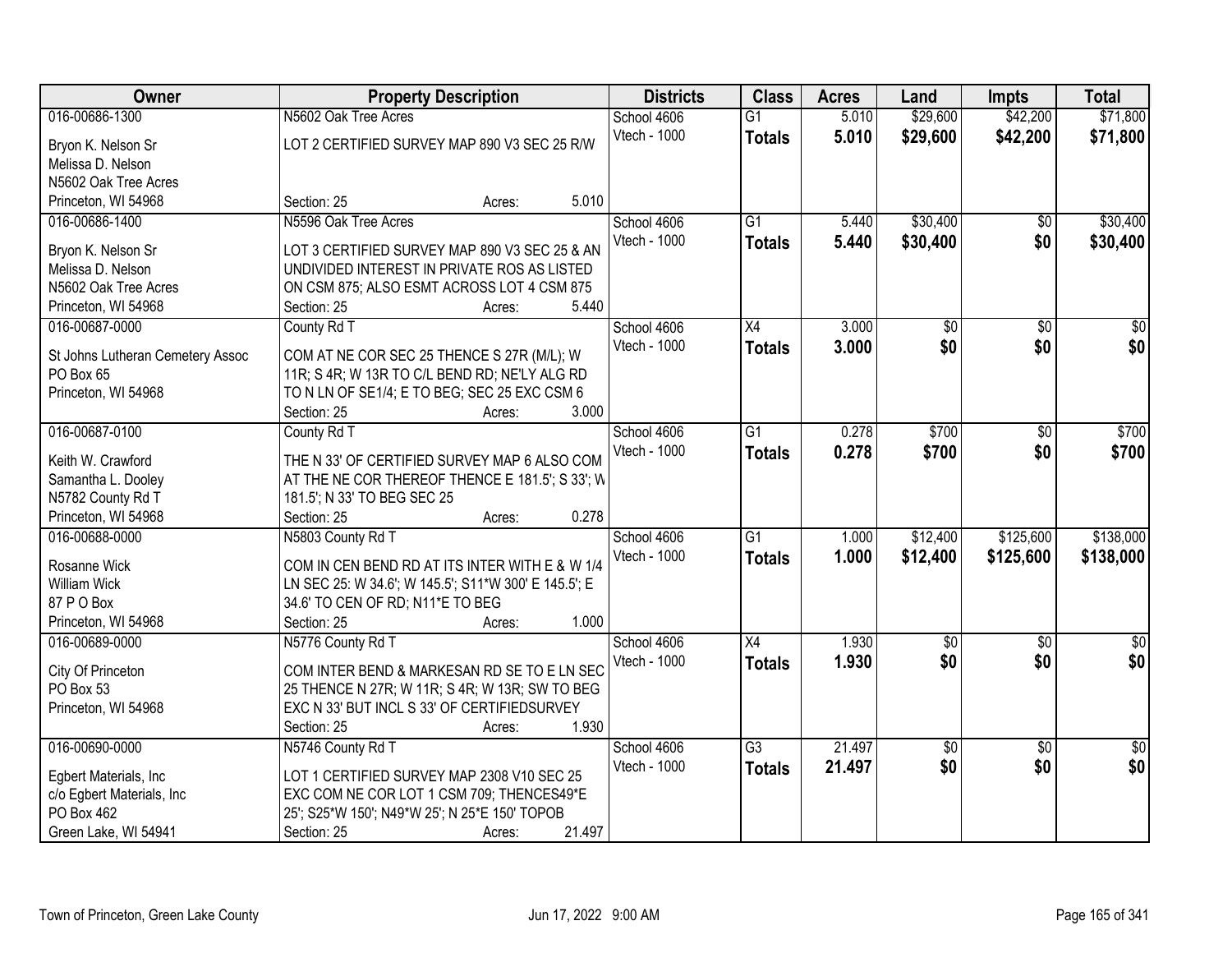| Owner                                 | <b>Property Description</b>                     | <b>Districts</b> | <b>Class</b>         | <b>Acres</b>    | Land                 | <b>Impts</b>     | <b>Total</b>          |
|---------------------------------------|-------------------------------------------------|------------------|----------------------|-----------------|----------------------|------------------|-----------------------|
| 016-00690-0100                        | N5768 County Rd T                               | School 4606      | $\overline{G1}$      | 0.703           | \$10,100             | \$66,300         | \$76,400              |
| Mark L. Schuster                      | LOT 1 CERTIFIED SURVEY MAP 709 V3 SEC 25 &      | Vtech - 1000     | <b>Totals</b>        | 0.703           | \$10,100             | \$66,300         | \$76,400              |
| N5768 County Rd T                     | COM NE COR SD LOT 1; THENCE S49*E 25'; S25*W    |                  |                      |                 |                      |                  |                       |
| Princeton, WI 54968                   | 150'; N49*W 25'; N25*E 150' TO POB              |                  |                      |                 |                      |                  |                       |
|                                       | 0.703<br>Section: 25<br>Acres:                  |                  |                      |                 |                      |                  |                       |
| 016-00691-0000                        | N5767 County Rd T                               | School 4606      | G4                   | 15.000          | \$2,500              | \$0              | \$2,500               |
|                                       |                                                 | Vtech - 1000     | G <sub>5</sub>       | 13.000          | \$10,300             | \$0              | \$10,300              |
| Robert S. Cornett                     | COM IN CEN OF BIG BEND RD 18.25CH S & 12.44CH   |                  | G7                   | 2.000           | \$11,400             | \$174,700        | \$186,100             |
| N5767 County Rd T                     | W OF E1/4 COR SEC 25: W 32CH TO RIVER; DOWN     |                  | <b>Totals</b>        | 30.000          | \$24,200             | \$174,700        | \$198,900             |
| Princeton, WI 54968                   | RIVER TO PT 8.75CH N OF LAST LN; ETC V191 P497  |                  |                      |                 |                      |                  |                       |
|                                       | 30.000<br>Section: 25<br>Acres:                 |                  |                      |                 |                      |                  |                       |
| 016-00692-0000                        | N5783 County Rd T                               | School 4606      | G1                   | 4.000           | \$37,200             | \$115,500        | \$152,700             |
| Mary Ann Ciesielczyk                  | COM IN CEN BIG BEND RD WHERE SAME INTER THE     | Vtech - 1000     | G4                   | 13.000          | \$1,600              | \$0              | \$1,600               |
| S106 W17518 Muskego Dam Dr            | E & W1/4 LN SEC 25: W TO RIVER; UP RIVER TO PT  |                  | G <sub>5</sub>       | 15.900          | \$22,300             | \$0              | \$22,300              |
| Muskego, WI 53150                     | 9.50CH S OF LAST LN; ETC RECD V153 P57 EXC LOT  |                  | <b>Totals</b>        | 32.900          | \$61,100             | \$115,500        | \$176,600             |
|                                       | 32.900<br>Section: 25<br>Acres:                 |                  |                      |                 |                      |                  |                       |
| 016-00692-0100                        | N5775 County Rd T                               | School 4606      | $\overline{G1}$      | 1.000           | \$12,400             | \$99,600         | \$112,000             |
|                                       |                                                 | Vtech - 1000     | <b>Totals</b>        | 1.000           | \$12,400             | \$99,600         | \$112,000             |
| Lisa Gallegos                         | LOT 2 CERTIFIED SURVEY MAP 2428 V11 SEC 25      |                  |                      |                 |                      |                  |                       |
| 2434 S 35th St                        |                                                 |                  |                      |                 |                      |                  |                       |
| Milwaukee, WI 53215                   |                                                 |                  |                      |                 |                      |                  |                       |
|                                       | 1.000<br>Section: 25<br>Acres:                  |                  |                      |                 |                      |                  |                       |
| 016-00693-0000                        | N5655 County Rd T                               | School 4606      | G2                   | 0.250           | \$2,500              | \$0              | \$2,500               |
| Thomas F. Resheski                    | THE S 7R OF THE NE1/4 OF THE SE1/4; THE S 7R OF | Vtech - 1000     | G4                   | 12.500          | \$1,600              | \$0              | \$1,600               |
| Shirley A. Resheski                   | GL 3; ALL OF GL 4; THAT PART OF THE SE1/4 OF    |                  | G <sub>5</sub><br>G7 | 41.730<br>1.750 | \$58,400<br>\$10,000 | \$0<br>\$118,000 | \$58,400<br>\$128,000 |
| N5565 County Rd T                     | THE SE1/4 ALL LYING W'LY OF BIG BEND RD SEC 25  |                  | X4                   | 0.000           | \$0                  | \$0              | \$0                   |
| Princeton, WI 54968                   | 56.230<br>Section: 25<br>Acres:                 |                  |                      | 56.230          |                      | \$118,000        | \$190,500             |
|                                       |                                                 |                  | <b>Totals</b>        |                 | \$72,500             |                  |                       |
| 016-00694-0000                        | W4950 Cradle Rd                                 | School 4606      | $\overline{G1}$      | 5.540           | \$59,700             | $\sqrt[6]{}$     | \$59,700              |
| James G. Washkovick                   | LOT 4 CERTIFIED SURVEY MAP 3246 V17 PG 3246     | Vtech - 1000     | <b>Totals</b>        | 5.540           | \$59,700             | \$0              | \$59,700              |
| Christine L. Washkovick               |                                                 |                  |                      |                 |                      |                  |                       |
| 127 E Skelly Rd                       |                                                 |                  |                      |                 |                      |                  |                       |
| Princeton, WI 54968                   | 5.540<br>Section: 25<br>Acres:                  |                  |                      |                 |                      |                  |                       |
| 016-00694-0100                        | Cradle Rd                                       | School 4606      | $\overline{G1}$      | 0.800           | \$23,300             | \$0              | \$23,300              |
|                                       | LOT 2 CERTIFIED SURVEY MAP 3012 V15             | Vtech - 1000     | <b>Totals</b>        | 0.800           | \$23,300             | \$0              | \$23,300              |
| Daniel L. Egbert<br>W1302 N Lawson Dr |                                                 |                  |                      |                 |                      |                  |                       |
| Green Lake, WI 54941                  |                                                 |                  |                      |                 |                      |                  |                       |
|                                       | 0.800<br>Section: 25                            |                  |                      |                 |                      |                  |                       |
|                                       | Acres:                                          |                  |                      |                 |                      |                  |                       |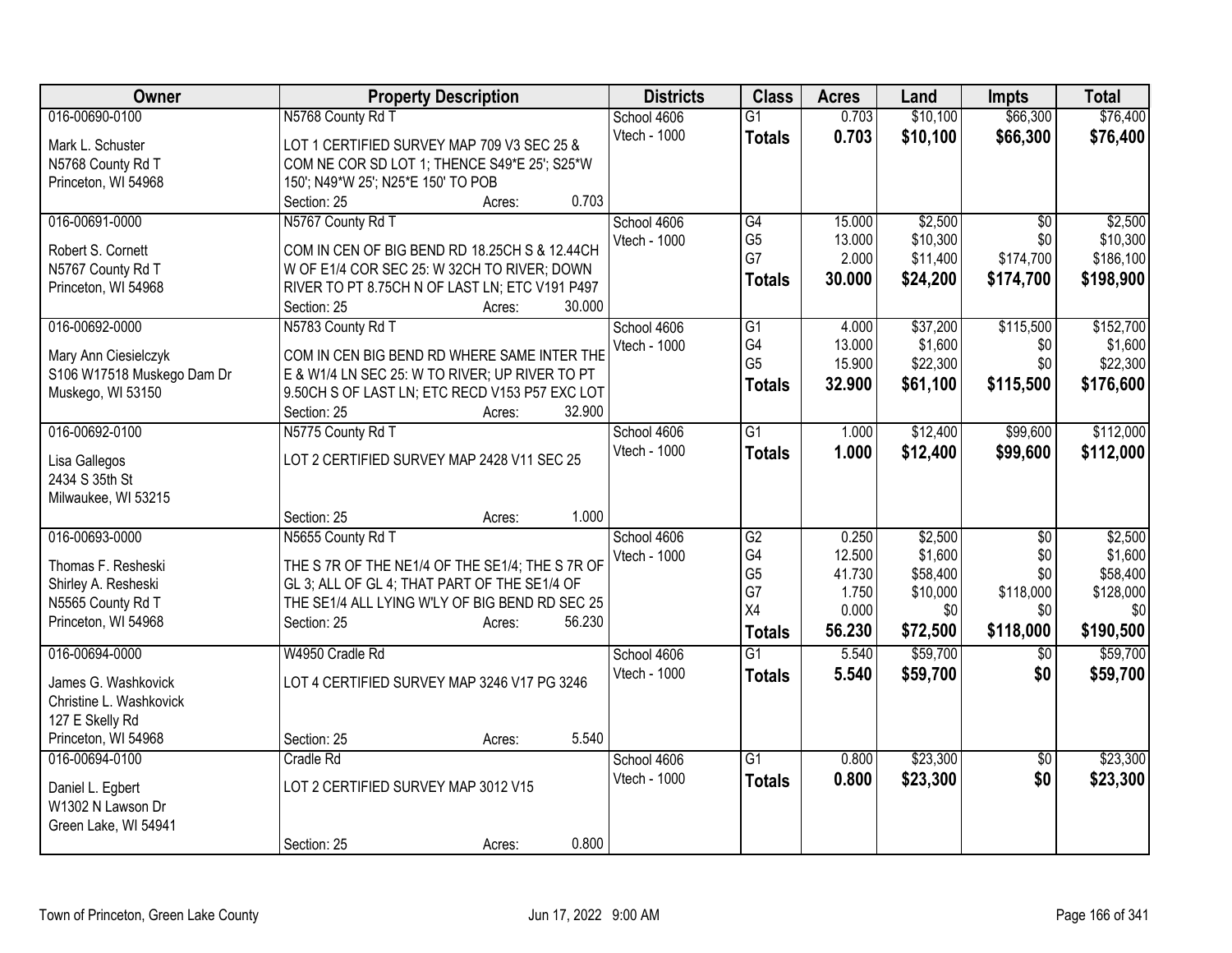| Owner                                                 | <b>Property Description</b>                                                              |        |        | <b>Districts</b> | <b>Class</b>    | <b>Acres</b> | Land       | <b>Impts</b>    | <b>Total</b> |
|-------------------------------------------------------|------------------------------------------------------------------------------------------|--------|--------|------------------|-----------------|--------------|------------|-----------------|--------------|
| 016-00694-0200                                        | Cradle Rd                                                                                |        |        | School 4606      | $\overline{G1}$ | 1.470        | \$15,900   | $\overline{50}$ | \$15,900     |
| Egbert Materials, Inc.                                | LOT 1 CERTIFIED SURVEY MAP 3246 V17 PG 3246                                              |        |        | Vtech - 1000     | <b>Totals</b>   | 1.470        | \$15,900   | \$0             | \$15,900     |
| W1302 N Lawson Dr                                     |                                                                                          |        |        |                  |                 |              |            |                 |              |
| Green Lake, WI 54941                                  |                                                                                          |        |        |                  |                 |              |            |                 |              |
|                                                       | Section: 25                                                                              | Acres: | 1.470  |                  |                 |              |            |                 |              |
| 016-00694-0300                                        | Cradle Rd                                                                                |        |        | School 4606      | $\overline{G1}$ | 0.860        | \$9,100    | \$0             | \$9,100      |
| Egbert Materials, Inc.                                | LOT 2 CERTIFIED SURVEY MAP 3246 V17 PG 3246                                              |        |        | Vtech - 1000     | <b>Totals</b>   | 0.860        | \$9,100    | \$0             | \$9,100      |
| W1302 N Lawson Dr                                     |                                                                                          |        |        |                  |                 |              |            |                 |              |
| Green Lake, WI 54941                                  |                                                                                          |        |        |                  |                 |              |            |                 |              |
|                                                       | Section: 25                                                                              | Acres: | 0.860  |                  |                 |              |            |                 |              |
| 016-00694-0400                                        | Cradle Rd                                                                                |        |        | School 4606      | G1              | 1.350        | \$23,700   | \$3,000         | \$26,700     |
| James G. Washkovick                                   | LOT 3 CERTIFIED SURVEY MAP 3246 V17 PG 3246                                              |        |        | Vtech - 1000     | <b>Totals</b>   | 1.350        | \$23,700   | \$3,000         | \$26,700     |
| Christine L. Washkovick                               |                                                                                          |        |        |                  |                 |              |            |                 |              |
| 127 E Skelly Rd                                       |                                                                                          |        |        |                  |                 |              |            |                 |              |
| Princeton, WI 54968                                   | Section: 25                                                                              | Acres: | 1.350  |                  |                 |              |            |                 |              |
| 016-00695-0000                                        | N5632 County Rd T                                                                        |        |        | School 4606      | $\overline{G1}$ | 2.000        | \$19,800   | \$104,500       | \$124,300    |
| Brenden J. Seeliger                                   | THE S 16 ACRES OF THE E1/2 OF THE SE1/4 SAID                                             |        |        | Vtech - 1000     | G4              | 6.000        | \$800      | \$0             | \$800        |
| N6505 County Rd J                                     | LAND LYING BETWEEN BIG BEND RD & E LN OF SEC                                             |        |        |                  | G <sub>5</sub>  | 8.000        | \$11,200   | \$0             | \$11,200     |
| Princeton, WI 54968                                   | 25                                                                                       |        |        |                  | <b>Totals</b>   | 16.000       | \$31,800   | \$104,500       | \$136,300    |
|                                                       | Section: 25                                                                              | Acres: | 16.000 |                  |                 |              |            |                 |              |
| 016-00696-0000                                        |                                                                                          |        |        | School 4606      | G5              | 3.000        | \$4,200    | \$0             | \$4,200      |
| Thomas E. Ruhl et al                                  | LOT 2 CERTIFIED SURVEY MAP 2230 V10 & COM                                                |        |        | Vtech - 1000     | G <sub>6</sub>  | 1.130        | \$4,600    | \$0             | \$4,600      |
| c/o Thomas E & Richard D Ruhl                         | 714.77' S45*W & 541.94' S73*E OF THE NW COR SEC                                          |        |        |                  | <b>Totals</b>   | 4.130        | \$8,800    | \$0             | \$8,800      |
| N6425 County Rd P                                     | 25; THENCE S73*E 658.21' TO C/L CANALST; N39*E                                           |        |        |                  |                 |              |            |                 |              |
| Princeton, WI 54968                                   | Section: 26                                                                              | Acres: | 4.130  |                  |                 |              |            |                 |              |
| 016-00696-0100                                        |                                                                                          |        |        | School 4606      | G5              | 17.600       | \$24,700   | $\overline{50}$ | \$24,700     |
|                                                       |                                                                                          |        |        | Vtech - 1000     | W <sub>6</sub>  | 5.000        | (\$15,000) | \$0             | \$0          |
| Thomas E. Ruhl et al<br>c/o Thomas E & Richard D Ruhl | NE1/4 OF THE NE1/4 SEC 26 LYING E OF MILL<br>DITCH: EXC PARCEL 696 & CSM 453             |        |        |                  | <b>Totals</b>   | 22.600       | \$24,700   | \$0             | \$24,700     |
| N6425 County Rd P                                     |                                                                                          |        |        |                  |                 |              |            |                 |              |
| Princeton, WI 54968                                   | Section: 26                                                                              | Acres: | 22.600 |                  |                 |              |            |                 |              |
| 016-00697-0000                                        |                                                                                          |        |        | School 4606      | G5              | 1.680        | \$900      | $\overline{50}$ | \$900        |
|                                                       |                                                                                          |        |        | Vtech - 1000     | <b>Totals</b>   | 1.680        | \$900      | \$0             | \$900        |
| John E. Szweda<br>W5397 County Rd J                   | THAT PART OF THE NE1/4 OF THE NE1/4 SEC 26<br>LYING NW'LY OF MILL DITCH; EXC A PARCEL TO |        |        |                  |                 |              |            |                 |              |
| Princeton, WI 54968                                   | HENRY CARLBERG V179 P257                                                                 |        |        |                  |                 |              |            |                 |              |
|                                                       | Section: 26                                                                              | Acres: | 1.680  |                  |                 |              |            |                 |              |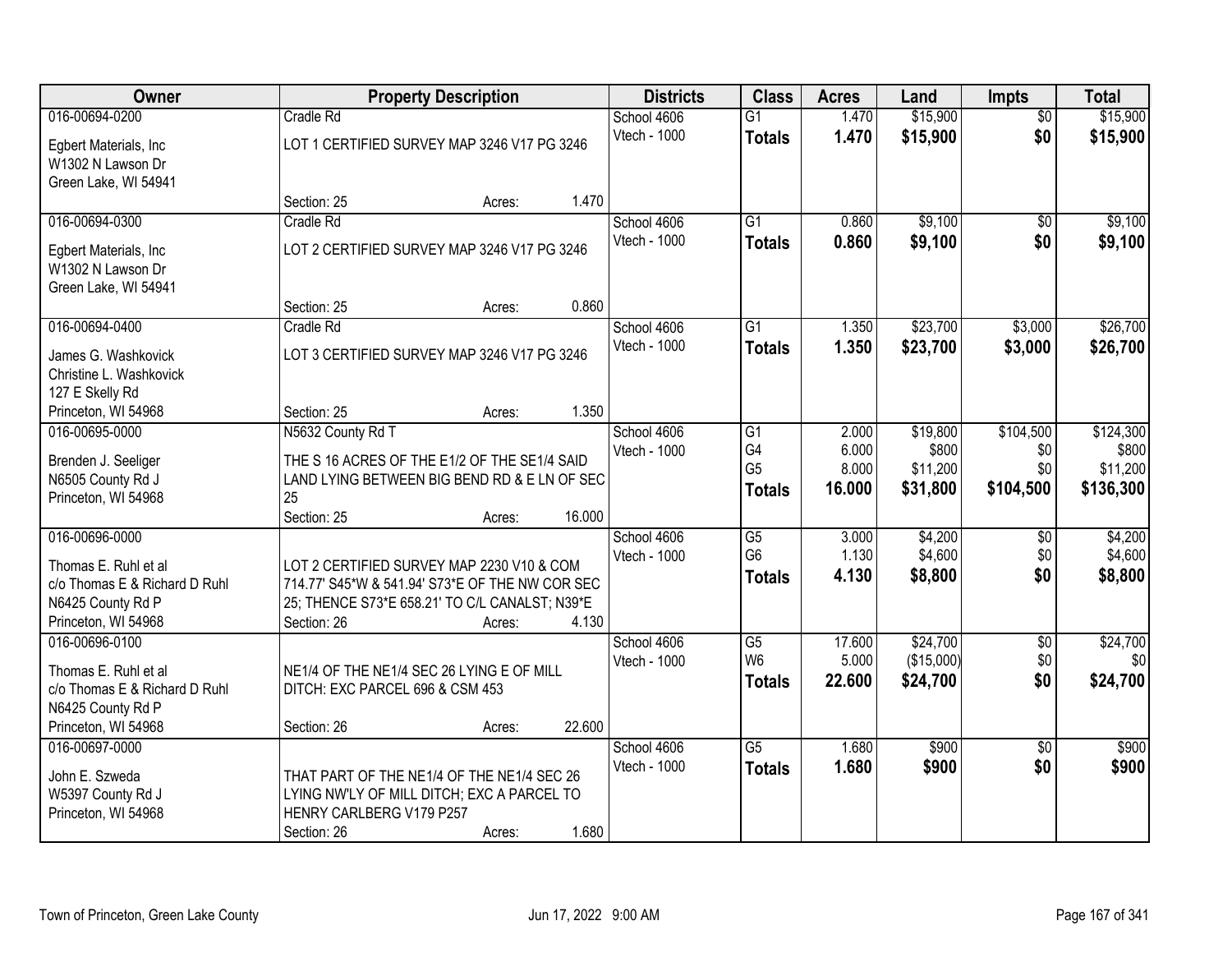| Owner                                 | <b>Property Description</b>                                | <b>Districts</b>            | <b>Class</b>    | <b>Acres</b> | Land       | <b>Impts</b>    | <b>Total</b> |
|---------------------------------------|------------------------------------------------------------|-----------------------------|-----------------|--------------|------------|-----------------|--------------|
| 016-00698-0000                        | County Rd J                                                | School 4606                 | $\overline{G4}$ | 15.000       | \$1,900    | $\overline{50}$ | \$1,900      |
| Dennis & Connie Seeliger Revocable    | THE W1/2 OF THE NW1/4 OF THE NE1/4 SEC 26 &                | Vtech - 1000                | G <sub>5</sub>  | 5.000        | \$4,300    | \$0             | \$4,300      |
| <b>Living Trust</b>                   | R/W                                                        |                             | <b>Totals</b>   | 20.000       | \$6,200    | \$0             | \$6,200      |
| N5698 Lock Rd                         |                                                            |                             |                 |              |            |                 |              |
| Princeton, WI 54968                   | 20.000<br>Section: 26<br>Acres:                            |                             |                 |              |            |                 |              |
| 016-00698-0100                        |                                                            | School 4606                 | $\overline{G5}$ | 17.150       | \$8,600    | \$0             | \$8,600      |
|                                       |                                                            | Vtech - 1000                | G <sub>6</sub>  | 3.000        | \$4,500    | \$0             | \$4,500      |
| Dennis & Connie Seeliger Revocable    | THE E1/2 OF THE NW1/4 OF THE NE1/4 SEC 26;                 |                             | <b>Totals</b>   | 20.150       | \$13,100   | \$0             | \$13,100     |
| <b>Living Trust</b>                   | ALSO COM AT THE N LN OF THE MILL DITCH & THE               |                             |                 |              |            |                 |              |
| N5698 Lock Rd                         | E LN OF SD 1/4-1/4; THENCE N 149'; SE 92'; SW TO<br>20.150 |                             |                 |              |            |                 |              |
| Princeton, WI 54968<br>016-00699-0000 | Section: 26<br>Acres:<br><b>W5406 State Rd 23</b>          |                             | $\overline{G1}$ | 2.000        | \$19,800   |                 | \$106,500    |
|                                       |                                                            | School 4606<br>Vtech - 1000 | G <sub>5</sub>  | 22.000       | \$30,800   | \$86,700        | \$30,800     |
| Timothy J. Soens Jr                   | SW1/4 OF THE NE1/4 SEC 26 EXC LOT 1 CSM 2605               |                             | G <sub>6</sub>  | 8.000        | \$32,800   | \$0<br>\$0      | \$32,800     |
| <b>Liberty Soens</b>                  | V12 EXC THAT PARCEL DESC V658 P567 EXC                     |                             |                 |              |            |                 |              |
| W5406 State Rd 23                     | LANDS FOR HWY REC'D IN V98 P644                            |                             | <b>Totals</b>   | 32.000       | \$83,400   | \$86,700        | \$170,100    |
| Princeton, WI 54968                   | 32.000<br>Section: 26<br>Acres:                            |                             |                 |              |            |                 |              |
| 016-00699-0100                        | State Highway 23                                           | School 4606                 | $\overline{G1}$ | 1.150        | \$13,500   | $\sqrt[6]{30}$  | \$13,500     |
|                                       | LOT 1 CERTIFIED SURVEY MAP 2605 V12 SEC 26                 | Vtech - 1000                | <b>Totals</b>   | 1.150        | \$13,500   | \$0             | \$13,500     |
| Stanley J. Naparala<br>1109 Otto Rd   | INCL LANDS COM AT E 1/4 COR SEC 26: N 113.87';             |                             |                 |              |            |                 |              |
| Princeton, WI 54968                   | S89?W 1324.64' TO POB; S50?W 43.51'; N43?W 75.51';         |                             |                 |              |            |                 |              |
|                                       | 1.150<br>Section: 26<br>Acres:                             |                             |                 |              |            |                 |              |
| 016-00699-0200                        | W5458 State Highway 23                                     | School 4606                 | $\overline{G1}$ | 0.500        | \$9,500    | \$1,800         | \$11,300     |
|                                       |                                                            | Vtech - 1000                | G <sub>5</sub>  | 4.500        | \$6,300    | \$0             | \$6,300      |
| Dennis J. Kovalaske                   | COM AT SW COR SW1/4 OF THE NE1/4 OF SEC 26,                |                             | G <sub>6</sub>  | 2.000        | \$8,200    | \$0             | \$8,200      |
| Mary Kovalaske                        | T16N, R11E; THENCE E 231'; THENCE N 1,320' M/L;            |                             | <b>Totals</b>   | 7.000        | \$24,000   | \$1,800         | \$25,800     |
| W14295 Dartford Rd                    | THENCE W 231' TO THE NW COR OF SAID SW1/4 OF               |                             |                 |              |            |                 |              |
| Ripon, WI 54971                       | 7.000<br>Section: 26<br>Acres:                             |                             |                 |              |            |                 |              |
| 016-00700-0000                        | State Highway 23                                           | School 4606                 | G5              | 2.000        | \$2,800    | $\overline{50}$ | \$2,800      |
| Thomas E. Ruhl et al                  | SE1/4 OF THE NE1/4 SEC 26 LYING N & W OF HWY               | Vtech - 1000                | W <sub>6</sub>  | 15.000       | (\$61,500) | \$0             | \$0          |
| c/o Thomas E & Richard D Ruhl         | 23; INCL PARCEL IN THE W1/2 OF THE NW1/4 SEC               |                             | <b>Totals</b>   | 17.000       | \$2,800    | \$0             | \$2,800      |
| N6425 County Rd P                     | 25: EXC PARCELS 700.1 700.2, 700.5 & 700.6                 |                             |                 |              |            |                 |              |
| Princeton, WI 54968                   | 17.000<br>Section: 26<br>Acres:                            |                             |                 |              |            |                 |              |
| 016-00700-0100                        | <b>W5374 State Rd 23</b>                                   | School 4606                 | G1              | 3.360        | \$31,700   | \$32,800        | \$64,500     |
|                                       |                                                            | Vtech - 1000                | <b>Totals</b>   | 3.360        | \$31,700   | \$32,800        | \$64,500     |
| Darrin J. Ferguson                    | COM ON THE N LN OF STH 23, 211.60' N OF THE SW             |                             |                 |              |            |                 |              |
| W5374 State Rd 23                     | COR OF THE SE1/4 OF THE NE1/4 SEC 26: RUN N                |                             |                 |              |            |                 |              |
| Princeton, WI 54968                   | 476.63'; N53*46' E 199'; S36*14'E 384.46'; W ALG HWY       |                             |                 |              |            |                 |              |
|                                       | 3.360<br>Section: 26<br>Acres:                             |                             |                 |              |            |                 |              |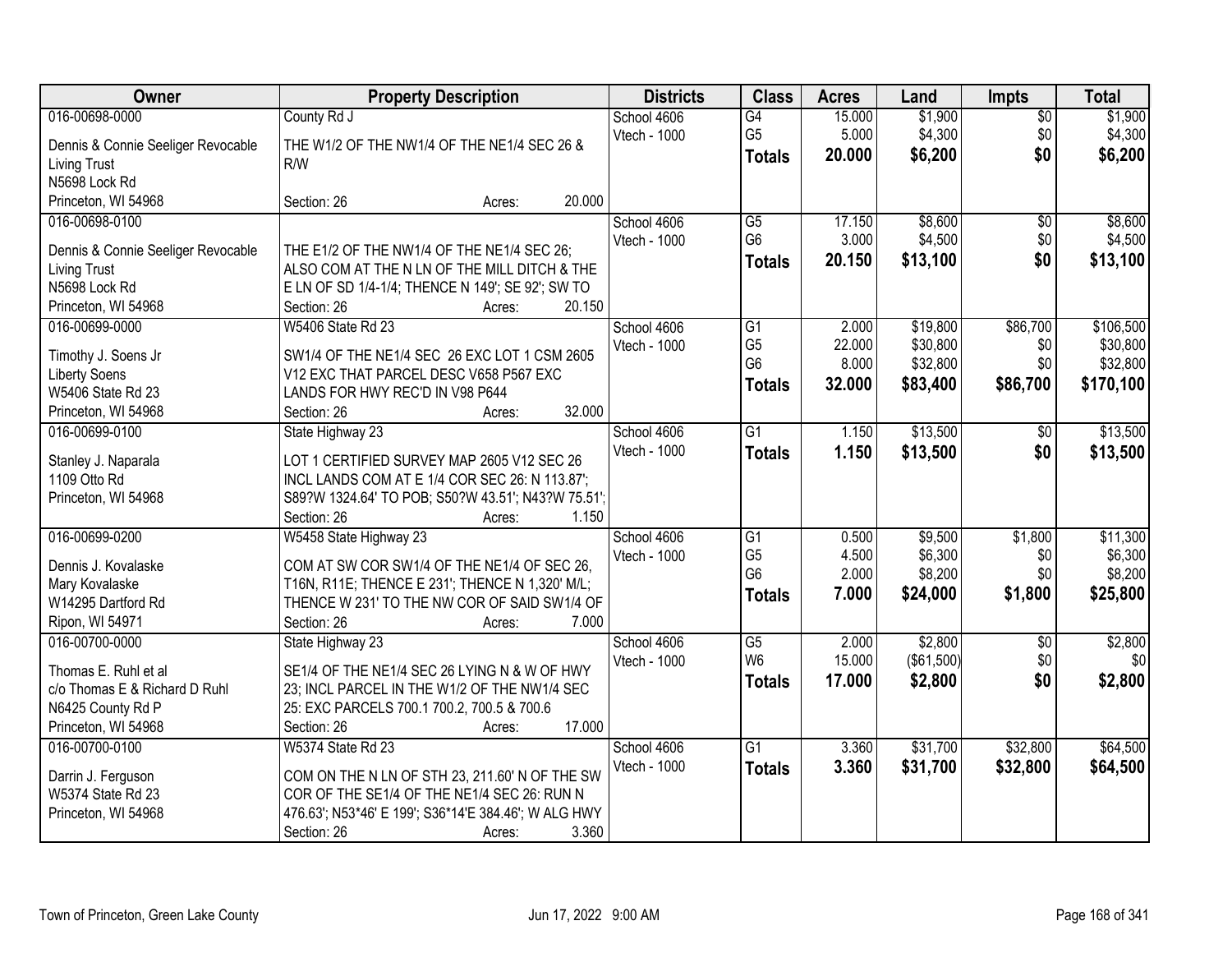| <b>Owner</b>                                              | <b>Property Description</b>                              |                  | <b>Districts</b> | <b>Class</b>    | <b>Acres</b> | Land       | <b>Impts</b>    | <b>Total</b>    |
|-----------------------------------------------------------|----------------------------------------------------------|------------------|------------------|-----------------|--------------|------------|-----------------|-----------------|
| 016-00700-0200                                            | <b>W5352 State Rd 23</b>                                 |                  | School 4606      | $\overline{G1}$ | 1.106        | \$13,200   | \$68,300        | \$81,500        |
| Theresa A. Bryant                                         | LOT 1 & OUTLOT 1 CERTIFIED SURVEY MAP 2772               |                  | Vtech - 1000     | <b>Totals</b>   | 1.106        | \$13,200   | \$68,300        | \$81,500        |
| W5352 State Highway 23                                    | V14                                                      |                  |                  |                 |              |            |                 |                 |
| Princeton, WI 54968                                       |                                                          |                  |                  |                 |              |            |                 |                 |
|                                                           | Section: 26                                              | 1.106<br>Acres:  |                  |                 |              |            |                 |                 |
| 016-00700-0300                                            | State Highway 23                                         |                  | School 4606      | $\overline{G1}$ | 5.001        | \$46,000   | \$0             | \$46,000        |
| Stephanie M. Prachel                                      | LOT 1 CERTIFIED SURVEY MAP 766 V3 SEC 26                 |                  | Vtech - 1000     | <b>Totals</b>   | 5.001        | \$46,000   | \$0             | \$46,000        |
| Michael A. Prachel                                        |                                                          |                  |                  |                 |              |            |                 |                 |
| C/O Richard & Donna Prachel                               |                                                          |                  |                  |                 |              |            |                 |                 |
| W4694 Old Green Lake Rd                                   | Section: 26                                              | 5.001<br>Acres:  |                  |                 |              |            |                 |                 |
| Princeton, WI 54968                                       |                                                          |                  |                  |                 |              |            |                 |                 |
| 016-00700-0400                                            | W5313 State Rd 23                                        |                  | School 4606      | $\overline{G1}$ | 9.520        | \$57,800   | \$0             | \$57,800        |
| Jason Harmsen                                             | LOT 2 CERTIFIED SURVEY MAP 766 V3 SEC 26                 |                  | Vtech - 1000     | <b>Totals</b>   | 9.520        | \$57,800   | \$0             | \$57,800        |
| Crystal Harmsen                                           |                                                          |                  |                  |                 |              |            |                 |                 |
| 315 Rosedale Ave                                          |                                                          |                  |                  |                 |              |            |                 |                 |
| Fox Lake, WI 53933                                        | Section: 26                                              | 9.520<br>Acres:  |                  |                 |              |            |                 |                 |
| 016-00700-0500                                            | State Highway 23                                         |                  | School 4606      | $\overline{G1}$ | 1.000        | \$12,400   | $\sqrt[6]{30}$  | \$12,400        |
| Thomas E. Ruhl et al                                      | COM 211.60' N & 482' N53*E OF THE SW COR OF THE          |                  | Vtech - 1000     | <b>Totals</b>   | 1.000        | \$12,400   | \$0             | \$12,400        |
| c/o Thomas E & Richard D Ruhl                             | SE1/4 OF THE NE1/4 SEC 26: RUN N 36.27'; W 384.46'       |                  |                  |                 |              |            |                 |                 |
| N6425 County Rd P                                         | N53*E 113.30'; S36*E 384.46'; S53*W 113.30' TO BEG       |                  |                  |                 |              |            |                 |                 |
| Princeton, WI 54968                                       | Section: 26                                              | 1.000<br>Acres:  |                  |                 |              |            |                 |                 |
| 016-00700-0600                                            | State Highway 23                                         |                  | School 4606      | W6              | 1.000        | (\$12,400) | \$0             | $\overline{50}$ |
| Thomas E. Ruhl et al                                      | COM 211.60' N & 708.60' N53*E OF THE SW COR              |                  | Vtech - 1000     | <b>Totals</b>   | 1.000        | \$0        | \$0             | \$0             |
| c/o Thomas E & Richard D Ruhl                             | OFTHE SE1/4 OF THE NE1/4 SEC 26: N36*W 384.46';          |                  |                  |                 |              |            |                 |                 |
| N6425 County Rd P                                         | N53*E 113.30'; S36*E 384.46'; S36*E 384.46';             |                  |                  |                 |              |            |                 |                 |
| Princeton, WI 54968                                       | Section: 26                                              | 1.000<br>Acres:  |                  |                 |              |            |                 |                 |
| 016-00701-0000                                            | County Rd J                                              |                  | School 4606      | G4              | 20.000       | \$2,500    | \$0             | \$2,500         |
|                                                           |                                                          |                  | Vtech - 1000     | G <sub>5</sub>  | 20.000       | \$17,000   | \$0             | \$17,000        |
| Dennis & Connie Seeliger Revocable<br><b>Living Trust</b> | NE1/4 OF THE NW1/4 SEC 26                                |                  |                  | <b>Totals</b>   | 40.000       | \$19,500   | \$0             | \$19,500        |
| N5698 Lock Rd                                             |                                                          |                  |                  |                 |              |            |                 |                 |
| Princeton, WI 54968                                       | Section: 26                                              | 40.000<br>Acres: |                  |                 |              |            |                 |                 |
| 016-00702-0000                                            |                                                          |                  | School 4606      | G4              | 3.000        | \$200      | $\overline{50}$ | \$200           |
|                                                           |                                                          |                  | Vtech - 1000     | G <sub>5</sub>  | 8.000        | \$6,800    | \$0             | \$6,800         |
| Richard Et Al W. Wielgosh                                 | COM AT THE NE COR OF THE NW1/4 OF THE NW1/4              |                  |                  | <b>Totals</b>   | 11.000       | \$7,000    | \$0             | \$7,000         |
| W5551 County Rd J<br>Princeton, WI 54968                  | SEC 26: RUN W 5.47CH; S 20CH; E 5.47CH; N 20CH<br>TO BEG |                  |                  |                 |              |            |                 |                 |
|                                                           | Section: 26                                              | 11.000<br>Acres: |                  |                 |              |            |                 |                 |
|                                                           |                                                          |                  |                  |                 |              |            |                 |                 |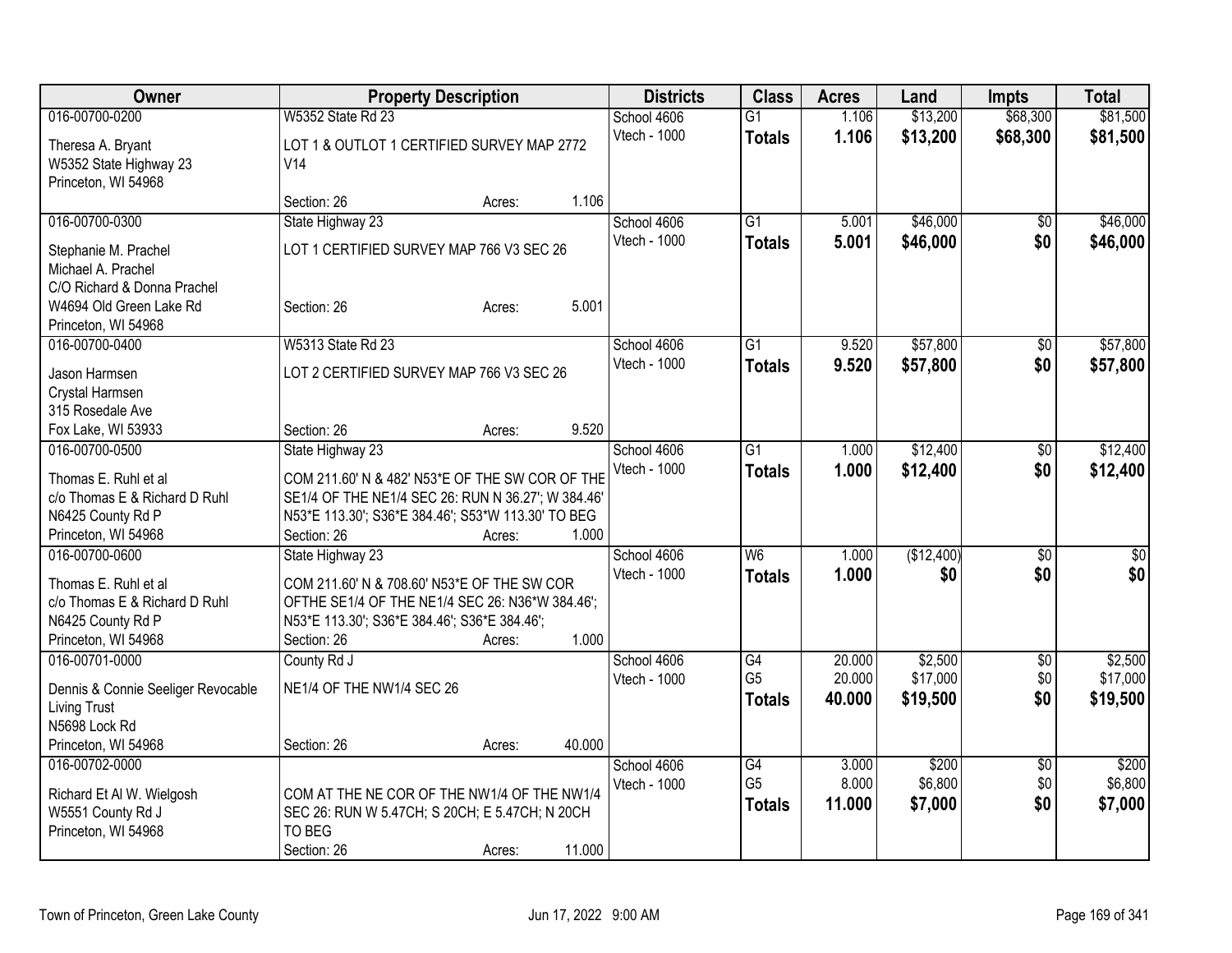| Owner                                                    | <b>Property Description</b>                       |        |        | <b>Districts</b> | <b>Class</b>    | <b>Acres</b> | Land            | <b>Impts</b>    | <b>Total</b>    |
|----------------------------------------------------------|---------------------------------------------------|--------|--------|------------------|-----------------|--------------|-----------------|-----------------|-----------------|
| 016-00703-0000                                           |                                                   |        |        | School 4606      | $\overline{G4}$ | 23.000       | \$2,900         | $\overline{50}$ | \$2,900         |
| Nicholas Stibb                                           | NW1/4 OF THE NW1/4 SEC 26 EXC THE E 5.47CH        |        |        | Vtech - 1000     | G <sub>5</sub>  | 5.000        | \$7,000         | \$0             | \$7,000         |
| Jessica Stibb                                            | <b>THEREOF</b>                                    |        |        |                  | G5M             | 1.000        | \$1,500         | \$0             | \$1,500         |
| W5609 County Rd J                                        |                                                   |        |        |                  | <b>Totals</b>   | 29.000       | \$11,400        | \$0             | \$11,400        |
| Princeton, WI 54968                                      | Section: 26                                       | Acres: | 29.000 |                  |                 |              |                 |                 |                 |
| 016-00704-0000                                           |                                                   |        |        | School 4606      | $\overline{X4}$ | 40.000       | $\overline{50}$ | $\overline{50}$ | \$0             |
|                                                          |                                                   |        |        | Vtech - 1000     | <b>Totals</b>   | 40.000       | \$0             | \$0             | \$0             |
| City Of Princeton                                        | SW1/4 OF THE NW1/4 SEC 26                         |        |        |                  |                 |              |                 |                 |                 |
| PO Box 53                                                |                                                   |        |        |                  |                 |              |                 |                 |                 |
| Princeton, WI 54968                                      |                                                   |        |        |                  |                 |              |                 |                 |                 |
|                                                          | Section: 26                                       | Acres: | 40.000 |                  |                 |              |                 |                 |                 |
| 016-00705-0000                                           |                                                   |        |        | School 4606      | X4              | 35.000       | $\overline{50}$ | \$0             | $\overline{30}$ |
| City Of Princeton                                        | THE W 70R OF THE SE1/4 OF THE NW1/4 SEC 26        |        |        | Vtech - 1000     | <b>Totals</b>   | 35.000       | \$0             | \$0             | \$0             |
| PO Box 53                                                |                                                   |        |        |                  |                 |              |                 |                 |                 |
| Princeton, WI 54968                                      |                                                   |        |        |                  |                 |              |                 |                 |                 |
|                                                          | Section: 26                                       | Acres: | 35.000 |                  |                 |              |                 |                 |                 |
| 016-00706-0000                                           |                                                   |        |        | School 4606      | $\overline{G5}$ | 5.625        | \$7,900         | $\sqrt{6}$      | \$7,900         |
|                                                          | COM AT NE COR OF THE SE1/4 OF THE NW1/4 SEC       |        |        | Vtech - 1000     | <b>Totals</b>   | 5.625        | \$7,900         | \$0             | \$7,900         |
| Joseph A. Miller et al<br>c/o Joseph A & Sandra J Miller | 26: RUN W 10R; S 90R; E 10R; N 90R TO BEG         |        |        |                  |                 |              |                 |                 |                 |
| W5458 State Rd 23                                        |                                                   |        |        |                  |                 |              |                 |                 |                 |
| Princeton, WI 54968                                      | Section: 26                                       | Acres: | 5.625  |                  |                 |              |                 |                 |                 |
| 016-00707-0000                                           | State Highway 23                                  |        |        | School 4606      | $\overline{X4}$ | 34.275       | $\overline{50}$ | $\overline{50}$ | $\overline{50}$ |
|                                                          |                                                   |        |        | Vtech - 1000     | <b>Totals</b>   | 34.275       | \$0             | \$0             | \$0             |
| City Of Princeton                                        | COM AT NW COR OF NE1/4 OF THE SW1/4 SEC 26: S     |        |        |                  |                 |              |                 |                 |                 |
| PO Box 53                                                | TO N LN OF STH 23; NE'LY ALG HWY 62R; NW'LY       |        |        |                  |                 |              |                 |                 |                 |
| Princeton, WI 54968                                      | 230'; NE'LY 396'; SE'LY ETC RECD V143 P29 SUBJ TO |        |        |                  |                 |              |                 |                 |                 |
|                                                          | Section: 26                                       | Acres: | 34.275 |                  |                 |              |                 |                 |                 |
| 016-00708-0000                                           | W5508 State Rd 23                                 |        |        | School 4606      | $\overline{G1}$ | 2.100        | \$20,700        | \$79,900        | \$100,600       |
| Philip J. Wianecki et al                                 | COM AT INTER OF E LN OF SW1/4 & N LN OF STH 23    |        |        | Vtech - 1000     | <b>Totals</b>   | 2.100        | \$20,700        | \$79,900        | \$100,600       |
| c/o Philip J & Donna Wianecki                            | SW'LY 67' TO POB: NW'LY 230'; SW'L'Y 396'; SE'LY  |        |        |                  |                 |              |                 |                 |                 |
| W5508 State Rd 23                                        | 230'; NE'LY 396' TO BEG SEC 26                    |        |        |                  |                 |              |                 |                 |                 |
| Princeton, WI 54968                                      | Section: 26                                       | Acres: | 2.100  |                  |                 |              |                 |                 |                 |
| 016-00708-0100                                           | N5711 Lock Rd                                     |        |        | School 4606      | $\overline{G1}$ | 3.440        | \$32,400        | \$22,200        | \$54,600        |
|                                                          |                                                   |        |        | Vtech - 1000     | <b>Totals</b>   | 3.440        | \$32,400        | \$22,200        | \$54,600        |
| Derek A. Crivello<br>N5655 Oak Tree Acres                | LOT 1 CERTIFIED SURVEY MAP 1102 V8 SEC 26         |        |        |                  |                 |              |                 |                 |                 |
| Princeton, WI 54968                                      |                                                   |        |        |                  |                 |              |                 |                 |                 |
|                                                          | Section: 26                                       | Acres: | 3.440  |                  |                 |              |                 |                 |                 |
|                                                          |                                                   |        |        |                  |                 |              |                 |                 |                 |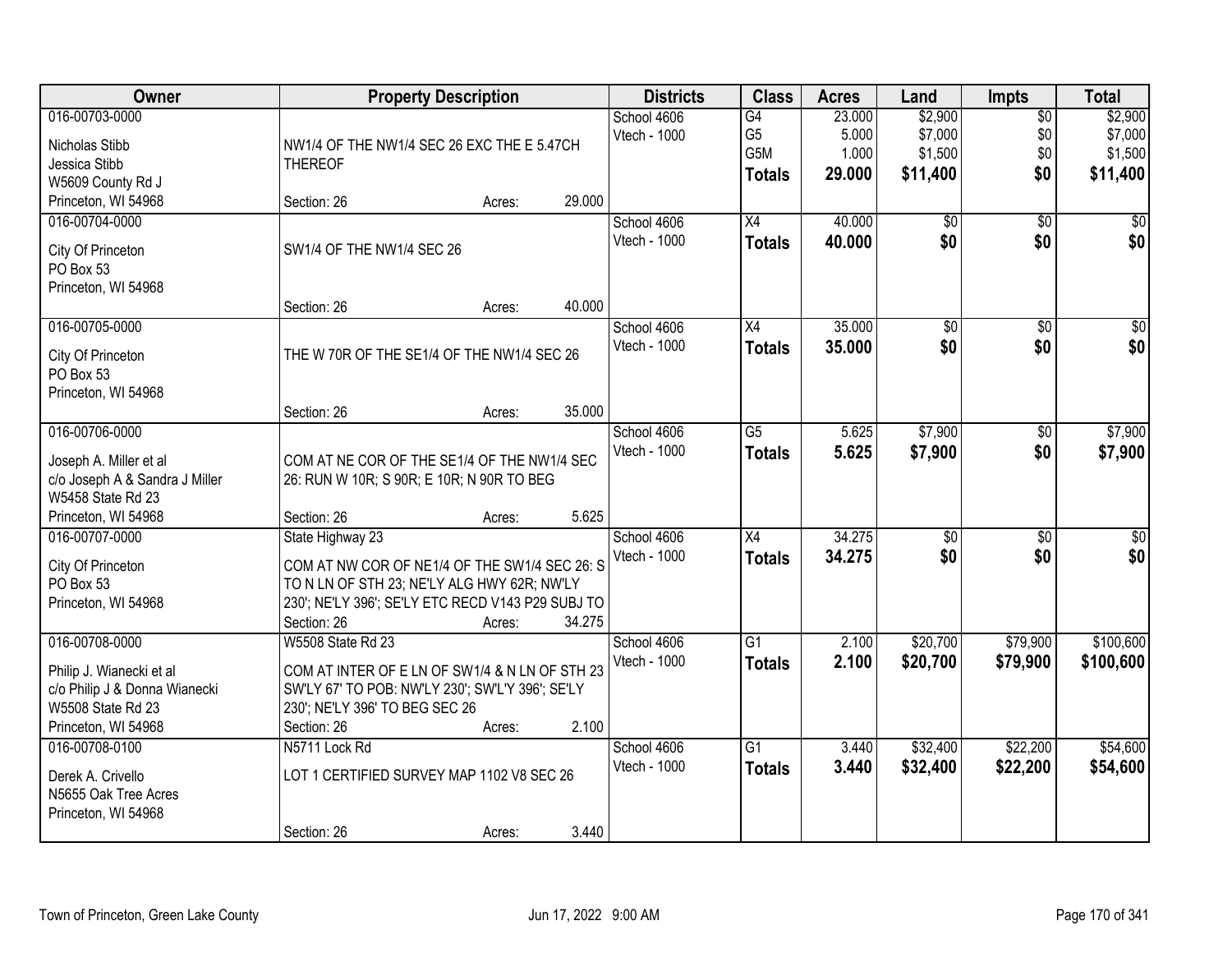| Owner                                                                                                                      | <b>Property Description</b>                                                                                                                               |        |        | <b>Districts</b>            | <b>Class</b>                          | <b>Acres</b>              | Land                             | Impts                         | <b>Total</b>                     |
|----------------------------------------------------------------------------------------------------------------------------|-----------------------------------------------------------------------------------------------------------------------------------------------------------|--------|--------|-----------------------------|---------------------------------------|---------------------------|----------------------------------|-------------------------------|----------------------------------|
| 016-00709-0000<br>Joint School District #2<br>PO Box 147<br>Princeton, WI 54968                                            | THAT PART OF THE W1/2 OF THE SW1/4 SEC 26<br>LYING NW'LY OF STH 23                                                                                        |        |        | School 4606<br>Vtech - 1000 | X4<br><b>Totals</b>                   | 60.000<br>60.000          | $\overline{60}$<br>\$0           | $\overline{30}$<br>\$0        | \$0<br>\$0                       |
|                                                                                                                            | Section: 26                                                                                                                                               | Acres: | 60.000 |                             |                                       |                           |                                  |                               |                                  |
| 016-00710-0000<br>Dee Investments, LLC<br>c/o Dee Investments, LLC<br>W5679 State Rd 23<br>Princeton, WI 54968             | <b>W5679 State Rd 23</b><br>THAT PART OF THE SW1/4 OF THE SW1/4 LYING<br>SE'LY OF STH 23 SEC 26; SUBJ TO ESMT AGMT<br>DESC IN DOC#395642<br>Section: 26   | Acres: | 20.000 | School 4606<br>Vtech - 1000 | G1<br><b>Totals</b>                   | 20.000<br>20.000          | \$85,200<br>\$85,200             | \$104,000<br>\$104,000        | \$189,200<br>\$189,200           |
| 016-00711-0000                                                                                                             | <b>W5595 State Rd 23</b>                                                                                                                                  |        |        | School 4606                 | $\overline{G1}$                       | 30.762                    | \$113,300                        | \$78,500                      | \$191,800                        |
| Kristine M. Zodrow et al<br>c/o Karen J. Bentilla Williams<br>W5595 State Rd 23<br>Princeton, WI 54968                     | SE1/4 OF THE SW1/4 SEC 26 EXC STH 23; EXC THE<br>FOX RIVER LOCKS RD EXC PARCEL 711.1 & EXC<br>LOT 1 CSM 2606 V12 LIFE ESTATE: ARLON OTTO &<br>Section: 26 | Acres: | 30.762 | Vtech - 1000                | <b>Totals</b>                         | 30.762                    | \$113,300                        | \$78,500                      | \$191,800                        |
| 016-00711-0100                                                                                                             | <b>W5594 State Rd 23</b>                                                                                                                                  |        |        | School 4606                 | G1                                    | 0.911                     | \$11,700                         | \$71,300                      | \$83,000                         |
| Cole Turner<br>Amber Turner<br>W5594 State Rd 23<br>Princeton, WI 54968                                                    | THAT PART OF THE SE1/4 OF THE SW1/4 SEC 26<br>LYING N'LY OF STH 23 (AS PRESENTLY LAID OUT)<br>Section: 26                                                 |        | 0.911  | <b>Vtech - 1000</b>         | <b>Totals</b>                         | 0.911                     | \$11,700                         | \$71,300                      | \$83,000                         |
| 016-00711-0200                                                                                                             | N5621 Lock Rd                                                                                                                                             | Acres: |        | School 4606                 | $\overline{G2}$                       | 5.938                     | \$28,000                         | \$11,100                      | \$39,100                         |
| Hoosier Towers, LLC<br>57 E Washington St<br>Chagrin Falls, OH 44022                                                       | LOT 1 CERTIFIED SURVEY MAP 2606 V12 SEC 26<br>Section: 26                                                                                                 | Acres: | 5.938  | Vtech - 1000                | <b>Totals</b>                         | 5.938                     | \$28,000                         | \$11,100                      | \$39,100                         |
| 016-00712-0000                                                                                                             | State Highway 23                                                                                                                                          |        |        | School 4606                 | $\overline{\text{G5}}$                | 8.000                     | \$11,200                         | $\sqrt{6}$                    | \$11,200                         |
| Kurt A. Sauerbreit et al<br>c/o Kurt A & Mary Lou Sauerbreit<br>W5431 State Rd 23                                          | LOT 1 CERTIFIED SURVEY MAP 1942 V8 SEC 26                                                                                                                 |        |        | <b>Vtech - 1000</b>         | G <sub>6</sub><br><b>Totals</b>       | 6.930<br>14.930           | \$28,400<br>\$39,600             | \$0<br>\$0                    | \$28,400<br>\$39,600             |
| Princeton, WI 54968                                                                                                        | Section: 26                                                                                                                                               | Acres: | 14.930 |                             |                                       |                           |                                  |                               |                                  |
| 016-00713-0000<br>Kurt A. Sauerbreit et al<br>c/o Kurt A & Mary Lou Sauerbreit<br>W5431 State Rd 23<br>Princeton, WI 54968 | LOT 1 CERTIFIED SURVEY MAP 1900 V8 SEC 26<br>Section: 26                                                                                                  | Acres: | 20.200 | School 4606<br>Vtech - 1000 | G5<br>G <sub>6</sub><br><b>Totals</b> | 14.000<br>6.200<br>20.200 | \$19,600<br>\$25,400<br>\$45,000 | $\overline{50}$<br>\$0<br>\$0 | \$19,600<br>\$25,400<br>\$45,000 |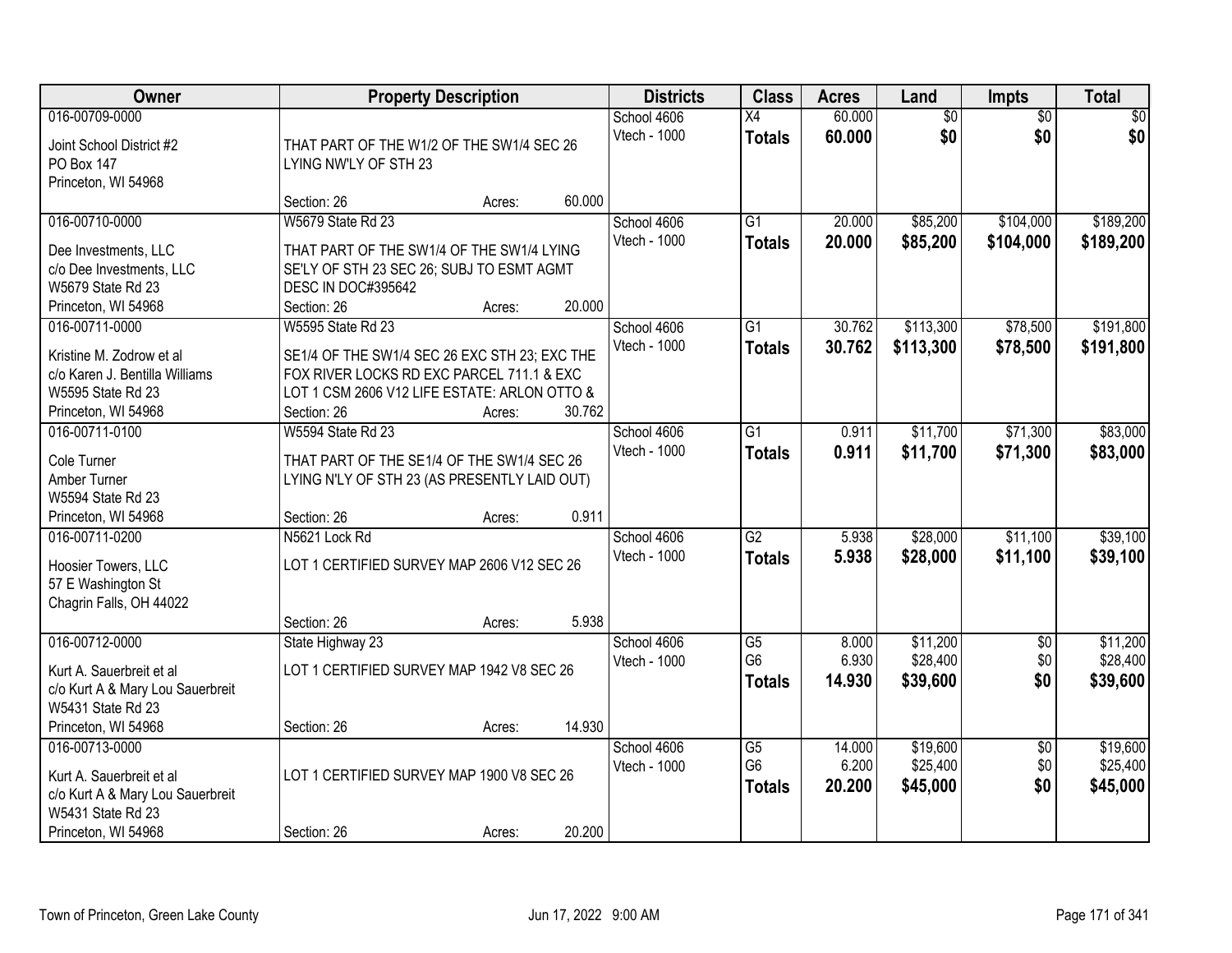| Owner                                |                                                                                             | <b>Property Description</b> |       | <b>Districts</b>    | <b>Class</b>    | <b>Acres</b> | Land     | <b>Impts</b>    | <b>Total</b> |
|--------------------------------------|---------------------------------------------------------------------------------------------|-----------------------------|-------|---------------------|-----------------|--------------|----------|-----------------|--------------|
| 016-00713-0100                       | W5469 State Rd 23                                                                           |                             |       | School 4606         | $\overline{G1}$ | 2.900        | \$27,700 | \$31,100        | \$58,800     |
| Lawrence R. Florek et al             | LOT 1 CERTIFIED SURVEY MAP 1138 V4 EXC THAT                                                 |                             |       | Vtech - 1000        | <b>Totals</b>   | 2.900        | \$27,700 | \$31,100        | \$58,800     |
| 2309 E Morgan Ave                    | PT FORMER LOT 1 CSM 1128 LYING THEREIN SEC                                                  |                             |       |                     |                 |              |          |                 |              |
| Milwaukee, WI 53207                  | 26                                                                                          |                             |       |                     |                 |              |          |                 |              |
|                                      | Section: 26                                                                                 | Acres:                      | 2.900 |                     |                 |              |          |                 |              |
| 016-00713-0101                       | N5718 Lock Rd                                                                               |                             |       | School 4606         | G4              | 2.000        | \$300    | $\overline{50}$ | \$300        |
|                                      |                                                                                             |                             |       | <b>Vtech - 1000</b> | G7              | 1.000        | \$5,700  | \$12,300        | \$18,000     |
| Dennis & Connie Seeliger Revocable   | THAT PART OF LOT 1 CERTIFIED SURVEY MAP 1138<br>V4 F/K/A LOT 1 CERTIFIED SURVEY MAP 1128 V4 |                             |       |                     | <b>Totals</b>   | 3.000        | \$6,000  | \$12,300        | \$18,300     |
| <b>Living Trust</b><br>N5698 Lock Rd | SEC 26 LE RONALD SEELIGER                                                                   |                             |       |                     |                 |              |          |                 |              |
| Princeton, WI 54968                  | Section: 26                                                                                 | Acres:                      | 3.000 |                     |                 |              |          |                 |              |
| 016-00713-0200                       | <b>W5431 State Rd 23</b>                                                                    |                             |       | School 4606         | $\overline{G1}$ | 2.270        | \$22,200 | \$96,000        | \$118,200    |
|                                      |                                                                                             |                             |       | Vtech - 1000        |                 | 2.270        | \$22,200 | \$96,000        | \$118,200    |
| Kurt A. Sauerbreit et al             | LOT 1 CERTIFIED SURVEY MAP 1782 V7 SEC 26                                                   |                             |       |                     | <b>Totals</b>   |              |          |                 |              |
| c/o Kurt A & Mary Lou Sauerbreit     |                                                                                             |                             |       |                     |                 |              |          |                 |              |
| W5431 State Rd 23                    |                                                                                             |                             |       |                     |                 |              |          |                 |              |
| Princeton, WI 54968                  | Section: 26                                                                                 | Acres:                      | 2.270 |                     |                 |              |          |                 |              |
| 016-00713-0300                       | W5427 State Rd 23                                                                           |                             |       | School 4606         | G1              | 1.000        | \$12,400 | \$69,700        | \$82,100     |
| Kurt A. Sauerbreit et al             | LOT 1 CERTIFIED SURVEY MAP 2229 V10 (RES PT                                                 |                             |       | Vtech - 1000        | <b>Totals</b>   | 1.000        | \$12,400 | \$69,700        | \$82,100     |
| c/o Kurt A & Mary Lou Sauerbreit     | LOT 1 CSM 1832) SEC 26                                                                      |                             |       |                     |                 |              |          |                 |              |
| W5431 State Rd 23                    |                                                                                             |                             |       |                     |                 |              |          |                 |              |
| Princeton, WI 54968                  | Section: 26                                                                                 | Acres:                      | 1.000 |                     |                 |              |          |                 |              |
| 016-00713-0301                       | State Highway 23                                                                            |                             |       | School 4606         | $\overline{G5}$ | 8.310        | \$11,700 | $\overline{50}$ | \$11,700     |
|                                      |                                                                                             |                             |       | Vtech - 1000        | <b>Totals</b>   | 8.310        | \$11,700 | \$0             | \$11,700     |
| Kurt A. Sauerbreit et al             | LOT 2 CERTIFIED SURVEY MAP 2229 V10 (RES PT                                                 |                             |       |                     |                 |              |          |                 |              |
| c/o Kurt A & Mary Lou Sauerbreit     | LOT 1 CSM 1832) SEC 26                                                                      |                             |       |                     |                 |              |          |                 |              |
| W5431 State Rd 23                    |                                                                                             |                             |       |                     |                 |              |          |                 |              |
| Princeton, WI 54968                  | Section: 26                                                                                 | Acres:                      | 8.310 |                     |                 |              |          |                 |              |
| 016-00714-0000                       | W5428 State Rd 23                                                                           |                             |       | School 4606         | G1              | 0.920        | \$11,800 | \$24,000        | \$35,800     |
| Gustave Nygard                       | LOTS 1 & 2 CERTIFIED SURVEY MAP 106 V1 SEC 26                                               |                             |       | Vtech - 1000        | <b>Totals</b>   | 0.920        | \$11,800 | \$24,000        | \$35,800     |
| W5432 State Rd 23                    |                                                                                             |                             |       |                     |                 |              |          |                 |              |
| Princeton, WI 54968                  |                                                                                             |                             |       |                     |                 |              |          |                 |              |
|                                      | Section: 26                                                                                 | Acres:                      | 0.920 |                     |                 |              |          |                 |              |
| 016-00716-0000                       | W5458 State Rd 23                                                                           |                             |       | School 4606         | $\overline{G1}$ | 8.640        | \$55,500 | \$60,100        | \$115,600    |
| Joseph A. Miller et al               | THAT PART OF THE NW1/4 OF THE SE1/4 SEC 26                                                  |                             |       | Vtech - 1000        | <b>Totals</b>   | 8.640        | \$55,500 | \$60,100        | \$115,600    |
| c/o Joseph A & Sandra J Miller       | LYING NW OF STH 23 EXC CSM'S 106, 308, 111 &                                                |                             |       |                     |                 |              |          |                 |              |
| W5458 State Rd 23                    | 1446 SEC 26                                                                                 |                             |       |                     |                 |              |          |                 |              |
| Princeton, WI 54968                  | Section: 26                                                                                 | Acres:                      | 8.640 |                     |                 |              |          |                 |              |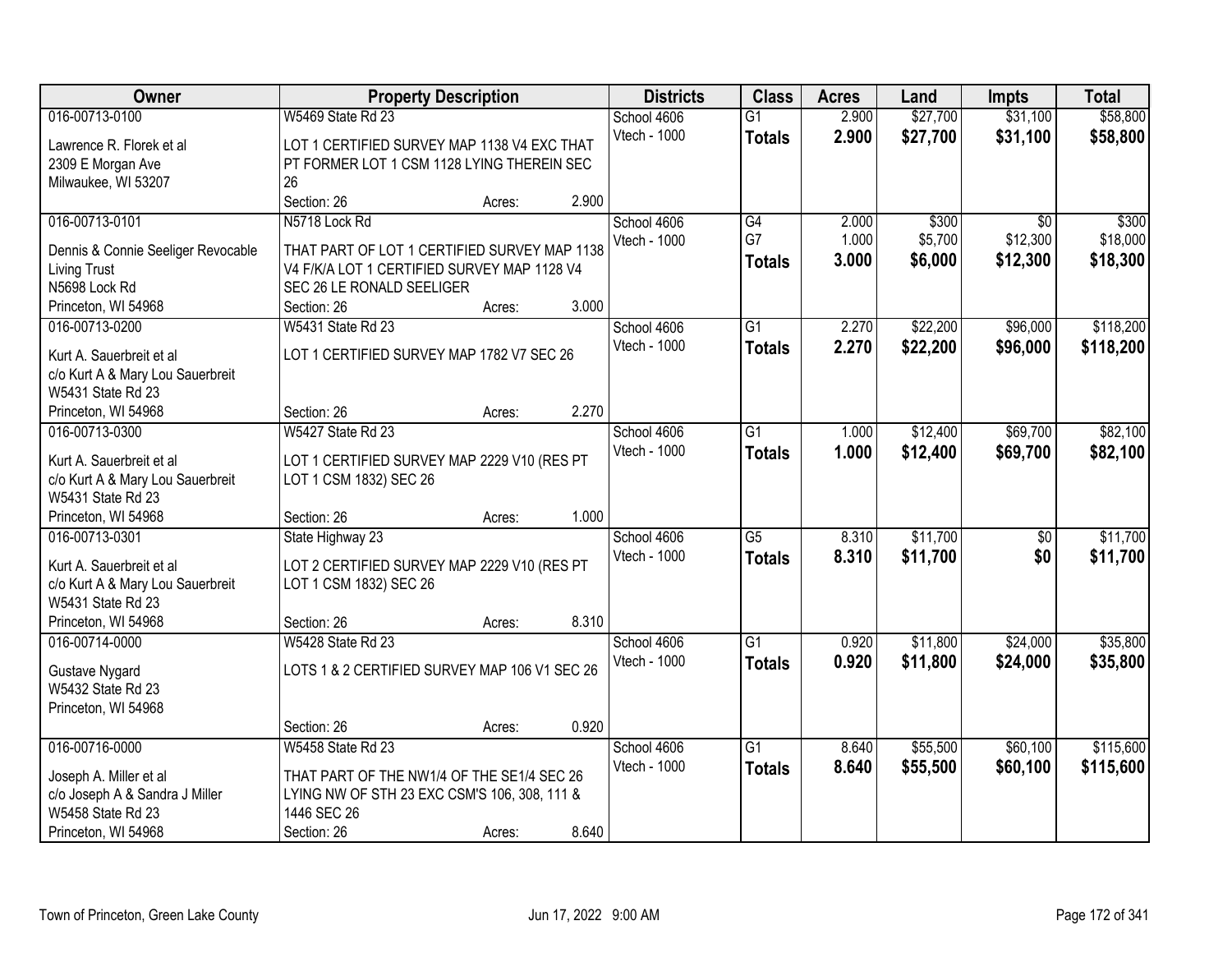| Owner                               | <b>Property Description</b>                   |        |        | <b>Districts</b> | <b>Class</b>    | <b>Acres</b> | Land     | Impts           | <b>Total</b> |
|-------------------------------------|-----------------------------------------------|--------|--------|------------------|-----------------|--------------|----------|-----------------|--------------|
| 016-00716-0100                      | <b>W5432 State Rd 23</b>                      |        |        | School 4606      | $\overline{G1}$ | 0.733        | \$10,300 | \$134,900       | \$145,200    |
| Gustave Nygard<br>W5432 State Rd 23 | LOT 1 CERTIFIED SURVEY MAP 308 V2 SEC 26      |        |        | Vtech - 1000     | <b>Totals</b>   | 0.733        | \$10,300 | \$134,900       | \$145,200    |
| Princeton, WI 54968                 |                                               |        |        |                  |                 |              |          |                 |              |
|                                     | Section: 26                                   | Acres: | 0.733  |                  |                 |              |          |                 |              |
| 016-00716-0200                      | <b>W5502 State Rd 23</b>                      |        |        | School 4606      | $\overline{G1}$ | 0.710        | \$10,100 | \$84,800        | \$94,900     |
| Jonathon Hawkins                    | LOT 1 CERTIFIED SURVEY MAP 1111 V4 SEC 26INCI |        |        | Vtech - 1000     | <b>Totals</b>   | 0.710        | \$10,100 | \$84,800        | \$94,900     |
| W5502 State Rd 23                   | <b>ESMT V79 P13</b>                           |        |        |                  |                 |              |          |                 |              |
| Princeton, WI 54968                 |                                               |        |        |                  |                 |              |          |                 |              |
|                                     | Section: 26                                   | Acres: | 0.710  |                  |                 |              |          |                 |              |
| 016-00716-0300                      | W5452 State Rd 23                             |        |        | School 4606      | G2              | 2.718        | \$31,800 | \$101,900       | \$133,700    |
| Scott D. Freitag et al              | LOT 1 CERTIFIED SURVEY MAP 1446 V6 SEC 26     |        |        | Vtech - 1000     | <b>Totals</b>   | 2.718        | \$31,800 | \$101,900       | \$133,700    |
| c/o Scott D & Cheryl A Freitag      |                                               |        |        |                  |                 |              |          |                 |              |
| N3646 22nd Ln                       |                                               |        |        |                  |                 |              |          |                 |              |
| Montello, WI 53949                  | Section: 26                                   | Acres: | 2.718  |                  |                 |              |          |                 |              |
| 016-00717-0000                      | Lock Rd                                       |        |        | School 4606      | $\overline{G4}$ | 12.200       | \$1,500  | $\overline{50}$ | \$1,500      |
| Dennis & Connie Seeliger Revocable  | LOT 1 CERTIFIED SURVEY MAP 1899 V8 SEC 26     |        |        | Vtech - 1000     | G <sub>5</sub>  | 4.000        | \$5,600  | \$0             | \$5,600      |
| <b>Living Trust</b>                 |                                               |        |        |                  | G5M             | 4.000        | \$6,000  | \$0             | \$6,000      |
| N5698 Lock Rd                       |                                               |        |        |                  | <b>Totals</b>   | 20.200       | \$13,100 | \$0             | \$13,100     |
| Princeton, WI 54968                 | Section: 26                                   | Acres: | 20.200 |                  |                 |              |          |                 |              |
| 016-00717-0100                      | Princeton Locks Rd                            |        |        | School 4606      | $\overline{G1}$ | 2.000        | \$19,800 | $\overline{50}$ | \$19,800     |
| <b>Robert Quick</b>                 | LOT 1 CERTIFIED SURVEY MAP 1833 968 V4 SEC 26 |        |        | Vtech - 1000     | <b>Totals</b>   | 2.000        | \$19,800 | \$0             | \$19,800     |
| 12563 Tanager Tr                    |                                               |        |        |                  |                 |              |          |                 |              |
| Roscoe, IL 61073                    |                                               |        |        |                  |                 |              |          |                 |              |
|                                     | Section: 26                                   | Acres: | 2.000  |                  |                 |              |          |                 |              |
| 016-00717-0200                      | Princeton Locks Rd                            |        |        | School 4606      | $\overline{G1}$ | 2.000        | \$19,800 | $\overline{60}$ | \$19,800     |
| Georgeen E. Quick                   | LOT 2 CERTIFIED SURVEY MAP 968 V4 SEC 26      |        |        | Vtech - 1000     | <b>Totals</b>   | 2.000        | \$19,800 | \$0             | \$19,800     |
| W1532 Bluffton Rd                   |                                               |        |        |                  |                 |              |          |                 |              |
| Green Lake, WI 54941                |                                               |        |        |                  |                 |              |          |                 |              |
|                                     | Section: 26                                   | Acres: | 2.000  |                  |                 |              |          |                 |              |
| 016-00717-0300                      | N5698 Lock Rd                                 |        |        | School 4606      | G5M             | 11.920       | \$17,900 | $\overline{50}$ | \$17,900     |
| Dennis & Connie Seeliger Revocable  | LOT 1 CERTIFIED SURVEY MAP 986 V4 SEC 26      |        |        | Vtech - 1000     | G7              | 2.000        | \$11,400 | \$138,300       | \$149,700    |
| <b>Living Trust</b>                 |                                               |        |        |                  | <b>Totals</b>   | 13.920       | \$29,300 | \$138,300       | \$167,600    |
| N5698 Lock Rd                       |                                               |        |        |                  |                 |              |          |                 |              |
| Princeton, WI 54968                 | Section: 26                                   | Acres: | 13.920 |                  |                 |              |          |                 |              |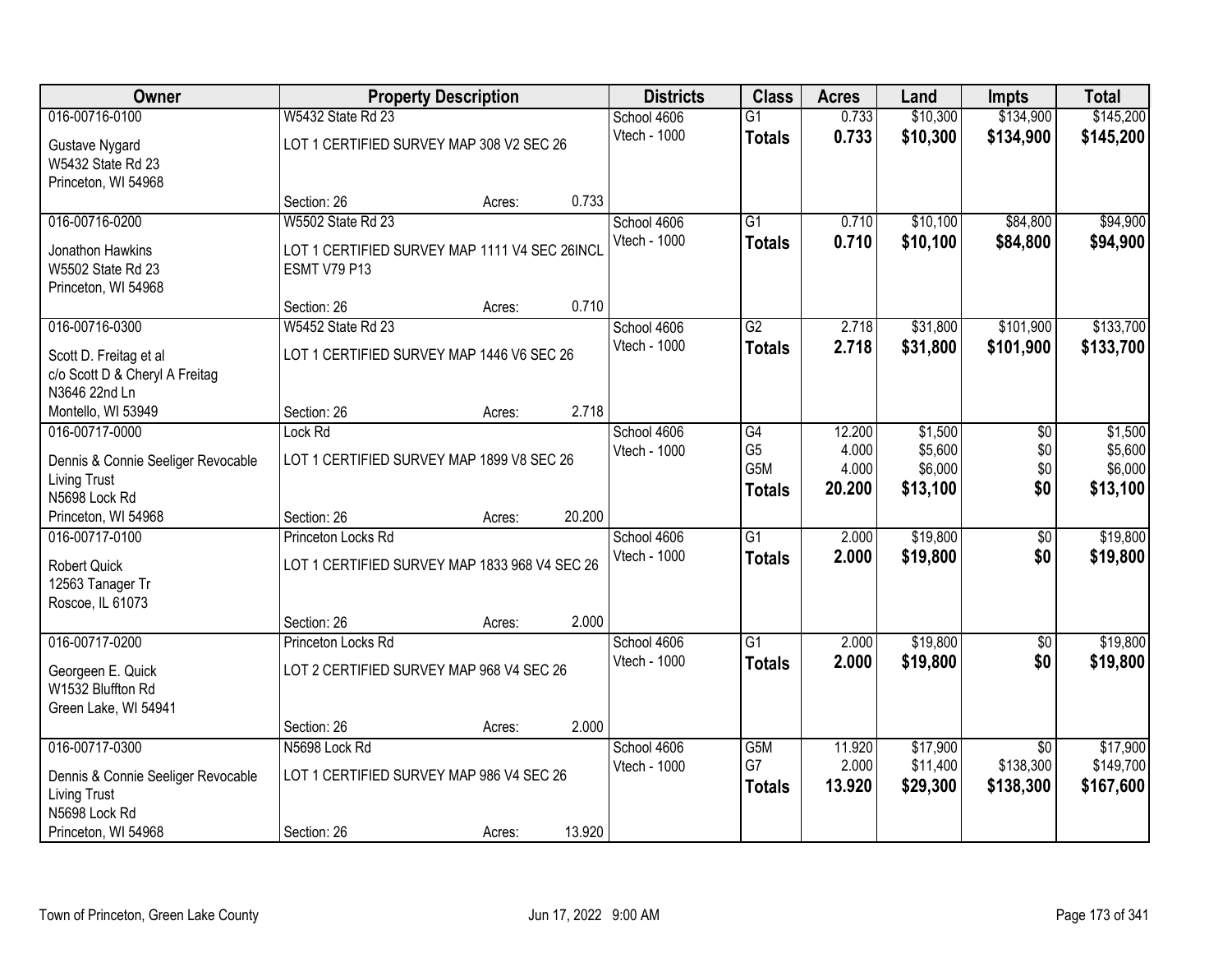| Owner                                |                                                  | <b>Property Description</b> |        |              | <b>Class</b>     | <b>Acres</b> | Land     | <b>Impts</b>    | <b>Total</b> |
|--------------------------------------|--------------------------------------------------|-----------------------------|--------|--------------|------------------|--------------|----------|-----------------|--------------|
| 016-00717-0400                       | N5646 Lock Rd                                    |                             |        | School 4606  | $\overline{G1}$  | 5.000        | \$46,000 | \$16,900        | \$62,900     |
| Derek A. Crivello                    | LOTS 1 & 2 CERTIFIED SURVEY MAP 1139 V4 SEC 26   |                             |        | Vtech - 1000 | <b>Totals</b>    | 5.000        | \$46,000 | \$16,900        | \$62,900     |
| N5655 Oak Tree Acres                 |                                                  |                             |        |              |                  |              |          |                 |              |
| Princeton, WI 54968                  |                                                  |                             |        |              |                  |              |          |                 |              |
|                                      | Section: 26                                      | Acres:                      | 5.000  |              |                  |              |          |                 |              |
| 016-00717-0600                       | Lock Rd                                          |                             |        | School 4606  | G4               | 5.900        | \$700    | $\overline{50}$ | \$700        |
| Dennis & Connie Seeliger Revocable   | LOT 1 CERTIFIED SURVEY MAP 1833 V8 SEC 26        |                             |        | Vtech - 1000 | G5M              | 14.000       | \$21,000 | \$0             | \$21,000     |
| <b>Living Trust</b>                  |                                                  |                             |        |              | <b>Totals</b>    | 19.900       | \$21,700 | \$0             | \$21,700     |
| N5698 Lock Rd                        |                                                  |                             |        |              |                  |              |          |                 |              |
| Princeton, WI 54968                  | Section: 26                                      | Acres:                      | 19.900 |              |                  |              |          |                 |              |
| 016-00718-0000                       | Lock Rd                                          |                             |        | School 4606  | $\overline{G4}$  | 4.345        | \$500    | $\overline{50}$ | \$500        |
|                                      |                                                  |                             |        | Vtech - 1000 | G <sub>5</sub>   | 2.700        | \$3,800  | \$0             | \$3,800      |
| Dennis & Connie Seeliger Revocable   | LOT 1 CERTIFIED SURVEY MAP 1941 V8 SEC 26        |                             |        |              | G <sub>5</sub> M | 8.800        | \$13,200 | \$0             | \$13,200     |
| <b>Living Trust</b><br>N5698 Lock Rd |                                                  |                             |        |              | <b>Totals</b>    | 15.845       | \$17,500 | \$0             | \$17,500     |
| Princeton, WI 54968                  | Section: 26                                      | Acres:                      | 15.845 |              |                  |              |          |                 |              |
| 016-00718-0100                       | Lock Rd                                          |                             |        | School 4606  | $\overline{G4}$  | 2.000        | \$300    | $\overline{50}$ | \$300        |
|                                      |                                                  |                             |        | Vtech - 1000 | G <sub>5</sub>   | 2.000        | \$2,800  | \$0             | \$2,800      |
| Dennis & Connie Seeliger Revocable   | LOT 2 CERTIFIED SURVEY MAP 1941 V8 SEC 26        |                             |        |              | G5M              | 11.845       | \$17,800 | \$0             | \$17,800     |
| <b>Living Trust</b>                  |                                                  |                             |        |              | <b>Totals</b>    | 15.845       | \$20,900 | \$0             | \$20,900     |
| N5698 Lock Rd                        |                                                  |                             |        |              |                  |              |          |                 |              |
| Princeton, WI 54968                  | Section: 26                                      | Acres:                      | 15.845 |              |                  |              |          |                 |              |
| 016-00719-0000                       |                                                  |                             |        | School 4606  | $\overline{G4}$  | 39.994       | \$6,700  | $\overline{50}$ | \$6,700      |
| Nicholas Stibb                       | NE1/4 OF THE NE1/4 SEC 27 EXC A TRIANGULAR       |                             |        | Vtech - 1000 | <b>Totals</b>    | 39.994       | \$6,700  | \$0             | \$6,700      |
| Jessica Stibb                        | PARCEL IN THE NW COR THEREOF                     |                             |        |              |                  |              |          |                 |              |
| W5609 County Rd J                    |                                                  |                             |        |              |                  |              |          |                 |              |
| Princeton, WI 54968                  | Section: 27                                      | Acres:                      | 39.994 |              |                  |              |          |                 |              |
| 016-00720-0000                       |                                                  |                             |        | School 4606  | G4               | 16.200       | \$2,100  | $\overline{50}$ | \$2,100      |
| Timothy Andryk et al                 | NW1/4 OF THE NE1/4 SEC 27 ALSO COM AT THE NW     |                             |        | Vtech - 1000 | G <sub>5</sub>   | 23.806       | \$20,300 | \$0             | \$20,300     |
| W5865 County Rd J                    | COR OF THE NE1/4 OF THE NE1/4 SEC 27: S 16.5';   |                             |        |              | <b>Totals</b>    | 40.006       | \$22,400 | \$0             | \$22,400     |
| Princeton, WI 54968                  | N45*E TO A PT ON N LN OF SEC 27, 16.5' E OF BEG; |                             |        |              |                  |              |          |                 |              |
|                                      | Section: 27                                      | Acres:                      | 40.006 |              |                  |              |          |                 |              |
| 016-00721-0000                       |                                                  |                             |        | School 4606  | $\overline{G5}$  | 36.900       | \$31,400 | $\overline{50}$ | \$31,400     |
| Gregory Sondalle et al               | SW1/4 OF THE NE1/4 SEC 27 EXC THAT PART          |                             |        | Vtech - 1000 | <b>Totals</b>    | 36.900       | \$31,400 | \$0             | \$31,400     |
| c/o Daniel D. Sondalle               | PARCEL 728 LYING THEREIN                         |                             |        |              |                  |              |          |                 |              |
| C/O Debra Black                      |                                                  |                             |        |              |                  |              |          |                 |              |
| 1108 W Main St                       | Section: 27                                      | Acres:                      | 36.900 |              |                  |              |          |                 |              |
| Princeton, WI 54968                  |                                                  |                             |        |              |                  |              |          |                 |              |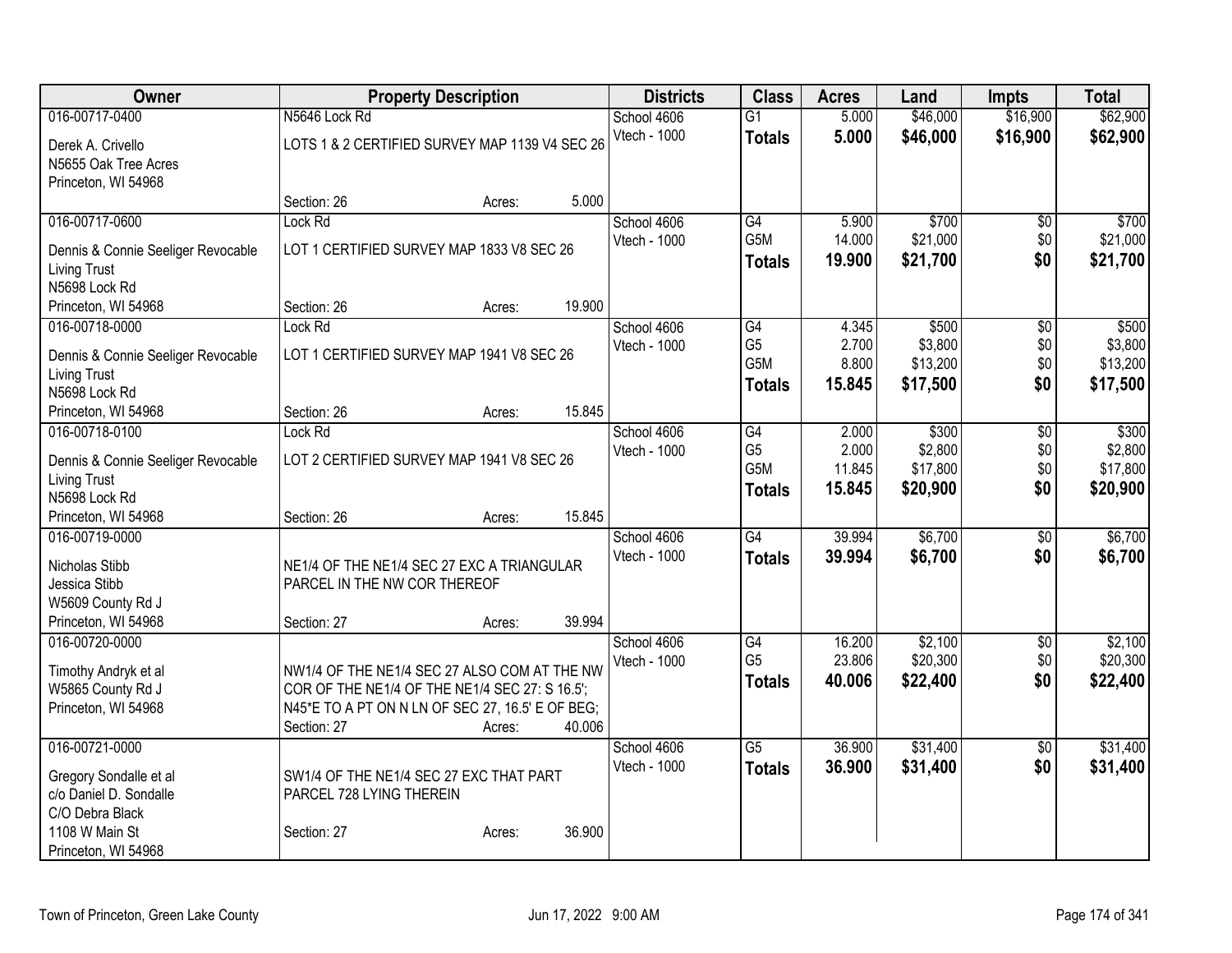| Owner                                                                              |                                                                                                                                                 | <b>Property Description</b> |        | <b>Districts</b>            | <b>Class</b>                                            | <b>Acres</b>                       | Land                                          | <b>Impts</b>             | <b>Total</b>                                  |
|------------------------------------------------------------------------------------|-------------------------------------------------------------------------------------------------------------------------------------------------|-----------------------------|--------|-----------------------------|---------------------------------------------------------|------------------------------------|-----------------------------------------------|--------------------------|-----------------------------------------------|
| 016-00722-0000                                                                     |                                                                                                                                                 |                             |        | School 4606                 | $\overline{X4}$                                         | 40.000                             | $\overline{60}$                               | $\overline{50}$          | $\overline{30}$                               |
| Joint School District #2<br>PO Box 147<br>Princeton, WI 54968                      | SE1/4 OF THE NE1/4 SEC 27                                                                                                                       |                             |        | Vtech - 1000                | <b>Totals</b>                                           | 40.000                             | \$0                                           | \$0                      | \$0                                           |
|                                                                                    | Section: 27                                                                                                                                     | Acres:                      | 40.000 |                             |                                                         |                                    |                                               |                          |                                               |
| 016-00723-0000<br>Timothy Andryk et al<br>W5865 County Rd J<br>Princeton, WI 54968 | THAT PART OF THE N1/2 OF THE NW1/4 SEC 27<br>LYING NE'LY OF MILL DITCH                                                                          |                             |        | School 4606<br>Vtech - 1000 | $\overline{G5}$<br><b>Totals</b>                        | 14.100<br>14.100                   | \$12,000<br>\$12,000                          | \$0<br>\$0               | \$12,000<br>\$12,000                          |
|                                                                                    | Section: 27                                                                                                                                     | Acres:                      | 14.100 |                             |                                                         |                                    |                                               |                          |                                               |
| 016-00724-0000<br>Douglas A. Severson<br>N5668 Sondalle Ln<br>Princeton, WI 54968  | THAT PART OF THE NE1/4 OF THE NW1/4 SEC 27<br>LYING SW'LY OF THE MILL DITCH                                                                     |                             |        | School 4606<br>Vtech - 1000 | G <sub>6</sub><br><b>Totals</b>                         | 26.500<br>26.500                   | \$79,500<br>\$79,500                          | \$0<br>\$0               | \$79,500<br>\$79,500                          |
|                                                                                    | Section: 27                                                                                                                                     | Acres:                      | 26.500 |                             |                                                         |                                    |                                               |                          |                                               |
| 016-00725-0000<br>Douglas A. Severson<br>N5668 Sondalle Ln<br>Princeton, WI 54968  | N5896 Soda Rd<br>THAT PART OF THE NW1/4 OF THE NW1/4 SEC 27<br>LYING SW'LY OF THE MILL DITCH                                                    |                             |        | School 4606<br>Vtech - 1000 | G1<br>G <sub>5</sub><br>G <sub>6</sub><br><b>Totals</b> | 1.000<br>1.000<br>37.400<br>39.400 | \$19,000<br>\$1,400<br>\$112,200<br>\$132,600 | \$0<br>\$0<br>\$0<br>\$0 | \$19,000<br>\$1,400<br>\$112,200<br>\$132,600 |
|                                                                                    | Section: 27                                                                                                                                     | Acres:                      | 39.400 |                             |                                                         |                                    |                                               |                          |                                               |
| 016-00726-0100<br>Lorraine M. Jerabek<br>N5816 Soda Rd<br>Princeton, WI 54968      | N5816 Soda Rd<br>COM 100' N OF THE SW COR OF THE SW1/4 OF THE<br>NW1/4 SEC 27 RUN N 243'; E 400'; S 140'; SW'LY TO<br><b>BEG</b><br>Section: 27 | Acres:                      | 1.760  | School 4606<br>Vtech - 1000 | $\overline{G1}$<br><b>Totals</b>                        | 1.760<br>1.760                     | \$29,300<br>\$29,300                          | \$20,300<br>\$20,300     | \$49,600<br>\$49,600                          |
| 016-00726-0200<br>Douglas A. Severson<br>N5668 Sondalle Ln<br>Princeton, WI 54968  | LOT 1 CERTIFIED SURVEY MAP 1474 V6 W/& SUB<br>R/W SEC 27<br>Section: 27                                                                         | Acres:                      | 0.976  | School 4606<br>Vtech - 1000 | G1<br><b>Totals</b>                                     | 0.976<br>0.976                     | \$12,200<br>\$12,200                          | $\sqrt{$0}$<br>\$0       | \$12,200<br>\$12,200                          |
| 016-00726-0300                                                                     | N5840 Soda Rd                                                                                                                                   |                             |        | School 4606                 | $\overline{G1}$                                         | 3.460                              | \$32,500                                      | \$78,200                 | \$110,700                                     |
| Roger Kujac et al<br>c/o Cindy Kujac<br>N5840 Soda Rd Soda<br>Princeton, WI 54968  | LOT 1 CERTIFIED SURVEY MAP 3269 V18<br>Section: 27                                                                                              |                             | 3.460  | Vtech - 1000                | <b>Totals</b>                                           | 3.460                              | \$32,500                                      | \$78,200                 | \$110,700                                     |
|                                                                                    |                                                                                                                                                 | Acres:                      |        |                             |                                                         |                                    |                                               |                          |                                               |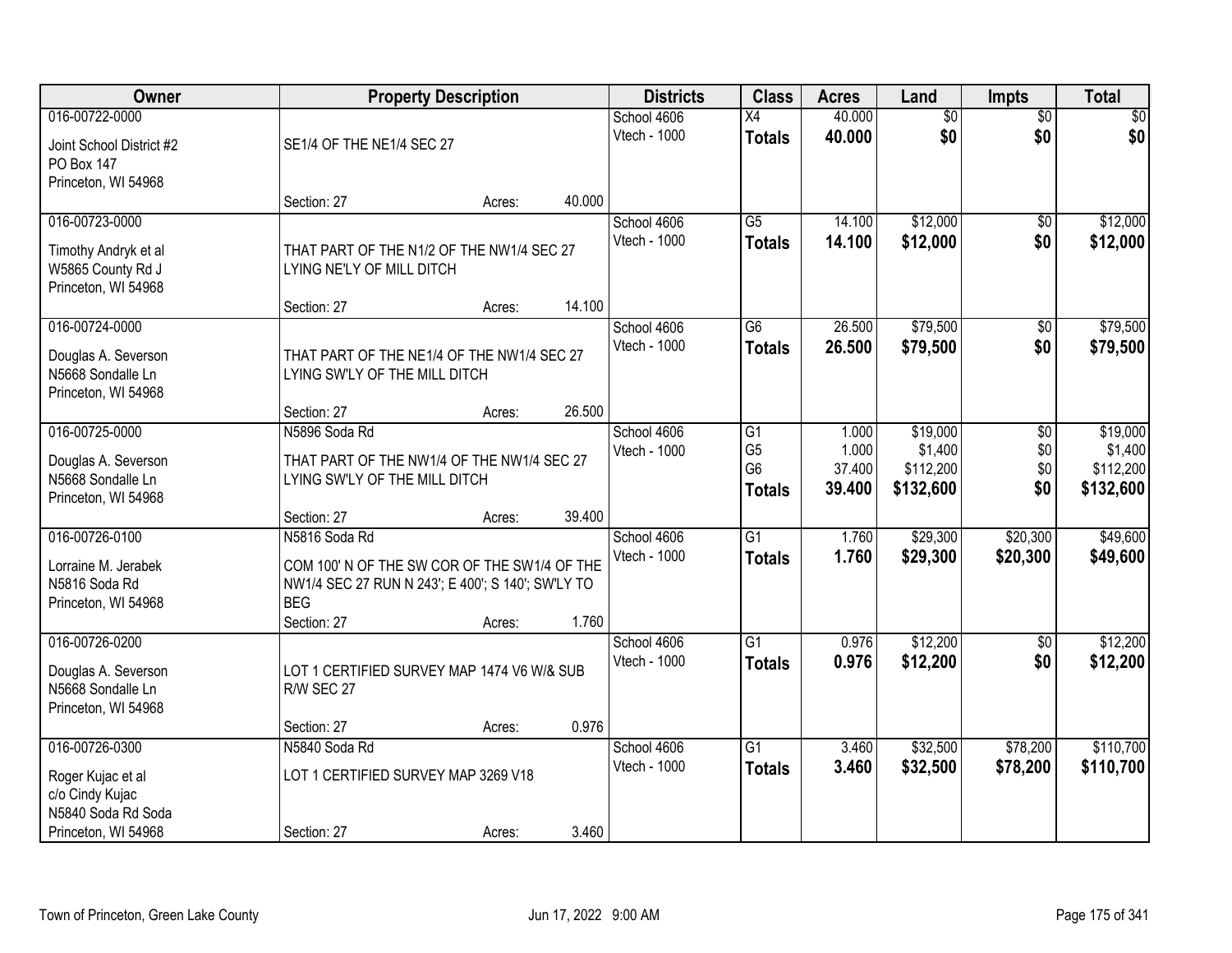| Owner                        | <b>Property Description</b>                       |        |        | <b>Districts</b> | <b>Class</b>    | <b>Acres</b> | Land        | <b>Impts</b>    | <b>Total</b>    |
|------------------------------|---------------------------------------------------|--------|--------|------------------|-----------------|--------------|-------------|-----------------|-----------------|
| 016-00726-0400               | N5888 Soda Rd                                     |        |        | School 4606      | $\overline{G1}$ | 2.000        | \$40,700    | \$10,600        | \$51,300        |
| Kimberly J. Soda-Murkley     | SW1/4 OF THE NW1/4 SEC 27 EXC PARCEL 726.1;       |        |        | Vtech - 1000     | G <sub>5</sub>  | 19.840       | \$26,000    | \$0             | \$26,000        |
| c/o Kimberly J. Soda-Murkley | ALSO EXC LOT 1 OF CSM 1474 V6 EXC LOT 1 CSM       |        |        |                  | G <sub>6</sub>  | 3.020        | \$12,400    | \$0             | \$12,400        |
| 198 E Marquette St           | 3269 V18 EXC CSM LOT 1 CSM 3813                   |        |        |                  | <b>Totals</b>   | 24.860       | \$79,100    | \$10,600        | \$89,700        |
| Berlin, WI 54923             | Section: 27                                       | Acres: | 24.860 |                  |                 |              |             |                 |                 |
| 016-00726-0500               |                                                   |        |        | School 4606      | $\overline{G5}$ | 7.940        | \$8,800     | $\overline{50}$ | \$8,800         |
|                              |                                                   |        |        | Vtech - 1000     | G <sub>6</sub>  | 1.000        | \$4,100     | \$0             | \$4,100         |
| Kimberly J. Soda-Murkley     | LOT 1 CSM 3813                                    |        |        |                  | <b>Totals</b>   | 8.940        | \$12,900    | \$0             | \$12,900        |
| c/o Kimberly J. Soda-Murkley |                                                   |        |        |                  |                 |              |             |                 |                 |
| 198 E Marquette St           |                                                   |        |        |                  |                 |              |             |                 |                 |
| Berlin, WI 54923             | Section: 27                                       | Acres: | 8.940  |                  |                 |              |             |                 |                 |
| 016-00727-0000               |                                                   |        |        | School 4606      | $\overline{G5}$ | 20.000       | \$27,400    | \$0             | \$27,400        |
| Kimberly J. Soda-Murkley     | THE W 40R OF THE SE1/4 OF THE NW1/4 EXC A R/W     |        |        | Vtech - 1000     | <b>Totals</b>   | 20.000       | \$27,400    | \$0             | \$27,400        |
| 198 E Marquette St           | <b>SEC 27</b>                                     |        |        |                  |                 |              |             |                 |                 |
| Berlin, WI 54923             |                                                   |        |        |                  |                 |              |             |                 |                 |
|                              | Section: 27                                       | Acres: | 20.000 |                  |                 |              |             |                 |                 |
| 016-00728-0000               | N5668 Sondalle Ln                                 |        |        | School 4606      | G1              | 4.000        | \$55,500    | \$164,800       | \$220,300       |
|                              |                                                   |        |        | Vtech - 1000     | G <sub>5</sub>  | 7.000        | \$7,700     | \$0             | \$7,700         |
| Douglas A. Severson          | COM 1328.33' E OF THE W1/4 COR SEC 27 THENCE E    |        |        |                  | G <sub>6</sub>  | 60.600       | \$181,800   | \$0             | \$181,800       |
| N5668 Sondalle Ln            | 664.16'; N 1336.55'; E 863.30'; S08*W 3111.95'; W |        |        |                  |                 | 71.600       | \$245,000   | \$164,800       | \$409,800       |
| Princeton, WI 54968          | 1061.32'; N 427.72'; N 1335.35' TO BEG W/ESMT &   |        |        |                  | <b>Totals</b>   |              |             |                 |                 |
|                              | Section: 27                                       | Acres: | 71.600 |                  |                 |              |             |                 |                 |
| 016-00729-0000               | N5660 Sondalle Ln                                 |        |        | School 4606      | $\overline{G1}$ | 3.700        | \$10,400    | \$19,100        | \$29,500        |
| Gregory Sondalle et al       | LOT 1 CERTIFIED SURVEY MAP 1582 V6 SEC 27         |        |        | Vtech - 1000     | <b>Totals</b>   | 3.700        | \$10,400    | \$19,100        | \$29,500        |
| c/o Daniel D. Sondalle       |                                                   |        |        |                  |                 |              |             |                 |                 |
| C/O Debra Black              |                                                   |        |        |                  |                 |              |             |                 |                 |
| 1108 W Main St               | Section: 27                                       | Acres: | 3.700  |                  |                 |              |             |                 |                 |
| Princeton, WI 54968          |                                                   |        |        |                  |                 |              |             |                 |                 |
| 016-00729-0100               | N5664 Sondalle Ln                                 |        |        | School 4606      | $\overline{G1}$ | 1.460        | \$34,400    | \$175,500       | \$209,900       |
|                              |                                                   |        |        | Vtech - 1000     | <b>Totals</b>   | 1.460        | \$34,400    | \$175,500       | \$209,900       |
| Gregory J. Sondalle          | LOT 1 CERTIFIED SURVEY MAP 1578 V6 SEC 27         |        |        |                  |                 |              |             |                 |                 |
| W1680 Country Club Dr        | INCL ROW & SUB TO ESMT RECD V370 P79              |        |        |                  |                 |              |             |                 |                 |
| Montello, WI 53949           |                                                   |        |        |                  |                 |              |             |                 |                 |
|                              | Section: 27                                       | Acres: | 1.460  |                  |                 |              |             |                 |                 |
| 016-00730-0000               |                                                   |        |        | School 4606      | W6              | 38.750       | (\$158,900) | $\overline{50}$ | $\overline{50}$ |
| Donald M. Mc Curdy et al     | NW1/4 OF THE SW1/4 SEC 27 EXC THAT PART OF        |        |        | Vtech - 1000     | <b>Totals</b>   | 38.750       | \$0         | \$0             | \$0             |
| c/o Donald M. Mc Curdy       | PARCEL 731.1 LYING THEREIN                        |        |        |                  |                 |              |             |                 |                 |
| N5698 Soda Rd                |                                                   |        |        |                  |                 |              |             |                 |                 |
| Princeton, WI 54968          | Section: 27                                       | Acres: | 38.750 |                  |                 |              |             |                 |                 |
|                              |                                                   |        |        |                  |                 |              |             |                 |                 |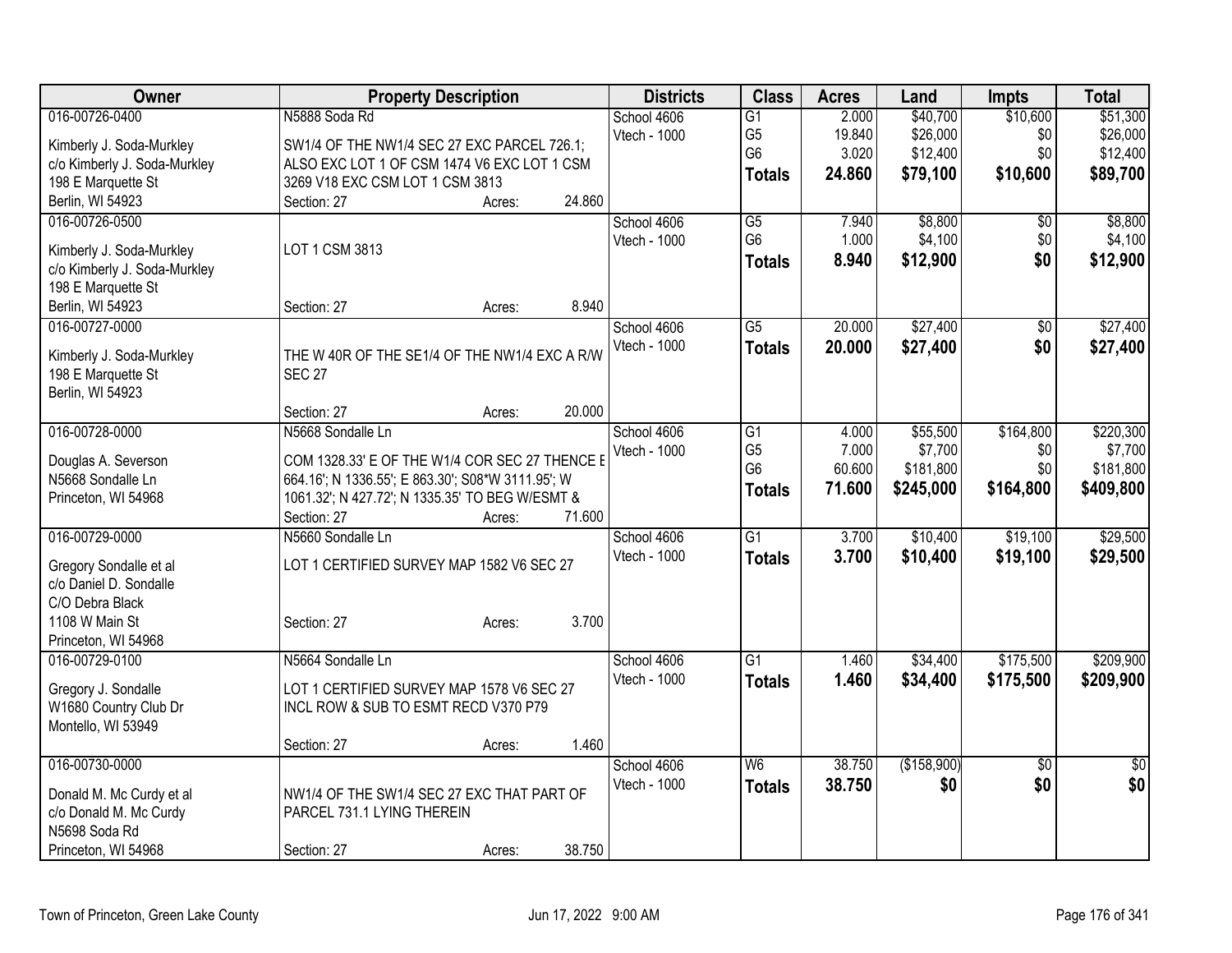| Owner                                  | <b>Property Description</b>                                         |        | <b>Districts</b> | <b>Class</b>             | <b>Acres</b> | Land         | <b>Impts</b>    | <b>Total</b> |
|----------------------------------------|---------------------------------------------------------------------|--------|------------------|--------------------------|--------------|--------------|-----------------|--------------|
| 016-00731-0000                         |                                                                     |        | School 4606      | $\overline{\mathsf{W6}}$ | 7.500        | ( \$30, 800) | $\overline{30}$ | \$0          |
| Donald M. Mc Curdy et al               | THE N 20R OF THE SW1/4 OF THE SW1/4 SEC 27                          |        | Vtech - 1000     | <b>Totals</b>            | 7.500        | \$0          | \$0             | \$0          |
| c/o Donald M. Mc Curdy                 | EXC FOR THAT PART PCL 731.1 LYING THEREIN                           |        |                  |                          |              |              |                 |              |
| N5698 Soda Rd                          |                                                                     |        |                  |                          |              |              |                 |              |
| Princeton, WI 54968                    | Section: 27                                                         | Acres: | 7.500            |                          |              |              |                 |              |
| 016-00731-0100                         | N5698 Soda Rd                                                       |        | School 4606      | $\overline{G1}$          | 3.750        | \$35,100     | \$126,800       | \$161,900    |
| Mary E. Mccurdy et al                  | COM AT THE SW COR OF THE NW1/4 OF THE SW1/4                         |        | Vtech - 1000     | <b>Totals</b>            | 3.750        | \$35,100     | \$126,800       | \$161,900    |
| c/o Donald M. Mc Curdy                 | SEC 27 RUN N 165'; E 330'; S 495'; W 330'; N 330' TO                |        |                  |                          |              |              |                 |              |
| N5698 Soda Rd                          | <b>BEG</b>                                                          |        |                  |                          |              |              |                 |              |
| Princeton, WI 54968                    | Section: 27                                                         | Acres: | 3.750            |                          |              |              |                 |              |
| 016-00732-0000                         |                                                                     |        | School 4606      | G1                       | 0.190        | \$300        | \$0             | \$300        |
|                                        |                                                                     |        | Vtech - 1000     | <b>Totals</b>            | 0.190        | \$300        | \$0             | \$300        |
| Rachel L. Baggett<br>Edward E. Lambert | COM 1316.37' W; 188.8' N; 437.06' W & 21' N OF THE                  |        |                  |                          |              |              |                 |              |
| W6054 State Rd 23                      | SW COR SEC 27; THENCE S 258'; E 33'; N 258'; W 33'<br>TO BEG SEC 27 |        |                  |                          |              |              |                 |              |
| Princeton, WI 54968                    | Section: 34                                                         | Acres: | 0.190            |                          |              |              |                 |              |
| 016-00732-0100                         | N5668 Soda Rd                                                       |        | School 4606      | $\overline{G1}$          | 1.880        | \$18,900     | \$20,800        | \$39,700     |
|                                        |                                                                     |        | Vtech - 1000     | G <sub>5</sub>           | 2.000        | \$2,800      | \$0             | \$2,800      |
| James Steinmetz                        | LOT 1 CERTIFIED SURVEY MAP 2424 V11 SEC 27                          |        |                  |                          | 3.880        | \$21,700     | \$20,800        | \$42,500     |
| Jean Steinmetz                         |                                                                     |        |                  | <b>Totals</b>            |              |              |                 |              |
| 1175 Veranda Ct                        |                                                                     |        |                  |                          |              |              |                 |              |
| Brookfield, WI 53005                   | Section: 27                                                         | Acres: | 3.880            |                          |              |              |                 |              |
| 016-00732-0101                         | N5676 Soda Rd                                                       |        | School 4606      | $\overline{G1}$          | 1.326        | \$14,800     | \$41,200        | \$56,000     |
| Richard S. Lagerman                    | LOT 2 CERTIFIED SURVEY MAP 2424 V11 SEC 27                          |        | Vtech - 1000     | <b>Totals</b>            | 1.326        | \$14,800     | \$41,200        | \$56,000     |
| N5676 Soda Rd                          |                                                                     |        |                  |                          |              |              |                 |              |
| Princeton, WI 54968                    |                                                                     |        |                  |                          |              |              |                 |              |
|                                        | Section: 27                                                         | Acres: | 1.326            |                          |              |              |                 |              |
| 016-00732-0200                         | W6034 Feram Rd                                                      |        | School 4606      | $\overline{G1}$          | 7.250        | \$51,800     | \$123,700       | \$175,500    |
| Klawitter Revocable Trust              | LOT 1 CERTIFIED SURVEY MAP 2224 AND PARCEL                          |        | Vtech - 1000     | <b>Totals</b>            | 7.250        | \$51,800     | \$123,700       | \$175,500    |
| W6034 Feram Rd                         | <b>DESC V682 P437</b>                                               |        |                  |                          |              |              |                 |              |
| Princeton, WI 54968                    |                                                                     |        |                  |                          |              |              |                 |              |
|                                        | Section: 34                                                         | Acres: | 7.250            |                          |              |              |                 |              |
| 016-00732-0301                         | Soda Rd                                                             |        | School 4606      | $\overline{G1}$          | 9.620        | \$80,100     | \$0             | \$80,100     |
|                                        |                                                                     |        | Vtech - 1000     | G <sub>5</sub>           | 6.000        | \$3,000      | \$0             | \$3,000      |
| Duwayne W. Schueler et al              | COM AT THE S ? COR SEC 27; W 1754.91?; S 41.9?                      |        |                  | <b>Totals</b>            | 15.620       | \$83,100     | \$0             | \$83,100     |
| c/o Duwayne W & Joan G Schueler        | TO POB; N 774?; W 880?; S 745.8? TO SW COR OF                       |        |                  |                          |              |              |                 |              |
| PO Box 141                             | SEC 27; S 28.12?; E 878.25? TO POB. SUB TO ESMT.                    |        |                  |                          |              |              |                 |              |
| Princeton, WI 54968                    | Section: 27                                                         | Acres: | 15.620           |                          |              |              |                 |              |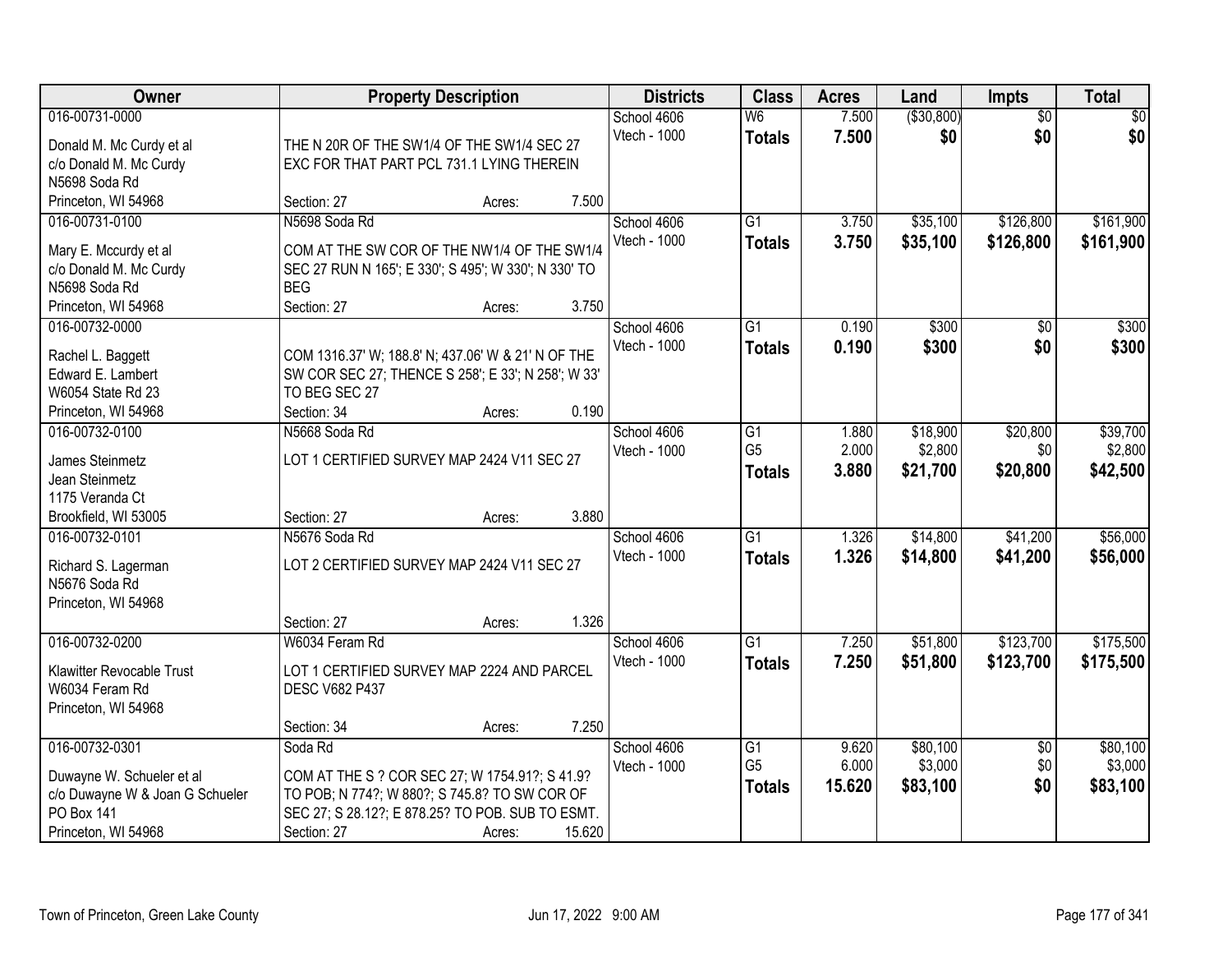| <b>Owner</b>                                     |                                                | <b>Property Description</b> |        | <b>Districts</b> | <b>Class</b>     | <b>Acres</b> | Land     | <b>Impts</b>    | <b>Total</b> |
|--------------------------------------------------|------------------------------------------------|-----------------------------|--------|------------------|------------------|--------------|----------|-----------------|--------------|
| 016-00733-0000                                   | N5661 Sondalle Ln                              |                             |        | School 4606      | $\overline{G1}$  | 22.560       | \$91,900 | \$164,700       | \$256,600    |
| Alexandra I. Seippel                             | LOT 1 CERTIFIED SURVEY MAP 1940 V8 EXC LOTS 1  |                             |        | Vtech - 1000     | <b>Totals</b>    | 22.560       | \$91,900 | \$164,700       | \$256,600    |
| c/o Alexandra Seippel                            | & 2 CSM 2176 V9 SEC 27 INCL PCL DESC V682 P109 |                             |        |                  |                  |              |          |                 |              |
| 45 Leona Dr                                      |                                                |                             |        |                  |                  |              |          |                 |              |
| Denver, CO 80221                                 | Section: 27                                    | Acres:                      | 22.560 |                  |                  |              |          |                 |              |
| 016-00733-0100                                   |                                                |                             |        | School 4606      | $\overline{G6}$  | 5.143        | \$15,400 | \$0             | \$15,400     |
| Gregory J. Sondalle                              | LOT 1 CERTIFIED SURVEY MAP 2176 V9 (RES PT     |                             |        | Vtech - 1000     | <b>Totals</b>    | 5.143        | \$15,400 | \$0             | \$15,400     |
| W1680 Country Club Dr                            | LOT 1 CSM 1940 V8) SEC 27                      |                             |        |                  |                  |              |          |                 |              |
| Montello, WI 53949                               |                                                |                             |        |                  |                  |              |          |                 |              |
|                                                  | Section: 27                                    | Acres:                      | 5.143  |                  |                  |              |          |                 |              |
| 016-00733-0200                                   | N5602 Sondalle Ln                              |                             |        | School 4606      | $\overline{G1}$  | 2.914        | \$41,200 | \$159,800       | \$201,000    |
| Mark J. Souder                                   | LOT 2 CERTIFIED SURVEY MAP 2176 V9 (RES PT     |                             |        | Vtech - 1000     | <b>Totals</b>    | 2.914        | \$41,200 | \$159,800       | \$201,000    |
| Sandra K. Schaele                                | LOT 1 CSM 1940 V8) SEC 27                      |                             |        |                  |                  |              |          |                 |              |
| 634 Liberty St                                   |                                                |                             |        |                  |                  |              |          |                 |              |
| Ripon, WI 54971                                  | Section: 27                                    | Acres:                      | 2.914  |                  |                  |              |          |                 |              |
| 016-00734-0000                                   |                                                |                             |        | School 4606      | $\overline{G6}$  | 40.000       | \$90,000 | \$0             | \$90,000     |
|                                                  | NE1/4 OF THE SE1/4 SEC 27 SUBJ TO ESMT         |                             |        | Vtech - 1000     | <b>Totals</b>    | 40.000       | \$90,000 | \$0             | \$90,000     |
| Gregory Sondalle et al<br>c/o Daniel D. Sondalle |                                                |                             |        |                  |                  |              |          |                 |              |
| C/O Debra Black                                  |                                                |                             |        |                  |                  |              |          |                 |              |
| 1108 W Main St                                   | Section: 27                                    | Acres:                      | 40.000 |                  |                  |              |          |                 |              |
| Princeton, WI 54968                              |                                                |                             |        |                  |                  |              |          |                 |              |
| 016-00735-0000                                   |                                                |                             |        | School 4606      | G4               | 15.000       | \$1,900  | \$0             | \$1,900      |
| Gregory Sondalle et al                           | NW1/4 OF THE SE1/4 SEC 27                      |                             |        | Vtech - 1000     | G <sub>5</sub>   | 15.000       | \$21,000 | \$0             | \$21,000     |
| c/o Daniel D. Sondalle                           |                                                |                             |        |                  | G <sub>5</sub> M | 10.000       | \$15,000 | \$0             | \$15,000     |
| C/O Debra Black                                  |                                                |                             |        |                  | <b>Totals</b>    | 40.000       | \$37,900 | \$0             | \$37,900     |
| 1108 W Main St                                   | Section: 27                                    | Acres:                      | 40.000 |                  |                  |              |          |                 |              |
| Princeton, WI 54968                              |                                                |                             |        |                  |                  |              |          |                 |              |
| 016-00736-0000                                   |                                                |                             |        | School 4606      | $\overline{G6}$  | 18.079       | \$27,100 | \$0             | \$27,100     |
| Gregory J. Sondalle et al                        | SW1/4 OF THE SE1/4 SEC 27 EXC UNIQUE MOBILE    |                             |        | Vtech - 1000     | <b>Totals</b>    | 18.079       | \$27,100 | \$0             | \$27,100     |
| W1680 Country Club Dr                            | HOME PLAT & EXC THAT PART CSM 1912 LYING       |                             |        |                  |                  |              |          |                 |              |
| Montello, WI 53949                               | <b>THEREIN</b>                                 |                             |        |                  |                  |              |          |                 |              |
|                                                  | Section: 27                                    | Acres:                      | 18.079 |                  |                  |              |          |                 |              |
| 016-00736-0100                                   | State Highway 23                               |                             |        | School 4606      | G2               | 10.000       | \$47,200 | $\overline{50}$ | \$47,200     |
| Jj Materials, LLC                                | LOT 1 CERTIFIED SURVEY MAP 1912 V8 INCL ESMT   |                             |        | Vtech - 1000     | G <sub>5</sub>   | 29.800       | \$14,900 | \$0             | \$14,900     |
| c/o Jj Materials, LLC                            | <b>OVER E 66' SEC 27</b>                       |                             |        |                  | <b>Totals</b>    | 39.800       | \$62,100 | \$0             | \$62,100     |
| W673 Meadow Dr                                   |                                                |                             |        |                  |                  |              |          |                 |              |
| Green Lake, WI 54941                             | Section: 27                                    | Acres:                      | 39.800 |                  |                  |              |          |                 |              |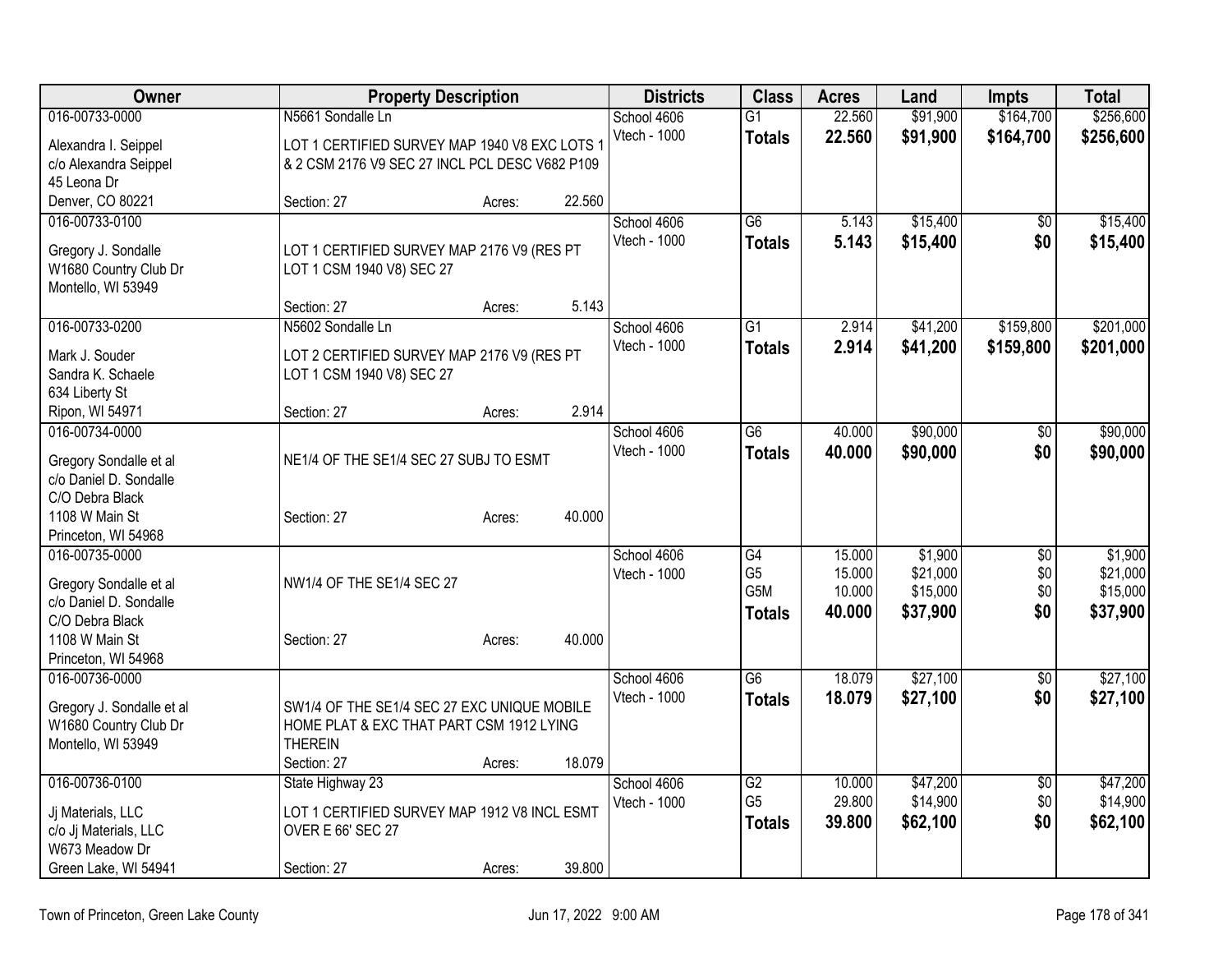| Owner                                 | <b>Property Description</b>                                                                      | <b>Districts</b> | <b>Class</b>                      | <b>Acres</b>    | Land                 | <b>Impts</b>    | <b>Total</b>         |
|---------------------------------------|--------------------------------------------------------------------------------------------------|------------------|-----------------------------------|-----------------|----------------------|-----------------|----------------------|
| 016-00737-0000                        |                                                                                                  | School 4606      | $\overline{G5}$                   | 9.547           | \$13,400             | $\overline{50}$ | \$13,400             |
| Gregory J. Sondalle et al             | SE1/4 OF THE SE1/4 SEC 27; EXC A 2R STRIP                                                        | Vtech - 1000     | G6                                | 10.000          | \$15,000             | \$0             | \$15,000             |
| W1680 Country Club Dr                 | (RUNNING ALG THE E LN OF SE1/4 OF SE1/4 FROM                                                     |                  | <b>Totals</b>                     | 19.547          | \$28,400             | \$0             | \$28,400             |
| Montello, WI 53949                    | STH 23 TO S LN OF SEC 27) SUBJ TO HWY                                                            |                  |                                   |                 |                      |                 |                      |
|                                       | 19.547<br>Section: 27<br>Acres:                                                                  |                  |                                   |                 |                      |                 |                      |
| 016-00737-0100                        | N5595 Manthey Ln                                                                                 | School 4606      | $\overline{G1}$                   | 1.290           | \$14,600             | \$7,500         | \$22,100             |
|                                       |                                                                                                  | Vtech - 1000     | <b>Totals</b>                     | 1.290           | \$14,600             | \$7,500         | \$22,100             |
| William H. Clayton                    | LOT 2 CERTIFIED SURVEY MAP 1912 V8 SEC 27                                                        |                  |                                   |                 |                      |                 |                      |
| 709 Broad St                          |                                                                                                  |                  |                                   |                 |                      |                 |                      |
| Menasha, WI 54952                     |                                                                                                  |                  |                                   |                 |                      |                 |                      |
|                                       | 1.290<br>Section: 27<br>Acres:                                                                   |                  |                                   |                 |                      |                 |                      |
| 016-00738-0000                        | N5889 Soda Rd                                                                                    | School 4606      | G1                                | 2.500           | \$44,400             | \$241,100       | \$285,500            |
| David J. Kaisler et al                | NE1/4 OF THE NE1/4 SEC 28                                                                        | Vtech - 1000     | G <sub>5</sub>                    | 21.000          | \$17,900             | \$0             | \$17,900             |
| c/o David J & Lori J Kaisler          |                                                                                                  |                  | G <sub>6</sub>                    | 16.500          | \$27,000             | \$0             | \$27,000             |
| N5889 Soda Rd                         |                                                                                                  |                  | <b>Totals</b>                     | 40.000          | \$89,300             | \$241,100       | \$330,400            |
| Princeton, WI 54968                   | 40.000<br>Section: 28<br>Acres:                                                                  |                  |                                   |                 |                      |                 |                      |
| 016-00739-0000                        |                                                                                                  | School 4606      | $\overline{G5}$                   | 20.000          | \$17,000             | \$0             | \$17,000             |
|                                       |                                                                                                  | Vtech - 1000     | G5M                               | 12.000          | \$18,000             | \$0             | \$18,000             |
| David J. Kaisler et al                | THE E 64R OF THE NW1/4 OF THE NE1/4 SEC 28                                                       |                  | <b>Totals</b>                     | 32.000          | \$35,000             | \$0             | \$35,000             |
| c/o David J & Lori J Kaisler          |                                                                                                  |                  |                                   |                 |                      |                 |                      |
| N5889 Soda Rd                         |                                                                                                  |                  |                                   |                 |                      |                 |                      |
| Princeton, WI 54968                   | 32.000<br>Section: 28<br>Acres:                                                                  |                  |                                   |                 |                      |                 |                      |
| 016-00740-0000                        |                                                                                                  | School 4606      | $\overline{G5}$                   | 8.000           | \$6,800              | \$0             | \$6,800              |
| David J. Kaisler et al                | THE W 16R OF THE NW1/4 OF THE NE1/4 SEC 28                                                       | Vtech - 1000     | <b>Totals</b>                     | 8.000           | \$6,800              | \$0             | \$6,800              |
| c/o David J & Lori J Kaisler          |                                                                                                  |                  |                                   |                 |                      |                 |                      |
| N5889 Soda Rd                         |                                                                                                  |                  |                                   |                 |                      |                 |                      |
| Princeton, WI 54968                   | 8.000<br>Section: 28<br>Acres:                                                                   |                  |                                   |                 |                      |                 |                      |
| 016-00741-0000                        |                                                                                                  | School 4606      | G1                                | 0.500           | \$500                | $\sqrt{$0}$     | \$500                |
|                                       |                                                                                                  | Vtech - 1000     | W <sub>6</sub>                    | 39.760          | (\$163,000)          | \$0             | \$0                  |
| Lawrence A. Kruckenberg<br>PO Box 348 | SW1/4 OF THE NE1/4 SEC 28 ALSO THE S 1R OF THE<br>SE1/4 OF THE NE1/4 EXC COM AT E 1/4 COR SEC 28 |                  | <b>Totals</b>                     | 40.260          | \$500                | \$0             | \$500                |
|                                       |                                                                                                  |                  |                                   |                 |                      |                 |                      |
| Lowell, WI 53557                      | W 1881.15' TO POB; W 662.05'; N 16'; E 662.05'; S 16'<br>40.260                                  |                  |                                   |                 |                      |                 |                      |
| 016-00742-0000                        | Section: 28<br>Acres:                                                                            |                  |                                   |                 |                      | \$75,500        |                      |
|                                       | N5889 Soda Rd                                                                                    | School 4606      | $\overline{G1}$<br>G <sub>5</sub> | 1.500<br>20.000 | \$11,100<br>\$10,000 |                 | \$86,600<br>\$10,000 |
| David J. Kaisler et al                | THE N 56R OF THE SE1/4 OF THE NE1/4 SEC 28                                                       | Vtech - 1000     | G <sub>6</sub>                    | 6.500           | \$19,500             | \$0<br>\$0      | \$19,500             |
| c/o David J & Lori J Kaisler          |                                                                                                  |                  |                                   | 28.000          |                      |                 |                      |
| N5889 Soda Rd                         |                                                                                                  |                  | <b>Totals</b>                     |                 | \$40,600             | \$75,500        | \$116,100            |
| Princeton, WI 54968                   | 28.000<br>Section: 28<br>Acres:                                                                  |                  |                                   |                 |                      |                 |                      |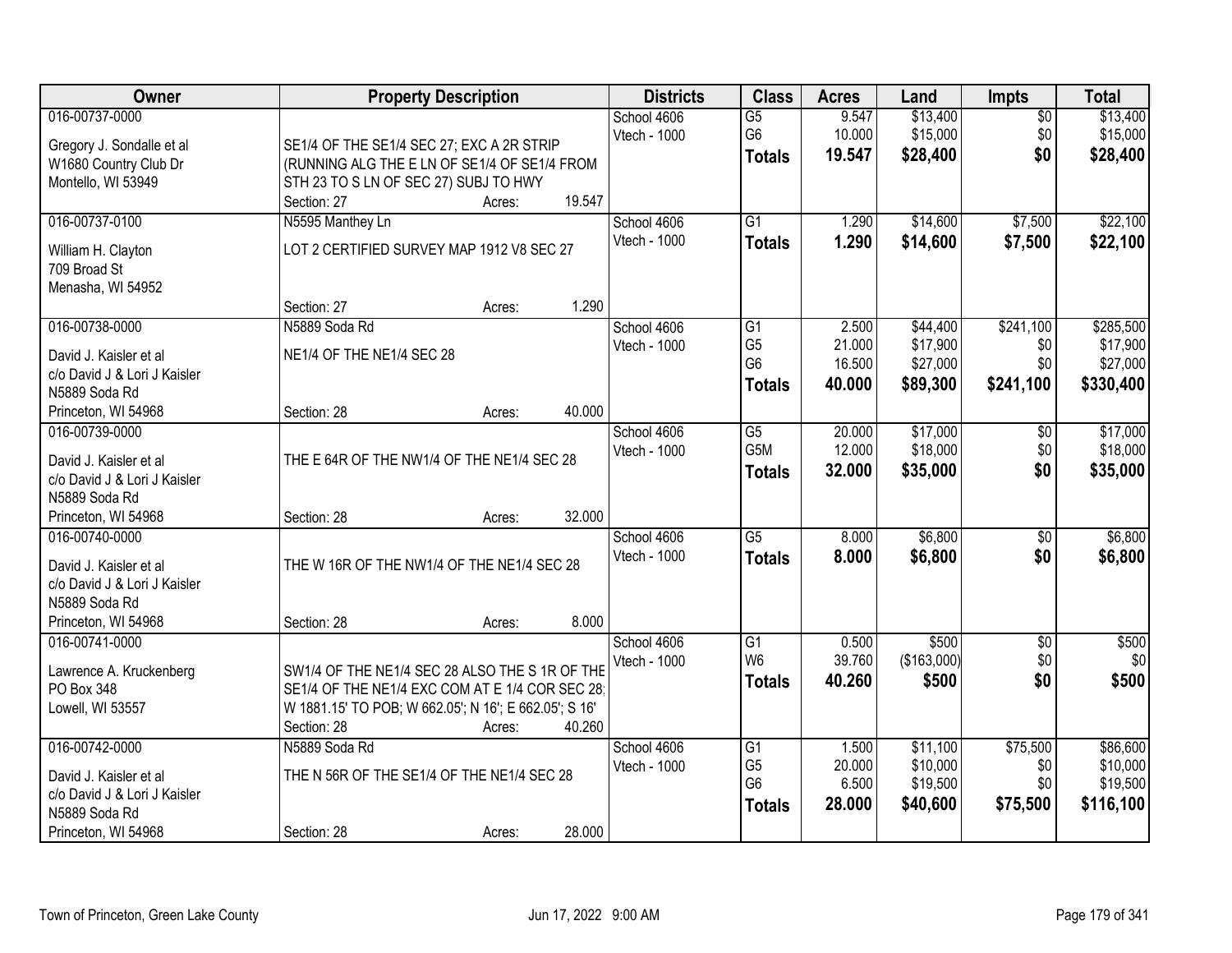| Owner                                          |                                                                       | <b>Property Description</b> |        | <b>Districts</b> | <b>Class</b>    | <b>Acres</b> | Land     | <b>Impts</b>    | <b>Total</b> |
|------------------------------------------------|-----------------------------------------------------------------------|-----------------------------|--------|------------------|-----------------|--------------|----------|-----------------|--------------|
| 016-00743-0000                                 | N5827 Soda Rd                                                         |                             |        | School 4606      | $\overline{G1}$ | 11.500       | \$62,900 | \$136,900       | \$199,800    |
| Robert Krukar Jr et al                         | LOT 1 CERTIFIED SURVEY MAP 2753 V13                                   |                             |        | Vtech - 1000     | <b>Totals</b>   | 11.500       | \$62,900 | \$136,900       | \$199,800    |
| c/o Robert Jr & Lucia Krukar                   |                                                                       |                             |        |                  |                 |              |          |                 |              |
| N5827 Soda Rd                                  |                                                                       |                             |        |                  |                 |              |          |                 |              |
| Princeton, WI 54968                            | Section: 28                                                           | Acres:                      | 11.500 |                  |                 |              |          |                 |              |
| 016-00744-0100                                 | N5771 Soda Rd                                                         |                             |        | School 4606      | $\overline{G1}$ | 1.000        | \$12,400 | \$24,500        | \$36,900     |
|                                                |                                                                       |                             |        | Vtech - 1000     | G4              | 10.000       | \$1,300  | \$0             | \$1,300      |
| Robert J. Maciejewski                          | NE1/4 OF THE SE1/4 SEC 28; EXC CSM 3335                               |                             |        |                  | G <sub>5</sub>  | 2.850        | \$4,000  | \$0             | \$4,000      |
| Diana Maciejewski<br>8025 W High St            |                                                                       |                             |        |                  | G5M             | 25.000       | \$37,500 | \$0             | \$37,500     |
| Franklin, WI 53132                             | Section: 28                                                           | Acres:                      | 38.850 |                  | <b>Totals</b>   | 38.850       | \$55,200 | \$24,500        | \$79,700     |
| 016-00744-0200                                 | N5783 Soda Rd                                                         |                             |        | School 4606      | $\overline{G1}$ | 1.490        | \$13,500 | \$44,000        | \$57,500     |
|                                                |                                                                       |                             |        | Vtech - 1000     | <b>Totals</b>   | 1.490        | \$13,500 | \$44,000        | \$57,500     |
| Gerald R. Chappa                               | LOT 1 CERTIFIED SURVEY MAP 3335 V18                                   |                             |        |                  |                 |              |          |                 |              |
| N5783 Soda Rd                                  |                                                                       |                             |        |                  |                 |              |          |                 |              |
| Princeton, WI 54968                            |                                                                       |                             |        |                  |                 |              |          |                 |              |
|                                                | Section: 28                                                           | Acres:                      | 1.149  |                  |                 |              |          |                 |              |
| 016-00745-0000                                 |                                                                       |                             |        | School 4606      | G4              | 15.000       | \$1,900  | $\sqrt[6]{3}$   | \$1,900      |
| Paul S. Harvey et al                           | NW1/4 OF THE SE1/4 SEC 28 SUB TO ANY HWY                              |                             |        | Vtech - 1000     | G5M             | 25.240       | \$37,900 | \$0             | \$37,900     |
| c/o Paul S & Leanne Harvey                     | CONVEYANCES INCL COM AT E 1/4 COR SEC 28; W                           |                             |        |                  | <b>Totals</b>   | 40.240       | \$39,800 | \$0             | \$39,800     |
| W720 State Rd 23                               | 1881.15' TO POB; W 662.05'; N 16'; E 662.05'; S 16' TO                |                             |        |                  |                 |              |          |                 |              |
| Princeton, WI 54968                            | Section: 28                                                           | Acres:                      | 40.240 |                  |                 |              |          |                 |              |
| 016-00746-0000                                 | W720 State Highway 23                                                 |                             |        | School 4606      | $\overline{G1}$ | 1.000        | \$5,000  | \$28,800        | \$33,800     |
|                                                |                                                                       |                             |        | Vtech - 1000     | G4              | 12.000       | \$2,400  | \$0             | \$2,400      |
| Paul S. Harvey et al                           | SW1/4 OF THE SE1/4 SEC 28 EXC THAT PART<br>PARCEL 751.2 LYING THEREIN |                             |        |                  | G <sub>5</sub>  | 3.000        | \$4,200  | \$0             | \$4,200      |
| c/o Paul S & Leanne Harvey<br>W720 State Rd 23 |                                                                       |                             |        |                  | G5M             | 20.320       | \$30,500 | \$0             | \$30,500     |
| Princeton, WI 54968                            | Section: 28                                                           | Acres:                      | 36.320 |                  | <b>Totals</b>   | 36.320       | \$42,100 | \$28,800        | \$70,900     |
| 016-00747-0000                                 | Soda Rd                                                               |                             |        | School 4606      | G4              | 13.150       | \$1,700  | $\overline{50}$ | \$1,700      |
|                                                |                                                                       |                             |        | Vtech - 1000     | G <sub>5</sub>  | 7.750        | \$10,900 | \$0             | \$10,900     |
| Alexander M. Harvey                            | PART OF SE1/4 OF THE SE1/4 SEC 28 AS DESC IN                          |                             |        |                  | G5M             | 3.500        | \$5,300  | \$0             | \$5,300      |
| W6202 State Rd 23                              | V804 P226                                                             |                             |        |                  | <b>Totals</b>   | 24.400       | \$17,900 | \$0             | \$17,900     |
| Princeton, WI 54968                            |                                                                       |                             |        |                  |                 |              |          |                 |              |
|                                                | Section: 28                                                           | Acres:                      | 24.400 |                  |                 |              |          |                 |              |
| 016-00747-0100                                 | Soda Rd                                                               |                             |        | School 4606      | $\overline{G5}$ | 15.100       | \$21,200 | $\overline{30}$ | \$21,200     |
| Diana Maciejewski et al                        | SE1/4 OF THE SE1/4 SEC 28 EXC LANDS DESC IN                           |                             |        | Vtech - 1000     | <b>Totals</b>   | 15.100       | \$21,200 | \$0             | \$21,200     |
| c/o Robert J. Maciejewski                      | V804 P226                                                             |                             |        |                  |                 |              |          |                 |              |
| 8025 W High St                                 |                                                                       |                             |        |                  |                 |              |          |                 |              |
| Franklin, WI 53132                             | Section: 28                                                           | Acres:                      | 15.100 |                  |                 |              |          |                 |              |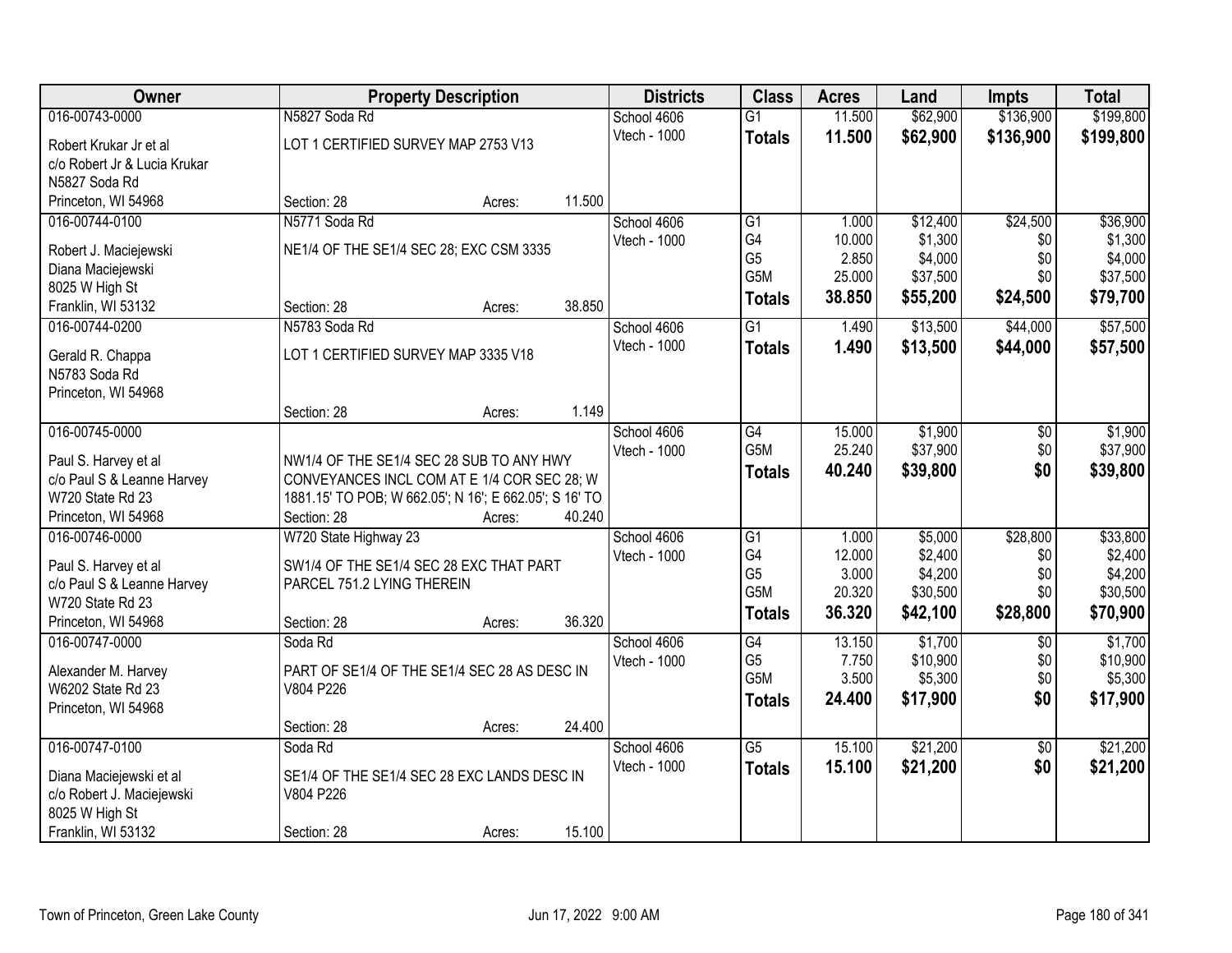| Owner                      | <b>Property Description</b>                      | <b>Districts</b> | <b>Class</b>    | <b>Acres</b> | Land     | Impts           | <b>Total</b> |
|----------------------------|--------------------------------------------------|------------------|-----------------|--------------|----------|-----------------|--------------|
| 016-00749-0000             | W6146 State Rd 23                                | School 4606      | G1              | 0.750        | \$10,500 | $\overline{50}$ | \$10,500     |
| Alexander Michael Harvey   | GOVT LOT 7 SEC 33 EXC THAT PARCEL TO             | Vtech - 1000     | G4              | 31.510       | \$5,300  | \$0             | \$5,300      |
| W6202 State Rd 23          | BERNARD MENGE (V146 P305) & THAT PCL TO THE      |                  | <b>Totals</b>   | 32.260       | \$15,800 | \$0             | \$15,800     |
| Princeton, WI 54968        | T- PRINCETON FOR HWY PURPOSES                    |                  |                 |              |          |                 |              |
|                            | 32.260<br>Section: 33<br>Acres:                  |                  |                 |              |          |                 |              |
| 016-00751-0000             |                                                  | School 4606      | $\overline{G5}$ | 10.000       | \$11,000 | $\overline{50}$ | \$11,000     |
| Paul S. Harvey et al       | NW1/4 OF THE NE1/4 SEC 33 EXC THAT PT LYING S    | Vtech - 1000     | G5M             | 3.200        | \$4,800  | \$0             | \$4,800      |
| c/o Paul S & Leanne Harvey | OF STH 23 ALSO EXC PARCEL 751.2                  |                  | <b>Totals</b>   | 13.200       | \$15,800 | \$0             | \$15,800     |
| W720 State Rd 23           |                                                  |                  |                 |              |          |                 |              |
| Princeton, WI 54968        | 13.200<br>Section: 33<br>Acres:                  |                  |                 |              |          |                 |              |
| 016-00751-0100             | W6273 State Rd 23                                | School 4606      | $\overline{G1}$ | 6.230        | \$49,200 | \$36,900        | \$86,100     |
|                            |                                                  | Vtech - 1000     | <b>Totals</b>   | 6.230        | \$49,200 | \$36,900        | \$86,100     |
| Anthony J. Crivello        | LOT 2 CERTIFIED SURVEY MAP 2137 V9 SEC 33        |                  |                 |              |          |                 |              |
| c/o Starr A. Quick         |                                                  |                  |                 |              |          |                 |              |
| W6273 State Rd 23          | 6.230                                            |                  |                 |              |          |                 |              |
| Princeton, WI 54968        | Section: 33<br>Acres:                            |                  |                 |              |          |                 |              |
| 016-00751-0101             | <b>W6289 State Rd 23</b>                         | School 4606      | $\overline{G1}$ | 0.830        | \$11,100 | \$100,500       | \$111,600    |
| Paul Z. Green et al        | LOT 1 CERTIFIED SURVEY MAP 2137 V9 SEC 33        | Vtech - 1000     | <b>Totals</b>   | 0.830        | \$11,100 | \$100,500       | \$111,600    |
| c/o Paul Z & Cathy L Green |                                                  |                  |                 |              |          |                 |              |
| W6289 State Rd 23          |                                                  |                  |                 |              |          |                 |              |
| Princeton, WI 54968        | 0.830<br>Section: 33<br>Acres:                   |                  |                 |              |          |                 |              |
| 016-00751-0300             | <b>W6202 State Rd 23</b>                         | School 4606      | $\overline{G1}$ | 2.000        | \$19,800 | \$104,100       | \$123,900    |
| Alexander M. Harvey        | LOT 1 CERTIFIED SURVEY MAP 3367 V18              | Vtech - 1000     | G <sub>6</sub>  | 2.943        | \$12,100 | \$0             | \$12,100     |
| W6202 State Rd 23          |                                                  |                  | <b>Totals</b>   | 4.943        | \$31,900 | \$104,100       | \$136,000    |
| Princeton, WI 54968        |                                                  |                  |                 |              |          |                 |              |
|                            | 4.943<br>Section: 33<br>Acres:                   |                  |                 |              |          |                 |              |
| 016-00751-0400             | W720 State Highway 23                            | School 4606      | G1              | 0.500        | \$2,500  | \$4,800         | \$7,300      |
| Paul S. Harvey             | COM AT THE NE COR OF THE NW1/4 OF THE NE1/4      | Vtech - 1000     | G <sub>6</sub>  | 9.560        | \$19,700 | \$0             | \$19,700     |
| Leanne Harvey              | SEC 33; S TO N LN OF HWY 23 & POB; W ON N R/W    |                  | <b>Totals</b>   | 10.060       | \$22,200 | \$4,800         | \$27,000     |
| W720 State Rd 23           | OF HWY 23 40R; N 60R; E 40R; S TO POB; EXC LOT 1 |                  |                 |              |          |                 |              |
| Princeton, WI 54968        | Section: 33<br>10.060<br>Acres:                  |                  |                 |              |          |                 |              |
| 016-00752-0000             | N5506 Marsh Ln                                   | School 4606      | $\overline{G1}$ | 0.910        | \$11,700 | \$14,100        | \$25,800     |
|                            |                                                  | Vtech - 1000     | <b>Totals</b>   | 0.910        | \$11,700 | \$14,100        | \$25,800     |
| Judy A. Quick              | COM AT THE NE COR OF B MENGE LAND & S            |                  |                 |              |          |                 |              |
| C/O Pat Kaping             | MARGIN STH 23 SEC 33 THENCE S 515'; W 194'; N    |                  |                 |              |          |                 |              |
| N5506 Marsh Ln             | 515'; E 194' TO BEG EXC PARCELS 752.1, 752.2,    |                  |                 |              |          |                 |              |
| Princeton, WI 54968        | 0.910<br>Section: 33<br>Acres:                   |                  |                 |              |          |                 |              |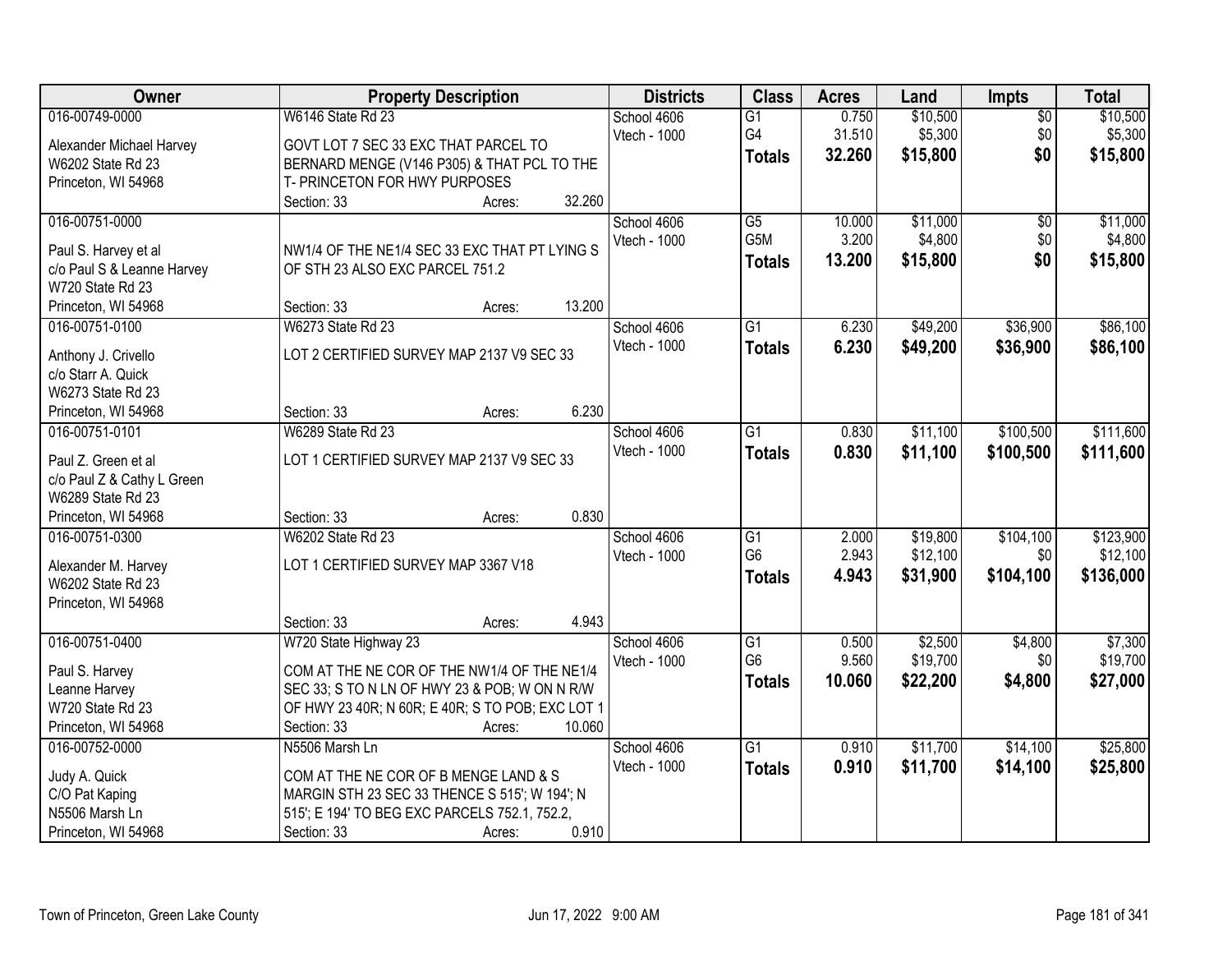| Owner                                   | <b>Property Description</b>                                                                      | <b>Districts</b> | <b>Class</b>    | <b>Acres</b> | Land    | <b>Impts</b>    | <b>Total</b> |
|-----------------------------------------|--------------------------------------------------------------------------------------------------|------------------|-----------------|--------------|---------|-----------------|--------------|
| 016-00752-0101                          | N5507 Marsh Ln                                                                                   | School 4606      | $\overline{G1}$ | 0.229        | \$3,900 | \$34,700        | \$38,600     |
| Scott R. Ryburn                         | COM 194' W & N14*E 150' OF THE SW COR CSM 706;                                                   | Vtech - 1000     | <b>Totals</b>   | 0.229        | \$3,900 | \$34,700        | \$38,600     |
| 914 S Madison St                        | THENCE N14*E 95'; E'LY 97'; S14*W 85'; W97' TO POB                                               |                  |                 |              |         |                 |              |
| Bloomington, IL 61701                   | SEC 33. INCL ROW & COM NW COR SAID PROPERTY                                                      |                  |                 |              |         |                 |              |
|                                         | 0.229<br>Section: 33<br>Acres:                                                                   |                  |                 |              |         |                 |              |
| 016-00752-0202                          | N5503 Marsh Ln                                                                                   | School 4606      | $\overline{G1}$ | 0.232        | \$3,900 | \$22,000        | \$25,900     |
|                                         |                                                                                                  | Vtech - 1000     | <b>Totals</b>   | 0.232        | \$3,900 | \$22,000        | \$25,900     |
| Dana Radaj                              | COM 515' S; 100' N & 97' W OF THE NW COR B                                                       |                  |                 |              |         |                 |              |
| Steve Radaj<br>W192 Riverview Dr        | MENGE LAND & S LN HWY, SEC 33: THENCE W 97';<br>N 50' E 97'; S 50' TO BEG. ALSO COM 50' N OF THE |                  |                 |              |         |                 |              |
| Montello, WI 53949                      | 0.232<br>Section: 33                                                                             |                  |                 |              |         |                 |              |
| 016-00752-0300                          | Acres:<br>W6245 State Rd 23                                                                      | School 4606      | $\overline{G1}$ | 0.590        | \$9,200 | \$21,100        | \$30,300     |
|                                         |                                                                                                  |                  |                 |              |         |                 |              |
| Judy Menge Quick                        | COM SE COR LANDS DESC V249 P606: THENCE S                                                        | Vtech - 1000     | <b>Totals</b>   | 0.590        | \$9,200 | \$21,100        | \$30,300     |
| C/O Pat Kaping                          | 140'; W'LY 194'; N 129' TO S LN HWY; E 194' TO BEG                                               |                  |                 |              |         |                 |              |
| N5506 Marsh Ln                          | <b>SEC 33</b>                                                                                    |                  |                 |              |         |                 |              |
| Princeton, WI 54968                     | Section: 33<br>0.590<br>Acres:                                                                   |                  |                 |              |         |                 |              |
| 016-00753-0000                          | N5504 Marsh Ln                                                                                   | School 4606      | G1              | 0.110        | \$1,900 | \$10,200        | \$12,100     |
|                                         |                                                                                                  | Vtech - 1000     | <b>Totals</b>   | 0.110        | \$1,900 | \$10,200        | \$12,100     |
| John M. Rhoda et al                     | COM AT A PT IN CEN OF HWY, 403' W OF E LN OF                                                     |                  |                 |              |         |                 |              |
| c/o John M & Sharon A Rhoda             | THE NW1/4 OF THE NE1/4 SEC 33; RUN S 415' TO                                                     |                  |                 |              |         |                 |              |
| 914 S Madison                           | POB: RUN W 97'; N 50'; E 97'; S TO BEG & COM NW<br>0.110                                         |                  |                 |              |         |                 |              |
| Bloomington, IL 61701<br>016-00754-0000 | Section: 33<br>Acres:<br>N5502 Marsh Ln                                                          |                  | $\overline{G1}$ | 0.110        |         | \$12,800        |              |
|                                         |                                                                                                  | School 4606      |                 |              | \$1,900 |                 | \$14,700     |
| Ron S. Wheeler                          | COM IN CEN OF STH 23, 403' W OF E LN OF NW1/4                                                    | Vtech - 1000     | <b>Totals</b>   | 0.110        | \$1,900 | \$12,800        | \$14,700     |
| 801 E Washington                        | OF THE NE1/4, SEC 33: RUN S 415' TO POB: THENCE                                                  |                  |                 |              |         |                 |              |
| Leroy, IL 61752                         | S 50'; W 97'; N 50'; E 97' TO BEG                                                                |                  |                 |              |         |                 |              |
|                                         | 0.110<br>Section: 33<br>Acres:                                                                   |                  |                 |              |         |                 |              |
| 016-00755-0000                          | N5498 Merrill Ln                                                                                 | School 4606      | $\overline{G1}$ | 0.110        | \$1,900 | \$20,000        | \$21,900     |
| Nathan A. Henderson                     | COM IN CEN OF STH 23, 403' W OF THE E LN OF                                                      | Vtech - 1000     | <b>Totals</b>   | 0.110        | \$1,900 | \$20,000        | \$21,900     |
| Lori A. Henderson                       | NW1/4 OF THE NE1/4 SEC 33; S 465' TO POB: RUN S                                                  |                  |                 |              |         |                 |              |
| 651 E Oshkosh St                        | 50'; W 97'; N50'; E 97' TO BEG                                                                   |                  |                 |              |         |                 |              |
| Ripon, WI 54971                         | 0.110<br>Section: 33<br>Acres:                                                                   |                  |                 |              |         |                 |              |
| 016-00755-0100                          |                                                                                                  | School 4606      | G1              | 0.110        | \$1,900 | $\overline{50}$ | \$1,900      |
|                                         |                                                                                                  | Vtech - 1000     |                 |              |         | \$0             |              |
| Dana Radaj                              | COM AT SW COR OF FRED HOOD PROP (SD PT                                                           |                  | <b>Totals</b>   | 0.110        | \$1,900 |                 | \$1,900      |
| Steve Radaj                             | BEING 42R (M/L) E OF THE W1/4 COR OF SEC 33)                                                     |                  |                 |              |         |                 |              |
| W192 Riverview Dr                       | THENCE W 97'; N 50'; E 97'; S 50' TO BEG                                                         |                  |                 |              |         |                 |              |
| Montello, WI 53949                      | 0.110<br>Section: 33<br>Acres:                                                                   |                  |                 |              |         |                 |              |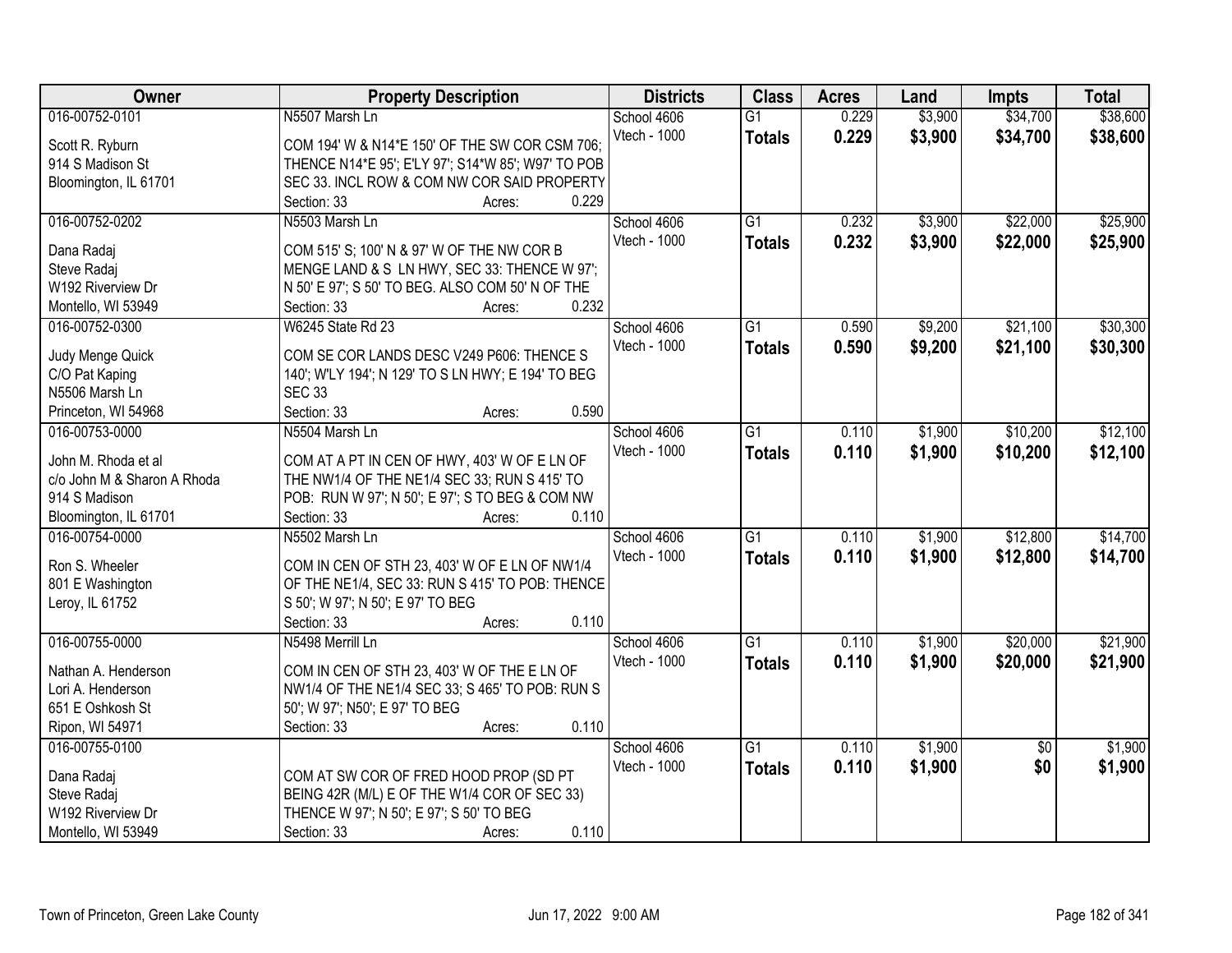| Owner                               | <b>Property Description</b>                  |        | <b>Districts</b> | <b>Class</b> | <b>Acres</b>    | Land  | <b>Impts</b> | <b>Total</b>    |          |
|-------------------------------------|----------------------------------------------|--------|------------------|--------------|-----------------|-------|--------------|-----------------|----------|
| 016-00756-0000                      | N5534 County Rd C                            |        |                  | School 4606  | $\overline{G1}$ | 4.901 | \$45,100     | \$1,000         | \$46,100 |
| John M. Rhoda et al                 | LOT 1 CERTIFIED SURVEY MAP 837 V3 SEC 33 EXC |        |                  | Vtech - 1000 | <b>Totals</b>   | 4.901 | \$45,100     | \$1,000         | \$46,100 |
| c/o John M & Sharon A Rhoda         | THAT PCL AS DESC V480 P311 SUBJ TO ROW AS    |        |                  |              |                 |       |              |                 |          |
| 914 S Madison St                    | <b>DESC V473 P398</b>                        |        |                  |              |                 |       |              |                 |          |
| Bloomington, IL 61701               | Section: 33                                  | Acres: | 4.901            |              |                 |       |              |                 |          |
| 016-00756-0100                      | County Rd C                                  |        |                  | School 4606  | $\overline{G1}$ | 0.960 | \$12,100     | \$0             | \$12,100 |
| John M. Rhoda et al                 | LOT 1 CERTIFIED SURVEY MAP 2396 V11 SEC 33   |        |                  | Vtech - 1000 | <b>Totals</b>   | 0.960 | \$12,100     | \$0             | \$12,100 |
| c/o Dana Radaj                      |                                              |        |                  |              |                 |       |              |                 |          |
| 914 S Madison St                    |                                              |        |                  |              |                 |       |              |                 |          |
| Bloomington, IL 61701               | Section: 33                                  | Acres: | 0.960            |              |                 |       |              |                 |          |
| 016-00756-0101                      | N5434 County Rd C                            |        |                  | School 4606  | G1              | 8.450 | \$55,000     | \$33,500        | \$88,500 |
|                                     |                                              |        |                  | Vtech - 1000 | <b>Totals</b>   | 8.450 | \$55,000     | \$33,500        | \$88,500 |
| Phillip J. Kasuboski et al          | LOT 2 CERTIFIED SURVEY MAP 2396 V11 SEC 33   |        |                  |              |                 |       |              |                 |          |
| c/o Phillip J & Susan J Kasuboski   |                                              |        |                  |              |                 |       |              |                 |          |
| N6690 Metovale Rd                   |                                              |        | 8.450            |              |                 |       |              |                 |          |
| Brandon, WI 53919<br>016-00756-0200 | Section: 33<br>N5515 County Rd C             | Acres: |                  | School 4606  | $\overline{G1}$ | 0.035 | \$600        |                 | \$600    |
|                                     |                                              |        |                  | Vtech - 1000 |                 |       |              | \$0             |          |
| Nathan A. Henderson et al           | THAT PART LOT 1 CERTIFIED SURVEY MAP 706 AS  |        |                  |              | <b>Totals</b>   | 0.035 | \$600        | \$0             | \$600    |
| 651 E Oshkosh St                    | DESC V480 P311 SEC 33                        |        |                  |              |                 |       |              |                 |          |
| Ripon, WI 54971                     |                                              |        |                  |              |                 |       |              |                 |          |
|                                     | Section: 33                                  | Acres: | 0.035            |              |                 |       |              |                 |          |
| 016-00756-0300                      | W6235 State Rd 23                            |        |                  | School 4606  | $\overline{G1}$ | 0.709 | \$10,100     | \$24,300        | \$34,400 |
| Mark A. Baker                       | LOT 1 CERTIFIED SURVEY MAP 2983 V15          |        |                  | Vtech - 1000 | <b>Totals</b>   | 0.709 | \$10,100     | \$24,300        | \$34,400 |
| W6235 State Rd 23                   |                                              |        |                  |              |                 |       |              |                 |          |
| Princeton, WI 54968                 |                                              |        |                  |              |                 |       |              |                 |          |
|                                     | Section: 33                                  | Acres: | 0.709            |              |                 |       |              |                 |          |
| 016-00756-0400                      | N5515 County Rd C                            |        |                  | School 4606  | $\overline{G1}$ | 1.016 | \$19,200     | \$73,000        | \$92,200 |
| Mas Rentals, LLC                    | LOT 2 CERTIFIED SURVEY MAP 2983 V15          |        |                  | Vtech - 1000 | <b>Totals</b>   | 1.016 | \$19,200     | \$73,000        | \$92,200 |
| c/o Mas Rentals, LLC                |                                              |        |                  |              |                 |       |              |                 |          |
| PO Box 255                          |                                              |        |                  |              |                 |       |              |                 |          |
| Berlin, WI 54923                    | Section: 33                                  | Acres: | 1.016            |              |                 |       |              |                 |          |
| 016-00757-0000                      |                                              |        |                  | School 4606  | $\overline{G1}$ | 0.184 | \$2,000      | $\overline{50}$ | \$2,000  |
|                                     |                                              |        |                  | Vtech - 1000 | G <sub>5</sub>  | 1.357 | \$1,200      | \$0             | \$1,200  |
| Lori A. Henderson et al             | LOT 1 CERTIFIED SURVEY MAP 2513 V12 SEC 33   |        |                  |              | <b>Totals</b>   | 1.541 | \$3,200      | \$0             | \$3,200  |
| c/o Nathan A. Henderson             |                                              |        |                  |              |                 |       |              |                 |          |
| 651 E Oshkosh St                    |                                              |        |                  |              |                 |       |              |                 |          |
| Ripon, WI 54971                     | Section: 33                                  | Acres: | 1.541            |              |                 |       |              |                 |          |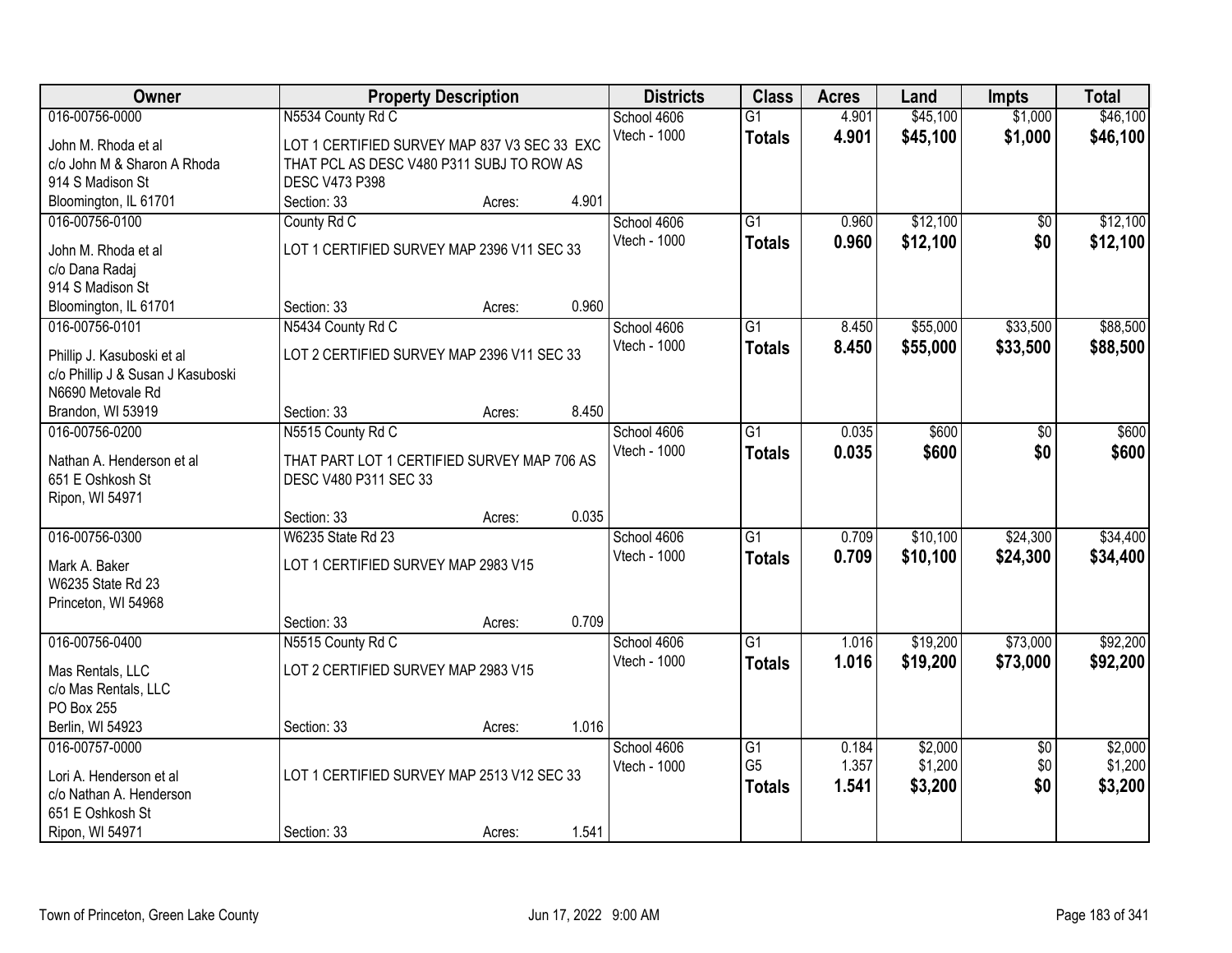| Owner                                 | <b>Property Description</b>                               |        |       | <b>Districts</b> | <b>Class</b>    | <b>Acres</b> | Land     | <b>Impts</b> | <b>Total</b> |
|---------------------------------------|-----------------------------------------------------------|--------|-------|------------------|-----------------|--------------|----------|--------------|--------------|
| 016-00758-0000                        |                                                           |        |       | School 4606      | $\overline{G1}$ | 2.570        | \$24,800 | \$10,300     | \$35,100     |
| Lakeia Jones                          | LOT 1 CERTIFIED SURVEY MAP 631 V3 SEC 33                  |        |       | Vtech - 1000     | <b>Totals</b>   | 2.570        | \$24,800 | \$10,300     | \$35,100     |
| 4001 W Capitol Dr                     |                                                           |        |       |                  |                 |              |          |              |              |
| Milwaukee, WI 53216                   |                                                           |        |       |                  |                 |              |          |              |              |
|                                       | Section: 33                                               | Acres: | 2.570 |                  |                 |              |          |              |              |
| 016-00758-0100                        | N5465 County Rd C                                         |        |       | School 4606      | $\overline{G1}$ | 2.000        | \$19,800 | \$16,600     | \$36,400     |
| Howard Group, LLC                     | COM 310' (M/L) S OF THE NW COR OF THE SW1/4 OF            |        |       | Vtech - 1000     | <b>Totals</b>   | 2.000        | \$19,800 | \$16,600     | \$36,400     |
| c/o Howard Group, LLC                 | THE NE1/4 SEC 33: E 600' (M/L) TO CTH C; SW ALG           |        |       |                  |                 |              |          |              |              |
| 2455 W Woodbury Ln                    | HWY 195' (M/L); W 485' (M/L) TO W LN OF 1/4-1/4; N        |        |       |                  |                 |              |          |              |              |
| Glendale, WI 53209                    | Section: 33                                               | Acres: | 2.000 |                  |                 |              |          |              |              |
| 016-00758-0200                        | N5469 County Rd C                                         |        |       | School 4606      | $\overline{G1}$ | 2.468        | \$23,900 | \$26,600     | \$50,500     |
| Cleveland Spell et al                 | LOT 1 CERTIFIED SURVEY MAP 824 V3 SEC 33                  |        |       | Vtech - 1000     | <b>Totals</b>   | 2.468        | \$23,900 | \$26,600     | \$50,500     |
| c/o Cleveland & Linda J Spell         |                                                           |        |       |                  |                 |              |          |              |              |
| 5625 W Brown Deer Rd Apt 212          |                                                           |        |       |                  |                 |              |          |              |              |
| Milwaukee, WI 53223                   | Section: 33                                               | Acres: | 2.468 |                  |                 |              |          |              |              |
| 016-00758-0300                        | N5499 Merrill Ln                                          |        |       | School 4606      | G1              | 1.770        | \$18,100 | \$22,900     | \$41,000     |
|                                       |                                                           |        |       | Vtech - 1000     | <b>Totals</b>   | 1.770        | \$18,100 | \$22,900     | \$41,000     |
| Nathan A. Henderson                   | COM 633' (M/L) N OF PARCEL 759 SEC 33: N 80'; E           |        |       |                  |                 |              |          |              |              |
| Lori A. Henderson<br>651 E Oshkosh St | TO CTH "C"; SW'LY ALG CTH "C" TO PT E OF BEG; W<br>TO BEG |        |       |                  |                 |              |          |              |              |
| Ripon, WI 54971                       | Section: 33                                               | Acres: | 1.770 |                  |                 |              |          |              |              |
| 016-00758-0400                        | N5435 County Rd C                                         |        |       | School 4606      | $\overline{G1}$ | 1.480        | \$16,000 | \$14,400     | \$30,400     |
|                                       |                                                           |        |       | Vtech - 1000     | <b>Totals</b>   | 1.480        | \$16,000 | \$14,400     | \$30,400     |
| James L. Roach Jr                     | COM IN THE NW COR OF ADELINE MENGE PROP:                  |        |       |                  |                 |              |          |              |              |
| N5435 County Rd C                     | RUN N 159'; E'LY TO CTH "C"; SW'LY ALG CTH "C" TO         |        |       |                  |                 |              |          |              |              |
| Princeton, WI 54968                   | N LN OF MENGE PROP; W ALG N LN OF MENGE                   |        |       |                  |                 |              |          |              |              |
|                                       | Section: 33                                               | Acres: | 1.480 |                  |                 |              |          |              |              |
| 016-00759-0000                        | N5407 County Rd C                                         |        |       | School 4606      | G1              | 1.000        | \$19,000 | \$11,800     | \$30,800     |
| Steven R. Emery                       | COM AT INTER OF CTH "C" & MARQUETTE CO LINE               |        |       | Vtech - 1000     | <b>Totals</b>   | 1.000        | \$19,000 | \$11,800     | \$30,800     |
| N5407 County Rd C                     | SEC 33 RUN N 315' (M/L); E 358' (M/L) TO CTH "C";         |        |       |                  |                 |              |          |              |              |
| Princeton, WI 54968                   | SW'LY ALG SAID ROAD 479' TO POB                           |        |       |                  |                 |              |          |              |              |
|                                       | Section: 33                                               | Acres: | 1.000 |                  |                 |              |          |              |              |
| 016-00759-0200                        | N5406 County Rd C                                         |        |       | School 4606      | $\overline{G1}$ | 1.740        | \$8,900  | \$17,700     | \$26,600     |
| Phillip J. Kasuboski et al            | LOT 1 CERTIFIED SURVEY MAP 534 V2 SEC 33                  |        |       | Vtech - 1000     | <b>Totals</b>   | 1.740        | \$8,900  | \$17,700     | \$26,600     |
| c/o Phillip J. Kasuboski              |                                                           |        |       |                  |                 |              |          |              |              |
| N6690 Metovale Rd                     |                                                           |        |       |                  |                 |              |          |              |              |
| Brandon, WI 53919                     | Section: 33                                               | Acres: | 1.740 |                  |                 |              |          |              |              |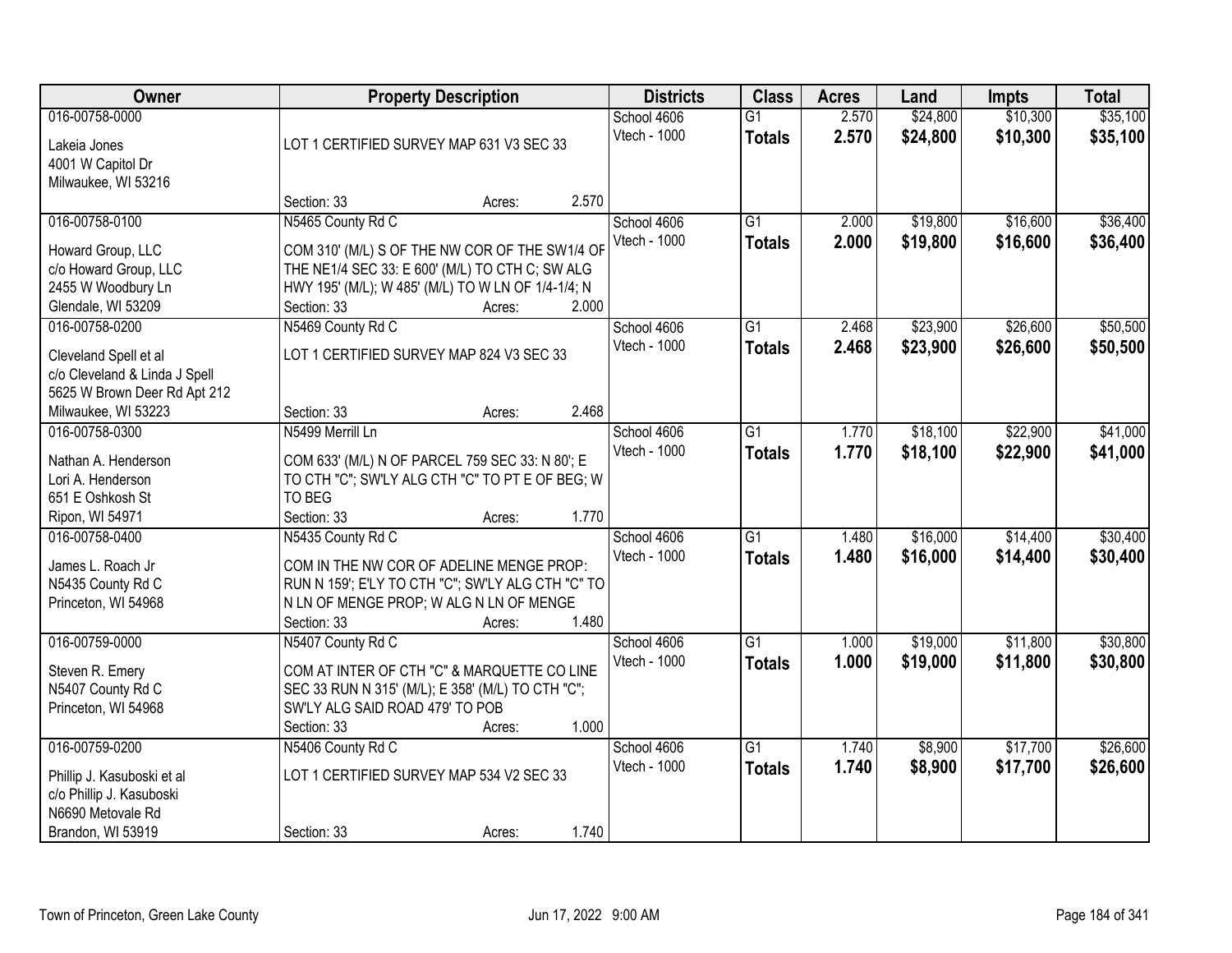| Owner                          | <b>Property Description</b>                      | <b>Districts</b> | <b>Class</b>     | <b>Acres</b> | Land      | <b>Impts</b>    | <b>Total</b> |
|--------------------------------|--------------------------------------------------|------------------|------------------|--------------|-----------|-----------------|--------------|
| 016-00759-0300                 | N5402 County Rd C                                | School 4606      | $\overline{G5}$  | 3.000        | \$2,600   | $\overline{50}$ | \$2,600      |
| Phillip J. Kasuboski et al     | COM IN CEN SEC 33: E 201.20' TO POB; E TO RIVER; | Vtech - 1000     | <b>Totals</b>    | 3.000        | \$2,600   | \$0             | \$2,600      |
| c/o Phillip J. Kasuboski       | NE'LY ALG RIVER TO PT 4R S OF TOWNSEND PROP:     |                  |                  |              |           |                 |              |
| N6690 Metovale Rd              | NW TO NE COR CERTIFIED SURVEY MAP 534; SW        |                  |                  |              |           |                 |              |
| Brandon, WI 53919              | 3.000<br>Section: 33<br>Acres:                   |                  |                  |              |           |                 |              |
| 016-00760-0100                 | <b>Bend Rd</b>                                   | School 4606      | G4               | 46.540       | \$7,200   | \$0             | \$7,200      |
|                                |                                                  | Vtech - 1000     | G <sub>5</sub>   | 72.060       | \$72,000  | \$0             | \$72,000     |
| Thomas P. Rogers               | LOT 1 CERTIFIED SURVEY MAP 3460 V19; INCL 33'    |                  | G5M              | 16.400       | \$24,600  | \$0             | \$24,600     |
| Shannon L. Rogers              | ESMT TO BEND RD AS DESC IN DOC 381857            |                  | <b>Totals</b>    | 135.000      | \$103,800 | \$0             | \$103,800    |
| 242 Moraine Dr                 |                                                  |                  |                  |              |           |                 |              |
| Ripon, WI 54971                | 135.000<br>Section: 33<br>Acres:                 |                  |                  |              |           |                 |              |
| 016-00761-0000                 |                                                  | School 4606      | $\overline{G4}$  | 4.000        | \$800     | \$0             | \$800        |
| Gary E. Greget                 | COM AT SE COR OF SEC 33: W 1.94CH; N (VAR5*E)    | Vtech - 1000     | G <sub>5</sub>   | 5.053        | \$2,600   | \$0             | \$2,600      |
| N5207 Bend Rd                  | TO RIVER; DOWN RIVER TO E LN OF SEC 33; S ALG    |                  | G <sub>5</sub> M | 2.000        | \$1,500   | \$0             | \$1,500      |
| Princeton, WI 54968            | E LN OF SEC TO BEG; EXC S2R THEREOF, SEC 33      |                  | <b>Totals</b>    | 11.053       | \$4,900   | \$0             | \$4,900      |
|                                | Section: 33<br>11.053<br>Acres:                  |                  |                  |              |           |                 |              |
| 016-00763-0000                 |                                                  | School 4606      | G5               | 19.600       | \$27,500  | $\sqrt[6]{30}$  | \$27,500     |
|                                |                                                  | Vtech - 1000     |                  | 19.600       | \$27,500  | \$0             | \$27,500     |
| Randy B. Horton                | THAT PART OF GOVT LOT 5 LYING IN THE NW1/4 OF    |                  | <b>Totals</b>    |              |           |                 |              |
| Virginia L. Horton             | THE SE1/4 SEC 33                                 |                  |                  |              |           |                 |              |
| N5020 County Rd C              |                                                  |                  |                  |              |           |                 |              |
| Princeton, WI 54968            | 19.600<br>Section: 33<br>Acres:                  |                  |                  |              |           |                 |              |
| 016-00764-0000                 |                                                  | School 4606      | $\overline{G5}$  | 17.340       | \$24,300  | $\overline{50}$ | \$24,300     |
|                                | THAT PART OF GOVT LOT 4 LYING IN THE SW1/4 OF    | Vtech - 1000     | <b>Totals</b>    | 17.340       | \$24,300  | \$0             | \$24,300     |
| Randy B. Horton                | THE SE1/4 SEC 33 EXC A TRIANGULAR PARCEL OF      |                  |                  |              |           |                 |              |
| Virginia L. Horton             |                                                  |                  |                  |              |           |                 |              |
| N5020 County Rd C              | ABOUT 2.26 AC LYING IN THE SW COR<br>17.340      |                  |                  |              |           |                 |              |
| Princeton, WI 54968            | Section: 33<br>Acres:                            |                  |                  |              |           |                 |              |
| 016-00764-0100                 | County Rd C                                      | School 4606      | $\overline{G5}$  | 2.260        | \$1,900   | $\sqrt{$0}$     | \$1,900      |
| John J. Brillowski et al       | COM SW COR OF THE SE1/4 SEC 33: E 401.95';       | Vtech - 1000     | <b>Totals</b>    | 2.260        | \$1,900   | \$0             | \$1,900      |
| c/o John J & Beth A Brillowski | N44*01'50"W TO W LN SE1/4; S TO BEG              |                  |                  |              |           |                 |              |
| 9201 S 94th St                 |                                                  |                  |                  |              |           |                 |              |
| Franklin, WI 53132             | 2.260<br>Section: 33<br>Acres:                   |                  |                  |              |           |                 |              |
| 016-00765-0100                 | N5201 Bend Rd                                    | School 4606      | G1               | 2.000        | \$29,600  | \$72,900        | \$102,500    |
|                                |                                                  | Vtech - 1000     | G4               | 5.460        | \$900     | \$0             | \$900        |
| John Coda                      | LOT 2 CERTIFIED SURVEY MAP 3460 V19; INCL 33'    |                  | <b>Totals</b>    | 7.460        | \$30,500  | \$72,900        | \$103,400    |
| N5201 Bend Rd                  | ESMT TO BEND RD AS DESC IN DOC 383857; SUBJ      |                  |                  |              |           |                 |              |
| Princeton, WI 54968            | TO ESMT AS SHOWN ON CSM 3460                     |                  |                  |              |           |                 |              |
|                                | 7.460<br>Section: 33<br>Acres:                   |                  |                  |              |           |                 |              |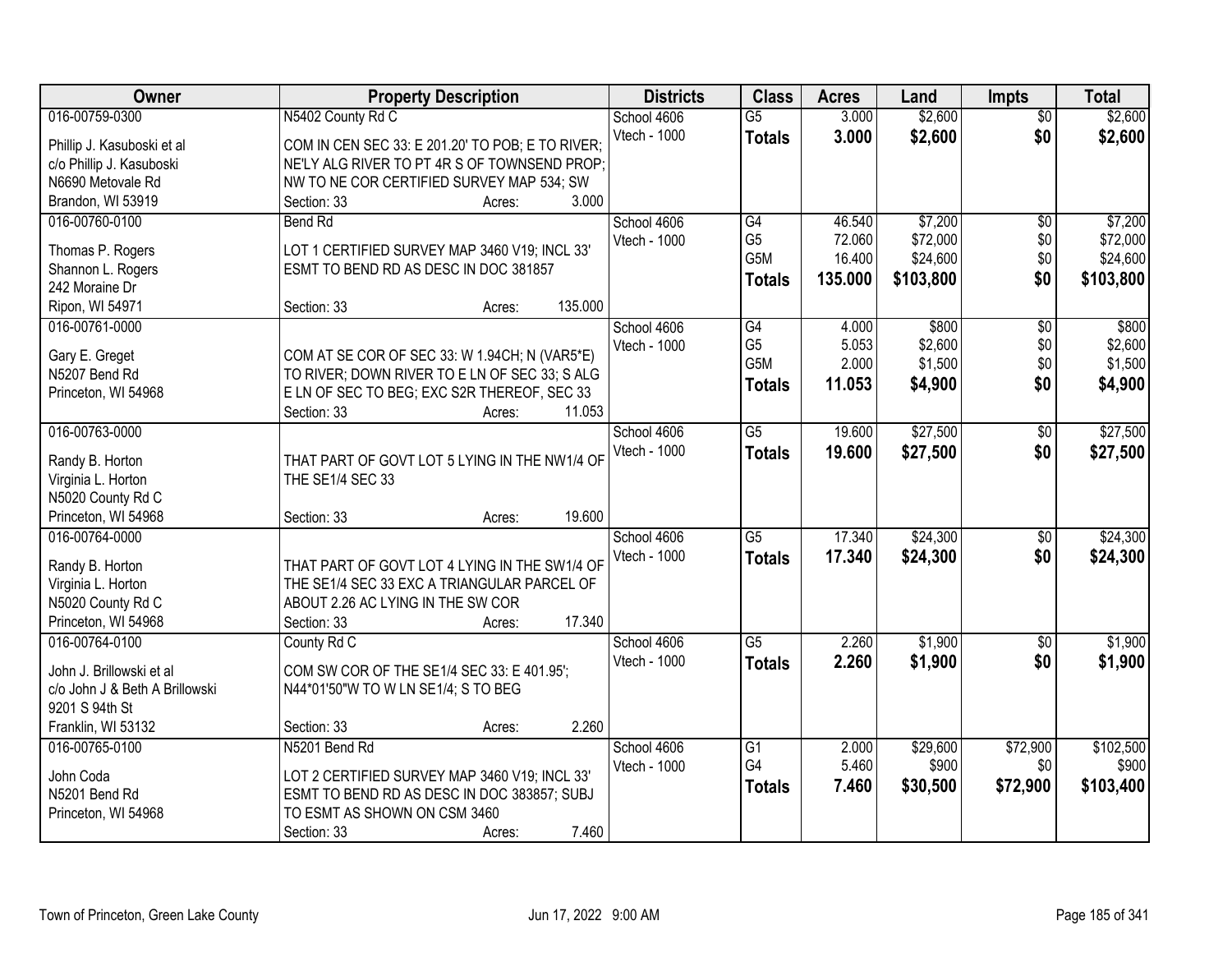| Owner                      | <b>Property Description</b>                                                  | <b>Districts</b> | <b>Class</b>         | <b>Acres</b>     | Land                | <b>Impts</b>    | <b>Total</b>        |
|----------------------------|------------------------------------------------------------------------------|------------------|----------------------|------------------|---------------------|-----------------|---------------------|
| 016-00766-0100             | W5798 State Rd 23                                                            | School 4606      | $\overline{G1}$      | 2.500            | \$26,800            | \$73,100        | \$99,900            |
| Timothy G. Gresl           | LOT 1 CERTIFIED SURVEY MAP 1859 V8 AS                                        | Vtech - 1000     | G <sub>2</sub>       | 0.500            | \$8,500             | \$40,300        | \$48,800            |
| W5798 Hwy 23               | CORRECTED IN V393 P330 & COM SW COR                                          |                  | <b>Totals</b>        | 3.000            | \$35,300            | \$113,400       | \$148,700           |
| Princeton, WI 54968        | THEREOF; THENCE S61*W 83.89'; N 392.98'; E 73.09';                           |                  |                      |                  |                     |                 |                     |
|                            | 3.000<br>Section: 34<br>Acres:                                               |                  |                      |                  |                     |                 |                     |
| 016-00766-0200             | <b>W5801 State Rd 23</b>                                                     | School 4606      | G1                   | 7.000            | \$51,200            | \$41,200        | \$92,400            |
|                            |                                                                              | Vtech - 1000     | <b>Totals</b>        | 7.000            | \$51,200            | \$41,200        | \$92,400            |
| Ollie L. Benton Jr         | LOT 1 CERTIFIED SURVEY MAP 2300 V10 (RES CSM                                 |                  |                      |                  |                     |                 |                     |
| Linda J. Benton            | 2289 V10) SEC 34                                                             |                  |                      |                  |                     |                 |                     |
| 6219 W Boehlke Ave         | 7.000<br>Section: 34                                                         |                  |                      |                  |                     |                 |                     |
| Milwaukee, WI 53223        | Acres:                                                                       |                  |                      |                  |                     |                 |                     |
| 016-00766-0300             | W5721 State Rd 23                                                            | School 4606      | G1<br>G <sub>5</sub> | 3.000            | \$48,100<br>\$5,200 | \$235,300       | \$283,400           |
| Louis Kuhn                 | GOVT LOT 8 SEC 34; EXC THAT PART FOR HWY                                     | Vtech - 1000     | G <sub>6</sub>       | 10.305<br>16.550 | \$24,800            | \$0<br>\$0      | \$5,200<br>\$24,800 |
| W5721 State Rd 23          | PURPOSES EXC A PARCEL IN THE NE COR                                          |                  |                      |                  |                     |                 |                     |
| Princeton, WI 54968        | THEREOF EXC THAT PART LOT 1 CSM 1859 LYING                                   |                  | <b>Totals</b>        | 29.855           | \$78,100            | \$235,300       | \$313,400           |
|                            | 29.855<br>Section: 34<br>Acres:                                              |                  |                      |                  |                     |                 |                     |
| 016-00766-0400             | <b>Manthey Ln</b>                                                            | School 4606      | $\overline{G1}$      | 0.450            | \$3,300             | \$0             | \$3,300             |
|                            |                                                                              | Vtech - 1000     | <b>Totals</b>        | 0.450            | \$3,300             | \$0             | \$3,300             |
| William H. Clayton         | COM AT NE COR LOT 1 CSM 2300; E 121.34; TO POB;                              |                  |                      |                  |                     |                 |                     |
| 709 Broad St               | E 327.01'; S68?E 33.88'; S01?W 15.87'; S79?W 319.10';<br>N26?W 97.98' TO POB |                  |                      |                  |                     |                 |                     |
| Menasha, WI 54952          | Section: 34<br>0.450                                                         |                  |                      |                  |                     |                 |                     |
| 016-00767-0000             | Acres:<br>W5803 State Rd 23                                                  |                  | $\overline{G1}$      | 14.030           | \$69,600            | $\overline{50}$ | \$69,600            |
|                            |                                                                              | School 4606      |                      |                  |                     |                 |                     |
| C L Rod & Gun Club Johnson | PART OF THE NW1/4 OF THE NE1/4 SEC 34 AS DESC                                | Vtech - 1000     | <b>Totals</b>        | 14.030           | \$69,600            | \$0             | \$69,600            |
| 3376 N Buffum St           | V390 P258 EXC THAT PART LOT 1 CSM 1859 LYING                                 |                  |                      |                  |                     |                 |                     |
| Milwaukee, WI 53212        | THEREIN & EXC COM SW COR CSM 1859; THENCE                                    |                  |                      |                  |                     |                 |                     |
|                            | 14.030<br>Section: 34<br>Acres:                                              |                  |                      |                  |                     |                 |                     |
| 016-00767-0100             | N5571 Sandcrest Ln                                                           | School 4606      | $\overline{G1}$      | 0.490            | \$8,300             | \$22,200        | \$30,500            |
| <b>Donald Cheers</b>       | LOT 1 OF CERTIFIED SURVEY MAP 1021 V4 SEC 34                                 | Vtech - 1000     | <b>Totals</b>        | 0.490            | \$8,300             | \$22,200        | \$30,500            |
| N5571 Sandcrest Ln         |                                                                              |                  |                      |                  |                     |                 |                     |
|                            |                                                                              |                  |                      |                  |                     |                 |                     |
| Princeton, WI 54968        | 0.490<br>Section: 34                                                         |                  |                      |                  |                     |                 |                     |
| 016-00767-0200             | Acres:<br>N5577 Sandcrest Ln                                                 | School 4606      | $\overline{G1}$      | 0.470            | \$8,000             | \$17,600        | \$25,600            |
|                            |                                                                              |                  |                      |                  |                     |                 |                     |
| Elgee Brooks et al         | LOT 2 OF CERTIFIED SURVEY MAP 1021 V4 SEC 34                                 | Vtech - 1000     | <b>Totals</b>        | 0.470            | \$8,000             | \$17,600        | \$25,600            |
| c/o Harry & Elgee Brooks   |                                                                              |                  |                      |                  |                     |                 |                     |
| 4350 N 14th St             |                                                                              |                  |                      |                  |                     |                 |                     |
| Milwaukee, WI 53209        | 0.470<br>Section: 34<br>Acres:                                               |                  |                      |                  |                     |                 |                     |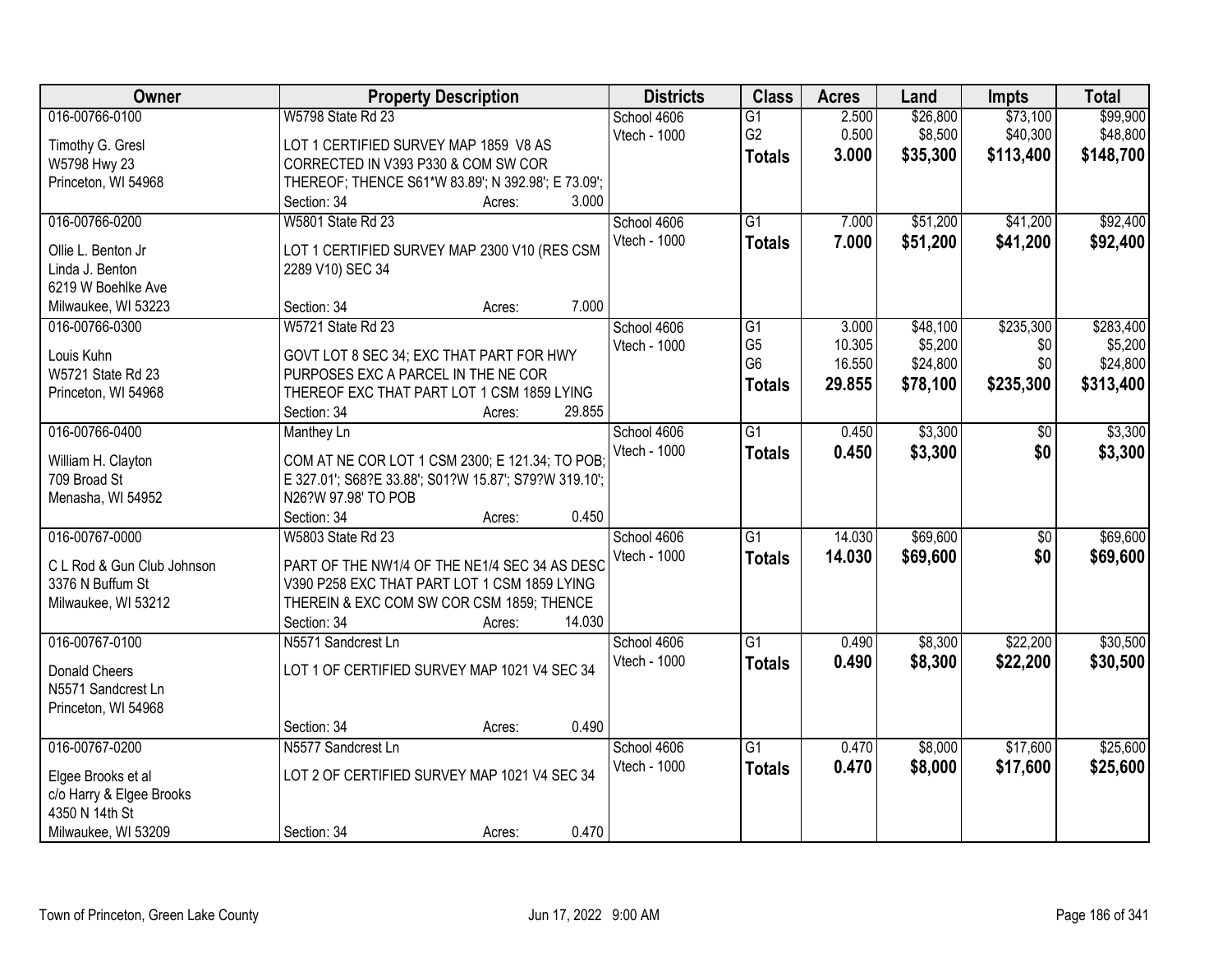| Owner                                      | <b>Property Description</b>                                                        | <b>Districts</b> | <b>Class</b>    | <b>Acres</b> | Land     | <b>Impts</b>    | <b>Total</b> |
|--------------------------------------------|------------------------------------------------------------------------------------|------------------|-----------------|--------------|----------|-----------------|--------------|
| 016-00767-0500                             | N5583 Sandcrest Ln                                                                 | School 4606      | $\overline{G1}$ | 0.450        | \$7,600  | \$14,300        | \$21,900     |
| Curtis Longs et al                         | LOT 1 OF CERTIFIED SURVEY MAP 1082                                                 | Vtech - 1000     | <b>Totals</b>   | 0.450        | \$7,600  | \$14,300        | \$21,900     |
| c/o Curtis & Roberta Longs                 | (FORMERLY PT OF LOT 3 CERTIFIED SURVEY MAP                                         |                  |                 |              |          |                 |              |
| 328 E Townsend St                          | 1021) SEC 34                                                                       |                  |                 |              |          |                 |              |
| Milwaukee, WI 53212                        | 0.450<br>Section: 34<br>Acres:                                                     |                  |                 |              |          |                 |              |
| 016-00768-0000                             | W5902 State Rd 23                                                                  | School 4606      | $\overline{G1}$ | 2.250        | \$24,200 | \$51,000        | \$75,200     |
|                                            |                                                                                    | Vtech - 1000     | <b>Totals</b>   | 2.250        | \$24,200 | \$51,000        | \$75,200     |
| <b>Michael Pierce</b>                      | THE W 10R OF GOVT LOT 7 SEC 34; EXC LOT 2 CSM                                      |                  |                 |              |          |                 |              |
| W5902 State Rd 23                          | 270; ALSO EXC PARCEL 4 HWY PROJ #4792 IN 1938                                      |                  |                 |              |          |                 |              |
| Princeton, WI 54968                        | AS REC'D IN V101 P200                                                              |                  |                 |              |          |                 |              |
|                                            | 2.250<br>Section: 34<br>Acres:                                                     |                  |                 |              |          |                 |              |
| 016-00769-0000                             | W5913 State Rd 23                                                                  | School 4606      | $\overline{G1}$ | 1.033        | \$29,900 | \$900           | \$30,800     |
| Derek A. Crivello                          | COM MC BETWEEN GL'S 2 & 3 SEC 34: N76*W 135'; N                                    | Vtech - 1000     | <b>Totals</b>   | 1.033        | \$29,900 | \$900           | \$30,800     |
| N5655 Oak Tree Acres                       | TO HWY 23; N86*E 300'; S03*E 150'; N76*W 169.80' TC                                |                  |                 |              |          |                 |              |
| Princeton, WI 54968                        | BEG (BEING LOT 2 CSM 270 & PT NW NE)                                               |                  |                 |              |          |                 |              |
|                                            | 1.033<br>Section: 34<br>Acres:                                                     |                  |                 |              |          |                 |              |
| 016-00770-0000                             | <b>W5897 State Rd 23</b>                                                           | School 4606      | G1              | 0.410        | \$11,900 | \$14,100        | \$26,000     |
|                                            |                                                                                    | Vtech - 1000     | <b>Totals</b>   | 0.410        | \$11,900 | \$14,100        | \$26,000     |
| Wanetta Et Al Hazelwood                    | LOT 1 OF CERTIFIED SURVEY MAP 270 V1 SEC 34<br>ALSO LANDS N OF SAID LOT & S OF HWY |                  |                 |              |          |                 |              |
| 7849 N Edgeworth Dr<br>Milwaukee, WI 53223 |                                                                                    |                  |                 |              |          |                 |              |
|                                            | 0.410<br>Section: 34                                                               |                  |                 |              |          |                 |              |
| 016-00771-0000                             | Acres:<br>W5875 State Highway 23 Unit 9                                            | School 4606      | $\overline{G1}$ | 3.100        | \$71,900 | \$80,600        | \$152,500    |
|                                            |                                                                                    | Vtech - 1000     |                 | 3.100        |          |                 |              |
| C L Rod & Gun Club Johnson                 | LOT 1 OF CERTIFIED SURVEY MAP 1526 V6 SEC 34                                       |                  | <b>Totals</b>   |              | \$71,900 | \$80,600        | \$152,500    |
| 3376 N Buffum St                           | (A RES OF LOTS 1 & 2 CSM 26-A & LAND E & ADJ).                                     |                  |                 |              |          |                 |              |
| Milwaukee, WI 53212                        | SUBJ TO ESMT DESC IN DOC 398825                                                    |                  |                 |              |          |                 |              |
|                                            | 3.100<br>Section: 34<br>Acres:                                                     |                  |                 |              |          |                 |              |
| 016-00772-0000                             |                                                                                    | School 4606      | $\overline{G5}$ | 10.000       | \$8,500  | $\sqrt{6}$      | \$8,500      |
| Jeffrey Fuller                             | THE E 10 ACRES OF THE W 16 ACRES GOVT LOT 2                                        | Vtech - 1000     | <b>Totals</b>   | 10.000       | \$8,500  | \$0             | \$8,500      |
| Katherine Fuller                           | <b>SEC 34</b>                                                                      |                  |                 |              |          |                 |              |
| N4830 County Hwy M                         |                                                                                    |                  |                 |              |          |                 |              |
| Delavan, WI 53115                          | 10.000<br>Section: 34<br>Acres:                                                    |                  |                 |              |          |                 |              |
| 016-00772-0100                             |                                                                                    | School 4606      | $\overline{G5}$ | 6.000        | \$5,100  | $\overline{50}$ | \$5,100      |
|                                            |                                                                                    | Vtech - 1000     | <b>Totals</b>   | 6.000        | \$5,100  | \$0             | \$5,100      |
| Jeffrey Fuller                             | THE W 11R (M/L) OF GOVT LOT 2 SEC 34                                               |                  |                 |              |          |                 |              |
| Katherine Fuller                           |                                                                                    |                  |                 |              |          |                 |              |
| N4830 County Hwy M                         |                                                                                    |                  |                 |              |          |                 |              |
| Delavan, WI 53115                          | 6.000<br>Section: 34<br>Acres:                                                     |                  |                 |              |          |                 |              |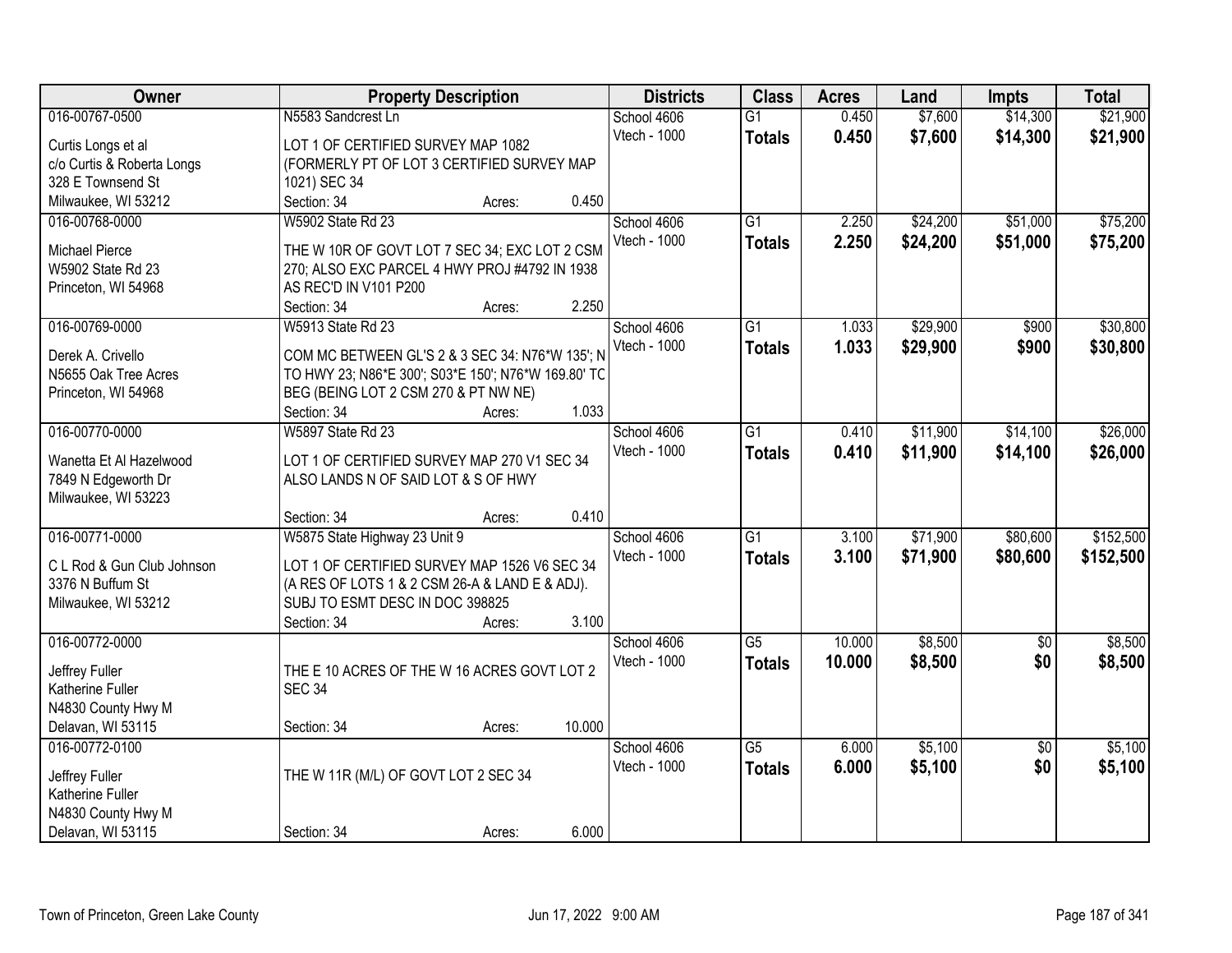| Owner                                                                                           |                                                                                                                                                       | <b>Property Description</b> |        |                             | <b>Class</b>                     | <b>Acres</b>     | Land                 | <b>Impts</b>           | <b>Total</b>         |
|-------------------------------------------------------------------------------------------------|-------------------------------------------------------------------------------------------------------------------------------------------------------|-----------------------------|--------|-----------------------------|----------------------------------|------------------|----------------------|------------------------|----------------------|
| 016-00773-0000<br>Jeffrey Fuller<br>Katherine Fuller                                            | THE E 20R OF THE W 51R OF GOVT LOT 2 SEC 34                                                                                                           |                             |        | School 4606<br>Vtech - 1000 | $\overline{G5}$<br><b>Totals</b> | 10.000<br>10.000 | \$8,500<br>\$8,500   | $\overline{50}$<br>\$0 | \$8,500<br>\$8,500   |
| N4830 County Hwy M<br>Delavan, WI 53115                                                         | Section: 34                                                                                                                                           | Acres:                      | 10.000 |                             |                                  |                  |                      |                        |                      |
| 016-00774-0000<br>Jeffrey Fuller<br>Katherine Fuller<br>N4830 County Hwy M                      | THE E 29R (M/L) OF GOVT LOT 2 SEC 34                                                                                                                  |                             |        | School 4606<br>Vtech - 1000 | $\overline{G5}$<br><b>Totals</b> | 12.000<br>12.000 | \$10,200<br>\$10,200 | $\overline{50}$<br>\$0 | \$10,200<br>\$10,200 |
| Delavan, WI 53115                                                                               | Section: 34                                                                                                                                           | Acres:                      | 12.000 |                             |                                  |                  |                      |                        |                      |
| 016-00775-0000<br>Jeffrey Fuller<br>Katherine Fuller<br>N4830 County Hwy M<br>Delavan, WI 53115 | THAT PART OF GOVT LOT 1 BOUNDED ON THE N &<br>E BY THE FOX RIVER; ON THE S BY THE BAYOU &<br>ON THE W BY THE W LN OF GOVT LOT 1 SEC 34<br>Section: 34 | Acres:                      | 18.000 | School 4606<br>Vtech - 1000 | G5<br><b>Totals</b>              | 18.000<br>18.000 | \$15,300<br>\$15,300 | \$0<br>\$0             | \$15,300<br>\$15,300 |
| 016-00776-0000<br>Louis Kuhn<br>W5721 State Rd 23<br>Princeton, WI 54968                        | State Highway 23<br>GOVT LOT 9 SEC 34<br>Section: 34                                                                                                  | Acres:                      | 29.410 | School 4606<br>Vtech - 1000 | G5<br><b>Totals</b>              | 29.410<br>29.410 | \$25,000<br>\$25,000 | \$0<br>\$0             | \$25,000<br>\$25,000 |
| 016-00777-0000<br>Brad M. Hodor<br>8923 S 83rd Ave<br>Hickory Hills, IL 60457                   | State Highway 23<br>LOT 1 CERTIFIED SURVEY MAP 3082 V16<br>Section: 34                                                                                | Acres:                      | 5.051  | School 4606<br>Vtech - 1000 | $\overline{G1}$<br><b>Totals</b> | 5.051<br>5.051   | \$11,500<br>\$11,500 | $\overline{50}$<br>\$0 | \$11,500<br>\$11,500 |
| 016-00777-0100<br>Brad M. Hodor<br>8923 S 83rd Ave<br>Hickory Hills, IL 60457                   | State Highway 23<br>LOT 2 CERTIFIED SURVEY MAP 3082 V16 SUBJ TO<br>10' ELEC ESMT<br>Section: 34                                                       | Acres:                      | 3.086  | School 4606<br>Vtech - 1000 | $\overline{G1}$<br><b>Totals</b> | 3.086<br>3.086   | \$14,600<br>\$14,600 | $\overline{60}$<br>\$0 | \$14,600<br>\$14,600 |
| 016-00777-0200<br>Mary M Pierce Living Trust<br>5908 E Open Meadow<br>Mc Farlin, WI 53558       | W5902 State Highway 23<br>COM AT THE N1/4 COR SEC 34: THE W 345.43' S<br>614.96'; E ON N LIN STH 23 TO E LN OF NW1/4; N<br>594.60<br>Section: 34      | Acres:                      | 4.810  | School 4606<br>Vtech - 1000 | $\overline{G1}$<br><b>Totals</b> | 4.810<br>4.810   | \$28,000<br>\$28,000 | $\overline{50}$<br>\$0 | \$28,000<br>\$28,000 |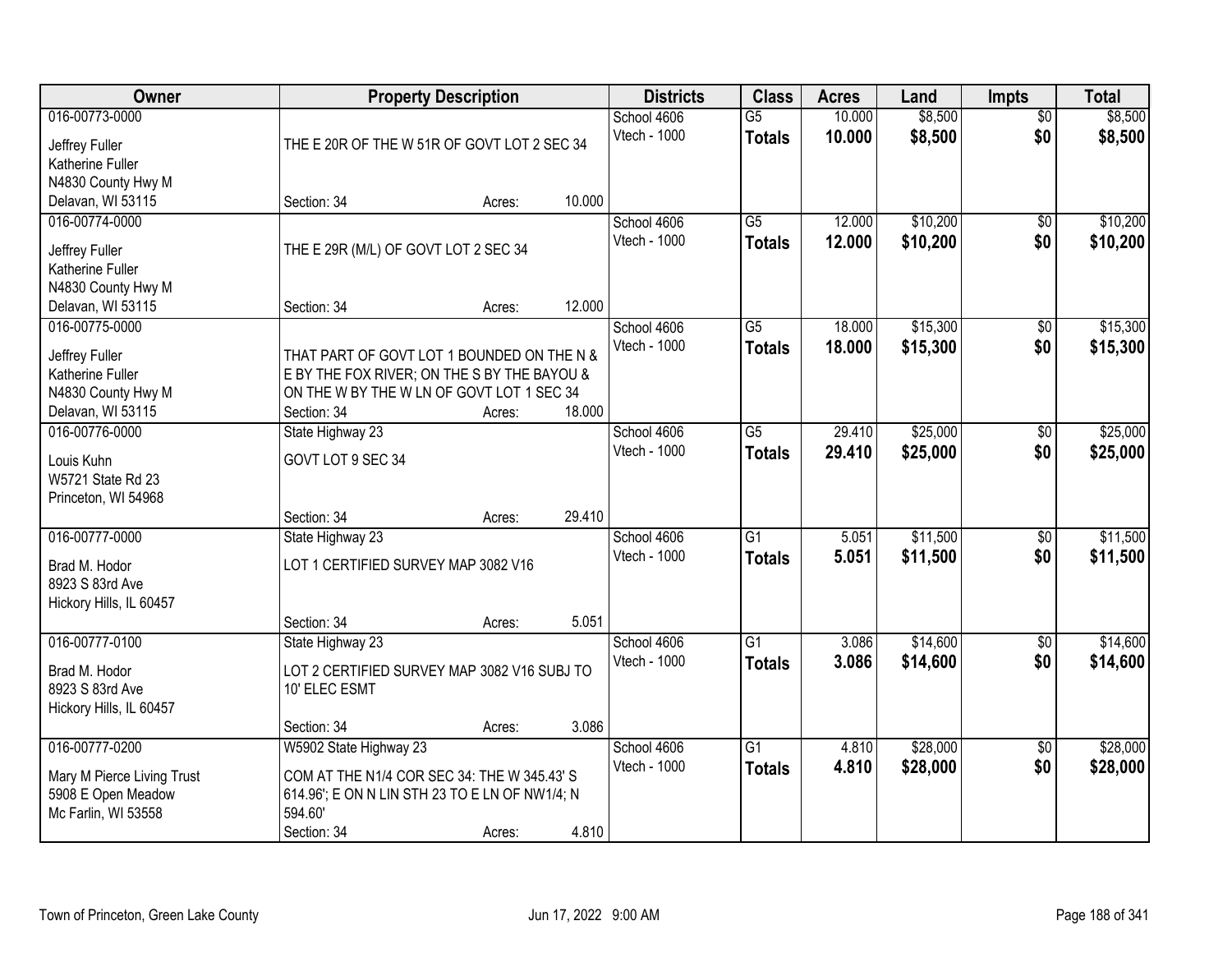| Owner                                                            |                                                              | <b>Property Description</b> |       |              | <b>Class</b>    | <b>Acres</b> | Land     | <b>Impts</b>    | <b>Total</b> |
|------------------------------------------------------------------|--------------------------------------------------------------|-----------------------------|-------|--------------|-----------------|--------------|----------|-----------------|--------------|
| 016-00777-0300                                                   | N5585 Sondalle Ln                                            |                             |       | School 4606  | $\overline{G1}$ | 1.500        | \$34,800 | \$159,200       | \$194,000    |
| Michael N. Stelter<br>N5585 Sondalle Ln<br>Princeton, WI 54968   | LOT 1 CERTIFIED SURVEY MAP 1242 V5 SEC 34                    |                             |       | Vtech - 1000 | <b>Totals</b>   | 1.500        | \$34,800 | \$159,200       | \$194,000    |
|                                                                  | Section: 34                                                  | Acres:                      | 1.500 |              |                 |              |          |                 |              |
| 016-00777-0400                                                   | State Highway 23                                             |                             |       | School 4606  | $\overline{G5}$ | 0.840        | \$1,200  | $\overline{50}$ | \$1,200      |
| Brad M. Hodor<br>8923 S 83rd Ave<br>Hickory Hills, IL 60457      | OUTLOT 3 CSM 2874 V14                                        |                             |       | Vtech - 1000 | <b>Totals</b>   | 0.840        | \$1,200  | \$0             | \$1,200      |
|                                                                  | Section: 34                                                  | Acres:                      | 0.840 |              |                 |              |          |                 |              |
| 016-00777-0401                                                   |                                                              |                             |       | School 4606  | $\overline{G5}$ | 3.630        | \$5,100  | \$0             | \$5,100      |
| Rachel L. Baggett<br>Edward E. Lambert<br>W6054 State Rd 23      | OUTLOT 1 CERTIFIED SURVEY MAP 2874 V14                       |                             |       | Vtech - 1000 | <b>Totals</b>   | 3.630        | \$5,100  | \$0             | \$5,100      |
| Princeton, WI 54968                                              | Section: 34                                                  | Acres:                      | 3.630 |              |                 |              |          |                 |              |
| 016-00777-0402                                                   | State Highway 23                                             |                             |       | School 4606  | $\overline{G5}$ | 1.160        | \$1,600  | \$0             | \$1,600      |
| Derek A. Crivello<br>N5655 Oak Tree Acres<br>Princeton, WI 54968 | OUTLOT 2 CETIFIED SURVEY MAP 2874 V14                        |                             |       | Vtech - 1000 | <b>Totals</b>   | 1.160        | \$1,600  | \$0             | \$1,600      |
|                                                                  | Section: 34                                                  | Acres:                      | 1.160 |              |                 |              |          |                 |              |
| 016-00777-0404                                                   | State Highway 23                                             |                             |       | School 4606  | $\overline{G5}$ | 1.160        | \$1,600  | $\overline{50}$ | \$1,600      |
| Derek A. Crivello<br>N5655 Oak Tree Acres<br>Princeton, WI 54968 | OUTLOT 4 CERTIFIED SURVEY MAP 2874 V14                       |                             |       | Vtech - 1000 | <b>Totals</b>   | 1.160        | \$1,600  | \$0             | \$1,600      |
|                                                                  | Section: 34                                                  | Acres:                      | 1.160 |              |                 |              |          |                 |              |
| 016-00777-0500                                                   | W5962 State Rd 23                                            |                             |       | School 4606  | $\overline{G1}$ | 4.000        | \$18,600 | \$55,000        | \$73,600     |
| Brad M. Hodor<br>8923 S 83rd Ave<br>Hickory Hills, IL 60457      | LOT 3 CERTIFIED SURVEY MAP 3082 V16 SUBJ TO<br>10' ELEC ESMT |                             |       | Vtech - 1000 | <b>Totals</b>   | 4.000        | \$18,600 | \$55,000        | \$73,600     |
|                                                                  | Section: 34                                                  | Acres:                      | 4.000 |              |                 |              |          |                 |              |
| 016-00777-0600                                                   | State Highway 23                                             |                             |       | School 4606  | $\overline{G1}$ | 3.000        | \$14,300 | $\overline{50}$ | \$14,300     |
| Brad M. Hodor<br>8923 S 83rd Ave<br>Hickory Hills, IL 60457      | LOT 4 CERTIFIED SURVEY MAP 3082 V16                          |                             |       | Vtech - 1000 | <b>Totals</b>   | 3.000        | \$14,300 | \$0             | \$14,300     |
|                                                                  | Section: 34                                                  | Acres:                      | 3.000 |              |                 |              |          |                 |              |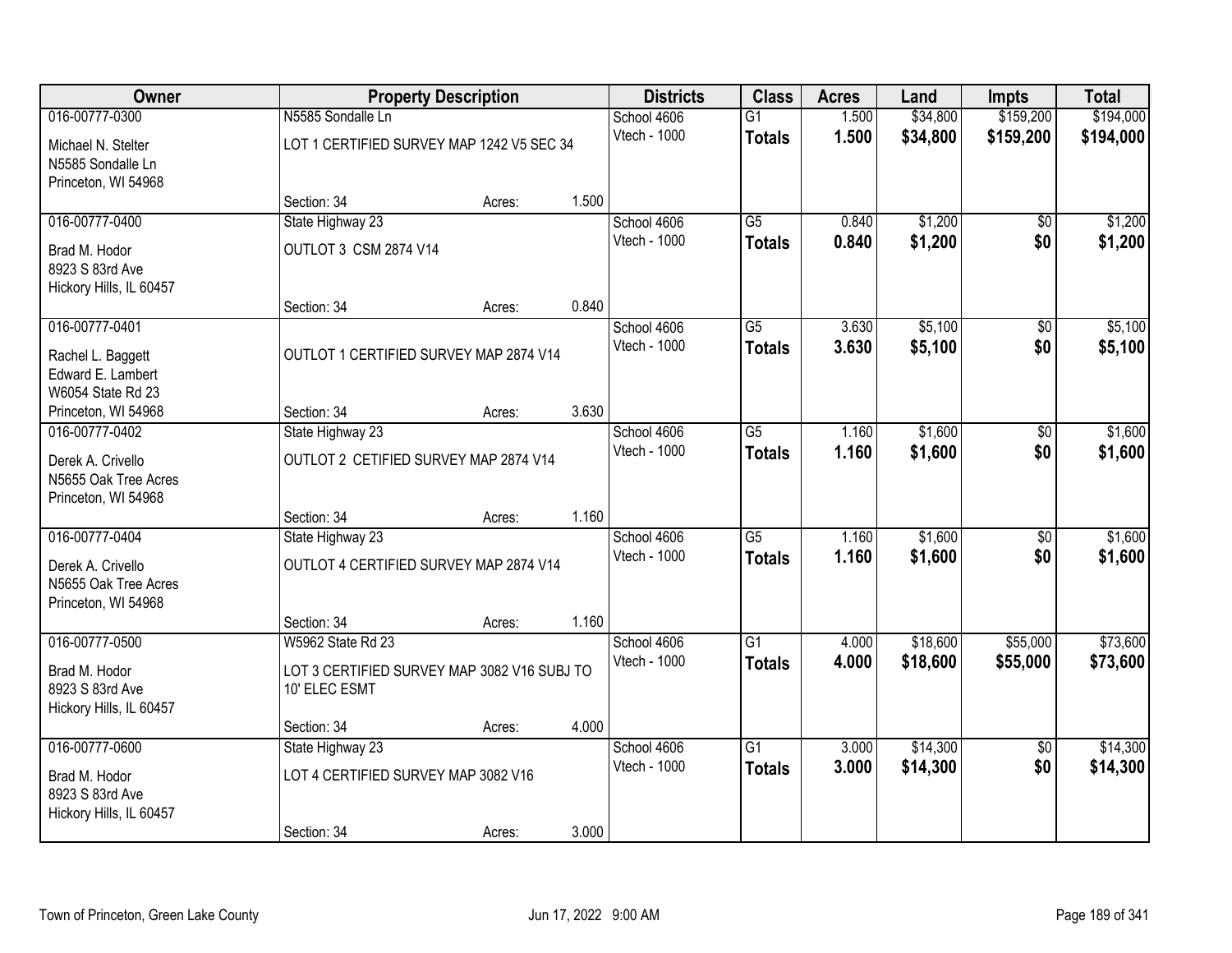| Owner                   |                                                           | <b>Property Description</b> |        | <b>Districts</b>            | <b>Class</b>         | <b>Acres</b>    | Land                 | <b>Impts</b>    | <b>Total</b>          |
|-------------------------|-----------------------------------------------------------|-----------------------------|--------|-----------------------------|----------------------|-----------------|----------------------|-----------------|-----------------------|
| 016-00778-0000          | W6011 Feram Rd                                            |                             |        | School 4606<br>Vtech - 1000 | G1<br>G <sub>5</sub> | 2.000<br>18.170 | \$29,600<br>\$10,300 | \$92,900<br>\$0 | \$122,500<br>\$10,300 |
| Rachel L. Baggett       | COM C/L RD, 50' S OF THE NW COR OF THE NW1/4              |                             |        |                             | G <sub>6</sub>       | 4.000           | \$6,000              | \$0             | \$6,000               |
| Edward E. Lambert       | OF THE NW1/4 SEC 34: E 1016.30'; S TO STH 23; W           |                             |        |                             |                      | 24.170          |                      |                 |                       |
| W6054 State Rd 23       | ON N LN 23 TO C/L SODA RD; N TO BEG EXC ESMTS             |                             |        |                             | <b>Totals</b>        |                 | \$45,900             | \$92,900        | \$138,800             |
| Princeton, WI 54968     | Section: 34                                               | Acres:                      | 24.170 |                             |                      |                 |                      |                 |                       |
| 016-00778-0100          | <b>W6002 State Rd 23</b>                                  |                             |        | School 4606                 | $\overline{G1}$      | 1.000           | \$12,400             | \$19,600        | \$32,000              |
| Nancy Proctor           | LOT 1 CERTIFIED SURVEY MAP 726 V3 SEC 34                  |                             |        | Vtech - 1000                | <b>Totals</b>        | 1.000           | \$12,400             | \$19,600        | \$32,000              |
| <b>Gregory Squires</b>  |                                                           |                             |        |                             |                      |                 |                      |                 |                       |
| 620 Oakwood             |                                                           |                             |        |                             |                      |                 |                      |                 |                       |
| Waukegan, IL 60085      | Section: 34                                               | Acres:                      | 1.000  |                             |                      |                 |                      |                 |                       |
| 016-00778-0200          | W6008 State Rd 23                                         |                             |        | School 4606                 | G <sub>1</sub>       | 1.010           | \$12,500             | \$16,700        | \$29,200              |
| Stanley J. Naparala     | LOT 1 OF CERTIFIED SURVEY MAP 745 V3 SEC 34               |                             |        | Vtech - 1000                | <b>Totals</b>        | 1.010           | \$12,500             | \$16,700        | \$29,200              |
| 1109 Otto Rd            |                                                           |                             |        |                             |                      |                 |                      |                 |                       |
| Princeton, WI 54968     |                                                           |                             |        |                             |                      |                 |                      |                 |                       |
|                         | Section: 34                                               | Acres:                      | 1.010  |                             |                      |                 |                      |                 |                       |
| 016-00778-0300          |                                                           |                             |        | School 4606                 | G1                   | 1.010           | \$12,500             | \$0             | \$12,500              |
|                         |                                                           |                             |        | Vtech - 1000                | <b>Totals</b>        | 1.010           | \$12,500             | \$0             | \$12,500              |
| Stanley J. Naparala     | LOT 2 OF CERTIFIED SURVEY MAP 745 V3 SEC 34 W             |                             |        |                             |                      |                 |                      |                 |                       |
| 1109 Otto Rd            | R/W                                                       |                             |        |                             |                      |                 |                      |                 |                       |
| Princeton, WI 54968     |                                                           |                             | 1.010  |                             |                      |                 |                      |                 |                       |
|                         | Section: 34                                               | Acres:                      |        |                             |                      |                 |                      |                 |                       |
| 016-00778-0400          | W6018 Feram Rd                                            |                             |        | School 4606                 | $\overline{G1}$      | 1.255           | \$14,100             | \$106,100       | \$120,200             |
| <b>Chase Collins</b>    | COM W 1316.37' OF S1/4 COR SEC 27: N 209.81'; W           |                             |        | Vtech - 1000                | <b>Totals</b>        | 1.255           | \$14,100             | \$106,100       | \$120,200             |
| 218 10th Ave Ste 100    | 403.88'; S 258'; E 103'; S 394.9'; E 302'; N 438.27'; EXC |                             |        |                             |                      |                 |                      |                 |                       |
| Eau Claire, WI 54703    | N125' OF S 375' PT NW SEC 34. EXC PARCEL DESCR            |                             |        |                             |                      |                 |                      |                 |                       |
|                         | Section: 34                                               | Acres:                      | 1.255  |                             |                      |                 |                      |                 |                       |
| 016-00778-0401          | Feram Rd                                                  |                             |        | School 4606                 | $\overline{G1}$      | 0.520           | \$3,800              | $\overline{50}$ | \$3,800               |
| Patrick W. Boughey      | THAT PARCEL DESC V742 P786                                |                             |        | Vtech - 1000                | <b>Totals</b>        | 0.520           | \$3,800              | \$0             | \$3,800               |
| 5630 Harmarc Plc        |                                                           |                             |        |                             |                      |                 |                      |                 |                       |
| Downers Grove, IL 60516 |                                                           |                             |        |                             |                      |                 |                      |                 |                       |
|                         | Section: 34                                               | Acres:                      | 0.520  |                             |                      |                 |                      |                 |                       |
| 016-00778-0500          | W6026 Feram Rd                                            |                             |        | School 4606                 | $\overline{G1}$      | 1.410           | \$15,500             | \$50,200        | \$65,700              |
| Patrick W. Boughey      | LOT 2 CERTIFIED SURVEY MAP 2224 V10 SEC 34                |                             |        | Vtech - 1000                | <b>Totals</b>        | 1.410           | \$15,500             | \$50,200        | \$65,700              |
| 5630 Harmarc Plc        |                                                           |                             |        |                             |                      |                 |                      |                 |                       |
| Downers Grove, IL 60516 |                                                           |                             |        |                             |                      |                 |                      |                 |                       |
|                         | Section: 34                                               | Acres:                      | 1.410  |                             |                      |                 |                      |                 |                       |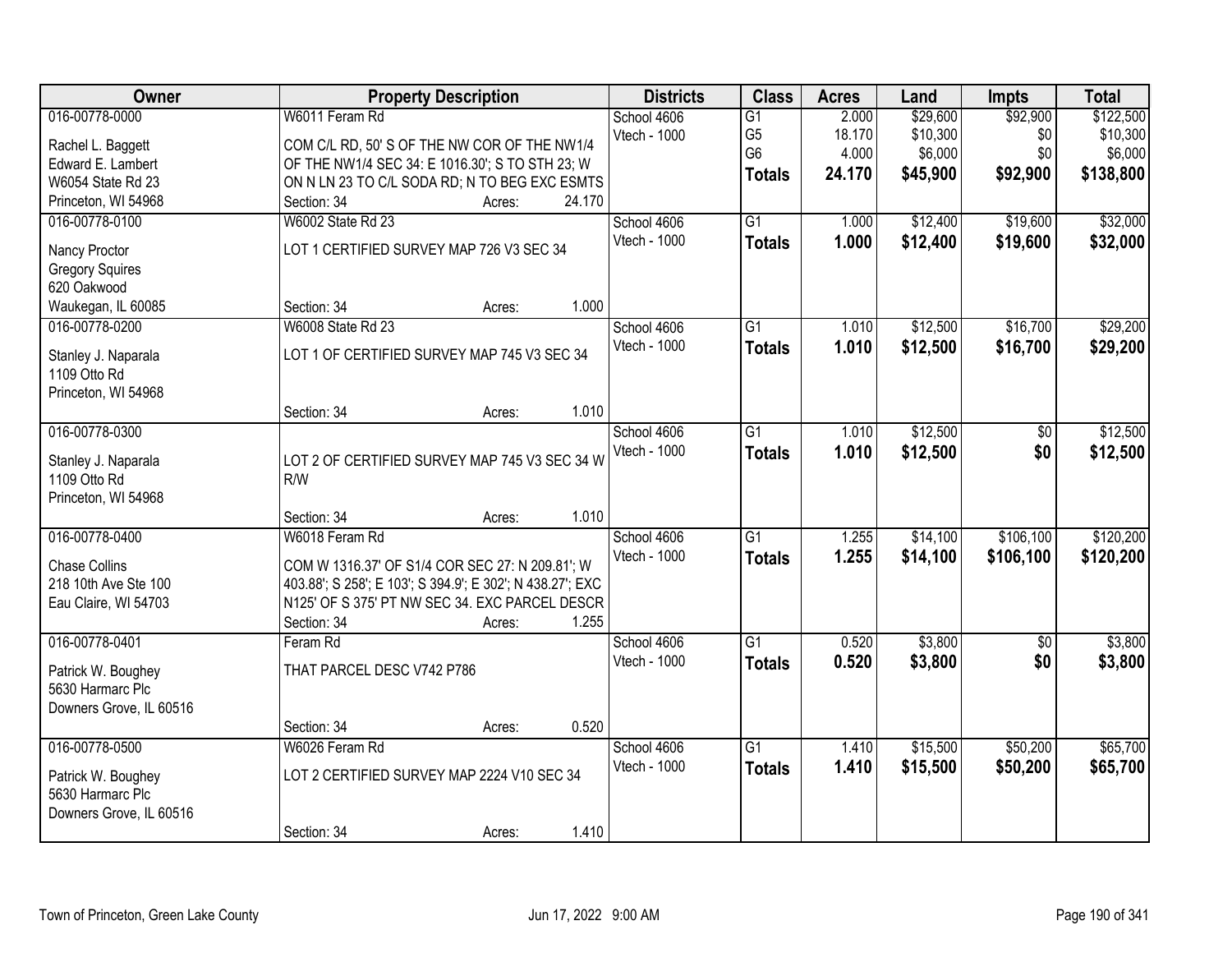| <b>Owner</b>                                                                                    |                                                                                                                                                                      | <b>Property Description</b> |        |                             | <b>Class</b>                                       | <b>Acres</b>              | Land                            | <b>Impts</b>                  | <b>Total</b>                    |
|-------------------------------------------------------------------------------------------------|----------------------------------------------------------------------------------------------------------------------------------------------------------------------|-----------------------------|--------|-----------------------------|----------------------------------------------------|---------------------------|---------------------------------|-------------------------------|---------------------------------|
| 016-00779-0000<br>Gary E. Greget<br>N5207 Bend Rd<br>Princeton, WI 54968                        | GOVT LOT 4 SEC 34 EXC THAT PART PCL'S 779.1 &<br>779.2 AS DESC V441 PG 30 LYING THEREIN<br>SUBJECT TO ACCESS ESMT                                                    |                             |        | School 4606<br>Vtech - 1000 | $\overline{G5}$<br>G <sub>6</sub><br><b>Totals</b> | 16.028<br>9.000<br>25.028 | \$8,000<br>\$13,500<br>\$21,500 | $\overline{50}$<br>\$0<br>\$0 | \$8,000<br>\$13,500<br>\$21,500 |
|                                                                                                 | Section: 34                                                                                                                                                          | Acres:                      | 25.028 |                             |                                                    |                           |                                 |                               |                                 |
| 016-00779-0100<br>Matthew D. Greget<br>N5207 Bend Rd<br>Princeton, WI 54968                     | COM 128.04' W & 2129.56 S OF NW COR SEC 34;<br>THENCE S73*E 591.75'; S02*E 194.19'; N74*W 383.29';<br>N60*W 239.45'; N01*E 143.81' TO POB INCL ACCESS<br>Section: 34 | Acres:                      | 2.450  | School 4606<br>Vtech - 1000 | G4<br><b>Totals</b>                                | 2.450<br>2.450            | \$400<br>\$400                  | $\overline{50}$<br>\$0        | \$400<br>\$400                  |
| 016-00779-0200<br>Matthew D. Greget<br>N5207 Bend Rd<br>Princeton, WI 54968                     | PART OF THE NW1/4 SEC 34 AS DESC V411 P30<br>(PARCEL B)<br>Section: 34                                                                                               | Acres:                      | 17.650 | School 4606<br>Vtech - 1000 | G4<br><b>Totals</b>                                | 17.650<br>17.650          | \$3,000<br>\$3,000              | $\overline{50}$<br>\$0        | \$3,000<br>\$3,000              |
| 016-00780-0000<br>Gary E. Greget<br>N5207 Bend Rd<br>Princeton, WI 54968                        | THE W 40R OF THE N24 ACRES OF GOVT LOT 3 SEC<br>34 EXC THAT PART PCL 779.2 AS DESC V441 PG 30<br>LYING THEREIN SUB TO ACCESS ESMT<br>Section: 34                     | Acres:                      | 7.070  | School 4606<br>Vtech - 1000 | $\overline{G5}$<br><b>Totals</b>                   | 7.070<br>7.070            | \$6,000<br>\$6,000              | \$0<br>\$0                    | \$6,000<br>\$6,000              |
| 016-00781-0000<br>Gary E. Greget<br>N5207 Bend Rd<br>Princeton, WI 54968                        | THE W 20R OF THE E1/2 OF THE N24 ACRES OF<br>GOVT LOT 3 SEC 34<br>Section: 34                                                                                        | Acres:                      | 6.000  | School 4606<br>Vtech - 1000 | $\overline{G5}$<br><b>Totals</b>                   | 6.000<br>6.000            | \$5,100<br>\$5,100              | $\overline{50}$<br>\$0        | \$5,100<br>\$5,100              |
| 016-00781-0100<br>Jeffrey Fuller<br>Katherine Fuller<br>N4830 County Hwy M<br>Delavan, WI 53115 | THE E1/2 OF THE E 12 ACRES OF THE N 24 ACRES<br>OF LOT 3 SEC 34<br>Section: 34                                                                                       | Acres:                      | 6.000  | School 4606<br>Vtech - 1000 | $\overline{G5}$<br><b>Totals</b>                   | 6.000<br>6.000            | \$5,100<br>\$5,100              | $\sqrt{$0}$<br>\$0            | \$5,100<br>\$5,100              |
| 016-00782-0000<br>Gary E. Greget<br>N5207 Bend Rd<br>Princeton, WI 54968                        | THAT PART OF THE S1/2 OF GOVT LOT 3 SEC 34<br>LYING N'LY OF BAYOU; W R/W AS RECD V271 P126<br>Section: 34                                                            | Acres:                      | 22.300 | School 4606<br>Vtech - 1000 | $\overline{G5}$<br><b>Totals</b>                   | 22.300<br>22.300          | \$11,200<br>\$11,200            | $\overline{50}$<br>\$0        | \$11,200<br>\$11,200            |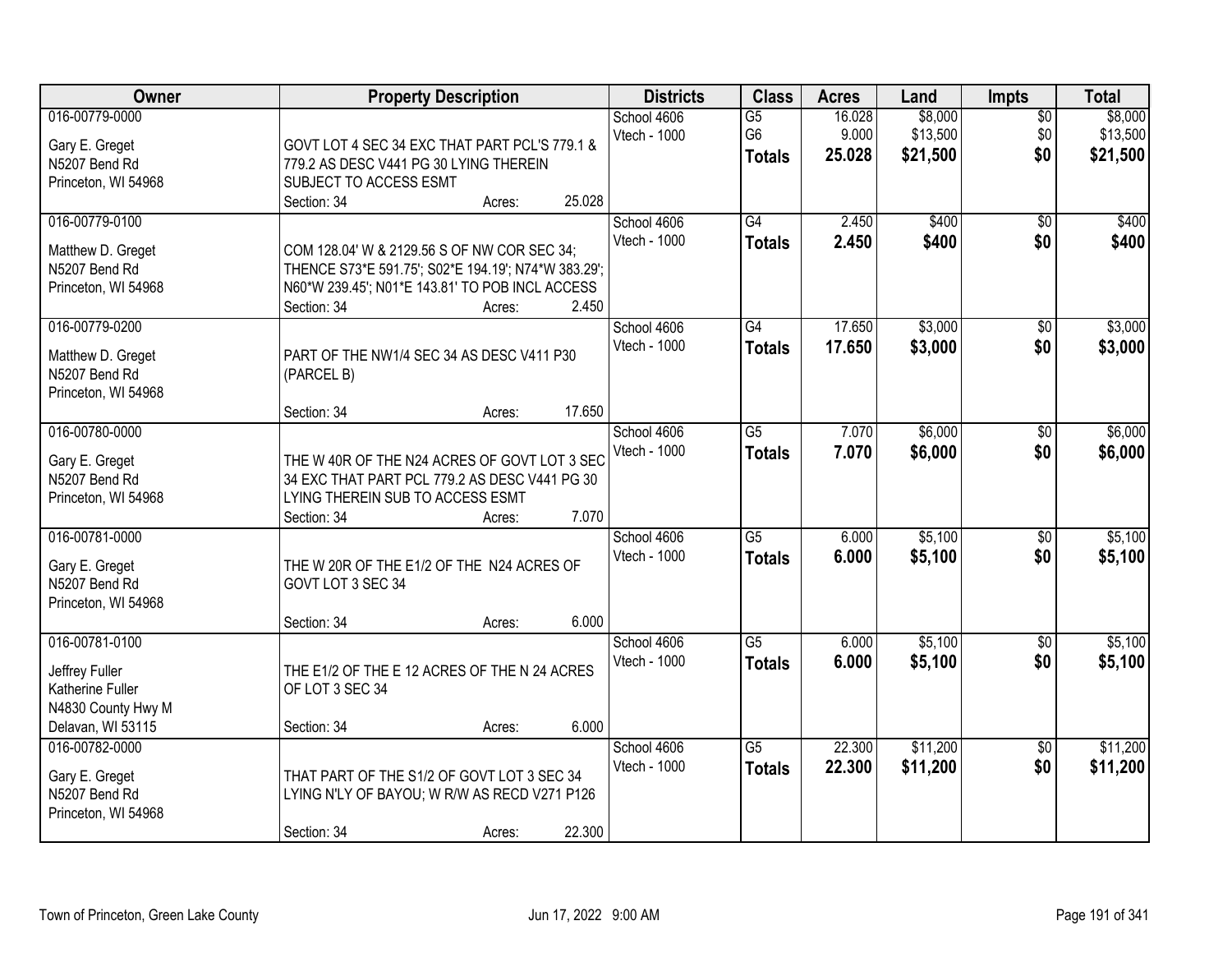| Owner                               | <b>Property Description</b>                         | <b>Districts</b> | <b>Class</b>    | <b>Acres</b> | Land     | <b>Impts</b>    | <b>Total</b> |
|-------------------------------------|-----------------------------------------------------|------------------|-----------------|--------------|----------|-----------------|--------------|
| 016-00783-0000                      |                                                     | School 4606      | $\overline{G5}$ | 10.000       | \$8,500  | $\overline{50}$ | \$8,500      |
| Jeffrey Fuller                      | THAT PART OF THE NE1/4 OF THE SW1/4 OF GOVT         | Vtech - 1000     | <b>Totals</b>   | 10.000       | \$8,500  | \$0             | \$8,500      |
| Katherine Fuller                    | LOT 3 LYING BETWEEN THE TWO SIDES OF THE            |                  |                 |              |          |                 |              |
| N4830 County Hwy M                  | BAYOU SEC 34 EXC PARCEL 783.1                       |                  |                 |              |          |                 |              |
| Delavan, WI 53115                   | 10.000<br>Section: 34<br>Acres:                     |                  |                 |              |          |                 |              |
| 016-00783-0100                      | <b>Bend Rd</b>                                      | School 4606      | $\overline{G5}$ | 9.600        | \$8,200  | $\overline{50}$ | \$8,200      |
|                                     |                                                     | Vtech - 1000     | <b>Totals</b>   | 9.600        | \$8,200  | \$0             | \$8,200      |
| Jeffrey Fuller                      | THE W1/2 OF THE E1/2 OF THE SW1/4 LYING N OF        |                  |                 |              |          |                 |              |
| Katherine Fuller                    | SLOUGH; ALSO THAT PART OF GOVT LOT 3 LYING S        |                  |                 |              |          |                 |              |
| N4830 County Hwy M                  | OF BAYOU, SEC 34 ALSO A R/W<br>9.600<br>Section: 34 |                  |                 |              |          |                 |              |
| Delavan, WI 53115<br>016-00784-0000 | Acres:                                              | School 4606      | G4              | 15.000       | \$3,100  |                 | \$3,100      |
|                                     |                                                     | Vtech - 1000     | G <sub>5</sub>  | 4.700        | \$2,400  | \$0<br>\$0      | \$2,400      |
| Gary J. Anderson et al              | THAT PART OF THE NE1/4 OF THE SW1/4 SEC 34          |                  | G5M             | 3.000        | \$4,500  | \$0             | \$4,500      |
| c/o Gary J & Diane L Anderson       | LYING S OF A SLOUGH OR WATER COURSE ALSO            |                  |                 | 22.700       | \$10,000 | \$0             | \$10,000     |
| W5946 Bend Rd                       | THAT PART OF THE W1/2 OF THE SW1/4, BOUNDED         |                  | <b>Totals</b>   |              |          |                 |              |
| Princeton, WI 54968                 | 22.700<br>Section: 34<br>Acres:                     |                  |                 |              |          |                 |              |
| 016-00785-0000                      |                                                     | School 4606      | $\overline{G5}$ | 36.200       | \$18,100 | \$0             | \$18,100     |
|                                     | THAT PART OF THE NW1/4 OF THE SW1/4, LYING          | Vtech - 1000     | <b>Totals</b>   | 36.200       | \$18,100 | \$0             | \$18,100     |
| Gary E. Greget<br>N5207 Bend Rd     | W'LY OF SLOUGH OR CREEK SEC 34 SUBJECT TO           |                  |                 |              |          |                 |              |
| Princeton, WI 54968                 | <b>ACCESS ESMT</b>                                  |                  |                 |              |          |                 |              |
|                                     | 36.200<br>Section: 34<br>Acres:                     |                  |                 |              |          |                 |              |
| 016-00786-0000                      | N5207 Bend Rd                                       | School 4606      | G4              | 31.202       | \$5,200  | $\overline{50}$ | \$5,200      |
|                                     |                                                     | Vtech - 1000     | G7              | 2.000        | \$11,400 | \$13,700        | \$25,100     |
| Gary E. Greget                      | THAT PART OF THE SW1/4 OF THE SW1/4 SEC 34          |                  | <b>Totals</b>   | 33.202       | \$16,600 | \$13,700        | \$30,300     |
| N5207 Bend Rd                       | LYING W'LY OF CREEK AND HWY SUBJECT TO              |                  |                 |              |          |                 |              |
| Princeton, WI 54968                 | ACCESS ESMT & EXC THAT PART CSM 2347 V11            |                  |                 |              |          |                 |              |
|                                     | 33.202<br>Section: 34<br>Acres:                     |                  |                 |              |          |                 |              |
| 016-00786-0100                      | N5207 Bend Rd                                       | School 4606      | $\overline{G7}$ | 3.000        | \$17,100 | \$111,500       | \$128,600    |
| Gary E. Greget                      | LOT 1 CERTIFIED SURVEY MAP 2347 V11 SEC 34          | Vtech - 1000     | <b>Totals</b>   | 3.000        | \$17,100 | \$111,500       | \$128,600    |
| N5207 Bend Rd                       |                                                     |                  |                 |              |          |                 |              |
| Princeton, WI 54968                 |                                                     |                  |                 |              |          |                 |              |
|                                     | 3.000<br>Section: 34<br>Acres:                      |                  |                 |              |          |                 |              |
| 016-00787-0000                      | W5946 Bend Rd                                       | School 4606      | G4              | 23.000       | \$4,700  | $\overline{50}$ | \$4,700      |
|                                     |                                                     | Vtech - 1000     | G <sub>5</sub>  | 7.760        | \$3,900  | \$0             | \$3,900      |
| Gary J. Anderson et al              | SE1/4 OF THE SW1/4 SEC 34 SUBJ TO ESMT EXC          |                  | G5M             | 5.000        | \$7,500  | \$0             | \$7,500      |
| c/o Gary J & Diane L Anderson       | COM AT THE S1/4 COR OF SEC 34 THENCE N              |                  | G7              | 2.000        | \$11,400 | \$163,800       | \$175,200    |
| W5946 Bend Rd                       | 122.27'; S86*W 1330.18'; S ALG W LN OF SD 1/4-1/4   |                  | <b>Totals</b>   | 37.760       | \$27,500 | \$163,800       | \$191,300    |
| Princeton, WI 54968                 | Section: 34<br>37.760<br>Acres:                     |                  |                 |              |          |                 |              |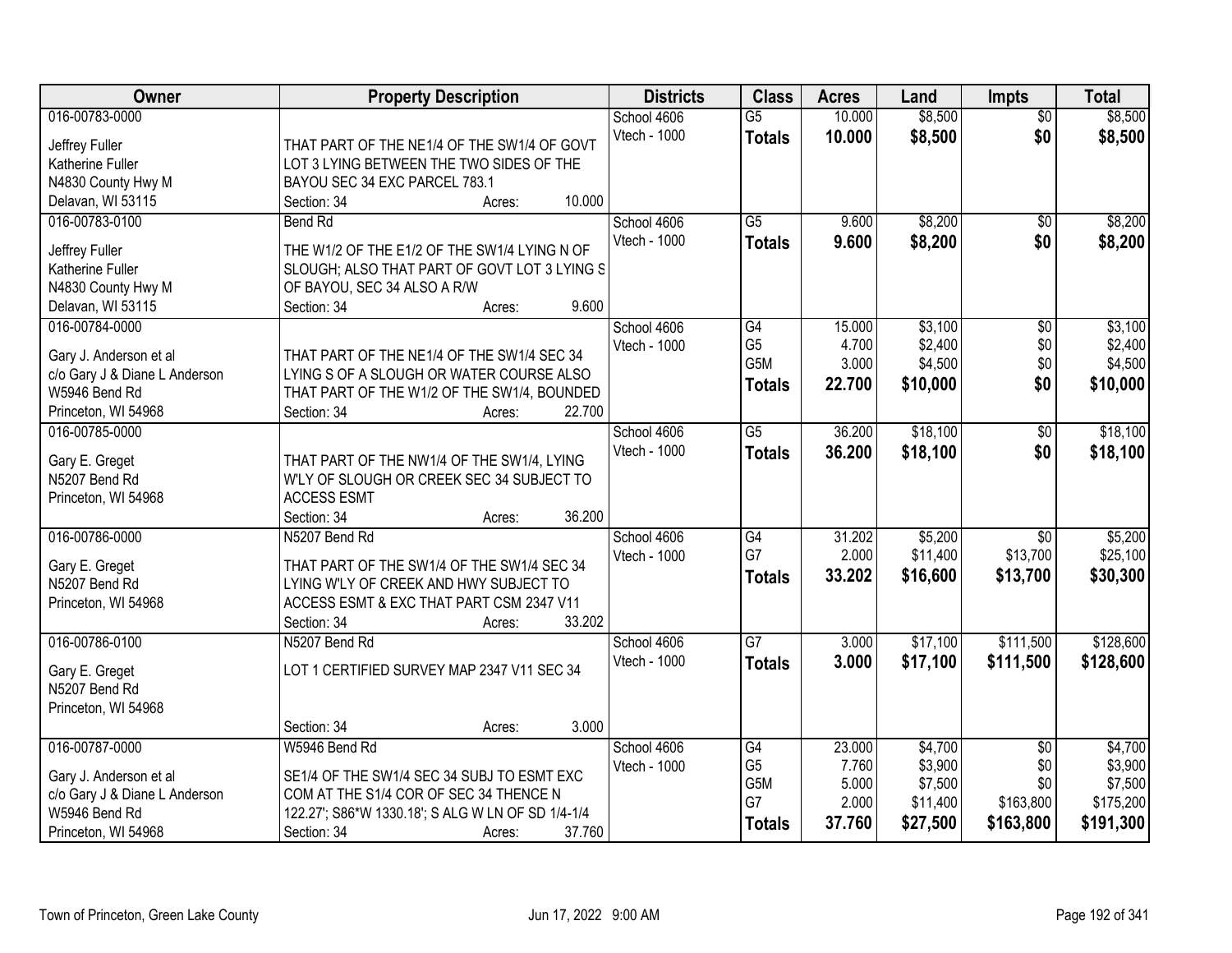| Owner                            |                                                | <b>Property Description</b> |       |                             | <b>Class</b>                     | <b>Acres</b>   | Land               | <b>Impts</b>             | <b>Total</b>       |
|----------------------------------|------------------------------------------------|-----------------------------|-------|-----------------------------|----------------------------------|----------------|--------------------|--------------------------|--------------------|
| 016-00788-0000<br>Jeffrey Fuller | THAT PART GOVT LOT 1 BEING 4 ACRES (M/L)       |                             |       | School 4606<br>Vtech - 1000 | $\overline{G5}$<br><b>Totals</b> | 4.000<br>4.000 | \$3,400<br>\$3,400 | $\overline{50}$<br>\$0   | \$3,400<br>\$3,400 |
| Katherine Fuller                 | LYING BETWEEN BAYOUS SEC 34                    |                             |       |                             |                                  |                |                    |                          |                    |
| N4830 County Hwy M               |                                                |                             |       |                             |                                  |                |                    |                          |                    |
| Delavan, WI 53115                | Section: 34                                    | Acres:                      | 4.000 |                             |                                  |                |                    |                          |                    |
| 016-00789-0000                   |                                                |                             |       | School 4606<br>Vtech - 1000 | $\overline{G5}$<br><b>Totals</b> | 8.140<br>8.140 | \$6,900<br>\$6,900 | $\overline{50}$<br>\$0   | \$6,900<br>\$6,900 |
| Jeffrey Fuller                   | NW1/4 OF THE SE1/4 SEC 34 LYING N OF BAYOU INC |                             |       |                             |                                  |                |                    |                          |                    |
| Katherine Fuller                 | <b>ESMT</b>                                    |                             |       |                             |                                  |                |                    |                          |                    |
| N4830 County Hwy M               |                                                |                             |       |                             |                                  |                |                    |                          |                    |
| Delavan, WI 53115                | Section: 34                                    | Acres:                      | 8.140 |                             |                                  |                |                    |                          |                    |
| 016-00790-0100                   | W5893 Oxbow Trl                                |                             |       | School 4606                 | G1                               | 1.000          | \$12,400           | \$24,600                 | \$37,000           |
| Todd A. Kuklis                   | LOT 1 CERTIFIED SURVEY MAP 2904 V14            |                             |       | Vtech - 1000                | <b>Totals</b>                    | 1.000          | \$12,400           | \$24,600                 | \$37,000           |
| Wendy L. Kuklis                  |                                                |                             |       |                             |                                  |                |                    |                          |                    |
| W5893 Oxbow Trl                  |                                                |                             |       |                             |                                  |                |                    |                          |                    |
| Princeton, WI 54968              | Section: 34                                    | Acres:                      | 1.000 |                             |                                  |                |                    |                          |                    |
| 016-00790-0101                   | W5880 Bend Rd                                  |                             |       | School 4606                 | G1                               | 1.000          | \$12,400           | \$15,400                 | \$27,800           |
| Don W. Schlote                   | LOT 2 CERTIFIED SURVEY MAP 2904 V14            |                             |       | Vtech - 1000                | <b>Totals</b>                    | 1.000          | \$12,400           | \$15,400                 | \$27,800           |
| Kathleen A. Schlote              |                                                |                             |       |                             |                                  |                |                    |                          |                    |
| W5880 Bend Rd                    |                                                |                             |       |                             |                                  |                |                    |                          |                    |
| Princeton, WI 54968              | Section: 34                                    | Acres:                      | 1.000 |                             |                                  |                |                    |                          |                    |
| 016-00790-0200                   | W5861 Oxbow Trl                                |                             |       | School 4606<br>Vtech - 1000 | $\overline{G4}$<br>G7            | 4.500<br>0.500 | \$800<br>\$2,900   | $\overline{30}$<br>\$500 | \$800<br>\$3,400   |
| Gary Anderson et al              | THE S 316.8' OF LOT 1 CERTIFIED SURVEY MAP 600 |                             |       |                             |                                  | 5.000          | \$3,700            | \$500                    |                    |
| c/o Gary & Diane Anderson        | V3 SEC 34                                      |                             |       |                             | <b>Totals</b>                    |                |                    |                          | \$4,200            |
| W5946 Bend Rd                    |                                                |                             |       |                             |                                  |                |                    |                          |                    |
| Princeton, WI 54968              | Section: 34                                    | Acres:                      | 5.000 |                             |                                  |                |                    |                          |                    |
| 016-00790-0300                   | W5871 Oxbow Trl                                |                             |       | School 4606                 | $\overline{G1}$                  | 1.500          | \$16,100           | \$34,100                 | \$50,200           |
| Michael J. Bori                  | LOT 1 CERTIFIED SURVEY MAP 595 V2 SEC 34       |                             |       | Vtech - 1000                | <b>Totals</b>                    | 1.500          | \$16,100           | \$34,100                 | \$50,200           |
| James F. Bori                    |                                                |                             |       |                             |                                  |                |                    |                          |                    |
| W5871 Oxbow Tr                   |                                                |                             |       |                             |                                  |                |                    |                          |                    |
| Princeton, WI 54968              | Section: 34                                    | Acres:                      | 1.500 |                             |                                  |                |                    |                          |                    |
| 016-00790-0400                   | W5877 Oxbow Trl                                |                             |       | School 4606                 | $\overline{G1}$                  | 1.500          | \$16,100           | \$31,400                 | \$47,500           |
| Tobi D. Sieglaff                 | LOT 2 CERTIFIED SURVEY MAP 595 V2 SEC 34       |                             |       | Vtech - 1000                | <b>Totals</b>                    | 1.500          | \$16,100           | \$31,400                 | \$47,500           |
| W5877 Oxbow Trl                  |                                                |                             |       |                             |                                  |                |                    |                          |                    |
| Princeton, WI 54968              |                                                |                             |       |                             |                                  |                |                    |                          |                    |
|                                  | Section: 34                                    | Acres:                      | 1.500 |                             |                                  |                |                    |                          |                    |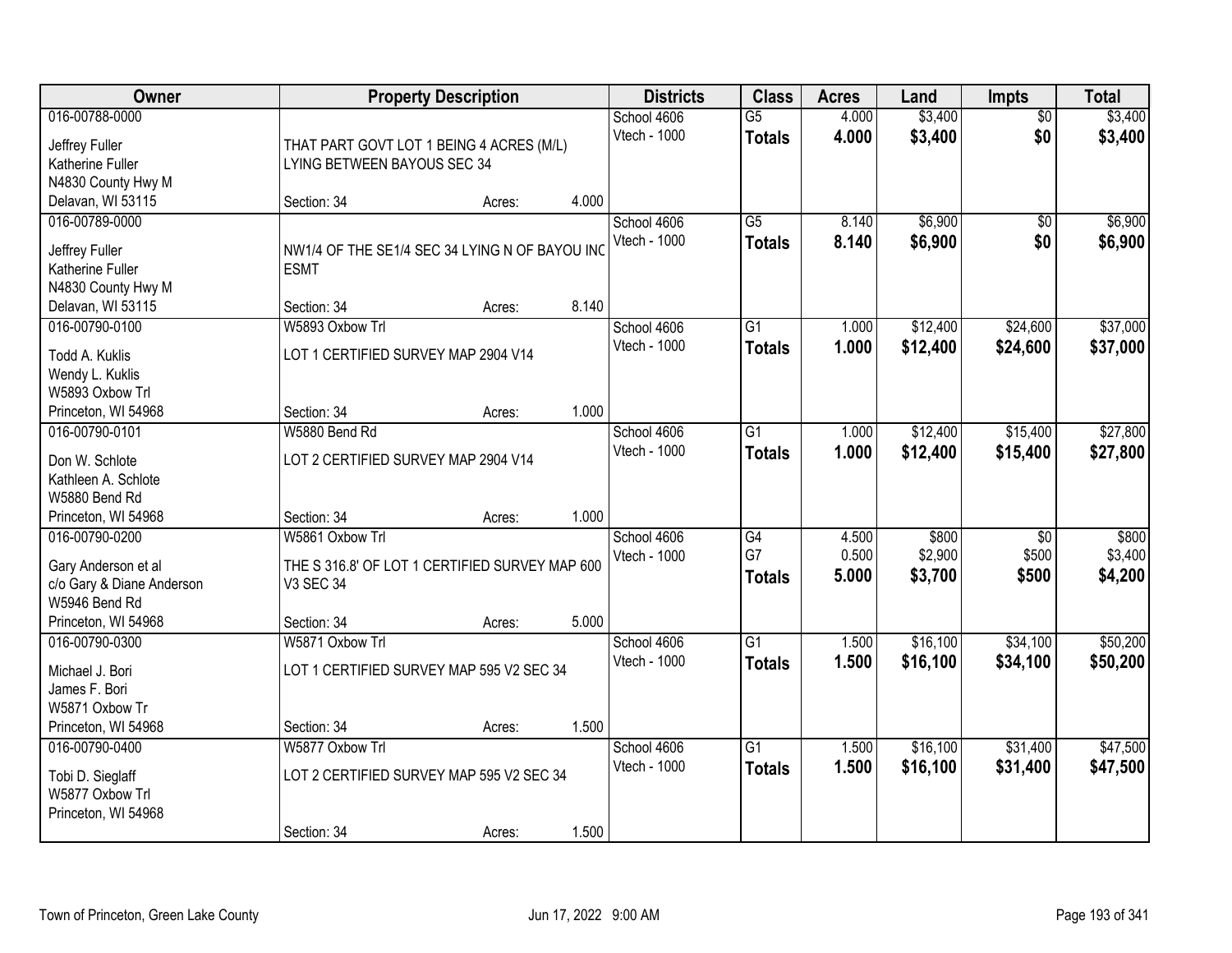| Owner                                                                                                                 | <b>Property Description</b>                                                                     | <b>Districts</b> | <b>Class</b>                | <b>Acres</b>                                      | Land                                         | <b>Impts</b>                                        | <b>Total</b>                            |                                                     |
|-----------------------------------------------------------------------------------------------------------------------|-------------------------------------------------------------------------------------------------|------------------|-----------------------------|---------------------------------------------------|----------------------------------------------|-----------------------------------------------------|-----------------------------------------|-----------------------------------------------------|
| 016-00790-0500                                                                                                        | W5885 Oxbow Trl                                                                                 |                  | School 4606                 | $\overline{G1}$                                   | 1.500                                        | \$25,800                                            | \$27,100                                | \$52,900                                            |
| Anthony L. Northcott<br>W5885 Oxbow Trl<br>Princeton, WI 54968                                                        | LOT 4 CERTIFIED SURVEY MAP 595 V2 SEC 34                                                        |                  | Vtech - 1000                | <b>Totals</b>                                     | 1.500                                        | \$25,800                                            | \$27,100                                | \$52,900                                            |
|                                                                                                                       | Section: 34                                                                                     | 1.500<br>Acres:  |                             |                                                   |                                              |                                                     |                                         |                                                     |
| 016-00790-0600                                                                                                        | W5874 Bend Rd                                                                                   |                  | School 4606                 | G1                                                | 2.601                                        | \$25,100                                            | \$106,700                               | \$131,800                                           |
| Christopher G. Mans et al<br>c/o Christopher G & Ther Mans<br>W5874 Bend Rd                                           | LOT 1 CERTIFIED SURVEY MAP 683 V3 SEC 34                                                        |                  | Vtech - 1000                | <b>Totals</b>                                     | 2.601                                        | \$25,100                                            | \$106,700                               | \$131,800                                           |
| Princeton, WI 54968                                                                                                   | Section: 34                                                                                     | 2.601<br>Acres:  |                             |                                                   |                                              |                                                     |                                         |                                                     |
| 016-00790-0700<br>Kenneth W. Kmet et al<br>c/o Kenneth W & Judith A Kmet<br>13747 N Lakeshore Dr                      | LOT 1 CERTIFIED SURVEY MAP 682 V3 SEC 34                                                        |                  | School 4606<br>Vtech - 1000 | G4<br>G <sub>5</sub><br><b>Totals</b>             | 20.959<br>1.000<br>21.959                    | \$4,300<br>\$1,400<br>\$5,700                       | \$0<br>\$0<br>\$0                       | \$4,300<br>\$1,400<br>\$5,700                       |
| Mequon, WI 53097                                                                                                      | Section: 34                                                                                     | 21.959<br>Acres: |                             |                                                   |                                              |                                                     |                                         |                                                     |
| 016-00790-0800                                                                                                        | W5881 Oxbow Trl                                                                                 |                  | School 4606                 | $\overline{G1}$                                   | 1.500                                        | \$16,100                                            | \$46,000                                | \$62,100                                            |
| Tucker T. Munsch<br>Elizabeth A. Hecht<br>W5881 Oxbow Trl                                                             | LOT 3 CERTIFIED SURVEY MAP 595 V2 SUBJECT TO<br>ESMT ON W 150' OF N 7' SEC 34                   |                  | Vtech - 1000                | <b>Totals</b>                                     | 1.500                                        | \$16,100                                            | \$46,000                                | \$62,100                                            |
| Princeton, WI 54968                                                                                                   | Section: 34                                                                                     | 1.500<br>Acres:  |                             |                                                   |                                              |                                                     |                                         |                                                     |
| 016-00792-0000<br>Kopplin & Kinas Co, Inc<br>c/o Kopplin & Kinas Co, Inc<br>W1266 N Lawson Dr<br>Green Lake, WI 54941 | W5698 Bend Rd<br>LOT 1 CERTIFIED SURVEY MAP 1039 V4 EXC LOT 1<br>CSM 1806 SEC 34<br>Section: 34 | 53.526<br>Acres: | School 4606<br>Vtech - 1000 | G2<br>G4<br>G <sub>5</sub><br>G7<br><b>Totals</b> | 20.000<br>31.526<br>1.000<br>1.000<br>53.526 | \$80,000<br>\$4,500<br>\$100<br>\$5,700<br>\$90,300 | \$0<br>\$0<br>\$0<br>\$1,000<br>\$1,000 | \$80,000<br>\$4,500<br>\$100<br>\$6,700<br>\$91,300 |
| 016-00792-0100<br>John G. Wanic Brodien<br>Dimitra Bourounis Brodien<br>W5734 Bend Rd                                 | W5734 Bend Rd<br>LOT 1 CERTIFIED SURVEY MAP 1806 V8 SEC 34                                      |                  | School 4606<br>Vtech - 1000 | $\overline{G1}$<br>G4<br><b>Totals</b>            | 6.000<br>1.217<br>7.217                      | \$48,600<br>\$200<br>\$48,800                       | \$91,200<br>\$0<br>\$91,200             | \$139,800<br>\$200<br>\$140,000                     |
| Princeton, WI 54968                                                                                                   | Section: 34                                                                                     | 7.217<br>Acres:  |                             |                                                   |                                              |                                                     |                                         |                                                     |
| 016-00793-0000<br>E Thomas Robinson<br>3744 Mitchell St<br>Fairbanks, AK 99709                                        | LOT 1 CERTIFIED SURVEY MAP 3375 V18<br>Section: 35                                              | 16.230           | School 4606<br>Vtech - 1000 | $\overline{G5}$<br><b>Totals</b>                  | 16.230<br>16.230                             | \$8,100<br>\$8,100                                  | $\overline{50}$<br>\$0                  | \$8,100<br>\$8,100                                  |
|                                                                                                                       |                                                                                                 | Acres:           |                             |                                                   |                                              |                                                     |                                         |                                                     |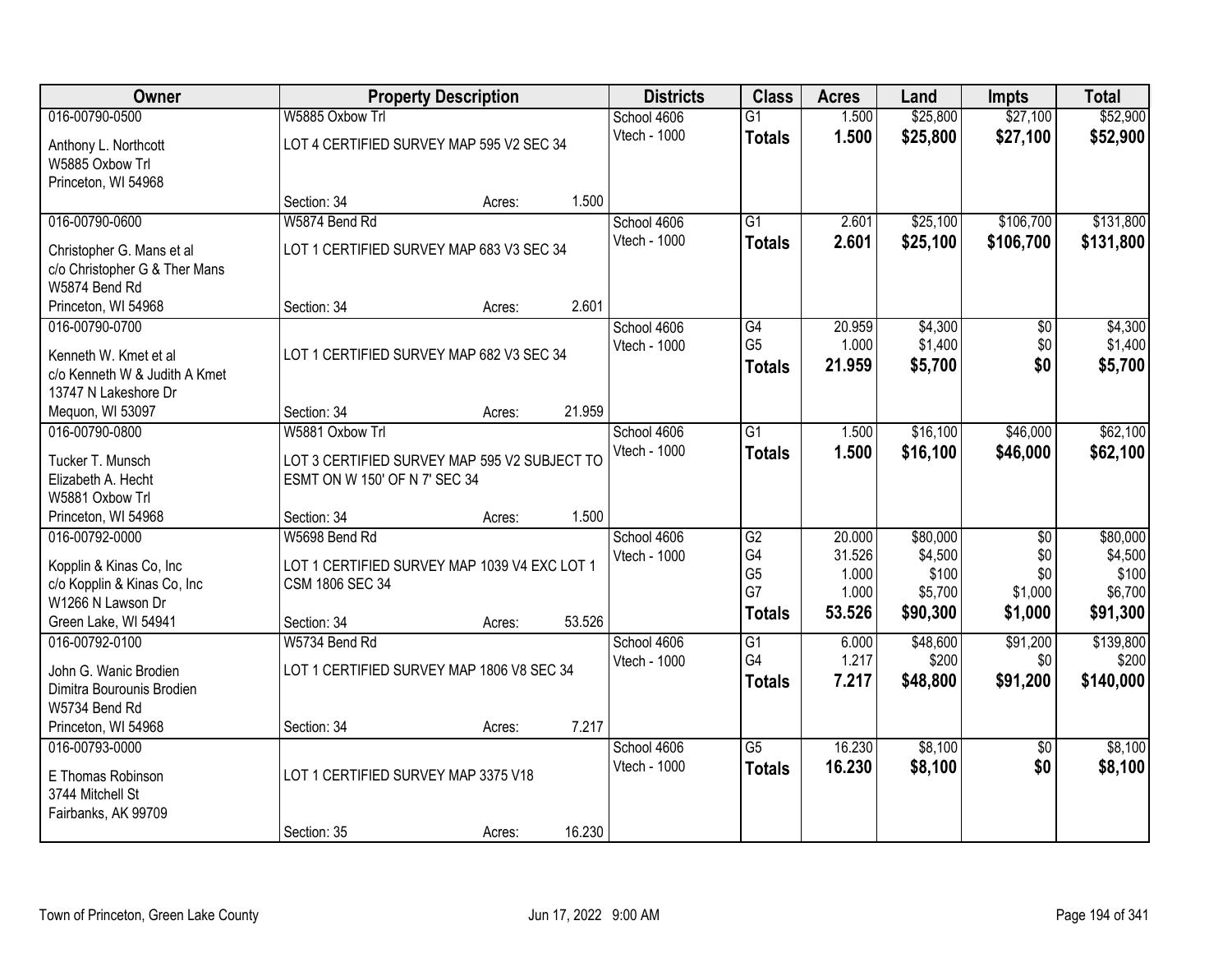| Owner                                                                                           |                                                                                                                        | <b>Property Description</b> |        | <b>Districts</b>            | <b>Class</b>                                       | <b>Acres</b>               | Land                             | Impts                         | <b>Total</b>                       |
|-------------------------------------------------------------------------------------------------|------------------------------------------------------------------------------------------------------------------------|-----------------------------|--------|-----------------------------|----------------------------------------------------|----------------------------|----------------------------------|-------------------------------|------------------------------------|
| 016-00794-0000<br>Dennis & Connie Seeliger Revocable<br><b>Living Trust</b>                     | THE W 14R OF THE E 34R OF GOVT LOT 8 SEC 35                                                                            |                             |        | School 4606<br>Vtech - 1000 | G5<br><b>Totals</b>                                | 11.500<br>11.500           | \$5,800<br>\$5,800               | $\overline{50}$<br>\$0        | \$5,800<br>\$5,800                 |
| N5698 Lock Rd<br>Princeton, WI 54968                                                            | Section: 35                                                                                                            | Acres:                      | 11.500 |                             |                                                    |                            |                                  |                               |                                    |
| 016-00795-0000<br>Rosetta Golz Family, LLC<br>c/o Rosetta Golz Family, LLC<br>N5234 County Rd T | County Rd T<br>THE W 14R OF THE E 48R OF GOVT LOT 8 SEC 35                                                             |                             |        | School 4606<br>Vtech - 1000 | $\overline{G5}$<br><b>Totals</b>                   | 11.300<br>11.300           | \$7,700<br>\$7,700               | $\overline{50}$<br>\$0        | \$7,700<br>\$7,700                 |
| Princeton, WI 54968                                                                             | Section: 35                                                                                                            | Acres:                      | 11.300 |                             |                                                    |                            |                                  |                               |                                    |
| 016-00796-0000<br>Rosetta Golz Family, LLC<br>c/o Rosetta Golz Family, LLC<br>N5234 County Rd T | THE E 14R OF THE W 32R OF GOVT LOT 8 SEC 35                                                                            |                             |        | School 4606<br>Vtech - 1000 | G5<br><b>Totals</b>                                | 10.900<br>10.900           | \$2,800<br>\$2,800               | \$0<br>\$0                    | \$2,800<br>\$2,800                 |
| Princeton, WI 54968                                                                             | Section: 35                                                                                                            | Acres:                      | 10.900 |                             |                                                    |                            |                                  |                               |                                    |
| 016-00797-0000<br>Rosetta Golz Family, LLC<br>c/o Rosetta Golz Family, LLC<br>N5234 County Rd T | County Rd T<br>THAT PART OF THE W 18R OF GOVT LOT 8 SEC 35<br>LYING S'LY OF BAYOU                                      |                             |        | School 4606<br>Vtech - 1000 | G5<br><b>Totals</b>                                | 7.000<br>7.000             | \$4,900<br>\$4,900               | \$0<br>\$0                    | \$4,900<br>\$4,900                 |
| Princeton, WI 54968                                                                             | Section: 35                                                                                                            | Acres:                      | 7.000  |                             |                                                    |                            |                                  |                               |                                    |
| 016-00798-0100<br>Julie Morgan<br>PO Box 76<br>Princeton, WI 54968                              | N5530 Lock Rd<br>LOT 3 CERTIFIED SURVEY MAP 1563 V6 SEC 35<br>SUBJ TO & INCL 66' ESMT LE ALEX A BOGUCKE<br>Section: 35 | Acres:                      | 20.580 | School 4606<br>Vtech - 1000 | $\overline{G1}$<br>G <sub>5</sub><br><b>Totals</b> | 10.580<br>10.000<br>20.580 | \$60,500<br>\$14,000<br>\$74,500 | \$149,300<br>\$0<br>\$149,300 | \$209,800<br>\$14,000<br>\$223,800 |
| 016-00798-0200<br>Alex A. Bogucke<br>N5530 Lock Rd<br>Princeton, WI 54968                       | N5586 Lock Rd<br>LOT 2 CERTIFIED SURVEY MAP 1563 V6 SEC 35                                                             |                             |        | School 4606<br>Vtech - 1000 | $\overline{G5}$<br><b>Totals</b>                   | 6.440<br>6.440             | \$5,600<br>\$5,600               | $\overline{50}$<br>\$0        | \$5,600<br>\$5,600                 |
|                                                                                                 | Section: 35                                                                                                            | Acres:                      | 6.440  |                             |                                                    |                            |                                  |                               |                                    |
| 016-00798-0300<br>Resch Properties 1, LLC<br>W8527 State Road 82 West<br>Mauston, WI 53948      | N5590 Lock Rd<br>LOT 1 CERTIFIED SURVEY MAP 3099 V16                                                                   |                             |        | School 4606<br>Vtech - 1000 | $\overline{G1}$<br><b>Totals</b>                   | 1.440<br>1.440             | \$15,700<br>\$15,700             | \$86,700<br>\$86,700          | \$102,400<br>\$102,400             |
|                                                                                                 | Section: 35                                                                                                            | Acres:                      | 1.440  |                             |                                                    |                            |                                  |                               |                                    |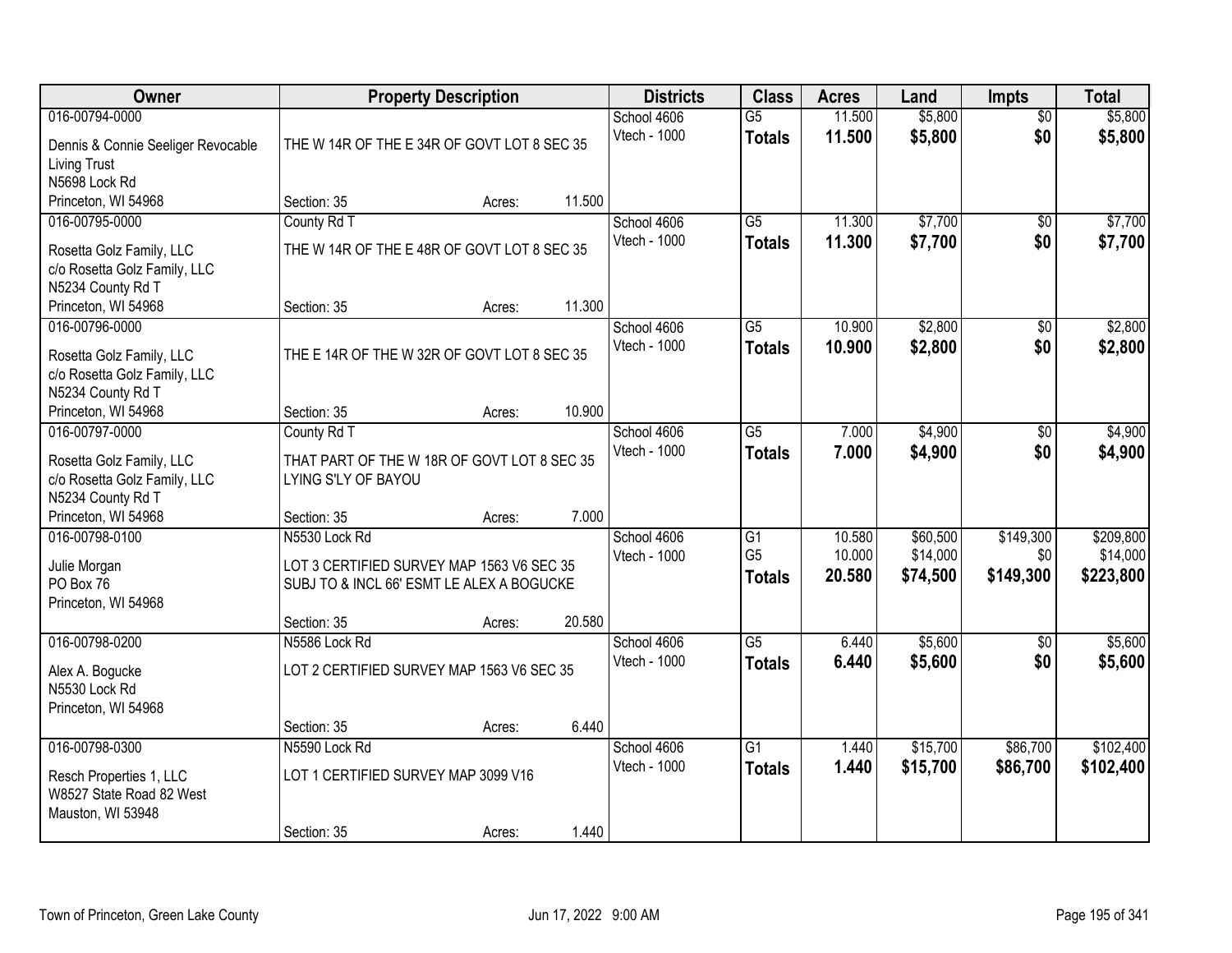| Owner                             |                                     | <b>Property Description</b>                                                                      |              |                        | <b>Acres</b> | Land            | <b>Impts</b>    | <b>Total</b>     |
|-----------------------------------|-------------------------------------|--------------------------------------------------------------------------------------------------|--------------|------------------------|--------------|-----------------|-----------------|------------------|
| 016-00798-0400                    | N5608 Lock Rd                       |                                                                                                  | School 4606  | $\overline{G1}$        | 8.170        | \$32,500        | \$5,500         | \$38,000         |
| Amy L. Lusk                       | LOT 1 CERTIFIED SURVEY MAP 3482 V19 |                                                                                                  | Vtech - 1000 | <b>Totals</b>          | 8.170        | \$32,500        | \$5,500         | \$38,000         |
| PO Box 296                        |                                     |                                                                                                  |              |                        |              |                 |                 |                  |
| Princeton, WI 54968               |                                     |                                                                                                  |              |                        |              |                 |                 |                  |
|                                   | Section: 35                         | Acres:                                                                                           | 8.170        |                        |              |                 |                 |                  |
| 016-00798-0500                    | N5588 Lock Rd                       |                                                                                                  | School 4606  | $\overline{G1}$        | 8.320        | \$35,500        | \$89,500        | \$125,000        |
| Thomas Kujac                      | LOT 2 CERTIFIED SURVEY MAP 3482 V19 |                                                                                                  | Vtech - 1000 | <b>Totals</b>          | 8.320        | \$35,500        | \$89,500        | \$125,000        |
| N5588 Lock Rd                     |                                     |                                                                                                  |              |                        |              |                 |                 |                  |
| Princeton, WI 54968               |                                     |                                                                                                  |              |                        |              |                 |                 |                  |
|                                   | Section: 35                         | Acres:                                                                                           | 8.320        |                        |              |                 |                 |                  |
| 016-00799-0000                    | Lock Rd                             |                                                                                                  | School 4606  | $\overline{G5}$        | 14.100       | \$7,100         | $\sqrt[6]{}$    | \$7,100          |
| Walleyes For Tomorrow, Inc        |                                     | THE N 14.10 ACRES OF THE S 24.10 ACRES OF                                                        | Vtech - 1000 | <b>Totals</b>          | 14.100       | \$7,100         | \$0             | \$7,100          |
| c/o Walleyes For Tomorrow, Inc    | GOVT LOT 7 SEC 35                   |                                                                                                  |              |                        |              |                 |                 |                  |
| 224 Auburn                        |                                     |                                                                                                  |              |                        |              |                 |                 |                  |
| Fond Du Lac, WI 54935             | Section: 35                         | Acres:                                                                                           | 14.100       |                        |              |                 |                 |                  |
| 016-00800-0000                    |                                     |                                                                                                  | School 4606  | X <sub>2</sub>         | 28.000       | $\overline{50}$ | \$0             | \$0              |
| State of Wisconsin                |                                     |                                                                                                  | Vtech - 1000 | <b>Totals</b>          | 28.000       | \$0             | \$0             | \$0              |
| PO Box 7921                       |                                     | COM 110R S OF N1/4 COR SEC 35: W 80R; S 47R TO<br>RIVER; E'LY ALG BANK TO 1/8 LN IN NE1/4; N 10R |              |                        |              |                 |                 |                  |
| Madison, WI 53707                 | (M/L) W 80R TO BEG                  |                                                                                                  |              |                        |              |                 |                 |                  |
|                                   | Section: 35                         | Acres:                                                                                           | 28.000       |                        |              |                 |                 |                  |
| 016-00800-0100                    |                                     |                                                                                                  | School 4606  | $\overline{X2}$        | 0.630        | $\overline{50}$ | $\overline{30}$ | $\overline{\$0}$ |
|                                   |                                     |                                                                                                  | Vtech - 1000 | <b>Totals</b>          | 0.630        | \$0             | \$0             | \$0              |
| State of Wisconsin<br>PO Box 7921 |                                     | LOT 1 OF CERTIFIED SURVEY MAP 1075 V4 SEC 35                                                     |              |                        |              |                 |                 |                  |
| Madison, WI 53707                 |                                     |                                                                                                  |              |                        |              |                 |                 |                  |
|                                   | Section: 35                         | Acres:                                                                                           | 0.630        |                        |              |                 |                 |                  |
| 016-00800-0200                    |                                     |                                                                                                  | School 4606  | $\overline{\text{X2}}$ | 3.000        | \$0             | \$0             | $\sqrt{50}$      |
|                                   |                                     |                                                                                                  | Vtech - 1000 | <b>Totals</b>          | 3.000        | \$0             | \$0             | \$0              |
| State of Wisconsin                |                                     | THAT PARCEL OF LAND LYING IN THE SW1/4 NE1/4                                                     |              |                        |              |                 |                 |                  |
| PO Box 7921                       |                                     | & NW1/4 SE1/4 SEC 35: BOUNDED BY CERTIFIED                                                       |              |                        |              |                 |                 |                  |
| Madison, WI 53707                 | Section: 35                         | SURVEY MAP 1075 ON THE N; OXBOW TRAIL ON<br>Acres:                                               | 3.000        |                        |              |                 |                 |                  |
| 016-00801-0000                    | N5607 Lock Rd                       |                                                                                                  | School 4606  | $\overline{G1}$        | 4.703        | \$54,800        | \$27,900        | \$82,700         |
|                                   |                                     |                                                                                                  | Vtech - 1000 | <b>Totals</b>          | 4.703        | \$54,800        | \$27,900        | \$82,700         |
| Vern T. Hansen                    |                                     | LOT 1 OF CERTIFIED SURVEY MAP 3000 V15                                                           |              |                        |              |                 |                 |                  |
| c/o Vern T. Hansen                |                                     |                                                                                                  |              |                        |              |                 |                 |                  |
| N5607 Lock Rd                     |                                     |                                                                                                  |              |                        |              |                 |                 |                  |
| Princeton, WI 54968               | Section: 35                         | Acres:                                                                                           | 4.703        |                        |              |                 |                 |                  |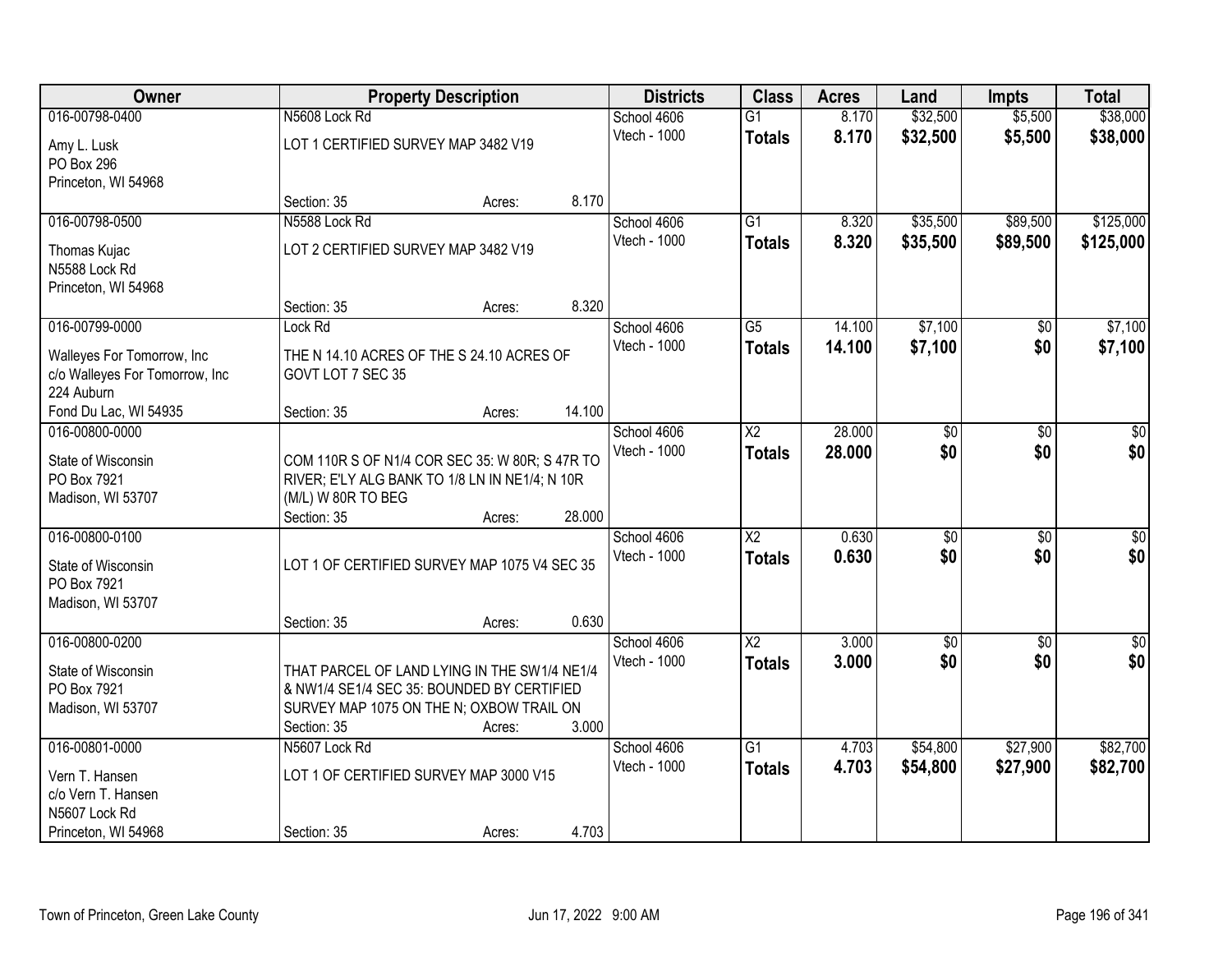| Owner                    | <b>Property Description</b>                           | <b>Districts</b> | <b>Class</b> | <b>Acres</b>    | Land   | Impts    | <b>Total</b>    |           |
|--------------------------|-------------------------------------------------------|------------------|--------------|-----------------|--------|----------|-----------------|-----------|
| 016-00801-0100           | Lock Rd                                               |                  | School 4606  | G5              | 0.761  | \$1,100  | $\overline{50}$ | \$1,100   |
| Princeton Rod & Gun Club | LOT 3 OF CERTIFIED SURVEY MAP 3000 V15                |                  | Vtech - 1000 | <b>Totals</b>   | 0.761  | \$1,100  | \$0             | \$1,100   |
| %Mike Sina               |                                                       |                  |              |                 |        |          |                 |           |
| N5911 Sina Rd            |                                                       |                  |              |                 |        |          |                 |           |
| Princeton, WI 54968      | Section: 35<br>Acres:                                 | 0.761            |              |                 |        |          |                 |           |
| 016-00801-0200           | N5559 Lock Rd                                         |                  | School 4606  | $\overline{G1}$ | 3.721  | \$47,400 | \$19,500        | \$66,900  |
| <b>Linda Dobbins</b>     | LOT 4 OF CERTIFIED SURVEY MAP 3000 V15                |                  | Vtech - 1000 | <b>Totals</b>   | 3.721  | \$47,400 | \$19,500        | \$66,900  |
| Kathy Pinnow             |                                                       |                  |              |                 |        |          |                 |           |
| 3731 Token Rd            |                                                       |                  |              |                 |        |          |                 |           |
| Deforest, WI 53532       | Section: 35<br>Acres:                                 | 3.721            |              |                 |        |          |                 |           |
| 016-00801-0300           | N5591 Lock Rd                                         |                  | School 4606  | $\overline{G1}$ | 3.721  | \$47,400 | \$29,000        | \$76,400  |
| Tami L. Calamita         | LOT 2 OF CERTIFIED SURVEY MAP 3000 V15                |                  | Vtech - 1000 | <b>Totals</b>   | 3.721  | \$47,400 | \$29,000        | \$76,400  |
| 2385 Key Way             |                                                       |                  |              |                 |        |          |                 |           |
| Ashwaubenon, WI 54313    |                                                       |                  |              |                 |        |          |                 |           |
|                          | Section: 35<br>Acres:                                 | 3.721            |              |                 |        |          |                 |           |
| 016-00802-0000           | N5579 Lock Rd                                         |                  | School 4606  | $\overline{G2}$ | 28.640 | \$84,500 | \$3,600         | \$88,100  |
| Princeton Rod & Gun Club | NE1/4 OF THE NW1/4 EXC THE E 40R OF N 48.424R         |                  | Vtech - 1000 | <b>Totals</b>   | 28.640 | \$84,500 | \$3,600         | \$88,100  |
| %Mike Sina               | THEREOF SEC 35                                        |                  |              |                 |        |          |                 |           |
| N5911 Sina Rd            |                                                       |                  |              |                 |        |          |                 |           |
| Princeton, WI 54968      | Section: 35<br>Acres:                                 | 28.640           |              |                 |        |          |                 |           |
| 016-00803-0000           | N5538 Manthey Ln                                      |                  | School 4606  | $\overline{G1}$ | 6.000  | \$45,300 | \$38,000        | \$83,300  |
| Karl L. Albright         | 2R STRIP ON SE COR SEC 27: PARCEL IN NE COR           |                  | Vtech - 1000 | G <sub>5</sub>  | 15.735 | \$22,100 | \$0             | \$22,100  |
| N5538 Manthey Ln         | SEC 34: & NW1/4 OF THE NW1/4 SEC 35: EXC              |                  |              | <b>Totals</b>   | 21.735 | \$67,400 | \$38,000        | \$105,400 |
| Princeton, WI 54968      | PARCEL 804, 805, 803.1, 803.2 & 803.3, SUBJ TO 30'    |                  |              |                 |        |          |                 |           |
|                          | Section: 35<br>Acres:                                 | 21.735           |              |                 |        |          |                 |           |
| 016-00803-0100           |                                                       |                  | School 4606  | $\overline{G1}$ | 2.502  | \$24,200 | $\overline{50}$ | \$24,200  |
| Christopher R. Lamont    | COM 288' E OF THE NW COR SEC 35: E 338' S 269'; W     |                  | Vtech - 1000 | <b>Totals</b>   | 2.502  | \$24,200 | \$0             | \$24,200  |
| N5576 Manthey Ln         | 626'; N 65'; E 288'; N 204' TO BEG, SUBJ TO 30' ESMT  |                  |              |                 |        |          |                 |           |
| Princeton, WI 54968      | ALONG W LN OF NW1/4 OF THE NW1/4 SEC 35; SUB.         |                  |              |                 |        |          |                 |           |
|                          | Section: 35<br>Acres:                                 | 2.502            |              |                 |        |          |                 |           |
| 016-00803-0200           |                                                       |                  | School 4606  | G1              | 3.748  | \$35,000 | $\overline{50}$ | \$35,000  |
| Kenneth M. Manthey       | COM 269' S OF THE NW COR SEC 35: RUN E 626'; S        |                  | Vtech - 1000 | <b>Totals</b>   | 3.748  | \$35,000 | \$0             | \$35,000  |
| Barbara L. Manthey       | 330'; W 626'; N 59'; E 240'; N 180'; W 240'; N 91' TO |                  |              |                 |        |          |                 |           |
| 8902 S 79th St           | BEG, SUBJ TO 30' ESMT ALONG W LN OF NW1/4 OF          |                  |              |                 |        |          |                 |           |
| Franklin, WI 53132       | Section: 35<br>Acres:                                 | 3.748            |              |                 |        |          |                 |           |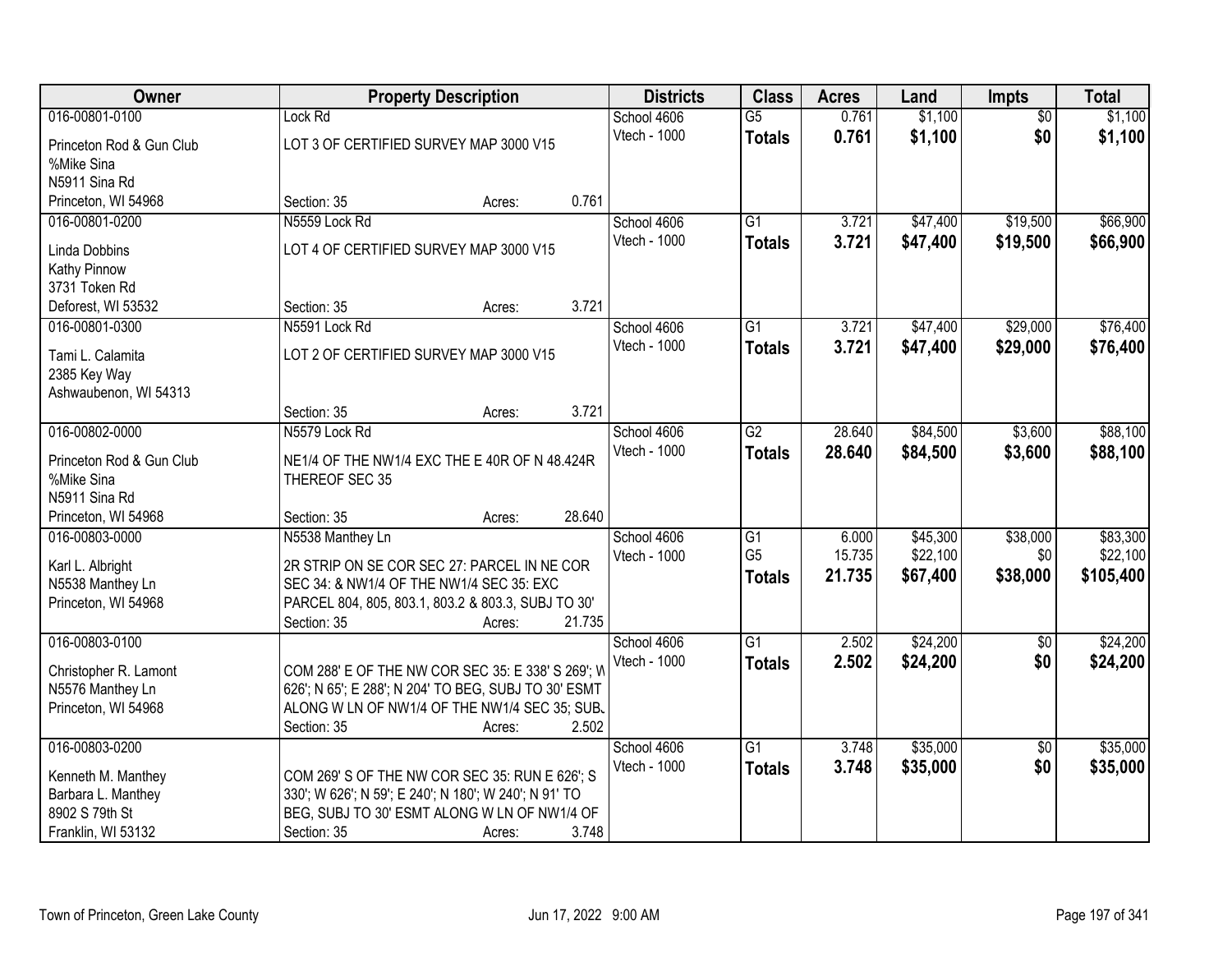| Owner                    |                                                             | <b>Property Description</b> |              |                 |        | Land     | Impts           | <b>Total</b> |
|--------------------------|-------------------------------------------------------------|-----------------------------|--------------|-----------------|--------|----------|-----------------|--------------|
| 016-00803-0300           |                                                             |                             | School 4606  | $\overline{G5}$ | 7.695  | \$10,800 | $\overline{50}$ | \$10,800     |
| Kenneth B. Manthey       | COM 626' E OF THE NW COR SEC 35; THENCE E                   |                             | Vtech - 1000 | G <sub>6</sub>  | 2.000  | \$8,200  | \$0             | \$8,200      |
| c/o Kenneth M. Manthey   | 705'; S 599'; W 705'; N 599' TO POB INCL ROW                |                             |              | <b>Totals</b>   | 9.695  | \$19,000 | \$0             | \$19,000     |
| 8902 S 79th St           |                                                             |                             |              |                 |        |          |                 |              |
| Franklin, WI 53132       | Section: 35                                                 | 9.695<br>Acres:             |              |                 |        |          |                 |              |
| 016-00804-0000           | N5576 Manthey Ln                                            |                             | School 4606  | $\overline{G1}$ | 1.330  | \$14,900 | \$67,100        | \$82,000     |
|                          |                                                             |                             | Vtech - 1000 | <b>Totals</b>   | 1.330  | \$14,900 | \$67,100        | \$82,000     |
| Christopher R. Lamont    | THE W 288' OF THE N 204' OF THE NW1/4 OF THE                |                             |              |                 |        |          |                 |              |
| N5576 Manthey Ln         | NW1/4 SEC 35, SUBJ TO 30' ESMT ALONG W LN OF                |                             |              |                 |        |          |                 |              |
| Princeton, WI 54968      | NW1/4 OF THE NW1/4 SEC 35; SUBJ TO ESMT AGMT<br>Section: 35 | 1.330                       |              |                 |        |          |                 |              |
| 016-00805-0000           | N5552 Manthey Ln                                            | Acres:                      | School 4606  | G1              | 0.990  | \$12,300 | \$87,000        | \$99,300     |
|                          |                                                             |                             | Vtech - 1000 |                 |        |          |                 |              |
| Barbara L. Manthey et al | COM 360' S OF THE NW COR OF THE NW1/4 OF                    |                             |              | <b>Totals</b>   | 0.990  | \$12,300 | \$87,000        | \$99,300     |
| c/o Kenneth M. Manthey   | NW1/4, SEC 35: RUN E 240'; S 180'; W 240'; N 180' TO        |                             |              |                 |        |          |                 |              |
| 8902 S 79th St           | BEG SEC 35, SUBJ TO 30' ESMT ALONG W LN OF                  |                             |              |                 |        |          |                 |              |
| Franklin, WI 53132       | Section: 35                                                 | 0.990<br>Acres:             |              |                 |        |          |                 |              |
| 016-00806-0000           |                                                             |                             | School 4606  | G5              | 13.000 | \$6,500  | $\sqrt{6}$      | \$6,500      |
| Properties, LLC          | THE E 23R OF GOVT LOT 5 SEC 35                              |                             | Vtech - 1000 | <b>Totals</b>   | 13.000 | \$6,500  | \$0             | \$6,500      |
| c/o Properties, LLC      |                                                             |                             |              |                 |        |          |                 |              |
| PO Box 177               |                                                             |                             |              |                 |        |          |                 |              |
| Montello, WI 53949       | Section: 35                                                 | 13.000<br>Acres:            |              |                 |        |          |                 |              |
| 016-00807-0000           |                                                             |                             | School 4606  | $\overline{G5}$ | 16.220 | \$8,100  | \$0             | \$8,100      |
|                          |                                                             |                             | Vtech - 1000 | <b>Totals</b>   | 16.220 | \$8,100  | \$0             | \$8,100      |
| Properties, LLC          | THE W 27R OF THE E 50R OF GOVT LOT 5 SEC 35                 |                             |              |                 |        |          |                 |              |
| c/o Properties, LLC      |                                                             |                             |              |                 |        |          |                 |              |
| PO Box 177               |                                                             |                             |              |                 |        |          |                 |              |
| Montello, WI 53949       | Section: 35                                                 | 16.220<br>Acres:            |              |                 |        |          |                 |              |
| 016-00808-0000           | State Highway 23                                            |                             | School 4606  | $\overline{G5}$ | 11.500 | \$5,800  | $\sqrt{6}$      | \$5,800      |
| Fox River Lane, LLC      | THE E 11.5 ACRES OF THE W 21.5 ACRES OF GOVT                |                             | Vtech - 1000 | <b>Totals</b>   | 11.500 | \$5,800  | \$0             | \$5,800      |
| c/o Fox River Lane, LLC  | LOT 5 SEC 35                                                |                             |              |                 |        |          |                 |              |
| PO Box 177               |                                                             |                             |              |                 |        |          |                 |              |
| Montello, WI 53949       | Section: 35                                                 | 11.500<br>Acres:            |              |                 |        |          |                 |              |
| 016-00809-0000           |                                                             |                             | School 4606  | $\overline{G5}$ | 10.000 | \$5,000  | \$0             | \$5,000      |
|                          |                                                             |                             | Vtech - 1000 | <b>Totals</b>   | 10.000 | \$5,000  | \$0             | \$5,000      |
| Fox River Lane, LLC      | THE W 15R OF GOVT LOT 5 SEC 35, TOGETHER                    |                             |              |                 |        |          |                 |              |
| c/o Fox River Lane, LLC  | WITH 30' ESMT ALONG W LN OF NW1/4 OF NW1/4                  |                             |              |                 |        |          |                 |              |
| PO Box 177               | SEC 35, TOGETHER WITH ESMT DESC IN DOC                      |                             |              |                 |        |          |                 |              |
| Montello, WI 53949       | Section: 35                                                 | 10.000<br>Acres:            |              |                 |        |          |                 |              |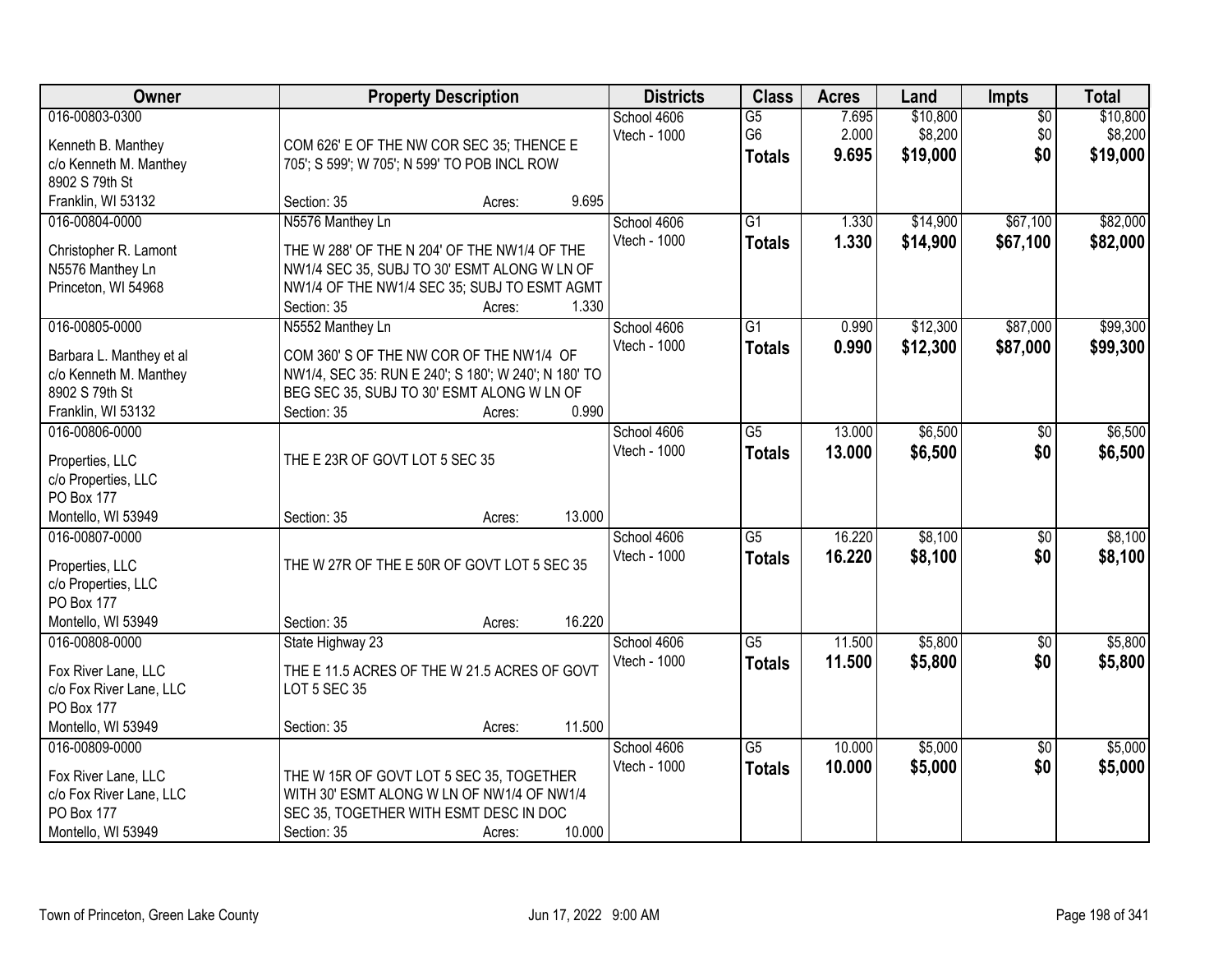| Owner                                                  | <b>Property Description</b>                   |        |        | <b>Districts</b> | <b>Class</b>    | <b>Acres</b> | Land     | <b>Impts</b>    | <b>Total</b> |
|--------------------------------------------------------|-----------------------------------------------|--------|--------|------------------|-----------------|--------------|----------|-----------------|--------------|
| 016-00810-0000                                         | Lock Rd                                       |        |        | School 4606      | G5              | 9.500        | \$4,800  | $\overline{50}$ | \$4,800      |
| Richard D. Mott                                        | THE W 50R OF THE N 30R OF GOVT LOT 6 SEC 35   |        |        | Vtech - 1000     | <b>Totals</b>   | 9.500        | \$4,800  | \$0             | \$4,800      |
| Anne M. Mott                                           |                                               |        |        |                  |                 |              |          |                 |              |
| 2812 Stephanie Dr                                      |                                               |        |        |                  |                 |              |          |                 |              |
| Lindenwood, IL 61049                                   | Section: 35                                   | Acres: | 9.500  |                  |                 |              |          |                 |              |
| 016-00811-0000                                         | Lock Rd                                       |        |        | School 4606      | $\overline{G5}$ | 5.620        | \$2,800  | \$0             | \$2,800      |
| Richard D. Mott                                        | THE E 30R OF THE N 30R OF GOVT LOT 6 SEC 35   |        |        | Vtech - 1000     | <b>Totals</b>   | 5.620        | \$2,800  | \$0             | \$2,800      |
| Anne M. Mott                                           |                                               |        |        |                  |                 |              |          |                 |              |
| 2812 Stephanie Dr                                      |                                               |        |        |                  |                 |              |          |                 |              |
| Lindenwood, IL 61049                                   | Section: 35                                   | Acres: | 5.620  |                  |                 |              |          |                 |              |
| 016-00812-0000                                         |                                               |        |        | School 4606      | G <sub>1</sub>  | 1.000        | \$12,400 | \$0             | \$12,400     |
| Scott Simacek et al                                    | LOT 1 CERTIFIED SURVEY MAP 2373 V11 SEC 35    |        |        | Vtech - 1000     | G <sub>5</sub>  | 9.767        | \$10,800 | \$0             | \$10,800     |
| c/o Scott & Keri Simacek                               |                                               |        |        |                  | <b>Totals</b>   | 10.767       | \$23,200 | \$0             | \$23,200     |
| W5503 Oxbow Tr                                         |                                               |        |        |                  |                 |              |          |                 |              |
| Princeton, WI 54968                                    | Section: 35                                   | Acres: | 10.767 |                  |                 |              |          |                 |              |
| 016-00812-0100                                         | W5503 Oxbow Trl                               |        |        | School 4606      | $\overline{G1}$ | 5.855        | \$69,300 | \$206,400       | \$275,700    |
|                                                        |                                               |        |        | Vtech - 1000     | <b>Totals</b>   | 5.855        | \$69,300 | \$206,400       | \$275,700    |
| Scott A. Simacek et al<br>c/o Scott A & Keri A Simacek | LOT 1 CERTIFIED SURVEY MAP 1996 V8 SEC 35     |        |        |                  |                 |              |          |                 |              |
| W5503 Oxbow Trl                                        |                                               |        |        |                  |                 |              |          |                 |              |
| Princeton, WI 54968                                    | Section: 35                                   | Acres: | 5.855  |                  |                 |              |          |                 |              |
| 016-00813-0100                                         | W5547 Oxbow Trl                               |        |        | School 4606      | $\overline{G1}$ | 5.000        | \$13,800 | \$15,000        | \$28,800     |
|                                                        |                                               |        |        | Vtech - 1000     | <b>Totals</b>   | 5.000        | \$13,800 | \$15,000        | \$28,800     |
| Louis R. Ullenberg et al                               | LOT 1 CERTIFIED SURVEY MAP 2131 V9 (FKA LOT 2 |        |        |                  |                 |              |          |                 |              |
| c/o Louis R & Edel Ullenberg<br>W5560 Oxbow Trl        | <b>CSM 413A)</b>                              |        |        |                  |                 |              |          |                 |              |
| Princeton, WI 54968                                    | Section: 35                                   | Acres: | 5.000  |                  |                 |              |          |                 |              |
| 016-00813-0200                                         | N5320 Moldenhauer Dr                          |        |        | School 4606      | $\overline{G1}$ | 1.135        | \$20,800 | \$193,200       | \$214,000    |
|                                                        |                                               |        |        | Vtech - 1000     | <b>Totals</b>   | 1.135        | \$20,800 | \$193,200       | \$214,000    |
| Tyler J. Harder et al                                  | LOT 2 CERTIFIED SURVEY MAP 2971 V15           |        |        |                  |                 |              |          |                 |              |
| c/o Tyler J & Jill A Harder                            |                                               |        |        |                  |                 |              |          |                 |              |
| N5320 Moldenhauer Dr                                   |                                               |        | 1.135  |                  |                 |              |          |                 |              |
| Princeton, WI 54968<br>016-00813-0300                  | Section: 35<br>Moldenhauer Dr                 | Acres: |        | School 4606      | G4              | 2.235        | \$400    | $\overline{50}$ | \$400        |
|                                                        |                                               |        |        | Vtech - 1000     |                 | 2.235        | \$400    | \$0             | \$400        |
| Ricky J. Hopfensperger et al                           | LOT 3 CERTIFIED SURVEY MAP 2971 V15           |        |        |                  | <b>Totals</b>   |              |          |                 |              |
| c/o Ricky J & Dawn M Hopfensperger                     |                                               |        |        |                  |                 |              |          |                 |              |
| 1814 Imperial Rd                                       |                                               |        |        |                  |                 |              |          |                 |              |
| Oshkosh, WI 54904                                      | Section: 35                                   | Acres: | 2.235  |                  |                 |              |          |                 |              |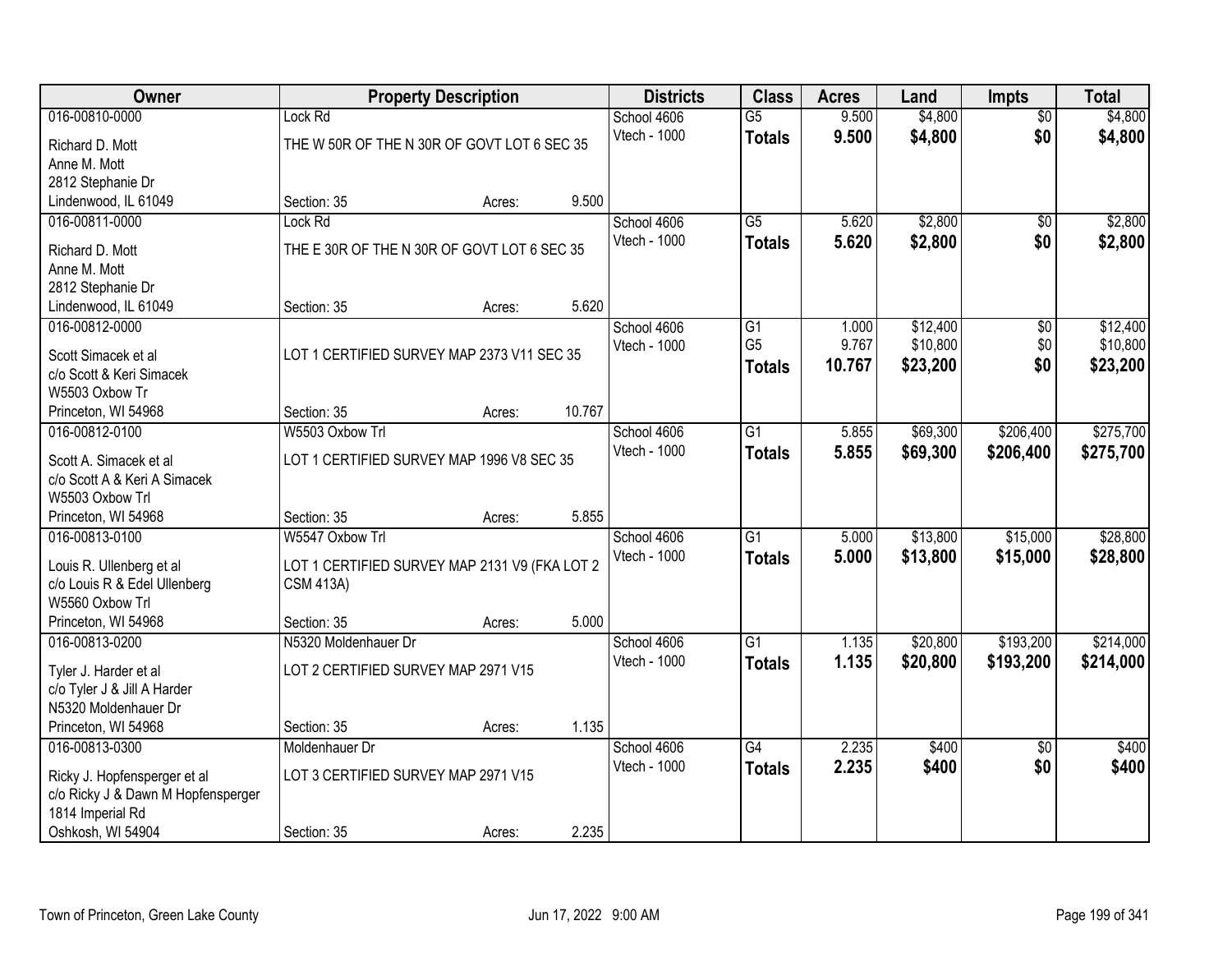| Owner                                                     | <b>Property Description</b>                                                         |        |        | <b>Districts</b> | <b>Class</b>    | <b>Acres</b> | Land     | <b>Impts</b>    | <b>Total</b>     |
|-----------------------------------------------------------|-------------------------------------------------------------------------------------|--------|--------|------------------|-----------------|--------------|----------|-----------------|------------------|
| 016-00813-0400                                            | N5288 Moldenhauer Dr                                                                |        |        | School 4606      | $\overline{G1}$ | 2.240        | \$34,800 | \$280,700       | \$315,500        |
| Jeremy M. Jackowski                                       | LOT 4 CERTIFIED SURVEY MAP 2971 V15                                                 |        |        | Vtech - 1000     | <b>Totals</b>   | 2.240        | \$34,800 | \$280,700       | \$315,500        |
| Leah M. Jackowski                                         |                                                                                     |        |        |                  |                 |              |          |                 |                  |
| N5288 Moldenhauer Dr                                      |                                                                                     |        |        |                  |                 |              |          |                 |                  |
| Princeton, WI 54968                                       | Section: 35                                                                         | Acres: | 2.240  |                  |                 |              |          |                 |                  |
| 016-00813-0500                                            |                                                                                     |        |        | School 4606      | $\overline{G4}$ | 1.286        | \$200    | \$0             | \$200            |
|                                                           | LOT 1 CERTIFIED SURVEY MAP 2971 V15                                                 |        |        | Vtech - 1000     | <b>Totals</b>   | 1.286        | \$200    | \$0             | \$200            |
| Louis R. Ullenberg et al                                  |                                                                                     |        |        |                  |                 |              |          |                 |                  |
| c/o Louis R & Edel M Ullenberg<br>W5560 Oxbow Tr          |                                                                                     |        |        |                  |                 |              |          |                 |                  |
| Princeton, WI 54968                                       | Section: 35                                                                         | Acres: | 1.286  |                  |                 |              |          |                 |                  |
| 016-00813-0600                                            | W5616 Bend Rd                                                                       |        |        | School 4606      | G4              | 1.459        | \$200    | \$0             | \$200            |
|                                                           |                                                                                     |        |        | Vtech - 1000     |                 | 1.459        | \$200    | \$0             | \$200            |
| Dennis V & Yvonne K Moldenhauer                           | LOT 1 CERTIFIED SURVEY MAP 3293 V18                                                 |        |        |                  | <b>Totals</b>   |              |          |                 |                  |
| Revocable Trust                                           |                                                                                     |        |        |                  |                 |              |          |                 |                  |
| 604 Western Ave                                           |                                                                                     |        |        |                  |                 |              |          |                 |                  |
| Watertown, WI 53094                                       | Section: 35                                                                         | Acres: | 1.459  |                  |                 |              |          |                 |                  |
| 016-00813-0700                                            |                                                                                     |        |        | School 4606      | G4              | 1.458        | \$200    | $\frac{1}{20}$  | \$200            |
| Dennis V & Yvonne K Moldenhauer                           | LOT 2 CERTIFIED SURVEY MAP 3293 V18                                                 |        |        | Vtech - 1000     | <b>Totals</b>   | 1.458        | \$200    | \$0             | \$200            |
| Revocable Trust                                           |                                                                                     |        |        |                  |                 |              |          |                 |                  |
| 604 Western Ave                                           |                                                                                     |        |        |                  |                 |              |          |                 |                  |
| Watertown, WI 53094                                       | Section: 35                                                                         | Acres: | 1.458  |                  |                 |              |          |                 |                  |
| 016-00813-0800                                            |                                                                                     |        |        | School 4606      | G4              | 2.500        | \$300    | $\overline{50}$ | \$300            |
|                                                           |                                                                                     |        |        | Vtech - 1000     | <b>Totals</b>   | 2.500        | \$300    | \$0             | \$300            |
| Dennis V & Yvonne K Moldenhauer<br><b>Revocable Trust</b> | THE NE1/4 SW1/4 SEC 35 EXC KUHARSKI AND                                             |        |        |                  |                 |              |          |                 |                  |
| 604 Western Ave                                           | FUDE'S FOX RIVER SHORES PLATS AND EXC CSM'S<br>1996, 2131, 2373 & 2971 EXC CSM 3293 |        |        |                  |                 |              |          |                 |                  |
| Watertown, WI 53094                                       | Section: 35                                                                         | Acres: | 2.500  |                  |                 |              |          |                 |                  |
| 016-00814-0000                                            |                                                                                     |        |        | School 4606      | G4              | 2.000        | \$300    | \$0             | \$300            |
|                                                           |                                                                                     |        |        | Vtech - 1000     | G5M             | 8.180        | \$12,300 | \$0             | \$12,300         |
| Christine D. Waters                                       | COM NE COR CERTIFIED SURVEY MAP 735;                                                |        |        |                  | <b>Totals</b>   | 10.180       | \$12,600 | \$0             | \$12,600         |
| c/o Christine D. Waters                                   | THENCE S 225' (M/L) E 1050' (M/L) TO SE COR OF                                      |        |        |                  |                 |              |          |                 |                  |
| 133 Island Rd                                             | THE NW1/4 OF THE SW1/4; N TO S LN OXBOWTRAIL;                                       |        |        |                  |                 |              |          |                 |                  |
| Ripon, WI 54971                                           | Section: 35                                                                         | Acres: | 10.180 |                  |                 |              |          |                 |                  |
| 016-00814-0100                                            | W5687 Oxbow Trl                                                                     |        |        | School 4606      | $\overline{G1}$ | 4.340        | \$58,100 | \$153,400       | \$211,500        |
| Daniel F. Bohleber et al                                  | LOT 1 CERTIFIED SURVEY MAP 735 V3 SEC 35                                            |        |        | Vtech - 1000     | X4              | 0.660        | \$0      | \$0             | \$0 <sub>l</sub> |
| c/o Daniel F & Maureen K Bohleber                         |                                                                                     |        |        |                  | <b>Totals</b>   | 5.000        | \$58,100 | \$153,400       | \$211,500        |
| W5687 Oxbow Trl                                           |                                                                                     |        |        |                  |                 |              |          |                 |                  |
| Princeton, WI 54968                                       | Section: 35                                                                         | Acres: | 5.000  |                  |                 |              |          |                 |                  |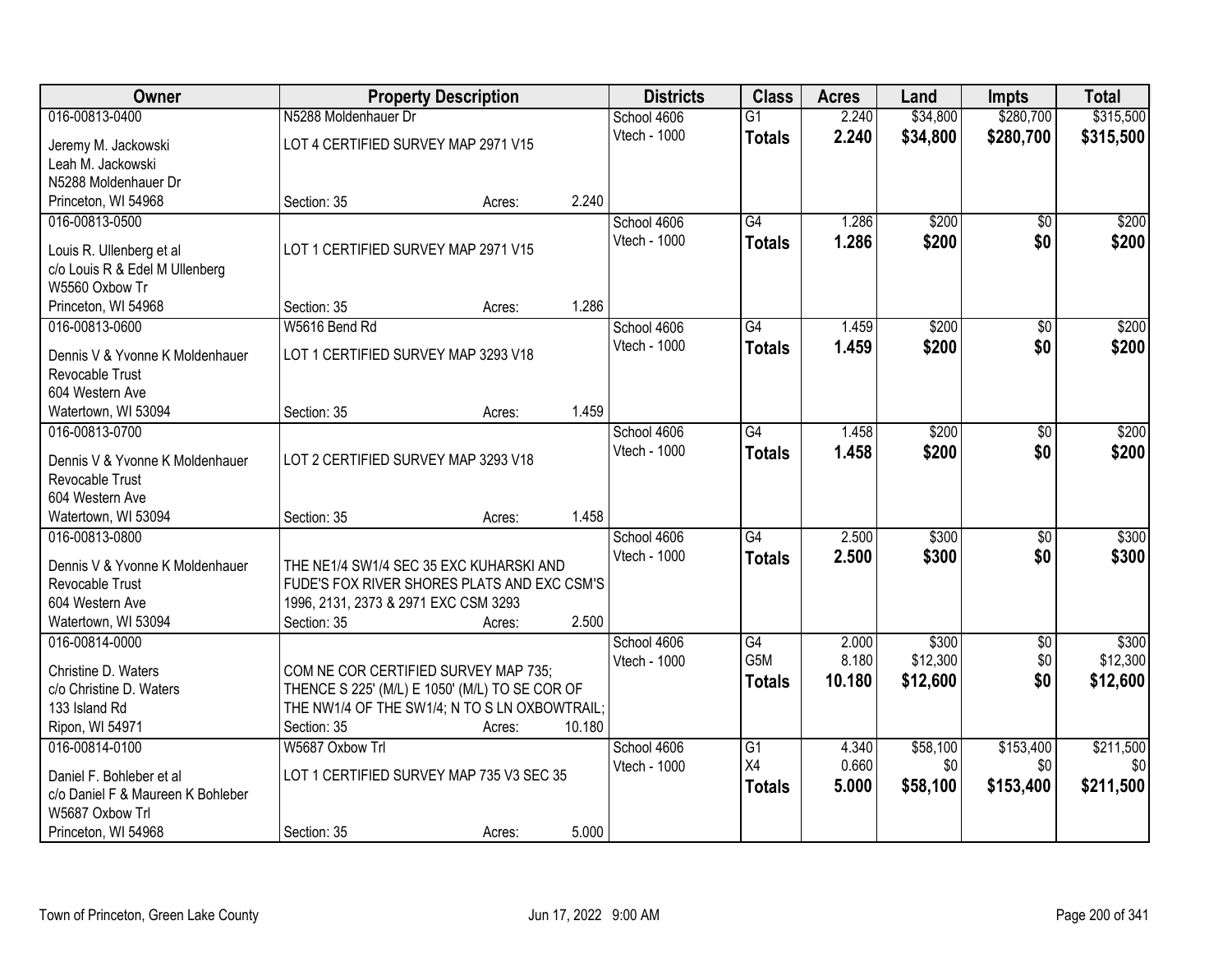| <b>Owner</b>                      | <b>Property Description</b>                   | <b>Districts</b> | <b>Class</b>    | <b>Acres</b> | Land     | <b>Impts</b>    | <b>Total</b> |
|-----------------------------------|-----------------------------------------------|------------------|-----------------|--------------|----------|-----------------|--------------|
| 016-00815-0000                    | W5616 Bend Rd                                 | School 4606      | $\overline{G1}$ | 0.250        | \$4,800  | \$16,300        | \$21,100     |
| Dennis V & Yvonne K Moldenhauer   | THE SW1/4 SW1/4 SEC 35 EXC CSM'S 735 & 2814 & | Vtech - 1000     | G4              | 46.765       | \$6,200  | \$0             | \$6,200      |
| Irrevocable Trust                 | THE W 54R OF THE SE1/4 SW1/4 & INC PARCEL     |                  | G <sub>5</sub>  | 4.773        | \$6,700  | \$0             | \$6,700      |
| 604 Western Ave                   | DESC V695 P08 & EXC PARCEL DESC V695 P9       |                  | G5M             | 7.000        | \$10,500 | \$0             | \$10,500     |
| Watertown, WI 53094               | 60.760<br>Section: 35<br>Acres:               |                  | X4              | 1.972        | \$0      | \$0             | \$0          |
|                                   |                                               |                  | <b>Totals</b>   | 60.760       | \$28,200 | \$16,300        | \$44,500     |
| 016-00815-0100                    | W5642 Bend Rd                                 | School 4606      | $\overline{G1}$ | 3.205        | \$30,300 | \$85,200        | \$115,500    |
| Daniel J. Brad                    | LOT 1 CERTIFIED SURVEY MAP 2814 V14 EXC PCL   | Vtech - 1000     | <b>Totals</b>   | 3.205        | \$30,300 | \$85,200        | \$115,500    |
| 488 N Wisconsin St                | DESC V695 P08 & INCL PCL DESC V695 P09        |                  |                 |              |          |                 |              |
| Berlin, WI 54923                  |                                               |                  |                 |              |          |                 |              |
|                                   | 3.205<br>Section: 35<br>Acres:                |                  |                 |              |          |                 |              |
| 016-00817-0000                    | W5514 Fox Ridge Dr                            | School 4606      | $\overline{G1}$ | 1.000        | \$12,400 | \$189,000       | \$201,400    |
| Edmund J. Pyrcioch et al          | LOT 1 CERTIFIED SURVEY MAP 2468 V11 (RES PT   | Vtech - 1000     | G <sub>5</sub>  | 13.117       | \$14,500 | \$0             | \$14,500     |
| c/o Edmund J & Shirley A Pyrcioch | LOT 1 CSM 1040) SEC 35                        |                  | <b>Totals</b>   | 14.117       | \$26,900 | \$189,000       | \$215,900    |
| W5514 Fox Ridge Dr                |                                               |                  |                 |              |          |                 |              |
| Princeton, WI 54968-8372          | 14.117<br>Section: 35<br>Acres:               |                  |                 |              |          |                 |              |
| 016-00818-0000                    | Ox Bow Trl                                    | School 4606      | $\overline{G5}$ | 32.000       | \$38,700 | $\overline{50}$ | \$38,700     |
|                                   |                                               | Vtech - 1000     | G <sub>6</sub>  | 8.000        | \$32,800 | \$0             | \$32,800     |
| Michaelene H. Hayashi             | GOVT LOT 1 SEC 35 EXC THAT PART OF            |                  | <b>Totals</b>   | 40.000       | \$71,500 | \$0             | \$71,500     |
| c/o Michaelene H. Hayashi         | MICHAELENE'S PLAT LYING THEREIN; ALSO SUBJ    |                  |                 |              |          |                 |              |
| W5302 Bend Rd                     | TO HWY AS RECD IN V266 P33                    |                  |                 |              |          |                 |              |
| Princeton, WI 54968               | 40.000<br>Section: 35<br>Acres:               |                  |                 |              |          |                 |              |
| 016-00819-0100                    | W5431 Oxbow Trl                               | School 4606      | $\overline{G1}$ | 1.873        | \$18,900 | \$144,100       | \$163,000    |
| Jerry D. Swanson                  | LOT 1 CERTIFIED SURVEY MAP 554 V2 SEC 35      | Vtech - 1000     | <b>Totals</b>   | 1.873        | \$18,900 | \$144,100       | \$163,000    |
| W5431 Oxbow Trl                   |                                               |                  |                 |              |          |                 |              |
| Princeton, WI 54968               |                                               |                  |                 |              |          |                 |              |
|                                   | 1.873<br>Section: 35<br>Acres:                |                  |                 |              |          |                 |              |
| 016-00819-0200                    | W5431 Oxbow Trl                               | School 4606      | $\overline{G1}$ | 2.100        | \$20,700 | \$4,200         | \$24,900     |
| Jerry D. Swanson                  | LOT 1 CERTIFIED SURVEY MAP 626 V3 SEC 35      | Vtech - 1000     | <b>Totals</b>   | 2.100        | \$20,700 | \$4,200         | \$24,900     |
| W5431 Oxbow Trl                   |                                               |                  |                 |              |          |                 |              |
| Princeton, WI 54968               |                                               |                  |                 |              |          |                 |              |
|                                   | 2.100<br>Section: 35<br>Acres:                |                  |                 |              |          |                 |              |
| 016-00819-0300                    | W5467 Oxbow Trl                               | School 4606      | $\overline{G1}$ | 8.051        | \$53,900 | \$154,700       | \$208,600    |
|                                   |                                               | Vtech - 1000     | <b>Totals</b>   | 8.051        | \$53,900 | \$154,700       | \$208,600    |
| Mary F. Tamblin                   | LOT 1 CERTIFIED SURVEY MAP 1930 V8 SEC 35     |                  |                 |              |          |                 |              |
| Robert J. Tamblin                 |                                               |                  |                 |              |          |                 |              |
| W5467 Oxbow Trl                   |                                               |                  |                 |              |          |                 |              |
| Princeton, WI 54968               | 8.051<br>Section: 35<br>Acres:                |                  |                 |              |          |                 |              |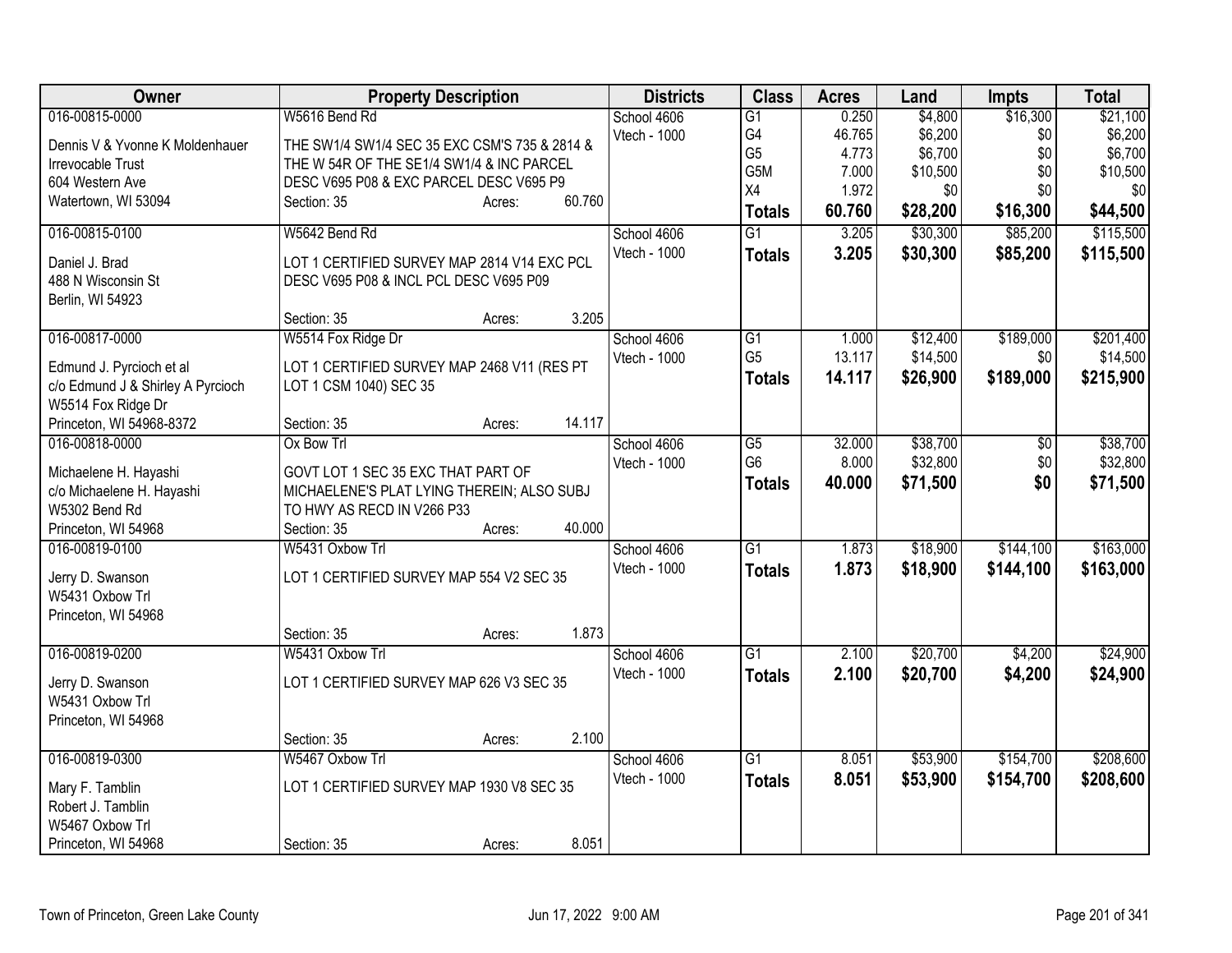| Owner                                            | <b>Property Description</b>                                                | <b>Districts</b> | <b>Class</b> | <b>Acres</b> | Land            | <b>Impts</b> | <b>Total</b> |                 |           |
|--------------------------------------------------|----------------------------------------------------------------------------|------------------|--------------|--------------|-----------------|--------------|--------------|-----------------|-----------|
| 016-00819-0400                                   |                                                                            |                  |              | School 4606  | G4              | 11.356       | \$1,900      | $\overline{50}$ | \$1,900   |
| Paul F. Emery et al                              | LOT 1 CERTIFIED SURVEY MAP 2340 V11 SEC 35                                 |                  |              | Vtech - 1000 | <b>Totals</b>   | 11.356       | \$1,900      | \$0             | \$1,900   |
| c/o Paul F & Ruth C Emery                        |                                                                            |                  |              |              |                 |              |              |                 |           |
| N6130 N Lawson Dr                                |                                                                            |                  |              |              |                 |              |              |                 |           |
| Green Lake, WI 54941                             | Section: 35                                                                | Acres:           | 11.356       |              |                 |              |              |                 |           |
| 016-00820-0000                                   |                                                                            |                  |              | School 4606  | G4              | 16.700       | \$2,300      | $\overline{50}$ | \$2,300   |
| William E. Gregory et al                         | THAT PART OF THE NW1/4 OF THE NE1/4 SEC 2 &                                |                  |              | Vtech - 1000 | G <sub>5</sub>  | 2.000        | \$2,800      | \$0             | \$2,800   |
| c/o William E & Barbara Gregory                  | THE W1/2 OF THE SE1/4 SEC 35 AS DESC V485 P693                             |                  |              |              | <b>Totals</b>   | 18.700       | \$5,100      | \$0             | \$5,100   |
| W1134 Illinois Ave                               | (PT CSM 1040) EXC CSM 2557 V12                                             |                  |              |              |                 |              |              |                 |           |
| Green Lake, WI 54941                             | Section: 35                                                                | Acres:           | 18.700       |              |                 |              |              |                 |           |
| 016-00820-0100                                   |                                                                            |                  |              | School 4606  | $\overline{G4}$ | 29.197       | \$5,200      | \$0             | \$5,200   |
|                                                  |                                                                            |                  |              | Vtech - 1000 | <b>Totals</b>   | 29.197       | \$5,200      | \$0             | \$5,200   |
| Paul F. Emery et al<br>c/o Paul F & Ruth C Emery | LOT 1 CERTIFIED SURVEY MAP 2329 V10 SEC 35 &<br>EXC CSM 2938 LYING THEREIN |                  |              |              |                 |              |              |                 |           |
| N6130 N Lawson Dr                                |                                                                            |                  |              |              |                 |              |              |                 |           |
| Green Lake, WI 54941                             | Section: 35                                                                | Acres:           | 29.197       |              |                 |              |              |                 |           |
| 016-00820-0101                                   | W5447 Fox Ridge Dr                                                         |                  |              | School 4606  | G1              | 2.240        | \$21,900     | \$177,800       | \$199,700 |
|                                                  |                                                                            |                  |              | Vtech - 1000 | <b>Totals</b>   | 2.240        | \$21,900     | \$177,800       | \$199,700 |
| Paul F. Emery et al                              | LOT 1 CERTIFIED SURVEY MAP 2938 V15                                        |                  |              |              |                 |              |              |                 |           |
| c/o Paul F & Ruth C Emery                        |                                                                            |                  |              |              |                 |              |              |                 |           |
| N6130 N Lawson Dr                                |                                                                            |                  |              |              |                 |              |              |                 |           |
| Green Lake, WI 54941                             | Section: 35                                                                | Acres:           | 2.240        |              |                 |              |              |                 |           |
| 016-00820-0200                                   | W5496 Fox Ridge Dr                                                         |                  |              | School 4606  | $\overline{G1}$ | 0.730        | \$10,300     | \$209,200       | \$219,500 |
| Patrick J. Glover                                | LOT 1 CERTIFIED SURVEY MAP 2557 V12 SEC 35                                 |                  |              | Vtech - 1000 | <b>Totals</b>   | 0.730        | \$10,300     | \$209,200       | \$219,500 |
| W5496 Fox Ridge Dr                               |                                                                            |                  |              |              |                 |              |              |                 |           |
| Princeton, WI 54968                              |                                                                            |                  |              |              |                 |              |              |                 |           |
|                                                  | Section: 35                                                                | Acres:           | 0.730        |              |                 |              |              |                 |           |
| 016-00820-0300                                   | W5470 Fox Ridge Dr                                                         |                  |              | School 4606  | $\overline{G1}$ | 0.730        | \$10,300     | \$233,100       | \$243,400 |
| Jodee K. Megeath                                 | LOT 2 CERTIFIED SURVEY MAP 2557 V12 SEC 35                                 |                  |              | Vtech - 1000 | <b>Totals</b>   | 0.730        | \$10,300     | \$233,100       | \$243,400 |
| Richard L. Ardisana Jr                           |                                                                            |                  |              |              |                 |              |              |                 |           |
| W5470 Fox Ridge Dr                               |                                                                            |                  |              |              |                 |              |              |                 |           |
| Princeton, WI 54968                              | Section: 35                                                                | Acres:           | 0.730        |              |                 |              |              |                 |           |
| 016-00820-0400                                   | W5464 Fox Ridge Dr                                                         |                  |              | School 4606  | $\overline{G1}$ | 0.730        | \$10,300     | \$251,900       | \$262,200 |
|                                                  |                                                                            |                  |              | Vtech - 1000 | <b>Totals</b>   | 0.730        | \$10,300     | \$251,900       | \$262,200 |
| Mark R. Gurke                                    | LOT 3 CERTIFIED SURVEY MAP 2557 V12 SEC 35                                 |                  |              |              |                 |              |              |                 |           |
| Kari L. Kuglin<br>W5464 Fox Ridge Dr             |                                                                            |                  |              |              |                 |              |              |                 |           |
| Princeton, WI 54968                              | Section: 35                                                                | Acres:           | 0.730        |              |                 |              |              |                 |           |
|                                                  |                                                                            |                  |              |              |                 |              |              |                 |           |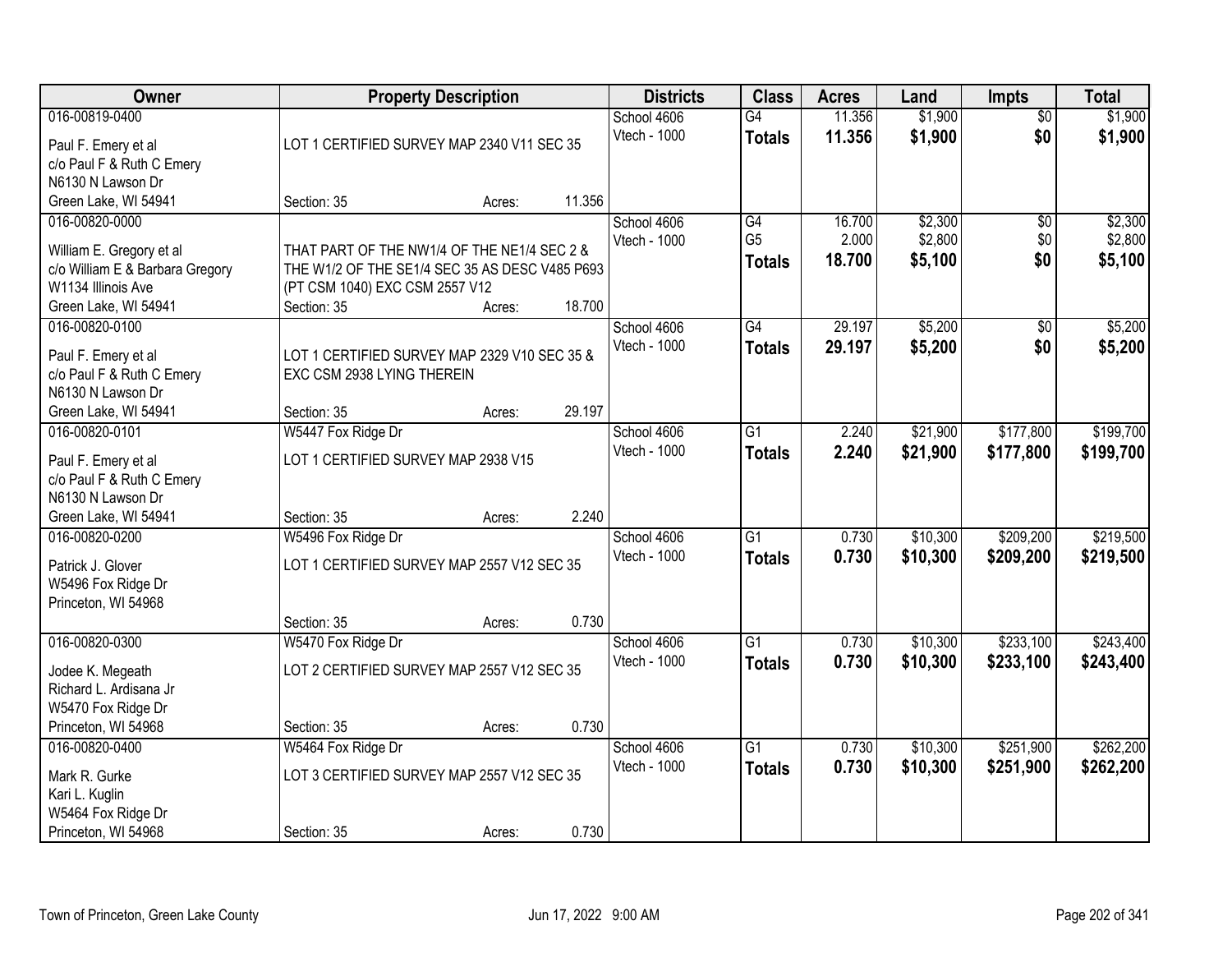| Owner                           | <b>Property Description</b>                     | <b>Districts</b> | <b>Class</b>        | <b>Acres</b>                     | Land           | <b>Impts</b>         | <b>Total</b>    |                     |
|---------------------------------|-------------------------------------------------|------------------|---------------------|----------------------------------|----------------|----------------------|-----------------|---------------------|
| 016-00820-0500                  | Fox Ridge Dr                                    |                  | School 4606         | $\overline{G1}$                  | 1.110          | \$13,200             | $\overline{50}$ | \$13,200            |
| William E. Gregory et al        | LOT 4 CERTIFIED SURVEY MAP 2557 V12 SEC 35      |                  | Vtech - 1000        | <b>Totals</b>                    | 1.110          | \$13,200             | \$0             | \$13,200            |
| c/o William E & Barbara Gregory |                                                 |                  |                     |                                  |                |                      |                 |                     |
| W1134 Illinois Ave              |                                                 |                  |                     |                                  |                |                      |                 |                     |
| Green Lake, WI 54941            | Section: 35<br>Acres:                           | 1.110            |                     |                                  |                |                      |                 |                     |
| 016-00821-0000                  | W5302 Bend Rd                                   |                  | School 4606         | G1                               | 2.000          | \$32,500             | \$158,700       | \$191,200           |
| Michaelene H. Hayashi           | SE1/4 OF THE SE1/4 SEC 35 & THAT PART OF THE    |                  | <b>Vtech - 1000</b> | G4                               | 33.500         | \$4,700              | \$0             | \$4,700             |
| c/o Michaelene H. Hayashi       | E1/2 OF THE NE1/4 SEC 2 LYING N OF CSM 2466 V11 |                  |                     | G <sub>5</sub>                   | 9.495          | \$13,300             | \$0             | \$13,300            |
| W5302 Bend Rd                   | INCL PAR DESC V610 P37                          |                  |                     | <b>Totals</b>                    | 44.995         | \$50,500             | \$158,700       | \$209,200           |
| Princeton, WI 54968             | Section: 35<br>Acres:                           | 44.995           |                     |                                  |                |                      |                 |                     |
| 016-00822-0000                  |                                                 |                  | School 4606         | G4                               | 26.000         | \$3,700              | \$0             | \$3,700             |
| Brenden J. Seeliger             | THE N 60R OF THE NE1/4 OF THE NE1/4 SEC 36      |                  | Vtech - 1000        | G <sub>5</sub>                   | 4.000          | \$5,600              | \$0             | \$5,600             |
| N6505 County Rd J               |                                                 |                  |                     | <b>Totals</b>                    | 30,000         | \$9,300              | \$0             | \$9,300             |
| Princeton, WI 54968             |                                                 |                  |                     |                                  |                |                      |                 |                     |
|                                 | Section: 36<br>Acres:                           | 30.000           |                     |                                  |                |                      |                 |                     |
| 016-00823-0000                  | N5546 County Rd T                               |                  | School 4606         | G1                               | 2.000          | \$19,800             | \$72,300        | \$92,100            |
| Kurt L. Wienckowski             | LOT 1 CERTIFIED SURVEY MAP 1998 V8 SEC 36       |                  | Vtech - 1000        | G <sub>5</sub><br>G <sub>6</sub> | 3.000<br>4.110 | \$3,300              | \$0             | \$3,300<br>\$16,900 |
| N5546 County Rd T               |                                                 |                  |                     |                                  | 9.110          | \$16,900<br>\$40,000 | \$0<br>\$72,300 | \$112,300           |
| Princeton, WI 54968             |                                                 |                  |                     | <b>Totals</b>                    |                |                      |                 |                     |
|                                 | Section: 36<br>Acres:                           | 9.110            |                     |                                  |                |                      |                 |                     |
| 016-00824-0000                  | County Rd T                                     |                  | School 4606         | $\overline{G5}$                  | 5.000          | \$5,500              | $\overline{50}$ | \$5,500             |
| Brenden J. Seeliger             | THAT PART OF THE N 60R OF GOVT LOT 1 LYING E    |                  | Vtech - 1000        | G <sub>5</sub> M                 | 2.000          | \$3,000              | \$0             | \$3,000             |
| N6505 County Rd J               | OF BEND ROAD EXC CSM 119 V1 SEC 36              |                  |                     | <b>Totals</b>                    | 7.000          | \$8,500              | \$0             | \$8,500             |
| Princeton, WI 54968             |                                                 |                  |                     |                                  |                |                      |                 |                     |
|                                 | Section: 36<br>Acres:                           | 7.000            |                     |                                  |                |                      |                 |                     |
| 016-00825-0000                  | N5592 County Rd T                               |                  | School 4606         | $\overline{G1}$                  | 0.950          | \$12,000             | \$125,300       | \$137,300           |
| Carol J. Gennrich               | LOT 1 OF CERTIFIED SURVEY MAP 119 V1 SEC 36     |                  | Vtech - 1000        | <b>Totals</b>                    | 0.950          | \$12,000             | \$125,300       | \$137,300           |
| N5592 County Rd T               | LE FOR JEANNETTE GENNRICH                       |                  |                     |                                  |                |                      |                 |                     |
| Princeton, WI 54968             |                                                 |                  |                     |                                  |                |                      |                 |                     |
|                                 | Section: 36<br>Acres:                           | 0.950            |                     |                                  |                |                      |                 |                     |
| 016-00826-0000                  | County Rd T                                     |                  | School 4606         | $\overline{G1}$                  | 0.627          | \$9,500              | $\overline{50}$ | \$9,500             |
| Carol J. Gennrich               | LOT 2 OF CERTIFIED SURVEY MAP 119 V1 SEC 36     |                  | Vtech - 1000        | <b>Totals</b>                    | 0.627          | \$9,500              | \$0             | \$9,500             |
| N5592 County Rd T               | LE FOR JEANNETTE GENNRICH                       |                  |                     |                                  |                |                      |                 |                     |
| Princeton, WI 54968             |                                                 |                  |                     |                                  |                |                      |                 |                     |
|                                 | Section: 36<br>Acres:                           | 0.627            |                     |                                  |                |                      |                 |                     |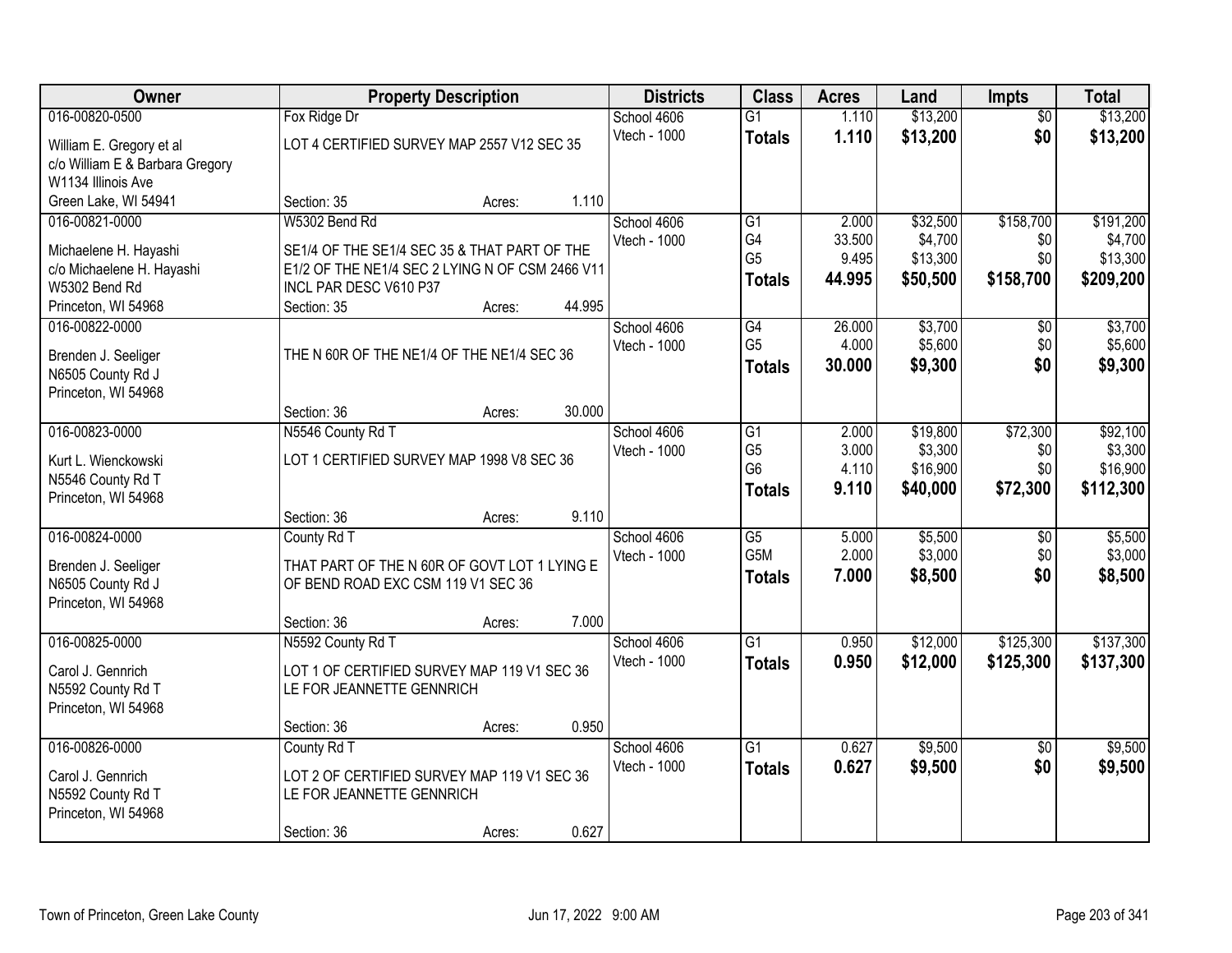| Owner                           |                                                      | <b>Property Description</b> |       | <b>Districts</b> | <b>Class</b>    | <b>Acres</b> | Land     | <b>Impts</b>    | <b>Total</b> |
|---------------------------------|------------------------------------------------------|-----------------------------|-------|------------------|-----------------|--------------|----------|-----------------|--------------|
| 016-00826-0100                  | County Rd T                                          |                             |       | School 4606      | $\overline{G1}$ | 0.627        | \$9,500  | $\overline{50}$ | \$9,500      |
| Brenden J. Seeliger             | LOT 4 OF CERTIFIED SURVEY MAP 119 V1 SEC 36          |                             |       | Vtech - 1000     | <b>Totals</b>   | 0.627        | \$9,500  | \$0             | \$9,500      |
| N6505 County Rd J               |                                                      |                             |       |                  |                 |              |          |                 |              |
| Princeton, WI 54968             |                                                      |                             |       |                  |                 |              |          |                 |              |
|                                 | Section: 36                                          | Acres:                      | 0.627 |                  |                 |              |          |                 |              |
| 016-00826-0200                  | N5574 County Rd T                                    |                             |       | School 4606      | $\overline{G1}$ | 0.627        | \$9,500  | \$121,500       | \$131,000    |
| Richard E. Porter et al         | LOT 3 OF CERTIFIED SURVEY MAP 119 V1 SEC 36          |                             |       | Vtech - 1000     | <b>Totals</b>   | 0.627        | \$9,500  | \$121,500       | \$131,000    |
| c/o Richard E & Laurie L Porter |                                                      |                             |       |                  |                 |              |          |                 |              |
| N5574 County Rd T               |                                                      |                             |       |                  |                 |              |          |                 |              |
| Princeton, WI 54968             | Section: 36                                          | Acres:                      | 0.627 |                  |                 |              |          |                 |              |
| 016-00827-0000                  | N5599 County Rd T                                    |                             |       | School 4606      | G1              | 5.000        | \$57,000 | \$275,300       | \$332,300    |
| Darcy L. Miller                 | COM AT INTER OF CEN OF BEND RD & N LN SEC 36:        |                             |       | Vtech - 1000     | G <sub>5</sub>  | 3.000        | \$4,200  | \$0             | \$4,200      |
| N5599 County Rd T               | S31*W 316.1'; S24*21'W ALG RD 164.8'; S7*08'W 166.1  |                             |       |                  | <b>Totals</b>   | 8.000        | \$61,200 | \$275,300       | \$336,500    |
| Princeton, WI 54968             | S87*W TO RIVER; ALG RIVER TO N LN ETC; E TO          |                             |       |                  |                 |              |          |                 |              |
|                                 | Section: 36                                          | Acres:                      | 8.000 |                  |                 |              |          |                 |              |
| 016-00827-0100                  | N5591 County Rd T                                    |                             |       | School 4606      | $\overline{G1}$ | 4.000        | \$61,700 | \$143,000       | \$204,700    |
| Mark D. Post et al              | LOTS 1 & 2 CERTIFIED SURVEY MAP 346 V2 SEC 36        |                             |       | Vtech - 1000     | <b>Totals</b>   | 4.000        | \$61,700 | \$143,000       | \$204,700    |
| c/o Mark D & Margene Post       |                                                      |                             |       |                  |                 |              |          |                 |              |
| N5591 County Rd T               |                                                      |                             |       |                  |                 |              |          |                 |              |
| Princeton, WI 54968             | Section: 36                                          | Acres:                      | 4.000 |                  |                 |              |          |                 |              |
| 016-00828-0000                  | N5573 County Rd T                                    |                             |       | School 4606      | $\overline{G1}$ | 2.720        | \$51,900 | \$97,600        | \$149,500    |
| John M. Selzer III              | COM AT INTER OF CEN OF BEND RD & N LN OF SEC         |                             |       | Vtech - 1000     | <b>Totals</b>   | 2.720        | \$51,900 | \$97,600        | \$149,500    |
| N5573 County Rd T               | 36: S31*W 316.1'; S24*21'W 164.8'; S7*08'W 166.1' TO |                             |       |                  |                 |              |          |                 |              |
| Princeton, WI 54968             | POB: ETC RECD V148 P449 & V140 P17                   |                             |       |                  |                 |              |          |                 |              |
|                                 | Section: 36                                          | Acres:                      | 2.720 |                  |                 |              |          |                 |              |
| 016-00829-0000                  | N5565 County Rd T                                    |                             |       | School 4606      | $\overline{G1}$ | 1.613        | \$59,800 | \$60,100        | \$119,900    |
| Thomas F. Resheski              | LOT 1 CERTIFIED SURVEY MAP 1918 V8 SEC 36            |                             |       | Vtech - 1000     | <b>Totals</b>   | 1.613        | \$59,800 | \$60,100        | \$119,900    |
| Shirley A. Resheski             |                                                      |                             |       |                  |                 |              |          |                 |              |
| N5565 County Rd T               |                                                      |                             |       |                  |                 |              |          |                 |              |
| Princeton, WI 54968             | Section: 36                                          | Acres:                      | 1.613 |                  |                 |              |          |                 |              |
| 016-00829-0100                  | County Rd T                                          |                             |       | School 4606      | $\overline{G1}$ | 1.930        | \$26,200 | $\overline{50}$ | \$26,200     |
| Thomas F. Resheski et al        | LOT 2 & OUTLOT 1 CERTIFIED SURVEY MAP 1918 V8        |                             |       | Vtech - 1000     | <b>Totals</b>   | 1.930        | \$26,200 | \$0             | \$26,200     |
| c/o Thomas & Shirley Resheski   | <b>SEC 36</b>                                        |                             |       |                  |                 |              |          |                 |              |
| N5565 County Rd T               |                                                      |                             |       |                  |                 |              |          |                 |              |
| Princeton, WI 54968             | Section: 36                                          | Acres:                      | 1.930 |                  |                 |              |          |                 |              |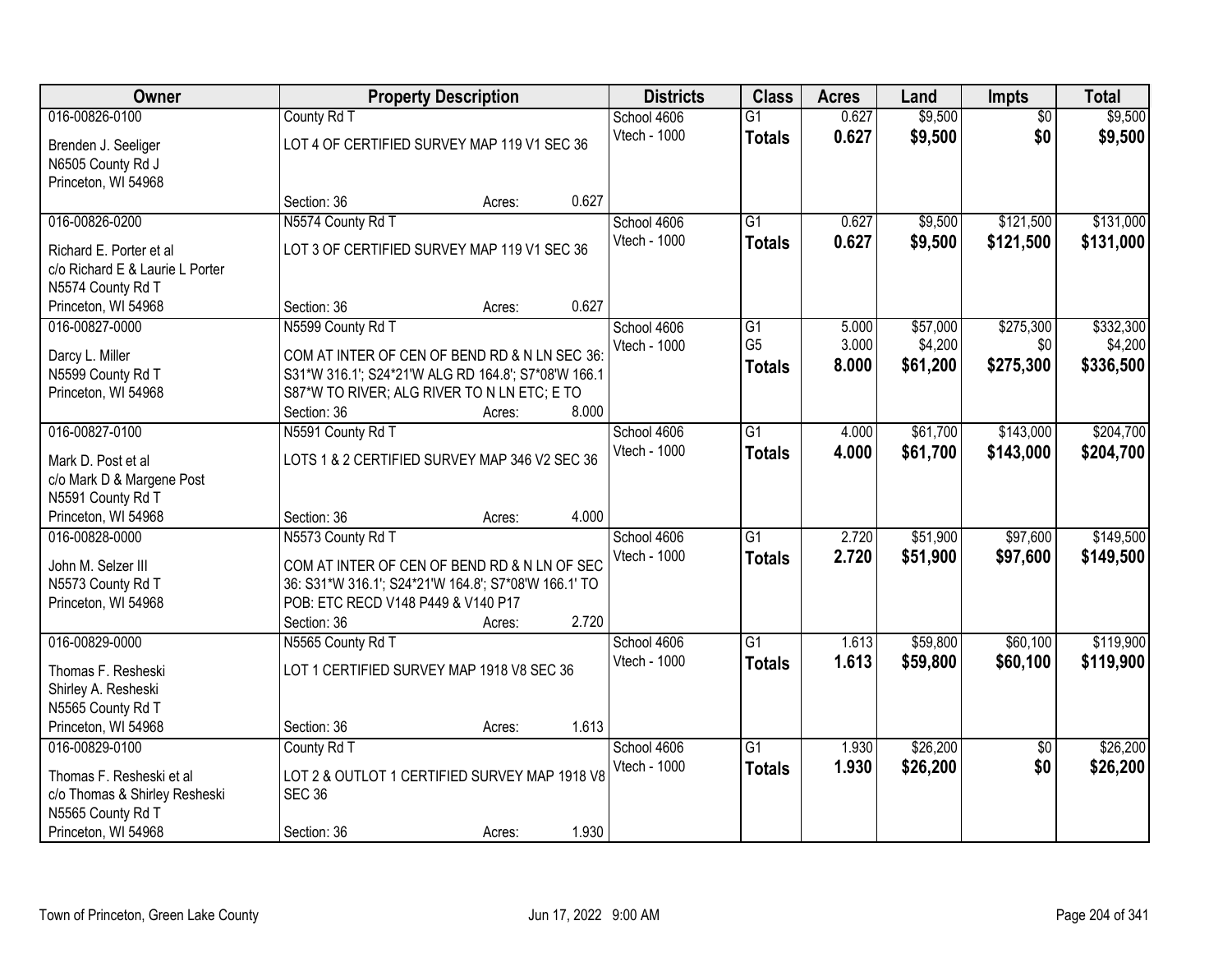| Owner                                       | <b>Property Description</b>                                        | <b>Districts</b> | <b>Class</b> | <b>Acres</b>    | Land   | <b>Impts</b> | <b>Total</b>    |           |
|---------------------------------------------|--------------------------------------------------------------------|------------------|--------------|-----------------|--------|--------------|-----------------|-----------|
| 016-00830-0000                              |                                                                    |                  | School 4606  | $\overline{G5}$ | 10.000 | \$14,000     | $\overline{50}$ | \$14,000  |
| <b>Blair Weir</b>                           | THE E 10 ACRES OF THE S1/2 OF GOVT LOT 7 SEC                       |                  | Vtech - 1000 | <b>Totals</b>   | 10.000 | \$14,000     | \$0             | \$14,000  |
| N7418 21st Dr                               | 36 AND ROW AS DESC V 392 P 15                                      |                  |              |                 |        |              |                 |           |
| Neshkoro, WI 54960                          |                                                                    |                  |              |                 |        |              |                 |           |
|                                             | Section: 36                                                        | 10.000<br>Acres: |              |                 |        |              |                 |           |
| 016-00831-0000                              | County Rd T                                                        |                  | School 4606  | G4              | 6.870  | \$900        | $\overline{50}$ | \$900     |
|                                             |                                                                    |                  | Vtech - 1000 | <b>Totals</b>   | 6.870  | \$900        | \$0             | \$900     |
| Virginia A. Verch                           | THAT PART OF THE SW1/4 OF THE NE1/4 SEC 36                         |                  |              |                 |        |              |                 |           |
| N6068 Swamp Rd                              | LYING E OF CTH T ALSO STRIP 31R (M/L) W OF CTH                     |                  |              |                 |        |              |                 |           |
| Princeton, WI 54968                         | T: EXC PCLS 831.1, 831.2, 832 (PT GL 2, SEC 36) EXC<br>Section: 36 | 6.870<br>Acres:  |              |                 |        |              |                 |           |
| 016-00831-0100                              | N5472 County Rd T                                                  |                  | School 4606  | G1              | 1.000  | \$12,400     | \$91,300        | \$103,700 |
|                                             |                                                                    |                  | Vtech - 1000 |                 | 1.000  | \$12,400     | \$91,300        | \$103,700 |
| Scott A. Weir et al                         | COM IN CEN OF CTH "T" AT A PT 539' N OF E & W                      |                  |              | <b>Totals</b>   |        |              |                 |           |
| %Alan P Weir                                | SEC LINE: RUN E 188'; S 174'; W 312' (M/L) TO CEN                  |                  |              |                 |        |              |                 |           |
| N5472 County Rd T                           | OF HWY; NE'LY ALG HWY TO BEG SEC 36 LIFE                           |                  |              |                 |        |              |                 |           |
| Princeton, WI 54968                         | Section: 36                                                        | 1.000<br>Acres:  |              |                 |        |              |                 |           |
| 016-00831-0200                              | N5448 County Rd T                                                  |                  | School 4606  | G1              | 5.040  | \$46,100     | \$117,000       | \$163,100 |
| Michael J. Horzewski et al                  | COM IN THE CEN OF SEC 36: E 152'; N 170'; W 225'                   |                  | Vtech - 1000 | <b>Totals</b>   | 5.040  | \$46,100     | \$117,000       | \$163,100 |
| c/o Michael J & Jolene M Horzewski          | TO CEN OF CTH T; SW'LY ALG CEN OF CTH T 200'; E                    |                  |              |                 |        |              |                 |           |
| N5448 County Rd T                           | 213' TO BEG & LOT 1 CERTIFIED SURVEY MAP 1997                      |                  |              |                 |        |              |                 |           |
| Princeton, WI 54968                         | Section: 36                                                        | 5.040<br>Acres:  |              |                 |        |              |                 |           |
| 016-00831-0300                              | N5514 County Rd T                                                  |                  | School 4606  | $\overline{G1}$ | 5.000  | \$57,000     | \$180,500       | \$237,500 |
|                                             |                                                                    |                  | Vtech - 1000 | G4              | 18.800 | \$2,900      | \$0             | \$2,900   |
| Jeanpierre Rachmaninoff et al               | LOT 1 & OUTLOT 1 CERTIFIED SURVEY MAP 3206                         |                  |              | G <sub>5</sub>  | 7.690  | \$10,800     | \$0             | \$10,800  |
| c/o Jeanpierre & Vanessa Rachmaninoff   V17 |                                                                    |                  |              | <b>Totals</b>   | 31.490 | \$70,700     | \$180,500       | \$251,200 |
| 1146 Glendale Ln                            |                                                                    |                  |              |                 |        |              |                 |           |
| Nashville, TN 37204-4140                    | Section: 36                                                        | 31.490<br>Acres: |              |                 |        |              |                 |           |
| 016-00831-0301                              | N5498 County Rd T                                                  |                  | School 4606  | $\overline{G1}$ | 9.240  | \$78,200     | \$311,700       | \$389,900 |
| Bradley D. Walther                          | LOT 2 & OUTLOT 2 CERTIFIED SURVEY MAP 3206                         |                  | Vtech - 1000 | <b>Totals</b>   | 9.240  | \$78,200     | \$311,700       | \$389,900 |
| Stacy A. Walther                            | V17 SEC 36                                                         |                  |              |                 |        |              |                 |           |
| N5498 County Rd T                           |                                                                    |                  |              |                 |        |              |                 |           |
| Princeton, WI 54968                         | Section: 36                                                        | 9.240<br>Acres:  |              |                 |        |              |                 |           |
| 016-00832-0000                              | N5528 County Rd T                                                  |                  | School 4606  | $\overline{G1}$ | 1.000  | \$12,400     | \$81,800        | \$94,200  |
|                                             |                                                                    |                  | Vtech - 1000 | <b>Totals</b>   | 1.000  | \$12,400     | \$81,800        | \$94,200  |
| Laverne J. Weir                             | COM 991.32' S & 1860.82' W OF NE COR SEC 36 ON                     |                  |              |                 |        |              |                 |           |
| C/O Barbara Morrison                        | C/L CTH "T"; THENCE S'LY ALG C/L 311.72' TO POB;                   |                  |              |                 |        |              |                 |           |
| 535 Fenton St                               | THENCE E 214.15'; S 185'; W 257.65' TO C/L CTH "T";                |                  |              |                 |        |              |                 |           |
| Ripon, WI 54971                             | Section: 36                                                        | 1.000<br>Acres:  |              |                 |        |              |                 |           |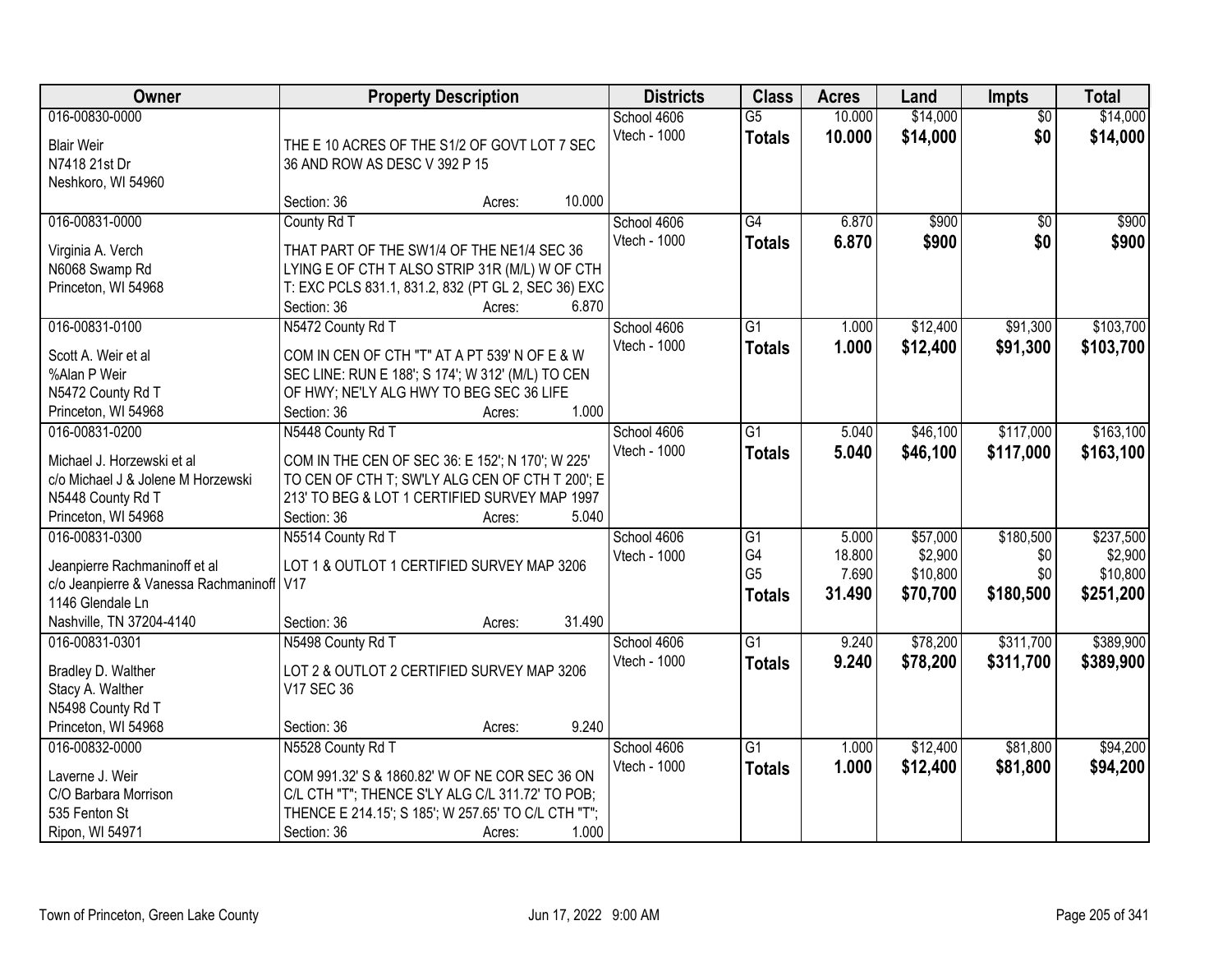| Owner                     | <b>Property Description</b>                     | <b>Districts</b>            | <b>Class</b>        | <b>Acres</b>     | Land               | Impts                  | <b>Total</b>       |
|---------------------------|-------------------------------------------------|-----------------------------|---------------------|------------------|--------------------|------------------------|--------------------|
| 016-00833-0000            |                                                 | School 4606<br>Vtech - 1000 | G4<br><b>Totals</b> | 18.300<br>18.300 | \$2,300<br>\$2,300 | $\overline{50}$<br>\$0 | \$2,300<br>\$2,300 |
| Virginia A. Verch         | SE1/4 OF THE NE1/4 SEC 36 (BEING A PART OF      |                             |                     |                  |                    |                        |                    |
| N6068 Swamp Rd            | GOVT LOT 2) SEC 36 EXC THAT PART CSM'S 1993 &   |                             |                     |                  |                    |                        |                    |
| Princeton, WI 54968       | 1998 V8 LYING THEREIN                           |                             |                     |                  |                    |                        |                    |
|                           | 18.300<br>Section: 36<br>Acres:                 |                             |                     |                  |                    |                        |                    |
| 016-00834-0000            | Oak Tree Acres                                  | School 4606                 | $\overline{G5}$     | 18.600           | \$26,100           | \$0                    | \$26,100           |
| Bryon K. Nelson Sr        | THE N1/2 OF GOVT LOT 7 SEC 36 ESMT OVER LOT 4   | Vtech - 1000                | <b>Totals</b>       | 18.600           | \$26,100           | \$0                    | \$26,100           |
| Melissa D. Nelson         | CERTIFIED SURVEY MAP 875                        |                             |                     |                  |                    |                        |                    |
| N5602 Oak Tree Acres      |                                                 |                             |                     |                  |                    |                        |                    |
| Princeton, WI 54968       | 18.600<br>Section: 36<br>Acres:                 |                             |                     |                  |                    |                        |                    |
| 016-00835-0000            |                                                 | School 4606                 | $\overline{G5}$     | 12.770           | \$17,900           | $\overline{50}$        | \$17,900           |
|                           |                                                 | Vtech - 1000                | <b>Totals</b>       | 12.770           | \$17,900           | \$0                    | \$17,900           |
| Laverne Et Al J. Weir     | THE W 12.77 ACRES OF THE S1/2 OF GOV LOT 7 SE   |                             |                     |                  |                    |                        |                    |
| N5472 County Rd T         | 36 ROW AS DESC V 392 P 25                       |                             |                     |                  |                    |                        |                    |
| Princeton, WI 54968       |                                                 |                             |                     |                  |                    |                        |                    |
|                           | 12.770<br>Section: 36<br>Acres:                 |                             |                     |                  |                    |                        |                    |
| 016-00836-0000            | N5590 Oak Tree Acres                            | School 4606                 | $\overline{G1}$     | 5.720            | \$55,400           | \$21,800               | \$77,200           |
| Dale Feucht et al         | A PARCEL IN THE NW1/4 SEC 36 & SW1/4 SEC 25:    | Vtech - 1000                | <b>Totals</b>       | 5.720            | \$55,400           | \$21,800               | \$77,200           |
| c/o Dale & Judy Feucht    | BOUNDED ON THE W BY LOT 4 OF CERTIFIED          |                             |                     |                  |                    |                        |                    |
| 3391 County Trunk Nn      | SURVEY MAP 881 & ON THE N & E BY ESMT 4 & ON §  |                             |                     |                  |                    |                        |                    |
| West Bend, WI 53095       | 5.720<br>Section: 36<br>Acres:                  |                             |                     |                  |                    |                        |                    |
| 016-00837-0000            |                                                 | School 4606                 | $\overline{G5}$     | 8.000            | \$11,200           | \$0                    | \$11,200           |
|                           |                                                 | Vtech - 1000                | <b>Totals</b>       | 8.000            | \$11,200           | \$0                    | \$11,200           |
| Shane D. Weir             | THAT PART OF THE W 27R 6L OF NW1/4 OF THE       |                             |                     |                  |                    |                        |                    |
| N7639 22nd Rd             | NW1/4 LYING S OF SLOUGH (BEING A PT OF GOVT     |                             |                     |                  |                    |                        |                    |
| Neshkoro, WI 54960        | LOT 5 SEC 36)                                   |                             |                     |                  |                    |                        |                    |
|                           | 8.000<br>Section: 36<br>Acres:                  |                             |                     |                  |                    |                        |                    |
| 016-00838-0000            |                                                 | School 4606                 | $\overline{G5}$     | 7.000            | \$3,500            | $\overline{50}$        | \$3,500            |
| Alan P. Weir et al        | THE E 20R (M/L) OF W 47R 6L OF THE N1/2 OF THAT | Vtech - 1000                | <b>Totals</b>       | 7.000            | \$3,500            | \$0                    | \$3,500            |
| c/o Alan P & Brett A Weir | PART OF GOV LOT 5 LYING S OF SLOUGH SEC 36      |                             |                     |                  |                    |                        |                    |
| N5472 County Rd T         |                                                 |                             |                     |                  |                    |                        |                    |
| Princeton, WI 54968       | 7.000<br>Section: 36<br>Acres:                  |                             |                     |                  |                    |                        |                    |
| 016-00839-0000            |                                                 | School 4606                 | $\overline{G5}$     | 10.000           | \$14,000           | $\overline{30}$        | \$14,000           |
|                           |                                                 | Vtech - 1000                |                     | 10.000           | \$14,000           | \$0                    | \$14,000           |
| Brett A. Weir             | THE E 32R OF THE N1/2 OF THAT PART OF GOVT      |                             | <b>Totals</b>       |                  |                    |                        |                    |
| W5732 Oak Ln              | LOT 5 LYING S OF SLOUGH SEC 36                  |                             |                     |                  |                    |                        |                    |
| Princeton, WI 54968       |                                                 |                             |                     |                  |                    |                        |                    |
|                           | 10.000<br>Section: 36<br>Acres:                 |                             |                     |                  |                    |                        |                    |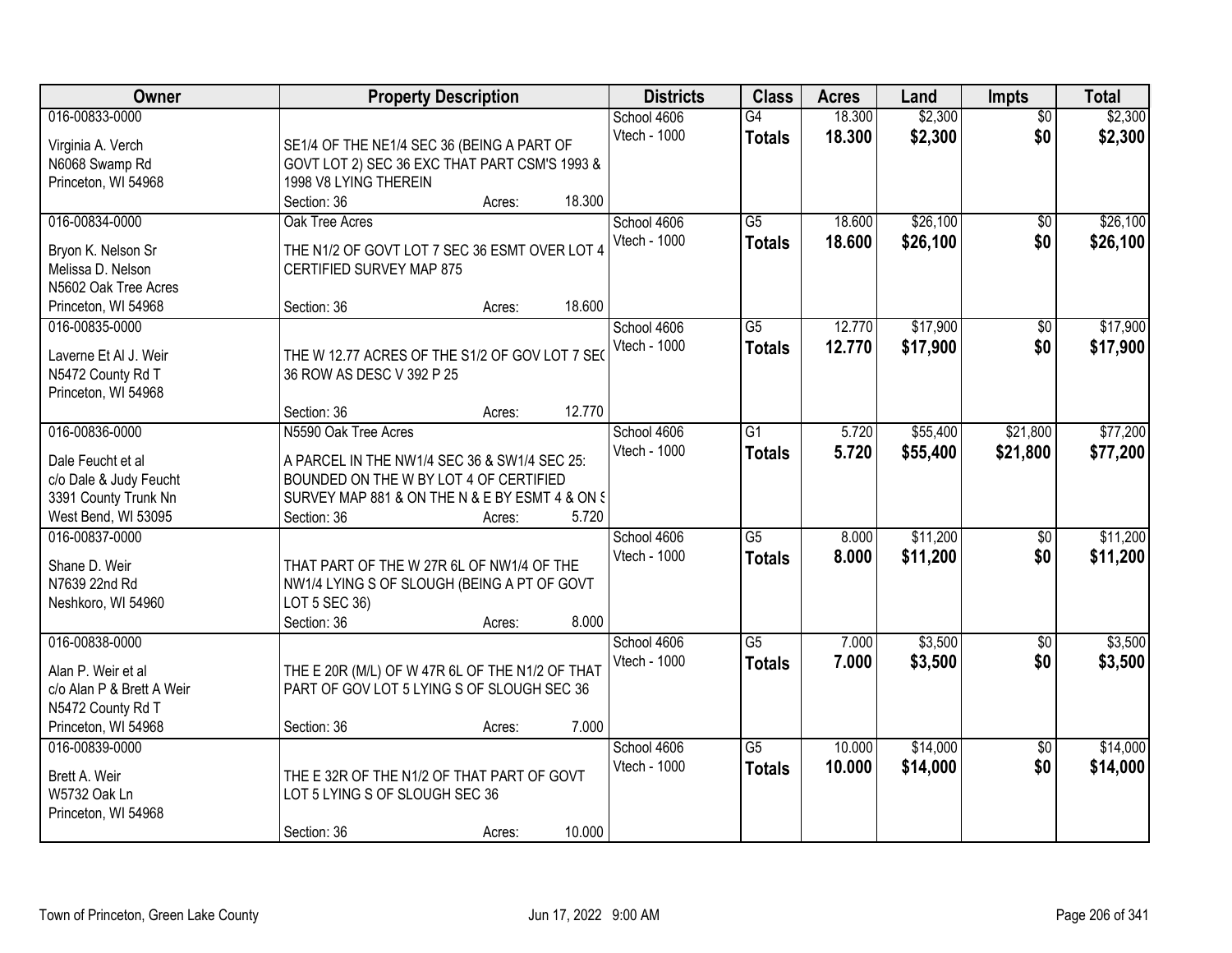| Owner                     |                                             | <b>Property Description</b> |        |              | <b>Class</b>    | <b>Acres</b> | Land     | <b>Impts</b>    | <b>Total</b> |
|---------------------------|---------------------------------------------|-----------------------------|--------|--------------|-----------------|--------------|----------|-----------------|--------------|
| 016-00840-0000            | Lock Rd                                     |                             |        | School 4606  | $\overline{G5}$ | 14.190       | \$19,600 | $\overline{50}$ | \$19,600     |
| Shane Weir                | OUTLOT 1 CERTIFIED SURVEY MAP 3376 V18      |                             |        | Vtech - 1000 | <b>Totals</b>   | 14.190       | \$19,600 | \$0             | \$19,600     |
| <b>Brett Weir</b>         |                                             |                             |        |              |                 |              |          |                 |              |
| N7639 22nd Dr             |                                             |                             |        |              |                 |              |          |                 |              |
| Neshkoro, WI 54960        | Section: 36                                 | Acres:                      | 14.190 |              |                 |              |          |                 |              |
| 016-00841-0000            |                                             |                             |        | School 4606  | $\overline{G5}$ | 10.000       | \$5,000  | \$0             | \$5,000      |
| Alan Et Al P. Weir        | THE E 32R (M/L) OF THE S1/2 OF THAT PART OF |                             |        | Vtech - 1000 | <b>Totals</b>   | 10.000       | \$5,000  | \$0             | \$5,000      |
| N5472 County Rd T         | GOVT LOT 5 LYING S OF SLOUGH SEC 36         |                             |        |              |                 |              |          |                 |              |
| Princeton, WI 54968       |                                             |                             |        |              |                 |              |          |                 |              |
|                           | Section: 36                                 | Acres:                      | 10.000 |              |                 |              |          |                 |              |
| 016-00842-0000            |                                             |                             |        | School 4606  | $\overline{G5}$ | 20.600       | \$28,900 | \$0             | \$28,900     |
| <b>Blair Weir</b>         | GOVT LOT 6; EXC THAT PART LYING S OF SLOUGH |                             |        | Vtech - 1000 | <b>Totals</b>   | 20.600       | \$28,900 | \$0             | \$28,900     |
| N7418 21st Dr             | <b>SEC 36</b>                               |                             |        |              |                 |              |          |                 |              |
| Neshkoro, WI 54960        |                                             |                             |        |              |                 |              |          |                 |              |
|                           | Section: 36                                 | Acres:                      | 20.600 |              |                 |              |          |                 |              |
| 016-00843-0000            |                                             |                             |        | School 4606  | $\overline{G5}$ | 8.500        | \$4,300  | $\frac{1}{20}$  | \$4,300      |
| Alan P. Weir et al        | THAT PART OF GOVT LOT 6 LYING S OF SLOUGH   |                             |        | Vtech - 1000 | <b>Totals</b>   | 8.500        | \$4,300  | \$0             | \$4,300      |
| c/o Alan P & Brett A Weir | SEC 36 ROW AS RECD V392 P15                 |                             |        |              |                 |              |          |                 |              |
| N5472 County Rd T         |                                             |                             |        |              |                 |              |          |                 |              |
| Princeton, WI 54968       | Section: 36                                 | Acres:                      | 8.500  |              |                 |              |          |                 |              |
| 016-00844-0000            | N5443 County Rd T                           |                             |        | School 4606  | $\overline{G1}$ | 2.400        | \$51,600 | \$125,600       | \$177,200    |
| Ronald W. Kraus           | LOT 1 CERTIFIED SURVEY MAP 880 V3 (A RES OF |                             |        | Vtech - 1000 | Totals          | 2.400        | \$51,600 | \$125,600       | \$177,200    |
| Brenda A. Kraus           | LOT 1 CSM 21) SEC 36                        |                             |        |              |                 |              |          |                 |              |
| N5443 County Rd T         |                                             |                             |        |              |                 |              |          |                 |              |
| Princeton, WI 54968       | Section: 36                                 | Acres:                      | 2.400  |              |                 |              |          |                 |              |
| 016-00844-0100            |                                             |                             |        | School 4606  | $\overline{G1}$ | 1.100        | \$20,200 | \$0             | \$20,200     |
| Ronald W. Kraus           | LOT 2 CERTIFIED SURVEY MAP 880 V3 (A RES OF |                             |        | Vtech - 1000 | <b>Totals</b>   | 1.100        | \$20,200 | \$0             | \$20,200     |
| Brenda A. Kraus           | LOT 1 CSM 21) SEC 36                        |                             |        |              |                 |              |          |                 |              |
| N5443 County Rd T         |                                             |                             |        |              |                 |              |          |                 |              |
| Princeton, WI 54968       | Section: 36                                 | Acres:                      | 1.100  |              |                 |              |          |                 |              |
| 016-00844-0200            | N5475 County Rd T                           |                             |        | School 4606  | $\overline{G1}$ | 1.600        | \$45,900 | \$119,700       | \$165,600    |
| Gary Tashek et al         | LOT 3 CERTIFIED SURVEY MAP 880 V3 (A RES OF |                             |        | Vtech - 1000 | <b>Totals</b>   | 1.600        | \$45,900 | \$119,700       | \$165,600    |
| c/o Gary & Candice Tashek | LOT 1 CSM 21) SEC 36                        |                             |        |              |                 |              |          |                 |              |
| N5475 County Rd T         |                                             |                             |        |              |                 |              |          |                 |              |
| Princeton, WI 54968       | Section: 36                                 | Acres:                      | 1.600  |              |                 |              |          |                 |              |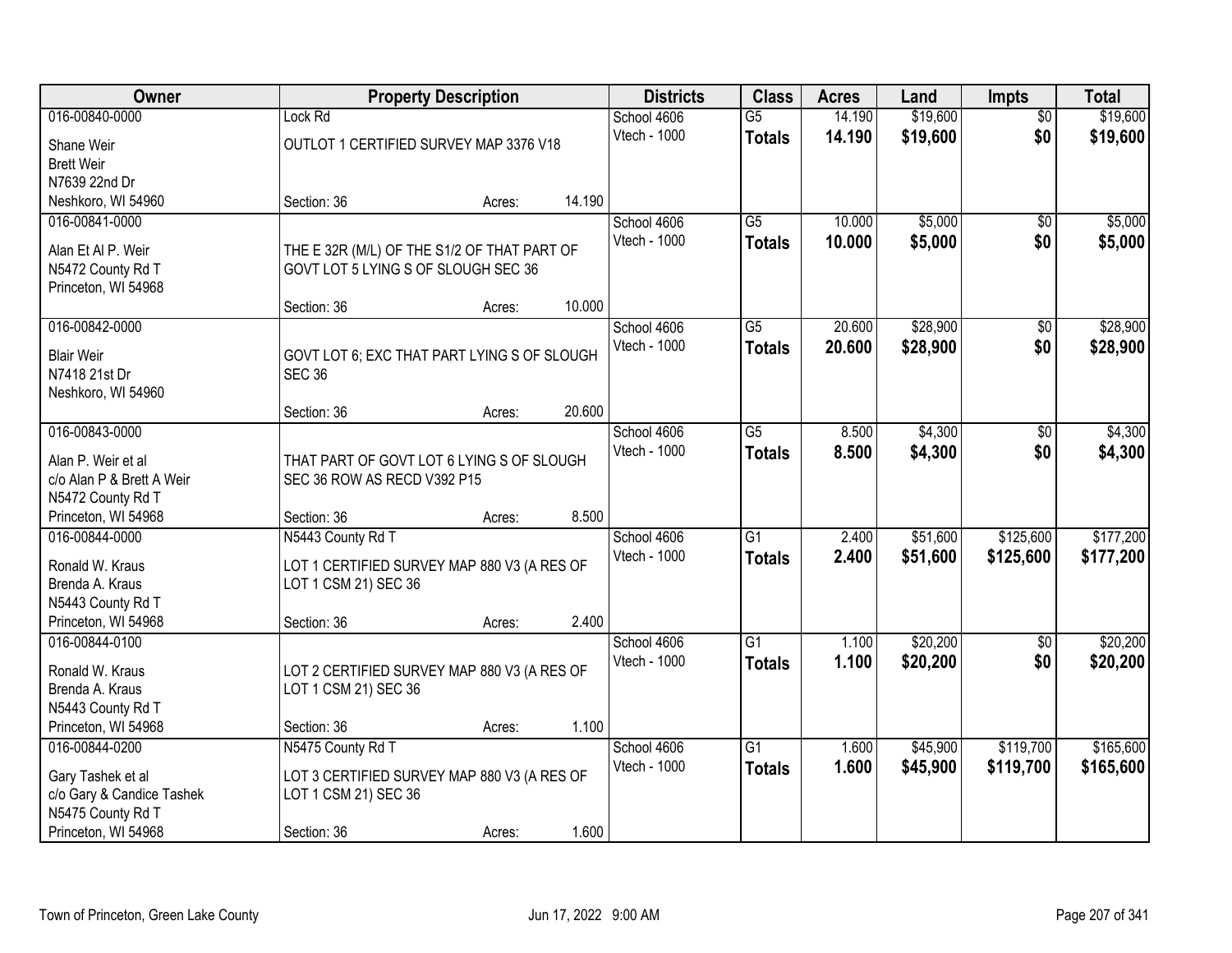| <b>Owner</b>                     | <b>Property Description</b>                   |        |              | <b>Districts</b> | <b>Class</b>    | <b>Acres</b> | Land     | <b>Impts</b> | <b>Total</b> |
|----------------------------------|-----------------------------------------------|--------|--------------|------------------|-----------------|--------------|----------|--------------|--------------|
| 016-00845-0000                   | N5329 County Rd T                             |        | School 4606  |                  | $\overline{G1}$ | 2.250        | \$22,000 | \$131,000    | \$153,000    |
| Jeffrey A. Floeter et al         | LOT 2 CERTIFIED SURVEY MAP 767 (PT RES LOT 4  |        | Vtech - 1000 |                  | <b>Totals</b>   | 2.250        | \$22,000 | \$131,000    | \$153,000    |
| c/o Jeffrey A & Sandra M Floeter | CSM 651) GL 3 SEC 36                          |        |              |                  |                 |              |          |              |              |
| N5329 County Rd T                |                                               |        |              |                  |                 |              |          |              |              |
| Princeton, WI 54968              | Section: 36                                   | Acres: | 2.250        |                  |                 |              |          |              |              |
| 016-00845-0100                   | W5201 Oxbow Trl                               |        | School 4606  |                  | $\overline{G1}$ | 3.630        | \$34,000 | \$207,100    | \$241,100    |
| Jeffrey S. Bartol                | LOT 2 CERTIFIED SURVEY MAP 651 V3 (BEING PART |        | Vtech - 1000 |                  | <b>Totals</b>   | 3.630        | \$34,000 | \$207,100    | \$241,100    |
| W5201 Oxbow Trl                  | OF GL 3) SEC 36                               |        |              |                  |                 |              |          |              |              |
| Princeton, WI 54968              |                                               |        |              |                  |                 |              |          |              |              |
|                                  | Section: 36                                   | Acres: | 3.630        |                  |                 |              |          |              |              |
| 016-00845-0200                   | W5237 Oxbow Trl                               |        | School 4606  |                  | $\overline{G1}$ | 4.090        | \$38,000 | \$8,600      | \$46,600     |
| Steven L. Nordquist              | LOT 3 CERTIFIED SURVEY MAP 651 V3 (BEING PART |        | Vtech - 1000 |                  | <b>Totals</b>   | 4.090        | \$38,000 | \$8,600      | \$46,600     |
| PO Box 71                        | OF GL 3) SEC 36                               |        |              |                  |                 |              |          |              |              |
| Rockford, IL 61105               |                                               |        |              |                  |                 |              |          |              |              |
|                                  | Section: 36                                   | Acres: | 4.090        |                  |                 |              |          |              |              |
| 016-00845-0300                   | W5185 Oxbow Trl                               |        | School 4606  |                  | G1              | 8.960        | \$56,300 | \$184,700    | \$241,000    |
| Lawrence L. Gorsuch et al        | LOT 1 OF CERTIFIED SURVEY MAP 651 V2 SEC 36   |        | Vtech - 1000 |                  | <b>Totals</b>   | 8.960        | \$56,300 | \$184,700    | \$241,000    |
| c/o Lawrence L & Judith Gorsuch  |                                               |        |              |                  |                 |              |          |              |              |
| W5185 Oxbow Trl                  |                                               |        |              |                  |                 |              |          |              |              |
| Princeton, WI 54968              | Section: 36                                   | Acres: | 8.960        |                  |                 |              |          |              |              |
| 016-00845-0400                   | N5337 County Rd T                             |        | School 4606  |                  | $\overline{G1}$ | 2.250        | \$22,000 | \$97,000     | \$119,000    |
| John L. Schoebel et al           | LOT 3 CERTIFIED SURVEY MAP 767 V3 (RES LOT 4  |        | Vtech - 1000 |                  | <b>Totals</b>   | 2.250        | \$22,000 | \$97,000     | \$119,000    |
| c/o John L & Kristine A Schoebel | CSM 651) SEC 36                               |        |              |                  |                 |              |          |              |              |
| N5337 County Rd T                |                                               |        |              |                  |                 |              |          |              |              |
| Princeton, WI 54968              | Section: 36                                   | Acres: | 2.250        |                  |                 |              |          |              |              |
| 016-00845-0500                   | N5315 County Rd T                             |        | School 4606  |                  | $\overline{G1}$ | 2.250        | \$22,000 | \$141,600    | \$163,600    |
| Norbert J. Wianecki et al        | LOT 1 CERTIFIED SURVEY MAP 767 V3 (PT RES LOT |        | Vtech - 1000 |                  | <b>Totals</b>   | 2.250        | \$22,000 | \$141,600    | \$163,600    |
| c/o Norbert J & Dawn M Wianecki  | 4 CSM 651) GL 3 SEC 36                        |        |              |                  |                 |              |          |              |              |
| N5315 County Rd T                |                                               |        |              |                  |                 |              |          |              |              |
| PO Box 21                        | Section: 36                                   | Acres: | 2.250        |                  |                 |              |          |              |              |
| Princeton, WI 54968              |                                               |        |              |                  |                 |              |          |              |              |
| 016-00846-0100                   | N5414 County Rd T                             |        | School 4606  |                  | G1              | 3.500        | \$32,900 | \$292,600    | \$325,500    |
| William E. Gensch et al          | THAT PART OF GOVT LOT 3 LYING SE'LY OF BIG    |        | Vtech - 1000 |                  | G4              | 15.750       | \$2,600  | \$0          | \$2,600      |
| c/o William E & Lorna M Gensch   | BEND RD SEC 36; INC 5 ACRES ON W SIDE OF THE  |        |              |                  | G <sub>5</sub>  | 0.750        | \$1,100  | \$0          | \$1,100      |
| N5414 County Rd T                | NW1/4 OF THE SE1/4 SEC 36                     |        |              |                  | G5M             | 5.000        | \$3,800  | \$0          | \$3,800      |
| Princeton, WI 54968              | Section: 36                                   | Acres: | 25.000       |                  | <b>Totals</b>   | 25.000       | \$40,400 | \$292,600    | \$333,000    |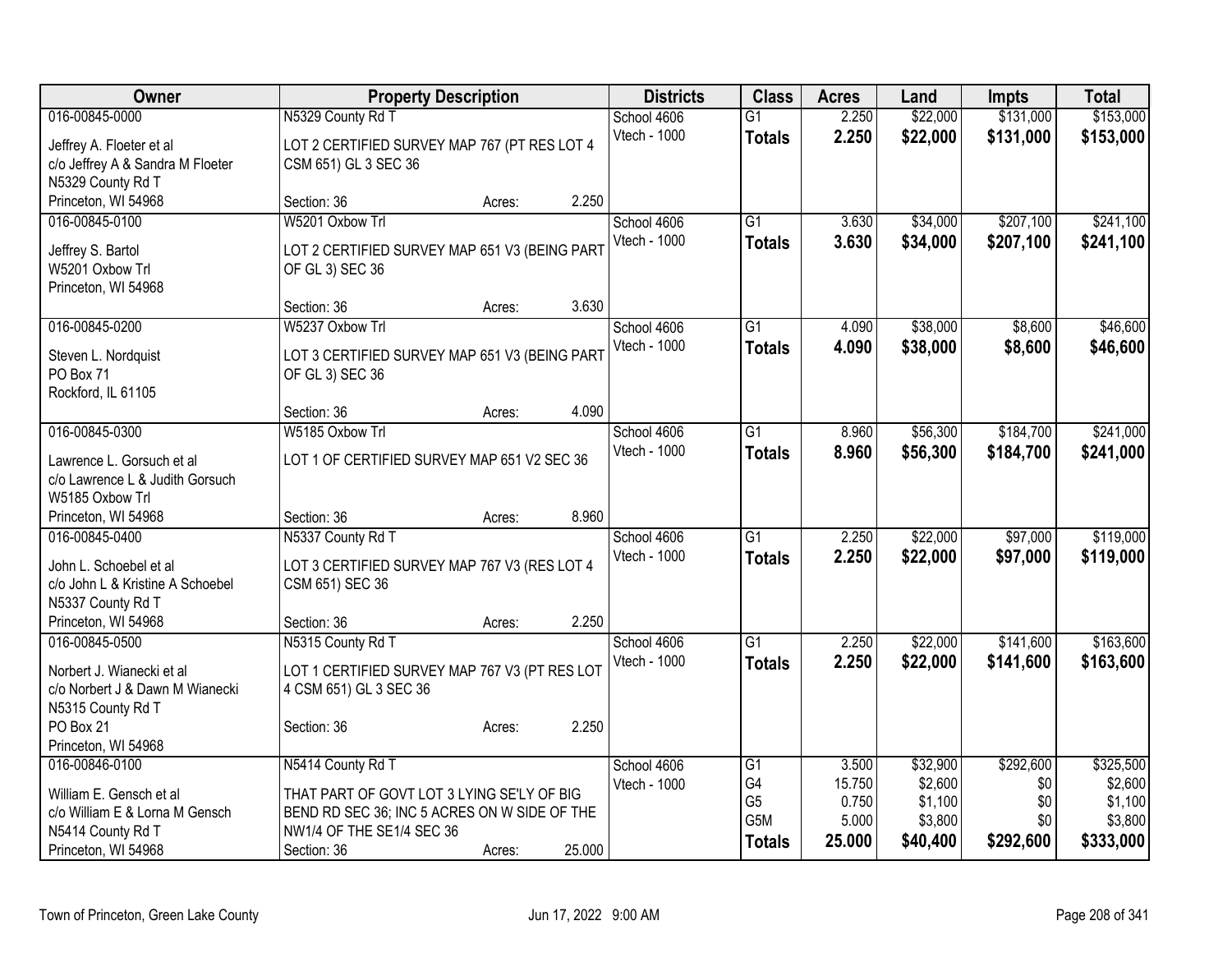| Owner                                |                                                | <b>Property Description</b> |        | <b>Districts</b> | <b>Class</b>    | <b>Acres</b> | Land     | <b>Impts</b>    | <b>Total</b> |
|--------------------------------------|------------------------------------------------|-----------------------------|--------|------------------|-----------------|--------------|----------|-----------------|--------------|
| 016-00847-0000                       | <b>Oxbow Trl</b>                               |                             |        | School 4606      | $\overline{G1}$ | 10.229       | \$59,600 | $\overline{50}$ | \$59,600     |
| Jeffrey A. Floeter et al             | LOT 1 OF CERTIFIED SURVEY MAP 658 V3 SEC 36    |                             |        | Vtech - 1000     | <b>Totals</b>   | 10.229       | \$59,600 | \$0             | \$59,600     |
| c/o Jeffrey A & Sandra M Floeter     |                                                |                             |        |                  |                 |              |          |                 |              |
| N5329 County Rd T                    |                                                |                             |        |                  |                 |              |          |                 |              |
| Princeton, WI 54968                  | Section: 36                                    | Acres:                      | 10.229 |                  |                 |              |          |                 |              |
| 016-00847-0100                       | W5287 Oxbow Trl                                |                             |        | School 4606      | $\overline{G1}$ | 4.000        | \$37,200 | \$393,100       | \$430,300    |
| Michael P. Glover                    | LOT 3 CERTIFIED SURVEY MAP 658 V3 SEC 36       |                             |        | Vtech - 1000     | G4              | 6.000        | \$800    | \$0             | \$800        |
| Kayla J. Glover                      |                                                |                             |        |                  | <b>Totals</b>   | 10.000       | \$38,000 | \$393,100       | \$431,100    |
| W5287 Oxbow Trl                      |                                                |                             |        |                  |                 |              |          |                 |              |
| Princeton, WI 54968                  | Section: 36                                    | Acres:                      | 10.000 |                  |                 |              |          |                 |              |
| 016-00847-0200                       | W5269 Oxbow Trl                                |                             |        | School 4606      | G1              | 4.229        | \$39,200 | \$171,500       | \$210,700    |
|                                      |                                                |                             |        | Vtech - 1000     | G4              | 6.000        | \$1,000  | \$0             | \$1,000      |
| Joel R. Pollesch                     | LOT 2 OF CERTIFIED SURVEY MAP 658 V2 SEC 36    |                             |        |                  | <b>Totals</b>   | 10.229       | \$40,200 | \$171,500       | \$211,700    |
| Megan R. Pollesch<br>W5269 Oxbow Trl |                                                |                             |        |                  |                 |              |          |                 |              |
| Princeton, WI 54968                  | Section: 36                                    | Acres:                      | 10.229 |                  |                 |              |          |                 |              |
| 016-00848-0000                       | N5253 County Rd T                              |                             |        | School 4606      | $\overline{G1}$ | 1.000        | \$12,400 | \$51,000        | \$63,400     |
|                                      |                                                |                             |        | Vtech - 1000     | G4              | 10.318       | \$1,700  | \$0             | \$1,700      |
| Bend Hill, LLC                       | LOT 4 CERTIFIED SURVEY MAP 658 V3 EXC LOT 1    |                             |        |                  | G <sub>5</sub>  | 0.290        | \$100    | \$0             | \$100        |
| N5253 County Rd T                    | CSM 768 LYING THEREIN SEC 36                   |                             |        |                  | <b>Totals</b>   | 11.608       | \$14,200 | \$51,000        | \$65,200     |
| Princeton, WI 54968                  |                                                |                             |        |                  |                 |              |          |                 |              |
|                                      | Section: 36                                    | Acres:                      | 11.608 |                  |                 |              |          |                 |              |
| 016-00848-0100                       | N5219 County Rd T                              |                             |        | School 4606      | $\overline{G1}$ | 5.000        | \$46,000 | \$107,900       | \$153,900    |
| Ronald A. Fritsche et al             | ALL THAT PT SW SW SEC 36 LYING W'LY OF CTH T   |                             |        | Vtech - 1000     | <b>Totals</b>   | 5.000        | \$46,000 | \$107,900       | \$153,900    |
| c/o Ronald A & Cynthia J Fritsche    | EXC THAT PART OF CSM 658, 767 & 768 LYING      |                             |        |                  |                 |              |          |                 |              |
| N5219 County Rd T                    | THEREIN ALSO COM SW COR SEC 36 THENCE N ON     |                             |        |                  |                 |              |          |                 |              |
| Princeton, WI 54968                  | Section: 36                                    | Acres:                      | 5.000  |                  |                 |              |          |                 |              |
| 016-00848-0200                       | N5299 County Rd T                              |                             |        | School 4606      | $\overline{G1}$ | 2.500        | \$24,200 | \$1,300         | \$25,500     |
| Michael J. Kruchten                  | LOT 1 CERTIFIED SURVEY MAP 768 V3 SEC 36       |                             |        | Vtech - 1000     | <b>Totals</b>   | 2.500        | \$24,200 | \$1,300         | \$25,500     |
| 118 N Forest Ave                     |                                                |                             |        |                  |                 |              |          |                 |              |
| Mt Prospect, IL 60056                |                                                |                             |        |                  |                 |              |          |                 |              |
|                                      | Section: 36                                    | Acres:                      | 2.500  |                  |                 |              |          |                 |              |
| 016-00849-0000                       | County Rd T                                    |                             |        | School 4606      | $\overline{G1}$ | 0.500        | \$8,500  | $\overline{30}$ | \$8,500      |
| Michaelene H. Hayashi                | COM AT THE SW COR SEC 36 RUN N 15R (M/L); E'LY |                             |        | Vtech - 1000     | <b>Totals</b>   | 0.500        | \$8,500  | \$0             | \$8,500      |
| c/o Michaelene H. Hayashi            | TO THE CEN OF HWY; SW'LY ALG CEN OF HWY TO     |                             |        |                  |                 |              |          |                 |              |
| W5302 Bend Rd                        | BEG SEC 361                                    |                             |        |                  |                 |              |          |                 |              |
| Princeton, WI 54968                  | Section: 36                                    | Acres:                      | 0.500  |                  |                 |              |          |                 |              |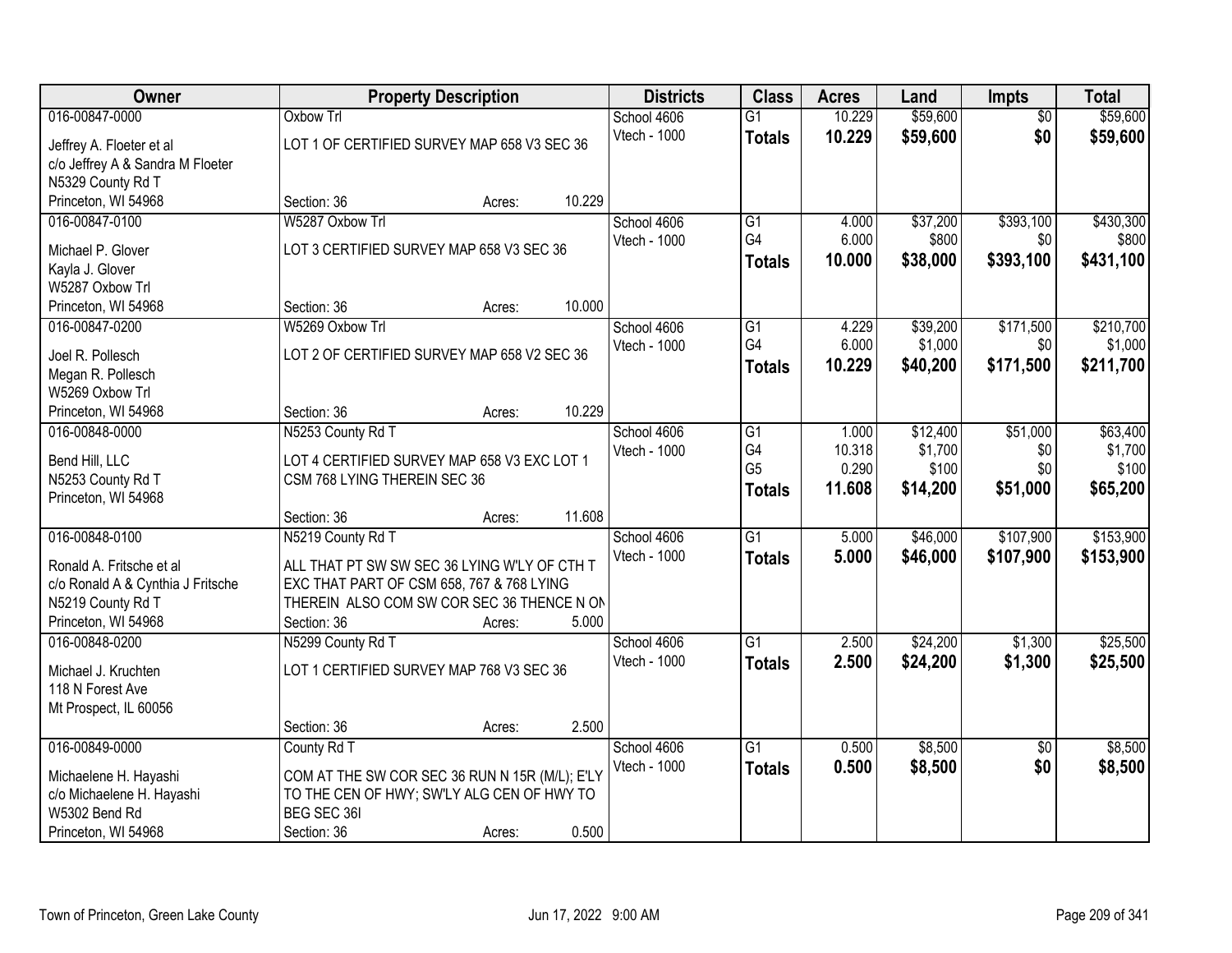| Owner                        | <b>Property Description</b>                     | <b>Districts</b> | <b>Class</b>     | <b>Acres</b> | Land     | <b>Impts</b>    | <b>Total</b> |
|------------------------------|-------------------------------------------------|------------------|------------------|--------------|----------|-----------------|--------------|
| 016-00850-0000               | County Rd T                                     | School 4606      | $\overline{G4}$  | 14.670       | \$2,500  | $\overline{50}$ | \$2,500      |
| Rosetta Golz Family, LLC     | COM 2R E OF SW COR OF SEC 36 RUN E 78R TO N 8   | Vtech - 1000     | G <sub>5</sub>   | 2.000        | \$2,800  | \$0             | \$2,800      |
| c/o Rosetta Golz Family, LLC | S 1/8 SEC LN; N 62R; W TO CEN OF BIG BEND ROAD; |                  | <b>Totals</b>    | 16.670       | \$5,300  | \$0             | \$5,300      |
| N5234 County Rd T            | SW'LY ALG CEN OF ROAD TO BEG SEC 36 EXC CSM     |                  |                  |              |          |                 |              |
| Princeton, WI 54968          | 16.670<br>Section: 36<br>Acres:                 |                  |                  |              |          |                 |              |
| 016-00850-0100               | N5234 County Rd T                               | School 4606      | $\overline{G1}$  | 2.322        | \$22,600 | \$159,000       | \$181,600    |
|                              |                                                 | Vtech - 1000     | <b>Totals</b>    | 2.322        | \$22,600 | \$159,000       | \$181,600    |
| David I. Golz                | LOT 1 CERTIFIED SURVEY MAP 3126 V16             |                  |                  |              |          |                 |              |
| Michelle L. Golz             |                                                 |                  |                  |              |          |                 |              |
| N5234 County Rd T            |                                                 |                  |                  |              |          |                 |              |
| Princeton, WI 54968          | 2.322<br>Section: 36<br>Acres:                  |                  |                  |              |          |                 |              |
| 016-00851-0000               | N5312 County Rd T                               | School 4606      | $\overline{G1}$  | 5.740        | \$47,900 | \$264,000       | \$311,900    |
| Jdll, LLC                    | THE N 18R OF THE S1/2 OF THE SW1/4 LYING SE'LY  | Vtech - 1000     | <b>Totals</b>    | 5.740        | \$47,900 | \$264,000       | \$311,900    |
| c/o Jdll, LLC                | OF BEND ROAD SEC 36 EXCEPT LOT 1 CSM 2670;      |                  |                  |              |          |                 |              |
| 575 Commercial Ave           | SUBJ TO UTIL ESMT DESC IN DOC#395376            |                  |                  |              |          |                 |              |
| Green Lake, WI 54941         | 5.740<br>Section: 36<br>Acres:                  |                  |                  |              |          |                 |              |
| 016-00851-0100               | N5310 County Rd T                               | School 4606      | $\overline{G1}$  | 4.260        | \$39,500 | \$207,100       | \$246,600    |
|                              |                                                 | Vtech - 1000     | <b>Totals</b>    | 4.260        | \$39,500 | \$207,100       | \$246,600    |
| Samuel D. Brookins           | LOT 1 CERTIFIED SURVEY MAP 2670                 |                  |                  |              |          |                 |              |
| Erin E. Brookins             |                                                 |                  |                  |              |          |                 |              |
| N5310 County Rd T            |                                                 |                  |                  |              |          |                 |              |
| Princeton, WI 54968          | 4.260<br>Section: 36<br>Acres:                  |                  |                  |              |          |                 |              |
| 016-00852-0000               | County Rd T                                     | School 4606      | $\overline{G4}$  | 18.150       | \$2,300  | $\overline{50}$ | \$2,300      |
| Rosetta Golz Family, LLC     | THE S 62R OF THE SE1/4 OF THE SW1/4 SEC 36 EXC  | Vtech - 1000     | G <sub>5</sub> M | 10.000       | \$15,000 | \$0             | \$15,000     |
| c/o Rosetta Golz Family, LLC | LOT 1 CSM 3135 LYING THEREIN                    |                  | <b>Totals</b>    | 28.150       | \$17,300 | \$0             | \$17,300     |
| N5234 County Rd T            |                                                 |                  |                  |              |          |                 |              |
| Princeton, WI 54968          | 28.150<br>Section: 36<br>Acres:                 |                  |                  |              |          |                 |              |
| 016-00852-0100               | County Rd T                                     | School 4606      | $\overline{G4}$  | 2.853        | \$400    | $\sqrt{6}$      | \$400        |
|                              |                                                 | Vtech - 1000     | <b>Totals</b>    | 2.853        | \$400    | \$0             | \$400        |
| David I. Golz                | LOT 1 CERTIFIED SURVEY MAP 3135 V16             |                  |                  |              |          |                 |              |
| N5234 County Rd T            |                                                 |                  |                  |              |          |                 |              |
| Princeton, WI 54968          |                                                 |                  |                  |              |          |                 |              |
|                              | 2.853<br>Section: 36<br>Acres:                  |                  |                  |              |          |                 |              |
| 016-00853-0000               |                                                 | School 4606      | G4               | 31.900       | \$4,200  | $\overline{50}$ | \$4,200      |
| Virginia A. Verch            | NE1/4 OF THE SE1/4 SEC 36 EXC .1 OF AN ACRE     | Vtech - 1000     | G <sub>5</sub>   | 8.000        | \$11,200 | \$0             | \$11,200     |
| N6068 Swamp Rd               | OFF THE NW COR THEREOF                          |                  | <b>Totals</b>    | 39.900       | \$15,400 | \$0             | \$15,400     |
| Princeton, WI 54968          |                                                 |                  |                  |              |          |                 |              |
|                              | 39.900<br>Section: 36<br>Acres:                 |                  |                  |              |          |                 |              |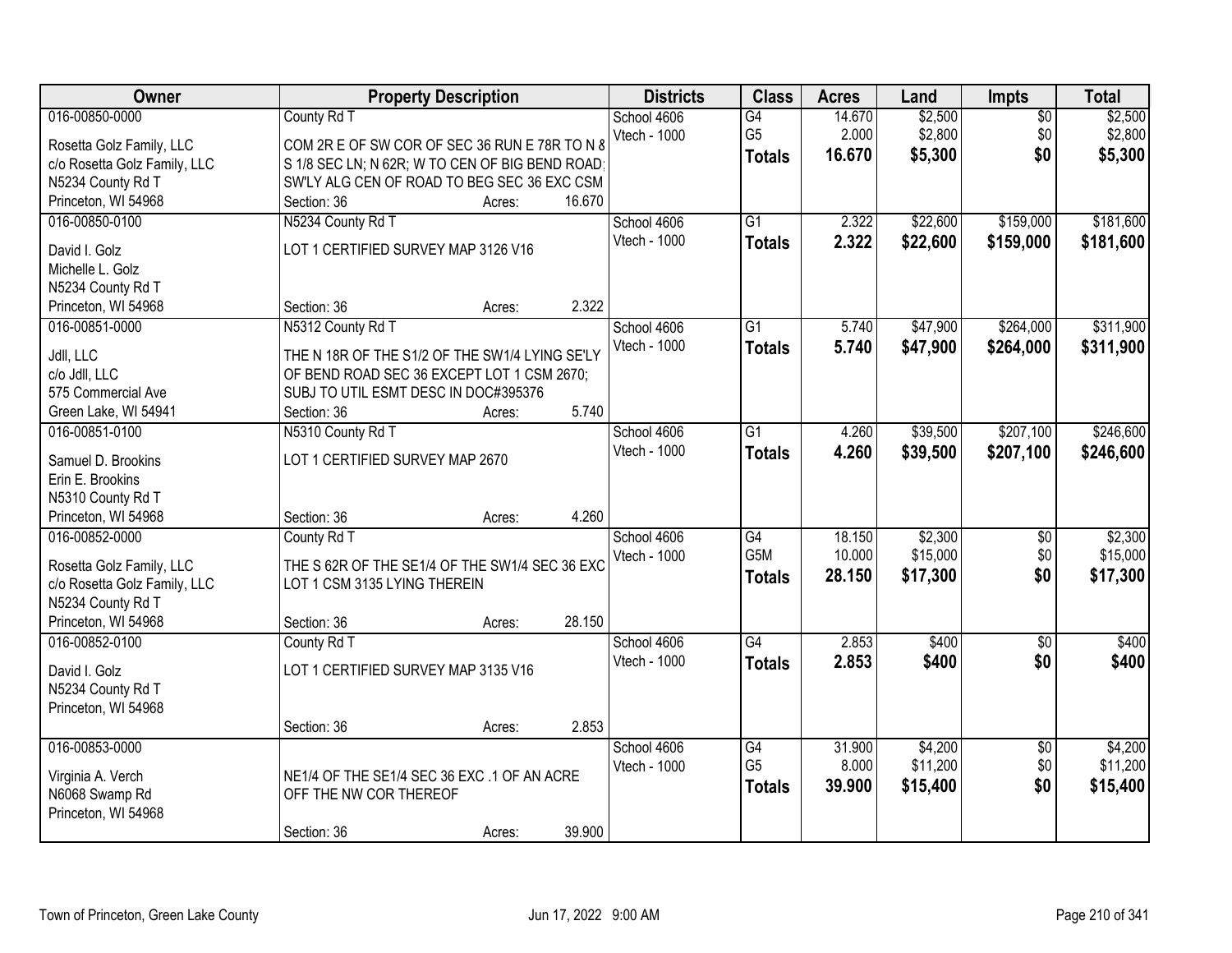| Owner                          |                                                | <b>Property Description</b> |        | <b>Districts</b> | <b>Class</b>    | <b>Acres</b> | Land     | <b>Impts</b>    | <b>Total</b> |
|--------------------------------|------------------------------------------------|-----------------------------|--------|------------------|-----------------|--------------|----------|-----------------|--------------|
| 016-00854-0000                 |                                                |                             |        | School 4606      | $\overline{G5}$ | 0.100        | \$200    | $\overline{50}$ | \$200        |
| <b>Edmund Schry</b>            | COM AT THE NE COR OF THE NW1/4 OF THE SE1/4    |                             |        | Vtech - 1000     | <b>Totals</b>   | 0.100        | \$200    | \$0             | \$200        |
| 17113 W National Ave           | SEC 36: RUN E 3R; SW'LY TO A PT ON W LN OF THE |                             |        |                  |                 |              |          |                 |              |
| New Berlin, WI 53151           | NE1/4 OF THE SE1/4, 10R S OF NW COR OF SD      |                             |        |                  |                 |              |          |                 |              |
|                                | Section: 36                                    | Acres:                      | 0.100  |                  |                 |              |          |                 |              |
| 016-00855-0100                 |                                                |                             |        | School 4606      | G4              | 16.000       | \$2,700  | $\overline{50}$ | \$2,700      |
|                                |                                                |                             |        | Vtech - 1000     | G5M             | 19.000       | \$24,000 | \$0             | \$24,000     |
| William E. Gensch et al        | NW1/4 OF THE SE1/4 SEC 36; EXC 5 ACRES ON      |                             |        |                  | <b>Totals</b>   | 35.000       | \$26,700 | \$0             | \$26,700     |
| c/o William E & Lorna M Gensch | <b>WEST SIDE</b>                               |                             |        |                  |                 |              |          |                 |              |
| N5414 County Rd T              |                                                |                             |        |                  |                 |              |          |                 |              |
| Princeton, WI 54968            | Section: 36                                    | Acres:                      | 35.000 |                  |                 |              |          |                 |              |
| 016-00856-0000                 |                                                |                             |        | School 4606      | G4              | 10.000       | \$1,700  | \$0             | \$1,700      |
| Jdll, LLC                      | SW1/4 OF THE SE1/4 SEC 36                      |                             |        | Vtech - 1000     | G <sub>5</sub>  | 17.600       | \$18,800 | \$0             | \$18,800     |
| c/o Jdll, LLC                  |                                                |                             |        |                  | G5M             | 12.400       | \$18,600 | \$0             | \$18,600     |
| 575 Commercial Ave             |                                                |                             |        |                  | <b>Totals</b>   | 40.000       | \$39,100 | \$0             | \$39,100     |
| Green Lake, WI 54941           | Section: 36                                    | Acres:                      | 40.000 |                  |                 |              |          |                 |              |
| 016-00857-0000                 |                                                |                             |        | School 4606      | G5              | 13.000       | \$10,100 | \$0             | \$10,100     |
|                                |                                                |                             |        | Vtech - 1000     | G <sub>6</sub>  | 7.000        | \$21,000 | \$0             | \$21,000     |
| Jdll, LLC                      | THE W 1/2 OF THE SE1/4 OF THE SE1/4 SEC 36     |                             |        |                  | <b>Totals</b>   | 20.000       | \$31,100 | \$0             | \$31,100     |
| c/o Jdll, LLC                  |                                                |                             |        |                  |                 |              |          |                 |              |
| 575 Commercial Ave             |                                                |                             |        |                  |                 |              |          |                 |              |
| Green Lake, WI 54941           | Section: 36                                    | Acres:                      | 20.000 |                  |                 |              |          |                 |              |
| 016-00858-0000                 |                                                |                             |        | School 4606      | $\overline{G4}$ | 3.000        | \$400    | $\overline{50}$ | \$400        |
| Charles V. Grotzke et al       | THE E1/2 OF THE SE1/4 OF THE SE1/4 SEC 36      |                             |        | Vtech - 1000     | G <sub>5</sub>  | 5.000        | \$7,000  | \$0             | \$7,000      |
| c/o Charles V & Judy A Grotzke |                                                |                             |        |                  | G5M             | 12.000       | \$18,000 | \$0             | \$18,000     |
| N5302 County Rd D              |                                                |                             |        |                  | <b>Totals</b>   | 20.000       | \$25,400 | \$0             | \$25,400     |
| Princeton, WI 54968            | Section: 36                                    | Acres:                      | 20.000 |                  |                 |              |          |                 |              |
| 016-00859-0000                 | County Rd T                                    |                             |        | School 4606      | $\overline{G4}$ | 22.397       | \$2,800  | $\overline{50}$ | \$2,800      |
|                                |                                                |                             |        | Vtech - 1000     | G5M             | 2.500        | \$3,800  | \$0             | \$3,800      |
| Rosetta Golz Family, LLC       | LOT 1 CERTIFIED SURVEY MAP 2419 V11 SEC 1      |                             |        |                  | <b>Totals</b>   | 24.897       | \$6,600  | \$0             | \$6,600      |
| c/o Rosetta Golz Family, LLC   |                                                |                             |        |                  |                 |              |          |                 |              |
| N5234 County Rd T              |                                                |                             |        |                  |                 |              |          |                 |              |
| Princeton, WI 54968            | Section: 1                                     | Acres:                      | 24.897 |                  |                 |              |          |                 |              |
| 016-00860-0100                 | W4961 County Rd T                              |                             |        | School 4606      | $\overline{G1}$ | 15,000       | \$72,100 | \$164,300       | \$236,400    |
| Jack D. Cope                   | LOT 1 CERTIFIED SURVEY MAP 833 V3 SEC 1        |                             |        | Vtech - 1000     | <b>Totals</b>   | 15.000       | \$72,100 | \$164,300       | \$236,400    |
| Barbara R. Cope                |                                                |                             |        |                  |                 |              |          |                 |              |
| W4961 County Rd T              |                                                |                             |        |                  |                 |              |          |                 |              |
| Princeton, WI 54968            | Section: 1                                     | Acres:                      | 15.000 |                  |                 |              |          |                 |              |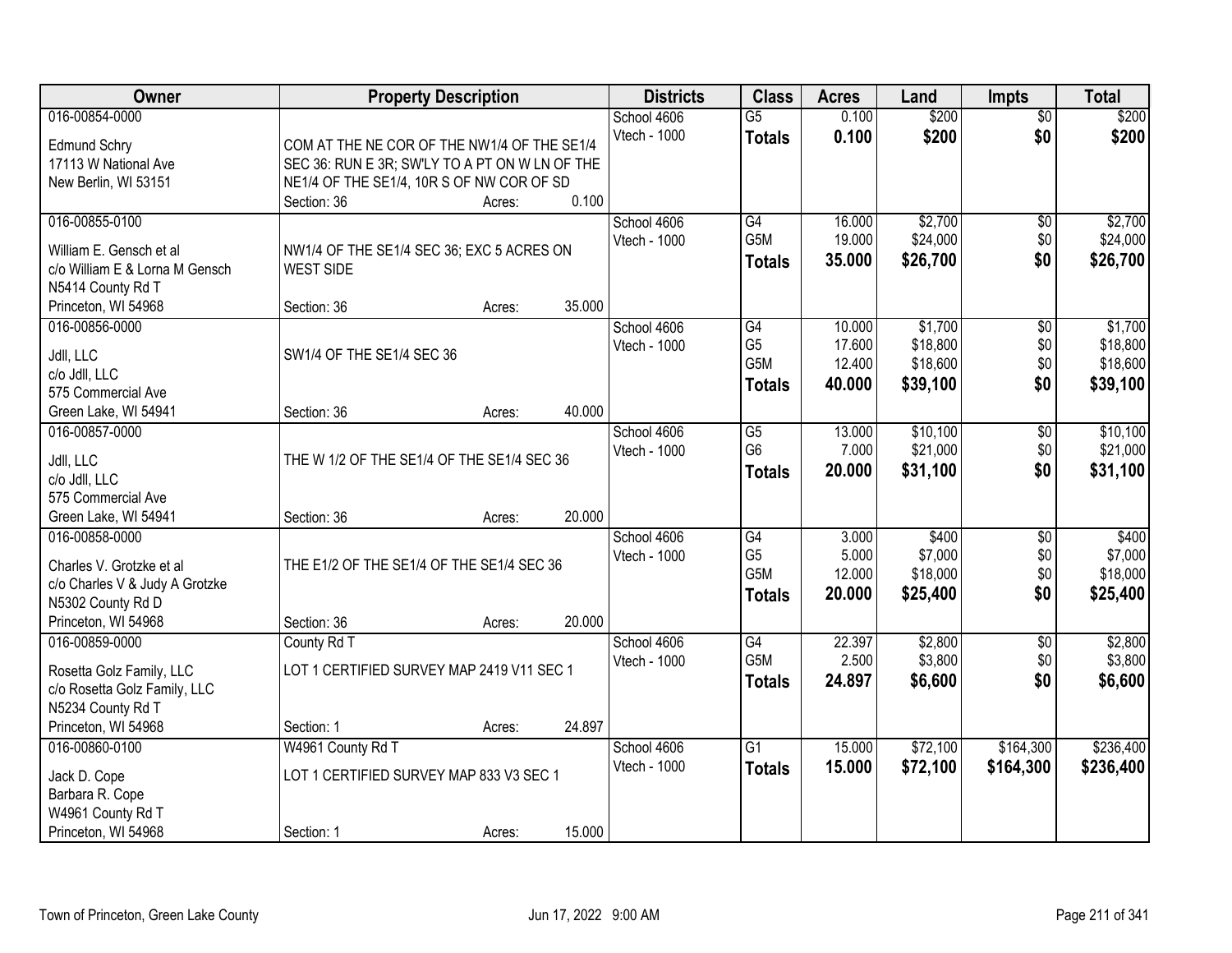| Owner                                                                                                                    |                                                                                                                                                                                        | <b>Property Description</b>                              |        |                             | <b>Class</b>                                       | <b>Acres</b>              | Land                             | <b>Impts</b>                  | <b>Total</b>                     |
|--------------------------------------------------------------------------------------------------------------------------|----------------------------------------------------------------------------------------------------------------------------------------------------------------------------------------|----------------------------------------------------------|--------|-----------------------------|----------------------------------------------------|---------------------------|----------------------------------|-------------------------------|----------------------------------|
| 016-00861-0000<br>Karl E. Golz et al                                                                                     | W5030 County Rd T                                                                                                                                                                      | School 4606<br>LOT 2 CERTIFIED SURVEY MAP 2419 V11 SEC 1 |        |                             | $\overline{G1}$<br>G4                              | 2.000<br>4.000            | \$32,500<br>\$700                | \$178,200<br>\$0              | \$210,700<br>\$700               |
| c/o Karl E & Kris L Golz<br>W5030 County Rd T                                                                            |                                                                                                                                                                                        |                                                          |        |                             | <b>Totals</b>                                      | 6.000                     | \$33,200                         | \$178,200                     | \$211,400                        |
| Princeton, WI 54968                                                                                                      | Section: 1                                                                                                                                                                             | Acres:                                                   | 6.000  |                             |                                                    |                           |                                  |                               |                                  |
| 016-00861-0100<br>Rosetta Golz Family, LLC<br>c/o Rosetta Golz Family, LLC<br>N5234 County Rd T                          | County Rd T<br>LOT 2 CERTIFIED SURVEY MAP 3135 V16                                                                                                                                     |                                                          |        | School 4606<br>Vtech - 1000 | $\overline{G4}$<br><b>Totals</b>                   | 10.700<br>10.700          | \$1,400<br>\$1,400               | \$0<br>\$0                    | \$1,400<br>\$1,400               |
| Princeton, WI 54968                                                                                                      | Section: 1                                                                                                                                                                             | Acres:                                                   | 10.700 |                             |                                                    |                           |                                  |                               |                                  |
| 016-00862-0100<br>Rosetta Golz Family, LLC<br>c/o Rosetta Golz Family, LLC<br>N5234 County Rd T<br>Princeton, WI 54968   | County Rd T<br>COM AT N'LY COR OF CERTIFIED SURVEY MAP 355:<br>RUN N55*33'W 76.80'; N11*53'E 1096.68' TO POB: RUN<br>S76*13'E 2478'; N15*28'E 460'; ETC AS REC'D IN V218<br>Section: 1 | Acres:                                                   | 25.360 | School 4606<br>Vtech - 1000 | $\overline{G4}$<br>G <sub>5</sub><br><b>Totals</b> | 24.360<br>1.000<br>25.360 | \$3,100<br>\$1,400<br>\$4,500    | $\overline{50}$<br>\$0<br>\$0 | \$3,100<br>\$1,400<br>\$4,500    |
| 016-00862-0101<br>Rita A. Golz<br>W4991 County Rd T<br>Princeton, WI 54968                                               | W4991 County Rd T<br>LOT 1 CERTIFIED SURVEY MAP 3127 V16                                                                                                                               |                                                          | 2.634  | School 4606<br>Vtech - 1000 | $\overline{G1}$<br><b>Totals</b>                   | 2.634<br>2.634            | \$38,500<br>\$38,500             | \$146,400<br>\$146,400        | \$184,900<br>\$184,900           |
| 016-00863-0100<br>Alan Affeldt et al<br>c/o Alan & Joyce Affeldt<br>W3408 County Rd B<br>Markesan, WI 53946              | Section: 1<br>COM 498.71' W OF THE E1/4 COR SEC 1: W 2626.72';<br>N30*W 26.25'; E 732.69'; E 595.82'; E 483.98'; E 827.96'<br>S 2.40' TO BEG<br>Section: 1                             | Acres:<br>Acres:                                         | 1.420  | School 4606<br>Vtech - 1000 | $\overline{G5}$<br><b>Totals</b>                   | 1.420<br>1.420            | \$700<br>\$700                   | $\overline{50}$<br>\$0        | \$700<br>\$700                   |
| 016-00864-0000<br>John R. Gardner<br>N2772 Welk Rd<br>Markesan, WI 53946                                                 | W4987 County Rd T<br>LOT 1 OF CERTIFIED SURVEY MAP 901 V4 INCL R/W<br>SEC 1; INC ROW AS DESC IN DOC 399617<br>Section: 1                                                               | Acres:                                                   | 30.131 | School 4606<br>Vtech - 1000 | G1<br>G <sub>5</sub><br><b>Totals</b>              | 1.000<br>29.131<br>30.131 | \$19,000<br>\$32,100<br>\$51,100 | \$46,000<br>\$0<br>\$46,000   | \$65,000<br>\$32,100<br>\$97,100 |
| 016-00865-0000<br>Charles V. Grotzke et al<br>c/o Charles V & Judy A Grotzke<br>N5302 County Rd D<br>Princeton, WI 54968 | THE E 7.55CH OF THE NE1/4 OF SEC 1 LYING S'LY<br>OF CTH "T"<br>Section: 1                                                                                                              | Acres:                                                   | 20.000 | School 4606<br>Vtech - 1000 | $\overline{G4}$<br>G5M<br><b>Totals</b>            | 18.000<br>2.000<br>20.000 | \$2,300<br>\$3,000<br>\$5,300    | $\overline{50}$<br>\$0<br>\$0 | \$2,300<br>\$3,000<br>\$5,300    |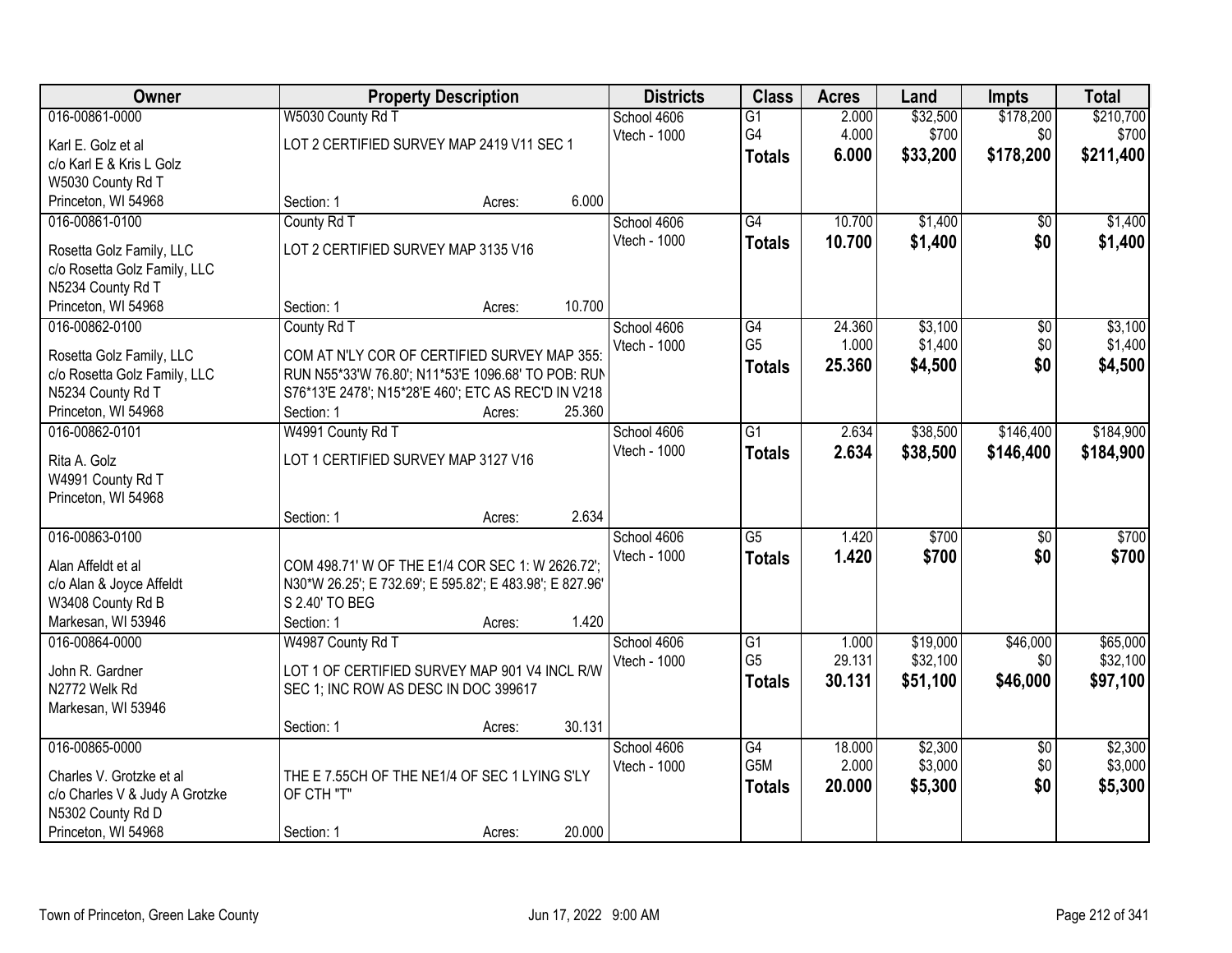| Owner                                      | <b>Property Description</b>                                                                |                  | <b>Districts</b>    | <b>Class</b>    | <b>Acres</b> | Land     | Impts                  | <b>Total</b> |
|--------------------------------------------|--------------------------------------------------------------------------------------------|------------------|---------------------|-----------------|--------------|----------|------------------------|--------------|
| 016-00867-0000                             | Fox River Ln                                                                               |                  | School 4606         | $\overline{G5}$ | 62.592       | \$70,100 | $\overline{50}$        | \$70,100     |
| Michaelene H. Hayashi                      | COM AT NW COR OF SEC 1 RUN S 15.64CH;                                                      |                  | Vtech - 1000        | G <sub>6</sub>  | 2.000        | \$8,200  | \$0                    | \$8,200      |
| c/o Michaelene H. Hayashi                  | S791/2*E 7.51CH; S631/2*E 1.835CH; S60*15'E15CH;                                           |                  |                     | <b>Totals</b>   | 64.592       | \$78,300 | \$0                    | \$78,300     |
| W5302 Bend Rd                              | N15*E 16.93CH N 8.56 CH TO CEN OF CTH T; W TO                                              |                  |                     |                 |              |          |                        |              |
| Princeton, WI 54968                        | Section: 1                                                                                 | 64.592<br>Acres: |                     |                 |              |          |                        |              |
| 016-00867-0100                             | W5347 Bend Rd                                                                              |                  | School 4606         | G4              | 4.348        | \$900    | $\overline{30}$        | \$900        |
| James Mccabe et al                         | LOT 1 CERTIFIED SURVEY MAP 2955 V15                                                        |                  | Vtech - 1000        | G7              | 0.500        | \$2,900  | \$9,400                | \$12,300     |
| c/o James E. Mccabe                        |                                                                                            |                  |                     | <b>Totals</b>   | 4.848        | \$3,800  | \$9,400                | \$13,200     |
| N5094 Fox River Ln                         |                                                                                            |                  |                     |                 |              |          |                        |              |
| Princeton, WI 54968                        | Section: 1                                                                                 | 4.848<br>Acres:  |                     |                 |              |          |                        |              |
| 016-00868-0000                             | N5076 Fox River Ln                                                                         |                  | School 4606         | G1              | 3.000        | \$37,000 | \$175,200              | \$212,200    |
| Gail L. Nylander                           | LOT A CERTIFIED SURVEY MAP 95 V1 SEC 1                                                     |                  | <b>Vtech - 1000</b> | <b>Totals</b>   | 3.000        | \$37,000 | \$175,200              | \$212,200    |
| N5076 Fox River Ln                         |                                                                                            |                  |                     |                 |              |          |                        |              |
| Princeton, WI 54968                        |                                                                                            |                  |                     |                 |              |          |                        |              |
|                                            | Section: 1                                                                                 | 3.000<br>Acres:  |                     |                 |              |          |                        |              |
| 016-00869-0000                             | N5058 Fox River Ln                                                                         |                  | School 4606         | $\overline{G1}$ | 1.200        | \$23,300 | \$84,100               | \$107,400    |
|                                            | LOT 1 CERTIFIED SURVEY MAP 1797 V7 SEC 1                                                   |                  | Vtech - 1000        | <b>Totals</b>   | 1.200        | \$23,300 | \$84,100               | \$107,400    |
| Dona Mae Eury<br>N5058 Fox River Ln        |                                                                                            |                  |                     |                 |              |          |                        |              |
| Princeton, WI 54968                        |                                                                                            |                  |                     |                 |              |          |                        |              |
|                                            | Section: 1                                                                                 | 1.200<br>Acres:  |                     |                 |              |          |                        |              |
| 016-00870-0000                             | N5052 Fox River Ln                                                                         |                  | School 4606         | $\overline{G1}$ | 3.000        | \$37,000 | \$94,400               | \$131,400    |
|                                            |                                                                                            |                  | Vtech - 1000        | <b>Totals</b>   | 3.000        | \$37,000 | \$94,400               | \$131,400    |
| Jacob D. Merrill                           | COM AT INTER OF W LN OF SEC 1 & N LN OF FOX                                                |                  |                     |                 |              |          |                        |              |
| c/o Jacob D. Merrill<br>N5052 Fox River Ln | RIVER DR: RUN S78*27'E 81.80'; ETC AS RECD IN<br>V189 P131 EXC THAT PORTION CSM 1797 LYING |                  |                     |                 |              |          |                        |              |
| Princeton, WI 54968                        | Section: 1                                                                                 | 3.000<br>Acres:  |                     |                 |              |          |                        |              |
| 016-00871-0000                             | N5001 Fox River Ln                                                                         |                  | School 4606         | $\overline{G1}$ | 3.200        | \$95,600 | \$182,900              | \$278,500    |
|                                            |                                                                                            |                  | Vtech - 1000        | <b>Totals</b>   | 3.200        | \$95,600 | \$182,900              | \$278,500    |
| Daniel W. Gibbons                          | LOT 1 CERTIFIED SURVEY MAP 3087 V16                                                        |                  |                     |                 |              |          |                        |              |
| N5001 Fox River Ln                         |                                                                                            |                  |                     |                 |              |          |                        |              |
| Princeton, WI 54935                        | Section: 1                                                                                 | 3.200            |                     |                 |              |          |                        |              |
| 016-00872-0000                             | Fox River Dr                                                                               | Acres:           | School 4606         | G1              | 3.200        | \$38,000 |                        | \$38,000     |
|                                            |                                                                                            |                  | Vtech - 1000        | G <sub>5</sub>  | 7.000        | \$6,000  | $\overline{50}$<br>\$0 | \$6,000      |
| Thomas J. Voight                           | LOT 1 CERTIFIED SURVEY MAPS 401 V2 EXC THAT                                                |                  |                     | <b>Totals</b>   | 10.200       | \$44,000 | \$0                    | \$44,000     |
| Jamie L. Voight                            | PART LOTS 1, 2, 5 & 6 BLOCK A LYING NORTH OF                                               |                  |                     |                 |              |          |                        |              |
| N7619 Radio Rd                             | FOX RIVER LN                                                                               |                  |                     |                 |              |          |                        |              |
| Ripon, WI 54971                            | Section: 1                                                                                 | 10.200<br>Acres: |                     |                 |              |          |                        |              |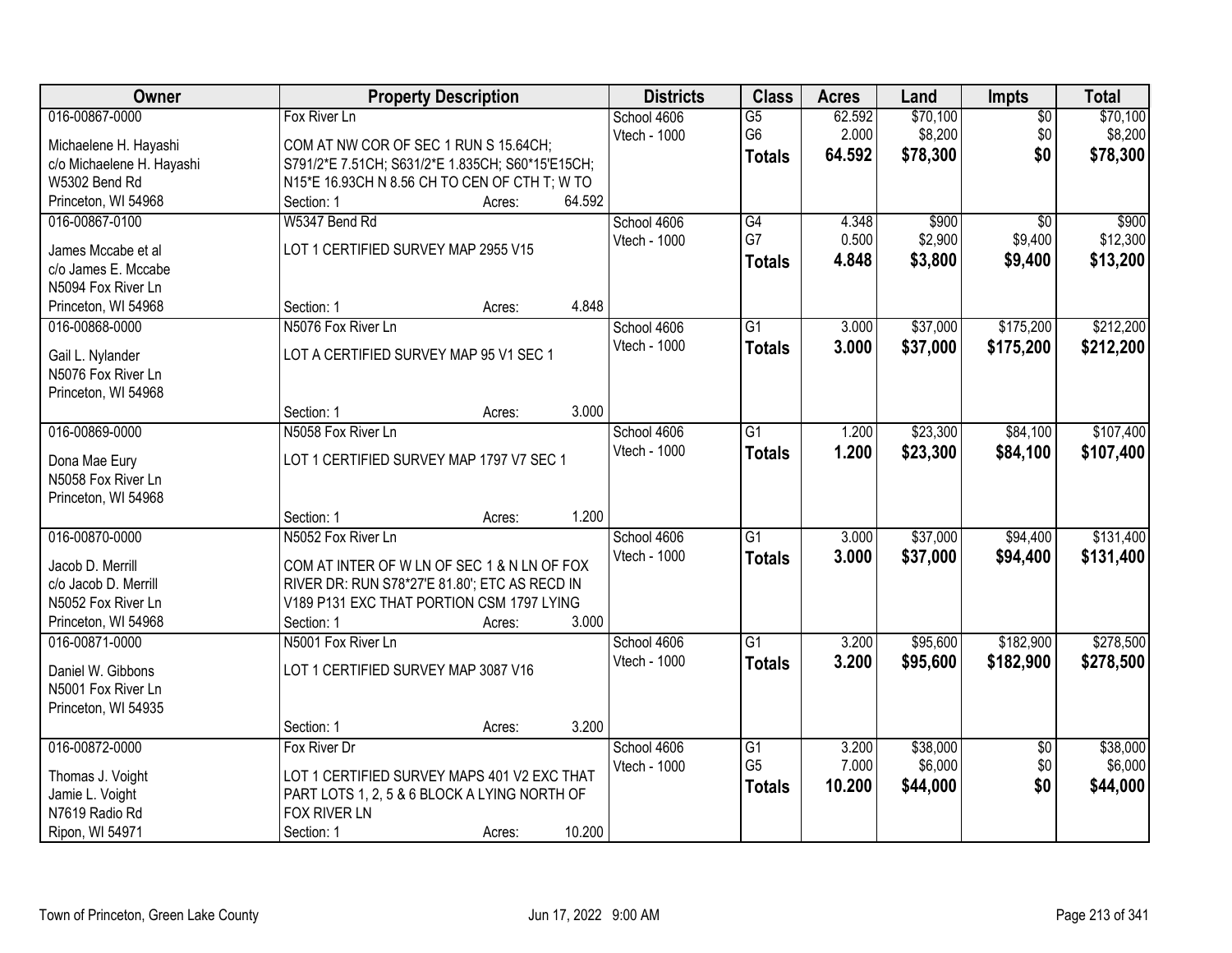| Owner                                         | <b>Property Description</b>                      |        |        | <b>Districts</b> | <b>Class</b>     | <b>Acres</b> | Land        | <b>Impts</b>    | <b>Total</b> |
|-----------------------------------------------|--------------------------------------------------|--------|--------|------------------|------------------|--------------|-------------|-----------------|--------------|
| 016-00873-0000                                | N5002 Fox River Ln                               |        |        | School 4606      | $\overline{G1}$  | 0.500        | \$2,400     | \$2,600         | \$5,000      |
| Melway Acres, LLC                             | THAT PARCEL DESC V736 P652; SUBJ TO ROW AS       |        |        | Vtech - 1000     | G <sub>5</sub>   | 5.700        | \$4,900     | \$0             | \$4,900      |
| c/o Melway Acres, LLC                         | DESC IN DOC 399617                               |        |        |                  | W <sub>6</sub>   | 83.000       | (\$242,800) | \$0             | \$0          |
| 8005 Kostuck Ln                               |                                                  |        |        |                  | <b>Totals</b>    | 89.200       | \$7,300     | \$2,600         | \$9,900      |
| Schofield, WI 54476                           | Section: 1                                       | Acres: | 89.200 |                  |                  |              |             |                 |              |
| 016-00874-0000                                | W5046 Roeder Rd                                  |        |        | School 4606      | G1               | 0.500        | \$21,800    | \$39,800        | \$61,600     |
| Alan Affeldt et al                            | GOVT LOT 2 SEC 1                                 |        |        | Vtech - 1000     | G <sub>5</sub>   | 18.000       | \$9,000     | \$0             | \$9,000      |
| c/o Alan & Joyce Affeldt                      |                                                  |        |        |                  | G <sub>6</sub>   | 17.900       | \$26,900    | \$0             | \$26,900     |
| W3408 County Rd B                             |                                                  |        |        |                  | <b>Totals</b>    | 36.400       | \$57,700    | \$39,800        | \$97,500     |
| Markesan, WI 53946                            | Section: 1                                       | Acres: | 36.400 |                  |                  |              |             |                 |              |
| 016-00875-0000                                | W5023 Roeder Rd                                  |        |        | School 4606      | $\overline{G1}$  | 2.000        | \$59,900    | \$87,500        | \$147,400    |
| Alan Affeldt et al                            | GOVT LOT 3 SEC 1                                 |        |        | Vtech - 1000     | G4               | 40.000       | \$5,200     | \$0             | \$5,200      |
|                                               |                                                  |        |        |                  | G <sub>5</sub>   | 11.000       | \$5,500     | \$0             | \$5,500      |
| c/o Alan & Joyce Affeldt<br>W3408 County Rd B |                                                  |        |        |                  | G5M              | 8.100        | \$12,200    | \$0             | \$12,200     |
| Markesan, WI 53946                            | Section: 1                                       | Acres: | 61.100 |                  | <b>Totals</b>    | 61.100       | \$82,800    | \$87,500        | \$170,300    |
| 016-00876-0000                                | Roeder Rd                                        |        |        | School 4606      | $\overline{G4}$  | 32.000       | \$4,000     | \$0             | \$4,000      |
|                                               |                                                  |        |        | Vtech - 1000     | G <sub>5</sub>   | 4.000        | \$5,600     | \$0             | \$5,600      |
| Joyce Affeldt                                 | NE1/4 OF THE SE1/4 EXC PARCEL #876.1 SEC 1       |        |        |                  | G5M              | 3.000        | \$4,500     | \$0             | \$4,500      |
| W3408 County Rd B                             |                                                  |        |        |                  | <b>Totals</b>    | 39.000       | \$14,100    | \$0             | \$14,100     |
| Markesan, WI 53946                            |                                                  |        |        |                  |                  |              |             |                 |              |
|                                               | Section: 1                                       | Acres: | 39.000 |                  |                  |              |             |                 |              |
| 016-00876-0100                                | W4938 Roeder Rd                                  |        |        | School 4606      | $\overline{G1}$  | 1.000        | \$12,400    | \$127,100       | \$139,500    |
| Robert R. Gray Jr et al                       | COM AT A PT ON THE S LN OF GRANTOR               |        |        | Vtech - 1000     | <b>Totals</b>    | 1.000        | \$12,400    | \$127,100       | \$139,500    |
| c/o Robert R Jr & Kathry Gray                 | PROPERTY WHERE SAME INTER WITH EXISTINGRD        |        |        |                  |                  |              |             |                 |              |
| W4938 Roeder Rd                               | RUN W 125'; N 350'; E 125'; S 350' TO BEG, SEC 1 |        |        |                  |                  |              |             |                 |              |
| Princeton, WI 54968                           | Section: 1                                       | Acres: | 1.000  |                  |                  |              |             |                 |              |
| 016-00877-0000                                | Roeder Rd                                        |        |        | School 4606      | G4               | 30.000       | \$3,800     | $\overline{50}$ | \$3,800      |
| Alan Affeldt et al                            | NW1/4 OF THE SE1/4 SEC 1                         |        |        | Vtech - 1000     | G <sub>5</sub>   | 7.000        | \$3,500     | \$0             | \$3,500      |
| c/o Alan & Joyce Affeldt                      |                                                  |        |        |                  | G <sub>5</sub> M | 3.000        | \$4,500     | \$0             | \$4,500      |
| W3408 County Rd B                             |                                                  |        |        |                  | <b>Totals</b>    | 40.000       | \$11,800    | \$0             | \$11,800     |
| Markesan, WI 53946                            | Section: 1                                       | Acres: | 40.000 |                  |                  |              |             |                 |              |
| 016-00878-0000                                | Roeder Rd                                        |        |        | School 4606      | G4               | 6.000        | \$800       | $\overline{30}$ | \$800        |
|                                               |                                                  |        |        | Vtech - 1000     | <b>Totals</b>    | 6.000        | \$800       | \$0             | \$800        |
| Alan Affeldt et al                            | THE N 6 ACRES OF THE SE1/4 OF THE SE1/4 SEC 1    |        |        |                  |                  |              |             |                 |              |
| c/o Alan & Joyce Affeldt                      | <b>SUBJ TO ESMT</b>                              |        |        |                  |                  |              |             |                 |              |
| W3408 County Rd B                             |                                                  |        |        |                  |                  |              |             |                 |              |
| Markesan, WI 53946                            | Section: 1                                       | Acres: | 6.000  |                  |                  |              |             |                 |              |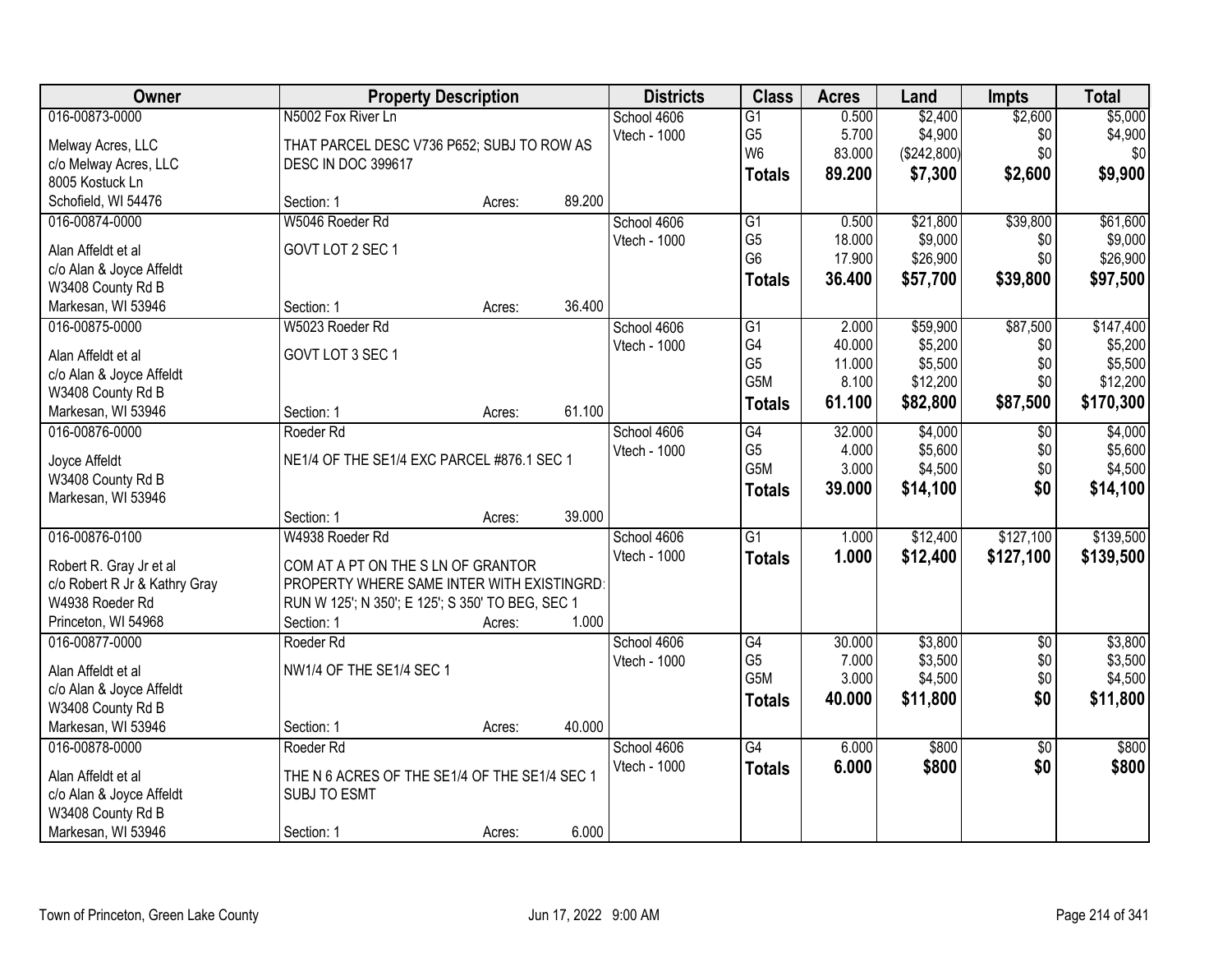| Owner                                                                                                                            | <b>Property Description</b>                                                                                                                                                                                   | <b>Districts</b>            | <b>Class</b>                           | <b>Acres</b>               | Land                            | <b>Impts</b>                | <b>Total</b>                    |
|----------------------------------------------------------------------------------------------------------------------------------|---------------------------------------------------------------------------------------------------------------------------------------------------------------------------------------------------------------|-----------------------------|----------------------------------------|----------------------------|---------------------------------|-----------------------------|---------------------------------|
| 016-00879-0000<br>Sunset Daydream Trust<br>2520 Coach and Surry Ln<br>Aurora, IL 60506                                           | W4975 Roeder Rd<br>THE S 68R OF THE SE1/4 OF THE SE1/4 SEC 1. EXC<br>PARC 879.1                                                                                                                               | School 4606<br>Vtech - 1000 | $\overline{G1}$<br>G4<br><b>Totals</b> | 10.500<br>20.500<br>31.000 | \$60,300<br>\$2,600<br>\$62,900 | \$35,700<br>\$0<br>\$35,700 | \$96,000<br>\$2,600<br>\$98,600 |
|                                                                                                                                  | 31.000<br>Section: 1<br>Acres:                                                                                                                                                                                |                             |                                        |                            |                                 |                             |                                 |
| 016-00879-0100<br>Wisconsin Power & Light<br>4902 N Biltmore Ln Ste 1000<br>Madison, WI 53718                                    | W4917 Roeder Rd<br>COM 1517.45' S OF E1/4 COR: RUN S 450';<br>S88*08'32"W 285.58'; N2*36'59"W 450.05' E 291.98' TO<br>BEG SEC 1<br>3.000<br>Section: 1<br>Acres:                                              | School 4606<br>Vtech - 1000 | $\overline{X4}$<br><b>Totals</b>       | 3.000<br>3.000             | \$0<br>\$0                      | $\overline{50}$<br>\$0      | $\overline{50}$<br>\$0          |
| 016-00880-0000                                                                                                                   | <b>Bend Rd</b>                                                                                                                                                                                                | School 4606                 | $\overline{G6}$                        | 10.750                     | \$44,100                        | $\overline{50}$             | \$44,100                        |
| Ronald L. Zinkel et al<br>c/o Ronald L & Deborah L Zinkel<br>1008 Pershing Dr<br>Wauconda, IL 60084                              | LOT 1 CERTIFIED SURVEY MAP 2466 V11 SEC 2 EXC<br>PARC DESC V610 P36 & EXC PARC DESC V610 P37<br>10.750<br>Section: 2<br>Acres:                                                                                | Vtech - 1000                | <b>Totals</b>                          | 10.750                     | \$44,100                        | \$0                         | \$44,100                        |
| 016-00880-0200                                                                                                                   | W5370 Bend Rd                                                                                                                                                                                                 | School 4606                 | $\overline{G1}$                        | 2.305                      | \$22,500                        | \$125,700                   | \$148,200                       |
| Edmund E. Banach<br>Wendy R. Banach<br>W5370 Bend Rd<br>Princeton, WI 54969                                                      | COM N02*27'W 24.84' & S87*26'E 314.39'; & N06*53'W<br>16.83' OF NW COR LOT 2 CERTIFIED SURVEY MAP<br>323: N06*53'W 475.7'; N83*07'E 200'; S06*53'E TO CEN<br>2.305<br>Section: 2<br>Acres:                    | Vtech - 1000                | <b>Totals</b>                          | 2.305                      | \$22,500                        | \$125,700                   | \$148,200                       |
| 016-00881-0000<br>Terril J. Froehlich et al<br>c/o Terril J & Linda M Froehlich<br>N6164 Pleasant Dr<br>Princeton, WI 54968-8446 | N5124 Fox River Ln<br>LOT 4 CERTIFIED SURVEY MAP 2530 V12 SEC 2<br>0.479<br>Section: 2<br>Acres:                                                                                                              | School 4606<br>Vtech - 1000 | $\overline{G1}$<br><b>Totals</b>       | 0.479<br>0.479             | \$10,900<br>\$10,900            | \$78,700<br>\$78,700        | \$89,600<br>\$89,600            |
| 016-00881-0100<br>Michael J. Stock<br>7 Partridge Ln<br>Palos Park, IL 60464                                                     | N5128 Fox River Ln<br>COM AT THE SE COR OF LOT 1 CERTIFIED SURVEY<br>MAP 323: RUN N4*07'E 291.29'; S85*56'E 100'; S4*07'W<br>TO N LN FOX RIVER DR; N78*27'W100' TO BEG SEC 2<br>0.673<br>Section: 2<br>Acres: | School 4606<br>Vtech - 1000 | $\overline{G1}$<br><b>Totals</b>       | 0.673<br>0.673             | \$14,500<br>\$14,500            | \$43,100<br>\$43,100        | \$57,600<br>\$57,600            |
| 016-00881-0200<br>Oxbow Cemetery<br>N5865 County Rd D<br>Princeton, WI 54968                                                     | LANDS LYING WEST OF LOT 3 CSM 71 & EAST OF<br><b>CSM 2530</b><br>0.150<br>Section: 2<br>Acres:                                                                                                                | School 4606<br>Vtech - 1000 | $\overline{X4}$<br><b>Totals</b>       | 0.150<br>0.150             | \$0<br>\$0                      | $\overline{50}$<br>\$0      | $\overline{50}$<br>\$0          |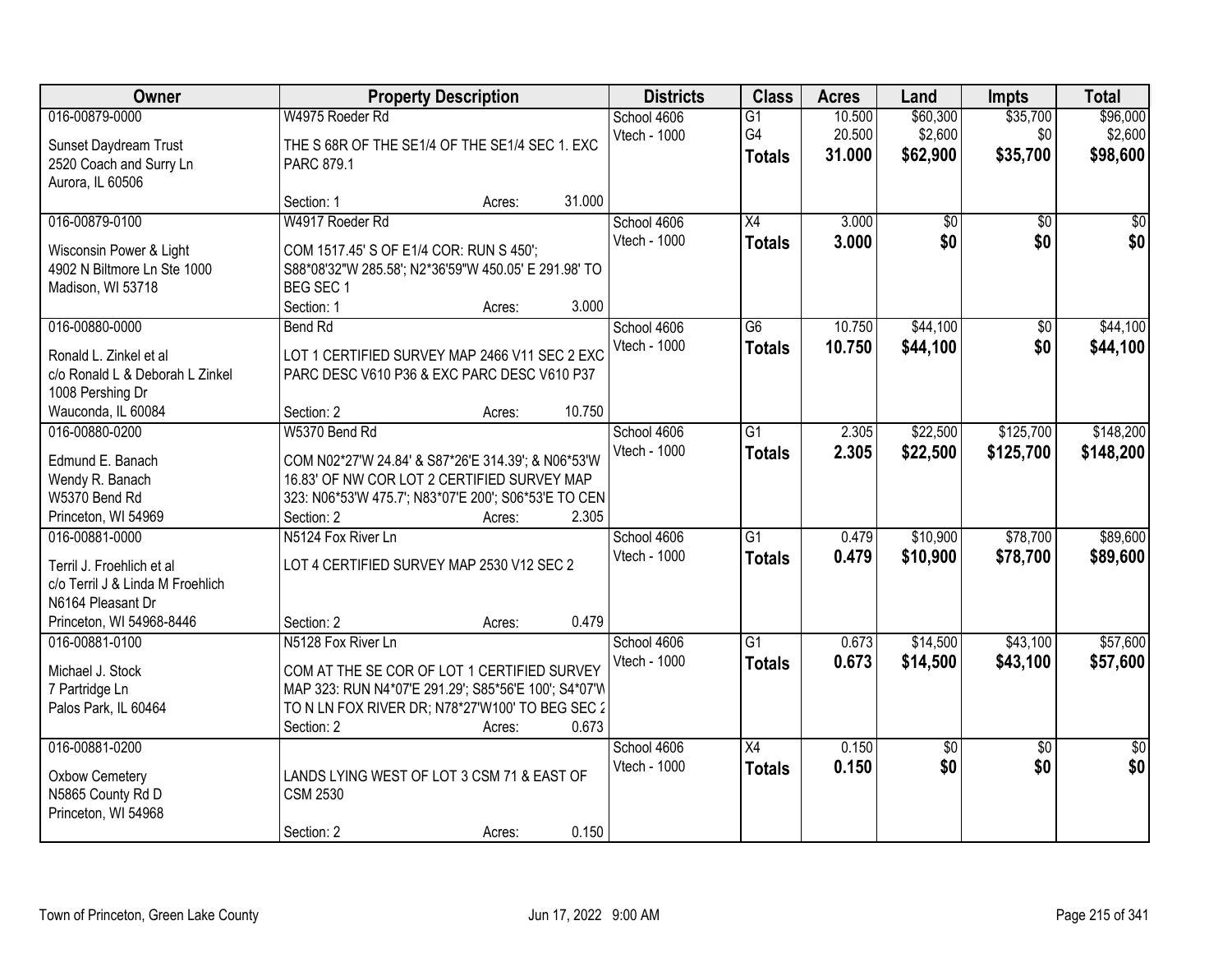| Owner                                                                                               |                                                                                                    | <b>Property Description</b> |       | <b>Districts</b>            | <b>Class</b>                     | <b>Acres</b>   | Land                 | Impts                  | <b>Total</b>           |
|-----------------------------------------------------------------------------------------------------|----------------------------------------------------------------------------------------------------|-----------------------------|-------|-----------------------------|----------------------------------|----------------|----------------------|------------------------|------------------------|
| 016-00882-0000<br>James Mccabe et al<br>c/o James E. Mccabe<br>N5094 Fox River Ln                   | Fox River Dr<br>LOT 1 CERTIFIED SURVEY MAP 71 V1 EXC THE E'LY<br>175' THEREOF SEC 2                |                             |       | School 4606<br>Vtech - 1000 | $\overline{G1}$<br><b>Totals</b> | 0.500<br>0.500 | \$11,300<br>\$11,300 | $\overline{50}$<br>\$0 | \$11,300<br>\$11,300   |
| Princeton, WI 54968                                                                                 | Section: 2                                                                                         | Acres:                      | 0.500 |                             |                                  |                |                      |                        |                        |
| 016-00882-0100<br>James Mccabe et al<br>c/o James E. Mccabe<br>N5094 Fox River Ln                   | Fox River Dr<br>THE E'LY 175' OF LOT 1 CERTIFIED SURVEY MAP 71<br>V1 SEC 2<br>Section: 2           |                             | 1.500 | School 4606<br>Vtech - 1000 | $\overline{G1}$<br><b>Totals</b> | 1.500<br>1.500 | \$27,400<br>\$27,400 | $\overline{50}$<br>\$0 | \$27,400<br>\$27,400   |
| Princeton, WI 54968<br>016-00883-0000                                                               | N5094 Fox River Ln                                                                                 | Acres:                      |       | School 4606                 | G1                               | 1.500          | \$27,400             | \$149,400              | \$176,800              |
| James Mccabe et al<br>c/o James E. Mccabe<br>N5094 Fox River Ln                                     | LOT 2 CERTIFIED SURVEY MAP 71 EXC PARCELS<br>883.1, 883.3 & 883.4 SEC 2                            |                             |       | Vtech - 1000                | <b>Totals</b>                    | 1.500          | \$27,400             | \$149,400              | \$176,800              |
| Princeton, WI 54968                                                                                 | Section: 2                                                                                         | Acres:                      | 1.500 |                             |                                  |                |                      |                        |                        |
| 016-00883-0100<br>Christopher J. Meidl<br>Kim L. Meidl                                              | N5108 Fox River Ln<br>LOT 2 CERTIFIED SURVEY MAP 817 V3 SEC 2                                      |                             |       | School 4606<br>Vtech - 1000 | G1<br><b>Totals</b>              | 0.509<br>0.509 | \$11,500<br>\$11,500 | \$226,300<br>\$226,300 | \$237,800<br>\$237,800 |
| N5108 Fox River Ln<br>Princeton, WI 54968                                                           | Section: 2                                                                                         | Acres:                      | 0.509 |                             |                                  |                |                      |                        |                        |
| 016-00883-0200<br>Thomas D. Zillmer<br>N5120 Fox River Ln<br>Princeton, WI 54968                    | N5120 Fox River Ln<br>LOT 3 CERTIFIED SURVEY MAP 71 V1 EXC THE E 15<br>THEREOF SEC 2               |                             |       | School 4606<br>Vtech - 1000 | $\overline{G1}$<br><b>Totals</b> | 0.800<br>0.800 | \$16,800<br>\$16,800 | \$78,100<br>\$78,100   | \$94,900<br>\$94,900   |
|                                                                                                     | Section: 2                                                                                         | Acres:                      | 0.800 |                             |                                  |                |                      |                        |                        |
| 016-00883-0300<br>Jennifer M. Boehm<br>808 6th Ave<br>Grafton, WI 53024                             | N5116 Fox River Ln<br>THE W 50' OF LOT 2 & THE E 15' OF LOT 3<br>CERTIFIED SURVEY MAPS 71 V1 SEC 2 |                             |       | School 4606<br>Vtech - 1000 | $\overline{G1}$<br><b>Totals</b> | 0.500<br>0.500 | \$11,300<br>\$11,300 | \$46,300<br>\$46,300   | \$57,600<br>\$57,600   |
|                                                                                                     | Section: 2                                                                                         | Acres:                      | 0.500 |                             |                                  |                |                      |                        |                        |
| 016-00883-0400<br>Christopher J. Meidl<br>Kim L. Meidl<br>N5108 Fox River Ln<br>Princeton, WI 54968 | N5112 Fox River Ln<br>LOT 1 OF CERTIFIED SURVEY MAP 817 V3 SEC 2<br>Section: 2                     | Acres:                      | 0.499 | School 4606<br>Vtech - 1000 | $\overline{G1}$<br><b>Totals</b> | 0.499<br>0.499 | \$11,300<br>\$11,300 | $\overline{50}$<br>\$0 | \$11,300<br>\$11,300   |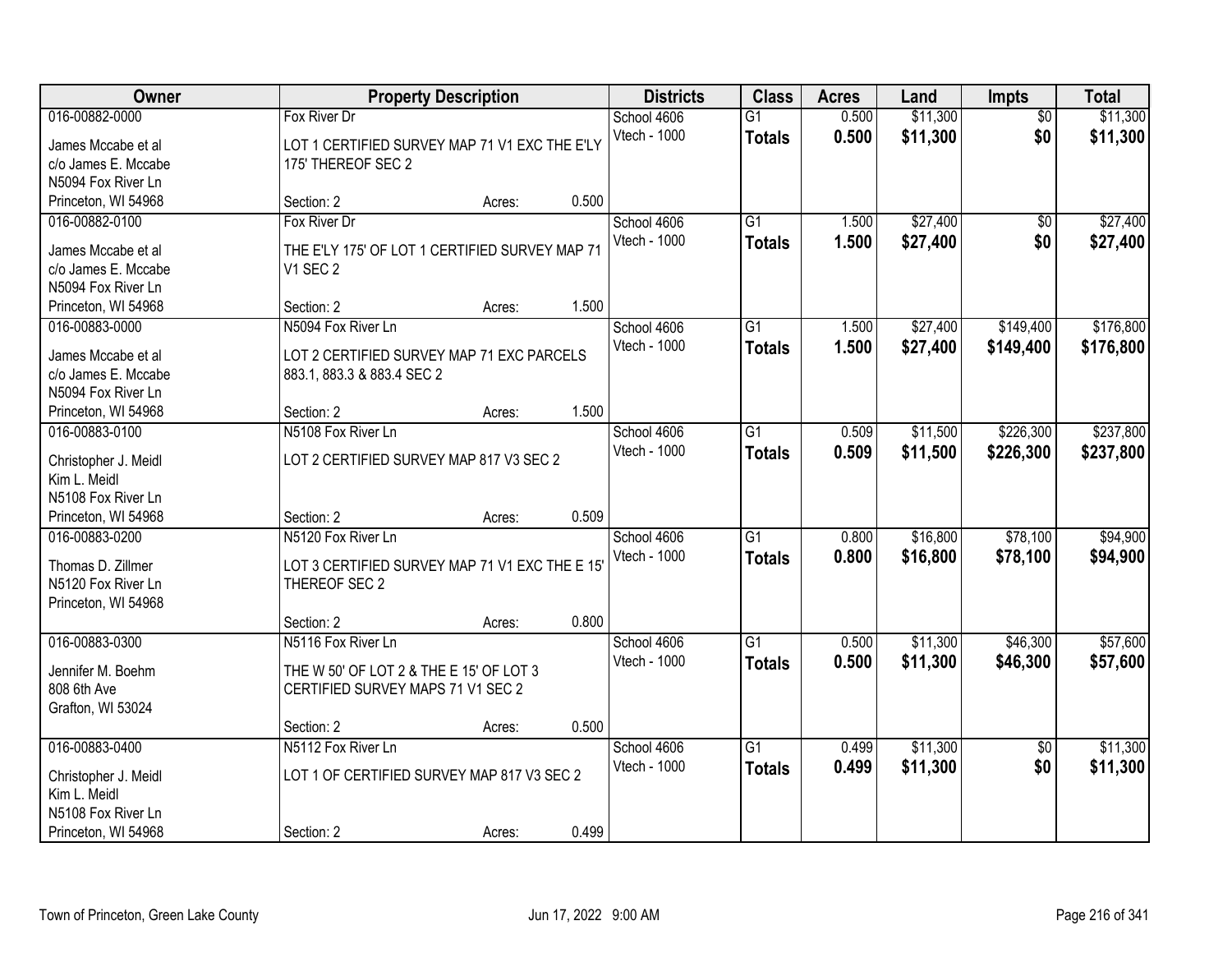| Owner                                                   |                                                                  | <b>Property Description</b> |       | <b>Districts</b>            | <b>Class</b>    | <b>Acres</b> | Land     | <b>Impts</b>    | <b>Total</b> |
|---------------------------------------------------------|------------------------------------------------------------------|-----------------------------|-------|-----------------------------|-----------------|--------------|----------|-----------------|--------------|
| 016-00884-0000                                          | N5154 Fox River Ln                                               |                             |       | School 4606                 | $\overline{G1}$ | 0.810        | \$17,000 | \$97,000        | \$114,000    |
| Michael J. Stock et al                                  | LOT 1 CERTIFIED SURVEY MAP 323 V1 SEC 2                          |                             |       | Vtech - 1000                | <b>Totals</b>   | 0.810        | \$17,000 | \$97,000        | \$114,000    |
| c/o Michael J & Marie A Stock                           |                                                                  |                             |       |                             |                 |              |          |                 |              |
| 7 Partridge Ln                                          |                                                                  |                             |       |                             |                 |              |          |                 |              |
| Palos Park, IL 60464                                    | Section: 2                                                       | Acres:                      | 0.810 |                             |                 |              |          |                 |              |
| 016-00884-0100                                          | N5154 Fox River Ln                                               |                             |       | School 4606                 | $\overline{G1}$ | 0.960        | \$19,700 | \$52,800        | \$72,500     |
| Michael J. Stock et al                                  | LOT 2 CERTIFIED SURVEY MAP 323 V1 SEC 2                          |                             |       | Vtech - 1000                | <b>Totals</b>   | 0.960        | \$19,700 | \$52,800        | \$72,500     |
| c/o Michael J & Marie A Stock                           |                                                                  |                             |       |                             |                 |              |          |                 |              |
| 7 Partridge Ln                                          |                                                                  |                             |       |                             |                 |              |          |                 |              |
| Palos Park, IL 60464                                    | Section: 2                                                       | Acres:                      | 0.960 |                             |                 |              |          |                 |              |
| 016-00885-0000                                          | <b>Bend Rd</b>                                                   |                             |       | School 4606                 | $\overline{G1}$ | 0.595        | \$9,200  | \$12,700        | \$21,900     |
|                                                         |                                                                  |                             |       | Vtech - 1000                | <b>Totals</b>   | 0.595        | \$9,200  | \$12,700        | \$21,900     |
| Brett A. Anderson et al<br>c/o Brett A & Kim T Anderson | LOT 1 CERTIFIED SURVEY MAP 2425 V11 (LOT 1<br>CSM 1040 V4) SEC 2 |                             |       |                             |                 |              |          |                 |              |
| W5465 Fox Ridge Dr                                      |                                                                  |                             |       |                             |                 |              |          |                 |              |
| Princeton, WI 54968                                     | Section: 2                                                       | Acres:                      | 0.595 |                             |                 |              |          |                 |              |
| 016-00885-0100                                          | W5444 Bend Rd                                                    |                             |       | School 4606                 | $\overline{G1}$ | 2.616        | \$25,200 | \$140,900       | \$166, 100   |
|                                                         |                                                                  |                             |       | Vtech - 1000                | <b>Totals</b>   | 2.616        | \$25,200 | \$140,900       | \$166,100    |
| Randall S. Stauffer                                     | LOT 1 CERTIFIED SURVEY MAP 681 V3 SEC 2                          |                             |       |                             |                 |              |          |                 |              |
| Julie T. Stauffer<br>W5444 Bend Rd                      |                                                                  |                             |       |                             |                 |              |          |                 |              |
| Princeton, WI 54968                                     | Section: 2                                                       | Acres:                      | 2.616 |                             |                 |              |          |                 |              |
| 016-00885-0200                                          | <b>Big Bend Rd</b>                                               |                             |       | School 4606                 | $\overline{G1}$ | 1.700        | \$17,600 | $\overline{50}$ | \$17,600     |
|                                                         |                                                                  |                             |       | Vtech - 1000                | <b>Totals</b>   | 1.700        | \$17,600 | \$0             | \$17,600     |
| Randall S. Stauffer                                     | LOT 1 CERTIFIED SURVEY MAP 688 V3                                |                             |       |                             |                 |              |          |                 |              |
| Julie T. Stauffer                                       |                                                                  |                             |       |                             |                 |              |          |                 |              |
| W5444 Bend Rd                                           |                                                                  |                             |       |                             |                 |              |          |                 |              |
| Princeton, WI 54968                                     | Section: 2                                                       | Acres:                      | 1.700 |                             | $\overline{G1}$ |              |          |                 |              |
| 016-00885-0300                                          | W5492 Bend Rd                                                    |                             |       | School 4606<br>Vtech - 1000 |                 | 3.278        | \$31,000 | \$159,100       | \$190,100    |
| Leon Rauska                                             | LOT 1 CERTIFIED SURVEY MAP 853 V3 SEC 2                          |                             |       |                             | <b>Totals</b>   | 3.278        | \$31,000 | \$159,100       | \$190,100    |
| Charlene Rauska                                         |                                                                  |                             |       |                             |                 |              |          |                 |              |
| W5492 Bend Rd                                           |                                                                  |                             |       |                             |                 |              |          |                 |              |
| Princeton, WI 54968                                     | Section: 2                                                       | Acres:                      | 3.278 |                             |                 |              |          |                 |              |
| 016-00885-0400                                          | W5398 Bend Rd                                                    |                             |       | School 4606                 | $\overline{G1}$ | 4.324        | \$40,100 | \$168,700       | \$208,800    |
| Stephani Carlson                                        | LOT 1 CERTIFIED SURVEY MAP 2124 V9 (PT CSM                       |                             |       | Vtech - 1000                | <b>Totals</b>   | 4.324        | \$40,100 | \$168,700       | \$208,800    |
| Ryan Bentley                                            | 1040 V4) SEC 2                                                   |                             |       |                             |                 |              |          |                 |              |
| W5398 Bend Rd                                           |                                                                  |                             |       |                             |                 |              |          |                 |              |
| Princeton, WI 54968                                     | Section: 2                                                       | Acres:                      | 4.324 |                             |                 |              |          |                 |              |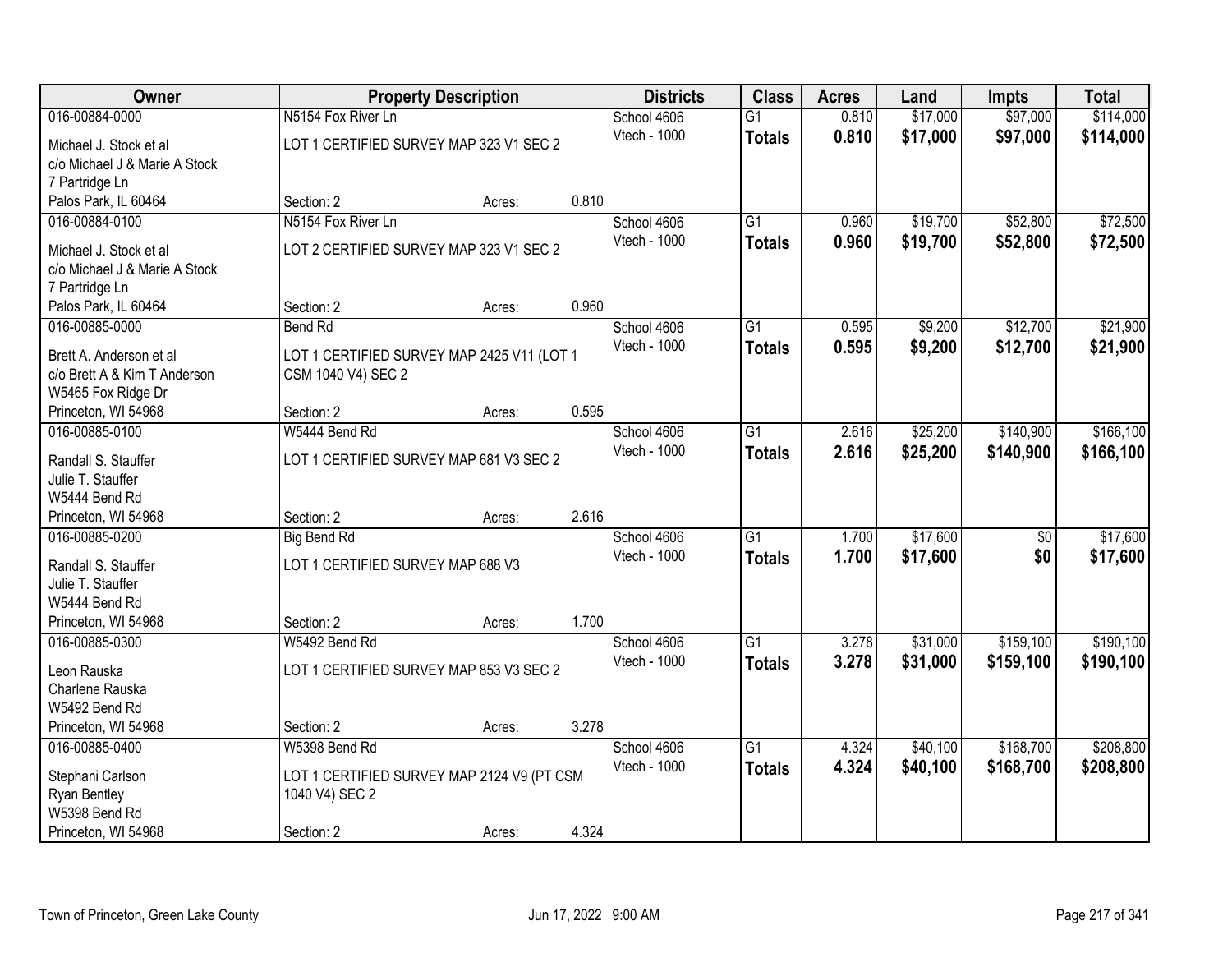| Owner                          |                                               | <b>Property Description</b> |       | <b>Districts</b> | <b>Class</b>    | <b>Acres</b> | Land     | <b>Impts</b>    | <b>Total</b> |
|--------------------------------|-----------------------------------------------|-----------------------------|-------|------------------|-----------------|--------------|----------|-----------------|--------------|
| 016-00885-0500                 | W5465 Fox Ridge Dr                            |                             |       | School 4606      | $\overline{G1}$ | 1.210        | \$14,000 | \$225,500       | \$239,500    |
| Brett A. Anderson et al        | LOT 1 CERTIFIED SURVEY MAP 2248 V10 (PT LOT 1 |                             |       | Vtech - 1000     | <b>Totals</b>   | 1.210        | \$14,000 | \$225,500       | \$239,500    |
| c/o Brett A & Kim T Anderson   | CSM 1040 V4) SEC 2                            |                             |       |                  |                 |              |          |                 |              |
| W5465 Fox Ridge Dr             |                                               |                             |       |                  |                 |              |          |                 |              |
| Princeton, WI 54968            | Section: 2                                    | Acres:                      | 1.210 |                  |                 |              |          |                 |              |
| 016-00885-0600                 | W5485 Fox Ridge Dr                            |                             |       | School 4606      | $\overline{G1}$ | 4.546        | \$20,800 | \$195,200       | \$216,000    |
| Christopher A. Kinas et al     | LOT 1 CERTIFIED SURVEY MAP 2399 V11 SEC 2     |                             |       | Vtech - 1000     | <b>Totals</b>   | 4.546        | \$20,800 | \$195,200       | \$216,000    |
| c/o Christopher A & Susa Kinas |                                               |                             |       |                  |                 |              |          |                 |              |
| W5485 Fox Ridge Dr             |                                               |                             |       |                  |                 |              |          |                 |              |
| Princeton, WI 54968            | Section: 2                                    | Acres:                      | 2.113 |                  |                 |              |          |                 |              |
| 016-00885-0700                 | W5476 Bend Rd                                 |                             |       | School 4606      | $\overline{G1}$ | 1.672        | \$17,400 | \$179,100       | \$196,500    |
|                                |                                               |                             |       | Vtech - 1000     | <b>Totals</b>   | 1.672        | \$17,400 | \$179,100       | \$196,500    |
| Wayne Tryba                    | LOT 2 CERTIFIED SURVEY MAP 2425 V11 (PT LOT 1 |                             |       |                  |                 |              |          |                 |              |
| Pamela Tryba                   | CSM 1040)                                     |                             |       |                  |                 |              |          |                 |              |
| W5476 Bend Rd                  |                                               |                             |       |                  |                 |              |          |                 |              |
| Princeton, WI 54968            | Section: 2                                    | Acres:                      | 1.672 |                  |                 |              |          |                 |              |
| 016-00886-0000                 | W5441 Bend Rd                                 |                             |       | School 4606      | $\overline{G1}$ | 0.490        | \$18,800 | \$65,900        | \$84,700     |
| Joshua R. Cheek                | LOT 2 CERTIFIED SURVEY MAP 2879 V14           |                             |       | Vtech - 1000     | <b>Totals</b>   | 0.490        | \$18,800 | \$65,900        | \$84,700     |
| Charisa M. Cheek               |                                               |                             |       |                  |                 |              |          |                 |              |
| W5441 Bend Rd                  |                                               |                             |       |                  |                 |              |          |                 |              |
| Princeton, WI 54968            | Section: 2                                    | Acres:                      | 0.490 |                  |                 |              |          |                 |              |
| 016-00886-0100                 |                                               |                             |       | School 4606      | $\overline{G1}$ | 0.630        | \$35,800 | \$1,500         | \$37,300     |
| Susan L. Miller                | LOT 2 CERTIFIED SURVEY MAP 325 V2 ALSO A 20'  |                             |       | Vtech - 1000     | <b>Totals</b>   | 0.630        | \$35,800 | \$1,500         | \$37,300     |
| W220 N7940 Golfview Ln         | R/W SEC 2                                     |                             |       |                  |                 |              |          |                 |              |
| Sussex, WI 53089               |                                               |                             |       |                  |                 |              |          |                 |              |
|                                | Section: 2                                    | Acres:                      | 0.630 |                  |                 |              |          |                 |              |
| 016-00886-0200                 | N5149 Fox River Ln                            |                             |       | School 4606      | $\overline{G1}$ | 0.675        | \$34,400 | \$157,100       | \$191,500    |
| James M. George                | LOT 3 OF CERTIFIED SURVEY MAP 325 V2 ALSO A   |                             |       | Vtech - 1000     | <b>Totals</b>   | 0.675        | \$34,400 | \$157,100       | \$191,500    |
| 329 S Fulton St                | R/W SEC 2                                     |                             |       |                  |                 |              |          |                 |              |
| Princeton, WI 54968            |                                               |                             |       |                  |                 |              |          |                 |              |
|                                | Section: 2                                    | Acres:                      | 0.675 |                  |                 |              |          |                 |              |
| 016-00886-0300                 |                                               |                             |       | School 4606      | $\overline{G1}$ | 0.490        | \$28,800 | $\overline{50}$ | \$28,800     |
|                                |                                               |                             |       | Vtech - 1000     | <b>Totals</b>   | 0.490        | \$28,800 | \$0             | \$28,800     |
| Joshua R. Cheek                | LOT 1 CERTIFIED SURVEY MAP 326 V2 SEC 2       |                             |       |                  |                 |              |          |                 |              |
| Charisa M. Cheek               |                                               |                             |       |                  |                 |              |          |                 |              |
| W5441 Bend Rd                  |                                               |                             |       |                  |                 |              |          |                 |              |
| Westfield, WI 53964            | Section: 2                                    | Acres:                      | 0.490 |                  |                 |              |          |                 |              |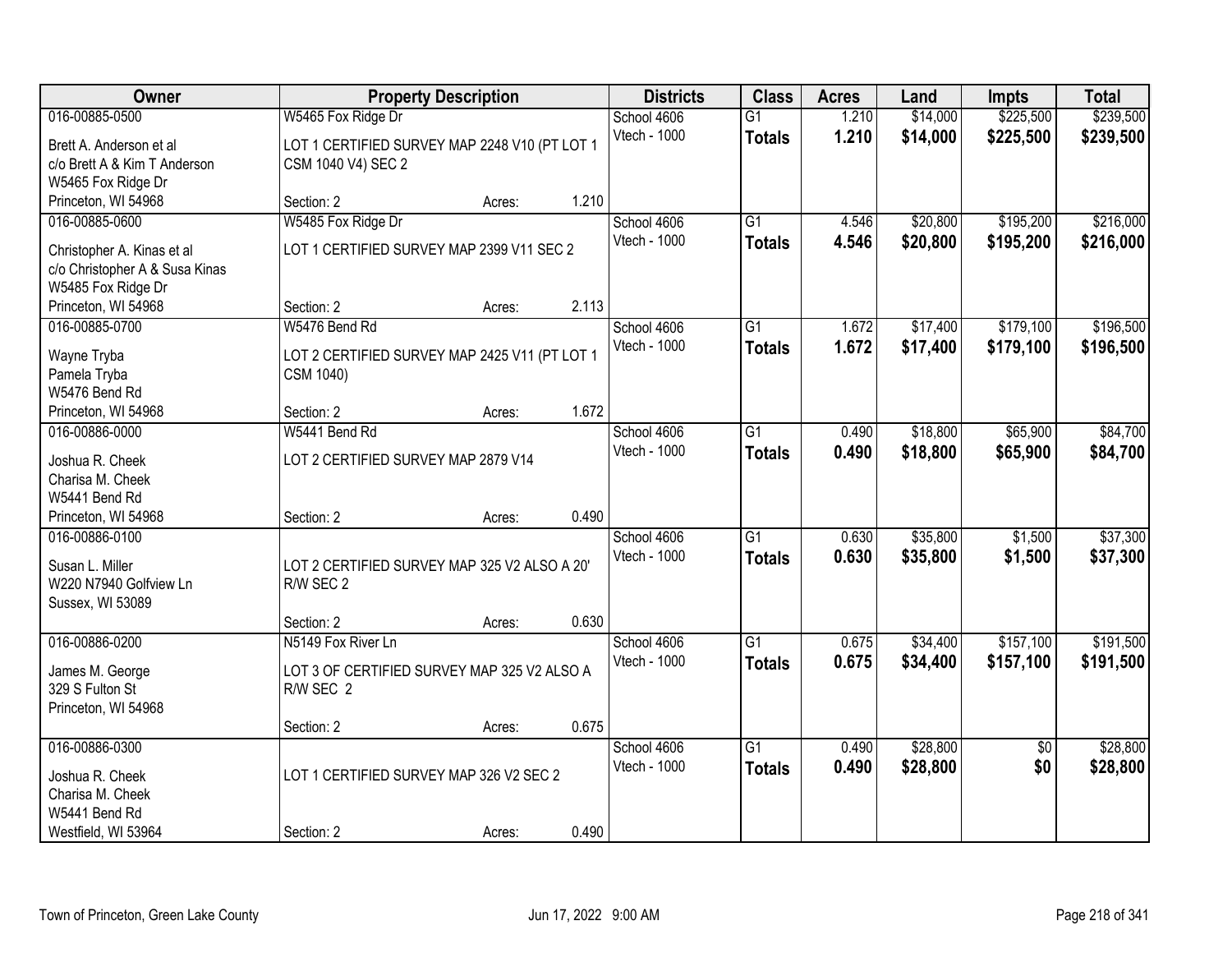| Owner                          | <b>Property Description</b>                         |                 | <b>Districts</b> | <b>Class</b>    | <b>Acres</b> | Land     | <b>Impts</b> | <b>Total</b> |
|--------------------------------|-----------------------------------------------------|-----------------|------------------|-----------------|--------------|----------|--------------|--------------|
| 016-00886-0400                 | N5153 Fox River Ln                                  |                 | School 4606      | $\overline{G1}$ | 0.658        | \$32,100 | \$3,000      | \$35,100     |
| Eric Norton et al              | LOT 4 CERTIFIED SURVEY MAP 325 V2 SEC 2             |                 | Vtech - 1000     | <b>Totals</b>   | 0.658        | \$32,100 | \$3,000      | \$35,100     |
| c/o Eric & Carol Norton        |                                                     |                 |                  |                 |              |          |              |              |
| 5525 Bohlander                 |                                                     |                 |                  |                 |              |          |              |              |
| Berkeley, IL 60163             | Section: 2                                          | 0.658<br>Acres: |                  |                 |              |          |              |              |
| 016-00886-0500                 | W5475 Pete Ln                                       |                 | School 4606      | $\overline{G1}$ | 0.450        | \$17,300 | \$12,700     | \$30,000     |
| John E. Halvorson et al        | COM AT A PT ON CEN LN OF SEC 2 190.8' N OF FOX      |                 | Vtech - 1000     | <b>Totals</b>   | 0.450        | \$17,300 | \$12,700     | \$30,000     |
| c/o John E & Diane M Halvorson | RIVER: RUN S91*27'E 420.6' TO POB: RUN N 200'; W    |                 |                  |                 |              |          |              |              |
| 2406 Stonehaven Dr             | 100'; S 200'; E 100' TO BEG; ALSO R/W SEC 2         |                 |                  |                 |              |          |              |              |
| Sun Prairie, WI 53590          | Section: 2                                          | 0.450<br>Acres: |                  |                 |              |          |              |              |
| 016-00886-0600                 | <b>Big Bend Rd</b>                                  |                 | School 4606      | G <sub>1</sub>  | 0.450        | \$17,300 | \$19,800     | \$37,100     |
|                                |                                                     |                 | Vtech - 1000     | <b>Totals</b>   | 0.450        | \$17,300 | \$19,800     | \$37,100     |
| Dean A. Anderson et al         | W1/2 OF FOLLOWING: COM ON CEN LN OF SEC 2           |                 |                  |                 |              |          |              |              |
| c/o Dean A & Susan J Anderson  | 190.8' N OF FOX RIVER: RUN S91*27'E 320.6' TO POB   |                 |                  |                 |              |          |              |              |
| W5489 Pete Ln                  | RUN N 200'; W 200'; S 200'; E 200' TO BEG           |                 |                  |                 |              |          |              |              |
| Princeton, WI 54968            | Section: 2                                          | 0.450<br>Acres: |                  |                 |              |          |              |              |
| 016-00886-0700                 |                                                     |                 | School 4606      | $\overline{G1}$ | 0.450        | \$17,300 | \$20,700     | \$38,000     |
| Steven L. Novak                | COM 120.6' S91*E OF THE CEN LN OF SEC 2 190.8' N    |                 | Vtech - 1000     | <b>Totals</b>   | 0.450        | \$17,300 | \$20,700     | \$38,000     |
| Darin D. Novak                 | OF FOX RIVER; THENCE N 200'; W 100'; S 200'; E 100' |                 |                  |                 |              |          |              |              |
| %Dennis & Ruth Ann Novak       | TO BEG LE FOR DENNIS & RUTH ANN NOVAK               |                 |                  |                 |              |          |              |              |
| N5116 Ferry Rd                 | Section: 2                                          | 0.450<br>Acres: |                  |                 |              |          |              |              |
| Princeton, WI 54968            |                                                     |                 |                  |                 |              |          |              |              |
| 016-00886-0900                 | <b>Big Bend Rd</b>                                  |                 | School 4606      | G1              | 0.900        | \$11,600 | \$0          | \$11,600     |
| Michael Tomic et al            | LOT 4 CERTIFIED SURVEY MAP 326 V2 ALSO COM IN       |                 | Vtech - 1000     | <b>Totals</b>   | 0.900        | \$11,600 | \$0          | \$11,600     |
| c/o Michael & Kathleen Tomic   | THE NW COR OF SAID LOT 4: RUN W 100'; S1*20'E       |                 |                  |                 |              |          |              |              |
| W5451 Pete Ln                  | 200'; E 100'; N TO NW COR OF LOT & BEG SEC 2        |                 |                  |                 |              |          |              |              |
| Princeton, WI 54968            | Section: 2                                          | 0.900<br>Acres: |                  |                 |              |          |              |              |
| 016-00886-1000                 | W5468 Pete Ln                                       |                 | School 4606      | $\overline{G1}$ | 0.459        | \$17,600 | \$48,100     | \$65,700     |
| Mark A. Gaylord et al          | COM AT A PT IN CEN LN OF SEC 2 190.8' N OF          |                 | Vtech - 1000     | <b>Totals</b>   | 0.459        | \$17,600 | \$48,100     | \$65,700     |
| c/o Mark A & Valerie K Gaylord | RIVER: RUN S91*27'E 520.6' TO POB: RUN N 200'; W    |                 |                  |                 |              |          |              |              |
| 1135 N Dunton Ave              | 100'; S 200'; E 100' TO BEG ALSO A R/W              |                 |                  |                 |              |          |              |              |
| Arlington Heights, IL 60004    | Section: 2                                          | 0.459<br>Acres: |                  |                 |              |          |              |              |
| 016-00886-1104                 | W5483 Bend Rd                                       |                 | School 4606      | $\overline{G1}$ | 0.445        | \$8,500  | \$90,200     | \$98,700     |
|                                |                                                     |                 | Vtech - 1000     | <b>Totals</b>   | 0.445        | \$8,500  | \$90,200     | \$98,700     |
| Mitchell W. Napralla           | COM AT C/L OF SEC 2 390.08' N OF FOX RIVER;         |                 |                  |                 |              |          |              |              |
| W5483 Bend Rd                  | S91?E 120.6 TO POB; S91?E 100'; N TO S LN OF RD;    |                 |                  |                 |              |          |              |              |
| Princeton, WI 54968            | W'LY 100'; S TO POB; INC LANDS COM AT N1/4 COR      |                 |                  |                 |              |          |              |              |
|                                | Section: 2                                          | 0.445<br>Acres: |                  |                 |              |          |              |              |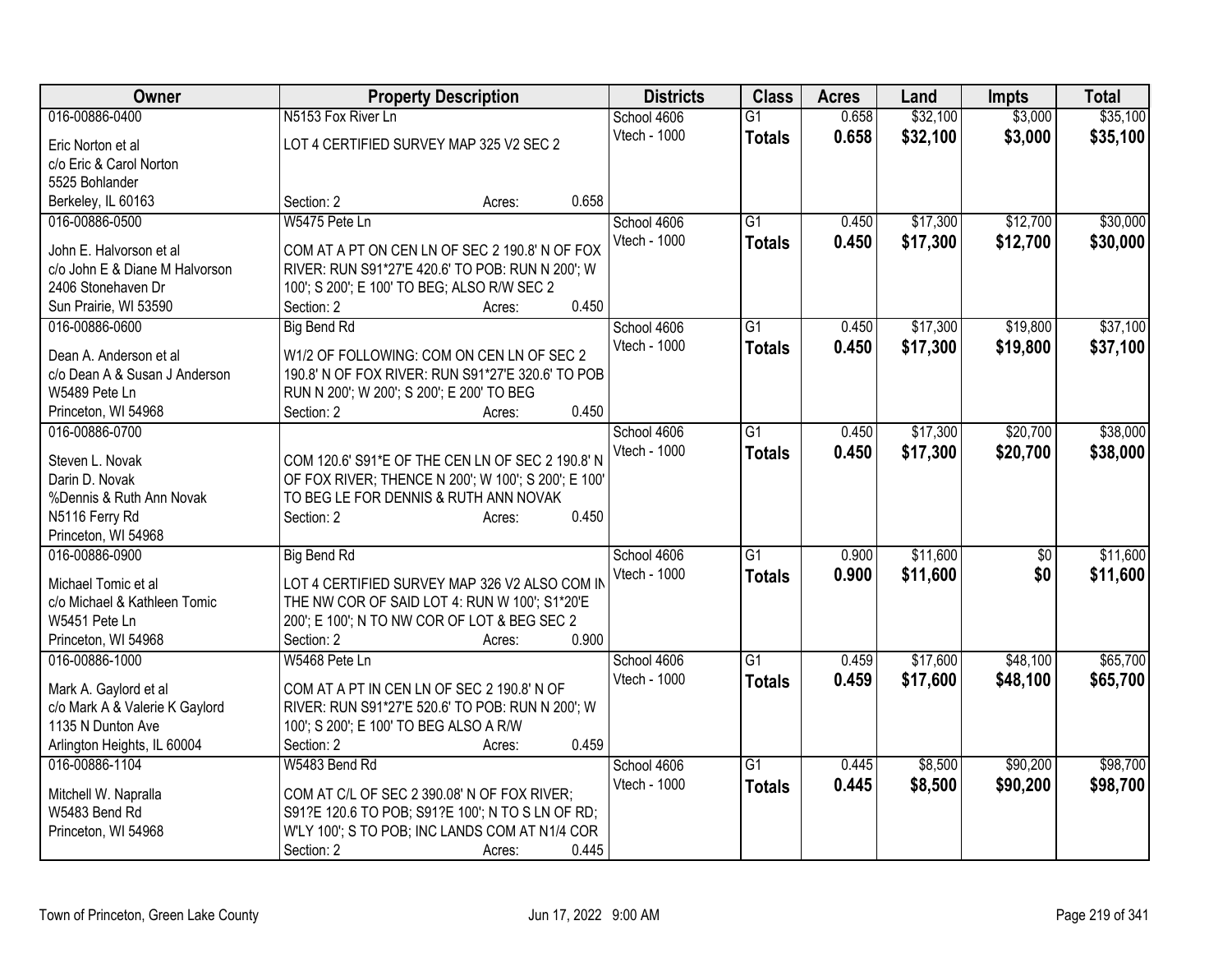| <b>Owner</b>                                                |                                                         | <b>Property Description</b> |       | <b>Districts</b> | <b>Class</b>    | <b>Acres</b> | Land     | <b>Impts</b> | <b>Total</b> |
|-------------------------------------------------------------|---------------------------------------------------------|-----------------------------|-------|------------------|-----------------|--------------|----------|--------------|--------------|
| 016-00886-1200                                              | W5479 Bend Rd                                           |                             |       | School 4606      | $\overline{G1}$ | 0.461        | \$7,800  | \$54,200     | \$62,000     |
| Sullivan Rentals LLC                                        | LOT 1 CERTIFIED SURVEY MAP 2962 V15                     |                             |       | Vtech - 1000     | <b>Totals</b>   | 0.461        | \$7,800  | \$54,200     | \$62,000     |
| c/o Sullivan Rentals, LLC                                   |                                                         |                             |       |                  |                 |              |          |              |              |
| %John Sullivan                                              |                                                         |                             |       |                  |                 |              |          |              |              |
| 411 Houston St                                              | Section: 2                                              | Acres:                      | 0.461 |                  |                 |              |          |              |              |
| Ripon, WI 54971                                             |                                                         |                             |       |                  |                 |              |          |              |              |
| 016-00886-1400                                              | W5468 Pete Ln                                           |                             |       | School 4606      | G1              | 0.459        | \$17,600 | \$1,000      | \$18,600     |
| Mark A. Gaylord et al                                       | COM AT THE SW COR OF LOT 3 CERTIFIED SURVEY             |                             |       | Vtech - 1000     | <b>Totals</b>   | 0.459        | \$17,600 | \$1,000      | \$18,600     |
| c/o Mark A & Valerie K Gaylord                              | MAP 326, RUN N 200'; W'LY 100'; S'LY200'; E'LY 100'     |                             |       |                  |                 |              |          |              |              |
| 1135 N Dunton Ave                                           | TO BEG SEC 2 ALSO A R/W                                 |                             |       |                  |                 |              |          |              |              |
| Arlington, IL 60004                                         | Section: 2                                              | Acres:                      | 0.459 |                  |                 |              |          |              |              |
| 016-00886-1500                                              | Pete Ln                                                 |                             |       | School 4606      | G1              | 0.450        | \$17,300 | $\sqrt[6]{}$ | \$17,300     |
|                                                             |                                                         |                             |       | Vtech - 1000     | <b>Totals</b>   | 0.450        | \$17,300 | \$0          | \$17,300     |
| Dean A. Anderson et al                                      | E1/2 OF FOLLOWING: COM ON CEN LN OF SEC 2               |                             |       |                  |                 |              |          |              |              |
| c/o Dean A & Susan J Anderson                               | 190.8' N OF FOX RIVER: RUN S91*27'E 320.6' TO POB       |                             |       |                  |                 |              |          |              |              |
| W5489 Pete Ln<br>Princeton, WI 54968                        | RUN N 200'; W 200'; S 200'; E 200' TO BEG<br>Section: 2 | Acres:                      | 0.450 |                  |                 |              |          |              |              |
| 016-00886-1600                                              | <b>Bend Rd</b>                                          |                             |       | School 4606      | $\overline{G1}$ | 0.731        | \$10,300 | \$200        | \$10,500     |
|                                                             |                                                         |                             |       | Vtech - 1000     |                 | 0.731        | \$10,300 | \$200        |              |
| Mark A. Gaylord                                             | LOT 2 CERTIFIED SURVEY MAP 2962 V15                     |                             |       |                  | <b>Totals</b>   |              |          |              | \$10,500     |
| 1135 N Dunton Ave                                           |                                                         |                             |       |                  |                 |              |          |              |              |
| Arlington Heights, IL 60004                                 |                                                         |                             |       |                  |                 |              |          |              |              |
|                                                             | Section: 2                                              | Acres:                      | 0.731 |                  |                 |              |          |              |              |
| 016-00886-1900                                              | N5151 Fox River Ln                                      |                             |       | School 4606      | G1              | 2.785        | \$46,500 | \$700        | \$47,200     |
| Susan L. Miller                                             | LOT 1 CERTIFIED SURVEY MAP 1019 V4 SEC 2                |                             |       | Vtech - 1000     | <b>Totals</b>   | 2.785        | \$46,500 | \$700        | \$47,200     |
| W220 N7940 Golfview Ln                                      |                                                         |                             |       |                  |                 |              |          |              |              |
| Sussex, WI 53089                                            |                                                         |                             |       |                  |                 |              |          |              |              |
|                                                             | Section: 2                                              | Acres:                      | 2.785 |                  |                 |              |          |              |              |
| 016-00886-2000                                              | W5439 Bend Rd                                           |                             |       | School 4606      | $\overline{G1}$ | 0.810        | \$10,900 | \$5,300      | \$16,200     |
| Joshua R. Cheek                                             | LOT 1 CERTIFIED SURVEY MAP 2879 V14                     |                             |       | Vtech - 1000     | <b>Totals</b>   | 0.810        | \$10,900 | \$5,300      | \$16,200     |
| Charisa M. Cheek                                            |                                                         |                             |       |                  |                 |              |          |              |              |
| W5441 Bend Rd                                               |                                                         |                             |       |                  |                 |              |          |              |              |
| Westfield, WI 53964                                         | Section: 2                                              | Acres:                      | 0.810 |                  |                 |              |          |              |              |
| 016-00887-0000                                              | W5445 Bend Rd                                           |                             |       | School 4606      | $\overline{G1}$ | 1.330        | \$31,100 | \$121,900    | \$153,000    |
|                                                             |                                                         |                             |       | Vtech - 1000     | <b>Totals</b>   | 1.330        | \$31,100 | \$121,900    | \$153,000    |
| Richard R. Lefebvre et al                                   | LOT 1 CERTIFIED SURVEY MAP 1820 V8 (INCL                |                             |       |                  |                 |              |          |              |              |
| c/o Richard R & Nancy L Lefebvre<br>S55 W29550 Windcrest Dr | PARCELS 886.17 & 886.18 & ROW) SEC 2                    |                             |       |                  |                 |              |          |              |              |
| Waukesha, WI 53188                                          | Section: 2                                              | Acres:                      | 1.330 |                  |                 |              |          |              |              |
|                                                             |                                                         |                             |       |                  |                 |              |          |              |              |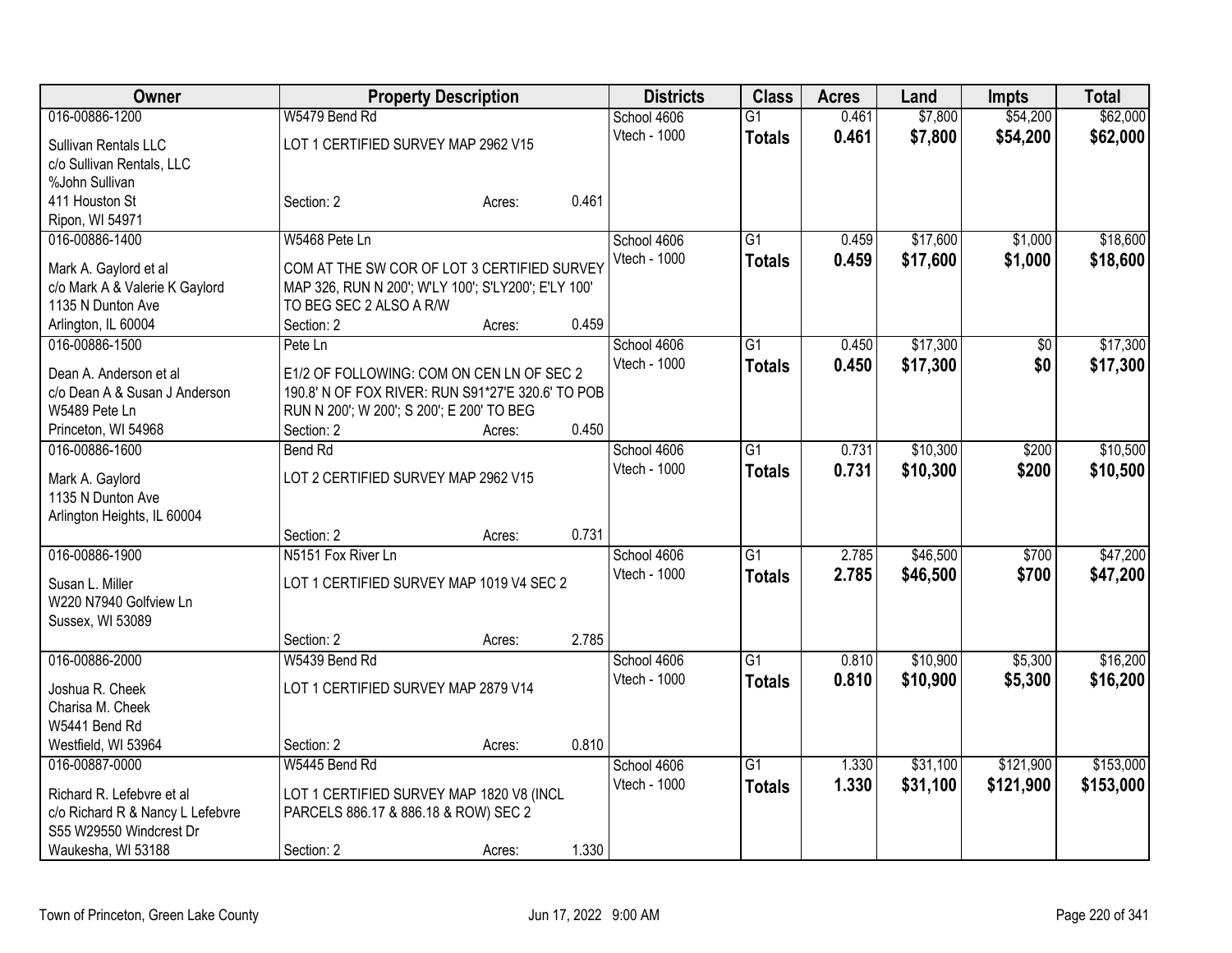| Owner                          | <b>Property Description</b>                          | <b>Districts</b> | <b>Class</b>    | <b>Acres</b> | Land     | <b>Impts</b>    | <b>Total</b> |
|--------------------------------|------------------------------------------------------|------------------|-----------------|--------------|----------|-----------------|--------------|
| 016-00888-0000                 | W5451 Pete Ln                                        | School 4606      | G1              | 0.680        | \$20,800 | \$68,000        | \$88,800     |
| Michael Tomic                  | COM IN CEN LN OF SEC 2, 174.3' N OF FOX RIVER:       | Vtech - 1000     | <b>Totals</b>   | 0.680        | \$20,800 | \$68,000        | \$88,800     |
| 8735 S 15th Ave                | RUN S91*27'E 720.6' TO POB: RUN S 115'; W 100'; N    |                  |                 |              |          |                 |              |
| Oak Creek, WI 53154            | 115'; E 100' TO BEG; INCL 1R ROW & LOT 3             |                  |                 |              |          |                 |              |
|                                | 0.680<br>Section: 2<br>Acres:                        |                  |                 |              |          |                 |              |
| 016-00889-0000                 | W5461 Pete Ln                                        | School 4606      | $\overline{G1}$ | 0.300        | \$22,200 | \$89,700        | \$111,900    |
|                                |                                                      | Vtech - 1000     | <b>Totals</b>   | 0.300        | \$22,200 | \$89,700        | \$111,900    |
| James M. Schmidt               | COM IN CEN LN OF SEC 2 174.3' N OF FOX RIVER:        |                  |                 |              |          |                 |              |
| Mary B. Schmidt                | S91*27'E 620.6' TO POB: RUN S 126.5' TO RIVER;       |                  |                 |              |          |                 |              |
| 2801 N County Rd M             | W'LY 100'; N 137'; E'LY 100' TO BEG ALSO R/W         |                  |                 |              |          |                 |              |
| Verona, WI 53593               | 0.300<br>Section: 2<br>Acres:                        |                  |                 |              |          |                 |              |
| 016-00890-0000                 | Pete Ln                                              | School 4606      | $\overline{G1}$ | 0.340        | \$28,800 | \$3,300         | \$32,100     |
| Mark A. Gaylord et al          | COM IN CEN LN OF SEC 2 174.3' N OF FOX RIVER:        | Vtech - 1000     | <b>Totals</b>   | 0.340        | \$28,800 | \$3,300         | \$32,100     |
| c/o Mark A & Valerie K Gaylord | S91*27'E 520.6' TO POB: RUN S 137' TO RIVER; W'LY    |                  |                 |              |          |                 |              |
| 1135 N Dunton Ave              | 100'; N162'; E'LY TO BEG                             |                  |                 |              |          |                 |              |
| Arlington Heights, IL 60004    | 0.340<br>Section: 2<br>Acres:                        |                  |                 |              |          |                 |              |
| 016-00891-0000                 | W5475 Pete Ln                                        | School 4606      | G1              | 0.350        | \$29,200 | \$130,100       | \$159,300    |
|                                |                                                      | Vtech - 1000     |                 | 0.350        |          |                 |              |
| John E. Halvorson et al        | COM IN CEN LN OF SEC 2 174.3' N OF RIVER:            |                  | <b>Totals</b>   |              | \$29,200 | \$130,100       | \$159,300    |
| c/o John E & Diane M Halvorson | S91*27'E 420.6' TO POB: RUN S 162' TO RIVER; W       |                  |                 |              |          |                 |              |
| 2406 Stonehaven Dr             | 100'; N 143' S91*27'E TO BEG (ALSO R/W) SEC 2        |                  |                 |              |          |                 |              |
| Sun Prairie, WI 53590          | 0.350<br>Section: 2<br>Acres:                        |                  |                 |              |          |                 |              |
| 016-00892-0000                 | Pete Ln                                              | School 4606      | $\overline{G1}$ | 0.340        | \$26,600 | $\overline{50}$ | \$26,600     |
| Dean A. Anderson et al         | COM IN CEN LN OF SEC 2 174.3' N OF RIVER:            | Vtech - 1000     | <b>Totals</b>   | 0.340        | \$26,600 | \$0             | \$26,600     |
| c/o Dean A & Susan J Anderson  | S91*27'E 320.6' TO POB: RUN S 143' TO RIVER; W       |                  |                 |              |          |                 |              |
| W5489 Pete Ln                  | 100'; N 154'; E'LY 100' TO BEG SEC 2                 |                  |                 |              |          |                 |              |
|                                | 0.340                                                |                  |                 |              |          |                 |              |
| Princeton, WI 54968            | Section: 2<br>Acres:                                 |                  |                 |              |          |                 |              |
| 016-00893-0000                 | W5489 Pete Ln                                        | School 4606      | $\overline{G1}$ | 0.360        | \$25,600 | \$49,700        | \$75,300     |
| Dean A. Anderson et all        | COM IN CEN LN OF SEC 2 174.3' N OF RIVER:            | Vtech - 1000     | <b>Totals</b>   | 0.360        | \$25,600 | \$49,700        | \$75,300     |
| c/o Dean A & Susan J Anderson  | S91*27'E 120.6' TO POB: RUN S91*27'E 100'; S 154' TC |                  |                 |              |          |                 |              |
| W5489 Pete Ln                  | RIVER; W ALG RIVER 100'; N TO BEG (ALSO A R/W)       |                  |                 |              |          |                 |              |
| Princeton, WI 54968            | Section: 2<br>0.360<br>Acres:                        |                  |                 |              |          |                 |              |
| 016-00894-0000                 | N5116 Ferry Rd                                       | School 4606      | $\overline{G1}$ | 0.350        | \$26,400 | \$157,700       | \$184,100    |
|                                |                                                      | Vtech - 1000     | <b>Totals</b>   | 0.350        | \$26,400 | \$157,700       | \$184,100    |
| Steven L. Novak                | COM 120.6' S91*E OF THE CEN OF SEC 2 174.3' N OF     |                  |                 |              |          |                 |              |
| Darin D. Novak                 | THE RIVER; THENCE S 163'; W ALG RIVER 96.6'; N       |                  |                 |              |          |                 |              |
| %Dennis & Ruth Ann Novak       | 172'; E'LY 96.6' TO BEG LE FOR DENNIS & RUTH         |                  |                 |              |          |                 |              |
| N5116 Ferry Rd                 | 0.350<br>Section: 2<br>Acres:                        |                  |                 |              |          |                 |              |
| Princeton, WI 54968            |                                                      |                  |                 |              |          |                 |              |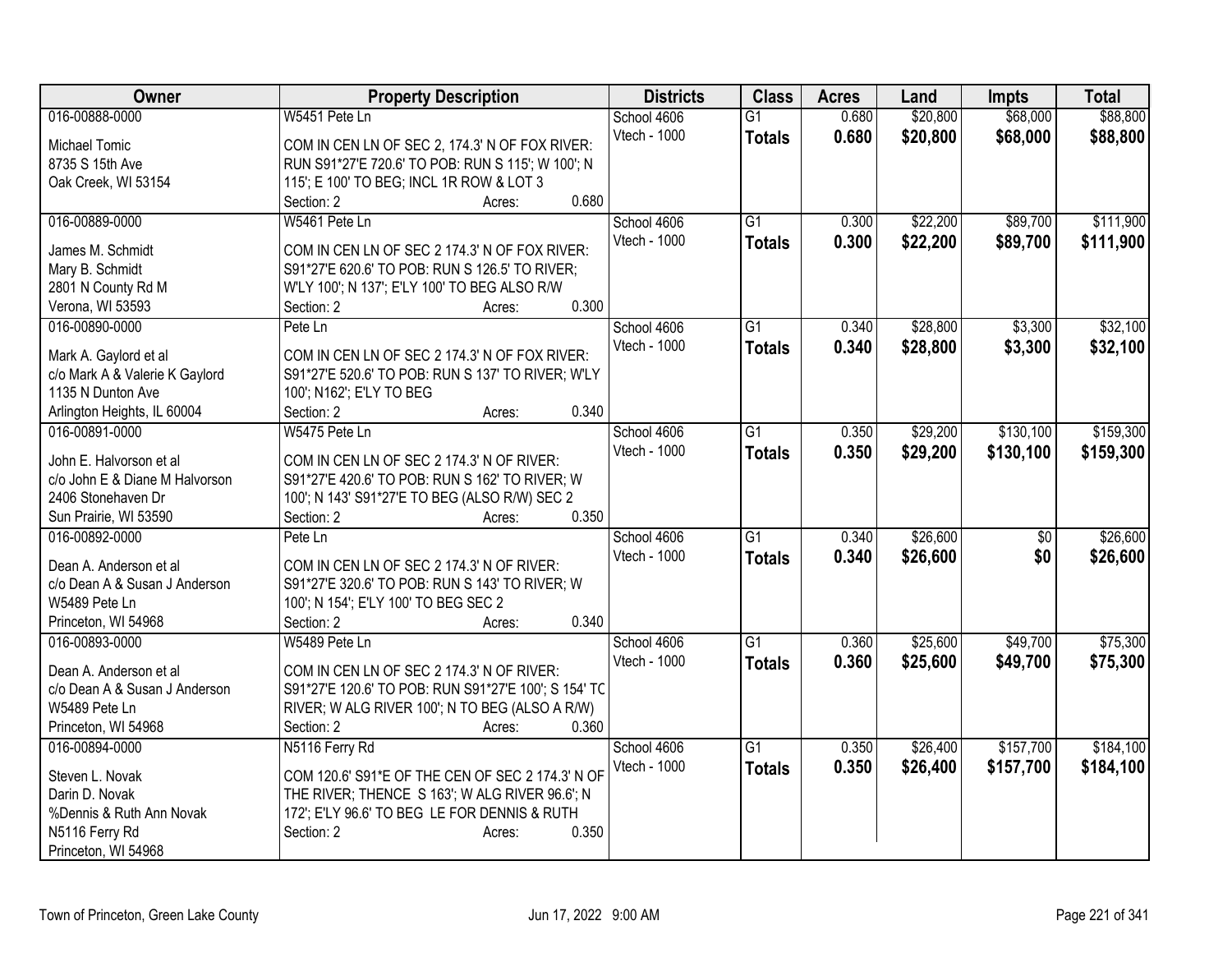| Owner                          | <b>Property Description</b>                      |        |       | <b>Districts</b> | <b>Class</b>    | <b>Acres</b> | Land     | <b>Impts</b> | <b>Total</b> |
|--------------------------------|--------------------------------------------------|--------|-------|------------------|-----------------|--------------|----------|--------------|--------------|
| 016-00895-0100                 | N5136 Ferry Rd                                   |        |       | School 4606      | $\overline{G1}$ | 0.505        | \$8,500  | \$122,500    | \$131,000    |
| David Mcclure                  | COM IN CEN LN OF SEC 2 390.8' N OF RIVER:        |        |       | Vtech - 1000     | <b>Totals</b>   | 0.505        | \$8,500  | \$122,500    | \$131,000    |
| Caitlin E. Mcclure             | S91*27'E 20.6' TO POB: RUN S91*27'E 100'; ETC AS |        |       |                  |                 |              |          |              |              |
| N5136 Ferry Rd                 | RECORDED IN V182 P149 SEC 2; INC LANDS DESC      |        |       |                  |                 |              |          |              |              |
| Princeton, WI 54968            | Section: 2                                       | Acres: | 0.505 |                  |                 |              |          |              |              |
| 016-00896-0100                 | W5586 Bend Rd                                    |        |       | School 4606      | $\overline{G1}$ | 1.593        | \$27,000 | \$50,400     | \$77,400     |
|                                |                                                  |        |       | Vtech - 1000     | <b>Totals</b>   | 1.593        | \$27,000 | \$50,400     | \$77,400     |
| James C Kanelos Living Trust   | LOT 2 OF CERTIFIED SURVEY MAP 713 V3 SEC 2       |        |       |                  |                 |              |          |              |              |
| 177 Dunbar Ln                  |                                                  |        |       |                  |                 |              |          |              |              |
| East Dundee, IL 60118          | Section: 2                                       | Acres: | 1.593 |                  |                 |              |          |              |              |
| 016-00896-0200                 | W5546 Bend Rd                                    |        |       | School 4606      | $\overline{G1}$ | 0.750        | \$24,100 | \$190,700    | \$214,800    |
|                                |                                                  |        |       | Vtech - 1000     |                 |              |          |              |              |
| David E. Anderson              | THE W1/2 OF LOT 4 OF CERTIFIED SURVEY MAP 713    |        |       |                  | <b>Totals</b>   | 0.750        | \$24,100 | \$190,700    | \$214,800    |
| W5546 Bend Rd                  | V3 SEC 2                                         |        |       |                  |                 |              |          |              |              |
| Princeton, WI 54968            |                                                  |        |       |                  |                 |              |          |              |              |
|                                | Section: 2                                       | Acres: | 0.750 |                  |                 |              |          |              |              |
| 016-00896-0300                 | W5536 Fox Ridge Dr                               |        |       | School 4606      | $\overline{G1}$ | 1.001        | \$29,000 | \$5,500      | \$34,500     |
| Martin Gerboth                 | THE E1/2 OF LOT 4 CERTIFIED SURVEY MAP 713V3     |        |       | Vtech - 1000     | <b>Totals</b>   | 1.001        | \$29,000 | \$5,500      | \$34,500     |
| 6643 W Spokane St              | & A PARCEL OF LAND 0.2515 ACRES LYING E AND      |        |       |                  |                 |              |          |              |              |
| Milwaukee, WI 53223            | ADJ THERETO RECD V289 P179                       |        |       |                  |                 |              |          |              |              |
|                                | Section: 2                                       | Acres: | 1.001 |                  |                 |              |          |              |              |
| 016-00896-0400                 | W5596 Bend Rd                                    |        |       | School 4606      | $\overline{G1}$ | 0.600        | \$9,300  | \$42,800     | \$52,100     |
|                                |                                                  |        |       | Vtech - 1000     | <b>Totals</b>   | 0.600        | \$9,300  | \$42,800     | \$52,100     |
| Paul A. Ruhland                | LOT 1 CERTIFIED SURVEY MAP 713 V3 SEC 2          |        |       |                  |                 |              |          |              |              |
| W5596 Bend Rd                  |                                                  |        |       |                  |                 |              |          |              |              |
| Princeton, WI 54968            |                                                  |        |       |                  |                 |              |          |              |              |
|                                | Section: 2                                       | Acres: | 0.600 |                  |                 |              |          |              |              |
| 016-00896-0600                 | W5546 Bend Rd                                    |        |       | School 4606      | $\overline{G1}$ | 0.792        | \$10,800 | \$35,800     | \$46,600     |
| David E. Anderson et al        | LOT 1 CERTIFIED SURVEY MAP 1273 V5 (A RES OF     |        |       | Vtech - 1000     | <b>Totals</b>   | 0.792        | \$10,800 | \$35,800     | \$46,600     |
| c/o David E & Linda K Anderson | PT LOT 3 CSM 713) SEC 2                          |        |       |                  |                 |              |          |              |              |
| W5546 Bend Rd                  |                                                  |        |       |                  |                 |              |          |              |              |
| Princeton, WI 54968            | Section: 2                                       | Acres: | 0.792 |                  |                 |              |          |              |              |
| 016-00896-0700                 |                                                  |        |       | School 4606      | $\overline{G1}$ | 0.800        | \$10,800 | \$700        | \$11,500     |
| David E. Anderson et al        | LOT 2 CERTIFIED SURVEY MAP 1273 V5 (A RES OF     |        |       | Vtech - 1000     | <b>Totals</b>   | 0.800        | \$10,800 | \$700        | \$11,500     |
| c/o David E & Linda K Anderson | PT LOT 3 CSM 713) SEC 2                          |        |       |                  |                 |              |          |              |              |
| W5546 Bend Rd                  |                                                  |        |       |                  |                 |              |          |              |              |
| Princeton, WI 54968            | Section: 2                                       | Acres: | 0.800 |                  |                 |              |          |              |              |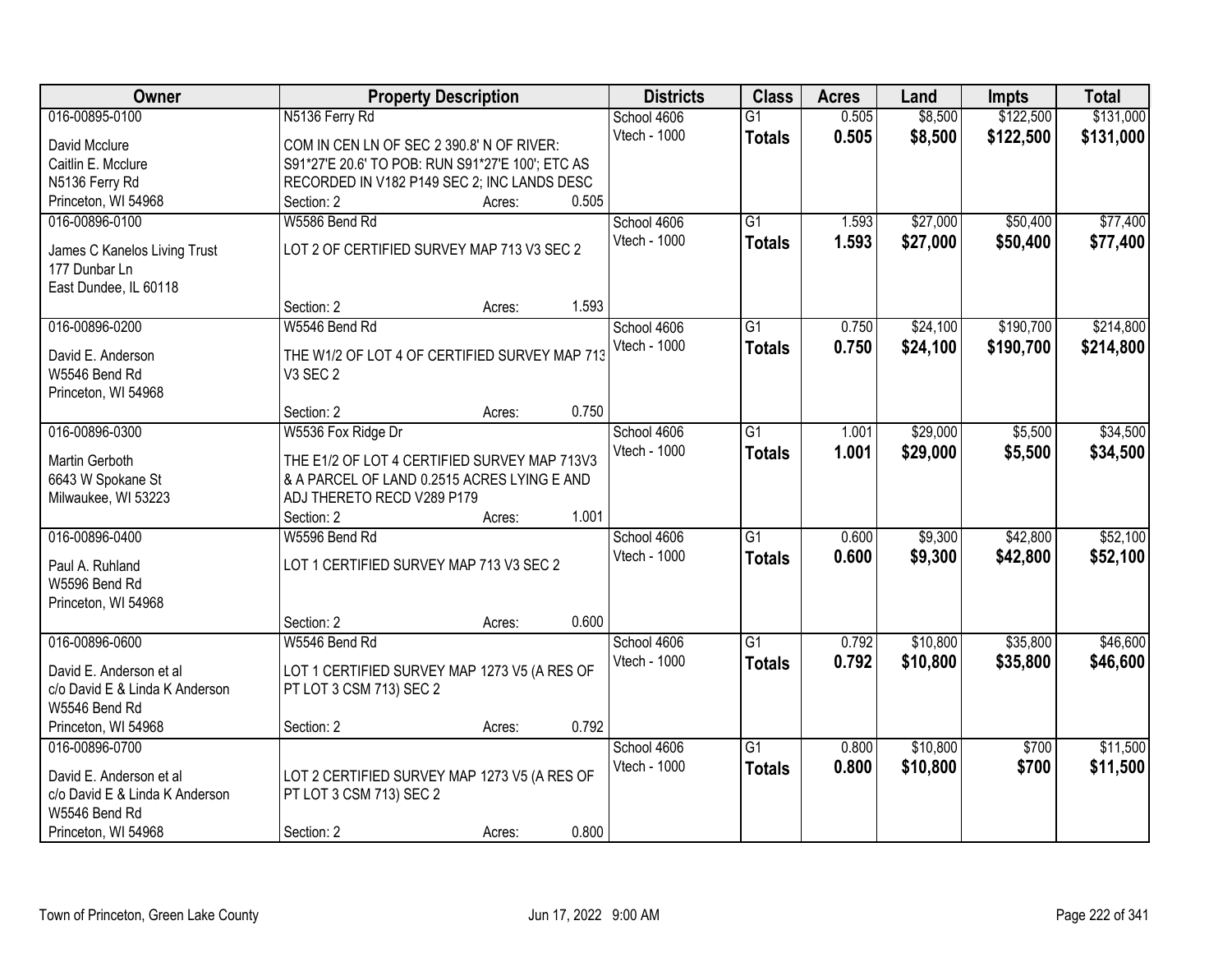| Owner                                                                           | <b>Property Description</b>                      |        |       | <b>Districts</b>            | <b>Class</b>    | <b>Acres</b> | Land                         | <b>Impts</b> | <b>Total</b> |
|---------------------------------------------------------------------------------|--------------------------------------------------|--------|-------|-----------------------------|-----------------|--------------|------------------------------|--------------|--------------|
| 016-00896-0800                                                                  | W5508 Bend Rd                                    |        |       | School 4606                 | $\overline{G1}$ | 1.500        | \$16,100                     | \$129,400    | \$145,500    |
| Rita Schmidt Timm                                                               | COM AT THE SW COR LOT 1 CSM 853; THENCE          |        |       | Vtech - 1000                | <b>Totals</b>   | 1.500        | \$16,100                     | \$129,400    | \$145,500    |
| Steven A. Timm                                                                  | NW'LY 161.70'; THENCE N 400' M/L; THENCE S'LY TO |        |       |                             |                 |              |                              |              |              |
| W5508 Bend Rd                                                                   | THE NW COR OF CSM 853; THENCE S TO POB           |        |       |                             |                 |              |                              |              |              |
| PO Box 121                                                                      | Section: 2                                       | Acres: | 1.500 |                             |                 |              |                              |              |              |
| Princeton, WI 54968                                                             |                                                  |        |       |                             |                 |              |                              |              |              |
| 016-00896-0900                                                                  | Fox Ridge Dr                                     |        |       | School 4606                 | $\overline{G1}$ | 1.571        | \$16,600                     | \$0          | \$16,600     |
|                                                                                 |                                                  |        |       | Vtech - 1000                | <b>Totals</b>   | 1.571        | \$16,600                     | \$0          | \$16,600     |
| Christopher A. Kinas                                                            | LOT 1 CERTIFIED SURVEY MAP 3521 V20              |        |       |                             |                 |              |                              |              |              |
| Susan W. Kinas                                                                  |                                                  |        |       |                             |                 |              |                              |              |              |
| W5485 Fox Ridge Dr<br>Princeton, WI 54968                                       | Section: 35                                      |        | 1.571 |                             |                 |              |                              |              |              |
| 016-00896-1000                                                                  |                                                  | Acres: |       |                             | $\overline{G1}$ |              | \$17,500                     |              | \$17,500     |
|                                                                                 | <b>Bend Rd</b>                                   |        |       | School 4606<br>Vtech - 1000 |                 | 1.691        |                              | \$0          |              |
| Mark R. Gurke                                                                   | LOT 2 CERTIFIED SURVEY MAP 3521 V20              |        |       |                             | <b>Totals</b>   | 1.691        | \$17,500                     | \$0          | \$17,500     |
| Kari L. Kuglin                                                                  |                                                  |        |       |                             |                 |              |                              |              |              |
| W5464 Fox Ridge Dr                                                              |                                                  |        |       |                             |                 |              |                              |              |              |
| Princeton, WI 54968                                                             | Section: 2                                       | Acres: | 1.691 |                             |                 |              |                              |              |              |
| 016-00896-1100                                                                  | <b>Bend Rd</b>                                   |        |       | School 4606                 | $\overline{G1}$ | 1.612        | \$16,900                     | \$0          | \$16,900     |
| Mark R. Gurke                                                                   | LOT 3 CERTIFIED SURVEY MAP 3521 V20              |        |       | Vtech - 1000                | <b>Totals</b>   | 1.612        | \$16,900                     | \$0          | \$16,900     |
| Kari L. Kuglin                                                                  |                                                  |        |       |                             |                 |              |                              |              |              |
| W5464 Fox Ridge Dr                                                              |                                                  |        |       |                             |                 |              |                              |              |              |
| Princeton, WI 54968                                                             | Section: 2                                       | Acres: | 1.612 |                             |                 |              |                              |              |              |
| 016-00896-1200                                                                  | Fox Ridge Dr                                     |        |       | School 4606                 |                 |              |                              |              |              |
|                                                                                 |                                                  |        |       | Vtech - 1000                |                 |              | Assessed with 016-00885-0600 |              |              |
| Paul F. Fude Charitable Remainder Unit   FOX RIDGE DR - PRIVATE ROAD AS DESC IN |                                                  |        |       |                             |                 |              |                              |              |              |
| Unknown                                                                         | SURVEY COS0467. AWO                              |        |       |                             |                 |              |                              |              |              |
| Unknown, WI 99999                                                               |                                                  |        |       |                             |                 |              |                              |              |              |
|                                                                                 | Section: 35                                      | Acres: | 2.433 |                             |                 |              |                              |              |              |
| 016-00897-0000                                                                  | W5579 Bend Rd                                    |        |       | School 4606                 | $\overline{G1}$ | 7.000        | \$51,200                     | \$79,600     | \$130,800    |
| Dean Heran                                                                      | GOVT LOT 3 LYING S OF RD EXC PARCEL PREV         |        |       | Vtech - 1000                | <b>Totals</b>   | 7.000        | \$51,200                     | \$79,600     | \$130,800    |
| Tamara Heran                                                                    | SOLD OFF: ALSO EXC CSM'S 291, 491, 557, 674 &    |        |       |                             |                 |              |                              |              |              |
| W5579 Bend Rd                                                                   | 1037, ALSO EXC PARCELS 897.2 & 897.6 SEC 2. SUB. |        |       |                             |                 |              |                              |              |              |
| Princeton, WI 53968                                                             | Section: 2                                       | Acres: | 7.000 |                             |                 |              |                              |              |              |
| 016-00897-0100                                                                  | W5563 Bend Rd                                    |        |       | School 4606                 | $\overline{G1}$ | 1.470        | \$25,300                     | \$114,500    | \$139,800    |
|                                                                                 |                                                  |        |       | Vtech - 1000                | <b>Totals</b>   | 1.470        | \$25,300                     | \$114,500    | \$139,800    |
| Robert J. Oxford                                                                | LOT 1 OF CERTIFIED SURVEY MAP 491 V2 SEC 2       |        |       |                             |                 |              |                              |              |              |
| W5563 Bend Rd                                                                   |                                                  |        |       |                             |                 |              |                              |              |              |
| Princeton, WI 54968                                                             |                                                  |        |       |                             |                 |              |                              |              |              |
|                                                                                 | Section: 2                                       | Acres: | 1.470 |                             |                 |              |                              |              |              |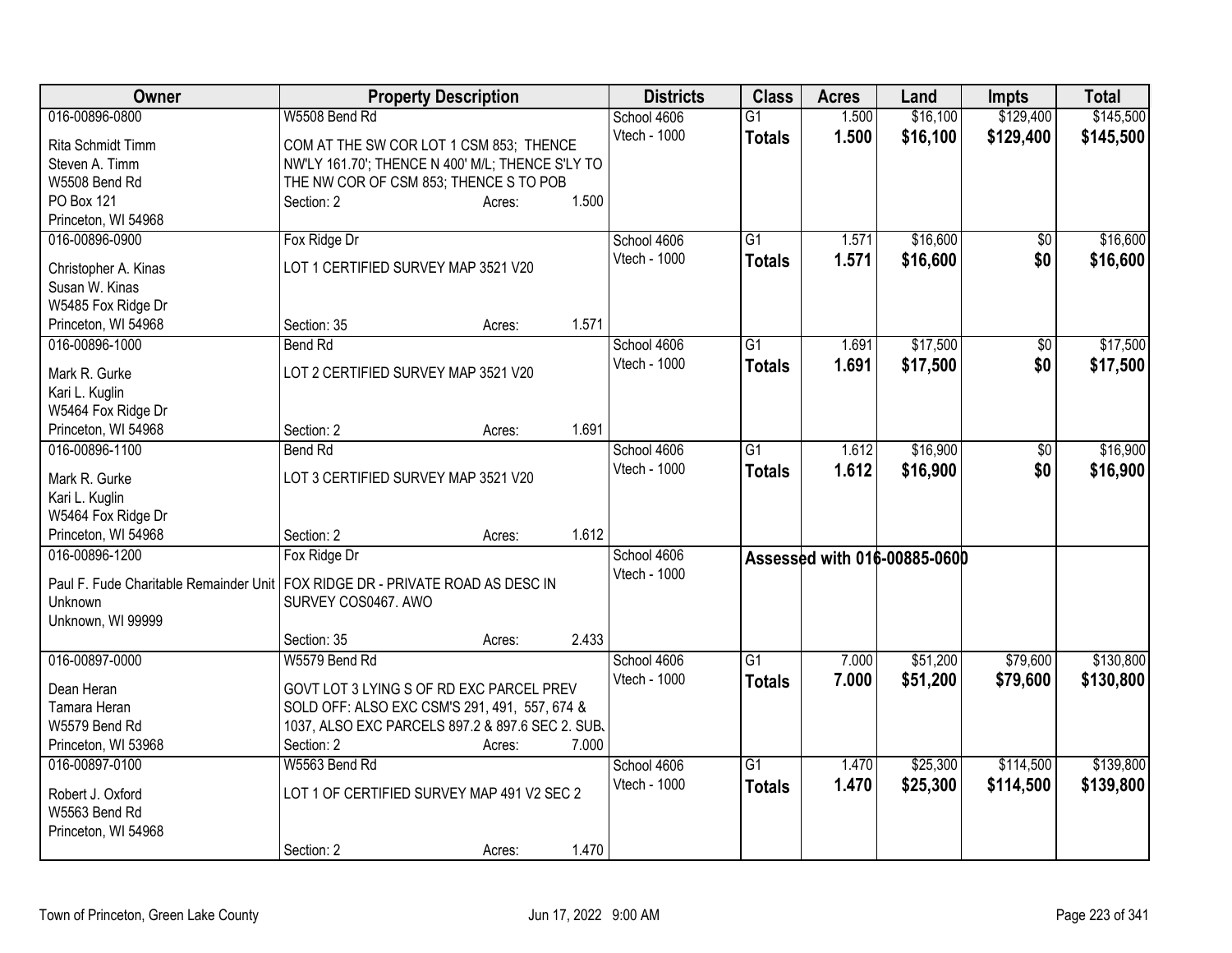| \$18,800<br>016-00897-0200<br>0.400<br>\$6,800<br>\$12,000<br>School 4606<br>$\overline{G1}$<br>Vtech - 1000<br>0.400<br>\$6,800<br>\$12,000<br>\$18,800<br><b>Totals</b><br>LOT 1 OF CERTIFIED SURVEY MAP 1784 V7 SEC 2<br>Daniel L. Braund et al<br>c/o Daniel L & Linda S Braund<br>1521 Delaware Blvd<br>0.400<br>Madison, WI 53704<br>Section: 2<br>Acres:<br>W5521 Bend Rd<br>\$65,200<br>016-00897-0300<br>$\overline{G1}$<br>\$14,700<br>School 4606<br>1.310<br>Vtech - 1000<br>1.310<br>\$14,700<br>\$65,200<br>\$79,900<br><b>Totals</b><br>Keith Vande Slunt<br>LOT 1 OF CERTIFIED SURVEY MAP 557 V2 SEC 2<br>Patricia A. Vande Slunt<br>EXC PARCEL 897.4<br>W5521 Bend Rd<br>1.310<br>Section: 2<br>Princeton, WI 54968<br>Acres:<br>\$6,100<br>\$116,200<br>016-00897-0400<br>W5513 Bend Rd<br>School 4606<br>$\overline{G1}$<br>0.360<br>Vtech - 1000<br>0.360<br>\$6,100<br>\$116,200<br><b>Totals</b><br>COM IN NE COR OF LOT 1 CERTIFIED SURVEY MAP<br>Gregory A. Radtke<br>Mary M. Tegge<br>557: RUN S1*14'E 187.44'; N86*38'W 110'; N TO A PT<br>W5513 Bend Rd<br>ON N LN OF SAID LOT 1 N70*56'W OF BEG; S70*56'E<br>Section: 2<br>0.360<br>Princeton, WI 54968<br>Acres:<br>016-00897-0501<br>W5551 Bend Rd<br>\$13,700<br>\$54,100<br>School 4606<br>G1<br>1.179<br>Vtech - 1000<br>1.179<br>\$13,700<br>\$54,100<br><b>Totals</b><br>Sharon J. Hill<br>LOT 1 OF CERTIFIED SURVEY MAP 674 V3 SEC 2;<br>W5551 Bend Rd<br>EXC COM AT NE COR CSM 674; S14?W 208.72' TO<br>POB; S14?W 31.34'; N78?W 60'; S 14?W 16.52'; N78?W<br>Princeton, WI 54968<br>1.179<br>Section: 2<br>Acres:<br>\$123,600<br>016-00897-0701<br>$\overline{G1}$<br>1.260<br>\$48,100<br>W5547 Bend Rd<br>School 4606<br>1.260<br>\$123,600<br>\$171,700<br>Vtech - 1000<br>\$48,100<br><b>Totals</b><br>Justin Kohn<br>LOT 1 OF CERTIFIED SURVEY MAP 1037 V4 SEC<br>2INCL COM AT NE COR CSM 674; S14?W 208.72' TO<br>Casandra Kohn<br>POB; S14?W 31.34'; N78?W 60'; S 14?W 16.52'; N78?W<br>W5547 Bend Rd<br>1.260<br>Princeton, WI 54968<br>Section: 2<br>Acres:<br>\$14,600<br>\$17,400<br>016-00898-0000<br>W5595 Bend Rd<br>$\overline{G1}$<br>0.380<br>School 4606<br>Vtech - 1000<br>0.380<br>\$14,600<br>\$17,400<br><b>Totals</b><br>Steven M. Sullivan et al<br>THAT PARCEL DESC V760 P859, ALSO R/W<br>c/o Steven M & Kristin G Sullivan<br>6093 Harbour South<br>0.380<br>Winneconne, WI 54986<br>Section: 2<br>Acres:<br>016-00900-0000<br>W5599 Bend Rd<br>$\overline{G1}$<br>\$70,100<br>\$17,200<br>School 4606<br>3.000<br>Vtech - 1000<br>3.000<br>\$17,200<br>\$70,100<br>\$87,300<br><b>Totals</b><br>Steven F. Gauthier<br>COM IN CEN LN OF SEC 2 128' N OF RIVER:<br>Catherine J. Gauther<br>N80*15'W 160'; N53*21'W 532'; N80*16'W 450 TO POB:<br>1835 Highway 175<br>ETC AS RECD V163 P439. ALSO A R/W | Owner               |            | <b>Property Description</b> |       | <b>Districts</b> | <b>Class</b> | <b>Acres</b> | Land | <b>Impts</b> | <b>Total</b> |
|-------------------------------------------------------------------------------------------------------------------------------------------------------------------------------------------------------------------------------------------------------------------------------------------------------------------------------------------------------------------------------------------------------------------------------------------------------------------------------------------------------------------------------------------------------------------------------------------------------------------------------------------------------------------------------------------------------------------------------------------------------------------------------------------------------------------------------------------------------------------------------------------------------------------------------------------------------------------------------------------------------------------------------------------------------------------------------------------------------------------------------------------------------------------------------------------------------------------------------------------------------------------------------------------------------------------------------------------------------------------------------------------------------------------------------------------------------------------------------------------------------------------------------------------------------------------------------------------------------------------------------------------------------------------------------------------------------------------------------------------------------------------------------------------------------------------------------------------------------------------------------------------------------------------------------------------------------------------------------------------------------------------------------------------------------------------------------------------------------------------------------------------------------------------------------------------------------------------------------------------------------------------------------------------------------------------------------------------------------------------------------------------------------------------------------------------------------------------------------------------------------------------------------------------------------------------------------------------------------------------------------------------------------------------------------------------------------------------------------------------------------------------------------------------------------------------------|---------------------|------------|-----------------------------|-------|------------------|--------------|--------------|------|--------------|--------------|
|                                                                                                                                                                                                                                                                                                                                                                                                                                                                                                                                                                                                                                                                                                                                                                                                                                                                                                                                                                                                                                                                                                                                                                                                                                                                                                                                                                                                                                                                                                                                                                                                                                                                                                                                                                                                                                                                                                                                                                                                                                                                                                                                                                                                                                                                                                                                                                                                                                                                                                                                                                                                                                                                                                                                                                                                                         |                     |            |                             |       |                  |              |              |      |              |              |
|                                                                                                                                                                                                                                                                                                                                                                                                                                                                                                                                                                                                                                                                                                                                                                                                                                                                                                                                                                                                                                                                                                                                                                                                                                                                                                                                                                                                                                                                                                                                                                                                                                                                                                                                                                                                                                                                                                                                                                                                                                                                                                                                                                                                                                                                                                                                                                                                                                                                                                                                                                                                                                                                                                                                                                                                                         |                     |            |                             |       |                  |              |              |      |              |              |
| \$79,900<br>\$122,300<br>\$122,300                                                                                                                                                                                                                                                                                                                                                                                                                                                                                                                                                                                                                                                                                                                                                                                                                                                                                                                                                                                                                                                                                                                                                                                                                                                                                                                                                                                                                                                                                                                                                                                                                                                                                                                                                                                                                                                                                                                                                                                                                                                                                                                                                                                                                                                                                                                                                                                                                                                                                                                                                                                                                                                                                                                                                                                      |                     |            |                             |       |                  |              |              |      |              |              |
|                                                                                                                                                                                                                                                                                                                                                                                                                                                                                                                                                                                                                                                                                                                                                                                                                                                                                                                                                                                                                                                                                                                                                                                                                                                                                                                                                                                                                                                                                                                                                                                                                                                                                                                                                                                                                                                                                                                                                                                                                                                                                                                                                                                                                                                                                                                                                                                                                                                                                                                                                                                                                                                                                                                                                                                                                         |                     |            |                             |       |                  |              |              |      |              |              |
|                                                                                                                                                                                                                                                                                                                                                                                                                                                                                                                                                                                                                                                                                                                                                                                                                                                                                                                                                                                                                                                                                                                                                                                                                                                                                                                                                                                                                                                                                                                                                                                                                                                                                                                                                                                                                                                                                                                                                                                                                                                                                                                                                                                                                                                                                                                                                                                                                                                                                                                                                                                                                                                                                                                                                                                                                         |                     |            |                             |       |                  |              |              |      |              |              |
|                                                                                                                                                                                                                                                                                                                                                                                                                                                                                                                                                                                                                                                                                                                                                                                                                                                                                                                                                                                                                                                                                                                                                                                                                                                                                                                                                                                                                                                                                                                                                                                                                                                                                                                                                                                                                                                                                                                                                                                                                                                                                                                                                                                                                                                                                                                                                                                                                                                                                                                                                                                                                                                                                                                                                                                                                         |                     |            |                             |       |                  |              |              |      |              |              |
|                                                                                                                                                                                                                                                                                                                                                                                                                                                                                                                                                                                                                                                                                                                                                                                                                                                                                                                                                                                                                                                                                                                                                                                                                                                                                                                                                                                                                                                                                                                                                                                                                                                                                                                                                                                                                                                                                                                                                                                                                                                                                                                                                                                                                                                                                                                                                                                                                                                                                                                                                                                                                                                                                                                                                                                                                         |                     |            |                             |       |                  |              |              |      |              |              |
|                                                                                                                                                                                                                                                                                                                                                                                                                                                                                                                                                                                                                                                                                                                                                                                                                                                                                                                                                                                                                                                                                                                                                                                                                                                                                                                                                                                                                                                                                                                                                                                                                                                                                                                                                                                                                                                                                                                                                                                                                                                                                                                                                                                                                                                                                                                                                                                                                                                                                                                                                                                                                                                                                                                                                                                                                         |                     |            |                             |       |                  |              |              |      |              |              |
|                                                                                                                                                                                                                                                                                                                                                                                                                                                                                                                                                                                                                                                                                                                                                                                                                                                                                                                                                                                                                                                                                                                                                                                                                                                                                                                                                                                                                                                                                                                                                                                                                                                                                                                                                                                                                                                                                                                                                                                                                                                                                                                                                                                                                                                                                                                                                                                                                                                                                                                                                                                                                                                                                                                                                                                                                         |                     |            |                             |       |                  |              |              |      |              |              |
|                                                                                                                                                                                                                                                                                                                                                                                                                                                                                                                                                                                                                                                                                                                                                                                                                                                                                                                                                                                                                                                                                                                                                                                                                                                                                                                                                                                                                                                                                                                                                                                                                                                                                                                                                                                                                                                                                                                                                                                                                                                                                                                                                                                                                                                                                                                                                                                                                                                                                                                                                                                                                                                                                                                                                                                                                         |                     |            |                             |       |                  |              |              |      |              |              |
|                                                                                                                                                                                                                                                                                                                                                                                                                                                                                                                                                                                                                                                                                                                                                                                                                                                                                                                                                                                                                                                                                                                                                                                                                                                                                                                                                                                                                                                                                                                                                                                                                                                                                                                                                                                                                                                                                                                                                                                                                                                                                                                                                                                                                                                                                                                                                                                                                                                                                                                                                                                                                                                                                                                                                                                                                         |                     |            |                             |       |                  |              |              |      |              |              |
| \$67,800<br>\$67,800<br>\$171,700<br>\$32,000<br>\$32,000<br>\$87,300                                                                                                                                                                                                                                                                                                                                                                                                                                                                                                                                                                                                                                                                                                                                                                                                                                                                                                                                                                                                                                                                                                                                                                                                                                                                                                                                                                                                                                                                                                                                                                                                                                                                                                                                                                                                                                                                                                                                                                                                                                                                                                                                                                                                                                                                                                                                                                                                                                                                                                                                                                                                                                                                                                                                                   |                     |            |                             |       |                  |              |              |      |              |              |
|                                                                                                                                                                                                                                                                                                                                                                                                                                                                                                                                                                                                                                                                                                                                                                                                                                                                                                                                                                                                                                                                                                                                                                                                                                                                                                                                                                                                                                                                                                                                                                                                                                                                                                                                                                                                                                                                                                                                                                                                                                                                                                                                                                                                                                                                                                                                                                                                                                                                                                                                                                                                                                                                                                                                                                                                                         |                     |            |                             |       |                  |              |              |      |              |              |
|                                                                                                                                                                                                                                                                                                                                                                                                                                                                                                                                                                                                                                                                                                                                                                                                                                                                                                                                                                                                                                                                                                                                                                                                                                                                                                                                                                                                                                                                                                                                                                                                                                                                                                                                                                                                                                                                                                                                                                                                                                                                                                                                                                                                                                                                                                                                                                                                                                                                                                                                                                                                                                                                                                                                                                                                                         |                     |            |                             |       |                  |              |              |      |              |              |
|                                                                                                                                                                                                                                                                                                                                                                                                                                                                                                                                                                                                                                                                                                                                                                                                                                                                                                                                                                                                                                                                                                                                                                                                                                                                                                                                                                                                                                                                                                                                                                                                                                                                                                                                                                                                                                                                                                                                                                                                                                                                                                                                                                                                                                                                                                                                                                                                                                                                                                                                                                                                                                                                                                                                                                                                                         |                     |            |                             |       |                  |              |              |      |              |              |
|                                                                                                                                                                                                                                                                                                                                                                                                                                                                                                                                                                                                                                                                                                                                                                                                                                                                                                                                                                                                                                                                                                                                                                                                                                                                                                                                                                                                                                                                                                                                                                                                                                                                                                                                                                                                                                                                                                                                                                                                                                                                                                                                                                                                                                                                                                                                                                                                                                                                                                                                                                                                                                                                                                                                                                                                                         |                     |            |                             |       |                  |              |              |      |              |              |
|                                                                                                                                                                                                                                                                                                                                                                                                                                                                                                                                                                                                                                                                                                                                                                                                                                                                                                                                                                                                                                                                                                                                                                                                                                                                                                                                                                                                                                                                                                                                                                                                                                                                                                                                                                                                                                                                                                                                                                                                                                                                                                                                                                                                                                                                                                                                                                                                                                                                                                                                                                                                                                                                                                                                                                                                                         |                     |            |                             |       |                  |              |              |      |              |              |
|                                                                                                                                                                                                                                                                                                                                                                                                                                                                                                                                                                                                                                                                                                                                                                                                                                                                                                                                                                                                                                                                                                                                                                                                                                                                                                                                                                                                                                                                                                                                                                                                                                                                                                                                                                                                                                                                                                                                                                                                                                                                                                                                                                                                                                                                                                                                                                                                                                                                                                                                                                                                                                                                                                                                                                                                                         |                     |            |                             |       |                  |              |              |      |              |              |
|                                                                                                                                                                                                                                                                                                                                                                                                                                                                                                                                                                                                                                                                                                                                                                                                                                                                                                                                                                                                                                                                                                                                                                                                                                                                                                                                                                                                                                                                                                                                                                                                                                                                                                                                                                                                                                                                                                                                                                                                                                                                                                                                                                                                                                                                                                                                                                                                                                                                                                                                                                                                                                                                                                                                                                                                                         |                     |            |                             |       |                  |              |              |      |              |              |
|                                                                                                                                                                                                                                                                                                                                                                                                                                                                                                                                                                                                                                                                                                                                                                                                                                                                                                                                                                                                                                                                                                                                                                                                                                                                                                                                                                                                                                                                                                                                                                                                                                                                                                                                                                                                                                                                                                                                                                                                                                                                                                                                                                                                                                                                                                                                                                                                                                                                                                                                                                                                                                                                                                                                                                                                                         |                     |            |                             |       |                  |              |              |      |              |              |
|                                                                                                                                                                                                                                                                                                                                                                                                                                                                                                                                                                                                                                                                                                                                                                                                                                                                                                                                                                                                                                                                                                                                                                                                                                                                                                                                                                                                                                                                                                                                                                                                                                                                                                                                                                                                                                                                                                                                                                                                                                                                                                                                                                                                                                                                                                                                                                                                                                                                                                                                                                                                                                                                                                                                                                                                                         |                     |            |                             |       |                  |              |              |      |              |              |
|                                                                                                                                                                                                                                                                                                                                                                                                                                                                                                                                                                                                                                                                                                                                                                                                                                                                                                                                                                                                                                                                                                                                                                                                                                                                                                                                                                                                                                                                                                                                                                                                                                                                                                                                                                                                                                                                                                                                                                                                                                                                                                                                                                                                                                                                                                                                                                                                                                                                                                                                                                                                                                                                                                                                                                                                                         |                     |            |                             |       |                  |              |              |      |              |              |
|                                                                                                                                                                                                                                                                                                                                                                                                                                                                                                                                                                                                                                                                                                                                                                                                                                                                                                                                                                                                                                                                                                                                                                                                                                                                                                                                                                                                                                                                                                                                                                                                                                                                                                                                                                                                                                                                                                                                                                                                                                                                                                                                                                                                                                                                                                                                                                                                                                                                                                                                                                                                                                                                                                                                                                                                                         |                     |            |                             |       |                  |              |              |      |              |              |
|                                                                                                                                                                                                                                                                                                                                                                                                                                                                                                                                                                                                                                                                                                                                                                                                                                                                                                                                                                                                                                                                                                                                                                                                                                                                                                                                                                                                                                                                                                                                                                                                                                                                                                                                                                                                                                                                                                                                                                                                                                                                                                                                                                                                                                                                                                                                                                                                                                                                                                                                                                                                                                                                                                                                                                                                                         |                     |            |                             |       |                  |              |              |      |              |              |
|                                                                                                                                                                                                                                                                                                                                                                                                                                                                                                                                                                                                                                                                                                                                                                                                                                                                                                                                                                                                                                                                                                                                                                                                                                                                                                                                                                                                                                                                                                                                                                                                                                                                                                                                                                                                                                                                                                                                                                                                                                                                                                                                                                                                                                                                                                                                                                                                                                                                                                                                                                                                                                                                                                                                                                                                                         |                     |            |                             |       |                  |              |              |      |              |              |
|                                                                                                                                                                                                                                                                                                                                                                                                                                                                                                                                                                                                                                                                                                                                                                                                                                                                                                                                                                                                                                                                                                                                                                                                                                                                                                                                                                                                                                                                                                                                                                                                                                                                                                                                                                                                                                                                                                                                                                                                                                                                                                                                                                                                                                                                                                                                                                                                                                                                                                                                                                                                                                                                                                                                                                                                                         |                     |            |                             |       |                  |              |              |      |              |              |
|                                                                                                                                                                                                                                                                                                                                                                                                                                                                                                                                                                                                                                                                                                                                                                                                                                                                                                                                                                                                                                                                                                                                                                                                                                                                                                                                                                                                                                                                                                                                                                                                                                                                                                                                                                                                                                                                                                                                                                                                                                                                                                                                                                                                                                                                                                                                                                                                                                                                                                                                                                                                                                                                                                                                                                                                                         |                     |            |                             |       |                  |              |              |      |              |              |
|                                                                                                                                                                                                                                                                                                                                                                                                                                                                                                                                                                                                                                                                                                                                                                                                                                                                                                                                                                                                                                                                                                                                                                                                                                                                                                                                                                                                                                                                                                                                                                                                                                                                                                                                                                                                                                                                                                                                                                                                                                                                                                                                                                                                                                                                                                                                                                                                                                                                                                                                                                                                                                                                                                                                                                                                                         |                     |            |                             |       |                  |              |              |      |              |              |
|                                                                                                                                                                                                                                                                                                                                                                                                                                                                                                                                                                                                                                                                                                                                                                                                                                                                                                                                                                                                                                                                                                                                                                                                                                                                                                                                                                                                                                                                                                                                                                                                                                                                                                                                                                                                                                                                                                                                                                                                                                                                                                                                                                                                                                                                                                                                                                                                                                                                                                                                                                                                                                                                                                                                                                                                                         |                     |            |                             |       |                  |              |              |      |              |              |
|                                                                                                                                                                                                                                                                                                                                                                                                                                                                                                                                                                                                                                                                                                                                                                                                                                                                                                                                                                                                                                                                                                                                                                                                                                                                                                                                                                                                                                                                                                                                                                                                                                                                                                                                                                                                                                                                                                                                                                                                                                                                                                                                                                                                                                                                                                                                                                                                                                                                                                                                                                                                                                                                                                                                                                                                                         |                     |            |                             |       |                  |              |              |      |              |              |
|                                                                                                                                                                                                                                                                                                                                                                                                                                                                                                                                                                                                                                                                                                                                                                                                                                                                                                                                                                                                                                                                                                                                                                                                                                                                                                                                                                                                                                                                                                                                                                                                                                                                                                                                                                                                                                                                                                                                                                                                                                                                                                                                                                                                                                                                                                                                                                                                                                                                                                                                                                                                                                                                                                                                                                                                                         |                     |            |                             |       |                  |              |              |      |              |              |
|                                                                                                                                                                                                                                                                                                                                                                                                                                                                                                                                                                                                                                                                                                                                                                                                                                                                                                                                                                                                                                                                                                                                                                                                                                                                                                                                                                                                                                                                                                                                                                                                                                                                                                                                                                                                                                                                                                                                                                                                                                                                                                                                                                                                                                                                                                                                                                                                                                                                                                                                                                                                                                                                                                                                                                                                                         |                     |            |                             |       |                  |              |              |      |              |              |
|                                                                                                                                                                                                                                                                                                                                                                                                                                                                                                                                                                                                                                                                                                                                                                                                                                                                                                                                                                                                                                                                                                                                                                                                                                                                                                                                                                                                                                                                                                                                                                                                                                                                                                                                                                                                                                                                                                                                                                                                                                                                                                                                                                                                                                                                                                                                                                                                                                                                                                                                                                                                                                                                                                                                                                                                                         |                     |            |                             |       |                  |              |              |      |              |              |
|                                                                                                                                                                                                                                                                                                                                                                                                                                                                                                                                                                                                                                                                                                                                                                                                                                                                                                                                                                                                                                                                                                                                                                                                                                                                                                                                                                                                                                                                                                                                                                                                                                                                                                                                                                                                                                                                                                                                                                                                                                                                                                                                                                                                                                                                                                                                                                                                                                                                                                                                                                                                                                                                                                                                                                                                                         |                     |            |                             |       |                  |              |              |      |              |              |
|                                                                                                                                                                                                                                                                                                                                                                                                                                                                                                                                                                                                                                                                                                                                                                                                                                                                                                                                                                                                                                                                                                                                                                                                                                                                                                                                                                                                                                                                                                                                                                                                                                                                                                                                                                                                                                                                                                                                                                                                                                                                                                                                                                                                                                                                                                                                                                                                                                                                                                                                                                                                                                                                                                                                                                                                                         |                     |            |                             |       |                  |              |              |      |              |              |
|                                                                                                                                                                                                                                                                                                                                                                                                                                                                                                                                                                                                                                                                                                                                                                                                                                                                                                                                                                                                                                                                                                                                                                                                                                                                                                                                                                                                                                                                                                                                                                                                                                                                                                                                                                                                                                                                                                                                                                                                                                                                                                                                                                                                                                                                                                                                                                                                                                                                                                                                                                                                                                                                                                                                                                                                                         | Richfield, WI 53076 | Section: 2 | Acres:                      | 3.000 |                  |              |              |      |              |              |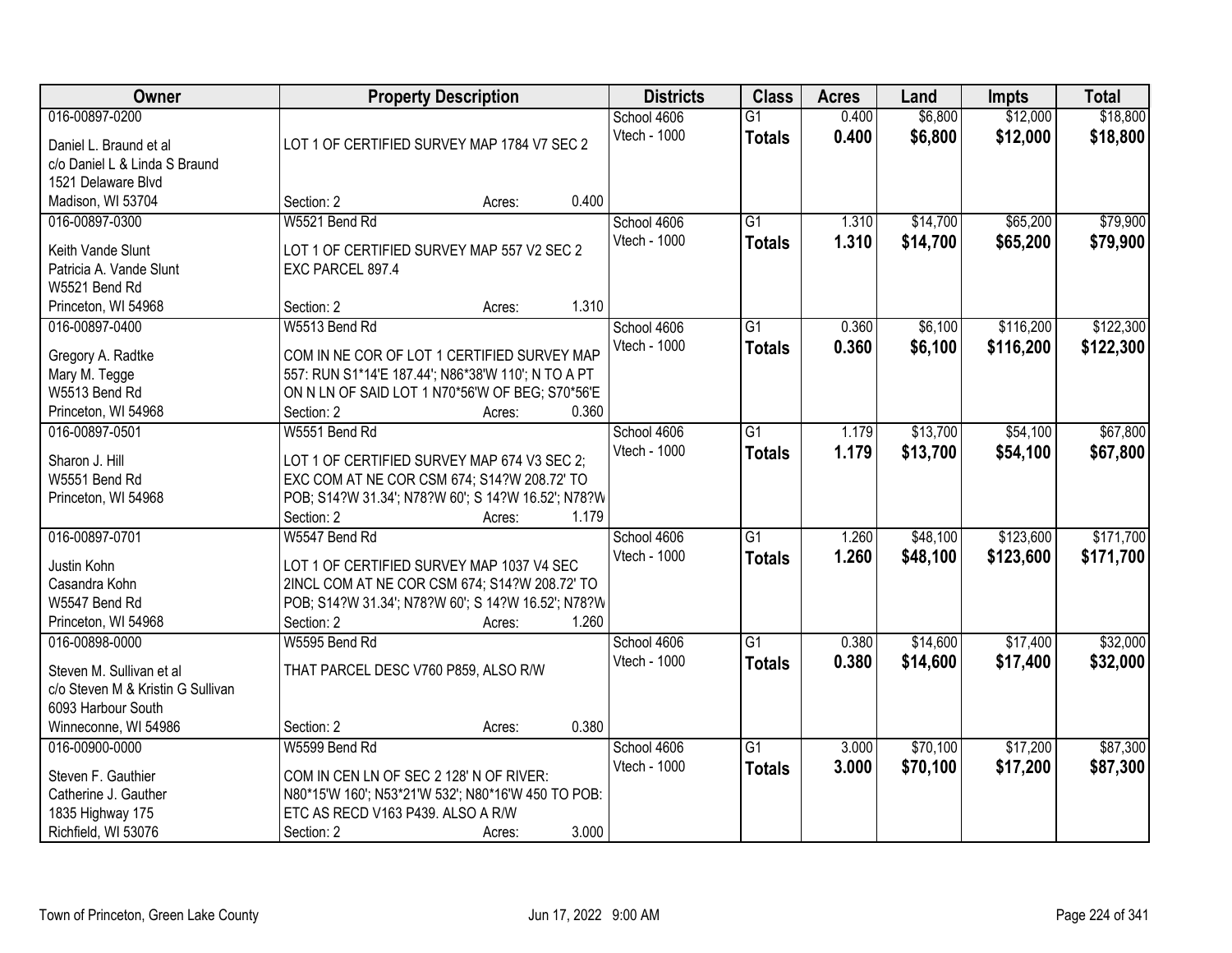| Owner                                              |                                                                   | <b>Property Description</b> |       | <b>Districts</b> | <b>Class</b>    | <b>Acres</b> | Land     | <b>Impts</b> | <b>Total</b> |
|----------------------------------------------------|-------------------------------------------------------------------|-----------------------------|-------|------------------|-----------------|--------------|----------|--------------|--------------|
| 016-00901-0000                                     | W5543 Bend Rd                                                     |                             |       | School 4606      | $\overline{G1}$ | 1.450        | \$26,100 | \$52,500     | \$78,600     |
| Richard C. Wurtz                                   | LOT 1 CERTIFIED SURVEY MAP 1184 V4 SEC 2                          |                             |       | Vtech - 1000     | <b>Totals</b>   | 1.450        | \$26,100 | \$52,500     | \$78,600     |
| 852 Galena Dr                                      | (BEING A RES OF CSM 291 & INCL PARCEL 897.6)                      |                             |       |                  |                 |              |          |              |              |
| Volo, IL 60073                                     |                                                                   |                             |       |                  |                 |              |          |              |              |
|                                                    | Section: 2                                                        | Acres:                      | 1.450 |                  |                 |              |          |              |              |
| 016-00902-0000                                     | W5535 Resort Ln                                                   |                             |       | School 4606      | $\overline{G1}$ | 0.870        | \$42,200 | \$48,100     | \$90,300     |
|                                                    |                                                                   |                             |       | Vtech - 1000     | <b>Totals</b>   | 0.870        | \$42,200 | \$48,100     | \$90,300     |
| Darrell J. Krenz<br>5523 Leanne Ln                 | COM IN CEN LN OF SEC 2 128' N OF RIVER:                           |                             |       |                  |                 |              |          |              |              |
|                                                    | N80*15'W 160'; N53*21' W 409.74' TO POB: N 53*21' W               |                             |       |                  |                 |              |          |              |              |
| Mcfarland, WI 53558                                | 122.26'; ETC (V180 P401) ALSO 1/2 INT IN 1R STRIP                 |                             | 0.870 |                  |                 |              |          |              |              |
|                                                    | Section: 2                                                        | Acres:                      |       |                  |                 | 0.640        |          | \$69,300     | \$104,600    |
| 016-00903-0000                                     | W5529 Resort Ln                                                   |                             |       | School 4606      | G <sub>1</sub>  |              | \$35,300 |              |              |
| Daniel L. Braund et al                             | COM IN CEN LN SEC 2 128' N OF RIVER:                              |                             |       | Vtech - 1000     | <b>Totals</b>   | 0.640        | \$35,300 | \$69,300     | \$104,600    |
| c/o Daniel L & Linda S Braund                      | RUNN80*15'W 160'; N53*21'W 277.34' TO POB:                        |                             |       |                  |                 |              |          |              |              |
| 1521 Delaware Blvd                                 | RUNN53*21'W 132.4'; ETC AS RECD IN V148 P551                      |                             |       |                  |                 |              |          |              |              |
| Madison, WI 53704                                  | Section: 2                                                        | Acres:                      | 0.640 |                  |                 |              |          |              |              |
| 016-00904-0000                                     | W5521 Resort Ln                                                   |                             |       | School 4606      | G1              | 0.450        | \$32,900 | \$44,000     | \$76,900     |
|                                                    |                                                                   |                             |       | Vtech - 1000     | <b>Totals</b>   | 0.450        | \$32,900 | \$44,000     | \$76,900     |
| Gregg A. Zimmermann                                | COM IN CEN LN OF SEC 2 128' N OF RIVER:                           |                             |       |                  |                 |              |          |              |              |
| 715 Forest Ave                                     | RUNN80*15' W 160'; N53*21'W 110.34'; S21*39'W                     |                             |       |                  |                 |              |          |              |              |
| Fond Du Lac, WI 54935                              | 189.75'TO RIVER: ETC AS RECD IN V247 P211 ALSO                    |                             | 0.450 |                  |                 |              |          |              |              |
|                                                    | Section: 2                                                        | Acres:                      |       |                  |                 |              |          |              |              |
| 016-00905-0000                                     | W5503 Resort Ln                                                   |                             |       | School 4606      | $\overline{G1}$ | 1.444        | \$44,100 | \$134,400    | \$178,500    |
| Harlan L. Herwig et al                             | LOT 1 CERTIFIED SURVEY MAP 2773 V14 SUBJ TO                       |                             |       | Vtech - 1000     | <b>Totals</b>   | 1.444        | \$44,100 | \$134,400    | \$178,500    |
| c/o Harlan L & Linda S Herwig                      | ROW ESMT EXC THAT PARCEL DESC V660 P67 &                          |                             |       |                  |                 |              |          |              |              |
| W5503 Resort Ln                                    | EXC THAT PART DESC V717 P867                                      |                             |       |                  |                 |              |          |              |              |
| Princeton, WI 54968                                | Section: 2                                                        | Acres:                      | 1.444 |                  |                 |              |          |              |              |
| 016-00905-0100                                     | W5518 Resort Ln                                                   |                             |       | School 4606      | $\overline{G1}$ | 0.791        | \$35,600 | \$191,100    | \$226,700    |
|                                                    | LOT 2 CERTIFIED SURVEY MAP 2773 V14 SUBJ TO                       |                             |       | Vtech - 1000     | <b>Totals</b>   | 0.791        | \$35,600 | \$191,100    | \$226,700    |
| Michael D. Wagner et al                            |                                                                   |                             |       |                  |                 |              |          |              |              |
| c/o Michael D & Kathleen Wagner<br>W5518 Resort Ln | ROW ESMT INC PARCEL DESC V660 P67 INC THAT<br>PART DESC V717 P867 |                             |       |                  |                 |              |          |              |              |
| Princeton, WI 54968                                | Section: 2                                                        | Acres:                      | 0.791 |                  |                 |              |          |              |              |
| 016-00906-0000                                     |                                                                   |                             |       | School 4606      | $\overline{G1}$ | 0.609        | \$9,300  | \$135,900    | \$145,200    |
|                                                    | N5125 Ferry Rd                                                    |                             |       | Vtech - 1000     |                 |              |          |              |              |
| Christina M. Rawlins                               | LOT 1 CERTIFIED SURVEY MAP 1249 V5 SEC 2                          |                             |       |                  | <b>Totals</b>   | 0.609        | \$9,300  | \$135,900    | \$145,200    |
| N5125 Ferry Rd                                     |                                                                   |                             |       |                  |                 |              |          |              |              |
| Princeton, WI 54968                                |                                                                   |                             |       |                  |                 |              |          |              |              |
|                                                    | Section: 2                                                        | Acres:                      | 0.609 |                  |                 |              |          |              |              |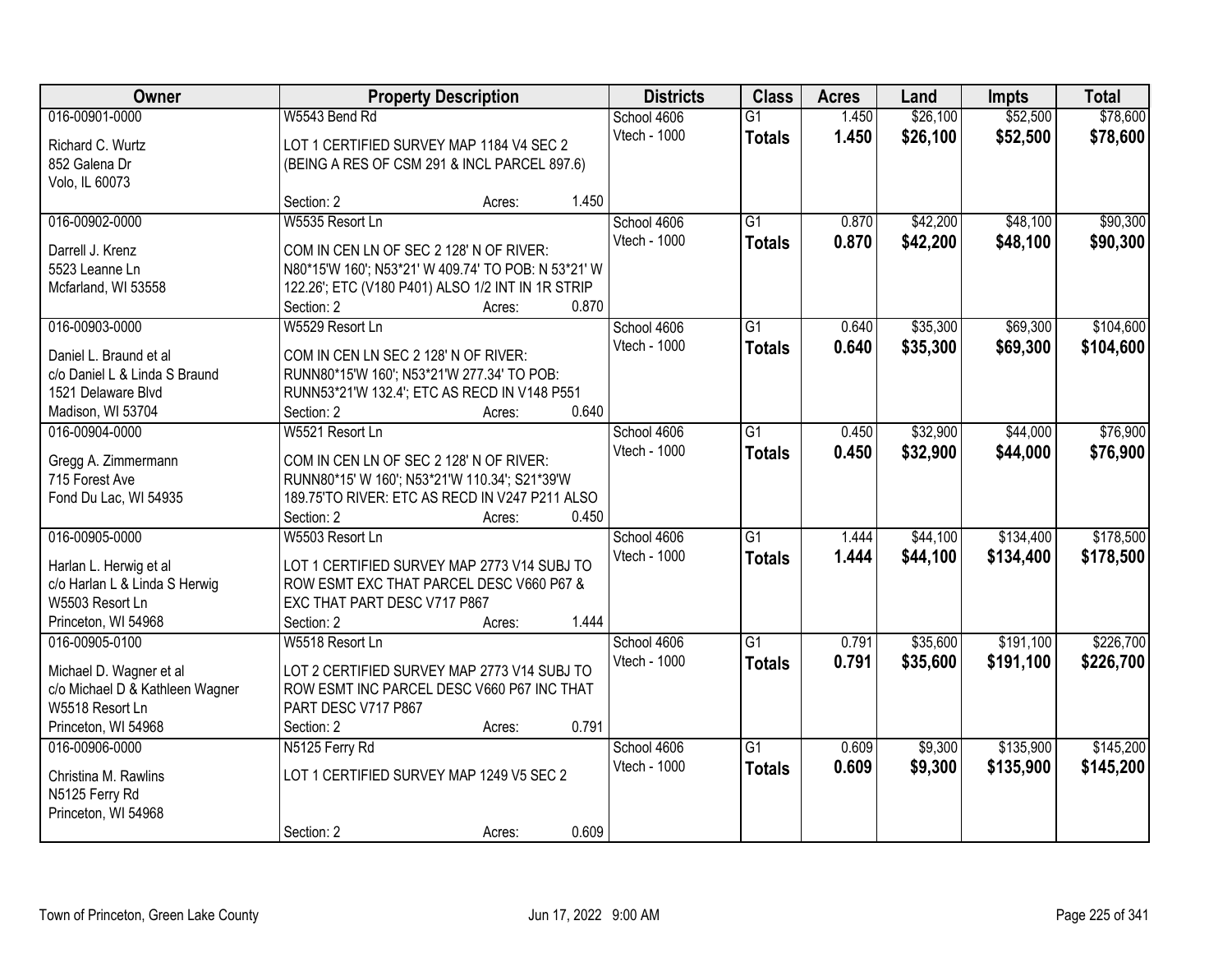| Owner                                    |                                                  | <b>Property Description</b> |       | <b>Districts</b> | <b>Class</b>    | <b>Acres</b> | Land     | <b>Impts</b>    | <b>Total</b> |
|------------------------------------------|--------------------------------------------------|-----------------------------|-------|------------------|-----------------|--------------|----------|-----------------|--------------|
| 016-00907-0000                           | W5507 Bend Rd                                    |                             |       | School 4606      | $\overline{G1}$ | 0.660        | \$9,700  | \$110,300       | \$120,000    |
| Scott Zelenski                           | COM ON S LN OF BEND ROAD 11/2 RODS W OF CEN      |                             |       | Vtech - 1000     | <b>Totals</b>   | 0.660        | \$9,700  | \$110,300       | \$120,000    |
| Michael Zelenski                         | LN OF SEC 2: S 186'; W'LY PAR ROAD 159.75'; N'LY |                             |       |                  |                 |              |          |                 |              |
| PO Box 191                               | 186' TO ROAD; E'LY ALG ROAD 164' (M/L) TO BEG    |                             |       |                  |                 |              |          |                 |              |
| Princeton, WI 54968                      | Section: 2                                       | Acres:                      | 0.660 |                  |                 |              |          |                 |              |
| 016-00908-0000                           | N5102 Kuharski Rd                                |                             |       | School 4606      | $\overline{G1}$ | 0.750        | \$33,800 | \$18,600        | \$52,400     |
|                                          |                                                  |                             |       | Vtech - 1000     | <b>Totals</b>   | 0.750        | \$33,800 | \$18,600        | \$52,400     |
| Richard J. Gorr                          | LOT 1 CERTIFIED SURVEY MAPS 232 V1 SEC 2         |                             |       |                  |                 |              |          |                 |              |
| Susan A. Gorr                            | (ALSO A R/W) & THAT PCL AS DESC V456 P233        |                             |       |                  |                 |              |          |                 |              |
| W5865 County Rd J<br>Princeton, WI 54968 | Section: 2                                       | Acres:                      | 0.750 |                  |                 |              |          |                 |              |
| 016-00909-0100                           | N5054 Kuharski Rd                                |                             |       | School 4606      | $\overline{G1}$ | 0.940        | \$39,600 | \$188,400       | \$228,000    |
|                                          |                                                  |                             |       | Vtech - 1000     |                 |              |          |                 |              |
| Robert J. Ferber et al                   | LOT 2 CERTIFIED SURVEY MAP 436 V2 ALSO LAND      |                             |       |                  | <b>Totals</b>   | 0.940        | \$39,600 | \$188,400       | \$228,000    |
| c/o Robert J & Christine Ferber          | LYING BETWEN ABOVE DESC & RIVER SEC 2            |                             |       |                  |                 |              |          |                 |              |
| N5054 Kuharski Rd                        |                                                  |                             |       |                  |                 |              |          |                 |              |
| Princeton, WI 54968                      | Section: 2                                       | Acres:                      | 0.940 |                  |                 |              |          |                 |              |
| 016-00909-0101                           | N5046 Kuharski Rd                                |                             |       | School 4606      | $\overline{G1}$ | 0.460        | \$31,600 | \$113,800       | \$145,400    |
| Scott Cole                               | LOT 1 CERTIFIED SURVEY MAP 436 V2 INCL LANDS     |                             |       | Vtech - 1000     | <b>Totals</b>   | 0.460        | \$31,600 | \$113,800       | \$145,400    |
| Sue Cole                                 | BETWEEN SAID LOT & RIVER SEC 2                   |                             |       |                  |                 |              |          |                 |              |
| 7968 Sandy Ridge Rd                      |                                                  |                             |       |                  |                 |              |          |                 |              |
| Kewaskum, WI 53040                       | Section: 2                                       | Acres:                      | 0.460 |                  |                 |              |          |                 |              |
| 016-00909-0200                           | N5096 Kuharski Rd                                |                             |       | School 4606      | $\overline{G1}$ | 0.610        | \$39,800 | \$117,200       | \$157,000    |
|                                          |                                                  |                             |       | Vtech - 1000     | <b>Totals</b>   | 0.610        | \$39,800 | \$117,200       | \$157,000    |
| Dowe Schweder et al                      | LOT 1 CERTIFIED SURVEY MAP 502 V2 SEC 2          |                             |       |                  |                 |              |          |                 |              |
| c/o Dowe & Lori J Schweder               |                                                  |                             |       |                  |                 |              |          |                 |              |
| N5096 Kuharski Rd                        |                                                  |                             |       |                  |                 |              |          |                 |              |
| Princeton, WI 54968                      | Section: 2                                       | Acres:                      | 0.610 |                  |                 |              |          |                 |              |
| 016-00909-0300                           | N5045 Kuharski Rd                                |                             |       | School 4606      | G1              | 5.791        | \$48,000 | \$96,000        | \$144,000    |
| Michael Sommerfeldt et al                | LOT 1 OF CERTIFIED SURVEY MAP 806 V3 SEC 2       |                             |       | Vtech - 1000     | <b>Totals</b>   | 5.791        | \$48,000 | \$96,000        | \$144,000    |
| c/o Michael & Teresa Sommerfeldt         |                                                  |                             |       |                  |                 |              |          |                 |              |
| N5045 Kuharski Rd                        |                                                  |                             |       |                  |                 |              |          |                 |              |
| Princeton, WI 54968                      | Section: 2                                       | Acres:                      | 5.791 |                  |                 |              |          |                 |              |
| 016-00909-0400                           |                                                  |                             |       | School 4606      | G1              | 0.660        | \$40,700 | $\overline{50}$ | \$40,700     |
|                                          |                                                  |                             |       | Vtech - 1000     | <b>Totals</b>   | 0.660        | \$40,700 | \$0             | \$40,700     |
| Dowe Schweder et al                      | LOT 1 CERTIFIED SURVEY MAP 576 V2 SEC 2          |                             |       |                  |                 |              |          |                 |              |
| c/o Dowe & Lori J Schweder               |                                                  |                             |       |                  |                 |              |          |                 |              |
| N5096 Kuharski Rd                        |                                                  |                             |       |                  |                 |              |          |                 |              |
| Princeton, WI 54968                      | Section: 2                                       | Acres:                      | 0.660 |                  |                 |              |          |                 |              |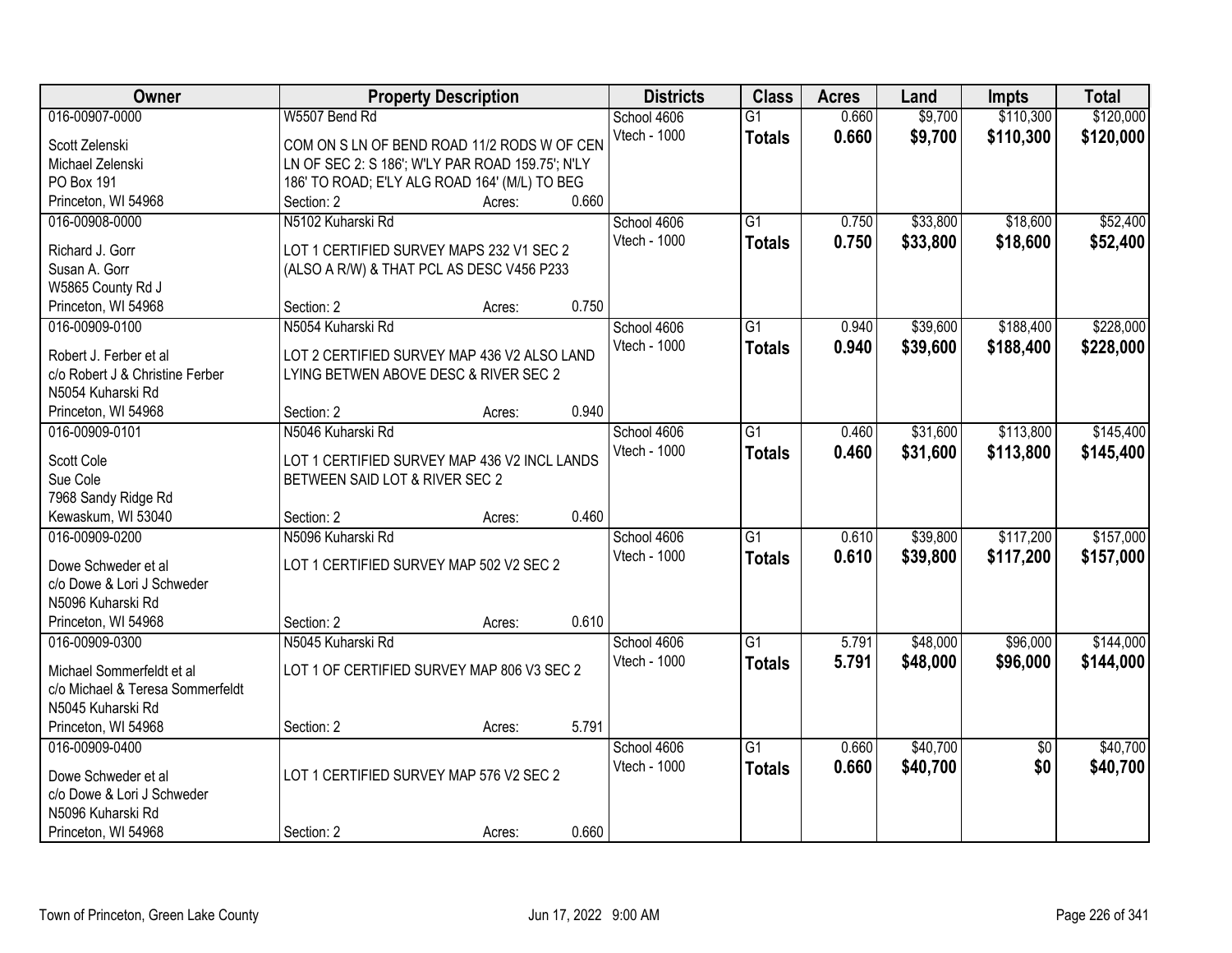| Owner                           |                                               | <b>Property Description</b> |        | <b>Districts</b> | <b>Class</b>    | <b>Acres</b> | Land     | <b>Impts</b>    | <b>Total</b> |
|---------------------------------|-----------------------------------------------|-----------------------------|--------|------------------|-----------------|--------------|----------|-----------------|--------------|
| 016-00909-0500                  | N5106 Kuharski Rd                             |                             |        | School 4606      | $\overline{G1}$ | 2.000        | \$19,800 | \$135,200       | \$155,000    |
| Daniel E. Walther et al         | LOT 2 CERTIFIED SURVEY MAP 621 V3 & LOT 3     |                             |        | Vtech - 1000     | G <sub>5</sub>  | 3.389        | \$2,900  | \$0             | \$2,900      |
| c/o Daniel E & Lois M Walther   | CERTIFIED SURVEY MAP 2630 V13 (INCL LOT 1 CSM |                             |        |                  | <b>Totals</b>   | 5.389        | \$22,700 | \$135,200       | \$157,900    |
| N5106 Kuharski Rd               | 621 V3) SEC 2                                 |                             |        |                  |                 |              |          |                 |              |
| Princeton, WI 54968             | Section: 2                                    | Acres:                      | 5.389  |                  |                 |              |          |                 |              |
| 016-00909-0600                  | N5042 Kuharski Rd                             |                             |        | School 4606      | $\overline{G1}$ | 2.160        | \$50,000 | \$94,000        | \$144,000    |
|                                 |                                               |                             |        | Vtech - 1000     | <b>Totals</b>   | 2.160        | \$50,000 | \$94,000        | \$144,000    |
| Larry V. Soukup                 | LOT 1 CERTIFIED SURVEY MAP 691 V3 & LOT 3     |                             |        |                  |                 |              |          |                 |              |
| PO Box 406                      | CERTIFIED SURVEY MAP 806 V3 SEC 2             |                             |        |                  |                 |              |          |                 |              |
| Warrenville, IL 60555           | Section: 2                                    |                             | 2.160  |                  |                 |              |          |                 |              |
| 016-00909-0700                  | N5035 Kuharski Rd                             | Acres:                      |        | School 4606      | G1              | 4.300        | \$61,400 | \$239,500       | \$300,900    |
|                                 |                                               |                             |        | Vtech - 1000     |                 |              |          |                 |              |
| Dennis V & Yvonne K Moldenhauer | LOT 2 OF CERTIFIED SURVEY MAP 806 V3 SEC 2    |                             |        |                  | <b>Totals</b>   | 4.300        | \$61,400 | \$239,500       | \$300,900    |
| Irrevocable Trust               |                                               |                             |        |                  |                 |              |          |                 |              |
| 604 Western Ave                 |                                               |                             |        |                  |                 |              |          |                 |              |
| Watertown, WI 53094             | Section: 2                                    | Acres:                      | 4.300  |                  |                 |              |          |                 |              |
| 016-00909-0800                  |                                               |                             |        | School 4606      | G5              | 0.900        | \$1,300  | $\frac{1}{20}$  | \$1,300      |
| Dowe Schweder et al             | LOT 1 CERTIFIED SURVEY MAP 2235 V10 SEC 2     |                             |        | Vtech - 1000     | G <sub>6</sub>  | 13.000       | \$53,300 | \$0             | \$53,300     |
| c/o Dowe & Lori J Schweder      |                                               |                             |        |                  | <b>Totals</b>   | 13.900       | \$54,600 | \$0             | \$54,600     |
| N5096 Kuharski Rd               |                                               |                             |        |                  |                 |              |          |                 |              |
| Princeton, WI 54968             | Section: 2                                    | Acres:                      | 13.900 |                  |                 |              |          |                 |              |
| 016-00909-0900                  | Kuharski Rd                                   |                             |        | School 4606      | $\overline{G4}$ | 9.000        | \$1,800  | $\overline{50}$ | \$1,800      |
|                                 |                                               |                             |        | Vtech - 1000     | G <sub>5</sub>  | 4.460        | \$6,300  | \$0             | \$6,300      |
| Dennis V & Yvonne K Moldenhauer | THAT PART OF THE W1/2 OF THE NW1/4 SEC 2      |                             |        |                  | <b>Totals</b>   | 13.460       | \$8,100  | \$0             | \$8,100      |
| <b>Revocable Trust</b>          | DESC IN V572 PG 657 EXC CSM 3228 LYING        |                             |        |                  |                 |              |          |                 |              |
| 604 Western Ave                 | <b>THEREIN</b>                                |                             |        |                  |                 |              |          |                 |              |
| Watertown, WI 53094             | Section: 2                                    | Acres:                      | 13.460 |                  |                 |              |          |                 |              |
| 016-00909-0901                  | Kuharski Rd                                   |                             |        | School 4606      | G1              | 1.043        | \$8,000  | $\sqrt{6}$      | \$8,000      |
| Robert J. Ferber et al          | LOT 1 CERTIFIED SURVEY MAP 3247 V17           |                             |        | Vtech - 1000     | <b>Totals</b>   | 1.043        | \$8,000  | \$0             | \$8,000      |
| c/o Robert J & Christine Ferber |                                               |                             |        |                  |                 |              |          |                 |              |
| N5054 Kuharski Rd               |                                               |                             |        |                  |                 |              |          |                 |              |
| Princeton, WI 54968             | Section: 2                                    | Acres:                      | 1.043  |                  |                 |              |          |                 |              |
| 016-00909-0902                  | Kuharski Rd                                   |                             |        | School 4606      | $\overline{G1}$ | 0.468        | \$1,500  | $\overline{30}$ | \$1,500      |
|                                 |                                               |                             |        | Vtech - 1000     | <b>Totals</b>   | 0.468        | \$1,500  | \$0             | \$1,500      |
| Dennis V & Yvonne K Moldenhauer | LOT 2 CERTIFIED SURVEY MAP 3247 V17           |                             |        |                  |                 |              |          |                 |              |
| Revocable Trust                 |                                               |                             |        |                  |                 |              |          |                 |              |
| 604 Western Ave                 |                                               |                             |        |                  |                 |              |          |                 |              |
| Watertown, WI 53094             | Section: 2                                    | Acres:                      | 0.468  |                  |                 |              |          |                 |              |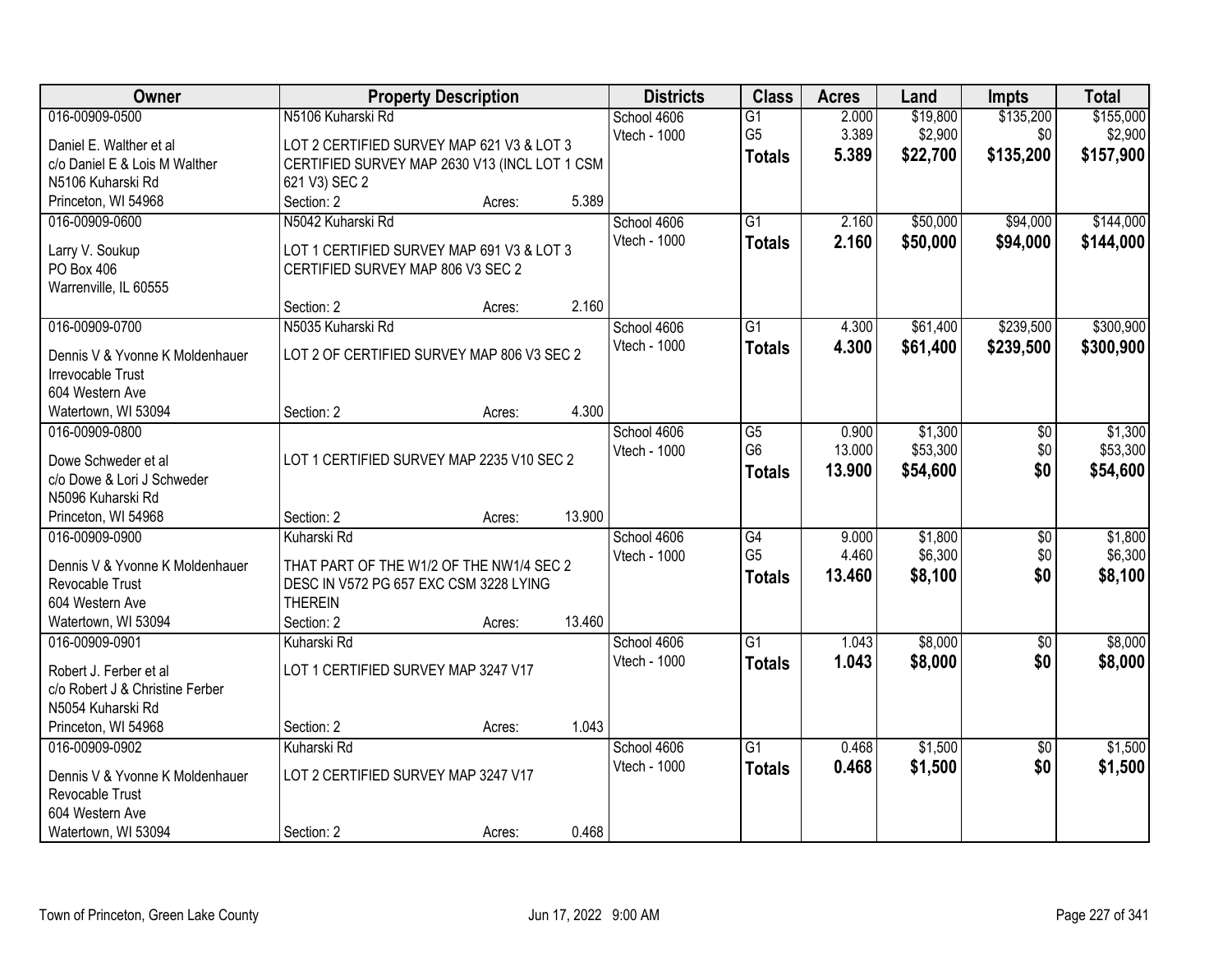| <b>Owner</b>                    |                                              | <b>Property Description</b> |       | <b>Districts</b> | <b>Class</b>    | <b>Acres</b> | Land     | <b>Impts</b>    | <b>Total</b> |
|---------------------------------|----------------------------------------------|-----------------------------|-------|------------------|-----------------|--------------|----------|-----------------|--------------|
| 016-00909-0903                  | Kuharski Rd                                  |                             |       | School 4606      | $\overline{G1}$ | 0.464        | \$1,500  | $\overline{50}$ | \$1,500      |
| Dennis V & Yvonne K Moldenhauer | LOT 3 CERTIFIED SURVEY MAP 3247 V17          |                             |       | Vtech - 1000     | <b>Totals</b>   | 0.464        | \$1,500  | \$0             | \$1,500      |
| Revocable Trust                 |                                              |                             |       |                  |                 |              |          |                 |              |
| 604 Western Ave                 |                                              |                             |       |                  |                 |              |          |                 |              |
| Watertown, WI 53094             | Section: 2                                   | Acres:                      | 0.464 |                  |                 |              |          |                 |              |
| 016-00909-1000                  | W5605 Bend Rd                                |                             |       | School 4606      | $\overline{G1}$ | 1.360        | \$15,100 | \$27,000        | \$42,100     |
| John J. Jozwiak                 | LOT 1 CERTIFIED SURVEY MAP 2925 V15          |                             |       | Vtech - 1000     | <b>Totals</b>   | 1.360        | \$15,100 | \$27,000        | \$42,100     |
| PO Box 391                      |                                              |                             |       |                  |                 |              |          |                 |              |
| Freeport, IL 61032              |                                              |                             |       |                  |                 |              |          |                 |              |
|                                 | Section: 2                                   | Acres:                      | 1.360 |                  |                 |              |          |                 |              |
| 016-00909-1200                  | W5615 Bend Rd                                |                             |       | School 4606      | G1              | 0.857        | \$11,300 | \$24,500        | \$35,800     |
| Ervin H. Voss Jr                | LOT 2 CERTIFIED SURVEY MAP 2925 V15          |                             |       | Vtech - 1000     | <b>Totals</b>   | 0.857        | \$11,300 | \$24,500        | \$35,800     |
| W3655 Beyers Cove Rd            |                                              |                             |       |                  |                 |              |          |                 |              |
| Princeton, WI 54968             |                                              |                             |       |                  |                 |              |          |                 |              |
|                                 | Section: 2                                   | Acres:                      | 0.857 |                  |                 |              |          |                 |              |
| 016-00909-1300                  | N5164 Kuharski Rd                            |                             |       | School 4606      | G1              | 1.000        | \$12,400 | \$147,000       | \$159,400    |
| Howard Redman Living Trust      | LOT 3 CERTIFIED SURVEY MAP 2925 V15          |                             |       | Vtech - 1000     | <b>Totals</b>   | 1.000        | \$12,400 | \$147,000       | \$159,400    |
| N5164 Kuharski Rd               |                                              |                             |       |                  |                 |              |          |                 |              |
| Princeton, WI 54968             |                                              |                             |       |                  |                 |              |          |                 |              |
|                                 | Section: 2                                   | Acres:                      | 1.000 |                  |                 |              |          |                 |              |
| 016-00909-1400                  | Kuharski Rd                                  |                             |       | School 4606      | $\overline{G1}$ | 0.668        | \$9,800  | $\overline{50}$ | \$9,800      |
| Ervin Walther                   | LOT 1 CERTIFIED SURVEY MAP 3579 V20          |                             |       | Vtech - 1000     | <b>Totals</b>   | 0.668        | \$9,800  | \$0             | \$9,800      |
| N5150 Kuharski Rd               |                                              |                             |       |                  |                 |              |          |                 |              |
| Princeton, WI 54968             |                                              |                             |       |                  |                 |              |          |                 |              |
|                                 | Section: 2                                   | Acres:                      | 0.668 |                  |                 |              |          |                 |              |
| 016-00909-1500                  | N5150 Kuharski Rd                            |                             |       | School 4606      | $\overline{G1}$ | 2.532        | \$22,000 | \$123,900       | \$145,900    |
| <b>Ervin Walther</b>            | LOT 2 CERTIFIED SURVEY MAP 3579 V20          |                             |       | Vtech - 1000     | <b>Totals</b>   | 2.532        | \$22,000 | \$123,900       | \$145,900    |
| N5150 Kuharski Rd               |                                              |                             |       |                  |                 |              |          |                 |              |
| Princeton, WI 54968             |                                              |                             |       |                  |                 |              |          |                 |              |
|                                 | Section: 2                                   | Acres:                      | 2.532 |                  |                 |              |          |                 |              |
| 016-00910-0100                  |                                              |                             |       | School 4606      | $\overline{G1}$ | 5.030        | \$50,200 | $\overline{50}$ | \$50,200     |
| Fredrick I. Wright et al        | LOT 1 CERTIFIED SURVEY MAP 583 V2 EXC PARCEL |                             |       | Vtech - 1000     | <b>Totals</b>   | 5.030        | \$50,200 | \$0             | \$50,200     |
| c/o Fredrick I & Ruth D Wright  | 910.10 SEC 2; ALSO EXC CSM 806 LYING THEREIN |                             |       |                  |                 |              |          |                 |              |
| PO Box 202                      |                                              |                             |       |                  |                 |              |          |                 |              |
| Darien, WI 53114                | Section: 3                                   | Acres:                      | 5.030 |                  |                 |              |          |                 |              |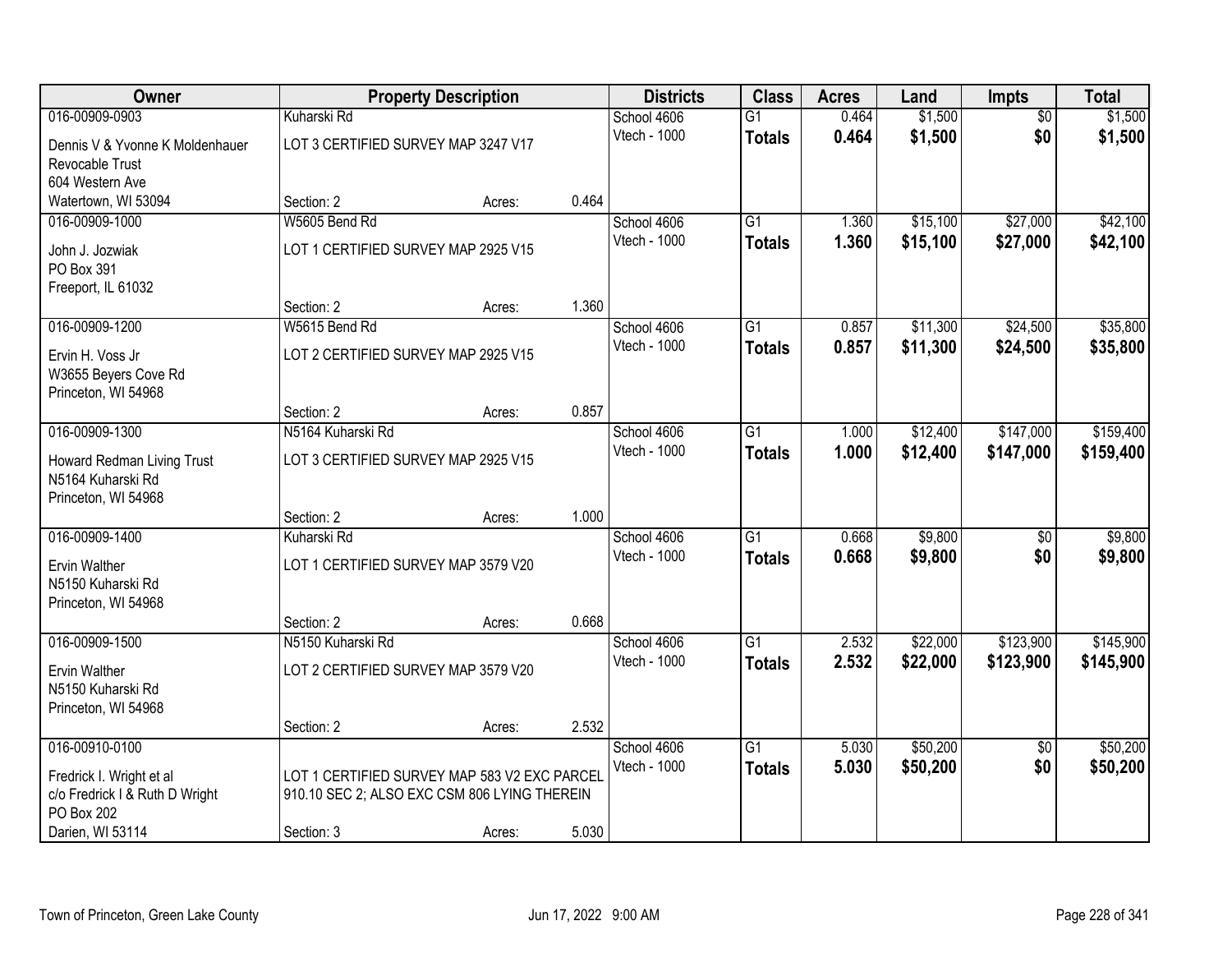| Owner                                   | <b>Property Description</b>                     |        |        | <b>Districts</b> | <b>Class</b>    | <b>Acres</b> | Land     | <b>Impts</b>    | <b>Total</b> |
|-----------------------------------------|-------------------------------------------------|--------|--------|------------------|-----------------|--------------|----------|-----------------|--------------|
| 016-00910-0200                          | W5709 Bend Rd                                   |        |        | School 4606      | $\overline{G1}$ | 12.500       | \$76,700 | \$7,400         | \$84,100     |
| Fredrick I. Wright et al                | LOT 2 CERTIFIED SURVEY MAPS 583 V2 SEC 3        |        |        | Vtech - 1000     | <b>Totals</b>   | 12.500       | \$76,700 | \$7,400         | \$84,100     |
| c/o Fredrick I & Ruth D Wright          |                                                 |        |        |                  |                 |              |          |                 |              |
| PO Box 202                              |                                                 |        |        |                  |                 |              |          |                 |              |
| Darien, WI 53114                        | Section: 3                                      | Acres: | 12.500 |                  |                 |              |          |                 |              |
| 016-00910-0300                          | W5711 Bend Rd                                   |        |        | School 4606      | $\overline{G1}$ | 6.320        | \$53,900 | \$4,800         | \$58,700     |
| Stanley Lagodzinski                     | LOT 3 CERTIFIED SURVEY MAP 583 V2 SEC 3         |        |        | Vtech - 1000     | <b>Totals</b>   | 6.320        | \$53,900 | \$4,800         | \$58,700     |
| Theresa Lagodzinski                     |                                                 |        |        |                  |                 |              |          |                 |              |
| 10500 S 83rd Ave                        |                                                 |        |        |                  |                 |              |          |                 |              |
| Palos Hills, IL 60465                   | Section: 3                                      | Acres: | 6.320  |                  |                 |              |          |                 |              |
| 016-00910-0400                          | <b>Big Bend Rd</b>                              |        |        | School 4606      | $\overline{G1}$ | 6.520        | \$54,400 | $\sqrt[6]{}$    | \$54,400     |
|                                         |                                                 |        |        | Vtech - 1000     | <b>Totals</b>   | 6.520        | \$54,400 | \$0             | \$54,400     |
| Stanley Lagodzinski                     | LOT 1 CERTIFIED SURVEY MAP 669 V3 SEC 3         |        |        |                  |                 |              |          |                 |              |
| Theresa Lagodzinski<br>10500 S 83rd Ave |                                                 |        |        |                  |                 |              |          |                 |              |
| Palos Hills, IL 60465                   | Section: 3                                      | Acres: | 6.520  |                  |                 |              |          |                 |              |
| 016-00910-0700                          | W5741 Bend Rd                                   |        |        | School 4606      | $\overline{G1}$ | 19.440       | \$91,200 | \$95,800        | \$187,000    |
|                                         |                                                 |        |        | Vtech - 1000     | <b>Totals</b>   | 19.440       | \$91,200 | \$95,800        | \$187,000    |
| Bruce A. Witt et al                     | COM AT NW COR LOT 1 CERTIFIED SURVEY MAP        |        |        |                  |                 |              |          |                 |              |
| c/o Bruce A & Carol J Witt              | 718; RUN W 100'; S 2880' TO HIGH WATER MARK OF  |        |        |                  |                 |              |          |                 |              |
| 2375 S Krahn                            | FOX RIVER; E ON FOX RIVER TO W LN CERTIFIED     |        |        |                  |                 |              |          |                 |              |
| New Berlin, WI 53151                    | Section: 3                                      | Acres: | 19.440 |                  |                 |              |          |                 |              |
| 016-00910-0900                          | W5783 Bend Rd                                   |        |        | School 4606      | $\overline{G1}$ | 30.000       | \$97,900 | \$30,300        | \$128,200    |
| Paul D. Wagner                          | LOT 1 CERTIFIED SURVEY MAP 744 V3 SEC 3         |        |        | Vtech - 1000     | <b>Totals</b>   | 30,000       | \$97,900 | \$30,300        | \$128,200    |
| Becky A. Wagner                         |                                                 |        |        |                  |                 |              |          |                 |              |
| W4410 Old Green Lake Rd                 |                                                 |        |        |                  |                 |              |          |                 |              |
| Princeton, WI 54968                     | Section: 3                                      | Acres: | 30.000 |                  |                 |              |          |                 |              |
| 016-00910-1000                          |                                                 |        |        | School 4606      | $\overline{G1}$ | 0.054        | \$200    | $\overline{50}$ | \$200        |
| Dennis V & Yvonne K Moldenhauer         | COM 825.28' S OF NE COR SEC 3: S 389.90'; S88*W |        |        | Vtech - 1000     | <b>Totals</b>   | 0.054        | \$200    | \$0             | \$200        |
| Revocable Trust                         | 12.21; N TO BEG SEC 3                           |        |        |                  |                 |              |          |                 |              |
| 604 Western Ave                         |                                                 |        |        |                  |                 |              |          |                 |              |
| Watertown, WI 53094                     | Section: 3                                      | Acres: | 0.054  |                  |                 |              |          |                 |              |
| 016-00911-0000                          | W5847 Bend Rd                                   |        |        | School 4606      | G4              | 11.000       | \$1,400  | $\overline{50}$ | \$1,400      |
| James W. Hall                           | THE E 50R OF THE NW1/4 OF THE NE1/4 SEC 3 EXC   |        |        | Vtech - 1000     | G <sub>5</sub>  | 3.000        | \$4,200  | \$0             | \$4,200      |
| Karin A. Hall                           | PARCEL 911.1 & CSM 2321 V10                     |        |        |                  | G5M             | 3.374        | \$5,100  | \$0             | \$5,100      |
| W5819 Bend Rd                           |                                                 |        |        |                  | G7              | 2.000        | \$11,400 | \$90,100        | \$101,500    |
| Princeton, WI 54968                     | Section: 3                                      | Acres: | 19.374 |                  | <b>Totals</b>   | 19.374       | \$22,100 | \$90,100        | \$112,200    |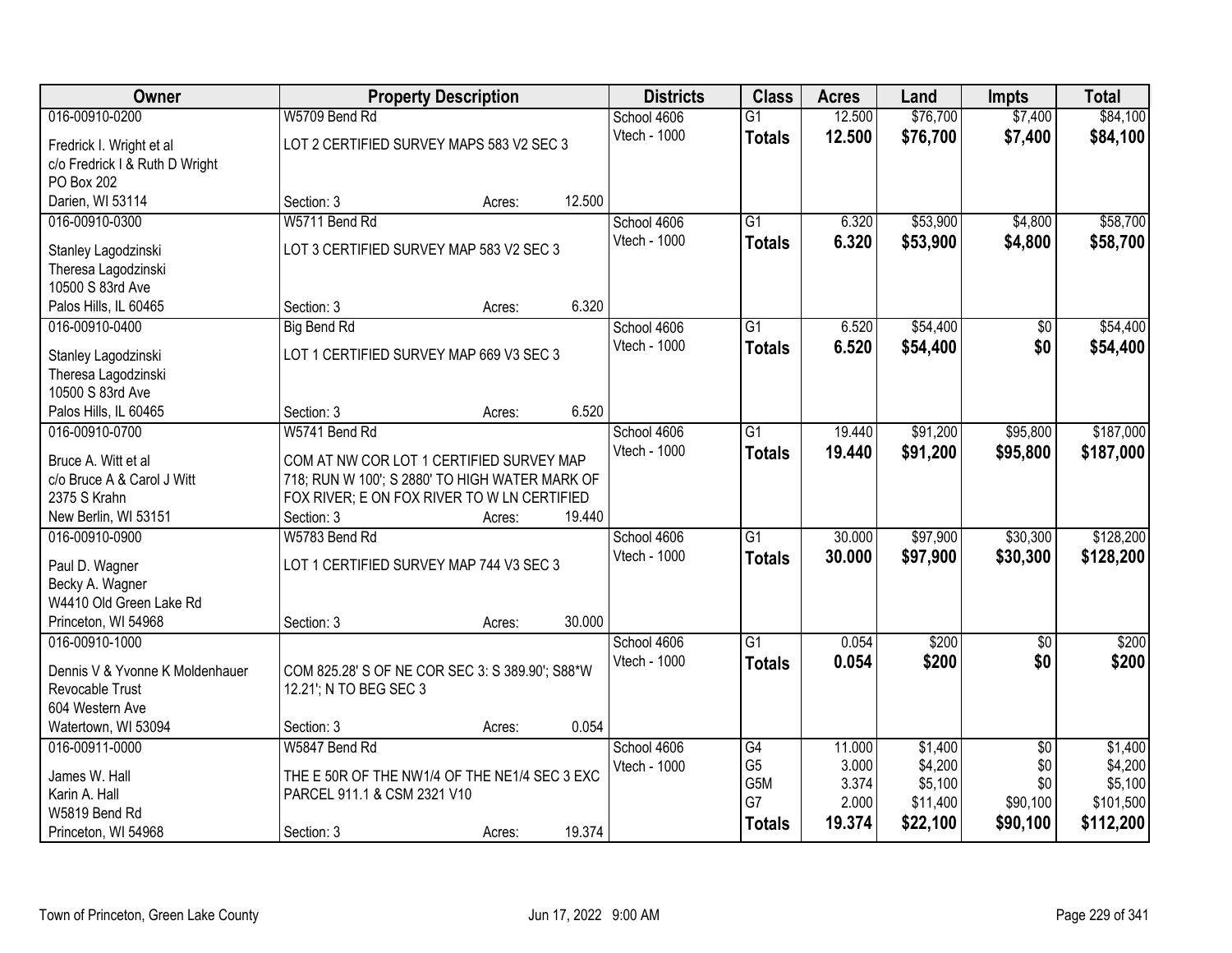| Owner                                                                                           | <b>Property Description</b>                                                                                                                                             |        |        | <b>Districts</b>            | <b>Class</b>                     | <b>Acres</b>     | Land                 | <b>Impts</b>           | <b>Total</b>           |
|-------------------------------------------------------------------------------------------------|-------------------------------------------------------------------------------------------------------------------------------------------------------------------------|--------|--------|-----------------------------|----------------------------------|------------------|----------------------|------------------------|------------------------|
| 016-00911-0100<br>Anthony P. Moore<br>W5811 Bend Rd                                             | W5811 Bend Rd<br>COM 1277.23' W OF THE NE COR SEC 3 RUN S 409';<br>W 200'; N 409'; E 200' TO BEG                                                                        |        |        | School 4606<br>Vtech - 1000 | $\overline{G1}$<br><b>Totals</b> | 1.870<br>1.870   | \$18,900<br>\$18,900 | \$217,500<br>\$217,500 | \$236,400<br>\$236,400 |
| Princeton, WI 54968                                                                             | Section: 3                                                                                                                                                              | Acres: | 1.870  |                             |                                  |                  |                      |                        |                        |
| 016-00911-0200<br>James W. Hall et al<br>c/o James W & Karin Rich Hall<br>W5819 Bend Rd         | W5819 Bend Rd<br>LOT 1 CERTIFIED SURVEY MAP 2321 V10 SEC 3                                                                                                              |        |        | School 4606<br>Vtech - 1000 | $\overline{G1}$<br><b>Totals</b> | 2.926<br>2.926   | \$27,900<br>\$27,900 | \$167,400<br>\$167,400 | \$195,300<br>\$195,300 |
| Princeton, WI 54968                                                                             | Section: 3                                                                                                                                                              | Acres: | 2.926  |                             |                                  |                  |                      |                        |                        |
| 016-00912-0000<br>Green Lake Lodging & Sports, LLC<br>W3654 Orchard Ave<br>Green Lake, WI 54941 | W5899 Bend Rd<br>LOT 1 CERTIFIED SURVEY MAP 596 V2 SEC 3                                                                                                                |        |        | School 4606<br>Vtech - 1000 | $\overline{G1}$<br><b>Totals</b> | 9.900<br>9.900   | \$68,200<br>\$68,200 | \$115,200<br>\$115,200 | \$183,400<br>\$183,400 |
|                                                                                                 | Section: 34                                                                                                                                                             | Acres: | 9.900  |                             |                                  |                  |                      |                        |                        |
| 016-00912-0100<br>Green Lake Lodging & Sports, LLC<br>W3654 Orchard Ave<br>Green Lake, WI 54941 | LOT 1 CERTIFIED SURVEY MAP 1946 V8 (RES LOT 1<br>& PT LOT 2 CSM 627) SEC 3                                                                                              |        |        | School 4606<br>Vtech - 1000 | G1<br><b>Totals</b>              | 19.612<br>19.612 | \$51,300<br>\$51,300 | \$0<br>\$0             | \$51,300<br>\$51,300   |
|                                                                                                 | Section: 34                                                                                                                                                             | Acres: | 19.612 |                             |                                  |                  |                      |                        |                        |
| 016-00912-0201<br>Albert L. Woodworth<br>W5863 Bend Rd<br>Princeton, WI 54968                   | W5863 Bend Rd<br>LOT 2 CERTIFIED SURVEY MAP 1946 V8 SEC 3<br>Section: 3                                                                                                 | Acres: | 1.048  | School 4606<br>Vtech - 1000 | $\overline{G1}$<br><b>Totals</b> | 1.048<br>1.048   | \$12,800<br>\$12,800 | \$45,200<br>\$45,200   | \$58,000<br>\$58,000   |
| 016-00913-0000                                                                                  |                                                                                                                                                                         |        |        | School 4606                 | G5                               | 18.781           | \$22,100             | $\sqrt{6}$             | \$22,100               |
| Green Lake Lodging & Sports, LLC<br>W3654 Orchard Ave<br>Green Lake, WI 54941                   | COM 1277.23' W & 2645.23' S OF THE NE COR SEC 3;<br>THENCE S 222.26' TO MEANDER LN; S85*W 399.25'; N<br>250'; S88*W 509.32'; N 1428.57'; N88*E 503.97'; S<br>Section: 3 | Acres: | 18.781 | Vtech - 1000                | <b>Totals</b>                    | 18.781           | \$22,100             | \$0                    | \$22,100               |
| 016-00914-0000<br>James W. Hall<br>Karin A. Hall<br>W5819 Bend Rd<br>Princeton, WI 54968        | THE E 20R OF THE SW1/4 OF NE1/4 (BEING A PART<br>OF GOVT LOT 2) SEC 3<br>Section: 3                                                                                     | Acres: | 10.000 | School 4606<br>Vtech - 1000 | G5<br><b>Totals</b>              | 10.000<br>10.000 | \$11,000<br>\$11,000 | $\overline{50}$<br>\$0 | \$11,000<br>\$11,000   |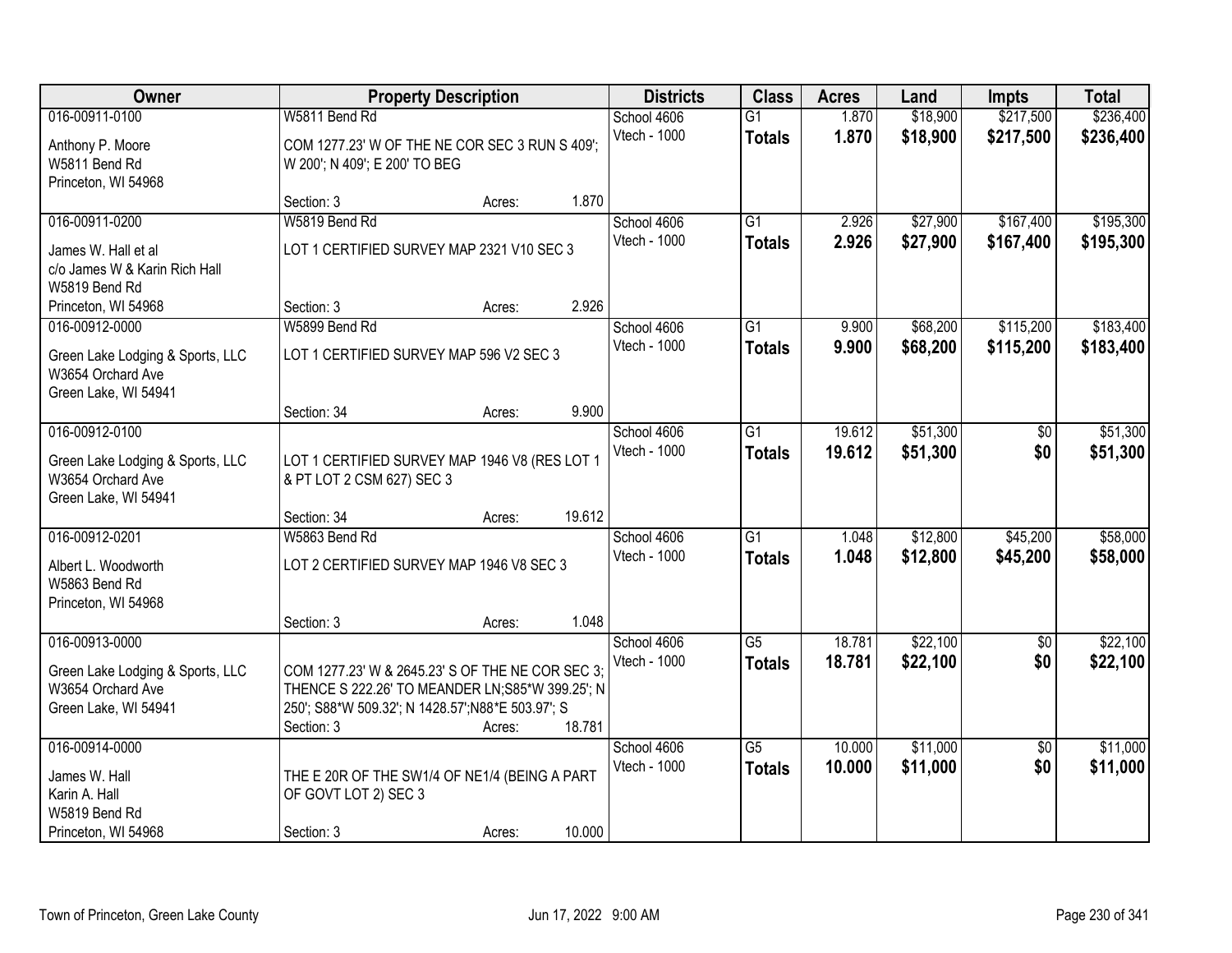| 016-00916-0000<br>\$127,200<br>W5907 Bend Rd<br>School 4606<br>1.500<br>\$16,100<br>\$143,300<br>$\overline{G1}$<br>G <sub>5</sub><br>41.340<br>\$35,200<br>\$35,200<br>Vtech - 1000<br>\$0<br>THE NE1/4 OF NW1/4 ALSO COM AT THE NW COR OF<br>Donald J. King et al<br>\$51,300<br>\$127,200<br>42,840<br>\$178,500<br><b>Totals</b><br>THE NE1/4 OF THE NW1/4 THENCE W 1CH; S<br>c/o Donald J & Ellen R King<br>W5907 Bend Rd<br>6.09CH; E 1CH; N TO BEG SEC 3 INCL ESMT & COM<br>42.840<br>Princeton, WI 54968<br>Section: 34<br>Acres:<br>G4<br>10.818<br>\$1,400<br>016-00917-0000<br>Lueck Ln<br>School 4606<br>\$0<br>G5M<br>4.300<br>\$6,500<br>\$0<br>Vtech - 1000<br>Gary E. Greget<br>THE N 40R OF THE NW1/4 OF THE NW1/4 SEC 3<br>\$0<br>15.118<br>\$7,900<br>\$7,900<br><b>Totals</b><br>LYING W OF TOWN RD: EXC CSM 1072 & EXCTHAT<br>N5207 Bend Rd<br>PART CSM 2347 V11 LYING THEREIN<br>Princeton, WI 54968<br>15.118<br>Section: 3<br>Acres:<br>016-00917-0100<br>School 4606<br>G4<br>\$100<br><b>Bend Rd</b><br>0.700<br>\$0<br>G5M<br>\$2,000<br>1.300<br>\$0<br>Vtech - 1000<br>LOT 1 CERTIFIED SURVEY MAP 1072 V4 SEC 3<br>Gary E. Greget<br>2.000<br>\$2,100<br>\$0<br><b>Totals</b><br>N5207 Bend Rd<br>Princeton, WI 54968<br>2.000<br>Section: 3<br>Acres:<br>016-00917-0200<br>W6018 Lueck Ln<br>\$5,100<br>\$9,000<br>School 4606<br>G1<br>0.300<br>G4<br>0.400<br>\$100<br>Vtech - 1000<br>\$0<br>LOT 2 CERTIFIED SURVEY MAP 1072 V4 SEC 3<br>Gary E. Greget<br>G5M<br>1.300<br>\$2,000<br>\$0<br>N5207 Bend Rd<br>2.000<br>\$7,200<br>\$9,000<br>\$16,200<br><b>Totals</b><br>Princeton, WI 54968<br>2.000<br>Section: 3<br>Acres:<br>016-00918-0100<br>$\overline{G5}$<br>0.597<br>\$100<br>\$0<br>School 4606<br>Vtech - 1000<br>0.597<br>\$100<br><b>Totals</b><br>\$0<br>COM SE COR OF THE NW1/4 OF THE NW1/4 SEC 3;<br>Gary J. Anderson et al<br>c/o Gary J & Diane L Anderson<br>THENCE W 34' TO C/L BEND RD; N 662.05'; E 44.50'; S<br>W5946 Bend Rd<br>662.05' TO BEG SUB 33' R/W | Owner               | <b>Property Description</b>   | <b>Districts</b> | <b>Class</b> | <b>Acres</b> | Land | <b>Impts</b> | <b>Total</b> |
|------------------------------------------------------------------------------------------------------------------------------------------------------------------------------------------------------------------------------------------------------------------------------------------------------------------------------------------------------------------------------------------------------------------------------------------------------------------------------------------------------------------------------------------------------------------------------------------------------------------------------------------------------------------------------------------------------------------------------------------------------------------------------------------------------------------------------------------------------------------------------------------------------------------------------------------------------------------------------------------------------------------------------------------------------------------------------------------------------------------------------------------------------------------------------------------------------------------------------------------------------------------------------------------------------------------------------------------------------------------------------------------------------------------------------------------------------------------------------------------------------------------------------------------------------------------------------------------------------------------------------------------------------------------------------------------------------------------------------------------------------------------------------------------------------------------------------------------------------------------------------------------------------------------------------------------------------------------------------------------------------------------------|---------------------|-------------------------------|------------------|--------------|--------------|------|--------------|--------------|
|                                                                                                                                                                                                                                                                                                                                                                                                                                                                                                                                                                                                                                                                                                                                                                                                                                                                                                                                                                                                                                                                                                                                                                                                                                                                                                                                                                                                                                                                                                                                                                                                                                                                                                                                                                                                                                                                                                                                                                                                                        |                     |                               |                  |              |              |      |              |              |
| \$2,100                                                                                                                                                                                                                                                                                                                                                                                                                                                                                                                                                                                                                                                                                                                                                                                                                                                                                                                                                                                                                                                                                                                                                                                                                                                                                                                                                                                                                                                                                                                                                                                                                                                                                                                                                                                                                                                                                                                                                                                                                |                     |                               |                  |              |              |      |              |              |
|                                                                                                                                                                                                                                                                                                                                                                                                                                                                                                                                                                                                                                                                                                                                                                                                                                                                                                                                                                                                                                                                                                                                                                                                                                                                                                                                                                                                                                                                                                                                                                                                                                                                                                                                                                                                                                                                                                                                                                                                                        |                     |                               |                  |              |              |      |              |              |
|                                                                                                                                                                                                                                                                                                                                                                                                                                                                                                                                                                                                                                                                                                                                                                                                                                                                                                                                                                                                                                                                                                                                                                                                                                                                                                                                                                                                                                                                                                                                                                                                                                                                                                                                                                                                                                                                                                                                                                                                                        |                     |                               |                  |              |              |      |              |              |
|                                                                                                                                                                                                                                                                                                                                                                                                                                                                                                                                                                                                                                                                                                                                                                                                                                                                                                                                                                                                                                                                                                                                                                                                                                                                                                                                                                                                                                                                                                                                                                                                                                                                                                                                                                                                                                                                                                                                                                                                                        |                     |                               |                  |              |              |      |              |              |
| \$6,500<br>\$100<br>\$2,000<br>\$14,100<br>\$100<br>\$2,000<br>\$100<br>\$100                                                                                                                                                                                                                                                                                                                                                                                                                                                                                                                                                                                                                                                                                                                                                                                                                                                                                                                                                                                                                                                                                                                                                                                                                                                                                                                                                                                                                                                                                                                                                                                                                                                                                                                                                                                                                                                                                                                                          |                     |                               |                  |              |              |      |              | \$1,400      |
|                                                                                                                                                                                                                                                                                                                                                                                                                                                                                                                                                                                                                                                                                                                                                                                                                                                                                                                                                                                                                                                                                                                                                                                                                                                                                                                                                                                                                                                                                                                                                                                                                                                                                                                                                                                                                                                                                                                                                                                                                        |                     |                               |                  |              |              |      |              |              |
|                                                                                                                                                                                                                                                                                                                                                                                                                                                                                                                                                                                                                                                                                                                                                                                                                                                                                                                                                                                                                                                                                                                                                                                                                                                                                                                                                                                                                                                                                                                                                                                                                                                                                                                                                                                                                                                                                                                                                                                                                        |                     |                               |                  |              |              |      |              |              |
|                                                                                                                                                                                                                                                                                                                                                                                                                                                                                                                                                                                                                                                                                                                                                                                                                                                                                                                                                                                                                                                                                                                                                                                                                                                                                                                                                                                                                                                                                                                                                                                                                                                                                                                                                                                                                                                                                                                                                                                                                        |                     |                               |                  |              |              |      |              |              |
|                                                                                                                                                                                                                                                                                                                                                                                                                                                                                                                                                                                                                                                                                                                                                                                                                                                                                                                                                                                                                                                                                                                                                                                                                                                                                                                                                                                                                                                                                                                                                                                                                                                                                                                                                                                                                                                                                                                                                                                                                        |                     |                               |                  |              |              |      |              |              |
|                                                                                                                                                                                                                                                                                                                                                                                                                                                                                                                                                                                                                                                                                                                                                                                                                                                                                                                                                                                                                                                                                                                                                                                                                                                                                                                                                                                                                                                                                                                                                                                                                                                                                                                                                                                                                                                                                                                                                                                                                        |                     |                               |                  |              |              |      |              |              |
|                                                                                                                                                                                                                                                                                                                                                                                                                                                                                                                                                                                                                                                                                                                                                                                                                                                                                                                                                                                                                                                                                                                                                                                                                                                                                                                                                                                                                                                                                                                                                                                                                                                                                                                                                                                                                                                                                                                                                                                                                        |                     |                               |                  |              |              |      |              |              |
|                                                                                                                                                                                                                                                                                                                                                                                                                                                                                                                                                                                                                                                                                                                                                                                                                                                                                                                                                                                                                                                                                                                                                                                                                                                                                                                                                                                                                                                                                                                                                                                                                                                                                                                                                                                                                                                                                                                                                                                                                        |                     |                               |                  |              |              |      |              |              |
|                                                                                                                                                                                                                                                                                                                                                                                                                                                                                                                                                                                                                                                                                                                                                                                                                                                                                                                                                                                                                                                                                                                                                                                                                                                                                                                                                                                                                                                                                                                                                                                                                                                                                                                                                                                                                                                                                                                                                                                                                        |                     |                               |                  |              |              |      |              |              |
|                                                                                                                                                                                                                                                                                                                                                                                                                                                                                                                                                                                                                                                                                                                                                                                                                                                                                                                                                                                                                                                                                                                                                                                                                                                                                                                                                                                                                                                                                                                                                                                                                                                                                                                                                                                                                                                                                                                                                                                                                        |                     |                               |                  |              |              |      |              |              |
|                                                                                                                                                                                                                                                                                                                                                                                                                                                                                                                                                                                                                                                                                                                                                                                                                                                                                                                                                                                                                                                                                                                                                                                                                                                                                                                                                                                                                                                                                                                                                                                                                                                                                                                                                                                                                                                                                                                                                                                                                        |                     |                               |                  |              |              |      |              |              |
|                                                                                                                                                                                                                                                                                                                                                                                                                                                                                                                                                                                                                                                                                                                                                                                                                                                                                                                                                                                                                                                                                                                                                                                                                                                                                                                                                                                                                                                                                                                                                                                                                                                                                                                                                                                                                                                                                                                                                                                                                        |                     |                               |                  |              |              |      |              |              |
|                                                                                                                                                                                                                                                                                                                                                                                                                                                                                                                                                                                                                                                                                                                                                                                                                                                                                                                                                                                                                                                                                                                                                                                                                                                                                                                                                                                                                                                                                                                                                                                                                                                                                                                                                                                                                                                                                                                                                                                                                        |                     |                               |                  |              |              |      |              |              |
|                                                                                                                                                                                                                                                                                                                                                                                                                                                                                                                                                                                                                                                                                                                                                                                                                                                                                                                                                                                                                                                                                                                                                                                                                                                                                                                                                                                                                                                                                                                                                                                                                                                                                                                                                                                                                                                                                                                                                                                                                        |                     |                               |                  |              |              |      |              |              |
|                                                                                                                                                                                                                                                                                                                                                                                                                                                                                                                                                                                                                                                                                                                                                                                                                                                                                                                                                                                                                                                                                                                                                                                                                                                                                                                                                                                                                                                                                                                                                                                                                                                                                                                                                                                                                                                                                                                                                                                                                        |                     |                               |                  |              |              |      |              |              |
|                                                                                                                                                                                                                                                                                                                                                                                                                                                                                                                                                                                                                                                                                                                                                                                                                                                                                                                                                                                                                                                                                                                                                                                                                                                                                                                                                                                                                                                                                                                                                                                                                                                                                                                                                                                                                                                                                                                                                                                                                        |                     |                               |                  |              |              |      |              |              |
|                                                                                                                                                                                                                                                                                                                                                                                                                                                                                                                                                                                                                                                                                                                                                                                                                                                                                                                                                                                                                                                                                                                                                                                                                                                                                                                                                                                                                                                                                                                                                                                                                                                                                                                                                                                                                                                                                                                                                                                                                        |                     |                               |                  |              |              |      |              |              |
|                                                                                                                                                                                                                                                                                                                                                                                                                                                                                                                                                                                                                                                                                                                                                                                                                                                                                                                                                                                                                                                                                                                                                                                                                                                                                                                                                                                                                                                                                                                                                                                                                                                                                                                                                                                                                                                                                                                                                                                                                        |                     |                               |                  |              |              |      |              |              |
|                                                                                                                                                                                                                                                                                                                                                                                                                                                                                                                                                                                                                                                                                                                                                                                                                                                                                                                                                                                                                                                                                                                                                                                                                                                                                                                                                                                                                                                                                                                                                                                                                                                                                                                                                                                                                                                                                                                                                                                                                        |                     |                               |                  |              |              |      |              |              |
|                                                                                                                                                                                                                                                                                                                                                                                                                                                                                                                                                                                                                                                                                                                                                                                                                                                                                                                                                                                                                                                                                                                                                                                                                                                                                                                                                                                                                                                                                                                                                                                                                                                                                                                                                                                                                                                                                                                                                                                                                        |                     |                               |                  |              |              |      |              |              |
|                                                                                                                                                                                                                                                                                                                                                                                                                                                                                                                                                                                                                                                                                                                                                                                                                                                                                                                                                                                                                                                                                                                                                                                                                                                                                                                                                                                                                                                                                                                                                                                                                                                                                                                                                                                                                                                                                                                                                                                                                        | Princeton, WI 54968 | 0.597<br>Section: 3<br>Acres: |                  |              |              |      |              |              |
| $\overline{G4}$<br>\$1,300<br>016-00918-0200<br>School 4606<br>9.903<br>$\overline{50}$<br>\$1,300                                                                                                                                                                                                                                                                                                                                                                                                                                                                                                                                                                                                                                                                                                                                                                                                                                                                                                                                                                                                                                                                                                                                                                                                                                                                                                                                                                                                                                                                                                                                                                                                                                                                                                                                                                                                                                                                                                                     |                     |                               |                  |              |              |      |              |              |
| G <sub>5</sub><br>1.500<br>\$800<br>\$0<br>\$800<br>Vtech - 1000<br>THE S1/2 OF THE NW1/4 OF THE NW1/4 SEC 3<br>Ricardo E. Tijerino                                                                                                                                                                                                                                                                                                                                                                                                                                                                                                                                                                                                                                                                                                                                                                                                                                                                                                                                                                                                                                                                                                                                                                                                                                                                                                                                                                                                                                                                                                                                                                                                                                                                                                                                                                                                                                                                                    |                     |                               |                  |              |              |      |              |              |
| G <sub>5</sub> M<br>8.767<br>\$11,000<br>\$0<br>\$11,000<br>Rebecca Rogers G. Tijerino<br>(KNOWN AS "PARCEL C" OF A 2013 SURVEY FILED#                                                                                                                                                                                                                                                                                                                                                                                                                                                                                                                                                                                                                                                                                                                                                                                                                                                                                                                                                                                                                                                                                                                                                                                                                                                                                                                                                                                                                                                                                                                                                                                                                                                                                                                                                                                                                                                                                 |                     |                               |                  |              |              |      |              |              |
| 20.170<br>\$13,100<br>\$0<br>\$13,100<br><b>Totals</b><br>8528 W Meinecke Ave<br>"FLT4381"); INC R/W ALG THE NORTH 50'                                                                                                                                                                                                                                                                                                                                                                                                                                                                                                                                                                                                                                                                                                                                                                                                                                                                                                                                                                                                                                                                                                                                                                                                                                                                                                                                                                                                                                                                                                                                                                                                                                                                                                                                                                                                                                                                                                 |                     |                               |                  |              |              |      |              |              |
| 20.170<br>Wauwatosa, WI 53226<br>Section: 3<br>Acres:                                                                                                                                                                                                                                                                                                                                                                                                                                                                                                                                                                                                                                                                                                                                                                                                                                                                                                                                                                                                                                                                                                                                                                                                                                                                                                                                                                                                                                                                                                                                                                                                                                                                                                                                                                                                                                                                                                                                                                  |                     |                               |                  |              |              |      |              |              |
| 016-00919-0100<br>\$500<br>\$500<br>School 4606<br>G4<br>4.000<br>$\overline{50}$                                                                                                                                                                                                                                                                                                                                                                                                                                                                                                                                                                                                                                                                                                                                                                                                                                                                                                                                                                                                                                                                                                                                                                                                                                                                                                                                                                                                                                                                                                                                                                                                                                                                                                                                                                                                                                                                                                                                      |                     |                               |                  |              |              |      |              |              |
| G <sub>5</sub><br>1.000<br>\$100<br>\$100<br>\$0<br>Vtech - 1000<br>THE N1/2 OF THE SW1/4 OF THE NW1/4 SEC 3                                                                                                                                                                                                                                                                                                                                                                                                                                                                                                                                                                                                                                                                                                                                                                                                                                                                                                                                                                                                                                                                                                                                                                                                                                                                                                                                                                                                                                                                                                                                                                                                                                                                                                                                                                                                                                                                                                           |                     |                               |                  |              |              |      |              |              |
| Ricardo E. Tijerino<br>G5M<br>\$19,000<br>\$19,000<br>15.180<br>\$0<br>Rebecca Rogers G. Tijerino<br>(KNOWN AS "PARCEL D" OF A 2013 SURVEY FILED#                                                                                                                                                                                                                                                                                                                                                                                                                                                                                                                                                                                                                                                                                                                                                                                                                                                                                                                                                                                                                                                                                                                                                                                                                                                                                                                                                                                                                                                                                                                                                                                                                                                                                                                                                                                                                                                                      |                     |                               |                  |              |              |      |              |              |
| 20.180<br>\$19,600<br>\$0<br>\$19,600<br><b>Totals</b><br>8528 W Meinecke Ave<br>"FLT4381")                                                                                                                                                                                                                                                                                                                                                                                                                                                                                                                                                                                                                                                                                                                                                                                                                                                                                                                                                                                                                                                                                                                                                                                                                                                                                                                                                                                                                                                                                                                                                                                                                                                                                                                                                                                                                                                                                                                            |                     |                               |                  |              |              |      |              |              |
| Wauwatosa, WI 53226<br>Section: 3<br>20.180<br>Acres:                                                                                                                                                                                                                                                                                                                                                                                                                                                                                                                                                                                                                                                                                                                                                                                                                                                                                                                                                                                                                                                                                                                                                                                                                                                                                                                                                                                                                                                                                                                                                                                                                                                                                                                                                                                                                                                                                                                                                                  |                     |                               |                  |              |              |      |              |              |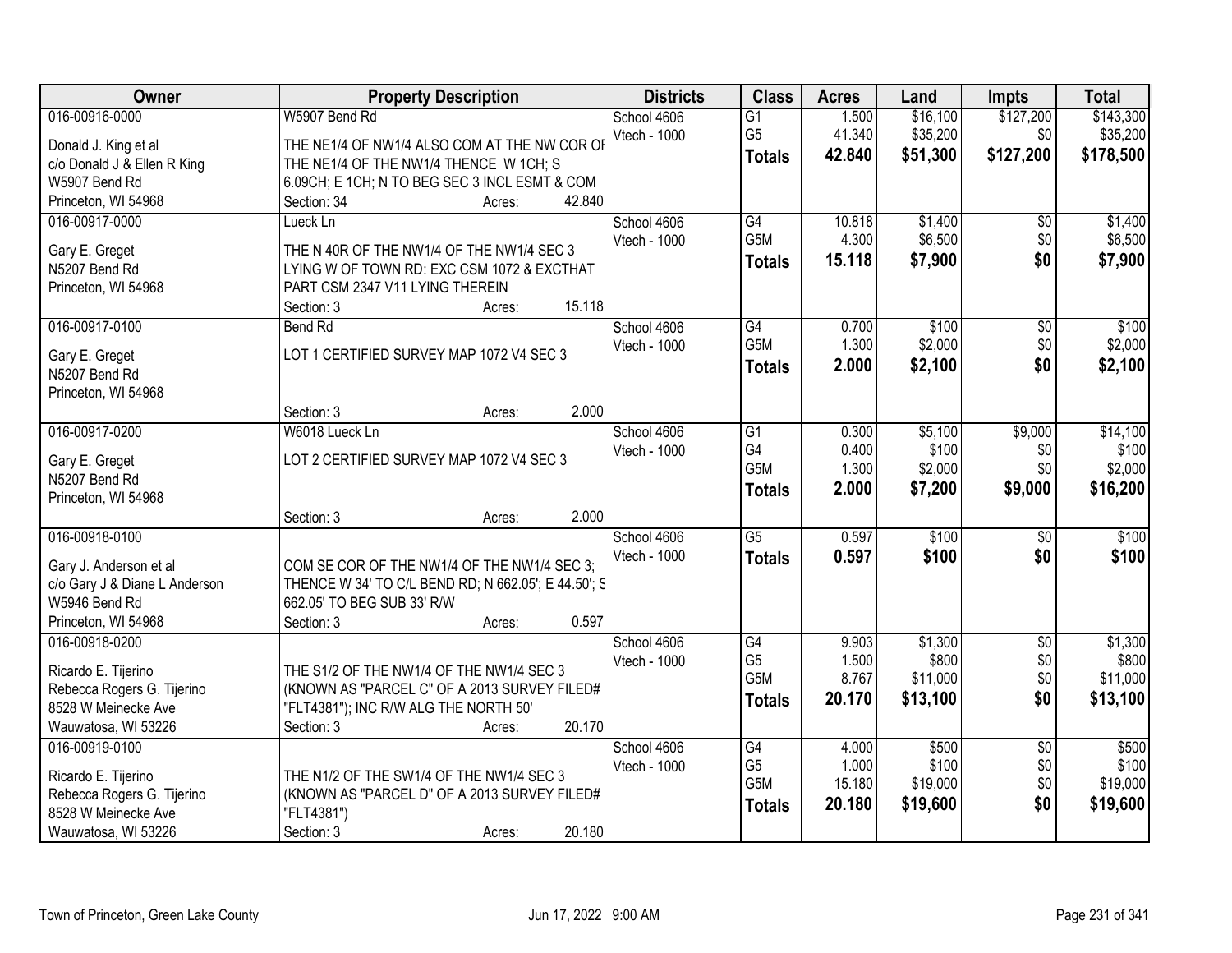| Owner                                                                     | <b>Property Description</b>                                                                                                                                                                            | <b>Districts</b>            | <b>Class</b>                                            | <b>Acres</b>                         | Land                                           | <b>Impts</b>                       | <b>Total</b>                                   |
|---------------------------------------------------------------------------|--------------------------------------------------------------------------------------------------------------------------------------------------------------------------------------------------------|-----------------------------|---------------------------------------------------------|--------------------------------------|------------------------------------------------|------------------------------------|------------------------------------------------|
| 016-00920-0100<br>Rogers Trust<br>PO Box 363                              | THE W1/2 OF THE S1/2 OF THE SW1/4 OF THE NW1/4<br>SEC 3 (KNOWN AS "PARCEL E" OF A 2013 SURVEY                                                                                                          | School 4606<br>Vtech - 1000 | $\overline{G6}$<br><b>Totals</b>                        | 10.090<br>10.090                     | \$25,200<br>\$25,200                           | $\overline{50}$<br>\$0             | \$25,200<br>\$25,200                           |
| Ripon, WI 54971                                                           | FILED# "FLT4381")<br>10.090<br>Section: 3<br>Acres:                                                                                                                                                    |                             |                                                         |                                      |                                                |                                    |                                                |
| 016-00921-0000<br>Rogers Revocable Trust<br>PO Box 363<br>Ripon, WI 54971 | Bends Rd<br>THE E 40R OF THE S 40R OF THE SW1/4 OF THE<br><b>NW1/4 SEC 3</b>                                                                                                                           | School 4606<br>Vtech - 1000 | $\overline{G6}$<br><b>Totals</b>                        | 10.000<br>10.000                     | \$41,000<br>\$41,000                           | \$0<br>\$0                         | \$41,000<br>\$41,000                           |
|                                                                           | 10.000<br>Section: 3<br>Acres:                                                                                                                                                                         |                             |                                                         |                                      |                                                |                                    |                                                |
| 016-00922-0000<br>Rogers Revocable Trust<br>PO Box 363<br>Ripon, WI 54971 | N5044 Bend Rd<br>SE1/4 OF THE NW1/4 SEC 3                                                                                                                                                              | School 4606<br>Vtech - 1000 | G1<br>G <sub>5</sub><br>G <sub>6</sub><br><b>Totals</b> | 10.000<br>10.000<br>20.000<br>40.000 | \$100,000<br>\$8,500<br>\$60,000<br>\$168,500  | \$89,700<br>\$0<br>\$0<br>\$89,700 | \$189,700<br>\$8,500<br>\$60,000<br>\$258,200  |
|                                                                           | 40.000<br>Section: 3<br>Acres:                                                                                                                                                                         |                             |                                                         |                                      |                                                |                                    |                                                |
| 016-00923-0000<br>Prog Rod-Gun Club<br>%Treasurer<br>PO Box 288940        | N5039 Bend Rd<br>GOVT LOT 3 (BEING A PART OF THE E1/2 OF SW1/4)<br>SEC <sub>3</sub>                                                                                                                    | School 4606<br>Vtech - 1000 | G1<br>G <sub>5</sub><br>G <sub>6</sub><br><b>Totals</b> | 19.591<br>8.409<br>12.000<br>40.000  | \$205,100<br>\$11,800<br>\$36,000<br>\$252,900 | \$87,500<br>\$0<br>\$0<br>\$87,500 | \$292,600<br>\$11,800<br>\$36,000<br>\$340,400 |
| Chicago, IL 60628                                                         | 40.000<br>Section: 3<br>Acres:                                                                                                                                                                         |                             |                                                         |                                      |                                                |                                    |                                                |
| 016-00924-0000<br>Prog Rod-Gun Club<br>%Treasurer<br>PO Box 288940        | GOVT LOT 4 (BEING A PART OF THE W1/2 OF SW1/4)<br>SEC <sub>3</sub>                                                                                                                                     | School 4606<br>Vtech - 1000 | $\overline{G5}$<br>G <sub>6</sub><br><b>Totals</b>      | 38.000<br>24.000<br>62.000           | \$28,900<br>\$58,500<br>\$87,400               | \$0<br>\$0<br>\$0                  | \$28,900<br>\$58,500<br>\$87,400               |
| Chicago, IL 60628                                                         | 62.000<br>Section: 3<br>Acres:                                                                                                                                                                         |                             |                                                         |                                      |                                                |                                    |                                                |
| 016-00925-0000<br>Rogers Revocable Trust<br>PO Box 363<br>Ripon, WI 54971 | N5042 Bend Rd<br>THAT PART OF THE NW1/4 OF THE SE1/4 LYING<br>N'LY OF FOX RIVER (BEING A PART OF GOVT LOT<br>2) SEC 3 ALSO PAR IN V214 P257; EXC V214 P258<br>9.430<br>Section: 3<br>Acres:            | School 4606<br>Vtech - 1000 | G1<br>G <sub>5</sub><br><b>Totals</b>                   | 2.870<br>6.560<br>9.430              | \$77,400<br>\$3,300<br>\$80,700                | \$215,400<br>\$0<br>\$215,400      | \$292,800<br>\$3,300<br>\$296,100              |
| 016-00926-0101<br>Duane F. Hebel<br>N5153 Lueck Ln<br>Princeton, WI 54968 | N5149 Lueck Ln<br>BEG AT NW COR LOT 1 CSM 40; N 64'; N40?W 70';<br>S34?W 164' TO RIVER; SE'LY ALG RIVER TO A POINT<br>86' S OF BEG; N TO POB; INC BEG AT NW COR LOT 1<br>0.450<br>Section: 4<br>Acres: | School 4606<br>Vtech - 1000 | $\overline{G1}$<br><b>Totals</b>                        | 0.450<br>0.450                       | \$31,300<br>\$31,300                           | \$18,800<br>\$18,800               | \$50,100<br>\$50,100                           |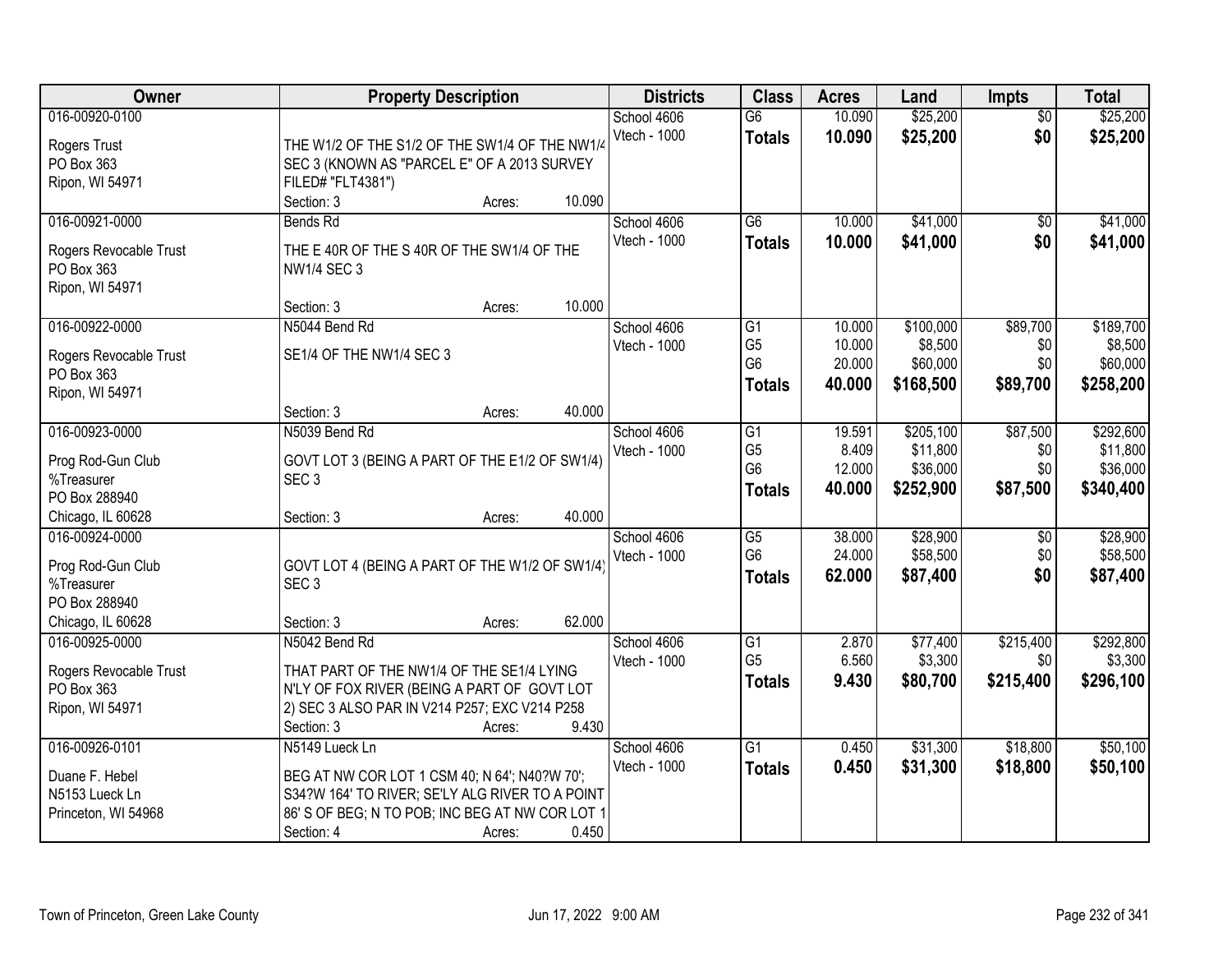| Owner                              | <b>Property Description</b>                        | <b>Districts</b> | <b>Class</b>    | <b>Acres</b> | Land     | <b>Impts</b> | <b>Total</b> |
|------------------------------------|----------------------------------------------------|------------------|-----------------|--------------|----------|--------------|--------------|
| 016-00926-0201                     | N5153 Lueck Ln                                     | School 4606      | $\overline{G1}$ | 0.300        | \$34,100 | \$97,600     | \$131,700    |
| Duane F. Hebel                     | COM AT NW COR LOT 1 CSM 40; N 64'; N40?W 70' TO    | Vtech - 1000     | <b>Totals</b>   | 0.300        | \$34,100 | \$97,600     | \$131,700    |
| N5153 Lueck Ln                     | POB; N36?W 65'; S62?W 167.55' TO RIVER; SE'LY ALC  |                  |                 |              |          |              |              |
| Princeton, WI 54968                | RIVER TO A POINT 164' S34?W OF BEG; N34?E TO       |                  |                 |              |          |              |              |
|                                    | Section: 4<br>Acres:                               | 0.300            |                 |              |          |              |              |
| 016-00926-0301                     | N5157 Lueck Ln                                     | School 4606      | $\overline{G1}$ | 0.300        | \$31,300 | \$20,800     | \$52,100     |
|                                    |                                                    | Vtech - 1000     | <b>Totals</b>   | 0.300        | \$31,300 | \$20,800     | \$52,100     |
| Bradley E. Roehl                   | COM AT NW COR OF LOT 1 CSM 40; N 64'; N40?W 70     |                  |                 |              |          |              |              |
| Christina M. Roehl                 | N36?W 65' TO POB; N36?W 65'; W 174' TO RIVER;      |                  |                 |              |          |              |              |
| W643 Dover Rd                      | SE'LY ALG RIVER TO PT 167.55' S62?W OF BEG;        |                  |                 |              |          |              |              |
| Neskoro, WI 54960                  | 0.300<br>Section: 4<br>Acres:                      |                  |                 |              |          |              |              |
| 016-00926-0400                     | N5160 Lueck Ln                                     | School 4606      | $\overline{G1}$ | 0.340        | \$17,900 | \$42,400     | \$60,300     |
| Maryrose A. Mckee                  | COM 30.64' S32*30'W & 19.56' E OF SE COR LOT       | Vtech - 1000     | <b>Totals</b>   | 0.340        | \$17,900 | \$42,400     | \$60,300     |
| N5160 Lueck Ln                     | 4 CERTIFIED SURVEY MAP 826: RUN E 251.44'; S 60';  |                  |                 |              |          |              |              |
| Princeton, WI 54968                | W 255.98'; N36*53'W 57.37'; N32*30'W 16.72' TO BEG |                  |                 |              |          |              |              |
|                                    | Section: 4<br>Acres:                               | 0.340            |                 |              |          |              |              |
| 016-00926-0501                     | Lueck Ln                                           | School 4606      | G4              | 15.000       | \$1,900  | \$0          | \$1,900      |
|                                    |                                                    | Vtech - 1000     | G <sub>5</sub>  | 12.500       | \$6,300  | \$0          | \$6,300      |
| Ricardo E. Tijerino                | BEG AT NE COR SEC 4; S1324.63'; S 1324.63'; S01?E  |                  | G5M             | 24.700       | \$30,900 | \$0          | \$30,900     |
| Rebecca Rogers G. Tijerino         | 560' TO A MEANDER COR; S68?W ALG MEANDER LN        |                  | <b>Totals</b>   | 52.200       | \$39,100 | \$0          | \$39,100     |
| 8528 W Meinecke Ave                | 352.74'; N01?W 690'; N 2076.49'; W 1113.01'        |                  |                 |              |          |              |              |
| Wauwatosa, WI 53226                | 52.200<br>Section: 4<br>Acres:                     |                  |                 |              |          |              |              |
| 016-00927-0000                     | N5195 Lueck Ln                                     | School 4606      | $\overline{G1}$ | 0.900        | \$48,700 | \$98,900     | \$147,600    |
| Gregory P. Wade                    | LOT 2 CERTIFIED SURVEY MAP 826 V3 SEC 4 R/W &      | Vtech - 1000     | <b>Totals</b>   | 0.900        | \$48,700 | \$98,900     | \$147,600    |
| Melissa A. Wade                    | INCL LANDS AS RECD IN V283 P437                    |                  |                 |              |          |              |              |
| 14175 W Howard Ave                 |                                                    |                  |                 |              |          |              |              |
| New Berlin, WI 53151               | Section: 4<br>Acres:                               | 0.900            |                 |              |          |              |              |
| 016-00927-0100                     | N5199 Lueck Ln                                     | School 4606      | G1              | 0.800        | \$33,600 | \$2,600      | \$36,200     |
|                                    | LOT 1 CERTIFIED SURVEY MAP 826 V3 SEC 4 INC        | Vtech - 1000     | <b>Totals</b>   | 0.800        | \$33,600 | \$2,600      | \$36,200     |
| Gregory P. Wade<br>Melissa A. Wade | R/W                                                |                  |                 |              |          |              |              |
| 14175 W Howard Ave                 |                                                    |                  |                 |              |          |              |              |
| New Berlin, WI 53151               | Section: 4                                         | 0.800            |                 |              |          |              |              |
|                                    | Acres:                                             |                  |                 |              |          |              | \$125,200    |
| 016-00927-0200                     | N5191 Lueck Ln                                     | School 4606      | G1              | 1.000        | \$49,000 | \$76,200     |              |
| David Te Beest                     | LOT 3 CERTIFIED SURVEY MAP 826 V3 SEC 4 R/W        | Vtech - 1000     | <b>Totals</b>   | 1.000        | \$49,000 | \$76,200     | \$125,200    |
| Lynette Te Beest                   |                                                    |                  |                 |              |          |              |              |
| 436 Neevel Ave                     |                                                    |                  |                 |              |          |              |              |
| Waupun, WI 53963                   | Section: 4<br>Acres:                               | 1.000            |                 |              |          |              |              |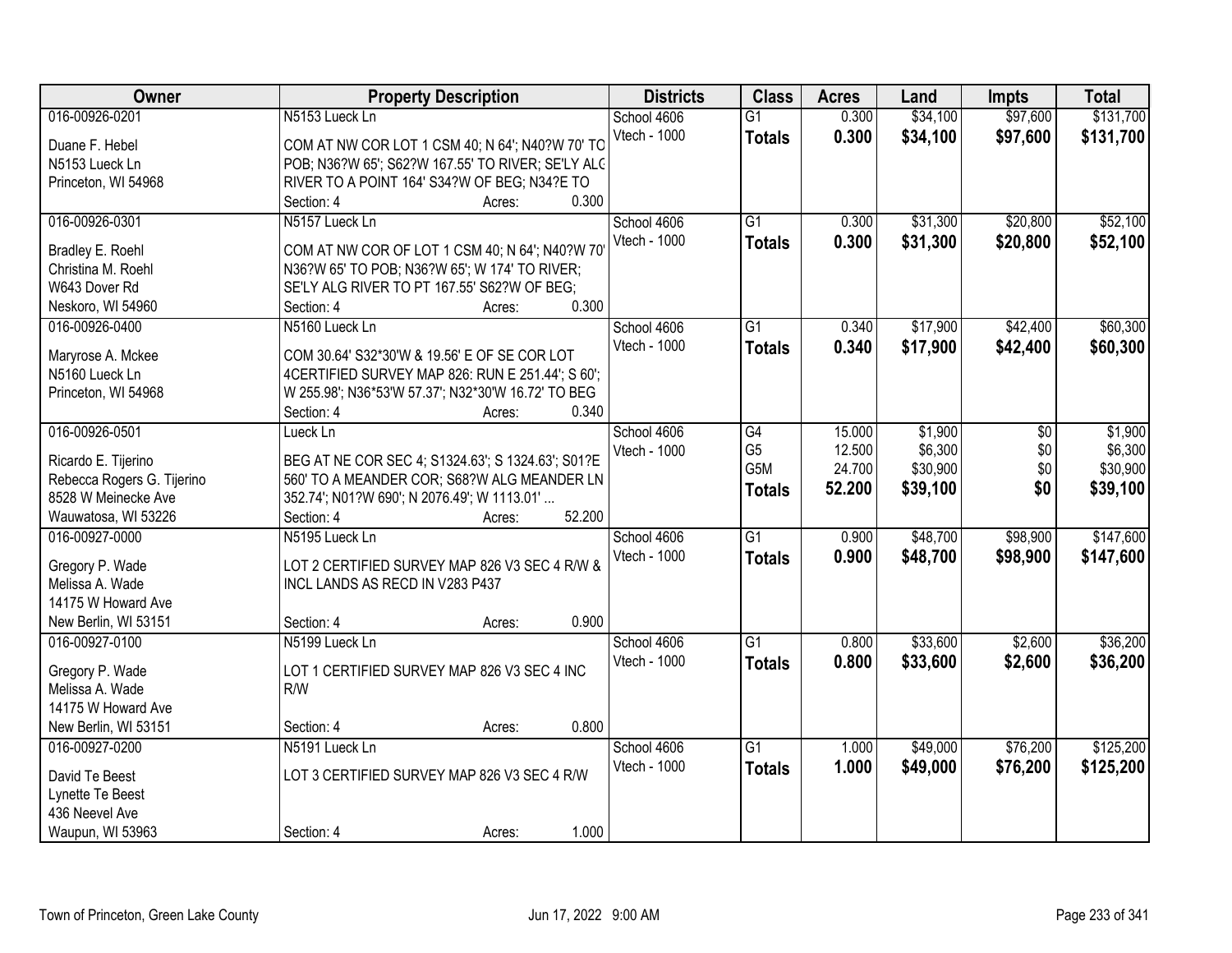| Owner                                                |                                                    | <b>Property Description</b> |       | <b>Districts</b> | <b>Class</b>    | <b>Acres</b> | Land     | <b>Impts</b> | <b>Total</b> |
|------------------------------------------------------|----------------------------------------------------|-----------------------------|-------|------------------|-----------------|--------------|----------|--------------|--------------|
| 016-00927-0300                                       | N5165 Lueck Ln                                     |                             |       | School 4606      | $\overline{G1}$ | 2.100        | \$68,500 | \$158,200    | \$226,700    |
| Jeremy Herwig                                        | LOT 4 OF CERTIFIED SURVEY MAP 826 V3 SEC 4         |                             |       | Vtech - 1000     | <b>Totals</b>   | 2.100        | \$68,500 | \$158,200    | \$226,700    |
| N5165 Lueck Ln                                       |                                                    |                             |       |                  |                 |              |          |              |              |
| Princeton, WI 54968                                  |                                                    |                             |       |                  |                 |              |          |              |              |
|                                                      | Section: 4                                         | Acres:                      | 2.100 |                  |                 |              |          |              |              |
| 016-00928-0100                                       | N5131 Lueck Ln                                     |                             |       | School 4606      | $\overline{G1}$ | 1.660        | \$45,300 | \$57,900     | \$103,200    |
| Tammy K. Kaufman                                     | LOT 1 CERTIFIED SURVEY MAP 3492 V19                |                             |       | Vtech - 1000     | <b>Totals</b>   | 1.660        | \$45,300 | \$57,900     | \$103,200    |
| Jeffrey Ciriacks                                     |                                                    |                             |       |                  |                 |              |          |              |              |
| N5131 Lueck Ln                                       |                                                    |                             |       |                  |                 |              |          |              |              |
| Princeton, WI 53968                                  | Section: 4                                         | Acres:                      | 1.660 |                  |                 |              |          |              |              |
| 016-00929-0100                                       | N5125 Lueck Ln                                     |                             |       | School 4606      | $\overline{G1}$ | 0.260        | \$22,000 | \$78,300     | \$100,300    |
|                                                      | LOT 2 OF CERTIFIED SURVEY MAP 3492 V19             |                             |       | Vtech - 1000     | <b>Totals</b>   | 0.260        | \$22,000 | \$78,300     | \$100,300    |
| Kenneth W. Kmet et al<br>c/o Kenneth W & Judy A Kmet |                                                    |                             |       |                  |                 |              |          |              |              |
| 13747 N Lake Shore Dr                                |                                                    |                             |       |                  |                 |              |          |              |              |
| Megon, WI 53097                                      | Section: 4                                         | Acres:                      | 0.260 |                  |                 |              |          |              |              |
| 016-00930-0100                                       | N5121 Lueck Ln                                     |                             |       | School 4606      | G1              | 0.260        | \$21,700 | \$88,400     | \$110,100    |
|                                                      |                                                    |                             |       | Vtech - 1000     | <b>Totals</b>   | 0.260        | \$21,700 | \$88,400     | \$110,100    |
| Brad J. Pawlak                                       | LOT 3 CERTIFIED SURVEY MAP 3492 V19                |                             |       |                  |                 |              |          |              |              |
| N5121 Lueck Ln                                       |                                                    |                             |       |                  |                 |              |          |              |              |
| Princeton, WI 54968                                  | Section: 4                                         | Acres:                      | 0.260 |                  |                 |              |          |              |              |
| 016-00931-0000                                       | N5109 Lueck Ln                                     |                             |       | School 4606      | $\overline{G1}$ | 0.270        | \$20,600 | \$63,400     | \$84,000     |
|                                                      |                                                    |                             |       | Vtech - 1000     | <b>Totals</b>   | 0.270        | \$20,600 | \$63,400     | \$84,000     |
| Darlene Mae Lobotzke                                 | LOT 3 CERTIFIED SURVEY MAP 117 V1 SEC 4 ALSO       |                             |       |                  |                 |              |          |              |              |
| W7752 County C                                       | 40' ADJACENT TO & JOINING SD LOT 3 ON THE S        |                             |       |                  |                 |              |          |              |              |
| Beaver Dam, WI 53916                                 |                                                    |                             |       |                  |                 |              |          |              |              |
|                                                      | Section: 4                                         | Acres:                      | 0.270 |                  |                 |              |          |              |              |
| 016-00932-0000                                       | N5105 Lueck Ln                                     |                             |       | School 4606      | G <sub>1</sub>  | 0.370        | \$26,400 | \$132,300    | \$158,700    |
| Douglas R. Pollard                                   | LOT 4 CERTIFIED SURVEY MAP 117B V1 SEC 4           |                             |       | Vtech - 1000     | <b>Totals</b>   | 0.370        | \$26,400 | \$132,300    | \$158,700    |
| N5105 Lueck Ln                                       | (ALSO A R/W) ALSO 40' ADJ TO AND JOINING SAID      |                             |       |                  |                 |              |          |              |              |
| Princeton, WI 54968                                  | LOT 4 ON THE S                                     |                             |       |                  |                 |              |          |              |              |
|                                                      | Section: 4                                         | Acres:                      | 0.370 |                  |                 |              |          |              |              |
| 016-00933-0000                                       | N5101 Lueck Ln                                     |                             |       | School 4606      | $\overline{G1}$ | 0.420        | \$35,600 | \$63,100     | \$98,700     |
| Ralph M. Meyer et al                                 | COM SE COR LOT 4 CERTIFIED SURVEY MAP 117;         |                             |       | Vtech - 1000     | <b>Totals</b>   | 0.420        | \$35,600 | \$63,100     | \$98,700     |
| c/o Ralph M & Rebecca S Meyer                        | S22*W 75'; N65*W 268.8' TO RIVER; NE'LY TO PT 179' |                             |       |                  |                 |              |          |              |              |
| N8144 County Rd W                                    | N65*W OF BEG; E TO BEG; ALSO 40' LYING SE & ADJ    |                             |       |                  |                 |              |          |              |              |
| Beaver Dam, WI 53916                                 | Section: 4                                         | Acres:                      | 0.420 |                  |                 |              |          |              |              |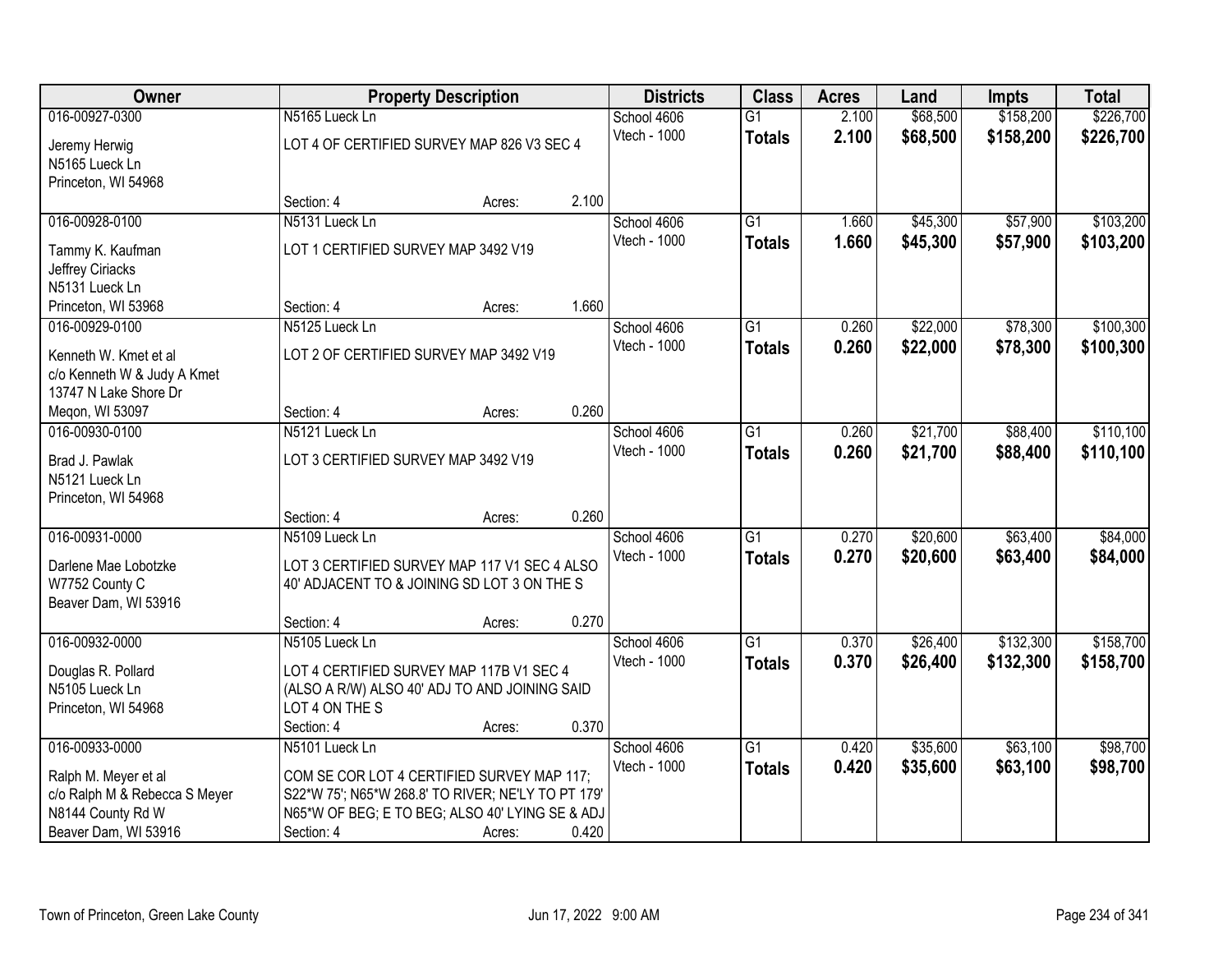| Owner                        | <b>Property Description</b>                       |        |         | <b>Districts</b> | <b>Class</b>                     | <b>Acres</b> | Land      | <b>Impts</b>    | <b>Total</b> |
|------------------------------|---------------------------------------------------|--------|---------|------------------|----------------------------------|--------------|-----------|-----------------|--------------|
| 016-00934-0100               |                                                   |        |         | School 4606      | $\overline{G1}$                  | 0.710        | \$10,100  | \$6,900         | \$17,000     |
| Douglas R. Pollard           | LOT 1 OF CERTIFIED SURVEY MAP 1436 V6 SEC 4       |        |         | Vtech - 1000     | <b>Totals</b>                    | 0.710        | \$10,100  | \$6,900         | \$17,000     |
| N5105 Lueck Ln               |                                                   |        |         |                  |                                  |              |           |                 |              |
| Princeton, WI 54968          |                                                   |        |         |                  |                                  |              |           |                 |              |
|                              | Section: 4                                        | Acres: | 0.710   |                  |                                  |              |           |                 |              |
| 016-00934-0200               | W6191 Lueck Ln                                    |        |         | School 4606      | G1                               | 2.000        | \$35,000  | \$56,100        | \$91,100     |
| Thomas P. Rogers             | COM AT NE COR SEC 4; W 1690.70'; S 555'; S32?W    |        |         | Vtech - 1000     | G <sub>5</sub><br>G <sub>6</sub> | 60.714       | \$30,400  | \$0             | \$30,400     |
| c/o Thomas P. Rogers         | 30.66' TO POB; S79?W 56'; S37?E 128.54'; S40?E    |        |         |                  |                                  | 71.266       | \$178,200 | \$0             | \$178,200    |
| 242 Moraine Dr               | 71.67'; S 64'; E 270'; S 275.98'  FURTHER DESC IN |        |         |                  | <b>Totals</b>                    | 133.980      | \$243,600 | \$56,100        | \$299,700    |
| Ripon, WI 54971              | Section: 4                                        | Acres: | 133.980 |                  |                                  |              |           |                 |              |
| 016-00937-0000               | N4688 Oak Rd                                      |        |         | School 4606      | G1                               | 2.000        | \$32,500  | \$123,400       | \$155,900    |
| David C. Shurpit             | LOT 1 CERTIFIED SURVEY MAP 3011 V15               |        |         | Vtech - 1000     | G <sub>5</sub>                   | 12.614       | \$15,400  | \$0             | \$15,400     |
| Evonne A. Shurpit            |                                                   |        |         |                  | <b>Totals</b>                    | 14.614       | \$47,900  | \$123,400       | \$171,300    |
| N4688 Oak Rd                 |                                                   |        |         |                  |                                  |              |           |                 |              |
| Princeton, WI 54968          | Section: 12                                       | Acres: | 14.614  |                  |                                  |              |           |                 |              |
| 016-00937-0100               | Oak Rd                                            |        |         | School 4606      | $\overline{G1}$                  | 10.000       | \$59,000  | \$0             | \$59,000     |
| David L. Kohls               | LOT 1 CERTIFIED SURVEY MAP 2749 V13               |        |         | Vtech - 1000     | <b>Totals</b>                    | 10.000       | \$59,000  | \$0             | \$59,000     |
| 8252 Schuster Rd             |                                                   |        |         |                  |                                  |              |           |                 |              |
| Berlin, WI 54923             |                                                   |        |         |                  |                                  |              |           |                 |              |
|                              | Section: 12                                       | Acres: | 10.000  |                  |                                  |              |           |                 |              |
| 016-00937-0200               | N4640 Oak Rd                                      |        |         | School 4606      | $\overline{G1}$                  | 7.614        | \$52,800  | \$56,100        | \$108,900    |
| Carlo M. Caruso et al        | LOT 3 CERTIFIED SURVEY MAP 3011 V15               |        |         | Vtech - 1000     | <b>Totals</b>                    | 7.614        | \$52,800  | \$56,100        | \$108,900    |
| c/o Carlo M & Carol A Caruso |                                                   |        |         |                  |                                  |              |           |                 |              |
| 301 E Pine St                |                                                   |        |         |                  |                                  |              |           |                 |              |
| Roselle, IL 60172            | Section: 12                                       | Acres: | 7.614   |                  |                                  |              |           |                 |              |
| 016-00937-0300               | Oak Rd                                            |        |         | School 4606      | $\overline{G1}$                  | 7.385        | \$52,200  | $\overline{60}$ | \$52,200     |
| Carlo M. Caruso              | LOT 2 CERTIFIED SURVEY MAP 3011 V15               |        |         | Vtech - 1000     | <b>Totals</b>                    | 7.385        | \$52,200  | \$0             | \$52,200     |
| 301 E Pine St                |                                                   |        |         |                  |                                  |              |           |                 |              |
| Roselle, IL 60172            |                                                   |        |         |                  |                                  |              |           |                 |              |
|                              | Section: 12                                       | Acres: | 7.385   |                  |                                  |              |           |                 |              |
| 016-00938-0000               |                                                   |        |         | School 4606      | G4                               | 23.800       | \$3,400   | $\overline{50}$ | \$3,400      |
| Alan Affeldt et al           | GOVT LOT 2 SEC 12                                 |        |         | Vtech - 1000     | G <sub>5</sub>                   | 5.000        | \$2,500   | \$0             | \$2,500      |
| c/o Alan & Joyce Affeldt     |                                                   |        |         |                  | G5M                              | 5.000        | \$7,500   | \$0             | \$7,500      |
| W3408 County Rd B            |                                                   |        |         |                  | <b>Totals</b>                    | 33.800       | \$13,400  | \$0             | \$13,400     |
| Markesan, WI 53946           | Section: 12                                       | Acres: | 33.800  |                  |                                  |              |           |                 |              |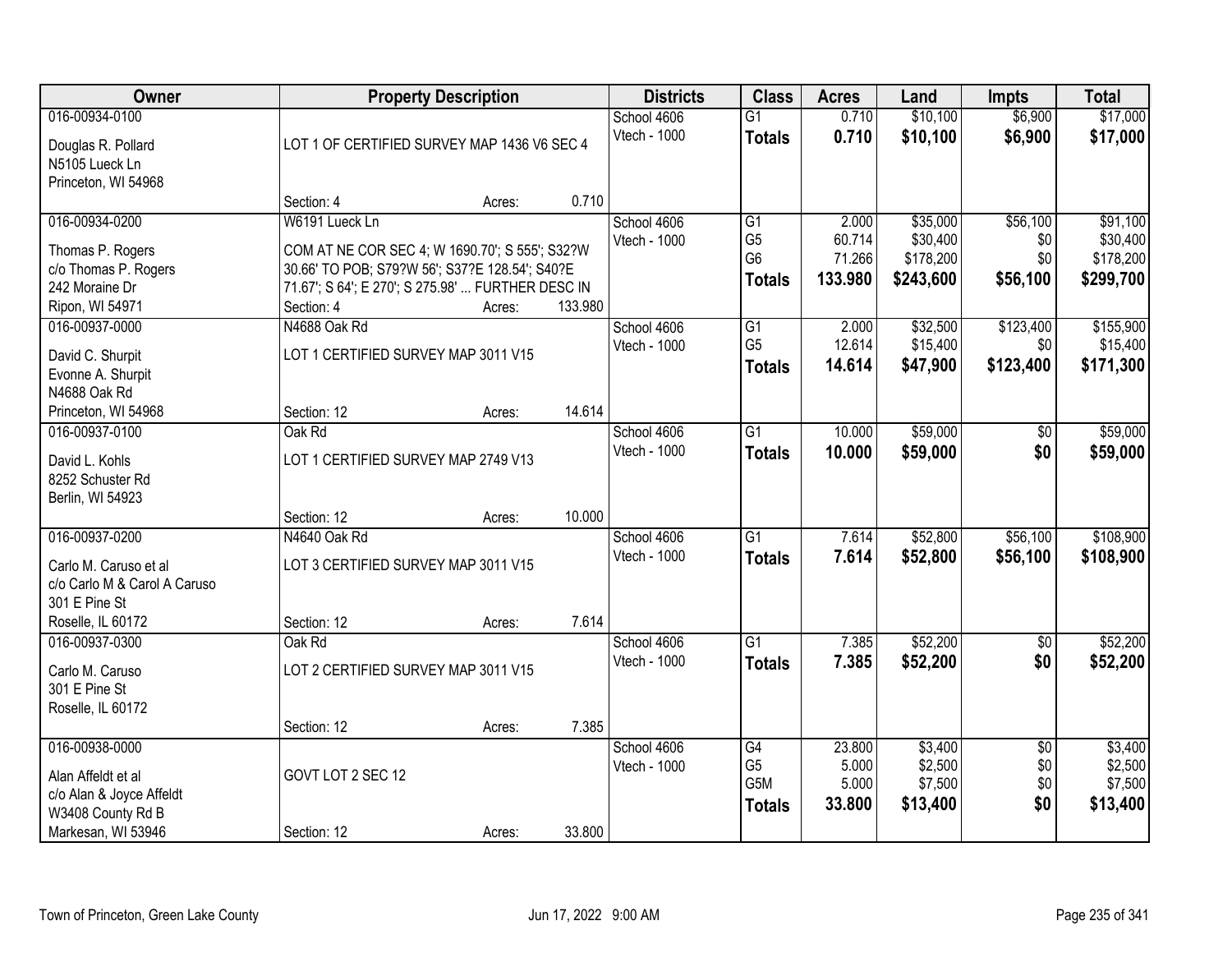| Owner                                                                                          | <b>Property Description</b>                                                                                                                                                                 | <b>Districts</b>                              | <b>Class</b>                                       | <b>Acres</b>            | Land                        | <b>Impts</b>                  | <b>Total</b>                |
|------------------------------------------------------------------------------------------------|---------------------------------------------------------------------------------------------------------------------------------------------------------------------------------------------|-----------------------------------------------|----------------------------------------------------|-------------------------|-----------------------------|-------------------------------|-----------------------------|
| 016-01000-0000<br>Joyce Prachel Living Trust<br>W4697 Old Green Lake Rd<br>Princeton, WI 54968 | Old Green Lake Rd<br>RC TREATS PLAT COM AT THE NE COR OF LOT 5:<br>RUN W 66' (M/L) S ON W LN OF OF THE NW1/4 OF<br>THE NE1/4 SEC 19 460' (M/L) NE'LY 460' (M/L) TO<br>Section: 19<br>Acres: | School 4606<br>Vtech - 1000<br>0.549          | $\overline{G4}$<br>G <sub>5</sub><br><b>Totals</b> | 0.350<br>0.199<br>0.549 | \$100<br>\$100<br>\$200     | $\overline{50}$<br>\$0<br>\$0 | \$100<br>\$100<br>\$200     |
| 016-01001-0000<br>Debra K. Lux<br>W10633 Triangle Rd<br>Pickett, WI 54964                      | R C TREATS PLAT COM AT THE NE COR OF LOT 6:<br>RUN W 148.5'; S ON W LN OF THE NW1/4 OF THE<br>NE1/4 SEC 19 480' (M/L) TO THE N LN OF WATER ST;<br>Section: 19<br>Acres:                     | School 4606<br>Vtech - 1000<br>1.458          | $\overline{G1}$<br>G <sub>5</sub><br><b>Totals</b> | 1.259<br>0.199<br>1.458 | \$2,800<br>\$100<br>\$2,900 | \$0<br>\$0<br>\$0             | \$2,800<br>\$100<br>\$2,900 |
| 016-01002-0000<br>Joyce Prachel Living Trust<br>W4697 Old Green Lake Rd<br>Princeton, WI 54968 | Old Green Lake Rd<br>R C TREATS PLAT LOT 7 EXC THE S 168.5' (M/L)<br><b>THEREOF</b>                                                                                                         | School 4606<br>Vtech - 1000                   | $\overline{G1}$<br><b>Totals</b>                   | 4.400<br>4.400          | \$9,700<br>\$9,700          | \$0<br>\$0                    | \$9,700<br>\$9,700          |
| 016-01002-0100<br>Joyce Prachel Living Trust<br>W4697 Old Green Lake Rd<br>Princeton, WI 54968 | Section: 19<br>Acres:<br>R C TREATS PLAT THE S 168.5' (M/L) OF LOT 7<br>Section: 19<br>Acres:                                                                                               | 0.000<br>School 4606<br>Vtech - 1000<br>1.402 | $\overline{G4}$<br><b>Totals</b>                   | 1.402<br>1.402          | \$200<br>\$200              | $\sqrt[6]{3}$<br>\$0          | \$200<br>\$200              |
| 016-01003-0000<br>Joyce Prachel Living Trust<br>W4697 Old Green Lake Rd<br>Princeton, WI 54968 | R C TREATS PLAT LOT 8<br>Section: 19<br>Acres:                                                                                                                                              | School 4606<br>Vtech - 1000<br>4.048          | $\overline{G4}$<br><b>Totals</b>                   | 4.048<br>4.048          | \$500<br>\$500              | $\overline{50}$<br>\$0        | \$500<br>\$500              |
| 016-01004-0000<br>Joyce Prachel Living Trust<br>W4697 Old Green Lake Rd<br>Princeton, WI 54968 | Old Green Lake Rd<br>R C TREATS PLAT LOT 9 ALSO COM IN SE CORLOT<br>9; RUN E 30'; N'LY 413' TO PT IN E LN OF LOT 9; S TO<br><b>BEG</b><br>Section: 19<br>Acres:                             | School 4606<br>Vtech - 1000<br>5.579          | G4<br>G <sub>5</sub><br><b>Totals</b>              | 5.380<br>0.199<br>5.579 | \$700<br>\$100<br>\$800     | $\overline{50}$<br>\$0<br>\$0 | \$700<br>\$100<br>\$800     |
| 016-01005-0000<br>Joyce Prachel Living Trust<br>W4697 Old Green Lake Rd<br>Princeton, WI 54968 | R C TREATS PLAT LOT 10<br>Section: 19<br>Acres:                                                                                                                                             | School 4606<br>Vtech - 1000<br>4.349          | $\overline{G4}$<br><b>Totals</b>                   | 4.349<br>4.349          | \$500<br>\$500              | $\overline{50}$<br>\$0        | \$500<br>\$500              |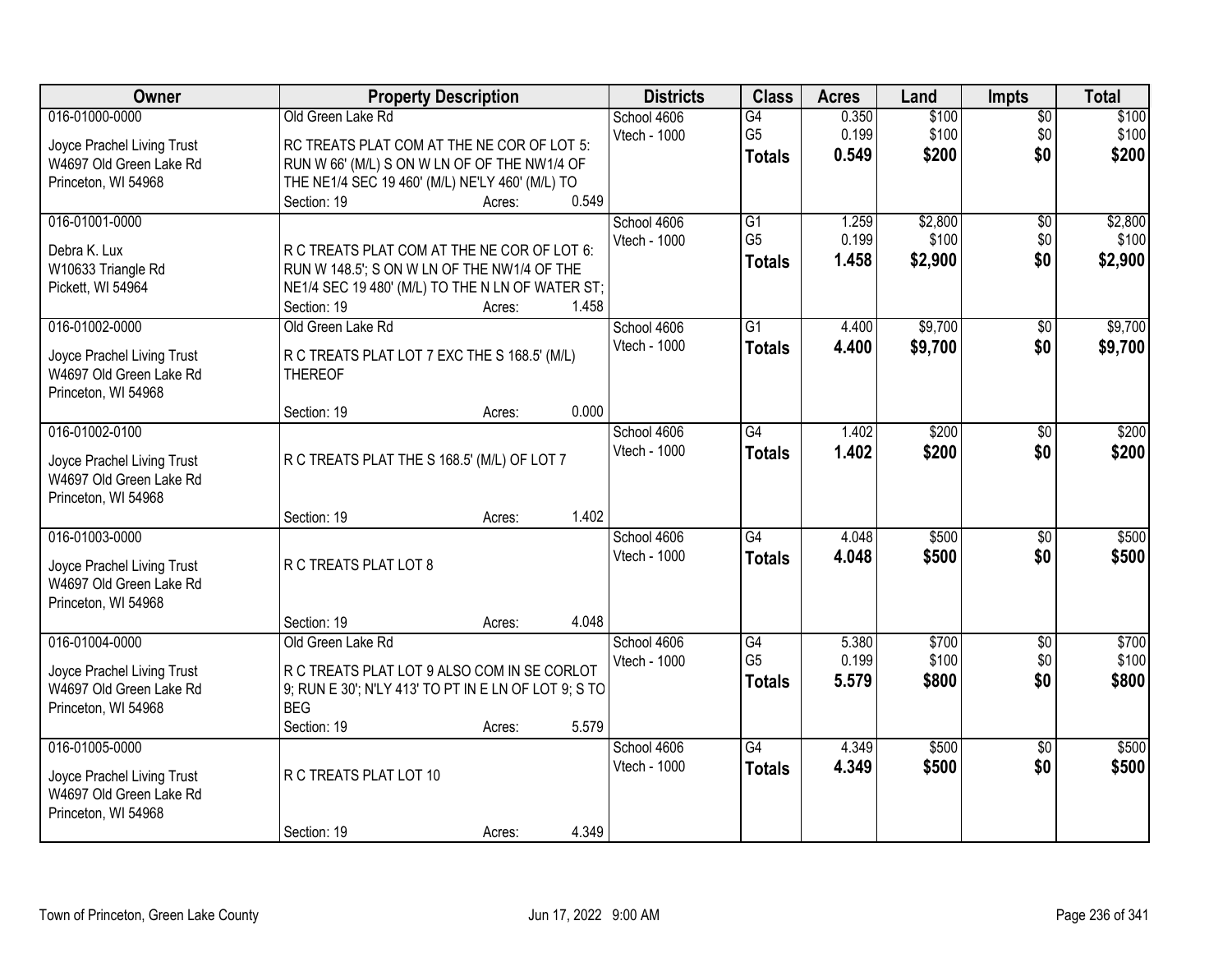| <b>Owner</b>                                                                                                             | <b>Property Description</b>                                                                                                                                    |                | <b>Districts</b>            | <b>Class</b>                     | <b>Acres</b>   | Land                 | <b>Impts</b>           | <b>Total</b>           |
|--------------------------------------------------------------------------------------------------------------------------|----------------------------------------------------------------------------------------------------------------------------------------------------------------|----------------|-----------------------------|----------------------------------|----------------|----------------------|------------------------|------------------------|
| 016-01006-0000<br>Brian G. Stibb<br>W4582 Old Green Lake Rd<br>Princeton, WI 54968                                       | R C TREATS PLAT LOT 11 EXC COM IN SW COR OF<br>LOT 11; RUN E 30'; N'LY 413' TO A PT IN W LN OF<br>LOT 11; S TO BEG LIFE ESTATE: MARLENE J STIBB<br>Section: 19 | 5.039          | School 4606<br>Vtech - 1000 | $\overline{G1}$<br><b>Totals</b> | 5.039<br>5.039 | \$1,000<br>\$1,000   | $\overline{30}$<br>\$0 | \$1,000<br>\$1,000     |
| 016-01007-0000<br>Brian G. Stibb<br>W4582 Old Green Lake Rd<br>Princeton, WI 54968                                       | Acres:<br>R C TREATS PLAT LOT 12 LIFE ESTATE: MARLENE J<br><b>STIBB</b>                                                                                        |                | School 4606<br>Vtech - 1000 | $\overline{G1}$<br><b>Totals</b> | 4.629<br>4.629 | \$1,000<br>\$1,000   | \$0<br>\$0             | \$1,000<br>\$1,000     |
| 016-01008-0000<br>Brian G. Stibb<br>W4582 Old Green Lake Rd<br>Princeton, WI 54968                                       | Section: 19<br>Acres:<br>R C TREATS PLAT LOT 13 LIFE ESTATE: MARLENE<br><b>STIBB</b>                                                                           | 4.629<br>4.569 | School 4606<br>Vtech - 1000 | G1<br><b>Totals</b>              | 4.569<br>4.569 | \$1,000<br>\$1,000   | \$0<br>\$0             | \$1,000<br>\$1,000     |
| 016-01009-0000<br>Brian G. Stibb<br>W4582 Old Green Lake Rd<br>Princeton, WI 54968                                       | Section: 19<br>Acres:<br>R C TREATS PLAT LOT 14 LIFE ESTATE: MARLENE J<br><b>STIBB</b><br>Section: 19<br>Acres:                                                | 3.489          | School 4606<br>Vtech - 1000 | G1<br><b>Totals</b>              | 3.489<br>3.489 | \$1,000<br>\$1,000   | \$0<br>\$0             | \$1,000<br>\$1,000     |
| 016-01010-0000<br>Kurt J. Christian<br>N5847 County Rd D<br>Princeton, WI 54968                                          | N5847 County Rd D<br>VILLAGE ACRES PLAT LOT 1 EXC PARCEL 1010.1<br>Section: 19<br>Acres:                                                                       | 0.504          | School 4606<br>Vtech - 1000 | $\overline{G1}$<br><b>Totals</b> | 0.504<br>0.504 | \$13,800<br>\$13,800 | \$2,800<br>\$2,800     | \$16,600<br>\$16,600   |
| 016-01011-0000<br>The Crue, LLC<br>Uriah Alvarado<br>435 W 8th Ave<br>Oshkosh, WI 54902                                  | W4806 Village Acres Ln<br>VILLAGE ACRES PLAT LOT 2 EXC PARCEL 1011.1<br>Section: 19<br>Acres:                                                                  | 0.471          | School 4606<br>Vtech - 1000 | $\overline{G1}$<br><b>Totals</b> | 0.471<br>0.471 | \$12,900<br>\$12,900 | \$88,200<br>\$88,200   | \$101,100<br>\$101,100 |
| 016-01012-0000<br>Robert M. Busse et al<br>c/o Robert M & Carol S Busse<br>W4826 Village Acres Ln<br>Princeton, WI 54968 | <b>VILLAGE ACRES PLAT LOT 3</b><br>Section: 19<br>Acres:                                                                                                       | 0.578          | School 4606<br>Vtech - 1000 | $\overline{G1}$<br><b>Totals</b> | 0.578<br>0.578 | \$15,600<br>\$15,600 | $\overline{50}$<br>\$0 | \$15,600<br>\$15,600   |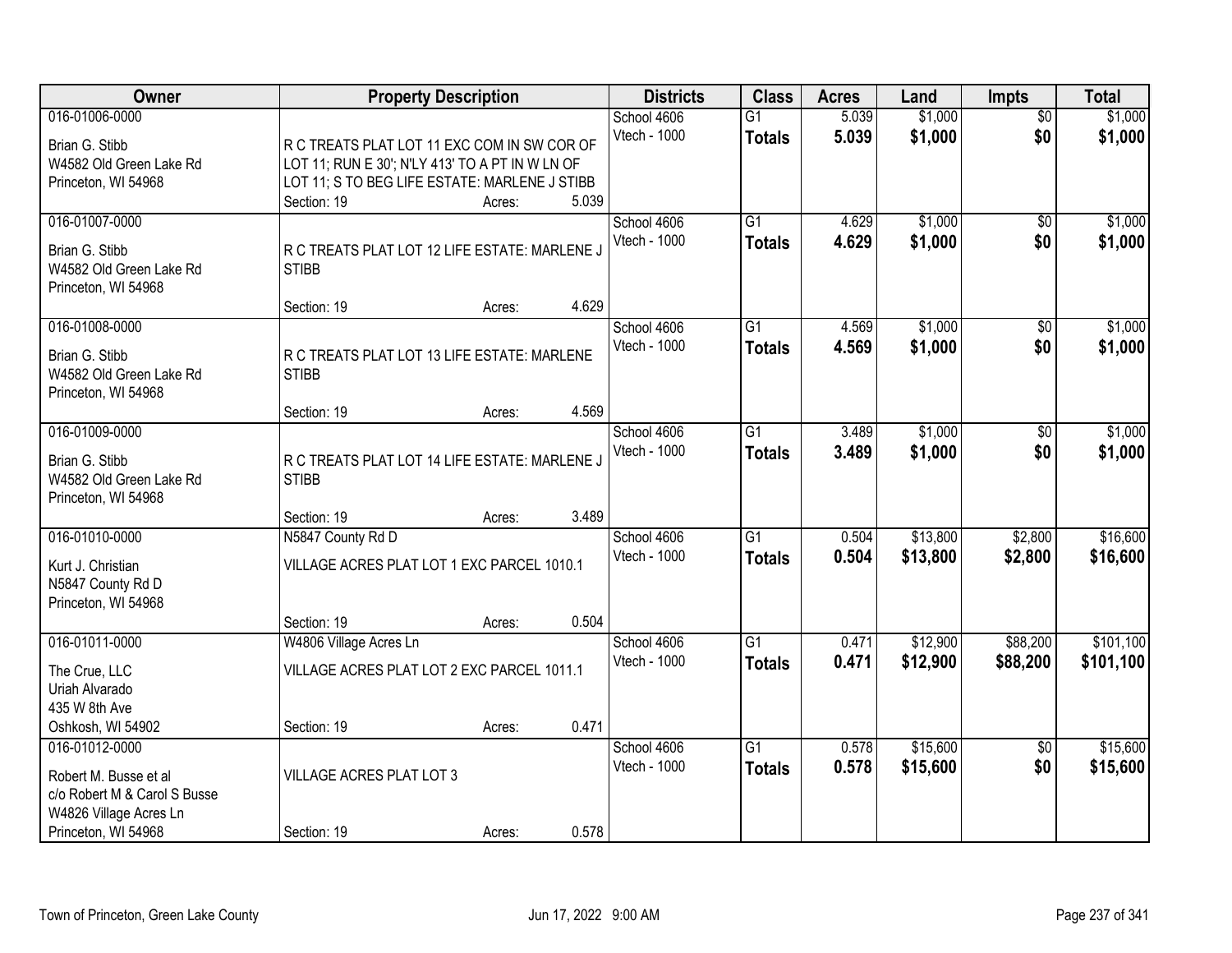| Owner                                         | <b>Property Description</b>                                                                           |        | <b>Districts</b> | <b>Class</b> | <b>Acres</b>    | Land  | <b>Impts</b> | <b>Total</b> |           |
|-----------------------------------------------|-------------------------------------------------------------------------------------------------------|--------|------------------|--------------|-----------------|-------|--------------|--------------|-----------|
| 016-01013-0000                                |                                                                                                       |        |                  | School 4606  | $\overline{G1}$ | 0.467 | \$12,800     | \$1,300      | \$14,100  |
| Robert M. Busse et al                         | VILLAGE ACRES PLAT LOT 4                                                                              |        |                  | Vtech - 1000 | <b>Totals</b>   | 0.467 | \$12,800     | \$1,300      | \$14,100  |
| c/o Robert M & Carol S Busse                  |                                                                                                       |        |                  |              |                 |       |              |              |           |
| W4826 Village Acres Ln                        |                                                                                                       |        |                  |              |                 |       |              |              |           |
| Princeton, WI 54968                           | Section: 19                                                                                           | Acres: | 0.467            |              |                 |       |              |              |           |
| 016-01014-0000                                | W4826 Village Acres Ln                                                                                |        |                  | School 4606  | $\overline{G1}$ | 0.469 | \$12,900     | \$122,600    | \$135,500 |
| Robert M. Busse et al                         | <b>VILLAGE ACRES PLAT LOT 5</b>                                                                       |        |                  | Vtech - 1000 | <b>Totals</b>   | 0.469 | \$12,900     | \$122,600    | \$135,500 |
| c/o Robert M & Carol S Busse                  |                                                                                                       |        |                  |              |                 |       |              |              |           |
| W4826 Village Acres Ln                        |                                                                                                       |        |                  |              |                 |       |              |              |           |
| Princeton, WI 54968                           | Section: 19                                                                                           | Acres: | 0.469            |              |                 |       |              |              |           |
| 016-01015-0000                                | W4836 Village Acres Ln                                                                                |        |                  | School 4606  | G1              | 1.385 | \$32,500     | \$123,900    | \$156,400 |
|                                               |                                                                                                       |        |                  | Vtech - 1000 | <b>Totals</b>   | 1.385 | \$32,500     | \$123,900    | \$156,400 |
| Duane L. Long<br>Donna L. Bessette            | VILLAGE ACRES PLAT LOT 6 & 7 INCL PARCEL DESC                                                         |        |                  |              |                 |       |              |              |           |
|                                               | AS: COM 20' S OF NW COR LOT 6: S 329.11'; S85*W<br>52.13'; N 123.70'; N13*E 215.48'TO BEG SUB TO ESMT |        |                  |              |                 |       |              |              |           |
| W4836 Village Acres Ln<br>Princeton, WI 54968 | Section: 19                                                                                           | Acres: | 1.385            |              |                 |       |              |              |           |
| 016-01017-0000                                | W4840 Village Acres Ln                                                                                |        |                  | School 4606  | G1              | 0.601 | \$16,100     | \$117,400    | \$133,500 |
|                                               |                                                                                                       |        |                  | Vtech - 1000 | <b>Totals</b>   | 0.601 | \$16,100     | \$117,400    | \$133,500 |
| Stephen G. Wianecki et al                     | <b>VILLAGE ACRES PLAT LOT 8</b>                                                                       |        |                  |              |                 |       |              |              |           |
| c/o Stephen G & Patty A Wianecki              |                                                                                                       |        |                  |              |                 |       |              |              |           |
| W4840 Village Acres Ln                        |                                                                                                       |        |                  |              |                 |       |              |              |           |
| Princeton, WI 54968                           | Section: 19                                                                                           | Acres: | 0.601            |              |                 |       |              |              |           |
| 016-01018-0000                                | W4874 Village Acres Ln                                                                                |        |                  | School 4606  | $\overline{G1}$ | 0.530 | \$14,400     | \$4,000      | \$18,400  |
| Francis Garro et al                           | VILLAGE ACRES PLAT LOT 9                                                                              |        |                  | Vtech - 1000 | <b>Totals</b>   | 0.530 | \$14,400     | \$4,000      | \$18,400  |
| c/o Francis & Beverly Garro                   |                                                                                                       |        |                  |              |                 |       |              |              |           |
| PO Box 204                                    |                                                                                                       |        |                  |              |                 |       |              |              |           |
| Princeton, WI 54968                           | Section: 19                                                                                           | Acres: | 0.530            |              |                 |       |              |              |           |
| 016-01019-0000                                | W4843 Village Acres Ln                                                                                |        |                  | School 4606  | $\overline{G1}$ | 0.434 | \$11,900     | \$103,200    | \$115,100 |
| John E. St Louis                              | VILLAGE ACRES PLAT LOT 10                                                                             |        |                  | Vtech - 1000 | <b>Totals</b>   | 0.434 | \$11,900     | \$103,200    | \$115,100 |
| Patricia St Louis                             |                                                                                                       |        |                  |              |                 |       |              |              |           |
| W4843 Village Acres Ln                        |                                                                                                       |        |                  |              |                 |       |              |              |           |
| Princeton, WI 54968                           | Section: 19                                                                                           | Acres: | 0.434            |              |                 |       |              |              |           |
| 016-01020-0000                                | W4839 Village Acres Ln                                                                                |        |                  | School 4606  | $\overline{G1}$ | 0.640 | \$17,000     | \$210,400    | \$227,400 |
| Keith L. Barzyk                               | VILLAGE ACRES PLAT LOT 11                                                                             |        |                  | Vtech - 1000 | <b>Totals</b>   | 0.640 | \$17,000     | \$210,400    | \$227,400 |
| W4839 Village Acres Ln                        |                                                                                                       |        |                  |              |                 |       |              |              |           |
| Princeton, WI 54968                           |                                                                                                       |        |                  |              |                 |       |              |              |           |
|                                               | Section: 19                                                                                           | Acres: | 0.640            |              |                 |       |              |              |           |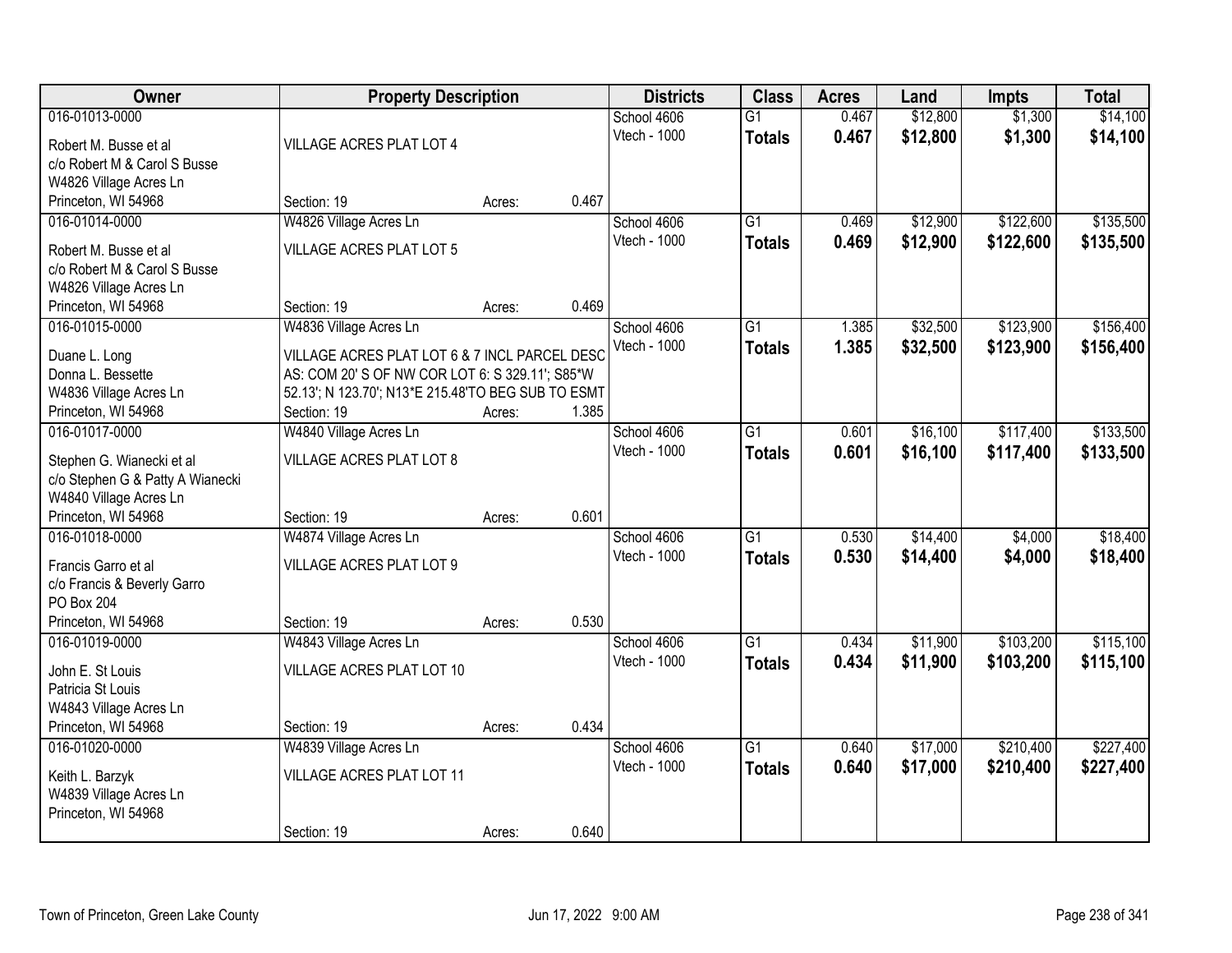| Owner                                   | <b>Property Description</b>                 |        |       | <b>Districts</b>            | <b>Class</b>    | <b>Acres</b> | Land     | Impts           | <b>Total</b> |
|-----------------------------------------|---------------------------------------------|--------|-------|-----------------------------|-----------------|--------------|----------|-----------------|--------------|
| 016-01021-0000                          |                                             |        |       | School 4606                 | $\overline{G1}$ | 0.422        | \$11,600 | $\overline{50}$ | \$11,600     |
| Keith L. Barzyk                         | VILLAGE ACRES PLAT LOT 12                   |        |       | Vtech - 1000                | <b>Totals</b>   | 0.422        | \$11,600 | \$0             | \$11,600     |
| W4839 Village Acres Ln                  |                                             |        |       |                             |                 |              |          |                 |              |
| Princeton, WI 54968                     |                                             |        | 0.422 |                             |                 |              |          |                 |              |
| 016-01022-0000                          | Section: 19                                 | Acres: |       | School 4606                 | $\overline{G1}$ | 0.469        | \$12,900 | \$0             | \$12,900     |
|                                         |                                             |        |       | Vtech - 1000                | <b>Totals</b>   | 0.469        | \$12,900 | \$0             | \$12,900     |
| Keith L. Barzyk                         | VILLAGE ACRES PLAT LOT 13 EXC PARCEL 1022.1 |        |       |                             |                 |              |          |                 |              |
| W4839 Village Acres Ln                  |                                             |        |       |                             |                 |              |          |                 |              |
| Princeton, WI 54968                     | Section: 19                                 | Acres: | 0.469 |                             |                 |              |          |                 |              |
| 016-01023-0000                          | N5809 County Rd D                           |        |       | School 4606                 | $\overline{G1}$ | 0.467        | \$12,800 | \$142,800       | \$155,600    |
|                                         |                                             |        |       | Vtech - 1000                | <b>Totals</b>   | 0.467        | \$12,800 | \$142,800       | \$155,600    |
| Scott J. Sullivan                       | VILLAGE ACRES PLAT LOT 14 EXC PARCEL 1023.1 |        |       |                             |                 |              |          |                 |              |
| Amanda R. Sullivan<br>N5809 County Rd D |                                             |        |       |                             |                 |              |          |                 |              |
| Princeton, WI 54968                     | Section: 19                                 | Acres: | 0.467 |                             |                 |              |          |                 |              |
| 016-01024-0000                          | N5803 County Rd D                           |        |       | School 4606                 | $\overline{G1}$ | 0.460        | \$12,600 | \$131,600       | \$144,200    |
|                                         |                                             |        |       | Vtech - 1000                | <b>Totals</b>   | 0.460        | \$12,600 | \$131,600       | \$144,200    |
| Shirley A. Soda<br>N5803 Cty Rd D       | VILLAGE ACRES PLAT LOT 15                   |        |       |                             |                 |              |          |                 |              |
| Princeton, WI 54968                     |                                             |        |       |                             |                 |              |          |                 |              |
|                                         | Section: 19                                 | Acres: | 0.460 |                             |                 |              |          |                 |              |
| 016-01025-0000                          |                                             |        |       | School 4606                 | $\overline{G1}$ | 0.459        | \$12,600 | $\overline{50}$ | \$12,600     |
| Shirley A. Soda                         | VILLAGE ACRES PLAT LOT 16                   |        |       | Vtech - 1000                | <b>Totals</b>   | 0.459        | \$12,600 | \$0             | \$12,600     |
| N5803 Cty Rd D                          |                                             |        |       |                             |                 |              |          |                 |              |
| Princeton, WI 54968                     |                                             |        |       |                             |                 |              |          |                 |              |
|                                         | Section: 19                                 | Acres: | 0.459 |                             |                 |              |          |                 |              |
| 016-01026-0000                          | N4905 Sugar Loaf Rd                         |        |       | Sanitary 7020               | $\overline{G1}$ | 0.459        | \$43,000 | \$14,000        | \$57,000     |
| James L Vourvoulias Revocable Trust     | SUGAR LOAF HILLS PLAT LOT 1                 |        |       | School 2310                 | <b>Totals</b>   | 0.459        | \$43,000 | \$14,000        | \$57,000     |
| 6659 N Avondale                         |                                             |        |       | Vtech - 1000                |                 |              |          |                 |              |
| Chicago, IL 60631                       |                                             |        |       |                             |                 |              |          |                 |              |
|                                         | Section: 34                                 | Acres: | 0.459 |                             |                 |              |          |                 |              |
| 016-01027-0000                          | W3320 Orchard Ave                           |        |       | Sanitary 7020               | $\overline{G1}$ | 0.459        | \$43,000 | \$90,600        | \$133,600    |
| James L Vourvoulias Revocable Trust     | SUGAR LOAF HILLS PLAT LOT 2                 |        |       | School 2310<br>Vtech - 1000 | <b>Totals</b>   | 0.459        | \$43,000 | \$90,600        | \$133,600    |
| 6659 N Avondale                         |                                             |        |       |                             |                 |              |          |                 |              |
| Chicago, IL 60631                       |                                             |        |       |                             |                 |              |          |                 |              |
|                                         | Section: 34                                 | Acres: | 0.459 |                             |                 |              |          |                 |              |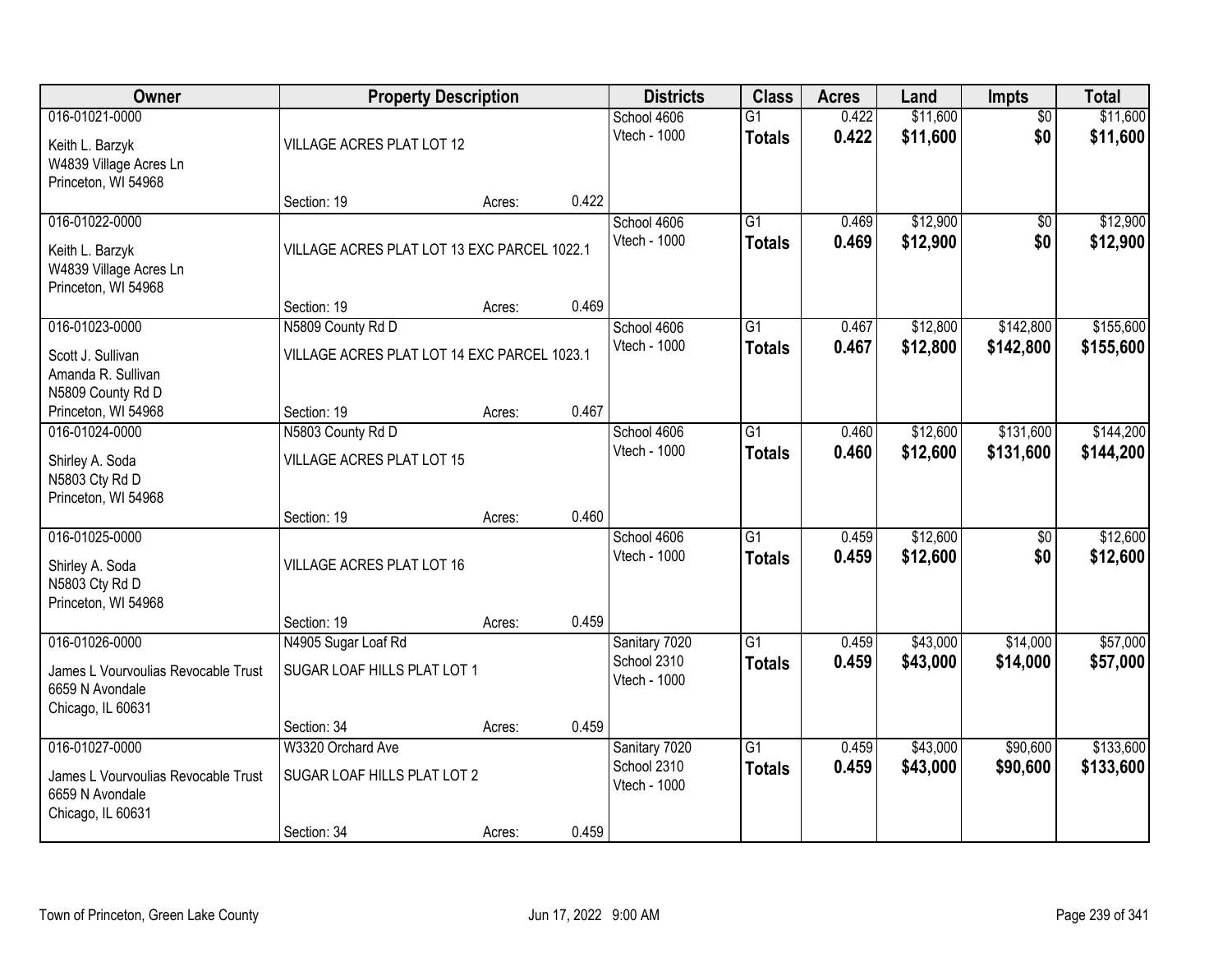| Owner                                                                   |                             | <b>Property Description</b> |       | <b>Districts</b>            | <b>Class</b>    | <b>Acres</b> | Land     | <b>Impts</b> | <b>Total</b> |
|-------------------------------------------------------------------------|-----------------------------|-----------------------------|-------|-----------------------------|-----------------|--------------|----------|--------------|--------------|
| 016-01028-0000                                                          | W3334 Orchard Ave           |                             |       | Sanitary 7020               | $\overline{G1}$ | 0.459        | \$43,000 | \$91,900     | \$134,900    |
| Brigzys Rental 75, LLC<br>c/o Brigzys Rental 75, LLC<br>840 West St     | SUGAR LOAF HILLS PLAT LOT 3 |                             |       | School 2310<br>Vtech - 1000 | <b>Totals</b>   | 0.459        | \$43,000 | \$91,900     | \$134,900    |
| Beloit, WI 53511                                                        | Section: 34                 | Acres:                      | 0.459 |                             |                 |              |          |              |              |
| 016-01029-0000                                                          | <b>Orchard Ave</b>          |                             |       | Sanitary 7020               | $\overline{G1}$ | 0.459        | \$43,000 | \$0          | \$43,000     |
| Price Family Revocable Trust<br>11472 Pioneer Rd<br>Cedarburg, WI 53012 | SUGAR LOAF HILLS PLAT LOT 4 |                             |       | School 2310<br>Vtech - 1000 | <b>Totals</b>   | 0.459        | \$43,000 | \$0          | \$43,000     |
|                                                                         | Section: 34                 | Acres:                      | 0.459 |                             |                 |              |          |              |              |
| 016-01030-0000                                                          | W3344 Orchard Ave           |                             |       | Sanitary 7020               | $\overline{G1}$ | 0.459        | \$43,000 | \$34,600     | \$77,600     |
| Cavanagh Family Trust<br>10550 S 93rd East Ave<br>Tulsa, OK 74133       | SUGAR LOAF HILLS PLAT LOT 5 |                             |       | School 2310<br>Vtech - 1000 | <b>Totals</b>   | 0.459        | \$43,000 | \$34,600     | \$77,600     |
|                                                                         | Section: 34                 | Acres:                      | 0.459 |                             |                 |              |          |              |              |
| 016-01031-0000                                                          | W3350 Orchard Ave           |                             |       | Sanitary 7020               | $\overline{G1}$ | 0.459        | \$43,000 | \$83,300     | \$126,300    |
| John Lukashewich<br>308 E Haddonstone Dr<br>Appleton, WI 54913          | SUGAR LOAF HILLS PLAT LOT 6 |                             |       | School 2310<br>Vtech - 1000 | <b>Totals</b>   | 0.459        | \$43,000 | \$83,300     | \$126,300    |
|                                                                         | Section: 34                 | Acres:                      | 0.459 |                             |                 |              |          |              |              |
| 016-01032-0000                                                          | W3356 Orchard Ave           |                             |       | Sanitary 7020               | $\overline{G1}$ | 0.459        | \$43,000 | \$0          | \$43,000     |
| Cavanagh Family Trust<br>10550 S 93rd East Ave<br>Tulsa, OK 74133       | SUGAR LOAF HILLS PLAT LOT 7 |                             |       | School 2310<br>Vtech - 1000 | <b>Totals</b>   | 0.459        | \$43,000 | \$0          | \$43,000     |
|                                                                         | Section: 34                 | Acres:                      | 0.459 |                             |                 |              |          |              |              |
| 016-01033-0000                                                          | W3360 Orchard Ave           |                             |       | Sanitary 7020               | $\overline{G1}$ | 0.459        | \$43,000 | \$54,100     | \$97,100     |
| Daniel F. Bierman<br>Debra L. Bierman<br>W3367 Orchard Ave              | SUGAR LOAF HILLS PLAT LOT 8 |                             |       | School 2310<br>Vtech - 1000 | <b>Totals</b>   | 0.459        | \$43,000 | \$54,100     | \$97,100     |
| Green Lake, WI 54941                                                    | Section: 34                 | Acres:                      | 0.459 |                             |                 |              |          |              |              |
| 016-01034-0000                                                          |                             |                             |       | Sanitary 7020               | $\overline{G1}$ | 0.459        | \$43,000 | \$13,900     | \$56,900     |
| Florence M. Fako<br>c/o Florence M. Fako<br>W3371 Orchard Ave           | SUGAR LOAF HILLS PLAT LOT 9 |                             |       | School 2310<br>Vtech - 1000 | <b>Totals</b>   | 0.459        | \$43,000 | \$13,900     | \$56,900     |
| Green Lake, WI 54941                                                    | Section: 34                 | Acres:                      | 0.459 |                             |                 |              |          |              |              |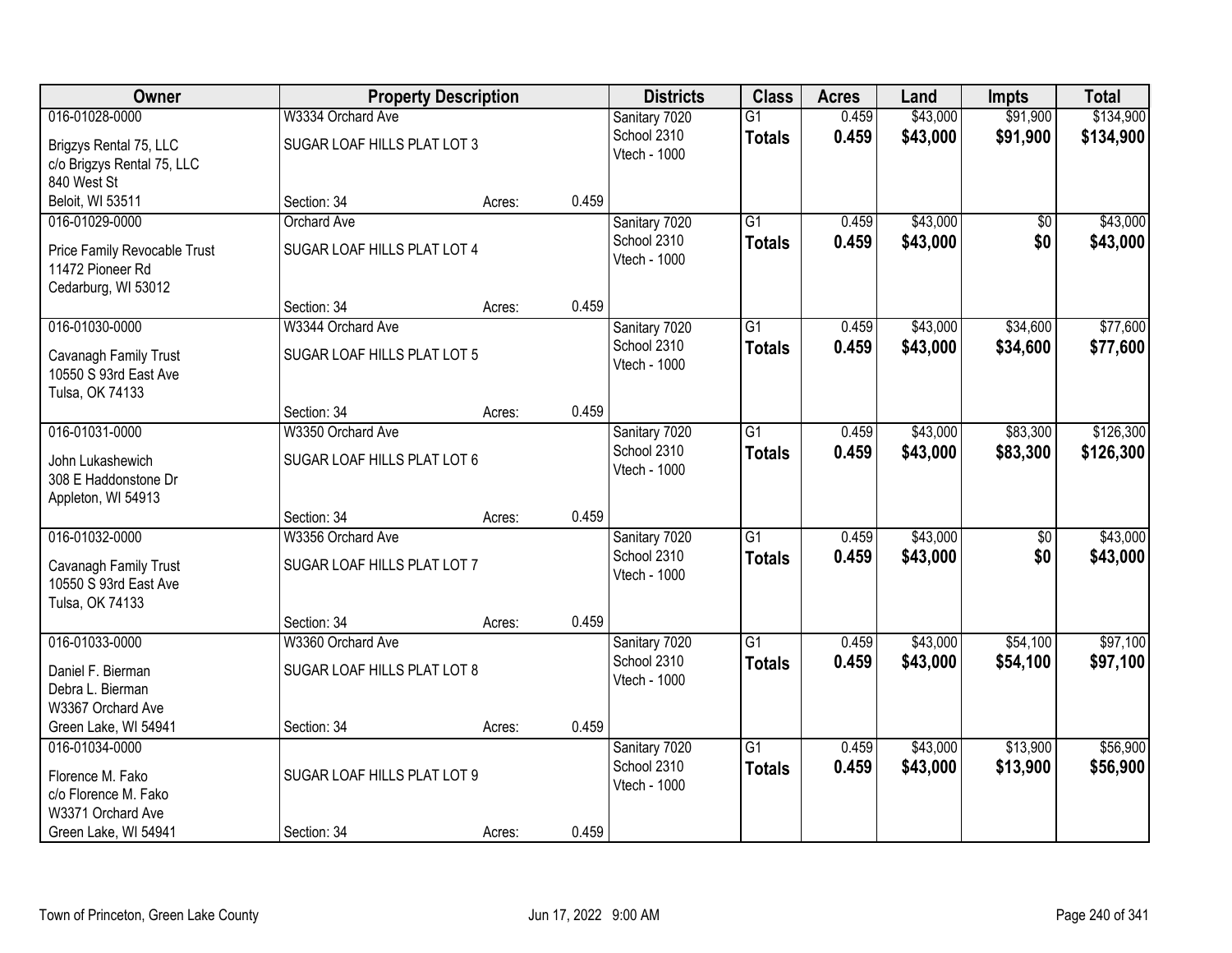| Owner                                        |                                                                                         | <b>Property Description</b> |       | <b>Districts</b>            | <b>Class</b>    | <b>Acres</b> | Land     | <b>Impts</b>    | <b>Total</b> |
|----------------------------------------------|-----------------------------------------------------------------------------------------|-----------------------------|-------|-----------------------------|-----------------|--------------|----------|-----------------|--------------|
| 016-01035-0000                               | W3372 Orchard Ave                                                                       |                             |       | Sanitary 7020               | $\overline{G1}$ | 0.459        | \$43,000 | \$9,500         | \$52,500     |
| Michael F Pugliese Living Trust<br>6 John Dr | SUGAR LOAF HILLS PLAT LOT 10                                                            |                             |       | School 2310<br>Vtech - 1000 | <b>Totals</b>   | 0.459        | \$43,000 | \$9,500         | \$52,500     |
| Hawthorn Woods, IL 60047                     | Section: 34                                                                             | Acres:                      | 0.459 |                             |                 |              |          |                 |              |
| 016-01036-0000                               |                                                                                         |                             |       | Sanitary 7020               | $\overline{G1}$ | 0.459        | \$43,000 | $\overline{50}$ | \$43,000     |
|                                              |                                                                                         |                             |       | School 2310                 | <b>Totals</b>   | 0.459        | \$43,000 | \$0             | \$43,000     |
| Kenneth R. Settimi                           | SUGAR LOAF HILLS PLAT LOT 11                                                            |                             |       | Vtech - 1000                |                 |              |          |                 |              |
| c/o Kenneth R. Settimi                       |                                                                                         |                             |       |                             |                 |              |          |                 |              |
| 2443 Clinton Rd                              |                                                                                         |                             |       |                             |                 |              |          |                 |              |
| Rockford, IL 61103                           | Section: 34                                                                             | Acres:                      | 0.459 |                             |                 |              |          |                 |              |
| 016-01037-0000                               | W3380 Orchard Ave                                                                       |                             |       | Sanitary 7020               | $\overline{G1}$ | 0.459        | \$43,000 | \$44,600        | \$87,600     |
| Daniel J. Hutter                             | SUGAR LOAF HILLS PLAT LOT 12                                                            |                             |       | School 2310<br>Vtech - 1000 | <b>Totals</b>   | 0.459        | \$43,000 | \$44,600        | \$87,600     |
| Patricia M. Hutter                           |                                                                                         |                             |       |                             |                 |              |          |                 |              |
| W3385 Orhcard Ave                            |                                                                                         |                             |       |                             |                 |              |          |                 |              |
| Green Lake, WI 54941                         | Section: 34                                                                             | Acres:                      | 0.459 |                             |                 |              |          |                 |              |
| 016-01038-0000                               | W3394 Orchard Ave                                                                       |                             |       | Sanitary 7020               | $\overline{G1}$ | 0.427        | \$40,000 | \$73,500        | \$113,500    |
| Lawrence A. Gundrum                          | SUGAR LOAF HILLS PLAT LOT 13                                                            |                             |       | School 2310                 | <b>Totals</b>   | 0.427        | \$40,000 | \$73,500        | \$113,500    |
| Victoria A Gundrum Trust                     |                                                                                         |                             |       | Vtech - 1000                |                 |              |          |                 |              |
| W3394 Orchard Ave                            |                                                                                         |                             |       |                             |                 |              |          |                 |              |
| Green Lake, WI 54941                         | Section: 34                                                                             | Acres:                      | 0.427 |                             |                 |              |          |                 |              |
| 016-01039-0000                               | N4815 N Lakeshore Dr                                                                    |                             |       | Sanitary 7020               | $\overline{G1}$ | 0.298        | \$38,400 | \$40,500        | \$78,900     |
| Shari M Fausel Trust                         | JOHN BEYER PLAT LOT 1 ALSO A 1/15TH INT IN LOT                                          |                             |       | School 4606                 | <b>Totals</b>   | 0.298        | \$38,400 | \$40,500        | \$78,900     |
| 8067 Charissas Pl                            | 12 OF BEYER'S COVE ASSR PLAT                                                            |                             |       | Vtech - 1000                |                 |              |          |                 |              |
| Roscoe, IL 61073                             |                                                                                         |                             |       |                             |                 |              |          |                 |              |
|                                              | Section: 3                                                                              | Acres:                      | 0.298 |                             |                 |              |          |                 |              |
| 016-01040-0000                               | N4811 N Lakeshore Dr                                                                    |                             |       | Sanitary 7020               | $\overline{G1}$ | 0.298        | \$38,400 | \$252,900       | \$291,300    |
| Shari F Fausel Trust                         | JOHN BEYER PLAT LOT 2 ALSO A 1/15TH INT IN LOT                                          |                             |       | School 4606                 | <b>Totals</b>   | 0.298        | \$38,400 | \$252,900       | \$291,300    |
| 8067 Charissas Pl                            | 12 OF BEYER'S COVE ASSR PLAT ALSO A R/W                                                 |                             |       | Vtech - 1000                |                 |              |          |                 |              |
| Roscoe, IL 61073                             |                                                                                         |                             |       |                             |                 |              |          |                 |              |
|                                              | Section: 3                                                                              | Acres:                      | 0.298 |                             |                 |              |          |                 |              |
| 016-01041-0000                               | N4807 N Lakeshore Dr                                                                    |                             |       | Sanitary 7020               | $\overline{G1}$ | 0.298        | \$38,400 | \$94,200        | \$132,600    |
|                                              |                                                                                         |                             |       | School 4606                 | <b>Totals</b>   | 0.298        | \$38,400 | \$94,200        | \$132,600    |
| Huemann Family Trust<br>2610 Tivoli Ter      | JOHN BEYER PLAT LOT 3 ALSO A 1/15 INT IN LOT 12<br>OF BEYER'S COVE ASSR PLAT ALSO A R/W |                             |       | Vtech - 1000                |                 |              |          |                 |              |
| Johnsburg, IL 60051                          |                                                                                         |                             |       |                             |                 |              |          |                 |              |
|                                              | Section: 3                                                                              | Acres:                      | 0.298 |                             |                 |              |          |                 |              |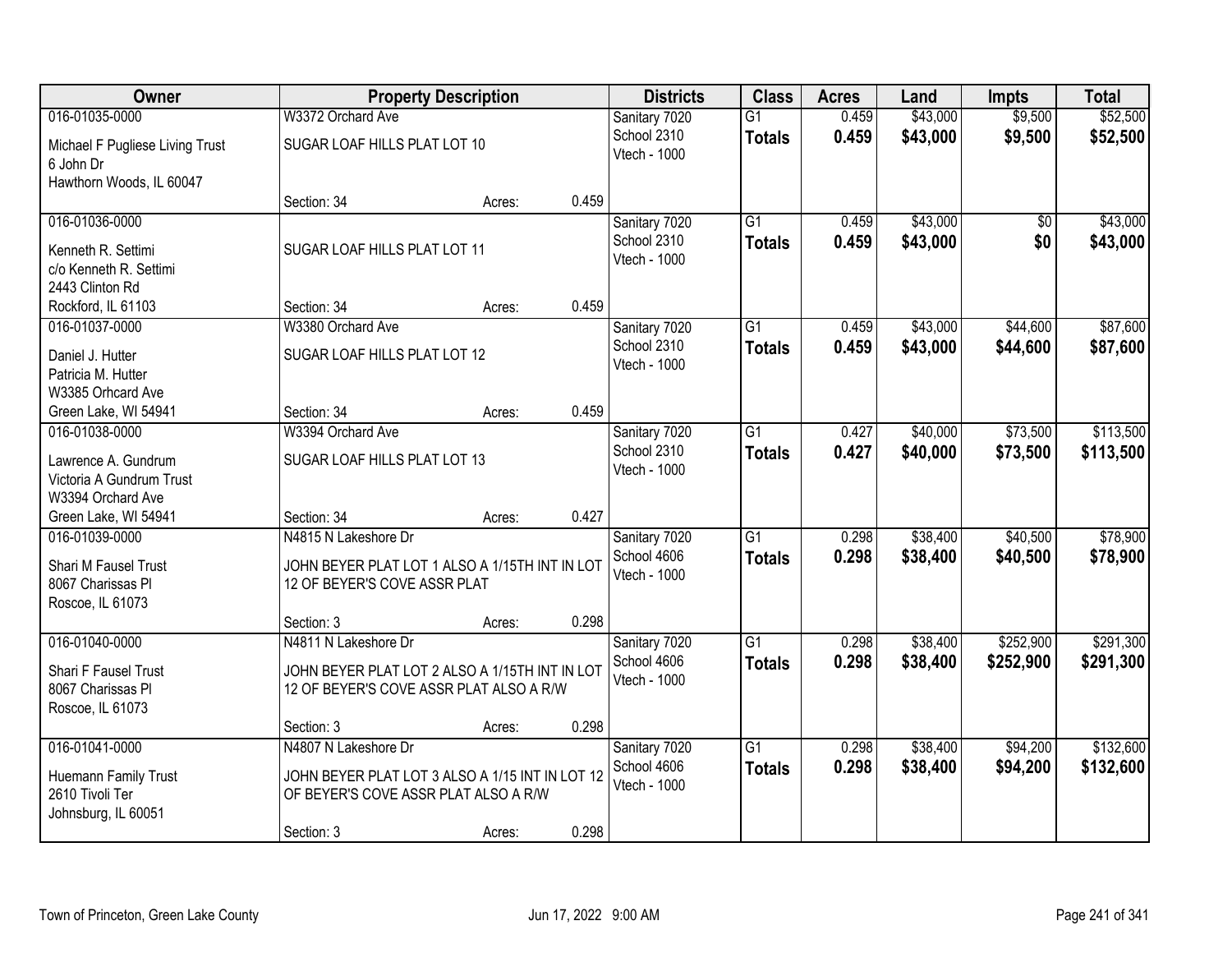| Owner                                                                                                       | <b>Property Description</b>                                                                                             |       | <b>Districts</b>                                                         | <b>Class</b>                     | <b>Acres</b>   | Land                   | <b>Impts</b>           | <b>Total</b>           |
|-------------------------------------------------------------------------------------------------------------|-------------------------------------------------------------------------------------------------------------------------|-------|--------------------------------------------------------------------------|----------------------------------|----------------|------------------------|------------------------|------------------------|
| 016-01042-0000                                                                                              | N4803 N Lakeshore Dr                                                                                                    |       | Sanitary 7020                                                            | $\overline{G1}$                  | 0.597          | \$70,400               | \$45,300               | \$115,700              |
| Matthew C. Menzies<br><b>Hilary Green</b><br>9422 Harding Ave                                               | LOT 1 CSM 3769 VOL 22 (FORMERLY JOHN BEYER<br>PLAT LOTS 4 & 5) ALSO A 2/15TH INT IN LOT 12 OF<br>BEYER'S COVE ASSR PLAT |       | School 4606<br>Vtech - 1000                                              | <b>Totals</b>                    | 0.597          | \$70,400               | \$45,300               | \$115,700              |
| Evanston, IL 60203                                                                                          | Section: 3<br>Acres:                                                                                                    | 0.597 |                                                                          |                                  |                |                        |                        |                        |
| 016-01044-0000<br>James D. Linne<br>Anne C. Linne<br>917 Heatherton Dr                                      | JOHN BEYER PLAT LOT 6 ALSO A 1/15 INT IN LOT 12<br>OF BEYER'S COVE ASSR PLAT                                            |       | Sanitary 7020<br>School 4606<br>Vtech - 1000                             | $\overline{G1}$<br><b>Totals</b> | 0.298<br>0.298 | \$38,400<br>\$38,400   | $\overline{50}$<br>\$0 | \$38,400<br>\$38,400   |
| Naperville, IL 60563                                                                                        | Section: 3<br>Acres:                                                                                                    | 0.298 |                                                                          |                                  |                |                        |                        |                        |
| 016-01045-0000<br>Kimberley Kaminski<br>Matthew Kaminski<br>N7797 Vandre Rd                                 | N4787 N Lakeshore Dr<br>JOHN BEYER PLAT LOT 7 ALSO A 1/15 INT IN LOT 12<br>OF BEYER'S COVE ASSR PLAT                    |       | Sanitary 7020<br>School 4606<br>Vtech - 1000                             | G1<br><b>Totals</b>              | 0.298<br>0.298 | \$38,400<br>\$38,400   | \$141,300<br>\$141,300 | \$179,700<br>\$179,700 |
| Johnson Creek, WI 53034                                                                                     | Section: 3<br>Acres:                                                                                                    | 0.298 |                                                                          |                                  |                |                        |                        |                        |
| 016-01046-0000<br><b>Brian Shay</b><br>Jerome Shay                                                          | N4779 N Lakeshore Dr<br>JOHN BEYER PLAT LOT 8 ALSO A 1/15 INT IN LOT 12<br>OF BEYER'S COVE ASSR PLAT                    |       | Sanitary 7020<br>School 4606<br>Vtech - 1000                             | $\overline{G1}$<br><b>Totals</b> | 0.298<br>0.298 | \$38,400<br>\$38,400   | \$155,700<br>\$155,700 | \$194,100<br>\$194,100 |
| 718 Ceresia Dr<br>Crystal Lake, IL 60014                                                                    | Section: 3<br>Acres:                                                                                                    | 0.298 |                                                                          |                                  |                |                        |                        |                        |
| 016-01047-0000<br>Joanne M Schalk Declaration of Trust<br>6145 Lincoln Ave Unit e<br>Morton Grove, IL 60053 | N4773 N Lakeshore Dr<br>JOHN BEYER PLAT LOT 9 ALSO A 1/15 INT IN LOT 12<br>OF BEYER'S COVE ASSR PLAT                    |       | Sanitary 7020<br>School 4606<br>Vtech - 1000                             | $\overline{G1}$<br><b>Totals</b> | 0.296<br>0.296 | \$38,000<br>\$38,000   | \$7,100<br>\$7,100     | \$45,100<br>\$45,100   |
|                                                                                                             | Section: 3<br>Acres:                                                                                                    | 0.296 |                                                                          |                                  |                |                        |                        |                        |
| 016-01048-0000<br>Fredrick R & Dona J Siepert Revocable<br>Trust<br>405 E Valbeth Dr                        | JOHN BEYER PLAT LOT 10 LOT 1 CERTIFIED<br>SURVEY MAP 3076 V16                                                           |       | Sanitary 7020<br>School 4606<br>Vtech - 1000                             | G1<br><b>Totals</b>              | 0.610<br>0.610 | \$71,200<br>\$71,200   | $\overline{50}$<br>\$0 | \$71,200<br>\$71,200   |
| Oak Creek, WI 53154                                                                                         | Section: 3<br>Acres:                                                                                                    | 0.610 |                                                                          |                                  |                |                        |                        |                        |
| 016-01049-0000<br>Charles L. Bern et al<br>12340 S Natchez St<br>Palos Heights, IL 60643                    | W3437 Orchard Ave<br>MAPLE HILL CREST LOT 1 (ALSO A R/W)<br>Section: 3<br>Acres:                                        | 0.287 | Sanitary 7020<br>Water Frontage-<br>00180<br>School 2310<br>Vtech - 1000 | $\overline{G1}$<br><b>Totals</b> | 0.287<br>0.287 | \$352,900<br>\$352,900 | \$45,400<br>\$45,400   | \$398,300<br>\$398,300 |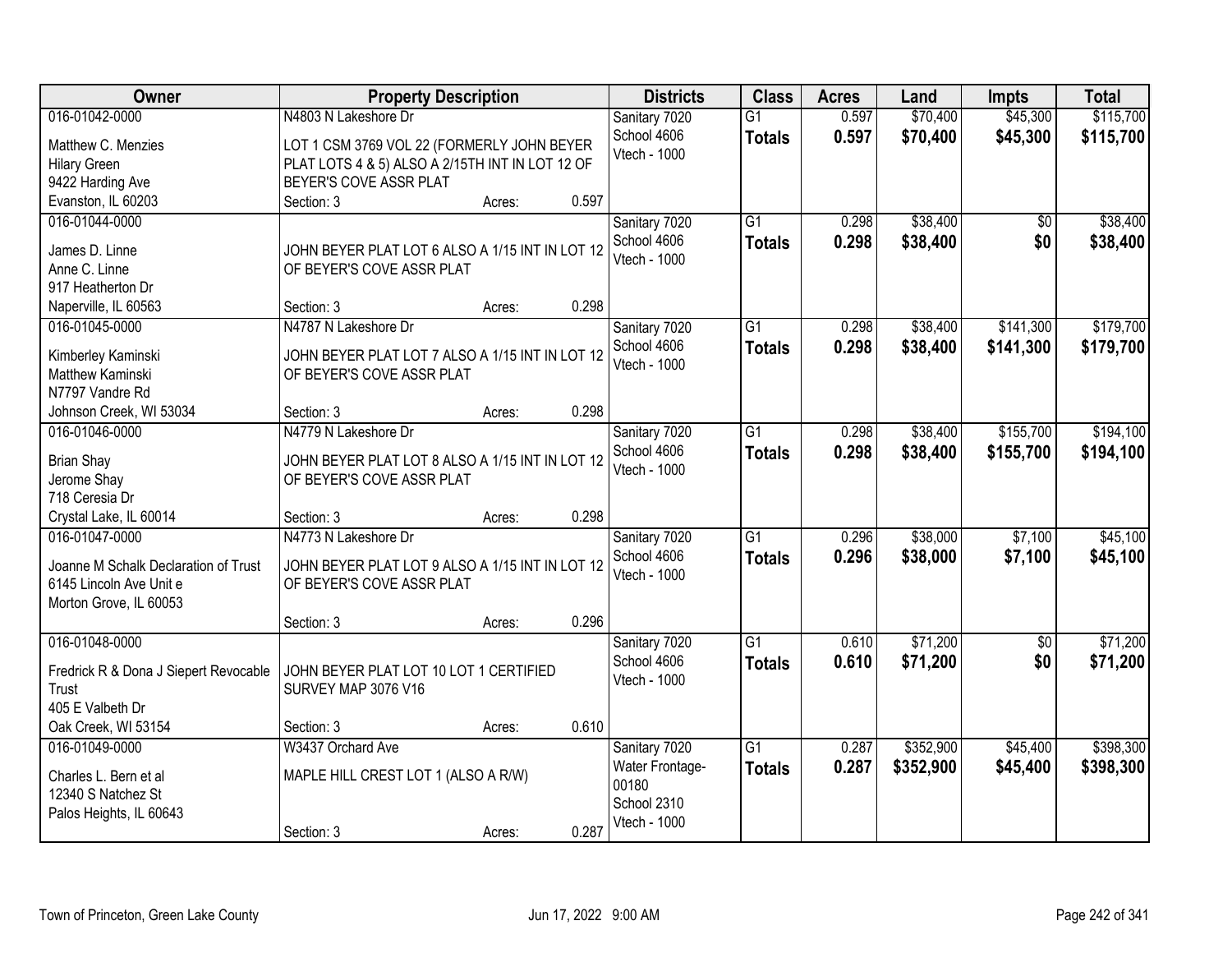| Owner                                                                                               | <b>Property Description</b>                                                                                                                                   | <b>Districts</b>                                                         | <b>Class</b>                     | <b>Acres</b>   | Land                   | <b>Impts</b>           | <b>Total</b>           |
|-----------------------------------------------------------------------------------------------------|---------------------------------------------------------------------------------------------------------------------------------------------------------------|--------------------------------------------------------------------------|----------------------------------|----------------|------------------------|------------------------|------------------------|
| 016-01049-0100<br>Area<br>Unknown                                                                   | Maple Hill Crest Pla Owners of Common   PRIVATE R/W - INTEREST IN LAND IS RESERVED<br>FOR OWNERS, AS PLATTED. AWO                                             | Sanitary 7020<br>School 2310<br>Vtech - 1000                             | Assessed with                    |                |                        |                        |                        |
| Princeton, WI 54968                                                                                 | 0.400<br>Section: 3<br>Acres:                                                                                                                                 |                                                                          |                                  |                |                        |                        |                        |
| 016-01050-0000<br><b>Buswieck Delcaration of Trust</b><br>14960 S Preserve Dr<br>Lockport, IL 60441 | W3433 Orchard Ave<br>MAPLE HILL CREST LOT 2 (ALSO A R/W)<br>0.000<br>Section: 3<br>Acres:                                                                     | Sanitary 7020<br>Water Frontage-<br>00180<br>School 2310<br>Vtech - 1000 | G1<br><b>Totals</b>              | 0.000<br>0.000 | \$356,400<br>\$356,400 | \$46,000<br>\$46,000   | \$402,400<br>\$402,400 |
| 016-01051-0000<br>Marsha A. Cridelich<br>1429 Pathfinder Ln<br>West Bend, WI 53090                  | W3429 Orchard Ave<br>MAPLE HILL CREST THE E1/2 OF LOT 3 & THATLAND<br>LYING N & ADJACENT THERETO (BEING A PARCEL<br>50'X25')<br>0.000<br>Section: 3<br>Acres: | Sanitary 7020<br>Water Frontage-<br>00180<br>School 2310<br>Vtech - 1000 | G1<br><b>Totals</b>              | 0.000<br>0.000 | \$180,300<br>\$180,300 | \$23,600<br>\$23,600   | \$203,900<br>\$203,900 |
| 016-01052-0000<br>Ellen R. Webb<br>3780 S Ahmedi Ave<br>St Francis, WI 53235                        | W3431 Orchard Ave<br>MAPLE HILL CREST THE W1/2 OF LOT 3 (ALSO AR/W<br>0.000<br>Section: 3<br>Acres:                                                           | Sanitary 7020<br>Water Frontage-<br>00180<br>School 2310<br>Vtech - 1000 | $\overline{G1}$<br><b>Totals</b> | 0.000<br>0.000 | \$179,600<br>\$179,600 | \$36,300<br>\$36,300   | \$215,900<br>\$215,900 |
| 016-01053-0000<br>Doree A. Zaborske<br>504 Bayview Blvd<br>Oldsmar, FL 34677                        | W3427 Orchard Ave<br>MAPLE HILL CREST LOT 4 (ALSO A R/W)<br>0.000<br>Section: 3<br>Acres:                                                                     | Sanitary 7020<br>Water Frontage-<br>00180<br>School 2310<br>Vtech - 1000 | $\overline{G1}$<br><b>Totals</b> | 0.000<br>0.000 | \$362,000<br>\$362,000 | \$59,900<br>\$59,900   | \$421,900<br>\$421,900 |
| 016-01054-0000<br>Mark G. Helbach<br>Morna M. Helbach<br>N6023 Kildeer Ln<br>Green Lake, WI 54941   | W3423 Orchard Ave<br>MAPLE HILL CREST LOT 5 (ALSO A R/W)<br>0.300<br>Section: 3<br>Acres:                                                                     | Sanitary 7020<br>Water Frontage-<br>00180<br>School 2310<br>Vtech - 1000 | $\overline{G1}$<br><b>Totals</b> | 0.000<br>0.000 | \$362,000<br>\$362,000 | \$17,000<br>\$17,000   | \$379,000<br>\$379,000 |
| 016-01055-0000<br>N91 W20801 Hillview Dr<br>Menomonee Falls, WI 53051                               | W3419 Orchard Ave<br>John S & Bonnie C Steelman Living Trus   MAPLE HILL CREST LOT 6 (ALSO A R/W)<br>0.000<br>Section: 3<br>Acres:                            | Sanitary 7020<br>Water Frontage-<br>00180<br>School 2310<br>Vtech - 1000 | $\overline{G1}$<br><b>Totals</b> | 0.000<br>0.000 | \$362,000<br>\$362,000 | \$161,200<br>\$161,200 | \$523,200<br>\$523,200 |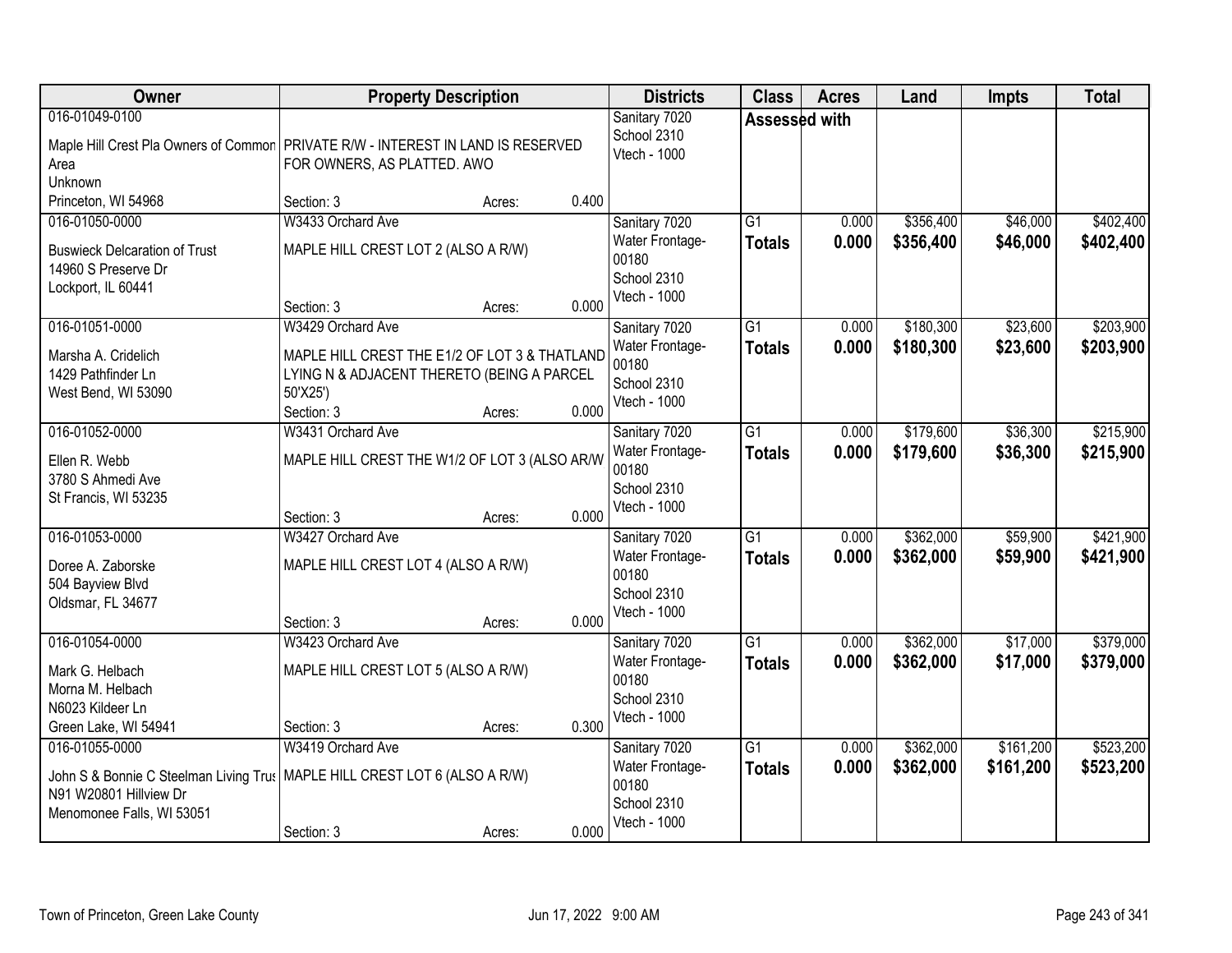| Owner                                             | <b>Property Description</b>                   | <b>Districts</b>         | <b>Class</b>    | <b>Acres</b> | Land      | <b>Impts</b> | <b>Total</b> |
|---------------------------------------------------|-----------------------------------------------|--------------------------|-----------------|--------------|-----------|--------------|--------------|
| 016-01056-0000                                    | W3415 Orchard Ave                             | Sanitary 7020            | $\overline{G1}$ | 0.000        | \$359,200 | \$190,000    | \$549,200    |
| Rosemary J Olmstead Living Trust                  | MAPLE HILL CREST LOT 7 (ALSO A R/W)           | Water Frontage-<br>00180 | <b>Totals</b>   | 0.000        | \$359,200 | \$190,000    | \$549,200    |
| 3424 SE 12th St Apt e2<br>Pompano Beach, FL 33062 |                                               | School 2310              |                 |              |           |              |              |
|                                                   | 0.000<br>Section: 3<br>Acres:                 | Vtech - 1000             |                 |              |           |              |              |
| 016-01057-0000                                    | W3411 Orchard Ave                             | Sanitary 7020            | $\overline{G1}$ | 0.000        | \$354,300 | \$50,800     | \$405,100    |
| Andrew R Lotts Living Trust                       | MAPLE HILL CREST LOT 8 (ALSO A R/W)           | Water Frontage-<br>00180 | <b>Totals</b>   | 0.000        | \$354,300 | \$50,800     | \$405,100    |
| 226 Park Ln<br>Lake Bluff, IL 60044               |                                               | School 2310              |                 |              |           |              |              |
|                                                   | 0.000<br>Section: 3<br>Acres:                 | Vtech - 1000             |                 |              |           |              |              |
| 016-01058-0000                                    | W3407 Orchard Ave                             | Sanitary 7020            | G1              | 0.000        | \$278,900 | \$118,200    | \$397,100    |
| Brandon Q. Duero                                  | MAPLE HILL CREST THE W 40' OF LOT 9 (ALSO A   | Water Frontage-          | <b>Totals</b>   | 0.000        | \$278,900 | \$118,200    | \$397,100    |
| Julie C. Duero                                    | $R/W$ )                                       | 00180                    |                 |              |           |              |              |
| W2680 Monroe Rd                                   |                                               | School 2310              |                 |              |           |              |              |
| Oconomowoc, WI 53066                              | 0.000<br>Section: 3<br>Acres:                 | Vtech - 1000             |                 |              |           |              |              |
| 016-01059-0000                                    | W3403 Orchard Ave                             | Sanitary 7020            | $\overline{G1}$ | 0.000        | \$603,200 | \$97,200     | \$700,400    |
| Jane B. Balthazor                                 | MAPLE HILL CREST THE E 10' OF LOT 9 & ALL OF  | Water Frontage-          | <b>Totals</b>   | 0.000        | \$603,200 | \$97,200     | \$700,400    |
| W3403 Orchard Ave                                 | LOT 10 ALSO THE W 28' OF LOT 11 (ALSO A R/W)  | 00180                    |                 |              |           |              |              |
| Green Lake, WI 54941                              |                                               | School 2310              |                 |              |           |              |              |
|                                                   | 0.000<br>Section: 3<br>Acres:                 | Vtech - 1000             |                 |              |           |              |              |
| 016-01060-0000                                    | W3399 Orchard Ave                             | Sanitary 7020            | $\overline{G1}$ | 0.000        | \$518,700 | \$255,300    | \$774,000    |
| Jane R. Pettinger                                 | MAPLE HILL CREST THE E 22' OF LOT 11 & ALL OF | Water Frontage-          | <b>Totals</b>   | 0.000        | \$518,700 | \$255,300    | \$774,000    |
| 115 S Franklin St #202                            | LOT 12 & THE W 47' OF LOT 13 (LINDENS PLAT)   | 00180                    |                 |              |           |              |              |
| Madison, WI 53703                                 | ALSO THAT PART OF ORCHARD AVE WHICH LIES N    | School 2310              |                 |              |           |              |              |
|                                                   | Section: 3<br>0.000<br>Acres:                 | Vtech - 1000             |                 |              |           |              |              |
| 016-01062-0000                                    | W3311 Orchard Ave                             | Sanitary 7020            | $\overline{G1}$ | 0.000        | \$804,100 | \$331,200    | \$1,135,300  |
| Gustave E C. Mueller et al                        | THE LINDENS PLAT LOT 1 ALSO THAT PART         | Water Frontage-          | <b>Totals</b>   | 0.000        | \$804,100 | \$331,200    | \$1,135,300  |
| c/o Gustave C E & Sara T Mueller                  | OFORCHARD AVE WHICH LIES N OF AND ADJACENT    | 00180                    |                 |              |           |              |              |
| W3311 Orchard Ave                                 | TO SAID LOT 1 (ALSO R/W)                      | School 2310              |                 |              |           |              |              |
| Green Lake, WI 54941                              | 0.000<br>Section: 3<br>Acres:                 | Vtech - 1000             |                 |              |           |              |              |
| 016-01063-0000                                    | W3321 Orchard Ave                             | Sanitary 7020            | $\overline{G1}$ | 0.000        | \$775,400 | \$382,800    | \$1,158,200  |
| Susan E Lamers Revocable Trust                    | THE LINDENS PLAT LOT 2                        | Water Frontage-          | <b>Totals</b>   | 0.000        | \$775,400 | \$382,800    | \$1,158,200  |
| 567 Sheridan Rd                                   |                                               | 00180                    |                 |              |           |              |              |
| Winnetka, IL 60093                                |                                               | School 2310              |                 |              |           |              |              |
|                                                   | 0.000<br>Section: 3<br>Acres:                 | Vtech - 1000             |                 |              |           |              |              |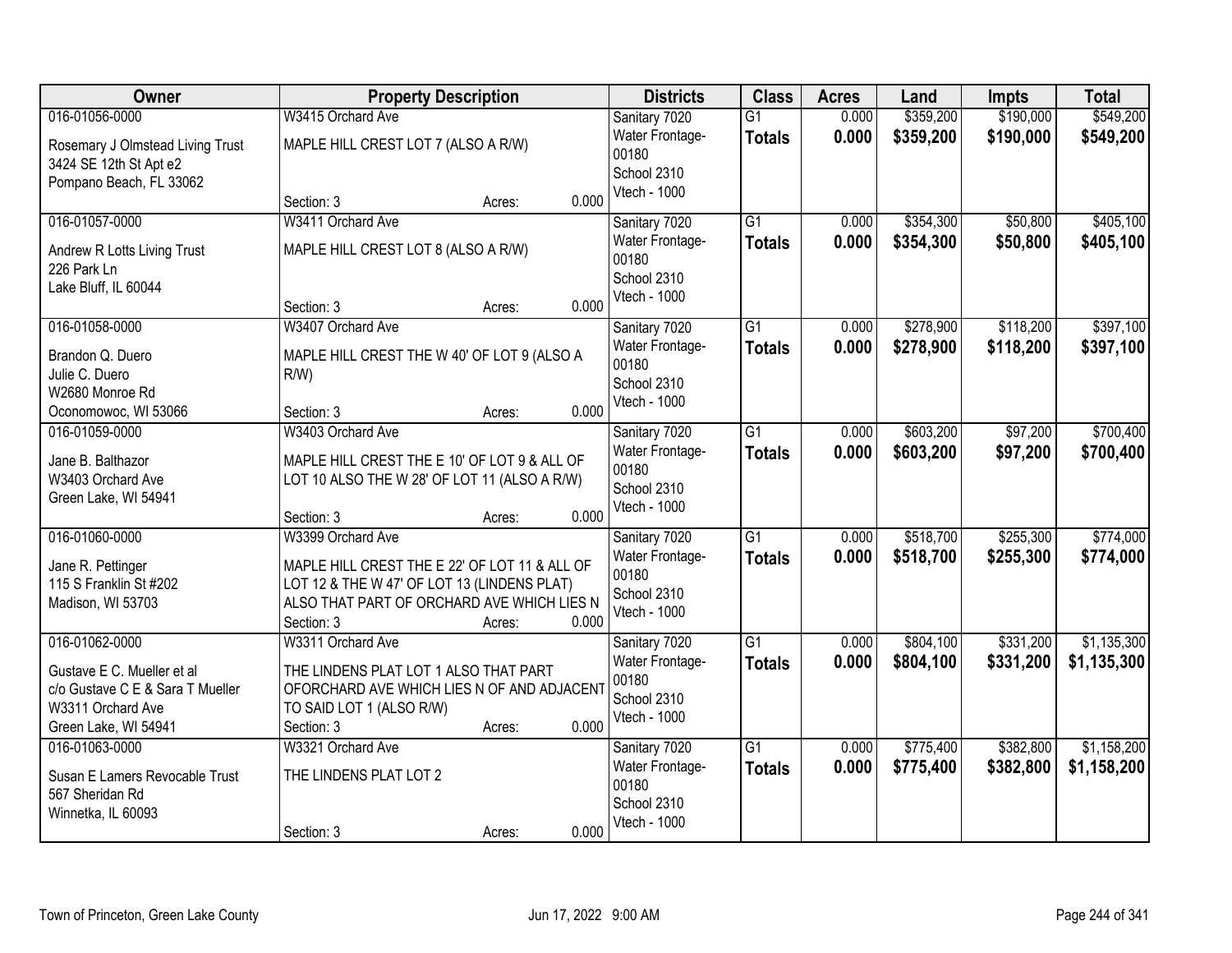| Owner                                          | <b>Property Description</b>                                                         | <b>Districts</b> | <b>Class</b>           | <b>Acres</b>    | Land  | <b>Impts</b> | <b>Total</b> |             |
|------------------------------------------------|-------------------------------------------------------------------------------------|------------------|------------------------|-----------------|-------|--------------|--------------|-------------|
| 016-01064-0000                                 | W3327 Orchard Ave                                                                   |                  | Sanitary 7020          | $\overline{G1}$ | 0.000 | \$745,500    | \$106,300    | \$851,800   |
| William H Whalen Revocable Trust               | THE LINDENS PLAT LOT 3                                                              |                  | Water Frontage-        | <b>Totals</b>   | 0.000 | \$745,500    | \$106,300    | \$851,800   |
| W3327 Orchard Ave                              |                                                                                     |                  | 00180                  |                 |       |              |              |             |
| Green Lake, WI 54941                           |                                                                                     |                  | School 2310            |                 |       |              |              |             |
|                                                | Section: 3                                                                          | 0.000<br>Acres:  | Vtech - 1000           |                 |       |              |              |             |
| 016-01065-0000                                 | W3335 Orchard Ave                                                                   |                  | Sanitary 7020          | $\overline{G1}$ | 0.000 | \$635,000    | \$236,200    | \$871,200   |
| Price Family Revocable Trust                   | THE LINDENS PLAT LOT 4                                                              |                  | Water Frontage-        | <b>Totals</b>   | 0.000 | \$635,000    | \$236,200    | \$871,200   |
| 11472 Pioneer Rd                               |                                                                                     |                  | 00180                  |                 |       |              |              |             |
| Cedarburg, WI 53012                            |                                                                                     |                  | School 2310            |                 |       |              |              |             |
|                                                | Section: 3                                                                          | 0.500<br>Acres:  | Vtech - 1000           |                 |       |              |              |             |
| 016-01066-0000                                 | W3343 Orchard Ave                                                                   |                  | Sanitary 7020          | $\overline{G1}$ | 0.000 | \$682,000    | \$156,500    | \$838,500   |
| Mark Lokanc et al                              | THE LINDENS PLAT LOT 5 ALSO THAT PART                                               |                  | Water Frontage-        | <b>Totals</b>   | 0.000 | \$682,000    | \$156,500    | \$838,500   |
| c/o Mark & Karen Lokanc                        | OFORCHARD AVE WHICH LIES N OF AND ADJACENT                                          |                  | 00180                  |                 |       |              |              |             |
| 8485 Clynderven Rd                             | TO SAID LOT 5 (ALSO R/W'S)                                                          |                  | School 2310            |                 |       |              |              |             |
| Burr Ridge, IL 60527                           | Section: 3                                                                          | 0.000<br>Acres:  | Vtech - 1000           |                 |       |              |              |             |
| 016-01067-0000                                 | W3349 Orchard Ave                                                                   |                  | Sanitary 7020          | $\overline{G1}$ | 0.000 | \$665,100    | \$503,200    | \$1,168,300 |
|                                                |                                                                                     |                  | Water Frontage-        | <b>Totals</b>   | 0.000 | \$665,100    | \$503,200    | \$1,168,300 |
| Cavanagh Family Trust<br>10550 S 93rd East Ave | THE LINDENS PLAT LOT 6 ALSO THAT PART<br>OFORCHARD AVE WHICH LIES N OF AND ADJACENT |                  | 00180                  |                 |       |              |              |             |
| Tulsa, OK 74133                                | TO SAID LOT 6 (ALSO R/W'S)                                                          |                  | School 2310            |                 |       |              |              |             |
|                                                | Section: 3                                                                          | 0.000<br>Acres:  | Vtech - 1000           |                 |       |              |              |             |
| 016-01068-0000                                 | W3355 Orchard Ave                                                                   |                  | Sanitary 7020          | $\overline{G1}$ | 0.000 | \$673,600    | \$77,100     | \$750,700   |
|                                                |                                                                                     |                  | Water Frontage-        | <b>Totals</b>   | 0.000 | \$673,600    | \$77,100     | \$750,700   |
| Elmer F Trust Kozak                            | THE LINDENS PLAT LOT 7                                                              |                  | 00180                  |                 |       |              |              |             |
| 719 Millbrook Dr                               |                                                                                     |                  | School 2310            |                 |       |              |              |             |
| Downers Grove, IL 60516                        |                                                                                     |                  | Vtech - 1000           |                 |       |              |              |             |
|                                                | Section: 3                                                                          | 0.000<br>Acres:  |                        |                 |       |              |              |             |
| 016-01069-0000                                 | W3359 Orchard Ave                                                                   |                  | Sanitary 7020          | G1              | 0.000 | \$443,400    | \$47,300     | \$490,700   |
| Mark T. Dudzinski                              | THE LINDENS PLAT THE E1/2 OF LOT 8 ALSO THAT                                        |                  | Water Frontage-        | <b>Totals</b>   | 0.000 | \$443,400    | \$47,300     | \$490,700   |
| Christine M. Dudzinski                         | PART OF ORCHARD AVE WHICH LIES N &                                                  |                  | 00180<br>School 2310   |                 |       |              |              |             |
| 1015 Thomas St                                 | ADJACENT TO SAID E1/2 OF LOT 8 (ALSO A R/W)                                         |                  | Vtech - 1000           |                 |       |              |              |             |
| Ripon, WI 54971                                | Section: 3                                                                          | 0.000<br>Acres:  |                        |                 |       |              |              |             |
| 016-01070-0000                                 | W3363 Orchard Ave                                                                   |                  | Sanitary 7020          | $\overline{G1}$ | 0.000 | \$429,600    | \$128,100    | \$557,700   |
| Ferris Family Cottage, LLC                     | THE LINDENS PLAT THE W1/2 OF LOT 8 ALSO THAT                                        |                  | <b>Water Frontage-</b> | <b>Totals</b>   | 0.000 | \$429,600    | \$128,100    | \$557,700   |
| c/o Ferris Family Cottage, LLC                 | PART OF ORCHARD AVE WHICH LIES N OF AND ADJ                                         |                  | 00180                  |                 |       |              |              |             |
| 2625 Techny Rd Apt 144                         | TO SAID W1/2 OF LOT 8 (ALSO A R/W)                                                  |                  | School 2310            |                 |       |              |              |             |
| Northbrook, IL 60062                           | Section: 3                                                                          | 0.000<br>Acres:  | Vtech - 1000           |                 |       |              |              |             |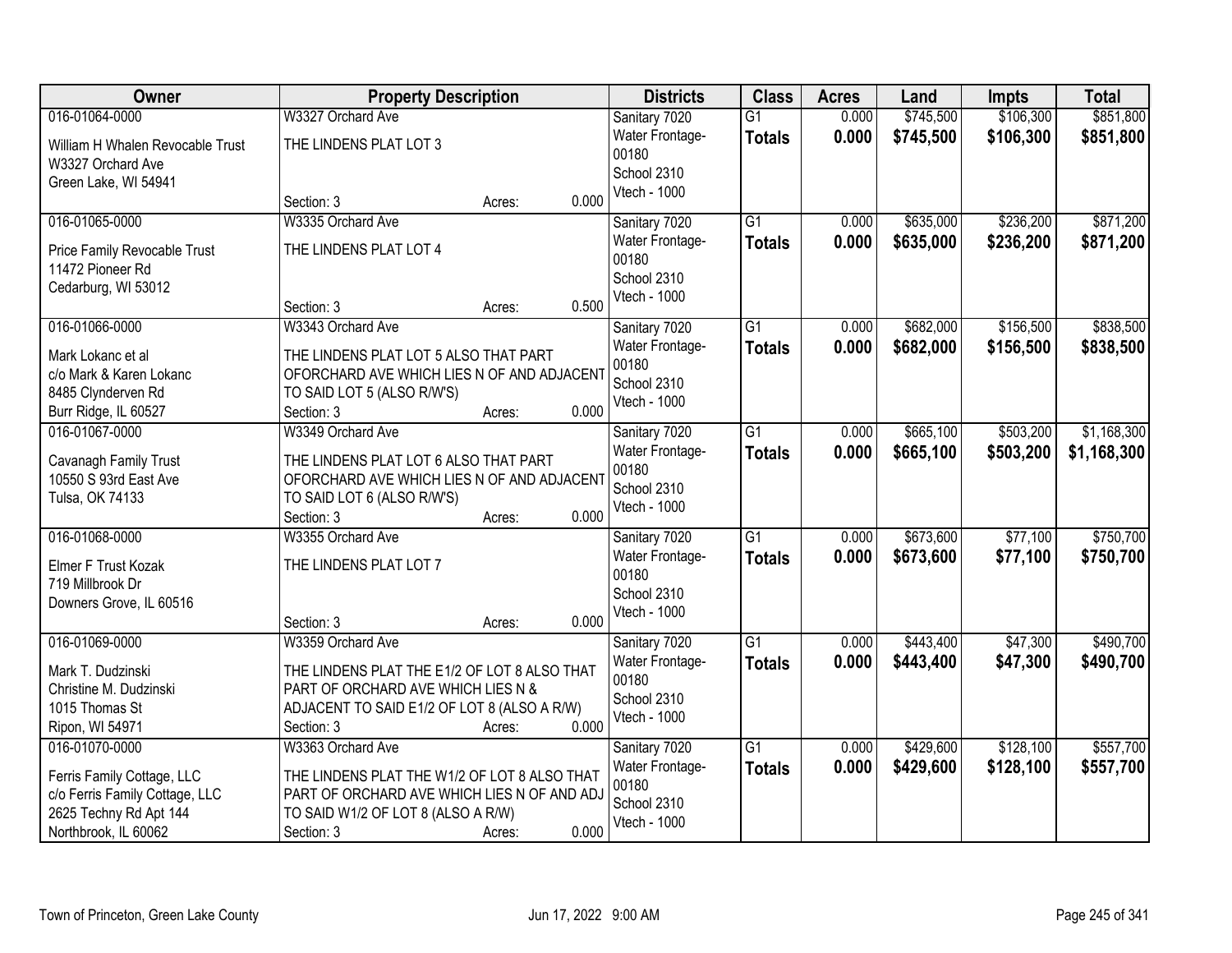| Owner                                 | <b>Property Description</b>                                       | <b>Districts</b>         | <b>Class</b>    | <b>Acres</b> | Land      | <b>Impts</b> | <b>Total</b> |
|---------------------------------------|-------------------------------------------------------------------|--------------------------|-----------------|--------------|-----------|--------------|--------------|
| 016-01071-0000                        | W3367 Orchard Ave                                                 | Sanitary 7020            | $\overline{G1}$ | 0.000        | \$423,700 | \$392,000    | \$815,700    |
| Daniel F. Bierman et al               | THE LINDENS PLAT THE E1/2 OF LOT 9 ALSO AR/W                      | Water Frontage-          | <b>Totals</b>   | 0.000        | \$423,700 | \$392,000    | \$815,700    |
| c/o Daniel F & Debra L Bierman        |                                                                   | 00180                    |                 |              |           |              |              |
| W3367 Orchard Ave                     |                                                                   | School 2310              |                 |              |           |              |              |
| Green Lake, WI 54941                  | 0.000<br>Section: 3<br>Acres:                                     | Vtech - 1000             |                 |              |           |              |              |
| 016-01072-0000                        | W3371 Orchard Ave                                                 | Sanitary 7020            | $\overline{G1}$ | 0.000        | \$416,500 | \$68,900     | \$485,400    |
| Florence M. Fako                      | THE LINDENS PLAT THE W1/2 OF LOT 9 ALSO R/W                       | Water Frontage-          | <b>Totals</b>   | 0.000        | \$416,500 | \$68,900     | \$485,400    |
| c/o Florence M. Fako                  |                                                                   | 00180                    |                 |              |           |              |              |
| W3371 Orchard Ave                     |                                                                   | School 2310              |                 |              |           |              |              |
| Green Lake, WI 54941                  | 0.000<br>Section: 3<br>Acres:                                     | Vtech - 1000             |                 |              |           |              |              |
| 016-01073-0000                        | W3373 Orchard Ave                                                 | Sanitary 7020            | G1              | 0.000        | \$414,000 | \$257,100    | \$671,100    |
|                                       |                                                                   | Water Frontage-          | <b>Totals</b>   | 0.000        | \$414,000 | \$257,100    | \$671,100    |
| Michael F Pugliese Living Trust       | THE LINDENS PLAT THE E1/2 OF LOT 10                               | 00180                    |                 |              |           |              |              |
| 6 John Dr<br>Hawthorn Woods, IL 60047 |                                                                   | School 2310              |                 |              |           |              |              |
|                                       | 0.000<br>Section: 3<br>Acres:                                     | Vtech - 1000             |                 |              |           |              |              |
| 016-01074-0000                        | W3375 Orchard Ave                                                 | Sanitary 7020            | G1              | 0.000        | \$423,700 | \$206,100    | \$629,800    |
|                                       |                                                                   | Water Frontage-          |                 | 0.000        |           |              |              |
| Brauns Lakehouse Retreat, LLC         | THE LINDENS PLAT THE W1/2 OF LOT 10 ALSOTHAT                      | 00180                    | <b>Totals</b>   |              | \$423,700 | \$206,100    | \$629,800    |
| W3375 Orchard Ave                     | PART OF ORCHARD AVE WHICH LIES N OF AND                           | School 2310              |                 |              |           |              |              |
| Green Lake, WI 54941                  | ADJACENT TO SAID W1/2 OF LOT 10 ALSO A R/W                        | Vtech - 1000             |                 |              |           |              |              |
|                                       | 0.000<br>Section: 3<br>Acres:                                     |                          |                 |              |           |              |              |
| 016-01075-0000                        | W3379 Orchard Ave                                                 | Sanitary 7020            | $\overline{G1}$ | 0.000        | \$430,700 | \$88,600     | \$519,300    |
| Kathleen A. Brechlin                  | THE LINDENS PLAT THE E1/2 OF LOT 11                               | Water Frontage-          | <b>Totals</b>   | 0.000        | \$430,700 | \$88,600     | \$519,300    |
| Fred W. Brechlin                      |                                                                   | 00180                    |                 |              |           |              |              |
| 5623 Harris Cir                       |                                                                   | School 2310              |                 |              |           |              |              |
| Oregon, WI 53575                      | 0.000<br>Section: 3<br>Acres:                                     | Vtech - 1000             |                 |              |           |              |              |
| 016-01076-0000                        | W3383 Orchard Ave                                                 | Sanitary 7020            | G1              | 0.000        | \$437,700 | \$77,000     | \$514,700    |
|                                       |                                                                   | Water Frontage-          | <b>Totals</b>   | 0.000        | \$437,700 | \$77,000     | \$514,700    |
| Kenneth R. Settimi et al              | THE LINDENS PLAT THE W1/2 OF LOT 11 ALSOTHAT                      | 00180                    |                 |              |           |              |              |
| c/o Kenneth R & Mary L Settimi        | PART OF ORCHARD AVE WHICH LIES N OF AND                           | School 2310              |                 |              |           |              |              |
| 2443 Clinton Rd<br>Rockford, IL 61103 | ADJACENT TO SAID W1/2 OF LOT 11 ALSO A R/W<br>0.000<br>Section: 3 | Vtech - 1000             |                 |              |           |              |              |
| 016-01077-0000                        | Acres:<br>W3385 Orchard Ave                                       |                          | $\overline{G1}$ | 0.000        | \$454,700 | \$144,500    | \$599,200    |
|                                       |                                                                   | Sanitary 7020            |                 |              |           |              |              |
| Daniel J. Hutter                      | THE LINDENS PLAT THE E1/2 OF LOT 12 ALSOTHAT                      | Water Frontage-<br>00180 | <b>Totals</b>   | 0.000        | \$454,700 | \$144,500    | \$599,200    |
| Patricia M. Hutter                    | PART OF ORCHARD AVE WHICH LIES N OF &                             | School 2310              |                 |              |           |              |              |
| W3385 Orhcard Ave                     | ADJACENT TO THE E1/2 OF SAID LOT 12 ALSO A R/V                    | Vtech - 1000             |                 |              |           |              |              |
| Green Lake, WI 54941                  | 0.000<br>Section: 3<br>Acres:                                     |                          |                 |              |           |              |              |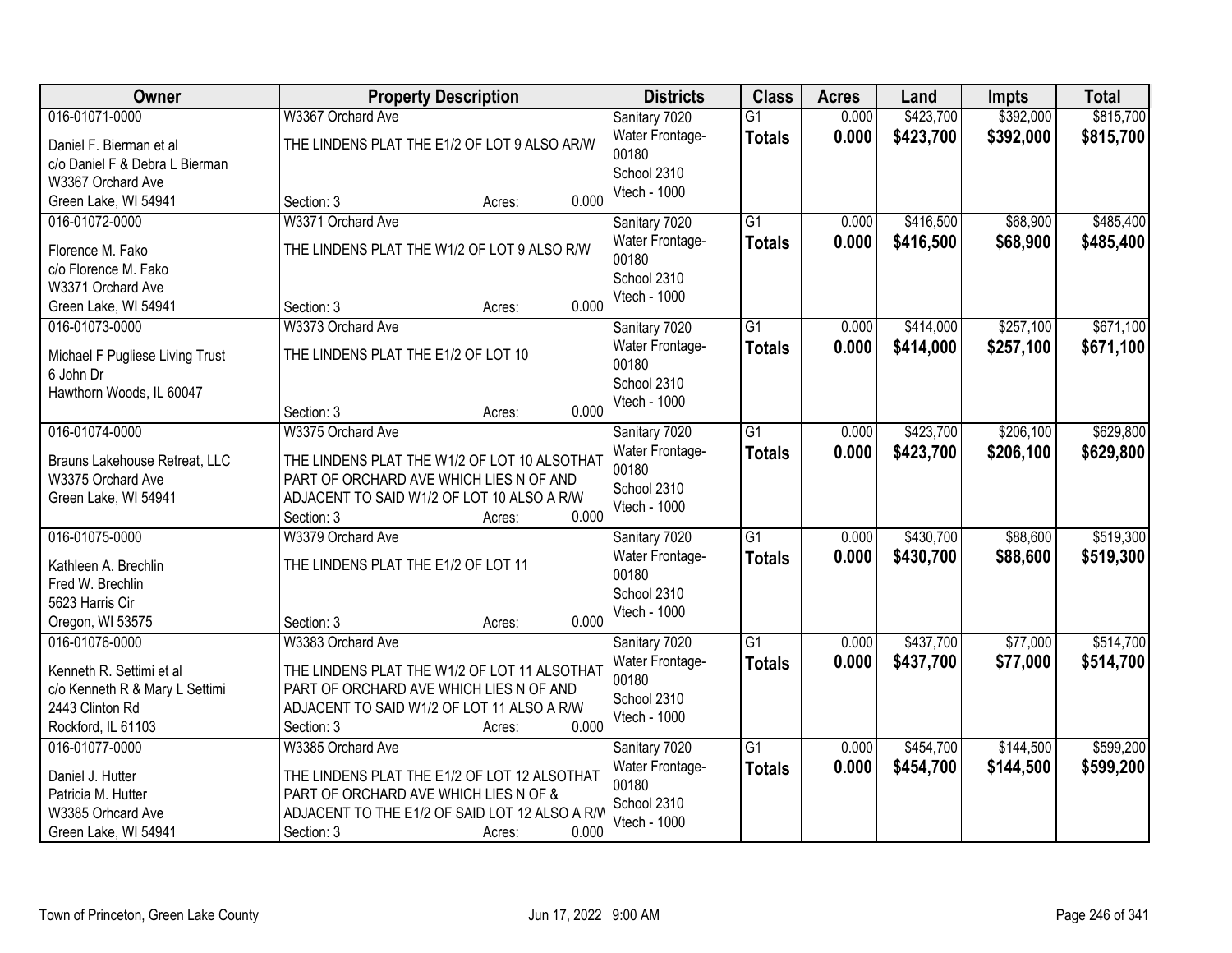| Owner                                    | <b>Property Description</b>                     |        |       | <b>Districts</b>       | <b>Class</b>    | <b>Acres</b> | Land      | <b>Impts</b>    | <b>Total</b> |
|------------------------------------------|-------------------------------------------------|--------|-------|------------------------|-----------------|--------------|-----------|-----------------|--------------|
| 016-01078-0000                           | W3389 Orchard Ave                               |        |       | Sanitary 7020          | $\overline{G1}$ | 0.000        | \$465,600 | \$114,800       | \$580,400    |
| Jennifer A. Welk                         | THE LINDENS PLAT THE W1/2 OF LOT 12 ALSOTHAT    |        |       | Water Frontage-        | <b>Totals</b>   | 0.000        | \$465,600 | \$114,800       | \$580,400    |
| Christopher D. Gittens                   | PART OF ORCHARD AVE LYING N OF AND              |        |       | 00180                  |                 |              |           |                 |              |
| 935 Pleasant St                          | ADJACENT TO SAID W1/2 OF LOT 12 ALSO A R/W      |        |       | School 2310            |                 |              |           |                 |              |
| Ripon, WI 54971                          | Section: 3                                      | Acres: | 0.000 | Vtech - 1000           |                 |              |           |                 |              |
| 016-01079-0000                           | W3391 Orchard Ave                               |        |       | Sanitary 7020          | $\overline{G1}$ | 0.162        | \$301,400 | \$58,900        | \$360,300    |
|                                          |                                                 |        |       | Water Frontage-        | <b>Totals</b>   | 0.162        | \$301,400 | \$58,900        | \$360,300    |
| Welk Family LLP                          | THE LINDENS PLAT THE E 32.5' OF LOT 13 ALSO     |        |       | 00180                  |                 |              |           |                 |              |
| c/o Welk Family, LLP<br>%Gwen Steffen    | THAT PART OF ORCHARD AVE WHICH LIES N OF        |        |       | School 2310            |                 |              |           |                 |              |
| 429 Redman Dr                            | AND ADJACENT TO SAID E 32.5' OF LOT 13 ALSO A   |        | 0.162 | Vtech - 1000           |                 |              |           |                 |              |
| Ripon, WI 54971                          | Section: 3                                      | Acres: |       |                        |                 |              |           |                 |              |
| 016-01080-0000                           | W3395 Orchard Ave                               |        |       | Sanitary 7020          | $\overline{G1}$ | 0.000        | \$445,700 | \$154,300       | \$600,000    |
|                                          |                                                 |        |       | <b>Water Frontage-</b> |                 | 0.000        | \$445,700 | \$154,300       |              |
| Joshua D & Victoria Gormley 2016         | THE LINDENS PLAT THE W 47' OF THE E 79.5' OFLOT |        |       | 00180                  | <b>Totals</b>   |              |           |                 | \$600,000    |
| Revocable Trust                          | 13 ALSO THAT PART OF ORCHARD AVE WHICH LIES     |        |       | School 2310            |                 |              |           |                 |              |
| 5854 Schumann Dr                         | N OF AND ADJACENT TO THE W 47'OF E 79.5' OF     |        |       | Vtech - 1000           |                 |              |           |                 |              |
| Fitchburg, WI 53711                      | Section: 3                                      | Acres: | 0.000 |                        |                 |              |           |                 |              |
| 016-01082-0000                           | N4603 Oak Rd                                    |        |       | School 4606            | $\overline{G1}$ | 0.000        | \$73,800  | \$88,900        | \$162,700    |
| Richard J. Tinaglia et al                | COIL'S PLAT LOT 1                               |        |       | Vtech - 1000           | <b>Totals</b>   | 0.000        | \$73,800  | \$88,900        | \$162,700    |
| c/o Richard J & Pamela A Tinaglia        |                                                 |        |       |                        |                 |              |           |                 |              |
| 730 N Mitchell                           |                                                 |        |       |                        |                 |              |           |                 |              |
| Arlington Heights, IL 60004              | Section: 6                                      | Acres: | 0.000 |                        |                 |              |           |                 |              |
| 016-01083-0000                           | N4607 Oak Rd                                    |        |       | School 4606            | $\overline{G1}$ | 0.000        | \$48,600  | \$86,800        | \$135,400    |
|                                          |                                                 |        |       | Vtech - 1000           | <b>Totals</b>   | 0.000        | \$48,600  | \$86,800        | \$135,400    |
| Ronald W. Lenzke et al                   | COIL'S PLAT LOT 2                               |        |       |                        |                 |              |           |                 |              |
| c/o Ronald W & Mary Ann Lenzke           |                                                 |        |       |                        |                 |              |           |                 |              |
| 8220 W New Jersey Ave                    |                                                 |        |       |                        |                 |              |           |                 |              |
| Greenfield, WI 53220                     | Section: 6                                      | Acres: | 0.000 |                        |                 |              |           |                 |              |
| 016-01084-0000                           | N4611 Oak Rd                                    |        |       | School 4606            | $\overline{G1}$ | 0.000        | \$48,800  | $\overline{50}$ | \$48,800     |
| Laerte P. Venturi Jr                     | COIL'S PLAT LOT 3                               |        |       | Vtech - 1000           | <b>Totals</b>   | 0.000        | \$48,800  | \$0             | \$48,800     |
| Susan T. Venturi                         |                                                 |        |       |                        |                 |              |           |                 |              |
| 2350 N Lefeber Ave                       |                                                 |        |       |                        |                 |              |           |                 |              |
| Wauwatosa, WI 53213                      | Section: 6                                      | Acres: | 0.000 |                        |                 |              |           |                 |              |
| 016-01085-0000                           | N4615 Oak Rd                                    |        |       | School 4606            | $\overline{G1}$ | 0.000        | \$48,900  | \$113,300       | \$162,200    |
|                                          | COIL'S PLAT LOT 4                               |        |       | Vtech - 1000           | <b>Totals</b>   | 0.000        | \$48,900  | \$113,300       | \$162,200    |
| Laerte P. Venturi Jr<br>Susan T. Venturi |                                                 |        |       |                        |                 |              |           |                 |              |
| 2350 N Lefeber Ave                       |                                                 |        |       |                        |                 |              |           |                 |              |
| Wauwatosa, WI 53213                      | Section: 6                                      |        | 0.000 |                        |                 |              |           |                 |              |
|                                          |                                                 | Acres: |       |                        |                 |              |           |                 |              |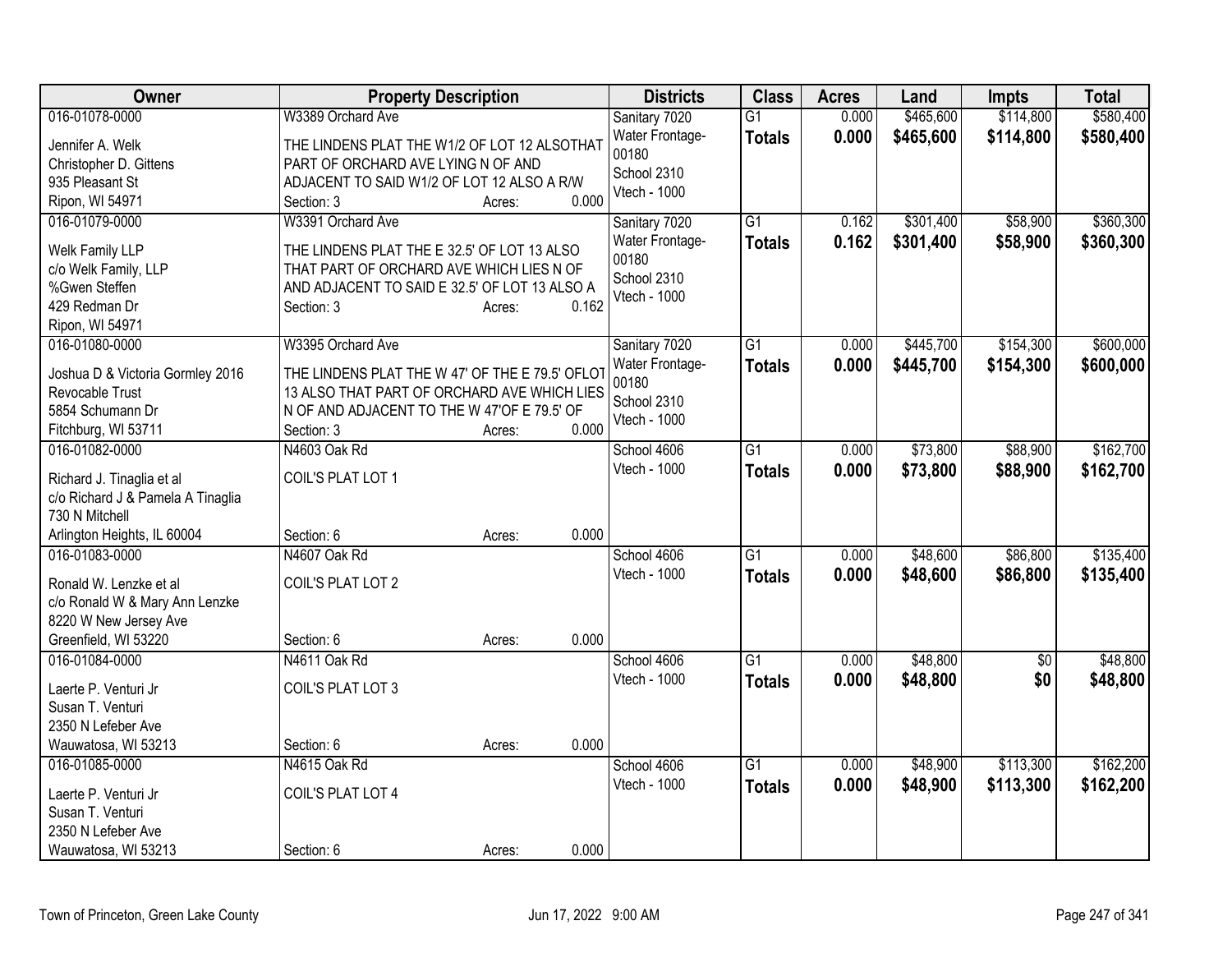| Owner                            |                    | <b>Property Description</b> |       | <b>Districts</b> | <b>Class</b>    | <b>Acres</b> | Land     | <b>Impts</b> | <b>Total</b> |
|----------------------------------|--------------------|-----------------------------|-------|------------------|-----------------|--------------|----------|--------------|--------------|
| 016-01086-0000                   | N4619 Oak Rd       |                             |       | School 4606      | $\overline{G1}$ | 0.000        | \$49,100 | \$111,900    | \$161,000    |
| Patrick A. Horne et al           | COIL'S PLAT LOT 5  |                             |       | Vtech - 1000     | <b>Totals</b>   | 0.000        | \$49,100 | \$111,900    | \$161,000    |
| c/o Patrick A & Gina M Horne     |                    |                             |       |                  |                 |              |          |              |              |
| 816 N Hickory Ave                |                    |                             |       |                  |                 |              |          |              |              |
| Arlington Heights, IL 60004      | Section: 6         | Acres:                      | 0.000 |                  |                 |              |          |              |              |
| 016-01087-0000                   | N4621 Oak Rd       |                             |       | School 4606      | $\overline{G1}$ | 0.000        | \$49,200 | \$45,500     | \$94,700     |
| Robert A. Sumanis et al          | COIL'S PLAT LOT 6  |                             |       | Vtech - 1000     | <b>Totals</b>   | 0.000        | \$49,200 | \$45,500     | \$94,700     |
| c/o Robert A & Laurie K Sumanis  |                    |                             |       |                  |                 |              |          |              |              |
| 916 S Iowa Ave                   |                    |                             |       |                  |                 |              |          |              |              |
| Addison, IL 60101                | Section: 6         | Acres:                      | 0.000 |                  |                 |              |          |              |              |
| 016-01088-0000                   | N4625 Oak Rd       |                             |       | School 4606      | G1              | 0.000        | \$49,300 | \$246,600    | \$295,900    |
| Frederick F. Meinholz et al      | COIL'S PLAT LOT 7  |                             |       | Vtech - 1000     | <b>Totals</b>   | 0.000        | \$49,300 | \$246,600    | \$295,900    |
| c/o Frederick F & Linda Meinholz |                    |                             |       |                  |                 |              |          |              |              |
| N4625 Oak Rd                     |                    |                             |       |                  |                 |              |          |              |              |
| Princeton, WI 54968              | Section: 6         | Acres:                      | 0.000 |                  |                 |              |          |              |              |
| 016-01089-0000                   | N4629 Oak Rd       |                             |       | School 4606      | G1              | 0.000        | \$49,500 | \$249,000    | \$298,500    |
| Cynthia L Tinaglia Trust         | COIL'S PLAT LOT 8  |                             |       | Vtech - 1000     | <b>Totals</b>   | 0.000        | \$49,500 | \$249,000    | \$298,500    |
| 107 W Hawthorne St               |                    |                             |       |                  |                 |              |          |              |              |
| Arlington Heights, IL 60004      |                    |                             |       |                  |                 |              |          |              |              |
|                                  | Section: 6         | Acres:                      | 0.000 |                  |                 |              |          |              |              |
| 016-01090-0000                   | N4633 Oak Rd       |                             |       | School 4606      | $\overline{G1}$ | 0.000        | \$49,600 | \$105,000    | \$154,600    |
| Brett A. Anderson                | COIL'S PLAT LOT 9  |                             |       | Vtech - 1000     | <b>Totals</b>   | 0.000        | \$49,600 | \$105,000    | \$154,600    |
| Kim T. Anderson                  |                    |                             |       |                  |                 |              |          |              |              |
| W5465 Fox Ridge Dr               |                    |                             |       |                  |                 |              |          |              |              |
| Princeton, WI 54968              | Section: 6         | Acres:                      | 0.000 |                  |                 |              |          |              |              |
| 016-01091-0000                   | N4637 Oak Rd       |                             |       | School 4606      | $\overline{G1}$ | 0.000        | \$49,700 | \$57,100     | \$106,800    |
| Joel Janz et al                  | COIL'S PLAT LOT 10 |                             |       | Vtech - 1000     | <b>Totals</b>   | 0.000        | \$49,700 | \$57,100     | \$106,800    |
| c/o Joel & Joan Janz             |                    |                             |       |                  |                 |              |          |              |              |
| 2184 Hwy 83                      |                    |                             |       |                  |                 |              |          |              |              |
| Hartford, WI 53027               | Section: 6         | Acres:                      | 0.000 |                  |                 |              |          |              |              |
| 016-01092-0000                   | N4643 Oak Rd       |                             |       | School 4606      | $\overline{G1}$ | 0.000        | \$49,900 | \$87,600     | \$137,500    |
| Hills Irrevocable Trust          | COIL'S PLAT LOT 11 |                             |       | Vtech - 1000     | <b>Totals</b>   | 0.000        | \$49,900 | \$87,600     | \$137,500    |
| N4647 Oak Rd                     |                    |                             |       |                  |                 |              |          |              |              |
| Princeton, WI 54968              |                    |                             |       |                  |                 |              |          |              |              |
|                                  | Section: 6         | Acres:                      | 0.000 |                  |                 |              |          |              |              |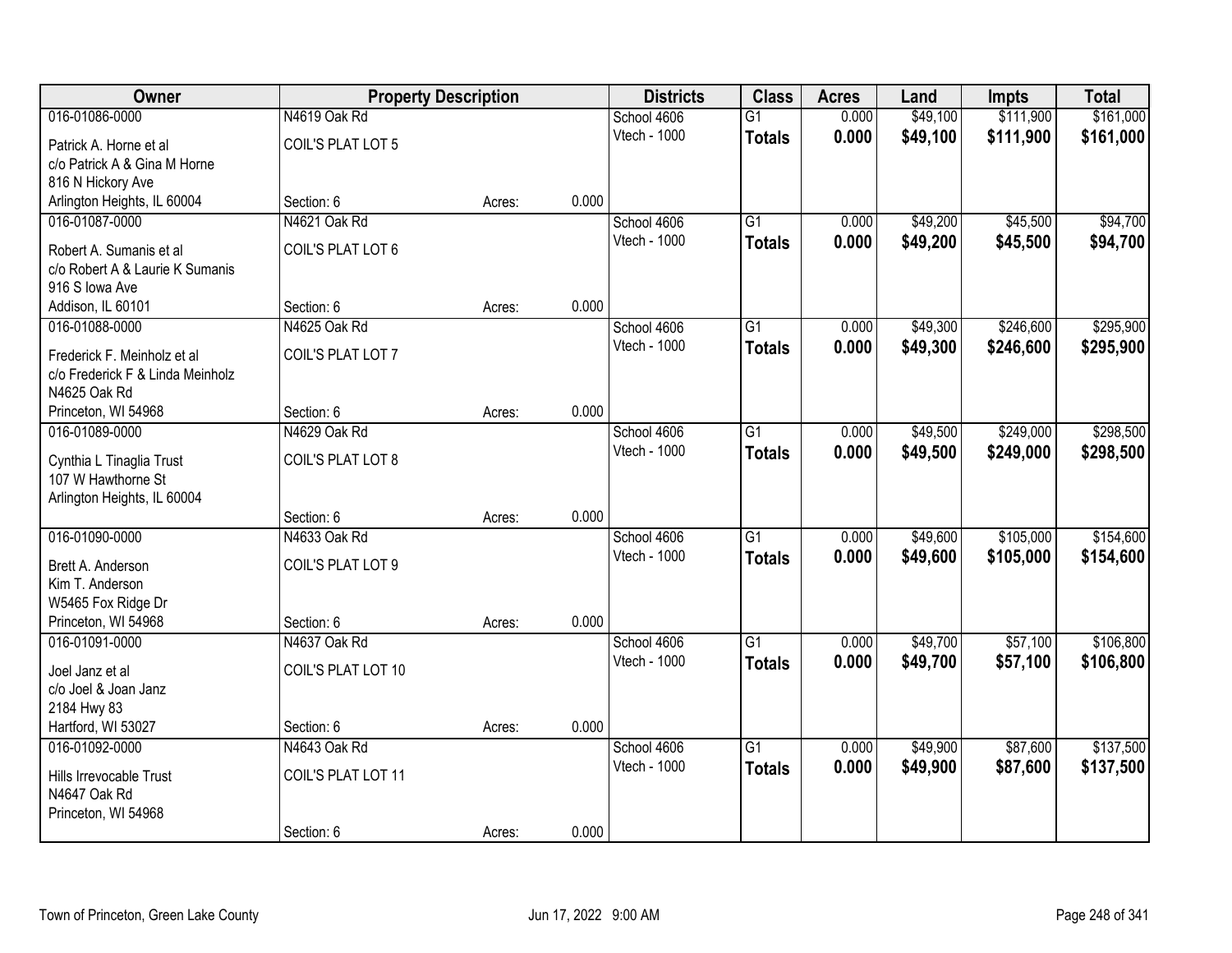| 016-01093-0000<br>N4647 Oak Rd<br>\$50,000<br>\$128,300<br>School 4606<br>$\overline{G1}$<br>0.000<br>Vtech - 1000<br>0.000<br>\$50,000<br>\$128,300<br><b>Totals</b><br>COIL'S PLAT LOT 12<br>Robert G Hills Jr Trust<br>N4647 Oak Rd<br>Princeton, WI 54968<br>0.000<br>Section: 6<br>Acres:<br>$\overline{G1}$<br>\$75,100<br>\$117,700<br>016-01094-0000<br>N4655 Oak Rd<br>School 4606<br>0.000<br>Vtech - 1000<br>0.000<br>\$75,100<br>\$117,700<br><b>Totals</b><br>COIL'S PLAT COM AT THE SW COR OF LOT 13: RUN<br>Michael B. Frye<br>714 Sunnymeade Trl<br>NW'LY ALG LOT LN TO N DONAIS PROP; NE'LY ALG<br>DONAIS PROP TO HWY; SE'LY TO SE COR LOT 13;<br>Dekalb, IL 60115<br>0.000<br>Section: 6<br>Acres:<br>N4659 Oak Rd<br>\$64,800<br>\$46,700<br>016-01095-0000<br>G <sub>1</sub><br>0.000<br>School 4606<br>Vtech - 1000<br>\$64,800<br>0.000<br>\$46,700<br><b>Totals</b><br>COIL'S PLAT COM 95' SE OF NE COR LOT 13:<br>Anthony M. Carchesi<br>THENCE ALG N LN LOT 13, 265'; SE'LY 85'; NE'LY TO<br>Carol L. Carchesi<br>N4665 Oak Rd<br>BEG (TOGETHER WITH THAT PART OF LOT 13<br>0.000<br>Section: 6<br>Princeton, WI 54968<br>Acres:<br>\$55,200<br>\$285,300<br>016-01096-0000<br>N4665 Oak Rd<br>School 4606<br>G1<br>0.000<br>Vtech - 1000<br>0.000<br>\$55,200<br>\$285,300<br><b>Totals</b><br>Anthony Carchesi et al<br>COIL'S PLAT LOT 14 (PART BEING IN SEC 12)<br>c/o Anthony & Carol Carchesi<br>N4665 Oak Rd<br>0.000<br>Princeton, WI 54968<br>Section: 6<br>Acres:<br>N4667 Oak Rd<br>\$23,600<br>016-01097-0000<br>$\overline{G1}$<br>0.600<br>\$58,200<br>School 4606<br>Vtech - 1000<br>0.600<br>\$58,200<br>\$23,600<br><b>Totals</b><br>COIL'S PLAT LOT 15 (PART BEING IN SEC 12)<br>Kirk M. Anderson et al<br>1928 W Ranch Rd<br>Mequon, WI 53092<br>0.600<br>Section: 6<br>Acres:<br>$\overline{G1}$<br>\$57,400<br>\$72,400<br>016-01098-0000<br>N4673 Oak Rd<br>School 4606<br>0.000<br>Vtech - 1000<br>0.000<br>\$57,400<br>\$72,400<br><b>Totals</b><br>COIL'S PLAT LOT 16 (PART BEING IN SEC 6)<br>Peter W. Badtke et al<br>c/o Peter W & Lori A Badtke<br>N7511 Hwy 44/49<br>0.000<br>Ripon, WI 54971<br>Section: 12<br>Acres:<br>016-01099-0000<br>N4683 Oak Rd<br>\$59,800<br>\$115,200<br>G1<br>0.000<br>School 4606<br>Vtech - 1000<br>0.000<br>\$115,200<br>\$59,800<br><b>Totals</b><br>COIL'S PLAT LOT 17 (PART BEING IN SEC 6)<br>James F. Oeth et al<br>c/o James F & Elizabeth Oeth<br>1017 Gateway Path | Owner            | <b>Property Description</b> |        | <b>Districts</b> | <b>Class</b> | <b>Acres</b> | Land | <b>Impts</b> | <b>Total</b> |           |
|-------------------------------------------------------------------------------------------------------------------------------------------------------------------------------------------------------------------------------------------------------------------------------------------------------------------------------------------------------------------------------------------------------------------------------------------------------------------------------------------------------------------------------------------------------------------------------------------------------------------------------------------------------------------------------------------------------------------------------------------------------------------------------------------------------------------------------------------------------------------------------------------------------------------------------------------------------------------------------------------------------------------------------------------------------------------------------------------------------------------------------------------------------------------------------------------------------------------------------------------------------------------------------------------------------------------------------------------------------------------------------------------------------------------------------------------------------------------------------------------------------------------------------------------------------------------------------------------------------------------------------------------------------------------------------------------------------------------------------------------------------------------------------------------------------------------------------------------------------------------------------------------------------------------------------------------------------------------------------------------------------------------------------------------------------------------------------------------------------------------------------------------------------------------------------------------------------------------------------------------------------------------------------------------------------------------------------------------------------------------------------------------------------------------------------------------------------------------|------------------|-----------------------------|--------|------------------|--------------|--------------|------|--------------|--------------|-----------|
| \$178,300<br>\$192,800<br>\$192,800<br>\$111,500<br>\$111,500<br>\$340,500<br>\$340,500<br>\$81,800<br>\$81,800<br>\$129,800<br>\$129,800<br>\$175,000<br>\$175,000                                                                                                                                                                                                                                                                                                                                                                                                                                                                                                                                                                                                                                                                                                                                                                                                                                                                                                                                                                                                                                                                                                                                                                                                                                                                                                                                                                                                                                                                                                                                                                                                                                                                                                                                                                                                                                                                                                                                                                                                                                                                                                                                                                                                                                                                                               |                  |                             |        |                  |              |              |      |              |              | \$178,300 |
|                                                                                                                                                                                                                                                                                                                                                                                                                                                                                                                                                                                                                                                                                                                                                                                                                                                                                                                                                                                                                                                                                                                                                                                                                                                                                                                                                                                                                                                                                                                                                                                                                                                                                                                                                                                                                                                                                                                                                                                                                                                                                                                                                                                                                                                                                                                                                                                                                                                                   |                  |                             |        |                  |              |              |      |              |              |           |
|                                                                                                                                                                                                                                                                                                                                                                                                                                                                                                                                                                                                                                                                                                                                                                                                                                                                                                                                                                                                                                                                                                                                                                                                                                                                                                                                                                                                                                                                                                                                                                                                                                                                                                                                                                                                                                                                                                                                                                                                                                                                                                                                                                                                                                                                                                                                                                                                                                                                   |                  |                             |        |                  |              |              |      |              |              |           |
|                                                                                                                                                                                                                                                                                                                                                                                                                                                                                                                                                                                                                                                                                                                                                                                                                                                                                                                                                                                                                                                                                                                                                                                                                                                                                                                                                                                                                                                                                                                                                                                                                                                                                                                                                                                                                                                                                                                                                                                                                                                                                                                                                                                                                                                                                                                                                                                                                                                                   |                  |                             |        |                  |              |              |      |              |              |           |
|                                                                                                                                                                                                                                                                                                                                                                                                                                                                                                                                                                                                                                                                                                                                                                                                                                                                                                                                                                                                                                                                                                                                                                                                                                                                                                                                                                                                                                                                                                                                                                                                                                                                                                                                                                                                                                                                                                                                                                                                                                                                                                                                                                                                                                                                                                                                                                                                                                                                   |                  |                             |        |                  |              |              |      |              |              |           |
|                                                                                                                                                                                                                                                                                                                                                                                                                                                                                                                                                                                                                                                                                                                                                                                                                                                                                                                                                                                                                                                                                                                                                                                                                                                                                                                                                                                                                                                                                                                                                                                                                                                                                                                                                                                                                                                                                                                                                                                                                                                                                                                                                                                                                                                                                                                                                                                                                                                                   |                  |                             |        |                  |              |              |      |              |              |           |
|                                                                                                                                                                                                                                                                                                                                                                                                                                                                                                                                                                                                                                                                                                                                                                                                                                                                                                                                                                                                                                                                                                                                                                                                                                                                                                                                                                                                                                                                                                                                                                                                                                                                                                                                                                                                                                                                                                                                                                                                                                                                                                                                                                                                                                                                                                                                                                                                                                                                   |                  |                             |        |                  |              |              |      |              |              |           |
|                                                                                                                                                                                                                                                                                                                                                                                                                                                                                                                                                                                                                                                                                                                                                                                                                                                                                                                                                                                                                                                                                                                                                                                                                                                                                                                                                                                                                                                                                                                                                                                                                                                                                                                                                                                                                                                                                                                                                                                                                                                                                                                                                                                                                                                                                                                                                                                                                                                                   |                  |                             |        |                  |              |              |      |              |              |           |
|                                                                                                                                                                                                                                                                                                                                                                                                                                                                                                                                                                                                                                                                                                                                                                                                                                                                                                                                                                                                                                                                                                                                                                                                                                                                                                                                                                                                                                                                                                                                                                                                                                                                                                                                                                                                                                                                                                                                                                                                                                                                                                                                                                                                                                                                                                                                                                                                                                                                   |                  |                             |        |                  |              |              |      |              |              |           |
|                                                                                                                                                                                                                                                                                                                                                                                                                                                                                                                                                                                                                                                                                                                                                                                                                                                                                                                                                                                                                                                                                                                                                                                                                                                                                                                                                                                                                                                                                                                                                                                                                                                                                                                                                                                                                                                                                                                                                                                                                                                                                                                                                                                                                                                                                                                                                                                                                                                                   |                  |                             |        |                  |              |              |      |              |              |           |
|                                                                                                                                                                                                                                                                                                                                                                                                                                                                                                                                                                                                                                                                                                                                                                                                                                                                                                                                                                                                                                                                                                                                                                                                                                                                                                                                                                                                                                                                                                                                                                                                                                                                                                                                                                                                                                                                                                                                                                                                                                                                                                                                                                                                                                                                                                                                                                                                                                                                   |                  |                             |        |                  |              |              |      |              |              |           |
|                                                                                                                                                                                                                                                                                                                                                                                                                                                                                                                                                                                                                                                                                                                                                                                                                                                                                                                                                                                                                                                                                                                                                                                                                                                                                                                                                                                                                                                                                                                                                                                                                                                                                                                                                                                                                                                                                                                                                                                                                                                                                                                                                                                                                                                                                                                                                                                                                                                                   |                  |                             |        |                  |              |              |      |              |              |           |
|                                                                                                                                                                                                                                                                                                                                                                                                                                                                                                                                                                                                                                                                                                                                                                                                                                                                                                                                                                                                                                                                                                                                                                                                                                                                                                                                                                                                                                                                                                                                                                                                                                                                                                                                                                                                                                                                                                                                                                                                                                                                                                                                                                                                                                                                                                                                                                                                                                                                   |                  |                             |        |                  |              |              |      |              |              |           |
|                                                                                                                                                                                                                                                                                                                                                                                                                                                                                                                                                                                                                                                                                                                                                                                                                                                                                                                                                                                                                                                                                                                                                                                                                                                                                                                                                                                                                                                                                                                                                                                                                                                                                                                                                                                                                                                                                                                                                                                                                                                                                                                                                                                                                                                                                                                                                                                                                                                                   |                  |                             |        |                  |              |              |      |              |              |           |
|                                                                                                                                                                                                                                                                                                                                                                                                                                                                                                                                                                                                                                                                                                                                                                                                                                                                                                                                                                                                                                                                                                                                                                                                                                                                                                                                                                                                                                                                                                                                                                                                                                                                                                                                                                                                                                                                                                                                                                                                                                                                                                                                                                                                                                                                                                                                                                                                                                                                   |                  |                             |        |                  |              |              |      |              |              |           |
|                                                                                                                                                                                                                                                                                                                                                                                                                                                                                                                                                                                                                                                                                                                                                                                                                                                                                                                                                                                                                                                                                                                                                                                                                                                                                                                                                                                                                                                                                                                                                                                                                                                                                                                                                                                                                                                                                                                                                                                                                                                                                                                                                                                                                                                                                                                                                                                                                                                                   |                  |                             |        |                  |              |              |      |              |              |           |
|                                                                                                                                                                                                                                                                                                                                                                                                                                                                                                                                                                                                                                                                                                                                                                                                                                                                                                                                                                                                                                                                                                                                                                                                                                                                                                                                                                                                                                                                                                                                                                                                                                                                                                                                                                                                                                                                                                                                                                                                                                                                                                                                                                                                                                                                                                                                                                                                                                                                   |                  |                             |        |                  |              |              |      |              |              |           |
|                                                                                                                                                                                                                                                                                                                                                                                                                                                                                                                                                                                                                                                                                                                                                                                                                                                                                                                                                                                                                                                                                                                                                                                                                                                                                                                                                                                                                                                                                                                                                                                                                                                                                                                                                                                                                                                                                                                                                                                                                                                                                                                                                                                                                                                                                                                                                                                                                                                                   |                  |                             |        |                  |              |              |      |              |              |           |
|                                                                                                                                                                                                                                                                                                                                                                                                                                                                                                                                                                                                                                                                                                                                                                                                                                                                                                                                                                                                                                                                                                                                                                                                                                                                                                                                                                                                                                                                                                                                                                                                                                                                                                                                                                                                                                                                                                                                                                                                                                                                                                                                                                                                                                                                                                                                                                                                                                                                   |                  |                             |        |                  |              |              |      |              |              |           |
|                                                                                                                                                                                                                                                                                                                                                                                                                                                                                                                                                                                                                                                                                                                                                                                                                                                                                                                                                                                                                                                                                                                                                                                                                                                                                                                                                                                                                                                                                                                                                                                                                                                                                                                                                                                                                                                                                                                                                                                                                                                                                                                                                                                                                                                                                                                                                                                                                                                                   |                  |                             |        |                  |              |              |      |              |              |           |
|                                                                                                                                                                                                                                                                                                                                                                                                                                                                                                                                                                                                                                                                                                                                                                                                                                                                                                                                                                                                                                                                                                                                                                                                                                                                                                                                                                                                                                                                                                                                                                                                                                                                                                                                                                                                                                                                                                                                                                                                                                                                                                                                                                                                                                                                                                                                                                                                                                                                   |                  |                             |        |                  |              |              |      |              |              |           |
|                                                                                                                                                                                                                                                                                                                                                                                                                                                                                                                                                                                                                                                                                                                                                                                                                                                                                                                                                                                                                                                                                                                                                                                                                                                                                                                                                                                                                                                                                                                                                                                                                                                                                                                                                                                                                                                                                                                                                                                                                                                                                                                                                                                                                                                                                                                                                                                                                                                                   |                  |                             |        |                  |              |              |      |              |              |           |
|                                                                                                                                                                                                                                                                                                                                                                                                                                                                                                                                                                                                                                                                                                                                                                                                                                                                                                                                                                                                                                                                                                                                                                                                                                                                                                                                                                                                                                                                                                                                                                                                                                                                                                                                                                                                                                                                                                                                                                                                                                                                                                                                                                                                                                                                                                                                                                                                                                                                   |                  |                             |        |                  |              |              |      |              |              |           |
|                                                                                                                                                                                                                                                                                                                                                                                                                                                                                                                                                                                                                                                                                                                                                                                                                                                                                                                                                                                                                                                                                                                                                                                                                                                                                                                                                                                                                                                                                                                                                                                                                                                                                                                                                                                                                                                                                                                                                                                                                                                                                                                                                                                                                                                                                                                                                                                                                                                                   |                  |                             |        |                  |              |              |      |              |              |           |
|                                                                                                                                                                                                                                                                                                                                                                                                                                                                                                                                                                                                                                                                                                                                                                                                                                                                                                                                                                                                                                                                                                                                                                                                                                                                                                                                                                                                                                                                                                                                                                                                                                                                                                                                                                                                                                                                                                                                                                                                                                                                                                                                                                                                                                                                                                                                                                                                                                                                   |                  |                             |        |                  |              |              |      |              |              |           |
|                                                                                                                                                                                                                                                                                                                                                                                                                                                                                                                                                                                                                                                                                                                                                                                                                                                                                                                                                                                                                                                                                                                                                                                                                                                                                                                                                                                                                                                                                                                                                                                                                                                                                                                                                                                                                                                                                                                                                                                                                                                                                                                                                                                                                                                                                                                                                                                                                                                                   |                  |                             |        |                  |              |              |      |              |              |           |
|                                                                                                                                                                                                                                                                                                                                                                                                                                                                                                                                                                                                                                                                                                                                                                                                                                                                                                                                                                                                                                                                                                                                                                                                                                                                                                                                                                                                                                                                                                                                                                                                                                                                                                                                                                                                                                                                                                                                                                                                                                                                                                                                                                                                                                                                                                                                                                                                                                                                   |                  |                             |        |                  |              |              |      |              |              |           |
|                                                                                                                                                                                                                                                                                                                                                                                                                                                                                                                                                                                                                                                                                                                                                                                                                                                                                                                                                                                                                                                                                                                                                                                                                                                                                                                                                                                                                                                                                                                                                                                                                                                                                                                                                                                                                                                                                                                                                                                                                                                                                                                                                                                                                                                                                                                                                                                                                                                                   |                  |                             |        |                  |              |              |      |              |              |           |
|                                                                                                                                                                                                                                                                                                                                                                                                                                                                                                                                                                                                                                                                                                                                                                                                                                                                                                                                                                                                                                                                                                                                                                                                                                                                                                                                                                                                                                                                                                                                                                                                                                                                                                                                                                                                                                                                                                                                                                                                                                                                                                                                                                                                                                                                                                                                                                                                                                                                   |                  |                             |        |                  |              |              |      |              |              |           |
|                                                                                                                                                                                                                                                                                                                                                                                                                                                                                                                                                                                                                                                                                                                                                                                                                                                                                                                                                                                                                                                                                                                                                                                                                                                                                                                                                                                                                                                                                                                                                                                                                                                                                                                                                                                                                                                                                                                                                                                                                                                                                                                                                                                                                                                                                                                                                                                                                                                                   |                  |                             |        |                  |              |              |      |              |              |           |
|                                                                                                                                                                                                                                                                                                                                                                                                                                                                                                                                                                                                                                                                                                                                                                                                                                                                                                                                                                                                                                                                                                                                                                                                                                                                                                                                                                                                                                                                                                                                                                                                                                                                                                                                                                                                                                                                                                                                                                                                                                                                                                                                                                                                                                                                                                                                                                                                                                                                   |                  |                             |        |                  |              |              |      |              |              |           |
|                                                                                                                                                                                                                                                                                                                                                                                                                                                                                                                                                                                                                                                                                                                                                                                                                                                                                                                                                                                                                                                                                                                                                                                                                                                                                                                                                                                                                                                                                                                                                                                                                                                                                                                                                                                                                                                                                                                                                                                                                                                                                                                                                                                                                                                                                                                                                                                                                                                                   |                  |                             |        |                  |              |              |      |              |              |           |
|                                                                                                                                                                                                                                                                                                                                                                                                                                                                                                                                                                                                                                                                                                                                                                                                                                                                                                                                                                                                                                                                                                                                                                                                                                                                                                                                                                                                                                                                                                                                                                                                                                                                                                                                                                                                                                                                                                                                                                                                                                                                                                                                                                                                                                                                                                                                                                                                                                                                   |                  |                             |        |                  |              |              |      |              |              |           |
|                                                                                                                                                                                                                                                                                                                                                                                                                                                                                                                                                                                                                                                                                                                                                                                                                                                                                                                                                                                                                                                                                                                                                                                                                                                                                                                                                                                                                                                                                                                                                                                                                                                                                                                                                                                                                                                                                                                                                                                                                                                                                                                                                                                                                                                                                                                                                                                                                                                                   |                  |                             |        |                  |              |              |      |              |              |           |
|                                                                                                                                                                                                                                                                                                                                                                                                                                                                                                                                                                                                                                                                                                                                                                                                                                                                                                                                                                                                                                                                                                                                                                                                                                                                                                                                                                                                                                                                                                                                                                                                                                                                                                                                                                                                                                                                                                                                                                                                                                                                                                                                                                                                                                                                                                                                                                                                                                                                   | Verona, WI 53593 | Section: 12                 | Acres: | 0.000            |              |              |      |              |              |           |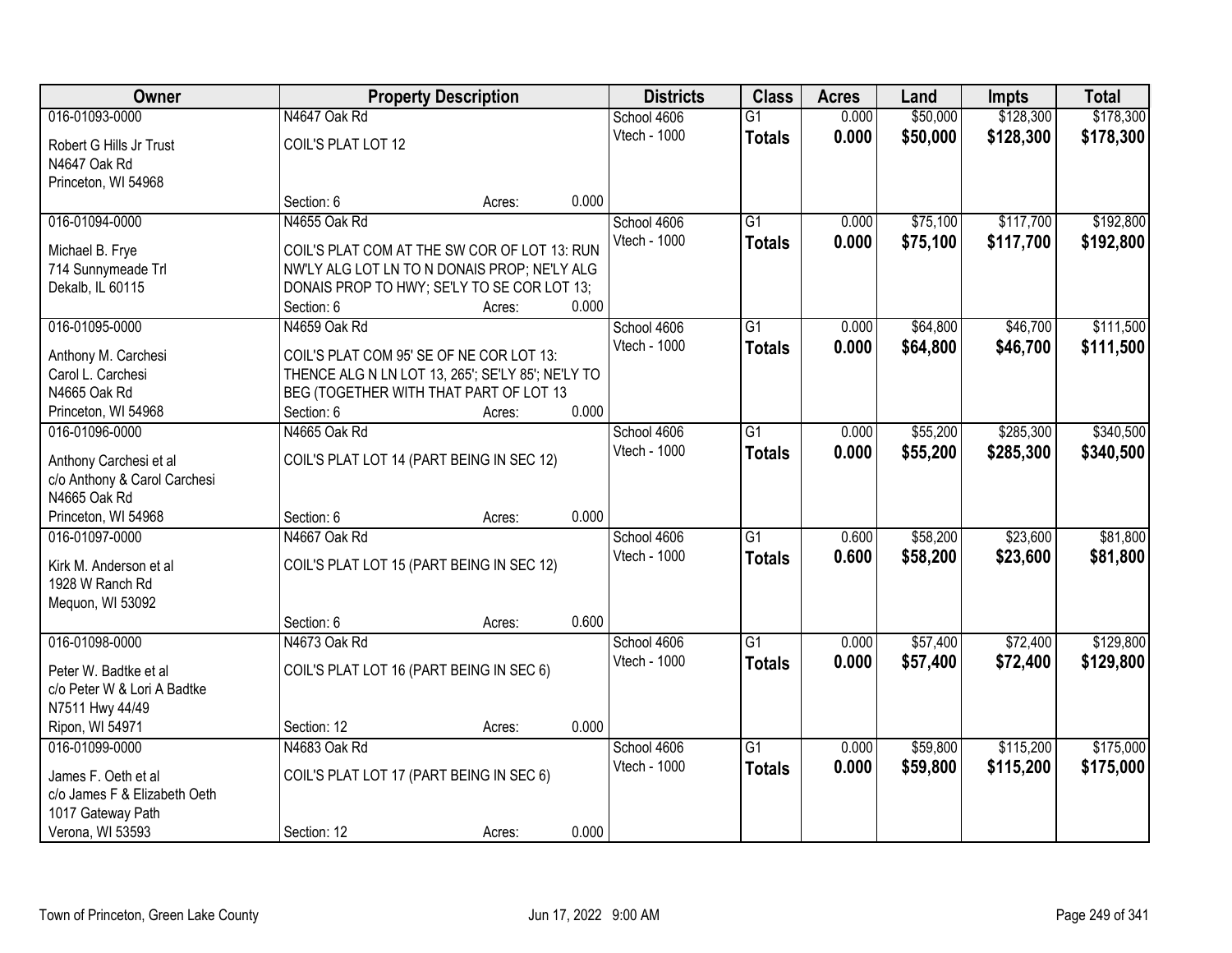| Owner                               | <b>Property Description</b>              |        | <b>Districts</b> | <b>Class</b> | <b>Acres</b>    | Land  | <b>Impts</b> | <b>Total</b> |           |
|-------------------------------------|------------------------------------------|--------|------------------|--------------|-----------------|-------|--------------|--------------|-----------|
| 016-01100-0000                      | Oak Rd                                   |        |                  | School 4606  | $\overline{G1}$ | 0.000 | \$62,000     | \$18,800     | \$80,800  |
| James F. Oeth et al                 | COIL'S PLAT LOT 18 (PART BEING IN SEC 6) |        |                  | Vtech - 1000 | <b>Totals</b>   | 0.000 | \$62,000     | \$18,800     | \$80,800  |
| c/o James F & Elizabeth Oeth        |                                          |        |                  |              |                 |       |              |              |           |
| 1017 Gateway Path                   |                                          |        |                  |              |                 |       |              |              |           |
| Verona, WI 53593                    | Section: 12                              | Acres: | 0.000            |              |                 |       |              |              |           |
| 016-01101-0000                      | N4687 Oak Rd                             |        |                  | School 4606  | $\overline{G1}$ | 0.000 | \$63,000     | \$19,900     | \$82,900  |
| Milton A. Guetzke Jr                | COIL'S PLAT LOT 19                       |        |                  | Vtech - 1000 | <b>Totals</b>   | 0.000 | \$63,000     | \$19,900     | \$82,900  |
| 210 S Main St                       |                                          |        |                  |              |                 |       |              |              |           |
| Cedar Grove, WI 53013               |                                          |        |                  |              |                 |       |              |              |           |
|                                     | Section: 12                              | Acres: | 0.000            |              |                 |       |              |              |           |
| 016-01102-0000                      | N4691 Oak Rd                             |        |                  | School 4606  | $\overline{G1}$ | 0.000 | \$62,200     | \$109,200    | \$171,400 |
|                                     | COIL'S PLAT LOT 20                       |        |                  | Vtech - 1000 | <b>Totals</b>   | 0.000 | \$62,200     | \$109,200    | \$171,400 |
| Daniel Kropelin<br>Darcy Kropelin   |                                          |        |                  |              |                 |       |              |              |           |
| N4691 Oak Rd                        |                                          |        |                  |              |                 |       |              |              |           |
| Princeton, WI 54968                 | Section: 12                              | Acres: | 0.000            |              |                 |       |              |              |           |
| 016-01103-0000                      | N4699 Oak Rd                             |        |                  | School 4606  | G1              | 0.000 | \$60,500     | \$92,900     | \$153,400 |
|                                     |                                          |        |                  | Vtech - 1000 | <b>Totals</b>   | 0.000 | \$60,500     | \$92,900     | \$153,400 |
| Jason W. Wollersheim                | COIL'S PLAT LOT 21                       |        |                  |              |                 |       |              |              |           |
| N4699 Oak Rd                        |                                          |        |                  |              |                 |       |              |              |           |
| Princeton, WI 54968                 | Section: 12                              | Acres: | 0.000            |              |                 |       |              |              |           |
| 016-01104-0000                      | N4705 Oak Rd                             |        |                  | School 4606  | $\overline{G1}$ | 0.000 | \$58,600     | \$93,600     | \$152,200 |
|                                     |                                          |        |                  | Vtech - 1000 | <b>Totals</b>   | 0.000 | \$58,600     | \$93,600     | \$152,200 |
| Dennis And Bonnie Grossklaus Living | COIL'S PLAT LOT 22                       |        |                  |              |                 |       |              |              |           |
| Trust                               |                                          |        |                  |              |                 |       |              |              |           |
| 1814 Sycamore Dr                    |                                          |        |                  |              |                 |       |              |              |           |
| Waukesha, WI 53189                  | Section: 12                              | Acres: | 0.000            |              |                 |       |              |              |           |
| 016-01105-0000                      | N4709 Oak Rd                             |        |                  | School 4606  | $\overline{G1}$ | 0.000 | \$56,800     | \$75,600     | \$132,400 |
| Marsha Minott                       | COIL'S PLAT LOT 23                       |        |                  | Vtech - 1000 | <b>Totals</b>   | 0.000 | \$56,800     | \$75,600     | \$132,400 |
| Michael Zelensek                    |                                          |        |                  |              |                 |       |              |              |           |
| 1911 Schomer Ct                     |                                          |        |                  |              |                 |       |              |              |           |
| Aurora, IL 60505                    | Section: 12                              | Acres: | 0.000            |              |                 |       |              |              |           |
| 016-01106-0000                      | N4713 Oak Rd                             |        |                  | School 4606  | $\overline{G1}$ | 0.000 | \$52,100     | \$102,000    | \$154,100 |
| Jack R & Sandra J Karlovich Family  | COIL'S PLAT LOT 24                       |        |                  | Vtech - 1000 | <b>Totals</b>   | 0.000 | \$52,100     | \$102,000    | \$154,100 |
| Trust                               |                                          |        |                  |              |                 |       |              |              |           |
| 1650 Deerfield Dr                   |                                          |        |                  |              |                 |       |              |              |           |
| Oshkosh, WI 54904                   | Section: 12                              | Acres: | 0.000            |              |                 |       |              |              |           |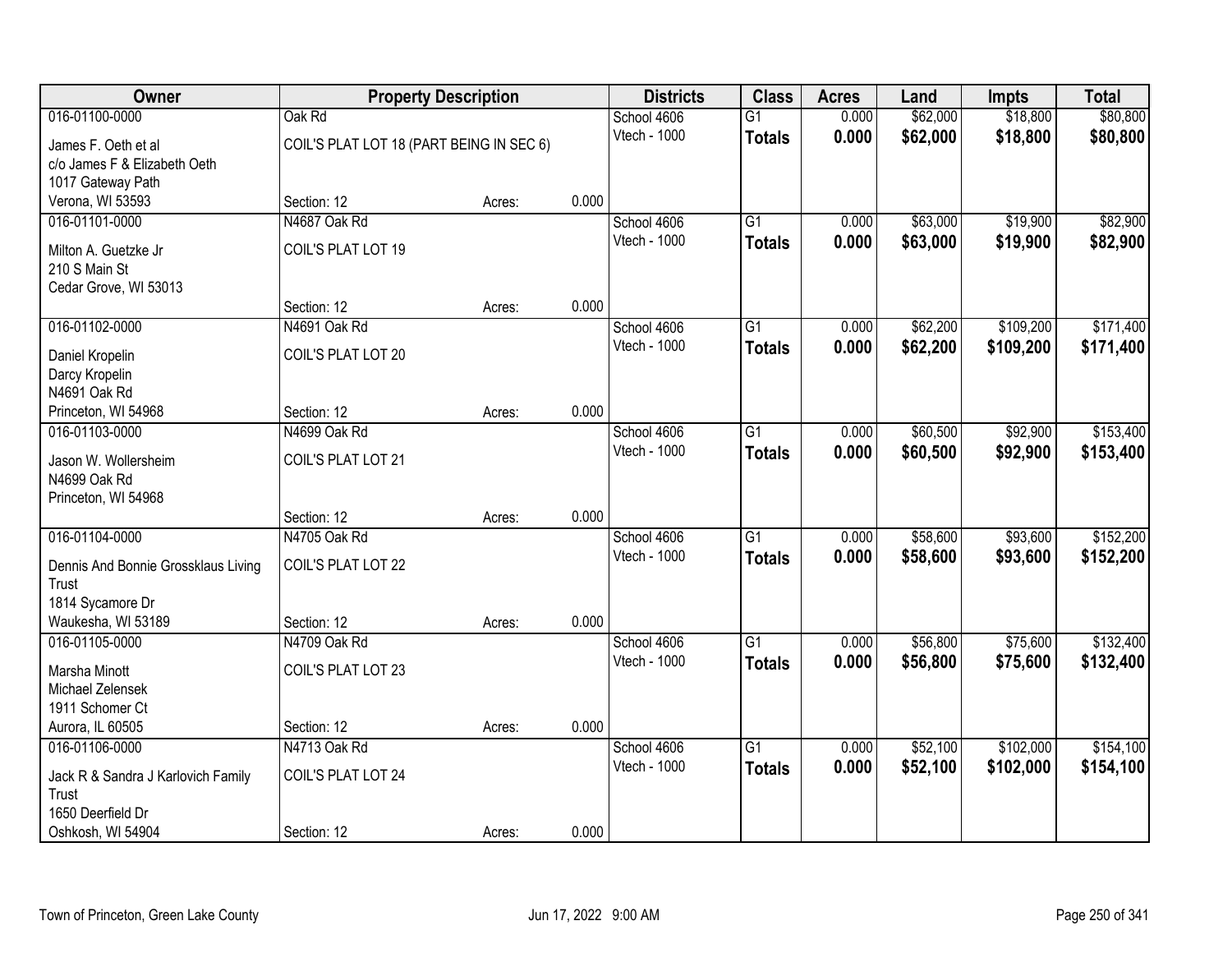| Owner                 |                                 | <b>Property Description</b> |       | <b>Districts</b>            | <b>Class</b>    | <b>Acres</b> | Land     | <b>Impts</b> | <b>Total</b> |
|-----------------------|---------------------------------|-----------------------------|-------|-----------------------------|-----------------|--------------|----------|--------------|--------------|
| 016-01107-0000        | N4719 Oak Rd                    |                             |       | School 4606                 | $\overline{G1}$ | 0.000        | \$50,600 | \$158,700    | \$209,300    |
| Dianne M. Kaiser      | COIL'S PLAT LOT 25              |                             |       | Vtech - 1000                | <b>Totals</b>   | 0.000        | \$50,600 | \$158,700    | \$209,300    |
| Joan Kaiser Cline     |                                 |                             |       |                             |                 |              |          |              |              |
| 1441 Goldenrod Cir    |                                 |                             |       |                             |                 |              |          |              |              |
| West Bend, WI 53095   | Section: 12                     | Acres:                      | 0.000 |                             |                 |              |          |              |              |
| 016-01108-0000        | N4725 Oak Rd                    |                             |       | School 4606                 | $\overline{G1}$ | 0.000        | \$50,100 | \$93,800     | \$143,900    |
| David L. Kohls        | COIL'S PLAT LOT 26              |                             |       | Vtech - 1000                | <b>Totals</b>   | 0.000        | \$50,100 | \$93,800     | \$143,900    |
| 8252 Schuster Rd      |                                 |                             |       |                             |                 |              |          |              |              |
| Berlin, WI 54923      |                                 |                             |       |                             |                 |              |          |              |              |
|                       | Section: 12                     | Acres:                      | 1.000 |                             |                 |              |          |              |              |
| 016-01109-0000        |                                 |                             |       | School 4606                 | G1              | 0.459        | \$15,800 | \$1,000      | \$16,800     |
| Elaine M. Hinz        | COILS WOODLAND PLAT LOT 1 BLK A |                             |       | Vtech - 1000                | <b>Totals</b>   | 0.459        | \$15,800 | \$1,000      | \$16,800     |
| N4588 Elm St          |                                 |                             |       |                             |                 |              |          |              |              |
| Princeton, WI 54968   |                                 |                             |       |                             |                 |              |          |              |              |
|                       | Section: 6                      | Acres:                      | 0.459 |                             |                 |              |          |              |              |
| 016-01110-0000        | N4588 Elm St                    |                             |       | School 4606                 | $\overline{G1}$ | 0.459        | \$15,800 | \$56,300     | \$72,100     |
| Elaine M. Hinz        | COILS WOODLAND PLAT LOT 2 BLK A |                             |       | Vtech - 1000                | <b>Totals</b>   | 0.459        | \$15,800 | \$56,300     | \$72,100     |
| N4588 Elm St          |                                 |                             |       |                             |                 |              |          |              |              |
| Princeton, WI 54968   |                                 |                             |       |                             |                 |              |          |              |              |
|                       | Section: 6                      | Acres:                      | 0.459 |                             |                 |              |          |              |              |
| 016-01111-0000        | N4580 Elm St                    |                             |       | School 4606                 | $\overline{G1}$ | 0.459        | \$15,800 | \$77,700     | \$93,500     |
| David A. Nothem       | COILS WOODLAND PLAT LOT 3 BLK A |                             |       | Vtech - 1000                | <b>Totals</b>   | 0.459        | \$15,800 | \$77,700     | \$93,500     |
| N4580 Elm St          |                                 |                             |       |                             |                 |              |          |              |              |
| Princeton, WI 54968   |                                 |                             |       |                             |                 |              |          |              |              |
|                       | Section: 6                      | Acres:                      | 0.459 |                             |                 |              |          |              |              |
| 016-01112-0000        | N4576 Elm St                    |                             |       | School 4606                 | $\overline{G1}$ | 0.459        | \$15,800 | \$25,500     | \$41,300     |
| Carlo Locicero et al  | COILS WOODLAND PLAT LOT 4 BLK A |                             |       | Vtech - 1000                | <b>Totals</b>   | 0.459        | \$15,800 | \$25,500     | \$41,300     |
| c/o Amy Captain       |                                 |                             |       |                             |                 |              |          |              |              |
| %Lori Bergeman        |                                 |                             |       |                             |                 |              |          |              |              |
| N6894 King Rd         | Section: 6                      | Acres:                      | 0.459 |                             |                 |              |          |              |              |
| Poynette, WI 53955    |                                 |                             |       |                             |                 |              |          |              |              |
| 016-01113-0000        | N4570 Elm St                    |                             |       | School 4606<br>Vtech - 1000 | $\overline{G1}$ | 0.459        | \$15,800 | \$14,700     | \$30,500     |
| Joseph M. Purpero     | COILS WOODLAND PLAT LOT 5 BLK A |                             |       |                             | <b>Totals</b>   | 0.459        | \$15,800 | \$14,700     | \$30,500     |
| Christine E. Purpero  |                                 |                             |       |                             |                 |              |          |              |              |
| 5831 3 Mile Rd        |                                 |                             |       |                             |                 |              |          |              |              |
| Franksville, WI 53126 | Section: 6                      | Acres:                      | 0.459 |                             |                 |              |          |              |              |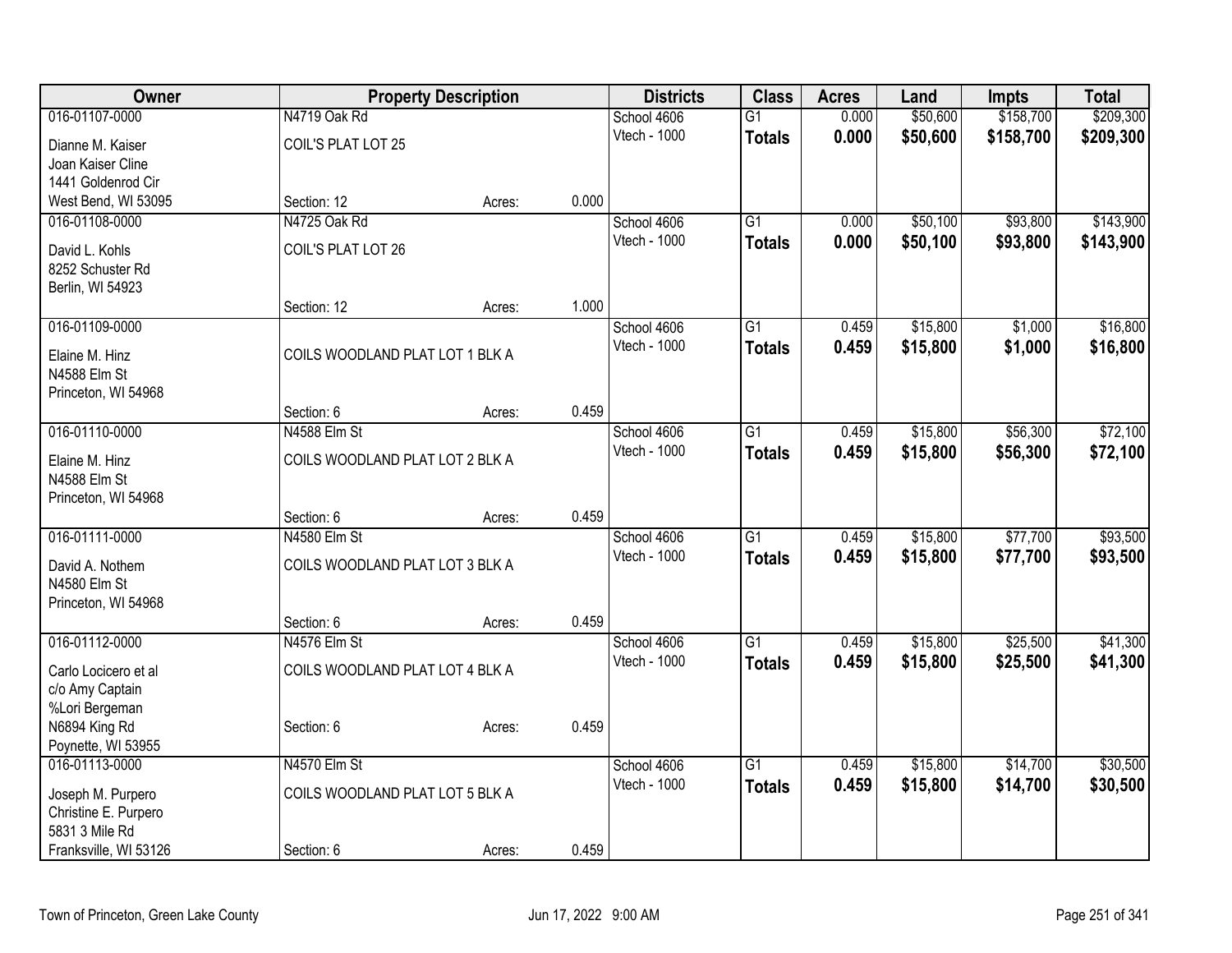| <b>Owner</b>                   | <b>Property Description</b>      |        | <b>Districts</b> | <b>Class</b> | <b>Acres</b>    | Land  | <b>Impts</b> | <b>Total</b> |          |
|--------------------------------|----------------------------------|--------|------------------|--------------|-----------------|-------|--------------|--------------|----------|
| 016-01114-0000                 | N4560 Elm St                     |        |                  | School 4606  | $\overline{G1}$ | 0.459 | \$15,800     | \$60,300     | \$76,100 |
| Judith M. Pifher               | COILS WOODLAND PLAT LOT 6 BLK A  |        |                  | Vtech - 1000 | <b>Totals</b>   | 0.459 | \$15,800     | \$60,300     | \$76,100 |
| N4560 Elm St                   |                                  |        |                  |              |                 |       |              |              |          |
| Princeton, WI 54968            |                                  |        |                  |              |                 |       |              |              |          |
|                                | Section: 6                       | Acres: | 0.459            |              |                 |       |              |              |          |
| 016-01115-0000                 | N4546 Elm St                     |        |                  | School 4606  | $\overline{G1}$ | 0.459 | \$15,800     | \$35,500     | \$51,300 |
| Tamara R. Brumirski            | COILS WOODLAND PLAT LOT 7 BLK A  |        |                  | Vtech - 1000 | <b>Totals</b>   | 0.459 | \$15,800     | \$35,500     | \$51,300 |
| c/o Tamara R. Brumirski        |                                  |        |                  |              |                 |       |              |              |          |
| 6218 W Eden Pl                 |                                  |        |                  |              |                 |       |              |              |          |
| Milwaukee, IL 53220            | Section: 6                       | Acres: | 0.459            |              |                 |       |              |              |          |
| 016-01116-0000                 | N4542 Elm St                     |        |                  | School 4606  | G1              | 0.459 | \$15,800     | \$40,300     | \$56,100 |
| Fiona Macleod                  | COILS WOODLAND PLAT LOT 8 BLK A  |        |                  | Vtech - 1000 | <b>Totals</b>   | 0.459 | \$15,800     | \$40,300     | \$56,100 |
| Philip L. Diderrich Sr         |                                  |        |                  |              |                 |       |              |              |          |
| 4714 Woodfield Ct #6           |                                  |        |                  |              |                 |       |              |              |          |
| Nashotah, WI 53058             | Section: 6                       | Acres: | 0.459            |              |                 |       |              |              |          |
| 016-01117-0000                 |                                  |        |                  | School 4606  | $\overline{G1}$ | 0.459 | \$15,800     | \$0          | \$15,800 |
| Harry D. Larson                | COILS WOODLAND PLAT LOT 9 BLK A  |        |                  | Vtech - 1000 | <b>Totals</b>   | 0.459 | \$15,800     | \$0          | \$15,800 |
| Nancy L. Larson                |                                  |        |                  |              |                 |       |              |              |          |
| 10164 Hawks Pointe Trl         |                                  |        |                  |              |                 |       |              |              |          |
| Roscoe, IL 61073               | Section: 6                       | Acres: | 0.459            |              |                 |       |              |              |          |
| 016-01118-0000                 | N4522 Fox River Dr               |        |                  | School 4606  | $\overline{G1}$ | 0.467 | \$16,100     | \$30,100     | \$46,200 |
| Harry D. Larson                | COILS WOODLAND PLAT LOT 10 BLK A |        |                  | Vtech - 1000 | <b>Totals</b>   | 0.467 | \$16,100     | \$30,100     | \$46,200 |
| Nancy L. Larson                |                                  |        |                  |              |                 |       |              |              |          |
| 10164 Hawks Pointe Trl         |                                  |        |                  |              |                 |       |              |              |          |
| Roscoe, IL 61073               | Section: 6                       | Acres: | 0.467            |              |                 |       |              |              |          |
| 016-01119-0000                 | N4516 Fox River Dr               |        |                  | School 4606  | $\overline{G1}$ | 0.550 | \$18,100     | \$0          | \$18,100 |
| William C. Phillips            | COILS WOODLAND PLAT LOT 11 BLK A |        |                  | Vtech - 1000 | <b>Totals</b>   | 0.550 | \$18,100     | \$0          | \$18,100 |
| 629 Fenton St                  |                                  |        |                  |              |                 |       |              |              |          |
| Ripon, WI 54971                |                                  |        |                  |              |                 |       |              |              |          |
|                                | Section: 6                       | Acres: | 0.550            |              |                 |       |              |              |          |
| 016-01120-0000                 | N4512 Fox River Dr               |        |                  | School 4606  | $\overline{G1}$ | 0.619 | \$19,200     | \$33,800     | \$53,000 |
| Arnold C. Hilten et al         | COILS WOODLAND PLAT LOT 12 BLK A |        |                  | Vtech - 1000 | <b>Totals</b>   | 0.619 | \$19,200     | \$33,800     | \$53,000 |
| c/o Arnold C & Patricia Hilten |                                  |        |                  |              |                 |       |              |              |          |
| 4331 W Kiley Ave               |                                  |        |                  |              |                 |       |              |              |          |
| Milwaukee, WI 53223            | Section: 6                       | Acres: | 0.619            |              |                 |       |              |              |          |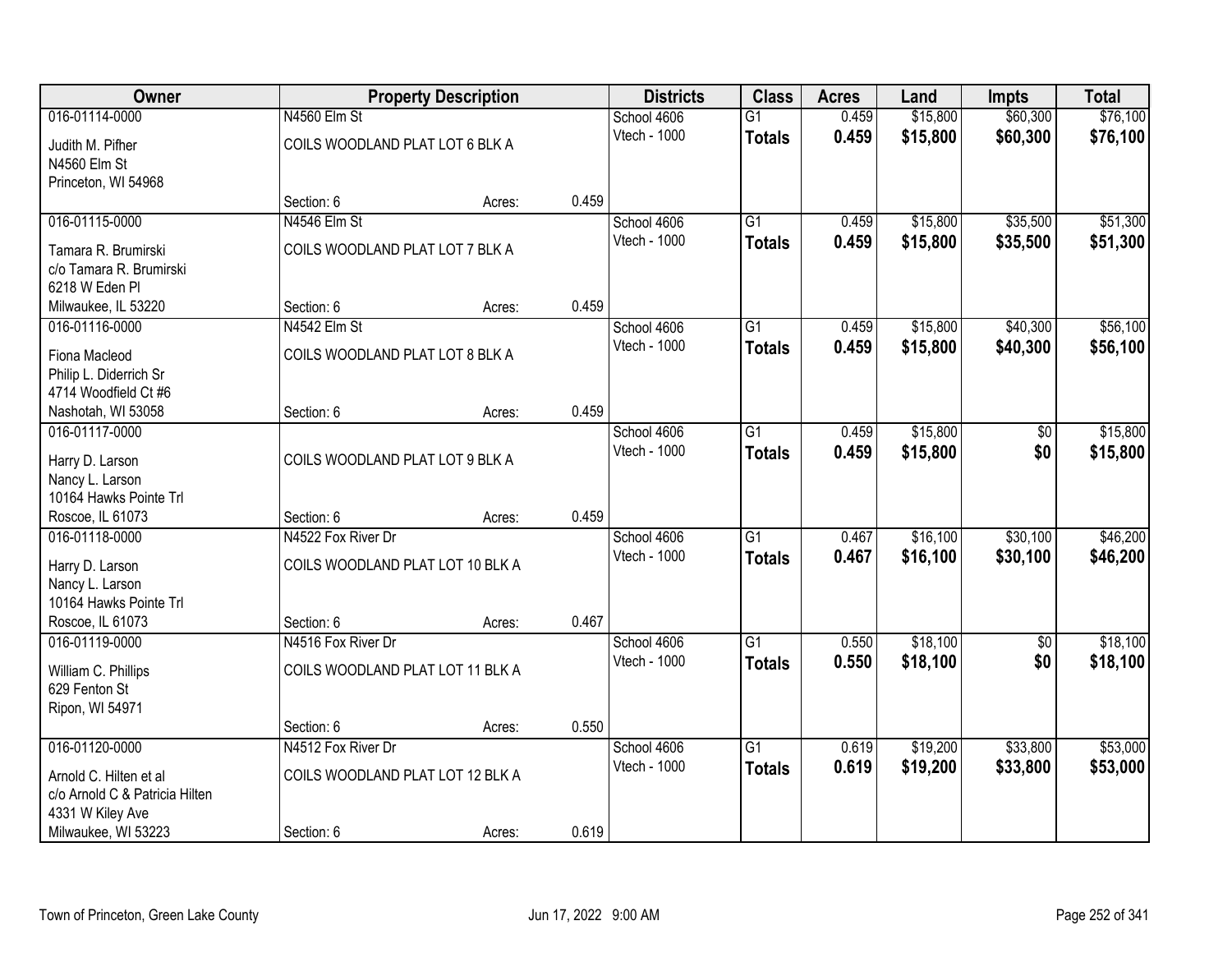| Owner                           |                                      | <b>Property Description</b> |       | <b>Districts</b> | <b>Class</b>    | <b>Acres</b> | Land     | <b>Impts</b>    | <b>Total</b> |
|---------------------------------|--------------------------------------|-----------------------------|-------|------------------|-----------------|--------------|----------|-----------------|--------------|
| 016-01121-0000                  | N4504 Fox River Dr                   |                             |       | School 4606      | $\overline{G1}$ | 0.685        | \$20,300 | \$16,600        | \$36,900     |
| Susan M. Rossato                | COILS WOODLAND PLAT LOT 13 BLK A     |                             |       | Vtech - 1000     | <b>Totals</b>   | 0.685        | \$20,300 | \$16,600        | \$36,900     |
| 2316 Van Wie                    |                                      |                             |       |                  |                 |              |          |                 |              |
| Rockford, IL 61103              |                                      |                             |       |                  |                 |              |          |                 |              |
|                                 | Section: 6                           | Acres:                      | 0.685 |                  |                 |              |          |                 |              |
| 016-01122-0000                  | N4595 Elm St                         |                             |       | School 4606      | $\overline{G1}$ | 0.413        | \$14,200 | \$2,200         | \$16,400     |
| Kyron D. Senner                 | COILS WOODLAND PLAT LOT 1 BLK B      |                             |       | Vtech - 1000     | <b>Totals</b>   | 0.413        | \$14,200 | \$2,200         | \$16,400     |
| 433 Phillips St                 |                                      |                             |       |                  |                 |              |          |                 |              |
| Galusburg, IL 61401             |                                      |                             |       |                  |                 |              |          |                 |              |
|                                 | Section: 6                           | Acres:                      | 0.413 |                  |                 |              |          |                 |              |
| 016-01123-0000                  | W4839 Oak Rd                         |                             |       | School 4606      | $\overline{G1}$ | 0.952        | \$24,900 | \$25,100        | \$50,000     |
| Erik J. Scrabeck                | COILS WOODLAND PLAT LOTS 2 & 3 BLK B |                             |       | Vtech - 1000     | <b>Totals</b>   | 0.952        | \$24,900 | \$25,100        | \$50,000     |
| Brenda M. Scrabeck              |                                      |                             |       |                  |                 |              |          |                 |              |
| W1138 Beulah Lane Rd            |                                      |                             |       |                  |                 |              |          |                 |              |
| East Troy, WI 53120             | Section: 6                           | Acres:                      | 0.952 |                  |                 |              |          |                 |              |
| 016-01125-0000                  | W4847 Oak Rd                         |                             |       | School 4606      | $\overline{G1}$ | 0.525        | \$17,600 | \$92,900        | \$110,500    |
| Harry Bowey Jr                  | COILS WOODLAND PLAT LOT 4 BLK B      |                             |       | Vtech - 1000     | <b>Totals</b>   | 0.525        | \$17,600 | \$92,900        | \$110,500    |
| <b>Mildred Bowey</b>            |                                      |                             |       |                  |                 |              |          |                 |              |
| W4847 Oak Rd                    |                                      |                             |       |                  |                 |              |          |                 |              |
| Princeton, WI 54968             | Section: 6                           | Acres:                      | 0.525 |                  |                 |              |          |                 |              |
| 016-01126-0000                  | N4576 Fox River Dr                   |                             |       | School 4606      | $\overline{G1}$ | 0.435        | \$15,000 | \$17,500        | \$32,500     |
| Walter M. Steinke et al         | COILS WOODLAND PLAT LOT 5 BLK B      |                             |       | Vtech - 1000     | <b>Totals</b>   | 0.435        | \$15,000 | \$17,500        | \$32,500     |
| c/o Walter M & Bonnie J Steinke |                                      |                             |       |                  |                 |              |          |                 |              |
| PO Box 144                      |                                      |                             |       |                  |                 |              |          |                 |              |
| Sullivan, WI 53178              | Section: 6                           | Acres:                      | 0.435 |                  |                 |              |          |                 |              |
| 016-01127-0000                  | N4568 Fox River Dr                   |                             |       | School 4606      | $\overline{G1}$ | 0.481        | \$16,600 | \$39,500        | \$56,100     |
| Phillip L. Bowey et al          | COILS WOODLAND PLAT LOT 6 BLK B      |                             |       | Vtech - 1000     | <b>Totals</b>   | 0.481        | \$16,600 | \$39,500        | \$56,100     |
| c/o Phillip L & Carrie L Bowey  |                                      |                             |       |                  |                 |              |          |                 |              |
| N4568 Fox River Dr              |                                      |                             |       |                  |                 |              |          |                 |              |
| Princeton, WI 54968             | Section: 6                           | Acres:                      | 0.481 |                  |                 |              |          |                 |              |
| 016-01128-0000                  | N4591 Elm St                         |                             |       | School 4606      | $\overline{G1}$ | 0.407        | \$14,000 | $\overline{50}$ | \$14,000     |
| Gary J. Boldt et al             | COILS WOODLAND PLAT LOT 7 BLK B      |                             |       | Vtech - 1000     | <b>Totals</b>   | 0.407        | \$14,000 | \$0             | \$14,000     |
| c/o Gary J. Boldt               |                                      |                             |       |                  |                 |              |          |                 |              |
| 1623 N 15th St                  |                                      |                             |       |                  |                 |              |          |                 |              |
| Sheboygan, WI 53081             | Section: 6                           | Acres:                      | 0.407 |                  |                 |              |          |                 |              |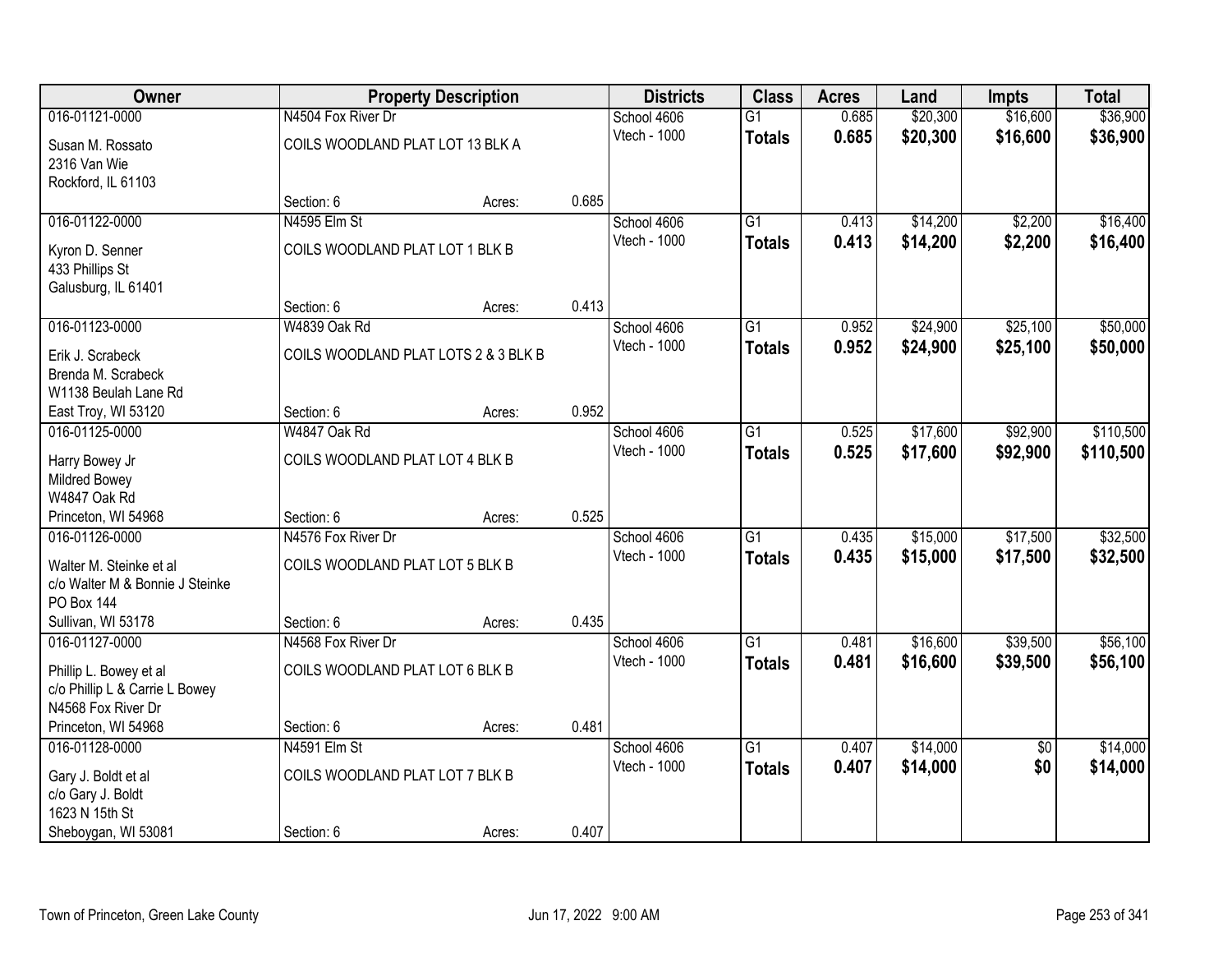| Owner                                                                                                                |                                   | <b>Property Description</b> |       | <b>Districts</b>                             | <b>Class</b>                     | <b>Acres</b>   | Land                 | <b>Impts</b>           | <b>Total</b>         |
|----------------------------------------------------------------------------------------------------------------------|-----------------------------------|-----------------------------|-------|----------------------------------------------|----------------------------------|----------------|----------------------|------------------------|----------------------|
| 016-01129-0000                                                                                                       | N4571 Elm St                      |                             |       | School 4606                                  | G1                               | 0.435          | \$15,000             | \$10,200               | \$25,200             |
| Brandon R. Bowey<br>N4568 Fox River Rd<br>Princeton, WI 54968                                                        | COILS WOODLAND PLAT LOT 8 BLK B   |                             |       | Vtech - 1000                                 | <b>Totals</b>                    | 0.435          | \$15,000             | \$10,200               | \$25,200             |
|                                                                                                                      | Section: 6                        | Acres:                      | 0.435 |                                              |                                  |                |                      |                        |                      |
| 016-01130-0000                                                                                                       |                                   |                             |       | School 4606                                  | $\overline{G1}$                  | 0.399          | \$13,700             | $\overline{50}$        | \$13,700             |
| Brandon R. Bowey<br>N4568 Fox River Rd<br>Princeton, WI 54968                                                        | COILS WOODLAND PLAT LOT 9 BLK B   |                             |       | Vtech - 1000                                 | <b>Totals</b>                    | 0.399          | \$13,700             | \$0                    | \$13,700             |
|                                                                                                                      | Section: 6                        | Acres:                      | 0.399 |                                              |                                  |                |                      |                        |                      |
| 016-01131-0000                                                                                                       | N4551 Elm St                      |                             |       | School 4606                                  | G1                               | 0.402          | \$13,800             | \$99,900               | \$113,700            |
| Craig S. Durben<br>N4551 Elm St<br>Princeton, WI 54968                                                               | COILS WOODLAND PLAT LOT 10 BLK B  |                             |       | Vtech - 1000                                 | <b>Totals</b>                    | 0.402          | \$13,800             | \$99,900               | \$113,700            |
|                                                                                                                      | Section: 6                        | Acres:                      | 0.402 |                                              |                                  |                |                      |                        |                      |
| 016-01132-0000                                                                                                       | N4485 S Lakeshore Dr              |                             |       | Sanitary 7020                                | $\overline{G1}$                  | 0.236          | \$77,200             | \$129,400              | \$206,600            |
| Harold V & Marjorie Swanson Trust<br>N4485 S Lakeshore Dr<br>Princeton, WI 54968                                     | SWANSON'S PLAT LOT 1 (ALSO A R/W) |                             |       | School 4606<br>Vtech - 1000                  | <b>Totals</b>                    | 0.236          | \$77,200             | \$129,400              | \$206,600            |
|                                                                                                                      | Section: 9                        | Acres:                      | 0.236 |                                              |                                  |                |                      |                        |                      |
| 016-01133-0000<br>Catherine Ann Miller<br>1050 N Point St Apt 1502<br>San Francisco, CA 94109                        | SWANSON'S PLAT LOT 2 (ALSO R/W)   |                             |       | Sanitary 7020<br>School 4606<br>Vtech - 1000 | $\overline{G1}$<br><b>Totals</b> | 0.219<br>0.219 | \$71,500<br>\$71,500 | $\overline{50}$<br>\$0 | \$71,500<br>\$71,500 |
|                                                                                                                      | Section: 9                        | Acres:                      | 0.219 |                                              |                                  |                |                      |                        |                      |
| 016-01134-0000                                                                                                       |                                   |                             |       | Sanitary 7020                                | $\overline{G1}$                  | 0.214          | \$69,900             | $\sqrt{6}$             | \$69,900             |
| Gary L & Roberta A Bentilla Liivng Trust   SWANSON'S PLAT LOT 3 (ALSO R/W)<br>N4472 Nelson Rd<br>Princeton, WI 54968 |                                   |                             |       | School 4606<br>Vtech - 1000                  | <b>Totals</b>                    | 0.214          | \$69,900             | \$0                    | \$69,900             |
|                                                                                                                      | Section: 9                        | Acres:                      | 0.214 |                                              |                                  |                |                      |                        |                      |
| 016-01135-0000                                                                                                       | N4469 S Lakeshore Dr              |                             |       | Sanitary 7020                                | $\overline{G1}$                  | 0.209          | \$68,400             | \$101,300              | \$169,700            |
| Eugene M & Sandra A Hall Revocable<br><b>Living Trust</b>                                                            | SWANSON'S PLAT LOT 4 (ALSO R/W)   |                             |       | School 4606<br>Vtech - 1000                  | <b>Totals</b>                    | 0.209          | \$68,400             | \$101,300              | \$169,700            |
| 1623 Sunnyslope Dr<br>Crown Point, IN 46307                                                                          | Section: 9                        | Acres:                      | 0.209 |                                              |                                  |                |                      |                        |                      |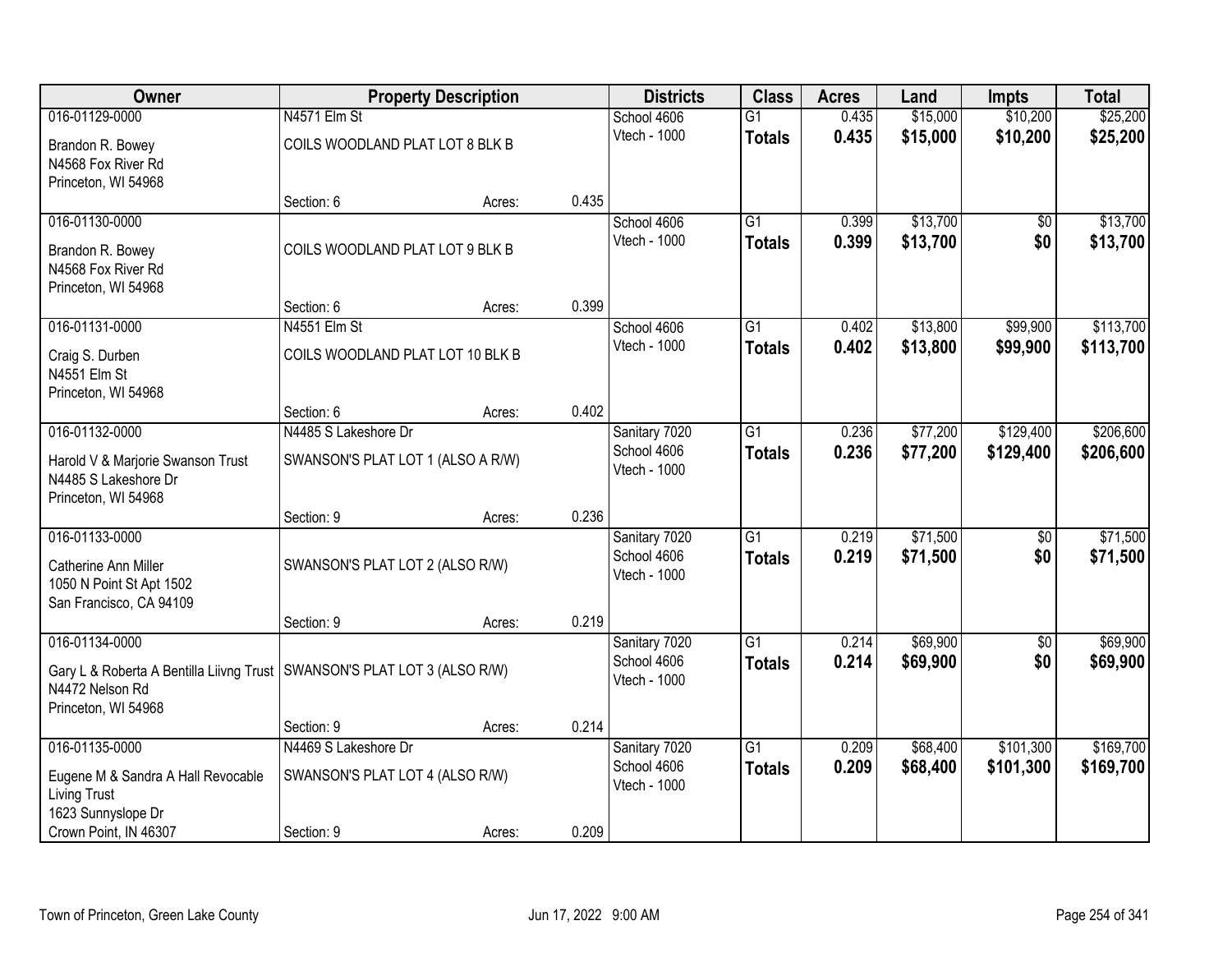| Owner                                           |                                    | <b>Property Description</b> |       | <b>Districts</b>             | <b>Class</b>    | <b>Acres</b> | Land     | <b>Impts</b> | <b>Total</b> |
|-------------------------------------------------|------------------------------------|-----------------------------|-------|------------------------------|-----------------|--------------|----------|--------------|--------------|
| 016-01136-0000                                  | N4465 S Lakeshore Dr               |                             |       | Sanitary 7020                | $\overline{G1}$ | 0.202        | \$66,200 | \$186,700    | \$252,900    |
| Robert E. Rettger II et al                      | SWANSON'S PLAT LOT 5 (ALSO R/W)    |                             |       | School 4606                  | <b>Totals</b>   | 0.202        | \$66,200 | \$186,700    | \$252,900    |
| c/o Robert E II & Karin Rettger                 |                                    |                             |       | Vtech - 1000                 |                 |              |          |              |              |
| N4465 S Lakeshore Dr                            |                                    |                             |       |                              |                 |              |          |              |              |
| Princeton, WI 54968                             | Section: 9                         | Acres:                      | 0.202 |                              |                 |              |          |              |              |
| 016-01137-0000                                  | W3740 2nd St                       |                             |       | Sanitary 7020<br>School 4606 | $\overline{G1}$ | 0.200        | \$65,300 | \$83,900     | \$149,200    |
| Nelson Revocable Trust                          | SWANSON'S PLAT LOT 6 (ALSO A R/W)  |                             |       | Vtech - 1000                 | <b>Totals</b>   | 0.200        | \$65,300 | \$83,900     | \$149,200    |
| 510 Virginia Ter                                |                                    |                             |       |                              |                 |              |          |              |              |
| Madison, WI 53705                               | Section: 9                         | Acres:                      | 0.200 |                              |                 |              |          |              |              |
| 016-01138-0000                                  | W3735 2nd St                       |                             |       | Sanitary 7020                | $\overline{G1}$ | 0.211        | \$69,000 | \$17,500     | \$86,500     |
|                                                 |                                    |                             |       | School 4606                  | <b>Totals</b>   | 0.211        | \$69,000 | \$17,500     | \$86,500     |
| Nelson Revocable Trust<br>510 Virginia Ter      | SWANSON'S PLAT LOT 7 (ALSO A R/W)  |                             |       | Vtech - 1000                 |                 |              |          |              |              |
| Madison, WI 53705                               |                                    |                             |       |                              |                 |              |          |              |              |
|                                                 | Section: 9                         | Acres:                      | 0.211 |                              |                 |              |          |              |              |
| 016-01139-0000                                  | N4449 S Lakeshore Dr               |                             |       | Sanitary 7020                | $\overline{G1}$ | 0.217        | \$71,000 | \$8,700      | \$79,700     |
| Olga F. Gmoser et al                            | SWANSON'S PLAT LOT 8 (ALSO A R/W)  |                             |       | School 4606                  | <b>Totals</b>   | 0.217        | \$71,000 | \$8,700      | \$79,700     |
| c/o Michael T. Gmoser                           |                                    |                             |       | Vtech - 1000                 |                 |              |          |              |              |
| Attn: Aloysius G Gmoser                         |                                    |                             |       |                              |                 |              |          |              |              |
| 6216 Shady Creek Way                            | Section: 9                         | Acres:                      | 0.217 |                              |                 |              |          |              |              |
| Hamilton, OH 45011<br>016-01140-0000            |                                    |                             |       |                              | G1              | 0.213        | \$69,500 |              | \$69,500     |
|                                                 |                                    |                             |       | Sanitary 7020<br>School 4606 | <b>Totals</b>   | 0.213        | \$69,500 | \$0<br>\$0   | \$69,500     |
| Olga F. Gmoser et al                            | SWANSON'S PLAT LOT 9 (ALSO A R/W)  |                             |       | Vtech - 1000                 |                 |              |          |              |              |
| c/o Michael T. Gmoser                           |                                    |                             |       |                              |                 |              |          |              |              |
| Attn: Aloysius G Gmoser<br>6216 Shady Creek Way | Section: 9                         | Acres:                      | 0.213 |                              |                 |              |          |              |              |
| Hamilton, OH 45011                              |                                    |                             |       |                              |                 |              |          |              |              |
| 016-01141-0000                                  | N4445 S Lakeshore Dr               |                             |       | Sanitary 7020                | G1              | 0.209        | \$68,200 | \$208,900    | \$277,100    |
| Wade Wickus Properties, LLC                     | SWANSON'S PLAT LOT 10 (ALSO A R/W) |                             |       | School 4606                  | <b>Totals</b>   | 0.209        | \$68,200 | \$208,900    | \$277,100    |
| 830 State Rd 136 Ste 1 #111                     |                                    |                             |       | Vtech - 1000                 |                 |              |          |              |              |
| Baraboo, WI 53913                               |                                    |                             |       |                              |                 |              |          |              |              |
|                                                 | Section: 9                         | Acres:                      | 0.209 |                              |                 |              |          |              |              |
| 016-01142-0000                                  | N4441 S Lakeshore Dr               |                             |       | Sanitary 7020                | G <sub>1</sub>  | 0.205        | \$67,100 | \$34,700     | \$101,800    |
| Weslee Wickus Properties, LLC                   | SWANSON'S PLAT LOT 11 (ALSO A R/W) |                             |       | School 4606<br>Vtech - 1000  | Totals          | 0.205        | \$67,100 | \$34,700     | \$101,800    |
| 830 State Rd 136 Ste 1 #111                     |                                    |                             |       |                              |                 |              |          |              |              |
| Baraboo, WI 53913                               |                                    |                             |       |                              |                 |              |          |              |              |
|                                                 | Section: 9                         | Acres:                      | 0.205 |                              |                 |              |          |              |              |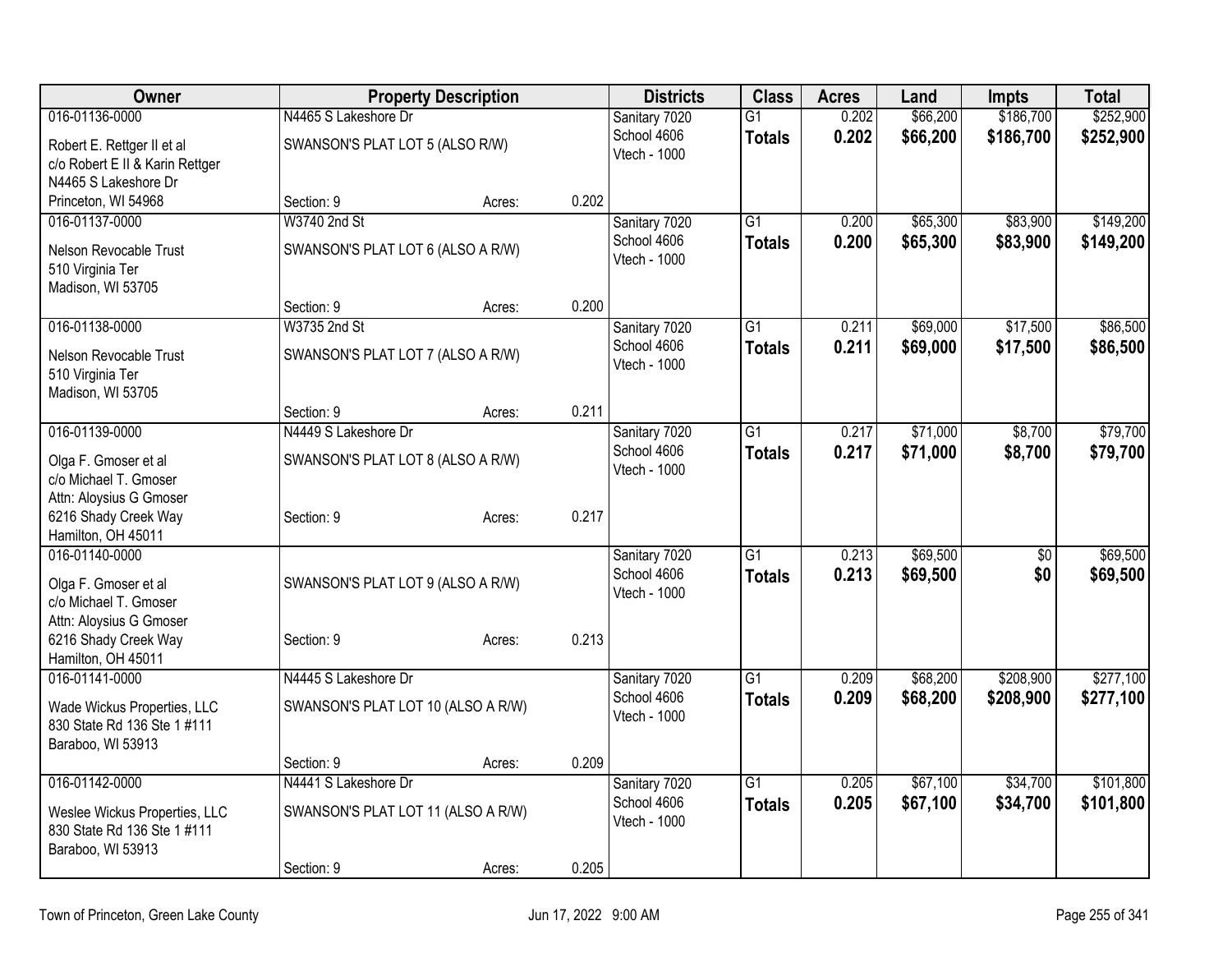| Owner                                                                                                          | <b>Property Description</b>                                                |        |       | <b>Districts</b>                             | <b>Class</b>                     | <b>Acres</b>   | Land                 | <b>Impts</b>           | <b>Total</b>           |
|----------------------------------------------------------------------------------------------------------------|----------------------------------------------------------------------------|--------|-------|----------------------------------------------|----------------------------------|----------------|----------------------|------------------------|------------------------|
| 016-01143-0000<br>Harold E Wickus Revocable Real Estate   SWANSON'S PLAT LOT 12 (ALSO A R/W)<br>Trust          |                                                                            |        |       | Sanitary 7020<br>School 4606<br>Vtech - 1000 | $\overline{G1}$<br><b>Totals</b> | 0.201<br>0.201 | \$65,800<br>\$65,800 | \$600<br>\$600         | \$66,400<br>\$66,400   |
| 16580 Cypress Village Ln                                                                                       | Section: 9                                                                 |        | 0.201 |                                              |                                  |                |                      |                        |                        |
| Ft. Myers, WI 33908                                                                                            | W3741 1st St                                                               | Acres: |       |                                              | $\overline{G1}$                  |                |                      |                        | \$231,600              |
| 016-01144-0000<br>James A. Krueger et al<br>c/o James A & Susan J Krueger<br>W3741 First St                    | SWANSON'S PLAT LOT 13 (ALSO A R/W) LEASE:<br>KENYON K & VIRGINIA B KRUEGER |        |       | Sanitary 7020<br>School 4606<br>Vtech - 1000 | <b>Totals</b>                    | 0.203<br>0.203 | \$66,300<br>\$66,300 | \$165,300<br>\$165,300 | \$231,600              |
| Princeton, WI 54968                                                                                            | Section: 9                                                                 | Acres: | 0.203 |                                              |                                  |                |                      |                        |                        |
| 016-01145-0000                                                                                                 | N4423 S Lakeshore Dr                                                       |        |       | Sanitary 7020                                | G1                               | 0.201          | \$65,800             | \$71,600               | \$137,400              |
| Michael G. Berwick<br>Julie A. Berwick<br>N4423 S Lakeshore Dr                                                 | SWANSON'S PLAT LOT 14 (ALSO A R/W)                                         |        |       | School 4606<br>Vtech - 1000                  | <b>Totals</b>                    | 0.201          | \$65,800             | \$71,600               | \$137,400              |
| Princeton, WI 54968                                                                                            | Section: 9                                                                 | Acres: | 0.201 |                                              |                                  |                |                      |                        |                        |
| 016-01146-0000                                                                                                 | N4419 S Lakeshore Dr                                                       |        |       | Sanitary 7020                                | $\overline{G1}$                  | 0.203          | \$66,200             | \$61,700               | \$127,900              |
| Melissa S. Wagner<br>Aaron L. Wagner<br>W7762 Dike Rd                                                          | SWANSON'S PLAT LOT 15 (ALSO A R/W)                                         |        |       | School 4606<br>Vtech - 1000                  | <b>Totals</b>                    | 0.203          | \$66,200             | \$61,700               | \$127,900              |
| Fond Du Lac, WI 54937                                                                                          | Section: 9                                                                 | Acres: | 0.203 |                                              |                                  |                |                      |                        |                        |
| 016-01147-0000<br>Ronald K. Brandstetter et al<br>c/o Ronald K & Patricia Brandstetter<br>N4413 S Lakeshore Dr | N4413 S Lakeshore Dr<br>SWANSON'S PLAT LOT 16 (ALSO A R/W)                 |        |       | Sanitary 7020<br>School 4606<br>Vtech - 1000 | $\overline{G1}$<br><b>Totals</b> | 0.204<br>0.204 | \$66,700<br>\$66,700 | \$95,500<br>\$95,500   | \$162,200<br>\$162,200 |
| Princeton, WI 54968                                                                                            | Section: 9                                                                 | Acres: | 0.204 |                                              |                                  |                |                      |                        |                        |
| 016-01148-0000<br>Craig Moldenhauer et al<br>c/o Craig & Jill Moldenhauer<br>N4409 S Lakeshore Dr              | N4409 S Lakeshore Dr<br>SWANSON'S PLAT LOT 17 (ALSO A R/W)                 |        |       | Sanitary 7020<br>School 4606<br>Vtech - 1000 | G1<br><b>Totals</b>              | 0.204<br>0.204 | \$66,700<br>\$66,700 | \$236,100<br>\$236,100 | \$302,800<br>\$302,800 |
| Princeton, WI 54968                                                                                            | Section: 9                                                                 | Acres: | 0.204 |                                              |                                  |                |                      |                        |                        |
| 016-01149-0000<br>Jerome J. Kuypers<br>Kelli Kuypers<br>305 Fox Run Rd                                         | W3742 Swansons Rd<br>SWANSON'S PLAT LOT 18 (ALSO A R/W)                    |        |       | Sanitary 7020<br>School 4606<br>Vtech - 1000 | $\overline{G1}$<br><b>Totals</b> | 0.283<br>0.283 | \$87,000<br>\$87,000 | \$164,500<br>\$164,500 | \$251,500<br>\$251,500 |
| Libertyville, IL 60048                                                                                         | Section: 9                                                                 | Acres: | 0.283 |                                              |                                  |                |                      |                        |                        |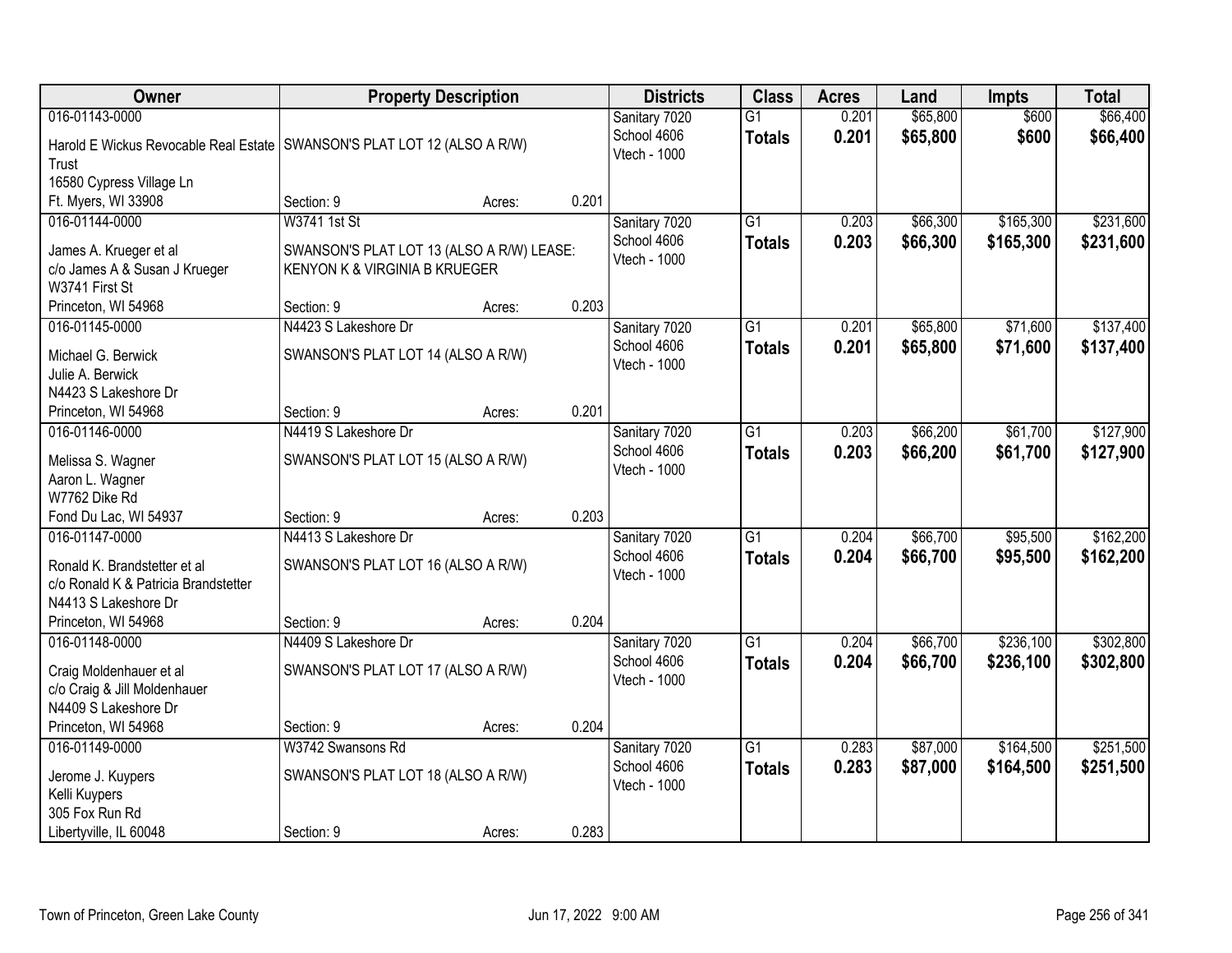| Owner                                                                                                               | <b>Property Description</b>                                                           |        |       | <b>Districts</b>                             | <b>Class</b>                     | <b>Acres</b>   | Land                   | <b>Impts</b>           | <b>Total</b>           |
|---------------------------------------------------------------------------------------------------------------------|---------------------------------------------------------------------------------------|--------|-------|----------------------------------------------|----------------------------------|----------------|------------------------|------------------------|------------------------|
| 016-01150-0000<br>James D Wickus Family Gst Trust<br>c/o Wade Wickus Properties, LLC<br>830 State Rd 136 Ste 1 #111 | SWANSON'S 1ST ADD LOT 19 ALSO A R/W                                                   |        |       | Sanitary 7020<br>School 4606<br>Vtech - 1000 | $\overline{G1}$<br><b>Totals</b> | 0.435<br>0.435 | \$61,600<br>\$61,600   | $\overline{50}$<br>\$0 | \$61,600<br>\$61,600   |
| Baraboo, WI 53913                                                                                                   | Section: 9                                                                            | Acres: | 0.435 |                                              |                                  |                |                        |                        |                        |
| 016-01150-0100<br>Town of Princeton<br>W5201 Oxbow Trl<br>Princeton, WI 54968                                       | WALKWAY - SWANSON'S FIRST ADD PLAT, AS<br>PLATTED ADJACANT TO EAST SIDE OF LOTS 19-31 |        |       | Sanitary 7020<br>School 4606<br>Vtech - 1000 | $\overline{X4}$<br><b>Totals</b> | 0.250<br>0.250 | $\overline{50}$<br>\$0 | $\overline{50}$<br>\$0 | $\sqrt{50}$<br>\$0     |
|                                                                                                                     | Section: 9                                                                            | Acres: | 0.250 |                                              |                                  |                |                        |                        |                        |
| 016-01151-0000<br>Joseph K. True<br>Darla C. True<br>N4410 Nelson Rd                                                | N4410 Nelson Rd<br>SWANSON'S 1ST ADD LOT 20 (ALSO A R/W)                              |        |       | Sanitary 7020<br>School 4606<br>Vtech - 1000 | G1<br><b>Totals</b>              | 0.435<br>0.435 | \$61,500<br>\$61,500   | \$113,300<br>\$113,300 | \$174,800<br>\$174,800 |
| Princeton, WI 54968                                                                                                 | Section: 9                                                                            | Acres: | 0.435 |                                              |                                  |                |                        |                        |                        |
| 016-01152-0000<br>Aaron Knief<br>Julie J. Knief<br>3060 S Meadow Creek Ct                                           | N4418 Nelson Rd<br>SWANSON'S 1ST ADD LOT 21 (ALSO R/W)                                |        |       | Sanitary 7020<br>School 4606<br>Vtech - 1000 | G1<br><b>Totals</b>              | 0.434<br>0.434 | \$61,400<br>\$61,400   | \$120,000<br>\$120,000 | \$181,400<br>\$181,400 |
| New Berlin, WI 53146                                                                                                | Section: 9                                                                            | Acres: | 0.434 |                                              |                                  |                |                        |                        |                        |
| 016-01153-0000<br>Susan J Warner Declaration of Trust<br>201 N Clay St<br>Hinsdale, IL 60521                        | <b>W3751 1st St</b><br>SWANSON'S 1ST ADD LOT 22 (ALSO A R/W)<br>Section: 9            | Acres: | 0.431 | Sanitary 7020<br>School 4606<br>Vtech - 1000 | $\overline{G1}$<br><b>Totals</b> | 0.431<br>0.431 | \$61,100<br>\$61,100   | \$204,700<br>\$204,700 | \$265,800<br>\$265,800 |
| 016-01154-0000                                                                                                      | W3754 1st St                                                                          |        |       | Sanitary 7020                                | $\overline{G1}$                  | 0.435          | \$61,600               | \$139,300              | \$200,900              |
| Jane A. Brady<br>W3754 First St<br>Princeton, WI 54968                                                              | SWANSON'S 1ST ADD LOT 23 (ALSO A R/W)                                                 |        |       | School 4606<br>Vtech - 1000                  | <b>Totals</b>                    | 0.435          | \$61,600               | \$139,300              | \$200,900              |
|                                                                                                                     | Section: 9                                                                            | Acres: | 0.435 |                                              |                                  |                |                        |                        |                        |
| 016-01155-0000<br>Kathleen E. Werk<br>Michael J. Werk<br>2604 Kearnery Ave<br>Racine, WI 53403                      | N4436 Nelson Rd<br>SWANSON'S 1ST ADD LOT 24 (ALSO A R/W)<br>Section: 9                | Acres: | 0.433 | Sanitary 7020<br>School 4606<br>Vtech - 1000 | $\overline{G1}$<br><b>Totals</b> | 0.433<br>0.433 | \$61,300<br>\$61,300   | \$113,000<br>\$113,000 | \$174,300<br>\$174,300 |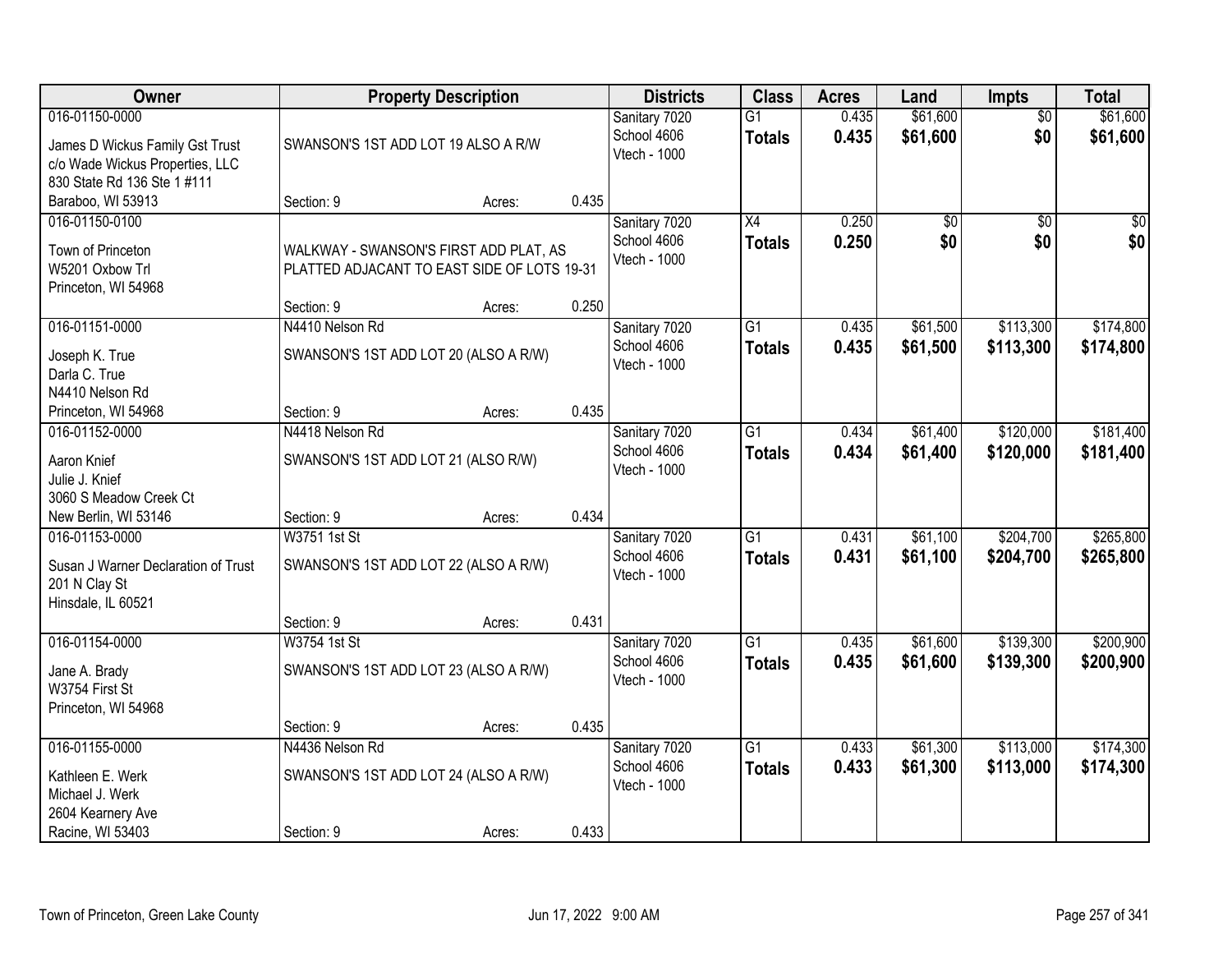| Owner                                    |                                                  | <b>Property Description</b> |       | <b>Districts</b>             | <b>Class</b>    | <b>Acres</b> | Land     | Impts           | <b>Total</b> |
|------------------------------------------|--------------------------------------------------|-----------------------------|-------|------------------------------|-----------------|--------------|----------|-----------------|--------------|
| 016-01156-0000                           | Nelson Rd                                        |                             |       | Sanitary 7020                | $\overline{G1}$ | 0.433        | \$61,300 | $\overline{50}$ | \$61,300     |
| Alex J. Sendra et al                     | SWANSON'S 1ST ADD LOT 25 (ALSO A R/W)            |                             |       | School 4606                  | <b>Totals</b>   | 0.433        | \$61,300 | \$0             | \$61,300     |
| c/o Alex J & Eleanor Sendra              |                                                  |                             |       | Vtech - 1000                 |                 |              |          |                 |              |
| 5705 S Nashville Ave                     |                                                  |                             |       |                              |                 |              |          |                 |              |
| Chicago, IL 60638                        | Section: 9                                       | Acres:                      | 0.433 |                              |                 |              |          |                 |              |
| 016-01157-0000                           | Nelson Rd                                        |                             |       | Sanitary 7020                | $\overline{G1}$ | 0.433        | \$61,300 | \$0             | \$61,300     |
| Alex J. Sendra et al                     | SWANSON'S 1ST ADD LOT 26 (ALSO A R/W)            |                             |       | School 4606                  | <b>Totals</b>   | 0.433        | \$61,300 | \$0             | \$61,300     |
| c/o Alex J & Eleanor Sendra              |                                                  |                             |       | Vtech - 1000                 |                 |              |          |                 |              |
| 5705 S Nashville Ave                     |                                                  |                             |       |                              |                 |              |          |                 |              |
| Chicago, IL 60638                        | Section: 9                                       | Acres:                      | 0.433 |                              |                 |              |          |                 |              |
| 016-01158-0000                           | W3750 2nd St                                     |                             |       | Sanitary 7020                | $\overline{G1}$ | 0.416        | \$58,800 | \$124,300       | \$183,100    |
| Ronald Larsen                            | SWANSON'S 1ST ADD LOT 27 (ALSO A R/W)            |                             |       | School 4606                  | <b>Totals</b>   | 0.416        | \$58,800 | \$124,300       | \$183,100    |
| 1102 S Highland Ave                      |                                                  |                             |       | Vtech - 1000                 |                 |              |          |                 |              |
| Arlington Heights, IL 60005              |                                                  |                             |       |                              |                 |              |          |                 |              |
|                                          | Section: 9                                       | Acres:                      | 0.416 |                              |                 |              |          |                 |              |
| 016-01159-0000                           | N4464 Nelson Rd                                  |                             |       | Sanitary 7020                | $\overline{G1}$ | 0.418        | \$59,100 | \$166,400       | \$225,500    |
|                                          |                                                  |                             |       | School 4606                  | <b>Totals</b>   | 0.418        | \$59,100 | \$166,400       | \$225,500    |
| Daniel J. May<br>Kim M. May              | SWANSON'S 1ST ADD LOT 28 (ALSO A R/W)            |                             |       | Vtech - 1000                 |                 |              |          |                 |              |
| N4464 Nelson Rd                          |                                                  |                             |       |                              |                 |              |          |                 |              |
| Princeton, WI 54968-8749                 | Section: 9                                       | Acres:                      | 0.418 |                              |                 |              |          |                 |              |
| 016-01160-0000                           | N4472 Nelson Rd                                  |                             |       | Sanitary 7020                | $\overline{G1}$ | 0.418        | \$59,100 | \$165,900       | \$225,000    |
|                                          |                                                  |                             |       | School 4606                  | <b>Totals</b>   | 0.418        | \$59,100 | \$165,900       | \$225,000    |
| Gary L & Roberta A Bentilla Liivng Trust | SWANSON'S 1ST ADD LOT 29 (ALSO A R/W)            |                             |       | Vtech - 1000                 |                 |              |          |                 |              |
| N4472 Nelson Rd                          |                                                  |                             |       |                              |                 |              |          |                 |              |
| Princeton, WI 54968                      | Section: 9                                       | Acres:                      | 0.418 |                              |                 |              |          |                 |              |
| 016-01161-0000                           | N4488 Nelson Rd                                  |                             |       | Sanitary 7020                | $\overline{G1}$ | 0.853        | \$86,500 | \$209,300       | \$295,800    |
|                                          |                                                  |                             |       | School 4606                  | <b>Totals</b>   | 0.853        | \$86,500 | \$209,300       | \$295,800    |
| Alisa Bendickson                         | SWANSON'S 1ST ADD LOTS 30 & 31 (INLC ROW)        |                             |       | Vtech - 1000                 |                 |              |          |                 |              |
| Kevin Bendickson                         |                                                  |                             |       |                              |                 |              |          |                 |              |
| 340 W Nokomis Ct                         |                                                  |                             |       |                              |                 |              |          |                 |              |
| Fox Point, WI 53217<br>016-01163-0000    | Section: 9<br>W3743 Swansons Rd                  | Acres:                      | 0.853 |                              | $\overline{G1}$ | 0.400        | \$78,400 | \$188,500       | \$266,900    |
|                                          |                                                  |                             |       | Sanitary 7020<br>School 4606 |                 | 0.400        |          |                 |              |
| Roiston P. D Souza                       | PAGE'S SUB-DIV LOT 1 & 1/38TH INT IN LOT 31 KELM |                             |       | Vtech - 1000                 | <b>Totals</b>   |              | \$78,400 | \$188,500       | \$266,900    |
| Therese M. D Souza                       | OELKE'S ASSESSORS PLAT                           |                             |       |                              |                 |              |          |                 |              |
| 208 W Victoria Ln                        |                                                  |                             |       |                              |                 |              |          |                 |              |
| Arlington Heights, IL 60005              | Section: 9                                       | Acres:                      | 0.400 |                              |                 |              |          |                 |              |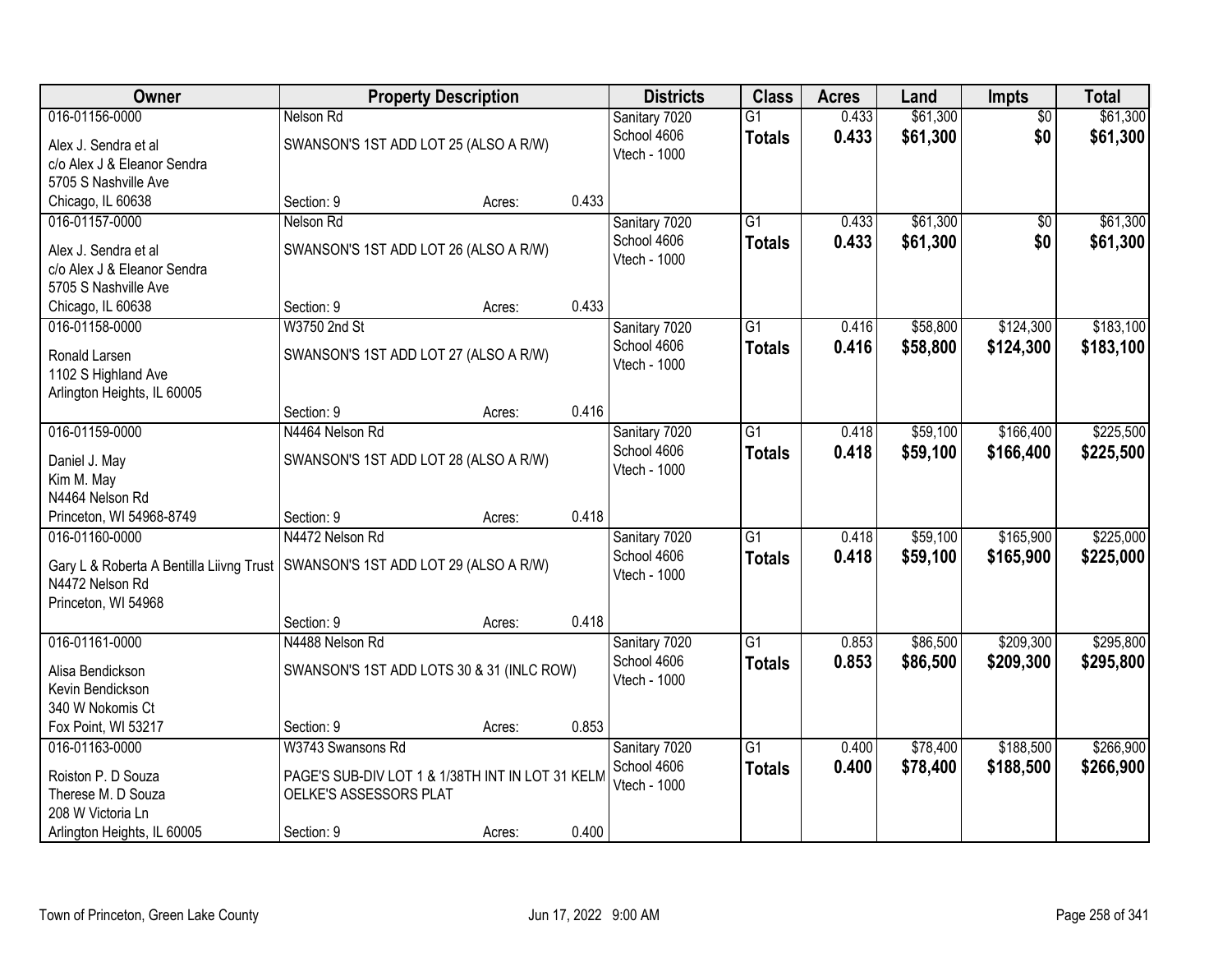| Owner                                |                                                 | <b>Property Description</b> |       | <b>Districts</b>             | <b>Class</b>    | <b>Acres</b> | Land     | Impts     | <b>Total</b> |
|--------------------------------------|-------------------------------------------------|-----------------------------|-------|------------------------------|-----------------|--------------|----------|-----------|--------------|
| 016-01164-0000                       | N4395 S Lakeshore Dr                            |                             |       | Sanitary 7020                | $\overline{G1}$ | 0.344        | \$78,400 | \$157,400 | \$235,800    |
| Robert T. Palo et al                 | PAGE'S SUB-DIV LOT 2 ALSO 1/38TH INT IN LOT 3   |                             |       | School 4606                  | <b>Totals</b>   | 0.344        | \$78,400 | \$157,400 | \$235,800    |
| c/o Robert T & Janet G Palo          | KELM-OELKE'S ASSESSORS PLAT                     |                             |       | Vtech - 1000                 |                 |              |          |           |              |
| 311 Hojem Ln                         |                                                 |                             |       |                              |                 |              |          |           |              |
| Grayslake, IL 60030                  | Section: 9                                      | Acres:                      | 0.344 |                              |                 |              |          |           |              |
| 016-01165-0000                       | N4389 S Lakeshore Dr                            |                             |       | Sanitary 7020                | $\overline{G1}$ | 0.382        | \$78,400 | \$69,900  | \$148,300    |
|                                      |                                                 |                             |       | School 4606                  | <b>Totals</b>   | 0.382        | \$78,400 | \$69,900  | \$148,300    |
| Olex Lexandrowskyj et al             | PAGE'S SUB-DIV LOT 3 ALSO 1/38TH INT IN LOT 31  |                             |       | Vtech - 1000                 |                 |              |          |           |              |
| c/o Olex & Kateryna Lexandrowskyj    | KELM-OELKE'S ASSESSORS PLAT                     |                             |       |                              |                 |              |          |           |              |
| 2025 N 74th Ave                      |                                                 |                             |       |                              |                 |              |          |           |              |
| Elmwood Park, IL 60707-3139          | Section: 9                                      | Acres:                      | 0.382 |                              |                 |              |          |           |              |
| 016-01166-0000                       | N4383 S Lakeshore Dr                            |                             |       | Sanitary 7020                | G1              | 0.392        | \$78,400 | \$128,300 | \$206,700    |
| Laura V. Nasca                       | PAGE'S SUB-DIV LOT 4 ALSO 1/38TH INT IN LOT 31  |                             |       | School 4606                  | <b>Totals</b>   | 0.392        | \$78,400 | \$128,300 | \$206,700    |
| Joseph A. Nasca                      | KELM-OELKE'S ASSESSORS PLAT                     |                             |       | Vtech - 1000                 |                 |              |          |           |              |
| 28081 W Maple Ave                    |                                                 |                             |       |                              |                 |              |          |           |              |
| Barrington, IL 60010                 | Section: 9                                      | Acres:                      | 0.392 |                              |                 |              |          |           |              |
| 016-01167-0000                       | N4377 S Lakeshore Dr                            |                             |       | Sanitary 7020                | G1              | 0.417        | \$78,400 | \$239,300 | \$317,700    |
|                                      |                                                 |                             |       | School 4606                  | <b>Totals</b>   | 0.417        | \$78,400 | \$239,300 | \$317,700    |
| Caryl A. Witt                        | PAGE'S SUB-DIV LOT 5 ALSO 1/38TH INT IN LOT 31  |                             |       | Vtech - 1000                 |                 |              |          |           |              |
| Steven N. Witt                       | KELM-OELKE'S ASSESSORS PLAT                     |                             |       |                              |                 |              |          |           |              |
| 341 Highview Ave                     |                                                 |                             | 0.417 |                              |                 |              |          |           |              |
| Elmhurst, IL 60126<br>016-01168-0000 | Section: 9<br>N4369 S Lakeshore Dr              | Acres:                      |       |                              | $\overline{G1}$ |              |          | \$95,700  | \$174,100    |
|                                      |                                                 |                             |       | Sanitary 7020                |                 | 0.486        | \$78,400 |           |              |
| Frederick Cederholm Revocable Trust  | PAGE'S SUB-DIV LOT 6 ALSO 1/38TH INT IN LOT 31  |                             |       | School 4606<br>Vtech - 1000  | <b>Totals</b>   | 0.486        | \$78,400 | \$95,700  | \$174,100    |
| 212 S Chase Ave Unit b               | KELM-OELKE'S ASSESSORS PLAT                     |                             |       |                              |                 |              |          |           |              |
| Lombard, IL 60148                    |                                                 |                             |       |                              |                 |              |          |           |              |
|                                      | Section: 9                                      | Acres:                      | 0.486 |                              |                 |              |          |           |              |
| 016-01169-0000                       | N4365 S Lakeshore Dr                            |                             |       | Sanitary 7020                | $\overline{G1}$ | 0.393        | \$78,400 | \$34,300  | \$112,700    |
| Michael G. Beshel                    | PAGE'S SUB-DIV LOT 7 ALSO 1/38TH INT IN LOT 31  |                             |       | School 4606                  | <b>Totals</b>   | 0.393        | \$78,400 | \$34,300  | \$112,700    |
| 37666 N Fairfield Rd                 | KELM-OELKE'S ASSESSORS PLAT                     |                             |       | Vtech - 1000                 |                 |              |          |           |              |
| Lake Villa, IL 60046                 |                                                 |                             |       |                              |                 |              |          |           |              |
|                                      | Section: 9                                      | Acres:                      | 0.393 |                              |                 |              |          |           |              |
| 016-01170-0000                       | N4359 S Lakeshore Dr                            |                             |       |                              | $\overline{G1}$ | 0.423        | \$78,400 | \$173,700 | \$252,100    |
|                                      |                                                 |                             |       | Sanitary 7020<br>School 4606 |                 | 0.423        |          | \$173,700 |              |
| Scot A. Kalinowski et al             | PAGE'S SUB-DIV LOT 8, ALSO 1/38TH INT IN LOT 31 |                             |       | Vtech - 1000                 | <b>Totals</b>   |              | \$78,400 |           | \$252,100    |
| c/o Jo E. Kalinowski                 | KELM-OELKE'S ASSESSORS PLAT                     |                             |       |                              |                 |              |          |           |              |
| 909 Kims Ln                          |                                                 |                             |       |                              |                 |              |          |           |              |
| Mukwonago, WI 53149                  | Section: 9                                      | Acres:                      | 0.423 |                              |                 |              |          |           |              |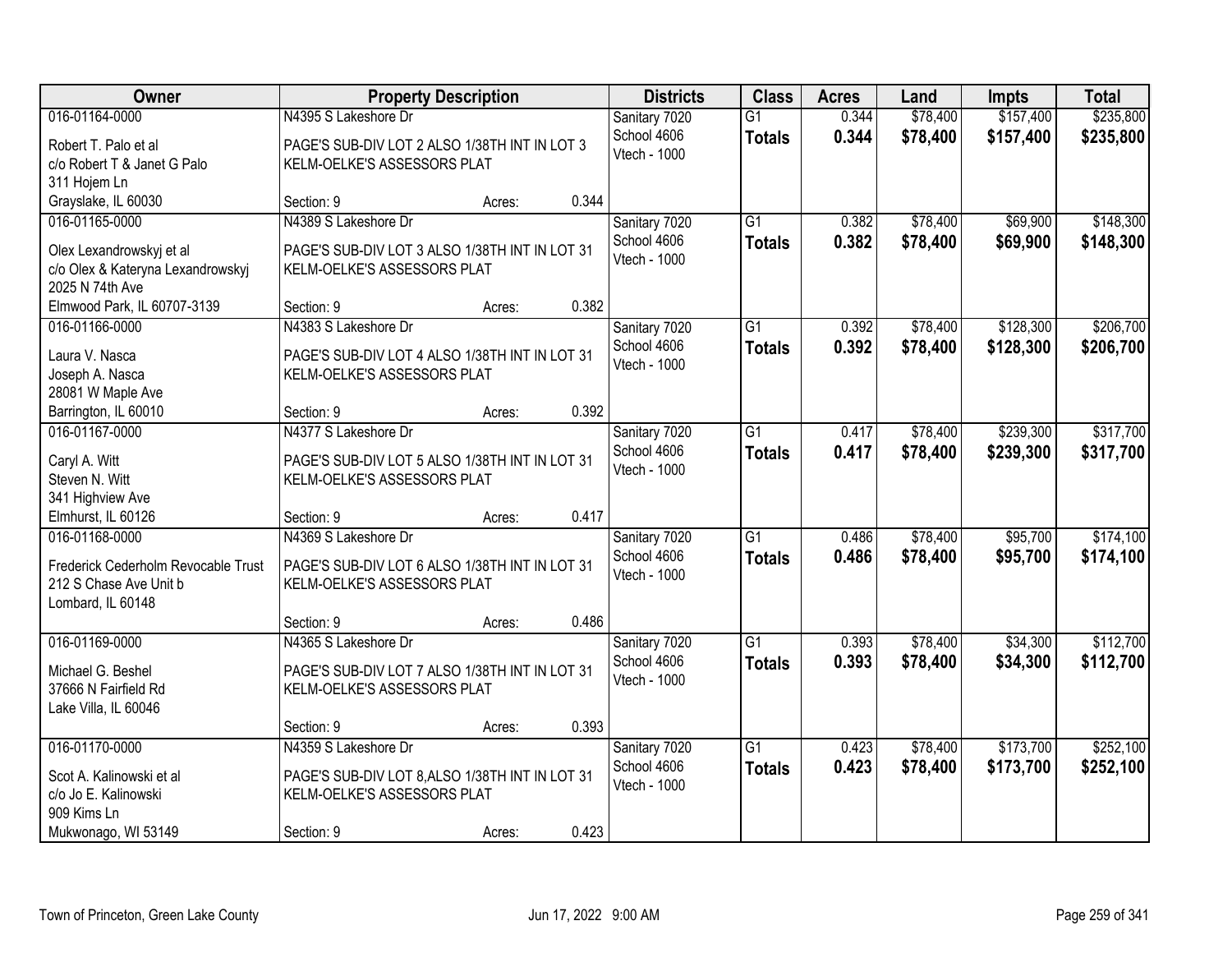| <b>Owner</b>                                                                                          |                                                                                                                   | <b>Property Description</b> |       | <b>Districts</b>                             | <b>Class</b>                     | <b>Acres</b>   | Land                 | <b>Impts</b>           | <b>Total</b>           |
|-------------------------------------------------------------------------------------------------------|-------------------------------------------------------------------------------------------------------------------|-----------------------------|-------|----------------------------------------------|----------------------------------|----------------|----------------------|------------------------|------------------------|
| 016-01171-0000                                                                                        | W3747 Swansons Rd                                                                                                 |                             |       | Sanitary 7020                                | $\overline{G1}$                  | 0.329          | \$58,400             | \$107,300              | \$165,700              |
| Gordon & Dorothy Windau Trust<br>1011 Iroquois Dr<br>Elgin, IL 60120                                  | PAGE'S 1ST ADD LOT 9 ALSO 1/38TH INT IN LOT 31<br>KELM-OELKE'S ASSESSORS PLAT                                     |                             |       | School 4606<br>Vtech - 1000                  | <b>Totals</b>                    | 0.329          | \$58,400             | \$107,300              | \$165,700              |
|                                                                                                       | Section: 9                                                                                                        | Acres:                      | 0.329 |                                              |                                  |                |                      |                        |                        |
| 016-01172-0000<br>Gordon & Dorothy Windau Trust<br>1011 Iroquois Dr<br>Elgin, IL 60120                | PAGE'S 1ST ADD LOT 10 ALSO 1/38TH INT IN LOT 31<br>KELM OELKE'S ASSESSORS PLAT                                    |                             |       | Sanitary 7020<br>School 4606<br>Vtech - 1000 | $\overline{G1}$<br><b>Totals</b> | 0.377<br>0.377 | \$29,200<br>\$29,200 | \$0<br>\$0             | \$29,200<br>\$29,200   |
|                                                                                                       | Section: 9                                                                                                        | Acres:                      | 0.377 |                                              |                                  |                |                      |                        |                        |
| 016-01173-0000<br>Alan C. Havaich et al<br>c/o Alan C & Rosanne Havaich<br>W189 S6940 Lembezeder Ct   | N4380 Nelson Rd<br>PAGE'S 1ST ADD LOTS 11 & 12 ALSO 2/38 INT IN LOT<br>31 OF KELM-OELKE'S ASSESSORS PLAT          |                             |       | Sanitary 7020<br>School 4606<br>Vtech - 1000 | G <sub>1</sub><br><b>Totals</b>  | 0.900<br>0.900 | \$91,800<br>\$91,800 | \$170,900<br>\$170,900 | \$262,700<br>\$262,700 |
| Muskego, WI 53150                                                                                     | Section: 9                                                                                                        | Acres:                      | 0.900 |                                              |                                  |                |                      |                        |                        |
| 016-01175-0000<br>John R. Price<br>N4195 Lakeview Dr<br>Markesan, WI 53946                            | N4370 Nelson Rd<br>PAGE'S 1ST ADD LOT 13 ALSO 1/38 INT IN LOT 31<br>KELM-OELKE'S ASSESSORS PLAT                   |                             |       | Sanitary 7020<br>School 4606<br>Vtech - 1000 | $\overline{G1}$<br><b>Totals</b> | 0.462<br>0.462 | \$58,400<br>\$58,400 | \$120,700<br>\$120,700 | \$179,100<br>\$179,100 |
|                                                                                                       | Section: 9                                                                                                        | Acres:                      | 0.462 |                                              |                                  |                |                      |                        |                        |
| 016-01176-0000<br>Deborah A. Jamison Rogers et al<br>6344 Torch Lite Trl<br>Loves Park, IL 61111      | N4364 Nelson Rd<br>PAGE'S 1ST ADD LOT 14 ALSO A 1/38 INT IN LOT 31<br>KELM-OELKE'S ASSESSORS PLAT                 |                             |       | Sanitary 7020<br>School 4606<br>Vtech - 1000 | $\overline{G1}$<br><b>Totals</b> | 0.462<br>0.462 | \$58,400<br>\$58,400 | \$111,800<br>\$111,800 | \$170,200<br>\$170,200 |
|                                                                                                       | Section: 9                                                                                                        | Acres:                      | 0.462 |                                              |                                  |                |                      |                        |                        |
| 016-01177-0000<br><b>Patrick Nickel</b><br>Jan Rens-Nickel<br>N4356 Nelson Rd                         | N4356 Nelson Rd<br>PAGE'S 1ST ADD LOT 15 ALSO A 1/38 INT IN LOT 31<br>KELM-OELKE'S ASSESSORS PLAT                 |                             |       | Sanitary 7020<br>School 4606<br>Vtech - 1000 | $\overline{G1}$<br><b>Totals</b> | 0.513<br>0.513 | \$58,400<br>\$58,400 | \$133,500<br>\$133,500 | \$191,900<br>\$191,900 |
| Markesan, WI 53946                                                                                    | Section: 9                                                                                                        | Acres:                      | 0.513 |                                              |                                  |                |                      |                        |                        |
| 016-01178-0000<br>Jeffrey T. Ramlow<br>Deborah A. Ramlow<br>5403 Duncan Dr<br>Stevens Point, WI 54482 | N4350 Nelson Rd<br>PAGE'S 1ST ADD LOT 16 ALSO A 1/38TH INT IN LOT<br>31 KELM-OELKE'S ASSESSORS PLAT<br>Section: 9 | Acres:                      | 0.399 | Sanitary 7020<br>School 4606<br>Vtech - 1000 | G1<br><b>Totals</b>              | 0.399<br>0.399 | \$58,400<br>\$58,400 | \$81,000<br>\$81,000   | \$139,400<br>\$139,400 |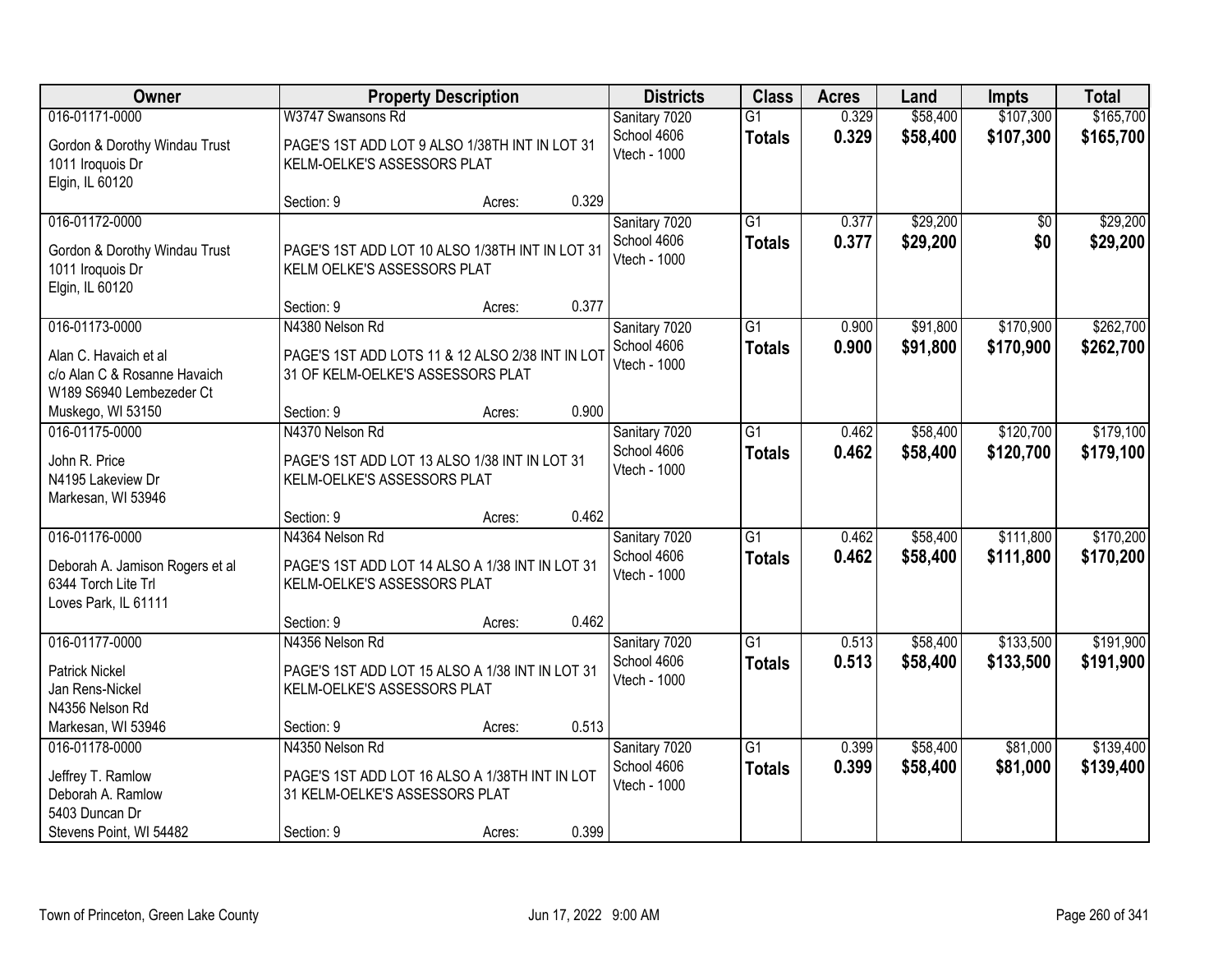| Owner                                                                                          | <b>Property Description</b>                                                                                                                                                                                               | <b>Districts</b>                             | <b>Class</b>                     | <b>Acres</b>   | Land                 | <b>Impts</b>           | <b>Total</b>         |
|------------------------------------------------------------------------------------------------|---------------------------------------------------------------------------------------------------------------------------------------------------------------------------------------------------------------------------|----------------------------------------------|----------------------------------|----------------|----------------------|------------------------|----------------------|
| 016-01179-0000                                                                                 | Nelson Rd                                                                                                                                                                                                                 | Sanitary 7020                                | $\overline{G1}$                  | 0.397          | \$45,000             | $\overline{50}$        | \$45,000             |
| Melvin D & Janet K Jennings Revocable<br>Trust<br>N4342 Nelson St                              | PAGE'S 1ST ADD LOT 17 ALSO 1/38 INT IN LOT 31<br>KELM-OELKE'S ASSESSORS PLAT                                                                                                                                              | School 4606<br>Vtech - 1000                  | <b>Totals</b>                    | 0.397          | \$45,000             | \$0                    | \$45,000             |
| Markesan, WI 53946                                                                             | 0.397<br>Section: 9<br>Acres:                                                                                                                                                                                             |                                              |                                  |                |                      |                        |                      |
| 016-01180-0000                                                                                 | N4342 Nelson Rd                                                                                                                                                                                                           | Sanitary 7020                                | $\overline{G1}$                  | 1.345          | \$58,400             | \$320,300              | \$378,700            |
| Melvin D & Janet K Jennings Revocable<br>Trust                                                 | PAGE'S 1ST ADD LOT 18 ALSO A 1/38 INT IN LOT 31<br>KELM-OELKE'S ASSESSORS PLAT & LOT 1 CSM1320                                                                                                                            | School 4606<br>Vtech - 1000                  | <b>Totals</b>                    | 1.345          | \$58,400             | \$320,300              | \$378,700            |
| N4342 Nelson Rd                                                                                | V5 (RES OF PART LOT 1 CSM 140)                                                                                                                                                                                            |                                              |                                  |                |                      |                        |                      |
| Markesan, WI 53946                                                                             | 1.345<br>Section: 9<br>Acres:                                                                                                                                                                                             |                                              |                                  |                |                      |                        |                      |
| 016-01181-0000                                                                                 | N4332 Nelson Rd                                                                                                                                                                                                           | Sanitary 7020                                | G1                               | 0.422          | \$58,400             | \$199,300              | \$257,700            |
| John F Anderson Declaration of Trust<br>Rane L Anderson Declaration of Trust<br>54 Westover Rd | PAGE'S 1ST ADD LOT 19 ALSO A 1/38 INT IN LOT 31<br>KELM-OELKE'S ASSESSORS PLAT                                                                                                                                            | School 4606<br>Vtech - 1000                  | <b>Totals</b>                    | 0.422          | \$58,400             | \$199,300              | \$257,700            |
| Highwood, IL 60040                                                                             | 0.422<br>Section: 9<br>Acres:                                                                                                                                                                                             |                                              |                                  |                |                      |                        |                      |
| 016-01182-0000                                                                                 | N4326 Nelson Rd                                                                                                                                                                                                           | Sanitary 7020                                | $\overline{G1}$                  | 0.341          | \$58,400             | \$111,400              | \$169,800            |
| Anderson Irrevocable Trust For the<br>Benefit-Lance C Ande<br>W224 N7685 Wooded Hills Dr       | PAGE'S 1ST ADD LOT 20 & A 1/38TH INT IN LOT 31<br>OF KELM-OELKE'S ASSESSORS PLAT                                                                                                                                          | School 4606<br>Vtech - 1000                  | <b>Totals</b>                    | 0.341          | \$58,400             | \$111,400              | \$169,800            |
| Sussex, WI 53089                                                                               | 0.341<br>Section: 9<br>Acres:                                                                                                                                                                                             |                                              |                                  |                |                      |                        |                      |
| 016-01183-0000<br>Jeffrey T. Ramlow                                                            | PAGE'S 1ST ADD LOT 21 & A 1/38TH INT IN LOT 31                                                                                                                                                                            | Sanitary 7020<br>School 4606                 | $\overline{G1}$<br><b>Totals</b> | 0.371<br>0.371 | \$58,400<br>\$58,400 | \$0<br>\$0             | \$58,400<br>\$58,400 |
| Deborah A. Ramlow                                                                              | KELM-OELKE'S ASSESSORS PLAT                                                                                                                                                                                               | Vtech - 1000                                 |                                  |                |                      |                        |                      |
| 5403 Duncan Dr                                                                                 |                                                                                                                                                                                                                           |                                              |                                  |                |                      |                        |                      |
| Stevens Point, WI 54482                                                                        | 0.371<br>Section: 9<br>Acres:                                                                                                                                                                                             |                                              |                                  |                |                      |                        |                      |
| 016-01184-0000                                                                                 | N4333 Willow Rd                                                                                                                                                                                                           | Sanitary 7020                                | $\overline{G1}$                  | 0.413          | \$58,400             | \$133,900              | \$192,300            |
| N4242 S Lakeshore Dr<br>Markesan, WI 53946                                                     | Mark & Jeanne Olinger Revocable Trust   PAGE'S 1ST ADD LOT 1 OF CERTIFIED SURVEY MAP<br>175 V1 SEC 9 (BEING PART OF LOT 22) ALSO A 1/38<br>INT IN LOT 31 KELM- OELKE'S ASSESSORS PLAT                                     | School 4606<br>Vtech - 1000                  | <b>Totals</b>                    | 0.413          | \$58,400             | \$133,900              | \$192,300            |
|                                                                                                | 0.413<br>Section: 9<br>Acres:                                                                                                                                                                                             |                                              |                                  |                |                      |                        |                      |
| 016-01184-0100<br>N4242 S Lakeshore Dr<br>Markesan, WI 53946                                   | Center St<br>Mark & Jeanne Olinger Revocable Trust   PAGE'S 1ST ADD LOT 2 CERTIFIED SURVEY MAP175<br>V1 (BEING A PART OF LOT 22) ALSO 1/38TH INT IN<br>LOT 31 KELM-OELKE ASSESSOR'S PLAT<br>0.413<br>Section: 9<br>Acres: | Sanitary 7020<br>School 4606<br>Vtech - 1000 | $\overline{G1}$<br><b>Totals</b> | 0.413<br>0.413 | \$58,400<br>\$58,400 | $\overline{50}$<br>\$0 | \$58,400<br>\$58,400 |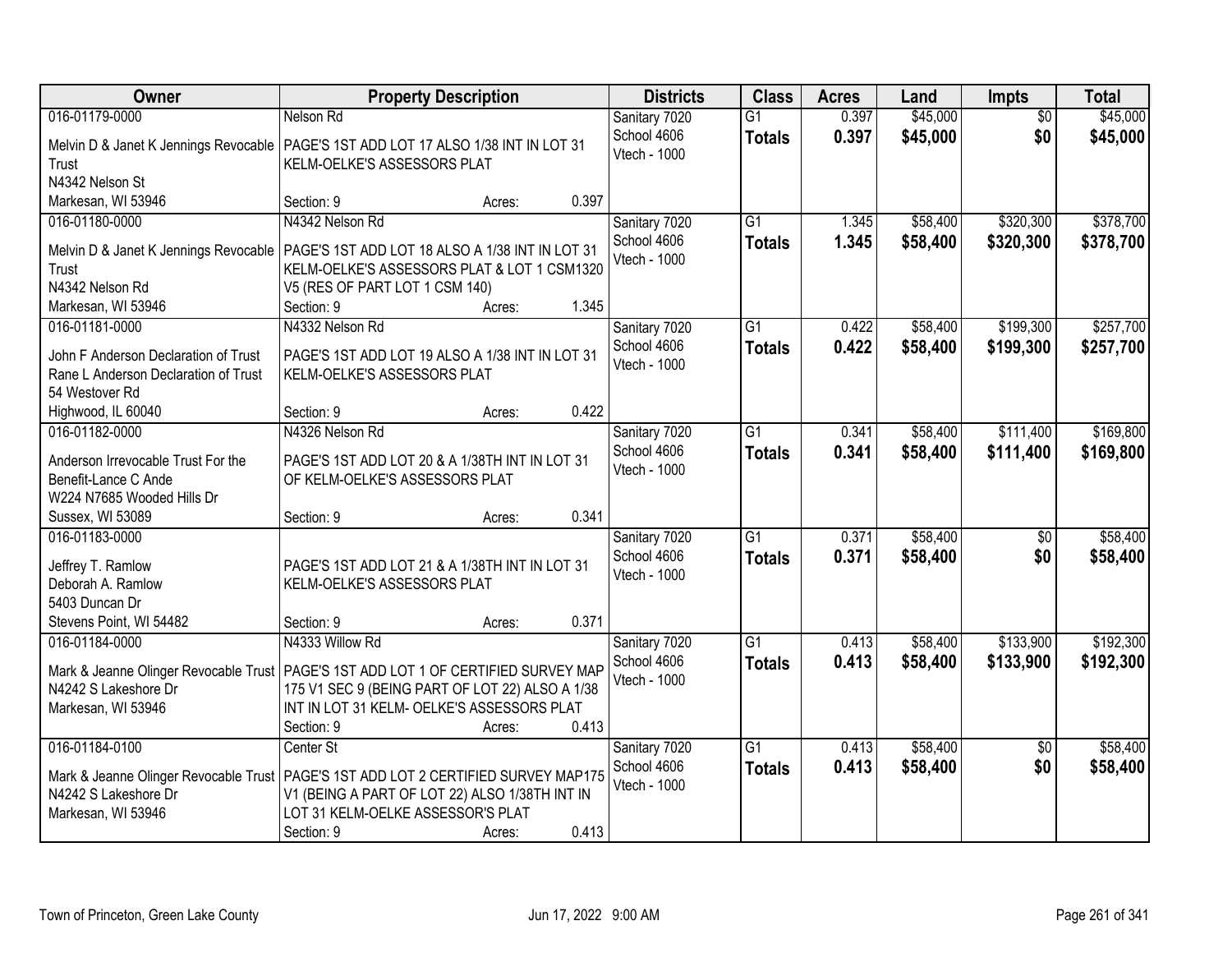| Owner                                    |                                             | <b>Property Description</b> |       | <b>Districts</b>            | <b>Class</b>    | <b>Acres</b> | Land      | <b>Impts</b> | <b>Total</b> |
|------------------------------------------|---------------------------------------------|-----------------------------|-------|-----------------------------|-----------------|--------------|-----------|--------------|--------------|
| 016-01184-0200                           | W3718 Center St                             |                             |       | Sanitary 7020               | $\overline{G1}$ | 0.413        | \$58,400  | \$74,900     | \$133,300    |
| Michael Mcdonnell Trust                  | PAGE'S 1ST ADD LOT 3 OF CERTIFIED SURVEYMAP |                             |       | School 4606<br>Vtech - 1000 | <b>Totals</b>   | 0.413        | \$58,400  | \$74,900     | \$133,300    |
| 495 N Lake St Apt 506                    | 175 V1 ALSO 1/38TH INT IN LOT 31 KELM-OELKE |                             |       |                             |                 |              |           |              |              |
| Aurora, IL 60506-4145                    | ASSESSOR'S PLAT                             |                             |       |                             |                 |              |           |              |              |
|                                          | Section: 9                                  | Acres:                      | 0.413 |                             |                 |              |           |              |              |
| 016-01185-0000                           | N4298 S Lakeshore Dr                        |                             |       | Sanitary 7020               | $\overline{G1}$ | 0.000        | \$451,000 | \$213,200    | \$664,200    |
| Thomas & Margaret Goeppinger             | GREEN LAKE TERRACE LOTS 1 & 2 BLK 1         |                             |       | Water Frontage-             | <b>Totals</b>   | 0.000        | \$451,000 | \$213,200    | \$664,200    |
| Revocable Trust                          |                                             |                             |       | 00180                       |                 |              |           |              |              |
| 3210 Applegate Ct                        |                                             |                             |       | School 4606                 |                 |              |           |              |              |
| Brookfield, WI 53005                     | Section: 10                                 | Acres:                      | 0.000 | Vtech - 1000                |                 |              |           |              |              |
| 016-01187-0000                           | N4286 S Lakeshore Dr                        |                             |       | Sanitary 7020               | $\overline{G1}$ | 0.000        | \$424,800 | \$319,100    | \$743,900    |
|                                          | GREEN LAKE TERRACE LOT 1 & 2 BLK 2          |                             |       | Water Frontage-             | <b>Totals</b>   | 0.000        | \$424,800 | \$319,100    | \$743,900    |
| Amy S Trust Kreidler<br>927 Brownell Ave |                                             |                             |       | 00180                       |                 |              |           |              |              |
| St. Louis, MO 63122                      |                                             |                             |       | School 4606                 |                 |              |           |              |              |
|                                          | Section: 10                                 | Acres:                      | 0.000 | Vtech - 1000                |                 |              |           |              |              |
| 016-01189-0000                           | N4282 S Lakeshore Dr                        |                             |       | Sanitary 7020               | $\overline{G1}$ | 0.000        | \$351,300 | \$73,400     | \$424,700    |
|                                          |                                             |                             |       | Water Frontage-             | <b>Totals</b>   | 0.000        | \$351,300 | \$73,400     | \$424,700    |
| John C. Peterson et al                   | GREEN LAKE TERRACE LOT 3 BLK 2              |                             |       | 00180                       |                 |              |           |              |              |
| c/o John C & Catherine Peterson          |                                             |                             |       | School 4606                 |                 |              |           |              |              |
| 31 E Witchwood                           |                                             |                             | 0.000 | Vtech - 1000                |                 |              |           |              |              |
| Lake Bluff, IL 60044                     | Section: 10                                 | Acres:                      |       |                             | $\overline{G1}$ | 0.000        |           |              |              |
| 016-01190-0000                           | N4278 S Lakeshore Dr                        |                             |       | Sanitary 7020               |                 |              | \$295,300 | \$72,600     | \$367,900    |
| Donna G. Dibblee                         | GREEN LAKE TERRACE LOT 4 BLK 2              |                             |       | Water Frontage-<br>00180    | <b>Totals</b>   | 0.000        | \$295,300 | \$72,600     | \$367,900    |
| Amanda D. Denney                         |                                             |                             |       | School 4606                 |                 |              |           |              |              |
| 103 Alma St                              |                                             |                             |       | Vtech - 1000                |                 |              |           |              |              |
| Sycamore, IL 60178                       | Section: 10                                 | Acres:                      | 0.000 |                             |                 |              |           |              |              |
| 016-01191-0000                           | N4274 S Lakeshore Dr                        |                             |       | Sanitary 7020               | $\overline{G1}$ | 0.000        | \$367,500 | \$85,200     | \$452,700    |
| Eric A. Muller et al                     | GREEN LAKE TERRACE LOT 5 BLK 2              |                             |       | Water Frontage-             | <b>Totals</b>   | 0.000        | \$367,500 | \$85,200     | \$452,700    |
| c/o Eric A & Moira K Muller              |                                             |                             |       | 00180                       |                 |              |           |              |              |
| 5431 Fairmont Rd                         |                                             |                             |       | School 4606                 |                 |              |           |              |              |
| Libertyville, IL 60048                   | Section: 10                                 | Acres:                      | 0.000 | Vtech - 1000                |                 |              |           |              |              |
| 016-01192-0000                           | N4270 S Lakeshore Dr                        |                             |       | Sanitary 7020               | $\overline{G1}$ | 0.000        | \$399,200 | \$58,200     | \$457,400    |
| Glenn F. Devries et al                   | GREEN LAKE TERRACE LOT 6 AND THE NW'LY 1/2  |                             |       | Water Frontage-             | <b>Totals</b>   | 0.000        | \$399,200 | \$58,200     | \$457,400    |
| c/o Glenn F & Patricia J Devries         | OF LOT 7 BLK 2                              |                             |       | 00180                       |                 |              |           |              |              |
| W13300 County Rd As                      |                                             |                             |       | School 4606                 |                 |              |           |              |              |
| Brandon, WI 53919-9309                   | Section: 10                                 | Acres:                      | 0.000 | Vtech - 1000                |                 |              |           |              |              |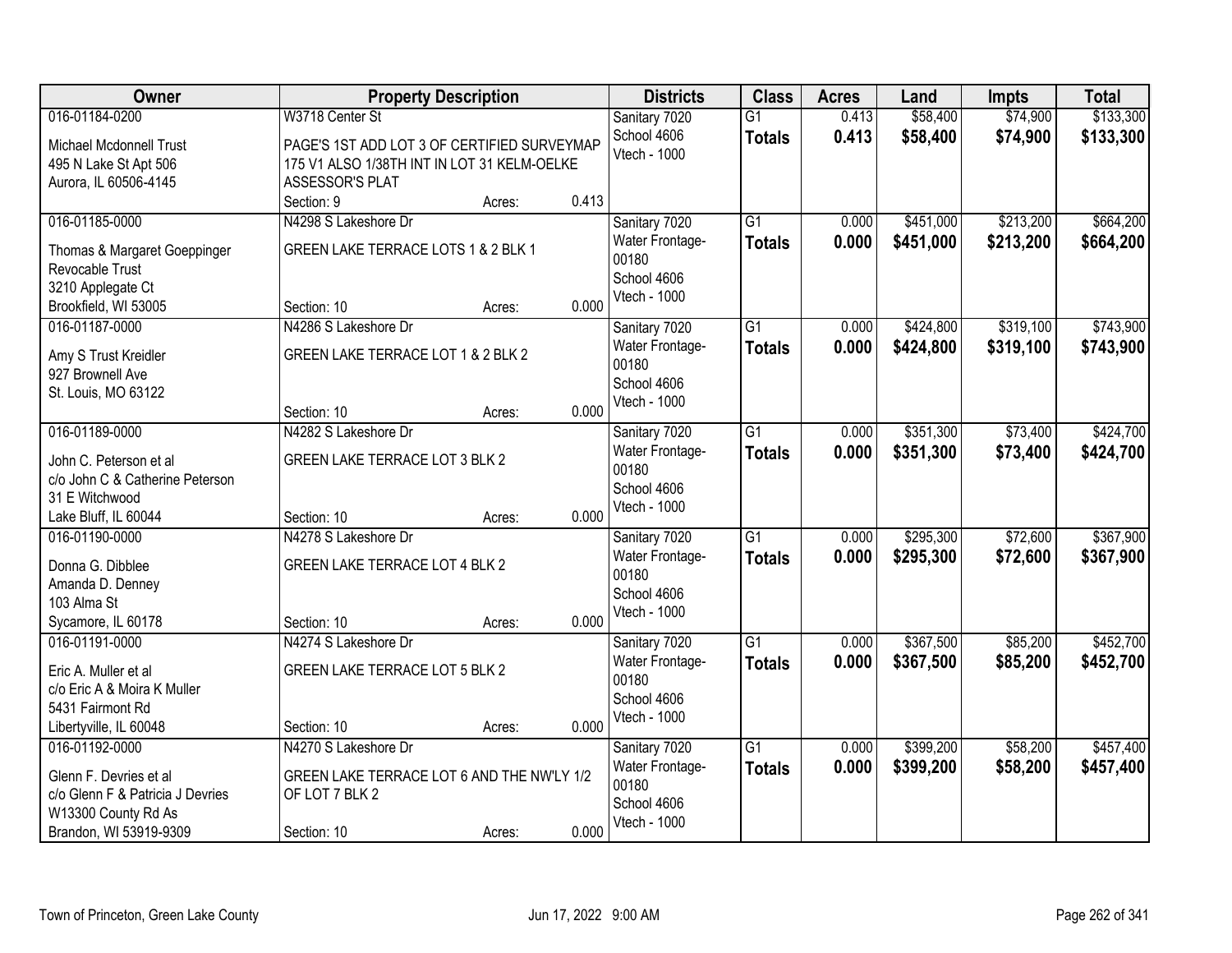| <b>Owner</b>                                | <b>Property Description</b>                   | <b>Districts</b>                 | <b>Class</b>    | <b>Acres</b> | Land      | Impts     | <b>Total</b> |
|---------------------------------------------|-----------------------------------------------|----------------------------------|-----------------|--------------|-----------|-----------|--------------|
| 016-01193-0000                              | N4264 S Lakeshore Dr                          | Sanitary 7020                    | $\overline{G1}$ | 0.000        | \$393,500 | \$391,500 | \$785,000    |
| Anderson Residential Holdings, LLC          | GREEN LAKE TERRACE LOT 8 AND THE SE'LY 1/2    | Water Frontage-                  | <b>Totals</b>   | 0.000        | \$393,500 | \$391,500 | \$785,000    |
| c/o Anderson Residential Holdings, LLC      | OF LOT 7 BLK 2                                | 00180                            |                 |              |           |           |              |
| C/O Sandra & Howard Anderson                |                                               | School 4606                      |                 |              |           |           |              |
| 33w551 Hub Rd                               | 0.000<br>Section: 10<br>Acres:                | Vtech - 1000                     |                 |              |           |           |              |
| Wayne, IL 60184                             |                                               |                                  |                 |              |           |           |              |
| 016-01194-0000                              | N4260 S Lakeshore Dr                          | Sanitary 7020                    | $\overline{G1}$ | 0.000        | \$379,700 | \$59,500  | \$439,200    |
| Patrick Laper Trust                         | GREEN LAKE TERRACE LOT 9 & THE NW'LY 15'      | Water Frontage-                  | <b>Totals</b>   | 0.000        | \$379,700 | \$59,500  | \$439,200    |
| 7905 SE Peppercorn Ct                       | OFLOT 10 BLK 2                                | 00180                            |                 |              |           |           |              |
| Hobe Sound, FL 33455                        |                                               | School 4606                      |                 |              |           |           |              |
|                                             | 0.000<br>Section: 10<br>Acres:                | Vtech - 1000                     |                 |              |           |           |              |
| 016-01195-0000                              | N4254 S Lakeshore Dr                          | Sanitary 7020                    | $\overline{G1}$ | 0.000        | \$266,600 | \$56,000  | \$322,600    |
|                                             |                                               | Water Frontage-                  | <b>Totals</b>   | 0.000        | \$266,600 | \$56,000  | \$322,600    |
| Ngl Cottage, LLC                            | GREEN LAKE TERRACE THE SE'LY 45' OF LOT 10BLK | 00180                            |                 |              |           |           |              |
| c/o Ngl Cottage, LLC                        | $\overline{2}$                                | School 4606                      |                 |              |           |           |              |
| 59 E Reid Pl                                |                                               | Vtech - 1000                     |                 |              |           |           |              |
| Verona, NJ 07044                            | 0.000<br>Section: 10<br>Acres:                |                                  |                 |              |           |           |              |
| 016-01196-0000                              | N4250 S Lakeshore Dr                          | Sanitary 7020                    | $\overline{G1}$ | 0.000        | \$330,000 | \$75,000  | \$405,000    |
| Andrew G. Spicer et al                      | GREEN LAKE TERRACE LOT 1 BLK 3                | Water Frontage-                  | <b>Totals</b>   | 0.000        | \$330,000 | \$75,000  | \$405,000    |
| c/o Andrew G & Doris E Spicer               |                                               | 00180                            |                 |              |           |           |              |
| 357 York Dr                                 |                                               | School 4606                      |                 |              |           |           |              |
| Grayslake, IL 60030                         | 0.000<br>Section: 10<br>Acres:                | Vtech - 1000                     |                 |              |           |           |              |
| 016-01197-0000                              | N4246 S Lakeshore Dr                          | Sanitary 7020                    | $\overline{G1}$ | 0.000        | \$297,900 | \$502,000 | \$799,900    |
|                                             |                                               | <b>Water Frontage-</b>           | <b>Totals</b>   | 0.000        | \$297,900 | \$502,000 | \$799,900    |
| William B Jene R Trust                      | GREEN LAKE TERRACE LOT 2 BLK 3                | 00180                            |                 |              |           |           |              |
| C/O William B Jene Jr<br>4918 Northcott Ave |                                               | School 4606                      |                 |              |           |           |              |
| Downers Grove, IL 60515                     | 0.000<br>Section: 10<br>Acres:                | Vtech - 1000                     |                 |              |           |           |              |
| 016-01198-0000                              | N4242 S Lakeshore Dr                          |                                  | $\overline{G1}$ | 0.000        | \$358,500 | \$342,400 | \$700,900    |
|                                             |                                               | Sanitary 7020<br>Water Frontage- |                 | 0.000        | \$358,500 |           |              |
| Mark & Jeanne Olinger Revocable Trust       | GREEN LAKE TERRACE LOT 3 BLK 3                | 00180                            | <b>Totals</b>   |              |           | \$342,400 | \$700,900    |
| N4242 S Lakeshore Dr                        |                                               | School 4606                      |                 |              |           |           |              |
| Markesan, WI 53946                          |                                               | Vtech - 1000                     |                 |              |           |           |              |
|                                             | 0.000<br>Section: 10<br>Acres:                |                                  |                 |              |           |           |              |
| 016-01199-0000                              | N4238 S Lakeshore Dr                          | Sanitary 7020                    | $\overline{G1}$ | 0.000        | \$301,200 | \$76,500  | \$377,700    |
| Stephen M. Eddington                        | GREEN LAKE TERRACE LOT 4 BLK 3                | Water Frontage-                  | <b>Totals</b>   | 0.000        | \$301,200 | \$76,500  | \$377,700    |
| Maryanne E. Michaelis                       |                                               | 00180                            |                 |              |           |           |              |
| 4912 Mcdaniel Ln                            |                                               | School 4606                      |                 |              |           |           |              |
| Mcfarland, WI 53558                         | 0.000<br>Section: 10<br>Acres:                | Vtech - 1000                     |                 |              |           |           |              |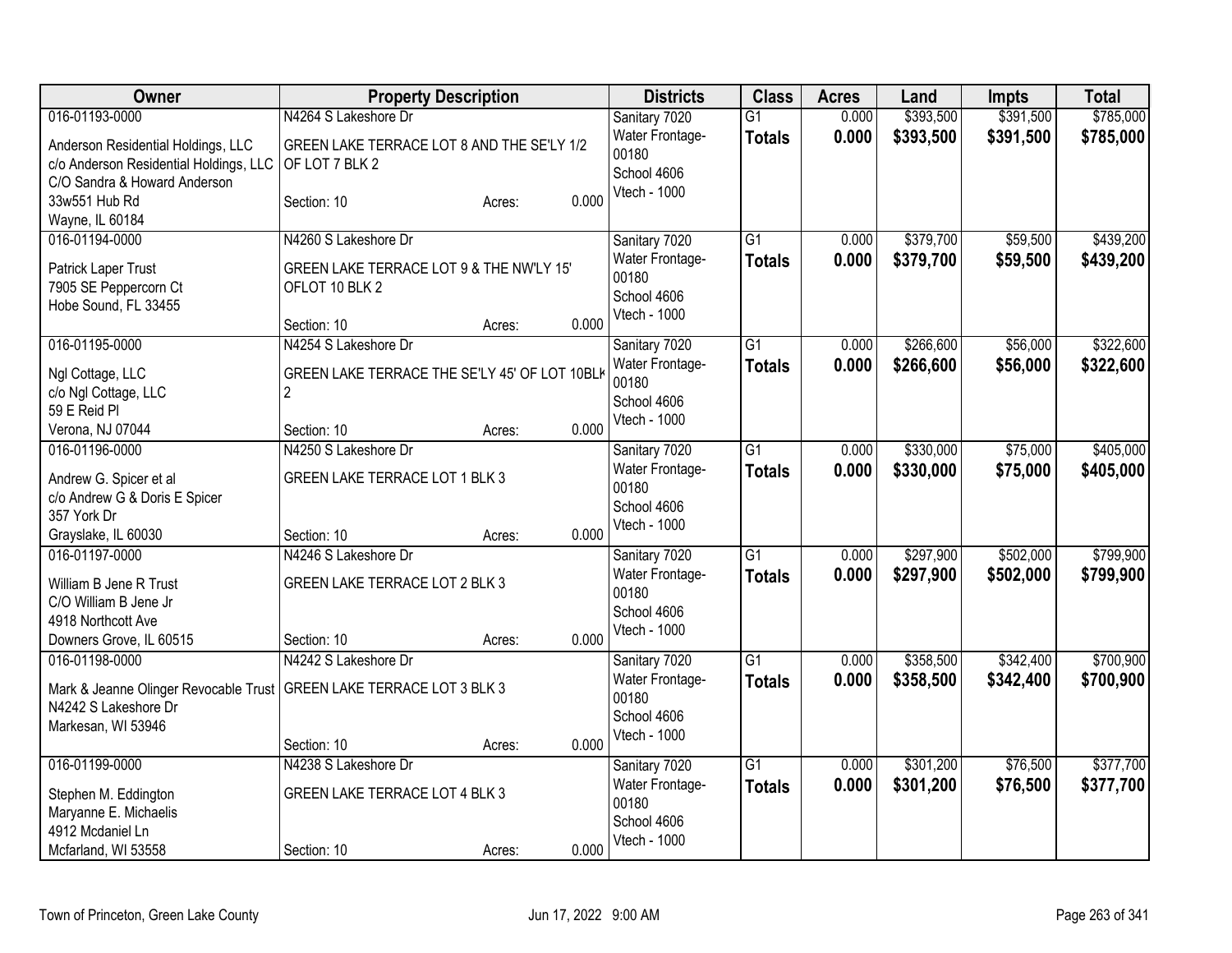| Owner                                         | <b>Property Description</b>                                                             | <b>Districts</b>         | <b>Class</b>    | <b>Acres</b> | Land      | <b>Impts</b> | <b>Total</b> |
|-----------------------------------------------|-----------------------------------------------------------------------------------------|--------------------------|-----------------|--------------|-----------|--------------|--------------|
| 016-01200-0000                                | N4234 S Lakeshore Dr                                                                    | Sanitary 7020            | $\overline{G1}$ | 0.000        | \$365,500 | \$79,400     | \$444,900    |
| <b>Bradford A Pauling Trust</b>               | GREEN LAKE TERRACE LOT 5 BLK 3                                                          | Water Frontage-<br>00180 | <b>Totals</b>   | 0.000        | \$365,500 | \$79,400     | \$444,900    |
| 1203 W Liberty Dr                             |                                                                                         | School 4606              |                 |              |           |              |              |
| Wheaton, IL 60187                             |                                                                                         | Vtech - 1000             |                 |              |           |              |              |
|                                               | 0.000<br>Section: 10<br>Acres:                                                          |                          |                 |              |           |              |              |
| 016-01201-0000                                | N4230 S Lakeshore Dr                                                                    | Sanitary 7020            | $\overline{G1}$ | 0.000        | \$366,500 | \$147,200    | \$513,700    |
| Konneker Joint Trust                          | GREEN LAKE TERRACE LOT 6 BLK 3                                                          | Water Frontage-<br>00180 | <b>Totals</b>   | 0.000        | \$366,500 | \$147,200    | \$513,700    |
| 4118 Rockspur Trl                             |                                                                                         | School 4606              |                 |              |           |              |              |
| Crystal Lake, IL 60012                        |                                                                                         | Vtech - 1000             |                 |              |           |              |              |
|                                               | 0.000<br>Section: 10<br>Acres:                                                          |                          |                 |              |           |              |              |
| 016-01202-0000                                | N4226 S Lakeshore Dr                                                                    | Sanitary 7020            | G1              | 0.000        | \$364,500 | \$83,500     | \$448,000    |
| Mary M Nash Survivor's Trust                  | GREEN LAKE TERRACE LOT 7 BLK 3                                                          | Water Frontage-          | <b>Totals</b>   | 0.000        | \$364,500 | \$83,500     | \$448,000    |
| Nash Non-Qtip Family Trust                    |                                                                                         | 00180                    |                 |              |           |              |              |
| 601 Madero Dr                                 |                                                                                         | School 4606              |                 |              |           |              |              |
| Thiensville, WI 53092                         | 0.000<br>Section: 10<br>Acres:                                                          | Vtech - 1000             |                 |              |           |              |              |
| 016-01203-0000                                | N4220 S Lakeshore Dr                                                                    | Sanitary 7020            | G1              | 0.000        | \$365,500 | \$301,000    | \$666,500    |
| <b>Waterhouse Family Trust</b>                | GREEN LAKE TERRACE LOT 1 & LOT 2 EXC S'LY 10'                                           | <b>Water Frontage-</b>   | <b>Totals</b>   | 0.000        | \$365,500 | \$301,000    | \$666,500    |
| 8010 Frankford Rd                             | THEREOF BLK 4 EXC THAT PCL AS DESC V461 P482                                            | 00180                    |                 |              |           |              |              |
| #401                                          |                                                                                         | School 4606              |                 |              |           |              |              |
| Dallas, TX 75252                              | 0.000<br>Section: 10<br>Acres:                                                          | Vtech - 1000             |                 |              |           |              |              |
| 016-01205-0000                                | N4216 S Lakeshore Dr                                                                    | Sanitary 7020            | $\overline{G1}$ | 0.000        | \$362,500 | \$229,300    | \$591,800    |
|                                               |                                                                                         | Water Frontage-          | <b>Totals</b>   | 0.000        | \$362,500 | \$229,300    | \$591,800    |
| Layton W & Barbara A Olsen Revocable<br>Trust | GREEN LAKE TERRACE THE SE'LY 10' OF LOT<br>2ALSO LOT 3; EXC THE S'LY 5' THEREOF BLK 4 & | 00180                    |                 |              |           |              |              |
| 4684 Lakefield Rd                             | THAT PCL AS DESC V461 P482                                                              | School 4606              |                 |              |           |              |              |
| Cedarburg, WI 53012                           | 0.000<br>Section: 10<br>Acres:                                                          | Vtech - 1000             |                 |              |           |              |              |
| 016-01206-0000                                | N4212 S Lakeshore Dr                                                                    | Sanitary 7020            | $\overline{G1}$ | 0.000        | \$302,100 | \$92,700     | \$394,800    |
|                                               |                                                                                         | Water Frontage-          | <b>Totals</b>   | 0.000        | \$302,100 | \$92,700     | \$394,800    |
| Green Lake Living Trust                       | GREEN LAKE TERRACE LOT 4 AND THE S'LY 5'                                                | 00180                    |                 |              |           |              |              |
| 4212 Delaware Ct                              | OFLOT 3 BLK 4                                                                           | School 4606              |                 |              |           |              |              |
| Naperville, IL 60564                          | 0.000<br>Section: 10<br>Acres:                                                          | Vtech - 1000             |                 |              |           |              |              |
| 016-01207-0000                                | N4208 S Lakeshore Dr                                                                    | Sanitary 7020            | $\overline{G1}$ | 0.000        | \$361,500 | \$44,000     | \$405,500    |
|                                               |                                                                                         | Water Frontage-          | <b>Totals</b>   | 0.000        | \$361,500 | \$44,000     | \$405,500    |
| Timm L Abendroth Trust                        | GREEN LAKE TERRACE LOT 5 BLK 4                                                          | 00180                    |                 |              |           |              |              |
| 3714 Van Ness St NW                           |                                                                                         | School 4606              |                 |              |           |              |              |
| Washington, DC 20016                          |                                                                                         | Vtech - 1000             |                 |              |           |              |              |
|                                               | 0.000<br>Section: 10<br>Acres:                                                          |                          |                 |              |           |              |              |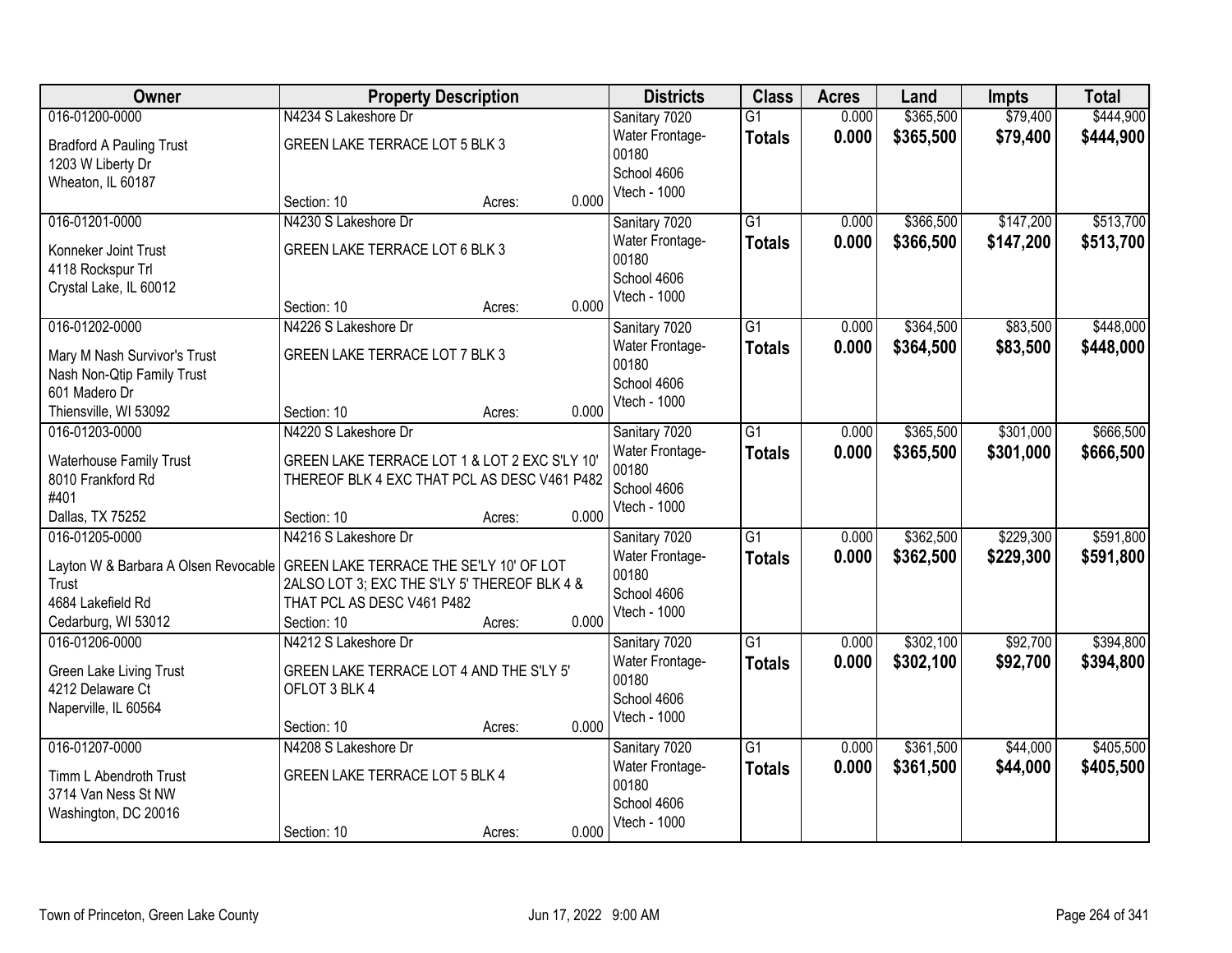| Owner                                       |                                              | <b>Property Description</b> | <b>Districts</b>         | <b>Class</b>    | <b>Acres</b> | Land      | <b>Impts</b>    | <b>Total</b> |
|---------------------------------------------|----------------------------------------------|-----------------------------|--------------------------|-----------------|--------------|-----------|-----------------|--------------|
| 016-01208-0000                              | N4204 S Lakeshore Dr                         |                             | Sanitary 7020            | $\overline{G1}$ | 0.000        | \$297,000 | \$74,100        | \$371,100    |
| Jason D. Riesinger                          | GREEN LAKE TERRACE LOT 6 BLK 4               |                             | Water Frontage-          | <b>Totals</b>   | 0.000        | \$297,000 | \$74,100        | \$371,100    |
| Kathryn L. Riesinger                        |                                              |                             | 00180<br>School 4606     |                 |              |           |                 |              |
| 480 Sandcastle Rd                           |                                              |                             | Vtech - 1000             |                 |              |           |                 |              |
| Franklin, TN 37069                          | Section: 10                                  | 0.000<br>Acres:             |                          |                 |              |           |                 |              |
| 016-01209-0000                              | N4198 S Lakeshore Dr                         |                             | Sanitary 7020            | $\overline{G1}$ | 0.000        | \$356,400 | \$77,400        | \$433,800    |
| Lillian Koch Trust                          | GREEN LAKE TERRACE LOT 7 BLK 4; TOGETHER     |                             | Water Frontage-          | <b>Totals</b>   | 0.000        | \$356,400 | \$77,400        | \$433,800    |
| 1281 Tracie Dr                              | WITH ESMT AGMT AS DESC IN DOC#391772         |                             | 00180                    |                 |              |           |                 |              |
| Lake Zurich, IL 60047                       |                                              |                             | School 4606              |                 |              |           |                 |              |
|                                             | Section: 10                                  | 0.000<br>Acres:             | Vtech - 1000             |                 |              |           |                 |              |
| 016-01210-0000                              | N4194 S Lakeshore Dr                         |                             | Sanitary 7020            | $\overline{G1}$ | 0.000        | \$361,500 | \$87,400        | \$448,900    |
| Donald E & Diane M Grandt Joint             | GREEN LAKE TERRACE LOT 8 BLK 4; SUBJ TO ESMT |                             | Water Frontage-          | <b>Totals</b>   | 0.000        | \$361,500 | \$87,400        | \$448,900    |
| <b>Tenancy Trust</b>                        | AGMT AS DESC IN DOC #391772                  |                             | 00180                    |                 |              |           |                 |              |
| 45w322 Freedom Ct                           |                                              |                             | School 4606              |                 |              |           |                 |              |
| Hampshire, IL 60140                         | Section: 10                                  | 0.000<br>Acres:             | Vtech - 1000             |                 |              |           |                 |              |
| 016-01211-0000                              | N4188 S Lakeshore Dr                         |                             | Sanitary 7020            | $\overline{G1}$ | 0.000        | \$341,900 | \$390,800       | \$732,700    |
|                                             |                                              |                             | Water Frontage-          | <b>Totals</b>   | 0.000        | \$341,900 | \$390,800       | \$732,700    |
| Holly C Shea Survivors Trust                | GREEN LAKE TERRACE LOT 1 BLK 5               |                             | 00180                    |                 |              |           |                 |              |
| N4188 S Lakeshore Dr                        |                                              |                             | School 4606              |                 |              |           |                 |              |
| Markesan, WI 53946                          |                                              |                             | Vtech - 1000             |                 |              |           |                 |              |
| 016-01212-0000                              | Section: 10<br>N4184 S Lakeshore Dr          | 0.000<br>Acres:             |                          | $\overline{G1}$ |              |           |                 |              |
|                                             |                                              |                             | Sanitary 7020            |                 | 0.000        | \$341,900 | \$317,000       | \$658,900    |
| Daniel L. Gehring                           | GREEN LAKE TERRACE LOT 2 BLK 5               |                             | Water Frontage-<br>00180 | <b>Totals</b>   | 0.000        | \$341,900 | \$317,000       | \$658,900    |
| Jill M. Gehring                             |                                              |                             | School 4606              |                 |              |           |                 |              |
| N4184 S Lakeshore Dr                        |                                              |                             | Vtech - 1000             |                 |              |           |                 |              |
| Markesan, WI 53946                          | Section: 10                                  | 0.000<br>Acres:             |                          |                 |              |           |                 |              |
| 016-01213-0000                              | N4180 S Lakeshore Dr                         |                             | Sanitary 7020            | $\overline{G1}$ | 0.000        | \$284,900 | \$187,700       | \$472,600    |
| Welch Family Cottage, LLC                   | GREEN LAKE TERRACE LOT 3 BLK 5               |                             | Water Frontage-          | <b>Totals</b>   | 0.000        | \$284,900 | \$187,700       | \$472,600    |
| c/o Welch Family Cottage, LLC               |                                              |                             | 00180                    |                 |              |           |                 |              |
| 1270 Clairville Rd                          |                                              |                             | School 4606              |                 |              |           |                 |              |
| Oshkosh, WI 54904                           | Section: 10                                  | 0.000<br>Acres:             | Vtech - 1000             |                 |              |           |                 |              |
| 016-01214-0000                              | N4176 S Lakeshore Dr                         |                             | Sanitary 7020            | $\overline{G1}$ | 0.000        | \$340,800 | $\overline{50}$ | \$340,800    |
|                                             | GREEN LAKE TERRACE LOT 4 BLK 5               |                             | Water Frontage-          | <b>Totals</b>   | 0.000        | \$340,800 | \$0             | \$340,800    |
| Sunrise View Corp Inc                       |                                              |                             | 00180                    |                 |              |           |                 |              |
| c/o Sunrise View Corp, Inc<br>%Loretta Lane |                                              |                             | School 4606              |                 |              |           |                 |              |
| N4214 Lakeview Dr                           | Section: 10                                  | 0.000<br>Acres:             | Vtech - 1000             |                 |              |           |                 |              |
| Markesan, WI 53946                          |                                              |                             |                          |                 |              |           |                 |              |
|                                             |                                              |                             |                          |                 |              |           |                 |              |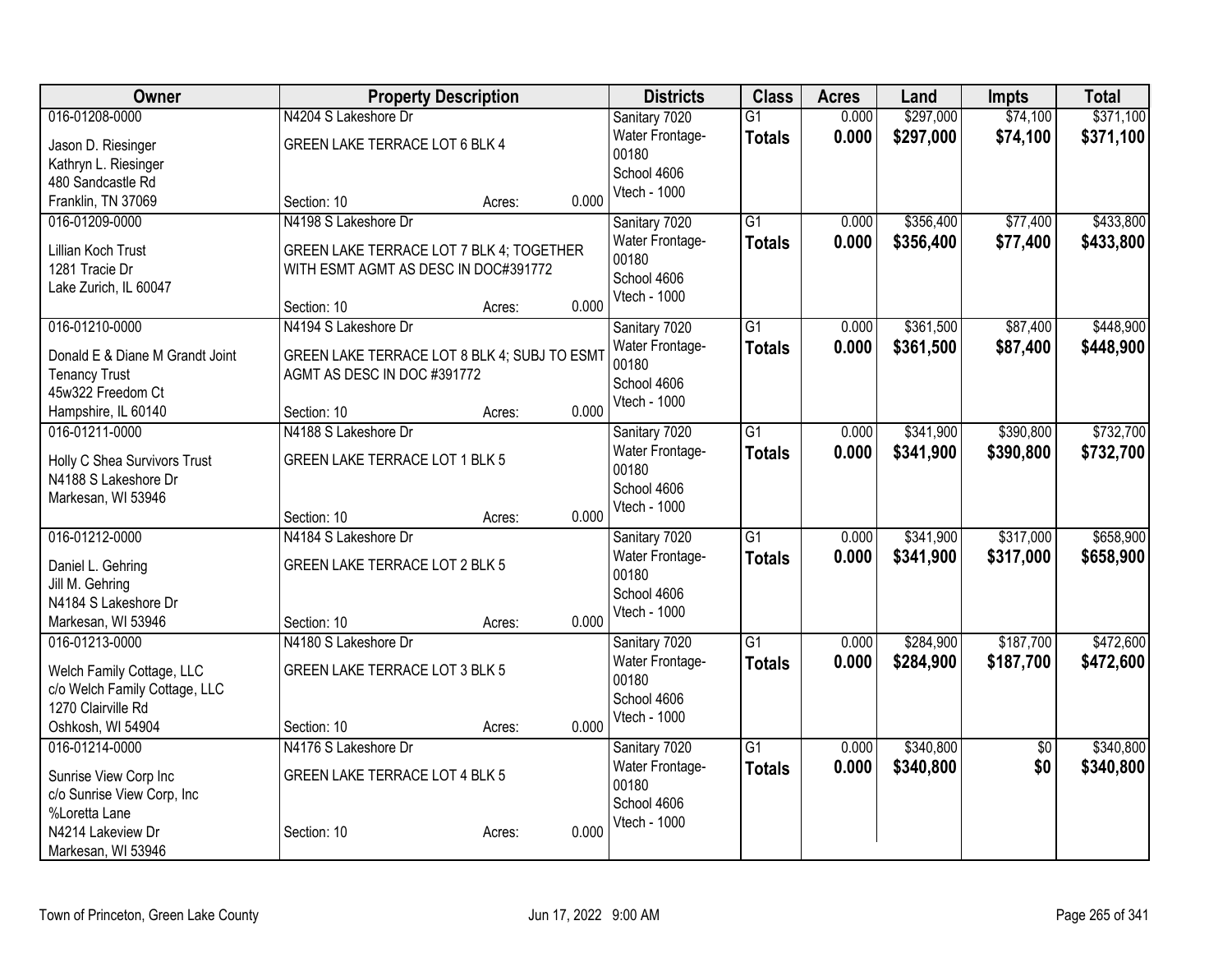| Owner                              | <b>Property Description</b>                   |        | <b>Districts</b> | <b>Class</b>           | <b>Acres</b>    | Land  | <b>Impts</b> | <b>Total</b> |           |
|------------------------------------|-----------------------------------------------|--------|------------------|------------------------|-----------------|-------|--------------|--------------|-----------|
| 016-01215-0000                     | N4172 S Lakeshore Dr                          |        |                  | Sanitary 7020          | $\overline{G1}$ | 0.000 | \$340,800    | \$53,400     | \$394,200 |
| Stephen C. Beilke et al            | GREEN LAKE TERRACE LOT 5 BLK 5                |        |                  | Water Frontage-        | <b>Totals</b>   | 0.000 | \$340,800    | \$53,400     | \$394,200 |
| c/o Michael E. Beilke              |                                               |        |                  | 00180                  |                 |       |              |              |           |
| 102 Vista Rd                       |                                               |        |                  | School 4606            |                 |       |              |              |           |
| Madison, WI 53726                  | Section: 10                                   | Acres: | 0.000            | Vtech - 1000           |                 |       |              |              |           |
| 016-01216-0000                     | N4168 S Lakeshore Dr                          |        |                  | Sanitary 7020          | $\overline{G1}$ | 0.000 | \$348,200    | \$120,400    | \$468,600 |
| Debra L. Mischler                  | GREEN LAKE TERRACE LOT 6 BLK 5                |        |                  | Water Frontage-        | <b>Totals</b>   | 0.000 | \$348,200    | \$120,400    | \$468,600 |
| 512 E Lincoln St                   |                                               |        |                  | 00180                  |                 |       |              |              |           |
| Waupun, WI 53963                   |                                               |        |                  | School 4606            |                 |       |              |              |           |
|                                    | Section: 10                                   | Acres: | 0.000            | Vtech - 1000           |                 |       |              |              |           |
| 016-01217-0000                     | N4162 S Lakeshore Dr                          |        |                  | Sanitary 7020          | $\overline{G1}$ | 0.000 | \$354,400    | \$65,300     | \$419,700 |
|                                    |                                               |        |                  | Water Frontage-        | <b>Totals</b>   | 0.000 | \$354,400    | \$65,300     | \$419,700 |
| Melanie C. Petrasek                | GREEN LAKE TERRACE LOT 7 BLK 5 EXC SE'LY 10'  |        |                  | 00180                  |                 |       |              |              |           |
| Diane L. Cole<br>1680 Deerfield Rd | <b>THEREOF</b>                                |        |                  | School 4606            |                 |       |              |              |           |
| Deerfield, IL 60015                | Section: 10                                   | Acres: | 0.000            | Vtech - 1000           |                 |       |              |              |           |
| 016-01218-0000                     |                                               |        |                  | Sanitary 7020          | $\overline{G1}$ | 0.000 | \$59,600     | \$0          | \$59,600  |
|                                    |                                               |        |                  | <b>Water Frontage-</b> | <b>Totals</b>   | 0.000 | \$59,600     | \$0          | \$59,600  |
| James M. Murray et al              | GREEN LAKE TERRACE THE SE'LY 10' OF LOT 7 BLK |        |                  | 00180                  |                 |       |              |              |           |
| c/o James M & Leslie A Murray      | 5                                             |        |                  | School 4606            |                 |       |              |              |           |
| 816 Derbyshire Ln                  |                                               |        |                  | Vtech - 1000           |                 |       |              |              |           |
| Prospect Heights, IL 60070         | Section: 10                                   | Acres: | 0.000            |                        |                 |       |              |              |           |
| 016-01219-0000                     | N4158 S Lakeshore Dr                          |        |                  | Sanitary 7020          | $\overline{G1}$ | 0.000 | \$297,900    | \$264,300    | \$562,200 |
| Travis D. Livingood                | GREEN LAKE TERRACE LOT 8 BLK 5                |        |                  | Water Frontage-        | <b>Totals</b>   | 0.000 | \$297,900    | \$264,300    | \$562,200 |
| Cory M. Livingood                  |                                               |        |                  | 00180<br>School 4606   |                 |       |              |              |           |
| 4245 Stoffel Ct                    |                                               |        |                  | Vtech - 1000           |                 |       |              |              |           |
| Jackson, WI 53037                  | Section: 10                                   | Acres: | 0.000            |                        |                 |       |              |              |           |
| 016-01220-0000                     | N4152 S Lakeshore Dr                          |        |                  | Sanitary 7020          | $\overline{G1}$ | 0.000 | \$454,900    | \$396,200    | \$851,100 |
| Raymond M & Janice M Lancaster     | GREEN LAKE TERRACE LOTS 9 & 10 BLK 5          |        |                  | Water Frontage-        | <b>Totals</b>   | 0.000 | \$454,900    | \$396,200    | \$851,100 |
| Revocable Trust                    |                                               |        |                  | 00180                  |                 |       |              |              |           |
| 3946 Windemere Dr                  |                                               |        |                  | School 4606            |                 |       |              |              |           |
| Colgate, WI 53017                  | Section: 10                                   | Acres: | 0.000            | Vtech - 1000           |                 |       |              |              |           |
| 016-01222-0000                     | N4142 S Lakeshore Dr                          |        |                  | Sanitary 7020          | $\overline{G1}$ | 0.000 | \$368,500    | \$421,000    | \$789,500 |
| Glen A. Kastenschmidt              | GREEN LAKE TERRACE LOT 1 BLK 6                |        |                  | Water Frontage-        | <b>Totals</b>   | 0.000 | \$368,500    | \$421,000    | \$789,500 |
| Carla J. Kastenschmidt             |                                               |        |                  | 00180                  |                 |       |              |              |           |
| N4142 S Lakeshore Dr               |                                               |        |                  | School 4606            |                 |       |              |              |           |
| Markesan, WI 53946                 | Section: 10                                   | Acres: | 0.000            | Vtech - 1000           |                 |       |              |              |           |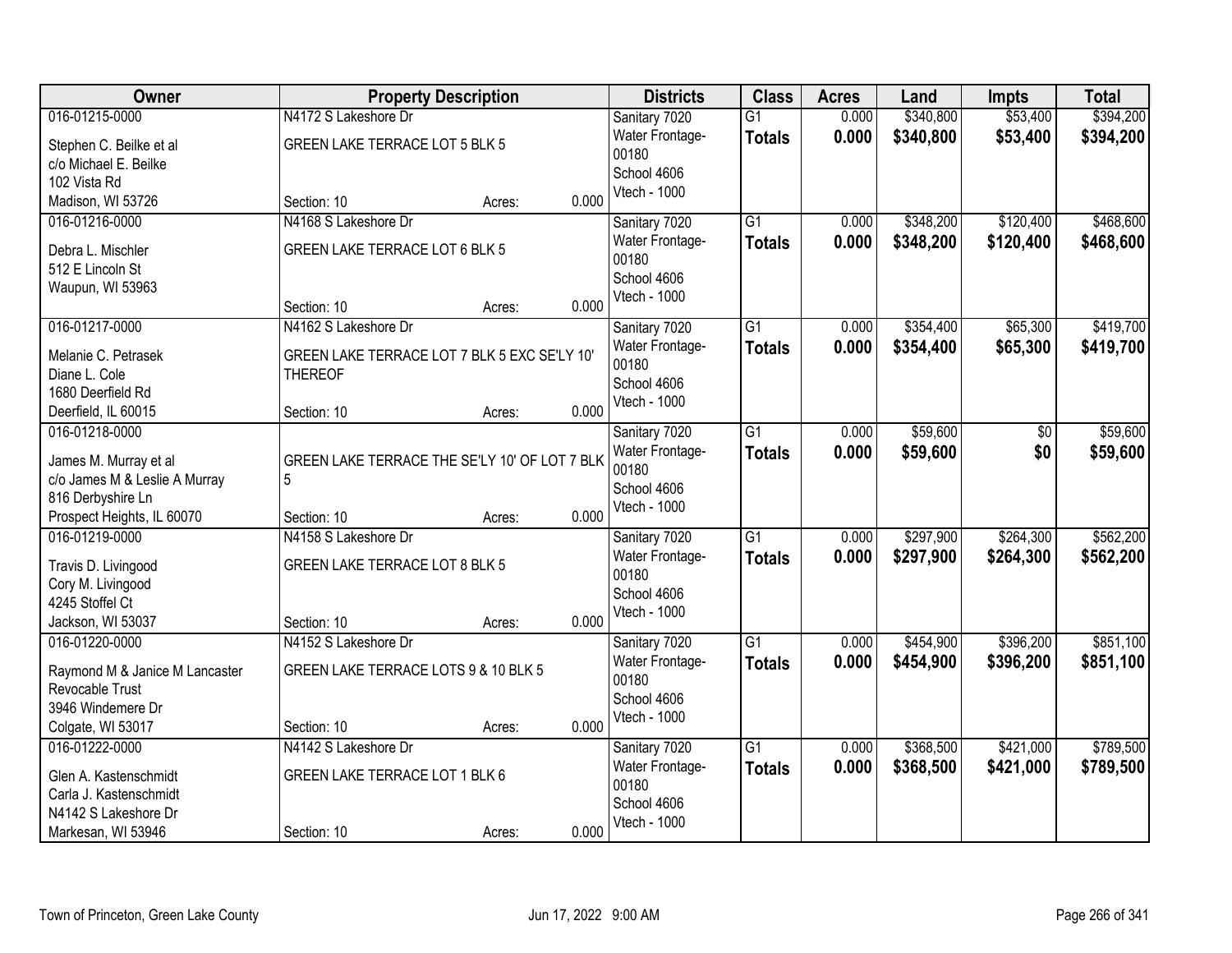| Owner                           | <b>Property Description</b>                 |        | <b>Districts</b> | <b>Class</b>                | <b>Acres</b>    | Land  | Impts     | <b>Total</b> |           |
|---------------------------------|---------------------------------------------|--------|------------------|-----------------------------|-----------------|-------|-----------|--------------|-----------|
| 016-01223-0000                  | N4138 S Lakeshore Dr                        |        |                  | Sanitary 7020               | $\overline{G1}$ | 0.000 | \$308,700 | \$262,100    | \$570,800 |
| Peter D Brethouwer Living Trust | GREEN LAKE TERRACE LOT 2 BLK 6              |        |                  | Water Frontage-             | <b>Totals</b>   | 0.000 | \$308,700 | \$262,100    | \$570,800 |
| 1802 Rae Ln                     |                                             |        |                  | 00180                       |                 |       |           |              |           |
| Madison, WI 53711               |                                             |        |                  | School 4606<br>Vtech - 1000 |                 |       |           |              |           |
|                                 | Section: 10                                 | Acres: | 0.000            |                             |                 |       |           |              |           |
| 016-01224-0000                  | N4132 Lakeshore Dr                          |        |                  | Sanitary 7020               | $\overline{G1}$ | 0.255 | \$367,500 | \$500        | \$368,000 |
| Robert D. Schneiderman          | GREEN LAKE TERRACE LOT 3 BLK 6 SUBJ TO WELL |        |                  | Water Frontage-             | <b>Totals</b>   | 0.255 | \$367,500 | \$500        | \$368,000 |
| 6712 Hamilton Rd                | AGMT DOC#381287                             |        |                  | 00180                       |                 |       |           |              |           |
| Huntley, IL 60142               |                                             |        |                  | School 4606<br>Vtech - 1000 |                 |       |           |              |           |
|                                 | Section: 10                                 | Acres: | 0.255            |                             |                 |       |           |              |           |
| 016-01225-0000                  | N4132 S Lakeshore Dr                        |        |                  | Sanitary 7020               | $\overline{G1}$ | 0.255 | \$305,400 | \$119,300    | \$424,700 |
| Thomas J. Mchugh                | GREEN LAKE TERRACE LOT 4 BLK 6 TOGETHER     |        |                  | Water Frontage-             | <b>Totals</b>   | 0.255 | \$305,400 | \$119,300    | \$424,700 |
| N4132 Lake Shore Dr             | WITH WELL AGMT DOC#381287                   |        |                  | 00180                       |                 |       |           |              |           |
| Markesan, WI 53946              |                                             |        |                  | School 4606                 |                 |       |           |              |           |
|                                 | Section: 10                                 | Acres: | 0.255            | Vtech - 1000                |                 |       |           |              |           |
| 016-01226-0000                  | N4128 S Lakeshore Dr                        |        |                  | Sanitary 7020               | $\overline{G1}$ | 0.000 | \$369,400 | \$69,600     | \$439,000 |
| John T. Rypel                   | GREEN LAKE TERRACE LOT 5 BLK 6              |        |                  | <b>Water Frontage-</b>      | <b>Totals</b>   | 0.000 | \$369,400 | \$69,600     | \$439,000 |
| Jeralyn A. Rypel                |                                             |        |                  | 00180                       |                 |       |           |              |           |
| N4128 S Lakeshore Dr            |                                             |        |                  | School 4606                 |                 |       |           |              |           |
| Markesan, WI 53946              | Section: 10                                 | Acres: | 0.000            | Vtech - 1000                |                 |       |           |              |           |
| 016-01227-0000                  | N4122 S Lakeshore Dr                        |        |                  | Sanitary 7020               | $\overline{G1}$ | 0.000 | \$359,500 | \$120,600    | \$480,100 |
| Mitchell T. Melan               | GREEN LAKE TERRACE LOT 1 BLK 7              |        |                  | Water Frontage-             | Totals          | 0.000 | \$359,500 | \$120,600    | \$480,100 |
| Suzanna Melan                   |                                             |        |                  | 00180                       |                 |       |           |              |           |
| 4676 Kings Down Rd              |                                             |        |                  | School 4606                 |                 |       |           |              |           |
| Atlanta, GA 30338               | Section: 10                                 | Acres: | 0.000            | Vtech - 1000                |                 |       |           |              |           |
| 016-01228-0000                  | N4118 S Lakeshore Dr                        |        |                  | Sanitary 7020               | G1              | 0.000 | \$299,600 | \$326,400    | \$626,000 |
| Jeffrey W. Bittner              | GREEN LAKE TERRACE LOT 2 BLK 7              |        |                  | Water Frontage-             | <b>Totals</b>   | 0.000 | \$299,600 | \$326,400    | \$626,000 |
| Kari G. Bittner                 |                                             |        |                  | 00180                       |                 |       |           |              |           |
| 815 N Kasper Ave                |                                             |        |                  | School 4606                 |                 |       |           |              |           |
| Arlington Heights, IL 60046     | Section: 10                                 | Acres: | 0.200            | Vtech - 1000                |                 |       |           |              |           |
| 016-01229-0000                  | N4116 S Lakeshore Dr                        |        |                  | Sanitary 7020               | $\overline{G1}$ | 0.000 | \$359,500 | \$307,400    | \$666,900 |
| Michael A. Anderson et al       | GREEN LAKE TERRACE LOT 3 BLK 7              |        |                  | Water Frontage-             | <b>Totals</b>   | 0.000 | \$359,500 | \$307,400    | \$666,900 |
| c/o Michael A & Joanne Anderson |                                             |        |                  | 00180                       |                 |       |           |              |           |
| 1220 E Forest Ave               |                                             |        |                  | School 4606                 |                 |       |           |              |           |
| Wheaton, IL 60187               | Section: 10                                 | Acres: | 0.000            | Vtech - 1000                |                 |       |           |              |           |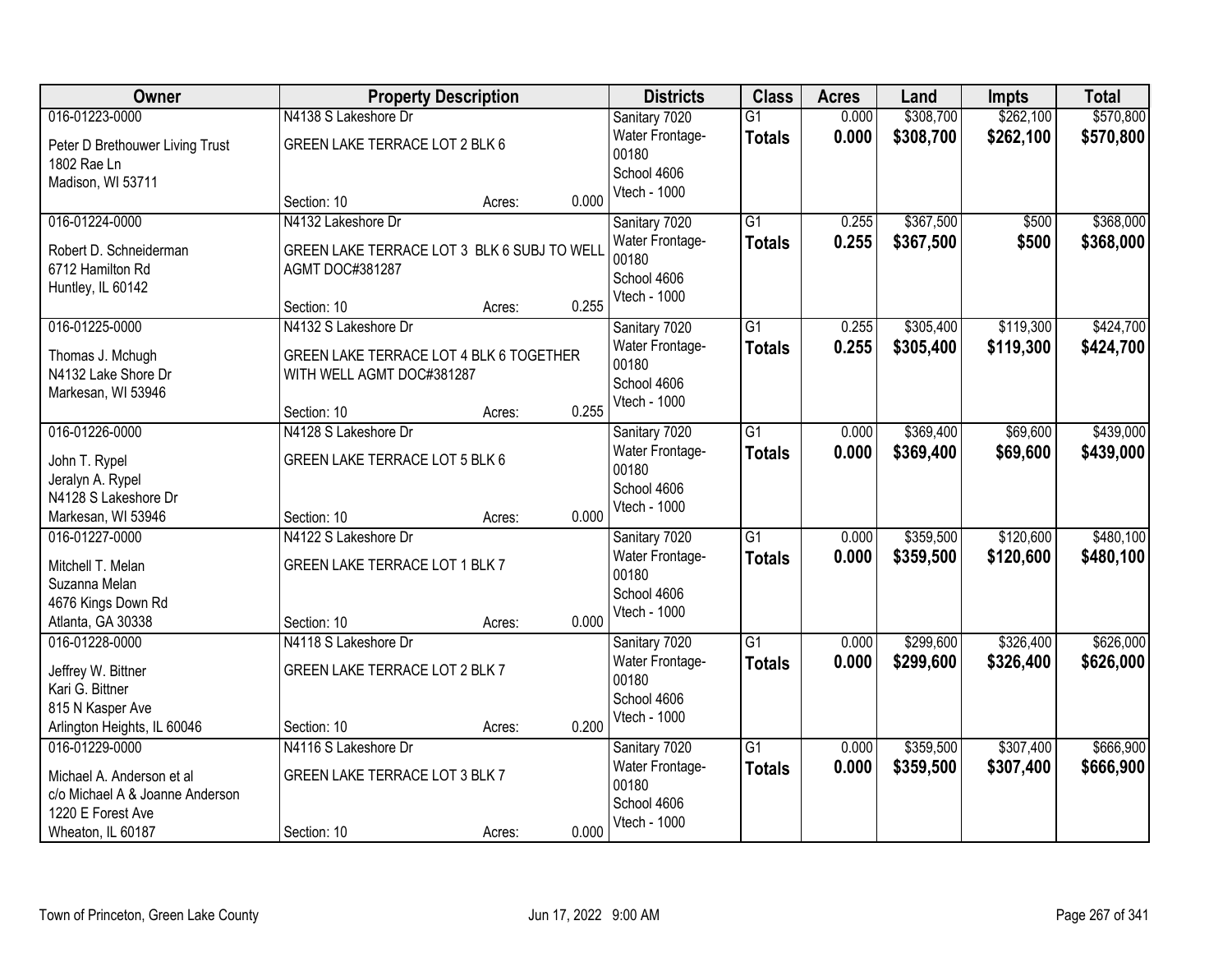| \$106,900<br>\$356,900<br>016-01230-0000<br>N4112 S Lakeshore Dr<br>0.202<br>\$250,000<br>Sanitary 7020<br>$\overline{G1}$<br>0.202<br>\$250,000<br>\$106,900<br>Water Frontage-<br>\$356,900<br><b>Totals</b><br>GREEN LAKE TERRACE LOT 4 BLK 7<br>Stephen J. Allen et al<br>00180<br>c/o Stephen J & Jean S Allen<br>School 4606<br>4471 Bay Beach Ln Unit 311<br>Vtech - 1000<br>0.202<br>Fort Myers Beach, FL 33931<br>Section: 10<br>Acres:<br>016-01231-0000<br>$\overline{G1}$<br>\$300,000<br>\$300,000<br>Sanitary 7020<br>0.000<br>$\overline{50}$<br>Lakeshore Dr<br>0.000<br>\$300,000<br>\$0<br>\$300,000<br>Water Frontage-<br><b>Totals</b><br>GREEN LAKE TERRACE LOT 5 BLK 7<br>Bella Vista Properties, LLC<br>00180<br>c/o Bella Vista Properties, LLC<br>School 4606<br>N3702 State Rd 73<br>Vtech - 1000<br>0.000<br>Section: 10<br>Markesan, WI 53946-8030<br>Acres:<br>\$387,000<br>016-01232-0000<br>N4106 S Lakeshore Dr<br>G1<br>0.000<br>\$0<br>Sanitary 7020<br>0.000<br>\$387,000<br>\$0<br>Water Frontage-<br><b>Totals</b><br>GREEN LAKE TERRACE LOT 6 BLK 7<br>Marie J. Wapneski<br>00180<br>c/o Marie J. Wapneski<br>School 4606<br>1057 Desert Olive Ct<br>Vtech - 1000<br>0.000<br>Henderson, NV 89002<br>Section: 10<br>Acres:<br>\$404,600<br>\$404,600<br>016-01233-0000<br>N4104 S Lakeshore Dr<br>Sanitary 7020<br>G1<br>0.279<br>\$0<br>0.279<br>\$0<br>\$404,600<br>Water Frontage-<br>\$404,600<br><b>Totals</b><br>GREEN LAKE TERRACE LOT 7 BLK 7<br>Genevieve J. Schultz et al<br>00180<br>W3584 South Pkwy<br>School 4606<br>Markesan, WI 53946<br>Vtech - 1000<br>0.279<br>Section: 10<br>Acres:<br>016-01234-0100<br>N4102 S Lakeshore Dr<br>$\overline{G1}$<br>0.487<br>\$466,200<br>\$653,600<br>Sanitary 7020<br>0.487<br>\$466,200<br>\$653,600<br>Water Frontage-<br><b>Totals</b><br>Mooreferry, LLC<br>GREEN LAKE TERRACE LOT 8 BLK 7 ALSO LOT 1<br>00180<br><b>CSM 269</b><br>c/o Mooreferry, LLC<br>School 4606<br>904 Tuscany Way<br>Vtech - 1000<br>0.487<br>Rockford, IL 61107<br>Section: 10<br>Acres: |
|-------------------------------------------------------------------------------------------------------------------------------------------------------------------------------------------------------------------------------------------------------------------------------------------------------------------------------------------------------------------------------------------------------------------------------------------------------------------------------------------------------------------------------------------------------------------------------------------------------------------------------------------------------------------------------------------------------------------------------------------------------------------------------------------------------------------------------------------------------------------------------------------------------------------------------------------------------------------------------------------------------------------------------------------------------------------------------------------------------------------------------------------------------------------------------------------------------------------------------------------------------------------------------------------------------------------------------------------------------------------------------------------------------------------------------------------------------------------------------------------------------------------------------------------------------------------------------------------------------------------------------------------------------------------------------------------------------------------------------------------------------------------------------------------------------------------------------------------------------------------------------------------------------------------------------------------------------------------------------------------------------------------------------------------------------------------|
|                                                                                                                                                                                                                                                                                                                                                                                                                                                                                                                                                                                                                                                                                                                                                                                                                                                                                                                                                                                                                                                                                                                                                                                                                                                                                                                                                                                                                                                                                                                                                                                                                                                                                                                                                                                                                                                                                                                                                                                                                                                                   |
|                                                                                                                                                                                                                                                                                                                                                                                                                                                                                                                                                                                                                                                                                                                                                                                                                                                                                                                                                                                                                                                                                                                                                                                                                                                                                                                                                                                                                                                                                                                                                                                                                                                                                                                                                                                                                                                                                                                                                                                                                                                                   |
|                                                                                                                                                                                                                                                                                                                                                                                                                                                                                                                                                                                                                                                                                                                                                                                                                                                                                                                                                                                                                                                                                                                                                                                                                                                                                                                                                                                                                                                                                                                                                                                                                                                                                                                                                                                                                                                                                                                                                                                                                                                                   |
| \$387,000<br>\$1,119,800<br>\$1,119,800                                                                                                                                                                                                                                                                                                                                                                                                                                                                                                                                                                                                                                                                                                                                                                                                                                                                                                                                                                                                                                                                                                                                                                                                                                                                                                                                                                                                                                                                                                                                                                                                                                                                                                                                                                                                                                                                                                                                                                                                                           |
|                                                                                                                                                                                                                                                                                                                                                                                                                                                                                                                                                                                                                                                                                                                                                                                                                                                                                                                                                                                                                                                                                                                                                                                                                                                                                                                                                                                                                                                                                                                                                                                                                                                                                                                                                                                                                                                                                                                                                                                                                                                                   |
|                                                                                                                                                                                                                                                                                                                                                                                                                                                                                                                                                                                                                                                                                                                                                                                                                                                                                                                                                                                                                                                                                                                                                                                                                                                                                                                                                                                                                                                                                                                                                                                                                                                                                                                                                                                                                                                                                                                                                                                                                                                                   |
|                                                                                                                                                                                                                                                                                                                                                                                                                                                                                                                                                                                                                                                                                                                                                                                                                                                                                                                                                                                                                                                                                                                                                                                                                                                                                                                                                                                                                                                                                                                                                                                                                                                                                                                                                                                                                                                                                                                                                                                                                                                                   |
|                                                                                                                                                                                                                                                                                                                                                                                                                                                                                                                                                                                                                                                                                                                                                                                                                                                                                                                                                                                                                                                                                                                                                                                                                                                                                                                                                                                                                                                                                                                                                                                                                                                                                                                                                                                                                                                                                                                                                                                                                                                                   |
| \$387,000                                                                                                                                                                                                                                                                                                                                                                                                                                                                                                                                                                                                                                                                                                                                                                                                                                                                                                                                                                                                                                                                                                                                                                                                                                                                                                                                                                                                                                                                                                                                                                                                                                                                                                                                                                                                                                                                                                                                                                                                                                                         |
|                                                                                                                                                                                                                                                                                                                                                                                                                                                                                                                                                                                                                                                                                                                                                                                                                                                                                                                                                                                                                                                                                                                                                                                                                                                                                                                                                                                                                                                                                                                                                                                                                                                                                                                                                                                                                                                                                                                                                                                                                                                                   |
|                                                                                                                                                                                                                                                                                                                                                                                                                                                                                                                                                                                                                                                                                                                                                                                                                                                                                                                                                                                                                                                                                                                                                                                                                                                                                                                                                                                                                                                                                                                                                                                                                                                                                                                                                                                                                                                                                                                                                                                                                                                                   |
|                                                                                                                                                                                                                                                                                                                                                                                                                                                                                                                                                                                                                                                                                                                                                                                                                                                                                                                                                                                                                                                                                                                                                                                                                                                                                                                                                                                                                                                                                                                                                                                                                                                                                                                                                                                                                                                                                                                                                                                                                                                                   |
|                                                                                                                                                                                                                                                                                                                                                                                                                                                                                                                                                                                                                                                                                                                                                                                                                                                                                                                                                                                                                                                                                                                                                                                                                                                                                                                                                                                                                                                                                                                                                                                                                                                                                                                                                                                                                                                                                                                                                                                                                                                                   |
|                                                                                                                                                                                                                                                                                                                                                                                                                                                                                                                                                                                                                                                                                                                                                                                                                                                                                                                                                                                                                                                                                                                                                                                                                                                                                                                                                                                                                                                                                                                                                                                                                                                                                                                                                                                                                                                                                                                                                                                                                                                                   |
|                                                                                                                                                                                                                                                                                                                                                                                                                                                                                                                                                                                                                                                                                                                                                                                                                                                                                                                                                                                                                                                                                                                                                                                                                                                                                                                                                                                                                                                                                                                                                                                                                                                                                                                                                                                                                                                                                                                                                                                                                                                                   |
|                                                                                                                                                                                                                                                                                                                                                                                                                                                                                                                                                                                                                                                                                                                                                                                                                                                                                                                                                                                                                                                                                                                                                                                                                                                                                                                                                                                                                                                                                                                                                                                                                                                                                                                                                                                                                                                                                                                                                                                                                                                                   |
|                                                                                                                                                                                                                                                                                                                                                                                                                                                                                                                                                                                                                                                                                                                                                                                                                                                                                                                                                                                                                                                                                                                                                                                                                                                                                                                                                                                                                                                                                                                                                                                                                                                                                                                                                                                                                                                                                                                                                                                                                                                                   |
|                                                                                                                                                                                                                                                                                                                                                                                                                                                                                                                                                                                                                                                                                                                                                                                                                                                                                                                                                                                                                                                                                                                                                                                                                                                                                                                                                                                                                                                                                                                                                                                                                                                                                                                                                                                                                                                                                                                                                                                                                                                                   |
|                                                                                                                                                                                                                                                                                                                                                                                                                                                                                                                                                                                                                                                                                                                                                                                                                                                                                                                                                                                                                                                                                                                                                                                                                                                                                                                                                                                                                                                                                                                                                                                                                                                                                                                                                                                                                                                                                                                                                                                                                                                                   |
|                                                                                                                                                                                                                                                                                                                                                                                                                                                                                                                                                                                                                                                                                                                                                                                                                                                                                                                                                                                                                                                                                                                                                                                                                                                                                                                                                                                                                                                                                                                                                                                                                                                                                                                                                                                                                                                                                                                                                                                                                                                                   |
|                                                                                                                                                                                                                                                                                                                                                                                                                                                                                                                                                                                                                                                                                                                                                                                                                                                                                                                                                                                                                                                                                                                                                                                                                                                                                                                                                                                                                                                                                                                                                                                                                                                                                                                                                                                                                                                                                                                                                                                                                                                                   |
|                                                                                                                                                                                                                                                                                                                                                                                                                                                                                                                                                                                                                                                                                                                                                                                                                                                                                                                                                                                                                                                                                                                                                                                                                                                                                                                                                                                                                                                                                                                                                                                                                                                                                                                                                                                                                                                                                                                                                                                                                                                                   |
|                                                                                                                                                                                                                                                                                                                                                                                                                                                                                                                                                                                                                                                                                                                                                                                                                                                                                                                                                                                                                                                                                                                                                                                                                                                                                                                                                                                                                                                                                                                                                                                                                                                                                                                                                                                                                                                                                                                                                                                                                                                                   |
|                                                                                                                                                                                                                                                                                                                                                                                                                                                                                                                                                                                                                                                                                                                                                                                                                                                                                                                                                                                                                                                                                                                                                                                                                                                                                                                                                                                                                                                                                                                                                                                                                                                                                                                                                                                                                                                                                                                                                                                                                                                                   |
|                                                                                                                                                                                                                                                                                                                                                                                                                                                                                                                                                                                                                                                                                                                                                                                                                                                                                                                                                                                                                                                                                                                                                                                                                                                                                                                                                                                                                                                                                                                                                                                                                                                                                                                                                                                                                                                                                                                                                                                                                                                                   |
|                                                                                                                                                                                                                                                                                                                                                                                                                                                                                                                                                                                                                                                                                                                                                                                                                                                                                                                                                                                                                                                                                                                                                                                                                                                                                                                                                                                                                                                                                                                                                                                                                                                                                                                                                                                                                                                                                                                                                                                                                                                                   |
|                                                                                                                                                                                                                                                                                                                                                                                                                                                                                                                                                                                                                                                                                                                                                                                                                                                                                                                                                                                                                                                                                                                                                                                                                                                                                                                                                                                                                                                                                                                                                                                                                                                                                                                                                                                                                                                                                                                                                                                                                                                                   |
| 016-01235-0000<br>$\overline{G1}$<br>\$130,100<br>\$99,000<br>\$229,100<br>N4303 S Lakeshore Dr<br>1.426<br>Sanitary 7020                                                                                                                                                                                                                                                                                                                                                                                                                                                                                                                                                                                                                                                                                                                                                                                                                                                                                                                                                                                                                                                                                                                                                                                                                                                                                                                                                                                                                                                                                                                                                                                                                                                                                                                                                                                                                                                                                                                                         |
| 1.426<br>\$130,100<br>\$99,000<br>\$229,100<br>Water Frontage-<br><b>Totals</b><br>Glenn Kanitz et al<br>GREEN LAKE TERRACE LOTS 1, 2, & 3 BLK 8                                                                                                                                                                                                                                                                                                                                                                                                                                                                                                                                                                                                                                                                                                                                                                                                                                                                                                                                                                                                                                                                                                                                                                                                                                                                                                                                                                                                                                                                                                                                                                                                                                                                                                                                                                                                                                                                                                                  |
| 00180<br>ALSOTHAT 8' STRIP OF LAND ON N LN OF PLAT EXC<br>c/o Glenn & Lona Mae Kanitz                                                                                                                                                                                                                                                                                                                                                                                                                                                                                                                                                                                                                                                                                                                                                                                                                                                                                                                                                                                                                                                                                                                                                                                                                                                                                                                                                                                                                                                                                                                                                                                                                                                                                                                                                                                                                                                                                                                                                                             |
| School 4606<br>A 40' STRIP TO TOWN FOR ROAD<br>N4303 S Lakeshore Dr                                                                                                                                                                                                                                                                                                                                                                                                                                                                                                                                                                                                                                                                                                                                                                                                                                                                                                                                                                                                                                                                                                                                                                                                                                                                                                                                                                                                                                                                                                                                                                                                                                                                                                                                                                                                                                                                                                                                                                                               |
| Vtech - 1000<br>1.426<br>Markesan, WI 53946<br>Section: 10<br>Acres:                                                                                                                                                                                                                                                                                                                                                                                                                                                                                                                                                                                                                                                                                                                                                                                                                                                                                                                                                                                                                                                                                                                                                                                                                                                                                                                                                                                                                                                                                                                                                                                                                                                                                                                                                                                                                                                                                                                                                                                              |
| $\overline{G1}$<br>0.373<br>\$84,200<br>\$5,600<br>\$89,800<br>016-01238-0000<br>N4297 S Lakeshore Dr<br>Sanitary 7020                                                                                                                                                                                                                                                                                                                                                                                                                                                                                                                                                                                                                                                                                                                                                                                                                                                                                                                                                                                                                                                                                                                                                                                                                                                                                                                                                                                                                                                                                                                                                                                                                                                                                                                                                                                                                                                                                                                                            |
| 0.373<br>School 4606<br>\$84,200<br>\$89,800<br>\$5,600<br><b>Totals</b><br>GREEN LAKE TERRACE LOT 4 BLK 8                                                                                                                                                                                                                                                                                                                                                                                                                                                                                                                                                                                                                                                                                                                                                                                                                                                                                                                                                                                                                                                                                                                                                                                                                                                                                                                                                                                                                                                                                                                                                                                                                                                                                                                                                                                                                                                                                                                                                        |
| Kirk W. Griswold<br>Vtech - 1000<br>Cynthia J. Griswold                                                                                                                                                                                                                                                                                                                                                                                                                                                                                                                                                                                                                                                                                                                                                                                                                                                                                                                                                                                                                                                                                                                                                                                                                                                                                                                                                                                                                                                                                                                                                                                                                                                                                                                                                                                                                                                                                                                                                                                                           |
| 1753 Baron Ln                                                                                                                                                                                                                                                                                                                                                                                                                                                                                                                                                                                                                                                                                                                                                                                                                                                                                                                                                                                                                                                                                                                                                                                                                                                                                                                                                                                                                                                                                                                                                                                                                                                                                                                                                                                                                                                                                                                                                                                                                                                     |
| 0.373<br>Oshkosh, WI 54904<br>Section: 10<br>Acres:                                                                                                                                                                                                                                                                                                                                                                                                                                                                                                                                                                                                                                                                                                                                                                                                                                                                                                                                                                                                                                                                                                                                                                                                                                                                                                                                                                                                                                                                                                                                                                                                                                                                                                                                                                                                                                                                                                                                                                                                               |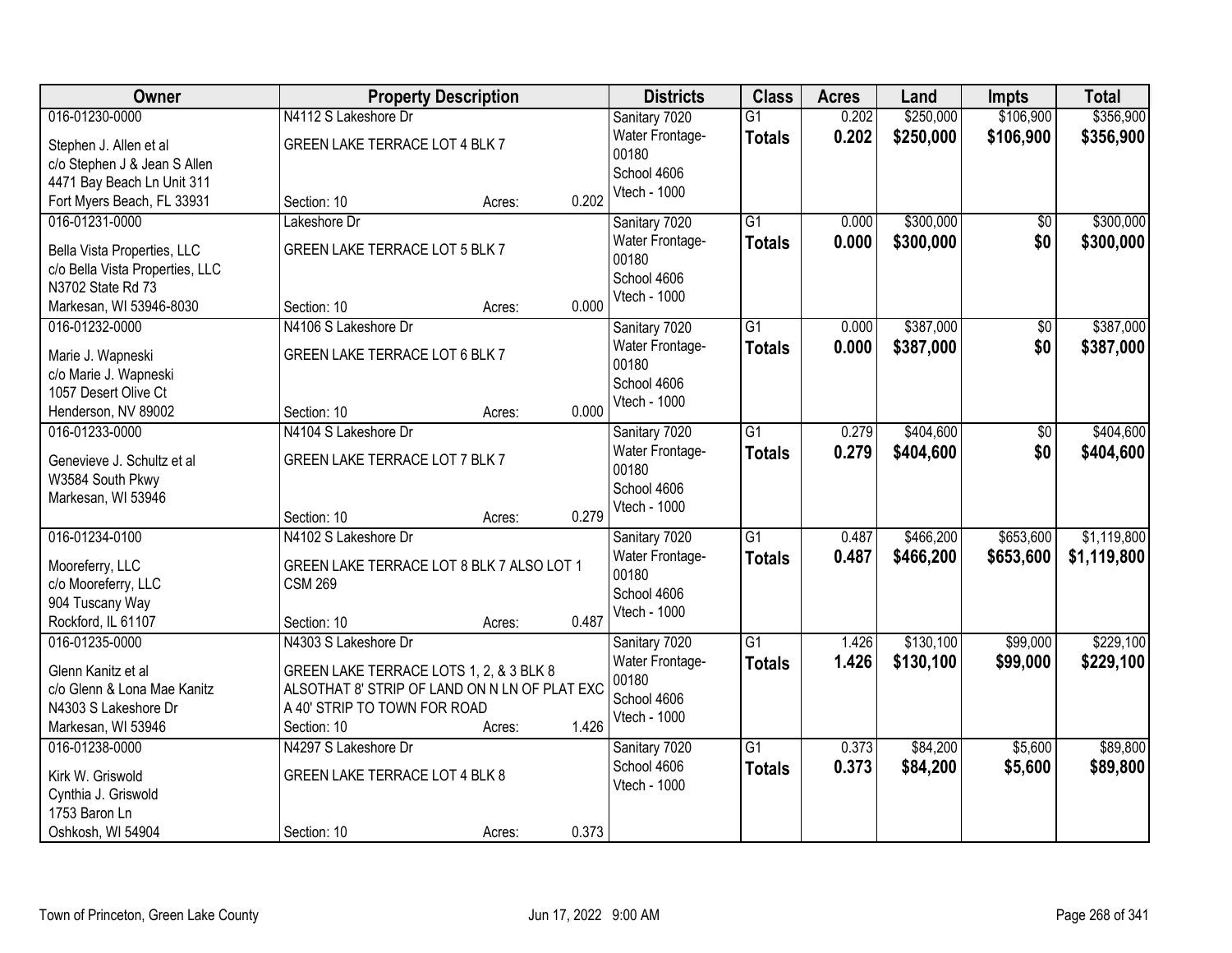| Owner                               | <b>Property Description</b>          |        | <b>Districts</b> | <b>Class</b>  | <b>Acres</b>    | Land  | <b>Impts</b> | <b>Total</b> |           |
|-------------------------------------|--------------------------------------|--------|------------------|---------------|-----------------|-------|--------------|--------------|-----------|
| 016-01239-0000                      | N4295 Lakeview Dr                    |        |                  | Sanitary 7020 | $\overline{G1}$ | 0.537 | \$91,400     | \$78,000     | \$169,400 |
| Steven P. Pfaffenroth et al         | GREEN LAKE TERRACE LOT 5 BLK 8       |        |                  | School 4606   | <b>Totals</b>   | 0.537 | \$91,400     | \$78,000     | \$169,400 |
| c/o Steven P & Sandra L Pfaffenroth |                                      |        |                  | Vtech - 1000  |                 |       |              |              |           |
| 5315 Angle Rd                       |                                      |        |                  |               |                 |       |              |              |           |
| Oshkosh, WI 54904                   | Section: 10                          | Acres: | 0.537            |               |                 |       |              |              |           |
| 016-01240-0000                      | N4293 Lakeview Dr                    |        |                  | Sanitary 7020 | $\overline{G1}$ | 0.379 | \$84,500     | \$54,200     | \$138,700 |
| Robert & Nancy Riordan Living Trust | GREEN LAKE TERRACE LOT 6 BLK 8       |        |                  | School 4606   | <b>Totals</b>   | 0.379 | \$84,500     | \$54,200     | \$138,700 |
| 6136 W Waveland Ave                 |                                      |        |                  | Vtech - 1000  |                 |       |              |              |           |
| Chicago, IL 60634                   |                                      |        |                  |               |                 |       |              |              |           |
|                                     | Section: 10                          | Acres: | 0.379            |               |                 |       |              |              |           |
| 016-01241-0000                      | N4289 Lakeview Dr                    |        |                  | Sanitary 7020 | G1              | 0.242 | \$63,200     | \$212,800    | \$276,000 |
| Gregory P. Reilly                   | GREEN LAKE TERRACE LOT 7 BLK 8       |        |                  | School 4606   | <b>Totals</b>   | 0.242 | \$63,200     | \$212,800    | \$276,000 |
| 1784 Old Briar Rd                   |                                      |        |                  | Vtech - 1000  |                 |       |              |              |           |
| Highland Park, IL 60035             |                                      |        |                  |               |                 |       |              |              |           |
|                                     | Section: 10                          | Acres: | 0.242            |               |                 |       |              |              |           |
| 016-01242-0000                      | N4287 Lakeview Dr                    |        |                  | Sanitary 7020 | G1              | 0.262 | \$68,400     | \$139,700    | \$208,100 |
| Frank J. Bavaro Jr et al            | GREEN LAKE TERRACE LOT 8 BLK 8       |        |                  | School 4606   | <b>Totals</b>   | 0.262 | \$68,400     | \$139,700    | \$208,100 |
| c/o Frank J Jr & Jamie L Bavaro     |                                      |        |                  | Vtech - 1000  |                 |       |              |              |           |
| 214 Mimosa Ln                       |                                      |        |                  |               |                 |       |              |              |           |
| Elk Grove Village, IL 60007         | Section: 10                          | Acres: | 0.262            |               |                 |       |              |              |           |
| 016-01243-0000                      | N4283 Lakeview Dr                    |        |                  | Sanitary 7020 | $\overline{G1}$ | 0.530 | \$91,100     | \$84,200     | \$175,300 |
| Heidi S. Ochsenschlager et al       | GREEN LAKE TERRACE LOTS 9 & 10 BLK 8 |        |                  | School 4606   | <b>Totals</b>   | 0.530 | \$91,100     | \$84,200     | \$175,300 |
| c/o Jason P. Ochsenschlager         |                                      |        |                  | Vtech - 1000  |                 |       |              |              |           |
| 2928 Sauer Ct                       |                                      |        |                  |               |                 |       |              |              |           |
| North Aurora, IL 60542              | Section: 10                          | Acres: | 0.530            |               |                 |       |              |              |           |
| 016-01245-0000                      | N4275 Lakeview Dr                    |        |                  | Sanitary 7020 | $\overline{G1}$ | 0.270 | \$70,600     | \$78,000     | \$148,600 |
| Clint Cederholm Guardianship        | GREEN LAKE TERRACE LOT 11 BLK 8      |        |                  | School 4606   | <b>Totals</b>   | 0.270 | \$70,600     | \$78,000     | \$148,600 |
| 314 N Lake St Ste b                 |                                      |        |                  | Vtech - 1000  |                 |       |              |              |           |
| Aurora, IL 60506                    |                                      |        |                  |               |                 |       |              |              |           |
|                                     | Section: 10                          | Acres: | 0.270            |               |                 |       |              |              |           |
| 016-01246-0000                      | N4273 Lakeview Dr                    |        |                  | Sanitary 7020 | $\overline{G1}$ | 0.225 | \$58,800     | \$120,300    | \$179,100 |
| Mark R. Saylor                      | GREEN LAKE TERRACE LOT 12 BLK 8      |        |                  | School 4606   | <b>Totals</b>   | 0.225 | \$58,800     | \$120,300    | \$179,100 |
| 1537 Omar Dr                        |                                      |        |                  | Vtech - 1000  |                 |       |              |              |           |
| Indianapolis, IN 46202              |                                      |        |                  |               |                 |       |              |              |           |
|                                     | Section: 10                          | Acres: | 0.225            |               |                 |       |              |              |           |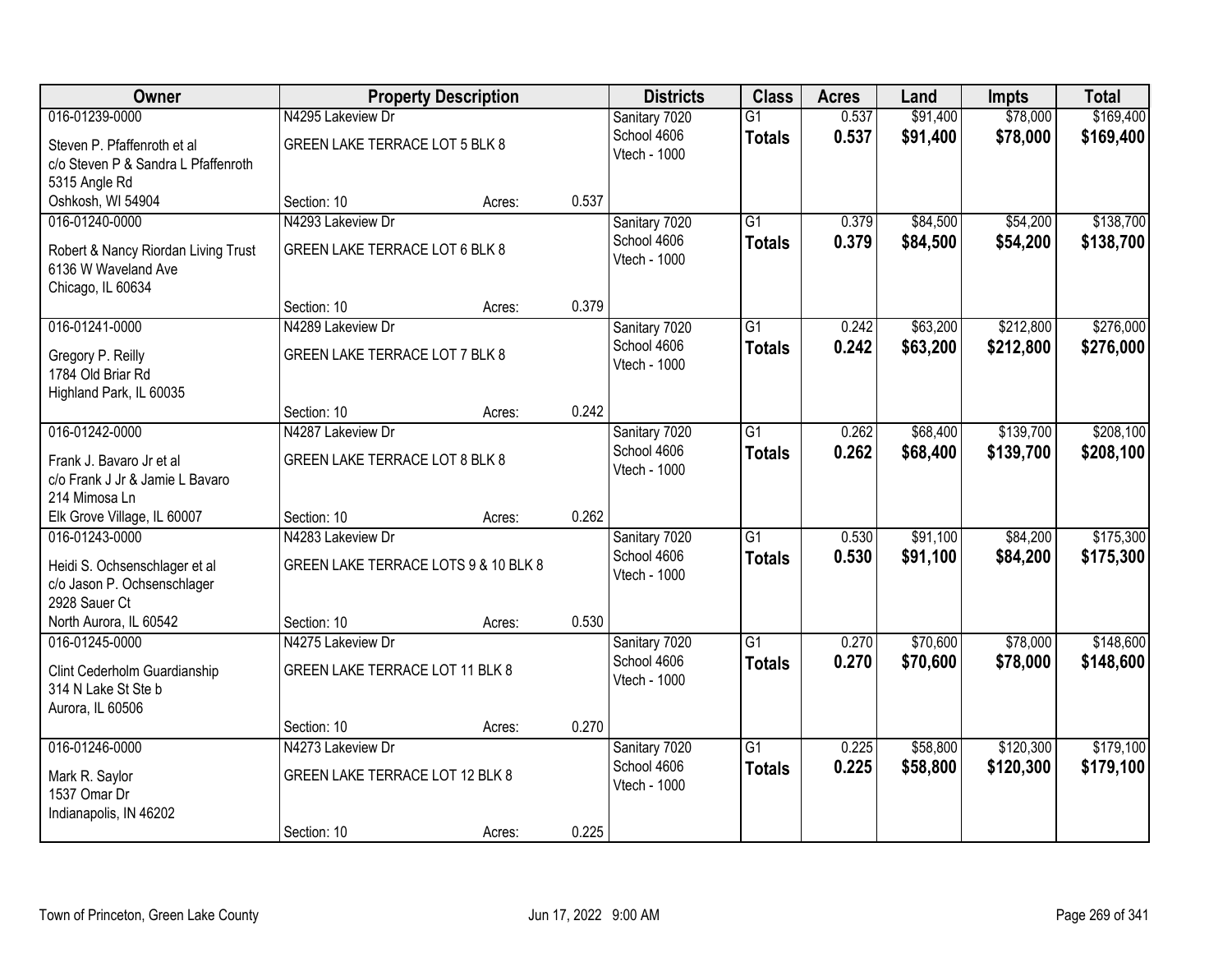| Owner                                | <b>Property Description</b>                       |        |       | <b>Districts</b> | <b>Class</b>    | <b>Acres</b> | Land     | <b>Impts</b> | <b>Total</b> |
|--------------------------------------|---------------------------------------------------|--------|-------|------------------|-----------------|--------------|----------|--------------|--------------|
| 016-01247-0000                       | N4271 Lakeview Dr                                 |        |       | Sanitary 7020    | $\overline{G1}$ | 0.262        | \$68,400 | \$82,700     | \$151,100    |
| Kelly Eckardt                        | GREEN LAKE TERRACE LOT 13 BLK 8                   |        |       | School 4606      | <b>Totals</b>   | 0.262        | \$68,400 | \$82,700     | \$151,100    |
| Dustin Eckardt                       |                                                   |        |       | Vtech - 1000     |                 |              |          |              |              |
| 436 Tall Grass Cir                   |                                                   |        |       |                  |                 |              |          |              |              |
| Lake Zurich, IL 60047                | Section: 10                                       | Acres: | 0.262 |                  |                 |              |          |              |              |
| 016-01248-0000                       | N4267 Park Dr                                     |        |       | Sanitary 7020    | $\overline{G1}$ | 0.489        | \$89,300 | \$128,000    | \$217,300    |
| Robert M. Metrish et al              | GREEN LAKE TERRACE LOT 14 & 15 BLK 8              |        |       | School 4606      | <b>Totals</b>   | 0.489        | \$89,300 | \$128,000    | \$217,300    |
| c/o Robert M & Joan R Metrish        |                                                   |        |       | Vtech - 1000     |                 |              |          |              |              |
| 1230 Highland View Dr                |                                                   |        |       |                  |                 |              |          |              |              |
| West Bend, WI 53095                  | Section: 10                                       | Acres: | 0.489 |                  |                 |              |          |              |              |
| 016-01250-0000                       | N4289 S Lakeshore Dr                              |        |       | Sanitary 7020    | G1              | 0.225        | \$58,700 | \$122,300    | \$181,000    |
|                                      |                                                   |        |       | School 4606      | <b>Totals</b>   | 0.225        | \$58,700 | \$122,300    | \$181,000    |
| Marlene M. Tresp                     | GREEN LAKE TERRACE LOT 1 AND THAT POR OF          |        |       | Vtech - 1000     |                 |              |          |              |              |
| 20w470 Rutgers Drive                 | LOT 17 LYING N OF A LN RUNNING DUE W FROM         |        |       |                  |                 |              |          |              |              |
| Downers Grove, IL 60516              | THE MOST S'LY PT OF SD LOT 1 BLK 9<br>Section: 10 | Acres: | 0.225 |                  |                 |              |          |              |              |
| 016-01251-0000                       | N4285 S Lakeshore Dr                              |        |       | Sanitary 7020    | $\overline{G1}$ | 0.219        | \$57,200 | \$71,700     | \$128,900    |
|                                      |                                                   |        |       | School 4606      |                 | 0.219        | \$57,200 | \$71,700     | \$128,900    |
| Rooks Thayer Revocable Trust         | GREEN LAKE TERRACE LOT 2 BLK 9                    |        |       | Vtech - 1000     | <b>Totals</b>   |              |          |              |              |
| 3201 Navajo Dr                       |                                                   |        |       |                  |                 |              |          |              |              |
| New Lenox, IL 60457                  |                                                   |        |       |                  |                 |              |          |              |              |
|                                      | Section: 10                                       | Acres: | 0.219 |                  |                 |              |          |              |              |
| 016-01252-0000                       | N4281 S Lakeshore Dr                              |        |       | Sanitary 7020    | $\overline{G1}$ | 0.209        | \$54,700 | \$71,000     | \$125,700    |
| Rooks Thayer Revocable Trust         | GREEN LAKE TERRACE LOT 3 BLK 9                    |        |       | School 4606      | <b>Totals</b>   | 0.209        | \$54,700 | \$71,000     | \$125,700    |
| 3201 Navajo Dr                       |                                                   |        |       | Vtech - 1000     |                 |              |          |              |              |
| New Lenox, IL 60457                  |                                                   |        |       |                  |                 |              |          |              |              |
|                                      | Section: 10                                       | Acres: | 0.209 |                  |                 |              |          |              |              |
| 016-01253-0000                       | N4277 S Lakeshore Dr                              |        |       | Sanitary 7020    | G1              | 0.212        | \$55,400 | \$88,100     | \$143,500    |
| James R. Ochsenschlager              | GREEN LAKE TERRACE LOT A OF CERTIFIED             |        |       | School 4606      | <b>Totals</b>   | 0.212        | \$55,400 | \$88,100     | \$143,500    |
| 1118 N Randall Rd                    | SURVEY MAP 311 V2 (BEING LOT 4 & PT OF LOT 16     |        |       | Vtech - 1000     |                 |              |          |              |              |
| Aurora, IL 60506                     | BLK 9) SUB TO ESMT V377 P 03 & 35                 |        |       |                  |                 |              |          |              |              |
|                                      | Section: 10                                       | Acres: | 0.212 |                  |                 |              |          |              |              |
| 016-01254-0000                       | N4273 S Lakeshore Dr                              |        |       | Sanitary 7020    | $\overline{G1}$ | 0.230        | \$60,200 | \$100,500    | \$160,700    |
| George B Pullman Revocable Trust     | GREEN LAKE TERRACE LOT 5 BLK 9 INCL ESMTV377      |        |       | School 4606      | <b>Totals</b>   | 0.230        | \$60,200 | \$100,500    | \$160,700    |
| c/o George Bernard Pullman Revocable | P03 & 35                                          |        |       | Vtech - 1000     |                 |              |          |              |              |
| Trust                                |                                                   |        |       |                  |                 |              |          |              |              |
| 3599 Canton Cir                      | Section: 10                                       | Acres: | 0.230 |                  |                 |              |          |              |              |
| Mundelein, IL 60060-6034             |                                                   |        |       |                  |                 |              |          |              |              |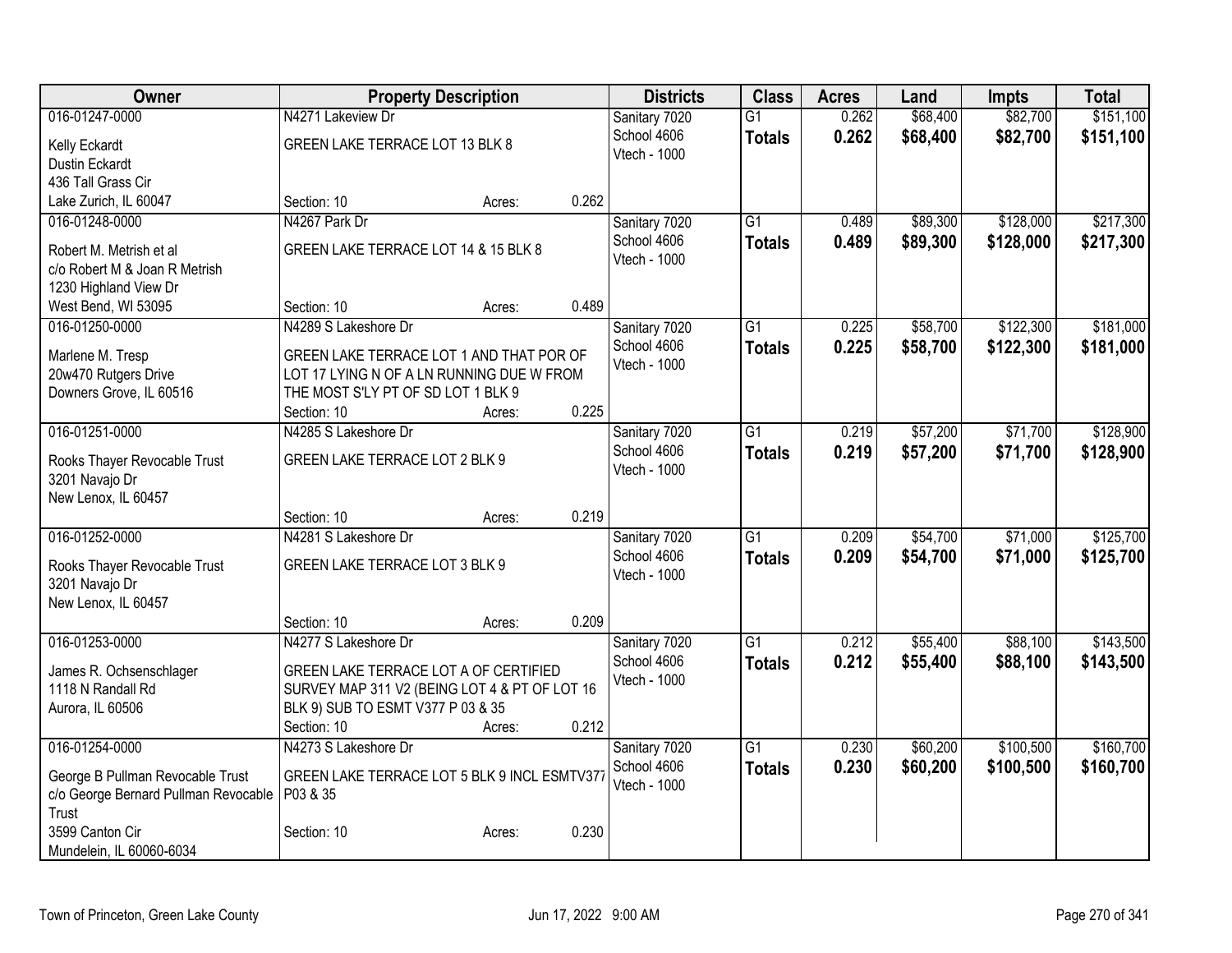| Owner                                                                                               | <b>Property Description</b>                                                                 |        |       | <b>Districts</b>                             | <b>Class</b>                     | <b>Acres</b>   | Land                 | <b>Impts</b>         | <b>Total</b>           |
|-----------------------------------------------------------------------------------------------------|---------------------------------------------------------------------------------------------|--------|-------|----------------------------------------------|----------------------------------|----------------|----------------------|----------------------|------------------------|
| 016-01255-0000                                                                                      | N4263 S Lakeshore Dr                                                                        |        |       | Sanitary 7020                                | $\overline{G1}$                  | 0.607          | \$94,400             | \$252,600            | \$347,000              |
| Kathryn A. Krupinski<br>N4263 S Lakeshore Dr<br>Markesan, WI 53946                                  | GREEN LAKE TERRACE LOT 6 LOT 7 & THE NW'LY45<br>OF LOT 8 BLK 9                              |        |       | School 4606<br>Vtech - 1000                  | <b>Totals</b>                    | 0.607          | \$94,400             | \$252,600            | \$347,000              |
|                                                                                                     | Section: 10                                                                                 | Acres: | 0.607 |                                              |                                  |                |                      |                      |                        |
| 016-01258-0000<br>Brian L. Wolke et al<br>6205 Robin Ln<br>Crystal Lake, IL 60014                   | N4259 S Lakeshore Dr<br>GREEN LAKE TERRACE THE SE'LY 15' OF LOT 8 AND<br>ALL OF LOT 9 BLK 9 |        |       | Sanitary 7020<br>School 4606<br>Vtech - 1000 | $\overline{G1}$<br><b>Totals</b> | 0.275<br>0.275 | \$72,000<br>\$72,000 | \$91,300<br>\$91,300 | \$163,300<br>\$163,300 |
|                                                                                                     | Section: 10                                                                                 | Acres: | 0.275 |                                              |                                  |                |                      |                      |                        |
| 016-01259-0000<br>Between Friends Realty, LLC<br>c/o Between Friends Realty, LLC<br>15335 Brojan Dr | N4255 S Lakeshore Dr<br>GREEN LAKE TERRACE LOT 10 BLK 9                                     |        |       | Sanitary 7020<br>School 4606<br>Vtech - 1000 | G1<br><b>Totals</b>              | 0.189<br>0.189 | \$49,400<br>\$49,400 | \$73,900<br>\$73,900 | \$123,300<br>\$123,300 |
| Elm Grove, WI 53122                                                                                 | Section: 10                                                                                 | Acres: | 0.189 |                                              |                                  |                |                      |                      |                        |
| 016-01260-0000<br>Erich & Waltraud Muller Joint Tenancy<br>Trust                                    | N4262 Lakeview Dr<br>GREEN LAKE TERRACE LOTS 11 & 12 BLK 9                                  |        |       | Sanitary 7020<br>School 4606<br>Vtech - 1000 | G1<br><b>Totals</b>              | 0.494<br>0.494 | \$89,500<br>\$89,500 | \$75,600<br>\$75,600 | \$165,100<br>\$165,100 |
| 1279 Deer Ln<br>Libertyville, IL 60048                                                              | Section: 10                                                                                 | Acres: | 0.494 |                                              |                                  |                |                      |                      |                        |
| 016-01262-0000<br>Douglas L. Swanson et al<br>c/o Douglas L & Tracy L Swanson<br>408 W Grant Hwy    | N4266 Lakeview Dr<br>GREEN LAKE TERRACE LOT 13 BLK 9                                        |        | 0.187 | Sanitary 7020<br>School 4606<br>Vtech - 1000 | $\overline{G1}$<br><b>Totals</b> | 0.187<br>0.187 | \$48,900<br>\$48,900 | \$74,900<br>\$74,900 | \$123,800<br>\$123,800 |
| Marengo, IL 60152<br>016-01263-0000                                                                 | Section: 10<br>N4270 Lakeview Dr                                                            | Acres: |       | Sanitary 7020                                | G1                               | 0.192          | \$50,200             | \$84,300             | \$134,500              |
| Robert J. Dvorak et al<br>c/o Robert Dvorak<br>4909 Country Oaks Dr                                 | GREEN LAKE TERRACE LOT 14 BLK 9                                                             |        |       | School 4606<br>Vtech - 1000                  | <b>Totals</b>                    | 0.192          | \$50,200             | \$84,300             | \$134,500              |
| Johnsburg, IL 60051                                                                                 | Section: 10                                                                                 | Acres: | 0.192 |                                              |                                  |                |                      |                      |                        |
| 016-01264-0000<br>William R Walsh Trust<br>533 Country Club Dr<br>Itasca, IL 60143                  | N4274 Lakeview Dr<br>GREEN LAKE TERRACE LOT 15 BLK 9<br>Section: 10                         | Acres: | 0.210 | Sanitary 7020<br>School 4606<br>Vtech - 1000 | $\overline{G1}$<br><b>Totals</b> | 0.210<br>0.210 | \$55,000<br>\$55,000 | \$91,800<br>\$91,800 | \$146,800<br>\$146,800 |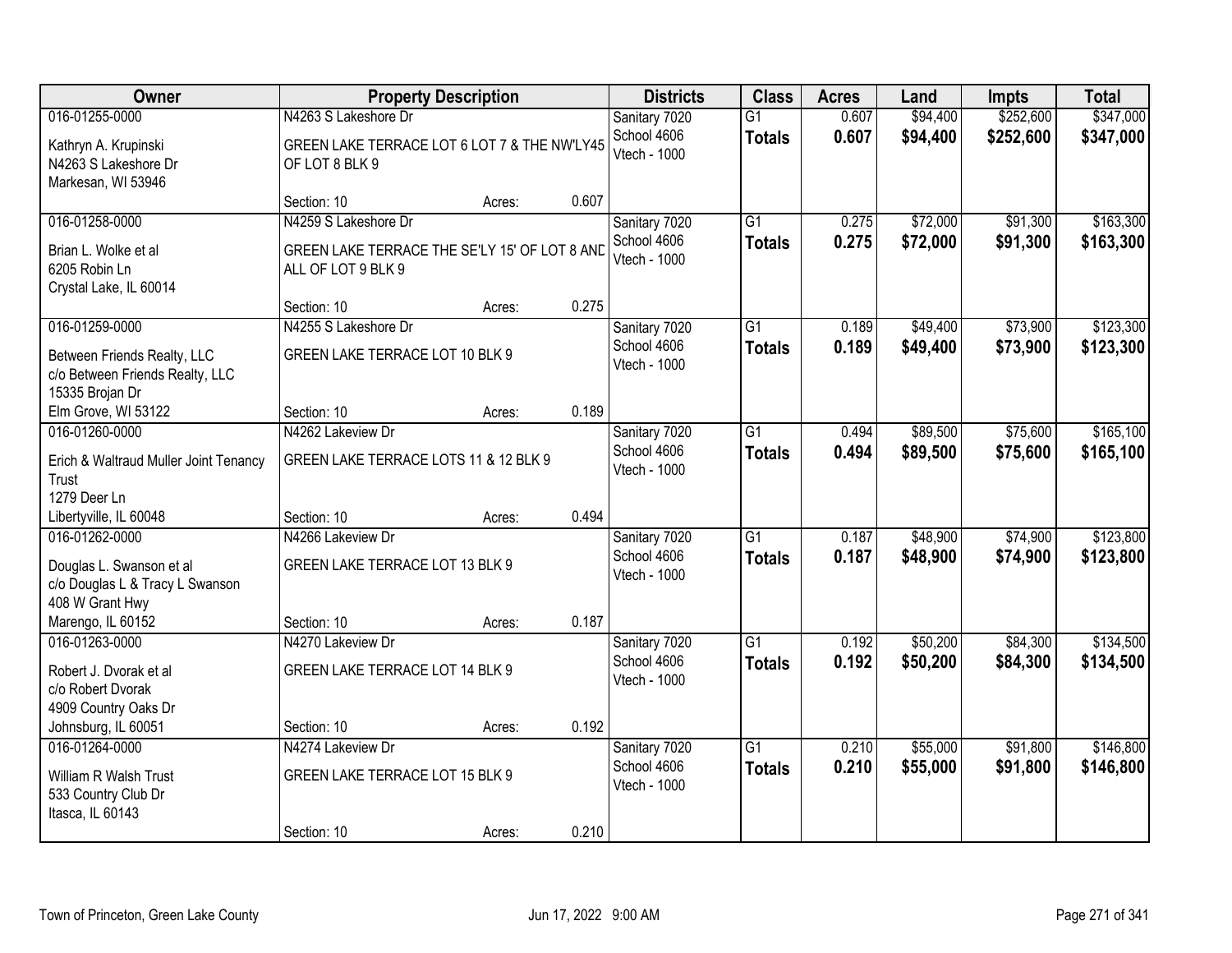| Owner                                                                                                                             | <b>Property Description</b>                                                                                                                           | <b>Districts</b> | <b>Class</b>                                 | <b>Acres</b>                     | Land           | <b>Impts</b>         | <b>Total</b>           |                        |
|-----------------------------------------------------------------------------------------------------------------------------------|-------------------------------------------------------------------------------------------------------------------------------------------------------|------------------|----------------------------------------------|----------------------------------|----------------|----------------------|------------------------|------------------------|
| 016-01265-0000<br>Eric D. Cederholm<br>105 Carriage Way Apt 207                                                                   | N4280 Lakeview Dr<br>GREEN LAKE TERRACE LOT B CERTIFIED SURVEY<br>MAPS 311 V2 (BEING A PART OF LOT 16 BLK 9)                                          |                  | Sanitary 7020<br>School 4606<br>Vtech - 1000 | $\overline{G1}$<br><b>Totals</b> | 0.201<br>0.201 | \$52,400<br>\$52,400 | \$97,400<br>\$97,400   | \$149,800<br>\$149,800 |
| Palmyra, WI 53156                                                                                                                 | Section: 10<br>Acres:                                                                                                                                 | 0.201            |                                              |                                  |                |                      |                        |                        |
| 016-01266-0000<br>Nicholas D. Lofendo et al<br>c/o Nicholas D & Kimberl Lofendo<br>%Niko & Chandra Kanakaris<br>10946 Sawgrass Ln | N4288 Lakeview Dr<br>GREEN LAKE TERRACE LOT 1 CERTIFIED SURVEY<br>MAP 2042 V9<br>Section: 10<br>Acres:                                                | 0.132            | Sanitary 7020<br>School 4606<br>Vtech - 1000 | G1<br><b>Totals</b>              | 0.132<br>0.132 | \$34,600<br>\$34,600 | \$50,800<br>\$50,800   | \$85,400<br>\$85,400   |
| Huntley, IL 60142<br>016-01267-0000                                                                                               | N4284 Lakeview Dr                                                                                                                                     |                  | Sanitary 7020                                | $\overline{G1}$                  | 0.133          | \$32,400             | \$83,200               | \$115,600              |
| Susan E. Clark<br>2511 N Kimball Ave<br>Chicago, IL 60647                                                                         | GREEN LAKE TERRACE THAT PORTION OF LOT<br>17LYING SOUTH OF A LN DRAWN DIRECTLY WEST<br>OF THE MOST S'LY POINT OF LOT 2 BLK 9<br>Section: 10<br>Acres: | 0.133            | School 4606<br>Vtech - 1000                  | <b>Totals</b>                    | 0.133          | \$32,400             | \$83,200               | \$115,600              |
| 016-01268-0000<br>James C Kanelos Living Trust<br>177 Dunbar Ln<br>East Dundee, IL 60118                                          | N4249 S Lakeshore Dr<br>GREEN LAKE TERRACE LOT 1 BLK 10                                                                                               |                  | Sanitary 7020<br>School 4606<br>Vtech - 1000 | $\overline{G1}$<br><b>Totals</b> | 0.247<br>0.247 | \$64,600<br>\$64,600 | \$176,700<br>\$176,700 | \$241,300<br>\$241,300 |
|                                                                                                                                   | Section: 10<br>Acres:                                                                                                                                 | 0.247            |                                              |                                  |                |                      |                        |                        |
| 016-01269-0000<br>Ross J & Jeannine R Nasca Joint Trust<br>810 Summit Rd<br>Lake Zurich, IL 60047                                 | N4245 S Lakeshore Dr<br>GREEN LAKE TERRACE LOT 2 BLK 10                                                                                               |                  | Sanitary 7020<br>School 4606<br>Vtech - 1000 | $\overline{G1}$<br><b>Totals</b> | 0.220<br>0.220 | \$57,600<br>\$57,600 | \$161,900<br>\$161,900 | \$219,500<br>\$219,500 |
|                                                                                                                                   | Section: 10<br>Acres:                                                                                                                                 | 0.220            |                                              |                                  |                |                      |                        |                        |
| 016-01270-0000<br><b>Tracey Shulze</b><br>206 S 4th Ave<br>Libertyville, IL 60048                                                 | N4241 S Lakeshore Dr<br>GREEN LAKE TERRACE LOT 3 BLK 10                                                                                               |                  | Sanitary 7020<br>School 4606<br>Vtech - 1000 | $\overline{G1}$<br><b>Totals</b> | 0.220<br>0.220 | \$57,600<br>\$57,600 | \$128,200<br>\$128,200 | \$185,800<br>\$185,800 |
|                                                                                                                                   | Section: 10<br>Acres:                                                                                                                                 | 0.220            |                                              |                                  |                |                      |                        |                        |
| 016-01271-0000<br><b>Tracey Schulze</b><br>N4241 Lakeshore Dr<br>Markesan, WI 53946                                               | N4237 S Lakeshore Dr<br>GREEN LAKE TERRACE LOT 4 BLK 10                                                                                               |                  | Sanitary 7020<br>School 4606<br>Vtech - 1000 | $\overline{G1}$<br><b>Totals</b> | 0.220<br>0.220 | \$57,600<br>\$57,600 | \$31,900<br>\$31,900   | \$89,500<br>\$89,500   |
|                                                                                                                                   | Section: 10<br>Acres:                                                                                                                                 | 0.220            |                                              |                                  |                |                      |                        |                        |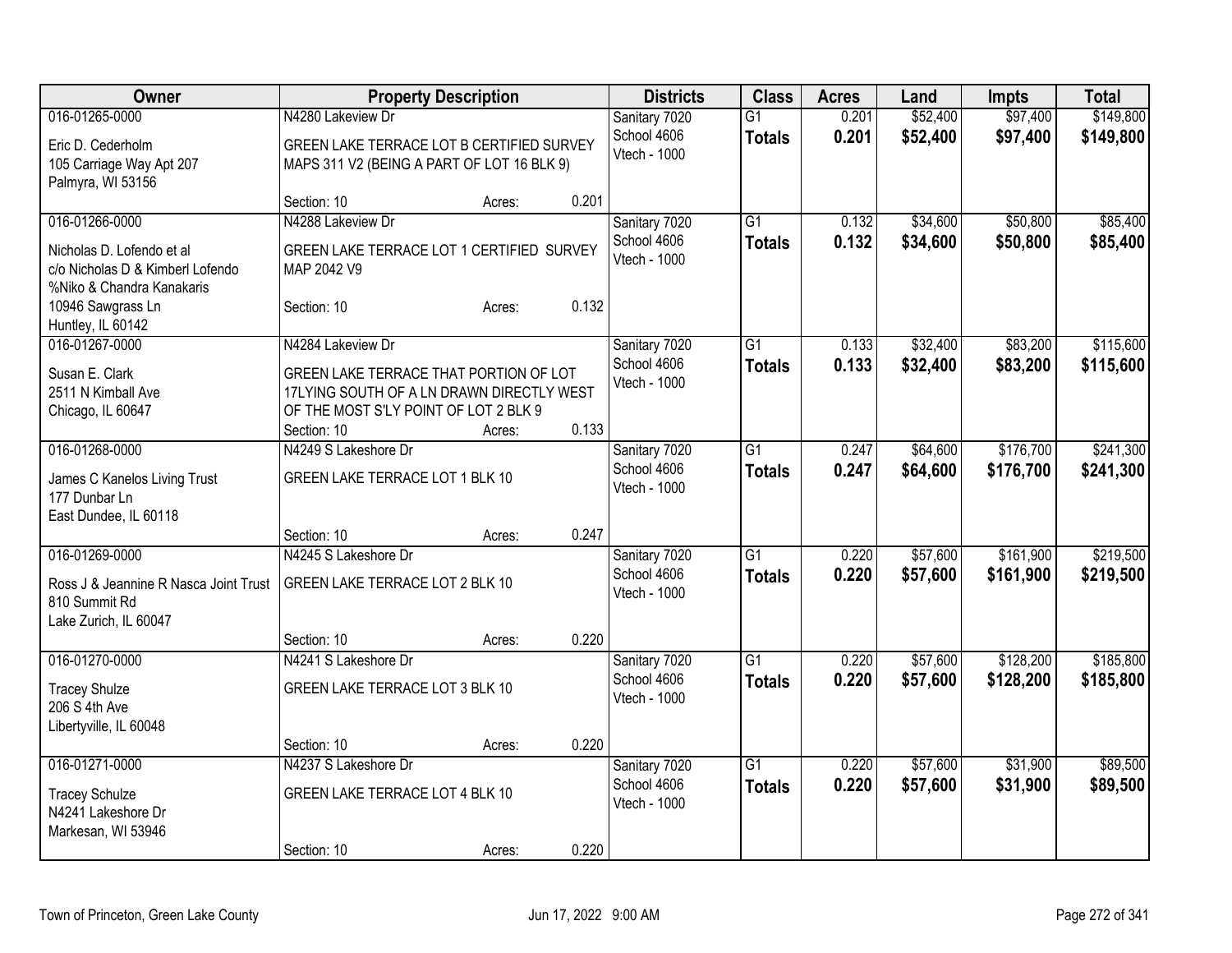| Owner                            |                                        | <b>Property Description</b> |       | <b>Districts</b> | <b>Class</b>    | <b>Acres</b> | Land     | <b>Impts</b> | <b>Total</b> |
|----------------------------------|----------------------------------------|-----------------------------|-------|------------------|-----------------|--------------|----------|--------------|--------------|
| 016-01272-0000                   | N4233 S Lakeshore Dr                   |                             |       | Sanitary 7020    | $\overline{G1}$ | 0.202        | \$52,800 | \$196,700    | \$249,500    |
| Stephanie A Toppen Trust         | GREEN LAKE TERRACE LOT 5 BLK 10        |                             |       | School 4606      | <b>Totals</b>   | 0.202        | \$52,800 | \$196,700    | \$249,500    |
| 185 Danada Dr                    |                                        |                             |       | Vtech - 1000     |                 |              |          |              |              |
| Wheaton, IL 60189                |                                        |                             |       |                  |                 |              |          |              |              |
|                                  | Section: 10                            | Acres:                      | 0.202 |                  |                 |              |          |              |              |
| 016-01273-0000                   | N4229 S Lakeshore Dr                   |                             |       | Sanitary 7020    | $\overline{G1}$ | 0.219        | \$57,200 | \$365,400    | \$422,600    |
| Mark J & Mary G Cooney Revocable | GREEN LAKE TERRACE LOT 6 BLK 10        |                             |       | School 4606      | <b>Totals</b>   | 0.219        | \$57,200 | \$365,400    | \$422,600    |
| <b>Living Trust</b>              |                                        |                             |       | Vtech - 1000     |                 |              |          |              |              |
| 1115 Towne Ave                   |                                        |                             |       |                  |                 |              |          |              |              |
| Batavia, IL 60510                | Section: 10                            | Acres:                      | 0.219 |                  |                 |              |          |              |              |
| 016-01274-0000                   | N4227 S Lakeshore Dr                   |                             |       | Sanitary 7020    | $\overline{G1}$ | 0.212        | \$55,300 | \$170,400    | \$225,700    |
| Niko G. Kanakaris                | GREEN LAKE TERRACE LOT 7 BLK 10        |                             |       | School 4606      | <b>Totals</b>   | 0.212        | \$55,300 | \$170,400    | \$225,700    |
| Chandra G. Kanakaris             |                                        |                             |       | Vtech - 1000     |                 |              |          |              |              |
| 10946 Sawgrass Ln                |                                        |                             |       |                  |                 |              |          |              |              |
| Huntley, IL 60142                | Section: 10                            | Acres:                      | 0.212 |                  |                 |              |          |              |              |
| 016-01275-0000                   | N4224 Lakeview Dr                      |                             |       | Sanitary 7020    | $\overline{G1}$ | 0.210        | \$54,800 | \$54,100     | \$108,900    |
| <b>Hailey Fasse</b>              | GREEN LAKE TERRACE LOT 8 BLK 10        |                             |       | School 4606      | <b>Totals</b>   | 0.210        | \$54,800 | \$54,100     | \$108,900    |
| N4224 Lakeview Dr                |                                        |                             |       | Vtech - 1000     |                 |              |          |              |              |
| Markesan, WI 53946               |                                        |                             |       |                  |                 |              |          |              |              |
|                                  | Section: 10                            | Acres:                      | 0.210 |                  |                 |              |          |              |              |
| 016-01276-0000                   | N4232 Lakeview Dr                      |                             |       | Sanitary 7020    | $\overline{G1}$ | 0.456        | \$87,800 | \$111,300    | \$199,100    |
| Joseph Nasca Jr et al            | GREEN LAKE TERRACE LOTS 9 & 10 BLK 10  |                             |       | School 4606      | <b>Totals</b>   | 0.456        | \$87,800 | \$111,300    | \$199,100    |
| c/o Joseph Jr & Joellyn Nasca    |                                        |                             |       | Vtech - 1000     |                 |              |          |              |              |
| 2 Brier Wood Ln                  |                                        |                             |       |                  |                 |              |          |              |              |
| Hawthorn Woods, IL 60047         | Section: 10                            | Acres:                      | 0.456 |                  |                 |              |          |              |              |
| 016-01278-0000                   | N4236 Lakeview Dr                      |                             |       | Sanitary 7020    | $\overline{G1}$ | 0.413        | \$86,000 | \$45,300     | \$131,300    |
| Joseph L. Richart et al          | GREEN LAKE TERRACE LOTS 11 & 12 BLK 10 |                             |       | School 4606      | <b>Totals</b>   | 0.413        | \$86,000 | \$45,300     | \$131,300    |
| 9120 W Highland Park Ave #306    |                                        |                             |       | Vtech - 1000     |                 |              |          |              |              |
| Franklin, WI 53132               |                                        |                             |       |                  |                 |              |          |              |              |
|                                  | Section: 10                            | Acres:                      | 0.413 |                  |                 |              |          |              |              |
| 016-01280-0000                   | N4244 Lakeview Dr                      |                             |       | Sanitary 7020    | $\overline{G1}$ | 0.225        | \$58,700 | \$95,100     | \$153,800    |
| Clinton G. Roberts               | GREEN LAKE TERRACE LOT 13 BLK 10       |                             |       | School 4606      | <b>Totals</b>   | 0.225        | \$58,700 | \$95,100     | \$153,800    |
| Deborah C. Roberts               |                                        |                             |       | Vtech - 1000     |                 |              |          |              |              |
| 750 N Sheridan Rd                |                                        |                             |       |                  |                 |              |          |              |              |
| Lake Forest, IL 60045            | Section: 10                            | Acres:                      | 0.225 |                  |                 |              |          |              |              |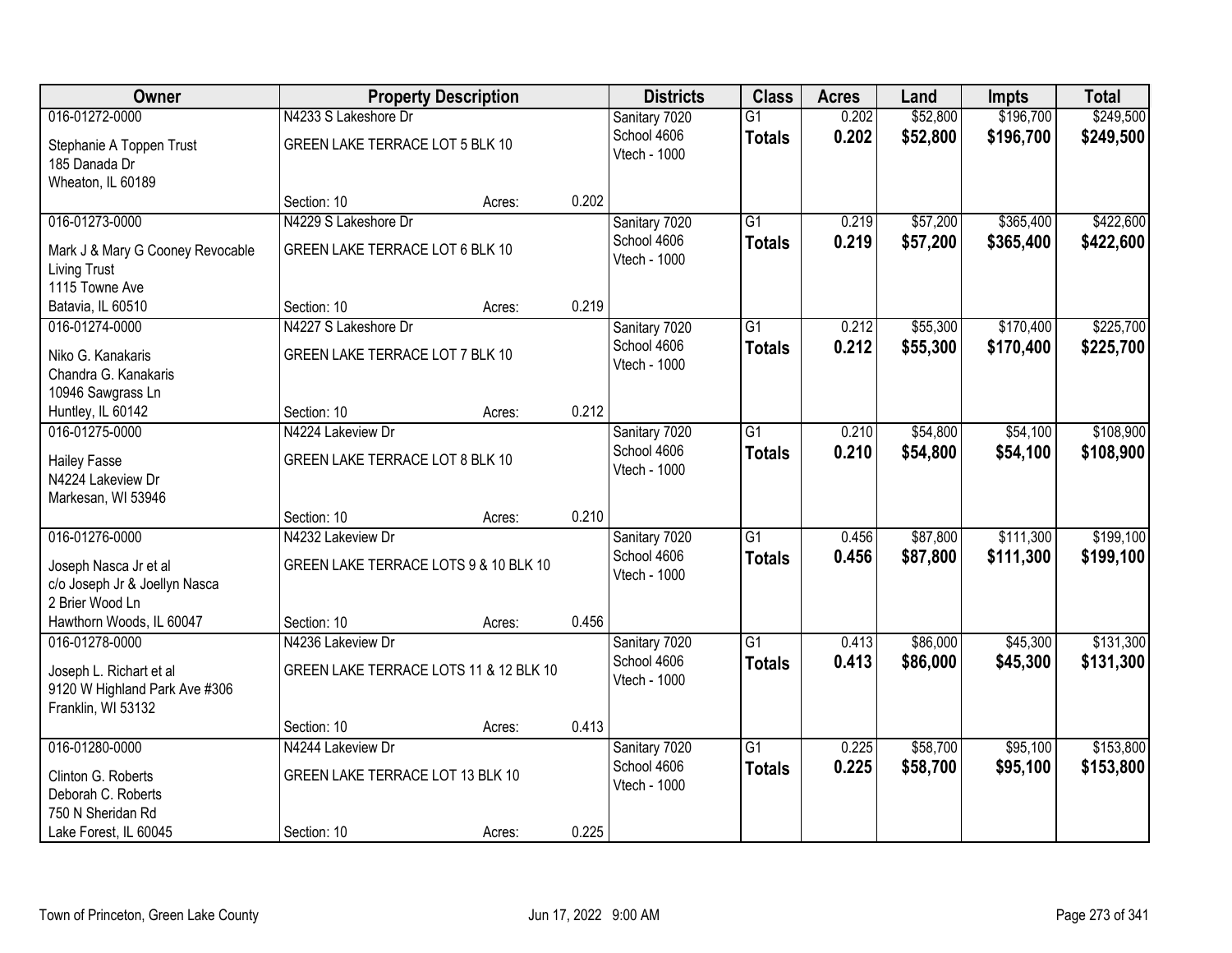| Owner                                                                                              |                                                                                      | <b>Property Description</b> |       |                                              | <b>Class</b>                     | <b>Acres</b>   | Land                 | <b>Impts</b>           | <b>Total</b>           |
|----------------------------------------------------------------------------------------------------|--------------------------------------------------------------------------------------|-----------------------------|-------|----------------------------------------------|----------------------------------|----------------|----------------------|------------------------|------------------------|
| 016-01281-0000<br>Nancy J. Cederholm<br>W3661 N Lawn<br>Markesan, WI 53946                         | W3661 N Lawn<br>GREEN LAKE TERRACE LOTS 14 & 15 BLOCK 10 EXC<br>THE W'LY 80' THEREOF |                             |       | Sanitary 7020<br>School 4606<br>Vtech - 1000 | $\overline{G1}$<br><b>Totals</b> | 0.345<br>0.345 | \$81,100<br>\$81,100 | \$65,500<br>\$65,500   | \$146,600<br>\$146,600 |
|                                                                                                    | Section: 10                                                                          | Acres:                      | 0.345 |                                              |                                  |                |                      |                        |                        |
| 016-01282-0100<br>Nancy A Davis Living Trust<br>725 Willow Rd<br>Naperville, IL 60540              | W3669 N Lawn<br>GREEN LAKE TERRACE THE W'LY 80' OF LOTS 14 &<br>15 BLK 10            |                             |       | Sanitary 7020<br>School 4606<br>Vtech - 1000 | $\overline{G1}$<br><b>Totals</b> | 0.211<br>0.211 | \$55,000<br>\$55,000 | \$56,800<br>\$56,800   | \$111,800<br>\$111,800 |
|                                                                                                    | Section: 10                                                                          | Acres:                      | 0.211 |                                              |                                  |                |                      |                        |                        |
| 016-01283-0000<br>Mark A. Smits<br>Andrea M. Smits<br>35 Birdie Blvd                               | N4223 S Lakeshore Dr<br>GREEN LAKE TERRACE LOT 1 BLK 11                              |                             |       | Sanitary 7020<br>School 4606<br>Vtech - 1000 | G1<br><b>Totals</b>              | 0.222<br>0.222 | \$58,000<br>\$58,000 | \$67,500<br>\$67,500   | \$125,500<br>\$125,500 |
| Waupun, WI 53963                                                                                   | Section: 10                                                                          | Acres:                      | 0.222 |                                              |                                  |                |                      |                        |                        |
| 016-01284-0000<br>Stephen M. Eddington<br>4912 Mcdaniel Ln<br>Mcfarland, WI 53558                  | N4219 S Lakeshore Dr<br>GREEN LAKE TERRACE LOT 2 BLK 11                              |                             |       | Sanitary 7020<br>School 4606<br>Vtech - 1000 | G1<br><b>Totals</b>              | 0.185<br>0.185 | \$48,300<br>\$48,300 | \$93,700<br>\$93,700   | \$142,000<br>\$142,000 |
|                                                                                                    | Section: 10                                                                          | Acres:                      | 0.185 |                                              |                                  |                |                      |                        |                        |
| 016-01285-0000<br>Thomas E Simcoe Revocable Trust<br>13290 Greenleaf Ct<br>Palos Heights, IL 60463 | N4215 S Lakeshore Dr<br>GREEN LAKE TERRACE LOT 3 BLK 11<br>Section: 10               | Acres:                      | 0.222 | Sanitary 7020<br>School 4606<br>Vtech - 1000 | $\overline{G1}$<br><b>Totals</b> | 0.222<br>0.222 | \$58,000<br>\$58,000 | \$64,900<br>\$64,900   | \$122,900<br>\$122,900 |
| 016-01286-0000                                                                                     | N4211 S Lakeshore Dr                                                                 |                             |       | Sanitary 7020                                | $\overline{G1}$                  | 0.222          | \$58,000             | \$129,400              | \$187,400              |
| Charles A. Mulder et al<br>512 County Park Rd<br>Waupun, WI 53963                                  | GREEN LAKE TERRACE LOT 4 BLK 11                                                      |                             |       | School 4606<br>Vtech - 1000                  | <b>Totals</b>                    | 0.222          | \$58,000             | \$129,400              | \$187,400              |
|                                                                                                    | Section: 10                                                                          | Acres:                      | 0.222 |                                              |                                  |                |                      |                        |                        |
| 016-01287-0000<br>Hardesty Family Revocable Trust<br>723 Lori Ln<br>Little Chute, WI 54140         | N4207 S Lakeshore Dr<br>GREEN LAKE TERRACE LOT 5 BLK 11<br>Section: 10               | Acres:                      | 0.222 | Sanitary 7020<br>School 4606<br>Vtech - 1000 | $\overline{G1}$<br><b>Totals</b> | 0.222<br>0.222 | \$58,000<br>\$58,000 | \$160,400<br>\$160,400 | \$218,400<br>\$218,400 |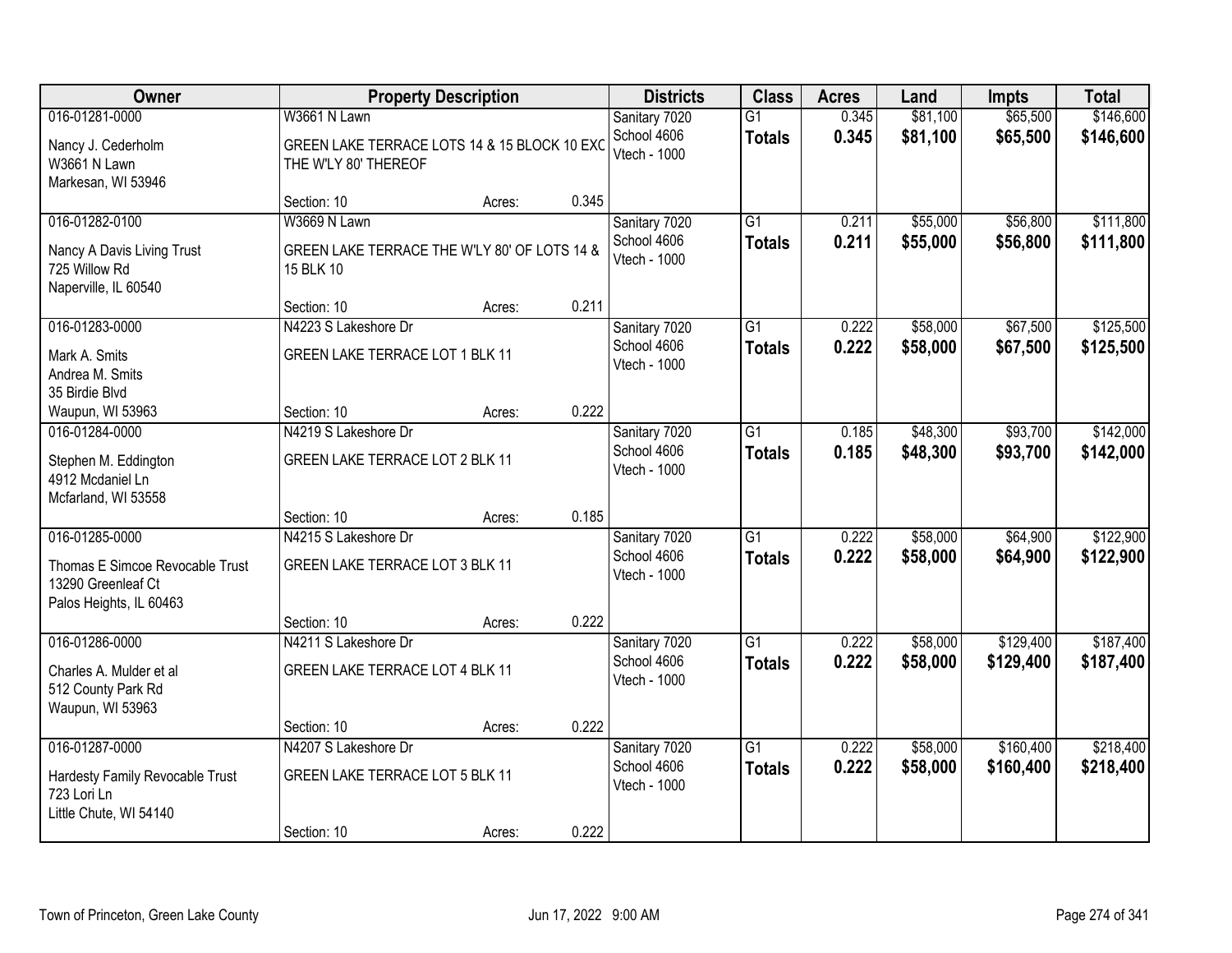| Owner                   | <b>Property Description</b>                        |                                            | <b>Districts</b> | <b>Class</b>  | <b>Acres</b>    | Land  | <b>Impts</b> | <b>Total</b> |           |
|-------------------------|----------------------------------------------------|--------------------------------------------|------------------|---------------|-----------------|-------|--------------|--------------|-----------|
| 016-01288-0000          | N4201 S Lakeshore Dr                               |                                            |                  | Sanitary 7020 | $\overline{G1}$ | 0.219 | \$57,200     | \$238,600    | \$295,800 |
| James M. White          | GREEN LAKE TERRACE LOT 6 BLK 11                    |                                            |                  | School 4606   | <b>Totals</b>   | 0.219 | \$57,200     | \$238,600    | \$295,800 |
| Virginia L. White       |                                                    |                                            |                  | Vtech - 1000  |                 |       |              |              |           |
| N4201 Lakeshore Dr      |                                                    |                                            |                  |               |                 |       |              |              |           |
| Markesan, WI 53946      | Section: 10                                        | Acres:                                     | 0.219            |               |                 |       |              |              |           |
| 016-01289-0000          | N4199 S Lakeshore Dr                               |                                            |                  | Sanitary 7020 | $\overline{G1}$ | 0.218 | \$56,900     | \$72,800     | \$129,700 |
|                         |                                                    |                                            |                  | School 4606   | <b>Totals</b>   | 0.218 | \$56,900     | \$72,800     | \$129,700 |
| Arron A. Knaack         | GREEN LAKE TERRACE LOT 7 BLK 11                    |                                            |                  | Vtech - 1000  |                 |       |              |              |           |
| Jennifer J. Knaack      |                                                    |                                            |                  |               |                 |       |              |              |           |
| W10238 State Rd 16      |                                                    |                                            |                  |               |                 |       |              |              |           |
| Portage, WI 53901       | Section: 10                                        | Acres:                                     | 0.218            |               |                 |       |              |              |           |
| 016-01290-0000          | W3614 N Parkway                                    |                                            |                  | Sanitary 7020 | G1              | 0.145 | \$37,900     | \$47,700     | \$85,600  |
| Eric A. Zeffery         | GREEN LAKE TERRACE THE NW'LY 40' OF LOT            |                                            |                  | School 4606   | <b>Totals</b>   | 0.145 | \$37,900     | \$47,700     | \$85,600  |
| Chalise D. Zeffery      | 8ALSO COM NW COR LOT 8; S4*W 22'; N81*E 14.80';    |                                            |                  | Vtech - 1000  |                 |       |              |              |           |
| 26w106 Jerome           | N30*W 23.84' TO BEG BLK 11                         |                                            |                  |               |                 |       |              |              |           |
| Wheaton, IL 60187       | Section: 10                                        | Acres:                                     | 0.145            |               |                 |       |              |              |           |
| 016-01291-0000          | N4193 S Lakeshore Dr                               |                                            |                  | Sanitary 7020 | G1              | 0.161 | \$42,100     | \$176,500    | \$218,600 |
|                         |                                                    |                                            |                  | School 4606   | <b>Totals</b>   | 0.161 | \$42,100     | \$176,500    | \$218,600 |
| Steven W. Purves et al  | GREEN LAKE TERRACE THE SE'LY 54' OF LOT 8 BLK      |                                            |                  | Vtech - 1000  |                 |       |              |              |           |
| c/o Steven Purves       | 11                                                 |                                            |                  |               |                 |       |              |              |           |
| N4193 S Lakeshore Dr    |                                                    |                                            |                  |               |                 |       |              |              |           |
| Markesan, WI 53946-7612 | Section: 10                                        | Acres:                                     | 0.161            |               |                 |       |              |              |           |
| 016-01292-0000          | W3622 N Parkway                                    |                                            |                  | Sanitary 7020 | $\overline{G1}$ | 0.220 | \$57,600     | \$28,500     | \$86,100  |
| James L. Talma          | GREEN LAKE TERRACE LOT 9 BLK 11 EXC COM NW         |                                            |                  | School 4606   | <b>Totals</b>   | 0.220 | \$57,600     | \$28,500     | \$86,100  |
| Carole J. Talma         | COR LOT 8; S4*W 22'; N81*E 14.80'; N30*W 23.84' TO |                                            |                  | Vtech - 1000  |                 |       |              |              |           |
| 18 E Vista Blvd         | <b>BEG</b>                                         |                                            |                  |               |                 |       |              |              |           |
| Markesan, WI 53946      | Section: 10                                        | Acres:                                     | 0.220            |               |                 |       |              |              |           |
| 016-01293-0000          | N4202 Lakeview Dr                                  |                                            |                  | Sanitary 7020 | $\overline{G1}$ | 0.220 | \$57,600     | \$60,700     | \$118,300 |
|                         |                                                    |                                            |                  | School 4606   | <b>Totals</b>   | 0.220 | \$57,600     | \$60,700     | \$118,300 |
| Raymond D. Bartkowiak   | GREEN LAKE TERRACE LOT 10 BLK 11                   |                                            |                  | Vtech - 1000  |                 |       |              |              |           |
| N4202 Lakeview Dr       |                                                    |                                            |                  |               |                 |       |              |              |           |
| Markesan, WI 53946      |                                                    |                                            |                  |               |                 |       |              |              |           |
|                         | Section: 10                                        | Acres:                                     | 0.220            |               |                 |       |              |              |           |
| 016-01294-0000          | N4206 Lakeview Dr                                  |                                            |                  | Sanitary 7020 | $\overline{G1}$ | 0.206 | \$53,800     | \$108,500    | \$162,300 |
| Debra E. Mischler       |                                                    | GREEN LAKE TERRACE LOT 11 BLK 11 EXC THE N |                  | School 4606   | <b>Totals</b>   | 0.206 | \$53,800     | \$108,500    | \$162,300 |
| 129 Lakeshore Ter       | 31/2' THEREOF                                      |                                            |                  | Vtech - 1000  |                 |       |              |              |           |
| Beaver Dam, WI 53916    |                                                    |                                            |                  |               |                 |       |              |              |           |
|                         | Section: 10                                        | Acres:                                     | 0.206            |               |                 |       |              |              |           |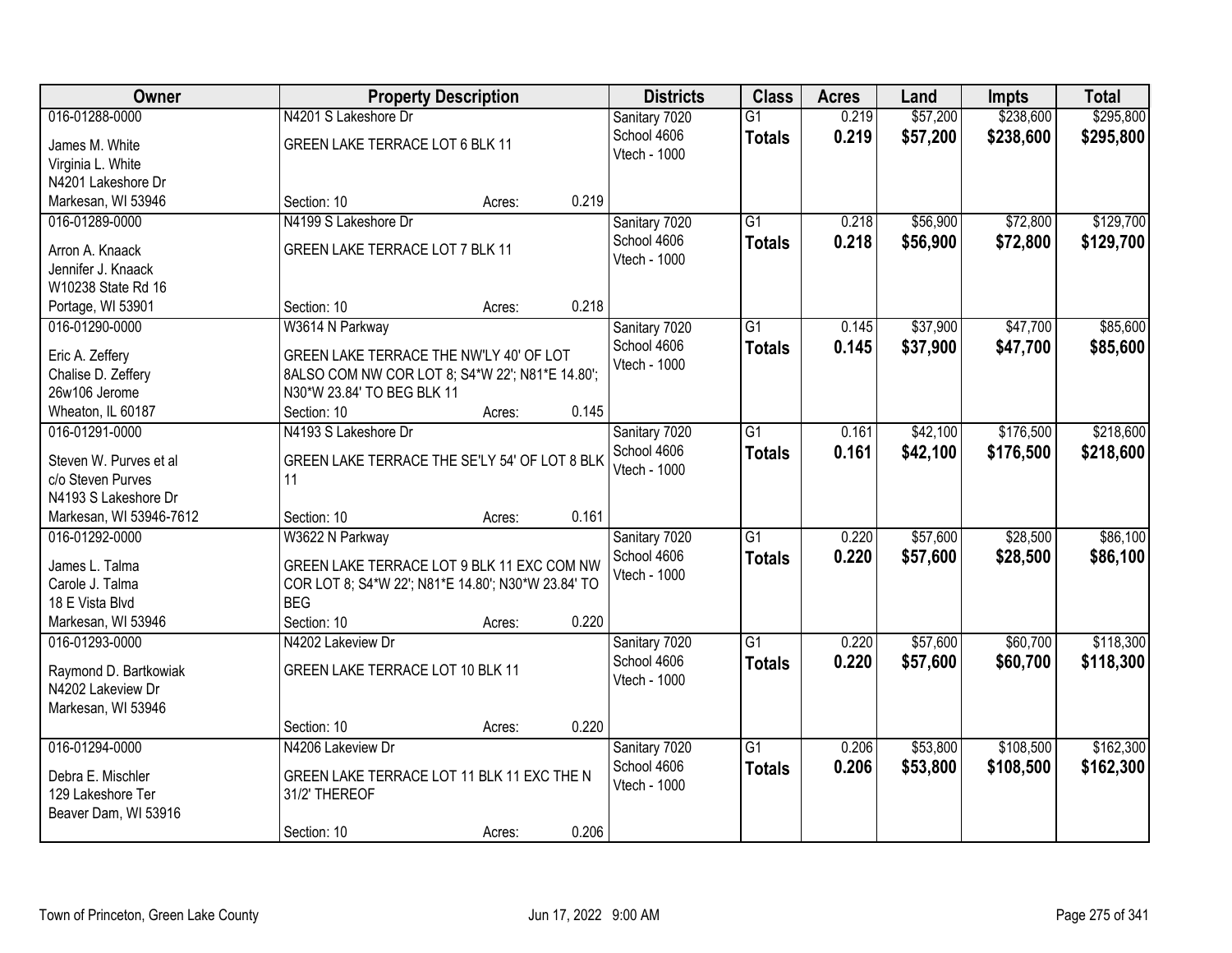| <b>Owner</b>                     | <b>Property Description</b>                |        | <b>Districts</b> | <b>Class</b>        | <b>Acres</b>    | Land  | <b>Impts</b> | <b>Total</b> |           |
|----------------------------------|--------------------------------------------|--------|------------------|---------------------|-----------------|-------|--------------|--------------|-----------|
| 016-01295-0000                   | N4210 Lakeview Dr                          |        |                  | Sanitary 7020       | $\overline{G1}$ | 0.222 | \$58,000     | \$52,200     | \$110,200 |
| Jerome Hoffman et al             | GREEN LAKE TERRACE LOT 12 & THE N 31/2' OF |        |                  | School 4606         | <b>Totals</b>   | 0.222 | \$58,000     | \$52,200     | \$110,200 |
| c/o Jill Karstens                | LOT 11 BLK 11                              |        |                  | <b>Vtech - 1000</b> |                 |       |              |              |           |
| 2051 Richton Dr                  |                                            |        |                  |                     |                 |       |              |              |           |
| Wheaton, IL 60189                | Section: 10                                | Acres: | 0.222            |                     |                 |       |              |              |           |
| 016-01296-0000                   | N4214 Lakeview Dr                          |        |                  | Sanitary 7020       | $\overline{G1}$ | 0.220 | \$57,600     | \$112,700    | \$170,300 |
| Timothy M. Lane et al            | GREEN LAKE TERRACE LOT 13 BLK 11           |        |                  | School 4606         | <b>Totals</b>   | 0.220 | \$57,600     | \$112,700    | \$170,300 |
| c/o Timothy M & Loretta Lane     |                                            |        |                  | Vtech - 1000        |                 |       |              |              |           |
| N4214 Lakeview Dr                |                                            |        |                  |                     |                 |       |              |              |           |
| Markesan, WI 53946               | Section: 10                                | Acres: | 0.220            |                     |                 |       |              |              |           |
| 016-01297-0000                   | N4218 Lakeview Dr                          |        |                  | Sanitary 7020       | $\overline{G1}$ | 0.220 | \$57,600     | \$95,800     | \$153,400 |
| Willam P Dallmann & C Dallmann   | GREEN LAKE TERRACE LOT 14 BLK 11           |        |                  | School 4606         | <b>Totals</b>   | 0.220 | \$57,600     | \$95,800     | \$153,400 |
| Revocable Trust                  |                                            |        |                  | Vtech - 1000        |                 |       |              |              |           |
| c/o Willam P Dallmann & Dallmann |                                            |        |                  |                     |                 |       |              |              |           |
| Revocable Trust                  | Section: 10                                | Acres: | 0.220            |                     |                 |       |              |              |           |
| 60 Fairway Rd                    |                                            |        |                  |                     |                 |       |              |              |           |
| Rotunda West, FL 33947           |                                            |        |                  |                     |                 |       |              |              |           |
| 016-01298-0000                   |                                            |        |                  | Sanitary 7020       | G1              | 0.239 | \$62,400     | \$0          | \$62,400  |
| Joan M Hahn Trust No 2012        | GREEN LAKE TERRACE LOT 15 BLK 11           |        |                  | School 4606         | <b>Totals</b>   | 0.239 | \$62,400     | \$0          | \$62,400  |
| 11503 Reed Rd                    |                                            |        |                  | Vtech - 1000        |                 |       |              |              |           |
| Huntley, IL 60142                |                                            |        |                  |                     |                 |       |              |              |           |
|                                  | Section: 10                                | Acres: | 0.239            |                     |                 |       |              |              |           |
| 016-01299-0000                   | N4189 S Lakeshore Dr                       |        |                  | Sanitary 7020       | $\overline{G1}$ | 0.169 | \$44,100     | \$72,000     | \$116,100 |
| Sandra M. Knoppel                | GREEN LAKE TERRACE LOT 1 BLK 12            |        |                  | School 4606         | <b>Totals</b>   | 0.169 | \$44,100     | \$72,000     | \$116,100 |
| 12863 Cold Springs Dr            |                                            |        |                  | Vtech - 1000        |                 |       |              |              |           |
| Huntley, IL 60142                |                                            |        |                  |                     |                 |       |              |              |           |
|                                  | Section: 10                                | Acres: | 0.169            |                     |                 |       |              |              |           |
| 016-01300-0000                   | N4185 S Lakeshore Dr                       |        |                  | Sanitary 7020       | $\overline{G1}$ | 0.207 | \$54,000     | \$132,000    | \$186,000 |
| Michael D. Ruark                 | GREEN LAKE TERRACE LOT 2 BLK 12            |        |                  | School 4606         | <b>Totals</b>   | 0.207 | \$54,000     | \$132,000    | \$186,000 |
| Regina M. Ruark                  |                                            |        |                  | Vtech - 1000        |                 |       |              |              |           |
| N4185 S Lakeshore Dr             |                                            |        |                  |                     |                 |       |              |              |           |
| Markesan, WI 53946               | Section: 10                                | Acres: | 0.207            |                     |                 |       |              |              |           |
| 016-01301-0000                   | N4181 S Lakeshore Dr                       |        |                  | Sanitary 7020       | $\overline{G1}$ | 0.220 | \$57,600     | \$173,000    | \$230,600 |
| James A. Vertenten               | GREEN LAKE TERRACE LOT 3 BLK 12            |        |                  | School 4606         | <b>Totals</b>   | 0.220 | \$57,600     | \$173,000    | \$230,600 |
| Dorathea K. Vertenten            |                                            |        |                  | Vtech - 1000        |                 |       |              |              |           |
| PO Box 521                       |                                            |        |                  |                     |                 |       |              |              |           |
| Green Lake, WI 54941-0521        | Section: 10                                | Acres: | 0.220            |                     |                 |       |              |              |           |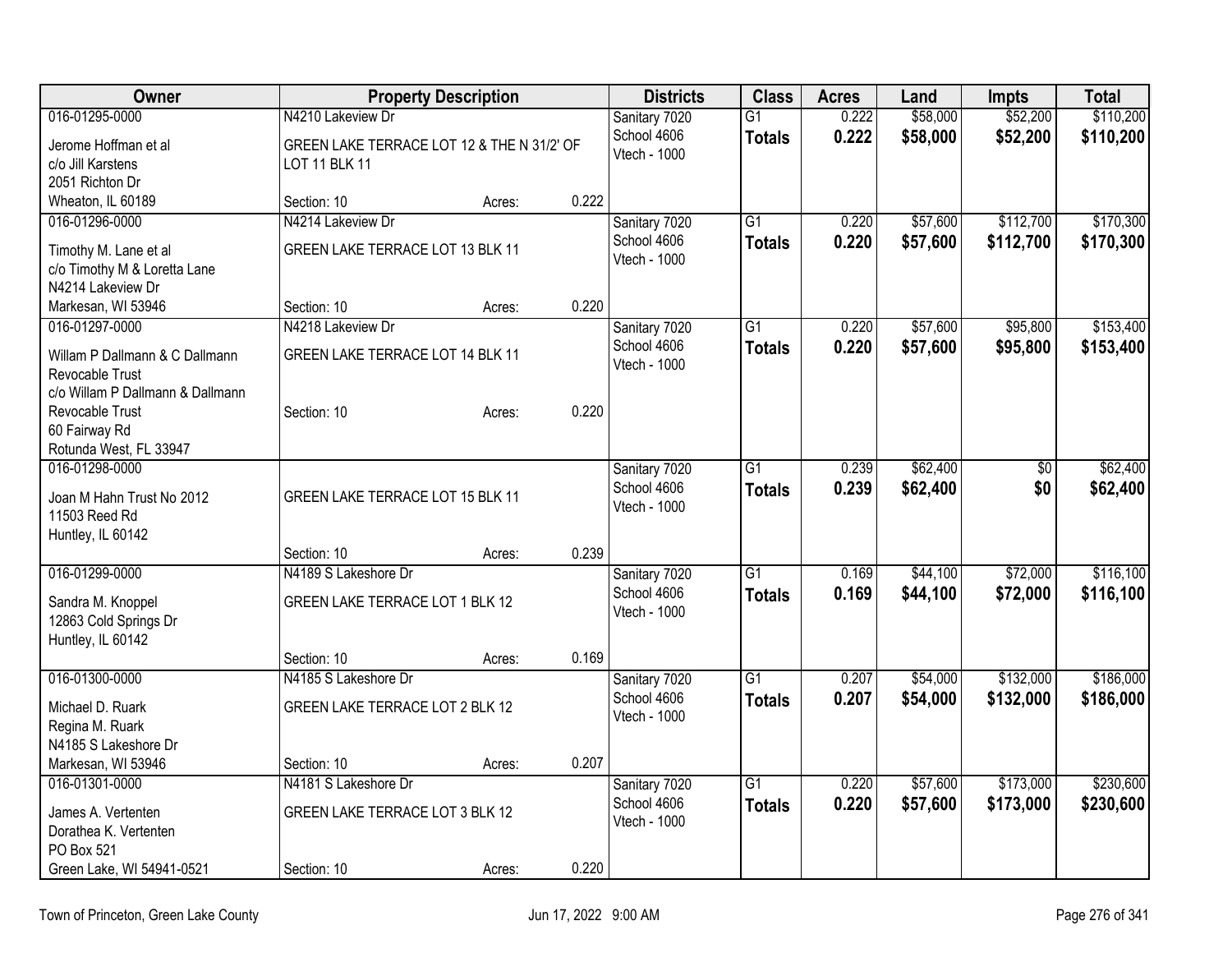| Owner                                      |                                          | <b>Property Description</b> |       | <b>Districts</b>            | <b>Class</b>    | <b>Acres</b> | Land     | <b>Impts</b> | <b>Total</b> |
|--------------------------------------------|------------------------------------------|-----------------------------|-------|-----------------------------|-----------------|--------------|----------|--------------|--------------|
| 016-01302-0000                             | N4177 S Lakeshore Dr                     |                             |       | Sanitary 7020               | $\overline{G1}$ | 0.184        | \$48,000 | \$39,200     | \$87,200     |
| Ruth A. Mecklenburg                        | GREEN LAKE TERRACE LOT 4 BLK 12          |                             |       | School 4606                 | <b>Totals</b>   | 0.184        | \$48,000 | \$39,200     | \$87,200     |
| 12886 Oak Grove Dr                         |                                          |                             |       | Vtech - 1000                |                 |              |          |              |              |
| Huntley, IL 60142                          |                                          |                             |       |                             |                 |              |          |              |              |
|                                            | Section: 10                              | Acres:                      | 0.184 |                             |                 |              |          |              |              |
| 016-01303-0000                             | N4173 S Lakeshore Dr                     |                             |       | Sanitary 7020               | $\overline{G1}$ | 0.220        | \$57,600 | \$69,800     | \$127,400    |
| William Hansen et al                       | GREEN LAKE TERRACE LOT 5 BLK 12          |                             |       | School 4606                 | <b>Totals</b>   | 0.220        | \$57,600 | \$69,800     | \$127,400    |
| c/o William & Louise Hansen                |                                          |                             |       | Vtech - 1000                |                 |              |          |              |              |
| 816 Derbyshire                             |                                          |                             |       |                             |                 |              |          |              |              |
| Prospect Heights, IL 60070                 | Section: 10                              | Acres:                      | 0.220 |                             |                 |              |          |              |              |
| 016-01304-0000                             | N4169 S Lakeshore Dr                     |                             |       | Sanitary 7020               | $\overline{G1}$ | 0.197        | \$51,600 | \$165,200    | \$216,800    |
| Jeffrey R. Blair                           | GREEN LAKE TERRACE LOT 6 BLK 12 SUBJ TO  |                             |       | School 4606                 | <b>Totals</b>   | 0.197        | \$51,600 | \$165,200    | \$216,800    |
| Christiana L. Woss                         | SHARED WELL AGMT                         |                             |       | Vtech - 1000                |                 |              |          |              |              |
| 409 S Berkley Ave                          |                                          |                             |       |                             |                 |              |          |              |              |
| Elmhurst, IL 60126                         | Section: 10                              | Acres:                      | 0.197 |                             |                 |              |          |              |              |
| 016-01305-0000                             | N4165 S Lakeshore Dr                     |                             |       | Sanitary 7020               | $\overline{G1}$ | 0.220        | \$57,600 | \$202,900    | \$260,500    |
|                                            |                                          |                             |       | School 4606                 | <b>Totals</b>   | 0.220        | \$57,600 | \$202,900    | \$260,500    |
| Julia W Potter Living Trust                | GREEN LAKE TERRACE LOT 7 BLK 12 SUBJ TO  |                             |       | Vtech - 1000                |                 |              |          |              |              |
| 535 Thatcher Ave<br>River Forest, IL 60305 | SHARED WELL AGMT                         |                             |       |                             |                 |              |          |              |              |
|                                            | Section: 10                              | Acres:                      | 0.220 |                             |                 |              |          |              |              |
| 016-01306-0000                             | N4161 S Lakeshore Dr                     |                             |       | Sanitary 7020               | $\overline{G1}$ | 0.184        | \$48,000 | \$49,500     | \$97,500     |
|                                            |                                          |                             |       | School 4606                 | <b>Totals</b>   | 0.184        | \$48,000 | \$49,500     | \$97,500     |
| James Tufano et al                         | GREEN LAKE TERRACE LOT 8 BLK 12 TOG WITH |                             |       | Vtech - 1000                |                 |              |          |              |              |
| c/o James & Susan Tufano                   | SHARED WELL AGMT                         |                             |       |                             |                 |              |          |              |              |
| 2N 305 Mildred                             |                                          |                             |       |                             |                 |              |          |              |              |
| Glen Ellyn, IL 60137                       | Section: 10                              | Acres:                      | 0.184 |                             |                 |              |          |              |              |
| 016-01307-0000                             | N4157 S Lakeshore Dr                     |                             |       | Sanitary 7020               | G1              | 0.232        | \$60,800 | \$241,100    | \$301,900    |
| Luke A. Rockwell                           | GREEN LAKE TERRACE LOT 9 BLK 12          |                             |       | School 4606<br>Vtech - 1000 | <b>Totals</b>   | 0.232        | \$60,800 | \$241,100    | \$301,900    |
| Joanna M. Rockwell                         |                                          |                             |       |                             |                 |              |          |              |              |
| 333 N Canal #2401                          |                                          |                             |       |                             |                 |              |          |              |              |
| Chicago, IL 60606                          | Section: 10                              | Acres:                      | 0.232 |                             |                 |              |          |              |              |
| 016-01308-0000                             | Lakeshore Dr                             |                             |       | Sanitary 7020               | $\overline{G1}$ | 0.219        | \$57,200 | \$12,000     | \$69,200     |
| Raymond M & Janice M Lancaster             | GREEN LAKE TERRACE LOT 10 BLK 12         |                             |       | School 4606                 | <b>Totals</b>   | 0.219        | \$57,200 | \$12,000     | \$69,200     |
| Revocable Trust                            |                                          |                             |       | Vtech - 1000                |                 |              |          |              |              |
| 3946 Windemere Dr                          |                                          |                             |       |                             |                 |              |          |              |              |
| Colgate, WI 53017                          | Section: 10                              | Acres:                      | 0.219 |                             |                 |              |          |              |              |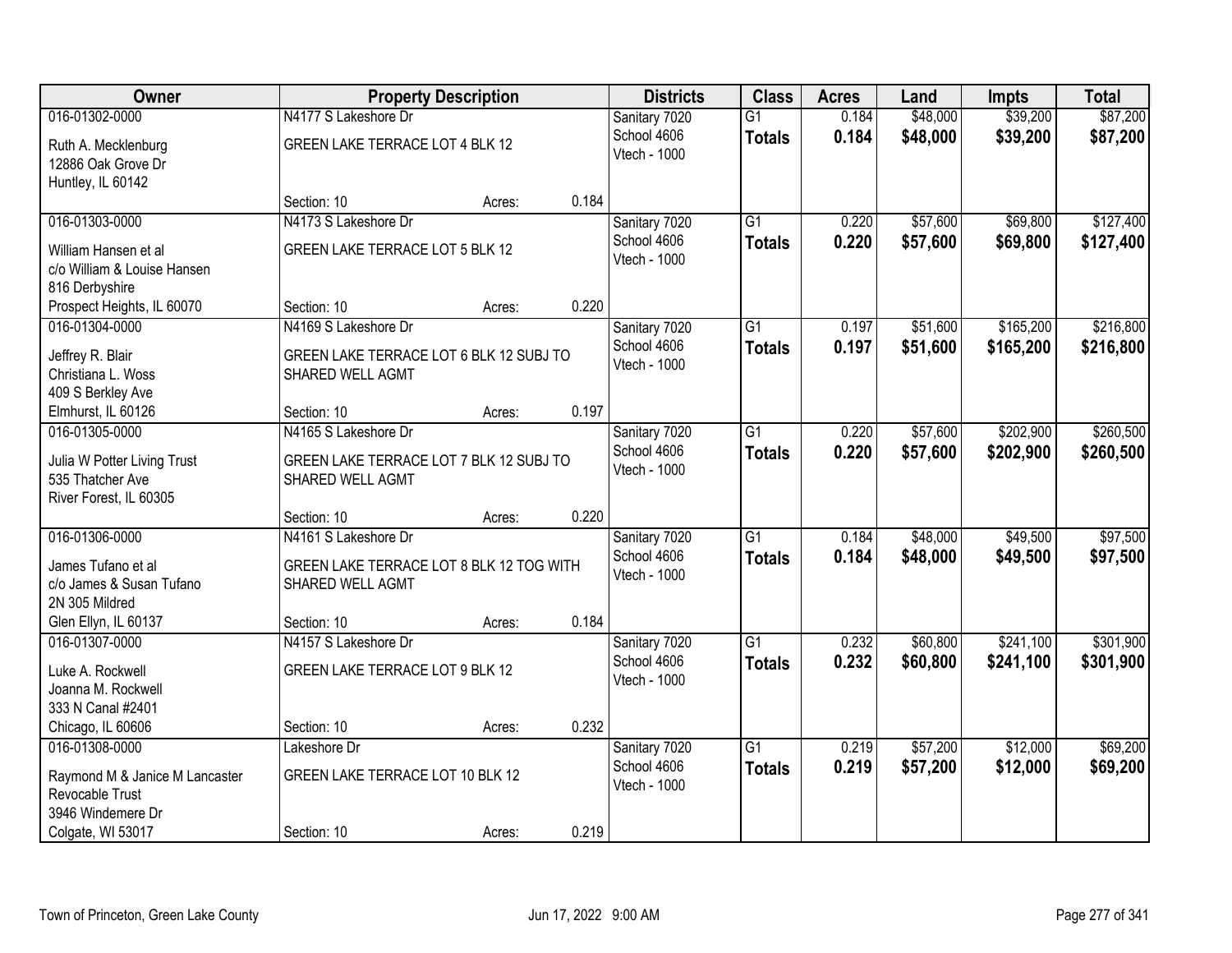| Owner                                   | <b>Property Description</b>                  |        |       | <b>Districts</b> | <b>Class</b>    | <b>Acres</b> | Land     | <b>Impts</b>    | <b>Total</b> |
|-----------------------------------------|----------------------------------------------|--------|-------|------------------|-----------------|--------------|----------|-----------------|--------------|
| 016-01309-0000                          | N4151 S Lakeshore Dr                         |        |       | Sanitary 7020    | $\overline{G1}$ | 0.157        | \$41,000 | \$78,500        | \$119,500    |
| Madeline M. West                        | GREEN LAKE TERRACE LOT 11 BLK 12             |        |       | School 4606      | <b>Totals</b>   | 0.157        | \$41,000 | \$78,500        | \$119,500    |
| Brian M. Hennig                         |                                              |        |       | Vtech - 1000     |                 |              |          |                 |              |
| 2440 Blarney Stone Dr                   |                                              |        |       |                  |                 |              |          |                 |              |
| Beloit, WI 53511                        | Section: 10                                  | Acres: | 0.157 |                  |                 |              |          |                 |              |
| 016-01310-0000                          | N4143 S Lakeshore Dr                         |        |       | Sanitary 7020    | $\overline{G1}$ | 0.306        | \$76,000 | \$66,800        | \$142,800    |
| Mary S. Riley                           | GREEN LAKE TERRACE LOT 1 AND THE NW'LY 1/2   |        |       | School 4606      | <b>Totals</b>   | 0.306        | \$76,000 | \$66,800        | \$142,800    |
| 56 Oak Creek Trl                        | OF LOT 2 BLK 13                              |        |       | Vtech - 1000     |                 |              |          |                 |              |
| Madison, WI 53717                       |                                              |        |       |                  |                 |              |          |                 |              |
|                                         | Section: 10                                  | Acres: | 0.306 |                  |                 |              |          |                 |              |
| 016-01311-0000                          | N4137 S Lakeshore Dr                         |        |       | Sanitary 7020    | G1              | 0.312        | \$76,800 | \$96,300        | \$173,100    |
| Linda B Trust Kruchten                  | GREEN LAKE TERRACE LOT 3 EXC THE SE'LY       |        |       | School 4606      | <b>Totals</b>   | 0.312        | \$76,800 | \$96,300        | \$173,100    |
| 118 N Forest Ave                        | 5'THEREOF & THE SE'LY 1/2 OF LOT 2 BLK 13    |        |       | Vtech - 1000     |                 |              |          |                 |              |
| Mt. Prospect, IL 60056                  |                                              |        |       |                  |                 |              |          |                 |              |
|                                         | Section: 10                                  | Acres: | 0.312 |                  |                 |              |          |                 |              |
| 016-01312-0000                          | W3576 S Lawn                                 |        |       | Sanitary 7020    | G1              | 0.227        | \$59,300 | \$113,700       | \$173,000    |
| Robert D. Schneiderman                  | GREEN LAKE TERRACE LOT 4 AND THE SE'LY 5' OF |        |       | School 4606      | <b>Totals</b>   | 0.227        | \$59,300 | \$113,700       | \$173,000    |
| 6712 Hamilton Rd                        | LOT 3 BLK 13                                 |        |       | Vtech - 1000     |                 |              |          |                 |              |
| Huntley, IL 60142                       |                                              |        |       |                  |                 |              |          |                 |              |
|                                         | Section: 10                                  | Acres: | 0.227 |                  |                 |              |          |                 |              |
| 016-01313-0000                          | W3564 S Lawn                                 |        |       | Sanitary 7020    | $\overline{G1}$ | 0.181        | \$47,400 | \$12,300        | \$59,700     |
| Ardis R Stotts Revocable Trust et al    | GREEN LAKE TERRACE LOT 5 BLK 13              |        |       | School 4606      | <b>Totals</b>   | 0.181        | \$47,400 | \$12,300        | \$59,700     |
| c/o Kevin Donald Stotts Revocable Trust |                                              |        |       | Vtech - 1000     |                 |              |          |                 |              |
| 1164 10th St SW                         |                                              |        |       |                  |                 |              |          |                 |              |
| Buffalo, MN 56288                       | Section: 10                                  | Acres: | 0.181 |                  |                 |              |          |                 |              |
| 016-01314-0000                          | N4111 S Lakeshore Dr                         |        |       | Sanitary 7020    | $\overline{G2}$ | 0.263        | \$68,800 | \$205,900       | \$274,700    |
| Faruk Dzelil                            | GREEN LAKE TERRACE LOT 1 BLK 14              |        |       | School 4606      | <b>Totals</b>   | 0.263        | \$68,800 | \$205,900       | \$274,700    |
| 1047 New Haven Ave                      |                                              |        |       | Vtech - 1000     |                 |              |          |                 |              |
| Fond Du Lac, WI 54935                   |                                              |        |       |                  |                 |              |          |                 |              |
|                                         | Section: 10                                  | Acres: | 0.263 |                  |                 |              |          |                 |              |
| 016-01315-0000                          |                                              |        |       | Sanitary 7020    | $\overline{G2}$ | 0.238        | \$31,200 | $\overline{50}$ | \$31,200     |
| <b>Faruk Dzelil</b>                     | GREEN LAKE TERRACE LOT 2 BLK 14              |        |       | School 4606      | <b>Totals</b>   | 0.238        | \$31,200 | \$0             | \$31,200     |
| 1047 New Haven Ave                      |                                              |        |       | Vtech - 1000     |                 |              |          |                 |              |
| Fond Du Lac, WI 54935                   |                                              |        |       |                  |                 |              |          |                 |              |
|                                         | Section: 10                                  | Acres: | 0.238 |                  |                 |              |          |                 |              |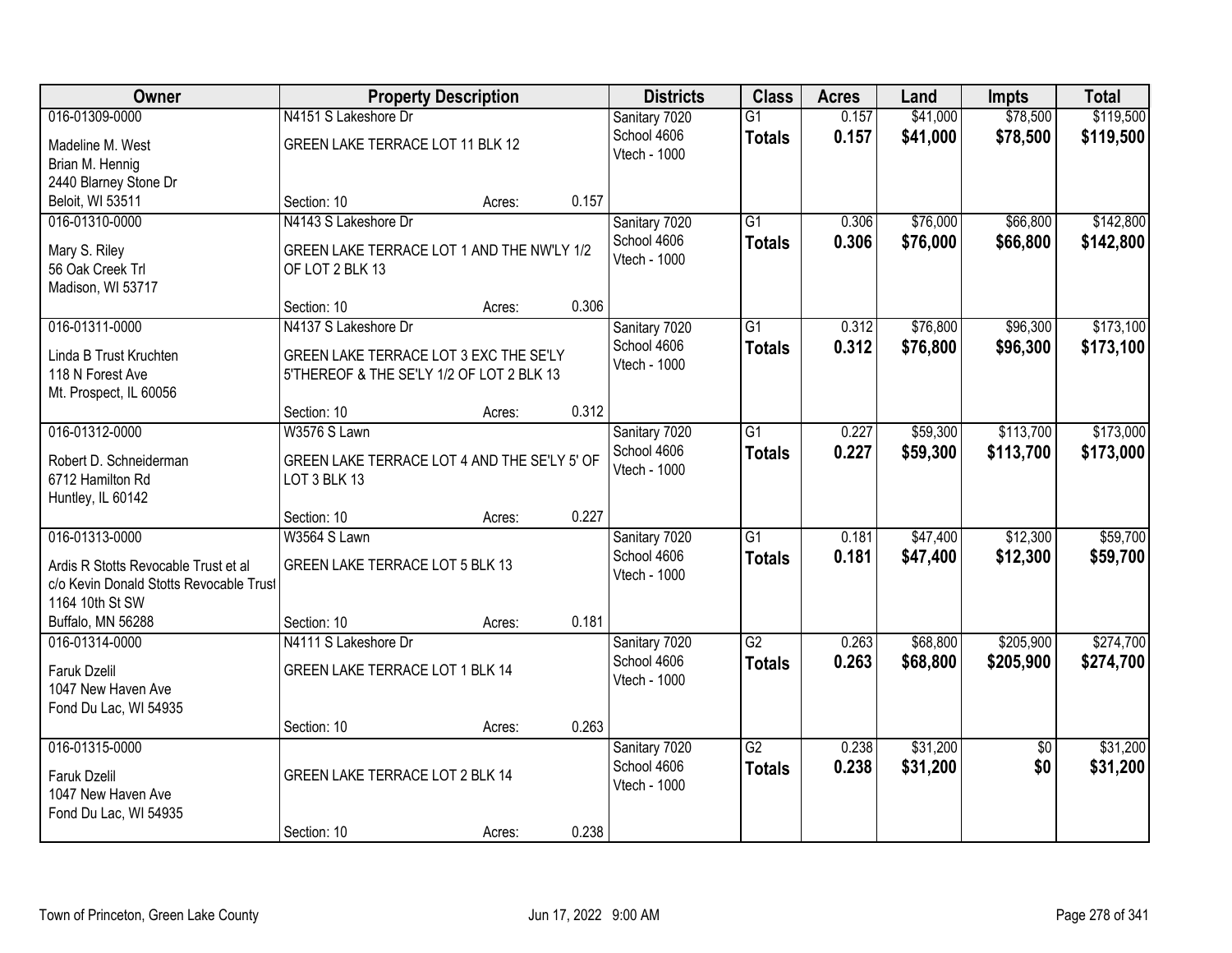| <b>Owner</b>                           |                                 | <b>Property Description</b> |       | <b>Districts</b>             | <b>Class</b>    | <b>Acres</b> | Land     | <b>Impts</b> | <b>Total</b> |
|----------------------------------------|---------------------------------|-----------------------------|-------|------------------------------|-----------------|--------------|----------|--------------|--------------|
| 016-01316-0000                         | W3562 County Rd K               |                             |       | Sanitary 7020                | $\overline{G1}$ | 0.205        | \$53,600 | \$107,300    | \$160,900    |
| Kenneth C. Reimer                      | GREEN LAKE TERRACE LOT 3 BLK 14 |                             |       | School 4606                  | <b>Totals</b>   | 0.205        | \$53,600 | \$107,300    | \$160,900    |
| Michelle M. Reimer                     |                                 |                             |       | Vtech - 1000                 |                 |              |          |              |              |
| W3562 County Rd K                      |                                 |                             |       |                              |                 |              |          |              |              |
| Markesan, WI 53946                     | Section: 10                     | Acres:                      | 0.205 |                              |                 |              |          |              |              |
| 016-01317-0000                         | <b>W3565 S Lawn</b>             |                             |       | Sanitary 7020                | $\overline{G1}$ | 0.248        | \$64,700 | \$64,900     | \$129,600    |
| Carol L Dietz Living Trust             | GREEN LAKE TERRACE LOT 4 BLK 14 |                             |       | School 4606                  | <b>Totals</b>   | 0.248        | \$64,700 | \$64,900     | \$129,600    |
| 28065 1500e St                         |                                 |                             |       | Vtech - 1000                 |                 |              |          |              |              |
| Walnut, IL 61376                       |                                 |                             |       |                              |                 |              |          |              |              |
|                                        | Section: 10                     | Acres:                      | 0.248 |                              |                 |              |          |              |              |
| 016-01318-0000                         | W3571 S Lawn                    |                             |       | Sanitary 7020                | G1              | 0.260        | \$67,800 | \$181,300    | \$249,100    |
| John C. Schanz                         | GREEN LAKE TERRACE LOT 5 BLK 14 |                             |       | School 4606                  | <b>Totals</b>   | 0.260        | \$67,800 | \$181,300    | \$249,100    |
| Laura E. Schanz                        |                                 |                             |       | Vtech - 1000                 |                 |              |          |              |              |
| N2435 Snake Rd                         |                                 |                             |       |                              |                 |              |          |              |              |
| Lake Geneva, WI 53147                  | Section: 10                     | Acres:                      | 0.260 |                              |                 |              |          |              |              |
| 016-01319-0000                         | <b>W3575 S Lawn</b>             |                             |       | Sanitary 7020                | $\overline{G1}$ | 0.255        | \$66,700 | \$53,600     | \$120,300    |
|                                        |                                 |                             |       | School 4606                  | <b>Totals</b>   | 0.255        | \$66,700 | \$53,600     | \$120,300    |
| Genevieve J. Schultz et al             | GREEN LAKE TERRACE LOT 6 BLK 14 |                             |       | Vtech - 1000                 |                 |              |          |              |              |
| 4743 Cinnamon Ln<br>Rockford, IL 61114 |                                 |                             |       |                              |                 |              |          |              |              |
|                                        | Section: 10                     | Acres:                      | 0.255 |                              |                 |              |          |              |              |
| 016-01320-0000                         | W3579 S Lawn                    |                             |       | Sanitary 7020                | $\overline{G1}$ | 0.258        | \$67,300 | \$94,500     | \$161,800    |
|                                        |                                 |                             |       | School 4606                  | <b>Totals</b>   | 0.258        | \$67,300 | \$94,500     | \$161,800    |
| Brian K. Smith                         | GREEN LAKE TERRACE LOT 7 BLK 14 |                             |       | Vtech - 1000                 |                 |              |          |              |              |
| Box 697                                |                                 |                             |       |                              |                 |              |          |              |              |
| Walnut, IL 61376                       |                                 |                             | 0.258 |                              |                 |              |          |              |              |
| 016-01321-0000                         | Section: 10<br>W3589 S Lawn     | Acres:                      |       |                              | $\overline{G1}$ | 0.278        | \$72,300 | \$43,500     | \$115,800    |
|                                        |                                 |                             |       | Sanitary 7020<br>School 4606 |                 | 0.278        | \$72,300 | \$43,500     | \$115,800    |
| Steven Dingman et al                   | GREEN LAKE TERRACE LOT 8 BLK 14 |                             |       | Vtech - 1000                 | <b>Totals</b>   |              |          |              |              |
| c/o Steven & Linda Thorn Dingman       |                                 |                             |       |                              |                 |              |          |              |              |
| PO Box 492                             |                                 |                             |       |                              |                 |              |          |              |              |
| Green Lake, WI 54941-0492              | Section: 10                     | Acres:                      | 0.278 |                              |                 |              |          |              |              |
| 016-01322-0000                         | W3591 S Parkway                 |                             |       | Sanitary 7020                | $\overline{G1}$ | 0.295        | \$74,600 | \$27,700     | \$102,300    |
| Steven Dingman et al                   | GREEN LAKE TERRACE LOT 9 BLK 14 |                             |       | School 4606                  | <b>Totals</b>   | 0.295        | \$74,600 | \$27,700     | \$102,300    |
| c/o Steven & Linda Thorn Dingman       |                                 |                             |       | Vtech - 1000                 |                 |              |          |              |              |
| PO Box 492                             |                                 |                             |       |                              |                 |              |          |              |              |
| Green Lake, WI 54941-0492              | Section: 10                     | Acres:                      | 0.295 |                              |                 |              |          |              |              |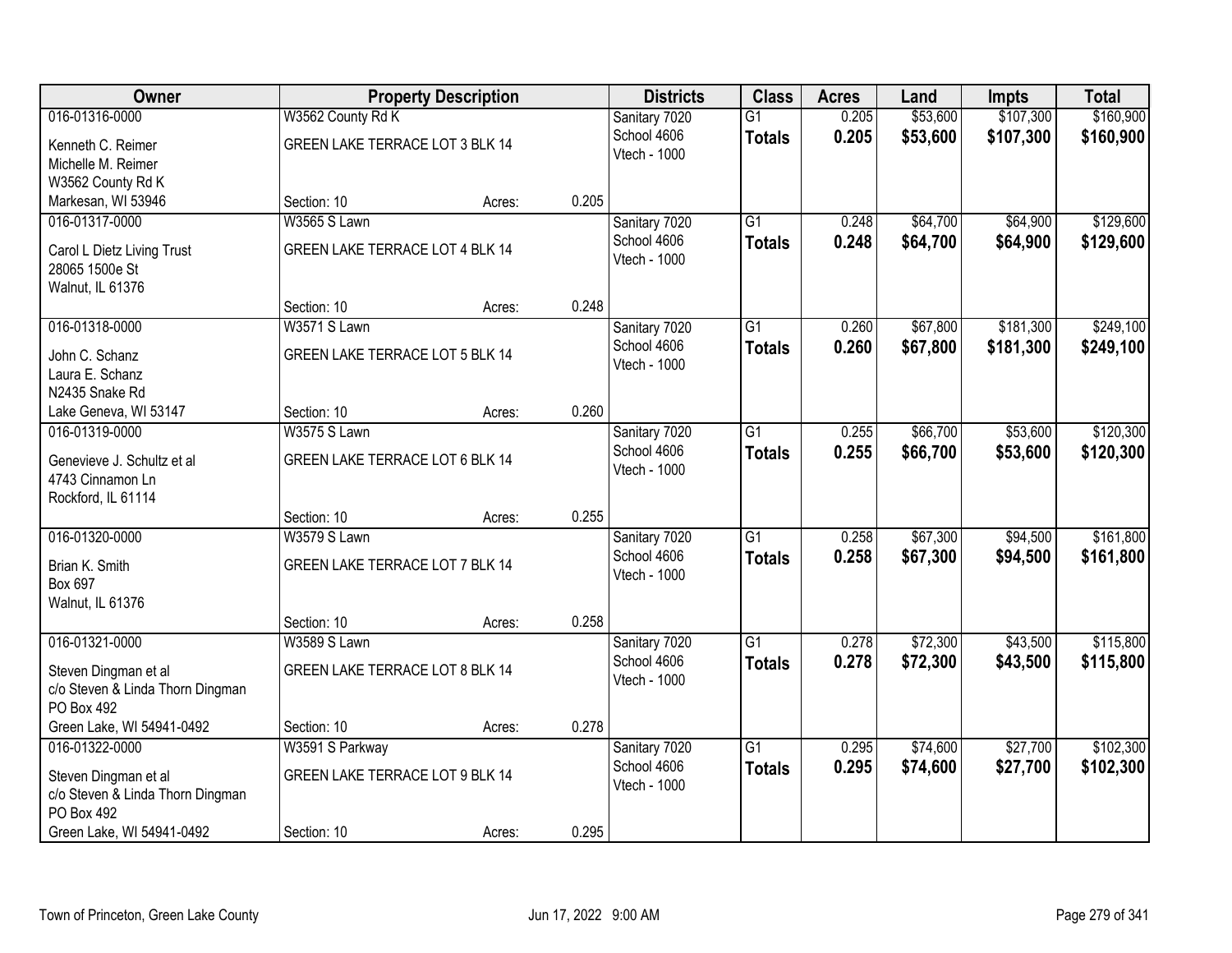| Owner                        | <b>Property Description</b>      |        |       | <b>Districts</b>            | <b>Class</b>    | <b>Acres</b> | Land     | <b>Impts</b> | <b>Total</b> |
|------------------------------|----------------------------------|--------|-------|-----------------------------|-----------------|--------------|----------|--------------|--------------|
| 016-01323-0000               | W3595 S Parkway                  |        |       | Sanitary 7020               | $\overline{G1}$ | 0.276        | \$72,100 | \$36,000     | \$108,100    |
| Peter W. Gardenier           | GREEN LAKE TERRACE LOT 10 BLK 14 |        |       | School 4606<br>Vtech - 1000 | <b>Totals</b>   | 0.276        | \$72,100 | \$36,000     | \$108,100    |
| 7964 Augusta St              |                                  |        |       |                             |                 |              |          |              |              |
| River Forest, IL 60305       |                                  |        |       |                             |                 |              |          |              |              |
|                              | Section: 10                      | Acres: | 0.276 |                             |                 |              |          |              |              |
| 016-01324-0000               | W3601 S Parkway                  |        |       | Sanitary 7020               | $\overline{G1}$ | 0.300        | \$75,200 | \$27,500     | \$102,700    |
| Nasca Family Trust           | GREEN LAKE TERRACE LOT 11 BLK 14 |        |       | School 4606<br>Vtech - 1000 | <b>Totals</b>   | 0.300        | \$75,200 | \$27,500     | \$102,700    |
| 2 Brierwoods Ln              |                                  |        |       |                             |                 |              |          |              |              |
| Hawthorn Woods, IL 60047     |                                  |        |       |                             |                 |              |          |              |              |
|                              | Section: 10                      | Acres: | 0.300 |                             |                 |              |          |              |              |
| 016-01325-0000               | W3605 S Parkway                  |        |       | Sanitary 7020               | G1              | 0.340        | \$80,400 | \$22,500     | \$102,900    |
| Stephen Emery                | GREEN LAKE TERRACE LOT 12 BLK 14 |        |       | School 4606<br>Vtech - 1000 | <b>Totals</b>   | 0.340        | \$80,400 | \$22,500     | \$102,900    |
| W3605 S Pkwy                 |                                  |        |       |                             |                 |              |          |              |              |
| Markesan, WI 53946           |                                  |        |       |                             |                 |              |          |              |              |
|                              | Section: 10                      | Acres: | 0.340 |                             |                 |              |          |              |              |
| 016-01326-0000               | W3611 S Parkway                  |        |       | Sanitary 7020               | G1              | 0.360        | \$83,000 | \$141,100    | \$224,100    |
| George J. Knapp Jr           | GREEN LAKE TERRACE LOT 13 BLK 14 |        |       | School 4606<br>Vtech - 1000 | <b>Totals</b>   | 0.360        | \$83,000 | \$141,100    | \$224,100    |
| 2238 S 74th St               |                                  |        |       |                             |                 |              |          |              |              |
| West Allis, WI 53219         |                                  |        |       |                             |                 |              |          |              |              |
|                              | Section: 10                      | Acres: | 0.360 |                             |                 |              |          |              |              |
| 016-01327-0000               | W3615 S Parkway                  |        |       | Sanitary 7020               | $\overline{G1}$ | 0.350        | \$81,700 | \$72,400     | \$154,100    |
| <b>Bobinger Family Trust</b> | GREEN LAKE TERRACE LOT 14 BLK 14 |        |       | School 4606<br>Vtech - 1000 | <b>Totals</b>   | 0.350        | \$81,700 | \$72,400     | \$154,100    |
| 3231 Macgregor Dr            |                                  |        |       |                             |                 |              |          |              |              |
| Palm Harbor, FL 34684        |                                  |        |       |                             |                 |              |          |              |              |
|                              | Section: 10                      | Acres: | 0.350 |                             |                 |              |          |              |              |
| 016-01328-0000               | W3619 S Parkway                  |        |       | Sanitary 7020               | $\overline{G1}$ | 0.350        | \$63,000 | \$24,600     | \$87,600     |
| James M. Mortle              | GREEN LAKE TERRACE LOT 15 BLK 14 |        |       | School 4606<br>Vtech - 1000 | <b>Totals</b>   | 0.350        | \$63,000 | \$24,600     | \$87,600     |
| Deborah J. Mortle            |                                  |        |       |                             |                 |              |          |              |              |
| W191 S7500 Richdorf Dr       |                                  |        |       |                             |                 |              |          |              |              |
| Muskego, WI 53105            | Section: 10                      | Acres: | 0.350 |                             |                 |              |          |              |              |
| 016-01329-0000               | W3602 County Rd K                |        |       | Sanitary 7020               | $\overline{G1}$ | 0.380        | \$84,600 | \$103,000    | \$187,600    |
| Sandi Kindig Oguzlu          | GREEN LAKE TERRACE LOT 16 BLK 14 |        |       | School 4606                 | <b>Totals</b>   | 0.380        | \$84,600 | \$103,000    | \$187,600    |
| c/o Sandi Kindig Oguzlu      |                                  |        |       | Vtech - 1000                |                 |              |          |              |              |
| 5101 Juneau Rd               |                                  |        |       |                             |                 |              |          |              |              |
| Madison, WI 53705            | Section: 10                      | Acres: | 0.380 |                             |                 |              |          |              |              |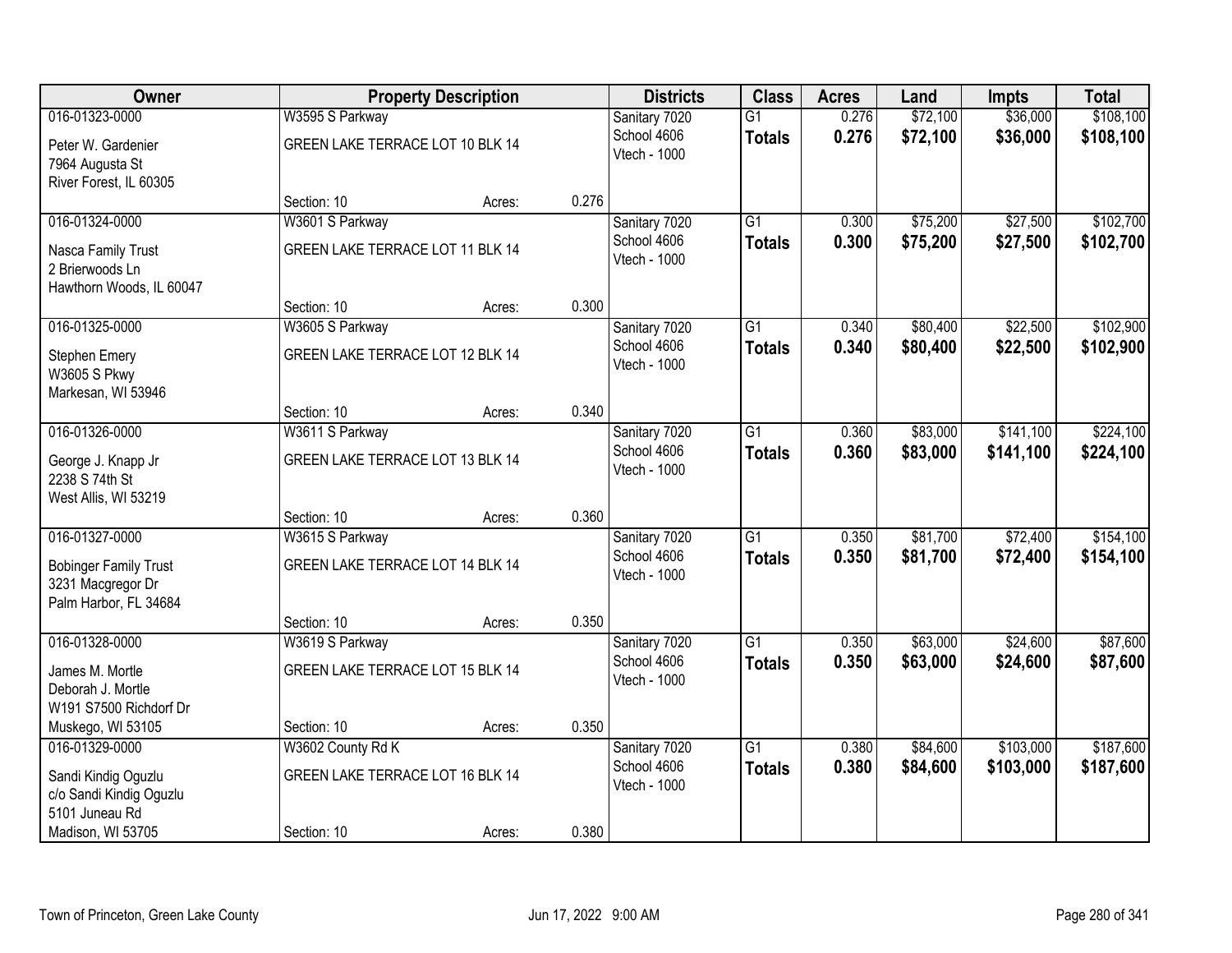| Owner                                                             |                                                                             | <b>Property Description</b> |       | <b>Districts</b>             | <b>Class</b>                     | <b>Acres</b>   | Land                 | <b>Impts</b>         | <b>Total</b>         |
|-------------------------------------------------------------------|-----------------------------------------------------------------------------|-----------------------------|-------|------------------------------|----------------------------------|----------------|----------------------|----------------------|----------------------|
| 016-01330-0000<br>Sandi Kindig Oguzlu                             | W3608 County Rd K<br>GREEN LAKE TERRACE LOT 17 BLK 14                       |                             |       | Sanitary 7020<br>School 4606 | $\overline{G1}$<br><b>Totals</b> | 0.400<br>0.400 | \$85,400<br>\$85,400 | \$13,900<br>\$13,900 | \$99,300<br>\$99,300 |
| 5101 Juneau Rd<br>Madison, WI 53705                               |                                                                             |                             |       | Vtech - 1000                 |                                  |                |                      |                      |                      |
|                                                                   | Section: 10                                                                 | Acres:                      | 0.400 |                              |                                  |                |                      |                      |                      |
| 016-01331-0000                                                    | County Rd K                                                                 |                             |       | Sanitary 7020                | $\overline{G1}$                  | 0.424          | \$86,500             | \$0                  | \$86,500             |
| Jason Kramer<br>5101 Juneau                                       | GREEN LAKE TERRACE LOT 18 BLK 14                                            |                             |       | School 4606<br>Vtech - 1000  | <b>Totals</b>                    | 0.424          | \$86,500             | \$0                  | \$86,500             |
| Madison, WI 53705                                                 |                                                                             |                             | 0.424 |                              |                                  |                |                      |                      |                      |
| 016-01332-0000                                                    | Section: 10<br>W3632 County Rd K                                            | Acres:                      |       | Sanitary 7020                | G1                               | 0.460          | \$88,000             | \$66,200             | \$154,200            |
| Todd R. Schneiderman<br>11518 Mc Connell Rd                       | GREEN LAKE TERRACE LOT 19 BLK 14                                            |                             |       | School 4606<br>Vtech - 1000  | <b>Totals</b>                    | 0.460          | \$88,000             | \$66,200             | \$154,200            |
| Woodstock, IL 60098                                               |                                                                             |                             | 0.460 |                              |                                  |                |                      |                      |                      |
| 016-01333-0000                                                    | Section: 10<br>Parkway                                                      | Acres:                      |       | Sanitary 7020                | $\overline{G1}$                  | 0.309          | \$76,300             | \$0                  | \$76,300             |
| Merlyn D. Schneiderman et al<br>c/o Merlyn D & Janet Schneiderman | GREEN LAKE TERRACE LOT 20 BLK 14                                            |                             |       | School 4606<br>Vtech - 1000  | <b>Totals</b>                    | 0.309          | \$76,300             | \$0                  | \$76,300             |
| N4215 Mueller Dr<br>Markesan, WI 53946-7657                       | Section: 10                                                                 | Acres:                      | 0.309 |                              |                                  |                |                      |                      |                      |
| 016-01334-0000                                                    | N4108 Parkway                                                               |                             |       | Sanitary 7020                | $\overline{G1}$                  | 0.260          | \$68,000             | $\overline{50}$      | \$68,000             |
| Merlyn D. Schneiderman et al<br>c/o Merlyn D & Janet Schneiderman | GREEN LAKE TERRACE LOT 21 BLK 14                                            |                             |       | School 4606<br>Vtech - 1000  | <b>Totals</b>                    | 0.260          | \$68,000             | \$0                  | \$68,000             |
| N4215 Mueller Dr<br>Markesan, WI 53946-7657                       | Section: 10                                                                 | Acres:                      | 0.260 |                              |                                  |                |                      |                      |                      |
| 016-01335-0000                                                    | N4193 N Parkway                                                             |                             |       | Sanitary 7020                | $\overline{G1}$                  | 0.388          | \$84,900             | \$184,900            | \$269,800            |
| Rosalie M. Price<br>6054 W 64th PI<br>Chicago, IL 60638           | GREEN LAKE TERRACE LOTS 1 & 2 BLK 15 LOT 1<br>CERTIFIED SURVEY MAP 2933 V15 |                             |       | School 4606<br>Vtech - 1000  | <b>Totals</b>                    | 0.388          | \$84,900             | \$184,900            | \$269,800            |
|                                                                   | Section: 10                                                                 | Acres:                      | 0.388 |                              |                                  |                |                      |                      |                      |
| 016-01337-0000                                                    | N4181 N Parkway                                                             |                             |       | Sanitary 7020                | $\overline{G1}$                  | 0.301          | \$75,300             | \$122,800            | \$198,100            |
| Keith J. Abel<br>N4181 N Pkwy                                     | GREEN LAKE TERRACE LOT 3 BLK 15                                             |                             |       | School 4606<br>Vtech - 1000  | <b>Totals</b>                    | 0.301          | \$75,300             | \$122,800            | \$198,100            |
| Markesan, WI 53946                                                | Section: 10                                                                 | Acres:                      | 0.301 |                              |                                  |                |                      |                      |                      |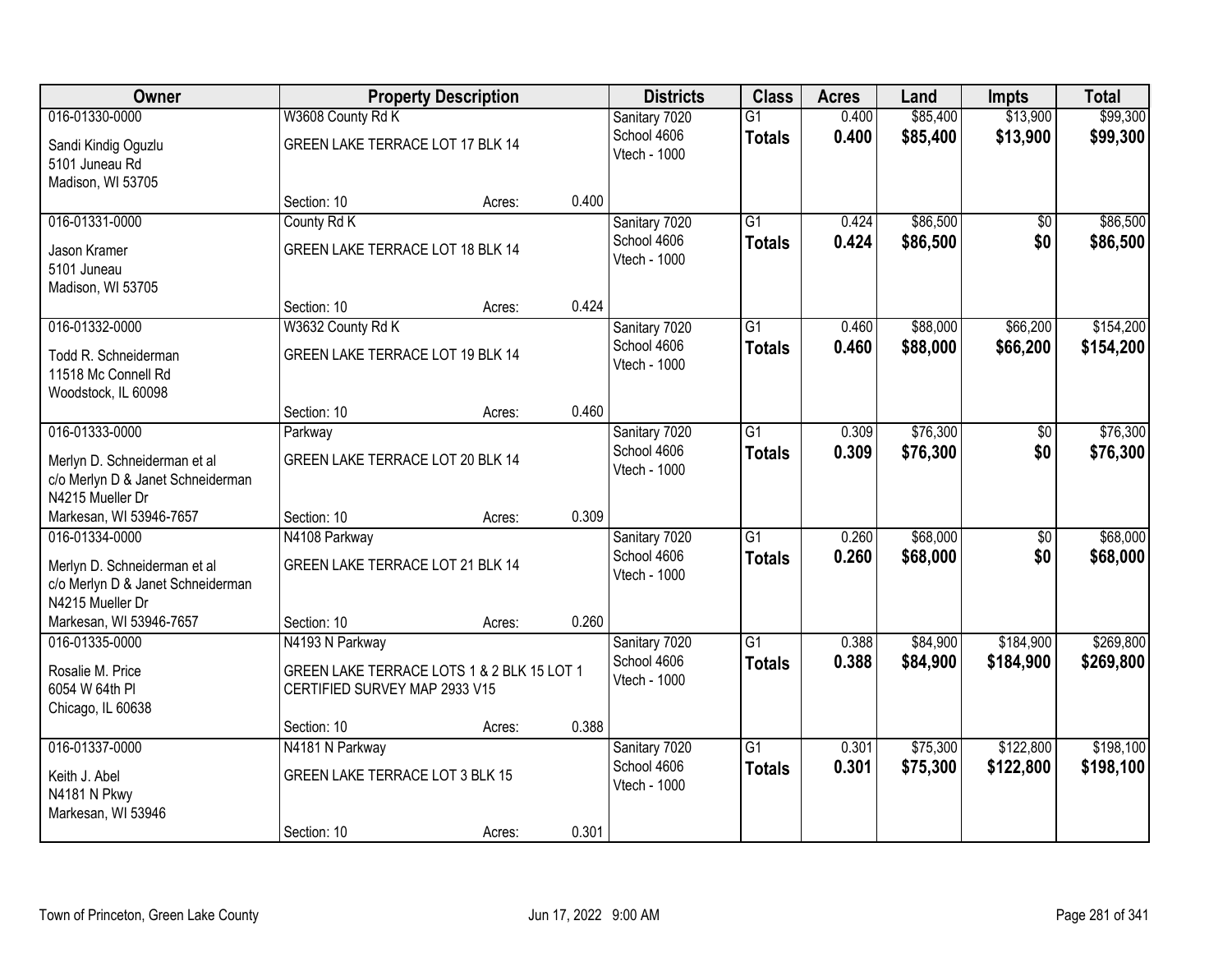| Owner                                   |                                                               | <b>Property Description</b> |       | <b>Districts</b> | <b>Class</b>    | <b>Acres</b> | Land            | <b>Impts</b>    | <b>Total</b>    |
|-----------------------------------------|---------------------------------------------------------------|-----------------------------|-------|------------------|-----------------|--------------|-----------------|-----------------|-----------------|
| 016-01338-0000                          | N4175 N Parkway                                               |                             |       | Sanitary 7020    | $\overline{G1}$ | 0.200        | \$52,200        | \$46,300        | \$98,500        |
| Larry J. Reinke                         | GREEN LAKE TERRACE LOTS 4 & 5 BLK 15                          |                             |       | School 4606      | <b>Totals</b>   | 0.200        | \$52,200        | \$46,300        | \$98,500        |
| 3233 S 98th St                          |                                                               |                             |       | Vtech - 1000     |                 |              |                 |                 |                 |
| Milwaukee, WI 53227                     |                                                               |                             |       |                  |                 |              |                 |                 |                 |
|                                         | Section: 10                                                   | Acres:                      | 0.200 |                  |                 |              |                 |                 |                 |
| 016-01340-0000                          | N4169 N Parkway                                               |                             |       | Sanitary 7020    | $\overline{G1}$ | 0.208        | \$54,400        | \$53,100        | \$107,500       |
| Herbert H. Young                        | GREEN LAKE TERRACE LOT 6 BLK 15                               |                             |       | School 4606      | <b>Totals</b>   | 0.208        | \$54,400        | \$53,100        | \$107,500       |
| N4169 N Pkwy                            |                                                               |                             |       | Vtech - 1000     |                 |              |                 |                 |                 |
| Markesan, WI 53946                      |                                                               |                             |       |                  |                 |              |                 |                 |                 |
|                                         | Section: 10                                                   | Acres:                      | 0.208 |                  |                 |              |                 |                 |                 |
| 016-01341-0000                          | N4165 N Parkway                                               |                             |       | Sanitary 7020    | G1              | 0.217        | \$56,800        | \$107,300       | \$164,100       |
| Robert L. Haefele                       | GREEN LAKE TERRACE LOT 7 BLK 15                               |                             |       | School 4606      | <b>Totals</b>   | 0.217        | \$56,800        | \$107,300       | \$164,100       |
| N4165 N Pkwy                            |                                                               |                             |       | Vtech - 1000     |                 |              |                 |                 |                 |
| Markesan, WI 53946                      |                                                               |                             |       |                  |                 |              |                 |                 |                 |
|                                         | Section: 10                                                   | Acres:                      | 0.217 |                  |                 |              |                 |                 |                 |
| 016-01342-0000                          | North Pkwy                                                    |                             |       | Sanitary 7020    | G1              | 0.490        | \$89,400        | \$0             | \$89,400        |
|                                         |                                                               |                             |       | School 4606      | <b>Totals</b>   | 0.490        | \$89,400        | \$0             | \$89,400        |
| Robert L. Haefele<br>N4165 N Pkwy       | GREEN LAKE TERRACE LOTS 8 & 9 BLK 15                          |                             |       | Vtech - 1000     |                 |              |                 |                 |                 |
| Markesan, WI 53946                      |                                                               |                             |       |                  |                 |              |                 |                 |                 |
|                                         | Section: 10                                                   | Acres:                      | 0.490 |                  |                 |              |                 |                 |                 |
| 016-01343-0000                          |                                                               |                             |       | Sanitary 7020    | $\overline{X4}$ | 0.340        | $\overline{50}$ | $\overline{50}$ | $\overline{50}$ |
|                                         |                                                               |                             |       | School 4606      | <b>Totals</b>   | 0.340        | \$0             | \$0             | \$0             |
| Town of Princeton<br>W5201 Oxbow Trl    | PARK - GREEN LAKE TERRACE - LYING EAST OF                     |                             |       | Vtech - 1000     |                 |              |                 |                 |                 |
| Princeton, WI 54968                     | PARK DR, WEST OF LAKEVIEW DR & NORTH OF N<br>LAWN, AS PLATTED |                             |       |                  |                 |              |                 |                 |                 |
|                                         | Section: 10                                                   | Acres:                      | 0.340 |                  |                 |              |                 |                 |                 |
| 016-01344-0000                          | N4251 Lakeview Dr                                             |                             |       | Sanitary 7020    | $\overline{G1}$ | 0.480        | \$80,000        | \$78,700        | \$158,700       |
|                                         |                                                               |                             |       | School 4606      | <b>Totals</b>   | 0.480        | \$80,000        | \$78,700        | \$158,700       |
| Lyle G. Mathias                         | GREEN LAKE TERRACE LOTS 1 & 2 BLK 16                          |                             |       | Vtech - 1000     |                 |              |                 |                 |                 |
| Julie A. Mathias                        |                                                               |                             |       |                  |                 |              |                 |                 |                 |
| N4251 Lakeview Dr<br>Markesan, WI 53946 | Section: 10                                                   | Acres:                      | 0.480 |                  |                 |              |                 |                 |                 |
| 016-01346-0000                          | N4239 Lakeview Dr                                             |                             |       | Sanitary 7020    | $\overline{G1}$ | 0.230        | \$60,100        | \$72,900        | \$133,000       |
|                                         |                                                               |                             |       | School 4606      | <b>Totals</b>   | 0.230        | \$60,100        | \$72,900        | \$133,000       |
| Alan R. May                             | GREEN LAKE TERRACE LOT 3 BLK 16                               |                             |       | Vtech - 1000     |                 |              |                 |                 |                 |
| Christine M. Garcia                     |                                                               |                             |       |                  |                 |              |                 |                 |                 |
| 620 Kirkland Dr                         |                                                               |                             |       |                  |                 |              |                 |                 |                 |
| Algonquin, IL 60102                     | Section: 10                                                   | Acres:                      | 0.230 |                  |                 |              |                 |                 |                 |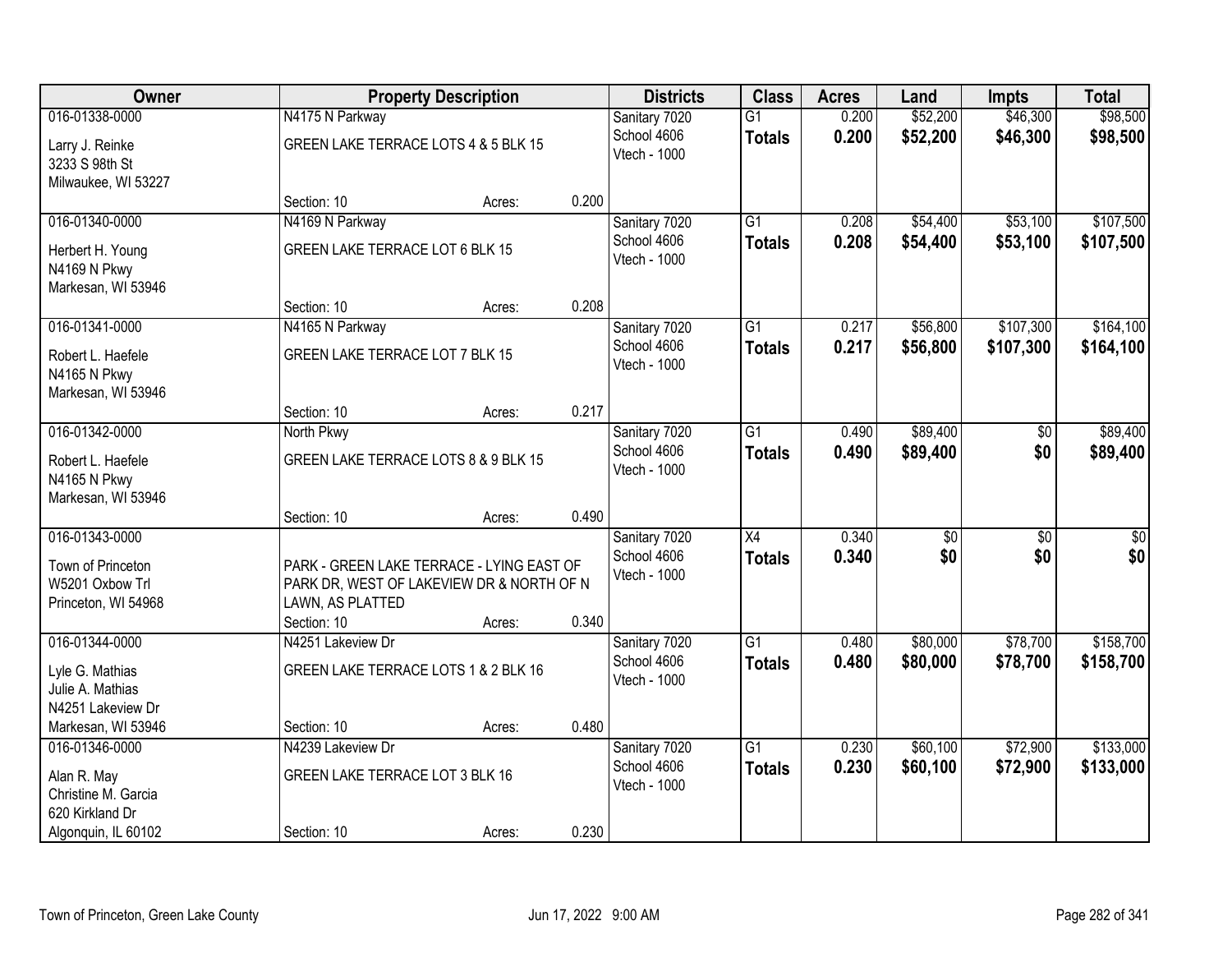| Owner                                                                    |                                 | <b>Property Description</b> |       | <b>Districts</b>            | <b>Class</b>    | <b>Acres</b> | Land     | <b>Impts</b> | <b>Total</b> |
|--------------------------------------------------------------------------|---------------------------------|-----------------------------|-------|-----------------------------|-----------------|--------------|----------|--------------|--------------|
| 016-01347-0000                                                           | N4235 Lakeview Dr               |                             |       | Sanitary 7020               | $\overline{G1}$ | 0.230        | \$60,100 | \$54,800     | \$114,900    |
| Susan E. Clark<br>2511 N Kimball Ave<br>Chicago, IL 60647                | GREEN LAKE TERRACE LOT 4 BLK 16 |                             |       | School 4606<br>Vtech - 1000 | <b>Totals</b>   | 0.230        | \$60,100 | \$54,800     | \$114,900    |
|                                                                          | Section: 10                     | Acres:                      | 0.230 |                             |                 |              |          |              |              |
| 016-01348-0000                                                           | N4231 Lakeview Dr               |                             |       | Sanitary 7020               | $\overline{G1}$ | 0.216        | \$56,500 | \$42,000     | \$98,500     |
| Lauren G. Nedland<br>463 Stone Plc<br>Wheeling, IL 60090                 | GREEN LAKE TERRACE LOT 5 BLK 16 |                             |       | School 4606<br>Vtech - 1000 | <b>Totals</b>   | 0.216        | \$56,500 | \$42,000     | \$98,500     |
|                                                                          | Section: 10                     | Acres:                      | 0.216 |                             |                 |              |          |              |              |
| 016-01349-0000                                                           | N4229 Lakeview Dr               |                             |       | Sanitary 7020               | $\overline{G1}$ | 0.180        | \$47,000 | \$75,400     | \$122,400    |
| E Andrew Capone<br>2115 Clinton St<br>Rockford, IL 61103                 | GREEN LAKE TERRACE LOT 6 BLK 16 |                             |       | School 4606<br>Vtech - 1000 | <b>Totals</b>   | 0.180        | \$47,000 | \$75,400     | \$122,400    |
|                                                                          | Section: 10                     | Acres:                      | 0.180 |                             |                 |              |          |              |              |
| 016-01350-0000                                                           | N4225 Lakeview Dr               |                             |       | Sanitary 7020               | $\overline{G1}$ | 0.200        | \$52,300 | \$71,100     | \$123,400    |
| Diane M. Kuokkanen<br>Kit Kuokkanen                                      | GREEN LAKE TERRACE LOT 7 BLK 16 |                             |       | School 4606<br>Vtech - 1000 | <b>Totals</b>   | 0.200        | \$52,300 | \$71,100     | \$123,400    |
| 1914 Dewitt Ct                                                           | Section: 10                     |                             | 0.200 |                             |                 |              |          |              |              |
| Waukesha, WI 53186<br>016-01351-0000                                     | N4221 Lakeview Dr               | Acres:                      |       | Sanitary 7020               | $\overline{G1}$ | 0.220        | \$57,600 | \$52,700     | \$110,300    |
|                                                                          |                                 |                             |       | School 4606                 | <b>Totals</b>   | 0.220        | \$57,600 | \$52,700     | \$110,300    |
| Thomas L. Egly II                                                        | GREEN LAKE TERRACE LOT 1 BLK 17 |                             |       | Vtech - 1000                |                 |              |          |              |              |
| Laura M. Egly                                                            |                                 |                             |       |                             |                 |              |          |              |              |
| 2100 Windcrest Ln<br>Joliet, IL 60431                                    | Section: 10                     | Acres:                      | 0.220 |                             |                 |              |          |              |              |
| 016-01352-0000                                                           | N4217 Lakeview Dr               |                             |       | Sanitary 7020               | $\overline{G1}$ | 0.220        | \$57,600 | \$85,400     | \$143,000    |
| Sander J. Pahlman et al<br>c/o Jacqueline A. Pahlman<br>21599 Wilmar Ave | GREEN LAKE TERRACE LOT 2 BLK 17 |                             |       | School 4606<br>Vtech - 1000 | <b>Totals</b>   | 0.220        | \$57,600 | \$85,400     | \$143,000    |
| Grayslake, IL 60030                                                      | Section: 10                     | Acres:                      | 0.220 |                             |                 |              |          |              |              |
| 016-01353-0000                                                           | N4213 Lakeview Dr               |                             |       | Sanitary 7020               | $\overline{G1}$ | 0.184        | \$48,000 | \$80,600     | \$128,600    |
| Daniel A. Marinez<br>Anna Marinez                                        | GREEN LAKE TERRACE LOT 3 BLK 17 |                             |       | School 4606<br>Vtech - 1000 | <b>Totals</b>   | 0.184        | \$48,000 | \$80,600     | \$128,600    |
| 3761 S Morgan Unit c<br>Chicago, IL 60609                                | Section: 10                     | Acres:                      | 0.184 |                             |                 |              |          |              |              |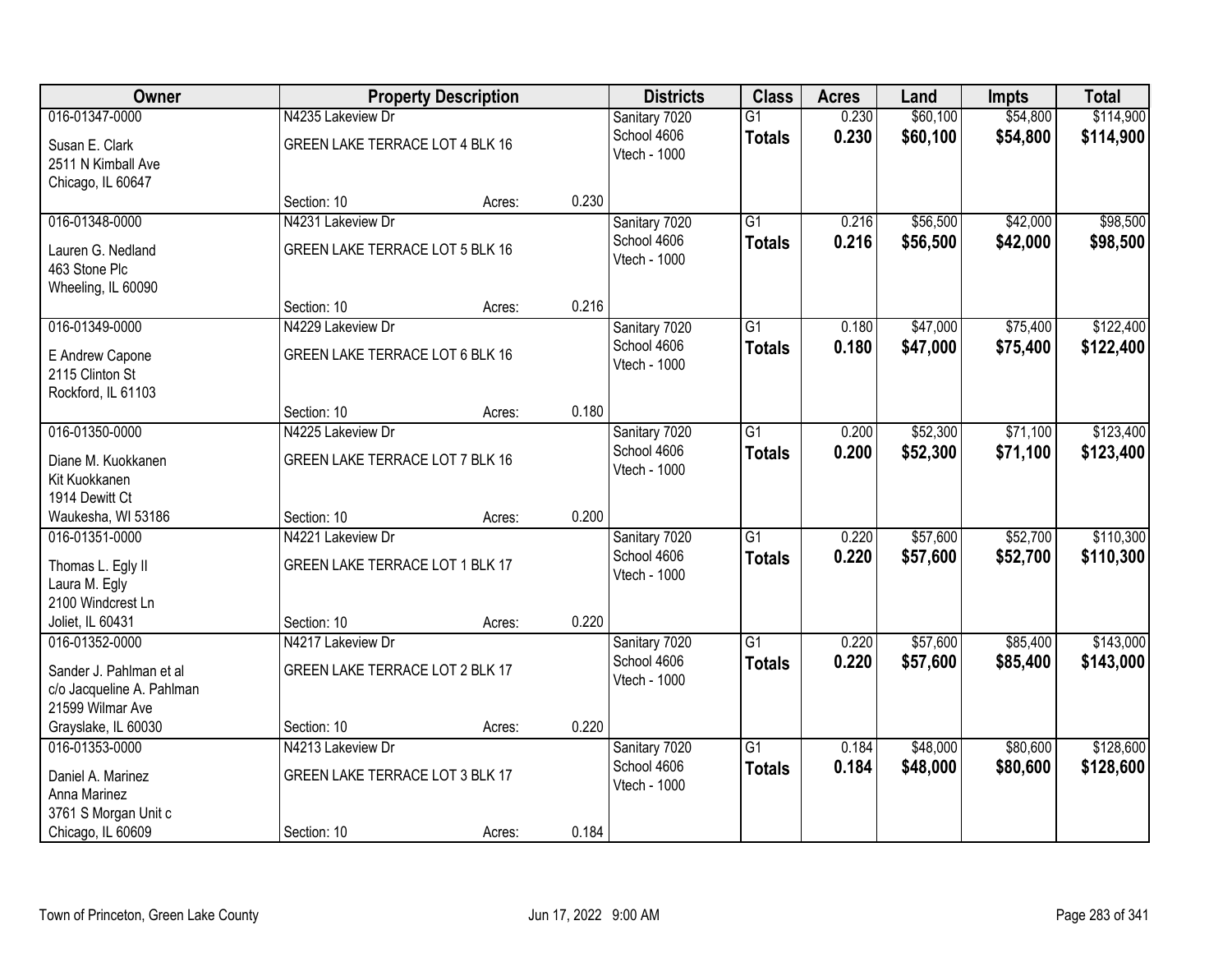| Owner                                      |                                              | <b>Property Description</b> |       | <b>Districts</b>             | <b>Class</b>    | <b>Acres</b> | Land                 | <b>Impts</b>    | <b>Total</b> |
|--------------------------------------------|----------------------------------------------|-----------------------------|-------|------------------------------|-----------------|--------------|----------------------|-----------------|--------------|
| 016-01354-0000                             | N4209 Lakeview Dr                            |                             |       | Sanitary 7020                | $\overline{G1}$ | 0.210        | \$54,900             | \$121,400       | \$176,300    |
| David A. Lemmenes<br>N4209 Lakeview Dr     | GREEN LAKE TERRACE LOT 4 BLK 17              |                             |       | School 4606<br>Vtech - 1000  | <b>Totals</b>   | 0.210        | \$54,900             | \$121,400       | \$176,300    |
| Markesan, WI 53946                         |                                              |                             |       |                              |                 |              |                      |                 |              |
| 016-01355-0000                             | Section: 10<br>N4205 Lakeview Dr             | Acres:                      | 0.210 |                              | $\overline{G1}$ | 0.220        |                      | \$127,800       | \$185,300    |
|                                            |                                              |                             |       | Sanitary 7020<br>School 4606 |                 | 0.220        | \$57,500<br>\$57,500 | \$127,800       |              |
| Joan M Hahn Trust No 2012<br>11503 Reed Rd | GREEN LAKE TERRACE LOT 5 BLK 17              |                             |       | Vtech - 1000                 | <b>Totals</b>   |              |                      |                 | \$185,300    |
| Huntley, IL 60142                          |                                              |                             |       |                              |                 |              |                      |                 |              |
|                                            | Section: 10                                  | Acres:                      | 0.220 |                              |                 |              |                      |                 |              |
| 016-01356-0000                             | N4201 Lakeview Dr                            |                             |       | Sanitary 7020                | $\overline{G1}$ | 0.236        | \$61,700             | \$71,100        | \$132,800    |
| John J. Price et al                        | GREEN LAKE TERRACE LOT 6 BLK 17              |                             |       | School 4606                  | <b>Totals</b>   | 0.236        | \$61,700             | \$71,100        | \$132,800    |
| c/o John J & Estelle F Price               |                                              |                             |       | Vtech - 1000                 |                 |              |                      |                 |              |
| 6054 W 64th PI                             |                                              |                             |       |                              |                 |              |                      |                 |              |
| Chicago, IL 60638                          | Section: 10                                  | Acres:                      | 0.236 |                              |                 |              |                      |                 |              |
| 016-01357-0000                             | N4195 Lakeview Dr                            |                             |       | Sanitary 7020                | $\overline{G1}$ | 0.220        | \$57,500             | \$63,900        | \$121,400    |
| John Price Living Trust                    | GREEN LAKE TERRACE LOT 7 BLK 17              |                             |       | School 4606                  | <b>Totals</b>   | 0.220        | \$57,500             | \$63,900        | \$121,400    |
| N4195 Lakeview Dr                          |                                              |                             |       | Vtech - 1000                 |                 |              |                      |                 |              |
| Markesan, WI 53946                         |                                              |                             |       |                              |                 |              |                      |                 |              |
|                                            | Section: 10                                  | Acres:                      | 0.220 |                              |                 |              |                      |                 |              |
| 016-01358-0000                             | N4191 Oak Ct                                 |                             |       | Sanitary 7020                | $\overline{G1}$ | 0.420        | \$86,300             | \$28,600        | \$114,900    |
| Harold E Wickus Revocable Real Estate      | GREEN LAKE TERRACE LOT 1 BLK 18              |                             |       | School 4606                  | <b>Totals</b>   | 0.420        | \$86,300             | \$28,600        | \$114,900    |
| Trust                                      |                                              |                             |       | Vtech - 1000                 |                 |              |                      |                 |              |
| 16580 Cypress Village Ln                   |                                              |                             |       |                              |                 |              |                      |                 |              |
| Ft. Myers, WI 33908                        | Section: 10                                  | Acres:                      | 0.420 |                              |                 |              |                      |                 |              |
| 016-01359-0000                             | N4189 Oak Ct                                 |                             |       | Sanitary 7020                | G1              | 0.300        | \$75,200             | \$86,900        | \$162,100    |
| David Kuglin                               | GREEN LAKE TERRACE LOT 2 BLK 18 LIFE ESTATE: |                             |       | School 4606                  | <b>Totals</b>   | 0.300        | \$75,200             | \$86,900        | \$162,100    |
| %Duane & Lowita Kuglin                     | <b>DUANE &amp; LOWITA KUGLIN</b>             |                             |       | Vtech - 1000                 |                 |              |                      |                 |              |
| N4189 Oak Ct                               |                                              |                             |       |                              |                 |              |                      |                 |              |
| Markesan, WI 53946-7650                    | Section: 10                                  | Acres:                      | 0.300 |                              |                 |              |                      |                 |              |
| 016-01360-0000                             | N4187 Oak Ct                                 |                             |       | Sanitary 7020                | $\overline{G1}$ | 0.150        | \$12,400             | $\overline{50}$ | \$12,400     |
| David Kuglin                               | GREEN LAKE TERRACE LOT 3 BLK 18 EXC THAT     |                             |       | School 4606                  | <b>Totals</b>   | 0.150        | \$12,400             | \$0             | \$12,400     |
| N4189 Oak Ct                               | PART TO WILLIAM R JARVI RECD V192 P529       |                             |       | Vtech - 1000                 |                 |              |                      |                 |              |
| Markesan, WI 53946                         |                                              |                             |       |                              |                 |              |                      |                 |              |
|                                            | Section: 10                                  | Acres:                      | 0.150 |                              |                 |              |                      |                 |              |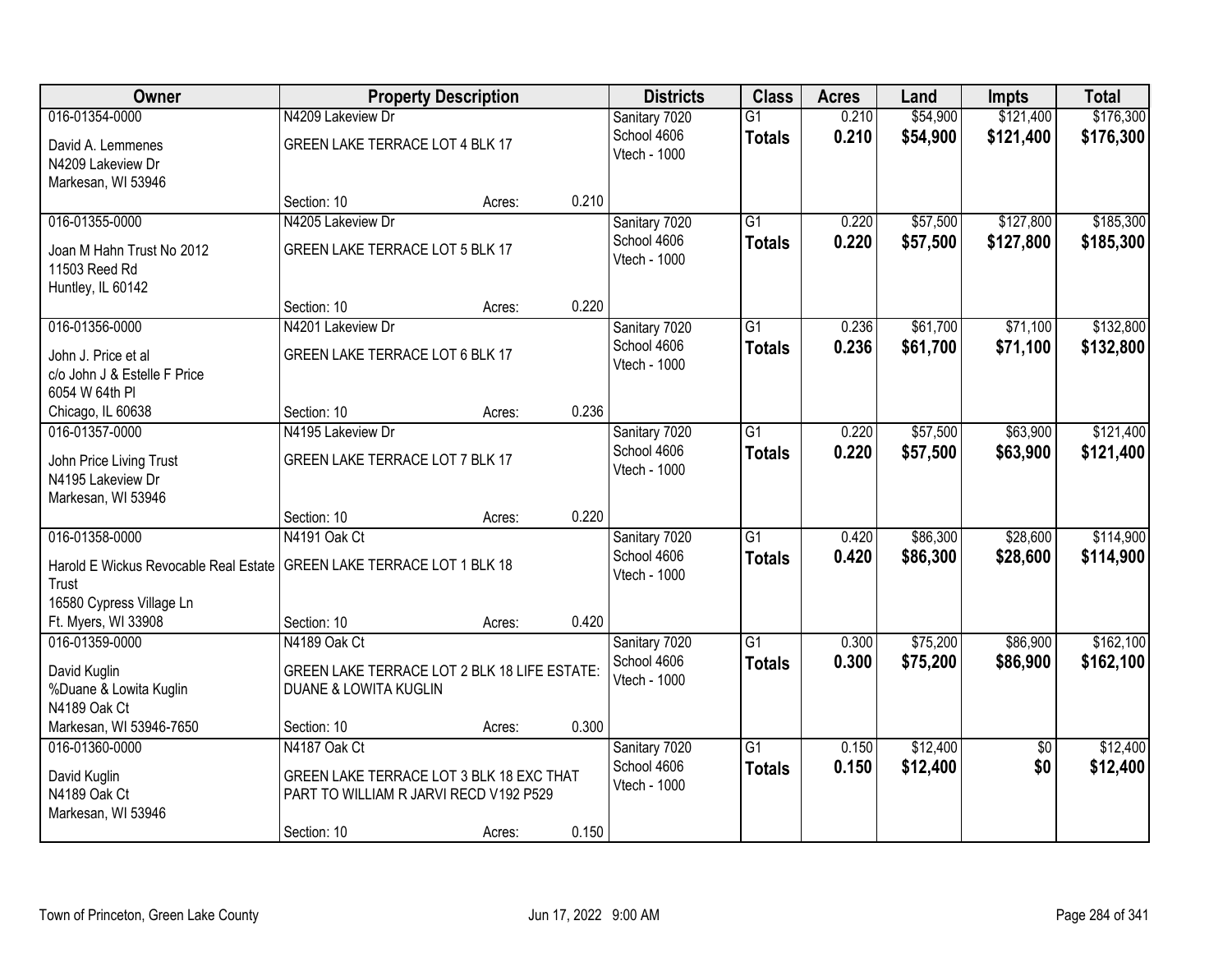| Owner                                | <b>Property Description</b>                    | <b>Districts</b>            | <b>Class</b>    | <b>Acres</b> | Land            | <b>Impts</b>    | <b>Total</b>    |
|--------------------------------------|------------------------------------------------|-----------------------------|-----------------|--------------|-----------------|-----------------|-----------------|
| 016-01361-0000                       | N Parkway                                      | Sanitary 7020               | $\overline{G1}$ | 0.178        | \$46,500        | \$2,500         | \$49,000        |
| Larry Mischler et al                 | GREEN LAKE TERRACE THAT PART OF LOT 3 BLK      | School 4606                 | <b>Totals</b>   | 0.178        | \$46,500        | \$2,500         | \$49,000        |
| c/o Larry & Debra L Mischler         | 18 LYING W OF A LN DRAWN FROM A PT ON N        | Vtech - 1000                |                 |              |                 |                 |                 |
| 512 E Lincoln St                     | BNDRY 69' E OF NW COR LOT 3 TO A PT ON S LN OF |                             |                 |              |                 |                 |                 |
| Waupun, WI 53963                     | 0.178<br>Section: 10<br>Acres:                 |                             |                 |              |                 |                 |                 |
| 016-01362-0000                       | N4183 Oak Ct                                   | Sanitary 7020               | $\overline{G1}$ | 0.242        | \$63,400        | \$174,100       | \$237,500       |
|                                      |                                                | School 4606                 | <b>Totals</b>   | 0.242        | \$63,400        | \$174,100       | \$237,500       |
| Charles M. Kurt Trusts et al         | GREEN LAKE TERRACE LOT 4 BLK 18                | Vtech - 1000                |                 |              |                 |                 |                 |
| c/o Charles M & Mary Ell Kurt Trusts |                                                |                             |                 |              |                 |                 |                 |
| 1018 Jessica Tr                      | 0.242<br>Section: 10                           |                             |                 |              |                 |                 |                 |
| Winnebago, IL 61088                  | Acres:                                         |                             |                 |              |                 |                 |                 |
| 016-01363-0000                       | N4179 Oak Ct                                   | Sanitary 7020               | G1              | 0.246        | \$64,300        | \$92,300        | \$156,600       |
| Arthur A & Janice G Bauman Revocable | <b>GREEN LAKE TERRACE LOT 5 BLK 18</b>         | School 4606<br>Vtech - 1000 | <b>Totals</b>   | 0.246        | \$64,300        | \$92,300        | \$156,600       |
| Trust                                |                                                |                             |                 |              |                 |                 |                 |
| 10954 N Cedarburg Rd Apt 202         |                                                |                             |                 |              |                 |                 |                 |
| Mequon, WI 53092                     | 0.246<br>Section: 10<br>Acres:                 |                             |                 |              |                 |                 |                 |
| 016-01364-0100                       | N4171 Oak Ct                                   | Sanitary 7020               | G1              | 0.652        | \$96,400        | \$168,400       | \$264,800       |
| Kenneth C. Brooks                    | LOT 2 CERTIFIED SURVEY MAP 3536 V20 SUBJ TO    | School 4606                 | <b>Totals</b>   | 0.652        | \$96,400        | \$168,400       | \$264,800       |
| Cindy L. Brooks                      | VEHICULAR ACCESS & TURNABOUT AS DESC IN        | Vtech - 1000                |                 |              |                 |                 |                 |
| 7888 County Rd Y                     | DOC #391739                                    |                             |                 |              |                 |                 |                 |
| Lodi, WI 53555                       | 0.652<br>Section: 10<br>Acres:                 |                             |                 |              |                 |                 |                 |
| 016-01365-0000                       |                                                | Sanitary 7020               | $\overline{X4}$ | 1.550        | $\overline{50}$ | $\overline{50}$ | $\overline{50}$ |
|                                      |                                                | School 4606                 |                 | 1.550        | \$0             | \$0             | \$0             |
| Town of Princeton                    | PARK - GREEN LAKE TERRACE - ADJACENT TO        | Vtech - 1000                | <b>Totals</b>   |              |                 |                 |                 |
| W5201 Oxbow Trl                      | <b>BLOCK 18, AS PLATTED</b>                    |                             |                 |              |                 |                 |                 |
| Princeton, WI 54968                  |                                                |                             |                 |              |                 |                 |                 |
|                                      | 1.550<br>Section: 10<br>Acres:                 |                             |                 |              |                 |                 |                 |
| 016-01367-0100                       | N4163 Oak Ct                                   | Sanitary 7020               | $\overline{G1}$ | 0.324        | \$78,300        | \$89,400        | \$167,700       |
| Angeline Anderson et al              | LOT 1 CERTIFIED SURVEY MAP 3536 V20            | School 4606                 | <b>Totals</b>   | 0.324        | \$78,300        | \$89,400        | \$167,700       |
| c/o Allen H. Anderson Jr             | TOGETHER WITH VEHICULAR ACCESS &               | Vtech - 1000                |                 |              |                 |                 |                 |
| 5013 W Willow Rd                     | TURNABOUT AS DESC IN DOC #391739               |                             |                 |              |                 |                 |                 |
| Mequon, WI 53092                     | 0.324<br>Section: 10<br>Acres:                 |                             |                 |              |                 |                 |                 |
| 016-01368-0000                       | N4159 Oak Ct                                   | Sanitary 7020               | $\overline{G1}$ | 0.229        | \$59,900        | \$68,300        | \$128,200       |
|                                      |                                                | School 4606                 | <b>Totals</b>   | 0.229        | \$59,900        | \$68,300        | \$128,200       |
| Michael J. Emery                     | GREEN LAKE TERRACE LOT 10 BLK 18               | Vtech - 1000                |                 |              |                 |                 |                 |
| W3606 S Pkwy                         |                                                |                             |                 |              |                 |                 |                 |
| Markesan, WI 53946                   |                                                |                             |                 |              |                 |                 |                 |
|                                      | 0.229<br>Section: 10<br>Acres:                 |                             |                 |              |                 |                 |                 |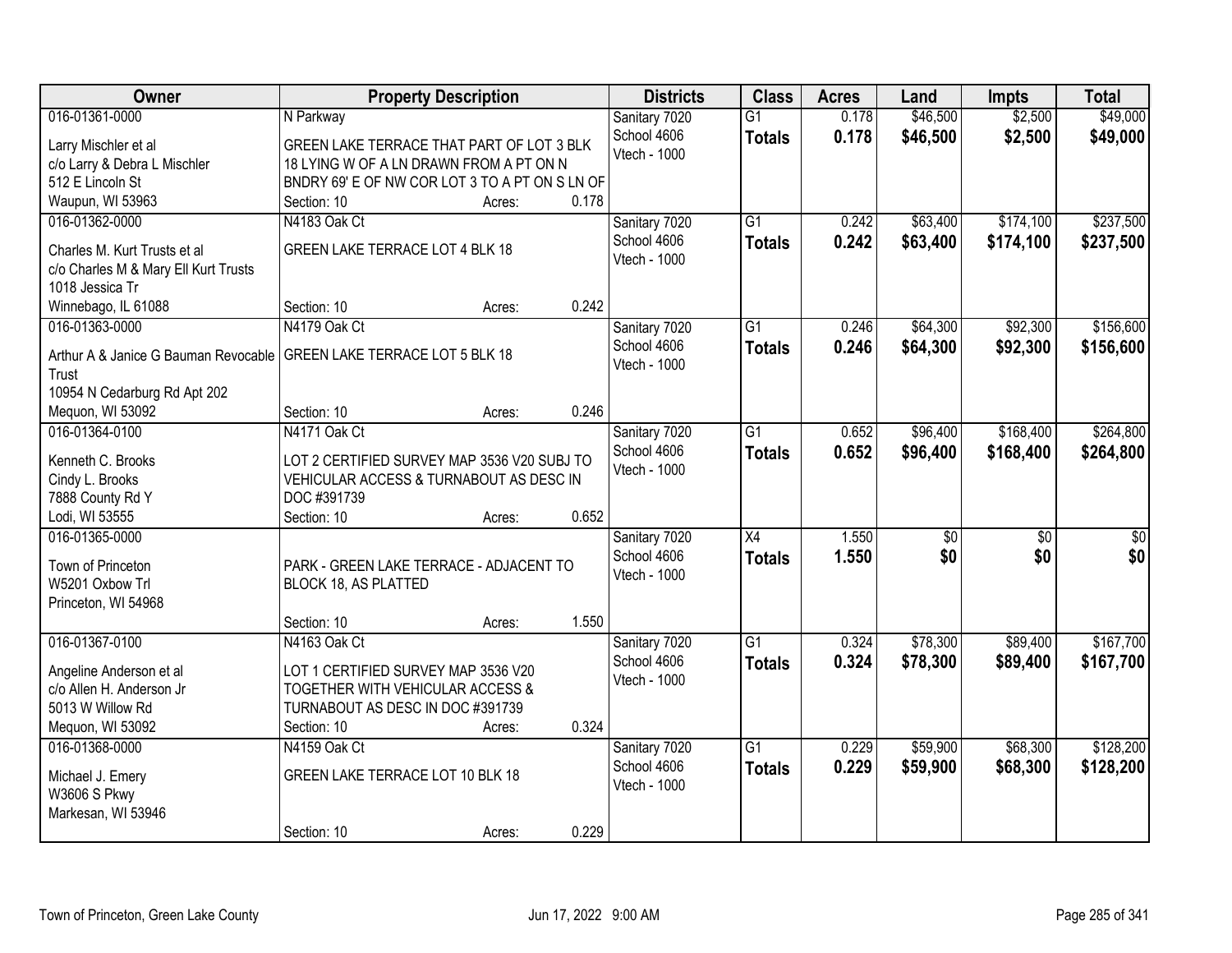| <b>Owner</b>                          |                                  | <b>Property Description</b> |       | <b>Districts</b>            | <b>Class</b>    | <b>Acres</b> | Land     | <b>Impts</b>           | <b>Total</b> |
|---------------------------------------|----------------------------------|-----------------------------|-------|-----------------------------|-----------------|--------------|----------|------------------------|--------------|
| 016-01369-0000                        | N4153 Oak Ct                     |                             |       | Sanitary 7020               | $\overline{G1}$ | 0.210        | \$54,900 | \$57,600               | \$112,500    |
| Przemyslaw Sapeta et al               | GREEN LAKE TERRACE LOT 11 BLK 18 |                             |       | School 4606                 | <b>Totals</b>   | 0.210        | \$54,900 | \$57,600               | \$112,500    |
| c/o Anna M. Benko                     |                                  |                             |       | Vtech - 1000                |                 |              |          |                        |              |
| 3017 W Woodland Ct                    |                                  |                             |       |                             |                 |              |          |                        |              |
| Mequon, WI 53092                      | Section: 10                      | Acres:                      | 0.210 |                             |                 |              |          |                        |              |
| 016-01370-0000                        | W3596 S Parkway                  |                             |       | Sanitary 7020               | $\overline{G1}$ | 0.231        | \$60,500 | \$45,300               | \$105,800    |
| Doug & Barb Knutzen Trust             | GREEN LAKE TERRACE LOT 12 BLK 18 |                             |       | School 4606                 | <b>Totals</b>   | 0.231        | \$60,500 | \$45,300               | \$105,800    |
| N6504 Canterbury Ln                   |                                  |                             |       | Vtech - 1000                |                 |              |          |                        |              |
| Fond Du Lac, WI 54937                 |                                  |                             |       |                             |                 |              |          |                        |              |
|                                       | Section: 10                      | Acres:                      | 0.231 |                             |                 |              |          |                        |              |
| 016-01371-0000                        | W3584 S Parkway                  |                             |       | Sanitary 7020               | $\overline{G1}$ | 0.179        | \$46,800 | \$213,400              | \$260,200    |
| Arthur O. Claggett et al              | GREEN LAKE TERRACE LOT 13 BLK 18 |                             |       | School 4606                 | <b>Totals</b>   | 0.179        | \$46,800 | \$213,400              | \$260,200    |
| c/o Arthur O & Penny L Claggett       |                                  |                             |       | Vtech - 1000                |                 |              |          |                        |              |
| W3584 S Pkwy                          |                                  |                             |       |                             |                 |              |          |                        |              |
| Markesan, WI 53946                    | Section: 10                      | Acres:                      | 0.179 |                             |                 |              |          |                        |              |
| 016-01372-0000                        | W Oxbow Trl                      |                             |       | School 4606                 | G1              | 0.400        | \$16,100 | \$0                    | \$16,100     |
|                                       |                                  |                             |       | <b>Vtech - 1000</b>         | <b>Totals</b>   | 0.400        | \$16,100 | \$0                    | \$16,100     |
| Seth C. Murphy<br>c/o Seth C. Murphy  | FUDE'S PLAT LOT 1                |                             |       |                             |                 |              |          |                        |              |
| W5706 Oxbow Trl                       |                                  |                             |       |                             |                 |              |          |                        |              |
| Princeton, WI 54968                   | Section: 34                      | Acres:                      | 0.400 |                             |                 |              |          |                        |              |
| 016-01373-0000                        | W5706 Oxbow Trl                  |                             |       | School 4606                 | $\overline{G1}$ | 0.393        | \$14,800 | \$105,300              | \$120,100    |
|                                       |                                  |                             |       | Vtech - 1000                | <b>Totals</b>   | 0.393        | \$14,800 | \$105,300              | \$120,100    |
| Seth C. Murphy                        | FUDE'S PLAT LOT 2                |                             |       |                             |                 |              |          |                        |              |
| c/o Seth C. Murphy<br>W5706 Oxbow Trl |                                  |                             |       |                             |                 |              |          |                        |              |
| Princeton, WI 54968                   | Section: 34                      | Acres:                      | 0.393 |                             |                 |              |          |                        |              |
| 016-01374-0000                        | W Oxbow Trl                      |                             |       | School 4606                 | $\overline{G1}$ | 0.397        | \$14,800 | $\overline{50}$        | \$14,800     |
|                                       |                                  |                             |       | Vtech - 1000                | <b>Totals</b>   | 0.397        | \$14,800 | \$0                    | \$14,800     |
| Seth C. Murphy                        | <b>FUDE'S PLAT LOT 3</b>         |                             |       |                             |                 |              |          |                        |              |
| c/o Seth C. Murphy                    |                                  |                             |       |                             |                 |              |          |                        |              |
| W5706 Oxbow Trl                       |                                  |                             | 0.397 |                             |                 |              |          |                        |              |
| Princeton, WI 54968<br>016-01375-0000 | Section: 34<br>Oxbow Trl         | Acres:                      |       |                             | $\overline{G1}$ | 0.397        | \$14,800 |                        | \$14,800     |
|                                       |                                  |                             |       | School 4606<br>Vtech - 1000 |                 |              |          | $\overline{50}$<br>\$0 |              |
| David Hilkes                          | <b>FUDE'S PLAT LOT 4</b>         |                             |       |                             | <b>Totals</b>   | 0.397        | \$14,800 |                        | \$14,800     |
| Traci L. Foster                       |                                  |                             |       |                             |                 |              |          |                        |              |
| W5726 Oxbow Trl                       |                                  |                             |       |                             |                 |              |          |                        |              |
| Princeton, WI 54968                   | Section: 34                      | Acres:                      | 0.397 |                             |                 |              |          |                        |              |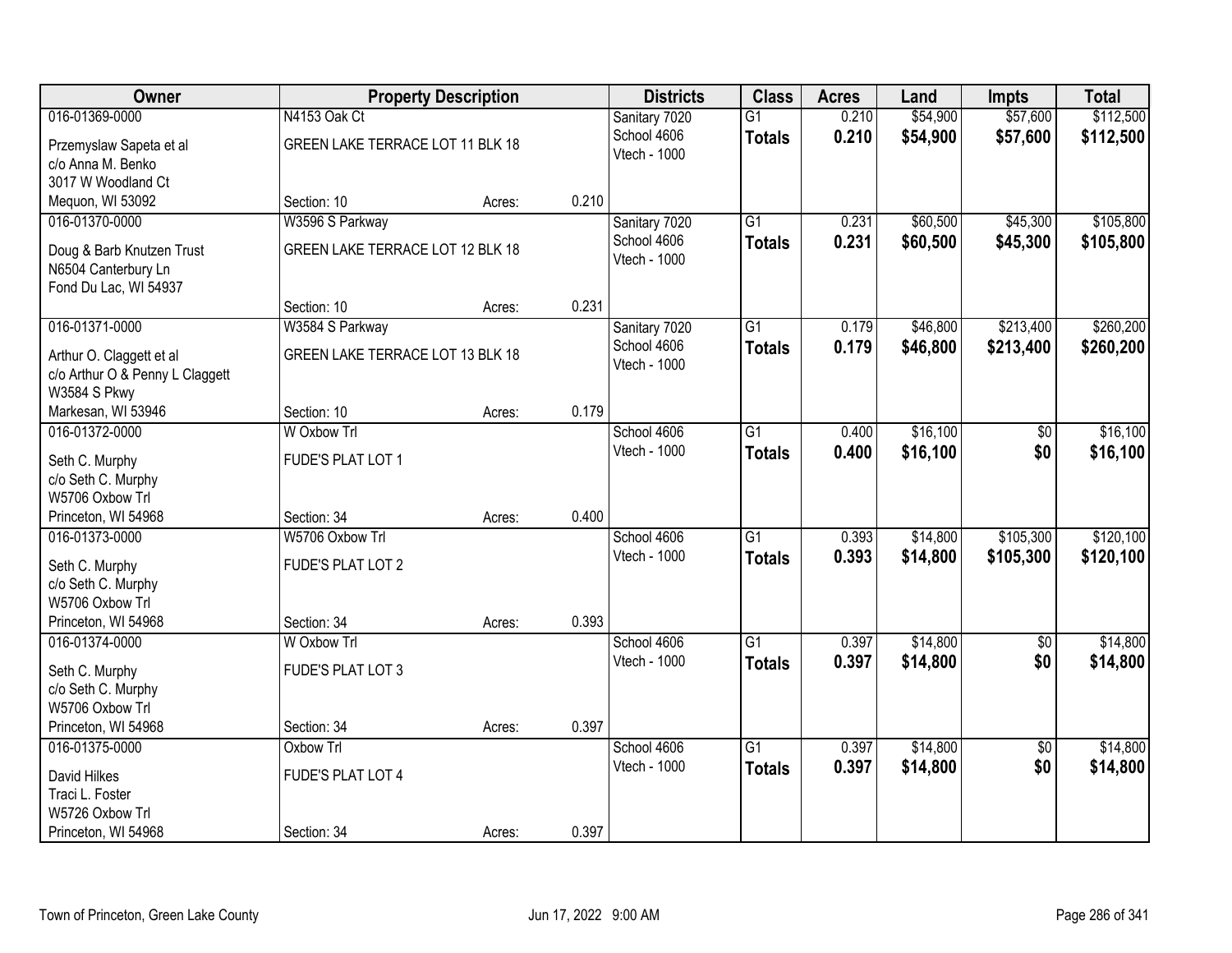| Owner                                                                       |                          | <b>Property Description</b> |       | <b>Districts</b> | <b>Class</b>    | <b>Acres</b> | Land     | <b>Impts</b>    | <b>Total</b> |
|-----------------------------------------------------------------------------|--------------------------|-----------------------------|-------|------------------|-----------------|--------------|----------|-----------------|--------------|
| 016-01376-0000                                                              | W5726 Oxbow Trl          |                             |       | School 4606      | $\overline{G1}$ | 0.397        | \$14,800 | \$108,400       | \$123,200    |
| David Hilkes                                                                | <b>FUDE'S PLAT LOT 5</b> |                             |       | Vtech - 1000     | <b>Totals</b>   | 0.397        | \$14,800 | \$108,400       | \$123,200    |
| Traci L. Foster                                                             |                          |                             |       |                  |                 |              |          |                 |              |
| W5726 Oxbow Trl                                                             |                          |                             |       |                  |                 |              |          |                 |              |
| Princeton, WI 54968                                                         | Section: 34              | Acres:                      | 0.397 |                  |                 |              |          |                 |              |
| 016-01377-0000                                                              | W Oxbow Trl              |                             |       | School 4606      | $\overline{G1}$ | 0.397        | \$14,800 | \$15,500        | \$30,300     |
| David Hilkes                                                                | FUDE'S PLAT LOT 6        |                             |       | Vtech - 1000     | <b>Totals</b>   | 0.397        | \$14,800 | \$15,500        | \$30,300     |
| Traci L. Foster                                                             |                          |                             |       |                  |                 |              |          |                 |              |
| W5726 Oxbow Trl                                                             |                          |                             |       |                  |                 |              |          |                 |              |
| Princeton, WI 54968                                                         | Section: 34              | Acres:                      | 0.397 |                  |                 |              |          |                 |              |
| 016-01378-0000                                                              | W5738 Oxbow Trl          |                             |       | School 4606      | G1              | 0.000        | \$16,100 | \$49,400        | \$65,500     |
| Sharon K. Kortenhof                                                         | FUDE'S PLAT LOT 7        |                             |       | Vtech - 1000     | <b>Totals</b>   | 0.000        | \$16,100 | \$49,400        | \$65,500     |
| 26 Ramlen Ct                                                                |                          |                             |       |                  |                 |              |          |                 |              |
| Appleton, WI 54915                                                          |                          |                             |       |                  |                 |              |          |                 |              |
|                                                                             | Section: 34              | Acres:                      | 0.000 |                  |                 |              |          |                 |              |
| 016-01379-0000                                                              | W Oxbow Trl              |                             |       | School 4606      | $\overline{G1}$ | 0.386        | \$14,800 | \$0             | \$14,800     |
|                                                                             | FUDE'S PLAT LOT 8        |                             |       | Vtech - 1000     | <b>Totals</b>   | 0.386        | \$14,800 | \$0             | \$14,800     |
| Michael J Jarowicz Revocable Trust<br>c/o Michael Joseph Jarowicz Revocable |                          |                             |       |                  |                 |              |          |                 |              |
| Trust                                                                       |                          |                             |       |                  |                 |              |          |                 |              |
| 5213 S Menard                                                               | Section: 34              | Acres:                      | 0.386 |                  |                 |              |          |                 |              |
| Chicago, IL 60638                                                           |                          |                             |       |                  |                 |              |          |                 |              |
| 016-01380-0000                                                              | W5748 Oxbow Trl          |                             |       | School 4606      | G1              | 0.391        | \$14,800 | \$61,500        | \$76,300     |
| Michael J Jarowicz Revocable Trust                                          | FUDE'S PLAT LOT 9        |                             |       | Vtech - 1000     | <b>Totals</b>   | 0.391        | \$14,800 | \$61,500        | \$76,300     |
| c/o Michael Joseph Jarowicz Revocable                                       |                          |                             |       |                  |                 |              |          |                 |              |
| Trust                                                                       |                          |                             |       |                  |                 |              |          |                 |              |
| 5213 S Menard                                                               | Section: 34              | Acres:                      | 0.391 |                  |                 |              |          |                 |              |
| Chicago, IL 60638                                                           |                          |                             |       |                  |                 |              |          |                 |              |
| 016-01381-0000                                                              | Oxbow Trl                |                             |       | School 4606      | $\overline{G1}$ | 0.391        | \$11,100 | $\overline{60}$ | \$11,100     |
| Michael J Jarowicz Revocable Trust                                          | FUDE'S PLAT LOT 10       |                             |       | Vtech - 1000     | <b>Totals</b>   | 0.391        | \$11,100 | \$0             | \$11,100     |
| c/o Michael Joseph Jarowicz Revocable                                       |                          |                             |       |                  |                 |              |          |                 |              |
| Trust                                                                       |                          |                             |       |                  |                 |              |          |                 |              |
| 5213 S Menard St                                                            | Section: 34              | Acres:                      | 0.391 |                  |                 |              |          |                 |              |
| Chicago, IL 60638                                                           |                          |                             |       |                  |                 |              |          |                 |              |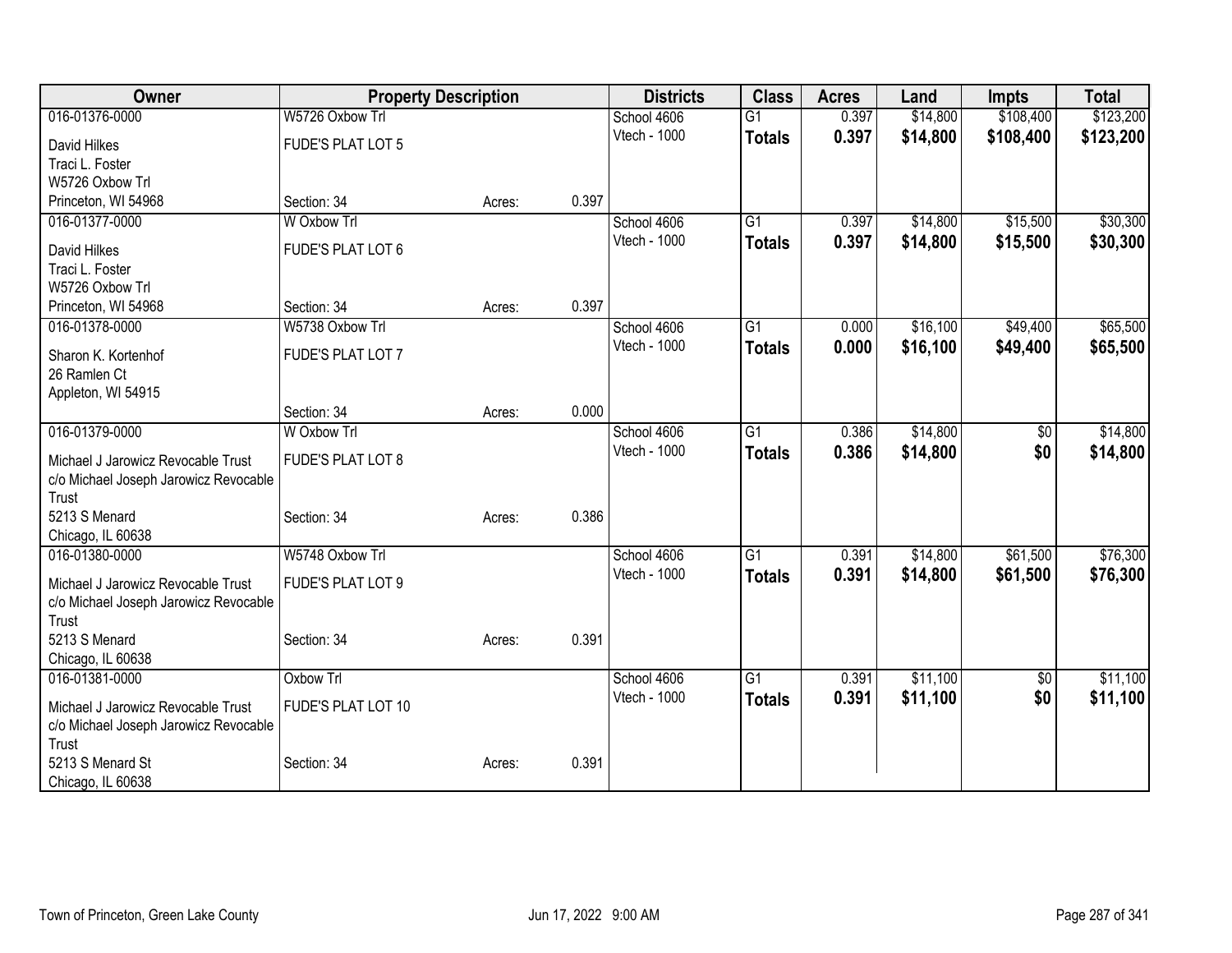| 016-01382-0000<br>0.386<br>\$11,100<br>\$42,200<br>W5764 Oxbow Trl<br>School 4606<br>$\overline{G1}$<br>Vtech - 1000<br>0.386<br>\$11,100<br>\$31,100<br>\$42,200<br><b>Totals</b><br>Michael J Jarowicz Revocable Trust<br>FUDE'S PLAT LOT 11<br>c/o Michael Joseph Jarowicz Revocable<br>Trust<br>5213 S Menard St<br>0.386<br>Section: 34<br>Acres:<br>Chicago, IL 60638<br>G1<br>\$14,800<br>\$54,900<br>\$69,700<br>016-01383-0000<br>W5768 Oxbow Trl<br>School 4606<br>0.570<br>Vtech - 1000<br>0.570<br>\$14,800<br>\$54,900<br>\$69,700<br><b>Totals</b><br>FUDE'S PLAT LOT 12 & THE E1/2 OF LOT 13<br>Roy F. Merath Jr<br>c/o Roy C. Merath Jr<br>6531 S Parkwood Dr<br>0.570<br>Franklin, WI 53132<br>Section: 34<br>Acres:<br>016-01384-0000<br>W5776 Oxbow Trl<br>School 4606<br>$\overline{G1}$<br>\$14,800<br>\$162,100<br>\$176,900<br>0.000<br>Vtech - 1000<br>\$14,800<br>\$162,100<br>0.000<br>\$176,900<br><b>Totals</b><br>FUDE'S PLAT LOT 14 & THE W1/2 OF LOT 13<br>Frank A. Dipiazza<br>Tracy J. Dipiazza<br>W5776 Oxbow Tr<br>0.000<br>Princeton, WI 54968<br>Section: 34<br>Acres:<br>\$163,700<br>016-01385-0000<br>W5784 Oxbow Trl<br>School 4606<br>$\overline{G1}$<br>\$24,200<br>\$139,500<br>0.370<br>Vtech - 1000<br>0.370<br>\$24,200<br>\$139,500<br>\$163,700<br><b>Totals</b><br>FUDE'S PLAT LOTS 15 & 16<br>Michael D. Gwirtz<br>Michelle A. Gwirtz<br>W5784 Oxbow Trl<br>0.740<br>Princeton, WI 54968<br>Section: 34<br>Acres:<br>\$14,800<br>Oxbow Trl<br>School 4606<br>$\overline{G1}$<br>0.370<br>\$14,800<br>016-01387-0000<br>\$0<br>Vtech - 1000<br>0.370<br>\$0<br>\$14,800<br>\$14,800<br><b>Totals</b><br>FUDE'S PLAT LOT 17<br>Michael D. Gwirtz<br>Michelle A. Gwirtz<br>W5784 Oxbow Trl<br>0.370<br>Princeton, WI 54968<br>Section: 34<br>Acres:<br>$\overline{G1}$<br>\$14,800<br>\$33,200<br>\$48,000<br>016-01388-0000<br>W5802 Oxbow Trl<br>School 4606<br>0.000<br>Vtech - 1000<br>0.000<br>\$33,200<br>\$48,000<br>\$14,800<br><b>Totals</b><br>FUDE'S PLAT LOT 18<br>Ehren D. Floyd<br>W5802 Oxbow Trl<br>Princeton, WI 53968<br>0.000<br>Section: 34<br>Acres:<br>\$14,800<br>016-01389-0000<br>$\overline{G1}$<br>\$14,800<br>Oxbow Trl<br>School 4606<br>0.380<br>$\overline{50}$<br>Vtech - 1000<br>0.380<br>\$14,800<br>\$0<br>\$14,800<br><b>Totals</b><br>FUDE'S PLAT LOT 19<br>Ehren D. Floyd<br>W5802 Oxbow Trl<br>Princeton, WI 53968 | Owner | <b>Property Description</b> |  | <b>Districts</b> | <b>Class</b> | <b>Acres</b> | Land | <b>Impts</b> | <b>Total</b> |
|-----------------------------------------------------------------------------------------------------------------------------------------------------------------------------------------------------------------------------------------------------------------------------------------------------------------------------------------------------------------------------------------------------------------------------------------------------------------------------------------------------------------------------------------------------------------------------------------------------------------------------------------------------------------------------------------------------------------------------------------------------------------------------------------------------------------------------------------------------------------------------------------------------------------------------------------------------------------------------------------------------------------------------------------------------------------------------------------------------------------------------------------------------------------------------------------------------------------------------------------------------------------------------------------------------------------------------------------------------------------------------------------------------------------------------------------------------------------------------------------------------------------------------------------------------------------------------------------------------------------------------------------------------------------------------------------------------------------------------------------------------------------------------------------------------------------------------------------------------------------------------------------------------------------------------------------------------------------------------------------------------------------------------------------------------------------------------------------------------------------------------------------------------------------------------------------------------------------------------------------------------------------------------------------------------------------------------------------------------------------------------------------------------------|-------|-----------------------------|--|------------------|--------------|--------------|------|--------------|--------------|
|                                                                                                                                                                                                                                                                                                                                                                                                                                                                                                                                                                                                                                                                                                                                                                                                                                                                                                                                                                                                                                                                                                                                                                                                                                                                                                                                                                                                                                                                                                                                                                                                                                                                                                                                                                                                                                                                                                                                                                                                                                                                                                                                                                                                                                                                                                                                                                                                           |       |                             |  |                  |              |              |      | \$31,100     |              |
|                                                                                                                                                                                                                                                                                                                                                                                                                                                                                                                                                                                                                                                                                                                                                                                                                                                                                                                                                                                                                                                                                                                                                                                                                                                                                                                                                                                                                                                                                                                                                                                                                                                                                                                                                                                                                                                                                                                                                                                                                                                                                                                                                                                                                                                                                                                                                                                                           |       |                             |  |                  |              |              |      |              |              |
|                                                                                                                                                                                                                                                                                                                                                                                                                                                                                                                                                                                                                                                                                                                                                                                                                                                                                                                                                                                                                                                                                                                                                                                                                                                                                                                                                                                                                                                                                                                                                                                                                                                                                                                                                                                                                                                                                                                                                                                                                                                                                                                                                                                                                                                                                                                                                                                                           |       |                             |  |                  |              |              |      |              |              |
|                                                                                                                                                                                                                                                                                                                                                                                                                                                                                                                                                                                                                                                                                                                                                                                                                                                                                                                                                                                                                                                                                                                                                                                                                                                                                                                                                                                                                                                                                                                                                                                                                                                                                                                                                                                                                                                                                                                                                                                                                                                                                                                                                                                                                                                                                                                                                                                                           |       |                             |  |                  |              |              |      |              |              |
|                                                                                                                                                                                                                                                                                                                                                                                                                                                                                                                                                                                                                                                                                                                                                                                                                                                                                                                                                                                                                                                                                                                                                                                                                                                                                                                                                                                                                                                                                                                                                                                                                                                                                                                                                                                                                                                                                                                                                                                                                                                                                                                                                                                                                                                                                                                                                                                                           |       |                             |  |                  |              |              |      |              |              |
|                                                                                                                                                                                                                                                                                                                                                                                                                                                                                                                                                                                                                                                                                                                                                                                                                                                                                                                                                                                                                                                                                                                                                                                                                                                                                                                                                                                                                                                                                                                                                                                                                                                                                                                                                                                                                                                                                                                                                                                                                                                                                                                                                                                                                                                                                                                                                                                                           |       |                             |  |                  |              |              |      |              |              |
|                                                                                                                                                                                                                                                                                                                                                                                                                                                                                                                                                                                                                                                                                                                                                                                                                                                                                                                                                                                                                                                                                                                                                                                                                                                                                                                                                                                                                                                                                                                                                                                                                                                                                                                                                                                                                                                                                                                                                                                                                                                                                                                                                                                                                                                                                                                                                                                                           |       |                             |  |                  |              |              |      |              |              |
|                                                                                                                                                                                                                                                                                                                                                                                                                                                                                                                                                                                                                                                                                                                                                                                                                                                                                                                                                                                                                                                                                                                                                                                                                                                                                                                                                                                                                                                                                                                                                                                                                                                                                                                                                                                                                                                                                                                                                                                                                                                                                                                                                                                                                                                                                                                                                                                                           |       |                             |  |                  |              |              |      |              |              |
|                                                                                                                                                                                                                                                                                                                                                                                                                                                                                                                                                                                                                                                                                                                                                                                                                                                                                                                                                                                                                                                                                                                                                                                                                                                                                                                                                                                                                                                                                                                                                                                                                                                                                                                                                                                                                                                                                                                                                                                                                                                                                                                                                                                                                                                                                                                                                                                                           |       |                             |  |                  |              |              |      |              |              |
|                                                                                                                                                                                                                                                                                                                                                                                                                                                                                                                                                                                                                                                                                                                                                                                                                                                                                                                                                                                                                                                                                                                                                                                                                                                                                                                                                                                                                                                                                                                                                                                                                                                                                                                                                                                                                                                                                                                                                                                                                                                                                                                                                                                                                                                                                                                                                                                                           |       |                             |  |                  |              |              |      |              |              |
|                                                                                                                                                                                                                                                                                                                                                                                                                                                                                                                                                                                                                                                                                                                                                                                                                                                                                                                                                                                                                                                                                                                                                                                                                                                                                                                                                                                                                                                                                                                                                                                                                                                                                                                                                                                                                                                                                                                                                                                                                                                                                                                                                                                                                                                                                                                                                                                                           |       |                             |  |                  |              |              |      |              |              |
|                                                                                                                                                                                                                                                                                                                                                                                                                                                                                                                                                                                                                                                                                                                                                                                                                                                                                                                                                                                                                                                                                                                                                                                                                                                                                                                                                                                                                                                                                                                                                                                                                                                                                                                                                                                                                                                                                                                                                                                                                                                                                                                                                                                                                                                                                                                                                                                                           |       |                             |  |                  |              |              |      |              |              |
|                                                                                                                                                                                                                                                                                                                                                                                                                                                                                                                                                                                                                                                                                                                                                                                                                                                                                                                                                                                                                                                                                                                                                                                                                                                                                                                                                                                                                                                                                                                                                                                                                                                                                                                                                                                                                                                                                                                                                                                                                                                                                                                                                                                                                                                                                                                                                                                                           |       |                             |  |                  |              |              |      |              |              |
|                                                                                                                                                                                                                                                                                                                                                                                                                                                                                                                                                                                                                                                                                                                                                                                                                                                                                                                                                                                                                                                                                                                                                                                                                                                                                                                                                                                                                                                                                                                                                                                                                                                                                                                                                                                                                                                                                                                                                                                                                                                                                                                                                                                                                                                                                                                                                                                                           |       |                             |  |                  |              |              |      |              |              |
|                                                                                                                                                                                                                                                                                                                                                                                                                                                                                                                                                                                                                                                                                                                                                                                                                                                                                                                                                                                                                                                                                                                                                                                                                                                                                                                                                                                                                                                                                                                                                                                                                                                                                                                                                                                                                                                                                                                                                                                                                                                                                                                                                                                                                                                                                                                                                                                                           |       |                             |  |                  |              |              |      |              |              |
|                                                                                                                                                                                                                                                                                                                                                                                                                                                                                                                                                                                                                                                                                                                                                                                                                                                                                                                                                                                                                                                                                                                                                                                                                                                                                                                                                                                                                                                                                                                                                                                                                                                                                                                                                                                                                                                                                                                                                                                                                                                                                                                                                                                                                                                                                                                                                                                                           |       |                             |  |                  |              |              |      |              |              |
|                                                                                                                                                                                                                                                                                                                                                                                                                                                                                                                                                                                                                                                                                                                                                                                                                                                                                                                                                                                                                                                                                                                                                                                                                                                                                                                                                                                                                                                                                                                                                                                                                                                                                                                                                                                                                                                                                                                                                                                                                                                                                                                                                                                                                                                                                                                                                                                                           |       |                             |  |                  |              |              |      |              |              |
|                                                                                                                                                                                                                                                                                                                                                                                                                                                                                                                                                                                                                                                                                                                                                                                                                                                                                                                                                                                                                                                                                                                                                                                                                                                                                                                                                                                                                                                                                                                                                                                                                                                                                                                                                                                                                                                                                                                                                                                                                                                                                                                                                                                                                                                                                                                                                                                                           |       |                             |  |                  |              |              |      |              |              |
|                                                                                                                                                                                                                                                                                                                                                                                                                                                                                                                                                                                                                                                                                                                                                                                                                                                                                                                                                                                                                                                                                                                                                                                                                                                                                                                                                                                                                                                                                                                                                                                                                                                                                                                                                                                                                                                                                                                                                                                                                                                                                                                                                                                                                                                                                                                                                                                                           |       |                             |  |                  |              |              |      |              |              |
|                                                                                                                                                                                                                                                                                                                                                                                                                                                                                                                                                                                                                                                                                                                                                                                                                                                                                                                                                                                                                                                                                                                                                                                                                                                                                                                                                                                                                                                                                                                                                                                                                                                                                                                                                                                                                                                                                                                                                                                                                                                                                                                                                                                                                                                                                                                                                                                                           |       |                             |  |                  |              |              |      |              |              |
|                                                                                                                                                                                                                                                                                                                                                                                                                                                                                                                                                                                                                                                                                                                                                                                                                                                                                                                                                                                                                                                                                                                                                                                                                                                                                                                                                                                                                                                                                                                                                                                                                                                                                                                                                                                                                                                                                                                                                                                                                                                                                                                                                                                                                                                                                                                                                                                                           |       |                             |  |                  |              |              |      |              |              |
|                                                                                                                                                                                                                                                                                                                                                                                                                                                                                                                                                                                                                                                                                                                                                                                                                                                                                                                                                                                                                                                                                                                                                                                                                                                                                                                                                                                                                                                                                                                                                                                                                                                                                                                                                                                                                                                                                                                                                                                                                                                                                                                                                                                                                                                                                                                                                                                                           |       |                             |  |                  |              |              |      |              |              |
|                                                                                                                                                                                                                                                                                                                                                                                                                                                                                                                                                                                                                                                                                                                                                                                                                                                                                                                                                                                                                                                                                                                                                                                                                                                                                                                                                                                                                                                                                                                                                                                                                                                                                                                                                                                                                                                                                                                                                                                                                                                                                                                                                                                                                                                                                                                                                                                                           |       |                             |  |                  |              |              |      |              |              |
|                                                                                                                                                                                                                                                                                                                                                                                                                                                                                                                                                                                                                                                                                                                                                                                                                                                                                                                                                                                                                                                                                                                                                                                                                                                                                                                                                                                                                                                                                                                                                                                                                                                                                                                                                                                                                                                                                                                                                                                                                                                                                                                                                                                                                                                                                                                                                                                                           |       |                             |  |                  |              |              |      |              |              |
|                                                                                                                                                                                                                                                                                                                                                                                                                                                                                                                                                                                                                                                                                                                                                                                                                                                                                                                                                                                                                                                                                                                                                                                                                                                                                                                                                                                                                                                                                                                                                                                                                                                                                                                                                                                                                                                                                                                                                                                                                                                                                                                                                                                                                                                                                                                                                                                                           |       |                             |  |                  |              |              |      |              |              |
|                                                                                                                                                                                                                                                                                                                                                                                                                                                                                                                                                                                                                                                                                                                                                                                                                                                                                                                                                                                                                                                                                                                                                                                                                                                                                                                                                                                                                                                                                                                                                                                                                                                                                                                                                                                                                                                                                                                                                                                                                                                                                                                                                                                                                                                                                                                                                                                                           |       |                             |  |                  |              |              |      |              |              |
|                                                                                                                                                                                                                                                                                                                                                                                                                                                                                                                                                                                                                                                                                                                                                                                                                                                                                                                                                                                                                                                                                                                                                                                                                                                                                                                                                                                                                                                                                                                                                                                                                                                                                                                                                                                                                                                                                                                                                                                                                                                                                                                                                                                                                                                                                                                                                                                                           |       |                             |  |                  |              |              |      |              |              |
|                                                                                                                                                                                                                                                                                                                                                                                                                                                                                                                                                                                                                                                                                                                                                                                                                                                                                                                                                                                                                                                                                                                                                                                                                                                                                                                                                                                                                                                                                                                                                                                                                                                                                                                                                                                                                                                                                                                                                                                                                                                                                                                                                                                                                                                                                                                                                                                                           |       |                             |  |                  |              |              |      |              |              |
|                                                                                                                                                                                                                                                                                                                                                                                                                                                                                                                                                                                                                                                                                                                                                                                                                                                                                                                                                                                                                                                                                                                                                                                                                                                                                                                                                                                                                                                                                                                                                                                                                                                                                                                                                                                                                                                                                                                                                                                                                                                                                                                                                                                                                                                                                                                                                                                                           |       |                             |  |                  |              |              |      |              |              |
|                                                                                                                                                                                                                                                                                                                                                                                                                                                                                                                                                                                                                                                                                                                                                                                                                                                                                                                                                                                                                                                                                                                                                                                                                                                                                                                                                                                                                                                                                                                                                                                                                                                                                                                                                                                                                                                                                                                                                                                                                                                                                                                                                                                                                                                                                                                                                                                                           |       |                             |  |                  |              |              |      |              |              |
|                                                                                                                                                                                                                                                                                                                                                                                                                                                                                                                                                                                                                                                                                                                                                                                                                                                                                                                                                                                                                                                                                                                                                                                                                                                                                                                                                                                                                                                                                                                                                                                                                                                                                                                                                                                                                                                                                                                                                                                                                                                                                                                                                                                                                                                                                                                                                                                                           |       |                             |  |                  |              |              |      |              |              |
|                                                                                                                                                                                                                                                                                                                                                                                                                                                                                                                                                                                                                                                                                                                                                                                                                                                                                                                                                                                                                                                                                                                                                                                                                                                                                                                                                                                                                                                                                                                                                                                                                                                                                                                                                                                                                                                                                                                                                                                                                                                                                                                                                                                                                                                                                                                                                                                                           |       |                             |  |                  |              |              |      |              |              |
|                                                                                                                                                                                                                                                                                                                                                                                                                                                                                                                                                                                                                                                                                                                                                                                                                                                                                                                                                                                                                                                                                                                                                                                                                                                                                                                                                                                                                                                                                                                                                                                                                                                                                                                                                                                                                                                                                                                                                                                                                                                                                                                                                                                                                                                                                                                                                                                                           |       |                             |  |                  |              |              |      |              |              |
|                                                                                                                                                                                                                                                                                                                                                                                                                                                                                                                                                                                                                                                                                                                                                                                                                                                                                                                                                                                                                                                                                                                                                                                                                                                                                                                                                                                                                                                                                                                                                                                                                                                                                                                                                                                                                                                                                                                                                                                                                                                                                                                                                                                                                                                                                                                                                                                                           |       |                             |  |                  |              |              |      |              |              |
|                                                                                                                                                                                                                                                                                                                                                                                                                                                                                                                                                                                                                                                                                                                                                                                                                                                                                                                                                                                                                                                                                                                                                                                                                                                                                                                                                                                                                                                                                                                                                                                                                                                                                                                                                                                                                                                                                                                                                                                                                                                                                                                                                                                                                                                                                                                                                                                                           |       |                             |  |                  |              |              |      |              |              |
| 0.380<br>Section: 34<br>Acres:                                                                                                                                                                                                                                                                                                                                                                                                                                                                                                                                                                                                                                                                                                                                                                                                                                                                                                                                                                                                                                                                                                                                                                                                                                                                                                                                                                                                                                                                                                                                                                                                                                                                                                                                                                                                                                                                                                                                                                                                                                                                                                                                                                                                                                                                                                                                                                            |       |                             |  |                  |              |              |      |              |              |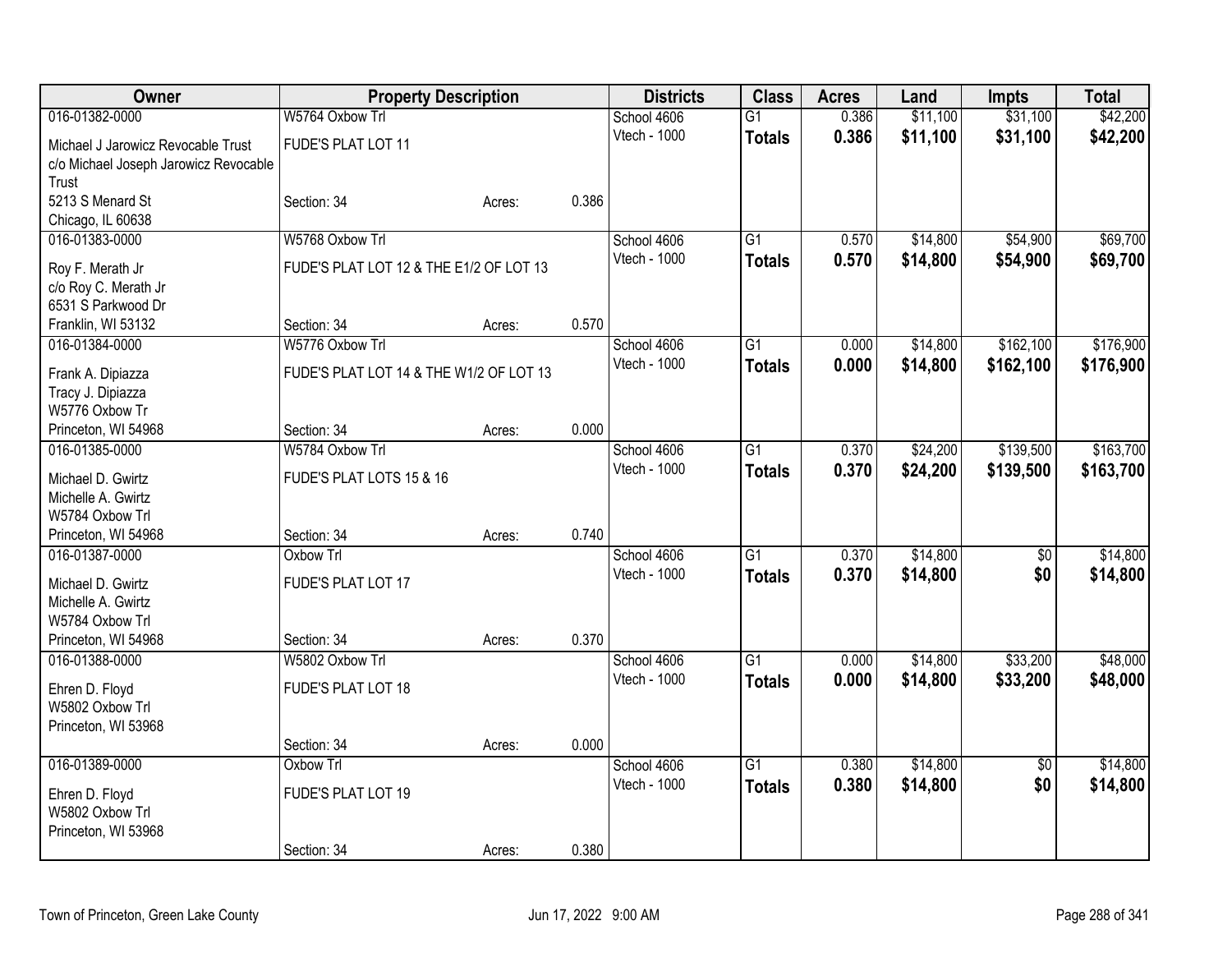| Owner                                        |                                                  | <b>Property Description</b> |       | <b>Districts</b>            | <b>Class</b>    | <b>Acres</b> | Land     | <b>Impts</b>    | <b>Total</b> |
|----------------------------------------------|--------------------------------------------------|-----------------------------|-------|-----------------------------|-----------------|--------------|----------|-----------------|--------------|
| 016-01390-0000                               | W5808 Oxbow Trl                                  |                             |       | School 4606                 | $\overline{G1}$ | 0.430        | \$15,500 | \$59,900        | \$75,400     |
| Kaira Miller                                 | FUDE'S PLAT LOT 20                               |                             |       | Vtech - 1000                | <b>Totals</b>   | 0.430        | \$15,500 | \$59,900        | \$75,400     |
| <b>Tristan Koenings</b>                      |                                                  |                             |       |                             |                 |              |          |                 |              |
| W5808 Oxbow Trl                              |                                                  |                             |       |                             |                 |              |          |                 |              |
| Princeton, WI 54968                          | Section: 34                                      | Acres:                      | 0.430 |                             |                 |              |          |                 |              |
| 016-01391-0000                               | W5812 Oxbow Trl                                  |                             |       | School 4606                 | $\overline{G1}$ | 0.470        | \$18,500 | \$58,500        | \$77,000     |
| Rick G. Bohringer et al                      | FUDE'S PLAT LOT 21                               |                             |       | Vtech - 1000                | <b>Totals</b>   | 0.470        | \$18,500 | \$58,500        | \$77,000     |
| c/o Patty A. Ford                            |                                                  |                             |       |                             |                 |              |          |                 |              |
| W5812 Oxbow Tr                               |                                                  |                             |       |                             |                 |              |          |                 |              |
| Princeton, WI 54968-0337                     | Section: 34                                      | Acres:                      | 0.470 |                             |                 |              |          |                 |              |
| 016-01392-0000                               | W5812 Oxbow Trl                                  |                             |       | School 4606                 | G1              | 0.460        | \$18,500 | \$0             | \$18,500     |
|                                              | FUDE'S PLAT LOT 22                               |                             |       | Vtech - 1000                | <b>Totals</b>   | 0.460        | \$18,500 | \$0             | \$18,500     |
| Rick G. Bohringer et al<br>c/o Patty A. Ford |                                                  |                             |       |                             |                 |              |          |                 |              |
| W5812 Oxbow Tr                               |                                                  |                             |       |                             |                 |              |          |                 |              |
| Princeton, WI 54968-0337                     | Section: 34                                      | Acres:                      | 0.460 |                             |                 |              |          |                 |              |
| 016-01393-0000                               | Oxbow Trl                                        |                             |       | School 4606                 | $\overline{G1}$ | 0.460        | \$18,500 | \$0             | \$18,500     |
|                                              |                                                  |                             |       | Vtech - 1000                | <b>Totals</b>   | 0.460        | \$18,500 | \$0             | \$18,500     |
| Jeffrey Fuller                               | FUDE'S PLAT LOT 23                               |                             |       |                             |                 |              |          |                 |              |
| Katherine Fuller<br>N4830 County Hwy M       |                                                  |                             |       |                             |                 |              |          |                 |              |
| Delavan, WI 53115                            | Section: 34                                      | Acres:                      | 0.460 |                             |                 |              |          |                 |              |
| 016-01394-0000                               | W5826 Oxbow Trl                                  |                             |       | School 4606                 | $\overline{G1}$ | 0.470        | \$33,100 | \$142,200       | \$175,300    |
|                                              |                                                  |                             |       | Vtech - 1000                | <b>Totals</b>   | 0.470        | \$33,100 | \$142,200       | \$175,300    |
| Ian D. Dumbleton                             | FUDE'S PLAT LOTS 24, 25 & 26 INC BRIDGE AND 20'  |                             |       |                             |                 |              |          |                 |              |
| Valerie A. Dumbleton                         | OF LAND ON THE NORTHERLY SIDE OF CHANNEL         |                             |       |                             |                 |              |          |                 |              |
| W5826 Oxbow Trl<br>Princeton, WI 54968       | FROM N LN OF BRIDGE; SUBJ TO ESMT<br>Section: 34 | Acres:                      | 0.470 |                             |                 |              |          |                 |              |
| 016-01397-0000                               | <b>Oxbow Trl</b>                                 |                             |       | School 4606                 | $\overline{G1}$ | 0.415        | \$15,100 | $\overline{50}$ | \$15,100     |
|                                              |                                                  |                             |       | Vtech - 1000                | <b>Totals</b>   | 0.415        | \$15,100 | \$0             | \$15,100     |
| Gregory P. Bielski et al                     | FUDE'S PLAT LOT 27                               |                             |       |                             |                 |              |          |                 |              |
| c/o Gregory P & Carol A Bielski              |                                                  |                             |       |                             |                 |              |          |                 |              |
| W5838 Oxbow Trl                              |                                                  |                             |       |                             |                 |              |          |                 |              |
| Princeton, WI 54968                          | Section: 34                                      | Acres:                      | 0.415 |                             |                 |              |          |                 |              |
| 016-01398-0000                               | W5838 Oxbow Trl                                  |                             |       | School 4606<br>Vtech - 1000 | $\overline{G1}$ | 0.420        | \$15,100 | \$56,500        | \$71,600     |
| Gregory P. Bielski et al                     | FUDE'S PLAT LOT 28                               |                             |       |                             | <b>Totals</b>   | 0.420        | \$15,100 | \$56,500        | \$71,600     |
| c/o Gregory P & Carol A Bielski              |                                                  |                             |       |                             |                 |              |          |                 |              |
| W5838 Oxbow Trl                              |                                                  |                             |       |                             |                 |              |          |                 |              |
| Princeton, WI 54968                          | Section: 34                                      | Acres:                      | 0.420 |                             |                 |              |          |                 |              |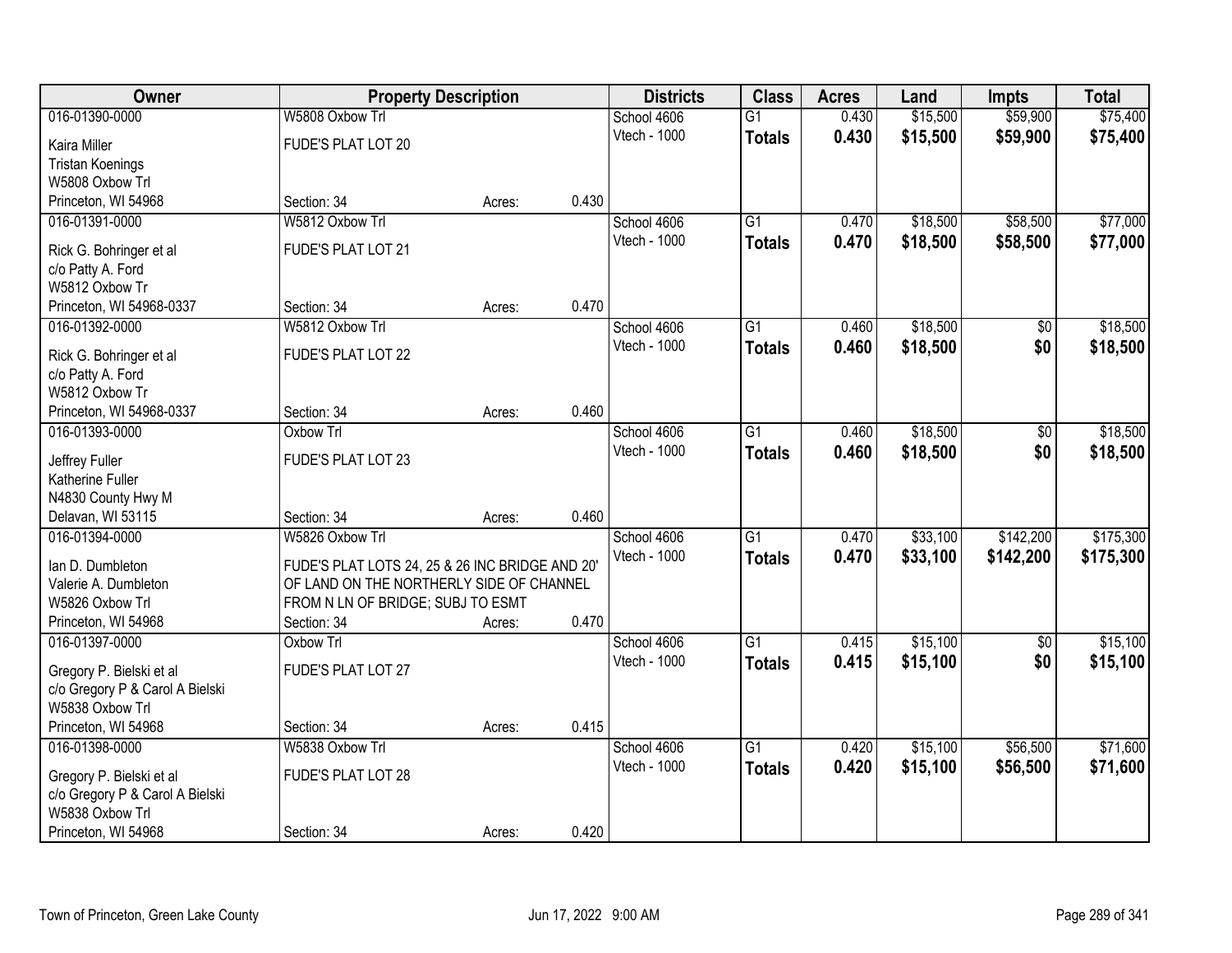| Owner                           | <b>Property Description</b>   |        |       | <b>Districts</b> | <b>Class</b>    | <b>Acres</b> | Land     | Impts           | <b>Total</b> |
|---------------------------------|-------------------------------|--------|-------|------------------|-----------------|--------------|----------|-----------------|--------------|
| 016-01399-0000                  | <b>Oxbow Trl</b>              |        |       | School 4606      | $\overline{G1}$ | 0.422        | \$15,100 | $\overline{50}$ | \$15,100     |
| Gregory P. Bielski et al        | FUDE'S PLAT LOT 29            |        |       | Vtech - 1000     | <b>Totals</b>   | 0.422        | \$15,100 | \$0             | \$15,100     |
| c/o Gregory P & Carol A Bielski |                               |        |       |                  |                 |              |          |                 |              |
| W5838 Oxbow Trl                 |                               |        |       |                  |                 |              |          |                 |              |
| Princeton, WI 54968             | Section: 34                   | Acres: | 0.422 |                  |                 |              |          |                 |              |
| 016-01400-0000                  | W5850 Oxbow Trl               |        |       | School 4606      | $\overline{G1}$ | 0.335        | \$15,100 | \$184,200       | \$199,300    |
| Blake L. Tetzlaff               | FUDE'S PLAT LOT 30            |        |       | Vtech - 1000     | <b>Totals</b>   | 0.335        | \$15,100 | \$184,200       | \$199,300    |
| W5850 Oxbow Trl                 |                               |        |       |                  |                 |              |          |                 |              |
| Princeton, WI 54968             |                               |        |       |                  |                 |              |          |                 |              |
|                                 | Section: 34                   | Acres: | 0.335 |                  |                 |              |          |                 |              |
| 016-01401-0000                  |                               |        |       | School 4606      | G1              | 0.000        | \$15,100 | \$4,400         | \$19,500     |
| Blake L. Tetzlaff               | FUDE'S PLAT LOT 31            |        |       | Vtech - 1000     | <b>Totals</b>   | 0.000        | \$15,100 | \$4,400         | \$19,500     |
| W5850 Oxbow Trl                 |                               |        |       |                  |                 |              |          |                 |              |
| Princeton, WI 54968             |                               |        |       |                  |                 |              |          |                 |              |
|                                 | Section: 34                   | Acres: | 0.000 |                  |                 |              |          |                 |              |
| 016-01402-0000                  | Oxbow Trl                     |        |       | School 4606      | $\overline{X4}$ | 0.300        | \$0      | $\overline{50}$ | \$0          |
| Town of Princeton               | FUDE'S PLAT PUBLIC ACCESS LOT |        |       | Vtech - 1000     | <b>Totals</b>   | 0.300        | \$0      | \$0             | \$0          |
| W5201 Oxbow Trl                 |                               |        |       |                  |                 |              |          |                 |              |
| Princeton, WI 54968             |                               |        |       |                  |                 |              |          |                 |              |
|                                 | Section: 34                   | Acres: | 0.300 |                  |                 |              |          |                 |              |
| 016-01403-0000                  | W5542 Oxbow Trl               |        |       | School 4606      | $\overline{G1}$ | 0.546        | \$25,500 | \$264,100       | \$289,600    |
| Christopher L. Metras           | KUHARSKI'S PLAT LOT 1         |        |       | Vtech - 1000     | <b>Totals</b>   | 0.546        | \$25,500 | \$264,100       | \$289,600    |
| Margaret A. Metras              |                               |        |       |                  |                 |              |          |                 |              |
| W5542 Oxbow Trl                 |                               |        |       |                  |                 |              |          |                 |              |
| Princeton, WI 54968             | Section: 35                   | Acres: | 0.546 |                  |                 |              |          |                 |              |
| 016-01404-0000                  | W5550 Oxbow Trl               |        |       | School 4606      | $\overline{G1}$ | 0.540        | \$22,300 | \$174,900       | \$197,200    |
| Quentin A. Adams et al          | KUHARSKI'S PLAT LOT 2         |        |       | Vtech - 1000     | <b>Totals</b>   | 0.540        | \$22,300 | \$174,900       | \$197,200    |
| c/o Quentin A & Margaret Adams  |                               |        |       |                  |                 |              |          |                 |              |
| 520 Baleshare Rd                |                               |        |       |                  |                 |              |          |                 |              |
| Green Bay, WI 54313             | Section: 35                   | Acres: | 0.540 |                  |                 |              |          |                 |              |
| 016-01405-0000                  | W5552 Oxbow Trl               |        |       | School 4606      | $\overline{G1}$ | 0.000        | \$17,200 | $\overline{50}$ | \$17,200     |
| Louis R. Ullenberg              | KUHARSKI'S PLAT LOT 3         |        |       | Vtech - 1000     | <b>Totals</b>   | 0.000        | \$17,200 | \$0             | \$17,200     |
| Edel M. Ullenberg               |                               |        |       |                  |                 |              |          |                 |              |
| W5552 Oxbow Trl                 |                               |        |       |                  |                 |              |          |                 |              |
| Princeton, WI 54968             | Section: 35                   | Acres: | 0.000 |                  |                 |              |          |                 |              |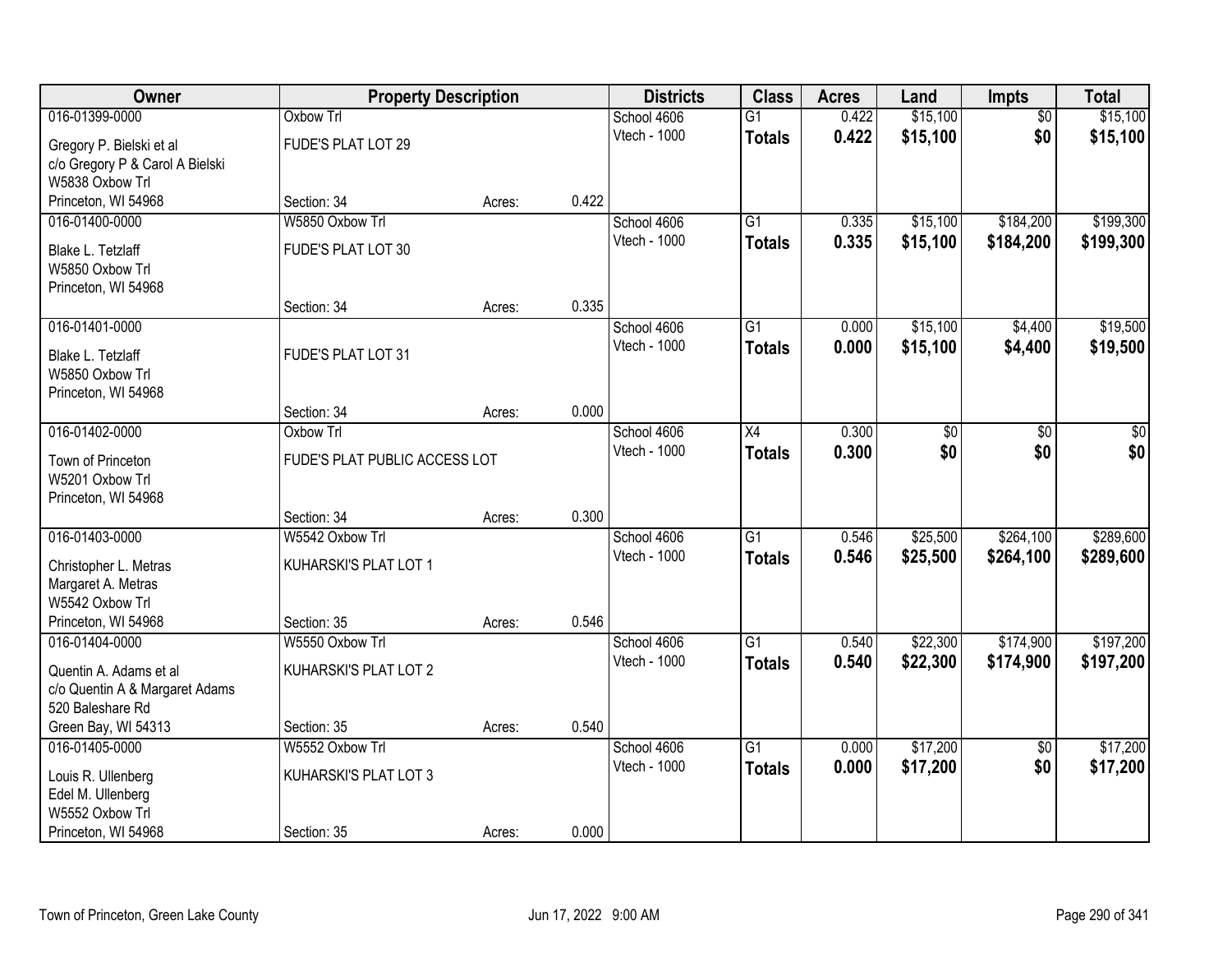| Owner                                      | <b>Property Description</b>                                  |        |       | <b>Districts</b> | <b>Class</b>    | <b>Acres</b> | Land     | <b>Impts</b>    | <b>Total</b> |
|--------------------------------------------|--------------------------------------------------------------|--------|-------|------------------|-----------------|--------------|----------|-----------------|--------------|
| 016-01406-0000                             | W5560 Oxbow Trl                                              |        |       | School 4606      | $\overline{G1}$ | 0.000        | \$17,300 | \$113,600       | \$130,900    |
| Louis R. Ullenberg et al                   | KUHARSKI'S PLAT LOT 4                                        |        |       | Vtech - 1000     | <b>Totals</b>   | 0.000        | \$17,300 | \$113,600       | \$130,900    |
| c/o Louis R & Edel Ullenberg               |                                                              |        |       |                  |                 |              |          |                 |              |
| W5560 Oxbow Trl                            |                                                              |        |       |                  |                 |              |          |                 |              |
| Princeton, WI 54968                        | Section: 35                                                  | Acres: | 0.000 |                  |                 |              |          |                 |              |
| 016-01407-0000                             | W Oxbow Trl                                                  |        |       | School 4606      | $\overline{G1}$ | 0.650        | \$17,500 | $\overline{50}$ | \$17,500     |
| Louis R. Ullenberg et al                   | KUHARSKI'S PLAT LOT 5                                        |        |       | Vtech - 1000     | <b>Totals</b>   | 0.650        | \$17,500 | \$0             | \$17,500     |
| c/o Louis R & Edel Ullenberg               |                                                              |        |       |                  |                 |              |          |                 |              |
| W5560 Oxbow Trl                            |                                                              |        |       |                  |                 |              |          |                 |              |
| Princeton, WI 54968                        | Section: 35                                                  | Acres: | 0.650 |                  |                 |              |          |                 |              |
| 016-01408-0000                             | W Oxbow Trl                                                  |        |       | School 4606      | $\overline{G1}$ | 0.630        | \$17,300 | $\overline{50}$ | \$17,300     |
| Louis R. Ullenberg                         | KUHARSKI'S PLAT LOT 6                                        |        |       | Vtech - 1000     | <b>Totals</b>   | 0.630        | \$17,300 | \$0             | \$17,300     |
| Edel M. Ullenberg                          |                                                              |        |       |                  |                 |              |          |                 |              |
| W5560 Oxbow Trl                            |                                                              |        |       |                  |                 |              |          |                 |              |
| Princeton, WI 54968                        | Section: 35                                                  | Acres: | 0.630 |                  |                 |              |          |                 |              |
| 016-01409-0000                             | W5572 Oxbow Trl                                              |        |       | School 4606      | $\overline{G1}$ | 0.610        | \$23,600 | \$122,000       | \$145,600    |
| Linda R. Pollasch                          | KUHARSKI'S PLAT LOT 7                                        |        |       | Vtech - 1000     | Totals          | 0.610        | \$23,600 | \$122,000       | \$145,600    |
| Elliott A. Pollasch                        |                                                              |        |       |                  |                 |              |          |                 |              |
| W5572 Oxbow Trl                            |                                                              |        |       |                  |                 |              |          |                 |              |
| Princeton, WI 54968                        | Section: 35                                                  | Acres: | 0.610 |                  |                 |              |          |                 |              |
| 016-01410-0000                             | W5576 Oxbow Trl                                              |        |       | School 4606      | $\overline{G1}$ | 0.580        | \$47,800 | \$237,000       | \$284,800    |
|                                            |                                                              |        |       | Vtech - 1000     | <b>Totals</b>   | 0.580        | \$47,800 | \$237,000       | \$284,800    |
| Amber Wegner et al<br>c/o Casey M. Wegner  | KUHARSKI'S PLAT LOT 1 CERTIFIED SURVEY<br>MAP1917 V8         |        |       |                  |                 |              |          |                 |              |
| W5576 Oxbow Trl                            |                                                              |        |       |                  |                 |              |          |                 |              |
| Princeton, WI 54968                        | Section: 35                                                  | Acres: | 0.580 |                  |                 |              |          |                 |              |
| 016-01411-0000                             | W5586 Oxbow Trl                                              |        |       | School 4606      | $\overline{G1}$ | 0.510        | \$19,900 | \$14,800        | \$34,700     |
|                                            |                                                              |        |       | Vtech - 1000     | <b>Totals</b>   | 0.510        | \$19,900 | \$14,800        | \$34,700     |
| David J. Resop Jr                          | KUHARSKI'S PLAT OUTLOT 1 CERTIFIED SURVEY                    |        |       |                  |                 |              |          |                 |              |
| Rebecca J. Giese<br>C/O David & Ruth Resop | MAP 1917 V8 (W1/2 LOT 9) LE FOR DAVID & RUTH<br><b>RESOP</b> |        |       |                  |                 |              |          |                 |              |
| W5586 Oxbow Trl                            | Section: 35                                                  | Acres: | 0.510 |                  |                 |              |          |                 |              |
| Princeton, WI 54968                        |                                                              |        |       |                  |                 |              |          |                 |              |
| 016-01412-0000                             | W5586 Oxbow Trl                                              |        |       | School 4606      | G1              | 0.520        | \$49,900 | \$106,000       | \$155,900    |
|                                            |                                                              |        |       | Vtech - 1000     | <b>Totals</b>   | 0.520        | \$49,900 | \$106,000       | \$155,900    |
| David J. Resop Jr<br>Rebecca J. Giese      | KUHARSKI'S PLAT LOT 10 LE FOR DAVID & RUTH<br><b>RESOP</b>   |        |       |                  |                 |              |          |                 |              |
| C/O David & Ruth Resop                     |                                                              |        |       |                  |                 |              |          |                 |              |
| W5586 Oxbow Trl                            | Section: 35                                                  | Acres: | 0.520 |                  |                 |              |          |                 |              |
| Princeton, WI 54968                        |                                                              |        |       |                  |                 |              |          |                 |              |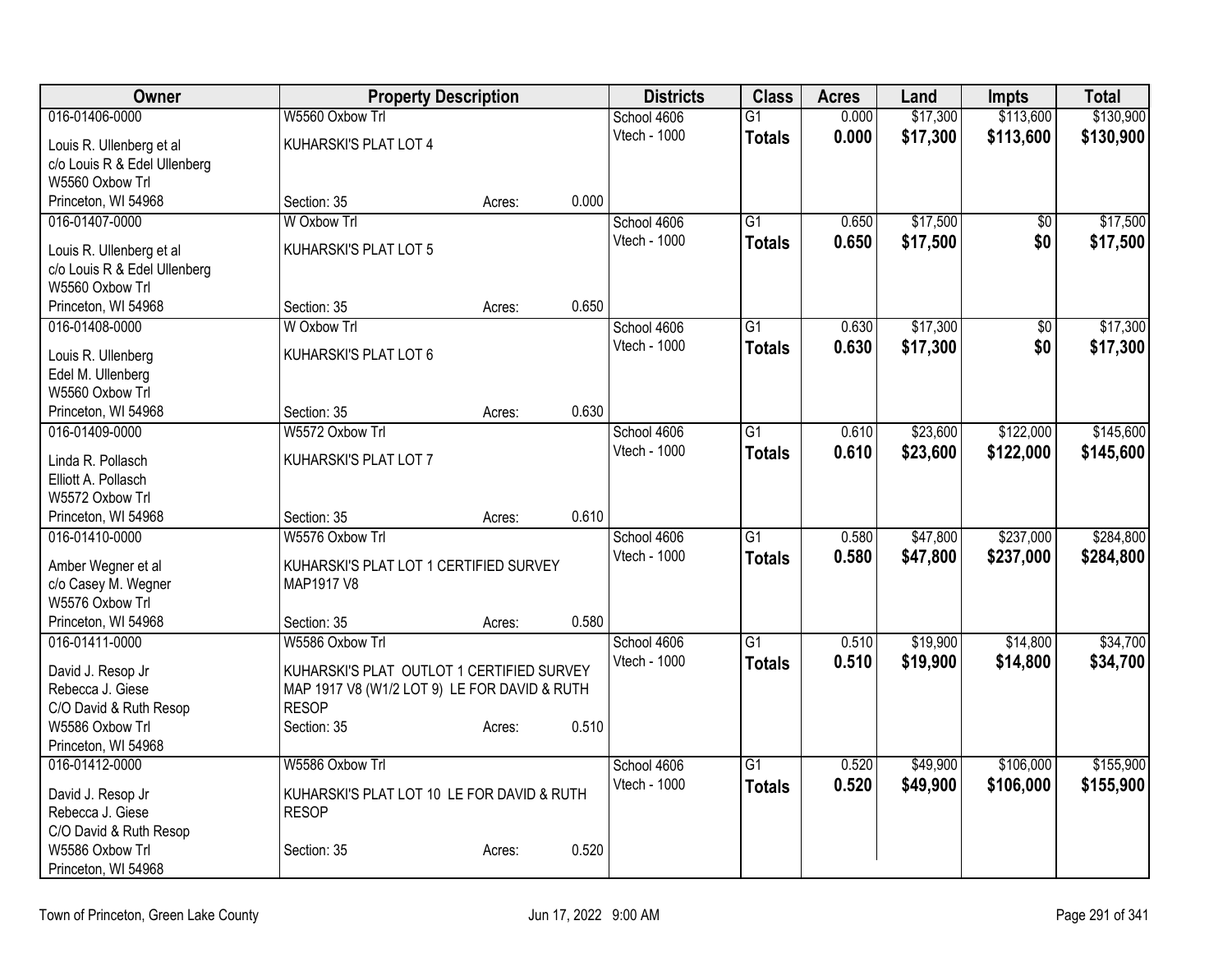| Owner                                  | <b>Property Description</b>  |        |       | <b>Districts</b> | <b>Class</b>    | <b>Acres</b> | Land     | <b>Impts</b> | <b>Total</b> |
|----------------------------------------|------------------------------|--------|-------|------------------|-----------------|--------------|----------|--------------|--------------|
| 016-01413-0000                         | W5592 Oxbow Trl              |        |       | School 4606      | $\overline{G1}$ | 0.480        | \$47,000 | \$266,700    | \$313,700    |
| Mike T. Goulet et al                   | KUHARSKI'S PLAT LOT 11       |        |       | Vtech - 1000     | <b>Totals</b>   | 0.480        | \$47,000 | \$266,700    | \$313,700    |
| c/o Mike T & Christine L Goulet        |                              |        |       |                  |                 |              |          |              |              |
| W5592 Oxbow Tr                         |                              |        |       |                  |                 |              |          |              |              |
| Princeton, WI 54968                    | Section: 35                  | Acres: | 0.480 |                  |                 |              |          |              |              |
| 016-01414-0000                         | Oxbow Trl                    |        |       | School 4606      | $\overline{G1}$ | 0.000        | \$37,600 | \$0          | \$37,600     |
| Barbara Ward et al                     | KUHARSKI'S PLAT LOT 12       |        |       | Vtech - 1000     | <b>Totals</b>   | 0.000        | \$37,600 | \$0          | \$37,600     |
| c/o Barbara & Thomas J Ward            |                              |        |       |                  |                 |              |          |              |              |
| 4818 Maritta Ln                        |                              |        |       |                  |                 |              |          |              |              |
| Junction City, WI 54443                | Section: 35                  | Acres: | 0.000 |                  |                 |              |          |              |              |
| 016-01415-0000                         | W5602 Oxbow Trl              |        |       | School 4606      | G1              | 0.000        | \$37,600 | \$86,200     | \$123,800    |
|                                        |                              |        |       | Vtech - 1000     | <b>Totals</b>   | 0.000        | \$37,600 | \$86,200     | \$123,800    |
| Barbara Ward                           | KUHARSKI'S PLAT LOT 13       |        |       |                  |                 |              |          |              |              |
| Thomas J. Ward                         |                              |        |       |                  |                 |              |          |              |              |
| W5602 Oxbow Trl                        |                              |        |       |                  |                 |              |          |              |              |
| Princeton, WI 54968                    | Section: 35                  | Acres: | 0.000 |                  |                 |              |          |              |              |
| 016-01416-0000                         | W5610 Oxbow Trl              |        |       | School 4606      | G1              | 0.000        | \$37,600 | \$65,500     | \$103,100    |
| Jerry L. Bagley et al                  | KUHARSKI'S PLAT LOT 14       |        |       | Vtech - 1000     | <b>Totals</b>   | 0.000        | \$37,600 | \$65,500     | \$103,100    |
| c/o Jerry L & Tasha D Bagley           |                              |        |       |                  |                 |              |          |              |              |
| W165 N11904 Fond Du Lac Ave            |                              |        |       |                  |                 |              |          |              |              |
| Germantown, WI 53022                   | Section: 35                  | Acres: | 0.000 |                  |                 |              |          |              |              |
| 016-01417-0000                         | W5616 Oxbow Trl              |        |       | School 4606      | $\overline{G1}$ | 0.390        | \$37,600 | \$93,600     | \$131,200    |
| Gerald R & Henrietta Seifert Revocable | KUHARSKI'S PLAT LOT 15       |        |       | Vtech - 1000     | <b>Totals</b>   | 0.390        | \$37,600 | \$93,600     | \$131,200    |
| Trust                                  |                              |        |       |                  |                 |              |          |              |              |
| W5616 Oxbow Trl                        |                              |        |       |                  |                 |              |          |              |              |
| Princeton, WI 54968                    | Section: 35                  | Acres: | 0.390 |                  |                 |              |          |              |              |
| 016-01418-0000                         | W5624 Oxbow Trl              |        |       | School 4606      | $\overline{G1}$ | 0.000        | \$71,700 | \$144,200    | \$215,900    |
| Richard J. Szybkowski                  | KUHARSKI'S PLAT LOTS 16 & 17 |        |       | Vtech - 1000     | <b>Totals</b>   | 0.000        | \$71,700 | \$144,200    | \$215,900    |
| Susan Nick D. Szybkowski               |                              |        |       |                  |                 |              |          |              |              |
| 10 Lindon Ln                           |                              |        |       |                  |                 |              |          |              |              |
| Vernon Hills, IL 60061                 | Section: 35                  | Acres: | 0.000 |                  |                 |              |          |              |              |
| 016-01420-0000                         | W5632 Oxbow Trl              |        |       | School 4606      | $\overline{G1}$ | 0.390        | \$40,100 | \$115,200    | \$155,300    |
|                                        |                              |        |       | Vtech - 1000     | <b>Totals</b>   | 0.390        | \$40,100 | \$115,200    | \$155,300    |
| Cory Goecks                            | KUHARSKI'S PLAT LOT 18       |        |       |                  |                 |              |          |              |              |
| Jodi Williams Goecks                   |                              |        |       |                  |                 |              |          |              |              |
| W5632 Oxbow Trl                        |                              |        |       |                  |                 |              |          |              |              |
| Princeton, WI 54968                    | Section: 35                  | Acres: | 0.390 |                  |                 |              |          |              |              |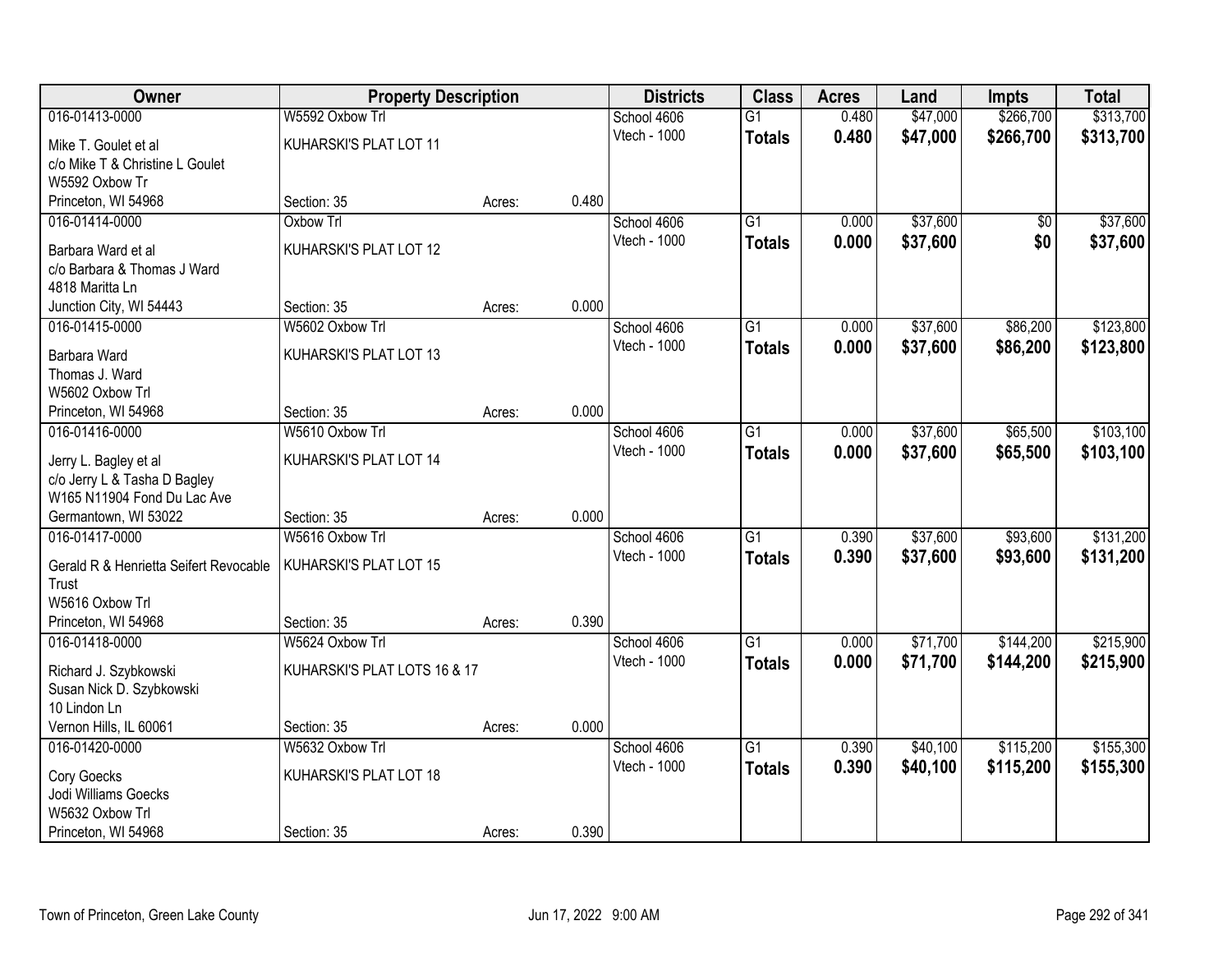| Owner                                                                      | <b>Property Description</b> |        |       | <b>Districts</b> | <b>Class</b>    | <b>Acres</b> | Land     | Impts           | <b>Total</b> |
|----------------------------------------------------------------------------|-----------------------------|--------|-------|------------------|-----------------|--------------|----------|-----------------|--------------|
| 016-01421-0000                                                             | <b>Oxbow Trl</b>            |        |       | School 4606      | $\overline{G1}$ | 0.563        | \$51,300 | $\overline{50}$ | \$51,300     |
| Pauline H Black Irrevocable Income Onl <sup>1</sup> KUHARSKI'S PLAT LOT 19 |                             |        |       | Vtech - 1000     | <b>Totals</b>   | 0.563        | \$51,300 | \$0             | \$51,300     |
| Trust                                                                      |                             |        |       |                  |                 |              |          |                 |              |
| S76 W24715 National Ave                                                    |                             |        |       |                  |                 |              |          |                 |              |
| Mukwonago, WI 53149                                                        | Section: 35                 | Acres: | 0.563 |                  |                 |              |          |                 |              |
| 016-01422-0000                                                             | W5650 Oxbow Trl             |        |       | School 4606      | $\overline{G1}$ | 0.600        | \$46,400 | \$79,300        | \$125,700    |
| Rick G. Bohringer                                                          | KUHARSKI'S PLAT LOT 20      |        |       | Vtech - 1000     | <b>Totals</b>   | 0.600        | \$46,400 | \$79,300        | \$125,700    |
| Patty A. Ford                                                              |                             |        |       |                  |                 |              |          |                 |              |
| W5650 Oxbow Tr                                                             |                             |        |       |                  |                 |              |          |                 |              |
| Princeton, WI 54968                                                        | Section: 35                 | Acres: | 0.600 |                  |                 |              |          |                 |              |
| 016-01423-0000                                                             | W5656 Oxbow Trl             |        |       | School 4606      | G1              | 0.412        | \$34,900 | \$45,200        | \$80,100     |
| John R. Korn                                                               | KUHARSKI'S PLAT LOT 21      |        |       | Vtech - 1000     | <b>Totals</b>   | 0.412        | \$34,900 | \$45,200        | \$80,100     |
| Korn Trust No 81                                                           |                             |        |       |                  |                 |              |          |                 |              |
| 4915 Brigadoon Rd                                                          |                             |        |       |                  |                 |              |          |                 |              |
| Rockford, IL 61107                                                         | Section: 35                 | Acres: | 0.412 |                  |                 |              |          |                 |              |
| 016-01424-0000                                                             | W5668 Oxbow Trl             |        |       | School 4606      | G1              | 0.400        | \$37,000 | \$8,000         | \$45,000     |
|                                                                            |                             |        |       | Vtech - 1000     | <b>Totals</b>   | 0.400        | \$37,000 | \$8,000         | \$45,000     |
| Paul J. Sauer                                                              | KUHARSKI'S PLAT LOT 22      |        |       |                  |                 |              |          |                 |              |
| 319 Center St                                                              |                             |        |       |                  |                 |              |          |                 |              |
| Neenah, WI 54956                                                           |                             |        |       |                  |                 |              |          |                 |              |
|                                                                            | Section: 35                 | Acres: | 0.400 |                  |                 |              |          |                 |              |
| 016-01425-0000                                                             | W5668 Oxbow Trl             |        |       | School 4606      | $\overline{G1}$ | 0.384        | \$37,000 | \$86,100        | \$123,100    |
| Paul J. Sauer                                                              | KUHARSKI'S PLAT LOT 23      |        |       | Vtech - 1000     | <b>Totals</b>   | 0.384        | \$37,000 | \$86,100        | \$123,100    |
| 319 Center St                                                              |                             |        |       |                  |                 |              |          |                 |              |
| Neenah, WI 54956                                                           |                             |        |       |                  |                 |              |          |                 |              |
|                                                                            | Section: 35                 | Acres: | 0.384 |                  |                 |              |          |                 |              |
| 016-01426-0000                                                             | W5674 Oxbow Trl             |        |       | School 4606      | $\overline{G1}$ | 0.384        | \$36,900 | \$165,700       | \$202,600    |
| Keith & Nancy Trust Brunelli                                               | KUHARSKI'S PLAT LOT 24      |        |       | Vtech - 1000     | <b>Totals</b>   | 0.384        | \$36,900 | \$165,700       | \$202,600    |
| 106 W Noyes St                                                             |                             |        |       |                  |                 |              |          |                 |              |
| Arlington Heights, IL 60005                                                |                             |        |       |                  |                 |              |          |                 |              |
|                                                                            | Section: 35                 | Acres: | 0.384 |                  |                 |              |          |                 |              |
| 016-01427-0000                                                             | W5680 Oxbow Trl             |        |       | School 4606      | $\overline{G1}$ | 0.386        | \$34,600 | \$117,100       | \$151,700    |
|                                                                            |                             |        |       | Vtech - 1000     | <b>Totals</b>   | 0.386        | \$34,600 | \$117,100       | \$151,700    |
| Richard C. Murphy                                                          | KUHARSKI'S PLAT LOT 25      |        |       |                  |                 |              |          |                 |              |
| Donna L. Murphy                                                            |                             |        |       |                  |                 |              |          |                 |              |
| W5680 Oxbow Trl                                                            |                             |        |       |                  |                 |              |          |                 |              |
| Princeton, WI 54968                                                        | Section: 35                 | Acres: | 0.386 |                  |                 |              |          |                 |              |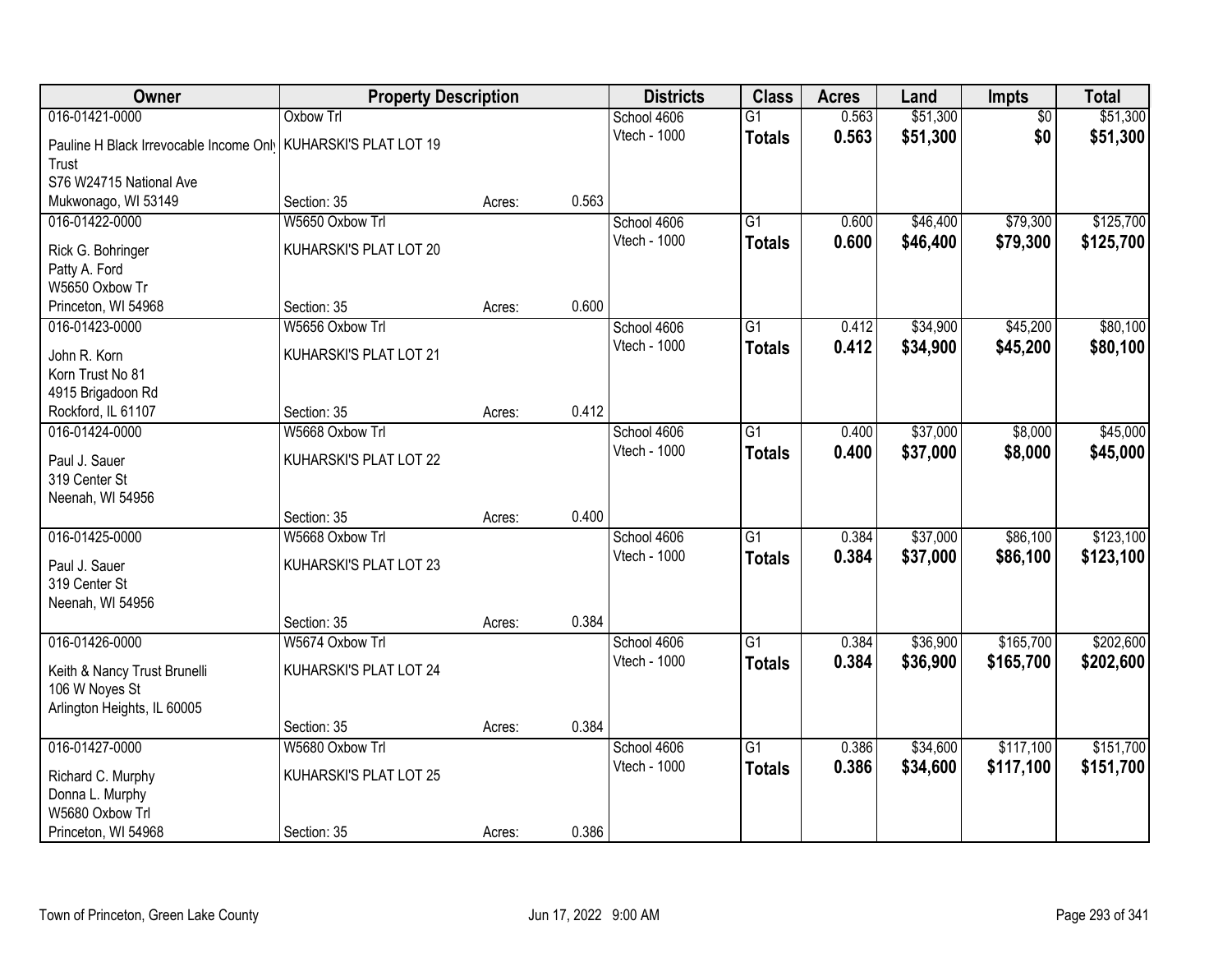| Owner                                     |                                             | <b>Property Description</b> |       | <b>Districts</b> | <b>Class</b>    | <b>Acres</b> | Land            | <b>Impts</b>    | <b>Total</b> |
|-------------------------------------------|---------------------------------------------|-----------------------------|-------|------------------|-----------------|--------------|-----------------|-----------------|--------------|
| 016-01428-0000                            | W Oxbow Trl                                 |                             |       | School 4606      | $\overline{G1}$ | 0.400        | \$17,300        | $\overline{50}$ | \$17,300     |
| Clay Wenninger                            | KUHARSKI'S PLAT LOT 26                      |                             |       | Vtech - 1000     | <b>Totals</b>   | 0.400        | \$17,300        | \$0             | \$17,300     |
| <b>Brittany Brager</b>                    |                                             |                             |       |                  |                 |              |                 |                 |              |
| 902 Innisbrook Ct                         |                                             |                             |       |                  |                 |              |                 |                 |              |
| Waunakee, WI 53597                        | Section: 35                                 | Acres:                      | 0.400 |                  |                 |              |                 |                 |              |
| 016-01429-0000                            | W5694 Oxbow Trl                             |                             |       | School 4606      | $\overline{G1}$ | 0.400        | \$34,800        | \$51,700        | \$86,500     |
| Clay Wenninger                            | KUHARSKI'S PLAT LOT 27                      |                             |       | Vtech - 1000     | <b>Totals</b>   | 0.400        | \$34,800        | \$51,700        | \$86,500     |
| <b>Brittany Brager</b>                    |                                             |                             |       |                  |                 |              |                 |                 |              |
| 902 Innisbrook Ct                         |                                             |                             |       |                  |                 |              |                 |                 |              |
| Waunakee, WI 53597                        | Section: 35                                 | Acres:                      | 0.400 |                  |                 |              |                 |                 |              |
| 016-01430-0000                            | W Oxbow Trl                                 |                             |       | School 4606      | X4              | 0.300        | $\overline{50}$ | \$0             | $\sqrt{50}$  |
| Town of Princeton                         | KUHARSKI'S PLAT PUBLIC ACCESS LOT           |                             |       | Vtech - 1000     | <b>Totals</b>   | 0.300        | \$0             | \$0             | \$0          |
| W5201 Oxbow Trl                           |                                             |                             |       |                  |                 |              |                 |                 |              |
| Princeton, WI 54968                       |                                             |                             |       |                  |                 |              |                 |                 |              |
|                                           | Section: 35                                 | Acres:                      | 0.300 |                  |                 |              |                 |                 |              |
| 016-01431-0000                            | N5003 Fox River Ln                          |                             |       | School 4606      | $\overline{G1}$ | 0.970        | \$59,300        | \$163,400       | \$222,700    |
|                                           |                                             |                             |       | Vtech - 1000     | <b>Totals</b>   | 0.970        | \$59,300        | \$163,400       | \$222,700    |
| Darren W. Zinecker<br>N5003 Fox River Ln  | STILLWATER SHORES LOT 1 BLK A EXC THAT PART |                             |       |                  |                 |              |                 |                 |              |
| Princeton, WI 54968                       | LYING N OF FOX RIVER DR                     |                             |       |                  |                 |              |                 |                 |              |
|                                           | Section: 1                                  | Acres:                      | 0.970 |                  |                 |              |                 |                 |              |
| 016-01432-0000                            | N5007 Fox River Ln                          |                             |       | School 4606      | $\overline{G1}$ | 0.000        | \$58,000        | \$96,500        | \$154,500    |
|                                           |                                             |                             |       | Vtech - 1000     | <b>Totals</b>   | 0.000        | \$58,000        | \$96,500        | \$154,500    |
| <b>Michael Hess</b>                       | STILLWATER SHORES LOT 2 BLK A               |                             |       |                  |                 |              |                 |                 |              |
| <b>Barbara Hess</b>                       |                                             |                             |       |                  |                 |              |                 |                 |              |
| N5007 Fox River Ln<br>Princeton, WI 54968 | Section: 1                                  | Acres:                      | 0.000 |                  |                 |              |                 |                 |              |
| 016-01433-0000                            | N5011 Fox River Ln                          |                             |       | School 4606      | $\overline{G1}$ | 0.930        | \$56,700        | \$7,800         | \$64,500     |
|                                           |                                             |                             |       | Vtech - 1000     | <b>Totals</b>   | 0.930        | \$56,700        | \$7,800         | \$64,500     |
| Christopher J. Meidl                      | STILLWATER SHORES LOT 3 BLK A WHICH LIES    |                             |       |                  |                 |              |                 |                 |              |
| Kim L. Meidl                              | SOUTH OF FOX RIVER DR AS SHOWN ON CSM 401   |                             |       |                  |                 |              |                 |                 |              |
| N5108 Fox River Ln                        |                                             |                             | 0.930 |                  |                 |              |                 |                 |              |
| Princeton, WI 54968<br>016-01434-0000     | Section: 1<br>N5015 Fox River Ln            | Acres:                      |       | School 4606      | $\overline{G1}$ | 0.870        | \$55,400        | \$61,900        | \$117,300    |
|                                           |                                             |                             |       | Vtech - 1000     |                 | 0.870        | \$55,400        | \$61,900        | \$117,300    |
| Kevin E. Catron                           | STILLWATER SHORES LOT 4 BLK A WHICH LIES    |                             |       |                  | <b>Totals</b>   |              |                 |                 |              |
| 1021 Maple Ave                            | SOUTH OF FOX RIVER DR AS SHOWN ON CSM 401   |                             |       |                  |                 |              |                 |                 |              |
| Belvedere, IL 61008                       |                                             |                             |       |                  |                 |              |                 |                 |              |
|                                           | Section: 1                                  | Acres:                      | 0.870 |                  |                 |              |                 |                 |              |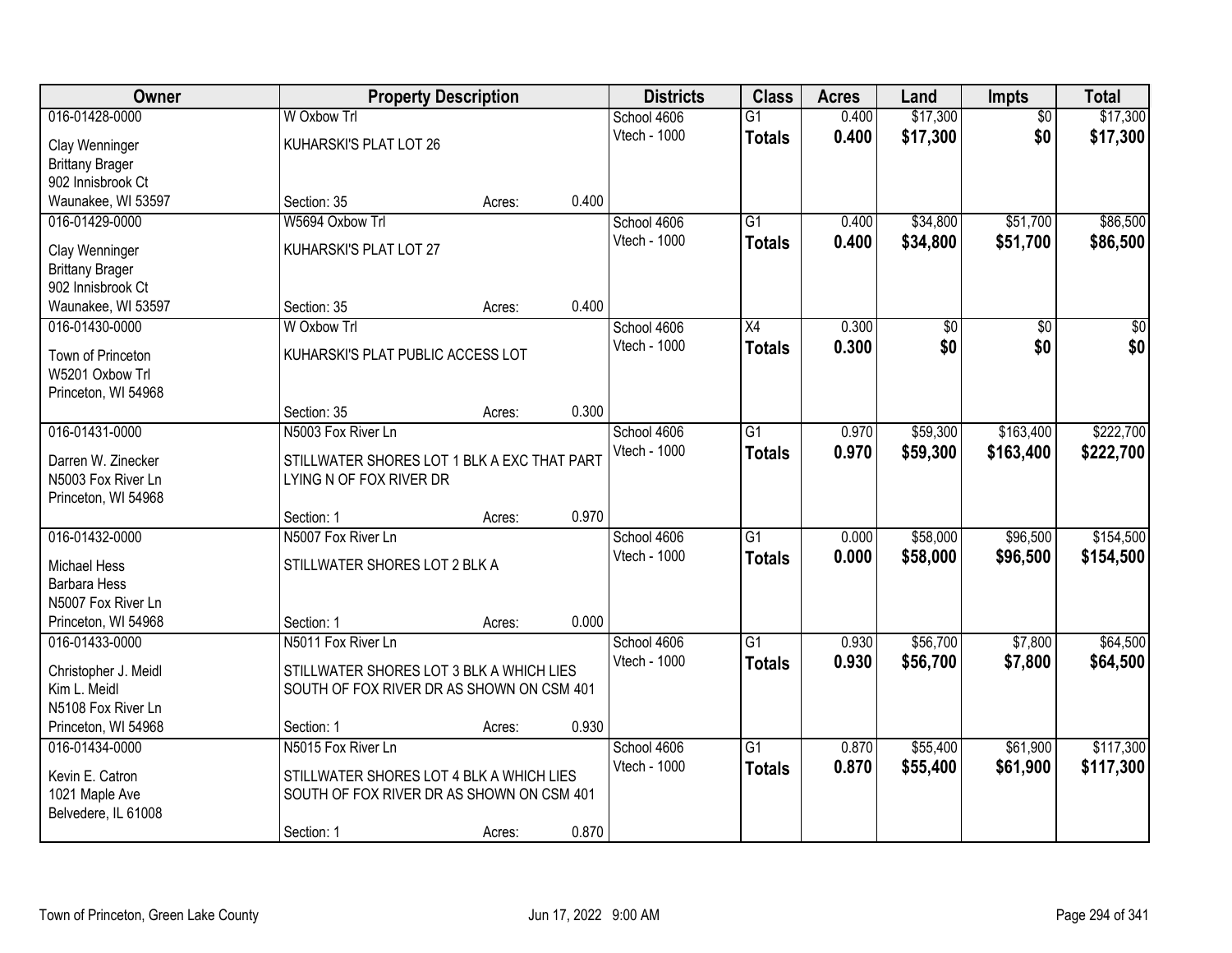| Owner                                            |                                               | <b>Property Description</b> |       | <b>Districts</b> | <b>Class</b>    | <b>Acres</b> | Land     | <b>Impts</b> | <b>Total</b> |
|--------------------------------------------------|-----------------------------------------------|-----------------------------|-------|------------------|-----------------|--------------|----------|--------------|--------------|
| 016-01435-0000                                   | N5021 Fox River Ln                            |                             |       | School 4606      | $\overline{G1}$ | 0.652        | \$54,100 | \$102,000    | \$156,100    |
| Lori A. Houlihan et al                           | STILLWATER SHORES LOT 5 BLK A INC PT N OF FOX |                             |       | Vtech - 1000     | <b>Totals</b>   | 0.652        | \$54,100 | \$102,000    | \$156,100    |
| c/o Timothy T. Houlihan                          | <b>RIVER DR</b>                               |                             |       |                  |                 |              |          |              |              |
| 501 Crystal Ct                                   |                                               |                             |       |                  |                 |              |          |              |              |
| Oswego, IL 60543                                 | Section: 1                                    | Acres:                      | 0.652 |                  |                 |              |          |              |              |
| 016-01436-0000                                   | N Fox River Ln                                |                             |       | School 4606      | $\overline{G1}$ | 0.870        | \$52,900 | \$500        | \$53,400     |
| Timothy T. Houlihan                              | STILLWATER SHORES LOT 6 BLK A INC PT N OF FOX |                             |       | Vtech - 1000     | <b>Totals</b>   | 0.870        | \$52,900 | \$500        | \$53,400     |
| Lori A. Houlihan                                 | <b>RIVER DR</b>                               |                             |       |                  |                 |              |          |              |              |
| 501 Crystal Ct                                   |                                               |                             |       |                  |                 |              |          |              |              |
| Oswego, IL 60543                                 | Section: 1                                    | Acres:                      | 0.870 |                  |                 |              |          |              |              |
| 016-01437-0000                                   | N5027 Fox River Ln                            |                             |       | School 4606      | G1              | 0.860        | \$51,500 | \$72,300     | \$123,800    |
|                                                  |                                               |                             |       | Vtech - 1000     | <b>Totals</b>   | 0.860        | \$51,500 | \$72,300     | \$123,800    |
| Dorothy G Jacobson Revocable Trust               | STILLWATER SHORES LOT 7 BLK A                 |                             |       |                  |                 |              |          |              |              |
| William G. Jacobson                              |                                               |                             |       |                  |                 |              |          |              |              |
| 1041 E Parkside Rd                               |                                               |                             |       |                  |                 |              |          |              |              |
| Naperville, IL 60540                             | Section: 1                                    | Acres:                      | 0.860 |                  |                 |              |          |              |              |
| 016-01438-0000                                   | N5031 Fox River Ln                            |                             |       | School 4606      | G1              | 1.760        | \$83,500 | \$47,600     | \$131,100    |
| Tyler A. Hudzinski                               | STILLWATER SHORES LOTS 8 & 9 BLK A            |                             |       | Vtech - 1000     | <b>Totals</b>   | 1.760        | \$83,500 | \$47,600     | \$131,100    |
| Bille R. Sieracki                                |                                               |                             |       |                  |                 |              |          |              |              |
| N5041 Fox River Ln                               |                                               |                             |       |                  |                 |              |          |              |              |
| Princeton, WI 54968                              | Section: 1                                    | Acres:                      | 1.760 |                  |                 |              |          |              |              |
| 016-01440-0000                                   | N5049 Fox River Ln                            |                             |       | School 4606      | $\overline{G1}$ | 1.700        | \$74,800 | \$61,600     | \$136,400    |
| Lawrence S. Kush                                 | STILLWATER SHORES LOTS 10 & 11 BLK A          |                             |       | Vtech - 1000     | <b>Totals</b>   | 1.700        | \$74,800 | \$61,600     | \$136,400    |
| Joan D. Kush                                     |                                               |                             |       |                  |                 |              |          |              |              |
| N4530 County Rd D                                |                                               |                             |       |                  |                 |              |          |              |              |
| Princeton, WI 54968                              | Section: 1                                    | Acres:                      | 1.700 |                  |                 |              |          |              |              |
| 016-01442-0000                                   | N5053 Fox River Ln                            |                             |       | School 4606      | $\overline{G1}$ | 0.800        | \$56,500 | \$118,800    | \$175,300    |
|                                                  |                                               |                             |       | Vtech - 1000     | <b>Totals</b>   | 0.800        | \$56,500 | \$118,800    | \$175,300    |
| William R. Anderson et al                        | STILLWATER SHORES LOT 12 BLK A                |                             |       |                  |                 |              |          |              |              |
| c/o William R & Virginia Anderson<br>3520 Oriole |                                               |                             |       |                  |                 |              |          |              |              |
| Chicago, IL 60634                                | Section: 1                                    | Acres:                      | 0.800 |                  |                 |              |          |              |              |
| 016-01443-0000                                   | N5059 Fox River Ln                            |                             |       | School 4606      | $\overline{G1}$ | 0.780        | \$56,500 | \$71,000     | \$127,500    |
|                                                  |                                               |                             |       | Vtech - 1000     |                 | 0.780        |          | \$71,000     | \$127,500    |
| Thad R. Seifert                                  | STILLWATER SHORES LOT 13 BLK A                |                             |       |                  | <b>Totals</b>   |              | \$56,500 |              |              |
| N5059 Fox River Ln                               |                                               |                             |       |                  |                 |              |          |              |              |
| Princeton, WI 54968                              |                                               |                             |       |                  |                 |              |          |              |              |
|                                                  | Section: 1                                    | Acres:                      | 0.780 |                  |                 |              |          |              |              |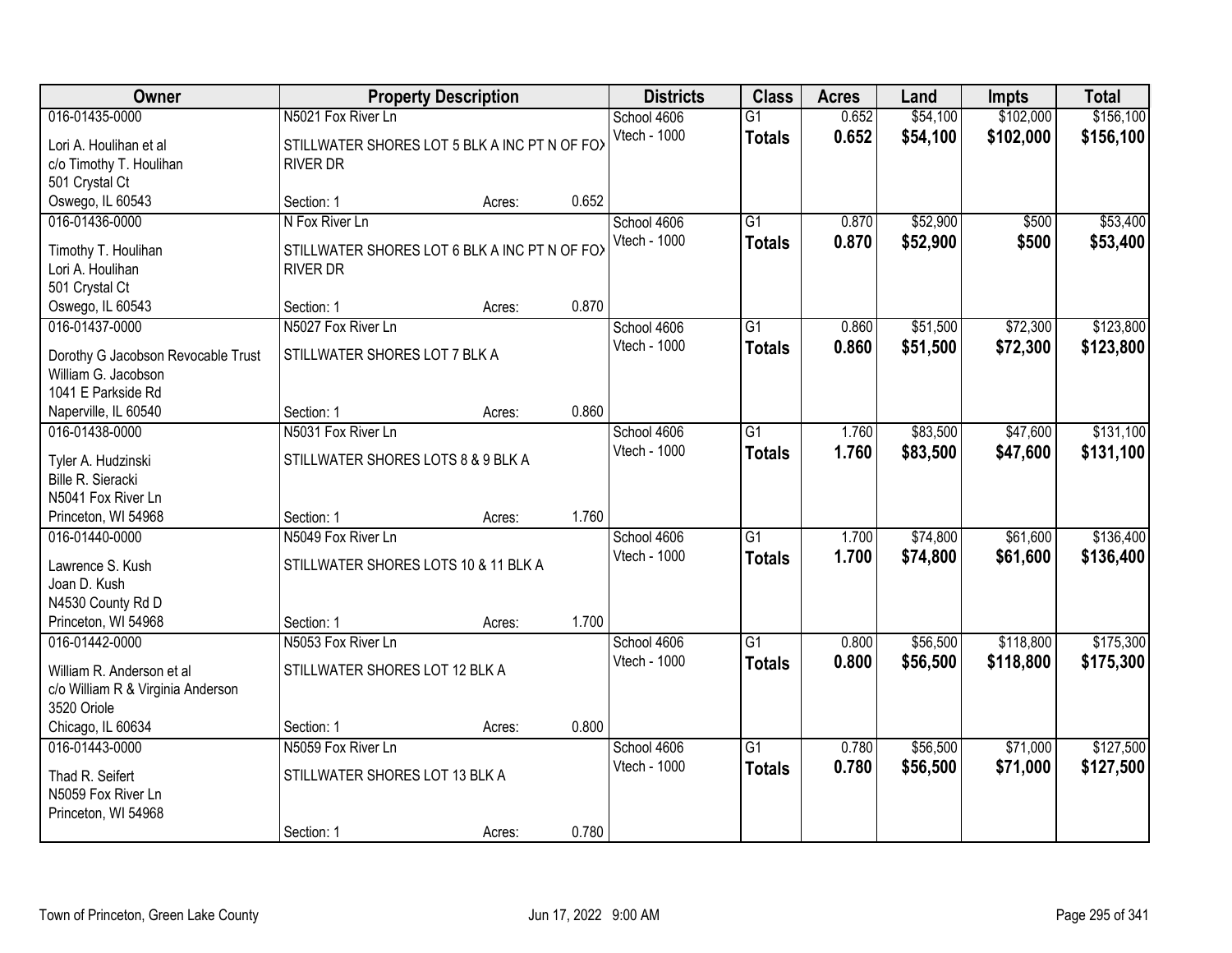| Owner               |                                     | <b>Property Description</b> |       | <b>Districts</b> | <b>Class</b>    | <b>Acres</b> | Land     | <b>Impts</b>    | <b>Total</b> |
|---------------------|-------------------------------------|-----------------------------|-------|------------------|-----------------|--------------|----------|-----------------|--------------|
| 016-01444-0000      | N Fox River Ln                      |                             |       | School 4606      | $\overline{G1}$ | 0.770        | \$56,500 | \$8,400         | \$64,900     |
| Virginia M. Lang    | STILLWATER SHORES LOT 14 BLK A      |                             |       | Vtech - 1000     | <b>Totals</b>   | 0.770        | \$56,500 | \$8,400         | \$64,900     |
| 1706 Chapman Ave    |                                     |                             |       |                  |                 |              |          |                 |              |
| Beloit, WI 53511    |                                     |                             |       |                  |                 |              |          |                 |              |
|                     | Section: 1                          | Acres:                      | 0.770 |                  |                 |              |          |                 |              |
| 016-01445-0000      | N5069 Fox River Ln                  |                             |       | School 4606      | $\overline{G1}$ | 0.770        | \$56,500 | \$58,400        | \$114,900    |
| Virginia M. Lang    | STILLWATER SHORES LOT 15 BLK A      |                             |       | Vtech - 1000     | <b>Totals</b>   | 0.770        | \$56,500 | \$58,400        | \$114,900    |
| 1706 Chapman Ave    |                                     |                             |       |                  |                 |              |          |                 |              |
| Beloit, WI 53511    |                                     |                             |       |                  |                 |              |          |                 |              |
|                     | Section: 1                          | Acres:                      | 0.770 |                  |                 |              |          |                 |              |
| 016-01446-0000      | N5077 Fox River Ln                  |                             |       | School 4606      | G1              | 0.000        | \$56,100 | \$53,200        | \$109,300    |
| Erin Witthun        | STILLWATER SHORES LOT 16 BLK A      |                             |       | Vtech - 1000     | <b>Totals</b>   | 0.000        | \$56,100 | \$53,200        | \$109,300    |
| N5077 Fox River Ln  |                                     |                             |       |                  |                 |              |          |                 |              |
| Princeton, WI 54968 |                                     |                             |       |                  |                 |              |          |                 |              |
|                     | Section: 2                          | Acres:                      | 0.000 |                  |                 |              |          |                 |              |
| 016-01447-0000      | Fox River Ln                        |                             |       | School 4606      | X4              | 0.530        | \$0      | \$0             | \$0          |
| Town of Princeton   | STILLWATER SHORES PUBLIC ACCESS LOT |                             |       | Vtech - 1000     | <b>Totals</b>   | 0.530        | \$0      | \$0             | \$0          |
| W5201 Oxbow Trl     |                                     |                             |       |                  |                 |              |          |                 |              |
| Princeton, WI 54968 |                                     |                             |       |                  |                 |              |          |                 |              |
|                     | Section: 2                          | Acres:                      | 0.001 |                  |                 |              |          |                 |              |
| 016-01448-0000      | N5083 Fox River Ln                  |                             |       | School 4606      | $\overline{G1}$ | 0.680        | \$56,100 | \$154,800       | \$210,900    |
| James F. Valenta    | STILLWATER SHORES LOT 1 BLK B       |                             |       | Vtech - 1000     | <b>Totals</b>   | 0.680        | \$56,100 | \$154,800       | \$210,900    |
| Jessica M. Sfetcu   |                                     |                             |       |                  |                 |              |          |                 |              |
| N5083 Fox River Ln  |                                     |                             |       |                  |                 |              |          |                 |              |
| Princeton, WI 54968 | Section: 2                          | Acres:                      | 0.680 |                  |                 |              |          |                 |              |
| 016-01449-0000      | N5087 Fox River Ln                  |                             |       | School 4606      | $\overline{G1}$ | 0.680        | \$56,100 | \$79,400        | \$135,500    |
| Ronald L. Zinkel    | STILLWATER SHORES LOT 2 BLK B       |                             |       | Vtech - 1000     | <b>Totals</b>   | 0.680        | \$56,100 | \$79,400        | \$135,500    |
| 1008 Pershing Dr    |                                     |                             |       |                  |                 |              |          |                 |              |
| Wauconda, IL 60084  |                                     |                             |       |                  |                 |              |          |                 |              |
|                     | Section: 2                          | Acres:                      | 0.680 |                  |                 |              |          |                 |              |
| 016-01450-0000      | N5093 Fox River Ln                  |                             |       | School 4606      | $\overline{G1}$ | 0.680        | \$56,100 | $\overline{50}$ | \$56,100     |
| James E. Mccabe     | STILLWATER SHORES LOT 3 BLK B       |                             |       | Vtech - 1000     | <b>Totals</b>   | 0.680        | \$56,100 | \$0             | \$56,100     |
| Sheryl A. Mccabe    |                                     |                             |       |                  |                 |              |          |                 |              |
| N5094 Fox River Ln  |                                     |                             |       |                  |                 |              |          |                 |              |
| Princeton, WI 54968 | Section: 2                          | Acres:                      | 0.680 |                  |                 |              |          |                 |              |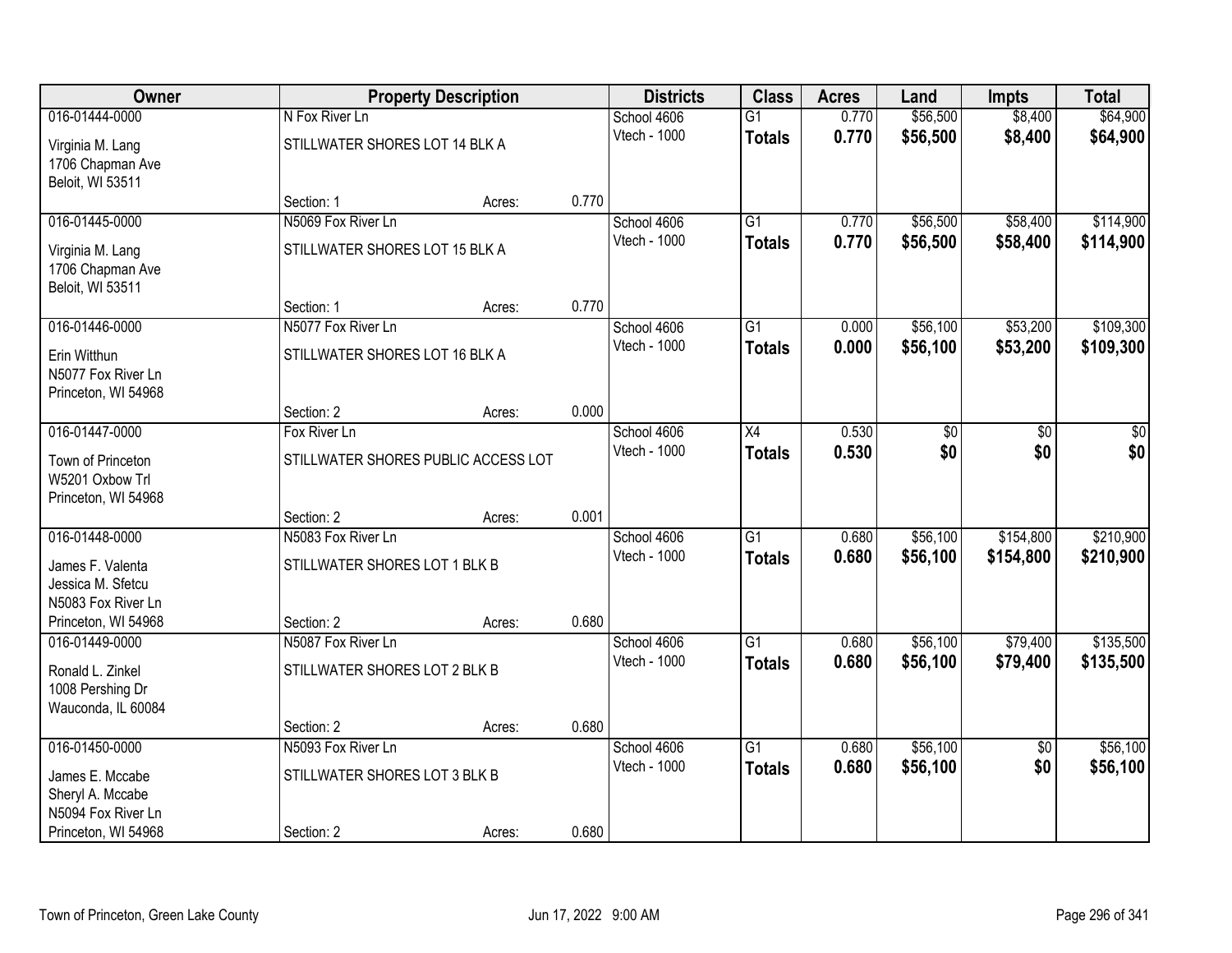| Owner                                 |                                              | <b>Property Description</b> |       | <b>Districts</b>            | <b>Class</b>    | <b>Acres</b> | Land     | Impts     | <b>Total</b> |
|---------------------------------------|----------------------------------------------|-----------------------------|-------|-----------------------------|-----------------|--------------|----------|-----------|--------------|
| 016-01451-0000                        | N5097 Fox River Ln                           |                             |       | School 4606                 | $\overline{G1}$ | 0.000        | \$56,100 | \$136,100 | \$192,200    |
| George R. Eckart Sr et al             | STILLWATER SHORES LOT 4 BLK B                |                             |       | Vtech - 1000                | <b>Totals</b>   | 0.000        | \$56,100 | \$136,100 | \$192,200    |
| c/o George R Sr & Cather Eckart       |                                              |                             |       |                             |                 |              |          |           |              |
| N5097 Fox River Ln                    |                                              |                             |       |                             |                 |              |          |           |              |
| Princeton, WI 54968                   | Section: 2                                   | Acres:                      | 0.000 |                             |                 |              |          |           |              |
| 016-01452-0000                        | N5101 Fox River Ln                           |                             |       | School 4606                 | $\overline{G1}$ | 0.000        | \$56,100 | \$74,600  | \$130,700    |
| John L. Ehle et al                    | STILLWATER SHORES LOT 5 AND THE E 10' OF LOT |                             |       | Vtech - 1000                | <b>Totals</b>   | 0.000        | \$56,100 | \$74,600  | \$130,700    |
| c/o John L & Bonnie K Ehle            | 6 BLK B                                      |                             |       |                             |                 |              |          |           |              |
| N5101 Fox River Ln                    |                                              |                             |       |                             |                 |              |          |           |              |
| Princeton, WI 54968                   | Section: 2                                   | Acres:                      | 0.000 |                             |                 |              |          |           |              |
| 016-01454-0000                        | N Fox River Ln                               |                             |       | School 4606                 | G <sub>1</sub>  | 0.680        | \$56,100 | \$0       | \$56,100     |
|                                       |                                              |                             |       | Vtech - 1000                | <b>Totals</b>   | 0.680        | \$56,100 | \$0       | \$56,100     |
| Jay L. Kiefer                         | STILLWATER SHORES LOT 7 BLK B LIFE ESTATE:   |                             |       |                             |                 |              |          |           |              |
| Tamara A. Kiefer                      | <b>VIRGINIA R WIEBELHAUS</b>                 |                             |       |                             |                 |              |          |           |              |
| N5117 Fox River Ln                    |                                              |                             |       |                             |                 |              |          |           |              |
| Princeton, WI 54968                   | Section: 2                                   | Acres:                      | 0.680 |                             |                 |              |          |           |              |
| 016-01454-0100                        | N5105 Fox River Ln                           |                             |       | School 4606                 | $\overline{G1}$ | 0.590        | \$48,500 | \$77,700  | \$126,200    |
| James T Rickert Trust                 | STILLWATER SHORES THE W 70' OF LOT 6 BLK B   |                             |       | Vtech - 1000                | <b>Totals</b>   | 0.590        | \$48,500 | \$77,700  | \$126,200    |
| Sharon L Rickert Trust                |                                              |                             |       |                             |                 |              |          |           |              |
| 1048 Parkside Rd                      |                                              |                             |       |                             |                 |              |          |           |              |
| Naperville, IL 60540                  | Section: 2                                   | Acres:                      | 0.590 |                             |                 |              |          |           |              |
| 016-01455-0000                        | N5117 Fox River Ln                           |                             |       | School 4606                 | $\overline{G1}$ | 0.690        | \$56,100 | \$150,900 | \$207,000    |
| Tamara A. Kiefer et al                | STILLWATER SHORES LOT 8 BLK B LIFE ESTATE:   |                             |       | Vtech - 1000                | <b>Totals</b>   | 0.690        | \$56,100 | \$150,900 | \$207,000    |
| c/o Jay L. Kiefer                     | <b>VIRGINIA R WIEBELHAUS</b>                 |                             |       |                             |                 |              |          |           |              |
| N5117 Fox River Ln                    |                                              |                             |       |                             |                 |              |          |           |              |
| Princeton, WI 54968                   | Section: 2                                   | Acres:                      | 0.690 |                             |                 |              |          |           |              |
| 016-01456-0000                        | N5121 Fox River Ln                           |                             |       | School 4606                 | $\overline{G1}$ | 0.000        | \$56,100 | \$61,700  | \$117,800    |
|                                       |                                              |                             |       | Vtech - 1000                | <b>Totals</b>   | 0.000        | \$56,100 | \$61,700  | \$117,800    |
| Theodore M. Hart et al                | STILLWATER SHORES LOT 9 BLK B                |                             |       |                             |                 |              |          |           |              |
| c/o Theodore M & Judith Hart          |                                              |                             |       |                             |                 |              |          |           |              |
| W188 N13751 Maple Rd                  |                                              |                             | 0.000 |                             |                 |              |          |           |              |
| Richfield, WI 53076<br>016-01457-0000 | Section: 2<br>N5125 Fox River Ln             | Acres:                      |       |                             | $\overline{G1}$ | 0.770        | \$56,100 | \$81,000  | \$137,100    |
|                                       |                                              |                             |       | School 4606<br>Vtech - 1000 |                 |              |          |           |              |
| Russell J. Breit et al                | STILLWATER SHORES LOT 10 BLK B               |                             |       |                             | <b>Totals</b>   | 0.770        | \$56,100 | \$81,000  | \$137,100    |
| c/o Russell J & Judith T Breit        |                                              |                             |       |                             |                 |              |          |           |              |
| W4360 County Rd Jm                    |                                              |                             |       |                             |                 |              |          |           |              |
| Sheboygan, WI 53085                   | Section: 2                                   | Acres:                      | 0.770 |                             |                 |              |          |           |              |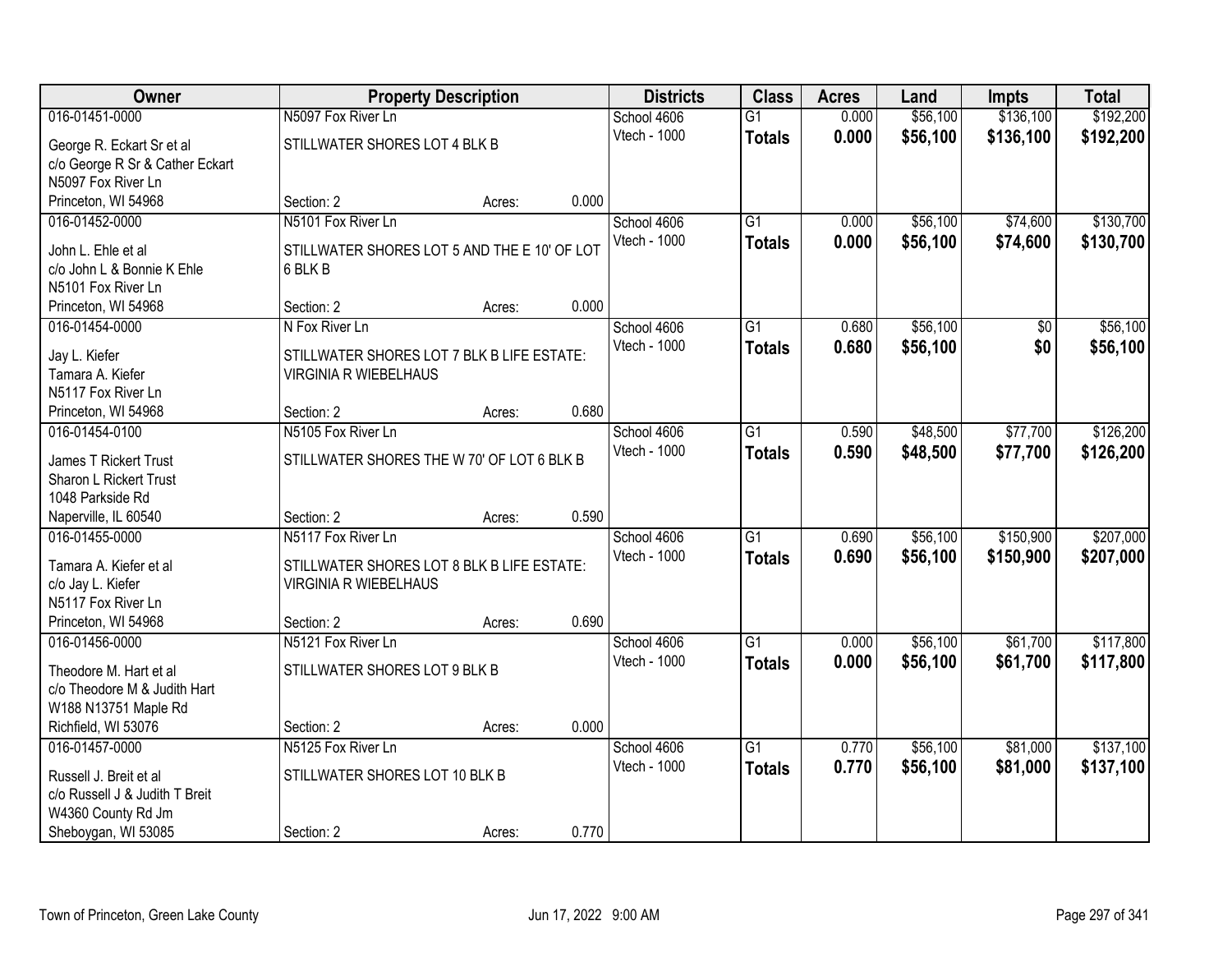| Owner                            |                                        | <b>Property Description</b> |       | <b>Districts</b>    | <b>Class</b>    | <b>Acres</b> | Land     | <b>Impts</b>    | <b>Total</b> |
|----------------------------------|----------------------------------------|-----------------------------|-------|---------------------|-----------------|--------------|----------|-----------------|--------------|
| 016-01458-0000                   | N5129 Fox River Ln                     |                             |       | School 4606         | $\overline{G1}$ | 0.740        | \$55,300 | \$57,200        | \$112,500    |
| Richard Wakefield                | STILLWATER SHORES LOT 11 BLK B         |                             |       | Vtech - 1000        | <b>Totals</b>   | 0.740        | \$55,300 | \$57,200        | \$112,500    |
| Rosalind Wakefield               |                                        |                             |       |                     |                 |              |          |                 |              |
| N5129 Fox River Ln               |                                        |                             |       |                     |                 |              |          |                 |              |
| Princeton, WI 54968              | Section: 2                             | Acres:                      | 0.740 |                     |                 |              |          |                 |              |
| 016-01459-0000                   | N5133 Fox River Ln                     |                             |       | School 4606         | $\overline{G1}$ | 1.280        | \$53,600 | \$54,000        | \$107,600    |
| Laura Ann Apostolos              | STILLWATER SHORES LOTS 12 & 13 BLK B   |                             |       | <b>Vtech - 1000</b> | <b>Totals</b>   | 1.280        | \$53,600 | \$54,000        | \$107,600    |
| 209 Williamsburg                 |                                        |                             |       |                     |                 |              |          |                 |              |
| Apt 4                            |                                        |                             |       |                     |                 |              |          |                 |              |
| Thiensville, WI 53092            | Section: 2                             | Acres:                      | 1.280 |                     |                 |              |          |                 |              |
| 016-01461-0000                   | N5141 Fox River Ln                     |                             |       | School 4606         | $\overline{G1}$ | 0.600        | \$49,800 | \$62,500        | \$112,300    |
| T & L of Princeton, LLC          | STILLWATER SHORES LOT 14 BLK B         |                             |       | Vtech - 1000        | <b>Totals</b>   | 0.600        | \$49,800 | \$62,500        | \$112,300    |
| 501 Crystal Ct                   |                                        |                             |       |                     |                 |              |          |                 |              |
| Oswego, IL 60543                 |                                        |                             |       |                     |                 |              |          |                 |              |
|                                  | Section: 2                             | Acres:                      | 0.600 |                     |                 |              |          |                 |              |
| 016-01462-0000                   | N5145 Fox River Ln                     |                             |       | School 4606         | G1              | 0.000        | \$38,700 | \$131,900       | \$170,600    |
| Joy E. Zitzer                    | STILLWATER SHORES LOT 15 BLK B & LOT 1 |                             |       | Vtech - 1000        | <b>Totals</b>   | 0.000        | \$38,700 | \$131,900       | \$170,600    |
| N5145 Fox River Ln               | CERTIFIED SURVEY MAP 325 V2            |                             |       |                     |                 |              |          |                 |              |
| Princeton, WI 54968              |                                        |                             |       |                     |                 |              |          |                 |              |
|                                  | Section: 2                             | Acres:                      | 0.000 |                     |                 |              |          |                 |              |
| 016-01463-0000                   | Cradle Rd                              |                             |       | School 4606         | $\overline{G1}$ | 0.490        | \$12,600 | $\overline{50}$ | \$12,600     |
| Allen H. Hearron et al           | LYNNWOOD ESTATES LOT 1 BLK A EXC       |                             |       | Vtech - 1000        | <b>Totals</b>   | 0.490        | \$12,600 | \$0             | \$12,600     |
| c/o Allen H & Patricia L Hearron | PARCEL1463.1                           |                             |       |                     |                 |              |          |                 |              |
| W4809 Cradle Rd                  |                                        |                             |       |                     |                 |              |          |                 |              |
| Princeton, WI 54968              | Section: 30                            | Acres:                      | 0.490 |                     |                 |              |          |                 |              |
| 016-01464-0000                   | W4809 Cradle Rd                        |                             |       | School 4606         | $\overline{G1}$ | 0.490        | \$12,600 | \$107,300       | \$119,900    |
| Allen H. Hearron et al           | LYNNWOOD ESTATES LOT 2 BLK A           |                             |       | Vtech - 1000        | <b>Totals</b>   | 0.490        | \$12,600 | \$107,300       | \$119,900    |
| c/o Allen H & Patricia L Hearron |                                        |                             |       |                     |                 |              |          |                 |              |
| W4809 Cradle Rd                  |                                        |                             |       |                     |                 |              |          |                 |              |
| Princeton, WI 54968              | Section: 30                            | Acres:                      | 0.490 |                     |                 |              |          |                 |              |
| 016-01465-0000                   | Cradle Rd                              |                             |       | School 4606         | $\overline{G1}$ | 0.490        | \$12,600 | $\overline{50}$ | \$12,600     |
| Arnold E. Skottet et al          | LYNNWOOD ESTATES LOT 3 BLK A           |                             |       | Vtech - 1000        | <b>Totals</b>   | 0.490        | \$12,600 | \$0             | \$12,600     |
| c/o Arnold E & Betty L Skottet   |                                        |                             |       |                     |                 |              |          |                 |              |
| PO Box 25                        |                                        |                             |       |                     |                 |              |          |                 |              |
| Woodstock, VT 05091              | Section: 30                            | Acres:                      | 0.490 |                     |                 |              |          |                 |              |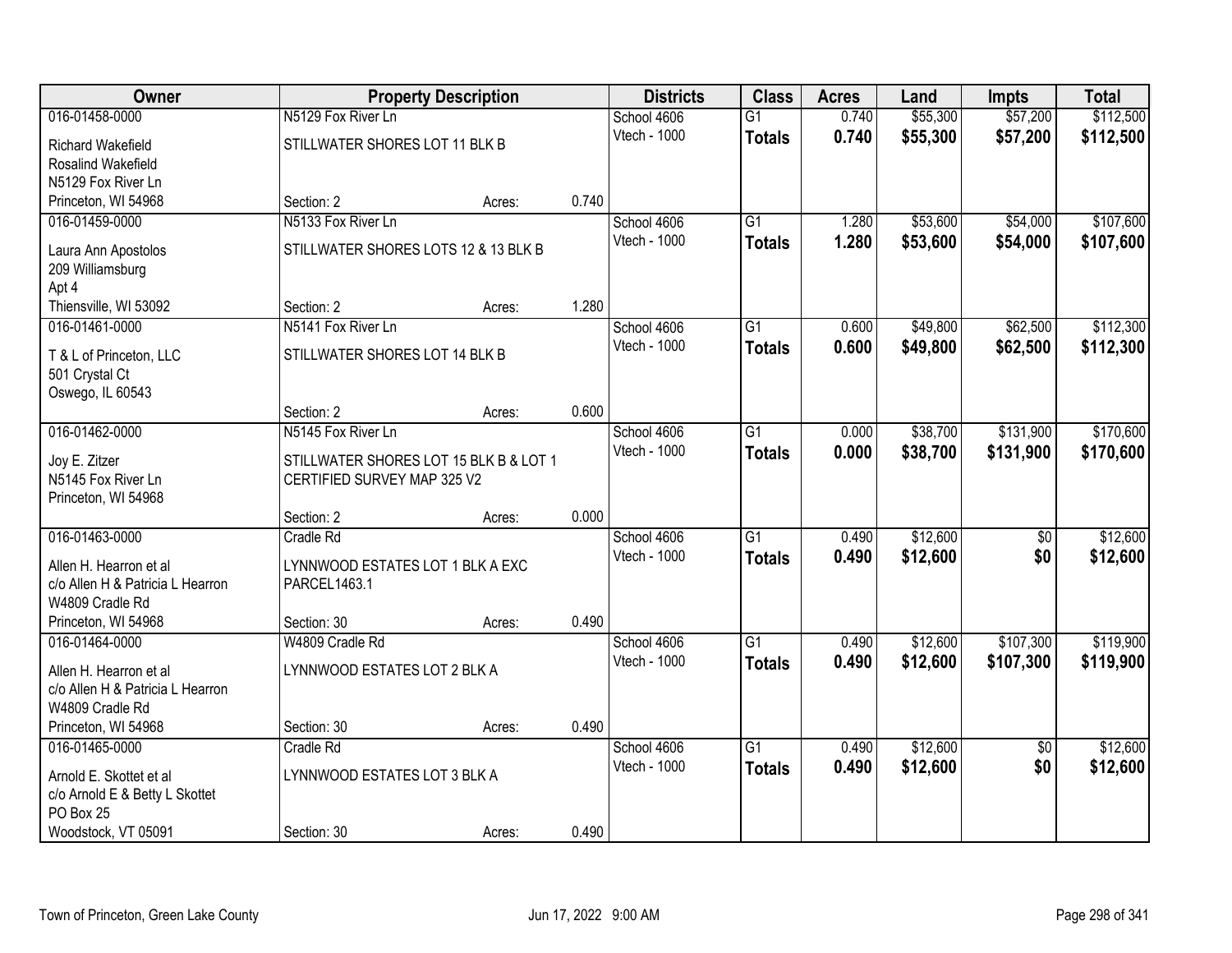| Owner                                               |                                          | <b>Property Description</b> |       | <b>Districts</b>            | <b>Class</b>    | <b>Acres</b> | Land     | <b>Impts</b>    | <b>Total</b> |
|-----------------------------------------------------|------------------------------------------|-----------------------------|-------|-----------------------------|-----------------|--------------|----------|-----------------|--------------|
| 016-01466-0000                                      | W4827 Cradle Rd                          |                             |       | School 4606                 | $\overline{G1}$ | 0.490        | \$12,600 | \$70,500        | \$83,100     |
| Kavanaugh Family, LLC                               | LYNNWOOD ESTATES LOT 4 BLK A             |                             |       | Vtech - 1000                | <b>Totals</b>   | 0.490        | \$12,600 | \$70,500        | \$83,100     |
| N6942 County Rd D                                   |                                          |                             |       |                             |                 |              |          |                 |              |
| Princeton, WI 54968                                 |                                          |                             |       |                             |                 |              |          |                 |              |
|                                                     | Section: 30                              | Acres:                      | 0.490 |                             |                 |              |          |                 |              |
| 016-01467-0000                                      | W4835 Cradle Rd                          |                             |       | School 4606                 | $\overline{G1}$ | 0.490        | \$12,600 | \$7,000         | \$19,600     |
| Robert E. Kimball                                   | LYNNWOOD ESTATES LOT 5 BLK A             |                             |       | Vtech - 1000                | <b>Totals</b>   | 0.490        | \$12,600 | \$7,000         | \$19,600     |
| Sharon J. Kimball                                   |                                          |                             |       |                             |                 |              |          |                 |              |
| W4835 Cradle Rd                                     |                                          |                             |       |                             |                 |              |          |                 |              |
| Princeton, WI 54968                                 | Section: 30                              | Acres:                      | 0.490 |                             |                 |              |          |                 |              |
| 016-01468-0000                                      | W4835 Cradle Rd                          |                             |       | School 4606                 | G <sub>1</sub>  | 0.491        | \$12,600 | \$115,300       | \$127,900    |
| Robert E. Kimball                                   | LYNNWOOD ESTATES LOT 6 BLK A             |                             |       | Vtech - 1000                | <b>Totals</b>   | 0.491        | \$12,600 | \$115,300       | \$127,900    |
| Sharon J. Kimball                                   |                                          |                             |       |                             |                 |              |          |                 |              |
| W4835 Cradle Rd                                     |                                          |                             |       |                             |                 |              |          |                 |              |
| Princeton, WI 54968                                 | Section: 30                              | Acres:                      | 0.491 |                             |                 |              |          |                 |              |
| 016-01469-0000                                      | W4843 Cradle Rd                          |                             |       | School 4606                 | G1              | 0.491        | \$12,600 | \$182,500       | \$195,100    |
|                                                     | LYNNWOOD ESTATES LOT 7 BLK A             |                             |       | Vtech - 1000                | <b>Totals</b>   | 0.491        | \$12,600 | \$182,500       | \$195,100    |
| Scott A. Cody et al<br>c/o Scott A & Jessica L Cody |                                          |                             |       |                             |                 |              |          |                 |              |
| W4843 Cradle Rd                                     |                                          |                             |       |                             |                 |              |          |                 |              |
| Princeton, WI 54968                                 | Section: 30                              | Acres:                      | 0.491 |                             |                 |              |          |                 |              |
| 016-01470-0000                                      |                                          |                             |       | School 4606                 | $\overline{G1}$ | 0.491        | \$12,600 | $\overline{50}$ | \$12,600     |
|                                                     |                                          |                             |       | Vtech - 1000                | <b>Totals</b>   | 0.491        | \$12,600 | \$0             | \$12,600     |
| Scott A. Cody et al                                 | LYNNWOOD ESTATES LOT 8 BLK A             |                             |       |                             |                 |              |          |                 |              |
| c/o Scott A & Jessica L Cody<br>W4843 Cradle Rd     |                                          |                             |       |                             |                 |              |          |                 |              |
| Princeton, WI 54968                                 | Section: 30                              | Acres:                      | 0.491 |                             |                 |              |          |                 |              |
| 016-01471-0000                                      | W4885 Cradle Rd                          |                             |       | School 4606                 | $\overline{G1}$ | 2.363        | \$41,300 | \$125,700       | \$167,000    |
|                                                     |                                          |                             |       | Vtech - 1000                | <b>Totals</b>   | 2.363        | \$41,300 | \$125,700       | \$167,000    |
| Aaron A. Stelzner et al                             | LYNNWOOD ESTATES LOTS 9, 10, 11 & 12 BLK |                             |       |                             |                 |              |          |                 |              |
| c/o Aaron A & Jennifer L Stelzner                   | ASUBJ TO ESMTS                           |                             |       |                             |                 |              |          |                 |              |
| W4885 Cradle Rd                                     |                                          |                             |       |                             |                 |              |          |                 |              |
| Princeton, WI 54968                                 | Section: 30                              | Acres:                      | 2.363 |                             | $\overline{G1}$ |              |          |                 |              |
| 016-01475-0000                                      | W4810 Evergreen Dr                       |                             |       | School 4606<br>Vtech - 1000 |                 | 0.920        | \$21,800 | \$161,000       | \$182,800    |
| Harold R. Stelter et al                             | LYNNWOOD ESTATES LOTS 13 & 14 BLK A      |                             |       |                             | <b>Totals</b>   | 0.920        | \$21,800 | \$161,000       | \$182,800    |
| c/o Harold R & Marion J Stelter                     |                                          |                             |       |                             |                 |              |          |                 |              |
| PO Box 212                                          |                                          |                             |       |                             |                 |              |          |                 |              |
| Princeton, WI 54968                                 | Section: 30                              | Acres:                      | 0.920 |                             |                 |              |          |                 |              |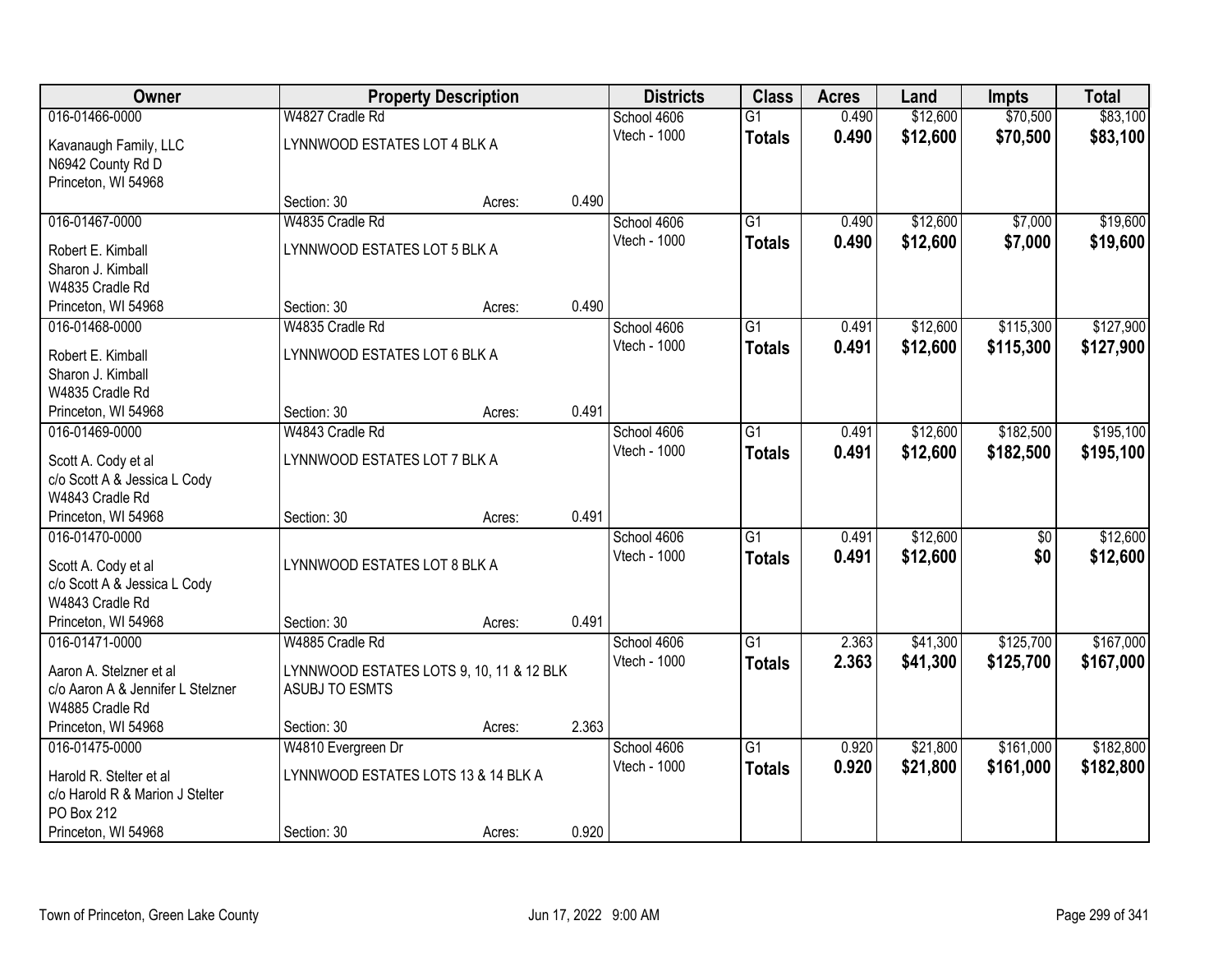| Owner                             |                               | <b>Property Description</b> |       | <b>Districts</b> | <b>Class</b>    | <b>Acres</b> | Land     | Impts           | <b>Total</b> |
|-----------------------------------|-------------------------------|-----------------------------|-------|------------------|-----------------|--------------|----------|-----------------|--------------|
| 016-01477-0000                    | Evergreen Dr                  |                             |       | School 4606      | $\overline{G1}$ | 0.460        | \$11,800 | $\overline{50}$ | \$11,800     |
| Harold R. Stelter et al           | LYNNWOOD ESTATES LOT 15 BLK A |                             |       | Vtech - 1000     | <b>Totals</b>   | 0.460        | \$11,800 | \$0             | \$11,800     |
| c/o Harold R & Marion J Stelter   |                               |                             |       |                  |                 |              |          |                 |              |
| PO Box 212                        |                               |                             |       |                  |                 |              |          |                 |              |
| Princeton, WI 54968               | Section: 30                   | Acres:                      | 0.460 |                  |                 |              |          |                 |              |
| 016-01478-0000                    | Evergreen Dr                  |                             |       | School 4606      | $\overline{G1}$ | 0.460        | \$11,800 | \$7,200         | \$19,000     |
| Harold R. Stelter et al           | LYNNWOOD ESTATES LOT 16 BLK A |                             |       | Vtech - 1000     | <b>Totals</b>   | 0.460        | \$11,800 | \$7,200         | \$19,000     |
| c/o Harold R & Marion J Stelter   |                               |                             |       |                  |                 |              |          |                 |              |
| PO Box 212                        |                               |                             |       |                  |                 |              |          |                 |              |
| Princeton, WI 54968               | Section: 30                   | Acres:                      | 0.460 |                  |                 |              |          |                 |              |
| 016-01479-0000                    | Evergreen Dr                  |                             |       | School 4606      | G <sub>1</sub>  | 0.460        | \$11,800 | \$0             | \$11,800     |
| Harold R. Stelter et al           | LYNNWOOD ESTATES LOT 17 BLK A |                             |       | Vtech - 1000     | <b>Totals</b>   | 0.460        | \$11,800 | \$0             | \$11,800     |
| c/o Harold R & Marion J Stelter   |                               |                             |       |                  |                 |              |          |                 |              |
| PO Box 212                        |                               |                             |       |                  |                 |              |          |                 |              |
| Princeton, WI 54968               | Section: 30                   | Acres:                      | 0.460 |                  |                 |              |          |                 |              |
| 016-01480-0000                    | Evergreen Dr                  |                             |       | School 4606      | $\overline{G1}$ | 0.460        | \$11,800 | \$0             | \$11,800     |
| <b>Wcs Trust</b>                  | LYNNWOOD ESTATES LOT 18 BLK A |                             |       | Vtech - 1000     | <b>Totals</b>   | 0.460        | \$11,800 | \$0             | \$11,800     |
| %Roy Derksen                      |                               |                             |       |                  |                 |              |          |                 |              |
| 11557 Hemp Rd                     |                               |                             |       |                  |                 |              |          |                 |              |
| Brandon, WI 53919                 | Section: 30                   | Acres:                      | 0.460 |                  |                 |              |          |                 |              |
| 016-01481-0000                    | W4834 Evergreen Dr            |                             |       | School 4606      | $\overline{G1}$ | 0.459        | \$11,800 | \$80,600        | \$92,400     |
| <b>Wcs Trust</b>                  | LYNNWOOD ESTATES LOT 19 BLK A |                             |       | Vtech - 1000     | <b>Totals</b>   | 0.459        | \$11,800 | \$80,600        | \$92,400     |
| %Roy Derksen                      |                               |                             |       |                  |                 |              |          |                 |              |
| 11557 Hemp Rd                     |                               |                             |       |                  |                 |              |          |                 |              |
| Brandon, WI 53919                 | Section: 30                   | Acres:                      | 0.459 |                  |                 |              |          |                 |              |
| 016-01482-0000                    | Evergreen Dr                  |                             |       | School 4606      | $\overline{G1}$ | 0.460        | \$11,800 | $\overline{50}$ | \$11,800     |
| Eric H. Stelter                   | LYNNWOOD ESTATES LOT 20 BLK A |                             |       | Vtech - 1000     | <b>Totals</b>   | 0.460        | \$11,800 | \$0             | \$11,800     |
| PO Box 212                        |                               |                             |       |                  |                 |              |          |                 |              |
| Princeton, WI 54968               |                               |                             |       |                  |                 |              |          |                 |              |
|                                   | Section: 30                   | Acres:                      | 0.460 |                  |                 |              |          |                 |              |
| 016-01483-0000                    | Evergreen Dr                  |                             |       | School 4606      | $\overline{G1}$ | 0.460        | \$11,800 | $\overline{50}$ | \$11,800     |
| Aaron A. Stelzner et al           | LYNNWOOD ESTATES LOT 21 BLK A |                             |       | Vtech - 1000     | <b>Totals</b>   | 0.460        | \$11,800 | \$0             | \$11,800     |
| c/o Aaron A & Jennifer L Stelzner |                               |                             |       |                  |                 |              |          |                 |              |
| W4885 Cradle Rd                   |                               |                             |       |                  |                 |              |          |                 |              |
| Princeton, WI 54968               | Section: 30                   | Acres:                      | 0.460 |                  |                 |              |          |                 |              |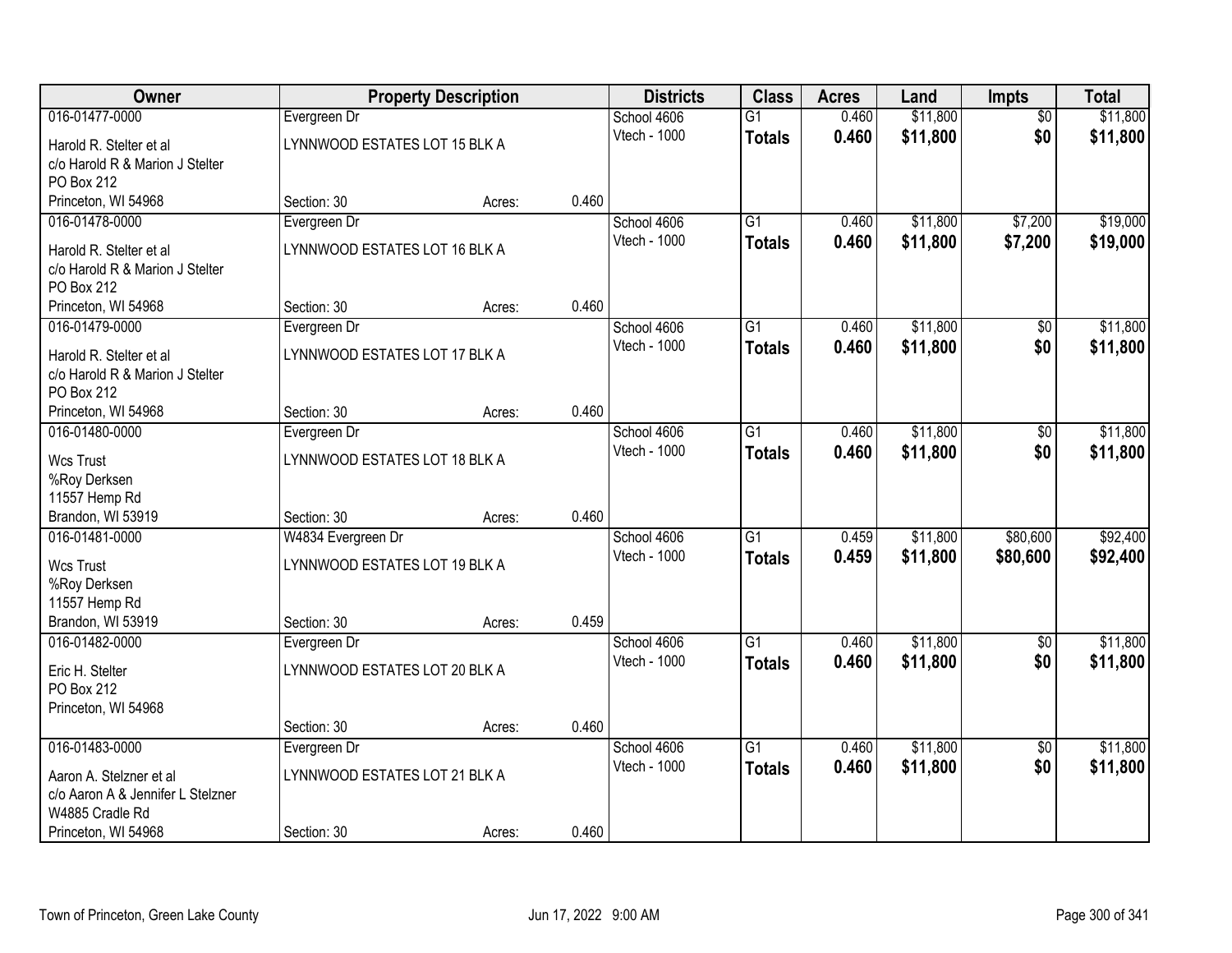| <b>Owner</b>                       |                                    | <b>Property Description</b> |       | <b>Districts</b> | <b>Class</b>    | <b>Acres</b> | Land     | Impts           | <b>Total</b> |
|------------------------------------|------------------------------------|-----------------------------|-------|------------------|-----------------|--------------|----------|-----------------|--------------|
| 016-01484-0000                     | Evergreen Dr                       |                             |       | School 4606      | $\overline{G1}$ | 0.760        | \$18,400 | $\overline{50}$ | \$18,400     |
| Aaron A. Stelzner et al            | LYNNWOOD ESTATES LOT 22 BLK A      |                             |       | Vtech - 1000     | <b>Totals</b>   | 0.760        | \$18,400 | \$0             | \$18,400     |
| c/o Aaron A & Jennifer L Stelzner  |                                    |                             |       |                  |                 |              |          |                 |              |
| W4885 Cradle Rd                    |                                    |                             |       |                  |                 |              |          |                 |              |
| Princeton, WI 54968                | Section: 30                        | Acres:                      | 0.760 |                  |                 |              |          |                 |              |
| 016-01485-0000                     | Evergreen Dr                       |                             |       | School 4606      | $\overline{G1}$ | 1.410        | \$30,500 | \$0             | \$30,500     |
| Aaron A. Stelzner et al            | LYNNWOOD ESTATES LOT 23 BLK A      |                             |       | Vtech - 1000     | <b>Totals</b>   | 1.410        | \$30,500 | \$0             | \$30,500     |
| c/o Aaron A & Jennifer L Stelzner  |                                    |                             |       |                  |                 |              |          |                 |              |
| W4885 Cradle Rd                    |                                    |                             |       |                  |                 |              |          |                 |              |
| Princeton, WI 54968                | Section: 30                        | Acres:                      | 1.410 |                  |                 |              |          |                 |              |
| 016-01486-0000                     | W4854 Evergreen Dr                 |                             |       | School 4606      | G1              | 1.290        | \$28,400 | \$150,200       | \$178,600    |
| Jennifer A. Ward                   | LYNNWOOD ESTATES LOT 24 & 25 BLK A |                             |       | Vtech - 1000     | <b>Totals</b>   | 1.290        | \$28,400 | \$150,200       | \$178,600    |
| W4854 Evergreen Dr                 |                                    |                             |       |                  |                 |              |          |                 |              |
| Princeton, WI 54968                |                                    |                             |       |                  |                 |              |          |                 |              |
|                                    | Section: 30                        | Acres:                      | 1.290 |                  |                 |              |          |                 |              |
| 016-01488-0000                     | Evergreen Dr                       |                             |       | School 4606      | $\overline{G1}$ | 0.650        | \$16,100 | \$0             | \$16,100     |
| Jennifer A. Ward                   | LYNNWOOD ESTATES LOT 26 BLK A      |                             |       | Vtech - 1000     | <b>Totals</b>   | 0.650        | \$16,100 | \$0             | \$16,100     |
| W4854 Evergreen Dr                 |                                    |                             |       |                  |                 |              |          |                 |              |
| Princeton, WI 54968                |                                    |                             |       |                  |                 |              |          |                 |              |
|                                    | Section: 30                        | Acres:                      | 0.650 |                  |                 |              |          |                 |              |
| 016-01489-0000                     | W4868 Evergreen Dr                 |                             |       | School 4606      | $\overline{G1}$ | 0.650        | \$16,100 | \$116,800       | \$132,900    |
| Francis E. Gende Jr et al          | LYNNWOOD ESTATES LOT 27 BLK A      |                             |       | Vtech - 1000     | <b>Totals</b>   | 0.650        | \$16,100 | \$116,800       | \$132,900    |
| c/o Francis E Jr & Julie Gende     |                                    |                             |       |                  |                 |              |          |                 |              |
| W4868 Evergreen Dr                 |                                    |                             |       |                  |                 |              |          |                 |              |
| Princeton, WI 54968                | Section: 30                        | Acres:                      | 0.650 |                  |                 |              |          |                 |              |
| 016-01490-0000                     | Evergreen Dr                       |                             |       | School 4606      | $\overline{G1}$ | 0.720        | \$17,500 | $\overline{60}$ | \$17,500     |
| Francis E. Gende Jr et al          | LYNNWOOD ESTATES LOT 28 BLK A      |                             |       | Vtech - 1000     | <b>Totals</b>   | 0.720        | \$17,500 | \$0             | \$17,500     |
| c/o Francis E Jr & Julie Gende     |                                    |                             |       |                  |                 |              |          |                 |              |
| W4868 Evergreen Dr                 |                                    |                             |       |                  |                 |              |          |                 |              |
| Princeton, WI 54968                | Section: 30                        | Acres:                      | 0.720 |                  |                 |              |          |                 |              |
| 016-01491-0000                     | Evergreen Dr                       |                             |       | School 4606      | $\overline{G1}$ | 0.460        | \$11,800 | $\overline{50}$ | \$11,800     |
| Duane & Lowita Kuglin Living Trust | LYNNWOOD ESTATES LOT 1 BLK B       |                             |       | Vtech - 1000     | <b>Totals</b>   | 0.460        | \$11,800 | \$0             | \$11,800     |
| N4109 State Rd 73                  |                                    |                             |       |                  |                 |              |          |                 |              |
| Markesan, WI 53946                 |                                    |                             |       |                  |                 |              |          |                 |              |
|                                    | Section: 30                        | Acres:                      | 0.460 |                  |                 |              |          |                 |              |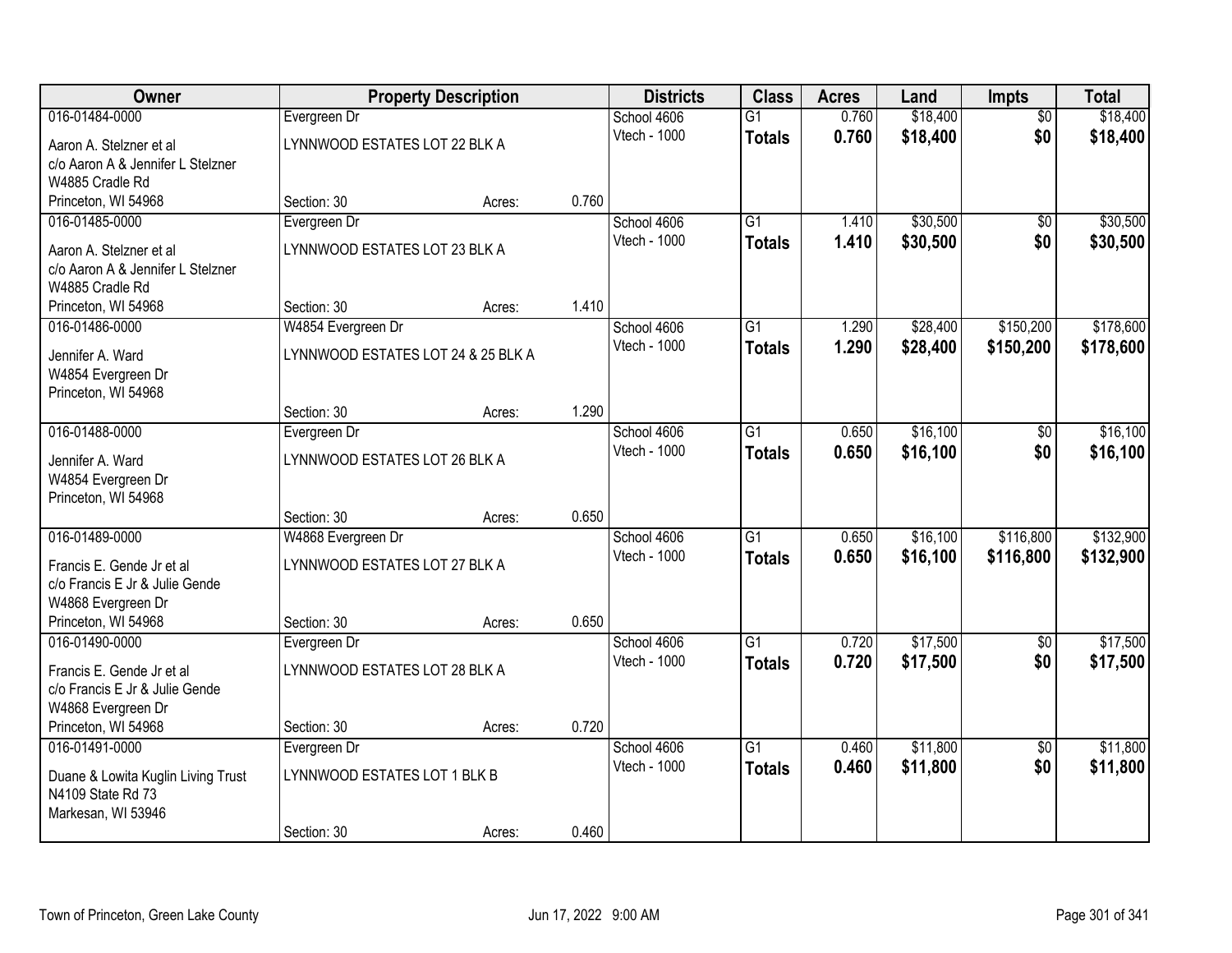| Owner                                                    |                                           | <b>Property Description</b> |       | <b>Districts</b> | <b>Class</b>    | <b>Acres</b> | Land     | Impts           | <b>Total</b> |
|----------------------------------------------------------|-------------------------------------------|-----------------------------|-------|------------------|-----------------|--------------|----------|-----------------|--------------|
| 016-01492-0000                                           | W4833 Evergreen Dr                        |                             |       | School 4606      | $\overline{G1}$ | 0.460        | \$11,800 | \$163,900       | \$175,700    |
| Dawn D. Smejkal et al                                    | LYNNWOOD ESTATES LOT 2 BLK B              |                             |       | Vtech - 1000     | <b>Totals</b>   | 0.460        | \$11,800 | \$163,900       | \$175,700    |
| c/o Steve J & Dawn D Smejkal                             |                                           |                             |       |                  |                 |              |          |                 |              |
| W4833 Evergreen Dr                                       |                                           |                             |       |                  |                 |              |          |                 |              |
| Princeton, WI 54968                                      | Section: 30                               | Acres:                      | 0.460 |                  |                 |              |          |                 |              |
| 016-01493-0000                                           | W4837 Evergreen Dr                        |                             |       | School 4606      | $\overline{G1}$ | 0.460        | \$11,800 | \$250,500       | \$262,300    |
| <b>Glenn Bornick</b>                                     | LYNNWOOD ESTATES LOT 3 BLK B              |                             |       | Vtech - 1000     | <b>Totals</b>   | 0.460        | \$11,800 | \$250,500       | \$262,300    |
| W4857 Evergreen Dr                                       |                                           |                             |       |                  |                 |              |          |                 |              |
| Princeton, WI 54968                                      |                                           |                             |       |                  |                 |              |          |                 |              |
|                                                          | Section: 30                               | Acres:                      | 0.460 |                  |                 |              |          |                 |              |
| 016-01494-0000                                           | Evergreen Dr                              |                             |       | School 4606      | $\overline{G1}$ | 0.460        | \$11,800 | \$0             | \$11,800     |
| <b>Glenn Bornick</b>                                     | LYNNWOOD ESTATES LOT 4 BLK B              |                             |       | Vtech - 1000     | <b>Totals</b>   | 0.460        | \$11,800 | \$0             | \$11,800     |
| W4857 Evergreen Dr                                       |                                           |                             |       |                  |                 |              |          |                 |              |
| Princeton, WI 54968                                      |                                           |                             |       |                  |                 |              |          |                 |              |
|                                                          | Section: 30                               | Acres:                      | 0.460 |                  |                 |              |          |                 |              |
| 016-01496-0000                                           | W4883 Evergreen Dr                        |                             |       | School 4606      | $\overline{G1}$ | 0.537        | \$13,600 | \$149,700       | \$163,300    |
| John A. Guderski et al.                                  | LYNNWOOD ESTATES LOT 6 BLK B LIFE ESTATE: |                             |       | Vtech - 1000     | <b>Totals</b>   | 0.537        | \$13,600 | \$149,700       | \$163,300    |
| %John F & Ruth Guderski                                  | JOHN F & RUTH GUDERSKI                    |                             |       |                  |                 |              |          |                 |              |
| W4883 Evergreen Dr                                       |                                           |                             |       |                  |                 |              |          |                 |              |
| Princeton, WI 54968                                      | Section: 30                               | Acres:                      | 0.537 |                  |                 |              |          |                 |              |
| 016-01497-0000                                           | Elm St                                    |                             |       | School 4606      | $\overline{G1}$ | 0.460        | \$11,800 | $\overline{50}$ | \$11,800     |
| John A. Guderski et al                                   | LYNNWOOD ESTATES LOT 7 BLK B LIFE ESTATE: |                             |       | Vtech - 1000     | <b>Totals</b>   | 0.460        | \$11,800 | \$0             | \$11,800     |
| %John F & Ruth Guderski                                  | <b>JOHN F &amp; RUTH GUDERSKI</b>         |                             |       |                  |                 |              |          |                 |              |
| W4883 Evergreen Dr                                       |                                           |                             |       |                  |                 |              |          |                 |              |
| Princeton, WI 54968                                      | Section: 30                               | Acres:                      | 0.460 |                  |                 |              |          |                 |              |
| 016-01498-0000                                           | $E$ Im St                                 |                             |       | School 4606      | $\overline{G1}$ | 0.460        | \$11,800 | $\overline{50}$ | \$11,800     |
| John A. Guderski et al                                   | LYNNWOOD ESTATES LOT 8 BLK B LIFE ESTATE: |                             |       | Vtech - 1000     | <b>Totals</b>   | 0.460        | \$11,800 | \$0             | \$11,800     |
| %John F & Ruth Guderski                                  | JOHN F & RUTH GUDERSKI                    |                             |       |                  |                 |              |          |                 |              |
| W4883 Evergreen Dr                                       |                                           |                             |       |                  |                 |              |          |                 |              |
| Princeton, WI 54968                                      | Section: 30                               | Acres:                      | 0.460 |                  |                 |              |          |                 |              |
| 016-01500-0000                                           | W4861 Evergreen Dr                        |                             |       | School 4606      | $\overline{G1}$ | 1.460        | \$31,300 | \$174,100       | \$205,400    |
|                                                          | LYNNWOOD ESTATES LOTS 5, 9 & 10 BLK B     |                             |       | Vtech - 1000     | <b>Totals</b>   | 1.460        | \$31,300 | \$174,100       | \$205,400    |
| Daniel J. Zodrow et al<br>c/o Daniel J & Sandra R Zodrow |                                           |                             |       |                  |                 |              |          |                 |              |
| PO Box 402                                               |                                           |                             |       |                  |                 |              |          |                 |              |
| Princeton, WI 54968-0402                                 | Section: 30                               | Acres:                      | 1.460 |                  |                 |              |          |                 |              |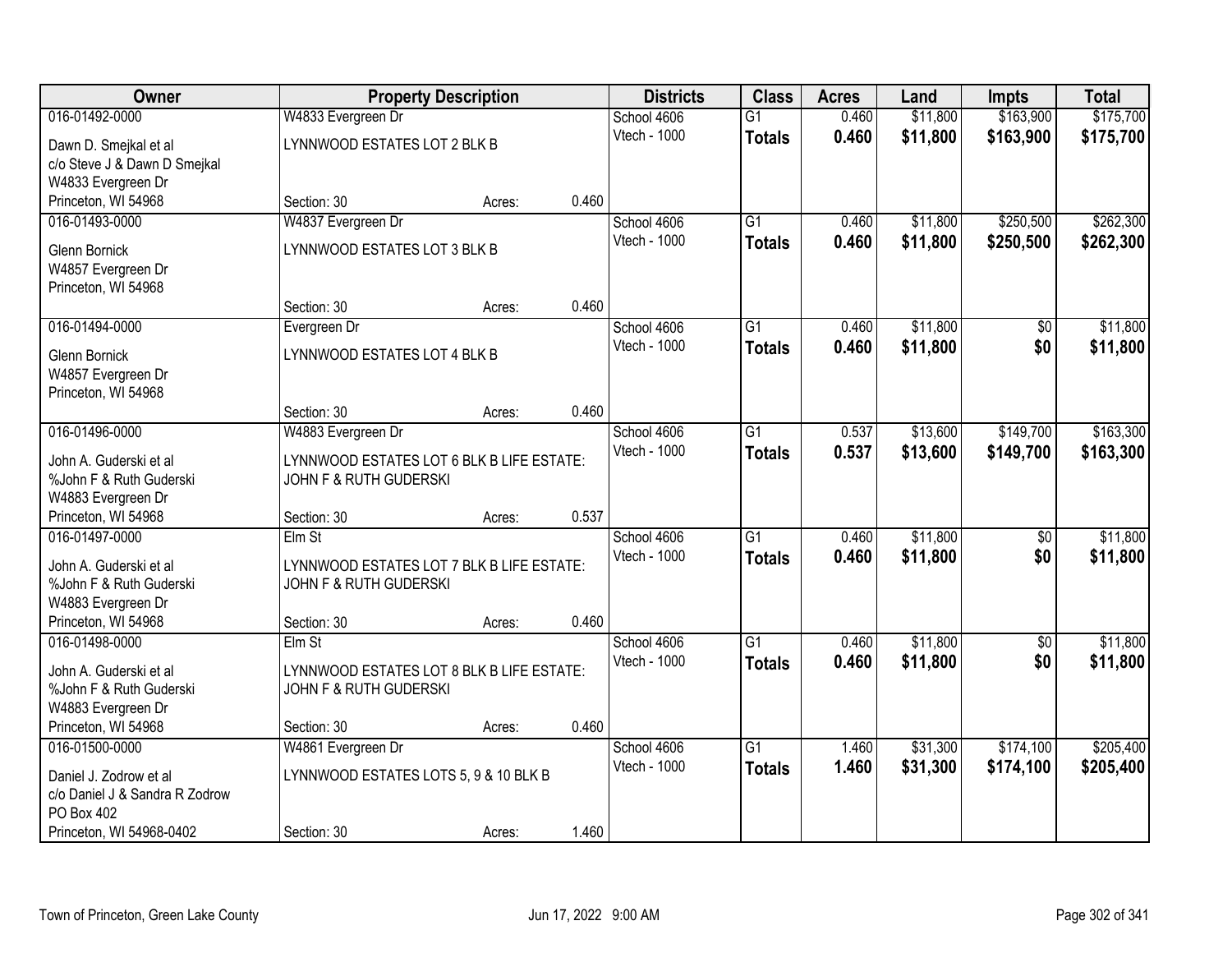| <b>Owner</b>                                                |                                   | <b>Property Description</b> |       | <b>Districts</b>    | <b>Class</b>    | <b>Acres</b> | Land     | Impts           | <b>Total</b> |
|-------------------------------------------------------------|-----------------------------------|-----------------------------|-------|---------------------|-----------------|--------------|----------|-----------------|--------------|
| 016-01501-0000                                              | County Rd D                       |                             |       | School 4606         | $\overline{G1}$ | 0.460        | \$11,800 | $\overline{50}$ | \$11,800     |
| Joseph M. Davis et al                                       | LYNNWOOD ESTATES LOT 1 BLK C      |                             |       | Vtech - 1000        | <b>Totals</b>   | 0.460        | \$11,800 | \$0             | \$11,800     |
| c/o Joseph M & Kathleen Davis                               |                                   |                             |       |                     |                 |              |          |                 |              |
| N5603 County Rd D                                           |                                   |                             |       |                     |                 |              |          |                 |              |
| Princeton, WI 54968                                         | Section: 30                       | Acres:                      | 0.460 |                     |                 |              |          |                 |              |
| 016-01502-0000                                              | N5603 County Rd D                 |                             |       | School 4606         | $\overline{G1}$ | 0.920        | \$21,800 | \$152,200       | \$174,000    |
| Joseph M. Davis et al                                       | LYNNWOOD ESTATES LOTS 2 & 3 BLK C |                             |       | <b>Vtech - 1000</b> | <b>Totals</b>   | 0.920        | \$21,800 | \$152,200       | \$174,000    |
| c/o Joseph M & Kathleen Davis                               |                                   |                             |       |                     |                 |              |          |                 |              |
| N5603 County Rd D                                           |                                   |                             |       |                     |                 |              |          |                 |              |
| Princeton, WI 54968                                         | Section: 30                       | Acres:                      | 0.920 |                     |                 |              |          |                 |              |
| 016-01504-0000                                              | N5583 County Rd D                 |                             |       | School 4606         | $\overline{G1}$ | 0.927        | \$22,000 | \$122,700       | \$144,700    |
| Scott D. Sondalle et al                                     | LYNNWOOD ESTATES LOTS 4 & 5 BLK C |                             |       | Vtech - 1000        | <b>Totals</b>   | 0.927        | \$22,000 | \$122,700       | \$144,700    |
| c/o Scott D & Natalie K Sondalle                            |                                   |                             |       |                     |                 |              |          |                 |              |
| N5583 County Rd D                                           |                                   |                             |       |                     |                 |              |          |                 |              |
| Princeton, WI 54968                                         | Section: 30                       | Acres:                      | 0.927 |                     |                 |              |          |                 |              |
| 016-01506-0000                                              | <b>Hickory Ln</b>                 |                             |       | School 4606         | G1              | 0.470        | \$12,100 | \$0             | \$12,100     |
| Scott D. Sondalle et al                                     | LYNNWOOD ESTATES LOT 6 BLK C      |                             |       | Vtech - 1000        | <b>Totals</b>   | 0.470        | \$12,100 | \$0             | \$12,100     |
| c/o Scott D & Natalie K Sondalle                            |                                   |                             |       |                     |                 |              |          |                 |              |
| N5583 County Rd D                                           |                                   |                             |       |                     |                 |              |          |                 |              |
| Princeton, WI 54968                                         | Section: 30                       | Acres:                      | 0.470 |                     |                 |              |          |                 |              |
| 016-01507-0000                                              | <b>Hickory Ln</b>                 |                             |       | School 4606         | $\overline{G1}$ | 0.460        | \$11,800 | $\overline{50}$ | \$11,800     |
|                                                             |                                   |                             |       | Vtech - 1000        | <b>Totals</b>   | 0.460        | \$11,800 | \$0             | \$11,800     |
| Scott D. Sondalle et al<br>c/o Scott D & Natalie K Sondalle | LYNNWOOD ESTATES LOT 7 BLK C      |                             |       |                     |                 |              |          |                 |              |
| N5583 County Rd D                                           |                                   |                             |       |                     |                 |              |          |                 |              |
| Princeton, WI 54968                                         | Section: 30                       | Acres:                      | 0.460 |                     |                 |              |          |                 |              |
| 016-01508-0000                                              | Hickory Ln                        |                             |       | School 4606         | $\overline{G1}$ | 0.920        | \$21,800 | $\overline{60}$ | \$21,800     |
|                                                             |                                   |                             |       | Vtech - 1000        | <b>Totals</b>   | 0.920        | \$21,800 | \$0             | \$21,800     |
| Joseph M. Davis et al                                       | LYNNWOOD ESTATES LOTS 8 & 9 BLK C |                             |       |                     |                 |              |          |                 |              |
| c/o Joseph M & Kathleen Davis<br>N5603 County Rd D          |                                   |                             |       |                     |                 |              |          |                 |              |
| Princeton, WI 54968                                         | Section: 30                       | Acres:                      | 0.920 |                     |                 |              |          |                 |              |
| 016-01509-0100                                              | <b>Hickory Ln</b>                 |                             |       | School 4606         | $\overline{G1}$ | 0.460        | \$11,800 | $\overline{30}$ | \$11,800     |
|                                                             |                                   |                             |       | Vtech - 1000        | <b>Totals</b>   | 0.460        | \$11,800 | \$0             | \$11,800     |
| Joseph M. Davis et al                                       | LYNNWOOD ESTATES LOT 10 BLK C     |                             |       |                     |                 |              |          |                 |              |
| c/o Joseph M & Kathleen Davis                               |                                   |                             |       |                     |                 |              |          |                 |              |
| N5603 County Rd D                                           |                                   |                             | 0.460 |                     |                 |              |          |                 |              |
| Princeton, WI 54968                                         | Section: 30                       | Acres:                      |       |                     |                 |              |          |                 |              |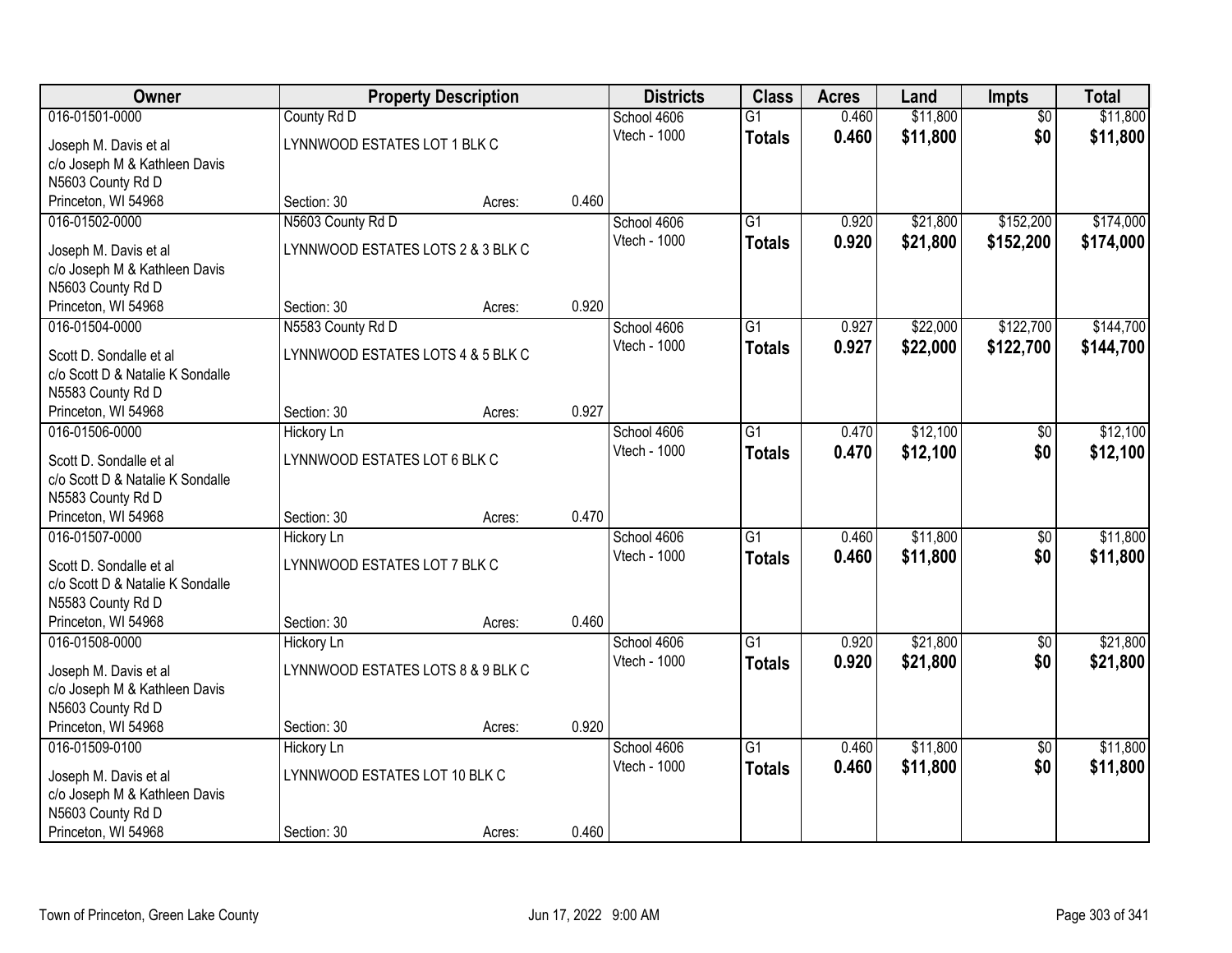| <b>Owner</b>                                  |                                              | <b>Property Description</b> |       | <b>Districts</b>         | <b>Class</b>    | <b>Acres</b> | Land      | <b>Impts</b>    | <b>Total</b> |
|-----------------------------------------------|----------------------------------------------|-----------------------------|-------|--------------------------|-----------------|--------------|-----------|-----------------|--------------|
| 016-01510-0100                                | N4486 S Lakeshore Dr                         |                             |       | Sanitary 7020            | $\overline{G1}$ | 0.340        | \$334,100 | \$271,200       | \$605,300    |
| Steven D. Semler                              | LOT 3 CERTIFIED SUREY MAP 3430 V19           |                             |       | Water Frontage-          | <b>Totals</b>   | 0.340        | \$334,100 | \$271,200       | \$605,300    |
| Kathleen M. Semler                            |                                              |                             |       | 00180                    |                 |              |           |                 |              |
| N4486 S Lakeshore Dr                          |                                              |                             |       | School 4606              |                 |              |           |                 |              |
| Princeton, WI 54968                           | Section: 9                                   | Acres:                      | 0.340 | Vtech - 1000             |                 |              |           |                 |              |
| 016-01511-0000                                | N4480 S Lakeshore Dr                         |                             |       | Sanitary 7020            | $\overline{G1}$ | 0.000        | \$336,900 | \$389,400       | \$726,300    |
| Scott A. Hoyer                                | KELM-OELKE ASSESSORS PLAT LOT 2              |                             |       | Water Frontage-          | <b>Totals</b>   | 0.000        | \$336,900 | \$389,400       | \$726,300    |
| Katherine H. Hoyer                            |                                              |                             |       | 00180                    |                 |              |           |                 |              |
| 5090 Aspen Valley Ct                          |                                              |                             |       | School 4606              |                 |              |           |                 |              |
| Middleton, WI 53562                           | Section: 9                                   | Acres:                      | 0.000 | Vtech - 1000             |                 |              |           |                 |              |
| 016-01512-0000                                | N4476 S Lakeshore Dr                         |                             |       | Sanitary 7020            | $\overline{G1}$ | 0.260        | \$345,000 | \$165,300       | \$510,300    |
| Scott R. Tilton                               | KELM-OELKE ASSESSORS PLAT LOT 3              |                             |       | Water Frontage-          | <b>Totals</b>   | 0.260        | \$345,000 | \$165,300       | \$510,300    |
| Ann R. Tilton                                 |                                              |                             |       | 00180                    |                 |              |           |                 |              |
| N4476 S Lakeshore Dr                          |                                              |                             |       | School 4606              |                 |              |           |                 |              |
| Princeton, WI 54968                           | Section: 9                                   | Acres:                      | 0.260 | Vtech - 1000             |                 |              |           |                 |              |
| 016-01513-0000                                | N4470 S Lakeshore Dr                         |                             |       | Sanitary 7020            | $\overline{G1}$ | 0.260        | \$342,300 | \$139,100       | \$481,400    |
|                                               |                                              |                             |       | Water Frontage-          | <b>Totals</b>   | 0.260        | \$342,300 | \$139,100       | \$481,400    |
| John Wenzel Living Trust                      | KELM-OELKE ASSESSORS PLAT LOT 4              |                             |       | 00180                    |                 |              |           |                 |              |
| Margaret C Wenzel Living Trust                |                                              |                             |       | School 4606              |                 |              |           |                 |              |
| 1307 E Suffield Dr                            | Section: 9                                   |                             | 0.260 | Vtech - 1000             |                 |              |           |                 |              |
| Arlington Heights, IL 60004<br>016-01514-0000 | N4466 S Lakeshore Dr                         | Acres:                      |       |                          | $\overline{G1}$ | 0.000        | \$346,800 | \$329,900       | \$676,700    |
|                                               |                                              |                             |       | Sanitary 7020            |                 |              |           |                 |              |
| Green Agave Trust                             | KELM-OELKE ASSESSORS PLAT LOT 5              |                             |       | Water Frontage-<br>00180 | <b>Totals</b>   | 0.000        | \$346,800 | \$329,900       | \$676,700    |
| 10600 E Sonoran Vista Trl                     |                                              |                             |       | School 4606              |                 |              |           |                 |              |
| Tucson, AZ 85749                              |                                              |                             |       | Vtech - 1000             |                 |              |           |                 |              |
|                                               | Section: 9                                   | Acres:                      | 0.000 |                          |                 |              |           |                 |              |
| 016-01515-0000                                | N4462 S Lakeshore Dr                         |                             |       | Sanitary 7020            | $\overline{G1}$ | 0.230        | \$401,300 | \$3,000         | \$404,300    |
| Nelson Revocable Trust                        | KELM-OELKE ASSESSORS PLAT LOT 6 (ALSO A R/W) |                             |       | Water Frontage-          | <b>Totals</b>   | 0.230        | \$401,300 | \$3,000         | \$404,300    |
| 510 Virginia Ter                              |                                              |                             |       | 00180                    |                 |              |           |                 |              |
| Madison, WI 53705                             |                                              |                             |       | School 4606              |                 |              |           |                 |              |
|                                               | Section: 9                                   | Acres:                      | 0.230 | Vtech - 1000             |                 |              |           |                 |              |
| 016-01516-0000                                | Lakeshore Dr                                 |                             |       | Sanitary 7020            | $\overline{G1}$ | 0.100        | \$60,500  | $\overline{50}$ | \$60,500     |
| Swanson's Subdivision Inc                     | KELM-OELKE ASSESSORS PLAT LOT 7 (ALSO A R/W) |                             |       | Water Frontage-          | <b>Totals</b>   | 0.100        | \$60,500  | \$0             | \$60,500     |
| c/o Swanson's Subdivision, Inc                |                                              |                             |       | 00180                    |                 |              |           |                 |              |
| C/O Paul Warner                               |                                              |                             |       | School 4606              |                 |              |           |                 |              |
| 201 N Clay St                                 | Section: 9                                   | Acres:                      | 0.100 | Vtech - 1000             |                 |              |           |                 |              |
| Hinsdale, IL 60521-3209                       |                                              |                             |       |                          |                 |              |           |                 |              |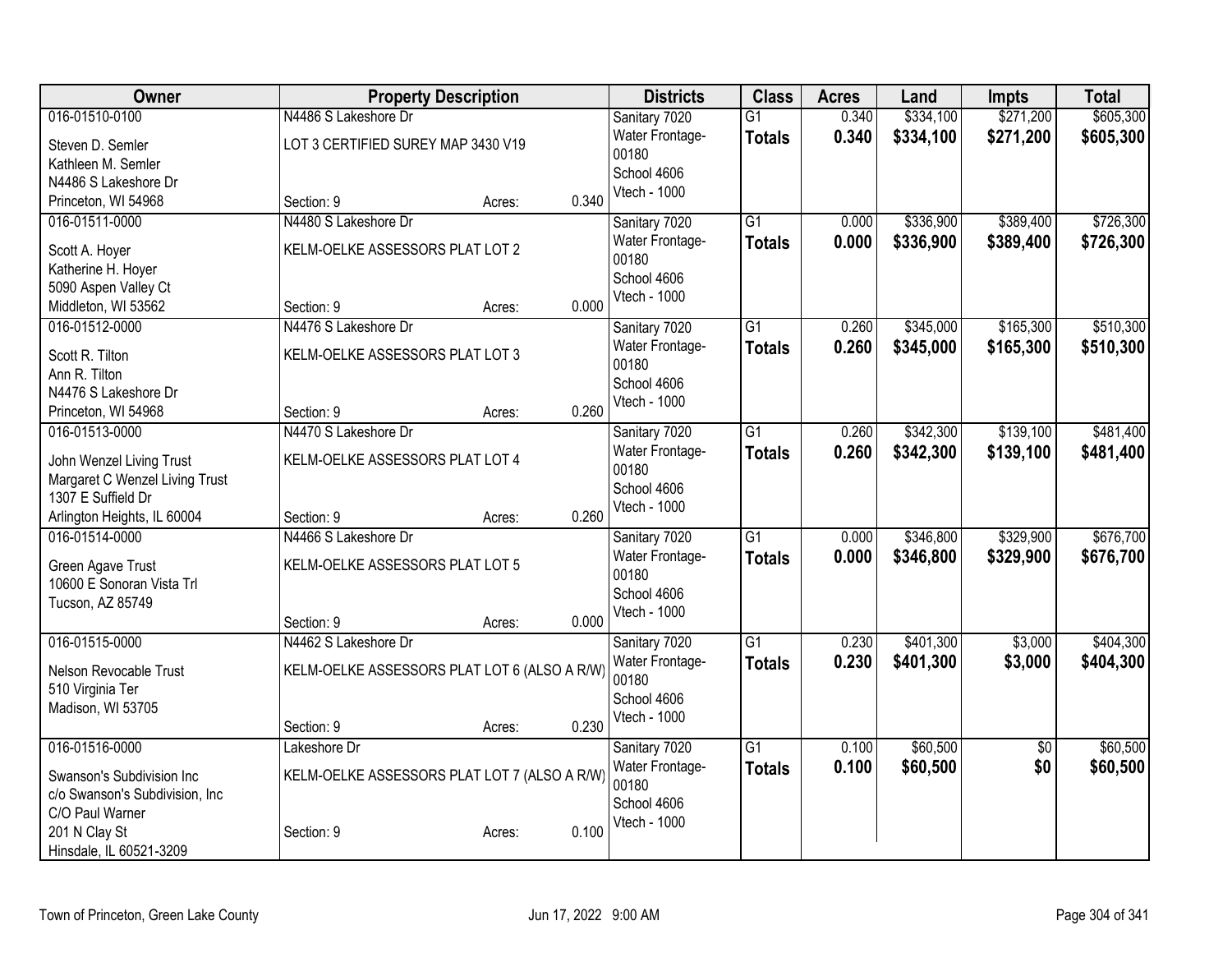| Owner                                  | <b>Property Description</b>                  | <b>Districts</b>         | <b>Class</b>    | <b>Acres</b> | Land      | <b>Impts</b>    | <b>Total</b> |
|----------------------------------------|----------------------------------------------|--------------------------|-----------------|--------------|-----------|-----------------|--------------|
| 016-01517-0000                         | N4456 S Lakeshore Dr                         | Sanitary 7020            | $\overline{G1}$ | 0.500        | \$616,900 | \$157,500       | \$774,400    |
| Judith S Craig Revocable Trust         | KELM-OELKE ASSESSORS PLAT LOT 8 (ALSO A R/W) | Water Frontage-          | <b>Totals</b>   | 0.500        | \$616,900 | \$157,500       | \$774,400    |
| 6205 Mineral Point Rd Apt 405          |                                              | 00180<br>School 4606     |                 |              |           |                 |              |
| Madison, WI 53705                      |                                              | Vtech - 1000             |                 |              |           |                 |              |
|                                        | 0.500<br>Section: 9<br>Acres:                |                          |                 |              |           |                 |              |
| 016-01518-0000                         | N4448 S Lakeshore Dr                         | Sanitary 7020            | G1              | 0.460        | \$589,700 | \$64,200        | \$653,900    |
| Olga F. Gmoser et al                   | KELM-OELKE ASSESSORS PLAT LOT 9 (ALSO A R/W) | Water Frontage-          | <b>Totals</b>   | 0.460        | \$589,700 | \$64,200        | \$653,900    |
| c/o Michael T. Gmoser                  |                                              | 00180<br>School 4606     |                 |              |           |                 |              |
| Attn: Aloysius G Gmoser                |                                              | Vtech - 1000             |                 |              |           |                 |              |
| 6216 Shady Creek Way                   | 0.460<br>Section: 9<br>Acres:                |                          |                 |              |           |                 |              |
| Hamilton, OH 45011                     |                                              |                          |                 |              |           |                 |              |
| 016-01519-0000                         | N4442 S Lakeshore Dr                         | Sanitary 7020            | $\overline{G1}$ | 0.000        | \$496,400 | $\overline{50}$ | \$496,400    |
| Weslee Wickus Properties, LLC          | KELM-OELKE ASSESSORS PLAT LOT 10 (ALSO A     | Water Frontage-<br>00180 | <b>Totals</b>   | 0.000        | \$496,400 | \$0             | \$496,400    |
| 830 State Rd 136 Ste 1 #111            | $R/W$ )                                      | School 4606              |                 |              |           |                 |              |
| Baraboo, WI 53913                      |                                              | Vtech - 1000             |                 |              |           |                 |              |
|                                        | 0.000<br>Section: 9<br>Acres:                |                          |                 |              |           |                 |              |
| 016-01520-0000                         | N4438 S Lakeshore Dr                         | Sanitary 7020            | $\overline{G1}$ | 0.220        | \$291,800 | \$298,600       | \$590,400    |
| James D Wickus Wisc Qual Per Res Tru   | KELM-OELKE ASSESSORS PLAT LOT 11 (ALSO A     | Water Frontage-<br>00180 | <b>Totals</b>   | 0.220        | \$291,800 | \$298,600       | \$590,400    |
| C/O Jim Wickus                         | $R/W$ )                                      | School 4606              |                 |              |           |                 |              |
| 830 State Rd 136 Ste 1 #111            |                                              | Vtech - 1000             |                 |              |           |                 |              |
| Baraboo, WI 53913                      | 0.220<br>Section: 9<br>Acres:                |                          |                 |              |           |                 |              |
| 016-01521-0000                         | N4434 S Lakeshore Dr                         | Sanitary 7020            | $\overline{G1}$ | 0.220        | \$289,000 | \$182,900       | \$471,900    |
| Harold E Wickus Revocable Real Estate  | KELM-OELKE ASSESSORS PLAT LOT 12             | Water Frontage-          | <b>Totals</b>   | 0.220        | \$289,000 | \$182,900       | \$471,900    |
| Trust                                  |                                              | 00180<br>School 4606     |                 |              |           |                 |              |
| 16580 Cypress Village Ln               |                                              | Vtech - 1000             |                 |              |           |                 |              |
| Ft. Myers, WI 33908                    | 0.220<br>Section: 9<br>Acres:                |                          |                 |              |           |                 |              |
| 016-01522-0000                         | N4430 S Lakeshore Dr                         | Sanitary 7020            | $\overline{G1}$ | 0.230        | \$291,300 | \$133,200       | \$424,500    |
| Virginia W Lamich Declaration of Trust | KELM-OELKE ASSESSORS PLAT LOT 13 (ALSO A     | Water Frontage-<br>00180 | <b>Totals</b>   | 0.230        | \$291,300 | \$133,200       | \$424,500    |
| 610 W George St                        | $R/W$ )                                      | School 4606              |                 |              |           |                 |              |
| Arlington Heights, IL 60005            |                                              | Vtech - 1000             |                 |              |           |                 |              |
|                                        | 0.230<br>Section: 9<br>Acres:                |                          |                 |              |           |                 |              |
| 016-01523-0000                         | Lakeshore Dr                                 | Sanitary 7020            | G1              | 0.230        | \$103,800 | $\overline{50}$ | \$103,800    |
| Swanson's Subdivision Inc              | KELM-OELKE ASSESSORS PLAT LOT 14 (SUBJ TO    | Water Frontage-<br>00180 | <b>Totals</b>   | 0.230        | \$103,800 | \$0             | \$103,800    |
| c/o Swanson's Subdivision, Inc.        | R/W'S                                        | School 4606              |                 |              |           |                 |              |
| C/O Paul Warner                        |                                              | Vtech - 1000             |                 |              |           |                 |              |
| 201 N Clay St                          | 0.230<br>Section: 9<br>Acres:                |                          |                 |              |           |                 |              |
| Hinsdale, IL 60521-3209                |                                              |                          |                 |              |           |                 |              |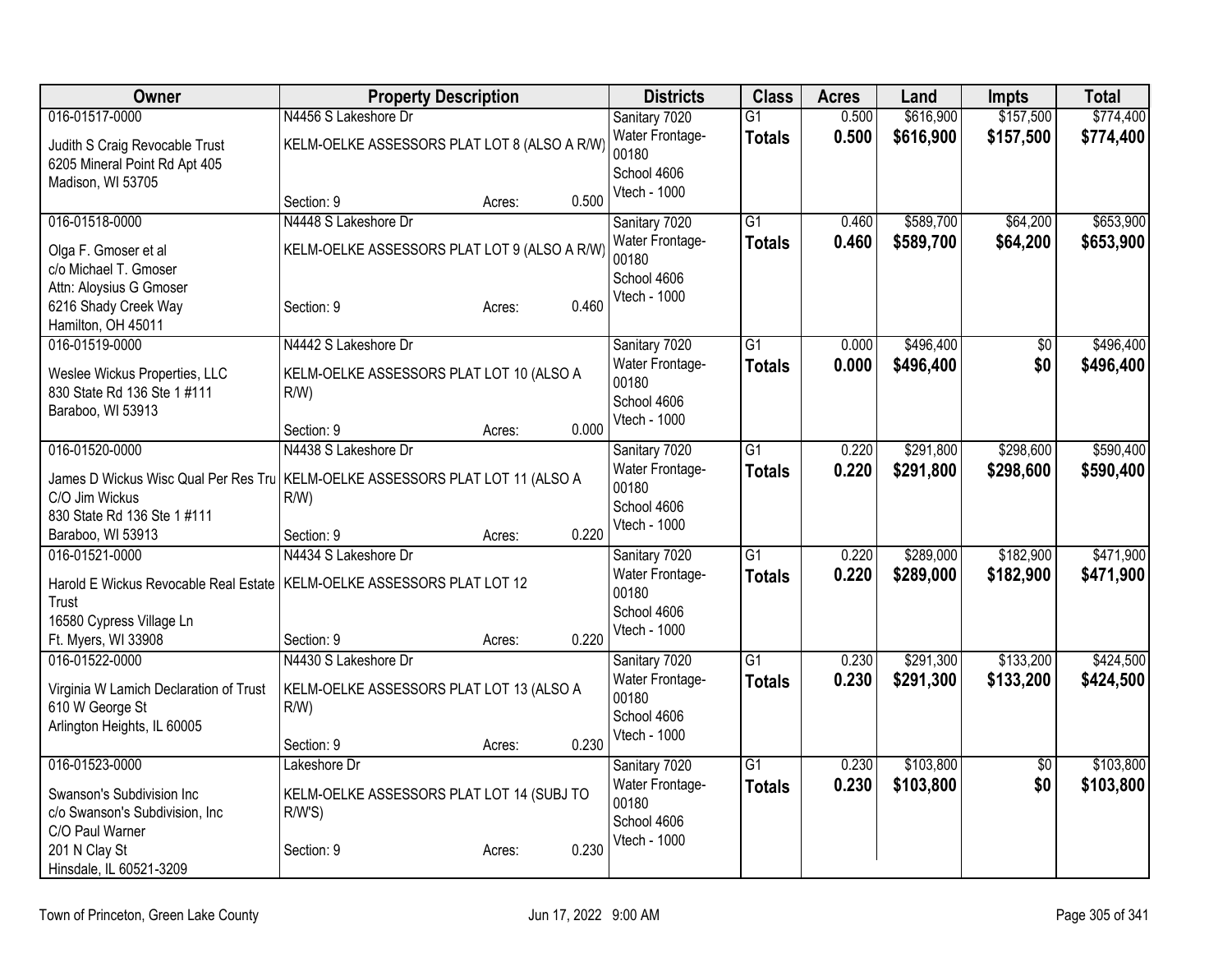| Owner                                       | <b>Property Description</b>              |                 | <b>Districts</b>         | <b>Class</b>    | <b>Acres</b> | Land      | Impts     | <b>Total</b> |
|---------------------------------------------|------------------------------------------|-----------------|--------------------------|-----------------|--------------|-----------|-----------|--------------|
| 016-01524-0000                              | N4424 S Lakeshore Dr                     |                 | Sanitary 7020            | $\overline{G1}$ | 0.700        | \$739,800 | \$159,700 | \$899,500    |
| Kenneth W. Farmer                           | KELM-OELKE ASSESSORS PLAT LOT 15 & 16    |                 | Water Frontage-<br>00180 | <b>Totals</b>   | 0.700        | \$739,800 | \$159,700 | \$899,500    |
| 249 Big Terra Ln                            |                                          |                 | School 4606              |                 |              |           |           |              |
| Gurnee, IL 60031                            |                                          |                 | Vtech - 1000             |                 |              |           |           |              |
|                                             | Section: 9                               | 0.700<br>Acres: |                          |                 |              |           |           |              |
| 016-01527-0000                              | N4416 S Lakeshore Dr                     |                 | Sanitary 7020            | $\overline{G1}$ | 0.000        | \$299,300 | \$122,900 | \$422,200    |
| John H. Hoeft et al                         | KELM-OELKE ASSESSORS PLAT LOT 17 (ALSO A |                 | Water Frontage-          | <b>Totals</b>   | 0.000        | \$299,300 | \$122,900 | \$422,200    |
| c/o John H & Bonnie L Hoeft                 | $R/W$ )                                  |                 | 00180                    |                 |              |           |           |              |
| 311 E Erie St                               |                                          |                 | School 4606              |                 |              |           |           |              |
| Apt 215                                     | Section: 9                               | 0.000<br>Acres: | Vtech - 1000             |                 |              |           |           |              |
| Milwaukee, WI 53202                         |                                          |                 |                          |                 |              |           |           |              |
| 016-01528-0000                              | N4412 S Lakeshore Dr                     |                 | Sanitary 7020            | $\overline{G1}$ | 0.000        | \$314,200 | \$24,300  | \$338,500    |
| Craig Moldenhauer et al                     | KELM-OELKE ASSESSORS PLAT LOT 18 (ALSO A |                 | Water Frontage-          | <b>Totals</b>   | 0.000        | \$314,200 | \$24,300  | \$338,500    |
| c/o Craig & Julie Moldenhauer               | $R/W$ )                                  |                 | 00180                    |                 |              |           |           |              |
| 3060 S Meadow Creek Ct                      |                                          |                 | School 4606              |                 |              |           |           |              |
| New Berlin, WI 53146                        | Section: 9                               | 0.000<br>Acres: | Vtech - 1000             |                 |              |           |           |              |
| 016-01529-0000                              | N4408 S Lakeshore Dr                     |                 | Sanitary 7020            | $\overline{G1}$ | 0.000        | \$388,600 | \$85,300  | \$473,900    |
|                                             | KELM-OELKE ASSESSORS PLAT LOT 19         |                 | Water Frontage-          | <b>Totals</b>   | 0.000        | \$388,600 | \$85,300  | \$473,900    |
| Lynnette K. Wilde et al<br>N952 County Rd E |                                          |                 | 00180                    |                 |              |           |           |              |
| Redgranite, WI 54970                        |                                          |                 | School 4606              |                 |              |           |           |              |
|                                             | Section: 9                               | 0.000<br>Acres: | Vtech - 1000             |                 |              |           |           |              |
| 016-01530-0000                              | N4404 S Lakeshore Dr                     |                 | Sanitary 7020            | $\overline{G1}$ | 0.000        | \$379,100 | \$217,500 | \$596,600    |
|                                             |                                          |                 | Water Frontage-          | <b>Totals</b>   | 0.000        | \$379,100 | \$217,500 | \$596,600    |
| Peter & Joan Blum Residential Trust Agr     | KELM-OELKE ASSESSORS PLAT LOT 20 (ALSO A |                 | 00180                    |                 |              |           |           |              |
| N4404 S Lakeshore Dr<br>Princeton, WI 54968 | $R/W$ )                                  |                 | School 4606              |                 |              |           |           |              |
|                                             | Section: 9                               | 0.000<br>Acres: | Vtech - 1000             |                 |              |           |           |              |
| 016-01531-0000                              | N4402 S Lakeshore Dr                     |                 | Sanitary 7020            | $\overline{G1}$ | 0.000        | \$395,800 | \$75,700  | \$471,500    |
|                                             |                                          |                 | Water Frontage-          | <b>Totals</b>   | 0.000        | \$395,800 | \$75,700  | \$471,500    |
| Hb Green Lake, LLC                          | KELM-OELKE ASSESSORS PLAT LOT 21 (ALSO A |                 | 00180                    |                 |              |           |           |              |
| c/o Hb Green Lake, LLC                      | $R/W$ )                                  |                 | School 4606              |                 |              |           |           |              |
| 728 Colorado Ct                             |                                          |                 | Vtech - 1000             |                 |              |           |           |              |
| Naperville, IL 60565                        | Section: 9                               | 0.000<br>Acres: |                          |                 |              |           |           |              |
| 016-01532-0000                              | N4398 S Lakeshore Dr                     |                 | Sanitary 7020            | $\overline{G1}$ | 0.000        | \$526,400 | \$212,800 | \$739,200    |
| Marc C. Blackman et al                      | KELM-OELKE ASSESSORS PLAT LOT 22 (ALSO A |                 | Water Frontage-<br>00180 | <b>Totals</b>   | 0.000        | \$526,400 | \$212,800 | \$739,200    |
| c/o Marc C & Joni H Blackman                | R/W) EXC THE S 5' THEREOF                |                 | School 4606              |                 |              |           |           |              |
| 728 Colorado Ct                             |                                          |                 | Vtech - 1000             |                 |              |           |           |              |
| Naperville, IL 60565                        | Section: 9                               | 0.000<br>Acres: |                          |                 |              |           |           |              |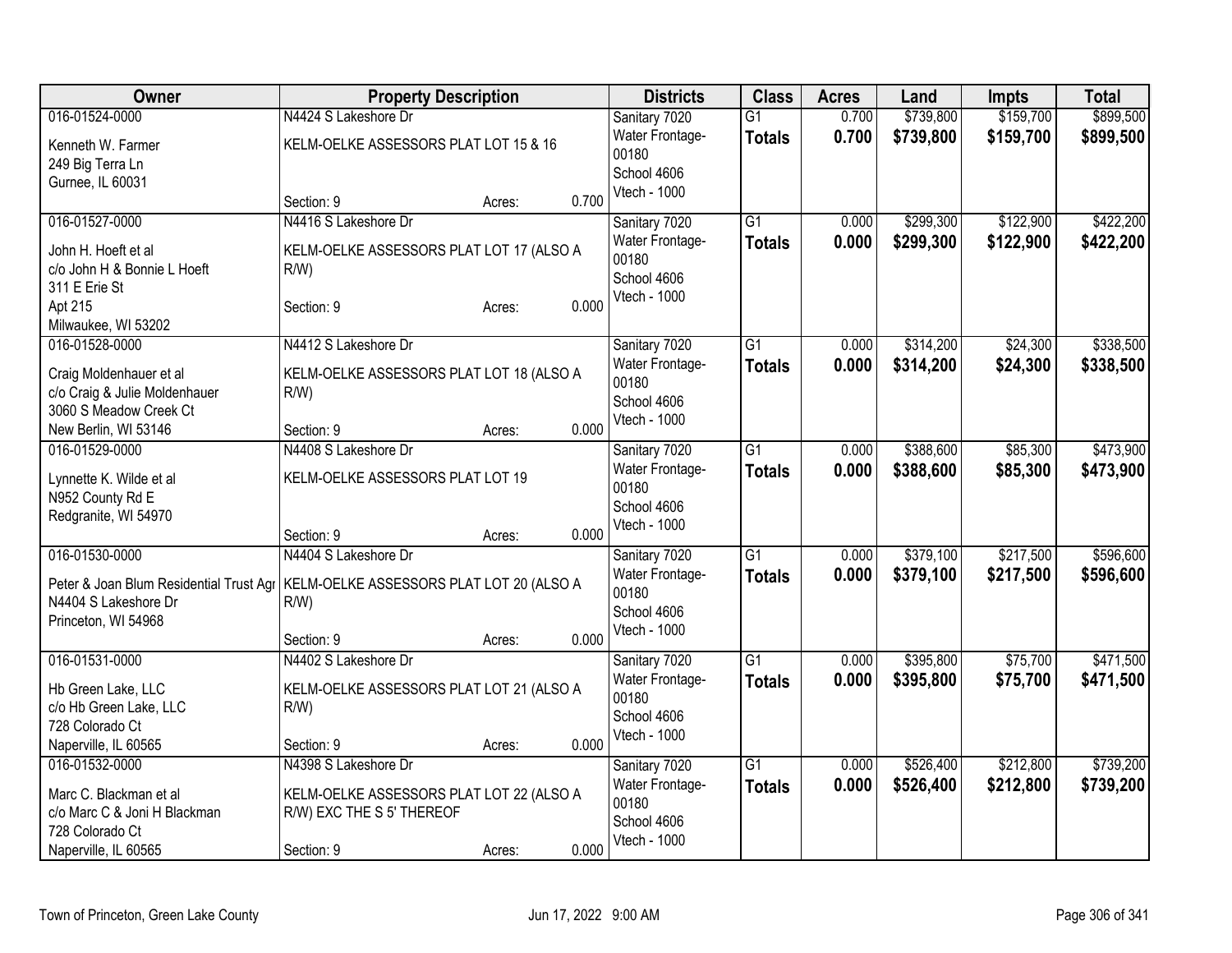| <b>Owner</b>                          | <b>Property Description</b>                 |        |       | <b>Districts</b>         | <b>Class</b>    | <b>Acres</b> | Land      | <b>Impts</b> | <b>Total</b> |
|---------------------------------------|---------------------------------------------|--------|-------|--------------------------|-----------------|--------------|-----------|--------------|--------------|
| 016-01533-0000                        | N4394 S Lakeshore Dr                        |        |       | Sanitary 7020            | $\overline{G1}$ | 0.000        | \$339,900 | \$174,500    | \$514,400    |
| Mary L. Spath                         | KELM-OELKE ASSESSORS PLAT LOT 23 & THE S 5' |        |       | Water Frontage-          | <b>Totals</b>   | 0.000        | \$339,900 | \$174,500    | \$514,400    |
| c/o Mary B. Spath                     | OF LOT 22 (ALSO A R/W)                      |        |       | 00180                    |                 |              |           |              |              |
| W8497 N 2nd Ct                        |                                             |        |       | School 4606              |                 |              |           |              |              |
| Oxford, WI 53952                      | Section: 9                                  | Acres: | 0.300 | Vtech - 1000             |                 |              |           |              |              |
| 016-01534-0000                        | N4392 S Lakeshore Dr                        |        |       | Sanitary 7020            | $\overline{G1}$ | 0.000        | \$506,500 | \$393,000    | \$899,500    |
| Brandon R. Johnson                    | KELM-OELKE ASSESSORS PLAT LOT 24            |        |       | Water Frontage-          | <b>Totals</b>   | 0.000        | \$506,500 | \$393,000    | \$899,500    |
| Elizabeth A. Johnson                  |                                             |        |       | 00180                    |                 |              |           |              |              |
| 6324 N Bay Ridge Ave                  |                                             |        |       | School 4606              |                 |              |           |              |              |
| Whitefish Bay, WI 53217               | Section: 9                                  | Acres: | 0.400 | Vtech - 1000             |                 |              |           |              |              |
| 016-01535-0000                        | N4388 S Lakeshore Dr                        |        |       | Sanitary 7020            | G <sub>1</sub>  | 0.000        | \$329,200 | \$188,400    | \$517,600    |
|                                       |                                             |        |       | Water Frontage-          | <b>Totals</b>   | 0.000        | \$329,200 | \$188,400    | \$517,600    |
| Peace of Green Lake, LLC              | KELM-OELKE ASSESSORS PLAT LOT 25            |        |       | 00180                    |                 |              |           |              |              |
| c/o Peace of Green Lake, LLC          |                                             |        |       | School 4606              |                 |              |           |              |              |
| 717 Chantilly Rue                     | Section: 9                                  |        | 0.000 | Vtech - 1000             |                 |              |           |              |              |
| Green Bay, WI 54301<br>016-01536-0000 | N4382 S Lakeshore Dr                        | Acres: |       |                          |                 |              |           | \$253,000    | \$893,900    |
|                                       |                                             |        |       | Sanitary 7020            | $\overline{G1}$ | 0.000        | \$640,900 |              |              |
| Emily G. Robinson                     | KELM-OELKE ASSESSORS PLAT LOT 26 (ALSO A    |        |       | Water Frontage-<br>00180 | <b>Totals</b>   | 0.000        | \$640,900 | \$253,000    | \$893,900    |
| Mark E. Robinson                      | $R/W$ )                                     |        |       | School 4606              |                 |              |           |              |              |
| 5528 N Waterman Dr                    |                                             |        |       | Vtech - 1000             |                 |              |           |              |              |
| Milton, WI 53563                      | Section: 9                                  | Acres: | 0.000 |                          |                 |              |           |              |              |
| 016-01537-0000                        | N4378 S Lakeshore Dr                        |        |       | Sanitary 7020            | $\overline{G1}$ | 0.000        | \$328,700 | \$355,300    | \$684,000    |
| Rachel P. Mikula                      | KELM-OELKE ASSESSORS PLAT LOT 27 (ALSO A    |        |       | Water Frontage-          | <b>Totals</b>   | 0.000        | \$328,700 | \$355,300    | \$684,000    |
| 350 E May St                          | $R/W$ )                                     |        |       | 00180                    |                 |              |           |              |              |
| Elmhurst, IL 60126                    |                                             |        |       | School 4606              |                 |              |           |              |              |
|                                       | Section: 9                                  | Acres: | 0.000 | Vtech - 1000             |                 |              |           |              |              |
| 016-01538-0000                        | N4376 S Lakeshore Dr                        |        |       | Sanitary 7020            | $\overline{G1}$ | 0.000        | \$335,800 | \$114,400    | \$450,200    |
| Kyle K. Ten Pas                       | KELM-OELKE ASSESSORS PLAT LOT 28            |        |       | Water Frontage-          | <b>Totals</b>   | 0.000        | \$335,800 | \$114,400    | \$450,200    |
| Regina D. Ten Pas                     |                                             |        |       | 00180                    |                 |              |           |              |              |
| 513 S 33rd St                         |                                             |        |       | School 4606              |                 |              |           |              |              |
| West Des Moines, IA 50265             | Section: 9                                  | Acres: | 0.300 | Vtech - 1000             |                 |              |           |              |              |
| 016-01539-0000                        | N4372 S Lakeshore Dr                        |        |       | Sanitary 7020            | G1              | 0.000        | \$387,700 | \$87,300     | \$475,000    |
|                                       |                                             |        |       | Water Frontage-          | <b>Totals</b>   | 0.000        | \$387,700 | \$87,300     | \$475,000    |
| Lance A. Ehrke                        | KELM-OELKE ASSESSORS PLAT LOT 29            |        |       | 00180                    |                 |              |           |              |              |
| Susan B. Ehrke                        |                                             |        |       | School 4606              |                 |              |           |              |              |
| 3830 Richland Pkwy Unit 105           |                                             |        |       | Vtech - 1000             |                 |              |           |              |              |
| Brookfield, WI 53045                  | Section: 9                                  | Acres: | 0.000 |                          |                 |              |           |              |              |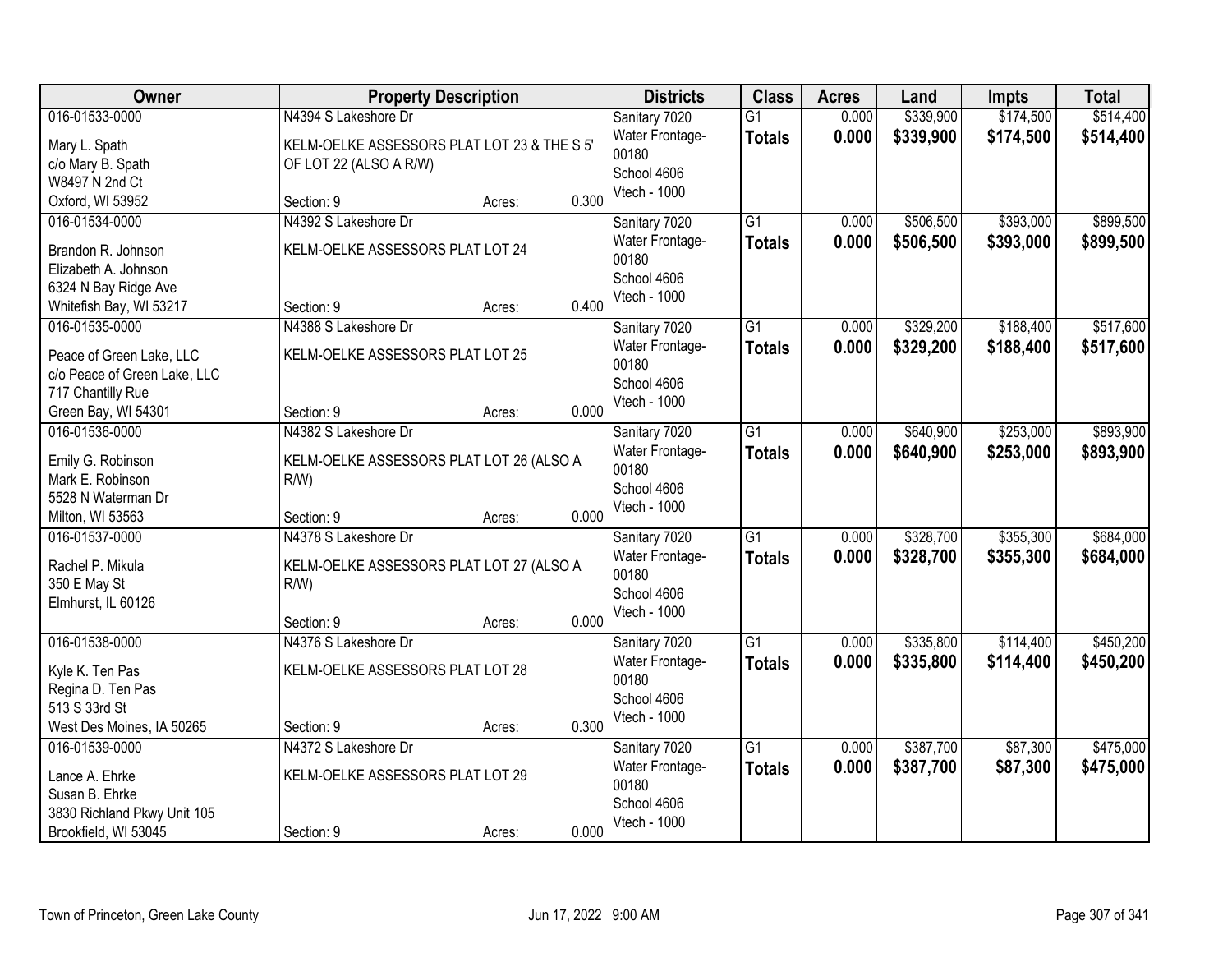| Owner                                                          | <b>Property Description</b>                   |        |       | <b>Districts</b>             | <b>Class</b>           | <b>Acres</b> | Land       | Impts      | <b>Total</b> |
|----------------------------------------------------------------|-----------------------------------------------|--------|-------|------------------------------|------------------------|--------------|------------|------------|--------------|
| 016-01540-0000                                                 | N4366 S Lakeshore Dr                          |        |       | Sanitary 7020                | $\overline{G1}$        | 0.000        | \$490,900  | \$171,400  | \$662,300    |
| Sherry Swenson et al                                           | KELM-OELKE ASSESSORS PLAT LOT 30              |        |       | Water Frontage-              | <b>Totals</b>          | 0.000        | \$490,900  | \$171,400  | \$662,300    |
| c/o N L. Swenson                                               |                                               |        |       | 00180                        |                        |              |            |            |              |
| N4366 Lake Shore Dr                                            |                                               |        |       | School 4606                  |                        |              |            |            |              |
| Markesan, WI 53946                                             | Section: 9                                    | Acres: | 0.000 | Vtech - 1000                 |                        |              |            |            |              |
| 016-01541-0000                                                 | N4360 S Lakeshore Dr                          |        |       | Sanitary 7020                | $\overline{G1}$        | 0.422        | \$16,800   | \$0        | \$16,800     |
| Jon R. Wilsnack                                                | KELM-OELKE ASSESSORS PLAT A 2/38 INT IN LOT 3 |        |       | Water Frontage-              | <b>Totals</b>          | 0.422        | \$16,800   | \$0        | \$16,800     |
| W3208 Bay Rd                                                   |                                               |        |       | 00180                        |                        |              |            |            |              |
| Green Lake, WI 54941                                           |                                               |        |       | School 4606                  |                        |              |            |            |              |
|                                                                | Section: 9                                    | Acres: | 0.422 | Vtech - 1000                 |                        |              |            |            |              |
| 016-01542-0000                                                 | W3728 County Rd K                             |        |       | Sanitary 7020                | $\overline{G1}$        | 0.620        | \$21,800   | \$101,400  | \$123,200    |
|                                                                |                                               |        |       | School 4606                  | <b>Totals</b>          | 0.620        | \$21,800   | \$101,400  | \$123,200    |
| Daniel W. Lanaville Sr                                         | INTERLAKEN PLAT LOT 1 & THE W1/2 OF LOT 2 EXC |        |       | Vtech - 1000                 |                        |              |            |            |              |
| Jane E. Lanaville                                              | THE S'LY 12' OF LOT 1                         |        |       |                              |                        |              |            |            |              |
| W3728 County Rd K                                              | Section: 10                                   |        | 0.620 |                              |                        |              |            |            |              |
| Markesan, WI 53946<br>016-01542-0100                           |                                               | Acres: |       |                              | $\overline{\text{X3}}$ | 0.030        |            |            | \$0          |
|                                                                |                                               |        |       | Sanitary 7020<br>School 4606 |                        |              | \$0<br>\$0 | \$0<br>\$0 | \$0          |
| Green Lake County                                              | INTERLAKEN PLAT THE S'LY 12' OF LOT 1         |        |       | Vtech - 1000                 | <b>Totals</b>          | 0.030        |            |            |              |
| 571 County Rd A                                                |                                               |        |       |                              |                        |              |            |            |              |
| Green Lake, WI 54941                                           |                                               |        |       |                              |                        |              |            |            |              |
|                                                                | Section: 10                                   | Acres: | 0.030 |                              |                        |              |            |            |              |
| 016-01544-0000                                                 | W3718 County Rd K                             |        |       | Sanitary 7020                | $\overline{G1}$        | 0.613        | \$21,800   | \$104,500  | \$126,300    |
| Gustave E C. Mueller et al                                     | INTERLAKEN PLAT LOT 3 AND THE E1/2 OF LOT 2   |        |       | School 4606                  | <b>Totals</b>          | 0.613        | \$21,800   | \$104,500  | \$126,300    |
| c/o Gustave C E & Sara T Mueller                               |                                               |        |       | Vtech - 1000                 |                        |              |            |            |              |
| W3311 Orchard Ave                                              |                                               |        |       |                              |                        |              |            |            |              |
| Green Lake, WI 54941                                           | Section: 10                                   | Acres: | 0.613 |                              |                        |              |            |            |              |
| 016-01545-0000                                                 | County Rd K                                   |        |       | Sanitary 7020                | G1                     | 0.490        | \$19,900   | $\sqrt{6}$ | \$19,900     |
|                                                                | <b>INTERLAKEN PLAT LOT 4</b>                  |        |       | School 4606                  | <b>Totals</b>          | 0.490        | \$19,900   | \$0        | \$19,900     |
| Gustave E C. Mueller et al<br>c/o Gustave C E & Sara T Mueller |                                               |        |       | Vtech - 1000                 |                        |              |            |            |              |
| W3311 Orchard Ave                                              |                                               |        |       |                              |                        |              |            |            |              |
| Green Lake, WI 54941                                           | Section: 10                                   | Acres: | 0.490 |                              |                        |              |            |            |              |
| 016-01546-0000                                                 | N4143 Nancy Dr                                |        |       | Sanitary 7020                | $\overline{G1}$        | 0.658        | \$22,200   | \$33,800   | \$56,000     |
|                                                                |                                               |        |       | School 4606                  | <b>Totals</b>          | 0.658        | \$22,200   | \$33,800   | \$56,000     |
| John J & Patricia L Pastore Revocable                          | <b>INTERLAKEN PLAT LOT 5</b>                  |        |       | Vtech - 1000                 |                        |              |            |            |              |
| Trust                                                          |                                               |        |       |                              |                        |              |            |            |              |
| 1237 Milne Dr                                                  |                                               |        |       |                              |                        |              |            |            |              |
| Lockport, IL 60441                                             | Section: 10                                   | Acres: | 0.658 |                              |                        |              |            |            |              |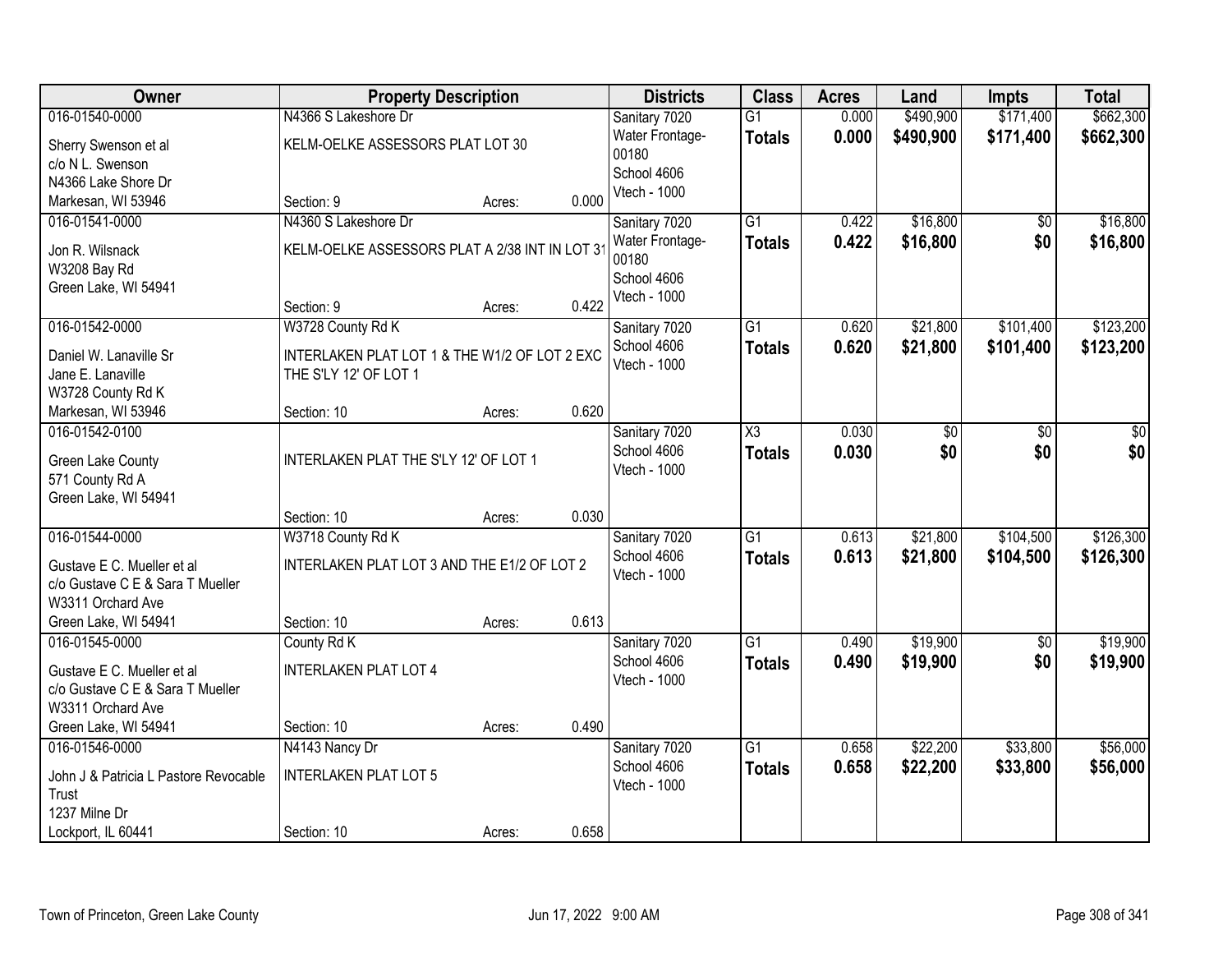| Owner                                                                  | <b>Property Description</b>             |        |       | <b>Districts</b>             | <b>Class</b>    | <b>Acres</b> | Land     | <b>Impts</b>           | <b>Total</b> |
|------------------------------------------------------------------------|-----------------------------------------|--------|-------|------------------------------|-----------------|--------------|----------|------------------------|--------------|
| 016-01547-0000                                                         | W3680 Mueller Dr                        |        |       | Sanitary 7020                | $\overline{G1}$ | 0.413        | \$18,500 | \$10,600               | \$29,100     |
| Hardesty Family Revocable Trust<br>723 Lori Ln                         | <b>INTERLAKEN PLAT LOT 6</b>            |        |       | School 4606<br>Vtech - 1000  | <b>Totals</b>   | 0.413        | \$18,500 | \$10,600               | \$29,100     |
| Little Chute, WI 54140                                                 |                                         |        |       |                              |                 |              |          |                        |              |
| 016-01548-0000                                                         | Section: 10<br>W3671 Mueller Dr         | Acres: | 0.413 |                              | $\overline{G1}$ | 0.507        | \$17,300 |                        | \$17,300     |
|                                                                        |                                         |        |       | Sanitary 7020<br>School 4606 |                 | 0.507        | \$17,300 | $\overline{50}$<br>\$0 |              |
| Thomas E Simcoe Trust<br>13290 Greenleaf Ct<br>Palos Heights, IL 60463 | <b>INTERLAKEN PLAT LOT 7</b>            |        |       | Vtech - 1000                 | <b>Totals</b>   |              |          |                        | \$17,300     |
|                                                                        | Section: 10                             | Acres: | 0.507 |                              |                 |              |          |                        |              |
| 016-01549-0000                                                         | N4115 Nancy Dr                          |        |       | Sanitary 7020                | G1              | 0.613        | \$21,800 | \$26,400               | \$48,200     |
| David R. Gary<br>W3076 Blackbird Pt Rd<br>Markesan, WI 53946           | <b>INTERLAKEN PLAT LOT 8 ALSO A R/W</b> |        |       | School 4606<br>Vtech - 1000  | <b>Totals</b>   | 0.613        | \$21,800 | \$26,400               | \$48,200     |
|                                                                        | Section: 10                             | Acres: | 0.613 |                              |                 |              |          |                        |              |
| 016-01550-0000                                                         | Parkway Dr                              |        |       | Sanitary 7020                | $\overline{G1}$ | 0.416        | \$18,500 | \$0                    | \$18,500     |
| Dumke Enterprises, Inc.<br>c/o Dumke Enterprises, Inc.                 | <b>INTERLAKEN PLAT LOT 9</b>            |        |       | School 4606<br>Vtech - 1000  | <b>Totals</b>   | 0.416        | \$18,500 | \$0                    | \$18,500     |
| 960 W John St<br>Markesan, WI 53946                                    | Section: 10                             | Acres: | 0.416 |                              |                 |              |          |                        |              |
| 016-01551-0000                                                         | Nancy Dr                                |        |       | Sanitary 7020                | $\overline{G1}$ | 0.413        | \$18,500 | $\overline{50}$        | \$18,500     |
|                                                                        |                                         |        |       | School 4606                  | <b>Totals</b>   | 0.413        | \$18,500 | \$0                    | \$18,500     |
| Thomas L. Egly<br>2100 Windcrest Ln<br>Joliet, IL 60431                | <b>INTERLAKEN PLAT LOT 10</b>           |        |       | Vtech - 1000                 |                 |              |          |                        |              |
|                                                                        | Section: 10                             | Acres: | 0.413 |                              |                 |              |          |                        |              |
| 016-01552-0000                                                         | N4148 Nancy Dr                          |        |       | Sanitary 7020                | $\overline{G1}$ | 0.413        | \$18,500 | $\overline{50}$        | \$18,500     |
| Thomas L. Egly<br>2100 Windcrest Ln<br>Joliet, IL 60431                | <b>INTERLAKEN PLAT LOT 11</b>           |        |       | School 4606<br>Vtech - 1000  | <b>Totals</b>   | 0.413        | \$18,500 | \$0                    | \$18,500     |
|                                                                        | Section: 10                             | Acres: | 0.413 |                              |                 |              |          |                        |              |
| 016-01553-0000                                                         | N4164 Nancy Dr                          |        |       | Sanitary 7020                | $\overline{G1}$ | 0.413        | \$18,500 | \$94,600               | \$113,100    |
| Ryan W. Rubach<br>N4164 Nancy Dr<br>Markesan, WI 53946                 | <b>INTERLAKEN PLAT LOT 12</b>           |        |       | School 4606<br>Vtech - 1000  | <b>Totals</b>   | 0.413        | \$18,500 | \$94,600               | \$113,100    |
|                                                                        | Section: 10                             | Acres: | 0.413 |                              |                 |              |          |                        |              |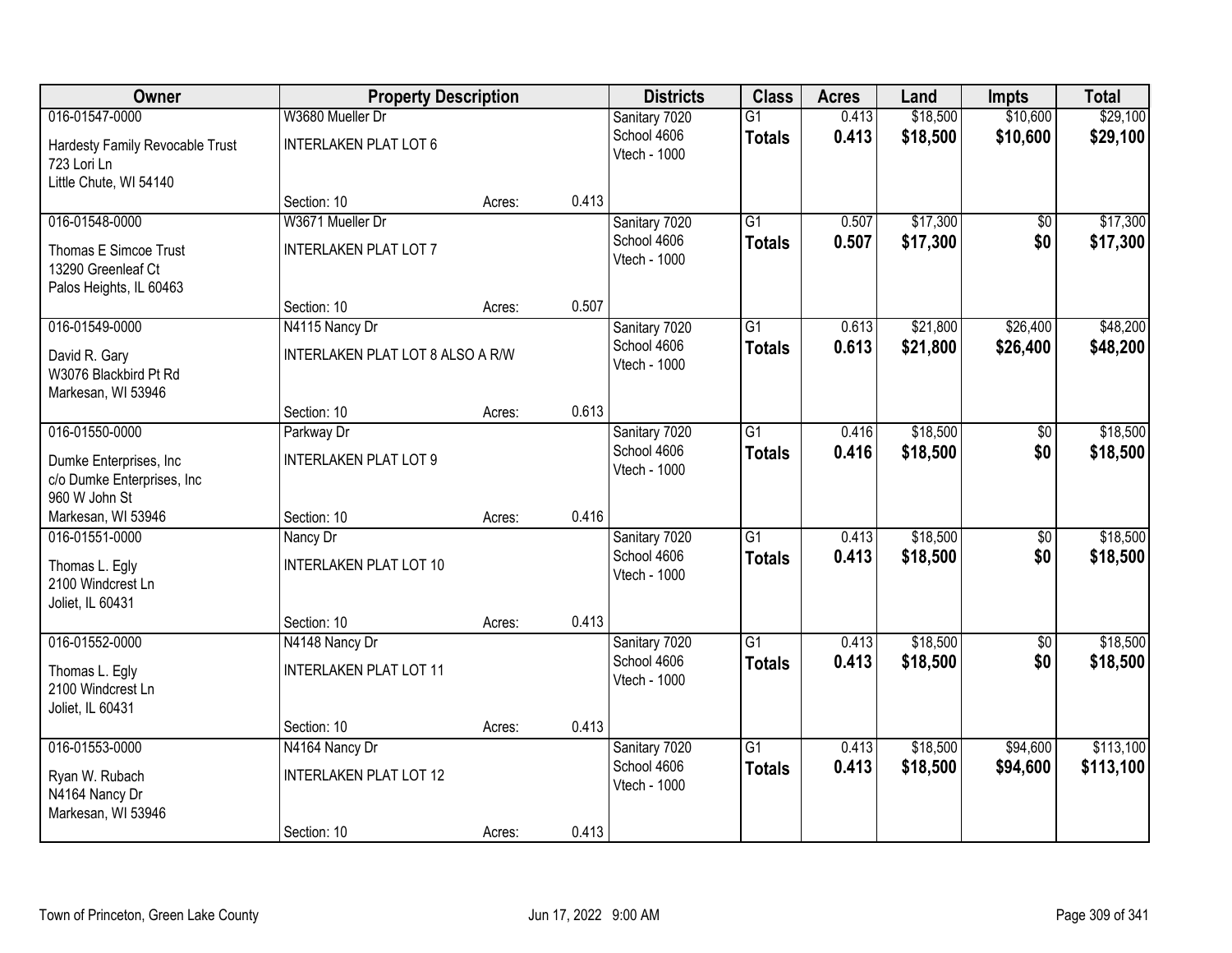| Owner                                | <b>Property Description</b>                                |        |       | <b>Districts</b> | <b>Class</b>    | <b>Acres</b> | Land     | <b>Impts</b>    | <b>Total</b> |
|--------------------------------------|------------------------------------------------------------|--------|-------|------------------|-----------------|--------------|----------|-----------------|--------------|
| 016-01554-0000                       | Mueller Dr                                                 |        |       | Sanitary 7020    | $\overline{G1}$ | 0.447        | \$19,100 | $\overline{50}$ | \$19,100     |
| Jacob W. Mc Mullin                   | <b>INTERLAKEN PLAT LOT 13</b>                              |        |       | School 4606      | <b>Totals</b>   | 0.447        | \$19,100 | \$0             | \$19,100     |
| PO Box 297                           |                                                            |        |       | Vtech - 1000     |                 |              |          |                 |              |
| Hampshire, IL 60140                  |                                                            |        |       |                  |                 |              |          |                 |              |
|                                      | Section: 10                                                | Acres: | 0.447 |                  |                 |              |          |                 |              |
| 016-01555-0000                       | N4192 Mueller Dr                                           |        |       | Sanitary 7020    | $\overline{G1}$ | 0.413        | \$18,500 | \$40,800        | \$59,300     |
| James M. White                       | <b>INTERLAKEN PLAT LOT 14</b>                              |        |       | School 4606      | <b>Totals</b>   | 0.413        | \$18,500 | \$40,800        | \$59,300     |
| Virginia L. White                    |                                                            |        |       | Vtech - 1000     |                 |              |          |                 |              |
| N4201 Lakeshore Dr                   |                                                            |        |       |                  |                 |              |          |                 |              |
| Markesan, WI 53946                   | Section: 10                                                | Acres: | 0.413 |                  |                 |              |          |                 |              |
| 016-01556-0000                       | W3651 Susan Dr                                             |        |       | Sanitary 7020    | G1              | 0.415        | \$18,500 | \$0             | \$18,500     |
| Steven W. Purves et al               | <b>INTERLAKEN PLAT LOT 15</b>                              |        |       | School 4606      | <b>Totals</b>   | 0.415        | \$18,500 | \$0             | \$18,500     |
| c/o Steven Purves                    |                                                            |        |       | Vtech - 1000     |                 |              |          |                 |              |
| N4193 S Lakeshore Dr                 |                                                            |        |       |                  |                 |              |          |                 |              |
| Markesan, WI 53946-7612              | Section: 10                                                | Acres: | 0.415 |                  |                 |              |          |                 |              |
| 016-01557-0000                       | N4204 Mueller Dr                                           |        |       | Sanitary 7020    | $\overline{G1}$ | 0.449        | \$19,100 | \$86,600        | \$105,700    |
| Charles Alcorn Jr & Judith M Alcorn  | <b>INTERLAKEN PLAT LOT 16</b>                              |        |       | School 4606      | <b>Totals</b>   | 0.449        | \$19,100 | \$86,600        | \$105,700    |
| Revocable Trust Dat                  |                                                            |        |       | Vtech - 1000     |                 |              |          |                 |              |
| N4204 Mueller Rd                     |                                                            |        |       |                  |                 |              |          |                 |              |
| Markesan, WI 53946                   | Section: 10                                                | Acres: | 0.449 |                  |                 |              |          |                 |              |
| 016-01558-0000                       | N4212 Mueller Dr                                           |        |       | Sanitary 7020    | $\overline{G1}$ | 0.413        | \$18,500 | \$120,100       | \$138,600    |
| John T. Rypel                        | <b>INTERLAKEN PLAT LOT 17</b>                              |        |       | School 4606      | <b>Totals</b>   | 0.413        | \$18,500 | \$120,100       | \$138,600    |
| Jeralyn A. Rypel                     |                                                            |        |       | Vtech - 1000     |                 |              |          |                 |              |
| N4128 S Lakeshore Dr                 |                                                            |        |       |                  |                 |              |          |                 |              |
| Markesan, WI 53946                   | Section: 10                                                | Acres: | 0.413 |                  |                 |              |          |                 |              |
| 016-01559-0000                       | Mueller Dr                                                 |        |       | Sanitary 7020    | $\overline{G1}$ | 0.321        | \$18,000 | $\overline{60}$ | \$18,000     |
| Sander Pahlman                       | <b>INTERLAKEN PLAT LOT 18</b>                              |        |       | School 4606      | <b>Totals</b>   | 0.321        | \$18,000 | \$0             | \$18,000     |
| Jacqueline Pahlman                   |                                                            |        |       | Vtech - 1000     |                 |              |          |                 |              |
| 24599 W Wilmar Ave                   |                                                            |        |       |                  |                 |              |          |                 |              |
| Grayslake, IL 60030                  | Section: 10                                                | Acres: | 0.321 |                  |                 |              |          |                 |              |
| 016-01560-0000                       | N4220 Mueller Dr                                           |        |       | Sanitary 7020    | $\overline{G1}$ | 0.413        | \$18,500 | \$89,900        | \$108,400    |
|                                      |                                                            |        |       | School 4606      | <b>Totals</b>   | 0.413        | \$18,500 | \$89,900        | \$108,400    |
| John F. Stabo et al<br>418 S 87th PI | INTERLAKEN PLAT LOT 19 LE MICHAEL & MARION<br><b>STABO</b> |        |       | Vtech - 1000     |                 |              |          |                 |              |
| Milwaukee, WI 53214                  |                                                            |        |       |                  |                 |              |          |                 |              |
|                                      | Section: 10                                                | Acres: | 0.413 |                  |                 |              |          |                 |              |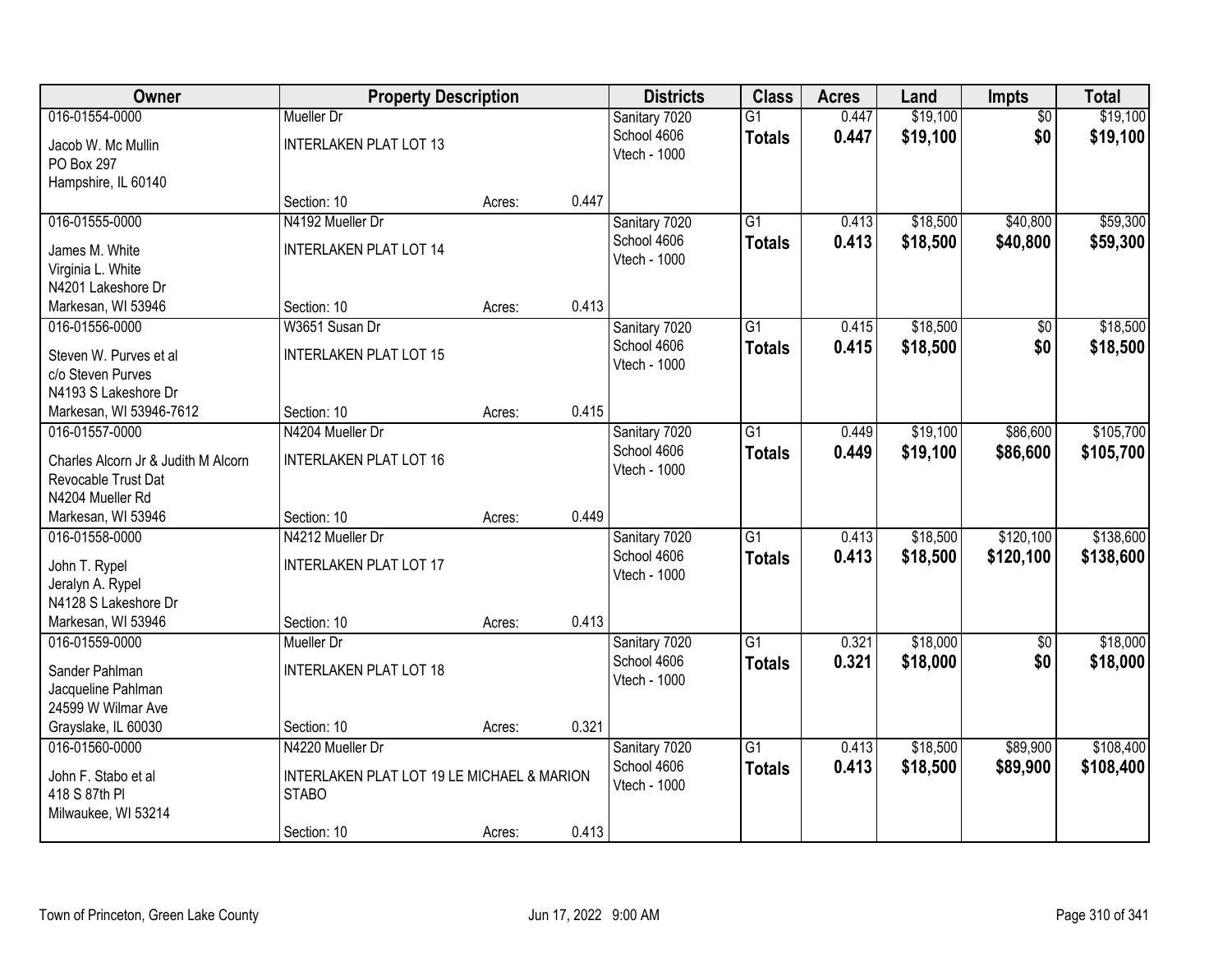| Owner                                                                                                               | <b>Property Description</b>                                                 |        |       | <b>Districts</b>                                                         | <b>Class</b>                     | <b>Acres</b>   | Land                   | <b>Impts</b>           | <b>Total</b>           |
|---------------------------------------------------------------------------------------------------------------------|-----------------------------------------------------------------------------|--------|-------|--------------------------------------------------------------------------|----------------------------------|----------------|------------------------|------------------------|------------------------|
| 016-01560-0100<br>Town of Princeton<br>W5201 Oxbow Trl<br>Princeton, WI 54968                                       | PUBLIC WALKWAY - INTERLAKEN PLAT - BETWEEN<br>LOT 19 AND LOT 20, AS PLATTED |        |       | Sanitary 7020<br>School 4606<br>Vtech - 1000                             | $\overline{X4}$<br><b>Totals</b> | 0.040<br>0.040 | $\overline{50}$<br>\$0 | $\overline{50}$<br>\$0 | $\sqrt{30}$<br>\$0     |
|                                                                                                                     | Section: 10                                                                 | Acres: | 0.040 |                                                                          |                                  |                |                        |                        |                        |
| 016-01561-0000<br>Ronald L. Dutcher                                                                                 | <b>Mueller Dr</b><br><b>INTERLAKEN PLAT LOT 20</b>                          |        |       | Sanitary 7020<br>School 4606<br>Vtech - 1000                             | $\overline{G1}$<br><b>Totals</b> | 0.524<br>0.524 | \$20,500<br>\$20,500   | \$12,400<br>\$12,400   | \$32,900<br>\$32,900   |
| Laurie B. Dutcher<br>N4238 Park Dr                                                                                  | Section: 10                                                                 |        | 0.524 |                                                                          |                                  |                |                        |                        |                        |
| Markesan, WI 53946<br>016-01562-0000                                                                                | N4756 N Lakeshore Dr                                                        | Acres: |       | Sanitary 7020                                                            | G1                               | 0.690          | \$595,100              | \$269,900              | \$865,000              |
| Michael G. Zeman<br>Judy E. Zeman<br>N4756 N Lakeshore Dr                                                           | BEYER COVE ASSESSOR PLAT LOT 1 CERTIFIED<br>SURVEY MAP 3069 V16             |        |       | Water Frontage-<br>00180<br>School 4606                                  | <b>Totals</b>                    | 0.690          | \$595,100              | \$269,900              | \$865,000              |
| Princeton, WI 54968                                                                                                 | Section: 3                                                                  | Acres: | 0.690 | Vtech - 1000                                                             |                                  |                |                        |                        |                        |
| 016-01562-0100<br>Desiree T. Brush                                                                                  | N4760 N Lakeshore Dr<br>BEYER COVE ASSESSOR PLAT LOT 2 CERTIFIED            |        |       | Sanitary 7020<br>Water Frontage-                                         | $\overline{G1}$<br><b>Totals</b> | 0.000<br>0.000 | \$583,900<br>\$583,900 | \$321,300<br>\$321,300 | \$905,200<br>\$905,200 |
| c/o Desiree Brush<br>N4760 N Lakeshore Dr                                                                           | SURVEY MAP 471 V2                                                           |        |       | 00180<br>School 4606<br>Vtech - 1000                                     |                                  |                |                        |                        |                        |
| Princeton, WI 54968                                                                                                 | Section: 3                                                                  | Acres: | 0.000 |                                                                          |                                  |                |                        |                        |                        |
| 016-01563-0000<br>Derek Boyce<br>Kimberlee Boyce<br>12713 Water Point Blvd<br>Windermere, FL 34786                  | N4764 N Lakeshore Dr<br>BEYERS COVE ASSESSOR PLAT LOT 2<br>Section: 3       | Acres: | 0.000 | Sanitary 7020<br>Water Frontage-<br>00180<br>School 4606<br>Vtech - 1000 | $\overline{G1}$<br><b>Totals</b> | 0.000<br>0.000 | \$683,300<br>\$683,300 | \$79,600<br>\$79,600   | \$762,900<br>\$762,900 |
| 016-01564-0000<br>Joanne M Schalk 2011 Declaration of<br>Trust<br>6145 Lincoln Ave Unit e<br>Morton Grove, IL 60053 | N4768 N Lakeshore Dr<br>BEYERS COVE ASSESSOR PLAT LOT 3<br>Section: 3       | Acres: | 0.000 | Sanitary 7020<br>Water Frontage-<br>00180<br>School 4606<br>Vtech - 1000 | $\overline{G1}$<br><b>Totals</b> | 0.000<br>0.000 | \$441,100<br>\$441,100 | \$160,900<br>\$160,900 | \$602,000<br>\$602,000 |
| 016-01565-0000<br>Fredrick R & Dona J Siepert Revocable<br>Trust<br>405 E Valbeth Dr<br>Oak Creek, WI 53154         | N4774 N Lakeshore Dr<br>BEYERS COVE ASSESSOR PLAT LOT 4<br>Section: 3       | Acres: | 0.000 | Sanitary 7020<br>Water Frontage-<br>00180<br>School 4606<br>Vtech - 1000 | $\overline{G1}$<br><b>Totals</b> | 0.000<br>0.000 | \$432,200<br>\$432,200 | \$51,300<br>\$51,300   | \$483,500<br>\$483,500 |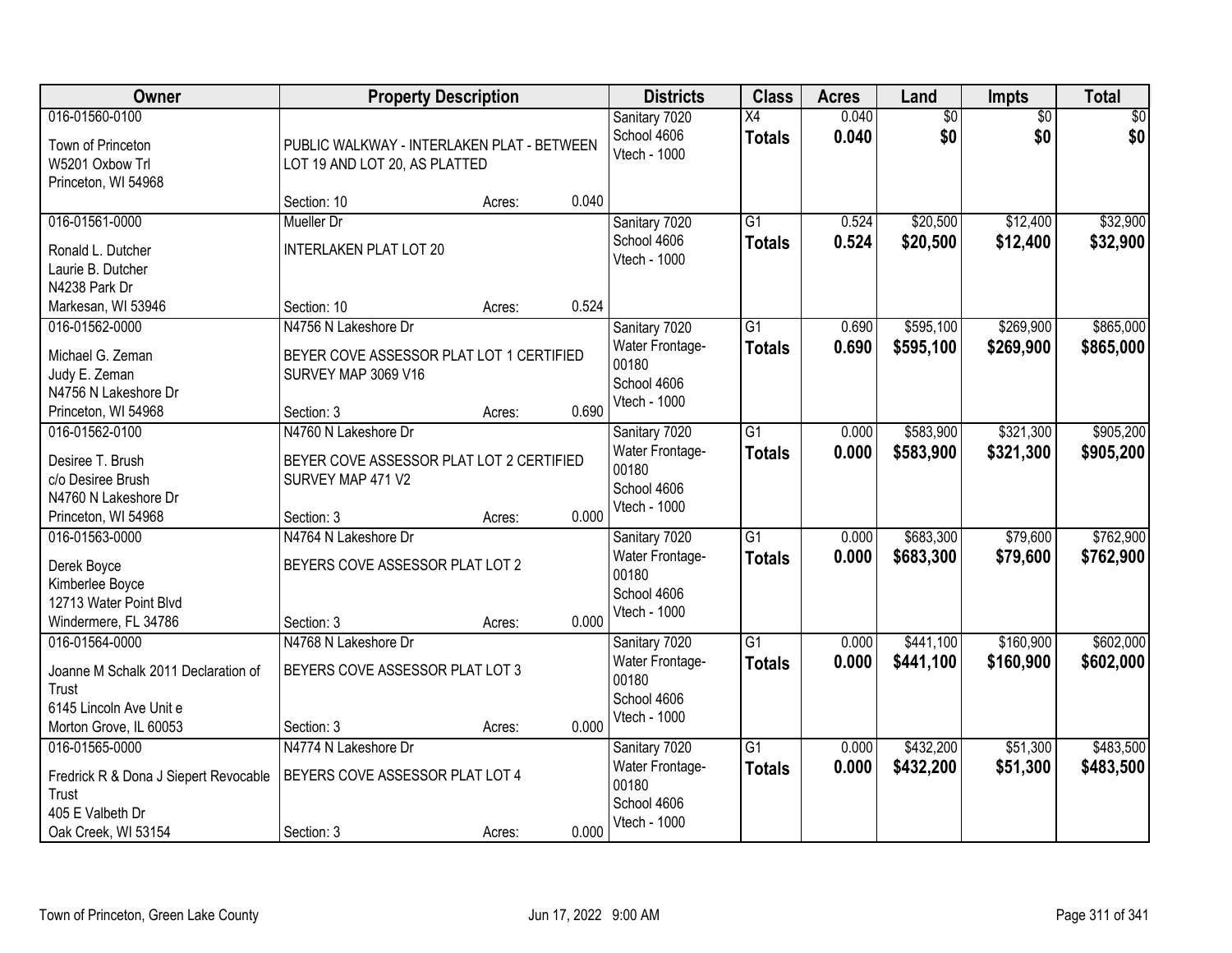| Owner                                                                    | <b>Property Description</b>                |                 | <b>Districts</b>         | <b>Class</b>    | <b>Acres</b> | Land      | Impts     | <b>Total</b> |
|--------------------------------------------------------------------------|--------------------------------------------|-----------------|--------------------------|-----------------|--------------|-----------|-----------|--------------|
| 016-01566-0000                                                           | N4778 N Lakeshore Dr                       |                 | Sanitary 7020            | $\overline{G1}$ | 0.000        | \$423,100 | \$123,300 | \$546,400    |
| Edward J Omalley Revocable Trust et al   BEYERS COVE ASSESSOR PLAT LOT 5 |                                            |                 | Water Frontage-          | <b>Totals</b>   | 0.000        | \$423,100 | \$123,300 | \$546,400    |
| c/o Edward John Omalley Revocable                                        |                                            |                 | 00180                    |                 |              |           |           |              |
| Trust                                                                    |                                            |                 | School 4606              |                 |              |           |           |              |
| 2221 W 108th PI                                                          | Section: 3                                 | 0.000<br>Acres: | Vtech - 1000             |                 |              |           |           |              |
| Chicago, WI 60643                                                        |                                            |                 |                          |                 |              |           |           |              |
| 016-01567-0000                                                           | N4782 N Lakeshore Dr                       |                 | Sanitary 7020            | G1              | 0.000        | \$276,900 | \$44,100  | \$321,000    |
| The Nasca Family Trust                                                   | BEYERS COVE ASSESSOR PLAT LOT 6            |                 | Water Frontage-          | <b>Totals</b>   | 0.000        | \$276,900 | \$44,100  | \$321,000    |
| 2 Brierwood Ln                                                           |                                            |                 | 00180                    |                 |              |           |           |              |
| Hawthorn Woods, IL 60047                                                 |                                            |                 | School 4606              |                 |              |           |           |              |
|                                                                          | Section: 3                                 | 0.000<br>Acres: | Vtech - 1000             |                 |              |           |           |              |
| 016-01568-0000                                                           | N4784 N Lakeshore Dr                       |                 | Sanitary 7020            | $\overline{G1}$ | 0.000        | \$244,500 | \$196,700 | \$441,200    |
|                                                                          |                                            |                 | <b>Water Frontage-</b>   | <b>Totals</b>   | 0.000        | \$244,500 | \$196,700 | \$441,200    |
| Gene A. Smedema et al                                                    | BEYERS COVE ASSESSOR PLAT LOT 7            |                 | 00180                    |                 |              |           |           |              |
| c/o Gene A & Gloria A Smedema                                            |                                            |                 | School 4606              |                 |              |           |           |              |
| N4784 N Lakeshore Dr                                                     |                                            |                 | Vtech - 1000             |                 |              |           |           |              |
| Princeton, WI 54968                                                      | Section: 3                                 | 0.000<br>Acres: |                          |                 |              |           |           |              |
| 016-01569-0000                                                           | N4792 N Lakeshore Dr                       |                 | Sanitary 7020            | $\overline{G1}$ | 0.000        | \$369,100 | \$111,500 | \$480,600    |
| James D. Linne                                                           | BEYERS COVE ASSESSOR PLAT THE NE'LY 55' OF |                 | Water Frontage-<br>00180 | <b>Totals</b>   | 0.000        | \$369,100 | \$111,500 | \$480,600    |
| Anne C. Linne                                                            | LOT <sub>8</sub>                           |                 | School 4606              |                 |              |           |           |              |
| 917 Heatherton Dr                                                        |                                            |                 | Vtech - 1000             |                 |              |           |           |              |
| Naperville, IL 60563                                                     | Section: 3                                 | 0.000<br>Acres: |                          |                 |              |           |           |              |
| 016-01570-0000                                                           | N4788 N Lakeshore Dr                       |                 | Sanitary 7020            | $\overline{G1}$ | 0.000        | \$302,000 | \$144,600 | \$446,600    |
| Wolfgang Schneider et al                                                 | BEYERS COVE ASSESSOR PLAT THE SW'LY 45' OF |                 | Water Frontage-          | <b>Totals</b>   | 0.000        | \$302,000 | \$144,600 | \$446,600    |
| c/o Wolfgang & Gerda I Schneider                                         | LOT <sub>8</sub>                           |                 | 00180                    |                 |              |           |           |              |
| N4788 N Lakeshore Dr                                                     |                                            |                 | School 4606              |                 |              |           |           |              |
| Princeton, WI 54968                                                      | Section: 3                                 | 0.000<br>Acres: | Vtech - 1000             |                 |              |           |           |              |
| 016-01571-0000                                                           | N4796 N Lakeshore Dr                       |                 | Sanitary 7020            | $\overline{G1}$ | 0.000        | \$405,900 | \$291,800 | \$697,700    |
|                                                                          |                                            |                 | Water Frontage-          | <b>Totals</b>   | 0.000        | \$405,900 | \$291,800 | \$697,700    |
| Gloria J. Reindl                                                         | BEYERS COVE ASSESSOR PLAT LOT 9            |                 | 00180                    |                 |              |           |           |              |
| <b>Richard Reindl</b><br>N35 W29710 N Shore Dr                           |                                            |                 | School 4606              |                 |              |           |           |              |
| Pewaukee, WI 53072                                                       | Section: 3                                 | 0.000<br>Acres: | Vtech - 1000             |                 |              |           |           |              |
| 016-01572-0000                                                           | N4802 N Lakeshore Dr                       |                 | Sanitary 7020            | $\overline{G1}$ | 0.000        | \$410,600 | \$93,600  | \$504,200    |
|                                                                          |                                            |                 | Water Frontage-          |                 | 0.000        |           |           |              |
| Todd W. Liston                                                           | BEYERS COVE ASSESSOR PLAT LOT 10           |                 | 00180                    | <b>Totals</b>   |              | \$410,600 | \$93,600  | \$504,200    |
| Julie Liston                                                             |                                            |                 | School 4606              |                 |              |           |           |              |
| 11481 N Hoisington Rd                                                    |                                            |                 | Vtech - 1000             |                 |              |           |           |              |
| Byron, IL 61010                                                          | Section: 3                                 | 0.000<br>Acres: |                          |                 |              |           |           |              |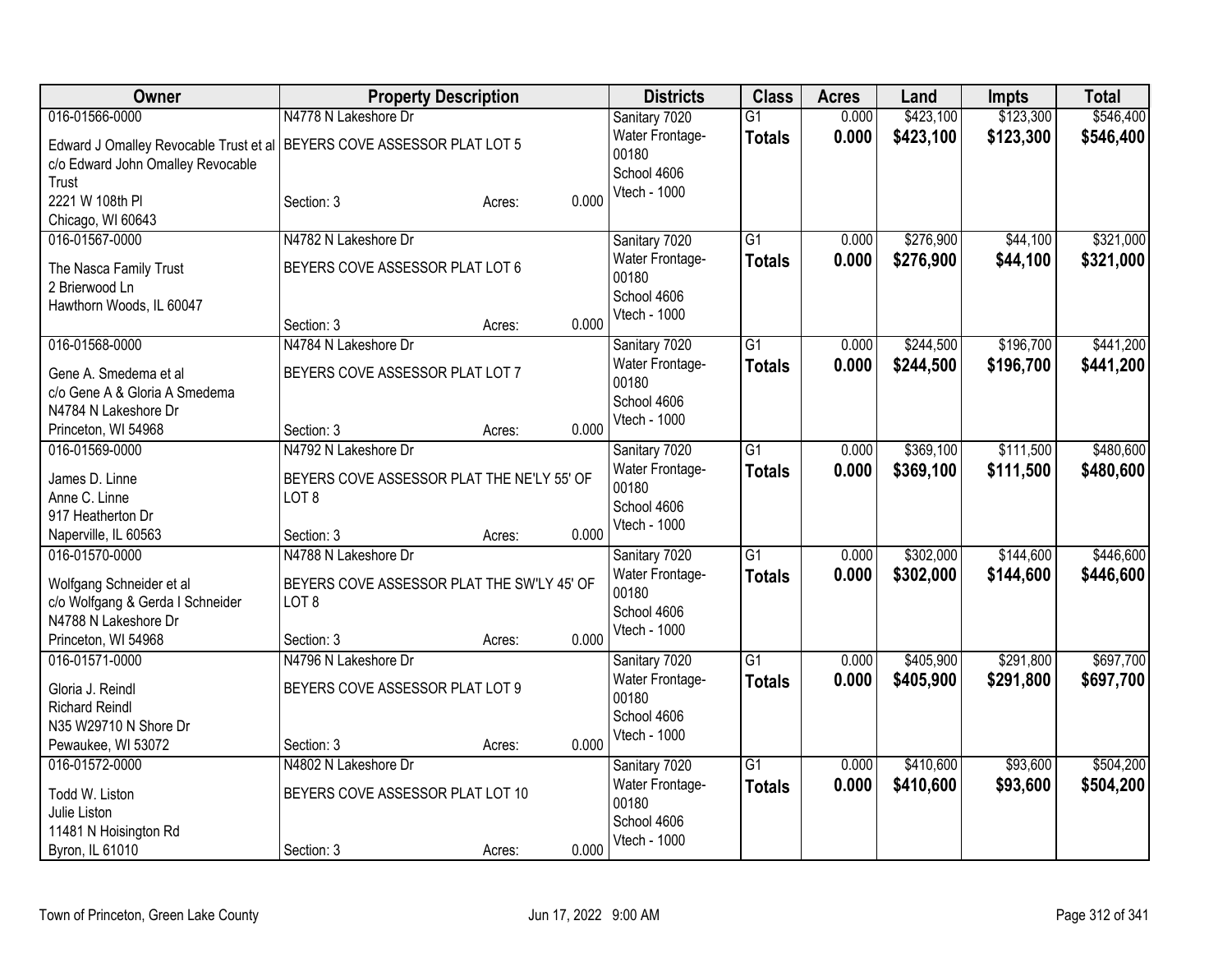| Owner                                                                           | <b>Property Description</b>                 |        |       | <b>Districts</b>         | <b>Class</b>    | <b>Acres</b> | Land      | <b>Impts</b>    | <b>Total</b>    |
|---------------------------------------------------------------------------------|---------------------------------------------|--------|-------|--------------------------|-----------------|--------------|-----------|-----------------|-----------------|
| 016-01573-0000                                                                  | N4808 N Lakeshore Dr                        |        |       | Sanitary 7020            | $\overline{G1}$ | 0.000        | \$373,800 | \$238,800       | \$612,600       |
| Travis J. Myers                                                                 | BEYERS COVE ASSESSOR PLAT LOT 11            |        |       | Water Frontage-<br>00180 | <b>Totals</b>   | 0.000        | \$373,800 | \$238,800       | \$612,600       |
| Amanda L. Kong                                                                  |                                             |        |       | School 4606              |                 |              |           |                 |                 |
| 629 E Beaumont Ave                                                              |                                             |        |       | Vtech - 1000             |                 |              |           |                 |                 |
| Whitefish Bay, WI 53217                                                         | Section: 3                                  | Acres: | 0.000 |                          |                 |              |           |                 |                 |
| 016-01574-0000                                                                  |                                             |        |       | Sanitary 7020            | $\overline{X4}$ | 0.230        | \$0       | $\overline{50}$ | $\overline{50}$ |
| Owners of Common Area, Lot 12 Beyers PRIVATE ACCESS - BEYERS COVE ASSESSOR PLAT |                                             |        |       | Water Frontage-          | <b>Totals</b>   | 0.230        | \$0       | \$0             | \$0             |
| Cove Asp                                                                        | <b>LOT 12</b>                               |        |       | 00180                    |                 |              |           |                 |                 |
| Unknown                                                                         |                                             |        |       | School 4606              |                 |              |           |                 |                 |
| Princeton, WI 54968                                                             | Section: 3                                  | Acres: | 0.230 | Vtech - 1000             |                 |              |           |                 |                 |
| 016-01575-0000                                                                  | N4820 N Lakeshore Dr                        |        |       |                          | $\overline{G1}$ | 0.000        | \$649,300 | \$138,700       | \$788,000       |
|                                                                                 |                                             |        |       | Sanitary 7020            |                 |              |           |                 |                 |
| William T. Mulligan et al                                                       | BEYERS COVE ASSESSOR PLAT LOT 13 EXC LOTS 1 |        |       | Water Frontage-<br>00180 | <b>Totals</b>   | 0.000        | \$649,300 | \$138,700       | \$788,000       |
| c/o William T & Peggy J Mulligan                                                | & 2 CSM 560 V2                              |        |       | School 4606              |                 |              |           |                 |                 |
| 10825 N Pebble Ln                                                               |                                             |        |       | Vtech - 1000             |                 |              |           |                 |                 |
| Mequon, WI 53092                                                                | Section: 3                                  | Acres: | 0.000 |                          |                 |              |           |                 |                 |
| 016-01575-0100                                                                  | N4826 N Lakeshore Dr                        |        |       | Sanitary 7020            | $\overline{G1}$ | 0.000        | \$292,100 | \$99,600        | \$391,700       |
|                                                                                 |                                             |        |       | Water Frontage-          | <b>Totals</b>   | 0.000        | \$292,100 | \$99,600        | \$391,700       |
| <b>Zimbal Family Trust</b>                                                      | BEYER COVE ASSESSOR PLAT LOT 2 CERTIFIED    |        |       | 00180                    |                 |              |           |                 |                 |
| 5952 Golf View Dr                                                               | SURVEY MAP 560 V2 SUBJ TO DRIVEWAY AGMNT    |        |       | School 4606              |                 |              |           |                 |                 |
| West Bend, WI 53095                                                             | <b>REC'D V865 P575</b>                      |        | 0.000 | Vtech - 1000             |                 |              |           |                 |                 |
|                                                                                 | Section: 3                                  | Acres: |       |                          |                 |              |           |                 |                 |
| 016-01575-0200                                                                  | N4830 N Lakeshore Dr                        |        |       | Sanitary 7020            | $\overline{G1}$ | 0.000        | \$323,500 | \$27,000        | \$350,500       |
| James R Zimbal Survivors Trust                                                  | BEYER COVE ASSESSOR PLAT LOT 1 CERTIFIED    |        |       | Water Frontage-          | <b>Totals</b>   | 0.000        | \$323,500 | \$27,000        | \$350,500       |
| 5952 Golfview Dr                                                                | SURVEY MAP 560 V2 SUBJ TO DRIVEWAY AGMT     |        |       | 00180                    |                 |              |           |                 |                 |
| West Bend, WI 53095                                                             | <b>REC'D V865 P575</b>                      |        |       | School 4606              |                 |              |           |                 |                 |
|                                                                                 | Section: 3                                  | Acres: | 0.000 | Vtech - 1000             |                 |              |           |                 |                 |
| 016-01576-0000                                                                  | N4836 N Lakeshore Dr                        |        |       | Sanitary 7020            | $\overline{G1}$ | 0.000        | \$674,700 | \$119,700       | \$794,400       |
|                                                                                 |                                             |        |       | Water Frontage-          | <b>Totals</b>   | 0.000        | \$674,700 | \$119,700       | \$794,400       |
| John H. Robison Jr et al                                                        | BEYERS COVE ASSESSOR PLAT LOT 14            |        |       | 00180                    |                 |              |           |                 |                 |
| c/o John H Jr & Pamela A Robison                                                |                                             |        |       | School 4606              |                 |              |           |                 |                 |
| 2229 Maple Ave                                                                  |                                             |        |       | Vtech - 1000             |                 |              |           |                 |                 |
| Northbrook, IL 60062                                                            | Section: 3                                  | Acres: | 0.000 |                          |                 |              |           |                 |                 |
| 016-01577-0000                                                                  | N4840 N Lakeshore Dr                        |        |       | Sanitary 7020            | $\overline{G1}$ | 0.000        | \$461,200 | \$109,400       | \$570,600       |
| Richard H. Schrohe et al                                                        | BEYERS COVE ASSESSOR PLAT LOT 15            |        |       | <b>Water Frontage-</b>   | <b>Totals</b>   | 0.000        | \$461,200 | \$109,400       | \$570,600       |
| c/o Richard H & Joyce A Schrohe                                                 |                                             |        |       | 00180                    |                 |              |           |                 |                 |
| 8519 Carriage Greens Dr                                                         |                                             |        |       | School 4606              |                 |              |           |                 |                 |
| Darien, IL 60561                                                                | Section: 3                                  | Acres: | 0.000 | Vtech - 1000             |                 |              |           |                 |                 |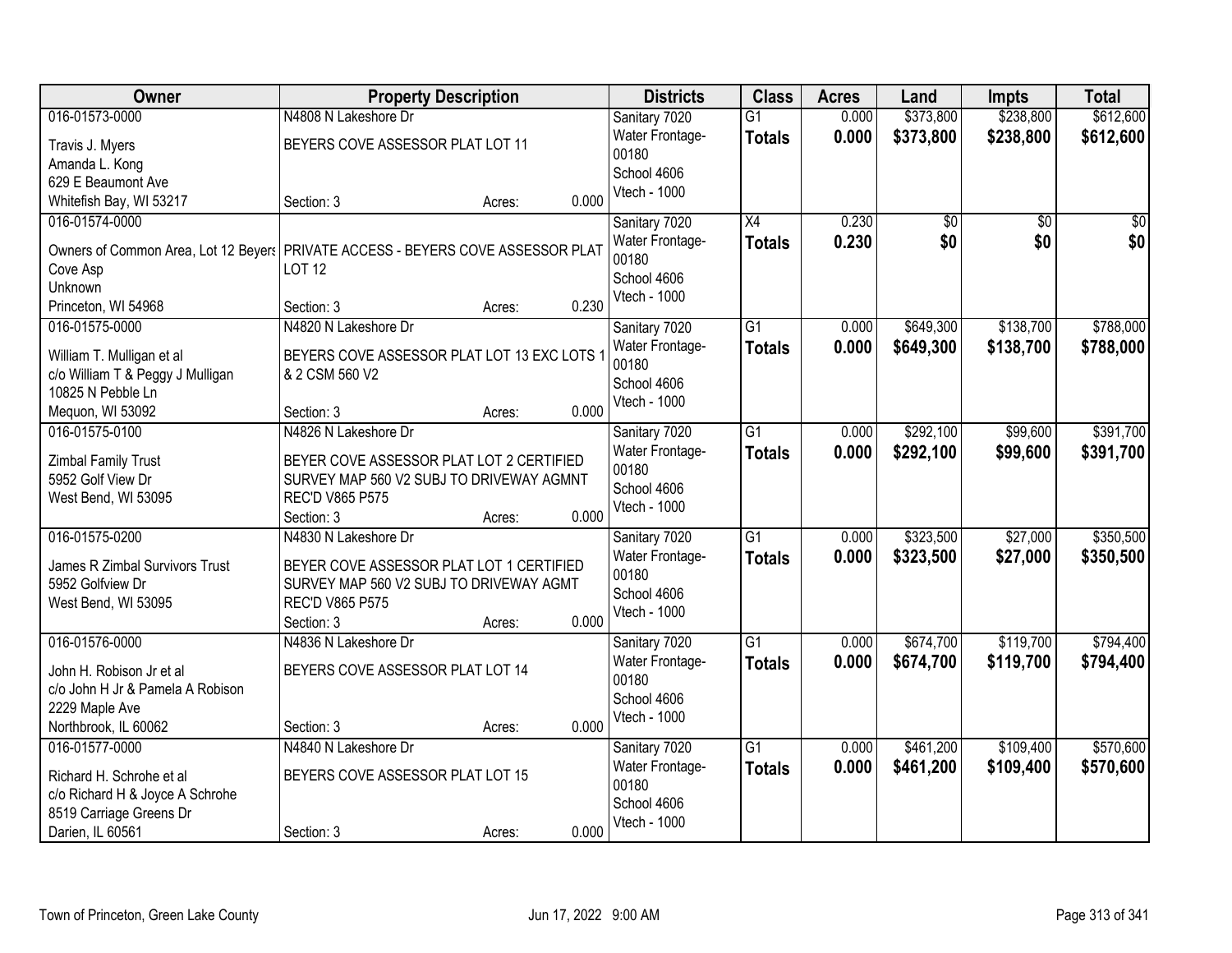| Owner                                                                     | <b>Property Description</b>                 |                 | <b>Districts</b>            | <b>Class</b>    | <b>Acres</b> | Land      | <b>Impts</b> | <b>Total</b> |
|---------------------------------------------------------------------------|---------------------------------------------|-----------------|-----------------------------|-----------------|--------------|-----------|--------------|--------------|
| 016-01578-0000                                                            | N4846 N Lakeshore Dr                        |                 | Sanitary 7020               | $\overline{G1}$ | 0.349        | \$433,100 | \$19,100     | \$452,200    |
| Henry F Dusel Trust Declaration                                           | LOT 2 CERTIFIED SURVEY MAP 3140 V16 FKA:    |                 | Water Frontage-             | <b>Totals</b>   | 0.349        | \$433,100 | \$19,100     | \$452,200    |
| Restated                                                                  | BEYER'S COVE ASSESSOR'S PLAT LOT 16         |                 | 00180                       |                 |              |           |              |              |
| c/o Bette J Dusel Trust Declaration                                       |                                             |                 | School 4606<br>Vtech - 1000 |                 |              |           |              |              |
| Restated                                                                  | Section: 3                                  | 0.349<br>Acres: |                             |                 |              |           |              |              |
| 6634 Pinehurst Ct                                                         |                                             |                 |                             |                 |              |           |              |              |
| Lisle, IL 60532                                                           |                                             |                 |                             |                 |              |           |              |              |
| 016-01579-0000                                                            | N4846 N Lakeshore Dr                        |                 | Sanitary 7020               | $\overline{G1}$ | 0.330        | \$649,600 | \$129,000    | \$778,600    |
| Bette J Dusel Trust Declaration Restated                                  | LOT 1 CERTIFIED SURVEY MAP 3140 V16 BEYER'S |                 | Water Frontage-             | <b>Totals</b>   | 0.330        | \$649,600 | \$129,000    | \$778,600    |
| 6634 Pinehurst Ct                                                         | COVE ASSESSORS PLAT LOT 17                  |                 | 00180<br>School 4606        |                 |              |           |              |              |
| Lisle, IL 60532                                                           |                                             |                 | Vtech - 1000                |                 |              |           |              |              |
|                                                                           | Section: 3                                  | 0.330<br>Acres: |                             |                 |              |           |              |              |
| 016-01580-0000                                                            | N4854 N Lakeshore Dr                        |                 | Sanitary 7020               | $\overline{G1}$ | 0.000        | \$432,200 | \$126,700    | \$558,900    |
| Daniel P Curran Declaration of Trust                                      | BEYERS COVE ASSESSOR PLAT LOT 18            |                 | Water Frontage-             | <b>Totals</b>   | 0.000        | \$432,200 | \$126,700    | \$558,900    |
| Mary A Curran Declaration of Trust                                        |                                             |                 | 00180<br>School 4606        |                 |              |           |              |              |
| N4854 N Lakeshore Dr                                                      |                                             |                 | Vtech - 1000                |                 |              |           |              |              |
| Princeton, WI 54968                                                       | Section: 3                                  | 0.000<br>Acres: |                             |                 |              |           |              |              |
| 016-01581-0000                                                            | N4858 N Lakeshore Dr                        |                 | Sanitary 7020               | G <sub>1</sub>  | 0.000        | \$432,200 | \$66,500     | \$498,700    |
| Thomas J. Karins et al                                                    | BEYERS COVE ASSESSOR PLAT LOT 19            |                 | Water Frontage-             | <b>Totals</b>   | 0.000        | \$432,200 | \$66,500     | \$498,700    |
| c/o Thomas J & Barbara H Karins                                           |                                             |                 | 00180                       |                 |              |           |              |              |
| 2307 Crystal Way                                                          |                                             |                 | School 4606<br>Vtech - 1000 |                 |              |           |              |              |
| Crystal Lake, IL 60012-2207                                               | Section: 3                                  | 0.000<br>Acres: |                             |                 |              |           |              |              |
| 016-01582-0000                                                            | N4862 N Lakeshore Dr                        |                 | Sanitary 7020               | $\overline{G1}$ | 0.000        | \$432,200 | \$93,500     | \$525,700    |
| Kyle W & Mark J Klarich Revocable Trus   BEYERS COVE ASSESSOR PLAT LOT 20 |                                             |                 | Water Frontage-             | <b>Totals</b>   | 0.000        | \$432,200 | \$93,500     | \$525,700    |
| Kyle W Klarich Revocable Living Trust                                     |                                             |                 | 00180                       |                 |              |           |              |              |
| 425 Eagle Ln SW                                                           |                                             |                 | School 4606<br>Vtech - 1000 |                 |              |           |              |              |
| Rochester, MN 55902                                                       | Section: 3                                  | 0.000<br>Acres: |                             |                 |              |           |              |              |
| 016-01583-0000                                                            | N4866 N Lakeshore Dr                        |                 | Sanitary 7020               | $\overline{G1}$ | 0.000        | \$454,100 | \$97,400     | \$551,500    |
| <b>Bradley T Zimmerman Trust</b>                                          | BEYER COVE ASSESSOR PLAT LOT 2 CERTIFIED    |                 | Water Frontage-             | <b>Totals</b>   | 0.000        | \$454,100 | \$97,400     | \$551,500    |
| 475 Executive Pkwy                                                        | SURVEY MAP 374 (LOT 21)                     |                 | 00180                       |                 |              |           |              |              |
| Rockford, IL 61107                                                        |                                             |                 | School 4606                 |                 |              |           |              |              |
|                                                                           | Section: 3                                  | 0.000<br>Acres: | Vtech - 1000                |                 |              |           |              |              |
| 016-01584-0000                                                            | N4870 N Lakeshore Dr                        |                 | Sanitary 7020               | $\overline{G1}$ | 0.000        | \$419,200 | \$193,900    | \$613,100    |
| Michael S. Crosby et al                                                   | BEYER COVE ASSESSOR PLAT LOT 1 CERTIFIED    |                 | Water Frontage-             | <b>Totals</b>   | 0.000        | \$419,200 | \$193,900    | \$613,100    |
| c/o Michael S & Susan E Crosby                                            | SURVEY MAP 374 (LOT 22)                     |                 | 00180                       |                 |              |           |              |              |
| 475 Executive Pkwy                                                        |                                             |                 | School 4606                 |                 |              |           |              |              |
| Rockford, IL 61107                                                        | Section: 3                                  | 0.000<br>Acres: | Vtech - 1000                |                 |              |           |              |              |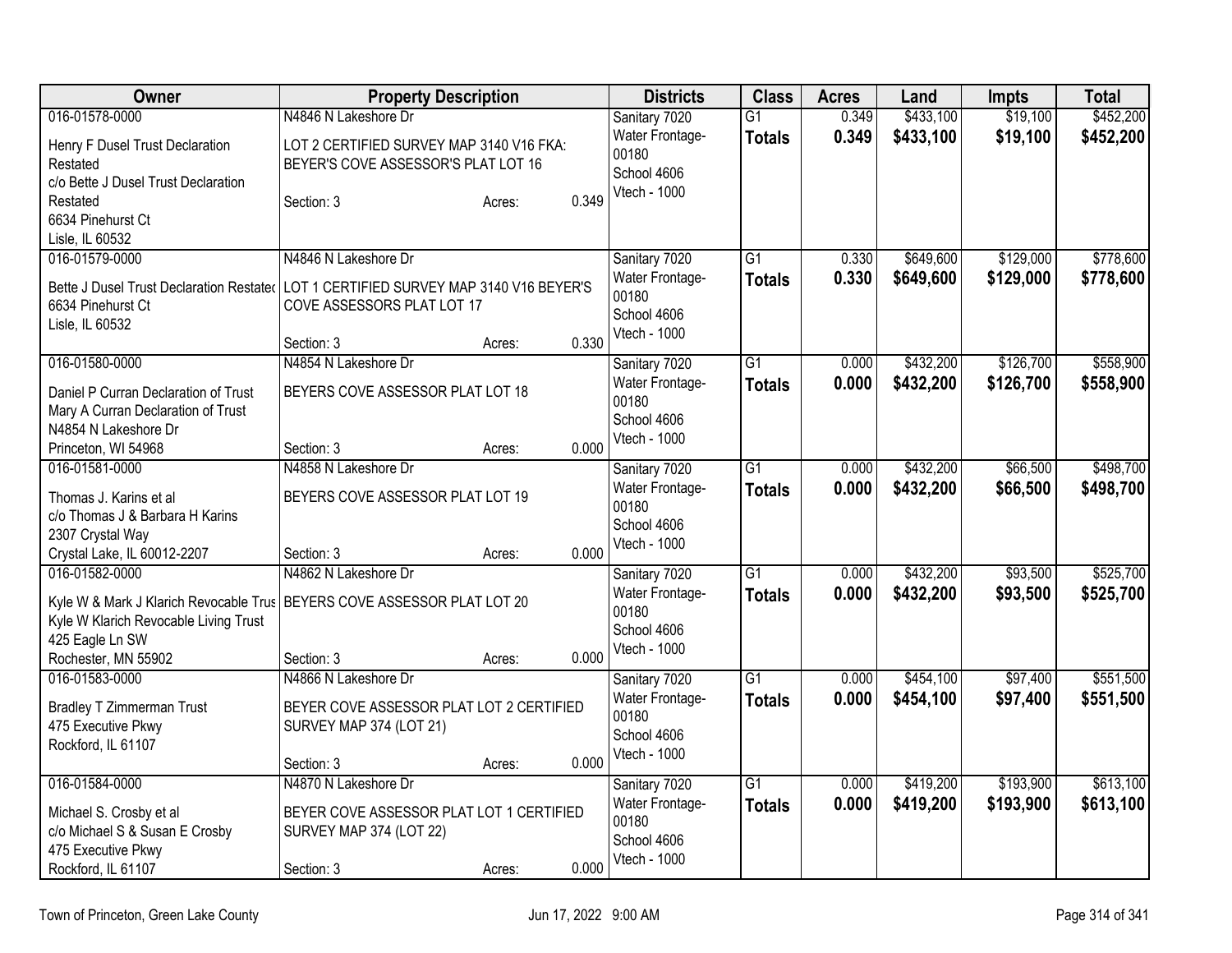| Owner                                  | <b>Property Description</b>                    | <b>Districts</b>             | <b>Class</b>    | <b>Acres</b> | Land      | Impts           | <b>Total</b> |
|----------------------------------------|------------------------------------------------|------------------------------|-----------------|--------------|-----------|-----------------|--------------|
| 016-01590-0000                         |                                                | Sanitary 7020                | $\overline{G1}$ | 0.517        | \$44,300  | $\overline{50}$ | \$44,300     |
| Winfield Irrevocable Trust             | SHOREWOOD ACRES LOT 1 & 1/16 INT IN ACC LOT    | School 4606                  | <b>Totals</b>   | 0.517        | \$44,300  | \$0             | \$44,300     |
| 363 Big Goose Rd                       | DESC AS: E100' LOT 2, CERTIFIED SURVEY MAP 288 | Vtech - 1000                 |                 |              |           |                 |              |
| Sheridan, WY 82801                     | ALSO 1/16 ACC LOT 100'W & ADJ SHOREWOOD        |                              |                 |              |           |                 |              |
|                                        | 0.517<br>Section: 33<br>Acres:                 |                              |                 |              |           |                 |              |
| 016-01591-0000                         | W3736 Orchard Ave                              | Sanitary 7020                | $\overline{G1}$ | 0.517        | \$44,300  | $\overline{50}$ | \$44,300     |
| Winfield Irrevocable Trust             | SHOREWOOD ACRES LOT 2 & 1/16 INT ACC LOT       | School 4606                  | <b>Totals</b>   | 0.517        | \$44,300  | \$0             | \$44,300     |
|                                        | DESC AS E 100' LOT 2 CERTIFIED SURVEY MAP 288; | Vtech - 1000                 |                 |              |           |                 |              |
| 363 Big Goose Rd<br>Sheridan, WY 82801 | ALSO 1/16 INTEREST IN ACCESS LOT 100'W & ADJ   |                              |                 |              |           |                 |              |
|                                        | 0.517<br>Section: 33<br>Acres:                 |                              |                 |              |           |                 |              |
| 016-01592-0000                         | W3724 Orchard Ave                              | Sanitary 7020                | G1              | 0.517        | \$44,300  | \$124,000       | \$168,300    |
|                                        |                                                | School 4606                  |                 |              |           | \$124,000       |              |
| Kevin P. Lutsch                        | SHOREWOOD ACRES LOT 3 & 1/16 INT IN            | Vtech - 1000                 | <b>Totals</b>   | 0.517        | \$44,300  |                 | \$168,300    |
| Paula Lutsch                           | ACCESSLOT DESC AS E100' LOT 2 CERTIFIED        |                              |                 |              |           |                 |              |
| 597 Kimer Ct                           | SURVEY MAP 288; ALSO 1/16 INT IN ACCESS LOT    |                              |                 |              |           |                 |              |
| Crystal Lake, IL 60012                 | 0.517<br>Section: 33<br>Acres:                 |                              |                 |              |           |                 |              |
| 016-01593-0000                         |                                                | Sanitary 7020                | $\overline{G1}$ | 0.517        | \$44,300  | \$0             | \$44,300     |
| Clifford G & Elizabe Mashuda Jr        | SHOREWOOD ACRES LOT 4 & 1/16 INT IN            | School 4606                  | <b>Totals</b>   | 0.517        | \$44,300  | \$0             | \$44,300     |
| Revocable Trust                        | ACCESSLOT DESC AS E100' LOT 2 CERTIFIED        | Vtech - 1000                 |                 |              |           |                 |              |
| PO Box 16                              | SURVEY MAP 288; ALSO 1/16 INTEREST IN ACCESS   |                              |                 |              |           |                 |              |
| Princeton, WI 54968                    | 0.517<br>Section: 33<br>Acres:                 |                              |                 |              |           |                 |              |
| 016-01594-0000                         | W3714 Orchard Ave                              |                              | $\overline{G1}$ | 0.517        | \$44,300  | \$92,500        | \$136,800    |
|                                        |                                                | Sanitary 7020<br>School 4606 |                 |              |           |                 |              |
| Kerry L. Vondross                      | SHOREWOOD ACRES LOT 5 & 1/16 INT IN            | Vtech - 1000                 | <b>Totals</b>   | 0.517        | \$44,300  | \$92,500        | \$136,800    |
| Melodie A. Vondross                    | ACCESSLOT DESC AS E100' LOT 2 CERTIFIED        |                              |                 |              |           |                 |              |
| W3714 Orchard Ave                      | SURVEY MAPS 288, ALSO 1/16 INTEREST IN ACCESS  |                              |                 |              |           |                 |              |
| Green Lake, WI 54941                   | 0.517<br>Section: 33<br>Acres:                 |                              |                 |              |           |                 |              |
| 016-01595-0000                         | W3706 Orchard Ave                              | Sanitary 7020                | $\overline{G1}$ | 0.491        | \$42,800  | \$91,700        | \$134,500    |
| Anthony R. Nooner                      | SHOREWOOD ACRES LOT 6 & 1/16 INT IN            | School 4606                  | <b>Totals</b>   | 0.491        | \$42,800  | \$91,700        | \$134,500    |
| Christina L. Nooner                    | ACCESSLOT DESC AS E100' LOT 2 CERTIFIED        | Vtech - 1000                 |                 |              |           |                 |              |
| 12290 Callanish Ln                     | SURVEY MAP 288; ALSO 1/16 INT IN ACCESS LOT    |                              |                 |              |           |                 |              |
| Loves Park, IL 61111                   | 0.491<br>Section: 33<br>Acres:                 |                              |                 |              |           |                 |              |
| 016-01596-0000                         | W3643 Orchard Ave                              | Sanitary 7020                | G1              | 0.000        | \$277,500 | \$213,000       | \$490,500    |
|                                        |                                                | Water Frontage-              | <b>Totals</b>   | 0.000        | \$277,500 | \$213,000       | \$490,500    |
| Clifford M. Mashuda                    | SHOREWOOD ACRES LOT 7 ALSO A 40' WIDE          | 00180                        |                 |              |           |                 |              |
| PO Box 16                              | PCLLYING IMMEDIATELY W OF AND ADJACENT TO      | School 2310                  |                 |              |           |                 |              |
| Princeton, WI 54968                    | SAID LOT 7                                     | Vtech - 1000                 |                 |              |           |                 |              |
|                                        | 0.000<br>Section: 34<br>Acres:                 |                              |                 |              |           |                 |              |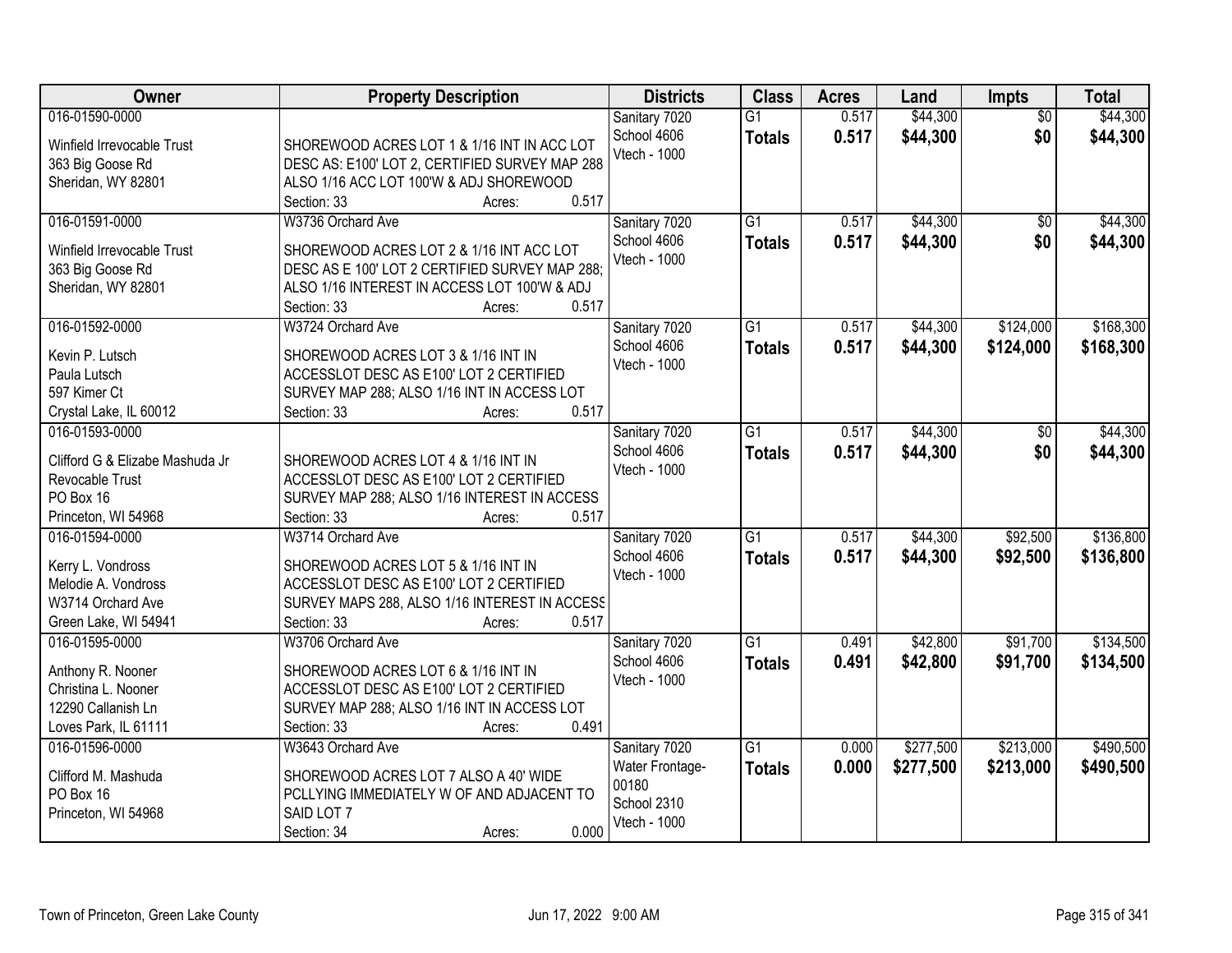| Owner                                | <b>Property Description</b>     |        |       | <b>Districts</b>            | <b>Class</b>    | <b>Acres</b> | Land      | <b>Impts</b>    | <b>Total</b> |
|--------------------------------------|---------------------------------|--------|-------|-----------------------------|-----------------|--------------|-----------|-----------------|--------------|
| 016-01597-0000                       | W3635 Orchard Ave               |        |       | Sanitary 7020               | $\overline{G1}$ | 0.000        | \$274,600 | \$148,700       | \$423,300    |
| Karyn Hurley Trust                   | SHOREWOOD ACRES LOT 8           |        |       | Water Frontage-             | <b>Totals</b>   | 0.000        | \$274,600 | \$148,700       | \$423,300    |
| Joseph C Hurley Trust                |                                 |        |       | 00180<br>School 2310        |                 |              |           |                 |              |
| 1235 Pam Anne Dr                     |                                 |        |       | Vtech - 1000                |                 |              |           |                 |              |
| Glenview, IL 60025                   | Section: 34                     | Acres: | 0.000 |                             |                 |              |           |                 |              |
| 016-01598-0000                       |                                 |        |       | Sanitary 7020               | $\overline{G1}$ | 0.000        | \$273,900 | $\overline{60}$ | \$273,900    |
| Pamela A Lutsch Declaration of Trust | SHOREWOOD ACRES LOT 9           |        |       | Water Frontage-             | <b>Totals</b>   | 0.000        | \$273,900 | \$0             | \$273,900    |
| 1570 Brittany Ln                     |                                 |        |       | 00180                       |                 |              |           |                 |              |
| Hoffman Estates, IL 60195            |                                 |        |       | School 2310<br>Vtech - 1000 |                 |              |           |                 |              |
|                                      | Section: 34                     | Acres: | 0.000 |                             |                 |              |           |                 |              |
| 016-01599-0000                       | W3617 Orchard Ave               |        |       | Sanitary 7020               | $\overline{G1}$ | 0.480        | \$267,400 | \$227,000       | \$494,400    |
| Pamela A Lutsch Declaration of Trust | SHOREWOOD ACRES LOT 10          |        |       | Water Frontage-             | <b>Totals</b>   | 0.480        | \$267,400 | \$227,000       | \$494,400    |
| 1570 Brittany Ln                     |                                 |        |       | 00180                       |                 |              |           |                 |              |
| Hoffman Estates, IL 60195            |                                 |        |       | School 2310                 |                 |              |           |                 |              |
|                                      | Section: 34                     | Acres: | 0.480 | Vtech - 1000                |                 |              |           |                 |              |
| 016-01600-0000                       | W5316 Oxbow Trl                 |        |       | School 4606                 | $\overline{G1}$ | 0.000        | \$45,600  | \$13,500        | \$59,100     |
| Rochelle Ford                        | MICHAELENE'S PLAT LOTS 1, 2 & 3 |        |       | Vtech - 1000                | <b>Totals</b>   | 0.000        | \$45,600  | \$13,500        | \$59,100     |
| <b>Rick Ford</b>                     |                                 |        |       |                             |                 |              |           |                 |              |
| W5674 Oxbow Trl                      |                                 |        |       |                             |                 |              |           |                 |              |
| Princeton, WI 54968                  | Section: 35                     | Acres: | 0.000 |                             |                 |              |           |                 |              |
| 016-01603-0000                       | W5328 Oxbow Trl                 |        |       | School 4606                 | $\overline{G1}$ | 0.000        | \$42,400  | \$120,300       | \$162,700    |
| Louis K. Kuhn                        | MICHAELENE'S PLAT LOTS 4 & 5    |        |       | Vtech - 1000                | <b>Totals</b>   | 0.000        | \$42,400  | \$120,300       | \$162,700    |
| N5721 State Rd 23                    |                                 |        |       |                             |                 |              |           |                 |              |
| Princeton, WI 54968                  |                                 |        |       |                             |                 |              |           |                 |              |
|                                      | Section: 35                     | Acres: | 0.000 |                             |                 |              |           |                 |              |
| 016-01605-0000                       | W5344 Oxbow Trl                 |        |       | School 4606                 | $\overline{G1}$ | 0.000        | \$29,700  | \$5,600         | \$35,300     |
| C&S Precision Siding & Windows, LLC  | MICHAELENE'S PLAT LOT 6         |        |       | Vtech - 1000                | <b>Totals</b>   | 0.000        | \$29,700  | \$5,600         | \$35,300     |
| c/o C&S Precision Siding & Windows,  |                                 |        |       |                             |                 |              |           |                 |              |
| <b>LLC</b>                           |                                 |        |       |                             |                 |              |           |                 |              |
| 25 Locust Ln                         | Section: 35                     | Acres: | 0.000 |                             |                 |              |           |                 |              |
| Montello, WI 53949                   |                                 |        |       |                             |                 |              |           |                 |              |
| 016-01606-0000                       |                                 |        |       | School 4606                 | $\overline{G1}$ | 0.000        | \$29,700  | $\overline{60}$ | \$29,700     |
| C&S Precision Siding & Windows, LLC  | MICHAELENE'S PLAT LOT 7         |        |       | Vtech - 1000                | <b>Totals</b>   | 0.000        | \$29,700  | \$0             | \$29,700     |
| c/o C&S Precision Siding & Windows,  |                                 |        |       |                             |                 |              |           |                 |              |
| <b>LLC</b>                           |                                 |        |       |                             |                 |              |           |                 |              |
| 25 Locust Ln                         | Section: 35                     | Acres: | 0.000 |                             |                 |              |           |                 |              |
| Montello, WI 53949                   |                                 |        |       |                             |                 |              |           |                 |              |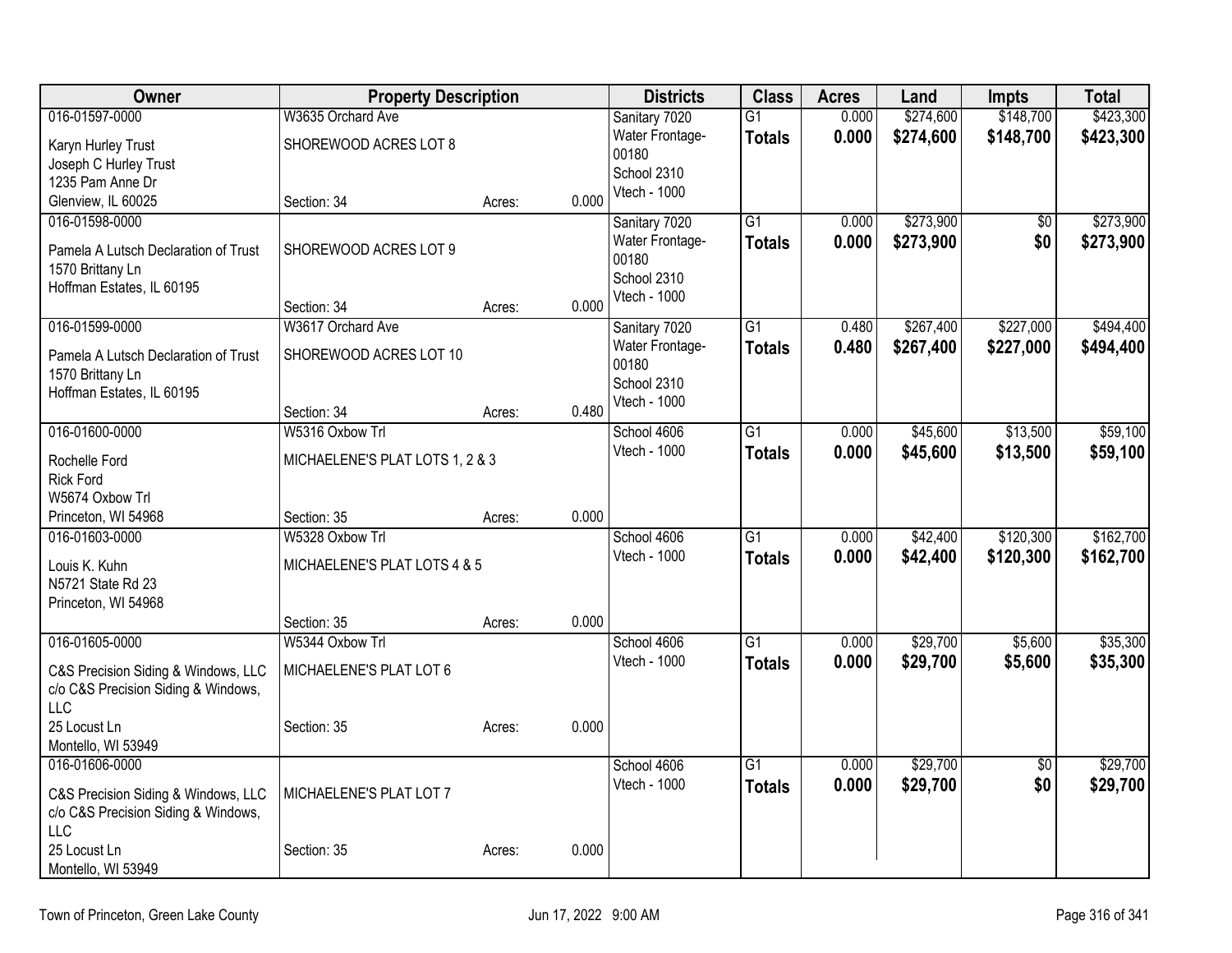| Owner                                  | <b>Property Description</b>                 |        |       | <b>Districts</b> | <b>Class</b>    | <b>Acres</b> | Land     | <b>Impts</b>    | <b>Total</b> |
|----------------------------------------|---------------------------------------------|--------|-------|------------------|-----------------|--------------|----------|-----------------|--------------|
| 016-01606-0100                         | <b>Oxbow Trl</b>                            |        |       | School 4606      | $\overline{X4}$ | 0.700        | \$0      | $\overline{50}$ | \$0          |
| Town of Princeton                      | PUBLIC ACCESS - MICHAELENE'S PLAT - LYING   |        |       | Vtech - 1000     | <b>Totals</b>   | 0.700        | \$0      | \$0             | \$0          |
| W5201 Oxbow Trl                        | BETWEEN LOT 7 AND LOT 8, AS PLATTED         |        |       |                  |                 |              |          |                 |              |
| Princeton, WI 54968                    | Section: 35                                 | Acres: | 0.700 |                  |                 |              |          |                 |              |
| 016-01607-0000                         | W5362 Oxbow Trl                             |        |       | School 4606      | $\overline{G1}$ | 0.000        | \$30,700 | \$78,600        | \$109,300    |
|                                        |                                             |        |       | Vtech - 1000     | <b>Totals</b>   | 0.000        | \$30,700 | \$78,600        | \$109,300    |
| Corwin T. Mirr<br>W5362 Oxbow Trl      | MICHAELENE'S PLAT LOT 8                     |        |       |                  |                 |              |          |                 |              |
| Princeton, WI 54968                    |                                             |        |       |                  |                 |              |          |                 |              |
|                                        | Section: 35                                 | Acres: | 0.000 |                  |                 |              |          |                 |              |
| 016-01608-0000                         |                                             |        |       | School 4606      | G1              | 0.000        | \$30,700 | \$0             | \$30,700     |
| Corwin T. Mirr                         | MICHAELENE'S PLAT LOT 9                     |        |       | Vtech - 1000     | <b>Totals</b>   | 0.000        | \$30,700 | \$0             | \$30,700     |
| W5362 Oxbow Trl                        |                                             |        |       |                  |                 |              |          |                 |              |
| Princeton, WI 54968                    |                                             |        |       |                  |                 |              |          |                 |              |
|                                        | Section: 35                                 | Acres: | 0.000 |                  |                 |              |          |                 |              |
| 016-01609-0000                         | W5384 Oxbow Trl                             |        |       | School 4606      | $\overline{G1}$ | 0.000        | \$30,700 | \$143,400       | \$174,100    |
| Cynthia Zacharias                      | MICHAELENE'S PLAT LOT 10                    |        |       | Vtech - 1000     | <b>Totals</b>   | 0.000        | \$30,700 | \$143,400       | \$174,100    |
| W5384 Oxbow Trl                        |                                             |        |       |                  |                 |              |          |                 |              |
| Princeton, WI 53946                    |                                             |        | 0.000 |                  |                 |              |          |                 |              |
| 016-01610-0000                         | Section: 35<br>Oxbow Trl                    | Acres: |       | School 4606      | $\overline{G1}$ | 0.000        | \$30,700 | $\overline{50}$ | \$30,700     |
|                                        |                                             |        |       | Vtech - 1000     | <b>Totals</b>   | 0.000        | \$30,700 | \$0             | \$30,700     |
| Cynthia Zacharias                      | MICHAELENE'S PLAT LOT 11                    |        |       |                  |                 |              |          |                 |              |
| W5384 Oxbow Trl<br>Princeton, WI 53946 |                                             |        |       |                  |                 |              |          |                 |              |
|                                        | Section: 35                                 | Acres: | 0.000 |                  |                 |              |          |                 |              |
| 016-01611-0000                         | W5394 Oxbow Trl                             |        |       | School 4606      | $\overline{G1}$ | 0.947        | \$43,500 | \$149,700       | \$193,200    |
| Joan M. Gauger et al                   | MICHAELENE'S PLAT LOT 12 & LOT 1 FUDE'S FOX |        |       | Vtech - 1000     | <b>Totals</b>   | 0.947        | \$43,500 | \$149,700       | \$193,200    |
| c/o David A & Joan M Gauger            | <b>RIVER SHORES</b>                         |        |       |                  |                 |              |          |                 |              |
| 1532 Roosevelt Dr N                    |                                             |        |       |                  |                 |              |          |                 |              |
| West Bend, WI 53095                    | Section: 35                                 | Acres: | 0.947 |                  |                 |              |          |                 |              |
| 016-01616-0000                         |                                             |        |       | School 4606      | $\overline{G1}$ | 0.000        | \$34,700 | $\overline{50}$ | \$34,700     |
| David A. Gauger                        | FUDE'S FOX RIVER SHORES LOT 2               |        |       | Vtech - 1000     | <b>Totals</b>   | 0.000        | \$34,700 | \$0             | \$34,700     |
| c/o David A. Gauger                    |                                             |        |       |                  |                 |              |          |                 |              |
| 1532 Roosevelt Dr N                    |                                             |        |       |                  |                 |              |          |                 |              |
| West Bend, WI 53095                    | Section: 35                                 | Acres: | 0.000 |                  |                 |              |          |                 |              |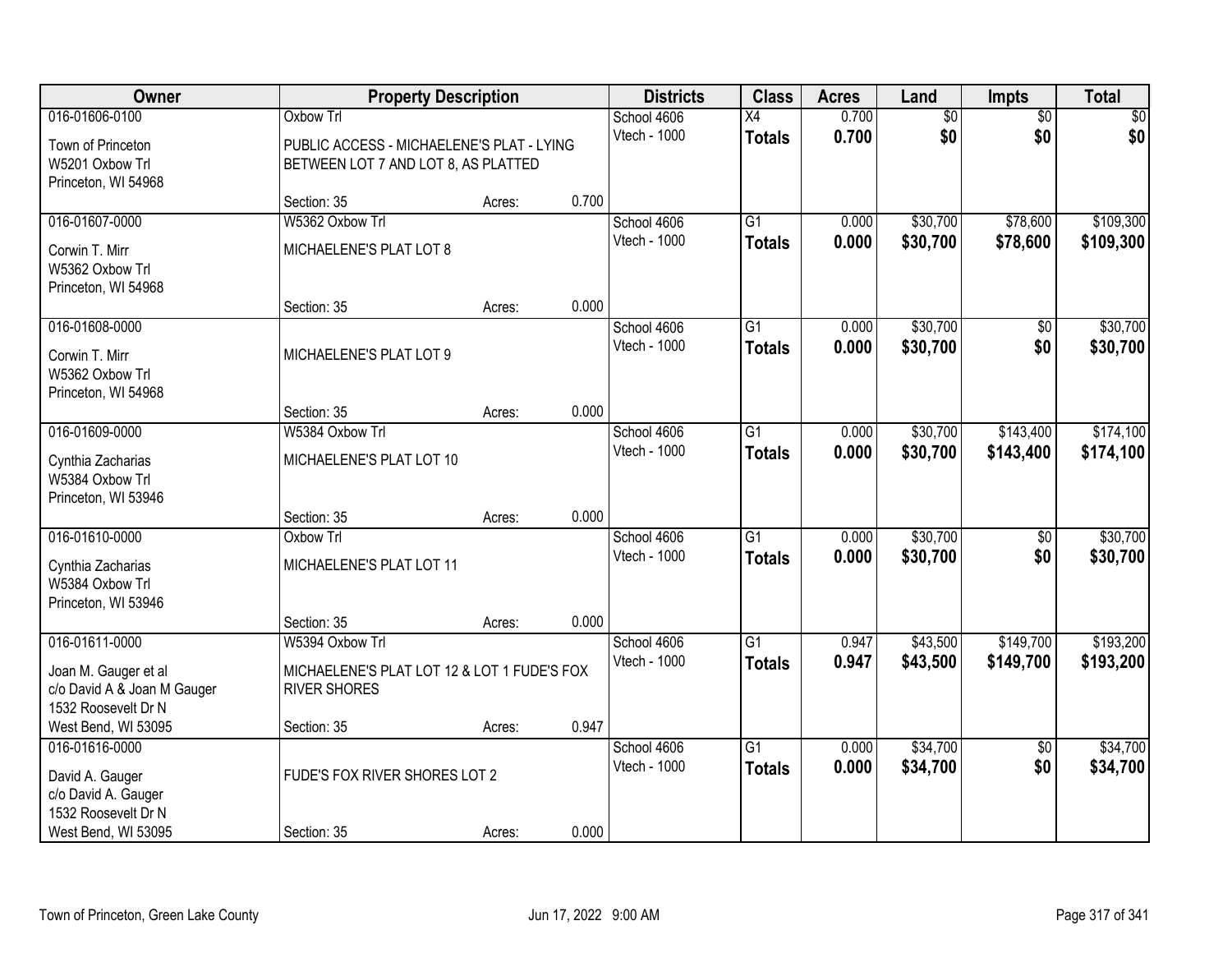| Owner                           |                               | <b>Property Description</b> |       | <b>Districts</b> | <b>Class</b>           | <b>Acres</b> | Land            | <b>Impts</b>    | <b>Total</b>    |
|---------------------------------|-------------------------------|-----------------------------|-------|------------------|------------------------|--------------|-----------------|-----------------|-----------------|
| 016-01617-0000                  | W5430 Oxbow Trl               |                             |       | School 4606      | $\overline{G1}$        | 0.000        | \$32,000        | \$7,400         | \$39,400        |
| Robert F. Schweder et al        | FUDE'S FOX RIVER SHORES LOT 3 |                             |       | Vtech - 1000     | <b>Totals</b>          | 0.000        | \$32,000        | \$7,400         | \$39,400        |
| c/o Robert F & Maureen Schweder |                               |                             |       |                  |                        |              |                 |                 |                 |
| W5440 Oxbow Trl                 |                               |                             |       |                  |                        |              |                 |                 |                 |
| Princeton, WI 54968             | Section: 35                   | Acres:                      | 0.000 |                  |                        |              |                 |                 |                 |
| 016-01618-0000                  |                               |                             |       | School 4606      | G1                     | 0.000        | \$32,000        | \$0             | \$32,000        |
| Robert F. Schweder et al        | FUDE'S FOX RIVER SHORES LOT 4 |                             |       | Vtech - 1000     | <b>Totals</b>          | 0.000        | \$32,000        | \$0             | \$32,000        |
| c/o Robert F & Maureen Schweder |                               |                             |       |                  |                        |              |                 |                 |                 |
| W5440 Oxbow Trl                 |                               |                             |       |                  |                        |              |                 |                 |                 |
| Princeton, WI 54968             | Section: 35                   | Acres:                      | 0.000 |                  |                        |              |                 |                 |                 |
| 016-01619-0000                  | W5440 Oxbow Trl               |                             |       | School 4606      | $\overline{G1}$        | 0.000        | \$32,000        | \$14,100        | \$46,100        |
| Robert F. Schweder et al        | FUDE'S FOX RIVER SHORES LOT 5 |                             |       | Vtech - 1000     | <b>Totals</b>          | 0.000        | \$32,000        | \$14,100        | \$46,100        |
| c/o Robert F & Maureen Schweder |                               |                             |       |                  |                        |              |                 |                 |                 |
| W5440 Oxbow Trl                 |                               |                             |       |                  |                        |              |                 |                 |                 |
| Princeton, WI 54968             | Section: 35                   | Acres:                      | 0.000 |                  |                        |              |                 |                 |                 |
| 016-01620-0000                  | W5440 Oxbow Trl               |                             |       | School 4606      | $\overline{G1}$        | 0.000        | \$32,000        | \$66,400        | \$98,400        |
| Robert F. Schweder et al        | FUDE'S FOX RIVER SHORES LOT 6 |                             |       | Vtech - 1000     | <b>Totals</b>          | 0.000        | \$32,000        | \$66,400        | \$98,400        |
| c/o Robert F & Maureen Schweder |                               |                             |       |                  |                        |              |                 |                 |                 |
| W5440 Oxbow Trl                 |                               |                             |       |                  |                        |              |                 |                 |                 |
| Princeton, WI 54968             | Section: 35                   | Acres:                      | 0.000 |                  |                        |              |                 |                 |                 |
| 016-01621-0000                  |                               |                             |       | School 4606      | $\overline{G1}$        | 0.000        | \$32,000        | \$0             | \$32,000        |
| Robert F. Schweder et al        | FUDE'S FOX RIVER SHORES LOT 7 |                             |       | Vtech - 1000     | <b>Totals</b>          | 0.000        | \$32,000        | \$0             | \$32,000        |
| c/o Robert F & Maureen Schweder |                               |                             |       |                  |                        |              |                 |                 |                 |
| W5440 Oxbow Trl                 |                               |                             |       |                  |                        |              |                 |                 |                 |
| Princeton, WI 54968             | Section: 35                   | Acres:                      | 0.000 |                  |                        |              |                 |                 |                 |
| 016-01622-0000                  | W5464 Oxbow Trl               |                             |       | School 4606      | G1                     | 0.850        | \$32,000        | \$139,800       | \$171,800       |
| Foxbow, LLC                     | FUDE'S FOX RIVER SHORES LOT 8 |                             |       | Vtech - 1000     | <b>Totals</b>          | 0.850        | \$32,000        | \$139,800       | \$171,800       |
| 355 Kennedy Dr                  |                               |                             |       |                  |                        |              |                 |                 |                 |
| Oregon, WI 53575                |                               |                             |       |                  |                        |              |                 |                 |                 |
|                                 | Section: 35                   | Acres:                      | 0.850 |                  |                        |              |                 |                 |                 |
| 016-01623-0000                  |                               |                             |       | School 4606      | $\overline{\text{X2}}$ | 0.800        | $\overline{60}$ | $\overline{30}$ | $\overline{30}$ |
| State of Wisconsin              | FUDE'S FOX RIVER SHORES LOT 9 |                             |       | Vtech - 1000     | <b>Totals</b>          | 0.800        | \$0             | \$0             | \$0             |
| PO Box 7921                     |                               |                             |       |                  |                        |              |                 |                 |                 |
| Madison, WI 53707               |                               |                             |       |                  |                        |              |                 |                 |                 |
|                                 | Section: 35                   | Acres:                      | 0.800 |                  |                        |              |                 |                 |                 |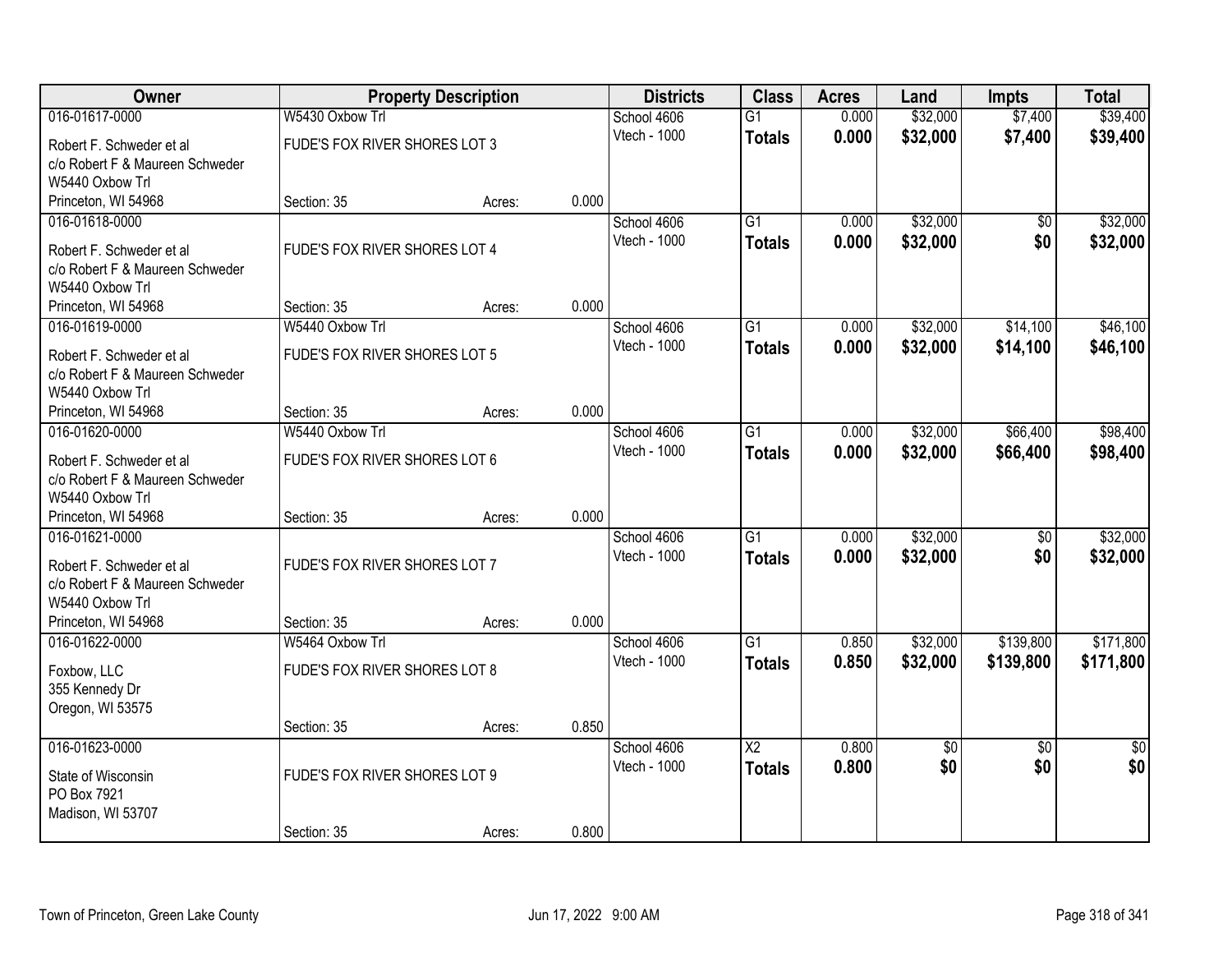| Owner                               | <b>Property Description</b>                  |        |       | <b>Districts</b> | <b>Class</b>           | <b>Acres</b> | Land            | <b>Impts</b>    | <b>Total</b>     |
|-------------------------------------|----------------------------------------------|--------|-------|------------------|------------------------|--------------|-----------------|-----------------|------------------|
| 016-01624-0000                      |                                              |        |       | School 4606      | $\overline{\text{X2}}$ | 0.700        | $\overline{50}$ | $\overline{50}$ | $\sqrt{50}$      |
| State of Wisconsin                  | FUDE'S FOX RIVER SHORES LOT 10 EXC THAT      |        |       | Vtech - 1000     | <b>Totals</b>          | 0.700        | \$0             | \$0             | \$0              |
| PO Box 7921                         | PART OF CSM 1075 LYING THEREIN               |        |       |                  |                        |              |                 |                 |                  |
| Madison, WI 53707                   |                                              |        |       |                  |                        |              |                 |                 |                  |
|                                     | Section: 35                                  | Acres: | 0.000 |                  |                        |              |                 |                 |                  |
| 016-01625-0000                      |                                              |        |       | School 4606      | $\overline{X2}$        | 0.700        | $\overline{50}$ | $\overline{50}$ | $\sqrt{50}$      |
| State of Wisconsin                  | FUDE'S FOX RIVER SHORES LOT 11               |        |       | Vtech - 1000     | <b>Totals</b>          | 0.700        | \$0             | \$0             | \$0              |
| PO Box 7921                         |                                              |        |       |                  |                        |              |                 |                 |                  |
| Madison, WI 53707                   |                                              |        |       |                  |                        |              |                 |                 |                  |
|                                     | Section: 35                                  | Acres: | 0.000 |                  |                        |              |                 |                 |                  |
| 016-01626-0000                      | W5510 Oxbow Trl                              |        |       | School 4606      | G1                     | 0.413        | \$32,000        | \$112,900       | \$144,900        |
| Terra Lewko                         | FUDE'S FOX RIVER SHORES LOT 12               |        |       | Vtech - 1000     | <b>Totals</b>          | 0.413        | \$32,000        | \$112,900       | \$144,900        |
| Michael D. Jole                     |                                              |        |       |                  |                        |              |                 |                 |                  |
| W5510 Oxbow Trl                     |                                              |        |       |                  |                        |              |                 |                 |                  |
| Princeton, WI 54968                 | Section: 35                                  | Acres: | 0.413 |                  |                        |              |                 |                 |                  |
| 016-01627-0000                      | W5522 Oxbow Trl                              |        |       | School 4606      | G1                     | 0.000        | \$32,200        | \$110,500       | \$142,700        |
|                                     |                                              |        |       | Vtech - 1000     | <b>Totals</b>          | 0.000        | \$32,200        | \$110,500       | \$142,700        |
| Nevin L. Dulabaum                   | LOT 13 of FUDE FOX RIVER SHORES, ACCORDING   |        |       |                  |                        |              |                 |                 |                  |
| Mary E. Dulabaum                    | TO THE RECORDED PLAT THEREOF. SAID PLAT      |        |       |                  |                        |              |                 |                 |                  |
| 401 N Worth Ave                     | BEING RECORDED IN VOL 6 ON PG 19 AND BEING A |        |       |                  |                        |              |                 |                 |                  |
| Elgin, IL 60123                     | Section: 35                                  | Acres: | 0.000 |                  |                        |              |                 |                 |                  |
| 016-01628-0000                      | W5526 Oxbow Trl                              |        |       | School 4606      | $\overline{G1}$        | 0.000        | \$37,500        | \$59,200        | \$96,700         |
| Lawrence A & Debra A Wheaton Living | FUDE'S FOX RIVER SHORES LOT 14               |        |       | Vtech - 1000     | <b>Totals</b>          | 0.000        | \$37,500        | \$59,200        | \$96,700         |
| Trust et al                         |                                              |        |       |                  |                        |              |                 |                 |                  |
| 5496 Beaver Dam Rd                  |                                              |        |       |                  |                        |              |                 |                 |                  |
| West Bend, WI 53090                 | Section: 35                                  | Acres: | 0.000 |                  |                        |              |                 |                 |                  |
| 016-01629-0000                      |                                              |        |       | School 4606      | X4                     | 0.380        | $\overline{50}$ | $\overline{30}$ | $\overline{\$0}$ |
| Town of Princeton                   | PUBLIC ACCESS - FUDE FOX RIVER SHORES -      |        |       | Vtech - 1000     | <b>Totals</b>          | 0.380        | \$0             | \$0             | \$0              |
| W5201 Oxbow Trl                     | LYING WEST OF LOT 14, AS PLATTED             |        |       |                  |                        |              |                 |                 |                  |
| Princeton, WI 54968                 |                                              |        |       |                  |                        |              |                 |                 |                  |
|                                     | Section: 35                                  | Acres: | 0.380 |                  |                        |              |                 |                 |                  |
| 016-01631-0000                      | W5140 Oxbow Trl                              |        |       | School 4606      | $\overline{G1}$        | 0.000        | \$36,200        | \$243,800       | \$280,000        |
|                                     |                                              |        |       | Vtech - 1000     | <b>Totals</b>          | 0.000        | \$36,200        | \$243,800       | \$280,000        |
| Kyle L. Johnson                     | SPOONER PLAT LOT 1                           |        |       |                  |                        |              |                 |                 |                  |
| Jolene B. Johnson                   |                                              |        |       |                  |                        |              |                 |                 |                  |
| W5140 Oxbow Trl                     |                                              |        |       |                  |                        |              |                 |                 |                  |
| Princeton, WI 54968                 | Section: 36                                  | Acres: | 0.000 |                  |                        |              |                 |                 |                  |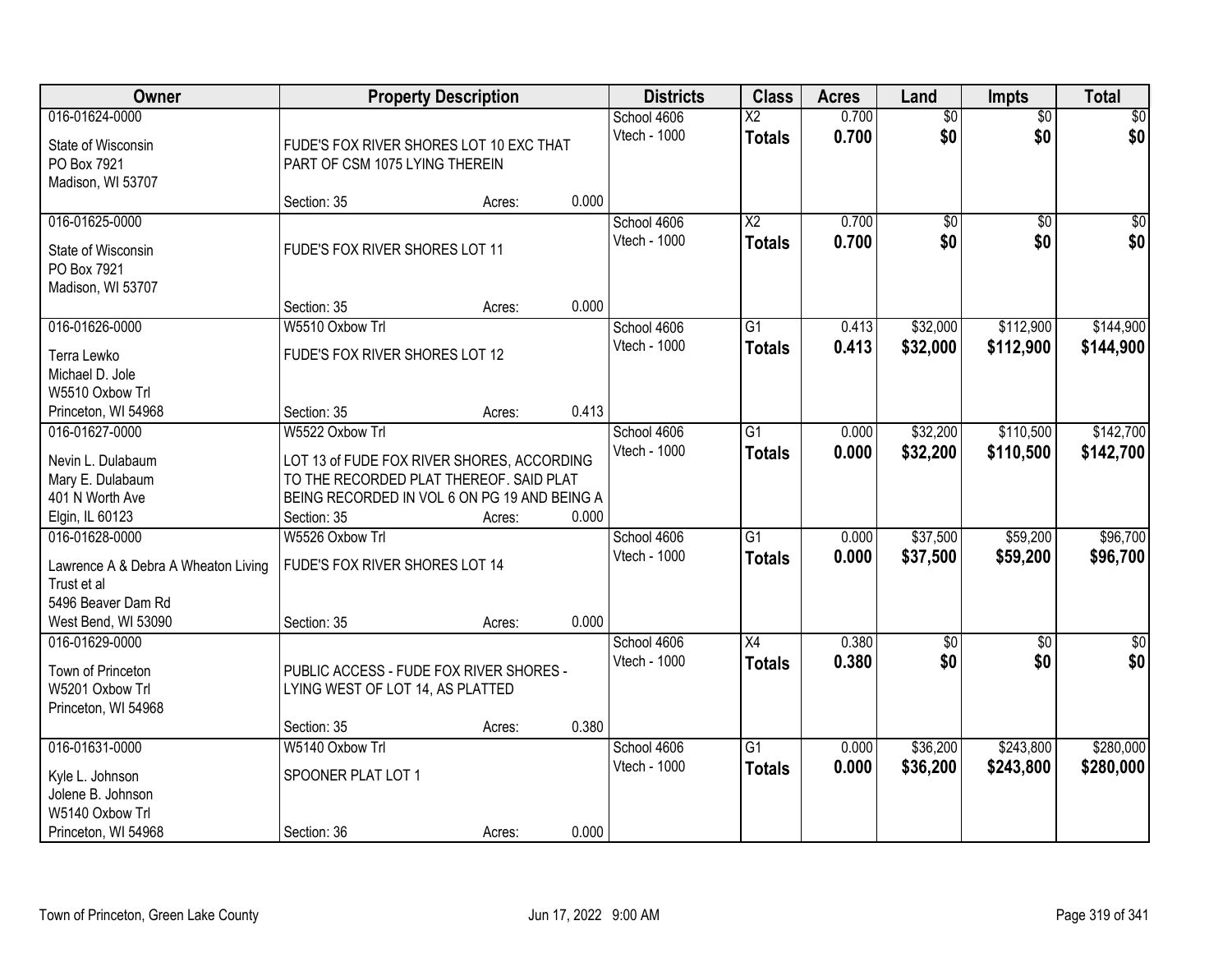| Owner                                  | <b>Property Description</b> |        |       | <b>Districts</b> | <b>Class</b>    | <b>Acres</b> | Land     | Impts           | <b>Total</b> |
|----------------------------------------|-----------------------------|--------|-------|------------------|-----------------|--------------|----------|-----------------|--------------|
| 016-01632-0000                         | W5146 Oxbow Trl             |        |       | School 4606      | $\overline{G1}$ | 0.000        | \$29,000 | \$126,200       | \$155,200    |
| Peter D. Arling                        | SPOONER PLAT LOT 2          |        |       | Vtech - 1000     | <b>Totals</b>   | 0.000        | \$29,000 | \$126,200       | \$155,200    |
| Katherine L. Arling                    |                             |        |       |                  |                 |              |          |                 |              |
| 1744 Creek Wood Dr                     |                             |        |       |                  |                 |              |          |                 |              |
| Dubuque, IA 52003                      | Section: 36                 | Acres: | 0.000 |                  |                 |              |          |                 |              |
| 016-01633-0000                         |                             |        |       | School 4606      | $\overline{G1}$ | 0.000        | \$25,800 | \$0             | \$25,800     |
| Peter J. Bertoncini et al              | SPOONER PLAT LOT 3          |        |       | Vtech - 1000     | <b>Totals</b>   | 0.000        | \$25,800 | \$0             | \$25,800     |
| c/o Peter J & Linda L Bertoncini       |                             |        |       |                  |                 |              |          |                 |              |
| 335 S Lombard Ave                      |                             |        |       |                  |                 |              |          |                 |              |
| Oak Park, IL 60302                     | Section: 36                 | Acres: | 0.000 |                  |                 |              |          |                 |              |
| 016-01634-0000                         | W5156 Oxbow Trl             |        |       | School 4606      | G <sub>1</sub>  | 0.000        | \$25,000 | \$74,400        | \$99,400     |
| Michael S. Hall                        | SPOONER PLAT LOT 4          |        |       | Vtech - 1000     | <b>Totals</b>   | 0.000        | \$25,000 | \$74,400        | \$99,400     |
| W5156 Oxbow Trl                        |                             |        |       |                  |                 |              |          |                 |              |
| Princeton, WI 54968                    |                             |        |       |                  |                 |              |          |                 |              |
|                                        | Section: 36                 | Acres: | 0.000 |                  |                 |              |          |                 |              |
| 016-01635-0000                         | W5164 Oxbow Trl             |        |       | School 4606      | G1              | 0.000        | \$24,100 | \$75,600        | \$99,700     |
| Michael A. Reusch                      | SPOONER PLAT LOT 5          |        |       | Vtech - 1000     | <b>Totals</b>   | 0.000        | \$24,100 | \$75,600        | \$99,700     |
| W5164 Oxbow Trl                        |                             |        |       |                  |                 |              |          |                 |              |
| Princeton, WI 54968                    |                             |        |       |                  |                 |              |          |                 |              |
|                                        | Section: 36                 | Acres: | 0.000 |                  |                 |              |          |                 |              |
| 016-01636-0000                         |                             |        |       | School 4606      | $\overline{G1}$ | 0.000        | \$24,100 | $\overline{50}$ | \$24,100     |
| James G. Nehmer et al                  | SPOONER PLAT LOT 6          |        |       | Vtech - 1000     | <b>Totals</b>   | 0.000        | \$24,100 | \$0             | \$24,100     |
| c/o James G & Leonora M Nehmer         |                             |        |       |                  |                 |              |          |                 |              |
| 3919 Judith Ln                         |                             |        |       |                  |                 |              |          |                 |              |
| Racine, WI 53403                       | Section: 36                 | Acres: | 0.000 |                  |                 |              |          |                 |              |
| 016-01637-0000                         | W5184 Oxbow Trl             |        |       | School 4606      | $\overline{G1}$ | 0.000        | \$25,200 | \$133,900       | \$159,100    |
| Patrick B & Margaret Ryan Family Trust | SPOONER PLAT LOT 7          |        |       | Vtech - 1000     | <b>Totals</b>   | 0.000        | \$25,200 | \$133,900       | \$159,100    |
| 29w200 Oak Grove Ave.                  |                             |        |       |                  |                 |              |          |                 |              |
| West Chicago, IL 60185                 |                             |        |       |                  |                 |              |          |                 |              |
|                                        | Section: 36                 | Acres: | 0.000 |                  |                 |              |          |                 |              |
| 016-01638-0000                         | Oxbow Trl                   |        |       | School 4606      | G1              | 0.000        | \$26,800 | $\overline{50}$ | \$26,800     |
| Patrick B & Margaret Ryan Family Trust | SPOONER PLAT LOT 8          |        |       | Vtech - 1000     | <b>Totals</b>   | 0.000        | \$26,800 | \$0             | \$26,800     |
| 29w200 Oak Grove Ave.                  |                             |        |       |                  |                 |              |          |                 |              |
| West Chicago, IL 60185                 |                             |        |       |                  |                 |              |          |                 |              |
|                                        | Section: 36                 | Acres: | 0.000 |                  |                 |              |          |                 |              |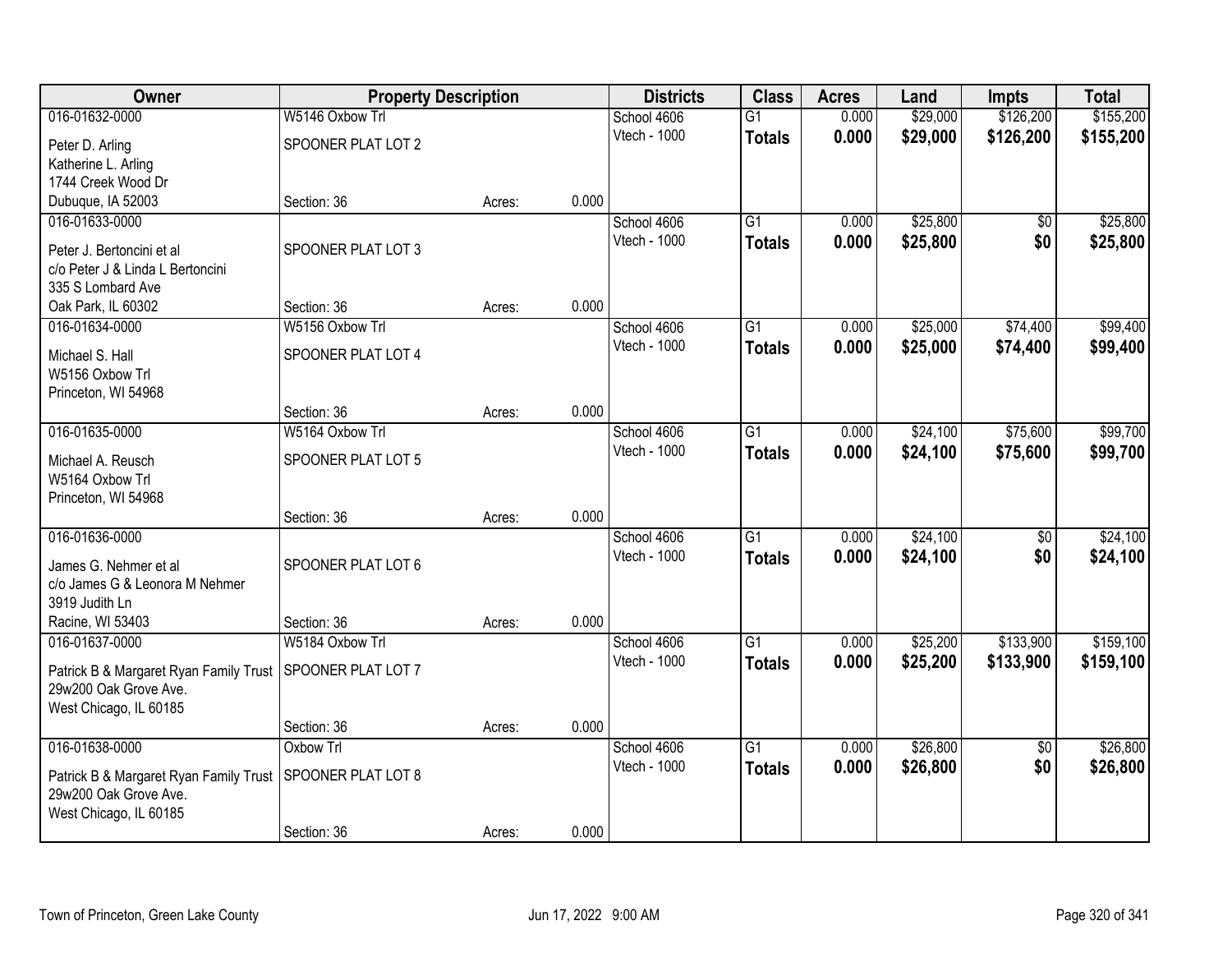| Owner                 | <b>Property Description</b>   |        |       | <b>Districts</b> | <b>Class</b>    | <b>Acres</b> | Land     | <b>Impts</b>    | <b>Total</b> |
|-----------------------|-------------------------------|--------|-------|------------------|-----------------|--------------|----------|-----------------|--------------|
| 016-01639-0000        | W5198 Oxbow Trl               |        |       | School 4606      | $\overline{G1}$ | 0.000        | \$29,000 | \$76,700        | \$105,700    |
| James W. Lutz         | SPOONER PLAT LOT 9            |        |       | Vtech - 1000     | <b>Totals</b>   | 0.000        | \$29,000 | \$76,700        | \$105,700    |
| 301 King St           |                               |        |       |                  |                 |              |          |                 |              |
| Stoughton, WI 53589   |                               |        |       |                  |                 |              |          |                 |              |
|                       | Section: 36                   | Acres: | 0.000 |                  |                 |              |          |                 |              |
| 016-01640-0000        |                               |        |       | School 4606      | $\overline{G1}$ | 0.000        | \$28,600 | \$0             | \$28,600     |
| Wendy L. Wessels      | SPOONER PLAT LOT 10           |        |       | Vtech - 1000     | <b>Totals</b>   | 0.000        | \$28,600 | \$0             | \$28,600     |
| 1012 Eureka St        |                               |        |       |                  |                 |              |          |                 |              |
| Ripon, WI 54971       |                               |        |       |                  |                 |              |          |                 |              |
|                       | Section: 36                   | Acres: | 0.000 |                  |                 |              |          |                 |              |
| 016-01641-0000        | W5214 Oxbow Trl               |        |       | School 4606      | $\overline{G1}$ | 0.000        | \$28,600 | $\overline{50}$ | \$28,600     |
| Wendy L. Wessels      | SPOONER PLAT LOT 11           |        |       | Vtech - 1000     | <b>Totals</b>   | 0.000        | \$28,600 | \$0             | \$28,600     |
| 1012 Eureka St        |                               |        |       |                  |                 |              |          |                 |              |
| Ripon, WI 54971       |                               |        |       |                  |                 |              |          |                 |              |
|                       | Section: 36                   | Acres: | 0.000 |                  |                 |              |          |                 |              |
| 016-01642-0000        | W5232 Oxbow Trl               |        |       | School 4606      | G1              | 0.000        | \$42,900 | \$100           | \$43,000     |
| Robert J. Schoenhard  | SPOONER PLAT LOTS 12, 13 & 14 |        |       | Vtech - 1000     | <b>Totals</b>   | 0.000        | \$42,900 | \$100           | \$43,000     |
| E10096 Buckhorn Rd    |                               |        |       |                  |                 |              |          |                 |              |
| Reedsburg, WI 53959   |                               |        |       |                  |                 |              |          |                 |              |
|                       | Section: 36                   | Acres: | 0.000 |                  |                 |              |          |                 |              |
| 016-01645-0000        | W5244 Oxbow Trl               |        |       | School 4606      | $\overline{G1}$ | 0.000        | \$42,900 | \$119,400       | \$162,300    |
| Donald Mc Curdy et al | SPOONER PLAT LOT 15, 16 & 17  |        |       | Vtech - 1000     | <b>Totals</b>   | 0.000        | \$42,900 | \$119,400       | \$162,300    |
| %Forrest Mc Curdy     |                               |        |       |                  |                 |              |          |                 |              |
| W5244 Oxbow Tr        |                               |        |       |                  |                 |              |          |                 |              |
| Princeton, WI 54968   | Section: 36                   | Acres: | 0.000 |                  |                 |              |          |                 |              |
| 016-01648-0000        | W5264 Oxbow Trl               |        |       | School 4606      | $\overline{G1}$ | 0.000        | \$40,100 | \$103,900       | \$144,000    |
| Connor Hunter         | SPOONER PLAT LOT 18 & LOT 19  |        |       | Vtech - 1000     | <b>Totals</b>   | 0.000        | \$40,100 | \$103,900       | \$144,000    |
| <b>Bailey Dallman</b> |                               |        |       |                  |                 |              |          |                 |              |
| W5264 Oxbow Trl       |                               |        |       |                  |                 |              |          |                 |              |
| Princeton, WI 54968   | Section: 36                   | Acres: | 0.000 |                  |                 |              |          |                 |              |
| 016-01650-0000        | Oxbow Trl                     |        |       | School 4606      | $\overline{G1}$ | 0.000        | \$28,300 | $\overline{50}$ | \$28,300     |
| Connor Hunter         | SPOONER PLAT LOT 20           |        |       | Vtech - 1000     | <b>Totals</b>   | 0.000        | \$28,300 | \$0             | \$28,300     |
| <b>Bailey Dallman</b> |                               |        |       |                  |                 |              |          |                 |              |
| W5264 Oxbow Trl       |                               |        |       |                  |                 |              |          |                 |              |
| Princeton, WI 54968   | Section: 36                   | Acres: | 0.800 |                  |                 |              |          |                 |              |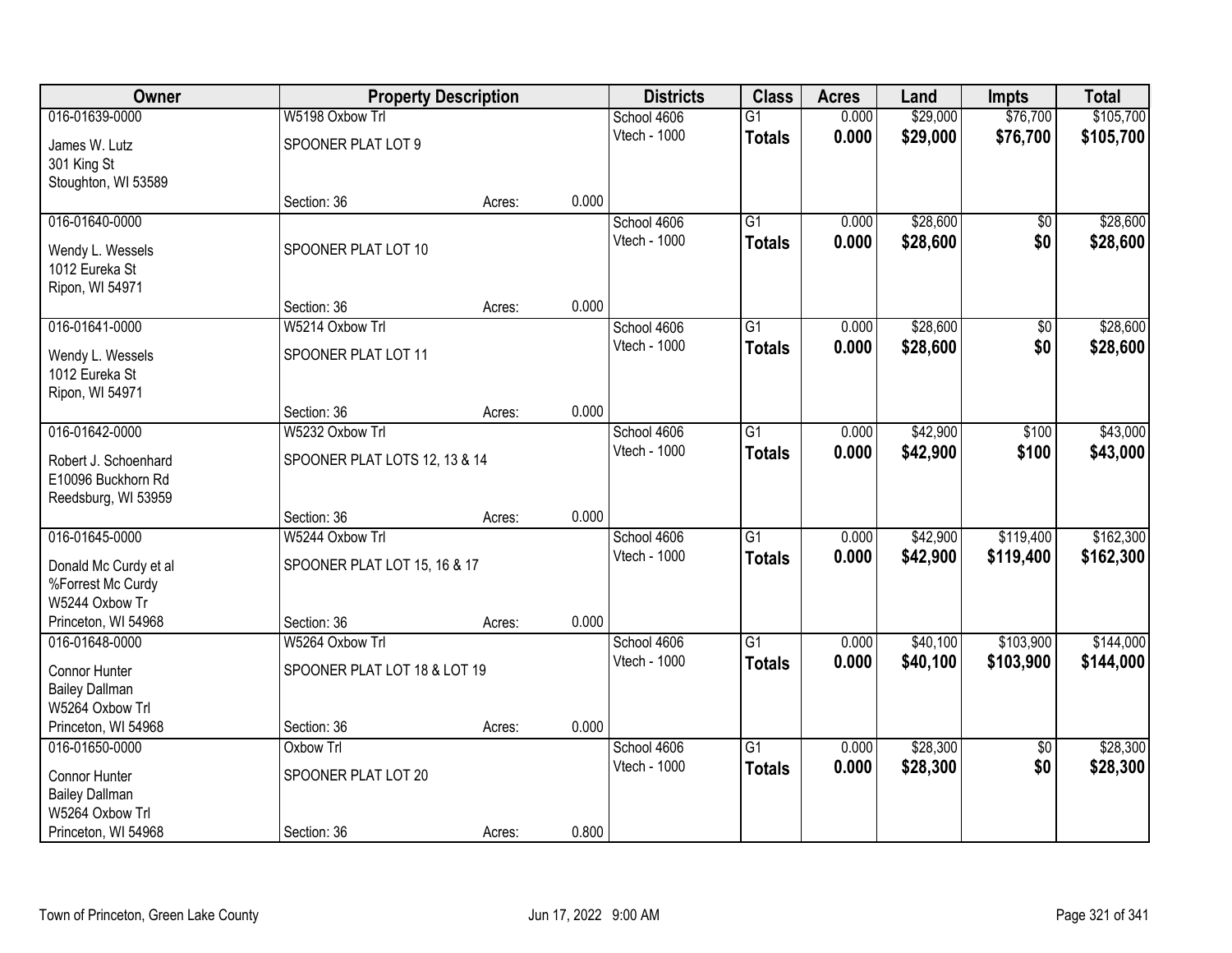| Owner                                                 | <b>Property Description</b>       |        | <b>Districts</b>       | <b>Class</b>    | <b>Acres</b> | Land      | Impts           | <b>Total</b> |
|-------------------------------------------------------|-----------------------------------|--------|------------------------|-----------------|--------------|-----------|-----------------|--------------|
| 016-01651-0000                                        | <b>Oxbow Trl</b>                  |        | School 4606            | $\overline{G1}$ | 0.000        | \$28,400  | $\overline{50}$ | \$28,400     |
| Paul R. Hagan Jr                                      | SPOONER PLAT LOT 21               |        | Vtech - 1000           | <b>Totals</b>   | 0.000        | \$28,400  | \$0             | \$28,400     |
| Betty J. Trowbridge                                   |                                   |        |                        |                 |              |           |                 |              |
| W5288 Oxbow Trl                                       |                                   |        |                        |                 |              |           |                 |              |
| Princeton, WI 54968                                   | Section: 36                       | Acres: | 0.000                  |                 |              |           |                 |              |
| 016-01652-0000                                        | W5288 Oxbow Trl                   |        | School 4606            | $\overline{G1}$ | 0.000        | \$28,500  | \$136,600       | \$165,100    |
| Paul R. Hagan Jr                                      | SPOONER PLAT LOT 22               |        | Vtech - 1000           | <b>Totals</b>   | 0.000        | \$28,500  | \$136,600       | \$165,100    |
| Betty J. Trowbridge                                   |                                   |        |                        |                 |              |           |                 |              |
| W5288 Oxbow Trl                                       |                                   |        |                        |                 |              |           |                 |              |
| Princeton, WI 54968                                   | Section: 36                       | Acres: | 0.000                  |                 |              |           |                 |              |
| 016-01653-0000                                        | W5298 Oxbow Trl                   |        | School 4606            | $\overline{G1}$ | 0.000        | \$35,000  | \$126,800       | \$161,800    |
| Gerald A. Londowski                                   | SPOONER PLAT OUTLOT 1 ALSO OUTLOT |        | Vtech - 1000           | <b>Totals</b>   | 0.000        | \$35,000  | \$126,800       | \$161,800    |
| Jennifer B. Londowski                                 | <b>1MICHAELENES PLAT</b>          |        |                        |                 |              |           |                 |              |
| W5298 Oxbow Trl                                       |                                   |        |                        |                 |              |           |                 |              |
| Princeton, WI 54968                                   | Section: 36                       | Acres: | 0.000                  |                 |              |           |                 |              |
| 016-01660-0000                                        | W3798 Beyers Cove Rd              |        | Sanitary 7020          | $\overline{G1}$ | 0.606        | \$122,900 | \$218,300       | \$341,200    |
|                                                       | LYNN-LEE SHORES LOT 19            |        | <b>Water Frontage-</b> | <b>Totals</b>   | 0.606        | \$122,900 | \$218,300       | \$341,200    |
| Jay H Nadler 2011 Trust<br>Yvonne M Nadler 2011 Trust |                                   |        | 00180                  |                 |              |           |                 |              |
| 7845 W North Peotone Rd                               |                                   |        | School 4606            |                 |              |           |                 |              |
| Peotone, IL 60468                                     | Section: 4                        | Acres: | Vtech - 1000<br>0.606  |                 |              |           |                 |              |
| 016-01661-0000                                        |                                   |        | Sanitary 7020          | $\overline{G1}$ | 0.600        | \$122,200 | $\overline{50}$ | \$122,200    |
|                                                       |                                   |        | Water Frontage-        | <b>Totals</b>   | 0.600        | \$122,200 | \$0             | \$122,200    |
| Ronald H Shogren Trust<br>5104 N Kolmar               | LYNN-LEE SHORES LOT 20            |        | 00180                  |                 |              |           |                 |              |
| Chicago, IL 60630                                     |                                   |        | School 4606            |                 |              |           |                 |              |
|                                                       | Section: 4                        | Acres: | Vtech - 1000<br>0.600  |                 |              |           |                 |              |
| 016-01662-0000                                        | W3816 Beyers Cove Rd              |        | Sanitary 7020          | G1              | 0.563        | \$118,000 | \$133,300       | \$251,300    |
|                                                       |                                   |        | Water Frontage-        | <b>Totals</b>   | 0.563        | \$118,000 | \$133,300       | \$251,300    |
| Domenic J. Grisanzio et al                            | LYNN-LEE SHORES LOT 21            |        | 00180                  |                 |              |           |                 |              |
| 4831 Innsbruck Dr                                     |                                   |        | School 4606            |                 |              |           |                 |              |
| Rockford, IL 61114                                    | Section: 4                        | Acres: | Vtech - 1000<br>0.563  |                 |              |           |                 |              |
| 016-01663-0000                                        | W3851 Orchard Ave                 |        | Sanitary 7020          | $\overline{G1}$ | 0.816        | \$146,200 | \$226,300       | \$372,500    |
|                                                       |                                   |        | Water Frontage-        | <b>Totals</b>   | 0.816        | \$146,200 | \$226,300       | \$372,500    |
| Scott L. Sherman et al                                | LYNN-LEE SHORES LOT 22            |        | 00180                  |                 |              |           |                 |              |
| c/o Scott L & Melanee L Sherman                       |                                   |        | School 4606            |                 |              |           |                 |              |
| W3851 Orchard Ave<br>Green Lake, WI 54941             | Section: 4                        |        | Vtech - 1000<br>0.816  |                 |              |           |                 |              |
|                                                       |                                   | Acres: |                        |                 |              |           |                 |              |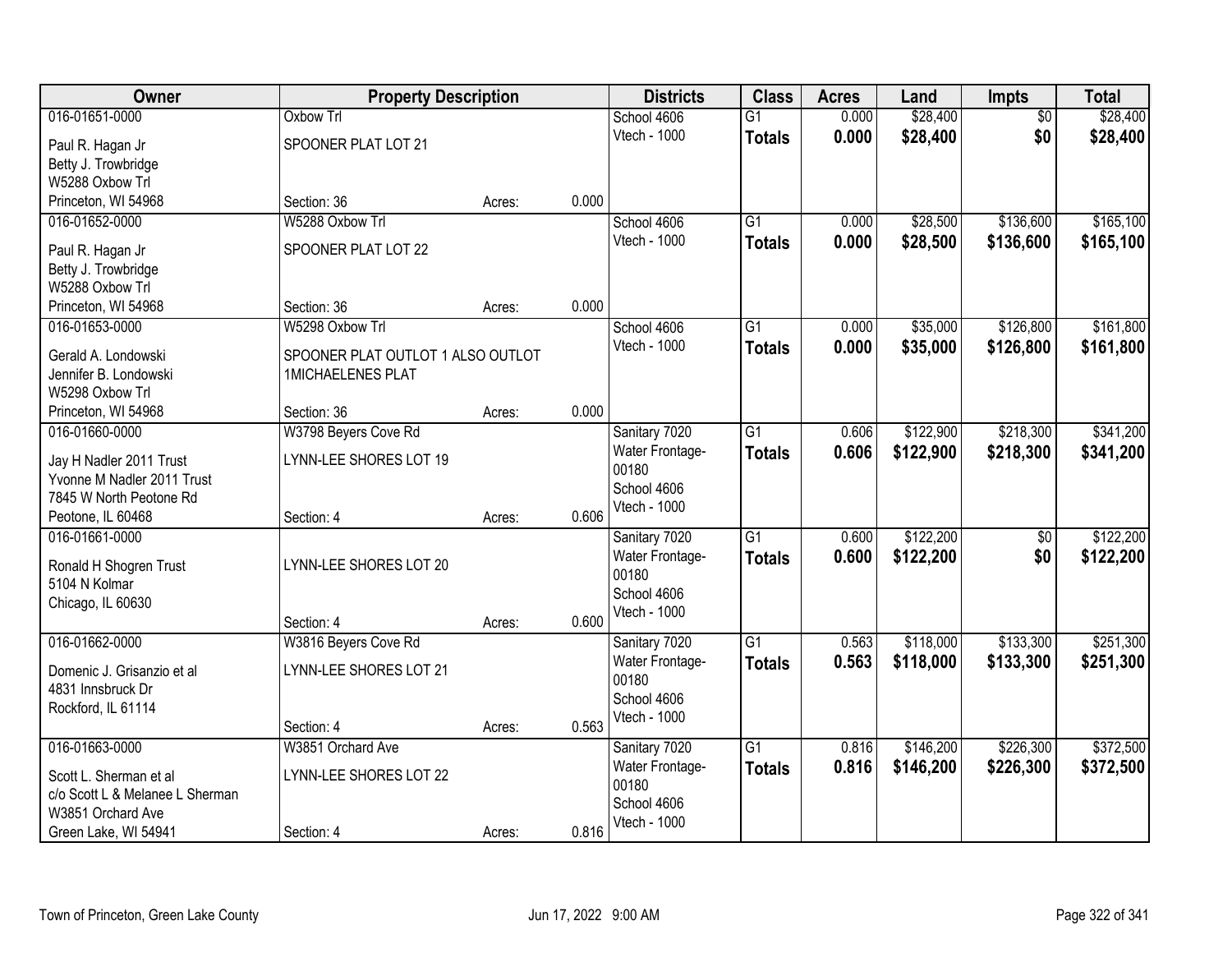| Owner                                      | <b>Property Description</b>           |        |       | <b>Districts</b>            | <b>Class</b>    | <b>Acres</b> | Land      | <b>Impts</b>    | <b>Total</b> |
|--------------------------------------------|---------------------------------------|--------|-------|-----------------------------|-----------------|--------------|-----------|-----------------|--------------|
| 016-01664-0000                             | W3839 Orchard Ave                     |        |       | Sanitary 7020               | $\overline{G1}$ | 0.761        | \$140,100 | \$93,300        | \$233,400    |
| Iva C Trust Seidel                         | LYNN-LEE SHORES LOT 23                |        |       | Water Frontage-             | <b>Totals</b>   | 0.761        | \$140,100 | \$93,300        | \$233,400    |
| 1551 Maplewood Ave                         |                                       |        |       | 00180                       |                 |              |           |                 |              |
| Hanover Park, IL 60133                     |                                       |        |       | School 4606                 |                 |              |           |                 |              |
|                                            | Section: 4                            | Acres: | 0.761 | Vtech - 1000                |                 |              |           |                 |              |
| 016-01665-0000                             | W3833 Orchard Ave                     |        |       | Sanitary 7020               | $\overline{G1}$ | 0.834        | \$148,200 | \$170,400       | \$318,600    |
| Andrew J. Martorano et al                  | LYNN-LEE SHORES LOT 24                |        |       | Water Frontage-             | <b>Totals</b>   | 0.834        | \$148,200 | \$170,400       | \$318,600    |
| c/o Andrew J & Bernadett Martorano         |                                       |        |       | 00180                       |                 |              |           |                 |              |
| W3833 Orchard Ave                          |                                       |        |       | School 4606<br>Vtech - 1000 |                 |              |           |                 |              |
| Green Lake, WI 54941                       | Section: 4                            | Acres: | 0.834 |                             |                 |              |           |                 |              |
| 016-01666-0000                             | W3815 Orchard Ave                     |        |       | Sanitary 7020               | $\overline{G1}$ | 0.531        | \$114,500 | \$188,100       | \$302,600    |
| Mia Casey Sachs Trust                      | LYNN-LEE SHORES LOT 25                |        |       | Water Frontage-             | <b>Totals</b>   | 0.531        | \$114,500 | \$188,100       | \$302,600    |
| 520 Meadow Rd                              |                                       |        |       | 00180                       |                 |              |           |                 |              |
| Winnetka, IL 60093                         |                                       |        |       | School 4606                 |                 |              |           |                 |              |
|                                            | Section: 4                            | Acres: | 0.531 | Vtech - 1000                |                 |              |           |                 |              |
| 016-01667-0000                             | W3799 Orchard Ave                     |        |       | Sanitary 7020               | $\overline{G1}$ | 0.541        | \$115,700 | \$149,100       | \$264,800    |
| Marsha M. Schlueter                        | LYNN-LEE SHORES LOT 26                |        |       | Water Frontage-             | <b>Totals</b>   | 0.541        | \$115,700 | \$149,100       | \$264,800    |
| Thomas J. Schlueter                        |                                       |        |       | 00180                       |                 |              |           |                 |              |
| W3799 Orchard Ave                          |                                       |        |       | School 4606                 |                 |              |           |                 |              |
| Green Lake, WI 54941                       | Section: 4                            | Acres: | 0.541 | Vtech - 1000                |                 |              |           |                 |              |
| 016-01668-0000                             | W3793 Orchard Ave                     |        |       | Sanitary 7020               | $\overline{G1}$ | 0.434        | \$96,400  | \$217,000       | \$313,400    |
|                                            |                                       |        |       | Water Frontage-             | <b>Totals</b>   | 0.434        | \$96,400  | \$217,000       | \$313,400    |
| James C. Richardson<br>N1726 Shadybrook Ln | LYNN-LEE SHORES LOT 27                |        |       | 00180                       |                 |              |           |                 |              |
| Greenville, WI 54942                       |                                       |        |       | School 4606                 |                 |              |           |                 |              |
|                                            | Section: 4                            | Acres: | 0.434 | Vtech - 1000                |                 |              |           |                 |              |
| 016-01669-0000                             |                                       |        |       | Sanitary 7020               | $\overline{G1}$ | 0.011        | \$800     | $\overline{50}$ | \$800        |
|                                            |                                       |        |       | School 4606                 | <b>Totals</b>   | 0.011        | \$800     | \$0             | \$800        |
| Jamie Haas et al                           | LYNN-LEE SHORES OUTLOT 1 LE FOR CAROL |        |       | Vtech - 1000                |                 |              |           |                 |              |
| c/o Tami Hackbarth<br>C/O Carol Siddall    | SIDDALL                               |        |       |                             |                 |              |           |                 |              |
| N3925 Reetz Rd                             | Section: 4                            | Acres: | 0.011 |                             |                 |              |           |                 |              |
| Princeton, WI 54968                        |                                       |        |       |                             |                 |              |           |                 |              |
| 016-01670-0000                             |                                       |        |       | School 4606                 | $\overline{G1}$ | 0.448        | \$15,400  | $\overline{50}$ | \$15,400     |
|                                            |                                       |        |       | Vtech - 1000                | <b>Totals</b>   | 0.448        | \$15,400  | \$0             | \$15,400     |
| Nicholas R. Reading                        | COILS WESTSIDE PLAT LOT 1             |        |       |                             |                 |              |           |                 |              |
| N6188 Pleasant Dr                          |                                       |        |       |                             |                 |              |           |                 |              |
| Princeton, WI 54968                        | Section: 24                           | Acres: | 0.448 |                             |                 |              |           |                 |              |
|                                            |                                       |        |       |                             |                 |              |           |                 |              |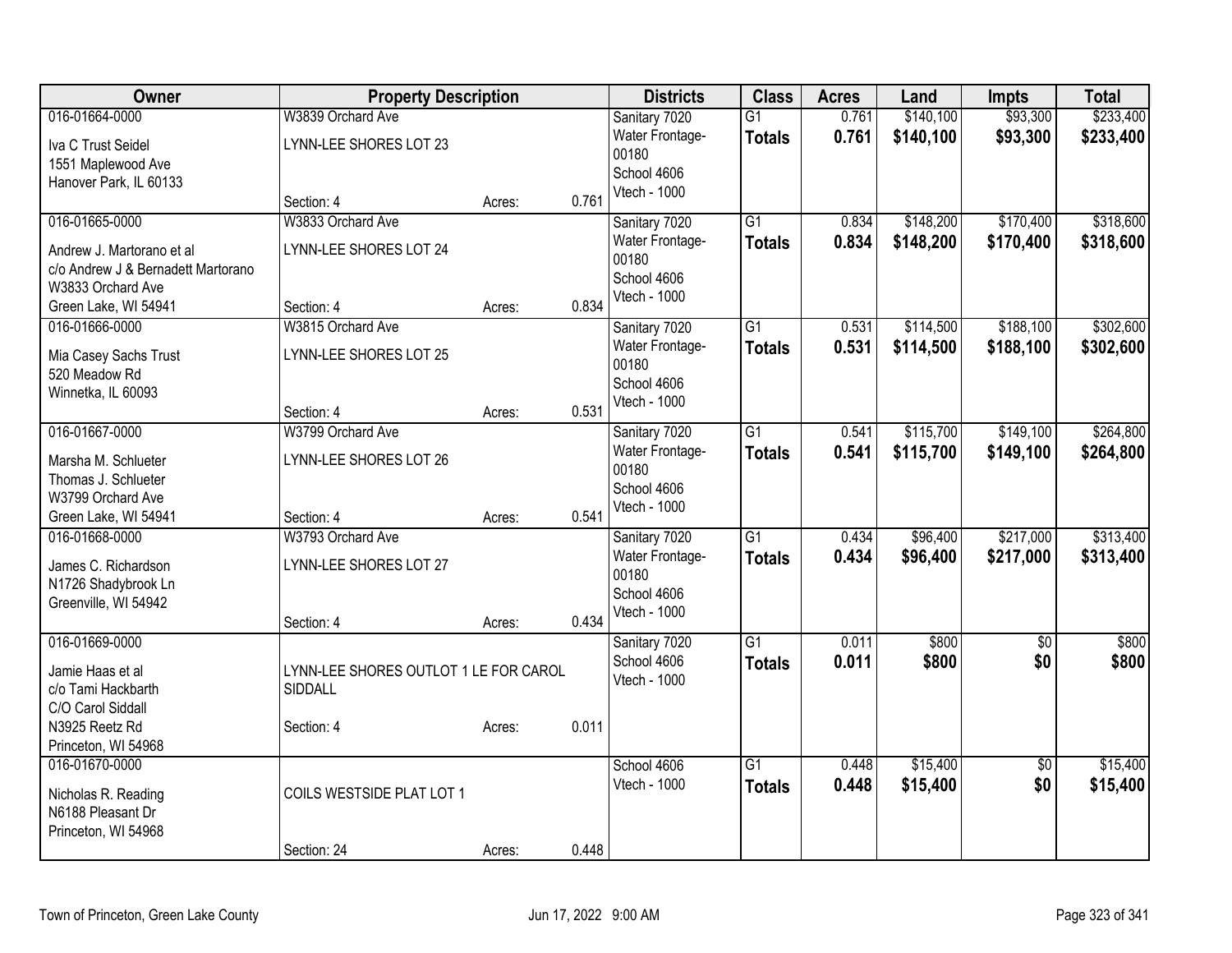| <b>Owner</b>                     | <b>Property Description</b>                   |        |       | <b>Districts</b> | <b>Class</b>    | <b>Acres</b> | Land     | <b>Impts</b>    | <b>Total</b> |
|----------------------------------|-----------------------------------------------|--------|-------|------------------|-----------------|--------------|----------|-----------------|--------------|
| 016-01671-0000                   | N6188 Pleasant Dr                             |        |       | School 4606      | $\overline{G1}$ | 0.448        | \$15,400 | \$18,400        | \$33,800     |
| Nicholas R. Reading              | COILS WESTSIDE PLAT LOT 2                     |        |       | Vtech - 1000     | <b>Totals</b>   | 0.448        | \$15,400 | \$18,400        | \$33,800     |
| N6188 Pleasant Dr                |                                               |        |       |                  |                 |              |          |                 |              |
| Princeton, WI 54968              |                                               |        |       |                  |                 |              |          |                 |              |
|                                  | Section: 24                                   | Acres: | 0.448 |                  |                 |              |          |                 |              |
| 016-01672-0000                   | N6182 Pleasant Dr                             |        |       | School 4606      | $\overline{G1}$ | 0.448        | \$15,400 | \$4,900         | \$20,300     |
| Karla Uerling                    | COILS WESTSIDE PLAT LOT 3                     |        |       | Vtech - 1000     | <b>Totals</b>   | 0.448        | \$15,400 | \$4,900         | \$20,300     |
| N6140 Pleasant Dr                |                                               |        |       |                  |                 |              |          |                 |              |
| Princeton, WI 54968              |                                               |        |       |                  |                 |              |          |                 |              |
|                                  | Section: 24                                   | Acres: | 0.448 |                  |                 |              |          |                 |              |
| 016-01673-0000                   |                                               |        |       | School 4606      | G1              | 0.448        | \$15,400 | \$0             | \$15,400     |
| Karla Uerling                    | COILS WESTSIDE PLAT LOT 4                     |        |       | Vtech - 1000     | <b>Totals</b>   | 0.448        | \$15,400 | \$0             | \$15,400     |
| N6140 Pleasant Dr                |                                               |        |       |                  |                 |              |          |                 |              |
| Princeton, WI 54968              |                                               |        |       |                  |                 |              |          |                 |              |
|                                  | Section: 24                                   | Acres: | 0.448 |                  |                 |              |          |                 |              |
| 016-01674-0000                   | N6164 Pleasant Dr                             |        |       | School 4606      | $\overline{G1}$ | 0.430        | \$14,800 | \$49,800        | \$64,600     |
| Terril J. Froehlich et al        | COILS WESTSIDE PLAT LOT 5                     |        |       | Vtech - 1000     | <b>Totals</b>   | 0.430        | \$14,800 | \$49,800        | \$64,600     |
| c/o Terril J & Linda M Froehlich |                                               |        |       |                  |                 |              |          |                 |              |
| N6164 Pleasant Dr                |                                               |        |       |                  |                 |              |          |                 |              |
| Princeton, WI 54968-8446         | Section: 24                                   | Acres: | 0.430 |                  |                 |              |          |                 |              |
| 016-01675-0000                   |                                               |        |       | School 4606      | $\overline{G1}$ | 0.448        | \$15,400 | $\overline{50}$ | \$15,400     |
| Dennis H. Schwab                 | COILS WESTSIDE PLAT LOT 6                     |        |       | Vtech - 1000     | Totals          | 0.448        | \$15,400 | \$0             | \$15,400     |
| N6152 Pleasant Dr                |                                               |        |       |                  |                 |              |          |                 |              |
| Princeton, WI 54968              |                                               |        |       |                  |                 |              |          |                 |              |
|                                  | Section: 24                                   | Acres: | 0.448 |                  |                 |              |          |                 |              |
| 016-01676-0000                   | N6189 Pleasant Dr                             |        |       | School 4606      | $\overline{G1}$ | 0.951        | \$24,900 | \$20,700        | \$45,600     |
| Jeffrey A. Bornick               | COILS WESTSIDE PLAT LOTS 7 & 8                |        |       | Vtech - 1000     | <b>Totals</b>   | 0.951        | \$24,900 | \$20,700        | \$45,600     |
| Vicki L. Bornick                 |                                               |        |       |                  |                 |              |          |                 |              |
| W4860 County Rd T                |                                               |        |       |                  |                 |              |          |                 |              |
| Princeton, WI 54968              | Section: 24                                   | Acres: | 0.951 |                  |                 |              |          |                 |              |
| 016-01678-0000                   | N6181 Pleasant Dr                             |        |       | School 4606      | $\overline{G1}$ | 1.188        | \$28,100 | \$119,200       | \$147,300    |
| James R. Uerling                 | COILS WESTSIDE PLAT LOTS 9 & 10 & THE N1/2 OF |        |       | Vtech - 1000     | <b>Totals</b>   | 1.188        | \$28,100 | \$119,200       | \$147,300    |
| Karla A. Uerling                 | <b>LOT 11</b>                                 |        |       |                  |                 |              |          |                 |              |
| N6181 Pleasant Dr                |                                               |        |       |                  |                 |              |          |                 |              |
| Princeton, WI 54968              | Section: 24                                   | Acres: | 1.188 |                  |                 |              |          |                 |              |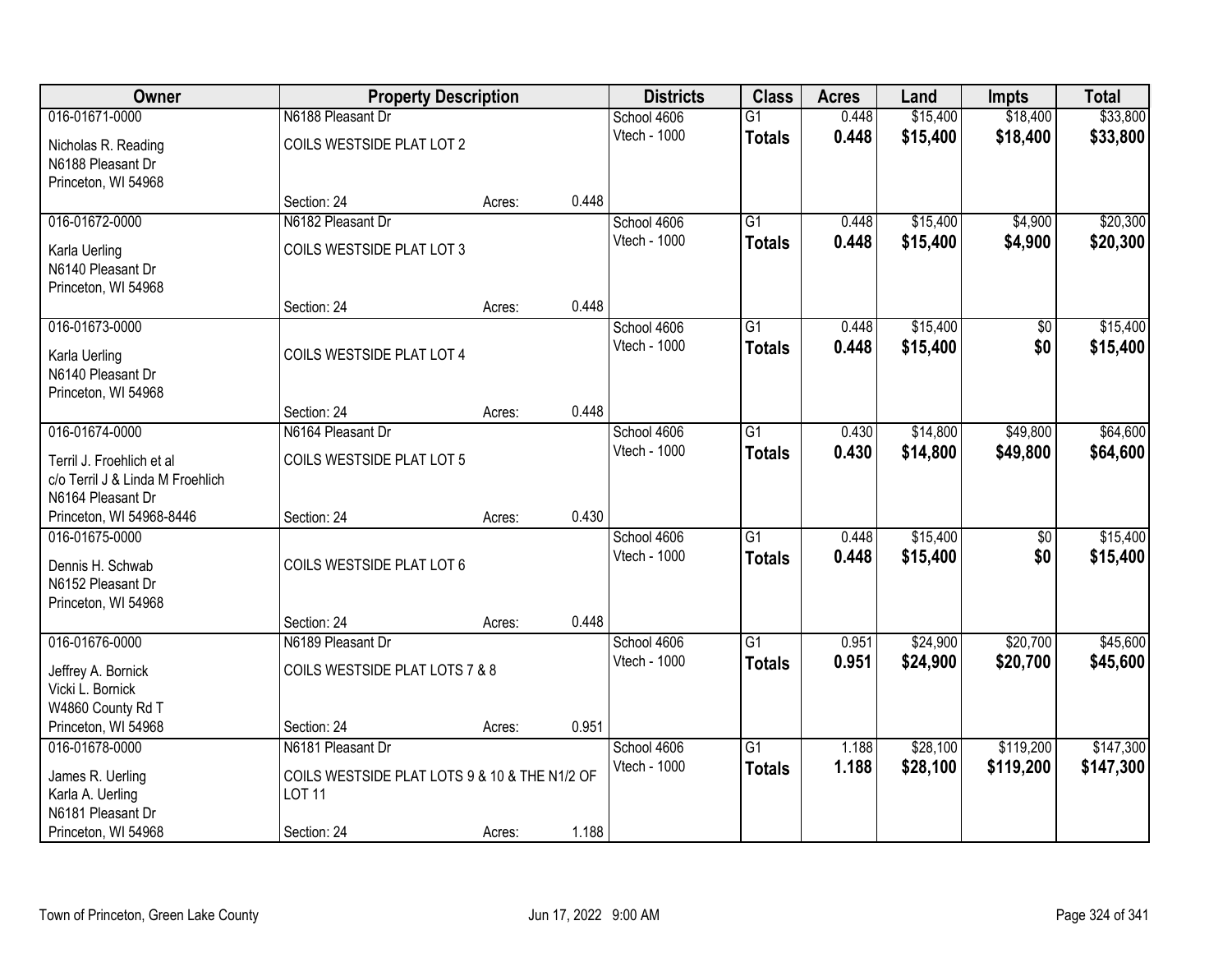| Owner                                                |                                              | <b>Property Description</b> |       | <b>Districts</b> | <b>Class</b>    | <b>Acres</b> | Land      | <b>Impts</b>    | <b>Total</b> |
|------------------------------------------------------|----------------------------------------------|-----------------------------|-------|------------------|-----------------|--------------|-----------|-----------------|--------------|
| 016-01681-0000                                       | N6161 Pleasant Dr                            |                             |       | School 4606      | $\overline{G1}$ | 0.720        | \$16,400  | \$20,700        | \$37,100     |
| David E. Harting                                     | COILS WESTSIDE PLAT LOT 12 & THE S1/2 OF LOT |                             |       | Vtech - 1000     | <b>Totals</b>   | 0.720        | \$16,400  | \$20,700        | \$37,100     |
| N6161 Pleasant Dr                                    | 11 EXC THAT PART OF LOT 12 DESC V639 P463    |                             |       |                  |                 |              |           |                 |              |
| Princeton, WI 54968                                  |                                              |                             |       |                  |                 |              |           |                 |              |
|                                                      | Section: 24                                  | Acres:                      | 0.720 |                  |                 |              |           |                 |              |
| 016-01682-0000                                       | N6153 Pleasant Dr                            |                             |       | School 4606      | $\overline{G1}$ | 0.479        | \$16,500  | \$126,900       | \$143,400    |
| Arlene Morgan                                        | COILS WESTSIDE PLAT LOT 13 & THAT PART OF    |                             |       | Vtech - 1000     | <b>Totals</b>   | 0.479        | \$16,500  | \$126,900       | \$143,400    |
| N6153 Pleasant Dr                                    | LOT 12 DESC V639 463                         |                             |       |                  |                 |              |           |                 |              |
| Princeton, WI 54968                                  |                                              |                             |       |                  |                 |              |           |                 |              |
|                                                      | Section: 24                                  | Acres:                      | 0.479 |                  |                 |              |           |                 |              |
| 016-01700-0000                                       | N4859 E Court Dr                             |                             |       | Sanitary 7020    | G1              | 0.716        | \$135,100 | \$143,400       | \$278,500    |
| David & Sonja Ann En Dockus Living                   | LYNN-LEE SHORES 1ST ADD LOT 13               |                             |       | Water Frontage-  | <b>Totals</b>   | 0.716        | \$135,100 | \$143,400       | \$278,500    |
| Trust                                                |                                              |                             |       | 00180            |                 |              |           |                 |              |
| N4859 E Court Dr                                     |                                              |                             |       | School 4606      |                 |              |           |                 |              |
| Princeton, WI 54968                                  | Section: 4                                   | Acres:                      | 0.716 | Vtech - 1000     |                 |              |           |                 |              |
| 016-01701-0000                                       | <b>Beyers Cove Rd</b>                        |                             |       | Sanitary 7020    | $\overline{G1}$ | 0.656        | \$105,000 | \$0             | \$105,000    |
| Green Lake Lodging and Sports, LLC                   | LYNN-LEE SHORES 1ST ADD LOT 14               |                             |       | Water Frontage-  | <b>Totals</b>   | 0.656        | \$105,000 | \$0             | \$105,000    |
| c/o Green Lake Lodging and Sports, LL(               |                                              |                             |       | 00180            |                 |              |           |                 |              |
| W3654 Orchard Ave                                    |                                              |                             |       | School 4606      |                 |              |           |                 |              |
| Green Lake, WI 54941                                 | Section: 4                                   | Acres:                      | 0.656 | Vtech - 1000     |                 |              |           |                 |              |
| 016-01702-0000                                       | <b>Beyers Cove Rd</b>                        |                             |       | Sanitary 7020    | $\overline{G1}$ | 0.620        | \$107,000 | $\overline{50}$ | \$107,000    |
| Green Lake Lodging and Sports, LLC                   | LYNN-LEE SHORES 1ST ADD LOT 15               |                             |       | Water Frontage-  | <b>Totals</b>   | 0.620        | \$107,000 | \$0             | \$107,000    |
| c/o Green Lake Lodging and Sports, LL(               |                                              |                             |       | 00180            |                 |              |           |                 |              |
| W3654 Orchard Ave                                    |                                              |                             |       | School 4606      |                 |              |           |                 |              |
| Green Lake, WI 54941                                 | Section: 4                                   | Acres:                      | 0.620 | Vtech - 1000     |                 |              |           |                 |              |
| 016-01703-0000                                       | W3776 Beyers Cove Rd                         |                             |       | Sanitary 7020    | $\overline{G1}$ | 0.608        | \$123,100 | \$126,200       | \$249,300    |
| Theodore Freismuth                                   | LYNN-LEE SHORES 1ST ADD LOT 16               |                             |       | Water Frontage-  | <b>Totals</b>   | 0.608        | \$123,100 | \$126,200       | \$249,300    |
| Wendy Freismuth                                      |                                              |                             |       | 00180            |                 |              |           |                 |              |
| W3776 Beyers Cove Rd                                 |                                              |                             |       | School 4606      |                 |              |           |                 |              |
| Princeton, WI 54968                                  | Section: 4                                   | Acres:                      | 0.608 | Vtech - 1000     |                 |              |           |                 |              |
| 016-01704-0000                                       | W3780 Beyers Cove Rd                         |                             |       | Sanitary 7020    | $\overline{G1}$ | 0.549        | \$116,500 | \$106,600       | \$223,100    |
|                                                      | LYNN-LEE SHORES 1ST ADD LOT 17               |                             |       | Water Frontage-  | <b>Totals</b>   | 0.549        | \$116,500 | \$106,600       | \$223,100    |
| Douglas G Rumery Revocable Trust<br>2928 Darrowby Dr |                                              |                             |       | 00180            |                 |              |           |                 |              |
| Rockford, IL 61102                                   |                                              |                             |       | School 4606      |                 |              |           |                 |              |
|                                                      | Section: 4                                   | Acres:                      | 0.549 | Vtech - 1000     |                 |              |           |                 |              |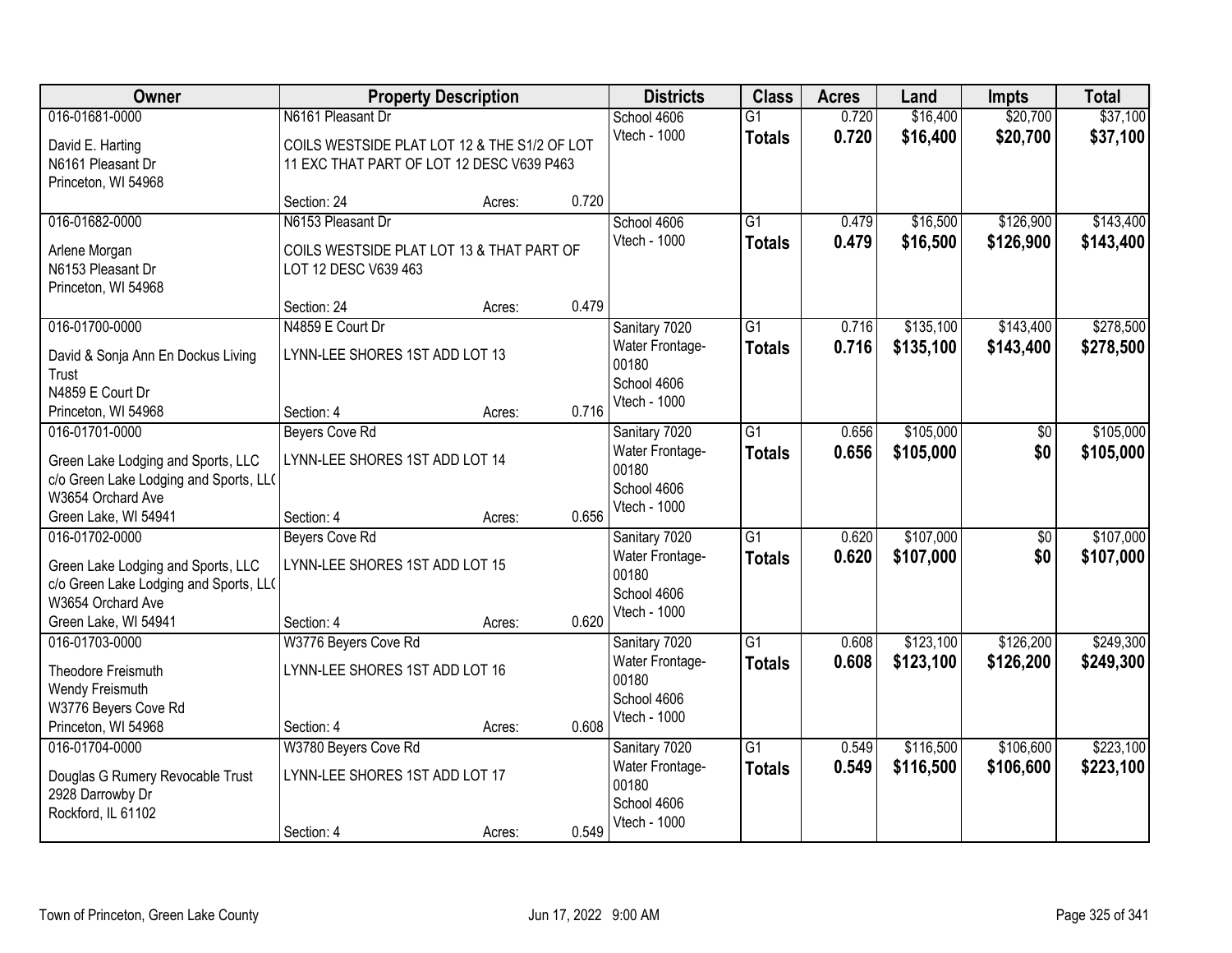| Owner                          |                                | <b>Property Description</b> |       | <b>Districts</b> | <b>Class</b>    | <b>Acres</b> | Land      | <b>Impts</b> | <b>Total</b> |
|--------------------------------|--------------------------------|-----------------------------|-------|------------------|-----------------|--------------|-----------|--------------|--------------|
| 016-01705-0000                 | W3790 Beyers Cove Rd           |                             |       | Sanitary 7020    | $\overline{G1}$ | 0.533        | \$114,700 | \$104,800    | \$219,500    |
| Mark J. Rataczak               | LYNN-LEE SHORES 1ST ADD LOT 18 |                             |       | Water Frontage-  | <b>Totals</b>   | 0.533        | \$114,700 | \$104,800    | \$219,500    |
| W3790 Beyers Cove Rd Po Box 55 |                                |                             |       | 00180            |                 |              |           |              |              |
| Princeton, WI 54968            |                                |                             |       | School 4606      |                 |              |           |              |              |
|                                | Section: 4                     | Acres:                      | 0.533 | Vtech - 1000     |                 |              |           |              |              |
| 016-01706-0000                 | W3785 Orchard Ave              |                             |       | Sanitary 7020    | $\overline{G1}$ | 0.434        | \$96,400  | \$183,400    | \$279,800    |
| Philip M. Griesemer et al      | LYNN-LEE SHORES 1ST ADD LOT 28 |                             |       | Water Frontage-  | <b>Totals</b>   | 0.434        | \$96,400  | \$183,400    | \$279,800    |
| c/o Jorie M. Griesemer         |                                |                             |       | 00180            |                 |              |           |              |              |
| W3785 Orchard Ave              |                                |                             |       | School 4606      |                 |              |           |              |              |
| Princeton, WI 54968            | Section: 4                     | Acres:                      | 0.434 | Vtech - 1000     |                 |              |           |              |              |
| 016-01707-0000                 | W3777 Orchard Ave              |                             |       | Sanitary 7020    | G <sub>1</sub>  | 0.434        | \$96,400  | \$223,600    | \$320,000    |
| Fekech Family Trust            | LYNN-LEE SHORES 1ST ADD LOT 29 |                             |       | Water Frontage-  | <b>Totals</b>   | 0.434        | \$96,400  | \$223,600    | \$320,000    |
| 22w277 Stanton Road            |                                |                             |       | 00180            |                 |              |           |              |              |
| Glen Ellyn, IL 60137           |                                |                             |       | School 4606      |                 |              |           |              |              |
|                                | Section: 4                     | Acres:                      | 0.434 | Vtech - 1000     |                 |              |           |              |              |
| 016-01708-0000                 | W3767 Orchard Ave              |                             |       | Sanitary 7020    | $\overline{G1}$ | 0.434        | \$96,400  | \$126,700    | \$223,100    |
| Smith Family Living Tr         | LYNN-LEE SHORES 1ST ADD LOT 30 |                             |       | Water Frontage-  | <b>Totals</b>   | 0.434        | \$96,400  | \$126,700    | \$223,100    |
| 23545 W Clark                  |                                |                             |       | 00180            |                 |              |           |              |              |
| Plainfield, IL 60544           |                                |                             |       | School 4606      |                 |              |           |              |              |
|                                | Section: 4                     | Acres:                      | 0.434 | Vtech - 1000     |                 |              |           |              |              |
| 016-01709-0000                 | W3761 Orchard Ave              |                             |       | Sanitary 7020    | $\overline{G1}$ | 0.434        | \$96,400  | \$84,500     | \$180,900    |
| Frank A. Huber                 | LYNN-LEE SHORES 1ST ADD LOT 31 |                             |       | Water Frontage-  | <b>Totals</b>   | 0.434        | \$96,400  | \$84,500     | \$180,900    |
| Denise Y. Huber                |                                |                             |       | 00180            |                 |              |           |              |              |
| 70 W Franklin Dr               |                                |                             |       | School 4606      |                 |              |           |              |              |
| Northlake, IL 60164            | Section: 4                     | Acres:                      | 0.434 | Vtech - 1000     |                 |              |           |              |              |
| 016-01710-0000                 | W3757 Orchard Ave              |                             |       | Sanitary 7020    | $\overline{G1}$ | 0.542        | \$115,800 | \$235,300    | \$351,100    |
| Avery Cook et al               | LYNN-LEE SHORES 1ST ADD LOT 32 |                             |       | Water Frontage-  | <b>Totals</b>   | 0.542        | \$115,800 | \$235,300    | \$351,100    |
| c/o Avery & Ellen Cook         |                                |                             |       | 00180            |                 |              |           |              |              |
| 610 Center St                  |                                |                             |       | School 4606      |                 |              |           |              |              |
| Rockton, IL 61072              | Section: 4                     | Acres:                      | 0.542 | Vtech - 1000     |                 |              |           |              |              |
| 016-01710-0100                 | W4820 Kristine Ct              |                             |       | School 4606      | G1              | 0.515        | \$14,100  | \$99,600     | \$113,700    |
| Donald D. Hanson               | LANCE ACRES PLAT LOT 1         |                             |       | Vtech - 1000     | <b>Totals</b>   | 0.515        | \$14,100  | \$99,600     | \$113,700    |
| W4820 Kristine Ct              |                                |                             |       |                  |                 |              |           |              |              |
| Princeton, WI 54968            |                                |                             |       |                  |                 |              |           |              |              |
|                                | Section: 19                    | Acres:                      | 0.515 |                  |                 |              |           |              |              |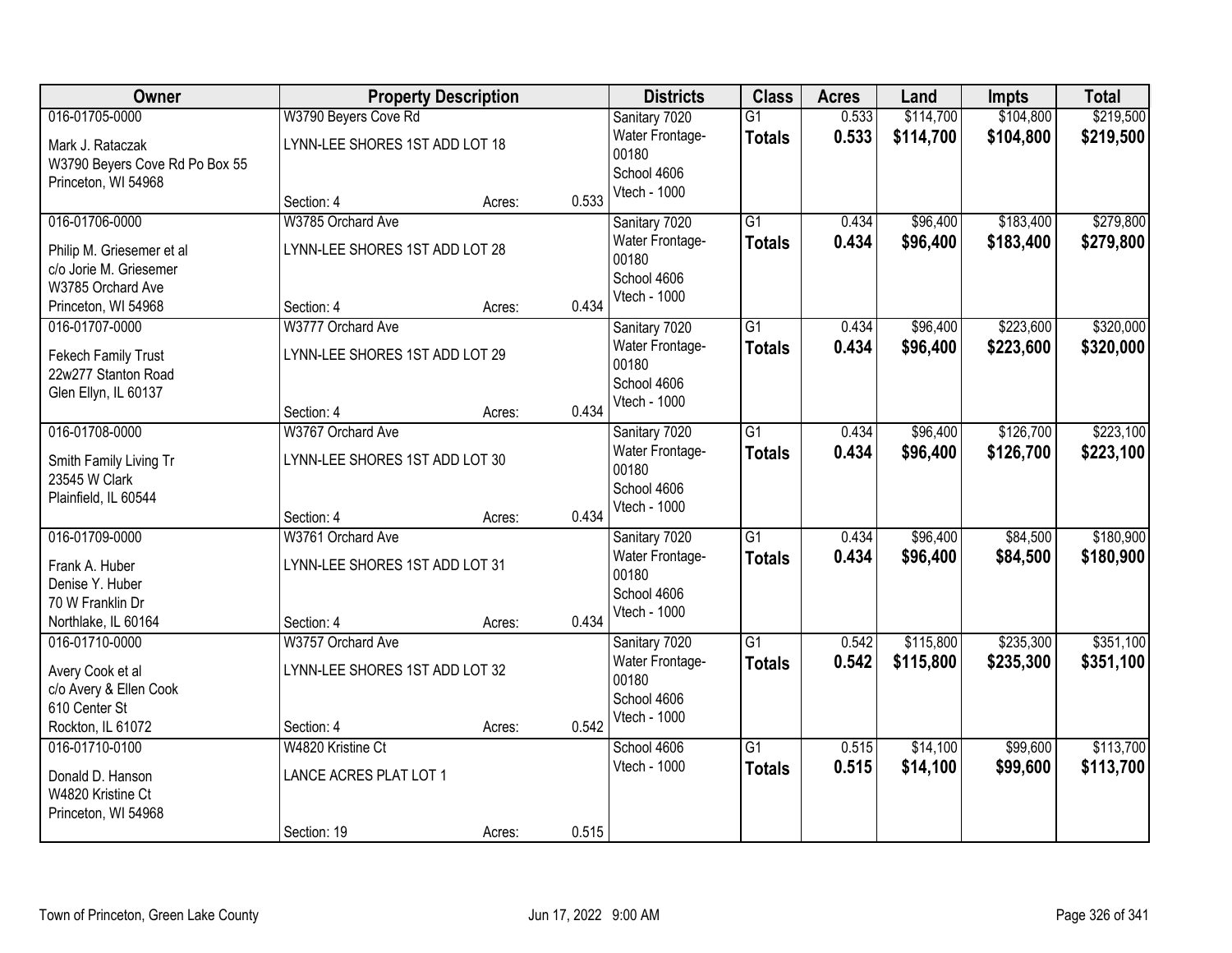| Owner                                  | <b>Property Description</b>                   |        |       | <b>Districts</b> | <b>Class</b>    | <b>Acres</b> | Land     | <b>Impts</b> | <b>Total</b> |
|----------------------------------------|-----------------------------------------------|--------|-------|------------------|-----------------|--------------|----------|--------------|--------------|
| 016-01711-0000                         | W4832 Kristine Ct                             |        |       | School 4606      | $\overline{G1}$ | 0.464        | \$12,700 | \$86,600     | \$99,300     |
| Christopher Manthei                    | LANCE ACRES PLAT LOT 2                        |        |       | Vtech - 1000     | <b>Totals</b>   | 0.464        | \$12,700 | \$86,600     | \$99,300     |
| W4832 Kristine Ct                      |                                               |        |       |                  |                 |              |          |              |              |
| Princeton, WI 54968                    |                                               |        |       |                  |                 |              |          |              |              |
|                                        | Section: 19                                   | Acres: | 0.464 |                  |                 |              |          |              |              |
| 016-01712-0000                         | W4846 Kristine Ct                             |        |       | School 4606      | $\overline{G1}$ | 0.464        | \$12,700 | \$113,100    | \$125,800    |
| James A. Manthei                       | LANCE ACRES PLAT LOT 3                        |        |       | Vtech - 1000     | <b>Totals</b>   | 0.464        | \$12,700 | \$113,100    | \$125,800    |
| Bonnie M. Manthei                      |                                               |        |       |                  |                 |              |          |              |              |
| W4846 Kristine Ct                      |                                               |        |       |                  |                 |              |          |              |              |
| Princeton, WI 54968                    | Section: 19                                   | Acres: | 0.464 |                  |                 |              |          |              |              |
| 016-01713-0000                         | W4860 Kristine Ct                             |        |       | School 4606      | G <sub>1</sub>  | 0.962        | \$24,600 | \$158,900    | \$183,500    |
|                                        | LANCE ACRES PLAT LOTS 4 & 5 LYING IN THE TOWN |        |       | Vtech - 1000     | <b>Totals</b>   | 0.962        | \$24,600 | \$158,900    | \$183,500    |
| Kathy S. Jingst<br>Dennis F. Jingst    | OF PRINCETON                                  |        |       |                  |                 |              |          |              |              |
| W4860 Kristine Ct                      |                                               |        |       |                  |                 |              |          |              |              |
| Princeton, WI 54968                    | Section: 19                                   | Acres: | 0.962 |                  |                 |              |          |              |              |
| 016-01715-0000                         | W4870 Kristine Ct                             |        |       | School 4606      | G1              | 0.805        | \$20,900 | \$111,000    | \$131,900    |
|                                        |                                               |        |       | Vtech - 1000     | <b>Totals</b>   | 0.805        | \$20,900 | \$111,000    | \$131,900    |
| Gerald W. Leeper                       | LANCE ACRES PLAT LOTS 6 & 7 LYING IN THE TOWN |        |       |                  |                 |              |          |              |              |
| Rita M. Cousineau<br>W4870 Kristine Ct | OF PRINCETON SUBJ TO UTILITY ESMT             |        |       |                  |                 |              |          |              |              |
| Princeton, WI 54968                    | Section: 19                                   | Acres: | 0.805 |                  |                 |              |          |              |              |
| 016-01717-0000                         | W4873 Kristine Ct                             |        |       | School 4606      | $\overline{G1}$ | 0.467        | \$12,800 | \$125,500    | \$138,300    |
|                                        |                                               |        |       | Vtech - 1000     | <b>Totals</b>   | 0.467        | \$12,800 | \$125,500    | \$138,300    |
| Ronda L. Biro                          | LANCE ACRES PLAT LOT 8 SUBJ TO UTILITY ESMT   |        |       |                  |                 |              |          |              |              |
| c/o Ronda L. Biro                      |                                               |        |       |                  |                 |              |          |              |              |
| W4873 Kristine Ct                      |                                               |        |       |                  |                 |              |          |              |              |
| Princeton, WI 54968                    | Section: 19                                   | Acres: | 0.467 |                  |                 |              |          |              |              |
| 016-01718-0000                         | W4869 Kristine Ct                             |        |       | School 4606      | $\overline{G1}$ | 0.582        | \$15,700 | \$119,600    | \$135,300    |
| Peter Heiling et al                    | LANCE ACRES PLAT LOT 9                        |        |       | Vtech - 1000     | <b>Totals</b>   | 0.582        | \$15,700 | \$119,600    | \$135,300    |
| c/o Peter & Sheryl A Heiling           |                                               |        |       |                  |                 |              |          |              |              |
| W4869 Kristine Ct                      |                                               |        |       |                  |                 |              |          |              |              |
| Princeton, WI 54968                    | Section: 19                                   | Acres: | 0.582 |                  |                 |              |          |              |              |
| 016-01719-0000                         | W4859 Kristine Ct                             |        |       | School 4606      | $\overline{G1}$ | 0.504        | \$13,800 | \$119,800    | \$133,600    |
| Sisters Visknick, LLC                  | LANCE ACRES PLAT LOT 10                       |        |       | Vtech - 1000     | <b>Totals</b>   | 0.504        | \$13,800 | \$119,800    | \$133,600    |
| PO Box 102                             |                                               |        |       |                  |                 |              |          |              |              |
| Princeton, WI 54968                    |                                               |        |       |                  |                 |              |          |              |              |
|                                        | Section: 19                                   | Acres: | 0.504 |                  |                 |              |          |              |              |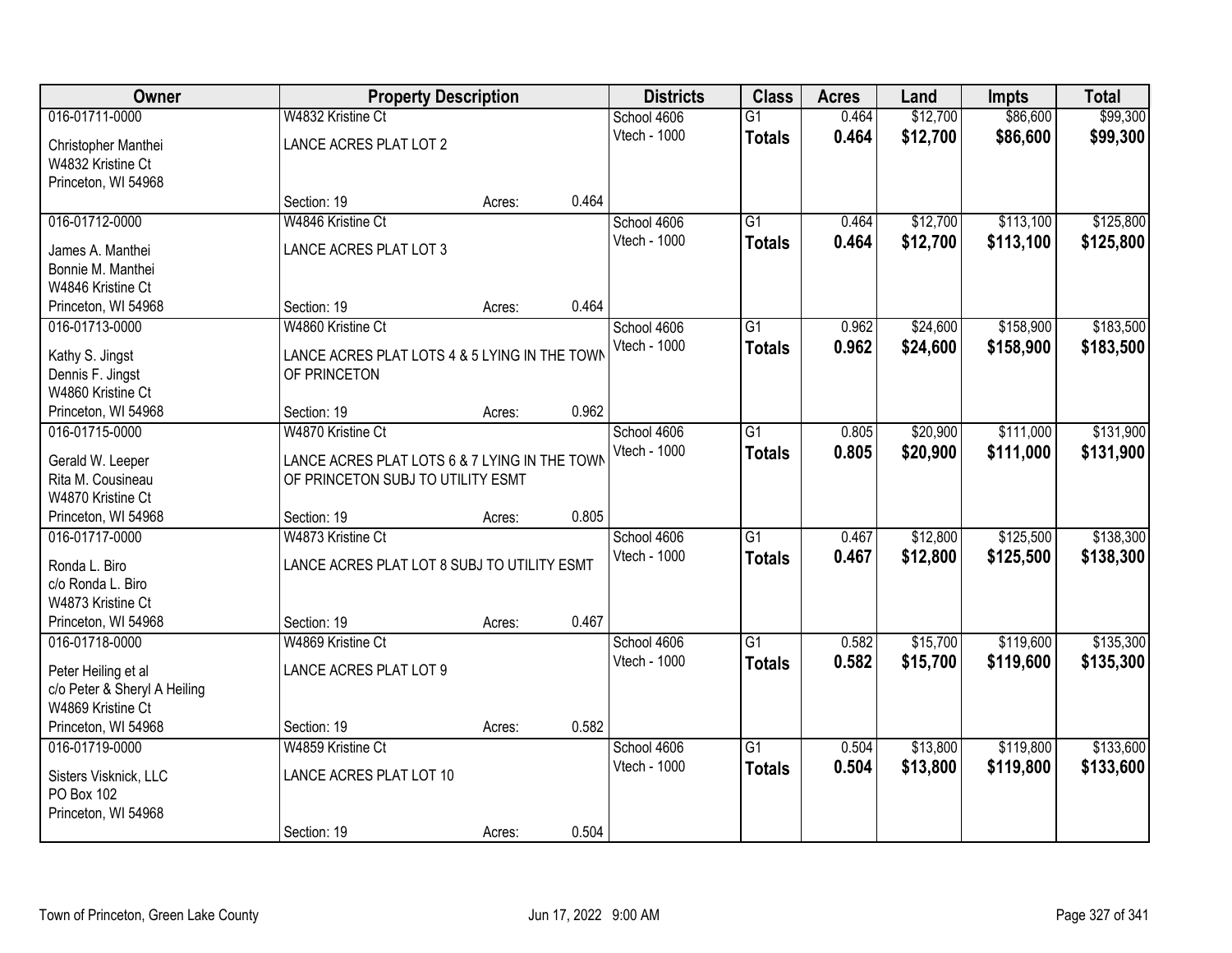| <b>Owner</b>                           |                                                                                 | <b>Property Description</b> |       | <b>Districts</b>         | <b>Class</b>    | <b>Acres</b> | Land      | Impts           | <b>Total</b> |
|----------------------------------------|---------------------------------------------------------------------------------|-----------------------------|-------|--------------------------|-----------------|--------------|-----------|-----------------|--------------|
| 016-01720-0000                         | Kristine Ct                                                                     |                             |       | School 4606              | $\overline{G1}$ | 0.549        | \$14,900  | $\overline{50}$ | \$14,900     |
| Ronald L. Calbaum                      | LANCE ACRES PLAT LOT 11 EXC A                                                   |                             |       | Vtech - 1000             | <b>Totals</b>   | 0.549        | \$14,900  | \$0             | \$14,900     |
| Sherry M. Calbaum                      | TRIANGULARPARCEL IN THE SE CORNER                                               |                             |       |                          |                 |              |           |                 |              |
| W4811 Kristine Ct                      |                                                                                 |                             |       |                          |                 |              |           |                 |              |
| Princeton, WI 54968                    | Section: 19                                                                     | Acres:                      | 0.549 |                          |                 |              |           |                 |              |
| 016-01720-0200                         |                                                                                 |                             |       | School 4606              | $\overline{G1}$ | 0.600        | \$4,600   | $\overline{50}$ | \$4,600      |
| Richard A. Broske et al                | LANCE ACRES PLAT OUTLOT 2 LYING IN THE TOWN                                     |                             |       | Vtech - 1000             | <b>Totals</b>   | 0.600        | \$4,600   | \$0             | \$4,600      |
| c/o Richard A & Debra M Broske         | OF PRINCETON SUBJ TO UTILITY ESMT                                               |                             |       |                          |                 |              |           |                 |              |
| N5884 County Rd T                      |                                                                                 |                             |       |                          |                 |              |           |                 |              |
| Princeton, WI 54968                    | Section: 25                                                                     | Acres:                      | 0.600 |                          |                 |              |           |                 |              |
| 016-01720-0300                         |                                                                                 |                             |       | School 4606              | $\overline{G1}$ | 0.050        | \$1,400   | \$0             | \$1,400      |
|                                        |                                                                                 |                             |       | Vtech - 1000             | <b>Totals</b>   | 0.050        | \$1,400   | \$0             | \$1,400      |
| Darrell L. Schueler                    | LANCE ACRES PLAT THAT PART LOT 11 DESC                                          |                             |       |                          |                 |              |           |                 |              |
| N5893 County Rd D                      | AS:COM SE COR LOT 11; THENCE N82*W 95.5';<br>N02*W 40.77'; S61*E 109.92' TO BEG |                             |       |                          |                 |              |           |                 |              |
| Princeton, WI 54968                    | Section: 19                                                                     | Acres:                      | 0.050 |                          |                 |              |           |                 |              |
| 016-01721-0000                         | W3704 Beyers Cove Rd                                                            |                             |       | Sanitary 7020            | $\overline{G1}$ | 0.722        | \$240,600 | \$127,700       | \$368,300    |
|                                        |                                                                                 |                             |       | Water Frontage-          | <b>Totals</b>   | 0.722        | \$240,600 | \$127,700       | \$368,300    |
| Gloria S Hills Separate Property Trust | LYNN-LEE SHORES 2ND ADD LOT 1                                                   |                             |       | 00180                    |                 |              |           |                 |              |
| 3704 Beyers Cove Rd                    |                                                                                 |                             |       | School 4606              |                 |              |           |                 |              |
| Princeton, WI 54968                    |                                                                                 |                             |       | Vtech - 1000             |                 |              |           |                 |              |
|                                        | Section: 4                                                                      | Acres:                      | 0.722 |                          |                 |              |           |                 |              |
| 016-01722-0000                         | N4868 E Court Dr                                                                |                             |       | Sanitary 7020            | $\overline{G1}$ | 0.602        | \$122,400 | \$263,600       | \$386,000    |
| Robert Lieberman                       | LYNN-LEE SHORES 2ND ADD LOT 2                                                   |                             |       | Water Frontage-<br>00180 | <b>Totals</b>   | 0.602        | \$122,400 | \$263,600       | \$386,000    |
| 432 Kelburn Rd Apt 123                 |                                                                                 |                             |       | School 4606              |                 |              |           |                 |              |
| Deerfield, IL 60015                    |                                                                                 |                             |       | Vtech - 1000             |                 |              |           |                 |              |
|                                        | Section: 4                                                                      | Acres:                      | 0.602 |                          |                 |              |           |                 |              |
| 016-01723-0000                         | N4878 E Court Dr                                                                |                             |       | Sanitary 7020            | $\overline{G1}$ | 0.405        | \$89,900  | \$332,600       | \$422,500    |
| John J & Patricia L Pastore Revocable  | LYNN-LEE SHORES 2ND ADD LOT 3                                                   |                             |       | Water Frontage-          | <b>Totals</b>   | 0.405        | \$89,900  | \$332,600       | \$422,500    |
| Trust                                  |                                                                                 |                             |       | 00180                    |                 |              |           |                 |              |
| 1237 Milne Dr                          |                                                                                 |                             |       | School 4606              |                 |              |           |                 |              |
| Lockport, IL 60441                     | Section: 4                                                                      | Acres:                      | 0.405 | Vtech - 1000             |                 |              |           |                 |              |
| 016-01724-0000                         |                                                                                 |                             |       | Sanitary 7020            | $\overline{G1}$ | 0.483        | \$107,200 | $\overline{50}$ | \$107,200    |
| Lillian Hagan Trust                    | LYNN-LEE SHORES 2ND ADD LOT 4                                                   |                             |       | Water Frontage-          | <b>Totals</b>   | 0.483        | \$107,200 | \$0             | \$107,200    |
| 2018 Williamsburg Ave                  |                                                                                 |                             |       | 00180                    |                 |              |           |                 |              |
| Geneva, IL 60134                       |                                                                                 |                             |       | School 4606              |                 |              |           |                 |              |
|                                        | Section: 4                                                                      | Acres:                      | 0.483 | Vtech - 1000             |                 |              |           |                 |              |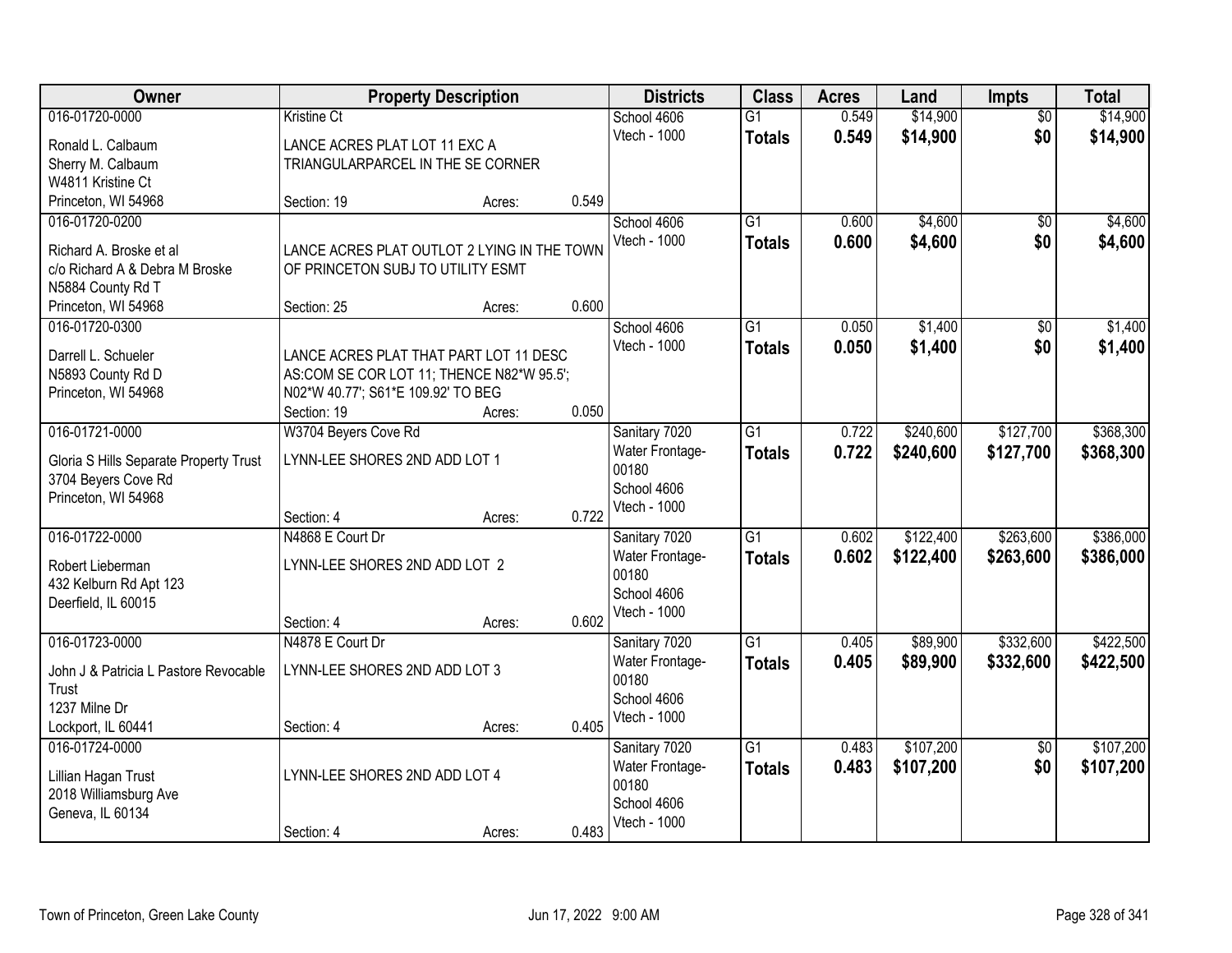| Owner                              |                                | <b>Property Description</b> |       | <b>Districts</b>     | <b>Class</b>    | <b>Acres</b> | Land      | <b>Impts</b> | <b>Total</b> |
|------------------------------------|--------------------------------|-----------------------------|-------|----------------------|-----------------|--------------|-----------|--------------|--------------|
| 016-01725-0000                     | N4886 E Court Dr               |                             |       | Sanitary 7020        | $\overline{G1}$ | 0.421        | \$93,500  | \$284,900    | \$378,400    |
| Mark J. Hanson                     | LYNN-LEE SHORES 2ND ADD LOT 5  |                             |       | Water Frontage-      | <b>Totals</b>   | 0.421        | \$93,500  | \$284,900    | \$378,400    |
| Joan E. Hanson                     |                                |                             |       | 00180                |                 |              |           |              |              |
| N4886 E Court Dr                   |                                |                             |       | School 4606          |                 |              |           |              |              |
| Princeton, WI 54968                | Section: 4                     | Acres:                      | 0.421 | Vtech - 1000         |                 |              |           |              |              |
| 016-01726-0000                     | N4890 E Court Dr               |                             |       | Sanitary 7020        | $\overline{G1}$ | 0.369        | \$203,200 | \$167,400    | \$370,600    |
| Joseph J. Novelle et al            | LYNN-LEE SHORES 2ND ADD LOT 6  |                             |       | Water Frontage-      | <b>Totals</b>   | 0.369        | \$203,200 | \$167,400    | \$370,600    |
| c/o Joseph J & Carol K Novelle     |                                |                             |       | 00180                |                 |              |           |              |              |
| 13813 Roosevelt Dr                 |                                |                             |       | School 4606          |                 |              |           |              |              |
| Huntley, IL 60142                  | Section: 4                     | Acres:                      | 0.369 | Vtech - 1000         |                 |              |           |              |              |
| 016-01727-0000                     | N4894 E Court Dr               |                             |       | Sanitary 7020        | G1              | 0.369        | \$208,600 | \$264,500    | \$473,100    |
|                                    |                                |                             |       | Water Frontage-      | <b>Totals</b>   | 0.369        | \$208,600 | \$264,500    | \$473,100    |
| Daniel H. Ige<br>N4894 E Court Dr  | LYNN-LEE SHORES 2ND ADD LOT 7  |                             |       | 00180                |                 |              |           |              |              |
| Princeton, WI 54968                |                                |                             |       | School 4606          |                 |              |           |              |              |
|                                    | Section: 4                     | Acres:                      | 0.369 | Vtech - 1000         |                 |              |           |              |              |
| 016-01728-0000                     | N4895 E Court Dr               |                             |       | Sanitary 7020        | $\overline{G1}$ | 0.349        | \$77,600  | \$280,000    | \$357,600    |
|                                    |                                |                             |       | Water Frontage-      | <b>Totals</b>   | 0.349        | \$77,600  | \$280,000    | \$357,600    |
| James M. Del Re                    | LYNN-LEE SHORES 2ND ADD LOT 8  |                             |       | 00180                |                 |              |           |              |              |
| 40w698 Homestead Dr                |                                |                             |       | School 4606          |                 |              |           |              |              |
| Hampshire, IL 60140                |                                |                             |       | Vtech - 1000         |                 |              |           |              |              |
|                                    | Section: 4                     | Acres:                      | 0.349 |                      |                 |              |           |              |              |
| 016-01729-0000                     | N4891 E Court Dr               |                             |       | Sanitary 7020        | $\overline{G1}$ | 0.363        | \$80,700  | \$186,600    | \$267,300    |
| Christina Van Rensburg et al       | LYNN-LEE SHORES 2ND ADD LOT 9  |                             |       | Water Frontage-      | <b>Totals</b>   | 0.363        | \$80,700  | \$186,600    | \$267,300    |
| c/o Joel J. Van Rensburg           |                                |                             |       | 00180<br>School 4606 |                 |              |           |              |              |
| 5578 W Partridge Hollow Dr         |                                |                             |       | Vtech - 1000         |                 |              |           |              |              |
| Janesville, WI 53548               | Section: 4                     | Acres:                      | 0.363 |                      |                 |              |           |              |              |
| 016-01730-0000                     | N4887 E Court Dr               |                             |       | Sanitary 7020        | $\overline{G1}$ | 0.535        | \$115,000 | \$204,900    | \$319,900    |
| Alan G & Marian S Wicker Revocable | LYNN-LEE SHORES 2ND ADD LOT 10 |                             |       | Water Frontage-      | <b>Totals</b>   | 0.535        | \$115,000 | \$204,900    | \$319,900    |
| <b>Living Trust</b>                |                                |                             |       | 00180                |                 |              |           |              |              |
| N4887 E Court Dr                   |                                |                             |       | School 4606          |                 |              |           |              |              |
| Princeton, WI 54968                | Section: 4                     | Acres:                      | 0.535 | Vtech - 1000         |                 |              |           |              |              |
| 016-01731-0000                     | N4879 E Court Dr               |                             |       | Sanitary 7020        | $\overline{G1}$ | 0.506        | \$123,000 | \$153,700    | \$276,700    |
| John A Downey Trust                | LYNN-LEE SHORES 2ND ADD LOT 11 |                             |       | Water Frontage-      | <b>Totals</b>   | 0.506        | \$123,000 | \$153,700    | \$276,700    |
| Suzanne Downey Trust               |                                |                             |       | 00180                |                 |              |           |              |              |
| 2745 Lawndale Ave                  |                                |                             |       | School 4606          |                 |              |           |              |              |
| Evanston, IL 60201                 | Section: 4                     | Acres:                      | 0.506 | Vtech - 1000         |                 |              |           |              |              |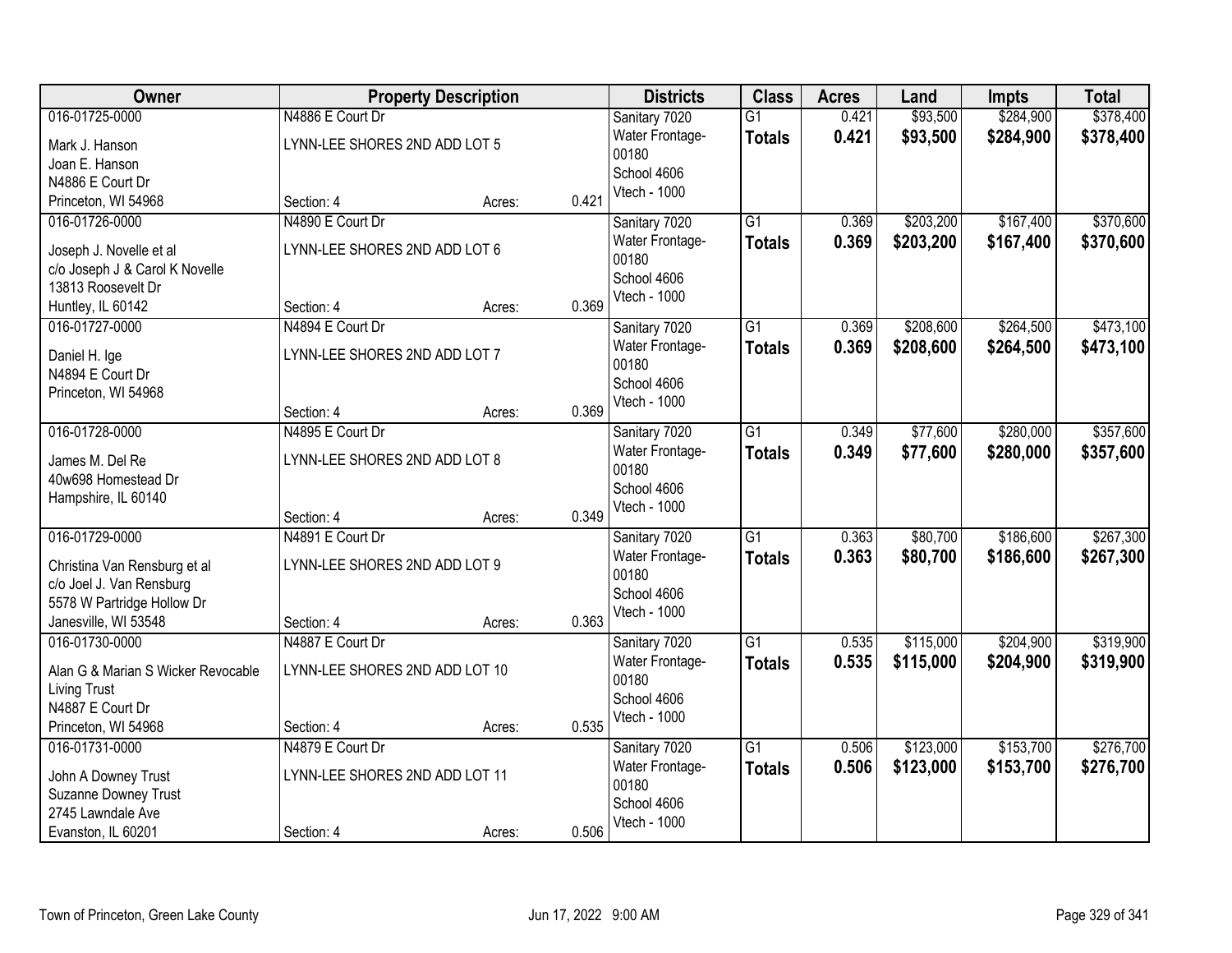| Owner                             |                                     | <b>Property Description</b>               |       | <b>Districts</b>         | <b>Class</b>    | <b>Acres</b> | Land            | Impts           | <b>Total</b>    |
|-----------------------------------|-------------------------------------|-------------------------------------------|-------|--------------------------|-----------------|--------------|-----------------|-----------------|-----------------|
| 016-01732-0000                    | N4865 E Court Dr                    |                                           |       | Sanitary 7020            | $\overline{G1}$ | 0.494        | \$109,700       | \$169,700       | \$279,400       |
| Richard R. Rog et al              | LYNN-LEE SHORES 2ND ADD LOT 12      |                                           |       | Water Frontage-          | <b>Totals</b>   | 0.494        | \$109,700       | \$169,700       | \$279,400       |
| c/o Richard R & Kay Ann Rog       |                                     |                                           |       | 00180                    |                 |              |                 |                 |                 |
| N4865 E Court Dr                  |                                     |                                           |       | School 4606              |                 |              |                 |                 |                 |
| Princeton, WI 54968               | Section: 4                          | Acres:                                    | 0.494 | Vtech - 1000             |                 |              |                 |                 |                 |
| 016-01733-0000                    | W3753 Orchard Ave                   |                                           |       | Sanitary 7020            | $\overline{G1}$ | 0.763        | \$140,300       | \$204,300       | \$344,600       |
| Charles A. Kohls                  | LYNN-LEE SHORES 2ND ADD LOT 33      |                                           |       | Water Frontage-          | <b>Totals</b>   | 0.763        | \$140,300       | \$204,300       | \$344,600       |
| Tami J. Kohls                     |                                     |                                           |       | 00180                    |                 |              |                 |                 |                 |
| W3753 Orchard Ave                 |                                     |                                           |       | School 4606              |                 |              |                 |                 |                 |
| Green Lake, WI 54941              | Section: 4                          | Acres:                                    | 0.763 | Vtech - 1000             |                 |              |                 |                 |                 |
| 016-01734-0000                    |                                     |                                           |       | Sanitary 7020            | $\overline{G1}$ | 0.000        | \$700           | \$0             | \$700           |
|                                   |                                     |                                           |       | Water Frontage-          | <b>Totals</b>   | 0.000        | \$700           | \$0             | \$700           |
| Thaddeus A. Jablonski et al       | LYNN-LEE SHORES 2ND ADD OUTLOT 2    |                                           |       | 00180                    |                 |              |                 |                 |                 |
| c/o Thaddeus A & Louise Jablonski |                                     |                                           |       | School 4606              |                 |              |                 |                 |                 |
| 5910 N Newburg                    |                                     |                                           |       | Vtech - 1000             |                 |              |                 |                 |                 |
| Chicago, IL 60631                 | Section: 4                          | Acres:                                    | 0.000 |                          |                 |              |                 |                 |                 |
| 016-01735-0000                    |                                     |                                           |       | Sanitary 7020            | $\overline{G1}$ | 0.000        | \$700           | $\overline{50}$ | \$700           |
| Jamie Haas et al                  |                                     | LYNN-LEE SHORES 2ND ADD OUTLOT 3 SUBJ TO  |       | Water Frontage-<br>00180 | <b>Totals</b>   | 0.000        | \$700           | \$0             | \$700           |
| c/o Tami Hackbarth                | ESMT LE FOR CAROL SIDDALL           |                                           |       | School 4606              |                 |              |                 |                 |                 |
| C/O Carol Siddall                 |                                     |                                           |       | Vtech - 1000             |                 |              |                 |                 |                 |
| N3925 Reetz Rd                    | Section: 4                          | Acres:                                    | 0.000 |                          |                 |              |                 |                 |                 |
| Princeton, WI 54968               |                                     |                                           |       |                          |                 |              |                 |                 |                 |
| 016-01735-0200                    |                                     |                                           |       | Sanitary 7020            | $\overline{X4}$ | 0.050        | $\overline{30}$ | $\overline{30}$ | $\overline{50}$ |
| Town of Princeton                 |                                     | PUBLIC ACCESS - LYNN LEE SHORES 2ND ADD - |       | Water Frontage-          | <b>Totals</b>   | 0.050        | \$0             | \$0             | \$0             |
| W5201 Oxbow Trl                   | LYING NORTH OF OUTLOT 2, AS PLATTED |                                           |       | 00180                    |                 |              |                 |                 |                 |
| Princeton, WI 54968               |                                     |                                           |       | School 4606              |                 |              |                 |                 |                 |
|                                   | Section: 33                         | Acres:                                    | 0.050 | Vtech - 1000             |                 |              |                 |                 |                 |
| 016-01735-0300                    |                                     |                                           |       | Sanitary 7020            | $\overline{X4}$ | 0.250        | $\overline{60}$ | $\overline{30}$ | $\overline{30}$ |
|                                   |                                     |                                           |       | Water Frontage-          | <b>Totals</b>   | 0.250        | \$0             | \$0             | \$0             |
| Town of Princeton                 |                                     | PUBLIC ACCESS - LYNN LEE SHORES 2ND ADD - |       | 00180                    |                 |              |                 |                 |                 |
| W5201 Oxbow Trl                   | BEYERS COVE RD, AS PLATTED          | LYING BETWEEN LOT 1 AND OUTLOT 3 NORTH OF |       | School 4606              |                 |              |                 |                 |                 |
| Princeton, WI 54968               | Section: 4                          | Acres:                                    | 0.250 | Vtech - 1000             |                 |              |                 |                 |                 |
| 016-01740-0000                    |                                     |                                           |       | School 4606              | $\overline{G1}$ | 0.574        | \$1,700         | $\overline{50}$ | \$1,700         |
|                                   |                                     |                                           |       | Vtech - 1000             | <b>Totals</b>   | 0.574        | \$1,700         | \$0             | \$1,700         |
| Self Stor, LLC                    | MARILEE ACRES PLAT LOT 1            |                                           |       |                          |                 |              |                 |                 |                 |
| 2555 E Calumet St                 |                                     |                                           |       |                          |                 |              |                 |                 |                 |
| Appleton, WI 54915                |                                     |                                           |       |                          |                 |              |                 |                 |                 |
|                                   | Section: 4                          | Acres:                                    | 0.574 |                          |                 |              |                 |                 |                 |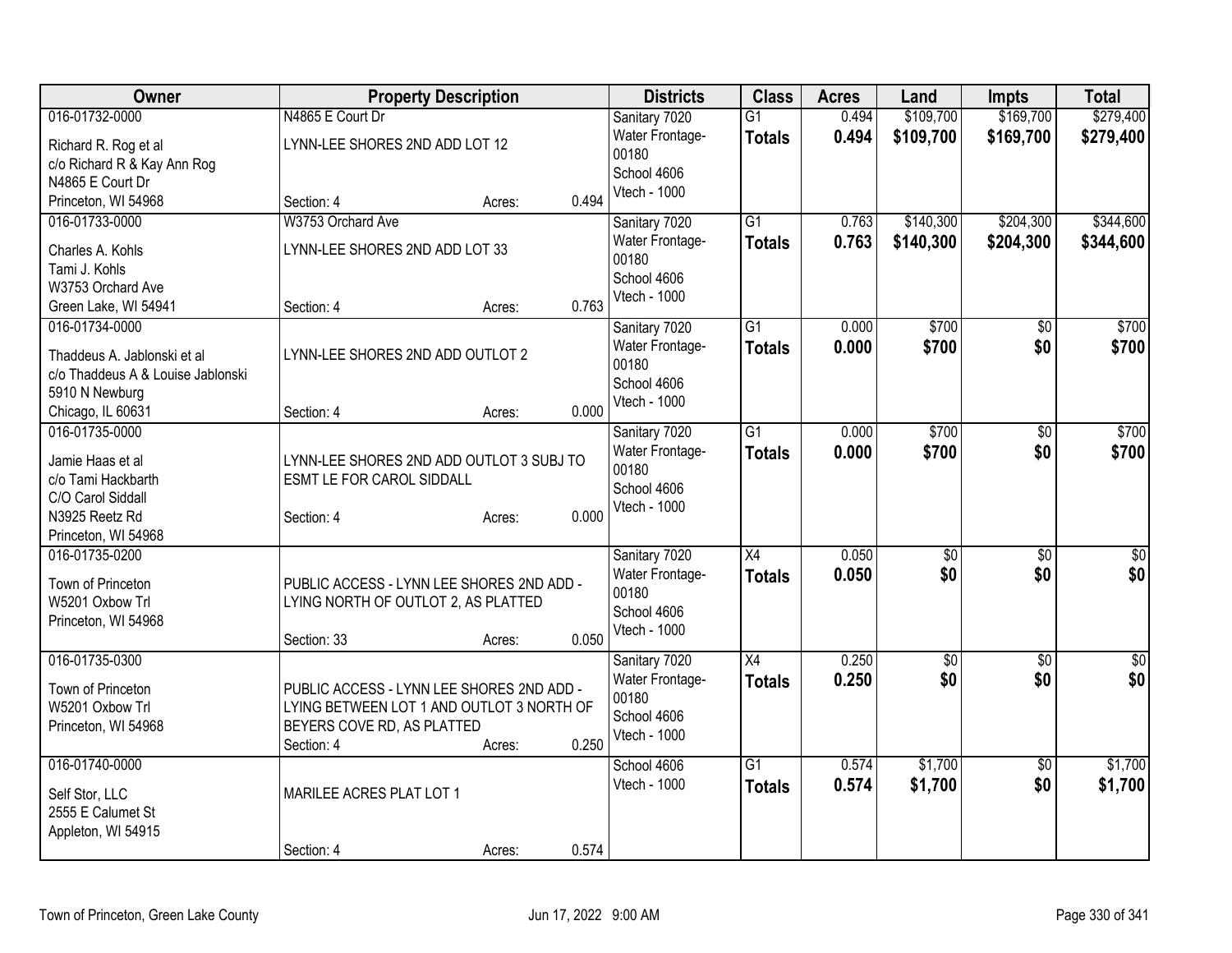| Owner                                                                                        | <b>Property Description</b>                                |        |       | <b>Districts</b>                   | <b>Class</b>                                       | <b>Acres</b>            | Land                        | Impts                         | <b>Total</b>                |
|----------------------------------------------------------------------------------------------|------------------------------------------------------------|--------|-------|------------------------------------|----------------------------------------------------|-------------------------|-----------------------------|-------------------------------|-----------------------------|
| 016-01741-0000<br>Self Stor, LLC<br>2555 E Calumet St<br>Appleton, WI 54915                  | MARILEE ACRES PLAT LOT 2                                   |        |       | School 4606<br>Vtech - 1000        | $\overline{G1}$<br><b>Totals</b>                   | 0.574<br>0.574          | \$1,700<br>\$1,700          | $\overline{50}$<br>\$0        | \$1,700<br>\$1,700          |
|                                                                                              | Section: 4                                                 | Acres: | 0.574 |                                    |                                                    |                         |                             |                               |                             |
| 016-01742-0000<br>Self Stor, LLC<br>2555 E Calumet St<br>Appleton, WI 54915                  | MARILEE ACRES PLAT LOT 3                                   |        |       | School 4606<br>Vtech - 1000        | $\overline{G1}$<br><b>Totals</b>                   | 0.574<br>0.574          | \$1,700<br>\$1,700          | $\overline{50}$<br>\$0        | \$1,700<br>\$1,700          |
| 016-01743-0000                                                                               | Section: 4                                                 | Acres: | 0.574 | School 4606                        | G1                                                 | 0.574                   | \$1,700                     | \$0                           | \$1,700                     |
| Self Stor, LLC<br>2555 E Calumet St<br>Appleton, WI 54915                                    | MARILEE ACRES PLAT LOT 4                                   |        |       | Vtech - 1000                       | <b>Totals</b>                                      | 0.574                   | \$1,700                     | \$0                           | \$1,700                     |
|                                                                                              | Section: 4                                                 | Acres: | 0.574 |                                    |                                                    |                         |                             |                               |                             |
| 016-01744-0000<br>Self Stor, LLC<br>2555 E Calumet St<br>Appleton, WI 54915                  | MARILEE ACRES PLAT LOT 5                                   |        |       | School 4606<br><b>Vtech - 1000</b> | G1<br><b>Totals</b>                                | 0.574<br>0.574          | \$1,700<br>\$1,700          | \$0<br>\$0                    | \$1,700<br>\$1,700          |
|                                                                                              | Section: 4                                                 | Acres: | 0.574 |                                    |                                                    |                         |                             |                               |                             |
| 016-01745-0000<br>Self Stor, LLC<br>2555 E Calumet St<br>Appleton, WI 54915                  | MARILEE ACRES PLAT LOT 6<br>Section: 4                     | Acres: | 0.691 | School 4606<br>Vtech - 1000        | $\overline{G1}$<br>G <sub>4</sub><br><b>Totals</b> | 0.571<br>0.120<br>0.691 | \$1,700<br>\$100<br>\$1,800 | $\overline{50}$<br>\$0<br>\$0 | \$1,700<br>\$100<br>\$1,800 |
| 016-01746-0000                                                                               | N4529 State Rd 73                                          |        |       | School 4606                        | G2                                                 | 0.459                   | \$35,000                    | \$93,100                      | \$128,100                   |
| Holly C Shea Survivors Trust<br>N4188 S Lakeshore Dr<br>Markesan, WI 53946                   | MARILEE ACRES PLAT LOT 7                                   |        |       | Vtech - 1000                       | <b>Totals</b>                                      | 0.459                   | \$35,000                    | \$93,100                      | \$128,100                   |
|                                                                                              | Section: 4                                                 | Acres: | 0.459 |                                    |                                                    |                         |                             |                               |                             |
| 016-01747-0000<br>Holly C Shea Survivors Trust<br>N4188 S Lakeshore Dr<br>Markesan, WI 53946 | State Highway 73<br>MARILEE ACRES PLAT LOT 8<br>Section: 4 | Acres: | 0.459 | School 4606<br>Vtech - 1000        | $\overline{G1}$<br><b>Totals</b>                   | 0.459<br>0.459          | \$9,800<br>\$9,800          | $\overline{50}$<br>\$0        | \$9,800<br>\$9,800          |
|                                                                                              |                                                            |        |       |                                    |                                                    |                         |                             |                               |                             |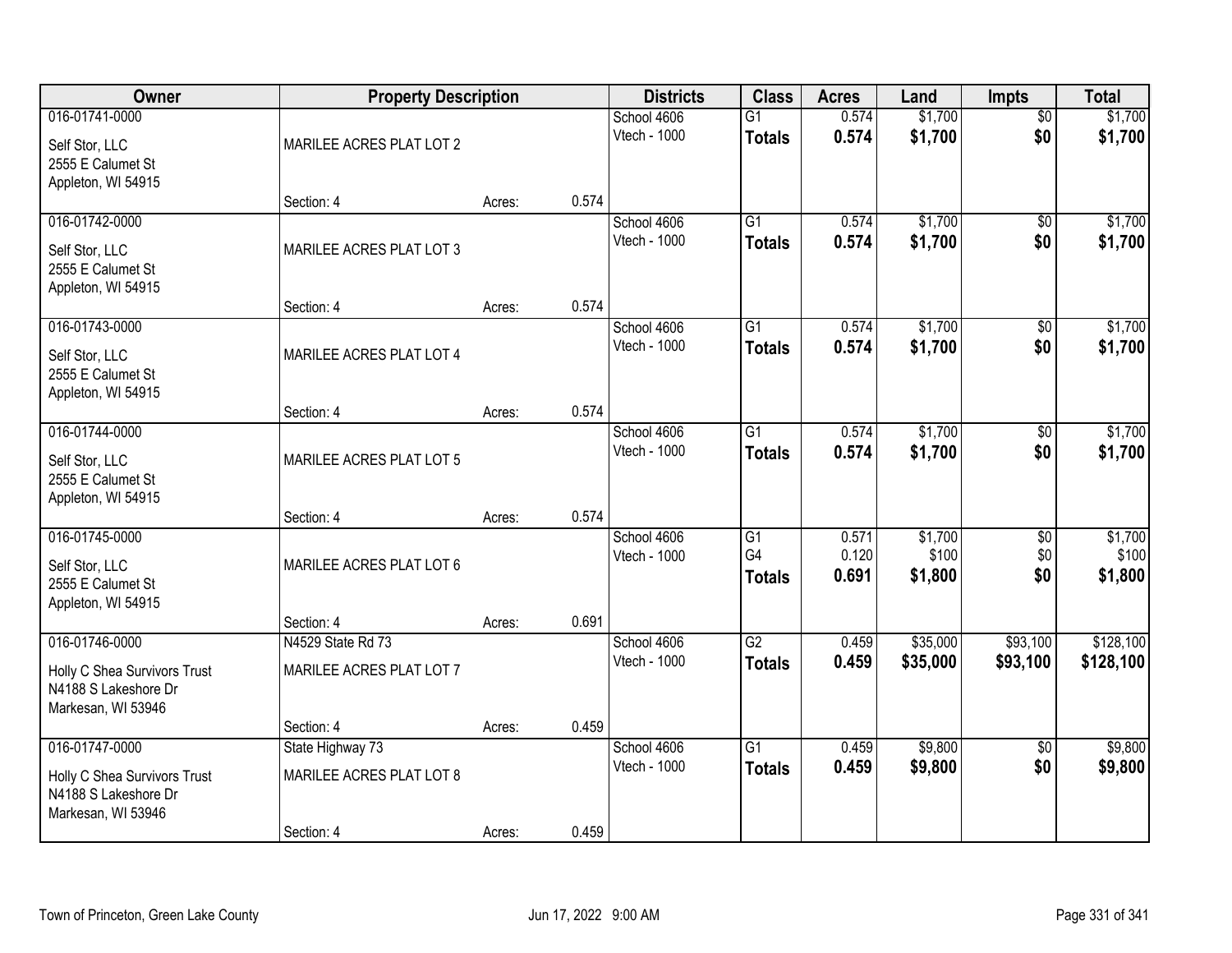| Owner                                            | <b>Property Description</b>                   |        |       | <b>Districts</b>            | <b>Class</b>                     | <b>Acres</b>   | Land           | <b>Impts</b>           | <b>Total</b>   |
|--------------------------------------------------|-----------------------------------------------|--------|-------|-----------------------------|----------------------------------|----------------|----------------|------------------------|----------------|
| 016-01748-0000<br>Self Stor, LLC                 | MARILEE ACRES PLAT OUTLOT 1 AND LOT 1         |        |       | School 4606<br>Vtech - 1000 | $\overline{G1}$<br><b>Totals</b> | 1.320<br>1.320 | \$800<br>\$800 | $\overline{50}$<br>\$0 | \$800<br>\$800 |
| 2555 E Calumet St                                | CERTIFIED SURVEY MAP 686. EXC CSM 1633 AND    |        |       |                             |                                  |                |                |                        |                |
| Appleton, WI 54915                               | <b>EXC CSM 1619.</b>                          |        |       |                             |                                  |                |                |                        |                |
|                                                  | Section: 4                                    | Acres: | 1.320 |                             |                                  |                |                |                        |                |
| 016-01748-0100                                   |                                               |        |       | School 4606                 | $\overline{G1}$                  | 0.500          | \$500          | $\overline{50}$        | \$500          |
| Self Stor, LLC                                   | LOT 1 CERTIFIED SURVEY MAP 686 VOL 3. EXC CSM |        |       | Vtech - 1000                | <b>Totals</b>                    | 0.500          | \$500          | \$0                    | \$500          |
| 2555 E Calumet St                                | 1619 AND CSM 1633                             |        |       |                             |                                  |                |                |                        |                |
| Appleton, WI 54915                               |                                               |        |       |                             |                                  |                |                |                        |                |
|                                                  | Section: 4                                    | Acres: | 0.500 |                             |                                  |                |                |                        |                |
| 016-01750-0000                                   |                                               |        |       | School 4606                 | $\overline{G1}$                  | 0.795          | \$14,100       | \$0                    | \$14,100       |
| Ashley A. Cords                                  | OAK TREE ACRES LOT 1                          |        |       | Vtech - 1000                | <b>Totals</b>                    | 0.795          | \$14,100       | \$0                    | \$14,100       |
| N5877 Oak Tree Acres                             |                                               |        |       |                             |                                  |                |                |                        |                |
| Princeton, WI 54968                              |                                               |        |       |                             |                                  |                |                |                        |                |
|                                                  | Section: 25                                   | Acres: | 0.795 |                             |                                  |                |                |                        |                |
| 016-01751-0000                                   | W5237 Oak Tree Ct                             |        |       | School 4606                 | $\overline{G1}$                  | 0.747          | \$13,500       | \$144,400              | \$157,900      |
|                                                  |                                               |        |       | Vtech - 1000                | <b>Totals</b>                    | 0.747          | \$13,500       | \$144,400              | \$157,900      |
| Glen A. Maus et al<br>c/o Glen A & Judith A Maus | OAK TREE ACRES LOT 2                          |        |       |                             |                                  |                |                |                        |                |
| W5237 Oak Tree Ct                                |                                               |        |       |                             |                                  |                |                |                        |                |
| Princeton, WI 54968                              | Section: 25                                   | Acres: | 0.747 |                             |                                  |                |                |                        |                |
| 016-01752-0000                                   | W5245 Oak Tree Ct                             |        |       | School 4606                 | $\overline{G1}$                  | 0.498          | \$10,000       | \$102,100              | \$112,100      |
|                                                  |                                               |        |       | Vtech - 1000                | Totals                           | 0.498          | \$10,000       | \$102,100              | \$112,100      |
| Duwayne C. Renn                                  | OAK TREE ACRES LOT 3                          |        |       |                             |                                  |                |                |                        |                |
| Joan C. Kehlenbrink                              |                                               |        |       |                             |                                  |                |                |                        |                |
| W5245 Oak Tree Ct                                |                                               |        |       |                             |                                  |                |                |                        |                |
| Princeton, WI 54968                              | Section: 25                                   | Acres: | 0.498 |                             |                                  |                |                |                        |                |
| 016-01753-0000                                   |                                               |        |       | School 4606                 | $\overline{G1}$                  | 0.498          | \$10,000       | \$0                    | \$10,000       |
| Bronislaw M. Jozefowski et al                    | OAK TREE ACRES LOT 4                          |        |       | Vtech - 1000                | <b>Totals</b>                    | 0.498          | \$10,000       | \$0                    | \$10,000       |
| c/o Bronislaw M & Mary C Jozefowski              |                                               |        |       |                             |                                  |                |                |                        |                |
| W5263 Oak Tree Ct                                |                                               |        |       |                             |                                  |                |                |                        |                |
| Princeton, WI 54968                              | Section: 25                                   | Acres: | 0.498 |                             |                                  |                |                |                        |                |
| 016-01754-0000                                   | W5263 Oak Tree Ct                             |        |       | School 4606                 | $\overline{G1}$                  | 0.996          | \$16,900       | \$182,500              | \$199,400      |
| Bronislaw M. Jozefowski et al                    | OAK TREE ACRES LOTS 5 & 6                     |        |       | Vtech - 1000                | <b>Totals</b>                    | 0.996          | \$16,900       | \$182,500              | \$199,400      |
| c/o Bronislaw M & Mary C Jozefowski              |                                               |        |       |                             |                                  |                |                |                        |                |
| W5263 Oak Tree Ct                                |                                               |        |       |                             |                                  |                |                |                        |                |
| Princeton, WI 54968                              | Section: 25                                   | Acres: | 0.996 |                             |                                  |                |                |                        |                |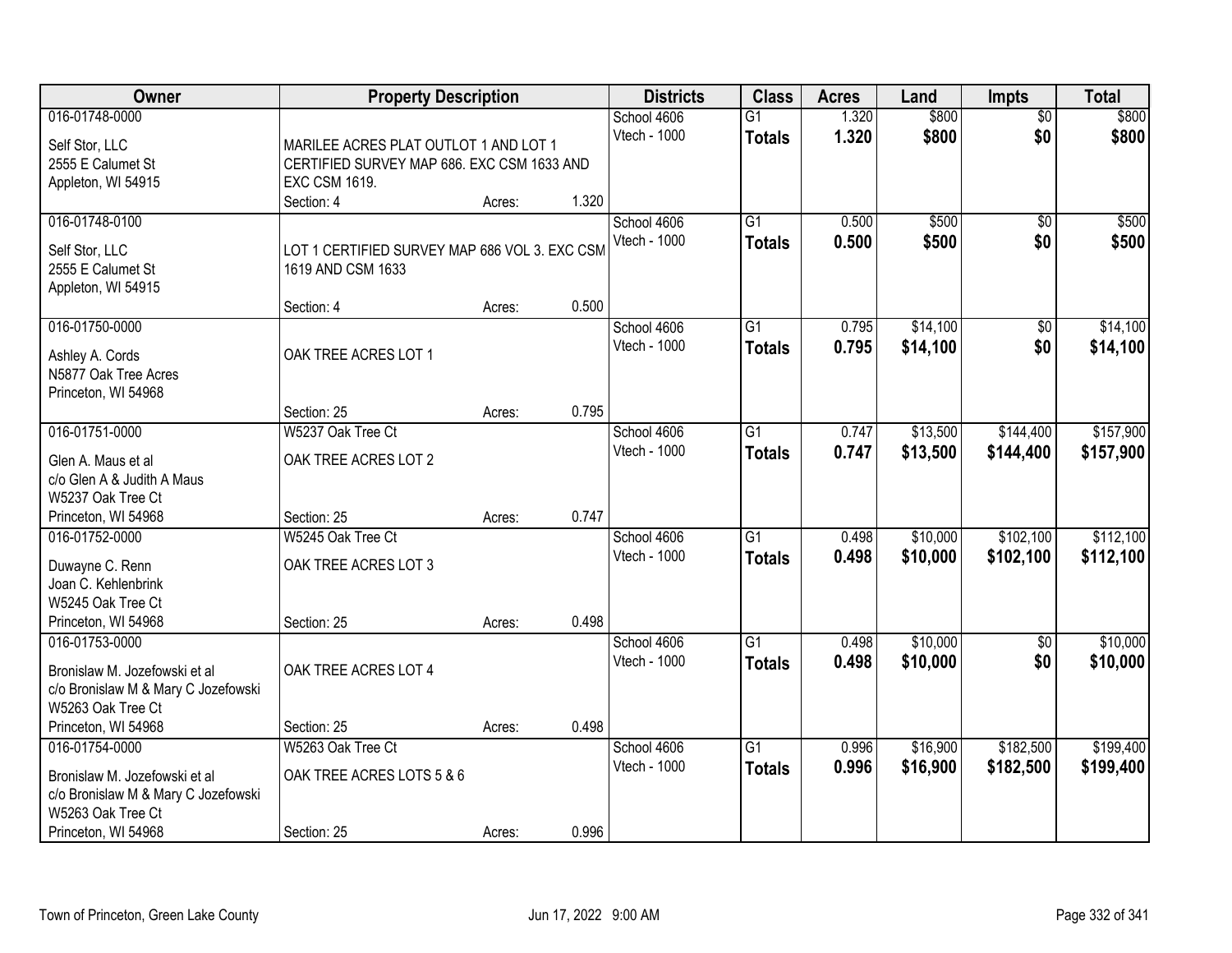| Owner                        | <b>Property Description</b>                   |        |       | <b>Districts</b> | <b>Class</b>    | <b>Acres</b> | Land     | <b>Impts</b>    | <b>Total</b> |
|------------------------------|-----------------------------------------------|--------|-------|------------------|-----------------|--------------|----------|-----------------|--------------|
| 016-01756-0000               | W5285 Oak Tree Ct                             |        |       | School 4606      | $\overline{G1}$ | 0.498        | \$10,000 | \$143,300       | \$153,300    |
| Randall S. Raith             | OAK TREE ACRES LOTS 7 & 8 ALSO USE OF         |        |       | Vtech - 1000     | <b>Totals</b>   | 0.498        | \$10,000 | \$143,300       | \$153,300    |
| W5285 Oak Tree Ct            | APRIVATE ROAD LYING N OF LOT 3 AND S OF LOT 2 |        |       |                  |                 |              |          |                 |              |
| Princeton, WI 54968          | (CSM 875)                                     |        |       |                  |                 |              |          |                 |              |
|                              | Section: 25                                   | Acres: | 0.498 |                  |                 |              |          |                 |              |
| 016-01758-0000               |                                               |        |       | School 4606      | $\overline{G1}$ | 0.667        | \$12,400 | \$0             | \$12,400     |
| Nicholas J. Sina             | OAK TREE ACRES LOT 9                          |        |       | Vtech - 1000     | <b>Totals</b>   | 0.667        | \$12,400 | \$0             | \$12,400     |
| W4118 Old Green Lake Rd      |                                               |        |       |                  |                 |              |          |                 |              |
| Princeton, WI 54968          |                                               |        |       |                  |                 |              |          |                 |              |
|                              | Section: 25                                   | Acres: | 0.667 |                  |                 |              |          |                 |              |
| 016-01759-0000               | W5289 Oak Tree Ct                             |        |       | School 4606      | G1              | 0.736        | \$13,300 | \$128,800       | \$142,100    |
|                              |                                               |        |       | Vtech - 1000     | <b>Totals</b>   | 0.736        | \$13,300 | \$128,800       | \$142,100    |
| Troy D. Weir                 | OAK TREE ACRES LOT 10                         |        |       |                  |                 |              |          |                 |              |
| W5289 Oak Tree Ct            |                                               |        |       |                  |                 |              |          |                 |              |
| Princeton, WI 54968          |                                               |        | 0.736 |                  |                 |              |          |                 |              |
| 016-01760-0000               | Section: 25<br>W5272 Oak Tree Ct              | Acres: |       | School 4606      | G1              | 1.035        | \$17,300 | \$171,900       | \$189,200    |
|                              |                                               |        |       | Vtech - 1000     |                 | 1.035        |          |                 |              |
| Robbie J. Polk et al         | OAK TREE ACRES LOTS 11 & 12                   |        |       |                  | <b>Totals</b>   |              | \$17,300 | \$171,900       | \$189,200    |
| c/o Robbie J & Judith L Polk |                                               |        |       |                  |                 |              |          |                 |              |
| W5272 Oak Tree Ct            |                                               |        |       |                  |                 |              |          |                 |              |
| Princeton, WI 54968          | Section: 25                                   | Acres: | 1.035 |                  |                 |              |          |                 |              |
| 016-01762-0000               |                                               |        |       | School 4606      | $\overline{G1}$ | 0.498        | \$10,000 | $\overline{50}$ | \$10,000     |
| Thomas J. Steinberg          | OAK TREE ACRES LOT 13                         |        |       | Vtech - 1000     | <b>Totals</b>   | 0.498        | \$10,000 | \$0             | \$10,000     |
| 5851 Yancey Dr               |                                               |        |       |                  |                 |              |          |                 |              |
| Colorado Springs, CO 80924   |                                               |        |       |                  |                 |              |          |                 |              |
|                              | Section: 25                                   | Acres: | 0.498 |                  |                 |              |          |                 |              |
| 016-01763-0000               | W5250 Oak Tree Ct                             |        |       | School 4606      | $\overline{G1}$ | 0.498        | \$10,000 | \$15,100        | \$25,100     |
| Eugene M. Hall et al         | OAK TREE ACRES LOT 14                         |        |       | Vtech - 1000     | <b>Totals</b>   | 0.498        | \$10,000 | \$15,100        | \$25,100     |
| c/o Eugene M & Sandra A Hall |                                               |        |       |                  |                 |              |          |                 |              |
| 1623 Sunnyslope Dr           |                                               |        |       |                  |                 |              |          |                 |              |
| Crown Point, IN 46307        | Section: 25                                   | Acres: | 0.498 |                  |                 |              |          |                 |              |
| 016-01764-0100               | W5248 Oak Tree Ct                             |        |       | School 4606      | $\overline{G1}$ | 0.500        | \$10,000 | \$161,700       | \$171,700    |
| James M. Semrow              | OAK TREE ACRES LOT 15                         |        |       | Vtech - 1000     | <b>Totals</b>   | 0.500        | \$10,000 | \$161,700       | \$171,700    |
| Janell M. Semrow             |                                               |        |       |                  |                 |              |          |                 |              |
| W5248 Oak Tree Ct            |                                               |        |       |                  |                 |              |          |                 |              |
| Princeton, WI 54968          | Section: 25                                   | Acres: | 0.500 |                  |                 |              |          |                 |              |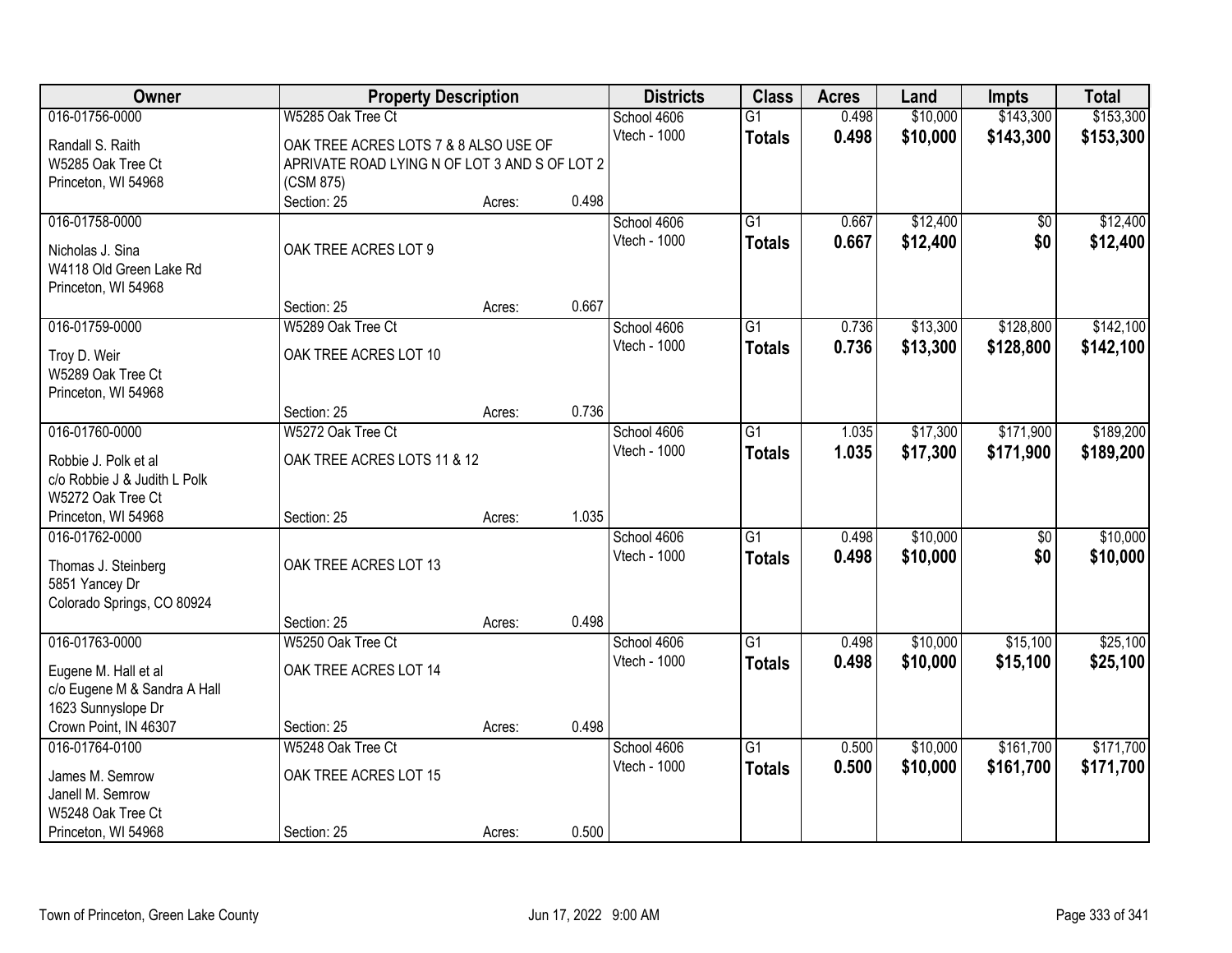| Owner                                                                             | <b>Property Description</b>  |        |       | <b>Districts</b>            | <b>Class</b>                     | <b>Acres</b>   | Land                 | <b>Impts</b>           | <b>Total</b>         |
|-----------------------------------------------------------------------------------|------------------------------|--------|-------|-----------------------------|----------------------------------|----------------|----------------------|------------------------|----------------------|
| 016-01765-0000                                                                    | Oak Tree Ct                  |        |       | School 4606                 | $\overline{G1}$                  | 0.747          | \$6,700              | $\overline{50}$        | \$6,700              |
| James M & Janell M Semrow Living Trus<br>W5248 Oak Tree Ct<br>Princeton, WI 54968 | OAK TREE ACRES LOT 16        |        |       | Vtech - 1000                | <b>Totals</b>                    | 0.747          | \$6,700              | \$0                    | \$6,700              |
|                                                                                   | Section: 25                  | Acres: | 0.747 |                             |                                  |                |                      |                        |                      |
| 016-01766-0000<br>Michael T. Smith                                                | OAK TREE ACRES LOT 17        |        |       | School 4606<br>Vtech - 1000 | $\overline{G1}$<br><b>Totals</b> | 0.798<br>0.798 | \$14,200<br>\$14,200 | $\overline{50}$<br>\$0 | \$14,200<br>\$14,200 |
| Therese M. Smith<br>10082 W Patrick Ln                                            |                              |        |       |                             |                                  |                |                      |                        |                      |
| Peoria, AZ 85383                                                                  | Section: 25                  | Acres: | 0.798 |                             |                                  |                |                      |                        |                      |
| 016-01770-0000                                                                    |                              |        |       | School 4606                 | G4                               | 0.590          | \$100                | \$0                    | \$100                |
| Self Stor, LLC<br>2555 E Calumet St<br>Appleton, WI 54915                         | 1ST ADD MARILEE ACRES LOT 9  |        |       | Vtech - 1000                | <b>Totals</b>                    | 0.590          | \$100                | \$0                    | \$100                |
|                                                                                   | Section: 4                   | Acres: | 0.590 |                             |                                  |                |                      |                        |                      |
| 016-01771-0000                                                                    |                              |        |       | School 4606                 | $\overline{G4}$                  | 0.591          | \$100                | \$0                    | \$100                |
| Self Stor, LLC<br>2555 E Calumet St<br>Appleton, WI 54915                         | 1ST ADD MARILEE ACRES LOT 10 |        |       | Vtech - 1000                | <b>Totals</b>                    | 0.591          | \$100                | \$0                    | \$100                |
|                                                                                   | Section: 4                   | Acres: | 0.591 |                             |                                  |                |                      |                        |                      |
| 016-01772-0000                                                                    |                              |        |       | School 4606<br>Vtech - 1000 | $\overline{G4}$<br><b>Totals</b> | 0.592<br>0.592 | \$100<br>\$100       | $\overline{50}$<br>\$0 | \$100<br>\$100       |
| Self Stor, LLC<br>2555 E Calumet St<br>Appleton, WI 54915                         | 1ST ADD MARILEE ACRES LOT 11 |        |       |                             |                                  |                |                      |                        |                      |
|                                                                                   | Section: 4                   | Acres: | 0.592 |                             |                                  |                |                      |                        |                      |
| 016-01773-0000                                                                    |                              |        |       | School 4606                 | $\overline{G4}$                  | 0.593          | \$100                | \$0                    | \$100                |
| Self Stor, LLC<br>2555 E Calumet St<br>Appleton, WI 54915                         | 1ST ADD MARILEE ACRES LOT 12 |        |       | Vtech - 1000                | <b>Totals</b>                    | 0.593          | \$100                | \$0                    | \$100                |
|                                                                                   | Section: 4                   | Acres: | 0.593 |                             |                                  |                |                      |                        |                      |
| 016-01774-0000                                                                    |                              |        |       | School 4606                 | $\overline{G4}$                  | 0.595          | \$100                | $\overline{50}$        | \$100                |
| Self Stor, LLC<br>2555 E Calumet St<br>Appleton, WI 54915                         | 1ST ADD MARILEE ACRES LOT 13 |        |       | Vtech - 1000                | <b>Totals</b>                    | 0.595          | \$100                | \$0                    | \$100                |
|                                                                                   | Section: 4                   | Acres: | 0.595 |                             |                                  |                |                      |                        |                      |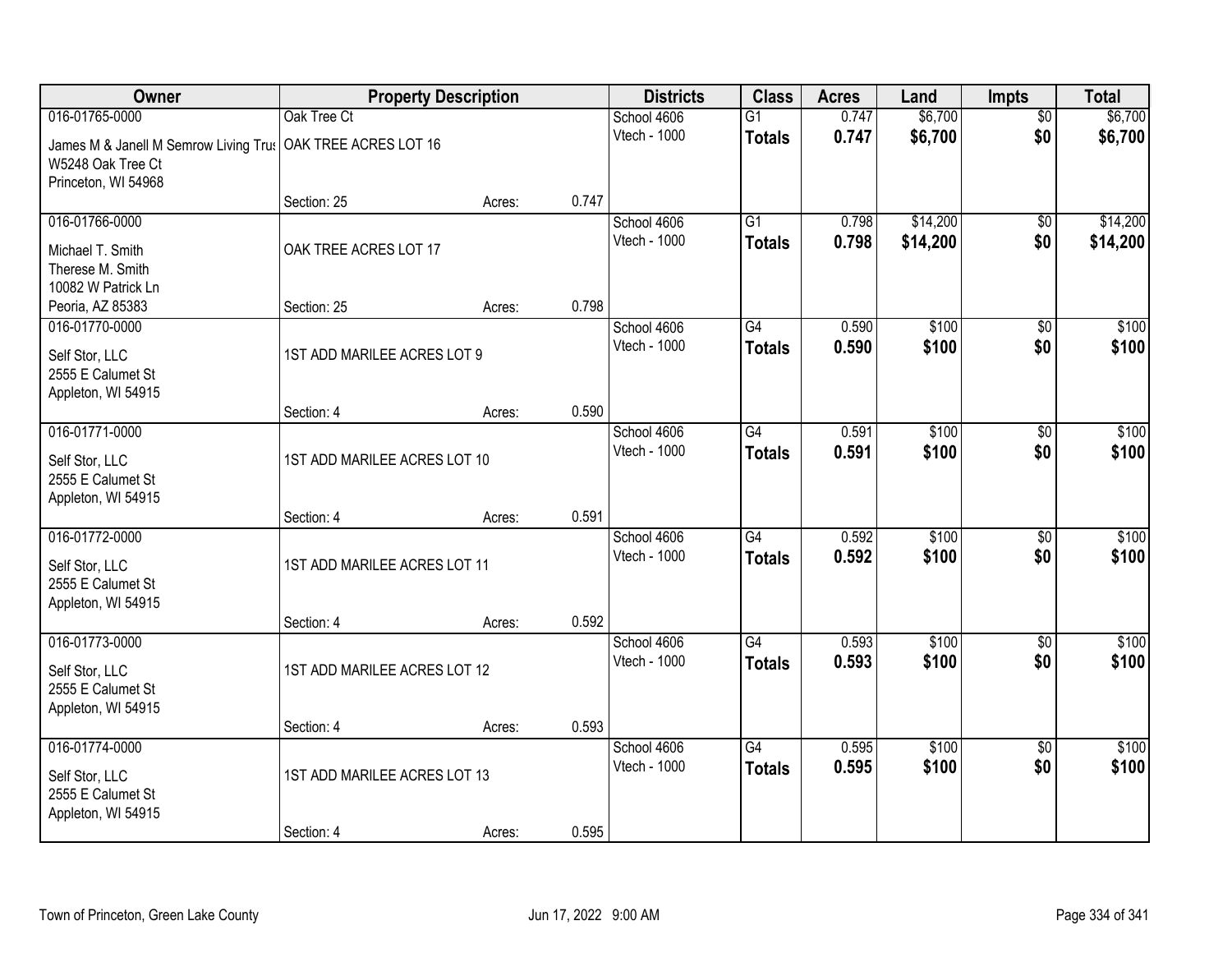| Owner                                                                       |                              | <b>Property Description</b> |       | <b>Districts</b>            | <b>Class</b>                     | <b>Acres</b>   | Land                 | <b>Impts</b>           | <b>Total</b>         |
|-----------------------------------------------------------------------------|------------------------------|-----------------------------|-------|-----------------------------|----------------------------------|----------------|----------------------|------------------------|----------------------|
| 016-01775-0000<br>Self Stor, LLC<br>2555 E Calumet St                       | 1ST ADD MARILEE ACRES LOT 14 |                             |       | School 4606<br>Vtech - 1000 | $\overline{G2}$<br><b>Totals</b> | 0.596<br>0.596 | \$18,100<br>\$18,100 | \$40,900<br>\$40,900   | \$59,000<br>\$59,000 |
| Appleton, WI 54915                                                          | Section: 4                   | Acres:                      | 0.596 |                             |                                  |                |                      |                        |                      |
| 016-01776-0000                                                              | N4531 State Rd 73            |                             |       | School 4606                 | $\overline{G2}$                  | 0.610          | \$18,500             | \$36,800               | \$55,300             |
| Self Stor, LLC<br>2555 E Calumet St<br>Appleton, WI 54915                   | 1ST ADD MARILEE ACRES LOT 15 |                             |       | Vtech - 1000                | <b>Totals</b>                    | 0.610          | \$18,500             | \$36,800               | \$55,300             |
|                                                                             | Section: 4                   | Acres:                      | 0.610 |                             |                                  |                |                      |                        |                      |
| 016-01777-0000<br>Self Stor, LLC<br>2555 E Calumet St<br>Appleton, WI 54915 | 1ST ADD MARILEE ACRES LOT 16 |                             |       | School 4606<br>Vtech - 1000 | G4<br><b>Totals</b>              | 0.608<br>0.608 | \$100<br>\$100       | \$0<br>\$0             | \$100<br>\$100       |
|                                                                             | Section: 4                   | Acres:                      | 0.608 |                             |                                  |                |                      |                        |                      |
| 016-01778-0000                                                              |                              |                             |       | School 4606<br>Vtech - 1000 | $\overline{G4}$<br><b>Totals</b> | 0.608<br>0.608 | \$100<br>\$100       | \$0<br>\$0             | \$100<br>\$100       |
| Self Stor, LLC<br>2555 E Calumet St<br>Appleton, WI 54915                   | 1ST ADD MARILEE ACRES LOT 17 |                             |       |                             |                                  |                |                      |                        |                      |
|                                                                             | Section: 4                   | Acres:                      | 0.608 |                             |                                  |                |                      |                        |                      |
| 016-01779-0000<br>Self Stor, LLC<br>2555 E Calumet St<br>Appleton, WI 54915 | 1ST ADD MARILEE ACRES LOT 18 |                             |       | School 4606<br>Vtech - 1000 | $\overline{G4}$<br><b>Totals</b> | 0.608<br>0.608 | \$100<br>\$100       | \$0<br>\$0             | \$100<br>\$100       |
|                                                                             | Section: 4                   | Acres:                      | 0.608 |                             |                                  |                |                      |                        |                      |
| 016-01780-0000<br>Self Stor, LLC<br>2555 E Calumet St                       | 1ST ADD MARILEE ACRES LOT 19 |                             |       | School 4606<br>Vtech - 1000 | $\overline{G4}$<br><b>Totals</b> | 0.608<br>0.608 | \$100<br>\$100       | $\overline{30}$<br>\$0 | \$100<br>\$100       |
| Appleton, WI 54915                                                          | Section: 4                   | Acres:                      | 0.608 |                             |                                  |                |                      |                        |                      |
| 016-01781-0000<br>Self Stor, LLC                                            | 1ST ADD MARILEE ACRES LOT 20 |                             |       | School 4606<br>Vtech - 1000 | $\overline{G4}$<br><b>Totals</b> | 0.608<br>0.608 | \$100<br>\$100       | $\overline{50}$<br>\$0 | \$100<br>\$100       |
| 2555 E Calumet St<br>Appleton, WI 54915                                     |                              |                             |       |                             |                                  |                |                      |                        |                      |
|                                                                             | Section: 4                   | Acres:                      | 0.608 |                             |                                  |                |                      |                        |                      |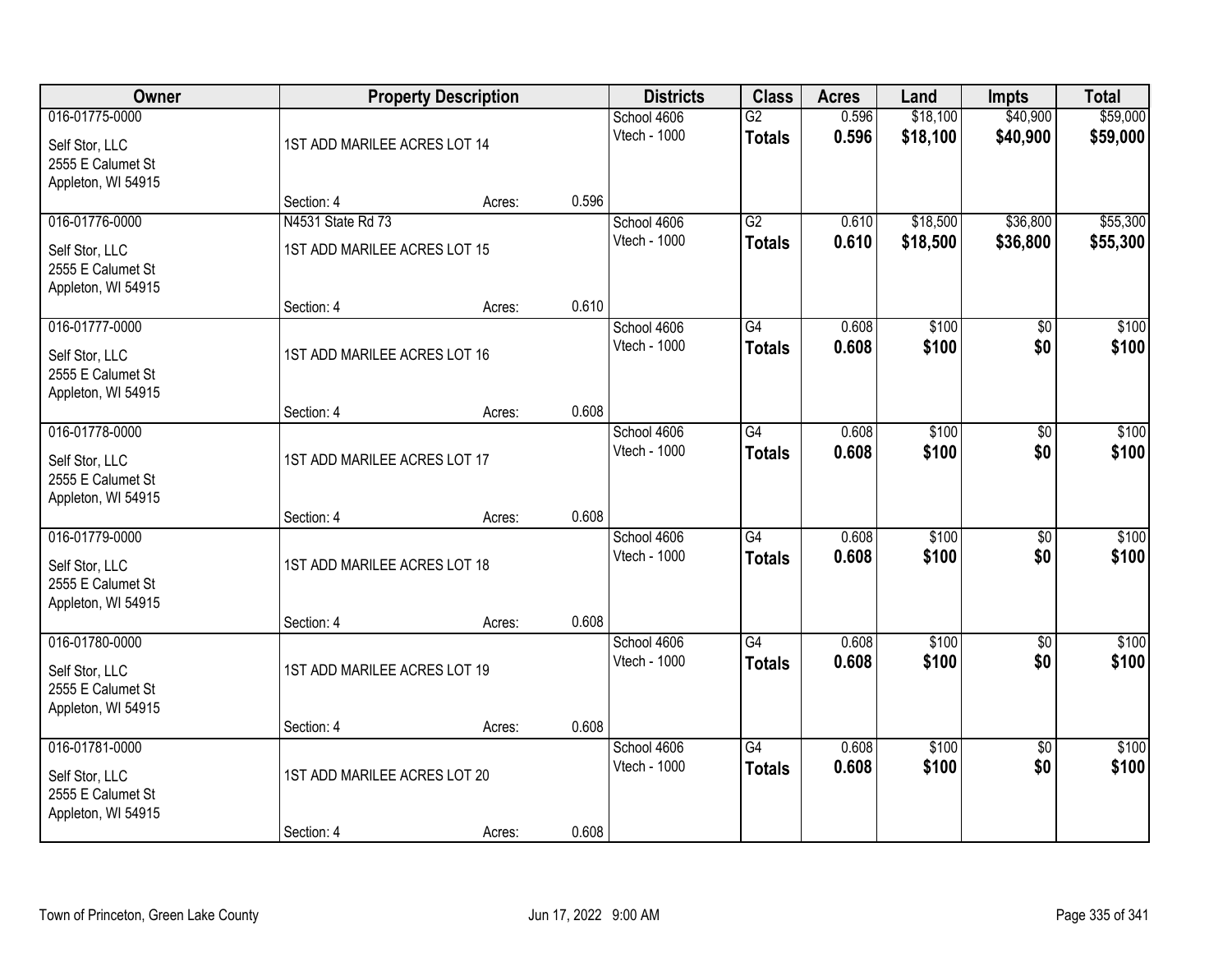| Owner                                                                                                          |                                                                                                                                     | <b>Property Description</b> |       | <b>Districts</b>                                                         | <b>Class</b>                           | <b>Acres</b>            | Land                        | <b>Impts</b>                | <b>Total</b>                  |
|----------------------------------------------------------------------------------------------------------------|-------------------------------------------------------------------------------------------------------------------------------------|-----------------------------|-------|--------------------------------------------------------------------------|----------------------------------------|-------------------------|-----------------------------|-----------------------------|-------------------------------|
| 016-01782-0000<br>Self Stor, LLC<br>2555 E Calumet St<br>Appleton, WI 54915                                    | 1ST ADD MARILEE ACRES LOT 21                                                                                                        |                             |       | School 4606<br>Vtech - 1000                                              | $\overline{G1}$<br>G4<br><b>Totals</b> | 0.220<br>0.388<br>0.608 | \$4,700<br>\$100<br>\$4,800 | \$27,900<br>\$0<br>\$27,900 | \$32,600<br>\$100<br>\$32,700 |
|                                                                                                                | Section: 4                                                                                                                          | Acres:                      | 0.608 |                                                                          |                                        |                         |                             |                             |                               |
| 016-01783-0000<br>Self Stor, LLC<br>2555 E Calumet St<br>Appleton, WI 54915                                    | 1ST ADD MARILEE ACRES LOT 22                                                                                                        |                             | 0.608 | School 4606<br>Vtech - 1000                                              | $\overline{G1}$<br>G4<br><b>Totals</b> | 0.220<br>0.388<br>0.608 | \$4,700<br>\$100<br>\$4,800 | \$0<br>\$0<br>\$0           | \$4,700<br>\$100<br>\$4,800   |
| 016-01784-0000                                                                                                 | Section: 4                                                                                                                          | Acres:                      |       | School 4606                                                              | $\overline{G4}$                        | 1.202                   | \$200                       | $\overline{50}$             | \$200                         |
| Self Stor, LLC<br>2555 E Calumet St<br>Appleton, WI 54915                                                      | 1ST ADD MARILEE ACRES OUTLOT 2 PRIVATE<br><b>ROAD</b>                                                                               |                             |       | Vtech - 1000                                                             | <b>Totals</b>                          | 1.202                   | \$200                       | \$0                         | \$200                         |
|                                                                                                                | Section: 4                                                                                                                          | Acres:                      | 1.202 |                                                                          |                                        |                         |                             |                             |                               |
| 016-01790-0000<br>Mashuda Contractors<br>PO Box 16<br>Princeton, WI 54968                                      | SHOREWOOD ACRES 1ST ADD LOT 11                                                                                                      |                             |       | Sanitary 7020<br>Water Frontage-<br>00180<br>School 4606<br>Vtech - 1000 | $\overline{G1}$<br><b>Totals</b>       | 0.000<br>0.000          | \$185,300<br>\$185,300      | $\sqrt[6]{3}$<br>\$0        | \$185,300<br>\$185,300        |
| 016-01791-0000                                                                                                 | Section: 34<br>W3675 Orchard Ave                                                                                                    | Acres:                      | 0.000 | Sanitary 7020                                                            | $\overline{G1}$                        | 0.459                   | \$202,500                   | \$207,900                   | \$410,400                     |
| Gia Stenson<br>23713 Juniper Ln<br>Deer Park, IL 60010                                                         | SHOREWOOD ACRES 1ST ADD LOT 1 OF<br>CERTIFIED SURVEY MAP 1542 V6 (A RESURVEY OF<br>PT CSM 1052 BEING PART OF LOT 12)<br>Section: 34 | Acres:                      | 0.459 | Water Frontage-<br>00180<br>School 4606<br>Vtech - 1000                  | <b>Totals</b>                          | 0.459                   | \$202,500                   | \$207,900                   | \$410,400                     |
| 016-01792-0000<br>Gary A & Sharon R Lichtenberg<br>Revocable Trust<br>12 Olde Paltzer Ln<br>Appleton, WI 54913 | W3695 Orchard Ave<br>SHOREWOOD ACRES 1ST ADD LOT 13<br>Section: 34                                                                  | Acres:                      | 0.000 | Sanitary 7020<br>Water Frontage-<br>00180<br>School 4606<br>Vtech - 1000 | $\overline{G1}$<br><b>Totals</b>       | 0.000<br>0.000          | \$201,200<br>\$201,200      | \$277,000<br>\$277,000      | \$478,200<br>\$478,200        |
| 016-01793-0000<br>Michael J Trust Sutich<br>W3699 Orchard Ave<br>Green Lake, WI 54941                          | W3699 Orchard Ave<br>SHOREWOOD ACRES 1ST ADD LOT 14 & LOT 1<br>CERTIFIED SURVEY MAP 690 V3<br>Section: 33                           | Acres:                      | 0.000 | Sanitary 7020<br>Water Frontage-<br>00180<br>School 4606<br>Vtech - 1000 | $\overline{G1}$<br><b>Totals</b>       | 0.950<br>0.950          | \$185,700<br>\$185,700      | \$384,800<br>\$384,800      | \$570,500<br>\$570,500        |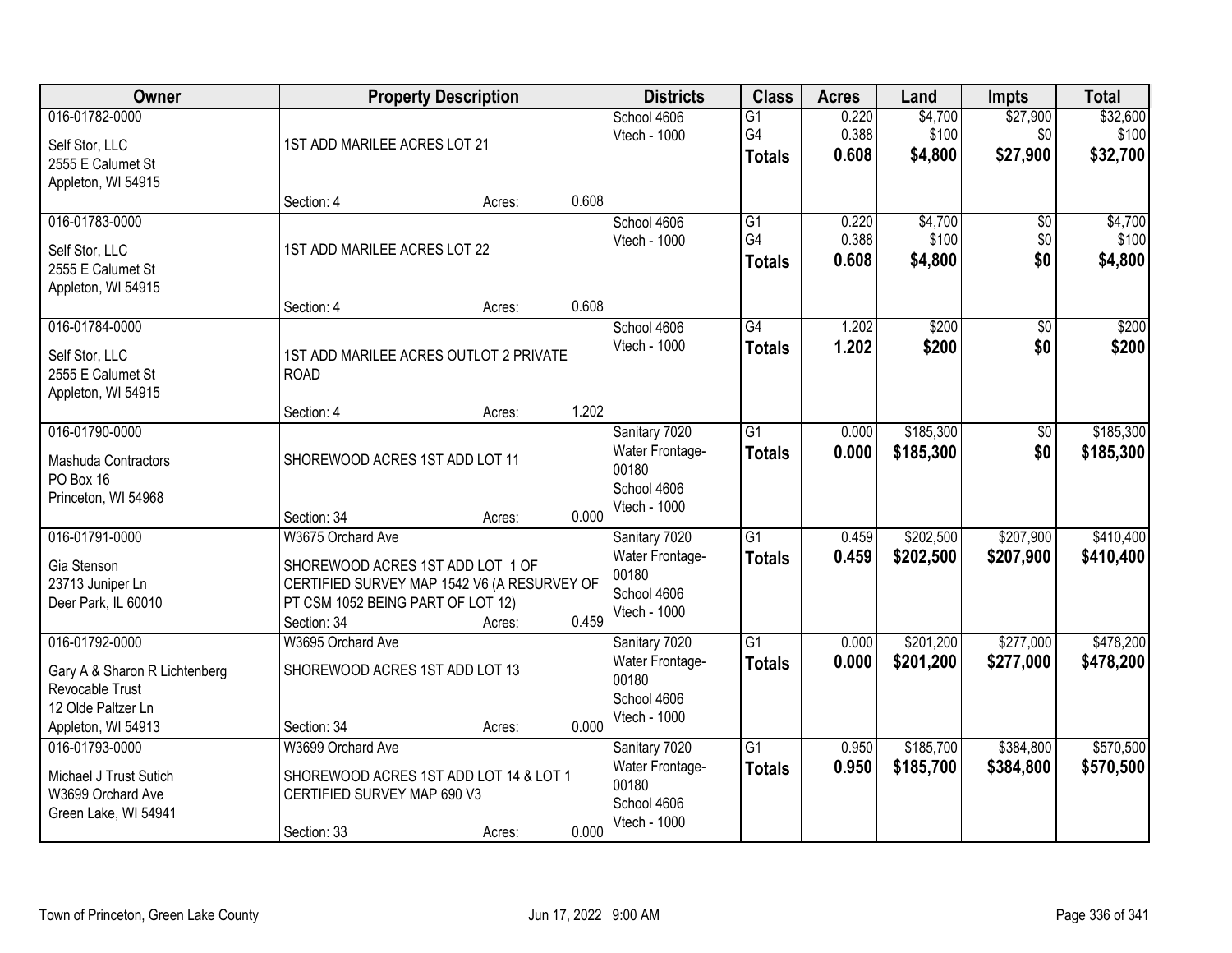| Owner                                                                                                    | <b>Property Description</b>                                                                                         |                  |       | <b>Districts</b>                                                         | <b>Class</b>                     | <b>Acres</b>   | Land                   | <b>Impts</b>           | <b>Total</b>           |
|----------------------------------------------------------------------------------------------------------|---------------------------------------------------------------------------------------------------------------------|------------------|-------|--------------------------------------------------------------------------|----------------------------------|----------------|------------------------|------------------------|------------------------|
| 016-01794-0000<br>Clifford G & Elizabe Mashuda Jr<br>Revocable Trust<br>PO Box 16                        | SHOREWOOD ACRES 1ST ADD OUTLOT 1                                                                                    |                  |       | Sanitary 7020<br>Water Frontage-<br>00180<br>School 4606                 | $\overline{G1}$<br><b>Totals</b> | 0.000<br>0.000 | \$184,600<br>\$184,600 | $\overline{50}$<br>\$0 | \$184,600<br>\$184,600 |
| Princeton, WI 54968                                                                                      | Section: 33                                                                                                         | Acres:           | 0.000 | Vtech - 1000                                                             |                                  |                |                        |                        |                        |
| 016-01795-0000<br>Clifford G & Elizabe Mashuda Jr<br>Revocable Trust<br>PO Box 16<br>Princeton, WI 54968 | W3719 Orchard Ave<br>SHOREWOOD ACRES 1ST ADD OUTLOTS 2 & 3<br>Section: 33                                           | Acres:           | 0.000 | Sanitary 7020<br>Water Frontage-<br>00180<br>School 4606<br>Vtech - 1000 | $\overline{G1}$<br><b>Totals</b> | 0.000<br>0.000 | \$250,500<br>\$250,500 | \$262,300<br>\$262,300 | \$512,800<br>\$512,800 |
| 016-01800-0000<br>Cassandra Patterson et al<br>3603 N 39th St<br>Milwaukee, WI 53216                     | N5589 Sandcrest Ln<br>UNIQUE MOBILE HOME SUBDIVISION UNIQUE<br>MOBILE HOME PARK LOT 1                               |                  |       | School 4606<br>Vtech - 1000                                              | $\overline{G1}$<br><b>Totals</b> | 0.459<br>0.459 | \$16,000<br>\$16,000   | \$22,500<br>\$22,500   | \$38,500<br>\$38,500   |
|                                                                                                          | Section: 34                                                                                                         | Acres:           | 0.459 |                                                                          |                                  |                |                        |                        |                        |
| 016-01801-0000<br>Green Lake County<br>571 County Rd A<br>Green Lake, WI 54941                           | UNIQUE MOBILE HOME SUBDIVISION UNIQUE<br>MOBILE HOME PARK LOT 2                                                     |                  |       | School 4606<br>Vtech - 1000                                              | $\overline{G1}$<br><b>Totals</b> | 0.450<br>0.450 | \$15,700<br>\$15,700   | $\sqrt[6]{}$<br>\$0    | \$15,700<br>\$15,700   |
|                                                                                                          | Section: 34                                                                                                         | Acres:           | 0.450 |                                                                          |                                  |                |                        |                        |                        |
| 016-01802-0000<br>Green Lake County<br>571 County Rd A<br>Green Lake, WI 54941                           | UNIQUE MOBILE HOME SUBDIVISION UNIQUE<br>MOBILE HOME PARK LOT 3<br>Section: 34                                      | Acres:           | 0.450 | School 4606<br>Vtech - 1000                                              | $\overline{G1}$<br><b>Totals</b> | 0.450<br>0.450 | \$15,700<br>\$15,700   | $\overline{50}$<br>\$0 | \$15,700<br>\$15,700   |
| 016-01803-0000<br>Aimee Wachdorf Henning<br>Aimee W. Henning<br>6272 County Rd N<br>Pickett, WI 54964    | UNIQUE MOBILE HOME SUBDIVISION UNIQUE<br>MOBILE HOME PARK LOT 4                                                     |                  | 0.450 | School 4606<br>Vtech - 1000                                              | $\overline{G1}$<br><b>Totals</b> | 0.450<br>0.450 | \$15,700<br>\$15,700   | $\sqrt{$0}$<br>\$0     | \$15,700<br>\$15,700   |
| 016-01804-0000<br>Carrie M. Brooks<br>% T Wilson<br>10253 W Cleveland Ave Apt 7<br>West Allis, WI 53227  | Section: 27<br>N5614 Sandcrest Ln<br>UNIQUE MOBILE HOME SUBDIVISION UNIQUE<br>MOBILE HOME PARK LOT 5<br>Section: 27 | Acres:<br>Acres: | 0.450 | School 4606<br>Vtech - 1000                                              | $\overline{G1}$<br><b>Totals</b> | 0.450<br>0.450 | \$15,700<br>\$15,700   | \$13,000<br>\$13,000   | \$28,700<br>\$28,700   |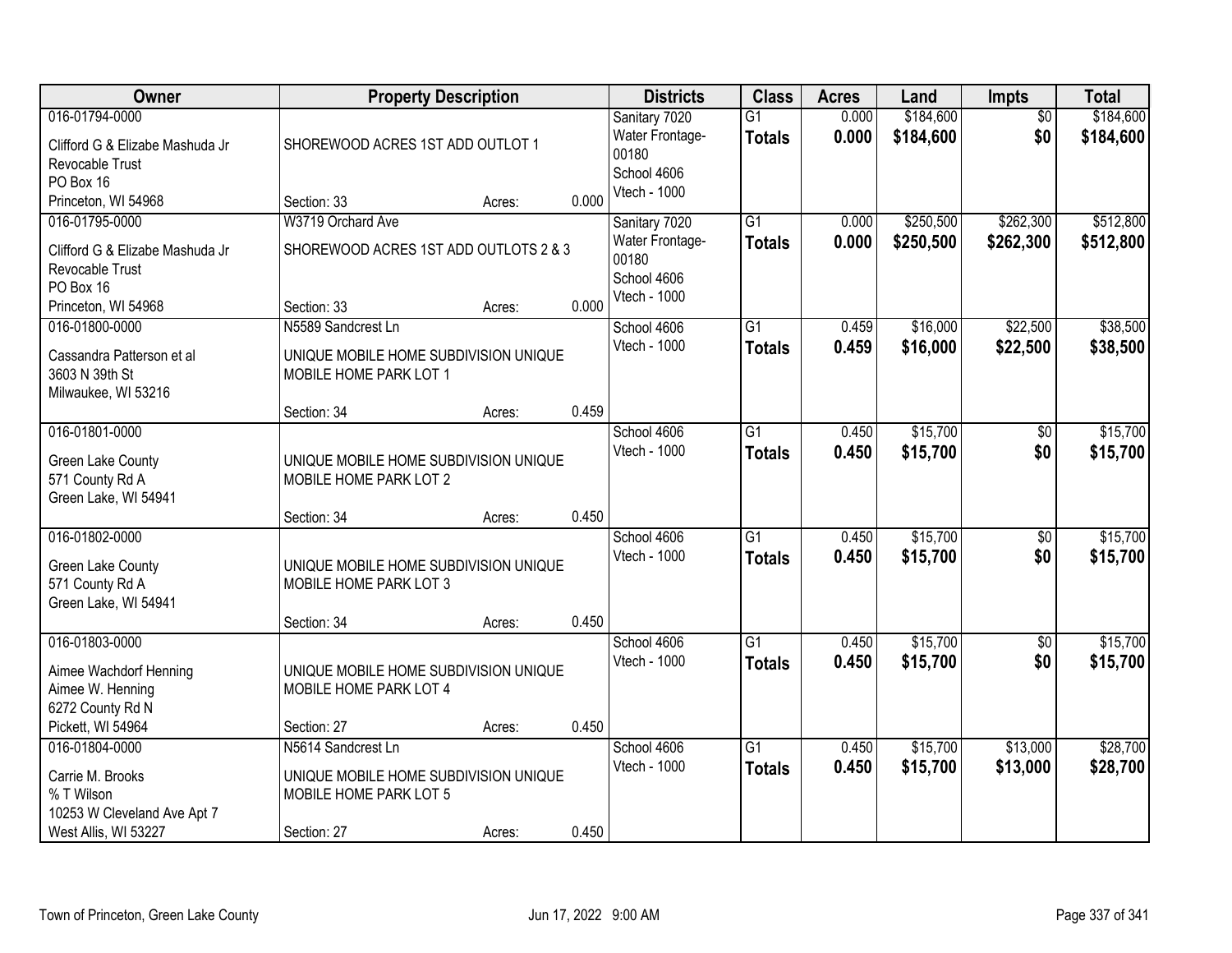| Owner                                                          |                                       | <b>Property Description</b> |       | <b>Districts</b> | <b>Class</b>    | <b>Acres</b> | Land     | <b>Impts</b>    | <b>Total</b> |
|----------------------------------------------------------------|---------------------------------------|-----------------------------|-------|------------------|-----------------|--------------|----------|-----------------|--------------|
| 016-01805-0000                                                 | N5600 Sandcrest Ln                    |                             |       | School 4606      | $\overline{G1}$ | 0.450        | \$15,700 | \$11,400        | \$27,100     |
| Kelly G Brooks Trust                                           | UNIQUE MOBILE HOME SUBDIVISION UNIQUE |                             |       | Vtech - 1000     | <b>Totals</b>   | 0.450        | \$15,700 | \$11,400        | \$27,100     |
| 2217 N Hubbard St                                              | MOBILE HOME PARK LOT 6                |                             |       |                  |                 |              |          |                 |              |
| Milwaukee, WI 53212                                            |                                       |                             |       |                  |                 |              |          |                 |              |
|                                                                | Section: 34                           | Acres:                      | 0.450 |                  |                 |              |          |                 |              |
| 016-01806-0000                                                 |                                       |                             |       | School 4606      | $\overline{G1}$ | 0.450        | \$15,700 | \$0             | \$15,700     |
| Andrea D. Mcclain et al.                                       | UNIQUE MOBILE HOME SUBDIVISION UNIQUE |                             |       | Vtech - 1000     | <b>Totals</b>   | 0.450        | \$15,700 | \$0             | \$15,700     |
| c/o Andrea D. Mcclain                                          | MOBILE HOME PARK LOT 7                |                             |       |                  |                 |              |          |                 |              |
| 4211 N 14th St                                                 |                                       |                             |       |                  |                 |              |          |                 |              |
| Milwaukee, WI 53201                                            | Section: 34                           | Acres:                      | 0.450 |                  |                 |              |          |                 |              |
| 016-01807-0000                                                 |                                       |                             |       | School 4606      | G1              | 0.450        | \$15,700 | \$0             | \$15,700     |
| Jacqueline Hughes                                              | UNIQUE MOBILE HOME SUBDIVISION UNIQUE |                             |       | Vtech - 1000     | <b>Totals</b>   | 0.450        | \$15,700 | \$0             | \$15,700     |
| 6916 N Lincolnshire Cir                                        | MOBILE HOME PARK LOT 8                |                             |       |                  |                 |              |          |                 |              |
| Milwaukee, WI 53223                                            |                                       |                             |       |                  |                 |              |          |                 |              |
|                                                                | Section: 34                           | Acres:                      | 0.450 |                  |                 |              |          |                 |              |
| 016-01808-0000                                                 | N5580 Sandcrest Ln                    |                             |       | School 4606      | $\overline{G1}$ | 0.480        | \$16,700 | \$119,900       | \$136,600    |
| Carolyn Galvez                                                 | UNIQUE MOBILE HOME SUBDIVISION UNIQUE |                             |       | Vtech - 1000     | <b>Totals</b>   | 0.480        | \$16,700 | \$119,900       | \$136,600    |
| Nery Galvez                                                    | MOBILE HOME PARK LOTS 9 & 10          |                             |       |                  |                 |              |          |                 |              |
| N5580 Sandcrest Ln                                             |                                       |                             |       |                  |                 |              |          |                 |              |
| Princeton, WI 54968                                            | Section: 34                           | Acres:                      | 0.480 |                  |                 |              |          |                 |              |
| 016-01900-0000                                                 |                                       |                             |       | Sanitary 7020    | $\overline{G1}$ | 0.517        | \$11,500 | $\overline{50}$ | \$11,500     |
|                                                                |                                       |                             |       | School 4606      | <b>Totals</b>   | 0.517        | \$11,500 | \$0             | \$11,500     |
| Gustave E C. Mueller et al<br>c/o Gustave C E & Sara T Mueller | <b>INTERLAKEN FIRST ADDN LOT 21</b>   |                             |       | Vtech - 1000     |                 |              |          |                 |              |
| W3311 Orchard Ave                                              |                                       |                             |       |                  |                 |              |          |                 |              |
| Green Lake, WI 54941                                           | Section: 10                           | Acres:                      | 0.517 |                  |                 |              |          |                 |              |
| 016-01901-0000                                                 |                                       |                             |       | Sanitary 7020    | $\overline{G1}$ | 0.539        | \$11,500 | $\overline{60}$ | \$11,500     |
|                                                                |                                       |                             |       | School 4606      | <b>Totals</b>   | 0.539        | \$11,500 | \$0             | \$11,500     |
| Gustave E C. Mueller et al                                     | <b>INTERLAKEN FIRST ADDN LOT 22</b>   |                             |       | Vtech - 1000     |                 |              |          |                 |              |
| c/o Gustave C E & Sara T Mueller<br>W3311 Orchard Ave          |                                       |                             |       |                  |                 |              |          |                 |              |
| Green Lake, WI 54941                                           | Section: 10                           | Acres:                      | 0.539 |                  |                 |              |          |                 |              |
| 016-01902-0000                                                 |                                       |                             |       | Sanitary 7020    | $\overline{G1}$ | 0.518        | \$11,500 | $\overline{50}$ | \$11,500     |
|                                                                |                                       |                             |       | School 4606      | <b>Totals</b>   | 0.518        | \$11,500 | \$0             | \$11,500     |
| Gustave E C. Mueller et al                                     | <b>INTERLAKEN FIRST ADDN LOT 23</b>   |                             |       | Vtech - 1000     |                 |              |          |                 |              |
| c/o Gustave C E & Sara T Mueller                               |                                       |                             |       |                  |                 |              |          |                 |              |
| W3311 Orchard Ave<br>Green Lake, WI 54941                      | Section: 10                           |                             | 0.518 |                  |                 |              |          |                 |              |
|                                                                |                                       | Acres:                      |       |                  |                 |              |          |                 |              |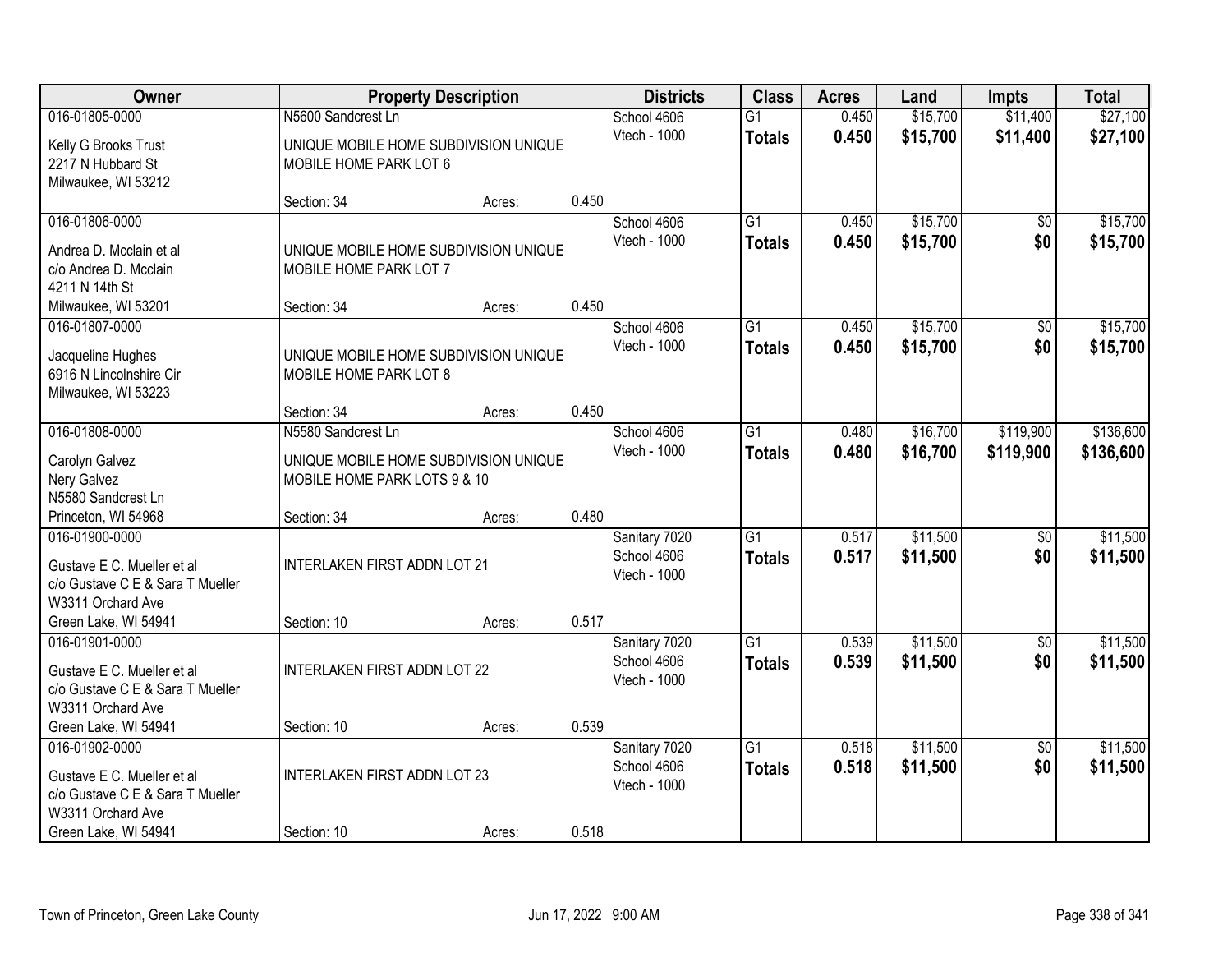| Owner                                                                                                                         |                                                         | <b>Property Description</b> |       | <b>Districts</b>                             | <b>Class</b>                     | <b>Acres</b>   | Land                 | <b>Impts</b>           | <b>Total</b>           |
|-------------------------------------------------------------------------------------------------------------------------------|---------------------------------------------------------|-----------------------------|-------|----------------------------------------------|----------------------------------|----------------|----------------------|------------------------|------------------------|
| 016-01903-0000<br>Gustave E C. Mueller et al<br>c/o Gustave C E & Sara T Mueller<br>W3311 Orchard Ave                         | <b>INTERLAKEN FIRST ADDN LOT 24</b>                     |                             |       | Sanitary 7020<br>School 4606<br>Vtech - 1000 | $\overline{G1}$<br><b>Totals</b> | 0.555<br>0.555 | \$11,500<br>\$11,500 | $\overline{50}$<br>\$0 | \$11,500<br>\$11,500   |
| Green Lake, WI 54941                                                                                                          | Section: 10                                             | Acres:                      | 0.555 |                                              |                                  |                |                      |                        |                        |
| 016-01904-0000<br>RIm Leasing, LLC<br>c/o RIm Leasing, LLC<br>W3234 State Road 44 73                                          | N4215 Mueller Dr<br><b>INTERLAKEN FIRST ADDN LOT 25</b> |                             |       | Sanitary 7020<br>School 4606<br>Vtech - 1000 | $\overline{G1}$<br><b>Totals</b> | 0.596<br>0.596 | \$23,000<br>\$23,000 | \$164,600<br>\$164,600 | \$187,600<br>\$187,600 |
| Markesan, WI 53946                                                                                                            | Section: 10                                             | Acres:                      | 0.596 |                                              |                                  |                |                      |                        |                        |
| 016-01905-0000<br>Gustave E C. Mueller et al<br>c/o Gustave C E & Sara T Mueller<br>W3311 Orchard Ave                         | <b>INTERLAKEN FIRST ADDN LOT 26</b>                     |                             |       | Sanitary 7020<br>School 4606<br>Vtech - 1000 | $\overline{G1}$<br><b>Totals</b> | 0.703<br>0.703 | \$11,500<br>\$11,500 | \$0<br>\$0             | \$11,500<br>\$11,500   |
| Green Lake, WI 54941                                                                                                          | Section: 10                                             | Acres:                      | 0.703 |                                              |                                  |                |                      |                        |                        |
| 016-01906-0000<br>Gustave E C. Mueller et al<br>c/o Gustave C E & Sara T Mueller<br>W3311 Orchard Ave                         | INTERLAKEN FIRST ADDN LOT 27                            |                             |       | Sanitary 7020<br>School 4606<br>Vtech - 1000 | $\overline{G1}$<br><b>Totals</b> | 0.570<br>0.570 | \$11,500<br>\$11,500 | $\sqrt[6]{3}$<br>\$0   | \$11,500<br>\$11,500   |
| Green Lake, WI 54941                                                                                                          | Section: 10                                             | Acres:                      | 0.570 |                                              |                                  |                |                      |                        |                        |
| 016-01907-0000<br>Gustave E C. Mueller et al<br>c/o Gustave C E & Sara T Mueller<br>W3311 Orchard Ave<br>Green Lake, WI 54941 | <b>INTERLAKEN FIRST ADDN LOT 28</b><br>Section: 10      | Acres:                      | 0.573 | Sanitary 7020<br>School 4606<br>Vtech - 1000 | $\overline{G1}$<br><b>Totals</b> | 0.573<br>0.573 | \$11,500<br>\$11,500 | $\overline{50}$<br>\$0 | \$11,500<br>\$11,500   |
| 016-01908-0000<br>Hardesty Family Revocable Trust<br>723 Lori Ln<br>Little Chute, WI 54140                                    | <b>INTERLAKEN FIRST ADDN LOT 29</b>                     |                             |       | Sanitary 7020<br>School 4606<br>Vtech - 1000 | $\overline{G1}$<br><b>Totals</b> | 0.549<br>0.549 | \$17,300<br>\$17,300 | $\sqrt{$0}$<br>\$0     | \$17,300<br>\$17,300   |
|                                                                                                                               | Section: 10                                             | Acres:                      | 0.549 |                                              |                                  |                |                      |                        |                        |
| 016-01909-0000<br>Hardesty Family Revocable Trust<br>723 Lori Ln<br>Little Chute, WI 54140                                    | <b>INTERLAKEN FIRST ADDN LOT 30</b>                     |                             |       | Sanitary 7020<br>School 4606<br>Vtech - 1000 | $\overline{G1}$<br><b>Totals</b> | 1.270<br>1.270 | \$17,300<br>\$17,300 | $\overline{50}$<br>\$0 | \$17,300<br>\$17,300   |
|                                                                                                                               | Section: 10                                             | Acres:                      | 1.270 |                                              |                                  |                |                      |                        |                        |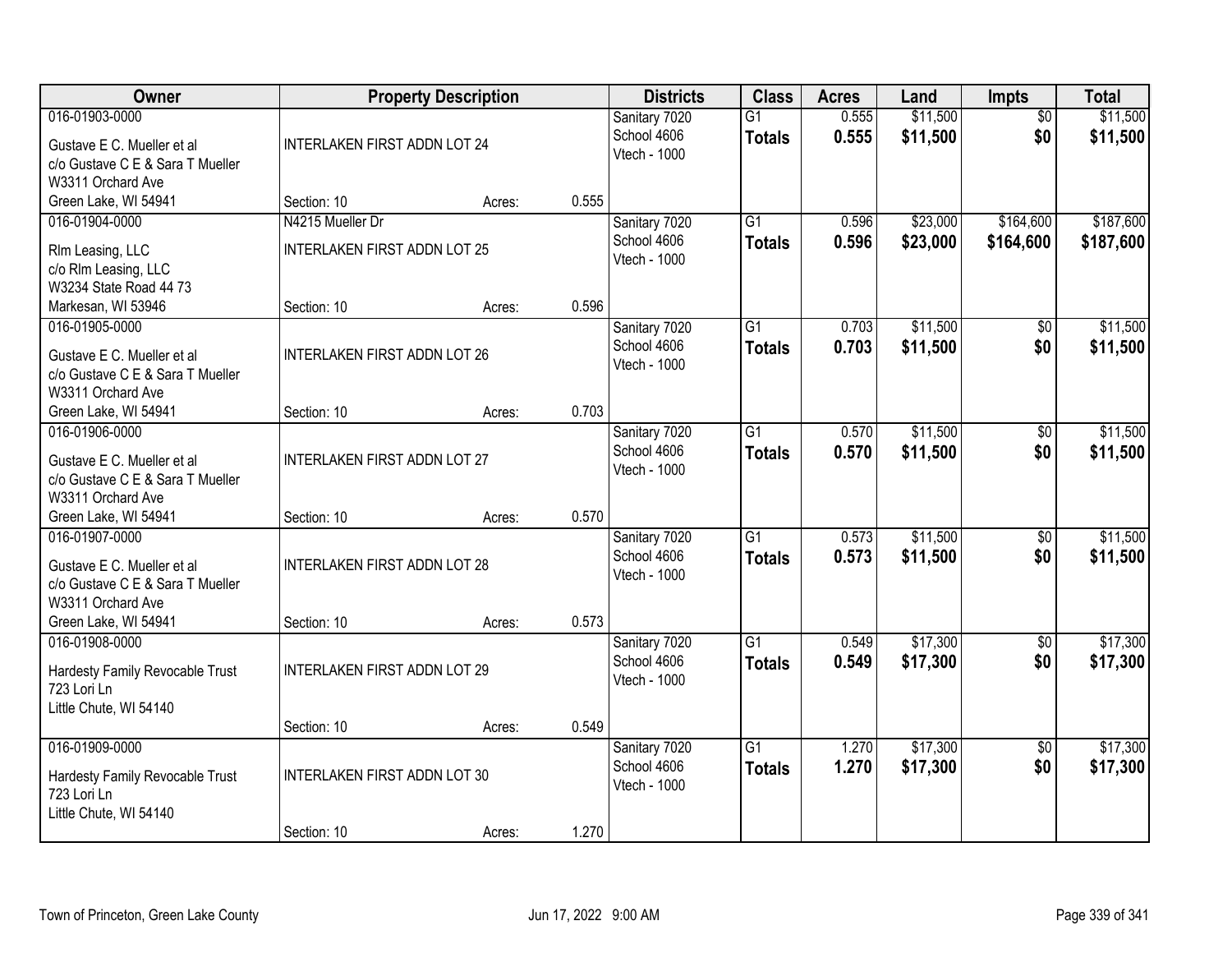| Owner                                                                                                                | <b>Property Description</b>                                                     |                  |                | <b>Districts</b>                                                         | <b>Class</b>                     | <b>Acres</b>   | Land                   | Impts                      | <b>Total</b>               |
|----------------------------------------------------------------------------------------------------------------------|---------------------------------------------------------------------------------|------------------|----------------|--------------------------------------------------------------------------|----------------------------------|----------------|------------------------|----------------------------|----------------------------|
| 016-01921-0000<br>Byczynski Living Trust<br>15249 Eyre Cir<br>Plainfield, IL 60544                                   | Lakeshore Dr<br>LOT 1 NANCY R YENTZ PLAT LOT 2 CERTIFIED<br>SURVEY MAP 3069 V16 |                  |                | Sanitary 7020<br>Water Frontage-<br>00180<br>School 4606                 | $\overline{G1}$<br><b>Totals</b> | 0.610<br>0.610 | \$480,600<br>\$480,600 | $\overline{50}$<br>\$0     | \$480,600<br>\$480,600     |
|                                                                                                                      | Section: 4                                                                      | Acres:           | 0.832          | Vtech - 1000                                                             |                                  |                |                        |                            |                            |
| 016-01922-0000<br>Jodean Furlong et al<br>c/o Mark F. Furlong<br>N4736 N Lakeshore Dr<br>Princeton, WI 54968-8711    | N4736 N Lakeshore Dr<br>LOT 2 NANCY R YENTZ PLAT<br>Section: 4                  | Acres:           | 0.832          | Sanitary 7020<br>Water Frontage-<br>00180<br>School 4606<br>Vtech - 1000 | G1<br><b>Totals</b>              | 0.832<br>0.832 | \$630,000<br>\$630,000 | \$1,062,500<br>\$1,062,500 | \$1,692,500<br>\$1,692,500 |
| 016-01923-0000<br>GI Lakeshore Drive, LLC<br>20170 Chapel Trace<br>Estero, FL 33928                                  | N4730 N Lakeshore Dr<br>LOT 3 NANCY R YENTZ PLAT<br>Section: 4                  | Acres:           | 0.832          | Sanitary 7020<br>Water Frontage-<br>00180<br>School 4606<br>Vtech - 1000 | G1<br><b>Totals</b>              | 0.832<br>0.832 | \$644,000<br>\$644,000 | \$1,156,000<br>\$1,156,000 | \$1,800,000<br>\$1,800,000 |
| 016-01924-0000<br>John P. Yentz et al<br>c/o John P & Mary E Yentz<br>6585 Washington Cir<br>Wauwatosa, WI 53213     | N4724 N Lakeshore Dr<br>LOT 4 NANCY R YENTZ PLAT<br>Section: 4                  | Acres:           | 0.832          | Sanitary 7020<br>Water Frontage-<br>00180<br>School 4606<br>Vtech - 1000 | G1<br><b>Totals</b>              | 0.940<br>0.940 | \$459,000<br>\$459,000 | \$487,200<br>\$487,200     | \$946,200<br>\$946,200     |
| 016-01925-0000<br>John P. Yentz et al<br>c/o John P & Mary E Yentz<br>6585 Washington Cir<br>Wauwatosa, WI 53213     | Lakeshore Dr<br>LOT 5 NANCY R YENTZ PLAT<br>Section: 4                          | Acres:           | 0.832          | Sanitary 7020<br>School 4606<br>Vtech - 1000                             | $\overline{G1}$<br><b>Totals</b> | 0.832<br>0.832 | \$29,500<br>\$29,500   | $\overline{50}$<br>\$0     | \$29,500<br>\$29,500       |
| 016-01926-0000<br>William A. Yentz<br>N4725 N Lakeshore Dr<br>Princeton, WI 54968                                    | N4725 N Lakeshore Dr<br>LOT 6 NANCY R YENTZ PLAT                                |                  |                | Sanitary 7020<br>School 4606<br>Vtech - 1000                             | G1<br><b>Totals</b>              | 0.832<br>0.832 | \$29,500<br>\$29,500   | \$388,500<br>\$388,500     | \$418,000<br>\$418,000     |
| 016-01927-0000<br>William M. Yentz et al<br>c/o William M & Bette L Yentz<br>1105 Amsterdam Ave<br>Madison, WI 53716 | Section: 4<br>Lakeshore Dr<br>LOT 7 NANCY R YENTZ PLAT<br>Section: 4            | Acres:<br>Acres: | 0.832<br>0.832 | Sanitary 7020<br>School 4606<br>Vtech - 1000                             | $\overline{G1}$<br><b>Totals</b> | 0.832<br>0.832 | \$29,500<br>\$29,500   | $\overline{50}$<br>\$0     | \$29,500<br>\$29,500       |